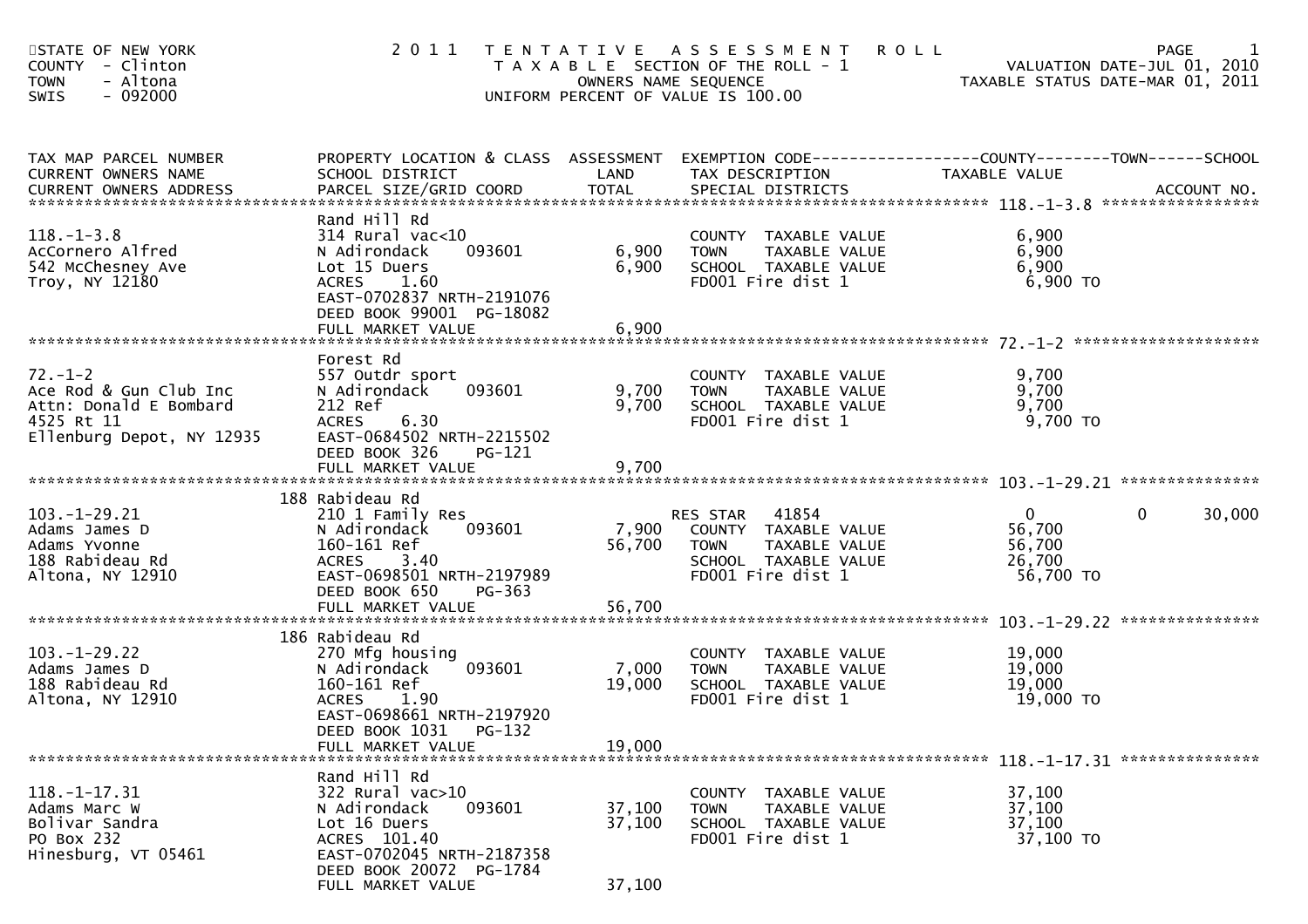| STATE OF NEW YORK<br>COUNTY - Clinton<br><b>TOWN</b><br>- Altona<br>$-092000$<br><b>SWIS</b>           |                                                                                                                                                                                               |                         | 2011 TENTATIVE ASSESSMENT<br>T A X A B L E SECTION OF THE ROLL - 1<br>OWNERS NAME SEQUENCE<br>UNIFORM PERCENT OF VALUE IS 100.00                                           | <b>ROLL</b><br>TAXABLE STATUS DATE-MAR 01, 2011             | PAGE<br>VALUATION DATE-JUL 01, 2010 | 2               |
|--------------------------------------------------------------------------------------------------------|-----------------------------------------------------------------------------------------------------------------------------------------------------------------------------------------------|-------------------------|----------------------------------------------------------------------------------------------------------------------------------------------------------------------------|-------------------------------------------------------------|-------------------------------------|-----------------|
|                                                                                                        |                                                                                                                                                                                               |                         |                                                                                                                                                                            |                                                             |                                     |                 |
| TAX MAP PARCEL NUMBER<br>CURRENT OWNERS NAME                                                           | PROPERTY LOCATION & CLASS ASSESSMENT<br>SCHOOL DISTRICT                                                                                                                                       | LAND                    | TAX DESCRIPTION                                                                                                                                                            | TAXABLE VALUE                                               |                                     |                 |
| $147. - 1 - 1$<br>Adams Timothy J<br>Adams Tara L<br>PO Box 118<br>Grand Isle, VT 05458                | Jerusalem Rd<br>321 Abandoned ag<br>N Adirondack<br>093601<br>218 & 223 Ref<br>ACRES 114.80<br>EAST-0695420 NRTH-2173342<br>DEED BOOK 20021 PG-50040                                          | 28,500<br>28,500        | COUNTY TAXABLE VALUE<br><b>TOWN</b><br>TAXABLE VALUE<br>SCHOOL TAXABLE VALUE<br>FD001 Fire dist 1                                                                          | 28,500<br>28,500<br>28,500<br>28,500 TO                     | ******************                  |                 |
| $74. - 1 - 8.2$<br>Adirondack Riders Motor Club<br>PO Box 238<br>Altona, NY 12910                      | 52 ARMC Way<br>321 Abandoned ag<br>N Adirondack<br>093601<br>Lot 112 Ref Tr<br>ACRES 21.30<br>EAST-0712502 NRTH-2212616<br>DEED BOOK 1019<br>$PG-1$                                           | 15,600<br>15,600        | COUNTY TAXABLE VALUE<br>TAXABLE VALUE<br><b>TOWN</b><br>SCHOOL TAXABLE VALUE<br>FD001 Fire dist 1<br>LT001 Altona light 1                                                  | 15,600<br>15,600<br>15,600<br>15,600 TO<br>15,600 TO        |                                     |                 |
| $145. - 2 - 3.2$<br>Agoney Franklin Jr<br>PO Box 191<br>Ellenburg Depot, NY 12935                      | 598 Plank Rd<br>270 Mfg housing<br>N Adirondack<br>093601<br>Lot $40 S.g.$<br>FRNT 200.00 DPTH 210.00<br>EAST-0681715 NRTH-2175131<br>DEED BOOK 822<br><b>PG-122</b>                          | 6,600<br>11,100         | 41854<br>RES STAR<br>COUNTY TAXABLE VALUE<br><b>TOWN</b><br>TAXABLE VALUE<br>SCHOOL TAXABLE VALUE<br>FD001 Fire dist 1                                                     | $\overline{0}$<br>11,100<br>11,100<br>$\Omega$<br>11,100 TO | $\mathbf{0}$                        | 11,100          |
|                                                                                                        | FULL MARKET VALUE                                                                                                                                                                             | 11,100                  |                                                                                                                                                                            |                                                             |                                     |                 |
| $145. - 2 - 3.1$<br>Agoney Franklin Sr<br>586 Plank Rd<br>Ellenburg Depot, NY 12935                    | 586 Plank Rd<br>270 Mfg housing<br>093601<br>N Adirondack<br>$40$ Sg<br>62.00<br><b>ACRES</b><br>EAST-0682526 NRTH-2174963                                                                    | 35,000                  | 51 PCT OF VALUE USED FOR EXEMPTION PURPOSES<br>AGED - ALL 41800<br>23,700 SR STAR<br>41834<br>COUNTY TAXABLE VALUE<br><b>TOWN</b><br>TAXABLE VALUE<br>SCHOOL TAXABLE VALUE | 8,925<br>$\mathbf{0}$<br>26,075<br>26,075<br>$\mathbf 0$    | 8,925<br>$\bf{0}$                   | 8,925<br>26,075 |
|                                                                                                        | DEED BOOK 20021 PG-42853<br>FULL MARKET VALUE                                                                                                                                                 | 35,000                  | FD001 Fire dist 1                                                                                                                                                          | 35,000 TO                                                   |                                     |                 |
| $88.14 - 2 - 58$<br>Agraviador Armin<br>Agraviador Leah<br>16607 Whispering Glenn Dr<br>Lutz, FL 33558 | 99 Pinewood Dr<br>311 Res vac land<br>N Adirondack<br>093601<br>Sub Bk 10 Pg 123 Lot 58<br>FRNT 70.00 DPTH 158.94<br>EAST-0698772 NRTH-2205084<br>DEED BOOK 20062 PG-925<br>FULL MARKET VALUE | 4,000<br>4,000<br>4,000 | COUNTY TAXABLE VALUE<br><b>TOWN</b><br>TAXABLE VALUE<br>SCHOOL TAXABLE VALUE<br>FD001 Fire dist 1                                                                          | 4,000<br>4,000<br>4,000<br>4,000 TO                         |                                     |                 |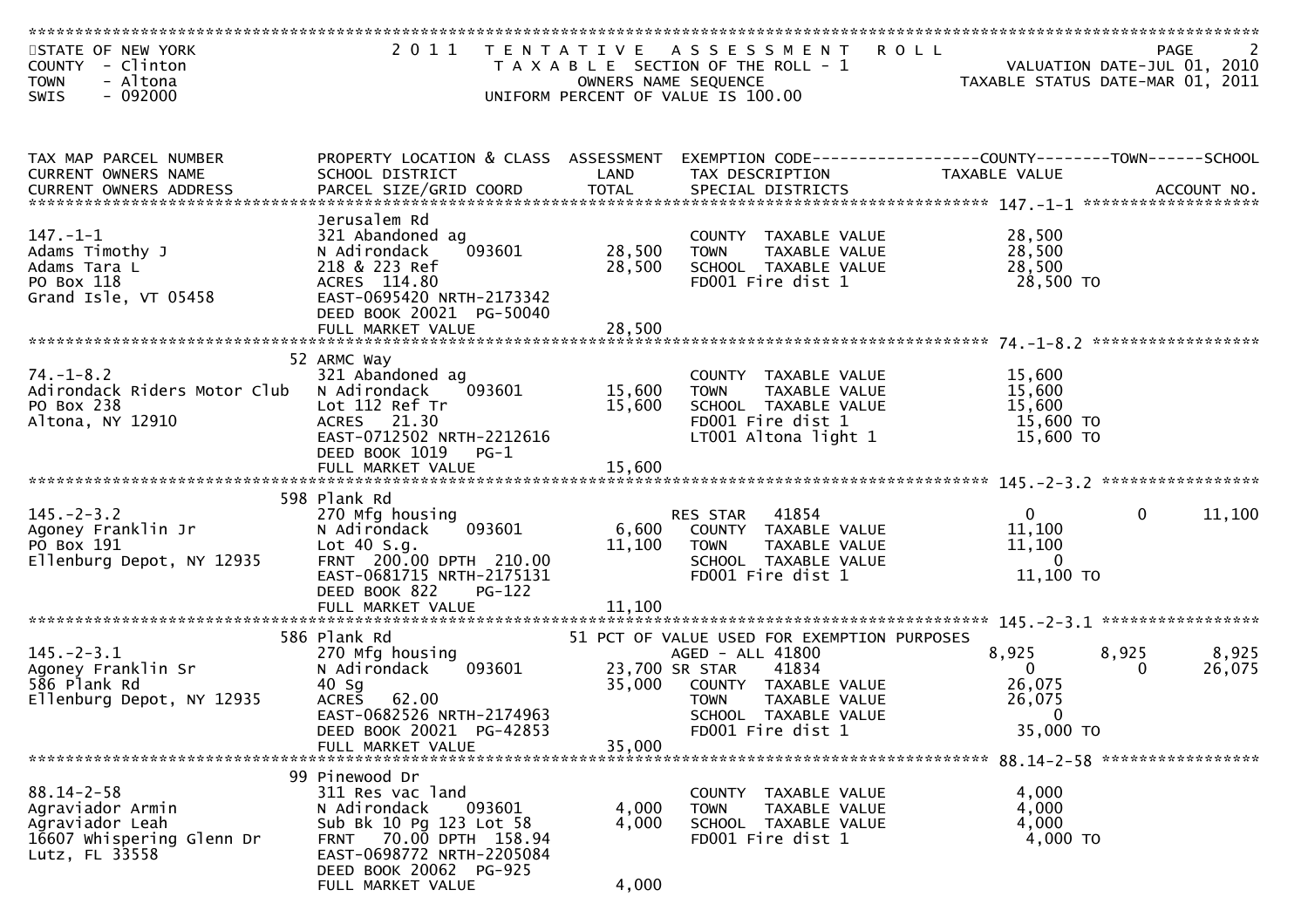| STATE OF NEW YORK<br>COUNTY - Clinton<br><b>TOWN</b><br>- Altona<br>$-092000$<br><b>SWIS</b>              | 2011                                                                                                                                                                        |                            | <b>ROLL</b><br>TENTATIVE ASSESSMENT<br>T A X A B L E SECTION OF THE ROLL - 1<br>OWNERS NAME SEQUENCE<br>UNIFORM PERCENT OF VALUE IS 100.00 | VALUATION DATE-JUL 01, 2010<br>TAXABLE STATUS DATE-MAR 01, 2011 | <b>PAGE</b>            |
|-----------------------------------------------------------------------------------------------------------|-----------------------------------------------------------------------------------------------------------------------------------------------------------------------------|----------------------------|--------------------------------------------------------------------------------------------------------------------------------------------|-----------------------------------------------------------------|------------------------|
| TAX MAP PARCEL NUMBER<br>CURRENT OWNERS NAME                                                              | PROPERTY LOCATION & CLASS ASSESSMENT<br>SCHOOL DISTRICT                                                                                                                     | LAND                       | EXEMPTION CODE-----------------COUNTY-------TOWN------SCHOOL<br>TAX DESCRIPTION                                                            | TAXABLE VALUE                                                   |                        |
|                                                                                                           |                                                                                                                                                                             |                            |                                                                                                                                            |                                                                 |                        |
| $73. - 3 - 12.2$<br>Aiello Josephine<br>Aiello Rios Carmen<br>31 Chambers St Rm 311<br>New York, NY 10007 | Irona Rd<br>314 Rural vac<10<br>093601<br>N Adirondack<br>166 Ref<br>1.80<br><b>ACRES</b><br>EAST-0696628 NRTH-2212955<br>DEED BOOK 609<br>PG-1028                          | 7,000<br>7,000             | COUNTY TAXABLE VALUE<br><b>TOWN</b><br>TAXABLE VALUE<br>SCHOOL TAXABLE VALUE<br>FD001 Fire dist 1                                          | 7,000<br>7,000<br>7,000<br>7,000 TO                             |                        |
|                                                                                                           |                                                                                                                                                                             |                            |                                                                                                                                            |                                                                 |                        |
| $76. - 3 - 2.2$<br>Akey Denise<br>79 Gonyea Rd<br>Altona, NY 12910-9761                                   | 79 Gonyea Rd<br>210 1 Family Res<br>Northeastern Cl 092801<br>50 Ref<br>FRNT 340.00 DPTH 125.00<br>EAST-0736442 NRTH-2211217<br>DEED BOOK 20062 PG-955<br>FULL MARKET VALUE | 6,000<br>83,100<br>83,100  | RES STAR<br>41854<br>COUNTY TAXABLE VALUE<br>TAXABLE VALUE<br><b>TOWN</b><br>SCHOOL TAXABLE VALUE<br>FD001 Fire dist 1                     | $\mathbf{0}$<br>83,100<br>83,100<br>53,100<br>83,100 TO         | $\mathbf{0}$<br>30,000 |
|                                                                                                           |                                                                                                                                                                             |                            |                                                                                                                                            |                                                                 |                        |
| $116. - 2 - 13$<br>Alama Rogelio N<br>Alama Nympha<br>575 Ellen Pl<br>North Woodmere, NY 11581            | Plank Rd<br>321 Abandoned ag<br>093601<br>N Adirondack<br>$27$ Sg<br>ACRES 120.30<br>EAST-0680653 NRTH-2189896<br>DEED BOOK 20051 PG-87179                                  | 34,400<br>34,400           | COUNTY TAXABLE VALUE<br><b>TAXABLE VALUE</b><br><b>TOWN</b><br>SCHOOL TAXABLE VALUE<br>FD001 Fire dist 1                                   | 34,400<br>34,400<br>34,400<br>34,400 TO                         |                        |
|                                                                                                           | FULL MARKET VALUE                                                                                                                                                           | 34,400                     |                                                                                                                                            |                                                                 | *****************      |
| $133. - 1 - 16$<br>Alexander Jeffery<br>Alexander Sheryl<br>PO Box 196<br>Lyon Mountain, NY 12952         | Purdy Rd<br>910 Priv forest<br>093601<br>N Adirondack<br>66 Duer<br>27.00<br><b>ACRES</b><br>EAST-0713200 NRTH-2181955                                                      | 7,200<br>7,200             | COUNTY<br>TAXABLE VALUE<br><b>TOWN</b><br>TAXABLE VALUE<br>SCHOOL TAXABLE VALUE<br>FD001 Fire dist 1                                       | 7,200<br>7,200<br>7,200<br>7,200 TO                             |                        |
|                                                                                                           | DEED BOOK 20041 PG-75025<br>FULL MARKET VALUE                                                                                                                               | 7,200                      |                                                                                                                                            |                                                                 |                        |
| $133. - 1 - 13$<br>Alexander Jeffrey A<br>Alexander Sheryl<br>PO Box 196<br>Lyon Mt, NY 12952             | Purdy Rd<br>910 Priv forest<br>093601<br>N Adirondack<br>66 Duer 1938<br>ACRES 27.00<br>EAST-0713503 NRTH-2180335<br>DEED BOOK 20041 PG-75026<br>FULL MARKET VALUE          | 12,000<br>12,000<br>12,000 | COUNTY TAXABLE VALUE<br><b>TOWN</b><br>TAXABLE VALUE<br>SCHOOL TAXABLE VALUE<br>FD001 Fire dist 1                                          | 12,000<br>12,000<br>12,000<br>12,000 TO                         |                        |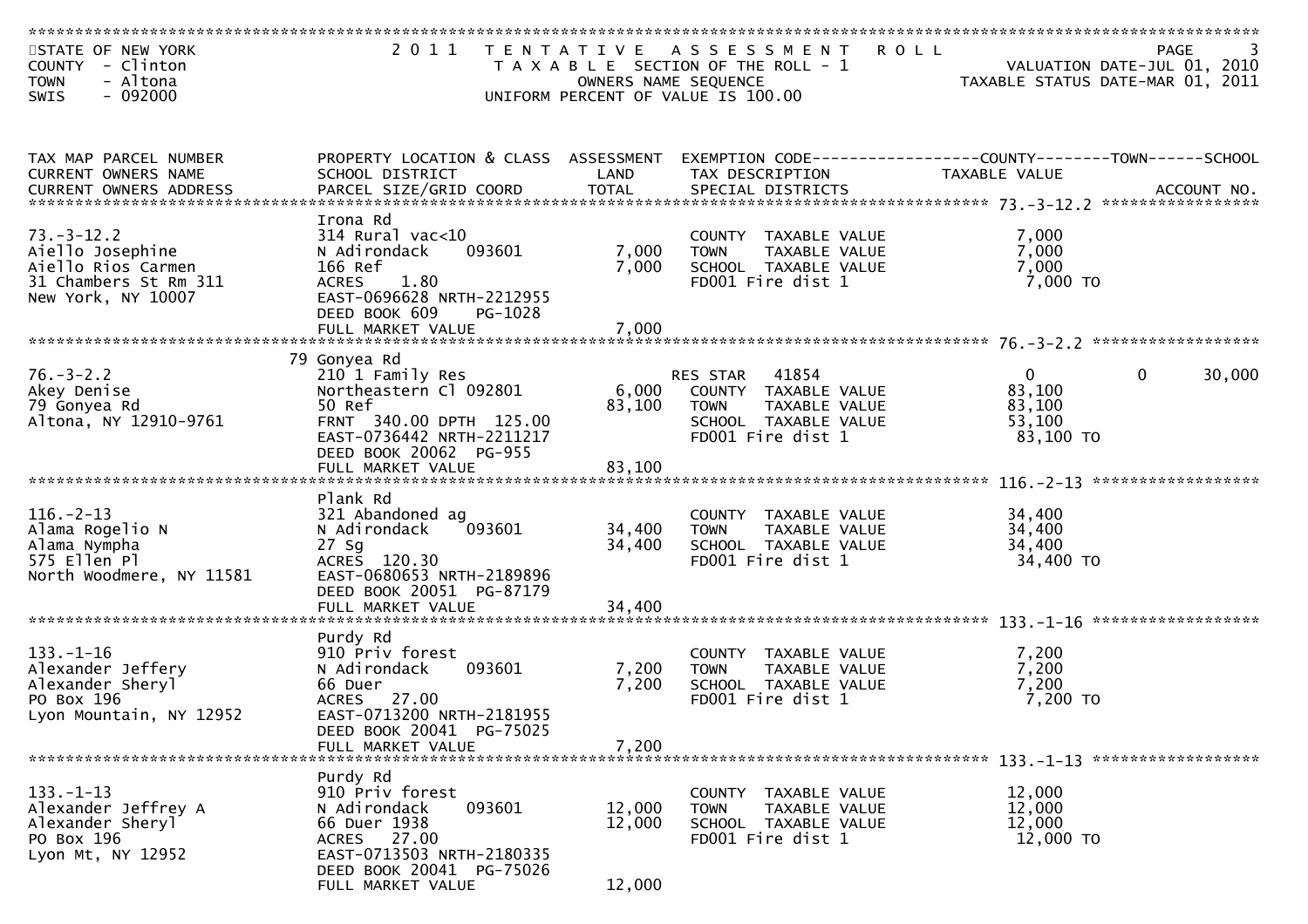| STATE OF NEW YORK<br><b>COUNTY</b><br>- Clinton<br>- Altona<br><b>TOWN</b>                               |                                                                                                                                                                                             |                            | 2011 TENTATIVE ASSESSMENT<br>T A X A B L E SECTION OF THE ROLL - 1<br>OWNERS NAME SEQUENCE                                    | <b>ROLL</b>                                               | PAGE<br>VALUATION DATE-JUL 01, 2010<br>TAXABLE STATUS DATE-MAR 01, 2011 |
|----------------------------------------------------------------------------------------------------------|---------------------------------------------------------------------------------------------------------------------------------------------------------------------------------------------|----------------------------|-------------------------------------------------------------------------------------------------------------------------------|-----------------------------------------------------------|-------------------------------------------------------------------------|
| $-092000$<br>SWIS                                                                                        |                                                                                                                                                                                             |                            | UNIFORM PERCENT OF VALUE IS 100.00                                                                                            |                                                           |                                                                         |
| TAX MAP PARCEL NUMBER<br>CURRENT OWNERS NAME                                                             | PROPERTY LOCATION & CLASS ASSESSMENT<br>SCHOOL DISTRICT                                                                                                                                     | LAND                       | EXEMPTION CODE-----------------COUNTY-------TOWN------SCHOOL<br>TAX DESCRIPTION                                               | TAXABLE VALUE                                             |                                                                         |
| $73. - 1 - 10.14$<br>Alfred Ralph<br>Alfred Kevin<br>PO Box 220<br>Altona, NY 12910                      | Alder Bend Rd<br>311 Res vac land<br>093601<br>N Adirondack<br>Lot 155 Ref Tr<br>FRNT 97.00 DPTH 175.00<br>EAST-0697977 NRTH-2215456<br>DEED BOOK 978<br><b>PG-86</b>                       | 5,600<br>5,600             | COUNTY TAXABLE VALUE<br><b>TOWN</b><br>TAXABLE VALUE<br>SCHOOL TAXABLE VALUE<br>FD001 Fire dist 1                             | 5,600<br>5,600<br>5,600<br>5,600 TO                       |                                                                         |
|                                                                                                          | FULL MARKET VALUE                                                                                                                                                                           | 5,600                      |                                                                                                                               |                                                           |                                                                         |
| 73. –1–10.16<br>Alfred Ralph<br>Alfred Kevin<br>PO Box 220<br>Altona, NY 12910                           | Alder Bend Rd<br>311 Res vac land<br>093601<br>N Adirondack<br>Lot 155 Ref Tract<br>FRNT 70.00 DPTH 200.00<br>EAST-0697940 NRTH-2215378<br>DEED BOOK 20001 PG-27652                         | 3,600<br>3,600             | COUNTY TAXABLE VALUE<br><b>TOWN</b><br>TAXABLE VALUE<br>SCHOOL TAXABLE VALUE<br>FD001 Fire dist 1                             | 3,600<br>3,600<br>3,600<br>3,600 TO                       |                                                                         |
|                                                                                                          | FULL MARKET VALUE                                                                                                                                                                           | 3,600                      |                                                                                                                               |                                                           |                                                                         |
| $74. - 1 - 20$<br>Allen Donald E<br>PO Box 143<br>Altona, NY 12910                                       | 1 Matott Rd<br>240 Rural res<br>093601<br>N Adirondack<br>105 Ref<br>ACRES 124.20<br>EAST-0718541 NRTH-2210434<br>DEED BOOK 814<br>PG-160                                                   | 43,100<br>54,000           | 41854<br>RES STAR<br>COUNTY TAXABLE VALUE<br><b>TOWN</b><br>TAXABLE VALUE<br>SCHOOL TAXABLE VALUE<br>FD001 Fire dist 1        | $\overline{0}$<br>54,000<br>54,000<br>24,000<br>54,000 TO | 30,000<br>$\overline{0}$                                                |
|                                                                                                          | FULL MARKET VALUE                                                                                                                                                                           | 54,000                     |                                                                                                                               |                                                           |                                                                         |
| 149. -1-10. 611<br>Allen Gloria Ann<br>401 Murtagh Hill Rd<br>West Chazy, NY 12992                       | 395/401 Murtagh Hill Rd<br>240 Rural res<br>N Adirondack<br>093601<br>106-113 Duer<br>ACRES 21.70<br>EAST-0723951 NRTH-2172887<br>DEED BOOK 98000 PG-99330                                  | 19,200<br>57,500           | 41854<br><b>RES STAR</b><br>COUNTY TAXABLE VALUE<br><b>TOWN</b><br>TAXABLE VALUE<br>SCHOOL TAXABLE VALUE<br>FD001 Fire dist 1 | $\mathbf 0$<br>57,500<br>57,500<br>27,500<br>57,500 TO    | $\mathbf{0}$<br>30,000                                                  |
|                                                                                                          | FULL MARKET VALUE                                                                                                                                                                           | 57,500                     |                                                                                                                               |                                                           |                                                                         |
| $150. - 1 - 11$<br>Allen Peter<br>Allen Eileen Barber<br>659 Cumberland Head Rd<br>Plattsburgh, NY 12901 | 3209 Military Tpke<br>321 Abandoned ag<br>N Adirondack<br>093601<br>128-129 Pat Duer<br>27.00<br><b>ACRES</b><br>EAST-0733053 NRTH-2174178<br>DEED BOOK 20021 PG-43645<br>FULL MARKET VALUE | 18,000<br>18,000<br>18,000 | COUNTY TAXABLE VALUE<br><b>TOWN</b><br>TAXABLE VALUE<br>SCHOOL TAXABLE VALUE<br>FD001 Fire dist 1                             | 18,000<br>18,000<br>18,000<br>18,000 TO                   |                                                                         |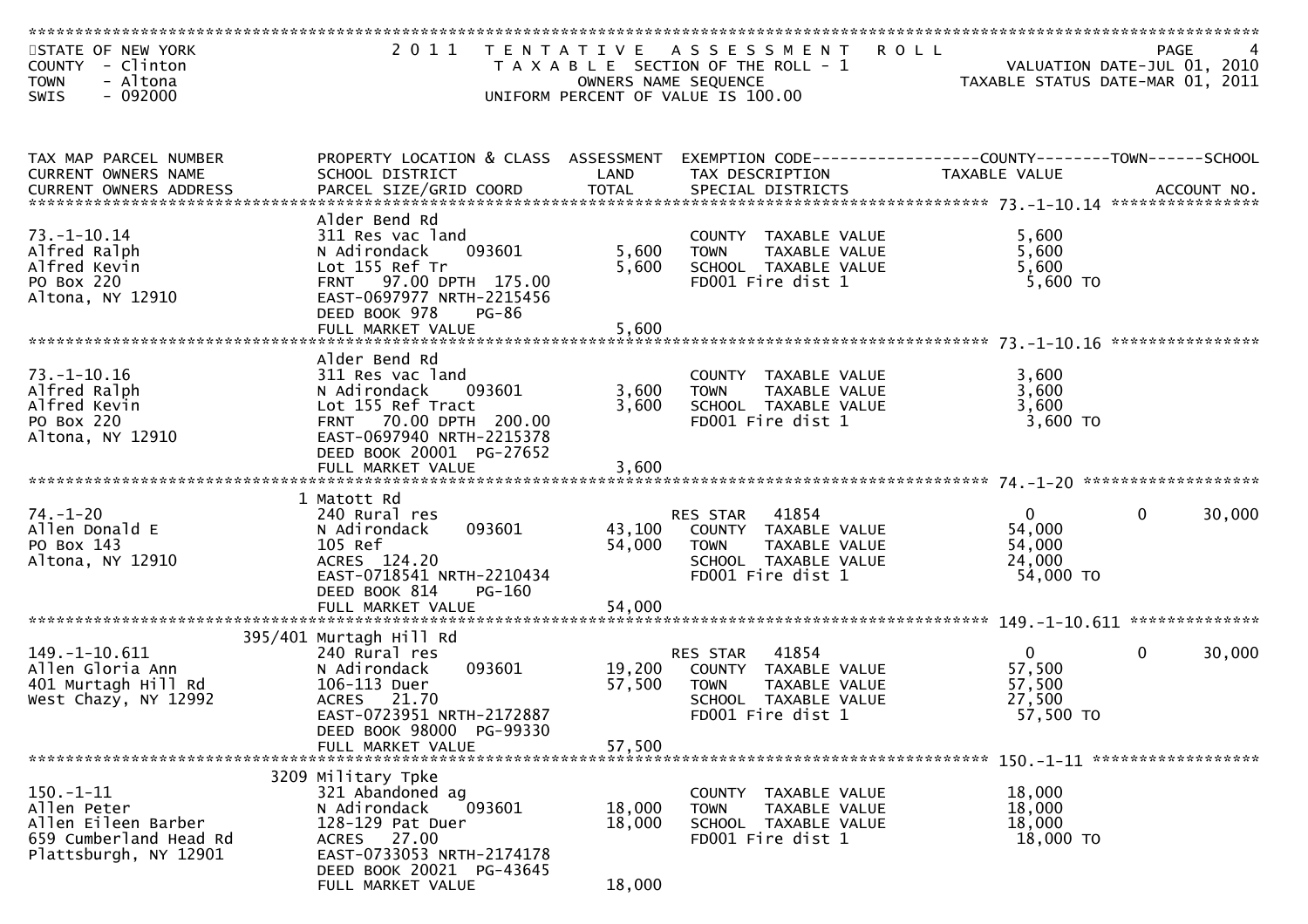| STATE OF NEW YORK<br>COUNTY - Clinton<br>- Altona<br><b>TOWN</b>                                                  |                                                                                                                                                                                          | OWNERS NAME SEQUENCE       | 2011 TENTATIVE ASSESSMENT ROLL<br>T A X A B L E SECTION OF THE ROLL - 1                                                | TAXABLE STATUS DATE-MAR 01, 2011                          | PAGE<br>VALUATION DATE-JUL 01, 2010 |
|-------------------------------------------------------------------------------------------------------------------|------------------------------------------------------------------------------------------------------------------------------------------------------------------------------------------|----------------------------|------------------------------------------------------------------------------------------------------------------------|-----------------------------------------------------------|-------------------------------------|
| $-092000$<br><b>SWIS</b>                                                                                          |                                                                                                                                                                                          |                            | UNIFORM PERCENT OF VALUE IS 100.00                                                                                     |                                                           |                                     |
| TAX MAP PARCEL NUMBER<br>CURRENT OWNERS NAME                                                                      | PROPERTY LOCATION & CLASS ASSESSMENT<br>SCHOOL DISTRICT                                                                                                                                  | LAND                       | EXEMPTION CODE-----------------COUNTY-------TOWN------SCHOOL<br>TAX DESCRIPTION                                        | TAXABLE VALUE                                             |                                     |
| $149. - 1 - 7$<br>Allen Peter N<br>Allen Eileen B<br>659 Cumberland Head Rd<br>Plattsburgh, NY 12901              | Murtagh Hill Rd<br>321 Abandoned ag<br>093601<br>N Adirondack<br>128 Pat Duer<br>ACRES 41.80<br>EAST-0731806 NRTH-2174166<br>DEED BOOK 20031 PG-57702<br>FULL MARKET VALUE               | 16,500<br>16,500<br>16,500 | COUNTY TAXABLE VALUE<br><b>TOWN</b><br>TAXABLE VALUE<br>SCHOOL TAXABLE VALUE<br>FD001 Fire dist 1                      | 16,500<br>16,500<br>16,500<br>16,500 TO                   |                                     |
| $133. - 1 - 6$<br>Altidor Vilma<br>2140 NW 82nd Way<br>Sunrise, FL 33322                                          | Purdy Rd<br>910 Priv forest<br>093601<br>N Adirondack<br>73 Duer<br>Prior Deed Bk 528 Pg 257<br>ACRES 25.00<br>EAST-0717965 NRTH-2180717<br>DEED BOOK 20072 PG-6352<br>FULL MARKET VALUE | 16,000<br>16,000<br>16,000 | COUNTY TAXABLE VALUE<br><b>TOWN</b><br>TAXABLE VALUE<br>SCHOOL TAXABLE VALUE<br>FD001 Fire dist 1                      | 16,000<br>16,000<br>16,000<br>16,000 TO                   |                                     |
| $148. - 3 - 22$<br>Altona Hunting LLC<br>Penn Real Estate Group<br>620 Righters Ferry Rd<br>Bala Cynwyd, PA 19004 | Rand Hill Rd<br>210 1 Family Res<br>093601<br>N Adirondack<br>Lot 63 Duer<br><b>ACRES</b><br>9.40<br>EAST-0714398 NRTH-2170873<br>DEED BOOK 20082 PG-15413<br>FULL MARKET VALUE          | 13,500<br>96,200<br>96,200 | 41854<br>RES STAR<br>COUNTY TAXABLE VALUE<br><b>TOWN</b><br>TAXABLE VALUE<br>SCHOOL TAXABLE VALUE<br>FD001 Fire dist 1 | $\overline{0}$<br>96,200<br>96,200<br>66,200<br>96,200 TO | 30,000<br>$\mathbf{0}$              |
| $87. - 1 - 13.2$<br>Ambrosio Martin V Jr<br>PO Box 131<br>Bristol, CT 06011-0131                                  | Military Tpke<br>910 Priv forest<br>N Adirondack<br>093601<br>Lot 213 Ref Tr<br>ACRES 45.00<br>EAST-0683511 NRTH-2206720<br>DEED BOOK 961<br><b>PG-71</b><br>FULL MARKET VALUE           | 19,900<br>19,900<br>19,900 | <b>COUNTY</b><br>TAXABLE VALUE<br>TAXABLE VALUE<br><b>TOWN</b><br>SCHOOL TAXABLE VALUE<br>FD001 Fire dist 1            | 19,900<br>19,900<br>19,900<br>19,900 TO                   |                                     |
| $132. - 1 - 4.31$<br>Anderson Barry L<br>Anderson Patricia<br>214 Dogtail Corners Rd<br>Wingdale, NY 12594        | 2464 Rand Hill Rd<br>322 Rural vac>10<br>093601<br>N Adirondack<br>Lot 39 Duers<br>ACRES 57.00<br>EAST-0706108 NRTH-2182965<br>DEED BOOK 736<br>PG-107                                   | 21,500<br>21,500           | COUNTY TAXABLE VALUE<br><b>TOWN</b><br>TAXABLE VALUE<br>SCHOOL TAXABLE VALUE<br>FD001 Fire dist 1                      | 21,500<br>21,500<br>21,500<br>21,500 TO                   |                                     |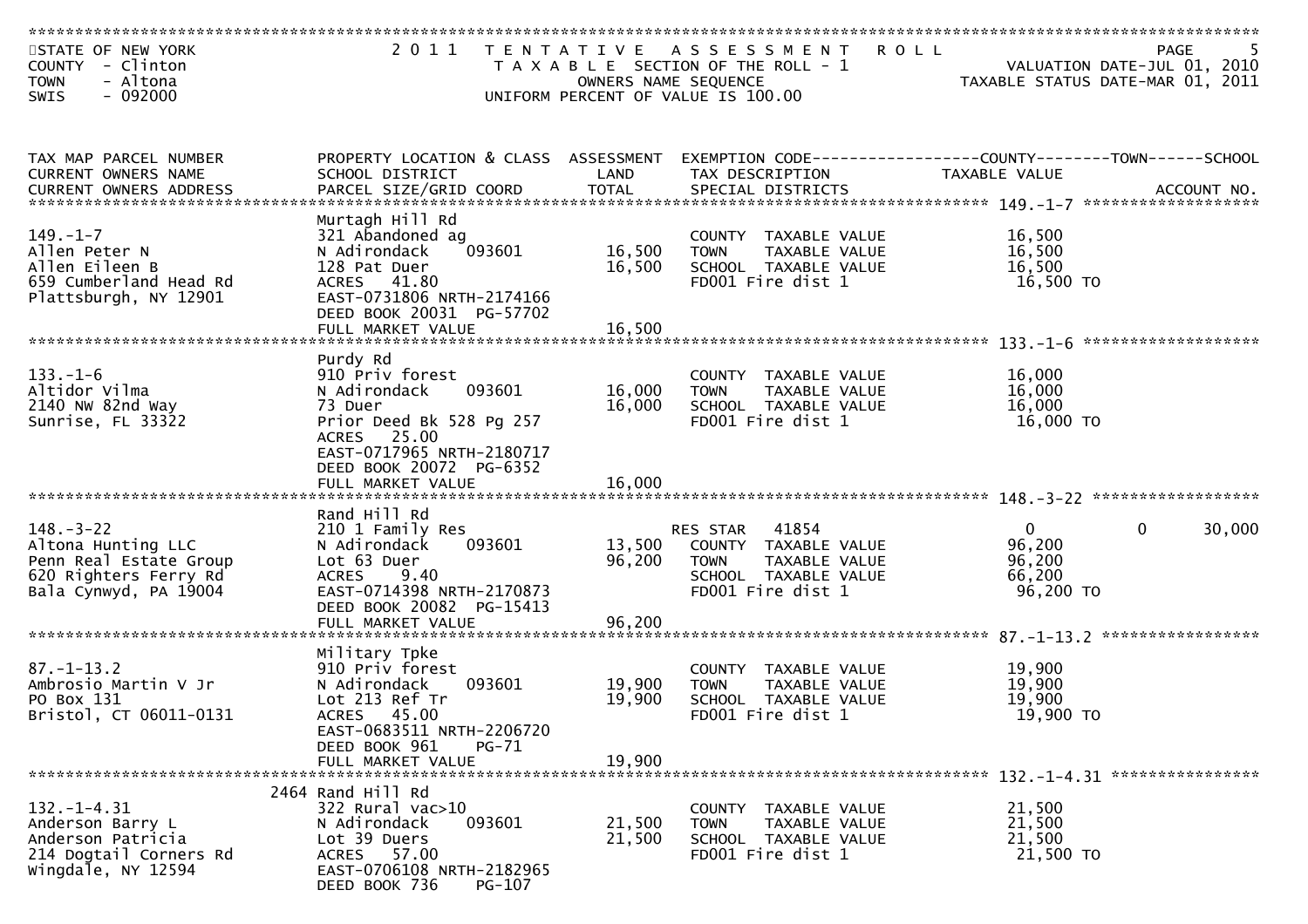|                                                                                                                             | FULL MARKET VALUE                                                                                                                                                                               | 21,500                    |                                                                                                                           |                                                                                                                                                                                                       |   |
|-----------------------------------------------------------------------------------------------------------------------------|-------------------------------------------------------------------------------------------------------------------------------------------------------------------------------------------------|---------------------------|---------------------------------------------------------------------------------------------------------------------------|-------------------------------------------------------------------------------------------------------------------------------------------------------------------------------------------------------|---|
| STATE OF NEW YORK<br>COUNTY - Clinton<br><b>TOWN</b><br>- Altona<br>$-092000$<br><b>SWIS</b>                                | 2011                                                                                                                                                                                            | OWNERS NAME SEQUENCE      | TENTATIVE ASSESSMENT<br><b>ROLL</b><br>T A X A B L E SECTION OF THE ROLL - 1<br>UNIFORM PERCENT OF VALUE IS 100.00        | PAGE<br>VALUATION DATE-JUL 01, 2010<br>TAXABLE STATUS DATE-MAR 01, 2011                                                                                                                               | 6 |
| TAX MAP PARCEL NUMBER<br>CURRENT OWNERS NAME                                                                                | PROPERTY LOCATION & CLASS ASSESSMENT<br>SCHOOL DISTRICT                                                                                                                                         | LAND                      | TAX DESCRIPTION                                                                                                           | EXEMPTION CODE------------------COUNTY--------TOWN------SCHOOL<br>TAXABLE VALUE<br>.CURRENT OWNERS ADDRESS PARCEL SIZE/GRID COORD TOTAL SPECIAL DISTRICTS ACCOUNT NO ACCOUNT NO ACCOUNT NO ACCOUNT NO |   |
| $88.14 - 2 - 21$<br>Archambault Caty<br>Archambault Luc Eric<br>1740 Rue Guillemette<br>LaPlaine, Quebec, Canada<br>J7M 1Z8 | 50 Pinewood Dr<br>260 Seasonal res<br>N Adirondack<br>093601<br>Sub Bk 10 Pg 123 Lot 21<br>FRNT 82.05 DPTH 123.43<br>EAST-0698551 NRTH-2204941<br>DEED BOOK 20102 PG-30297<br>FULL MARKET VALUE | 3,600<br>11,200<br>11,200 | COUNTY TAXABLE VALUE<br><b>TOWN</b><br>TAXABLE VALUE<br>SCHOOL TAXABLE VALUE<br>FD001 Fire dist 1                         | 11,200<br>11,200<br>11,200<br>11,200 TO                                                                                                                                                               |   |
| $88.14 - 2 - 70$<br>Archambault Marcel<br>63 Pinewood Dr<br>Altona, NY 12910                                                | 63 Pinewood Dr<br>270 Mfg housing<br>093601<br>N Adirondack<br>Sub Div Bk 10 Pg 123 Lot<br>FRNT 65.00 DPTH 165.00<br>EAST-0698127 NRTH-2205030<br>DEED BOOK 923<br>PG-100<br>FULL MARKET VALUE  | 5,000<br>16,500<br>16,500 | COUNTY TAXABLE VALUE<br>TAXABLE VALUE<br><b>TOWN</b><br>SCHOOL TAXABLE VALUE<br>FD001 Fire dist 1                         | 16,500<br>16,500<br>16,500<br>16,500 TO                                                                                                                                                               |   |
| $88.14 - 2 - 16$<br>Archambault Sylvie<br>Archambault Julie<br>1460 De LOiselet<br>Mascouche, QC, Canada<br>J7L 4H9         | 61 Pinewood Dr<br>312 Vac w/imprv<br>N Adirondack<br>093601<br>Sub Bk 10 Pg 123 Lot 16<br>FRNT 54.00 DPTH 215.00<br>EAST-0698189 NRTH-2204957<br>DEED BOOK 20072 PG-11075<br>FULL MARKET VALUE  | 4,300<br>4,800<br>4,800   | COUNTY TAXABLE VALUE<br><b>TOWN</b><br>TAXABLE VALUE<br>SCHOOL TAXABLE VALUE<br>FD001 Fire dist 1                         | *****************<br>4,800<br>4,800<br>4,800<br>4,800 TO                                                                                                                                              |   |
| $89. - 3 - 6.2$<br>Archibald Julius Jr<br>Archibald Anola<br>90 Park Ave<br>Plattsburgh, NY 12901                           | Miner Farm Rd<br>311 Res vac land<br>093601<br>N Adirondack<br>Lot 110 Ref Tr<br>FRNT 230.00 DPTH 112.00<br>EAST-0714722 NRTH-2207668<br>DEED BOOK 20001 PG-22150<br>FULL MARKET VALUE          | 5,300<br>5,300<br>5,300   | COUNTY TAXABLE VALUE<br>TAXABLE VALUE<br><b>TOWN</b><br>SCHOOL TAXABLE VALUE<br>FD001 Fire dist 1<br>LT001 Altona light 1 | 5,300<br>5,300<br>5,300<br>5,300 TO<br>5,300 TO                                                                                                                                                       |   |
| $73. - 3 - 1.3$<br>Arena John Paul<br>2385 E windmill Ln<br>PO Box 174<br>Las Vegas, NV 89123                               | Helens Way<br>$314$ Rural vac<10<br>N Adirondack<br>093601<br>166 Ref<br><b>ACRES</b><br>4.80<br>EAST-0693582 NRTH-2214416<br>DEED BOOK 585<br>PG-289                                           | 8,800<br>8,800            | COUNTY TAXABLE VALUE<br>TAXABLE VALUE<br><b>TOWN</b><br>SCHOOL TAXABLE VALUE<br>FD001 Fire dist 1                         | 8,800<br>8,800<br>8,800<br>8,800 TO                                                                                                                                                                   |   |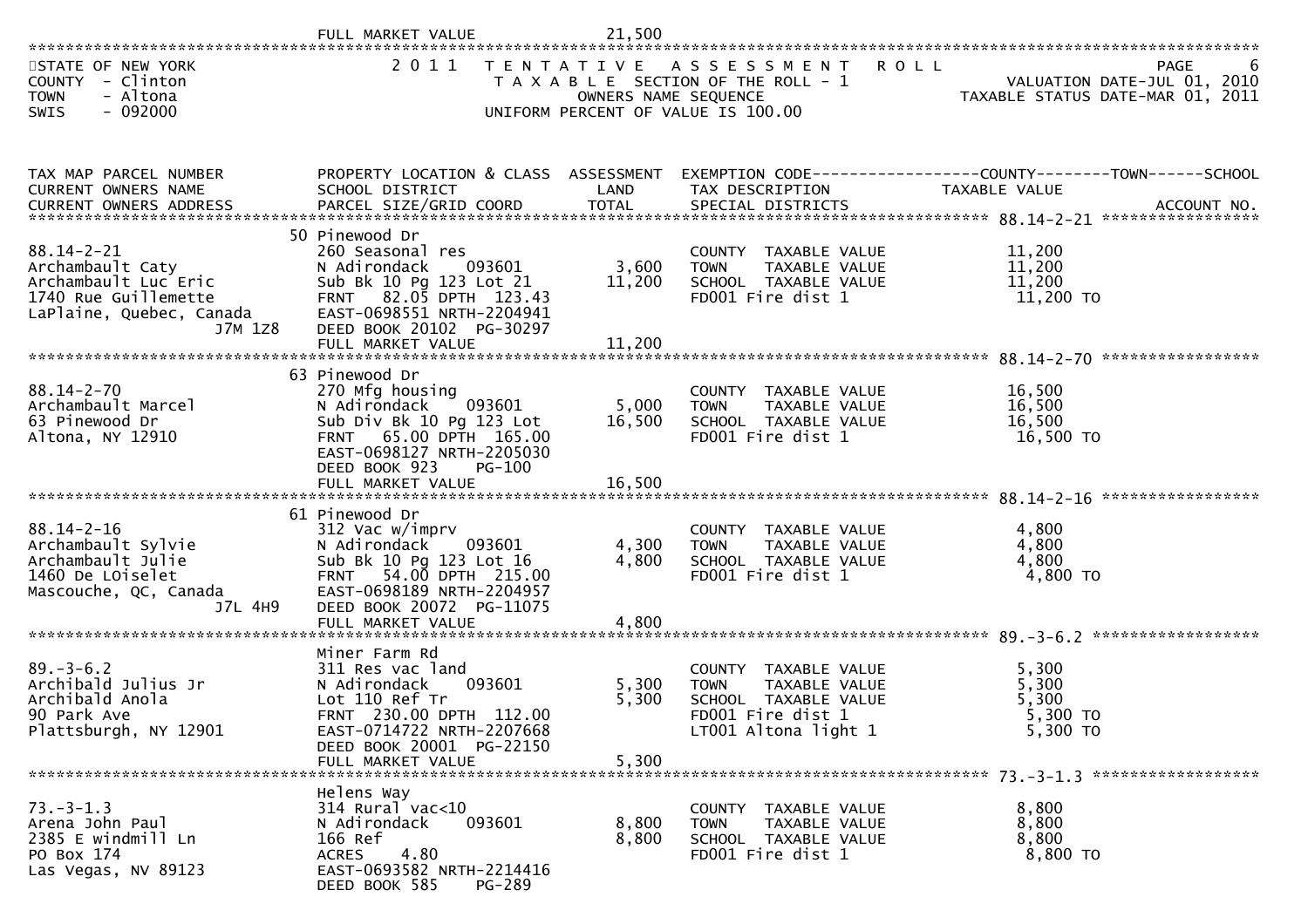|                                                                                                                         | FULL MARKET VALUE                                                                                                                                                                                        | 8,800                     |                                                                                                                                                                                                                           |                                                                                                            |                                               |
|-------------------------------------------------------------------------------------------------------------------------|----------------------------------------------------------------------------------------------------------------------------------------------------------------------------------------------------------|---------------------------|---------------------------------------------------------------------------------------------------------------------------------------------------------------------------------------------------------------------------|------------------------------------------------------------------------------------------------------------|-----------------------------------------------|
| STATE OF NEW YORK<br>- Clinton<br><b>COUNTY</b><br>- Altona<br><b>TOWN</b><br>SWIS<br>$-092000$                         | 2 0 1 1                                                                                                                                                                                                  |                           | TENTATIVE ASSESSMENT<br>T A X A B L E SECTION OF THE ROLL - 1<br>OWNERS NAME SEQUENCE<br>UNIFORM PERCENT OF VALUE IS 100.00                                                                                               | <b>ROLL</b><br>TAXABLE STATUS DATE-MAR 01, 2011                                                            | <b>PAGE</b><br>VALUATION DATE-JUL 01, 2010    |
| TAX MAP PARCEL NUMBER<br>CURRENT OWNERS NAME<br><b>CURRENT OWNERS ADDRESS</b>                                           | PROPERTY LOCATION & CLASS ASSESSMENT<br>SCHOOL DISTRICT                                                                                                                                                  | LAND                      | TAX DESCRIPTION                                                                                                                                                                                                           | EXEMPTION CODE-----------------COUNTY-------TOWN------SCHOOL<br><b>TAXABLE VALUE</b>                       |                                               |
| $74. - 1 - 26$<br>Argilan Stephen Jr<br>Argilan Susan<br>140 Joe Wood Rd<br>Altona, NY 12910                            | 140 Joe Wood Rd<br>240 Rural res<br>093601<br>N Adirondack<br>105-111 Ref<br>080<br><b>ACRES</b><br>13.70 BANK<br>EAST-0715291 NRTH-2210580<br>DEED BOOK 98001 PG-05806<br>FULL MARKET VALUE             | 94,400                    | 93 PCT OF VALUE USED FOR EXEMPTION PURPOSES<br>WARNONALL 41121<br>13,300 WARDISALL 41141<br>94,400 RES STAR<br>41854<br>COUNTY TAXABLE VALUE<br>TAXABLE VALUE<br><b>TOWN</b><br>SCHOOL TAXABLE VALUE<br>FD001 Fire dist 1 | 13,169<br>13,169<br>43,896<br>43,896<br>$\overline{\mathbf{0}}$<br>37,335<br>37,335<br>64,400<br>94,400 TO | $\Omega$<br>30,000<br>$\Omega$                |
| $88.14 - 1 - 12$<br>Armstrong Dennis P<br>Armstrong W Linda<br>3415 Breard St<br>Brossard QC, Canada J4Z2E3             | 64 Merrywood Dr<br>260 Seasonal res<br>093601<br>N Adirondack<br>Stonewall Acres Lot 12<br>FRNT 125.84 DPTH 148.94<br>EAST-0699204 NRTH-2203888<br>DEED BOOK 20041 PG-66988                              | 3,900<br>15,500           | COUNTY TAXABLE VALUE<br>TAXABLE VALUE<br><b>TOWN</b><br>SCHOOL TAXABLE VALUE<br>FD001 Fire dist 1                                                                                                                         | 15,500<br>15,500<br>15,500<br>15,500 TO                                                                    |                                               |
| $89.1 - 2 - 13$<br>Armstrong Life Est James & Be N Adirondack<br>Hilliker Jason Scott<br>PO Box 112<br>Altona, NY 12910 | 11 Station St<br>210 1 Family Res<br>093601<br>111 Ref<br><b>ACRES</b><br>1.10<br>EAST-0712217 NRTH-2207791<br>DEED BOOK 20021 PG-47106<br>FULL MARKET VALUE                                             | 47,900                    | WARCOMALL<br>41131<br>6,500 AGED COUN<br>41802<br>47,900 SR STAR<br>41834<br>COUNTY TAXABLE VALUE<br>TAXABLE VALUE<br><b>TOWN</b><br>SCHOOL TAXABLE VALUE<br>FD001 Fire dist 1                                            | 11,975<br>11,975<br>8,981<br>$\Omega$<br>26,944<br>35,925<br>$\mathbf{0}$<br>47,900 TO                     | ******************<br>0<br>47,900<br>$\Omega$ |
| $72. - 1 - 1.3$<br>Ashcroft Eugene E Jr<br>Ashcroft Frances C<br>429 Forest Rd<br>Ellenburg Depot, NY 12935             | 429 Forest Rd<br>210 1 Family Res<br>N Adirondack<br>093601<br>Lot 212 Ref Tract<br>FRNT 186.00 DPTH 164.70<br>320<br>BANK<br>EAST-0684796 NRTH-2215790<br>DEED BOOK 20031 PG-61633<br>FULL MARKET VALUE | 6,000<br>82,000<br>82,000 | 41854<br>RES STAR<br>COUNTY TAXABLE VALUE<br>TAXABLE VALUE<br><b>TOWN</b><br>SCHOOL TAXABLE VALUE<br>FD001 Fire dist 1                                                                                                    | 0<br>82,000<br>82,000<br>52,000<br>82,000 TO                                                               | 30,000<br>0                                   |
| $72. - 1 - 1.5$<br>Ashcroft Eugene E Jr<br>Ashcroft Frances C                                                           | Forest Rd<br>$314$ Rural vac<10<br>093601<br>N Adirondack<br>320<br>1.50 BANK<br><b>ACRES</b>                                                                                                            | 1,100<br>1,100            | COUNTY TAXABLE VALUE<br>TAXABLE VALUE<br><b>TOWN</b><br>SCHOOL<br>TAXABLE VALUE                                                                                                                                           | 1,100<br>1,100<br>1,100                                                                                    |                                               |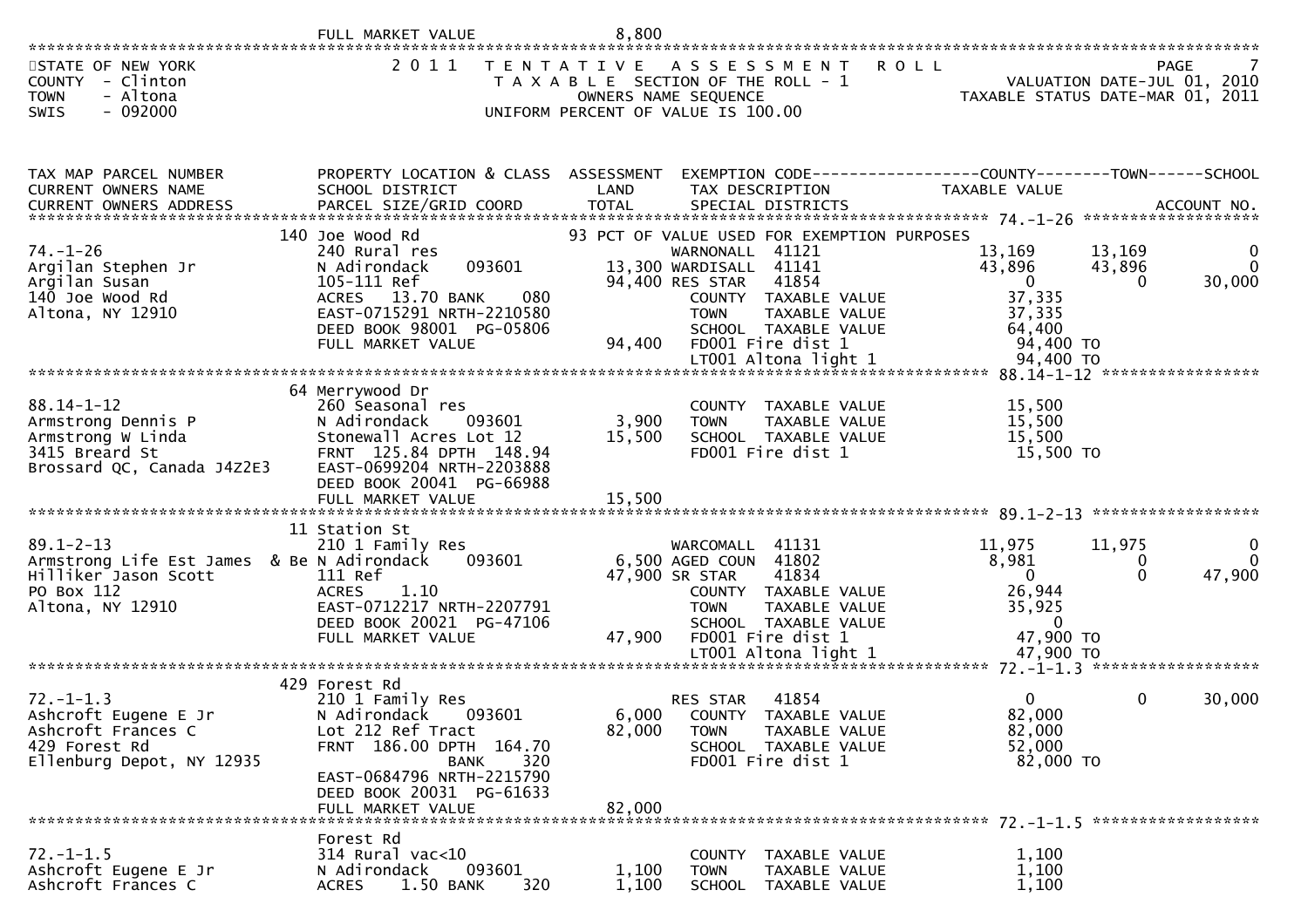| 429 Forest Rd<br>Ellenburg Depot, NY 12935                                                                                                                   | EAST-0684547 NRTH-2215799<br>DEED BOOK 20031 PG-61633<br>FULL MARKET VALUE                                                                                                   | 1,100              | FD001 Fire dist 1                                                                                                                                                                         | 1,100 TO                                                                   |                             |                                     |
|--------------------------------------------------------------------------------------------------------------------------------------------------------------|------------------------------------------------------------------------------------------------------------------------------------------------------------------------------|--------------------|-------------------------------------------------------------------------------------------------------------------------------------------------------------------------------------------|----------------------------------------------------------------------------|-----------------------------|-------------------------------------|
|                                                                                                                                                              |                                                                                                                                                                              |                    |                                                                                                                                                                                           |                                                                            |                             |                                     |
| STATE OF NEW YORK<br>COUNTY - Clinton<br><b>TOWN</b><br>- Altona<br>$-092000$<br><b>SWIS</b>                                                                 | 2011                                                                                                                                                                         | T E N T A T I V E  | ASSESSMENT<br><b>ROLL</b><br>T A X A B L E SECTION OF THE ROLL - 1<br>OWNERS NAME SEQUENCE<br>UNIFORM PERCENT OF VALUE IS 100.00                                                          | TAXABLE STATUS DATE-MAR 01, 2011                                           |                             | PAGE<br>VALUATION DATE-JUL 01, 2010 |
| TAX MAP PARCEL NUMBER<br>CURRENT OWNERS NAME                                                                                                                 | PROPERTY LOCATION & CLASS ASSESSMENT<br>SCHOOL DISTRICT                                                                                                                      | LAND               | EXEMPTION CODE------------------COUNTY--------TOWN------SCHOOL<br>TAX DESCRIPTION                                                                                                         | TAXABLE VALUE                                                              |                             |                                     |
| $89.1 - 2 - 3$<br>Ashline Jesse A<br>85 Station St<br>Altona, NY 12910                                                                                       | 85/97 Station St<br>210 1 Family Res<br>N Adirondack<br>093601<br>111 Ref<br>FRNT 175.00 DPTH 120.00<br>910<br>BANK<br>EAST-0711593 NRTH-2209450<br>DEED BOOK 20092 PG-29305 | 6,300<br>55,900    | 41854<br>RES STAR<br>COUNTY TAXABLE VALUE<br><b>TOWN</b><br>TAXABLE VALUE<br>SCHOOL TAXABLE VALUE<br>FD001 Fire dist 1<br>LT001 Altona light 1                                            | $\mathbf{0}$<br>55,900<br>55,900<br>25,900<br>55,900 TO<br>55,900 TO       | 0                           | 30,000                              |
|                                                                                                                                                              | 244 Atwood Rd                                                                                                                                                                |                    |                                                                                                                                                                                           |                                                                            |                             |                                     |
| $135. - 1 - 4.2 - 1$<br>Atwood John W<br>Atwood Charlotte<br>244 Atwood Rd<br>West Chazy, NY 12992<br>MAY BE SUBJECT TO PAYMENT<br>UNDER AGDIST LAW TIL 2015 | 112 Dairy farm<br>Beekmantown Cen 092401<br>132, 131, 141 & 142 Duers<br>ACRES 212.20<br>EAST-0734873 NRTH-2184799<br>DEED BOOK 520<br>PG-468<br>FULL MARKET VALUE           | 189,000            | AGRI DISTR 41720<br>68,200 RES STAR<br>41854<br>189,000 483A EX<br>42100<br>COUNTY TAXABLE VALUE<br><b>TOWN</b><br>TAXABLE VALUE<br>SCHOOL TAXABLE VALUE<br>FD001 Fire dist 1<br>6,400 EX | 12,484<br>$\Omega$<br>6,400<br>170,116<br>170,116<br>140,116<br>182,600 TO | 12,484<br>$\Omega$<br>6,400 | 12,484<br>30,000<br>6,400           |
|                                                                                                                                                              |                                                                                                                                                                              |                    |                                                                                                                                                                                           |                                                                            |                             |                                     |
| $135. - 1 - 4.2 - 2$<br>Atwood John W<br>244 Atwood Rd<br>West Chazy, NY 12992<br>MAY BE SUBJECT TO PAYMENT                                                  | Atwood Rd<br>105 Vac farmland<br>N Adirondack<br>093601<br>131 & 132 Duers<br>ACRES 36.20<br>EAST-0734873 NRTH-2184799<br>DEED BOOK 845<br><b>PG-240</b>                     | 24,200             | AGRI DISTR 41720<br>13,600 483A EX<br>42100<br>COUNTY TAXABLE VALUE<br>TAXABLE VALUE<br><b>TOWN</b><br>SCHOOL TAXABLE VALUE<br>FD001 Fire dist 1                                          | 2,567<br>1,600<br>20,033<br>20,033<br>20,033<br>22,600 TO                  | 2,567<br>1,600              | 2,567<br>1,600                      |
|                                                                                                                                                              | 161 Atwood Rd                                                                                                                                                                |                    |                                                                                                                                                                                           |                                                                            |                             |                                     |
| $135. - 1 - 4.4$<br>Atwood Richard T<br>Atwood Bonita B<br>161 Atwood Rd<br>West Chazy, NY 12992<br>MAY BE SUBJECT TO PAYMENT                                | 241 Rural res&ag<br>Beekmantown Cen 092401<br>Lot 142 Duers<br>38.70<br><b>ACRES</b><br>EAST-0736640 NRTH-2182506<br>DEED BOOK 20051 PG-80082<br>FULL MARKET VALUE           | 149,900<br>149,900 | AGRI DISTR 41720<br>41834<br>20,200 SR STAR<br>COUNTY<br>TAXABLE VALUE<br>TAXABLE VALUE<br>TOWN<br>SCHOOL TAXABLE VALUE<br>FD001 Fire dist 1                                              | 4,415<br>0<br>145,485<br>145,485<br>85,385<br>149,900 TO                   | 4,415<br>$\Omega$           | 4,415<br>60,100                     |
| UNDER AGDIST LAW TIL 2015                                                                                                                                    |                                                                                                                                                                              |                    |                                                                                                                                                                                           |                                                                            |                             |                                     |
| $135. - 1 - 4.82$                                                                                                                                            | Atwood Rd<br>321 Abandoned ag                                                                                                                                                |                    | AGRI DISTR 41720                                                                                                                                                                          | 1,843                                                                      | 1,843                       | 1,843                               |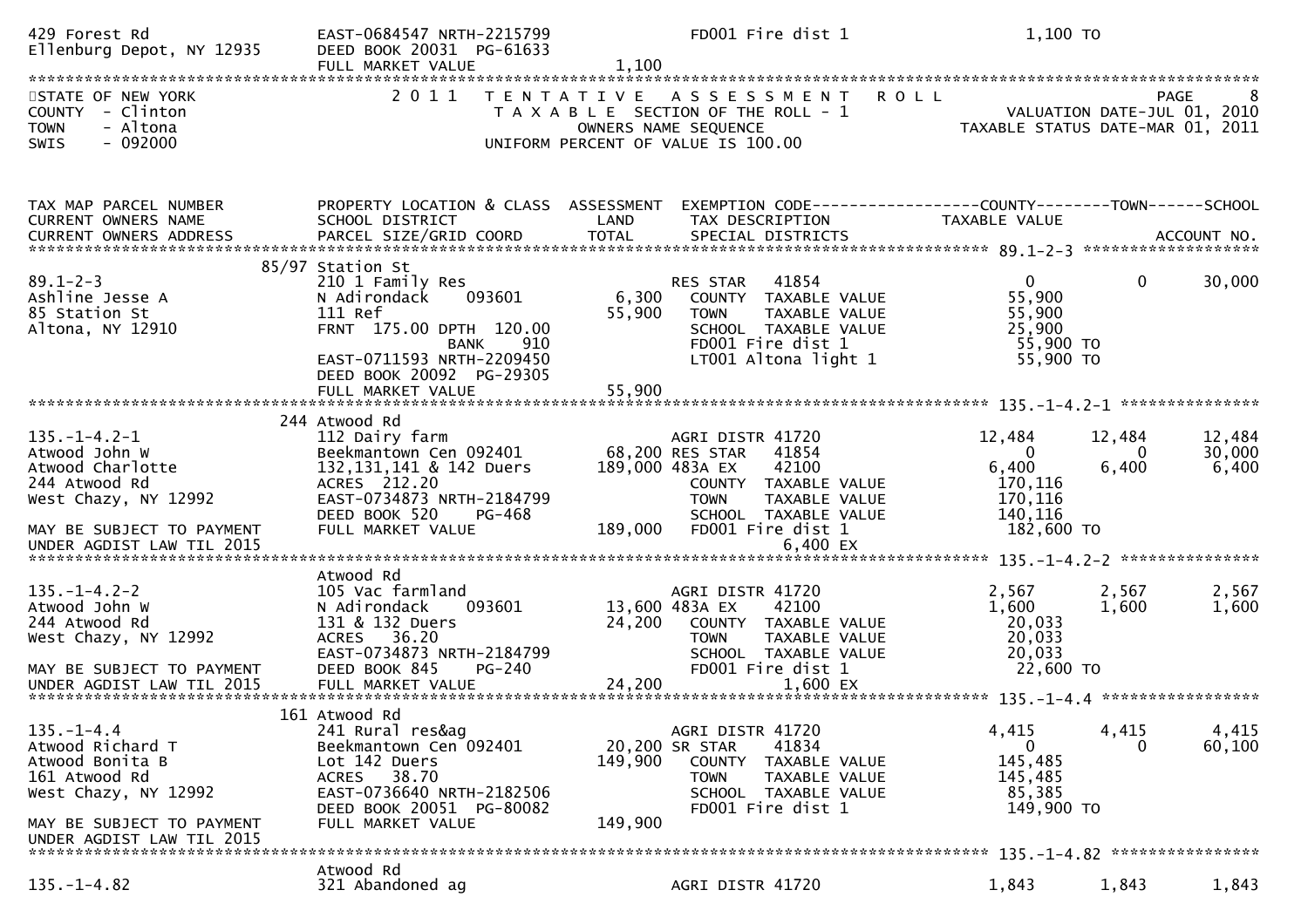| Atwood Richard T<br>Atwood Bonita B<br>161 Atwood Rd<br>West Chazy, NY 12992<br>MAY BE SUBJECT TO PAYMENT | N Adirondack<br>093601<br>Lot 142 Duers<br>ACRES 19.80<br>EAST-0735471 NRTH-2181458<br>DEED BOOK 20051 PG-80082<br>FULL MARKET VALUE                                | 6,100<br>6,100<br>6,100 | COUNTY TAXABLE VALUE<br>TAXABLE VALUE<br><b>TOWN</b><br>SCHOOL TAXABLE VALUE<br>FD001 Fire dist 1                                | 4,257<br>4,257<br>4,257<br>$6,100$ TO                                          |             |
|-----------------------------------------------------------------------------------------------------------|---------------------------------------------------------------------------------------------------------------------------------------------------------------------|-------------------------|----------------------------------------------------------------------------------------------------------------------------------|--------------------------------------------------------------------------------|-------------|
| UNDER AGDIST LAW TIL 2015                                                                                 |                                                                                                                                                                     |                         |                                                                                                                                  |                                                                                |             |
| STATE OF NEW YORK<br>COUNTY - Clinton<br><b>TOWN</b><br>- Altona<br>SWIS<br>$-092000$                     |                                                                                                                                                                     |                         | 2011 TENTATIVE ASSESSMENT<br>T A X A B L E SECTION OF THE ROLL - 1<br>OWNERS NAME SEQUENCE<br>UNIFORM PERCENT OF VALUE IS 100.00 | <b>ROLL</b><br>VALUATION DATE-JUL 01, 2010<br>TAXABLE STATUS DATE-MAR 01, 2011 | <b>PAGE</b> |
| TAX MAP PARCEL NUMBER<br>CURRENT OWNERS NAME                                                              | PROPERTY LOCATION & CLASS ASSESSMENT<br>SCHOOL DISTRICT                                                                                                             | LAND                    | TAX DESCRIPTION                                                                                                                  | EXEMPTION CODE-----------------COUNTY-------TOWN------SCHOOL<br>TAXABLE VALUE  |             |
| $135. - 1 - 2$<br>Atwood Robert F<br>Atwood Elaine<br>783 O'Neil Rd<br>West Chazy, NY 12992               | Atwood Rd<br>105 Vac farmland<br>093601<br>N Adirondack<br>132 Duer<br>ACRES 12.30<br>EAST-0732461 NRTH-2183306<br>DEED BOOK 779<br>$PG-209$                        | 14,300<br>14,300        | OS AG DIST 41730<br>COUNTY TAXABLE VALUE<br>TAXABLE VALUE<br><b>TOWN</b><br>SCHOOL TAXABLE VALUE<br>FD001 Fire dist 1            | 12,027<br>12,027<br>2,273<br>2,273<br>2,273<br>14,300 TO                       | 12,027      |
| MAY BE SUBJECT TO PAYMENT<br>UNDER AGDIST LAW TIL 2018                                                    | FULL MARKET VALUE                                                                                                                                                   | 14,300                  |                                                                                                                                  |                                                                                |             |
| $135. - 1 - 4.11$<br>Atwood Robert F<br>Atwood Elaine M<br>783 O'Neil Rd<br>West Chazy, NY 12992          | Atwood Rd<br>$314$ Rural vac<10<br>Beekmantown Cen 092401<br>Lot 142 Duers<br>ACRES 9.20<br>EAST-0736033 NRTH-2182825<br>DEED BOOK 20051 PG-80098                   | 4,600<br>4,600          | OS AG DIST 41730<br>COUNTY TAXABLE VALUE<br><b>TOWN</b><br>TAXABLE VALUE<br>SCHOOL TAXABLE VALUE<br>FD001 Fire dist 1            | 1,794<br>1,794<br>2,806<br>2,806<br>2,806<br>4,600 TO                          | 1,794       |
| MAY BE SUBJECT TO PAYMENT<br>UNDER AGDIST LAW TIL 2018                                                    | FULL MARKET VALUE                                                                                                                                                   | 4,600                   |                                                                                                                                  |                                                                                |             |
|                                                                                                           | Atwood Rd                                                                                                                                                           |                         |                                                                                                                                  |                                                                                |             |
| $135. - 1 - 4.81$<br>Atwood Robert F<br>Atwood Elaine M<br>783 O'Neil Rd<br>West Chazy, NY 12992          | 321 Abandoned ag<br>093601<br>N Adirondack<br>Lot 131 Duers<br>ACRES 35.70<br>EAST-0734981 NRTH-2182352<br>DEED BOOK 20051 PG-80098                                 | 19,000<br>19,000        | OS AG DIST 41730<br>COUNTY TAXABLE VALUE<br>TAXABLE VALUE<br><b>TOWN</b><br>SCHOOL TAXABLE VALUE<br>FD001 Fire dist 1            | 11,324<br>11,324<br>7,676<br>7,676<br>7,676<br>19,000 TO                       | 11,324      |
| MAY BE SUBJECT TO PAYMENT<br>UNDER AGDIST LAW TIL 2018                                                    | FULL MARKET VALUE                                                                                                                                                   | 19,000                  |                                                                                                                                  |                                                                                |             |
| $135. - 1 - 4.1$<br>Atwood Sharon K<br>PO Box 862<br>Haleiwa, HI 96712                                    | 270 Atwood Rd<br>210 1 Family Res<br>093601<br>N Adirondack<br>Lot 132 Duers<br>7.40<br><b>ACRES</b><br>EAST-0734392 NRTH-2183607<br>DEED BOOK 941<br><b>PG-288</b> | 12,200<br>94,400        | COUNTY TAXABLE VALUE<br>TAXABLE VALUE<br>TOWN<br>SCHOOL TAXABLE VALUE<br>FD001 Fire dist 1                                       | 94,400<br>94,400<br>94,400<br>94,400 TO                                        |             |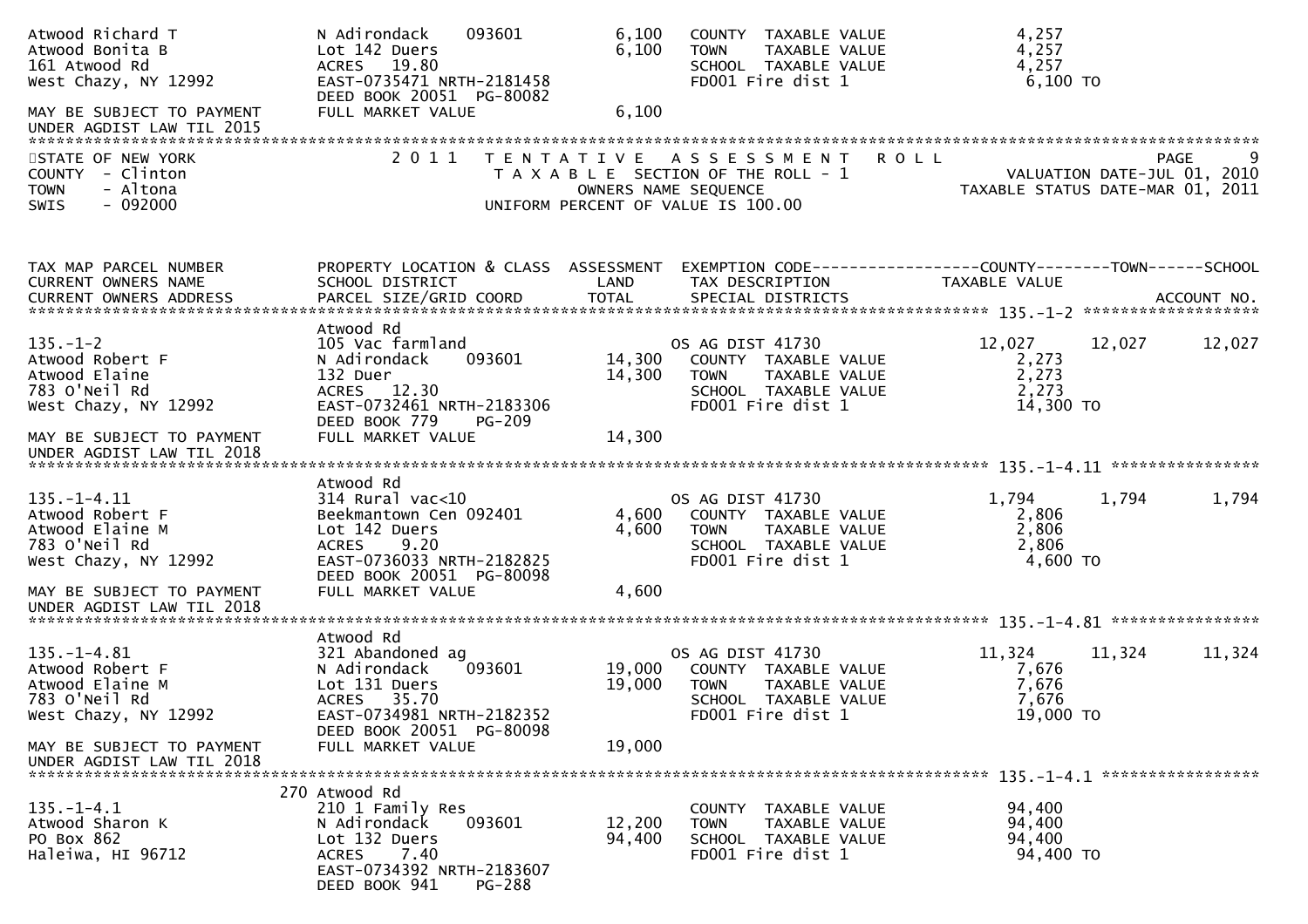| $88.14 - 1 - 1$<br>Auger Clement<br>Auger Barbara<br>7955 Lacordaire<br>St Leonard QC, Canada<br>H1R2A1 | 29 Merrywood Dr<br>260 Seasonal res<br>093601<br>N Adirondack<br>Stonewall Acres Lot 1<br>FRNT 102.81 DPTH 180.00<br>EAST-0699951 NRTH-2203412<br>DEED BOOK 740<br>PG-168<br>FULL MARKET VALUE | 5,000<br>8,500<br>8,500 | COUNTY TAXABLE VALUE<br>TAXABLE VALUE<br><b>TOWN</b><br>SCHOOL TAXABLE VALUE<br>FD001 Fire dist 1                                               | 8,500<br>8,500<br>8,500<br>$8,500$ TO                             |                                  |
|---------------------------------------------------------------------------------------------------------|------------------------------------------------------------------------------------------------------------------------------------------------------------------------------------------------|-------------------------|-------------------------------------------------------------------------------------------------------------------------------------------------|-------------------------------------------------------------------|----------------------------------|
|                                                                                                         |                                                                                                                                                                                                |                         |                                                                                                                                                 |                                                                   |                                  |
| STATE OF NEW YORK<br>COUNTY - Clinton<br><b>TOWN</b><br>- Altona<br>$-092000$<br><b>SWIS</b>            | 2011<br>T E N T A T I V E                                                                                                                                                                      |                         | A S S E S S M E N T<br><b>ROLL</b><br>T A X A B L E SECTION OF THE ROLL - 1<br>OWNERS NAME SEQUENCE<br>UNIFORM PERCENT OF VALUE IS 100.00       | VALUATION DATE-JUL 01, 2010<br>TAXABLE STATUS DATE-MAR 01, 2011   | 10<br><b>PAGE</b>                |
| TAX MAP PARCEL NUMBER                                                                                   | PROPERTY LOCATION & CLASS ASSESSMENT                                                                                                                                                           |                         |                                                                                                                                                 |                                                                   |                                  |
| CURRENT OWNERS NAME                                                                                     | SCHOOL DISTRICT                                                                                                                                                                                | LAND                    | TAX DESCRIPTION                                                                                                                                 | TAXABLE VALUE                                                     |                                  |
|                                                                                                         |                                                                                                                                                                                                |                         |                                                                                                                                                 |                                                                   |                                  |
| $103. - 1 - 2$<br>Averill Norine<br>515 Duquette Rd<br>West Chazy, NY 12992                             | 133 Boulrice Rd<br>321 Abandoned ag<br>N Adirondack<br>093601<br>161 Ref<br>ACRES 158.90<br>EAST-0695893 NRTH-2198128<br>DEED BOOK 871<br>$PG-215$                                             | 40,300<br>40,300        | COUNTY TAXABLE VALUE<br>TAXABLE VALUE<br><b>TOWN</b><br>SCHOOL TAXABLE VALUE<br>FD001 Fire dist 1                                               | 40,300<br>40,300<br>40,300<br>40,300 TO                           |                                  |
|                                                                                                         | FULL MARKET VALUE                                                                                                                                                                              | 40,300                  |                                                                                                                                                 |                                                                   |                                  |
| $103. - 1 - 14$<br>Aversa Beniamino<br>Aversa Loyda<br>4602 Military Tpk<br>Altona, NY 12910            | 4602 Military Tpke<br>240 Rural res<br>093601<br>N Adirondack<br>134 Ref<br>Map book 10 Page 91<br>ACRES 90.90<br>EAST-0708605 NRTH-2197568<br>DEED BOOK 20072<br>PG-8889                      | 86,800                  | AGED COUN 41802<br>30,500 SR STAR<br>41834<br>COUNTY TAXABLE VALUE<br><b>TOWN</b><br>TAXABLE VALUE<br>SCHOOL TAXABLE VALUE<br>FD001 Fire dist 1 | 43,400<br>$\mathbf{0}$<br>43,400<br>86,800<br>26,700<br>86,800 TO | 0<br>0<br>$\mathbf{0}$<br>60,100 |
|                                                                                                         |                                                                                                                                                                                                |                         |                                                                                                                                                 |                                                                   |                                  |
| $88.14 - 2 - 62$<br>Awan Samina M<br>Awan Mahboob Hussain<br>517 McDonald Ave<br>Brooklyn, NY 11218     | 91 Pinewood Dr<br>311 Res vac land<br>N Adirondack<br>093601<br>Sub Bk 10 Pg 123 Lot 62<br>FRNT 65.00 DPTH 158.33<br>EAST-0698562 NRTH-2205228<br>DEED BOOK 20051 PG-84144                     | 4,100<br>4,100          | COUNTY TAXABLE VALUE<br><b>TOWN</b><br>TAXABLE VALUE<br>SCHOOL TAXABLE VALUE<br>FD001 Fire dist 1                                               | 4,100<br>4,100<br>4,100<br>4,100 TO                               |                                  |
|                                                                                                         | FULL MARKET VALUE                                                                                                                                                                              | 4,100                   |                                                                                                                                                 |                                                                   |                                  |
| $74. - 1 - 1.4$<br>Ayotte Allen<br>Ayotte Margaret<br>112 Irona Rd<br>PO Box 126                        | 112 Irona Rd<br>210 1 Family Res<br>093601<br>N Adirondack<br>Lot 130 Ref Tr<br>2.20<br><b>ACRES</b><br>EAST-0708372 NRTH-2210782                                                              | 7,200<br>50,800         | 41854<br>RES STAR<br>COUNTY TAXABLE VALUE<br><b>TOWN</b><br>TAXABLE VALUE<br>SCHOOL TAXABLE VALUE<br>FD001 Fire dist 1                          | $\mathbf{0}$<br>50,800<br>50,800<br>20,800<br>50,800 TO           | $\mathbf 0$<br>30,000            |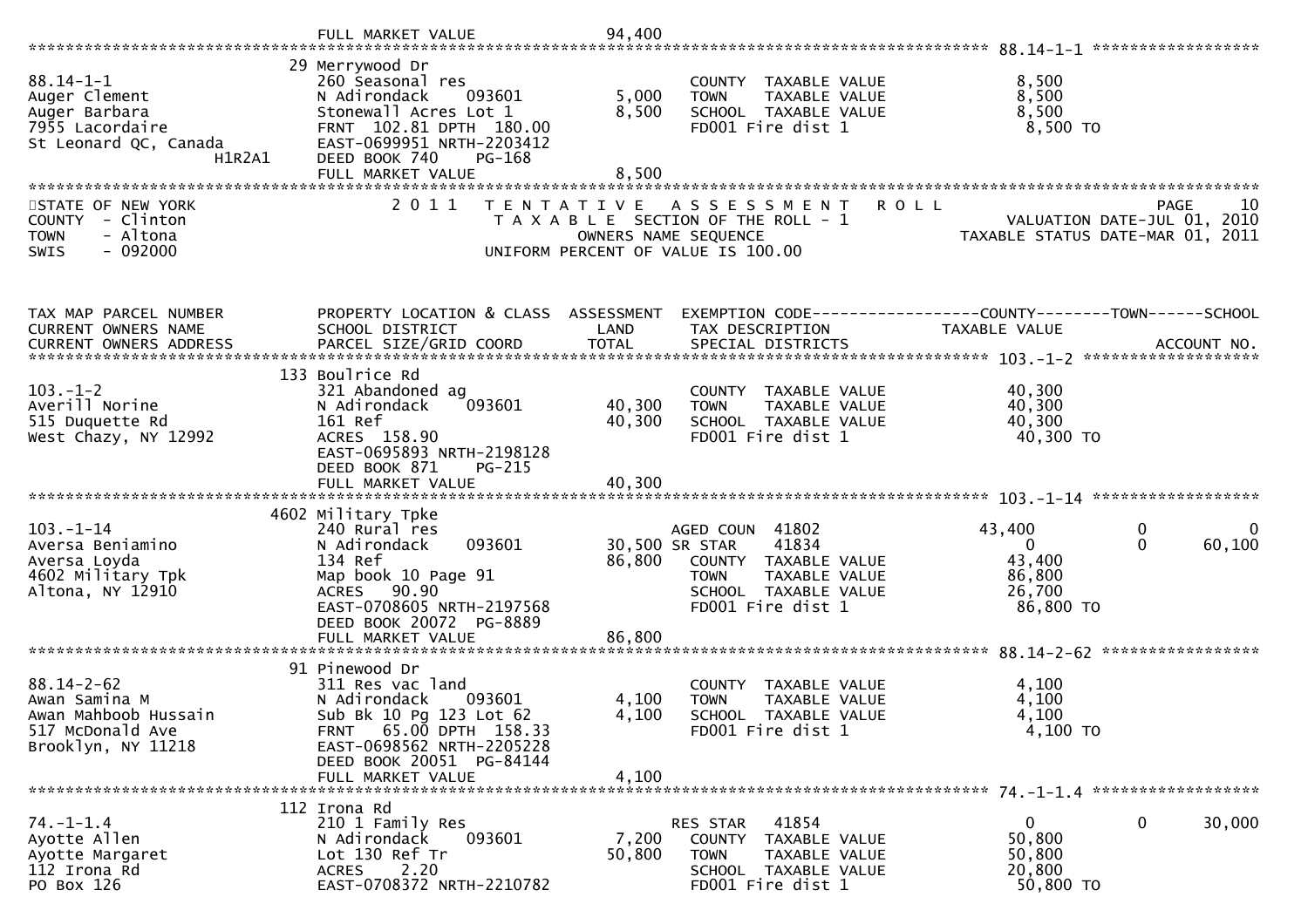| Altona, NY 12910                                                                                   | PG-229<br>DEED BOOK 892<br>FULL MARKET VALUE                                                                                                                                        | 50,800                     | LT001 Altona light 1                                                                                                             | 50,800 TO                                                                      |        |
|----------------------------------------------------------------------------------------------------|-------------------------------------------------------------------------------------------------------------------------------------------------------------------------------------|----------------------------|----------------------------------------------------------------------------------------------------------------------------------|--------------------------------------------------------------------------------|--------|
| $105. - 1 - 4$<br>Badger Conrad<br>Badger Marguerite<br>303 Wakefield Dr<br>Locust Grove, VA 22508 | 759 Barnaby Rd<br>260 Seasonal res<br>093601<br>N Adirondack<br>137 Duer<br>ACRES 243.20<br>EAST-0732271 NRTH-2198466<br>DEED BOOK 523<br>PG-201<br>FULL MARKET VALUE               | 54,700<br>65,900<br>65,900 | COUNTY TAXABLE VALUE<br><b>TOWN</b><br>TAXABLE VALUE<br>SCHOOL TAXABLE VALUE<br>FD001 Fire dist 1                                | 65,900<br>65,900<br>65,900<br>65,900 TO                                        |        |
| STATE OF NEW YORK<br>COUNTY - Clinton<br>- Altona<br><b>TOWN</b><br>$-092000$<br><b>SWIS</b>       | 2011                                                                                                                                                                                | OWNERS NAME SEQUENCE       | <b>ROLL</b><br>TENTATIVE ASSESSMENT<br>T A X A B L E SECTION OF THE ROLL - 1<br>UNIFORM PERCENT OF VALUE IS 100.00               | <b>PAGE</b><br>VALUATION DATE-JUL 01, 2010<br>TAXABLE STATUS DATE-MAR 01, 2011 | -11    |
| TAX MAP PARCEL NUMBER<br><b>CURRENT OWNERS NAME</b>                                                | PROPERTY LOCATION & CLASS ASSESSMENT<br>SCHOOL DISTRICT                                                                                                                             | LAND                       | TAX DESCRIPTION                                                                                                                  | EXEMPTION CODE-----------------COUNTY-------TOWN------SCHOOL<br>TAXABLE VALUE  |        |
| $73. - 1 - 31.3$<br>Bailey Jeffrey G<br>653 Mace Chasm Rd<br>Keeseville, NY 12944                  | Irona Rd<br>270 Mfg housing<br>093601<br>N Adirondack<br>FRNT 543.00 DPTH 500.00<br>6.20<br>ACRES<br>DEED BOOK 20102 PG-37269<br>FULL MARKET VALUE                                  | 9,100<br>25,000<br>25,000  | COUNTY TAXABLE VALUE<br>TAXABLE VALUE<br><b>TOWN</b><br>SCHOOL TAXABLE VALUE<br>FD001 Fire dist 1                                | 25,000<br>25,000<br>25,000<br>25,000 TO                                        |        |
| $148. - 3 - 5.3$<br>Bailey Roma S<br>Bailey Kelly Ann<br>PO Box 21<br>Altona, NY 12910             | 18 Don Jr Way<br>270 Mfg housing<br>093601<br>N Adirondack<br>Lot 36 Duers<br>FRNT 102.00 DPTH 182.00<br>EAST-0709568 NRTH-2172707<br>DEED BOOK 98001 PG-02162<br>FULL MARKET VALUE | 6,500<br>45,000<br>45,000  | RES STAR 41854<br>COUNTY TAXABLE VALUE<br>TAXABLE VALUE<br><b>TOWN</b><br>SCHOOL TAXABLE VALUE<br>FD001 Fire dist 1              | $\overline{0}$<br>$\mathbf{0}$<br>45,000<br>45,000<br>15,000<br>45,000 TO      | 30,000 |
| $71. - 4 - 3$<br>Baker Douglas<br>Baker Gwendolyn<br>94 Canaan Rd<br>Ellenburg Depot, NY 12935     | Canaan Rd<br>105 Vac farmland<br>093601<br>N Adirondack<br>Bm<br>ACRES 11.10<br>EAST-0675855 NRTH-2216011<br>DEED BOOK 20092 PG-21482<br>FULL MARKET VALUE                          | 12,500<br>16,400<br>16,400 | COUNTY TAXABLE VALUE<br>TAXABLE VALUE<br><b>TOWN</b><br>SCHOOL TAXABLE VALUE<br>FD002 Ellenburg fire 21<br>LT002 Altona light 21 | 16,400<br>16,400<br>16,400<br>16,400 TO<br>16,400 TO                           |        |
| $88.14 - 1 - 69$<br>Baker Edward J Jr<br>6 Baker Rd<br>Morrisonville, NY 12962                     | 6 Merrywood Dr<br>311 Res vac land<br>N Adirondack<br>093601<br>Stonewall Acres Lot 69<br>FRNT 80.00 DPTH 123.44<br>EAST-0700562 NRTH-2203317<br>DEED BOOK 20011 PG-35518           | 4,200<br>4,200             | COUNTY TAXABLE VALUE<br>TAXABLE VALUE<br><b>TOWN</b><br>SCHOOL TAXABLE VALUE<br>FD001 Fire dist 1                                | 4,200<br>4,200<br>4,200<br>4,200 TO                                            |        |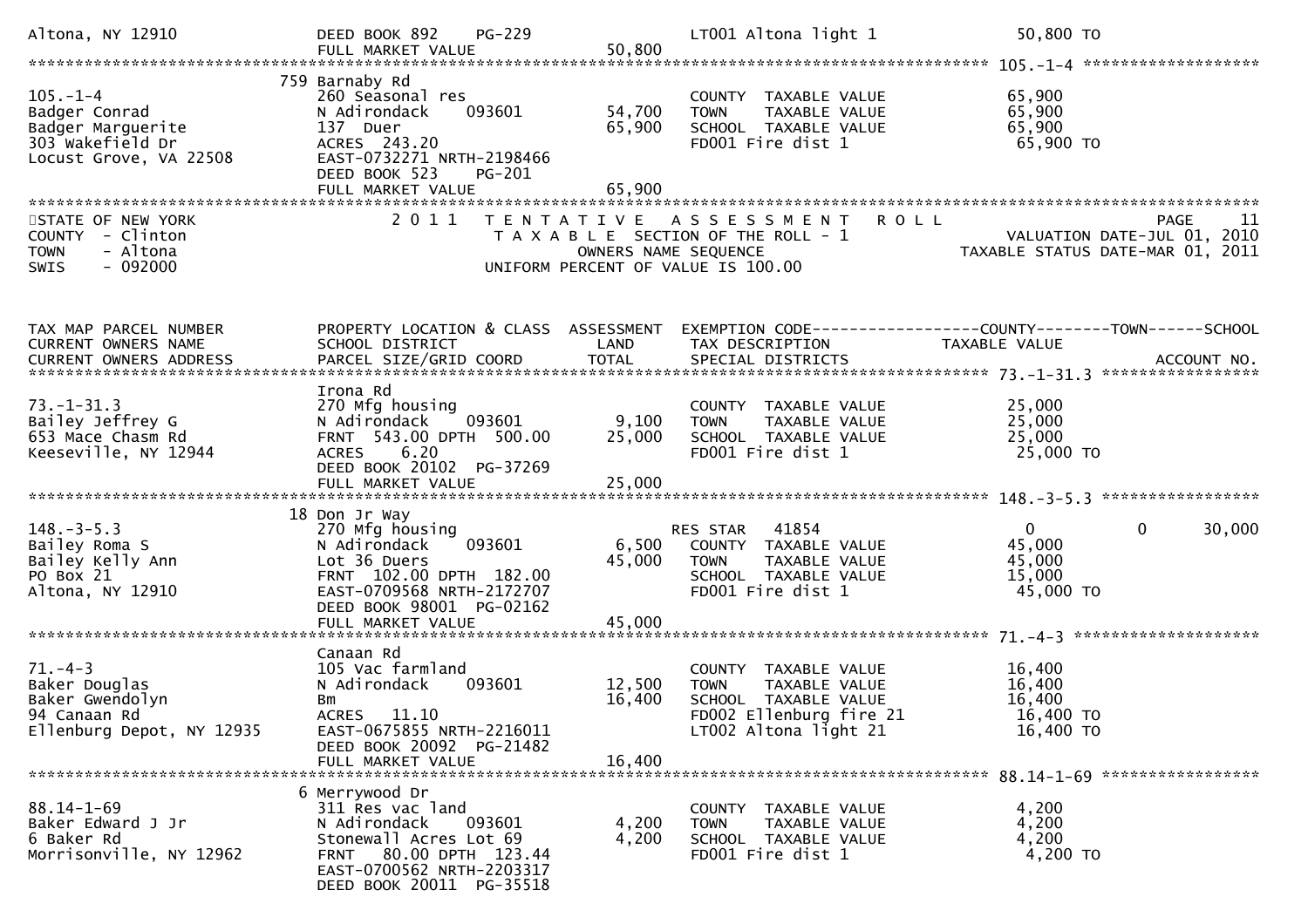|                                                                                                                     | FULL MARKET VALUE                                                                                                                                                                        | 4,200                      |                                                                                                                                                      |                                                                      |                                            |                             |
|---------------------------------------------------------------------------------------------------------------------|------------------------------------------------------------------------------------------------------------------------------------------------------------------------------------------|----------------------------|------------------------------------------------------------------------------------------------------------------------------------------------------|----------------------------------------------------------------------|--------------------------------------------|-----------------------------|
|                                                                                                                     |                                                                                                                                                                                          |                            |                                                                                                                                                      |                                                                      |                                            |                             |
| $71. - 4 - 2$<br>Baker Life Use Douglas W<br>Baker Life Use Gwendolyn<br>632 Canaan Rd<br>Ellenburg Depot, NY 12935 | 94 Canaan Rd<br>210 1 Family Res<br>093601<br>N Adirondack<br>Lot Bm<br>FRNT 150.00 DPTH 265.00<br>EAST-0675138 NRTH-2215815<br>DEED BOOK 20051 PG-85365                                 | 6,400<br>81,000            | 41834<br>SR STAR<br>COUNTY TAXABLE VALUE<br>TAXABLE VALUE<br><b>TOWN</b><br>SCHOOL TAXABLE VALUE<br>FD002 Ellenburg fire 21<br>LT002 Altona light 21 | $\mathbf{0}$<br>81,000<br>81,000<br>20,900<br>81,000 TO<br>81,000 TO | $\mathbf{0}$<br>60,100                     |                             |
|                                                                                                                     | FULL MARKET VALUE                                                                                                                                                                        | 81,000                     |                                                                                                                                                      |                                                                      |                                            |                             |
|                                                                                                                     |                                                                                                                                                                                          |                            |                                                                                                                                                      |                                                                      |                                            |                             |
| STATE OF NEW YORK<br>COUNTY - Clinton<br>- Altona<br><b>TOWN</b><br>$-092000$<br>SWIS                               | 2011                                                                                                                                                                                     | T E N T A T I V E          | <b>ROLL</b><br>A S S E S S M E N T<br>T A X A B L E SECTION OF THE ROLL - 1<br>OWNERS NAME SEQUENCE<br>UNIFORM PERCENT OF VALUE IS 100.00            | TAXABLE STATUS DATE-MAR 01, 2011                                     | <b>PAGE</b><br>VALUATION DATE-JUL 01, 2010 | 12                          |
| TAX MAP PARCEL NUMBER                                                                                               | PROPERTY LOCATION & CLASS ASSESSMENT                                                                                                                                                     |                            | EXEMPTION CODE-----------------COUNTY-------TOWN------SCHOOL                                                                                         |                                                                      |                                            |                             |
| CURRENT OWNERS NAME                                                                                                 | SCHOOL DISTRICT                                                                                                                                                                          | LAND                       | TAX DESCRIPTION                                                                                                                                      | TAXABLE VALUE                                                        |                                            |                             |
|                                                                                                                     |                                                                                                                                                                                          |                            |                                                                                                                                                      |                                                                      |                                            |                             |
| $150 - 3 - 12$<br>Baker Rachel                                                                                      | 4 Westwood Dr<br>210 1 Family Res<br>093601<br>N Adirondack                                                                                                                              |                            | WARCOMALL 41131<br>9,100 WARDISALL 41141<br>81,300 RES STAR                                                                                          | 20,325<br>40,650<br>$\overline{0}$                                   | 20,325<br>40,650<br>$\Omega$               | $\mathbf 0$<br>$\mathbf{0}$ |
| 4 Westwood Dr<br>West Chazy, NY 12992                                                                               | Sub Map 20 Pg 28 Lot 11<br>FRNT 200.00 DPTH 210.00<br>EAST-0736282 NRTH-2175924<br>DEED BOOK 20051 PG-79379                                                                              |                            | 41854<br>COUNTY TAXABLE VALUE<br><b>TOWN</b><br>TAXABLE VALUE<br>SCHOOL TAXABLE VALUE                                                                | 20,325<br>20,325<br>51,300                                           | 30,000                                     |                             |
|                                                                                                                     |                                                                                                                                                                                          |                            |                                                                                                                                                      |                                                                      |                                            |                             |
|                                                                                                                     | Burdo Rd                                                                                                                                                                                 |                            |                                                                                                                                                      |                                                                      |                                            |                             |
| $89. - 2 - 15.2$<br>Baker Robin<br>Baker Gloria<br>6 A&J Ln<br>West Chazy, NY 12992                                 | 312 Vac w/imprv<br>093601<br>N Adirondack<br>Lot 110 Ref Tr<br>38.00<br><b>ACRES</b><br>EAST-0712076 NRTH-2204209<br>DEED BOOK 20001 PG-26811<br>FULL MARKET VALUE                       | 15,200<br>17,500<br>17,500 | COUNTY TAXABLE VALUE<br>TAXABLE VALUE<br><b>TOWN</b><br>SCHOOL TAXABLE VALUE<br>FD001 Fire dist 1<br>LT001 Altona light 1                            | 17,500<br>17,500<br>17,500<br>17,500 TO<br>17,500 TO                 |                                            |                             |
|                                                                                                                     |                                                                                                                                                                                          |                            |                                                                                                                                                      |                                                                      |                                            |                             |
| $148. - 2 - 14.1$<br>Baker Thomas<br>Baker Laurie A<br>1900 Rand Hill Rd<br>Altona, NY 12910                        | 1900 Rand Hill Rd<br>270 Mfg housing<br>N Adirondack<br>093601<br>Lot 49 Pat Duer<br><b>ACRES</b><br>18.70<br>EAST-0711749 NRTH-2172821<br>DEED BOOK 99001 PG-14855<br>FULL MARKET VALUE | 15,900<br>40,500<br>40,500 | 41854<br>RES STAR<br>COUNTY TAXABLE VALUE<br><b>TOWN</b><br><b>TAXABLE VALUE</b><br>SCHOOL TAXABLE VALUE<br>FD001 Fire dist 1                        | $\mathbf{0}$<br>40,500<br>40,500<br>10,500<br>40,500 TO              | $\mathbf 0$<br>30,000                      |                             |
|                                                                                                                     | 16 Woods Falls Rd                                                                                                                                                                        |                            |                                                                                                                                                      |                                                                      |                                            |                             |
| $74. - 1 - 40.2$<br>Barbeau Richard<br>Barbeau Meseck Debra A<br>170 Devils Den Rd<br>Altona, NY 12910              | 210 1 Family Res<br>N Adirondack<br>093601<br>Lot 111 Ref Tract<br>1.80<br><b>ACRES</b><br>EAST-0711036 NRTH-2210265<br>DEED BOOK 733<br><b>PG-47</b>                                    | 7,000<br>30,400            | RES STAR 41854<br>COUNTY TAXABLE VALUE<br>TAXABLE VALUE<br><b>TOWN</b><br>SCHOOL TAXABLE VALUE<br>FD001 Fire dist 1<br>LT001 Altona light 1          | $\mathbf{0}$<br>30,400<br>30,400<br>400<br>30,400 TO<br>30,400 TO    | $\mathbf 0$<br>30,000                      |                             |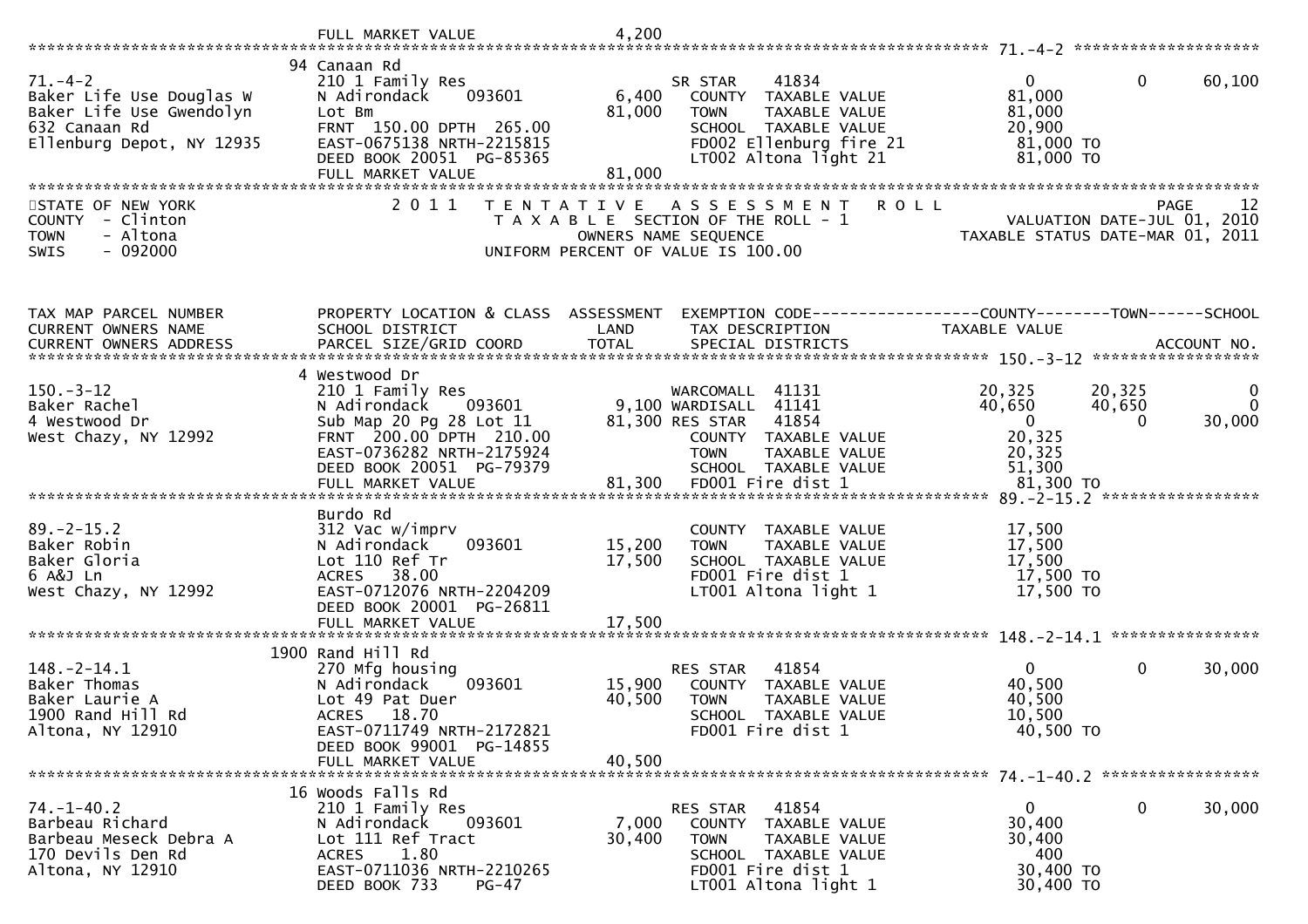|                                                                                               | FULL MARKET VALUE                                                                                                                                                          | 30,400                                    |                                                                                                                                                |                                                                                                  |
|-----------------------------------------------------------------------------------------------|----------------------------------------------------------------------------------------------------------------------------------------------------------------------------|-------------------------------------------|------------------------------------------------------------------------------------------------------------------------------------------------|--------------------------------------------------------------------------------------------------|
| $149. - 1 - 11.3$<br>Barber George J<br>Barber Elizabeth<br>31 Macomb St                      | Murtagh Hill Rd<br>$314$ Rural vac<10<br>093601<br>N Adirondack<br>Lot 113 Duers<br>ACRES 12.10                                                                            | 10,700<br>10,700                          | COUNTY TAXABLE VALUE<br><b>TOWN</b><br>TAXABLE VALUE<br>SCHOOL TAXABLE VALUE<br>FD001 Fire dist 1                                              | 10,700<br>10,700<br>10,700<br>10,700 TO                                                          |
| Plattsburgh, NY 12901                                                                         | EAST-0729706 NRTH-2174314<br>DEED BOOK 881<br>$PG-243$<br>FULL MARKET VALUE                                                                                                | 10,700                                    |                                                                                                                                                |                                                                                                  |
| STATE OF NEW YORK<br>COUNTY - Clinton<br>- Altona<br><b>TOWN</b><br>$-092000$<br>SWIS         | 2011                                                                                                                                                                       | T E N T A T I V E<br>OWNERS NAME SEQUENCE | <b>ROLL</b><br>A S S E S S M E N T<br>T A X A B L E SECTION OF THE ROLL - 1<br>UNIFORM PERCENT OF VALUE IS 100.00                              | <b>PAGE</b><br>13<br>VALUATION DATE-JUL 01, 2010<br>TAXABLE STATUS DATE-MAR 01, 2011             |
| TAX MAP PARCEL NUMBER<br>CURRENT OWNERS NAME<br>CURRENT OWNERS ADDRESS                        | PROPERTY LOCATION & CLASS ASSESSMENT<br>SCHOOL DISTRICT<br>PARCEL SIZE/GRID COORD                                                                                          | LAND<br><b>TOTAL</b>                      | TAX DESCRIPTION<br>SPECIAL DISTRICTS                                                                                                           | EXEMPTION CODE------------------COUNTY--------TOWN------SCHOOL<br>TAXABLE VALUE<br>ACCOUNT NO.   |
| $148. - 3 - 23.3$<br>Barber Michael D<br>59 Kids Way<br>Altona, NY 12910                      | 59 Kids Way<br>210 1 Family Res<br>N Adirondack<br>093601<br>Lot 50 Duerville Pat<br>2.00<br><b>ACRES</b><br>EAST-0710509 NRTH-2171550<br>DEED BOOK 20092 PG-27695         | 9,500<br>28,700                           | COUNTY TAXABLE VALUE<br>TAXABLE VALUE<br><b>TOWN</b><br>SCHOOL TAXABLE VALUE<br>FD001 Fire dist 1                                              | 28,700<br>28,700<br>28,700<br>28,700 TO                                                          |
|                                                                                               | FULL MARKET VALUE                                                                                                                                                          | 28,700                                    |                                                                                                                                                |                                                                                                  |
| $118. - 1 - 17.4$<br>Barber Raymond<br>Barber Norma<br>2749 Rand Hill Rd<br>Altona, NY 12910  | 2749 Rand Hill Rd<br>240 Rural res<br>093601<br>N Adirondack<br>Lot 16 Ref Tr<br>ACRES 50.00<br>EAST-0701591 NRTH-2189683<br>DEED BOOK 892<br>$PG-38$<br>FULL MARKET VALUE | 138,900<br>138,900                        | CW_10_VET/ 41152<br>36,200 RES STAR 41854<br>COUNTY TAXABLE VALUE<br><b>TOWN</b><br>TAXABLE VALUE<br>SCHOOL TAXABLE VALUE<br>FD001 Fire dist 1 | 8,000<br>0<br>0<br>$\Omega$<br>30,000<br>$\Omega$<br>130,900<br>138,900<br>108,900<br>138,900 TO |
|                                                                                               |                                                                                                                                                                            |                                           |                                                                                                                                                |                                                                                                  |
| $149. - 1 - 4$<br>Barber Raymond<br>Barber Norma<br>2749 Rand Hill Rd<br>Altona, NY 12910     | Natures Way<br>910 Priv forest<br>N Adirondack<br>093601<br>105 Duer<br>ACRES 75.00<br>EAST-0725230 NRTH-2177129<br>DEED BOOK 20082 PG-12896                               | 16,400<br>16,400                          | COUNTY TAXABLE VALUE<br>TAXABLE VALUE<br><b>TOWN</b><br>SCHOOL TAXABLE VALUE<br>FD001 Fire dist 1                                              | 16,400<br>16,400<br>16,400<br>16,400 TO                                                          |
|                                                                                               | FULL MARKET VALUE                                                                                                                                                          | 16,400                                    |                                                                                                                                                |                                                                                                  |
| $131. - 1 - 7$<br>Barber Robert J<br>Barber Lori B<br>20 Morningside Dr<br>Cortland, NY 13045 | Alder Bend Rd<br>910 Priv forest<br>093601<br>N Adirondack<br>Lot $36$ Sg<br>ACRES 19.80<br>EAST-0688670 NRTH-2179786<br>DEED BOOK 698<br>PG-310                           | 15,100<br>15,100                          | COUNTY TAXABLE VALUE<br>TAXABLE VALUE<br><b>TOWN</b><br>SCHOOL TAXABLE VALUE<br>FD001 Fire dist 1                                              | 15,100<br>15,100<br>15,100<br>15,100 TO                                                          |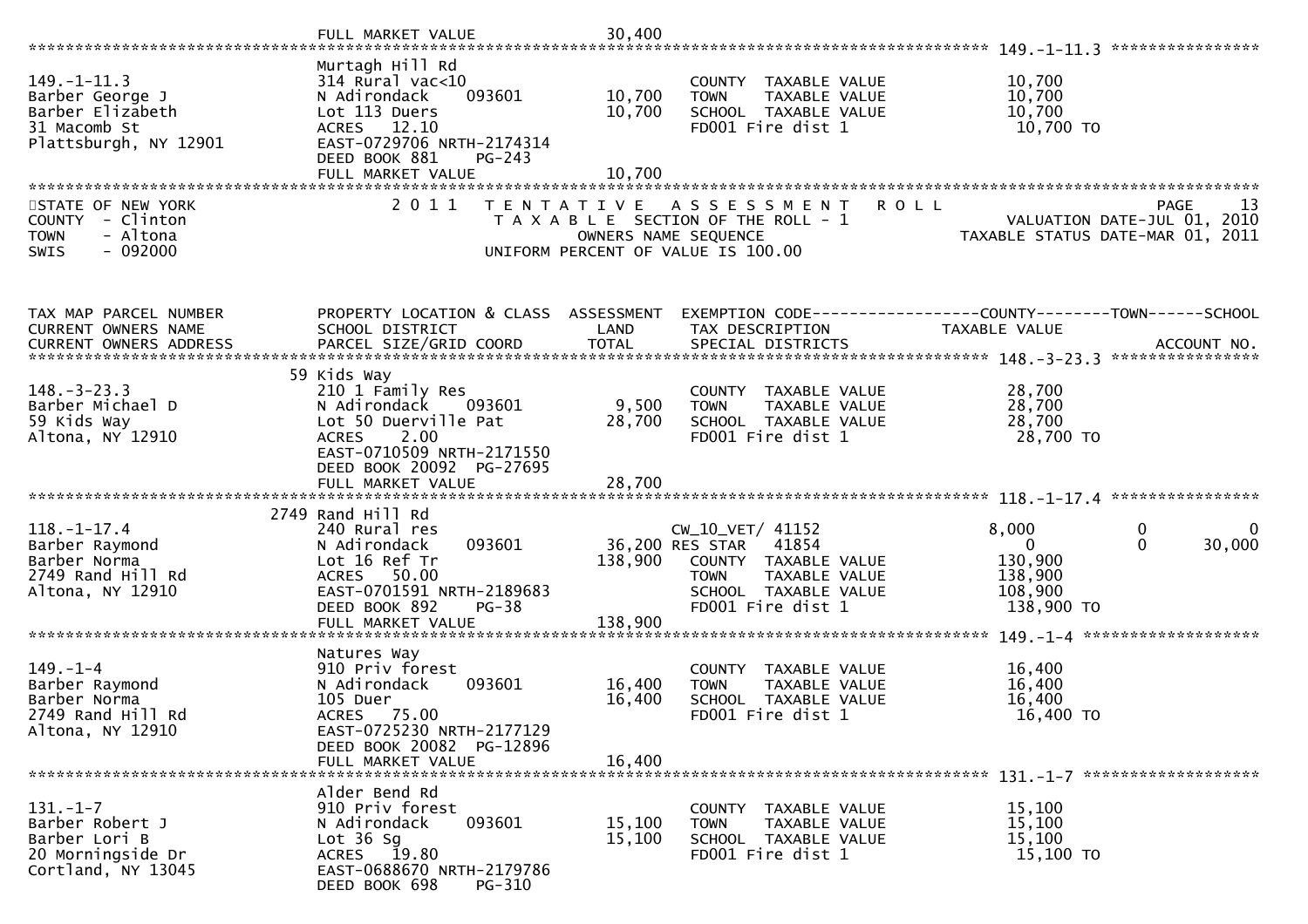| $76. - 3 - 11$<br>Barcomb Albert F<br>Barcomb Roberta J<br>7875 Rt 22<br>West Chazy, NY 12992       | 2152 Miner Farm Rd<br>210 1 Family Res<br>Northeastern Cl 092801<br>50 Ref<br><b>ACRES</b><br>1.60<br>EAST-0734717 NRTH-2207967<br>DEED BOOK 975<br>PG-299<br>FULL MARKET VALUE                            | 6,900<br>44,700<br>44,700   | COUNTY TAXABLE VALUE<br><b>TOWN</b><br>TAXABLE VALUE<br>SCHOOL TAXABLE VALUE<br>FD001 Fire dist 1                                                                    | 44,700<br>44,700<br>44,700<br>44,700 TO                                                  |                   |
|-----------------------------------------------------------------------------------------------------|------------------------------------------------------------------------------------------------------------------------------------------------------------------------------------------------------------|-----------------------------|----------------------------------------------------------------------------------------------------------------------------------------------------------------------|------------------------------------------------------------------------------------------|-------------------|
|                                                                                                     |                                                                                                                                                                                                            |                             |                                                                                                                                                                      |                                                                                          |                   |
| STATE OF NEW YORK<br>COUNTY - Clinton<br><b>TOWN</b><br>- Altona<br>$-092000$<br><b>SWIS</b>        | 2011<br>T E N T A T I V E                                                                                                                                                                                  |                             | <b>ROLL</b><br>A S S E S S M E N T<br>T A X A B L E SECTION OF THE ROLL - 1<br>OWNERS NAME SEQUENCE<br>UNIFORM PERCENT OF VALUE IS 100.00                            | VALUATION DATE-JUL 01, 2010<br>TAXABLE STATUS DATE-MAR 01, 2011                          | <b>PAGE</b><br>14 |
| TAX MAP PARCEL NUMBER                                                                               | PROPERTY LOCATION & CLASS ASSESSMENT                                                                                                                                                                       |                             | EXEMPTION CODE-----------------COUNTY-------TOWN------SCHOOL                                                                                                         |                                                                                          |                   |
| CURRENT OWNERS NAME                                                                                 | SCHOOL DISTRICT                                                                                                                                                                                            | LAND                        | TAX DESCRIPTION                                                                                                                                                      | TAXABLE VALUE                                                                            |                   |
| CURRENT OWNERS ADDRESS                                                                              |                                                                                                                                                                                                            |                             |                                                                                                                                                                      |                                                                                          |                   |
| $76. - 3 - 4.1$<br>Barcomb Alton<br>Barcomb Beverly<br>2024 Miner Farm Rd<br>Altona, NY 12910       | Miner Farm Rd<br>$314$ Rural vac<10<br>Northeastern Cl 092801<br>50 Ref<br>9.60<br><b>ACRES</b><br>EAST-0736819 NRTH-2210265<br>DEED BOOK 629<br>PG-1166                                                   | 5,800<br>5,800              | COUNTY TAXABLE VALUE<br>TAXABLE VALUE<br><b>TOWN</b><br>SCHOOL TAXABLE VALUE<br>FD001 Fire dist 1                                                                    | 5,800<br>5,800<br>5,800<br>$5,800$ TO                                                    |                   |
|                                                                                                     | FULL MARKET VALUE                                                                                                                                                                                          | 5,800                       |                                                                                                                                                                      |                                                                                          |                   |
| $73. - 1 - 30.1$<br>Barcomb Ernest L Jr<br>353 Irona Rd<br>Altona, NY 12910                         | 353-355 Irona Rd<br>210 1 Family Res<br>093601<br>N Adirondack<br>Lot 138 Ref<br>H Way<br>Barcomb<br>Barcomb<br>Barcomb<br>FRNT 150.00 DPTH 250.00<br>EAST-0702731 NRTH-2212464<br>DEED BOOK 548<br>PG-199 | 69,000                      | WARNONALL 41121<br>6,400 RES STAR 41854<br>COUNTY TAXABLE VALUE<br>TAXABLE VALUE<br><b>TOWN</b><br>SCHOOL TAXABLE VALUE<br>FD001 Fire dist 1<br>LT001 Altona light 1 | 10,350<br>10,350<br>$\mathbf{0}$<br>58,650<br>58,650<br>39,000<br>69,000 TO<br>69,000 TO | 0<br>30,000<br>0  |
|                                                                                                     |                                                                                                                                                                                                            |                             |                                                                                                                                                                      |                                                                                          |                   |
| $74. - 1 - 39.1$<br>Barcomb Frederick<br>Barcomb Barbara<br>106 Station St<br>Altona, NY 12910-2029 | 106 Station Rd<br>210 1 Family Res<br>N Adirondack<br>093601<br>111 Ref<br>5.90<br><b>ACRES</b><br>EAST-0712253 NRTH-2209843<br>DEED BOOK 506<br>PG-659<br>FULL MARKET VALUE                               | 9,400<br>139,900<br>139,900 | 41854<br>RES STAR<br>COUNTY TAXABLE VALUE<br>TAXABLE VALUE<br><b>TOWN</b><br>SCHOOL TAXABLE VALUE<br>FD001 Fire dist 1<br>LT001 Altona light 1                       | 0<br>139,900<br>139,900<br>109,900<br>139,900 TO<br>139,900 TO                           | 30,000<br>0       |
|                                                                                                     | 594 Devils Den Rd                                                                                                                                                                                          |                             |                                                                                                                                                                      |                                                                                          |                   |
| $74. - 1 - 39.2$<br>Barcomb Frederick<br>Barcomb Bar<br>Attn: Kevin K & Debra Deyo                  | 210 1 Family Res<br>N Adirondack<br>093601<br>Lot 111 Ref Tr<br>2.10<br><b>ACRES</b>                                                                                                                       | 7,200<br>109,900            | 41854<br>RES STAR<br>COUNTY TAXABLE VALUE<br><b>TOWN</b><br>TAXABLE VALUE<br><b>SCHOOL</b><br>TAXABLE VALUE                                                          | $\mathbf 0$<br>109,900<br>109,900<br>79,900                                              | 30,000<br>0       |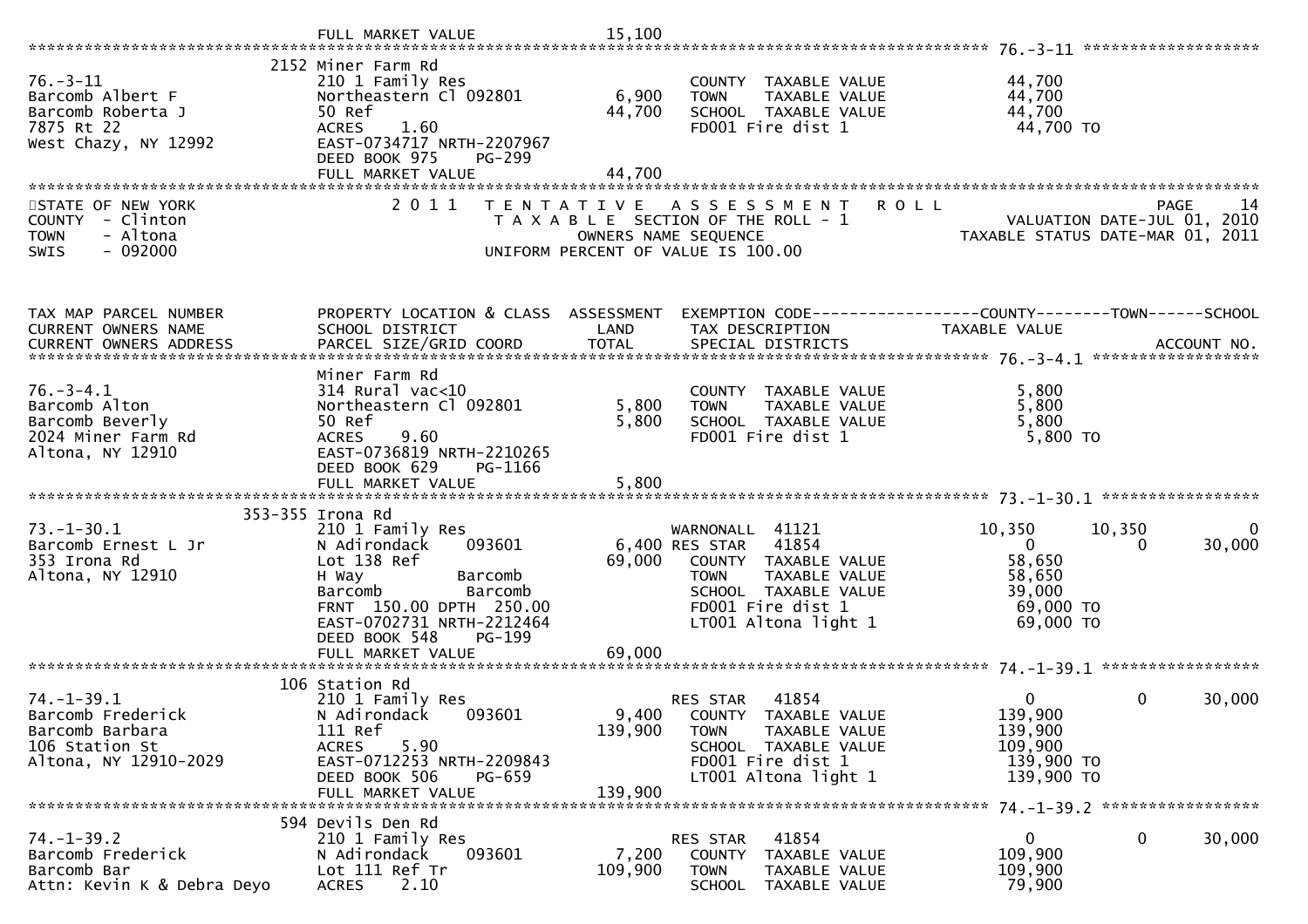| 594 Devils Den Rd<br>Altona, NY 12910                                                          | EAST-0711029 NRTH-2209692<br>DEED BOOK 20051 PG-79097<br>FULL MARKET VALUE                                                                                                           | 109,900                     | FD001 Fire dist 1<br>LT001 Altona light 1                                                                                                      | 109,900 TO<br>109,900 TO                                                                                          |               |
|------------------------------------------------------------------------------------------------|--------------------------------------------------------------------------------------------------------------------------------------------------------------------------------------|-----------------------------|------------------------------------------------------------------------------------------------------------------------------------------------|-------------------------------------------------------------------------------------------------------------------|---------------|
|                                                                                                |                                                                                                                                                                                      |                             |                                                                                                                                                |                                                                                                                   |               |
| $74. - 1 - 37.2$<br>Barcomb Kenneth M<br>Barcomb Karen S<br>114 Station St<br>Altona, NY 12910 | 114 Station St<br>210 1 Family Res<br>093601<br>N Adirondack<br>FRNT 177.97 DPTH 218.42<br>BANK<br>850<br>EAST-0711176 NRTH-2209605<br>DEED BOOK 20031 PG-62601<br>FULL MARKET VALUE | 6,400<br>106,800<br>106,800 | 41854<br>RES STAR<br>COUNTY TAXABLE VALUE<br><b>TOWN</b><br>TAXABLE VALUE<br>SCHOOL TAXABLE VALUE<br>FD001 Fire dist 1<br>LT001 Altona light 1 | $\overline{0}$<br>$\mathbf{0}$<br>30,000<br>106,800<br>106,800<br>76,800<br>106,800 TO<br>106,800 TO              |               |
|                                                                                                |                                                                                                                                                                                      |                             |                                                                                                                                                |                                                                                                                   |               |
| STATE OF NEW YORK<br>COUNTY - Clinton<br>- Altona<br><b>TOWN</b><br>$-092000$<br><b>SWIS</b>   | 2011                                                                                                                                                                                 | OWNERS NAME SEQUENCE        | TENTATIVE ASSESSMENT<br>T A X A B L E SECTION OF THE ROLL - 1<br>UNIFORM PERCENT OF VALUE IS 100.00                                            | <b>ROLL</b><br>PAGE<br>VALUATION DATE-JUL 01, 2010<br>TAXABLE STATUS DATE-MAR 01, 2011                            | 15            |
| TAX MAP PARCEL NUMBER<br>CURRENT OWNERS NAME                                                   | SCHOOL DISTRICT                                                                                                                                                                      | LAND                        | TAX DESCRIPTION                                                                                                                                | PROPERTY LOCATION & CLASS ASSESSMENT EXEMPTION CODE----------------COUNTY-------TOWN------SCHOOL<br>TAXABLE VALUE |               |
| $89.1 - 3 - 3$<br>Barcomb Life Use Casper                                                      | 3129 Miner Farm Rd<br>210 1 Family Res<br>N Adirondack<br>093601                                                                                                                     |                             | WARCOMALL 41131<br>4,300 AGED COUN 41802                                                                                                       | 19,500<br>19,500<br>29,250<br>0<br>$\Omega$                                                                       | 0<br>$\Omega$ |
| Toohill Shelly A<br>3129 Miner Farm Rd<br>PO Box 51<br>Altona, NY 12910                        | 110 Ref<br>FRNT 128.00 DPTH 96.00<br>EAST-0711008 NRTH-2207332<br>DEED BOOK 843<br>PG-312<br>FULL MARKET VALUE                                                                       | 78,000 SR STAR<br>78,000    | 41834<br>COUNTY TAXABLE VALUE<br>TAXABLE VALUE<br><b>TOWN</b><br>SCHOOL TAXABLE VALUE<br>FD001 Fire dist 1                                     | 60,100<br>$\overline{0}$<br>29,250<br>58,500<br>17,900<br>78,000 TO                                               |               |
|                                                                                                |                                                                                                                                                                                      |                             |                                                                                                                                                |                                                                                                                   |               |
| $74. - 1 - 15.1$<br>Barcomb Sherry L<br>295 Joe Wood Rd<br>Altona, NY 12910                    | 295 Joe Wood Rd<br>240 Rural res<br>093601<br>N Adirondack<br>104 Ref<br>ACRES 12.50<br>EAST-0716461 NRTH-2213211<br>DEED BOOK 20102 PG-32545<br>FULL MARKET VALUE                   | 13,100<br>65,900<br>65,900  | 41854<br>RES STAR<br>COUNTY TAXABLE VALUE<br><b>TOWN</b><br>TAXABLE VALUE<br>SCHOOL TAXABLE VALUE<br>FD001 Fire dist 1<br>LT001 Altona light 1 | $\mathbf{0}$<br>$\mathbf{0}$<br>30,000<br>65,900<br>65,900<br>35,900<br>65,900 TO<br>65,900 TO                    |               |
|                                                                                                |                                                                                                                                                                                      |                             |                                                                                                                                                |                                                                                                                   |               |
| $132. - 1 - 7.1$<br>Barnaby Emilie A<br>PO Box 120<br>Altona, NY 12910-0120                    | Rand Hill Rd<br>$322$ Rural vac $>10$<br>093601<br>N Adirondack<br>38 Duer<br>survey<br>ACRES 36.40                                                                                  | 19,800<br>19,800            | COUNTY TAXABLE VALUE<br>TAXABLE VALUE<br><b>TOWN</b><br>SCHOOL TAXABLE VALUE<br>FD001 Fire dist 1                                              | 19,800<br>19,800<br>19,800<br>19,800 TO                                                                           |               |
|                                                                                                | EAST-0708067 NRTH-2180940<br>DEED BOOK 592<br>PG-469<br>FULL MARKET VALUE                                                                                                            | 19,800                      |                                                                                                                                                |                                                                                                                   |               |
| $148. - 2 - 13.9$<br>Barnaby Robert A                                                          | Trudo Rd<br>314 Rural vac<10<br>N Adirondack<br>093601                                                                                                                               | 9,900                       | TAXABLE VALUE<br>COUNTY<br><b>TOWN</b><br>TAXABLE VALUE                                                                                        | 9,900<br>9,900                                                                                                    |               |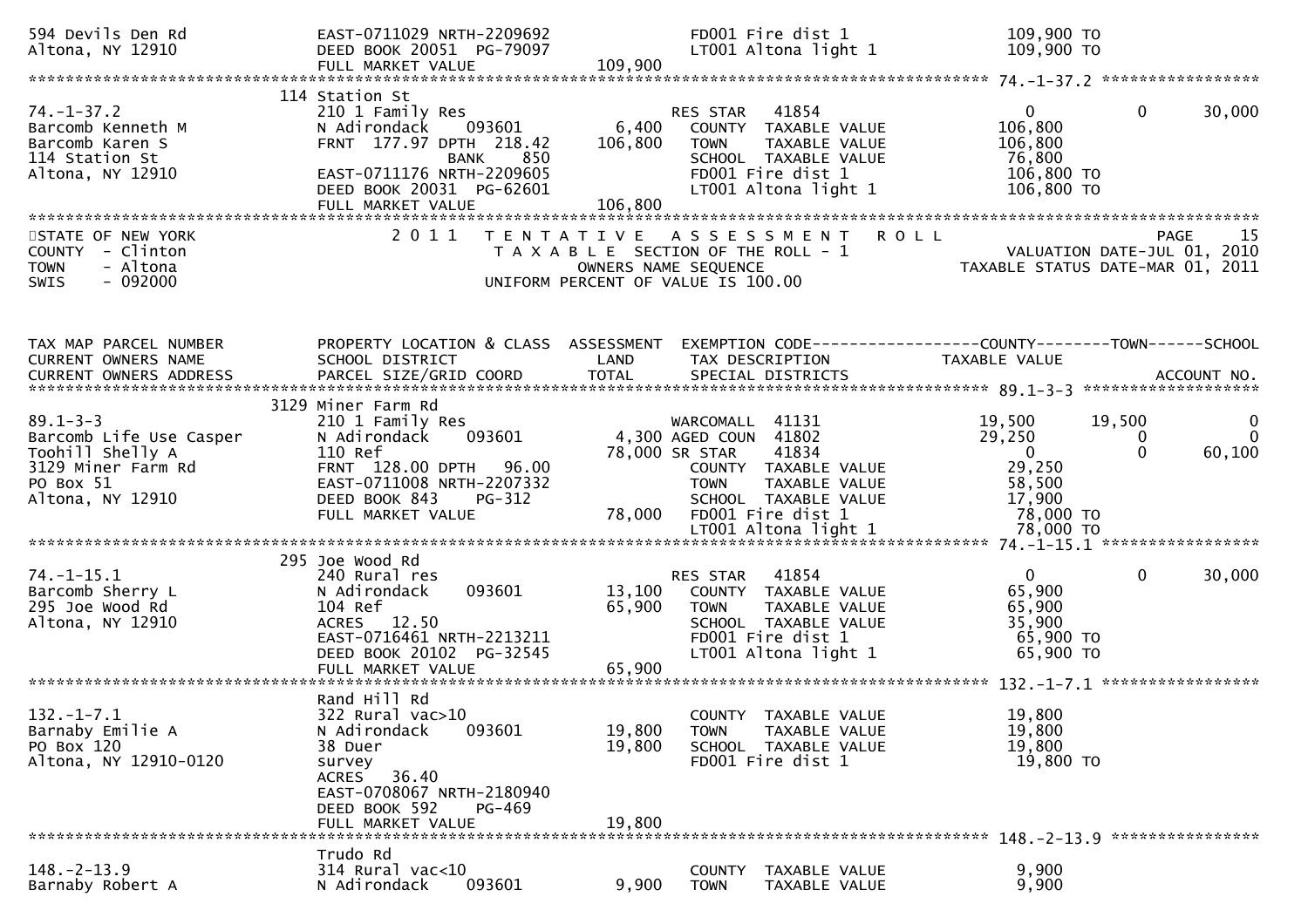| Barnaby Jean N<br>1806 Military Tpke<br>Plattsburgh, NY 12901                                                 | Lot 49 Duers<br>2.70<br><b>ACRES</b><br>EAST-0711910 NRTH-2173619<br>DEED BOOK 914<br>$PG-83$<br>FULL MARKET VALUE                                                       | 9,900<br>9,900                              | SCHOOL TAXABLE VALUE<br>FD001 Fire dist 1                                                                              |             | 9,900<br>$9,900$ TO                                                             |        |
|---------------------------------------------------------------------------------------------------------------|--------------------------------------------------------------------------------------------------------------------------------------------------------------------------|---------------------------------------------|------------------------------------------------------------------------------------------------------------------------|-------------|---------------------------------------------------------------------------------|--------|
|                                                                                                               |                                                                                                                                                                          |                                             |                                                                                                                        |             |                                                                                 |        |
| $148. - 2 - 20$<br>Barnaby William J<br>2036 Rand Hill Rd<br>Altona, NY 12910                                 | 2036 Rand Hill Rd<br>210 1 Family Res<br>093601<br>N Adirondack<br>36 Duer<br>1.00<br><b>ACRES</b><br>EAST-0709227 NRTH-2173944<br>DEED BOOK 700<br>PG-238               | 9,000<br>39,900                             | 41854<br>RES STAR<br>COUNTY TAXABLE VALUE<br><b>TOWN</b><br>TAXABLE VALUE<br>SCHOOL TAXABLE VALUE<br>FD001 Fire dist 1 |             | $\mathbf{0}$<br>$\overline{0}$<br>39,900<br>39,900<br>9,900<br>39,900 TO        | 30,000 |
|                                                                                                               | FULL MARKET VALUE                                                                                                                                                        | 39,900                                      |                                                                                                                        |             |                                                                                 |        |
| STATE OF NEW YORK<br>COUNTY - Clinton<br><b>TOWN</b><br>- Altona<br>$-092000$<br>SWIS                         | 2011                                                                                                                                                                     | UNIFORM PERCENT OF VALUE IS 100.00          | TENTATIVE ASSESSMENT<br>T A X A B L E SECTION OF THE ROLL - 1<br>OWNERS NAME SEQUENCE                                  | <b>ROLL</b> | <b>PAGE</b><br>VALUATION DATE-JUL 01, 2010<br>TAXABLE STATUS DATE-MAR 01, 2011  | -16    |
| TAX MAP PARCEL NUMBER<br>CURRENT OWNERS NAME                                                                  | PROPERTY LOCATION & CLASS ASSESSMENT<br>SCHOOL DISTRICT                                                                                                                  | LAND                                        | TAX DESCRIPTION                                                                                                        |             | EXEMPTION CODE------------------COUNTY--------TOWN------SCHOOL<br>TAXABLE VALUE |        |
| $135. - 1 - 4.7$<br>Barnes Virginia Atwood<br>Atwood Sharon<br>3608 Kings Lake Dr<br>Virginia Beach, VA 23452 | Atwood Rd<br>$314$ Rural vac<10<br>N Adirondack<br>093601<br>Lot 131 Ref Tr<br><b>ACRES</b><br>6.00<br>EAST-0734378 NRTH-2182845<br>DEED BOOK 843<br>FULL MARKET VALUE   | 11,500<br>11,500<br><b>PG-288</b><br>11,500 | COUNTY TAXABLE VALUE<br><b>TOWN</b><br>TAXABLE VALUE<br>SCHOOL TAXABLE VALUE<br>FD001 Fire dist 1                      |             | 11,500<br>11,500<br>11,500<br>11,500 TO                                         |        |
|                                                                                                               |                                                                                                                                                                          |                                             |                                                                                                                        |             |                                                                                 |        |
| $118. - 1 - 14$<br>Baron Marvin C<br>Baron Lorraine<br>126 Via Mariposa Rd<br>Palm Beach Gardens, FL 33418    | Rand Hill Rd<br>321 Abandoned ag<br>N Adirondack<br>093601<br>41 Duer<br>ACRES 29.00<br>EAST-0705620 NRTH-2189755<br>DEED BOOK 750<br>PG-199                             | 9,300<br>9,300                              | COUNTY TAXABLE VALUE<br><b>TOWN</b><br>TAXABLE VALUE<br>SCHOOL TAXABLE VALUE<br>FD001 Fire dist 1                      |             | 9,300<br>9,300<br>9,300<br>9,300 TO                                             |        |
|                                                                                                               |                                                                                                                                                                          |                                             |                                                                                                                        |             |                                                                                 |        |
| $116. - 2 - 1$<br>Barotti Anthony James Jr<br>Attn: Adirondack Bank<br>185 Genesee St<br>Utica, NY 13501      | 1280 Plank Rd<br>240 Rural res<br>093601<br>N Adirondack<br>27 Sg<br>95.90<br><b>ACRES</b><br>EAST-0680268 NRTH-2191274<br>DEED BOOK 20041 PG-76410<br>FULL MARKET VALUE | 35,000<br>111,200<br>111,200                | COUNTY TAXABLE VALUE<br><b>TOWN</b><br>TAXABLE VALUE<br>SCHOOL TAXABLE VALUE<br>FD001 Fire dist 1                      |             | 111,200<br>111,200<br>111,200<br>111,200 TO                                     |        |
|                                                                                                               |                                                                                                                                                                          |                                             |                                                                                                                        |             |                                                                                 |        |
| $88.14 - 2 - 8$<br>Batchasingh Sharma                                                                         | 37 Pinewood Dr<br>312 Vac w/imprv<br>093601<br>N Adirondack                                                                                                              | 4,000                                       | <b>COUNTY</b><br>TAXABLE VALUE<br><b>TOWN</b><br>TAXABLE VALUE                                                         |             | 4,900<br>4,900                                                                  |        |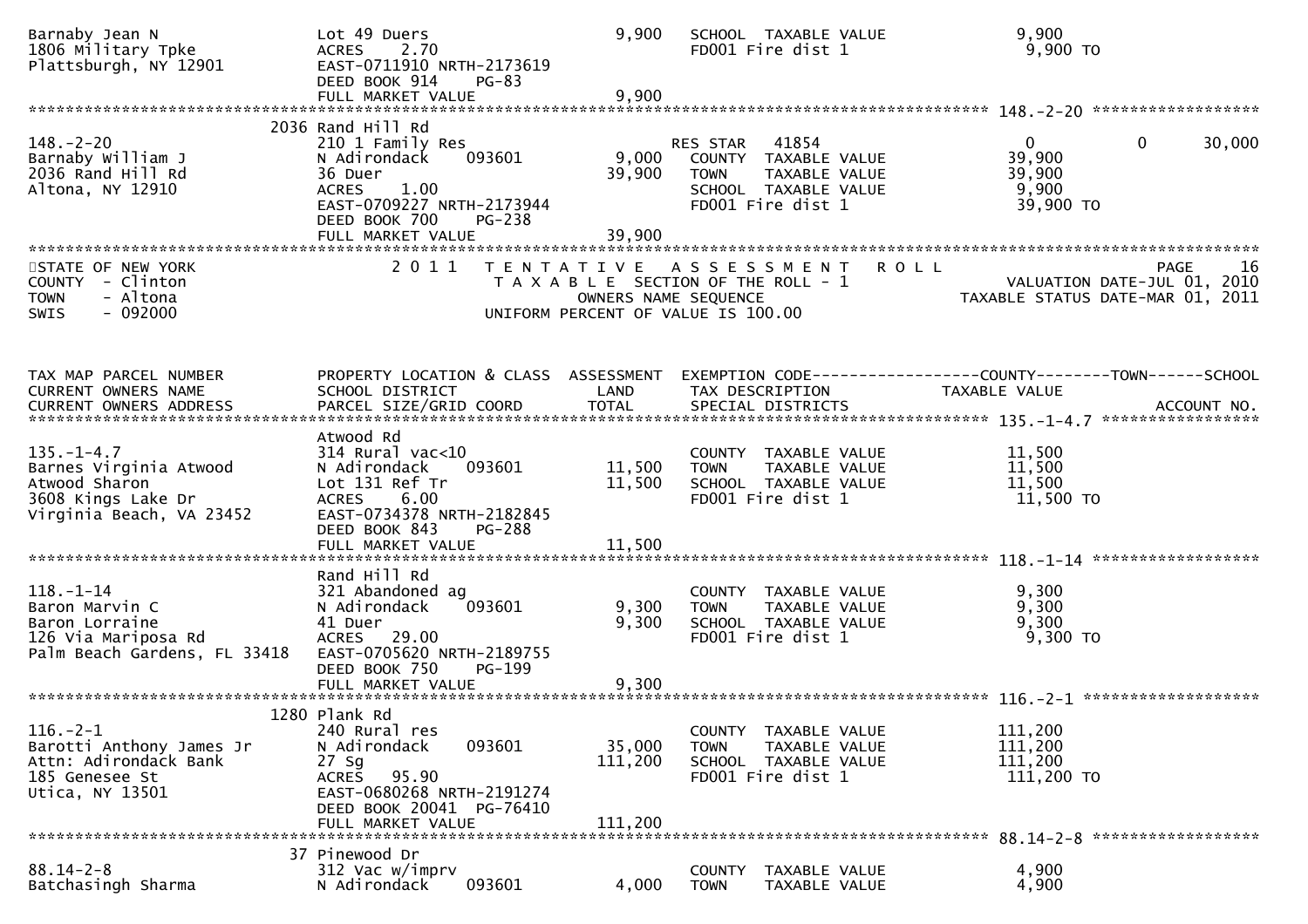| Batchasingh Angelita<br>141 Mcvey St<br>LaSalle PQ, Canada H8R3T3                                  | Stonewall Bk 10 Pg 123 Lo<br>FRNT 67.50 DPTH 165.00<br>EAST-0698632 NRTH-2204618<br>DEED BOOK 627<br>PG-479                                                      | 4,900                                     | SCHOOL TAXABLE VALUE<br>FD001 Fire dist 1                                                          |               | 4,900<br>4,900 TO                                                                    |
|----------------------------------------------------------------------------------------------------|------------------------------------------------------------------------------------------------------------------------------------------------------------------|-------------------------------------------|----------------------------------------------------------------------------------------------------|---------------|--------------------------------------------------------------------------------------|
|                                                                                                    | Military Tpke                                                                                                                                                    |                                           |                                                                                                    |               |                                                                                      |
| $119. - 1 - 6.2$<br>Baxter Robert D Jr<br>Baxter Shawn<br>36 Elizabeth St<br>Plattsburgh, NY 12901 | $314$ Rural vac<10<br>093601<br>N Adirondack<br>Lot 69 Ref Tr<br><b>ACRES</b><br>1.70<br>EAST-0713410 NRTH-2190083<br>DEED BOOK 787<br>$PG-25$                   | 6,900<br>6,900                            | COUNTY TAXABLE VALUE<br><b>TOWN</b><br>SCHOOL TAXABLE VALUE<br>FD001 Fire dist 1                   | TAXABLE VALUE | 6,900<br>6,900<br>6,900<br>6,900 ТО                                                  |
|                                                                                                    | FULL MARKET VALUE                                                                                                                                                | 6,900                                     |                                                                                                    |               |                                                                                      |
|                                                                                                    | 2011                                                                                                                                                             |                                           |                                                                                                    |               |                                                                                      |
| STATE OF NEW YORK<br>COUNTY - Clinton<br>- Altona<br><b>TOWN</b><br>$-092000$<br><b>SWIS</b>       |                                                                                                                                                                  | T E N T A T I V E<br>OWNERS NAME SEQUENCE | A S S E S S M E N T<br>T A X A B L E SECTION OF THE ROLL - 1<br>UNIFORM PERCENT OF VALUE IS 100.00 | <b>ROLL</b>   | 17<br><b>PAGE</b><br>VALUATION DATE-JUL 01, 2010<br>TAXABLE STATUS DATE-MAR 01, 2011 |
|                                                                                                    |                                                                                                                                                                  |                                           |                                                                                                    |               |                                                                                      |
| TAX MAP PARCEL NUMBER<br>CURRENT OWNERS NAME                                                       | PROPERTY LOCATION & CLASS ASSESSMENT<br>SCHOOL DISTRICT                                                                                                          | LAND                                      | TAX DESCRIPTION                                                                                    |               | EXEMPTION CODE-----------------COUNTY-------TOWN------SCHOOL<br>TAXABLE VALUE        |
|                                                                                                    |                                                                                                                                                                  |                                           |                                                                                                    |               |                                                                                      |
| $119. - 1 - 6.11$<br>Baxter Robert D Jr<br>36 Elizabeth St<br>Plattsburgh, NY 12901                | Rock Rd<br>$322$ Rural vac $>10$<br>093601<br>N Adirondack<br>Lot 72 Ref Tr<br>Survey Map 20072/05682 &<br>ACRES 110.59<br>EAST-0715214 NRTH-2190762             | 41,900<br>41,900                          | COUNTY TAXABLE VALUE<br><b>TOWN</b><br>SCHOOL TAXABLE VALUE<br>FD001 Fire dist 1                   | TAXABLE VALUE | 41,900<br>41,900<br>41,900<br>41,900 TO                                              |
|                                                                                                    | DEED BOOK 20072 PG-06572<br>FULL MARKET VALUE                                                                                                                    | 41,900                                    |                                                                                                    |               |                                                                                      |
|                                                                                                    |                                                                                                                                                                  |                                           |                                                                                                    |               |                                                                                      |
| $119. - 1 - 19.11$<br>Baxter Travis<br>38 Elizabeth St<br>Plattsburgh, NY 12901                    | 101 Duley Rd<br>240 Rural res<br>093601<br>N Adirondack<br>Lot 68 Ref<br>ACRES 14.30<br>EAST-0712515 NRTH-2186779<br>DEED BOOK 20062 PG-636<br>FULL MARKET VALUE | 13,500<br>20,900<br>20,900                | COUNTY TAXABLE VALUE<br><b>TOWN</b><br>SCHOOL TAXABLE VALUE<br>FD001 Fire dist 1                   | TAXABLE VALUE | 20,900<br>20,900<br>20,900<br>20,900 TO                                              |
|                                                                                                    |                                                                                                                                                                  |                                           |                                                                                                    |               |                                                                                      |
| $133. - 1 - 2$<br>Baxter Travis<br>38 Elizabeth St<br>Plattsburgh, NY 12901                        | Duley Rd<br>321 Abandoned ag<br>093601<br>N Adirondack<br>67 Duer<br>ACRES 112.50<br>EAST-0712358 NRTH-2184296<br>DEED BOOK 20062 PG-636<br>FULL MARKET VALUE    | 29,700<br>29,700<br>29,700                | COUNTY TAXABLE VALUE<br><b>TOWN</b><br>SCHOOL TAXABLE VALUE<br>FD001 Fire dist 1                   | TAXABLE VALUE | 29,700<br>29,700<br>29,700<br>29,700 TO                                              |
|                                                                                                    |                                                                                                                                                                  |                                           |                                                                                                    |               |                                                                                      |
| $132. - 1 - 9$                                                                                     | 2229/2251 Rand Hill Rd<br>210 1 Family Res                                                                                                                       |                                           | 41854<br>RES STAR                                                                                  |               | 30,000<br>0<br>$\mathbf{0}$                                                          |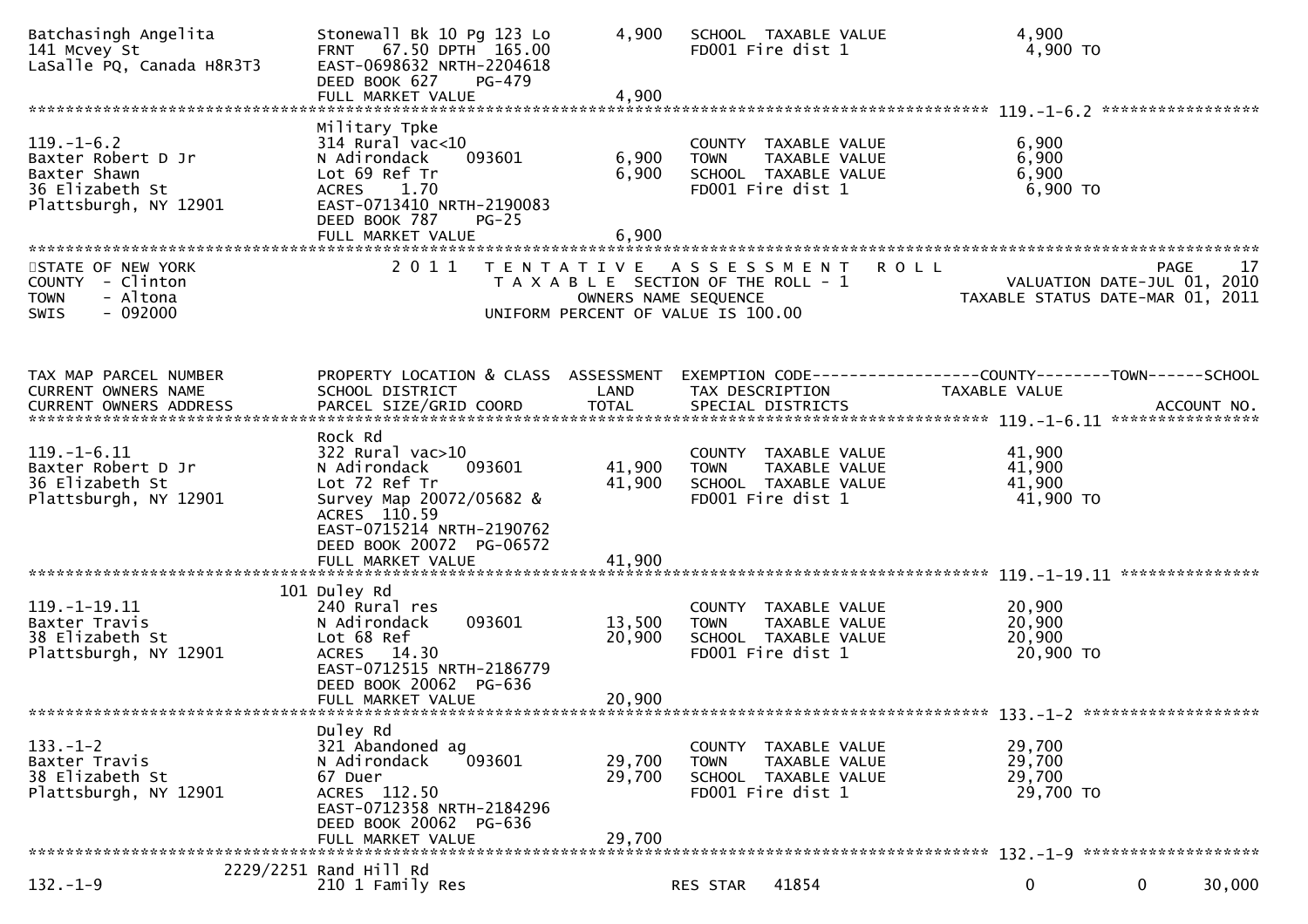| Beach Charles<br>Beach Lois<br>Purdy Mills<br>2251 Rand Hill Rd<br>Altona, NY 12910                        | N Adirondack<br>093601<br>38 Duer<br>9.00<br><b>ACRES</b><br>EAST-0706941 NRTH-2178331<br>DEED BOOK 529<br>PG-265                                                                        | 17,300<br>255,000            | COUNTY TAXABLE VALUE<br><b>TOWN</b><br>TAXABLE VALUE<br>SCHOOL TAXABLE VALUE<br>FD001 Fire dist 1                                         | 255,000<br>255,000<br>225,000<br>255,000 TO                                                                        |
|------------------------------------------------------------------------------------------------------------|------------------------------------------------------------------------------------------------------------------------------------------------------------------------------------------|------------------------------|-------------------------------------------------------------------------------------------------------------------------------------------|--------------------------------------------------------------------------------------------------------------------|
|                                                                                                            |                                                                                                                                                                                          |                              |                                                                                                                                           |                                                                                                                    |
| $89.1 - 1 - 9.1$<br>Beach Jonathan<br>505 Devils Den Rd<br>Altona, NY 12910                                | 505 Devils Den Rd<br>220 2 Family Res<br>093601<br>N Adirondack<br>131 Ref<br>1.70 BANK 230<br><b>ACRES</b><br>EAST-0710668 NRTH-2207455<br>DEED BOOK 20062 PG-1515<br>FULL MARKET VALUE | 7,000<br>190,000<br>190,000  | COUNTY TAXABLE VALUE<br>TAXABLE VALUE<br><b>TOWN</b><br>SCHOOL TAXABLE VALUE<br>FD001 Fire dist 1<br>LT001 Altona light 1                 | 190,000<br>190,000<br>190,000<br>190,000 TO<br>190,000 TO                                                          |
| STATE OF NEW YORK<br>COUNTY - Clinton<br>- Altona<br><b>TOWN</b><br>$-092000$<br><b>SWIS</b>               | 2011                                                                                                                                                                                     |                              | TENTATIVE ASSESSMENT ROLL                                                                                                                 | PAGE 18<br>OWNERS NAME SEQUENCE<br>OWNERS NAME SEQUENCE<br>UNIFORM PERCENT OF VALUE IS 100.00                      |
| TAX MAP PARCEL NUMBER<br>CURRENT OWNERS NAME                                                               | SCHOOL DISTRICT                                                                                                                                                                          | LAND                         | TAX DESCRIPTION                                                                                                                           | PROPERTY LOCATION & CLASS ASSESSMENT EXEMPTION CODE-----------------COUNTY-------TOWN------SCHOOL<br>TAXABLE VALUE |
| $89.1 - 1 - 9.2$<br>Beach Randall C<br>Beach Lois S<br>2251 Rand Hill Rd<br>Altona, NY 12910               | 499 Devils Den Rd<br>482 Det row bldg<br>N Adirondack 093601<br>Lot 131 Ref Tr<br>FRNT 102.58 DPTH 257.73<br>EAST-0710760 NRTH-2207371<br>DEED BOOK 98000 PG-99604                       | 6,100<br>125,000             | COUNTY TAXABLE VALUE<br><b>TOWN</b><br>TAXABLE VALUE<br>SCHOOL TAXABLE VALUE<br>FD001 Fire dist 1<br>LT001 Altona light 1                 | 125,000<br>125,000<br>125,000<br>125,000 TO<br>125,000 TO                                                          |
| $89.1 - 2 - 28$<br>Beach Randall C<br>Beach Lois S<br>Purdy Mills<br>2251 Rand Hill Rd<br>Altona, NY 12910 | 3130 Miner Farm Rd<br>411 Apartment<br>093601<br>N Adirondack<br>110 Ref<br>FRNT 70.00 DPTH 77.00<br>EAST-0711003 NRTH-2207474<br>DEED BOOK 638<br>PG-680<br>FULL MARKET VALUE           | 4,000<br>99,900<br>99,900    | COUNTY TAXABLE VALUE<br><b>TOWN</b><br>TAXABLE VALUE<br>TOWN IMMOBEL<br>SCHOOL TAXABLE VALUE<br>FD001 Fire dist 1<br>LT001 Altona light 1 | 99,900<br>99,900<br>99,900<br>99,900 то<br>99,900 TO                                                               |
|                                                                                                            |                                                                                                                                                                                          |                              |                                                                                                                                           |                                                                                                                    |
| $121. - 1 - 8$<br>Beauregard David<br>Beauregard Elizabeth<br>978 Slosson Rd<br>West Chazy, NY 12992       | 974 Slosson Rd<br>280 Res Multiple<br>Beekmantown Cen 092401<br>Lot 149 Duer<br><b>ACRES</b><br>41.80<br>EAST-0740666 NRTH-2189329<br>DEED BOOK 98001 PG-02738<br>FULL MARKET VALUE      | 29,500<br>212,000<br>212,000 | 41834<br>SR STAR<br>TAXABLE VALUE<br>COUNTY<br><b>TOWN</b><br>TAXABLE VALUE<br>SCHOOL TAXABLE VALUE<br>FD001 Fire dist 1                  | 0<br>60,100<br>0<br>212,000<br>212,000<br>151,900<br>212,000 TO<br>$121 - 1 - 9$ ********************              |
| $121. - 1 - 9$                                                                                             | 978 Slosson Rd<br>312 Vac w/imprv                                                                                                                                                        |                              | COUNTY TAXABLE VALUE                                                                                                                      | 16,500                                                                                                             |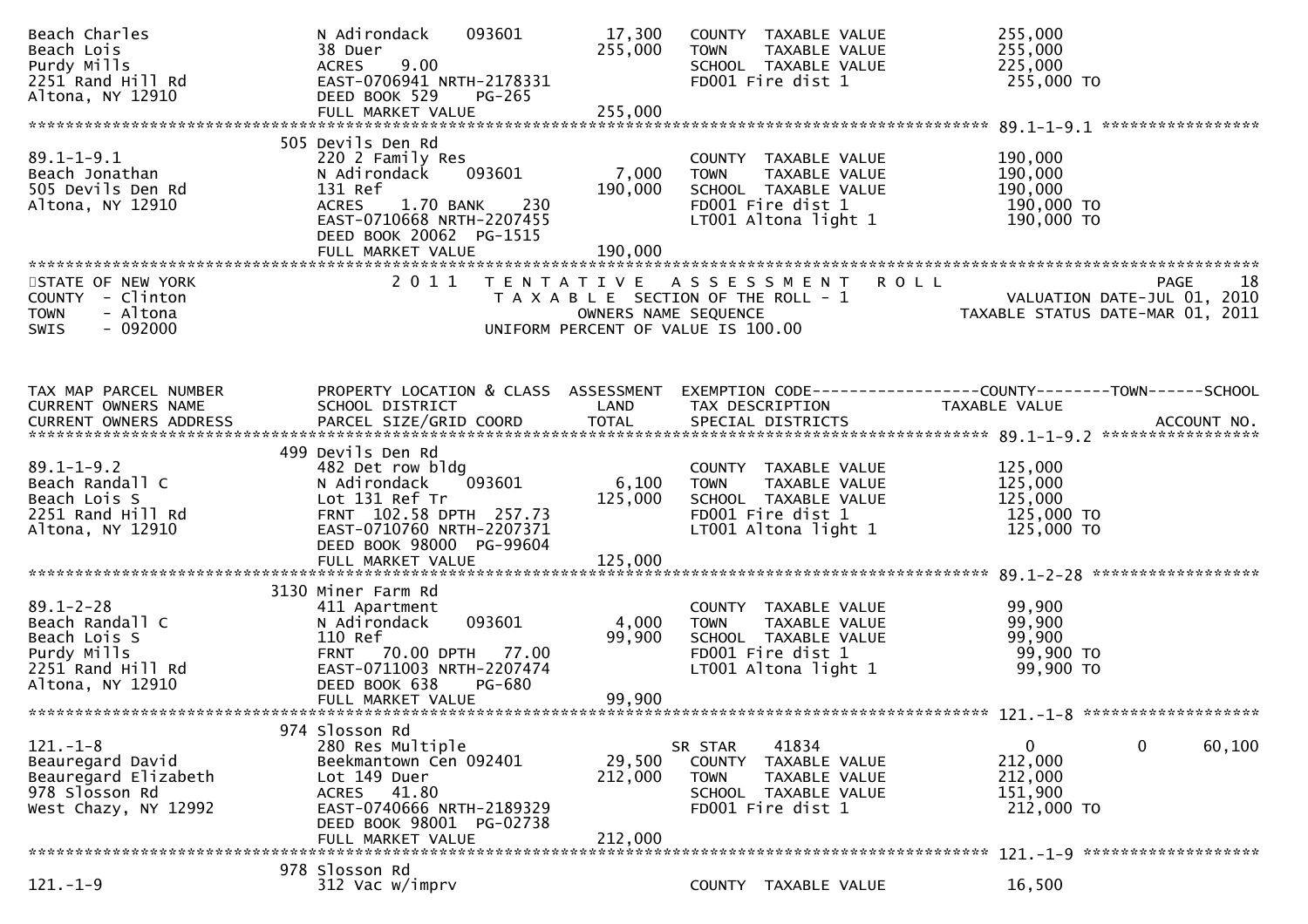| Beauregard David<br>Beauregard Elizabeth<br>978 Slosson Rd<br>West Chazy, NY 12992                          | Beekmantown Cen 092401<br>Lot 149 Duer<br>ACRES 16.00<br>EAST-0740639 NRTH-2188342<br>DEED BOOK 98001 PG-02738                                                              | 15,300<br>16,500                                                                                    | <b>TOWN</b><br>FD001 Fire dist 1                    | TAXABLE VALUE<br>SCHOOL TAXABLE VALUE                                  | 16,500<br>16,500<br>16,500 TO                                                   |                             |
|-------------------------------------------------------------------------------------------------------------|-----------------------------------------------------------------------------------------------------------------------------------------------------------------------------|-----------------------------------------------------------------------------------------------------|-----------------------------------------------------|------------------------------------------------------------------------|---------------------------------------------------------------------------------|-----------------------------|
|                                                                                                             |                                                                                                                                                                             |                                                                                                     |                                                     |                                                                        |                                                                                 |                             |
| $149. - 1 - 10.612$<br>Bechard Edward A<br>Bechard Beverly J<br>1 Dumont Rd<br>Champlain, NY 12919          | 386 Murtagh Hill Rd<br>240 Rural res<br>093601<br>N Adirondack<br>Lot 106 Duers<br>ACRES 10.20<br>EAST-0725153 NRTH-2173125<br>DEED BOOK 904<br>PG-284<br>FULL MARKET VALUE | 10,000<br>53,000<br>53,000                                                                          | <b>TOWN</b><br>FD001 Fire dist 1                    | COUNTY TAXABLE VALUE<br>TAXABLE VALUE<br>SCHOOL TAXABLE VALUE          | 53,000<br>53,000<br>53,000<br>53,000 TO                                         |                             |
| STATE OF NEW YORK                                                                                           | 2 0 1 1                                                                                                                                                                     | TENTATIVE ASSESSMENT                                                                                |                                                     | <b>ROLL</b>                                                            |                                                                                 | <b>PAGE</b><br>19           |
| COUNTY - Clinton<br>- Altona<br><b>TOWN</b><br>$-092000$<br><b>SWIS</b>                                     |                                                                                                                                                                             | T A X A B L E SECTION OF THE ROLL - 1<br>OWNERS NAME SEQUENCE<br>UNIFORM PERCENT OF VALUE IS 100.00 |                                                     |                                                                        | VALUATION DATE-JUL VI, 2010<br>TAXABLE STATUS DATE-MAR 01, 2011                 | VALUATION DATE-JUL 01, 2010 |
|                                                                                                             |                                                                                                                                                                             |                                                                                                     |                                                     |                                                                        |                                                                                 |                             |
| TAX MAP PARCEL NUMBER<br>CURRENT OWNERS NAME<br><b>CURRENT OWNERS ADDRESS</b>                               | PROPERTY LOCATION & CLASS ASSESSMENT<br>SCHOOL DISTRICT                                                                                                                     | LAND                                                                                                | TAX DESCRIPTION                                     |                                                                        | EXEMPTION CODE------------------COUNTY--------TOWN------SCHOOL<br>TAXABLE VALUE |                             |
|                                                                                                             | 9181 Rt 22                                                                                                                                                                  |                                                                                                     |                                                     |                                                                        |                                                                                 |                             |
| $76. - 1 - 3$<br>Begor Bertha<br>Begor Leeward<br>9181 Rt 22<br>Mooers, NY 12958                            | 210 1 Family Res<br>Northeastern Cl 092801<br>Lot 32 Ref<br>FRNT 300.00 DPTH 110.00<br>EAST-0736854 NRTH-2216033<br>DEED BOOK 20092 PG-24473                                | 4,800<br>66,800                                                                                     | <b>TOWN</b><br>FD001 Fire dist 1                    | COUNTY TAXABLE VALUE<br>TAXABLE VALUE<br>SCHOOL TAXABLE VALUE          | 66,800<br>66,800<br>66,800<br>66,800 TO                                         |                             |
|                                                                                                             | FULL MARKET VALUE                                                                                                                                                           | 66,800                                                                                              |                                                     |                                                                        |                                                                                 |                             |
| $73. - 1 - 13.1$<br>Belair Christopher W<br>Belair Carolyn A<br>1978 Alder Bend Rd<br>Altona, NY 12910-1942 | 1978 Alder Bend Rd<br>210 1 Family Res<br>093601<br>N Adirondack<br>155 Ref<br>FRNT 160.00 DPTH 199.00<br>080<br>BANK<br>EAST-0698011 NRTH-2213402                          | 6,300<br>80,000                                                                                     | RES STAR<br><b>TOWN</b><br>FD001 Fire dist 1        | 41854<br>COUNTY TAXABLE VALUE<br>TAXABLE VALUE<br>SCHOOL TAXABLE VALUE | $\mathbf{0}$<br>80,000<br>80,000<br>50,000<br>80,000 TO                         | $\mathbf{0}$<br>30,000      |
|                                                                                                             | DEED BOOK 966<br>$PG-81$<br>FULL MARKET VALUE                                                                                                                               | 80,000                                                                                              |                                                     |                                                                        |                                                                                 |                             |
| $89.1 - 3 - 30$<br>Belair Christopher W<br>Belair Life Use Beulah<br>1978 Alder Bend Rd<br>Altona, NY 12910 | 446 Devils Den Rd<br>210 1 Family Res<br>093601<br>N Adirondack<br>110 Ref<br>FRNT 120.00 DPTH 165.00<br>EAST-0711199 NRTH-2206096                                          | 5,700<br>29,700                                                                                     | WARCOMALL 41131<br><b>TOWN</b><br>FD001 Fire dist 1 | COUNTY TAXABLE VALUE<br>TAXABLE VALUE<br>SCHOOL TAXABLE VALUE          | 7,425<br>22,275<br>22,275<br>29,700<br>29,700 TO                                | 0<br>7,425                  |
|                                                                                                             | DEED BOOK 785<br>$PG-34$<br>FULL MARKET VALUE                                                                                                                               | 29,700                                                                                              | LT001 Altona light 1                                |                                                                        | 29,700 TO                                                                       |                             |
|                                                                                                             | 752 Plank Rd                                                                                                                                                                |                                                                                                     |                                                     |                                                                        |                                                                                 |                             |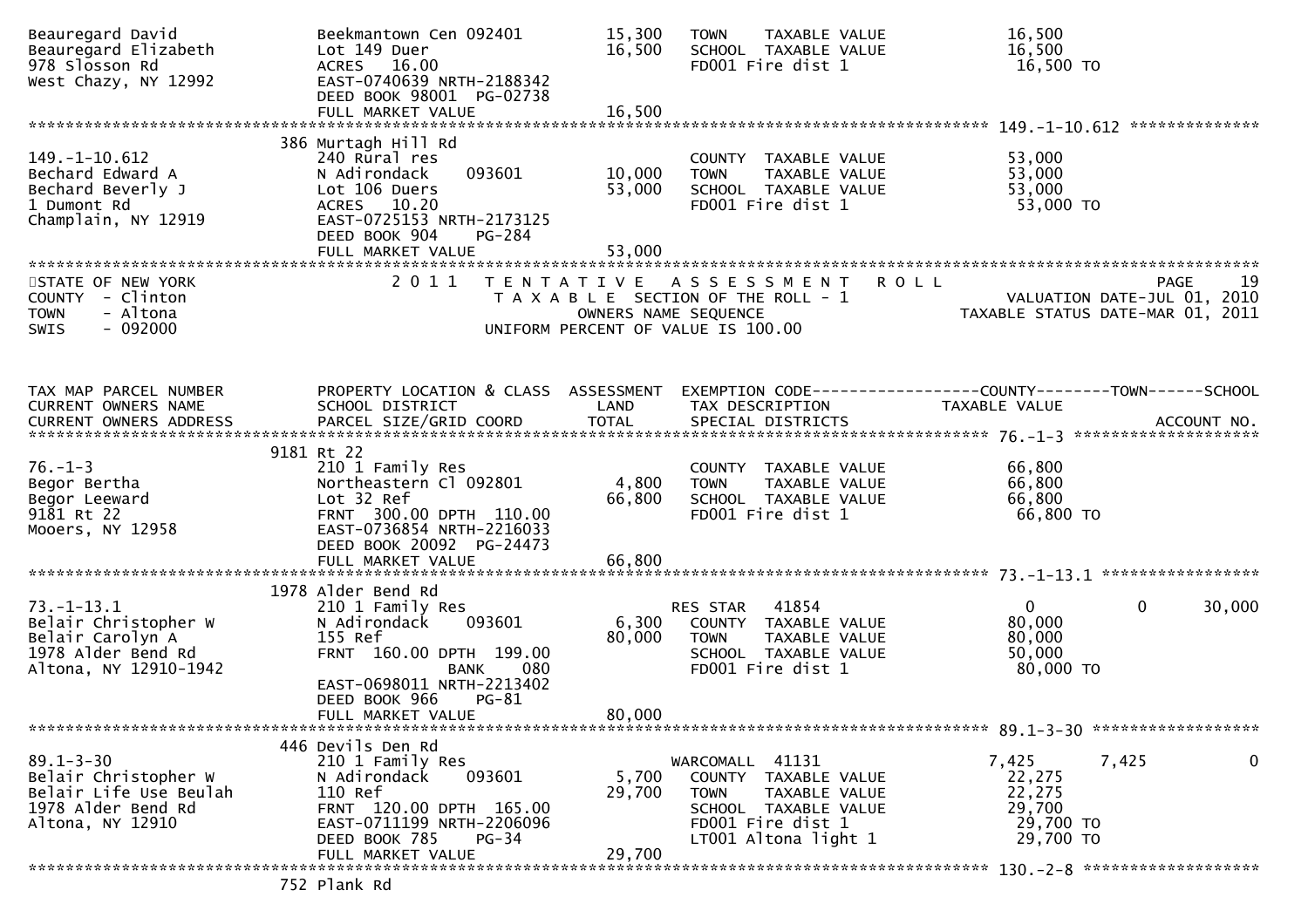| $130 - 2 - 8$<br>Belair Sandra L<br>752 Plank Rd<br>Ellenburg Depot, NY 12935                                 | 210 1 Family Res<br>093601<br>N Adirondack<br>37 Sg<br>5.10<br><b>ACRES</b><br>EAST-0680848 NRTH-2178500<br>DEED BOOK 754<br>$PG-31$<br>FULL MARKET VALUE                                | 9,000<br>71,100<br>71,100                 | RES STAR 41854<br>COUNTY TAXABLE VALUE<br>TAXABLE VALUE<br><b>TOWN</b><br>SCHOOL TAXABLE VALUE<br>FD001 Fire dist 1 | $\overline{0}$<br>$\mathbf 0$<br>30,000<br>71,100<br>71,100<br>41,100<br>71,100 TO   |
|---------------------------------------------------------------------------------------------------------------|------------------------------------------------------------------------------------------------------------------------------------------------------------------------------------------|-------------------------------------------|---------------------------------------------------------------------------------------------------------------------|--------------------------------------------------------------------------------------|
| $87. - 1 - 13.12$<br>Belanger Wanda<br>Belanger Heather Ann<br>12 Upper Gilman St<br>St Albans, VT 05478-1817 | Military Tpke<br>$314$ Rural vac<10<br>N Adirondack<br>093601<br>Lot 214 Ref Tract<br><b>ACRES</b><br>2.60<br>EAST-0683849 NRTH-2204903<br>DEED BOOK 866<br>$PG-93$<br>FULL MARKET VALUE | 7,500<br>7,500<br>7,500                   | COUNTY TAXABLE VALUE<br>TAXABLE VALUE<br><b>TOWN</b><br>SCHOOL TAXABLE VALUE<br>FD001 Fire dist 1                   | 7,500<br>7,500<br>7,500<br>7,500 TO                                                  |
| STATE OF NEW YORK<br>COUNTY - Clinton<br><b>TOWN</b><br>- Altona<br>$-092000$<br><b>SWIS</b>                  | 2011                                                                                                                                                                                     | T E N T A T I V E<br>OWNERS NAME SEQUENCE | A S S E S S M E N T<br><b>ROLL</b><br>T A X A B L E SECTION OF THE ROLL - 1<br>UNIFORM PERCENT OF VALUE IS 100.00   | 20<br><b>PAGE</b><br>VALUATION DATE-JUL 01, 2010<br>TAXABLE STATUS DATE-MAR 01, 2011 |
| TAX MAP PARCEL NUMBER<br>CURRENT OWNERS NAME                                                                  | PROPERTY LOCATION & CLASS ASSESSMENT<br>SCHOOL DISTRICT                                                                                                                                  | LAND                                      | TAX DESCRIPTION                                                                                                     | EXEMPTION CODE-----------------COUNTY-------TOWN------SCHOOL<br>TAXABLE VALUE        |
| $72. - 1 - 10$<br>Bell Alane M<br>80 white Rd<br>Mooers Forks, NY 12959                                       | Irona Rd<br>321 Abandoned ag<br>N Adirondack<br>093601<br>183 Ref<br>ACRES 57.30<br>EAST-0690043 NRTH-2215323<br>DEED BOOK 20072 PG-6683                                                 | 12,100<br>12,100                          | COUNTY TAXABLE VALUE<br>TAXABLE VALUE<br><b>TOWN</b><br>SCHOOL TAXABLE VALUE<br>FD001 Fire dist 1                   | 12,100<br>12,100<br>12,100<br>12,100 TO                                              |
|                                                                                                               |                                                                                                                                                                                          |                                           |                                                                                                                     |                                                                                      |
| $135. - 2 - 8$<br>Bennet Kim J<br>Premore-Bennet Sheila L<br>759 Rt 191<br>Chazy, NY 12921                    | Recore Rd<br>321 Abandoned ag<br>Beekmantown Cen 092401<br>Lot 146 Duers Patent<br>ACRES 31.00<br>EAST-0741557 NRTH-2178171<br>DEED BOOK 732<br>$PG-302$                                 | 15,400<br>15,400                          | COUNTY TAXABLE VALUE<br><b>TOWN</b><br>TAXABLE VALUE<br>SCHOOL TAXABLE VALUE<br>FD001 Fire dist 1                   | 15,400<br>15,400<br>15,400<br>15,400 TO                                              |
|                                                                                                               | FULL MARKET VALUE                                                                                                                                                                        | 15,400                                    |                                                                                                                     |                                                                                      |
|                                                                                                               | 5525 Military Tpke                                                                                                                                                                       |                                           |                                                                                                                     |                                                                                      |
| $87. - 1 - 9.12$<br>Benware Alexander A<br>Benware Cindy L<br>5525 Military Tpk<br>Ellenburg Depot, NY 12935  | 210 1 Family Res<br>N Adirondack<br>093601<br>Lot 190 Ref Tract Patent<br>Survey 07/2009<br>4.86<br><b>ACRES</b><br>EAST-0688799 NRTH-2204077                                            | 9,000<br>205,000                          | RES STAR 41854<br>COUNTY TAXABLE VALUE<br><b>TOWN</b><br>TAXABLE VALUE<br>SCHOOL TAXABLE VALUE<br>FD001 Fire dist 1 | $\mathbf 0$<br>$\mathbf 0$<br>30,000<br>205,000<br>205,000<br>175,000<br>205,000 TO  |
|                                                                                                               | DEED BOOK 20102 PG-30506<br>FULL MARKET VALUE                                                                                                                                            | 205,000                                   |                                                                                                                     |                                                                                      |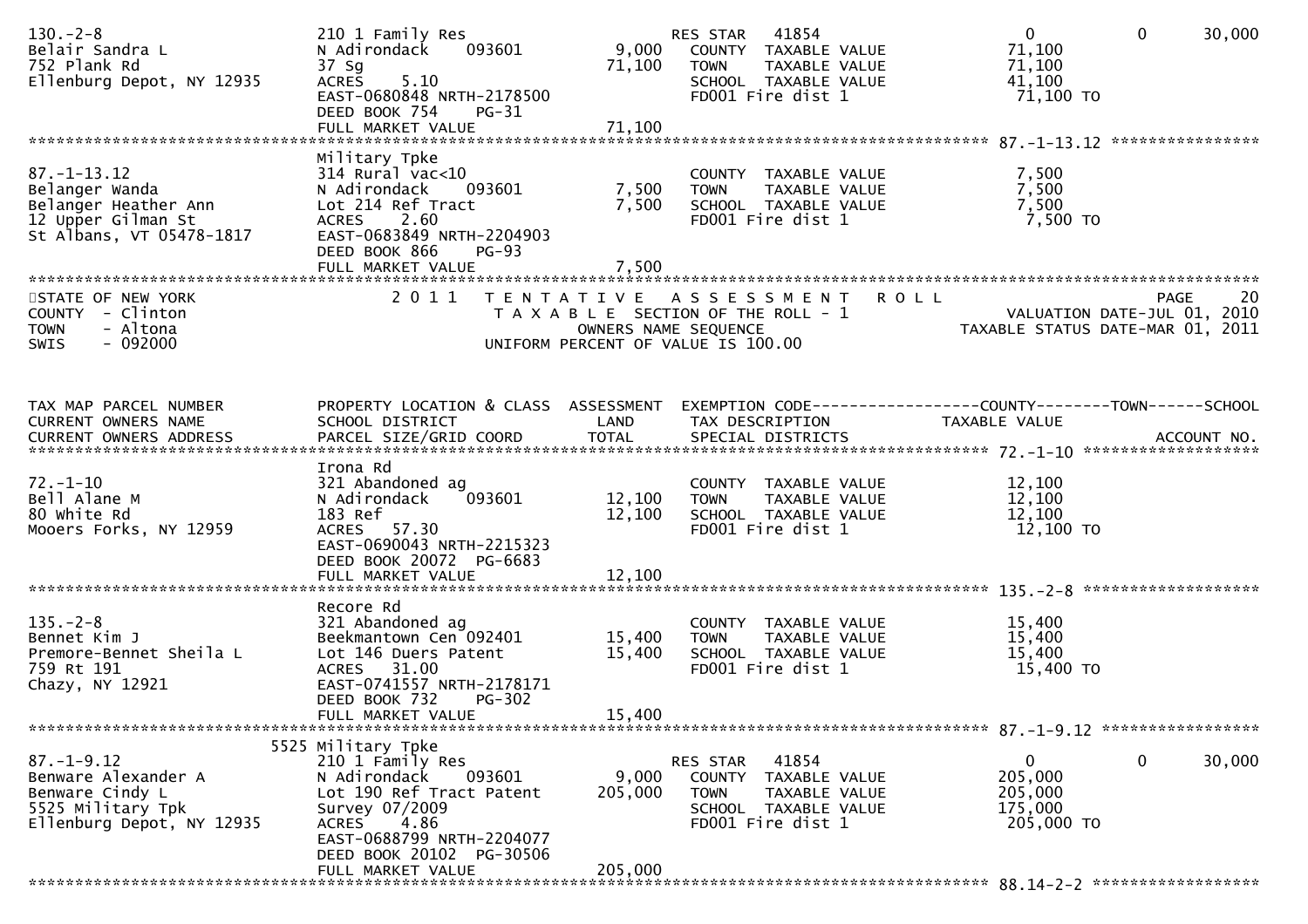| $88.14 - 2 - 2$<br>Bergevin Robert<br>Bergevin Elizabeth<br>114 Prospect Ave<br>Plattsburgh, NY 12901               | 21 Pinewood Dr<br>312 Vac w/imprv<br>093601<br>N Adirondack<br>Stonewall Pg 10 Bk 123 Lo<br>FRNT 113.68 DPTH 135.00<br>EAST-0698906 NRTH-2204307<br>DEED BOOK 1019<br>PG-196<br>FULL MARKET VALUE | 4,000<br>4,100<br>4,100    | COUNTY TAXABLE VALUE<br>TAXABLE VALUE<br><b>TOWN</b><br>SCHOOL TAXABLE VALUE<br>FD001 Fire dist 1                                                 | 4,100<br>4,100<br>4,100<br>$4,100$ TO                                          |                                         |
|---------------------------------------------------------------------------------------------------------------------|---------------------------------------------------------------------------------------------------------------------------------------------------------------------------------------------------|----------------------------|---------------------------------------------------------------------------------------------------------------------------------------------------|--------------------------------------------------------------------------------|-----------------------------------------|
|                                                                                                                     |                                                                                                                                                                                                   |                            |                                                                                                                                                   |                                                                                |                                         |
| $102 - 1 - 3.2$<br>Berglund David H<br>1345 Alder Bend Rd<br>Ellenburg Depot, NY 12935<br>MAY BE SUBJECT TO PAYMENT | 1345 Alder Bend Rd<br>240 Rural res<br>093601<br>N Adirondack<br>163 Ref<br>ACRES 33.40 BANK<br>080<br>EAST-0695189 NRTH-2198107<br>DEED BOOK 20072 PG-11641                                      | 115,000                    | CW_10_VET/ 41152<br>22,400 RES STAR<br>41854<br>COUNTY TAXABLE VALUE<br><b>TOWN</b><br>TAXABLE VALUE<br>SCHOOL TAXABLE VALUE<br>FD001 Fire dist 1 | 8,000<br>$\overline{0}$<br>107,000<br>115,000<br>85,000<br>115,000 TO          | $\mathbf{0}$<br>0<br>$\Omega$<br>30,000 |
|                                                                                                                     |                                                                                                                                                                                                   |                            |                                                                                                                                                   |                                                                                |                                         |
| STATE OF NEW YORK<br>COUNTY - Clinton<br><b>TOWN</b><br>- Altona<br>$-092000$<br>SWIS                               | 2011                                                                                                                                                                                              | T E N T A T I V E          | A S S E S S M E N T<br>T A X A B L E SECTION OF THE ROLL - 1<br>OWNERS NAME SEQUENCE<br>UNIFORM PERCENT OF VALUE IS 100.00                        | <b>ROLL</b><br>VALUATION DATE-JUL 01, 2010<br>TAXABLE STATUS DATE-MAR 01, 2011 | 21<br><b>PAGE</b>                       |
| TAX MAP PARCEL NUMBER<br>CURRENT OWNERS NAME                                                                        | PROPERTY LOCATION & CLASS ASSESSMENT<br>SCHOOL DISTRICT                                                                                                                                           | LAND                       | EXEMPTION CODE-----------------COUNTY--------TOWN------SCHOOL<br>TAX DESCRIPTION                                                                  | TAXABLE VALUE                                                                  |                                         |
|                                                                                                                     | 1006 Plank Rd                                                                                                                                                                                     |                            | 54 PCT OF VALUE USED FOR EXEMPTION PURPOSES                                                                                                       |                                                                                |                                         |
| $116. - 2 - 4$<br>Bernadette Life Est Bessey<br>Bessey Rose M<br>1006 Plank Rd<br>Ellenburg Depot, NY 12935         | 240 Rural res<br>093601<br>N Adirondack<br>$31$ Sg<br>ACRES 50.00<br>EAST-0681216 NRTH-2185267                                                                                                    | 30,000                     | AGED C&T<br>41801<br>41834<br>20,400 SR STAR<br>COUNTY TAXABLE VALUE<br><b>TOWN</b><br>TAXABLE VALUE<br>SCHOOL TAXABLE VALUE                      | 8,100<br>$\overline{0}$<br>21,900<br>21,900<br>$\overline{0}$                  | 8,100<br>0<br>$\Omega$<br>30,000        |
|                                                                                                                     | DEED BOOK 718<br>PG-133                                                                                                                                                                           |                            | FD001 Fire dist 1                                                                                                                                 | 30,000 TO                                                                      |                                         |
|                                                                                                                     |                                                                                                                                                                                                   |                            |                                                                                                                                                   |                                                                                |                                         |
| $149. - 1 - 13.1$<br>Bernard Dustin<br>41 Nature's Way<br>West Chazy, NY 12992                                      | 400 Murtagh Hill Rd<br>260 Seasonal res<br>093601<br>N Adirondack<br>106 Duer<br>ACRES 20.50<br>EAST-0725051 NRTH-2173830<br>DEED BOOK 20021 PG-44675<br>FULL MARKET VALUE                        | 12,800<br>43,000<br>43,000 | COUNTY TAXABLE VALUE<br>TAXABLE VALUE<br><b>TOWN</b><br>SCHOOL TAXABLE VALUE<br>FD001 Fire dist 1                                                 | 43,000<br>43,000<br>43,000<br>43,000 TO                                        |                                         |
|                                                                                                                     |                                                                                                                                                                                                   |                            |                                                                                                                                                   |                                                                                |                                         |
| $74. - 1 - 13.2$<br>Bertrand William O<br>350 Joe Wood Rd<br>Altona, NY 12910                                       | 350 Joe Wood Rd<br>210 1 Family Res<br>093601<br>N Adirondack<br>Lot 104 Ref Tr<br>FRNT 232.00 DPTH 141.00<br>EAST-0716684 NRTH-2215016<br>DEED BOOK 700<br><b>PG-42</b>                          | 5,900<br>67,800<br>67,800  | 41854<br>RES STAR<br>COUNTY TAXABLE VALUE<br>TAXABLE VALUE<br><b>TOWN</b><br>SCHOOL TAXABLE VALUE<br>FD001 Fire dist 1                            | $\mathbf{0}$<br>67,800<br>67,800<br>37,800<br>67,800 TO                        | $\mathbf 0$<br>30,000                   |
|                                                                                                                     | FULL MARKET VALUE                                                                                                                                                                                 |                            |                                                                                                                                                   |                                                                                |                                         |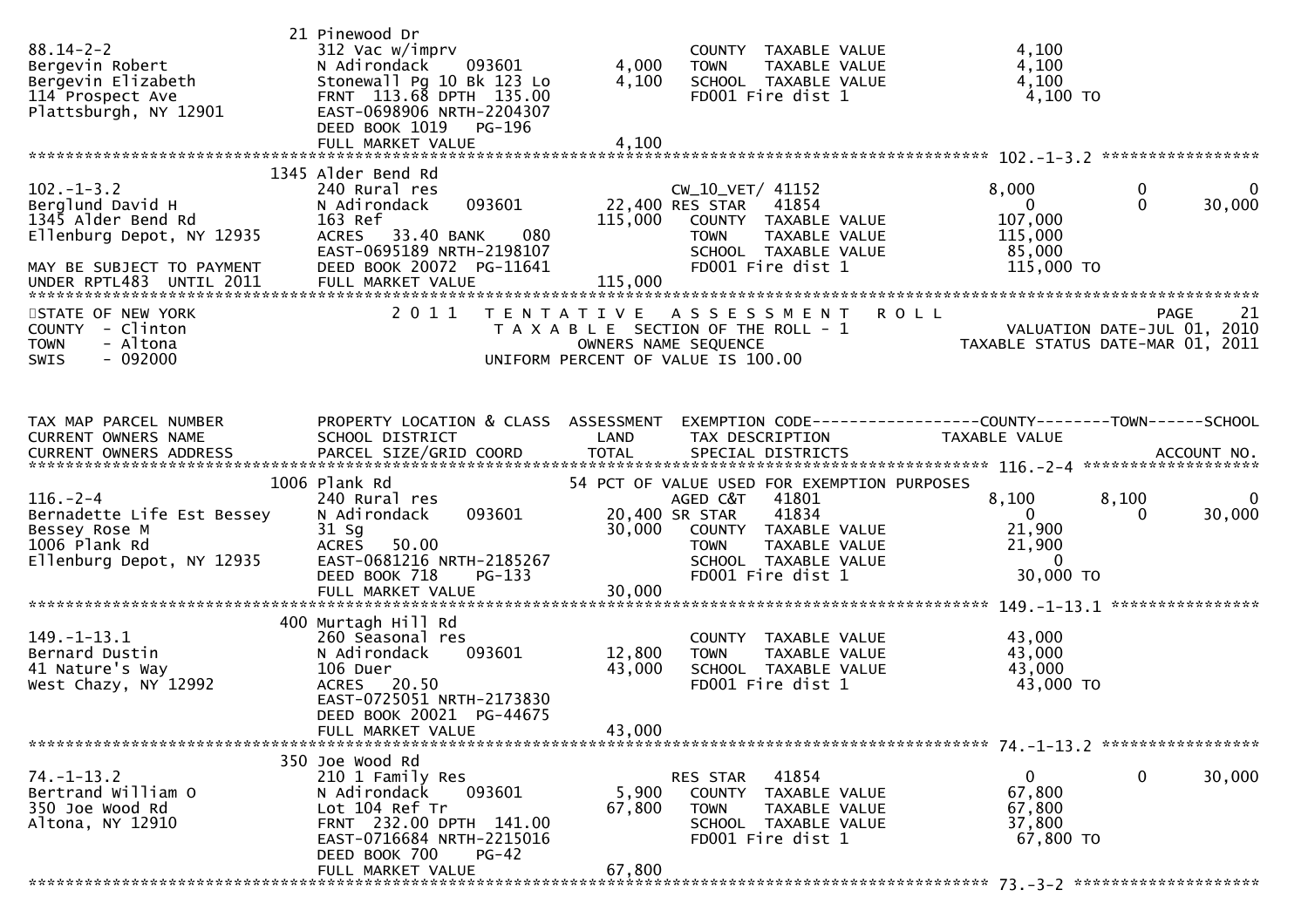| $73. - 3 - 2$<br>Biegler Charles<br>Biegler Julie<br>15 Terry Ln<br>Commack, NY 11725                              | Helens Way<br>$314$ Rural vac<10<br>N Adirondack<br>093601<br>166 Ref<br>5.10<br>ACRES<br>EAST-0694820 NRTH-2214433<br>DEED BOOK 575<br>PG-675                   | 9,000<br>9,000                            | COUNTY TAXABLE VALUE<br><b>TOWN</b><br>TAXABLE VALUE<br>SCHOOL TAXABLE VALUE<br>FD001 Fire dist 1                                                     | 9,000<br>9,000<br>9,000<br>$9,000$ TO                                              |
|--------------------------------------------------------------------------------------------------------------------|------------------------------------------------------------------------------------------------------------------------------------------------------------------|-------------------------------------------|-------------------------------------------------------------------------------------------------------------------------------------------------------|------------------------------------------------------------------------------------|
|                                                                                                                    | Vassar Rd                                                                                                                                                        |                                           |                                                                                                                                                       |                                                                                    |
| $121 - 1 - 3$<br>Billow Leslie Allan<br>Billow Gary Michael<br>372 Rt 9<br>Champlain, NY 12919                     | 260 Seasonal res<br>N Adirondack<br>093601<br>150 Duer<br>ACRES 36.80<br>EAST-0738005 NRTH-2192192<br>DEED BOOK 994<br><b>PG-345</b>                             | 19,700<br>31,100                          | COUNTY TAXABLE VALUE<br>TAXABLE VALUE<br><b>TOWN</b><br>SCHOOL TAXABLE VALUE<br>FD001 Fire dist 1                                                     | 31,100<br>31,100<br>31,100<br>31,100 TO                                            |
|                                                                                                                    | FULL MARKET VALUE                                                                                                                                                | 31,100                                    |                                                                                                                                                       |                                                                                    |
| STATE OF NEW YORK<br>COUNTY - Clinton<br><b>TOWN</b><br>- Altona<br>- 092000<br>SWIS                               | 2011                                                                                                                                                             | T E N T A T I V E<br>OWNERS NAME SEQUENCE | <b>ROLL</b><br>A S S E S S M E N T<br>T A X A B L E SECTION OF THE ROLL - 1<br>UNIFORM PERCENT OF VALUE IS 100.00                                     | 22<br>PAGE<br>VALUATION DATE-JUL 01, 2010<br>TAXABLE STATUS DATE-MAR 01, 2011      |
|                                                                                                                    |                                                                                                                                                                  |                                           |                                                                                                                                                       |                                                                                    |
| TAX MAP PARCEL NUMBER<br>CURRENT OWNERS NAME                                                                       | PROPERTY LOCATION & CLASS ASSESSMENT<br>SCHOOL DISTRICT                                                                                                          | LAND                                      | TAX DESCRIPTION                                                                                                                                       | EXEMPTION CODE-----------------COUNTY-------TOWN------SCHOOL<br>TAXABLE VALUE      |
|                                                                                                                    | 103 Pinewood Dr                                                                                                                                                  |                                           |                                                                                                                                                       |                                                                                    |
| $88.14 - 2 - 56$<br>Bilodeau Daniel J<br>Grainger Julie E<br>695 Massena<br>Greenfield Park, QuebCanada<br>J2V 1E1 | 311 Res vac land<br>N Adirondack<br>093601<br>Sub Bk 10 Pg 123 Lot 56<br>FRNT 65.00 DPTH 145.49<br>EAST-0698872 NRTH-2204986<br>DEED BOOK 20102 PG-36365         | 3,900<br>3,900                            | COUNTY TAXABLE VALUE<br>TAXABLE VALUE<br><b>TOWN</b><br>SCHOOL TAXABLE VALUE<br>FD001 Fire dist 1                                                     | 3,900<br>3,900<br>3,900<br>$3,900$ TO                                              |
|                                                                                                                    |                                                                                                                                                                  |                                           |                                                                                                                                                       |                                                                                    |
|                                                                                                                    | 12 Canaan Rd                                                                                                                                                     |                                           |                                                                                                                                                       |                                                                                    |
| $71.1 - 1 - 6$<br>Bilow Allan J<br>Bilow Darla D<br>12 Canaan Rd<br>Ellenburg Depot, NY 12935                      | 210 1 Family Res<br>N Adirondack<br>093601<br>Bm<br>FRNT 77.00 DPTH 132.80<br>EAST-0675390 NRTH-2213828<br>DEED BOOK 645 PG-548<br>FULL MARKET VALUE             | 4,400<br>77,300<br>77,300                 | RES STAR<br>41854<br>COUNTY TAXABLE VALUE<br>TAXABLE VALUE<br><b>TOWN</b><br>SCHOOL TAXABLE VALUE<br>FD002 Ellenburg fire 21<br>LT002 Altona light 21 | 0<br>$\mathbf 0$<br>30,000<br>77,300<br>77,300<br>47,300<br>77,300 TO<br>77,300 TO |
|                                                                                                                    |                                                                                                                                                                  |                                           |                                                                                                                                                       |                                                                                    |
| $103. - 1 - 13.1$<br>Bilyeu Christopher C<br>4694 Military Tpke<br>Altona, NY 12910                                | 4694 Military Tpke<br>240 Rural res<br>093601<br>N Adirondack<br>Lot 134 Ref<br>ACRES 33.30 BANK<br>080<br>EAST-0707164 NRTH-2197194<br>DEED BOOK 20031 PG-59264 | 19,000<br>54,400<br>54,400                | 41854<br>RES STAR<br>COUNTY TAXABLE VALUE<br>TAXABLE VALUE<br>TOWN<br>SCHOOL TAXABLE VALUE<br>FD001 Fire dist 1                                       | $\mathbf 0$<br>30,000<br>$\mathbf{0}$<br>54,400<br>54,400<br>24,400<br>54,400 TO   |
|                                                                                                                    | FULL MARKET VALUE                                                                                                                                                |                                           |                                                                                                                                                       |                                                                                    |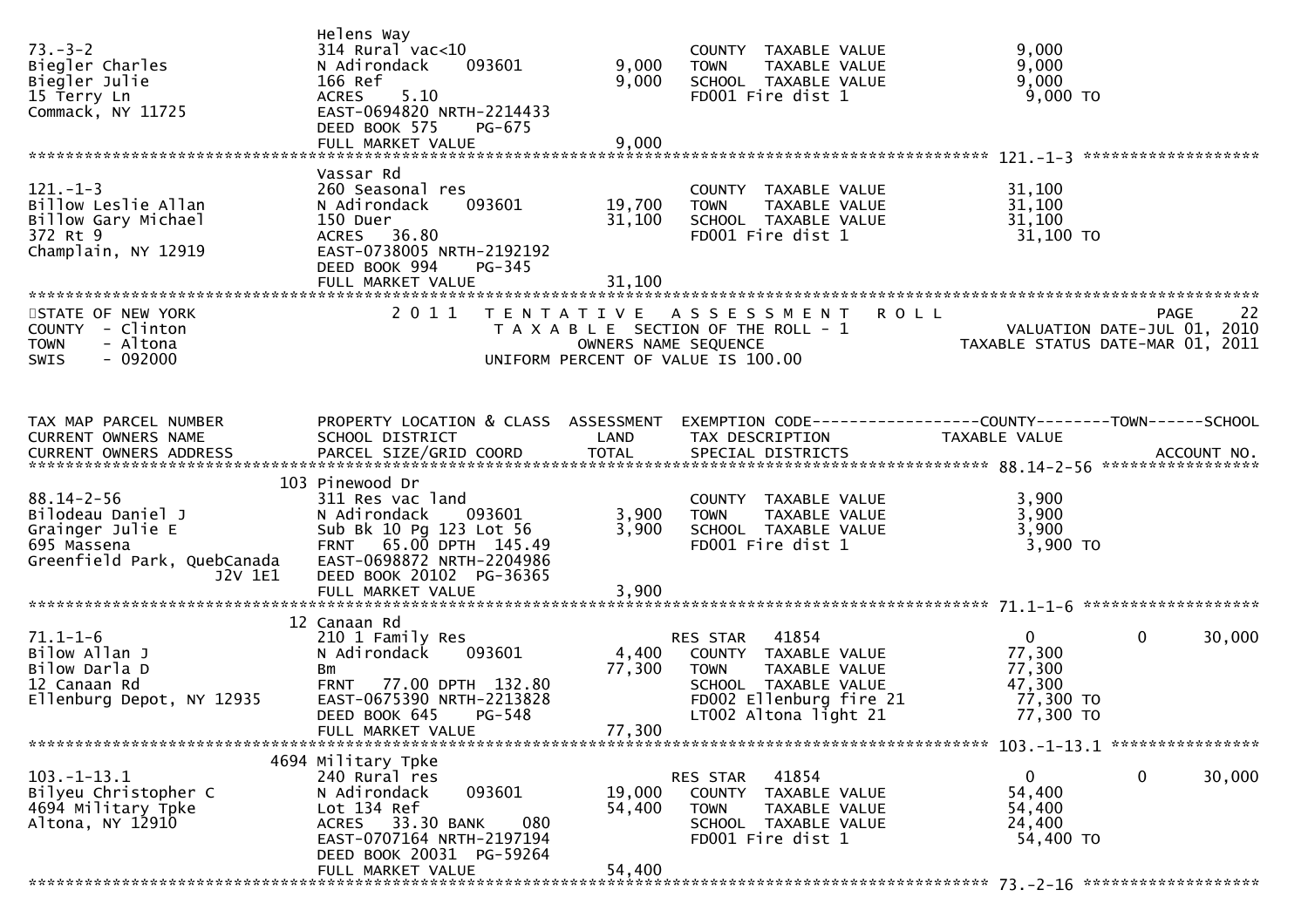| $73. - 2 - 16$<br>Binder Albert J<br>6620 Arapaho Dr<br>Evergreen, CO 80439                             | Tantillo Way<br>314 Rural vac<10<br>093601<br>N Adirondack<br>155 Ref<br>8.40<br><b>ACRES</b><br>EAST-0699903 NRTH-2214469<br>DEED BOOK 628<br><b>PG-876</b>            | 10,900<br>10,900                          | COUNTY TAXABLE VALUE<br>TAXABLE VALUE<br><b>TOWN</b><br>SCHOOL TAXABLE VALUE<br>FD001 Fire dist 1                      | 10,900<br>10,900<br>10,900<br>10,900 TO                                                             |
|---------------------------------------------------------------------------------------------------------|-------------------------------------------------------------------------------------------------------------------------------------------------------------------------|-------------------------------------------|------------------------------------------------------------------------------------------------------------------------|-----------------------------------------------------------------------------------------------------|
|                                                                                                         | Rabideau Rd                                                                                                                                                             |                                           |                                                                                                                        |                                                                                                     |
| $103. - 1 - 32$<br>Birch John K<br>Birch Terry<br>7630 Pelletier Blvd<br>Brossard, QC, Canada<br>J4w2m6 | $314$ Rural vac<10<br>N Adirondack<br>093601<br>160-161 Ref<br><b>ACRES</b><br>3.00<br>EAST-0699173 NRTH-2198036<br>DEED BOOK 554<br><b>PG-195</b><br>FULL MARKET VALUE | 7,700<br>7,700<br>7,700                   | COUNTY TAXABLE VALUE<br><b>TOWN</b><br>TAXABLE VALUE<br>SCHOOL TAXABLE VALUE<br>FD001 Fire dist 1                      | 7,700<br>7,700<br>7,700<br>7,700 TO                                                                 |
|                                                                                                         |                                                                                                                                                                         |                                           |                                                                                                                        |                                                                                                     |
| STATE OF NEW YORK<br>COUNTY - Clinton<br><b>TOWN</b><br>- Altona<br>- 092000<br>SWIS                    | 2 0 1 1                                                                                                                                                                 | T E N T A T I V E<br>OWNERS NAME SEQUENCE | A S S E S S M E N T<br>T A X A B L E SECTION OF THE ROLL - 1<br>UNIFORM PERCENT OF VALUE IS 100.00                     | <b>ROLL</b><br><b>PAGE</b><br>23<br>VALUATION DATE-JUL 01, 2010<br>TAXABLE STATUS DATE-MAR 01, 2011 |
| TAX MAP PARCEL NUMBER                                                                                   | PROPERTY LOCATION & CLASS ASSESSMENT                                                                                                                                    |                                           |                                                                                                                        | EXEMPTION CODE------------------COUNTY--------TOWN------SCHOOL                                      |
| CURRENT OWNERS NAME                                                                                     | SCHOOL DISTRICT                                                                                                                                                         | LAND                                      | TAX DESCRIPTION                                                                                                        | <b>TAXABLE VALUE</b>                                                                                |
|                                                                                                         | 418 Devils Den Rd                                                                                                                                                       |                                           |                                                                                                                        |                                                                                                     |
| $89. - 2 - 23$<br>Blackorby Kenneth<br>418 Devils Den Rd<br>Altona, NY 12910                            | 210 1 Family Res<br>093601<br>N Adirondack<br>110 Ref<br>FRNT 132.00 DPTH 140.00<br>EAST-0711062 NRTH-2205376                                                           | 5,500<br>45,000                           | 41854<br>RES STAR<br>COUNTY TAXABLE VALUE<br>TAXABLE VALUE<br><b>TOWN</b><br>SCHOOL TAXABLE VALUE<br>FD001 Fire dist 1 | $\mathbf{0}$<br>$\mathbf{0}$<br>30,000<br>45,000<br>45,000<br>15,000<br>45,000 TO                   |
|                                                                                                         | DEED BOOK 20061 PG-99835                                                                                                                                                |                                           | LT001 Altona light 1                                                                                                   | 45,000 TO                                                                                           |
|                                                                                                         | Murtagh Hill Rd                                                                                                                                                         |                                           |                                                                                                                        |                                                                                                     |
| $149. - 1 - 1$<br>Blair Leon<br>3515 Rt 22<br>Plattsburgh, NY 12901                                     | 321 Abandoned ag<br>093601<br>N Adirondack<br>92 Duer<br>ACRES 250.10<br>EAST-0721045 NRTH-2175297<br>DEED BOOK 20021 PG-46206                                          | 22,900<br>22,900                          | COUNTY TAXABLE VALUE<br><b>TOWN</b><br>TAXABLE VALUE<br>SCHOOL TAXABLE VALUE<br>FD001 Fire dist 1                      | 22,900<br>22,900<br>22,900<br>22,900 TO                                                             |
|                                                                                                         | FULL MARKET VALUE                                                                                                                                                       | 22,900                                    |                                                                                                                        |                                                                                                     |
| $148. - 2 - 6$<br>Blair Leon L<br>3515 Route 22<br>Plattsburgh, NY 12901                                | Rand Hill Rd<br>260 Seasonal res<br>093601<br>N Adirondack<br>77 Duer<br>ACRES 286.10<br>EAST-0718346 NRTH-2173901                                                      | 43,200<br>79,800                          | COUNTY TAXABLE VALUE<br><b>TOWN</b><br>TAXABLE VALUE<br>SCHOOL TAXABLE VALUE<br>FD001 Fire dist 1                      | 79,800<br>79,800<br>79,800<br>79,800 TO                                                             |
|                                                                                                         | DEED BOOK 20102 PG-36063<br>FULL MARKET VALUE                                                                                                                           | 79,800                                    |                                                                                                                        |                                                                                                     |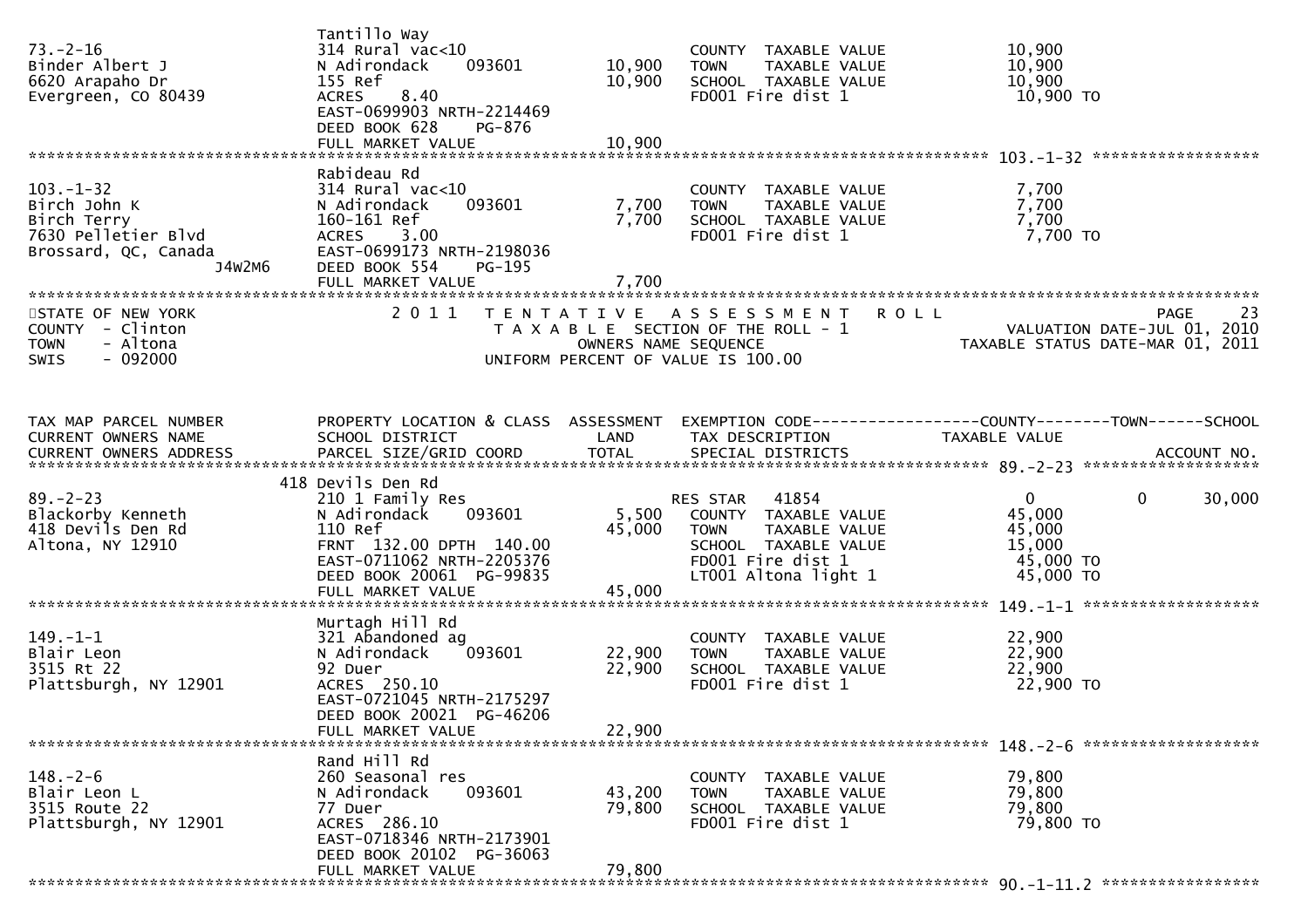| $90. -1 - 11.2$<br>Blair Randy M<br>Blair Emily M<br>2446 Miner Farm Rd<br>Altona, NY 12910  | 2446 Miner Farm Rd<br>210 1 Family Res<br>N Adirondack<br>093601<br>Lot 81 Ref Tr<br>FRNT 200.00 DPTH 197.00<br><b>BANK</b><br>080<br>EAST-0727767 NRTH-2207943<br>DEED BOOK 20031 PG-51244<br>FULL MARKET VALUE | 6,500<br>125,000<br>125,000  | 41854<br>RES STAR<br>COUNTY TAXABLE VALUE<br>TAXABLE VALUE<br><b>TOWN</b><br>SCHOOL TAXABLE VALUE<br>FD001 Fire dist 1                                | $\mathbf{0}$<br>125,000<br>125,000<br>95,000<br>125,000 TO           | $\mathbf 0$<br>30,000                                                   |    |
|----------------------------------------------------------------------------------------------|------------------------------------------------------------------------------------------------------------------------------------------------------------------------------------------------------------------|------------------------------|-------------------------------------------------------------------------------------------------------------------------------------------------------|----------------------------------------------------------------------|-------------------------------------------------------------------------|----|
| $135. - 2 - 19$<br>Blake Brent<br>Blake Lisa<br>306 Recore Rd<br>West Chazy, NY 12992        | 304/306 Recore Rd<br>240 Rural res<br>Beekmantown Cen 092401<br>146 Duer<br>ACRES 20.90<br>EAST-0740274 NRTH-2178824<br>DEED BOOK 682<br>PG-102<br>FULL MARKET VALUE                                             | 16,500<br>102,400<br>102,400 | RES STAR<br>41854<br>COUNTY TAXABLE VALUE<br><b>TOWN</b><br>TAXABLE VALUE<br>SCHOOL TAXABLE VALUE<br>FD001 Fire dist 1                                | $\mathbf{0}$<br>102,400<br>102,400<br>72,400<br>102,400 TO           | 30,000<br>$\mathbf{0}$                                                  |    |
| STATE OF NEW YORK<br>COUNTY - Clinton<br><b>TOWN</b><br>- Altona<br>$-092000$<br><b>SWIS</b> | 2 0 1 1                                                                                                                                                                                                          |                              | TENTATIVE ASSESSMENT<br>T A X A B L E SECTION OF THE ROLL - 1<br>OWNERS NAME SEQUENCE<br>UNIFORM PERCENT OF VALUE IS 100.00                           | <b>ROLL</b>                                                          | PAGE<br>VALUATION DATE-JUL 01, 2010<br>TAXABLE STATUS DATE-MAR 01, 2011 | 24 |
| TAX MAP PARCEL NUMBER<br>CURRENT OWNERS NAME                                                 | PROPERTY LOCATION & CLASS ASSESSMENT<br>SCHOOL DISTRICT                                                                                                                                                          | LAND                         | EXEMPTION CODE-----------------COUNTY-------TOWN------SCHOOL<br>TAX DESCRIPTION                                                                       | <b>TAXABLE VALUE</b>                                                 | ACCOUNT NO.<br>****************                                         |    |
| $135. - 2 - 18.1$<br>Blake Brent R<br>Blake Lisa A<br>306 Recore Rd<br>West Chazy, NY 12992  | Recore Rd<br>$314$ Rural vac<10<br>Beekmantown Cen 092401<br>146 Duer<br>2.20<br><b>ACRES</b><br>EAST-0739613 NRTH-2179230<br>DEED BOOK 99001 PG-09170<br>FULL MARKET VALUE                                      | 9,600<br>9,600<br>9,600      | COUNTY TAXABLE VALUE<br>TAXABLE VALUE<br><b>TOWN</b><br>SCHOOL TAXABLE VALUE<br>FD001 Fire dist 1                                                     | 9,600<br>9,600<br>9,600<br>9,600 TO                                  |                                                                         |    |
| $89.1 - 2 - 35$<br>Blondo Ryan M<br>Forkey Maria A<br>548 Devils Den Rd<br>Altona, NY 12910  | 548 Devils Den Rd<br>210 1 Family Res<br>093601<br>N Adirondack<br>111 Ref<br>Also Deed Bk 613 Pg 1116<br>ACRES 1.60<br>EAST-0711089 NRTH-2208652<br>DEED BOOK 20102 PG-35314<br>FULL MARKET VALUE               | 6,900<br>72,000<br>72,000    | 41854<br><b>RES STAR</b><br>COUNTY TAXABLE VALUE<br><b>TOWN</b><br>TAXABLE VALUE<br>SCHOOL TAXABLE VALUE<br>FD001 Fire dist 1<br>LT001 Altona light 1 | $\mathbf{0}$<br>72,000<br>72,000<br>42,000<br>72,000 TO<br>72,000 TO | $\mathbf 0$<br>30,000                                                   |    |
| $89. - 3 - 3$<br>Blondo Todd<br>17 Old State Rd<br>Altona, NY 12910                          | 17 Old State Rd<br>210 1 Family Res<br>093601<br>N Adirondack<br>110 Ref<br>FRNT 209.00 DPTH 184.00<br>EAST-0713964 NRTH-2207006<br>DEED BOOK 762<br>$PG-26$                                                     | 6,200<br>49,000              | RES STAR<br>41854<br>COUNTY TAXABLE VALUE<br><b>TOWN</b><br>TAXABLE VALUE<br>SCHOOL TAXABLE VALUE<br>FD001 Fire dist 1<br>LT001 Altona light 1        | 0<br>49,000<br>49,000<br>19,000<br>49,000 TO<br>49,000 TO            | 0<br>30,000                                                             |    |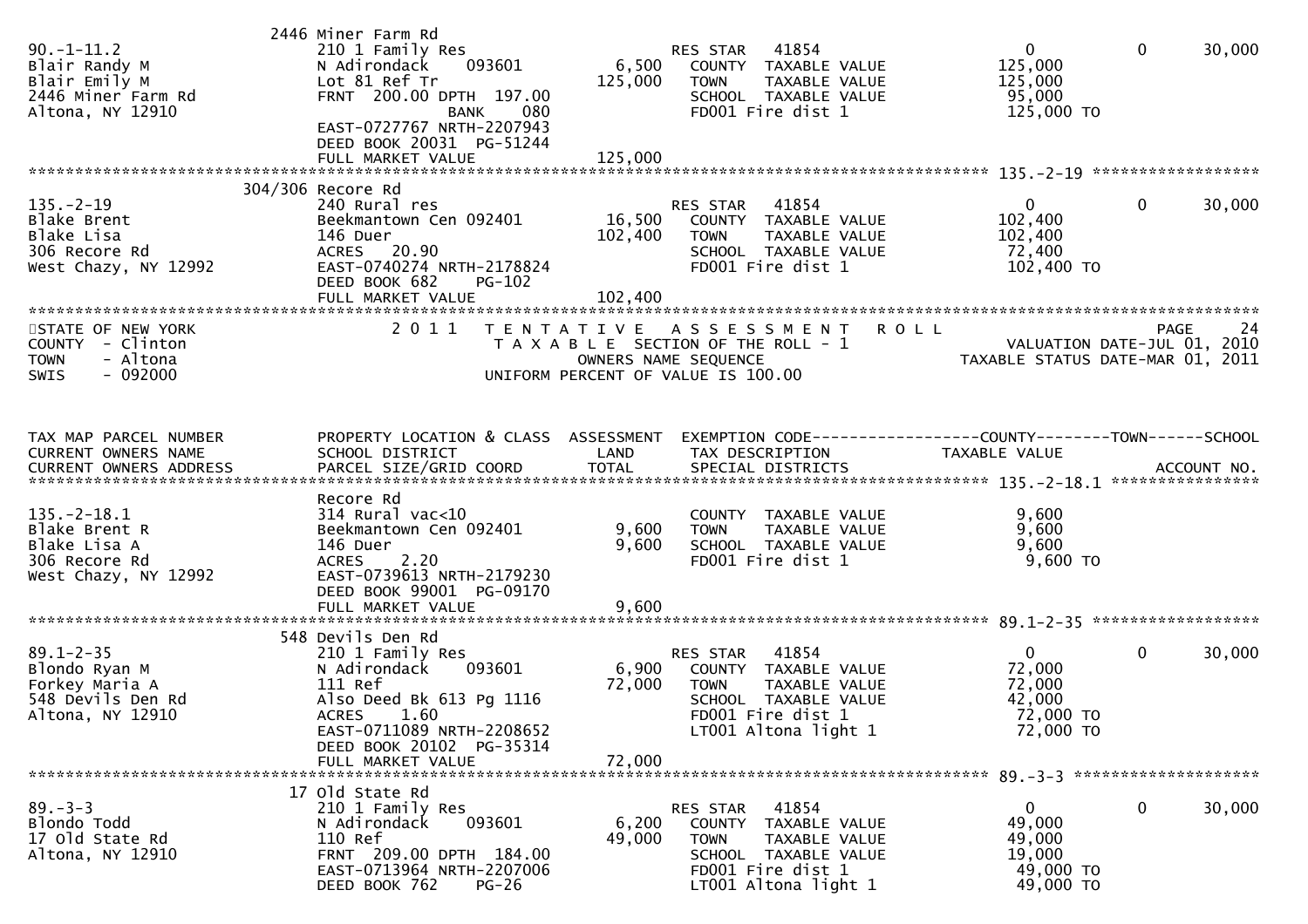|                                                                                                         | FULL MARKET VALUE                                                                                                                                                  | 49,000                    |                                                                                                                           |                                                                                     |
|---------------------------------------------------------------------------------------------------------|--------------------------------------------------------------------------------------------------------------------------------------------------------------------|---------------------------|---------------------------------------------------------------------------------------------------------------------------|-------------------------------------------------------------------------------------|
|                                                                                                         |                                                                                                                                                                    |                           |                                                                                                                           |                                                                                     |
| $89. - 2 - 12$<br>Blow Aaron R<br>Blow Life Use Raymond F<br>36 Pepperhill Rd<br>Mooers Forks, NY 12959 | 85 Brunell Rd<br>260 Seasonal res<br>093601<br>N Adirondack<br>110 Ref<br>5.20<br><b>ACRES</b><br>EAST-0712655 NRTH-2205756<br>DEED BOOK 20021 PG-39890            | 9,000<br>9,700            | COUNTY TAXABLE VALUE<br>TAXABLE VALUE<br><b>TOWN</b><br>SCHOOL TAXABLE VALUE<br>FD001 Fire dist 1<br>LT001 Altona light 1 | 9,700<br>9,700<br>9,700<br>$9,700$ TO<br>9,700 TO                                   |
|                                                                                                         | FULL MARKET VALUE                                                                                                                                                  | 9,700                     |                                                                                                                           |                                                                                     |
|                                                                                                         | 3796 Military Tpke                                                                                                                                                 |                           |                                                                                                                           |                                                                                     |
| $134. - 1 - 11.1$<br>Blow Christine M<br>3796 Military Tpk<br>West Chazy, NY 12992                      | 270 Mfg housing<br>093601<br>N Adirondack<br>103 Duer<br>FRNT 200.00 DPTH 200.00<br>EAST-0722878 NRTH-2183184<br>DEED BOOK 20051 PG-86938                          | 8,400<br>18,600           | RES STAR<br>41854<br>COUNTY TAXABLE VALUE<br><b>TOWN</b><br>TAXABLE VALUE<br>SCHOOL TAXABLE VALUE<br>FD001 Fire dist 1    | $\mathbf{0}$<br>18,600<br>$\mathbf{0}$<br>18,600<br>18,600<br>$\Omega$<br>18,600 TO |
|                                                                                                         | FULL MARKET VALUE                                                                                                                                                  | 18,600                    |                                                                                                                           |                                                                                     |
| STATE OF NEW YORK<br>COUNTY - Clinton<br><b>TOWN</b><br>- Altona<br>$-092000$<br>SWIS                   | 2011                                                                                                                                                               | OWNERS NAME SEQUENCE      | TENTATIVE ASSESSMENT<br><b>ROLL</b><br>T A X A B L E SECTION OF THE ROLL - 1<br>UNIFORM PERCENT OF VALUE IS 100.00        | 25<br>PAGE<br>VALUATION DATE-JUL 01, 2010<br>TAXABLE STATUS DATE-MAR 01, 2011       |
| TAX MAP PARCEL NUMBER                                                                                   | PROPERTY LOCATION & CLASS ASSESSMENT                                                                                                                               |                           |                                                                                                                           | EXEMPTION CODE------------------COUNTY--------TOWN------SCHOOL                      |
| CURRENT OWNERS NAME                                                                                     | SCHOOL DISTRICT                                                                                                                                                    | LAND                      | TAX DESCRIPTION                                                                                                           | TAXABLE VALUE                                                                       |
|                                                                                                         | 699 Vassar Rd                                                                                                                                                      |                           |                                                                                                                           |                                                                                     |
| $91. - 1 - 15$<br>Blow George J<br>Blow Ruth C<br>Attn: Scott Blow<br>688 Vassar Rd<br>Altona, NY 12910 | 210 1 Family Res<br>093601<br>N Adirondack<br>51 Ref<br>FRNT 144.00 DPTH 151.00<br>EAST-0735213 NRTH-2203508<br>DEED BOOK 334<br>PG-525                            | 5,700<br>28,000           | COUNTY TAXABLE VALUE<br>TAXABLE VALUE<br><b>TOWN</b><br>SCHOOL TAXABLE VALUE<br>FD001 Fire dist 1                         | 28,000<br>28,000<br>28,000<br>28,000 TO                                             |
|                                                                                                         | FULL MARKET VALUE                                                                                                                                                  | 28,000                    |                                                                                                                           |                                                                                     |
|                                                                                                         | 12 Memory Ln                                                                                                                                                       |                           |                                                                                                                           |                                                                                     |
| $75. - 1 - 6.62$<br>Blow George Sr<br>12 Memory Ln<br>Altona, NY 12910                                  | 270 Mfg housing<br>N Adirondack<br>093601<br>Lot 81 Ref Tr<br>FRNT 141.00 DPTH 260.00<br>EAST-0726024 NRTH-2208172<br>DEED BOOK 20072 PG-3108<br>FULL MARKET VALUE | 6,300<br>28,000<br>28,000 | COUNTY TAXABLE VALUE<br>TAXABLE VALUE<br><b>TOWN</b><br>SCHOOL TAXABLE VALUE<br>FD001 Fire dist 1                         | 28,000<br>28,000<br>28,000<br>28,000 TO                                             |
|                                                                                                         |                                                                                                                                                                    |                           |                                                                                                                           |                                                                                     |
| $91. - 1 - 18.1$<br>Blow James Timothy<br>656 Vassar Rd<br>Altona, NY 12910                             | 656 Vassar Rd<br>210 1 Family Res<br>N Adirondack<br>093601<br>Lot 29 Ref Tr<br>Blow Sub Lot 2<br>FRNT 130.00 DPTH<br>76.36<br>EAST-0735845 NRTH-2202582           | 4,000<br>35,000           | COUNTY TAXABLE VALUE<br><b>TOWN</b><br><b>TAXABLE VALUE</b><br>SCHOOL TAXABLE VALUE<br>FD001 Fire dist 1                  | 35,000<br>35,000<br>35,000<br>35,000 TO                                             |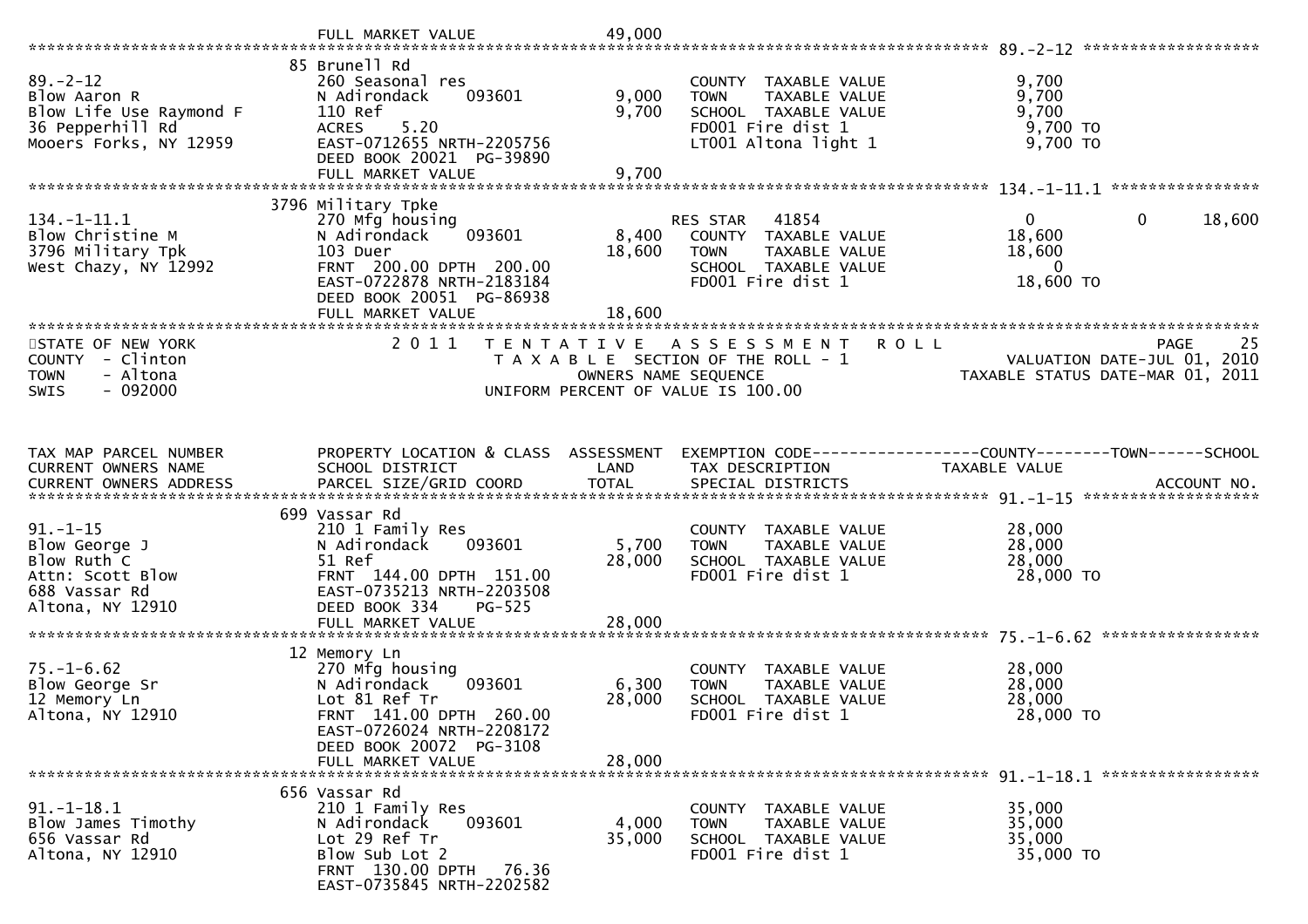|                                                                                                                 | DEED BOOK 20072 PG-4146<br>FULL MARKET VALUE                                                                                                                                      | 35,000                                                     |                                                                                                                                                                |                                                                                       |                              |                                       |
|-----------------------------------------------------------------------------------------------------------------|-----------------------------------------------------------------------------------------------------------------------------------------------------------------------------------|------------------------------------------------------------|----------------------------------------------------------------------------------------------------------------------------------------------------------------|---------------------------------------------------------------------------------------|------------------------------|---------------------------------------|
| $91.-1-18.2$<br>Blow Richard<br>Blow Eileen<br>654 Vassar Rd<br>Altona, NY 12910                                | 654 Vassar Rd<br>210 1 Family Res<br>093601<br>N Adirondack<br>Lot 29 Ref Tr<br>Blow Sub Lot 1<br>FRNT 130.09 DPTH 100.00<br>EAST-0735918 NRTH-2202640<br>DEED BOOK 624<br>PG-766 | 4,600 SR STAR<br>53,000                                    | AGED C&T<br>41801<br>41834<br>COUNTY TAXABLE VALUE<br>TAXABLE VALUE<br><b>TOWN</b><br>SCHOOL TAXABLE VALUE<br>FD001 Fire dist 1                                | 26,500<br>$\overline{0}$<br>26,500<br>26,500<br>$\overline{0}$<br>53,000 TO           | 26,500<br>0                  | $\bf{0}$<br>53,000                    |
|                                                                                                                 | FULL MARKET VALUE                                                                                                                                                                 | 53,000                                                     |                                                                                                                                                                |                                                                                       |                              |                                       |
|                                                                                                                 | 4636 Rt 11                                                                                                                                                                        |                                                            |                                                                                                                                                                |                                                                                       |                              |                                       |
| 71. – 4 – 24<br>Boas Richard B<br>4636 Rt 11<br>Ellenburg Depot, NY 12935                                       | 210 1 Family Res<br>093601<br>N Adirondack<br>Lot 212 Ref Tr<br>1.50<br><b>ACRES</b><br>EAST-0683236 NRTH-2216039<br>DEED BOOK 1002<br>PG-137<br>FULL MARKET VALUE                | 135,000 SR STAR                                            | WARCOMALL 41131<br>6,600 WARDISALL 41141<br>41834<br>COUNTY TAXABLE VALUE<br><b>TOWN</b><br>TAXABLE VALUE<br>SCHOOL TAXABLE VALUE<br>135,000 FD001 Fire dist 1 | 33,750<br>40,500<br>$\overline{0}$<br>60,750<br>60,750<br>74,900<br>135,000 TO        | 33,750<br>40,500<br>$\Omega$ | $\mathbf{0}$<br>$\mathbf 0$<br>60,100 |
|                                                                                                                 |                                                                                                                                                                                   |                                                            |                                                                                                                                                                |                                                                                       |                              |                                       |
| STATE OF NEW YORK<br>COUNTY - Clinton<br>- Altona<br><b>TOWN</b><br>$-092000$<br><b>SWIS</b>                    | 2011                                                                                                                                                                              | OWNERS NAME SEQUENCE<br>UNIFORM PERCENT OF VALUE IS 100.00 | TENTATIVE ASSESSMENT<br><b>ROLL</b><br>T A X A B L E SECTION OF THE ROLL - 1                                                                                   | ےں<br>2010 VALUATION DATE-JUL<br>2011 TAXABLE STATUS DATE-MAR                         | <b>PAGE</b>                  | -26                                   |
|                                                                                                                 |                                                                                                                                                                                   |                                                            |                                                                                                                                                                |                                                                                       |                              |                                       |
|                                                                                                                 |                                                                                                                                                                                   |                                                            |                                                                                                                                                                |                                                                                       |                              |                                       |
| TAX MAP PARCEL NUMBER<br>CURRENT OWNERS NAME                                                                    | PROPERTY LOCATION & CLASS ASSESSMENT<br>SCHOOL DISTRICT                                                                                                                           | LAND                                                       | EXEMPTION CODE-----------------COUNTY-------TOWN------SCHOOL<br>TAX DESCRIPTION                                                                                | TAXABLE VALUE                                                                         |                              |                                       |
|                                                                                                                 | 28 Bloomer St                                                                                                                                                                     |                                                            |                                                                                                                                                                |                                                                                       |                              |                                       |
| $89.1 - 3 - 15$<br>Bodah Jr Life Use Joseph<br>Bodah Vincent C<br>28 Bloomer St<br>PO Box 3<br>Altona, NY 12910 | 210 1 Family Res<br>N Adirondack<br>093601<br>110 Ref<br>FRNT 92.00 DPTH 275.00<br>EAST-0712313 NRTH-2206958<br>DEED BOOK 20011 PG-36520<br>FULL MARKET VALUE                     | 5,800<br>21,400<br>21,400                                  | 41854<br>RES STAR<br>COUNTY TAXABLE VALUE<br><b>TOWN</b><br>TAXABLE VALUE<br>SCHOOL TAXABLE VALUE<br>FD001 Fire dist 1<br>LT001 Altona light 1                 | $\mathbf{0}$<br>21,400<br>21,400<br>$\overline{\mathbf{0}}$<br>21,400 TO<br>21,400 TO | $\mathbf{0}$                 | 21,400                                |
|                                                                                                                 |                                                                                                                                                                                   |                                                            |                                                                                                                                                                |                                                                                       |                              |                                       |
| $89. - 3 - 1$<br>Boire Joyce LaFountain<br>28 Old State Rd<br>Altona, NY 12910                                  | 28 Old State Rd<br>210 1 Family Res<br>N Adirondack<br>093601<br>110 Ref<br>FRNT 193.17 DPTH 270.00<br>EAST-0713677 NRTH-2207399<br>DEED BOOK 448<br>PG-1077                      | 6,300<br>80,000                                            | 41834<br>SR STAR<br>COUNTY TAXABLE VALUE<br>TAXABLE VALUE<br><b>TOWN</b><br>SCHOOL TAXABLE VALUE<br>FD001 Fire dist 1<br>LT001 Altona light 1                  | $\mathbf{0}$<br>80,000<br>80,000<br>19,900<br>80,000 TO<br>80,000 TO                  | $\mathbf{0}$                 | 60,100                                |
|                                                                                                                 | FULL MARKET VALUE                                                                                                                                                                 | 80,000                                                     |                                                                                                                                                                |                                                                                       |                              |                                       |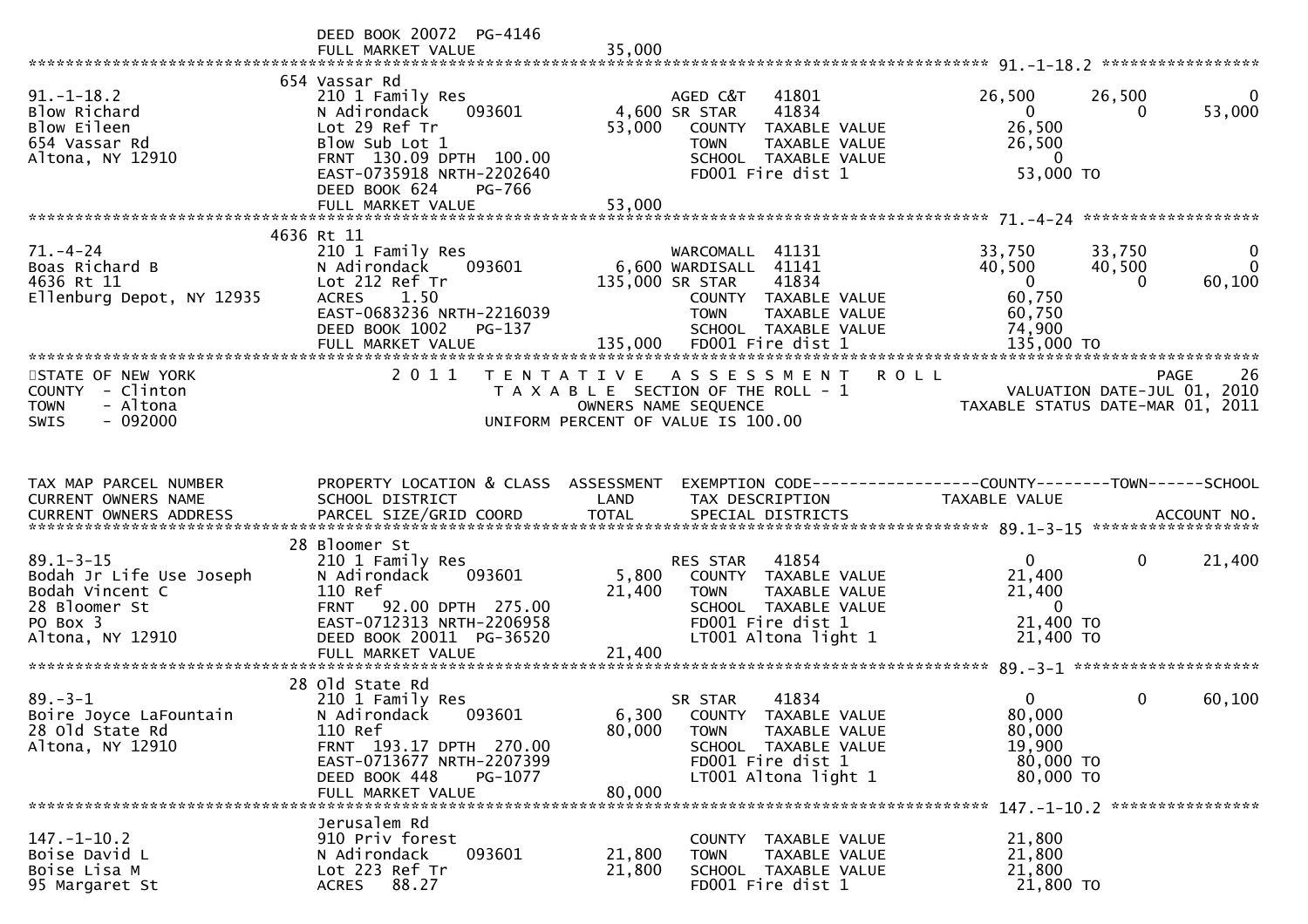| Plattsburgh, NY 12901                                                                                           | EAST-0697277 NRTH-2173028<br>DEED BOOK 20051 PG-86828<br>FULL MARKET VALUE                                                                                                                                                 | 21,800                    |                                                                                                                                  |                                                                                 |                                                            |                        |
|-----------------------------------------------------------------------------------------------------------------|----------------------------------------------------------------------------------------------------------------------------------------------------------------------------------------------------------------------------|---------------------------|----------------------------------------------------------------------------------------------------------------------------------|---------------------------------------------------------------------------------|------------------------------------------------------------|------------------------|
|                                                                                                                 |                                                                                                                                                                                                                            |                           |                                                                                                                                  |                                                                                 |                                                            |                        |
| $88.14 - 1 - 10$<br>Boismier James J<br>Donati Mona C<br>1108 2nd Street West<br>Cornwall, ON, Canada<br>K6J1J3 | 61 Merrywood Dr<br>270 Mfg housing<br>N Adirondack<br>093601<br>Stonewall Acres Lot 10<br>Name Change 20102/31165<br>FRNT 100.00 DPTH 259.45<br>EAST-0699245 NRTH-2203729<br>DEED BOOK 20102 PG-31165<br>FULL MARKET VALUE | 5,000<br>19,000<br>19,000 | COUNTY TAXABLE VALUE<br><b>TOWN</b><br>TAXABLE VALUE<br>SCHOOL TAXABLE VALUE<br>FD001 Fire dist 1                                |                                                                                 | 19,000<br>19,000<br>19,000<br>19,000 TO                    |                        |
|                                                                                                                 |                                                                                                                                                                                                                            |                           |                                                                                                                                  |                                                                                 |                                                            |                        |
|                                                                                                                 |                                                                                                                                                                                                                            |                           |                                                                                                                                  |                                                                                 |                                                            |                        |
| 149. -1-10. 71<br>Bokus Matthew<br>Bokus Amanda<br>373 Murtagh Hill Rd<br>West Chazy, NY 12992                  | 373 Murtagh Hill Rd<br>240 Rural res<br>093601<br>N Adirondack<br>106 Duer<br>860<br><b>ACRES</b><br>11.40 BANK<br>EAST-0724599 NRTH-2172435<br>DEED BOOK 20041 PG-76444                                                   | 10,500<br>110,000         | 41854<br>RES STAR<br>COUNTY TAXABLE VALUE<br>TAXABLE VALUE<br>TOWN<br>SCHOOL TAXABLE VALUE<br>FD001 Fire dist 1                  |                                                                                 | $\mathbf{0}$<br>110,000<br>110,000<br>80,000<br>110,000 TO | $\mathbf{0}$<br>30,000 |
|                                                                                                                 |                                                                                                                                                                                                                            |                           |                                                                                                                                  |                                                                                 |                                                            |                        |
| STATE OF NEW YORK<br>COUNTY - Clinton<br>- Altona<br><b>TOWN</b><br>$-092000$<br><b>SWIS</b>                    | 2011                                                                                                                                                                                                                       |                           | TENTATIVE ASSESSMENT ROLL<br>T A X A B L E SECTION OF THE ROLL - 1<br>OWNERS NAME SEQUENCE<br>UNIFORM PERCENT OF VALUE IS 100.00 | VALUATION DATE-JUL 01, 2010<br>TAXABLE STATUS DATE-MAR 01, 2011                 |                                                            | 27<br>PAGE             |
|                                                                                                                 |                                                                                                                                                                                                                            |                           |                                                                                                                                  |                                                                                 |                                                            |                        |
| TAX MAP PARCEL NUMBER<br>CURRENT OWNERS NAME                                                                    | PROPERTY LOCATION & CLASS ASSESSMENT<br>SCHOOL DISTRICT                                                                                                                                                                    | LAND                      | TAX DESCRIPTION                                                                                                                  | EXEMPTION CODE------------------COUNTY--------TOWN------SCHOOL<br>TAXABLE VALUE |                                                            |                        |
|                                                                                                                 |                                                                                                                                                                                                                            |                           |                                                                                                                                  |                                                                                 |                                                            |                        |
| $73. - 1 - 20.5$<br>Bollas George<br>43 Key View Ave<br>Bethel, CT 06801                                        | Irona Rd<br>$314$ Rural vac<10<br>093601<br>N Adirondack<br>7.30<br><b>ACRES</b><br>EAST-0702714 NRTH-2213947<br>DEED BOOK 583<br>$PG-67$<br>FULL MARKET VALUE                                                             | 4,500<br>4,500<br>4,500   | COUNTY TAXABLE VALUE<br><b>TOWN</b><br>TAXABLE VALUE<br>SCHOOL TAXABLE VALUE<br>FD001 Fire dist 1                                |                                                                                 | 4,500<br>4,500<br>4,500<br>4,500 TO                        |                        |
|                                                                                                                 |                                                                                                                                                                                                                            |                           |                                                                                                                                  |                                                                                 |                                                            |                        |
| $119. - 1 - 10$<br>Bombadier Karen<br>3936 Military Tpke<br>West Chazy, NY 12992                                | 3934/3936 Military Tpke<br>220 2 Family Res<br>093601<br>N Adirondack<br>9 Duer<br><b>ACRES</b><br>1.80 BANK<br>230<br>EAST-0719978 NRTH-2184676<br>DEED BOOK 932<br><b>PG-330</b>                                         | 11,700 TOWN<br>92,000     | COUNTY TAXABLE VALUE<br>TAXABLE VALUE<br>SCHOOL TAXABLE VALUE<br>FD001 Fire dist 1                                               |                                                                                 | 92,000<br>92,000<br>92,000<br>92,000 TO                    |                        |
|                                                                                                                 | FULL MARKET VALUE                                                                                                                                                                                                          | 92,000                    |                                                                                                                                  |                                                                                 |                                                            |                        |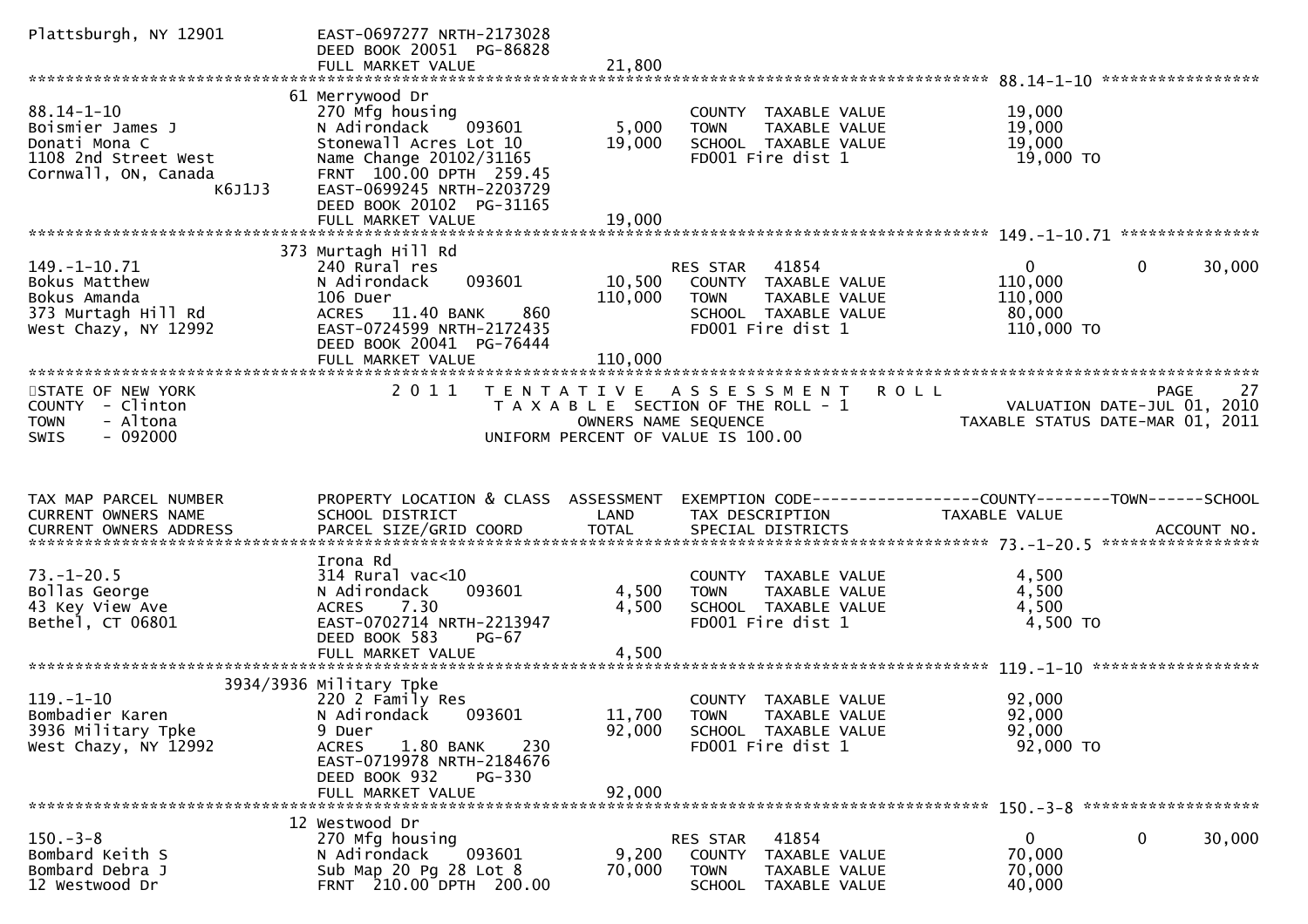| West Chazy, NY 12992                                                                         | EAST-0736428 NRTH-2175132<br>DEED BOOK 98001 PG-07064<br>FULL MARKET VALUE                                                                                                               | 70,000                      | FD001 Fire dist 1                                                                                                   |               | 70,000 TO                                                                               |
|----------------------------------------------------------------------------------------------|------------------------------------------------------------------------------------------------------------------------------------------------------------------------------------------|-----------------------------|---------------------------------------------------------------------------------------------------------------------|---------------|-----------------------------------------------------------------------------------------|
|                                                                                              |                                                                                                                                                                                          |                             |                                                                                                                     |               |                                                                                         |
| $150.-3-17$<br>Bombard Keith S<br>Bombard Debra J<br>12 Westwood Dr<br>West Chazy, NY 12992  | Westwood Dr<br>$314$ Rural vac<10<br>093601<br>N Adirondack<br>Sub Map 20 Pg 28 Lot 17<br>ACRES 1.10<br>EAST-0736213 NRTH-2175108<br>DEED BOOK 20041 PG-73302<br>FULL MARKET VALUE       | 3,600<br>3,600<br>3,600     | COUNTY TAXABLE VALUE<br><b>TOWN</b><br>TAXABLE VALUE<br>SCHOOL TAXABLE VALUE<br>FD001 Fire dist 1                   |               | 3,600<br>3,600<br>3,600<br>$3,600$ TO                                                   |
|                                                                                              |                                                                                                                                                                                          |                             |                                                                                                                     |               |                                                                                         |
| $72. - 1 - 3.2$<br>Bombard Scott<br>442 Forest Rd<br>Ellenburg Depot, NY 12935               | 442 Forest Rd<br>210 1 Family Res<br>093601<br>N Adirondack<br>Lot 192 Ref Tract Patent<br>ACRES 2.10<br>EAST-0685147 NRTH-2216029<br>DEED BOOK 98001 PG-00291<br>FULL MARKET VALUE      | 7,300<br>143,600<br>143,600 | RES STAR 41854<br>COUNTY TAXABLE VALUE<br><b>TOWN</b><br>TAXABLE VALUE<br>SCHOOL TAXABLE VALUE<br>FD001 Fire dist 1 |               | $\mathbf{0}$<br>30,000<br>$\overline{0}$<br>143,600<br>143,600<br>113,600<br>143,600 TO |
|                                                                                              |                                                                                                                                                                                          |                             |                                                                                                                     |               |                                                                                         |
| STATE OF NEW YORK<br>COUNTY - Clinton<br><b>TOWN</b><br>- Altona<br>$-092000$<br><b>SWIS</b> | 2 0 1 1                                                                                                                                                                                  | OWNERS NAME SEQUENCE        | TENTATIVE ASSESSMENT<br>T A X A B L E SECTION OF THE ROLL - 1<br>UNIFORM PERCENT OF VALUE IS 100.00                 | <b>ROLL</b>   | 28<br><b>PAGE</b><br>VALUATION DATE-JUL 01, 2010<br>TAXABLE STATUS DATE-MAR 01, 2011    |
| TAX MAP PARCEL NUMBER                                                                        | PROPERTY LOCATION & CLASS ASSESSMENT                                                                                                                                                     |                             |                                                                                                                     |               | EXEMPTION CODE-----------------COUNTY-------TOWN------SCHOOL                            |
| CURRENT OWNERS NAME                                                                          | SCHOOL DISTRICT                                                                                                                                                                          | LAND                        | TAX DESCRIPTION                                                                                                     | TAXABLE VALUE |                                                                                         |
| $119. - 1 - 9.3$<br>Bombardier Eric A<br>3936A Military Tpke<br>West Chazy, NY 12992         | Military Tpke<br>314 Rural vac<10<br>N Adirondack<br>093601<br>Lot 95 Duers Pat<br>ACRES 14.82<br>EAST-0720294 NRTH-2185012<br>DEED BOOK 20051 PG-78682                                  | 16,200<br>16,200            | COUNTY TAXABLE VALUE<br>TAXABLE VALUE<br><b>TOWN</b><br>SCHOOL TAXABLE VALUE<br>FD001 Fire dist 1                   |               | 16,200<br>16,200<br>16,200<br>16,200 TO                                                 |
|                                                                                              | FULL MARKET VALUE                                                                                                                                                                        | 16,200                      |                                                                                                                     |               |                                                                                         |
| $120. - 1 - 10$<br>Bombardier Eric A<br>3936 Military Turnpike<br>West Chazy, NY 12992       | Military Tpke<br>$322$ Rural vac $>10$<br>N Adirondack<br>093601<br>Lot 95 Duerville PAT<br>43.18<br>ACRES<br>EAST-0720784 NRTH-2186366<br>DEED BOOK 20051 PG-85521<br>FULL MARKET VALUE | 20,800<br>20,800            | COUNTY TAXABLE VALUE<br>20,800 TOWN TAXABLE VALUE<br>SCHOOL TAXABLE VALUE                                           |               | 20,800<br>20,800<br>20,800                                                              |
|                                                                                              |                                                                                                                                                                                          |                             |                                                                                                                     |               |                                                                                         |
| $148. - 2 - 13.7$<br>Bombardier Louis<br>508 Durand Rd<br>Plattsburgh, NY 12901              | 69 Trudo Rd<br>270 Mfg housing<br>093601<br>N Adirondack<br>Lot 49 Duers Pat<br>2.00<br><b>ACRES</b>                                                                                     | 9,500<br>35,000             | COUNTY TAXABLE VALUE<br>TAXABLE VALUE<br><b>TOWN</b><br>SCHOOL TAXABLE VALUE<br>FD001 Fire dist 1                   |               | 35,000<br>35,000<br>35,000<br>35,000 TO                                                 |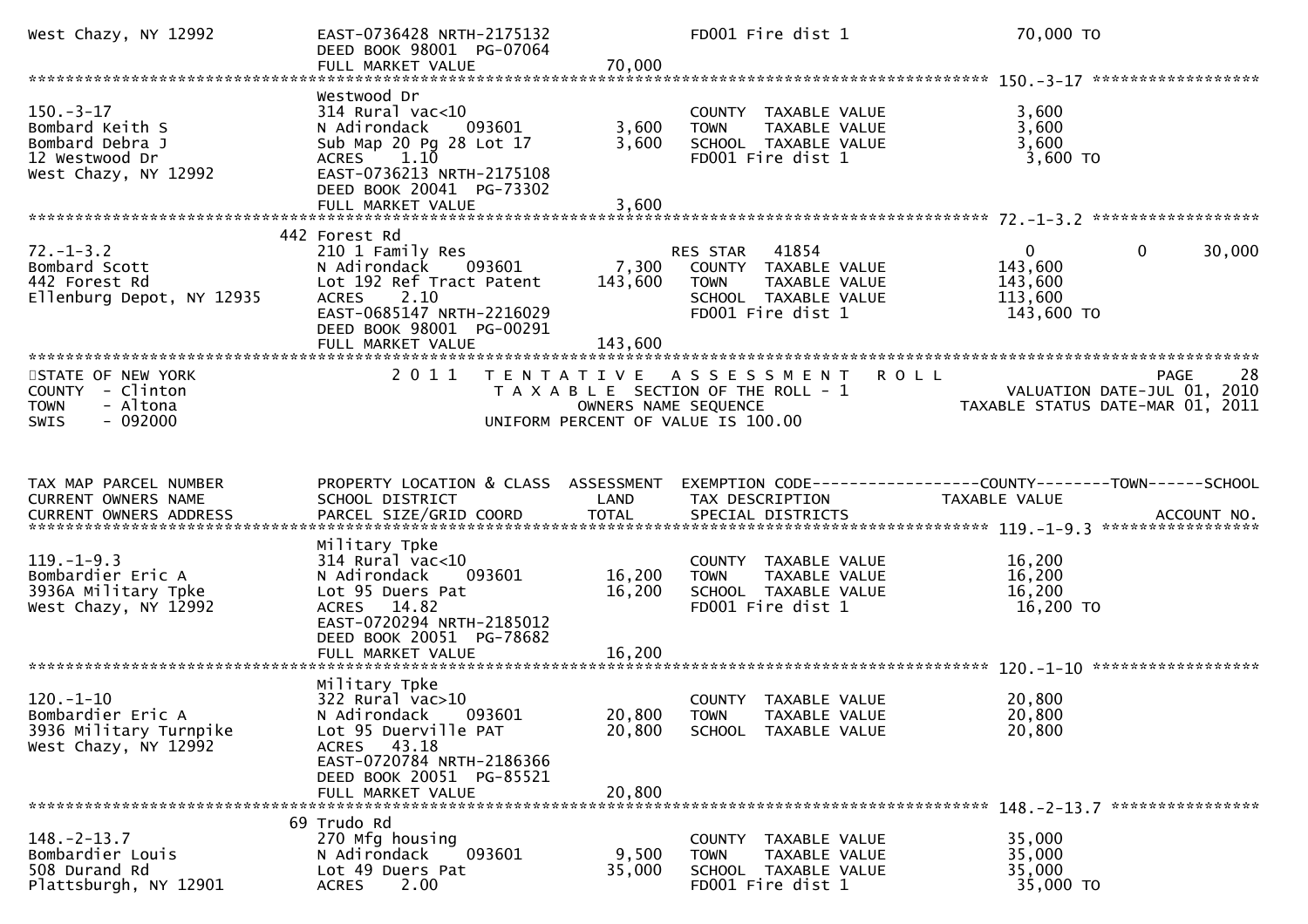|                                                                                                        | EAST-0712391 NRTH-2173366<br>DEED BOOK 20041 PG-72685<br>FULL MARKET VALUE                                                                                                                               | 35,000                  |                                                                                                                                                      |                                                                                        |
|--------------------------------------------------------------------------------------------------------|----------------------------------------------------------------------------------------------------------------------------------------------------------------------------------------------------------|-------------------------|------------------------------------------------------------------------------------------------------------------------------------------------------|----------------------------------------------------------------------------------------|
| $73. - 3 - 11$<br>Bonanno Louis<br>Bonanno Gussie<br>1019 island manor Dr<br>West Palm Beach, FL 33413 | Alder Bend Rd<br>$314$ Rural vac< $10$<br>093601<br>N Adirondack<br>166 Ref<br><b>ACRES</b><br>5.00<br>EAST-0697339 NRTH-2213418<br>DEED BOOK 574<br>PG-331<br>FULL MARKET VALUE                         | 8,900<br>8,900<br>8,900 | COUNTY TAXABLE VALUE<br>TAXABLE VALUE<br><b>TOWN</b><br>SCHOOL TAXABLE VALUE<br>FD001 Fire dist 1                                                    | 8,900<br>8,900<br>8,900<br>$8,900$ TO                                                  |
|                                                                                                        |                                                                                                                                                                                                          |                         |                                                                                                                                                      |                                                                                        |
| $74. - 1 - 15.4$<br>Bonsie Louie S III<br>308 Joe Wood Rd<br>Altona, NY 12910                          | 308 Joe Wood Rd<br>240 Rural res<br>093601<br>N Adirondack<br>ACRES 98.60<br>EAST-0718459 NRTH-2213412<br>DEED BOOK 20102 PG-32544<br>FULL MARKET VALUE<br>*********************                         | 25,600<br>45,600        | COUNTY TAXABLE VALUE<br>TAXABLE VALUE<br><b>TOWN</b><br>SCHOOL TAXABLE VALUE<br>FD001 Fire dist 1                                                    | 45,600<br>45,600<br>45,600<br>45,600 TO                                                |
|                                                                                                        | 2 0 1 1                                                                                                                                                                                                  |                         |                                                                                                                                                      |                                                                                        |
| STATE OF NEW YORK<br>COUNTY - Clinton<br>- Altona<br><b>TOWN</b><br>$-092000$<br>SWIS                  |                                                                                                                                                                                                          | OWNERS NAME SEQUENCE    | <b>ROLL</b><br>TENTATIVE ASSESSMENT<br>T A X A B L E SECTION OF THE ROLL - 1<br>UNIFORM PERCENT OF VALUE IS 100.00                                   | 29<br>PAGE<br>VALUATION DATE-JUL 01, 2010<br>TAXABLE STATUS DATE-MAR 01, 2011          |
|                                                                                                        |                                                                                                                                                                                                          |                         |                                                                                                                                                      |                                                                                        |
| TAX MAP PARCEL NUMBER<br>CURRENT OWNERS NAME                                                           | PROPERTY LOCATION & CLASS ASSESSMENT<br>SCHOOL DISTRICT                                                                                                                                                  | LAND                    | TAX DESCRIPTION                                                                                                                                      | EXEMPTION CODE------------------COUNTY--------TOWN------SCHOOL<br><b>TAXABLE VALUE</b> |
|                                                                                                        | 40 Matott Rd                                                                                                                                                                                             |                         |                                                                                                                                                      |                                                                                        |
| $74. - 1 - 15.2$<br>Bonsie Thomas<br>Bonsie Kathy<br>40 Matott Rd<br>Altona, NY 12910                  | 240 Rural res<br>093601<br>N Adirondack<br>Lot 104 Ref Tr<br>ACRES 32.00<br>EAST-0717296 NRTH-2212575<br>DEED BOOK 614<br>PG-469                                                                         | 14,800<br>87,800        | RES STAR 41854<br>COUNTY TAXABLE VALUE<br><b>TOWN</b><br>TAXABLE VALUE<br>SCHOOL TAXABLE VALUE<br>FD001 Fire dist 1<br>LT001 Altona light 1          | $\mathbf{0}$<br>0<br>30,000<br>87,800<br>87,800<br>57,800<br>87,800 TO<br>87,800 TO    |
|                                                                                                        |                                                                                                                                                                                                          |                         |                                                                                                                                                      |                                                                                        |
|                                                                                                        |                                                                                                                                                                                                          |                         |                                                                                                                                                      |                                                                                        |
| $89.1 - 3 - 16.1$<br>Bordeau Frances L<br>36 Bloomer St<br>Altona, NY 12910                            | 36 Bloomer St<br>210 1 Family Res<br>093601<br>N Adirondack<br>110 Ref<br>Survey 20092/23552<br>FRNT 105.00 DPTH 275.00<br>0.68<br><b>ACRES</b><br>EAST-0712056 NRTH-2207058<br>DEED BOOK 20061 PG-95145 |                         | 41854<br>RES STAR<br>6,500 COUNTY TAXABLE VALUE<br>49,100 TOWN<br>TAXABLE VALUE<br>SCHOOL TAXABLE VALUE<br>FD001 Fire dist 1<br>LT001 Altona light 1 | $\Omega$<br>0<br>30,000<br>49,100<br>49,100<br>19,100<br>49,100 TO<br>49,100 TO        |
|                                                                                                        | FULL MARKET VALUE                                                                                                                                                                                        | 49,100                  |                                                                                                                                                      |                                                                                        |
| $133. - 1 - 4.4$<br>Bordeau Marvin F<br>6900 Rt 22                                                     | Military Tpke<br>920 Priv Hunt/Fi<br>N Adirondack<br>093601<br>Lot 74 & 75 Duer                                                                                                                          | 23,400<br>49,000        | AGRI DISTR 41720<br>COUNTY TAXABLE VALUE<br><b>TOWN</b><br>TAXABLE VALUE                                                                             | 0<br>0<br>0<br>49,000<br>49,000                                                        |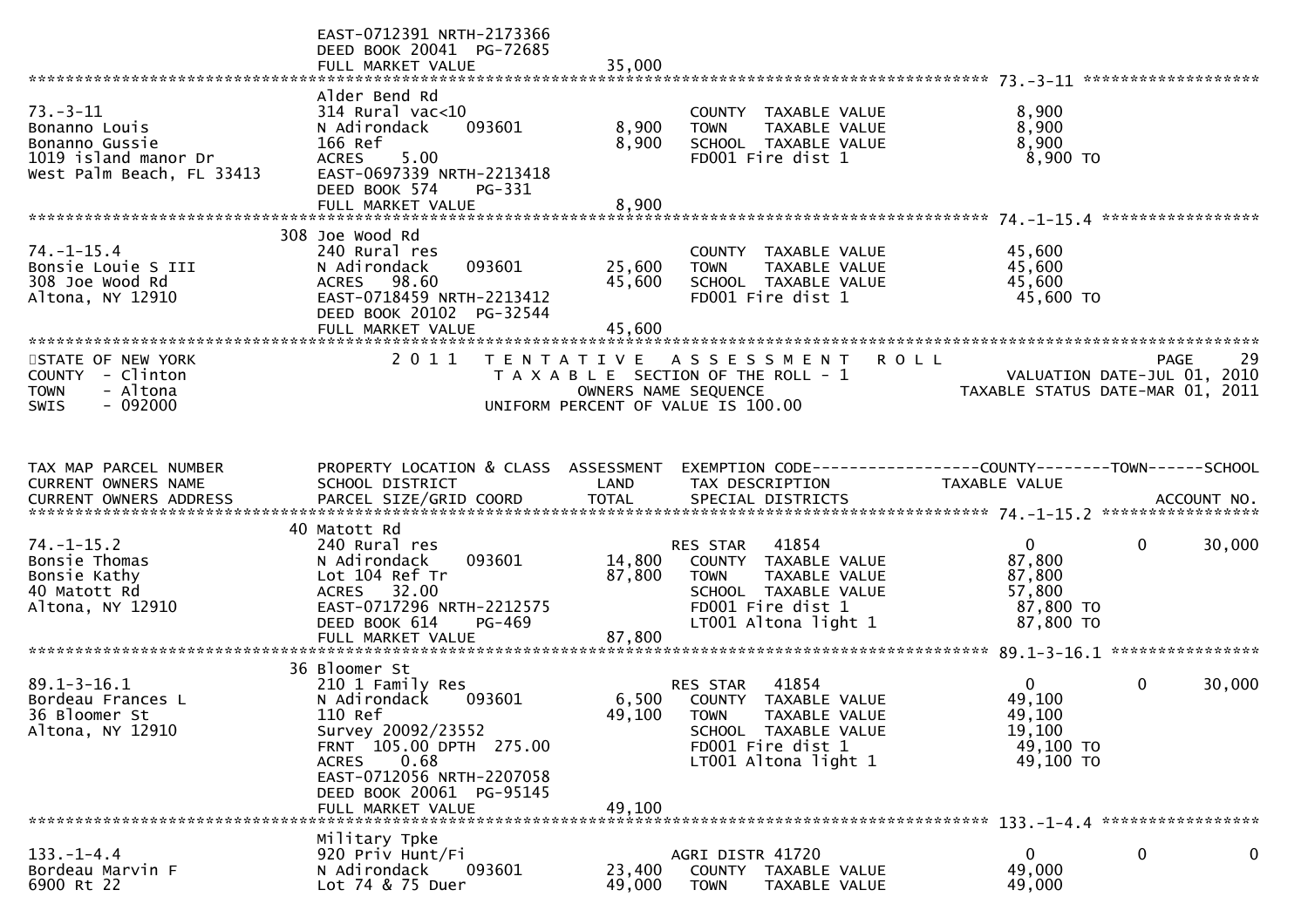| Plattsburgh, NY 12901<br>MAY BE SUBJECT TO PAYMENT                                                     | 97.00<br><b>ACRES</b><br>EAST-0717381 NRTH-2183371<br>DEED BOOK 892<br>$PG-3$                                                                                                              |                             | SCHOOL TAXABLE VALUE<br>FD001 Fire dist 1                                                                              | 49,000<br>49,000 TO                                             |                       |
|--------------------------------------------------------------------------------------------------------|--------------------------------------------------------------------------------------------------------------------------------------------------------------------------------------------|-----------------------------|------------------------------------------------------------------------------------------------------------------------|-----------------------------------------------------------------|-----------------------|
|                                                                                                        |                                                                                                                                                                                            |                             |                                                                                                                        |                                                                 |                       |
| $71. - 4 - 7.1$<br>Bosley David R<br>Bosley Eileen B<br>14 Candlelight Rd<br>Ellenburg Depot, NY 12935 | 8-14 Candlelight Rd<br>424 Night club<br>093601<br>N Adirondack<br>212 Ref<br>5.00<br><b>ACRES</b><br>EAST-0682306 NRTH-2215601<br>DEED BOOK 696<br>PG-341                                 | 14,800<br>129,900           | 41854<br>RES STAR<br>COUNTY TAXABLE VALUE<br>TAXABLE VALUE<br><b>TOWN</b><br>SCHOOL TAXABLE VALUE<br>FD001 Fire dist 1 | $\mathbf{0}$<br>129,900<br>129,900<br>99,900<br>129,900 TO      | $\mathbf 0$<br>30,000 |
|                                                                                                        |                                                                                                                                                                                            |                             |                                                                                                                        |                                                                 |                       |
| $71. -4 - 7.41$<br>Bosley David R<br>Bosley Eileen B<br>14 Candlelight Rd<br>Ellenburg Depot, NY 12935 | Candlelight Rd<br>$314$ Rural vac<10<br>093601<br>N Adirondack<br>Lot 212 Tract<br><b>ACRES</b><br>3.00<br>EAST-0681560 NRTH-2215029<br>DEED BOOK 696<br>$PG-341$<br>FULL MARKET VALUE     | 7,700<br>7,700<br>7,700     | COUNTY TAXABLE VALUE<br>TAXABLE VALUE<br><b>TOWN</b><br>SCHOOL TAXABLE VALUE<br>FD001 Fire dist 1                      | 7,700<br>7,700<br>7,700<br>7,700 TO                             |                       |
| STATE OF NEW YORK<br>COUNTY - Clinton<br>- Altona<br><b>TOWN</b><br>$-092000$<br><b>SWIS</b>           | 2 0 1 1                                                                                                                                                                                    | T E N T A T I V E           | ASSESSMENT ROLL<br>T A X A B L E SECTION OF THE ROLL - 1<br>OWNERS NAME SEQUENCE<br>UNIFORM PERCENT OF VALUE IS 100.00 | VALUATION DATE-JUL 01, 2010<br>TAXABLE STATUS DATE-MAR 01, 2011 | <b>PAGE</b><br>30     |
|                                                                                                        |                                                                                                                                                                                            |                             |                                                                                                                        |                                                                 |                       |
| TAX MAP PARCEL NUMBER<br>CURRENT OWNERS NAME<br>CURRENT OWNERS ADDRESS                                 | PROPERTY LOCATION & CLASS ASSESSMENT<br>SCHOOL DISTRICT                                                                                                                                    | LAND                        | TAX DESCRIPTION                                                                                                        | TAXABLE VALUE                                                   |                       |
| $119. -1 - 5.12$<br>Bouchard Mario V<br>38 Rock Rd<br>Altona, NY 12910                                 | 38 Rock Rd<br>210 1 Family Res<br>N Adirondack<br>093601<br>72 Duers Pat<br>080<br>3.70 BANK<br><b>ACRES</b><br>EAST-0713397 NRTH-2191241<br>DEED BOOK 20011 PG-36845<br>FULL MARKET VALUE | 8,100<br>130,000<br>130,000 | 41854<br>RES STAR<br>COUNTY TAXABLE VALUE<br><b>TOWN</b><br>TAXABLE VALUE<br>SCHOOL TAXABLE VALUE<br>FD001 Fire dist 1 | $\mathbf{0}$<br>130,000<br>130,000<br>100,000<br>130,000 TO     | $\mathbf 0$<br>30,000 |
| $102. - 1 - 6$<br>Boulerice Sandra M<br>1208 Alder Bend Rd<br>Ellenburg Depot, NY 12935                | 1218 Alder Bend Rd<br>220 2 Family Res<br>N Adirondack<br>093601<br>162 Ref<br>3.50<br><b>ACRES</b><br>EAST-0695577 NRTH-2195580<br>DEED BOOK 1022<br>$PG-5$<br>FULL MARKET VALUE          | 8,000<br>44,400<br>44,400   | COUNTY TAXABLE VALUE<br>TAXABLE VALUE<br><b>TOWN</b><br>SCHOOL TAXABLE VALUE<br>FD001 Fire dist 1                      | 44,400<br>44,400<br>44,400<br>44,400 TO                         |                       |
|                                                                                                        | 1208 Alder Bend Rd                                                                                                                                                                         |                             |                                                                                                                        |                                                                 |                       |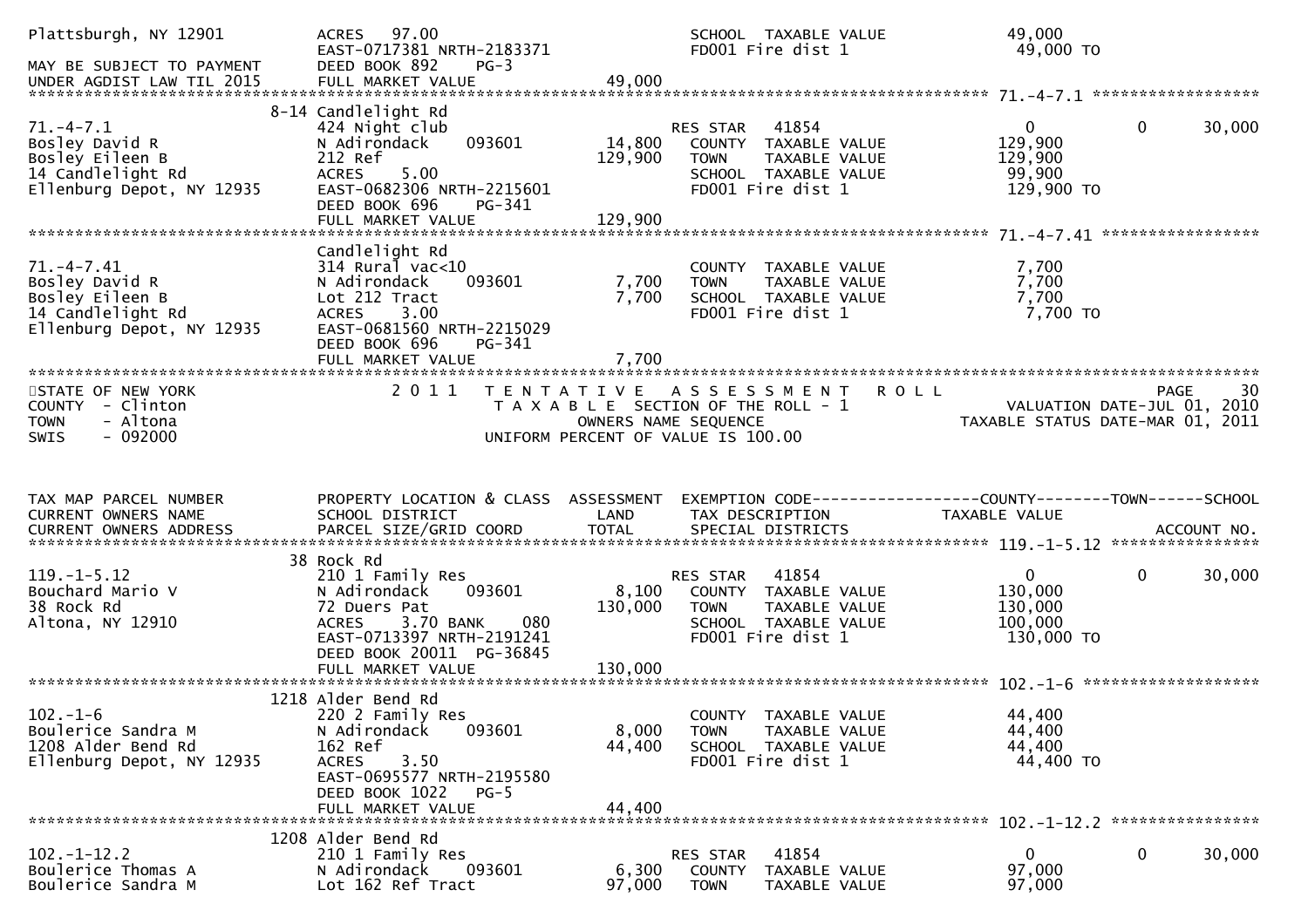| 1208 Alder Bend Rd<br>Ellenburg Depot, NY 12935                                                      | FRNT 115.00 DPTH 317.00<br>EAST-0695468 NRTH-2195309<br>DEED BOOK 733<br><b>PG-82</b><br>FULL MARKET VALUE                                                                                            | 97,000                      | SCHOOL TAXABLE VALUE<br>FD001 Fire dist 1                                                                                                      | 67,000<br>97,000 TO                                                   |                        |    |
|------------------------------------------------------------------------------------------------------|-------------------------------------------------------------------------------------------------------------------------------------------------------------------------------------------------------|-----------------------------|------------------------------------------------------------------------------------------------------------------------------------------------|-----------------------------------------------------------------------|------------------------|----|
| $89.1 - 1 - 7$<br>Boulerice Todd<br>Boulerice Bonnie<br>PO Box 158<br>Altona, NY 12910-0158          | 509 Devils Den Rd<br>210 1 Family Res<br>093601<br>N Adirondack<br>131 Ref<br>FRNT 130.00 DPTH 350.00<br>EAST-0710709 NRTH-2207627<br>DEED BOOK 20021 PG-40216                                        | 6,400<br>64,900             | 41854<br>RES STAR<br>COUNTY TAXABLE VALUE<br><b>TOWN</b><br>TAXABLE VALUE<br>SCHOOL TAXABLE VALUE<br>FD001 Fire dist 1<br>LT001 Altona light 1 | $\mathbf{0}$<br>64,900<br>64,900<br>34,900<br>64,900 TO<br>64,900 TO  | $\mathbf{0}$<br>30,000 |    |
| $74. - 1 - 21.2$<br>Boulrice Dale M<br>Boulrice Joanne<br>24 LaPoint Rd<br>Ellenburg Depot, NY 12935 | Miner Farm Rd<br>$314$ Rural vac<10<br>093601<br>N Adirondack<br>Lot 105 Ref Tr<br><b>ACRES</b><br>9.10<br>EAST-0717680 NRTH-2208499<br>DEED BOOK 709<br>$PG-74$<br>FULL MARKET VALUE                 | 11,400<br>11,400<br>11,400  | COUNTY TAXABLE VALUE<br><b>TOWN</b><br>TAXABLE VALUE<br>SCHOOL TAXABLE VALUE<br>FD001 Fire dist 1                                              | 11,400<br>11,400<br>11,400<br>11,400 TO                               |                        |    |
| STATE OF NEW YORK<br>COUNTY - Clinton<br>- Altona<br><b>TOWN</b><br>$-092000$<br><b>SWIS</b>         | 2011                                                                                                                                                                                                  |                             | TENTATIVE ASSESSMENT ROLL<br>T A X A B L E SECTION OF THE ROLL - 1<br>OWNERS NAME SEQUENCE<br>UNIFORM PERCENT OF VALUE IS 100.00               | VALUATION DATE-JUL 01, 2010<br>2010 TAXABLE STATUS DATE-MAR 01, 2011  | PAGE                   | 31 |
|                                                                                                      |                                                                                                                                                                                                       |                             |                                                                                                                                                |                                                                       |                        |    |
| TAX MAP PARCEL NUMBER<br>CURRENT OWNERS NAME                                                         | PROPERTY LOCATION & CLASS ASSESSMENT<br>SCHOOL DISTRICT                                                                                                                                               | LAND                        | EXEMPTION CODE------------------COUNTY--------TOWN------SCHOOL<br>TAX DESCRIPTION                                                              | TAXABLE VALUE                                                         |                        |    |
| $74. - 1 - 42.2$<br>Boulrice Daniel<br>PO Box 25<br>Altona, NY 12910                                 | 42 Irona Rd<br>270 Mfg housing<br>093601<br>N Adirondack<br>130 Ref<br>FRNT 125.00 DPTH 200.00<br>EAST-0709858 NRTH-2210182<br>DEED BOOK 1020<br><b>PG-95</b><br>FULL MARKET VALUE                    | 6,100<br>38,000<br>38,000   | 41854<br>RES STAR<br>COUNTY TAXABLE VALUE<br><b>TOWN</b><br>TAXABLE VALUE<br>SCHOOL TAXABLE VALUE<br>FD001 Fire dist 1<br>LT001 Altona light 1 | $\overline{0}$<br>38,000<br>38,000<br>8,000<br>38,000 TO<br>38,000 TO | $\mathbf{0}$<br>30,000 |    |
| $75. - 1 - 4.3$<br>Boulrice Gregory J<br>Deyo Carol A<br>2358 Miner Farm Rd<br>Altona, NY 12910      | 2358 Miner Farm Rd<br>210 1 Family Res<br>N Adirondack 093601<br>Sub Map 23 Pg 80 Lot 1<br>ACRES 1.06 BANK<br>080<br>EAST-0729697 NRTH-2207947<br>DEED BOOK 930<br><b>PG-289</b><br>FULL MARKET VALUE | 6,500<br>110,000<br>110,000 | RES STAR<br>41854<br>COUNTY TAXABLE VALUE<br><b>TOWN</b><br>TAXABLE VALUE<br>SCHOOL TAXABLE VALUE<br>FD001 Fire dist 1                         | 0<br>110,000<br>110,000<br>80,000<br>110,000 TO                       | 30,000<br>$\mathbf{0}$ |    |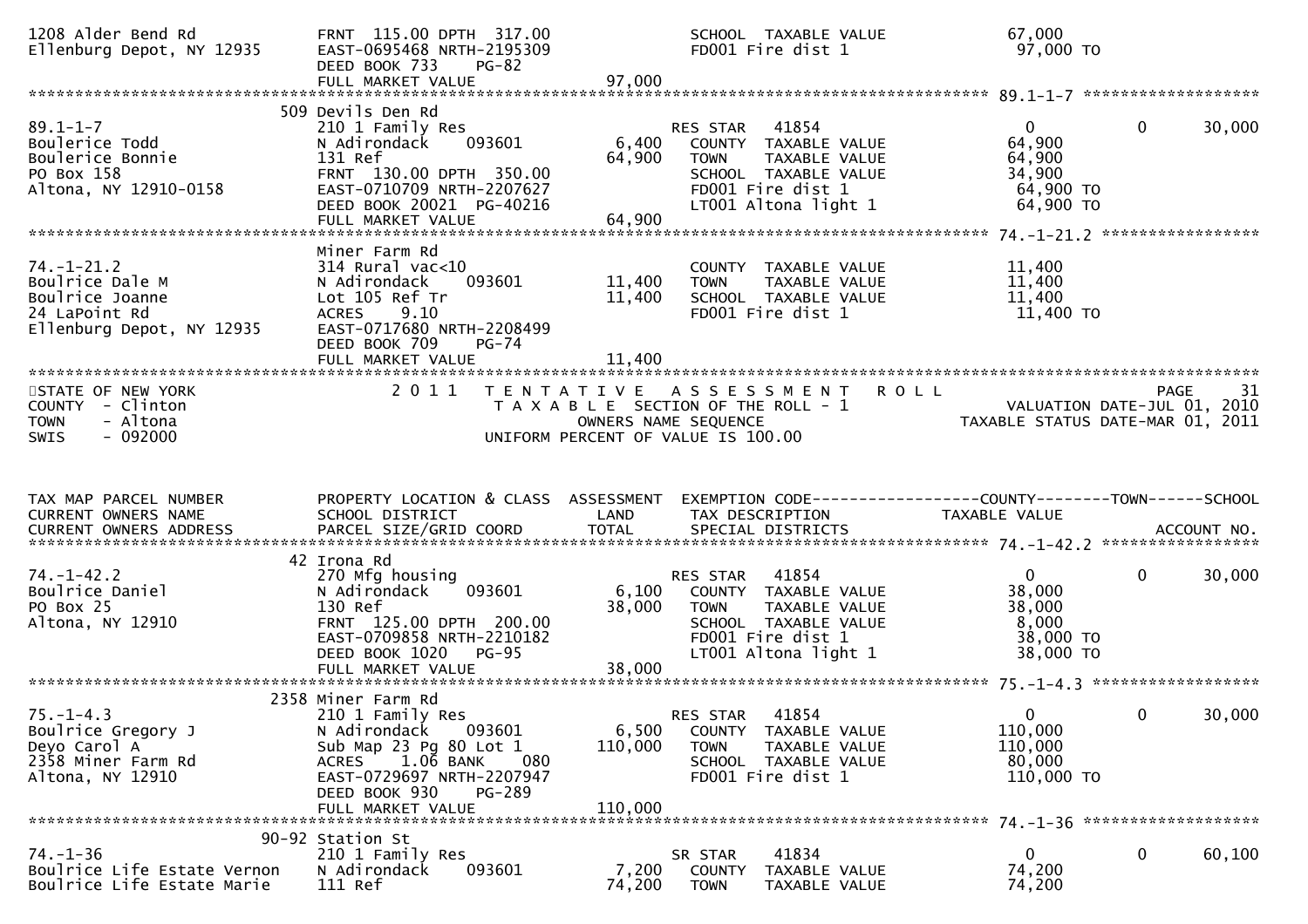| 90 Station St<br>Altona, NY 12910                                                            | 2.20<br><b>ACRES</b><br>EAST-0711934 NRTH-2209657<br>DEED BOOK 20072 PG-9840<br>FULL MARKET VALUE                                                                                       | 74,200                    | SCHOOL TAXABLE VALUE<br>FD001 Fire dist 1<br>LT001 Altona light 1                                                                                                                                                      | 14,100<br>74,200 TO<br>74,200 TO                                                             |                    |
|----------------------------------------------------------------------------------------------|-----------------------------------------------------------------------------------------------------------------------------------------------------------------------------------------|---------------------------|------------------------------------------------------------------------------------------------------------------------------------------------------------------------------------------------------------------------|----------------------------------------------------------------------------------------------|--------------------|
|                                                                                              |                                                                                                                                                                                         |                           |                                                                                                                                                                                                                        |                                                                                              |                    |
| $72. - 1 - 11.72$<br>Boulrice Michael L<br>Gregory Deann<br>765 Irona Rd<br>Altona, NY 12910 | Irona Rd<br>210 1 Family Res<br>N Adirondack<br>093601<br>Lot 183 Ref Tr<br>ACRES 14.70<br>EAST-0692275 NRTH-2212036<br>DEED BOOK 20072 PG-6722                                         | 13,600<br>131,200         | 41854<br>RES STAR<br>COUNTY TAXABLE VALUE<br><b>TOWN</b><br>TAXABLE VALUE<br>SCHOOL TAXABLE VALUE<br>FD001 Fire dist 1                                                                                                 | $\mathbf{0}$<br>$\mathbf{0}$<br>131,200<br>131,200<br>101,200<br>131,200 TO                  | 30,000             |
|                                                                                              | 48 Irona Rd                                                                                                                                                                             |                           |                                                                                                                                                                                                                        |                                                                                              |                    |
| $74. - 1 - 50$<br>Boulrice Michael L<br>Boulrice Gregory<br>765 Irona Rd<br>Altona, NY 12910 | 240 Rural res<br>093601<br>N Adirondack<br>Lot 130 Pat Ref<br>ACRES 44.80<br>EAST-0709235 NRTH-2211113<br>DEED BOOK 20102 PG-36944<br>FULL MARKET VALUE                                 | 96,000<br>96,000          | 85 PCT OF VALUE USED FOR EXEMPTION PURPOSES<br>WARNONALL 41121<br>21,300 SR STAR<br>41834<br>COUNTY TAXABLE VALUE<br>TAXABLE VALUE<br><b>TOWN</b><br>SCHOOL TAXABLE VALUE<br>FD001 Fire dist 1<br>LT001 Altona light 1 | 12,240<br>12,240<br>$\Omega$<br>0<br>83,760<br>83,760<br>35,900<br>96,000 TO<br>96,000 TO    | $\Omega$<br>60,100 |
| STATE OF NEW YORK<br>COUNTY - Clinton<br>- Altona<br><b>TOWN</b><br>$-092000$<br><b>SWIS</b> | 2011                                                                                                                                                                                    | T E N T A T I V E         | A S S E S S M E N T<br>T A X A B L E SECTION OF THE ROLL - 1<br>OWNERS NAME SEQUENCE<br>UNIFORM PERCENT OF VALUE IS 100.00                                                                                             | <b>ROLL</b><br>VALUATION DATE-JUL 01, 2010<br>TAXABLE STATUS DATE-MAR 01, 2011               | <b>PAGE</b><br>32  |
|                                                                                              |                                                                                                                                                                                         |                           |                                                                                                                                                                                                                        |                                                                                              |                    |
| TAX MAP PARCEL NUMBER<br>CURRENT OWNERS NAME                                                 | PROPERTY LOCATION & CLASS ASSESSMENT<br>SCHOOL DISTRICT                                                                                                                                 | LAND                      | TAX DESCRIPTION                                                                                                                                                                                                        | EXEMPTION CODE-----------------COUNTY-------TOWN------SCHOOL<br>TAXABLE VALUE                |                    |
| $89.1 - 2 - 4$<br>Boulrice Oveldia<br>Boulrice Marie<br>79 Station St<br>Altona, NY 12910    | 83 Station St<br>210 1 Family Res<br>093601<br>N Adirondack<br>111 Ref<br>FRNT 130.00 DPTH 295.00<br>EAST-0711663 NRTH-2209367<br>DEED BOOK 454<br>PG-488<br>FULL MARKET VALUE          | 4,600<br>37,000<br>37,000 | COUNTY TAXABLE VALUE<br>TAXABLE VALUE<br><b>TOWN</b><br>SCHOOL TAXABLE VALUE<br>FD001 Fire dist 1<br>LT001 Altona light 1                                                                                              | 37,000<br>37,000<br>37,000<br>37,000 TO<br>37,000 TO                                         |                    |
| $89.1 - 2 - 5$<br>Boulrice Oveldia<br>79 Station St<br>Altona, NY 12910                      | 79 Station St<br>210 1 Family Res<br>093601<br>N Adirondack<br>111 Ref<br>70.00 DPTH 295.00<br><b>FRNT</b><br>EAST-0711698 NRTH-2209310<br>DEED BOOK 334<br>$PG-9$<br>FULL MARKET VALUE | 72,000<br>72,000          | AGED C&T<br>41801<br>41834<br>4,800 SR STAR<br><b>COUNTY</b><br>TAXABLE VALUE<br>TAXABLE VALUE<br><b>TOWN</b><br>SCHOOL TAXABLE VALUE<br>FD001 Fire dist 1<br>LT001 Altona light 1                                     | 36,000<br>36,000<br>$\mathbf 0$<br>0<br>36,000<br>36,000<br>11,900<br>72,000 TO<br>72,000 TO | $\bf{0}$<br>60,100 |
|                                                                                              | 1516 Plank Rd                                                                                                                                                                           |                           |                                                                                                                                                                                                                        | 101. - 2 - 11 *******************                                                            |                    |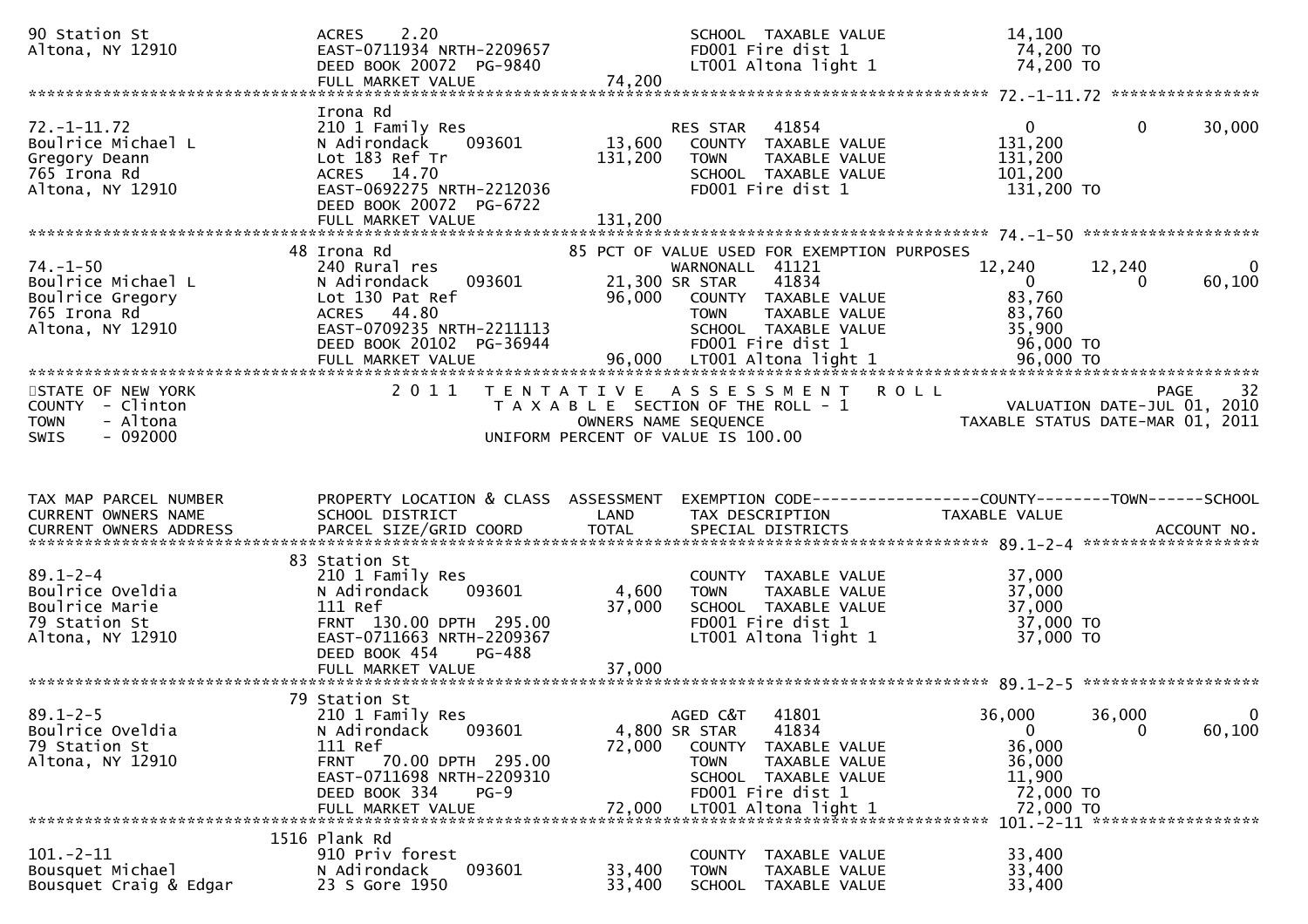| 14 Facteau Ave<br>Plattsburgh, NY 12901                                                                     | ACRES 118.00<br>EAST-0679401 NRTH-2197872<br>DEED BOOK 20031 PG-62700<br>FULL MARKET VALUE                                                                                       | FD001 Fire dist 1<br>33,400                                                                                                                                                                                         | 33,400 TO                                                                                                                                                 |
|-------------------------------------------------------------------------------------------------------------|----------------------------------------------------------------------------------------------------------------------------------------------------------------------------------|---------------------------------------------------------------------------------------------------------------------------------------------------------------------------------------------------------------------|-----------------------------------------------------------------------------------------------------------------------------------------------------------|
| $89.1 - 3 - 19$<br>Boyd Life Use Palmina E<br>Young Nancy L<br>4 Forge St<br>PO Box 123<br>Altona, NY 12910 | $4/6$ Forge St<br>210 1 Family Res<br>093601<br>N Adirondack<br>110 Ref<br>FRNT 215.00 DPTH 105.00<br>EAST-0711863 NRTH-2207003<br>DEED BOOK 20031 PG-62861<br>FULL MARKET VALUE | WARCOMALL 41131<br>41801<br>5,100 AGED C&T<br>74,300 SR STAR<br>41834<br>COUNTY TAXABLE VALUE<br><b>TOWN</b><br><b>TAXABLE VALUE</b><br>SCHOOL TAXABLE VALUE<br>FD001 Fire dist 1<br>74,300<br>LT001 Altona light 1 | 18,575<br>18,575<br>0<br>27,863<br>27,863<br>$\mathbf{0}$<br>$\overline{0}$<br>60,100<br>$\Omega$<br>27,862<br>27,862<br>14,200<br>74,300 TO<br>74,300 TO |
| $118.-1-12.1$<br>Boyea Angela M<br>2726 Rand Hill Rd<br>Altona, NY 12910                                    | 2726 Rand Hill Rd<br>210 1 Family Res<br>N Adirondack<br>093601<br>Lot 41<br><b>ACRES</b><br>9.50<br>EAST-0703949 NRTH-2189415<br>DEED BOOK 997<br>PG-251<br>FULL MARKET VALUE   | 41854<br>RES STAR<br>11,600<br>COUNTY TAXABLE VALUE<br>69,800<br>TAXABLE VALUE<br><b>TOWN</b><br>SCHOOL TAXABLE VALUE<br>FD001 Fire dist 1<br>69,800                                                                | $\overline{0}$<br>$\mathbf 0$<br>30,000<br>69,800<br>69,800<br>39,800<br>69,800 TO                                                                        |
| STATE OF NEW YORK<br>COUNTY - Clinton<br>- Altona<br><b>TOWN</b><br>$-092000$<br><b>SWIS</b>                | 2011                                                                                                                                                                             | T E N T A T I V E<br>A S S E S S M E N T<br>T A X A B L E SECTION OF THE ROLL - 1<br>OWNERS NAME SEQUENCE<br>UNIFORM PERCENT OF VALUE IS 100.00                                                                     | 33<br><b>ROLL</b><br><b>PAGE</b><br>VALUATION DATE-JUL 01, 2010<br>TAXABLE STATUS DATE-MAR 01, 2011                                                       |
| TAX MAP PARCEL NUMBER                                                                                       | PROPERTY LOCATION & CLASS ASSESSMENT                                                                                                                                             |                                                                                                                                                                                                                     | EXEMPTION CODE-----------------COUNTY-------TOWN------SCHOOL                                                                                              |
| CURRENT OWNERS NAME<br>CURRENT OWNERS ADDRESS                                                               | SCHOOL DISTRICT<br>PARCEL SIZE/GRID COORD                                                                                                                                        | LAND<br>TAX DESCRIPTION<br><b>TOTAL</b><br>SPECIAL DISTRICTS                                                                                                                                                        | TAXABLE VALUE<br>ACCOUNT NO.                                                                                                                              |
| $118. - 1 - 5$<br>Boyea Curtis D<br>Boyea Rebecca<br>2806 Rand Hill Rd<br>Altona, NY 12910                  | 2806 Rand Hill Rd<br>210 1 Family Res<br>N Adirondack<br>093601<br>Lot 42 Duer<br>FRNT 208.00 DPTH 183.00<br>EAST-0703076 NRTH-2191261<br>DEED BOOK 518<br>PG-651                | 41834<br>SR STAR<br>6,100<br>COUNTY TAXABLE VALUE<br>67,700<br><b>TOWN</b><br>TAXABLE VALUE<br>SCHOOL TAXABLE VALUE<br>FD001 Fire dist 1                                                                            | $\overline{0}$<br>$\mathbf{0}$<br>60,100<br>67,700<br>67,700<br>7,600<br>67,700 TO                                                                        |
| $118. - 1 - 7.1$<br>Boyea Curtis D<br>Boyea Rebecca<br>2806 Rand Hill Rd<br>Altona, NY 12910                | Rand Hill Rd<br>105 Vac farmland<br>N Adirondack<br>093601<br>42 Duer<br>ACRES 102.00<br>EAST-0704920 NRTH-2191948<br>DEED BOOK 587<br>PG-791<br>FULL MARKET VALUE               | COUNTY TAXABLE VALUE<br>40,200<br>TAXABLE VALUE<br><b>TOWN</b><br>42,600<br>SCHOOL TAXABLE VALUE<br>FD001 Fire dist 1<br>42,600                                                                                     | 42,600<br>42,600<br>42,600<br>42,600 TO                                                                                                                   |
| $132 - 1 - 10.2$<br>Boyea Mark R                                                                            | 2327 Rand Hill Rd<br>210 1 Family Res<br>093601<br>N Adirondack                                                                                                                  | 41854<br>RES STAR<br>10,700<br>COUNTY TAXABLE VALUE                                                                                                                                                                 | $\mathbf 0$<br>$\mathbf{0}$<br>30,000<br>89,900                                                                                                           |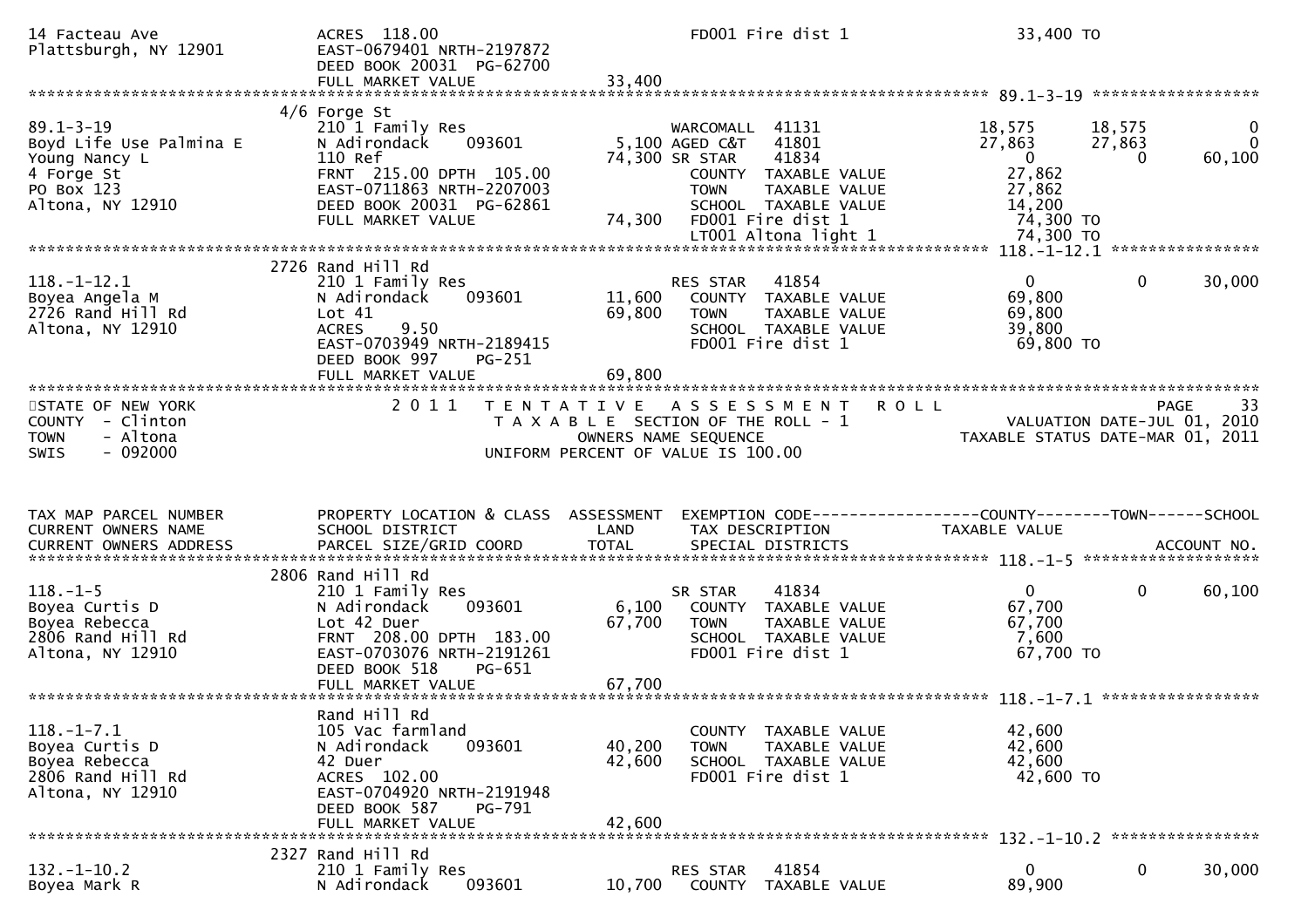| Boyea Karrie L<br>2327 Rand Hill Rd<br>Altona, NY 12910                                                                    | Lot 38 Duer<br>3.80<br><b>ACRES</b><br>EAST-0706233 NRTH-2180120<br>DEED BOOK 20011 PG-35301<br>FULL MARKET VALUE                                                           | 89,900<br>89,900                      | TAXABLE VALUE<br><b>TOWN</b><br>SCHOOL TAXABLE VALUE<br>FD001 Fire dist 1                                                      | 89,900<br>59,900<br>89,900 TO                                                    |                                                              |
|----------------------------------------------------------------------------------------------------------------------------|-----------------------------------------------------------------------------------------------------------------------------------------------------------------------------|---------------------------------------|--------------------------------------------------------------------------------------------------------------------------------|----------------------------------------------------------------------------------|--------------------------------------------------------------|
|                                                                                                                            | 460 Duley Rd                                                                                                                                                                |                                       |                                                                                                                                |                                                                                  | ****************                                             |
| $118.-1-18.3$<br>Boyea Michael J<br>460 Duley Rd<br>Altona, NY 12910                                                       | 210 1 Family Res<br>093601<br>N Adirondack<br>Lot 40 Duer<br><b>ACRES</b><br>4.00<br>EAST-0704059 NRTH-2186690<br>DEED BOOK 983<br><b>PG-85</b><br>FULL MARKET VALUE        | 10,500<br>84,500<br>84,500            | 41854<br>RES STAR<br>COUNTY TAXABLE VALUE<br><b>TOWN</b><br>TAXABLE VALUE<br>SCHOOL TAXABLE VALUE<br>FD001 Fire dist 1         | $\overline{0}$<br>84,500<br>84,500<br>54,500<br>84,500 TO                        | $\mathbf{0}$<br>30,000                                       |
|                                                                                                                            | 2838 Rand Hill Rd                                                                                                                                                           |                                       |                                                                                                                                |                                                                                  | *****************                                            |
| $118. - 1 - 7.3$<br>Boyea Paul J<br>2838 Rand Hill Rd<br>Altona, NY 12910                                                  | 270 Mfg housing<br>093601<br>N Adirondack<br>Lot 42 Duers<br>FRNT 150.00 DPTH 280.00<br>EAST-0703253 NRTH-2191980<br>DEED BOOK 823<br><b>PG-290</b>                         | 6,400<br>26,000                       | RES STAR<br>41854<br>COUNTY<br>TAXABLE VALUE<br><b>TOWN</b><br>TAXABLE VALUE<br>SCHOOL TAXABLE VALUE<br>FD001 Fire dist 1      | $\overline{0}$<br>26,000<br>26,000<br>$\mathbf{0}$<br>26,000 TO                  | $\mathbf{0}$<br>26,000                                       |
|                                                                                                                            | FULL MARKET VALUE                                                                                                                                                           | 26,000                                |                                                                                                                                |                                                                                  |                                                              |
| STATE OF NEW YORK<br>COUNTY - Clinton<br><b>TOWN</b><br>- Altona<br>$-092000$<br><b>SWIS</b>                               | 2 0 1 1                                                                                                                                                                     | OWNERS NAME SEQUENCE                  | <b>ROLL</b><br>TENTATIVE ASSESSMENT<br>T A X A B L E SECTION OF THE ROLL - 1<br>UNIFORM PERCENT OF VALUE IS 100.00             | TAXABLE STATUS DATE-MAR 01, 2011                                                 | 34<br>PAGE<br>VALUATION DATE-JUL 01, 2010                    |
| TAX MAP PARCEL NUMBER                                                                                                      |                                                                                                                                                                             |                                       |                                                                                                                                |                                                                                  |                                                              |
| CURRENT OWNERS NAME                                                                                                        | PROPERTY LOCATION & CLASS ASSESSMENT<br>SCHOOL DISTRICT                                                                                                                     | LAND                                  | TAX DESCRIPTION                                                                                                                | <b>TAXABLE VALUE</b>                                                             | EXEMPTION CODE-----------------COUNTY-------TOWN------SCHOOL |
| $118.-1-15$<br>Boyea Terry Douglas<br>Boyea Connie M<br>2684 Rand Hill Rd<br>Altona, NY 12910<br>MAY BE SUBJECT TO PAYMENT | 2682/2684 Rand Hill Rd<br>112 Dairy farm<br>093601<br>N Adirondack<br>41 Duer<br>ACRES 148.00<br>EAST-0705735 NRTH-2189131<br>DEED BOOK 20001 PG-28022<br>FULL MARKET VALUE | 65,400 RES STAR<br>137,000<br>137,000 | AGRI DISTR 41720<br>41854<br>COUNTY TAXABLE VALUE<br>TAXABLE VALUE<br><b>TOWN</b><br>SCHOOL TAXABLE VALUE<br>FD001 Fire dist 1 | 13,099<br>13,099<br>$\overline{0}$<br>123,901<br>123,901<br>93,901<br>137,000 TO | 13,099<br>30,000<br>0                                        |
| UNDER AGDIST LAW TIL 2015                                                                                                  |                                                                                                                                                                             |                                       |                                                                                                                                |                                                                                  |                                                              |
| $118. - 1 - 18.1$<br>Boyea Terry Douglas<br>Boyea Connie M<br>2684 Rand Hill Rd<br>Altona, NY 12910                        | Duley Rd<br>105 Vac farmland<br>N Adirondack<br>093601<br>40 Duer<br>69.80<br>ACRES<br>EAST-0705500 NRTH-2187555<br>DEED BOOK 20001 PG-28022                                | 42,700<br>42,700                      | AGRI DISTR 41720<br>COUNTY TAXABLE VALUE<br><b>TOWN</b><br>TAXABLE VALUE<br>SCHOOL TAXABLE VALUE<br>FD001 Fire dist 1          | 18,021<br>18,021<br>24,679<br>24,679<br>24,679<br>42,700 TO                      | 18,021                                                       |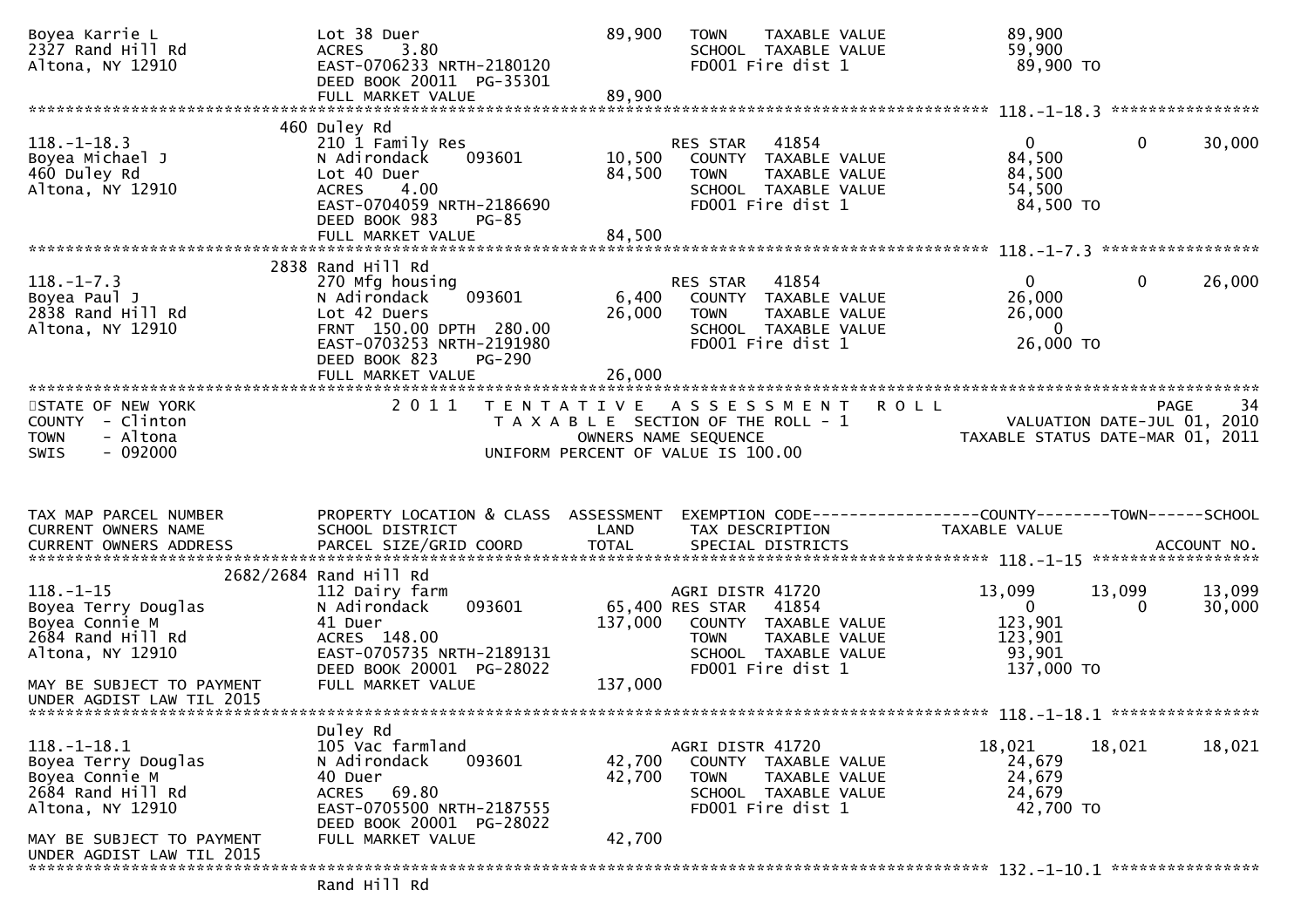| $132. - 1 - 10.1$<br>Boyea Terry Douglas<br>Boyea Connie M<br>2684 Rand Hill Rd<br>Altona, NY 12910<br>MAY BE SUBJECT TO PAYMENT | 105 Vac farmland<br>093601<br>N Adirondack<br>38 Duer<br>ACRES 10.70<br>EAST-0706520 NRTH-2179185<br>DEED BOOK 20001 PG-28022<br>FULL MARKET VALUE                                           | 6,400<br>6,400<br>6,400    | AGRI DISTR 41720<br>COUNTY TAXABLE VALUE<br>TAXABLE VALUE<br><b>TOWN</b><br>SCHOOL TAXABLE VALUE<br>FD001 Fire dist 1                          | 1,293<br>1,293<br>5,107<br>5,107<br>5,107<br>$6,400$ TO                                                       | 1,293  |
|----------------------------------------------------------------------------------------------------------------------------------|----------------------------------------------------------------------------------------------------------------------------------------------------------------------------------------------|----------------------------|------------------------------------------------------------------------------------------------------------------------------------------------|---------------------------------------------------------------------------------------------------------------|--------|
| UNDER AGDIST LAW TIL 2015                                                                                                        |                                                                                                                                                                                              |                            |                                                                                                                                                |                                                                                                               |        |
| $118.-1-7.2$<br>Boyea Warren Catherine<br>Warren Bruce<br>2846 Rand Hill Rd<br>Altona, NY 12910                                  | 2846 Rand Hill Rd<br>210 1 Family Res<br>N Adirondack<br>093601<br>Lot 42 Duer's Pat<br>FRNT 280.00 DPTH 265.00<br>EAST-0703355 NRTH-2192140<br>DEED BOOK 772<br>PG-316<br>FULL MARKET VALUE | 5,900<br>75,000<br>75,000  | RES STAR<br>41854<br>COUNTY TAXABLE VALUE<br><b>TOWN</b><br>TAXABLE VALUE<br>SCHOOL TAXABLE VALUE<br>FD001 Fire dist 1                         | $\overline{0}$<br>$\mathbf{0}$<br>75,000<br>75,000<br>45,000<br>75,000 TO                                     | 30,000 |
|                                                                                                                                  | 226 Rabideau Rd                                                                                                                                                                              |                            |                                                                                                                                                |                                                                                                               |        |
| $103 - 1 - 27$<br>Braams John H<br>Braams Annelise C<br>36 SpyGlass Rdg<br>Ottawa, ON, Canada K251B9                             | 260 Seasonal res<br>093601<br>N Adirondack<br>Lot 160-161-Ref<br>9.80<br><b>ACRES</b><br>EAST-0697521 NRTH-2197558<br>DEED BOOK 99001 PG-13117                                               | 11,800<br>57,000           | COUNTY TAXABLE VALUE<br>TAXABLE VALUE<br><b>TOWN</b><br>SCHOOL TAXABLE VALUE<br>FD001 Fire dist 1                                              | 57,000<br>57,000<br>57,000<br>57,000 TO                                                                       |        |
|                                                                                                                                  | FULL MARKET VALUE                                                                                                                                                                            | 57,000                     |                                                                                                                                                |                                                                                                               |        |
| STATE OF NEW YORK<br>COUNTY - Clinton<br><b>TOWN</b><br>- Altona                                                                 | 2011                                                                                                                                                                                         |                            | TENTATIVE ASSESSMENT ROLL<br>T A X A B L E SECTION OF THE ROLL - 1<br>OWNERS NAME SEQUENCE                                                     | <b>PAGE</b><br>VALUATION DATE-JUL 01, 2010<br>VALUATION DATE-JUL 01, ZU1U<br>TAXABLE STATUS DATE-MAR 01, 2011 | 35     |
| $-092000$<br>SWIS                                                                                                                |                                                                                                                                                                                              |                            | UNIFORM PERCENT OF VALUE IS 100.00                                                                                                             |                                                                                                               |        |
| TAX MAP PARCEL NUMBER<br>CURRENT OWNERS NAME<br>CURRENT OWNERS ADDRESS                                                           | PROPERTY LOCATION & CLASS ASSESSMENT<br>SCHOOL DISTRICT                                                                                                                                      | LAND                       | TAX DESCRIPTION                                                                                                                                | EXEMPTION CODE-----------------COUNTY--------TOWN------SCHOOL<br>TAXABLE VALUE                                |        |
| $74. - 1 - 32.5$<br>Bracy Randy<br>16 Joe Wood Rd<br>Altona, NY 12910                                                            | 16 Joe Wood Rd<br>210 1 Family Res<br>093601<br>N Adirondack<br>Lot 111 Ref Tr<br>1.50<br><b>ACRES</b><br>EAST-0714553 NRTH-2208227<br>DEED BOOK 20072 PG-9220<br>FULL MARKET VALUE          | 6,900<br>85,400<br>85,400  | 41854<br>RES STAR<br>COUNTY TAXABLE VALUE<br><b>TOWN</b><br>TAXABLE VALUE<br>SCHOOL TAXABLE VALUE<br>FD001 Fire dist 1<br>LT001 Altona light 1 | $\mathbf 0$<br>$\mathbf{0}$<br>85,400<br>85,400<br>55,400<br>85,400 TO<br>85,400 TO                           | 30,000 |
|                                                                                                                                  |                                                                                                                                                                                              |                            |                                                                                                                                                |                                                                                                               |        |
| $149. - 1 - 10.62$<br>Brasacchio Frank<br>Brasacchio Elizabeth<br>314 Murtagh Hill Rd<br>West Chazy, NY 12992                    | 314 Murtagh Hill Rd<br>240 Rural res<br>N Adirondack<br>093601<br>$Lot 106-113$<br>ACRES 18.40<br>EAST-0726347 NRTH-2172791<br>DEED BOOK 583<br>PG-1043<br>FULL MARKET VALUE                 | 12,300<br>87,500<br>87,500 | 41854<br>RES STAR<br>COUNTY TAXABLE VALUE<br><b>TOWN</b><br>TAXABLE VALUE<br>SCHOOL TAXABLE VALUE<br>FD001 Fire dist 1                         | $\mathbf{0}$<br>$\mathbf 0$<br>87,500<br>87,500<br>57,500<br>87,500 TO                                        | 30,000 |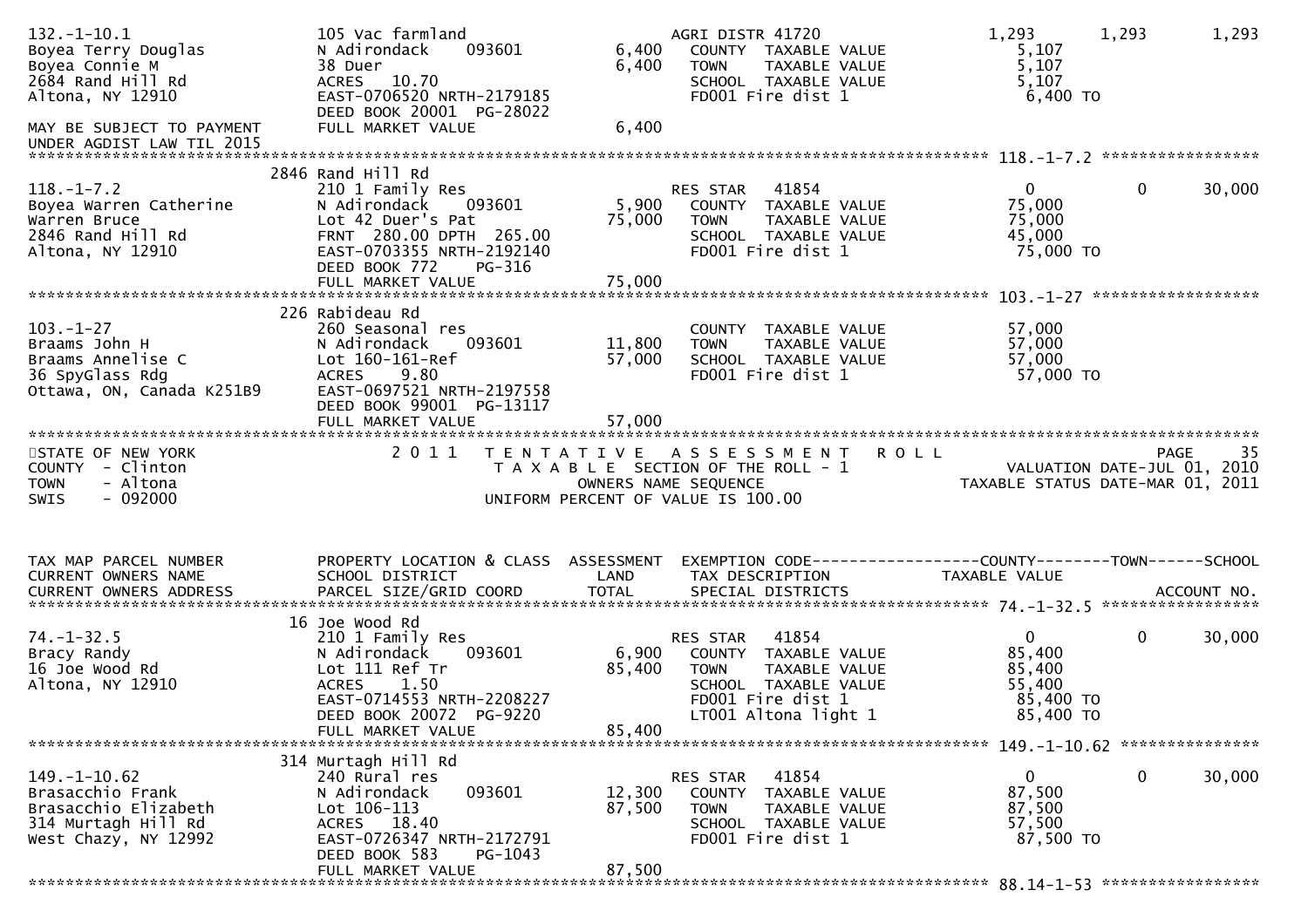| $88.14 - 1 - 53$<br>Brean Charles A<br>Brean Georgia L<br>683 O'neil Rd<br>West Chazy, NY 12992      | 22 Birch Hill Dr<br>270 Mfg housing<br>N Adirondack<br>093601<br>Stonewall Acres Lot 53<br>75.10 DPTH 154.16<br><b>FRNT</b><br>EAST-0699973 NRTH-2203852<br>DEED BOOK 20102 PG-30916 | 4,300<br>16,000      | COUNTY TAXABLE VALUE<br><b>TOWN</b><br>TAXABLE VALUE<br>SCHOOL TAXABLE VALUE<br>FD001 Fire dist 1                  | 16,000<br>16,000<br>16,000<br>16,000 TO                                              |
|------------------------------------------------------------------------------------------------------|--------------------------------------------------------------------------------------------------------------------------------------------------------------------------------------|----------------------|--------------------------------------------------------------------------------------------------------------------|--------------------------------------------------------------------------------------|
|                                                                                                      |                                                                                                                                                                                      |                      |                                                                                                                    |                                                                                      |
| $119. - 1 - 15.24$<br>Brennen Aloysiuys D<br>3745 Soapstone Rd<br>Ridgeway, VA 24148                 | Duley Rd<br>270 Mfg housing<br>N Adirondack<br>093601<br>Lot 68 Duers Pate<br>1.10<br><b>ACRES</b><br>EAST-0712579 NRTH-2188038<br>DEED BOOK 20031 PG-57385                          | 6,600<br>32,000      | COUNTY TAXABLE VALUE<br><b>TOWN</b><br>TAXABLE VALUE<br>SCHOOL TAXABLE VALUE<br>FD001 Fire dist 1                  | 32,000<br>32,000<br>32,000<br>32,000 TO                                              |
|                                                                                                      |                                                                                                                                                                                      |                      |                                                                                                                    |                                                                                      |
|                                                                                                      |                                                                                                                                                                                      |                      |                                                                                                                    |                                                                                      |
| $73. - 2 - 10.1$<br>Breyette Charles G Sr<br>Breyette Dora<br>24 Tantillo Way<br>Altona, NY 12910    | 24 Tantillo Way<br>312 Vac w/imprv<br>N Adirondack<br>093601<br>Lot 155 Ref<br><b>ACRES</b><br>1.50<br>EAST-0698736 NRTH-2213505<br>DEED BOOK 20082 PG-13856                         | 9,800<br>18,000      | COUNTY TAXABLE VALUE<br>TAXABLE VALUE<br><b>TOWN</b><br>SCHOOL TAXABLE VALUE<br>FD001 Fire dist 1                  | 18,000<br>18,000<br>18,000<br>18,000 TO                                              |
|                                                                                                      |                                                                                                                                                                                      |                      |                                                                                                                    |                                                                                      |
|                                                                                                      |                                                                                                                                                                                      |                      |                                                                                                                    |                                                                                      |
| STATE OF NEW YORK<br>COUNTY - Clinton<br>- Altona<br><b>TOWN</b><br>$-092000$<br><b>SWIS</b>         | 2011                                                                                                                                                                                 | OWNERS NAME SEQUENCE | TENTATIVE ASSESSMENT<br><b>ROLL</b><br>T A X A B L E SECTION OF THE ROLL - 1<br>UNIFORM PERCENT OF VALUE IS 100.00 | 36<br><b>PAGE</b><br>VALUATION DATE-JUL 01, 2010<br>TAXABLE STATUS DATE-MAR 01, 2011 |
| TAX MAP PARCEL NUMBER<br>CURRENT OWNERS NAME                                                         | PROPERTY LOCATION & CLASS ASSESSMENT<br>SCHOOL DISTRICT                                                                                                                              | LAND                 | TAX DESCRIPTION                                                                                                    | EXEMPTION CODE-----------------COUNTY-------TOWN------SCHOOL<br>TAXABLE VALUE        |
| $148. - 1 - 18.2$<br>Breyette John A<br>Breyette Elise C<br>32 Delaware St<br>Rouses Point, NY 12979 | Jerusalem Rd<br>321 Abandoned ag<br>093601<br>N Adirondack<br>Lot 36 Duers<br>ACRES 16.30<br>EAST-0706702 NRTH-2173857<br>DEED BOOK 638 PG-996                                       | 15,300<br>15,300     | COUNTY TAXABLE VALUE<br>TAXABLE VALUE<br><b>TOWN</b><br>SCHOOL TAXABLE VALUE<br>FD001 Fire dist 1                  | 15,300<br>15,300<br>15,300<br>15,300 TO                                              |
|                                                                                                      | FULL MARKET VALUE                                                                                                                                                                    | 15,300               |                                                                                                                    |                                                                                      |
|                                                                                                      | 71 Gonyea Rd                                                                                                                                                                         |                      |                                                                                                                    |                                                                                      |
| $76. - 3 - 2.12$<br>Bristol Whitney A<br>71 Gonyea Rd<br>Altona, NY 12910                            | 240 Rural res<br>Northeastern Cl 092801<br>Lot 50 Duers<br>ACRES 28.10 BANK<br>320<br>EAST-0736325 NRTH-2210297<br>DEED BOOK 98001 PG-02900                                          | 17,600<br>112,200    | COUNTY TAXABLE VALUE<br><b>TOWN</b><br>TAXABLE VALUE<br>SCHOOL TAXABLE VALUE<br>FD001 Fire dist 1                  | 112,200<br>112,200<br>112,200<br>112,200 TO                                          |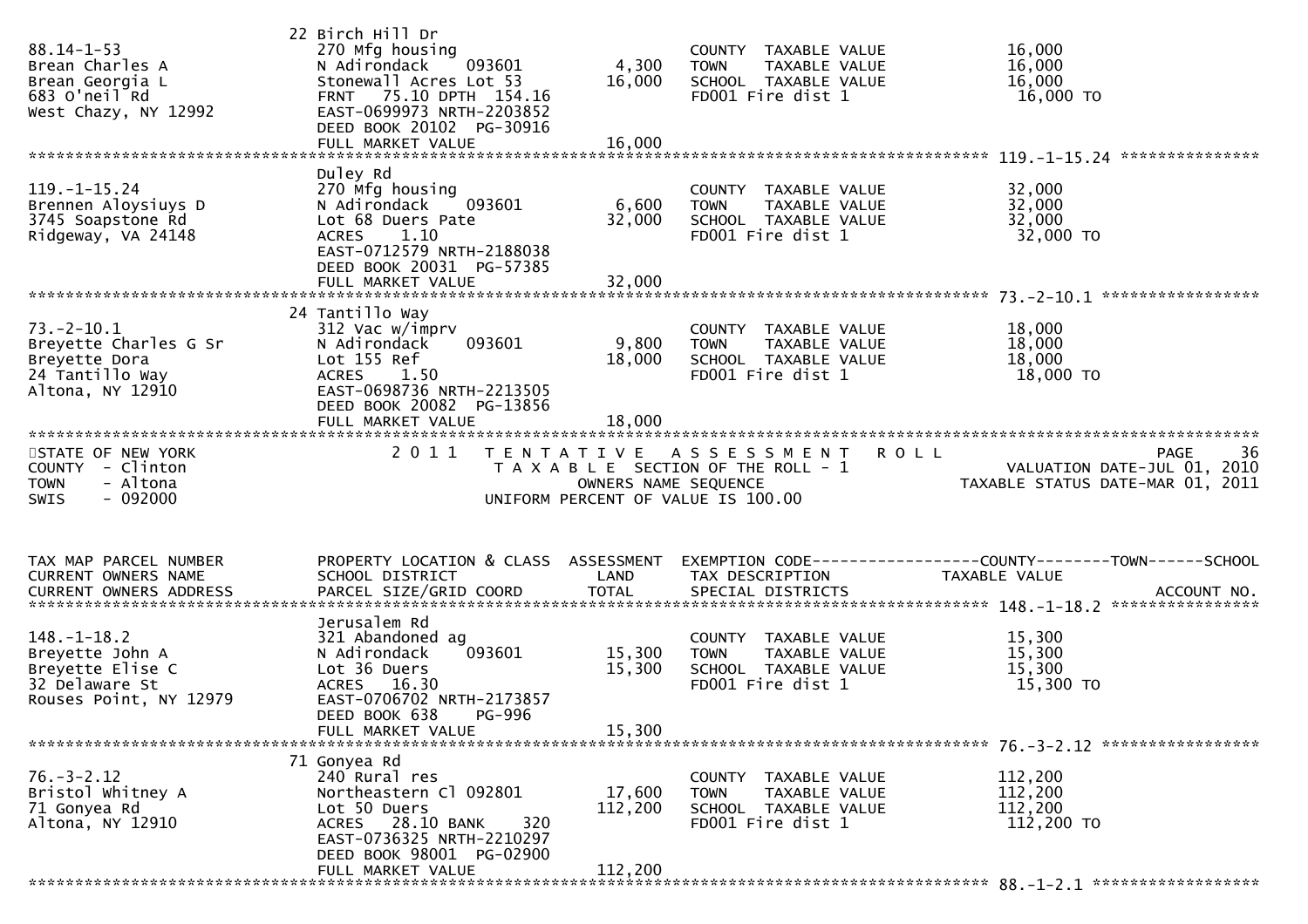| $88. - 1 - 2.1$<br>Brittingham Joel W<br>Johnson Frances E<br>154 Piedmont Dr<br>Dover, DE 19904     | 1698 Alder Bend Rd<br>240 Rural res<br>093601<br>N Adirondack<br>164 Ref<br>ACRES 83.60<br>EAST-0697599 NRTH-2205612<br>DEED BOOK 811<br>PG-345<br>FULL MARKET VALUE                                     | 29,000<br>98,600<br>98,600 | 41854<br>RES STAR<br>COUNTY TAXABLE VALUE<br><b>TOWN</b><br>TAXABLE VALUE<br>SCHOOL TAXABLE VALUE<br>FD001 Fire dist 1                     | $\overline{0}$<br>$\mathbf{0}$<br>30,000<br>98,600<br>98,600<br>68,600<br>98,600 TO |
|------------------------------------------------------------------------------------------------------|----------------------------------------------------------------------------------------------------------------------------------------------------------------------------------------------------------|----------------------------|--------------------------------------------------------------------------------------------------------------------------------------------|-------------------------------------------------------------------------------------|
| $148. - 3 - 5.2$<br>Brodsky Judy A<br>Paluski William A Jr.<br>2000 Rand Hill Rd<br>Altona, NY 12910 | 2000 Rand Hill Rd<br>210 1 Family Res<br>093601<br>N Adirondack<br>Lot 36 Duers<br>320<br>1.72 BANK<br><b>ACRES</b><br>EAST-0709593 NRTH-2173183<br>DEED BOOK 20092 PG-27686<br>FULL MARKET VALUE        | 9,400<br>79,600<br>79,600  | COUNTY TAXABLE VALUE<br><b>TOWN</b><br>TAXABLE VALUE<br>SCHOOL TAXABLE VALUE<br>FD001 Fire dist 1                                          | 79,600<br>79,600<br>79,600<br>79,600 TO                                             |
| $148. - 3 - 9.11$<br>Brooks Jeffrey<br>Brooks Elizabeth<br>1969 Rand Hill Rd<br>Altona, NY 12910     | 1969 Rand Hill Rd<br>210 1 Family Res<br>093601<br>N Adirondack<br>36 Duer<br>FRNT 218.00 DPTH 165.00<br>020<br><b>BANK</b><br>EAST-0710127 NRTH-2172700<br>DEED BOOK 881<br>PG-337<br>FULL MARKET VALUE | 8,400<br>60,700<br>60,700  | 41854<br>RES STAR<br>COUNTY TAXABLE VALUE<br>TAXABLE VALUE<br><b>TOWN</b><br>SCHOOL TAXABLE VALUE<br>FD001 Fire dist 1                     | $\overline{0}$<br>$\mathbf{0}$<br>30,000<br>60,700<br>60,700<br>30,700<br>60,700 TO |
| STATE OF NEW YORK<br>COUNTY - Clinton<br>- Altona<br><b>TOWN</b><br>$-092000$<br>SWIS                | 2011                                                                                                                                                                                                     |                            | TENTATIVE ASSESSMENT<br><b>ROLL</b><br>T A X A B L E SECTION OF THE ROLL - 1<br>OWNERS NAME SEQUENCE<br>UNIFORM PERCENT OF VALUE IS 100.00 | 37<br>PAGE<br>VALUATION DATE-JUL 01, 2010<br>TAXABLE STATUS DATE-MAR 01, 2011       |
| TAX MAP PARCEL NUMBER<br><b>CURRENT OWNERS NAME</b>                                                  | PROPERTY LOCATION & CLASS ASSESSMENT<br>SCHOOL DISTRICT                                                                                                                                                  | LAND                       | TAX DESCRIPTION                                                                                                                            | TAXABLE VALUE                                                                       |
| $148. - 3 - 28.2$<br>Brooks Jeffrey<br>1969 Rand Hill Rd<br>Altona, NY 12910                         | Rand Hill Rd<br>311 Res vac land<br>093601<br>N Adirondack<br>FRNT 210.00 DPTH<br>30.00<br>EAST-0710149 NRTH-2172598<br>DEED BOOK 896 PG-224<br>FULL MARKET VALUE                                        | 3,800<br>3,800<br>3,800    | COUNTY TAXABLE VALUE<br>TAXABLE VALUE<br><b>TOWN</b><br>SCHOOL TAXABLE VALUE<br>FD001 Fire dist 1                                          | 3,800<br>3,800<br>3,800<br>3,800 TO                                                 |
| $73. - 1 - 12$<br>Brothers Amanda L<br>Rye David W<br>1982 Alder Bend Rd<br>Altona, NY 12910         | 1982 Alder Bend Rd<br>210 1 Family Res<br>N Adirondack<br>093601<br>155 Ref<br>FRNT 65.00 DPTH 204.00<br>EAST-0698020 NRTH-2213516<br>DEED BOOK 20051 PG-82499<br>FULL MARKET VALUE                      | 4,600<br>38,200<br>38,200  | 41854<br>RES STAR<br>COUNTY TAXABLE VALUE<br><b>TOWN</b><br>TAXABLE VALUE<br>SCHOOL TAXABLE VALUE<br>FD001 Fire dist 1                     | 0<br>0<br>30,000<br>38,200<br>38,200<br>8,200<br>38,200 TO                          |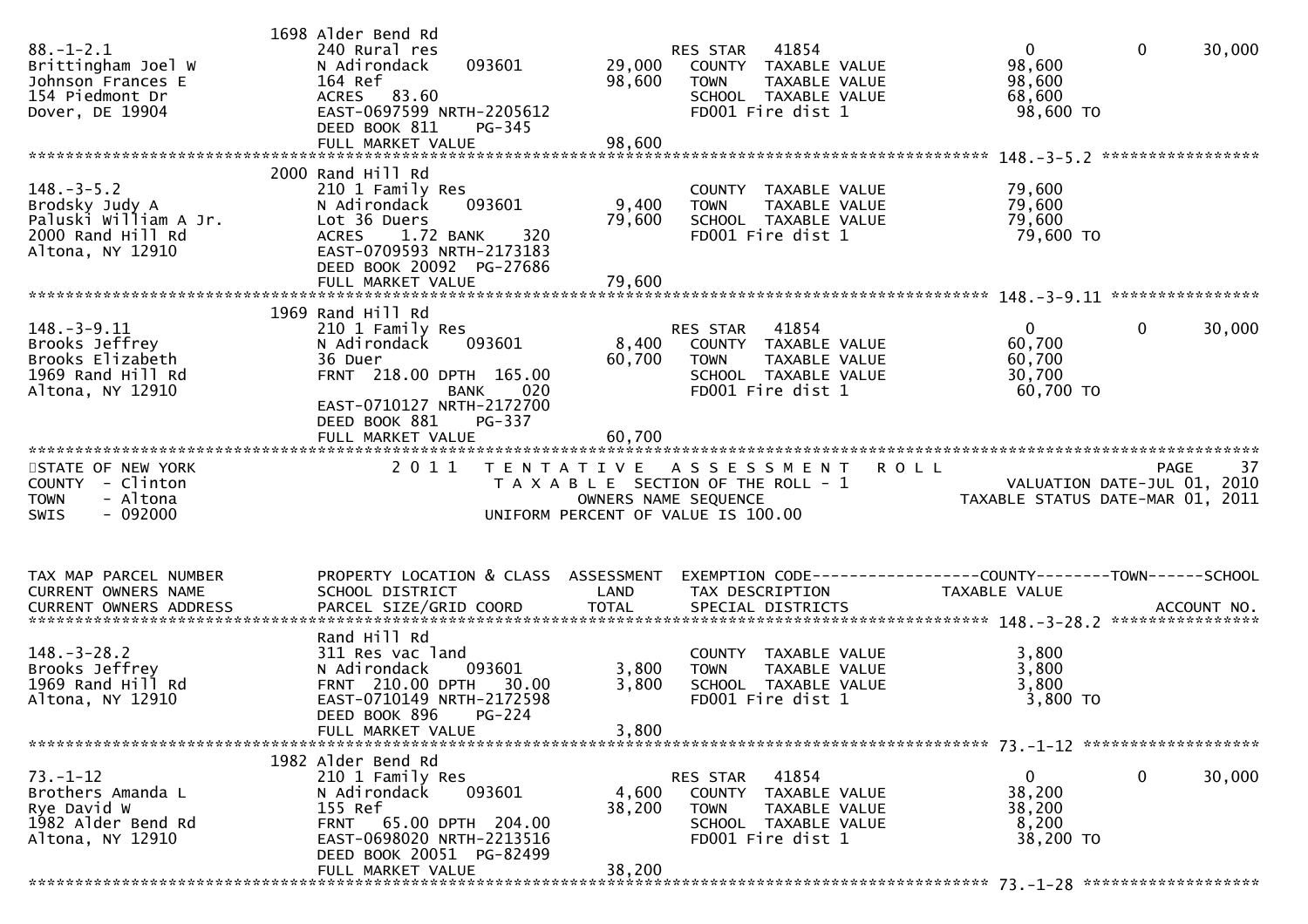| $73. - 1 - 28$<br>Brothers Timothy M<br>335 Irona Rd<br>Altona, NY 12910                                | 335 Irona Rd<br>270 Mfg housing<br>093601<br>N Adirondack<br>Lot 155 Ref<br>FRNT 175.00 DPTH 99.00<br>EAST-0703178 NRTH-2212452<br>DEED BOOK 1041 PG-47                         | 4,800<br>35,000           | RES STAR 41854<br>COUNTY TAXABLE VALUE<br>TAXABLE VALUE<br><b>TOWN</b><br>SCHOOL TAXABLE VALUE<br>FD001 Fire dist 1<br>LT001 Altona light 1 | $\mathbf{0}$<br>$\mathbf 0$<br>35,000<br>35,000<br>5,000<br>35,000 TO<br>35,000 TO                         | 30,000            |
|---------------------------------------------------------------------------------------------------------|---------------------------------------------------------------------------------------------------------------------------------------------------------------------------------|---------------------------|---------------------------------------------------------------------------------------------------------------------------------------------|------------------------------------------------------------------------------------------------------------|-------------------|
| $88.14 - 1 - 26$<br>Brothers Todd J<br>Brothers Tammy L<br>767 Woods Falls Rd<br>Mooers Forks, NY 12959 | 15 Birch Hill Dr<br>260 Seasonal res<br>N Adirondack<br>093601<br>Stonewall Acres Lot 26<br>FRNT 69.90 DPTH 122.26<br>EAST-0700032 NRTH-2203645<br>DEED BOOK 20072 PG-2857      | 4,000<br>12,500           | COUNTY TAXABLE VALUE<br>TAXABLE VALUE<br><b>TOWN</b><br>SCHOOL TAXABLE VALUE<br>FD001 Fire dist 1                                           | 12,500<br>12,500<br>12,500<br>12,500 TO                                                                    |                   |
| $87. - 1 - 9.2$<br>Brown April L<br>5401 Military Tpke<br>Ellenburg Depot, NY 12935                     | 5401 Military Tpke<br>210 1 Family Res<br>N Adirondack<br>093601<br>Lot 185 Ref Tr<br>5.70<br><b>ACRES</b><br>EAST-0691726 NRTH-2204634<br>DEED BOOK 20031 PG-57121             | 72,000                    | RES STAR 41854<br>9,300 COUNTY TAXABLE VALUE<br><b>TOWN</b><br>TAXABLE VALUE<br>SCHOOL TAXABLE VALUE<br>FD001 Fire dist 1                   | $\overline{0}$<br>$\mathbf{0}$<br>72,000<br>72,000<br>42,000<br>72,000 TO                                  | 30,000            |
| STATE OF NEW YORK<br>COUNTY - Clinton<br>- Altona<br><b>TOWN</b><br><b>SWIS</b><br>- 092000             | 2 0 1 1                                                                                                                                                                         | OWNERS NAME SEQUENCE      | TENTATIVE ASSESSMENT<br><b>ROLL</b><br>T A X A B L E SECTION OF THE ROLL - 1<br>UNIFORM PERCENT OF VALUE IS 100.00                          | 38<br>VALUATION DATE-JUL 01, 2010<br>TAXARIF STATIIS DATE-MAR 01, 2011<br>TAXABLE STATUS DATE-MAR 01, 2011 | 38<br><b>PAGE</b> |
| TAX MAP PARCEL NUMBER<br>CURRENT OWNERS NAME                                                            | PROPERTY LOCATION & CLASS ASSESSMENT EXEMPTION CODE----------------COUNTY-------TOWN------SCHOOL<br>SCHOOL DISTRICT                                                             | LAND                      | TAX DESCRIPTION                                                                                                                             | TAXABLE VALUE                                                                                              |                   |
| $71.1 - 1 - 22$<br>Brown Funeral Home Inc<br>29 Broad St<br>Plattsburgh, NY 12901                       | 4993 Rt 11<br>331 Com vac w/im<br>N Adirondack<br>093601<br>Bm<br>84.50 DPTH 99.00<br><b>FRNT</b><br>EAST-0675548 NRTH-2213403<br>DEED BOOK 98000 PG-98458<br>FULL MARKET VALUE | 4,000<br>14,100<br>14,100 | COUNTY TAXABLE VALUE<br><b>TOWN</b><br>TAXABLE VALUE<br>SCHOOL TAXABLE VALUE<br>FD002 Ellenburg fire 21<br>$LT002$ Altona light 21          | 14,100<br>14,100<br>14,100<br>14,100 TO<br>14,100 TO                                                       |                   |
| $71.1 - 1 - 23$<br>Brown Funeral Home Inc<br>29 Broad St<br>Plattsburgh, NY 12901                       | Plank Rd<br>311 Res vac land<br>N Adirondack<br>093601<br>Ptbm<br>FRNT 115.00 DPTH 120.00<br>EAST-0675446 NRTH-2213410<br>DEED BOOK 98000 PG-98458<br>FULL MARKET VALUE         | 4,600<br>4,600<br>4,600   | COUNTY TAXABLE VALUE<br><b>TOWN</b><br>TAXABLE VALUE<br>SCHOOL TAXABLE VALUE<br>FD002 Ellenburg fire 21<br>LT002 Altona light 21            | 4,600<br>4,600<br>4,600<br>4,600 TO<br>4,600 TO                                                            |                   |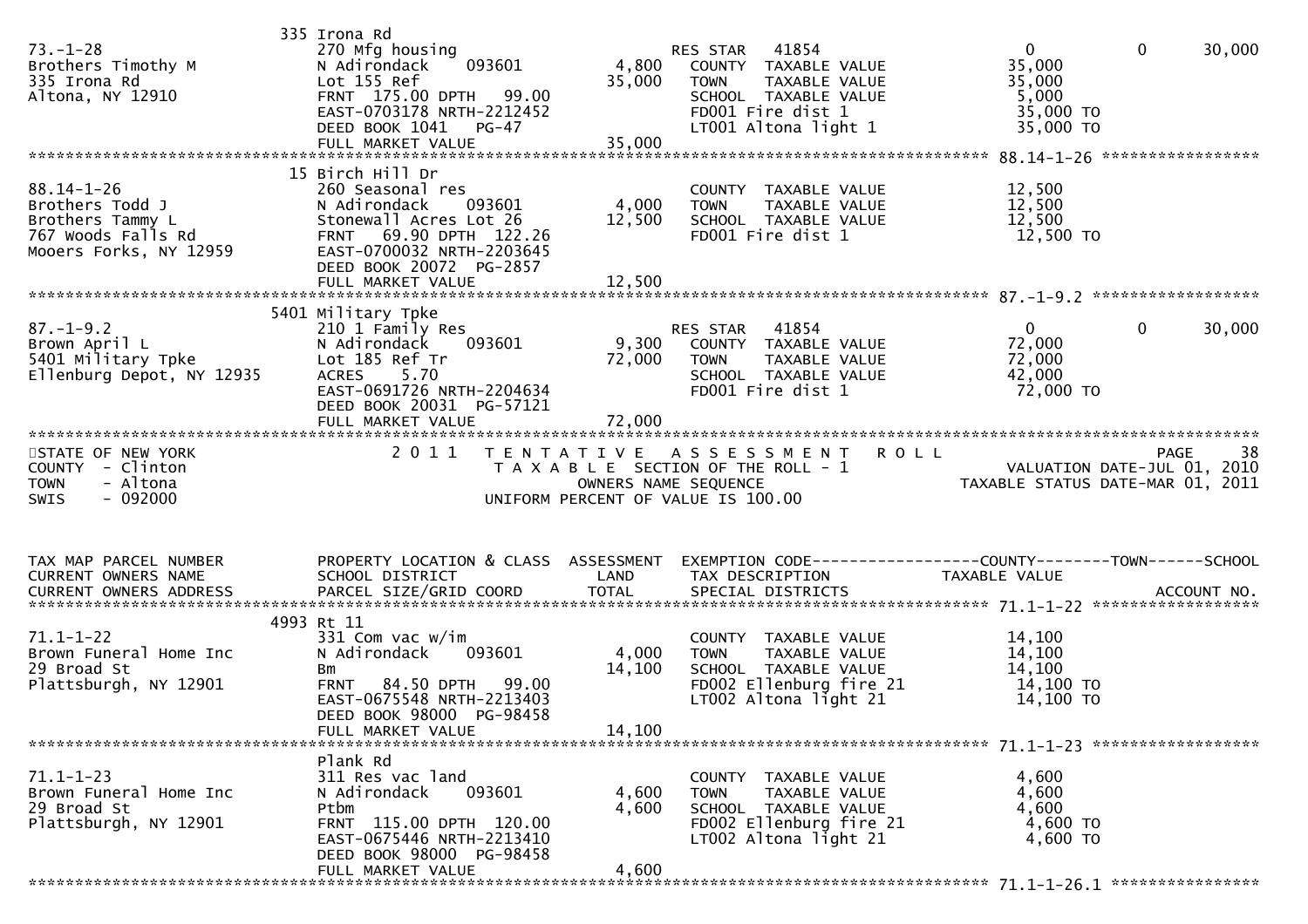| $71.1 - 1 - 26.1$<br>Brown Funeral Home Inc<br>29 Broad St<br>Plattsburgh, NY 12901                    | Plank Rd<br>311 Res vac land<br>093601<br>N Adirondack<br>State Gore<br>FRNT 128.00 DPTH 250.00<br>EAST-0675614 NRTH-2213240<br>DEED BOOK 98000 PG-98458                                | 6,200<br>6,200    | COUNTY TAXABLE VALUE<br>TAXABLE VALUE<br><b>TOWN</b><br>SCHOOL TAXABLE VALUE<br>FD002 Ellenburg fire 21<br>LT002 Altona light $21$                    | 6,200<br>6,200<br>6,200<br>$6,200$ TO<br>6,200 TO                                                                                            |
|--------------------------------------------------------------------------------------------------------|-----------------------------------------------------------------------------------------------------------------------------------------------------------------------------------------|-------------------|-------------------------------------------------------------------------------------------------------------------------------------------------------|----------------------------------------------------------------------------------------------------------------------------------------------|
|                                                                                                        |                                                                                                                                                                                         |                   |                                                                                                                                                       |                                                                                                                                              |
| $89.1 - 3 - 4.1$<br>Brown Funeral Home Inc<br>29 Broad St<br>Plattsburgh, NY 12901                     | 3125 Miner Farm Rd<br>210 1 Family Res<br>N Adirondack<br>093601<br>110 Ref<br>FRNT 75.00 DPTH 122.00<br>EAST-0711109 NRTH-2207314<br>DEED BOOK 654<br>PG-352                           | 4,100<br>50,300   | COUNTY TAXABLE VALUE<br>TOWN TAXABLE VALUE<br>SCHOOL TAXABLE VALUE<br>FD001 Fire dist 1<br>LT001 Altona light 1                                       | 50,300<br>50,300<br>50,300<br>50,300 TO<br>50,300 TO                                                                                         |
|                                                                                                        |                                                                                                                                                                                         |                   |                                                                                                                                                       |                                                                                                                                              |
| $89.1 - 3 - 4.3$<br>Brown Funeral Home Inc<br>29 Broad St<br>Plattsburgh, NY 12901                     | 3123 Miner Farm Rd<br>471 Funeral home<br>N Adirondack<br>093601<br>Lot 110 Ref Tract<br>Funeral Home<br>FRNT 80.00 DPTH 132.00<br>EAST-0711189 NRTH-2207315<br>DEED BOOK 654<br>PG-352 | 4,500<br>105,600  | COUNTY TAXABLE VALUE<br>TAXABLE VALUE<br><b>TOWN</b><br>SCHOOL TAXABLE VALUE<br>FD001 Fire dist 1<br>LT001 Altona light 1                             | 105,600<br>105,600<br>105,600<br>105,600 то<br>105,600 то                                                                                    |
|                                                                                                        |                                                                                                                                                                                         |                   |                                                                                                                                                       |                                                                                                                                              |
| STATE OF NEW YORK<br>COUNTY - Clinton<br><b>TOWN</b><br>- Altona<br>$-092000$<br><b>SWIS</b>           |                                                                                                                                                                                         |                   | 2011 TENTATIVE ASSESSMENT ROLL<br>UNIFORM PERCENT OF VALUE IS 100.00                                                                                  | T A X A B L E SECTION OF THE ROLL - 1<br>T A X A B L E SECTION OF THE ROLL - 1<br>OWNERS NAME SEQUENCE<br>JNIFORM PERCENT OF VALUE IS 100.00 |
| TAX MAP PARCEL NUMBER<br>CURRENT OWNERS NAME                                                           | PROPERTY LOCATION & CLASS ASSESSMENT<br>SCHOOL DISTRICT                                                                                                                                 | LAND              | TAX DESCRIPTION                                                                                                                                       | EXEMPTION CODE-----------------COUNTY-------TOWN------SCHOOL<br>TAXABLE VALUE                                                                |
|                                                                                                        | 2058 Miner Farm Rd                                                                                                                                                                      |                   |                                                                                                                                                       |                                                                                                                                              |
| $76. - 3 - 7$<br>Brown Irvin J<br>Brown Maude R<br>2058 Miner Farm Rd<br>Altona, NY 12910              | 210 1 Family Res<br>Northeastern C1 092801 4,200 SR STAR<br>Lot 50 Ref<br>FRNT 260.00 DPTH 100.00<br>EAST-0736581 NRTH-2209201<br>DEED BOOK 458<br>PG-653                               |                   | WARNONALL 41121<br>41834<br>39,600 COUNTY TAXABLE VALUE<br><b>TOWN</b><br>TAXABLE VALUE<br>SCHOOL TAXABLE VALUE<br>FD001 Fire dist 1                  | 5,940<br>5,940<br>0<br>$\mathbf{0}$<br>39,600<br>33,660<br>33,660<br>$\mathbf{0}$<br>39,600 TO                                               |
|                                                                                                        | FULL MARKET VALUE                                                                                                                                                                       | 39,600            |                                                                                                                                                       |                                                                                                                                              |
|                                                                                                        |                                                                                                                                                                                         |                   |                                                                                                                                                       |                                                                                                                                              |
| $71.-4-10.4$<br>Brown Kevin F<br>Coolidge Dawn<br>4799 Rt 11<br>PO Box 84<br>Ellenburg Depot, NY 12935 | 4799 Rt 11<br>240 Rural res<br>093601<br>N Adirondack<br>B Moore Pat<br>Formerly Rice Property<br>ACRES 18.20<br>EAST-0680247 NRTH-2212900                                              | 14,700<br>139,900 | RES STAR<br>41854<br>COUNTY TAXABLE VALUE<br><b>TOWN</b><br>TAXABLE VALUE<br>SCHOOL TAXABLE VALUE<br>FD002 Ellenburg fire 21<br>LT002 Altona light 21 | 0<br>0<br>30,000<br>139,900<br>139,900<br>109,900<br>139,900 то<br>139,900 TO                                                                |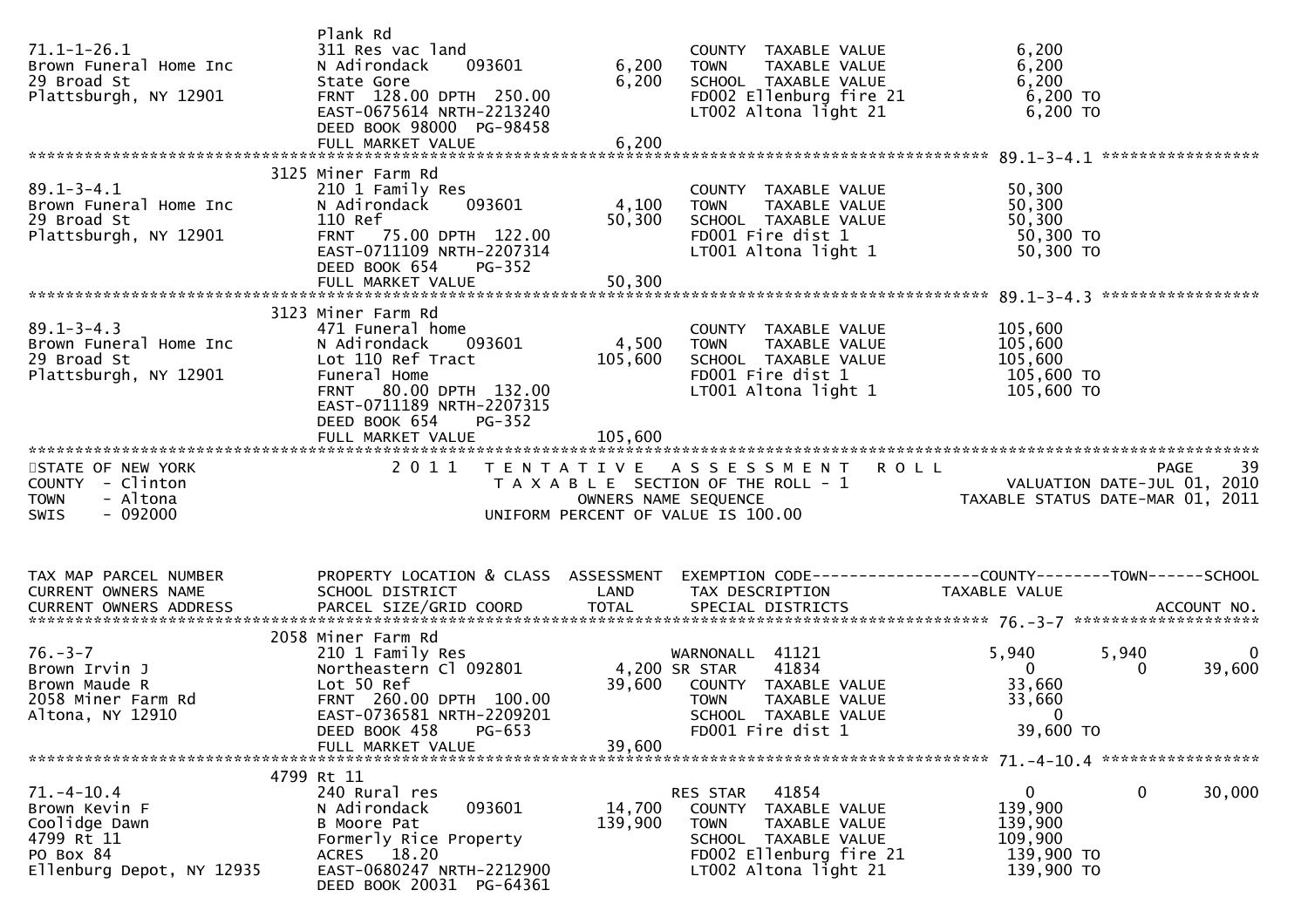| $134. - 1 - 6$<br>Brown Robert J<br>3816 Military Tpke<br>West Chazy, NY 12992                                            | 3816 Military Tpke<br>241 Rural res&ag<br>093601<br>N Adirondack<br>103 Duer<br>080<br>ACRES 100.80 BANK<br>EAST-0722587 NRTH-2182471<br>DEED BOOK 20021 PG-39262                                     | 43,000<br>130,200       | COUNTY TAXABLE VALUE<br><b>TOWN</b><br>TAXABLE VALUE<br>SCHOOL TAXABLE VALUE<br>FD001 Fire dist 1                                                | 130,200<br>130,200<br>130,200<br>130,200 TO                                        |                        |
|---------------------------------------------------------------------------------------------------------------------------|-------------------------------------------------------------------------------------------------------------------------------------------------------------------------------------------------------|-------------------------|--------------------------------------------------------------------------------------------------------------------------------------------------|------------------------------------------------------------------------------------|------------------------|
| 88.14-1-19<br>Brown Terry<br>Schwerdel Claudia<br>84 Bunker St<br>Stanbridge East, QuebCanada<br>PRIOR OWNER ON 3/01/2011 | 44 Merrywood Dr<br>260 Seasonal res<br>N Adirondack<br>093601<br>Stonewall Acres Lot 19<br>FRNT 78.52 DPTH 157.18<br>EAST-0699680 NRTH-2203728<br>J0J2H DEED BOOK 20102 PG-33512<br>FULL MARKET VALUE | 4,200<br>6,500<br>6,500 | COUNTY TAXABLE VALUE<br>TAXABLE VALUE<br><b>TOWN</b><br>SCHOOL TAXABLE VALUE<br>FD001 Fire dist 1                                                | 6,500<br>6,500<br>6,500<br>$6,500$ TO                                              |                        |
| Brown Terry<br>$88.14 - 2 - 28$<br>Brown Walter<br>26 Dungan St<br>Staten Island, NY 10310                                | 22 Pinewood Dr<br>311 Res vac land<br>N Adirondack<br>093601<br>Sub Bk 10 Pg 123 Lot 28<br>FRNT 99.50 DPTH 99.10<br>EAST-0698998 NRTH-2204431<br>DEED BOOK 20051 PG-79012<br>FULL MARKET VALUE        | 3,400<br>3,400<br>3,400 | COUNTY TAXABLE VALUE<br>TAXABLE VALUE<br><b>TOWN</b><br>SCHOOL TAXABLE VALUE<br>FD001 Fire dist 1                                                | 3,400<br>3,400<br>3,400<br>3,400 TO                                                |                        |
| STATE OF NEW YORK<br>COUNTY - Clinton<br>- Altona<br><b>TOWN</b><br>$-092000$<br><b>SWIS</b>                              | 2011                                                                                                                                                                                                  | OWNERS NAME SEQUENCE    | TENTATIVE ASSESSMENT<br>T A X A B L E SECTION OF THE ROLL - 1<br>UNIFORM PERCENT OF VALUE IS 100.00                                              | <b>ROLL</b><br>VALUATION DATE-JUL 01, 2010<br>TAXABLE STATUS DATE-MAR 01, 2011     | <b>PAGE</b><br>40      |
| TAX MAP PARCEL NUMBER<br>CURRENT OWNERS NAME                                                                              | PROPERTY LOCATION & CLASS ASSESSMENT<br>SCHOOL DISTRICT                                                                                                                                               | LAND                    | TAX DESCRIPTION                                                                                                                                  | EXEMPTION CODE-----------------COUNTY-------TOWN------SCHOOL<br>TAXABLE VALUE      |                        |
| $119. - 1 - 11$<br>Bruce Roger<br>Bruce Jean<br>3993 Military Tpke<br>West Chazy, NY 12992                                | 3993 Military Tpke<br>270 Mfg housing<br>N Adirondack<br>093601<br>Lot 95 Duer<br>FRNT 133.38 DPTH 180.00<br>EAST-0718499 NRTH-2185146<br>DEED BOOK 548<br><b>PG-68</b><br>FULL MARKET VALUE          | 44,000<br>44,000        | 41801<br>AGED C&T<br>6,000 SR STAR<br>41834<br>COUNTY TAXABLE VALUE<br><b>TOWN</b><br>TAXABLE VALUE<br>SCHOOL TAXABLE VALUE<br>FD001 Fire dist 1 | 22,000<br>22,000<br>$\mathbf{0}$<br>$\Omega$<br>22,000<br>22,000<br>0<br>44,000 TO | $\mathbf{0}$<br>44,000 |
| $72. - 1 - 4$<br>Brunell Daniel L<br>Brunell Shawn M<br>350 Forest Rd                                                     | 350 Forest Rd<br>210 1 Family Res<br>093601<br>N Adirondack<br>Lot 192<br>srvey Map 20062/01051                                                                                                       | 10,900<br>125,000       | 41854<br>RES STAR<br>COUNTY TAXABLE VALUE<br><b>TOWN</b><br>TAXABLE VALUE<br>SCHOOL<br>TAXABLE VALUE                                             | $\mathbf 0$<br>0<br>125,000<br>125,000<br>95,000                                   | 30,000                 |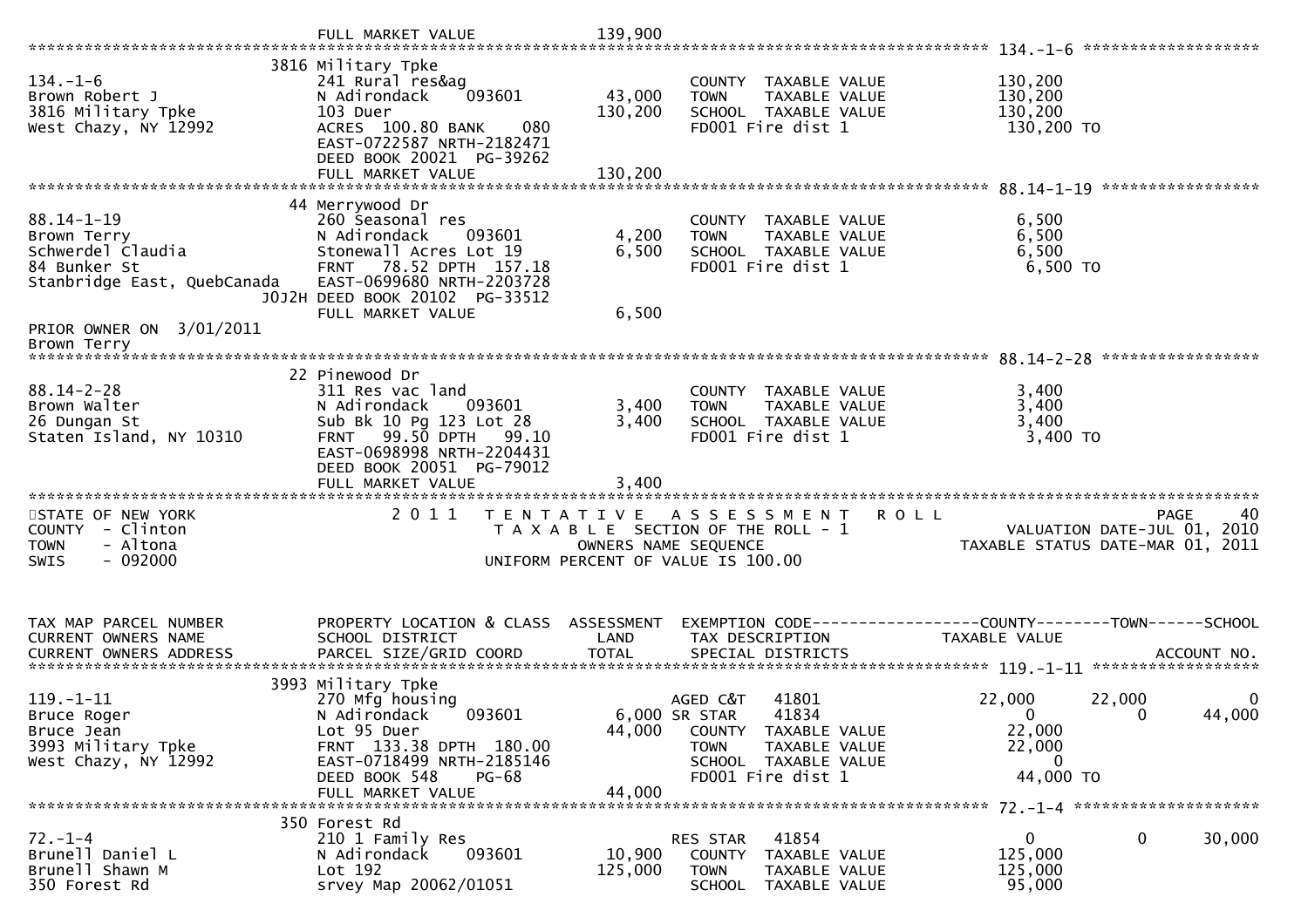| Ellenburg Depot, NY 12935                                                                                   | 7.89<br><b>ACRES</b><br>EAST-0685305 NRTH-2213890<br>DEED BOOK 20061 PG-97152<br>FULL MARKET VALUE                                                                                     | 125,000                                                                               | FD001 Fire dist 1                                                                           | 125,000 TO                                                                      |                                                                               |
|-------------------------------------------------------------------------------------------------------------|----------------------------------------------------------------------------------------------------------------------------------------------------------------------------------------|---------------------------------------------------------------------------------------|---------------------------------------------------------------------------------------------|---------------------------------------------------------------------------------|-------------------------------------------------------------------------------|
|                                                                                                             |                                                                                                                                                                                        |                                                                                       |                                                                                             |                                                                                 |                                                                               |
| $88. - 1 - 11.5$<br>Brunell Edmond R<br>MacDonald Stacey<br>1645 Alder Bend Rd<br>Altona, NY 12910          | 1645 Alder Bend Rd<br>210 1 Family Res<br>093601<br>N Adirondack<br>Lot 164 Ref Tr<br>ACRES<br>4.90<br>EAST-0695568 NRTH-2205359<br>DEED BOOK 864<br><b>PG-99</b><br>FULL MARKET VALUE | RES STAR<br>8,800<br>107,500<br><b>TOWN</b><br>107,500                                | 41854<br>COUNTY TAXABLE VALUE<br>TAXABLE VALUE<br>SCHOOL TAXABLE VALUE<br>FD001 Fire dist 1 | $\mathbf{0}$<br>107,500<br>107,500<br>77,500<br>107,500 TO                      | $\mathbf{0}$<br>30,000                                                        |
|                                                                                                             |                                                                                                                                                                                        |                                                                                       |                                                                                             |                                                                                 |                                                                               |
| $73. - 1 - 38$<br>Brunell John<br>Brunell Karen<br>1880 Alder Bend Rd<br>Altona, NY 12910                   | 1880 Alder Bend Rd<br>210 1 Family Res<br>093601<br>N Adirondack<br>156 Ref<br>8.20 BANK<br>850<br><b>ACRES</b><br>EAST-0698146 NRTH-2210980<br>DEED BOOK 864<br>PG-231                | RES STAR<br>9,700<br>69,000<br><b>TOWN</b>                                            | 41854<br>COUNTY TAXABLE VALUE<br>TAXABLE VALUE<br>SCHOOL TAXABLE VALUE<br>FD001 Fire dist 1 | $0^{\circ}$<br>69,000<br>69,000<br>39,000<br>69,000 TO                          | 30,000<br>0                                                                   |
|                                                                                                             | FULL MARKET VALUE                                                                                                                                                                      | 69,000                                                                                |                                                                                             |                                                                                 |                                                                               |
| $117. - 1 - 24$<br>Brunelle Ricky A<br>Brunelle Melodie A<br>779 Alder Bend Rd<br>Ellenburg Depot, NY 12935 | 779 Alder Bend Rd<br>210 1 Family Res<br>093601<br>N Adirondack<br>217 Pat Ref<br><b>ACRES</b><br>1.90<br>EAST-0689359 NRTH-2187062                                                    | RES STAR<br>6,600<br>96,300<br><b>TOWN</b>                                            | 41854<br>COUNTY TAXABLE VALUE<br>TAXABLE VALUE<br>SCHOOL TAXABLE VALUE<br>FD001 Fire dist 1 | $\mathbf{0}$<br>96,300<br>96,300<br>66,300<br>96,300 TO                         | $\mathbf{0}$<br>30,000                                                        |
| STATE OF NEW YORK<br>COUNTY - Clinton<br>- Altona<br><b>TOWN</b>                                            | DEED BOOK 929<br>$PG-244$<br>2011                                                                                                                                                      | TENTATIVE ASSESSMENT<br>T A X A B L E SECTION OF THE ROLL - 1<br>OWNERS NAME SEQUENCE |                                                                                             | <b>ROLL</b>                                                                     | 41<br>PAGE<br>VALUATION DATE-JUL 01, 2010<br>TAXABLE STATUS DATE-MAR 01, 2011 |
| $-092000$<br>SWIS                                                                                           |                                                                                                                                                                                        | UNIFORM PERCENT OF VALUE IS 100.00                                                    |                                                                                             |                                                                                 |                                                                               |
| TAX MAP PARCEL NUMBER<br>CURRENT OWNERS NAME<br><b>CURRENT OWNERS ADDRESS</b>                               | PROPERTY LOCATION & CLASS ASSESSMENT<br>SCHOOL DISTRICT<br>PARCEL SIZE/GRID COORD                                                                                                      | LAND<br><b>TOTAL</b>                                                                  | TAX DESCRIPTION<br>SPECIAL DISTRICTS                                                        | EXEMPTION CODE------------------COUNTY--------TOWN------SCHOOL<br>TAXABLE VALUE | ACCOUNT NO.                                                                   |
| $117. - 1 - 25$<br>Brunelle Ricky A<br>Brunelle Melodie A<br>779 Alder Bend Rd<br>Ellenburg Depot, NY 12935 | Alder Bend Rd<br>314 Rural vac<10<br>093601<br>N Adirondack<br>Lot 217 Pat Ref<br>8.20<br><b>ACRES</b><br>EAST-0688933 NRTH-2186861<br>DEED BOOK 929<br>PG-244<br>FULL MARKET VALUE    | 4,900<br><b>TOWN</b><br>4,900<br>4,900                                                | COUNTY TAXABLE VALUE<br>TAXABLE VALUE<br>SCHOOL TAXABLE VALUE<br>FD001 Fire dist 1          | 4,900<br>4,900<br>4,900<br>4,900 TO                                             |                                                                               |
| $148. - 1 - 7.2$<br>Brunelle Ruth Ann<br>2167 Rand Hill Rd                                                  | 2167 Rand Hill Rd<br>210 1 Family Res<br>093601<br>N Adirondack<br>Lot 37 Ref Tr                                                                                                       | 10,200 AGED COUN 41802<br>64,300 SR STAR                                              | 98 PCT OF VALUE USED FOR EXEMPTION PURPOSES<br>WARNONALL 41121<br>41834                     | 9,452<br>26,781<br>0                                                            | 9,452<br>$\mathbf 0$<br>$\Omega$<br>$\Omega$<br>0<br>60,100                   |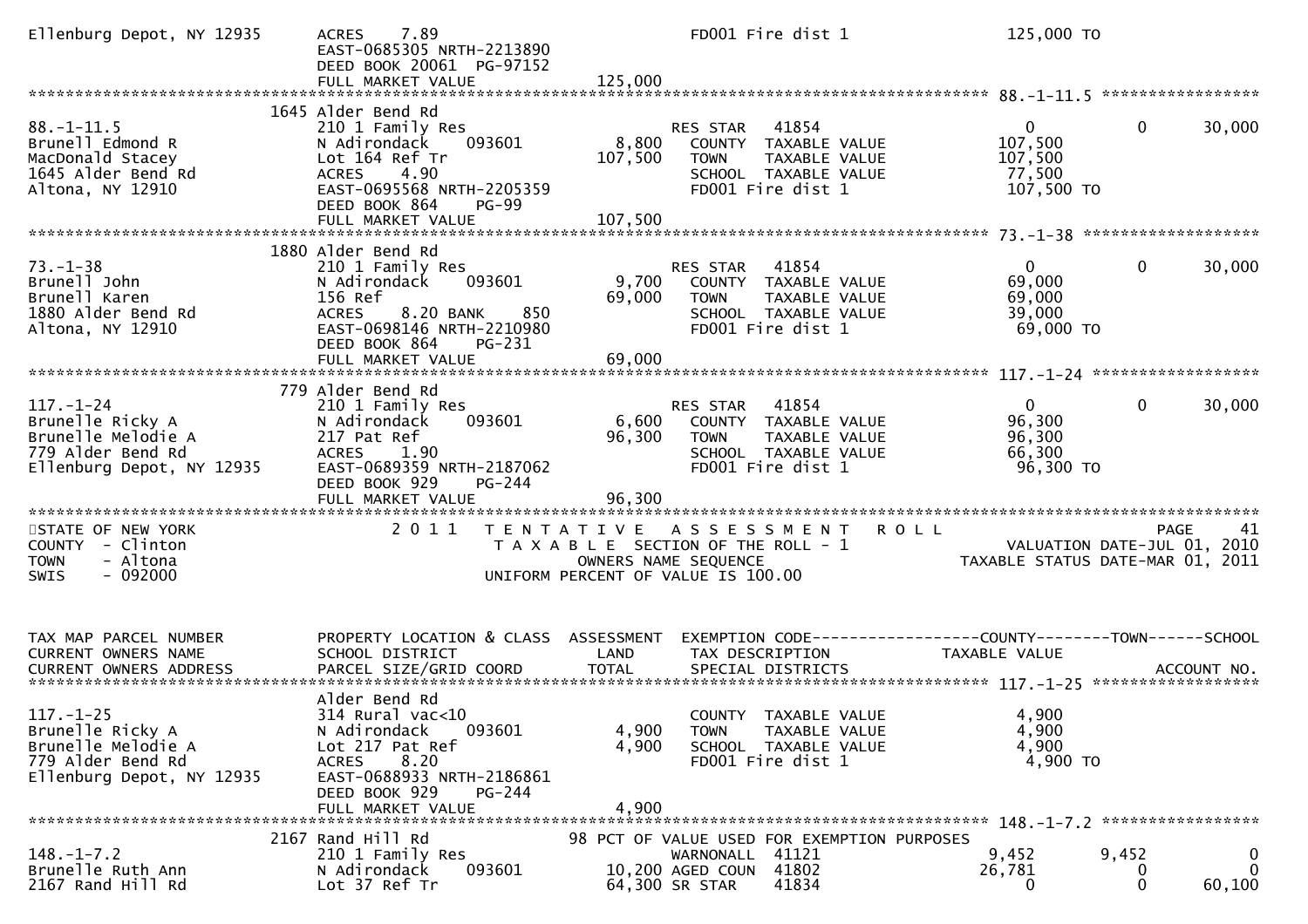| Altona, NY 12910                                                                                                                                          | 3.09<br><b>ACRES</b><br>EAST-0707744 NRTH-2177067<br>DEED BOOK 20082 PG-20470<br>FULL MARKET VALUE                                                                              | 64,300                    | COUNTY TAXABLE VALUE<br>TAXABLE VALUE<br><b>TOWN</b><br>SCHOOL TAXABLE VALUE<br>FD001 Fire dist 1                                                 | 28,067<br>54,848<br>4,200<br>64,300 TO                                                                  |
|-----------------------------------------------------------------------------------------------------------------------------------------------------------|---------------------------------------------------------------------------------------------------------------------------------------------------------------------------------|---------------------------|---------------------------------------------------------------------------------------------------------------------------------------------------|---------------------------------------------------------------------------------------------------------|
| $106. - 1 - 15$<br>Brunelle Steven M<br>Brunelle Carolyn T<br>443 Vassar Rd<br>Altona, NY 12910<br>MAY BE SUBJECT TO PAYMENT<br>UNDER AGDIST LAW TIL 2015 | 443 Vassar Rd<br>241 Rural res&ag<br>093601<br>N Adirondack<br>137 Duer<br>ACRES 133.30<br>EAST-0735272 NRTH-2197958<br>DEED BOOK 20041 PG-76174<br>FULL MARKET VALUE           | 139,700<br>139,700        | AGRI DISTR 41720<br>41854<br>50,000 RES STAR<br>COUNTY TAXABLE VALUE<br>TAXABLE VALUE<br><b>TOWN</b><br>SCHOOL TAXABLE VALUE<br>FD001 Fire dist 1 | 18,643<br>18,643<br>18,643<br>$\mathbf{0}$<br>30,000<br>0<br>121,057<br>121,057<br>91,057<br>139,700 TO |
| $73. - 3 - 6.2$<br>Bryant Keith P<br>PO Box 761<br>Massena, NY 13662                                                                                      | Helens Way<br>$314$ Rural vac<10<br>N Adirondack<br>093601<br>166 Ref<br>FRNT 183.00 DPTH 200.00<br>EAST-0696192 NRTH-2214787<br>DEED BOOK 20082 PG-15585<br>FULL MARKET VALUE  | 4,000<br>4,000<br>4,000   | COUNTY TAXABLE VALUE<br>TAXABLE VALUE<br><b>TOWN</b><br>SCHOOL TAXABLE VALUE<br>FD001 Fire dist 1                                                 | 4,000<br>4,000<br>4,000<br>4,000 TO                                                                     |
| $135. - 2 - 36$<br>Buck Devin R<br>Tierney Summer<br>194 Oak St<br>Plattsburgh, NY 12901                                                                  | 97 Atwood Rd<br>210 1 Family Res<br>Beekmantown Cen 092401<br>142 Duer<br><b>ACRES</b><br>2.00<br>EAST-0738374 NRTH-2182966<br>DEED BOOK 20092 PG-25796<br>FULL MARKET VALUE    | 9,600<br>42,000<br>42,000 | COUNTY TAXABLE VALUE<br>TAXABLE VALUE<br><b>TOWN</b><br>SCHOOL TAXABLE VALUE<br>FD001 Fire dist 1                                                 | 42,000<br>42,000<br>42,000<br>42,000 TO                                                                 |
| STATE OF NEW YORK<br>COUNTY - Clinton<br>- Altona<br><b>TOWN</b><br>$-092000$<br>SWIS                                                                     | 2011                                                                                                                                                                            | OWNERS NAME SEQUENCE      | TENTATIVE ASSESSMENT<br>T A X A B L E SECTION OF THE ROLL - 1<br>UNIFORM PERCENT OF VALUE IS 100.00                                               | 42<br><b>ROLL</b><br><b>PAGE</b><br>VALUATION DATE-JUL 01, 2010<br>TAXABLE STATUS DATE-MAR 01, 2011     |
| TAX MAP PARCEL NUMBER<br><b>CURRENT OWNERS NAME</b>                                                                                                       | PROPERTY LOCATION & CLASS ASSESSMENT<br>SCHOOL DISTRICT                                                                                                                         | LAND                      | TAX DESCRIPTION                                                                                                                                   | EXEMPTION CODE------------------COUNTY--------TOWN------SCHOOL<br><b>TAXABLE VALUE</b>                  |
| $89. -2 - 18.1$<br>Bulris Timothy<br>1242 Military Tpke<br>Plattsburgh, NY 12901                                                                          | 326 Devils Den Rd<br>314 Rural vac<10<br>093601<br>N Adirondack<br>110ref<br><b>ACRES</b><br>1.10<br>EAST-0711164 NRTH-2203220<br>DEED BOOK 920<br>$PG-11$<br>FULL MARKET VALUE | 6,500<br>6,500<br>6,500   | COUNTY TAXABLE VALUE<br>TAXABLE VALUE<br><b>TOWN</b><br>SCHOOL TAXABLE VALUE<br>FD001 Fire dist 1<br>LT001 Altona light 1                         | 6,500<br>6,500<br>6,500<br>6,500 TO<br>6,500 TO                                                         |
| $89. - 2 - 18.3$<br>Bulriss Timothy                                                                                                                       | Devils Den Rd<br>311 Res vac land<br>093601<br>N Adirondack                                                                                                                     | 4,800                     | COUNTY TAXABLE VALUE<br><b>TOWN</b><br>TAXABLE VALUE                                                                                              | 4,800<br>4,800                                                                                          |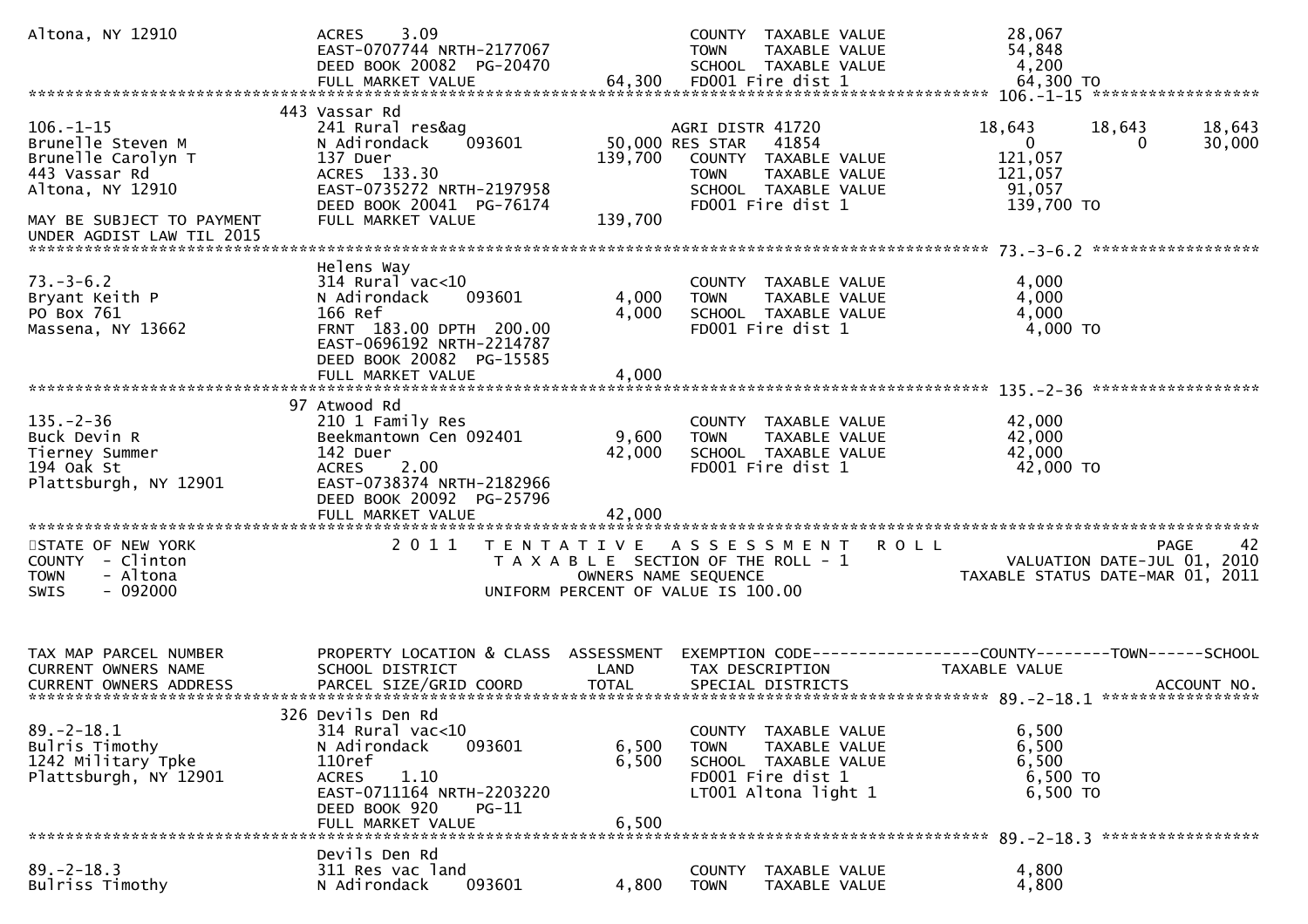| 1242 Military Tpke<br>Plattsburgh, NY 12901                                                       | Lot 110 Ref Tr<br>FRNT 94.00 DPTH 165.00<br>EAST-0711106 NRTH-2203316<br>DEED BOOK 856<br>$PG-116$<br>FULL MARKET VALUE                                                                  | 4,800<br>4,800            | SCHOOL TAXABLE VALUE<br>FD001 Fire dist 1<br>LT001 Altona light 1                                                         | 4,800<br>4,800 TO<br>$4,800$ TO                                                                     |        |
|---------------------------------------------------------------------------------------------------|------------------------------------------------------------------------------------------------------------------------------------------------------------------------------------------|---------------------------|---------------------------------------------------------------------------------------------------------------------------|-----------------------------------------------------------------------------------------------------|--------|
|                                                                                                   | 1395 Alder Bend Rd                                                                                                                                                                       |                           |                                                                                                                           |                                                                                                     |        |
| $102 - 1 - 4$<br>Bunn James A<br>1395 Alder Bend Rd<br>Ellenburg Depot, NY 12935                  | 240 Rural res<br>093601<br>N Adirondack<br>163 Ref<br>ACRES 168.00<br>EAST-0693727 NRTH-2198924<br>DEED BOOK 20041 PG-78235                                                              | 60,900<br>132,000         | 41854<br>RES STAR<br>COUNTY TAXABLE VALUE<br><b>TOWN</b><br>TAXABLE VALUE<br>SCHOOL TAXABLE VALUE<br>FD001 Fire dist 1    | $\mathbf{0}$<br>0<br>132,000<br>132,000<br>102,000<br>132,000 TO                                    | 30,000 |
|                                                                                                   |                                                                                                                                                                                          |                           |                                                                                                                           | *****************                                                                                   |        |
| $89. - 3 - 19.4$<br>Burdo Beckie<br>70 Brunell Rd<br>Altona, NY 12910                             | 52 Brunell Rd<br>270 Mfg housing<br>093601<br>N Adirondack<br>Lot 110 Ref Tract<br>FRNT 285.00 DPTH 160.00<br>EAST-0713107 NRTH-2204975<br>DEED BOOK 20092 PG-23809<br>FULL MARKET VALUE | 6,400<br>26,000<br>26,000 | COUNTY TAXABLE VALUE<br>TAXABLE VALUE<br><b>TOWN</b><br>SCHOOL TAXABLE VALUE<br>FD001 Fire dist 1<br>LT001 Altona light 1 | 26,000<br>26,000<br>26,000<br>26,000 TO<br>26,000 TO                                                |        |
|                                                                                                   |                                                                                                                                                                                          |                           |                                                                                                                           |                                                                                                     |        |
| $89. - 3 - 19.5$<br>Burdo Beckie<br>70 Brunell Rd<br>Altona, NY 12910                             | 58 Brunell Rd<br>270 Mfg housing<br>N Adirondack<br>093601<br>Lot 110 Ref Tr<br>FRNT 210.00 DPTH 200.00<br>EAST-0712956 NRTH-2205110<br>DEED BOOK 20092 PG-22838                         | 6,200<br>35,000           | COUNTY TAXABLE VALUE<br>TAXABLE VALUE<br><b>TOWN</b><br>SCHOOL TAXABLE VALUE<br>FD001 Fire dist 1<br>LT001 Altona light 1 | 35,000<br>35,000<br>35,000<br>35,000 TO<br>35,000 TO                                                |        |
| STATE OF NEW YORK                                                                                 | 2011                                                                                                                                                                                     | T E N T A T I V E         | A S S E S S M E N T                                                                                                       | R O L L<br><b>PAGE</b>                                                                              | 43     |
| COUNTY - Clinton<br><b>TOWN</b><br>- Altona<br>$-092000$<br><b>SWIS</b>                           |                                                                                                                                                                                          | OWNERS NAME SEQUENCE      | T A X A B L E SECTION OF THE ROLL - 1<br>UNIFORM PERCENT OF VALUE IS 100.00                                               | VALUATION DATE-JUL 01, 2010<br>TAXABLE STATIIS DATE-MAP 01 2011<br>TAXABLE STATUS DATE-MAR 01, 2011 |        |
| TAX MAP PARCEL NUMBER<br>CURRENT OWNERS NAME                                                      | PROPERTY LOCATION & CLASS ASSESSMENT<br>SCHOOL DISTRICT                                                                                                                                  | LAND                      | TAX DESCRIPTION                                                                                                           | EXEMPTION CODE-----------------COUNTY-------TOWN------SCHOOL<br>TAXABLE VALUE                       |        |
|                                                                                                   | 1850 Rand Hill Rd                                                                                                                                                                        |                           |                                                                                                                           |                                                                                                     |        |
| $148. - 2 - 12$<br>Burdo Steven J<br>Burdo Mary Lou<br>1850 Rand Hill Rd<br>Altona, NY 12910-9742 | 210 1 Family Res<br>093601<br>N Adirondack<br>63 Duer<br>FRNT 155.00 DPTH 134.60<br>EAST-0712994 NRTH-2171859<br>DEED BOOK 824<br>PG-321<br>FULL MARKET VALUE                            | 7,000<br>52,900<br>52,900 | COUNTY TAXABLE VALUE<br><b>TOWN</b><br>TAXABLE VALUE<br>SCHOOL TAXABLE VALUE<br>FD001 Fire dist 1                         | 52,900<br>52,900<br>52,900<br>52,900 TO                                                             |        |
|                                                                                                   | 5074 Military Tpke                                                                                                                                                                       |                           |                                                                                                                           |                                                                                                     |        |
| $103. -1 - 3.1$<br>Burnah Julie A                                                                 | 270 Mfg housing<br>093601<br>N Adirondack                                                                                                                                                | 8,200                     | 41854<br>RES STAR<br>TAXABLE VALUE<br><b>COUNTY</b>                                                                       | 0<br>0<br>38,000                                                                                    | 30,000 |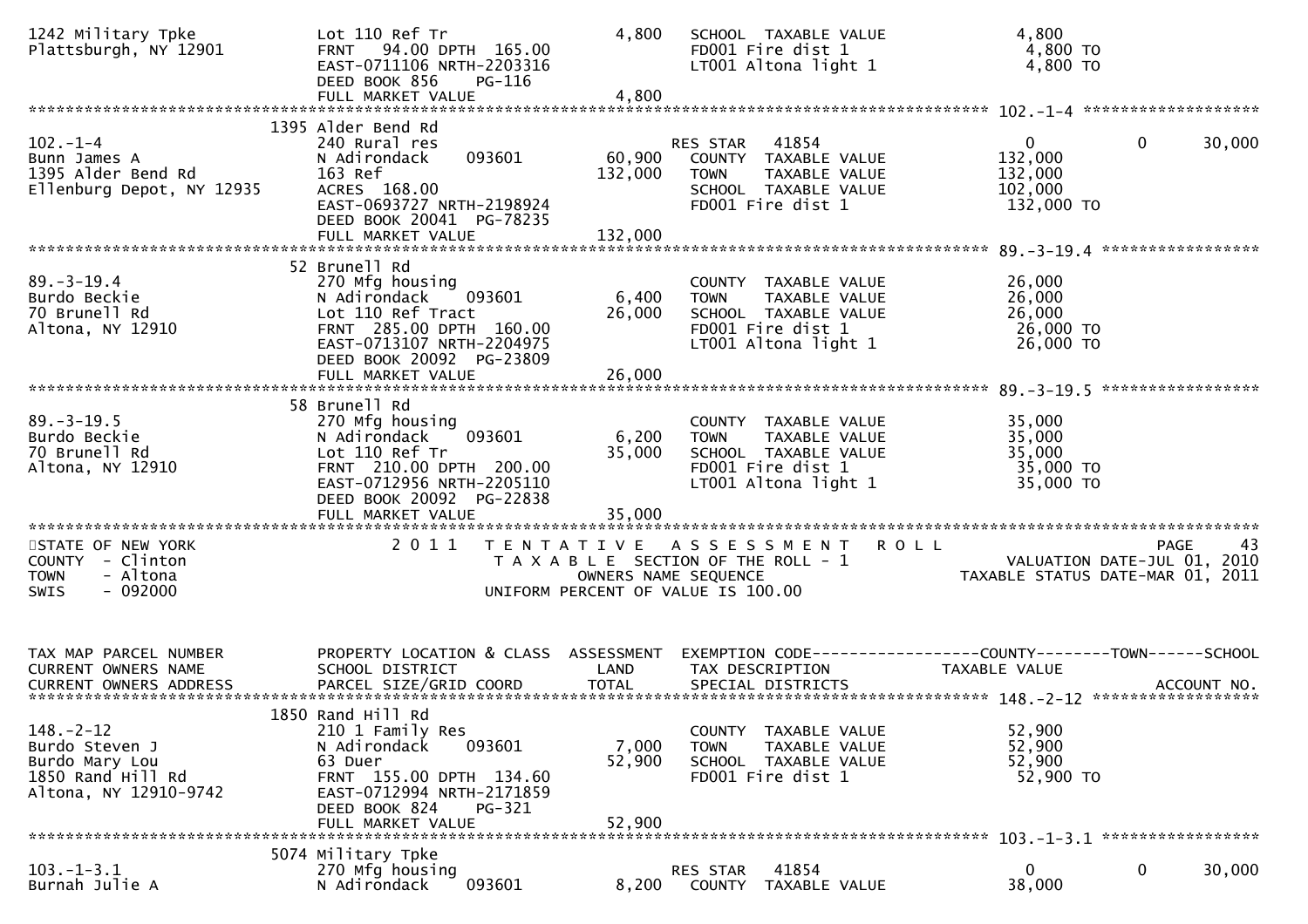| 5074 Military Tpke<br>Altona, NY 12910                                                         | 161 Ref<br>ACRES 3.80<br>EAST-0699184 NRTH-2202663<br>DEED BOOK 20092 PG-24285<br>FULL MARKET VALUE                                                                                     | 38,000<br>38,000            | <b>TOWN</b><br>TAXABLE VALUE<br>SCHOOL TAXABLE VALUE<br>FD001 Fire dist 1                                                                         | 38,000<br>8,000<br>38,000 TO                                                                    |
|------------------------------------------------------------------------------------------------|-----------------------------------------------------------------------------------------------------------------------------------------------------------------------------------------|-----------------------------|---------------------------------------------------------------------------------------------------------------------------------------------------|-------------------------------------------------------------------------------------------------|
|                                                                                                | 89 Trudo Rd                                                                                                                                                                             |                             |                                                                                                                                                   |                                                                                                 |
| $148. - 2 - 13.51$<br>Burnell Beverly A<br>89 Trudo Rd<br>Altona, NY 12910                     | 210 1 Family Res<br>093601<br>N Adirondack<br>Lot 49 Duers<br>1.00<br><b>ACRES</b><br>EAST-0712373 NRTH-2173870<br>DEED BOOK 20011 PG-28507<br>FULL MARKET VALUE                        | 9,000<br>104,700<br>104,700 | COUNTY TAXABLE VALUE<br><b>TOWN</b><br>TAXABLE VALUE<br>SCHOOL TAXABLE VALUE<br>FD001 Fire dist 1                                                 | 104,700<br>104,700<br>104,700<br>104,700 TO                                                     |
|                                                                                                |                                                                                                                                                                                         |                             |                                                                                                                                                   |                                                                                                 |
| $150.-1-7.1$<br>Burnell Life Estate Virgil J<br>1924 Creek Rd<br>Crown Point, NY 12928         | 140 Recore Rd<br>270 Mfg housing<br>093601<br>N Adirondack<br>Lot 129 Pat Duer<br>FRNT 115.00 DPTH 365.00<br>EAST-0736566 NRTH-2176162<br>DEED BOOK 20041 PG-73845<br>FULL MARKET VALUE | 7,700<br>74,000<br>74,000   | COUNTY TAXABLE VALUE<br><b>TOWN</b><br>TAXABLE VALUE<br>SCHOOL TAXABLE VALUE<br>FD001 Fire dist 1                                                 | 74,000<br>74,000<br>74,000<br>74,000 TO                                                         |
|                                                                                                | 3106 Miner Farm Rd                                                                                                                                                                      |                             |                                                                                                                                                   |                                                                                                 |
| $89.1 - 2 - 24$<br>Bush April Mae Favreau<br>Bush Aaron Dean<br>PO Box 153<br>Altona, NY 12910 | 210 1 Family Res<br>N Adirondack<br>093601<br>110 Ref<br>FRNT 150.00 DPTH 252.00<br>BANK<br>080<br>EAST-0711584 NRTH-2207586<br>DEED BOOK 98001 PG-03096                                | 65,000                      | RES STAR 41854<br>6,400 COUNTY TAXABLE VALUE<br>TAXABLE VALUE<br><b>TOWN</b><br>SCHOOL TAXABLE VALUE<br>FD001 Fire dist 1<br>LT001 Altona light 1 | $\overline{0}$<br>$\mathbf 0$<br>30,000<br>65,000<br>65,000<br>35,000<br>65,000 TO<br>65,000 TO |
|                                                                                                | FULL MARKET VALUE                                                                                                                                                                       | 65,000                      |                                                                                                                                                   |                                                                                                 |
| STATE OF NEW YORK<br>COUNTY - Clinton<br><b>TOWN</b><br>- Altona<br>$-092000$<br><b>SWIS</b>   | 2011                                                                                                                                                                                    | OWNERS NAME SEQUENCE        | TENTATIVE ASSESSMENT ROLL<br>T A X A B L E SECTION OF THE ROLL - 1<br>UNIFORM PERCENT OF VALUE IS 100.00                                          | 44<br>PAGE<br>VALUATION DATE-JUL 01, 2010<br>TAXABLE STATUS DATE-MAR 01, 2011                   |
| TAX MAP PARCEL NUMBER<br><b>CURRENT OWNERS NAME</b><br><b>CURRENT OWNERS ADDRESS</b>           | PROPERTY LOCATION & CLASS ASSESSMENT<br>SCHOOL DISTRICT<br>PARCEL SIZE/GRID COORD                                                                                                       | LAND<br><b>TOTAL</b>        | TAX DESCRIPTION<br>SPECIAL DISTRICTS                                                                                                              | EXEMPTION CODE-----------------COUNTY--------TOWN------SCHOOL<br>TAXABLE VALUE<br>ACCOUNT NO.   |
|                                                                                                | 430 Irona Rd                                                                                                                                                                            |                             |                                                                                                                                                   |                                                                                                 |
| $73. - 1 - 34.1$<br>Bushey Edward<br>430 Irona Rd<br>Altona, NY 12910                          | 240 Rural res<br>093601<br>N Adirondack<br>155 Ref<br>ACRES 82.50<br>EAST-0700625 NRTH-2214705<br>DEED BOOK 605<br>$PG-14$<br>FULL MARKET VALUE                                         | 28,800<br>84,800<br>84,800  | COUNTY TAXABLE VALUE<br><b>TOWN</b><br>TAXABLE VALUE<br>SCHOOL TAXABLE VALUE<br>FD001 Fire dist 1<br>LT001 Altona light 1                         | 84,800<br>84,800<br>84,800<br>84,800 TO<br>21,200 TO                                            |
|                                                                                                | Irona Rd                                                                                                                                                                                |                             |                                                                                                                                                   |                                                                                                 |
| $73. - 1 - 34.8$                                                                               | 323 Vacant rural                                                                                                                                                                        |                             | COUNTY TAXABLE VALUE                                                                                                                              | 33,000                                                                                          |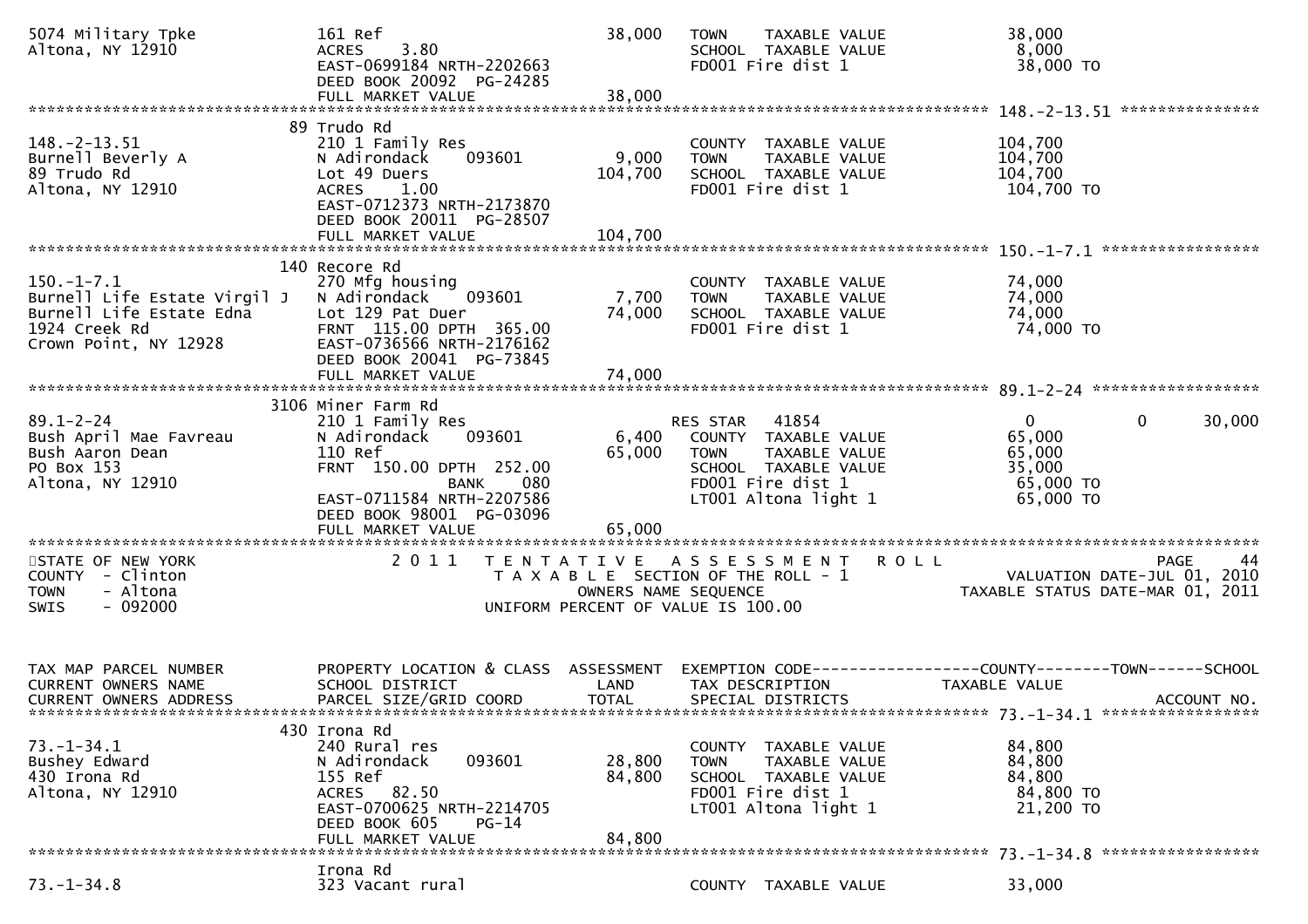| Bushey Edward J Jr<br>Bushey Elizabeth A<br>429 Irona Rd<br>Altona, NY 12910                           | 093601<br>N Adirondack<br>ACRES 103.30<br>EAST-0700373 NRTH-2210157<br>DEED BOOK 20102 PG-30207<br>FULL MARKET VALUE                                                                           | 33,000<br>33,000<br>33,000         | <b>TOWN</b><br>TAXABLE VALUE<br>SCHOOL TAXABLE VALUE<br>FD001 Fire dist 1                                                                                                   |             | 33,000<br>33,000<br>33,000 TO                                             |                                   |                                   |
|--------------------------------------------------------------------------------------------------------|------------------------------------------------------------------------------------------------------------------------------------------------------------------------------------------------|------------------------------------|-----------------------------------------------------------------------------------------------------------------------------------------------------------------------------|-------------|---------------------------------------------------------------------------|-----------------------------------|-----------------------------------|
|                                                                                                        | 423 Irona Rd                                                                                                                                                                                   |                                    |                                                                                                                                                                             |             |                                                                           |                                   |                                   |
| $73. - 1 - 34.41$<br>Bushey Edward J Jr<br>Bushey Elizabeth A<br>423 Irona Rd<br>Altona, NY 12910      | 210 1 Family Res<br>093601<br>N Adirondack<br>Lot 155 Ref Tract<br><b>ACRES</b><br>1.00<br>EAST-0701049 NRTH-2212800<br>DEED BOOK 20061 PG-91542<br>FULL MARKET VALUE                          | 6,500<br>93,200<br>93,200          | RES STAR<br>41854<br>COUNTY TAXABLE VALUE<br><b>TOWN</b><br>TAXABLE VALUE<br>SCHOOL TAXABLE VALUE<br>FD001 Fire dist 1<br>LT001 Altona light 1                              |             | $\overline{0}$<br>93,200<br>93,200<br>63,200<br>93,200 TO<br>93,200 TO    | $\mathbf 0$                       | 30,000                            |
|                                                                                                        |                                                                                                                                                                                                |                                    |                                                                                                                                                                             |             |                                                                           |                                   |                                   |
| $73. - 1 - 34.43$<br>Bushey Edward J Jr<br>Bushey Elizabeth A<br>429 Irona Rd<br>Altona, NY 12910-1912 | 429 Irona Rd<br>210 1 Family Res<br>093601<br>N Adirondack<br>Lot 155 Ref Tr<br>2.50 BANK<br>850<br><b>ACRES</b><br>EAST-0700891 NRTH-2212720<br>DEED BOOK 20031 PG-59182<br>FULL MARKET VALUE | 7,400<br>205,000<br>205,000        | <b>RES STAR</b><br>41854<br>COUNTY TAXABLE VALUE<br><b>TOWN</b><br>TAXABLE VALUE<br>SCHOOL TAXABLE VALUE<br>FD001 Fire dist 1<br>LT001 Altona light 1                       |             | $\mathbf{0}$<br>205,000<br>205,000<br>175,000<br>205,000 TO<br>205,000 TO | 0                                 | 30,000                            |
|                                                                                                        | 2030 Alder Bend Rd                                                                                                                                                                             |                                    |                                                                                                                                                                             |             |                                                                           |                                   |                                   |
| $73. - 1 - 10.2$<br>Bushey James E<br>Bushey Deborah<br>2030 Alder Bend Rd<br>Altona, NY 12910         | 210 1 Family Res<br>093601<br>N Adirondack<br>155 Ref<br>FRNT 164.46 DPTH 178.00<br><b>BANK</b><br>080<br>EAST-0697980 NRTH-2214702<br>DEED BOOK 597<br>PG-141                                 |                                    | PHYS DISAB 41900<br>6,000 LIM INC DI 41932<br>104,400 INC DIS TN 41933<br>41854<br>RES STAR<br>COUNTY TAXABLE VALUE<br><b>TOWN</b><br>TAXABLE VALUE<br>SCHOOL TAXABLE VALUE |             | 15,000<br>44,700<br>0<br>$\mathbf 0$<br>44,700<br>44,700<br>59,400        | 15,000<br>$\Omega$<br>44,700<br>0 | 15,000<br>0<br>$\Omega$<br>30,000 |
|                                                                                                        | FULL MARKET VALUE                                                                                                                                                                              |                                    | 104,400 FD001 Fire dist 1                                                                                                                                                   |             | 104,400 TO                                                                |                                   |                                   |
| STATE OF NEW YORK<br>COUNTY - Clinton<br>- Altona<br><b>TOWN</b><br>$-092000$<br>SWIS                  | 2011                                                                                                                                                                                           |                                    | TENTATIVE ASSESSMENT<br>T A X A B L E SECTION OF THE ROLL - 1<br>OWNERS NAME SEQUENCE<br>UNIFORM PERCENT OF VALUE IS 100.00                                                 | <b>ROLL</b> | VALUATION DATE-JUL 01, 2010<br>TAXABLE STATUS DATE-MAR 01, 2011           | <b>PAGE</b>                       | 45                                |
| TAX MAP PARCEL NUMBER<br><b>CURRENT OWNERS NAME</b><br><b>CURRENT OWNERS ADDRESS</b>                   | PROPERTY LOCATION & CLASS<br>SCHOOL DISTRICT<br>PARCEL SIZE/GRID COORD                                                                                                                         | ASSESSMENT<br>LAND<br><b>TOTAL</b> | EXEMPTION CODE-----------------COUNTY-------TOWN------SCHOOL<br>TAX DESCRIPTION<br>SPECIAL DISTRICTS                                                                        |             | TAXABLE VALUE                                                             |                                   | ACCOUNT NO.                       |
|                                                                                                        | 2064 Alder Bend Rd                                                                                                                                                                             |                                    |                                                                                                                                                                             |             |                                                                           |                                   |                                   |
| $73. - 1 - 10.13$<br>Bushey Jason E<br>Bushey Nicole L<br>1933 Alder Bend Rd<br>Altona, NY 12910       | 270 Mfg housing<br>093601<br>N Adirondack<br>Lot 155 Ref Tr<br>97.00 DPTH 175.00<br><b>FRNT</b><br>EAST-0697980 NRTH-2215557<br>DEED BOOK 20061 PG-98022<br>FULL MARKET VALUE                  | 5,600<br>18,000<br>18,000          | COUNTY TAXABLE VALUE<br><b>TOWN</b><br>TAXABLE VALUE<br>SCHOOL TAXABLE VALUE<br>FD001 Fire dist 1                                                                           |             | 18,000<br>18,000<br>18,000<br>18,000 TO                                   |                                   |                                   |
|                                                                                                        |                                                                                                                                                                                                |                                    |                                                                                                                                                                             |             | 150. -1-4.281 ****************                                            |                                   |                                   |
| $150. - 1 - 4.281$                                                                                     | 166 Recore Rd<br>311 Res vac land                                                                                                                                                              |                                    | COUNTY TAXABLE VALUE                                                                                                                                                        |             | 5,400                                                                     |                                   |                                   |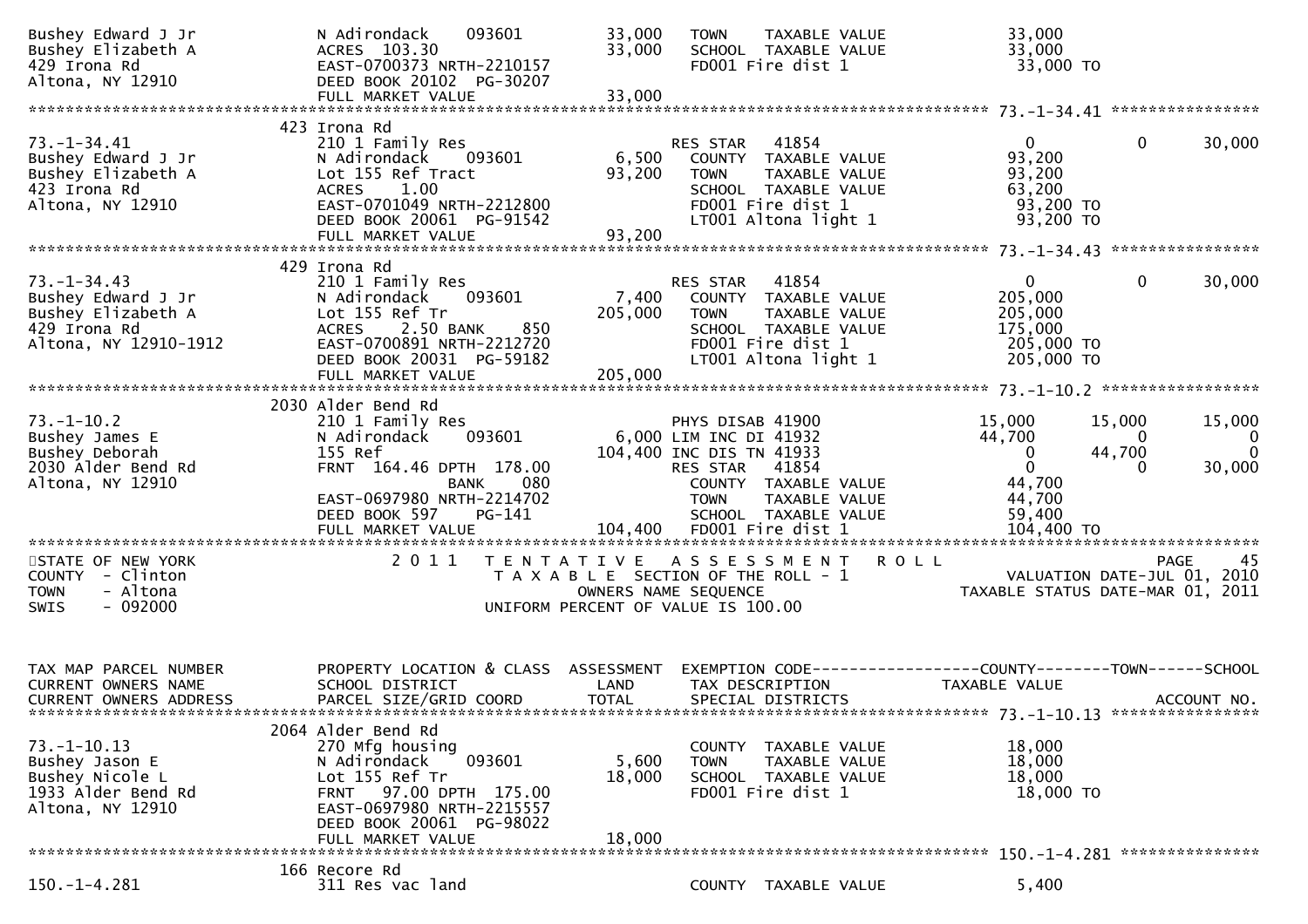| Bushey Kevin E<br>Bushey Diane L<br>344 Burke Rd<br>Plattsburgh, NY 12901                    | N Adirondack<br>093601<br>Lot 144 Duers Patent<br>35.00 DPTH 597.00<br>FRNT<br>0.85<br><b>ACRES</b><br>EAST-0737601 NRTH-2176147<br>DEED BOOK 20102 PG-31671<br>FULL MARKET VALUE  | 5,400<br>5,400<br>5,400                                                     | <b>TOWN</b>                                 | TAXABLE VALUE<br>SCHOOL TAXABLE VALUE<br>FD001 Fire dist 1                                  |                                               | 5,400<br>5,400<br>5,400 TO                                      |             |             |
|----------------------------------------------------------------------------------------------|------------------------------------------------------------------------------------------------------------------------------------------------------------------------------------|-----------------------------------------------------------------------------|---------------------------------------------|---------------------------------------------------------------------------------------------|-----------------------------------------------|-----------------------------------------------------------------|-------------|-------------|
|                                                                                              | 586 Irona Rd                                                                                                                                                                       |                                                                             |                                             |                                                                                             |                                               |                                                                 |             |             |
| $73.-3-12.11$<br>Bushey Kyle C<br>586 Irona Rd<br>Altona, NY 12910                           | 270 Mfg housing<br>093601<br>N Adirondack<br>166 Ref<br>20061/95388 Term of Life<br>1.70<br>ACRES<br>EAST-0697242 NRTH-2212999<br>DEED BOOK 20112 PG-38613                         | 6,900<br>31,100                                                             | RES STAR<br><b>TOWN</b>                     | 41854<br>COUNTY TAXABLE VALUE<br>TAXABLE VALUE<br>SCHOOL TAXABLE VALUE<br>FD001 Fire dist 1 |                                               | 0<br>31,100<br>31,100<br>1,100<br>31,100 TO                     | 0           | 30,000      |
|                                                                                              | FULL MARKET VALUE                                                                                                                                                                  | 31,100                                                                      |                                             |                                                                                             |                                               |                                                                 |             |             |
| $73. - 1 - 10.4$<br>Bushey Mark<br>Bushey Ann<br>2008 Alder Bend Rd<br>Altona, NY 12910      | 2008 Alder Bend Rd<br>210 1 Family Res<br>093601<br>N Adirondack<br>Lot 155 Ref Tr<br>FRNT 175.00 DPTH 187.60<br>EAST-0697996 NRTH-2214161                                         | 6,200<br>54,200                                                             | RES STAR<br><b>TOWN</b>                     | 41854<br>COUNTY TAXABLE VALUE<br>TAXABLE VALUE<br>SCHOOL TAXABLE VALUE<br>FD001 Fire dist 1 |                                               | 0<br>54,200<br>54,200<br>24,200<br>54,200 TO                    | 0           | 30,000      |
|                                                                                              | DEED BOOK 617<br>PG-639<br>FULL MARKET VALUE                                                                                                                                       | 54,200                                                                      |                                             |                                                                                             |                                               |                                                                 |             |             |
|                                                                                              |                                                                                                                                                                                    |                                                                             |                                             |                                                                                             |                                               |                                                                 |             |             |
| $73. - 1 - 5$<br>Bushey Michael A<br>Bushey Jeanne<br>560 Irona Rd<br>Altona, NY 12910       | 560 Irona Rd<br>210 1 Family Res<br>093601<br>N Adirondack<br>Lot 166 Pat Ref<br><b>ACRES</b><br>1.80<br>EAST-0697655 NRTH-2213036<br>DEED BOOK 599<br>PG-860<br>FULL MARKET VALUE | 7,100<br>69,000<br>69,000                                                   | RES STAR<br><b>TOWN</b>                     | 41854<br>COUNTY TAXABLE VALUE<br>TAXABLE VALUE<br>SCHOOL TAXABLE VALUE<br>FD001 Fire dist 1 |                                               | 0<br>69,000<br>69,000<br>39,000<br>69,000 TO                    | 0           | 30,000      |
|                                                                                              |                                                                                                                                                                                    |                                                                             |                                             |                                                                                             |                                               |                                                                 |             |             |
| STATE OF NEW YORK<br>COUNTY - Clinton<br>- Altona<br><b>TOWN</b><br>$-092000$<br><b>SWIS</b> | 2011<br>T E N T A T I V E                                                                                                                                                          | T A X A B L E SECTION OF THE ROLL - 1<br>UNIFORM PERCENT OF VALUE IS 100.00 | A S S E S S M E N T<br>OWNERS NAME SEQUENCE |                                                                                             | <b>ROLL</b>                                   | VALUATION DATE-JUL 01, 2010<br>TAXABLE STATUS DATE-MAR 01, 2011 | <b>PAGE</b> | 46          |
| TAX MAP PARCEL NUMBER<br>CURRENT OWNERS NAME<br><b>CURRENT OWNERS ADDRESS</b>                | PROPERTY LOCATION & CLASS<br>SCHOOL DISTRICT<br>PARCEL SIZE/GRID COORD                                                                                                             | ASSESSMENT<br>LAND<br><b>TOTAL</b>                                          | EXEMPTION CODE--<br>TAX DESCRIPTION         | SPECIAL DISTRICTS                                                                           | ---------------COUNTY--------TOWN------SCHOOL | TAXABLE VALUE                                                   |             | ACCOUNT NO. |
|                                                                                              | 2016 Alder Bend Rd                                                                                                                                                                 |                                                                             |                                             |                                                                                             |                                               |                                                                 |             |             |
| 73. -1 -10. 171<br>Bushey Neal R<br>2016 Alder Bend Rd<br>Altona, NY 12910                   | 210 1 Family Res<br>093601<br>N Adirondack<br>Lot 155 Ref Tract<br>1.20<br><b>ACRES</b><br>EAST-0697990 NRTH-2214481<br>DEED BOOK 748<br>PG-271<br>FULL MARKET VALUE               | 6,500<br>76,800<br>76,800                                                   | RES STAR<br>COUNTY<br><b>TOWN</b>           | 41854<br>TAXABLE VALUE<br>TAXABLE VALUE<br>SCHOOL TAXABLE VALUE<br>FD001 Fire dist 1        |                                               | 0<br>76,800<br>76,800<br>46,800<br>76,800 TO                    | 0           | 30,000      |
|                                                                                              |                                                                                                                                                                                    |                                                                             |                                             |                                                                                             |                                               |                                                                 |             |             |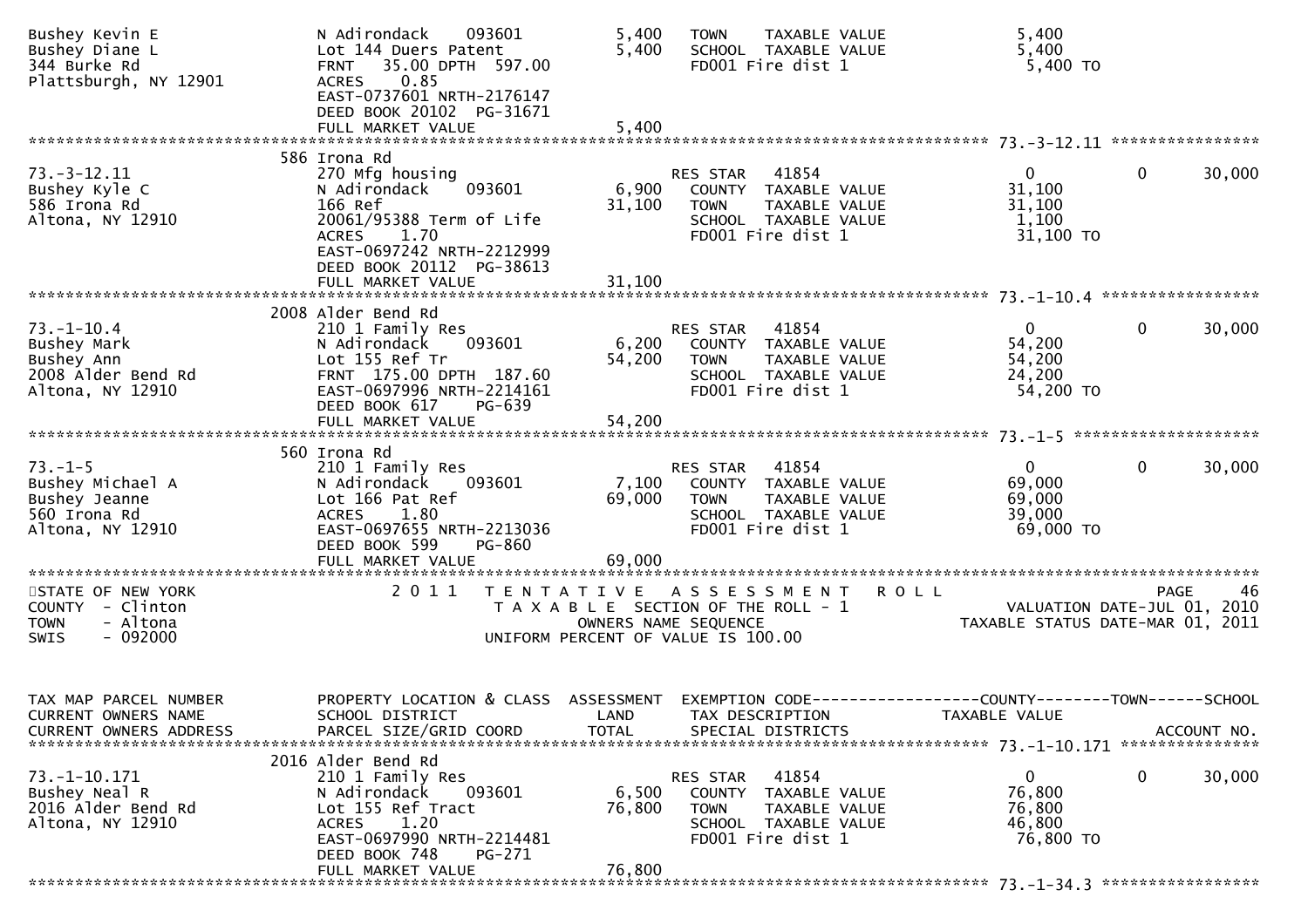| $73. - 1 - 34.3$<br>Bushey Richard<br>467 Irona Rd<br>Altona, NY 12910                                  | 467 Irona Rd<br>314 Rural vac<10<br>N Adirondack<br>093601<br>Lot 155 Ref Tr<br>4.50<br><b>ACRES</b><br>EAST-0700389 NRTH-2212843<br>DEED BOOK 20082 PG-13885<br>FULL MARKET VALUE | 3,000<br><b>TOWN</b><br>3,000<br>FD001 Fire dist 1<br>3,000                                                                               | COUNTY TAXABLE VALUE<br>TAXABLE VALUE<br>SCHOOL TAXABLE VALUE<br>LT001 Altona light 1 | 3,000<br>3,000<br>3,000<br>3,000 TO<br>3,000 TO                                              |
|---------------------------------------------------------------------------------------------------------|------------------------------------------------------------------------------------------------------------------------------------------------------------------------------------|-------------------------------------------------------------------------------------------------------------------------------------------|---------------------------------------------------------------------------------------|----------------------------------------------------------------------------------------------|
|                                                                                                         |                                                                                                                                                                                    |                                                                                                                                           |                                                                                       |                                                                                              |
| $73. - 1 - 34.7$<br>Bushey Richard<br>467 Irona Rd<br>Altona, NY 12910                                  | 467 Irona Rd<br>240 Rural res<br>093601<br>N Adirondack<br>ACRES 104.60<br>EAST-0699849 NRTH-2210287<br>DEED BOOK 20102 PG-30206<br>FULL MARKET VALUE                              | RES STAR<br>33,200<br>104,000<br><b>TOWN</b><br>FD001 Fire dist 1<br>104,000                                                              | 41854<br>COUNTY TAXABLE VALUE<br>TAXABLE VALUE<br>SCHOOL TAXABLE VALUE                | $\mathbf{0}$<br>$\mathbf{0}$<br>30,000<br>104,000<br>104,000<br>74,000<br>104,000 TO         |
|                                                                                                         | 4553 Military Tpke                                                                                                                                                                 |                                                                                                                                           |                                                                                       |                                                                                              |
| $104. -1 - 14.1$<br>Bushey Ricky<br>Hemingway Jo Anne M<br>4553 Military Turnpike<br>Altona, NY 12910   | 240 Rural res<br>093601<br>N Adirondack<br>Lot 43<br>ACRES 29.00<br>EAST-0707671 NRTH-2194028<br>DEED BOOK 913<br><b>PG-209</b><br>FULL MARKET VALUE                               | RES STAR<br>17,900<br>119,000<br><b>TOWN</b><br>FD001 Fire dist 1<br>119,000                                                              | 41854<br>COUNTY TAXABLE VALUE<br><b>TAXABLE VALUE</b><br>SCHOOL TAXABLE VALUE         | $\mathbf{0}$<br>$\mathbf{0}$<br>30,000<br>119,000<br>119,000<br>89,000<br>119,000 TO         |
|                                                                                                         | Alder Bend Rd                                                                                                                                                                      |                                                                                                                                           |                                                                                       |                                                                                              |
| $131. - 1 - 7.1$<br>Bushey William A<br>Bushey Jane M<br>PO Box 62<br>Ararat, NC 27007                  | $314$ Rural vac<10<br>N Adirondack<br>093601<br>39 Pat Sg<br><b>ACRES</b><br>2.40<br>EAST-0688691 NRTH-2182360<br>DEED BOOK 581<br>PG-1124<br>FULL MARKET VALUE                    | 7,300<br><b>TOWN</b><br>7,300<br>FD001 Fire dist 1<br>7,300                                                                               | COUNTY TAXABLE VALUE<br>TAXABLE VALUE<br>SCHOOL TAXABLE VALUE                         | 7,300<br>7,300<br>7,300<br>7,300 TO                                                          |
| STATE OF NEW YORK<br>COUNTY - Clinton<br>- Altona<br>TOWN<br>$-092000$<br>SWIS                          | 2 0 1 1                                                                                                                                                                            | TENTATIVE ASSESSMENT<br>T A X A B L E SECTION OF THE ROLL - 1<br>OWNERS NAME SEQUENCE<br>UNIFORM PERCENT OF VALUE IS 100.00               | <b>ROLL</b>                                                                           | 47<br>PAGE<br>VALUATION DATE-JUL 01, 2010<br>TAXABLE STATUS DATE-MAR 01, 2011                |
| TAX MAP PARCEL NUMBER<br><b>CURRENT OWNERS NAME</b><br><b>CURRENT OWNERS ADDRESS</b>                    | PROPERTY LOCATION & CLASS<br>SCHOOL DISTRICT<br>PARCEL SIZE/GRID COORD                                                                                                             | ASSESSMENT<br>LAND<br>TAX DESCRIPTION<br><b>TOTAL</b><br>SPECIAL DISTRICTS                                                                |                                                                                       | EXEMPTION CODE-----------------COUNTY-------TOWN------SCHOOL<br>TAXABLE VALUE<br>ACCOUNT NO. |
| $131. - 1 - 8.5$<br>Bushey William A<br>Bushey Jane M<br>563 Alder Bend Rd<br>Ellenburg Depot, NY 12935 | 563 Alder Bend Rd<br>240 Rural res<br>093601<br>N Adirondack<br>Lot $36S$<br>ACRES 61.60<br>EAST-0687278 NRTH-2181921<br>DEED BOOK 767<br>$PG-1$<br>FULL MARKET VALUE              | 81 PCT OF VALUE USED FOR EXEMPTION PURPOSES<br>WARNONALL 41121<br>23,600 RES STAR<br>90,800<br><b>TOWN</b><br>FD001 Fire dist 1<br>90,800 | 41854<br>COUNTY TAXABLE VALUE<br>TAXABLE VALUE<br>SCHOOL TAXABLE VALUE                | 11,032<br>11,032<br>0<br>30,000<br>0<br>$\Omega$<br>79,768<br>79,768<br>60,800<br>90,800 TO  |
|                                                                                                         | 14 Merrywood Dr                                                                                                                                                                    |                                                                                                                                           |                                                                                       |                                                                                              |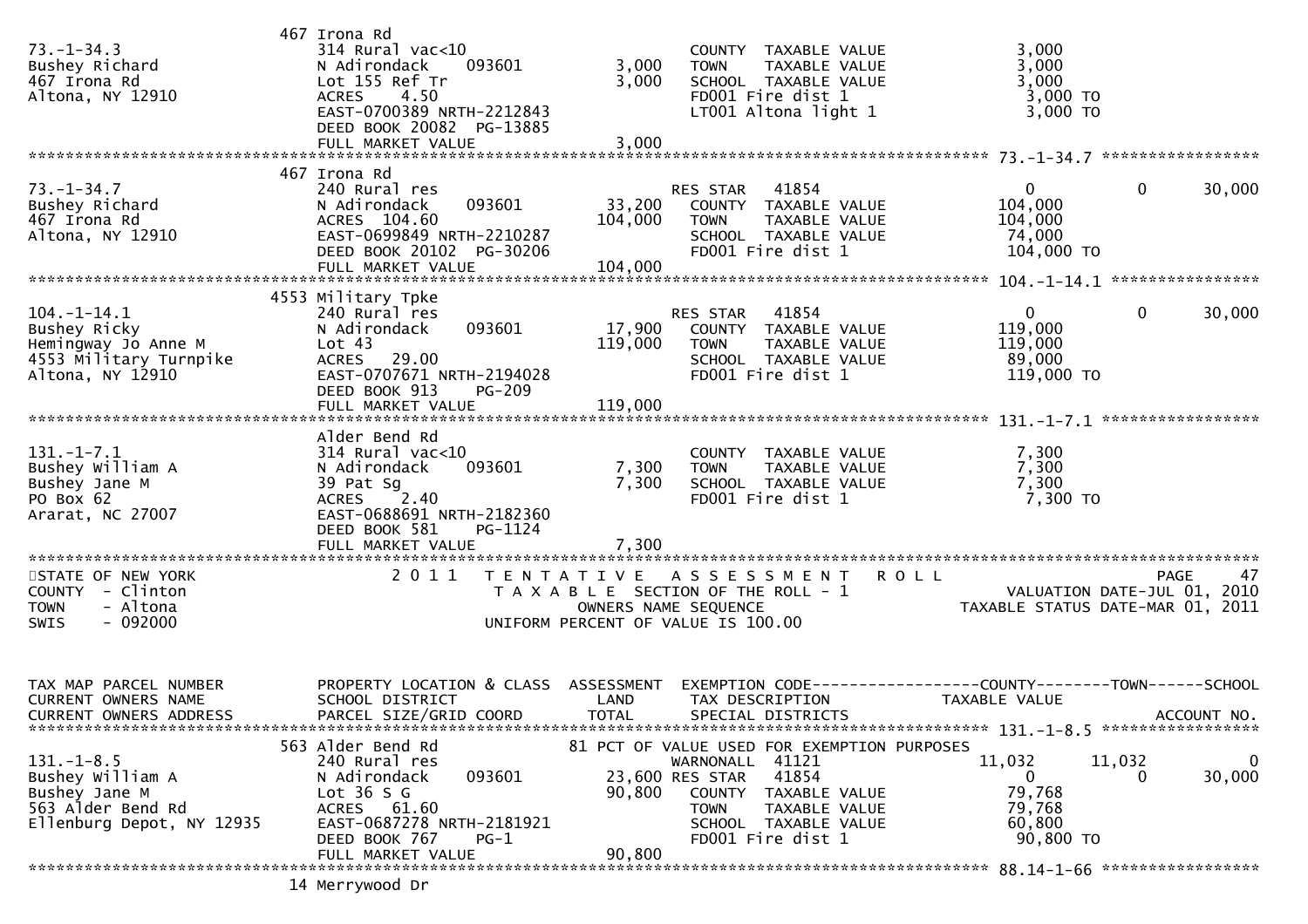| $88.14 - 1 - 66$<br>Buskey Andy<br>PO Box 164<br>Gansevoort, NY 12831                                  | 312 Vac w/imprv<br>093601<br>N Adirondack<br>Stonewall Acres Lot 66<br>FRNT 92.39 DPTH 139.18<br>EAST-0700295 NRTH-2203382<br>DEED BOOK 20082 PG-16427<br>FULL MARKET VALUE    | 4,500<br>4,500<br>4,500                   | COUNTY TAXABLE VALUE<br>TAXABLE VALUE<br><b>TOWN</b><br>SCHOOL TAXABLE VALUE<br>FD001 Fire dist 1                                              | 4,500<br>4,500<br>4,500<br>4,500 TO                                                                 |
|--------------------------------------------------------------------------------------------------------|--------------------------------------------------------------------------------------------------------------------------------------------------------------------------------|-------------------------------------------|------------------------------------------------------------------------------------------------------------------------------------------------|-----------------------------------------------------------------------------------------------------|
|                                                                                                        | 19 Burdo Rd                                                                                                                                                                    |                                           |                                                                                                                                                |                                                                                                     |
| $89. -2 - 18.222$<br>Buskey Joyce<br>PO Box 30<br>Altona, NY 12910                                     | 270 Mfg housing<br>N Adirondack<br>093601<br>Lot 110 Ref Tract<br>Also Title Vol 868 Pg 194<br>FRNT 100.00 DPTH 200.00<br>EAST-0711258 NRTH-2203075<br>DEED BOOK 703<br>PG-154 | 5,900<br>13,500                           | 41854<br>RES STAR<br>COUNTY TAXABLE VALUE<br>TAXABLE VALUE<br><b>TOWN</b><br>SCHOOL TAXABLE VALUE<br>FD001 Fire dist 1<br>LT001 Altona light 1 | $\mathbf{0}$<br>$\mathbf 0$<br>13,500<br>13,500<br>13,500<br>$\mathbf{0}$<br>13,500 TO<br>13,500 TO |
|                                                                                                        | FULL MARKET VALUE                                                                                                                                                              | 13,500                                    |                                                                                                                                                |                                                                                                     |
|                                                                                                        | Rand Hill Rd                                                                                                                                                                   |                                           |                                                                                                                                                |                                                                                                     |
| $148. - 3 - 18$<br>Cadrette Euclid<br>18 Church St<br>Lisbon, NY 13658                                 | $314$ Rural vac<10<br>093601<br>N Adirondack<br>49 Duer<br><b>ACRES</b><br>1.50<br>EAST-0711876 NRTH-2172037                                                                   | 9,100<br>9,100                            | COUNTY TAXABLE VALUE<br><b>TOWN</b><br>TAXABLE VALUE<br>SCHOOL TAXABLE VALUE<br>FD001 Fire dist 1                                              | 9,100<br>9,100<br>9,100<br>9,100 TO                                                                 |
|                                                                                                        | DEED BOOK 99001 PG-10028<br>FULL MARKET VALUE                                                                                                                                  | 9,100                                     |                                                                                                                                                |                                                                                                     |
|                                                                                                        |                                                                                                                                                                                |                                           |                                                                                                                                                |                                                                                                     |
| $148. - 2 - 13.52$<br>Campbell Scott S<br>PO Box 31<br>Dannemora, NY 12929                             | 77 Trudo Rd<br>270 Mfg housing<br>093601<br>N Adirondack<br>Lot 49 Duers<br>1.00<br><b>ACRES</b><br>EAST-0712410 NRTH-2173668<br>DEED BOOK 996<br>$PG-153$                     | 9,000<br>44,000                           | RES STAR<br>41854<br>COUNTY TAXABLE VALUE<br>TAXABLE VALUE<br><b>TOWN</b><br>SCHOOL TAXABLE VALUE<br>FD001 Fire dist 1                         | 30,000<br>$\overline{0}$<br>$\Omega$<br>44,000<br>44,000<br>14,000<br>44,000 TO                     |
|                                                                                                        | FULL MARKET VALUE                                                                                                                                                              | 44,000                                    |                                                                                                                                                |                                                                                                     |
| STATE OF NEW YORK<br>COUNTY - Clinton<br><b>TOWN</b><br>- Altona<br>$-092000$<br><b>SWIS</b>           | 2011                                                                                                                                                                           |                                           | TENTATIVE ASSESSMENT<br>ROLL<br>T A X A B L E SECTION OF THE ROLL - 1<br>OWNERS NAME SEQUENCE<br>UNIFORM PERCENT OF VALUE IS 100.00            | <b>PAGE</b><br>48<br>VALUATION DATE-JUL 01, 2010<br>TAXABLE STATUS DATE-MAR 01, 2011                |
| TAX MAP PARCEL NUMBER<br>CURRENT OWNERS NAME<br><b>CURRENT OWNERS ADDRESS</b>                          | PROPERTY LOCATION & CLASS<br>SCHOOL DISTRICT<br>PARCEL SIZE/GRID COORD                                                                                                         | <b>ASSESSMENT</b><br>LAND<br><b>TOTAL</b> | EXEMPTION CODE--<br>TAX DESCRIPTION<br>SPECIAL DISTRICTS                                                                                       | ----------------COUNTY--------TOWN------SCHOOL<br>TAXABLE VALUE<br>ACCOUNT NO.                      |
|                                                                                                        | 1826 Plank Rd                                                                                                                                                                  |                                           |                                                                                                                                                |                                                                                                     |
| $86. - 2 - 20$<br>Campbell Thomas E<br>Campbell Cheryl A<br>1826 Plank Rd<br>Ellenburg Depot, NY 12935 | 210 1 Family Res<br>093601<br>N Adirondack<br>B W Patent<br>1.60 BANK<br>080<br><b>ACRES</b><br>EAST-0676862 NRTH-2204491<br>DEED BOOK 20001 PG-18635<br>FULL MARKET VALUE     | 6,900<br>53,600<br>53,600                 | 41854<br>RES STAR<br><b>COUNTY</b><br>TAXABLE VALUE<br><b>TOWN</b><br>TAXABLE VALUE<br>SCHOOL TAXABLE VALUE<br>FD001 Fire dist 1               | 0<br>$\mathbf 0$<br>30,000<br>53,600<br>53,600<br>23,600<br>53,600 TO                               |
|                                                                                                        |                                                                                                                                                                                |                                           |                                                                                                                                                |                                                                                                     |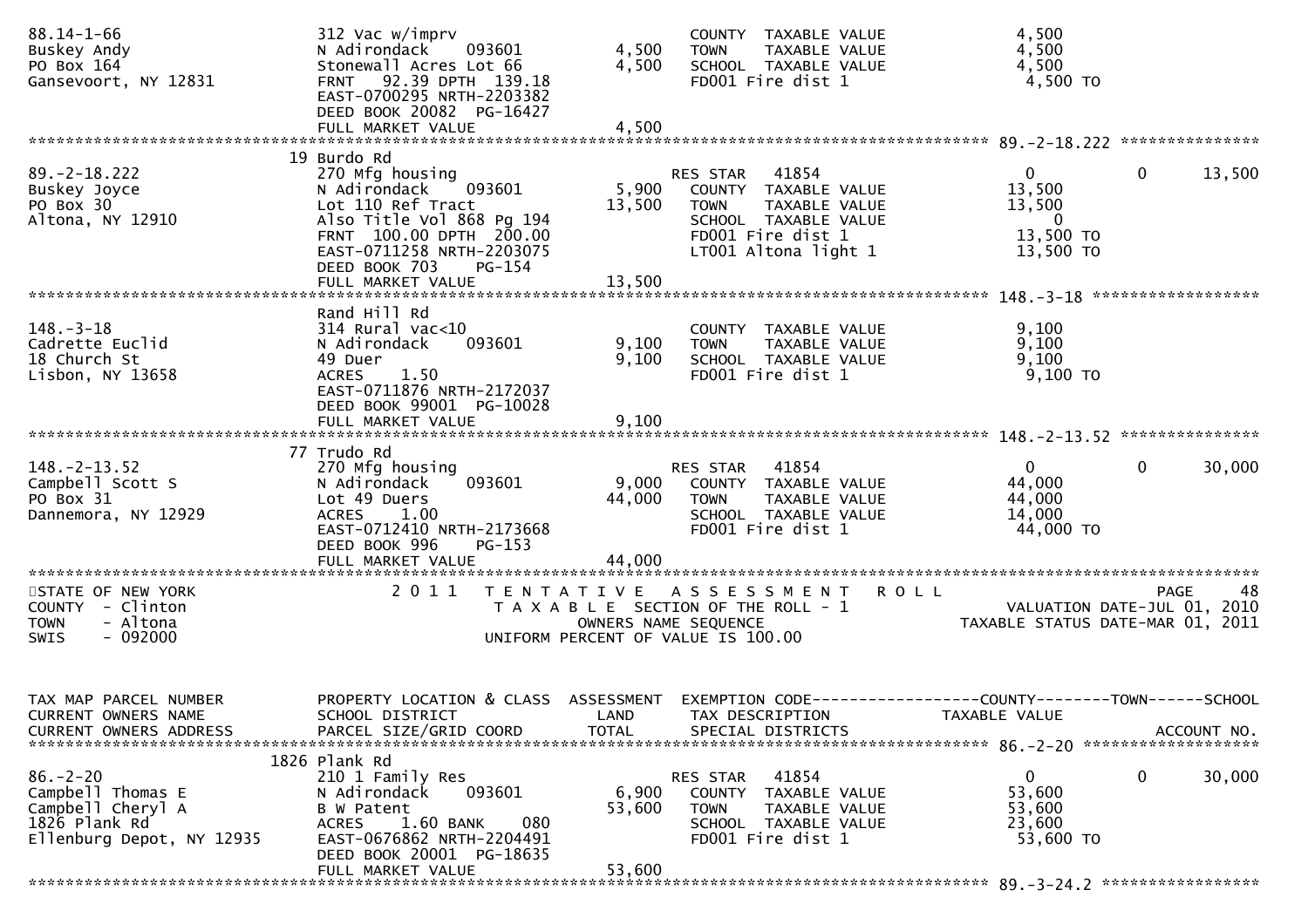| $89. - 3 - 24.2$<br>Canning Beverly A<br>2962 Miner Farm Rd<br>Altona, NY 12910                | Miner Farm Rd<br>322 Rural vac>10<br>093601<br>N Adirondack<br>Lots 110 & 111 Ref Tract<br>ACRES 52.70<br>EAST-0714711 NRTH-2207040<br>DEED BOOK 20011 PG-35633 | 23,700<br>23,700           | COUNTY TAXABLE VALUE<br>TAXABLE VALUE<br><b>TOWN</b><br>SCHOOL TAXABLE VALUE<br>FD001 Fire dist 1<br>LT001 Altona light 1                         | 23,700<br>23,700<br>23,700<br>$2\frac{3}{2}$ , $\frac{700}{2}$ TO<br>23,700 TO                                                   |        |
|------------------------------------------------------------------------------------------------|-----------------------------------------------------------------------------------------------------------------------------------------------------------------|----------------------------|---------------------------------------------------------------------------------------------------------------------------------------------------|----------------------------------------------------------------------------------------------------------------------------------|--------|
|                                                                                                | 2962 Miner Farm Rd                                                                                                                                              |                            |                                                                                                                                                   |                                                                                                                                  |        |
| $74. - 1 - 32.3$<br>Canning Gary<br>Canning Beverly<br>2962 Miner Farm Rd<br>Altona, NY 12910  | 210 1 Family Res<br>093601<br>N Adirondack<br>Lot 111 Ref Tr<br>FRNT 217.00 DPTH 155.00<br>EAST-0715083 NRTH-2207883<br>DEED BOOK 588<br>PG-451                 | 144,200                    | RES STAR 41854<br>6,100 COUNTY TAXABLE VALUE<br>TAXABLE VALUE<br><b>TOWN</b><br>SCHOOL TAXABLE VALUE<br>FD001 Fire dist 1<br>LT001 Altona light 1 | $\overline{0}$<br>$\mathbf 0$<br>144,200<br>144,200<br>114,200<br>144,200 TO<br>144,200 TO                                       | 30,000 |
|                                                                                                |                                                                                                                                                                 |                            |                                                                                                                                                   |                                                                                                                                  |        |
| $74. - 1 - 32.6$<br>Canning Gary<br>Canning Beverly<br>2962 Miner Farm Rd<br>Altona, NY 12910  | Miner Farm Rd<br>314 Rural vac<10<br>093601<br>N Adirondack<br>Lot 111 Ref Tract Patent<br>ACRES 4.00<br>EAST-0715102 NRTH-2208098<br>DEED BOOK 2000 PG-18270   | 8,300<br>8,300             | COUNTY TAXABLE VALUE<br>TAXABLE VALUE<br><b>TOWN</b><br>SCHOOL TAXABLE VALUE<br>FD001 Fire dist 1<br>LT001 Altona light 1                         | 8,300<br>8,300<br>8,300<br>8,300 TO<br>8,300 TO                                                                                  |        |
|                                                                                                |                                                                                                                                                                 |                            |                                                                                                                                                   |                                                                                                                                  |        |
|                                                                                                |                                                                                                                                                                 |                            |                                                                                                                                                   |                                                                                                                                  |        |
| $74. - 1 - 13.3$<br>Cantelmo Raymond<br>36 Valley Rd<br>36 Valley Rd<br>Lincoln Park, NJ 07035 | 340 Joe Wood Rd<br>240 Rural res<br>093601<br>N Adirondack<br>Lot 104 Ref Tr<br>ACRES 133.00<br>EAST-0717752 NRTH-2215583<br>DEED BOOK 757<br>$PG-72$           | 63,900<br>104,500          | COUNTY TAXABLE VALUE<br><b>TOWN</b><br>TAXABLE VALUE<br>SCHOOL TAXABLE VALUE<br>FD001 Fire dist 1                                                 | 104,500<br>104,500<br>104,500<br>104,500 TO                                                                                      |        |
|                                                                                                | FULL MARKET VALUE                                                                                                                                               | 104,500                    |                                                                                                                                                   |                                                                                                                                  |        |
|                                                                                                |                                                                                                                                                                 |                            |                                                                                                                                                   |                                                                                                                                  |        |
| STATE OF NEW YORK<br>COUNTY - Clinton<br>- Altona<br><b>TOWN</b><br>$-092000$<br>SWIS          |                                                                                                                                                                 | OWNERS NAME SEQUENCE       | 2011 TENTATIVE ASSESSMENT ROLL<br>T A X A B L E SECTION OF THE ROLL - 1<br>UNIFORM PERCENT OF VALUE IS 100.00                                     | <b>PAGE</b><br>VALUATION DATE-JUL 01, 2010<br>TAXABLE STATUS DATE-MAR 01, 2011                                                   | 49     |
| TAX MAP PARCEL NUMBER<br>CURRENT OWNERS NAME<br><b>CURRENT OWNERS ADDRESS</b>                  | PARCEL SIZE/GRID COORD                                                                                                                                          | <b>TOTAL</b>               | SPECIAL DISTRICTS                                                                                                                                 | PROPERTY LOCATION & CLASS ASSESSMENT EXEMPTION CODE----------------COUNTY-------TOWN------SCHOOL<br>TAXABLE VALUE<br>ACCOUNT NO. |        |
|                                                                                                | 208 Recore Rd                                                                                                                                                   |                            |                                                                                                                                                   |                                                                                                                                  |        |
| $150.-1-4.29$<br>Canton Lorie<br>208 Recore Rd<br>West Chazy, NY 12992                         | 270 Mfg housing<br>093601<br>N Adirondack<br>Lot 144 Duers Patent<br>ACRES 24.10<br>EAST-0739075 NRTH-2176462<br>DEED BOOK 20051 PG-79615<br>FULL MARKET VALUE  | 17,300<br>80,000<br>80,000 | 41854<br>RES STAR<br>COUNTY TAXABLE VALUE<br>TAXABLE VALUE<br>TOWN<br>SCHOOL TAXABLE VALUE<br>FD001 Fire dist 1                                   | 0<br>0<br>80,000<br>80,000<br>50,000<br>80,000 TO                                                                                | 30,000 |
|                                                                                                |                                                                                                                                                                 |                            |                                                                                                                                                   |                                                                                                                                  |        |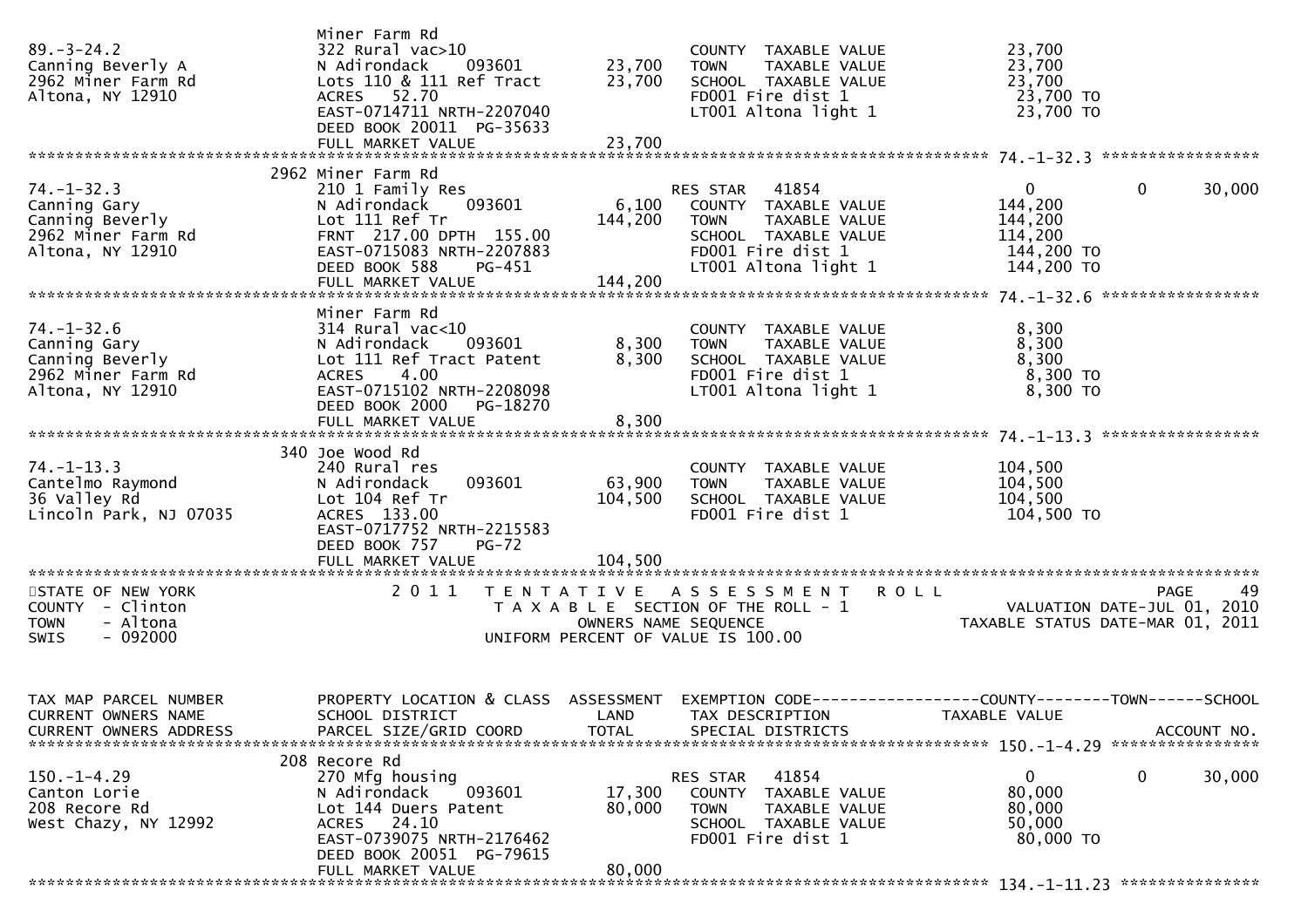| 134. –1–11.23<br>Carlo Charles<br>95 Sailly Ave<br>Plattsburgh, NY 12901                       | 3728 Military Tpke<br>240 Rural res<br>093601<br>N Adirondack<br>103 Duer<br>ACRES 92.10<br>EAST-0724241 NRTH-2183351<br>DEED BOOK 592<br>PG-987<br>FULL MARKET VALUE             | 41,700<br>127,800<br>127,800 | COUNTY TAXABLE VALUE<br><b>TOWN</b><br>TAXABLE VALUE<br>SCHOOL TAXABLE VALUE<br>FD001 Fire dist 1 | 127,800<br>127,800<br>127,800<br>127,800 TO                                                                                      |
|------------------------------------------------------------------------------------------------|-----------------------------------------------------------------------------------------------------------------------------------------------------------------------------------|------------------------------|---------------------------------------------------------------------------------------------------|----------------------------------------------------------------------------------------------------------------------------------|
| $134. - 1 - 11.24$<br>Carlo Charles<br>Carlo Sandra<br>95 Sailly Ave<br>Plattsburgh, NY 12901  | Military Tpke<br>314 Rural vac<10<br>093601<br>N Adirondack<br>Lot 103 Duers<br><b>ACRES</b><br>4.10<br>EAST-0724326 NRTH-2181719<br>DEED BOOK 778<br>PG-235<br>FULL MARKET VALUE | 10,700<br>10,700<br>10,700   | COUNTY TAXABLE VALUE<br>TAXABLE VALUE<br><b>TOWN</b><br>SCHOOL TAXABLE VALUE<br>FD001 Fire dist 1 | 10,700<br>10,700<br>10,700<br>10,700 TO                                                                                          |
| $88.14 - 1 - 23$<br>Caron Edgar<br>1540 Filion<br>St Laurent QC, Canada<br>H4L4E8              | 30 Merrywood Dr<br>312 Vac w/imprv<br>N Adirondack<br>093601<br>Stonewall Acres Lot 23<br>FRNT 80.00 DPTH 126.41<br>EAST-0699988 NRTH-2203562                                     | 4,000<br>4,100               | COUNTY TAXABLE VALUE<br><b>TOWN</b><br>TAXABLE VALUE<br>SCHOOL TAXABLE VALUE<br>FD001 Fire dist 1 | 4,100<br>4,100<br>4,100<br>4,100 TO                                                                                              |
| $132. - 1 - 14$<br>Carter Francis E Jr<br>Bouvia Edward                                        | DEED BOOK 902<br>$PG-125$<br>FULL MARKET VALUE<br>Rand Hill Rd<br>920 Priv Hunt/Fi<br>093601<br>N Adirondack<br>18 Duer                                                           | 4,100<br>51,500<br>89,600    | COUNTY TAXABLE VALUE<br><b>TOWN</b><br>TAXABLE VALUE<br>SCHOOL TAXABLE VALUE                      | 89,600<br>89,600<br>89,600                                                                                                       |
| 636 Moffitt Rd<br>Plattsburgh, NY 12901<br>STATE OF NEW YORK                                   | ACRES 247.40<br>EAST-0703020 NRTH-2182280<br>DEED BOOK 940<br>PG-176<br>FULL MARKET VALUE<br>2011                                                                                 | 89,600                       | FD001 Fire dist 1<br>TENTATIVE ASSESSMENT ROLL                                                    | 89,600 TO<br>-50<br>PAGE                                                                                                         |
| COUNTY - Clinton<br>- Altona<br><b>TOWN</b><br>$-092000$<br><b>SWIS</b>                        |                                                                                                                                                                                   | OWNERS NAME SEQUENCE         | T A X A B L E SECTION OF THE ROLL - 1<br>UNIFORM PERCENT OF VALUE IS 100.00                       | VALUATION DATE-JUL 01, 2010<br>TAXABLE STATUS DATE-MAR 01, 2011                                                                  |
| TAX MAP PARCEL NUMBER<br>CURRENT OWNERS NAME<br><b>CURRENT OWNERS ADDRESS</b>                  | SCHOOL DISTRICT<br>PARCEL SIZE/GRID COORD<br>58 Merrywood Dr                                                                                                                      | <b>TOTAL</b>                 | LAND TAX DESCRIPTION<br>SPECIAL DISTRICTS                                                         | PROPERTY LOCATION & CLASS ASSESSMENT EXEMPTION CODE----------------COUNTY-------TOWN------SCHOOL<br>TAXABLE VALUE<br>ACCOUNT NO. |
| $88.14 - 1 - 15$<br>Carter Lawrence<br>Gill Wendy<br>8570 Rivard<br>Brossard QC J4X2C4, Canada | 260 Seasonal res<br>N Adirondack<br>093601<br>Stonewall Acres Lot 15<br>FRNT 80.00 DPTH 157.62<br>EAST-0699376 NRTH-2203847<br>DEED BOOK 20061 PG-92779                           | 4,000<br>14,000              | COUNTY TAXABLE VALUE<br><b>TOWN</b><br>TAXABLE VALUE<br>SCHOOL TAXABLE VALUE<br>FD001 Fire dist 1 | 14,000<br>14,000<br>14,000<br>14,000 TO                                                                                          |
|                                                                                                | FULL MARKET VALUE                                                                                                                                                                 | 14,000                       |                                                                                                   |                                                                                                                                  |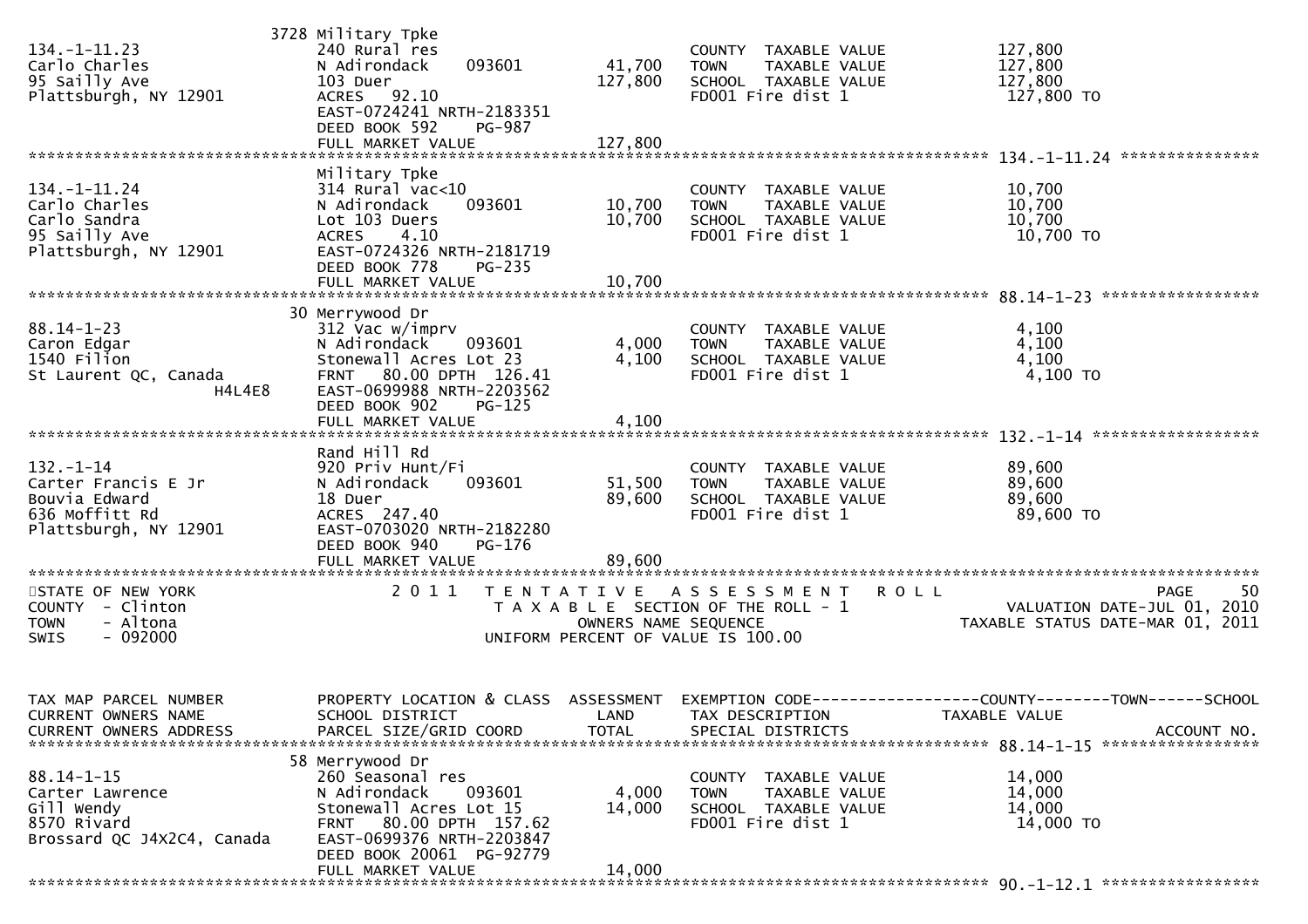| $90. -1 - 12.1$<br>Carter Michael R<br>Carter Marguerite P<br>2433 Miner Farm Rd<br>Altona, NY 12910-2220 | 2433 Miner Farm Rd<br>240 Rural res<br>093601<br>N Adirondack<br>82 Ref<br>080<br>38.30 BANK<br><b>ACRES</b><br>EAST-0728131 NRTH-2205399<br>DEED BOOK 20001 PG-24079        | 21,000<br>75,000           | <b>RES STAR 41854</b><br>COUNTY TAXABLE VALUE<br>TAXABLE VALUE<br><b>TOWN</b><br>SCHOOL TAXABLE VALUE<br>FD001 Fire dist 1       | $\overline{0}$<br>$\overline{0}$<br>30,000<br>75,000<br>75,000<br>45,000<br>75,000 TO                                            |
|-----------------------------------------------------------------------------------------------------------|------------------------------------------------------------------------------------------------------------------------------------------------------------------------------|----------------------------|----------------------------------------------------------------------------------------------------------------------------------|----------------------------------------------------------------------------------------------------------------------------------|
|                                                                                                           | Rt 11                                                                                                                                                                        |                            |                                                                                                                                  |                                                                                                                                  |
| $71. - 4 - 14.4$<br>Casey Christine J<br>5065 South Catherine St Apt 8 Lt Bm<br>Plattsburgh, NY 12901     | 330 Vacant comm<br>093601<br>N Adirondack<br><b>ACRES</b><br>1.60<br>EAST-0676240 NRTH-2213222<br>DEED BOOK 20061 PG-92398                                                   | 10,400<br>10,400           | COUNTY TAXABLE VALUE<br>TAXABLE VALUE<br><b>TOWN</b><br>SCHOOL TAXABLE VALUE<br>FD002 Ellenburg fire 21<br>LT002 Altona light 21 | 10,400<br>10,400<br>10,400<br>10,400 TO<br>10,400 TO                                                                             |
|                                                                                                           | FULL MARKET VALUE                                                                                                                                                            | 10,400                     |                                                                                                                                  |                                                                                                                                  |
|                                                                                                           | 4968 Rt 11                                                                                                                                                                   |                            |                                                                                                                                  |                                                                                                                                  |
| $71.1 - 1 - 15$<br>Casey Christine J<br>5065 South Catherine St Apt 8<br>Plattsburgh, NY 12901            | 430 Mtor veh srv<br>093601<br>N Adirondack<br>Bm<br>2.30<br>ACRES<br>EAST-0676281 NRTH-2213568<br>DEED BOOK 20061 PG-92398                                                   | 15,000<br>98,100           | COUNTY TAXABLE VALUE<br>TAXABLE VALUE<br><b>TOWN</b><br>SCHOOL TAXABLE VALUE<br>FD002 Ellenburg fire 21<br>LT002 Altona light 21 | 98,100<br>98,100<br>98,100<br>98,100 TO<br>98,100 TO                                                                             |
|                                                                                                           | FULL MARKET VALUE                                                                                                                                                            | 98,100                     |                                                                                                                                  |                                                                                                                                  |
| $133.-1-15.1$<br>Casimiro Et Al Michael H<br>Custodio Luis<br>PO Box 1266<br>Selden, NY 11784-0968        | Purdy Rd<br>910 Priv forest<br>N Adirondack<br>093601<br>Lot 47 Pat Duer<br>ACRES 250.80<br>EAST-0710503 NRTH-2180586<br>DEED BOOK 852<br><b>PG-290</b><br>FULL MARKET VALUE | 49,500<br>49,500<br>49,500 | COUNTY TAXABLE VALUE<br><b>TOWN</b><br>TAXABLE VALUE<br>SCHOOL TAXABLE VALUE<br>FD001 Fire dist 1                                | 49,500<br>49,500<br>49,500<br>49,500 TO                                                                                          |
|                                                                                                           |                                                                                                                                                                              |                            |                                                                                                                                  |                                                                                                                                  |
| STATE OF NEW YORK<br>COUNTY - Clinton<br>- Altona<br><b>TOWN</b><br>$-092000$<br><b>SWIS</b>              |                                                                                                                                                                              | OWNERS NAME SEQUENCE       | 2011 TENTATIVE ASSESSMENT<br><b>ROLL</b><br>T A X A B L E SECTION OF THE ROLL - 1<br>UNIFORM PERCENT OF VALUE IS 100.00          | 51<br>PAGE<br>VALUATION DATE-JUL 01, 2010<br>TAXABLE STATUS DATE-MAR 01, 2011                                                    |
| TAX MAP PARCEL NUMBER<br>CURRENT OWNERS NAME<br><b>CURRENT OWNERS ADDRESS</b>                             | SCHOOL DISTRICT<br>PARCEL SIZE/GRID COORD                                                                                                                                    | <b>TOTAL</b>               | LAND TAX DESCRIPTION<br>SPECIAL DISTRICTS                                                                                        | PROPERTY LOCATION & CLASS ASSESSMENT EXEMPTION CODE----------------COUNTY-------TOWN------SCHOOL<br>TAXABLE VALUE<br>ACCOUNT NO. |
| $71. - 4 - 13$                                                                                            | 2026 Plank Rd                                                                                                                                                                |                            |                                                                                                                                  |                                                                                                                                  |
| Cayea Gary A<br>Cayea Michele L<br>2026 Plank Rd<br>Ellenburg Depot, NY 12935                             | 270 Mfg housing<br>N Adirondack<br>093601<br>Bm<br><b>ACRES</b><br>1.20<br>EAST-0676125 NRTH-2209461                                                                         | 6,500<br>38,500            | COUNTY TAXABLE VALUE<br><b>TOWN</b><br>TAXABLE VALUE<br>SCHOOL TAXABLE VALUE<br>FD001 Fire dist 1                                | 38,500<br>38,500<br>38,500<br>38,500 TO                                                                                          |
|                                                                                                           | DEED BOOK 20072 PG-8363<br>FULL MARKET VALUE                                                                                                                                 | 38,500                     |                                                                                                                                  |                                                                                                                                  |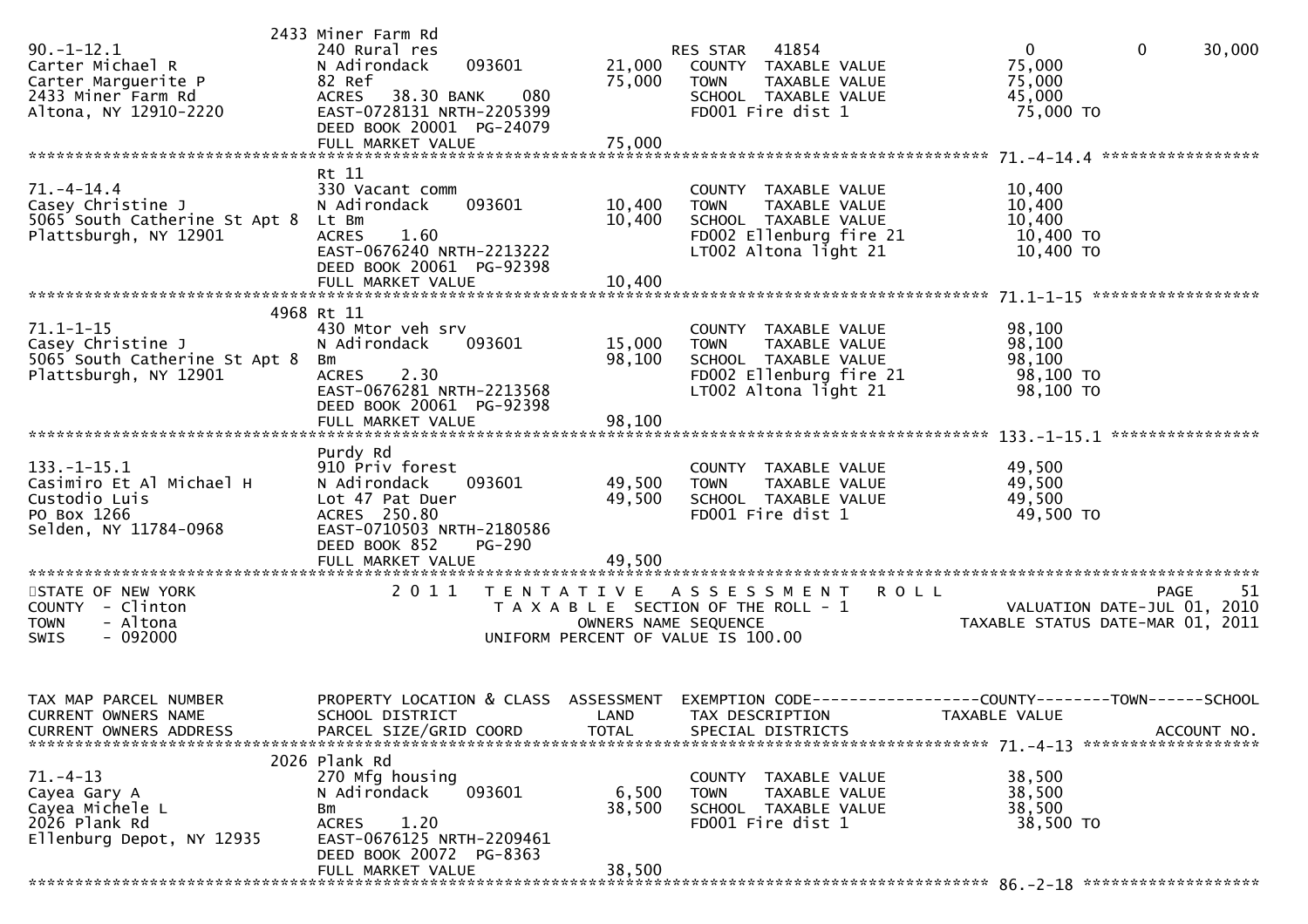| $86. - 2 - 18$<br>Cayea James<br>Cayea Marie T<br>1794 Plank Rd<br>Ellenburg Depot, NY 12935                | 1794 Plank Rd<br>210 1 Family Res<br>N Adirondack<br>093601<br>Pt Bm<br>7.80<br><b>ACRES</b><br>EAST-0677079 NRTH-2203600<br>DEED BOOK 366<br>PG-221<br>FULL MARKET VALUE | 10,600<br>83,300<br>83,300                | 41854<br>RES STAR<br>COUNTY TAXABLE VALUE<br><b>TOWN</b><br>TAXABLE VALUE<br>SCHOOL TAXABLE VALUE<br>FD001 Fire dist 1 | $\mathbf 0$<br>0<br>30,000<br>83,300<br>83,300<br>53,300<br>83,300 TO                     |     |
|-------------------------------------------------------------------------------------------------------------|---------------------------------------------------------------------------------------------------------------------------------------------------------------------------|-------------------------------------------|------------------------------------------------------------------------------------------------------------------------|-------------------------------------------------------------------------------------------|-----|
|                                                                                                             |                                                                                                                                                                           |                                           |                                                                                                                        |                                                                                           |     |
| $101. - 2 - 6.21$<br>Cayea James W 111<br>Cayea Katherine S<br>19 Twin Birch Ln<br>Morrisonville, NY 12962  | Plank Rd<br>323 Vacant rural<br>N Adirondack<br>093601<br>$25$ Sg<br>86.00<br><b>ACRES</b><br>EAST-0680188 NRTH-2192528<br>DEED BOOK 20082 PG-19449                       | 26,600<br>26,600                          | COUNTY TAXABLE VALUE<br>TAXABLE VALUE<br><b>TOWN</b><br>SCHOOL TAXABLE VALUE<br>FD001 Fire dist 1                      | 26,600<br>26,600<br>26,600<br>26,600 TO                                                   |     |
|                                                                                                             |                                                                                                                                                                           |                                           |                                                                                                                        |                                                                                           |     |
| $119. - 1 - 5.11$<br>Chamberlain Gerhard J<br>Vilbert Benjamin F<br>38 B Riley Ave<br>Plattsburgh, NY 12901 | 56 Rock Rd<br>260 Seasonal res<br>N Adirondack<br>093601<br>72 Duers Pat<br>ACRES 147.20<br>EAST-0714983 NRTH-0092289<br>DEED BOOK 20061 PG-91323                         | 41,700<br>66,700                          | COUNTY TAXABLE VALUE<br><b>TOWN</b><br>TAXABLE VALUE<br>SCHOOL TAXABLE VALUE<br>FD001 Fire dist 1                      | 66,700<br>66,700<br>66,700<br>66,700 TO                                                   |     |
|                                                                                                             | FULL MARKET VALUE                                                                                                                                                         | 66,700                                    |                                                                                                                        |                                                                                           |     |
| $72. - 1 - 1.1$<br>Champagne Homer A<br>4595 Rt 11<br>Ellenburg Depot, NY 12935                             | Rt 11<br>$314$ Rural vac<10<br>N Adirondack<br>093601<br>212 Ref<br>7.90<br><b>ACRES</b><br>EAST-0683975 NRTH-2215904<br>DEED BOOK 20102 PG-30727<br>FULL MARKET VALUE    | 5,500<br>5,500<br>5,500                   | COUNTY TAXABLE VALUE<br>TAXABLE VALUE<br><b>TOWN</b><br>SCHOOL TAXABLE VALUE<br>FD001 Fire dist 1                      | 5,500<br>5,500<br>5,500<br>5,500 TO                                                       |     |
| STATE OF NEW YORK<br>COUNTY - Clinton<br>- Altona<br><b>TOWN</b><br>$-092000$<br><b>SWIS</b>                | 2011                                                                                                                                                                      | T E N T A T I V E<br>OWNERS NAME SEQUENCE | A S S E S S M E N T<br>T A X A B L E SECTION OF THE ROLL - 1<br>UNIFORM PERCENT OF VALUE IS 100.00                     | <b>PAGE</b><br>R O L L<br>VALUATION DATE-JUL 01, 2010<br>TAXABLE STATUS DATE-MAR 01, 2011 | -52 |
| TAX MAP PARCEL NUMBER<br><b>CURRENT OWNERS NAME</b><br><b>CURRENT OWNERS ADDRESS</b>                        | PROPERTY LOCATION & CLASS<br>SCHOOL DISTRICT<br>PARCEL SIZE/GRID COORD                                                                                                    | ASSESSMENT<br>LAND<br><b>TOTAL</b>        | <b>EXEMPTION CODE-</b><br>TAX DESCRIPTION<br>SPECIAL DISTRICTS                                                         | --------COUNTY--------TOWN------SCHOOL<br><b>TAXABLE VALUE</b><br>ACCOUNT NO.             |     |
| $104. - 1 - 14.31$<br>Champagne Homer A<br>4595 Rt 11<br>Ellenburg Depot, NY 12935                          | Military Tpke<br>322 Rural vac>10<br>093601<br>N Adirondack<br>Lot 43 Ref<br>ACRES 40.70<br>EAST-0708300 NRTH-2192463<br>DEED BOOK 20102 PG-30726<br>FULL MARKET VALUE    | 19,100<br>19,100<br>19,100                | COUNTY TAXABLE VALUE<br><b>TOWN</b><br>TAXABLE VALUE<br>SCHOOL TAXABLE VALUE<br>FD001 Fire dist 1                      | 19,100<br>19,100<br>19,100<br>19,100 TO                                                   |     |
|                                                                                                             |                                                                                                                                                                           |                                           |                                                                                                                        |                                                                                           |     |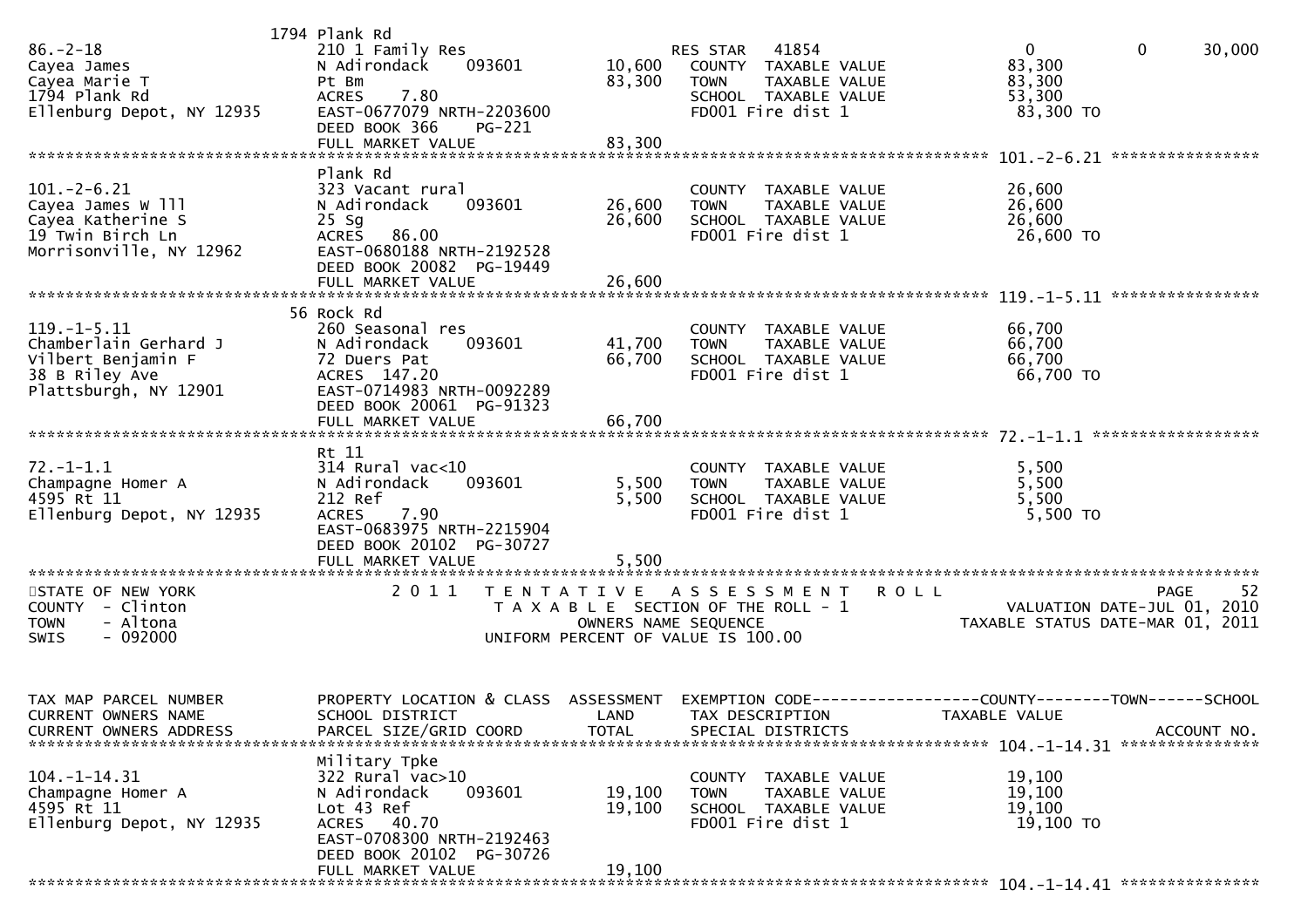| $104. - 1 - 14.41$<br>Champagne Homer A<br>4595 Rt 11<br>Ellenburg Depot, NY 12935                            | Military Tpke<br>321 Abandoned ag<br>N Adirondack<br>093601<br>Lot 43 Ref<br>ACRES 16.80<br>EAST-0708080 NRTH-2193146<br>DEED BOOK 20102 PG-33357                                 | 14,200<br>14,200                          | COUNTY TAXABLE VALUE<br>TAXABLE VALUE<br><b>TOWN</b><br>SCHOOL TAXABLE VALUE<br>FD001 Fire dist 1                      | 14,200<br>14,200<br>14,200<br>14,200 TO                                                                                          |
|---------------------------------------------------------------------------------------------------------------|-----------------------------------------------------------------------------------------------------------------------------------------------------------------------------------|-------------------------------------------|------------------------------------------------------------------------------------------------------------------------|----------------------------------------------------------------------------------------------------------------------------------|
|                                                                                                               | 4495 Military Tpke                                                                                                                                                                |                                           |                                                                                                                        |                                                                                                                                  |
| $104. - 1 - 14.42$<br>Champagne Homer A Jr<br>Rock Life Lease Rodney<br>PO Box 193<br>Morrisonville, NY 12962 | 321 Abandoned ag<br>093601<br>N Adirondack<br>Lot 43 Ref Tr<br>ACRES 17.40<br>EAST-0708182 NRTH-2192925<br>DEED BOOK 20001 PG-22654                                               | 14,400<br>14,400                          | COUNTY TAXABLE VALUE<br><b>TOWN</b><br>TAXABLE VALUE<br>SCHOOL TAXABLE VALUE<br>FD001 Fire dist 1                      | 14,400<br>14,400<br>14,400<br>14,400 TO                                                                                          |
|                                                                                                               | FULL MARKET VALUE                                                                                                                                                                 | 14,400                                    |                                                                                                                        |                                                                                                                                  |
|                                                                                                               |                                                                                                                                                                                   |                                           |                                                                                                                        |                                                                                                                                  |
| $148.-3-16.2$<br>Chapman Anna<br>Squires Marie Carla<br>32 Lincoln Ter<br>Belleville, NJ 07109                | 1875 Rand Hill Rd<br>210 1 Family Res<br>093601<br>N Adirondack<br>Lot 50 Duer<br><b>ACRES</b><br>3.00<br>EAST-0712269 NRTH-2171824<br>DEED BOOK 834<br>$PG-39$                   | 10,000<br>28,400                          | COUNTY TAXABLE VALUE<br>TAXABLE VALUE<br><b>TOWN</b><br>SCHOOL TAXABLE VALUE<br>FD001 Fire dist 1                      | 28,400<br>28,400<br>28,400<br>28,400 TO                                                                                          |
|                                                                                                               |                                                                                                                                                                                   |                                           |                                                                                                                        |                                                                                                                                  |
|                                                                                                               |                                                                                                                                                                                   |                                           |                                                                                                                        |                                                                                                                                  |
| $148. - 2 - 13.2$<br>Chapman Norman<br>Monti David & Joyce<br>17 Birch Pkwy<br>Sparta, NJ 07871               | 1870 Rand Hill Rd<br>$314$ Rural vac<10<br>N Adirondack<br>093601<br>Lot 49 Duerville<br>4.10<br><b>ACRES</b><br>EAST-0712586 NRTH-2172164<br>DEED BOOK 20051 PG-89165            | 10,600<br>10,600                          | COUNTY TAXABLE VALUE<br>TAXABLE VALUE<br><b>TOWN</b><br>SCHOOL TAXABLE VALUE<br>FD001 Fire dist 1                      | 10,600<br>10,600<br>10,600<br>10,600 TO                                                                                          |
|                                                                                                               | FULL MARKET VALUE                                                                                                                                                                 | 10,600                                    |                                                                                                                        |                                                                                                                                  |
| STATE OF NEW YORK<br>COUNTY - Clinton<br>- Altona<br><b>TOWN</b><br>$-092000$<br><b>SWIS</b>                  | 2011                                                                                                                                                                              | T E N T A T I V E<br>OWNERS NAME SEQUENCE | A S S E S S M E N T<br>T A X A B L E SECTION OF THE ROLL - 1<br>UNIFORM PERCENT OF VALUE IS 100.00                     | <b>ROLL</b><br>PAGE<br>53<br>VALUATION DATE-JUL 01, 2010<br>TAXABLE STATUS DATE-MAR 01, 2011                                     |
| TAX MAP PARCEL NUMBER<br>CURRENT OWNERS NAME<br><b>CURRENT OWNERS ADDRESS</b>                                 | SCHOOL DISTRICT<br>PARCEL SIZE/GRID COORD                                                                                                                                         | <b>TOTAL</b>                              | LAND TAX DESCRIPTION<br>SPECIAL DISTRICTS                                                                              | PROPERTY LOCATION & CLASS ASSESSMENT EXEMPTION CODE----------------COUNTY-------TOWN------SCHOOL<br>TAXABLE VALUE<br>ACCOUNT NO. |
| $118. - 1 - 1.22$<br>Charland Jeffrey M<br>Charland Donna<br>158 Lash Rd<br>Altona, NY 12910                  | 158 Lash Rd<br>210 1 Family Res<br>N Adirondack<br>093601<br>Lot 14 Duers<br>FRNT 158.00 DPTH 244.09<br>EAST-0699088 NRTH-2192303<br>DEED BOOK 972<br>PG-288<br>FULL MARKET VALUE | 6,400<br>65,400<br>65,400                 | 41854<br>RES STAR<br>COUNTY TAXABLE VALUE<br><b>TOWN</b><br>TAXABLE VALUE<br>SCHOOL TAXABLE VALUE<br>FD001 Fire dist 1 | 0<br>0<br>30,000<br>65,400<br>65,400<br>35,400<br>65,400 TO                                                                      |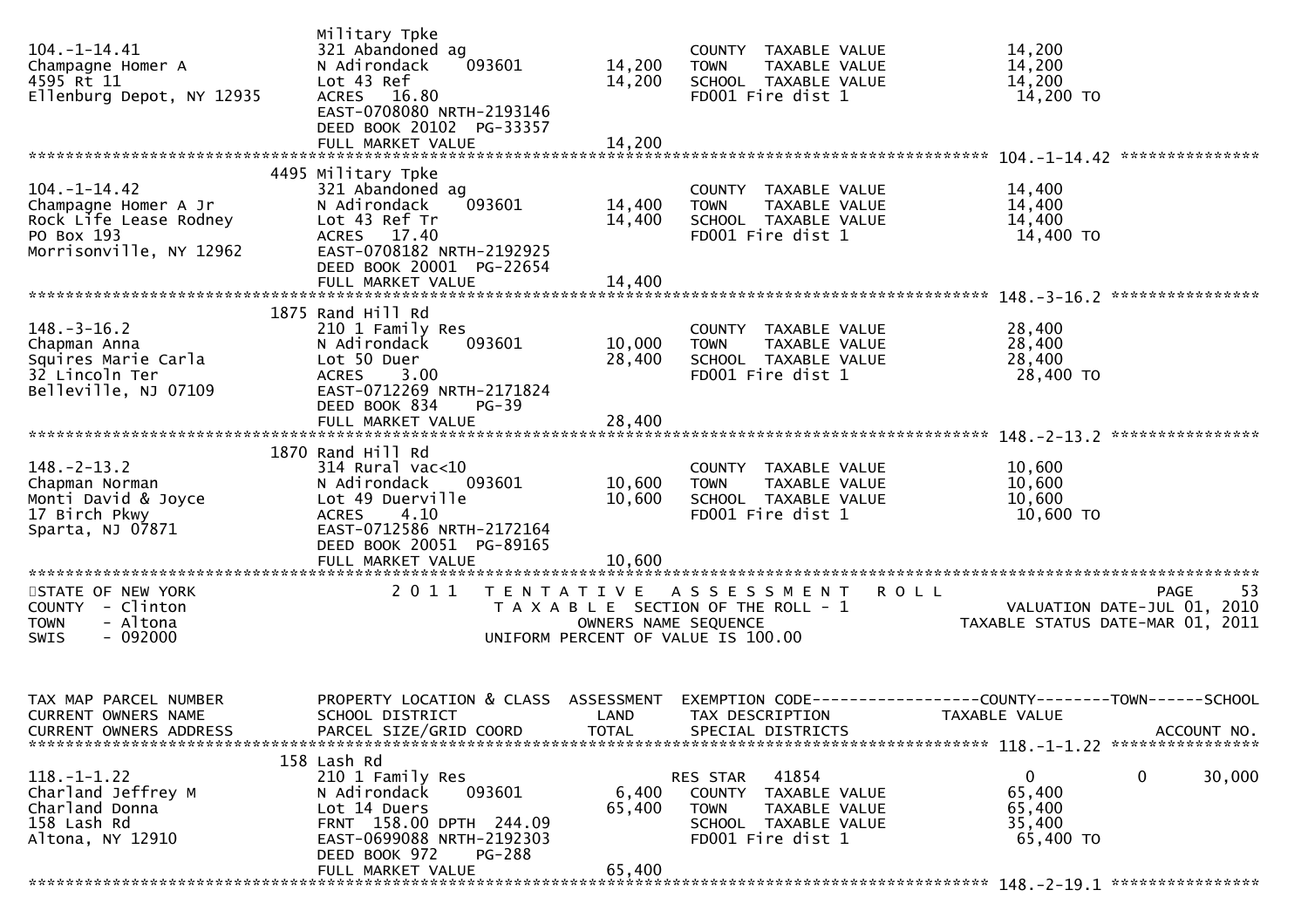| $148.-2-19.1$<br>Charland Leonard<br>1990 Rand Hill Rd<br>Altona, NY 12910                            | 2010 Rand Hill Rd<br>210 1 Family Res<br>N Adirondack<br>093601<br>36 Duer<br>1.00<br><b>ACRES</b><br>EAST-0709465 NRTH-2173408<br>DEED BOOK 20031 PG-60929                                 | 9,000<br>24,700                    | COUNTY TAXABLE VALUE<br>TAXABLE VALUE<br><b>TOWN</b><br>SCHOOL TAXABLE VALUE<br>FD001 Fire dist 1                             | 24,700<br>24,700<br>24,700<br>24,700 TO                                        |                        |
|-------------------------------------------------------------------------------------------------------|---------------------------------------------------------------------------------------------------------------------------------------------------------------------------------------------|------------------------------------|-------------------------------------------------------------------------------------------------------------------------------|--------------------------------------------------------------------------------|------------------------|
|                                                                                                       | FULL MARKET VALUE                                                                                                                                                                           | 24,700                             |                                                                                                                               |                                                                                |                        |
| $148. - 2 - 19.2$<br>Charland Leonard W<br>Charland Serina B<br>1990 Rand Hill Rd<br>Altona, NY 12910 | Rand Hill Rd<br>321 Abandoned ag<br>093601<br>N Adirondack<br>36 Duer<br>ACRES 12.80<br>EAST-0709697 NRTH-2173800<br>DEED BOOK 20001 PG-26838                                               | 14,500<br>14,500                   | COUNTY TAXABLE VALUE<br>TAXABLE VALUE<br><b>TOWN</b><br>SCHOOL TAXABLE VALUE<br>FD001 Fire dist 1                             | 14,500<br>14,500<br>14,500<br>14,500 TO                                        |                        |
|                                                                                                       |                                                                                                                                                                                             |                                    |                                                                                                                               |                                                                                |                        |
|                                                                                                       | 241 Recore Rd                                                                                                                                                                               |                                    |                                                                                                                               |                                                                                |                        |
| $150. -1 - 4.3$<br>Charland Richard A<br>Barber Beverly<br>241 Recore Rd<br>West Chazy, NY 12992      | 210 1 Family Res<br>093601<br>N Adirondack<br>143 Duer<br>4.10<br><b>ACRES</b><br>EAST-0738386 NRTH-2177586<br>DEED BOOK 99001 PG-12118                                                     | 139,000                            | RES STAR<br>41854<br>10,600 COUNTY TAXABLE VALUE<br>TAXABLE VALUE<br><b>TOWN</b><br>SCHOOL TAXABLE VALUE<br>FD001 Fire dist 1 | $\mathbf{0}$<br>139,000<br>139,000<br>109,000<br>139,000 TO                    | 30,000<br>0            |
|                                                                                                       | FULL MARKET VALUE                                                                                                                                                                           | 139,000                            |                                                                                                                               |                                                                                |                        |
| $150. - 1 - 4.6$<br>Charland Richard A<br>Barber Beverly<br>241 Recore Rd<br>West Chazy, NY 12992     | Recore Rd<br>$314$ Rural vac< $10$<br>N Adirondack<br>093601<br>Lot 143 Duer's Patent<br>1.40<br><b>ACRES</b><br>EAST-0738328 NRTH-2177201<br>DEED BOOK 99001 PG-12118<br>FULL MARKET VALUE | 9,200<br>9,200<br>9,200            | COUNTY TAXABLE VALUE<br>TAXABLE VALUE<br><b>TOWN</b><br>SCHOOL TAXABLE VALUE<br>FD001 Fire dist 1                             | 9,200<br>9,200<br>9,200<br>$9,200$ TO                                          |                        |
| STATE OF NEW YORK<br>COUNTY - Clinton<br><b>TOWN</b><br>- Altona<br>$-092000$<br><b>SWIS</b>          | 2011                                                                                                                                                                                        | OWNERS NAME SEQUENCE               | TENTATIVE ASSESSMENT<br>T A X A B L E SECTION OF THE ROLL - 1<br>UNIFORM PERCENT OF VALUE IS 100.00                           | <b>ROLL</b><br>VALUATION DATE-JUL 01, 2010<br>TAXABLE STATUS DATE-MAR 01, 2011 | -54<br>PAGE            |
| TAX MAP PARCEL NUMBER<br><b>CURRENT OWNERS NAME</b><br><b>CURRENT OWNERS ADDRESS</b>                  | PROPERTY LOCATION & CLASS<br>SCHOOL DISTRICT<br>PARCEL SIZE/GRID COORD                                                                                                                      | ASSESSMENT<br>LAND<br><b>TOTAL</b> | TAX DESCRIPTION<br>SPECIAL DISTRICTS                                                                                          | TAXABLE VALUE                                                                  | ACCOUNT NO.            |
| $148.-3-6.2$<br>Charland Serina Bella<br>1990 Rand Hill Rd<br>Altona, NY 12910                        | 1990 Rand Hill Rd<br>270 Mfg housing<br>093601<br>N Adirondack<br>Lot 36 Duers<br>2.80<br><b>ACRES</b><br>EAST-0709813 NRTH-2173234<br>DEED BOOK 975<br><b>PG-350</b><br>FULL MARKET VALUE  | 9,900<br>35,000<br>35,000          | 41854<br>RES STAR<br>COUNTY TAXABLE VALUE<br><b>TOWN</b><br>TAXABLE VALUE<br>SCHOOL TAXABLE VALUE<br>FD001 Fire dist 1        | 0<br>35,000<br>35,000<br>5,000<br>35,000 TO                                    | $\mathbf{0}$<br>30,000 |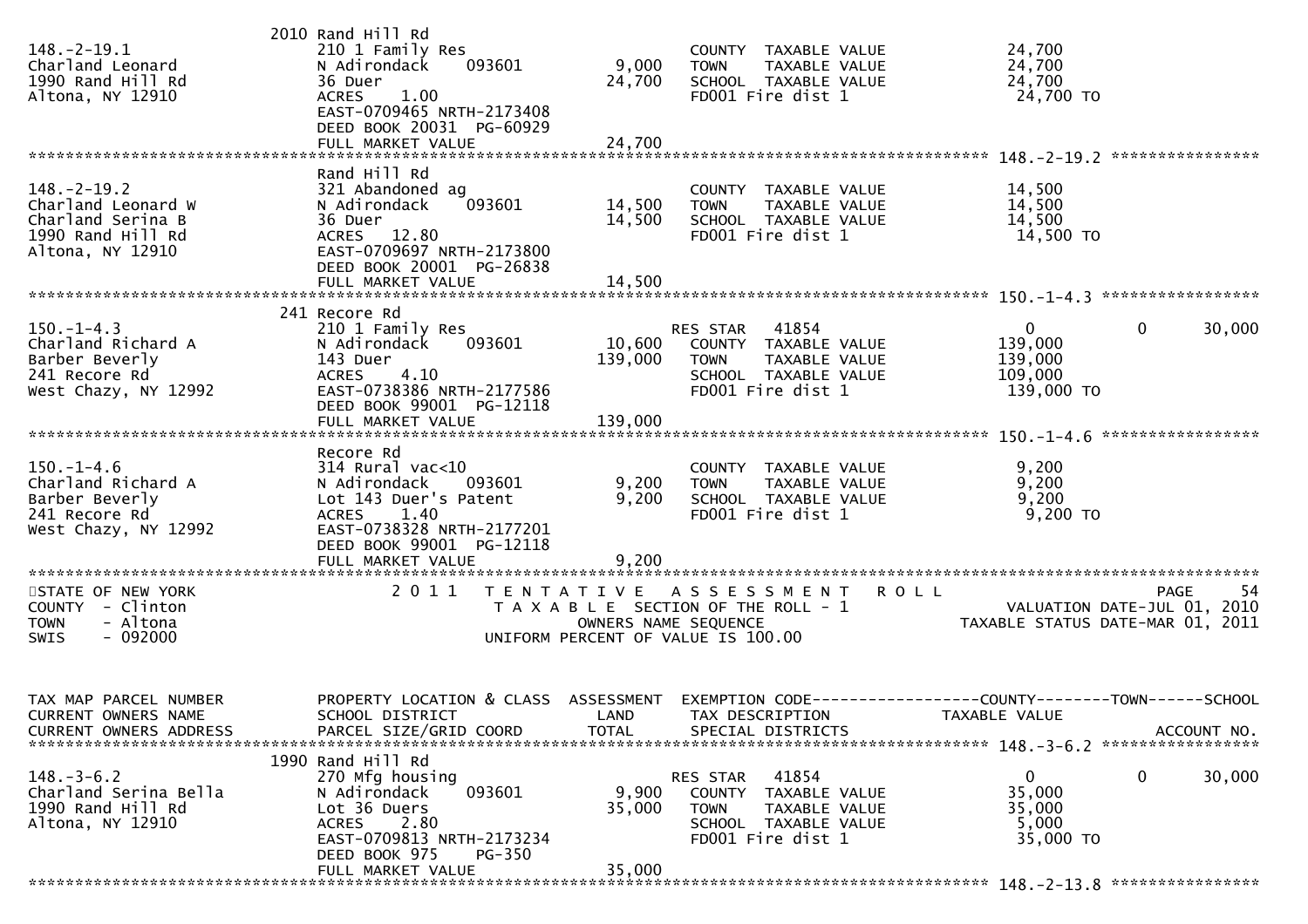| $148. - 2 - 13.8$<br>Charland Thomas J<br>Charland Cindy J<br>1882 Rand Hill Rd<br>Altona, NY 12910<br>---- 2--- 2--- 2--- 2--- 4,000 FD001 Fire dist 1<br>FULL MARKET VALUE 94,000 FD001 Fire dist 1 94,000 70 FUNARKET VALUE 94,000 FD001 Fire dist 1 | 1882 Rand Hill Rd<br>210 1 Family Res<br>093601<br>N Adirondack<br>Lot 49 Duers<br>1.90 BANK<br>080<br><b>ACRES</b><br>EAST-0712275 NRTH-2172157<br>DEED BOOK 20051 PG-82316                     |                                           | WARCOMALL 41131<br>9,500 WARDISALL 41141<br>94,000 RES STAR 41854<br>COUNTY TAXABLE VALUE<br><b>TOWN</b><br>TAXABLE VALUE<br>SCHOOL TAXABLE VALUE | 23,500<br>23,500<br>32,900<br>32,900<br>$\mathbf 0$<br>37,600<br>37,600<br>64,000                                  | $\overline{0}$<br>$\mathbf{0}$<br>30,000<br>$\mathbf{0}$ |
|---------------------------------------------------------------------------------------------------------------------------------------------------------------------------------------------------------------------------------------------------------|--------------------------------------------------------------------------------------------------------------------------------------------------------------------------------------------------|-------------------------------------------|---------------------------------------------------------------------------------------------------------------------------------------------------|--------------------------------------------------------------------------------------------------------------------|----------------------------------------------------------|
|                                                                                                                                                                                                                                                         | 132 Terrien Rd                                                                                                                                                                                   |                                           |                                                                                                                                                   |                                                                                                                    |                                                          |
| $117. - 1 - 14$<br>Charles Robert F<br>132 Terrien Rd<br>Ellenburg Depot, NY 12935                                                                                                                                                                      | 210 1 Family Res<br>093601<br>N Adirondack<br>Lot 216 Ref<br>ACRES 3.30 BANK<br>320<br>EAST-0694959 NRTH-2189541<br>DEED BOOK 20031 PG-54403                                                     | 7,900<br>94,200                           | COUNTY TAXABLE VALUE<br><b>TOWN</b><br>TAXABLE VALUE<br>SCHOOL TAXABLE VALUE<br>FD001 Fire dist 1                                                 | 94,200<br>94,200<br>94,200<br>94,200 TO                                                                            |                                                          |
|                                                                                                                                                                                                                                                         |                                                                                                                                                                                                  |                                           |                                                                                                                                                   |                                                                                                                    |                                                          |
| $88.14 - 2 - 18$<br>Chartier Patrick<br>148 Rue Antonio-Mercier<br>Charlemagne, PQ, Canada<br>J5Z1C4                                                                                                                                                    | 60 Pinewood Dr<br>311 Res vac land<br>N Adirondack<br>093601<br>Sub Bk 10 Pg 123 Lot 18<br>FRNT 119.90 DPTH 112.75<br>EAST-0698325 NRTH-2205073<br>DEED BOOK 20092 PG-23215<br>FULL MARKET VALUE | 3,800<br>3,800<br>3,800                   | COUNTY TAXABLE VALUE<br><b>TOWN</b><br>TAXABLE VALUE<br>SCHOOL TAXABLE VALUE<br>FD001 Fire dist 1                                                 | 3,800<br>3,800<br>3,800<br>$3,800$ TO                                                                              |                                                          |
|                                                                                                                                                                                                                                                         |                                                                                                                                                                                                  |                                           |                                                                                                                                                   |                                                                                                                    | ******************                                       |
| $148. - 3 - 1.1$<br>Chase Lawrence<br>Chase Carol<br>170 Macedonia Rd<br>Kent, CT 06757                                                                                                                                                                 | Don Jr Way<br>322 Rural vac>10<br>093601<br>N Adirondack<br>36 Duer<br>ACRES 86.70<br>EAST-0707550 NRTH-2172140<br>DEED BOOK 709<br>$PG-18$<br>FULL MARKET VALUE                                 | 26,500<br>26,500<br>26,500                | COUNTY TAXABLE VALUE<br>TAXABLE VALUE<br><b>TOWN</b><br>SCHOOL TAXABLE VALUE<br>FD001 Fire dist 1                                                 | 26,500<br>26,500<br>26,500<br>26,500 TO                                                                            |                                                          |
|                                                                                                                                                                                                                                                         |                                                                                                                                                                                                  |                                           |                                                                                                                                                   |                                                                                                                    |                                                          |
| STATE OF NEW YORK<br>COUNTY - Clinton<br>- Altona<br><b>TOWN</b><br>$-092000$<br><b>SWIS</b>                                                                                                                                                            | 2011                                                                                                                                                                                             | T E N T A T I V E<br>OWNERS NAME SEQUENCE | A S S E S S M E N T<br>T A X A B L E SECTION OF THE ROLL - 1<br>UNIFORM PERCENT OF VALUE IS 100.00                                                | <b>ROLL</b><br>TAXABLE STATUS DATE-MAR 01, 2011                                                                    | -55<br><b>PAGE</b><br>VALUATION DATE-JUL 01, 2010        |
| TAX MAP PARCEL NUMBER<br>CURRENT OWNERS NAME<br><b>CURRENT OWNERS ADDRESS</b>                                                                                                                                                                           | SCHOOL DISTRICT<br>PARCEL SIZE/GRID COORD                                                                                                                                                        | <b>TOTAL</b>                              | LAND TAX DESCRIPTION<br>SPECIAL DISTRICTS                                                                                                         | PROPERTY LOCATION & CLASS ASSESSMENT EXEMPTION CODE----------------COUNTY--------TOWN------SCHOOL<br>TAXABLE VALUE | ACCOUNT NO.                                              |
| $148. - 3 - 9.12$<br>Chase Lawrence<br>170 Macedonia Rd<br>Kent, CT 06757                                                                                                                                                                               | Rand Hill Rd<br>311 Res vac land<br>093601<br>N Adirondack<br>30.00 DPTH 140.00<br><b>FRNT</b><br>EAST-0710254 NRTH-2172665<br>DEED BOOK 1029 PG-115<br>FULL MARKET VALUE                        | 2,400<br>2,400<br>2,400                   | COUNTY TAXABLE VALUE<br>TAXABLE VALUE<br><b>TOWN</b><br>SCHOOL TAXABLE VALUE<br>FD001 Fire dist 1                                                 | 2,400<br>2,400<br>2,400<br>2,400 TO                                                                                |                                                          |
|                                                                                                                                                                                                                                                         |                                                                                                                                                                                                  |                                           |                                                                                                                                                   |                                                                                                                    |                                                          |
|                                                                                                                                                                                                                                                         | Don Jr Way                                                                                                                                                                                       |                                           |                                                                                                                                                   |                                                                                                                    |                                                          |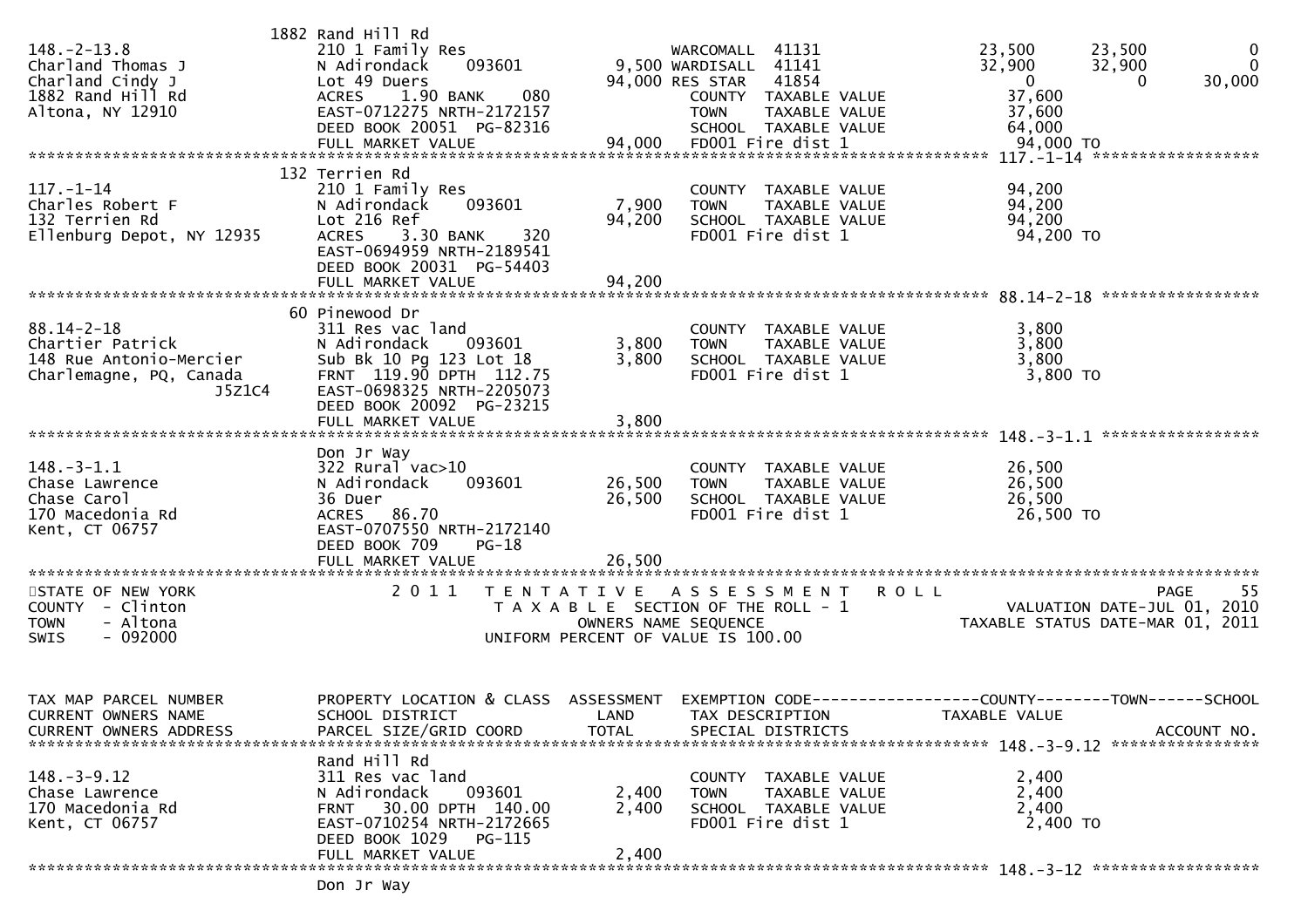| $148. - 3 - 12$<br>Chase Lawrence<br>170 Macedonia Rd<br>Kent, CT 06757                                | 314 Rural vac<10<br>093601<br>N Adirondack<br>36 Duer<br>8.80<br><b>ACRES</b><br>EAST-0709170 NRTH-2171883<br>DEED BOOK 98000 PG-98934<br>FULL MARKET VALUE                                                     | 12,900<br>12,900<br>12,900 | COUNTY TAXABLE VALUE<br><b>TOWN</b><br>TAXABLE VALUE<br>SCHOOL TAXABLE VALUE<br>FD001 Fire dist 1                                                                       | 12,900<br>12,900<br>12,900<br>12,900 TO                                                             |
|--------------------------------------------------------------------------------------------------------|-----------------------------------------------------------------------------------------------------------------------------------------------------------------------------------------------------------------|----------------------------|-------------------------------------------------------------------------------------------------------------------------------------------------------------------------|-----------------------------------------------------------------------------------------------------|
|                                                                                                        | Kids Way                                                                                                                                                                                                        |                            |                                                                                                                                                                         |                                                                                                     |
| $148. - 3 - 28.1$<br>Chase Lawrence<br>170 Macedonia Rd<br>Kent, CT 06757                              | 321 Abandoned ag<br>093601<br>N Adirondack<br>36 Duer<br>ACRES 18.50<br>EAST-0709863 NRTH-2172090<br>DEED BOOK 844<br>PG-224<br>FULL MARKET VALUE                                                               | 15,900<br>15,900<br>15,900 | COUNTY TAXABLE VALUE<br><b>TOWN</b><br>TAXABLE VALUE<br>SCHOOL TAXABLE VALUE<br>FD001 Fire dist 1                                                                       | 15,900<br>15,900<br>15,900<br>15,900 TO                                                             |
|                                                                                                        |                                                                                                                                                                                                                 |                            |                                                                                                                                                                         |                                                                                                     |
| $71.1 - 1 - 2.1$<br>Cheeseman Calvin C<br>Cheeseman Linda<br>38 Canaan Rd<br>Ellenburg Depot, NY 12935 | 38 Canaan Rd<br>240 Rural res<br>093601<br>N Adirondack<br>Bm<br>ACRES 11.80<br>EAST-0675824 NRTH-2214269                                                                                                       | 101,000                    | 93 PCT OF VALUE USED FOR EXEMPTION PURPOSES<br>WARNONALL 41121<br>13,500 RES STAR 41854<br>COUNTY TAXABLE VALUE<br>TAXABLE VALUE<br><b>TOWN</b><br>SCHOOL TAXABLE VALUE | 14,090<br>14,090<br>$\bf{0}$<br>$\Omega$<br>30,000<br>$\Omega$<br>86,910<br>86,910<br>71,000        |
|                                                                                                        | Plank Rd                                                                                                                                                                                                        |                            |                                                                                                                                                                         |                                                                                                     |
| $130 - 2 - 2.1$<br>Chen Hsing-Cheng<br>Chen Marina<br>6922 River Oaks Dr<br>McLean, VA 22101           | 321 Abandoned ag<br>N Adirondack 093601<br>Lot 32 & 34 & 35 S & G<br>ACRES 423.30<br>EAST-0683970 NRTH-2183467<br>DEED BOOK 20011 PG-31423<br>FULL MARKET VALUE                                                 | 89,600<br>89,600<br>89,600 | COUNTY TAXABLE VALUE<br>TAXABLE VALUE<br><b>TOWN</b><br>SCHOOL TAXABLE VALUE<br>FD001 Fire dist 1                                                                       | 89,600<br>89,600<br>89,600<br>89,600 TO                                                             |
| STATE OF NEW YORK                                                                                      | 2011                                                                                                                                                                                                            |                            | TENTATIVE ASSESSMENT                                                                                                                                                    | <b>ROLL</b><br>-56<br>PAGE                                                                          |
| COUNTY - Clinton<br>- Altona<br><b>TOWN</b><br><b>SWIS</b><br>$-092000$                                |                                                                                                                                                                                                                 | OWNERS NAME SEQUENCE       | T A X A B L E SECTION OF THE ROLL - 1<br>UNIFORM PERCENT OF VALUE IS 100.00                                                                                             | VALUATION DATE-JUL 01, 2010<br>VALUATION DATE SUL 11 101                                            |
|                                                                                                        |                                                                                                                                                                                                                 |                            |                                                                                                                                                                         |                                                                                                     |
| TAX MAP PARCEL NUMBER<br>CURRENT OWNERS NAME<br><b>CURRENT OWNERS ADDRESS</b>                          | PROPERTY LOCATION & CLASS ASSESSMENT<br>SCHOOL DISTRICT<br>PARCEL SIZE/GRID COORD                                                                                                                               | LAND<br><b>TOTAL</b>       | TAX DESCRIPTION<br>SPECIAL DISTRICTS                                                                                                                                    | EXEMPTION        CODE-----------------COUNTY-------TOWN------SCHOOL<br>TAXABLE VALUE<br>ACCOUNT NO. |
| $88.14 - 1 - 24$<br>Chevrier Brian J<br>Chevrier Barbara<br>28 Merrywood Dr<br>Altona, NY 12910        | 28 Merrywood Dr<br>260 Seasonal res<br>N Adirondack<br>093601<br>Stonewall Acres Lot 24<br>89.00 DPTH 115.42<br><b>FRNT</b><br>EAST-0700070 NRTH-2203518<br>DEED BOOK 606<br><b>PG-270</b><br>FULL MARKET VALUE | 3,800<br>16,000<br>16,000  | COUNTY TAXABLE VALUE<br><b>TOWN</b><br>TAXABLE VALUE<br>SCHOOL TAXABLE VALUE<br>FD001 Fire dist 1                                                                       | 16,000<br>16,000<br>16,000<br>16,000 TO                                                             |
|                                                                                                        | 13 Birch Hill Dr                                                                                                                                                                                                |                            |                                                                                                                                                                         |                                                                                                     |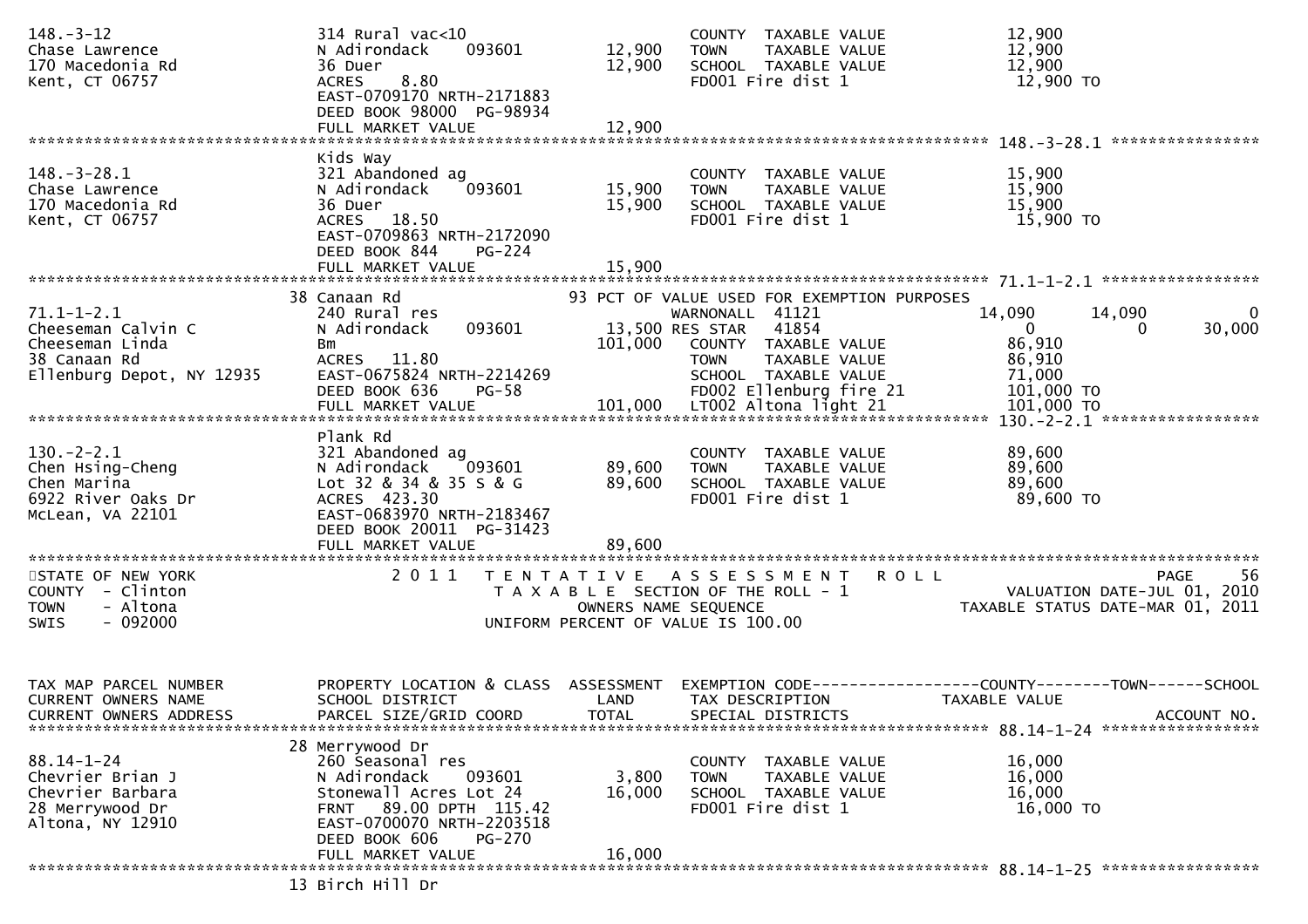| $88.14 - 1 - 25$<br>Chevrier Kim<br>Morgan Mark<br>5025 Belmont<br>St Hubert QC, Canada<br>J3Y2X5 | 260 Seasonal res<br>N Adirondack<br>093601<br>Stonewall Acres Lot 25<br>FRNT 110.76 DPTH 120.72<br>EAST-0700105 NRTH-2203596<br>DEED BOOK 20011 PG-34030<br>FULL MARKET VALUE                  | 3,800<br>8,000<br>8,000    | COUNTY TAXABLE VALUE<br>TAXABLE VALUE<br><b>TOWN</b><br>SCHOOL TAXABLE VALUE<br>FD001 Fire dist 1                   | 8,000<br>8,000<br>8,000<br>8,000 TO                                                          |
|---------------------------------------------------------------------------------------------------|------------------------------------------------------------------------------------------------------------------------------------------------------------------------------------------------|----------------------------|---------------------------------------------------------------------------------------------------------------------|----------------------------------------------------------------------------------------------|
|                                                                                                   |                                                                                                                                                                                                |                            |                                                                                                                     |                                                                                              |
| $103. - 1 - 26$<br>Chilson Michael J<br>272 Rabideau Rd<br>Altona, NY 12910                       | Rabideau Rd<br>240 Rural res<br>093601<br>N Adirondack<br>160 Ref<br>ACRES 26.80<br>EAST-0696781 NRTH-2197323<br>DEED BOOK 98001 PG-06207<br>FULL MARKET VALUE                                 | 17,200<br>95,600<br>95,600 | RES STAR 41854<br>COUNTY TAXABLE VALUE<br><b>TOWN</b><br>TAXABLE VALUE<br>SCHOOL TAXABLE VALUE<br>FD001 Fire dist 1 | $\mathbf{0}$<br>$\mathbf{0}$<br>30,000<br>95,600<br>95,600<br>65,600<br>95,600 TO            |
|                                                                                                   |                                                                                                                                                                                                |                            |                                                                                                                     |                                                                                              |
| $73. - 1 - 20.2$<br>Chmielorz Joan L<br>38 South Rd<br>Lononderry, NH 03053                       | 360 Irona Rd<br>270 Mfg housing<br>N Adirondack<br>093601<br>Lot 138 Pat Ref<br>ACRES 1.40<br>EAST-0702680 NRTH-2213078<br>DEED BOOK 20061 PG-98822<br>FULL MARKET VALUE                       | 6,500<br>16,500<br>16,500  | COUNTY TAXABLE VALUE<br>TAXABLE VALUE<br>TOWN<br>SCHOOL TAXABLE VALUE<br>FD001 Fire dist 1<br>LT001 Altona light 1  | 16,500<br>16,500<br>16,500<br>16,500 TO<br>16,500 TO                                         |
|                                                                                                   |                                                                                                                                                                                                |                            |                                                                                                                     |                                                                                              |
| $88.14 - 1 - 4$<br>Chmielowski Andrzej<br>8165 Rue Levis Sauve<br>LaSalle, QC, Canada H8P3T3      | 39 Merrywood Dr<br>312 Vac w/imprv<br>N Adirondack<br>093601<br>Stonewall Acres Lot 4<br>FRNT 80.00 DPTH 185.00<br>EAST-0699704 NRTH-2203551<br>DEED BOOK 20102 PG-32771<br>FULL MARKET VALUE  | 4,500<br>4,500<br>4,500    | COUNTY TAXABLE VALUE<br>TAXABLE VALUE<br><b>TOWN</b><br>SCHOOL TAXABLE VALUE<br>FD001 Fire dist 1                   | 4,500<br>4,500<br>4,500<br>4,500 TO                                                          |
| STATE OF NEW YORK                                                                                 | 2011                                                                                                                                                                                           |                            | TENTATIVE ASSESSMENT                                                                                                | 57<br><b>ROLL</b><br><b>PAGE</b>                                                             |
| COUNTY - Clinton<br>- Altona<br><b>TOWN</b><br>$-092000$<br><b>SWIS</b>                           |                                                                                                                                                                                                | OWNERS NAME SEQUENCE       | T A X A B L E SECTION OF THE ROLL - 1<br>UNIFORM PERCENT OF VALUE IS 100.00                                         | VALUATION DATE-JUL 01, 2010<br>TAXABLE STATUS DATE-MAR 01, 2011                              |
| TAX MAP PARCEL NUMBER<br>CURRENT OWNERS NAME<br><b>CURRENT OWNERS ADDRESS</b>                     | PROPERTY LOCATION & CLASS ASSESSMENT<br>SCHOOL DISTRICT<br>PARCEL SIZE/GRID COORD                                                                                                              | LAND<br><b>TOTAL</b>       | TAX DESCRIPTION<br>SPECIAL DISTRICTS                                                                                | EXEMPTION CODE-----------------COUNTY-------TOWN------SCHOOL<br>TAXABLE VALUE<br>ACCOUNT NO. |
| $88.14 - 1 - 5$<br>Chmielowski Andrzej<br>8165 Rue Levis Sauve<br>LaSalle, QC, Canada H8P3T3      | 43 Merrywood Dr<br>260 Seasonal res<br>N Adirondack<br>093601<br>Stonewall Acres Lot 5<br>FRNT 80.00 DPTH 185.00<br>EAST-0699625 NRTH-2203584<br>DEED BOOK 20102 PG-32771<br>FULL MARKET VALUE | 4,500<br>14,000<br>14,000  | COUNTY TAXABLE VALUE<br>TAXABLE VALUE<br><b>TOWN</b><br>SCHOOL TAXABLE VALUE<br>FD001 Fire dist 1                   | 14,000<br>14,000<br>14,000<br>14,000 TO                                                      |
|                                                                                                   |                                                                                                                                                                                                |                            |                                                                                                                     |                                                                                              |
|                                                                                                   | Rand Hill Rd                                                                                                                                                                                   |                            |                                                                                                                     |                                                                                              |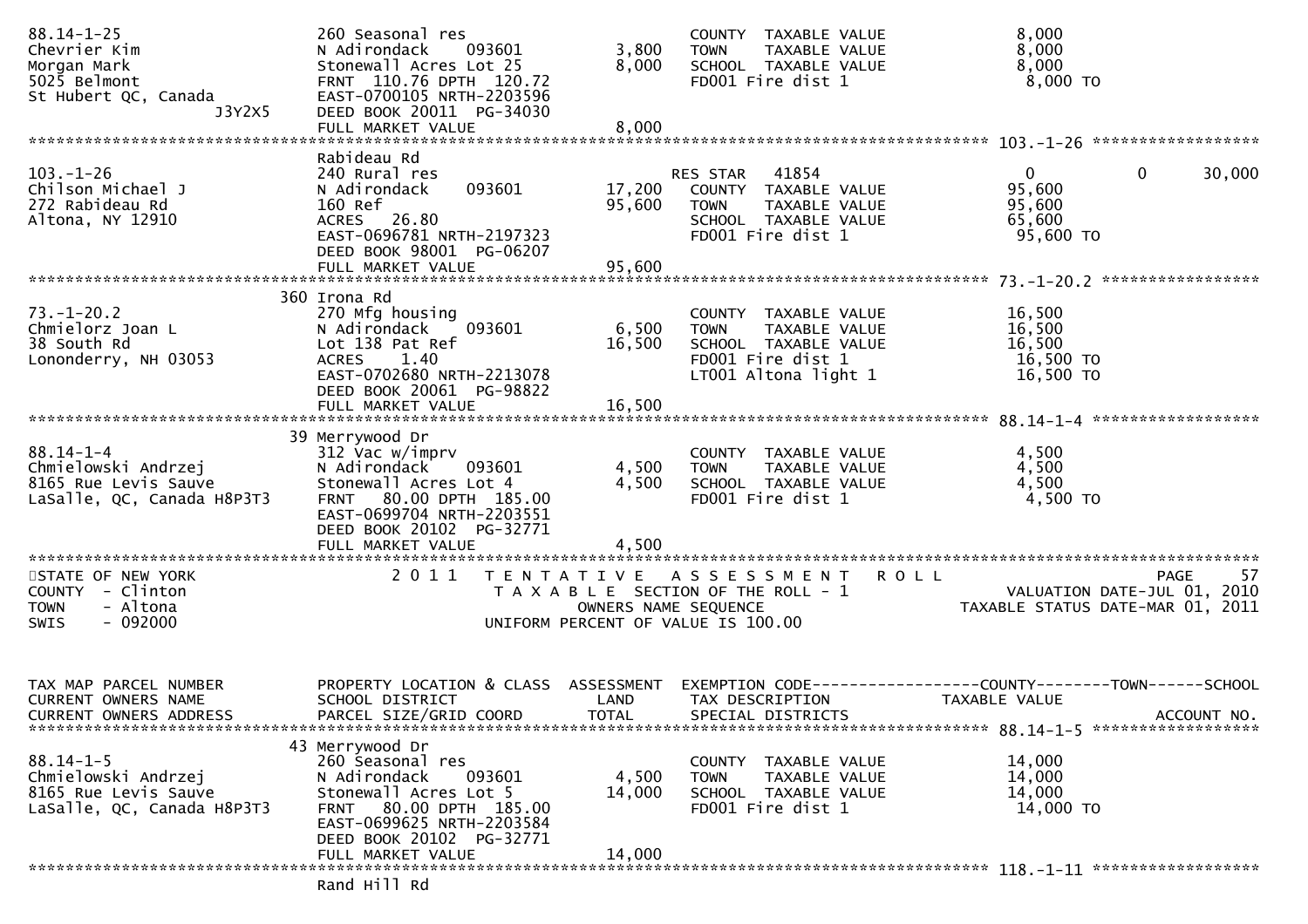| $118. - 1 - 11$<br>Chuang Ying C<br>11 Carriage Dr<br>Lexington, MA 02420                    | 321 Abandoned ag<br>N Adirondack<br>093601<br>Lot 41 Pat Ref<br>ACRES 53.50<br>EAST-0705250 NRTH-2190730<br>DEED BOOK 568<br>PG-812<br>FULL MARKET VALUE                             | 20,800<br>20,800<br>20,800        | COUNTY TAXABLE VALUE<br><b>TOWN</b><br>TAXABLE VALUE<br>SCHOOL TAXABLE VALUE<br>FD001 Fire dist 1                                         |             | 20,800<br>20,800<br>20,800<br>20,800 TO                                                      |             |
|----------------------------------------------------------------------------------------------|--------------------------------------------------------------------------------------------------------------------------------------------------------------------------------------|-----------------------------------|-------------------------------------------------------------------------------------------------------------------------------------------|-------------|----------------------------------------------------------------------------------------------|-------------|
|                                                                                              | Helens Way                                                                                                                                                                           |                                   |                                                                                                                                           |             |                                                                                              |             |
| $73. - 3 - 8$<br>Church George Jr<br>235 Larch Ln<br>Smithtown, NY 11787                     | $314$ Rural vac<10<br>N Adirondack<br>093601<br>166 Ref<br><b>ACRES</b><br>2.00<br>EAST-0696763 NRTH-2214676                                                                         | 7,100<br>7,100                    | COUNTY TAXABLE VALUE<br>TAXABLE VALUE<br><b>TOWN</b><br>SCHOOL TAXABLE VALUE<br>FD001 Fire dist 1                                         |             | 7,100<br>7,100<br>7,100<br>7,100 TO                                                          |             |
|                                                                                              | DEED BOOK 574<br>PG-1068<br>FULL MARKET VALUE                                                                                                                                        | 7,100                             |                                                                                                                                           |             |                                                                                              |             |
| $90. - 1 - 2.23$<br>Cichomski Chad M<br>2711 Miner Farm Rd<br>Altona, NY 12910               | 2717 Miner Farm Rd<br>$314$ Rural vac<10<br>N Adirondack<br>093601<br>Lot 85 Ref Tract<br>East Cor. 721160 N Cor 22<br>2.00 BANK<br>320<br><b>ACRES</b><br>EAST-0721055 NRTH-2206951 | 7,100<br>7,100                    | COUNTY TAXABLE VALUE<br><b>TOWN</b><br>TAXABLE VALUE<br>SCHOOL TAXABLE VALUE<br>FD001 Fire dist 1                                         |             | 7,100<br>7,100<br>7,100<br>7,100 TO                                                          |             |
|                                                                                              | DEED BOOK 20092 PG-26962<br>FULL MARKET VALUE                                                                                                                                        | 7,100                             |                                                                                                                                           |             |                                                                                              |             |
| $90. -1 - 4.2$<br>Cichomski Chad M<br>2711 Miner Farm Rd<br>Altona, NY 12910                 | Miner Farm Rd<br>$314$ Rural vac< $10$<br>N Adirondack<br>093601<br>82 Ref<br><b>ACRES</b><br>2.10<br>EAST-0724179 NRTH-2207133<br>DEED BOOK 20082 PG-16941<br>FULL MARKET VALUE     | 7,200<br>7,200<br>7,200           | COUNTY TAXABLE VALUE<br>TAXABLE VALUE<br><b>TOWN</b><br>SCHOOL TAXABLE VALUE<br>FD001 Fire dist 1                                         |             | 7,200<br>7,200<br>7,200<br>7,200 TO                                                          |             |
| STATE OF NEW YORK<br>COUNTY - Clinton<br><b>TOWN</b><br>- Altona<br>$-092000$<br><b>SWIS</b> | 2011                                                                                                                                                                                 | OWNERS NAME SEQUENCE              | TENTATIVE ASSESSMENT<br>T A X A B L E SECTION OF THE ROLL - 1<br>UNIFORM PERCENT OF VALUE IS 100.00                                       | <b>ROLL</b> | <b>PAGE</b><br>VALUATION DATE-JUL 01, 2010<br>TAXABLE STATUS DATE-MAR 01, 2011               | 58          |
| TAX MAP PARCEL NUMBER<br>CURRENT OWNERS NAME<br>CURRENT OWNERS ADDRESS                       | PROPERTY LOCATION & CLASS ASSESSMENT<br>SCHOOL DISTRICT<br>PARCEL SIZE/GRID COORD                                                                                                    | LAND<br><b>TOTAL</b>              | TAX DESCRIPTION<br>SPECIAL DISTRICTS                                                                                                      |             | EXEMPTION CODE-----------------COUNTY-------TOWN------SCHOOL<br>TAXABLE VALUE<br>ACCOUNT NO. |             |
| $90. -1 - 5$<br>Cichomski Chester M<br>PO Box 92<br>Altona, NY 12910                         | 2593 Miner Farm Rd<br>210 1 Family Res<br>093601<br>N Adirondack<br>Lot 82 Ref<br>ACRES 41.10<br>EAST-0724262 NRTH-2205389<br>DEED BOOK 607<br>PG-579<br>FULL MARKET VALUE           | 6,700 SR STAR<br>44,400<br>44,400 | 41801<br>AGED C&T<br>41834<br><b>COUNTY</b><br>TAXABLE VALUE<br><b>TOWN</b><br>TAXABLE VALUE<br>SCHOOL TAXABLE VALUE<br>FD001 Fire dist 1 |             | 22,200<br>22,200<br>0<br>0<br>22,200<br>22,200<br>0<br>44,400 TO                             | 0<br>44,400 |
|                                                                                              |                                                                                                                                                                                      |                                   |                                                                                                                                           |             |                                                                                              |             |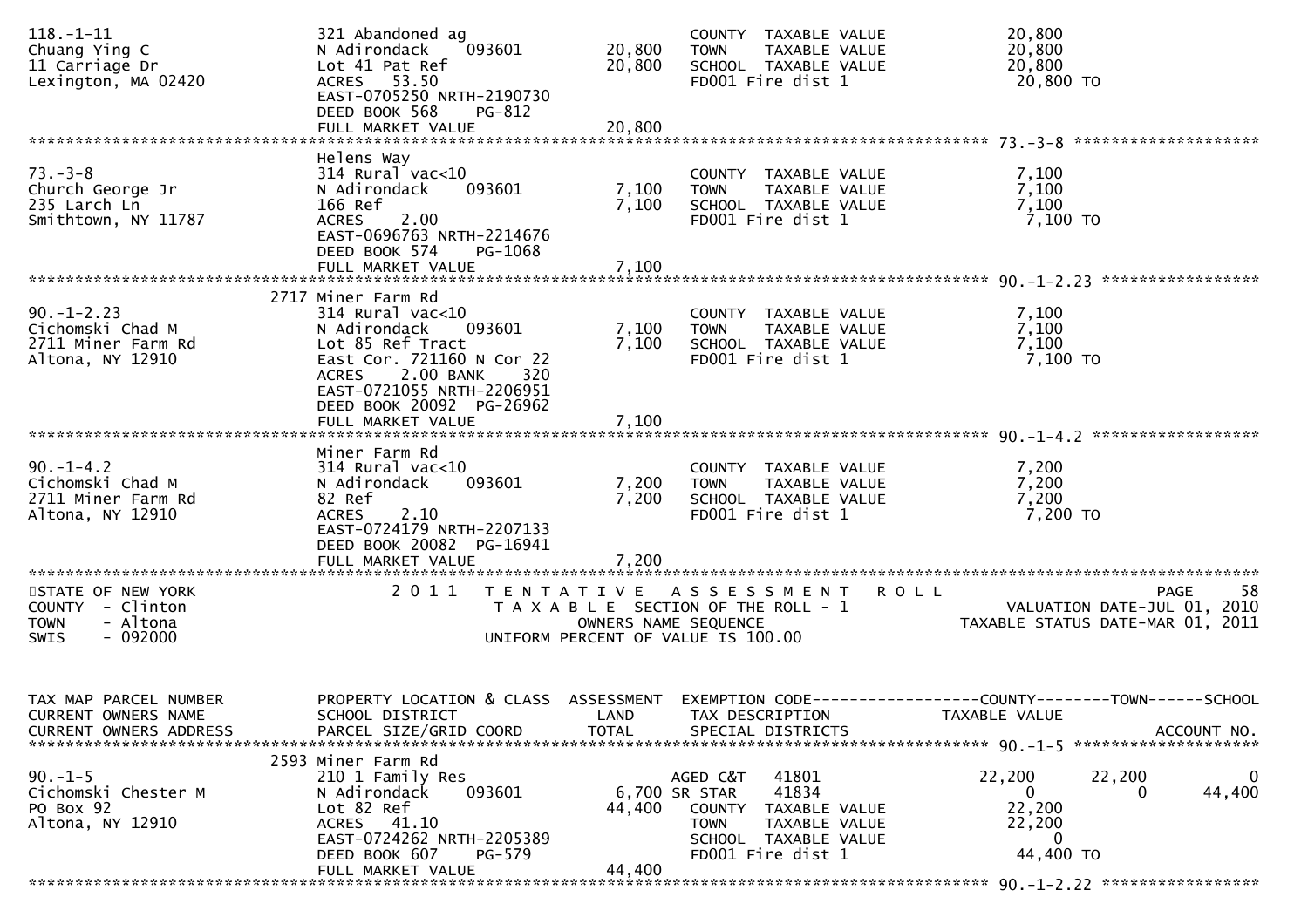| $90. -1 - 2.22$<br>Cichomski Life Estate Anna<br>Cichomski Chester M<br>2593 Miner Farm Rd<br>PO Box 92<br>Altona, NY 12910 | 2593 Miner Farm Rd<br>210 1 Family Res<br>N Adirondack<br>093601<br>Lot 85 Ref Tract<br>ACRES 16.00<br>EAST-0721056 NRTH-2206955<br>DEED BOOK 20082 PG-17919<br>FULL MARKET VALUE | 14,000<br>31,900<br>31,900   | COUNTY TAXABLE VALUE<br>TAXABLE VALUE<br><b>TOWN</b><br>SCHOOL TAXABLE VALUE<br>FD001 Fire dist 1                                           | 31,900<br>31,900<br>31,900<br>31,900 TO                                                                                    |
|-----------------------------------------------------------------------------------------------------------------------------|-----------------------------------------------------------------------------------------------------------------------------------------------------------------------------------|------------------------------|---------------------------------------------------------------------------------------------------------------------------------------------|----------------------------------------------------------------------------------------------------------------------------|
| $118. - 1 - 12.2$<br>Cicoria Anthony<br>Cicoria Santo<br>318 Columbus East<br>West Harrison, NY 10604                       | Rand Hill Rd<br>$314$ Rural vac<10<br>093601<br>N Adirondack<br>Lot 41 Duers<br><b>ACRES</b><br>6.30<br>EAST-0703765 NRTH-2189780<br>DEED BOOK 592<br>PG-875<br>FULL MARKET VALUE | 9,700<br>9,700<br>9,700      | COUNTY TAXABLE VALUE<br>TAXABLE VALUE<br><b>TOWN</b><br>SCHOOL TAXABLE VALUE<br>FD001 Fire dist 1                                           | 9,700<br>9,700<br>9,700<br>9,700 TO                                                                                        |
|                                                                                                                             |                                                                                                                                                                                   |                              |                                                                                                                                             |                                                                                                                            |
| $150.-1-3.1$<br>City Of Plattsburgh<br>6 Miller St<br>Plattsburgh, NY 12901                                                 | Harvey Rd<br>852 Landfill<br>N Adirondack<br>093601<br>ACRES 98.80<br>EAST-0733875 NRTH-2177772<br>DEED BOOK 753<br>PG-171                                                        | 179,300<br>179,300           | COUNTY TAXABLE VALUE<br><b>TOWN</b><br>TAXABLE VALUE<br>SCHOOL TAXABLE VALUE<br>FD001 Fire dist 1                                           | 179,300<br>179,300<br>179,300<br>179,300 то                                                                                |
|                                                                                                                             | FULL MARKET VALUE                                                                                                                                                                 | 179,300                      |                                                                                                                                             |                                                                                                                            |
| $71.-4-15.1$<br>Clar Michael<br>Clar Eileen<br>4951 Rt 11<br>Ellenburg Depot, NY 12935                                      | 4951 Rt 11<br>241 Rural res&ag<br>N Adirondack<br>093601<br>Bm<br>320<br>ACRES 76.20 BANK<br>EAST-0677154 NRTH-2211297<br>DEED BOOK 20011 PG-29842<br>FULL MARKET VALUE           | 38,000<br>131,100<br>131,100 | COUNTY TAXABLE VALUE<br>TAXABLE VALUE<br><b>TOWN</b><br>SCHOOL TAXABLE VALUE<br>FD002 Ellenburg fire 21<br>LT002 Altona light 21            | 131,100<br>131,100<br>131,100<br>131,100 TO<br>131,100 TO                                                                  |
| STATE OF NEW YORK<br>COUNTY - Clinton<br><b>TOWN</b><br>- Altona<br>$-092000$<br><b>SWIS</b>                                |                                                                                                                                                                                   |                              | 2011 TENTATIVE ASSESSMENT ROLL<br>UNIFORM PERCENT OF VALUE IS 100.00                                                                        | -59<br>PAGE<br>T A X A B L E SECTION OF THE ROLL - 1<br>OWNERS NAME SEQUENCE THE ROLL - 1 TAXABLE STATUS DATE-MAR 01, 2011 |
| TAX MAP PARCEL NUMBER<br>CURRENT OWNERS NAME<br>CURRENT OWNERS ADDRESS                                                      | PROPERTY LOCATION & CLASS ASSESSMENT<br>SCHOOL DISTRICT<br>PARCEL SIZE/GRID COORD                                                                                                 | LAND<br>TOTAL                | TAX DESCRIPTION<br>SPECIAL DISTRICTS                                                                                                        | EXEMPTION CODE------------------COUNTY--------TOWN------SCHOOL<br>TAXABLE VALUE<br>ACCOUNT NO.                             |
| $89.1 - 2 - 17$<br>Clark Edward M<br>9 Bloomer St<br>Altona, NY 12910                                                       | 9 Bloomer St<br>210 1 Family Res<br>093601<br>N Adirondack<br>110 Ref<br>FRNT 210.00 DPTH 200.00<br>EAST-0712641 NRTH-2207144<br>DEED BOOK 20092 PG-28130<br>FULL MARKET VALUE    | 6,200<br>67,600<br>67,600    | RES STAR 41854<br>COUNTY TAXABLE VALUE<br><b>TOWN</b><br>TAXABLE VALUE<br>SCHOOL TAXABLE VALUE<br>FD001 Fire dist 1<br>LT001 Altona light 1 | 0<br>0<br>30,000<br>67,600<br>67,600<br>37,600<br>67,600 TO<br>67,600 TO                                                   |
|                                                                                                                             | 1703 Alder Bend Rd                                                                                                                                                                |                              |                                                                                                                                             |                                                                                                                            |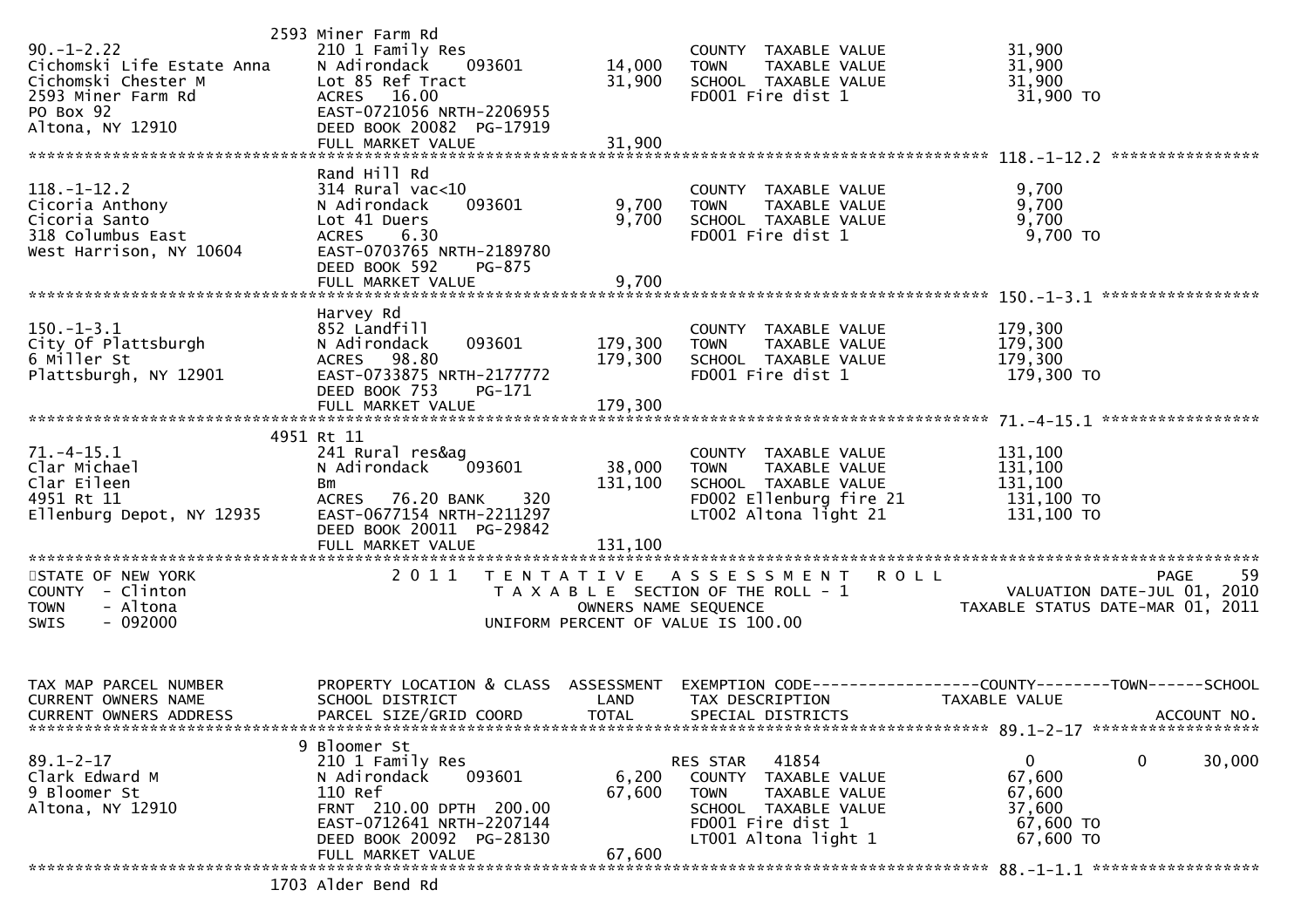| $88. - 1 - 1.1$<br>Clark Jeffrey<br>1703 Alder Bend Rd<br>Altona, NY 12910                     | 270 Mfg housing<br>093601<br>N Adirondack<br>Lot 164 Pat Ref<br>1.70<br><b>ACRES</b><br>EAST-0696516 NRTH-2206897<br>DEED BOOK 941<br>PG-298<br>FULL MARKET VALUE                            | 6,900<br>13,000<br>13,000                                                                                                        | RES STAR<br><b>TOWN</b>                           | 41854<br>COUNTY TAXABLE VALUE<br>TAXABLE VALUE<br>SCHOOL TAXABLE VALUE<br>FD001 Fire dist 1 |                                             | $\overline{0}$<br>13,000<br>13,000<br>0<br>13,000 TO                                 | $\mathbf 0$                                | 13,000      |
|------------------------------------------------------------------------------------------------|----------------------------------------------------------------------------------------------------------------------------------------------------------------------------------------------|----------------------------------------------------------------------------------------------------------------------------------|---------------------------------------------------|---------------------------------------------------------------------------------------------|---------------------------------------------|--------------------------------------------------------------------------------------|--------------------------------------------|-------------|
|                                                                                                |                                                                                                                                                                                              |                                                                                                                                  |                                                   |                                                                                             |                                             |                                                                                      |                                            |             |
| $88. - 1 - 1.61$<br>Clark Mark T<br>1733 Alder Bend Rd<br>Altona, NY 12910                     | 1733 Alder Bend Rd<br>240 Rural res<br>093601<br>N Adirondack<br>Lot 164 & 165 Ref<br>ACRES 15.10 BANK<br>080<br>EAST-0697127 NRTH-2207195<br>DEED BOOK 20021 PG-44425                       | 53,100                                                                                                                           | WARNONALL 41121<br>13,700 RES STAR<br><b>TOWN</b> | 41854<br>COUNTY TAXABLE VALUE<br>TAXABLE VALUE<br>SCHOOL TAXABLE VALUE<br>FD001 Fire dist 1 | 86 PCT OF VALUE USED FOR EXEMPTION PURPOSES | 6,850<br>$\overline{0}$<br>46,250<br>46,250<br>23,100<br>53,100 TO                   | 6,850                                      | 0<br>30,000 |
|                                                                                                | FULL MARKET VALUE                                                                                                                                                                            | 53,100                                                                                                                           |                                                   |                                                                                             |                                             |                                                                                      |                                            |             |
|                                                                                                |                                                                                                                                                                                              |                                                                                                                                  |                                                   |                                                                                             |                                             |                                                                                      |                                            |             |
| $88. - 1 - 1.611$<br>Clark Mark T<br>1733 Alder Bend Rd<br>Altona, NY 12910                    | Alder Bend Rd<br>311 Res vac land<br>093601<br>N Adirondack<br>Lot 164 Ref Tr<br>FRNT 50.00 DPTH 800.00<br><b>BANK</b><br>080<br>EAST-0696538 NRTH-2206964                                   | 4,200<br>4,200                                                                                                                   | <b>TOWN</b>                                       | COUNTY TAXABLE VALUE<br>TAXABLE VALUE<br>SCHOOL TAXABLE VALUE<br>FD001 Fire dist 1          |                                             | 4,200<br>4,200<br>4,200<br>4,200 TO                                                  |                                            |             |
|                                                                                                | DEED BOOK 20021 PG-44425<br>FULL MARKET VALUE                                                                                                                                                | 4,200                                                                                                                            |                                                   |                                                                                             |                                             |                                                                                      |                                            |             |
|                                                                                                |                                                                                                                                                                                              |                                                                                                                                  |                                                   |                                                                                             |                                             |                                                                                      |                                            |             |
|                                                                                                | 1697 Alder Bend Rd                                                                                                                                                                           |                                                                                                                                  |                                                   |                                                                                             |                                             |                                                                                      |                                            |             |
| $88 - 1 - 1.4$<br>Clark Royce K<br>Clark Donna<br>942 LaValley Rd<br>Mooers, NY 12958          | 270 Mfg housing<br>093601<br>N Adirondack<br>Lot 164 Ref Tr<br>1.30<br><b>ACRES</b><br>EAST-0696491 NRTH-2206804<br>DEED BOOK 636<br><b>PG-900</b><br>FULL MARKET VALUE                      | 6,500<br>21,000<br>21,000                                                                                                        | <b>TOWN</b>                                       | COUNTY TAXABLE VALUE<br>TAXABLE VALUE<br>SCHOOL TAXABLE VALUE<br>FD001 Fire dist 1          |                                             | 21,000<br>21,000<br>21,000<br>21,000 TO                                              |                                            |             |
|                                                                                                |                                                                                                                                                                                              |                                                                                                                                  |                                                   |                                                                                             |                                             |                                                                                      |                                            |             |
| STATE OF NEW YORK<br>COUNTY - Clinton<br><b>TOWN</b><br>- Altona<br>$-092000$<br><b>SWIS</b>   | 2011                                                                                                                                                                                         | TENTATIVE ASSESSMENT ROLL<br>T A X A B L E SECTION OF THE ROLL - 1<br>OWNERS NAME SEQUENCE<br>UNIFORM PERCENT OF VALUE IS 100.00 |                                                   |                                                                                             |                                             | TAXABLE STATUS DATE-MAR 01, 2011                                                     | <b>PAGE</b><br>VALUATION DATE-JUL 01, 2010 | 60          |
| TAX MAP PARCEL NUMBER<br>CURRENT OWNERS NAME<br><b>CURRENT OWNERS ADDRESS</b>                  | PROPERTY LOCATION & CLASS<br>SCHOOL DISTRICT<br>PARCEL SIZE/GRID COORD                                                                                                                       | ASSESSMENT<br>LAND<br>TOTAL                                                                                                      |                                                   | TAX DESCRIPTION<br>SPECIAL DISTRICTS                                                        |                                             | EXEMPTION CODE-----------------COUNTY-------TOWN------SCHOOL<br><b>TAXABLE VALUE</b> |                                            | ACCOUNT NO. |
| $150 - 3 - 6$<br>Clausen Edward D<br>Clausen Linda D<br>13 Westwood Dr<br>West Chazy, NY 12992 | 13 Westwood Dr<br>210 1 Family Res<br>093601<br>N Adirondack<br>Sus Map 20 Pg 28 Lot 6<br>1.38<br><b>ACRES</b><br>EAST-0736733 NRTH-2174971<br>DEED BOOK 20051 PG-88938<br>FULL MARKET VALUE | 9,000<br>88,600<br>88,600                                                                                                        | RES STAR<br><b>COUNTY</b><br><b>TOWN</b>          | 41854<br>TAXABLE VALUE<br>TAXABLE VALUE<br>SCHOOL TAXABLE VALUE<br>FD001 Fire dist 1        |                                             | 0<br>88,600<br>88,600<br>58,600<br>88,600 TO                                         | 0                                          | 30,000      |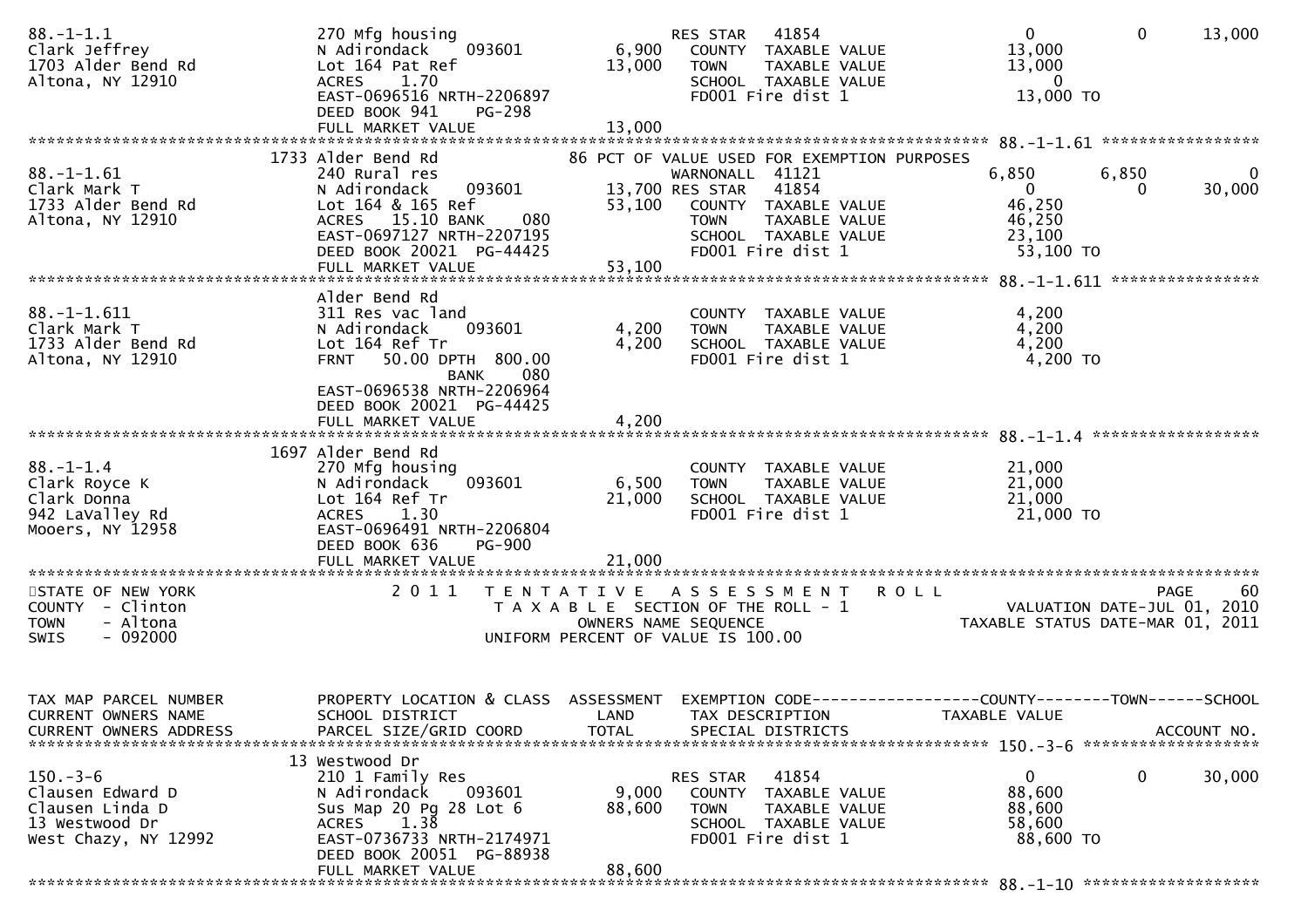| $88. - 1 - 10$<br>Cleveland James W<br>Cleveland Susan<br>5034 Military Tpke<br>Altona, NY 12910        | 5034 Military Tpke<br>210 1 Family Res<br>093601<br>N Adirondack<br>158 Ref<br>4.80<br><b>ACRES</b><br>EAST-0700106 NRTH-2202392<br>DEED BOOK 777<br>PG-246                                       | 8,800<br>97,200                                                                                                             | RES STAR 41854<br><b>TOWN</b> | COUNTY TAXABLE VALUE<br>TAXABLE VALUE<br>SCHOOL TAXABLE VALUE<br>FD001 Fire dist 1        |                                                              | $\mathbf 0$<br>97,200<br>97,200<br>67,200<br>97,200 TO          | 0           | 30,000      |
|---------------------------------------------------------------------------------------------------------|---------------------------------------------------------------------------------------------------------------------------------------------------------------------------------------------------|-----------------------------------------------------------------------------------------------------------------------------|-------------------------------|-------------------------------------------------------------------------------------------|--------------------------------------------------------------|-----------------------------------------------------------------|-------------|-------------|
| $88.14 - 1 - 31$<br>Cleveland James W Sr<br>Cleveland Susan G<br>5034 Military Tpke<br>Altona, NY 12910 | 31 Birch Hill Dr<br>260 Seasonal res<br>N Adirondack<br>093601<br>Lot 31 Stonewall Acres<br>FRNT 132.21 DPTH 123.42<br>EAST-0699689 NRTH-2203866<br>DEED BOOK 20061 PG-99278<br>FULL MARKET VALUE | 4,400<br>9,400<br>9,400                                                                                                     | <b>TOWN</b>                   | COUNTY TAXABLE VALUE<br>TAXABLE VALUE<br>SCHOOL TAXABLE VALUE<br>FD001 Fire dist 1        |                                                              | 9,400<br>9,400<br>9,400<br>$9,400$ TO                           |             |             |
| $88.14 - 1 - 70$<br>Cleveland James W Sr<br>Cleveland Susan G<br>5034 Military Tpke<br>Altona, NY 12910 | 2 Merrywood Dr<br>311 Res vac land<br>N Adirondack<br>093601<br>Stonewall Acres Lot 70<br>FRNT 80.00 DPTH 120.08<br>EAST-0700629 NRTH-2203271<br>DEED BOOK 20011 PG-35364<br>FULL MARKET VALUE    | 4,200<br>4,200<br>4,200                                                                                                     | <b>TOWN</b>                   | COUNTY TAXABLE VALUE<br>TAXABLE VALUE<br>SCHOOL TAXABLE VALUE<br>FD001 Fire dist 1        |                                                              | 4,200<br>4,200<br>4,200<br>$4,200$ TO                           |             |             |
| $71.1 - 1 - 3$<br>Clukey Warren<br>22 Canaan Rd<br>Ellenburg Depot, NY 12935                            | 22 Canaan Rd<br>210 1 Family Res<br>N Adirondack<br>093601<br>FRNT 105.00 DPTH 189.00<br>EAST-0675382 NRTH-2214055<br>DEED BOOK 20062 PG-1360<br>FULL MARKET VALUE                                | 5,900<br>42,700                                                                                                             | RES STAR 41854<br><b>TOWN</b> | COUNTY TAXABLE VALUE<br>TAXABLE VALUE<br>SCHOOL TAXABLE VALUE<br>FD002 Ellenburg fire 21  |                                                              | $\overline{0}$<br>42,700<br>42,700<br>12,700<br>42,700 TO       | 0           | 30,000      |
| STATE OF NEW YORK<br>COUNTY - Clinton<br>- Altona<br><b>TOWN</b><br>$-092000$<br>SWIS                   | 2011                                                                                                                                                                                              | TENTATIVE ASSESSMENT<br>T A X A B L E SECTION OF THE ROLL - 1<br>OWNERS NAME SEQUENCE<br>UNIFORM PERCENT OF VALUE IS 100.00 |                               |                                                                                           | <b>ROLL</b>                                                  | VALUATION DATE-JUL 01, 2010<br>TAXABLE STATUS DATE-MAR 01, 2011 | <b>PAGE</b> | 61          |
| TAX MAP PARCEL NUMBER<br>CURRENT OWNERS NAME<br>CURRENT OWNERS ADDRESS                                  | PROPERTY LOCATION & CLASS ASSESSMENT<br>SCHOOL DISTRICT<br>PARCEL SIZE/GRID COORD                                                                                                                 | LAND<br><b>TOTAL</b>                                                                                                        | TAX DESCRIPTION               | SPECIAL DISTRICTS                                                                         | EXEMPTION CODE-----------------COUNTY-------TOWN------SCHOOL | TAXABLE VALUE                                                   |             | ACCOUNT NO. |
| $88. - 1 - 1.5$<br>Cody Patricia Ann<br>PO Box 292<br>Champlain, NY 12919                               | Alder Bend Rd<br>311 Res vac land<br>N Adirondack<br>093601<br>Lot 165 Ref Tr<br>FRNT 220.00 DPTH 180.00<br>EAST-0697421 NRTH-2207553<br>DEED BOOK 755<br>PG-158                                  | 6,000<br>6,000<br>6,000                                                                                                     | <b>TOWN</b>                   | COUNTY TAXABLE VALUE<br><b>TAXABLE VALUE</b><br>SCHOOL TAXABLE VALUE<br>FD001 Fire dist 1 |                                                              | 6,000<br>6,000<br>6,000<br>$6,000$ TO                           |             |             |
|                                                                                                         | FULL MARKET VALUE<br>15 Pinewood Dr                                                                                                                                                               |                                                                                                                             |                               |                                                                                           |                                                              |                                                                 |             |             |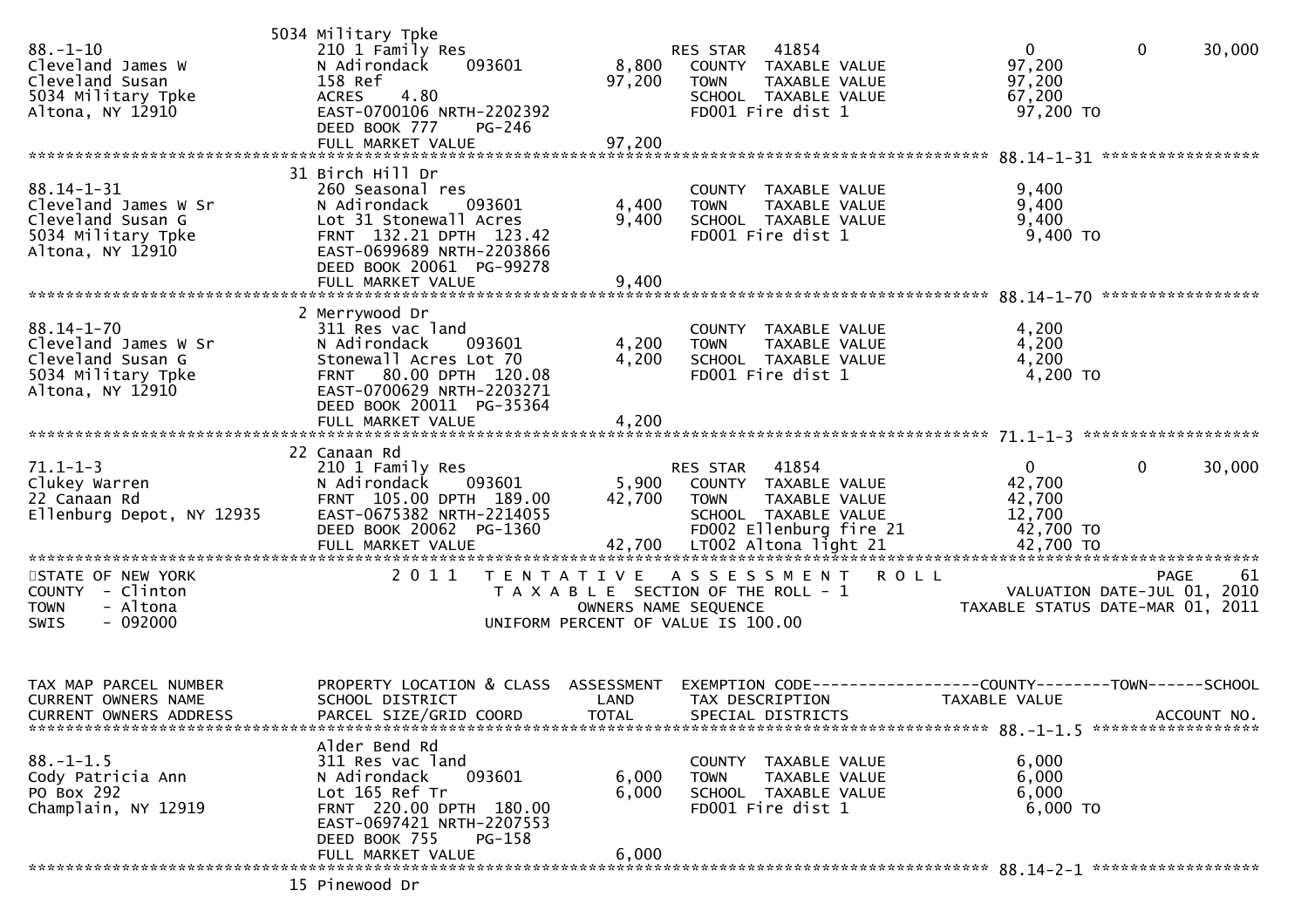| $88.14 - 2 - 1$<br>Coleman David<br>Coleman Debra<br>125 Ross St                                  | 311 Res vac land<br>093601<br>N Adirondack<br>Stonewall Bk10 Pg123 Lot1<br>FRNT 126.39 DPTH 130.00                                                                                           | 3,600<br>3,600             | COUNTY TAXABLE VALUE<br>TAXABLE VALUE<br><b>TOWN</b><br>SCHOOL TAXABLE VALUE<br>FD001 Fire dist 1                                                                         | 3,600<br>3,600<br>3,600                                                       | 3,600 TO                                                                      |
|---------------------------------------------------------------------------------------------------|----------------------------------------------------------------------------------------------------------------------------------------------------------------------------------------------|----------------------------|---------------------------------------------------------------------------------------------------------------------------------------------------------------------------|-------------------------------------------------------------------------------|-------------------------------------------------------------------------------|
| Chateaugay, QC, Canada<br>J6J2B1                                                                  | EAST-0698950 NRTH-2204221<br>DEED BOOK 20092 PG-22630<br>FULL MARKET VALUE                                                                                                                   | 3,600                      |                                                                                                                                                                           |                                                                               |                                                                               |
| $90. -1 - 13.2$<br>Collins Greta A<br>2413 Miner Farm Rd<br>Altona, NY 12918                      | 2413 Miner Farm Rd<br>210 1 Family Res<br>093601<br>N Adirondack<br>Lot 61 Ref Tr<br><b>ACRES</b><br>4.89 BANK<br>080<br>EAST-0728398 NRTH-2207211<br>DEED BOOK 20011 PG-28734               | 8,800<br>58,900            | RES STAR 41854<br>COUNTY TAXABLE VALUE<br><b>TOWN</b><br>TAXABLE VALUE<br>SCHOOL TAXABLE VALUE<br>FD001 Fire dist 1                                                       | $\mathbf{0}$<br>58,900<br>58,900<br>28,900                                    | $\mathbf{0}$<br>30,000<br>58,900 TO                                           |
|                                                                                                   | FULL MARKET VALUE                                                                                                                                                                            | 58,900                     |                                                                                                                                                                           |                                                                               |                                                                               |
| $116. - 2 - 8.22$<br>Collins John W<br>Collins Linda M<br>Box 115 West Rd<br>Moira, NY 12957      | Plank Rd<br>910 Priv forest<br>093601<br>N Adirondack<br>Lot 29 State Gore<br>ACRES 74.90<br>EAST-0682080 NRTH-2187480<br>DEED BOOK 799<br>PG-123                                            | 13,900<br>13,900           | COUNTY TAXABLE VALUE<br>TAXABLE VALUE<br>TOWN<br>SCHOOL TAXABLE VALUE<br>FD001 Fire dist 1                                                                                | 13,900<br>13,900<br>13,900                                                    | 13,900 TO                                                                     |
|                                                                                                   | FULL MARKET VALUE                                                                                                                                                                            | 13,900                     |                                                                                                                                                                           |                                                                               |                                                                               |
| $86. - 2 - 8.12$<br>Collins Lance G<br>Collins Rita R<br>PO Box 315<br>Sandy Creek, NY 13145      | Military Tpke<br>321 Abandoned ag<br>N Adirondack<br>093601<br>Benjamin/wallace Patent<br>ACRES 29.80<br>EAST-0680304 NRTH-2203388<br>DEED BOOK 98000 PG-98337<br>FULL MARKET VALUE          | 18,100<br>18,100<br>18,100 | COUNTY TAXABLE VALUE<br><b>TOWN</b><br>TAXABLE VALUE<br>SCHOOL TAXABLE VALUE<br>FD001 Fire dist 1                                                                         | 18,100<br>18,100<br>18,100<br>18,100 TO                                       |                                                                               |
| STATE OF NEW YORK<br>COUNTY - Clinton<br>- Altona<br><b>TOWN</b><br>$-092000$<br><b>SWIS</b>      | 2011                                                                                                                                                                                         | OWNERS NAME SEQUENCE       | TENTATIVE ASSESSMENT ROLL<br>T A X A B L E SECTION OF THE ROLL - 1<br>UNIFORM PERCENT OF VALUE IS 100.00                                                                  |                                                                               | 62<br>PAGE<br>VALUATION DATE-JUL 01, 2010<br>TAXABLE STATUS DATE-MAR 01, 2011 |
| TAX MAP PARCEL NUMBER<br>CURRENT OWNERS NAME<br><b>CURRENT OWNERS ADDRESS</b>                     | PROPERTY LOCATION & CLASS ASSESSMENT<br>SCHOOL DISTRICT<br>PARCEL SIZE/GRID COORD                                                                                                            | LAND<br><b>TOTAL</b>       | TAX DESCRIPTION<br>SPECIAL DISTRICTS                                                                                                                                      | EXEMPTION CODE-----------------COUNTY-------TOWN------SCHOOL<br>TAXABLE VALUE | ACCOUNT NO.                                                                   |
| $132. - 1 - 4.42$<br>Collins Lincoln J<br>Collins Leda J<br>2476 Rand Hill Rd<br>Altona, NY 12910 | 2476 Rand Hill Rd<br>270 Mfg housing<br>N Adirondack<br>093601<br>Lots 39 Duers Patent<br>1.10<br><b>ACRES</b><br>EAST-0704773 NRTH-2183985<br>DEED BOOK 20061 PG-98176<br>FULL MARKET VALUE | 36,000                     | WARNONALL 41121<br>9,100 WARCOMALL 41131<br>36,000 RES STAR<br>41854<br>COUNTY TAXABLE VALUE<br><b>TOWN</b><br>TAXABLE VALUE<br>SCHOOL TAXABLE VALUE<br>FD001 Fire dist 1 | 5,400<br>9,000<br>$\mathbf{0}$<br>21,600<br>21,600<br>6,000                   | 0<br>5,400<br>$\mathbf 0$<br>9,000<br>30,000<br>$\Omega$<br>36,000 TO         |
|                                                                                                   | Plank Rd                                                                                                                                                                                     |                            |                                                                                                                                                                           |                                                                               | 146. -1-8.1 *******************                                               |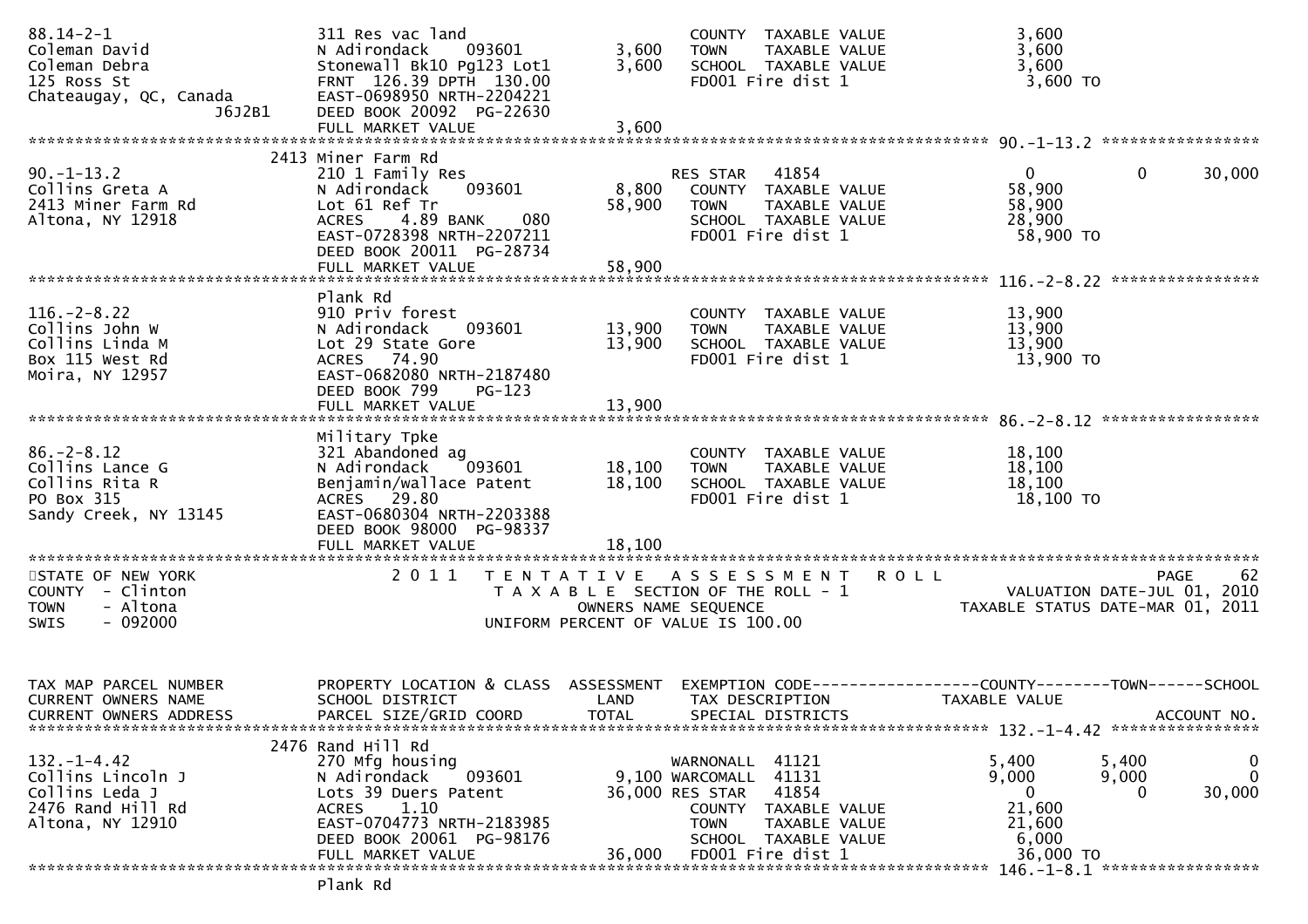| $146. - 1 - 8.1$<br>Collins Marty J<br>123 Clark Rd<br>Peru, NY 12972                                    | 321 Abandoned ag<br>093601<br>N Adirondack<br>49 Sg<br>Title Deed Also 790/184<br>ACRES 23.70<br>EAST-0684276 NRTH-2167039<br>DEED BOOK 20051 PG-83022                                  | 16,300<br>16,300           | COUNTY TAXABLE VALUE<br><b>TOWN</b><br>TAXABLE VALUE<br>SCHOOL TAXABLE VALUE<br>FD001 Fire dist 1                      |             | 16,300<br>16,300<br>16,300<br>16,300 TO                                              |             |
|----------------------------------------------------------------------------------------------------------|-----------------------------------------------------------------------------------------------------------------------------------------------------------------------------------------|----------------------------|------------------------------------------------------------------------------------------------------------------------|-------------|--------------------------------------------------------------------------------------|-------------|
|                                                                                                          | FULL MARKET VALUE                                                                                                                                                                       | 16,300                     |                                                                                                                        |             |                                                                                      |             |
| $135. - 2 - 3.2$<br>Columbe Christopher J<br>c/o Gloria Columbe<br>46 Barnaby Rd<br>West Chazy, NY 12992 | 46 Barnaby Rd<br>210 1 Family Res<br>Beekmantown Cen 092401<br>Lot 147 Duerville Pat<br>ACRES 1.15<br>EAST-0741227 NRTH-2183266<br>DEED BOOK 20061 PG-93886<br>FULL MARKET VALUE        | 9,100<br>75,000<br>75,000  | 41854<br>RES STAR<br>COUNTY TAXABLE VALUE<br><b>TOWN</b><br>TAXABLE VALUE<br>SCHOOL TAXABLE VALUE<br>FD001 Fire dist 1 |             | $\mathbf{0}$<br>$\mathbf{0}$<br>75,000<br>75,000<br>45,000<br>75,000 TO              | 30,000      |
|                                                                                                          | Irona Rd                                                                                                                                                                                |                            |                                                                                                                        |             |                                                                                      |             |
| $73. - 1 - 20.8$<br>Constabile Nino<br>Constabile Robin<br>153 Barretts Ln<br>W Redding, CT 06896        | 321 Abandoned ag<br>093601<br>N Adirondack<br>ACRES 20.80<br>EAST-0702392 NRTH-2214718<br>DEED BOOK 602<br>$PG-523$                                                                     | 14,600<br>14,600           | COUNTY TAXABLE VALUE<br>TAXABLE VALUE<br><b>TOWN</b><br>SCHOOL TAXABLE VALUE<br>FD001 Fire dist 1                      |             | 14,600<br>14,600<br>14,600<br>14,600 TO                                              |             |
|                                                                                                          | FULL MARKET VALUE                                                                                                                                                                       | 14,600                     |                                                                                                                        |             |                                                                                      |             |
| $75. - 1 - 12.3$<br>Constable Keith<br>Constable Cristine<br>2764 Miner Farm Rd<br>Altona, NY 12910      | 2764/2768 Miner Farm Rd<br>241 Rural res&ag<br>N Adirondack<br>093601<br>Lot 86 Ref Tract<br>ACRES 95.50<br>EAST-0720362 NRTH-2209522<br>DEED BOOK 98001 PG-01456<br>FULL MARKET VALUE  | 39,100<br>92,900<br>92,900 | RES STAR 41854<br>COUNTY TAXABLE VALUE<br>TAXABLE VALUE<br><b>TOWN</b><br>SCHOOL TAXABLE VALUE<br>FD001 Fire dist 1    |             | $\mathbf 0$<br>$\mathbf 0$<br>92,900<br>92,900<br>62,900<br>92,900 TO                | 30,000      |
| STATE OF NEW YORK<br>COUNTY - Clinton<br><b>TOWN</b><br>- Altona<br>$-092000$<br><b>SWIS</b>             | 2011<br>T E N T A T I V E                                                                                                                                                               | OWNERS NAME SEQUENCE       | A S S E S S M E N T<br>T A X A B L E SECTION OF THE ROLL - 1<br>UNIFORM PERCENT OF VALUE IS 100.00                     | <b>ROLL</b> | VALUATION DATE-JUL 01, 2010<br>TAXABLE STATUS DATE-MAR 01, 2011                      | PAGE<br>63  |
| TAX MAP PARCEL NUMBER<br><b>CURRENT OWNERS NAME</b><br>CURRENT OWNERS ADDRESS                            | PROPERTY LOCATION & CLASS ASSESSMENT<br>SCHOOL DISTRICT<br>PARCEL SIZE/GRID COORD                                                                                                       | LAND<br><b>TOTAL</b>       | TAX DESCRIPTION<br>SPECIAL DISTRICTS                                                                                   |             | EXEMPTION        CODE-----------------COUNTY-------TOWN------SCHOOL<br>TAXABLE VALUE | ACCOUNT NO. |
| $101. -2 - 6.1$<br>Constantino Gloria<br>PO Box 51<br>Washington, VT 05675                               | 1298 Plank Rd<br>210 1 Family Res<br>N Adirondack<br>093601<br>$2$ Sg<br>5.00 BANK<br>080<br><b>ACRES</b><br>EAST-0678791 NRTH-2191877<br>DEED BOOK 20011 PG-37854<br>FULL MARKET VALUE | 8,900<br>66,000<br>66,000  | COUNTY TAXABLE VALUE<br><b>TOWN</b><br>TAXABLE VALUE<br>SCHOOL TAXABLE VALUE<br>FD001 Fire dist 1                      |             | 66,000<br>66,000<br>66,000<br>66,000 TO                                              |             |
|                                                                                                          | 614-618 Irona Rd                                                                                                                                                                        |                            |                                                                                                                        |             |                                                                                      |             |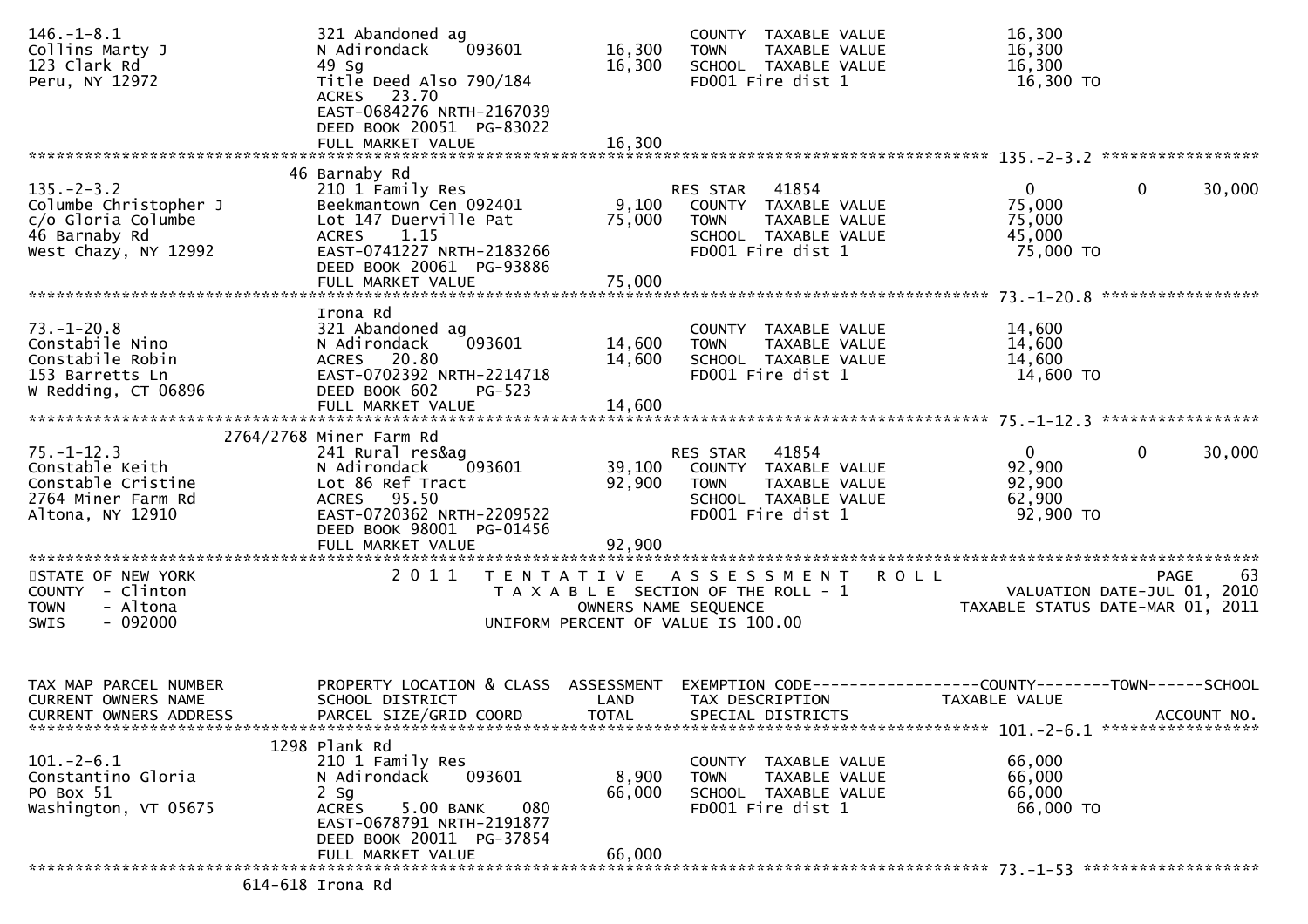| $73. - 1 - 53$<br>Cook Mathew R<br>Cook Shawntel L<br>618 Irona Rd<br>Altona, NY 12910         | 270 Mfg housing<br>093601<br>N Adirondack<br>Lot 166 Ref Tr<br><b>ACRES</b><br>7.60<br>EAST-0696285 NRTH-2213273<br>DEED BOOK 20072 PG-3790                                                       | 10,500<br>30,800          | RES STAR<br>41854<br>COUNTY TAXABLE VALUE<br>TAXABLE VALUE<br><b>TOWN</b><br>SCHOOL TAXABLE VALUE<br>FD001 Fire dist 1                               | $\overline{0}$<br>30,800<br>30,800<br>800<br>30,800 TO                       | $\mathbf 0$<br>30,000                     |
|------------------------------------------------------------------------------------------------|---------------------------------------------------------------------------------------------------------------------------------------------------------------------------------------------------|---------------------------|------------------------------------------------------------------------------------------------------------------------------------------------------|------------------------------------------------------------------------------|-------------------------------------------|
|                                                                                                | 9 Old State Rd                                                                                                                                                                                    |                           |                                                                                                                                                      |                                                                              |                                           |
| $89 - 3 - 4$<br>Cook Nancy L<br>9 Old State Rd<br>Altona, NY 12910                             | 270 Mfg housing<br>093601<br>N Adirondack<br>Lot 110 Pat Ref<br>FRNT 104.50 DPTH 79.50<br>EAST-0714114 NRTH-2207045<br>DEED BOOK 20051 PG-87251<br>FULL MARKET VALUE                              | 25,000<br>25,000          | 41854<br>RES STAR<br>4,000 COUNTY TAXABLE VALUE<br><b>TOWN</b><br>TAXABLE VALUE<br>SCHOOL TAXABLE VALUE<br>FD001 Fire dist 1<br>LT001 Altona light 1 | $\mathbf{0}$<br>25,000<br>25,000<br>$\overline{0}$<br>25,000 TO<br>25,000 TO | 0<br>25,000                               |
|                                                                                                |                                                                                                                                                                                                   |                           |                                                                                                                                                      |                                                                              |                                           |
| $118. - 1 - 17.92$<br>Cook Robert<br>2621 Rand Hill Rd<br>Altona, NY 12910-1719                | 2621 Rand Hill Rd<br>210 1 Family Res<br>N Adirondack<br>093601<br>Lot 17 Duers Patent<br>2.00 BANK<br>080<br><b>ACRES</b><br>EAST-0703628 NRTH-2186771<br>DEED BOOK 20061 PG-95802               | 103,700                   | 41854<br>RES STAR<br>7,100 COUNTY TAXABLE VALUE<br>TAXABLE VALUE<br><b>TOWN</b><br>SCHOOL TAXABLE VALUE<br>FD001 Fire dist 1                         | $\overline{0}$<br>103,700<br>103,700<br>73,700<br>103,700 TO                 | $\mathbf 0$<br>30,000                     |
|                                                                                                | 3032 Miner Farm Rd                                                                                                                                                                                |                           |                                                                                                                                                      |                                                                              |                                           |
| $74. - 1 - 33$<br>Cook Robert L<br>Gardner Nancy E<br>3032 Miner Farm Rd<br>Altona, NY 12910   | 210 1 Family Res<br>N Adirondack<br>093601<br>110 Ref<br>Also Deed 571-238<br>1.90 BANK<br><b>ACRES</b><br>080<br>EAST-0713375 NRTH-2207463<br>DEED BOOK 20072 PG-2331<br>FULL MARKET VALUE       | 7,000<br>61,000<br>61,000 | RES STAR 41854<br>COUNTY TAXABLE VALUE<br>TAXABLE VALUE<br><b>TOWN</b><br>SCHOOL TAXABLE VALUE<br>FD001 Fire dist 1<br>LT001 Altona light 1          | $\mathbf{0}$<br>61,000<br>61,000<br>31,000<br>61,000 TO<br>61,000 TO         | 0<br>30,000                               |
|                                                                                                |                                                                                                                                                                                                   |                           |                                                                                                                                                      |                                                                              |                                           |
| STATE OF NEW YORK<br>COUNTY - Clinton<br>- Altona<br><b>TOWN</b><br>$-092000$<br>SWIS          | 2011                                                                                                                                                                                              | OWNERS NAME SEQUENCE      | <b>ROLL</b><br>TENTATIVE ASSESSMENT<br>T A X A B L E SECTION OF THE ROLL - 1<br>UNIFORM PERCENT OF VALUE IS 100.00                                   | TAXABLE STATUS DATE-MAR 01, 2011                                             | 64<br>PAGE<br>VALUATION DATE-JUL 01, 2010 |
| TAX MAP PARCEL NUMBER<br>CURRENT OWNERS NAME<br><b>CURRENT OWNERS ADDRESS</b>                  | PROPERTY LOCATION & CLASS ASSESSMENT<br>SCHOOL DISTRICT<br>PARCEL SIZE/GRID COORD                                                                                                                 | LAND<br><b>TOTAL</b>      | EXEMPTION CODE-----------------COUNTY-------TOWN------SCHOOL<br>TAX DESCRIPTION<br>SPECIAL DISTRICTS                                                 | TAXABLE VALUE                                                                | ACCOUNT NO.                               |
| $88.14 - 1 - 11$<br>Cooke Joyce M<br>45 Valois Bay<br>Point Claire QC, Canada<br><b>H9R4B5</b> | 63 Merrywood Dr<br>260 Seasonal res<br>N Adirondack<br>093601<br>Stonewall Acres Lot 11<br>FRNT 139.07 DPTH 119.57<br>EAST-0699175 NRTH-2203760<br>DEED BOOK 808<br>$PG-300$<br>FULL MARKET VALUE | 5,000<br>15,500<br>15,500 | COUNTY TAXABLE VALUE<br>TAXABLE VALUE<br><b>TOWN</b><br>SCHOOL TAXABLE VALUE<br>FD001 Fire dist 1                                                    | 15,500<br>15,500<br>15,500<br>15,500 TO                                      |                                           |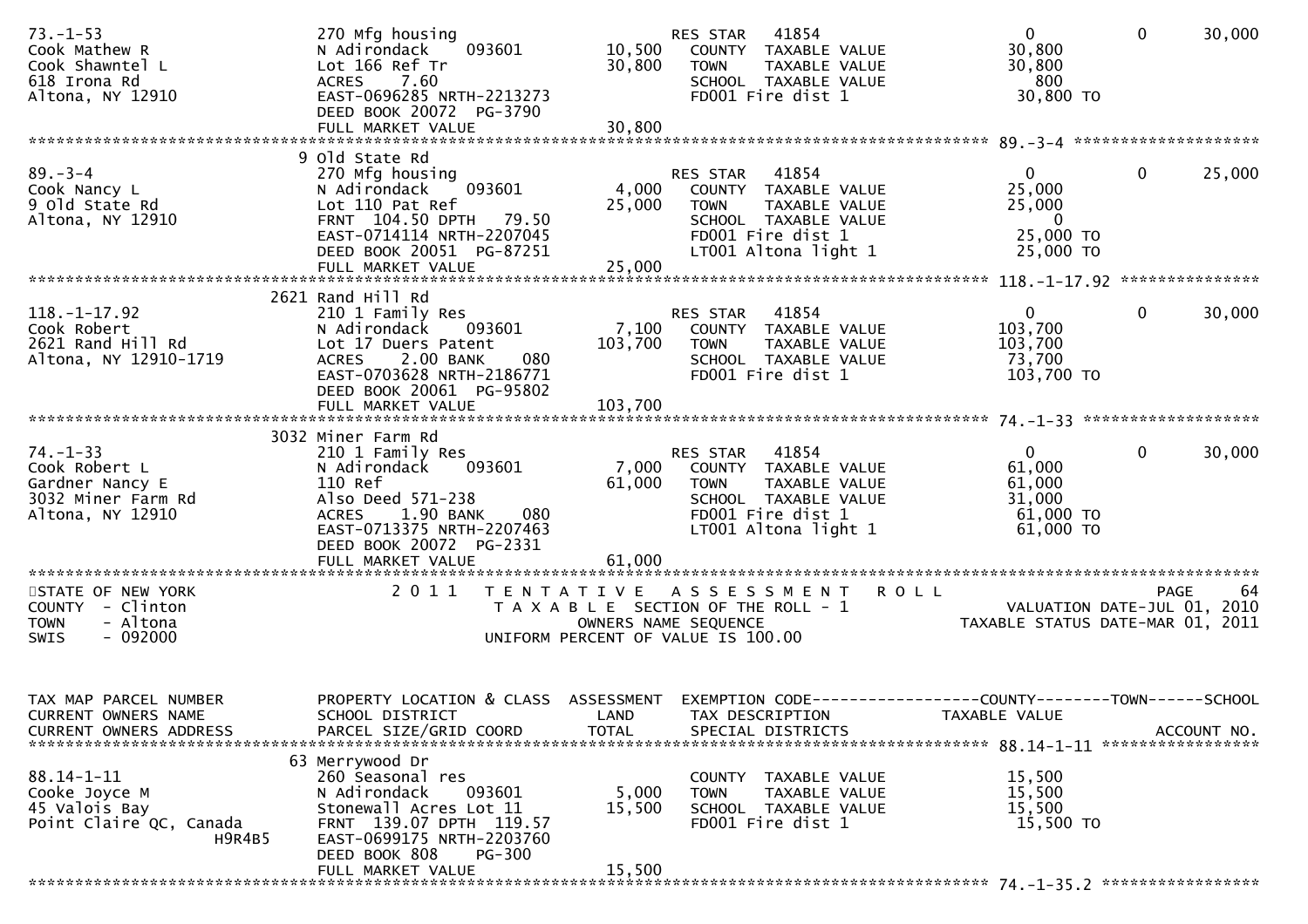| $74. - 1 - 35.2$<br>Coolidge Walter<br>Coolidge Loyola<br>PO Box 204<br>Altona, NY 12910               | Station St<br>312 Vac w/imprv<br>093601<br>N Adirondack<br>Lot 111 Ref Tr<br>FRNT 150.00 DPTH 175.00<br>EAST-0712072 NRTH-2209210<br>DEED BOOK 620<br>PG-542                       | 6,000<br>11,900             | COUNTY TAXABLE VALUE<br><b>TOWN</b><br>TAXABLE VALUE<br>SCHOOL TAXABLE VALUE<br>FD001 Fire dist 1<br>LT001 Altona light 1                             | 11,900<br>11,900<br>11,900<br>11,900 TO<br>11,900 TO                 |                                         |
|--------------------------------------------------------------------------------------------------------|------------------------------------------------------------------------------------------------------------------------------------------------------------------------------------|-----------------------------|-------------------------------------------------------------------------------------------------------------------------------------------------------|----------------------------------------------------------------------|-----------------------------------------|
| $89.1 - 2 - 6$<br>Coolidge Walter M<br>Coolidge Loyola M<br>PO Box <sup>-204</sup><br>Altona, NY 12910 | 77 Station St<br>210 1 Family Res<br>093601<br>N Adirondack<br>111 Ref<br>FRNT 99.00 DPTH 115.00<br>EAST-0711821 NRTH-2209274<br>DEED BOOK 544<br>PG-176<br>FULL MARKET VALUE      | 91,500<br>91,500            | 41834<br>SR STAR<br>4,800 COUNTY TAXABLE VALUE<br><b>TOWN</b><br>TAXABLE VALUE<br>SCHOOL TAXABLE VALUE<br>FD001 Fire dist 1<br>LT001 Altona light 1   | $\mathbf{0}$<br>91,500<br>91,500<br>31,400<br>91,500 TO<br>91,500 TO | 60,100<br>$\mathbf{0}$                  |
| $148. - 2 - 13.4$<br>Corey James C<br>43 Trudo Rd<br>Altona, NY 12910                                  | 43 Trudo Rd<br>210 1 Family Res<br>093601<br>N Adirondack<br>Lot 49 Duer<br>7.50 BANK<br>320<br><b>ACRES</b><br>EAST-0712322 NRTH-2172699<br>DEED BOOK 20082 PG-18281              |                             | RES STAR 41854<br>12,300 LIM INC DI 41932<br>72,500 COUNTY TAXABLE VALUE<br>TAXABLE VALUE<br><b>TOWN</b><br>SCHOOL TAXABLE VALUE<br>FD001 Fire dist 1 | $\mathbf{0}$<br>34,438<br>38,062<br>72,500<br>42,500<br>72,500 TO    | 30,000<br>0<br>$\mathbf{0}$<br>$\Omega$ |
| $73. - 3 - 3.2$<br>Corning Aimee<br>Corning Carl<br>7144 Racine Rd<br>Pleasant Garden, NC 27313        | Helens Way<br>$314$ Rural vac<10<br>093601<br>N Adirondack<br>Lot 166 Ref Tr<br><b>ACRES</b><br>5.00<br>EAST-0696122 NRTH-2214323<br>DEED BOOK 20082 PG-17731<br>FULL MARKET VALUE | 8,900<br>8,900<br>8,900     | COUNTY TAXABLE VALUE<br>TAXABLE VALUE<br><b>TOWN</b><br>SCHOOL TAXABLE VALUE<br>FD001 Fire dist 1                                                     | 8,900<br>8,900<br>8,900<br>8,900 TO                                  |                                         |
| STATE OF NEW YORK<br>COUNTY - Clinton<br>- Altona<br><b>TOWN</b><br>$-092000$<br>SWIS                  | 2 0 1 1                                                                                                                                                                            |                             | TENTATIVE ASSESSMENT ROLL<br>T A X A B L E SECTION OF THE ROLL - 1<br>OWNERS NAME SEQUENCE<br>UNIFORM PERCENT OF VALUE IS 100.00                      | VALUATION DATE-JUL 01, 2010<br>TAXABLE STATUS DATE-MAR 01, 2011      | 65<br>PAGE                              |
| TAX MAP PARCEL NUMBER<br>CURRENT OWNERS NAME<br><b>CURRENT OWNERS ADDRESS</b>                          | PROPERTY LOCATION & CLASS ASSESSMENT EXEMPTION CODE----------------COUNTY-------TOWN------SCHOOL<br>SCHOOL DISTRICT<br>PARCEL SIZE/GRID COORD                                      | <b>LAND</b><br><b>TOTAL</b> | TAX DESCRIPTION<br>SPECIAL DISTRICTS                                                                                                                  | TAXABLE VALUE                                                        | ACCOUNT NO.                             |
| $73. - 3 - 3.11$<br>Corning Carl J<br>Corning Aimee S<br>4331 Four Arms Rd<br>Greensboro, NC 27410     | Helens Way<br>$314$ Rural vac<10<br>N Adirondack<br>093601<br>Lot 166 Ref Tr<br>2.80<br>ACRES<br>EAST-0695828 NRTH-2214231<br>DEED BOOK 20051 PG-86803<br>FULL MARKET VALUE        | 7,600<br>7,600<br>7,600     | COUNTY TAXABLE VALUE<br>TAXABLE VALUE<br><b>TOWN</b><br>SCHOOL TAXABLE VALUE<br>FD001 Fire dist 1                                                     | 7,600<br>7,600<br>7,600<br>7,600 TO                                  |                                         |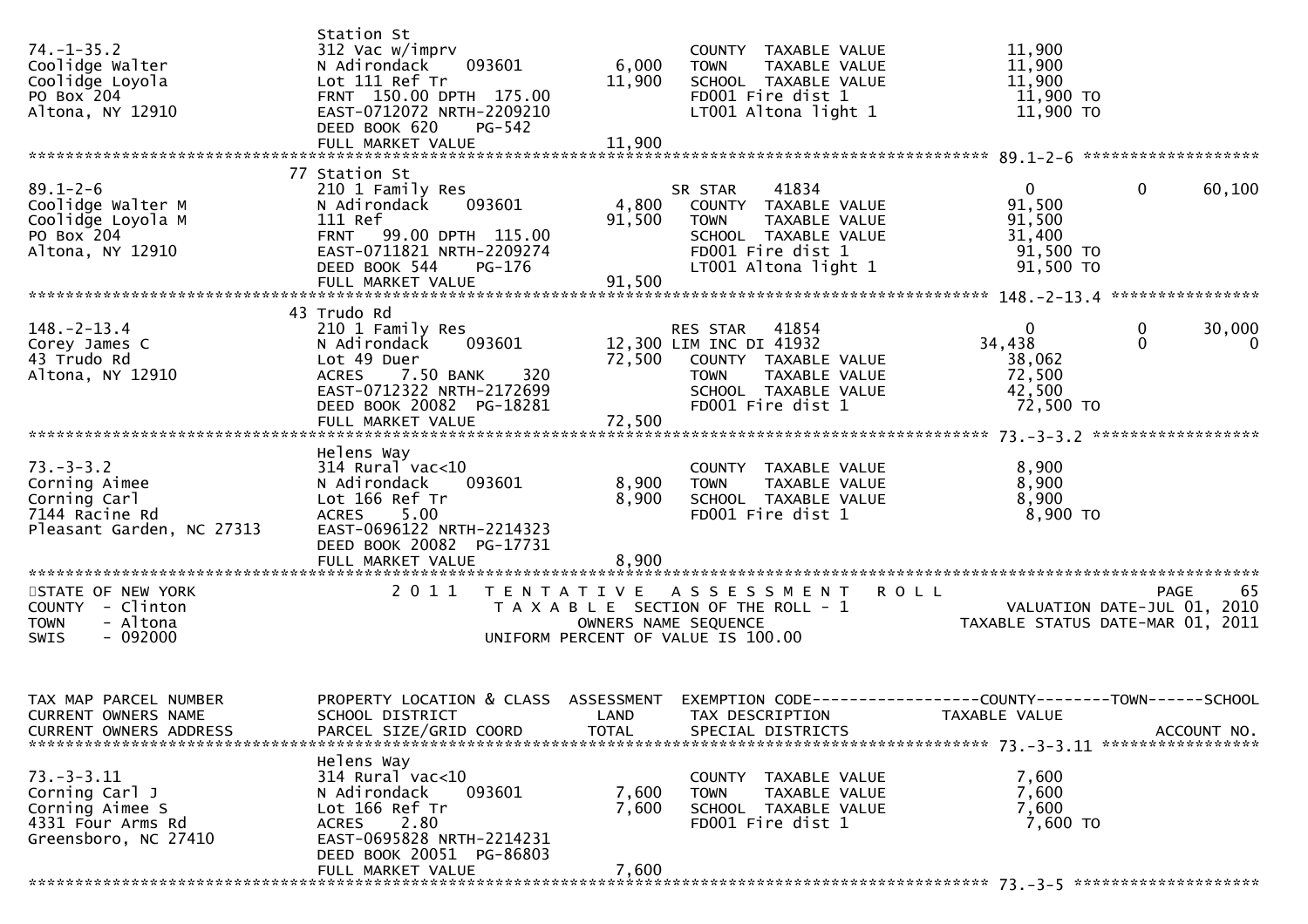| $73. - 3 - 5$<br>Corning Carl J<br>Corning Aimee S<br>7144 Racine Rd<br>Pleasant Garden, NC 27313                                  | 94 Helens Way<br>260 Seasonal res<br>N Adirondack<br>093601<br>166 Ref<br>2.20<br><b>ACRES</b><br>EAST-0695796 NRTH-2214682<br>DEED BOOK 20051 PG-86803                      | 7,200<br>14,000                           | COUNTY TAXABLE VALUE<br>TAXABLE VALUE<br><b>TOWN</b><br>SCHOOL TAXABLE VALUE<br>FD001 Fire dist 1                                                                                             | 14,000<br>14,000<br>14,000<br>14,000 TO                                                                  |
|------------------------------------------------------------------------------------------------------------------------------------|------------------------------------------------------------------------------------------------------------------------------------------------------------------------------|-------------------------------------------|-----------------------------------------------------------------------------------------------------------------------------------------------------------------------------------------------|----------------------------------------------------------------------------------------------------------|
|                                                                                                                                    | FULL MARKET VALUE                                                                                                                                                            | 14,000                                    |                                                                                                                                                                                               |                                                                                                          |
| $119. - 1 - 9.4$<br>Corodimas Peter<br>Corodimas Donna<br>94 Kent Falls Rd<br>Morrisonville, NY 12962<br>MAY BE SUBJECT TO PAYMENT | Military Tpke<br>312 Vac w/imprv<br>N Adirondack<br>093601<br>Lot 95 Duers Pat<br>ACRES 247.40<br>EAST-0719107 NRTH-2186521<br>DEED BOOK 20011 PG-30506<br>FULL MARKET VALUE | 81,500<br>82,500<br>82,500                | AGRI DISTR 41720<br>COUNTY TAXABLE VALUE<br>TAXABLE VALUE<br><b>TOWN</b><br>SCHOOL TAXABLE VALUE<br>FD001 Fire dist 1                                                                         | 26,857<br>26,857<br>26,857<br>55,643<br>55,643<br>55,643<br>82,500 TO                                    |
| UNDER AGDIST LAW TIL 2015                                                                                                          |                                                                                                                                                                              |                                           |                                                                                                                                                                                               |                                                                                                          |
| $89. - 1 - 4$<br>Corron Donald D<br>Corron Gail P<br>425 Devils Den Rd<br>Altona, NY 12910                                         | 425 Devils Den Rd<br>210 1 Family Res<br>N Adirondack<br>093601<br>131 Duer<br>2.20<br><b>ACRES</b><br>EAST-0710754 NRTH-2205679<br>DEED BOOK 958<br><b>PG-109</b>           | 84,000                                    | 99 PCT OF VALUE USED FOR EXEMPTION PURPOSES<br>WARNONALL 41121<br>41834<br>7,200 SR STAR<br>COUNTY TAXABLE VALUE<br>TAXABLE VALUE<br><b>TOWN</b><br>SCHOOL TAXABLE VALUE<br>FD001 Fire dist 1 | 12,474<br>12,474<br>0<br>60,100<br>$\overline{0}$<br>$\Omega$<br>71,526<br>71,526<br>23,900<br>84,000 TO |
|                                                                                                                                    | 444/442 Devils Den Rd                                                                                                                                                        |                                           |                                                                                                                                                                                               |                                                                                                          |
| $89.1 - 3 - 31$<br>Corron Donald D<br>Corron Robert H<br>PO Box 102<br>Altona, NY 12910                                            | 270 Mfg housing<br>093601<br>N Adirondack<br>110 Ref<br>FRNT 115.00 DPTH 132.00<br>EAST-0711048 NRTH-2205973<br>DEED BOOK 20072 PG-10280<br>FULL MARKET VALUE                | 5,200<br>24,000<br>24,000                 | 41854<br>RES STAR<br>COUNTY TAXABLE VALUE<br>TAXABLE VALUE<br><b>TOWN</b><br>SCHOOL TAXABLE VALUE<br>FD001 Fire dist 1<br>LT001 Altona light 1                                                | $\Omega$<br>$\mathbf{0}$<br>24,000<br>24,000<br>24,000<br>$\overline{0}$<br>24,000 TO<br>24,000 TO       |
| STATE OF NEW YORK<br>COUNTY - Clinton<br><b>TOWN</b><br>- Altona<br>$-092000$<br>SWIS                                              | 2011                                                                                                                                                                         | T E N T A T I V E<br>OWNERS NAME SEQUENCE | A S S E S S M E N T<br>T A X A B L E SECTION OF THE ROLL - 1<br>UNIFORM PERCENT OF VALUE IS 100.00                                                                                            | <b>ROLL</b><br>66<br><b>PAGE</b><br>VALUATION DATE-JUL 01, 2010<br>TAXABLE STATUS DATE-MAR 01, 2011      |
| TAX MAP PARCEL NUMBER<br>CURRENT OWNERS NAME<br><b>CURRENT OWNERS ADDRESS</b>                                                      | PROPERTY LOCATION & CLASS ASSESSMENT<br>SCHOOL DISTRICT<br>PARCEL SIZE/GRID COORD                                                                                            | LAND<br><b>TOTAL</b>                      | TAX DESCRIPTION<br>SPECIAL DISTRICTS                                                                                                                                                          | EXEMPTION CODE-----------------COUNTY-------TOWN------SCHOOL<br>TAXABLE VALUE<br>ACCOUNT NO.             |
| $91. - 1 - 6.11$<br>Corrow Patrick S<br>2181 Miner Farm Rd<br>Altona, NY 12910                                                     | Miner Farm Rd<br>321 Abandoned ag<br>Northeastern Cl 092801<br>ACRES 11.00<br>EAST-0734320 NRTH-2207926<br>DEED BOOK 20062 PG-1329<br>FULL MARKET VALUE                      | 13,300<br>13,300<br>13,300                | COUNTY TAXABLE VALUE<br>TAXABLE VALUE<br>TOWN<br>SCHOOL TAXABLE VALUE<br>FD001 Fire dist 1                                                                                                    | 13,300<br>13,300<br>13,300<br>13,300 TO                                                                  |
|                                                                                                                                    |                                                                                                                                                                              |                                           |                                                                                                                                                                                               |                                                                                                          |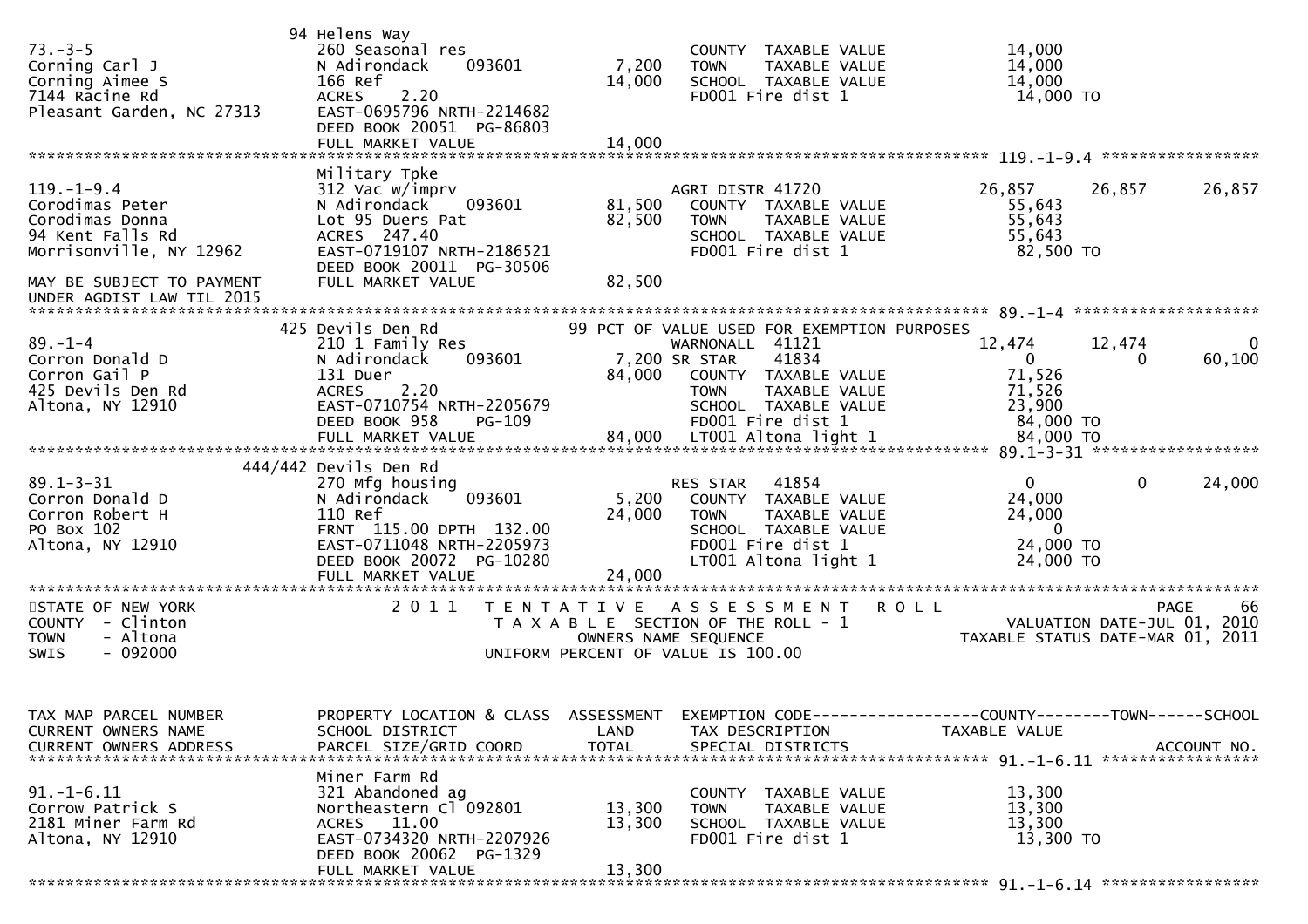| $91. - 1 - 6.14$<br>Corrow Patrick S<br>2181 Miner Farm Rd<br>Altona, NY 12910               | 2181 Miner Farm Rd<br>210 1 Family Res<br>093601<br>N Adirondack<br>6.50<br><b>ACRES</b><br>EAST-0733964 NRTH-2207236<br>DEED BOOK 20062 PG-1329                       | 9,800<br>89,700                                                                                                          | RES STAR<br><b>TOWN</b> | 41854<br>COUNTY TAXABLE VALUE<br>TAXABLE VALUE<br>SCHOOL TAXABLE VALUE<br>FD001 Fire dist 1 |                                                              | 0<br>89,700<br>89,700<br>59,700<br>89,700 TO                    | $\mathbf 0$      | 30,000      |
|----------------------------------------------------------------------------------------------|------------------------------------------------------------------------------------------------------------------------------------------------------------------------|--------------------------------------------------------------------------------------------------------------------------|-------------------------|---------------------------------------------------------------------------------------------|--------------------------------------------------------------|-----------------------------------------------------------------|------------------|-------------|
|                                                                                              | FULL MARKET VALUE                                                                                                                                                      | 89,700                                                                                                                   |                         |                                                                                             |                                                              |                                                                 | **************** |             |
| $91.-1-6.121$<br>Corrow Patrick S<br>2181 Miner Farm Rd<br>Altona, NY 12910                  | Mayott Rd<br>314 Rural vac<10<br>N Adirondack<br>093601<br>51 Ref<br><b>ACRES</b><br>1.80<br>EAST-0734110 NRTH-2206963<br>DEED BOOK 20062 PG-1329<br>FULL MARKET VALUE | 7,000<br>7,000<br>7,000                                                                                                  | <b>TOWN</b>             | COUNTY TAXABLE VALUE<br>TAXABLE VALUE<br>SCHOOL TAXABLE VALUE<br>FD001 Fire dist 1          |                                                              | 7,000<br>7,000<br>7,000<br>7,000 TO                             |                  |             |
|                                                                                              |                                                                                                                                                                        |                                                                                                                          |                         |                                                                                             |                                                              |                                                                 |                  |             |
| $89 - 3 - 14$<br>Coryea Michael<br>Coryea Patty<br>3 Brunell Rd<br>Altona, NY 12910          | 3 Brunell Rd<br>270 Mfg housing<br>093601<br>N Adirondack<br>110 Ref<br>ACRES<br>1.20<br>EAST-0714075 NRTH-2204085<br>DEED BOOK 1022<br>PG-81                          | 6,500<br>18,000                                                                                                          | RES STAR<br><b>TOWN</b> | 41854<br>COUNTY TAXABLE VALUE<br>TAXABLE VALUE<br>SCHOOL TAXABLE VALUE<br>FD001 Fire dist 1 |                                                              | $\mathbf{0}$<br>18,000<br>18,000<br>$\overline{0}$<br>18,000 TO | $\mathbf{0}$     | 18,000      |
|                                                                                              | FULL MARKET VALUE                                                                                                                                                      | 18,000                                                                                                                   |                         |                                                                                             |                                                              |                                                                 |                  |             |
|                                                                                              | Recore Rd                                                                                                                                                              |                                                                                                                          |                         |                                                                                             |                                                              |                                                                 |                  |             |
| $135. - 2 - 30.2$<br>Cote Gregg G<br>Cote Dawana<br>343 Recore Rd<br>West Chazy, NY 12992    | 312 Vac w/imprv<br>Beekmantown Cen 092401<br>Lot 143-146 Duer<br>1.90<br><b>ACRES</b><br>EAST-0739331 NRTH-2179943<br>DEED BOOK 985<br>$PG-94$                         | 9,500<br>34,500                                                                                                          | <b>TOWN</b>             | COUNTY TAXABLE VALUE<br>TAXABLE VALUE<br>SCHOOL TAXABLE VALUE<br>FD001 Fire dist 1          |                                                              | 34,500<br>34,500<br>34,500<br>34,500 TO                         |                  |             |
| *********************                                                                        | FULL MARKET VALUE<br>*********************                                                                                                                             | 34,500                                                                                                                   |                         |                                                                                             |                                                              |                                                                 |                  |             |
| STATE OF NEW YORK<br>COUNTY - Clinton<br>- Altona<br><b>TOWN</b><br>$-092000$<br><b>SWIS</b> | 2011                                                                                                                                                                   | T E N T A T I V E<br>T A X A B L E SECTION OF THE ROLL - 1<br>OWNERS NAME SEQUENCE<br>UNIFORM PERCENT OF VALUE IS 100.00 |                         | A S S E S S M E N T                                                                         | <b>ROLL</b>                                                  | VALUATION DATE-JUL 01, 2010<br>TAXABLE STATUS DATE-MAR 01, 2011 | PAGE             | 67          |
| TAX MAP PARCEL NUMBER<br>CURRENT OWNERS NAME<br>CURRENT OWNERS ADDRESS                       | PROPERTY LOCATION & CLASS ASSESSMENT<br>SCHOOL DISTRICT<br>PARCEL SIZE/GRID COORD                                                                                      | LAND<br><b>TOTAL</b>                                                                                                     |                         | TAX DESCRIPTION<br>SPECIAL DISTRICTS                                                        | EXEMPTION CODE-----------------COUNTY-------TOWN------SCHOOL | <b>TAXABLE VALUE</b>                                            |                  | ACCOUNT NO. |
|                                                                                              | 343 Recore Rd                                                                                                                                                          |                                                                                                                          |                         |                                                                                             |                                                              |                                                                 |                  |             |
| $135. - 2 - 31$<br>Cote Gregg George<br>Cote Dawana<br>343 Recore Rd<br>West Chazy, NY 12992 | 240 Rural res<br>Beekmantown Cen 092401<br>Lot 143 Duers<br>ACRES 14.20<br>EAST-0738833 NRTH-2180186<br>DEED BOOK 701<br>$PG-20$                                       | 14,800<br>105,000                                                                                                        | RES STAR<br><b>TOWN</b> | 41854<br>COUNTY TAXABLE VALUE<br>TAXABLE VALUE<br>SCHOOL TAXABLE VALUE<br>FD001 Fire dist 1 |                                                              | $\mathbf 0$<br>105,000<br>105,000<br>75,000<br>105,000 TO       | 0                | 30,000      |
|                                                                                              | FULL MARKET VALUE                                                                                                                                                      | 105,000                                                                                                                  |                         |                                                                                             |                                                              |                                                                 |                  |             |
|                                                                                              | 2679 Rand Hill Rd                                                                                                                                                      |                                                                                                                          |                         |                                                                                             |                                                              |                                                                 |                  |             |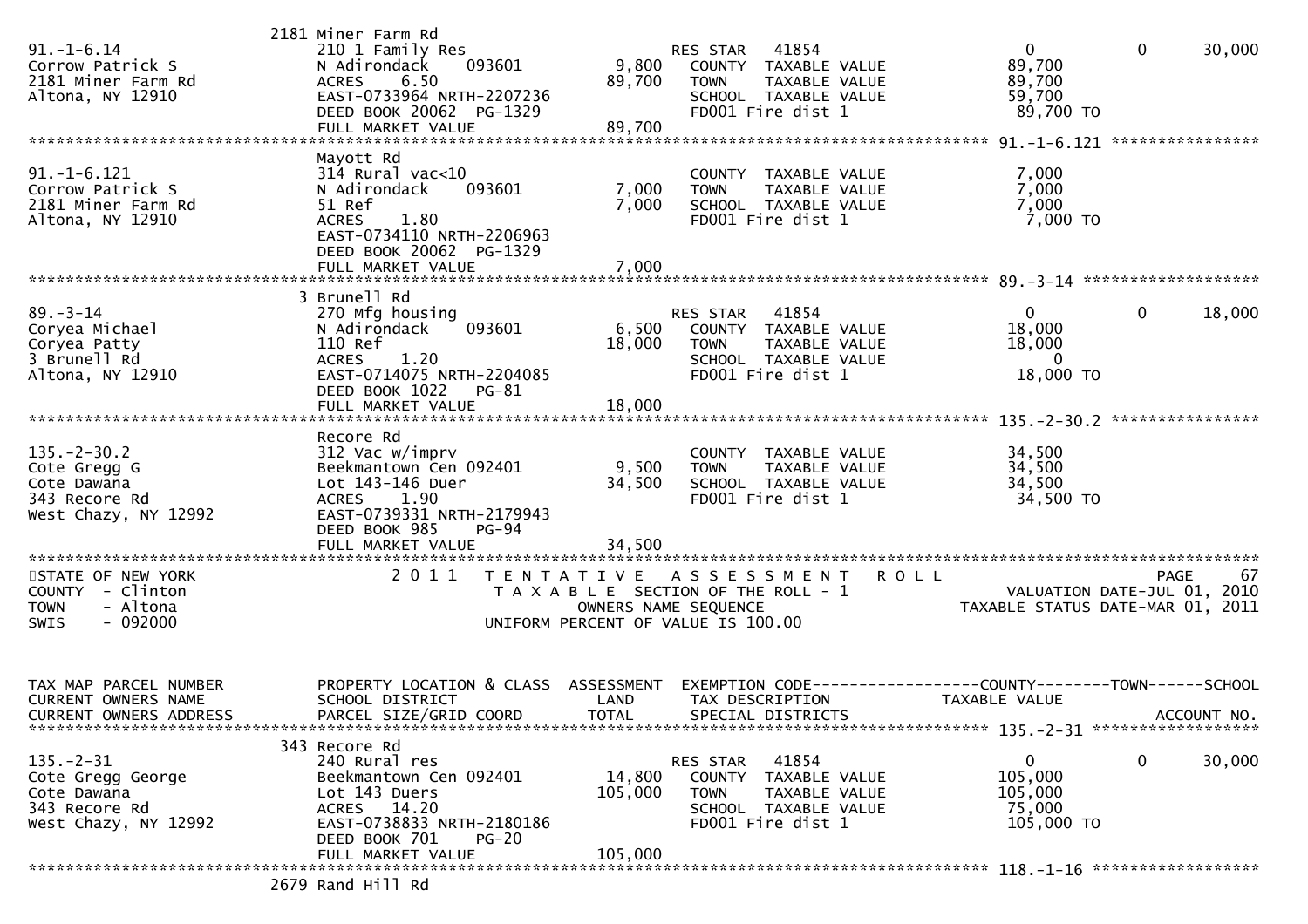| $118. - 1 - 16$<br>Coty Michael R<br>Coty Doreen C<br>2679 Rand Hill Rd<br>Altona, NY 12910           | 210 1 Family Res<br>093601<br>N Adirondack<br>16 Duer<br>1.00 BANK<br>850<br><b>ACRES</b><br>EAST-0703398 NRTH-2188235<br>DEED BOOK 702<br>PG-189                                     | 6,500<br>87,800                    | 41854<br>RES STAR<br>COUNTY TAXABLE VALUE<br><b>TOWN</b><br>TAXABLE VALUE<br>SCHOOL TAXABLE VALUE<br>FD001 Fire dist 1                                                 | $\overline{0}$<br>$\mathbf 0$<br>87,800<br>87,800<br>57,800<br>87,800 TO                              | 30,000       |
|-------------------------------------------------------------------------------------------------------|---------------------------------------------------------------------------------------------------------------------------------------------------------------------------------------|------------------------------------|------------------------------------------------------------------------------------------------------------------------------------------------------------------------|-------------------------------------------------------------------------------------------------------|--------------|
|                                                                                                       | 70 Bloomer St                                                                                                                                                                         |                                    |                                                                                                                                                                        |                                                                                                       |              |
| $89.1 - 3 - 23$<br>Coty Raymond W<br>Coty Catherine<br>70 Bloomer St<br>PO Box 28<br>Altona, NY 12910 | 210 1 Family Res<br>093601<br>N Adirondack<br>110 Ref<br>75.00 DPTH 213.00<br><b>FRNT</b><br>080<br>BANK<br>EAST-0711239 NRTH-2206909<br>DEED BOOK 605<br>PG-137<br>FULL MARKET VALUE | 47,100<br>47,100                   | AGED COUN 41802<br>5,100 SR STAR<br>41834<br>COUNTY TAXABLE VALUE<br><b>TOWN</b><br>TAXABLE VALUE<br>SCHOOL TAXABLE VALUE<br>FD001 Fire dist 1<br>LT001 Altona light 1 | 18,840<br>0<br>$\Omega$<br>$\mathbf{0}$<br>28,260<br>47,100<br>$\mathbf{0}$<br>47,100 TO<br>47,100 TO | 0<br>47,100  |
|                                                                                                       |                                                                                                                                                                                       |                                    |                                                                                                                                                                        |                                                                                                       |              |
| $89.1 - 3 - 22.2$<br>Coty Ricky L<br>Coty Nancy L<br>43 O'Neil Rd<br>West Chazy, NY 12992             | Bloomer St<br>$314$ Rural vac< $10$<br>093601<br>N Adirondack<br>Lot 110 Ref Tr<br><b>ACRES</b><br>1.82<br>EAST-0711439 NRTH-2206933<br>DEED BOOK 20021 PG-48722<br>FULL MARKET VALUE | 7,000<br>7,000<br>7,000            | COUNTY TAXABLE VALUE<br><b>TOWN</b><br>TAXABLE VALUE<br>SCHOOL TAXABLE VALUE<br>FD001 Fire dist 1<br>LT001 Altona light 1                                              | 7,000<br>7,000<br>7,000<br>7,000 TO<br>7,000 TO                                                       |              |
|                                                                                                       |                                                                                                                                                                                       |                                    |                                                                                                                                                                        |                                                                                                       |              |
| $102. - 1 - 15$<br>County of Clinton<br>137 Margaret St<br>Plattsburgh, NY 12901                      | Alder Bend Rd<br>321 Abandoned ag<br>093601<br>N Adirondack<br>Lot 187 Ref Tr<br>ACRES 87.00<br>EAST-0690635 NRTH-2195149<br>DEED BOOK 20102 PG-31628<br>FULL MARKET VALUE            | 32,700<br>32,700<br>32,700         | CO TAXSALE 33201<br>COUNTY TAXABLE VALUE<br><b>TOWN</b><br>TAXABLE VALUE<br>SCHOOL TAXABLE VALUE<br>FD001 Fire dist 1<br>32,700 EX                                     | 32,700<br>32,700<br>0<br>0<br>32,700<br>0 TO                                                          | $\mathbf{0}$ |
| STATE OF NEW YORK<br>COUNTY - Clinton<br><b>TOWN</b><br>- Altona<br>$-092000$<br>SWIS                 | 2 0 1 1                                                                                                                                                                               | T E N T A T I V E                  | A S S E S S M E N T<br>T A X A B L E SECTION OF THE ROLL - 1<br>OWNERS NAME SEQUENCE<br>UNIFORM PERCENT OF VALUE IS 100.00                                             | <b>ROLL</b><br>VALUATION DATE-JUL 01, 2010<br>TAXABLE STATUS DATE-MAR 01, 2011                        | PAGE<br>68   |
| TAX MAP PARCEL NUMBER<br>CURRENT OWNERS NAME<br><b>CURRENT OWNERS ADDRESS</b>                         | PROPERTY LOCATION & CLASS<br>SCHOOL DISTRICT<br>PARCEL SIZE/GRID COORD                                                                                                                | ASSESSMENT<br>LAND<br><b>TOTAL</b> | EXEMPTION CODE-<br>TAX DESCRIPTION<br>SPECIAL DISTRICTS                                                                                                                | ---------------COUNTY--------TOWN------SCHOOL<br>TAXABLE VALUE                                        | ACCOUNT NO.  |
| $103. -1 - 8.1$<br>County of Clinton<br>137 Margaret St<br>Plattsburgh, NY 12901                      | Devils Den Rd<br>321 Abandoned ag<br>093601<br>N Adirondack<br>Lot 132 Duer<br>ACRES 12.00<br>EAST-0707296 NRTH-2199328<br>DEED BOOK 20102 PG-31629<br>FULL MARKET VALUE              | 33,200<br>33,200<br>33,200         | CO TAXSALE 33201<br>COUNTY TAXABLE VALUE<br><b>TOWN</b><br>TAXABLE VALUE<br>SCHOOL TAXABLE VALUE<br>FD001 Fire dist 1<br>33,200 EX                                     | 33,200<br>33,200<br>0<br>0<br>33,200<br>$0$ TO                                                        | 0            |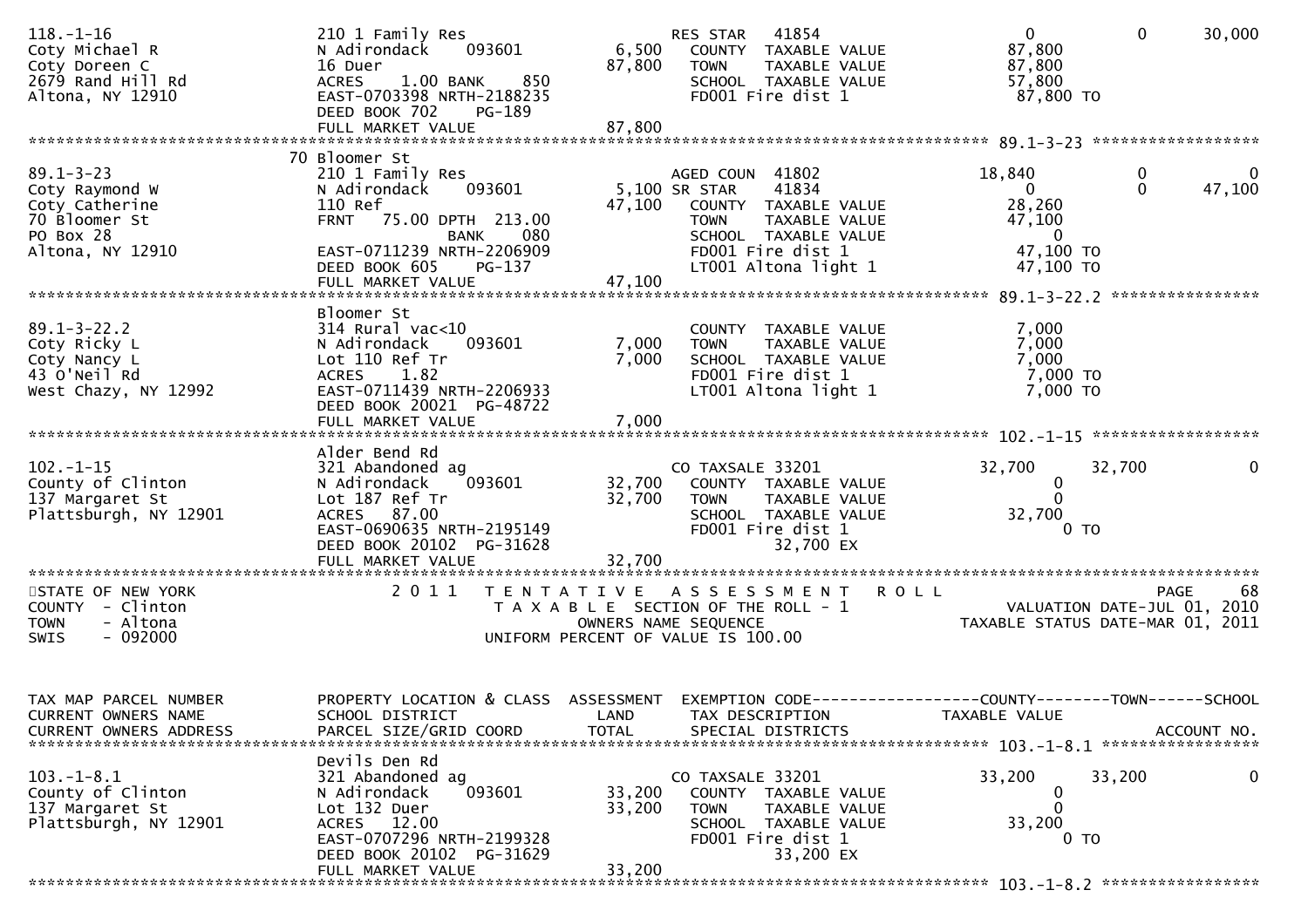| $103. -1 - 8.2$<br>County of Clinton<br>137 Margaret St<br>Plattsburgh, NY 12901      | Devils Den Rd<br>$314$ Rural vac<10<br>093601<br>N Adirondack<br>Lot 132 Duers<br>1.90<br><b>ACRES</b><br>EAST-0708014 NRTH-2200668<br>DEED BOOK 20102 PG-31629<br>FULL MARKET VALUE | 6,600<br>6,600<br>6,600      | CO TAXSALE 33201<br>COUNTY TAXABLE VALUE<br><b>TOWN</b><br>TAXABLE VALUE<br>SCHOOL TAXABLE VALUE<br>FD001 Fire dist 1<br>6,600 EX   | 6,600<br>0<br>$\Omega$<br>6,600<br>0 TO                          | $\mathbf 0$<br>6,600                             |
|---------------------------------------------------------------------------------------|--------------------------------------------------------------------------------------------------------------------------------------------------------------------------------------|------------------------------|-------------------------------------------------------------------------------------------------------------------------------------|------------------------------------------------------------------|--------------------------------------------------|
|                                                                                       | Military Tpke                                                                                                                                                                        |                              |                                                                                                                                     |                                                                  |                                                  |
| $103. - 1 - 15$<br>County of Clinton<br>137 Margaret St<br>Plattsburgh, NY 12901      | 321 Abandoned ag<br>N Adirondack<br>093601<br>134 Ref<br>ACRES 71.70<br>EAST-0706400 NRTH-2195971<br>DEED BOOK 20102 PG-31629                                                        | 23,500<br>23,500             | CO TAXSALE 33201<br>COUNTY TAXABLE VALUE<br><b>TOWN</b><br>TAXABLE VALUE<br>SCHOOL TAXABLE VALUE<br>FD001 Fire dist 1<br>23,500 EX  | 23,500<br>$\bf{0}$<br>$\Omega$<br>23,500<br>0 <sub>T</sub>       | 23,500<br>0                                      |
|                                                                                       |                                                                                                                                                                                      |                              |                                                                                                                                     |                                                                  |                                                  |
| $103.-1-16.3$<br>County of Clinton<br>137 Margaret St<br>Plattsburgh, NY 12901        | 4735/4809 Military Tpke<br>240 Rural res<br>N Adirondack<br>093601<br>Lot 134 Ref Tract<br>ACRES 151.20<br>EAST-0704525 NRTH-2196594<br>DEED BOOK 20102 PG-31629                     | 62,500<br>423,100            | CO TAXSALE 33201<br>COUNTY TAXABLE VALUE<br>TAXABLE VALUE<br><b>TOWN</b><br>SCHOOL TAXABLE VALUE<br>FD001 Fire dist 1<br>423,100 EX | 423,100<br>423,100<br>0<br>$\Omega$<br>423,100<br>0 TO           | 0                                                |
|                                                                                       |                                                                                                                                                                                      |                              |                                                                                                                                     |                                                                  |                                                  |
| $103. - 1 - 17$<br>County of Clinton<br>137 Margaret St<br>Plattsburgh, NY 12901      | Rabideau Rd<br>321 Abandoned ag<br>093601<br>N Adirondack<br>158 Ref Tr<br>ACRES 39.30<br>EAST-0702031 NRTH-2198716<br>DEED BOOK 20102 PG-31629<br>FULL MARKET VALUE                 | 20,200<br>20,200<br>20,200   | CO TAXSALE 33201<br>COUNTY TAXABLE VALUE<br>TAXABLE VALUE<br><b>TOWN</b><br>SCHOOL TAXABLE VALUE<br>FD001 Fire dist 1<br>20,200 EX  | 20,200<br>$\bf{0}$<br>$\Omega$<br>20,200<br>0 TO                 | 0<br>20,200                                      |
|                                                                                       |                                                                                                                                                                                      |                              |                                                                                                                                     |                                                                  |                                                  |
| STATE OF NEW YORK<br>COUNTY - Clinton<br>- Altona<br><b>TOWN</b><br>$-092000$<br>SWIS | 2011                                                                                                                                                                                 | T E N T A T I V E            | ASSESSMENT<br>T A X A B L E SECTION OF THE ROLL - 1<br>OWNERS NAME SEQUENCE<br>UNIFORM PERCENT OF VALUE IS 100.00                   | <b>ROLL</b><br>TAXABLE STATUS DATE-MAR 01, 2011                  | 69<br><b>PAGE</b><br>VALUATION DATE-JUL 01, 2010 |
| TAX MAP PARCEL NUMBER<br>CURRENT OWNERS NAME<br>CURRENT OWNERS ADDRESS                | PROPERTY LOCATION & CLASS ASSESSMENT EXEMPTION CODE----------------COUNTY-------TOWN------SCHOOL<br>SCHOOL DISTRICT<br>PARCEL SIZE/GRID COORD                                        | <b>TOTAL</b>                 | LAND TAX DESCRIPTION<br>SPECIAL DISTRICTS                                                                                           | TAXABLE VALUE                                                    | ACCOUNT NO.                                      |
| $103. - 1 - 18$<br>County of Clinton<br>137 Margaret St<br>Plattsburgh, NY 12901      | 4824 Military Tpke<br>240 Rural res<br>093601<br>N Adirondack<br>135 Ref<br>ACRES 251.80<br>EAST-0704073 NRTH-2199016<br>DEED BOOK 20102 PG-31629<br>FULL MARKET VALUE               | 94,000<br>414,100<br>414,100 | CO TAXSALE 33201<br>COUNTY TAXABLE VALUE<br>TOWN<br>TAXABLE VALUE<br>SCHOOL TAXABLE VALUE<br>FD001 Fire dist 1<br>414,100 EX        | 414,100<br>414,100<br>0<br>$\Omega$<br>414,100<br>0 <sub>T</sub> | 0                                                |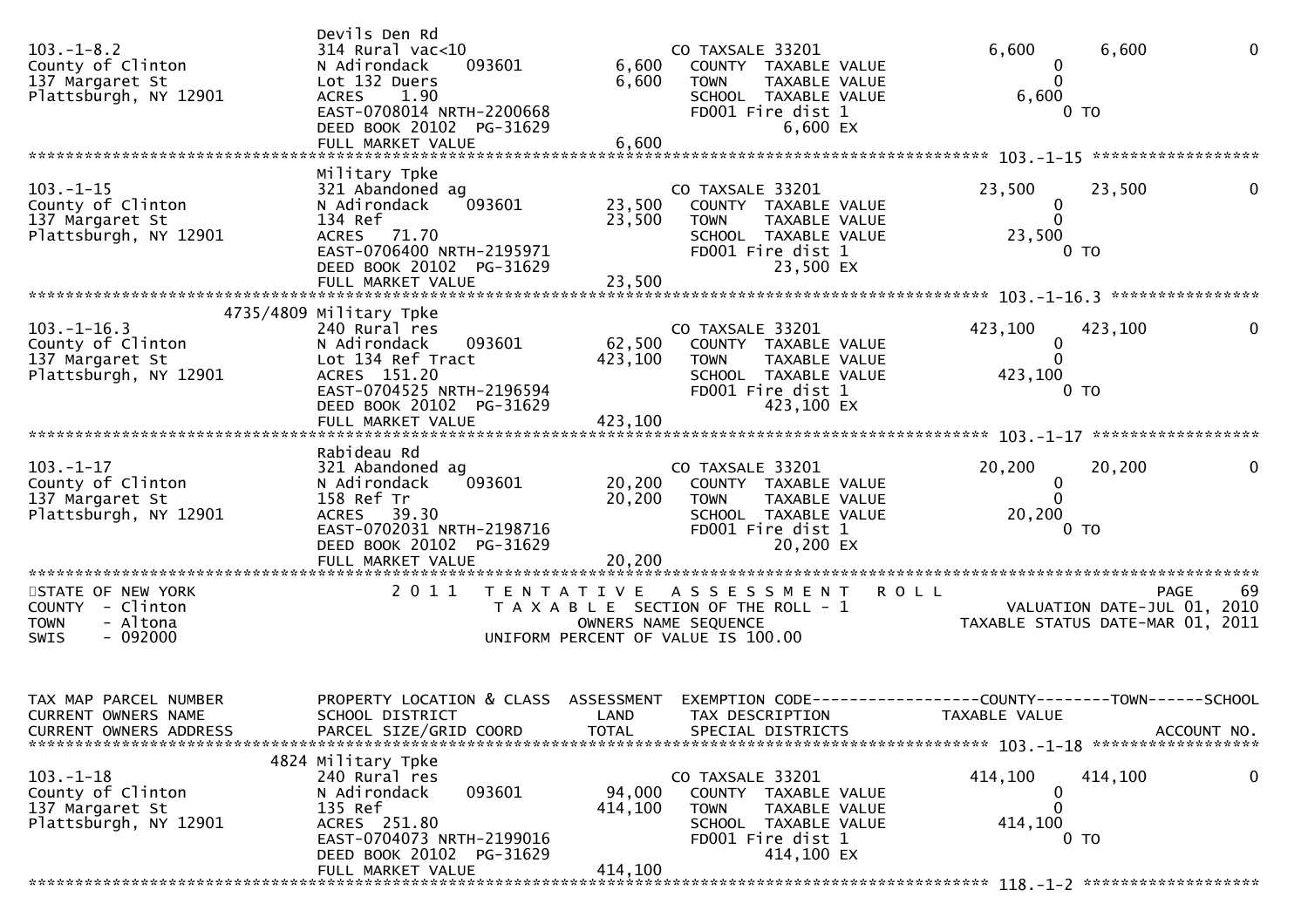| $118. - 1 - 2$<br>County of Clinton<br>137 Margaret St<br>Plattsburgh, NY 12901                     | Lash Rd<br>321 Abandoned ag<br>093601<br>N Adirondack<br>14 Duer<br>ACRES 224.20<br>EAST-0697457 NRTH-2191107<br>DEED BOOK 20102 PG-31629                                                      | 78,800<br>78,800                       | CO TAXSALE 33201<br>COUNTY TAXABLE VALUE<br>TAXABLE VALUE<br><b>TOWN</b><br>SCHOOL TAXABLE VALUE<br>FD001 Fire dist 1<br>78,800 EX   | 78,800<br>78,800<br>$\Omega$<br>$\mathbf 0$<br>$\Omega$<br>78,800<br>0 <sub>T</sub>          |
|-----------------------------------------------------------------------------------------------------|------------------------------------------------------------------------------------------------------------------------------------------------------------------------------------------------|----------------------------------------|--------------------------------------------------------------------------------------------------------------------------------------|----------------------------------------------------------------------------------------------|
| $118. - 1 - 3.1$<br>County of Clinton<br>137 Margaret St<br>Plattsburgh, NY 12901                   | Lash Rd<br>321 Abandoned ag<br>093601<br>N Adirondack<br>15 Duer<br>ACRES 123.00<br>EAST-0701211 NRTH-2191828<br>DEED BOOK 20102 PG-31629                                                      | 31,400<br>31,400                       | CO TAXSALE 33201<br>COUNTY TAXABLE VALUE<br>TAXABLE VALUE<br><b>TOWN</b><br>SCHOOL TAXABLE VALUE<br>FD001 Fire dist 1<br>31,400 EX   | 31,400<br>31,400<br>$\mathbf{0}$<br>$\mathbf 0$<br>$\mathbf 0$<br>31,400<br>0 TO             |
| $118. - 1 - 3.5$<br>County of Clinton<br>137 Margaret St<br>Plattsburgh, NY 12901                   | 100 Lash Rd<br>210 1 Family Res<br>N Adirondack<br>093601<br>Lot 15 Duers<br>ACRES 15.30<br>EAST-0700393 NRTH-2192545<br>DEED BOOK 20102 PG-31628<br>FULL MARKET VALUE                         | 11,600<br>99,000<br>99,000             | CO TAXSALE 33201<br>COUNTY TAXABLE VALUE<br><b>TOWN</b><br>TAXABLE VALUE<br>SCHOOL TAXABLE VALUE<br>FD001 Fire dist 1<br>99,000 EX   | 99,000<br>99,000<br>$\Omega$<br>0<br>$\Omega$<br>99,000<br>0 <sub>T</sub>                    |
| $118. - 1 - 6$<br>County of Clinton<br>137 Margaret St<br>Plattsburgh, NY 12901                     | 2927 Rand Hill Rd<br>552 Golf course<br>093601<br>N Adirondack<br>42 Duer<br>ACRES 200.40<br>EAST-0703609 NRTH-2193701<br>DEED BOOK 20102 PG-31629<br>FULL MARKET VALUE                        | 84,600<br>2590,000<br>2590,000         | CO TAXSALE 33201<br>COUNTY TAXABLE VALUE<br>TAXABLE VALUE<br><b>TOWN</b><br>SCHOOL TAXABLE VALUE<br>FD001 Fire dist 1<br>2590,000 EX | 2590,000<br>$\mathbf{0}$<br>2590,000<br>$\Omega$<br>2590,000<br>0 TO                         |
| STATE OF NEW YORK<br>COUNTY - Clinton<br>- Altona<br><b>TOWN</b><br>$-092000$<br><b>SWIS</b>        | 2011                                                                                                                                                                                           | T E N T A T I V E                      | A S S E S S M E N T<br>T A X A B L E SECTION OF THE ROLL - 1<br>OWNERS NAME SEQUENCE<br>UNIFORM PERCENT OF VALUE IS 100.00           | 70<br><b>ROLL</b><br>PAGE<br>VALUATION DATE-JUL 01, 2010<br>TAXABLE STATUS DATE-MAR 01, 2011 |
| TAX MAP PARCEL NUMBER<br>CURRENT OWNERS NAME<br>CURRENT OWNERS ADDRESS                              | PROPERTY LOCATION & CLASS ASSESSMENT<br>SCHOOL DISTRICT<br>PARCEL SIZE/GRID COORD                                                                                                              | <b>Example 12</b> LAND<br><b>TOTAL</b> | TAX DESCRIPTION<br>SPECIAL DISTRICTS                                                                                                 | TAXABLE VALUE<br>ACCOUNT NO.                                                                 |
| $88.14 - 1 - 57$<br>Coupal James M<br>Coupal Sue A<br>321 Dickson Point Rd<br>Plattsburgh, NY 12901 | 16 Pinewood Dr<br>270 Mfg housing<br>093601<br>N Adirondack<br>Stonewall Acres Lot 57<br>FRNT 100.52 DPTH 108.00<br>EAST-0699080 NRTH-2204249<br>DEED BOOK 20061 PG-98437<br>FULL MARKET VALUE | 4,300<br>13,900<br>13,900              | COUNTY TAXABLE VALUE<br><b>TOWN</b><br>TAXABLE VALUE<br>SCHOOL TAXABLE VALUE<br>FD001 Fire dist 1                                    | 13,900<br>13,900<br>13,900<br>13,900 TO                                                      |
|                                                                                                     |                                                                                                                                                                                                |                                        |                                                                                                                                      |                                                                                              |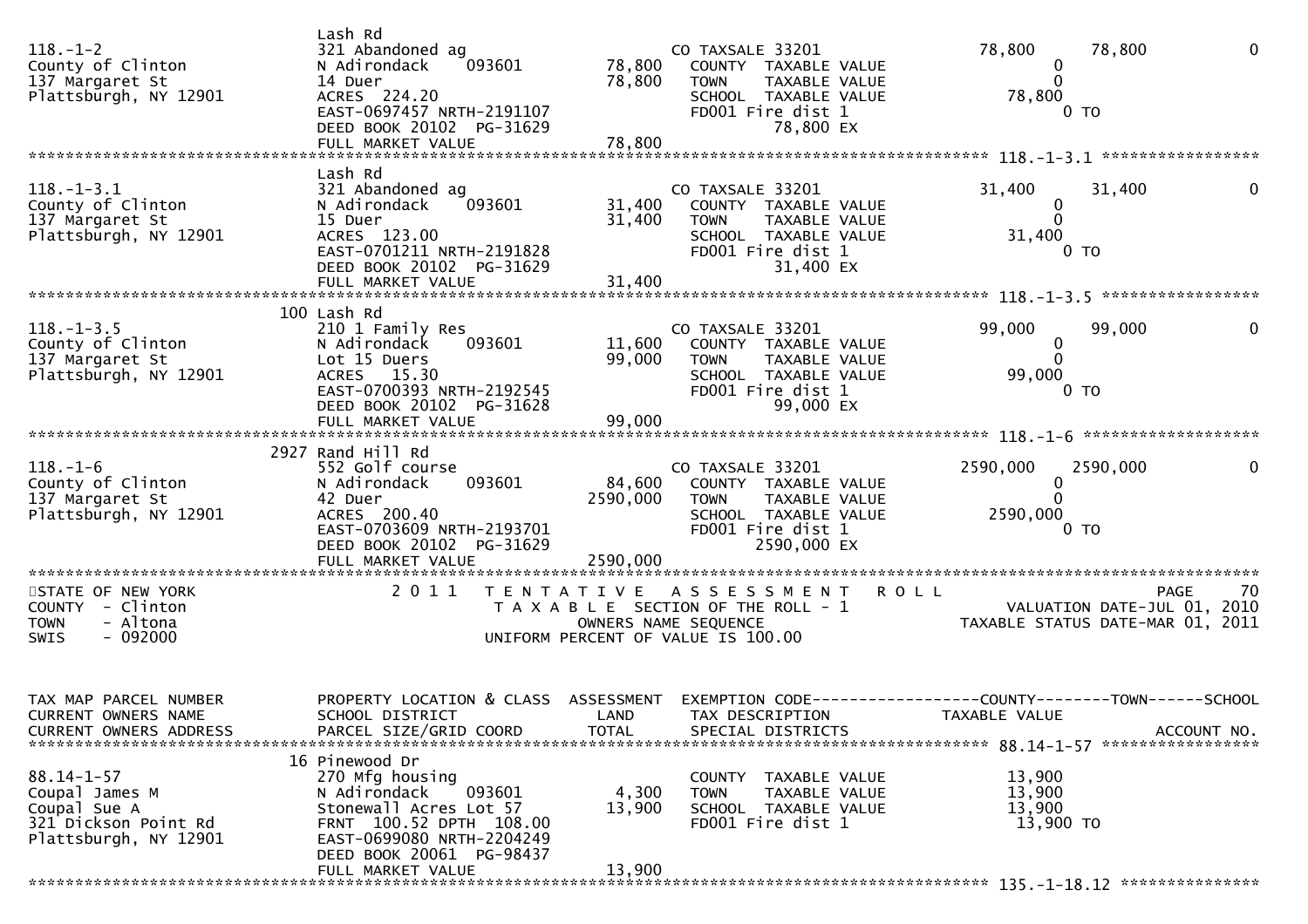| $135. - 1 - 18.12$<br>Coupal Leo P<br>Coupal Penny<br>169 Harvey Rd<br>West Chazy, NY 12992                                                                        | 169 Harvey Rd<br>210 1 Family Res<br>093601<br>N Adirondack<br>131 Duer<br>4.40<br><b>ACRES</b><br>EAST-0733953 NRTH-2179907<br>DEED BOOK 20041 PG-75993                                                                                                                                                                              | 10,700<br>120,000                                                                                | RES STAR<br><b>TOWN</b>                                                                          | 41854<br>COUNTY TAXABLE VALUE<br>TAXABLE VALUE<br>SCHOOL TAXABLE VALUE<br>FD001 Fire dist 1                                                                     | $\overline{0}$<br>120,000<br>120,000<br>90,000<br>120,000 TO                                    | $\mathbf{0}$              | 30,000                                                            |
|--------------------------------------------------------------------------------------------------------------------------------------------------------------------|---------------------------------------------------------------------------------------------------------------------------------------------------------------------------------------------------------------------------------------------------------------------------------------------------------------------------------------|--------------------------------------------------------------------------------------------------|--------------------------------------------------------------------------------------------------|-----------------------------------------------------------------------------------------------------------------------------------------------------------------|-------------------------------------------------------------------------------------------------|---------------------------|-------------------------------------------------------------------|
| $73. - 1 - 9.1$<br>Couture Danah<br>2029 Alder Bend Rd<br>Altona, NY 12910                                                                                         | 2029 Alder Bend Rd<br>210 1 Family Res<br>N Adirondack<br>093601<br>Lot 166 Pat Ref<br><b>ACRES</b><br>2.30<br>EAST-0697738 NRTH-2214800<br>DEED BOOK 20041 PG-70761                                                                                                                                                                  | 7,400<br>46,400                                                                                  | RES STAR<br><b>TOWN</b>                                                                          | 41854<br>COUNTY TAXABLE VALUE<br>TAXABLE VALUE<br>SCHOOL TAXABLE VALUE<br>FD001 Fire dist 1                                                                     | $\mathbf{0}$<br>46,400<br>46,400<br>16,400<br>46,400 TO                                         | 0                         | 30,000                                                            |
| $106. - 1 - 1.2$<br>Craft Gary L Jr<br>Hoag Tami M<br>601 Vassar Rd<br>Altona, NY 12910                                                                            | 601 Vassar Rd<br>210 1 Family Res<br>N Adirondack<br>093601<br>Lot 29 Ref Tr<br>4.30 BANK<br><b>ACRES</b><br>080<br>EAST-0736530 NRTH-2201366<br>DEED BOOK 20061 PG-95468                                                                                                                                                             | 8,800<br>169,700                                                                                 | RES STAR<br><b>TOWN</b>                                                                          | 41854<br>COUNTY TAXABLE VALUE<br>TAXABLE VALUE<br>SCHOOL TAXABLE VALUE<br>FD001 Fire dist 1                                                                     | $\overline{0}$<br>169,700<br>169,700<br>139,700<br>169,700 TO                                   | $\mathbf{0}$              | 30,000                                                            |
| $91. -1 - 6.123$<br>Craig Robert J<br>54 Mayott Rd<br>Altona, NY 12910                                                                                             | 54 Mayott Rd<br>210 1 Family Res<br>093601<br>N Adirondack<br>Lot 51 Ref Tract<br>FRNT 123.00 DPTH 325.00<br>EAST-0734022 NRTH-2206636<br>DEED BOOK 20041 PG-77669<br>FULL MARKET VALUE                                                                                                                                               | 6,300<br>82,000<br>82,000                                                                        | RES STAR<br>TOWN                                                                                 | 41854<br>COUNTY TAXABLE VALUE<br>TAXABLE VALUE<br>SCHOOL TAXABLE VALUE<br>FD001 Fire dist 1                                                                     | $\overline{0}$<br>82,000<br>82,000<br>52,000<br>82,000 TO                                       | $\mathbf{0}$              | 30,000                                                            |
| STATE OF NEW YORK<br>COUNTY - Clinton<br>- Altona<br><b>TOWN</b><br>$-092000$<br><b>SWIS</b>                                                                       | 2011                                                                                                                                                                                                                                                                                                                                  | T E N T A T I V E<br>T A X A B L E SECTION OF THE ROLL - 1<br>UNIFORM PERCENT OF VALUE IS 100.00 | OWNERS NAME SEQUENCE                                                                             | A S S E S S M E N T                                                                                                                                             | <b>ROLL</b><br>VALUATION DATE SUL 01, 2011                                                      |                           | 71<br><b>PAGE</b><br>VALUATION DATE-JUL 01, 2010                  |
| TAX MAP PARCEL NUMBER<br>CURRENT OWNERS NAME<br><b>CURRENT OWNERS ADDRESS</b><br>$117.-1-21.2$<br>Crane Stellgut<br>744 Alder Bend Rd<br>Ellenburg Depot, NY 12935 | PROPERTY LOCATION & CLASS ASSESSMENT EXEMPTION CODE----------------COUNTY-------TOWN------SCHOOL<br>SCHOOL DISTRICT<br>PARCEL SIZE/GRID COORD<br>744 Alder Bend Rd<br>270 Mfg housing<br>093601<br>N Adirondack<br>Lot 217-218 Ref Tract<br>ACRES 49.80<br>EAST-0691426 NRTH-2185723<br>DEED BOOK 684<br>$PG-69$<br>FULL MARKET VALUE | LAND TAX DESCRIPTION<br><b>TOTAL</b><br>43,000                                                   | WARNONALL 41121<br>19,700 LIM INC DI 41932<br>43,000 INC DIS TN 41933<br>RES STAR<br><b>TOWN</b> | SPECIAL DISTRICTS<br>69 PCT OF VALUE USED FOR EXEMPTION PURPOSES<br>41854<br>COUNTY TAXABLE VALUE<br>TAXABLE VALUE<br>SCHOOL TAXABLE VALUE<br>FD001 Fire dist 1 | TAXABLE VALUE<br>4,451<br>12,610<br>0<br>$\mathbf 0$<br>25,939<br>25,939<br>13,000<br>43,000 TO | 4,451<br>0<br>12,610<br>O | ACCOUNT NO.<br>$\bf{0}$<br>$\mathbf{0}$<br>$\mathbf{0}$<br>30,000 |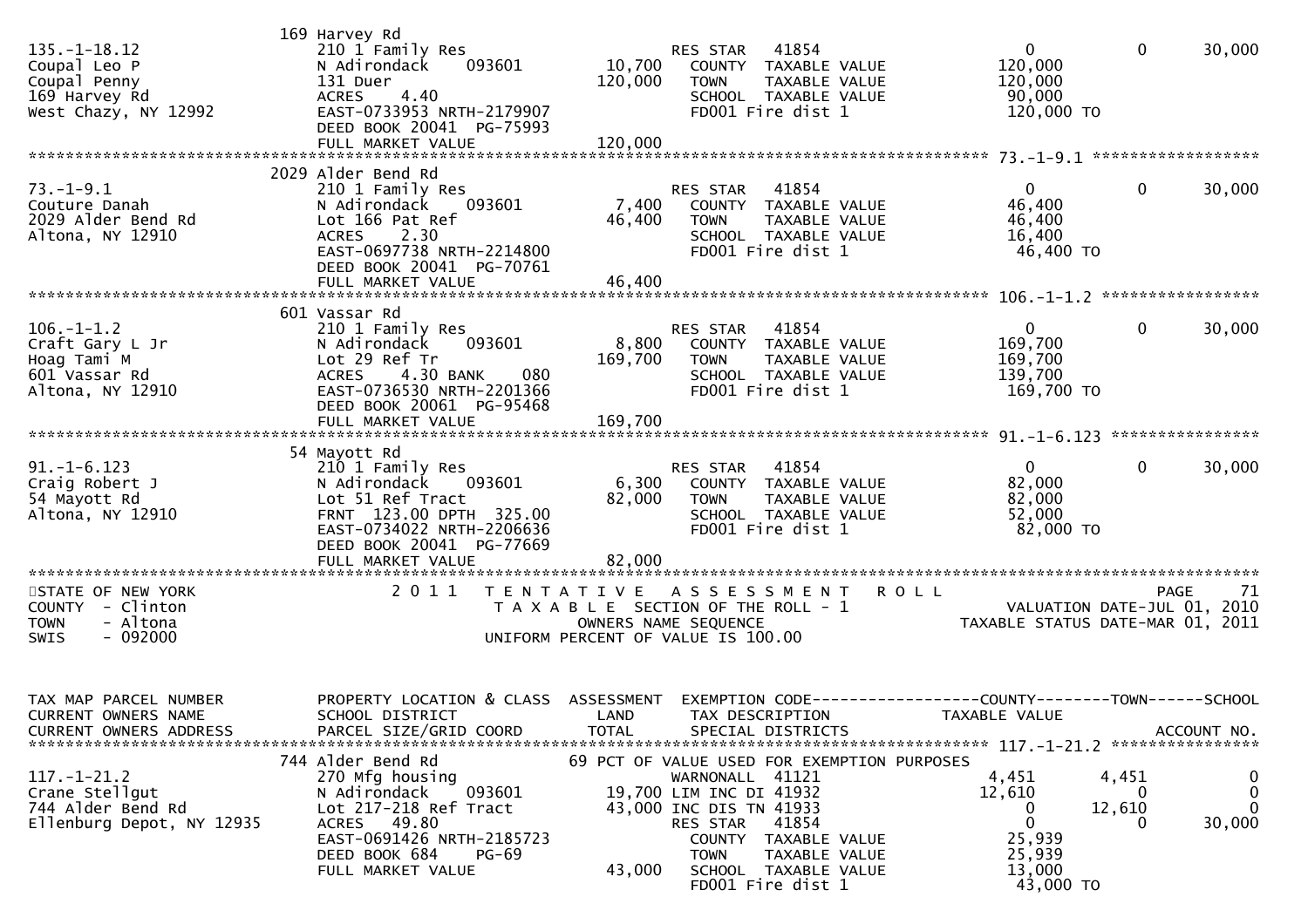|                                 | 63 Kids Way                          |                   | 97 PCT OF VALUE USED FOR EXEMPTION PURPOSES |                                                              |                                  |
|---------------------------------|--------------------------------------|-------------------|---------------------------------------------|--------------------------------------------------------------|----------------------------------|
| $148. - 3 - 23.4$               | 210 1 Family Res                     |                   | WARNONALL 41121                             | 11,422                                                       | 11,422<br>$\mathbf{0}$           |
| Crouch William                  | 093601<br>N Adirondack               |                   | 11,500 WARNONALL 41121                      | 11,422                                                       | $\overline{0}$<br>11,422         |
|                                 |                                      |                   | 41834                                       | $\mathbf{0}$                                                 | $\Omega$                         |
| Crouch Amy R                    | Lot 50 Duers                         |                   | 78,500 SR STAR                              |                                                              | 60,100                           |
| 63 Kids Way                     | <b>ACRES</b><br>6.00                 |                   | COUNTY TAXABLE VALUE                        | 55,656                                                       |                                  |
| Altona, NY 12910                | EAST-0710899 NRTH-2171641            |                   | <b>TOWN</b><br>TAXABLE VALUE                | 55,656                                                       |                                  |
|                                 | DEED BOOK 920<br>$PG-1$              |                   | SCHOOL TAXABLE VALUE                        | 18,400                                                       |                                  |
|                                 | FULL MARKET VALUE                    | 78,500            | FD001 Fire dist 1                           | 78,500 TO                                                    |                                  |
|                                 |                                      |                   |                                             |                                                              |                                  |
|                                 | 43 Devils Den Rd                     |                   |                                             |                                                              |                                  |
|                                 |                                      |                   |                                             | $\overline{0}$                                               |                                  |
| $103.-1-10$                     | 240 Rural res                        |                   | 41834<br>SR STAR                            |                                                              | $\mathbf 0$<br>60,100            |
| Crowley Frances                 | 093601<br>N Adirondack               | 30,700            | COUNTY TAXABLE VALUE                        | 145,000                                                      |                                  |
| 43 Devils Den Rd                | 135 Ref                              | 145,000           | TAXABLE VALUE<br><b>TOWN</b>                | 145,000                                                      |                                  |
| Altona, NY 12910                | ACRES 28.40                          |                   | SCHOOL TAXABLE VALUE                        | 84,900                                                       |                                  |
|                                 | EAST-0705533 NRTH-2198672            |                   | FD001 Fire dist 1                           | 145,000 TO                                                   |                                  |
|                                 | DEED BOOK 577<br>PG-1104             |                   |                                             |                                                              |                                  |
|                                 |                                      |                   |                                             |                                                              |                                  |
| *************************       | FULL MARKET VALUE                    | 145,000           |                                             |                                                              |                                  |
|                                 |                                      |                   |                                             |                                                              |                                  |
|                                 | 4716/4734 Military Tpke              |                   | 73 PCT OF VALUE USED FOR EXEMPTION PURPOSES |                                                              |                                  |
| $103. - 1 - 11$                 | 270 Mfg housing                      |                   | WARCOMALL 41131                             | 11,863                                                       | 11,863<br>$\mathbf{0}$           |
| Crowley Raymond D               | 093601<br>N Adirondack               |                   | 24,200 AGED C&T<br>41801                    | 17,794                                                       | $\Omega$<br>17,794               |
| Crowley Janet                   | 134 Ref.<br>1                        |                   | 41834<br>65,000 SR STAR                     | $\overline{0}$                                               | 60,100<br>$\Omega$               |
| 4716 Military Tpke              | ACRES 68.50                          |                   | COUNTY TAXABLE VALUE                        | 35,343                                                       |                                  |
|                                 |                                      |                   |                                             |                                                              |                                  |
| Altona, NY 12910                | EAST-0706931 NRTH-2198322            |                   | TAXABLE VALUE<br><b>TOWN</b>                | 35,343                                                       |                                  |
|                                 | DEED BOOK 693<br>PG-188              |                   | SCHOOL TAXABLE VALUE                        | 4,900                                                        |                                  |
|                                 | FULL MARKET VALUE                    | 65,000            | FD001 Fire dist 1                           | 65,000 TO                                                    |                                  |
|                                 |                                      |                   |                                             |                                                              |                                  |
|                                 | Tantillo Way                         |                   |                                             |                                                              |                                  |
| $73. - 2 - 4$                   | $314$ Rural vac<10                   |                   | COUNTY TAXABLE VALUE                        | 9,700                                                        |                                  |
| Cummings Associates Inc         | N Adirondack<br>093601               | 9,700             | <b>TOWN</b><br>TAXABLE VALUE                | 9,700                                                        |                                  |
| PO Box 9                        | Lot 155 Ref                          | 9,700             | SCHOOL TAXABLE VALUE                        | 9,700                                                        |                                  |
|                                 |                                      |                   |                                             |                                                              |                                  |
| Cadyville, NY 12918             | 6.00<br><b>ACRES</b>                 |                   | FD001 Fire dist 1                           | 9,700 TO                                                     |                                  |
|                                 | EAST-0699067 NRTH-2214847            |                   |                                             |                                                              |                                  |
|                                 | DEED BOOK 1026<br>PG-147             |                   |                                             |                                                              |                                  |
|                                 |                                      | 9,700             |                                             |                                                              |                                  |
| ******************************* |                                      |                   |                                             |                                                              |                                  |
| STATE OF NEW YORK               | 2011                                 | T E N T A T I V E | A S S E S S M E N T                         | <b>ROLL</b>                                                  | PAGE<br>72                       |
| COUNTY - Clinton                |                                      |                   | T A X A B L E SECTION OF THE ROLL - 1       | VALUATION DATE-JUL 01,                                       | 2010                             |
| - Altona<br><b>TOWN</b>         |                                      |                   | OWNERS NAME SEQUENCE                        |                                                              | TAXABLE STATUS DATE-MAR 01, 2011 |
|                                 |                                      |                   |                                             |                                                              |                                  |
| - 092000<br><b>SWIS</b>         |                                      |                   | UNIFORM PERCENT OF VALUE IS 100.00          |                                                              |                                  |
|                                 |                                      |                   |                                             |                                                              |                                  |
|                                 |                                      |                   |                                             |                                                              |                                  |
|                                 |                                      |                   |                                             |                                                              |                                  |
| TAX MAP PARCEL NUMBER           | PROPERTY LOCATION & CLASS ASSESSMENT |                   |                                             | EXEMPTION CODE-----------------COUNTY-------TOWN------SCHOOL |                                  |
| CURRENT OWNERS NAME             | SCHOOL DISTRICT                      | LAND              | TAX DESCRIPTION                             | TAXABLE VALUE                                                |                                  |
| <b>CURRENT OWNERS ADDRESS</b>   | PARCEL SIZE/GRID COORD               | <b>TOTAL</b>      | SPECIAL DISTRICTS                           |                                                              | ACCOUNT NO.                      |
|                                 |                                      |                   |                                             |                                                              |                                  |
|                                 |                                      |                   |                                             |                                                              |                                  |
|                                 | 9 Don Jr Way                         |                   |                                             |                                                              |                                  |
| $148.-3-7$                      | 210 1 Family Res                     |                   | 41854<br>RES STAR                           | $\mathbf{0}$                                                 | 0<br>30,000                      |
| Cummings Associates Inc         | N Adirondack<br>093601               | 9,200             | <b>COUNTY</b><br>TAXABLE VALUE              | 53,800                                                       |                                  |
| PO Box 9                        | 36 Duer                              | 53,800            | <b>TOWN</b><br>TAXABLE VALUE                | 53,800                                                       |                                  |
| Cadyville, NY 12918             | 0.95<br><b>ACRES</b>                 |                   | SCHOOL TAXABLE VALUE                        | 23,800                                                       |                                  |
|                                 | EAST-0709588 NRTH-2172523            |                   | FD001 Fire dist 1                           | 53,800 TO                                                    |                                  |
|                                 |                                      |                   |                                             |                                                              |                                  |
|                                 | DEED BOOK 825<br>$PG-255$            |                   |                                             |                                                              |                                  |
|                                 | FULL MARKET VALUE                    | 53,800            |                                             |                                                              |                                  |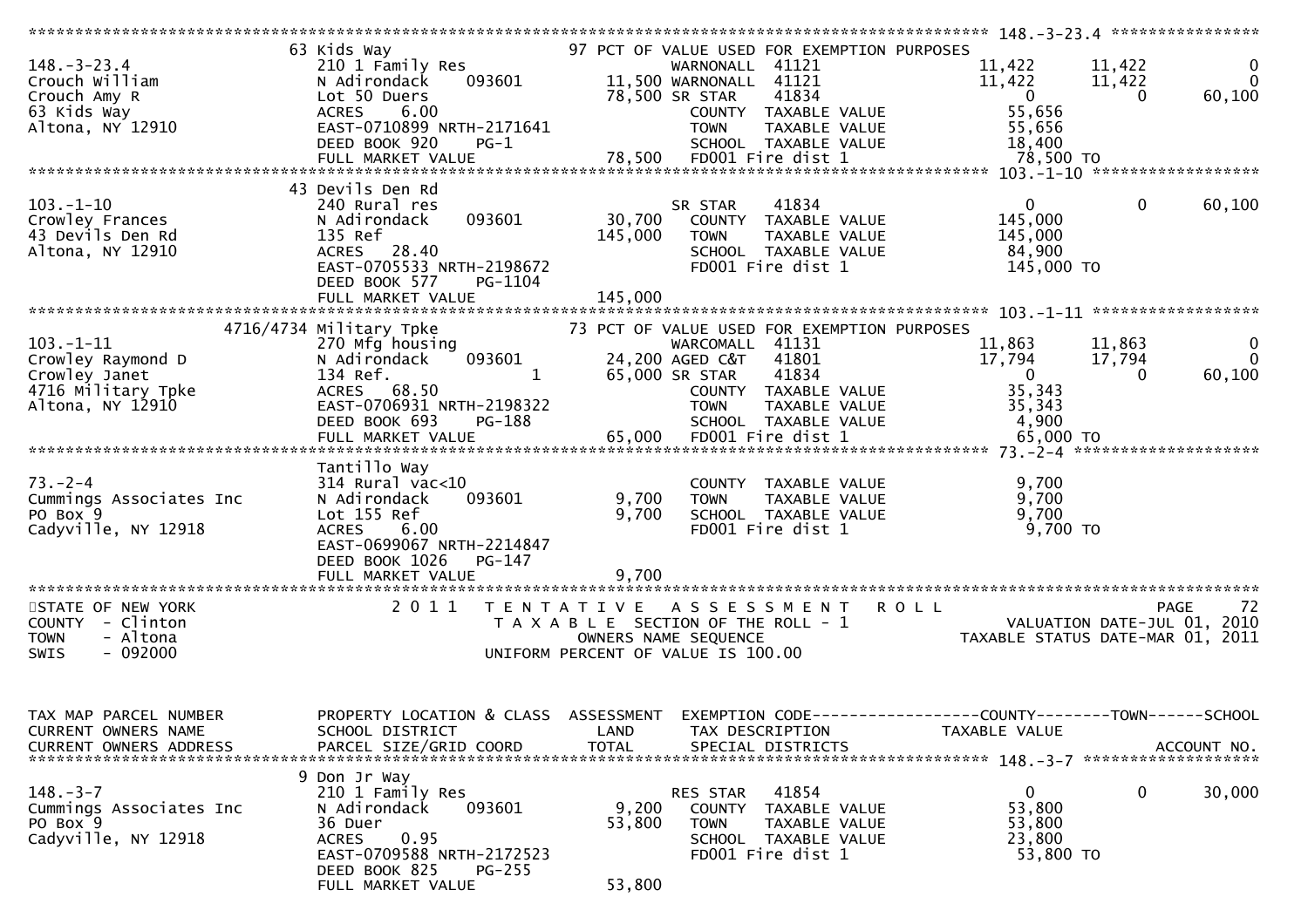| $135. -2 - 37.1$<br>Curran Rene E<br>147 Atwood Rd<br>West Chazy, NY 12992                           | 147 Atwood Rd<br>210 1 Family Res<br>Beekmantown Cen 092401<br>142 Duer<br><b>ACRES</b><br>6.00<br>EAST-0737417 NRTH-2182745<br>DEED BOOK 918<br><b>PG-308</b><br>FULL MARKET VALUE               | 11,500<br>98,600<br>98,600  | 41854<br>RES STAR<br>COUNTY TAXABLE VALUE<br>TAXABLE VALUE<br><b>TOWN</b><br>SCHOOL TAXABLE VALUE<br>FD001 Fire dist 1                         | $\mathbf 0$<br>$\mathbf{0}$<br>30,000<br>98,600<br>98,600<br>68,600<br>98,600 TO                     |
|------------------------------------------------------------------------------------------------------|---------------------------------------------------------------------------------------------------------------------------------------------------------------------------------------------------|-----------------------------|------------------------------------------------------------------------------------------------------------------------------------------------|------------------------------------------------------------------------------------------------------|
| $147. - 1 - 6.32$<br>Cusprinie Richard A<br>75 Buckley Way<br>West Chazy, NY 12992                   | Jerusalem Rd<br>910 Priv forest<br>093601<br>N Adirondack<br>Lot 22 Duers<br>ACRES 34.60<br>EAST-0706512 NRTH-2170153<br>DEED BOOK 20092 PG-25562<br>FULL MARKET VALUE                            | 9,900<br>10,500<br>10,500   | COUNTY TAXABLE VALUE<br>TAXABLE VALUE<br><b>TOWN</b><br>SCHOOL TAXABLE VALUE<br>FD001 Fire dist 1                                              | 10,500<br>10,500<br>10,500<br>10,500 TO<br>****************                                          |
| $73. - 3 - 10.12$<br>Daiello Brian A<br>Isabel Chaves<br>85 Chamberlain Rd<br>Wethersfield, CT 06109 | Alder Bend Rd<br>314 Rural vac<10<br>093601<br>N Adirondack<br>166 Ref<br>Survey Map 20102/30073<br>ACRES 5.17<br>EAST-0697334 NRTH-2213629<br>DEED BOOK 20011 PG-31657<br>FULL MARKET VALUE      | 8,900<br>8,900<br>8,900     | COUNTY TAXABLE VALUE<br><b>TOWN</b><br>TAXABLE VALUE<br>SCHOOL TAXABLE VALUE<br>FD001 Fire dist 1                                              | 8,900<br>8,900<br>8,900<br>8,900 TO                                                                  |
| $148. - 3 - 17$<br>Daley Bruce M<br>Daley Cheryl A<br>1859 Rand Hill Rd<br>Altona, NY 12910          | 1859 Rand Hill Rd<br>210 1 Family Res<br>093601<br>N Adirondack<br>Lot 50 Duer<br>320<br>1.00 BANK<br><b>ACRES</b><br>EAST-0712587 NRTH-2171758<br>DEED BOOK 981<br>$PG-243$<br>FULL MARKET VALUE | 9,000<br>106,700<br>106,700 | RES STAR 41854<br>COUNTY TAXABLE VALUE<br><b>TOWN</b><br>TAXABLE VALUE<br>SCHOOL TAXABLE VALUE<br>FD001 Fire dist 1                            | $\mathbf{0}$<br>$\Omega$<br>30,000<br>106,700<br>106,700<br>76,700<br>106,700 TO                     |
| STATE OF NEW YORK<br>COUNTY - Clinton<br><b>TOWN</b><br>- Altona<br>$-092000$<br>SWIS                | 2011<br>T E N T A T I V E                                                                                                                                                                         |                             | A S S E S S M E N T<br>T A X A B L E SECTION OF THE ROLL - 1<br>OWNERS NAME SEQUENCE<br>UNIFORM PERCENT OF VALUE IS 100.00                     | 73<br><b>ROLL</b><br>PAGE<br>VALUATION DATE-JUL 01, 2010<br>TAXABLE STATUS DATE-MAR 01, 2011         |
| TAX MAP PARCEL NUMBER<br>CURRENT OWNERS NAME<br><b>CURRENT OWNERS ADDRESS</b>                        | PROPERTY LOCATION & CLASS ASSESSMENT<br>SCHOOL DISTRICT<br>PARCEL SIZE/GRID COORD                                                                                                                 | LAND<br><b>TOTAL</b>        | TAX DESCRIPTION<br>SPECIAL DISTRICTS                                                                                                           | EXEMPTION CODE-----------------COUNTY--------TOWN------SCHOOL<br><b>TAXABLE VALUE</b><br>ACCOUNT NO. |
| $73. - 1 - 19$<br>Daniels Arlene M<br>402 Irona Rd<br>Altona, NY 12910                               | 402 Irona Rd<br>240 Rural res<br>093601<br>N Adirondack<br>155 Ref<br>ACRES 55.70<br>EAST-0701851 NRTH-2214590<br>DEED BOOK 20001 PG-22580                                                        | 21,400<br>78,000            | 41854<br>RES STAR<br>COUNTY TAXABLE VALUE<br><b>TOWN</b><br>TAXABLE VALUE<br>SCHOOL TAXABLE VALUE<br>FD001 Fire dist 1<br>LT001 Altona light 1 | $\mathbf 0$<br>0<br>30,000<br>78,000<br>78,000<br>48,000<br>78,000 TO<br>78,000 TO                   |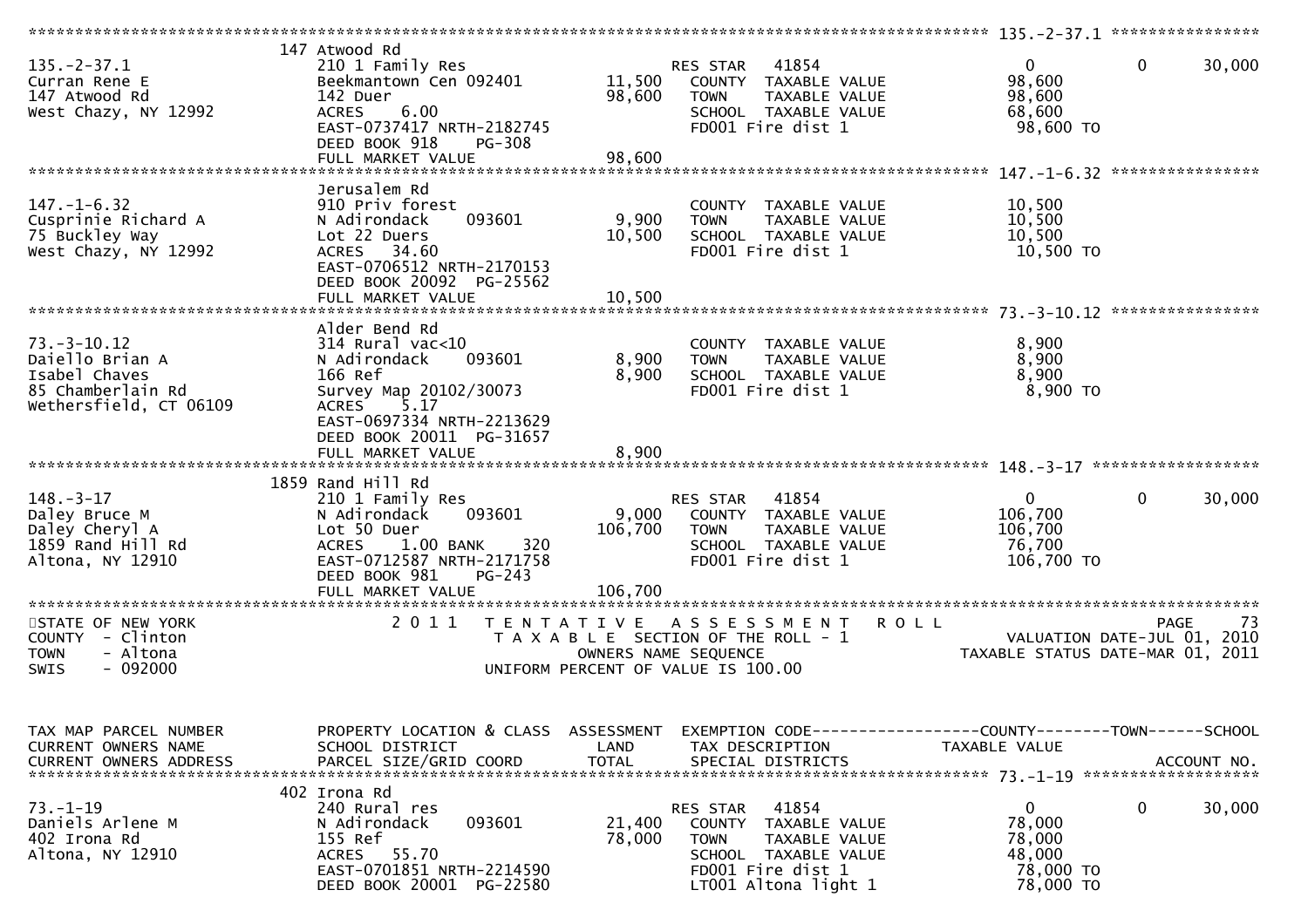| $132. - 1 - 7.4$<br>Dashnaw Samantha<br>16 Square Dashnaw<br>Saranac, NY 12981                              | Rand Hill Rd<br>322 Rural vac>10<br>093601<br>N Adirondack<br>38 Duer<br>ACRES 10.90<br>EAST-0707505 NRTH-2181118<br>DEED BOOK 20092 PG-23497<br>FULL MARKET VALUE           | 14,000<br>14,000<br>14,000 | COUNTY TAXABLE VALUE<br><b>TOWN</b><br>TAXABLE VALUE<br>SCHOOL TAXABLE VALUE<br>FD001 Fire dist 1                                                         | 14,000<br>14,000<br>14,000<br>14,000 TO                                         |                                                                                      |
|-------------------------------------------------------------------------------------------------------------|------------------------------------------------------------------------------------------------------------------------------------------------------------------------------|----------------------------|-----------------------------------------------------------------------------------------------------------------------------------------------------------|---------------------------------------------------------------------------------|--------------------------------------------------------------------------------------|
| $86. - 3 - 1.3$<br>Dauphinais Denis J<br>6012 Militarty Turnpike<br>Ellenburgh Depot, NY 12935              | Military Tpke<br>321 Abandoned ag<br>N Adirondack<br>093601<br>ВW<br>ACRES 50.70<br>EAST-0677896 NRTH-2205687<br>DEED BOOK 20051 PG-87866<br>FULL MARKET VALUE               | 24,400<br>24,400<br>24,400 | COUNTY TAXABLE VALUE<br>TAXABLE VALUE<br><b>TOWN</b><br>SCHOOL TAXABLE VALUE<br>FD001 Fire dist 1                                                         | 24,400<br>24,400<br>24,400<br>24,400 TO                                         |                                                                                      |
| $86. - 2 - 21.3$<br>Dauphinais Dennis<br>Dauphinais Mary<br>6012 Military Tpke<br>Ellenburg Depot, NY 12935 | 6012 Military Tpke<br>210 1 Family Res<br>N Adirondack<br>093601<br>1.50<br><b>ACRES</b><br>EAST-0677269 NRTH-2204928<br>DEED BOOK 640<br>PG-896<br>FULL MARKET VALUE        | 9,800<br>57,000<br>57,000  | 41854<br><b>RES STAR</b><br>COUNTY TAXABLE VALUE<br>TAXABLE VALUE<br><b>TOWN</b><br>SCHOOL TAXABLE VALUE<br>FD001 Fire dist 1                             | $\overline{0}$<br>57,000<br>57,000<br>27,000<br>57,000 TO                       | $\mathbf 0$<br>30,000                                                                |
| $135. -2 - 18.31$<br>Davenport Robert M<br>Davenport Sheila B<br>334 Recore Rd<br>West Chazy, NY 12992      | 334 Recore Rd<br>210 1 Family Res<br>Beekmantown Cen 092401<br>Lot 146 Duers<br>ACRES 18.30<br>EAST-0740532 NRTH-2179373<br>DEED BOOK 20092 PG-24346                         | 15,800<br>280,000          | 41854<br>RES STAR<br>COUNTY TAXABLE VALUE<br>TAXABLE VALUE<br><b>TOWN</b><br>SCHOOL TAXABLE VALUE<br>FD001 Fire dist 1                                    | $\mathbf{0}$<br>280,000<br>280,000<br>250,000<br>280,000 TO                     | $\mathbf{0}$<br>30,000                                                               |
| STATE OF NEW YORK<br>COUNTY - Clinton<br>- Altona<br><b>TOWN</b><br>$-092000$<br><b>SWIS</b>                | 2011                                                                                                                                                                         |                            | TENTATIVE ASSESSMENT<br>T A X A B L E SECTION OF THE ROLL - 1<br>OWNERS NAME SEQUENCE<br>UNIFORM PERCENT OF VALUE IS 100.00                               | <b>ROLL</b>                                                                     | <b>PAGE</b><br>74<br>VALUATION DATE-JUL 01, 2010<br>TAXABLE STATUS DATE-MAR 01, 2011 |
| TAX MAP PARCEL NUMBER<br>CURRENT OWNERS NAME<br><b>CURRENT OWNERS ADDRESS</b>                               | PROPERTY LOCATION & CLASS ASSESSMENT<br>SCHOOL DISTRICT<br>PARCEL SIZE/GRID COORD                                                                                            | LAND<br><b>TOTAL</b>       | TAX DESCRIPTION<br>SPECIAL DISTRICTS                                                                                                                      | EXEMPTION CODE------------------COUNTY--------TOWN------SCHOOL<br>TAXABLE VALUE | ACCOUNT NO.                                                                          |
| $103. - 1 - 23$<br>Davidson James<br>Davidson Marion<br>PO Box 41<br>Altona, NY 12910                       | 289/291 Rabideau Rd<br>240 Rural res<br>093601<br>N Adirondack<br>Lot 160 Ref<br>88.10<br>ACRES<br>EAST-0696887 NRTH-2194998<br>DEED BOOK 572<br>PG-459<br>FULL MARKET VALUE | 85,200<br>85,200           | WARCOMALL 41131<br>41834<br>34,600 SR STAR<br><b>COUNTY</b><br>TAXABLE VALUE<br>TAXABLE VALUE<br><b>TOWN</b><br>SCHOOL TAXABLE VALUE<br>FD001 Fire dist 1 | 21,300<br>$\mathbf{0}$<br>63,900<br>63,900<br>25,100<br>85,200 TO               | 21,300<br>0<br>60,100<br>0                                                           |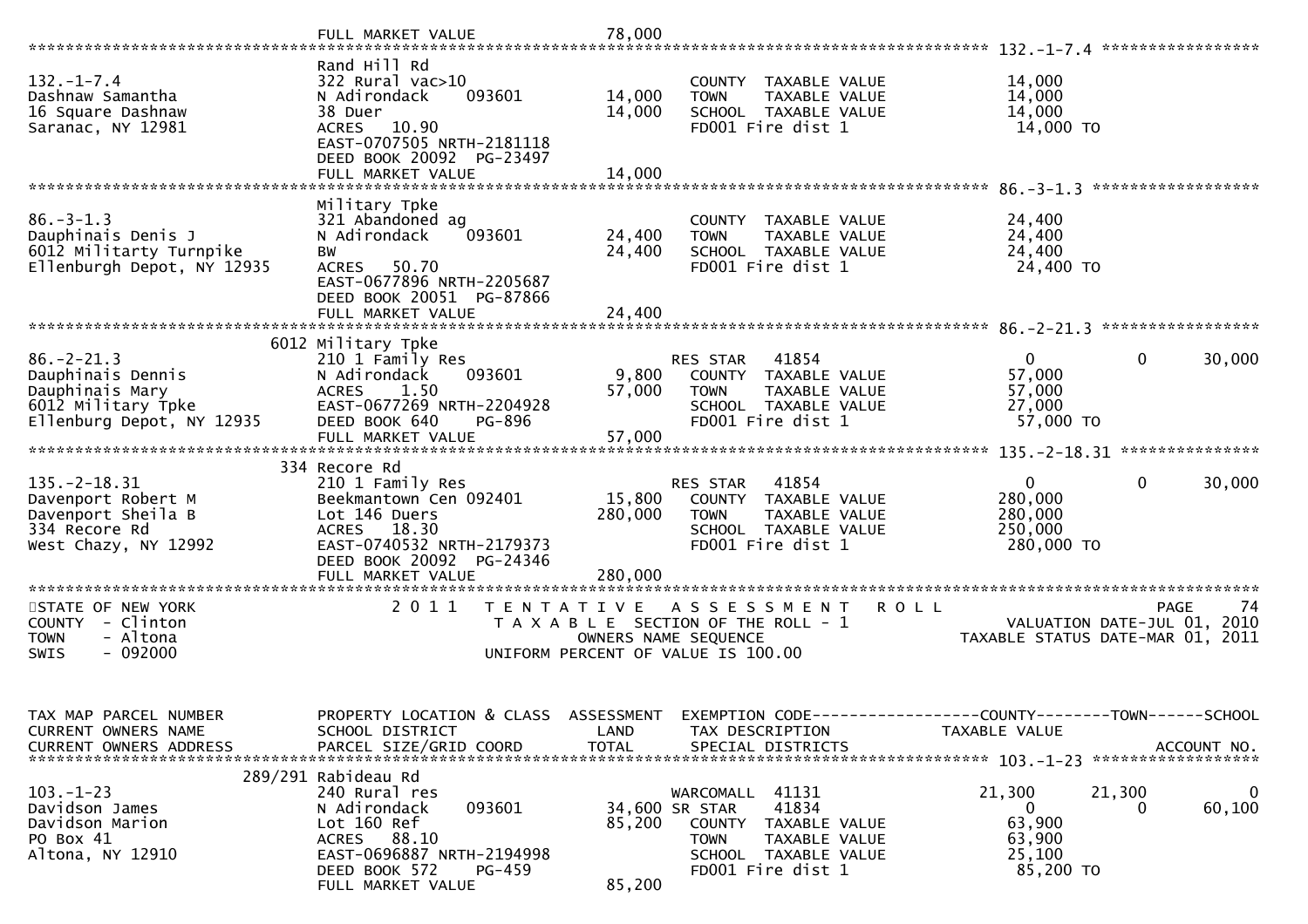| $71. -4 - 1.222$<br>Davies William<br>Davies Carol<br>42 Canaan Rd<br>Ellenburg Depot, NY 12935                   | Canaan Rd<br>311 Res vac land<br>093601<br>N Adirondack<br>Ben Moore<br>FRNT 80.00 DPTH 183.63<br>EAST-0675295 NRTH-2214631<br>DEED BOOK 20092 PG-21574<br>FULL MARKET VALUE | COUNTY TAXABLE VALUE<br>5,000<br><b>TOWN</b><br>TAXABLE VALUE<br>5,000<br>SCHOOL TAXABLE VALUE<br>FD002 Ellenburg fire 21<br>LT002 Altona light 21<br>5,000                     | 5,000<br>5,000<br>5,000<br>5,000 TO<br>$5,000$ TO                                                                     |
|-------------------------------------------------------------------------------------------------------------------|------------------------------------------------------------------------------------------------------------------------------------------------------------------------------|---------------------------------------------------------------------------------------------------------------------------------------------------------------------------------|-----------------------------------------------------------------------------------------------------------------------|
|                                                                                                                   |                                                                                                                                                                              |                                                                                                                                                                                 |                                                                                                                       |
|                                                                                                                   | 42 Canaan Rd                                                                                                                                                                 |                                                                                                                                                                                 |                                                                                                                       |
| $71.1 - 1 - 1$<br>Davies William<br>Davies Carol<br>42 Canaan Rd<br>Ellenburg Depot, NY 12935                     | 210 1 Family Res<br>093601<br>N Adirondack<br>Bm<br>2.00<br><b>ACRES</b><br>EAST-0675573 NRTH-2214574<br>DEED BOOK 20092 PG-23042<br>FULL MARKET VALUE                       | RES STAR 41854<br>7,100<br>COUNTY TAXABLE VALUE<br>69,900<br>TAXABLE VALUE<br><b>TOWN</b><br>SCHOOL TAXABLE VALUE<br>FD002 Ellenburg fire 21<br>LT002 Altona light 21<br>69,900 | $\mathbf 0$<br>$\overline{0}$<br>30,000<br>69,900<br>69,900<br>39,900<br>69,900 TO<br>69,900 TO                       |
|                                                                                                                   |                                                                                                                                                                              |                                                                                                                                                                                 |                                                                                                                       |
| $89.1 - 2 - 9$<br>Davis James L<br>Davis Patricia A<br>53 Station St<br>Altona, NY 12910                          | 53 Station St<br>270 Mfg housing<br>093601<br>N Adirondack<br>111 Pat Ref<br>ACRES 1.10<br>EAST-0711981 NRTH-2208738<br>DEED BOOK 20041 PG-71474                             | 41834<br>SR STAR<br>7,200<br>COUNTY TAXABLE VALUE<br>48,700<br><b>TOWN</b><br>TAXABLE VALUE<br>SCHOOL TAXABLE VALUE<br>FD001 Fire dist 1<br>LT001 Altona light 1                | $\overline{0}$<br>$\mathbf 0$<br>48,700<br>48,700<br>48,700<br>$\overline{0}$<br>48,700 TO<br>48,700 TO               |
|                                                                                                                   |                                                                                                                                                                              |                                                                                                                                                                                 |                                                                                                                       |
| $148. - 3 - 23.1$<br>Deborah B Downing Trust<br>617 S Broadway Unit 4<br>Redondo Beach, CA 90277                  | 90 Kids Way<br>210 1 Family Res<br>N Adirondack<br>093601<br>50 Duer<br>Deed Bk 617 Pg 748<br><b>ACRES</b><br>33.00<br>EAST-0711279 NRTH-2171014<br>DEED BOOK 20092 PG-23554 | COUNTY TAXABLE VALUE<br>19,300<br><b>TOWN</b><br>TAXABLE VALUE<br>32,600<br>SCHOOL TAXABLE VALUE<br>FD001 Fire dist 1                                                           | 32,600<br>32,600<br>32,600<br>32,600 TO                                                                               |
|                                                                                                                   | FULL MARKET VALUE                                                                                                                                                            | 32,600                                                                                                                                                                          |                                                                                                                       |
| STATE OF NEW YORK<br>COUNTY - Clinton<br>- Altona<br><b>TOWN</b><br>$-092000$<br><b>SWIS</b>                      | 2011<br>T E N T A T I V E                                                                                                                                                    | A S S E S S M E N T<br><b>ROLL</b><br>T A X A B L E SECTION OF THE ROLL - 1<br>OWNERS NAME SEQUENCE<br>UNIFORM PERCENT OF VALUE IS 100.00                                       | -75<br><b>PAGE</b><br>VALUATION DATE-JUL 01, 2010<br>TAXABLE STATUS DATE-MAR 01, 2011                                 |
| TAX MAP PARCEL NUMBER<br>CURRENT OWNERS NAME<br><b>CURRENT OWNERS ADDRESS</b>                                     | PROPERTY LOCATION & CLASS ASSESSMENT<br>SCHOOL DISTRICT<br>PARCEL SIZE/GRID COORD                                                                                            | LAND<br>TAX DESCRIPTION<br><b>TOTAL</b><br>SPECIAL DISTRICTS                                                                                                                    | EXEMPTION CODE-----------------COUNTY-------TOWN------SCHOOL<br>TAXABLE VALUE<br>ACCOUNT NO.                          |
| $89.1 - 3 - 20$<br>Decelle Et Al Kathleen<br>Young Life Use Joyce<br>5 Forge St<br>PO Box 118<br>Altona, NY 12901 | 5 Forge St<br>210 1 Family Res<br>093601<br>N Adirondack<br>110 Ref<br>FRNT 182.00 DPTH 150.00<br>EAST-0711688 NRTH-2206959<br>DEED BOOK 20031 PG-58842                      | WARCOMALL 41131<br>$6,100$ AGED - ALL $41800$<br>62,000 SR STAR<br>41834<br>COUNTY<br>TAXABLE VALUE<br><b>TOWN</b><br>TAXABLE VALUE<br>SCHOOL TAXABLE VALUE                     | 15,500<br>15,500<br>0<br>31,000<br>23,250<br>23,250<br>31,000<br>$\mathbf{0}$<br>$\mathbf 0$<br>23,250<br>23,250<br>0 |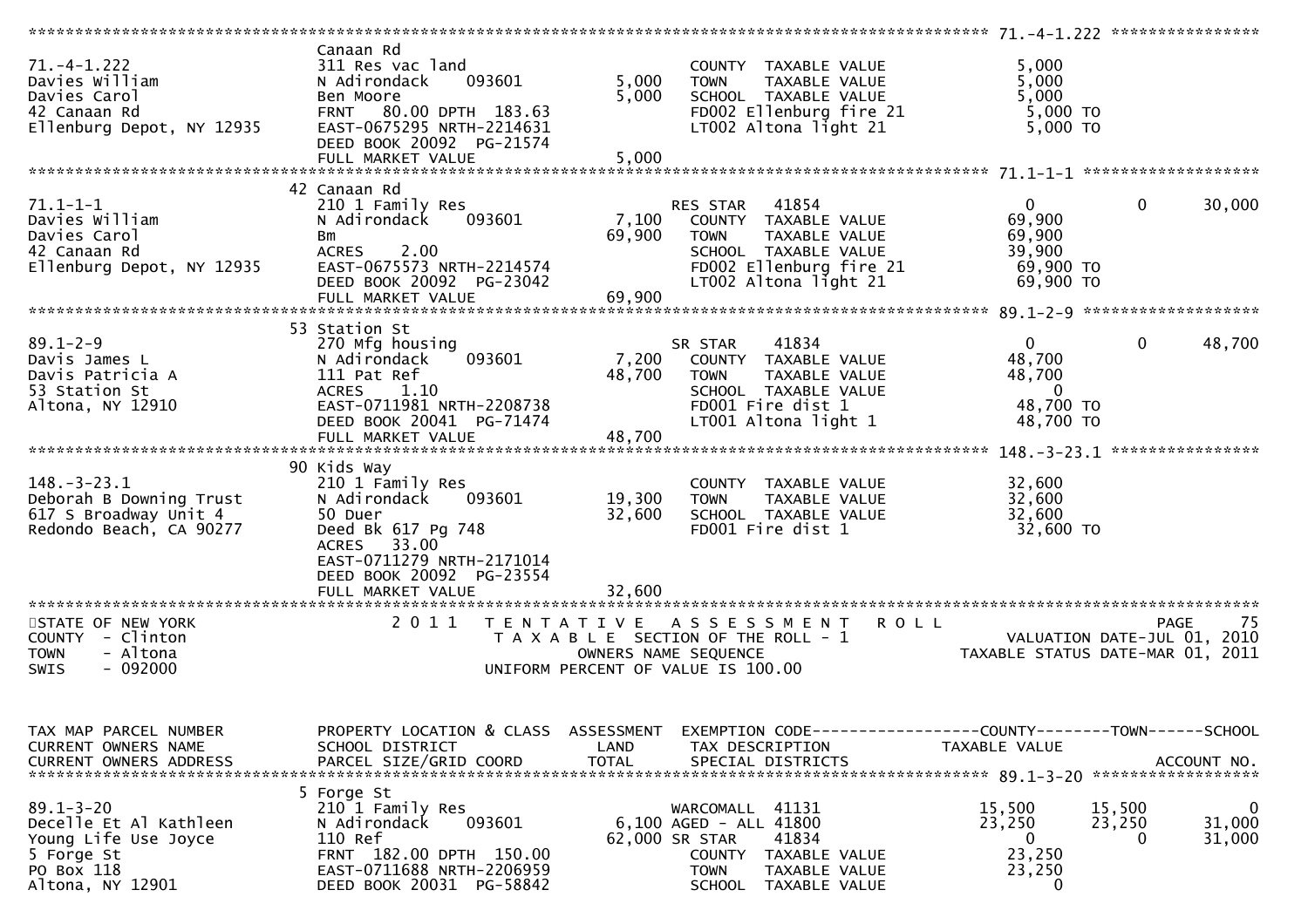|                                                                                                           | FULL MARKET VALUE                                                                                                                                                                      | 62,000                       | FD001 Fire dist 1<br>LT001 Altona light 1                                                                                                                | 62,000 TO<br>62,000 TO                                                               |                                                                                       |
|-----------------------------------------------------------------------------------------------------------|----------------------------------------------------------------------------------------------------------------------------------------------------------------------------------------|------------------------------|----------------------------------------------------------------------------------------------------------------------------------------------------------|--------------------------------------------------------------------------------------|---------------------------------------------------------------------------------------|
|                                                                                                           |                                                                                                                                                                                        |                              |                                                                                                                                                          |                                                                                      |                                                                                       |
| $72. - 1 - 35.4$<br>Decker Donald<br>Decker Linda<br>PO Box 24<br>Ellenburg, NY 12933                     | 317 Forest Rd<br>210 1 Family Res<br>093601<br>N Adirondack<br>Lot 212 Ref Tr<br>FRNT 170.00 DPTH 190.00<br>EAST-0684810 NRTH-2213004<br>DEED BOOK 20082 PG-16178<br>FULL MARKET VALUE | 6,200<br>45,000<br>45,000    | RES STAR<br>41854<br>COUNTY TAXABLE VALUE<br>TAXABLE VALUE<br><b>TOWN</b><br>SCHOOL TAXABLE VALUE<br>FD001 Fire dist 1                                   | $\Omega$<br>45,000<br>45,000<br>15,000<br>45,000 TO                                  | 0<br>30,000                                                                           |
|                                                                                                           |                                                                                                                                                                                        |                              |                                                                                                                                                          |                                                                                      |                                                                                       |
| $91. - 1 - 5$<br>DeCoste Ellyas R<br>DeCoste Linda<br>2225 Miner Farm Rd<br>Altona, NY 12910              | 2225 Miner Farm Rd<br>210 1 Family Res<br>093601<br>N Adirondack<br>51 Ref<br>26.06 BANK<br>080<br><b>ACRES</b><br>EAST-0733092 NRTH-2206690<br>DEED BOOK 882<br><b>PG-277</b>         | 17,800<br>89,000             | 41854<br>RES STAR<br>COUNTY TAXABLE VALUE<br>TAXABLE VALUE<br><b>TOWN</b><br>SCHOOL TAXABLE VALUE<br>FD001 Fire dist 1                                   | 0<br>89,000<br>89,000<br>59,000<br>89,000 TO                                         | 0<br>30,000                                                                           |
|                                                                                                           |                                                                                                                                                                                        |                              |                                                                                                                                                          |                                                                                      |                                                                                       |
|                                                                                                           | 5639 Military Tpke                                                                                                                                                                     |                              |                                                                                                                                                          |                                                                                      |                                                                                       |
| $87. - 1 - 14$<br>Decoste Maurice E<br>Decoste Hilda J<br>5655 Military Tpk<br>Ellenburgh Depot, NY 12935 | 240 Rural res<br>N Adirondack<br>093601<br>Lot 190 Duer<br><b>ACRES</b><br>71.70<br>EAST-0685502 NRTH-2203770<br>DEED BOOK 20051 PG-88982<br>FULL MARKET VALUE                         | 30,600<br>129,000<br>129,000 | 41834<br>SR STAR<br>COUNTY TAXABLE VALUE<br>TAXABLE VALUE<br><b>TOWN</b><br>SCHOOL TAXABLE VALUE<br>FD001 Fire dist 1                                    | $\mathbf{0}$<br>129,000<br>129,000<br>68,900<br>129,000 TO                           | $\mathbf{0}$<br>60,100                                                                |
|                                                                                                           | 402 Devils Den Rd                                                                                                                                                                      |                              |                                                                                                                                                          |                                                                                      |                                                                                       |
| $89. - 2 - 22.1$<br>Decoste Tina Ann<br>Therrien Amanda<br>402 Devils Den Rd<br>Altona, NY 12910          | 210 1 Family Res<br>N Adirondack<br>093601<br>110 Ref<br>FRNT 170.00 DPTH 220.00<br><b>BANK</b><br>080<br>EAST-0711110 NRTH-2205008<br>DEED BOOK 20031 PG-57123<br>FULL MARKET VALUE   | 6,500<br>55,900<br>55,900    | 41854<br>RES STAR<br>COUNTY TAXABLE VALUE<br><b>TOWN</b><br>TAXABLE VALUE<br>SCHOOL TAXABLE VALUE<br>FD001 Fire dist 1<br>LT001 Altona light 1           | $\Omega$<br>55,900<br>55,900<br>25,900<br>55,900 TO<br>55,900 TO                     | 0<br>30,000                                                                           |
|                                                                                                           | *****************                                                                                                                                                                      |                              |                                                                                                                                                          |                                                                                      |                                                                                       |
| STATE OF NEW YORK<br>COUNTY - Clinton<br><b>TOWN</b><br>- Altona<br>- 092000<br>SWIS                      | 2 0 1 1<br>T E N T A T I V E                                                                                                                                                           |                              | A S S E S S M E N T<br>T A X A B L E SECTION OF THE ROLL - 1<br>OWNERS NAME SEQUENCE<br>UNIFORM PERCENT OF VALUE IS 100.00                               | <b>ROLL</b>                                                                          | -76<br><b>PAGE</b><br>VALUATION DATE-JUL 01, 2010<br>TAXABLE STATUS DATE-MAR 01, 2011 |
| TAX MAP PARCEL NUMBER<br>CURRENT OWNERS NAME                                                              | PROPERTY LOCATION & CLASS<br>SCHOOL DISTRICT                                                                                                                                           | ASSESSMENT<br>LAND           | TAX DESCRIPTION                                                                                                                                          | EXEMPTION CODE-----------------COUNTY-------TOWN------SCHOOL<br><b>TAXABLE VALUE</b> |                                                                                       |
|                                                                                                           |                                                                                                                                                                                        |                              |                                                                                                                                                          |                                                                                      | ACCOUNT NO.<br>******************                                                     |
| $74. - 1 - 8.1$<br>Defore Gaylene<br>Defore Robert<br>10 Butternut Way                                    | 10 Butternut Way<br>240 Rural res<br>N Adirondack<br>093601<br>112 Ref<br>51.00<br><b>ACRES</b>                                                                                        | 61,700                       | 74 PCT OF VALUE USED FOR EXEMPTION PURPOSES<br>41121<br>WARNONALL<br>41854<br>22,500 RES STAR<br>COUNTY<br>TAXABLE VALUE<br><b>TOWN</b><br>TAXABLE VALUE | 6,849<br>0<br>54,851<br>54,851                                                       | 6,849<br>0<br>30,000<br>$\Omega$                                                      |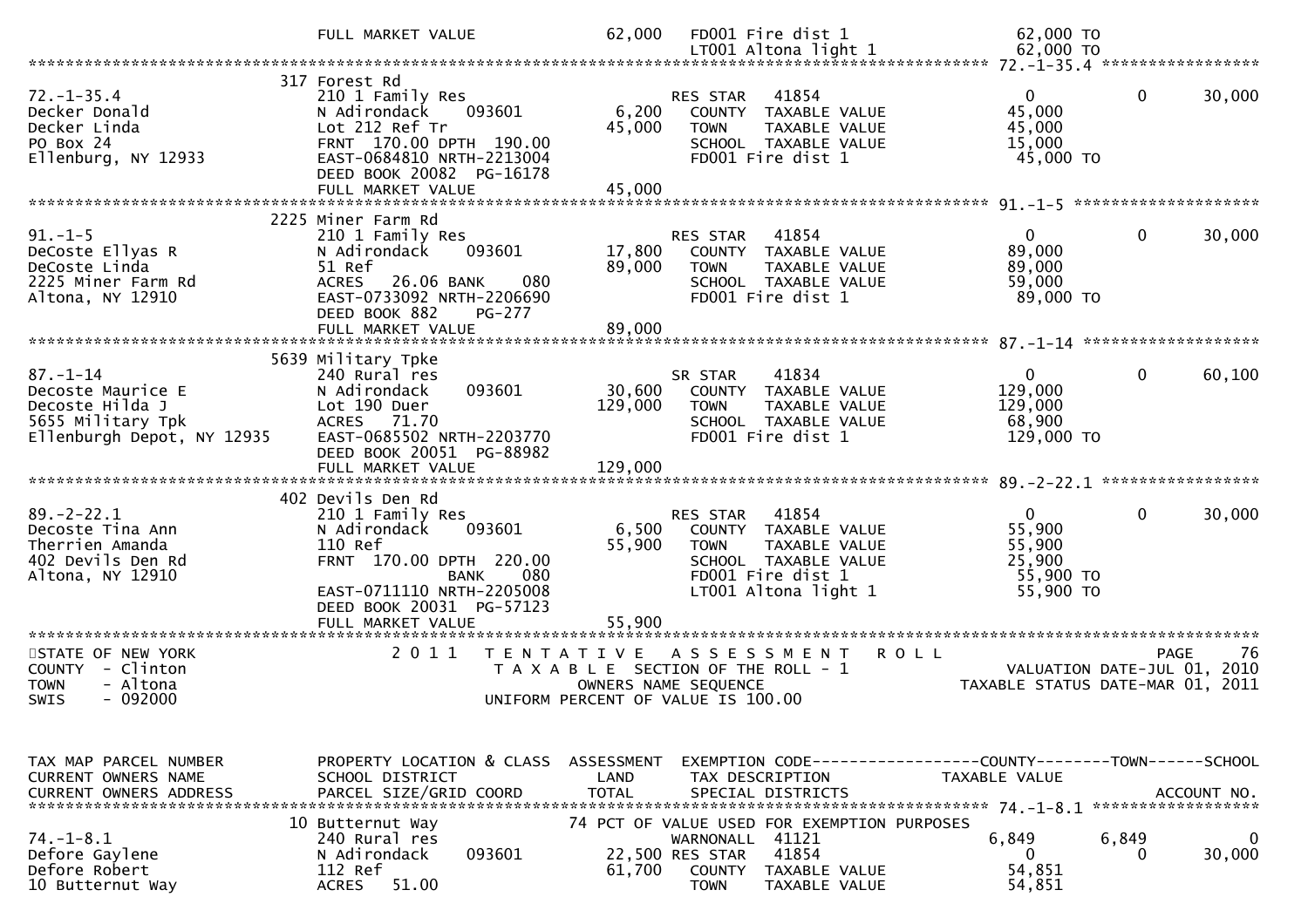| Altona, NY 12910                                                                                              | EAST-0714367 NRTH-2212541<br>DEED BOOK 550<br>PG-658                                                                                                                                             |                           | SCHOOL TAXABLE VALUE<br>FD001 Fire dist 1                                                                           | 31,700<br>61,700 TO                                                                                                                                     |
|---------------------------------------------------------------------------------------------------------------|--------------------------------------------------------------------------------------------------------------------------------------------------------------------------------------------------|---------------------------|---------------------------------------------------------------------------------------------------------------------|---------------------------------------------------------------------------------------------------------------------------------------------------------|
|                                                                                                               |                                                                                                                                                                                                  |                           |                                                                                                                     |                                                                                                                                                         |
| $88.14 - 2 - 46$<br>Dejesus Jaime<br>289 Autumn Ave<br>Brooklyn, NY 11208                                     | 123 Pinewood Dr<br>311 Res vac land<br>N Adirondack<br>093601<br>Sub Bk 10 Pg 123 Lot 46<br>FRNT 55.00 DPTH 162.14<br>EAST-0699265 NRTH-2204492<br>DEED BOOK 20051 PG-84145<br>FULL MARKET VALUE | 4,000<br>4,000<br>4,000   | COUNTY TAXABLE VALUE<br><b>TOWN</b><br>TAXABLE VALUE<br>SCHOOL TAXABLE VALUE<br>FD001 Fire dist 1                   | 4,000<br>4,000<br>4,000<br>$4,000$ TO                                                                                                                   |
|                                                                                                               |                                                                                                                                                                                                  |                           |                                                                                                                     |                                                                                                                                                         |
| $73. - 1 - 10.11$<br>Delaney John L<br>Attn: John Troutner<br>25405 State Rt 245<br>North Lewisburg, OH 43060 | Alder Bend Rd<br>311 Res vac land<br>093601<br>N Adirondack<br>Lot 155 Ref Tr<br>FRNT 165.80 DPTH 183.00<br>EAST-0698001 NRTH-2213997<br>DEED BOOK 872<br>$PG-45$                                | 6,200<br>6,200            | COUNTY TAXABLE VALUE<br>TAXABLE VALUE<br><b>TOWN</b><br>SCHOOL TAXABLE VALUE<br>FD001 Fire dist 1                   | 6,200<br>6,200<br>6,200<br>$6,200$ TO                                                                                                                   |
|                                                                                                               |                                                                                                                                                                                                  |                           |                                                                                                                     |                                                                                                                                                         |
| $88.14 - 2 - 29$<br>Demarais Floyd N<br>Demarais Robin A<br>1182 Plank Rd<br>Ellenburg Depot, NY 12935        | 20 Pinewood Dr<br>311 Res vac land<br>N Adirondack<br>093601<br>Stonewall Bk 10 Pg 123 Lo<br>FRNT 81.58 DPTH 108.00<br>EAST-0699050 NRTH-2204340<br>DEED BOOK 20072 PG-9668                      | 3,500<br>3,500            | COUNTY TAXABLE VALUE<br>TAXABLE VALUE<br><b>TOWN</b><br>SCHOOL TAXABLE VALUE<br>FD001 Fire dist 1                   | 3,500<br>3,500<br>3,500<br>3,500 TO                                                                                                                     |
|                                                                                                               | FULL MARKET VALUE                                                                                                                                                                                | 3,500                     |                                                                                                                     |                                                                                                                                                         |
|                                                                                                               | 1182 Plank Rd                                                                                                                                                                                    |                           |                                                                                                                     |                                                                                                                                                         |
| $116. - 2 - 10.1$<br>Demarais Floyd N Jr<br>Demarais Robin A<br>1182 Plank Rd<br>Ellenburg Depot, NY 12935    | 210 1 Family Res<br>093601<br>N Adirondack<br>Lot 27 Pat Sg<br>1.40<br><b>ACRES</b><br>EAST-0679042 NRTH-2188973<br>DEED BOOK 20001 PG-24903<br>FULL MARKET VALUE                                | 6,500<br>99,000<br>99,000 | RES STAR 41854<br>COUNTY TAXABLE VALUE<br><b>TOWN</b><br>TAXABLE VALUE<br>SCHOOL TAXABLE VALUE<br>FD001 Fire dist 1 | $\mathbf{0}$<br>$\mathbf{0}$<br>30,000<br>99,000<br>99,000<br>69,000<br>99,000 TO                                                                       |
| STATE OF NEW YORK                                                                                             | 2011<br>T E N T A T I V E                                                                                                                                                                        |                           | A S S E S S M E N T                                                                                                 | 77<br><b>ROLL</b><br><b>PAGE</b>                                                                                                                        |
| COUNTY - Clinton<br>- Altona<br><b>TOWN</b><br>$-092000$<br>SWIS                                              |                                                                                                                                                                                                  | OWNERS NAME SEQUENCE      | T A X A B L E SECTION OF THE ROLL - 1<br>UNIFORM PERCENT OF VALUE IS 100.00                                         | 2010<br>VALUATION DATE-JUL 01,<br>TAXABLE STATUS DATE-MAR 01, 2011                                                                                      |
|                                                                                                               |                                                                                                                                                                                                  |                           |                                                                                                                     |                                                                                                                                                         |
| TAX MAP PARCEL NUMBER<br><b>CURRENT OWNERS NAME</b>                                                           | PROPERTY LOCATION & CLASS<br>SCHOOL DISTRICT                                                                                                                                                     | ASSESSMENT<br>LAND        | TAX DESCRIPTION                                                                                                     | TAXABLE VALUE<br>.CURRENT OWNERS ADDRESS PARCEL SIZE/GRID COORD TOTAL SPECIAL DISTRICTS MOTHOL ACCOUNT NO AND MESS AND MESS AND TOTAL SPECIAL DISTRICTS |
| $116. - 2 - 10.2$<br>Demarais Floyd N Jr<br>Demarais Robin A<br>1182 Plank Rd                                 | Plank Rd<br>311 Res vac land<br>N Adirondack<br>093601<br>Lot 27 State Gore<br><b>FRNT 250.00 DPTH</b><br>100.00                                                                                 | 2,500<br>2,500            | COUNTY TAXABLE VALUE<br>TAXABLE VALUE<br><b>TOWN</b><br>SCHOOL TAXABLE VALUE<br>FD001 Fire dist 1                   | 2,500<br>2,500<br>2,500<br>2,500 TO                                                                                                                     |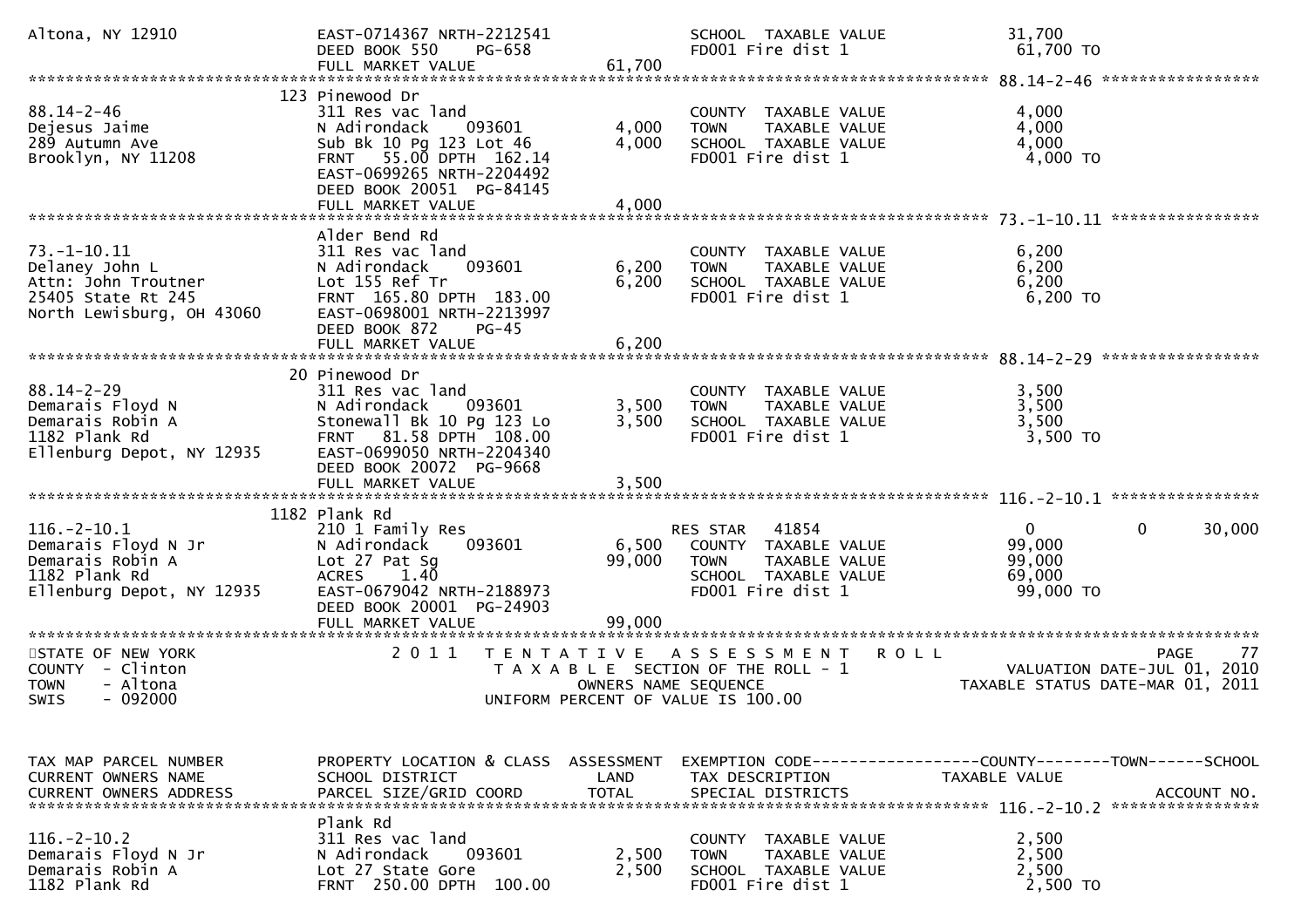| Ellenburg Depot, NY 12935                                                                                | EAST-0679195 NRTH-2188977<br>DEED BOOK 20011 PG-34120<br>FULL MARKET VALUE                                                                                                     | 2,500                      |                                                                                                            |                                                                               |
|----------------------------------------------------------------------------------------------------------|--------------------------------------------------------------------------------------------------------------------------------------------------------------------------------|----------------------------|------------------------------------------------------------------------------------------------------------|-------------------------------------------------------------------------------|
|                                                                                                          |                                                                                                                                                                                |                            |                                                                                                            | ******************                                                            |
| $116. - 2 - 11$<br>Demarais Floyd N Jr<br>Demarais Robin A<br>1170 Plank Rd<br>Ellenburg Depot, NY 12935 | 1188 Plank Rd<br>270 Mfg housing<br>093601<br>N Adirondack<br>Lot $27$ Sq<br>ACRES 12.10<br>EAST-0679473 NRTH-2189088<br>DEED BOOK 870<br>PG-261<br>FULL MARKET VALUE          | 12,800<br>31,500<br>31,500 | COUNTY TAXABLE VALUE<br><b>TOWN</b><br>TAXABLE VALUE<br>SCHOOL TAXABLE VALUE<br>FD001 Fire dist 1          | 31,500<br>31,500<br>31,500<br>31,500 TO                                       |
|                                                                                                          | Plank Rd                                                                                                                                                                       |                            |                                                                                                            |                                                                               |
| $145. - 2 - 6.2$<br>Demarais Harold<br>209 Perry Corners Rd<br>Amenia, NY 12501                          | 311 Res vac land<br>093601<br>N Adirondack<br>Lot $43 S G$<br>FRNT 132.00 DPTH 290.00<br>EAST-0682419 NRTH-2171631<br>DEED BOOK 590<br>$PG-57$                                 | 6,300<br>6,300             | COUNTY TAXABLE VALUE<br><b>TOWN</b><br>TAXABLE VALUE<br>SCHOOL TAXABLE VALUE<br>FD001 Fire dist 1          | 6,300<br>6,300<br>6,300<br>$6,300$ TO                                         |
|                                                                                                          | FULL MARKET VALUE                                                                                                                                                              | 6,300                      |                                                                                                            |                                                                               |
| $145. - 2 - 6.3$<br>Demarais James<br>Demarais Annette<br>1370 Rand Hill Rd<br>Altona, NY 12910          | Plank Rd<br>311 Res vac land<br>093601<br>N Adirondack<br>Lot $43$ Sg<br>FRNT 132.00 DPTH 290.00<br>EAST-0682439 NRTH-2171501<br>DEED BOOK 20041 PG-67970<br>FULL MARKET VALUE | 6,300<br>6,300<br>6,300    | COUNTY TAXABLE VALUE<br>TAXABLE VALUE<br><b>TOWN</b><br>SCHOOL TAXABLE VALUE<br>FD001 Fire dist 1          | 6,300<br>6,300<br>6,300<br>6,300 TO                                           |
|                                                                                                          |                                                                                                                                                                                |                            |                                                                                                            |                                                                               |
| $145. - 2 - 6.4$<br>Demarais James<br>Demarais Annette<br>1370 Rand Hill Rd<br>Altona, NY 12910          | Plank Rd<br>270 Mfg housing<br>093601<br>N Adirondack<br>Lot $43$ Sg<br>1.90<br><b>ACRES</b><br>EAST-0682468 NRTH-2171300<br>DEED BOOK 20041 PG-67969<br>FULL MARKET VALUE     | 7,000<br>15,600<br>15.600  | COUNTY TAXABLE VALUE<br><b>TOWN</b><br>TAXABLE VALUE<br>SCHOOL TAXABLE VALUE<br>FD001 Fire dist 1          | 15,600<br>15,600<br>15,600<br>15,600 TO                                       |
| **********************                                                                                   | ********************                                                                                                                                                           |                            |                                                                                                            |                                                                               |
| STATE OF NEW YORK<br>- Clinton<br>COUNTY<br><b>TOWN</b><br>- Altona<br>- 092000<br>SWIS                  | 2011<br>T E N T A T I V E                                                                                                                                                      | OWNERS NAME SEQUENCE       | A S S E S S M E N T<br>ROLL<br>T A X A B L E SECTION OF THE ROLL - 1<br>UNIFORM PERCENT OF VALUE IS 100.00 | PAGE<br>78<br>VALUATION DATE-JUL 01, 2010<br>TAXABLE STATUS DATE-MAR 01, 2011 |
|                                                                                                          |                                                                                                                                                                                |                            |                                                                                                            |                                                                               |
| TAX MAP PARCEL NUMBER<br><b>CURRENT OWNERS NAME</b>                                                      | PROPERTY LOCATION & CLASS<br>SCHOOL DISTRICT                                                                                                                                   | ASSESSMENT<br>LAND         | TAX DESCRIPTION                                                                                            | TAXABLE VALUE                                                                 |
| $145. - 2 - 6.1$<br>Demarais James Richard<br>Demarais Annette<br>1370 Rand Hill Rd                      | 418 Plank Rd<br>$314$ Rural vac<10<br>N Adirondack<br>093601<br>$43$ Sg<br>9.70<br><b>ACRES</b>                                                                                | 11,700<br>11,700           | COUNTY TAXABLE VALUE<br>TAXABLE VALUE<br><b>TOWN</b><br>SCHOOL TAXABLE VALUE<br>FD001 Fire dist 1          | 11,700<br>11,700<br>11,700<br>11,700 TO                                       |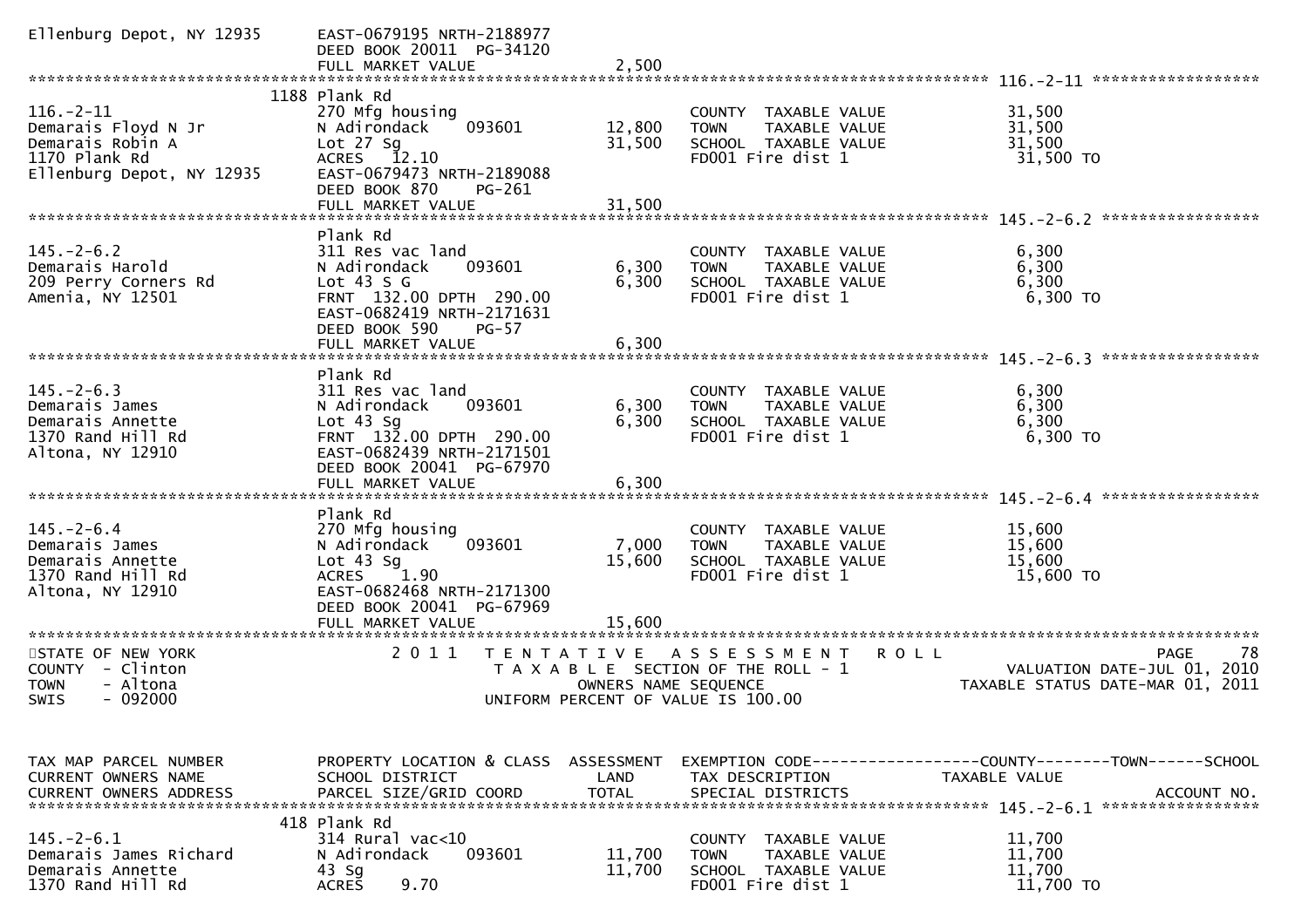| Altona, NY 12910                                                                                                                      | EAST-0682762 NRTH-2171221<br>DEED BOOK 20051 PG-80704<br>FULL MARKET VALUE                                                                                                              | 11,700                             |                                                                                                                 |                                                                                                                              |
|---------------------------------------------------------------------------------------------------------------------------------------|-----------------------------------------------------------------------------------------------------------------------------------------------------------------------------------------|------------------------------------|-----------------------------------------------------------------------------------------------------------------|------------------------------------------------------------------------------------------------------------------------------|
|                                                                                                                                       |                                                                                                                                                                                         |                                    |                                                                                                                 | ****************                                                                                                             |
| $133. - 1 - 15.3$<br>Demarx LLC<br>206 Timberbrooks Dr<br>Bedminster, NJ 07921                                                        | Purdy Rd<br>$314$ Rural vac<10<br>N Adirondack<br>093601<br>Lot 47 Duers<br>3.70<br><b>ACRES</b><br>EAST-0712301 NRTH-2179882<br>DEED BOOK 20061 PG-96031<br>FULL MARKET VALUE          | 10,400<br>10,400<br>10,400         | COUNTY TAXABLE VALUE<br>TAXABLE VALUE<br><b>TOWN</b><br>SCHOOL TAXABLE VALUE<br>FD001 Fire dist 1               | 10,400<br>10,400<br>10,400<br>10,400 TO                                                                                      |
|                                                                                                                                       |                                                                                                                                                                                         |                                    |                                                                                                                 |                                                                                                                              |
| $88.14 - 1 - 64$<br>Demick Robert W<br>Demick Donna M<br>262 Beci Terrace<br>Greenfeild Park, Quebec J4V3A4 EAST-0700477 NRTH-2203204 | 7 Merrywood Dr<br>312 Vac w/imprv<br>N Adirondack<br>093601<br>Stonewall Acres Lot 64<br>85.99 DPTH 108.22<br><b>FRNT</b><br>DEED BOOK 20051 PG-87358<br>FULL MARKET VALUE              | 4,400<br>6,500<br>6,500            | COUNTY TAXABLE VALUE<br>TAXABLE VALUE<br><b>TOWN</b><br>SCHOOL TAXABLE VALUE<br>FD001 Fire dist 1               | 6,500<br>6,500<br>6,500<br>6,500 TO                                                                                          |
|                                                                                                                                       |                                                                                                                                                                                         |                                    |                                                                                                                 | $135 - 2 - 9.1$<br>*****************                                                                                         |
| $135. - 2 - 9.1$<br>Deno Jeffery<br>Deno Adam J<br>7527 Route 22<br>West Chazy, NY 12992                                              | Recore Rd<br>910 Priv forest<br>Beekmantown Cen 092401<br>Lot 131 Duer<br>ACRES 34.80<br>EAST-0742627 NRTH-2178203<br>DEED BOOK 20112 PG-38311                                          | 19,600<br>19,600                   | COUNTY TAXABLE VALUE<br>TAXABLE VALUE<br><b>TOWN</b><br>SCHOOL TAXABLE VALUE<br>FD001 Fire dist 1               | 19,600<br>19,600<br>19,600<br>19,600 TO                                                                                      |
|                                                                                                                                       | FULL MARKET VALUE                                                                                                                                                                       | 19,600                             |                                                                                                                 |                                                                                                                              |
| $135. - 2 - 9.2$<br>Deno Jerry J<br>PO Box 138<br>West Chazy, NY 12992<br>*********************                                       | Recore Rd<br>$314$ Rural vac<10<br>Beekmantown Cen 092401<br>5.00<br><b>ACRES</b><br>EAST-0742361 NRTH-2177632<br>DEED BOOK 20112 PG-38312<br>FULL MARKET VALUE<br>******************** | 11,000<br>11,000<br>11,000         | COUNTY TAXABLE VALUE<br><b>TOWN</b><br>TAXABLE VALUE<br>SCHOOL TAXABLE VALUE<br>FD001 Fire dist 1               | 11,000<br>11,000<br>11,000<br>11,000 TO                                                                                      |
| STATE OF NEW YORK                                                                                                                     | 2011<br>T E N T A T I V E                                                                                                                                                               |                                    | A S S E S S M E N T                                                                                             | 79<br><b>ROLL</b><br>PAGE                                                                                                    |
| COUNTY - Clinton<br><b>TOWN</b><br>- Altona<br>$-092000$<br>SWIS                                                                      |                                                                                                                                                                                         | OWNERS NAME SEQUENCE               | T A X A B L E SECTION OF THE ROLL - 1<br>UNIFORM PERCENT OF VALUE IS 100.00                                     | VALUATION DATE-JUL 01,<br>2010<br>TAXABLE STATUS DATE-MAR 01, 2011                                                           |
| TAX MAP PARCEL NUMBER<br><b>CURRENT OWNERS NAME</b><br><b>CURRENT OWNERS ADDRESS</b><br>$73. - 1 - 39$                                | PROPERTY LOCATION & CLASS<br>SCHOOL DISTRICT<br>PARCEL SIZE/GRID COORD<br>14 Patnode Rd<br>210 1 Family Res                                                                             | ASSESSMENT<br>LAND<br><b>TOTAL</b> | TAX DESCRIPTION<br>SPECIAL DISTRICTS<br>98 PCT OF VALUE USED FOR EXEMPTION PURPOSES<br>41131<br>WARCOMALL       | EXEMPTION        CODE-----------------COUNTY-------TOWN------SCHOOL<br>TAXABLE VALUE<br>ACCOUNT NO.<br>0<br>18,841<br>18,841 |
| Derr Harold L<br>Siskavich Sandra<br>14 Patnode Rd<br>Altona, NY 12910                                                                | 093601<br>N Adirondack<br>155 Ref<br>3.60 BANK<br>080<br><b>ACRES</b><br>EAST-0698392 NRTH-2212409                                                                                      |                                    | 8,100 WARDISALL<br>41141<br>41854<br>76,900 RES STAR<br>COUNTY<br>TAXABLE VALUE<br><b>TOWN</b><br>TAXABLE VALUE | $\mathbf{0}$<br>15,072<br>15,072<br>0<br>30,000<br>0<br>42,987<br>42,987                                                     |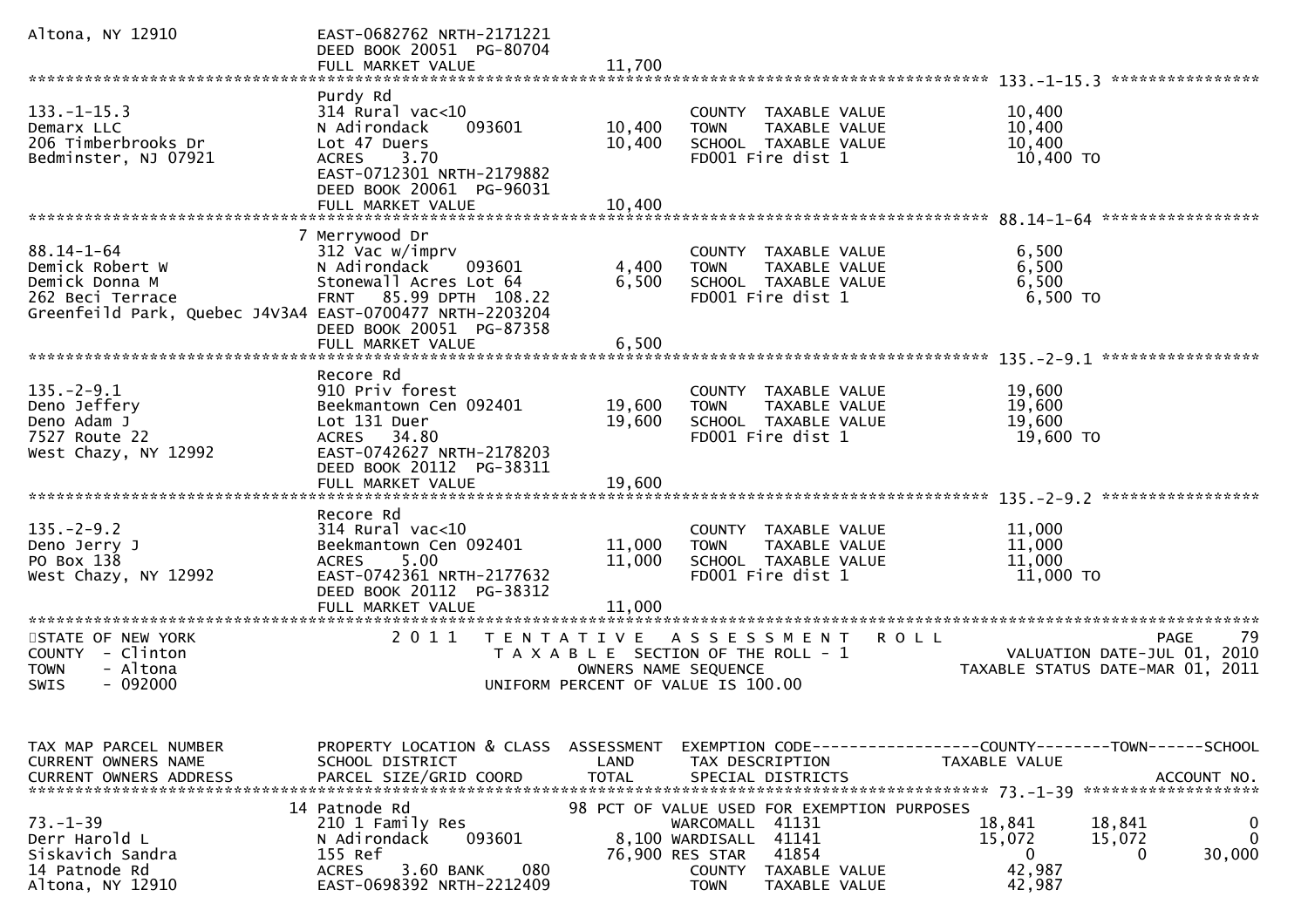|                                                                                                                 | DEED BOOK 20001 PG-26010<br>FULL MARKET VALUE                                                                                                                                                     | 76,900                                    | SCHOOL TAXABLE VALUE<br>FD001 Fire dist 1                                                                                                                                                       | 46,900<br>76,900 то                                                                                          |
|-----------------------------------------------------------------------------------------------------------------|---------------------------------------------------------------------------------------------------------------------------------------------------------------------------------------------------|-------------------------------------------|-------------------------------------------------------------------------------------------------------------------------------------------------------------------------------------------------|--------------------------------------------------------------------------------------------------------------|
| $148. - 2 - 21.2$<br>Desch Matthew P<br>Desch Kim<br>2048 Rand Hill Rd<br>Altona, NY 12910                      | 2048 Rand Hill Rd<br>210 1 Family Res<br>N Adirondack<br>093601<br>Lot 36 Duers<br>3.30 BANK<br>080<br><b>ACRES</b><br>EAST-0709537 NRTH-2174192<br>DEED BOOK 20031 PG-61290<br>FULL MARKET VALUE | 119,100<br>119,100                        | 99 PCT OF VALUE USED FOR EXEMPTION PURPOSES<br>WARCOMALL 41131<br>10,200 RES STAR<br>41854<br>COUNTY TAXABLE VALUE<br>TAXABLE VALUE<br><b>TOWN</b><br>SCHOOL TAXABLE VALUE<br>FD001 Fire dist 1 | 29,477<br>29,477<br>30,000<br>0<br>0<br>89,623<br>89,623<br>89,100<br>119,100 TO                             |
|                                                                                                                 |                                                                                                                                                                                                   |                                           |                                                                                                                                                                                                 |                                                                                                              |
| $106. - 1 - 6$<br>Deso Dale E<br>Deso Diane M<br>310 Vassar Rd<br>Altona, NY 12910                              | 310 Vassar Rd<br>270 Mfg housing<br>093601<br>N Adirondack<br>Lot 151 Duer<br>ACRES<br>1.10<br>EAST-0738539 NRTH-2194775<br>DEED BOOK 20041 PG-74722<br>FULL MARKET VALUE                         | 42,000<br>42,000                          | WARCOMALL 41131<br>6,600 SR STAR<br>41834<br>COUNTY TAXABLE VALUE<br>TAXABLE VALUE<br><b>TOWN</b><br>SCHOOL TAXABLE VALUE<br>FD001 Fire dist 1                                                  | 10,500<br>10,500<br>$\Omega$<br>$\mathbf{0}$<br>42,000<br>0<br>31,500<br>31,500<br>$\mathbf{0}$<br>42,000 TO |
|                                                                                                                 |                                                                                                                                                                                                   |                                           |                                                                                                                                                                                                 | ****************                                                                                             |
| $101 - 2 - 10.2$<br>Desotelle Herman<br>Desotelle Rosemarie<br>3050 Rt 11<br>Mooers Forks, NY 12959             | 1378 Plank Rd<br>270 Mfg housing<br>093601<br>N Adirondack<br>$25$ Sg<br><b>ACRES</b><br>2.20<br>EAST-0678433 NRTH-2193734<br>DEED BOOK 574<br>PG-1117<br>FULL MARKET VALUE                       | 6,600<br>20,100<br>20,100                 | TAXABLE VALUE<br>COUNTY<br><b>TOWN</b><br>TAXABLE VALUE<br>SCHOOL TAXABLE VALUE<br>FD001 Fire dist 1                                                                                            | 20,100<br>20,100<br>20,100<br>20,100 TO                                                                      |
|                                                                                                                 |                                                                                                                                                                                                   |                                           |                                                                                                                                                                                                 |                                                                                                              |
| $74. - 1 - 24$<br>Devens Raymond<br>Devens Philanda<br>249 Washington Ave<br>Lake Mary, FL 32746                | 159 Joe Wood Rd<br>$314$ Rural vac< $10$<br>N Adirondack<br>093601<br>111 Ref<br>7.00<br><b>ACRES</b><br>EAST-0715153 NRTH-2211342<br>DEED BOOK 20051 PG-87933                                    | 10,100<br>10,100                          | COUNTY TAXABLE VALUE<br>TAXABLE VALUE<br><b>TOWN</b><br>SCHOOL TAXABLE VALUE<br>FD001 Fire dist 1<br>LT001 Altona light 1                                                                       | 10,100<br>10,100<br>10,100<br>10,100 TO<br>10,100 TO                                                         |
|                                                                                                                 | FULL MARKET VALUE                                                                                                                                                                                 | 10,100                                    |                                                                                                                                                                                                 |                                                                                                              |
| **********************<br>STATE OF NEW YORK<br>COUNTY - Clinton<br><b>TOWN</b><br>- Altona<br>$-092000$<br>SWIS | **************************<br>2 0 1 1                                                                                                                                                             | T E N T A T I V E<br>OWNERS NAME SEQUENCE | A S S E S S M E N T<br>T A X A B L E SECTION OF THE ROLL - 1<br>UNIFORM PERCENT OF VALUE IS 100.00                                                                                              | -80<br><b>ROLL</b><br><b>PAGE</b><br>VALUATION DATE-JUL 01, 2010<br>TAXABLE STATUS DATE-MAR 01, 2011         |
| TAX MAP PARCEL NUMBER<br>CURRENT OWNERS NAME<br><b>CURRENT OWNERS ADDRESS</b>                                   | PROPERTY LOCATION & CLASS<br>SCHOOL DISTRICT<br>PARCEL SIZE/GRID COORD                                                                                                                            | <b>ASSESSMENT</b><br>LAND<br><b>TOTAL</b> | TAX DESCRIPTION<br>SPECIAL DISTRICTS                                                                                                                                                            | <b>TAXABLE VALUE</b><br>ACCOUNT NO.                                                                          |
| $74. - 1 - 25.14$<br>Devins Ray A<br>8842-A Van Autreve Ave<br>Fort Lewis, WA 98433                             | Joe Wood Rd<br>322 Rural vac>10<br>093601<br>N Adirondack<br>Lots 104, 105, & 111 Ref<br>31.70<br>ACRES<br>EAST-0715857 NRTH-2210336                                                              | 18,600<br>18,600                          | COUNTY TAXABLE VALUE<br>TAXABLE VALUE<br><b>TOWN</b><br>SCHOOL TAXABLE VALUE<br>FD001 Fire dist 1<br>LT001 Altona light 1                                                                       | 18,600<br>18,600<br>18,600<br>18,600 TO<br>18,600 TO                                                         |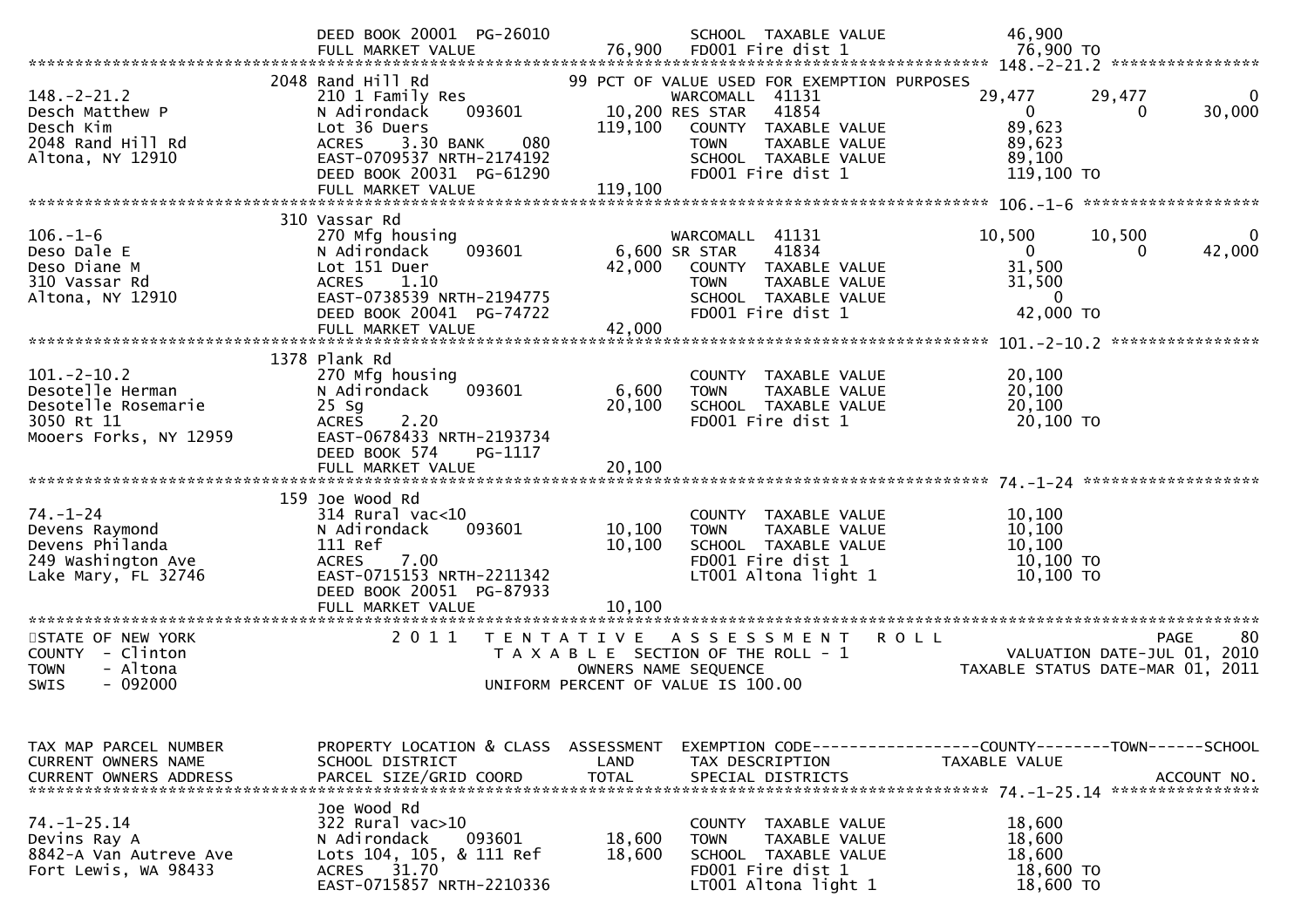|                                                                                                            | DEED BOOK 20102 PG-32673<br>FULL MARKET VALUE                                                                                                                                   | 18,600                                    |                                                                                                                                |                                                                                                                                  |
|------------------------------------------------------------------------------------------------------------|---------------------------------------------------------------------------------------------------------------------------------------------------------------------------------|-------------------------------------------|--------------------------------------------------------------------------------------------------------------------------------|----------------------------------------------------------------------------------------------------------------------------------|
|                                                                                                            |                                                                                                                                                                                 |                                           |                                                                                                                                |                                                                                                                                  |
| $89.1 - 3 - 26$<br>Deyo Irene D<br>Deyo Kevin K<br>485 Devils Den Rd<br>Altona, NY 12910                   | 462 Devils Den Rd<br>312 Vac w/imprv<br>093601<br>N Adirondack<br>110 Ref<br>1.70<br><b>ACRES</b><br>EAST-0711100 NRTH-2206577<br>DEED BOOK 20021 PG-43172<br>FULL MARKET VALUE | 6,900<br>7,000<br>7,000                   | COUNTY TAXABLE VALUE<br>TAXABLE VALUE<br><b>TOWN</b><br>SCHOOL TAXABLE VALUE<br>FD001 Fire dist 1<br>LT001 Altona light 1      | 7,000<br>7,000<br>7,000<br>7,000 TO<br>7,000 TO                                                                                  |
|                                                                                                            | 485 Devils Den Rd                                                                                                                                                               |                                           |                                                                                                                                |                                                                                                                                  |
| $89.1 - 1 - 13.1$<br>Deyo Life Estate Irene D<br>Miller Sharron B<br>485 Devils Den Rd<br>Altona, NY 12910 | 210 1 Family Res<br>N Adirondack<br>093601<br>Lot 131 Pat Ref<br>50.00 DPTH 290.00<br><b>FRNT</b><br>EAST-0710731 NRTH-2207061<br>DEED BOOK 20041 PG-70334                      | 4,700 SR STAR<br>91,000                   | AGED - ALL 41800<br>41834<br>COUNTY TAXABLE VALUE<br>TAXABLE VALUE<br><b>TOWN</b><br>SCHOOL TAXABLE VALUE<br>FD001 Fire dist 1 | 45,500<br>45,500<br>45,500<br>$\mathbf 0$<br>45,500<br>0<br>45,500<br>45,500<br>$\mathbf 0$<br>91,000 TO                         |
|                                                                                                            |                                                                                                                                                                                 |                                           |                                                                                                                                |                                                                                                                                  |
| $89. - 1 - 3.1$<br>Deyo Life Use Chandler A Jr<br>Deyo Life Use Joan                                       | 451 Devils Den Rd<br>240 Rural res<br>093601<br>N Adirondack<br>131 Ref                                                                                                         | 21,900 SR STAR<br>95,000                  | 84 PCT OF VALUE USED FOR EXEMPTION PURPOSES<br>WARNONALL 41121<br>41834<br>COUNTY TAXABLE VALUE                                | 11,970<br>11,970<br>$\mathbf{0}$<br>60,100<br>0<br>83,030                                                                        |
| 451 Devils Den Rd<br>Altona, NY 12910                                                                      | ACRES 51.30<br>EAST-0708716 NRTH-2206036<br>DEED BOOK 20031 PG-64482                                                                                                            |                                           | <b>TOWN</b><br><b>TAXABLE VALUE</b><br>SCHOOL TAXABLE VALUE<br>FD001 Fire dist 1                                               | 83,030<br>34,900<br>95,000 TO                                                                                                    |
|                                                                                                            | 489 Devils Den Rd                                                                                                                                                               |                                           |                                                                                                                                |                                                                                                                                  |
| $89.1 - 1 - 12$<br>Deyo Roger<br>489 Devils Den Rd<br>PO Box 42<br>Altona, NY 12910                        | 220 2 Family Res<br>N Adirondack<br>093601<br>131 Ref<br><b>FRNT</b><br>84.00 DPTH 231.00<br>EAST-0710775 NRTH-2207138<br>DEED BOOK 648<br>$PG-158$                             | 5,500<br>99,400                           | COUNTY TAXABLE VALUE<br><b>TOWN</b><br>TAXABLE VALUE<br>SCHOOL TAXABLE VALUE<br>FD001 Fire dist 1<br>LT001 Altona light 1      | 99,400<br>99,400<br>99,400<br>99,400 TO<br>99,400 TO                                                                             |
|                                                                                                            | FULL MARKET VALUE                                                                                                                                                               | 99,400                                    |                                                                                                                                |                                                                                                                                  |
| STATE OF NEW YORK<br>COUNTY - Clinton<br>- Altona<br><b>TOWN</b><br>$-092000$<br><b>SWIS</b>               | 2011                                                                                                                                                                            | T E N T A T I V E<br>OWNERS NAME SEQUENCE | A S S E S S M E N T<br>T A X A B L E SECTION OF THE ROLL - 1<br>UNIFORM PERCENT OF VALUE IS 100.00                             | 81<br><b>ROLL</b><br><b>PAGE</b><br>VALUATION DATE-JUL 01, 2010<br>TAXABLE STATUS DATE-MAR 01, 2011                              |
|                                                                                                            |                                                                                                                                                                                 |                                           |                                                                                                                                |                                                                                                                                  |
| TAX MAP PARCEL NUMBER<br>CURRENT OWNERS NAME<br><b>CURRENT OWNERS ADDRESS</b>                              | SCHOOL DISTRICT<br>PARCEL SIZE/GRID COORD                                                                                                                                       | LAND<br><b>TOTAL</b>                      | TAX DESCRIPTION<br>SPECIAL DISTRICTS                                                                                           | PROPERTY LOCATION & CLASS ASSESSMENT EXEMPTION CODE----------------COUNTY-------TOWN------SCHOOL<br>TAXABLE VALUE<br>ACCOUNT NO. |
| $135. - 2 - 33$<br>Deyo Rufus C Jr<br>Deyo Julie E<br>7826 Route 9<br>Plattsburgh, NY 12901                | Recore Rd<br>321 Abandoned ag<br>Beekmantown Cen 092401<br>142-143-146-147 Duer<br>ACRES 58.60<br>EAST-0738348 NRTH-2180970                                                     | 23,100<br>23,100                          | COUNTY TAXABLE VALUE<br><b>TOWN</b><br>TAXABLE VALUE<br>SCHOOL TAXABLE VALUE<br>FD001 Fire dist 1                              | 23,100<br>23,100<br>23,100<br>23,100 TO                                                                                          |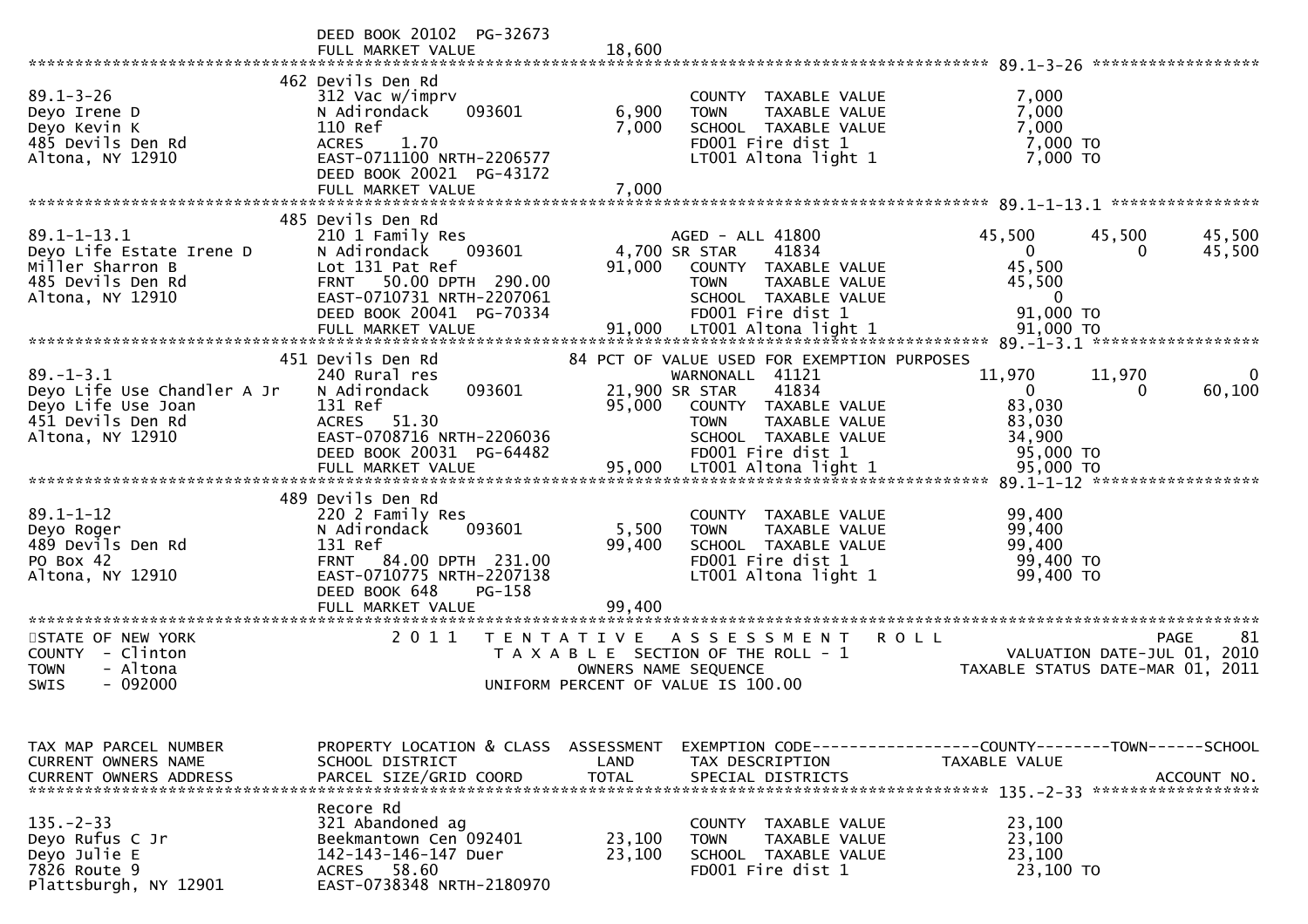|                                                                                                                   | DEED BOOK 20072 PG-4392<br>FULL MARKET VALUE                                                                                                                                    | 23,100                    |                                                                                                                                               |                                                                                               |
|-------------------------------------------------------------------------------------------------------------------|---------------------------------------------------------------------------------------------------------------------------------------------------------------------------------|---------------------------|-----------------------------------------------------------------------------------------------------------------------------------------------|-----------------------------------------------------------------------------------------------|
|                                                                                                                   |                                                                                                                                                                                 |                           |                                                                                                                                               |                                                                                               |
| $135. -2 - 37.3$<br>Deyo Rufus C Jr<br>7826 Rt 9<br>Plattsburgh, NY 12901                                         | Atwood Rd<br>321 Abandoned ag<br>Beekmantown Cen 092401<br>Lot 142 Duers<br>ACRES 21.50<br>EAST-0737178 NRTH-2181519<br>DEED BOOK 917<br>PG-161                                 | 16,600<br>16,600          | COUNTY TAXABLE VALUE<br>TAXABLE VALUE<br><b>TOWN</b><br>SCHOOL TAXABLE VALUE<br>FD001 Fire dist 1                                             | 16,600<br>16,600<br>16,600<br>16,600 TO                                                       |
|                                                                                                                   | FULL MARKET VALUE                                                                                                                                                               | 16,600                    |                                                                                                                                               |                                                                                               |
| $89.1 - 2 - 32$<br>Deyo Stephen G<br>Deyo Barbara<br>516 Devils Den Rd<br>PO Box 107<br>Altona, NY 12910          | 516 Devils Den Rd<br>210 1 Family Res<br>N Adirondack<br>093601<br>110 Ref<br>1.30<br><b>ACRES</b><br>EAST-0711154 NRTH-2207837<br>DEED BOOK 500<br>PG-510<br>FULL MARKET VALUE | 6,500<br>71,700<br>71,700 | 41834<br>SR STAR<br>COUNTY TAXABLE VALUE<br><b>TOWN</b><br>TAXABLE VALUE<br>SCHOOL TAXABLE VALUE<br>FD001 Fire dist 1<br>LT001 Altona light 1 | 0<br>60,100<br>0<br>71,700<br>71,700<br>11,600<br>71,700 TO<br>71,700 TO                      |
|                                                                                                                   |                                                                                                                                                                                 |                           |                                                                                                                                               |                                                                                               |
| $150.-1-6$<br>Deyo Todd<br>434 Burke Rd<br>Plattsburgh, NY 12901                                                  | Recore Rd<br>910 Priv forest<br>Beekmantown Cen 092401<br>145 Duer<br>ACRES 84.10<br>EAST-0742611 NRTH-2176275<br>DEED BOOK 20011 PG-35782                                      | 27,000<br>27,000          | TAXABLE VALUE<br><b>COUNTY</b><br>TAXABLE VALUE<br><b>TOWN</b><br>SCHOOL TAXABLE VALUE<br>FD001 Fire dist 1                                   | 27,000<br>27,000<br>27,000<br>27,000 TO                                                       |
|                                                                                                                   | FULL MARKET VALUE                                                                                                                                                               | 27,000                    |                                                                                                                                               |                                                                                               |
| $73. - 3 - 14$<br>Dichiara Peter<br>Attn: Anne Muniz<br>19 Cozzins Pl<br>Patchogue, NY 11772                      | Helens Way<br>$314$ Rural vac<10<br>N Adirondack<br>093601<br>166 Ref<br>8.30<br><b>ACRES</b><br>EAST-0696420 NRTH-2213867<br>DEED BOOK 579<br>PG-984                           | 7,200<br>7,200            | COUNTY TAXABLE VALUE<br>TAXABLE VALUE<br><b>TOWN</b><br>SCHOOL TAXABLE VALUE<br>FD001 Fire dist 1                                             | 7,200<br>7,200<br>7,200<br>7,200 TO                                                           |
|                                                                                                                   | FULL MARKET VALUE                                                                                                                                                               | 7.200                     |                                                                                                                                               |                                                                                               |
| STATE OF NEW YORK<br>COUNTY - Clinton<br>- Altona<br><b>TOWN</b><br>$-092000$<br>SWIS                             | 2011<br>T E N T A T I V E                                                                                                                                                       | OWNERS NAME SEQUENCE      | <b>ROLL</b><br>A S S E S S M E N T<br>T A X A B L E SECTION OF THE ROLL - 1<br>UNIFORM PERCENT OF VALUE IS 100.00                             | -82<br><b>PAGE</b><br>VALUATION DATE-JUL 01, 2010<br>TAXABLE STATUS DATE-MAR 01, 2011         |
| TAX MAP PARCEL NUMBER<br>CURRENT OWNERS NAME<br><b>CURRENT OWNERS ADDRESS</b>                                     | PROPERTY LOCATION & CLASS ASSESSMENT<br>SCHOOL DISTRICT<br>PARCEL SIZE/GRID COORD                                                                                               | LAND<br><b>TOTAL</b>      | TAX DESCRIPTION<br>SPECIAL DISTRICTS                                                                                                          | EXEMPTION CODE------------------COUNTY-------TOWN------SCHOOL<br>TAXABLE VALUE<br>ACCOUNT NO. |
| $88.14 - 1 - 41$<br>Dietrich Anthony W<br>Dietrich Betty Felicien<br>304 Pressed Brick Dr<br>Brampton, ON, Canada | 11 Pinewood Dr<br>270 Mfg housing<br>093601<br>N Adirondack<br>Stonewall Acres Lot 41<br>FRNT 100.00 DPTH 101.79<br>EAST-0698992 NRTH-2204116                                   | 4,000<br>12,500           | COUNTY TAXABLE VALUE<br><b>TOWN</b><br>TAXABLE VALUE<br>SCHOOL TAXABLE VALUE<br>FD001 Fire dist 1                                             | 12,500<br>12,500<br>12,500<br>12,500 TO                                                       |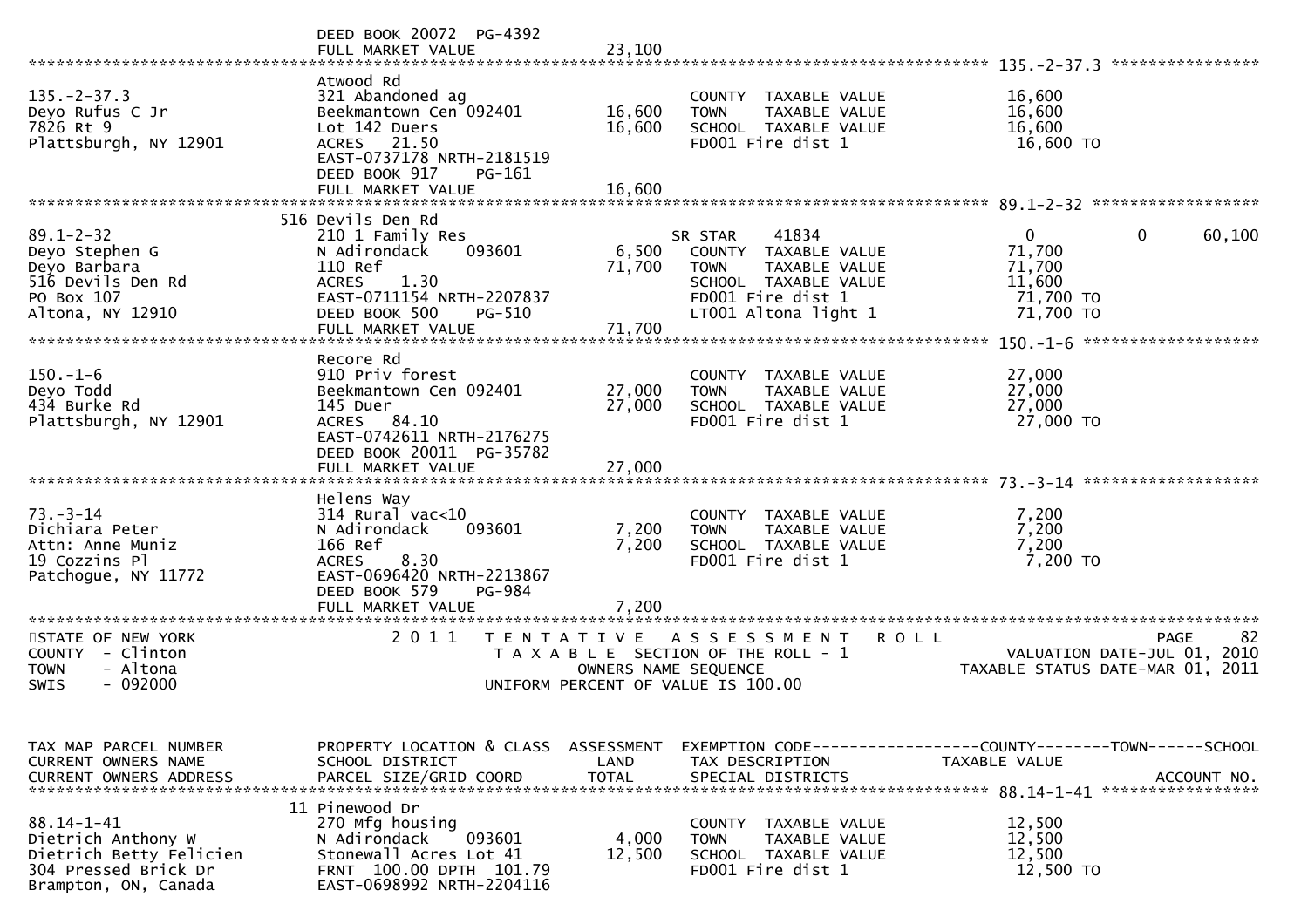| $L6V$ 4L4                                                                                                     | DEED BOOK 20082 PG-16684                                                                                                                                                                                     |                                    |                                                                                                                              |                                                                                         |
|---------------------------------------------------------------------------------------------------------------|--------------------------------------------------------------------------------------------------------------------------------------------------------------------------------------------------------------|------------------------------------|------------------------------------------------------------------------------------------------------------------------------|-----------------------------------------------------------------------------------------|
| $88.14 - 1 - 39$<br>Dietrich David G<br>Dietrich Catherine E<br>6332 Fortune Dr<br>Ottawa, ON, Canada K1C 1Z1 | 3 Pinewood Dr<br>312 Vac w/imprv<br>N Adirondack<br>093601<br>Stonewall Acres Lot 39<br>80.00 DPTH 125.00<br><b>FRNT</b><br>EAST-0699046 NRTH-2203928<br>DEED BOOK 20082 PG-16556<br>FULL MARKET VALUE       | 4,500<br>5,000<br>5,000            | COUNTY TAXABLE VALUE<br>TAXABLE VALUE<br><b>TOWN</b><br>SCHOOL TAXABLE VALUE<br>FD001 Fire dist 1                            | 5,000<br>5,000<br>5,000<br>5,000 TO                                                     |
|                                                                                                               | 10 Westwood Dr                                                                                                                                                                                               |                                    |                                                                                                                              |                                                                                         |
| $150. - 3 - 9$<br>Dillon Laurel L<br>10 Westwood Dr<br>West Chazy, NY 12992                                   | 210 1 Family Res<br>N Adirondack<br>093601<br>Sub Map 20 Pg 28 Lot 9<br>FRNT 200.00 DPTH 210.00<br><b>BANK</b><br>080                                                                                        | 9,100<br>73,700                    | 41854<br>RES STAR<br>COUNTY TAXABLE VALUE<br><b>TOWN</b><br>TAXABLE VALUE<br>SCHOOL TAXABLE VALUE<br>FD001 Fire dist 1       | 0<br>$\Omega$<br>30,000<br>73,700<br>73,700<br>43,700<br>73,700 TO                      |
|                                                                                                               | EAST-0736392 NRTH-2175331<br>DEED BOOK 20021 PG-45190<br>FULL MARKET VALUE                                                                                                                                   | 73,700                             |                                                                                                                              |                                                                                         |
| $149. - 1 - 8$<br>Dirschauer Donald P Sr.<br>18 Bayberry Dr<br>Waretown, NJ 08758                             | 52 Murtagh Hill Rd<br>260 Seasonal res<br>093601<br>N Adirondack<br>128 Duer 1937<br>ACRES 13.20<br>EAST-0730482 NRTH-2175130<br>DEED BOOK 20092 PG-22486                                                    | 11,000<br>25,000                   | COUNTY TAXABLE VALUE<br>TAXABLE VALUE<br><b>TOWN</b><br>SCHOOL TAXABLE VALUE<br>FD001 Fire dist 1                            | 25,000<br>25,000<br>25,000<br>25,000 TO                                                 |
|                                                                                                               | FULL MARKET VALUE                                                                                                                                                                                            | 25,000                             |                                                                                                                              |                                                                                         |
| $132. - 1 - 4.2$<br>Donah Gary A<br>10702 5th St<br>Riverview, FL 33569<br>*********************              | 2558 Rand Hill Rd<br>260 Seasonal res<br>093601<br>N Adirondack<br>40 Duer<br><b>ACRES</b><br>1.20<br>EAST-0704291 NRTH-2185502<br>DEED BOOK 20051 PG-89682<br>FULL MARKET VALUE<br>************************ | 9,100<br>22,900<br>22,900          | COUNTY TAXABLE VALUE<br><b>TOWN</b><br>TAXABLE VALUE<br>SCHOOL TAXABLE VALUE<br>FD001 Fire dist 1                            | 22,900<br>22,900<br>22,900<br>22,900 TO                                                 |
| STATE OF NEW YORK<br>- Clinton<br><b>COUNTY</b><br>- Altona<br><b>TOWN</b><br><b>SWIS</b><br>- 092000         | 2011<br>T E N T A T I V E                                                                                                                                                                                    | OWNERS NAME SEQUENCE               | ASSESSMENT<br><b>ROLL</b><br>T A X A B L E SECTION OF THE ROLL - 1<br>UNIFORM PERCENT OF VALUE IS 100.00                     | 83<br><b>PAGE</b><br>VALUATION DATE-JUL 01, 2010<br>TAXABLE STATUS DATE-MAR 01,<br>2011 |
|                                                                                                               |                                                                                                                                                                                                              |                                    |                                                                                                                              |                                                                                         |
| TAX MAP PARCEL NUMBER<br><b>CURRENT OWNERS NAME</b><br><b>CURRENT OWNERS ADDRESS</b>                          | PROPERTY LOCATION & CLASS<br>SCHOOL DISTRICT<br>PARCEL SIZE/GRID COORD                                                                                                                                       | ASSESSMENT<br>LAND<br><b>TOTAL</b> | EXEMPTION CODE-----------------COUNTY-------TOWN------SCHOOL<br>TAX DESCRIPTION<br>SPECIAL DISTRICTS                         | TAXABLE VALUE<br>ACCOUNT NO.                                                            |
| $89.1 - 2 - 2.2$<br>Donahue Christine<br>570 Devils Den Rd<br>Altona, NY 12910                                | 570/572 Devils Den Rd<br>280 Res Multiple<br>N Adirondack<br>093601<br>Corr. Deed 20102/36409<br>14.57 BANK<br><b>ACRES</b><br>320                                                                           | 19,800<br>90,100                   | 41854<br>RES STAR<br><b>COUNTY</b><br>TAXABLE VALUE<br><b>TOWN</b><br><b>TAXABLE VALUE</b><br><b>SCHOOL</b><br>TAXABLE VALUE | 0<br>0<br>30,000<br>90,100<br>90,100<br>60,100                                          |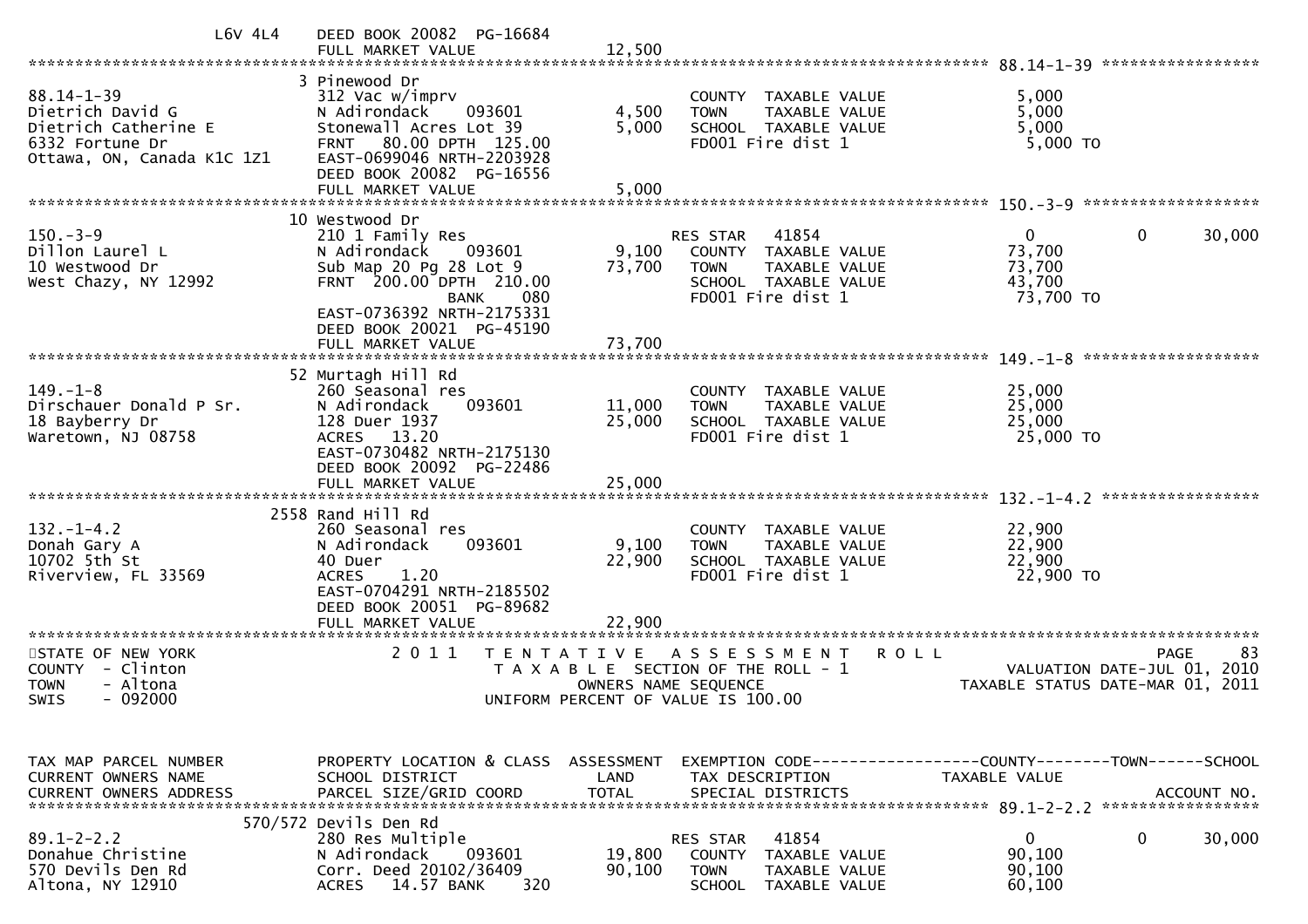|                                                                                                                               | EAST-0711325 NRTH-2208870<br>DEED BOOK 20102 PG-36409<br>FULL MARKET VALUE                                                                                                                             | FD001 Fire dist 1<br>LT001 Altona light 1<br>90,100                                                                                                                                                                | 90,100 TO<br>90,100 TO                                                                                            |
|-------------------------------------------------------------------------------------------------------------------------------|--------------------------------------------------------------------------------------------------------------------------------------------------------------------------------------------------------|--------------------------------------------------------------------------------------------------------------------------------------------------------------------------------------------------------------------|-------------------------------------------------------------------------------------------------------------------|
| $148. - 1 - 8$<br>Donovan Loretta J<br>2141 Rand Hill Rd<br>Altona, NY 12910                                                  | 2141 Rand Hill Rd<br>210 1 Family Res<br>N Adirondack<br>093601<br>Lot 37 Duer<br>9.40<br><b>ACRES</b><br>EAST-0707790 NRTH-2176395<br>DEED BOOK 98001 PG-05980<br>FULL MARKET VALUE                   | 96 PCT OF VALUE USED FOR EXEMPTION PURPOSES<br>WARCOMALL 41131<br>41834<br>13,200 SR STAR<br>99,400<br>COUNTY TAXABLE VALUE<br><b>TOWN</b><br>TAXABLE VALUE<br>SCHOOL TAXABLE VALUE<br>FD001 Fire dist 1<br>99,400 | 23,856<br>23,856<br>$\mathbf{0}$<br>60,100<br>0<br>75,544<br>75,544<br>39,300<br>99,400 TO<br>******************* |
| $148. - 1 - 3$<br>Dora M Heald, Trustee<br>Dora M Heald Living Trust<br>32 Meadowbrook Ave<br>Eatontown, NJ 07724             | Rand Hill Rd<br>321 Abandoned ag<br>093601<br>N Adirondack<br>37 Duer<br>13.40<br><b>ACRES</b><br>EAST-0706790 NRTH-2177698<br>DEED BOOK 20102 PG-36213<br>FULL MARKET VALUE                           | COUNTY TAXABLE VALUE<br>14,600<br>TAXABLE VALUE<br><b>TOWN</b><br>14,600<br>SCHOOL TAXABLE VALUE<br>FD001 Fire dist 1<br>14,600                                                                                    | 14,600<br>14,600<br>14,600<br>14,600 TO                                                                           |
| $134. - 1 - 15$<br>Dorazio Robert<br>PO Box 164<br>Winoosi, VT 05404                                                          | Purdy Rd<br>910 Priv forest<br>093601<br>N Adirondack<br>104 Duer<br>ACRES 27.00<br>EAST-0723210 NRTH-2179448<br>DEED BOOK 513<br>PG-555<br>FULL MARKET VALUE                                          | COUNTY TAXABLE VALUE<br>12,000<br>TAXABLE VALUE<br><b>TOWN</b><br>12,000<br>SCHOOL TAXABLE VALUE<br>FD001 Fire dist 1<br>12,000                                                                                    | ******************<br>12,000<br>12,000<br>12,000<br>12,000 TO<br>****************                                 |
| $149. - 1 - 10.3$<br>Dorresteyn Ian<br>5844 SE Mall St<br>Portland, OR 97206                                                  | 119 Natures Way<br>240 Rural res<br>093601<br>N Adirondack<br>105 Duer<br>23.00<br><b>ACRES</b><br>EAST-0725550 NRTH-2175264<br>DEED BOOK 1029<br>PG-341<br>FULL MARKET VALUE<br>********************* | COUNTY TAXABLE VALUE<br>13,400<br>TAXABLE VALUE<br><b>TOWN</b><br>39,900<br>SCHOOL TAXABLE VALUE<br>FD001 Fire dist 1<br>39,900                                                                                    | 39,900<br>39,900<br>39,900<br>39,900 TO                                                                           |
| STATE OF NEW YORK<br>COUNTY - Clinton<br><b>TOWN</b><br>- Altona<br>$-092000$<br>SWIS                                         | 2 0 1 1                                                                                                                                                                                                | T E N T A T I V E<br>ASSESSMENT<br>SECTION OF THE ROLL - 1<br>T A X A B L E<br>OWNERS NAME SEQUENCE<br>UNIFORM PERCENT OF VALUE IS 100.00                                                                          | 84<br><b>ROLL</b><br><b>PAGE</b><br>2010<br>VALUATION DATE-JUL 01,<br>TAXABLE STATUS DATE-MAR 01,<br>2011         |
| TAX MAP PARCEL NUMBER<br>CURRENT OWNERS NAME<br>$119. - 1 - 15.22$<br>Dow Bradley H<br>4273 Military Tpke<br>Altona, NY 12910 | PROPERTY LOCATION & CLASS<br>SCHOOL DISTRICT<br>4273 Military Tpke<br>270 Mfg housing<br>093601<br>N Adirondack<br>Lot 68 Duer<br>10.70<br><b>ACRES</b>                                                | ASSESSMENT<br>LAND<br>TAX DESCRIPTION<br>84 PCT OF VALUE USED FOR EXEMPTION PURPOSES<br>41121<br>WARNONALL<br>41854<br>12,300 RES STAR<br>29,000<br>COUNTY<br>TAXABLE VALUE<br><b>TOWN</b><br>TAXABLE VALUE        | TAXABLE VALUE<br>3,654<br>3,654<br>0<br>$\Omega$<br>29,000<br>0<br>25,346<br>25,346                               |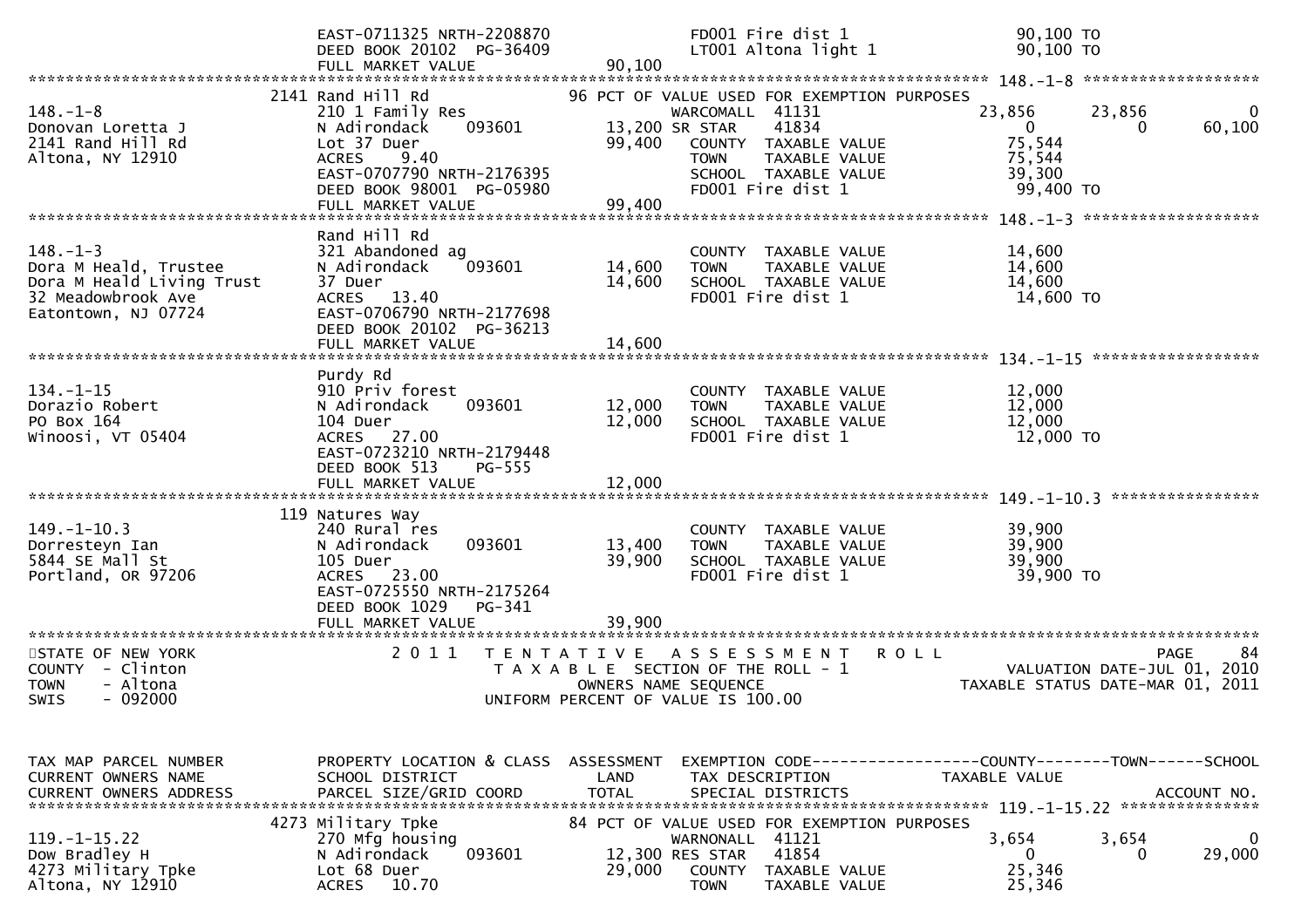|                                                                                                                                                                         | EAST-0713332 NRTH-2189229<br>DEED BOOK 975<br><b>PG-043</b><br>FULL MARKET VALUE                                                                                                                | 29,000                     | SCHOOL TAXABLE VALUE<br>FD001 Fire dist 1                                                                                                | 0<br>29,000 TO                                                                      |                   |
|-------------------------------------------------------------------------------------------------------------------------------------------------------------------------|-------------------------------------------------------------------------------------------------------------------------------------------------------------------------------------------------|----------------------------|------------------------------------------------------------------------------------------------------------------------------------------|-------------------------------------------------------------------------------------|-------------------|
|                                                                                                                                                                         |                                                                                                                                                                                                 |                            |                                                                                                                                          |                                                                                     |                   |
| $88.14 - 2 - 63$<br>Dragon Arch Inc<br>300 E 56th St Apt 8L<br>New York, NY 10022                                                                                       | 89 Pinewood Dr<br>311 Res vac land<br>N Adirondack<br>093601<br>Sub Bk 10 Pg 123 Lot 63<br>FRNT 60.00 DPTH 156.56<br>EAST-0698506 NRTH-2205261<br>DEED BOOK 20082 PG-17997<br>FULL MARKET VALUE | 4,100<br>4,100<br>4,100    | COUNTY TAXABLE VALUE<br>TAXABLE VALUE<br><b>TOWN</b><br>SCHOOL TAXABLE VALUE<br>FD001 Fire dist 1                                        | 4,100<br>4,100<br>4,100<br>4,100 TO                                                 |                   |
|                                                                                                                                                                         |                                                                                                                                                                                                 |                            |                                                                                                                                          |                                                                                     |                   |
| $105. - 1 - 8$<br>Dragoon Gary<br>Dragoon Betty<br>218 Dragoon Rd<br>Altona, NY 12910-9735                                                                              | Barnaby Rd<br>910 Priv forest<br>093601<br>N Adirondack<br>Lot 136 Duers<br>ACRES 67.90<br>EAST-0730034 NRTH-2197002<br>DEED BOOK 677<br><b>PG-215</b><br>FULL MARKET VALUE                     | 25,900<br>25,900<br>25,900 | COUNTY TAXABLE VALUE<br><b>TOWN</b><br>TAXABLE VALUE<br>SCHOOL TAXABLE VALUE<br>FD001 Fire dist 1                                        | 25,900<br>25,900<br>25,900<br>25,900 TO                                             |                   |
|                                                                                                                                                                         |                                                                                                                                                                                                 |                            |                                                                                                                                          |                                                                                     |                   |
| $75. - 1 - 2.1$<br>Dragoon Life Use Weldon<br>Dragoon Michael & Amy<br>131 Gonyea Rd<br>Altona, NY 12910                                                                | Miner Farm Rd<br>105 Vac farmland<br>093601<br>N Adirondack<br>50 Ref<br>ACRES 719.60<br>EAST-0727611 NRTH-2214279<br>DEED BOOK 20051 PG-83476                                                  | 144,700<br>145,700         | COUNTY TAXABLE VALUE<br>TAXABLE VALUE<br><b>TOWN</b><br>SCHOOL TAXABLE VALUE<br>FD001 Fire dist 1                                        | 145,700<br>145,700<br>145,700<br>145,700 TO                                         |                   |
|                                                                                                                                                                         | FULL MARKET VALUE                                                                                                                                                                               | 145,700                    |                                                                                                                                          |                                                                                     |                   |
| $75. - 1 - 2.11 - 1$<br>Dragoon Life Use Weldon<br>Dragoon Michael & Amy<br>131 Gonyea Rd<br>Altona, NY 12910<br>MAY BE SUBJECT TO PAYMENT<br>UNDER AGDIST LAW TIL 2015 | 135-138 Gonyea Rd<br>112 Dairy farm<br>Northeastern Cl 092801<br>Lots 62 & 50 & 49 Ref Tra<br>ACRES 269.30<br>EAST-0733397 NRTH-2212543<br>DEED BOOK 20051 PG-83476<br>FULL MARKET VALUE        | 186,000<br>186,000         | 10 YR AGR 41700<br>73,800 AGRI DISTR 41720<br>COUNTY TAXABLE VALUE<br>TOWN<br>TAXABLE VALUE<br>SCHOOL TAXABLE VALUE<br>FD001 Fire dist 1 | 52,000<br>52,000<br>11,721<br>11,721<br>122,279<br>122,279<br>122,279<br>186,000 TO | 52,000<br>11,721  |
|                                                                                                                                                                         |                                                                                                                                                                                                 |                            |                                                                                                                                          |                                                                                     |                   |
| STATE OF NEW YORK<br>COUNTY - Clinton<br>- Altona<br><b>TOWN</b><br>SWIS - 092000                                                                                       | 2011<br>T E N T A T I V E                                                                                                                                                                       | OWNERS NAME SEQUENCE       | A S S E S S M E N T<br>T A X A B L E SECTION OF THE ROLL - 1<br>UNIFORM PERCENT OF VALUE IS 100.00                                       | <b>ROLL</b><br>VALUATION DATE-JUL 01, 2010<br>TAXABLE STATUS DATE-MAR 01, 2011      | 85<br><b>PAGE</b> |
|                                                                                                                                                                         |                                                                                                                                                                                                 |                            |                                                                                                                                          |                                                                                     |                   |
| TAX MAP PARCEL NUMBER<br><b>CURRENT OWNERS NAME</b><br><b>CURRENT OWNERS ADDRESS</b>                                                                                    | PROPERTY LOCATION & CLASS ASSESSMENT<br>SCHOOL DISTRICT<br>PARCEL SIZE/GRID COORD                                                                                                               | LAND<br><b>TOTAL</b>       | TAX DESCRIPTION<br>SPECIAL DISTRICTS                                                                                                     | EXEMPTION CODE-----------------COUNTY-------TOWN------SCHOOL<br>TAXABLE VALUE       | ACCOUNT NO.       |
| $75. - 1 - 2.11 - 2$<br>Dragoon Life Use Weldon<br>Dragoon Michael & Amy                                                                                                | Gonyea Rd<br>105 Vac farmland<br>093601<br>N Adirondack<br>Lot 63 & 49 Ref Tr                                                                                                                   | 35,500<br>35,500           | COUNTY TAXABLE VALUE<br><b>TOWN</b><br>TAXABLE VALUE<br>SCHOOL TAXABLE VALUE                                                             | 35,500<br>35,500<br>35,500                                                          |                   |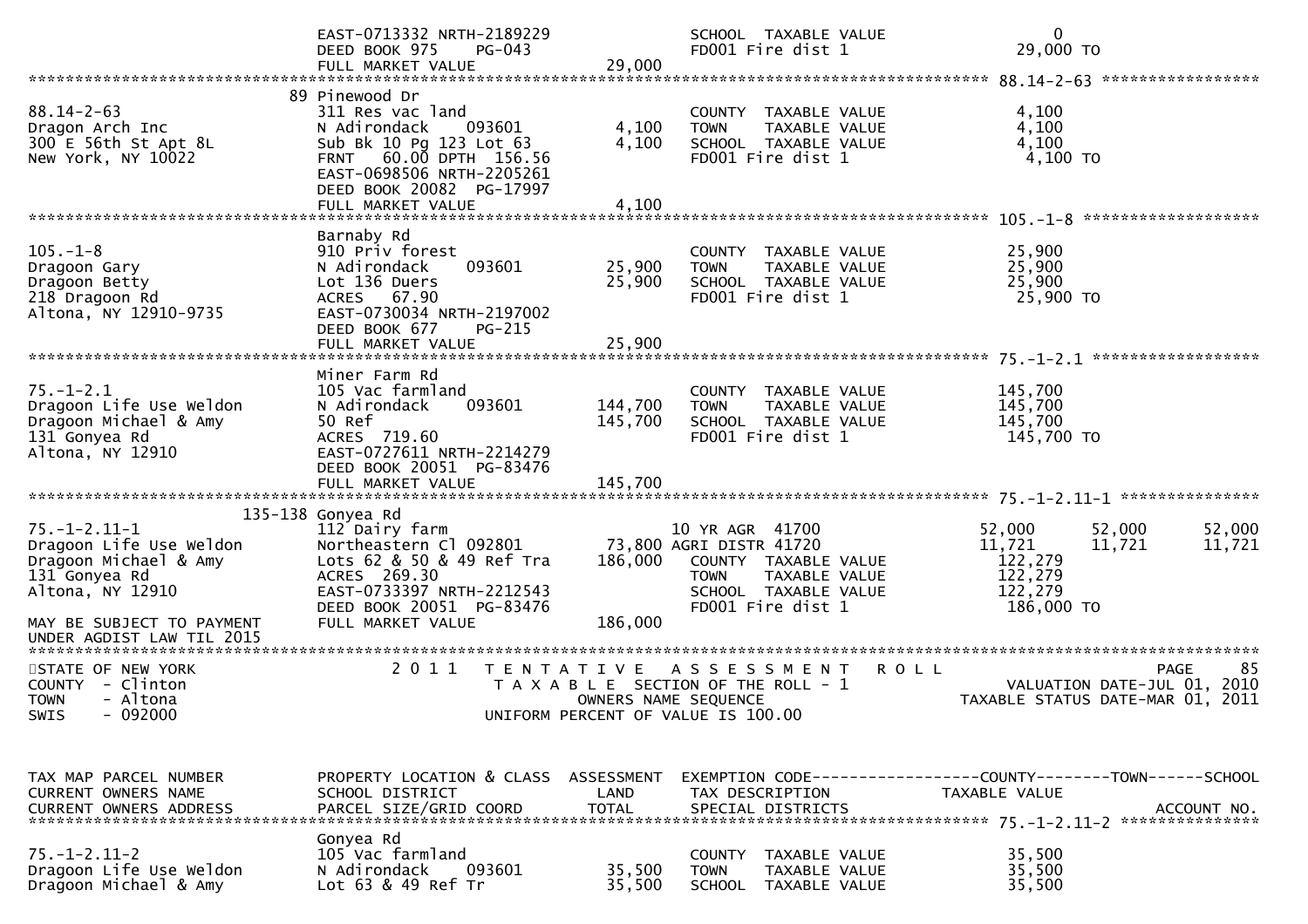| 131 Gonyea Rd<br>Altona, NY 12910                                                                      | ACRES 132.00<br>EAST-0733397 NRTH-2212543<br>DEED BOOK 20051 PG-83476                                                                                                                 |                           |                                                                                                                            | FD001 Fire dist 1                                                                           |             | 35,500 TO                                                                       |                                     |             |
|--------------------------------------------------------------------------------------------------------|---------------------------------------------------------------------------------------------------------------------------------------------------------------------------------------|---------------------------|----------------------------------------------------------------------------------------------------------------------------|---------------------------------------------------------------------------------------------|-------------|---------------------------------------------------------------------------------|-------------------------------------|-------------|
| $76. - 1 - 5$<br>Dragoon Life Use Weldon<br>Dragoon Michael & Amy<br>131 Gonyea Rd<br>Altona, NY 12910 | Rt 22<br>105 Vac farmland<br>Northeastern Cl 092801<br>49 Pat Ref<br>ACRES 106.10<br>EAST-0734791 NRTH-2213567<br>DEED BOOK 20051 PG-83476                                            | 35,400<br>35,400          | AGRI DISTR 41720<br><b>TOWN</b>                                                                                            | COUNTY TAXABLE VALUE<br>TAXABLE VALUE<br>SCHOOL TAXABLE VALUE<br>FD001 Fire dist 1          |             | 9,118<br>26,282<br>26,282<br>26,282<br>35,400 TO                                | 9,118                               | 9,118       |
| MAY BE SUBJECT TO PAYMENT<br>UNDER AGDIST LAW TIL 2015                                                 | FULL MARKET VALUE                                                                                                                                                                     | 35,400                    |                                                                                                                            |                                                                                             |             |                                                                                 |                                     |             |
| $76. - 4 - 1$<br>Dragoon Life Use Weldon<br>Dragoon Michael & Amy<br>131 Gonyea Rd<br>Altona, NY 12910 | 131 Gonyea Rd<br>210 1 Family Res<br>Northeastern Cl 092801<br>Lot 50 Ref<br><b>ACRES</b><br>1.00<br>EAST-0735438 NRTH-2211259<br>DEED BOOK 20051 PG-83476<br>FULL MARKET VALUE       | 89,600<br>89,600          | AGED COUN 41802<br>6,500 SR STAR<br><b>TOWN</b>                                                                            | 41834<br>COUNTY TAXABLE VALUE<br>TAXABLE VALUE<br>SCHOOL TAXABLE VALUE<br>FD001 Fire dist 1 |             | 44,800<br>0<br>44,800<br>89,600<br>29,500<br>89,600 TO                          | 0<br>$\Omega$                       | 0<br>60,100 |
| $103. - 1 - 34.22$<br>Drake Cari J<br>38 Boulrice Rd<br>Altona, NY 12910                               | 38 Boulrice Rd<br>270 Mfg housing<br>093601<br>N Adirondack<br>158 Ref Tr<br>1.00<br><b>ACRES</b><br>EAST-0699629 NRTH-2198504<br>DEED BOOK 986<br><b>PG-236</b><br>FULL MARKET VALUE | 6,500<br>89,000<br>89,000 | RES STAR<br><b>TOWN</b>                                                                                                    | 41854<br>COUNTY TAXABLE VALUE<br>TAXABLE VALUE<br>SCHOOL TAXABLE VALUE<br>FD001 Fire dist 1 |             | $\overline{0}$<br>89,000<br>89,000<br>59,000<br>89,000 TO                       | $\mathbf 0$                         | 30,000      |
|                                                                                                        | 1139 Alder Bend Rd                                                                                                                                                                    |                           |                                                                                                                            |                                                                                             |             |                                                                                 |                                     |             |
| $102 - 1 - 11.2$<br>Drake Deborah<br>1139 Alder Bend Rd<br>Altona, NY 12910                            | 210 1 Family Res<br>093601<br>N Adirondack<br>187 Ref<br><b>FRNT</b><br>75.00 DPTH 175.00<br>EAST-0694386 NRTH-2193848<br>DEED BOOK 99001 PG-13879<br>FULL MARKET VALUE               | 4,800<br>46,800<br>46,800 | RES STAR<br><b>TOWN</b>                                                                                                    | 41854<br>COUNTY TAXABLE VALUE<br>TAXABLE VALUE<br>SCHOOL TAXABLE VALUE<br>FD001 Fire dist 1 |             | $\mathbf{0}$<br>46,800<br>46,800<br>16,800<br>46,800 TO                         | $\mathbf 0$                         | 30,000      |
| STATE OF NEW YORK<br>COUNTY - Clinton<br>TOWN - Altona<br>$-092000$<br><b>SWIS</b>                     | 2 0 1 1<br>T E N T A T I V E                                                                                                                                                          |                           | A S S E S S M E N T<br>T A X A B L E SECTION OF THE ROLL - 1<br>OWNERS NAME SEQUENCE<br>UNIFORM PERCENT OF VALUE IS 100.00 |                                                                                             | <b>ROLL</b> | TAXABLE STATUS DATE-MAR 01, 2011                                                | PAGE<br>VALUATION DATE-JUL 01, 2010 | 86          |
| TAX MAP PARCEL NUMBER<br>CURRENT OWNERS NAME<br><b>CURRENT OWNERS ADDRESS</b>                          | PROPERTY LOCATION & CLASS ASSESSMENT<br>SCHOOL DISTRICT<br>PARCEL SIZE/GRID COORD                                                                                                     | LAND<br><b>TOTAL</b>      | TAX DESCRIPTION                                                                                                            | SPECIAL DISTRICTS                                                                           |             | EXEMPTION CODE------------------COUNTY--------TOWN------SCHOOL<br>TAXABLE VALUE |                                     | ACCOUNT NO. |
| $102 - 1 - 10$<br>Drake Deborah E                                                                      | 1137 Alder Bend Rd<br>270 Mfg housing<br>093601<br>N Adirondack                                                                                                                       | 5,900                     | <b>TOWN</b>                                                                                                                | COUNTY TAXABLE VALUE<br>TAXABLE VALUE                                                       |             | 29,000<br>29,000                                                                |                                     |             |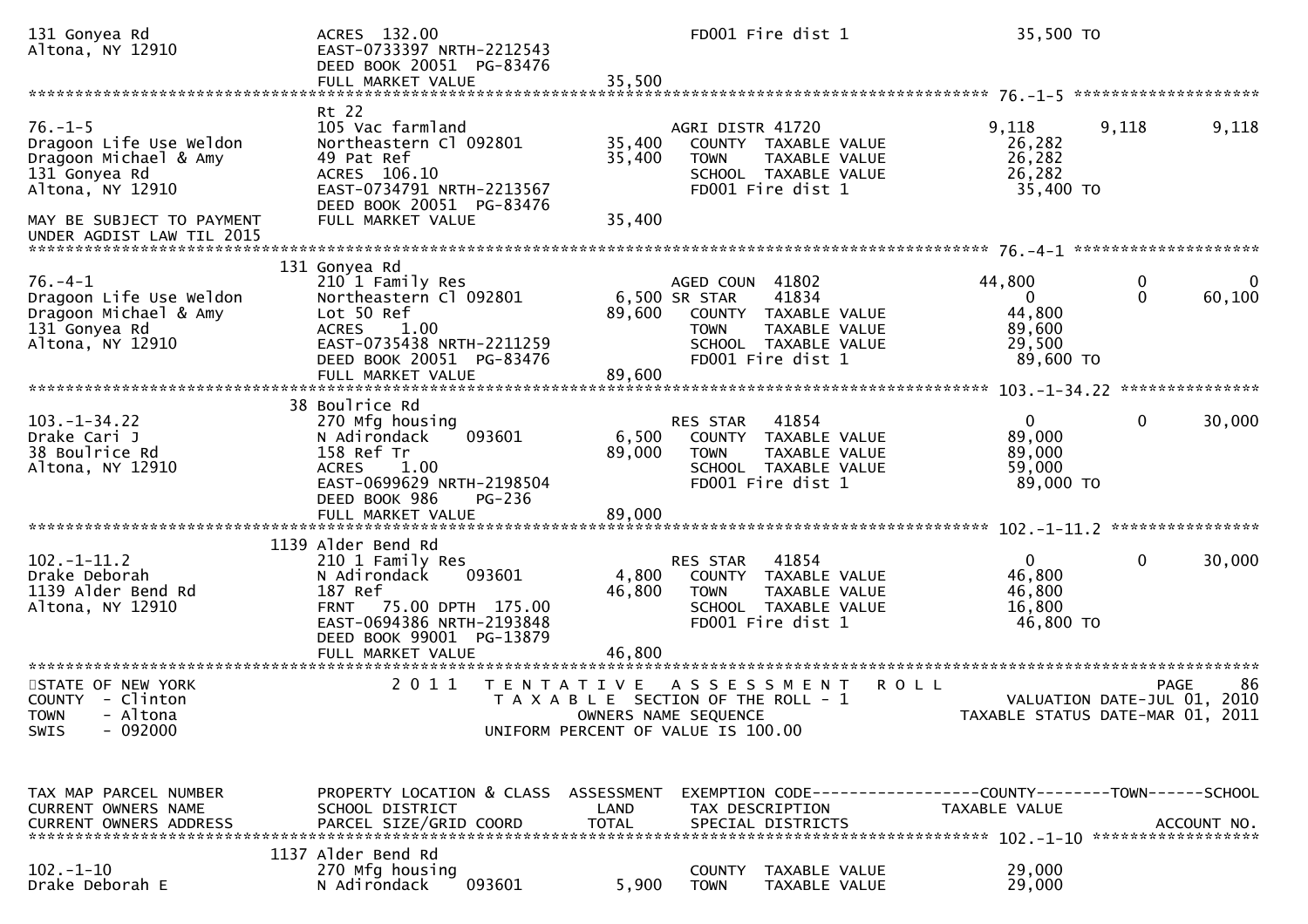| Pecor Life Use Shirley<br>1139 Alder Bend Rd<br>Altona, NY 12910                                                             | Lot 187 Pat Ref<br>FRNT 100.00 DPTH 175.00<br>EAST-0694420 NRTH-2193939<br>DEED BOOK 958<br><b>PG-169</b><br>FULL MARKET VALUE                                                        | 29,000<br>29,000             | SCHOOL TAXABLE VALUE<br>FD001 Fire dist 1                                                                                                                                                                                     |             | 29,000<br>29,000 TO                                                         |                                                                               |
|------------------------------------------------------------------------------------------------------------------------------|---------------------------------------------------------------------------------------------------------------------------------------------------------------------------------------|------------------------------|-------------------------------------------------------------------------------------------------------------------------------------------------------------------------------------------------------------------------------|-------------|-----------------------------------------------------------------------------|-------------------------------------------------------------------------------|
| $118. - 1 - 3.7$<br>Drake Deborah E<br>1139 Alder Bend Rd<br>Altona, NY 12910                                                | Rand Hill Rd<br>$314$ Rural vac<10<br>N Adirondack<br>093601<br>Lot 15 Duers<br><b>ACRES</b><br>1.60<br>EAST-0702787 NRTH-2191346<br>DEED BOOK 99001 PG-18081<br>FULL MARKET VALUE    | 6,900<br>6,900<br>6,900      | TAXABLE VALUE<br>COUNTY<br>TAXABLE VALUE<br><b>TOWN</b><br>SCHOOL TAXABLE VALUE<br>FD001 Fire dist 1                                                                                                                          |             | 6,900<br>6,900<br>6,900<br>$6,900$ TO                                       |                                                                               |
| $89. - 3 - 5$<br>Drake Joyce<br>157 Brunell Rd<br>Altona, NY 12910                                                           | 157 Brunell Rd<br>271 Mfg housings<br>093601<br>N Adirondack<br>Lot 110 Pat Ref<br><b>ACRES</b><br>1.20<br>EAST-0714184 NRTH-2206942<br>DEED BOOK 977<br>PG-038<br>FULL MARKET VALUE  | 52,500                       | 83 PCT OF VALUE USED FOR EXEMPTION PURPOSES<br>AGED C&T<br>41801<br>41834<br>6,500 SR STAR<br>52,500 RS STAR MH 41864<br>COUNTY TAXABLE VALUE<br>TAXABLE VALUE<br><b>TOWN</b><br>SCHOOL TAXABLE VALUE<br>FD001 Fire dist 1    |             | 21,788<br>0<br>$\mathbf 0$<br>30,712<br>30,712<br>$\mathbf{0}$<br>52,500 TO | 21,788<br>$\Omega$<br>52,500<br>0<br>0<br>$\Omega$<br>****************        |
| $134 - 2 - 28.3$<br>Drown Brenda L<br>88 Blue Chip Way<br>West Chazy, NY 12992<br>PRIOR OWNER ON 3/01/2011<br>Drown Brenda L | 88 Blue Chip Way<br>280 Res Multiple<br>N Adirondack<br>093601<br>Lot 114 Duers<br>6.30<br><b>ACRES</b><br>EAST-0726196 NRTH-2177693<br>DEED BOOK 20112 PG-38211<br>FULL MARKET VALUE | 19,900<br>483,300<br>483,300 | COUNTY<br>TAXABLE VALUE<br>TAXABLE VALUE<br><b>TOWN</b><br>SCHOOL TAXABLE VALUE<br>FD001 Fire dist 1                                                                                                                          |             | 483,300<br>483,300<br>483,300<br>483,300 TO                                 |                                                                               |
| $71.1 - 1 - 14.1$<br>Drown Eugene M<br>4980 Rt 11<br>Ellenburg Depot, NY 12935-2237 EAST-0675956 NRTH-2213809                | 4980 Rt 11<br>210 1 Family Res<br>N Adirondack<br>093601<br><b>ACRES</b><br>4.40<br>DEED BOOK 98001 PG-06479<br>FULL MARKET VALUE                                                     | 71,800<br>71,800             | 70 PCT OF VALUE USED FOR EXEMPTION PURPOSES<br>AGED COUN 41802<br>15,000 SR STAR<br>41834<br>COUNTY TAXABLE VALUE<br>TAXABLE VALUE<br><b>TOWN</b><br>SCHOOL TAXABLE VALUE<br>FD002 Ellenburg fire 21<br>LT002 Altona light 21 |             | 25,130<br>$\Omega$<br>46,670<br>71,800<br>11,700<br>71,800 TO<br>71,800 TO  | 0<br>$\Omega$<br>$\Omega$<br>60,100                                           |
| STATE OF NEW YORK<br>COUNTY - Clinton<br>- Altona<br><b>TOWN</b><br>$-092000$<br><b>SWIS</b>                                 | 2 0 1 1                                                                                                                                                                               | T E N T A T I V E            | A S S E S S M E N T<br>T A X A B L E SECTION OF THE ROLL - 1<br>OWNERS NAME SEQUENCE<br>UNIFORM PERCENT OF VALUE IS 100.00                                                                                                    | <b>ROLL</b> |                                                                             | 87<br>PAGE<br>VALUATION DATE-JUL 01, 2010<br>TAXABLE STATUS DATE-MAR 01, 2011 |
| TAX MAP PARCEL NUMBER<br><b>CURRENT OWNERS NAME</b><br>$134. -2 - 28.1$                                                      | PROPERTY LOCATION & CLASS ASSESSMENT<br>SCHOOL DISTRICT<br>Blue Chip Way<br>321 Abandoned ag                                                                                          | LAND                         | TAX DESCRIPTION<br>COUNTY TAXABLE VALUE                                                                                                                                                                                       |             | TAXABLE VALUE<br>25,500                                                     |                                                                               |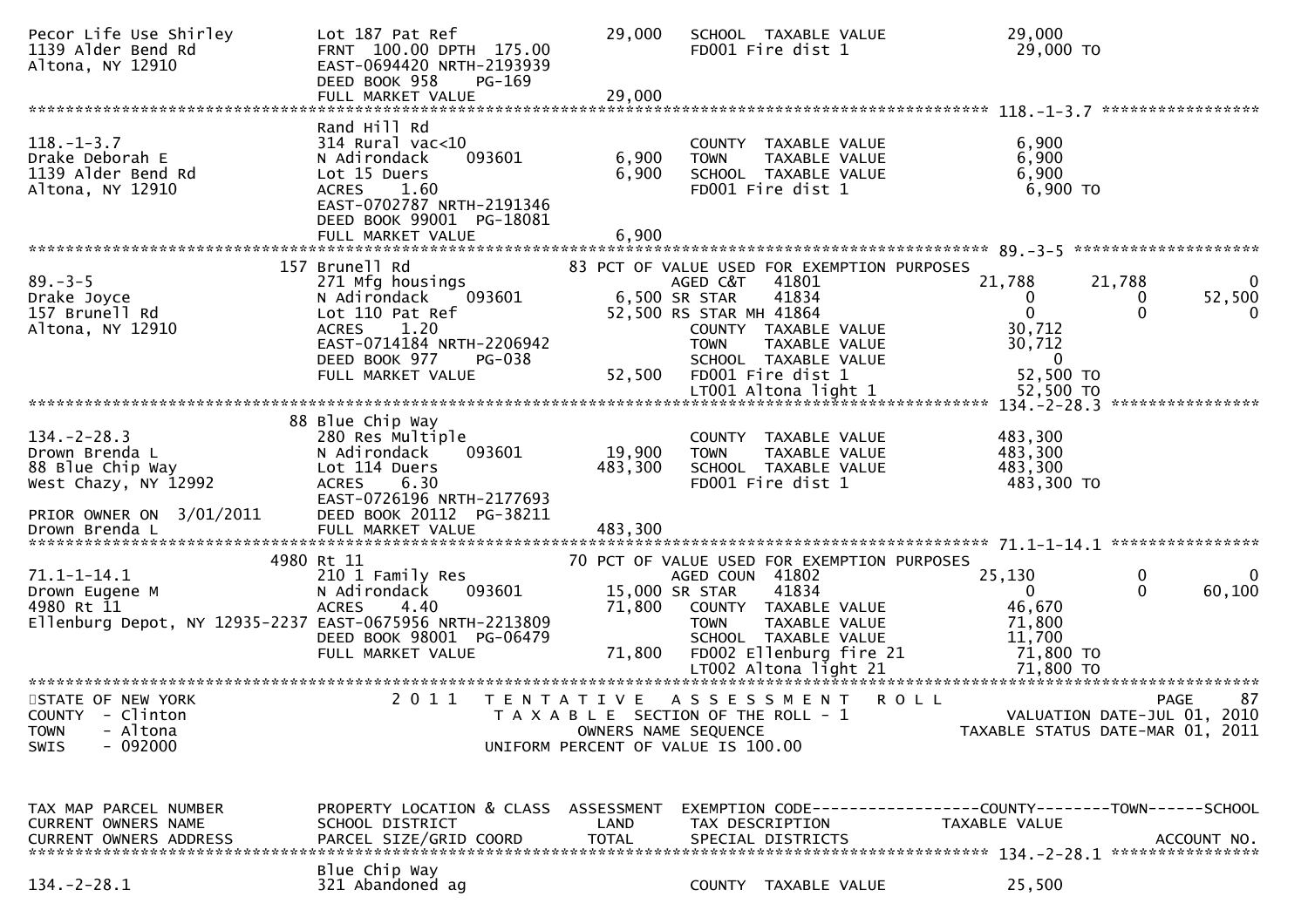| Drown Stephen L II<br>88 Blue Chip Way<br>West Chazy, NY 12992                                         | 093601<br>N Adirondack<br>114-115 Duer<br><b>ACRES</b><br>74.10<br>EAST-0727165 NRTH-2177771<br>DEED BOOK 627<br>PG-611<br>FULL MARKET VALUE                                 | 25,500<br><b>TOWN</b><br>25,500<br>SCHOOL TAXABLE VALUE<br>FD001 Fire dist 1<br>25,500                                                                                             | TAXABLE VALUE          | 25,500<br>25,500<br>25,500 TO                                                                           |                                   |
|--------------------------------------------------------------------------------------------------------|------------------------------------------------------------------------------------------------------------------------------------------------------------------------------|------------------------------------------------------------------------------------------------------------------------------------------------------------------------------------|------------------------|---------------------------------------------------------------------------------------------------------|-----------------------------------|
|                                                                                                        |                                                                                                                                                                              |                                                                                                                                                                                    |                        |                                                                                                         |                                   |
| $135. - 1 - 20.1$<br>Ducharme Karen M<br>96 Harvey Rd<br>West Chazy, NY 12992-2935                     | 96 Harvey Rd<br>210 1 Family Res<br>N Adirondack<br>093601<br>130 Duer<br>ACRES 24.40<br>EAST-0735184 NRTH-2178578<br>DEED BOOK 20001 PG-18528<br>FULL MARKET VALUE          | LIM INC DI 41932<br>26,100 INC DIS TN 41933<br>117,000 RES STAR<br>RS STAR MH 41864<br>COUNTY TAXABLE VALUE<br><b>TOWN</b><br>117,000<br>SCHOOL TAXABLE VALUE<br>FD001 Fire dist 1 | 41854<br>TAXABLE VALUE | 24,863<br>0<br>49,725<br>0<br>$\mathbf{0}$<br>$\Omega$<br>0<br>92,137<br>67,275<br>57,000<br>117,000 TO | 0<br>$\Omega$<br>30,000<br>30,000 |
|                                                                                                        |                                                                                                                                                                              |                                                                                                                                                                                    |                        |                                                                                                         | *****************                 |
| $88.14 - 1 - 36$<br>Duell Holly<br>Duell Robert<br>118 Recore Rd<br>West Chazy, NY 12992               | 53 Birch Hill Dr<br>260 Seasonal res<br>N Adirondack<br>093601<br>Stonewall Acres Lot 36<br>FRNT 134.83 DPTH 148.63<br>EAST-0699244 NRTH-2204021<br>DEED BOOK 20061 PG-99503 | COUNTY TAXABLE VALUE<br>4,500<br><b>TOWN</b><br>9,500<br>SCHOOL TAXABLE VALUE<br>FD001 Fire dist 1                                                                                 | TAXABLE VALUE          | 9,500<br>9,500<br>9,500<br>9,500 TO                                                                     |                                   |
|                                                                                                        | FULL MARKET VALUE                                                                                                                                                            | 9,500                                                                                                                                                                              |                        |                                                                                                         |                                   |
|                                                                                                        |                                                                                                                                                                              |                                                                                                                                                                                    |                        | $150 - 1 - 4.4$                                                                                         | *****************                 |
| $150. - 1 - 4.4$<br>Duell Robert L<br>Duell Holly A<br>118 Recore Rd<br>West Chazy, NY 12992           | 118 Recore Rd<br>210 1 Family Res<br>N Adirondack<br>093601<br>Lot 129 Duers<br>ACRES 1.10<br>EAST-0736021 NRTH-2176079<br>DEED BOOK 20051 PG-81887<br>FULL MARKET VALUE     | RES STAR<br>9,000<br>COUNTY TAXABLE VALUE<br>97,600<br><b>TOWN</b><br>SCHOOL TAXABLE VALUE<br>FD001 Fire dist 1<br>97,600                                                          | 41854<br>TAXABLE VALUE | 0<br>0<br>97,600<br>97,600<br>67,600<br>97,600 TO                                                       | 30,000                            |
|                                                                                                        |                                                                                                                                                                              |                                                                                                                                                                                    |                        |                                                                                                         |                                   |
| $89.1 - 3 - 32$<br>Dufrane Derrick D<br>PO Box 80<br>Altona, NY 12910                                  | 438 Devils Den Rd<br>270 Mfg housing<br>093601<br>N Adirondack<br>110 Ref<br>FRNT 184.00 DPTH 177.00<br>EAST-0711069 NRTH-2205826<br>DEED BOOK 747<br>PG-337                 | RES STAR<br>6,200<br>COUNTY TAXABLE VALUE<br>28,000<br><b>TOWN</b><br>SCHOOL TAXABLE VALUE<br>FD001 Fire dist 1<br>LT001 Altona light 1                                            | 41854<br>TAXABLE VALUE | $\overline{0}$<br>0<br>28,000<br>28,000<br>$\overline{0}$<br>28,000 TO<br>28,000 TO                     | 28,000                            |
|                                                                                                        | FULL MARKET VALUE                                                                                                                                                            | 28,000                                                                                                                                                                             |                        |                                                                                                         |                                   |
| STATE OF NEW YORK<br><b>COUNTY</b><br>- Clinton<br>- Altona<br><b>TOWN</b><br>$-092000$<br><b>SWIS</b> | 2 0 1 1<br>T E N T A T I V E                                                                                                                                                 | ASSESSMENT<br>T A X A B L E SECTION OF THE ROLL - 1<br>OWNERS NAME SEQUENCE<br>UNIFORM PERCENT OF VALUE IS 100.00                                                                  | R O L L                | VALUATION DATE-JUL 01, 2010<br>TAXABLE STATUS DATE-MAR 01, 2011                                         | 88<br>PAGE                        |
| TAX MAP PARCEL NUMBER<br>CURRENT OWNERS NAME<br><b>CURRENT OWNERS ADDRESS</b>                          | PROPERTY LOCATION & CLASS<br>SCHOOL DISTRICT<br>PARCEL SIZE/GRID COORD                                                                                                       | ASSESSMENT<br>LAND<br>TAX DESCRIPTION<br><b>TOTAL</b><br>SPECIAL DISTRICTS                                                                                                         |                        | TAXABLE VALUE                                                                                           | ACCOUNT NO.                       |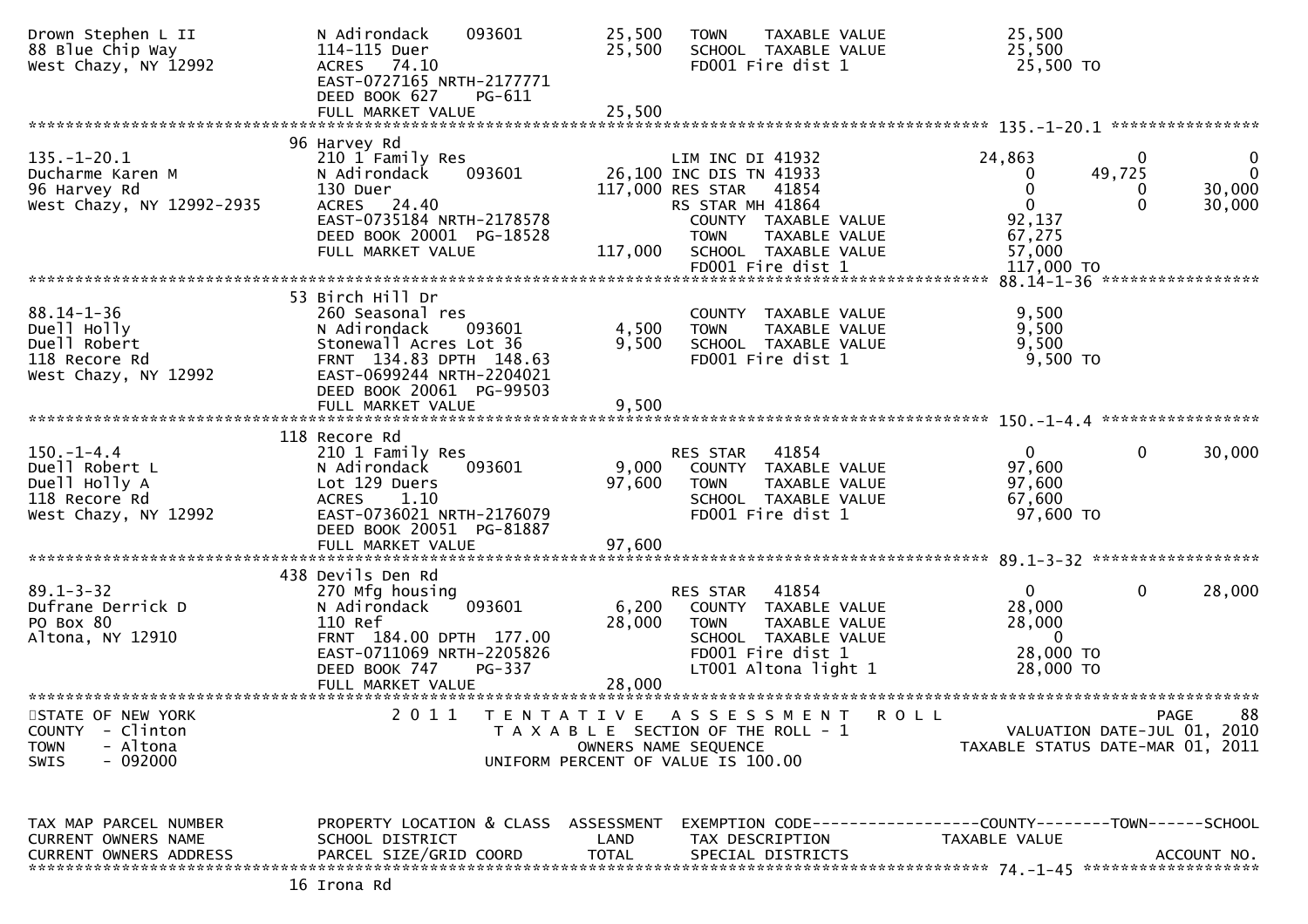| $74. - 1 - 45$<br>Duhamel Donald A<br>Duhamel Sandra P<br>28 Truck Rte<br>Alburg, VT 05440     | 210 1 Family Res<br>093601<br>N Adirondack<br>Lot 130 Pat Ref<br>FRNT 85.00 DPTH 200.00<br>EAST-0710497 NRTH-2210047<br>DEED BOOK 20031 PG-60840<br>FULL MARKET VALUE                  | 5,400<br>29,000<br>29,000  | 41854<br>RES STAR<br>COUNTY TAXABLE VALUE<br>TAXABLE VALUE<br><b>TOWN</b><br>SCHOOL TAXABLE VALUE<br>FD001 Fire dist 1<br>LT001 Altona light 1 | $\mathbf{0}$<br>29,000<br>29,000<br>$\mathbf{0}$<br>29,000 TO<br>29,000 TO | 29,000<br>$\mathbf{0}$ |
|------------------------------------------------------------------------------------------------|----------------------------------------------------------------------------------------------------------------------------------------------------------------------------------------|----------------------------|------------------------------------------------------------------------------------------------------------------------------------------------|----------------------------------------------------------------------------|------------------------|
|                                                                                                | 5879 Military Tpke                                                                                                                                                                     |                            |                                                                                                                                                |                                                                            |                        |
| $86. - 2 - 8.11$<br>Duhamel Donald Jr.<br>16 Irona Rd<br>Altona, NY 12910                      | 270 Mfg housing<br>093601<br>N Adirondack<br>Pt Bm<br>3.20<br><b>ACRES</b><br>EAST-0680540 NRTH-2204649<br>DEED BOOK 20092 PG-24034<br>FULL MARKET VALUE                               | 7,800<br>40,000<br>40,000  | 41854<br><b>RES STAR</b><br>COUNTY<br>TAXABLE VALUE<br><b>TOWN</b><br>TAXABLE VALUE<br>SCHOOL TAXABLE VALUE<br>FD001 Fire dist 1               | $\overline{0}$<br>40,000<br>40,000<br>10,000<br>40,000 TO                  | $\mathbf{0}$<br>30,000 |
|                                                                                                |                                                                                                                                                                                        |                            |                                                                                                                                                |                                                                            |                        |
| 135. –1–18.261<br>Dumas Richard J<br>131 Harvey Rd<br>West Chazy, NY 12992                     | 131 Harvey Rd<br>210 1 Family Res<br>N Adirondack<br>093601<br>Lot 130 Duerville<br>3.40<br><b>ACRES</b><br>EAST-0734022 NRTH-2179091<br>DEED BOOK 99001 PG-13157<br>FULL MARKET VALUE | 10,200<br>99,000<br>99,000 | 41854<br>RES STAR<br>COUNTY TAXABLE VALUE<br>TAXABLE VALUE<br><b>TOWN</b><br>SCHOOL TAXABLE VALUE<br>FD001 Fire dist 1                         | $\mathbf{0}$<br>99,000<br>99,000<br>69,000<br>99,000 TO                    | 30,000<br>0            |
|                                                                                                |                                                                                                                                                                                        |                            |                                                                                                                                                |                                                                            | ***************        |
| $119. - 1 - 19.13$<br>Dumas Ruth M<br>271 Irish Settlement Rd<br>Plattsburgh, NY 12901         | Duley Rd<br>260 Seasonal res<br>N Adirondack<br>093601<br>Lot 68 Ref Tr Patent<br>ACRES 30.00<br>EAST-0711291 NRTH-2187062<br>DEED BOOK 20051 PG-83971<br>FULL MARKET VALUE            | 18,200<br>38,500<br>38,500 | COUNTY<br>TAXABLE VALUE<br><b>TOWN</b><br>TAXABLE VALUE<br>SCHOOL TAXABLE VALUE<br>FD001 Fire dist 1                                           | 38,500<br>38,500<br>38,500<br>38,500 TO                                    |                        |
|                                                                                                | 26 Pinewood Dr                                                                                                                                                                         |                            |                                                                                                                                                |                                                                            |                        |
| $88.14 - 2 - 27$<br>Dupee Wayne<br>Dupee Annette C<br>196 Davison Rd<br>Mooers Forks, NY 12959 | 311 Res vac land<br>N Adirondack<br>093601<br>Sub Bk 10 Pg 123 Lot 27<br>FRNT 118.26 DPTH 99.10<br>EAST-0698923 NRTH-2204509<br>DEED BOOK 20051 PG-85137<br>FULL MARKET VALUE          | 3,500<br>3,500<br>3,500    | COUNTY TAXABLE VALUE<br><b>TOWN</b><br>TAXABLE VALUE<br>SCHOOL TAXABLE VALUE<br>FD001 Fire dist 1                                              | 3,500<br>3,500<br>3,500<br>3,500 TO                                        |                        |
| ************************<br>STATE OF NEW YORK                                                  | ***************************<br>2 0 1 1                                                                                                                                                 |                            | A S S E S S M E N T<br><b>ROLL</b>                                                                                                             |                                                                            | 89<br><b>PAGE</b>      |
| COUNTY - Clinton<br>- Altona<br><b>TOWN</b><br>$-092000$<br><b>SWIS</b>                        | T E N T A T I V E                                                                                                                                                                      | OWNERS NAME SEQUENCE       | T A X A B L E SECTION OF THE ROLL - 1<br>UNIFORM PERCENT OF VALUE IS 100.00                                                                    | VALUATION DATE-JUL 01, 2010<br>TAXABLE STATUS DATE-MAR 01, 2011            |                        |
| TAX MAP PARCEL NUMBER<br><b>CURRENT OWNERS NAME</b><br><b>CURRENT OWNERS ADDRESS</b>           | PROPERTY LOCATION & CLASS ASSESSMENT<br>SCHOOL DISTRICT<br>PARCEL SIZE/GRID COORD<br>120 Pinewood Dr                                                                                   | LAND<br><b>TOTAL</b>       | TAX DESCRIPTION<br>SPECIAL DISTRICTS                                                                                                           | TAXABLE VALUE                                                              | ACCOUNT NO.            |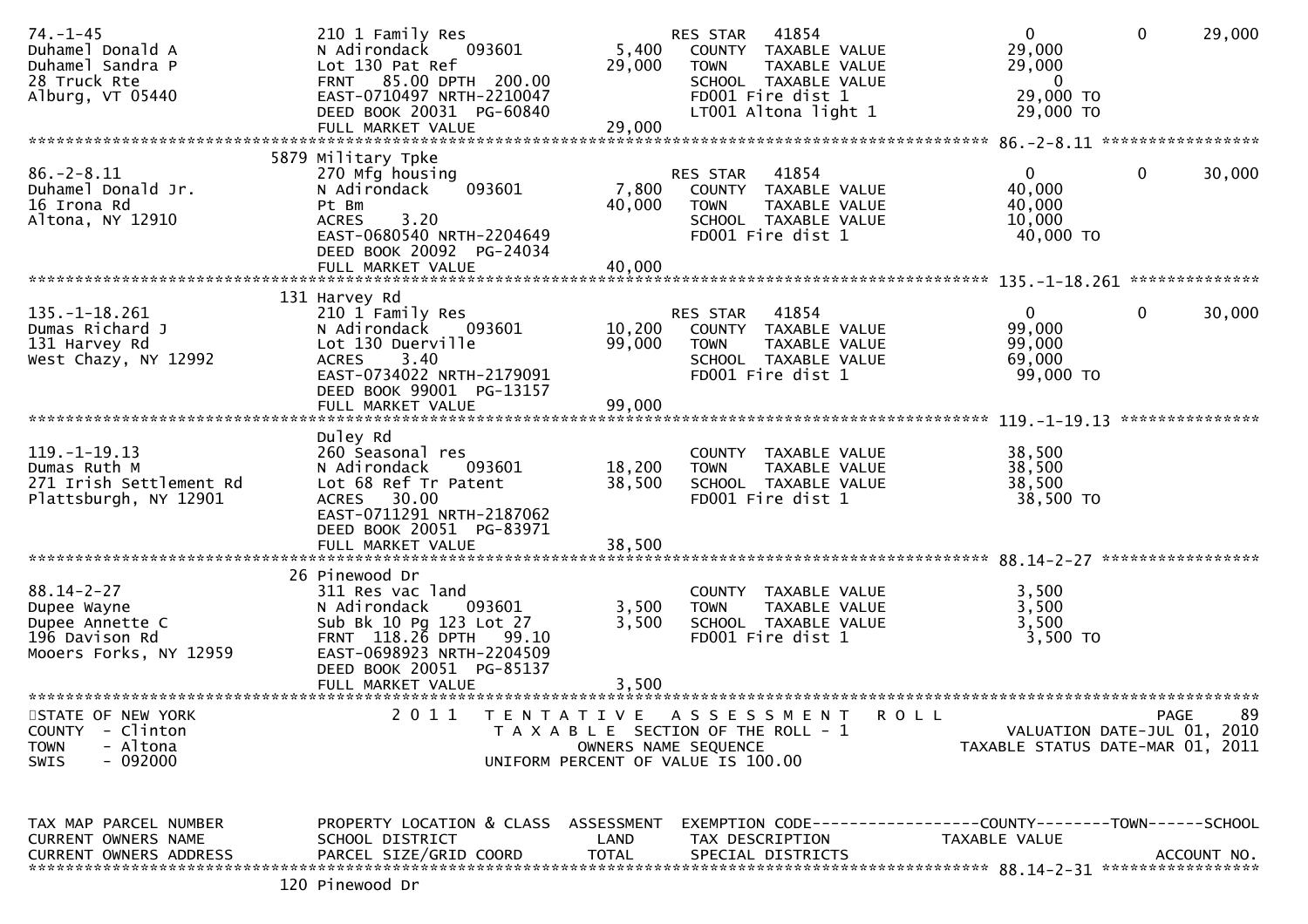| $88.14 - 2 - 31$<br>Dupee Wayne A<br>Dupee Annette C<br>196 Davison Rd<br>Mooers Forks, NY 12959         | 312 Vac w/imprv<br>N Adirondack<br>093601<br>Sub Bk 10 Pg 123 Lot 31<br>FRNT 106.50 DPTH 115.05<br>EAST-0699110 NRTH-2204441<br>DEED BOOK 20041 PG-66155                                       | 4,200<br>4,800             | COUNTY TAXABLE VALUE<br><b>TOWN</b><br>TAXABLE VALUE<br>SCHOOL TAXABLE VALUE<br>FD001 Fire dist 1                                              | 4,800<br>4,800<br>4,800<br>4,800 TO                                            |             |
|----------------------------------------------------------------------------------------------------------|------------------------------------------------------------------------------------------------------------------------------------------------------------------------------------------------|----------------------------|------------------------------------------------------------------------------------------------------------------------------------------------|--------------------------------------------------------------------------------|-------------|
|                                                                                                          | FULL MARKET VALUE                                                                                                                                                                              | 4,800                      |                                                                                                                                                |                                                                                |             |
| $89.1 - 2 - 16$<br>Dupree Aaron E<br>Dupree Rebecca L<br>3059 Miner Farm Rd<br>Altona, NY 12910          | 3059 Miner Farm Rd<br>210 1 Family Res<br>093601<br>N Adirondack<br>110 Ref<br><b>FRNT</b><br>99.00 DPTH 391.00<br><b>BANK</b><br>080<br>EAST-0712764 NRTH-2207260<br>DEED BOOK 20061 PG-98002 | 6,200<br>59,500            | RES STAR<br>41854<br>COUNTY TAXABLE VALUE<br>TAXABLE VALUE<br><b>TOWN</b><br>SCHOOL TAXABLE VALUE<br>FD001 Fire dist 1<br>LT001 Altona light 1 | $\overline{0}$<br>0<br>59,500<br>59,500<br>29,500<br>59,500 TO<br>59,500 TO    | 30,000      |
| $121 - 1 - 6$<br>Duprey Arthur<br>Duprey Wanda<br>Attn: Wanda Duprey<br>59 Howard Rd<br>Mooers, NY 12958 | Vassar Rd<br>312 Vac w/imprv<br>Beekmantown Cen 092401<br>149 Duer<br>7.80<br><b>ACRES</b><br>EAST-0739456 NRTH-2190761<br>DEED BOOK 497<br><b>PG-632</b><br>FULL MARKET VALUE                 | 10,600<br>12,300<br>12,300 | COUNTY TAXABLE VALUE<br>TAXABLE VALUE<br><b>TOWN</b><br>SCHOOL TAXABLE VALUE<br>FD001 Fire dist 1                                              | 12,300<br>12,300<br>12,300<br>12,300 TO                                        |             |
|                                                                                                          |                                                                                                                                                                                                |                            |                                                                                                                                                |                                                                                |             |
| $76. - 1 - 4$<br>Duprey Donald<br>Duprey Janice<br>9099 Rt 22<br>West Chazy, NY 12992                    | Rt 22<br>910 Priv forest<br>Northeastern Cl 092801<br>49 Ref<br>52.50<br>ACRES<br>EAST-0735919 NRTH-2214598<br>DEED BOOK 516<br>PG-380                                                         | 20,300<br>20,300           | COUNTY TAXABLE VALUE<br>TAXABLE VALUE<br><b>TOWN</b><br>SCHOOL TAXABLE VALUE<br>FD001 Fire dist 1                                              | 20,300<br>20,300<br>20,300<br>20,300 TO                                        |             |
|                                                                                                          |                                                                                                                                                                                                |                            |                                                                                                                                                |                                                                                |             |
| $106. -1 - 13.1$<br>Duprey Lori L<br>423 Vassar Rd<br>Altona, NY 12910                                   | 423 Vassar Rd<br>210 1 Family Res<br>093601<br>N Adirondack<br>151 Duer<br>FRNT 234.00 DPTH 170.00<br>860<br>BANK<br>EAST-0737813 NRTH-2197448<br>DEED BOOK 20102 PG-31845                     | 6,300<br>104,000           | 41854<br><b>RES STAR</b><br>COUNTY TAXABLE VALUE<br><b>TOWN</b><br>TAXABLE VALUE<br>SCHOOL TAXABLE VALUE<br>FD001 Fire dist 1                  | $\overline{0}$<br>0<br>104,000<br>104,000<br>74,000<br>104,000 TO              | 30,000      |
|                                                                                                          | FULL MARKET VALUE                                                                                                                                                                              | 104,000                    |                                                                                                                                                |                                                                                |             |
| STATE OF NEW YORK<br>- Clinton<br><b>COUNTY</b><br>- Altona<br><b>TOWN</b><br>$-092000$<br><b>SWIS</b>   | 2011                                                                                                                                                                                           | OWNERS NAME SEQUENCE       | TENTATIVE ASSESSMENT<br>R O L L<br>T A X A B L E SECTION OF THE ROLL - 1<br>UNIFORM PERCENT OF VALUE IS 100.00                                 | <b>PAGE</b><br>VALUATION DATE-JUL 01, 2010<br>TAXABLE STATUS DATE-MAR 01, 2011 | 90          |
| TAX MAP PARCEL NUMBER<br><b>CURRENT OWNERS NAME</b><br>CURRENT OWNERS ADDRESS                            | PROPERTY LOCATION & CLASS ASSESSMENT<br>SCHOOL DISTRICT<br>PARCEL SIZE/GRID COORD                                                                                                              | LAND<br><b>TOTAL</b>       | TAX DESCRIPTION<br>SPECIAL DISTRICTS                                                                                                           | EXEMPTION CODE-----------------COUNTY-------TOWN------SCHOOL<br>TAXABLE VALUE  | ACCOUNT NO. |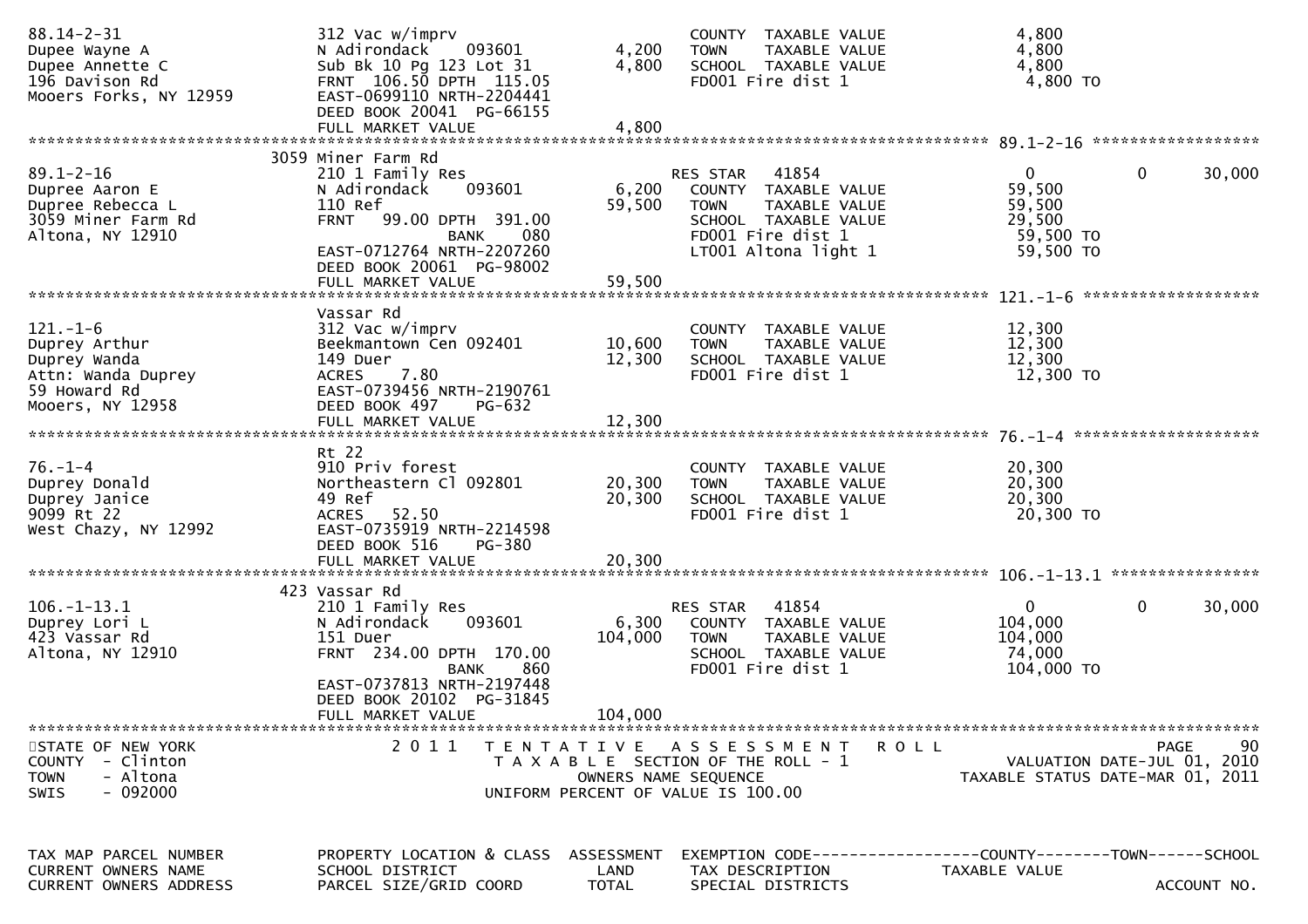|                                                                                              |                                                                                                                                                                                                 |                                    |                                                                                                                        | 88.14-2-10 *******************<br>************                  |                                           |
|----------------------------------------------------------------------------------------------|-------------------------------------------------------------------------------------------------------------------------------------------------------------------------------------------------|------------------------------------|------------------------------------------------------------------------------------------------------------------------|-----------------------------------------------------------------|-------------------------------------------|
| $88.14 - 2 - 10$<br>Duprey Raymond E<br>Duprey Linda L<br>2 St. Johns Rd<br>Mooers, NY 12958 | 45 Pinewood Dr<br>270 Mfg housing<br>093601<br>N Adirondack<br>Stonewall Bk 10 Pg 123 Lo<br>FRNT 72.00 DPTH 155.00<br>EAST-0698547 NRTH-2204733<br>DEED BOOK 20072 PG-5792<br>FULL MARKET VALUE | 4,800<br>17,500<br>17,500          | COUNTY TAXABLE VALUE<br>TAXABLE VALUE<br><b>TOWN</b><br>SCHOOL TAXABLE VALUE<br>FD001 Fire dist 1                      | 17,500<br>17,500<br>17,500<br>17,500 TO                         |                                           |
|                                                                                              |                                                                                                                                                                                                 |                                    |                                                                                                                        |                                                                 |                                           |
| $106. - 1 - 9.2$<br>Duprey Robert<br>Duprey Brenda<br>270 Vassar Rd<br>Altona, NY 12910      | 270 Vassar Rd<br>210 1 Family Res<br>093601<br>N Adirondack<br>Lot 150 Ref Tr<br>1.80<br><b>ACRES</b><br>EAST-0738751 NRTH-2193745<br>DEED BOOK 587<br><b>PG-94</b><br>FULL MARKET VALUE        | 7,100<br>97,300<br>97,300          | 41854<br>RES STAR<br>COUNTY TAXABLE VALUE<br>TAXABLE VALUE<br><b>TOWN</b><br>SCHOOL TAXABLE VALUE<br>FD001 Fire dist 1 | $\Omega$<br>97,300<br>97,300<br>67,300<br>97,300 TO             | $\mathbf 0$<br>30,000<br>**************** |
| $106. - 1 - 8.41$<br>Duprey Robert L<br>270 Vassar Rd<br>Altona, NY 12910                    | Vassar Rd<br>312 Vac w/imprv<br>093601<br>N Adirondack<br>Lots 150 Duers Pat<br>1.60<br><b>ACRES</b><br>EAST-0738998 NRTH-2192935<br>DEED BOOK 20062 PG-209                                     | 6,900<br>24,000                    | COUNTY TAXABLE VALUE<br><b>TOWN</b><br>TAXABLE VALUE<br>SCHOOL TAXABLE VALUE<br>FD001 Fire dist 1                      | 24,000<br>24,000<br>24,000<br>24,000 TO                         |                                           |
| $106. - 1 - 8.42$<br>Duprey Robert L<br>270 Vassar Rd<br>Altona, NY 12910                    | 254 Vassar Rd<br>$314$ Rural vac<10<br>N Adirondack<br>093601<br>Lot 150 Duers<br>2.70<br><b>ACRES</b><br>EAST-0738907 NRTH-2193408<br>DEED BOOK 20062 PG-209                                   | 7,500<br>7,500                     | COUNTY TAXABLE VALUE<br>TAXABLE VALUE<br><b>TOWN</b><br>SCHOOL TAXABLE VALUE<br>FD001 Fire dist 1                      | 7,500<br>7,500<br>7,500<br>7,500 TO                             |                                           |
| $106. - 1 - 8.2$<br>Duprey Rodney<br>294 Vassar Rd<br>Altona, NY 12910                       | 294 Vassar Rd<br>210 1 Family Res<br>093601<br>N Adirondack<br>Lot 150<br>1.00<br><b>ACRES</b><br>EAST-0738650 NRTH-2194336<br>DEED BOOK 944<br>$PG-23$<br>FULL MARKET VALUE                    | 6,500<br>88,300<br>88,300          | RES STAR<br>41854<br>COUNTY TAXABLE VALUE<br><b>TOWN</b><br>TAXABLE VALUE<br>SCHOOL TAXABLE VALUE<br>FD001 Fire dist 1 | $\Omega$<br>88,300<br>88,300<br>58,300<br>88,300 TO             | 0<br>30,000                               |
| STATE OF NEW YORK<br>COUNTY - Clinton<br>- Altona<br><b>TOWN</b><br>$-092000$<br><b>SWIS</b> | 2011                                                                                                                                                                                            | OWNERS NAME SEQUENCE               | <b>ROLL</b><br>TENTATIVE ASSESSMENT<br>T A X A B L E SECTION OF THE ROLL - 1<br>UNIFORM PERCENT OF VALUE IS 100.00     | VALUATION DATE-JUL 01, 2010<br>TAXABLE STATUS DATE-MAR 01, 2011 | 91<br><b>PAGE</b>                         |
| TAX MAP PARCEL NUMBER<br><b>CURRENT OWNERS NAME</b><br><b>CURRENT OWNERS ADDRESS</b>         | PROPERTY LOCATION & CLASS<br>SCHOOL DISTRICT<br>PARCEL SIZE/GRID COORD                                                                                                                          | ASSESSMENT<br>LAND<br><b>TOTAL</b> | TAX DESCRIPTION<br>SPECIAL DISTRICTS                                                                                   | TAXABLE VALUE                                                   | ACCOUNT NO.                               |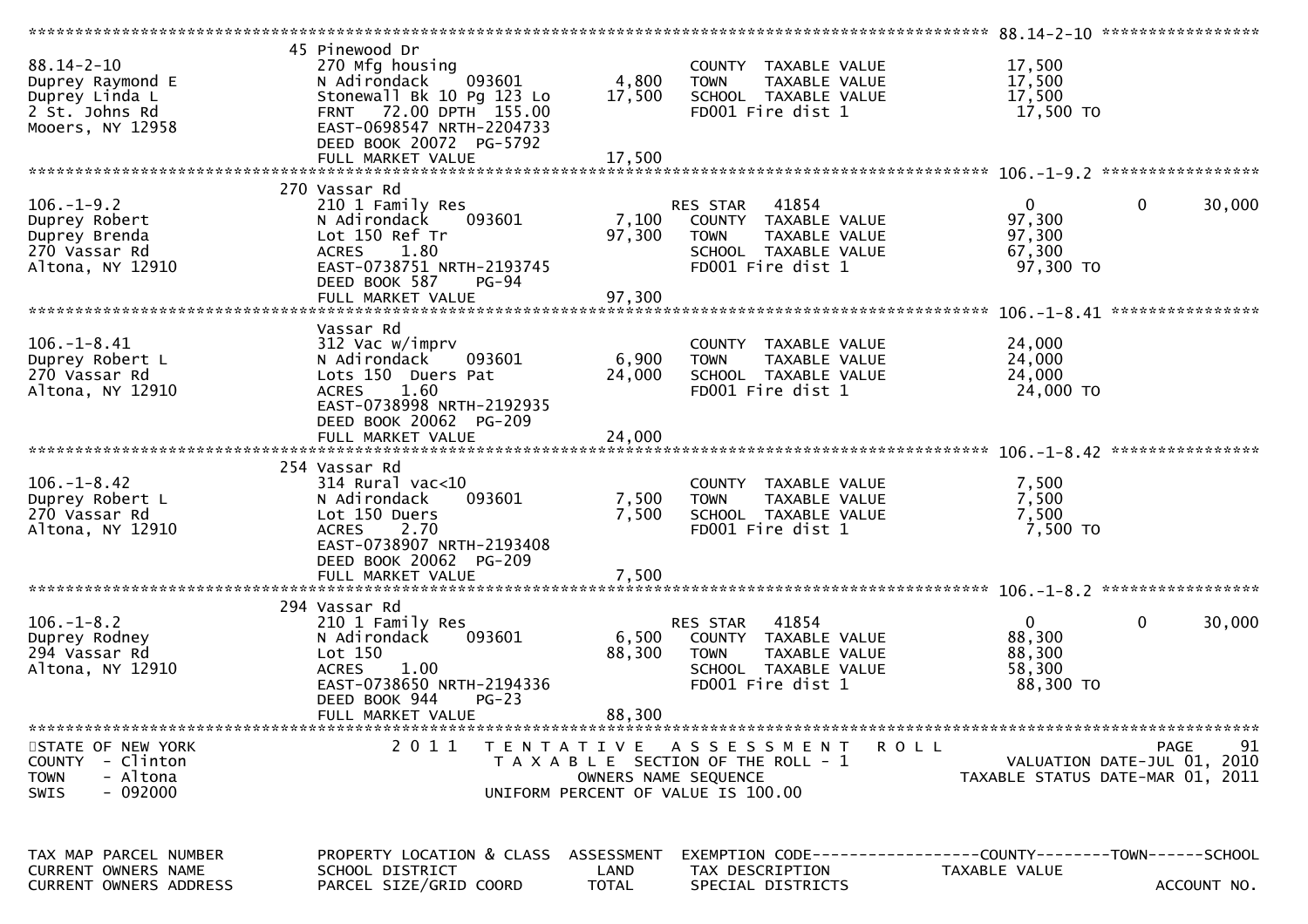| $106. - 1 - 8.3$<br>Duprey Rodney<br>294 Vassar Rd<br>Altona, NY 12910                       | Vassar Rd<br>311 Res vac land<br>093601<br>N Adirondack<br>Lot 151 Duer's Pat<br>FRNT 200.00 DPTH 209.00<br>EAST-0738611 NRTH-2194531<br>DEED BOOK 944<br>$PG-23$<br>FULL MARKET VALUE | 6,600<br>6,600<br>6,600 | COUNTY TAXABLE VALUE<br>TAXABLE VALUE<br><b>TOWN</b><br>SCHOOL TAXABLE VALUE<br>FD001 Fire dist 1                                            | 6,600<br>6,600<br>6,600<br>6,600 TO                                              |                    |
|----------------------------------------------------------------------------------------------|----------------------------------------------------------------------------------------------------------------------------------------------------------------------------------------|-------------------------|----------------------------------------------------------------------------------------------------------------------------------------------|----------------------------------------------------------------------------------|--------------------|
|                                                                                              |                                                                                                                                                                                        |                         |                                                                                                                                              |                                                                                  |                    |
| $106. - 1 - 7$<br>Duprey Ronald D<br>Duprey Penny L<br>276 Vassar Rd<br>Altona, NY 12910     | 280 Vassar Rd<br>270 Mfg housing<br>093601<br>N Adirondack<br>Lot 150<br>FRNT 160.00 DPTH 110.00<br>EAST-0738646 NRTH-2194123<br>DEED BOOK 20072 PG-10169                              | 5,000<br>18,900         | COUNTY TAXABLE VALUE<br><b>TOWN</b><br>TAXABLE VALUE<br>SCHOOL TAXABLE VALUE<br>FD001 Fire dist 1                                            | 18,900<br>18,900<br>18,900<br>18,900 TO                                          |                    |
|                                                                                              |                                                                                                                                                                                        |                         |                                                                                                                                              |                                                                                  |                    |
| $106. - 1 - 9.1$<br>Duprey Ronnie<br>Duprey Penny<br>276 Vassar Rd<br>Altona, NY 12910       | 276 Vassar Rd<br>210 1 Family Res<br>093601<br>N Adirondack<br>Lot 150 Duer<br>FRNT 120.00 DPTH 175.00<br>EAST-0738703 NRTH-2193993<br>DEED BOOK 543<br><b>PG-236</b>                  | 75,000                  | WARCOMALL 41131<br>5,900 RES STAR 41854<br>COUNTY TAXABLE VALUE<br>TAXABLE VALUE<br><b>TOWN</b><br>SCHOOL TAXABLE VALUE<br>FD001 Fire dist 1 | 18,750<br>18,750<br>$\mathbf{0}$<br>0<br>56,250<br>56,250<br>45,000<br>75,000 TO | $\Omega$<br>30,000 |
|                                                                                              |                                                                                                                                                                                        |                         |                                                                                                                                              |                                                                                  |                    |
|                                                                                              |                                                                                                                                                                                        |                         |                                                                                                                                              |                                                                                  |                    |
| $106. - 1 - 3$<br>Duquette Robert J<br>193 Haynes Rd<br>Plattsburgh, NY 12901-5137           | Vassar Rd<br>321 Abandoned ag<br>093601<br>N Adirondack<br>152 Duer<br>ACRES 31.30<br>EAST-0738335 NRTH-2199994<br>DEED BOOK 590<br>$PG-302$                                           | 14,500<br>14,500        | COUNTY TAXABLE VALUE<br>TAXABLE VALUE<br><b>TOWN</b><br>SCHOOL TAXABLE VALUE<br>FD001 Fire dist 1                                            | 14,500<br>14,500<br>14,500<br>14,500 TO                                          |                    |
|                                                                                              |                                                                                                                                                                                        |                         |                                                                                                                                              |                                                                                  |                    |
| $74. - 1 - 13.1$<br>Durgan Willis S<br>Durgan Kathy M<br>426 Joe Wood Rd<br>Altona, NY 12910 | 426 Joe Wood Rd<br>210 1 Family Res<br>093601<br>N Adirondack<br>104 Ref<br>FRNT 250.00 DPTH 175.00<br>850<br>BANK<br>EAST-0715357 NRTH-2216207<br>DEED BOOK 20092 PG-27854            | 6,300<br>54,100         | 41854<br>RES STAR<br>COUNTY TAXABLE VALUE<br><b>TOWN</b><br>TAXABLE VALUE<br>SCHOOL TAXABLE VALUE<br>FD001 Fire dist 1                       | $\mathbf 0$<br>$\mathbf{0}$<br>54,100<br>54,100<br>24,100<br>54,100 TO           | 30,000             |
|                                                                                              | FULL MARKET VALUE                                                                                                                                                                      | 54,100                  |                                                                                                                                              |                                                                                  |                    |
| STATE OF NEW YORK<br>COUNTY - Clinton<br>- Altona<br><b>TOWN</b><br>$-092000$<br><b>SWIS</b> | 2011                                                                                                                                                                                   |                         | TENTATIVE ASSESSMENT<br>R O L L<br>T A X A B L E SECTION OF THE ROLL - 1<br>OWNERS NAME SEQUENCE<br>UNIFORM PERCENT OF VALUE IS 100.00       | VALUATION DATE-JUL 01, 2010<br>TAXABLE STATUS DATE-MAR 01, 2011                  | 92<br><b>PAGE</b>  |
| TAX MAP PARCEL NUMBER<br>CURRENT OWNERS NAME                                                 | PROPERTY LOCATION & CLASS ASSESSMENT<br>SCHOOL DISTRICT                                                                                                                                | LAND                    | TAX DESCRIPTION                                                                                                                              | TAXABLE VALUE                                                                    |                    |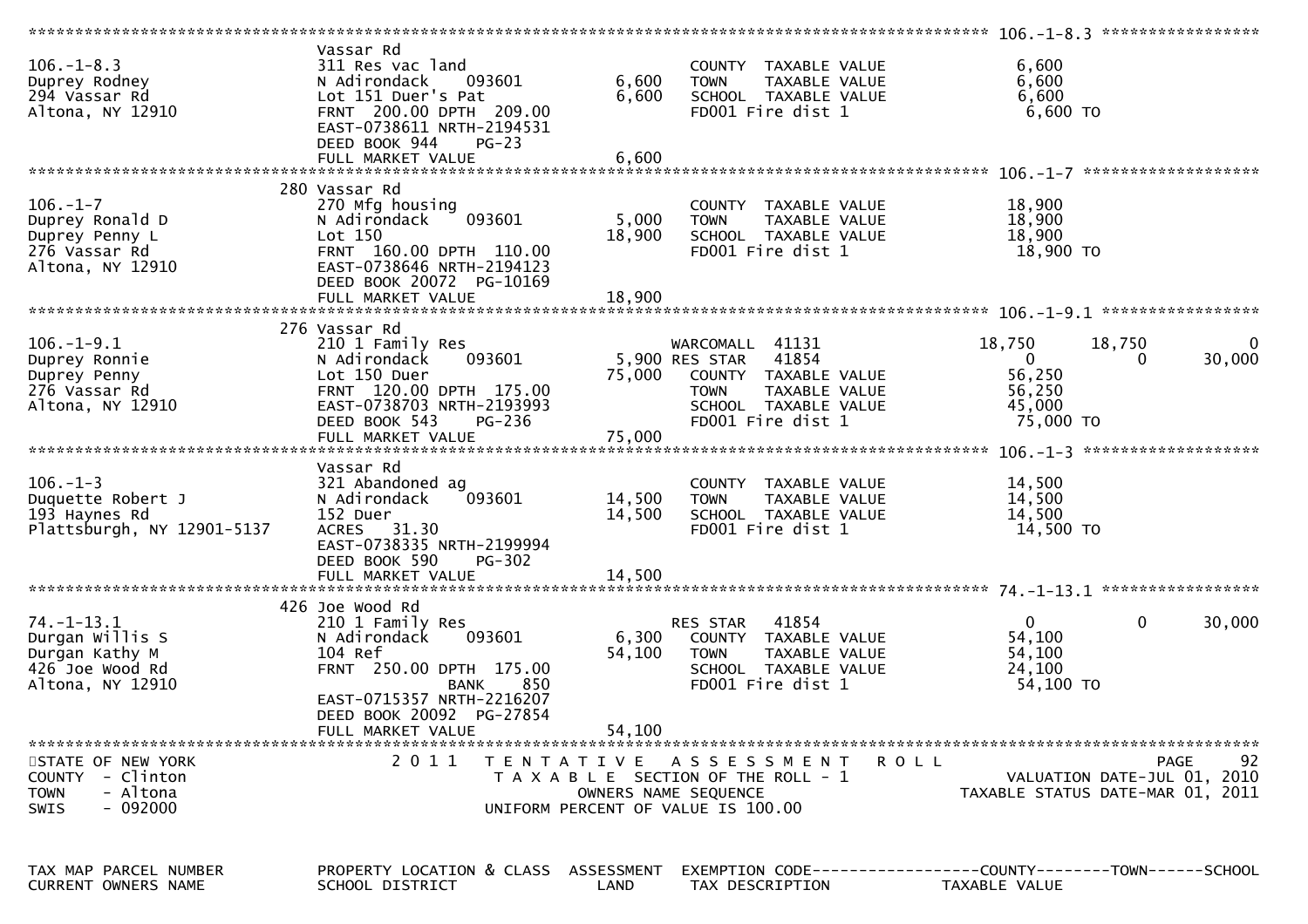|                                                                                                |                                                                                                                                                                               |                            |                                                                                                                                            | ACCOUNT NO.<br>******************                                                  |    |
|------------------------------------------------------------------------------------------------|-------------------------------------------------------------------------------------------------------------------------------------------------------------------------------|----------------------------|--------------------------------------------------------------------------------------------------------------------------------------------|------------------------------------------------------------------------------------|----|
| 134.-1-16<br>Durkin Francis<br>162 E 34th St<br>St Bernadino, CA 92404-2271                    | Purdy Rd<br>910 Priv forest<br>093601<br>N Adirondack<br>93 Duer<br>30.00<br><b>ACRES</b><br>EAST-0722042 NRTH-2179238<br>DEED BOOK 555<br><b>PG-705</b><br>FULL MARKET VALUE | 15,900<br>15,900<br>15,900 | COUNTY TAXABLE VALUE<br>TAXABLE VALUE<br><b>TOWN</b><br>SCHOOL TAXABLE VALUE<br>FD001 Fire dist 1                                          | 15,900<br>15,900<br>15,900<br>15,900 TO                                            |    |
|                                                                                                |                                                                                                                                                                               |                            |                                                                                                                                            |                                                                                    |    |
| $86. - 3 - 1.2$<br>Durkin Joseph P<br>1878 Plank Rd<br>Ellenburg Depot, NY 12935               | 1878 Plank Rd<br>210 1 Family Res<br>N Adirondack<br>093601<br>B W Patent<br>FRNT 175.00 DPTH 167.00<br>EAST-0676599 NRTH-2205787<br>DEED BOOK 780<br>PG-293                  | 6,000<br>79,800            | RES STAR<br>41854<br>COUNTY TAXABLE VALUE<br>TAXABLE VALUE<br><b>TOWN</b><br>SCHOOL TAXABLE VALUE<br>FD001 Fire dist 1                     | $\mathbf 0$<br>$\overline{0}$<br>30,000<br>79,800<br>79,800<br>49,800<br>79,800 TO |    |
|                                                                                                | FULL MARKET VALUE                                                                                                                                                             | 79,800                     |                                                                                                                                            | $132 - 1 - 15$<br>******************                                               |    |
| $132. - 1 - 15$<br>Durocher Arthur A<br>Durocher Victoria<br>26 W Main St<br>Canton, NY 13617  | Rand Hill Rd<br>321 Abandoned ag<br>N Adirondack<br>093601<br>Lot 19 Pat Duer<br>ACRES 240.70<br>EAST-0703622 NRTH-2179057                                                    | 50,500<br>50,500           | TAXABLE VALUE<br>COUNTY<br>TAXABLE VALUE<br><b>TOWN</b><br>SCHOOL TAXABLE VALUE<br>FD001 Fire dist 1                                       | 50,500<br>50,500<br>50,500<br>50,500 TO                                            |    |
|                                                                                                | DEED BOOK 703<br>$PG-125$<br>FULL MARKET VALUE                                                                                                                                | 50,500                     |                                                                                                                                            |                                                                                    |    |
|                                                                                                | 166/182 Recore Rd                                                                                                                                                             |                            |                                                                                                                                            | ***************                                                                    |    |
| $150. - 1 - 4.241$<br>Durrin Andrew<br>Bushey Heather<br>166 Recore Rd<br>West Chazy, NY 12992 | 240 Rural res<br>N Adirondack<br>093601<br>Lots 129 & 144 Duers<br>9,11,13 Eastwood Way<br>ACRES<br>47.22                                                                     | 16,700<br>90,300           | 41854<br>RES STAR<br>COUNTY TAXABLE VALUE<br><b>TOWN</b><br>TAXABLE VALUE<br>SCHOOL TAXABLE VALUE                                          | $\mathbf{0}$<br>$\mathbf 0$<br>30,000<br>90,300<br>90,300<br>60,300                |    |
|                                                                                                | EAST-0737511 NRTH-2175213                                                                                                                                                     |                            | FD001 Fire dist 1                                                                                                                          | 90,300 TO                                                                          |    |
|                                                                                                | DEED BOOK 20082 PG-18345<br>FULL MARKET VALUE                                                                                                                                 | 90,300                     |                                                                                                                                            |                                                                                    |    |
| $150. - 1 - 4.242$<br>Durrin Andrew<br>Bushey Heather<br>166 Recore Rd<br>West Chazy, NY 12992 | 166 Recore Rd<br>321 Abandoned ag<br>N Adirondack<br>093601<br>Survey Map 20102/30381<br>35.40<br><b>ACRES</b><br>EAST-0738085 NRTH-2175453<br>FULL MARKET VALUE              | 19,100<br>19,100<br>19,100 | <b>COUNTY</b><br>TAXABLE VALUE<br>TAXABLE VALUE<br><b>TOWN</b><br>SCHOOL TAXABLE VALUE                                                     | 19,100<br>19,100<br>19,100                                                         |    |
|                                                                                                |                                                                                                                                                                               |                            |                                                                                                                                            |                                                                                    |    |
| STATE OF NEW YORK<br>COUNTY - Clinton<br>- Altona<br><b>TOWN</b><br>- 092000<br><b>SWIS</b>    | 2011                                                                                                                                                                          |                            | TENTATIVE ASSESSMENT<br><b>ROLL</b><br>T A X A B L E SECTION OF THE ROLL - 1<br>OWNERS NAME SEQUENCE<br>UNIFORM PERCENT OF VALUE IS 100.00 | <b>PAGE</b><br>VALUATION DATE-JUL 01, 2010<br>TAXABLE STATUS DATE-MAR 01, 2011     | 93 |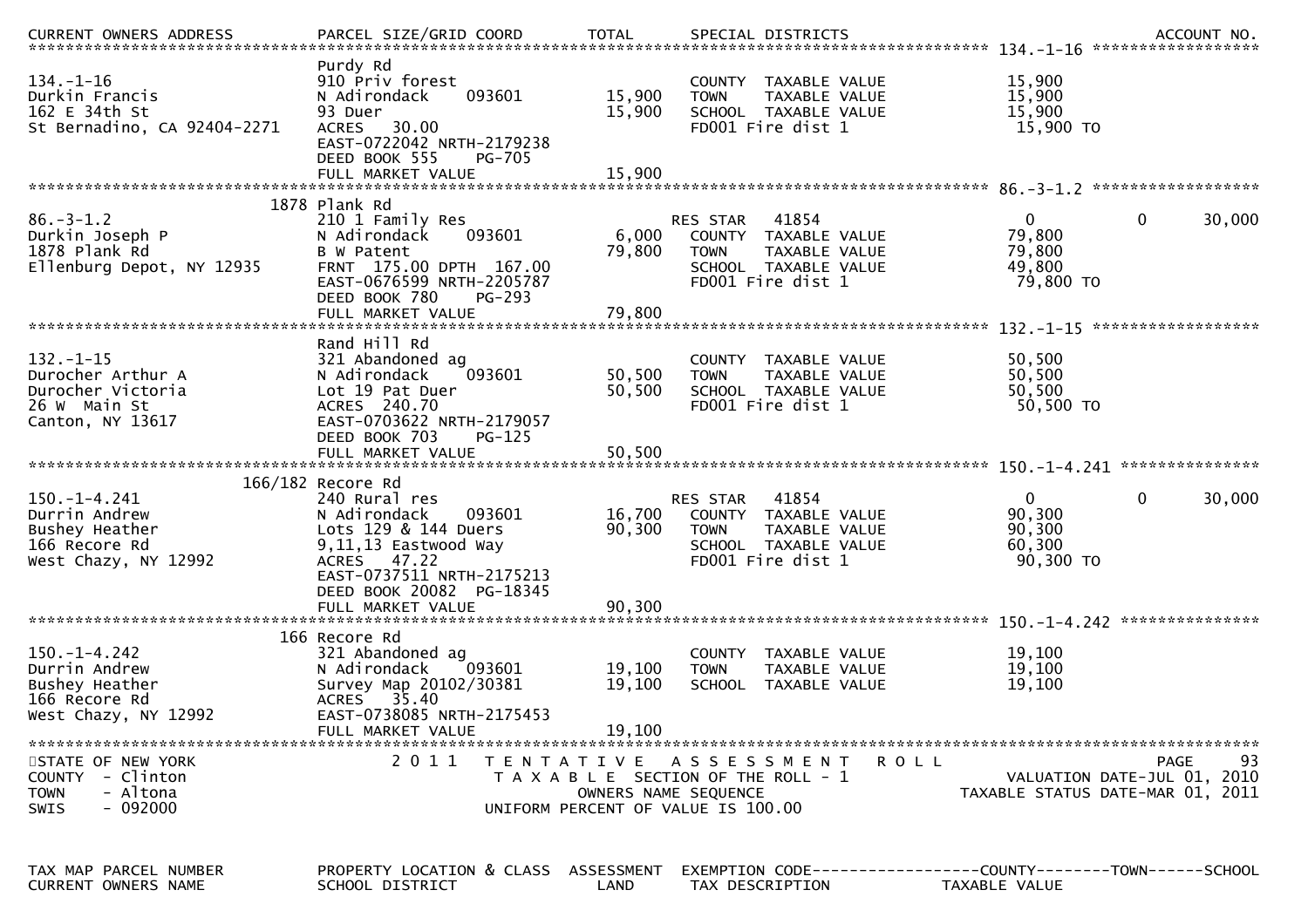| $148. - 2 - 9$<br>Duso Stephen T<br>Duso Gloria J<br>874 Durand Rd<br>Plattsburgh, NY 12901          | Rand Hill Rd<br>314 Rural vac<10<br>093601<br>N Adirondack<br>Lot 63 Duer<br><b>ACRES</b><br>3.80<br>EAST-0713775 NRTH-2171646<br>DEED BOOK 773<br>$PG-140$                                              | 10,400<br>10,400           | COUNTY TAXABLE VALUE<br><b>TOWN</b><br>TAXABLE VALUE<br>SCHOOL TAXABLE VALUE<br>FD001 Fire dist 1                      | 10,400<br>10,400<br>10,400<br>10,400 TO                                              |
|------------------------------------------------------------------------------------------------------|----------------------------------------------------------------------------------------------------------------------------------------------------------------------------------------------------------|----------------------------|------------------------------------------------------------------------------------------------------------------------|--------------------------------------------------------------------------------------|
|                                                                                                      | 1091 Alder Bend Rd                                                                                                                                                                                       |                            |                                                                                                                        |                                                                                      |
| $102. - 1 - 9$<br>Dustin Bruce<br>PO Box 863<br>Dannemora, NY 12929                                  | 210 1 Family Res<br>093601<br>N Adirondack<br>162 Ref<br>FRNT 140.00 DPTH 297.00<br>EAST-0694158 NRTH-2192998<br>DEED BOOK 20082 PG-16177                                                                | 6,200<br>54,800            | COUNTY TAXABLE VALUE<br>TAXABLE VALUE<br><b>TOWN</b><br>SCHOOL TAXABLE VALUE<br>FD001 Fire dist 1                      | 54,800<br>54,800<br>54,800<br>54,800 TO                                              |
|                                                                                                      |                                                                                                                                                                                                          |                            |                                                                                                                        | ******************                                                                   |
| $117. - 1 - 19$<br>Dustin Bruce M<br>PO Box 863<br>Dannemora, NY 12929                               | Alder Bend Rd<br>$314$ Rural vac<10<br>N Adirondack<br>093601<br>216 Ref<br>9.60<br><b>ACRES</b><br>EAST-0693339 NRTH-2186263<br>DEED BOOK 862<br>PG-278                                                 | 11,700<br>11,700           | COUNTY TAXABLE VALUE<br>TAXABLE VALUE<br><b>TOWN</b><br>SCHOOL TAXABLE VALUE<br>FD001 Fire dist 1                      | 11,700<br>11,700<br>11,700<br>11,700 TO                                              |
|                                                                                                      | FULL MARKET VALUE                                                                                                                                                                                        | 11,700                     |                                                                                                                        |                                                                                      |
| $117. - 1 - 23$<br>Dustin Bruce M<br>PO Box 863<br>Dannemora, NY 12929                               | 812/816 Alder Bend Rd<br>240 Rural res<br>093601<br>N Adirondack<br>216-217 Ref<br>ACRES 104.20<br>EAST-0692003 NRTH-2187449<br>DEED BOOK 671<br>PG-105<br>FULL MARKET VALUE                             | 31,600<br>98,700<br>98,700 | 41854<br>RES STAR<br>COUNTY TAXABLE VALUE<br><b>TOWN</b><br>TAXABLE VALUE<br>SCHOOL TAXABLE VALUE<br>FD001 Fire dist 1 | $\Omega$<br>0<br>30,000<br>98,700<br>98,700<br>68,700<br>98,700 TO                   |
|                                                                                                      |                                                                                                                                                                                                          |                            |                                                                                                                        |                                                                                      |
| $88.14 - 1 - 44$<br>Dutton Colin<br>Dutton Arlene<br>3494 Avon St<br>St Hubert, QC, Canada<br>J3Y5Z2 | 134 Pinewood Dr<br>312 Vac w/imprv<br>N Adirondack<br>093601<br>Stonewall Acres Lot 44<br>65.30 DPTH 124.28<br><b>FRNT</b><br>EAST-0699241 NRTH-2204148<br>DEED BOOK 20061 PG-96545<br>FULL MARKET VALUE | 4,200<br>4,500<br>4,500    | COUNTY TAXABLE VALUE<br>TAXABLE VALUE<br><b>TOWN</b><br>SCHOOL TAXABLE VALUE<br>FD001 Fire dist 1                      | 4,500<br>4,500<br>4,500<br>4,500 TO                                                  |
| STATE OF NEW YORK<br>COUNTY - Clinton<br>- Altona<br><b>TOWN</b><br>- 092000<br><b>SWIS</b>          | 2011                                                                                                                                                                                                     | OWNERS NAME SEQUENCE       | TENTATIVE ASSESSMENT<br>R O L L<br>T A X A B L E SECTION OF THE ROLL - 1<br>UNIFORM PERCENT OF VALUE IS 100.00         | 94<br><b>PAGE</b><br>VALUATION DATE-JUL 01, 2010<br>TAXABLE STATUS DATE-MAR 01, 2011 |
| TAX MAP PARCEL NUMBER<br>CURRENT OWNERS NAME                                                         | PROPERTY LOCATION & CLASS ASSESSMENT<br>SCHOOL DISTRICT                                                                                                                                                  | LAND                       | TAX DESCRIPTION                                                                                                        | EXEMPTION        CODE-----------------COUNTY-------TOWN------SCHOOL<br>TAXABLE VALUE |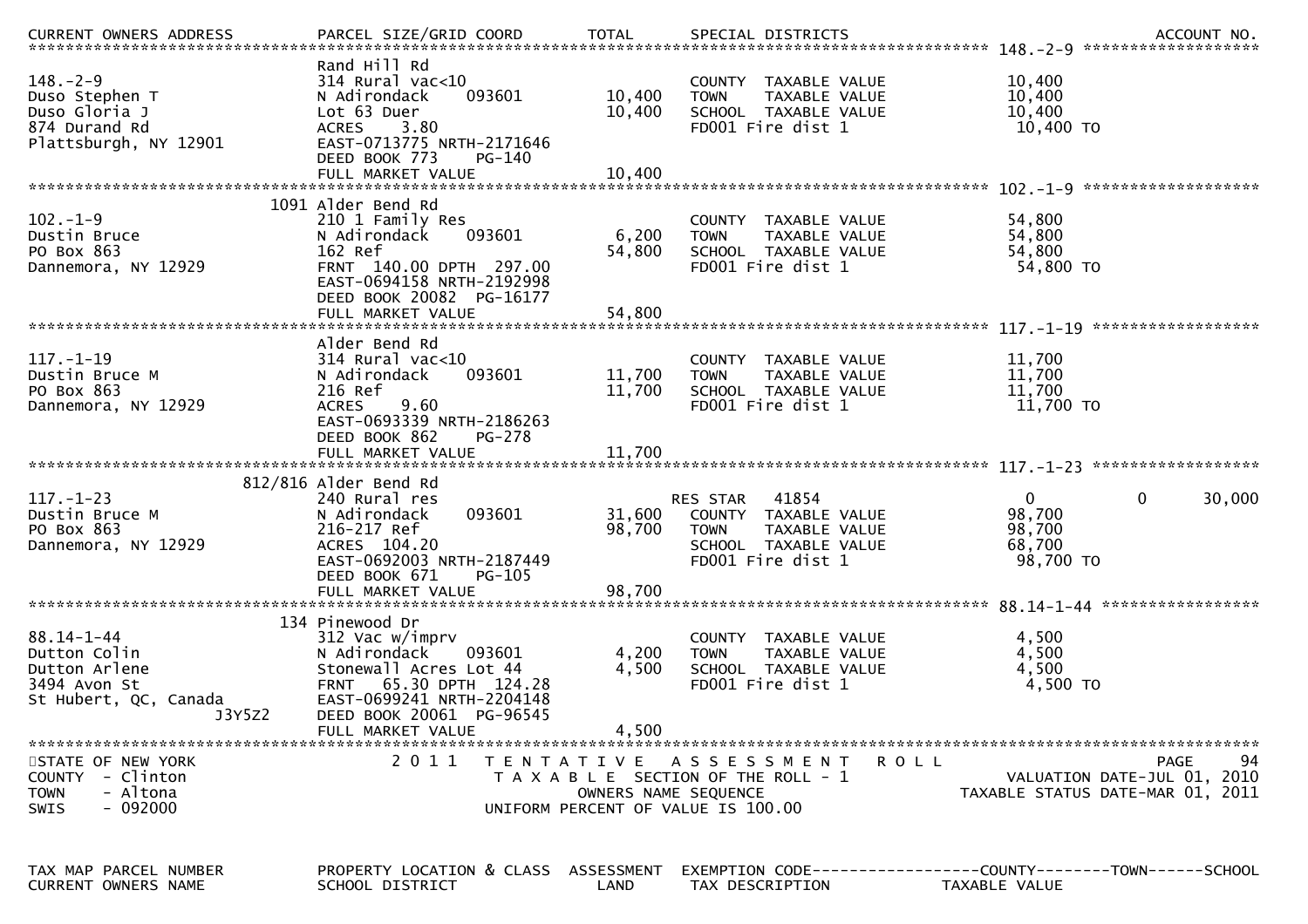|                                                                                                        |                                                                                                                                                                         |                         |                                                                                                                           | .CURRENT OWNERS ADDRESS PARCEL SIZE/GRID COORD TOTAL SPECIAL DISTRICTS (ACCOUNT NO ACCOUNT NO ACCOUNT NO AND ASSESS TO A AND A A SERVER AND A A SERVER ASSESS TO A A SERVER AND A SERVER AND TO A A SERVER AND THE SERVER AND |        |
|--------------------------------------------------------------------------------------------------------|-------------------------------------------------------------------------------------------------------------------------------------------------------------------------|-------------------------|---------------------------------------------------------------------------------------------------------------------------|-------------------------------------------------------------------------------------------------------------------------------------------------------------------------------------------------------------------------------|--------|
| $87. - 1 - 9.7$<br>Dziekan James D<br>2 Laurelwood Pond Ln<br>New Hartford, CT 06057                   | Military Tpke<br>314 Rural vac<10<br>093601<br>N Adirondack<br>Lot 185 Ref Tract<br>4.80<br><b>ACRES</b><br>EAST-0692316 NRTH-2204645<br>DEED BOOK 774<br>PG-328        | 8,800<br>8,800          | COUNTY TAXABLE VALUE<br>TAXABLE VALUE<br><b>TOWN</b><br>SCHOOL TAXABLE VALUE<br>FD001 Fire dist 1                         | 8,800<br>8,800<br>8,800<br>$8,800$ TO                                                                                                                                                                                         |        |
|                                                                                                        |                                                                                                                                                                         |                         |                                                                                                                           |                                                                                                                                                                                                                               |        |
| $103. -1 - 13.3$<br>Eagar Raymond C<br>Eagar Lauren<br>4618 Military Tpke<br>Altona, NY 12910          | 4618 Military Tpke<br>240 Rural res<br>N Adirondack<br>093601<br>Lot 134 Ref Tract<br>ACRES 20.10<br>EAST-0707819 NRTH-2196473<br>DEED BOOK 744<br>$PG-303$             | 15,200<br>77,200        | RES STAR 41854<br>COUNTY TAXABLE VALUE<br>TAXABLE VALUE<br><b>TOWN</b><br>SCHOOL TAXABLE VALUE<br>FD001 Fire dist 1       | $\mathbf{0}$<br>$\mathbf{0}$<br>77,200<br>77,200<br>47,200<br>77,200 TO                                                                                                                                                       | 30,000 |
|                                                                                                        |                                                                                                                                                                         |                         |                                                                                                                           |                                                                                                                                                                                                                               |        |
| $73. - 2 - 1$<br>Ehrenthal Samuel<br>22 S Madison Ave C<br>Spring Valley, NY 10977                     | Tantillo Way<br>321 Abandoned ag<br>N Adirondack<br>093601<br>Lot 155 Pat Ref<br>ACRES 20.00<br>EAST-0699698 NRTH-2215636<br>DEED BOOK 20061 PG-98049                   | 12,900<br>12,900        | COUNTY TAXABLE VALUE<br>TAXABLE VALUE<br><b>TOWN</b><br>SCHOOL TAXABLE VALUE<br>FD001 Fire dist 1                         | 12,900<br>12,900<br>12,900<br>12,900 TO                                                                                                                                                                                       |        |
|                                                                                                        | FULL MARKET VALUE                                                                                                                                                       | 12,900                  |                                                                                                                           |                                                                                                                                                                                                                               |        |
| $145. - 2 - 4.1$<br>Eldred James A<br>PO Box 20<br>Ellenburg Depot, NY 12935                           | 544/546 Plank Rd<br>270 Mfg housing<br>093601<br>N Adirondack<br>$40$ Sg<br>24.70<br><b>ACRES</b><br>EAST-0682820 NRTH-2174029<br>DEED BOOK 20061 PG-91707              | 16,600<br>25,000        | COUNTY TAXABLE VALUE<br>TAXABLE VALUE<br><b>TOWN</b><br>SCHOOL TAXABLE VALUE<br>FD001 Fire dist 1                         | 25,000<br>25,000<br>25,000<br>25,000 TO                                                                                                                                                                                       |        |
|                                                                                                        |                                                                                                                                                                         |                         |                                                                                                                           |                                                                                                                                                                                                                               |        |
| $89. - 3 - 9.2$<br>EML Properties LLC<br>2806 Miner Farm Rd<br>Altona, NY 12910                        | 81 Dump Rd<br>321 Abandoned ag<br>093601<br>N Adirondack<br>Lot 106 Ref Tr<br>ACRES 13.00<br>EAST-0716446 NRTH-2206513<br>DEED BOOK 20092 PG-27717<br>FULL MARKET VALUE | 9,700<br>9,700<br>9,700 | COUNTY TAXABLE VALUE<br>TAXABLE VALUE<br><b>TOWN</b><br>SCHOOL TAXABLE VALUE<br>FD001 Fire dist 1<br>LT001 Altona light 1 | 9,700<br>9,700<br>9,700<br>9,700 TO<br>9,700 TO                                                                                                                                                                               |        |
| STATE OF NEW YORK<br>- Clinton<br><b>COUNTY</b><br>- Altona<br><b>TOWN</b><br>$-092000$<br><b>SWIS</b> | 2 0 1 1                                                                                                                                                                 | OWNERS NAME SEQUENCE    | TENTATIVE ASSESSMENT<br>T A X A B L E SECTION OF THE ROLL - 1<br>UNIFORM PERCENT OF VALUE IS 100.00                       | ROLL<br>PAGE<br>VALUATION DATE-JUL 01, 2010<br>TAXABLE STATUS DATE-MAR 01, 2011                                                                                                                                               | 95     |
| TAX MAP PARCEL NUMBER<br>CURRENT OWNERS NAME                                                           | PROPERTY LOCATION & CLASS ASSESSMENT<br>SCHOOL DISTRICT                                                                                                                 | LAND                    | TAX DESCRIPTION                                                                                                           | EXEMPTION CODE-----------------COUNTY-------TOWN------SCHOOL<br>TAXABLE VALUE                                                                                                                                                 |        |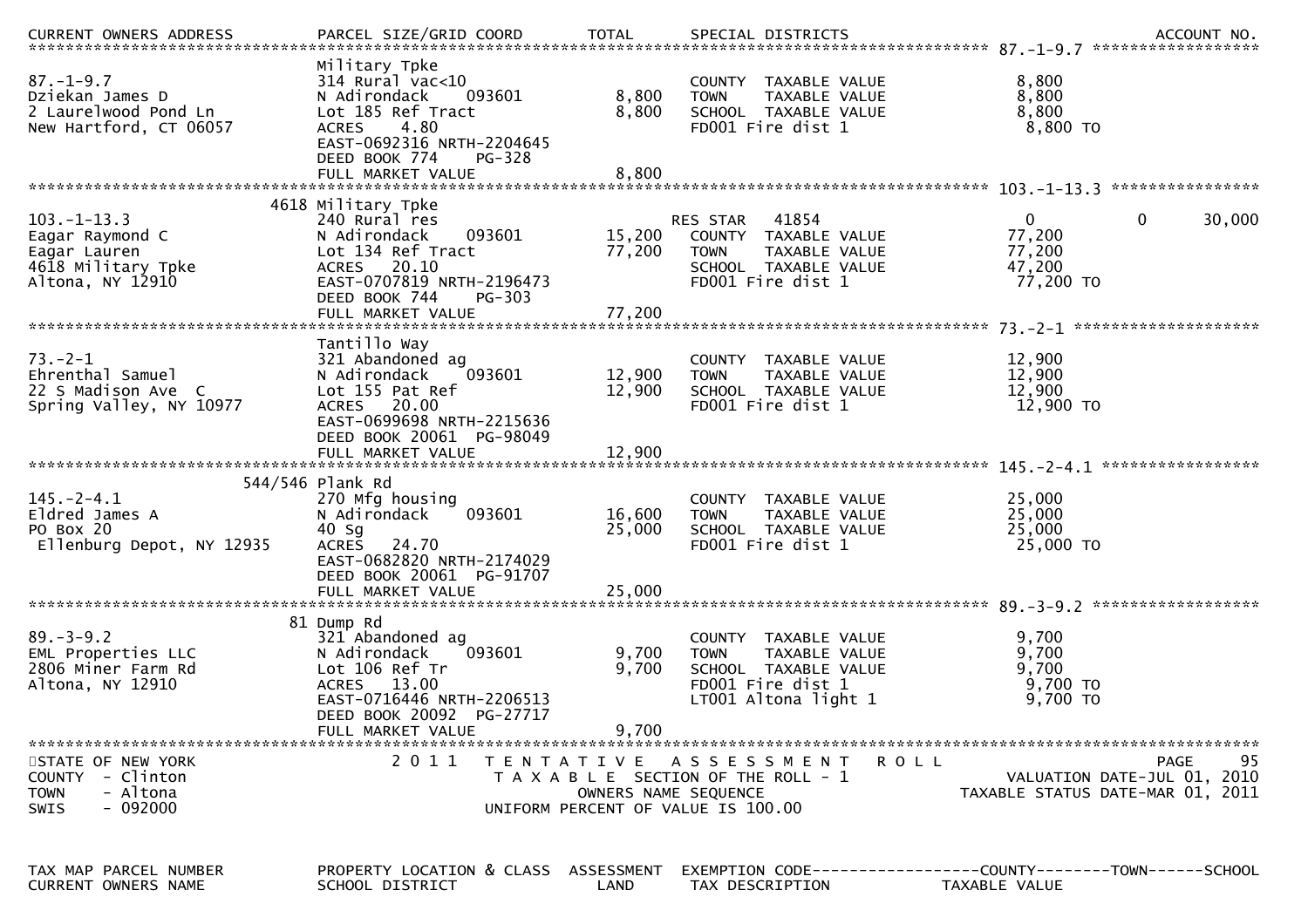| .CURRENT OWNERS ADDRESS PARCEL SIZE/GRID COORD TOTAL SPECIAL DISTRICTS ACCOUNT NO ACCOUNT NO ACCOUNT NO AND ART AND A SPECIAL DISTRICTS |                                                                                                                                                                               |                           |                                                                                                                                                |                                                                      |                                           |
|-----------------------------------------------------------------------------------------------------------------------------------------|-------------------------------------------------------------------------------------------------------------------------------------------------------------------------------|---------------------------|------------------------------------------------------------------------------------------------------------------------------------------------|----------------------------------------------------------------------|-------------------------------------------|
| $103. - 1 - 24.11$<br>Engle Deena<br>Engle Robert F<br>PO Box 661<br>East Ellijay, GA 30539                                             | 310 Rabideau Rd<br>312 Vac w/imprv<br>093601<br>N Adirondack<br>Lot 160 Ref<br><b>ACRES</b><br>7.90<br>EAST-0695978 NRTH-2196789<br>DEED BOOK 20061 PG-93570                  | 10,600<br>14,100          | COUNTY TAXABLE VALUE<br><b>TOWN</b><br>TAXABLE VALUE<br>SCHOOL TAXABLE VALUE<br>FD001 Fire dist 1                                              | 14,100<br>14,100<br>14,100<br>14,100 TO                              |                                           |
|                                                                                                                                         | Helens Way                                                                                                                                                                    |                           |                                                                                                                                                |                                                                      |                                           |
| $73. - 3 - 7$<br>Eriksen Michael<br>PO Box 431<br>Bantam, CT 06750                                                                      | $314$ Rural vac<10<br>093601<br>N Adirondack<br>166 Ref<br>2.00<br><b>ACRES</b><br>EAST-0696575 NRTH-2214665<br>DEED BOOK 574<br>PG-1065                                      | 7,100<br>7,100            | COUNTY TAXABLE VALUE<br>TAXABLE VALUE<br><b>TOWN</b><br>SCHOOL TAXABLE VALUE<br>FD001 Fire dist 1                                              | 7,100<br>7,100<br>7,100<br>$7,100$ TO                                |                                           |
|                                                                                                                                         |                                                                                                                                                                               |                           |                                                                                                                                                |                                                                      |                                           |
|                                                                                                                                         | 2943 Miner Farm Rd                                                                                                                                                            |                           |                                                                                                                                                |                                                                      |                                           |
| $89. - 3 - 8.1$<br>Ero Randy<br>Ero Tammy<br>2943 Miner Farm Rd<br>Altona, NY 12910                                                     | 240 Rural res<br>093601<br>N Adirondack<br>106 Ref<br>Prior Deed Bk 645 Pg 335<br>ACRES 15.92<br>EAST-0715676 NRTH-2206741<br>DEED BOOK 876<br>$PG-41$                        | 13,000<br>82,000          | RES STAR<br>41854<br>COUNTY TAXABLE VALUE<br>TAXABLE VALUE<br><b>TOWN</b><br>SCHOOL TAXABLE VALUE<br>FD001 Fire dist 1<br>LT001 Altona light 1 | $\Omega$<br>82,000<br>82,000<br>52,000<br>82,000 TO<br>82,000 TO     | $\mathbf 0$<br>30,000                     |
|                                                                                                                                         |                                                                                                                                                                               |                           |                                                                                                                                                |                                                                      |                                           |
| $74. - 1 - 23.21$<br>Ero Terri L<br>Ero Rosemarie<br>2601 Military Tpke<br>West Chazy, NY 12992-3917                                    | 158 Joe Wood Rd<br>210 1 Family Res<br>093601<br>N Adirondack<br>105 Ref<br>1.50<br><b>ACRES</b><br>EAST-0715589 NRTH-2210945<br>DEED BOOK 848<br>PG-215<br>FULL MARKET VALUE | 6,600<br>45,200<br>45,200 | 41854<br>RES STAR<br>COUNTY TAXABLE VALUE<br>TAXABLE VALUE<br><b>TOWN</b><br>SCHOOL TAXABLE VALUE<br>FD001 Fire dist 1<br>LT001 Altona light 1 | $\mathbf{0}$<br>45,200<br>45,200<br>15,200<br>45,200 TO<br>45,200 TO | $\mathbf{0}$<br>30,000                    |
|                                                                                                                                         | Plank Rd                                                                                                                                                                      |                           |                                                                                                                                                |                                                                      | ***************                           |
| $116. - 2 - 8.411$<br>Esola Joseph A<br>1140 Plank Rd<br>Ellenburg Depot, NY 12935                                                      | 321 Abandoned ag<br>N Adirondack<br>093601<br>29 Sg<br>19.30<br><b>ACRES</b><br>EAST-0680277 NRTH-2188154<br>DEED BOOK 20051 PG-90070                                         | 13,000<br>13,000          | TAXABLE VALUE<br>COUNTY<br>TAXABLE VALUE<br><b>TOWN</b><br>SCHOOL TAXABLE VALUE<br>FD001 Fire dist 1                                           | 13,000<br>13,000<br>13,000<br>13,000 TO                              |                                           |
|                                                                                                                                         | FULL MARKET VALUE                                                                                                                                                             | 13,000                    |                                                                                                                                                |                                                                      |                                           |
| STATE OF NEW YORK<br>- Clinton<br><b>COUNTY</b><br>- Altona<br><b>TOWN</b><br>$-092000$<br><b>SWIS</b>                                  | 2 0 1 1                                                                                                                                                                       | OWNERS NAME SEQUENCE      | TENTATIVE ASSESSMENT<br>R O L L<br>T A X A B L E SECTION OF THE ROLL - 1<br>UNIFORM PERCENT OF VALUE IS 100.00                                 | TAXABLE STATUS DATE-MAR 01, 2011                                     | 96<br>PAGE<br>VALUATION DATE-JUL 01, 2010 |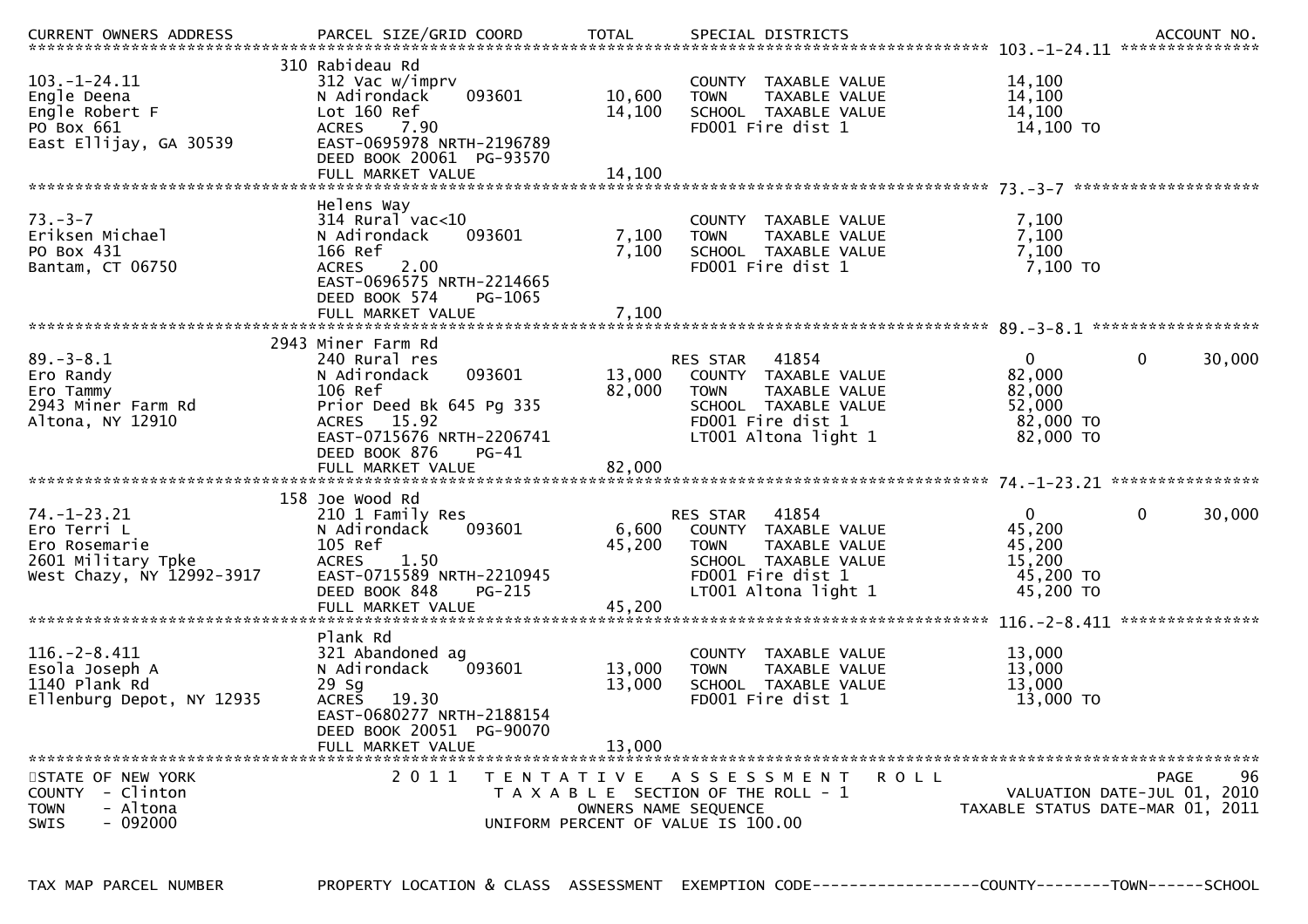| CURRENT OWNERS NAME<br><b>CURRENT OWNERS ADDRESS</b>                                                          | SCHOOL DISTRICT<br>PARCEL SIZE/GRID COORD                                                                                                                                                  | LAND<br><b>TOTAL</b>                                       | TAX DESCRIPTION<br>SPECIAL DISTRICTS                                                                 | TAXABLE VALUE                           | ACCOUNT NO.                 |
|---------------------------------------------------------------------------------------------------------------|--------------------------------------------------------------------------------------------------------------------------------------------------------------------------------------------|------------------------------------------------------------|------------------------------------------------------------------------------------------------------|-----------------------------------------|-----------------------------|
| $73. - 3 - 10.111$<br>Estela William<br>16 West 101St St<br>New York, NY 10025                                | Helens Way<br>$314$ Rural vac<10<br>N Adirondack<br>093601<br>Lot 166 Pat Ref<br>3.40<br><b>ACRES</b><br>EAST-0697447 NRTH-2214178<br>DEED BOOK 621<br>PG-184<br>FULL MARKET VALUE         | 7,900<br>7,900<br>7,900                                    | COUNTY TAXABLE VALUE<br>TAXABLE VALUE<br><b>TOWN</b><br>SCHOOL TAXABLE VALUE<br>FD001 Fire dist 1    | 7,900<br>7,900<br>7,900<br>7,900 TO     | ***************             |
|                                                                                                               | Helens Way                                                                                                                                                                                 |                                                            |                                                                                                      |                                         |                             |
| $73. - 3 - 10.114$<br>Estela William<br>16 West 101St St<br>New York, NY 10025                                | $314$ Rural vac< $10$<br>N Adirondack<br>093601<br>Lot 166 Ref Tr<br>3.10<br><b>ACRES</b><br>EAST-0697249 NRTH-2214132<br>DEED BOOK 623<br>PG-85                                           | 7,800<br>7,800                                             | COUNTY<br>TAXABLE VALUE<br><b>TOWN</b><br>TAXABLE VALUE<br>SCHOOL TAXABLE VALUE<br>FD001 Fire dist 1 | 7,800<br>7,800<br>7.800<br>7,800 TO     |                             |
|                                                                                                               | FULL MARKET VALUE                                                                                                                                                                          | 7,800                                                      |                                                                                                      |                                         |                             |
|                                                                                                               | Irona Rd                                                                                                                                                                                   |                                                            |                                                                                                      |                                         |                             |
| $72. - 1 - 11.114$<br>Esteves Jose R<br>Esteves Margarida<br>1190 Degaulle<br>St Hubert, QC, Canada<br>J4T1M1 | 321 Abandoned ag<br>N Adirondack<br>093601<br>Lot 166 Ref Tr<br><b>ACRES</b><br>15.00<br>EAST-0695295 NRTH-2213404<br>DEED BOOK 622<br>PG-408                                              | 13,700<br>13,700                                           | COUNTY TAXABLE VALUE<br>TAXABLE VALUE<br><b>TOWN</b><br>SCHOOL TAXABLE VALUE<br>FD001 Fire dist 1    | 13,700<br>13,700<br>13,700<br>13,700 TO |                             |
|                                                                                                               | FULL MARKET VALUE                                                                                                                                                                          | 13.700                                                     |                                                                                                      |                                         |                             |
| $88.14 - 1 - 42$<br>Fabes Norman<br>8235 Pierre De Caubertin<br>Montreal, QC, Canada<br>H1L2C4                | 58 Birch Hill Dr<br>270 Mfg housing<br>N Adirondack<br>093601<br>Stonewall Acres Lot 42<br>FRNT 100.00 DPTH 77.75<br>EAST-0699095 NRTH-2204151<br>DEED BOOK 740<br>PG-166                  | 4,000<br>15,000                                            | TAXABLE VALUE<br>COUNTY<br>TAXABLE VALUE<br><b>TOWN</b><br>SCHOOL TAXABLE VALUE<br>FD001 Fire dist 1 | 15,000<br>15,000<br>15,000<br>15,000 TO |                             |
|                                                                                                               | FULL MARKET VALUE                                                                                                                                                                          | 15,000                                                     |                                                                                                      |                                         |                             |
| $135. - 1 - 18.265$<br>Facteau Keith E<br>Facteau Keala<br>102 General Dennis Dr<br>Summerville, SC 29483     | Harvey Rd<br>314 Rural vac<10<br>N Adirondack<br>093601<br>Lot 130 Duerville Patent<br>1.00<br><b>ACRES</b><br>EAST-0734215 NRTH-2178913<br>DEED BOOK 1034<br>$PG-19$<br>FULL MARKET VALUE | 9,000<br>9.000<br>9,000                                    | COUNTY TAXABLE VALUE<br><b>TOWN</b><br>TAXABLE VALUE<br>SCHOOL TAXABLE VALUE<br>FD001 Fire dist 1    | 9,000<br>9,000<br>9.000<br>$9,000$ TO   |                             |
| STATE OF NEW YORK                                                                                             | 2011                                                                                                                                                                                       | T E N T A T I V E                                          | A S S E S S M E N T                                                                                  | ROLL                                    | 97<br><b>PAGE</b>           |
| COUNTY - Clinton<br><b>TOWN</b><br>- Altona<br>- 092000<br><b>SWIS</b>                                        |                                                                                                                                                                                            | OWNERS NAME SEQUENCE<br>UNIFORM PERCENT OF VALUE IS 100.00 | T A X A B L E SECTION OF THE ROLL - 1                                                                | TAXABLE STATUS DATE-MAR 01, 2011        | VALUATION DATE-JUL 01, 2010 |

TAX MAP PARCEL NUMBER PROPERTY LOCATION & CLASS ASSESSMENT EXEMPTION CODE----------------COUNTY--------TOWN------SCHOOL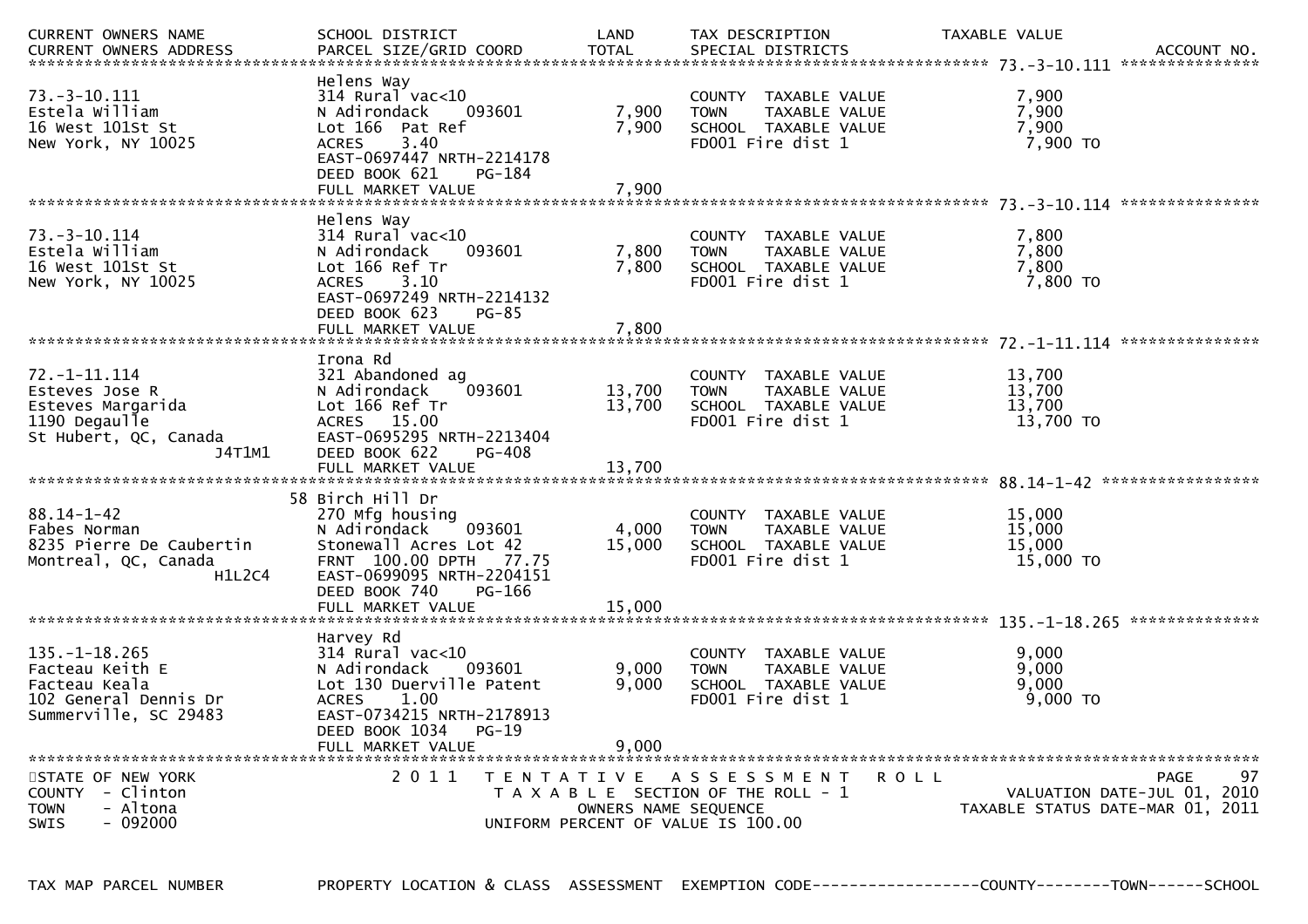| CURRENT OWNERS NAME                                                                             | SCHOOL DISTRICT                                                                                                                                                                       | LAND                        | TAX DESCRIPTION                                                                                                                                          | TAXABLE VALUE                                                    |                                                                               |
|-------------------------------------------------------------------------------------------------|---------------------------------------------------------------------------------------------------------------------------------------------------------------------------------------|-----------------------------|----------------------------------------------------------------------------------------------------------------------------------------------------------|------------------------------------------------------------------|-------------------------------------------------------------------------------|
| $88. - 1 - 12$<br>Farrell James P<br>2920 Rte 11<br>Mooers Forks, NY 12959                      | 5288 Military Tpke<br>260 Seasonal res<br>N Adirondack<br>093601<br>164 Ref<br>ACRES 18.80<br>EAST-0694986 NRTH-2205500<br>DEED BOOK 20092 PG-22877<br>FULL MARKET VALUE              | 14,800<br>32,000<br>32,000  | COUNTY TAXABLE VALUE<br>TAXABLE VALUE<br><b>TOWN</b><br>SCHOOL TAXABLE VALUE<br>FD001 Fire dist 1                                                        | 32,000<br>32,000<br>32,000<br>32,000 TO                          |                                                                               |
| $150.-1-7.2$<br>Favro David N<br>Favro Lori A<br>9 Cogan Ave<br>Plattsburgh, NY 12901           | 144 Recore Rd<br>210 1 Family Res<br>093601<br>N Adirondack<br>Lot 129 Duers<br>FRNT 115.00 DPTH 213.00<br>EAST-0736647 NRTH-2176216<br>DEED BOOK 20092 PG-22648<br>FULL MARKET VALUE | 7,100<br>102,100<br>102,100 | COUNTY TAXABLE VALUE<br>TAXABLE VALUE<br><b>TOWN</b><br>SCHOOL TAXABLE VALUE<br>FD001 Fire dist 1                                                        | 102,100<br>102,100<br>102,100<br>102,100 TO                      |                                                                               |
| $87. - 1 - 2.32$<br>Felix Andrea A<br>37 Forest Rd<br>Ellenburg Depot, NY 12935                 | 37 Forest Rd<br>210 1 Family Res<br>093601<br>N Adirondack<br>Lot 213 Ref Tract<br>2.00<br><b>ACRES</b><br>EAST-0684836 NRTH-2206231<br>DEED BOOK 20011 PG-35215                      | 7,100<br>52,000             | 41854<br><b>RES STAR</b><br>COUNTY TAXABLE VALUE<br><b>TOWN</b><br>TAXABLE VALUE<br>SCHOOL TAXABLE VALUE<br>FD001 Fire dist 1                            | $\overline{0}$<br>52,000<br>52,000<br>22,000<br>52,000 TO        | 30,000<br>0                                                                   |
| $89.1 - 1 - 5$<br>Fennessey James E<br>Fennessey Hilda<br>PO Box 105<br>Altona, NY 12910-0105   | 517 Devils Den Rd<br>210 1 Family Res<br>093601<br>N Adirondack<br>130 Ref<br>9.70<br><b>ACRES</b><br>EAST-0709905 NRTH-2207762<br>DEED BOOK 392<br>$PG-225$                          | 79,700                      | <b>VETERANS</b><br>41101<br>11,700 SR STAR<br>41834<br>COUNTY TAXABLE VALUE<br>TAXABLE VALUE<br><b>TOWN</b><br>SCHOOL TAXABLE VALUE<br>FD001 Fire dist 1 | 1,000<br>$\mathbf{0}$<br>78,700<br>78,700<br>19,600<br>79,700 TO | 1,000<br>0<br>60,100<br>$\Omega$                                              |
| $89.1 - 1 - 11$<br>Fennessy Bryan<br>517 Devils Den Rd<br>Altona, NY 12910                      | 491 Devils Den Rd<br>210 1 Family Res<br>N Adirondack<br>093601<br>131 Ref<br>FRNT 80.00 DPTH 233.00<br>EAST-0710892 NRTH-2207231<br>DEED BOOK 20072 PG-11143<br>FULL MARKET VALUE    | 5,300<br>17,000<br>17,000   | COUNTY TAXABLE VALUE<br>TAXABLE VALUE<br><b>TOWN</b><br>SCHOOL TAXABLE VALUE<br>FD001 Fire dist 1<br>LT001 Altona light 1                                | 17,000<br>17,000<br>17,000<br>17,000 TO<br>17,000 TO             |                                                                               |
| STATE OF NEW YORK<br>COUNTY<br>- Clinton<br>- Altona<br><b>TOWN</b><br>$-092000$<br><b>SWIS</b> | 2011                                                                                                                                                                                  |                             | TENTATIVE ASSESSMENT<br>T A X A B L E SECTION OF THE ROLL - 1<br>OWNERS NAME SEQUENCE<br>UNIFORM PERCENT OF VALUE IS 100.00                              | R O L L                                                          | 98<br>PAGE<br>VALUATION DATE-JUL 01, 2010<br>TAXABLE STATUS DATE-MAR 01, 2011 |

TAX MAP PARCEL NUMBER PROPERTY LOCATION & CLASS ASSESSMENT EXEMPTION CODE----------------COUNTY--------TOWN------SCHOOL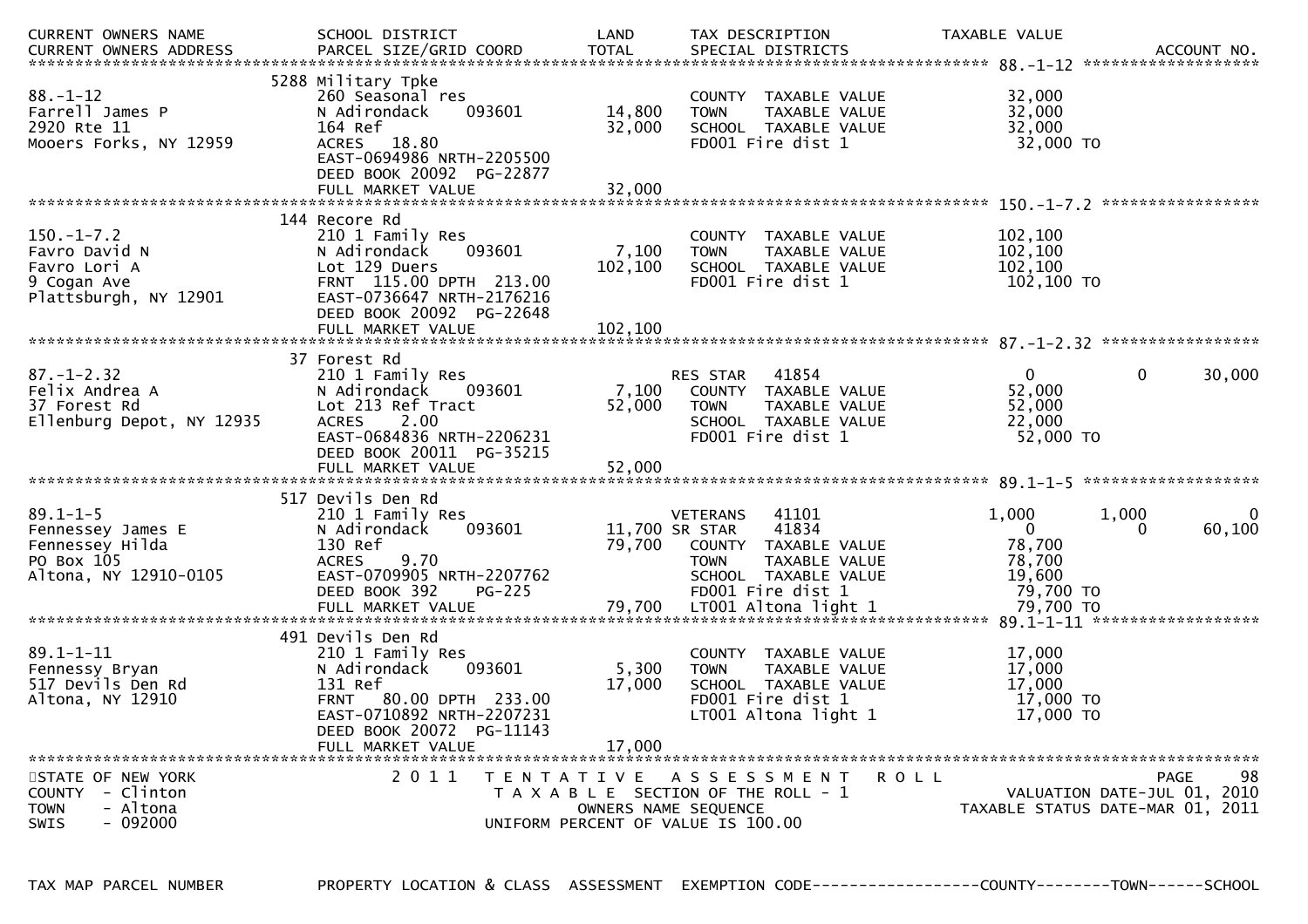| CURRENT OWNERS NAME                                                                                | SCHOOL DISTRICT                                                                                                                                                                                            | LAND                                                                                             | TAX DESCRIPTION                                                                                                               |                                | TAXABLE VALUE                                                            | ACCOUNT NO.<br>******************                                                    |
|----------------------------------------------------------------------------------------------------|------------------------------------------------------------------------------------------------------------------------------------------------------------------------------------------------------------|--------------------------------------------------------------------------------------------------|-------------------------------------------------------------------------------------------------------------------------------|--------------------------------|--------------------------------------------------------------------------|--------------------------------------------------------------------------------------|
| $89. - 1 - 1.2$<br>Fennessy Hilda D<br>PO Box 105<br>Altona, NY 12910                              | Devils Den Rd<br>910 Priv forest<br>093601<br>N Adirondack<br>Lot 131 Ref<br>ACRES 93.30<br>EAST-0707915 NRTH-2207157<br>DEED BOOK 537<br>FULL MARKET VALUE                                                | 28,900<br>28,900<br><b>PG-326</b><br>28,900                                                      | COUNTY TAXABLE VALUE<br><b>TOWN</b><br>SCHOOL TAXABLE VALUE<br>FD001 Fire dist 1<br>LT001 Altona light 1                      | TAXABLE VALUE                  | 28,900<br>28,900<br>28,900<br>28,900 TO<br>28,900 TO                     |                                                                                      |
|                                                                                                    |                                                                                                                                                                                                            |                                                                                                  |                                                                                                                               |                                |                                                                          |                                                                                      |
| $74. - 1 - 1.63$<br>Fergusson Ellen Mahoney<br>179 Woods Falls Rd<br>Altona, NY 12910              | 179 Woods Falls Rd<br>240 Rural res<br>093601<br>N Adirondack<br>Lot 129 Ref Tract<br>ACRES 13.70<br>EAST-0709944 NRTH-2214314<br>DEED BOOK 680<br>FULL MARKET VALUE                                       | 13,300<br>109,900<br>$PG-13$<br>109,900                                                          | RES STAR<br>41854<br>COUNTY TAXABLE VALUE<br><b>TOWN</b><br>SCHOOL TAXABLE VALUE<br>FD001 Fire dist 1<br>LT001 Altona light 1 | TAXABLE VALUE                  | $\mathbf{0}$<br>109,900<br>109,900<br>79,900<br>109,900 TO<br>109,900 TO | $\mathbf 0$<br>30,000                                                                |
|                                                                                                    | Woods Falls Rd                                                                                                                                                                                             |                                                                                                  |                                                                                                                               |                                |                                                                          |                                                                                      |
| 74. –1–1.611<br>Fergusson Timothy J<br>Fergusson Ellen P<br>179 Woods Falls Rd<br>Altona, NY 12910 | 105 Vac farmland<br>N Adirondack<br>093601<br>Lot 129 Ref Tract<br><b>ACRES</b><br>59.50<br>EAST-0709975 NRTH-2215397<br>DEED BOOK 20021 PG-43378                                                          | 24,200<br>24,200                                                                                 | COUNTY<br><b>TOWN</b><br>SCHOOL TAXABLE VALUE<br>FD001 Fire dist 1<br>LT001 Altona light 1                                    | TAXABLE VALUE<br>TAXABLE VALUE | 24,200<br>24,200<br>24,200<br>24,200 TO<br>24,200 TO                     |                                                                                      |
|                                                                                                    |                                                                                                                                                                                                            |                                                                                                  |                                                                                                                               |                                |                                                                          |                                                                                      |
|                                                                                                    |                                                                                                                                                                                                            |                                                                                                  |                                                                                                                               |                                |                                                                          |                                                                                      |
| 149. –1–10.1<br>Ferrari Paul<br>Schneider Lynn<br>250 Murtagh Hill Rd<br>West Chazy, NY 12992      | 250 Murtagh Hill Rd<br>240 Rural res<br>093601<br>N Adirondack<br>113 Duer<br>18.50<br><b>ACRES</b><br>EAST-0727723 NRTH-2173056<br>DEED BOOK 920                                                          | 12,300<br>54,000<br>PG-106                                                                       | COUNTY TAXABLE VALUE<br><b>TOWN</b><br>SCHOOL TAXABLE VALUE<br>FD001 Fire dist 1                                              | TAXABLE VALUE                  | 54,000<br>54,000<br>54,000<br>54,000 TO                                  |                                                                                      |
|                                                                                                    |                                                                                                                                                                                                            |                                                                                                  |                                                                                                                               |                                |                                                                          |                                                                                      |
| $134. - 2 - 20$<br>Fezette James W<br>Chase Laurie A<br>7 Galy Way<br>West Chazy, NY 12992         | 7 Galy Way<br>210 1 Family Res<br>N Adirondack<br>093601<br>104-115 Duer<br>Stonehedge Lot 10<br>$1.10$ BANK<br><b>ACRES</b><br>EAST-0725476 NRTH-2180462<br>DEED BOOK 20072 PG-11555<br>FULL MARKET VALUE | 9,000<br>140,700<br>080<br>140,700                                                               | 41854<br>RES STAR<br>COUNTY TAXABLE VALUE<br><b>TOWN</b><br>SCHOOL TAXABLE VALUE<br>FD001 Fire dist 1                         | TAXABLE VALUE                  | $\mathbf{0}$<br>140,700<br>140,700<br>110,700<br>140,700 TO              | $\mathbf 0$<br>30,000                                                                |
| STATE OF NEW YORK<br>COUNTY - Clinton<br>- Altona<br><b>TOWN</b><br>$-092000$<br><b>SWIS</b>       | 2011                                                                                                                                                                                                       | T E N T A T I V E<br>T A X A B L E SECTION OF THE ROLL - 1<br>UNIFORM PERCENT OF VALUE IS 100.00 | A S S E S S M E N T<br>OWNERS NAME SEQUENCE                                                                                   | <b>ROLL</b>                    |                                                                          | 99<br><b>PAGE</b><br>VALUATION DATE-JUL 01, 2010<br>TAXABLE STATUS DATE-MAR 01, 2011 |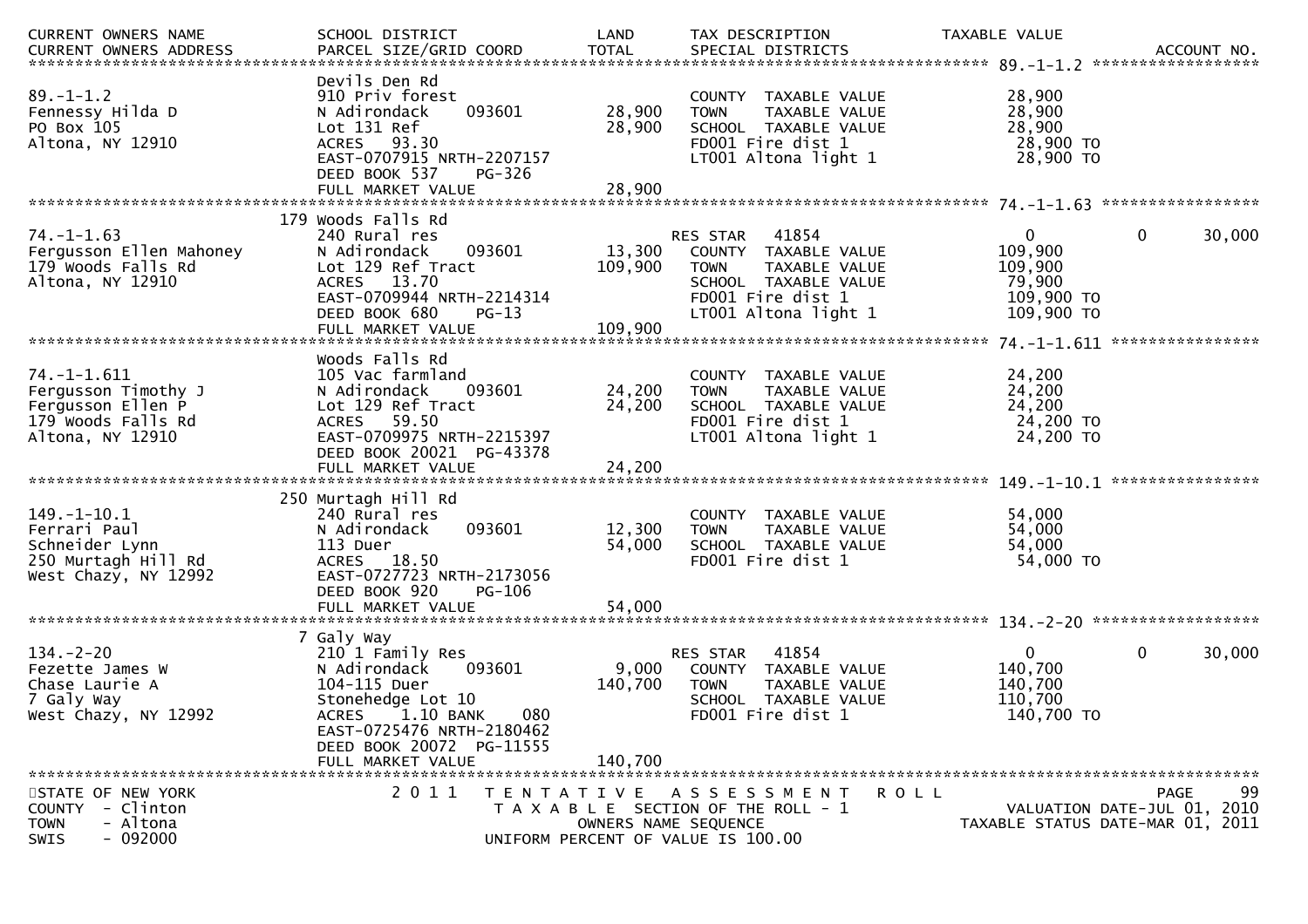| TAX MAP PARCEL NUMBER                                                                              | PROPERTY LOCATION & CLASS ASSESSMENT EXEMPTION CODE----------------COUNTY--------TOWN------SCHOOL                                                                                      |                                           |                                                                                                                                  |                                                               |                                                                                |
|----------------------------------------------------------------------------------------------------|----------------------------------------------------------------------------------------------------------------------------------------------------------------------------------------|-------------------------------------------|----------------------------------------------------------------------------------------------------------------------------------|---------------------------------------------------------------|--------------------------------------------------------------------------------|
| CURRENT OWNERS NAME                                                                                | SCHOOL DISTRICT                                                                                                                                                                        | LAND                                      | TAX DESCRIPTION                                                                                                                  | TAXABLE VALUE                                                 |                                                                                |
|                                                                                                    |                                                                                                                                                                                        |                                           |                                                                                                                                  |                                                               |                                                                                |
| $88. - 1 - 2.21$<br>Filarecki/Miller Linda J<br>1746 Alder Bend Rd<br>Altona, NY 12910             | Alder Bend Rd<br>210 1 Family Res<br>093601<br>N Adirondack<br>Lot 165 Ref Tr<br>ACRES 4.30<br>EAST-0697788 NRTH-2207787<br>DEED BOOK 20031 PG-56129                                   | 60,000                                    | RES STAR 41854<br>8,500 COUNTY TAXABLE VALUE<br><b>TOWN</b><br>TAXABLE VALUE<br>SCHOOL TAXABLE VALUE<br>FD001 Fire dist 1        | $\overline{0}$<br>60,000<br>60,000<br>30,000<br>60,000 TO     | $\mathbf 0$<br>30,000                                                          |
|                                                                                                    |                                                                                                                                                                                        |                                           |                                                                                                                                  |                                                               |                                                                                |
| $75. - 1 - 3.2$<br>Filion Brenda<br>Filion Timothy<br>2324 Miner Farm Rd<br>Altona, NY 12910       | Miner Farm Rd<br>$314$ Rural vac<10<br>Northeastern Cl 092801<br>Lot 62 Ref<br>ACRES 1.00<br>EAST-0731878 NRTH-2207915<br>DEED BOOK 20102 PG-30671                                     | 6,500<br>6,500                            | COUNTY TAXABLE VALUE<br><b>TOWN</b><br>TAXABLE VALUE<br>SCHOOL TAXABLE VALUE<br>FD001 Fire dist 1                                | 6,500<br>6,500<br>6,500<br>$6,500$ TO                         |                                                                                |
|                                                                                                    |                                                                                                                                                                                        |                                           |                                                                                                                                  |                                                               |                                                                                |
| $75. - 1 - 3.1 - 1$<br>Filion Brenda C<br>Filion Timothy<br>2324 Miner Farm Rd<br>Altona, NY 12910 | 2324 Miner Farm Rd<br>240 Rural res<br>Northeastern Cl 092801<br>Lot 62 Ref Tract<br>Untitled Map delivered to<br>ACRES 36.49<br>EAST-0731297 NRTH-2208452<br>DEED BOOK 20061 PG-94570 | 165,000                                   | RES STAR 41854<br>21,100 COUNTY TAXABLE VALUE<br>TAXABLE VALUE<br><b>TOWN</b><br>SCHOOL TAXABLE VALUE<br>FD001 Fire dist 1       | $\overline{0}$<br>165,000<br>165,000<br>135,000<br>165,000 TO | $\overline{0}$<br>30,000                                                       |
|                                                                                                    |                                                                                                                                                                                        |                                           |                                                                                                                                  |                                                               |                                                                                |
| $75. - 1 - 3.1 - 2$<br>Filion Brenda C<br>Filion Timothy<br>2324 Miner Farm Rd<br>Altona, NY 12910 | Miner Farm Rd<br>321 Abandoned ag<br>093601<br>N Adirondack<br>Lot 61 Ref Tract<br>Map delivered to RP 3/201<br>ACRES 17.05<br>EAST-0731176 NRTH-2208429<br>DEED BOOK 20061 PG-94570   | 3,800<br>3,800                            | COUNTY TAXABLE VALUE<br>TAXABLE VALUE<br><b>TOWN</b><br>SCHOOL TAXABLE VALUE<br>FD001 Fire dist 1                                | 3,800<br>3,800<br>3,800<br>3,800 TO                           |                                                                                |
|                                                                                                    |                                                                                                                                                                                        |                                           |                                                                                                                                  |                                                               |                                                                                |
| $71.1 - 1 - 8$<br>Finley Kevin C<br>Finley Julie B<br>632 Canaan Rd<br>Ellenburg Depot, NY 12935   | 6-8 Canaan Rd<br>280 Res Multiple<br>N Adirondack<br>093601<br>Bm<br>FRNT 151.00 DPTH 100.00<br>EAST-0675390 NRTH-2213717<br>DEED BOOK 98001 PG-03533<br>FULL MARKET VALUE             | 4,800<br>49,600<br>49,600                 | COUNTY TAXABLE VALUE<br><b>TOWN</b><br>TAXABLE VALUE<br>SCHOOL TAXABLE VALUE<br>FD002 Ellenburg fire 21<br>LT002 Altona light 21 | 49,600<br>49,600<br>49,600<br>49,600 TO<br>49,600 TO          |                                                                                |
| STATE OF NEW YORK<br>- Clinton<br><b>COUNTY</b><br>- Altona<br><b>TOWN</b><br>$-092000$<br>SWIS    | 2011                                                                                                                                                                                   | T E N T A T I V E<br>OWNERS NAME SEQUENCE | A S S E S S M E N T<br>T A X A B L E SECTION OF THE ROLL - 1<br>UNIFORM PERCENT OF VALUE IS 100.00                               | ROLL                                                          | 100<br>PAGE<br>VALUATION DATE-JUL 01, 2010<br>TAXABLE STATUS DATE-MAR 01, 2011 |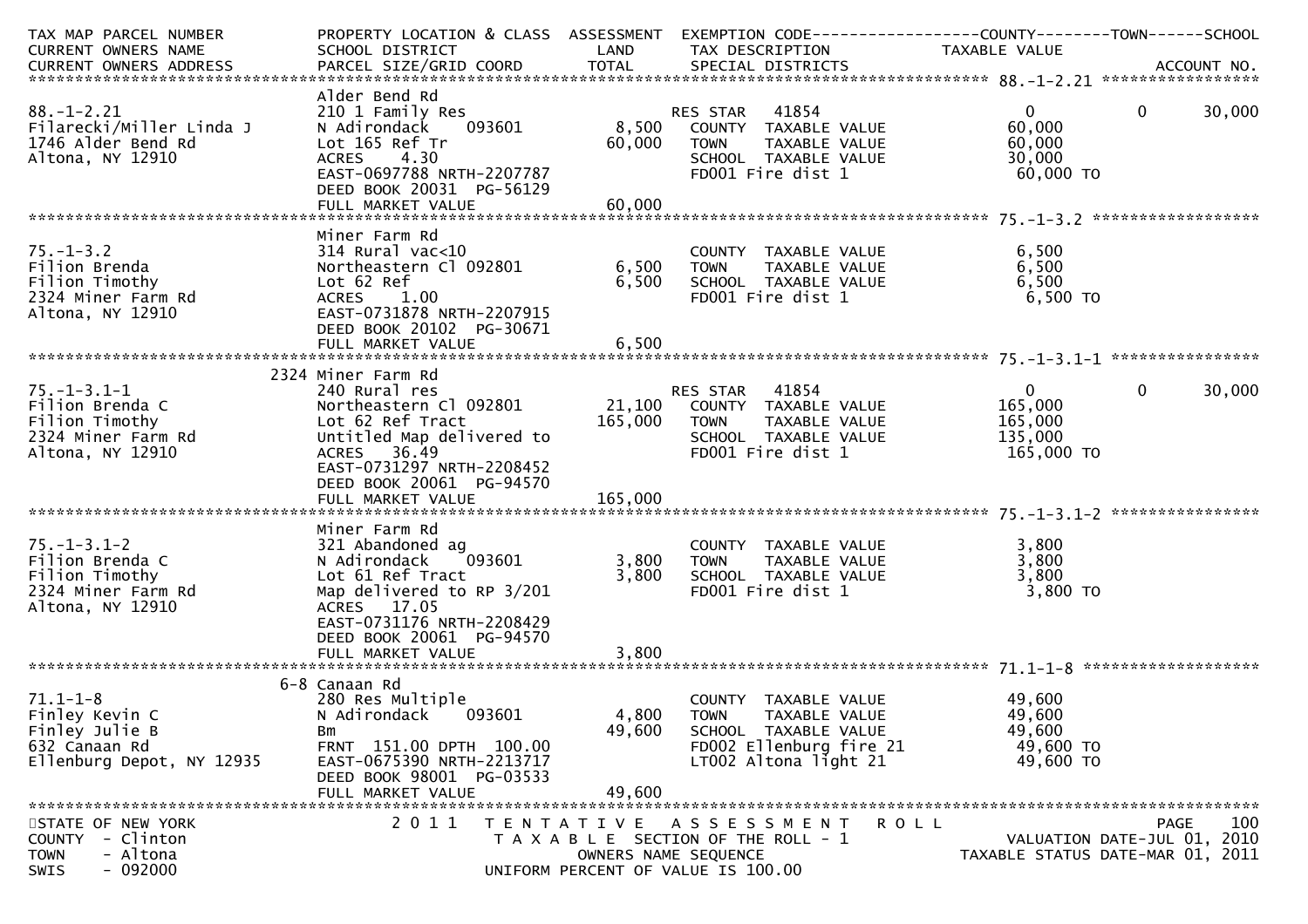| TAX MAP PARCEL NUMBER<br>CURRENT OWNERS NAME                                                                                     | PROPERTY LOCATION & CLASS ASSESSMENT EXEMPTION CODE----------------COUNTY-------TOWN------SCHOOL<br>SCHOOL DISTRICT                                                                       | LAND                      | TAX DESCRIPTION                                                                                                             | TAXABLE VALUE                                                |                                                                                |
|----------------------------------------------------------------------------------------------------------------------------------|-------------------------------------------------------------------------------------------------------------------------------------------------------------------------------------------|---------------------------|-----------------------------------------------------------------------------------------------------------------------------|--------------------------------------------------------------|--------------------------------------------------------------------------------|
|                                                                                                                                  |                                                                                                                                                                                           |                           |                                                                                                                             |                                                              |                                                                                |
| $148. - 2 - 22.2$<br>Finnegan William J<br>2094 Rand Hill Rd<br>Altona, NY 12910                                                 | 2094 Rand Hill Rd E<br>210 1 Family Res<br>093601<br>N Adirondack<br>Lot 37 Duers Pate<br>Sub $PL-A-252$<br>3.10<br><b>ACRES</b><br>EAST-0708649 NRTH-2175447<br>DEED BOOK 20031 PG-51887 | 10,100<br>120,000         | 41834<br>SR STAR<br>COUNTY TAXABLE VALUE<br><b>TOWN</b><br>TAXABLE VALUE<br>SCHOOL TAXABLE VALUE<br>FD001 Fire dist 1       | $\overline{0}$<br>120,000<br>120,000<br>59,900<br>120,000 TO | $\mathbf{0}$<br>60,100                                                         |
|                                                                                                                                  |                                                                                                                                                                                           |                           |                                                                                                                             |                                                              |                                                                                |
| $87. - 1 - 13.33$<br>Flanagan James<br>Flanagan Veronica<br>rıanagan veronıca<br>5711 Military Tpke<br>Ellenburg Depot, NY 12935 | 5711 Military Tpke<br>210 1 Family Res<br>093601<br>N Adirondack<br><b>ACRES</b><br>4.70<br>EAST-0684556 NRTH-2204872<br>DEED BOOK 784<br>PG-332<br>FULL MARKET VALUE                     | 8,700<br>62,800<br>62,800 | RES STAR 41854<br>COUNTY TAXABLE VALUE<br><b>TOWN</b><br>TAXABLE VALUE<br>SCHOOL TAXABLE VALUE<br>FD001 Fire dist 1         | $\mathbf{0}$<br>62,800<br>62,800<br>32,800<br>62,800 TO      | $\mathbf{0}$<br>30,000                                                         |
|                                                                                                                                  | 286 Lash Rd                                                                                                                                                                               |                           |                                                                                                                             |                                                              |                                                                                |
| $118.-1-1.31$<br>Fleury Patrick V<br>Fleury Pamela J<br>PO Box 772<br>Chateaugay, NY 12920                                       | 210 1 Family Res<br>093601<br>N Adirondack<br>Lot 14 Duers<br>1.00 BANK<br><b>ACRES</b><br>320<br>EAST-0695532 NRTH-0092600<br>DEED BOOK 20021 PG-45639                                   | 6,500<br>46,700           | COUNTY TAXABLE VALUE<br>TAXABLE VALUE<br><b>TOWN</b><br>SCHOOL TAXABLE VALUE<br>FD001 Fire dist 1                           | 46,700<br>46,700<br>46,700<br>46,700 TO                      |                                                                                |
|                                                                                                                                  |                                                                                                                                                                                           |                           |                                                                                                                             |                                                              |                                                                                |
| $118. - 1 - 1.32$<br>Fleury Patrick V<br>Fleury Pamela J<br>PO Box 772<br>Chateaugay, NY 12920                                   | Lash Rd<br>$314$ Rural vac<10<br>093601<br>N Adirondack<br>Lot 14 Duers<br>1.00<br><b>ACRES</b><br>EAST-0695737 NRTH-2192580<br>DEED BOOK 20021 PG-45640<br>FULL MARKET VALUE             | 6,500<br>6,500<br>6,500   | COUNTY TAXABLE VALUE<br><b>TOWN</b><br>TAXABLE VALUE<br>SCHOOL TAXABLE VALUE<br>FD001 Fire dist 1                           | 6,500<br>6,500<br>6,500<br>6,500 TO                          |                                                                                |
|                                                                                                                                  |                                                                                                                                                                                           |                           |                                                                                                                             |                                                              |                                                                                |
| $73. - 2 - 6$<br>Foo Chou Mian<br>51 Kevin Dr<br>Vernon, CT 06066                                                                | Tantillo Way<br>$314$ Rural vac<10<br>N Adirondack<br>093601<br>Lot 155 Ref<br>Map 20061/92467<br>ACRES 10.25<br>EAST-0698789 NRTH-2214311<br>DEED BOOK 20072 PG-1861                     | 12,100<br>12,100          | COUNTY TAXABLE VALUE<br>TAXABLE VALUE<br><b>TOWN</b><br>SCHOOL TAXABLE VALUE<br>FD001 Fire dist 1                           | 12,100<br>12,100<br>12,100<br>12,100 TO                      |                                                                                |
|                                                                                                                                  | FULL MARKET VALUE                                                                                                                                                                         | 12,100                    |                                                                                                                             |                                                              |                                                                                |
| STATE OF NEW YORK<br>- Clinton<br><b>COUNTY</b><br>- Altona<br><b>TOWN</b><br>$-092000$<br><b>SWIS</b>                           | 2011                                                                                                                                                                                      |                           | TENTATIVE ASSESSMENT<br>T A X A B L E SECTION OF THE ROLL - 1<br>OWNERS NAME SEQUENCE<br>UNIFORM PERCENT OF VALUE IS 100.00 | ROLL                                                         | 101<br>PAGE<br>VALUATION DATE-JUL 01, 2010<br>TAXABLE STATUS DATE-MAR 01, 2011 |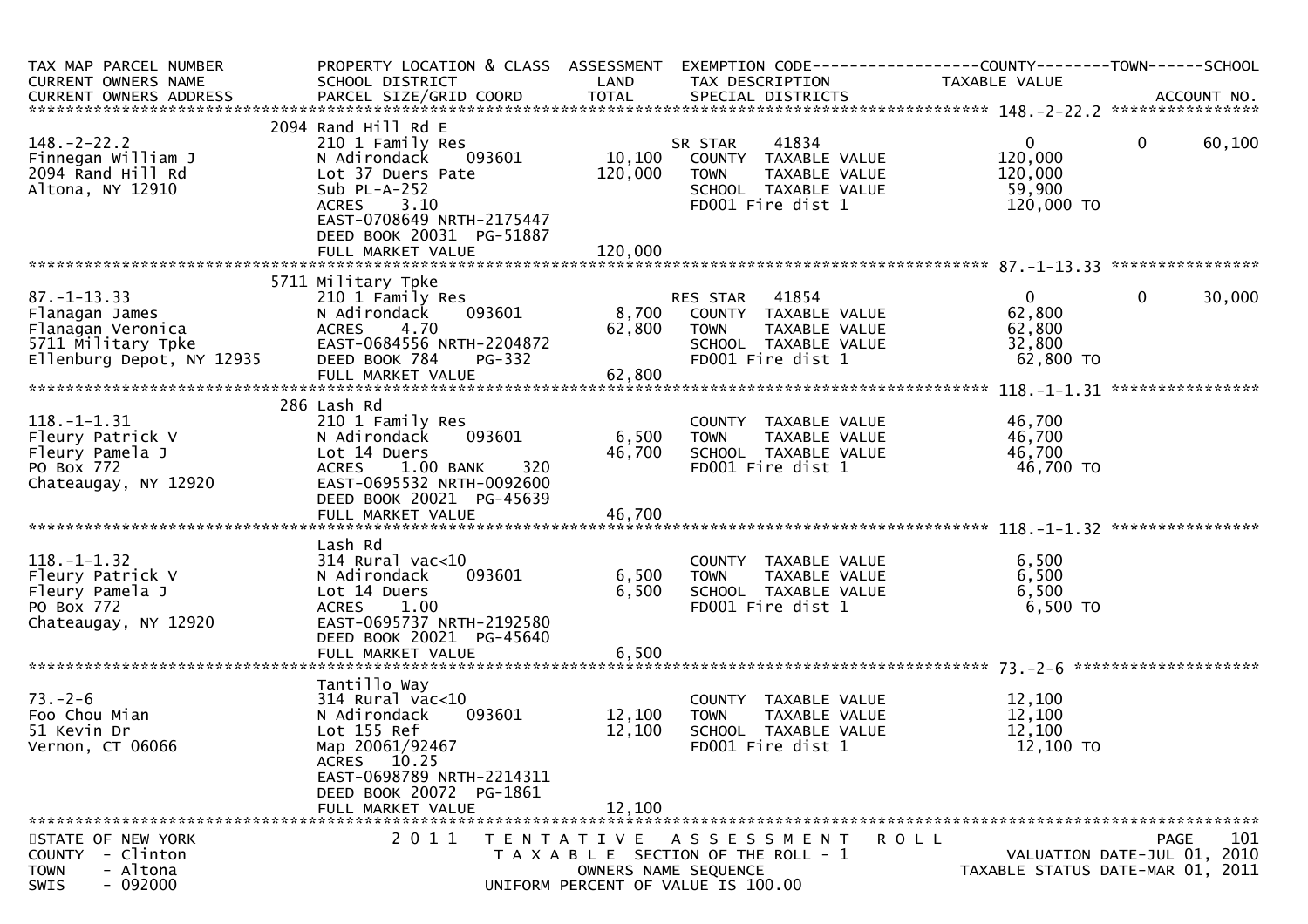| TAX MAP PARCEL NUMBER<br>CURRENT OWNERS NAME                                                | SCHOOL DISTRICT                                                                                                                                                           | LAND<br><b>TOTAL</b>       | TAX DESCRIPTION                                                                                                                                                                 | PROPERTY LOCATION & CLASS ASSESSMENT EXEMPTION CODE----------------COUNTY--------TOWN------SCHOOL<br>TAXABLE VALUE    |
|---------------------------------------------------------------------------------------------|---------------------------------------------------------------------------------------------------------------------------------------------------------------------------|----------------------------|---------------------------------------------------------------------------------------------------------------------------------------------------------------------------------|-----------------------------------------------------------------------------------------------------------------------|
|                                                                                             |                                                                                                                                                                           |                            |                                                                                                                                                                                 |                                                                                                                       |
| $135. - 2 - 14$<br>Forbes Harold<br>Forbes Margaret B<br>1140 Rt 3                          | Recore Rd<br>312 Vac w/imprv<br>Beekmantown Cen 092401<br>146-147 Duer<br>9.50<br><b>ACRES</b>                                                                            | 13,300<br>17,500           | COUNTY TAXABLE VALUE<br><b>TOWN</b><br>TAXABLE VALUE<br>SCHOOL TAXABLE VALUE<br>FD001 Fire dist 1                                                                               | 17,500<br>17,500<br>17,500<br>17,500 TO                                                                               |
| Plattsburgh, NY 12901                                                                       | EAST-0740734 NRTH-2180438<br>DEED BOOK 577<br>PG-495                                                                                                                      |                            |                                                                                                                                                                                 |                                                                                                                       |
|                                                                                             |                                                                                                                                                                           |                            |                                                                                                                                                                                 |                                                                                                                       |
| $135. - 2 - 16$<br>Forbes Harold<br>Forbes Margaret B<br>1140 Rt 3<br>Plattsburgh, NY 12901 | Recore Rd<br>321 Abandoned ag<br>Beekmantown Cen 092401<br>146-147 Duer<br>ACRES 11.00<br>EAST-0740679 NRTH-2179894<br>DEED BOOK 586<br>PG-941                            | 14,000<br>14,000           | COUNTY TAXABLE VALUE<br>TAXABLE VALUE<br><b>TOWN</b><br>SCHOOL TAXABLE VALUE<br>FD001 Fire dist 1                                                                               | 14,000<br>14,000<br>14,000<br>14,000 TO                                                                               |
|                                                                                             |                                                                                                                                                                           |                            |                                                                                                                                                                                 |                                                                                                                       |
|                                                                                             |                                                                                                                                                                           |                            |                                                                                                                                                                                 |                                                                                                                       |
| $135. - 2 - 17$<br>Forbes Harold<br>Forbes Margaret B<br>1140 Rt 3<br>Plattsburgh, NY 12901 | Recore Rd<br>321 Abandoned ag<br>Beekmantown Cen <sup>-</sup> 092401<br>146 Duer<br>ACRES 11.70<br>EAST-0740639 NRTH-2179648<br>DEED BOOK 580<br>PG-796                   | 14,200<br>14,200           | COUNTY TAXABLE VALUE<br>TAXABLE VALUE<br><b>TOWN</b><br>SCHOOL TAXABLE VALUE<br>FD001 Fire dist 1                                                                               | 14,200<br>14,200<br>14,200<br>14,200 TO                                                                               |
|                                                                                             |                                                                                                                                                                           |                            |                                                                                                                                                                                 |                                                                                                                       |
| $148. - 1 - 1$<br>Ford Christopher F<br>16 Hickory Rd<br>Sloatsburg, NY 10974               | Rand Hill Rd<br>321 Abandoned ag<br>093601<br>N Adirondack<br>Lot 37<br>ACRES 32.40<br>EAST-0706250 NRTH-2176465<br>DEED BOOK 20102 PG-32860<br>FULL MARKET VALUE         | 19,200<br>19,200<br>19,200 | COUNTY TAXABLE VALUE<br><b>TOWN</b><br>TAXABLE VALUE<br>SCHOOL TAXABLE VALUE<br>FD001 Fire dist 1                                                                               | 19,200<br>19,200<br>19,200<br>19,200 TO                                                                               |
|                                                                                             |                                                                                                                                                                           |                            |                                                                                                                                                                                 |                                                                                                                       |
| $71.1 - 1 - 19.1$<br>Forett Bertha R<br>4930 Rt 11<br>Ellenburg Depot, NY 12935             | 4930 Rt 11<br>210 1 Family Res<br>N Adirondack<br>093601<br>Bm<br>Split 20082/19437<br>1.10<br><b>ACRES</b><br>EAST-0677172 NRTH-2213667<br>DEED BOOK 617<br><b>PG-93</b> | 72,500                     | AGED C&T<br>41801<br>6,600 SR STAR<br>41834<br>COUNTY TAXABLE VALUE<br><b>TOWN</b><br>TAXABLE VALUE<br>SCHOOL TAXABLE VALUE<br>FD002 Ellenburg fire 21<br>LT002 Altona light 21 | 36,250<br>36,250<br>$\overline{0}$<br>60,100<br>$\Omega$<br>0<br>36,250<br>36,250<br>12,400<br>72,500 TO<br>72,500 TO |
|                                                                                             | FULL MARKET VALUE                                                                                                                                                         | 72,500                     |                                                                                                                                                                                 |                                                                                                                       |
| STATE OF NEW YORK<br>- Clinton<br><b>COUNTY</b><br>- Altona<br><b>TOWN</b>                  | 2 0 1 1<br>T E N T A T I V E                                                                                                                                              |                            | A S S E S S M E N T<br>T A X A B L E SECTION OF THE ROLL - 1<br>OWNERS NAME SEQUENCE                                                                                            | 102<br><b>PAGE</b><br>R O L L<br>VALUATION DATE-JUL 01, 2010<br>TAXABLE STATUS DATE-MAR 01, 2011                      |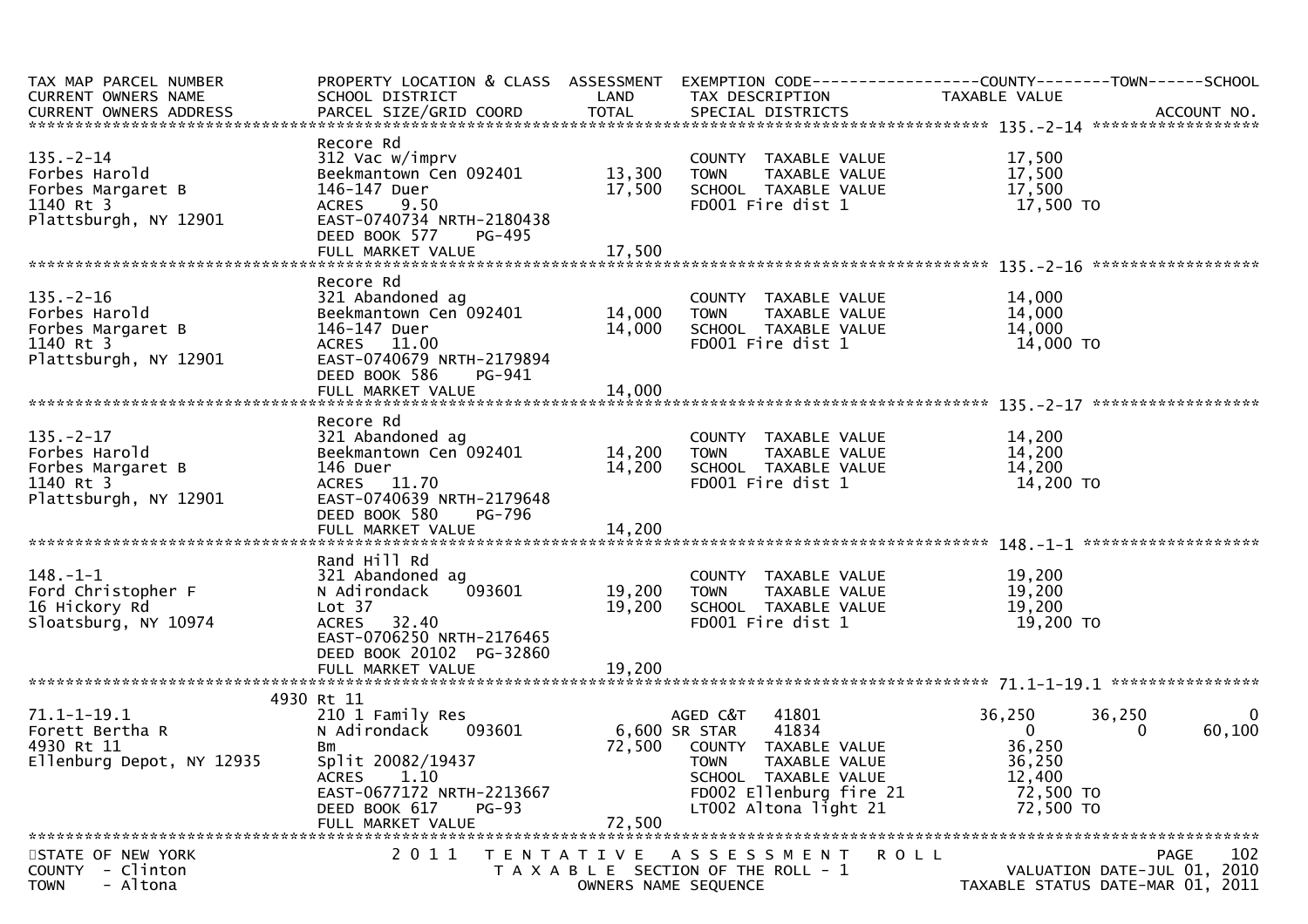| TAX MAP PARCEL NUMBER<br>CURRENT OWNERS NAME                                                 | PROPERTY LOCATION & CLASS ASSESSMENT EXEMPTION CODE----------------COUNTY-------TOWN------SCHOOL<br>SCHOOL DISTRICT                                                                      | LAND                       | TAX DESCRIPTION                                                                                                                                                                                 | TAXABLE VALUE                                                           |                                            |
|----------------------------------------------------------------------------------------------|------------------------------------------------------------------------------------------------------------------------------------------------------------------------------------------|----------------------------|-------------------------------------------------------------------------------------------------------------------------------------------------------------------------------------------------|-------------------------------------------------------------------------|--------------------------------------------|
|                                                                                              |                                                                                                                                                                                          |                            |                                                                                                                                                                                                 |                                                                         |                                            |
| $103. -1 - 4.21$<br>Forgette Rodney<br>Forgette Susan<br>102 Rabideau Rd<br>Altona, NY 12910 | 102 Rabideau Rd<br>240 Rural res<br>093601<br>N Adirondack<br>Lots 161 & 158 Ref Tr<br>102 Rabideau & 10 Bouleri<br>ACRES 29.00<br>EAST-0700411 NRTH-2199675<br>DEED BOOK 20011 PG-31629 | 133,300                    | 90 PCT OF VALUE USED FOR EXEMPTION PURPOSES<br>WARCOMALL 41131<br>19,900 RES STAR<br>41854<br>COUNTY TAXABLE VALUE<br><b>TOWN</b><br>TAXABLE VALUE<br>SCHOOL TAXABLE VALUE<br>FD001 Fire dist 1 | 29,993<br>$\overline{0}$<br>103,307<br>103,307<br>103,300<br>133,300 TO | 29,993<br>$\Omega$<br>30,000<br>$\Omega$   |
|                                                                                              |                                                                                                                                                                                          |                            |                                                                                                                                                                                                 |                                                                         |                                            |
| $74. - 1 - 49.1$<br>Forkey Christopher L<br>Forkey Jeanne<br>53 Irona Rd<br>Altona, NY 12910 | 53 Irona Rd<br>210 1 Family Res<br>093601<br>N Adirondack<br>Lot 55 Ref<br><b>ACRES</b><br>3.70 BANK<br>080<br>EAST-0709332 NRTH-2210021<br>DEED BOOK 861<br>PG-327                      | 8,100<br>76,900            | RES STAR 41854<br>COUNTY TAXABLE VALUE<br><b>TOWN</b><br>TAXABLE VALUE<br>SCHOOL TAXABLE VALUE<br>FD001 Fire dist 1<br>LT001 Altona light 1                                                     | $\Omega$<br>76,900<br>76,900<br>46,900<br>76,900 TO<br>76,900 TO        | 30,000<br>$\mathbf{0}$                     |
|                                                                                              | FULL MARKET VALUE                                                                                                                                                                        | 76,900                     |                                                                                                                                                                                                 |                                                                         |                                            |
| $74. - 1 - 1.112$<br>Forkey Lance J<br>175 Monty Rd<br>Altona, NY 12910                      | 184 Irona Rd<br>270 Mfg housing<br>N Adirondack<br>093601<br>Lots 129 & 130 Ref Tract<br>ACRES 25.00<br>EAST-0706997 NRTH-2212287<br>DEED BOOK 1005<br>PG-186<br>FULL MARKET VALUE       | 16,700<br>50,900<br>50,900 | COUNTY TAXABLE VALUE<br>TAXABLE VALUE<br><b>TOWN</b><br>SCHOOL TAXABLE VALUE<br>FD001 Fire dist 1<br>LT001 Altona light 1                                                                       | 50,900<br>50,900<br>50,900<br>50,900 TO<br>50,900 TO                    |                                            |
|                                                                                              | 175 Monty Rd                                                                                                                                                                             |                            |                                                                                                                                                                                                 |                                                                         |                                            |
| $74. -1 - 1.621$<br>Forkey Lance J<br>175 Monty Rd<br>Altona, NY 12910                       | 210 1 Family Res<br>093601<br>N Adirondack<br>Lot 129 Reftr<br>ACRES 22.30<br>EAST-0706673 NRTH-2215111<br>DEED BOOK 1031<br><b>PG-92</b><br>FULL MARKET VALUE                           | 16,200<br>30,400<br>30,400 | RES STAR 41854<br>COUNTY TAXABLE VALUE<br><b>TOWN</b><br>TAXABLE VALUE<br>SCHOOL TAXABLE VALUE<br>FD001 Fire dist 1<br>LT001 Altona light 1                                                     | $\mathbf{0}$<br>30,400<br>30,400<br>- 400<br>30,400 TO<br>30,400 TO     | 30,000<br>$\Omega$                         |
|                                                                                              |                                                                                                                                                                                          |                            |                                                                                                                                                                                                 |                                                                         |                                            |
| $118. - 1 - 1.5$<br>Forrette Henry<br>Forrette Tonya<br>272 Lash Rd<br>Altona, NY 12910      | Lash Rd<br>$314$ Rural vac<10<br>093601<br>N Adirondack<br>Lot 14 Duers<br>ACRES 1.00<br>EAST-0695997 NRTH-2192555<br>DEED BOOK 641<br><b>PG-229</b>                                     | 6,500<br>6,500             | COUNTY TAXABLE VALUE<br><b>TOWN</b><br>TAXABLE VALUE<br>SCHOOL TAXABLE VALUE<br>FD001 Fire dist 1                                                                                               | 6,500<br>6,500<br>6,500<br>6,500 TO                                     |                                            |
| STATE OF NEW YORK<br>COUNTY - Clinton                                                        | 2011                                                                                                                                                                                     |                            | TENTATIVE ASSESSMENT<br>T A X A B L E SECTION OF THE ROLL - 1                                                                                                                                   | <b>ROLL</b>                                                             | 103<br>PAGE<br>VALUATION DATE-JUL 01, 2010 |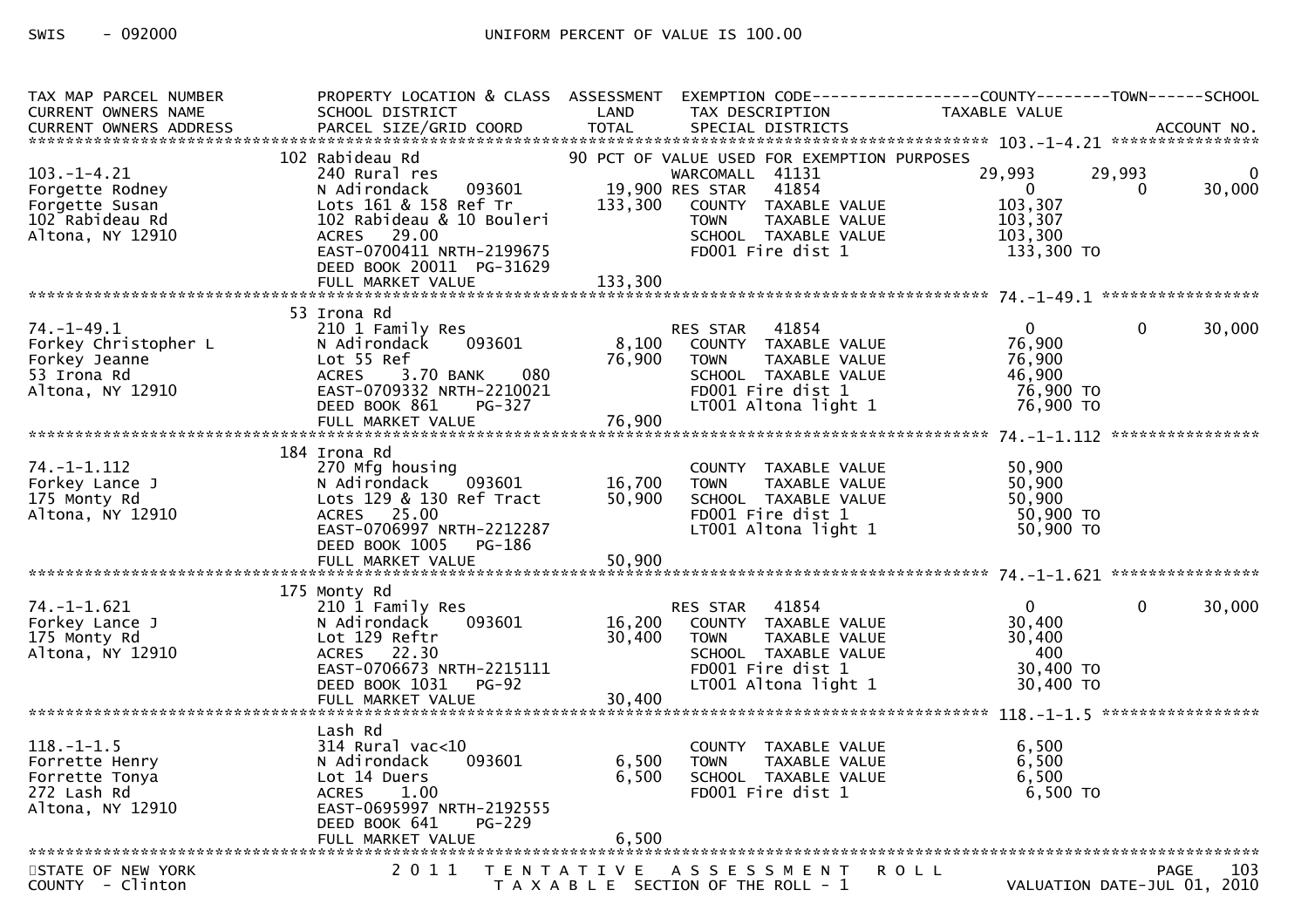## TOWN - Altona OWNERS NAME SEQUENCE TAXABLE STATUS DATE-MAR 01, 2011SWIS - 092000 UNIFORM PERCENT OF VALUE IS 100.00

| TAX MAP PARCEL NUMBER<br><b>CURRENT OWNERS NAME</b>                                                          | PROPERTY LOCATION & CLASS ASSESSMENT<br>SCHOOL DISTRICT                                                                                                                     | LAND                       | EXEMPTION CODE-----------------COUNTY--------TOWN------SCHOOL<br>TAX DESCRIPTION                                              | TAXABLE VALUE                                                                  |          |        |
|--------------------------------------------------------------------------------------------------------------|-----------------------------------------------------------------------------------------------------------------------------------------------------------------------------|----------------------------|-------------------------------------------------------------------------------------------------------------------------------|--------------------------------------------------------------------------------|----------|--------|
|                                                                                                              |                                                                                                                                                                             |                            |                                                                                                                               |                                                                                |          |        |
| $103. - 1 - 28$<br>Forsyth David<br>Forsyth Emilienne<br>7232 Somerled Ave<br>Montreal, QC, Canada<br>H4V1W3 | 216 Rabideau Rd<br>260 Seasonal res<br>N Adirondack<br>093601<br>160-161 Ref<br>4.30<br><b>ACRES</b><br>EAST-0697816 NRTH-2197709<br>DEED BOOK 99001 PG-09453               | 8,500<br>41.100            | COUNTY TAXABLE VALUE<br><b>TOWN</b><br>TAXABLE VALUE<br>SCHOOL TAXABLE VALUE<br>FD001 Fire dist 1                             | 41.100<br>41,100<br>41.100<br>41,100 TO                                        |          |        |
|                                                                                                              | Harvey Rd                                                                                                                                                                   |                            |                                                                                                                               |                                                                                |          |        |
| $135. - 1 - 20.42$<br>Fountain Danny J<br>107 Harvey Rd<br>West Chazy, NY 12992                              | 270 Mfg housing<br>093601<br>N Adirondack<br><b>ACRES</b><br>3.10<br>EAST-0734236 NRTH-2178528<br>DEED BOOK 20102 PG-30764<br>FULL MARKET VALUE                             | 10,100<br>35,000<br>35,000 | 41854<br><b>RES STAR</b><br>COUNTY TAXABLE VALUE<br><b>TOWN</b><br>TAXABLE VALUE<br>SCHOOL TAXABLE VALUE<br>FD001 Fire dist 1 | $\Omega$<br>35,000<br>35,000<br>5,000<br>35,000 TO                             | $\Omega$ | 30,000 |
|                                                                                                              |                                                                                                                                                                             |                            |                                                                                                                               |                                                                                |          |        |
| $121. - 1 - 4$<br>Fountain Derrick M<br>Fountain Colin O<br>1 LaPlante Rd<br>West Chazy, NY 12992            | Vassar Rd<br>321 Abandoned ag<br>N Adirondack<br>093601<br>150 Duer<br>ACRES 36.10<br>EAST-0738181 NRTH-2191310<br>DEED BOOK 20041 PG-66431<br>FULL MARKET VALUE            | 19,500<br>19,500<br>19,500 | COUNTY TAXABLE VALUE<br>TAXABLE VALUE<br><b>TOWN</b><br>SCHOOL TAXABLE VALUE<br>FD001 Fire dist 1                             | 19,500<br>19.500<br>19,500<br>19,500 TO                                        |          |        |
|                                                                                                              |                                                                                                                                                                             |                            |                                                                                                                               |                                                                                |          |        |
| $117. - 1 - 3.2$<br>Fountain James E<br>Coty Karen<br>874 Alder Bend Rd<br>Ellenburg Depot, NY 12935         | 874 Alder Bend Rd<br>210 1 Family Res<br>093601<br>N Adirondack<br>Lot 217 Ref Tr<br>FRNT 250.00 DPTH 150.00<br>EAST-0690559 NRTH-2189127<br><b>PG-228</b><br>DEED BOOK 949 | 6,100<br>61,500            | 41854<br><b>RES STAR</b><br>COUNTY TAXABLE VALUE<br><b>TOWN</b><br>TAXABLE VALUE<br>SCHOOL TAXABLE VALUE<br>FD001 Fire dist 1 | $\mathbf 0$<br>61,500<br>61,500<br>31.500<br>$61,500$ TO                       | $\Omega$ | 30,000 |
|                                                                                                              | FULL MARKET VALUE                                                                                                                                                           | 61,500                     |                                                                                                                               |                                                                                |          |        |
|                                                                                                              | 73 Trudo Rd                                                                                                                                                                 |                            |                                                                                                                               |                                                                                |          |        |
| $148. - 2 - 13.1$<br>Foy David<br>Foy Linda<br>73 Trudo Rd<br>Altona, NY 12910                               | 270 Mfg housing<br>N Adirondack<br>093601<br>Lot 49 Duer's Patent<br>3.80<br><b>ACRES</b><br>EAST-0712179 NRTH-2173664<br>DEED BOOK 20011 PG-35177                          | 10,400<br>44,000           | 41854<br>RES STAR<br>COUNTY TAXABLE VALUE<br><b>TOWN</b><br>TAXABLE VALUE<br>SCHOOL TAXABLE VALUE<br>FD001 Fire dist 1        | $\overline{0}$<br>44,000<br>44,000<br>14,000<br>44,000 TO                      | $\Omega$ | 30,000 |
|                                                                                                              | FULL MARKET VALUE                                                                                                                                                           | 44,000                     |                                                                                                                               |                                                                                |          |        |
| STATE OF NEW YORK<br>COUNTY - Clinton<br><b>TOWN</b><br>- Altona                                             | 2011                                                                                                                                                                        |                            | TENTATIVE ASSESSMENT<br>T A X A B L E SECTION OF THE ROLL - 1<br>OWNERS NAME SEQUENCE                                         | <b>ROLL</b><br>VALUATION DATE-JUL 01, 2010<br>TAXABLE STATUS DATE-MAR 01, 2011 | PAGE     | 104    |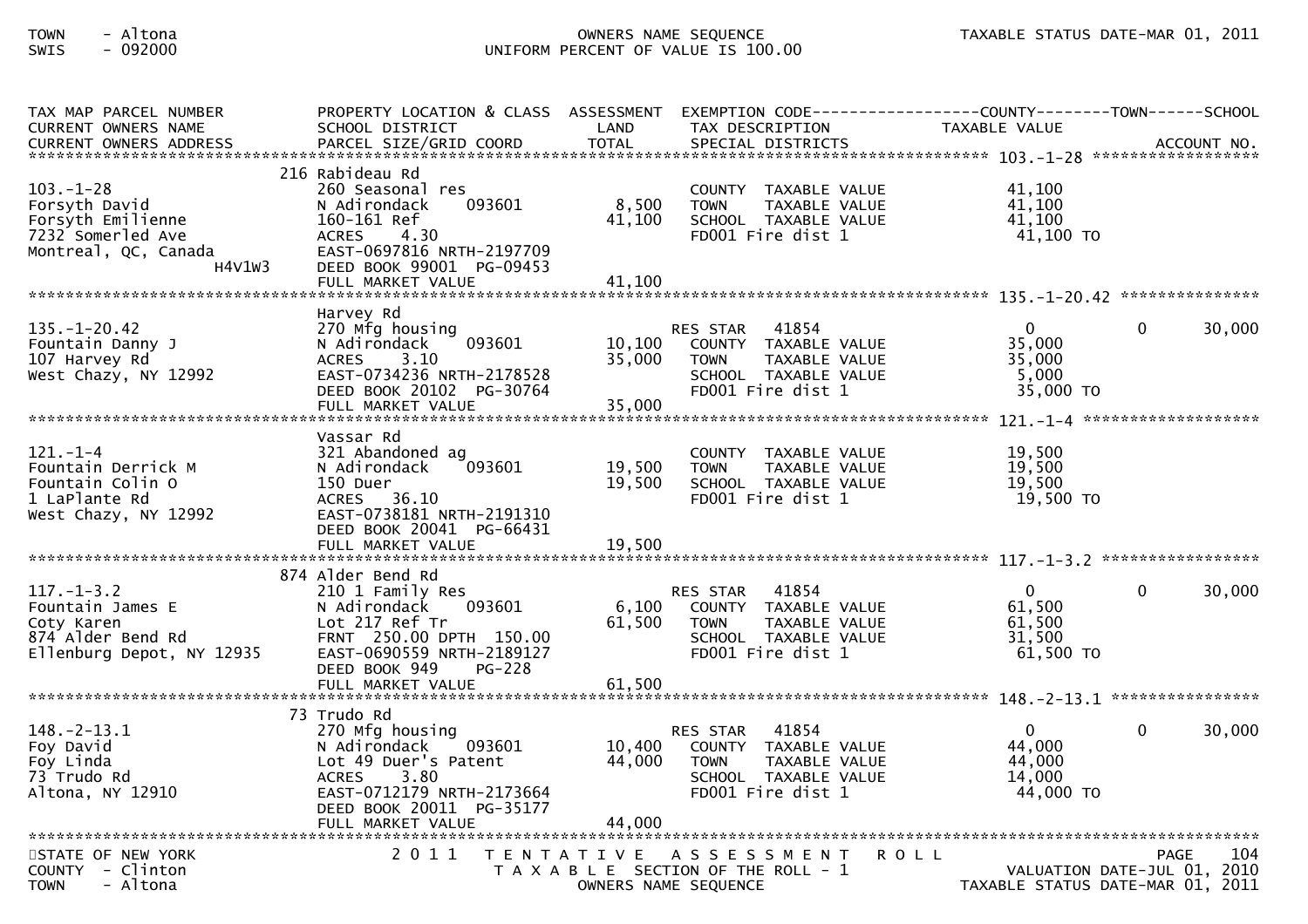| TAX MAP PARCEL NUMBER<br><b>CURRENT OWNERS NAME</b><br><b>CURRENT OWNERS ADDRESS</b>               | SCHOOL DISTRICT<br>PARCEL SIZE/GRID COORD                                                                                                                                                           | LAND<br><b>TOTAL</b>       | TAX DESCRIPTION<br>SPECIAL DISTRICTS                                                              | PROPERTY LOCATION & CLASS ASSESSMENT EXEMPTION CODE----------------COUNTY-------TOWN------SCHOOL<br>TAXABLE VALUE<br>ACCOUNT NO. |
|----------------------------------------------------------------------------------------------------|-----------------------------------------------------------------------------------------------------------------------------------------------------------------------------------------------------|----------------------------|---------------------------------------------------------------------------------------------------|----------------------------------------------------------------------------------------------------------------------------------|
| $73. - 3 - 10.3$<br>Franco Ana<br>Attn: Andre Perez<br>226 Southwind Ln<br>Newnan, GA 30265        | Helens Way<br>$314$ Rural vac< $10$<br>093601<br>N Adirondack<br>166 Ref<br><b>ACRES</b><br>2.40<br>EAST-0697167 NRTH-2214861<br>DEED BOOK 581<br>$PG-94$<br>FULL MARKET VALUE                      | 7,300<br>7,300<br>7,300    | COUNTY TAXABLE VALUE<br>TAXABLE VALUE<br><b>TOWN</b><br>SCHOOL TAXABLE VALUE<br>FD001 Fire dist 1 | 7,300<br>7,300<br>7,300<br>7,300 TO                                                                                              |
|                                                                                                    |                                                                                                                                                                                                     |                            |                                                                                                   |                                                                                                                                  |
| $88.14 - 1 - 40$<br>Freedman Lawrence<br>Fisher Susan<br>451 Lakeview<br>Hudson, QC, Canada JOP1H  | 7 Pinewood Dr<br>260 Seasonal res<br>N Adirondack<br>093601<br>Stonewall Acres Lot 40<br>FRNT 97.71 DPTH 115.00<br>EAST-0699027 NRTH-2204021<br>DEED BOOK 867<br><b>PG-222</b><br>FULL MARKET VALUE | 4,100<br>7,000<br>7,000    | COUNTY TAXABLE VALUE<br><b>TOWN</b><br>TAXABLE VALUE<br>SCHOOL TAXABLE VALUE<br>FD001 Fire dist 1 | 7,000<br>7,000<br>7,000<br>7,000 TO                                                                                              |
|                                                                                                    | Rand Hill Rd                                                                                                                                                                                        |                            |                                                                                                   |                                                                                                                                  |
| $148. - 1 - 4.1$<br>Gadbois Ricky<br>Gadbois Keri<br>4875 So Catherine St<br>Plattsburgh, NY 12901 | $314$ Rural vac<10<br>N Adirondack<br>093601<br>Lot 37 Pat Duer<br>3.00<br><b>ACRES</b><br>EAST-0707344 NRTH-2177854<br>DEED BOOK 20082 PG-17956<br>FULL MARKET VALUE                               | 10,000<br>10,000<br>10,000 | COUNTY TAXABLE VALUE<br><b>TOWN</b><br>TAXABLE VALUE<br>SCHOOL TAXABLE VALUE<br>FD001 Fire dist 1 | 10,000<br>10,000<br>10,000<br>10,000 TO                                                                                          |
|                                                                                                    |                                                                                                                                                                                                     |                            |                                                                                                   |                                                                                                                                  |
| $135. - 1 - 18.242$<br>Gagnier Francine L<br>6767 Rt 22<br>Plattsburgh, NY 12901                   | Harvey Rd<br>$314$ Rural vac< $10$<br>N Adirondack 093601<br>Lot 130 Duerville<br><b>ACRES</b><br>8.80<br>EAST-0734961 NRTH-2179659<br>DEED BOOK 864<br>PG-110                                      | 12,900<br>12,900           | COUNTY TAXABLE VALUE<br><b>TOWN</b><br>TAXABLE VALUE<br>SCHOOL TAXABLE VALUE<br>FD001 Fire dist 1 | 12,900<br>12,900<br>12,900<br>12,900 TO                                                                                          |
|                                                                                                    |                                                                                                                                                                                                     |                            |                                                                                                   |                                                                                                                                  |
| $135. - 1 - 18.244$<br>Gagnier Francine L<br>6767 Rt 22<br>Plattsburgh, NY 12901                   | 142 Harvey Rd<br>311 Res vac land<br>093601<br>N Adirondack<br>Lot 130 Duerville<br>FRNT 208.00 DPTH 208.00<br>EAST-0734482 NRTH-2179471<br>DEED BOOK 875<br><b>PG-272</b>                          | 9,200<br>9,200             | COUNTY TAXABLE VALUE<br><b>TOWN</b><br>TAXABLE VALUE<br>SCHOOL TAXABLE VALUE<br>FD001 Fire dist 1 | 9,200<br>9,200<br>9,200<br>$9,200$ TO                                                                                            |
|                                                                                                    | FULL MARKET VALUE                                                                                                                                                                                   | 9,200                      |                                                                                                   |                                                                                                                                  |
| STATE OF NEW YORK<br>COUNTY - Clinton<br>- Altona<br><b>TOWN</b>                                   | 2011                                                                                                                                                                                                | OWNERS NAME SEQUENCE       | TENTATIVE ASSESSMENT<br>T A X A B L E SECTION OF THE ROLL - 1                                     | 105<br><b>PAGE</b><br>R O L L<br>VALUATION DATE-JUL 01, 2010<br>TAXABLE STATUS DATE-MAR 01, 2011                                 |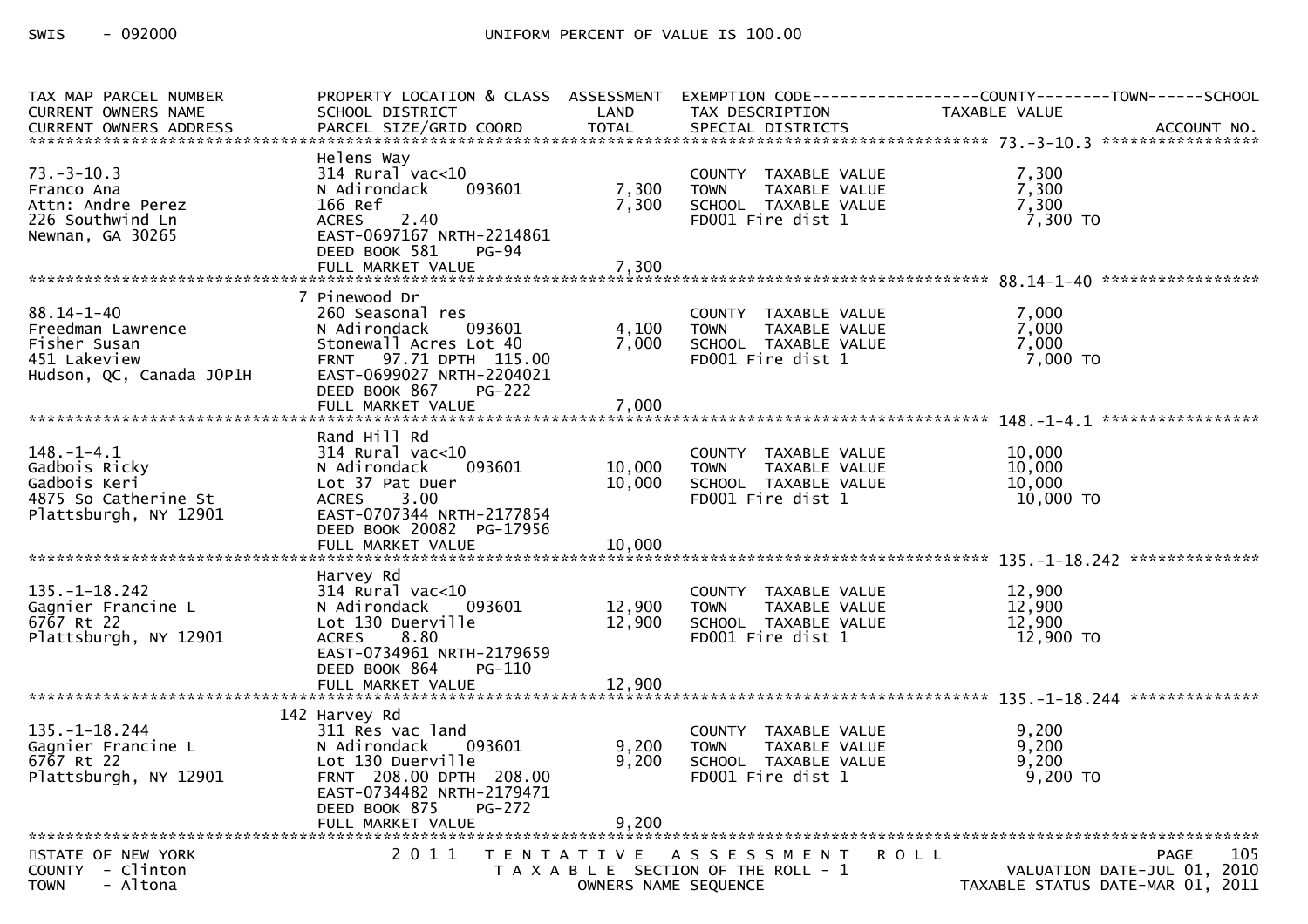| TAX MAP PARCEL NUMBER                                                                                                     |                                                                                                                                                               |                      |                                                                                                                           | PROPERTY LOCATION & CLASS ASSESSMENT EXEMPTION CODE----------------COUNTY-------TOWN------SCHOOL |
|---------------------------------------------------------------------------------------------------------------------------|---------------------------------------------------------------------------------------------------------------------------------------------------------------|----------------------|---------------------------------------------------------------------------------------------------------------------------|--------------------------------------------------------------------------------------------------|
| <b>CURRENT OWNERS NAME</b>                                                                                                | SCHOOL DISTRICT                                                                                                                                               | LAND                 | TAX DESCRIPTION                                                                                                           | <b>TAXABLE VALUE</b>                                                                             |
|                                                                                                                           |                                                                                                                                                               |                      |                                                                                                                           |                                                                                                  |
| $148. - 2 - 11.1$<br>Gagnon Michael A<br>Gagnon Connie L<br>119 Rabideau St<br>Cadyville, NY 12918                        | Rand Hill Rd<br>260 Seasonal res<br>N Adirondack<br>093601<br>50 Duer<br>ACRES 62.90<br>EAST-0716231 NRTH-2171677<br>DEED BOOK 20061 PG-91263                 | 23,800<br>45,000     | COUNTY TAXABLE VALUE<br>TAXABLE VALUE<br><b>TOWN</b><br>SCHOOL TAXABLE VALUE<br>FD001 Fire dist 1                         | 45,000<br>45,000<br>45,000<br>45,000 TO                                                          |
|                                                                                                                           | FULL MARKET VALUE                                                                                                                                             | 45,000               |                                                                                                                           |                                                                                                  |
|                                                                                                                           |                                                                                                                                                               |                      |                                                                                                                           |                                                                                                  |
| $106. - 1 - 4.1$<br>Gamache Clifton G Jr<br>Gamache Laura A<br>440 Vassar Rd<br>Altona, NY 12910                          | 440 Vassar Rd<br>240 Rural res<br>093601<br>N Adirondack<br>152 Duer<br>080<br>ACRES 62.00 BANK<br>EAST-0738813 NRTH-2198002<br>DEED BOOK 20021 PG-44304      | 24,700<br>167,000    | RES STAR 41854<br>COUNTY TAXABLE VALUE<br><b>TOWN</b><br>TAXABLE VALUE<br>SCHOOL TAXABLE VALUE<br>FD001 Fire dist 1       | $\overline{0}$<br>30,000<br>$\mathbf{0}$<br>167,000<br>167,000<br>137,000<br>167,000 TO          |
|                                                                                                                           | Helens Way                                                                                                                                                    |                      |                                                                                                                           |                                                                                                  |
| $73. - 3 - 4$<br>Gamelin Lisa<br>Sorrel Larry<br>118 Sailly Av #204<br>Plattsburgh, NY 12901                              | $314$ Rural vac< $10$<br>N Adirondack<br>093601<br>166 Ref<br>4.10<br><b>ACRES</b><br>EAST-0695208 NRTH-2214164<br>DEED BOOK 20072 PG-6681                    | 8,400<br>8,400       | COUNTY TAXABLE VALUE<br><b>TOWN</b><br>TAXABLE VALUE<br>SCHOOL TAXABLE VALUE<br>FD001 Fire dist 1                         | 8,400<br>8,400<br>8,400<br>8,400 TO                                                              |
|                                                                                                                           | FULL MARKET VALUE                                                                                                                                             | 8,400                |                                                                                                                           |                                                                                                  |
| $73. - 3 - 10.112$<br>Garcia Angelo<br>Garcia Carman<br>Attn: Angelo Garcia Jr<br>2130 Odessa Gardens<br>Odessa, FL 33556 | Helens Way<br>$314$ Rural vac< $10$<br>N Adirondack<br>093601<br>166 Ref<br><b>ACRES</b><br>5.70<br>EAST-0696992 NRTH-2214109<br>DEED BOOK 585<br>PG-993      | 9,300<br>9,300       | COUNTY TAXABLE VALUE<br><b>TOWN</b><br>TAXABLE VALUE<br>SCHOOL TAXABLE VALUE<br>FD001 Fire dist 1                         | 9,300<br>9,300<br>9,300<br>$9,300$ TO                                                            |
|                                                                                                                           |                                                                                                                                                               |                      |                                                                                                                           |                                                                                                  |
| $89.1 - 2 - 36$<br>Gardenier Dr Turken<br>115 St Andrews Dr NE<br>Vienna, VA 22180                                        | 554 Devils Den Rd<br>230 3 Family Res<br>093601<br>N Adirondack<br>111 Ref<br>FRNT 132.00 DPTH 132.00<br>EAST-0710990 NRTH-2208757<br>DEED BOOK 586<br>PG-754 | 5,300<br>77,800      | COUNTY TAXABLE VALUE<br>TAXABLE VALUE<br><b>TOWN</b><br>SCHOOL TAXABLE VALUE<br>FD001 Fire dist 1<br>LT001 Altona light 1 | 77,800<br>77,800<br>77,800<br>77,800 TO<br>77,800 TO                                             |
| STATE OF NEW YORK                                                                                                         | 2011                                                                                                                                                          |                      | TENTATIVE ASSESSMENT                                                                                                      | 106<br><b>ROLL</b><br><b>PAGE</b>                                                                |
| COUNTY - Clinton<br><b>TOWN</b><br>- Altona                                                                               |                                                                                                                                                               | OWNERS NAME SEQUENCE | T A X A B L E SECTION OF THE ROLL - 1                                                                                     | VALUATION DATE-JUL 01, 2010<br>TAXABLE STATUS DATE-MAR 01, 2011                                  |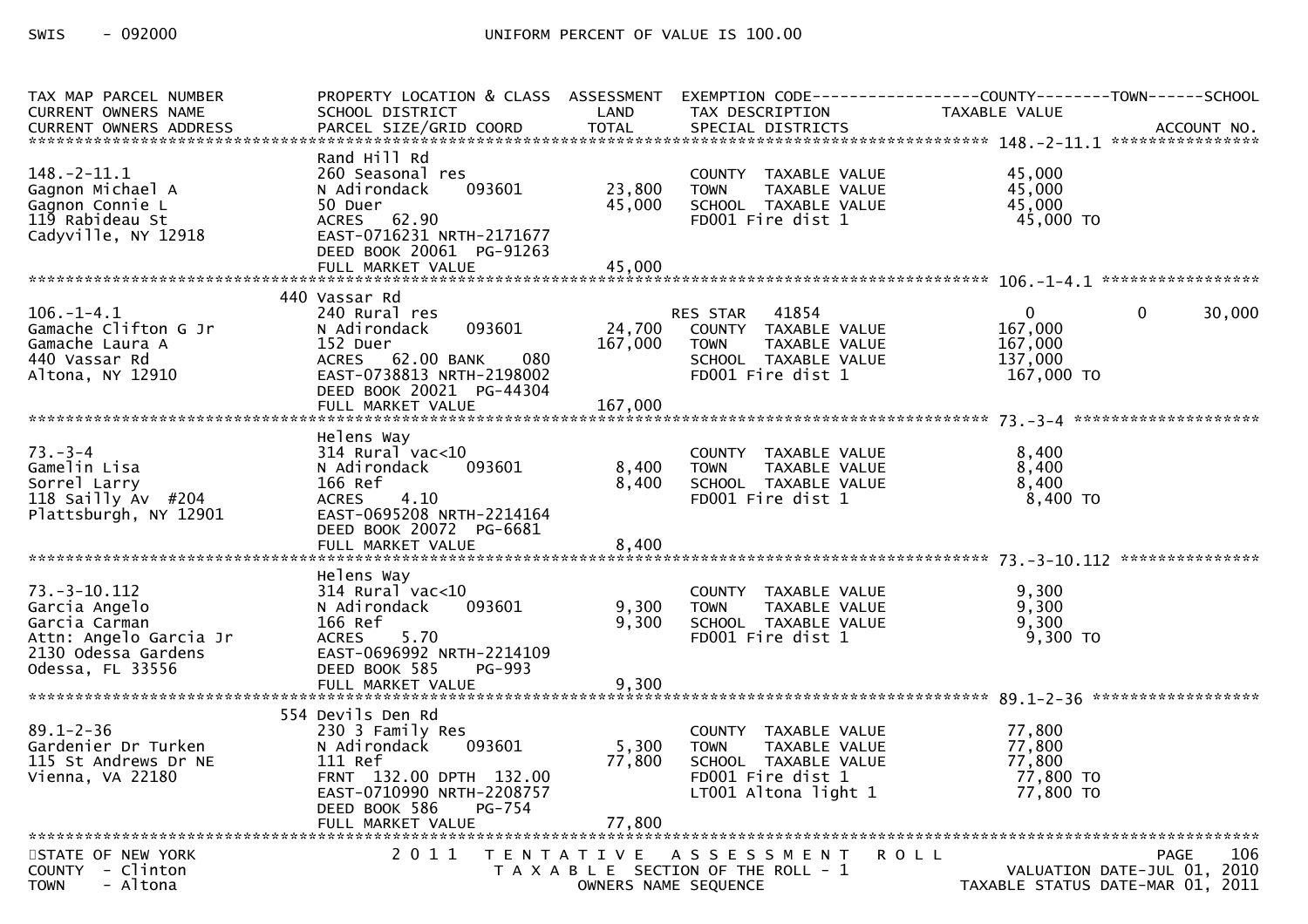| TAX MAP PARCEL NUMBER                                                                                                                  | PROPERTY LOCATION & CLASS ASSESSMENT                                                                                                                               |                         |                                                                                                   | EXEMPTION CODE-----------------COUNTY-------TOWN------SCHOOL                                  |
|----------------------------------------------------------------------------------------------------------------------------------------|--------------------------------------------------------------------------------------------------------------------------------------------------------------------|-------------------------|---------------------------------------------------------------------------------------------------|-----------------------------------------------------------------------------------------------|
| <b>CURRENT OWNERS NAME</b><br><b>CURRENT OWNERS ADDRESS</b>                                                                            | SCHOOL DISTRICT<br>PARCEL SIZE/GRID COORD                                                                                                                          | LAND<br><b>TOTAL</b>    | TAX DESCRIPTION<br>SPECIAL DISTRICTS                                                              | <b>TAXABLE VALUE</b><br>ACCOUNT NO.                                                           |
|                                                                                                                                        |                                                                                                                                                                    |                         |                                                                                                   |                                                                                               |
| $118. - 1 - 17.8$<br>Gardner Custodian Michael J<br>For Juliana Lynn Gardner<br>$2713$ Rand Hill Rd<br>Altona, NY 12910                | Rand Hill Rd<br>311 Res vac land<br>N Adirondack<br>093601<br>Lot 16 Ref Tr<br><b>ACRES</b><br>1.00<br>EAST-0703356 NRTH-2188444<br>DEED BOOK 20001 PG-22103       | 6,500<br>6,500          | COUNTY TAXABLE VALUE<br>TAXABLE VALUE<br><b>TOWN</b><br>SCHOOL TAXABLE VALUE<br>FD001 Fire dist 1 | 6,500<br>6,500<br>6,500<br>$6,500$ TO                                                         |
|                                                                                                                                        | FULL MARKET VALUE                                                                                                                                                  | 6.500                   |                                                                                                   |                                                                                               |
| $118. - 1 - 17.7$<br>Gardner Jill Elyse<br>Attn: Michael J Gardner Custod Lot 16 Duers Patent<br>2713 Rand Hill Rd<br>Altona, NY 12910 | Rand Hill Rd<br>311 Res vac land<br>N Adirondack<br>093601<br>FRNT 208.00 DPTH 183.25<br>EAST-0703300 NRTH-2188818<br>DEED BOOK 1039 PG-150<br>FULL MARKET VALUE   | 6,400<br>6,400<br>6,400 | COUNTY TAXABLE VALUE<br><b>TOWN</b><br>TAXABLE VALUE<br>SCHOOL TAXABLE VALUE<br>FD001 Fire dist 1 | 6,400<br>6,400<br>6,400<br>6,400 TO                                                           |
|                                                                                                                                        |                                                                                                                                                                    |                         |                                                                                                   |                                                                                               |
| $118. - 1 - 17.6$<br>Gardner Justin M<br>Attn: Michael J Gardner Custod Lot 16 Duer Patent<br>2713 Rand Hill Rd<br>Altona, NY 12910    | Rand Hill Rd<br>311 Res vac land<br>N Adirondack<br>093601<br>FRNT 208.00 DPTH 183.25<br>EAST-0703168 NRTH-2189514<br>DEED BOOK 1039 PG-147<br>FULL MARKET VALUE   | 6,400<br>6,400<br>6,400 | COUNTY TAXABLE VALUE<br><b>TOWN</b><br>TAXABLE VALUE<br>SCHOOL TAXABLE VALUE<br>FD001 Fire dist 1 | 6,400<br>6,400<br>6,400<br>6,400 TO                                                           |
|                                                                                                                                        |                                                                                                                                                                    |                         |                                                                                                   |                                                                                               |
| $118. - 1 - 17.1$<br>Gardner Michael J<br>Gardner Amy L<br>2713 Rand Hill Rd<br>Altona, NY 12910                                       | Rand Hill Rd<br>312 Vac w/imprv<br>093601<br>N Adirondack<br>Lot 16 Ref Tr<br>ACRES 92.10<br>EAST-0701720 NRTH-2188687<br>DEED BOOK 20001 PG-26690                 | 41,300<br>45,000        | COUNTY TAXABLE VALUE<br><b>TOWN</b><br>TAXABLE VALUE<br>SCHOOL TAXABLE VALUE<br>FD001 Fire dist 1 | 45,000<br>45,000<br>45.000<br>45,000 TO                                                       |
|                                                                                                                                        |                                                                                                                                                                    |                         |                                                                                                   |                                                                                               |
| $118. - 1 - 17.2$<br>Gardner Michael J<br>Gardner Amy L<br>2713 Rand Hill Rd<br>Altona, NY 12910                                       | Rand Hill Rd<br>$314$ Rural vac<10<br>093601<br>N Adirondack<br>Lot 41 Duers Pat<br>6.10<br><b>ACRES</b><br>EAST-0703717 NRTH-2189141<br>DEED BOOK 826<br>$PG-304$ | 9,600<br>9.600          | COUNTY TAXABLE VALUE<br><b>TOWN</b><br>TAXABLE VALUE<br>SCHOOL TAXABLE VALUE<br>FD001 Fire dist 1 | 9,600<br>9,600<br>9.600<br>$9,600$ TO                                                         |
|                                                                                                                                        | FULL MARKET VALUE                                                                                                                                                  | 9,600                   |                                                                                                   |                                                                                               |
| STATE OF NEW YORK<br>COUNTY - Clinton<br>- Altona<br><b>TOWN</b>                                                                       | 2 0 1 1                                                                                                                                                            | OWNERS NAME SEQUENCE    | TENTATIVE ASSESSMENT<br>T A X A B L E SECTION OF THE ROLL - 1                                     | 107<br><b>PAGE</b><br>ROLL<br>VALUATION DATE-JUL 01, 2010<br>TAXABLE STATUS DATE-MAR 01, 2011 |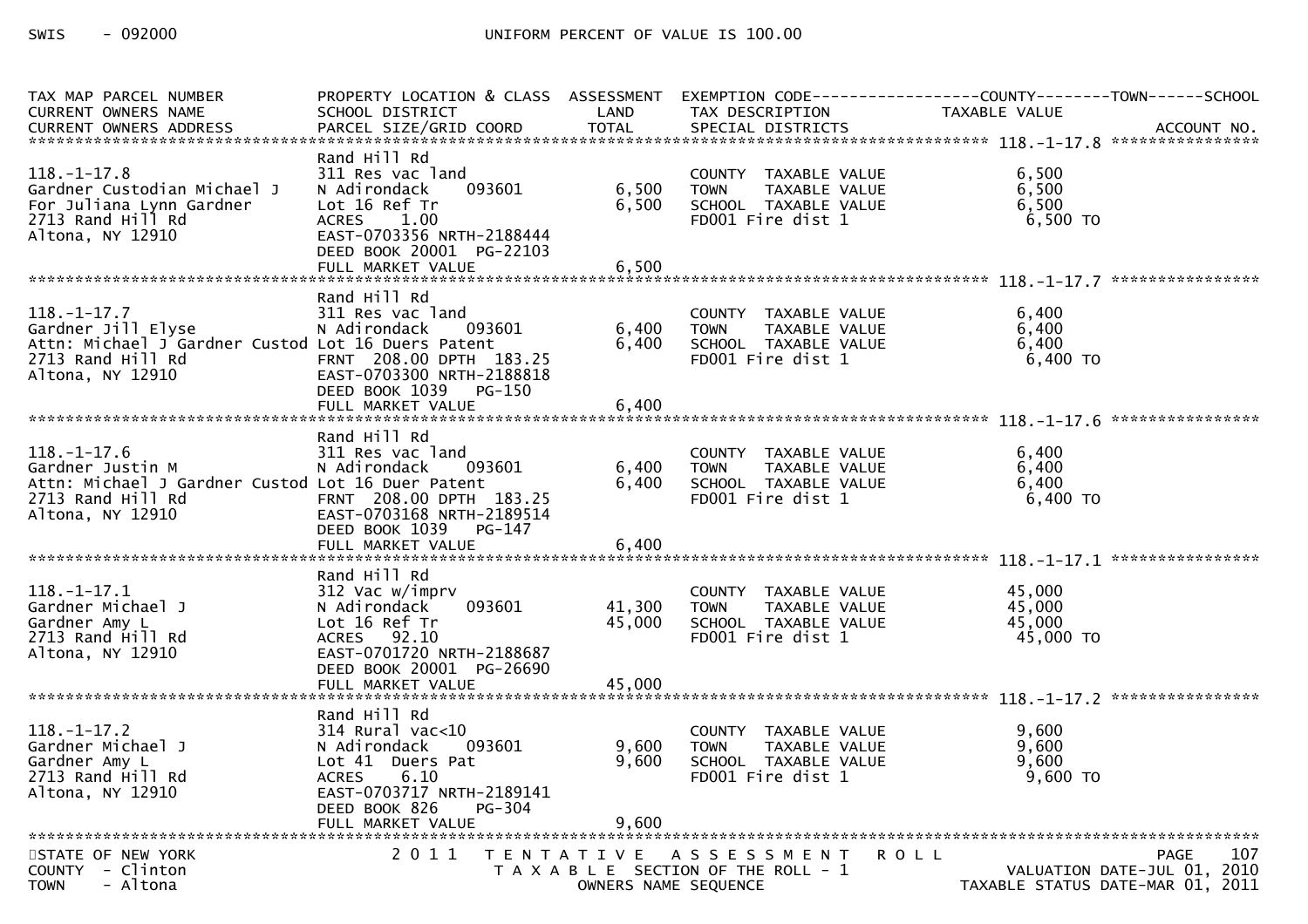| TAX MAP PARCEL NUMBER              | PROPERTY LOCATION & CLASS ASSESSMENT EXEMPTION CODE----------------COUNTY--------TOWN------SCHOOL |                  |                                                      |                                  |                |        |
|------------------------------------|---------------------------------------------------------------------------------------------------|------------------|------------------------------------------------------|----------------------------------|----------------|--------|
| <b>CURRENT OWNERS NAME</b>         | SCHOOL DISTRICT                                                                                   | LAND             | TAX DESCRIPTION                                      | TAXABLE VALUE                    |                |        |
|                                    |                                                                                                   |                  |                                                      |                                  |                |        |
|                                    | 2713 Rand Hill Rd                                                                                 |                  |                                                      |                                  |                |        |
| $118. - 1 - 17.5$                  | 210 1 Family Res<br>093601<br>N Adirondack                                                        | 7,600            | RES STAR 41854<br>COUNTY TAXABLE VALUE               | $\Omega$<br>194,400              | $\Omega$       | 30,000 |
| Gardner Michael J<br>Gardner Amy L | Lots 16 & 17 Duers Patent                                                                         | 194,400          | <b>TOWN</b><br>TAXABLE VALUE                         | 194,400                          |                |        |
| 2713 Rand Hill Rd                  | 2.50<br><b>ACRES</b>                                                                              |                  | SCHOOL TAXABLE VALUE                                 | 164,400                          |                |        |
| Altona, NY 12910                   | EAST-0703181 NRTH-2189082                                                                         |                  | FD001 Fire dist 1                                    | 194,400 TO                       |                |        |
|                                    | DEED BOOK 1034<br>PG-58                                                                           |                  |                                                      |                                  |                |        |
|                                    | FULL MARKET VALUE                                                                                 | 194,400          |                                                      |                                  |                |        |
|                                    | 2785 Rand Hill Rd                                                                                 |                  |                                                      |                                  |                |        |
| $118. - 1 - 4.2$                   | 210 1 Family Res                                                                                  |                  | 41834<br>SR STAR                                     | $\overline{0}$                   | $\overline{0}$ | 57,200 |
| Gardner Michael J & Amy L          | 093601<br>N Adirondack                                                                            | 6,500            | COUNTY TAXABLE VALUE                                 | 57,200                           |                |        |
| Gardner Life Use Virginia R        | Lot 16 Duers Patent                                                                               | 57,200           | TAXABLE VALUE<br><b>TOWN</b>                         | 57,200                           |                |        |
| 2713 Rand Hill Rd                  | 1.00<br><b>ACRES</b>                                                                              |                  | SCHOOL TAXABLE VALUE                                 | $\overline{\mathbf{0}}$          |                |        |
| Altona, NY 12910                   | EAST-0702907 NRTH-2190839<br>DEED BOOK 1034 PG-61                                                 |                  | FD001 Fire dist 1                                    | 57,200 TO                        |                |        |
|                                    |                                                                                                   |                  |                                                      |                                  |                |        |
|                                    |                                                                                                   |                  |                                                      |                                  |                |        |
|                                    | Rand Hill Rd                                                                                      |                  |                                                      |                                  |                |        |
| 118. -1-17.91<br>Gardner Patrick E | 321 Abandoned ag                                                                                  |                  | COUNTY TAXABLE VALUE                                 | 20,300<br>20,300                 |                |        |
| 2842 Route 374                     | 093601<br>N Adirondack<br>Lot 17 Duers Patent                                                     | 20,300<br>20,300 | <b>TOWN</b><br>TAXABLE VALUE<br>SCHOOL TAXABLE VALUE | 20,300                           |                |        |
| Ellenburg Depot, NY 12935          | ACRES 47.50                                                                                       |                  | FD001 Fire dist 1                                    | 20,300 TO                        |                |        |
|                                    | EAST-0702148 NRTH-2186312                                                                         |                  |                                                      |                                  |                |        |
|                                    | DEED BOOK 20102 PG-35876                                                                          |                  |                                                      |                                  |                |        |
|                                    |                                                                                                   |                  |                                                      |                                  |                |        |
|                                    | 345 Irona Rd                                                                                      |                  |                                                      |                                  |                |        |
| $73. - 1 - 29$                     | 270 Mfg housing                                                                                   |                  | RES STAR 41854                                       | $\mathbf{0}$                     | $\mathbf{0}$   | 29,000 |
| Garlock Barcomb Tammy M            | 093601<br>N Adirondack                                                                            | 6,400            | COUNTY TAXABLE VALUE                                 | 29,000                           |                |        |
| 3381 Rt 11                         | Lot 138 Ref                                                                                       | 29,000           | TAXABLE VALUE<br><b>TOWN</b>                         | 29,000                           |                |        |
| Mooers Forks, NY 12959             | FRNT 150.00 DPTH 250.00<br>EAST-0702979 NRTH-2212412                                              |                  | SCHOOL TAXABLE VALUE<br>FD001 Fire dist 1            | $\overline{0}$<br>29,000 TO      |                |        |
|                                    | DEED BOOK 20031 PG-60981                                                                          |                  | LT001 Altona light 1                                 | 29,000 TO                        |                |        |
|                                    |                                                                                                   |                  |                                                      |                                  |                |        |
|                                    |                                                                                                   |                  |                                                      |                                  |                |        |
| $73. - 1 - 45.31$                  | Alder Bend Rd<br>$314$ Rural vac< $10$                                                            |                  |                                                      | 6,500                            |                |        |
| Garrand Beverly Ann LaFave         | 093601<br>N Adirondack                                                                            | 6,500            | COUNTY TAXABLE VALUE<br><b>TOWN</b><br>TAXABLE VALUE | 6,500                            |                |        |
| 1831 Alder Bend Rd                 | Lot 165 Ref Tr                                                                                    | 6,500            | SCHOOL TAXABLE VALUE                                 | 6,500                            |                |        |
| Altona, NY 12910                   | <b>ACRES</b><br>1.00                                                                              |                  | FD001 Fire dist 1                                    | 6,500 TO                         |                |        |
|                                    | EAST-0697474 NRTH-2210168                                                                         |                  |                                                      |                                  |                |        |
|                                    | DEED BOOK 852<br><b>PG-78</b>                                                                     |                  |                                                      |                                  |                |        |
|                                    |                                                                                                   |                  |                                                      |                                  |                |        |
| STATE OF NEW YORK                  |                                                                                                   |                  | 2011 TENTATIVE ASSESSMENT                            | <b>ROLL</b>                      | <b>PAGE</b>    | 108    |
| $COUNTY - Clinton$                 |                                                                                                   |                  | T A X A B L E SECTION OF THE ROLL - 1                | VALUATION DATE-JUL 01, 2010      |                |        |
| <b>TOWN</b><br>- Altona            |                                                                                                   |                  | OWNERS NAME SEQUENCE                                 | TAXABLE STATUS DATE-MAR 01, 2011 |                |        |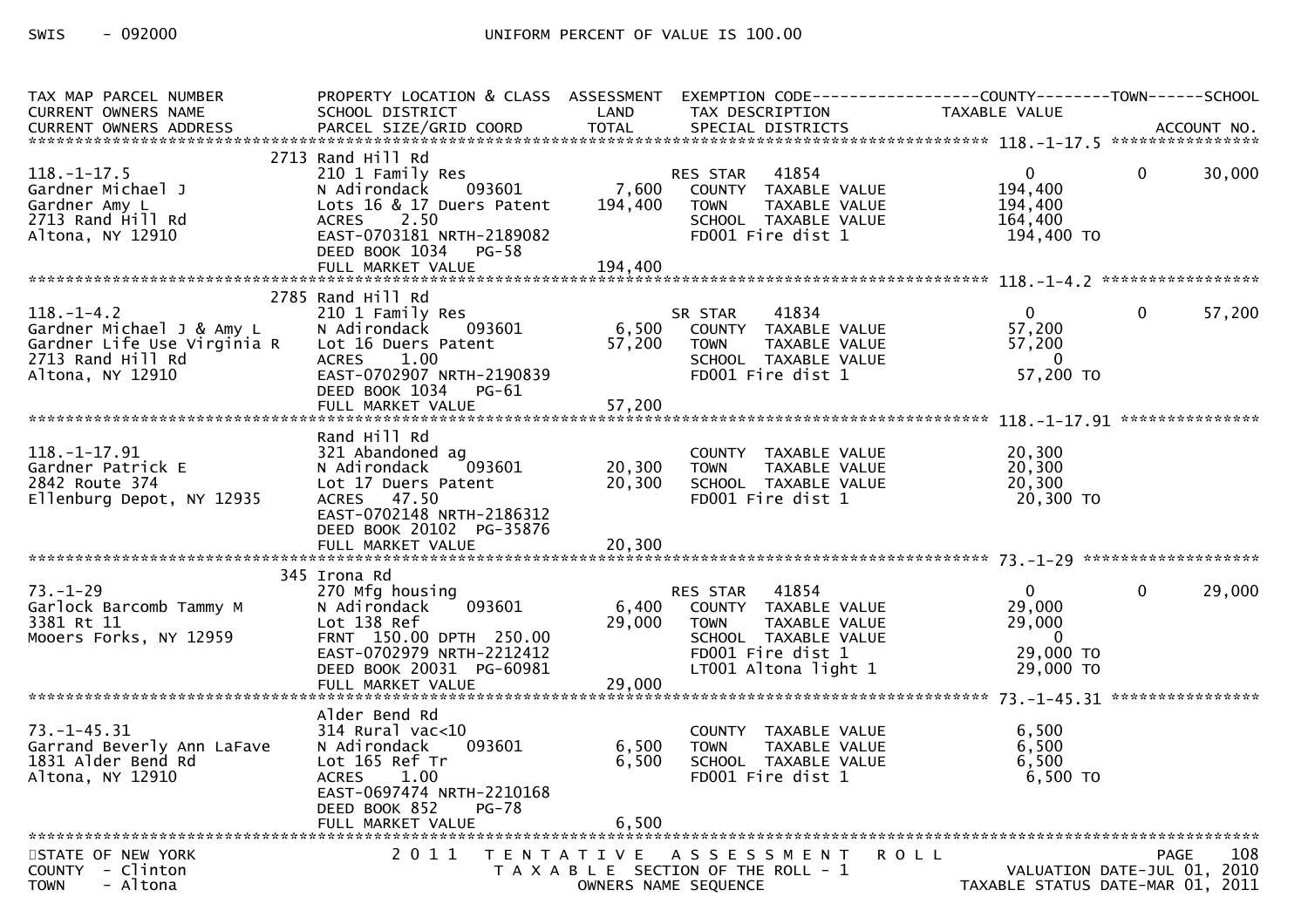| TAX MAP PARCEL NUMBER<br>CURRENT OWNERS NAME                                                    | PROPERTY LOCATION & CLASS ASSESSMENT<br>SCHOOL DISTRICT                                                                                                                           | LAND                       | EXEMPTION CODE------------------COUNTY--------TOWN------SCHOOL<br>TAX DESCRIPTION                                      | TAXABLE VALUE                                                     |                |        |
|-------------------------------------------------------------------------------------------------|-----------------------------------------------------------------------------------------------------------------------------------------------------------------------------------|----------------------------|------------------------------------------------------------------------------------------------------------------------|-------------------------------------------------------------------|----------------|--------|
|                                                                                                 |                                                                                                                                                                                   |                            |                                                                                                                        |                                                                   |                |        |
| $73. - 1 - 45.2$<br>Garrand Gary L<br>Garrand Beverly<br>1831 Alder Bend Rd<br>Altona, NY 12910 | 1831 Alder Bend Rd<br>210 1 Family Res<br>093601<br>N Adirondack<br>Lot 165 Ref Tr<br>FRNT 150.00 DPTH 223.00<br>EAST-0697441 NRTH-2210007<br>DEED BOOK 589<br>PG-136             | 6,300<br>77,800            | 41854<br>RES STAR<br>COUNTY TAXABLE VALUE<br><b>TOWN</b><br>TAXABLE VALUE<br>SCHOOL TAXABLE VALUE<br>FD001 Fire dist 1 | $\overline{0}$<br>77,800<br>77,800<br>47,800<br>77,800 TO         | $\mathbf{0}$   | 30,000 |
|                                                                                                 |                                                                                                                                                                                   |                            |                                                                                                                        |                                                                   |                |        |
| $73. - 1 - 54$<br>Garrand Holly M<br>Garrand Thomas<br>545 Irona Rd<br>Altona, NY 12910         | 545 Irona Rd<br>210 1 Family Res<br>093601<br>N Adirondack<br>Lot 155 Ref Tr<br>FRNT 152.00 DPTH<br>80.00<br>080<br>BANK<br>EAST-0698187 NRTH-2212811<br>DEED BOOK 99001 PG-10392 | 3,700<br>65,000            | RES STAR 41854<br>COUNTY TAXABLE VALUE<br>TAXABLE VALUE<br><b>TOWN</b><br>SCHOOL TAXABLE VALUE<br>FD001 Fire dist 1    | $\mathbf{0}$<br>65,000<br>65,000<br>35,000<br>65,000 TO           | $\mathbf{0}$   | 30,000 |
|                                                                                                 | FULL MARKET VALUE                                                                                                                                                                 | 65,000                     |                                                                                                                        |                                                                   |                |        |
|                                                                                                 | 1845 Alder Bend Rd                                                                                                                                                                |                            |                                                                                                                        |                                                                   |                |        |
| $73. - 1 - 45.32$<br>Garrand Jason<br>1845 Alder Bend Rd<br>Altona, NY 12910                    | 270 Mfg housing<br>093601<br>N Adirondack<br>Lot 165 Ref Tract Patent<br>ACRES 1.00<br>EAST-0697508 NRTH-2210336<br>DEED BOOK 20021 PG-47204                                      | 6,500<br>20,000            | RES STAR 41854<br>COUNTY TAXABLE VALUE<br><b>TOWN</b><br>TAXABLE VALUE<br>SCHOOL TAXABLE VALUE<br>FD001 Fire dist 1    | $\overline{0}$<br>20,000<br>20,000<br>$\overline{0}$<br>20,000 TO | $\overline{0}$ | 20,000 |
|                                                                                                 |                                                                                                                                                                                   |                            |                                                                                                                        |                                                                   |                |        |
| $74. - 1 - 1.2$<br>Garrand Jennifer<br>Monette Wilford<br>96 Irona Rd<br>Altona, NY 12910       | 96 Irona Rd<br>270 Mfg housing<br>093601<br>N Adirondack<br>Lot 130 Ref Tr<br>ACRES 1.50<br>EAST-0708618 NRTH-2210668                                                             | 6,600<br>32,000            | RES STAR 41854<br>COUNTY TAXABLE VALUE<br><b>TOWN</b><br>TAXABLE VALUE<br>SCHOOL TAXABLE VALUE<br>FD001 Fire dist 1    | $\overline{0}$<br>32,000<br>32,000<br>2,000<br>32,000 TO          | $\mathbf{0}$   | 30,000 |
|                                                                                                 | DEED BOOK 20011 PG-36803<br>FULL MARKET VALUE                                                                                                                                     | 32,000                     | LT001 Altona light 1                                                                                                   | 32,000 TO                                                         |                |        |
|                                                                                                 | 754 Jerusalem Rd                                                                                                                                                                  |                            |                                                                                                                        |                                                                   |                |        |
| $131. - 1 - 8.11$<br>Garrant Et Al Earl E<br>146 Fiske Rd<br>West Chazy, NY 12992               | 260 Seasonal res<br>093601<br>N Adirondack<br>Lot 221 Ref Tr<br>ACRES 46.00<br>EAST-0693078 NRTH-2177690<br>DEED BOOK 20041 PG-74176<br>FULL MARKET VALUE                         | 17,300<br>23,300<br>23,300 | COUNTY TAXABLE VALUE<br><b>TOWN</b><br>TAXABLE VALUE<br>SCHOOL TAXABLE VALUE<br>FD001 Fire dist 1                      | 23,300<br>23,300<br>23,300<br>23,300 TO                           |                |        |
|                                                                                                 |                                                                                                                                                                                   |                            |                                                                                                                        |                                                                   |                |        |
| STATE OF NEW YORK<br>COUNTY - Clinton                                                           |                                                                                                                                                                                   |                            | 2011 TENTATIVE ASSESSMENT<br>T A X A B L E SECTION OF THE ROLL - 1                                                     | ROLL<br>VALUATION DATE-JUL 01, 2010                               | <b>PAGE</b>    | 109    |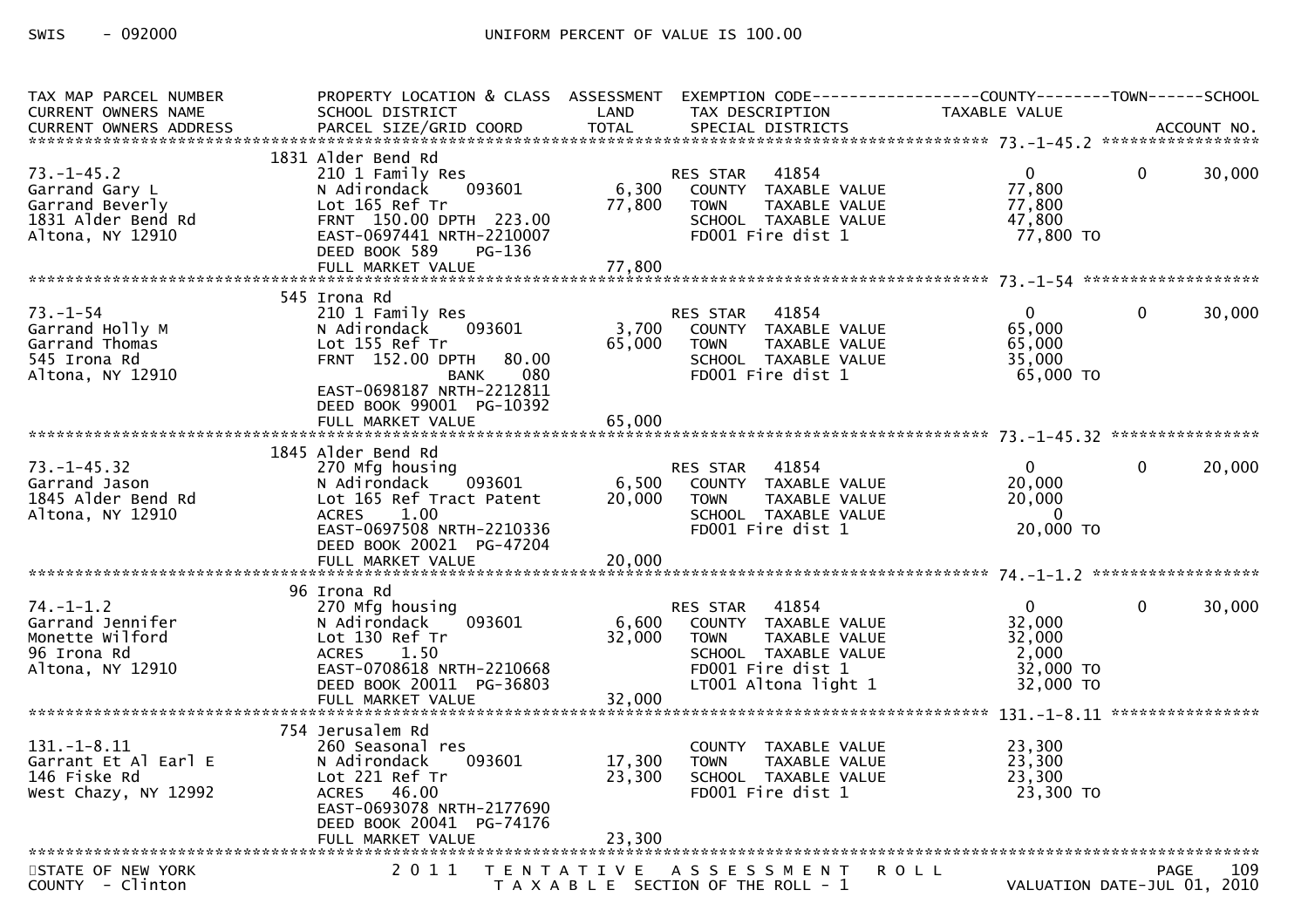| TAX MAP PARCEL NUMBER<br><b>CURRENT OWNERS NAME</b>                      | PROPERTY LOCATION & CLASS ASSESSMENT<br>SCHOOL DISTRICT                                                                                                                                                    | LAND                    | EXEMPTION CODE--<br>TAX DESCRIPTION                                                                                                  | ------------COUNTY--------TOWN------SCHOOL<br><b>TAXABLE VALUE</b> |                                            |
|--------------------------------------------------------------------------|------------------------------------------------------------------------------------------------------------------------------------------------------------------------------------------------------------|-------------------------|--------------------------------------------------------------------------------------------------------------------------------------|--------------------------------------------------------------------|--------------------------------------------|
|                                                                          |                                                                                                                                                                                                            |                         |                                                                                                                                      |                                                                    |                                            |
| $88.14 - 1 - 48$<br>Garren Ann<br>2369 Miner Farm Rd<br>Altona, NY 12910 | 38 Birch Hill Dr<br>260 Seasonal res<br>N Adirondack<br>093601<br>Stonewall Acres Lot 48<br>80.00 DPTH 150.00<br><b>FRNT</b><br>EAST-0699616 NRTH-2204042<br>DEED BOOK 20061 PG-97523                      | 4,400<br>14,500         | COUNTY TAXABLE VALUE<br><b>TOWN</b><br>TAXABLE VALUE<br>SCHOOL TAXABLE VALUE<br>FD001 Fire dist 1                                    | 14.500<br>14,500<br>14.500<br>14,500 TO                            |                                            |
|                                                                          | FULL MARKET VALUE                                                                                                                                                                                          | 14,500                  |                                                                                                                                      |                                                                    |                                            |
| $88.14 - 1 - 49$<br>Garren Ann<br>2369 Miner Farm Rd<br>Altona, NY 12910 | 34 Birch Hill Dr<br>260 Seasonal res<br>093601<br>N Adirondack<br>Stonewall Acres Lot 49<br>FRNT 80.00 DPTH 143.95<br>EAST-0699690 NRTH-2204010<br>DEED BOOK 20061 PG-99957                                | 4,400<br>8,500          | COUNTY TAXABLE VALUE<br><b>TOWN</b><br>TAXABLE VALUE<br>SCHOOL TAXABLE VALUE<br>FD001 Fire dist 1                                    | 8.500<br>8,500<br>8,500<br>$8,500$ TO                              |                                            |
|                                                                          | FULL MARKET VALUE                                                                                                                                                                                          | 8,500                   |                                                                                                                                      |                                                                    |                                            |
| $88.14 - 1 - 50$<br>Garren Ann<br>2369 Miner Farm Rd<br>Altona, NY 12910 | 32 Birch Hill Dr<br>311 Res vac land<br>N Adirondack<br>093601<br>Stonewall Acres Lot 50<br>FRNT 80.00 DPTH 146.69<br>EAST-0699763 NRTH-2203972<br>DEED BOOK 20082 PG-13383                                | 2,000<br>2,000          | COUNTY TAXABLE VALUE<br><b>TOWN</b><br>TAXABLE VALUE<br>SCHOOL TAXABLE VALUE<br>FD001 Fire dist 1                                    | 2,000<br>2,000<br>2,000<br>$2,000$ TO                              |                                            |
|                                                                          | FULL MARKET VALUE                                                                                                                                                                                          | 2,000                   |                                                                                                                                      |                                                                    |                                            |
| $88.14 - 1 - 51$<br>Garren Ann<br>2369 Miner Farm Rd<br>Altona, NY 12910 | 26 Birch Hill Dr<br>311 Res vac land<br>N Adirondack<br>093601<br>Stonewall Acres Lot 51<br><b>FRNT</b><br>80.00 DPTH 150.00<br>EAST-0699834 NRTH-2203931<br>DEED BOOK 20082 PG-13383<br>FULL MARKET VALUE | 2,000<br>2,000<br>2,000 | COUNTY TAXABLE VALUE<br><b>TOWN</b><br>TAXABLE VALUE<br>SCHOOL TAXABLE VALUE<br>FD001 Fire dist 1                                    | 2,000<br>2,000<br>2,000<br>$2,000$ TO                              |                                            |
|                                                                          |                                                                                                                                                                                                            |                         |                                                                                                                                      |                                                                    |                                            |
| $90. - 1 - 14$<br>Garren Ann M<br>2369 Miner Farm Rd<br>Altona, NY 12910 | 2365/65/69 Miner Farm Rd<br>210 1 Family Res<br>093601<br>N Adirondack<br>61 Ref<br><b>ACRES</b><br>3.20<br>EAST-0729534 NRTH-2207516<br>DEED BOOK 20092 PG-22067                                          | 13,700<br>92,000        | 41854<br><b>RES STAR</b><br>COUNTY TAXABLE VALUE<br><b>TAXABLE VALUE</b><br><b>TOWN</b><br>SCHOOL TAXABLE VALUE<br>FD001 Fire dist 1 | $\mathbf 0$<br>92,000<br>92,000<br>62,000<br>$92,000$ TO           | 30,000<br>0                                |
|                                                                          |                                                                                                                                                                                                            |                         |                                                                                                                                      |                                                                    |                                            |
| STATE OF NEW YORK<br>COUNTY - Clinton                                    | 2011                                                                                                                                                                                                       | T E N T A T I V E       | A S S E S S M E N T<br>T A X A B L E SECTION OF THE ROLL - 1                                                                         | <b>ROLL</b>                                                        | 110<br>PAGE<br>VALUATION DATE-JUL 01, 2010 |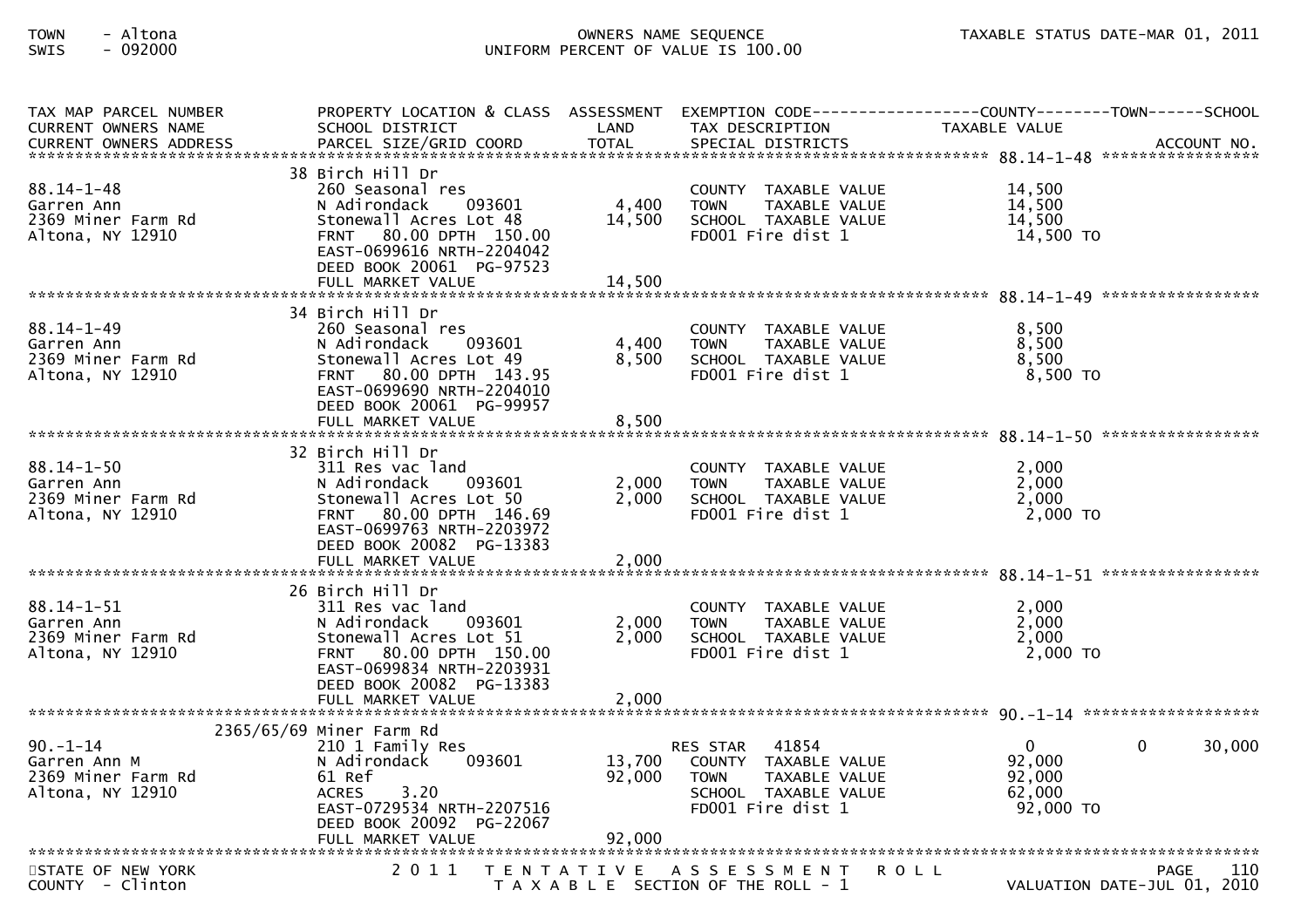| TAX MAP PARCEL NUMBER<br><b>CURRENT OWNERS NAME</b>                                                 | PROPERTY LOCATION & CLASS ASSESSMENT EXEMPTION CODE----------------COUNTY--------TOWN------SCHOOL<br>SCHOOL DISTRICT                                                      | LAND                        | TAX DESCRIPTION                                                                                                                                     | TAXABLE VALUE                                                         |                                                           |
|-----------------------------------------------------------------------------------------------------|---------------------------------------------------------------------------------------------------------------------------------------------------------------------------|-----------------------------|-----------------------------------------------------------------------------------------------------------------------------------------------------|-----------------------------------------------------------------------|-----------------------------------------------------------|
| <b>CURRENT OWNERS ADDRESS</b>                                                                       | PARCEL SIZE/GRID COORD                                                                                                                                                    | <b>TOTAL</b>                | SPECIAL DISTRICTS                                                                                                                                   |                                                                       | ACCOUNT NO.                                               |
| $103. - 1 - 22$<br>Geller Maury J<br>Geller Tina R<br>17901 Emelita St<br>Encino, CA 91316          | Rabideau Rd<br>910 Priv forest<br>N Adirondack<br>093601<br>Lot 160 Pat Ref<br>ACRES 112.50<br>EAST-0698074 NRTH-2195328<br>DEED BOOK 20092 PG-26575<br>FULL MARKET VALUE | 33,700<br>33,700<br>33,700  | COUNTY TAXABLE VALUE<br>TAXABLE VALUE<br><b>TOWN</b><br>SCHOOL TAXABLE VALUE<br>FD001 Fire dist 1                                                   | 33.700<br>33,700<br>33,700<br>33,700 TO                               |                                                           |
|                                                                                                     | Terrien Rd                                                                                                                                                                |                             |                                                                                                                                                     |                                                                       |                                                           |
| $117. - 1 - 8$<br>Genova Leonard M<br>1485 W Front St<br>Lincroft, NJ 07738                         | $314$ Rural vac< $10$<br>093601<br>N Adirondack<br>Lot 216 Ref<br><b>ACRES</b><br>1.03<br>EAST-0693317 NRTH-2190755<br>DEED BOOK 520<br>PG-338                            | 6,500<br>6,500              | COUNTY TAXABLE VALUE<br><b>TOWN</b><br>TAXABLE VALUE<br>SCHOOL TAXABLE VALUE<br>FD001 Fire dist 1                                                   | 6.500<br>6,500<br>6,500<br>6,500 TO                                   |                                                           |
|                                                                                                     |                                                                                                                                                                           |                             |                                                                                                                                                     |                                                                       |                                                           |
| $75. - 1 - 6.12$<br>Germain Life Use Luella A<br>Germain Robin R<br>6 Memory Ln<br>Altona, NY 12910 | 6 Memory Ln<br>210 1 Family Res<br>093601<br>N Adirondack<br>Lot 81 Ref Tr<br>FRNT 65.00 DPTH 224.33<br>EAST-0725991 NRTH-2208024<br>DEED BOOK 20072 PG-5737              |                             | WARNONALL 41121<br>4,700 AGED COUN 41802<br>41834<br>82,000 SR STAR<br>COUNTY TAXABLE VALUE<br><b>TOWN</b><br>TAXABLE VALUE<br>SCHOOL TAXABLE VALUE | 12,300<br>20,910<br>$\overline{0}$<br>48,790<br>69,700<br>21,900      | 12,300<br>$\Omega$<br>0<br>$\Omega$<br>$\Omega$<br>60,100 |
|                                                                                                     |                                                                                                                                                                           |                             |                                                                                                                                                     |                                                                       |                                                           |
|                                                                                                     | 37 Irona Rd                                                                                                                                                               |                             |                                                                                                                                                     |                                                                       |                                                           |
| $74. - 1 - 48.2$<br>Gero Kevin M<br>Gero Darlene L<br>PO Box 69<br>Altona, NY 12910                 | 210 1 Family Res<br>N Adirondack<br>093601<br>Lot 130 Ref Tr<br><b>ACRES</b><br>3.20<br>EAST-0709977 NRTH-2209827<br>DEED BOOK 753<br>PG-133<br>FULL MARKET VALUE         | 7,800<br>157,100<br>157,100 | 41854<br>RES STAR<br>COUNTY TAXABLE VALUE<br><b>TOWN</b><br>TAXABLE VALUE<br>SCHOOL TAXABLE VALUE<br>FD001 Fire dist 1<br>LT001 Altona light 1      | $\Omega$<br>157,100<br>157,100<br>127,100<br>157,100 TO<br>157,100 TO | 30,000<br>0                                               |
|                                                                                                     |                                                                                                                                                                           |                             |                                                                                                                                                     |                                                                       |                                                           |
| $90. -1 - 3.3$<br>Gero Merton P<br>Gero Arlane<br>2599 Miner Farm Rd<br>Altona, NY 12910            | 2599 Miner Farm Rd<br>240 Rural res<br>093601<br>N Adirondack<br>Lot 85 Ref Tr<br>ACRES 107.40<br>EAST-0723557 NRTH-2205224<br>PG-236<br>DEED BOOK 898                    | 32,100<br>148,000           | 41854<br><b>RES STAR</b><br>COUNTY TAXABLE VALUE<br>TAXABLE VALUE<br><b>TOWN</b><br>SCHOOL TAXABLE VALUE<br>FD001 Fire dist 1                       | $\mathbf 0$<br>148,000<br>148,000<br>118,000<br>148,000 TO            | 30,000<br>$\Omega$                                        |
|                                                                                                     |                                                                                                                                                                           |                             |                                                                                                                                                     |                                                                       |                                                           |
| STATE OF NEW YORK<br>COUNTY - Clinton                                                               | 2011                                                                                                                                                                      |                             | TENTATIVE ASSESSMENT<br>T A X A B L E SECTION OF THE ROLL - 1                                                                                       | <b>ROLL</b>                                                           | <b>PAGE</b><br>111<br>VALUATION DATE-JUL 01, 2010         |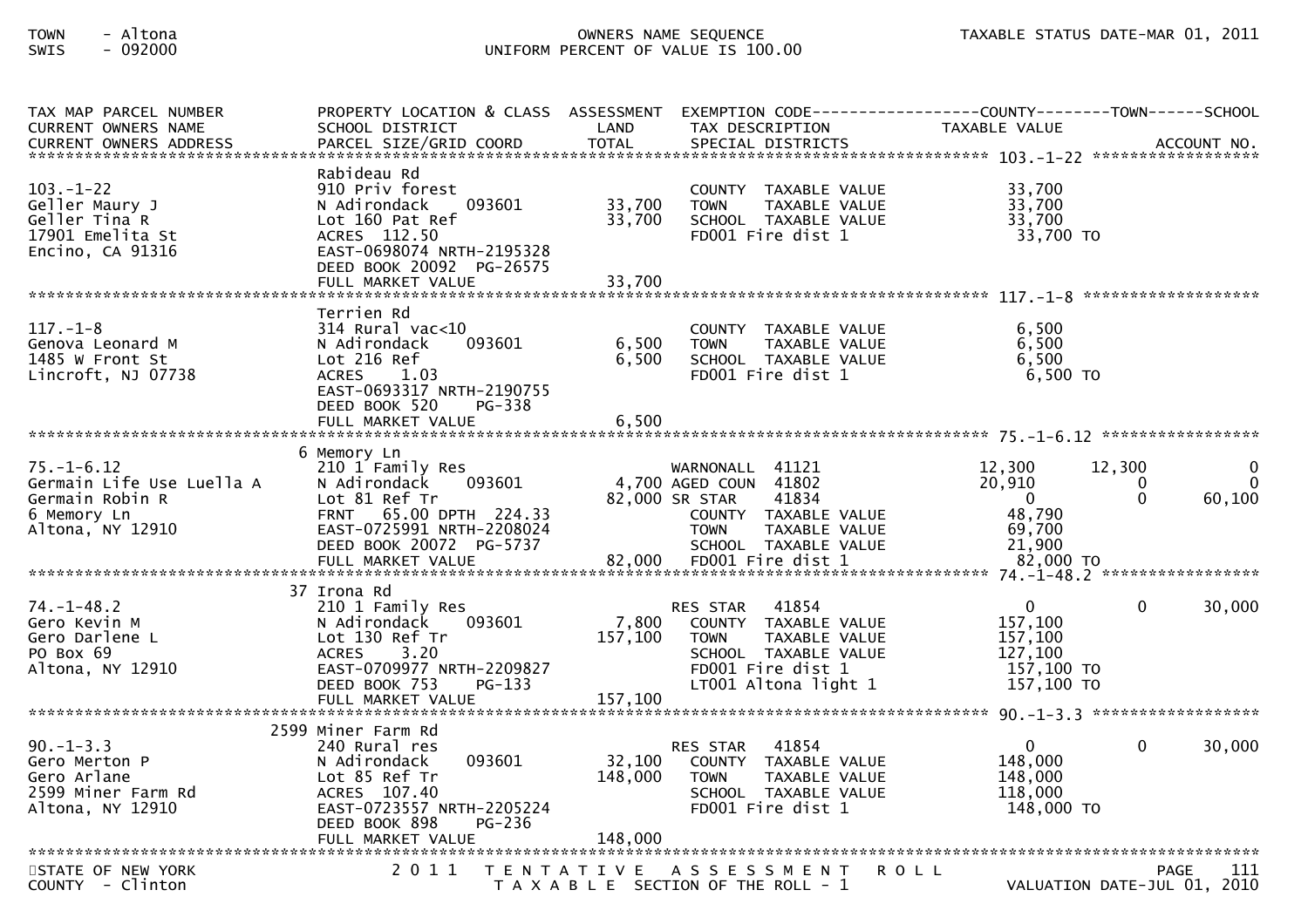| TAX MAP PARCEL NUMBER<br><b>CURRENT OWNERS NAME</b>                                          | PROPERTY LOCATION & CLASS ASSESSMENT EXEMPTION CODE--<br>SCHOOL DISTRICT                                                                                                                     | LAND                      | TAX DESCRIPTION                                                                                                                                              | ------------COUNTY--------TOWN------SCHOOL<br>TAXABLE VALUE            |                      |                  |
|----------------------------------------------------------------------------------------------|----------------------------------------------------------------------------------------------------------------------------------------------------------------------------------------------|---------------------------|--------------------------------------------------------------------------------------------------------------------------------------------------------------|------------------------------------------------------------------------|----------------------|------------------|
|                                                                                              |                                                                                                                                                                                              |                           |                                                                                                                                                              |                                                                        |                      |                  |
| $71. - 4 - 1.21$<br>Gero Steven M<br>72 Canaan Rd<br>Ellenburg, NY 12935                     | 72 Canaan Rd<br>210 1 Family Res<br>N Adirondack<br>093601<br>Pat Sm<br>FRNT 208.00 DPTH 183.00<br>080<br>BANK<br>EAST-0675197 NRTH-2215188<br>DEED BOOK 20102 PG-38170<br>FULL MARKET VALUE | 6,400<br>67,800<br>67,800 | 41854<br>RES STAR<br>COUNTY TAXABLE VALUE<br><b>TAXABLE VALUE</b><br><b>TOWN</b><br>SCHOOL TAXABLE VALUE<br>FD002 Ellenburg fire 21<br>LT002 Altona light 21 | $\mathbf{0}$<br>67,800<br>67,800<br>37,800<br>67,800 TO<br>67,800 TO   | $\Omega$             | 30,000           |
|                                                                                              | 2657 Miner Farm Rd                                                                                                                                                                           |                           |                                                                                                                                                              |                                                                        |                      |                  |
| $90. - 1 - 3.4$<br>Gero Victor E Jr<br>Gero Bonnie<br>2657 Miner Farm Rd<br>Altona, NY 12910 | 210 1 Family Res<br>093601<br>N Adirondack<br>Lot 85 Ref Tr<br><b>ACRES</b><br>1.00<br>EAST-0722535 NRTH-2207715<br>DEED BOOK 616<br>PG-898<br>FULL MARKET VALUE                             | 6,500<br>49,000<br>49,000 | 41854<br><b>RES STAR</b><br>COUNTY TAXABLE VALUE<br><b>TOWN</b><br>TAXABLE VALUE<br>SCHOOL TAXABLE VALUE<br>FD001 Fire dist 1                                | $\mathbf{0}$<br>49,000<br>49,000<br>19,000<br>49,000 TO                | $\mathbf 0$          | 30,000           |
|                                                                                              |                                                                                                                                                                                              |                           |                                                                                                                                                              |                                                                        | ******************   |                  |
| $90. -1 - 3.6$<br>Gero Victor E Jr<br>2657 Miner Farm Rd<br>Altona, NY 12910                 | Miner Farm Rd<br>$314$ Rural vac< $10$<br>093601<br>N Adirondack<br>Lot 85 Ref Tr<br>9.00<br><b>ACRES</b><br>EAST-0722562 NRTH-2206657<br>DEED BOOK 898<br>PG-242<br>FULL MARKET VALUE       | 5,400<br>5,400<br>5.400   | COUNTY TAXABLE VALUE<br>TAXABLE VALUE<br><b>TOWN</b><br>SCHOOL TAXABLE VALUE<br>FD001 Fire dist 1                                                            | 5,400<br>5,400<br>5,400<br>5,400 TO                                    |                      |                  |
|                                                                                              | 47 Recore Rd                                                                                                                                                                                 |                           |                                                                                                                                                              |                                                                        |                      |                  |
| $150. - 1 - 8.22$<br>Giguere Janice M<br>47 Recore Rd<br>West Chazy, NY 12992                | 210 1 Family Res<br>N Adirondack<br>093601<br>Lot 129 Duers Pat.<br>FRNT 310.00 DPTH 138.29<br>EAST-0734691 NRTH-2174992<br>DEED BOOK 848<br>PG-129<br>FULL MARKET VALUE                     | 135,000<br>135,000        | 41854<br><b>RES STAR</b><br>8,100 RES STAR<br>41854<br>COUNTY TAXABLE VALUE<br>TAXABLE VALUE<br><b>TOWN</b><br>SCHOOL TAXABLE VALUE<br>FD001 Fire dist 1     | $\mathbf{0}$<br>$\Omega$<br>135,000<br>135,000<br>75,000<br>135,000 TO | $\Omega$<br>$\Omega$ | 30,000<br>30,000 |
|                                                                                              |                                                                                                                                                                                              |                           |                                                                                                                                                              |                                                                        |                      |                  |
| $72. - 1 - 11.113$<br>Gilman David C<br>670 Irona Rd<br>Altona, NY 12910                     | 670 Irona Rd<br>210 1 Family Res<br>N Adirondack<br>093601<br>Lot 166 Ref Track<br><b>ACRES</b><br>3.00<br>EAST-0695063 NRTH-2213008<br>DEED BOOK 20001 PG-26850<br>FULL MARKET VALUE        | 7,700<br>75,000<br>75,000 | 41854<br>RES STAR<br>COUNTY TAXABLE VALUE<br><b>TOWN</b><br>TAXABLE VALUE<br>SCHOOL TAXABLE VALUE<br>FD001 Fire dist 1                                       | $\mathbf 0$<br>75,000<br>75,000<br>45.000<br>75,000 TO                 | $\Omega$             | 30,000           |
|                                                                                              |                                                                                                                                                                                              |                           |                                                                                                                                                              |                                                                        |                      |                  |
| STATE OF NEW YORK                                                                            | 2011<br>T E N T A T I V E                                                                                                                                                                    |                           | A S S E S S M E N T                                                                                                                                          | <b>ROLL</b>                                                            | <b>PAGE</b>          | 112              |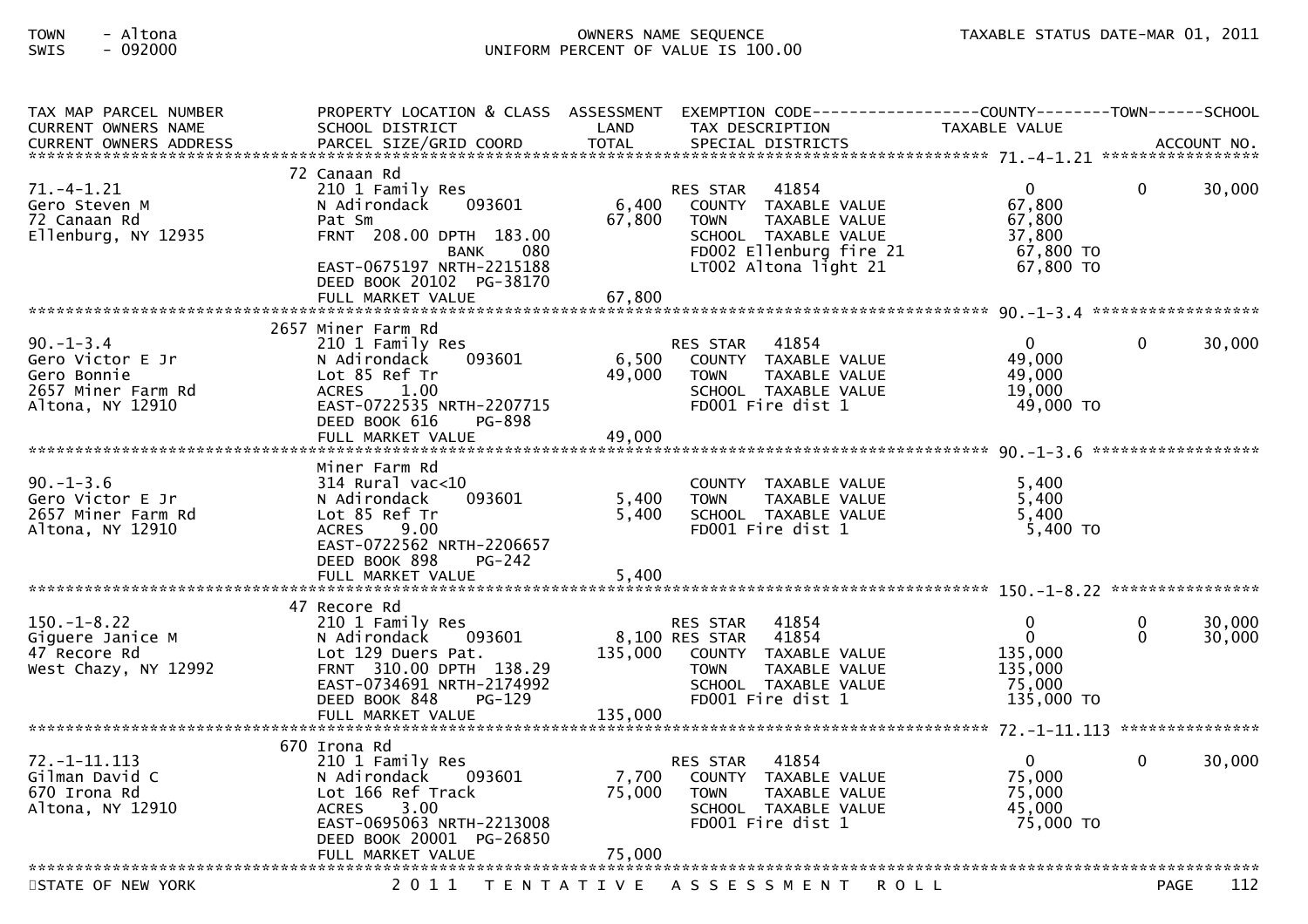| - Clinton<br><b>COUNTY</b><br>- Altona<br><b>TOWN</b><br>$-092000$<br><b>SWIS</b>            |                                                                                                                                                                                                     | OWNERS NAME SEQUENCE       | T A X A B L E SECTION OF THE ROLL - 1<br>UNIFORM PERCENT OF VALUE IS 100.00                                                                           | TAXABLE STATUS DATE-MAR 01, 2011                              | VALUATION DATE-JUL 01, 2010                       |
|----------------------------------------------------------------------------------------------|-----------------------------------------------------------------------------------------------------------------------------------------------------------------------------------------------------|----------------------------|-------------------------------------------------------------------------------------------------------------------------------------------------------|---------------------------------------------------------------|---------------------------------------------------|
| TAX MAP PARCEL NUMBER<br>CURRENT OWNERS NAME                                                 | PROPERTY LOCATION & CLASS ASSESSMENT EXEMPTION CODE----------------COUNTY-------TOWN------SCHOOL<br>SCHOOL DISTRICT                                                                                 | LAND                       | TAX DESCRIPTION                                                                                                                                       | TAXABLE VALUE                                                 |                                                   |
| $73. - 1 - 32.2$<br>Gilman Kelly S<br>409 Irona Rd<br>Altona, NY 12910                       | 409 Irona Rd<br>210 1 Family Res<br>093601<br>N Adirondack<br>1.30<br><b>ACRES</b><br>EAST-0701404 NRTH-2212641<br>DEED BOOK 20001 PG-26440                                                         | 6,700<br>52,000            | 41854<br>RES STAR<br>COUNTY TAXABLE VALUE<br>TAXABLE VALUE<br><b>TOWN</b><br>SCHOOL TAXABLE VALUE<br>FD001 Fire dist 1                                | $\overline{0}$<br>52,000<br>52,000<br>22,000<br>52,000 TO     | $\Omega$<br>30,000                                |
| $89. - 1 - 12$<br>Gilman Raymond<br>88 Lake Roxanne Rd<br>Ellenburg Depot, NY 12935          | 287 Devils Den Rd<br>210 1 Family Res<br>093601<br>N Adirondack<br>132 Ref<br><b>ACRES</b><br>1.00<br>EAST-0710250 NRTH-2202799<br>DEED BOOK 354<br>PG-219<br>FULL MARKET VALUE                     | 6,500<br>39,000<br>39,000  | 41101<br><b>VETERANS</b><br>COUNTY TAXABLE VALUE<br>TAXABLE VALUE<br><b>TOWN</b><br>SCHOOL TAXABLE VALUE<br>FD001 Fire dist 1<br>LT001 Altona light 1 | 1,600<br>37,400<br>37,400<br>39,000<br>39,000 TO<br>39,000 TO | 1,600<br>0                                        |
| $73. - 1 - 52.1$<br>Gilmore Shae L<br>LaPorte Donny S<br>184 Blanche Rd<br>Merrill, NY 12955 | 697 Irona Rd<br>312 Vac w/imprv<br>093601<br>N Adirondack<br>165-166 Ref<br>ACRES 28.00 BANK<br>850<br>EAST-0694072 NRTH-2211961<br>DEED BOOK 20102 PG-29775<br>FULL MARKET VALUE                   | 17,600<br>39,900<br>39,900 | COUNTY TAXABLE VALUE<br><b>TOWN</b><br>TAXABLE VALUE<br>SCHOOL TAXABLE VALUE<br>FD001 Fire dist 1                                                     | 39,900<br>39,900<br>39,900<br>39,900 TO                       |                                                   |
| $88.14 - 2 - 6$<br>Glasgow Kevin<br>392 5th Ave<br>Verdun PQ, Canada                         | 33 Pinewood Dr<br>270 Mfg housing<br>093601<br>N Adirondack<br>Stonewall Bk 10 Pg 123 Lo<br>FRNT 55.00 DPTH 190.00<br>EAST-0698683 NRTH-2204505<br>DEED BOOK 627<br>PG-1057<br>FULL MARKET VALUE    | 5,000<br>18,500<br>18,500  | COUNTY TAXABLE VALUE<br>TAXABLE VALUE<br><b>TOWN</b><br>SCHOOL TAXABLE VALUE<br>FD001 Fire dist 1                                                     | 18,500<br>18,500<br>18,500<br>18,500 TO                       |                                                   |
| $88.14 - 2 - 7$<br>Glasgow Kevin<br>392 5th Ave<br>Verdun, Quebec H46221                     | 35 Pinewood Dr<br>312 Vac w/imprv<br>093601<br>N Adirondack<br>Stonewall Bk 10 Pg 123 Lo<br>51.00 DPTH 190.00<br>FRNT<br>EAST-0698653 NRTH-2204555<br>DEED BOOK 20051 PG-87117<br>FULL MARKET VALUE | 4,200<br>4,200<br>4,200    | COUNTY<br>TAXABLE VALUE<br><b>TOWN</b><br>TAXABLE VALUE<br>SCHOOL TAXABLE VALUE<br>FD001 Fire dist 1                                                  | 4,200<br>4,200<br>4,200<br>4,200 TO                           |                                                   |
| STATE OF NEW YORK<br>COUNTY - Clinton                                                        | 2 0 1 1                                                                                                                                                                                             | T E N T A T I V E          | A S S E S S M E N T<br>T A X A B L E SECTION OF THE ROLL - 1                                                                                          | <b>ROLL</b>                                                   | <b>PAGE</b><br>113<br>VALUATION DATE-JUL 01, 2010 |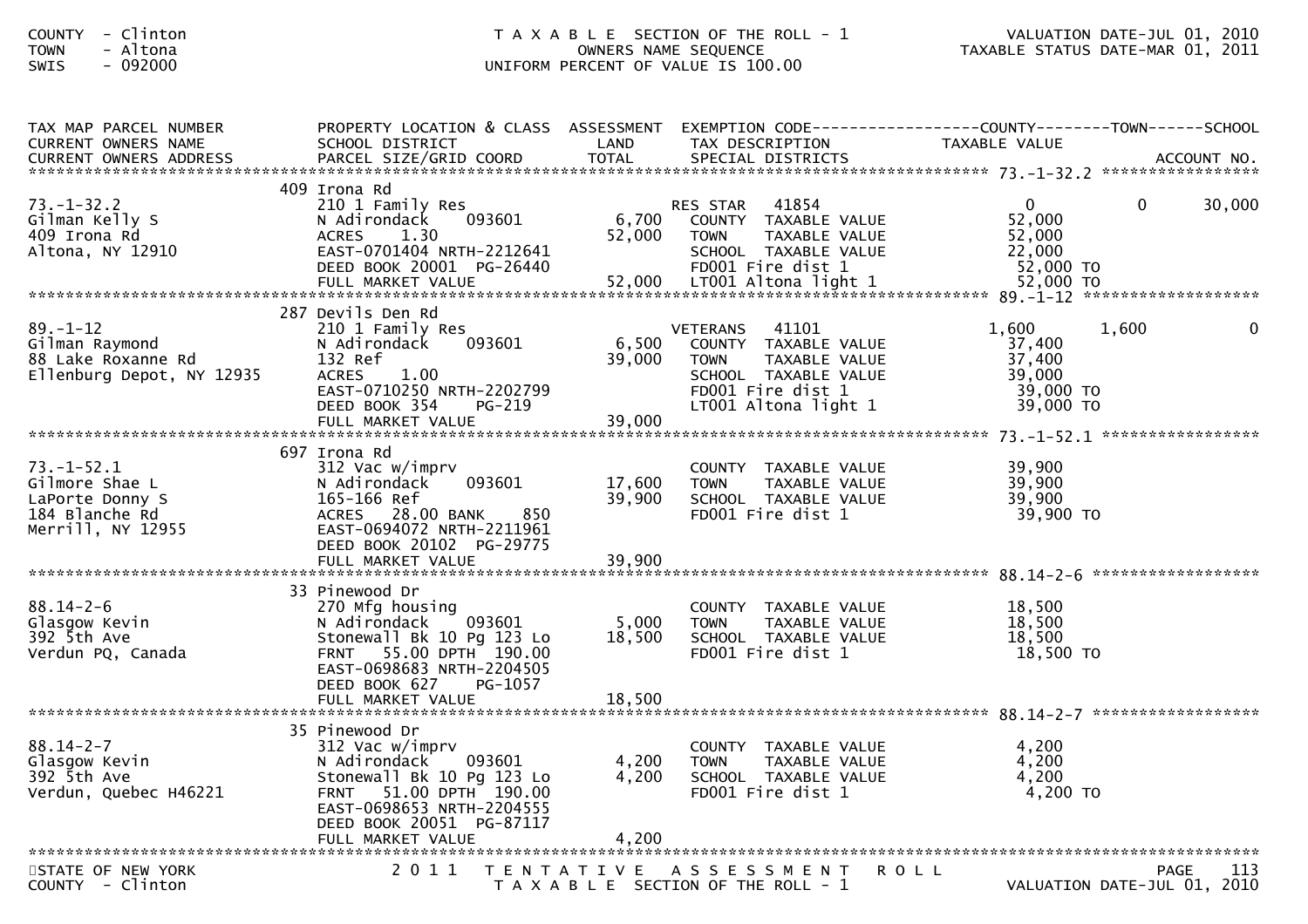| TAX MAP PARCEL NUMBER<br><b>CURRENT OWNERS NAME</b>                                                      | PROPERTY LOCATION & CLASS ASSESSMENT<br>SCHOOL DISTRICT                                                                                                                                                    | LAND                      | TAX DESCRIPTION                                                                                                               | EXEMPTION CODE------------------COUNTY--------TOWN------SCHOOL<br>TAXABLE VALUE |
|----------------------------------------------------------------------------------------------------------|------------------------------------------------------------------------------------------------------------------------------------------------------------------------------------------------------------|---------------------------|-------------------------------------------------------------------------------------------------------------------------------|---------------------------------------------------------------------------------|
| $88.14 - 2 - 26$<br>Glasgow Kevin<br>4041 Torbolton Ridge RR2 Rd<br>WoodLawn, Ontario, Canada<br>KOA 3MO | 32 Pinewood Dr<br>311 Res vac land<br>093601<br>N Adirondack<br>Sub Bk 10 Pg 123 Lot 26<br>FRNT 80.15 DPTH 107.19<br>EAST-0698854 NRTH-2204580<br>DEED BOOK 20041 PG-71443                                 | 3,400<br>3,400            | COUNTY TAXABLE VALUE<br>TAXABLE VALUE<br><b>TOWN</b><br>SCHOOL TAXABLE VALUE<br>FD001 Fire dist 1                             | 3,400<br>3,400<br>3,400<br>$3,400$ TO                                           |
| $88.14 - 1 - 55$<br>Glasgow Wendy<br>Glasgow Gerald<br>96 Daniel St<br>Chateaugay, QC, Canada<br>J6J2L3  | 14 Birch Hill Dr<br>260 Seasonal res<br>N Adirondack<br>093601<br>Stonewall Acres Lot 55<br>72.00 DPTH 158.37<br><b>FRNT</b><br>EAST-0700116 NRTH-2203771<br>DEED BOOK 99001 PG-10715<br>FULL MARKET VALUE | 4,600<br>15,500<br>15,500 | COUNTY TAXABLE VALUE<br><b>TOWN</b><br>TAXABLE VALUE<br>SCHOOL TAXABLE VALUE<br>FD001 Fire dist 1                             | 15,500<br>15,500<br>15.500<br>15,500 TO                                         |
| $71. - 4 - 7.3$<br>Glenen Kay<br>1664 Crawford Rd<br>Verdun, QC, Canada H4H2N9                           | 34 Candlelight Rd<br>$314$ Rural vac<10<br>N Adirondack<br>093601<br>Lot 212 Ref Tract<br><b>ACRES</b><br>1.00<br>EAST-0681898 NRTH-2215393<br>DEED BOOK 685<br>$PG-92$                                    | 6,500<br>6,500            | COUNTY TAXABLE VALUE<br><b>TOWN</b><br>TAXABLE VALUE<br>SCHOOL TAXABLE VALUE<br>FD001 Fire dist 1                             | 6,500<br>6,500<br>6.500<br>6,500 TO                                             |
| $91. -1 -1$<br>Glennon Ronald H<br>Glennon Betty<br>2269 Miner Farm Rd<br>Altona, NY 12910               | 2269 Miner Farm Rd<br>270 Mfg housing<br>N Adirondack<br>093601<br>61 Ref<br>1.30<br><b>ACRES</b><br>EAST-0731982 NRTH-2207518<br>DEED BOOK 650<br><b>PG-779</b><br>FULL MARKET VALUE                      | 6,500<br>36,500<br>36,500 | 41854<br><b>RES STAR</b><br>COUNTY TAXABLE VALUE<br>TAXABLE VALUE<br><b>TOWN</b><br>SCHOOL TAXABLE VALUE<br>FD001 Fire dist 1 | $\mathbf{0}$<br>$\Omega$<br>30,000<br>36,500<br>36,500<br>6,500<br>36,500 TO    |
| $91. - 1 - 21.1$<br>Golden Randolph<br>Golden Tina<br>PO Box 1763<br>Champlain, NY 12919                 | Mayott Rd<br>$314$ Rural vac<10<br>N Adirondack<br>093601<br>61 Ref<br>2.50<br><b>ACRES</b><br>EAST-0732251 NRTH-2204712<br>DEED BOOK 834<br>PG-256<br>FULL MARKET VALUE                                   | 3,300<br>3,300<br>3,300   | COUNTY TAXABLE VALUE<br><b>TOWN</b><br>TAXABLE VALUE<br>SCHOOL TAXABLE VALUE<br>FD001 Fire dist 1                             | 3,300<br>3,300<br>3,300<br>3,300 TO                                             |
| STATE OF NEW YORK<br>COUNTY - Clinton                                                                    | 2011                                                                                                                                                                                                       | T E N T A T I V E         | A S S E S S M E N T<br>T A X A B L E SECTION OF THE ROLL - 1                                                                  | <b>ROLL</b><br>PAGE<br>114<br>VALUATION DATE-JUL 01, 2010                       |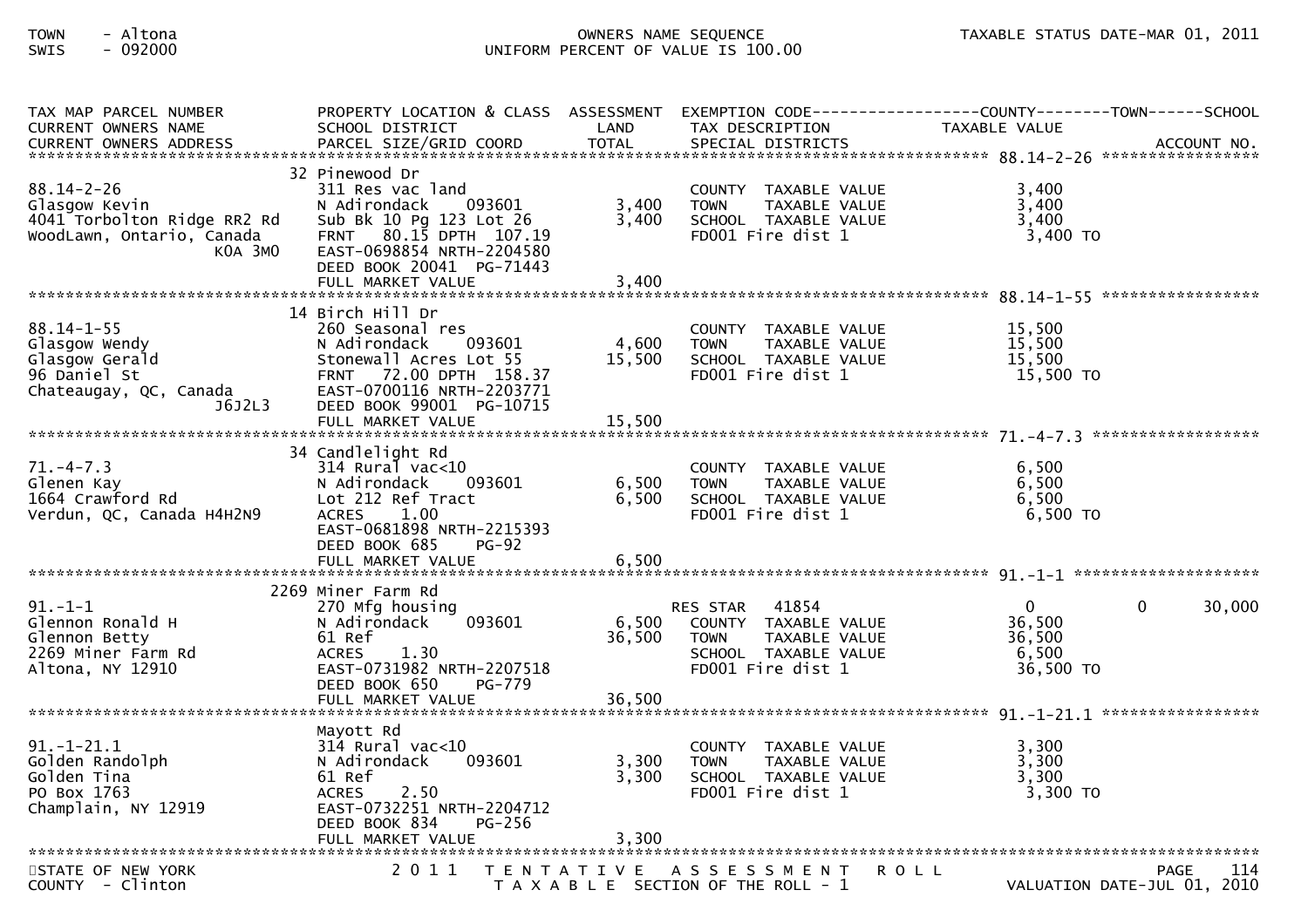| TAX MAP PARCEL NUMBER<br>CURRENT OWNERS NAME                                                  | PROPERTY LOCATION & CLASS ASSESSMENT<br>SCHOOL DISTRICT                                                                                                        | LAND             | TAX DESCRIPTION                                                                                                                                              | EXEMPTION        CODE-----------------COUNTY-------TOWN------SCHOOL<br><b>TAXABLE VALUE</b>  |                          |
|-----------------------------------------------------------------------------------------------|----------------------------------------------------------------------------------------------------------------------------------------------------------------|------------------|--------------------------------------------------------------------------------------------------------------------------------------------------------------|----------------------------------------------------------------------------------------------|--------------------------|
| <b>CURRENT OWNERS ADDRESS</b>                                                                 | PARCEL SIZE/GRID COORD                                                                                                                                         | <b>TOTAL</b>     | SPECIAL DISTRICTS                                                                                                                                            |                                                                                              | ACCOUNT NO.              |
| $91 - 1 - 24$<br>Golden Randolph<br>Golden Tina<br>PO Box 1763<br>Champlain, NY 12919         | 154 Blow Rd<br>210 1 Family Res<br>093601<br>N Adirondack<br>Lot 61 Ref<br>ACRES 13.46<br>EAST-0731709 NRTH-2203679<br>DEED BOOK 834<br>PG-256                 | 13,200<br>36,600 | <b>RES STAR</b><br>41854<br>COUNTY TAXABLE VALUE<br><b>TOWN</b><br><b>TAXABLE VALUE</b><br>SCHOOL TAXABLE VALUE<br>FD001 Fire dist 1                         | $\mathbf{0}$<br>$\mathbf{0}$<br>36,600<br>36,600<br>6,600<br>36,600 TO                       | 30,000                   |
|                                                                                               | 193 Bulriss Rd                                                                                                                                                 |                  | 97 PCT OF VALUE USED FOR EXEMPTION PURPOSES                                                                                                                  |                                                                                              |                          |
| $103. - 1 - 24.2$<br>Goldfarb Steven<br>Goldfarb Patti<br>193 Boulrice Rd<br>Altona, NY 12910 | 270 Mfg housing<br>093601<br>N Adirondack<br>Lot 160 Ref Tr<br>3.60<br><b>ACRES</b><br>EAST-0696105 NRTH-2197435<br>DEED BOOK 20021 PG-46670                   | 50,500           | WARNONALL 41121<br>41834<br>8,100 SR STAR<br>COUNTY TAXABLE VALUE<br>TAXABLE VALUE<br><b>TOWN</b><br>SCHOOL TAXABLE VALUE<br>FD001 Fire dist 1               | 7,348<br>7.348<br>$\overline{0}$<br>$\Omega$<br>43,152<br>43,152<br>$\Omega$<br>50,500 TO    | 50,500                   |
|                                                                                               | FULL MARKET VALUE                                                                                                                                              | 50,500           |                                                                                                                                                              |                                                                                              |                          |
| $148. - 1 - 10$<br>Gomes John<br>101 Christoper Ct<br>Medford, NY 11763                       | Rand Hill Rd<br>$314$ Rural vac< $10$<br>093601<br>N Adirondack<br>Lot 37 Duer<br><b>ACRES</b><br>5.60<br>EAST-0707697 NRTH-2175950<br>DEED BOOK 546<br>PG-578 | 11,300<br>11,300 | COUNTY TAXABLE VALUE<br><b>TOWN</b><br>TAXABLE VALUE<br>SCHOOL TAXABLE VALUE<br>FD001 Fire dist 1                                                            | 11,300<br>11,300<br>11,300<br>11,300 TO                                                      |                          |
|                                                                                               | FULL MARKET VALUE                                                                                                                                              | 11,300           |                                                                                                                                                              |                                                                                              |                          |
| $135. - 2 - 6$<br>Gonyo Bonnie<br>Gonyo Robert J<br>308 W Church St<br>West Chazy, NY 12992   | 304/308 West Church St<br>112 Dairy farm<br>Beekmantown Cen 092401<br>147 Duer<br>ACRES 124.10<br>EAST-0741214 NRTH-2183109                                    |                  | AGRI DISTR 41720<br>48,900 RES STAR<br>41854<br>182,000 483A EX<br>42100<br>COUNTY TAXABLE VALUE<br><b>TAXABLE VALUE</b><br><b>TOWN</b>                      | 5,228<br>5,228<br>$\Omega$<br>$\Omega$<br>7,500<br>7,500<br>169,272<br>169,272               | 5,228<br>30,000<br>7,500 |
| MAY BE SUBJECT TO PAYMENT<br>UNDER AGDIST LAW TIL 2015                                        | DEED BOOK 660<br>PG-122<br>FULL MARKET VALUE                                                                                                                   | 182,000          | SCHOOL TAXABLE VALUE<br>FD001 Fire dist 1<br>7,500 EX                                                                                                        | 139,272<br>174,500 TO                                                                        |                          |
|                                                                                               | 2954 Miner Farm Rd                                                                                                                                             |                  |                                                                                                                                                              |                                                                                              |                          |
| $74. - 1 - 32.2$<br>Gonyo Lorraine<br>2954 Miner Farm Rd<br>PO Box 182<br>Altona, NY 12910    | 270 Mfg housing<br>N Adirondack<br>093601<br>11ref<br>FRNT 155.00 DPTH 195.00<br>EAST-0715279 NRTH-2207867<br>DEED BOOK 20041 PG-76628                         |                  | WARCOMALL 41131<br>6,000 AGED C&T<br>41801<br>47,300 SR STAR<br>41834<br>COUNTY TAXABLE VALUE<br><b>TOWN</b><br><b>TAXABLE VALUE</b><br>SCHOOL TAXABLE VALUE | 11,825<br>11,825<br>17,738<br>17,738<br>$\Omega$<br>$\Omega$<br>17,737<br>17,737<br>$\Omega$ | 0<br>$\Omega$<br>47,300  |
|                                                                                               | FULL MARKET VALUE                                                                                                                                              | 47,300           | FD001 Fire dist 1<br>LT001 Altona light 1                                                                                                                    | 47,300 TO<br>47,300 TO                                                                       |                          |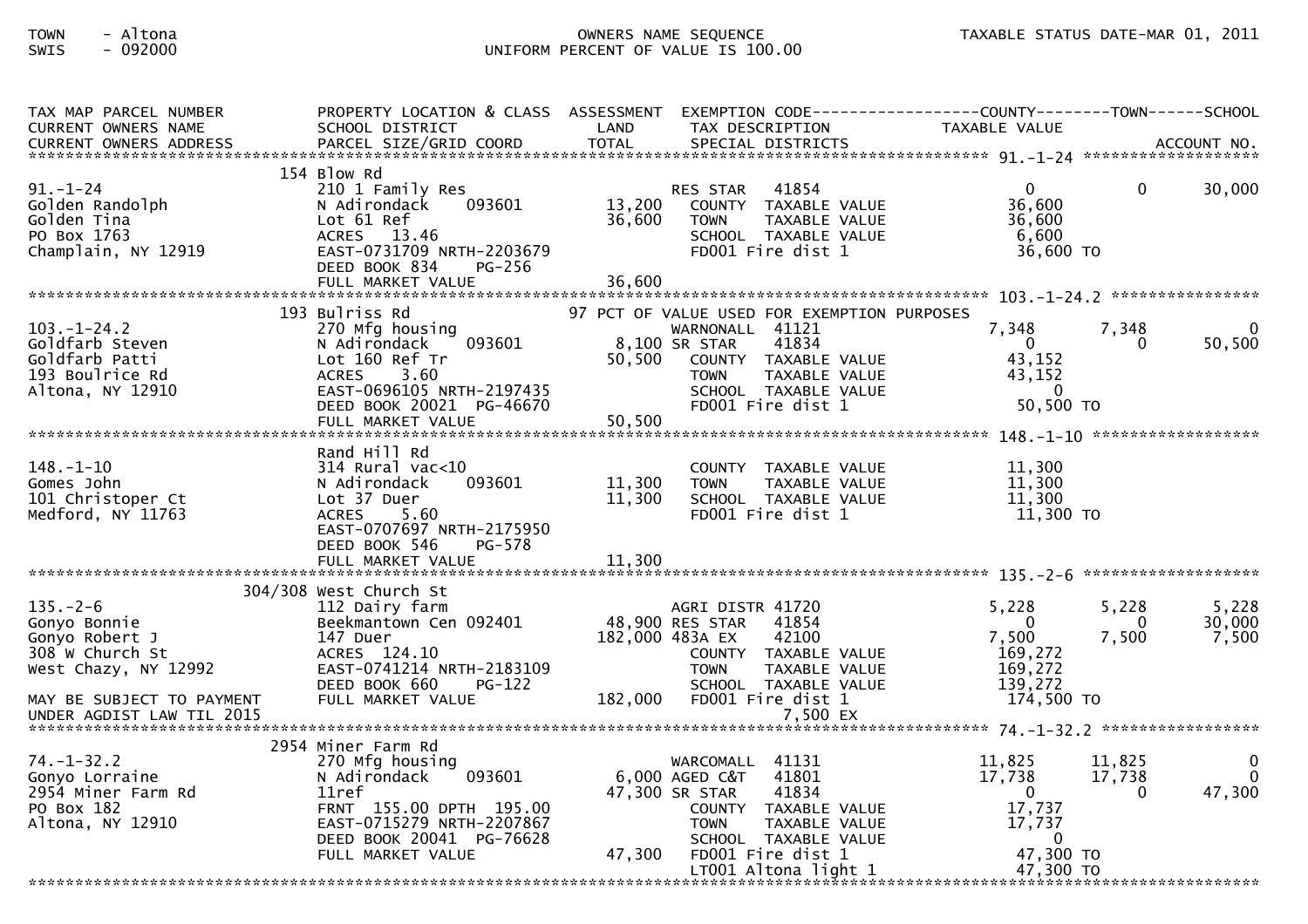| STATE OF NEW YORK<br><b>COUNTY</b><br>- Clinton<br>- Altona<br><b>TOWN</b><br>$-092000$<br><b>SWIS</b>            | 2011                                                                                                                                                                                         |                           | TENTATIVE ASSESSMENT<br>T A X A B L E SECTION OF THE ROLL - 1<br>OWNERS NAME SEQUENCE<br>UNIFORM PERCENT OF VALUE IS 100.00                                                | <b>ROLL</b><br>TAXABLE STATUS DATE-MAR 01, 2011                                             | <b>PAGE</b><br>VALUATION DATE-JUL 01, 2010 | 115                                  |
|-------------------------------------------------------------------------------------------------------------------|----------------------------------------------------------------------------------------------------------------------------------------------------------------------------------------------|---------------------------|----------------------------------------------------------------------------------------------------------------------------------------------------------------------------|---------------------------------------------------------------------------------------------|--------------------------------------------|--------------------------------------|
| TAX MAP PARCEL NUMBER<br>CURRENT OWNERS NAME                                                                      | PROPERTY LOCATION & CLASS ASSESSMENT EXEMPTION CODE----------------COUNTY-------TOWN------SCHOOL<br>SCHOOL DISTRICT                                                                          | LAND                      | TAX DESCRIPTION                                                                                                                                                            | TAXABLE VALUE                                                                               |                                            |                                      |
| $135. -2 - 18.32$<br>Gonyo Matthew B<br>Gonyo Tara<br>342 Recore Rd<br>West Chazy, NY 12992                       | 342 Recore Rd<br>210 1 Family Res<br>Beekmantown Cen 092401<br>Lot 146 Duers<br>survey map 2009/221797<br>080<br>1.76 BANK<br>ACRES<br>EAST-0739638 NRTH-2179567<br>DEED BOOK 20082 PG-21203 |                           | WARCOMALL 41131<br>9,500 WARDISALL 41141<br>195,000 RES STAR<br>41854<br>COUNTY TAXABLE VALUE<br>TAXABLE VALUE<br><b>TOWN</b><br>SCHOOL TAXABLE VALUE<br>FD001 Fire dist 1 | 45,000<br>29,250<br>$\overline{\phantom{0}}$<br>120,750<br>120,750<br>165,000<br>195,000 TO | 45,000<br>29,250<br>$\Omega$               | $\mathbf 0$<br>$\mathbf 0$<br>30,000 |
|                                                                                                                   | 42 Brunell Rd                                                                                                                                                                                |                           |                                                                                                                                                                            |                                                                                             |                                            |                                      |
| $89. - 3 - 18$<br>Goodrow Donna<br>42 Brunell Rd<br>Altona, NY 12910                                              | 210 1 Family Res<br>093601<br>N Adirondack<br>110 Pat Ref<br>FRNT 109.00 DPTH 84.00<br>EAST-0713256 NRTH-2204845<br>DEED BOOK 550<br>$PG-152$                                                |                           | <b>VETERANS</b><br>41101<br>4,600 RES STAR<br>41854<br>39,900 COUNTY TAXABLE VALUE<br><b>TOWN</b><br><b>TAXABLE VALUE</b><br>SCHOOL TAXABLE VALUE<br>FD001 Fire dist 1     | 400<br>$\mathbf 0$<br>39,500<br>39,500<br>9,900<br>39,900 TO                                | 400<br>$\Omega$                            | 0<br>30,000                          |
|                                                                                                                   | 297/299 Devils Den Rd                                                                                                                                                                        |                           |                                                                                                                                                                            |                                                                                             |                                            |                                      |
| $89. - 1 - 11$<br>Goodrow Dorothy B<br>Goodrow Denise A<br><b>NCCI</b><br>102 Sharon Ave<br>Plattsburgh, NY 12901 | 271 Mfg housings<br>N Adirondack<br>093601<br>132 Ref<br>FRNT 128.55 DPTH 158.20<br>EAST-0710544 NRTH-2202818<br>DEED BOOK 650<br>PG-440                                                     | 5,700<br>23,400           | 41854<br>RES STAR<br>COUNTY TAXABLE VALUE<br>TAXABLE VALUE<br>TOWN<br>SCHOOL TAXABLE VALUE<br>FD001 Fire dist 1<br>LT001 Altona light 1                                    | $\mathbf{0}$<br>23,400<br>23,400<br>$\overline{\mathbf{0}}$<br>23,400 TO<br>23,400 TO       | $\mathbf{0}$                               | 23,400                               |
|                                                                                                                   |                                                                                                                                                                                              |                           |                                                                                                                                                                            |                                                                                             |                                            |                                      |
| $89. - 3 - 16.1$<br>Goodrow John<br>31 Brunell Rd<br>Altona, NY 12910                                             | 31 Brunell Rd<br>210 1 Family Res<br>093601<br>N Adirondack<br>110 Ref<br><b>ACRES</b><br>6.40<br>EAST-0713321 NRTH-2204367<br>DEED BOOK 20102 PG-30427<br>FULL MARKET VALUE                 | 7,000<br>75,600<br>75,600 | 41854<br>RES STAR<br>COUNTY TAXABLE VALUE<br>TOWN<br><b>TAXABLE VALUE</b><br>SCHOOL TAXABLE VALUE<br>FD001 Fire dist 1<br>LT001 Altona light 1                             | $\mathbf{0}$<br>75,600<br>75,600<br>45,600<br>75,600 TO<br>75,600 TO                        | $\mathbf{0}$                               | 30,000                               |
| $89. - 3 - 17.2$<br>Goodrow John Ernest<br>31 Brunell Rd<br>Altona, NY 12910                                      | 17 Brunell Rd<br>314 Rural vac<10<br>093601<br>N Adirondack<br>Lot 110 Duer<br><b>ACRES</b><br>2.70<br>EAST-0713736 NRTH-2204143<br>DEED BOOK 761<br><b>PG-104</b><br>FULL MARKET VALUE      | 6,700<br>6,700<br>6,700   | COUNTY TAXABLE VALUE<br>TAXABLE VALUE<br><b>TOWN</b><br>SCHOOL TAXABLE VALUE<br>FD001 Fire dist 1<br>LT001 Altona light 1                                                  | 6,700<br>6,700<br>6,700<br>6,700 TO<br>6,700 TO                                             |                                            |                                      |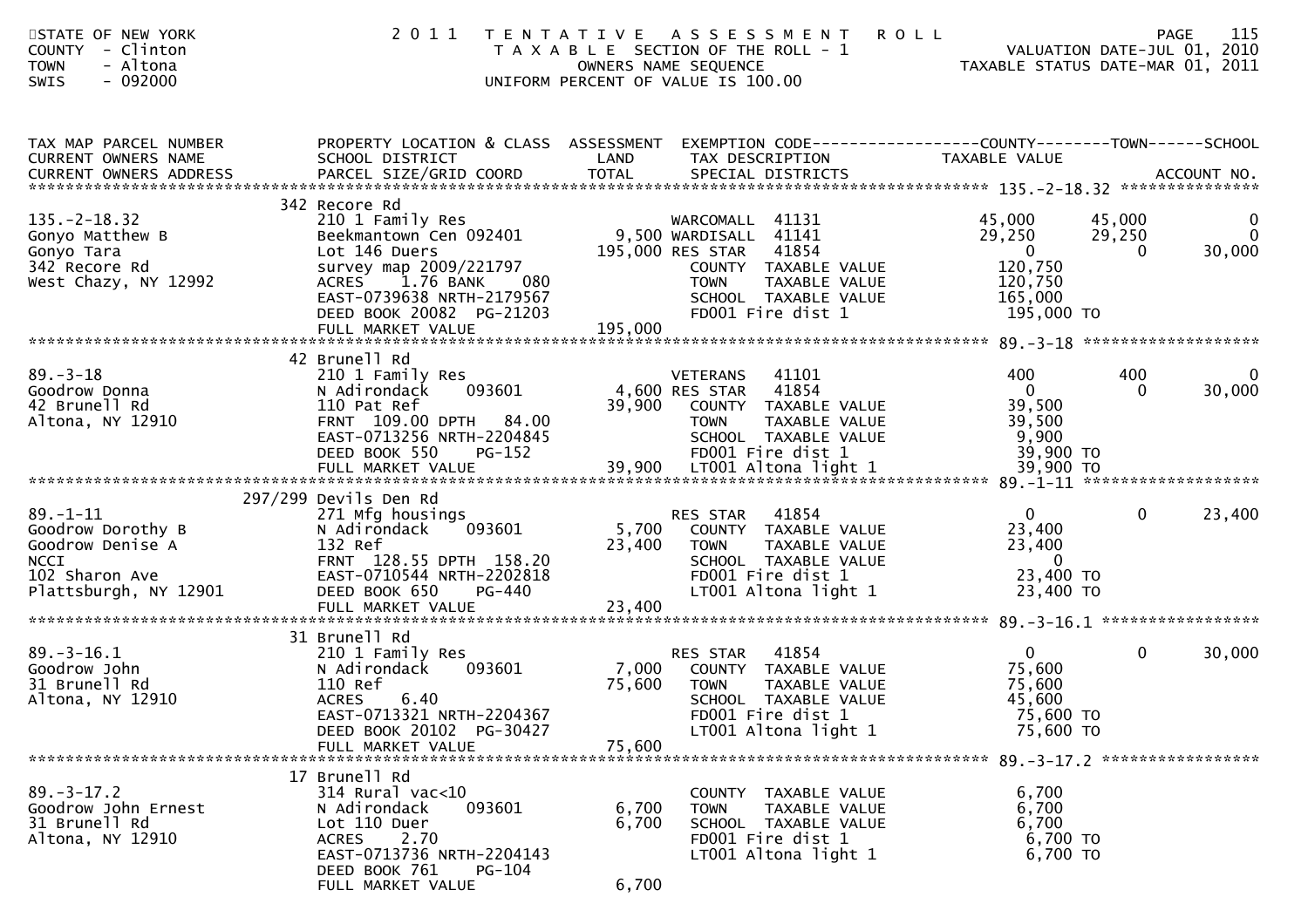| STATE OF NEW YORK<br>COUNTY - Clinton                                                         |                                           |                      | 2011 TENTATIVE ASSESSMENT<br><b>ROLL</b><br>T A X A B L E SECTION OF THE ROLL - 1 |                     | PAGE<br>VALUATION DATE-JUL 01, 2010 | 116    |
|-----------------------------------------------------------------------------------------------|-------------------------------------------|----------------------|-----------------------------------------------------------------------------------|---------------------|-------------------------------------|--------|
| - Altona<br><b>TOWN</b>                                                                       |                                           | OWNERS NAME SEQUENCE |                                                                                   |                     | TAXABLE STATUS DATE-MAR 01, 2011    |        |
| $-092000$<br>SWIS                                                                             |                                           |                      | UNIFORM PERCENT OF VALUE IS 100.00                                                |                     |                                     |        |
|                                                                                               |                                           |                      |                                                                                   |                     |                                     |        |
|                                                                                               |                                           |                      |                                                                                   |                     |                                     |        |
| TAX MAP PARCEL NUMBER                                                                         | PROPERTY LOCATION & CLASS ASSESSMENT      |                      | EXEMPTION CODE------------------COUNTY--------TOWN------SCHOOL                    |                     |                                     |        |
| CURRENT OWNERS NAME                                                                           | SCHOOL DISTRICT                           | LAND                 | TAX DESCRIPTION                                                                   | TAXABLE VALUE       |                                     |        |
| CURRENT OWNERS ADDRESS PARCEL SIZE/GRID COORD TOTAL SPECIAL DISTRICTS (2011) 1997 ACCOUNT NO. |                                           |                      |                                                                                   |                     |                                     |        |
|                                                                                               | 488 Devils Den Rd                         |                      |                                                                                   |                     |                                     |        |
| $89.1 - 3 - 1$                                                                                | 210 1 Family Res                          |                      | 41854<br>RES STAR                                                                 | $\overline{0}$      | $\mathbf{0}$                        | 30,000 |
| Goodwin Randi M                                                                               | 093601<br>N Adirondack                    | 6,600                | COUNTY TAXABLE VALUE                                                              | 68,300              |                                     |        |
| Goodwin Joel T                                                                                | 110 Ref                                   | 68,300               | <b>TOWN</b><br>TAXABLE VALUE                                                      | 68,300              |                                     |        |
| 488 Devils Den Rd                                                                             | <b>ACRES</b><br>1.10                      |                      | SCHOOL TAXABLE VALUE                                                              | 38,300              |                                     |        |
| Altona, NY 12910                                                                              | EAST-0711185 NRTH-2207155                 |                      | FD001 Fire dist 1                                                                 | 68,300 TO           |                                     |        |
|                                                                                               | DEED BOOK 20021 PG-48723                  |                      | LT001 Altona light 1                                                              | 68,300 TO           |                                     |        |
|                                                                                               | FULL MARKET VALUE                         | 68,300               |                                                                                   |                     |                                     |        |
|                                                                                               | Barnaby Rd                                |                      |                                                                                   |                     |                                     |        |
| $121. - 1 - 7$                                                                                | 321 Abandoned ag                          |                      | COUNTY TAXABLE VALUE                                                              | 12,400              |                                     |        |
| Gordon Forest                                                                                 | Beekmantown Cen 092401                    | 12,400               | TAXABLE VALUE<br><b>TOWN</b>                                                      | 12,400              |                                     |        |
| Attn: Samuel J Gordon                                                                         | 140 Duer                                  | 12,400               | SCHOOL TAXABLE VALUE                                                              | 12,400              |                                     |        |
| 319 Duprey Rd                                                                                 | ACRES 10.90                               |                      | FD001 Fire dist 1                                                                 | 12,400 TO           |                                     |        |
| Chazy, NY 12921                                                                               | EAST-0736462 NRTH-2189180                 |                      |                                                                                   |                     |                                     |        |
|                                                                                               | DEED BOOK 325<br>PG-443                   |                      |                                                                                   |                     |                                     |        |
|                                                                                               |                                           |                      |                                                                                   |                     |                                     |        |
|                                                                                               | Rand Hill Rd                              |                      |                                                                                   |                     |                                     |        |
| $132 - 1 - 1$                                                                                 | 910 Priv forest                           |                      | COUNTY TAXABLE VALUE                                                              | 98,200              |                                     |        |
| Gordon Fredda                                                                                 | 093601<br>N Adirondack                    | 98,200               | TAXABLE VALUE<br><b>TOWN</b>                                                      | 98,200              |                                     |        |
| Special Household No 2                                                                        | 12-13 Duer                                | 98,200               | SCHOOL TAXABLE VALUE                                                              | 98,200              |                                     |        |
| 404 Crown St                                                                                  | Prior Deed Bk 690 Pg 123                  |                      | FD001 Fire dist 1                                                                 | 98,200 TO           |                                     |        |
| Brooklyn, NY 11225                                                                            | ACRES 588.20<br>EAST-0698370 NRTH-2186830 |                      |                                                                                   |                     |                                     |        |
|                                                                                               | DEED BOOK 704<br>$PG-263$                 |                      |                                                                                   |                     |                                     |        |
|                                                                                               | FULL MARKET VALUE                         | 98,200               |                                                                                   |                     |                                     |        |
|                                                                                               |                                           |                      |                                                                                   |                     |                                     |        |
|                                                                                               | Plank Rd                                  |                      |                                                                                   |                     |                                     |        |
| $102 - 1 - 1$                                                                                 | 910 Priv forest                           |                      | COUNTY TAXABLE VALUE                                                              | 57,000              |                                     |        |
| Gordon Michelle                                                                               | 093601<br>N Adirondack                    | 57,000               | TAXABLE VALUE<br><b>TOWN</b>                                                      | 57,000              |                                     |        |
| Gordon Deb<br>Special Household 2                                                             | 188 Ref                                   | 57,000               | SCHOOL TAXABLE VALUE                                                              | 57,000<br>57,000 TO |                                     |        |
| 404 Crown St                                                                                  | ACRES 340.00<br>EAST-0686170 NRTH-2198569 |                      | FD001 Fire dist 1                                                                 |                     |                                     |        |
| Brooklyn, NY 11225                                                                            | DEED BOOK 692<br>$PG-143$                 |                      |                                                                                   |                     |                                     |        |
|                                                                                               | FULL MARKET VALUE                         | 57,000               |                                                                                   |                     |                                     |        |
|                                                                                               |                                           |                      |                                                                                   |                     |                                     |        |
|                                                                                               | Alder Bend Rd                             |                      |                                                                                   |                     |                                     |        |
| $102. - 1 - 14$                                                                               | 910 Priv forest                           |                      | COUNTY TAXABLE VALUE                                                              | 45,800              |                                     |        |
| Gordon Michelle                                                                               | 093601<br>N Adirondack<br>189 Ref 1935    | 45,800               | TAXABLE VALUE<br><b>TOWN</b>                                                      | 45,800              |                                     |        |
| Gordon Deb<br>Special Household No 2                                                          | ACRES 205.30                              | 45,800               | SCHOOL TAXABLE VALUE<br>FD001 Fire dist 1                                         | 45,800<br>45,800 TO |                                     |        |
| 404 Crown St                                                                                  | EAST-0685287 NRTH-2195196                 |                      |                                                                                   |                     |                                     |        |
| Brooklyn, NY 11225                                                                            | DEED BOOK 692<br>PG-143                   |                      |                                                                                   |                     |                                     |        |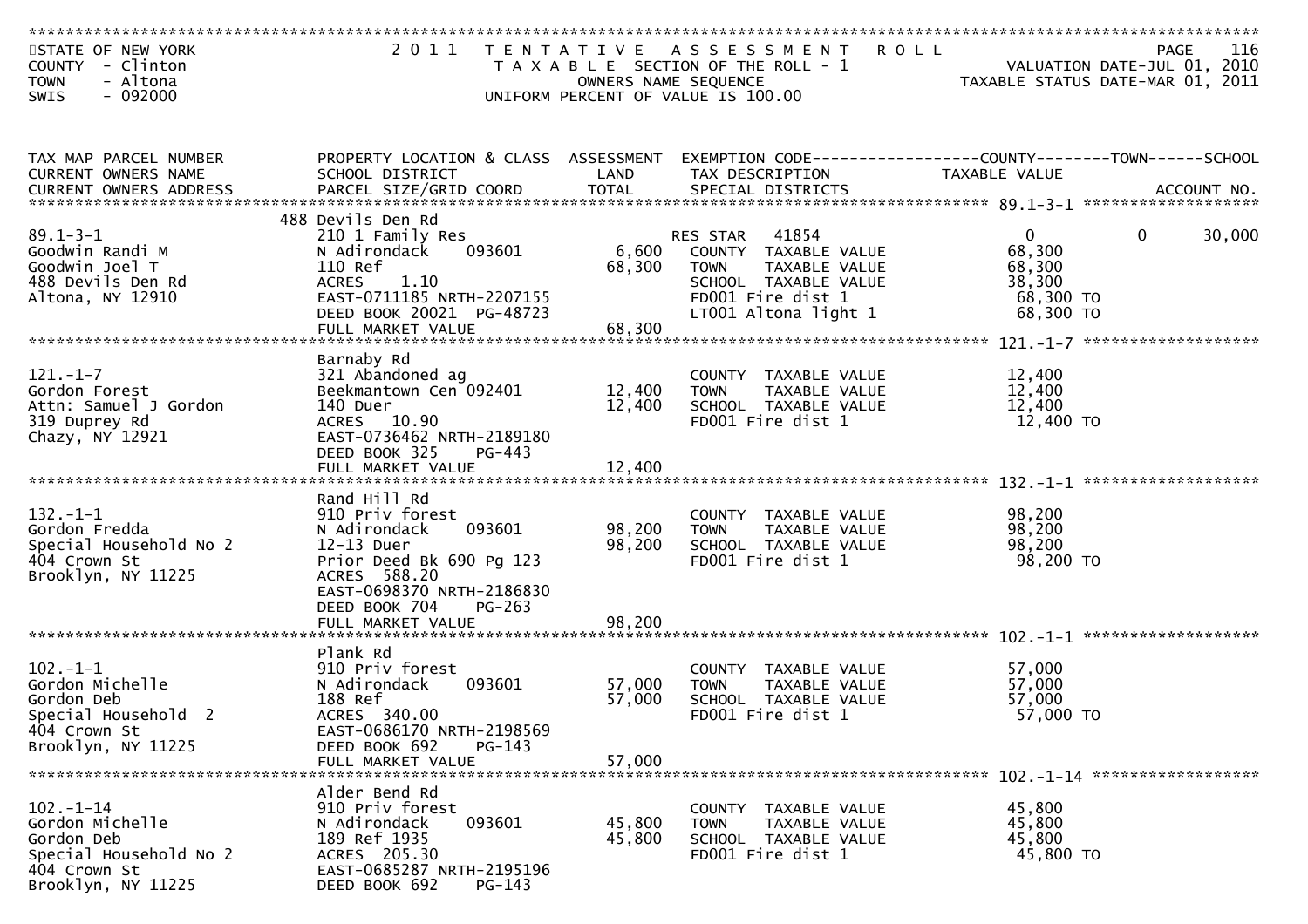|                                                                                                                                                                                                              | FULL MARKET VALUE                                                                                                                                                                               | 45,800                     |                                                                                                      |                                                                                |                   |
|--------------------------------------------------------------------------------------------------------------------------------------------------------------------------------------------------------------|-------------------------------------------------------------------------------------------------------------------------------------------------------------------------------------------------|----------------------------|------------------------------------------------------------------------------------------------------|--------------------------------------------------------------------------------|-------------------|
| STATE OF NEW YORK<br>COUNTY - Clinton<br><b>TOWN</b><br>- Altona<br>$-092000$<br><b>SWIS</b>                                                                                                                 | 2011                                                                                                                                                                                            | OWNERS NAME SEQUENCE       | TENTATIVE ASSESSMENT<br>T A X A B L E SECTION OF THE ROLL - 1<br>UNIFORM PERCENT OF VALUE IS 100.00  | <b>ROLL</b><br>VALUATION DATE-JUL 01, 2010<br>TAXABLE STATUS DATE-MAR 01, 2011 | 117<br>PAGE       |
| TAX MAP PARCEL NUMBER<br>CURRENT OWNERS NAME<br>.CURRENT OWNERS ADDRESS PARCEL SIZE/GRID COORD TOTAL SPECIAL DISTRICTS ACCOUNT NO ACCOUNT NO ACCOUNT NO AND A AND A SERIE STRILL AND TOTAL SPECIAL DISTRICTS | PROPERTY LOCATION & CLASS ASSESSMENT<br>SCHOOL DISTRICT                                                                                                                                         | LAND                       | EXEMPTION CODE-----------------COUNTY-------TOWN------SCHOOL<br>TAX DESCRIPTION                      | TAXABLE VALUE                                                                  |                   |
| $133. - 1 - 11$<br>Gordon Samuel<br>319 Duprey Rd<br>Chazy, NY 12921                                                                                                                                         | Purdy Rd<br>910 Priv forest<br>093601<br>N Adirondack<br>75 Duer<br>ACRES 130.00<br>EAST-0716436 NRTH-2182042<br>DEED BOOK 99001 PG-11697<br>FULL MARKET VALUE                                  | 32,400<br>32,400<br>32,400 | COUNTY TAXABLE VALUE<br>TAXABLE VALUE<br><b>TOWN</b><br>SCHOOL TAXABLE VALUE<br>FD001 Fire dist 1    | 32,400<br>32,400<br>32,400<br>32,400 TO                                        |                   |
| $88.14 - 2 - 25$<br>Gormley Donald<br>White Kathryn<br>4505 Dozois Ave<br>St Hubert, Quebec, Canada<br>i3Y2N1                                                                                                | 34 Pinewood Dr<br>270 Mfg housing<br>N Adirondack<br>093601<br>Sub Bk 10 Pg 123 Lot 25<br>FRNT 110.00 DPTH 105.90<br>EAST-0698793 NRTH-2204654<br>DEED BOOK 20092 PG-26822<br>FULL MARKET VALUE | 4,100<br>15,000<br>15,000  | COUNTY TAXABLE VALUE<br>TAXABLE VALUE<br><b>TOWN</b><br>SCHOOL TAXABLE VALUE<br>FD001 Fire dist 1    | 15,000<br>15,000<br>15,000<br>15,000 TO                                        | ***************** |
| $146. - 1 - 8.2$<br>Goslin David S<br>407 Beartown Rd<br>West Chazy, NY 12992                                                                                                                                | Plank Rd<br>321 Abandoned ag<br>093601<br>N Adirondack<br>Lot $49 S.g.$<br>ACRES 25.60<br>EAST-0684345 NRTH-2166641<br>DEED BOOK 20041 PG-72748<br>FULL MARKET VALUE                            | 9,000<br>9,000<br>9,000    | COUNTY TAXABLE VALUE<br><b>TOWN</b><br>TAXABLE VALUE<br>SCHOOL TAXABLE VALUE<br>FD001 Fire dist 1    | 9,000<br>9,000<br>9,000<br>9,000 TO                                            |                   |
| $104. - 1 - 12$<br>Goslin James<br>8 St Louis Dr<br>Morrisonville, NY 12962-3720                                                                                                                             | Rock Rd<br>910 Priv forest<br>N Adirondack<br>093601<br>98 Duer<br>35.30<br><b>ACRES</b><br>EAST-0717068 NRTH-2194530<br>DEED BOOK 687<br>PG-185<br>FULL MARKET VALUE                           | 6,700<br>6,700<br>6,700    | COUNTY<br>TAXABLE VALUE<br>TAXABLE VALUE<br><b>TOWN</b><br>SCHOOL TAXABLE VALUE<br>FD001 Fire dist 1 | 6,700<br>6,700<br>6,700<br>6,700 TO                                            |                   |
| $88.14 - 2 - 57$<br>Grainger Robert<br>Grainger Joyce<br>566 Queen St<br>Greenfield Parc, QuebCanada<br>J4V1RS                                                                                               | 101 Pinewood Dr<br>311 Res vac land<br>N Adirondack<br>093601<br>Sub Bk 10 Pg 123 Lot 57<br>FRNT 70.00 DPTH 151.84<br>EAST-0698822 NRTH-2205037<br>DEED BOOK 20102 PG-37128                     | 3,900<br>3,900             | COUNTY TAXABLE VALUE<br>TAXABLE VALUE<br><b>TOWN</b><br>SCHOOL TAXABLE VALUE<br>FD001 Fire dist 1    | 3,900<br>3,900<br>3,900<br>3,900 TO                                            |                   |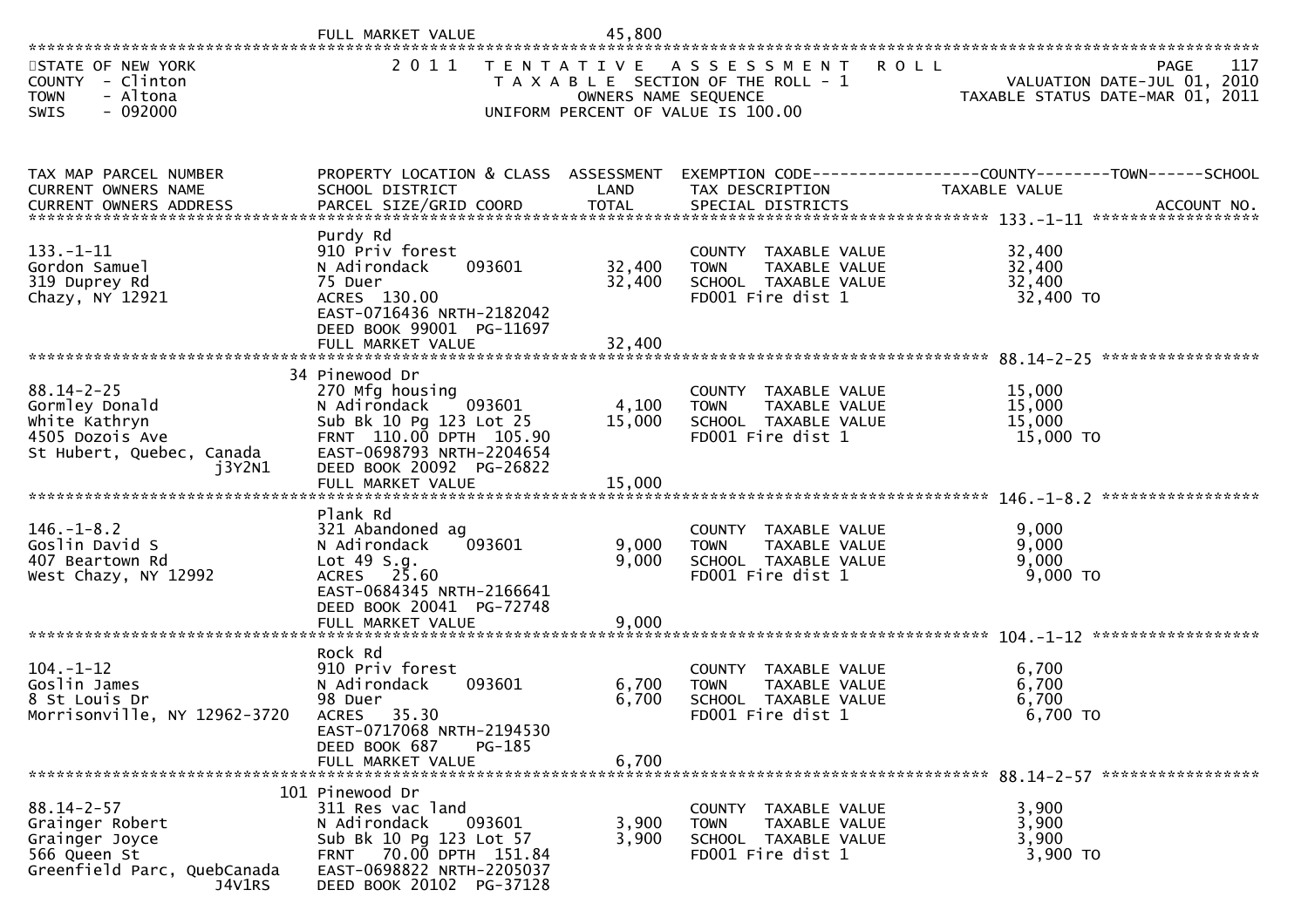| *******************                                                                                | FULL MARKET VALUE                                                                                                                                                                        | 3,900                      |                                                                                                                                                     |                                                                                |                                            |        |
|----------------------------------------------------------------------------------------------------|------------------------------------------------------------------------------------------------------------------------------------------------------------------------------------------|----------------------------|-----------------------------------------------------------------------------------------------------------------------------------------------------|--------------------------------------------------------------------------------|--------------------------------------------|--------|
| STATE OF NEW YORK<br>COUNTY - Clinton<br>- Altona<br><b>TOWN</b><br>$-092000$<br>SWIS              | 2011                                                                                                                                                                                     |                            | TENTATIVE ASSESSMENT<br>T A X A B L E SECTION OF THE ROLL - 1<br>OWNERS NAME SEQUENCE<br>UNIFORM PERCENT OF VALUE IS 100.00                         | <b>ROLL</b><br>VALUATION DATE-JUL 01, 2010<br>TAXABLE STATUS DATE-MAR 01, 2011 | <b>PAGE</b><br>VALUATION DATE-JUL 01, 2010 | 118    |
| TAX MAP PARCEL NUMBER<br>CURRENT OWNERS NAME                                                       | PROPERTY LOCATION & CLASS ASSESSMENT<br>SCHOOL DISTRICT                                                                                                                                  | LAND                       | EXEMPTION CODE-----------------COUNTY--------TOWN------SCHOOL<br>TAX DESCRIPTION                                                                    | TAXABLE VALUE                                                                  |                                            |        |
| $86. - 2 - 12$<br>Grant Roysworth D<br>Grant Naomi<br>201 Eastern Pkwy Apt 4<br>Brooklyn, NY 11238 | Plank Rd<br>321 Abandoned ag<br>093601<br>N Adirondack<br>Bm<br>ACRES 79.20<br>EAST-0678639 NRTH-2202875<br>DEED BOOK 643<br>PG-997<br>FULL MARKET VALUE                                 | 27,100<br>27,100<br>27,100 | COUNTY TAXABLE VALUE<br>TAXABLE VALUE<br><b>TOWN</b><br>SCHOOL TAXABLE VALUE<br>FD001 Fire dist 1                                                   | 27,100<br>27,100<br>27,100<br>27,100 TO                                        |                                            |        |
| $90. -1 - 3.22$<br>Graves Lori<br>2679 Miner Farm Rd<br>Altona, NY 12910                           | 2679 Miner Farm Rd<br>210 1 Family Res<br>N Adirondack<br>093601<br>Lot 85 Ref Tract Patent<br>1.00 BANK<br>080<br><b>ACRES</b><br>EAST-0721949 NRTH-2207693<br>DEED BOOK 20031 PG-57559 | 6,500<br>85,000            | 41854<br>RES STAR<br>COUNTY TAXABLE VALUE<br><b>TOWN</b><br>TAXABLE VALUE<br>SCHOOL TAXABLE VALUE<br>FD001 Fire dist 1                              | $\overline{0}$<br>85,000<br>85,000<br>55,000<br>85,000 TO                      | $\mathbf{0}$                               | 30,000 |
| $76. - 3 - 9$<br>Graves Mark S<br>Graves Jane M<br>2100 Miner Farm Rd<br>Altona, NY 12910          | 2100 Miner Farm Rd<br>210 1 Family Res<br>Northeastern Cl 092801<br>50 Ref<br>FRNT 170.00 DPTH 129.00<br>BANK<br>080<br>EAST-0735684 NRTH-2208591<br>DEED BOOK 971<br>$PG-163$           | 5,300<br>41,000            | 41854<br>RES STAR<br>COUNTY TAXABLE VALUE<br>TAXABLE VALUE<br><b>TOWN</b><br>SCHOOL TAXABLE VALUE<br>FD001 Fire dist 1                              | $\overline{0}$<br>41,000<br>41,000<br>11,000<br>41,000 TO                      | $\mathbf{0}$                               | 30,000 |
| $74. - 1 - 43$<br>Graves Ralph<br>Graves Pauline<br>85 Woods Falls Rd<br>Altona, NY 12910          | 85 Woods Falls Rd<br>270 Mfg housing<br>093601<br>N Adirondack<br>130 Ref<br>FRNT 200.00 DPTH 200.00<br>EAST-0710711 NRTH-2211916<br>PG-1065<br>DEED BOOK 562<br>FULL MARKET VALUE       | 52,000<br>52,000           | 41834<br>SR STAR<br>6,500 COUNTY TAXABLE VALUE<br><b>TOWN</b><br>TAXABLE VALUE<br>SCHOOL TAXABLE VALUE<br>FD001 Fire dist 1<br>LT001 Altona light 1 | $\overline{0}$<br>52,000<br>52,000<br>. O<br>52,000 TO<br>52,000 TO            | $\mathbf{0}$                               | 52,000 |
| $90. -1 - 3.21$<br>Graves Ralph Jr<br>Graves Sharron<br>2665 Miner Farm Rd<br>Altona, NY 12910     | 2665 Miner Farm Rd<br>240 Rural res<br>093601<br>N Adirondack<br>85 Ref<br>ACRES 104.10<br>EAST-0722421 NRTH-2205144                                                                     | 31,800<br>135,000          | 41854<br><b>RES STAR</b><br>COUNTY TAXABLE VALUE<br>TAXABLE VALUE<br><b>TOWN</b><br>SCHOOL TAXABLE VALUE<br>FD001 Fire dist 1                       | $\mathbf{0}$<br>135,000<br>135,000<br>105,000<br>135,000 TO                    | $\mathbf{0}$                               | 30,000 |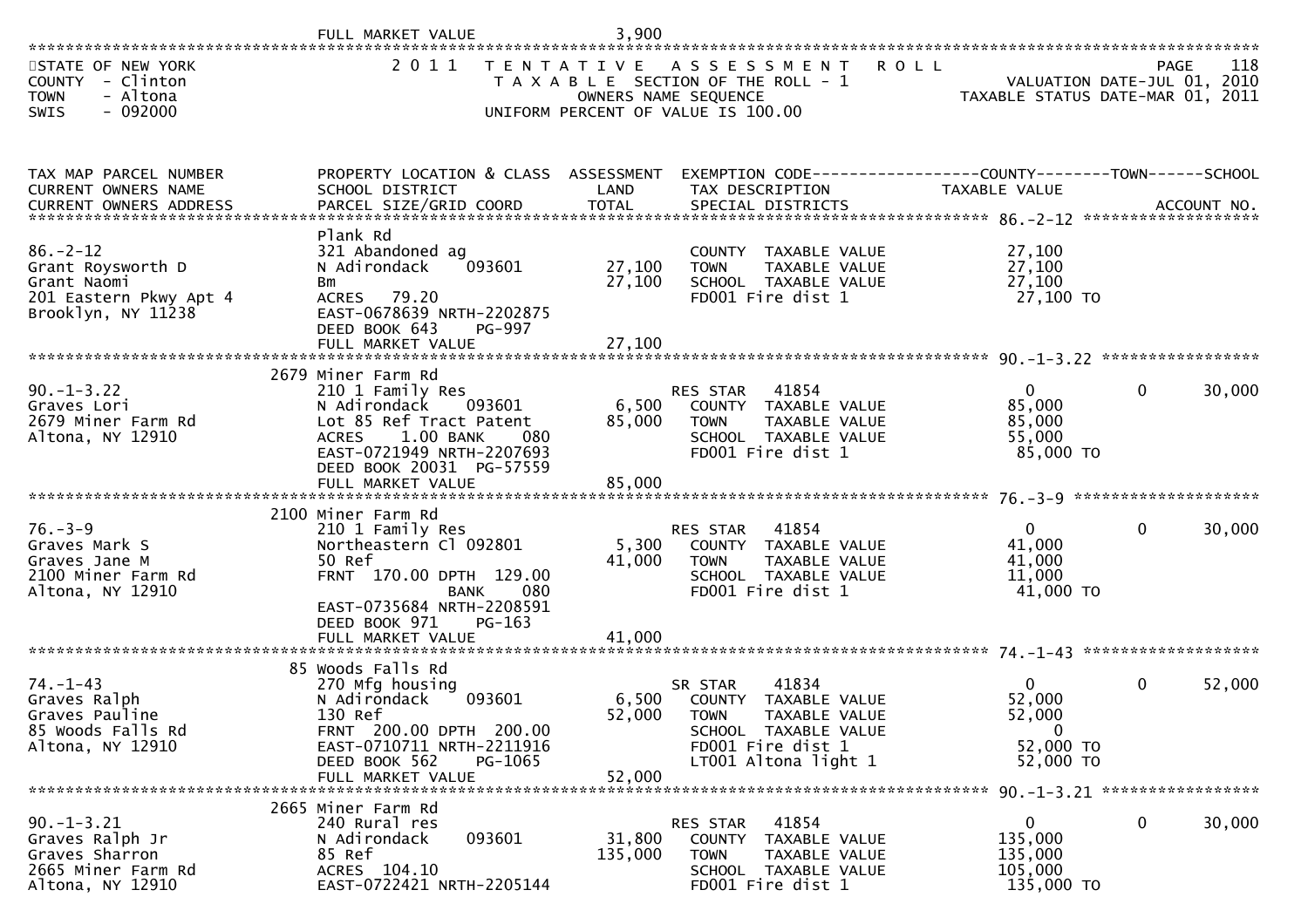|                                                                  | PG-233<br>DEED BOOK 898<br>FULL MARKET VALUE            | 135,000          |                                                                                                      |                                  |                                            |
|------------------------------------------------------------------|---------------------------------------------------------|------------------|------------------------------------------------------------------------------------------------------|----------------------------------|--------------------------------------------|
| STATE OF NEW YORK<br>COUNTY - Clinton<br><b>TOWN</b><br>- Altona | 2 0 1 1                                                 |                  | TENTATIVE ASSESSMENT<br><b>ROLL</b><br>T A X A B L E SECTION OF THE ROLL - 1<br>OWNERS NAME SEQUENCE | TAXABLE STATUS DATE-MAR 01, 2011 | 119<br>PAGE<br>VALUATION DATE-JUL 01, 2010 |
| $-092000$<br><b>SWIS</b>                                         |                                                         |                  | UNIFORM PERCENT OF VALUE IS 100.00                                                                   |                                  |                                            |
| TAX MAP PARCEL NUMBER<br>CURRENT OWNERS NAME                     | PROPERTY LOCATION & CLASS ASSESSMENT<br>SCHOOL DISTRICT | LAND             | EXEMPTION CODE------------------COUNTY-------TOWN------SCHOOL<br>TAX DESCRIPTION                     | <b>TAXABLE VALUE</b>             |                                            |
| CURRENT OWNERS ADDRESS                                           |                                                         |                  |                                                                                                      |                                  |                                            |
| $89.1 - 2 - 1$                                                   | 574/578 Devils Den Rd<br>210 1 Family Res               |                  | COUNTY TAXABLE VALUE                                                                                 | 27,600                           |                                            |
| Graves Ralph Sr                                                  | 093601<br>N Adirondack                                  | 5,900            | <b>TOWN</b><br>TAXABLE VALUE                                                                         | 27,600                           |                                            |
| Graves Pauline<br>85 Woods Falls Rd                              | 111 Ref<br>FRNT 200.00 DPTH 150.00                      | 27,600           | SCHOOL TAXABLE VALUE<br>FD001 Fire dist 1                                                            | 27,600<br>27,600 TO              |                                            |
| Altona, NY 12910                                                 | EAST-0710991 NRTH-2209320<br>DEED BOOK 801<br>PG-105    |                  | LT001 Altona light 1                                                                                 | 27,600 TO                        |                                            |
|                                                                  |                                                         |                  |                                                                                                      |                                  |                                            |
| $74. - 1 - 17$                                                   | 224 Joe Wood Rd<br>210 1 Family Res                     |                  | RES STAR 41854                                                                                       | $\overline{0}$                   | $\mathbf 0$<br>30,000                      |
| Graves Tammy                                                     | 093601<br>N Adirondack                                  | 5,800            | COUNTY TAXABLE VALUE                                                                                 | 42,000                           |                                            |
| 224 Joe Wood Rd                                                  | Lot 104                                                 | 42,000           | TAXABLE VALUE<br>TOWN                                                                                | 42,000                           |                                            |
| Altona, NY 12910                                                 | FRNT 100.00 DPTH 175.00<br>122<br>BANK                  |                  | SCHOOL TAXABLE VALUE<br>FD001 Fire dist 1                                                            | 12,000<br>42,000 TO              |                                            |
|                                                                  | EAST-0716527 NRTH-2212367                               |                  |                                                                                                      |                                  |                                            |
|                                                                  | DEED BOOK 1019 PG-102<br>FULL MARKET VALUE              | 42,000           |                                                                                                      |                                  |                                            |
|                                                                  |                                                         |                  |                                                                                                      |                                  |                                            |
|                                                                  | 2089 Miner Farm Rd                                      |                  |                                                                                                      | $\mathbf{0}$                     |                                            |
| $91. - 1 - 7.211$<br>Grayson Erika                               | 240 Rural res<br>Northeastern Cl 092801                 | 15,100           | 41854<br>RES STAR<br>COUNTY TAXABLE VALUE                                                            | 80,900                           | 30,000<br>$\Omega$                         |
| 2089 Miner Farm Rd                                               | Lot 50 Ref Tr                                           | 80,900           | <b>TOWN</b><br>TAXABLE VALUE                                                                         | 80,900                           |                                            |
| Altona, NY 12910                                                 | Survey Map 20082/17996<br>ACRES 14.00                   |                  | SCHOOL TAXABLE VALUE<br>FD001 Fire dist 1                                                            | 50,900<br>80,900 TO              |                                            |
|                                                                  | EAST-0736121 NRTH-2208413<br>DEED BOOK 20102 PG-37274   |                  |                                                                                                      |                                  |                                            |
|                                                                  | FULL MARKET VALUE                                       | 80,900           |                                                                                                      |                                  |                                            |
|                                                                  | Rand Hill Rd                                            |                  |                                                                                                      |                                  |                                            |
| $132. - 1 - 11$                                                  | 910 Priv forest                                         |                  | COUNTY TAXABLE VALUE                                                                                 | 27,000                           |                                            |
| Green Patricia A<br>PO Box 177                                   | 093601<br>N Adirondack<br>38 Duer                       | 27,000<br>27,000 | TAXABLE VALUE<br><b>TOWN</b><br>SCHOOL TAXABLE VALUE                                                 | 27,000<br>27,000                 |                                            |
| Mooers Forks, NY 12959-0177                                      | ACRES 84.00                                             |                  | FD001 Fire dist 1                                                                                    | 27,000 TO                        |                                            |
|                                                                  | EAST-0705751 NRTH-2179474                               |                  |                                                                                                      |                                  |                                            |
|                                                                  | DEED BOOK 765<br>$PG-121$<br>FULL MARKET VALUE          | 27,000           |                                                                                                      |                                  |                                            |
|                                                                  |                                                         |                  |                                                                                                      |                                  |                                            |
| $74. - 1 - 19$                                                   | Matott Rd<br>321 Abandoned ag                           |                  | COUNTY TAXABLE VALUE                                                                                 | 14,400                           |                                            |
| Greenpoint Assets Ltd                                            | 093601<br>N Adirondack                                  | 14,400           | TAXABLE VALUE<br><b>TOWN</b>                                                                         | 14,400                           |                                            |
| On Hing Bldg 1 On Hing TerFl                                     | 105 Ref                                                 | 14,400           | SCHOOL TAXABLE VALUE                                                                                 | 14,400                           |                                            |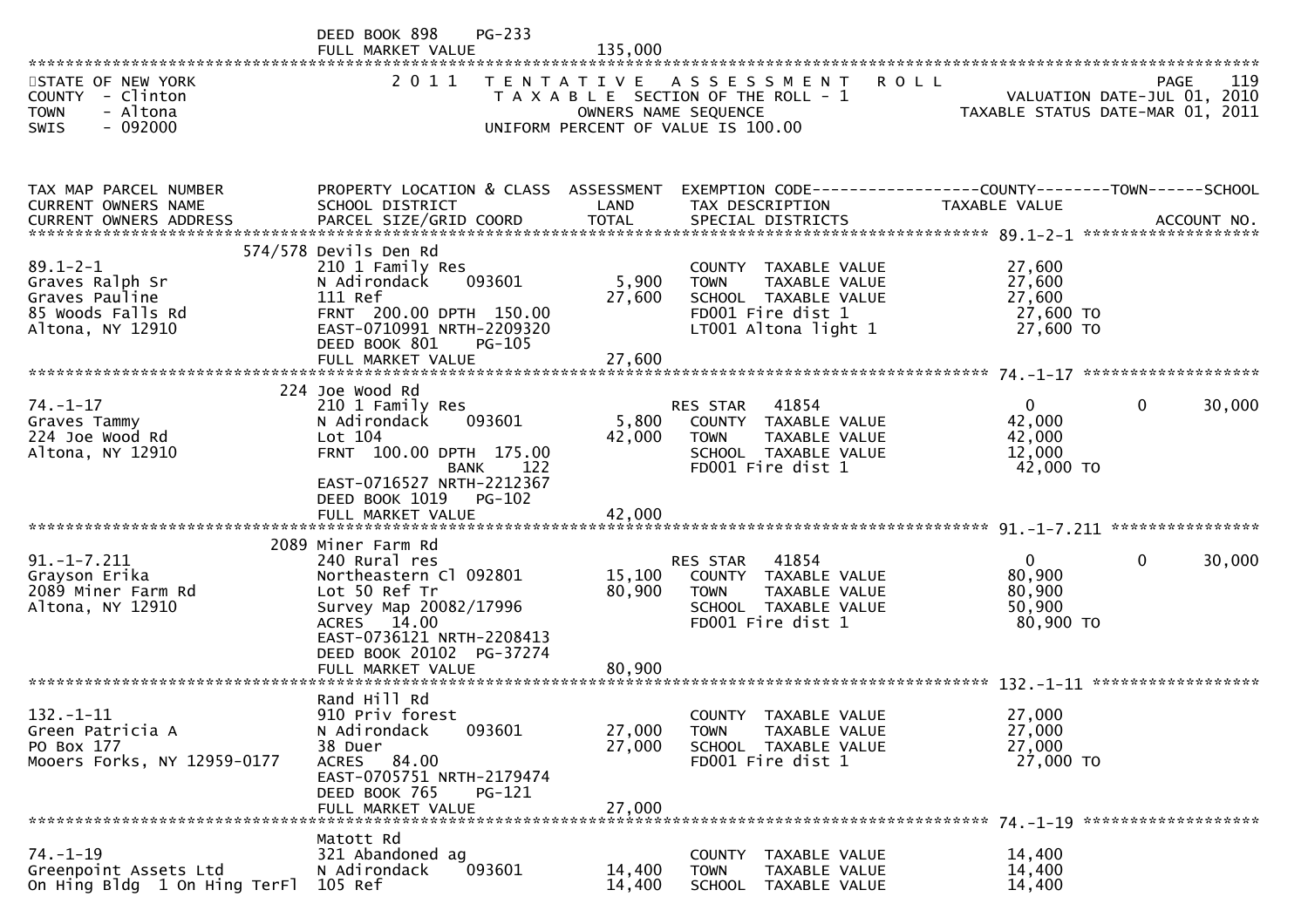| Central Hong Kong, Hong Kong                                                                            | ACRES 17.30<br>EAST-0718688 NRTH-2211874<br>DEED BOOK 20082 PG-19854<br>FULL MARKET VALUE                                                                                                  | 14,400                                    | FD001 Fire dist 1                                                                                                 | 14,400 TO                                                                             |
|---------------------------------------------------------------------------------------------------------|--------------------------------------------------------------------------------------------------------------------------------------------------------------------------------------------|-------------------------------------------|-------------------------------------------------------------------------------------------------------------------|---------------------------------------------------------------------------------------|
| STATE OF NEW YORK<br>COUNTY - Clinton<br>- Altona<br><b>TOWN</b><br>$-092000$<br>SWIS                   | 2 0 1 1                                                                                                                                                                                    | T E N T A T I V E<br>OWNERS NAME SEQUENCE | A S S E S S M E N T<br><b>ROLL</b><br>T A X A B L E SECTION OF THE ROLL - 1<br>UNIFORM PERCENT OF VALUE IS 100.00 | <b>PAGE</b><br>120<br>VALUATION DATE-JUL 01, 2010<br>TAXABLE STATUS DATE-MAR 01, 2011 |
| TAX MAP PARCEL NUMBER<br>CURRENT OWNERS NAME                                                            | PROPERTY LOCATION & CLASS ASSESSMENT<br>SCHOOL DISTRICT                                                                                                                                    | LAND                                      | TAX DESCRIPTION                                                                                                   | EXEMPTION CODE-----------------COUNTY-------TOWN------SCHOOL<br>TAXABLE VALUE         |
| $75. - 1 - 1$<br>Greenpoint Assets Ltd<br>On Hing Bldg 1 On Hing Ter Fl<br>Central Hong Kong, Hong Kong | Miner Farm Rd<br>910 Priv forest<br>093601<br>N Adirondack<br>87 Ref<br>ACRES 430.30<br>EAST-0721768 NRTH-2214252<br>DEED BOOK 20082 PG-19853<br>FULL MARKET VALUE                         | 88,400<br>88,400<br>88,400                | COUNTY TAXABLE VALUE<br>TAXABLE VALUE<br><b>TOWN</b><br>SCHOOL TAXABLE VALUE<br>FD001 Fire dist 1                 | 88,400<br>88,400<br>88,400<br>88,400 TO                                               |
| $75. - 1 - 13$<br>Greenpoint Assets Ltd<br>On Hing Bldg 1 On Hing TerFl<br>Central Hong Kong, Hong Kong | Miner Farm Rd<br>321 Abandoned ag<br>093601<br>N Adirondack<br>86 Ref<br>50.30<br><b>ACRES</b><br>EAST-0720730 NRTH-2211585<br>DEED BOOK 20082 PG-19854<br>FULL MARKET VALUE               | 22,400<br>22,400<br>22,400                | COUNTY TAXABLE VALUE<br><b>TOWN</b><br>TAXABLE VALUE<br>SCHOOL TAXABLE VALUE<br>FD001 Fire dist 1                 | 22,400<br>22,400<br>22,400<br>22,400 TO                                               |
| $73. - 1 - 23.1$<br>Grue Daniel<br>Grue Frances<br>244 Irona Rd<br>Altona, NY 12910                     | Monty Rd<br>105 Vac farmland<br>093601<br>N Adirondack<br>138 Ref<br>ACRES 67.50<br>EAST-0705390 NRTH-2214889<br>DEED BOOK 20021 PG-43375<br>FULL MARKET VALUE                             | 26,300<br>26,300<br>26,300                | COUNTY TAXABLE VALUE<br><b>TOWN</b><br>TAXABLE VALUE<br>SCHOOL TAXABLE VALUE<br>FD001 Fire dist 1                 | 26,300<br>26,300<br>26,300<br>26,300 TO                                               |
| $88.14 - 2 - 15$<br>Guay Michel<br>1465 L'Albatros<br>Mascouche QC, Canada<br>J7L 4H8                   | 59 Pinewood Dr<br>312 Vac w/imprv<br>093601<br>N Adirondack<br>Sub Bk 10 Pg 123 Lot 15<br>FRNT 41.12 DPTH 200.00<br>EAST-0698236 NRTH-2204924<br>DEED BOOK 20062 PG-5<br>FULL MARKET VALUE | 3,500<br>3,900<br>3,900                   | COUNTY TAXABLE VALUE<br><b>TOWN</b><br><b>TAXABLE VALUE</b><br>SCHOOL TAXABLE VALUE<br>FD001 Fire dist 1          | 3,900<br>3,900<br>3,900<br>3,900 TO                                                   |
| $73. - 1 - 10.19$<br>Guerin Brian<br>Soden Melissa                                                      | 8 Iroquois Way<br>270 Mfg housing<br>093601<br>N Adirondack<br>Lot 155 Ref Tr                                                                                                              | 5,400<br>36,000                           | <b>COUNTY</b><br>TAXABLE VALUE<br><b>TOWN</b><br>TAXABLE VALUE<br>SCHOOL TAXABLE VALUE                            | 36,000<br>36,000<br>36,000                                                            |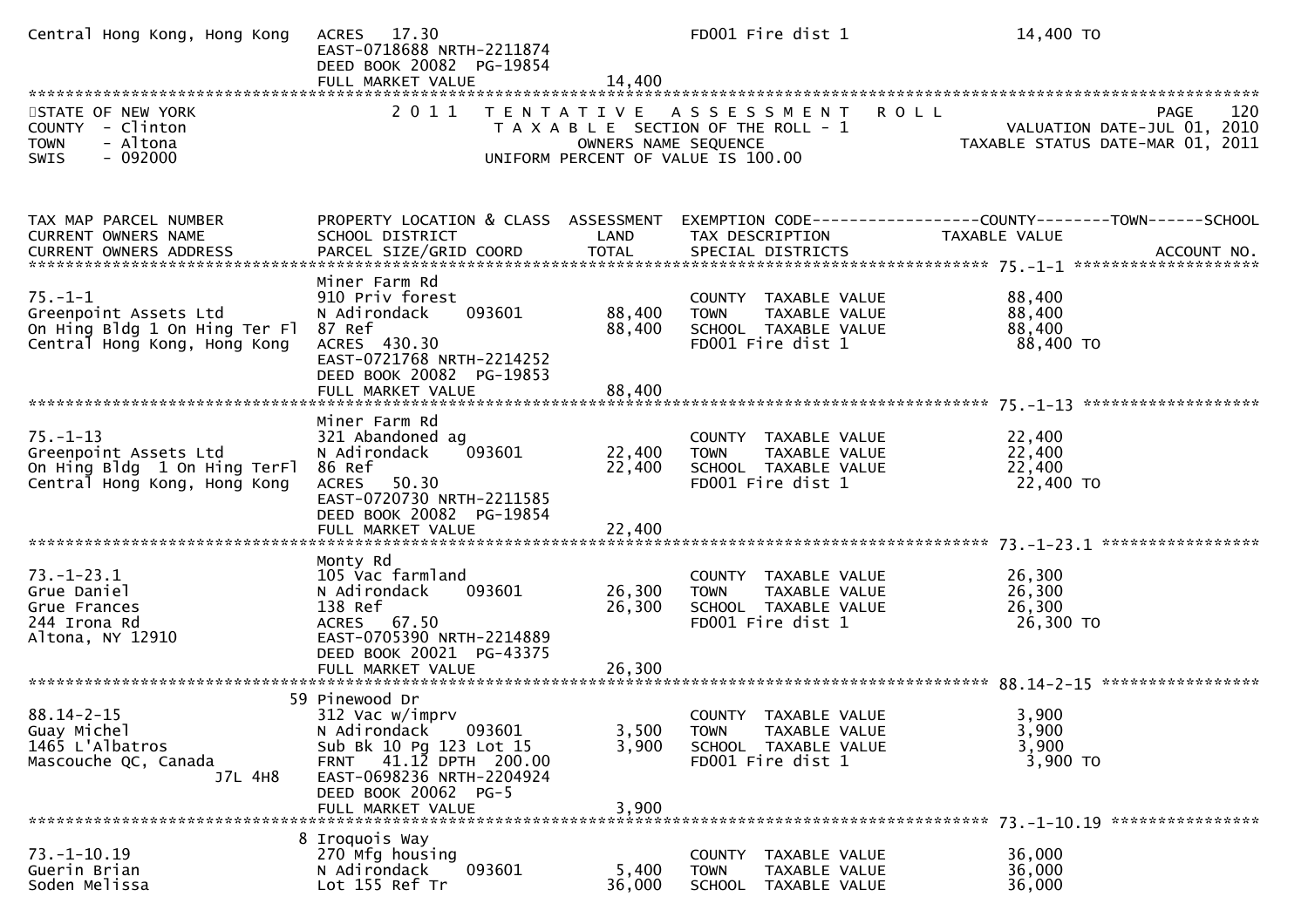| 2054 Alder Bend Rd<br>Altona, NY 12910                                                            | FRNT 164.00 DPTH 145.00<br>EAST-0698159 NRTH-2215228<br>DEED BOOK 20061 PG-95028<br>FULL MARKET VALUE                                                                                       | FD001 Fire dist 1<br>36,000                                                                                                                                                 | 36,000 TO                                                                                                     |                                    |
|---------------------------------------------------------------------------------------------------|---------------------------------------------------------------------------------------------------------------------------------------------------------------------------------------------|-----------------------------------------------------------------------------------------------------------------------------------------------------------------------------|---------------------------------------------------------------------------------------------------------------|------------------------------------|
| STATE OF NEW YORK<br>COUNTY - Clinton<br>- Altona<br><b>TOWN</b><br>$-092000$<br>SWIS             | 2011                                                                                                                                                                                        | <b>ROLL</b><br>T E N T A T I V E<br>A S S E S S M E N T<br>T A X A B L E SECTION OF THE ROLL - 1<br>OWNERS NAME SEQUENCE<br>UNIFORM PERCENT OF VALUE IS 100.00              | <b>PAGE</b><br>VALUATION DATE-JUL 01, 2010<br>VALUATION DATE-JUL 01, 2010<br>TAXABLE STATUS DATE-MAR 01, 2011 | 121                                |
| TAX MAP PARCEL NUMBER<br>CURRENT OWNERS NAME                                                      | PROPERTY LOCATION & CLASS ASSESSMENT<br>SCHOOL DISTRICT                                                                                                                                     | TAX DESCRIPTION<br>LAND                                                                                                                                                     | EXEMPTION CODE-----------------COUNTY-------TOWN------SCHOOL<br><b>TAXABLE VALUE</b>                          |                                    |
| 73. –1–10. 51<br>Guerin Charles E<br>PO Box 13<br>Ellenburg Depot, NY 12935                       | 2092 Alder Bend Rd<br>270 Mfg housing<br>093601<br>N Adirondack<br>Lot 155 Ref Track<br>75.00 DPTH 233.00<br><b>FRNT</b><br>EAST-0697992 NRTH-2216235<br>DEED BOOK 20082 PG-16026           | WARCOMALL 41131<br>5,100 RES STAR<br>41854<br>12,000<br>COUNTY TAXABLE VALUE<br>TAXABLE VALUE<br><b>TOWN</b><br>SCHOOL TAXABLE VALUE<br>FD001 Fire dist 1                   | 3,000<br>3,000<br>$\overline{0}$<br>0<br>9,000<br>9,000<br>$\mathbf{0}$<br>12,000 TO                          | 12,000                             |
| $117. - 1 - 10$<br>Guerin Delores<br>45 Terrian Rd<br>Ellenburg Depot, NY 12935                   | 45 Terrien Rd<br>270 Mfg housing<br>093601<br>N Adirondack<br>216 Ref<br>FRNT 180.00 DPTH 180.00<br>EAST-0693528 NRTH-2190826<br>DEED BOOK 443<br>PG-259                                    | WARCOMALL 41131<br>5,700 AGED - ALL 41800<br>22,000 SR STAR<br>41834<br>COUNTY TAXABLE VALUE<br><b>TOWN</b><br>TAXABLE VALUE<br>SCHOOL TAXABLE VALUE                        | 5,500<br>5,500<br>8,250<br>8,250<br>$\overline{0}$<br>$\Omega$<br>8,250<br>8,250<br>$\mathbf{0}$              | $\overline{0}$<br>11,000<br>11,000 |
| $72. - 1 - 19.2$<br>Guerin Donald<br>Guerin Brenda<br>17 Rushford Rd<br>Ellenburg Depot, NY 12935 | 17/21 Rushford Rd<br>210 1 Family Res<br>N Adirondack<br>093601<br>192 Ref<br>1.50<br><b>ACRES</b><br>EAST-0686032 NRTH-2211834<br>DEED BOOK 641<br>PG-1114<br>FULL MARKET VALUE            | 41854<br><b>RES STAR</b><br>9,800 RS STAR MH 41864<br>65,000<br>COUNTY TAXABLE VALUE<br><b>TOWN</b><br>TAXABLE VALUE<br>SCHOOL TAXABLE VALUE<br>FD001 Fire dist 1<br>65,000 | 0<br>0<br>$\mathbf{0}$<br>$\mathbf{0}$<br>65,000<br>65,000<br>5,000<br>65,000 TO                              | 30,000<br>30,000                   |
| $73. - 1 - 1.11$<br>Guerin Earl<br>2055 Alder Bend Rd<br>Altona, NY 12910                         | 2053 Alder Bend Rd<br>210 1 Family Res<br>093601<br>N Adirondack<br>Lot 166 Ref Tr<br>FRNT 235.00 DPTH 125.00<br>EAST-0697776 NRTH-2215303<br>DEED BOOK 631<br>PG-1177<br>FULL MARKET VALUE | 41854<br>RES STAR<br>5,600<br>COUNTY TAXABLE VALUE<br>15,000<br>TAXABLE VALUE<br><b>TOWN</b><br>SCHOOL TAXABLE VALUE<br>FD001 Fire dist 1<br>15,000                         | $\mathbf{0}$<br>0<br>15,000<br>15,000<br>$\mathbf 0$<br>15,000 TO                                             | 15,000                             |
| $73. - 1 - 7$<br>Guerin Floyd C<br>Vennette Regina                                                | 2009 Alder Bend Rd<br>210 1 Family Res<br>093601<br>N Adirondack<br>166 Ref                                                                                                                 | 41854<br>RES STAR<br>5,800<br><b>COUNTY</b><br>TAXABLE VALUE<br>15,000<br><b>TOWN</b><br>TAXABLE VALUE                                                                      | $\mathbf 0$<br>$\mathbf{0}$<br>15,000<br>15,000                                                               | 15,000                             |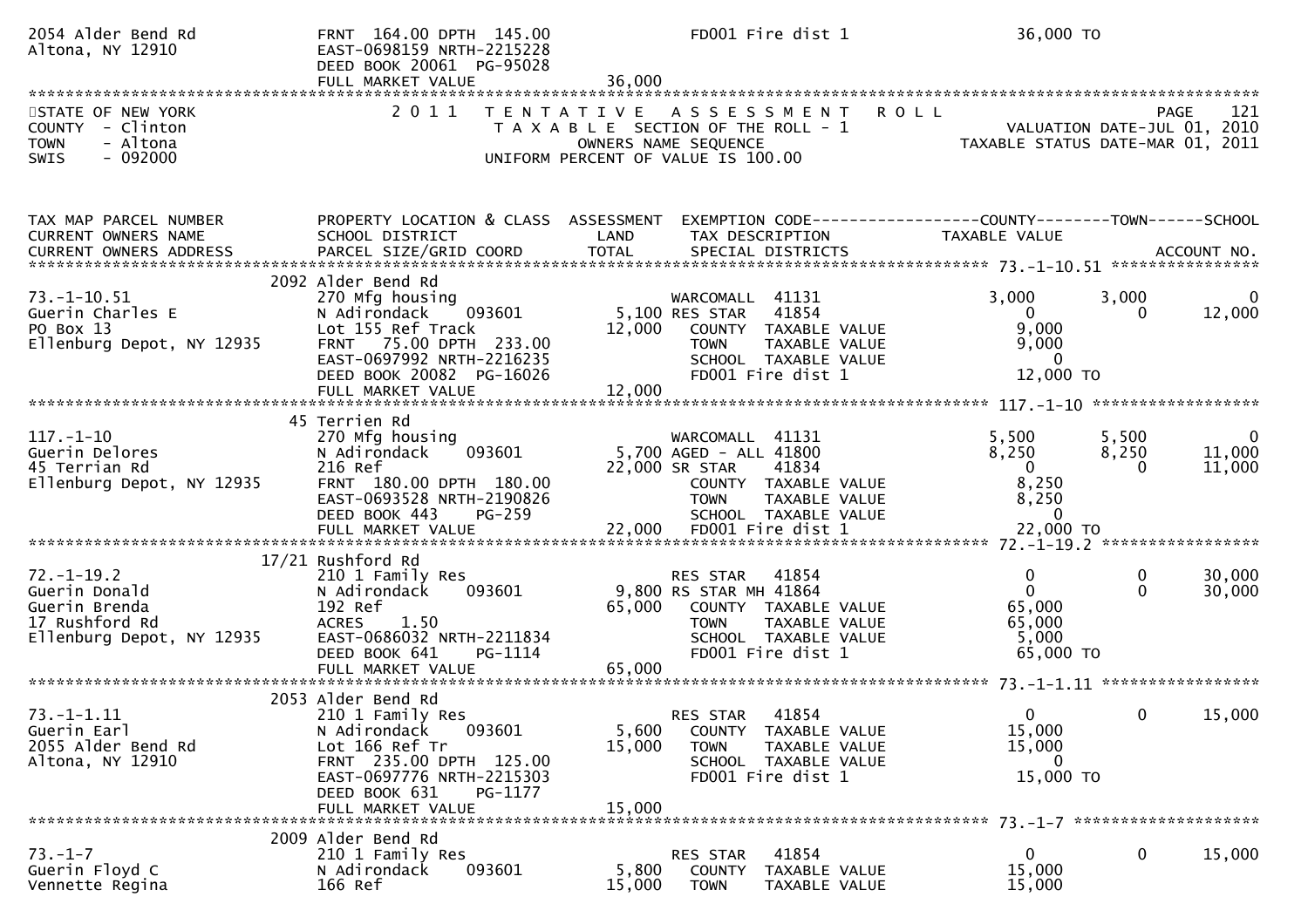| 2009 Alder Bend Rd<br>Altona, NY 12910                                                       | FRNT 300.00 DPTH 125.00<br>EAST-0697782 NRTH-2214189<br>DEED BOOK 20092 PG-22632<br>FULL MARKET VALUE                                                                               | 15,000                       | SCHOOL TAXABLE VALUE<br>FD001 Fire dist 1                                                                                                              | $\mathbf{0}$<br>15,000 TO                                              |                              |
|----------------------------------------------------------------------------------------------|-------------------------------------------------------------------------------------------------------------------------------------------------------------------------------------|------------------------------|--------------------------------------------------------------------------------------------------------------------------------------------------------|------------------------------------------------------------------------|------------------------------|
| STATE OF NEW YORK<br>COUNTY - Clinton<br>- Altona<br><b>TOWN</b><br>$-092000$<br><b>SWIS</b> | 2011                                                                                                                                                                                |                              | TENTATIVE ASSESSMENT ROLL<br>PAGE 122<br>PAGE 122<br>OWNERS NAME SEQUENCE TAXABLE STATUS DATE-JUL 01, 2010<br>UNIFORM PERCENT OF VALUE IS 100.00       |                                                                        | 122                          |
| TAX MAP PARCEL NUMBER<br>CURRENT OWNERS NAME                                                 | PROPERTY LOCATION & CLASS ASSESSMENT<br>SCHOOL DISTRICT                                                                                                                             | LAND                         | TAX DESCRIPTION                                                                                                                                        | TAXABLE VALUE                                                          |                              |
| $73. - 1 - 6.1$<br>Guerin Floyd R<br>2025 Wilfred King Rd<br>Ellenburg Depot, NY 12935       | 1997 Alder Bend Rd<br>311 Res vac land<br>093601<br>N Adirondack<br>166 Ref<br>FRNT 125.00 DPTH 175.00<br>EAST-0697757 NRTH-2213970<br>DEED BOOK 956<br>PG-321                      | 5,900<br>5,900               | COUNTY TAXABLE VALUE<br><b>TOWN</b><br>TAXABLE VALUE<br>SCHOOL TAXABLE VALUE<br>FD001 Fire dist 1                                                      | 5,900<br>5,900<br>5,900<br>$5,900$ TO                                  |                              |
| $73. - 1 - 27$<br>Guerin Gerald Wayne<br>329 Irona Rd<br>Altona, NY 12910                    | 329 Irona Rd<br>210 1 Family Res<br>093601<br>N Adirondack<br>Lot 155 Ref<br>FRNT 100.00 DPTH 99.00<br>EAST-0703314 NRTH-2212424<br>DEED BOOK 530<br><b>PG-97</b>                   |                              | AGED - ALL 41800<br>4,500 SR STAR<br>41834<br>16,700 COUNTY TAXABLE VALUE<br>TAXABLE VALUE<br><b>TOWN</b><br>SCHOOL TAXABLE VALUE<br>FD001 Fire dist 1 | 8,350<br>$\mathbf{0}$<br>8,350<br>8,350<br>$\overline{0}$<br>16,700 TO | 8,350<br>8,350<br>8,350<br>0 |
| $73. - 2 - 14$<br>Guerin Jason<br>510 Irona Rd<br>Altona, NY 12910                           | 510 Irona Rd<br>210 1 Family Res<br>093601<br>N Adirondack<br>Lot 155 Ref<br>7.30<br><b>ACRES</b><br>EAST-0699260 NRTH-2213542<br>DEED BOOK 1004<br>PG-295<br>FULL MARKET VALUE     | 10,300<br>105,000<br>105,000 | 41854<br>RES STAR<br>COUNTY TAXABLE VALUE<br><b>TOWN</b><br>TAXABLE VALUE<br>SCHOOL TAXABLE VALUE<br>FD001 Fire dist 1                                 | $\mathbf{0}$<br>105,000<br>105,000<br>75,000<br>105,000 TO             | $\mathbf{0}$<br>30,000       |
| $88. - 1 - 11.2$<br>Guerin Jeffrey M<br>1668 Alder Bend Rd<br>Altona, NY 12910               | 1656/1668 Alder Bend Rd<br>210 1 Family Res<br>N Adirondack<br>093601<br>Lot 164 Ref Tr<br>ACRES 14.00<br>EAST-0696762 NRTH-2206085<br>DEED BOOK 727<br>PG-195<br>FULL MARKET VALUE | 13,400<br>132,600<br>132,600 | 41854<br>RES STAR<br>COUNTY TAXABLE VALUE<br><b>TOWN</b><br>TAXABLE VALUE<br>SCHOOL TAXABLE VALUE<br>FD001 Fire dist 1                                 | $\Omega$<br>132,600<br>132,600<br>102,600<br>132,600 TO                | 30,000<br>0                  |
| $88. - 1 - 11.3$<br>Guerin John<br>1638 Alder Bend Rd                                        | 1638 Alder Bend Rd<br>210 1 Family Res<br>093601<br>N Adirondack<br>Lot 164 Ref Tr                                                                                                  | 10,600<br>105,300            | 41854<br>RES STAR<br>COUNTY<br>TAXABLE VALUE<br>TAXABLE VALUE<br><b>TOWN</b>                                                                           | 0<br>105,300<br>105,300                                                | 0<br>30,000                  |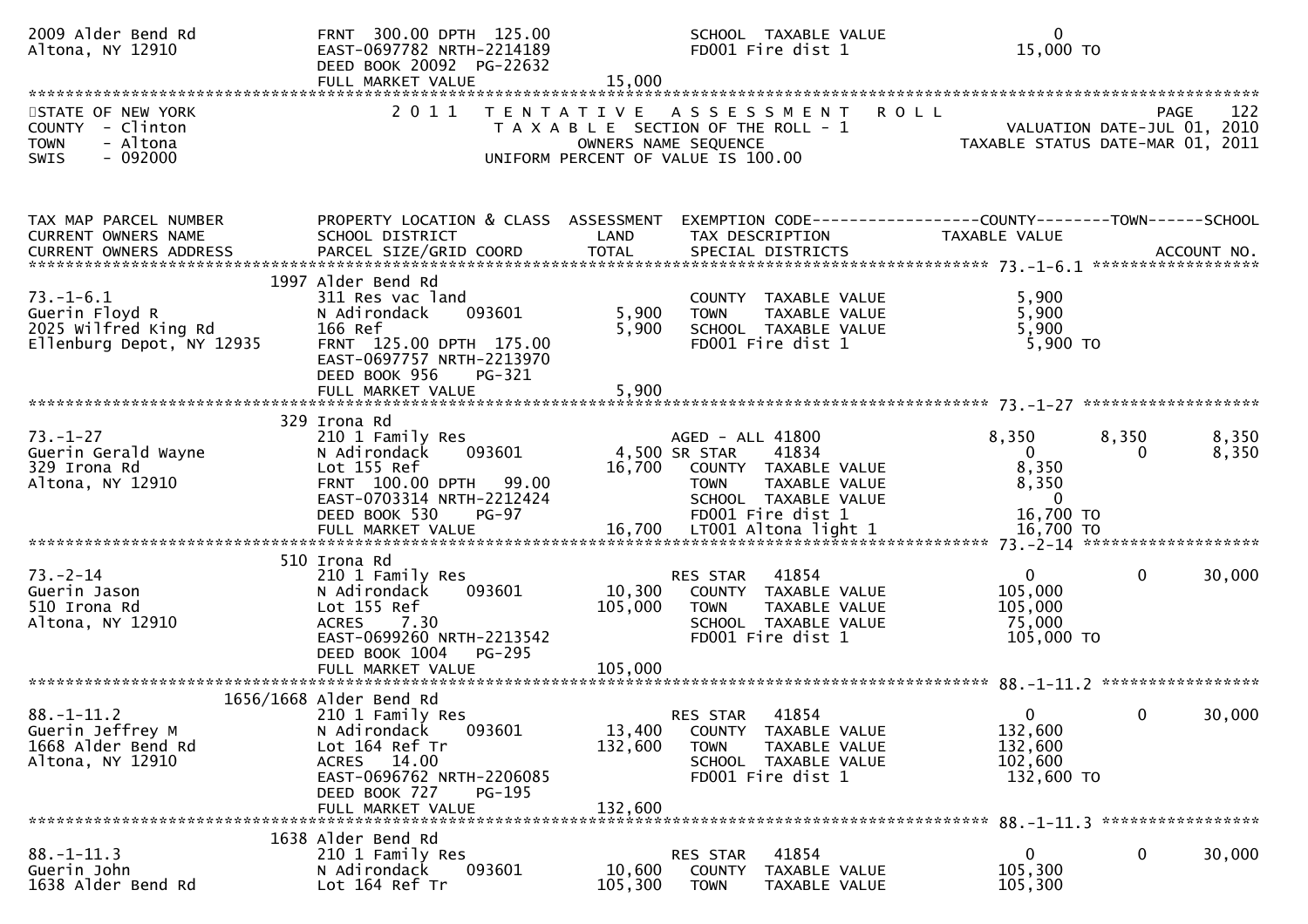| Altona, NY 12910                                                                               | 7.80<br><b>ACRES</b><br>EAST-0696564 NRTH-2205550<br>DEED BOOK 759<br>PG-298<br>FULL MARKET VALUE                                                                                   | 105,300                      | SCHOOL TAXABLE VALUE<br>FD001 Fire dist 1                                                                                                        | 75,300<br>105,300 TO                                                          |                        |
|------------------------------------------------------------------------------------------------|-------------------------------------------------------------------------------------------------------------------------------------------------------------------------------------|------------------------------|--------------------------------------------------------------------------------------------------------------------------------------------------|-------------------------------------------------------------------------------|------------------------|
| STATE OF NEW YORK<br>COUNTY - Clinton<br>- Altona<br><b>TOWN</b><br>$-092000$<br><b>SWIS</b>   | 2011                                                                                                                                                                                |                              | TENTATIVE ASSESSMENT<br><b>ROLL</b><br>T A X A B L E SECTION OF THE ROLL - 1<br>OWNERS NAME SEQUENCE<br>UNIFORM PERCENT OF VALUE IS 100.00       | VALUATION DATE-JUL 01, 2010<br>TAXABLE STATUS DATE-MAR 01, 2011               | 123<br>PAGE            |
| TAX MAP PARCEL NUMBER<br>CURRENT OWNERS NAME                                                   | PROPERTY LOCATION & CLASS ASSESSMENT<br>SCHOOL DISTRICT                                                                                                                             | LAND                         | EXEMPTION CODE-----------------COUNTY-------TOWN------SCHOOL<br>TAX DESCRIPTION                                                                  | TAXABLE VALUE                                                                 |                        |
| $73. - 1 - 47$<br>Guerin Karen Ann<br>1779 Alder Bend Rd<br>Altona, NY 12910                   | 1779 Alder Bend Rd<br>210 1 Family Res<br>N Adirondack<br>093601<br>165 Ref<br>3.90<br><b>ACRES</b><br>EAST-0697164 NRTH-2208628<br>DEED BOOK 912<br>PG-312                         | 8,200<br>51,400              | 41854<br>RES STAR<br>COUNTY TAXABLE VALUE<br><b>TOWN</b><br>TAXABLE VALUE<br>SCHOOL TAXABLE VALUE<br>FD001 Fire dist 1                           | $\mathbf{0}$<br>51,400<br>51,400<br>21,400<br>51,400 TO                       | $\mathbf{0}$<br>30,000 |
| $116. - 2 - 12$<br>Guerin Robert<br>Guerin Leona<br>1204 Plank Rd<br>Ellenburg Depot, NY 12935 | 1204 Plank Rd<br>210 1 Family Res<br>093601<br>N Adirondack<br>27 Sg<br>FRNT 140.00 DPTH 165.00<br>EAST-0678934 NRTH-2189573<br>DEED BOOK 512<br>PG-249<br>FULL MARKET VALUE        | 24,400<br>24,400             | RES STAR 41854<br>5,800 COUNTY TAXABLE VALUE<br>TAXABLE VALUE<br><b>TOWN</b><br>SCHOOL TAXABLE VALUE<br>FD001 Fire dist 1                        | $\mathbf{0}$<br>24,400<br>24,400<br>$\mathbf{0}$<br>24,400 TO                 | 24,400<br>$\mathbf{0}$ |
| $73. - 1 - 11$<br>Guerin Shirley<br>1986 Alder Bend Rd<br>Altona, NY 12910                     | 1986 Alder Bend Rd<br>210 1 Family Res<br>093601<br>N Adirondack<br>155 Ref<br>FRNT 154.00 DPTH 210.00<br>EAST-0698018 NRTH-2213632<br>DEED BOOK 583<br>PG-804<br>FULL MARKET VALUE | 50,300<br>50,300             | AGED C&T<br>41801<br>41834<br>6,300 SR STAR<br>COUNTY TAXABLE VALUE<br>TAXABLE VALUE<br><b>TOWN</b><br>SCHOOL TAXABLE VALUE<br>FD001 Fire dist 1 | 25,150<br>25,150<br>$\Omega$<br>25,150<br>25,150<br>$\mathbf{0}$<br>50,300 TO | 50,300<br>0            |
| $73. - 1 - 36$<br>Guerin William<br>Guerin Lenora<br>515 Irona Rd<br>Altona, NY 12910          | 515 Irona Rd<br>240 Rural res<br>093601<br>N Adirondack<br>155-156 Ref<br>ACRES 100.40<br>EAST-0698751 NRTH-2209784<br>DEED BOOK 631<br>PG-1060<br>FULL MARKET VALUE                | 28,400<br>108,900<br>108,900 | 41834<br>SR STAR<br>COUNTY TAXABLE VALUE<br>TAXABLE VALUE<br><b>TOWN</b><br>SCHOOL TAXABLE VALUE<br>FD001 Fire dist 1                            | 0<br>108,900<br>108,900<br>48,800<br>108,900 TO                               | 60,100<br>$\mathbf{0}$ |
| $73. - 1 - 35$<br>Guerin William A Jr<br>479 Irona Rd                                          | 479 Irona Rd<br>210 1 Family Res<br>093601<br>N Adirondack<br>Lot 155                                                                                                               | 7,700<br>72,000              | 41854<br>RES STAR<br>COUNTY<br>TAXABLE VALUE<br><b>TOWN</b><br>TAXABLE VALUE                                                                     | 0<br>72,000<br>72,000                                                         | 0<br>30,000            |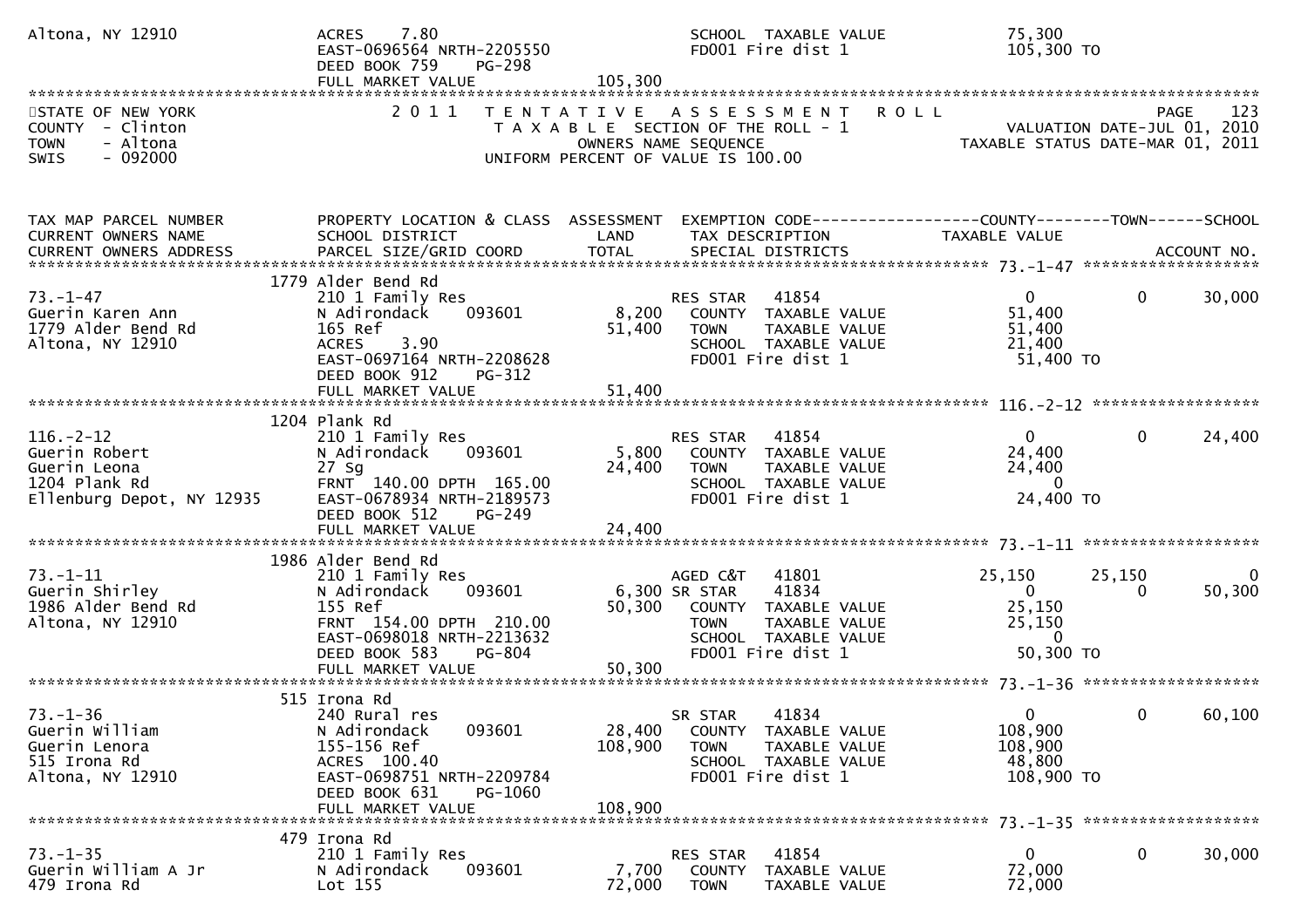| Altona, NY 12910                                                                             | 3.00<br><b>ACRES</b><br>EAST-0699929 NRTH-2213087<br>DEED BOOK 795<br>PG-237<br>FULL MARKET VALUE                                                                                              | 72,000                    | SCHOOL TAXABLE VALUE<br>FD001 Fire dist 1                                                                              | 42,000<br>72,000 TO                                                                                           |
|----------------------------------------------------------------------------------------------|------------------------------------------------------------------------------------------------------------------------------------------------------------------------------------------------|---------------------------|------------------------------------------------------------------------------------------------------------------------|---------------------------------------------------------------------------------------------------------------|
| STATE OF NEW YORK<br>COUNTY - Clinton<br>- Altona<br><b>TOWN</b><br>$-092000$<br><b>SWIS</b> | 2 0 1 1                                                                                                                                                                                        | OWNERS NAME SEQUENCE      | <b>ROLL</b><br>TENTATIVE ASSESSMENT<br>T A X A B L E SECTION OF THE ROLL - 1<br>UNIFORM PERCENT OF VALUE IS 100.00     | 124<br>PAGE<br>VALUATION DATE-JUL 01, 2010<br>VALUATION DATE-JUL 01, 2010<br>TAXABLE STATUS DATE-MAR 01, 2011 |
| TAX MAP PARCEL NUMBER<br><b>CURRENT OWNERS NAME</b><br>CURRENT OWNERS ADDRESS                | PROPERTY LOCATION & CLASS ASSESSMENT<br>SCHOOL DISTRICT                                                                                                                                        | LAND                      | TAX DESCRIPTION                                                                                                        | EXEMPTION CODE-----------------COUNTY-------TOWN------SCHOOL<br>TAXABLE VALUE                                 |
| $73. - 1 - 16$<br>Guerrn Jamie<br>510 Irona Rd<br>Altona, NY 12910                           | Irona Rd<br>$314$ Rural vac< $10$<br>N Adirondack<br>093601<br>155 Ref<br>9.70<br><b>ACRES</b><br>EAST-0699549 NRTH-2213292<br>DEED BOOK 20102 PG-34065                                        | 18,200<br>18,200          | COUNTY TAXABLE VALUE<br>TAXABLE VALUE<br><b>TOWN</b><br>SCHOOL TAXABLE VALUE<br>FD001 Fire dist 1                      | 18,200<br>18,200<br>18,200<br>18,200 TO                                                                       |
| $87. - 1 - 9.5$<br>Guilmette Leon<br>102 East St<br>Plainville, CT 06062                     | Military Tpke<br>312 Vac w/imprv<br>N Adirondack<br>093601<br>Lot 185 Ref Tr<br>4.80<br><b>ACRES</b><br>EAST-0691929 NRTH-2204765<br>DEED BOOK 787<br>PG-275                                   | 8,800<br>10,200           | COUNTY TAXABLE VALUE<br><b>TOWN</b><br>TAXABLE VALUE<br>SCHOOL TAXABLE VALUE<br>FD001 Fire dist 1                      | 10,200<br>10,200<br>10,200<br>10,200 TO                                                                       |
| $150 - 3 - 2$<br>Gumlaw David M<br>Gumlaw Robin M<br>5 Westwood Dr<br>West Chazy, NY 12992   | 5 Westwood Dr<br>210 1 Family Res<br>N Adirondack<br>093601<br>Sub Map 20 Pg 28 Lot 2<br>FRNT 190.00 DPTH 220.00<br>EAST-0736579 NRTH-2175777<br>DEED BOOK 98001 PG-01059<br>FULL MARKET VALUE | 8,900<br>71,800<br>71,800 | 41854<br>RES STAR<br>COUNTY TAXABLE VALUE<br>TAXABLE VALUE<br><b>TOWN</b><br>SCHOOL TAXABLE VALUE<br>FD001 Fire dist 1 | $\Omega$<br>$\mathbf{0}$<br>30,000<br>71,800<br>71,800<br>41,800<br>71,800 TO                                 |
| $132. - 1 - 7.2$<br>Gumlaw Jack P<br>2324 Rand Hill Rd<br>Altona, NY 12910                   | 2324 Rand Hill Rd<br>270 Mfg housing<br>093601<br>N Adirondack<br>Lot 38 Duer<br>1.20<br><b>ACRES</b><br>EAST-0706395 NRTH-2180759<br>DEED BOOK 20061 PG-90927<br>FULL MARKET VALUE            | 9,000<br>48,000<br>48,000 | 41854<br>RES STAR<br>COUNTY TAXABLE VALUE<br><b>TOWN</b><br>TAXABLE VALUE<br>SCHOOL TAXABLE VALUE<br>FD001 Fire dist 1 | $\mathbf 0$<br>30,000<br>0<br>48,000<br>48,000<br>18,000<br>48,000 TO                                         |
| $132. - 1 - 4.321$<br>Guyett Brian P<br>2446 Rand Hill Rd                                    | 2446 Rand Hill Rd<br>210 1 Family Res<br>093601<br>N Adirondack<br>Lot 39 Duers                                                                                                                | 11,000<br>111,000         | COUNTY TAXABLE VALUE<br>TAXABLE VALUE<br><b>TOWN</b><br>SCHOOL<br>TAXABLE VALUE                                        | 132. -1-4.321 ****************<br>111,000<br>111,000<br>111,000                                               |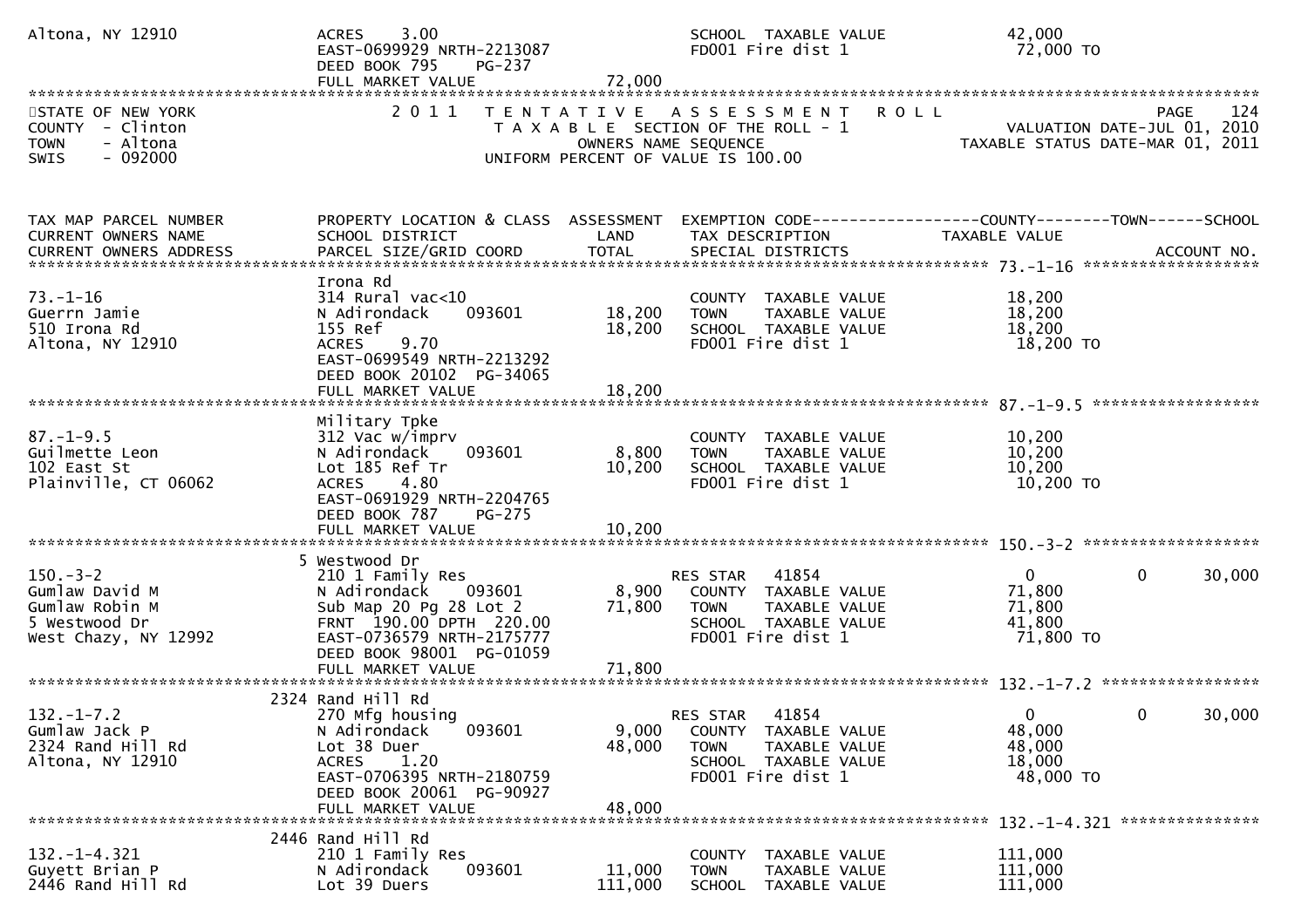| Altona, NY 12910                                                                                     | 080<br>5.00 BANK<br><b>ACRES</b><br>EAST-0704998 NRTH-2183164<br>DEED BOOK 20072 PG-4620<br>FULL MARKET VALUE                                                                                 | 111,000                   | FD001 Fire dist 1                                                                                                         | 111,000 TO                                                                     |
|------------------------------------------------------------------------------------------------------|-----------------------------------------------------------------------------------------------------------------------------------------------------------------------------------------------|---------------------------|---------------------------------------------------------------------------------------------------------------------------|--------------------------------------------------------------------------------|
| STATE OF NEW YORK<br>COUNTY - Clinton<br>- Altona<br><b>TOWN</b><br>$-092000$<br><b>SWIS</b>         | 2 0 1 1                                                                                                                                                                                       | OWNERS NAME SEQUENCE      | TENTATIVE ASSESSMENT ROLL<br>T A X A B L E SECTION OF THE ROLL - 1<br>UNIFORM PERCENT OF VALUE IS 100.00                  | 125<br>PAGE<br>VALUATION DATE-JUL 01, 2010<br>TAXABLE STATUS DATE-MAR 01, 2011 |
| TAX MAP PARCEL NUMBER<br>CURRENT OWNERS NAME                                                         | PROPERTY LOCATION & CLASS ASSESSMENT<br>SCHOOL DISTRICT                                                                                                                                       | LAND                      | TAX DESCRIPTION                                                                                                           | TAXABLE VALUE                                                                  |
| $88.14 - 1 - 6$<br>Gwynne Linda H<br>1503 Brebeuf<br>Chambly, QC, Canada J3L2M8                      | 45 Merrywood Dr<br>312 Vac w/imprv<br>N Adirondack<br>093601<br>Stonewall Acres Lot 6<br>FRNT 80.00 DPTH 195.00<br>EAST-0699548 NRTH-2203614<br>DEED BOOK 20072 PG-10725<br>FULL MARKET VALUE | 2,500<br>2,500<br>2,500   | COUNTY TAXABLE VALUE<br>TAXABLE VALUE<br><b>TOWN</b><br>SCHOOL TAXABLE VALUE<br>FD001 Fire dist 1                         | 2,500<br>2,500<br>2,500<br>2,500 TO                                            |
| $89.1 - 3 - 8$<br>Gwynne Sheila<br>PO Box 113<br>Blossvale, NY 13308                                 | 3083 Miner Farm Rd<br>210 1 Family Res<br>N Adirondack<br>093601<br>Lot 110<br>FRNT 100.00 DPTH 217.00<br>EAST-0712156 NRTH-2207311<br>DEED BOOK 99001 PG-12289<br>FULL MARKET VALUE          | 6,100<br>40,000<br>40,000 | COUNTY TAXABLE VALUE<br>TAXABLE VALUE<br><b>TOWN</b><br>SCHOOL TAXABLE VALUE<br>FD001 Fire dist 1<br>LT001 Altona light 1 | 40,000<br>40,000<br>40,000<br>40,000 TO<br>40,000 TO                           |
| $88.14 - 1 - 8$<br>Hagar George G<br>Hagar Alice K<br>472 Bourgoeys St<br>Montreal QC, Canada H3K2M1 | 53 Merrywood Dr<br>312 Vac w/imprv<br>N Adirondack<br>093601<br>Stonewall Acres Lot 8<br>FRNT 80.00 DPTH 200.00<br>EAST-0699397 NRTH-2203672<br>DEED BOOK 20051 PG-82262<br>FULL MARKET VALUE | 4,900<br>5,400<br>5,400   | COUNTY TAXABLE VALUE<br>TAXABLE VALUE<br><b>TOWN</b><br>SCHOOL TAXABLE VALUE<br>FD001 Fire dist 1                         | 5,400<br>5,400<br>5,400<br>5,400 TO                                            |
| $75. - 1 - 6.53$<br>Haight Robert<br>5640 Jersey St<br>Panton, VT 05491                              | 105 Miner Farm Rd<br>314 Rural vac<10<br>N Adirondack<br>093601<br>Lot 81 Ref Tr<br>ACRES<br>2.80<br>EAST-0725971 NRTH-2210509<br>DEED BOOK 20092 PG-28870<br>FULL MARKET VALUE               | 7,600<br>7,600<br>7,600   | COUNTY TAXABLE VALUE<br><b>TOWN</b><br>TAXABLE VALUE<br>SCHOOL TAXABLE VALUE<br>FD001 Fire dist 1                         | 7,600<br>7,600<br>7,600<br>7,600 TO                                            |
| $88.14 - 2 - 66$<br>Hakim Robert<br>1975 E 24th St                                                   | Pinewood Dr<br>311 Res vac land<br>N Adirondack<br>093601<br>Sub Bk 10 Pg 123 Lot 66                                                                                                          | 3,500<br>3,500            | COUNTY<br>TAXABLE VALUE<br><b>TOWN</b><br>TAXABLE VALUE<br>SCHOOL TAXABLE VALUE                                           | 3,500<br>3,500<br>3,500                                                        |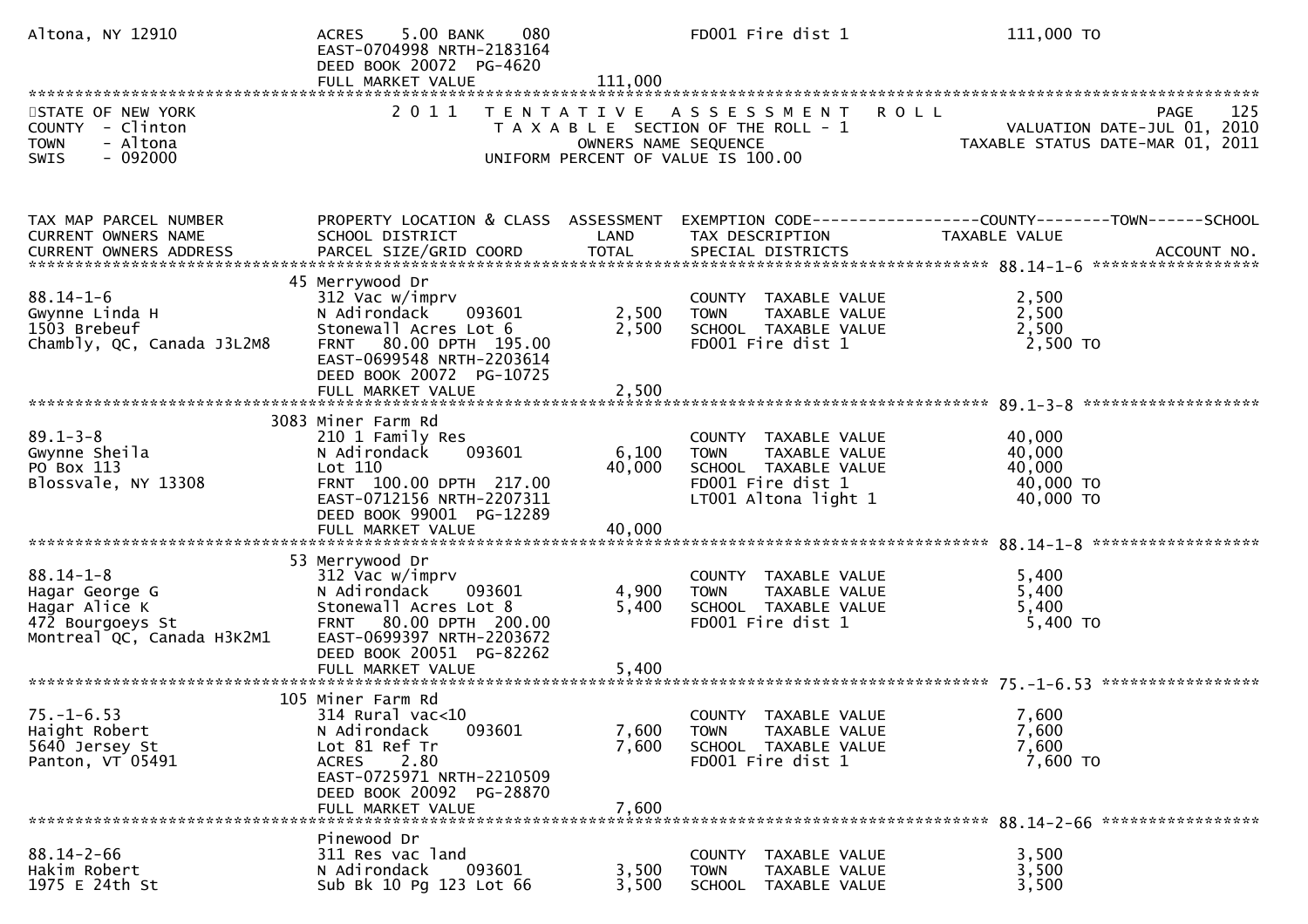| Brooklyn, NY 11229                                                                              | FRNT 132.83 DPTH<br>99.08<br>EAST-0698262 NRTH-2205283<br>DEED BOOK 20051 PG-84553<br>FULL MARKET VALUE                                                                                         | 3,500                     | FD001 Fire dist 1                                                                                                      | 3,500 TO                                                                                      |
|-------------------------------------------------------------------------------------------------|-------------------------------------------------------------------------------------------------------------------------------------------------------------------------------------------------|---------------------------|------------------------------------------------------------------------------------------------------------------------|-----------------------------------------------------------------------------------------------|
| STATE OF NEW YORK<br>COUNTY - Clinton<br>- Altona<br><b>TOWN</b><br>$-092000$<br><b>SWIS</b>    | 2011                                                                                                                                                                                            | OWNERS NAME SEQUENCE      | TENTATIVE ASSESSMENT<br>T A X A B L E SECTION OF THE ROLL - 1<br>UNIFORM PERCENT OF VALUE IS 100.00                    | 126<br><b>ROLL</b><br>PAGE<br>VALUATION DATE-JUL 01, 2010<br>TAXABLE STATUS DATE-MAR 01, 2011 |
|                                                                                                 |                                                                                                                                                                                                 |                           |                                                                                                                        |                                                                                               |
| TAX MAP PARCEL NUMBER<br>CURRENT OWNERS NAME                                                    | PROPERTY LOCATION & CLASS ASSESSMENT<br>SCHOOL DISTRICT                                                                                                                                         | LAND                      | TAX DESCRIPTION                                                                                                        | EXEMPTION CODE-----------------COUNTY-------TOWN------SCHOOL<br>TAXABLE VALUE                 |
| $88.14 - 2 - 67$<br>Hakim Robert<br>1975 E 24th St<br>Brooklyn, NY 11229                        | 75 Pinewood Dr<br>311 Res vac land<br>N Adirondack<br>093601<br>Sub Bk 10 Pg 123 Lot 67<br>FRNT 70.00 DPTH 143.70<br>EAST-0698112 NRTH-2205281<br>DEED BOOK 20051 PG-81191<br>FULL MARKET VALUE | 3,900<br>3,900<br>3,900   | COUNTY TAXABLE VALUE<br><b>TOWN</b><br>TAXABLE VALUE<br>SCHOOL TAXABLE VALUE<br>FD001 Fire dist 1                      | 3,900<br>3,900<br>3,900<br>3,900 TO                                                           |
| $88.14 - 2 - 68$<br>Hakim Robert<br>1975 E 24th St<br>Brooklyn, NY 11229                        | 71 Pinewood Dr<br>311 Res vac land<br>093601<br>N Adirondack<br>Sub Bk 10 Pg 123 Lot 68<br>FRNT 70.00 DPTH 141.52<br>EAST-0698112 NRTH-2205208<br>DEED BOOK 20051 PG-84254<br>FULL MARKET VALUE | 3,900<br>3,900<br>3,900   | COUNTY TAXABLE VALUE<br>TAXABLE VALUE<br><b>TOWN</b><br>SCHOOL TAXABLE VALUE<br>FD001 Fire dist 1                      | 3,900<br>3,900<br>3,900<br>3,900 TO                                                           |
| $135. - 1 - 20.3$<br>Hansbury Lanny A<br>Hansbury Theresa<br>7763 Rt 22<br>West Chazy, NY 12992 | 123 Harvey Rd<br>$314$ Rural vac< $10$<br>093601<br>N Adirondack<br>Lot 130 Duers<br><b>ACRES</b><br>2.50<br>EAST-0734105 NRTH-2178782<br>DEED BOOK 617<br>PG-791<br>FULL MARKET VALUE          | 9,100<br>9,100<br>9,100   | COUNTY TAXABLE VALUE<br><b>TOWN</b><br>TAXABLE VALUE<br>SCHOOL TAXABLE VALUE<br>FD001 Fire dist 1                      | ****************<br>9,100<br>9,100<br>9,100<br>$9,100$ TO                                     |
| $148. - 3 - 4.2$<br>Harding Monica L<br>1999 Rand Hill Rd<br>Altona, NY 12910                   | 1 Morhous Rd<br>240 Rural res<br>093601<br>N Adirondack<br>36 Duer<br><b>ACRES</b><br>1.40 BANK<br>230<br>EAST-0709416 NRTH-2172812<br>DEED BOOK 20092 PG-24946<br>FULL MARKET VALUE            | 9,100<br>98,300<br>98,300 | 41854<br>RES STAR<br>COUNTY TAXABLE VALUE<br>TAXABLE VALUE<br><b>TOWN</b><br>SCHOOL TAXABLE VALUE<br>FD001 Fire dist 1 | 30,000<br>$\Omega$<br>0<br>98,300<br>98,300<br>68,300<br>98,300 TO                            |
|                                                                                                 | 1901 Rand Hill Rd                                                                                                                                                                               |                           |                                                                                                                        |                                                                                               |
| $148. - 3 - 15$<br>Harding Tim<br>734 Rand Hill Rd                                              | 312 Vac w/imprv<br>093601<br>N Adirondack<br>49 Duer                                                                                                                                            | 8,100<br>10,800           | COUNTY TAXABLE VALUE<br><b>TOWN</b><br>TAXABLE VALUE<br>SCHOOL TAXABLE VALUE                                           | 10,800<br>10,800<br>10,800                                                                    |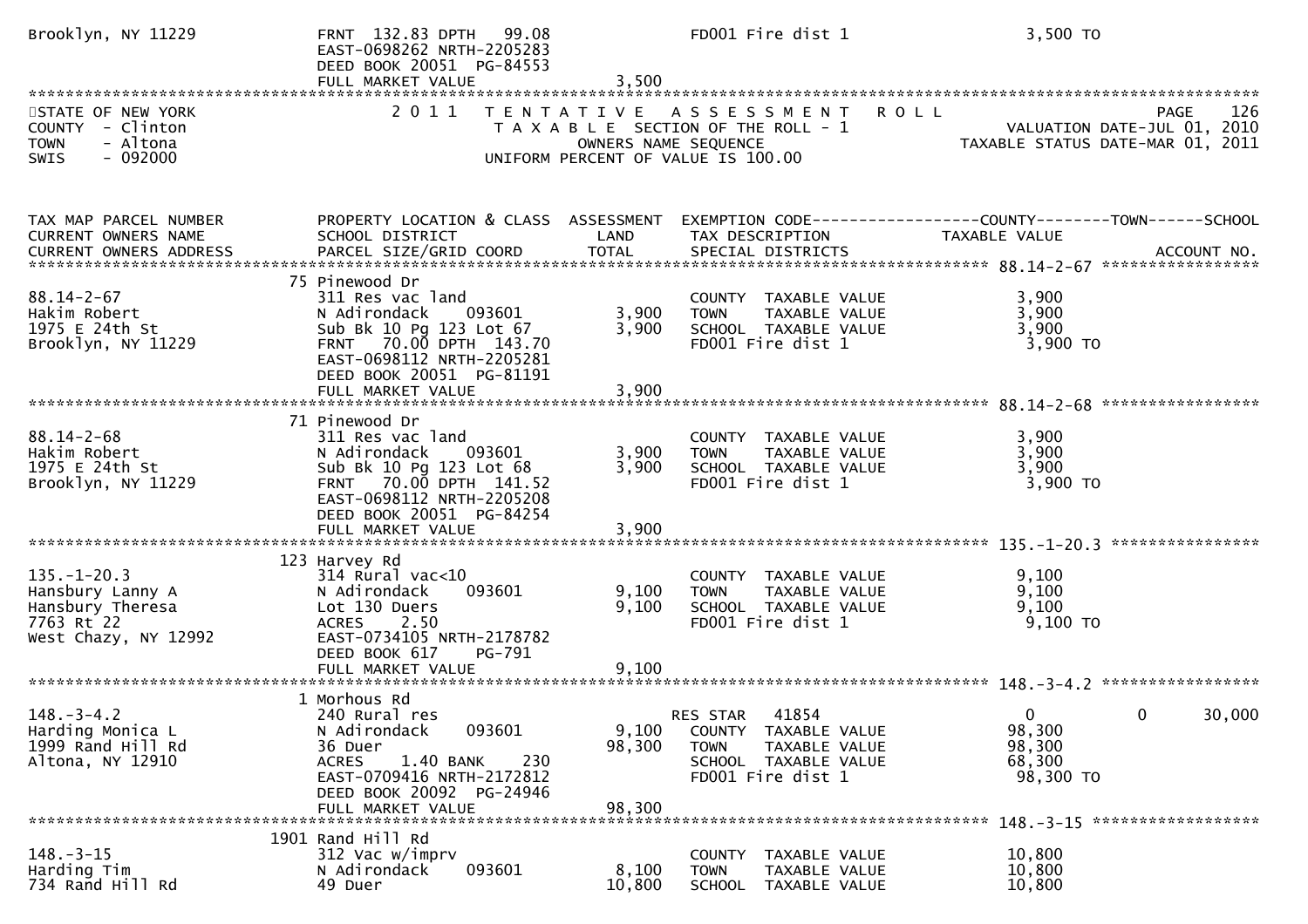| Morrisonville, NY 12962                                                                              | FRNT 174.00 DPTH 199.00<br>EAST-0711617 NRTH-2172120<br>DEED BOOK 20092 PG-25339<br>FULL MARKET VALUE                                                                              | 10,800                     | FD001 Fire dist 1                                                                                                      | 10,800 TO                                                                                            |
|------------------------------------------------------------------------------------------------------|------------------------------------------------------------------------------------------------------------------------------------------------------------------------------------|----------------------------|------------------------------------------------------------------------------------------------------------------------|------------------------------------------------------------------------------------------------------|
| STATE OF NEW YORK<br>COUNTY - Clinton<br>- Altona<br><b>TOWN</b><br>$-092000$<br><b>SWIS</b>         | 2011                                                                                                                                                                               | OWNERS NAME SEQUENCE       | TENTATIVE ASSESSMENT<br>T A X A B L E SECTION OF THE ROLL - 1<br>UNIFORM PERCENT OF VALUE IS 100.00                    | <b>ROLL</b><br>127<br><b>PAGE</b><br>VALUATION DATE-JUL 01, 2010<br>TAXABLE STATUS DATE-MAR 01, 2011 |
| TAX MAP PARCEL NUMBER<br>CURRENT OWNERS NAME                                                         | PROPERTY LOCATION & CLASS ASSESSMENT<br>SCHOOL DISTRICT                                                                                                                            | LAND                       | TAX DESCRIPTION                                                                                                        | TAXABLE VALUE                                                                                        |
| $148. - 3 - 6.3$<br>Harding Timothy<br>Harding Monica<br>1999 Rand Hill Rd<br>Altona, NY 12910       | Rand Hill Rd<br>312 Vac w/imprv<br>093601<br>N Adirondack<br>FRNT 50.00 DPTH 90.00<br>EAST-0709916 NRTH-2172826<br>DEED BOOK 98001 PG-02359<br>FULL MARKET VALUE                   | 3,200<br>3,900<br>3,900    | COUNTY TAXABLE VALUE<br><b>TOWN</b><br>TAXABLE VALUE<br>SCHOOL TAXABLE VALUE<br>FD001 Fire dist 1                      | 3,900<br>3,900<br>3,900<br>$3,900$ TO                                                                |
| $148. - 3 - 4.1$<br>Harding Timothy C<br>Harding Monica L<br>1999 Rand Hill Rd<br>Altona, NY 12910   | Rand Hill Rd<br>$322$ Rural vac $>10$<br>093601<br>N Adirondack<br>36 Duer<br>ACRES 54.80 BANK<br>230<br>EAST-0708240 NRTH-2172812<br>DEED BOOK 644<br>PG-663<br>FULL MARKET VALUE | 22,600<br>22,600<br>22,600 | COUNTY TAXABLE VALUE<br>TAXABLE VALUE<br><b>TOWN</b><br>SCHOOL TAXABLE VALUE<br>FD001 Fire dist 1                      | 22,600<br>22,600<br>22,600<br>22,600 TO                                                              |
| $149. - 1 - 10.5$<br>Harford William R<br>Harford Patricia<br>41 Natures Way<br>West Chazy, NY 12992 | 41 Natures Way<br>240 Rural res<br>N Adirondack<br>093601<br>106 Duer<br>ACRES 15.70<br>EAST-0726133 NRTH-2173303<br>DEED BOOK 843<br>$PG-43$                                      | 11,600<br>87,500           | RES STAR<br>41854<br>COUNTY TAXABLE VALUE<br><b>TOWN</b><br>TAXABLE VALUE<br>SCHOOL TAXABLE VALUE<br>FD001 Fire dist 1 | $\mathbf{0}$<br>$\mathbf{0}$<br>30,000<br>87,500<br>87,500<br>57,500<br>87,500 TO                    |
| $72. - 1 - 16$<br>Harkins Douglas<br>Harkins Veronica<br>PO Box 67<br>Johnson, NY 10933              | Irona Rd<br>$314$ Rural vac<10<br>N Adirondack<br>093601<br>192 Ref<br>9.00<br><b>ACRES</b><br>EAST-0689075 NRTH-2212173<br>DEED BOOK 555<br>PG-797<br>FULL MARKET VALUE           | 11,300<br>11,300<br>11,300 | COUNTY TAXABLE VALUE<br><b>TOWN</b><br>TAXABLE VALUE<br>SCHOOL TAXABLE VALUE<br>FD001 Fire dist 1                      | 11,300<br>11,300<br>11,300<br>11,300 TO                                                              |
| $147. - 1 - 5$<br>Harmon Michael F<br>Harmon Sharron M<br>1983 Rand Hill Rd                          | Jerusalem Rd<br>321 Abandoned ag<br>093601<br>N Adirondack<br>21 Duer<br><b>ACRES</b><br>68.00                                                                                     | 25,900<br>25,900           | COUNTY TAXABLE VALUE<br>TAXABLE VALUE<br><b>TOWN</b><br>SCHOOL TAXABLE VALUE<br>FD001 Fire dist 1                      | 25,900<br>25,900<br>25,900<br>25,900 TO                                                              |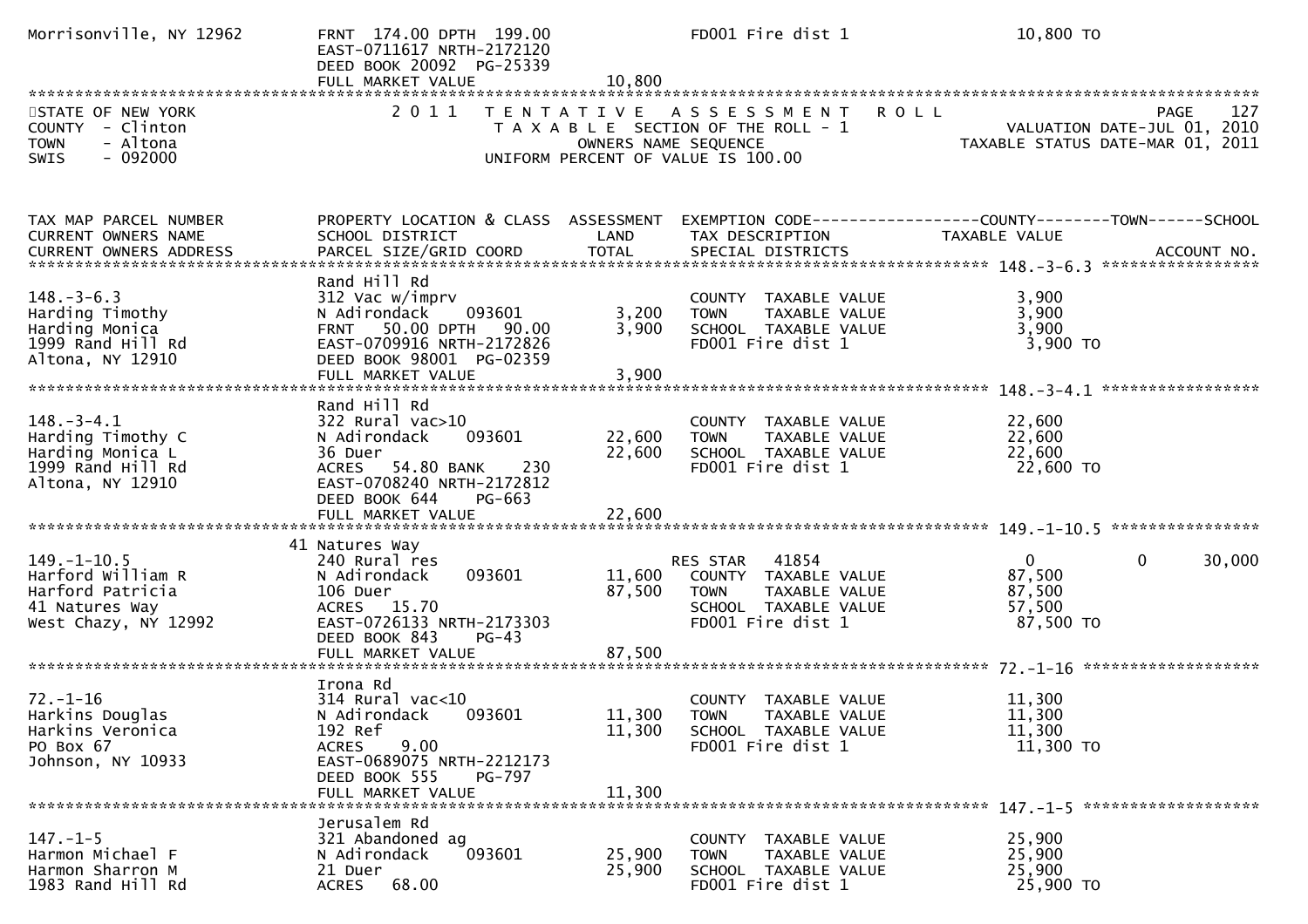| Altona, NY 12910                                                                                          | EAST-0705370 NRTH-2173029                                                                                                                                  |                   |                                                                                                                                                       |                                                                        |                                                           |
|-----------------------------------------------------------------------------------------------------------|------------------------------------------------------------------------------------------------------------------------------------------------------------|-------------------|-------------------------------------------------------------------------------------------------------------------------------------------------------|------------------------------------------------------------------------|-----------------------------------------------------------|
| PRIOR OWNER ON 3/01/2011<br>Harmon Michael F                                                              | DEED BOOK 20112 PG-38202<br>FULL MARKET VALUE                                                                                                              | 25,900            |                                                                                                                                                       |                                                                        |                                                           |
| STATE OF NEW YORK<br>COUNTY - Clinton<br>- Altona<br><b>TOWN</b>                                          | 2 0 1 1                                                                                                                                                    | T E N T A T I V E | <b>ROLL</b><br>A S S E S S M E N T<br>T A X A B L E SECTION OF THE ROLL - 1<br>OWNERS NAME SEQUENCE                                                   | TAXABLE STATUS DATE-MAR 01,                                            | 128<br><b>PAGE</b><br>VALUATION DATE-JUL 01, 2010<br>2011 |
| $-092000$<br>SWIS                                                                                         |                                                                                                                                                            |                   | UNIFORM PERCENT OF VALUE IS 100.00                                                                                                                    |                                                                        |                                                           |
| TAX MAP PARCEL NUMBER                                                                                     | PROPERTY LOCATION & CLASS ASSESSMENT                                                                                                                       |                   |                                                                                                                                                       |                                                                        |                                                           |
| CURRENT OWNERS NAME<br>CURRENT OWNERS ADDRESS                                                             | SCHOOL DISTRICT                                                                                                                                            | LAND              | TAX DESCRIPTION                                                                                                                                       | TAXABLE VALUE                                                          |                                                           |
|                                                                                                           | 1983 Rand Hill Rd                                                                                                                                          |                   |                                                                                                                                                       |                                                                        |                                                           |
| $148. - 3 - 6.1$<br>Harmon Michael F                                                                      | 210 1 Family Res<br>N Adirondack<br>093601                                                                                                                 | 9,900             | 41854<br>RES STAR<br>COUNTY TAXABLE VALUE                                                                                                             | $\overline{0}$<br>87,000                                               | 30,000<br>$\mathbf 0$                                     |
| Harmon Sharron M                                                                                          | 36 Duer                                                                                                                                                    | 87,000            | <b>TOWN</b><br><b>TAXABLE VALUE</b>                                                                                                                   | 87,000                                                                 |                                                           |
| 1983 Rand Hill Rd<br>Altona, NY 12910                                                                     | 1.10<br><b>ACRES</b><br>EAST-0709754 NRTH-2172800                                                                                                          |                   | SCHOOL TAXABLE VALUE<br>FD001 Fire dist 1                                                                                                             | 57,000<br>87,000 TO                                                    |                                                           |
| PRIOR OWNER ON 3/01/2011<br>Harmon Michael F                                                              | DEED BOOK 20112 PG-38202<br>FULL MARKET VALUE                                                                                                              | 87,000            |                                                                                                                                                       |                                                                        |                                                           |
|                                                                                                           | 270 Devils Den Rd                                                                                                                                          |                   |                                                                                                                                                       |                                                                        |                                                           |
| $104. - 1 - 2$<br>Harrell III Agless J<br>270 Devils Den Rd                                               | 210 1 Family Res<br>093601<br>N Adirondack<br>132 Ref                                                                                                      | 8,300<br>63,700   | COUNTY TAXABLE VALUE<br><b>TOWN</b><br>TAXABLE VALUE<br>SCHOOL TAXABLE VALUE<br>FD001 Fire dist 1                                                     | 63,700<br>63,700<br>63,700                                             |                                                           |
| Altona, NY 12910                                                                                          | <b>ACRES</b><br>890<br>4.00 BANK<br>EAST-0710093 NRTH-2202311<br>DEED BOOK 20011 PG-33438<br>FULL MARKET VALUE                                             | 63,700            | LT001 Altona light 1                                                                                                                                  | 63,700 TO<br>63,700 TO                                                 |                                                           |
|                                                                                                           |                                                                                                                                                            |                   |                                                                                                                                                       |                                                                        |                                                           |
| $71.1 - 1 - 18$<br>Harriman Paul W<br>Harriman Evette<br>4942 Rt 11<br>Ellenburg Depot, NY 12935          | 4942 Rt 11<br>210 1 Family Res<br>N Adirondack<br>093601<br>Bm<br>9.70 BANK<br>080<br><b>ACRES</b><br>EAST-0676705 NRTH-2213801<br>DEED BOOK 922<br>PG-216 | 12,200<br>83,400  | 41854<br>RES STAR<br>COUNTY TAXABLE VALUE<br><b>TOWN</b><br>TAXABLE VALUE<br>SCHOOL TAXABLE VALUE<br>FD002 Ellenburg fire 21<br>LT002 Altona light 21 | $\overline{0}$<br>83,400<br>83,400<br>53,400<br>83,400 TO<br>83,400 TO | $\mathbf{0}$<br>30,000                                    |
|                                                                                                           | FULL MARKET VALUE                                                                                                                                          | 83,400            |                                                                                                                                                       |                                                                        |                                                           |
|                                                                                                           | 38 Merrywood Dr                                                                                                                                            |                   |                                                                                                                                                       |                                                                        |                                                           |
| $88.14 - 1 - 21$<br>Harris Donald<br>Brophy Cynthia<br>5265 Baillargeon<br>St Hubert QC, Canada<br>J3Y2A9 | 260 Seasonal res<br>N Adirondack<br>093601<br>Stonewall Acres Lot 21<br>FRNT 80.00 DPTH 159.30<br>EAST-0699830 NRTH-2203651<br>DEED BOOK 20011 PG-36737    | 4,100<br>6,000    | COUNTY TAXABLE VALUE<br>TAXABLE VALUE<br><b>TOWN</b><br>SCHOOL TAXABLE VALUE<br>FD001 Fire dist 1                                                     | 6,000<br>6,000<br>6,000<br>6,000 TO                                    |                                                           |
|                                                                                                           | FULL MARKET VALUE                                                                                                                                          | 6,000             |                                                                                                                                                       |                                                                        |                                                           |
|                                                                                                           | 2038 Miner Farm Rd                                                                                                                                         |                   |                                                                                                                                                       |                                                                        |                                                           |
| $76. - 3 - 5$<br>Harris Stephen J                                                                         | 210 1 Family Res<br>Northeastern Cl 092801                                                                                                                 | 6,600             | 41854<br>RES STAR<br>COUNTY TAXABLE VALUE                                                                                                             | 0<br>72,200                                                            | $\mathbf 0$<br>30,000                                     |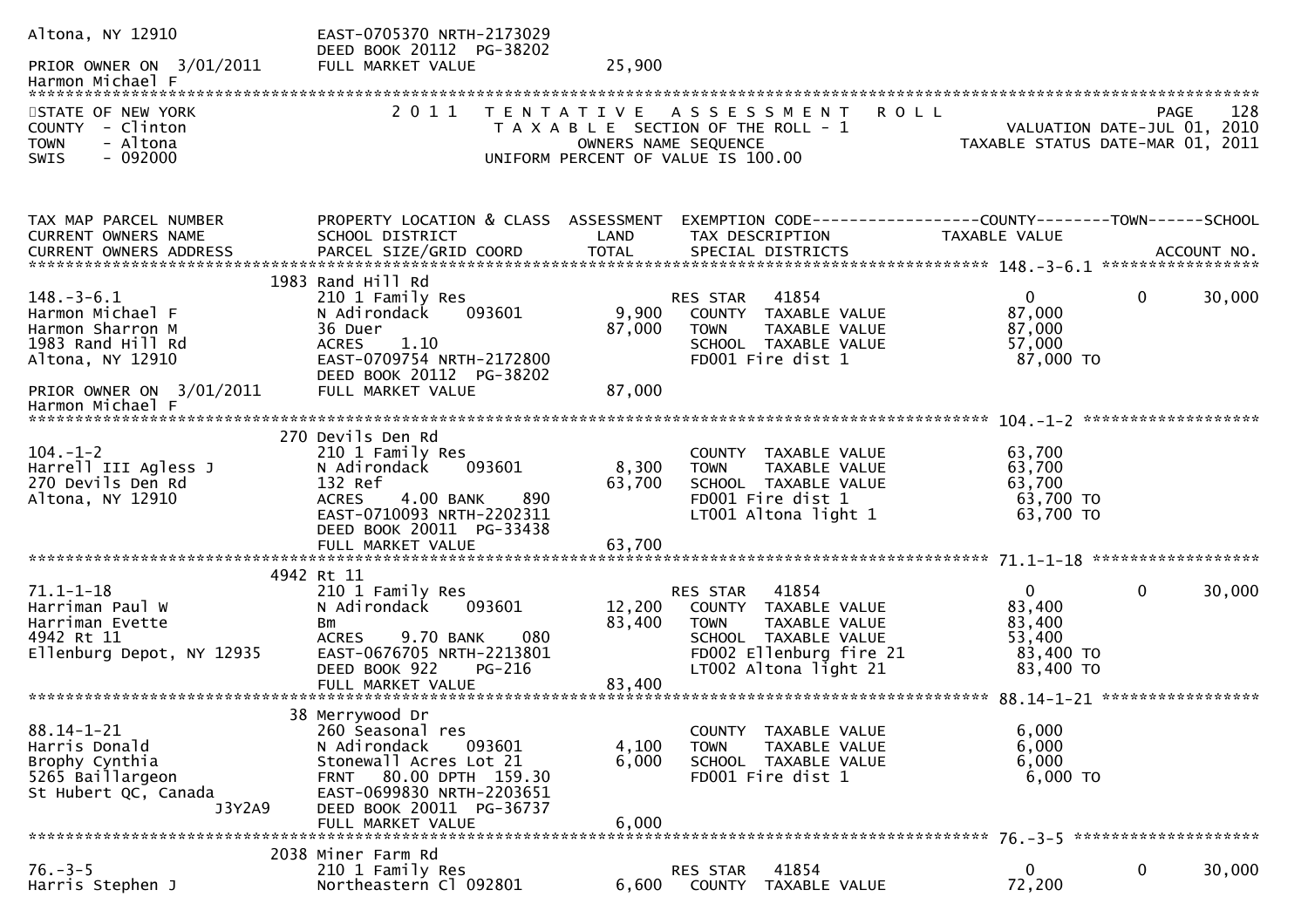| Harris Tricia L<br>2038 Miner Farm Rd<br>Altona, NY 12910                                         | 50 Ref<br>1.20<br><b>ACRES</b><br>EAST-0736934 NRTH-2209546<br>DEED BOOK 20021 PG-46252<br>FULL MARKET VALUE                                                                                     | 72,200<br>72,200           | TAXABLE VALUE<br><b>TOWN</b><br>SCHOOL TAXABLE VALUE<br>FD001 Fire dist 1                                                                                | 72,200<br>42,200<br>72,200 TO                                                         |             |
|---------------------------------------------------------------------------------------------------|--------------------------------------------------------------------------------------------------------------------------------------------------------------------------------------------------|----------------------------|----------------------------------------------------------------------------------------------------------------------------------------------------------|---------------------------------------------------------------------------------------|-------------|
| STATE OF NEW YORK<br>COUNTY - Clinton<br><b>TOWN</b><br>- Altona<br>$-092000$<br>SWIS             | 2011                                                                                                                                                                                             | OWNERS NAME SEQUENCE       | <b>ROLL</b><br>TENTATIVE ASSESSMENT<br>T A X A B L E SECTION OF THE ROLL - 1<br>UNIFORM PERCENT OF VALUE IS 100.00                                       | PAGE<br>VALUATION DATE-JUL 01, 2010<br>TAXABLE STATUS DATE-MAR 01, 2011               | 129         |
| TAX MAP PARCEL NUMBER<br>CURRENT OWNERS NAME<br>CURRENT OWNERS ADDRESS                            | PROPERTY LOCATION & CLASS ASSESSMENT<br>SCHOOL DISTRICT                                                                                                                                          | LAND                       | TAX DESCRIPTION                                                                                                                                          | EXEMPTION CODE-----------------COUNTY-------TOWN------SCHOOL<br><b>TAXABLE VALUE</b>  |             |
| $71. - 4 - 1.1$<br>Hart Delbert Jr<br>Hart Melissa<br>PO Box 201<br>Ellenburg Depot, NY 12935     | 52 Canaan Rd<br>210 1 Family Res<br>093601<br>N Adirondack<br>Bm<br>1.20<br><b>ACRES</b><br>EAST-0675275 NRTH-2214793<br>DEED BOOK 20072 PG-6001<br>FULL MARKET VALUE                            | 79,000<br>79,000           | RES STAR 41854<br>6,500 COUNTY TAXABLE VALUE<br>TAXABLE VALUE<br><b>TOWN</b><br>SCHOOL TAXABLE VALUE<br>FD002 Ellenburg fire 21<br>LT002 Altona light 21 | $\overline{0}$<br>$\mathbf 0$<br>79,000<br>79,000<br>49,000<br>79,000 TO<br>79,000 TO | 30,000      |
| $74. - 1 - 15.5$<br>Hart Malayna A<br>3 Overlook Circle<br>Plattsburgh, NY 12901                  | 3 Overlook Circle<br>$322$ Rural vac $>10$<br>093601<br>N Adirondack<br>ACRES 12.50<br>EAST-0717699 NRTH-2213345<br>DEED BOOK 20102 PG-32546<br>FULL MARKET VALUE                                | 12,900<br>12,900<br>12,900 | COUNTY TAXABLE VALUE<br><b>TOWN</b><br>TAXABLE VALUE<br>SCHOOL TAXABLE VALUE<br>FD001 Fire dist 1                                                        | 12,900<br>12,900<br>12,900<br>12,900 TO                                               |             |
| $135. - 1 - 18.11$<br>Harvey Linda L<br>Peryea William H<br>161 Harvey Rd<br>West Chazy, NY 12992 | 161 Harvey Rd<br>312 Vac w/imprv<br>093601<br>N Adirondack<br><b>ACRES</b><br>1.90<br>EAST-0734085 NRTH-2179663<br>DEED BOOK 20031 PG-62679<br>FULL MARKET VALUE                                 | 9,500<br>15,000<br>15,000  | COUNTY TAXABLE VALUE<br>TAXABLE VALUE<br><b>TOWN</b><br>SCHOOL TAXABLE VALUE<br>FD001 Fire dist 1                                                        | 15,000<br>15,000<br>15,000<br>15,000 TO                                               |             |
| $88.14 - 2 - 11$<br>Hawksby Robert<br>Hawksby Shirley<br>47 Pinewood Dr<br>Altona, NY 12910       | 47 Pinewood Dr<br>270 Mfg housing<br>N Adirondack<br>093601<br>Stonewall Bk 10 Pg 123 Lo<br>FRNT 64.90 DPTH 160.00<br>EAST-0698499 NRTH-2204778<br>DEED BOOK 20031 PG-63580<br>FULL MARKET VALUE | 17,000<br>17,000           | AGED COUN 41802<br>4,800 SR STAR<br>41834<br>COUNTY TAXABLE VALUE<br><b>TOWN</b><br>TAXABLE VALUE<br>SCHOOL TAXABLE VALUE<br>FD001 Fire dist 1           | 3,400<br>0<br>$\Omega$<br>$\Omega$<br>13,600<br>17,000<br>$\bf{0}$<br>17,000 TO       | 0<br>17,000 |
| $133. - 1 - 14$<br>Hayes Daniel D Jr<br>309 Bradford Rd<br>Plattsburgh, NY 12901                  | Purdy Rd<br>910 Priv forest<br>N Adirondack<br>093601<br>66 Duer<br>54.25<br>ACRES                                                                                                               | 21,800<br>21,800           | COUNTY TAXABLE VALUE<br>TAXABLE VALUE<br><b>TOWN</b><br>SCHOOL TAXABLE VALUE<br>FD001 Fire dist 1                                                        | 21,800<br>21,800<br>21,800<br>21,800 TO                                               |             |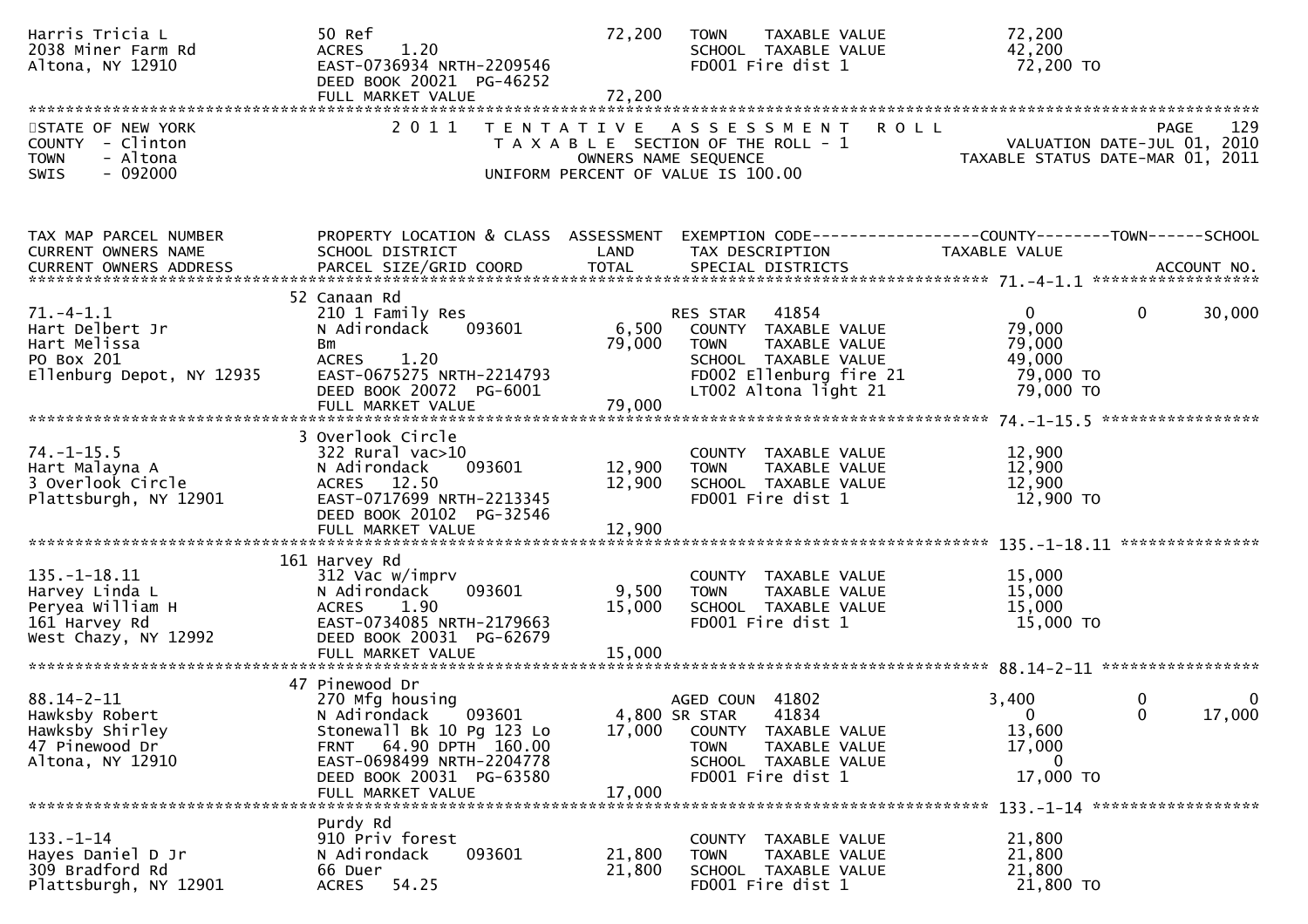| STATE OF NEW YORK                                                                                                                        | EAST-0712638 NRTH-2181028<br>DEED BOOK 825<br>PG-116<br>FULL MARKET VALUE                                                                                            | 21,800                     | 2011 TENTATIVE ASSESSMENT ROLL                                                                                               |                                               | 130<br>PAGE                                                     |
|------------------------------------------------------------------------------------------------------------------------------------------|----------------------------------------------------------------------------------------------------------------------------------------------------------------------|----------------------------|------------------------------------------------------------------------------------------------------------------------------|-----------------------------------------------|-----------------------------------------------------------------|
| COUNTY - Clinton<br>- Altona<br><b>TOWN</b><br>$-092000$<br>SWIS                                                                         |                                                                                                                                                                      |                            | T A X A B L E SECTION OF THE ROLL - 1<br>OWNERS NAME SEQUENCE<br>UNIFORM PERCENT OF VALUE IS 100.00                          |                                               | VALUATION DATE-JUL 01, 2010<br>TAXABLE STATUS DATE-MAR 01, 2011 |
| TAX MAP PARCEL NUMBER<br>CURRENT OWNERS NAME                                                                                             | PROPERTY LOCATION & CLASS ASSESSMENT<br>SCHOOL DISTRICT                                                                                                              | LAND                       | EXEMPTION CODE------------------COUNTY--------TOWN------SCHOOL<br>TAX DESCRIPTION                                            | TAXABLE VALUE                                 |                                                                 |
| $133. - 1 - 12$<br>Hayes Daniel David Jr<br>309 Bradford Rd<br>Plattsburgh, NY 12901                                                     | Purdy Rd<br>910 Priv forest<br>093601<br>N Adirondack<br>66 Duer<br>ACRES 72.00<br>EAST-0714518 NRTH-2180808<br>DEED BOOK 99001 PG-11071                             | 24,600<br>24,600           | COUNTY TAXABLE VALUE<br>TAXABLE VALUE<br><b>TOWN</b><br>SCHOOL TAXABLE VALUE<br>FD001 Fire dist 1                            | 24,600<br>24,600<br>24,600<br>24,600 TO       |                                                                 |
| $133. - 1 - 3$<br>Hayes Daniel Sr<br>Hayes Daniel Jr<br>309 Bradford Rd<br>Plattsburgh, NY 12901                                         | Duley Rd<br>321 Abandoned ag<br>N Adirondack<br>093601<br>67 Duer<br>ACRES 150.00<br>EAST-0713929 NRTH-2184057<br>DEED BOOK 786<br>$PG-31$<br>FULL MARKET VALUE      | 34,400<br>34,400<br>34,400 | COUNTY TAXABLE VALUE<br><b>TOWN</b><br>TAXABLE VALUE<br>SCHOOL TAXABLE VALUE<br>FD001 Fire dist 1                            | 34,400<br>34,400<br>34,400<br>34,400 TO       |                                                                 |
| $103. - 1 - 1$<br>Hazen Ron<br>Hazen Gisella<br>3321 South County Trail<br>West Kingston, RI 02892                                       | Alder Bend Rd<br>321 Abandoned ag<br>N Adirondack<br>093601<br>161 Ref<br>ACRES 119.40<br>EAST-0696842 NRTH-2201704<br>DEED BOOK 99001 PG-07684<br>FULL MARKET VALUE | 36,200<br>36,200<br>36,200 | COUNTY TAXABLE VALUE<br><b>TOWN</b><br>TAXABLE VALUE<br>SCHOOL TAXABLE VALUE<br>FD001 Fire dist 1                            | 36,200<br>36,200<br>36,200<br>36,200 TO       |                                                                 |
| $72. - 1 - 15.1$<br>Hebert Harlan<br>983 Irona Rd<br>Ellenburg Depot, NY 12935<br>MAY BE SUBJECT TO PAYMENT<br>UNDER AGDIST LAW TIL 2015 | Irona Rd<br>321 Abandoned ag<br>093601<br>N Adirondack<br>Lot 184 Ref<br>ACRES 16.00<br>EAST-0690664 NRTH-2212262<br>DEED BOOK 570<br>PG-874<br>FULL MARKET VALUE    | 14,300<br>14,300           | AGRI DISTR 41720<br>14,300 COUNTY TAXABLE VALUE<br>TAXABLE VALUE<br><b>TOWN</b><br>SCHOOL TAXABLE VALUE<br>FD001 Fire dist 1 | 9,420<br>4,880<br>4,880<br>4,880<br>14,300 TO | 9,420<br>9,420                                                  |
| $72. - 1 - 17$<br>Hebert Harlan<br>Hebert Susan<br>983 Forest Rd                                                                         | Irona Rd<br>322 Rural vac>10<br>093601<br>N Adirondack<br>191 Ref<br>ACRES 112.80                                                                                    | 47,400<br>47,400           | AGRI DISTR 41720<br>COUNTY TAXABLE VALUE<br><b>TOWN</b><br>TAXABLE VALUE<br>SCHOOL TAXABLE VALUE                             | 13,091<br>34,309<br>34,309<br>34,309          | 13,091<br>13,091                                                |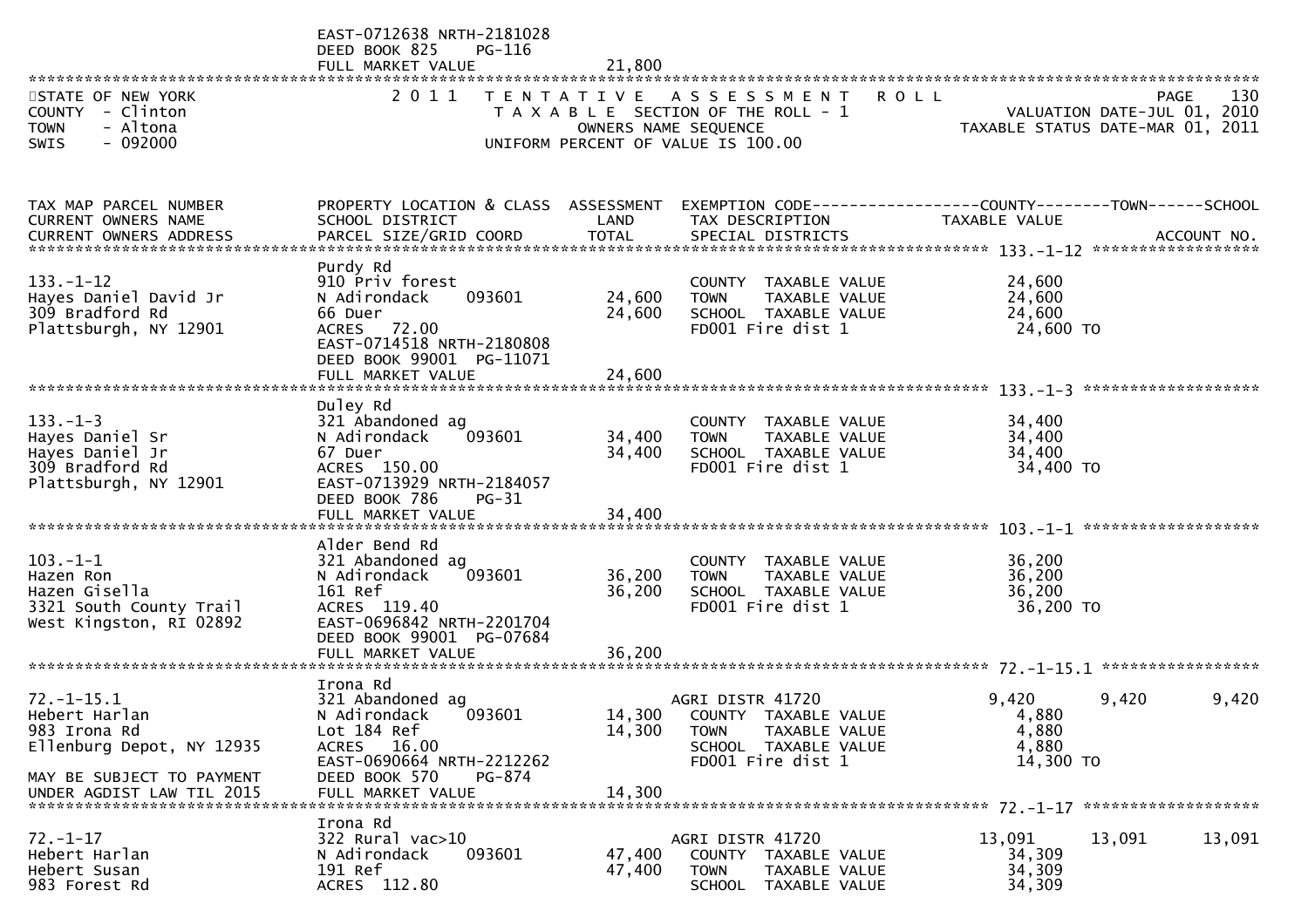| Ellenburg Depot, NY 12935                                                                                                                                 | EAST-0686039 NRTH-2210867<br>DEED BOOK 569<br>PG-650                                                                                                                                   |                                       | FD001 Fire dist 1                                                                                                                                               | 47,400 TO                                                                |                                                                                |
|-----------------------------------------------------------------------------------------------------------------------------------------------------------|----------------------------------------------------------------------------------------------------------------------------------------------------------------------------------------|---------------------------------------|-----------------------------------------------------------------------------------------------------------------------------------------------------------------|--------------------------------------------------------------------------|--------------------------------------------------------------------------------|
| MAY BE SUBJECT TO PAYMENT                                                                                                                                 | FULL MARKET VALUE                                                                                                                                                                      | 47,400                                |                                                                                                                                                                 |                                                                          |                                                                                |
| STATE OF NEW YORK<br>COUNTY - Clinton<br>- Altona<br><b>TOWN</b><br>$-092000$<br><b>SWIS</b>                                                              | 2 0 1 1<br>T E N T A T I V E                                                                                                                                                           | OWNERS NAME SEQUENCE                  | <b>ROLL</b><br>A S S E S S M E N T<br>T A X A B L E SECTION OF THE ROLL - 1<br>UNIFORM PERCENT OF VALUE IS 100.00                                               |                                                                          | 131<br>PAGE<br>VALUATION DATE-JUL 01, 2010<br>TAXABLE STATUS DATE-MAR 01, 2011 |
| TAX MAP PARCEL NUMBER<br><b>CURRENT OWNERS NAME</b>                                                                                                       | PROPERTY LOCATION & CLASS ASSESSMENT<br>SCHOOL DISTRICT                                                                                                                                | LAND                                  | EXEMPTION CODE-----------------COUNTY-------TOWN------SCHOOL<br>TAX DESCRIPTION                                                                                 | TAXABLE VALUE                                                            |                                                                                |
| $72. - 1 - 17.11$<br>Hebert Harlan<br>Hebert Susan<br>983 Irona Rd<br>Ellenburg Depot, NY 12935<br>MAY BE SUBJECT TO PAYMENT<br>UNDER AGDIST LAW TIL 2015 | 981-983 Irona Rd<br>112 Dairy farm<br>093601<br>N Adirondack<br>ACRES 188.50<br>EAST-0689601 NRTH-2209939<br>DEED BOOK 570<br>PG-874<br>FULL MARKET VALUE                              | 56,400 RES STAR<br>118,000<br>118,000 | AGRI DISTR 41720<br>41854<br>COUNTY TAXABLE VALUE<br>TAXABLE VALUE<br><b>TOWN</b><br>SCHOOL TAXABLE VALUE<br>FD001 Fire dist 1                                  | 13,879<br>$\overline{0}$<br>104,121<br>104,121<br>74,121<br>118,000 TO   | 13,879<br>13,879<br>$\mathbf{0}$<br>30,000                                     |
| $72. - 1 - 20.11$<br>Hebert Harlan N<br>Hebert Susan F<br>983 Irona Rd<br>Ellenburg Depot, NY 12935                                                       | Forest Rd<br>$314$ Rural vac<10<br>N Adirondack<br>093601<br>Lot 191 Ref Tr<br><b>ACRES</b><br>9.40<br>EAST-0688039 NRTH-2211559<br>DEED BOOK 813<br><b>PG-70</b>                      | 12,100<br>12,100                      | AGRI DISTR 41720<br>COUNTY TAXABLE VALUE<br><b>TOWN</b><br>TAXABLE VALUE<br>SCHOOL TAXABLE VALUE<br>FD001 Fire dist 1                                           | 8,760<br>3,340<br>3,340<br>3,340<br>12,100 TO                            | 8,760<br>8,760                                                                 |
| MAY BE SUBJECT TO PAYMENT<br>UNDER AGDIST LAW TIL 2015                                                                                                    | FULL MARKET VALUE                                                                                                                                                                      | 12,100                                |                                                                                                                                                                 |                                                                          |                                                                                |
| $103. -1 - 19.3$<br>Heller Payant Nettie D<br>Payant Steven D<br>20 Riverbend Rd<br>Altona, NY 12910                                                      | 20/23 Riverbend Rd<br>240 Rural res<br>093601<br>N Adirondack<br>Lot 159 Ref Tr<br>92.10<br><b>ACRES</b><br>EAST-0700726 NRTH-2196040<br>DEED BOOK 1002<br>PG-119<br>FULL MARKET VALUE | 30,700<br>108,200<br>108,200          | 41854<br>RES STAR<br>COUNTY TAXABLE VALUE<br>TAXABLE VALUE<br>TOWN<br>SCHOOL TAXABLE VALUE<br>FD001 Fire dist 1                                                 | $\overline{0}$<br>108,200<br>108,200<br>78,200<br>108,200 TO             | 30,000<br>0                                                                    |
|                                                                                                                                                           | 526 Devils Den Rd                                                                                                                                                                      |                                       |                                                                                                                                                                 |                                                                          |                                                                                |
| $89.1 - 2 - 34$<br>Hemingway Andrew<br>Hemingway Sandra<br>PO Box 37<br>Altona, NY 12910                                                                  | 220 2 Family Res<br>N Adirondack<br>093601<br>11 Ref<br>FRNT 132.00 DPTH 297.00<br>EAST-0711075 NRTH-2208134<br>DEED BOOK 593<br>PG-1053<br>FULL MARKET VALUE                          | 6,300<br>101,900<br>101,900           | 41854<br><b>RES STAR</b><br><b>COUNTY</b><br>TAXABLE VALUE<br><b>TOWN</b><br>TAXABLE VALUE<br>SCHOOL TAXABLE VALUE<br>FD001 Fire dist 1<br>LT001 Altona light 1 | $\mathbf{0}$<br>101,900<br>101,900<br>71,900<br>101,900 TO<br>101,900 TO | 0<br>30,000                                                                    |
|                                                                                                                                                           | Stark Rd                                                                                                                                                                               |                                       |                                                                                                                                                                 |                                                                          | 88. -1-7 **********************                                                |
| $88. - 1 - 7$                                                                                                                                             | 321 Abandoned ag                                                                                                                                                                       |                                       | COUNTY TAXABLE VALUE                                                                                                                                            | 42,000                                                                   |                                                                                |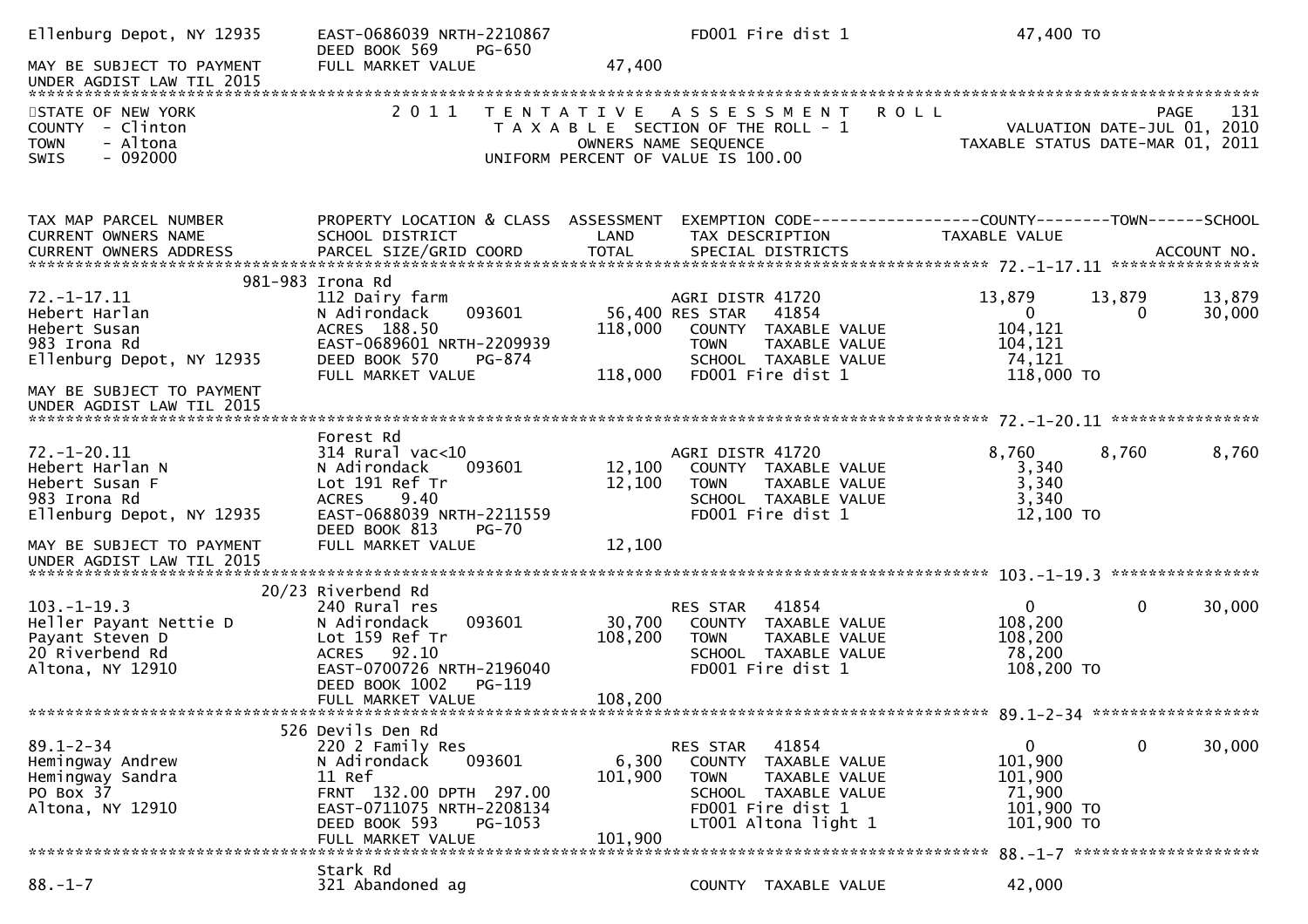| Hemingway Anthony<br>7 Leander Ln<br>Morrisonville, NY 12962                                           | 093601<br>N Adirondack<br>Lot 136 Ref<br>ACRES 229.80<br>EAST-0706823 NRTH-2204883<br>DEED BOOK 20031 PG-51714                                                                                                   | 42,000<br>42,000           | <b>TAXABLE VALUE</b><br><b>TOWN</b><br>SCHOOL TAXABLE VALUE<br>FD001 Fire dist 1                                                               | 42,000<br>42,000<br>42,000 TO                                                                   |
|--------------------------------------------------------------------------------------------------------|------------------------------------------------------------------------------------------------------------------------------------------------------------------------------------------------------------------|----------------------------|------------------------------------------------------------------------------------------------------------------------------------------------|-------------------------------------------------------------------------------------------------|
| STATE OF NEW YORK<br>COUNTY - Clinton<br>- Altona<br><b>TOWN</b><br>$-092000$<br>SWIS                  | 2011                                                                                                                                                                                                             |                            | TENTATIVE ASSESSMENT<br>T A X A B L E SECTION OF THE ROLL - 1<br>OWNERS NAME SEQUENCE<br>UNIFORM PERCENT OF VALUE IS 100.00                    | 132<br><b>ROLL</b><br>PAGE<br>VALUATION DATE-JUL 01, 2010<br>TAXABLE STATUS DATE-MAR 01, 2011   |
| TAX MAP PARCEL NUMBER<br>CURRENT OWNERS NAME                                                           | PROPERTY LOCATION & CLASS ASSESSMENT<br>SCHOOL DISTRICT                                                                                                                                                          | LAND                       | TAX DESCRIPTION                                                                                                                                | EXEMPTION CODE-----------------COUNTY-------TOWN------SCHOOL<br><b>TAXABLE VALUE</b>            |
| $89. -2 - 18.211$<br>Hemingway Barbara A<br>Hemingway Emily<br>540 Rock Rd<br>Altona, NY 12910         | 540 Rock Rd<br>210 1 Family Res<br>093601<br>N Adirondack<br>Lot 109 Ref Tr<br>FRNT 100.00 DPTH 200.00<br>EAST-0711121 NRTH-2203061<br>DEED BOOK 20092 PG-27507<br>FULL MARKET VALUE                             | 5,800<br>39,000<br>39,000  | RES STAR<br>41854<br>COUNTY TAXABLE VALUE<br><b>TOWN</b><br>TAXABLE VALUE<br>SCHOOL TAXABLE VALUE<br>FD001 Fire dist 1<br>LT001 Altona light 1 | 30,000<br>$\overline{0}$<br>$\mathbf{0}$<br>39,000<br>39,000<br>9,000<br>39,000 TO<br>39,000 TO |
| $74. - 1 - 10.1$<br>Hemingway Charles<br>Hemingway Diane<br>2902 Route 11<br>Mooers Forks, NY 12959    | Joe Wood Rd<br>321 Abandoned ag<br>093601<br>N Adirondack<br>112 Ref<br>ACRES 82.30<br>EAST-0714462 NRTH-2216049<br>DEED BOOK 20102 PG-31173<br>FULL MARKET VALUE                                                | 26,600<br>26,600<br>26,600 | COUNTY<br>TAXABLE VALUE<br>TAXABLE VALUE<br><b>TOWN</b><br>SCHOOL TAXABLE VALUE<br>FD001 Fire dist 1                                           | 26,600<br>26,600<br>26,600<br>26,600 TO                                                         |
| $89. - 2 - 4.12$<br>Hemingway Charles E Jr<br>Kimball Alicia<br>3049 Miner Farm Rd<br>Altona, NY 12910 | 3049 Miner Farm Rd<br>210 1 Family Res<br>N Adirondack<br>093601<br>Lot 110<br>1.80<br><b>ACRES</b><br>EAST-0713041 NRTH-2206999<br>DEED BOOK 20061 PG-98651<br>FULL MARKET VALUE                                | 7,000<br>55,000<br>55,000  | 41854<br>RES STAR<br>COUNTY TAXABLE VALUE<br>TAXABLE VALUE<br><b>TOWN</b><br>SCHOOL TAXABLE VALUE<br>FD001 Fire dist 1<br>LT001 Altona light 1 | $\Omega$<br>$\mathbf{0}$<br>30,000<br>55,000<br>55,000<br>25,000<br>55,000 TO<br>55,000 TO      |
| $148. - 2 - 14$<br>Hemingway Clarence<br>3733 Rt 11<br>Mooers Forks, NY 12959-1915                     | 1886 Rand Hill Rd<br>210 1 Family Res<br>N Adirondack<br>093601<br>49 Duer<br>90.70 DPTH 250.00<br><b>FRNT</b><br>080<br>BANK<br>EAST-0712084 NRTH-2172241<br>DEED BOOK 923<br><b>PG-91</b><br>FULL MARKET VALUE | 7,100<br>47,700<br>47,700  | COUNTY TAXABLE VALUE<br><b>TOWN</b><br>TAXABLE VALUE<br>SCHOOL TAXABLE VALUE<br>FD001 Fire dist 1                                              | 47,700<br>47,700<br>47,700<br>47,700 TO                                                         |
|                                                                                                        | 84 ARMC Way                                                                                                                                                                                                      |                            |                                                                                                                                                |                                                                                                 |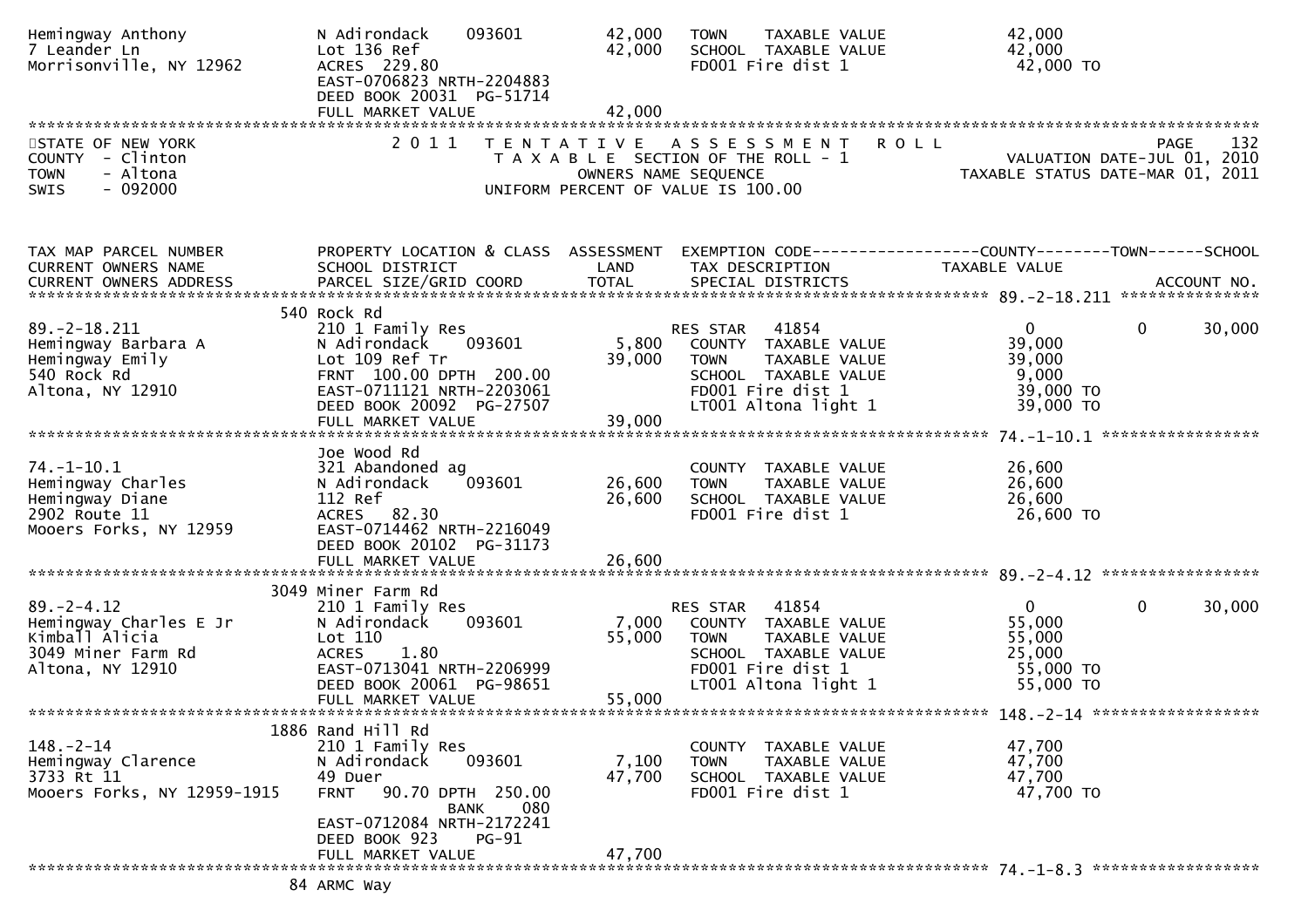| $74. - 1 - 8.3$<br>Hemingway David J<br>Aubrey Joe F Sr<br>391 Gilbert Rd<br>Mooers, NY 12958          | 321 Abandoned ag<br>093601<br>N Adirondack<br>Lot 112 Ref Tr<br>ACRES 19.00<br>EAST-0713436 NRTH-2212961<br>DEED BOOK 20001 PG-22636<br>FULL MARKET VALUE                                       | 13,700<br>13,700<br>13,700 | COUNTY TAXABLE VALUE<br>TAXABLE VALUE<br><b>TOWN</b><br>SCHOOL TAXABLE VALUE<br>FD001 Fire dist 1                                              | 13,700<br>13,700<br>13,700<br>13,700 TO                             |                                            |
|--------------------------------------------------------------------------------------------------------|-------------------------------------------------------------------------------------------------------------------------------------------------------------------------------------------------|----------------------------|------------------------------------------------------------------------------------------------------------------------------------------------|---------------------------------------------------------------------|--------------------------------------------|
| STATE OF NEW YORK<br>COUNTY - Clinton<br>- Altona<br><b>TOWN</b><br>SWIS<br>- 092000                   | 2011                                                                                                                                                                                            | OWNERS NAME SEQUENCE       | <b>ROLL</b><br>TENTATIVE ASSESSMENT<br>T A X A B L E SECTION OF THE ROLL - 1<br>UNIFORM PERCENT OF VALUE IS 100.00                             | TAXABLE STATUS DATE-MAR 01, 2011                                    | 133<br>PAGE<br>VALUATION DATE-JUL 01, 2010 |
| TAX MAP PARCEL NUMBER<br>CURRENT OWNERS NAME                                                           | PROPERTY LOCATION & CLASS ASSESSMENT<br>SCHOOL DISTRICT                                                                                                                                         | LAND                       | TAX DESCRIPTION                                                                                                                                | TAXABLE VALUE                                                       |                                            |
| $74. - 1 - 40.1$<br>Hemingway Mark A<br>10 Woods Falls Rd<br>Altona, NY 12910                          | 10 Woods Falls Rd<br>270 Mfg housing<br>093601<br>N Adirondack<br>111 Ref<br>2.70<br><b>ACRES</b><br>EAST-0711275 NRTH-2210180<br>DEED BOOK 99001 PG-11700<br>FULL MARKET VALUE                 | 7,500<br>32,000<br>32,000  | 41854<br>RES STAR<br>COUNTY TAXABLE VALUE<br>TAXABLE VALUE<br><b>TOWN</b><br>SCHOOL TAXABLE VALUE<br>FD001 Fire dist 1<br>LT001 Altona light 1 | $\mathbf{0}$<br>32,000<br>32,000<br>2,000<br>32,000 TO<br>32,000 TO | 30,000<br>0                                |
| $75. - 1 - 14.3$<br>Herbst William H<br>Yetman Dorothy<br>964 Newbridge Rd<br>North Bellmore, NY 11710 | Miner Farm Rd<br>321 Abandoned ag<br>Northeastern Cl 092801<br>ACRES 12.00<br>EAST-0732344 NRTH-2208737<br>DEED BOOK 592<br>PG-467<br>FULL MARKET VALUE                                         | 12,800<br>12,800<br>12,800 | COUNTY TAXABLE VALUE<br><b>TOWN</b><br>TAXABLE VALUE<br>SCHOOL TAXABLE VALUE<br>FD001 Fire dist 1                                              | 12,800<br>12,800<br>12,800<br>12,800 TO                             |                                            |
| $91. - 1 - 7.1$<br>Hilton Fred Jr<br>Hilton Dorothy<br>PO Box 30<br>Mooers, NY 12958                   | 3 Mayott Rd<br>270 Mfg housing<br>Northeastern Cl 092801<br>50 Ref Tr<br>5.50<br><b>ACRES</b><br>EAST-0734877 NRTH-2207653<br>DEED BOOK 732<br>$PG-33$<br>FULL MARKET VALUE                     | 9,200<br>24,700<br>24,700  | 41854<br>RES STAR<br>COUNTY TAXABLE VALUE<br><b>TOWN</b><br>TAXABLE VALUE<br>SCHOOL TAXABLE VALUE<br>FD001 Fire dist 1                         | 0<br>24,700<br>24,700<br>$\mathbf{0}$<br>24,700 TO                  | 24,700<br>0                                |
| $71.1 - 1 - 5$<br>Himelwright Jack L<br>4017 Clinton Ave<br>Klamath Falls, OR 97603                    | 1 Sunderlands Way<br>210 1 Family Res<br>N Adirondack<br>093601<br>Benjamin Moore Patent<br>FRNT 75.00 DPTH 45.00<br>EAST-0675327 NRTH-2213935<br>DEED BOOK 20092 PG-24784<br>FULL MARKET VALUE | 2,500<br>23,500<br>23,500  | COUNTY TAXABLE VALUE<br>TAXABLE VALUE<br><b>TOWN</b><br>SCHOOL TAXABLE VALUE<br>FD002 Ellenburg fire 21<br>LT002 Altona light 21               | 23,500<br>23,500<br>23,500<br>23,500 TO<br>23,500 TO                |                                            |
| $71. - 4 - 14.52$                                                                                      | 2086 Plank Rd<br>210 1 Family Res                                                                                                                                                               |                            | 41854<br>RES STAR                                                                                                                              | 0                                                                   | 0<br>30,000                                |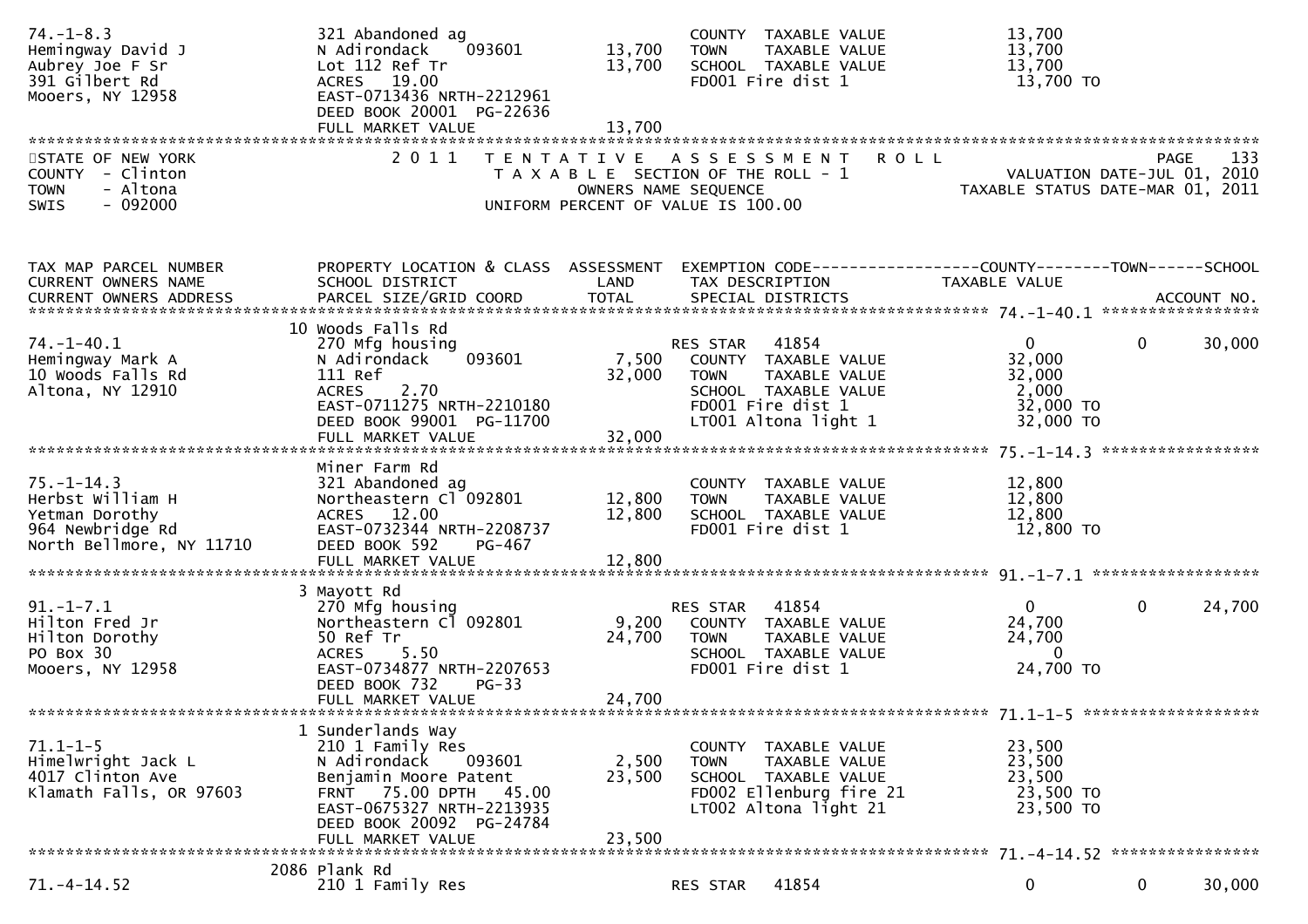| Hogan Robert P<br>Hogan Laurie J<br>2086 Plank Rd<br>Ellenburg Depot, NY 12935                                               | N Adirondack<br>093601<br>Lot Bm<br>36.10<br><b>ACRES</b><br>EAST-0676387 NRTH-2210548<br>DEED BOOK 99001 PG-08419                                                                  | 19,500<br>225,000         | COUNTY TAXABLE VALUE<br><b>TOWN</b><br>TAXABLE VALUE<br>SCHOOL TAXABLE VALUE<br>FD002 Ellenburg fire 21                                                                                                     | 225,000<br>225,000<br>195,000<br>225,000 TO                                                                                                                                    |
|------------------------------------------------------------------------------------------------------------------------------|-------------------------------------------------------------------------------------------------------------------------------------------------------------------------------------|---------------------------|-------------------------------------------------------------------------------------------------------------------------------------------------------------------------------------------------------------|--------------------------------------------------------------------------------------------------------------------------------------------------------------------------------|
| STATE OF NEW YORK<br>COUNTY - Clinton<br>- Altona<br><b>TOWN</b><br>$-092000$<br><b>SWIS</b>                                 | 2011                                                                                                                                                                                |                           | TENTATIVE ASSESSMENT ROLL<br>T A X A B L E SECTION OF THE ROLL - 1<br>OWNERS NAME SEQUENCE<br>UNIFORM PERCENT OF VALUE IS 100.00                                                                            | 134<br>PAGE<br>VALUATION DATE-JUL 01, 2010<br>TAXABLE STATUS DATE-MAR 01, 2011                                                                                                 |
| TAX MAP PARCEL NUMBER<br>CURRENT OWNERS NAME<br>CURRENT OWNERS ADDRESS                                                       | PROPERTY LOCATION & CLASS ASSESSMENT<br>SCHOOL DISTRICT                                                                                                                             | LAND                      | TAX DESCRIPTION                                                                                                                                                                                             | EXEMPTION CODE-----------------COUNTY-------TOWN------SCHOOL<br>TAXABLE VALUE<br>CURRENT OWNERS ADDRESS PARCEL SIZE/GRID COORD TOTAL SPECIAL DISTRICTS (2011) 1997 ACCOUNT NO. |
| $89.1 - 3 - 12$<br>Holcomb Jason G<br>8 Bloomer St<br>Altona, NY 12910                                                       | 8 Bloomer St<br>210 1 Family Res<br>093601<br>N Adirondack<br>110 Ref<br>FRNT 119.00 DPTH 282.00<br>EAST-0712373 NRTH-2207212<br>DEED BOOK 20072 PG-4311<br>FULL MARKET VALUE       | 61,600<br>61,600          | 41854<br>RES STAR<br>6,200 COUNTY TAXABLE VALUE<br>TAXABLE VALUE<br><b>TOWN</b><br>SCHOOL TAXABLE VALUE<br>FD001 Fire dist 1<br>LT001 Altona light 1                                                        | 30,000<br>$\mathbf{0}$<br>$\mathbf{0}$<br>61,600<br>61,600<br>31,600<br>61,600 TO<br>$61,600$ TO                                                                               |
|                                                                                                                              |                                                                                                                                                                                     |                           |                                                                                                                                                                                                             |                                                                                                                                                                                |
| $102. -1 - 11.3$<br>Holland John<br>Parent Linda<br>1173 Alder Bend Rd<br>Altona, NY 12910                                   | 1173 Alder Bend Rd<br>210 1 Family Res<br>N Adirondack<br>093601<br>187 Ref<br>FRNT 78.00 DPTH 250.00<br>EAST-0694744 NRTH-2194681<br>DEED BOOK 20082 PG-13743<br>FULL MARKET VALUE | 5,200<br>65,000<br>65,000 | 41854<br>RES STAR<br>COUNTY TAXABLE VALUE<br><b>TOWN</b><br>TAXABLE VALUE<br>SCHOOL TAXABLE VALUE<br>FD001 Fire dist 1                                                                                      | $\mathbf 0$<br>$\mathbf{0}$<br>30,000<br>65,000<br>65,000<br>35,000<br>65,000 TO                                                                                               |
|                                                                                                                              | Rand Hill Rd                                                                                                                                                                        |                           |                                                                                                                                                                                                             |                                                                                                                                                                                |
| $148. - 1 - 15$<br>Holland Patrick<br>Holland Catherine<br>Attn: Richard Treutle<br>3 Brookside Trl<br>Monroe, NY 10950-9802 | $314$ Rural vac< $10$<br>093601<br>N Adirondack<br>Lot 36 Duer<br>8.50<br><b>ACRES</b><br>EAST-0707377 NRTH-2174815<br>DEED BOOK 517<br>PG-388                                      | 12,800<br>12,800          | COUNTY TAXABLE VALUE<br><b>TOWN</b><br>TAXABLE VALUE<br>SCHOOL TAXABLE VALUE<br>FD001 Fire dist 1                                                                                                           | 12,800<br>12,800<br>12,800<br>12,800 TO                                                                                                                                        |
|                                                                                                                              | FULL MARKET VALUE                                                                                                                                                                   | 12,800                    |                                                                                                                                                                                                             |                                                                                                                                                                                |
| 149. - 1 - 11. 22<br>Hornell David T<br>34 Hornell Way<br>West Chazy, NY 12992                                               | 34 Hornell Way<br>240 Rural res<br>093601<br>N Adirondack<br>Lot 113 Duers<br>19.50<br><b>ACRES</b><br>EAST-0727593 NRTH-2173529<br>DEED BOOK 784<br>$PG-153$<br>FULL MARKET VALUE  | 86,300<br>86,300          | 96 PCT OF VALUE USED FOR EXEMPTION PURPOSES<br>41131<br>WARCOMALL<br>12,500 SR STAR<br>41834<br><b>COUNTY</b><br>TAXABLE VALUE<br>TAXABLE VALUE<br><b>TOWN</b><br>SCHOOL TAXABLE VALUE<br>FD001 Fire dist 1 | 20,712<br>20,712<br>60,100<br>0<br>65,588<br>65,588<br>26,200<br>86,300 TO<br>88.14-1-58 ******************                                                                    |
|                                                                                                                              | 22 Merrywood Dr                                                                                                                                                                     |                           |                                                                                                                                                                                                             |                                                                                                                                                                                |
| $88.14 - 1 - 58$                                                                                                             | 260 Seasonal res                                                                                                                                                                    |                           | COUNTY TAXABLE VALUE                                                                                                                                                                                        | 17,500                                                                                                                                                                         |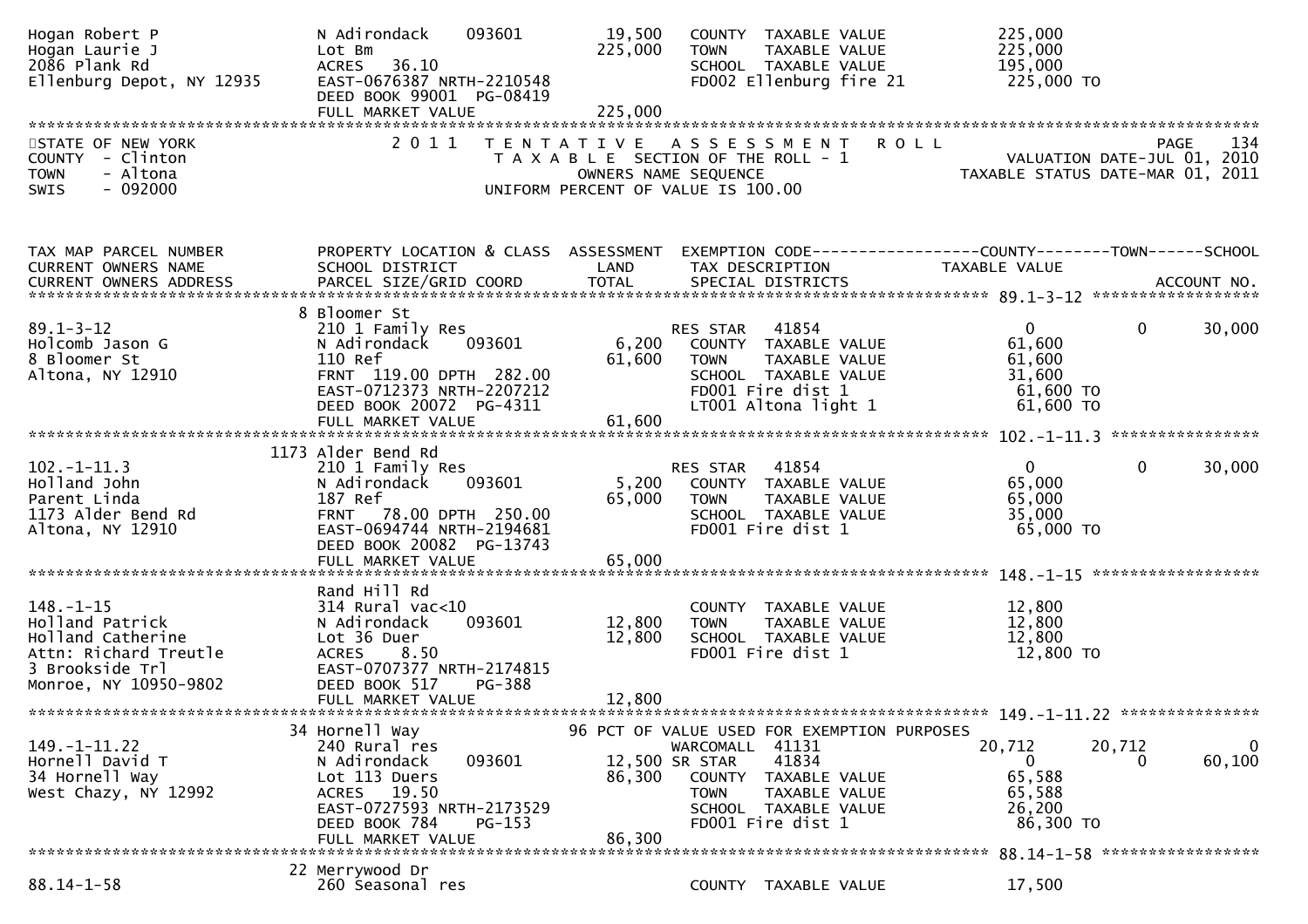| Hosler Raymond J<br>Hosler Annette N<br>PO Box 444<br>Chazy, NY 12921                        | N Adirondack<br>093601<br>Stonewall Acres Lot 58<br>FRNT 103.40 DPTH 128.63<br>EAST-0700171 NRTH-2203461<br>DEED BOOK 20072 PG-11257                                             | 4,100<br>17,500                                                                                                          | <b>TOWN</b>             | TAXABLE VALUE<br>SCHOOL TAXABLE VALUE<br>FD001 Fire dist 1                                  |                                                              | 17,500<br>17,500<br>17,500 TO                           |                                     |        |
|----------------------------------------------------------------------------------------------|----------------------------------------------------------------------------------------------------------------------------------------------------------------------------------|--------------------------------------------------------------------------------------------------------------------------|-------------------------|---------------------------------------------------------------------------------------------|--------------------------------------------------------------|---------------------------------------------------------|-------------------------------------|--------|
|                                                                                              |                                                                                                                                                                                  |                                                                                                                          |                         |                                                                                             |                                                              |                                                         |                                     |        |
| STATE OF NEW YORK<br>COUNTY - Clinton<br>- Altona<br><b>TOWN</b><br>$-092000$<br>SWIS        | 2011                                                                                                                                                                             | T E N T A T I V E<br>T A X A B L E SECTION OF THE ROLL - 1<br>OWNERS NAME SEQUENCE<br>UNIFORM PERCENT OF VALUE IS 100.00 |                         | A S S E S S M E N T                                                                         | <b>ROLL</b>                                                  | TAXABLE STATUS DATE-MAR 01, 2011                        | PAGE<br>VALUATION DATE-JUL 01, 2010 | 135    |
| TAX MAP PARCEL NUMBER<br>CURRENT OWNERS NAME<br><b>CURRENT OWNERS ADDRESS</b>                | PROPERTY LOCATION & CLASS ASSESSMENT<br>SCHOOL DISTRICT                                                                                                                          | LAND                                                                                                                     |                         | TAX DESCRIPTION                                                                             | EXEMPTION CODE-----------------COUNTY-------TOWN------SCHOOL | TAXABLE VALUE                                           |                                     |        |
| $148. - 2 - 13.3$<br>Hough Grace<br>27 Trudo Rd<br>Altona, NY 12910                          | 27 Trudo Rd<br>270 Mfg housing<br>093601<br>N Adirondack<br>Lot 49 Duer's Patent<br><b>ACRES</b><br>2.00<br>EAST-0712551 NRTH-2172516<br>DEED BOOK 20011 PG-29859                | 9,600<br>44,000<br>44,000                                                                                                | RES STAR<br><b>TOWN</b> | 41854<br>COUNTY TAXABLE VALUE<br>TAXABLE VALUE<br>SCHOOL TAXABLE VALUE<br>FD001 Fire dist 1 |                                                              | $\mathbf{0}$<br>44,000<br>44,000<br>14,000<br>44,000 TO | $\Omega$                            | 30,000 |
|                                                                                              | FULL MARKET VALUE                                                                                                                                                                |                                                                                                                          |                         |                                                                                             |                                                              |                                                         |                                     |        |
| $150. - 1 - 8.12$<br>Howard Craig J<br>84 Recore Rd<br>West Chazy, NY 12992                  | 84 Recore Rd<br>270 Mfg housing<br>093601<br>N Adirondack<br>Lot 129 Duer Patent<br>FRNT 180.00 DPTH 239.00<br>EAST-0735457 NRTH-2175526<br>DEED BOOK 20011 PG-29496             | 8,600<br>46,800                                                                                                          | RES STAR<br><b>TOWN</b> | 41854<br>COUNTY TAXABLE VALUE<br>TAXABLE VALUE<br>SCHOOL TAXABLE VALUE<br>FD001 Fire dist 1 |                                                              | $\Omega$<br>46,800<br>46,800<br>16,800<br>46,800 TO     | $\Omega$                            | 30,000 |
|                                                                                              | FULL MARKET VALUE                                                                                                                                                                | 46,800                                                                                                                   |                         |                                                                                             |                                                              |                                                         |                                     |        |
| $133. - 1 - 7.1$<br>Hoy Ron<br>Lester Gary<br>1258 Cumberland Hd Rd<br>Plattsburgh, NY 12901 | Purdy Rd<br>910 Priv forest<br>093601<br>N Adirondack<br>76 Duer<br>ACRES 130.10<br>EAST-0717204 NRTH-2179287<br>DEED BOOK 20021 PG-42935<br>FULL MARKET VALUE                   | 20,500<br>20,500<br>20,500                                                                                               | COUNTY<br><b>TOWN</b>   | TAXABLE VALUE<br>TAXABLE VALUE<br>SCHOOL TAXABLE VALUE<br>FD001 Fire dist 1                 |                                                              | 20,500<br>20,500<br>20,500<br>20,500 TO                 |                                     |        |
|                                                                                              |                                                                                                                                                                                  |                                                                                                                          |                         |                                                                                             |                                                              |                                                         |                                     |        |
| $148.-2-21.1$<br>Hoy Ronald M<br>1258 Cumberland Head Rd<br>Plattsburgh, NY 12901            | Rand Hill Rd<br>$314$ Rural vac< $10$<br>093601<br>N Adirondack<br>36 Duer<br>3.30<br><b>ACRES</b><br>EAST-0709500 NRTH-2174333<br>DEED BOOK 20092 PG-24280<br>FULL MARKET VALUE | 10,200<br>10,200<br>10,200                                                                                               | <b>TOWN</b>             | COUNTY TAXABLE VALUE<br>TAXABLE VALUE<br>SCHOOL TAXABLE VALUE<br>FD001 Fire dist 1          |                                                              | 10,200<br>10,200<br>10,200<br>10,200 TO                 |                                     |        |
|                                                                                              | Rand Hill Rd                                                                                                                                                                     |                                                                                                                          |                         |                                                                                             |                                                              |                                                         |                                     |        |
| $148. - 2 - 24$                                                                              | 910 Priv forest                                                                                                                                                                  |                                                                                                                          |                         | COUNTY TAXABLE VALUE                                                                        |                                                              | 43,400                                                  |                                     |        |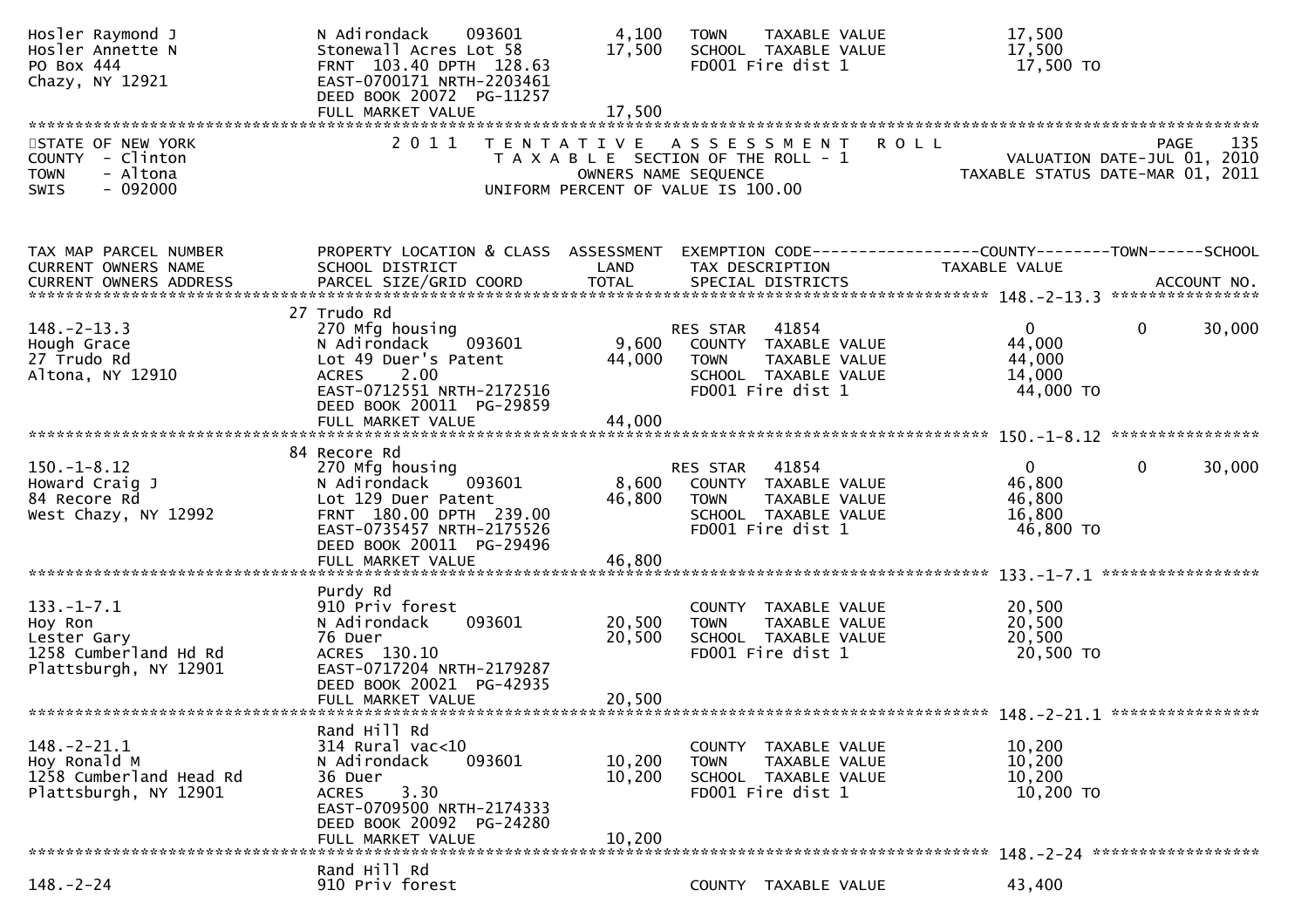| Hoy Ronald M<br>1258 Cumberland Hd Rd<br>Plattsburgh, NY 12901                                                                  | N Adirondack<br>093601<br>65 Duer<br>ACRES 227.20<br>EAST-0714324 NRTH-2177893<br>DEED BOOK 20041 PG-68247                                                                                                                        | 43,400<br>43,400                                                                                    | <b>TOWN</b><br>SCHOOL TAXABLE VALUE<br>FD001 Fire dist 1                                           | TAXABLE VALUE                                                |             | 43,400<br>43,400<br>43,400 TO                                                 |                        |
|---------------------------------------------------------------------------------------------------------------------------------|-----------------------------------------------------------------------------------------------------------------------------------------------------------------------------------------------------------------------------------|-----------------------------------------------------------------------------------------------------|----------------------------------------------------------------------------------------------------|--------------------------------------------------------------|-------------|-------------------------------------------------------------------------------|------------------------|
| STATE OF NEW YORK<br>COUNTY - Clinton<br>- Altona<br><b>TOWN</b><br>SWIS<br>- 092000                                            | 2011                                                                                                                                                                                                                              | TENTATIVE ASSESSMENT<br>T A X A B L E SECTION OF THE ROLL - 1<br>UNIFORM PERCENT OF VALUE IS 100.00 | OWNERS NAME SEQUENCE                                                                               |                                                              | <b>ROLL</b> | VALUATION DATE-JUL 01, 2010<br>TAXABLE STATUS DATE-MAR 01, 2011               | 136<br>PAGE            |
| TAX MAP PARCEL NUMBER<br>CURRENT OWNERS NAME                                                                                    | PROPERTY LOCATION & CLASS ASSESSMENT<br>SCHOOL DISTRICT                                                                                                                                                                           | LAND                                                                                                | TAX DESCRIPTION                                                                                    |                                                              |             | EXEMPTION CODE-----------------COUNTY-------TOWN------SCHOOL<br>TAXABLE VALUE |                        |
| 135. –1–18.243<br>Huntley Cathy A<br>Attn: Mike Sherman & Shirley B Lot 130 Duerville<br>128 Harvey Rd<br>West Chazy, NY 12992  | 128 Harvey Rd<br>210 1 Family Res<br>N Adirondack 093601<br>1.50<br><b>ACRES</b><br>EAST-0734592 NRTH-2179035<br>DEED BOOK 20011 PG-31577                                                                                         | 9,300<br>96,500                                                                                     | RES STAR 41854<br>COUNTY TAXABLE VALUE<br><b>TOWN</b><br>SCHOOL TAXABLE VALUE<br>FD001 Fire dist 1 | TAXABLE VALUE                                                |             | $\mathbf{0}$<br>96,500<br>96,500<br>66,500<br>96,500 TO                       | 30,000<br>$\mathbf{0}$ |
|                                                                                                                                 | FULL MARKET VALUE                                                                                                                                                                                                                 | 96,500                                                                                              |                                                                                                    |                                                              |             |                                                                               |                        |
| $134. - 2 - 23$<br>Hurlbut Raymond<br>789 County Rt 39<br>Massena, NY 13662                                                     | Galy Way<br>$314$ Rural vac<10<br>093601<br>N Adirondack<br>104 Duer<br>Stonehedge Lot 21<br>Also Title Deed 583/1119<br>1.50<br><b>ACRES</b><br>EAST-0724916 NRTH-2180867<br>DEED BOOK 832<br><b>PG-288</b><br>FULL MARKET VALUE | 9,100<br>9,100<br>9,100                                                                             | COUNTY TAXABLE VALUE<br><b>TOWN</b><br>SCHOOL TAXABLE VALUE<br>FD001 Fire dist 1                   | TAXABLE VALUE                                                |             | 9,100<br>9,100<br>9,100<br>$9,100$ TO                                         | *****************      |
| $72. - 1 - 11.6$<br>Hutchins Living Trust<br>HutchinsTrustee Roger & Bre Lot 183 Ref Tr<br>316 Lakewood Dr<br>Swanton, VT 05488 | Irona Rd<br>321 Abandoned ag<br>093601<br>N Adirondack<br>Survey Map 20082/16052<br>ACRES 105.90<br>EAST-0692882 NRTH-2214468<br>DEED BOOK 20051 PG-89844<br>FULL MARKET VALUE                                                    | 31,900<br>31,900<br>31,900                                                                          | COUNTY TAXABLE VALUE<br><b>TOWN</b><br>SCHOOL TAXABLE VALUE<br>FD001 Fire dist 1                   | TAXABLE VALUE                                                |             | 31,900<br>31,900<br>31,900<br>31,900 TO                                       |                        |
| $135. - 1 - 18.25$<br>Hynes Brian P<br>Hynes Linda J<br>211 Harvey Rd<br>West Chazy, NY 12992                                   | 211 Harvey Rd<br>210 1 Family Res<br>093601<br>N Adirondack<br>Lot 131 Duers Pat<br>080<br>5.00 BANK<br><b>ACRES</b><br>EAST-0733914 NRTH-2180918<br>DEED BOOK 791<br>PG-111<br>FULL MARKET VALUE                                 | 11,000<br>175,000<br>175,000                                                                        | RES STAR<br>COUNTY<br><b>TOWN</b><br>SCHOOL TAXABLE VALUE                                          | 41854<br>TAXABLE VALUE<br>TAXABLE VALUE<br>FD001 Fire dist 1 |             | 0<br>175,000<br>175,000<br>145,000<br>175,000 TO                              | 0<br>30,000            |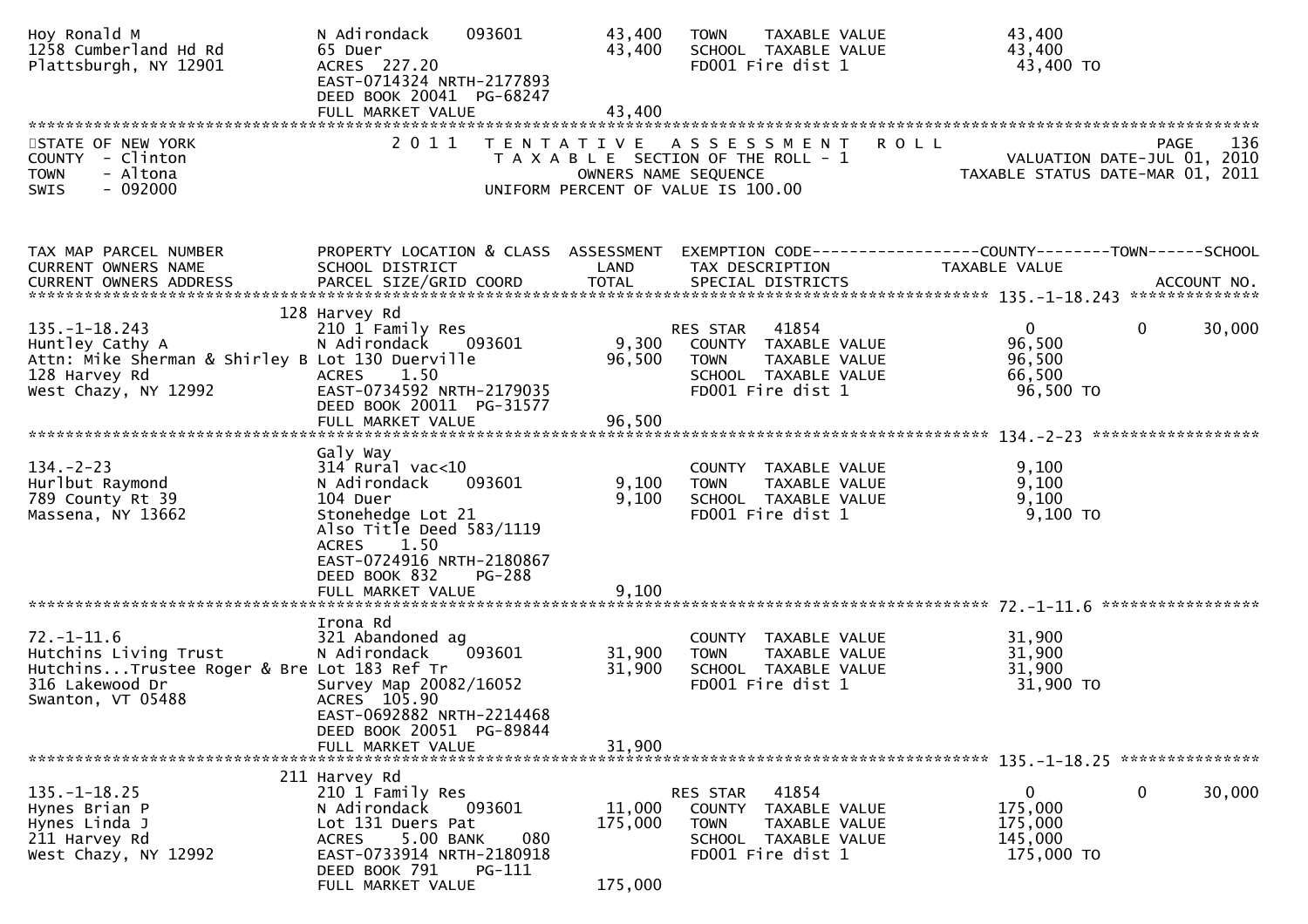|                                                                                                                                |                                                                                                                                                                                      |                                           |                                                                                                    | 103. -1-21 *******************                                                                           |
|--------------------------------------------------------------------------------------------------------------------------------|--------------------------------------------------------------------------------------------------------------------------------------------------------------------------------------|-------------------------------------------|----------------------------------------------------------------------------------------------------|----------------------------------------------------------------------------------------------------------|
| $103. -1 - 21$<br>Iacovella Ennio<br>Iacovella Margaret<br>221 Fairfield Ave<br>Greenfield Park. QC, Canada<br>J4V1Z8          | 175 Rabideau Rd<br>240 Rural res<br>093601<br>N Adirondack<br>160 Ref<br>ACRES 49.30<br>EAST-0698990 NRTH-2195593<br>DEED BOOK 849<br>PG-69<br>FULL MARKET VALUE                     | 22,200<br>57,800<br>57,800                | COUNTY TAXABLE VALUE<br>TAXABLE VALUE<br><b>TOWN</b><br>SCHOOL TAXABLE VALUE<br>FD001 Fire dist 1  | 57,800<br>57,800<br>57,800<br>57,800 TO                                                                  |
|                                                                                                                                |                                                                                                                                                                                      |                                           |                                                                                                    |                                                                                                          |
| STATE OF NEW YORK<br>COUNTY - Clinton<br>- Altona<br><b>TOWN</b><br>$-092000$<br><b>SWIS</b>                                   | 2 0 1 1                                                                                                                                                                              | T E N T A T I V E<br>OWNERS NAME SEQUENCE | A S S E S S M E N T<br>T A X A B L E SECTION OF THE ROLL - 1<br>UNIFORM PERCENT OF VALUE IS 100.00 | <b>ROLL</b><br>137<br><b>PAGE</b><br>VALUATION DATE-JUL 01, 2010<br>TAXABLE STATUS DATE-MAR 01,<br>-2011 |
| TAX MAP PARCEL NUMBER<br>CURRENT OWNERS NAME                                                                                   | PROPERTY LOCATION & CLASS ASSESSMENT<br>SCHOOL DISTRICT                                                                                                                              | LAND                                      | TAX DESCRIPTION                                                                                    | TAXABLE VALUE                                                                                            |
| $103. -1 - 29.23$<br>Iacovella Remo<br>Napolitano Nadie<br>451 Rue Du Chardonnay Rd<br>Laval, Quebec, Canada<br><b>H7A OC3</b> | Rabideau Rd<br>$314$ Rural vac<10<br>N Adirondack<br>093601<br>Lot 160-161 Ref<br>2.90<br><b>ACRES</b><br>EAST-0698797 NRTH-2197982<br>DEED BOOK 20102 PG-34935<br>FULL MARKET VALUE | 7,600<br>7,600<br>7,600                   | COUNTY TAXABLE VALUE<br>TAXABLE VALUE<br><b>TOWN</b><br>SCHOOL TAXABLE VALUE<br>FD001 Fire dist 1  | 7,600<br>7,600<br>7,600<br>7,600 TO                                                                      |
|                                                                                                                                |                                                                                                                                                                                      |                                           |                                                                                                    |                                                                                                          |
| $103. - 1 - 31$<br>Iorgolescu Vassile<br>168 Rabideau St<br>Altona, NY 12910                                                   | 168 Rabideau Rd<br>270 Mfg housing<br>093601<br>N Adirondack<br>160-161 Ref<br>2.00<br><b>ACRES</b><br>EAST-0699032 NRTH-2198029<br>DEED BOOK 20011 PG-32869                         | 7,100<br>32,000                           | COUNTY TAXABLE VALUE<br><b>TOWN</b><br>TAXABLE VALUE<br>SCHOOL TAXABLE VALUE<br>FD001 Fire dist 1  | 32,000<br>32,000<br>32,000<br>32,000 TO                                                                  |
|                                                                                                                                | FULL MARKET VALUE                                                                                                                                                                    | 32,000                                    |                                                                                                    |                                                                                                          |
| $148. - 2 - 22.1$<br>J & N Enterprises Inc<br>1 Firehouse Ln<br>Plattsburgh, NY 12901                                          | Rand Hill Rd<br>$322$ Rural vac $>10$<br>N Adirondack<br>093601<br>36 Duer<br>ACRES 23.50<br>EAST-0709367 NRTH-2174831                                                               | 17,100<br>17,100                          | COUNTY TAXABLE VALUE<br>TAXABLE VALUE<br><b>TOWN</b><br>SCHOOL TAXABLE VALUE<br>FD001 Fire dist 1  | 17,100<br>17,100<br>17,100<br>17,100 TO                                                                  |
|                                                                                                                                | DEED BOOK 20082 PG-17145<br>FULL MARKET VALUE                                                                                                                                        | 17,100                                    |                                                                                                    |                                                                                                          |
|                                                                                                                                |                                                                                                                                                                                      |                                           |                                                                                                    |                                                                                                          |
| $73. - 1 - 51$<br>Jackson William<br>71 Taylor St<br>Holyoke, MA 01040                                                         | Irona Rd<br>311 Res vac land<br>N Adirondack<br>093601<br>Lot 166 Ref Tract<br>FRNT 100.00 DPTH 109.00<br>EAST-0696707 NRTH-2212752<br>DEED BOOK 734<br>PG-211<br>FULL MARKET VALUE  | 4,100<br>4,100<br>4,100                   | COUNTY TAXABLE VALUE<br>TAXABLE VALUE<br><b>TOWN</b><br>SCHOOL TAXABLE VALUE<br>FD001 Fire dist 1  | 4,100<br>4,100<br>4,100<br>4,100 TO                                                                      |
|                                                                                                                                |                                                                                                                                                                                      |                                           |                                                                                                    |                                                                                                          |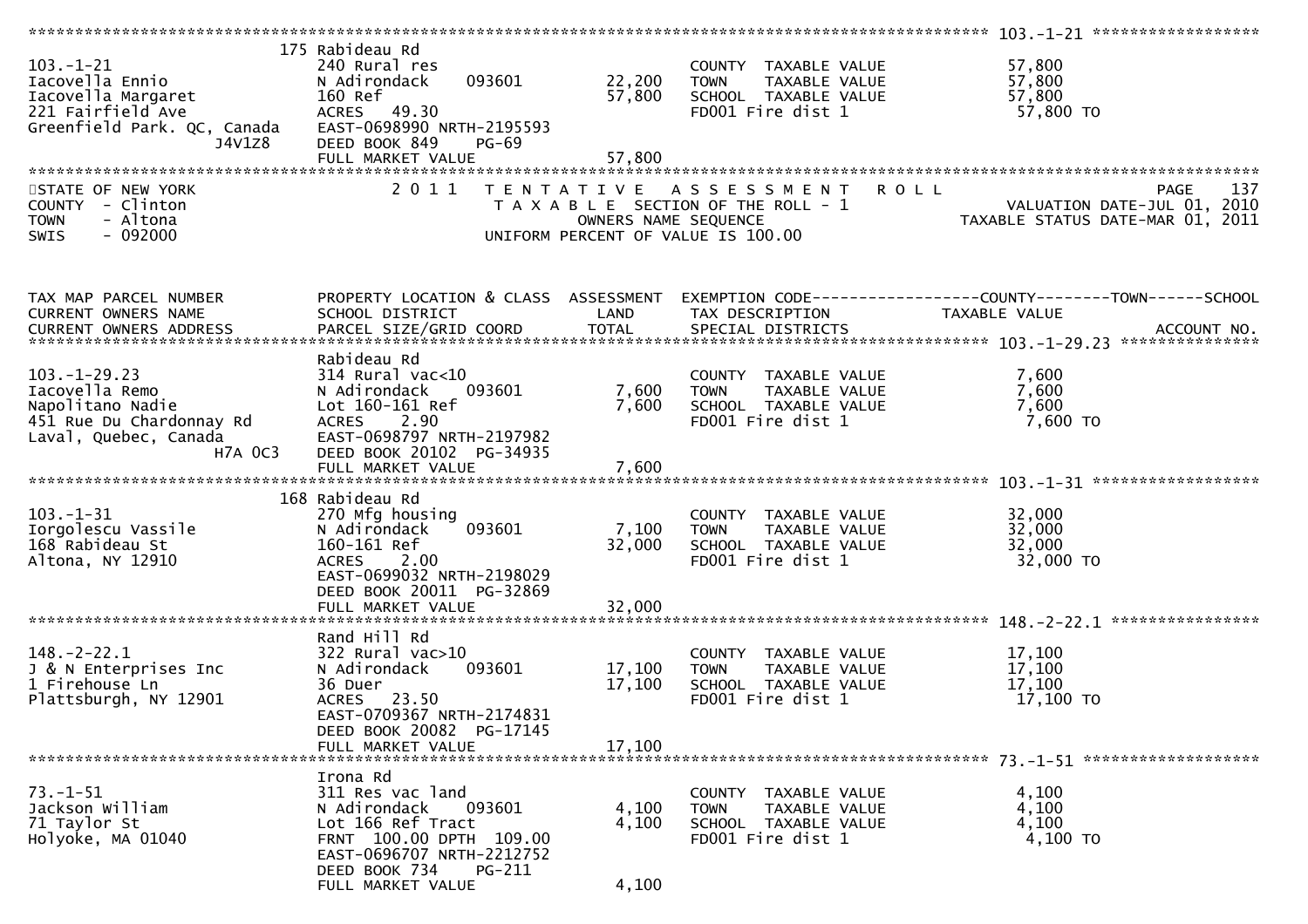| $106. - 1 - 14$<br>James Carter Logging Inc<br>591 Lake Shore Rd<br>West Chazy, NY 12992        | 708 Barnaby Rd<br>910 Priv forest<br>N Adirondack<br>093601<br>138 Duer<br>ACRES 200.60<br>EAST-0734475 NRTH-2195369<br>DEED BOOK 20082 PG-13891<br>FULL MARKET VALUE                    | 37,900<br>37,900<br>37,900 | COUNTY TAXABLE VALUE<br><b>TOWN</b><br>TAXABLE VALUE<br>SCHOOL TAXABLE VALUE<br>FD001 Fire dist 1                                               | 37,900<br>37,900<br>37,900<br>37,900 TO                                                       |                    |
|-------------------------------------------------------------------------------------------------|------------------------------------------------------------------------------------------------------------------------------------------------------------------------------------------|----------------------------|-------------------------------------------------------------------------------------------------------------------------------------------------|-----------------------------------------------------------------------------------------------|--------------------|
| STATE OF NEW YORK<br>COUNTY - Clinton<br>- Altona<br><b>TOWN</b><br>$-092000$<br><b>SWIS</b>    | 2 0 1 1                                                                                                                                                                                  | T E N T A T I V E          | A S S E S S M E N T<br>T A X A B L E SECTION OF THE ROLL - 1<br>OWNERS NAME SEQUENCE<br>UNIFORM PERCENT OF VALUE IS 100.00                      | <b>ROLL</b><br>VALUATION DATE-JUL 01, 2010<br>TAXABLE STATUS DATE-MAR 01, 2011                | 138<br><b>PAGE</b> |
| TAX MAP PARCEL NUMBER<br>CURRENT OWNERS NAME<br>CURRENT OWNERS ADDRESS                          | PROPERTY LOCATION & CLASS ASSESSMENT<br>SCHOOL DISTRICT                                                                                                                                  | LAND                       | TAX DESCRIPTION                                                                                                                                 | TAXABLE VALUE                                                                                 |                    |
| $87. - 1 - 9.81$<br>Jansen Paul<br>Jansen Martha<br>6133 Ethan Allen Hwy<br>St Albans, VT 05478 | Military Tpke<br>321 Abandoned ag<br>093601<br>N Adirondack<br>Lot 185 & 186 Ref Tr<br>Survey Map 20082/18962<br>ACRES 98.80<br>EAST-0692327 NRTH-2203377<br>DEED BOOK 20092 PG-28021    | 48,200<br>48,200           | COUNTY TAXABLE VALUE<br><b>TOWN</b><br>TAXABLE VALUE<br>SCHOOL TAXABLE VALUE<br>FD001 Fire dist 1                                               | 48,200<br>48,200<br>48,200<br>48,200 TO                                                       |                    |
|                                                                                                 |                                                                                                                                                                                          |                            |                                                                                                                                                 |                                                                                               |                    |
| $72. - 1 - 34.2$<br>Jarvis Betty J<br>341 Forest Rd<br>Ellenburg Depot, NY 12935                | 341 Forest Rd<br>270 Mfg housing<br>N Adirondack<br>093601<br>Lot 212 Ref Tract<br>FRNT 200.00 DPTH 162.00<br>EAST-0684821 NRTH-2213598<br>DEED BOOK 892<br>$PG-32$<br>FULL MARKET VALUE | 28,900<br>28,900           | AGED - ALL 41800<br>6,100 SR STAR<br>41834<br>COUNTY TAXABLE VALUE<br><b>TOWN</b><br>TAXABLE VALUE<br>SCHOOL TAXABLE VALUE<br>FD001 Fire dist 1 | 14,450<br>14,450<br>$\mathbf{0}$<br>$\Omega$<br>14,450<br>14,450<br>$\mathbf{0}$<br>28,900 TO | 14,450<br>14,450   |
|                                                                                                 |                                                                                                                                                                                          |                            |                                                                                                                                                 |                                                                                               |                    |
| $72. - 1 - 35.1$<br>Jarvis Clayton<br>PO Box 112<br>Ellenburg Depot, NY 12935                   | 374 Forest Rd<br>210 1 Family Res<br>N Adirondack<br>093601<br>212 Ref<br>1.00<br><b>ACRES</b><br>EAST-0685071 NRTH-2214413<br>DEED BOOK 963<br>PG-280                                   | 6,500<br>87,800            | RES STAR<br>41854<br>COUNTY TAXABLE VALUE<br><b>TOWN</b><br>TAXABLE VALUE<br>SCHOOL TAXABLE VALUE<br>FD001 Fire dist 1                          | $\Omega$<br>$\mathbf{0}$<br>87,800<br>87,800<br>57,800<br>87,800 TO                           | 30,000             |
|                                                                                                 | FULL MARKET VALUE                                                                                                                                                                        | 87,800                     |                                                                                                                                                 |                                                                                               |                    |
|                                                                                                 | 4645 Rt 11                                                                                                                                                                               |                            |                                                                                                                                                 |                                                                                               |                    |
| $72. - 1 - 35.5$<br>Jarvis Daniel<br>4645 Rt 11<br>Ellenburg Depot, NY 12935                    | 210 1 Family Res<br>N Adirondack<br>093601<br>Lot 212 Ref Tr<br>2.20<br><b>ACRES</b><br>EAST-0683337 NRTH-2215727<br>DEED BOOK 99001 PG-12756                                            | 7,300<br>70,100            | RES STAR<br>41854<br>COUNTY TAXABLE VALUE<br><b>TOWN</b><br>TAXABLE VALUE<br>SCHOOL TAXABLE VALUE<br>FD001 Fire dist 1                          | 0<br>$\bf{0}$<br>70,100<br>70,100<br>40,100<br>70,100 TO                                      | 30,000             |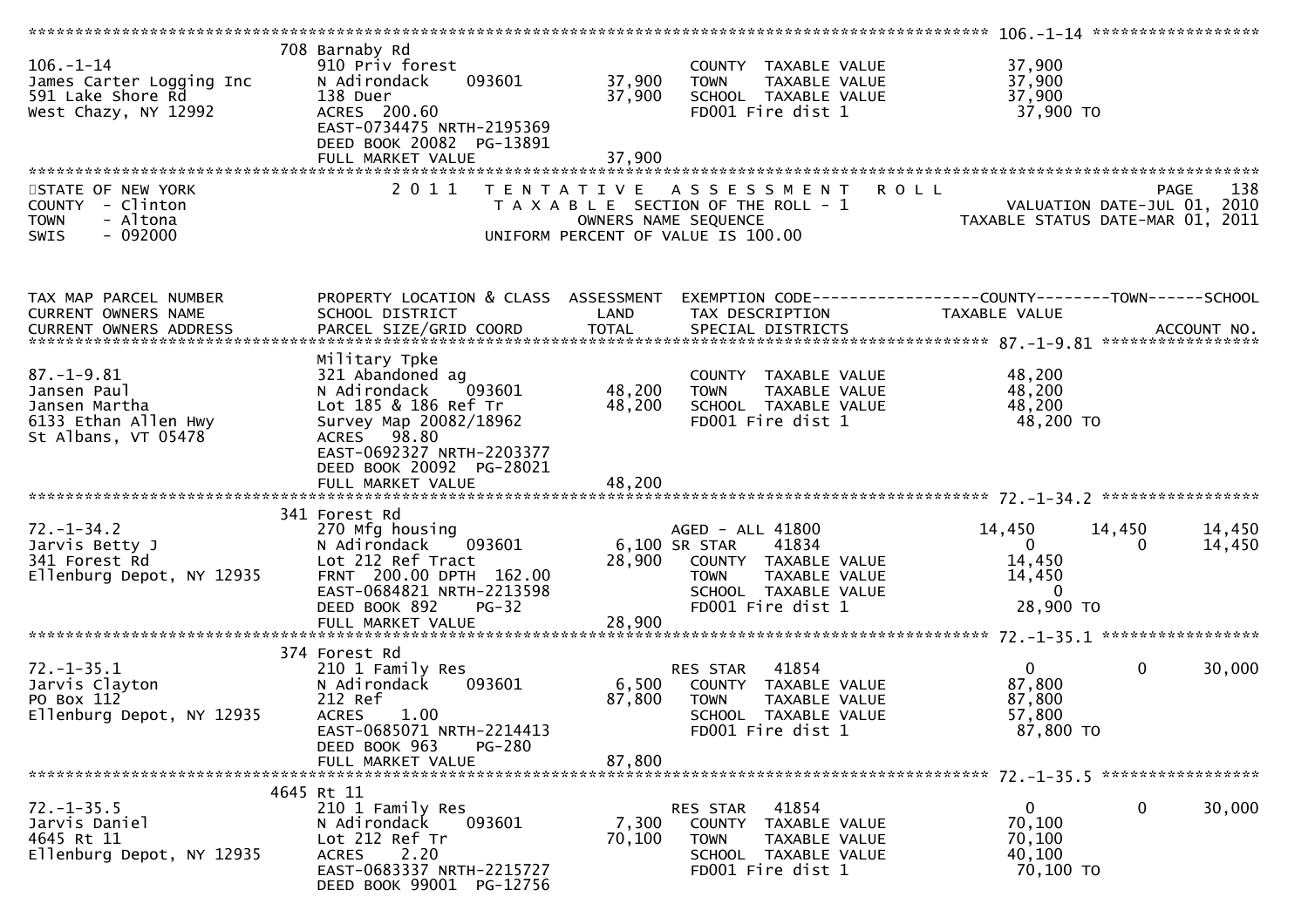|                                                                                                                                                                                                                                                |                                                                                                                                                                                      |                         |                                                                                                                                                                                               |                                                                   | ****************                                                |
|------------------------------------------------------------------------------------------------------------------------------------------------------------------------------------------------------------------------------------------------|--------------------------------------------------------------------------------------------------------------------------------------------------------------------------------------|-------------------------|-----------------------------------------------------------------------------------------------------------------------------------------------------------------------------------------------|-------------------------------------------------------------------|-----------------------------------------------------------------|
| $103 - 1 - 16.2$<br>Jarvis Gertrude M<br>Jarvis Robert F<br>3174 Burdock Ave<br>West Melbourne, FL 32904                                                                                                                                       | Military Tpke<br>$314$ Rural vac<10<br>093601<br>N Adirondack<br>Lot 184 Ref Tr<br>1.00<br><b>ACRES</b><br>EAST-0704391 NRTH-2198647<br>DEED BOOK 641<br>PG-816<br>FULL MARKET VALUE | 6,500<br>6,500<br>6,500 | COUNTY TAXABLE VALUE<br>TAXABLE VALUE<br><b>TOWN</b><br>SCHOOL TAXABLE VALUE<br>FD001 Fire dist 1                                                                                             | 6,500<br>6,500<br>6,500<br>$6,500$ TO                             |                                                                 |
| STATE OF NEW YORK                                                                                                                                                                                                                              | 2 0 1 1                                                                                                                                                                              | T E N T A T I V E       | A S S E S S M E N T                                                                                                                                                                           | <b>ROLL</b>                                                       | 139<br><b>PAGE</b>                                              |
| COUNTY - Clinton<br><b>TOWN</b><br>- Altona<br>$-092000$<br><b>SWIS</b>                                                                                                                                                                        |                                                                                                                                                                                      | OWNERS NAME SEQUENCE    | T A X A B L E SECTION OF THE ROLL - 1<br>UNIFORM PERCENT OF VALUE IS 100.00                                                                                                                   |                                                                   | VALUATION DATE-JUL 01, 2010<br>TAXABLE STATUS DATE-MAR 01, 2011 |
| TAX MAP PARCEL NUMBER                                                                                                                                                                                                                          | PROPERTY LOCATION & CLASS ASSESSMENT                                                                                                                                                 |                         | EXEMPTION CODE------------------COUNTY--------TOWN------SCHOOL                                                                                                                                |                                                                   |                                                                 |
| CURRENT OWNERS NAME                                                                                                                                                                                                                            | SCHOOL DISTRICT                                                                                                                                                                      | LAND                    | TAX DESCRIPTION                                                                                                                                                                               | TAXABLE VALUE                                                     |                                                                 |
|                                                                                                                                                                                                                                                |                                                                                                                                                                                      |                         |                                                                                                                                                                                               |                                                                   |                                                                 |
| $73. - 1 - 21$<br>Jarvis Life Estate Homer<br>Jarvis Life Estate Shirley<br>375 Irona Rd<br>Altona, NY 12910<br>ے ہے کہ بارے کے بارے کے بارے کے بارے کہ اس FULL MARKET VALUE<br>FULL MARKET VALUE 76,500 LT001 A1tona 1ight 1 76,500 76,500 TO | 346 Irona Rd<br>210 1 Family Res<br>N Adirondack<br>093601<br>138 Ref<br>5.60<br><b>ACRES</b><br>EAST-0702938 NRTH-2212980<br>DEED BOOK 20041 PG-76423                               | 76,500                  | 97 PCT OF VALUE USED FOR EXEMPTION PURPOSES<br>WARNONALL 41121<br>41834<br>8,700 SR STAR<br>COUNTY TAXABLE VALUE<br>TAXABLE VALUE<br><b>TOWN</b><br>SCHOOL TAXABLE VALUE<br>FD001 Fire dist 1 | 11,131<br>$\mathbf{0}$<br>65,369<br>65,369<br>16,400<br>76,500 TO | 11,131<br>$\Omega$<br>60,100<br>$\Omega$                        |
|                                                                                                                                                                                                                                                | 3701 Military Tpke                                                                                                                                                                   |                         |                                                                                                                                                                                               |                                                                   |                                                                 |
| $134. - 1 - 11.28$<br>Jarvis Michael A<br>Jarvis Deborah L<br>349 Gero Rd<br>Mooers Forks, NY 12959                                                                                                                                            | 471 Funeral home<br>N Adirondack<br>093601<br>103 Ref Tr<br>Sub $Pla-432$<br><b>ACRES</b><br>4.76<br>EAST-0724656 NRTH-2181565<br>DEED BOOK 20092 PG-22822                           | 10,900<br>59,900        | COUNTY TAXABLE VALUE<br>TAXABLE VALUE<br><b>TOWN</b><br>SCHOOL TAXABLE VALUE<br>FD001 Fire dist 1                                                                                             | 59,900<br>59,900<br>59,900<br>59,900 TO                           |                                                                 |
|                                                                                                                                                                                                                                                |                                                                                                                                                                                      |                         |                                                                                                                                                                                               |                                                                   |                                                                 |
| $72. - 1 - 7.2$<br>Jarvis Norman<br>970 Irona Rd<br>Ellenburg Depot, NY 12935                                                                                                                                                                  | 970 Irona Rd<br>210 1 Family Res<br>N Adirondack<br>093601<br>Lot 192 Ref Tr<br>2.30<br><b>ACRES</b><br>EAST-0688011 NRTH-2212925<br>DEED BOOK 956<br>$PG-323$                       | 7,300<br>55,000         | 41854<br>RES STAR<br>COUNTY TAXABLE VALUE<br><b>TOWN</b><br>TAXABLE VALUE<br>SCHOOL TAXABLE VALUE<br>FD001 Fire dist 1                                                                        | $\mathbf{0}$<br>55,000<br>55,000<br>25,000<br>55,000 TO           | 0<br>30,000                                                     |
|                                                                                                                                                                                                                                                | FULL MARKET VALUE                                                                                                                                                                    | 55,000                  |                                                                                                                                                                                               |                                                                   |                                                                 |
| $72. - 1 - 35.6$<br>Jarvis Robert C<br>Jarvis Claudine C<br>373 Forest Rd<br>Ellenburg Depot, NY 12935                                                                                                                                         | 373 Forest Rd<br>112 Dairy farm<br>093601<br>N Adirondack<br>ACRES 278.80<br>EAST-0683209 NRTH-2213477<br>DEED BOOK 20011 PG-31339                                                   | 225,000                 | 41854<br>RES STAR<br>42100<br>92,600 483A EX<br>COUNTY<br>TAXABLE VALUE<br><b>TOWN</b><br>TAXABLE VALUE<br><b>SCHOOL</b><br>TAXABLE VALUE                                                     | 0<br>2,100<br>222,900<br>222,900<br>192,900                       | 30,000<br>0<br>2,100<br>2,100                                   |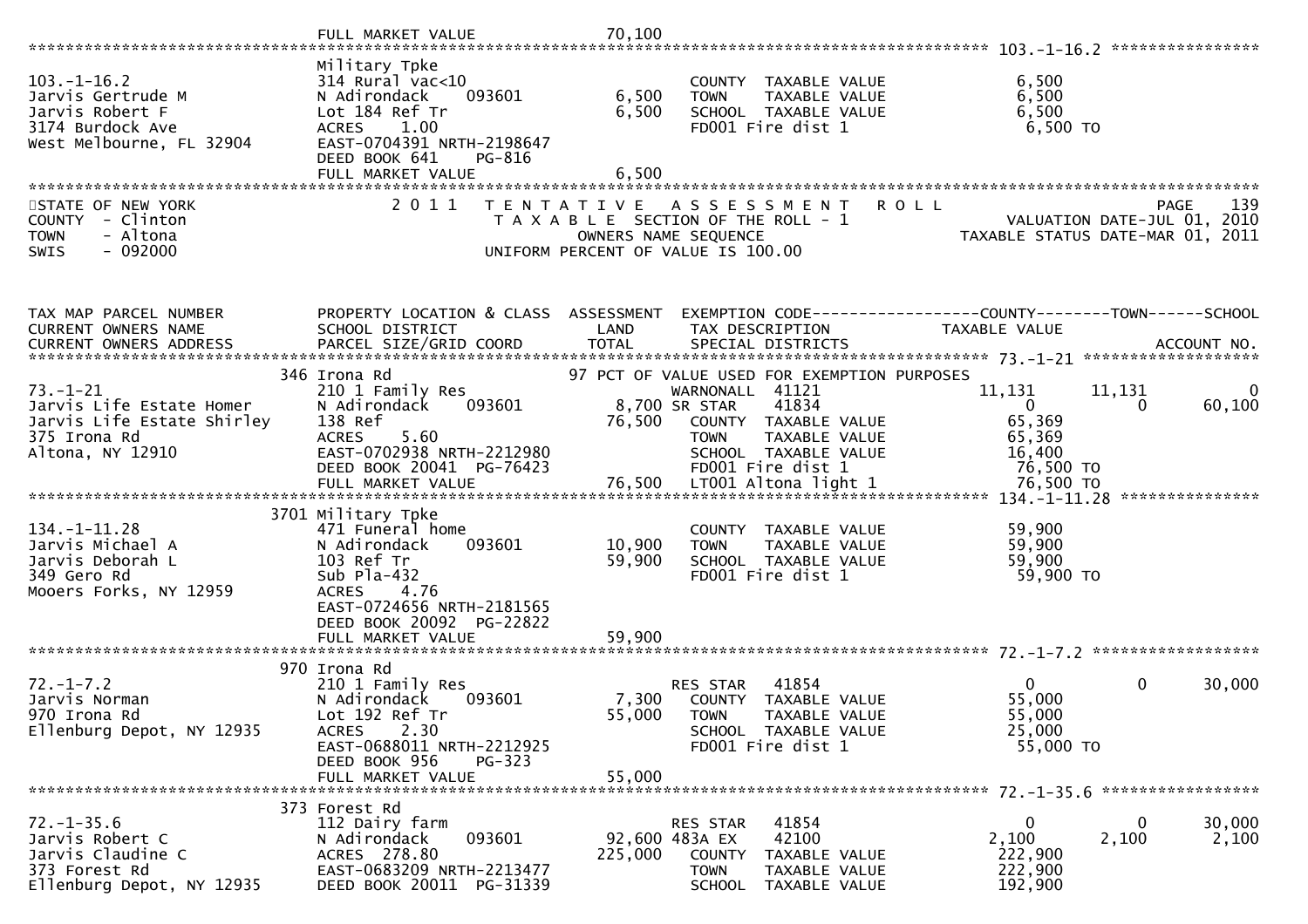|                                                                                                       | FULL MARKET VALUE                                                                                                                                                                   | 225,000                    | FD001 Fire dist 1<br>2,100 EX                                                                                                                                                | 222,900 TO                                                                                                                             |                                |
|-------------------------------------------------------------------------------------------------------|-------------------------------------------------------------------------------------------------------------------------------------------------------------------------------------|----------------------------|------------------------------------------------------------------------------------------------------------------------------------------------------------------------------|----------------------------------------------------------------------------------------------------------------------------------------|--------------------------------|
|                                                                                                       |                                                                                                                                                                                     |                            |                                                                                                                                                                              |                                                                                                                                        |                                |
| $135. - 2 - 15$<br>Jarvis Robert F<br>Jarvis Gertrude<br>3174 Burdock Ave<br>West Melbourne, FL 32904 | Recore Rd<br>321 Abandoned ag<br>Beekmantown Cen 092401<br>Lot 146 Duer's Patent<br>ACRES 10.30<br>EAST-0740684 NRTH-2180170<br>DEED BOOK 746<br><b>PG-209</b><br>FULL MARKET VALUE | 13,700<br>13,700<br>13,700 | COUNTY TAXABLE VALUE<br>TAXABLE VALUE<br><b>TOWN</b><br>SCHOOL TAXABLE VALUE<br>FD001 Fire dist 1                                                                            | 13,700<br>13,700<br>13,700<br>13,700 TO                                                                                                |                                |
|                                                                                                       |                                                                                                                                                                                     |                            |                                                                                                                                                                              |                                                                                                                                        |                                |
| STATE OF NEW YORK<br>COUNTY - Clinton<br>- Altona<br><b>TOWN</b><br>$-092000$<br><b>SWIS</b>          | 2011                                                                                                                                                                                | OWNERS NAME SEQUENCE       | TENTATIVE ASSESSMENT ROLL<br>T A X A B L E SECTION OF THE ROLL - 1<br>UNIFORM PERCENT OF VALUE IS 100.00                                                                     | PAGE<br>- 1<br>VALUATION DATE-JUL 01, 2010<br>TAXABLE STATUS DATE-MAR 01, 2011                                                         | 140                            |
| TAX MAP PARCEL NUMBER<br>CURRENT OWNERS NAME                                                          | PROPERTY LOCATION & CLASS ASSESSMENT<br>SCHOOL DISTRICT                                                                                                                             | LAND                       | TAX DESCRIPTION                                                                                                                                                              | EXEMPTION CODE------------------COUNTY--------TOWN------SCHOOL<br>TAXABLE VALUE                                                        |                                |
|                                                                                                       |                                                                                                                                                                                     |                            |                                                                                                                                                                              |                                                                                                                                        |                                |
| $73. - 1 - 31.1$<br>Jarvis Robin M<br>Jarvis Nicolle E<br>375 Irona Rd<br>Altona, NY 12910            | 399 Irona Rd<br>311 Res vac land<br>093601<br>N Adirondack<br>156 Ref<br><b>ACRES</b><br>1.40<br>EAST-0701808 NRTH-2212519<br>DEED BOOK 20102 PG-37268                              | 3,500<br>3,500             | COUNTY TAXABLE VALUE<br><b>TOWN</b><br>TAXABLE VALUE<br>SCHOOL TAXABLE VALUE<br>FD001 Fire dist 1<br>LT001 Altona light 1                                                    | 3,500<br>3,500<br>3,500<br>3,500 TO<br>3,500 TO                                                                                        |                                |
|                                                                                                       | FULL MARKET VALUE                                                                                                                                                                   | 3,500                      |                                                                                                                                                                              |                                                                                                                                        |                                |
| $73. - 1 - 31.2$<br>Jarvis Robin M<br>Jarvis Nicolle<br>375 Irona Rd<br>Altona, NY 12910              | 375 Irona Rd<br>210 1 Family Res<br>N Adirondack<br>093601<br>Lot 155 Ref Tr<br>ACRES 1.50<br>EAST-0702192 NRTH-2212408<br>DEED BOOK 907<br>$PG-55$                                 | 6,600<br>89,000            | RES STAR 41854<br>COUNTY TAXABLE VALUE<br><b>TOWN</b><br>TAXABLE VALUE<br>SCHOOL TAXABLE VALUE<br>FD001 Fire dist 1<br>LT001 Altona light 1                                  | $\mathbf{0}$<br>$\bf{0}$<br>89,000<br>89,000<br>59,000<br>89,000 TO<br>89,000 TO                                                       | 30,000                         |
|                                                                                                       | FULL MARKET VALUE                                                                                                                                                                   | 89,000                     |                                                                                                                                                                              |                                                                                                                                        |                                |
| $102. -1 - 8.2$<br>Jarvis Scott<br>310 Lash Rd<br>Altona, NY 12910                                    | 310 Lash Rd<br>270 Mfg housing<br>093601<br>N Adirondack<br>Lot 215 Ref Tr<br>1.00<br><b>ACRES</b><br>EAST-0695146 NRTH-2192632<br>DEED BOOK 20031 PG-64546<br>FULL MARKET VALUE    | 14,000                     | 41121<br>WARNONALL<br>6,500 WARDISALL<br>41141<br>14,000 RES STAR 41854<br>COUNTY TAXABLE VALUE<br>TAXABLE VALUE<br><b>TOWN</b><br>SCHOOL TAXABLE VALUE<br>FD001 Fire dist 1 | 2,100<br>2,100<br>3,500<br>3,500<br>$\overline{\phantom{0}}$<br>$\overline{\phantom{0}}$<br>8,400<br>8,400<br>$\mathbf 0$<br>14,000 TO | $\bf{0}$<br>$\Omega$<br>14,000 |
|                                                                                                       |                                                                                                                                                                                     |                            |                                                                                                                                                                              | *****************<br>$102 - 1 - 8.1$                                                                                                   |                                |
| $102. -1 - 8.1$<br>Jarvis Wess F<br>Jarvis Scott P<br>1150 Alder Bend Rd<br>Altona, NY 12910          | 1150 Alder Bend Rd<br>240 Rural res<br>093601<br>N Adirondack<br>162 Pat Ref<br>ACRES 93.10<br>EAST-0695408 NRTH-2193785                                                            | 28,900<br>66,600           | RES STAR<br>41854<br>TAXABLE VALUE<br>COUNTY<br><b>TOWN</b><br>TAXABLE VALUE<br>SCHOOL TAXABLE VALUE<br>FD001 Fire dist 1                                                    | $\mathbf{0}$<br>0<br>66,600<br>66,600<br>36,600<br>66,600 TO                                                                           | 30,000                         |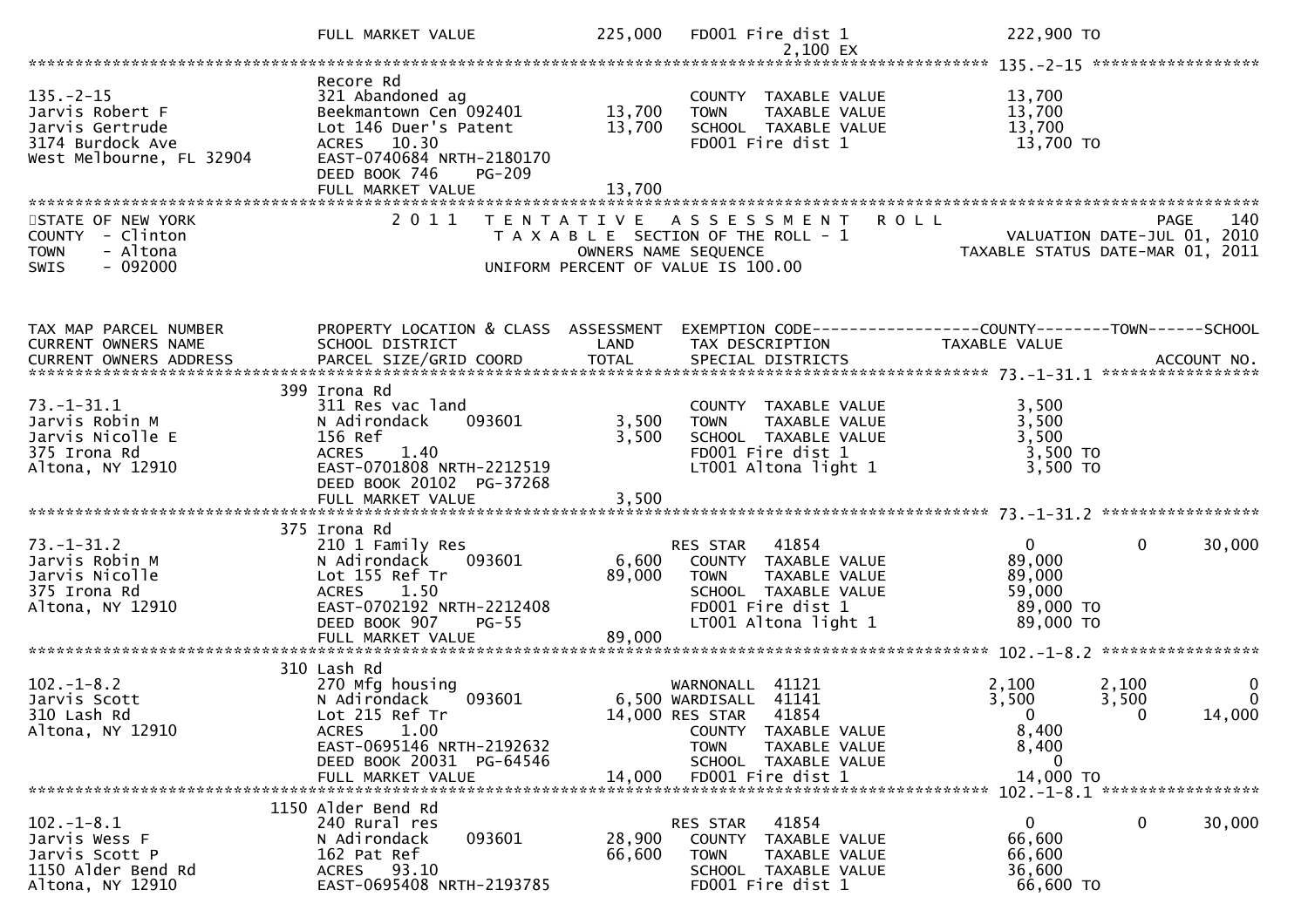|                                                                                                        | DEED BOOK 20102 PG-35247<br>FULL MARKET VALUE                                                                                                                                                   | 66,600                       |                                                                                                                             |                                                             |                                                    |
|--------------------------------------------------------------------------------------------------------|-------------------------------------------------------------------------------------------------------------------------------------------------------------------------------------------------|------------------------------|-----------------------------------------------------------------------------------------------------------------------------|-------------------------------------------------------------|----------------------------------------------------|
| $134. - 1 - 7$<br>Jensen Robert E<br>Jensen Bonnie Lee<br>576 Atwood Rd<br>West Chazy, NY 12992        | 576 Atwood Rd<br>240 Rural res<br>093601<br>N Adirondack<br>115 Pat Duer<br>ACRES 131.60<br>EAST-0727772 NRTH-2183370<br>DEED BOOK 961<br>$PG-79$<br>FULL MARKET VALUE                          | 34,100<br>118,600<br>118,600 | 41834<br>SR STAR<br>COUNTY TAXABLE VALUE<br><b>TOWN</b><br>TAXABLE VALUE<br>SCHOOL TAXABLE VALUE<br>FD001 Fire dist 1       | 0<br>118,600<br>118,600<br>58,500<br>118,600 TO             | $\mathbf{0}$<br>60,100                             |
| STATE OF NEW YORK<br>COUNTY<br>- Clinton<br>- Altona<br><b>TOWN</b><br>$-092000$<br>SWIS               | 2 0 1 1                                                                                                                                                                                         |                              | TENTATIVE ASSESSMENT<br>T A X A B L E SECTION OF THE ROLL - 1<br>OWNERS NAME SEQUENCE<br>UNIFORM PERCENT OF VALUE IS 100.00 | <b>ROLL</b><br>TAXABLE STATUS DATE-MAR 01,                  | 141<br>PAGE<br>VALUATION DATE-JUL 01, 2010<br>2011 |
| TAX MAP PARCEL NUMBER<br>CURRENT OWNERS NAME<br>CURRENT OWNERS ADDRESS                                 | PROPERTY LOCATION & CLASS ASSESSMENT<br>SCHOOL DISTRICT                                                                                                                                         | LAND                         | EXEMPTION CODE------------------COUNTY--------TOWN------SCHOOL<br>TAX DESCRIPTION                                           | <b>TAXABLE VALUE</b>                                        |                                                    |
| $103. -1 - 5.4$<br>Jessey Kathleen<br>4326 Sheffield Ave<br>Philadelphia, PA 19136                     | Rabideau Rd<br>$314$ Rural vac<10<br>N Adirondack<br>093601<br>Lot 159 Ref Tr<br>4.80<br><b>ACRES</b><br>EAST-0700443 NRTH-2198010<br>DEED BOOK 20102 PG-35011<br>FULL MARKET VALUE             | 6,900<br>6,900<br>6,900      | COUNTY TAXABLE VALUE<br>TAXABLE VALUE<br><b>TOWN</b><br>SCHOOL TAXABLE VALUE<br>FD001 Fire dist 1                           | 6,900<br>6,900<br>6,900<br>6,900 ТО                         | ****************                                   |
| $119. - 1 - 13.1$<br>Jock Robert G<br>Jock Julie R<br>4123 Military Tpke<br>Altona, NY 12910           | 4123 Military Tpke<br>240 Rural res<br>093601<br>N Adirondack<br>Lot 73 Duer<br>ACRES 21.40<br>EAST-0715267 NRTH-2186804<br>DEED BOOK 740<br>$PG-99$<br>FULL MARKET VALUE                       | 16,100<br>140,000<br>140,000 | RES STAR<br>41854<br>COUNTY TAXABLE VALUE<br><b>TOWN</b><br>TAXABLE VALUE<br>SCHOOL TAXABLE VALUE<br>FD001 Fire dist 1      | $\mathbf{0}$<br>140,000<br>140,000<br>110,000<br>140,000 TO | 30,000<br>0                                        |
| $88.14 - 1 - 43$<br>Johnson Arnold Jr<br>Legroulx Diane<br>56 Birch Hill Dr Apt 13<br>Altona, NY 12910 | 56 Birch Hill Dr<br>270 Mfg housing<br>N Adirondack<br>093601<br>Stonewall Acres Lot 43<br>FRNT 74.80 DPTH 117.81<br>EAST-0699165 NRTH-2204156<br>DEED BOOK 20041 PG-70245<br>FULL MARKET VALUE | 4,100<br>13,500<br>13,500    | <b>COUNTY</b><br>TAXABLE VALUE<br>TAXABLE VALUE<br><b>TOWN</b><br>SCHOOL TAXABLE VALUE<br>FD001 Fire dist 1                 | 13,500<br>13,500<br>13,500<br>13,500 TO                     |                                                    |
| $72. - 1 - 35.2$<br>Johnson David<br>Johnson Linda<br>323 Forest Rd<br>Ellenburg Depot, NY 12935       | 323 Forest Rd<br>210 1 Family Res<br>093601<br>N Adirondack<br>Lot 212 Pat Ref<br>FRNT 150.00 DPTH 160.00<br>EAST-0684828 NRTH-2213167                                                          | 5,800<br>63,100              | 41854<br>RES STAR<br>COUNTY TAXABLE VALUE<br><b>TOWN</b><br>TAXABLE VALUE<br>SCHOOL TAXABLE VALUE<br>FD001 Fire dist 1      | 0<br>63,100<br>63,100<br>33,100<br>63,100 TO                | 0<br>30,000                                        |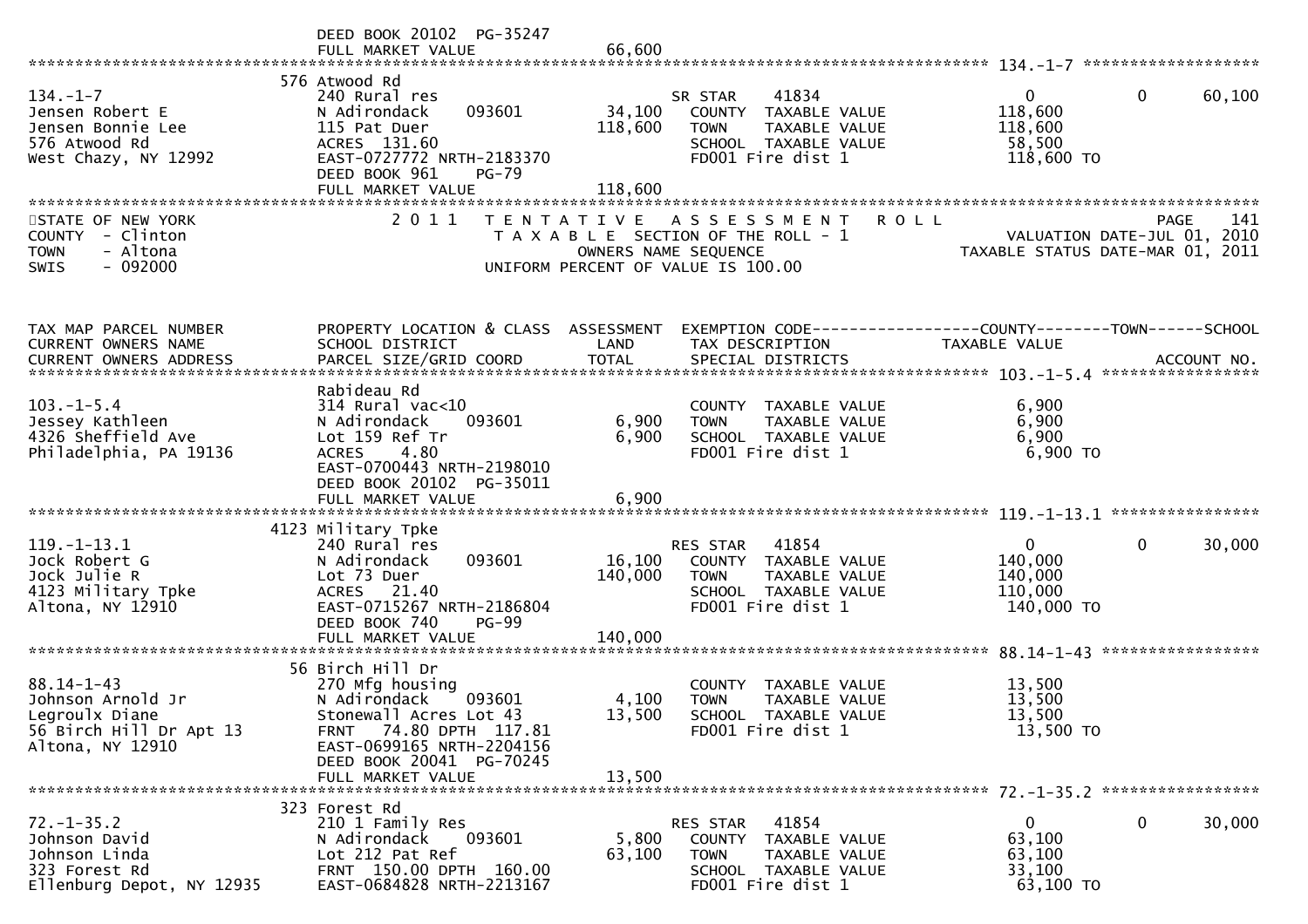|                                                                                                                          | $PG-112$<br>DEED BOOK 677<br>FULL MARKET VALUE                                                                                                                                              | 63,100                                                                                                                                                                                                       |                                                                                                                                        |
|--------------------------------------------------------------------------------------------------------------------------|---------------------------------------------------------------------------------------------------------------------------------------------------------------------------------------------|--------------------------------------------------------------------------------------------------------------------------------------------------------------------------------------------------------------|----------------------------------------------------------------------------------------------------------------------------------------|
| $104. - 1 - 13$<br>Johnson Estate Joseph<br>Attn: Wanda M Benware<br>462 2nd St<br>PO Box 221<br>Lyon Mountain, NY 12952 | 4484 Military Tpke<br>241 Rural res&ag<br>N Adirondack<br>093601<br>70 Duer<br>ACRES 529.20<br>EAST-0711078 NRTH-2194586<br>DEED BOOK 205<br>PG-074<br>FULL MARKET VALUE                    | COUNTY TAXABLE VALUE<br>116,900<br>TAXABLE VALUE<br><b>TOWN</b><br>167,500<br>SCHOOL TAXABLE VALUE<br>FD001 Fire dist 1<br>167,500                                                                           | 167,500<br>167,500<br>167,500<br>167,500 TO                                                                                            |
| STATE OF NEW YORK<br>COUNTY - Clinton<br>- Altona<br><b>TOWN</b><br>$-092000$<br><b>SWIS</b>                             | 2 0 1 1                                                                                                                                                                                     | TENTATIVE ASSESSMENT<br>T A X A B L E SECTION OF THE ROLL - 1<br>OWNERS NAME SEQUENCE<br>UNIFORM PERCENT OF VALUE IS 100.00                                                                                  | <b>PAGE</b><br>142<br><b>ROLL</b><br>VALUATION DATE-JUL 01, 2010<br>TAXABLE STATUS DATE-MAR 01, 2011                                   |
| TAX MAP PARCEL NUMBER<br>CURRENT OWNERS NAME<br>CURRENT OWNERS ADDRESS                                                   | PROPERTY LOCATION & CLASS ASSESSMENT<br>SCHOOL DISTRICT                                                                                                                                     | LAND<br>TAX DESCRIPTION                                                                                                                                                                                      | EXEMPTION CODE------------------COUNTY--------TOWN------SCHOOL<br><b>TAXABLE VALUE</b>                                                 |
| $76. - 3 - 1.2$<br>Johnson Life Use Cora<br>Johnson David S<br>2120 Miner Farm Rd<br>Altona, NY 12910                    | 2120 Miner Farm Rd<br>241 Rural res&ag<br>Northeastern Cl 092801<br>50 Ref<br>75.50<br><b>ACRES</b><br>EAST-0735244 NRTH-2209552<br>DEED BOOK 20072 PG-4695                                 | 73 PCT OF VALUE USED FOR EXEMPTION PURPOSES<br>WARNONALL 41121<br>33,400 AGED C&T<br>41801<br>99,000 SR STAR<br>41834<br>COUNTY TAXABLE VALUE<br><b>TOWN</b><br><b>TAXABLE VALUE</b><br>SCHOOL TAXABLE VALUE | 10,841<br>10,841<br>$\bf{0}$<br>30,715<br>30,715<br>$\Omega$<br>60,100<br>$\overline{0}$<br>$\mathbf{0}$<br>57,444<br>57,444<br>38,900 |
| $103. -1 - 9.1$<br>Johnson Vicki G<br>51 Devils Den Rd<br>Altona, NY 12910-2007                                          | 51 Devils Den Rd<br>210 1 Family Res<br>N Adirondack<br>093601<br>135 Pat Ref<br><b>ACRES</b><br>2.40<br>EAST-0706022 NRTH-2199088<br>DEED BOOK 705<br>$PG-18$<br>FULL MARKET VALUE         | 41854<br><b>RES STAR</b><br>7,300<br><b>COUNTY</b><br>TAXABLE VALUE<br>24,400<br><b>TOWN</b><br>TAXABLE VALUE<br>SCHOOL TAXABLE VALUE<br>FD001 Fire dist 1<br>24,400                                         | $\Omega$<br>$\mathbf{0}$<br>24,400<br>24,400<br>24,400<br>$\mathbf{0}$<br>24,400 TO                                                    |
| $103. -1 - 9.2$<br>Johnson Vicki G<br>51 Devils Den Rd<br>Altona, NY 12910-9751                                          | 61 Devils Den Rd<br>270 Mfg housing<br>093601<br>N Adirondack<br>Lot 135 Ref Tr<br>1.00<br><b>ACRES</b><br>EAST-0706183 NRTH-2199131<br>DEED BOOK 607<br><b>PG-554</b><br>FULL MARKET VALUE | TAXABLE VALUE<br><b>COUNTY</b><br>6,500<br><b>TOWN</b><br><b>TAXABLE VALUE</b><br>12,600<br><b>SCHOOL</b><br>TAXABLE VALUE<br>FD001 Fire dist 1<br>12,600                                                    | 12,600<br>12,600<br>12,600<br>12,600 TO                                                                                                |
| $91. - 1 - 7.3$<br>Jolicoeur Jessy D<br>Jolicoeur Angela L<br>2115 Miner Farm Rd<br>Altona, NY 12910                     | 2115 Miner Farm Rd<br>240 Rural res<br>Northeastern Cl 092801<br>Lot 50 Ref Tract<br>Survey Map 20082/17996<br>860<br>10.00 BANK<br><b>ACRES</b>                                            | 41854<br>RES STAR<br>11,900<br><b>COUNTY</b><br>TAXABLE VALUE<br>84,200<br><b>TOWN</b><br>TAXABLE VALUE<br>SCHOOL TAXABLE VALUE<br>FD001 Fire dist 1                                                         | 30,000<br>$\mathbf{0}$<br>0<br>84,200<br>84,200<br>54,200<br>84,200 TO                                                                 |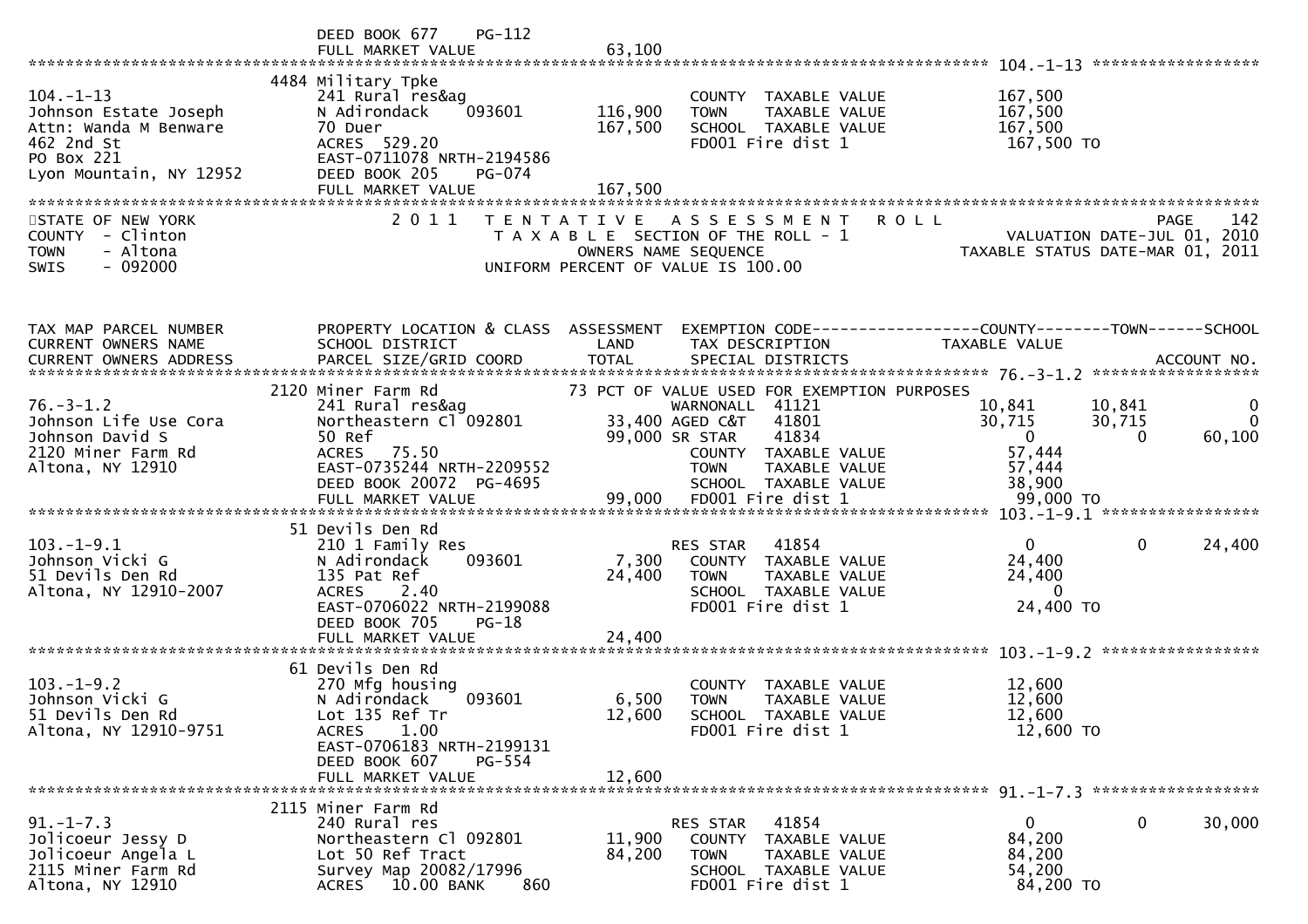|                                                                                                      | EAST-0735430 NRTH-2207856                                                                                                                                                                             |                         |                                                                                                                             |                                                                                                                       |                                                                              |                                                                         |                               |
|------------------------------------------------------------------------------------------------------|-------------------------------------------------------------------------------------------------------------------------------------------------------------------------------------------------------|-------------------------|-----------------------------------------------------------------------------------------------------------------------------|-----------------------------------------------------------------------------------------------------------------------|------------------------------------------------------------------------------|-------------------------------------------------------------------------|-------------------------------|
|                                                                                                      | DEED BOOK 20031 PG-52169<br>FULL MARKET VALUE                                                                                                                                                         | 84,200                  |                                                                                                                             |                                                                                                                       |                                                                              |                                                                         |                               |
|                                                                                                      |                                                                                                                                                                                                       |                         |                                                                                                                             |                                                                                                                       |                                                                              |                                                                         |                               |
| $90. -1 - 10.1$<br>Jubert Austin J<br>Jubert Julia E<br>2475 Miner Farm Rd<br>Altona, NY 12910       | 2475 Miner Farm Rd<br>240 Rural res<br>093601<br>N Adirondack<br>82 Ref<br><b>ACRES</b><br>61.10<br>EAST-0726787 NRTH-2205217<br>DEED BOOK 538<br>$PG-252$                                            |                         | WARCOMALL 41131<br>29,500 AGED COUN 41802<br>99,000 SR STAR<br><b>TOWN</b>                                                  | 76 PCT OF VALUE USED FOR EXEMPTION PURPOSES<br>41834<br>COUNTY TAXABLE VALUE<br>TAXABLE VALUE<br>SCHOOL TAXABLE VALUE | 18,810<br>5,643<br>$\Omega$<br>74,547<br>80,190<br>38,900                    | 18,810<br>0<br>$\Omega$                                                 | $\Omega$<br>60,100            |
| STATE OF NEW YORK<br>COUNTY - Clinton<br>- Altona<br><b>TOWN</b><br>$-092000$<br><b>SWIS</b>         | 2011                                                                                                                                                                                                  |                         | TENTATIVE ASSESSMENT<br>T A X A B L E SECTION OF THE ROLL - 1<br>OWNERS NAME SEQUENCE<br>UNIFORM PERCENT OF VALUE IS 100.00 |                                                                                                                       | <b>ROLL</b>                                                                  | PAGE<br>VALUATION DATE-JUL 01, 2010<br>TAXABLE STATUS DATE-MAR 01, 2011 | 143                           |
| TAX MAP PARCEL NUMBER<br>CURRENT OWNERS NAME                                                         | PROPERTY LOCATION & CLASS ASSESSMENT<br>SCHOOL DISTRICT                                                                                                                                               | LAND                    | TAX DESCRIPTION                                                                                                             |                                                                                                                       | TAXABLE VALUE                                                                |                                                                         |                               |
| $134. - 2 - 7$<br>Jubert Austin J Jr<br>Jubert Terry L<br>3617 Military Tpke<br>West Chazy, NY 12992 | 3617 Military Tpke<br>210 1 Family Res<br>N Adirondack<br>093601<br>115 Duer<br>Lot 12 13 14 Stonehedge<br><b>ACRES</b><br>4.60<br>EAST-0726353 NRTH-2180226<br>DEED BOOK 664<br>$PG-302$             | 11,200<br>164,600       | RES STAR<br><b>TOWN</b>                                                                                                     | 41854<br>COUNTY TAXABLE VALUE<br>TAXABLE VALUE<br>SCHOOL TAXABLE VALUE<br>FD001 Fire dist 1                           | 0<br>164,600<br>164,600<br>134,600<br>164,600 TO                             | 0                                                                       | 30,000                        |
|                                                                                                      |                                                                                                                                                                                                       |                         |                                                                                                                             |                                                                                                                       |                                                                              |                                                                         |                               |
| $90. -1 - 10.2$<br>Jubert David A<br>2475 Miner Farm Rd<br>Altona, NY 12910                          | 2491 Miner Farm Rd<br>$314$ Rural vac<10<br>093601<br>N Adirondack<br>Lot 82 Ref Tr<br><b>ACRES</b><br>1.80<br>EAST-0726600 NRTH-2207537<br>DEED BOOK 20061 PG-93808<br>FULL MARKET VALUE             | 7,000<br>7,000<br>7,000 | <b>TOWN</b>                                                                                                                 | COUNTY TAXABLE VALUE<br>TAXABLE VALUE<br>SCHOOL TAXABLE VALUE<br>FD001 Fire dist 1                                    | 7,000<br>7,000<br>7,000<br>7,000 TO                                          |                                                                         |                               |
|                                                                                                      |                                                                                                                                                                                                       |                         |                                                                                                                             |                                                                                                                       |                                                                              |                                                                         |                               |
| $90. -1 - 11.4$<br>Jubert Dennis M<br>Jubert Darlene<br>2461 Miner Farm Rd<br>Altona, NY 12910       | 2461 Miner Farm Rd<br>210 1 Family Res<br>093601<br>N Adirondack<br>Lot 82 Ref Tract<br>1.20 BANK<br>080<br><b>ACRES</b><br>EAST-0727359 NRTH-2207657<br>DEED BOOK 855<br>PG-121<br>FULL MARKET VALUE | 101,000                 | WARCOMALL<br>6,600 WARDISALL<br>101,000 RES STAR<br><b>TOWN</b>                                                             | 41131<br>41141<br>41854<br>COUNTY TAXABLE VALUE<br>TAXABLE VALUE<br>SCHOOL TAXABLE VALUE<br>FD001 Fire dist 1         | 25,250<br>10,100<br>$\mathbf{0}$<br>65,650<br>65,650<br>71,000<br>101,000 TO | 25,250<br>10,100<br>0                                                   | 0<br>$\overline{0}$<br>30,000 |
|                                                                                                      |                                                                                                                                                                                                       |                         |                                                                                                                             |                                                                                                                       |                                                                              | 90. -1-11.62 *****************                                          |                               |
| $90. -1 - 11.62$<br>Jubert James A<br>28 Juberts Way                                                 | 28 Juberts Way<br>210 1 Family Res<br>093601<br>N Adirondack<br>Lot 82 Ref Tr                                                                                                                         | 6,500<br>100,000        | RES STAR<br>COUNTY<br><b>TOWN</b>                                                                                           | 41854<br>TAXABLE VALUE<br>TAXABLE VALUE                                                                               | $\mathbf{0}$<br>100,000<br>100,000                                           | 0                                                                       | 30,000                        |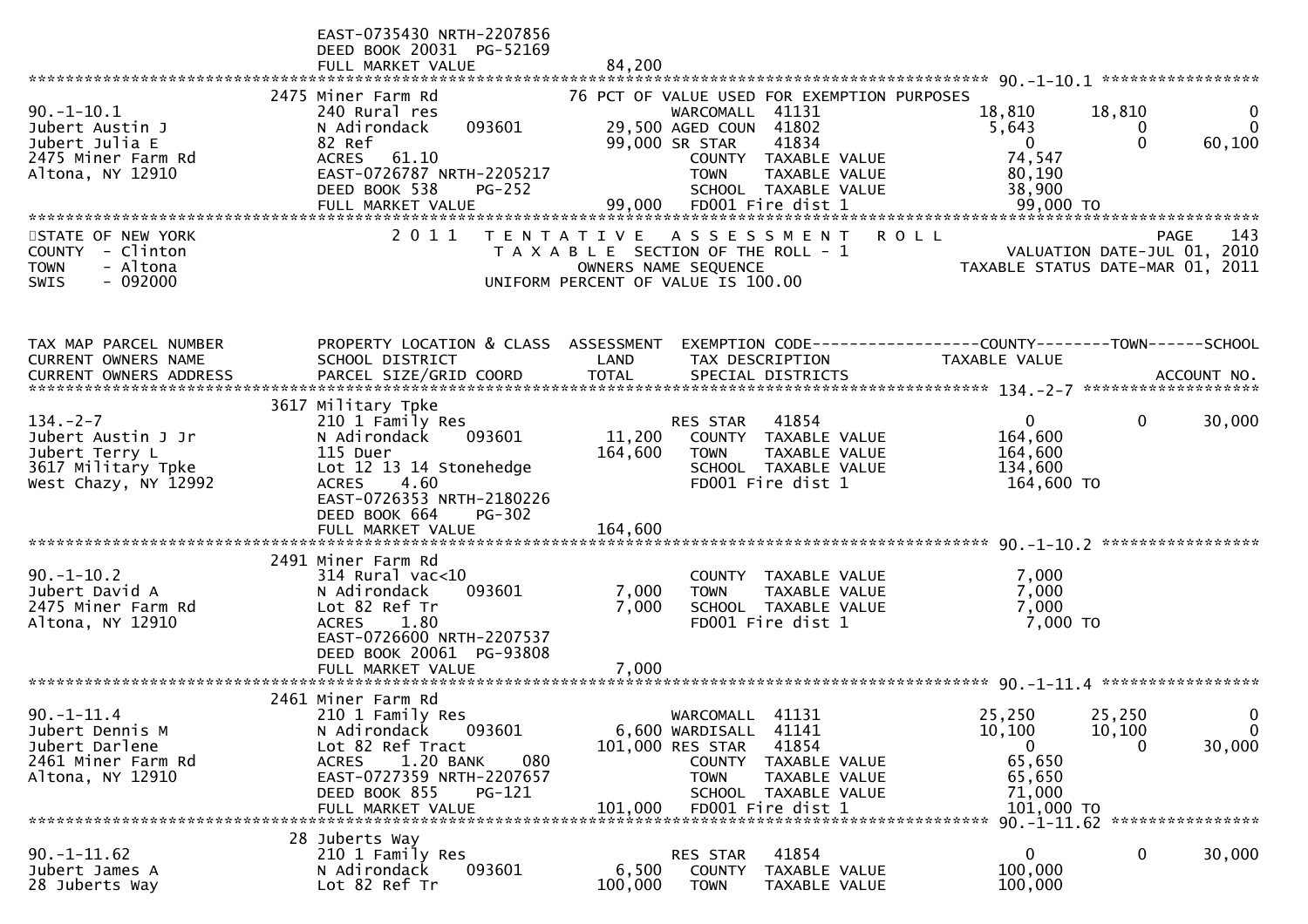| Altona, NY 12910                                                                                          | 1.00<br><b>ACRES</b><br>EAST-0727149 NRTH-2207056<br>DEED BOOK 723<br><b>PG-215</b>                                                                                                            | SCHOOL TAXABLE VALUE<br>FD001 Fire dist 1                                                                                                              | 70,000<br>100,000 TO                                                                              |
|-----------------------------------------------------------------------------------------------------------|------------------------------------------------------------------------------------------------------------------------------------------------------------------------------------------------|--------------------------------------------------------------------------------------------------------------------------------------------------------|---------------------------------------------------------------------------------------------------|
|                                                                                                           |                                                                                                                                                                                                |                                                                                                                                                        |                                                                                                   |
| $90. -1 - 11.1$<br>Jubert Joseph<br>Jubert Priscilla<br>2465 Miner Farm Rd<br>Altona, NY 12910            | 2465 Miner Farm Rd<br>210 1 Family Res<br>093601<br>N Adirondack<br>Lots 81 & 82 Ref Tr<br>FRNT 182.00 DPTH 150.00<br>EAST-0727158 NRTH-2207711<br>DEED BOOK 674<br>$PG-75$                    | 41834<br>SR STAR<br>5,800<br>COUNTY TAXABLE VALUE<br>72,000<br><b>TOWN</b><br>TAXABLE VALUE<br>SCHOOL TAXABLE VALUE<br>FD001 Fire dist 1               | $\mathbf{0}$<br>60,100<br>$\overline{0}$<br>72,000<br>72,000<br>11,900<br>72,000 TO               |
|                                                                                                           |                                                                                                                                                                                                |                                                                                                                                                        |                                                                                                   |
| STATE OF NEW YORK<br>COUNTY - Clinton<br>- Altona<br><b>TOWN</b><br>$-092000$<br><b>SWIS</b>              |                                                                                                                                                                                                | 2011 TENTATIVE ASSESSMENT<br>T A X A B L E SECTION OF THE ROLL - 1<br>OWNERS NAME SEQUENCE<br>UNIFORM PERCENT OF VALUE IS 100.00                       | <b>ROLL</b><br>144<br>PAGE 144<br>VALUATION DATE-JUL 01, 2010<br>TAXABLE STATUS DATE-MAR 01, 2011 |
|                                                                                                           |                                                                                                                                                                                                |                                                                                                                                                        |                                                                                                   |
| TAX MAP PARCEL NUMBER<br>CURRENT OWNERS NAME                                                              | PROPERTY LOCATION & CLASS ASSESSMENT<br>SCHOOL DISTRICT                                                                                                                                        | LAND<br>TAX DESCRIPTION                                                                                                                                | EXEMPTION CODE------------------COUNTY--------TOWN------SCHOOL<br><b>TAXABLE VALUE</b>            |
|                                                                                                           |                                                                                                                                                                                                |                                                                                                                                                        |                                                                                                   |
| $90. -1 - 11.61$<br>Jubert Joseph A Jr<br>Jubert Jeffery J<br>PO Box 18<br>Altona, NY 12910-0018          | 43 Juberts Way<br>240 Rural res<br>093601<br>N Adirondack<br>Lot 82 Ref Pat<br>ACRES 208.80<br>EAST-0727498 NRTH-2206689<br>DEED BOOK 98001 PG-05203                                           | COUNTY TAXABLE VALUE<br>48,300<br><b>TOWN</b><br>TAXABLE VALUE<br>94,400<br>SCHOOL TAXABLE VALUE<br>FD001 Fire dist 1                                  | 94,400<br>94,400<br>94,400<br>94,400 TO                                                           |
|                                                                                                           | FULL MARKET VALUE                                                                                                                                                                              | 94,400                                                                                                                                                 |                                                                                                   |
|                                                                                                           |                                                                                                                                                                                                |                                                                                                                                                        |                                                                                                   |
| $90. -1 - 11.5$<br>Jubert Mary J<br>Attn: Mary J Jubert Shaver<br>1399 Plank Rd<br>Webster, NY 14580-9317 | Miner Farm Rd<br>311 Res vac land<br>093601<br>N Adirondack<br>Lot 81 Ref Tract<br>FRNT 200.00 DPTH 183.00<br>EAST-0727316 NRTH-2207944<br>DEED BOOK 673<br><b>PG-292</b><br>FULL MARKET VALUE | COUNTY TAXABLE VALUE<br>6,300<br>TAXABLE VALUE<br><b>TOWN</b><br>6,300<br>SCHOOL TAXABLE VALUE<br>FD001 Fire dist 1<br>6,300                           | 6,300<br>6,300<br>6,300<br>$6,300$ TO                                                             |
|                                                                                                           |                                                                                                                                                                                                |                                                                                                                                                        |                                                                                                   |
| $89.1 - 2 - 18.2$<br>Jubert Ricky G<br>Jubert Helen M<br>3086 Miner Farm Rd<br>Altona, NY 12910           | 3076 Miner Farm Rd<br>312 Vac w/imprv<br>093601<br>N Adirondack<br>Lot 110 Ref Tract<br>2.12<br><b>ACRES</b><br>EAST-0712248 NRTH-2207618<br>DEED BOOK 20021 PG-46499<br>FULL MARKET VALUE     | COUNTY TAXABLE VALUE<br>7,300<br><b>TOWN</b><br>TAXABLE VALUE<br>11,000<br>SCHOOL TAXABLE VALUE<br>FD001 Fire dist 1<br>LT001 Altona light 1<br>11,000 | 11,000<br>11,000<br>11,000<br>11,000 TO<br>11,000 TO                                              |
|                                                                                                           |                                                                                                                                                                                                |                                                                                                                                                        |                                                                                                   |
| $89.1 - 2 - 19$<br>Jubert Ricky George<br>3086 Miner Farm Rd                                              | 3086 Miner Farm Rd<br>210 1 Family Res<br>093601<br>N Adirondack<br>110 Ref                                                                                                                    | 41121<br>WARNONALL<br>5,000 WARDISALL 41141<br>41854<br>80,100 RES STAR                                                                                | 12,015<br>0<br>12,015<br>$\mathbf{0}$<br>4,005<br>4,005<br>30,000<br>$\Omega$<br>0                |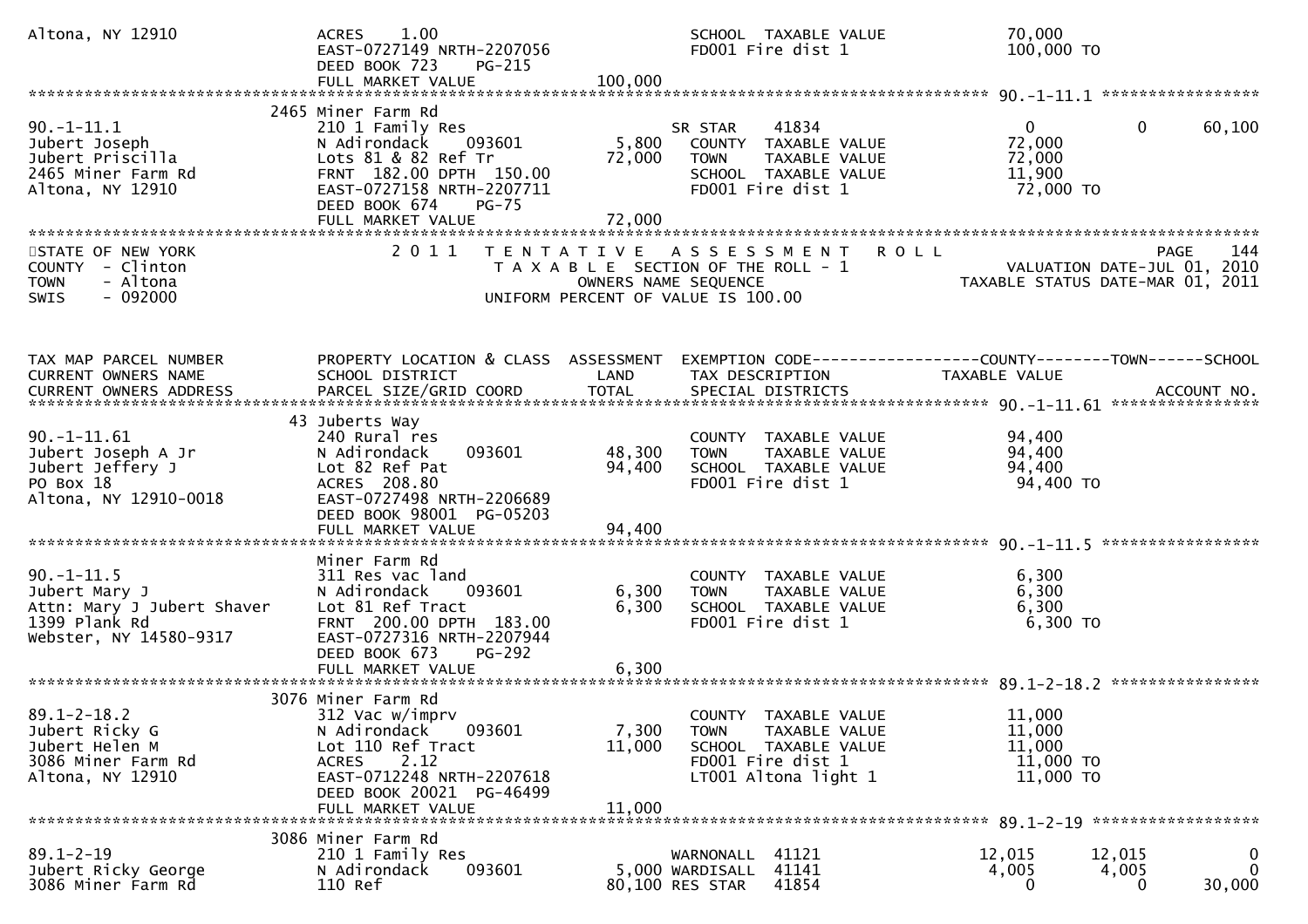| Altona, NY 12910                                                                                                         | FRNT 122.00 DPTH 122.00<br>EAST-0712132 NRTH-2207480<br>DEED BOOK 807<br>$PG-81$<br>FULL MARKET VALUE                                                                         | 80,100                     | COUNTY TAXABLE VALUE<br>TAXABLE VALUE<br>TOWN<br>SCHOOL TAXABLE VALUE<br>FD001 Fire dist 1                                                             | 64,080<br>64,080<br>50, 100<br>80,100 TO                                                               |
|--------------------------------------------------------------------------------------------------------------------------|-------------------------------------------------------------------------------------------------------------------------------------------------------------------------------|----------------------------|--------------------------------------------------------------------------------------------------------------------------------------------------------|--------------------------------------------------------------------------------------------------------|
|                                                                                                                          |                                                                                                                                                                               |                            |                                                                                                                                                        |                                                                                                        |
| $86. - 2 - 21.2$<br>Juneau Gerald P<br>Juneau Sharron<br>6016 Military Tpke<br>PO Box 323<br>Ellenburg Depot, NY 12935   | 6016 Military Tpke<br>210 1 Family Res<br>093601<br>N Adirondack<br>Bw<br><b>ACRES</b><br>1.10<br>EAST-0677079 NRTH-2204908<br>DEED BOOK 640<br>PG-894                        |                            | WARNONALL 41121<br>6,500 RES STAR<br>41854<br>75,000 COUNTY TAXABLE VALUE<br>TAXABLE VALUE<br><b>TOWN</b><br>SCHOOL TAXABLE VALUE<br>FD001 Fire dist 1 | 11,250<br>11,250<br>0<br>30,000<br>$\mathbf{0}$<br>$\Omega$<br>63,750<br>63,750<br>45,000<br>75,000 TO |
|                                                                                                                          | FULL MARKET VALUE                                                                                                                                                             | 75,000                     |                                                                                                                                                        |                                                                                                        |
| STATE OF NEW YORK<br>COUNTY - Clinton<br>- Altona<br><b>TOWN</b><br>$-092000$<br>SWIS                                    | 2011<br>T E N T A T I V E                                                                                                                                                     |                            | A S S E S S M E N T R O L L<br>T A X A B L E SECTION OF THE ROLL - 1<br>OWNERS NAME SEQUENCE<br>UNIFORM PERCENT OF VALUE IS 100.00                     | 145<br><b>PAGE</b><br>PAGE 145<br>VALUATION DATE-JUL 01, 2010<br>TAXABLE STATUS DATE-MAR 01, 2011      |
| TAX MAP PARCEL NUMBER<br>CURRENT OWNERS NAME                                                                             | PROPERTY LOCATION & CLASS ASSESSMENT<br>SCHOOL DISTRICT                                                                                                                       | LAND                       | TAX DESCRIPTION                                                                                                                                        | EXEMPTION CODE-----------------COUNTY--------TOWN-----SCHOOL<br>TAXABLE VALUE                          |
| $147. - 1 - 11$<br>Kahlstrom Jack W<br>Kahlstrom Doreen M<br>1958 Home Rd<br>Great Barrington, MA 01230                  | 639 Jerusalem Rd<br>260 Seasonal res<br>N Adirondack<br>093601<br>Lot 223 Ref Tr<br>ACRES 41.00<br>EAST-0695150 NRTH-2175801<br>DEED BOOK 20051 PG-90167<br>FULL MARKET VALUE | 20,500<br>26,500<br>26,500 | COUNTY TAXABLE VALUE<br><b>TOWN</b><br>TAXABLE VALUE<br>SCHOOL TAXABLE VALUE<br>FD001 Fire dist 1                                                      | 26,500<br>26,500<br>26,500<br>26,500 TO                                                                |
|                                                                                                                          |                                                                                                                                                                               |                            |                                                                                                                                                        |                                                                                                        |
| $75. - 1 - 5.21$<br>Kalvaitis Life Use Willi O<br>Kalvaitis Life Use Barbara J<br>2370 Miner Farm Rd<br>Altona, NY 12910 | 2362/2370 Miner Farm Rd<br>240 Rural res<br>N Adirondack<br>093601<br>62 & 81 Ref Tr<br>ACRES 229.10<br>EAST-0729009 NRTH-2209929<br>DEED BOOK 20082 PG-18543                 | 65,300<br>135,700          | COUNTY TAXABLE VALUE<br>TAXABLE VALUE<br><b>TOWN</b><br>SCHOOL TAXABLE VALUE<br>FD001 Fire dist 1                                                      | 135,700<br>135,700<br>135,700<br>135,700 TO                                                            |
|                                                                                                                          |                                                                                                                                                                               |                            |                                                                                                                                                        |                                                                                                        |
| $75. - 1 - 12.1$<br>Kashorek Douglas W<br>Kashorek Lori A<br>2753 Military Tpke<br>West Chazy, NY 12992                  | Miner Farm Rd<br>321 Abandoned ag<br>093601<br>N Adirondack<br>86 Ref<br><b>ACRES</b><br>60.60<br>EAST-0721469 NRTH-2209527<br>DEED BOOK 20082 PG-12954<br>FULL MARKET VALUE  | 18,600<br>18,600<br>18,600 | COUNTY TAXABLE VALUE<br>TAXABLE VALUE<br><b>TOWN</b><br>SCHOOL TAXABLE VALUE<br>FD001 Fire dist 1                                                      | 18,600<br>18,600<br>18,600<br>18,600 TO                                                                |
|                                                                                                                          |                                                                                                                                                                               |                            |                                                                                                                                                        | 150. -1-13 *******************                                                                         |
| $150. - 1 - 13$<br>Kastner Donald                                                                                        | Military Tpke<br>$314$ Rural vac<10<br>093601<br>N Adirondack                                                                                                                 | 10,000                     | TAXABLE VALUE<br><b>COUNTY</b><br><b>TOWN</b><br>TAXABLE VALUE                                                                                         | 10,000<br>10,000                                                                                       |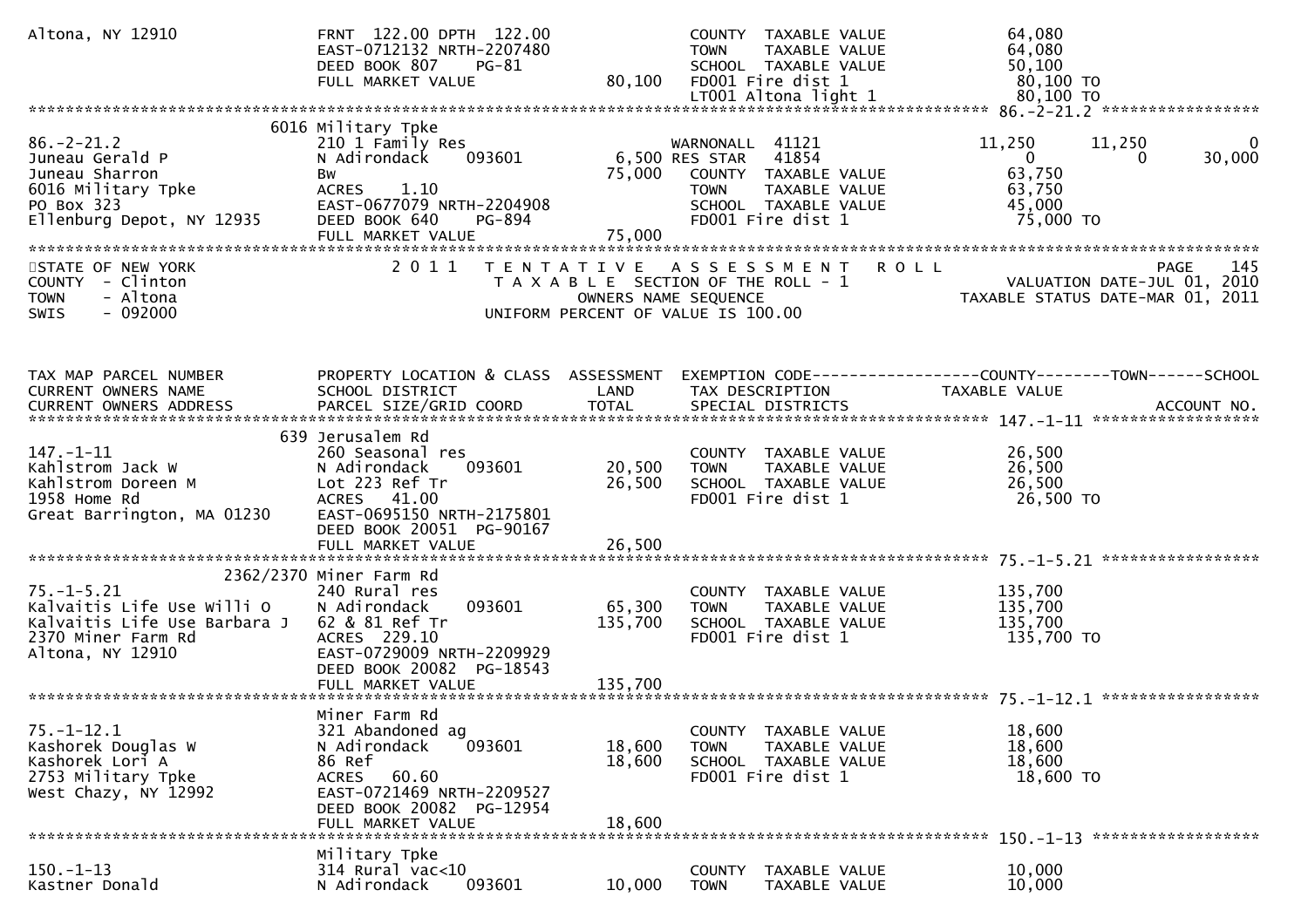| 16 Deer Run<br>Hawley, PA 18428                                                                        | 128 Duer<br><b>ACRES</b><br>3.00<br>EAST-0733167 NRTH-2174977<br>DEED BOOK 584<br>PG-785<br>FULL MARKET VALUE                                                           | 10,000<br>10,000           | SCHOOL TAXABLE VALUE<br>FD001 Fire dist 1                                                          | 10,000<br>10,000 TO                                                                                     |
|--------------------------------------------------------------------------------------------------------|-------------------------------------------------------------------------------------------------------------------------------------------------------------------------|----------------------------|----------------------------------------------------------------------------------------------------|---------------------------------------------------------------------------------------------------------|
| $73. - 1 - 37.1$<br>Kelly Riley Sheri Lynn<br>Riley Michael W<br>1243 Lake Shore Rd<br>Chazy, NY 12921 | Alder Bend Rd<br>321 Abandoned ag<br>093601<br>N Adirondack<br>Lot 156 Ref<br>ACRES 20.50<br>EAST-0697885 NRTH-2209107<br>DEED BOOK 20031 PG-61923<br>FULL MARKET VALUE | 11,000<br>11,000<br>11,000 | COUNTY TAXABLE VALUE<br>TAXABLE VALUE<br><b>TOWN</b><br>SCHOOL TAXABLE VALUE<br>FD001 Fire dist 1  | 11,000<br>11,000<br>11,000<br>$11,000$ TO                                                               |
| STATE OF NEW YORK<br>COUNTY - Clinton<br><b>TOWN</b><br>- Altona<br><b>SWIS</b><br>- 092000            | 2011<br>T E N T A T I V E                                                                                                                                               | OWNERS NAME SEQUENCE       | A S S E S S M E N T<br>T A X A B L E SECTION OF THE ROLL - 1<br>UNIFORM PERCENT OF VALUE IS 100.00 | 146<br><b>ROLL</b><br><b>PAGE</b><br>2010<br>VALUATION DATE-JUL 01,<br>TAXABLE STATUS DATE-MAR 01, 2011 |
| TAX MAP PARCEL NUMBER<br>CURRENT OWNERS NAME                                                           | PROPERTY LOCATION & CLASS ASSESSMENT<br>SCHOOL DISTRICT                                                                                                                 | LAND                       | TAX DESCRIPTION                                                                                    | TAXABLE VALUE                                                                                           |
| $101. -2 - 2$<br>Kempski Robert<br>Kempski Patricia<br>PO Box 139<br>Mastic, NY 11950-0139             | Plank Rd<br>323 Vacant rural<br>N Adirondack<br>093601<br>$23$ Sg<br>ACRES 263.40<br>EAST-0678972 NRTH-2200339<br>DEED BOOK 648<br><b>PG-605</b><br>FULL MARKET VALUE   | 59,300<br>59,300<br>59,300 | COUNTY TAXABLE VALUE<br><b>TOWN</b><br>TAXABLE VALUE<br>SCHOOL TAXABLE VALUE<br>FD001 Fire dist 1  | 59,300<br>59,300<br>59,300<br>59,300 TO                                                                 |
| $147. - 1 - 6.1$<br>Kempski Robert M<br>Kempski Patricia R<br>PO Box 139<br>Mastic, NY 11950-0139      | Jerusalem Rd<br>321 Abandoned ag<br>N Adirondack<br>093601<br>21 Duer 1935<br>ACRES 57.00<br>EAST-0703823 NRTH-2173175<br>DEED BOOK 623<br>PG-1160                      | 23,700<br>23,700           | COUNTY TAXABLE VALUE<br>TAXABLE VALUE<br><b>TOWN</b><br>SCHOOL TAXABLE VALUE<br>FD001 Fire dist 1  | 23,700<br>23,700<br>23,700<br>23,700 TO                                                                 |
| $135. - 1 - 18.27$<br>Kennedy Melanie<br>Kennedy Bob<br>3 Norma Dr<br>Loon Lake, NY 12989              | 3 Norma Dr<br>314 Rural vac<10<br>093601<br>N Adirondack<br>2.50<br><b>ACRES</b><br>EAST-0733836 NRTH-2181328<br>DEED BOOK 20102 PG-32230<br>FULL MARKET VALUE          | 9,800<br>9,800<br>9,800    | COUNTY TAXABLE VALUE<br>TAXABLE VALUE<br><b>TOWN</b><br>SCHOOL TAXABLE VALUE<br>FD001 Fire dist 1  | 9,800<br>9,800<br>9,800<br>9,800 TO                                                                     |
| $150.-1-8.6$<br>Kent Wanetta J<br>92 Recore Rd                                                         | 92 Recore Rd<br>210 1 Family Res<br>N Adirondack<br>093601<br>Lot 129 Ref Tr                                                                                            | 8,600<br>78,100            | 41854<br>RES STAR<br>COUNTY<br>TAXABLE VALUE<br><b>TOWN</b><br>TAXABLE VALUE                       | 0<br>30,000<br>0<br>78,100<br>78,100                                                                    |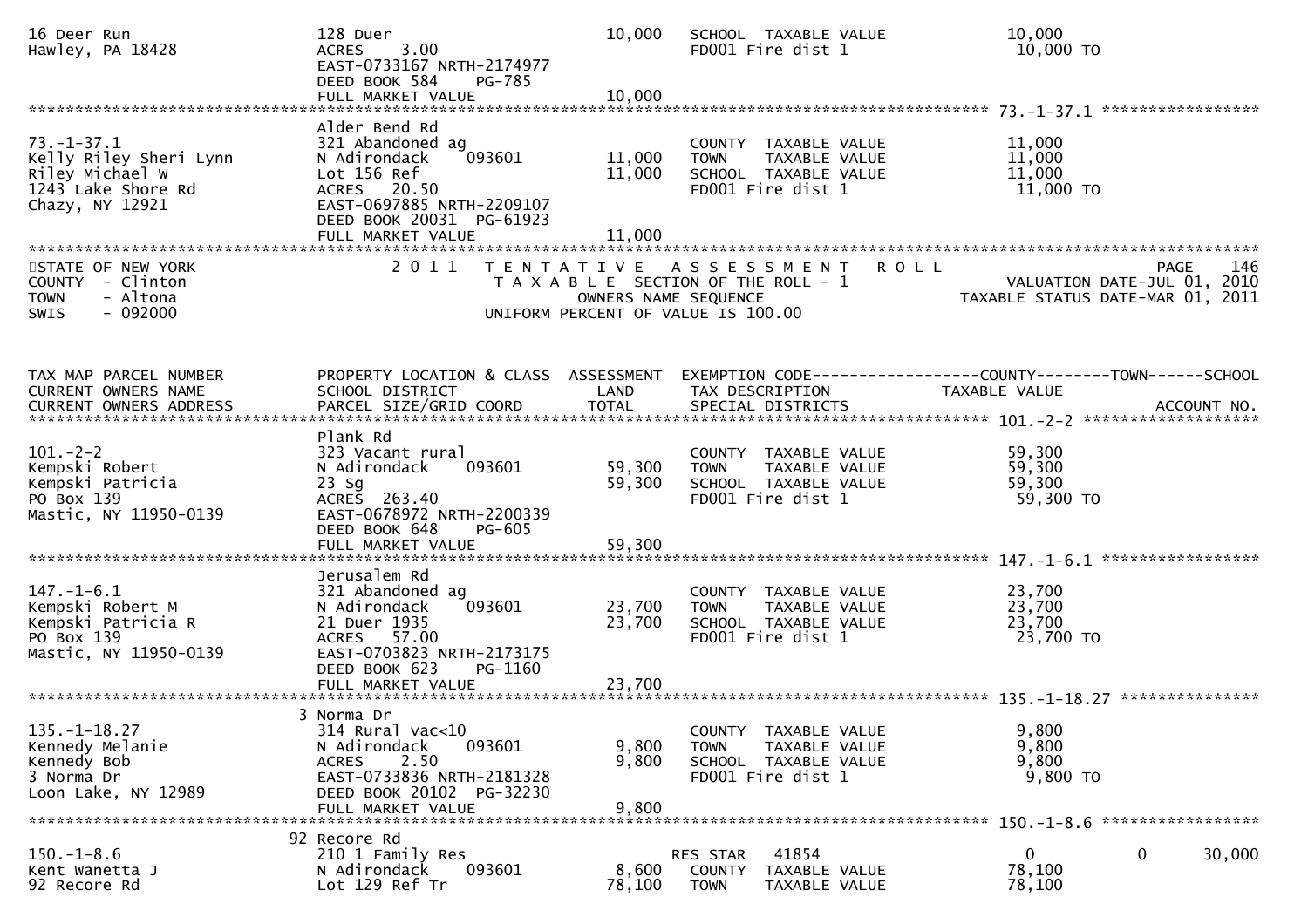| West Chazy, NY 12992                                                                                          | FRNT 190.00 DPTH 235.00<br>EAST-0735563 NRTH-2175663<br>DEED BOOK 924<br>PG-134                                                                                                      |                                                                                                                                  | SCHOOL TAXABLE VALUE<br>FD001 Fire dist 1                                                                                                         | 48,100<br>78,100 TO                                                                    |                                                            |
|---------------------------------------------------------------------------------------------------------------|--------------------------------------------------------------------------------------------------------------------------------------------------------------------------------------|----------------------------------------------------------------------------------------------------------------------------------|---------------------------------------------------------------------------------------------------------------------------------------------------|----------------------------------------------------------------------------------------|------------------------------------------------------------|
| $73. - 2 - 7$<br>Killeen Joyce<br>4 Rose St Apt 7H2<br>Oceanside, NY 11572                                    | Tantillo Way<br>$314$ Rural vac<10<br>093601<br>N Adirondack<br>Lot 155 Ref<br>ACRES 1.00<br>EAST-0698692 NRTH-2214139<br>DEED BOOK 585<br>PG-286                                    | 6,500<br><b>TOWN</b><br>6,500                                                                                                    | COUNTY TAXABLE VALUE<br>TAXABLE VALUE<br>SCHOOL TAXABLE VALUE<br>FD001 Fire dist 1                                                                | 6,500<br>6,500<br>6,500<br>6,500 TO                                                    |                                                            |
| STATE OF NEW YORK<br>COUNTY - Clinton<br>- Altona<br><b>TOWN</b><br>SWIS<br>- 092000                          |                                                                                                                                                                                      | 2011 TENTATIVE ASSESSMENT<br>T A X A B L E SECTION OF THE ROLL - 1<br>OWNERS NAME SEQUENCE<br>UNIFORM PERCENT OF VALUE IS 100.00 | <b>ROLL</b>                                                                                                                                       | 14/<br>VALUATION DATE-JUL 01, 2010<br>TAXABLE STATIIS DATE-MAR 01, 2011                | 147<br><b>PAGE</b>                                         |
| TAX MAP PARCEL NUMBER<br>CURRENT OWNERS NAME<br>CURRENT OWNERS ADDRESS                                        | PROPERTY LOCATION & CLASS ASSESSMENT<br>SCHOOL DISTRICT                                                                                                                              | LAND                                                                                                                             | TAX DESCRIPTION                                                                                                                                   | EXEMPTION CODE------------------COUNTY--------TOWN------SCHOOL<br><b>TAXABLE VALUE</b> |                                                            |
| $73. - 2 - 8$<br>Killeen Joyce<br>4 Rose St Apt 7H2<br>Oceanside, NY 11572                                    | 49-50 Tantillo Way<br>260 Seasonal res<br>093601<br>N Adirondack<br>Lot 155 Ref<br><b>ACRES</b><br>4.00<br>EAST-0698628 NRTH-2214038<br>DEED BOOK 571<br>PG-464<br>FULL MARKET VALUE | 14,200<br>TOWN<br>27,700<br>27,700                                                                                               | COUNTY TAXABLE VALUE<br>TAXABLE VALUE<br>SCHOOL TAXABLE VALUE<br>FD001 Fire dist 1                                                                | 27,700<br>27,700<br>27,700<br>27,700 TO                                                |                                                            |
| $117. - 1 - 22.11$<br>King Estherine<br>786 Alder Bend Rd<br>Ellenburg Depot, NY 12935                        | 786 Alder Bend Rd<br>240 Rural res<br>093601<br>N Adirondack<br>216 Ref<br>ACRES 85.40<br>EAST-0691540 NRTH-2186513<br>DEED BOOK 596<br>PG-715                                       | 28,300 AGED C&T<br>59,000 SR STAR<br><b>TOWN</b>                                                                                 | 63 PCT OF VALUE USED FOR EXEMPTION PURPOSES<br>WARNONALL 41121<br>41801<br>41834<br>COUNTY TAXABLE VALUE<br>TAXABLE VALUE<br>SCHOOL TAXABLE VALUE | 5,576<br>15,797<br>$\overline{0}$<br>37,627<br>37,627<br>- 0                           | 5,576<br>$\bf{0}$<br>15,797<br>$\mathbf{0}$<br>59,000<br>0 |
| 1730-1734 Plank Rd<br>$86. - 2 - 14$<br>King Gary<br>King Susan<br>1730 Plank Rd<br>Ellenburg Depot, NY 12935 | 210 1 Family Res<br>093601<br>N Adirondack<br>Вm<br>FRNT 363.00 DPTH 107.00<br>EAST-0677107 NRTH-2202241<br>DEED BOOK 556<br>PG-811<br>FULL MARKET VALUE                             | RES STAR<br>5,700<br>68,200<br><b>TOWN</b><br>68,200                                                                             | 41854<br>COUNTY TAXABLE VALUE<br>TAXABLE VALUE<br>SCHOOL TAXABLE VALUE<br>FD001 Fire dist 1                                                       | $\Omega$<br>68,200<br>68,200<br>38,200<br>68,200 TO                                    | 30,000<br>0                                                |
| $86. -2 - 15$<br>King Gary E<br>King Ashley                                                                   | 1740 Plank Rd<br>210 1 Family Res<br>N Adirondack<br>093601<br>Bm                                                                                                                    | RES STAR<br>7,300<br><b>COUNTY</b><br>61,100<br><b>TOWN</b>                                                                      | 41854<br>TAXABLE VALUE<br>TAXABLE VALUE                                                                                                           | 0<br>61,100<br>61,100                                                                  | 0<br>30,000                                                |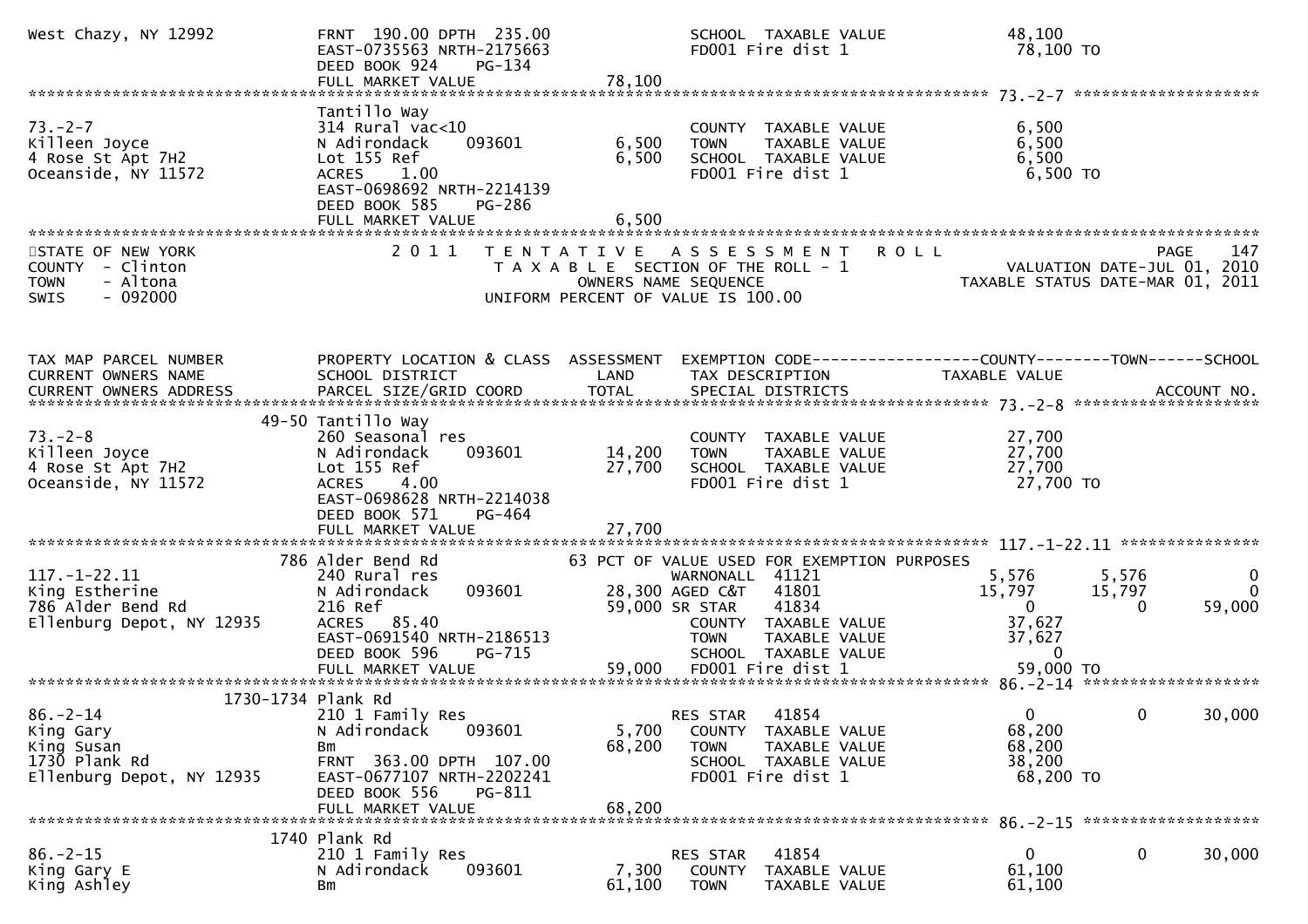| 1740 Plank Rd<br>Ellenburg Depot, NY 12935                                                    | 2.30 BANK<br>080<br><b>ACRES</b><br>EAST-0677257 NRTH-2202548<br>DEED BOOK 20061 PG-95946<br>FULL MARKET VALUE                                                                           | 61,100                    | SCHOOL TAXABLE VALUE<br>FD001 Fire dist 1                                                                                                      | 31,100<br>61,100 TO                                                                                       |        |
|-----------------------------------------------------------------------------------------------|------------------------------------------------------------------------------------------------------------------------------------------------------------------------------------------|---------------------------|------------------------------------------------------------------------------------------------------------------------------------------------|-----------------------------------------------------------------------------------------------------------|--------|
| $133. - 1 - 10$<br>King Gerald<br>King Elizabeth<br>573 Rt 374<br>Cadyville, NY 12918         | Purdy Rd<br>910 Priv forest<br>093601<br>N Adirondack<br>75 Duer<br>ACRES 49.50<br>EAST-0716177 NRTH-2180594<br>DEED BOOK 661<br>$PG-27$                                                 | 21,400<br>21,400          | COUNTY TAXABLE VALUE<br>TAXABLE VALUE<br><b>TOWN</b><br>SCHOOL TAXABLE VALUE<br>FD001 Fire dist 1                                              | 21,400<br>21,400<br>21,400<br>21,400 TO                                                                   |        |
| STATE OF NEW YORK<br>COUNTY - Clinton<br>- Altona<br><b>TOWN</b><br><b>SWIS</b><br>- 092000   | 2011                                                                                                                                                                                     | OWNERS NAME SEQUENCE      | TENTATIVE ASSESSMENT<br><b>ROLL</b><br>T A X A B L E SECTION OF THE ROLL - 1<br>UNIFORM PERCENT OF VALUE IS 100.00                             | PAGE<br>VALUATION DATE-JUL 01, 2010<br>TAXABLE STATUS DATE-MAR 01, 2011                                   | 148    |
| TAX MAP PARCEL NUMBER<br>CURRENT OWNERS NAME                                                  | PROPERTY LOCATION & CLASS ASSESSMENT<br>SCHOOL DISTRICT                                                                                                                                  | LAND                      | TAX DESCRIPTION                                                                                                                                | EXEMPTION CODE-----------------COUNTY-------TOWN------SCHOOL<br>TAXABLE VALUE                             |        |
| $73. - 1 - 22.12$<br>King James E II<br>King Tammy J<br>356 Irona Rd<br>Altona, NY 12910      | 356 Irona Rd<br>210 1 Family Res<br>093601<br>N Adirondack<br>138 Ref Trk<br>FRNT 170.00 DPTH 240.00<br>EAST-0702804 NRTH-2212755<br>DEED BOOK 20051 PG-87537<br>FULL MARKET VALUE       | 6,500<br>42,200<br>42,200 | 41854<br><b>RES STAR</b><br>COUNTY TAXABLE VALUE<br>TAXABLE VALUE<br><b>TOWN</b><br>SCHOOL TAXABLE VALUE<br>FD001 Fire dist 1                  | $\mathbf{0}$<br>$\mathbf{0}$<br>42,200<br>42,200<br>12,200<br>42,200 TO                                   | 30,000 |
| $89.1 - 3 - 16.2$<br>King LaValley Debbie J<br>30 Bloomer St<br>PO Box 19<br>Altona, NY 12910 | 30 Bloomer St<br>210 1 Family Res<br>093601<br>N Adirondack<br>110 Ref<br>92.00 DPTH 275.00<br><b>FRNT</b><br>EAST-0712156 NRTH-2207071<br>DEED BOOK 822<br>$PG-26$<br>FULL MARKET VALUE | 5,800<br>49,000<br>49,000 | 41854<br>RES STAR<br>COUNTY TAXABLE VALUE<br>TAXABLE VALUE<br><b>TOWN</b><br>SCHOOL TAXABLE VALUE<br>FD001 Fire dist 1<br>LT001 Altona light 1 | $\mathbf{0}$<br>0 <sup>1</sup><br>49,000<br>49,000<br>19,000<br>49,000 TO<br>49,000 TO<br>*************** | 30,000 |
| $117. - 1 - 22.13$<br>King Robert Jr<br>4260 Rt 190<br>Altona, NY 12910                       | Alder Bend Rd<br>311 Res vac land<br>093601<br>N Adirondack<br>Lot 217 Ref Tr<br>FRNT 175.00 DPTH 225.00<br>EAST-0689902 NRTH-2187535<br>DEED BOOK 20061 PG-92949<br>FULL MARKET VALUE   | 8,600<br>8,600<br>8,600   | COUNTY TAXABLE VALUE<br>TAXABLE VALUE<br><b>TOWN</b><br>SCHOOL TAXABLE VALUE<br>FD001 Fire dist 1                                              | 8,600<br>8,600<br>8,600<br>8,600 TO                                                                       |        |
| $71. - 4 - 7.22$<br>Kirakossian Jirair<br>2733 De Salaberry                                   | 4654 Rt 11<br>260 Seasonal res<br>N Adirondack<br>093601<br>Lot 212 Ref Tr                                                                                                               | 13,000<br>14,300          | COUNTY TAXABLE VALUE<br>TAXABLE VALUE<br><b>TOWN</b><br>SCHOOL<br>TAXABLE VALUE                                                                | 14,300<br>14,300<br>14,300                                                                                |        |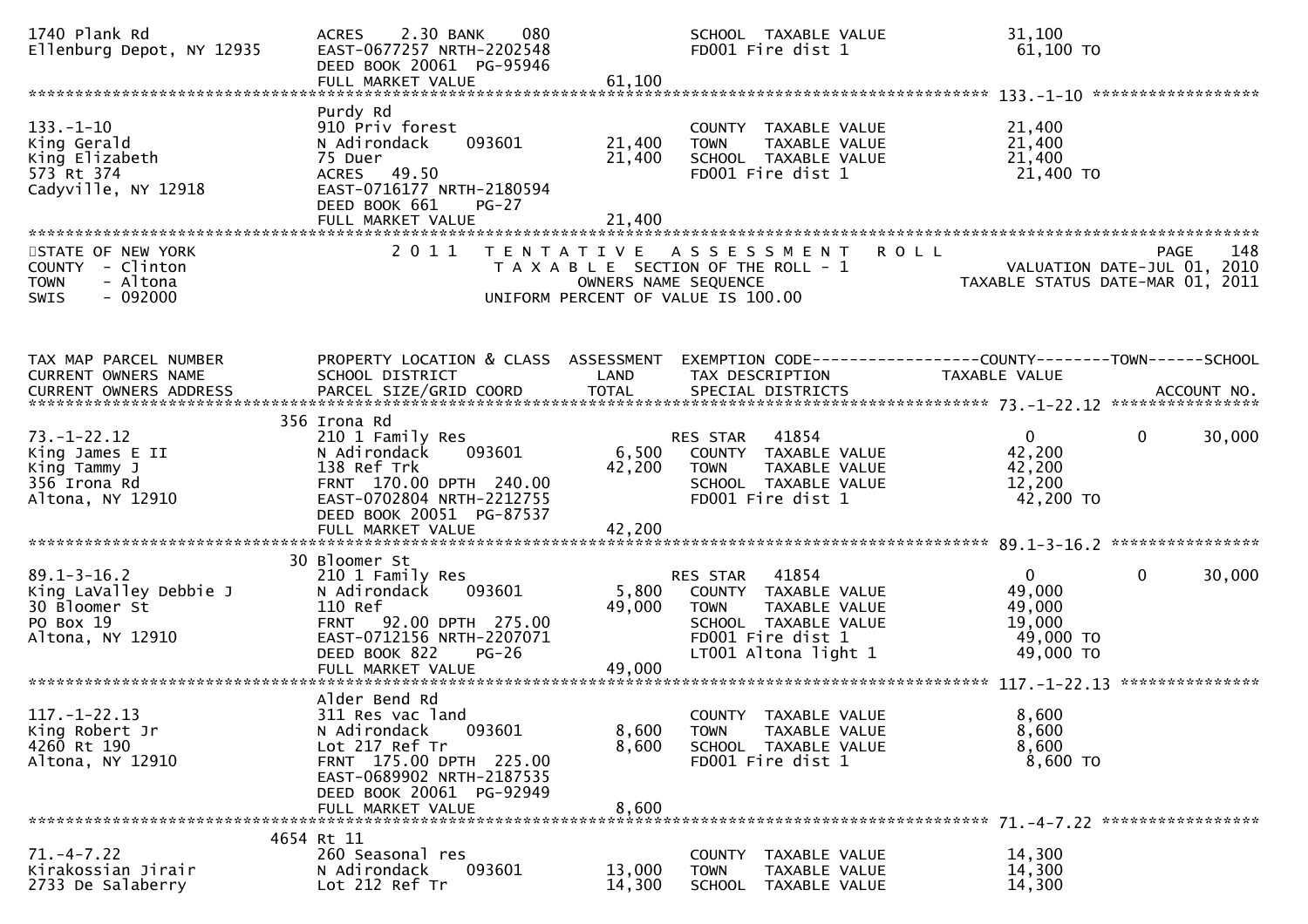| Montreal, QC, Canada<br>H3M1L4                                                                                     | 12.70<br><b>ACRES</b><br>EAST-0682334 NRTH-2215773<br>DEED BOOK 20102 PG-32621<br>FULL MARKET VALUE                                                                                            | 14,300                    | FD001 Fire dist 1                                                                                                                    | 14,300 TO                                                                            |                                                                                       |
|--------------------------------------------------------------------------------------------------------------------|------------------------------------------------------------------------------------------------------------------------------------------------------------------------------------------------|---------------------------|--------------------------------------------------------------------------------------------------------------------------------------|--------------------------------------------------------------------------------------|---------------------------------------------------------------------------------------|
| $131. - 1 - 8.3$<br>Knapp Doreen Arlene<br>Durkee Life Est William<br>116 Therrian Rd<br>Ellenburg Depot, NY 12935 | 903 Jerusalem Rd<br>312 Vac w/imprv<br>093601<br>N Adirondack<br>Lot 221 Ref<br>FRNT 210.00 DPTH 185.00<br>EAST-0689036 NRTH-2177838<br>DEED BOOK 20031 PG-53583                               | 4,900<br>10,600           | COUNTY TAXABLE VALUE<br><b>TOWN</b><br>TAXABLE VALUE<br>SCHOOL TAXABLE VALUE<br>FD001 Fire dist 1                                    | 10,600<br>10,600<br>10,600<br>10,600 TO                                              |                                                                                       |
| STATE OF NEW YORK<br>- Clinton<br><b>COUNTY</b><br>- Altona<br><b>TOWN</b><br>$-092000$<br><b>SWIS</b>             | 2 0 1 1                                                                                                                                                                                        |                           | TENTATIVE ASSESSMENT<br>T A X A B L E SECTION OF THE ROLL - 1<br>OWNERS NAME SEQUENCE<br>UNIFORM PERCENT OF VALUE IS 100.00          | <b>ROLL</b>                                                                          | 149<br><b>PAGE</b><br>VALUATION DATE-JUL 01, 2010<br>TAXABLE STATUS DATE-MAR 01, 2011 |
| TAX MAP PARCEL NUMBER<br>CURRENT OWNERS NAME                                                                       | PROPERTY LOCATION & CLASS ASSESSMENT<br>SCHOOL DISTRICT                                                                                                                                        | LAND                      | TAX DESCRIPTION                                                                                                                      | EXEMPTION CODE-----------------COUNTY-------TOWN------SCHOOL<br><b>TAXABLE VALUE</b> |                                                                                       |
| $117. - 1 - 13$<br>Knapp Henry<br>116 Terrien Rd<br>Ellenburg Depot, NY 12935                                      | 116 Terrien Rd<br>210 1 Family Res<br>093601<br>N Adirondack<br>Lot 216 Ref<br>FRNT 75.00 DPTH 125.00<br>EAST-0694614 NRTH-2189814<br>DEED BOOK 20061 PG-94160<br>FULL MARKET VALUE            | 3,400<br>67,800<br>67,800 | 41854<br>RES STAR<br>COUNTY TAXABLE VALUE<br>TAXABLE VALUE<br><b>TOWN</b><br>SCHOOL TAXABLE VALUE<br>FD001 Fire dist 1               | $\mathbf{0}$<br>67,800<br>67,800<br>37,800<br>67,800 TO                              | 30,000<br>0                                                                           |
| $119. - 1 - 12$<br>Kourofsky Joseph W<br>Kourofsky Barbara M<br>4001 Military Tpke<br>West Chazy, NY 12992         | 4001 Military Tpke<br>210 1 Family Res<br>N Adirondack<br>093601<br>Lot 95 Duer<br>Partial Deed Bk 602 Pg 53<br>3.30<br><b>ACRES</b><br>EAST-0718202 NRTH-2185244<br>DEED BOOK 746<br>$PG-172$ | 7,900<br>129,000          | 41854<br><b>RES STAR</b><br>COUNTY TAXABLE VALUE<br><b>TOWN</b><br><b>TAXABLE VALUE</b><br>SCHOOL TAXABLE VALUE<br>FD001 Fire dist 1 | 0<br>129,000<br>129,000<br>99,000<br>129,000 TO                                      | 30,000<br>0                                                                           |
| $88.14 - 1 - 7$<br>Kusek Kasimir<br>Kusek Lidia<br>7044 Marie-Rollet<br>Vil Lasalle QC, Canada<br><b>H8N3E7</b>    | 49 Merrywood Dr<br>270 Mfg housing<br>N Adirondack<br>093601<br>Stonewall Acres Lot 7<br>FRNT 80.00 DPTH 215.00<br>EAST-0699474 NRTH-2203642<br>DEED BOOK 769<br>PG-206<br>FULL MARKET VALUE   | 4,700<br>18,000<br>18,000 | COUNTY TAXABLE VALUE<br>TAXABLE VALUE<br><b>TOWN</b><br>SCHOOL TAXABLE VALUE<br>FD001 Fire dist 1                                    | 18,000<br>18,000<br>18,000<br>18,000 TO                                              |                                                                                       |
| $73. - 1 - 10.3$<br>Kwetcian Sheila                                                                                | 1992 Alder Bend Rd<br>210 1 Family Res<br>093601<br>N Adirondack                                                                                                                               | 6,200                     | RES STAR<br>41854<br>COUNTY TAXABLE VALUE                                                                                            | $\mathbf 0$<br>108,900                                                               | 0<br>30,000                                                                           |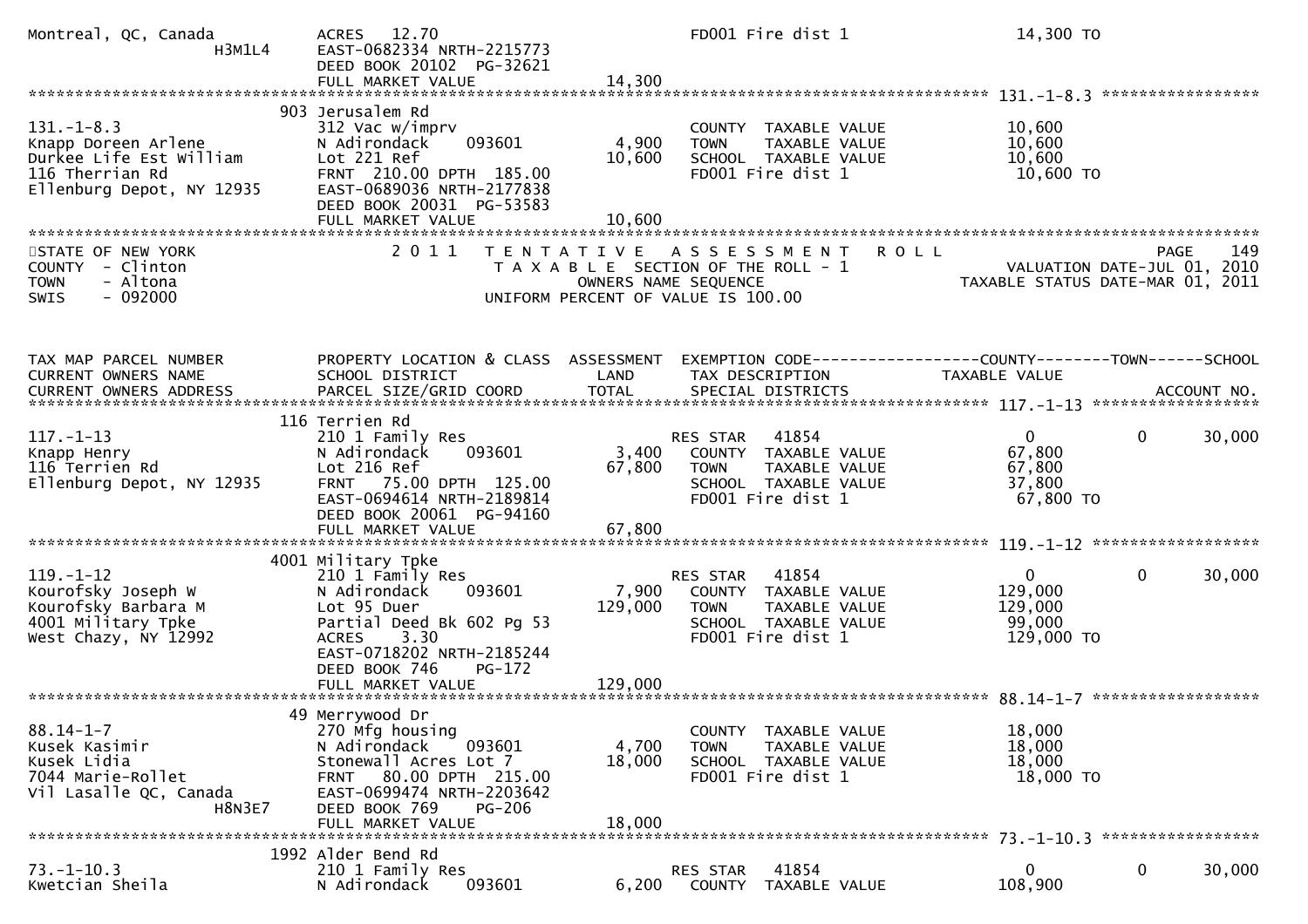| 1992 Alder Bend Rd<br>Altona, NY 12910                                                         | Lot 155 Ref Tr<br>FRNT 165.00 DPTH 212.97<br>EAST-0698009 NRTH-2213841<br>DEED BOOK 20082 PG-12813<br>FULL MARKET VALUE                                                            | 108,900<br>108,900      | TAXABLE VALUE<br><b>TOWN</b><br>SCHOOL TAXABLE VALUE<br>FD001 Fire dist 1                                                                          | 108,900<br>78,900<br>108,900 TO                                                |                                                                                |
|------------------------------------------------------------------------------------------------|------------------------------------------------------------------------------------------------------------------------------------------------------------------------------------|-------------------------|----------------------------------------------------------------------------------------------------------------------------------------------------|--------------------------------------------------------------------------------|--------------------------------------------------------------------------------|
|                                                                                                |                                                                                                                                                                                    |                         |                                                                                                                                                    |                                                                                |                                                                                |
| $73. - 1 - 15.2$<br>L Bombardier & Sons Inc<br>508 Durand Rd<br>Plattsburgh, NY 12901          | Irona Rd<br>312 Vac w/imprv<br>093601<br>N Adirondack<br>155 Ref Tract<br>FRNT 173.00 DPTH<br>96.00<br>EAST-0699188 NRTH-2212942<br>DEED BOOK 865<br><b>PG-289</b>                 | 9,300<br>13,300         | COUNTY TAXABLE VALUE<br>TAXABLE VALUE<br><b>TOWN</b><br>SCHOOL TAXABLE VALUE<br>FD001 Fire dist 1                                                  | 13,300<br>13,300<br>13,300<br>13,300 TO                                        |                                                                                |
|                                                                                                | FULL MARKET VALUE                                                                                                                                                                  | 13,300                  |                                                                                                                                                    |                                                                                |                                                                                |
|                                                                                                |                                                                                                                                                                                    |                         |                                                                                                                                                    |                                                                                |                                                                                |
| STATE OF NEW YORK<br>COUNTY - Clinton<br><b>TOWN</b><br>- Altona<br>$-092000$<br><b>SWIS</b>   | 2011                                                                                                                                                                               |                         | TENTATIVE ASSESSMENT ROLL<br>T A X A B L E SECTION OF THE ROLL - 1<br>OWNERS NAME SEQUENCE<br>UNIFORM PERCENT OF VALUE IS 100.00                   |                                                                                | 150<br>PAGE<br>VALUATION DATE-JUL 01, 2010<br>TAXABLE STATUS DATE-MAR 01, 2011 |
|                                                                                                |                                                                                                                                                                                    |                         |                                                                                                                                                    |                                                                                |                                                                                |
| TAX MAP PARCEL NUMBER<br>CURRENT OWNERS NAME<br><b>CURRENT OWNERS ADDRESS</b>                  | PROPERTY LOCATION & CLASS ASSESSMENT<br>SCHOOL DISTRICT                                                                                                                            | LAND                    | TAX DESCRIPTION                                                                                                                                    | EXEMPTION CODE-----------------COUNTY--------TOWN------SCHOOL<br>TAXABLE VALUE |                                                                                |
|                                                                                                | Irona Rd                                                                                                                                                                           |                         |                                                                                                                                                    |                                                                                |                                                                                |
| $73. - 1 - 15.32$<br>L Bombardier & Sons Inc<br>508 Durand Rd<br>Plattsburgh, NY 12901         | 311 Res vac land<br>N Adirondack<br>093601<br>Lot 155 Ref Tract<br>FRNT 162.00 DPTH 210.00<br>EAST-0698593 NRTH-2212795<br>DEED BOOK 865<br>PG-289<br>FULL MARKET VALUE            | 5,400<br>5,400<br>5,400 | COUNTY TAXABLE VALUE<br>TAXABLE VALUE<br><b>TOWN</b><br>SCHOOL TAXABLE VALUE<br>FD001 Fire dist 1                                                  | 5,400<br>5,400<br>5,400<br>5,400 TO                                            |                                                                                |
|                                                                                                |                                                                                                                                                                                    |                         |                                                                                                                                                    |                                                                                |                                                                                |
| $74. - 1 - 25.2$<br>LaBarge Dennis<br>LaBarge Jodi<br>2946 Miner Farm Rd<br>Altona, NY 12910   | 2946 Miner Farm Rd<br>210 1 Family Res<br>N Adirondack<br>093601<br>Survey Bk 24 Pg 31<br>1.70<br><b>ACRES</b><br>EAST-0715472 NRTH-2207972<br>DEED BOOK 932<br>$PG-262$           | 6,900<br>153,500        | 41854<br>RES STAR<br>COUNTY TAXABLE VALUE<br>TAXABLE VALUE<br><b>TOWN</b><br>SCHOOL TAXABLE VALUE<br>FD001 Fire dist 1<br>LT001 Altona light 1     | $\mathbf{0}$<br>153,500<br>153,500<br>123,500<br>153,500 TO<br>153,500 TO      | $\mathbf{0}$<br>30,000                                                         |
|                                                                                                |                                                                                                                                                                                    |                         |                                                                                                                                                    |                                                                                |                                                                                |
| $103. - 1 - 30$<br>LaBarge Donald<br>LaBarge Tracey Lee<br>174 Rabideau Rd<br>Altona, NY 12910 | 174 Rabideau Rd<br>210 1 Family Res<br>093601<br>N Adirondack<br>160-161 Ref<br><b>ACRES</b><br>1.80<br>EAST-0698931 NRTH-2197979<br>DEED BOOK 20041 PG-73217<br>FULL MARKET VALUE | 71,000<br>71,000        | WARNONALL 41121<br>41854<br>7,000 RES STAR<br>COUNTY<br>TAXABLE VALUE<br><b>TOWN</b><br>TAXABLE VALUE<br>SCHOOL TAXABLE VALUE<br>FD001 Fire dist 1 | 10,650<br>0<br>60,350<br>60,350<br>41,000<br>71,000 TO                         | 10,650<br>$\mathbf 0$<br>30,000<br>0                                           |
|                                                                                                |                                                                                                                                                                                    |                         |                                                                                                                                                    |                                                                                |                                                                                |
| $72. - 1 - 28$<br>LaBarge Harold J                                                             | Forest Rd<br>323 Vacant rural<br>093601<br>N Adirondack                                                                                                                            | 7,100                   | <b>COUNTY</b><br>TAXABLE VALUE<br>TAXABLE VALUE<br><b>TOWN</b>                                                                                     | 7,100<br>7,100                                                                 |                                                                                |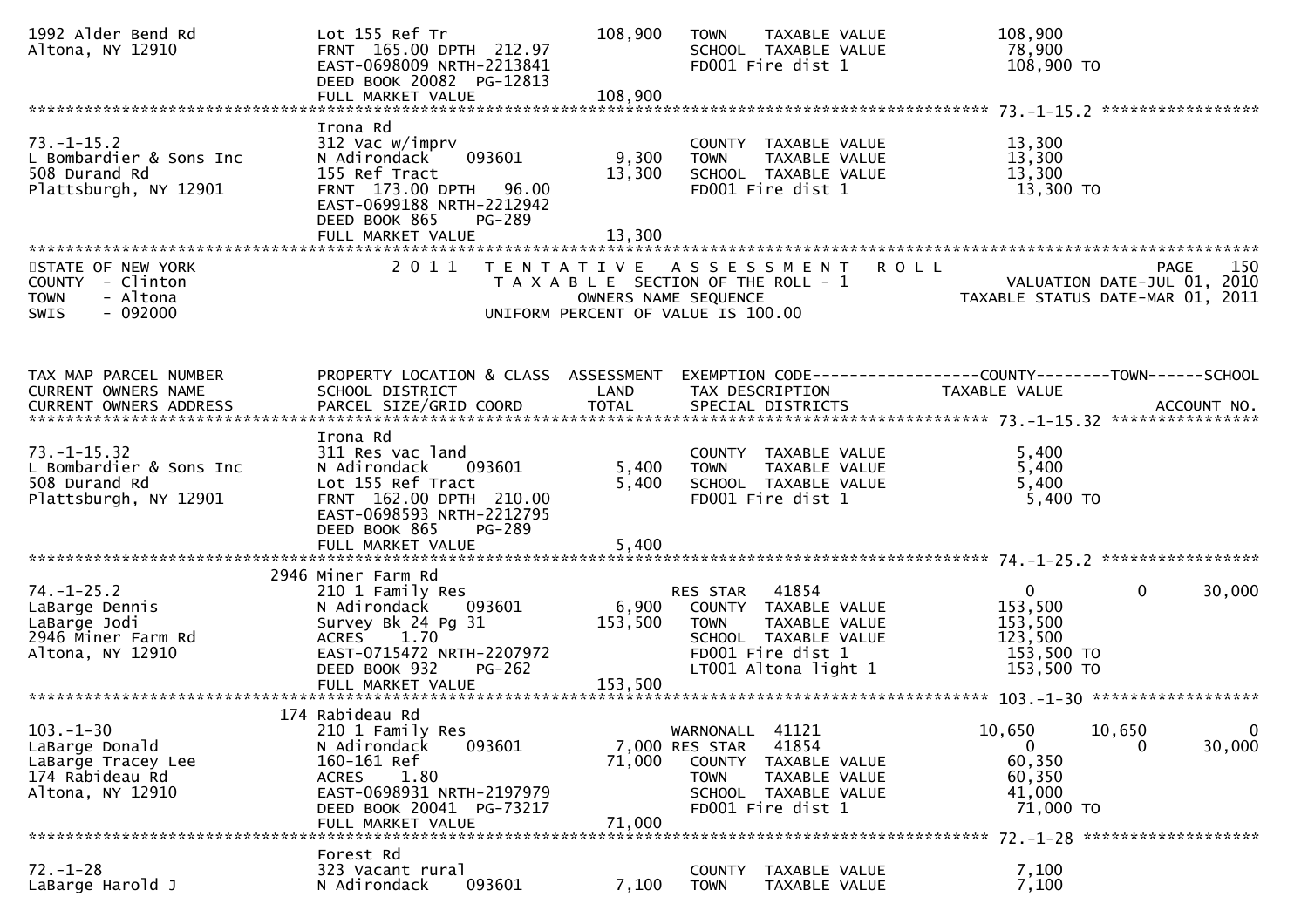| 261 Forest Rd<br>Ellenburg Depot, NY 12935                                                                     | Lot 212 Ref<br><b>ACRES</b><br>6.70<br>EAST-0683401 NRTH-2211455<br>DEED BOOK 20001 PG-21408<br>FULL MARKET VALUE                                                                | 7,100<br>7,100            | SCHOOL TAXABLE VALUE<br>FD001 Fire dist 1                                                                                                      | 7,100<br>7,100 то                                                        |                        |
|----------------------------------------------------------------------------------------------------------------|----------------------------------------------------------------------------------------------------------------------------------------------------------------------------------|---------------------------|------------------------------------------------------------------------------------------------------------------------------------------------|--------------------------------------------------------------------------|------------------------|
|                                                                                                                | 261 Forest Rd                                                                                                                                                                    |                           |                                                                                                                                                |                                                                          |                        |
| $72. - 1 - 29$<br>LaBarge Harold J<br>261 Forest Rd<br>Ellenburg Depot, NY 12935                               | 210 1 Family Res<br>093601<br>N Adirondack<br>213 Ref<br>1.30<br><b>ACRES</b><br>EAST-0684744 NRTH-2211677<br>DEED BOOK 478<br>PG-311                                            | 6,500<br>84,000           | 41834<br>SR STAR<br>COUNTY TAXABLE VALUE<br><b>TOWN</b><br>TAXABLE VALUE<br>SCHOOL TAXABLE VALUE<br>FD001 Fire dist 1                          | 0<br>84,000<br>84,000<br>23,900<br>84,000 TO                             | $\mathbf{0}$<br>60,100 |
|                                                                                                                | FULL MARKET VALUE                                                                                                                                                                | 84,000                    |                                                                                                                                                |                                                                          |                        |
| STATE OF NEW YORK<br>COUNTY - Clinton<br><b>TOWN</b><br>- Altona<br>$-092000$<br>SWIS                          | 2011                                                                                                                                                                             | T E N T A T I V E         | <b>ROLL</b><br>A S S E S S M E N T<br>T A X A B L E SECTION OF THE ROLL - 1<br>OWNERS NAME SEQUENCE<br>UNIFORM PERCENT OF VALUE IS 100.00      | VALUATION DATE-JUL 01, 2010<br>TAXABLE STATUS DATE-MAR 01, 2011          | 151<br><b>PAGE</b>     |
| TAX MAP PARCEL NUMBER<br>CURRENT OWNERS NAME                                                                   | PROPERTY LOCATION & CLASS ASSESSMENT<br>SCHOOL DISTRICT                                                                                                                          | LAND                      | EXEMPTION CODE-----------------COUNTY-------TOWN------SCHOOL<br>TAX DESCRIPTION                                                                | TAXABLE VALUE                                                            |                        |
|                                                                                                                | 3116/3118 Miner Farm Rd                                                                                                                                                          |                           |                                                                                                                                                |                                                                          |                        |
| $89.1 - 2 - 26$<br>LaBarge Jamie A<br>LaBarge Leslie A<br>3116 Miner Farm Rd<br>PO Box 224<br>Altona, NY 12910 | 210 1 Family Res<br>093601<br>N Adirondack<br>110 Ref<br>FRNT 199.00 DPTH 179.01<br>BANK<br>080<br>EAST-0711359 NRTH-2207536<br>DEED BOOK 99001 PG-17423                         | 6,200<br>121,900          | RES STAR<br>41854<br>COUNTY TAXABLE VALUE<br>TAXABLE VALUE<br><b>TOWN</b><br>SCHOOL TAXABLE VALUE<br>FD001 Fire dist 1<br>LT001 Altona light 1 | $\mathbf{0}$<br>121,900<br>121,900<br>91,900<br>121,900 TO<br>121,900 TO | $\mathbf 0$<br>30,000  |
|                                                                                                                | FULL MARKET VALUE                                                                                                                                                                | 121,900                   |                                                                                                                                                |                                                                          |                        |
|                                                                                                                |                                                                                                                                                                                  |                           |                                                                                                                                                |                                                                          |                        |
| $91. -1 - 6.132$<br>LaBarge Keith W<br>2192 Miner Farm Rd<br>Altona, NY 12910                                  | 2192 Miner Farm Rd<br>210 1 Family Res<br>Northeastern Cl 092801<br>Lot 50 Ref Tract<br>ACRES 1.50<br>EAST-0733960 NRTH-2207428<br>DEED BOOK 838<br>PG-346<br>FULL MARKET VALUE  | 6,800<br>68,000<br>68,000 | 41854<br>RES STAR<br>COUNTY TAXABLE VALUE<br><b>TOWN</b><br>TAXABLE VALUE<br>SCHOOL TAXABLE VALUE<br>FD001 Fire dist 1                         | 0<br>68,000<br>68,000<br>38,000<br>68,000 TO                             | $\Omega$<br>30,000     |
|                                                                                                                |                                                                                                                                                                                  |                           |                                                                                                                                                |                                                                          |                        |
| $103. - 1 - 25$<br>LaBarge Peter E<br>LaBarge Anna<br>1294 Alder Bend Rd<br>Ellenburg Depot, NY 12935          | 1294 Alder Bend Rd<br>210 1 Family Res<br>N Adirondack<br>093601<br>160 Ref<br><b>ACRES</b><br>1.00<br>EAST-0695938 NRTH-2197306<br>DEED BOOK 896<br>PG-217<br>FULL MARKET VALUE | 6,500<br>25,300<br>25,300 | 41854<br>RES STAR<br>TAXABLE VALUE<br>COUNTY<br><b>TOWN</b><br>TAXABLE VALUE<br>SCHOOL TAXABLE VALUE<br>FD001 Fire dist 1                      | 0<br>25,300<br>25,300<br>$\Omega$<br>25,300 TO                           | 25,300<br>$\mathbf 0$  |
|                                                                                                                | Railroad St                                                                                                                                                                      |                           |                                                                                                                                                |                                                                          |                        |
| $72. - 1 - 20.3$                                                                                               | 312 Vac w/imprv                                                                                                                                                                  |                           | COUNTY TAXABLE VALUE                                                                                                                           | 35,500                                                                   |                        |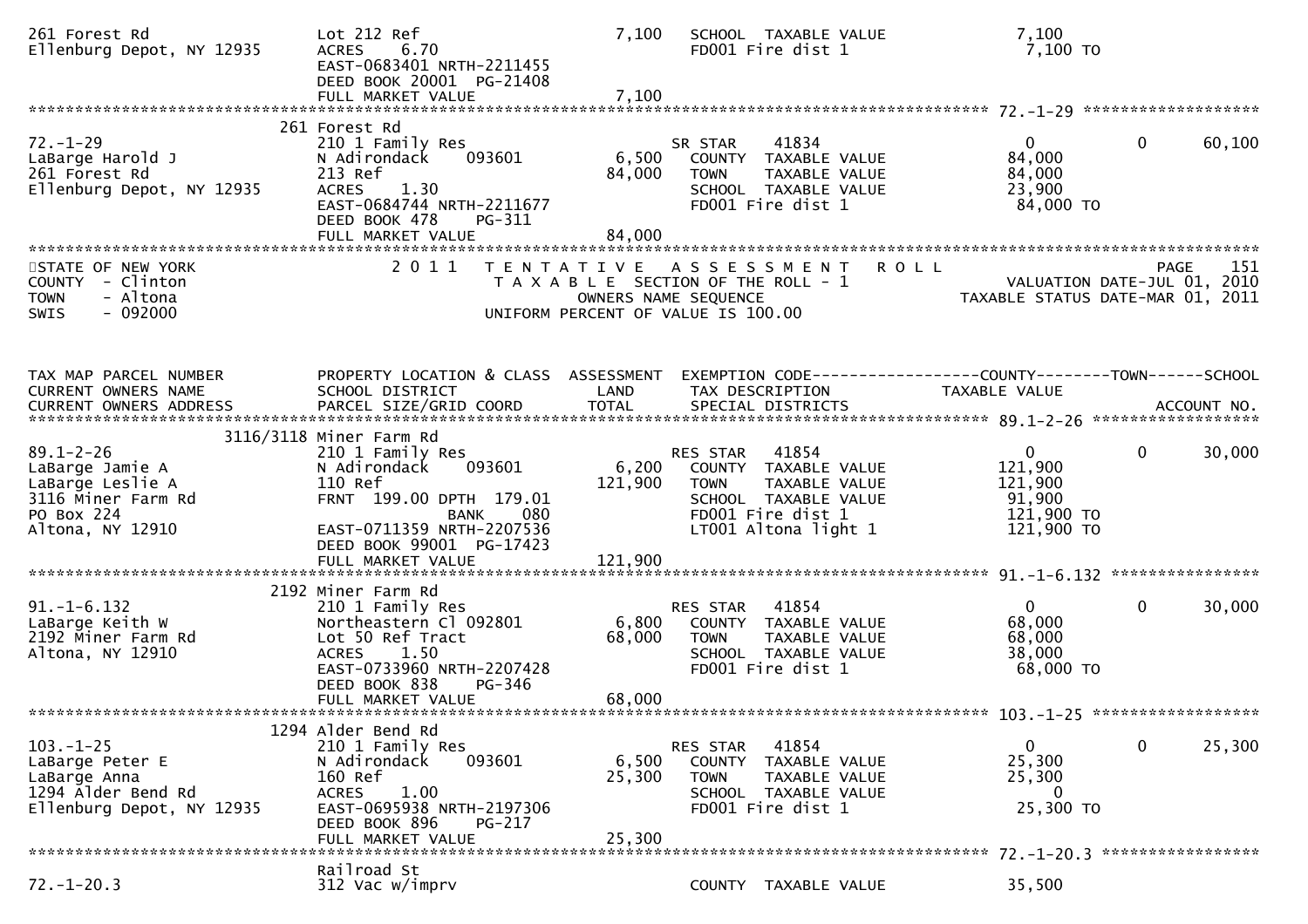| LaBarge Ronnie<br>LaBarge Harold<br>277 Forest Rd<br>Ellenburg Depot, NY 12935                     | N Adirondack<br>093601<br>Lot 191 & 213 Ref Tr<br>35.00<br>ACRES<br>EAST-0684372 NRTH-2211090<br>DEED BOOK 813<br>$PG-243$                                                                                | 27,300<br>35,500            | TAXABLE VALUE<br><b>TOWN</b><br>SCHOOL TAXABLE VALUE<br>FD001 Fire dist 1                                                                                              |                      | 35,500<br>35,500<br>35,500 TO                                                                |
|----------------------------------------------------------------------------------------------------|-----------------------------------------------------------------------------------------------------------------------------------------------------------------------------------------------------------|-----------------------------|------------------------------------------------------------------------------------------------------------------------------------------------------------------------|----------------------|----------------------------------------------------------------------------------------------|
|                                                                                                    |                                                                                                                                                                                                           |                             |                                                                                                                                                                        |                      |                                                                                              |
| $72. - 1 - 24$<br>LaBarge Ronnie<br>LaBarge Yvonne<br>262 Forest Rd<br>Ellenburg Depot, NY 12935   | 262 Forest Rd<br>210 1 Family Res<br>N Adirondack<br>093601<br>191 Ref<br>FRNT 111.00 DPTH 266.00<br>EAST-0685105 NRTH-2211667<br>DEED BOOK 425<br>$PG-573$<br>FULL MARKET VALUE                          | 6,200<br>82,000<br>82,000   | 41834<br>SR STAR<br>COUNTY TAXABLE VALUE<br><b>TOWN</b><br>TAXABLE VALUE<br>SCHOOL TAXABLE VALUE<br>FD001 Fire dist 1                                                  |                      | $\mathbf{0}$<br>0<br>60,100<br>82,000<br>82,000<br>21,900<br>82,000 TO                       |
| STATE OF NEW YORK<br>COUNTY<br>- Clinton<br>- Altona<br><b>TOWN</b><br>$-092000$<br><b>SWIS</b>    | 2011                                                                                                                                                                                                      | OWNERS NAME SEQUENCE        | TENTATIVE ASSESSMENT<br>T A X A B L E SECTION OF THE ROLL - 1<br>UNIFORM PERCENT OF VALUE IS 100.00                                                                    | <b>ROLL</b>          | 152<br><b>PAGE</b><br>VALUATION DATE-JUL 01, 2010<br>TAXABLE STATUS DATE-MAR 01, 2011        |
| TAX MAP PARCEL NUMBER<br>CURRENT OWNERS NAME<br><b>CURRENT OWNERS ADDRESS</b>                      | PROPERTY LOCATION & CLASS ASSESSMENT<br>SCHOOL DISTRICT<br>PARCEL SIZE/GRID COORD                                                                                                                         | LAND<br><b>TOTAL</b>        | TAX DESCRIPTION<br>SPECIAL DISTRICTS                                                                                                                                   | <b>TAXABLE VALUE</b> | EXEMPTION CODE------------------COUNTY--------TOWN------SCHOOL<br>ACCOUNT NO.                |
| $72. - 1 - 30$<br>LaBarge Ronnie<br>LaBarge Harold J<br>262 Forest Rd<br>Ellenburg Depot, NY 12935 | 273/277 Forest Rd<br>483 Converted Re<br>093601<br>N Adirondack<br>212 Ref<br>2.20<br><b>ACRES</b><br>EAST-0684709 NRTH-2211968<br>DEED BOOK 20031 PG-61120<br>FULL MARKET VALUE                          | 7,200<br>121,800<br>121,800 | COUNTY TAXABLE VALUE<br>TAXABLE VALUE<br><b>TOWN</b><br>SCHOOL TAXABLE VALUE<br>FD001 Fire dist 1                                                                      |                      | 121,800<br>121,800<br>121,800<br>121,800 TO                                                  |
|                                                                                                    |                                                                                                                                                                                                           |                             |                                                                                                                                                                        |                      |                                                                                              |
| $89.1 - 3 - 2$<br>LaBarge Wayne<br>LaBarge Jeanette<br>492 Devils Den Rd<br>Altona, NY 12910       | 492 Devils Den Rd<br>210 1 Family Res<br>093601<br>N Adirondack<br>110 Ref<br>FRNT 103.00 DPTH 512.57<br>EAST-0711166 NRTH-2207238<br>DEED BOOK 20021 PG-48720<br>FULL MARKET VALUE                       | 67,900<br>67,900            | WARCOMALL 41131<br>5,500 SR STAR<br>41834<br>COUNTY TAXABLE VALUE<br>TAXABLE VALUE<br><b>TOWN</b><br>SCHOOL TAXABLE VALUE<br>FD001 Fire dist 1<br>LT001 Altona light 1 | 16,975               | 16,975<br>60,100<br>$\mathbf{0}$<br>0<br>50,925<br>50,925<br>7,800<br>67,900 TO<br>67,900 TO |
|                                                                                                    |                                                                                                                                                                                                           |                             |                                                                                                                                                                        |                      |                                                                                              |
| $88.14 - 1 - 56$<br>Labattaglia Sylvia M<br>1443 Proulx St<br>LaSalle, QC, Canada H8N1J8           | 10 Birch Hill Dr<br>270 Mfg housing<br>N Adirondack<br>093601<br>Stonewall Acres Lot 56<br>79.49 DPTH 158.37<br><b>FRNT</b><br>EAST-0700190 NRTH-2203731<br>DEED BOOK 20061 PG-97458<br>FULL MARKET VALUE | 4,800<br>19,500<br>19,500   | COUNTY TAXABLE VALUE<br>TAXABLE VALUE<br><b>TOWN</b><br>SCHOOL TAXABLE VALUE<br>FD001 Fire dist 1                                                                      |                      | 19,500<br>19,500<br>19,500<br>19,500 TO                                                      |
|                                                                                                    |                                                                                                                                                                                                           |                             |                                                                                                                                                                        |                      |                                                                                              |
| $88.14 - 2 - 33$                                                                                   | 116 Pinewood Dr<br>311 Res vac land                                                                                                                                                                       |                             | COUNTY TAXABLE VALUE                                                                                                                                                   |                      | 3,600                                                                                        |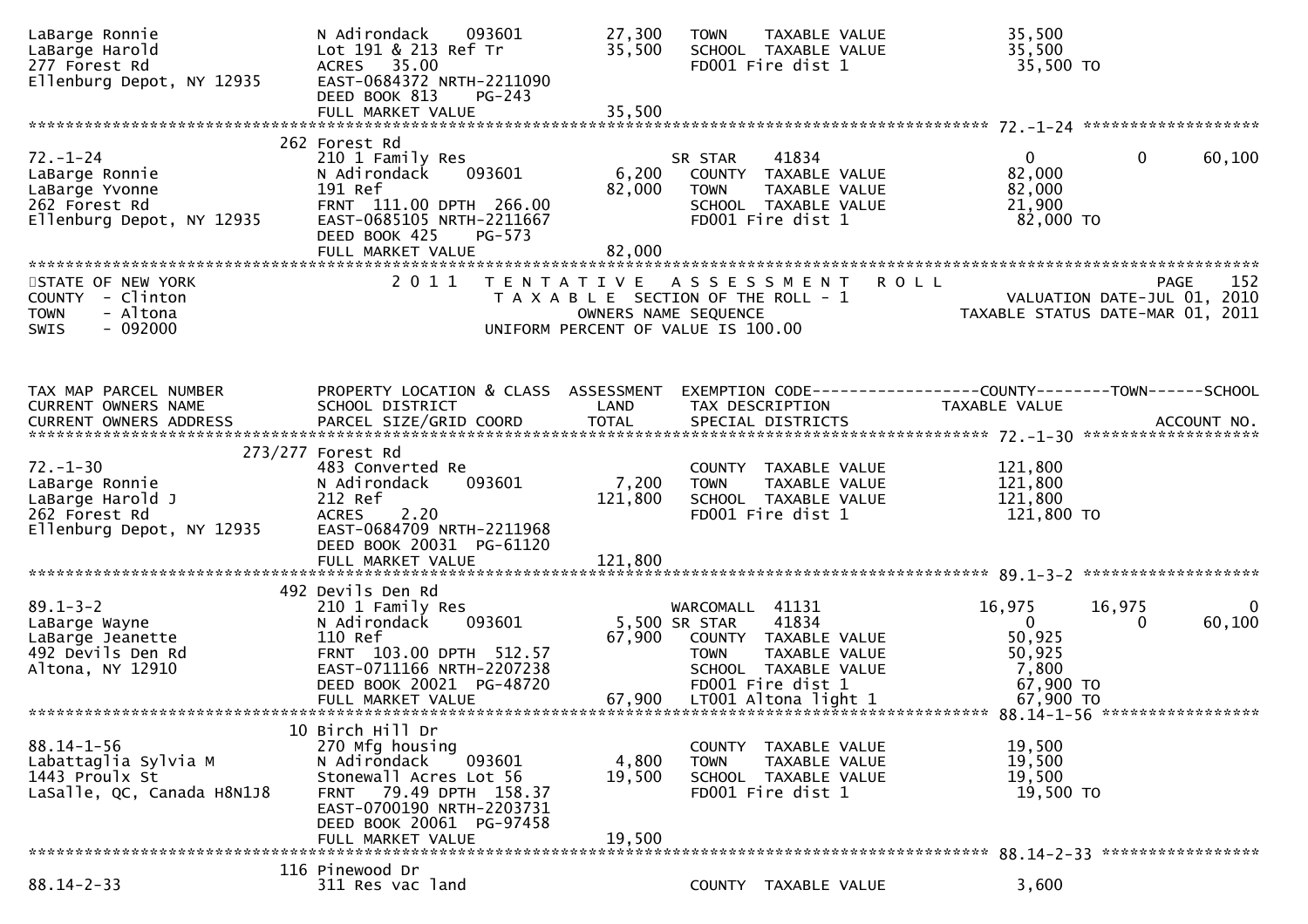| LaBier Richard H<br>LaBier Sandra L<br>11613 US Highway 11<br>North Lawrence, NY 12967                       | N Adirondack 093601<br>Sub Bk 10 Pg 123 Lot 33<br>FRNT 112.00 DPTH 109.71<br>EAST-0698998 NRTH-2204585<br>DEED BOOK 20102 PG-34962<br>FULL MARKET VALUE                                          | 3,600<br>3,600<br>3,600                   | TAXABLE VALUE<br><b>TOWN</b><br>SCHOOL TAXABLE VALUE<br>FD001 Fire dist 1                                                              |             | 3,600<br>3,600<br>3,600 TO                   |                                                                                |
|--------------------------------------------------------------------------------------------------------------|--------------------------------------------------------------------------------------------------------------------------------------------------------------------------------------------------|-------------------------------------------|----------------------------------------------------------------------------------------------------------------------------------------|-------------|----------------------------------------------|--------------------------------------------------------------------------------|
|                                                                                                              |                                                                                                                                                                                                  |                                           |                                                                                                                                        |             |                                              |                                                                                |
| $88.14 - 2 - 34$<br>LaBier Richard H<br>LaBier Sandra L<br>11613 US Highway $11$<br>North Lawrence, NY 12967 | 114 Pinewood Dr<br>311 Res vac land<br>N Adirondack<br>093601<br>Sub Bk 10 Pg 123 Lot 34<br>FRNT 84.00 DPTH 103.74<br>EAST-0698920 NRTH-2204650<br>DEED BOOK 20102 PG-34962<br>FULL MARKET VALUE | 3,400<br>3,400<br>3,400                   | COUNTY TAXABLE VALUE<br>TAXABLE VALUE<br><b>TOWN</b><br>SCHOOL TAXABLE VALUE<br>FD001 Fire dist 1                                      |             | 3,400<br>3,400<br>3,400<br>3,400 TO          |                                                                                |
| STATE OF NEW YORK<br>COUNTY - Clinton<br>- Altona<br><b>TOWN</b><br>$-092000$<br><b>SWIS</b>                 | 2011                                                                                                                                                                                             | T E N T A T I V E<br>OWNERS NAME SEQUENCE | A S S E S S M E N T<br>T A X A B L E SECTION OF THE ROLL - 1<br>UNIFORM PERCENT OF VALUE IS 100.00                                     | <b>ROLL</b> |                                              | 153<br>PAGE<br>VALUATION DATE-JUL 01, 2010<br>TAXABLE STATUS DATE-MAR 01, 2011 |
| TAX MAP PARCEL NUMBER<br>CURRENT OWNERS NAME<br>CURRENT OWNERS ADDRESS                                       | PROPERTY LOCATION & CLASS ASSESSMENT<br>SCHOOL DISTRICT                                                                                                                                          | LAND                                      | EXEMPTION CODE-----------------COUNTY-------TOWN------SCHOOL<br>TAX DESCRIPTION                                                        |             | TAXABLE VALUE                                |                                                                                |
| $74. - 1 - 10.2$<br>Labier Ronald<br>Labier Betty<br>1 Brisson Ct<br>Winooski, VT 05404                      | Joe Wood Rd<br>321 Abandoned ag<br>093601<br>N Adirondack<br>112 Ref<br>ACRES 33.20<br>EAST-0714995 NRTH-2214407<br>DEED BOOK 611<br>PG-419<br>FULL MARKET VALUE                                 | 17,100<br>17,100<br>17,100                | COUNTY TAXABLE VALUE<br>TAXABLE VALUE<br><b>TOWN</b><br>SCHOOL TAXABLE VALUE<br>FD001 Fire dist 1                                      |             | 17,100<br>17,100<br>17,100<br>17,100 TO      |                                                                                |
|                                                                                                              | 2046 Plank Rd                                                                                                                                                                                    |                                           |                                                                                                                                        |             |                                              |                                                                                |
| $71. - 4 - 14.12$<br>Labombard Darren<br>15 Canaan Rd<br>Ellenburgh Depot, NY 12935                          | 312 Vac w/imprv<br>N Adirondack<br>093601<br>Lot Bm<br>2.10<br><b>ACRES</b><br>EAST-0676052 NRTH-2209860<br>DEED BOOK 20051 PG-88971<br>FULL MARKET VALUE                                        | 7,200<br>12,200<br>12,200                 | COUNTY TAXABLE VALUE<br><b>TOWN</b><br>TAXABLE VALUE<br>SCHOOL TAXABLE VALUE<br>FD002 Ellenburg fire 21                                |             | 12,200<br>12,200<br>12,200<br>12,200 TO      |                                                                                |
|                                                                                                              |                                                                                                                                                                                                  |                                           |                                                                                                                                        |             |                                              |                                                                                |
| 71. -4-14.11<br>Labombard Holly L<br>Hull Cose S Sr<br>2054 Plank Rd<br>Ellenburg Depot, NY 12935            | 2054 Plank Rd<br>210 1 Family Res<br>N Adirondack<br>093601<br>Lot Bm<br>2.00<br><b>ACRES</b><br>EAST-0676009 NRTH-2210163<br>DEED BOOK 20082 PG-15838<br>FULL MARKET VALUE                      | 7,100<br>81,400<br>81,400                 | 41854<br>RES STAR<br><b>COUNTY</b><br>TAXABLE VALUE<br>TAXABLE VALUE<br><b>TOWN</b><br>SCHOOL TAXABLE VALUE<br>FD002 Ellenburg fire 21 |             | 0<br>81,400<br>81,400<br>51,400<br>81,400 TO | $\mathbf{0}$<br>30,000                                                         |
|                                                                                                              | 54 Merrywood Dr                                                                                                                                                                                  |                                           |                                                                                                                                        |             |                                              |                                                                                |
| $88.14 - 1 - 16$                                                                                             | 270 Mfg housing                                                                                                                                                                                  |                                           | 41834<br>SR STAR                                                                                                                       |             | 0                                            | 12,500<br>$\mathbf 0$                                                          |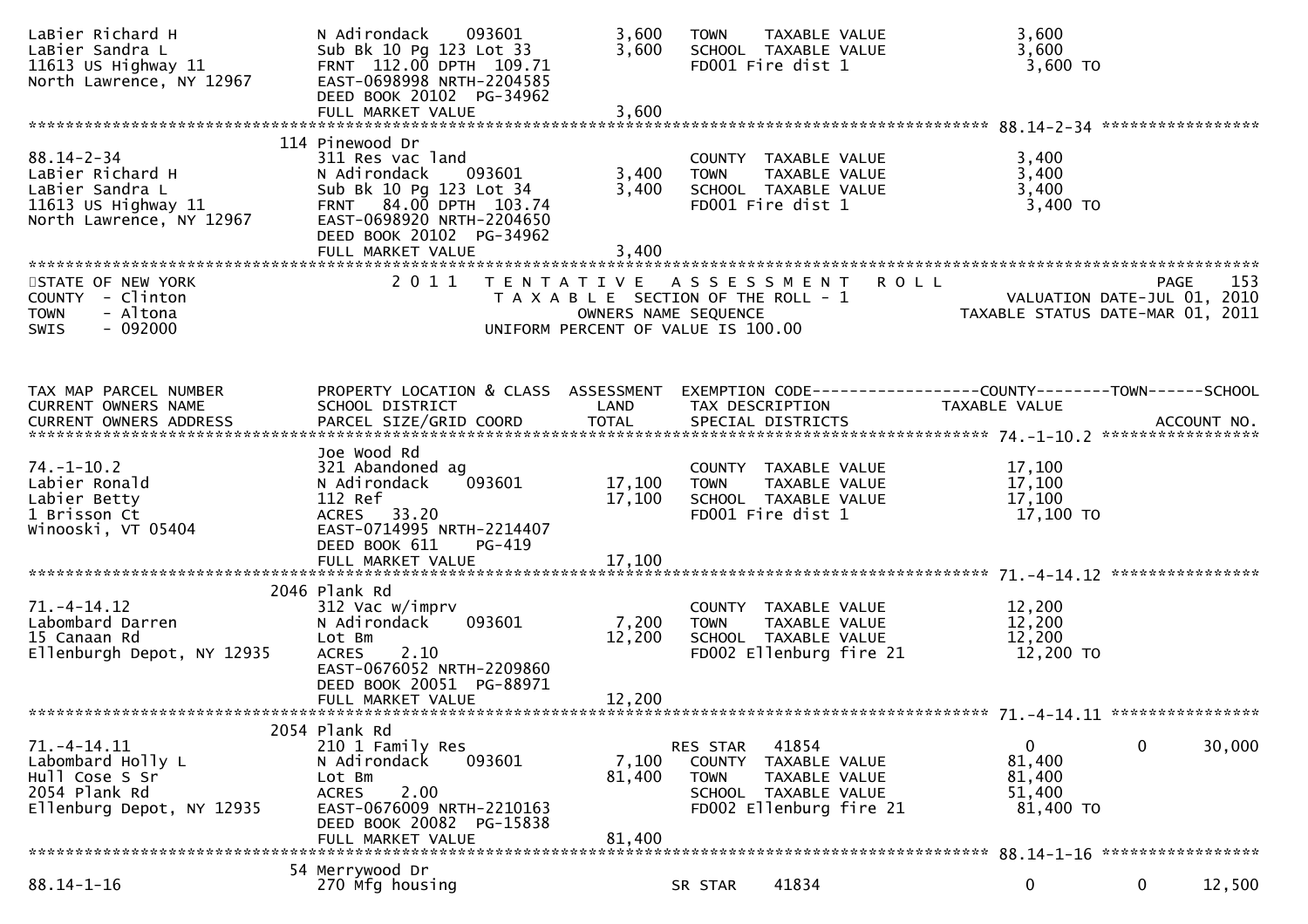| LaBombard Richard J Sr.<br>LaBombard Joyce A<br>54 Merrywood Dr<br>Altona, NY 12910                     | N Adirondack<br>093601<br>Stonewall Acres Lot 16<br>FRNT 80.00 DPTH 165.59<br>EAST-0699451 NRTH-2203819<br>DEED BOOK 20082 PG-19554                                                            | 4,000<br>12,500                           | COUNTY TAXABLE VALUE<br>TAXABLE VALUE<br><b>TOWN</b><br>SCHOOL TAXABLE VALUE<br>FD001 Fire dist 1                                              | 12,500<br>12,500<br>$\overline{\phantom{0}}$<br>12,500 TO                              |        |
|---------------------------------------------------------------------------------------------------------|------------------------------------------------------------------------------------------------------------------------------------------------------------------------------------------------|-------------------------------------------|------------------------------------------------------------------------------------------------------------------------------------------------|----------------------------------------------------------------------------------------|--------|
|                                                                                                         |                                                                                                                                                                                                |                                           |                                                                                                                                                |                                                                                        |        |
| $89 - 2 - 14$<br>Labombard Scott<br>71 Brunell Rd<br>Altona, NY 12910                                   | 71/75 Brunell Rd<br>210 1 Family Res<br>093601<br>N Adirondack<br>110 Ref<br><b>ACRES</b><br>8.80<br>EAST-0712546 NRTH-2205313<br>DEED BOOK 20041 PG-77465<br>FULL MARKET VALUE                | 11,200<br>90,500<br>90,500                | 41854<br>RES STAR<br>COUNTY TAXABLE VALUE<br>TAXABLE VALUE<br><b>TOWN</b><br>SCHOOL TAXABLE VALUE<br>FD001 Fire dist 1<br>LT001 Altona light 1 | $\Omega$<br>$\mathbf 0$<br>90,500<br>90,500<br>60,500<br>90,500 TO<br>90,500 TO        | 30,000 |
| STATE OF NEW YORK<br>COUNTY - Clinton<br>- Altona<br><b>TOWN</b><br>$-092000$<br><b>SWIS</b>            | 2011                                                                                                                                                                                           | T E N T A T I V E<br>OWNERS NAME SEQUENCE | <b>ROLL</b><br>A S S E S S M E N T<br>T A X A B L E SECTION OF THE ROLL - 1<br>UNIFORM PERCENT OF VALUE IS 100.00                              | <b>PAGE</b><br>VALUATION DATE-JUL 01, 2010<br>TAXABLE STATUS DATE-MAR 01, 2011         | 154    |
| TAX MAP PARCEL NUMBER<br>CURRENT OWNERS NAME<br><b>CURRENT OWNERS ADDRESS</b>                           | PROPERTY LOCATION & CLASS ASSESSMENT<br>SCHOOL DISTRICT                                                                                                                                        | LAND                                      | TAX DESCRIPTION                                                                                                                                | EXEMPTION CODE------------------COUNTY--------TOWN------SCHOOL<br><b>TAXABLE VALUE</b> |        |
| $150.-1-5.2$<br>LaBossiere Charles D<br>LaBossiere Richard J<br>255 LaPlante Rd<br>West Chazy, NY 12992 | LaPlante Rd<br>$314$ Rural vac<10<br>Beekmantown Cen 092401<br>Lot 144 Duer Patent<br>8.30<br><b>ACRES</b><br>EAST-0739123 NRTH-2174862<br>DEED BOOK 20001 PG-20762<br>FULL MARKET VALUE       | 4,200<br>4,200<br>4,200                   | COUNTY TAXABLE VALUE<br><b>TOWN</b><br>TAXABLE VALUE<br>SCHOOL TAXABLE VALUE<br>FD001 Fire dist 1                                              | 4,200<br>4,200<br>4,200<br>$4,200$ TO                                                  |        |
| $89.1 - 3 - 22.3$<br>Lacey James<br>PO Box 155<br>Schuyler Falls, NY 12985                              | Miner Farm Rd<br>311 Res vac land<br>N Adirondack<br>093601<br>Lot 110 Ref Tract Patent<br>FRNT 67.00 DPTH 133.52<br>EAST-0711503 NRTH-2207202<br>DEED BOOK 340<br>PG-303<br>FULL MARKET VALUE | 2,300<br>2,300<br>2,300                   | COUNTY TAXABLE VALUE<br><b>TOWN</b><br>TAXABLE VALUE<br>SCHOOL TAXABLE VALUE<br>FD001 Fire dist 1<br>LT001 Altona light 1                      | 2,300<br>2,300<br>2,300<br>2,300 TO<br>2,300 TO                                        |        |
| $118. - 1 - 9$<br>Lacey James J<br>PO Box 155<br>Schuyler Falls, NY 12985                               | Rand Hill Rd<br>321 Abandoned ag<br>093601<br>N Adirondack<br>Lot 41 Pat Ref<br>ACRES 11.00<br>EAST-0704171 NRTH-2190871<br>DEED BOOK 20021 PG-47503<br>FULL MARKET VALUE                      | 10,000<br>10,000<br>10,000                | COUNTY TAXABLE VALUE<br>TAXABLE VALUE<br><b>TOWN</b><br>SCHOOL TAXABLE VALUE<br>FD001 Fire dist 1                                              | 10,000<br>10,000<br>10,000<br>10,000 TO                                                |        |
| $121.-1-1$                                                                                              | Barnaby Rd<br>321 Abandoned ag                                                                                                                                                                 |                                           | COUNTY TAXABLE VALUE                                                                                                                           | 13,000                                                                                 |        |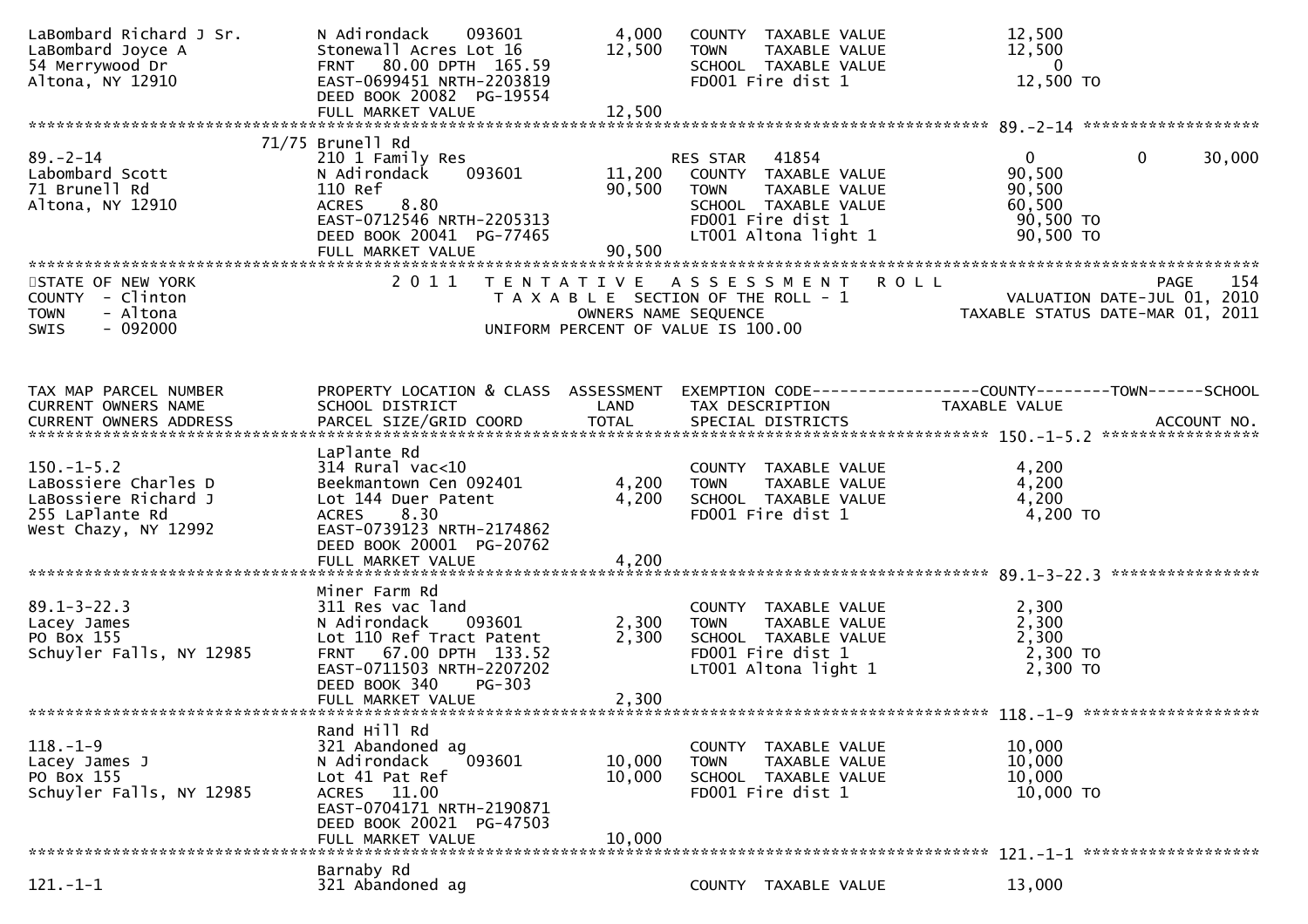| LaClair Raymond E<br>LaClair Leslie L<br>111 Beekman St<br>Plattsburgh, NY 12901                    | Beekmantown Cen 092401<br>140 Duer<br>ACRES 12.50<br>EAST-0736149 NRTH-2189907<br>DEED BOOK 20092 PG-26195                                                                                | 13,000<br>13,000                                                                                                                 | <b>TOWN</b>                       | TAXABLE VALUE<br>SCHOOL TAXABLE VALUE<br>FD001 Fire dist 1                                                   |                      | 13,000<br>13,000<br>13,000 TO                             |                                                          |
|-----------------------------------------------------------------------------------------------------|-------------------------------------------------------------------------------------------------------------------------------------------------------------------------------------------|----------------------------------------------------------------------------------------------------------------------------------|-----------------------------------|--------------------------------------------------------------------------------------------------------------|----------------------|-----------------------------------------------------------|----------------------------------------------------------|
|                                                                                                     |                                                                                                                                                                                           |                                                                                                                                  |                                   |                                                                                                              |                      |                                                           |                                                          |
| $71.1 - 1 - 17.2$<br>LaClair Shannon<br>4950 Rt 11<br>Ellenburg Depot, NY 12935                     | 4950 Rt 11<br>270 Mfg housing<br>093601<br>N Adirondack<br>Ben Moore Pat<br>63.00 DPTH 156.00<br><b>FRNT</b><br>EAST-0676632 NRTH-2213513<br>DEED BOOK 20072 PG-6378<br>FULL MARKET VALUE | 4,300<br>22,000<br>22,000                                                                                                        | <b>TOWN</b>                       | COUNTY TAXABLE VALUE<br>TAXABLE VALUE<br>FD002 Ellenburg fire 21<br>LT002 Altona light 21                    | SCHOOL TAXABLE VALUE | 22,000<br>22,000<br>22,000<br>22,000 TO<br>22,000 TO      |                                                          |
|                                                                                                     |                                                                                                                                                                                           |                                                                                                                                  |                                   |                                                                                                              |                      |                                                           |                                                          |
| STATE OF NEW YORK<br>COUNTY - Clinton<br>- Altona<br><b>TOWN</b><br>$-092000$<br><b>SWIS</b>        | 2 0 1 1                                                                                                                                                                                   | TENTATIVE ASSESSMENT ROLL<br>T A X A B L E SECTION OF THE ROLL - 1<br>OWNERS NAME SEQUENCE<br>UNIFORM PERCENT OF VALUE IS 100.00 |                                   |                                                                                                              |                      |                                                           |                                                          |
| TAX MAP PARCEL NUMBER<br>CURRENT OWNERS NAME<br>CURRENT OWNERS ADDRESS                              | PROPERTY LOCATION & CLASS ASSESSMENT EXEMPTION CODE----------------COUNTY-------TOWN------SCHOOL<br>SCHOOL DISTRICT                                                                       | <b>LAND</b>                                                                                                                      |                                   | TAX DESCRIPTION                                                                                              |                      | TAXABLE VALUE                                             |                                                          |
| $73. - 1 - 1.2$<br>Lacroix Karrie<br>2071-2077 Alder Bend Rd<br>Altona, NY 12910                    | 2071-2077 Alder Bend Rd<br>271 Mfg housings<br>093601<br>N Adirondack<br>Lot 166 Ref Tr<br>ACRES 115.40<br>EAST-0695549 NRTH-2215525<br>DEED BOOK 20092 PG-28674                          | 45,800<br>99,000                                                                                                                 | <b>TOWN</b>                       | COUNTY TAXABLE VALUE<br>TAXABLE VALUE<br>SCHOOL TAXABLE VALUE<br>FD001 Fire dist 1                           |                      | 99,000<br>99,000<br>99,000<br>99,000 TO                   |                                                          |
|                                                                                                     | FULL MARKET VALUE                                                                                                                                                                         | 99,000                                                                                                                           |                                   |                                                                                                              |                      |                                                           |                                                          |
|                                                                                                     |                                                                                                                                                                                           |                                                                                                                                  |                                   |                                                                                                              |                      |                                                           |                                                          |
| $72. - 1 - 32$<br>LaDuke Michael L<br>LaDuke Rachel A<br>295 Forest Rd<br>Ellenburg Depot, NY 12935 | 293-295 Forest Rd<br>210 1 Family Res<br>093601<br>N Adirondack<br>212 Ref<br>FRNT 280.00 DPTH 150.00<br>EAST-0684836 NRTH-2212521<br>DEED BOOK 796<br>$PG-107$                           | 6,300<br>59,900<br>59,900                                                                                                        | RES STAR 41854<br><b>TOWN</b>     | TAXABLE VALUE<br>SCHOOL TAXABLE VALUE<br>FD001 Fire dist 1                                                   | COUNTY TAXABLE VALUE | $\overline{0}$<br>59,900<br>59,900<br>29,900<br>59,900 TO | 30,000<br>$\bf{0}$                                       |
|                                                                                                     | FULL MARKET VALUE                                                                                                                                                                         |                                                                                                                                  |                                   |                                                                                                              |                      |                                                           |                                                          |
| 74. – 1–52<br>LaFave Andrew<br>LaFave Mildred<br>117 Irona Rd<br>Altona, NY 12910                   | 117 Irona Rd<br>210 1 Family Res<br>093601<br>N Adirondack<br>Lot 137 Ref<br>4.80<br><b>ACRES</b><br>EAST-0707457 NRTH-2211145<br>DEED BOOK 522<br>$PG-512$<br>FULL MARKET VALUE          | 8,800<br>98,900<br>98,900                                                                                                        | <b>RES STAR</b><br>COUNTY<br>TOWN | 41854<br>TAXABLE VALUE<br>TAXABLE VALUE<br>SCHOOL TAXABLE VALUE<br>FD001 Fire dist 1<br>LT001 Altona light 1 |                      | 0<br>98,900<br>98,900<br>68,900<br>98,900 TO<br>98,900 TO | $\mathbf{0}$<br>30,000<br>74. -1-1.3 ******************* |
|                                                                                                     | 144 Irona Rd                                                                                                                                                                              |                                                                                                                                  |                                   |                                                                                                              |                      |                                                           |                                                          |
| $74. - 1 - 1.3$                                                                                     | 210 1 Family Res                                                                                                                                                                          |                                                                                                                                  |                                   | COUNTY TAXABLE VALUE                                                                                         |                      | 66,300                                                    |                                                          |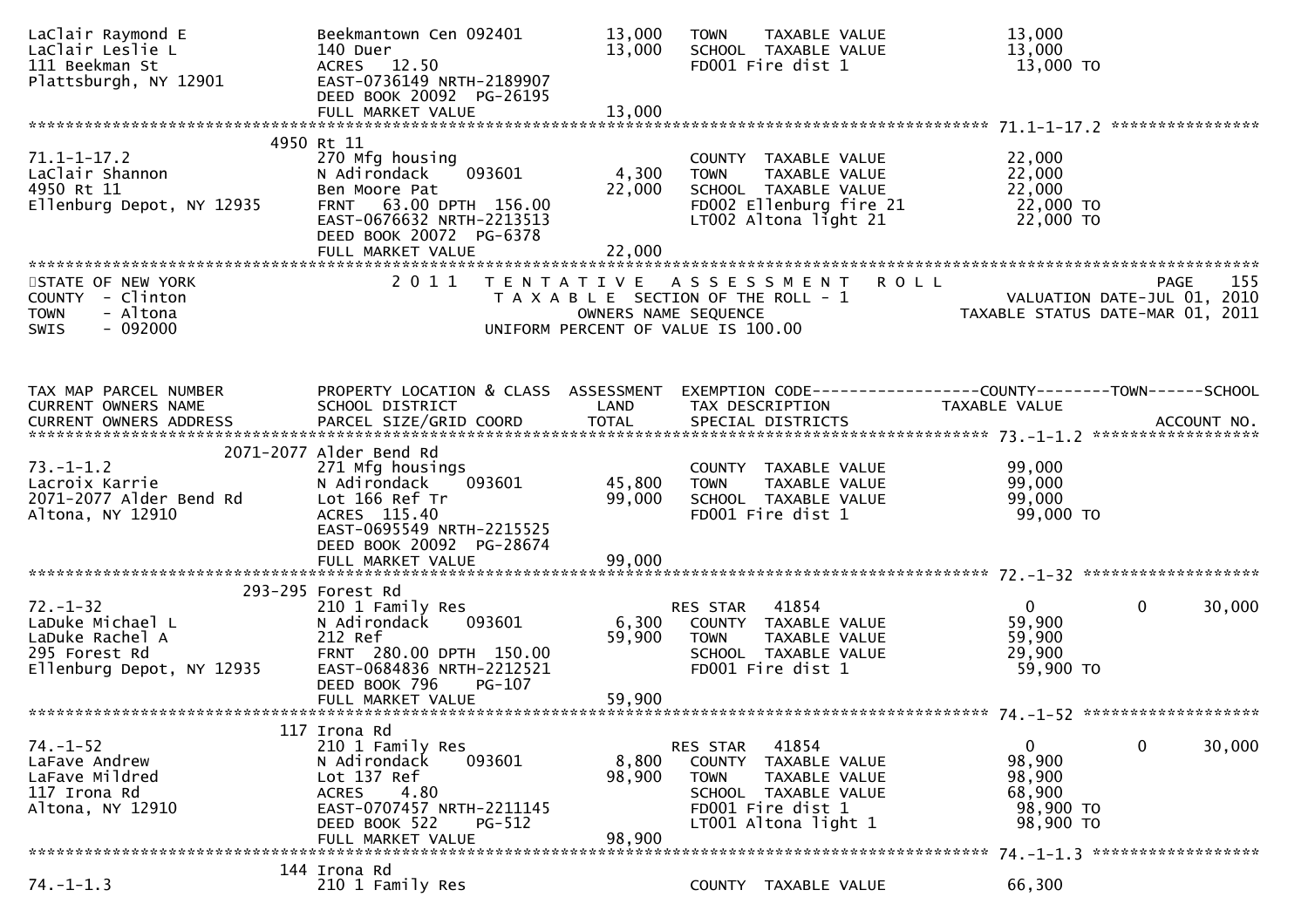| LaFave Andrew F<br>LaFave Mildred<br>144 Irona Rd<br>Altona, NY 12910                              | 093601<br>N Adirondack<br>Lot 130 Ref Tr<br>Also Deed Bk 605 Pg 1095<br>ACRES 2.00<br>EAST-0707716 NRTH-2211352<br>DEED BOOK 784<br>PG-34<br>FULL MARKET VALUE                           | 7,100<br>66,300<br>66,300   | TAXABLE VALUE<br><b>TOWN</b><br>SCHOOL TAXABLE VALUE<br>FD001 Fire dist 1<br>LT001 Altona light 1                                              | 66,300<br>66,300<br>66,300 TO<br>66,300 TO                                             |                        |
|----------------------------------------------------------------------------------------------------|------------------------------------------------------------------------------------------------------------------------------------------------------------------------------------------|-----------------------------|------------------------------------------------------------------------------------------------------------------------------------------------|----------------------------------------------------------------------------------------|------------------------|
|                                                                                                    | 211 Irona Rd                                                                                                                                                                             |                             |                                                                                                                                                |                                                                                        |                        |
| $73. - 1 - 25.2$<br>LaFave Anthony<br>LaFave Kimberly<br>211 Irona Rd<br>Altona, NY 12910-1907     | 210 1 Family Res<br>093601<br>N Adirondack<br>Lot 137 Ref<br>ACRES 2.22<br>EAST-0706003 NRTH-2211758<br>DEED BOOK 20001 PG-20116<br>FULL MARKET VALUE                                    | 7,200<br>289,900<br>289,900 | RES STAR 41854<br>COUNTY TAXABLE VALUE<br>TAXABLE VALUE<br><b>TOWN</b><br>SCHOOL TAXABLE VALUE<br>FD001 Fire dist 1                            | $\mathbf{0}$<br>289,900<br>289,900<br>259,900<br>289,900 TO                            | $\mathbf{0}$<br>30,000 |
|                                                                                                    |                                                                                                                                                                                          |                             |                                                                                                                                                |                                                                                        |                        |
| STATE OF NEW YORK<br>COUNTY - Clinton<br>- Altona<br><b>TOWN</b><br>$-092000$<br><b>SWIS</b>       | 2011                                                                                                                                                                                     | OWNERS NAME SEQUENCE        | TENTATIVE ASSESSMENT ROLL<br>T A X A B L E SECTION OF THE ROLL - 1<br>UNIFORM PERCENT OF VALUE IS 100.00                                       | VALUATION DATE-JUL 01, 2010<br>TAXABLE STATUS DATE-MAR 01, 2011                        | 156<br>PAGE            |
|                                                                                                    |                                                                                                                                                                                          |                             |                                                                                                                                                |                                                                                        |                        |
| TAX MAP PARCEL NUMBER<br>CURRENT OWNERS NAME                                                       | PROPERTY LOCATION & CLASS ASSESSMENT<br>SCHOOL DISTRICT                                                                                                                                  | LAND                        | TAX DESCRIPTION                                                                                                                                | EXEMPTION CODE------------------COUNTY--------TOWN------SCHOOL<br><b>TAXABLE VALUE</b> |                        |
|                                                                                                    | Tantillo Way                                                                                                                                                                             |                             |                                                                                                                                                |                                                                                        |                        |
| $73. - 2 - 3$<br>Lafave Anthony B<br>Lafave Kimberly R<br>211 Irona Rd<br>Altona, NY 12910         | $314$ Rural vac<10<br>093601<br>N Adirondack<br>Lot 155 Ref<br>ACRES 5.90<br>EAST-0699207 NRTH-2215020<br>DEED BOOK 20102 PG-34367                                                       | 9,700<br>9,700              | COUNTY TAXABLE VALUE<br><b>TOWN</b><br>TAXABLE VALUE<br>SCHOOL TAXABLE VALUE<br>FD001 Fire dist 1                                              | 9,700<br>9,700<br>9,700<br>9,700 TO                                                    |                        |
|                                                                                                    |                                                                                                                                                                                          |                             |                                                                                                                                                |                                                                                        |                        |
| $74. - 1 - 42.3$<br>LaFave Anthony B<br>211 Irona Rd<br>Altona, NY 12910-1907                      | 26 Irona Rd<br>$314$ Rural vac< $10$<br>N Adirondack<br>093601<br>Lot 130 Ref Tr<br>FRNT 227.00 DPTH 200.00<br>EAST-0710281 NRTH-2210086<br>DEED BOOK 932<br>PG-106<br>FULL MARKET VALUE | 6,500<br>6,500<br>6,500     | COUNTY TAXABLE VALUE<br>TAXABLE VALUE<br>TOWN<br>SCHOOL TAXABLE VALUE<br>FD001 Fire dist 1<br>LT001 Altona light 1                             | 6,500<br>6,500<br>6,500<br>6,500 TO<br>6,500 TO                                        |                        |
|                                                                                                    |                                                                                                                                                                                          |                             |                                                                                                                                                |                                                                                        |                        |
| $74. - 1 - 42.4$<br>Lafave Anthony B<br>Lafave Kimberly R<br>211 Irona Rd<br>Altona, NY 12910-1907 | 34 Irona Rd<br>210 1 Family Res<br>093601<br>N Adirondack<br>Lot 130 Ref Tr<br>1.10<br><b>ACRES</b><br>EAST-0710046 NRTH-2210146<br>DEED BOOK 20072 PG-2727                              | 6,600<br>69,000             | 41854<br>RES STAR<br>COUNTY TAXABLE VALUE<br>TAXABLE VALUE<br><b>TOWN</b><br>SCHOOL TAXABLE VALUE<br>FD001 Fire dist 1<br>LT001 Altona light 1 | $\mathbf{0}$<br>69,000<br>69,000<br>39,000<br>69,000 TO<br>69,000 TO                   | $\mathbf 0$<br>30,000  |
|                                                                                                    | FULL MARKET VALUE                                                                                                                                                                        | 69,000                      |                                                                                                                                                |                                                                                        |                        |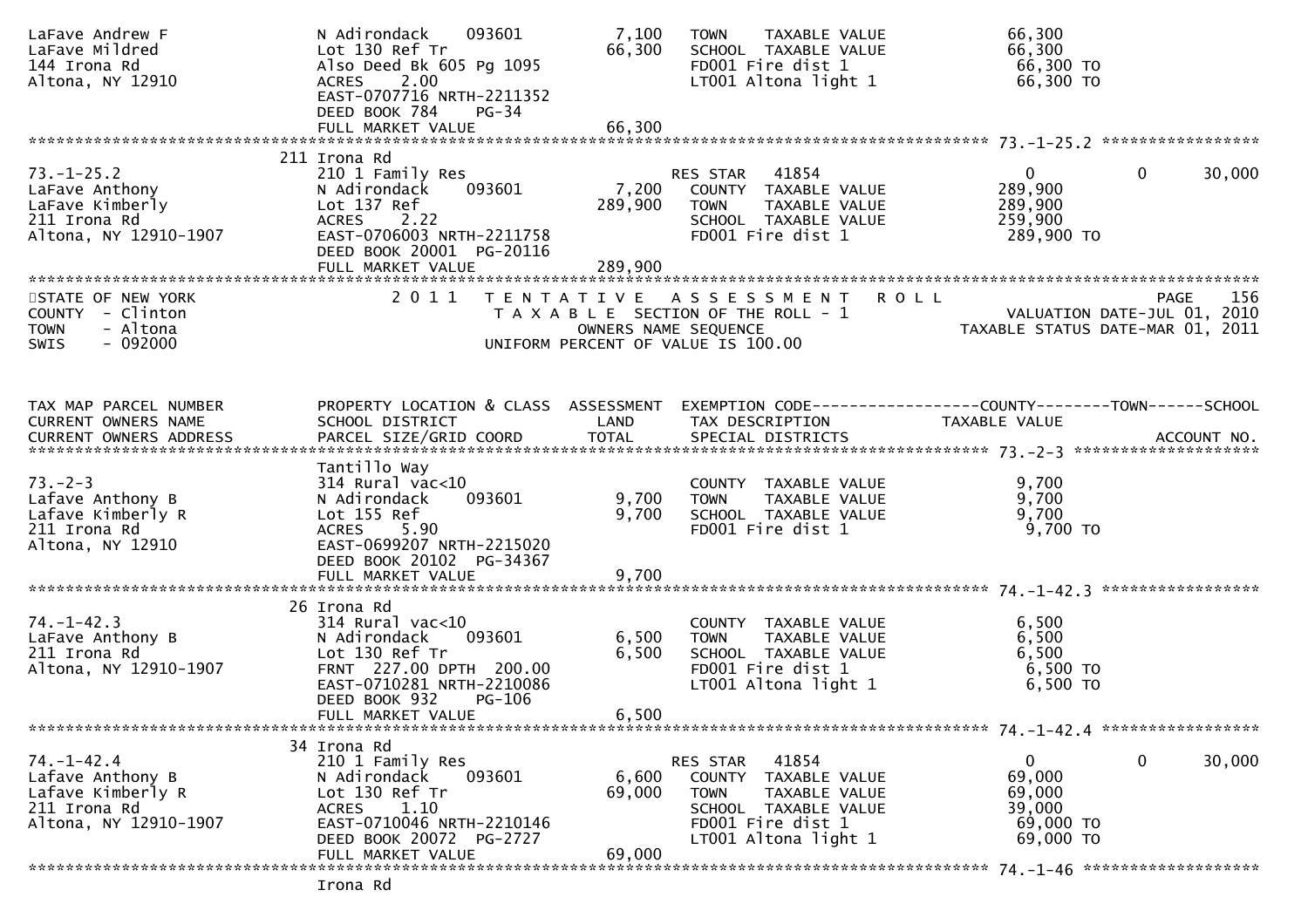| $74. - 1 - 46$<br>LaFave Anthony B<br>211 Irona Rd<br>Altona, NY 12910                       | 311 Res vac land<br>093601<br>N Adirondack<br>Lot 130 Ref<br>FRNT 65.00 DPTH 200.00<br>EAST-0710415 NRTH-2210065<br>DEED BOOK 20051 PG-85358<br>FULL MARKET VALUE                | 4,600<br>4,600<br>4,600   | COUNTY TAXABLE VALUE<br>TAXABLE VALUE<br><b>TOWN</b><br>SCHOOL TAXABLE VALUE<br>FD001 Fire dist 1<br>LT001 Altona light 1                                                       | 4,600<br>4,600<br>4,600<br>4,600 TO<br>4,600 TO                                  |                                                                                       |
|----------------------------------------------------------------------------------------------|----------------------------------------------------------------------------------------------------------------------------------------------------------------------------------|---------------------------|---------------------------------------------------------------------------------------------------------------------------------------------------------------------------------|----------------------------------------------------------------------------------|---------------------------------------------------------------------------------------|
| $74. - 1 - 53$<br>LaFave Bernard<br>198 Irona Rd<br>Altona, NY 12910                         | 198 Irona Rd<br>210 1 Family Res<br>N Adirondack<br>093601<br>121 Ref<br><b>ACRES</b><br>1.10<br>EAST-0706554 NRTH-2211961<br>DEED BOOK 428<br>PG-149<br>FULL MARKET VALUE       | 77,500                    | AGED C&T<br>41801<br>6,500 SR STAR<br>41834<br>COUNTY TAXABLE VALUE<br><b>TOWN</b><br>TAXABLE VALUE<br>SCHOOL TAXABLE VALUE<br>FD001 Fire dist 1<br>77,500 LT001 Altona light 1 | 38,750<br>$\overline{0}$<br>38,750<br>38,750<br>17,400<br>77,500 TO<br>77,500 TO | $\mathbf 0$<br>38,750<br>60,100<br>0                                                  |
| STATE OF NEW YORK<br>COUNTY - Clinton<br>- Altona<br><b>TOWN</b><br>$-092000$<br><b>SWIS</b> | 2 0 1 1                                                                                                                                                                          |                           | <b>ROLL</b><br>TENTATIVE ASSESSMENT<br>T A X A B L E SECTION OF THE ROLL - 1<br>OWNERS NAME SEQUENCE<br>UNIFORM PERCENT OF VALUE IS 100.00                                      |                                                                                  | 157<br><b>PAGE</b><br>VALUATION DATE-JUL 01, 2010<br>TAXABLE STATUS DATE-MAR 01, 2011 |
| TAX MAP PARCEL NUMBER<br>CURRENT OWNERS NAME                                                 | PROPERTY LOCATION & CLASS ASSESSMENT<br>SCHOOL DISTRICT                                                                                                                          | LAND                      | TAX DESCRIPTION                                                                                                                                                                 | TAXABLE VALUE                                                                    |                                                                                       |
| $75. - 1 - 3.4$<br>LaFave Christal<br>2773 Miner Farm Rd<br>Altona, NY 12910                 | 2341 Miner Farm Rd<br>270 Mfg housing<br>N Adirondack<br>093601<br>Lot 31 Ref Tr<br><b>ACRES</b><br>2.30<br>EAST-0730289 NRTH-2207442<br>DEED BOOK 20011 PG-31546                | 7,300<br>17,000           | 41854<br>RES STAR<br>COUNTY TAXABLE VALUE<br><b>TOWN</b><br>TAXABLE VALUE<br>SCHOOL TAXABLE VALUE<br>FD001 Fire dist 1                                                          | $\mathbf{0}$<br>17,000<br>17,000<br>$\overline{0}$<br>17,000 TO                  | $\mathbf 0$<br>17,000                                                                 |
| $90. -1 - 3.1$<br>Lafave Christal<br>2773 Miner Farm Rd<br>Altona, NY 12910                  | 2647 Miner Farm Rd<br>210 1 Family Res<br>093601<br>N Adirondack<br>85 Ref<br>5.00<br><b>ACRES</b><br>EAST-0722796 NRTH-2207464<br>DEED BOOK 20072 PG-11711<br>FULL MARKET VALUE | 8,900<br>60,000<br>60,000 | 41854<br>RES STAR<br>COUNTY TAXABLE VALUE<br>TAXABLE VALUE<br><b>TOWN</b><br>SCHOOL TAXABLE VALUE<br>FD001 Fire dist 1                                                          | $\mathbf{0}$<br>60,000<br>60,000<br>30,000<br>60,000 TO                          | $\mathbf 0$<br>30,000                                                                 |
| $90. - 1 - 3.7$                                                                              | 2627 Miner Farm Rd<br>270 Mfg housing                                                                                                                                            |                           | 41854<br>RES STAR                                                                                                                                                               | $\overline{0}$<br>22,000                                                         | $\mathbf 0$<br>22,000                                                                 |
| LaFave Christal A<br>2773 Miner Farm Rd<br>Altona, NY 12910                                  | N Adirondack<br>093601<br>ACRES 10.00<br>EAST-0723151 NRTH-2207274<br>DEED BOOK 898<br><b>PG-239</b>                                                                             | 11,900<br>22,000          | COUNTY TAXABLE VALUE<br>TAXABLE VALUE<br><b>TOWN</b><br>SCHOOL TAXABLE VALUE<br>FD001 Fire dist 1                                                                               | 22,000<br>0<br>22,000 TO                                                         |                                                                                       |
|                                                                                              | FULL MARKET VALUE                                                                                                                                                                | 22,000                    |                                                                                                                                                                                 |                                                                                  |                                                                                       |
| $89. - 3 - 10.2$                                                                             | 2791 Miner Farm Rd<br>484 1 use sm bld                                                                                                                                           |                           | COUNTY TAXABLE VALUE                                                                                                                                                            | 59,000                                                                           |                                                                                       |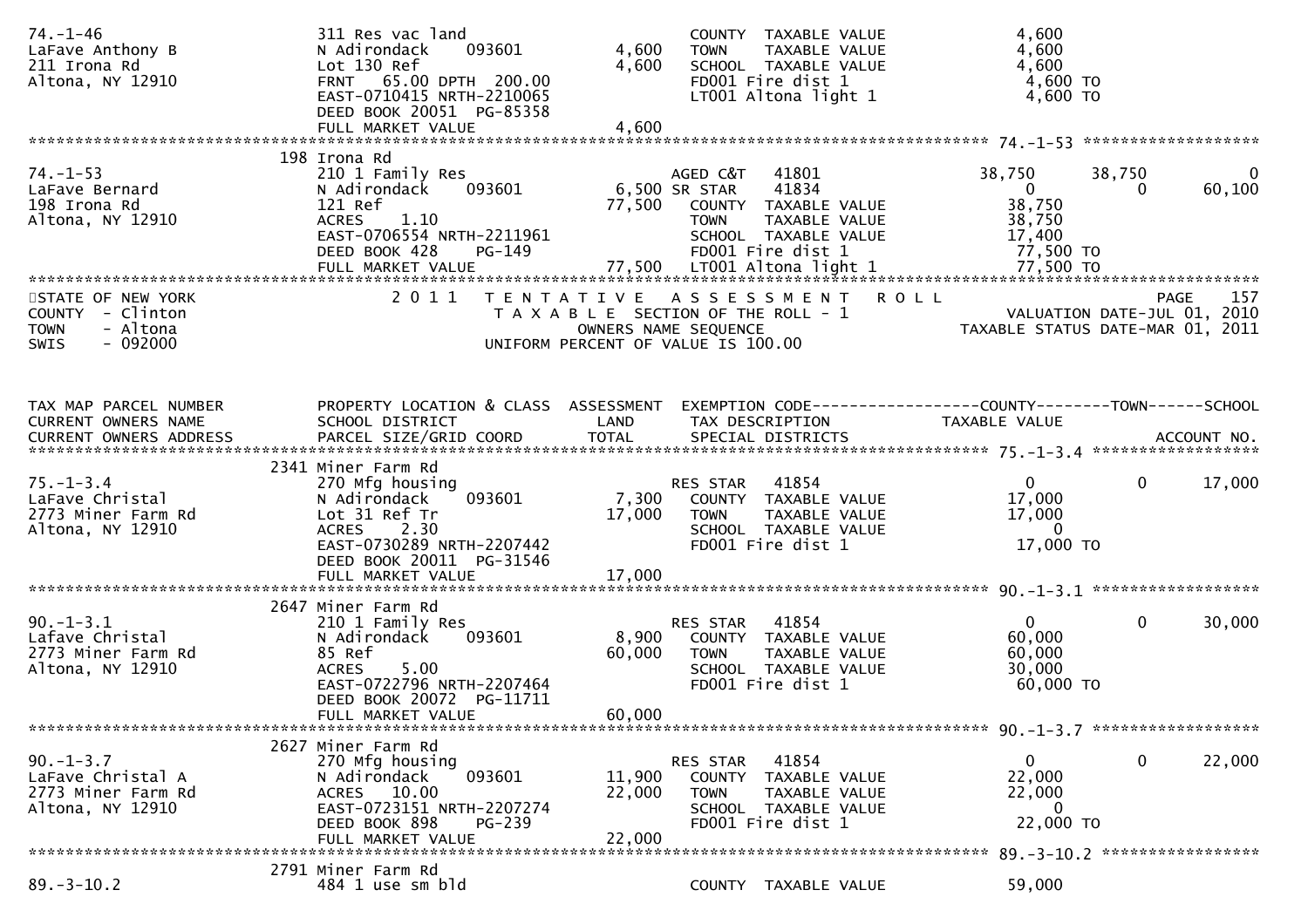| LaFave Dean<br>LaFave Christal<br>2773 Miner Farm Rd<br>Altona, NY 12910                                                                                           | 093601<br>N Adirondack<br>Lot 106 Ref<br>FRNT 208.00 DPTH 208.00<br>EAST-0719130 NRTH-2207652<br>DEED BOOK 968<br>PG-331<br>FULL MARKET VALUE                                           | 6,600<br>59,000<br>59,000 | TAXABLE VALUE<br><b>TOWN</b><br>SCHOOL TAXABLE VALUE<br>FD001 Fire dist 1                                                                         | 59,000<br>59,000<br>59,000 TO                                                  |                        |
|--------------------------------------------------------------------------------------------------------------------------------------------------------------------|-----------------------------------------------------------------------------------------------------------------------------------------------------------------------------------------|---------------------------|---------------------------------------------------------------------------------------------------------------------------------------------------|--------------------------------------------------------------------------------|------------------------|
|                                                                                                                                                                    |                                                                                                                                                                                         |                           |                                                                                                                                                   |                                                                                |                        |
| $89. - 3 - 10.4$<br>LaFave Dean<br>LaFave Crystal<br>2773 Miner Farm Rd<br>Altona, NY 12910                                                                        | Miner Farm Rd<br>321 Abandoned ag<br>093601<br>N Adirondack<br>Lot 106 Ref Tract<br>22.00<br><b>ACRES</b><br>EAST-0719172 NRTH-2205258<br>DEED BOOK 1032<br>PG-182<br>FULL MARKET VALUE | 9,600<br>9,600<br>9,600   | COUNTY TAXABLE VALUE<br><b>TOWN</b><br>TAXABLE VALUE<br>SCHOOL TAXABLE VALUE<br>FD001 Fire dist 1                                                 | 9,600<br>9,600<br>9,600<br>$9,600$ TO                                          |                        |
|                                                                                                                                                                    |                                                                                                                                                                                         |                           |                                                                                                                                                   |                                                                                |                        |
| STATE OF NEW YORK<br>COUNTY - Clinton<br>- Altona<br><b>TOWN</b><br>$-092000$<br><b>SWIS</b>                                                                       | 2011                                                                                                                                                                                    |                           | TENTATIVE ASSESSMENT<br>T A X A B L E SECTION OF THE ROLL - 1<br>OWNERS NAME SEQUENCE<br>UNIFORM PERCENT OF VALUE IS 100.00                       | <b>ROLL</b><br>VALUATION DATE-JUL 01, 2010<br>TAXABLE STATUS DATE-MAR 01, 2011 | 158<br>PAGE            |
|                                                                                                                                                                    |                                                                                                                                                                                         |                           |                                                                                                                                                   |                                                                                |                        |
| TAX MAP PARCEL NUMBER<br>CURRENT OWNERS NAME<br>.0URRENT OWNERS ADDRESS PARCEL SIZE/GRID COORD TOTAL SPECIAL DISTRICTS ACCOUNT NO ACCOUNT NO ACCOUNT NO ACCOUNT NO | PROPERTY LOCATION & CLASS ASSESSMENT<br>SCHOOL DISTRICT                                                                                                                                 | LAND                      | TAX DESCRIPTION                                                                                                                                   | EXEMPTION CODE-----------------COUNTY--------TOWN------SCHOOL<br>TAXABLE VALUE |                        |
|                                                                                                                                                                    |                                                                                                                                                                                         |                           |                                                                                                                                                   |                                                                                |                        |
| $89 - 3 - 11$<br>LaFave Dean A<br>LaFave Christal<br>2773 Miner Farm Rd<br>Altona, NY 12910                                                                        | 2773/2775 Miner Farm Rd<br>240 Rural res<br>093601<br>N Adirondack<br>106 Ref<br>ACRES 52.20<br>EAST-0719511 NRTH-2205396<br>DEED BOOK 673<br>PG-100                                    | 22,700<br>94,000          | 41854<br>RES STAR<br>COUNTY TAXABLE VALUE<br><b>TOWN</b><br>TAXABLE VALUE<br>SCHOOL TAXABLE VALUE<br>FD001 Fire dist 1                            | $\mathbf{0}$<br>94,000<br>94,000<br>64,000<br>94,000 TO                        | $\mathbf{0}$<br>30,000 |
|                                                                                                                                                                    | FULL MARKET VALUE                                                                                                                                                                       | 94,000                    |                                                                                                                                                   |                                                                                |                        |
|                                                                                                                                                                    | 201 Irona Rd                                                                                                                                                                            |                           |                                                                                                                                                   |                                                                                |                        |
| $73. - 1 - 25.3$<br>Lafave Harold<br>201 Irona Rd<br>Altona, NY 12910                                                                                              | 210 1 Family Res<br>093601<br>N Adirondack<br>137 Ref<br>1.70<br><b>ACRES</b><br>EAST-0706288 NRTH-2211695<br>DEED BOOK 20082 PG-20515<br>FULL MARKET VALUE                             | 6,600<br>41,000<br>41,000 | 41854<br>RES STAR<br>COUNTY TAXABLE VALUE<br>TAXABLE VALUE<br><b>TOWN</b><br>SCHOOL TAXABLE VALUE<br>FD001 Fire dist 1<br>LT001 Altona light 1    | $\Omega$<br>41,000<br>41,000<br>11,000<br>41,000 TO<br>2,276 TO                | $\mathbf{0}$<br>30,000 |
|                                                                                                                                                                    |                                                                                                                                                                                         |                           |                                                                                                                                                   |                                                                                |                        |
| $73. - 1 - 20.6$<br>LaFave Leo G Jr<br>LaFave Melody<br>364 Irona Rd<br>Altona, NY 12910                                                                           | 364 Irona Rd<br>210 1 Family Res<br>093601<br>N Adirondack<br>Lot 138-Ref Tr<br>FRNT 100.00 DPTH 175.00<br>EAST-0702548 NRTH-2212767<br>DEED BOOK 589<br>PG-345<br>FULL MARKET VALUE    | 5,600<br>48,900<br>48,900 | 41854<br>RES STAR<br>COUNTY<br>TAXABLE VALUE<br>TAXABLE VALUE<br><b>TOWN</b><br>SCHOOL TAXABLE VALUE<br>FD001 Fire dist 1<br>LT001 Altona light 1 | 0<br>48,900<br>48,900<br>18,900<br>48,900 TO<br>48,900 TO                      | $\mathbf 0$<br>30,000  |
|                                                                                                                                                                    | 276 Irona Rd                                                                                                                                                                            |                           |                                                                                                                                                   |                                                                                |                        |
| $73. - 1 - 22.2$                                                                                                                                                   | 210 1 Family Res                                                                                                                                                                        |                           | COUNTY TAXABLE VALUE                                                                                                                              | 106,500                                                                        |                        |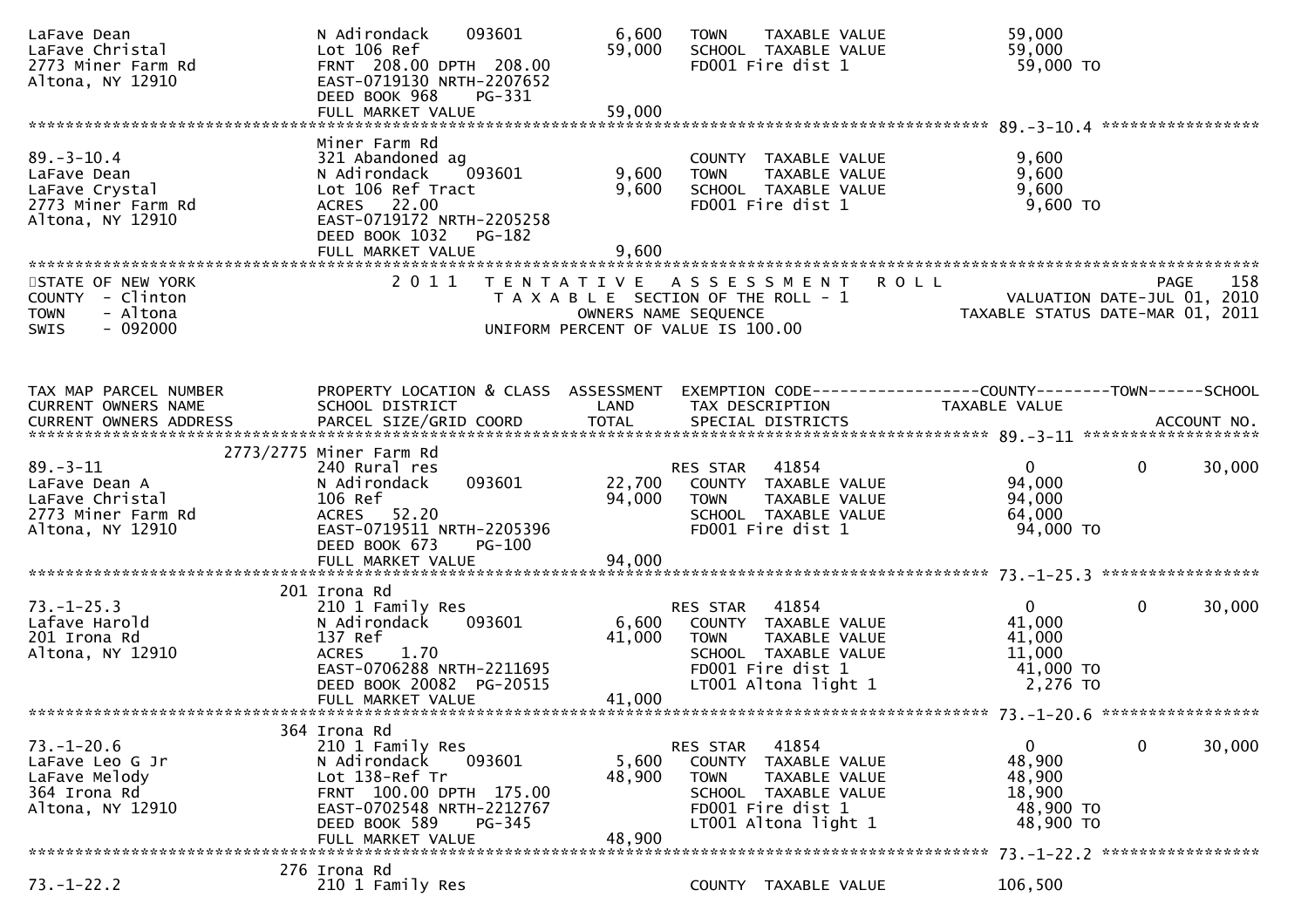| LaFave Walter<br>LaFave Julie A<br>290 Irona Rd<br>Altona, NY 12910                                     | N Adirondack<br>093601<br>138 Ref<br>ACRES 140.80<br>EAST-0703808 NRTH-2214404<br>DEED BOOK 20001 PG-25419                                                                        | 36,500<br>106,500                                                           | <b>TOWN</b>                                       | TAXABLE VALUE<br>SCHOOL TAXABLE VALUE<br>FD001 Fire dist 1<br>LT001 Altona light 1                                                         | 106,500<br>106,500<br>106,500 TO<br>106,500 TO                                  |                   |                    |
|---------------------------------------------------------------------------------------------------------|-----------------------------------------------------------------------------------------------------------------------------------------------------------------------------------|-----------------------------------------------------------------------------|---------------------------------------------------|--------------------------------------------------------------------------------------------------------------------------------------------|---------------------------------------------------------------------------------|-------------------|--------------------|
|                                                                                                         |                                                                                                                                                                                   |                                                                             |                                                   |                                                                                                                                            |                                                                                 |                   |                    |
| $73. - 1 - 22.11$<br>LaFave Walter L<br>LaFave Julia A<br>290 Irona Rd<br>Altona, NY 12910              | 290 Irona Rd<br>240 Rural res<br>093601<br>N Adirondack<br>138 Ref<br>ACRES 14.50<br>EAST-0703806 NRTH-2212680<br>DEED BOOK 619<br>PG-623                                         | 55,000                                                                      | WARNONALL 41121<br>12,900 RES STAR<br><b>TOWN</b> | 88 PCT OF VALUE USED FOR EXEMPTION PURPOSES<br>41854<br>COUNTY TAXABLE VALUE<br>TAXABLE VALUE<br>SCHOOL TAXABLE VALUE<br>FD001 Fire dist 1 | 7,260<br>$\overline{0}$<br>47,740<br>47,740<br>25,000<br>55,000 TO              | 7,260<br>$\Omega$ | $\bf{0}$<br>30,000 |
| STATE OF NEW YORK<br>COUNTY - Clinton<br>- Altona<br><b>TOWN</b><br>$-092000$<br><b>SWIS</b>            | 2011                                                                                                                                                                              | T A X A B L E SECTION OF THE ROLL - 1<br>UNIFORM PERCENT OF VALUE IS 100.00 | OWNERS NAME SEQUENCE                              | TENTATIVE ASSESSMENT ROLL                                                                                                                  | VALUATION DATE-JUL 01, 2010<br>TAXABLE STATUS DATE-MAR 01, 2011                 |                   | 159<br><b>PAGE</b> |
| TAX MAP PARCEL NUMBER<br>CURRENT OWNERS NAME<br>CURRENT OWNERS ADDRESS                                  | PROPERTY LOCATION & CLASS ASSESSMENT<br>SCHOOL DISTRICT<br>PARCEL SIZE/GRID COORD                                                                                                 | LAND<br><b>TOTAL</b>                                                        | TAX DESCRIPTION                                   | SPECIAL DISTRICTS                                                                                                                          | EXEMPTION CODE------------------COUNTY--------TOWN------SCHOOL<br>TAXABLE VALUE |                   | ACCOUNT NO.        |
|                                                                                                         | 2253 Miner Farm Rd                                                                                                                                                                |                                                                             |                                                   | 99 PCT OF VALUE USED FOR EXEMPTION PURPOSES                                                                                                |                                                                                 |                   |                    |
| $91. - 1 - 3$<br>Lafave-Pelkey Dorothy<br>Courmier Brenda M<br>2253 Miner Farm Rd<br>Altona, NY 12910   | 210 1 Family Res<br>093601<br>N Adirondack<br>Lot 61 Pat Ref<br><b>ACRES</b><br>1.80<br>EAST-0732253 NRTH-2207533<br>DEED BOOK 20092 PG-28825                                     | 57,000                                                                      | AGED - ALL 41800<br>7,000 SR STAR                 | ذD - ALL<br>COUNTY TAXABLE VALUE<br>— COUNTY TAXABLE VALUE<br>— CHALL TAXABLE VALUE<br>FD001 Fire dist 1                                   | 28,215<br>$\overline{0}$<br>28,785<br>28,785<br>$\overline{0}$<br>57,000 TO     | 28,215<br>0       | 28,215<br>28,785   |
|                                                                                                         |                                                                                                                                                                                   |                                                                             |                                                   |                                                                                                                                            |                                                                                 |                   |                    |
| $89.1 - 3 - 11$<br>LaFountain Beverly<br>4 Bloomer St<br>PO Box 77                                      | 4 Bloomer St<br>210 1 Family Res<br>093601<br>N Adirondack<br>110 Ref<br>FRNT 82.50 DPTH 274.00                                                                                   |                                                                             | AGED C&T<br>5,400 SR STAR<br><b>TOWN</b>          | 41801<br>41834<br>65,800 COUNTY TAXABLE VALUE<br>TAXABLE VALUE                                                                             | 32,900<br>$\overline{0}$<br>32,900<br>32,900                                    | 32,900<br>0       | 0<br>60,100        |
| Altona, NY 12910                                                                                        | EAST-0712342 NRTH-2207312<br>DEED BOOK 604<br>$PG-245$<br>FULL MARKET VALUE                                                                                                       | 65,800                                                                      |                                                   | SCHOOL TAXABLE VALUE<br>FD001 Fire dist 1<br>LT001 Altona light 1                                                                          | 5,700<br>65,800 TO<br>65,800 TO                                                 |                   |                    |
|                                                                                                         |                                                                                                                                                                                   |                                                                             |                                                   |                                                                                                                                            |                                                                                 |                   |                    |
| $89. - 3 - 8.2$<br>Lafountain Clarence<br>Lafountain Janice M<br>2937 Miner Farm Rd<br>Altona, NY 12910 | 2937 Miner Farm Rd<br>210 1 Family Res<br>N Adirondack<br>093601<br>106 Ref<br>2.00<br><b>ACRES</b><br>EAST-0715647 NRTH-2207502<br>DEED BOOK 20092 PG-23657<br>FULL MARKET VALUE | 7,200<br>75,000<br>75,000                                                   | SR STAR<br>COUNTY<br><b>TOWN</b>                  | 41834<br>TAXABLE VALUE<br>TAXABLE VALUE<br>SCHOOL TAXABLE VALUE<br>FD001 Fire dist 1<br>LT001 Altona light 1                               | 0<br>75,000<br>75,000<br>14,900<br>75,000 TO<br>75,000 TO                       | $\mathbf 0$       | 60,100             |
|                                                                                                         | 1924 Rand Hill Rd                                                                                                                                                                 |                                                                             |                                                   |                                                                                                                                            |                                                                                 |                   |                    |
| $148. - 2 - 15.1$                                                                                       | 210 1 Family Res                                                                                                                                                                  |                                                                             | RES STAR                                          | 41854                                                                                                                                      | 0                                                                               | $\mathbf 0$       | 30,000             |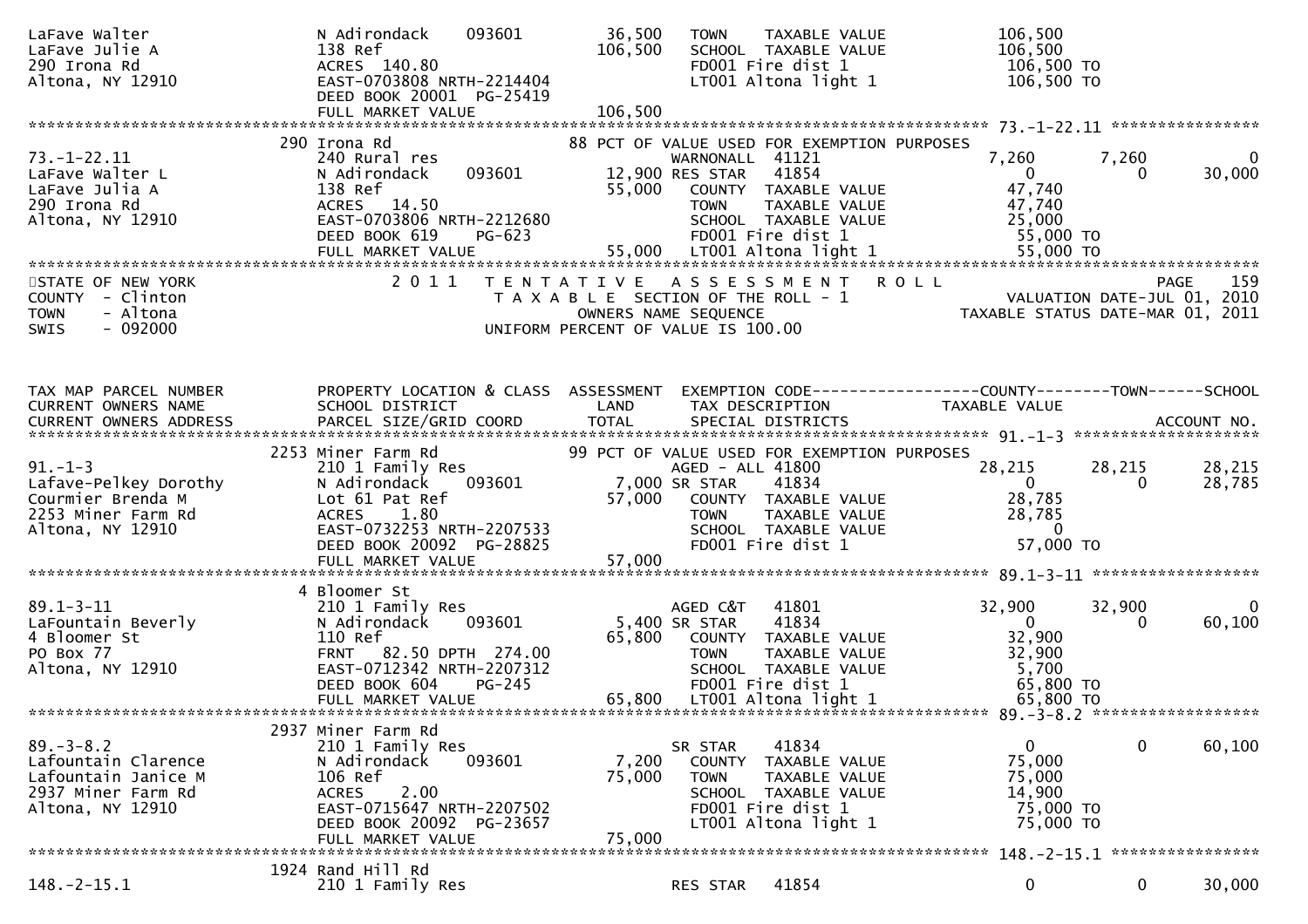| LaFountain Craig M<br>1924 Rand Hill Rd<br>Altona, NY 12910                                                                      | 093601<br>N Adirondack<br>49 Duer<br>080<br>1.30 BANK<br><b>ACRES</b><br>EAST-0711237 NRTH-2172578<br>DEED BOOK 20051 PG-84967<br>FULL MARKET VALUE                                                   | 9,000<br>64,000<br>64,000 | COUNTY TAXABLE VALUE<br>TAXABLE VALUE<br><b>TOWN</b><br>SCHOOL TAXABLE VALUE<br>FD001 Fire dist 1                                                                                                                     | 64,000<br>64,000<br>34,000<br>64,000 TO                                                        |                            |
|----------------------------------------------------------------------------------------------------------------------------------|-------------------------------------------------------------------------------------------------------------------------------------------------------------------------------------------------------|---------------------------|-----------------------------------------------------------------------------------------------------------------------------------------------------------------------------------------------------------------------|------------------------------------------------------------------------------------------------|----------------------------|
| $148. - 2 - 15.2$<br>LaFountain Craig M<br>1920 Rand Hill Rd<br>Altona, NY 12910                                                 | 1920 Rand Hill Rd<br>312 Vac w/imprv<br>093601<br>N Adirondack<br>Lot 49 Duer's Pat<br>39.00 DPTH 176.00<br><b>FRNT</b><br>EAST-0711361 NRTH-2172487<br>DEED BOOK 20051 PG-84969<br>FULL MARKET VALUE | 4,700<br>6,200<br>6,200   | COUNTY TAXABLE VALUE<br>TAXABLE VALUE<br><b>TOWN</b><br>SCHOOL TAXABLE VALUE<br>FD001 Fire dist 1                                                                                                                     | 6,200<br>6,200<br>6,200<br>$6,200$ TO                                                          | ****************           |
| STATE OF NEW YORK<br>COUNTY - Clinton<br>- Altona<br><b>TOWN</b><br>$-092000$<br><b>SWIS</b>                                     | 2011                                                                                                                                                                                                  |                           | TENTATIVE ASSESSMENT ROLL<br>T A X A B L E SECTION OF THE ROLL - 1<br>OWNERS NAME SEQUENCE<br>UNIFORM PERCENT OF VALUE IS 100.00                                                                                      | VALUATION DATE-JUL 01, 2010<br>TAXABLE STATUS DATE-MAR 01, 2011                                | 160<br><b>PAGE</b>         |
| TAX MAP PARCEL NUMBER<br>CURRENT OWNERS NAME                                                                                     | PROPERTY LOCATION & CLASS ASSESSMENT<br>SCHOOL DISTRICT                                                                                                                                               | LAND                      | TAX DESCRIPTION                                                                                                                                                                                                       | EXEMPTION CODE-----------------COUNTY-------TOWN------SCHOOL<br>TAXABLE VALUE                  |                            |
| $89. - 1 - 8$<br>LaFountain Gerald<br>LaFountain Loretta<br>345 Devils Den Rd<br>Altona, NY 12910                                | 345 Devils Den Rd<br>270 Mfg housing<br>093601<br>N Adirondack<br>131 Ref<br>FRNT 215.00 DPTH 71.00<br>EAST-0710925 NRTH-2203641<br>DEED BOOK 20102 PG-31832<br>FULL MARKET VALUE                     | 4,100<br>35,000<br>35,000 | 41834<br>SR STAR<br>COUNTY TAXABLE VALUE<br><b>TOWN</b><br>TAXABLE VALUE<br>SCHOOL TAXABLE VALUE<br>FD001 Fire dist 1<br>LT001 Altona light 1                                                                         | 0<br>35,000<br>35,000<br>$\overline{0}$<br>35,000 TO<br>35,000 TO                              | $\mathbf{0}$<br>35,000     |
| $89.1 - 2 - 18.1$<br>LaFountain James M<br>7 Shady Ln<br>Cadyville, NY 12918-2814                                                | Miner Farm Rd<br>$314$ Rural vac<10<br>093601<br>N Adirondack<br>110 Ref<br>1.98<br><b>ACRES</b><br>EAST-0712626 NRTH-2207620<br>DEED BOOK 20011 PG-35636<br>FULL MARKET VALUE                        | 7,200<br>7,200<br>7,200   | COUNTY TAXABLE VALUE<br><b>TOWN</b><br>TAXABLE VALUE<br>SCHOOL TAXABLE VALUE<br>FD001 Fire dist 1<br>LT001 Altona light 1                                                                                             | 7,200<br>7,200<br>7,200<br>7,200 TO<br>7,200 TO                                                |                            |
| $89. - 3 - 24.1$<br>LaFountain Life Use Owen & Luc N Adirondack<br>Canning Beverly A<br>2997 Miner Farm Rd S<br>Altona, NY 12910 | 2997 Miner Farm Rd S<br>240 Rural res<br>093601<br>Lot 110 Ref Tr<br>8.10<br><b>ACRES</b><br>EAST-0714139 NRTH-2207409<br>DEED BOOK 20011 PG-35631<br>FULL MARKET VALUE                               | 149,900<br>149,900        | 97 PCT OF VALUE USED FOR EXEMPTION PURPOSES<br>41131<br>WARCOMALL<br>10,800 SR STAR<br>41834<br>COUNTY<br>TAXABLE VALUE<br>TAXABLE VALUE<br>TOWN<br>SCHOOL TAXABLE VALUE<br>FD001 Fire dist 1<br>LT001 Altona light 1 | 36,351<br>36,351<br>$\overline{0}$<br>113,549<br>113,549<br>89,800<br>149,900 TO<br>149,900 TO | $\mathbf 0$<br>60,100<br>0 |
| $117.-1-2.2$                                                                                                                     | 809 Alder Bend Rd<br>270 Mfg housing                                                                                                                                                                  |                           | AGED - ALL 41800                                                                                                                                                                                                      | 9,500                                                                                          | 9,500<br>9,500             |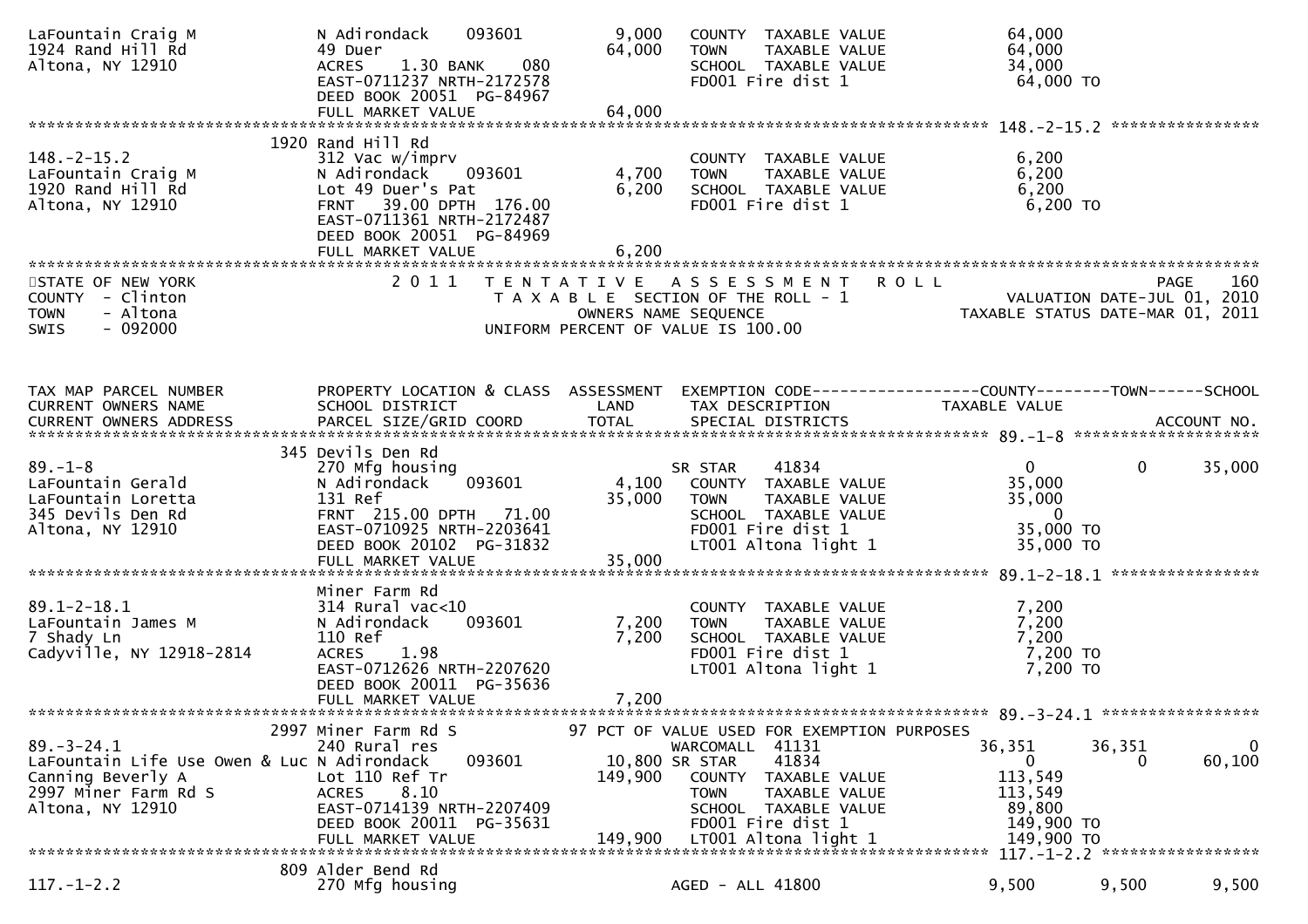| LaFountain Madeline<br>809 Alder Bend Rd<br>Ellenburg Depot, NY 12935                                | 093601<br>N Adirondack<br>217 Ref<br>FRNT 100.00 DPTH 100.00<br>ACRES 0.23<br>EAST-0689770 NRTH-2187754<br>DEED BOOK 577<br><b>PG-297</b><br>FULL MARKET VALUE                     | 19,000<br>19,000          | 4,500 SR STAR<br>41834<br>COUNTY TAXABLE VALUE<br><b>TOWN</b><br>TAXABLE VALUE<br>SCHOOL TAXABLE VALUE<br>FD001 Fire dist 1                    | $\mathbf{0}$<br>9,500<br>9,500<br>$\mathbf{0}$<br>19,000 TO              | 9,500<br>$\mathbf{0}$                             |
|------------------------------------------------------------------------------------------------------|------------------------------------------------------------------------------------------------------------------------------------------------------------------------------------|---------------------------|------------------------------------------------------------------------------------------------------------------------------------------------|--------------------------------------------------------------------------|---------------------------------------------------|
|                                                                                                      | 3050 Miner Farm Rd                                                                                                                                                                 |                           |                                                                                                                                                |                                                                          |                                                   |
| $89.1 - 2 - 15$<br>LaFountain Peter<br>PO Box 192<br>Altona, NY 12910                                | 210 1 Family Res<br>093601<br>N Adirondack<br>110 Ref<br>1.40<br><b>ACRES</b><br>EAST-0713034 NRTH-2207629<br>DEED BOOK 613<br>PG-127<br>FULL MARKET VALUE                         | 6,500<br>84,000<br>84,000 | RES STAR<br>41854<br>COUNTY TAXABLE VALUE<br><b>TOWN</b><br>TAXABLE VALUE<br>SCHOOL TAXABLE VALUE<br>FD001 Fire dist 1<br>LT001 Altona light 1 | 0<br>84,000<br>84,000<br>54,000<br>84,000 TO<br>84,000 TO                | $\mathbf{0}$<br>30,000                            |
|                                                                                                      |                                                                                                                                                                                    |                           |                                                                                                                                                |                                                                          |                                                   |
| STATE OF NEW YORK<br>COUNTY - Clinton<br><b>TOWN</b><br>- Altona<br>$-092000$<br><b>SWIS</b>         | 2011                                                                                                                                                                               |                           | <b>ROLL</b><br>TENTATIVE ASSESSMENT<br>T A X A B L E SECTION OF THE ROLL - 1<br>OWNERS NAME SEQUENCE<br>UNIFORM PERCENT OF VALUE IS 100.00     | TAXABLE STATUS DATE-MAR 01, 2011                                         | 161<br><b>PAGE</b><br>VALUATION DATE-JUL 01, 2010 |
| TAX MAP PARCEL NUMBER<br>CURRENT OWNERS NAME                                                         | PROPERTY LOCATION & CLASS ASSESSMENT<br>SCHOOL DISTRICT                                                                                                                            | LAND                      | EXEMPTION CODE------------------COUNTY--------TOWN------SCHOOL<br>TAX DESCRIPTION                                                              | TAXABLE VALUE                                                            |                                                   |
| CURRENT OWNERS ADDRESS PARCEL SIZE/GRID COORD TOTAL SPECIAL DISTRICTS (2014) 4 = \$ ACCOUNT NO.      |                                                                                                                                                                                    |                           |                                                                                                                                                |                                                                          |                                                   |
| $89. - 3 - 24.4$<br>LaFountain Peter J<br>3050 Miner Farm Rd<br>PO Box 192<br>Altona, NY 12910       | Miner Farm Rd<br>$322$ Rural vac $>10$<br>N Adirondack<br>093601<br>Lots 110 & 111 Ref Tract<br>ACRES 32.00<br>EAST-0713403 NRTH-2208290<br>DEED BOOK 20011 PG-35632               | 18,100<br>18,100          | COUNTY TAXABLE VALUE<br>TAXABLE VALUE<br><b>TOWN</b><br>SCHOOL TAXABLE VALUE<br>FD001 Fire dist 1<br>LT001 Altona light 1                      | 18,100<br>18,100<br>18,100<br>18,100 TO<br>$18,100$ TO                   |                                                   |
|                                                                                                      | 198 Joe Wood Rd                                                                                                                                                                    |                           |                                                                                                                                                |                                                                          |                                                   |
| $74. - 1 - 18.2$<br>LaFountain Shawn M<br>LaFountain Jackie L<br>198 Joe Wood Rd<br>Altona, NY 12910 | 210 1 Family Res<br>093601<br>N Adirondack<br>Lot 105 Ref Tract<br>FRNT 140.00 DPTH 160.00<br><b>BANK</b><br>080<br>EAST-0716110 NRTH-2211924<br>DEED BOOK 20041 PG-74843          | 5,500<br>119,600          | RES STAR<br>41854<br>COUNTY TAXABLE VALUE<br><b>TOWN</b><br>TAXABLE VALUE<br>SCHOOL TAXABLE VALUE<br>FD001 Fire dist 1<br>LT001 Altona light 1 | $\mathbf{0}$<br>119,600<br>119,600<br>89,600<br>119,600 TO<br>119,600 TO | 0<br>30,000                                       |
|                                                                                                      | FULL MARKET VALUE                                                                                                                                                                  | 119,600                   |                                                                                                                                                |                                                                          |                                                   |
| $89. - 2 - 24$<br>LaFountain Wayne<br>LaFountain Peggy<br>PO Box 31<br>Altona, NY 12910              | 422 Devils Den Rd<br>210 1 Family Res<br>093601<br>N Adirondack<br>110 Ref<br>FRNT 99.00 DPTH 140.00<br>EAST-0711060 NRTH-2205494<br>DEED BOOK 629<br>PG-1059<br>FULL MARKET VALUE | 5,300<br>58,900<br>58,900 | 41854<br>RES STAR<br>COUNTY TAXABLE VALUE<br><b>TOWN</b><br>TAXABLE VALUE<br>SCHOOL TAXABLE VALUE<br>FD001 Fire dist 1<br>LT001 Altona light 1 | 0<br>58,900<br>58,900<br>28,900<br>58,900 TO<br>58,900 TO                | $\mathbf{0}$<br>30,000                            |
|                                                                                                      |                                                                                                                                                                                    |                           |                                                                                                                                                |                                                                          |                                                   |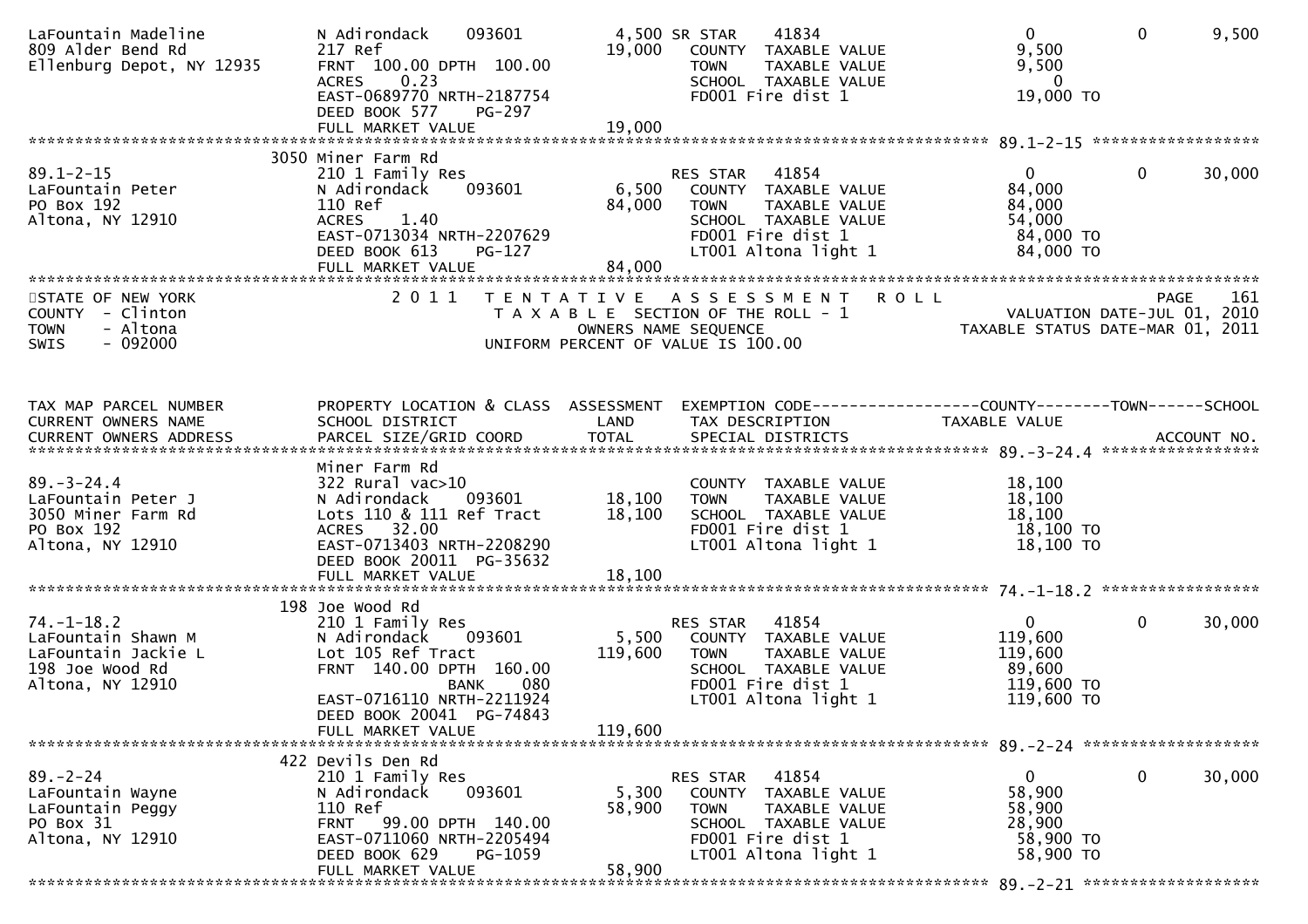| $89. - 2 - 21$<br>LaFountain William W<br>LaFountain Linda M<br>394 Devils Den Rd<br>Altona, NY 12910-2012 | 394 Devils Den Rd<br>210 1 Family Res<br>N Adirondack<br>093601<br>110 Ref<br>FRNT 125.00 DPTH 260.00<br>EAST-0711114 NRTH-2204857<br>DEED BOOK 972<br>PG-126            | 74,000                     | WARNONALL 41121<br>41854<br>6,200 RES STAR<br>COUNTY TAXABLE VALUE<br><b>TOWN</b><br>TAXABLE VALUE<br>SCHOOL TAXABLE VALUE<br>FD001 Fire dist 1 | 11,100<br>11,100<br>$\overline{0}$<br>$\Omega$<br>62,900<br>62,900<br>44,000<br>74,000 TO     | $\bf{0}$<br>30,000 |
|------------------------------------------------------------------------------------------------------------|--------------------------------------------------------------------------------------------------------------------------------------------------------------------------|----------------------------|-------------------------------------------------------------------------------------------------------------------------------------------------|-----------------------------------------------------------------------------------------------|--------------------|
| $72. - 1 - 14$<br>Lagacy Stephen E<br>Legacy Laurie A<br>53 Cedar St<br>St Albans, VT 05478                | Irona Rd<br>910 Priv forest<br>093601<br>N Adirondack<br>184 Ref<br>ACRES 170.00<br>EAST-0690528 NRTH-2209172<br>DEED BOOK 20021 PG-47178<br>FULL MARKET VALUE           | 44,300<br>44,300<br>44,300 | COUNTY TAXABLE VALUE<br>TAXABLE VALUE<br><b>TOWN</b><br>SCHOOL TAXABLE VALUE<br>FD001 Fire dist 1                                               | 44,300<br>44,300<br>44,300<br>44,300 TO                                                       |                    |
| STATE OF NEW YORK<br>COUNTY - Clinton<br><b>TOWN</b><br>- Altona<br>- 092000<br>SWIS                       | 2011                                                                                                                                                                     | T E N T A T I V E          | A S S E S S M E N T<br>T A X A B L E SECTION OF THE ROLL - 1<br>OWNERS NAME SEQUENCE<br>UNIFORM PERCENT OF VALUE IS 100.00                      | <b>ROLL</b><br><b>PAGE</b><br>VALUATION DATE-JUL 01, 2010<br>TAXABLE STATUS DATE-MAR 01, 2011 | 162                |
| TAX MAP PARCEL NUMBER<br>CURRENT OWNERS NAME                                                               | PROPERTY LOCATION & CLASS ASSESSMENT<br>SCHOOL DISTRICT                                                                                                                  | LAND                       | TAX DESCRIPTION                                                                                                                                 | EXEMPTION CODE-----------------COUNTY-------TOWN------SCHOOL<br><b>TAXABLE VALUE</b>          |                    |
| $73. - 2 - 15$<br>Lagone James J Jr<br>9 Katherine Ter<br>Clifton Park, NY 12065                           | Irona Rd<br>$314$ Rural vac<10<br>N Adirondack<br>093601<br>Lot 155 Ref<br><b>ACRES</b><br>8.40<br>EAST-0699706 NRTH-2213842<br>DEED BOOK 20082 PG-19152                 | 10,900<br>10,900           | COUNTY TAXABLE VALUE<br>TAXABLE VALUE<br><b>TOWN</b><br>SCHOOL TAXABLE VALUE<br>FD001 Fire dist 1                                               | 10,900<br>10,900<br>10,900<br>10,900 TO                                                       |                    |
|                                                                                                            |                                                                                                                                                                          |                            |                                                                                                                                                 |                                                                                               |                    |
| $131. - 1 - 4.1$<br>Lagoy Fred H<br>Lagoy Patti L<br>13 Leander Ln<br>Morrisonville, NY 12962              | 805 Jerusalem Rd<br>321 Abandoned ag<br>093601<br>N Adirondack<br>221 Ref<br>ACRES 65.50<br>EAST-0690585 NRTH-2176993<br>DEED BOOK 20021 PG-50297<br>FULL MARKET VALUE   | 24,700<br>24,700<br>24,700 | COUNTY TAXABLE VALUE<br><b>TOWN</b><br>TAXABLE VALUE<br>SCHOOL TAXABLE VALUE<br>FD001 Fire dist 1                                               | 24,700<br>24,700<br>24,700<br>24,700 TO                                                       |                    |
| $131. - 1 - 5$<br>Lagoy Fred H<br>Lagoy Patti L<br>13 Leander Ln<br>Morrisonville, NY 12962                | 801 Jerusalem Rd<br>260 Seasonal res<br>093601<br>N Adirondack<br>221 Ref<br>1.70<br>ACRES<br>EAST-0691369 NRTH-2177841<br>DEED BOOK 20021 PG-50297<br>FULL MARKET VALUE | 1,000<br>10,300<br>10,300  | COUNTY TAXABLE VALUE<br>TAXABLE VALUE<br>TOWN<br>SCHOOL TAXABLE VALUE<br>FD001 Fire dist 1                                                      | 10,300<br>10,300<br>10,300<br>10,300 TO                                                       |                    |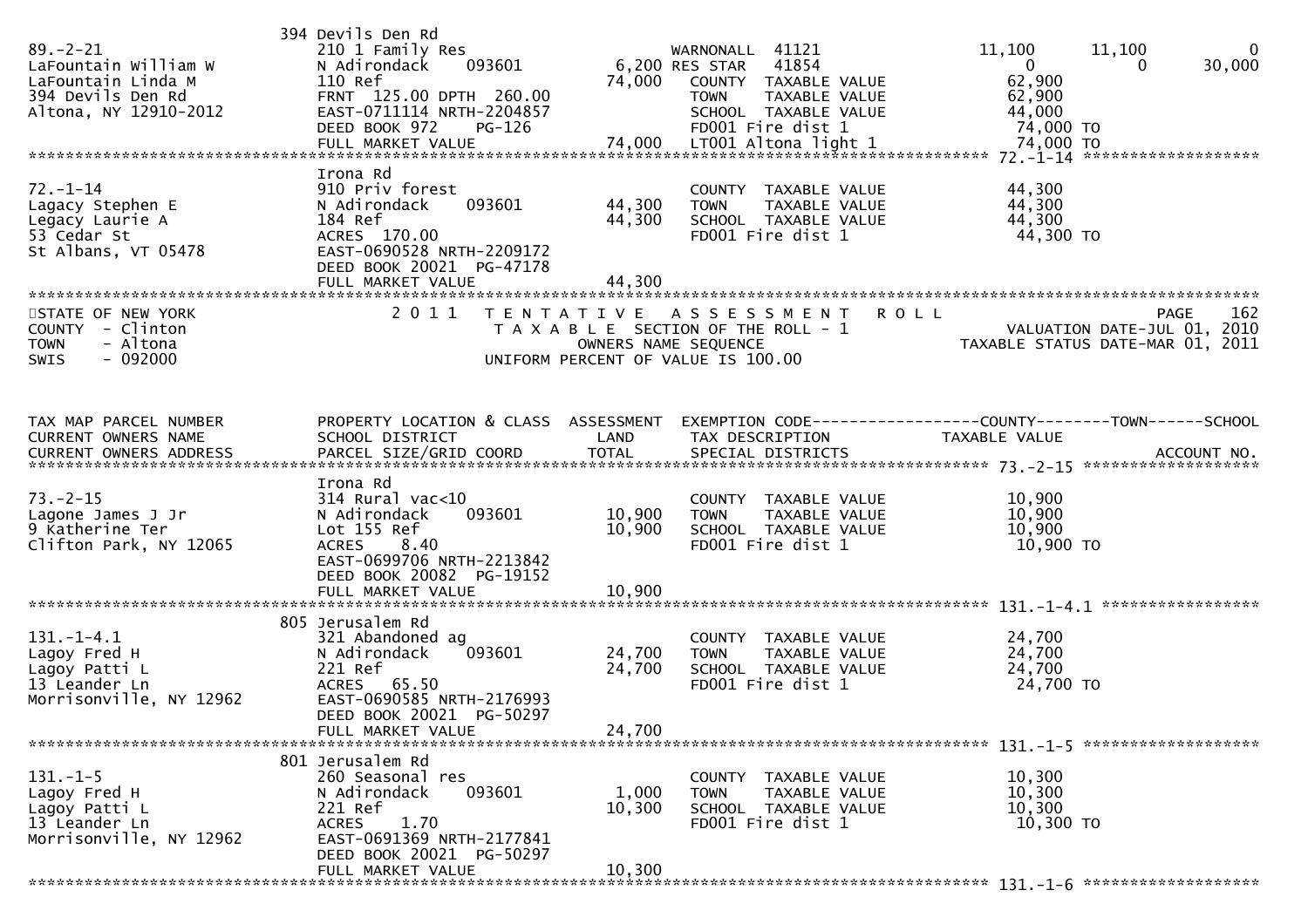| $131 - 1 - 6$<br>Lagoy Louise<br>PO Box 227<br>Altona, NY 12910                                    | 436 Alder Bend Rd<br>240 Rural res<br>N Adirondack<br>093601<br>$42$ Sg<br>32.30<br><b>ACRES</b><br>EAST-0688776 NRTH-2178836<br>DEED BOOK 20102 PG-33663<br>FULL MARKET VALUE               | 50,000<br>50,000           | 77 PCT OF VALUE USED FOR EXEMPTION PURPOSES<br>WARNONALL 41121<br>18,800 SR STAR<br>41834<br>COUNTY TAXABLE VALUE<br>TAXABLE VALUE<br><b>TOWN</b><br>SCHOOL TAXABLE VALUE<br>FD001 Fire dist 1         | 5,775<br>$\mathbf{0}$<br>44,225<br>44,225<br>$\overline{0}$<br>50,000 TO | 5,775<br>0<br>50,000<br>0                       |
|----------------------------------------------------------------------------------------------------|----------------------------------------------------------------------------------------------------------------------------------------------------------------------------------------------|----------------------------|--------------------------------------------------------------------------------------------------------------------------------------------------------------------------------------------------------|--------------------------------------------------------------------------|-------------------------------------------------|
| $131. - 1 - 8.62$<br>Lagoy Louise<br>PO Box 227<br>Altona, NY 12910                                | Alder Bend Rd E<br>312 Vac w/imprv<br>N Adirondack<br>093601<br>Lot 42 S G Patent<br>4.10<br><b>ACRES</b><br>EAST-0688193 NRTH-2177645<br>DEED BOOK 20102 PG-33663                           | 8,400<br>8,400<br>8,400    | COUNTY TAXABLE VALUE<br>TAXABLE VALUE<br><b>TOWN</b><br>SCHOOL TAXABLE VALUE<br>FD001 Fire dist 1                                                                                                      | 8,400<br>8,400<br>8,400<br>8,400 TO                                      |                                                 |
| STATE OF NEW YORK<br>COUNTY - Clinton<br>- Altona<br><b>TOWN</b><br>$-092000$<br><b>SWIS</b>       | 2011                                                                                                                                                                                         |                            | TENTATIVE ASSESSMENT<br>T A X A B L E SECTION OF THE ROLL - 1<br>OWNERS NAME SEQUENCE<br>UNIFORM PERCENT OF VALUE IS 100.00                                                                            | <b>ROLL</b><br>VALUATION DATE-JUL 01, 2010                               | 163<br>PAGE<br>TAXABLE STATUS DATE-MAR 01, 2011 |
| TAX MAP PARCEL NUMBER<br>CURRENT OWNERS NAME                                                       | PROPERTY LOCATION & CLASS ASSESSMENT<br>SCHOOL DISTRICT                                                                                                                                      | LAND                       | EXEMPTION CODE-----------------COUNTY-------TOWN------SCHOOL<br>TAX DESCRIPTION                                                                                                                        | TAXABLE VALUE                                                            |                                                 |
| $131.-1-8.1$<br>Lagoy Robert M<br>Lagoy Barbara A<br>363 Alder Bend Rd<br>Altona, NY 12935         | 363 Alder Bend Rd<br>210 1 Family Res<br>093601<br>N Adirondack<br>42 State Gore<br>5.34<br><b>ACRES</b><br>EAST-0687696 NRTH-2177395<br>DEED BOOK 20061 PG-94493<br>FULL MARKET VALUE       | 69,400<br>69,400           | CW_10_VET/ 41152<br>12,100 RES STAR<br>41854<br>COUNTY TAXABLE VALUE<br>TAXABLE VALUE<br><b>TOWN</b><br>SCHOOL TAXABLE VALUE<br>FD001 Fire dist 1                                                      | 6,315<br>$\mathbf{0}$<br>63,085<br>69,400<br>39,400<br>69,400 TO         | 0<br>0<br>$\Omega$<br>30,000                    |
| $147. - 1 - 3.2$<br>Lagoy Wallace<br>Lagoy Sandra<br>589 Jerusalem Rd<br>Ellenburg Depot, NY 12935 | 287/595 Jerusalem Rd<br>240 Rural res<br>N Adirondack<br>093601<br>Lot 223 Ref Tract<br><b>ACRES</b><br>14.80<br>EAST-0695089 NRTH-2174906<br>DEED BOOK 928<br>$PG-163$<br>FULL MARKET VALUE | 32,200<br>32,200           | 78 PCT OF VALUE USED FOR EXEMPTION PURPOSES<br>WARCOMALL 41131<br>13,600 RES STAR<br>41854<br>COUNTY TAXABLE VALUE<br><b>TAXABLE VALUE</b><br><b>TOWN</b><br>SCHOOL TAXABLE VALUE<br>FD001 Fire dist 1 | 6,279<br>$\overline{0}$<br>25,921<br>25,921<br>2,200<br>32,200 TO        | 6,279<br>$\Omega$<br>30,000<br>$\Omega$         |
| $147. - 1 - 3.1$<br>Lagoy Wayne<br>Lagoy Michelle<br>603 Jerusalem Rd<br>Ellenburg Depot, NY 12935 | 603/609 Jerusalem Rd<br>271 Mfg housings<br>093601<br>N Adirondack<br>223 Ref<br>ACRES 12.70<br>EAST-0694940 NRTH-2175232<br>DEED BOOK 928<br>PG-165<br>FULL MARKET VALUE                    | 13,000<br>21,000<br>21,000 | 41854<br>RES STAR<br>COUNTY TAXABLE VALUE<br>TAXABLE VALUE<br><b>TOWN</b><br>SCHOOL TAXABLE VALUE<br>FD001 Fire dist 1                                                                                 | $\mathbf{0}$<br>21,000<br>21,000<br>0<br>21,000 TO                       | $\mathbf 0$<br>21,000                           |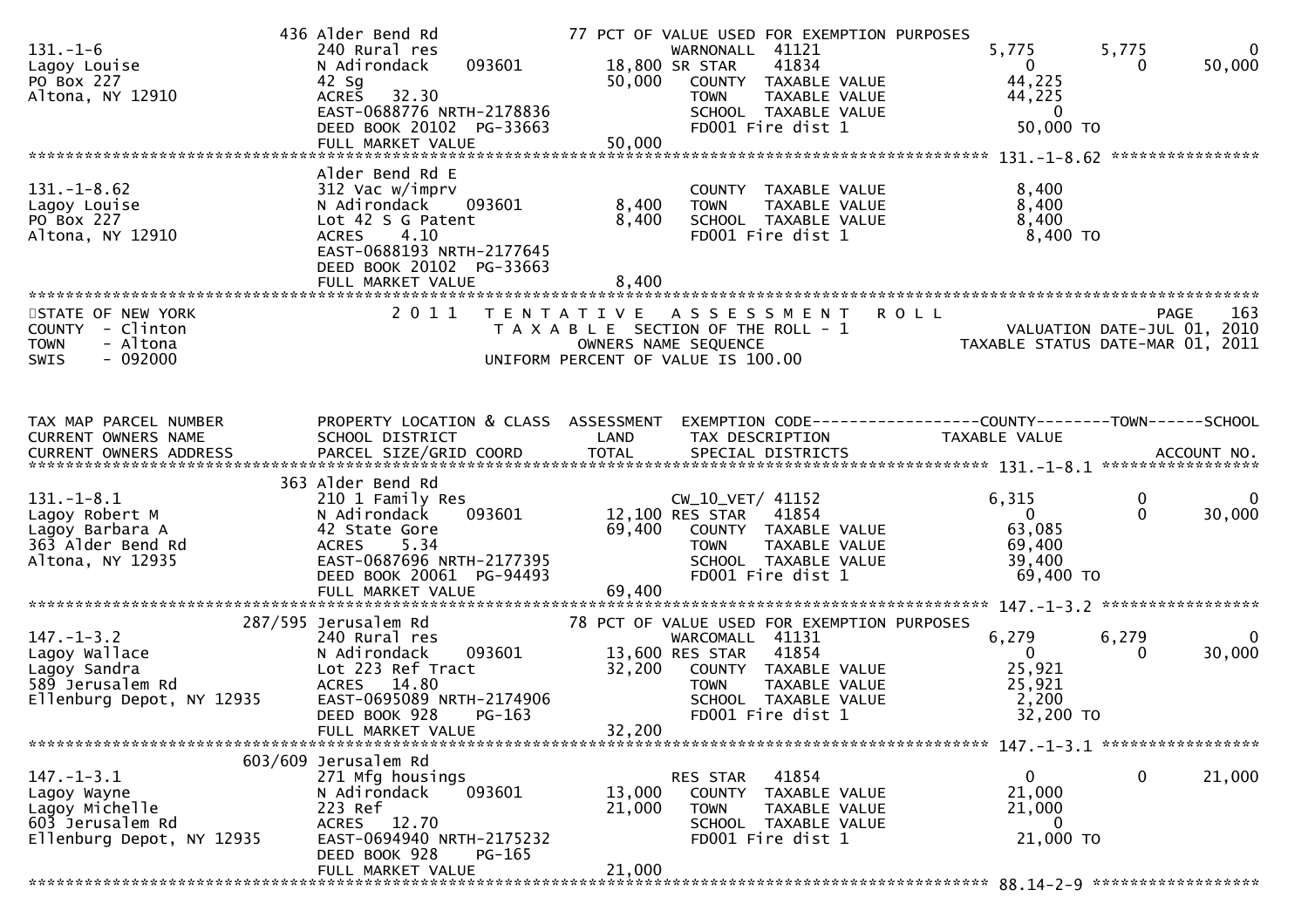| 88.14-2-9<br>Laird Daniel<br>Raird Railia<br>359 St. Antoine St<br>Chrysostome, PQ Canada JOS-IRO EAST-0698593 NRTH-2204679                 | 41 Pinewood Dr<br>260 Seasonal res<br>N Adirondack<br>093601<br>Stonewall Bk 10 Pg 123 Lo<br>FRNT 72.00 DPTH 150.00<br>DEED BOOK 20051 PG-86978<br>FULL MARKET VALUE                        | 4,700<br>9,000<br>9,000     | COUNTY TAXABLE VALUE<br>TAXABLE VALUE<br><b>TOWN</b><br>SCHOOL TAXABLE VALUE<br>FD001 Fire dist 1                                             | 9,000<br>9,000<br>9,000<br>$9,000$ TO                                           |                        |
|---------------------------------------------------------------------------------------------------------------------------------------------|---------------------------------------------------------------------------------------------------------------------------------------------------------------------------------------------|-----------------------------|-----------------------------------------------------------------------------------------------------------------------------------------------|---------------------------------------------------------------------------------|------------------------|
|                                                                                                                                             | 38 Pinewood Dr                                                                                                                                                                              |                             |                                                                                                                                               |                                                                                 |                        |
| 88.14-2-24<br>Laird Daniel<br>Strabel Julia<br>359 St. Antoine St<br>Chrysostome, PQ Canada JOS-IRO EAST-0698735 NRTH-2204739               | 311 Res vac land<br>N Adirondack 093601<br>Sub Bk 10 Pg 123 Lot 24<br>FRNT 98.06 DPTH 101.79<br>DEED BOOK 20051 PG-86978<br>FULL MARKET VALUE                                               | 3,500<br>3,500<br>3,500     | COUNTY TAXABLE VALUE<br><b>TOWN</b><br>TAXABLE VALUE<br>SCHOOL TAXABLE VALUE<br>FD001 Fire dist 1                                             | 3,500<br>3,500<br>3,500<br>$3,500$ TO                                           |                        |
|                                                                                                                                             |                                                                                                                                                                                             |                             |                                                                                                                                               |                                                                                 |                        |
| STATE OF NEW YORK<br>COUNTY - Clinton<br>- Altona<br><b>TOWN</b><br>$-092000$<br><b>SWIS</b>                                                | 2011                                                                                                                                                                                        | T E N T A T I V E           | A S S E S S M E N T R O L L<br>T A X A B L E SECTION OF THE ROLL - 1<br>OWNERS NAME SEQUENCE<br>UNIFORM PERCENT OF VALUE IS 100.00            | VALUATION DATE-JUL 01, 2010<br>TAXABLE STATUS DATE-MAR 01, 2011                 | <b>PAGE</b><br>164     |
| TAX MAP PARCEL NUMBER<br>CURRENT OWNERS NAME                                                                                                | PROPERTY LOCATION & CLASS ASSESSMENT<br>SCHOOL DISTRICT                                                                                                                                     | LAND                        | TAX DESCRIPTION                                                                                                                               | EXEMPTION CODE------------------COUNTY--------TOWN------SCHOOL<br>TAXABLE VALUE |                        |
|                                                                                                                                             | 1946 Plank Rd                                                                                                                                                                               |                             |                                                                                                                                               |                                                                                 |                        |
| $86. - 2 - 1.1$<br>Lambert Life Use Eli Joseph Jr N Adirondack<br>Lambert Life Use Sandra Lee<br>1946 Plank Rd<br>Ellenburg Depot, NY 12935 | 210 1 Family Res<br>093601<br>Bm<br>ACRES 3.40<br>EAST-0676436 NRTH-2207325<br>DEED BOOK 20082 PG-17080                                                                                     | 7,900<br>85,000             | 41834<br>SR STAR<br>COUNTY TAXABLE VALUE<br><b>TOWN</b><br>TAXABLE VALUE<br>SCHOOL TAXABLE VALUE<br>FD001 Fire dist 1                         | $\mathbf{0}$<br>85,000<br>85,000<br>24,900<br>85,000 TO                         | $\mathbf 0$<br>60,100  |
|                                                                                                                                             | FULL MARKET VALUE                                                                                                                                                                           | 85,000                      |                                                                                                                                               |                                                                                 |                        |
|                                                                                                                                             |                                                                                                                                                                                             |                             |                                                                                                                                               |                                                                                 |                        |
| $89.1 - 1 - 14$<br>Lambert Rudy R<br>Lambert Helen I<br>PO Box 23<br>Altona, NY 12910                                                       | 477/479 Devils Den Rd<br>210 1 Family Res<br>093601<br>N Adirondack<br>131 Ref Pat<br>FRNT 120.00 DPTH 297.00<br>EAST-0710755 NRTH-2206885<br>DEED BOOK 98001 PG-05458<br>FULL MARKET VALUE | 6,400<br>129,000<br>129,000 | 41834<br>SR STAR<br>COUNTY TAXABLE VALUE<br><b>TOWN</b><br>TAXABLE VALUE<br>SCHOOL TAXABLE VALUE<br>FD001 Fire dist 1<br>LT001 Altona light 1 | $\overline{0}$<br>129,000<br>129,000<br>68,900<br>129,000 TO<br>129,000 TO      | $\mathbf{0}$<br>60,100 |
|                                                                                                                                             |                                                                                                                                                                                             |                             |                                                                                                                                               |                                                                                 |                        |
| $89. - 1 - 1.1$<br>Lambert Todd<br>Bosley-Lambert Claire<br>PO Box 174<br>Altona, NY 12910                                                  | 471 Devils Den Rd<br>241 Rural res&ag<br>093601<br>N Adirondack<br>130 Ref<br>ACRES 45.80<br>EAST-0709683 NRTH-2206738<br>DEED BOOK 20072 PG-11881                                          | 20,400<br>60,800            | COUNTY TAXABLE VALUE<br>TAXABLE VALUE<br><b>TOWN</b><br>SCHOOL TAXABLE VALUE<br>FD001 Fire dist 1<br>LT001 Altona light 1                     | 60,800<br>60,800<br>60,800<br>60,800 TO<br>60,800 TO                            |                        |
|                                                                                                                                             | FULL MARKET VALUE                                                                                                                                                                           | 60,800                      |                                                                                                                                               |                                                                                 |                        |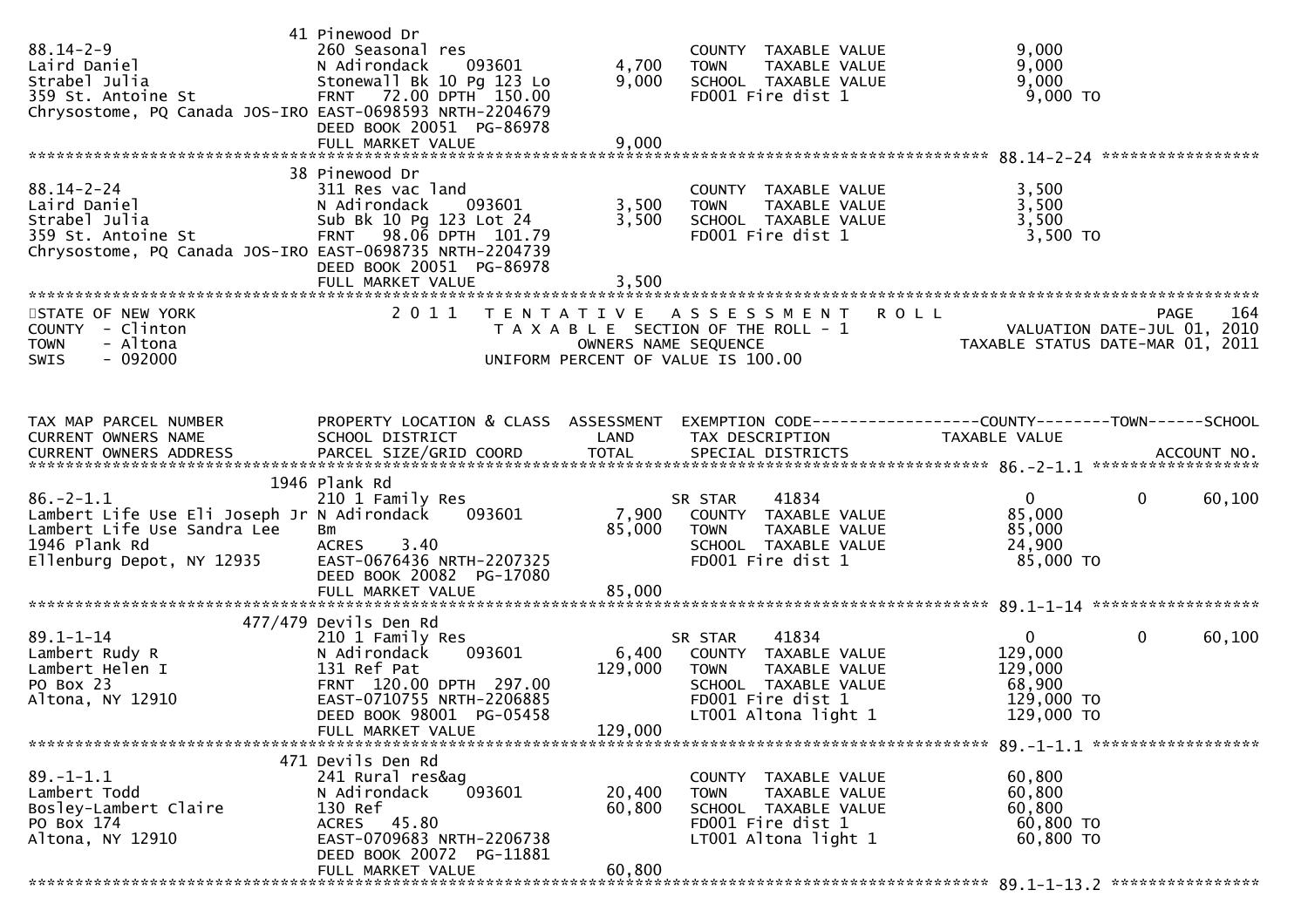| $89.1 - 1 - 13.2$<br>Lambert Todd A<br>Lambert Life Est Rudy<br>PO Box 23<br>Altona, NY 12910           | 481/483 Devils Den Rd<br>411 Apartment<br>093601<br>N Adirondack<br>Lot 131 Ref Tr<br>FRNT 96.00 DPTH 297.00<br>EAST-0710764 NRTH-2206987<br>DEED BOOK 974<br><b>PG-007</b>          | 5,500<br>130,000           | RES STAR 41854<br>COUNTY TAXABLE VALUE<br>TAXABLE VALUE<br><b>TOWN</b><br>SCHOOL TAXABLE VALUE<br>FD001 Fire dist 1<br>LT001 Altona light 1 | $\mathbf{0}$<br>130,000<br>130,000<br>104,000<br>130,000 TO<br>130,000 TO | $\mathbf 0$<br>26,000                                                          |
|---------------------------------------------------------------------------------------------------------|--------------------------------------------------------------------------------------------------------------------------------------------------------------------------------------|----------------------------|---------------------------------------------------------------------------------------------------------------------------------------------|---------------------------------------------------------------------------|--------------------------------------------------------------------------------|
|                                                                                                         | 5 Morhous Rd                                                                                                                                                                         |                            |                                                                                                                                             |                                                                           |                                                                                |
| $148. - 3 - 3$<br>Lamoy Lynda<br>5 Morhous Rd<br>Altona, NY 12910                                       | 210 1 Family Res<br>093601<br>N Adirondack<br>36 Duer<br>4.40<br><b>ACRES</b><br>EAST-0709197 NRTH-2172773<br>DEED BOOK 947<br>$PG-25$<br>FULL MARKET VALUE                          | 10,700<br>47,800<br>47,800 | 41854<br>RES STAR<br>COUNTY TAXABLE VALUE<br>TAXABLE VALUE<br><b>TOWN</b><br>SCHOOL TAXABLE VALUE<br>FD001 Fire dist 1                      | $\mathbf{0}$<br>47,800<br>47,800<br>17,800<br>47,800 TO                   | $\mathbf 0$<br>30,000                                                          |
|                                                                                                         |                                                                                                                                                                                      |                            |                                                                                                                                             |                                                                           |                                                                                |
| STATE OF NEW YORK<br>COUNTY - Clinton<br>- Altona<br><b>TOWN</b><br>- 092000<br>SWIS                    | 2011                                                                                                                                                                                 | T E N T A T I V E          | A S S E S S M E N T<br>T A X A B L E SECTION OF THE ROLL - 1<br>OWNERS NAME SEQUENCE<br>UNIFORM PERCENT OF VALUE IS 100.00                  | <b>ROLL</b>                                                               | 165<br>PAGE<br>VALUATION DATE-JUL 01, 2010<br>TAXABLE STATUS DATE-MAR 01, 2011 |
| TAX MAP PARCEL NUMBER<br>CURRENT OWNERS NAME                                                            | PROPERTY LOCATION & CLASS ASSESSMENT<br>SCHOOL DISTRICT                                                                                                                              | LAND                       | EXEMPTION CODE------------------COUNTY--------TOWN------SCHOOL<br>TAX DESCRIPTION                                                           | TAXABLE VALUE                                                             |                                                                                |
|                                                                                                         |                                                                                                                                                                                      |                            |                                                                                                                                             |                                                                           |                                                                                |
| $88.14 - 1 - 22$<br>Langevin Allan J<br>Lavigne Louise<br>5672 Bannantyne<br>Verdun, QC, Canada H4H1G9  | 34 Merrywood Dr<br>312 Vac w/imprv<br>N Adirondack<br>093601<br>Stonewall Acres Lot 22<br>80.00 DPTH 140.76<br><b>FRNT</b><br>EAST-0699909 NRTH-2203607<br>DEED BOOK 20082 PG-19224  | 4,000<br>4,100             | COUNTY TAXABLE VALUE<br>TAXABLE VALUE<br><b>TOWN</b><br>SCHOOL TAXABLE VALUE<br>FD001 Fire dist 1                                           | 4,100<br>4,100<br>4,100<br>$4,100$ TO                                     |                                                                                |
|                                                                                                         |                                                                                                                                                                                      |                            |                                                                                                                                             |                                                                           |                                                                                |
| $88.14 - 1 - 33$<br>Langevin Jean<br>Langevin Irene<br>5699 Bannantyne Ave<br>Verdun, QC, Canada H4H1G8 | 39 Birch Hill Dr<br>260 Seasonal res<br>N Adirondack<br>093601<br>Stonewall Acres Lot 33<br>92.79 DPTH 124.83<br><b>FRNT</b><br>EAST-0699524 NRTH-2203920<br>DEED BOOK 981<br>PG-127 | 4,300<br>11,000            | COUNTY TAXABLE VALUE<br><b>TOWN</b><br>TAXABLE VALUE<br>SCHOOL TAXABLE VALUE<br>FD001 Fire dist 1                                           | 11,000<br>11,000<br>11,000<br>11,000 TO                                   |                                                                                |
|                                                                                                         | FULL MARKET VALUE                                                                                                                                                                    | 11,000                     |                                                                                                                                             |                                                                           |                                                                                |
| $90. -1 - 12.2$<br>Langlois Eric<br>Langlois Kristina<br>Miner Farm Rd<br>Altona, NY 12910              | Miner Farm Rd<br>210 1 Family Res<br>093601<br>N Adirondack<br>3.63<br><b>ACRES</b><br>EAST-0728228 NRTH-2207218<br>FULL MARKET VALUE                                                | 8,100<br>99,500<br>99,500  | 41854<br>RES STAR<br>COUNTY TAXABLE VALUE<br><b>TOWN</b><br>TAXABLE VALUE<br>SCHOOL TAXABLE VALUE<br>FD001 Fire dist 1                      | $\mathbf{0}$<br>99,500<br>99,500<br>69,500<br>99,500 TO                   | 0<br>30,000<br>$135 - 1 - 5$ *********************                             |
| $135. - 1 - 5$                                                                                          | Atwood Rd<br>$314$ Rural vac<10                                                                                                                                                      |                            | COUNTY TAXABLE VALUE                                                                                                                        | 9,900                                                                     |                                                                                |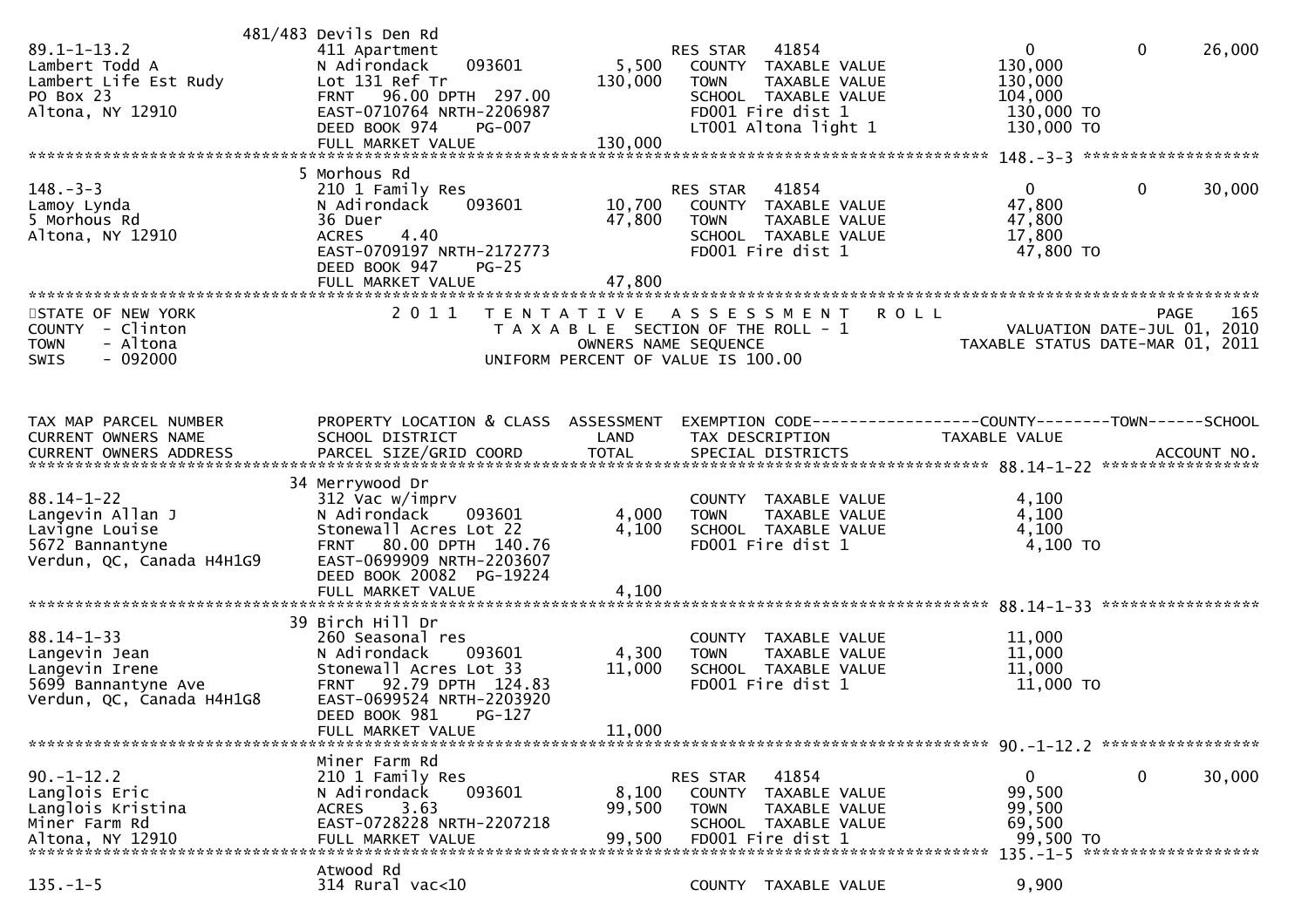| Langlois Francis<br>213 Fiske Rd<br>West Chazy, NY 12992                                           | Beekmantown Cen 092401<br>142 Ref<br>ACRES 10.00<br>EAST-0736293 NRTH-2181580<br>DEED BOOK 620<br>PG-1047                                                                                          | 9,900<br>9,900              | TAXABLE VALUE<br><b>TOWN</b><br>SCHOOL TAXABLE VALUE<br>FD001 Fire dist 1                                                                                                  | 9,900<br>9,900<br>9,900 TO                                                                 |                                  |
|----------------------------------------------------------------------------------------------------|----------------------------------------------------------------------------------------------------------------------------------------------------------------------------------------------------|-----------------------------|----------------------------------------------------------------------------------------------------------------------------------------------------------------------------|--------------------------------------------------------------------------------------------|----------------------------------|
|                                                                                                    |                                                                                                                                                                                                    |                             |                                                                                                                                                                            |                                                                                            |                                  |
| $134. - 1 - 19$<br>Langlois James<br>Langlois Deborah<br>62 Fiske Rd<br>West Chazy, NY 12992       | Purdy Rd<br>910 Priv forest<br>N Adirondack<br>093601<br>93 Duer<br>ACRES 26.40<br>EAST-0719944 NRTH-2178846<br>DEED BOOK 20102 PG-30486<br>FULL MARKET VALUE                                      | 15,500<br>15,500<br>15,500  | COUNTY TAXABLE VALUE<br><b>TOWN</b><br>TAXABLE VALUE<br>SCHOOL TAXABLE VALUE<br>FD001 Fire dist 1                                                                          | 15,500<br>15,500<br>15,500<br>15,500 TO                                                    |                                  |
| STATE OF NEW YORK<br>COUNTY - Clinton<br>- Altona<br><b>TOWN</b><br>$-092000$<br><b>SWIS</b>       | 2 0 1 1                                                                                                                                                                                            |                             | TENTATIVE ASSESSMENT<br>T A X A B L E SECTION OF THE ROLL - 1<br>OWNERS NAME SEQUENCE<br>UNIFORM PERCENT OF VALUE IS 100.00                                                | <b>ROLL</b><br>VALUATION DATE-JUL 01, 2010<br>TAXABLE STATUS DATE-MAR 01, 2011             | <b>PAGE</b><br>166               |
| TAX MAP PARCEL NUMBER<br>CURRENT OWNERS NAME<br>CURRENT OWNERS ADDRESS                             | PROPERTY LOCATION & CLASS ASSESSMENT<br>SCHOOL DISTRICT<br>PARCEL SIZE/GRID COORD                                                                                                                  | LAND<br><b>TOTAL</b>        | EXEMPTION CODE------------------COUNTY--------TOWN------SCHOOL<br>TAX DESCRIPTION<br>SPECIAL DISTRICTS                                                                     | TAXABLE VALUE                                                                              | ACCOUNT NO.                      |
| $89. - 2 - 5$<br>Langlois Leon J<br>Langlois Edra R<br>51 Old State Rd<br>Altona, NY 12910         | 51 old State Rd<br>210 1 Family Res<br>093601<br>N Adirondack<br>110 Ref<br>Title Bk 303/259 & Bk 883<br>1.25 BANK<br><b>ACRES</b><br>110<br>EAST-0713109 NRTH-2207336<br>DEED BOOK 20092 PG-25967 | 8,100<br>77,500             | 41854<br>RES STAR<br>COUNTY TAXABLE VALUE<br>TAXABLE VALUE<br><b>TOWN</b><br>SCHOOL TAXABLE VALUE<br>FD001 Fire dist 1<br>LT001 Altona light 1                             | $\overline{0}$<br>77,500<br>77,500<br>47,500<br>77,500 TO<br>77,500 TO                     | $\mathbf 0$<br>30,000            |
| $73. - 1 - 32.1$<br>LaPier Deborah L<br>417 Irona Rd<br>Altona, NY 12910                           | 417 Irona Rd<br>210 1 Family Res<br>093601<br>N Adirondack<br>Lot 155 Ref<br>FRNT 184.00 DPTH 100.00<br>EAST-0701237 NRTH-2212828<br>DEED BOOK 983<br>$PG-97$<br>FULL MARKET VALUE                 | 4,800<br>104,000<br>104,000 | 41854<br>RES STAR<br>COUNTY TAXABLE VALUE<br>TAXABLE VALUE<br><b>TOWN</b><br>SCHOOL TAXABLE VALUE<br>FD001 Fire dist 1<br>LT001 Altona light 1                             | $\mathbf{0}$<br>104,000<br>104,000<br>74,000<br>104,000 TO<br>104,000 TO                   | $\mathbf 0$<br>30,000            |
| $106. - 1 - 8.1$<br>LaPier Life Use Vergilus<br>Todd Harry Jr<br>320 Vassar Rd<br>Altona, NY 12910 | 320 Vassar Rd<br>270 Mfg housing<br>093601<br>N Adirondack<br>Lots 150 & 151 Duer's Pat<br>1.30<br><b>ACRES</b><br>EAST-0738474 NRTH-2195111<br>DEED BOOK 20031 PG-53079<br>FULL MARKET VALUE      | 37,300                      | WARCOMALL 41131<br>6,500 AGED C&T<br>41801<br>41834<br>37,300 SR STAR<br>COUNTY TAXABLE VALUE<br><b>TOWN</b><br>TAXABLE VALUE<br>SCHOOL TAXABLE VALUE<br>FD001 Fire dist 1 | 9,325<br>9,325<br>13,988<br>13,988<br>$\overline{0}$<br>13,987<br>13,987<br>0<br>37,300 TO | 0<br>$\mathbf{0}$<br>37,300<br>0 |
|                                                                                                    | 2106 Miner Farm Rd                                                                                                                                                                                 |                             | 99 PCT OF VALUE USED FOR EXEMPTION PURPOSES                                                                                                                                |                                                                                            |                                  |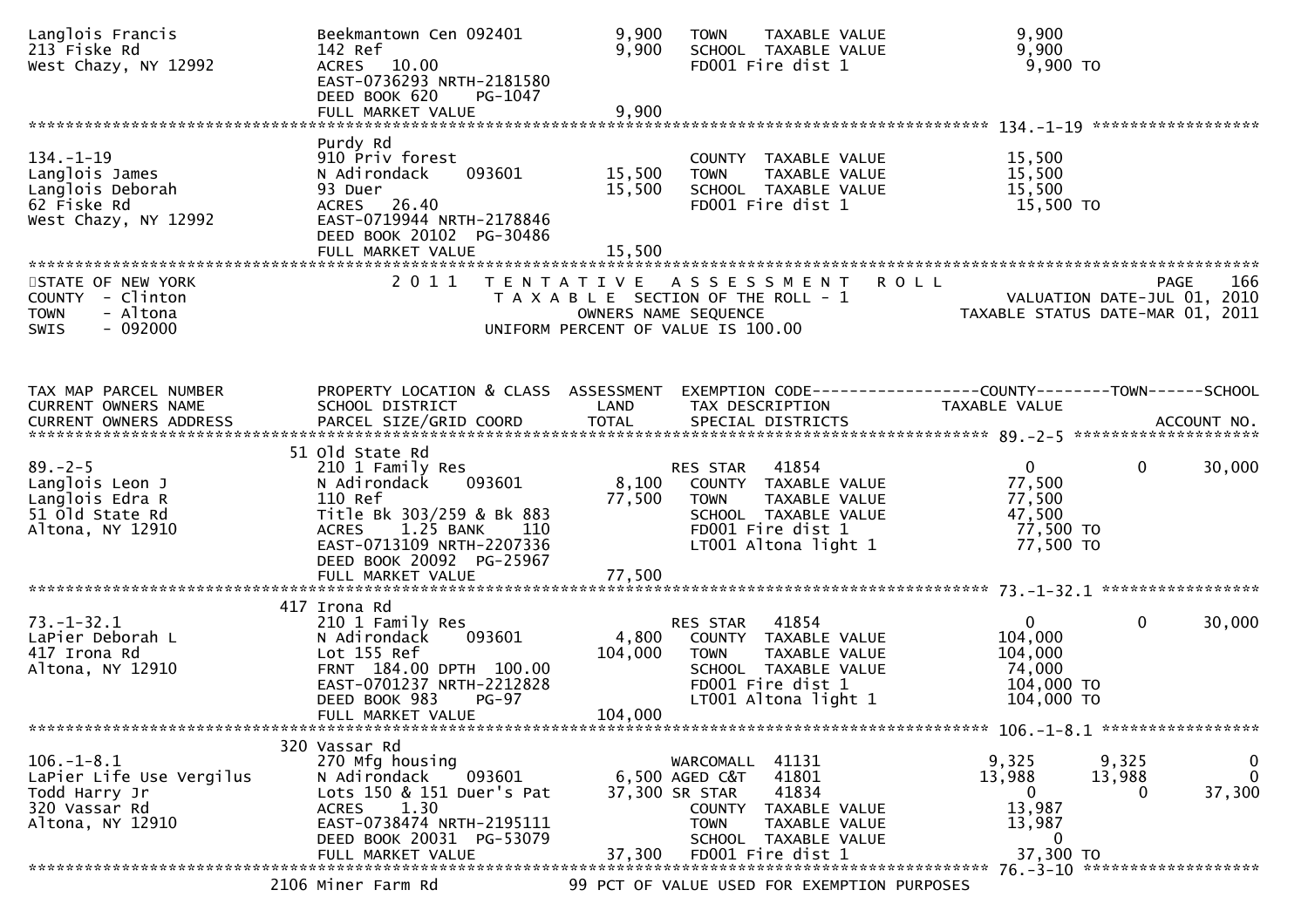| $76. - 3 - 10$<br>LaPierre James<br>LaPierre Sheila<br>2106 Miner Farm Rd<br>Altona, NY 12910                       | 270 Mfg housing<br>Northeastern Cl 092801<br>Lot 50 Ref<br>ACRES 1.10<br>EAST-0735507 NRTH-2208507<br>DEED BOOK 594<br><b>PG-102</b>                                               | 29,000                     | WARCOMALL 41131<br>6,600 RES STAR<br>41854<br>COUNTY TAXABLE VALUE<br><b>TOWN</b><br>TAXABLE VALUE<br>SCHOOL TAXABLE VALUE<br>FD001 Fire dist 1                                       | 7,178<br>$\overline{0}$<br>21,822<br>21,822<br>$\overline{0}$<br>29,000 TO               | 7,178<br>$\overline{\mathbf{0}}$<br>29,000<br>$\Omega$                         |
|---------------------------------------------------------------------------------------------------------------------|------------------------------------------------------------------------------------------------------------------------------------------------------------------------------------|----------------------------|---------------------------------------------------------------------------------------------------------------------------------------------------------------------------------------|------------------------------------------------------------------------------------------|--------------------------------------------------------------------------------|
|                                                                                                                     | FULL MARKET VALUE                                                                                                                                                                  | 29,000                     |                                                                                                                                                                                       |                                                                                          |                                                                                |
| $71.1 - 1 - 12$<br>LaPoint Gail<br>4988 Rt 11<br>Ellenburg Depot, NY 12935                                          | 4988 Rt 11<br>210 1 Family Res<br>N Adirondack<br>093601<br>Bm<br>FRNT 180.00 DPTH 205.00<br>EAST-0675751 NRTH-2213586<br>DEED BOOK 864<br><b>PG-78</b><br>FULL MARKET VALUE       | 40,100                     | AGED - ALL 41800<br>6,500 SR STAR<br>41834<br>COUNTY TAXABLE VALUE<br><b>TOWN</b><br>TAXABLE VALUE<br>SCHOOL TAXABLE VALUE<br>FD002 Ellenburg fire 21<br>40,100 LT002 Altona light 21 | 20,050<br>$\overline{0}$<br>20,050<br>20,050<br>$\overline{0}$<br>40,100 TO<br>40,100 TO | 20,050<br>20,050<br>20,050<br>$\Omega$                                         |
| STATE OF NEW YORK<br>COUNTY - Clinton<br><b>TOWN</b><br>- Altona<br>$-092000$<br><b>SWIS</b>                        | 2011                                                                                                                                                                               |                            | TENTATIVE ASSESSMENT ROLL<br>T A X A B L E SECTION OF THE ROLL - 1<br>OWNERS NAME SEQUENCE<br>UNIFORM PERCENT OF VALUE IS 100.00                                                      |                                                                                          | 167<br>PAGE<br>VALUATION DATE-JUL 01, 2010<br>TAXABLE STATUS DATE-MAR 01, 2011 |
| TAX MAP PARCEL NUMBER<br>CURRENT OWNERS NAME                                                                        | PROPERTY LOCATION & CLASS ASSESSMENT<br>SCHOOL DISTRICT                                                                                                                            | LAND                       | EXEMPTION CODE------------------COUNTY--------TOWN------SCHOOL<br>TAX DESCRIPTION                                                                                                     | <b>TAXABLE VALUE</b>                                                                     |                                                                                |
| $72. - 1 - 11.71$<br>LaPoint Troy W<br>LaPoint Amy<br>753 Irona Rd<br>Altona, NY 12910                              | 753 Irona Rd<br>210 1 Family Res<br>N Adirondack<br>093601<br>Lot 183 Ref Tr<br>ACRES 13.30<br>EAST-0693188 NRTH-2212025<br>DEED BOOK 20072 PG-6719                                | 13,200<br>165,000          | RES STAR 41854<br>COUNTY TAXABLE VALUE<br>TAXABLE VALUE<br><b>TOWN</b><br>SCHOOL TAXABLE VALUE<br>FD001 Fire dist 1                                                                   | $\overline{0}$<br>165,000<br>165,000<br>135,000<br>165,000 TO                            | 30,000<br>$\overline{0}$                                                       |
| $135. -2 - 25.2$<br>LaPointe Lori A<br>319 Recore Rd<br>West Chazy, NY 12992                                        | Recore Rd<br>$322$ Rural vac $>10$<br>Beekmantown Cen 092401<br>Lot 143 Duers<br>ACRES 10.50<br>EAST-0738628 NRTH-2178785<br>DEED BOOK 20001 PG-23934<br>FULL MARKET VALUE         | 13,800<br>13,800<br>13,800 | COUNTY TAXABLE VALUE<br>TAXABLE VALUE<br><b>TOWN</b><br>SCHOOL TAXABLE VALUE<br>FD001 Fire dist 1                                                                                     | 13,800<br>13,800<br>13,800<br>13,800 TO                                                  |                                                                                |
| $150. - 1 - 8.23$<br>LaPorte Bombard Rena M<br>Bombard Bruce N<br>97 Recore Rd<br>PO Box 57<br>West Chazy, NY 12992 | 97 Recore Rd<br>210 1 Family Res<br>093601<br>N Adirondack<br>FRNT 283.89 DPTH 165.28<br>080<br>BANK<br>EAST-0735529 NRTH-2175987<br>DEED BOOK 20011 PG-37915<br>FULL MARKET VALUE | 8,700<br>99,000<br>99,000  | 41854<br>RES STAR<br>COUNTY TAXABLE VALUE<br><b>TOWN</b><br>TAXABLE VALUE<br>SCHOOL TAXABLE VALUE<br>FD001 Fire dist 1                                                                | $\mathbf{0}$<br>99,000<br>99,000<br>69,000<br>99,000 TO                                  | $\mathbf 0$<br>30,000                                                          |
|                                                                                                                     | 8 Merrywood Dr                                                                                                                                                                     |                            |                                                                                                                                                                                       |                                                                                          |                                                                                |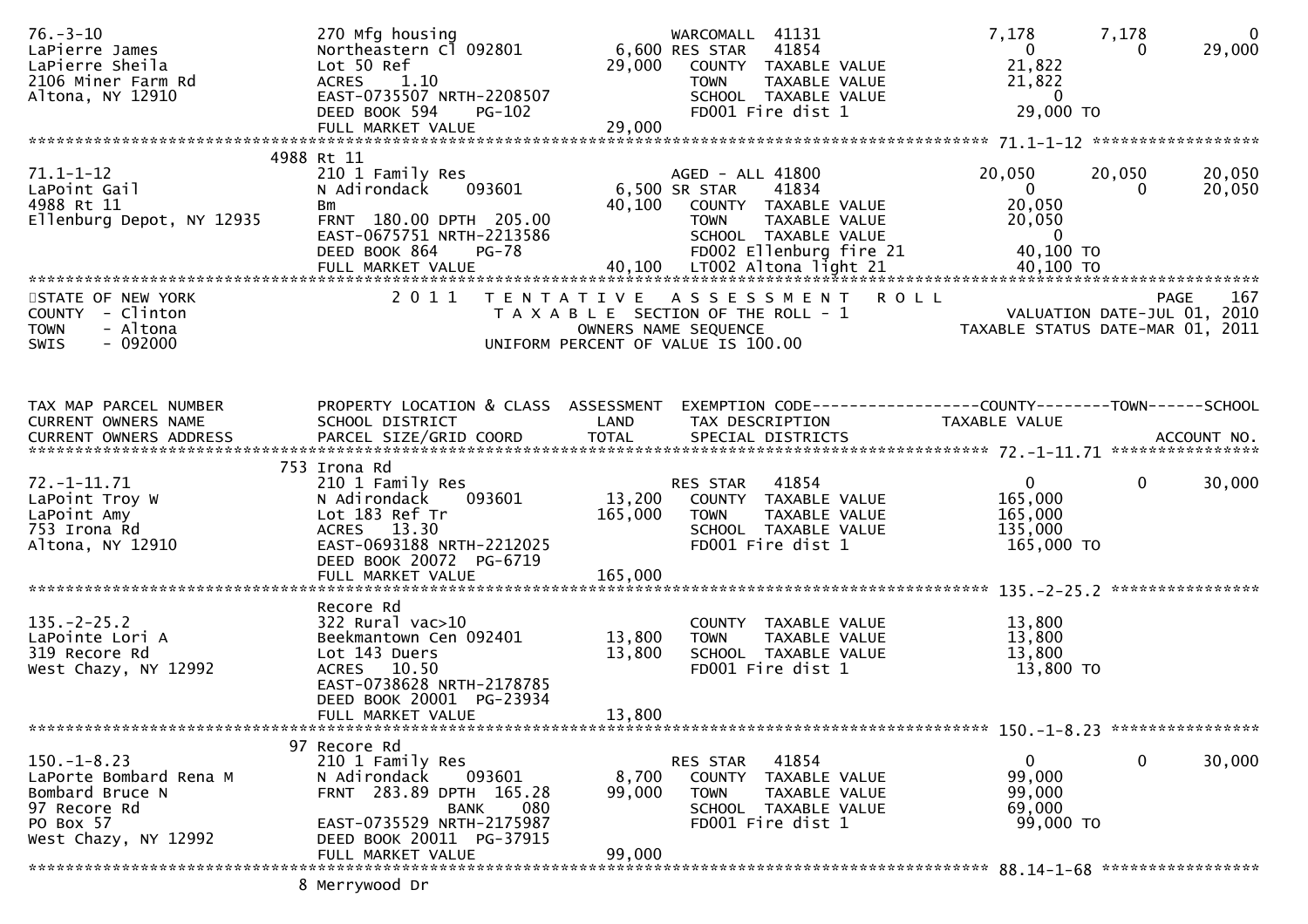| $88.14 - 1 - 68$<br>Laramie Alexander F<br>39 Bay Rd<br>Plattsburgh, NY 12901          | 270 Mfg housing<br>093601<br>N Adirondack<br>Sub Map 9 Pg 18 Lot 68<br>FRNT 91.30 DPTH 137.14<br>EAST-0700479 NRTH-2203364<br>DEED BOOK 20102 PG-33870<br>FULL MARKET VALUE                 | 4,600<br>15,300<br>15,300 | COUNTY TAXABLE VALUE<br><b>TOWN</b><br>TAXABLE VALUE<br>SCHOOL TAXABLE VALUE<br>FD001 Fire dist 1    | 15,300<br>15,300<br>15,300<br>15,300 TO                                                                                  |
|----------------------------------------------------------------------------------------|---------------------------------------------------------------------------------------------------------------------------------------------------------------------------------------------|---------------------------|------------------------------------------------------------------------------------------------------|--------------------------------------------------------------------------------------------------------------------------|
|                                                                                        |                                                                                                                                                                                             |                           |                                                                                                      |                                                                                                                          |
| $75. - 1 - 4.2$<br>Larose Gilbert<br>Larose Diane<br>PO Box 601<br>Dannemora, NY 12929 | Miner Farm Rd<br>$314$ Rural vac<10<br>N Adirondack<br>093601<br>Sub Bk 23 Pg 80 Lot Ii<br>1.46<br><b>ACRES</b><br>EAST-0729863 NRTH-2207899<br>DEED BOOK 931<br>PG-46<br>FULL MARKET VALUE | 6,500<br>6,500<br>6,500   | COUNTY TAXABLE VALUE<br>TAXABLE VALUE<br><b>TOWN</b><br>SCHOOL TAXABLE VALUE<br>FD001 Fire dist 1    | 6,500<br>6,500<br>6,500<br>6,500 TO                                                                                      |
| STATE OF NEW YORK                                                                      | 2011                                                                                                                                                                                        |                           | TENTATIVE ASSESSMENT                                                                                 | <b>ROLL</b><br><b>PAGE</b><br>168                                                                                        |
| COUNTY - Clinton<br>- Altona<br><b>TOWN</b><br>$-092000$<br><b>SWIS</b>                |                                                                                                                                                                                             | OWNERS NAME SEQUENCE      | T A X A B L E SECTION OF THE ROLL - 1<br>UNIFORM PERCENT OF VALUE IS 100.00                          | VALUATION DATE-JUL 01, 2010<br>TAXABLE STATUS DATE-MAR 01, 2011                                                          |
|                                                                                        |                                                                                                                                                                                             |                           |                                                                                                      |                                                                                                                          |
|                                                                                        |                                                                                                                                                                                             |                           |                                                                                                      |                                                                                                                          |
| TAX MAP PARCEL NUMBER<br>CURRENT OWNERS NAME                                           | SCHOOL DISTRICT                                                                                                                                                                             | LAND                      | TAX DESCRIPTION                                                                                      | PROPERTY LOCATION & CLASS ASSESSMENT EXEMPTION CODE----------------COUNTY-------TOWN------SCHOOL<br><b>TAXABLE VALUE</b> |
|                                                                                        |                                                                                                                                                                                             |                           |                                                                                                      |                                                                                                                          |
|                                                                                        |                                                                                                                                                                                             |                           |                                                                                                      |                                                                                                                          |
| $150. - 1 - 4.23$<br>Lashway Arnold<br>643 Salmon River Rd<br>Plattsburgh, NY 12901    | 148 Recore Rd<br>270 Mfg housing<br>N Adirondack<br>093601<br>Lot 129 Duers Pat<br>FRNT 100.00 DPTH 310.00<br>BANK 020<br>EAST-0736760 NRTH-2176162<br>DEED BOOK 710<br>PG-309              | 7,800<br>48,900           | COUNTY TAXABLE VALUE<br>TAXABLE VALUE<br><b>TOWN</b><br>SCHOOL TAXABLE VALUE<br>FD001 Fire dist 1    | 48,900<br>48,900<br>48,900<br>48,900 TO                                                                                  |
|                                                                                        | FULL MARKET VALUE                                                                                                                                                                           | 48,900                    |                                                                                                      |                                                                                                                          |
|                                                                                        |                                                                                                                                                                                             |                           |                                                                                                      |                                                                                                                          |
| $76. - 1 - 1.2$<br>Lashway Bernard<br>Lashway Kathy<br>9191 Rt 22<br>Mooers, NY 12958  | 9187 Rt 22<br>270 Mfg housing<br>Northeastern Cl 092801<br>Lot 49 Ref<br>FRNT 60.00 DPTH 150.00<br>EAST-0736656 NRTH-2216115<br>DEED BOOK 641<br><b>PG-692</b><br>FULL MARKET VALUE         | 3,700<br>20,400<br>20,400 | COUNTY TAXABLE VALUE<br>TAXABLE VALUE<br><b>TOWN</b><br>SCHOOL TAXABLE VALUE<br>FD001 Fire dist 1    | 20,400<br>20,400<br>20,400<br>20,400 TO                                                                                  |
|                                                                                        |                                                                                                                                                                                             |                           |                                                                                                      |                                                                                                                          |
| $72. - 1 - 15.2$<br>Lashway Chad A<br>Irona Rd<br>Ellenburg Depot, NY 12935            | Irona Rd<br>311 Res vac land<br>093601<br>N Adirondack<br>1.10<br><b>ACRES</b><br>EAST-0689533 NRTH-2212571<br>FULL MARKET VALUE                                                            | 6,500<br>6,500<br>6,500   | <b>COUNTY</b><br>TAXABLE VALUE<br>TAXABLE VALUE<br>TOWN<br>SCHOOL TAXABLE VALUE<br>FD001 Fire dist 1 | 6,500<br>6,500<br>6,500<br>6,500 TO                                                                                      |
|                                                                                        | Irona Rd                                                                                                                                                                                    |                           |                                                                                                      |                                                                                                                          |
| $72. - 1 - 17.12$                                                                      | 311 Res vac land                                                                                                                                                                            |                           | COUNTY TAXABLE VALUE                                                                                 | 6,500                                                                                                                    |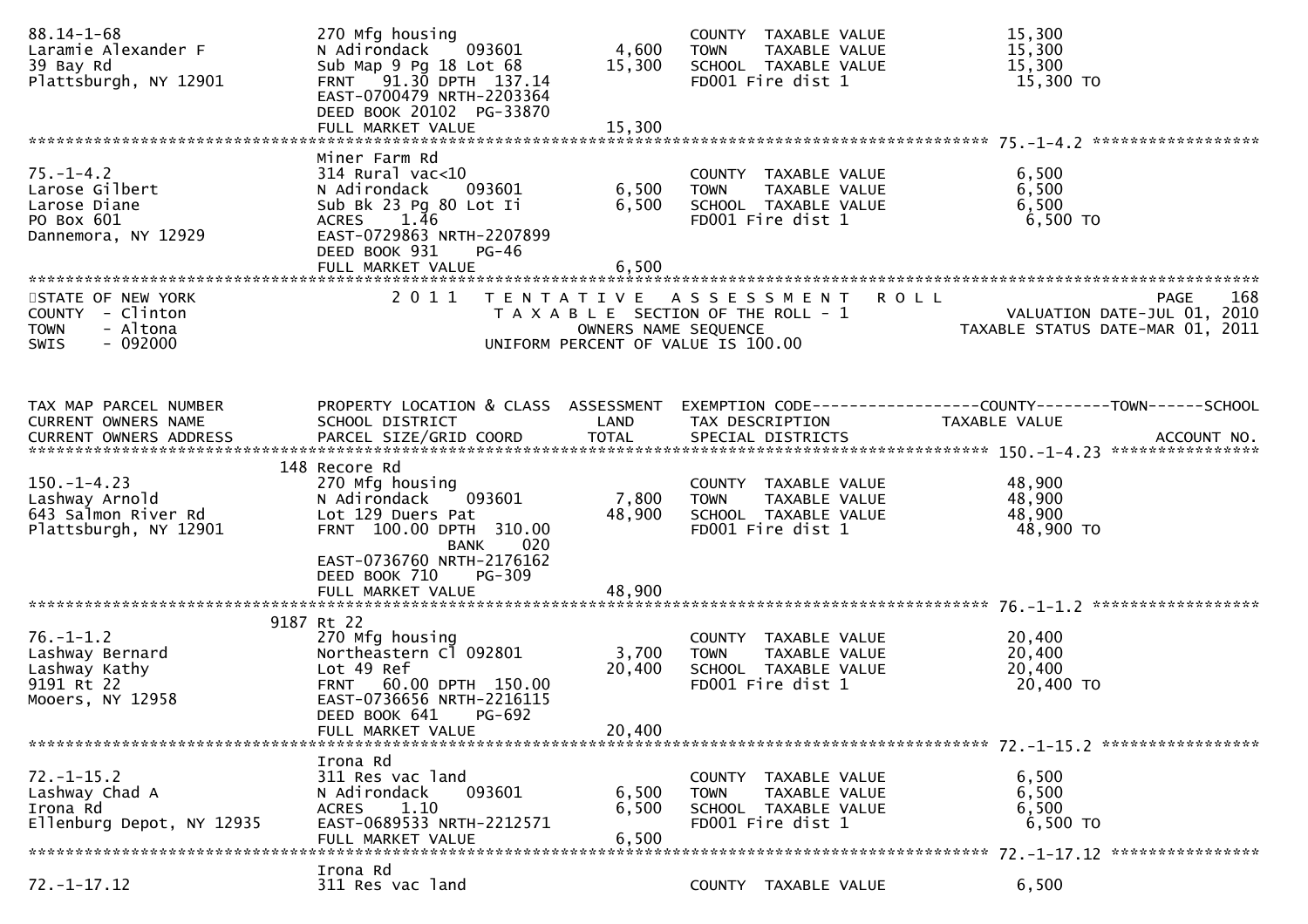| Lashway Chad A<br>922 Irona Rd<br>Ellenburg Depot, NY 12935                                                                         | N Adirondack<br>093601<br>1.40<br><b>ACRES</b><br>EAST-0689602 NRTH-2212381<br>DEED BOOK 20092 PG-27034<br>FULL MARKET VALUE                                                              | 6,500<br>6,500<br>6,500      | <b>TAXABLE VALUE</b><br><b>TOWN</b><br>SCHOOL TAXABLE VALUE<br>FD001 Fire dist 1                                                 |             | 6,500<br>6,500<br>6,500 TO                                      |        |        |
|-------------------------------------------------------------------------------------------------------------------------------------|-------------------------------------------------------------------------------------------------------------------------------------------------------------------------------------------|------------------------------|----------------------------------------------------------------------------------------------------------------------------------|-------------|-----------------------------------------------------------------|--------|--------|
| $89. - 3 - 10.1$<br>Lashway Dean<br>2806 Miner Farm Rd<br>Altona, NY 12910<br>MAY BE SUBJECT TO PAYMENT<br>UNDER RPTL483 UNTIL 2018 | 2875 Miner Farm Rd<br>312 Vac w/imprv<br>093601<br>N Adirondack<br>Lot 106 Ref<br>ACRES 363.20<br>EAST-0717343 NRTH-2205179<br>DEED BOOK 1032<br>PG-179<br>FULL MARKET VALUE              | 72,800<br>112,800<br>112,800 | 10 YR AGR 41700<br>COUNTY TAXABLE VALUE<br>TAXABLE VALUE<br><b>TOWN</b><br>SCHOOL TAXABLE VALUE<br>FD001 Fire dist 1             |             | 40,000<br>72,800<br>72,800<br>72,800<br>112,800 TO              | 40,000 | 40,000 |
| STATE OF NEW YORK<br>COUNTY - Clinton<br>- Altona<br><b>TOWN</b><br>$-092000$<br><b>SWIS</b>                                        | 2011                                                                                                                                                                                      |                              | TENTATIVE ASSESSMENT<br>T A X A B L E SECTION OF THE ROLL - 1<br>OWNERS NAME SEQUENCE<br>UNIFORM PERCENT OF VALUE IS 100.00      | <b>ROLL</b> | VALUATION DATE-JUL 01, 2010<br>TAXABLE STATUS DATE-MAR 01, 2011 | PAGE   | 169    |
| TAX MAP PARCEL NUMBER<br>CURRENT OWNERS NAME                                                                                        | PROPERTY LOCATION & CLASS ASSESSMENT<br>SCHOOL DISTRICT                                                                                                                                   | LAND                         | EXEMPTION CODE-----------------COUNTY-------TOWN------SCHOOL<br>TAX DESCRIPTION                                                  |             | TAXABLE VALUE                                                   |        |        |
| $89. - 3 - 10.3$<br>Lashway Dean<br>Lashway Kim<br>2806 Miner Farm Rd<br>Altona, NY 12910                                           | 2797 Miner Farm Rd<br>$314$ Rural vac<10<br>N Adirondack<br>093601<br>Lot 106 Ref<br>ACRES 1.50<br>EAST-0718874 NRTH-2207646<br>DEED BOOK 968<br>$PG-333$<br>FULL MARKET VALUE            | 6,600<br>6,600<br>6,600      | COUNTY TAXABLE VALUE<br>TAXABLE VALUE<br><b>TOWN</b><br>SCHOOL TAXABLE VALUE<br>FD001 Fire dist 1                                |             | 6,600<br>6,600<br>6,600<br>6,600 TO                             |        |        |
| $74. - 1 - 21.1$<br>Lashway Dean H<br>Lashway Kimberly A<br>2806 Miner Farm Rd<br>Altona, NY 12910                                  | 2788 Miner Farm Rd<br>240 Rural res<br>N Adirondack<br>093601<br>Lot 105 Ref Tract<br>ACRES 32.20<br>EAST-0719194 NRTH-2208551<br>DEED BOOK 20102 PG-30884<br>FULL MARKET VALUE           | 18,700<br>65,400<br>65,400   | COUNTY TAXABLE VALUE<br>TAXABLE VALUE<br><b>TOWN</b><br>SCHOOL TAXABLE VALUE<br>FD001 Fire dist 1                                |             | 65,400<br>65,400<br>65,400<br>65,400 TO                         |        |        |
| $74. - 1 - 21.4$<br>Lashway Dean H<br>Lashway Kimberly<br>2806 Miner Farm Rd<br>Altona, NY 12910                                    | 2806 Miner Farm Rd<br>210 1 Family Res<br>093601<br>N Adirondack<br>Lot 105 Ref Tr<br><b>ACRES</b><br>1.50<br>EAST-0718825 NRTH-2207936<br>DEED BOOK 728<br>$PG-244$<br>FULL MARKET VALUE | 6,800<br>138,900<br>138.900  | 41854<br>RES STAR<br>TAXABLE VALUE<br><b>COUNTY</b><br><b>TOWN</b><br>TAXABLE VALUE<br>SCHOOL TAXABLE VALUE<br>FD001 Fire dist 1 |             | $\mathbf{0}$<br>138,900<br>138,900<br>108,900<br>138,900 TO     | 0      | 30,000 |
| $74. - 1 - 21.6$<br>Lashway Dean H                                                                                                  | Miner Farm Rd<br>$314$ Rural vac< $10$<br>N Adirondack<br>093601                                                                                                                          | 11,300                       | <b>COUNTY</b><br>TAXABLE VALUE<br><b>TOWN</b><br>TAXABLE VALUE                                                                   |             | 11,300<br>11,300                                                |        |        |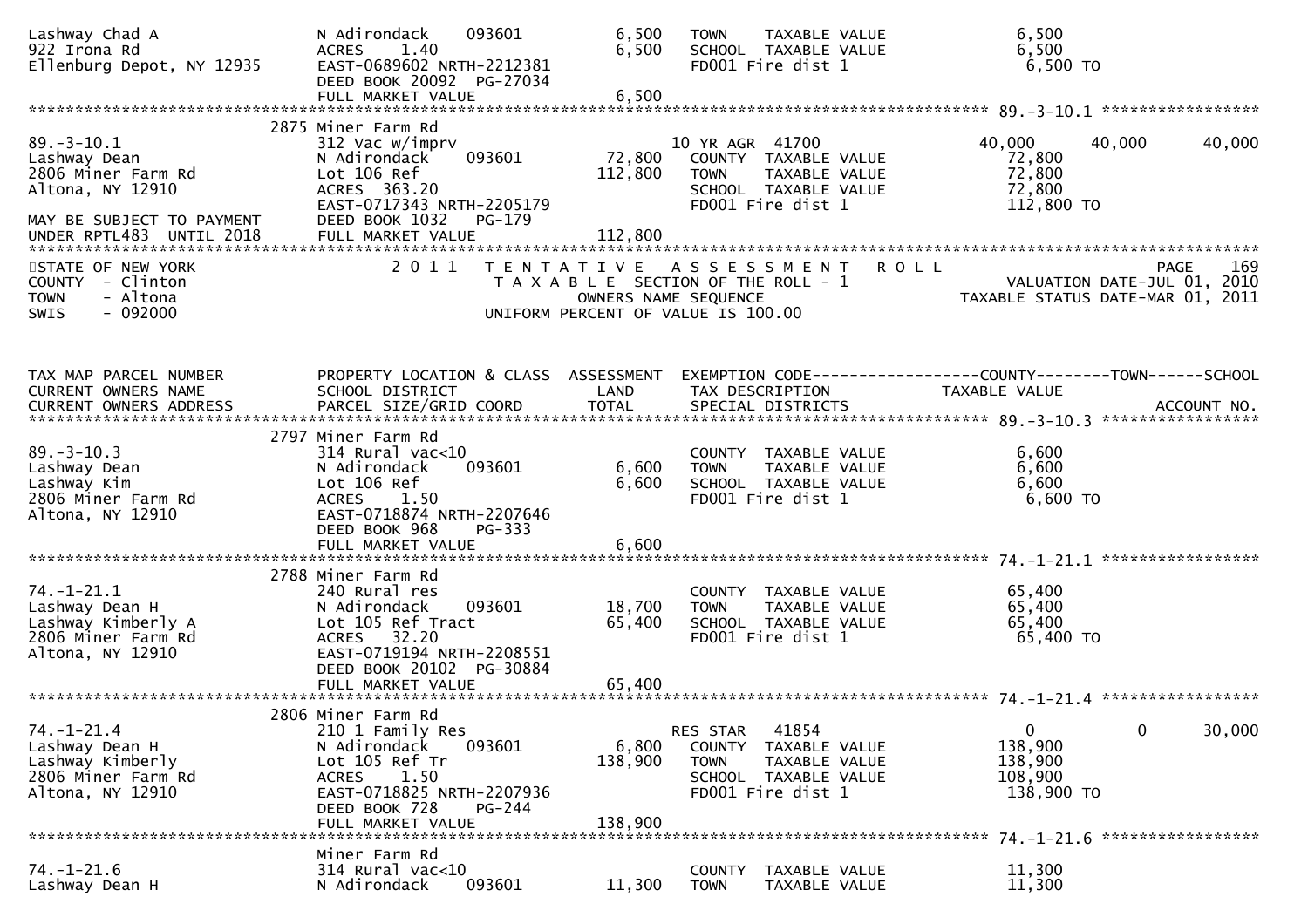| 96 Brunell Rd<br>$89. - 3 - 21.3$<br>270 Mfg housing<br>31,700<br>COUNTY TAXABLE VALUE<br>22,400<br>31,700<br>093601<br>TAXABLE VALUE<br>Lashway Dean H<br>N Adirondack<br><b>TOWN</b><br>31,700<br>31,700<br>Lashway Kim A<br>Lot 110 Ref Tract<br>SCHOOL TAXABLE VALUE<br>31,700 TO<br>ACRES 40.00<br>FD001 Fire dist 1<br>2806 Miner Farm Rd<br>LT001 Altona light 1<br>31,700 TO<br>PO Box 234<br>EAST-0714520 NRTH-2205484<br>Altona, NY 12910<br>DEED BOOK 20092 PG-22879<br>2011<br><b>ROLL</b><br>170<br>STATE OF NEW YORK<br>TENTATIVE ASSESSMENT<br><b>PAGE</b><br>COUNTY - Clinton<br>VALUATION DATE-JUL 01, 2010<br>T A X A B L E SECTION OF THE ROLL - 1<br><b>TOWN</b><br>- Altona<br>OWNERS NAME SEQUENCE<br>TAXABLE STATUS DATE-MAR 01, 2011<br>$-092000$<br><b>SWIS</b><br>UNIFORM PERCENT OF VALUE IS 100.00<br>TAX MAP PARCEL NUMBER<br>PROPERTY LOCATION & CLASS ASSESSMENT<br>EXEMPTION CODE------------------COUNTY--------TOWN------SCHOOL<br>LAND<br>CURRENT OWNERS NAME<br>SCHOOL DISTRICT<br>TAX DESCRIPTION<br>TAXABLE VALUE<br>921-922 Irona Rd<br>$72. - 1 - 11.21$<br>2,123<br>2,123<br>AGRI DISTR 41720<br>2,123<br>112 Dairy farm<br>093601<br>46,500<br>Lashway Estate Lucille<br>295,877<br>N Adirondack<br>COUNTY TAXABLE VALUE<br>295,877<br>882 Irona Rd<br>192 Ref<br>298,000<br>TAXABLE VALUE<br><b>TOWN</b><br>Ellenburg Depot, NY 12935<br>295,877<br>ACRES 126.00<br>SCHOOL TAXABLE VALUE<br>298,000 TO<br>EAST-0689193 NRTH-2212637<br>FD001 Fire dist 1<br>DEED BOOK 863<br>$PG-73$<br>MAY BE SUBJECT TO PAYMENT<br>FULL MARKET VALUE<br>298,000<br>UNDER AGDIST LAW TIL 2015<br>Irona Rd<br>$72. - 1 - 7.1$<br>AGRI DISTR 41720<br>11,804<br>11,804<br>11,804<br>105 Vac farmland<br>52,796<br>Lashway Estate Lucille E<br>61,100<br>N Adirondack<br>093601<br>COUNTY TAXABLE VALUE<br>882 Irona Rd<br>192 Ref<br>64,600<br>52,796<br><b>TOWN</b><br>TAXABLE VALUE<br>Ellenburg Depot, NY 12935<br>Also Deed Bk 813 Pg 279<br>52,796<br>SCHOOL TAXABLE VALUE<br>ACRES 181.10<br>FD001 Fire dist 1<br>64,600 TO<br>EAST-0686825 NRTH-2214012<br>MAY BE SUBJECT TO PAYMENT<br>UNDER AGDIST LAW TIL 2015<br>DEED BOOK 863<br>$PG-73$<br>64,600<br>FULL MARKET VALUE<br>457 Devils Den Rd<br>9,300<br>9,300<br>$89. - 1 - 2$<br>210 1 Family Res<br>41121<br>WARNONALL<br>$\bf{0}$<br>60,100<br>N Adirondack<br>093601<br>4,600 SR STAR<br>41834<br>0<br>Lashway Francis M<br>52,700<br>Lashway Patricia<br>Lot 131 Pat Ref<br>62,000<br>COUNTY TAXABLE VALUE<br>FRNT 100.00 DPTH 100.00<br>PO Box 56<br>52,700<br><b>TOWN</b><br>TAXABLE VALUE<br>Altona, NY 12910<br>EAST-0710853 NRTH-2206409<br>1,900<br>SCHOOL TAXABLE VALUE<br>FD001 Fire dist 1<br>62,000 TO<br>DEED BOOK 465<br>$PG-28$<br>LT001 Altona light 1<br>FULL MARKET VALUE<br>62,000<br>62,000 TO<br>****************<br>72.-1-11.22<br>874/882 Irona Rd | Lashway Kim A<br>2806 Miner Farm Rd<br>Altona, NY 12910 | Lot 105 Ref Tract<br><b>ACRES</b><br>9.00<br>EAST-0718526 NRTH-2208516<br>DEED BOOK 20082 PG-14774<br>FULL MARKET VALUE | 11,300<br>11,300 | SCHOOL TAXABLE VALUE<br>FD001 Fire dist 1 | 11,300<br>11,300 TO        |  |
|---------------------------------------------------------------------------------------------------------------------------------------------------------------------------------------------------------------------------------------------------------------------------------------------------------------------------------------------------------------------------------------------------------------------------------------------------------------------------------------------------------------------------------------------------------------------------------------------------------------------------------------------------------------------------------------------------------------------------------------------------------------------------------------------------------------------------------------------------------------------------------------------------------------------------------------------------------------------------------------------------------------------------------------------------------------------------------------------------------------------------------------------------------------------------------------------------------------------------------------------------------------------------------------------------------------------------------------------------------------------------------------------------------------------------------------------------------------------------------------------------------------------------------------------------------------------------------------------------------------------------------------------------------------------------------------------------------------------------------------------------------------------------------------------------------------------------------------------------------------------------------------------------------------------------------------------------------------------------------------------------------------------------------------------------------------------------------------------------------------------------------------------------------------------------------------------------------------------------------------------------------------------------------------------------------------------------------------------------------------------------------------------------------------------------------------------------------------------------------------------------------------------------------------------------------------------------------------------------------------------------------------------------------------------------------------------------------------------------------------------------------------------------------------------------------------------------------------------------------------------|---------------------------------------------------------|-------------------------------------------------------------------------------------------------------------------------|------------------|-------------------------------------------|----------------------------|--|
|                                                                                                                                                                                                                                                                                                                                                                                                                                                                                                                                                                                                                                                                                                                                                                                                                                                                                                                                                                                                                                                                                                                                                                                                                                                                                                                                                                                                                                                                                                                                                                                                                                                                                                                                                                                                                                                                                                                                                                                                                                                                                                                                                                                                                                                                                                                                                                                                                                                                                                                                                                                                                                                                                                                                                                                                                                                                     |                                                         |                                                                                                                         |                  |                                           |                            |  |
|                                                                                                                                                                                                                                                                                                                                                                                                                                                                                                                                                                                                                                                                                                                                                                                                                                                                                                                                                                                                                                                                                                                                                                                                                                                                                                                                                                                                                                                                                                                                                                                                                                                                                                                                                                                                                                                                                                                                                                                                                                                                                                                                                                                                                                                                                                                                                                                                                                                                                                                                                                                                                                                                                                                                                                                                                                                                     |                                                         |                                                                                                                         |                  |                                           |                            |  |
|                                                                                                                                                                                                                                                                                                                                                                                                                                                                                                                                                                                                                                                                                                                                                                                                                                                                                                                                                                                                                                                                                                                                                                                                                                                                                                                                                                                                                                                                                                                                                                                                                                                                                                                                                                                                                                                                                                                                                                                                                                                                                                                                                                                                                                                                                                                                                                                                                                                                                                                                                                                                                                                                                                                                                                                                                                                                     |                                                         |                                                                                                                         |                  |                                           |                            |  |
|                                                                                                                                                                                                                                                                                                                                                                                                                                                                                                                                                                                                                                                                                                                                                                                                                                                                                                                                                                                                                                                                                                                                                                                                                                                                                                                                                                                                                                                                                                                                                                                                                                                                                                                                                                                                                                                                                                                                                                                                                                                                                                                                                                                                                                                                                                                                                                                                                                                                                                                                                                                                                                                                                                                                                                                                                                                                     |                                                         |                                                                                                                         |                  |                                           |                            |  |
|                                                                                                                                                                                                                                                                                                                                                                                                                                                                                                                                                                                                                                                                                                                                                                                                                                                                                                                                                                                                                                                                                                                                                                                                                                                                                                                                                                                                                                                                                                                                                                                                                                                                                                                                                                                                                                                                                                                                                                                                                                                                                                                                                                                                                                                                                                                                                                                                                                                                                                                                                                                                                                                                                                                                                                                                                                                                     |                                                         |                                                                                                                         |                  |                                           |                            |  |
|                                                                                                                                                                                                                                                                                                                                                                                                                                                                                                                                                                                                                                                                                                                                                                                                                                                                                                                                                                                                                                                                                                                                                                                                                                                                                                                                                                                                                                                                                                                                                                                                                                                                                                                                                                                                                                                                                                                                                                                                                                                                                                                                                                                                                                                                                                                                                                                                                                                                                                                                                                                                                                                                                                                                                                                                                                                                     |                                                         |                                                                                                                         |                  |                                           |                            |  |
|                                                                                                                                                                                                                                                                                                                                                                                                                                                                                                                                                                                                                                                                                                                                                                                                                                                                                                                                                                                                                                                                                                                                                                                                                                                                                                                                                                                                                                                                                                                                                                                                                                                                                                                                                                                                                                                                                                                                                                                                                                                                                                                                                                                                                                                                                                                                                                                                                                                                                                                                                                                                                                                                                                                                                                                                                                                                     |                                                         |                                                                                                                         |                  |                                           |                            |  |
|                                                                                                                                                                                                                                                                                                                                                                                                                                                                                                                                                                                                                                                                                                                                                                                                                                                                                                                                                                                                                                                                                                                                                                                                                                                                                                                                                                                                                                                                                                                                                                                                                                                                                                                                                                                                                                                                                                                                                                                                                                                                                                                                                                                                                                                                                                                                                                                                                                                                                                                                                                                                                                                                                                                                                                                                                                                                     | $72. - 1 - 11.22$                                       | 210 1 Family Res                                                                                                        |                  | RES STAR<br>41854                         | 0<br>$\mathbf 0$<br>30,000 |  |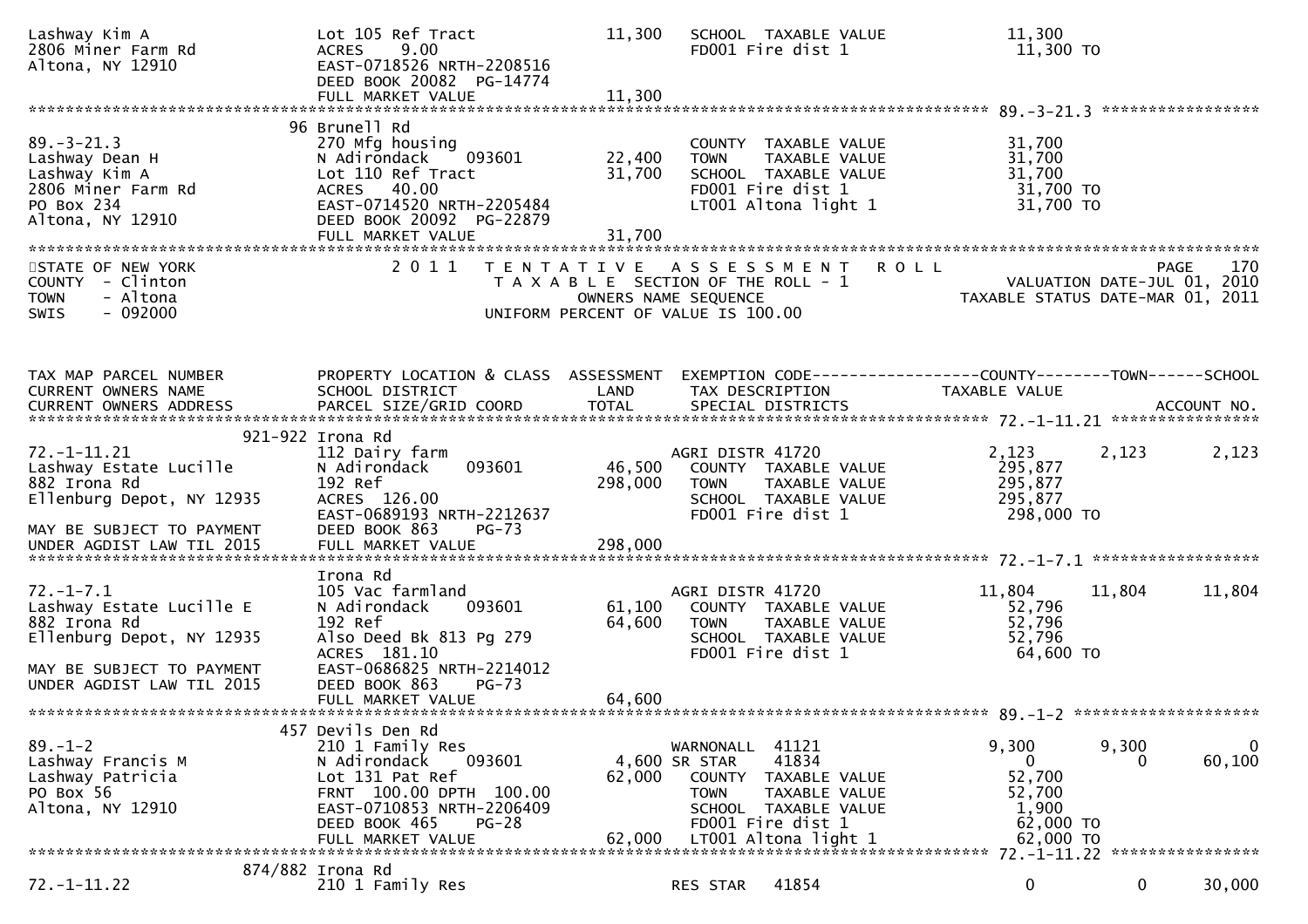| Lashway Gary<br>Lashway Amber<br>882 Irona Rd<br>Ellenburg Depot, NY 12935                                                                             | N Adirondack<br>093601<br>Lot 183 Ref Tr<br><b>ACRES</b><br>3.00<br>EAST-0690312 NRTH-2212632<br>DEED BOOK 982<br>PG-163            | 7,700<br>225,000        | <b>TOWN</b><br>FD001 Fire dist 1                                                                                            | COUNTY TAXABLE VALUE<br>TAXABLE VALUE<br>SCHOOL TAXABLE VALUE                                              | 225,000<br>225,000<br>195,000<br>225,000 TO                                            |                                                                          |
|--------------------------------------------------------------------------------------------------------------------------------------------------------|-------------------------------------------------------------------------------------------------------------------------------------|-------------------------|-----------------------------------------------------------------------------------------------------------------------------|------------------------------------------------------------------------------------------------------------|----------------------------------------------------------------------------------------|--------------------------------------------------------------------------|
|                                                                                                                                                        | Irona Rd                                                                                                                            |                         |                                                                                                                             |                                                                                                            |                                                                                        |                                                                          |
| $72. - 1 - 15.3$<br>Lashway Gary A<br>Lashway Amber<br>Irona Rd                                                                                        | 311 Res vac land<br>N Adirondack<br>093601<br>1.60<br>ACRES<br>EAST-0690076 NRTH-2212429                                            | 6,600<br>6,600<br>6,600 | <b>TOWN</b><br>FD001 Fire dist 1                                                                                            | COUNTY TAXABLE VALUE<br>TAXABLE VALUE<br>SCHOOL TAXABLE VALUE                                              | 6,600<br>6,600<br>6,600<br>6,600 TO                                                    |                                                                          |
| STATE OF NEW YORK<br>COUNTY - Clinton<br>- Altona<br><b>TOWN</b><br>$-092000$<br>SWIS                                                                  | 2011                                                                                                                                |                         | TENTATIVE ASSESSMENT<br>T A X A B L E SECTION OF THE ROLL - 1<br>OWNERS NAME SEQUENCE<br>UNIFORM PERCENT OF VALUE IS 100.00 |                                                                                                            | <b>ROLL</b>                                                                            | <b>PAGE</b><br>171<br>VALUATION DATE-JUL 01, 2010                        |
| TAX MAP PARCEL NUMBER<br>CURRENT OWNERS NAME<br>CURRENT OWNERS ADDRESS FARCEL SIZE/GRID COORD TOTAL SPECIAL DISTRICTS FOR THE SPECIAL POST ACCOUNT NO. | PROPERTY LOCATION & CLASS ASSESSMENT<br>SCHOOL DISTRICT                                                                             | LAND                    | TAX DESCRIPTION                                                                                                             |                                                                                                            | EXEMPTION        CODE------------------COUNTY--------TOWN------SCHOOL<br>TAXABLE VALUE |                                                                          |
| $76. - 1 - 2$                                                                                                                                          | 9191 Rt 22<br>210 1 Family Res                                                                                                      |                         | RES STAR 41854                                                                                                              |                                                                                                            | $\mathbf{0}$                                                                           | $\mathbf 0$<br>30,000                                                    |
| Lashway Kathy A<br>9191 Rt 22<br>Mooers, NY 12958                                                                                                      | Northeastern Cl 092801<br>49 Ref<br>FRNT 125.00 DPTH 165.00<br>EAST-0736694 NRTH-2216206<br>DEED BOOK 808<br>PG-126                 | 43,200                  | <b>TOWN</b><br>FD001 Fire dist 1                                                                                            | 5,000 COUNTY TAXABLE VALUE<br>TAXABLE VALUE<br>SCHOOL TAXABLE VALUE                                        | 43,200<br>43,200<br>13,200<br>43,200 TO                                                |                                                                          |
|                                                                                                                                                        |                                                                                                                                     |                         |                                                                                                                             |                                                                                                            |                                                                                        |                                                                          |
| $71. - 4 - 10.21$<br>Lashway Leo<br>Lashway Marjorie<br>4881 Rt 11                                                                                     | 4881 Rt 11<br>240 Rural res<br>093601<br>N Adirondack<br>Bm<br>ACRES 5.70                                                           |                         | WARNONALL 41121<br>9,800 WARDISALL 41141<br>115,000 SR STAR                                                                 | 97 PCT OF VALUE USED FOR EXEMPTION PURPOSES<br>41834<br>COUNTY TAXABLE VALUE                               | 16,733<br>16,733<br>$\overline{0}$<br>81,534                                           | 16,733<br>$\mathbf{0}$<br>$\overline{0}$<br>16,733<br>60,100<br>$\Omega$ |
| Ellenburg Depot, NY 12935                                                                                                                              | EAST-0678385 NRTH-2213077<br>DEED BOOK 582<br>PG-1106<br>FULL MARKET VALUE                                                          |                         | <b>TOWN</b>                                                                                                                 | TAXABLE VALUE<br>SCHOOL TAXABLE VALUE<br>115,000 FD002 Ellenburg fire 21<br>LT002 Altona light 21          | 81,534<br>54,900<br>115,000 TO<br>115,000 TO                                           |                                                                          |
|                                                                                                                                                        | Rt 11                                                                                                                               |                         |                                                                                                                             |                                                                                                            |                                                                                        |                                                                          |
| $71. -4 - 10.22$<br>Lashway Leo R<br>Lashway Marjorie L<br>4881 Rt 11<br>Ellenburg Depot, NY 12935                                                     | $314$ Rural vac<10<br>N Adirondack<br>093601<br>Bm<br><b>ACRES</b><br>5.50<br>EAST-0678557 NRTH-2212554<br>DEED BOOK 20082 PG-15912 | 3,900<br>3,900          | <b>COUNTY</b><br><b>TOWN</b>                                                                                                | TAXABLE VALUE<br>TAXABLE VALUE<br>SCHOOL TAXABLE VALUE<br>FD002 Ellenburg fire 21<br>LT002 Altona light 21 | 3,900<br>3,900<br>3,900<br>3,900 TO<br>3,900 TO                                        |                                                                          |
|                                                                                                                                                        | FULL MARKET VALUE                                                                                                                   | 3,900                   |                                                                                                                             |                                                                                                            |                                                                                        |                                                                          |
| $87. - 1 - 9.4$<br>Lashway Leonard 4/28/99                                                                                                             | 5422/5434 Military Tpke<br>271 Mfg housings<br>N Adirondack<br>093601                                                               | 24,600                  | COUNTY<br><b>TOWN</b>                                                                                                       | TAXABLE VALUE<br>TAXABLE VALUE                                                                             | 66,800<br>66,800                                                                       |                                                                          |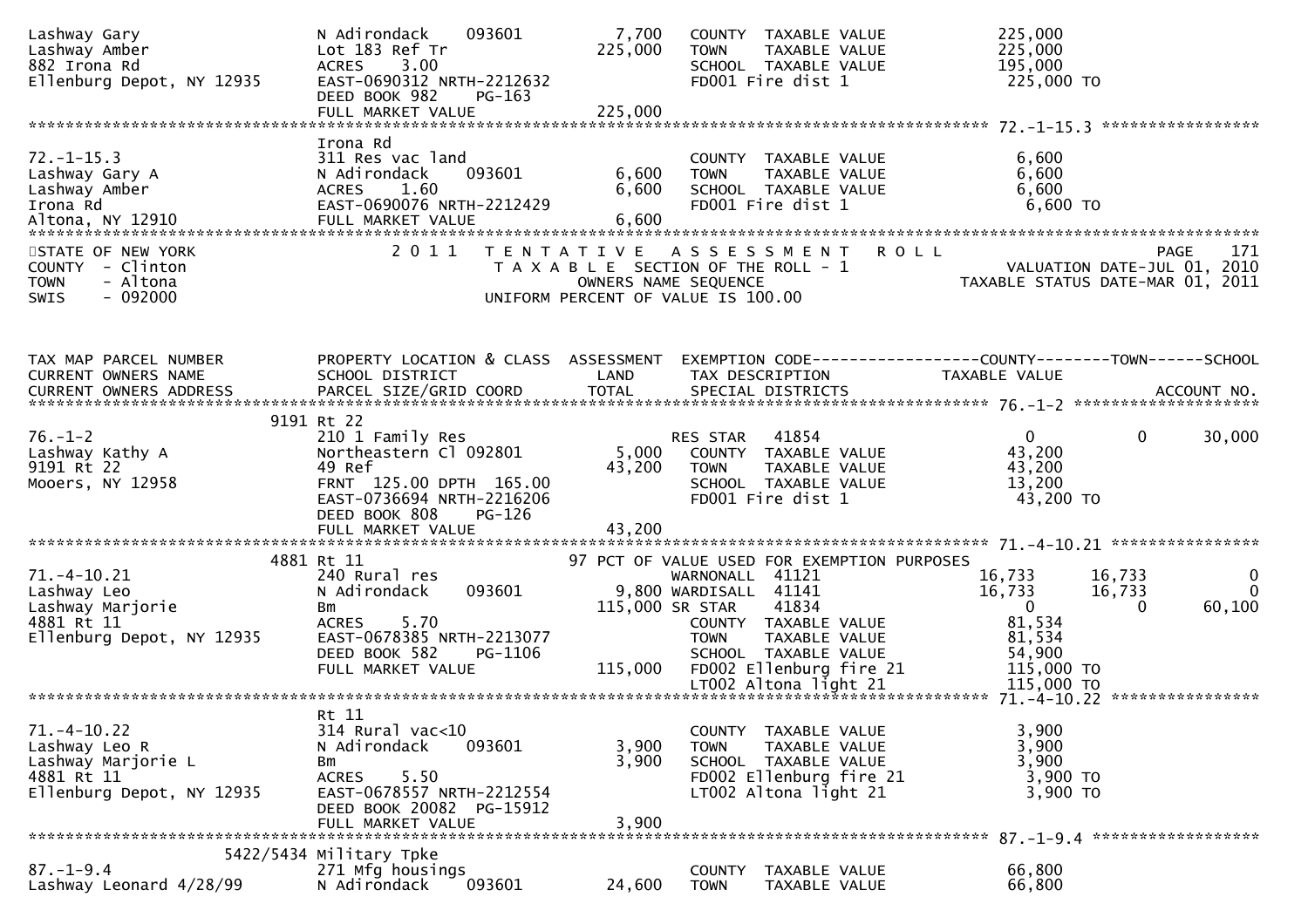| Lashway Pearl 4/28/99<br>5583 Military Tpk<br>Ellenburg Depot, NY 12935                                                                                            | Lot 185 Ref Tr<br>ACRES 30.60<br>EAST-0690881 NRTH-2206202<br>DEED BOOK 20061 PG-91781<br>FULL MARKET VALUE                                                                                                              | 66,800<br>66,800           | SCHOOL TAXABLE VALUE<br>FD001 Fire dist 1                                                                                                                     | 66,800<br>66,800 TO                                                                       |                    |
|--------------------------------------------------------------------------------------------------------------------------------------------------------------------|--------------------------------------------------------------------------------------------------------------------------------------------------------------------------------------------------------------------------|----------------------------|---------------------------------------------------------------------------------------------------------------------------------------------------------------|-------------------------------------------------------------------------------------------|--------------------|
|                                                                                                                                                                    |                                                                                                                                                                                                                          |                            |                                                                                                                                                               |                                                                                           |                    |
| $87. - 1 - 9.1$<br>Lashway Living Trust Leonard<br>Lashway Living Trust Pearl<br>Attn: Leonard & Pearl Lashway<br>5583 Military Tpke<br>Ellenburg Depot, NY 12935  | 5380-5583 Military Tpke<br>112 Dairy farm<br>093601<br>N Adirondack<br>Lots 185,186 & 190 Ref Tr<br>Survey Map 20082/16966<br>ACRES 518.20<br>EAST-0689043 NRTH-2203527<br>DEED BOOK 20011 PG-31963<br>FULL MARKET VALUE | 387,700<br>387,700         | 41834<br>SR STAR<br>42100<br>171,800 483A EX<br>COUNTY TAXABLE VALUE<br><b>TOWN</b><br>TAXABLE VALUE<br>SCHOOL TAXABLE VALUE<br>FD001 Fire dist 1<br>2,300 EX | $\mathbf{0}$<br>$\bf{0}$<br>2,300<br>2,300<br>385,400<br>385,400<br>325,300<br>385,400 TO | 60,100<br>2,300    |
|                                                                                                                                                                    |                                                                                                                                                                                                                          |                            |                                                                                                                                                               |                                                                                           |                    |
| STATE OF NEW YORK<br>COUNTY - Clinton<br>- Altona<br><b>TOWN</b><br>$-092000$<br>SWIS                                                                              | 2011                                                                                                                                                                                                                     |                            | TENTATIVE ASSESSMENT<br>T A X A B L E SECTION OF THE ROLL - 1<br>OWNERS NAME SEQUENCE<br>UNIFORM PERCENT OF VALUE IS 100.00                                   | <b>ROLL</b>                                                                               | 172<br><b>PAGE</b> |
|                                                                                                                                                                    |                                                                                                                                                                                                                          |                            |                                                                                                                                                               |                                                                                           |                    |
| TAX MAP PARCEL NUMBER<br>CURRENT OWNERS NAME                                                                                                                       | PROPERTY LOCATION & CLASS ASSESSMENT<br>SCHOOL DISTRICT                                                                                                                                                                  | LAND                       | TAX DESCRIPTION                                                                                                                                               | EXEMPTION CODE------------------COUNTY--------TOWN------SCHOOL<br>TAXABLE VALUE           |                    |
|                                                                                                                                                                    | Military Tpke                                                                                                                                                                                                            |                            |                                                                                                                                                               |                                                                                           |                    |
| $87. - 1 - 10.1$<br>Lashway Living Trust Leonard<br>Lashway Living Trust Pearl<br>Attn: Leonard & Pearl Lashway<br>5583 Military Tpke<br>Ellenburg Depot, NY 12935 | 105 Vac farmland<br>093601<br>N Adirondack<br>Lot 190 Duer<br>ACRES 35.80<br>EAST-0685951 NRTH-2205377<br>DEED BOOK 99001 PG-12248                                                                                       | 17,000<br>17,000           | COUNTY TAXABLE VALUE<br>TAXABLE VALUE<br>TOWN<br>SCHOOL TAXABLE VALUE<br>FD001 Fire dist 1                                                                    | 17,000<br>17,000<br>17,000<br>17,000 TO                                                   |                    |
|                                                                                                                                                                    | FULL MARKET VALUE                                                                                                                                                                                                        | 17,000                     |                                                                                                                                                               |                                                                                           |                    |
|                                                                                                                                                                    |                                                                                                                                                                                                                          |                            |                                                                                                                                                               |                                                                                           |                    |
| $117. - 1 - 27$<br>Lashway Living Trust Leonard<br>Lashway Living Trust Pearl<br>Attn: Leonard & Pearl Lashway<br>5583 Military Tpke<br>Ellenburg Depot, NY 12935  | Alder Bend Rd<br>910 Priv forest<br>093601<br>N Adirondack<br>Lot 217<br>ACRES 83.80<br>EAST-0686746 NRTH-2188318<br>DEED BOOK 99001 PG-12247<br>FULL MARKET VALUE                                                       | 26,800<br>26,800<br>26,800 | COUNTY TAXABLE VALUE<br><b>TOWN</b><br>TAXABLE VALUE<br>SCHOOL TAXABLE VALUE<br>FD001 Fire dist 1                                                             | 26,800<br>26,800<br>26,800<br>26,800 TO                                                   |                    |
|                                                                                                                                                                    |                                                                                                                                                                                                                          |                            |                                                                                                                                                               |                                                                                           |                    |
| $131. - 1 - 11$<br>Lashway Living Trust Leonard<br>Lashway Living Trust Pearl<br>Attn: Leonard & Pearl Lashway<br>5583 Military Tpke<br>Ellenburg Depot, NY 12935  | Alder Bend Rd<br>321 Abandoned ag<br>093601<br>N Adirondack<br>33 Sg<br>ACRES 173.50<br>EAST-0686700 NRTH-2185742<br>DEED BOOK 99001 PG-11770<br>FULL MARKET VALUE                                                       | 42,800<br>42,800<br>42,800 | COUNTY TAXABLE VALUE<br><b>TOWN</b><br>TAXABLE VALUE<br>SCHOOL TAXABLE VALUE<br>FD001 Fire dist 1                                                             | 42,800<br>42,800<br>42,800<br>42,800 TO                                                   |                    |
|                                                                                                                                                                    | 5479 Military Tpke                                                                                                                                                                                                       |                            |                                                                                                                                                               |                                                                                           |                    |
| $87. - 1 - 8$                                                                                                                                                      | 270 Mfg housing                                                                                                                                                                                                          |                            | COUNTY TAXABLE VALUE                                                                                                                                          | 33,500                                                                                    |                    |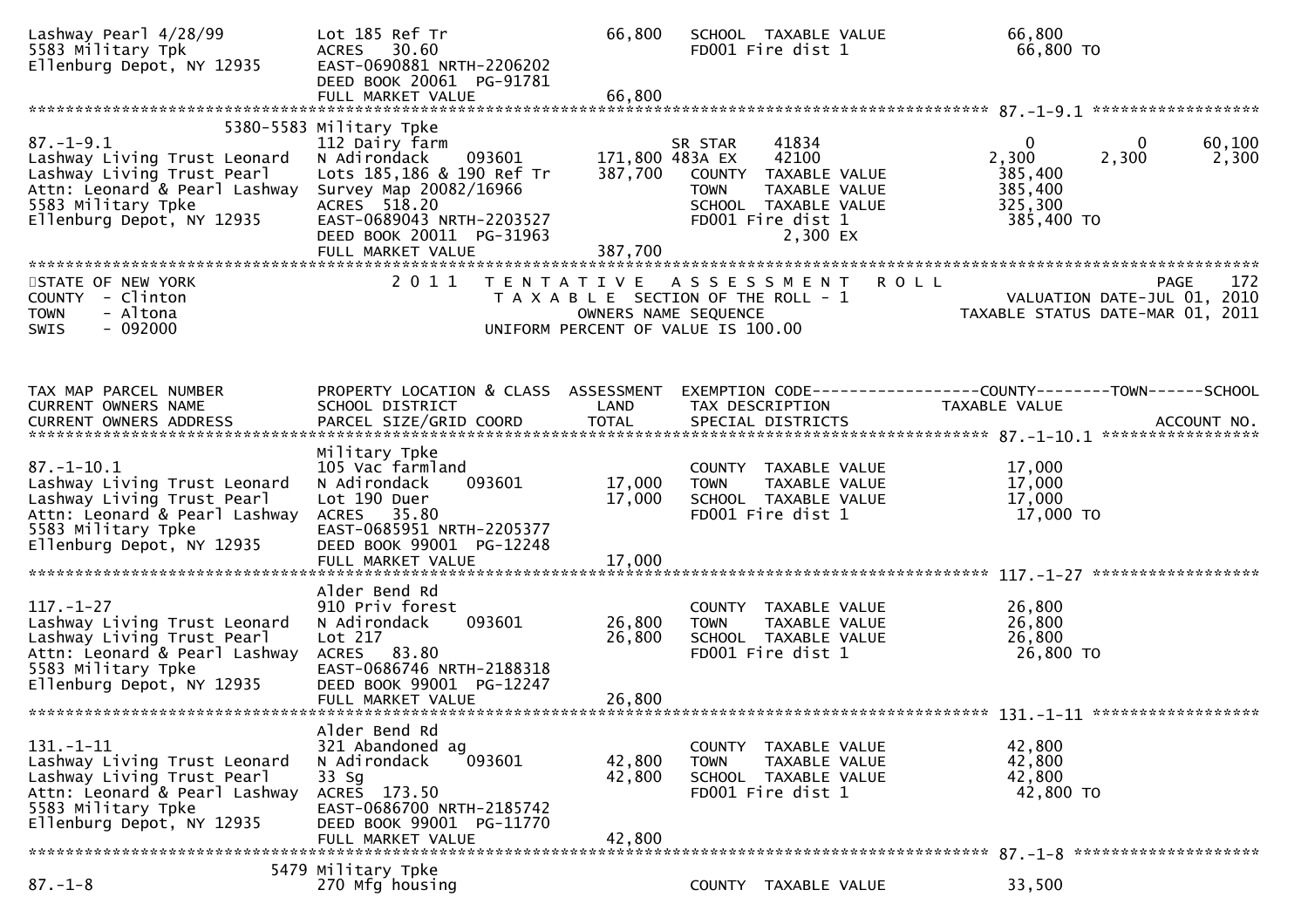| Lashway Living Trust Leonard G N Adirondack<br>Lashway Living Trust Pearl<br>5583 Military Tpke<br>Ellenburg Depot, NY 12935 | 093601<br>185 Ref<br>Attn: Leonard & Pearl Lashway FRNT 89.00 DPTH 175.00<br>EAST-0690045 NRTH-2204546<br>DEED BOOK 20011 PG-31967<br>FULL MARKET VALUE                                                | 4,300<br>33,500<br>33,500 | TAXABLE VALUE<br><b>TOWN</b><br>SCHOOL TAXABLE VALUE<br>FD001 Fire dist 1                                                                        | 33,500<br>33,500<br>33,500 TO                                             |                                                                                       |
|------------------------------------------------------------------------------------------------------------------------------|--------------------------------------------------------------------------------------------------------------------------------------------------------------------------------------------------------|---------------------------|--------------------------------------------------------------------------------------------------------------------------------------------------|---------------------------------------------------------------------------|---------------------------------------------------------------------------------------|
|                                                                                                                              |                                                                                                                                                                                                        |                           |                                                                                                                                                  |                                                                           |                                                                                       |
| $89. - 3 - 7.1$<br>Lashway Loretta C<br>2957 Miner Farm Rd<br>Altona, NY 12910                                               | 2957 Miner Farm Rd<br>210 1 Family Res<br>093601<br>N Adirondack<br>110 Ref<br><b>ACRES</b><br>1.90<br>EAST-0715136 NRTH-2207527<br>DEED BOOK 495<br>$PG-40$                                           | 42,000                    | 41801<br>AGED C&T<br>41834<br>7,000 SR STAR<br>COUNTY TAXABLE VALUE<br><b>TOWN</b><br>TAXABLE VALUE<br>SCHOOL TAXABLE VALUE<br>FD001 Fire dist 1 | 21,000<br>$\mathbf{0}$<br>21,000<br>21,000<br>$\overline{0}$<br>42,000 TO | 21,000<br>0<br>42,000<br>0                                                            |
|                                                                                                                              | FULL MARKET VALUE                                                                                                                                                                                      | 42,000                    | LT001 Altona light 1                                                                                                                             | 42,000 TO                                                                 |                                                                                       |
| STATE OF NEW YORK<br>COUNTY - Clinton<br>- Altona<br><b>TOWN</b><br>$-092000$<br>SWIS                                        | 2 0 1 1                                                                                                                                                                                                | T E N T A T I V E         | ASSESSMENT<br><b>ROLL</b><br>T A X A B L E SECTION OF THE ROLL - 1<br>OWNERS NAME SEQUENCE<br>UNIFORM PERCENT OF VALUE IS 100.00                 |                                                                           | 173<br><b>PAGE</b><br>VALUATION DATE-JUL 01, 2010<br>TAXABLE STATUS DATE-MAR 01, 2011 |
| TAX MAP PARCEL NUMBER<br>CURRENT OWNERS NAME<br>CURRENT OWNERS ADDRESS                                                       | PROPERTY LOCATION & CLASS ASSESSMENT<br>SCHOOL DISTRICT<br>PARCEL SIZE/GRID COORD                                                                                                                      | LAND<br><b>TOTAL</b>      | EXEMPTION        CODE-----------------COUNTY-------TOWN------SCHOOL<br>TAX DESCRIPTION<br>SPECIAL DISTRICTS                                      | TAXABLE VALUE                                                             | ACCOUNT NO.                                                                           |
|                                                                                                                              | Candlelight Rd                                                                                                                                                                                         |                           |                                                                                                                                                  |                                                                           |                                                                                       |
| $71. -4 - 7.21$<br>Lashway Lucille E<br>882 Irona Rd<br>Ellenburg Depot, NY 12935<br>MAY BE SUBJECT TO PAYMENT               | 105 Vac farmland<br>N Adirondack<br>093601<br>Lot 212 Ref Tr<br>ACRES 12.80<br>EAST-0681601 NRTH-2215830<br>DEED BOOK 863<br>$PG-73$                                                                   | 9,000<br>9,000            | AGRI DISTR 41720<br>COUNTY TAXABLE VALUE<br>TAXABLE VALUE<br><b>TOWN</b><br>SCHOOL TAXABLE VALUE<br>FD001 Fire dist 1                            | 3,770<br>5,230<br>5,230<br>5,230<br>9,000 TO                              | 3,770<br>3,770                                                                        |
|                                                                                                                              |                                                                                                                                                                                                        |                           |                                                                                                                                                  |                                                                           |                                                                                       |
|                                                                                                                              |                                                                                                                                                                                                        |                           |                                                                                                                                                  |                                                                           |                                                                                       |
| $89. - 2 - 22.2$<br>Lashway Randy J<br>Chapple Carol A<br>408 Devils Den Rd<br>PO Box 32<br>Altona, NY 12910                 | 408 Devils Den Rd<br>210 1 Family Res<br>093601<br>N Adirondack<br>Lot 110 Ref Tr<br>850<br>$1.00$ BANK<br><b>ACRES</b><br>EAST-0711101 NRTH-2205203<br>DEED BOOK 845<br>$PG-263$<br>FULL MARKET VALUE | 6,500<br>67,300<br>67,300 | 41854<br>RES STAR<br>COUNTY TAXABLE VALUE<br>TAXABLE VALUE<br><b>TOWN</b><br>SCHOOL TAXABLE VALUE<br>FD001 Fire dist 1<br>LT001 Altona light 1   | $\mathbf{0}$<br>67,300<br>67,300<br>37,300<br>67,300 TO<br>67,300 TO      | $\mathbf{0}$<br>30,000                                                                |
|                                                                                                                              |                                                                                                                                                                                                        |                           |                                                                                                                                                  |                                                                           |                                                                                       |
| $76. - 3 - 2.3$<br>Lashway Samuel<br>2044 Miner Farm Rd<br>Altona, NY 12910                                                  | Miner Farm Rd<br>$314$ Rural vac<10<br>Northeastern Cl 092801<br>Lot 50 Ref Tr<br>6.00<br><b>ACRES</b><br>EAST-0736333 NRTH-2209218<br>DEED BOOK 969<br>PG-310<br>FULL MARKET VALUE                    | 3,600<br>3,600<br>3,600   | COUNTY TAXABLE VALUE<br>TAXABLE VALUE<br><b>TOWN</b><br>SCHOOL TAXABLE VALUE<br>FD001 Fire dist 1                                                | 3,600<br>3,600<br>3,600<br>3,600 TO                                       |                                                                                       |
|                                                                                                                              | 2044 Miner Farm Rd                                                                                                                                                                                     |                           |                                                                                                                                                  |                                                                           |                                                                                       |
| $76. - 3 - 4.2$                                                                                                              | 210 1 Family Res                                                                                                                                                                                       |                           | 41854<br>RES STAR                                                                                                                                | 0                                                                         | 0<br>30,000                                                                           |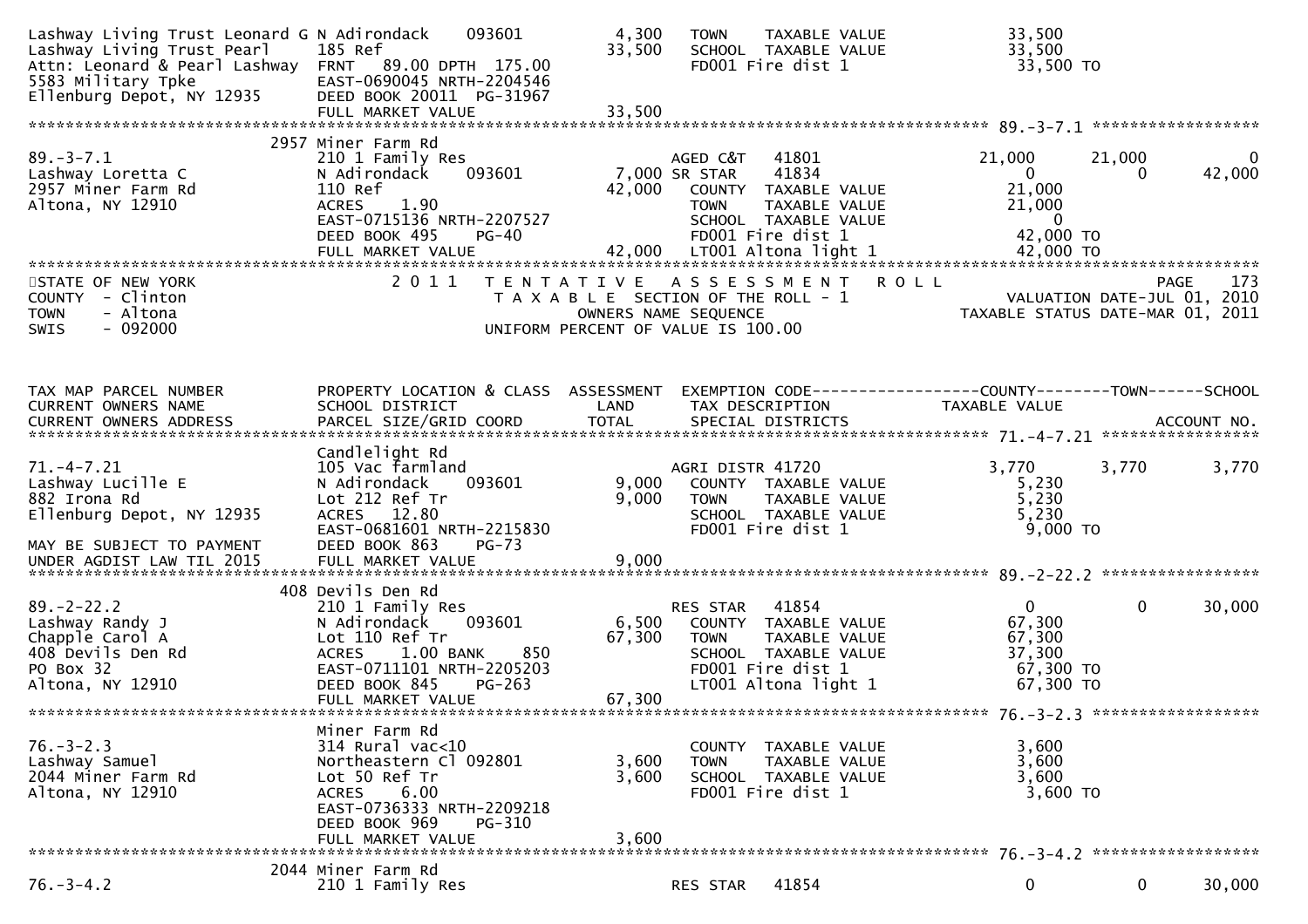| Lashway Samuel K<br>Lashway Darlene A<br>2044 Miner Farm Rd<br>Altona, NY 12910                       | Northeastern Cl 092801<br>Lot 50 Ref Tr<br>ACRES 1.60<br>EAST-0736760 NRTH-2209479<br>DEED BOOK 20011 PG-34129                                                            | 6,900<br>92,000      | COUNTY TAXABLE VALUE<br>TAXABLE VALUE<br><b>TOWN</b><br>SCHOOL TAXABLE VALUE<br>FD001 Fire dist 1                         | 92,000<br>92,000<br>62,000<br>92,000 TO                                        |        |
|-------------------------------------------------------------------------------------------------------|---------------------------------------------------------------------------------------------------------------------------------------------------------------------------|----------------------|---------------------------------------------------------------------------------------------------------------------------|--------------------------------------------------------------------------------|--------|
|                                                                                                       |                                                                                                                                                                           |                      |                                                                                                                           |                                                                                |        |
|                                                                                                       | 2949 Miner Farm Rd                                                                                                                                                        |                      |                                                                                                                           |                                                                                |        |
| $89. - 3 - 7.2$<br>Lashway Scott<br>2949 Miner Farm Rd<br>Altona, NY 12910                            | 210 1 Family Res<br>093601<br>N Adirondack<br>110 Ref Tr<br><b>ACRES</b><br>1.40<br>EAST-0715300 NRTH-2207520<br>DEED BOOK 20041 PG-69466                                 | 6,500<br>80,900      | COUNTY TAXABLE VALUE<br>TAXABLE VALUE<br><b>TOWN</b><br>SCHOOL TAXABLE VALUE<br>FD001 Fire dist 1<br>LT001 Altona light 1 | 80,900<br>80,900<br>80,900<br>80,900 TO<br>80,900 TO                           |        |
|                                                                                                       | FULL MARKET VALUE                                                                                                                                                         | 80,900               |                                                                                                                           |                                                                                |        |
| STATE OF NEW YORK<br>COUNTY - Clinton<br>- Altona<br><b>TOWN</b><br>$-092000$<br>SWIS                 | 2011                                                                                                                                                                      | OWNERS NAME SEQUENCE | <b>ROLL</b><br>TENTATIVE ASSESSMENT<br>T A X A B L E SECTION OF THE ROLL - 1<br>UNIFORM PERCENT OF VALUE IS 100.00        | <b>PAGE</b><br>VALUATION DATE-JUL 01, 2010<br>TAXABLE STATUS DATE-MAR 01, 2011 | 174    |
| TAX MAP PARCEL NUMBER<br>CURRENT OWNERS NAME<br>CURRENT OWNERS ADDRESS                                | PROPERTY LOCATION & CLASS ASSESSMENT<br>SCHOOL DISTRICT                                                                                                                   | LAND                 | TAX DESCRIPTION                                                                                                           | TAXABLE VALUE                                                                  |        |
| $89. - 3 - 24.3$<br>Lashway Scott<br>2949 Miner Farm Rd<br>Altona, NY 12910                           | Miner Farm Rd<br>$314$ Rural vac< $10$<br>N Adirondack<br>093601<br>Lot 110 Ref Tract Patent<br>5.30<br>ACRES<br>EAST-0715222 NRTH-2206958<br>DEED BOOK 20041 PG-69465    | 3,200<br>3,200       | COUNTY TAXABLE VALUE<br>TAXABLE VALUE<br><b>TOWN</b><br>SCHOOL TAXABLE VALUE<br>FD001 Fire dist 1<br>LT001 Altona light 1 | 3,200<br>3,200<br>3,200<br>$3,200$ TO<br>3,200 TO                              |        |
|                                                                                                       | FULL MARKET VALUE                                                                                                                                                         | 3,200                |                                                                                                                           |                                                                                |        |
|                                                                                                       | 5509 Military Tpke                                                                                                                                                        |                      |                                                                                                                           |                                                                                |        |
| $87. - 1 - 9.11$<br>Lashway Scott L<br>Lashway Diana<br>5509 Military Tpk<br>Ellenurg Depot, NY 12935 | 210 1 Family Res<br>N Adirondack<br>093601<br>Lot 185 & 190 Ref Tr<br>Survey 07/2009<br>ACRES 4.68<br>EAST-0689173 NRTH-2204064                                           | 8,800<br>120,000     | 41854<br>RES STAR<br>COUNTY TAXABLE VALUE<br><b>TOWN</b><br>TAXABLE VALUE<br>SCHOOL TAXABLE VALUE<br>FD001 Fire dist 1    | $\overline{0}$<br>$\mathbf{0}$<br>120,000<br>120,000<br>90,000<br>120,000 TO   | 30,000 |
|                                                                                                       | DEED BOOK 20102 PG-30507<br>FULL MARKET VALUE                                                                                                                             | 120,000              |                                                                                                                           |                                                                                |        |
| $72. - 1 - 7.3$<br>Lashway Todd A<br>Lashway Natalie G<br>PO Box 4<br>Morrisonville, NY 12962         | 1026 Irona Rd<br>210 1 Family Res<br>093601<br>N Adirondack<br>Lot 192 Ref Tr<br>7.40 BANK<br>320<br><b>ACRES</b><br>EAST-0686299 NRTH-2212660<br>DEED BOOK 20072 PG-5774 | 10,300<br>95,700     | 41854<br>RES STAR<br>COUNTY TAXABLE VALUE<br><b>TOWN</b><br>TAXABLE VALUE<br>SCHOOL TAXABLE VALUE<br>FD001 Fire dist 1    | $\mathbf 0$<br>$\mathbf{0}$<br>95,700<br>95,700<br>65,700<br>95,700 TO         | 30,000 |
|                                                                                                       | FULL MARKET VALUE                                                                                                                                                         | 95,700               |                                                                                                                           |                                                                                |        |
|                                                                                                       | 493 Devils Den Rd                                                                                                                                                         |                      |                                                                                                                           |                                                                                |        |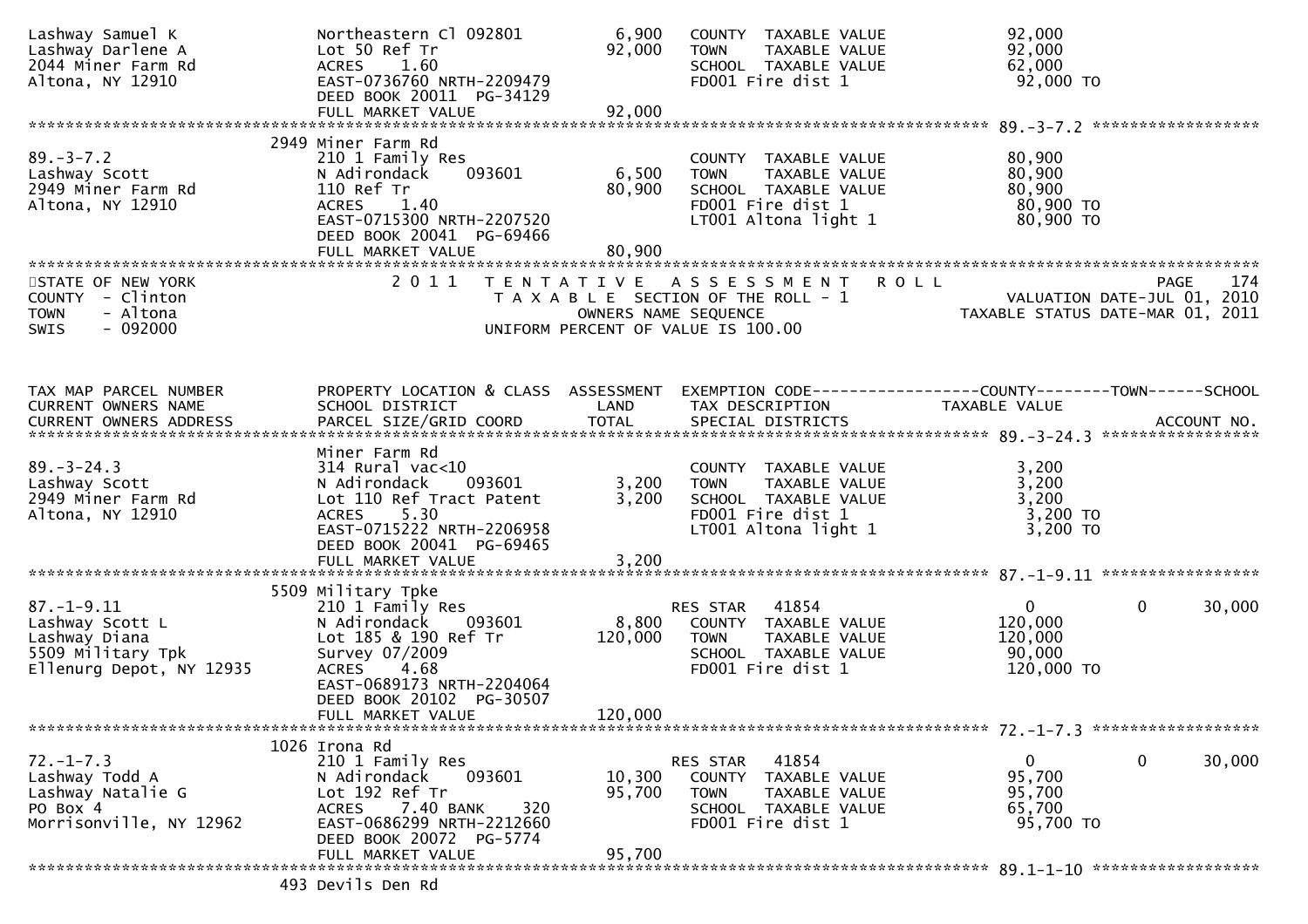| 3361 Military Tpke<br>$150.-1-1$<br>17,500<br>$\mathbf{0}$<br>210 1 Family Res<br>AGED C&T<br>41801<br>17,500<br>35,000<br>Latour Alice L<br>093601<br>5,400 SR STAR<br>41834<br>$\overline{0}$<br>N Adirondack<br>0<br>127 Duer<br>35,000<br>17,500<br>COUNTY TAXABLE VALUE<br>Latour Roger A<br>FRNT 150.00 DPTH 47.00<br>17,500<br>460 Margaret St Unit 184<br><b>TOWN</b><br>TAXABLE VALUE<br>EAST-0731252 NRTH-2176785<br>Plattsburgh, NY 12901<br>$\overline{0}$<br>SCHOOL TAXABLE VALUE<br>35,000 TO<br>DEED BOOK 20092 PG-28951<br>FD001 Fire dist 1<br>35,000<br>FULL MARKET VALUE<br>2011<br>175<br><b>ROLL</b><br>STATE OF NEW YORK<br>TENTATIVE ASSESSMENT<br><b>PAGE</b><br>VALUATION DATE-JUL 01, 2010<br>COUNTY - Clinton<br>T A X A B L E SECTION OF THE ROLL - 1<br>TAXABLE STATUS DATE-MAR 01, 2011<br>- Altona<br><b>TOWN</b><br>OWNERS NAME SEQUENCE<br>$-092000$<br>SWIS<br>UNIFORM PERCENT OF VALUE IS 100.00<br>PROPERTY LOCATION & CLASS ASSESSMENT<br>TAX MAP PARCEL NUMBER<br>CURRENT OWNERS NAME<br>SCHOOL DISTRICT<br>LAND<br>TAX DESCRIPTION<br>TAXABLE VALUE<br>5899 Military Tpke<br>$\mathbf{0}$<br>$86. - 2 - 8.3$<br>210 1 Family Res<br>41854<br>$\mathbf{0}$<br>30,000<br>RES STAR<br>54,600<br>LaValley Betty<br>093601<br>7,300<br>N Adirondack<br>COUNTY TAXABLE VALUE<br>54,600<br>54,600<br>Guerin Barbara<br>B W Pat<br><b>TOWN</b><br>TAXABLE VALUE<br>24,600<br>5899 Military Tpke<br>ACRES 2.50<br>SCHOOL TAXABLE VALUE<br>FD001 Fire dist 1<br>54,600 TO<br>Ellenburg Depot, NY 12935-3016 EAST-0679975 NRTH-2204659<br>DEED BOOK 991<br>PG-327<br>Military Tpke<br>$86. - 2 - 11.3$<br>8,900<br>$314$ Rural vac< $10$<br>COUNTY TAXABLE VALUE<br>Lavalley Betty M<br>093601<br>8,900<br>8,900<br>N Adirondack<br><b>TOWN</b><br>TAXABLE VALUE<br>8,900<br>8,900<br>Guerin John C<br>5.00<br>SCHOOL TAXABLE VALUE<br>ACRES<br>8,900 TO<br>EAST-0679627 NRTH-2204571<br>5899 Military Tpke<br>FD001 Fire dist 1<br>84 Forest Rd<br>30,000<br>$87. - 1 - 3$<br>41854<br>0<br>240 Rural res<br>RES STAR<br>$\mathbf{0}$<br>95,000<br>31,000<br>LaValley Et Al Daniel R<br>N Adirondack<br>093601<br><b>COUNTY</b><br>TAXABLE VALUE<br>Lot 191 Pat Ref<br>95,000<br>95,000<br>84 Forest Rd<br><b>TOWN</b><br>TAXABLE VALUE<br>Ellenburg Depot, NY 12935<br>ACRES 103.70<br>65,000<br>SCHOOL TAXABLE VALUE<br>EAST-0686070 NRTH-2208231<br>FD001 Fire dist 1<br>95,000 TO<br>DEED BOOK 939<br>PG-345<br>95,000<br>FULL MARKET VALUE<br>605 Vassar Rd<br>$106. - 1 - 1.3$<br>210 1 Family Res<br>RES STAR<br>41854<br>0<br>0<br>30,000<br>LaValley Heath J<br>093601<br>165,000<br>N Adirondack<br>9,700<br>TAXABLE VALUE<br>COUNTY | $89.1 - 1 - 10$<br>Lashway Wendy<br>493 Devils Den Rd<br>Altona, NY 12910 | 210 1 Family Res<br>093601<br>N Adirondack<br>131 Ref<br>1.04 BANK<br>080<br>ACRES<br>EAST-0710631 NRTH-2207224<br>DEED BOOK 99001 PG-14351<br>FULL MARKET VALUE | 6,800<br>77,500<br>77,500 | RES STAR<br>41854<br>COUNTY TAXABLE VALUE<br>TOWN<br>TAXABLE VALUE<br>SCHOOL TAXABLE VALUE<br>FD001 Fire dist 1<br>LT001 Altona light 1 | $\mathbf{0}$<br>77,500<br>77,500<br>47,500<br>77,500 TO<br>77,500 TO | $\mathbf{0}$<br>30,000 |
|-----------------------------------------------------------------------------------------------------------------------------------------------------------------------------------------------------------------------------------------------------------------------------------------------------------------------------------------------------------------------------------------------------------------------------------------------------------------------------------------------------------------------------------------------------------------------------------------------------------------------------------------------------------------------------------------------------------------------------------------------------------------------------------------------------------------------------------------------------------------------------------------------------------------------------------------------------------------------------------------------------------------------------------------------------------------------------------------------------------------------------------------------------------------------------------------------------------------------------------------------------------------------------------------------------------------------------------------------------------------------------------------------------------------------------------------------------------------------------------------------------------------------------------------------------------------------------------------------------------------------------------------------------------------------------------------------------------------------------------------------------------------------------------------------------------------------------------------------------------------------------------------------------------------------------------------------------------------------------------------------------------------------------------------------------------------------------------------------------------------------------------------------------------------------------------------------------------------------------------------------------------------------------------------------------------------------------------------------------------------------------------------------------------------------------------------------------------------------------------------------------------------------------------------------------------------------------------------------------------------------------------------------------------------------------|---------------------------------------------------------------------------|------------------------------------------------------------------------------------------------------------------------------------------------------------------|---------------------------|-----------------------------------------------------------------------------------------------------------------------------------------|----------------------------------------------------------------------|------------------------|
|                                                                                                                                                                                                                                                                                                                                                                                                                                                                                                                                                                                                                                                                                                                                                                                                                                                                                                                                                                                                                                                                                                                                                                                                                                                                                                                                                                                                                                                                                                                                                                                                                                                                                                                                                                                                                                                                                                                                                                                                                                                                                                                                                                                                                                                                                                                                                                                                                                                                                                                                                                                                                                                                             |                                                                           |                                                                                                                                                                  |                           |                                                                                                                                         |                                                                      |                        |
|                                                                                                                                                                                                                                                                                                                                                                                                                                                                                                                                                                                                                                                                                                                                                                                                                                                                                                                                                                                                                                                                                                                                                                                                                                                                                                                                                                                                                                                                                                                                                                                                                                                                                                                                                                                                                                                                                                                                                                                                                                                                                                                                                                                                                                                                                                                                                                                                                                                                                                                                                                                                                                                                             |                                                                           |                                                                                                                                                                  |                           |                                                                                                                                         |                                                                      |                        |
|                                                                                                                                                                                                                                                                                                                                                                                                                                                                                                                                                                                                                                                                                                                                                                                                                                                                                                                                                                                                                                                                                                                                                                                                                                                                                                                                                                                                                                                                                                                                                                                                                                                                                                                                                                                                                                                                                                                                                                                                                                                                                                                                                                                                                                                                                                                                                                                                                                                                                                                                                                                                                                                                             |                                                                           |                                                                                                                                                                  |                           |                                                                                                                                         |                                                                      |                        |
|                                                                                                                                                                                                                                                                                                                                                                                                                                                                                                                                                                                                                                                                                                                                                                                                                                                                                                                                                                                                                                                                                                                                                                                                                                                                                                                                                                                                                                                                                                                                                                                                                                                                                                                                                                                                                                                                                                                                                                                                                                                                                                                                                                                                                                                                                                                                                                                                                                                                                                                                                                                                                                                                             |                                                                           |                                                                                                                                                                  |                           |                                                                                                                                         |                                                                      |                        |
|                                                                                                                                                                                                                                                                                                                                                                                                                                                                                                                                                                                                                                                                                                                                                                                                                                                                                                                                                                                                                                                                                                                                                                                                                                                                                                                                                                                                                                                                                                                                                                                                                                                                                                                                                                                                                                                                                                                                                                                                                                                                                                                                                                                                                                                                                                                                                                                                                                                                                                                                                                                                                                                                             |                                                                           |                                                                                                                                                                  |                           |                                                                                                                                         |                                                                      |                        |
|                                                                                                                                                                                                                                                                                                                                                                                                                                                                                                                                                                                                                                                                                                                                                                                                                                                                                                                                                                                                                                                                                                                                                                                                                                                                                                                                                                                                                                                                                                                                                                                                                                                                                                                                                                                                                                                                                                                                                                                                                                                                                                                                                                                                                                                                                                                                                                                                                                                                                                                                                                                                                                                                             |                                                                           |                                                                                                                                                                  |                           |                                                                                                                                         |                                                                      |                        |
|                                                                                                                                                                                                                                                                                                                                                                                                                                                                                                                                                                                                                                                                                                                                                                                                                                                                                                                                                                                                                                                                                                                                                                                                                                                                                                                                                                                                                                                                                                                                                                                                                                                                                                                                                                                                                                                                                                                                                                                                                                                                                                                                                                                                                                                                                                                                                                                                                                                                                                                                                                                                                                                                             |                                                                           |                                                                                                                                                                  |                           |                                                                                                                                         |                                                                      |                        |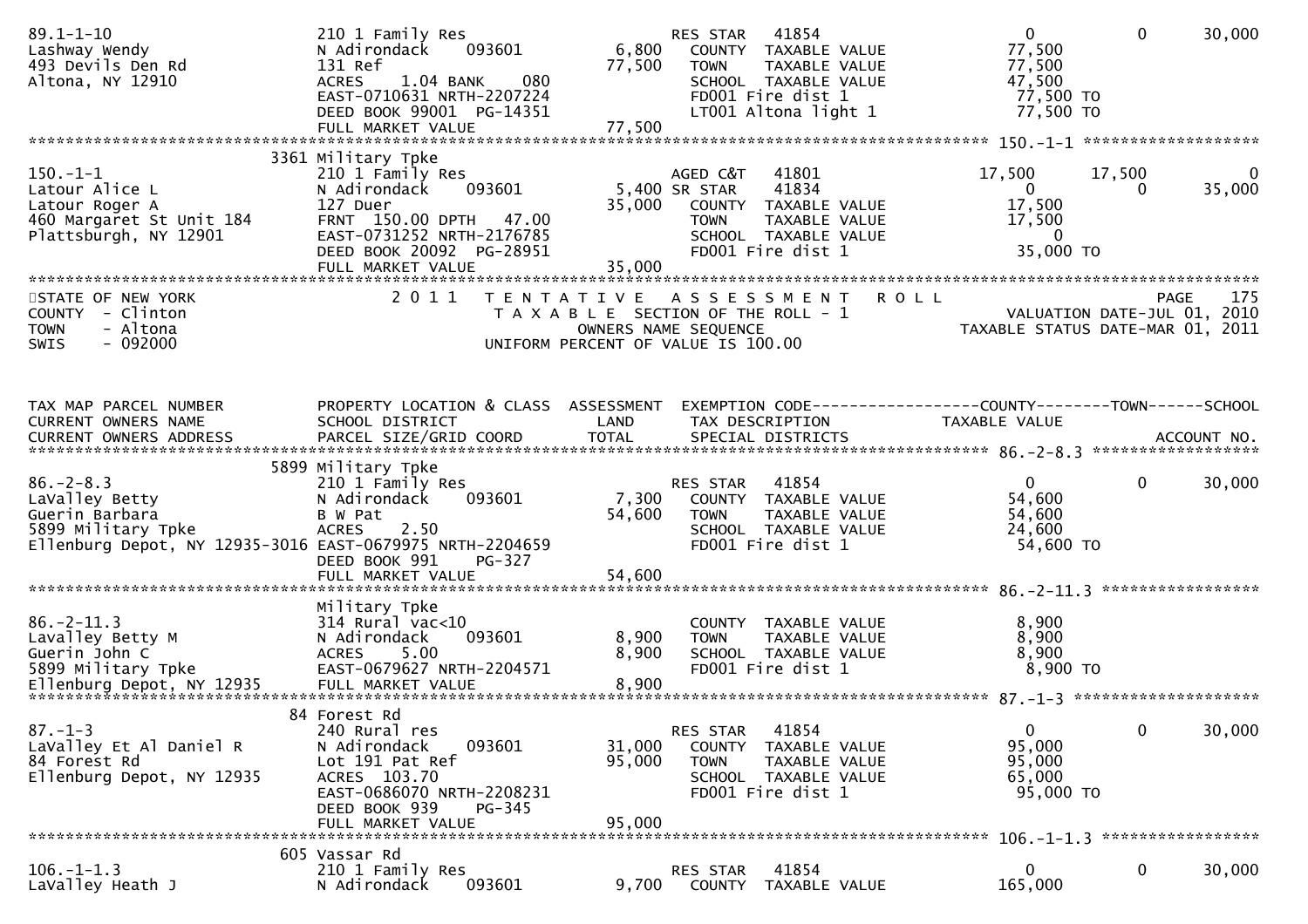| LaValley Laurie A<br>605 Vassar Rd<br>Altona, NY 12910                                                                                                             | 52 Ref<br>2.10<br><b>ACRES</b><br>EAST-0736327 NRTH-2201647<br>DEED BOOK 20082 PG-20540<br>FULL MARKET VALUE                                                          | 165,000<br>165,000           | TAXABLE VALUE<br><b>TOWN</b><br>SCHOOL TAXABLE VALUE<br>FD001 Fire dist 1                                                       | 165,000<br>135,000<br>165,000 TO                                                   |                        |
|--------------------------------------------------------------------------------------------------------------------------------------------------------------------|-----------------------------------------------------------------------------------------------------------------------------------------------------------------------|------------------------------|---------------------------------------------------------------------------------------------------------------------------------|------------------------------------------------------------------------------------|------------------------|
|                                                                                                                                                                    |                                                                                                                                                                       |                              |                                                                                                                                 |                                                                                    |                        |
| $102. - 1 - 12.1$<br>LaValley James D<br>Couture et al Harold R<br>18 Wheeling Ave<br>Plattsburgh, NY 12901                                                        | 1217 Alder Bend Rd<br>321 Abandoned ag<br>N Adirondack<br>093601<br>Lots 162 & 186 Ref Tract<br>Prior Deed Bk 562 Pg 600<br>ACRES 201.90<br>EAST-0695618 NRTH-2196126 | 49,100<br>49,100             | COUNTY TAXABLE VALUE<br><b>TOWN</b><br>TAXABLE VALUE<br>SCHOOL TAXABLE VALUE<br>FD001 Fire dist 1                               | 49,100<br>49,100<br>49,100<br>49,100 TO                                            |                        |
|                                                                                                                                                                    | DEED BOOK 20061 PG-94216<br>FULL MARKET VALUE                                                                                                                         | 49,100                       |                                                                                                                                 |                                                                                    |                        |
|                                                                                                                                                                    |                                                                                                                                                                       |                              |                                                                                                                                 |                                                                                    |                        |
| STATE OF NEW YORK<br>COUNTY - Clinton<br>- Altona<br><b>TOWN</b><br>$-092000$<br>SWIS                                                                              | 2011                                                                                                                                                                  | OWNERS NAME SEQUENCE         | TENTATIVE ASSESSMENT<br>T A X A B L E SECTION OF THE ROLL - 1<br>UNIFORM PERCENT OF VALUE IS 100.00                             | <b>ROLL</b><br>VALUATION DATE-JUL 01, 2010<br>TAXABLE STATUS DATE-MAR 01, 2011     | PAGE<br>176            |
|                                                                                                                                                                    |                                                                                                                                                                       |                              |                                                                                                                                 |                                                                                    |                        |
| TAX MAP PARCEL NUMBER<br>CURRENT OWNERS NAME<br>.0URRENT OWNERS ADDRESS PARCEL SIZE/GRID COORD TOTAL SPECIAL DISTRICTS ACCOUNT NO ACCOUNT NO ACCOUNT NO ACCOUNT NO | PROPERTY LOCATION & CLASS ASSESSMENT<br>SCHOOL DISTRICT                                                                                                               | LAND<br><b>TOTAL</b>         | TAX DESCRIPTION                                                                                                                 | EXEMPTION CODE-----------------COUNTY--------TOWN------SCHOOL<br>TAXABLE VALUE     |                        |
|                                                                                                                                                                    | 25 Rushford Rd                                                                                                                                                        |                              |                                                                                                                                 |                                                                                    |                        |
| $72. - 1 - 19.12$<br>LaValley Jesse H<br>25 Rushford Dr<br>Ellenburg Depot, NY 12935                                                                               | 210 1 Family Res<br>093601<br>N Adirondack<br>Lot 192 Ref Tr<br><b>ACRES</b><br>1.60 BANK<br>080<br>EAST-0686062 NRTH-2212017<br>DEED BOOK 20031 PG-56131             | 6,600<br>84,100              | RES STAR 41854<br>COUNTY TAXABLE VALUE<br><b>TOWN</b><br>TAXABLE VALUE<br>SCHOOL TAXABLE VALUE<br>FD001 Fire dist 1             | $\mathbf{0}$<br>84,100<br>84,100<br>54,100<br>84,100 TO                            | $\mathbf{0}$<br>30,000 |
|                                                                                                                                                                    | FULL MARKET VALUE                                                                                                                                                     | 84,100                       |                                                                                                                                 |                                                                                    |                        |
|                                                                                                                                                                    |                                                                                                                                                                       |                              |                                                                                                                                 |                                                                                    |                        |
| $91. - 1 - 18.31$<br>LaValley Norman<br>LaValley Nancy<br>34 Blow Rd<br>Altona, NY 12910                                                                           | Vassar Rd<br>312 Vac w/imprv<br>093601<br>N Adirondack<br>Lot 52 Ref Tr<br>ACRES 176.10<br>EAST-0736469 NRTH-2202667<br>DEED BOOK 624<br>PG-565<br>FULL MARKET VALUE  | 65,000<br>80,000<br>80,000   | COUNTY TAXABLE VALUE<br>TAXABLE VALUE<br><b>TOWN</b><br>SCHOOL TAXABLE VALUE<br>FD001 Fire dist 1                               | 80,000<br>80,000<br>80,000<br>80,000 TO                                            |                        |
|                                                                                                                                                                    |                                                                                                                                                                       |                              |                                                                                                                                 |                                                                                    |                        |
| $91 - 1 - 20$<br>LaValley Norman<br>LaValley Nancy<br>34 Blow Rd<br>Altona, NY 12910                                                                               | 34 Blow Rd<br>240 Rural res<br>093601<br>N Adirondack<br>52 Ref<br>ACRES 100.60<br>EAST-0732434 NRTH-2202964<br>DEED BOOK 587<br>PG-820<br>FULL MARKET VALUE          | 44,500<br>166,500<br>166,500 | 41834<br>SR STAR<br><b>COUNTY</b><br>TAXABLE VALUE<br><b>TOWN</b><br>TAXABLE VALUE<br>SCHOOL TAXABLE VALUE<br>FD001 Fire dist 1 | 0<br>166,500<br>166,500<br>106,400<br>166,500 TO<br>106. -1-1.1 ****************** | 0<br>60,100            |
|                                                                                                                                                                    | 605 Vassar Rd                                                                                                                                                         |                              |                                                                                                                                 |                                                                                    |                        |
| $106.-1-1.1$                                                                                                                                                       | 322 Rural vac>10                                                                                                                                                      |                              | COUNTY TAXABLE VALUE                                                                                                            | 15,900                                                                             |                        |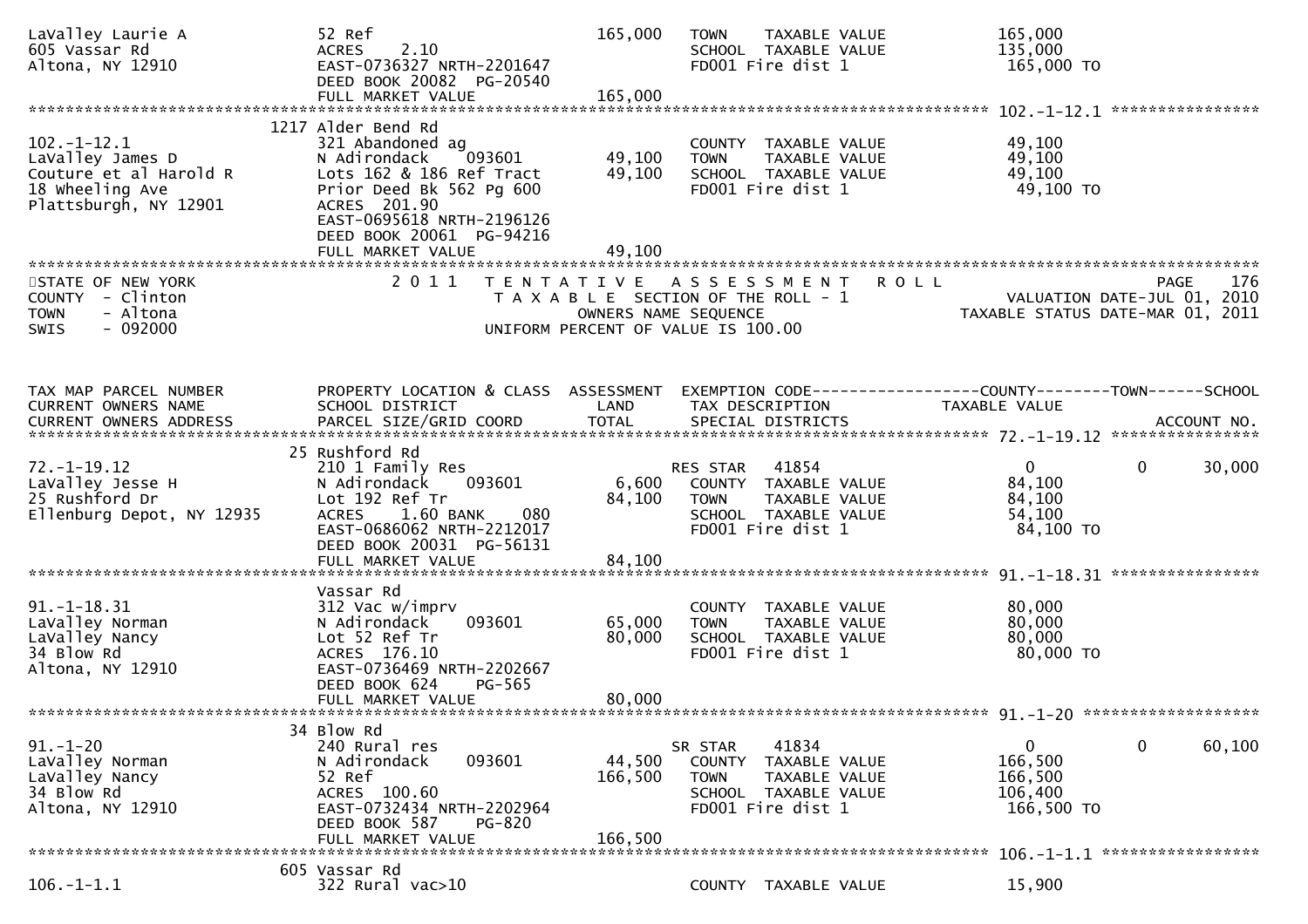| LaValley Norman<br>LaValley Nancy<br>34 Blow Rd<br>Altona, NY 12910                               | N Adirondack<br>093601<br>52 Ref<br>26.50<br><b>ACRES</b><br>EAST-0735745 NRTH-2201254<br>DEED BOOK 587<br><b>PG-820</b>                                                                          | 15,900<br>15,900            | TAXABLE VALUE<br><b>TOWN</b><br>SCHOOL TAXABLE VALUE<br>FD001 Fire dist 1                                              |                                                                | 15,900<br>15,900<br>15,900 TO                                                                  |                    |
|---------------------------------------------------------------------------------------------------|---------------------------------------------------------------------------------------------------------------------------------------------------------------------------------------------------|-----------------------------|------------------------------------------------------------------------------------------------------------------------|----------------------------------------------------------------|------------------------------------------------------------------------------------------------|--------------------|
|                                                                                                   |                                                                                                                                                                                                   |                             |                                                                                                                        |                                                                |                                                                                                |                    |
| $91. - 1 - 18.32$<br>LaValley Wendy J<br>663 Vassar Rd<br>Altona, NY 12910                        | 663 Vassar Rd<br>210 1 Family Res<br>N Adirondack<br>093601<br>Lot 52 Ref Tract<br>3.96 BANK<br>080<br><b>ACRES</b><br>EAST-0735299 NRTH-2202736<br>DEED BOOK 20041 PG-73826<br>FULL MARKET VALUE | 8,600<br>120,000<br>120,000 | 41854<br>RES STAR<br>COUNTY TAXABLE VALUE<br><b>TOWN</b><br>TAXABLE VALUE<br>SCHOOL TAXABLE VALUE<br>FD001 Fire dist 1 |                                                                | $\mathbf 0$<br>$\overline{0}$<br>120,000<br>120,000<br>90,000<br>120,000 TO                    | 30,000             |
| STATE OF NEW YORK<br>COUNTY - Clinton<br>- Altona<br><b>TOWN</b><br>$-092000$<br><b>SWIS</b>      | 2011                                                                                                                                                                                              | OWNERS NAME SEQUENCE        | TENTATIVE ASSESSMENT<br>T A X A B L E SECTION OF THE ROLL - 1<br>UNIFORM PERCENT OF VALUE IS 100.00                    | <b>ROLL</b>                                                    | VALUATION DATE-JUL 01, 2010<br>VALUATION DATE-JUL VI, 2010<br>TAXABLE STATUS DATE-MAR 01, 2011 | <b>PAGE</b><br>177 |
| TAX MAP PARCEL NUMBER<br>CURRENT OWNERS NAME<br>CURRENT OWNERS ADDRESS                            | PROPERTY LOCATION & CLASS ASSESSMENT<br>SCHOOL DISTRICT<br>PARCEL SIZE/GRID COORD                                                                                                                 | LAND<br><b>TOTAL</b>        | TAX DESCRIPTION<br>SPECIAL DISTRICTS                                                                                   | EXEMPTION CODE------------------COUNTY--------TOWN------SCHOOL | TAXABLE VALUE                                                                                  | ACCOUNT NO.        |
| $148. - 3 - 19$<br>Lavarnway Et Al Brian J<br>925 Jersey Swamp Rd<br>Morrisonville, NY 12962      | Rand Hill Rd<br>321 Abandoned ag<br>093601<br>N Adirondack<br>50 Duer<br>ACRES 35.50<br>EAST-0713077 NRTH-2171130<br>DEED BOOK 898<br>PG-148                                                      | 19,700<br>19,700            | COUNTY TAXABLE VALUE<br>TAXABLE VALUE<br><b>TOWN</b><br>SCHOOL TAXABLE VALUE<br>FD001 Fire dist 1                      |                                                                | 19,700<br>19,700<br>19,700<br>19,700 TO                                                        |                    |
|                                                                                                   | FULL MARKET VALUE                                                                                                                                                                                 | 19,700                      |                                                                                                                        |                                                                |                                                                                                |                    |
| $102. -1 - 3.3$<br>Lavorando Joseph Sr<br>Lavorando Ellen L<br>PO Box 342<br>West Chazy, NY 12992 | Alder Bend Rd<br>321 Abandoned ag<br>093601<br>N Adirondack<br>Lot 163 Ref Tr<br>ACRES 204.00<br>EAST-0693793 NRTH-2201271<br>DEED BOOK 20062 PG-330<br>FULL MARKET VALUE                         | 48,100<br>48,100<br>48,100  | COUNTY TAXABLE VALUE<br>TAXABLE VALUE<br><b>TOWN</b><br>SCHOOL TAXABLE VALUE<br>FD001 Fire dist 1                      |                                                                | 48,100<br>48,100<br>48,100<br>48,100 TO                                                        |                    |
|                                                                                                   | Recore Rd                                                                                                                                                                                         |                             |                                                                                                                        |                                                                |                                                                                                |                    |
| $135. - 2 - 28$<br>Lavorando Joseph Sr<br>PO Box 85<br>West Chazy, NY 12992                       | 321 Abandoned ag<br>Beekmantown Cen 092401<br>6ot 143 Duers<br>35.00<br><b>ACRES</b><br>EAST-0737569 NRTH-2179050<br>DEED BOOK 810<br>PG-146<br>FULL MARKET VALUE                                 | 5,800<br>5,800<br>5,800     | COUNTY TAXABLE VALUE<br>TAXABLE VALUE<br><b>TOWN</b><br>SCHOOL TAXABLE VALUE<br>FD001 Fire dist 1                      |                                                                | 5,800<br>5,800<br>5,800<br>5,800 TO                                                            |                    |
| $105. - 1 - 5.2$                                                                                  | 629 Barnaby Rd<br>260 Seasonal res                                                                                                                                                                |                             | COUNTY TAXABLE VALUE                                                                                                   |                                                                | 55,400                                                                                         |                    |
|                                                                                                   |                                                                                                                                                                                                   |                             |                                                                                                                        |                                                                |                                                                                                |                    |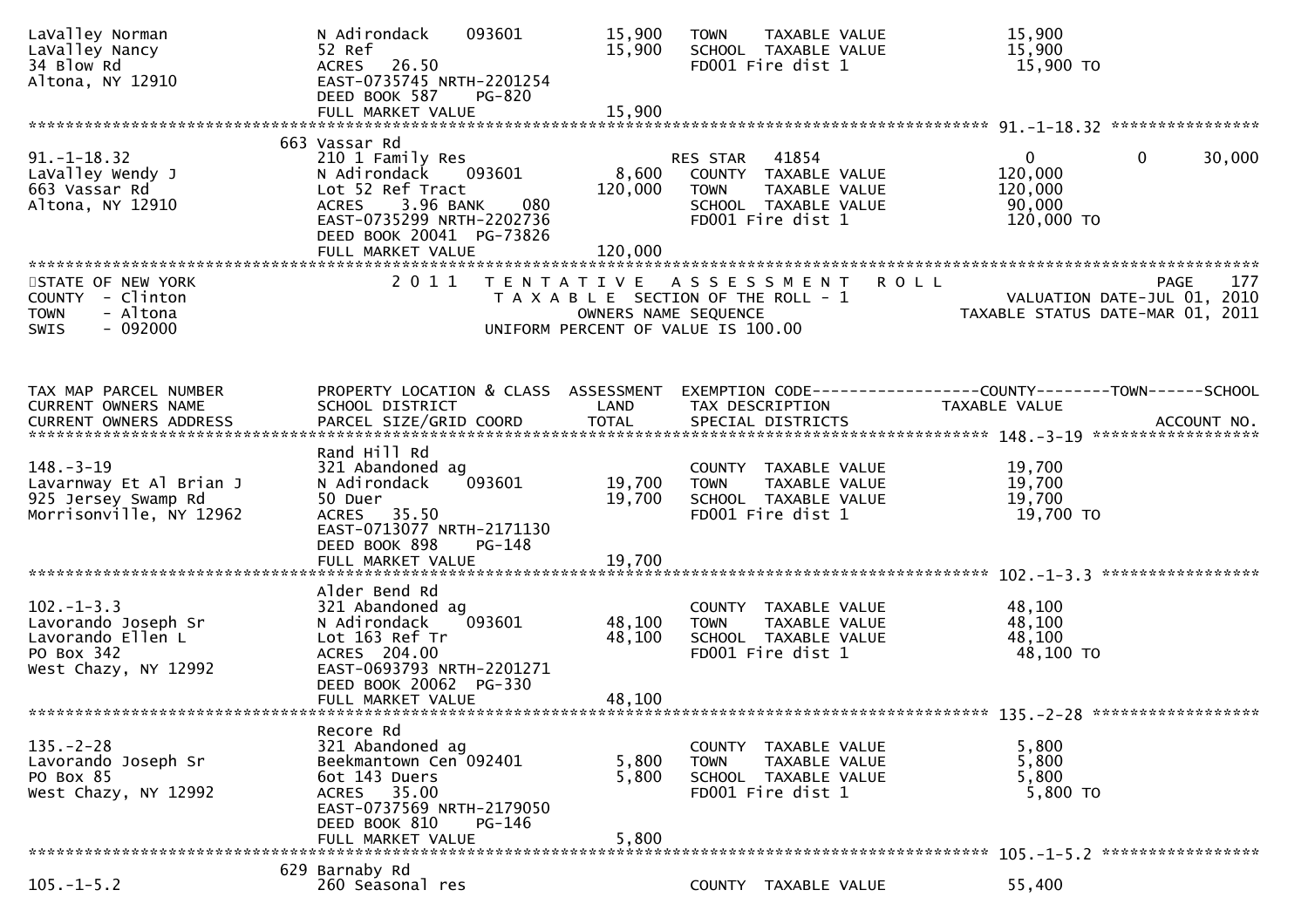| Lavornado Joseph Sr<br>Lavorando Joseph Jr<br>PO Box 342<br>West Chazy, NY 12992                     | N Adirondack<br>093601<br>Lot 135 Duers Patent<br>ACRES 138.50<br>EAST-0731573 NRTH-2193888<br>DEED BOOK 20011 PG-37769                                                           | 36,000<br>55,400           | <b>TOWN</b><br><b>TAXABLE VALUE</b><br>SCHOOL TAXABLE VALUE<br>FD001 Fire dist 1                                                        | 55,400<br>55,400<br>55,400 TO                                                                    |
|------------------------------------------------------------------------------------------------------|-----------------------------------------------------------------------------------------------------------------------------------------------------------------------------------|----------------------------|-----------------------------------------------------------------------------------------------------------------------------------------|--------------------------------------------------------------------------------------------------|
|                                                                                                      |                                                                                                                                                                                   |                            |                                                                                                                                         |                                                                                                  |
| $72. -1 - 11.112$<br>Lazure Craig<br>Tsilivigos Efrosini<br>965 Senecal<br>Brossard, Quebec, J4X 1L3 | Irona Rd<br>321 Abandoned ag<br>093601<br>N Adirondack<br>Lot 166 Ref Tr<br>ACRES 14.80<br>EAST-0695823 NRTH-2213415<br>DEED BOOK 20102 PG-36860<br>FULL MARKET VALUE             | 13,600<br>13,600<br>13,600 | COUNTY TAXABLE VALUE<br>TAXABLE VALUE<br><b>TOWN</b><br>SCHOOL TAXABLE VALUE<br>FD001 Fire dist 1                                       | 13,600<br>13,600<br>13,600<br>13,600 TO                                                          |
|                                                                                                      |                                                                                                                                                                                   |                            |                                                                                                                                         |                                                                                                  |
| STATE OF NEW YORK<br>COUNTY - Clinton<br>- Altona<br><b>TOWN</b><br>$-092000$<br>SWIS                | 2011                                                                                                                                                                              |                            | TENTATIVE ASSESSMENT<br>T A X A B L E SECTION OF THE ROLL - 1<br>OWNERS NAME SEQUENCE<br>UNIFORM PERCENT OF VALUE IS 100.00             | ROLL<br>178<br><b>PAGE</b><br>VALUATION DATE-JUL 01, 2010<br>TAXABLE STATUS DATE-MAR 01, 2011    |
| TAX MAP PARCEL NUMBER<br>CURRENT OWNERS NAME                                                         | PROPERTY LOCATION & CLASS ASSESSMENT<br>SCHOOL DISTRICT                                                                                                                           | LAND                       | TAX DESCRIPTION                                                                                                                         | EXEMPTION CODE------------------COUNTY--------TOWN------SCHOOL<br>TAXABLE VALUE                  |
| <b>CURRENT OWNERS ADDRESS</b>                                                                        |                                                                                                                                                                                   |                            |                                                                                                                                         |                                                                                                  |
|                                                                                                      |                                                                                                                                                                                   |                            |                                                                                                                                         |                                                                                                  |
| $135. - 1 - 18.263$<br>Lazure Sandra M<br>137 Harvey Rd<br>West Chazy, NY 12992                      | 143 Harvey Rd<br>210 1 Family Res<br>N Adirondack<br>093601<br>Lot 130 Duerville Patent<br>2.50 BANK<br><b>ACRES</b><br>080<br>EAST-0734053 NRTH-2179264<br>DEED BOOK 1033 PG-113 | 9,800<br>160,000           | 41854<br>RES STAR<br>COUNTY TAXABLE VALUE<br><b>TOWN</b><br>TAXABLE VALUE<br>SCHOOL TAXABLE VALUE<br>FD001 Fire dist 1                  | $\overline{0}$<br>$\mathbf{0}$<br>30,000<br>160,000<br>160,000<br>130,000<br>160,000 TO          |
|                                                                                                      | FULL MARKET VALUE                                                                                                                                                                 | 160,000                    |                                                                                                                                         |                                                                                                  |
|                                                                                                      | 2980 Miner Farm Rd                                                                                                                                                                |                            |                                                                                                                                         |                                                                                                  |
| $74. - 1 - 31$<br>Leazotte Carole<br>Leazotte Timothy C<br>2980 Miner Farm Rd<br>Altona, NY 12910    | 210 1 Family Res<br>093601<br>N Adirondack<br>111 Ref<br>FRNT 125.00 DPTH 150.00<br>080<br><b>BANK</b><br>EAST-0714630 NRTH-2207853<br>DEED BOOK 908<br>PG-251                    | 5,500<br>49,900            | 41854<br>RES STAR<br>COUNTY TAXABLE VALUE<br>TAXABLE VALUE<br>TOWN<br>SCHOOL TAXABLE VALUE<br>FD001 Fire dist 1<br>LT001 Altona light 1 | $\overline{0}$<br>$\mathbf{0}$<br>30,000<br>49,900<br>49,900<br>19,900<br>49,900 TO<br>49,900 TO |
|                                                                                                      | FULL MARKET VALUE                                                                                                                                                                 | 49,900                     |                                                                                                                                         |                                                                                                  |
| $88.14 - 2 - 5$<br>Lebel Pierre<br>138 Beurling<br>Chateauguay PQ, Canada<br>J6K3K4                  | 31 Pinewood Dr<br>260 Seasonal res<br>N Adirondack<br>093601<br>Stonewall Bk 10 Pg 123 Lo<br>FRNT 57.00 DPTH 185.00<br>EAST-0698726 NRTH-2204464<br>DEED BOOK 99001 PG-16907      | 4,800<br>8,400             | COUNTY TAXABLE VALUE<br>TAXABLE VALUE<br><b>TOWN</b><br>SCHOOL TAXABLE VALUE<br>FD001 Fire dist 1                                       | 8,400<br>8,400<br>8,400<br>8,400 TO                                                              |
|                                                                                                      | FULL MARKET VALUE                                                                                                                                                                 | 8,400                      |                                                                                                                                         |                                                                                                  |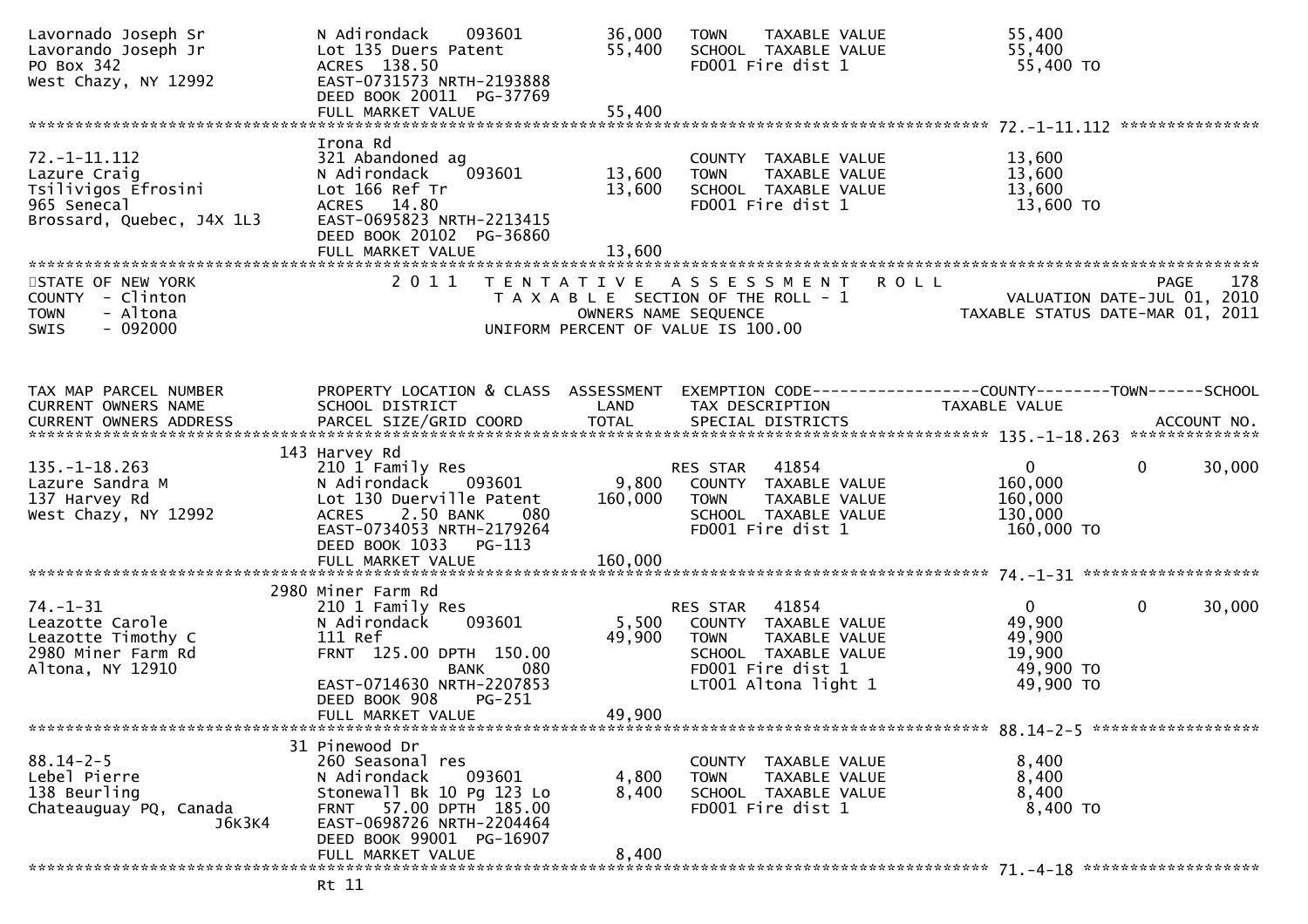| $71. - 4 - 18$<br>LeClair Armond Stacey<br>4915 Rt 11<br>Ellenburg Depot, NY 12935            | 314 Rural vac<10<br>093601<br>N Adirondack<br>Lot Pat Bm<br>5.00<br><b>ACRES</b><br>EAST-0677467 NRTH-2213137<br>DEED BOOK 20102 PG-34240<br>FULL MARKET VALUE                  | 9,300<br>9,300<br>9,300   | COUNTY TAXABLE VALUE<br>TAXABLE VALUE<br><b>TOWN</b><br>SCHOOL TAXABLE VALUE<br>FD002 Ellenburg fire 21<br>LT002 Altona light 21                                                | 9,300<br>9,300<br>9,300<br>9,300 TO<br>9,300 TO                    |                                                                |
|-----------------------------------------------------------------------------------------------|---------------------------------------------------------------------------------------------------------------------------------------------------------------------------------|---------------------------|---------------------------------------------------------------------------------------------------------------------------------------------------------------------------------|--------------------------------------------------------------------|----------------------------------------------------------------|
|                                                                                               | 349 Duley Rd                                                                                                                                                                    |                           |                                                                                                                                                                                 |                                                                    |                                                                |
| $132 - 1 - 5$<br>LeClair Cheryl L<br>PO Box 13<br>Altona, NY 12910                            | 210 1 Family Res<br>093601<br>N Adirondack<br>Lot 40 Duer<br>FRNT 201.00 DPTH 191.00<br>EAST-0706506 NRTH-2187336<br>DEED BOOK 98001 PG-04414                                   | 8,800<br>65,600           | RES STAR 41854<br>COUNTY TAXABLE VALUE<br>TAXABLE VALUE<br><b>TOWN</b><br>SCHOOL TAXABLE VALUE<br>FD001 Fire dist 1                                                             | 0<br>65,600<br>65,600<br>35,600<br>65,600 TO                       | $\mathbf 0$<br>30,000                                          |
|                                                                                               | FULL MARKET VALUE                                                                                                                                                               | 65,600                    |                                                                                                                                                                                 |                                                                    |                                                                |
| STATE OF NEW YORK<br>COUNTY - Clinton<br><b>TOWN</b><br>- Altona<br>$-092000$<br><b>SWIS</b>  | 2011                                                                                                                                                                            | T E N T A T I V E         | <b>ROLL</b><br>A S S E S S M E N T<br>T A X A B L E SECTION OF THE ROLL - 1<br>OWNERS NAME SEQUENCE<br>UNIFORM PERCENT OF VALUE IS 100.00                                       | VALUATION DATE-JUL 01, 2010<br>TAXABLE STATUS DATE-MAR 01, 2011    | 179<br><b>PAGE</b>                                             |
| TAX MAP PARCEL NUMBER                                                                         | PROPERTY LOCATION & CLASS ASSESSMENT                                                                                                                                            |                           | EXEMPTION CODE------------------COUNTY--------TOWN------SCHOOL                                                                                                                  |                                                                    |                                                                |
| CURRENT OWNERS NAME                                                                           | SCHOOL DISTRICT                                                                                                                                                                 | LAND                      | TAX DESCRIPTION                                                                                                                                                                 | <b>TAXABLE VALUE</b>                                               |                                                                |
| 134. -1-11. 211                                                                               | 3761 Military Tpke<br>210 1 Family Res                                                                                                                                          |                           | WARNONALL 41121                                                                                                                                                                 | 12,150                                                             | 12,150<br>0                                                    |
| LeClair Cheryl L<br>PO Box 13<br>Altona, NY 12910                                             | N Adirondack<br>093601<br>103 Duers<br>ACRES 1.00<br>EAST-0723457 NRTH-2182580<br>DEED BOOK 1041<br>PG-265                                                                      | 9,000<br>81,000           | COUNTY TAXABLE VALUE<br><b>TOWN</b><br>TAXABLE VALUE<br>SCHOOL TAXABLE VALUE<br>FD001 Fire dist 1                                                                               | 68,850<br>68,850<br>81,000<br>81,000 TO                            |                                                                |
|                                                                                               |                                                                                                                                                                                 |                           |                                                                                                                                                                                 |                                                                    |                                                                |
| 71. –4–19<br>LeClair Stacey A<br>4915 Rt 11<br>Ellenburg Depot, NY 12935                      | 4915 Rt 11<br>210 1 Family Res<br>N Adirondack<br>093601<br>Bm<br>1.10 BANK<br>080<br><b>ACRES</b><br>EAST-0677531 NRTH-2213342<br>DEED BOOK 20072 PG-2580<br>FULL MARKET VALUE | 6,500<br>87,700<br>87,700 | 41854<br>RES STAR<br>COUNTY TAXABLE VALUE<br>TAXABLE VALUE<br><b>TOWN</b><br>SCHOOL TAXABLE VALUE<br>FD002 Ellenburg fire 21<br>LT002 Altona light 21                           | 0<br>87,700<br>87,700<br>57,700<br>87,700 TO<br>87,700 TO          | $\mathbf{0}$<br>30,000                                         |
|                                                                                               | 4931 Rt 11                                                                                                                                                                      |                           |                                                                                                                                                                                 |                                                                    |                                                                |
| $71. - 4 - 17.2$<br>LeClair Virginia<br>4931 Rt 11<br>PO Box 336<br>Ellenburg Depot, NY 12935 | 270 Mfg housing<br>093601<br>N Adirondack<br>Lot Pat Bm<br>FRNT 150.00 DPTH 215.00<br>EAST-0677137 NRTH-2213323<br>DEED BOOK 645<br>PG-622<br>FULL MARKET VALUE                 | 20,200                    | WARCOMALL 41131<br>6,200 AGED - ALL 41800<br>20,200 SR STAR<br>41834<br>COUNTY TAXABLE VALUE<br><b>TOWN</b><br>TAXABLE VALUE<br>SCHOOL TAXABLE VALUE<br>FD002 Ellenburg fire 21 | 5,050<br>7,575<br>$\mathbf{0}$<br>7,575<br>7,575<br>0<br>20,200 TO | $\mathbf 0$<br>5,050<br>10, 100<br>7,575<br>10,100<br>$\Omega$ |
|                                                                                               |                                                                                                                                                                                 |                           | LT002 Altona light 21                                                                                                                                                           | 20,200 TO                                                          |                                                                |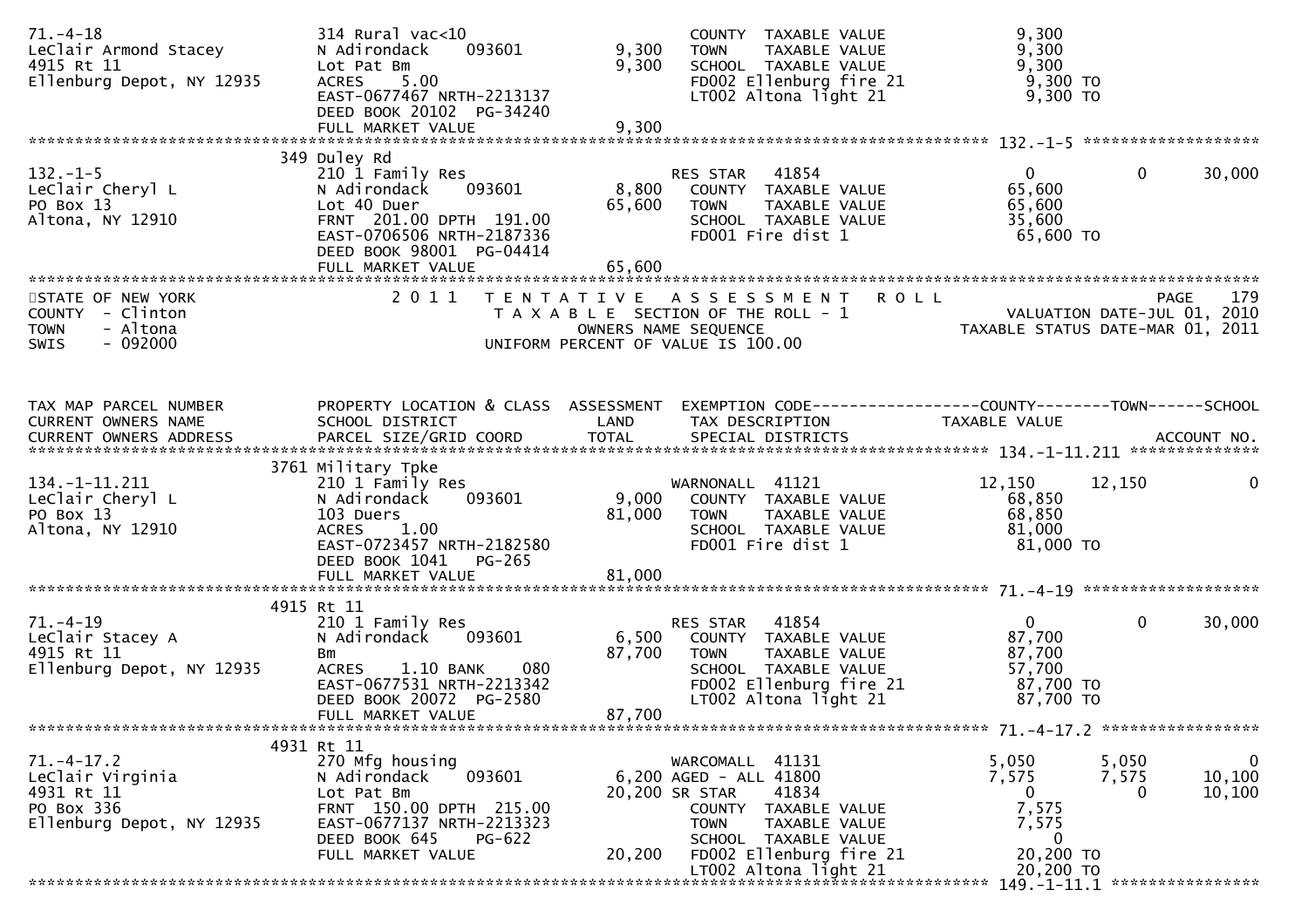| $149. - 1 - 11.1$<br>Lee Dennis H<br>Lee Karen A<br>100 Murtagh Hill Rd<br>West Chazy, NY 12992                           | 100 Murtagh Hill Rd<br>240 Rural res<br>093601<br>N Adirondack<br>113 Duer<br>ACRES 11.00<br>EAST-0729817 NRTH-2173905<br>DEED BOOK 623<br>$PG-149$<br>FULL MARKET VALUE                         | 56,000<br>56,000           | 98 PCT OF VALUE USED FOR EXEMPTION PURPOSES<br>WARCOMALL 41131<br>10,400 RES STAR<br>41854<br>COUNTY TAXABLE VALUE<br>TAXABLE VALUE<br><b>TOWN</b><br>SCHOOL TAXABLE VALUE<br>FD001 Fire dist 1 | 13,720<br>$\overline{0}$<br>42,280<br>42,280<br>26,000<br>56,000 TO | 13,720<br>0<br>30,000<br>$\bf{0}$       |
|---------------------------------------------------------------------------------------------------------------------------|--------------------------------------------------------------------------------------------------------------------------------------------------------------------------------------------------|----------------------------|-------------------------------------------------------------------------------------------------------------------------------------------------------------------------------------------------|---------------------------------------------------------------------|-----------------------------------------|
| $134. - 1 - 2.2$<br>Lee Ronald E<br>Lee Jean<br>3875 Military Tpke<br>West Chazy, NY 12992                                | 3875 Military Tpke<br>241 Rural res&ag<br>093601<br>N Adirondack<br>94 Duers<br>ACRES 80.00<br>EAST-0720862 NRTH-2182744<br>DEED BOOK 605<br>PG-824                                              | 37,600<br>180,000          | 79 PCT OF VALUE USED FOR EXEMPTION PURPOSES<br>WARCOMALL 41131<br>COUNTY TAXABLE VALUE<br><b>TOWN</b><br>TAXABLE VALUE<br>SCHOOL TAXABLE VALUE<br>FD001 Fire dist 1                             | 35,550<br>144,450<br>144,450<br>180,000<br>180,000 TO               | 35,550<br>$\mathbf{0}$                  |
| STATE OF NEW YORK<br>COUNTY - Clinton<br>- Altona<br><b>TOWN</b><br>$-092000$<br>SWIS                                     | 2011                                                                                                                                                                                             | OWNERS NAME SEQUENCE       | TENTATIVE ASSESSMENT ROLL<br>T A X A B L E SECTION OF THE ROLL - 1<br>UNIFORM PERCENT OF VALUE IS 100.00                                                                                        | PAGE 180<br>VALUATION DATE-JUL 01, 2010                             | 180<br>TAXABLE STATUS DATE-MAR 01, 2011 |
| TAX MAP PARCEL NUMBER<br>CURRENT OWNERS NAME                                                                              | PROPERTY LOCATION & CLASS ASSESSMENT<br>SCHOOL DISTRICT                                                                                                                                          | LAND                       | EXEMPTION CODE-----------------COUNTY--------TOWN------SCHOOL<br>TAX DESCRIPTION                                                                                                                | TAXABLE VALUE                                                       |                                         |
| $72. - 1 - 11.5$<br>LeFebvre Charles M<br>LeFebvre Janis E<br>PO Box 311<br>Milton, VT 05468                              | Irona Rd<br>321 Abandoned ag<br>093601<br>N Adirondack<br>Lot 183 Ref Tr<br>ACRES 115.00<br>EAST-0691620 NRTH-2214200<br>DEED BOOK 20051 PG-88073<br>FULL MARKET VALUE                           | 33,300<br>33,300<br>33,300 | COUNTY TAXABLE VALUE<br><b>TOWN</b><br>TAXABLE VALUE<br>SCHOOL TAXABLE VALUE<br>FD001 Fire dist 1                                                                                               | 33,300<br>33,300<br>33,300<br>33,300 TO                             |                                         |
| $150.-3-13$<br>LeGrave Marvin<br>LeGrave Diana L<br>126 Recore Rd<br>West Chazy, NY 12992                                 | 126 Recore Rd<br>270 Mfg housing<br>093601<br>N Adirondack<br>Sub Map 20 Pg 28 Lot 13<br>1.07<br><b>ACRES</b><br>EAST-0736243 NRTH-2176134<br>DEED BOOK 20092 PG-22102<br>FULL MARKET VALUE      | 9,000<br>40,100<br>40,100  | RES STAR<br>41854<br>COUNTY TAXABLE VALUE<br><b>TOWN</b><br>TAXABLE VALUE<br>SCHOOL TAXABLE VALUE<br>FD001 Fire dist 1                                                                          | $\overline{0}$<br>40,100<br>40,100<br>10, 100<br>40,100 TO          | $\mathbf{0}$<br>30,000                  |
| 88.14-1-71<br>Legroulx Deborah<br>Lavoie Smith Theresa E<br>544 George Fa Wilkes<br>Greenfield Park, QC, Canada<br>J4V3N4 | 130 Pinewood Dr<br>260 Seasonal res<br>N Adirondack<br>093601<br>Stonewall Acres Lot 71<br>FRNT 101.51 DPTH 100.00<br>EAST-0699187 NRTH-2204255<br>DEED BOOK 20092 PG-21671<br>FULL MARKET VALUE | 3,800<br>8,000<br>8,000    | COUNTY<br>TAXABLE VALUE<br><b>TOWN</b><br>TAXABLE VALUE<br>SCHOOL TAXABLE VALUE<br>FD001 Fire dist 1                                                                                            | 8,000<br>8,000<br>8,000<br>8,000 TO                                 |                                         |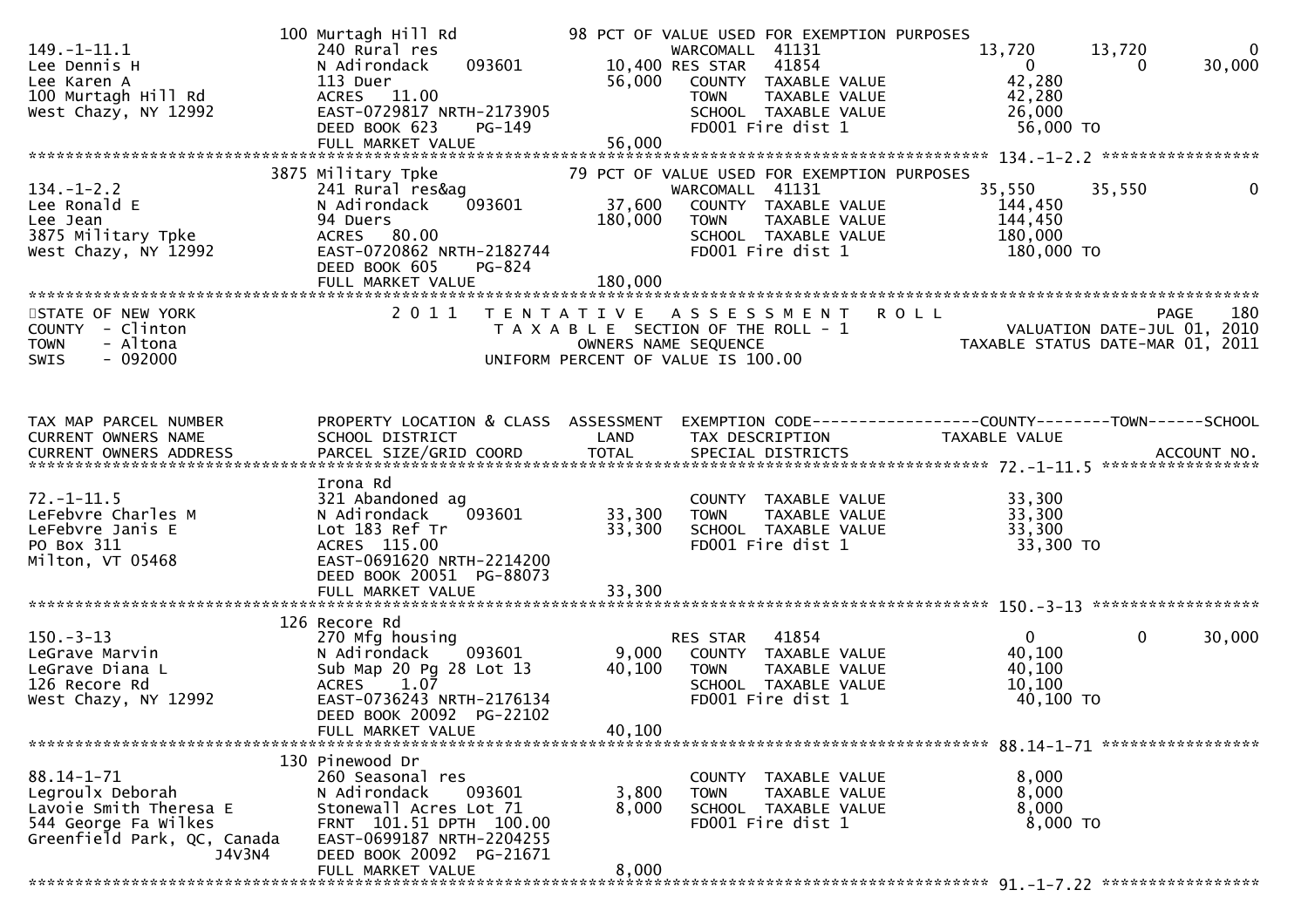| $91. - 1 - 7.22$<br>Leno Bradley A<br>Giroux Virginia H<br>2565 Rt 11<br>Mooers, NY 12958                                                                      | 871 Vassar Rd<br>210 1 Family Res<br>Northeastern Cl 092801<br>Lot 50 Ref Tr<br>Survey Map 20082/17996<br>9.40<br><b>ACRES</b><br>EAST-0736118 NRTH-2207779<br>DEED BOOK 20092 PG-24783<br>FULL MARKET VALUE | 77,600                     | WARNONALL 41121<br>11,500 RES STAR 41854<br>77,600 COUNTY TAXABLE VALUE<br><b>TOWN</b><br>TAXABLE VALUE<br>SCHOOL TAXABLE VALUE<br>FD001 Fire dist 1 | 11,640<br>$\mathbf{0}$<br>11,640<br>30,000<br>$\overline{0}$<br>$\Omega$<br>65,960<br>65,960<br>47,600<br>77,600 TO |
|----------------------------------------------------------------------------------------------------------------------------------------------------------------|--------------------------------------------------------------------------------------------------------------------------------------------------------------------------------------------------------------|----------------------------|------------------------------------------------------------------------------------------------------------------------------------------------------|---------------------------------------------------------------------------------------------------------------------|
| $72. - 1 - 27.1$<br>Leonard & Pearl Lashway Living N Adirondack<br>LashwayTrustee Leonard<br>$\frac{1}{2}$<br>5583 Military Tpke<br>Ellenburgh Depot, NY 12935 | Forest Rd<br>321 Abandoned ag<br>093601<br>Lot 213 Ref<br>Subdiv Map 20072/02325 Lo<br>ACRES 89.15<br>EAST-0682635 NRTH-2208658<br>DEED BOOK 20061 PG-96130                                                  | 27,100<br>27,100           | COUNTY TAXABLE VALUE<br>TAXABLE VALUE<br><b>TOWN</b><br>SCHOOL TAXABLE VALUE<br>FD001 Fire dist 1                                                    | 27,100<br>27,100<br>27,100<br>27,100 TO                                                                             |
| STATE OF NEW YORK<br>COUNTY - Clinton<br>- Altona<br><b>TOWN</b><br>$-092000$<br><b>SWIS</b>                                                                   | 2011                                                                                                                                                                                                         | OWNERS NAME SEQUENCE       | TENTATIVE ASSESSMENT ROLL<br>T A X A B L E SECTION OF THE ROLL - 1<br>UNIFORM PERCENT OF VALUE IS 100.00                                             | 181<br>PAGE 181<br>VALUATION DATE-JUL 01, 2010<br>TAXABLE STATUS DATE-MAR 01, 2011                                  |
| TAX MAP PARCEL NUMBER<br>CURRENT OWNERS NAME                                                                                                                   | PROPERTY LOCATION & CLASS ASSESSMENT<br>SCHOOL DISTRICT                                                                                                                                                      | LAND                       | TAX DESCRIPTION                                                                                                                                      | EXEMPTION CODE-----------------COUNTY-------TOWN------SCHOOL<br>TAXABLE VALUE                                       |
| $72. - 1 - 27.21$<br>Leonard & Pearl Lashway Living N Adirondack<br>LashwayTrustee Leonard<br>5583 Military Tpke<br>Ellenburgh Depot, NY 12935                 | Forest Rd<br>321 Abandoned ag<br>093601<br>Lot 213 Ref<br>Subdiv Map 20072/02325 Lo<br>ACRES 84.57<br>EAST-0683894 NRTH-2210221<br>DEED BOOK 20061 PG-96130<br>FULL MARKET VALUE                             | 29,200<br>29,200<br>29,200 | COUNTY TAXABLE VALUE<br><b>TOWN</b><br>TAXABLE VALUE<br>SCHOOL TAXABLE VALUE<br>FD001 Fire dist 1                                                    | 29,200<br>29,200<br>29,200<br>29,200 TO                                                                             |
| $147. - 1 - 6.31$<br>Leopard Billy J<br>Leopard Mark A<br>178 Rabideau Rd<br>Cadyville, NY 12918                                                               | Jerusalem Rd<br>910 Priv forest<br>093601<br>N Adirondack<br>22 Duer<br>ACRES 34.80<br>EAST-0705725 NRTH-2170010<br>DEED BOOK 20082 PG-20233<br>FULL MARKET VALUE                                            | 9,000<br>9,000<br>9,000    | COUNTY TAXABLE VALUE<br><b>TOWN</b><br><b>TAXABLE VALUE</b><br>SCHOOL TAXABLE VALUE<br>FD001 Fire dist 1                                             | 9,000<br>9,000<br>9,000<br>9,000 TO                                                                                 |
| $147. - 1 - 7.1$<br>Leopard Billy J<br>Leopard Mark A<br>178 Rabideau Rd<br>Cadyville, NY 12918                                                                | Jerusalem Rd<br>910 Priv forest<br>093601<br>N Adirondack<br>22 Duer<br>ACRES 35.90<br>EAST-0704138 NRTH-2169740                                                                                             | 10,000<br>10,000           | COUNTY TAXABLE VALUE<br>TAXABLE VALUE<br><b>TOWN</b><br>SCHOOL TAXABLE VALUE<br>FD001 Fire dist 1                                                    | 10,000<br>10,000<br>10,000<br>10,000 TO                                                                             |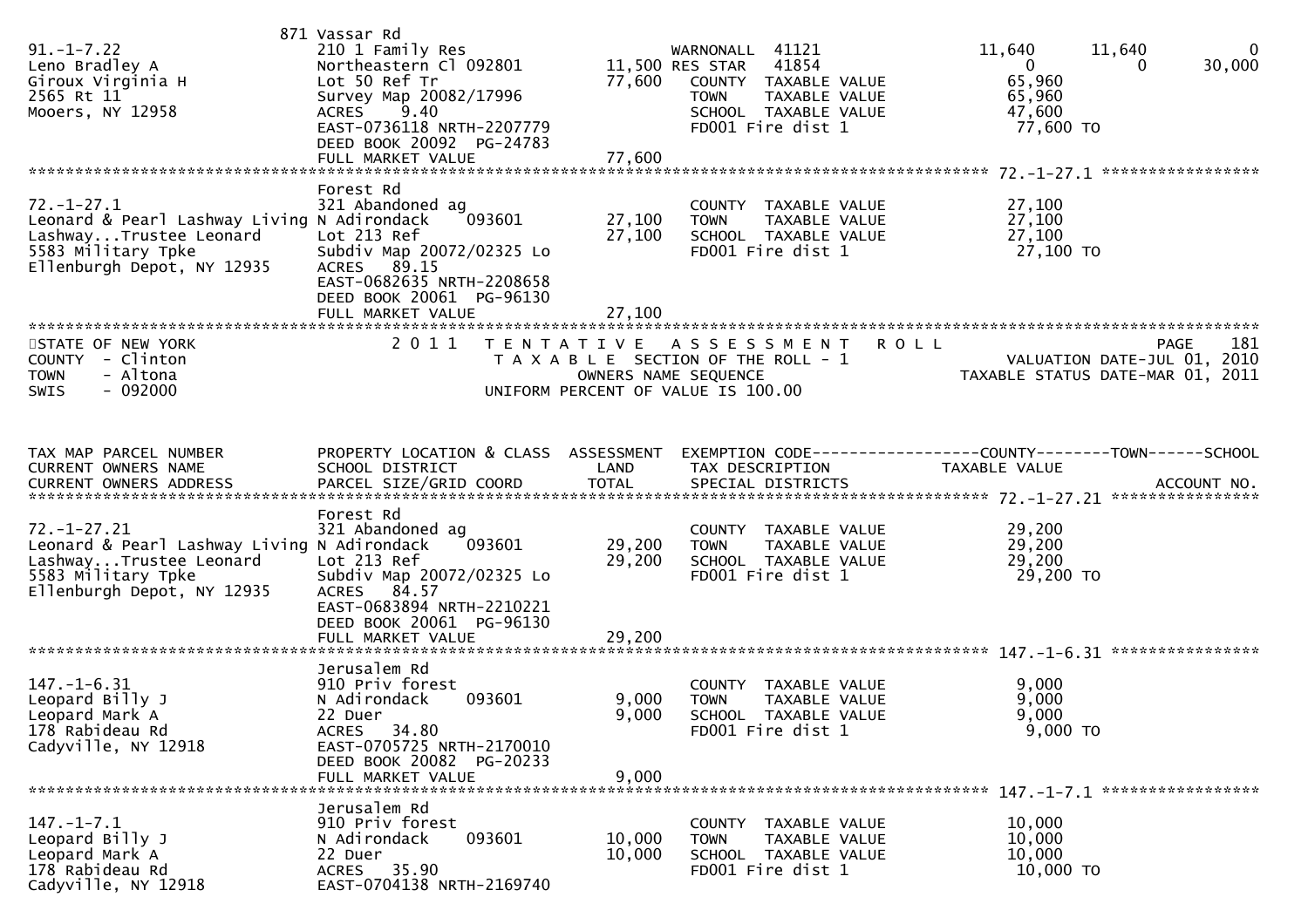|                                                                                                             | DEED BOOK 20082 PG-20233<br>FULL MARKET VALUE                                                                                                                                                   | 10,000                     |                                                                                                                             |                                                                                                         |
|-------------------------------------------------------------------------------------------------------------|-------------------------------------------------------------------------------------------------------------------------------------------------------------------------------------------------|----------------------------|-----------------------------------------------------------------------------------------------------------------------------|---------------------------------------------------------------------------------------------------------|
| $117. - 1 - 17$<br>Leopard Billy Joe<br>13 Cogan Ave<br>Plattsburgh, NY 12901                               | Terrien Rd<br>910 Priv forest<br>093601<br>N Adirondack<br>215-216 Ref<br>ACRES 26.00<br>EAST-0693737 NRTH-2191513<br>DEED BOOK 20041 PG-74741<br>FULL MARKET VALUE                             | 17,000<br>17,000<br>17,000 | COUNTY TAXABLE VALUE<br>TAXABLE VALUE<br><b>TOWN</b><br>SCHOOL TAXABLE VALUE<br>FD001 Fire dist 1                           | 17,000<br>17,000<br>17,000<br>17,000 TO                                                                 |
|                                                                                                             |                                                                                                                                                                                                 |                            |                                                                                                                             |                                                                                                         |
| $88.14 - 1 - 20$<br>Leslie Alexander<br>Pepper Margie S<br>PO Box 266<br>Altona, NY 12910                   | 40 Merrywood Dr<br>260 Seasonal res<br>N Adirondack<br>093601<br>Stonewall Acres Lot 20<br>FRNT 80.00 DPTH 159.30<br>EAST-0699754 NRTH-2203693<br>DEED BOOK 20021 PG-48986<br>FULL MARKET VALUE | 4,200<br>4,500<br>4,500    | COUNTY TAXABLE VALUE<br>TAXABLE VALUE<br><b>TOWN</b><br>SCHOOL TAXABLE VALUE<br>FD001 Fire dist 1                           | 4,500<br>4,500<br>4,500<br>4,500 TO                                                                     |
|                                                                                                             |                                                                                                                                                                                                 |                            |                                                                                                                             |                                                                                                         |
| STATE OF NEW YORK<br>COUNTY - Clinton<br>- Altona<br><b>TOWN</b><br>$-092000$<br><b>SWIS</b>                | 2 0 1 1                                                                                                                                                                                         |                            | TENTATIVE ASSESSMENT<br>T A X A B L E SECTION OF THE ROLL - 1<br>OWNERS NAME SEQUENCE<br>UNIFORM PERCENT OF VALUE IS 100.00 | 182<br><b>ROLL</b><br><b>PAGE</b><br>2010<br>VALUATION DATE-JUL 01,<br>TAXABLE STATUS DATE-MAR 01, 2011 |
|                                                                                                             |                                                                                                                                                                                                 |                            |                                                                                                                             |                                                                                                         |
| TAX MAP PARCEL NUMBER<br>CURRENT OWNERS NAME                                                                | PROPERTY LOCATION & CLASS ASSESSMENT<br>SCHOOL DISTRICT                                                                                                                                         | LAND                       | TAX DESCRIPTION                                                                                                             | EXEMPTION CODE-----------------COUNTY-------TOWN------SCHOOL<br>TAXABLE VALUE                           |
|                                                                                                             |                                                                                                                                                                                                 |                            |                                                                                                                             |                                                                                                         |
| $134. - 1 - 2.1$<br>Leslie Chiyoko<br>Lee Ronald E<br>3875 Military Tpke<br>West Chazy, NY 12992            | Purdy Rd<br>910 Priv forest<br>093601<br>N Adirondack<br>94 Duer<br>ACRES 49.00<br>EAST-0720828 NRTH-2181692<br>DEED BOOK 638<br>PG-546                                                         | 21,700<br>21,700           | COUNTY TAXABLE VALUE<br>TAXABLE VALUE<br><b>TOWN</b><br>SCHOOL TAXABLE VALUE<br>FD001 Fire dist 1                           | 21,700<br>21,700<br>21,700<br>21,700 TO                                                                 |
|                                                                                                             |                                                                                                                                                                                                 |                            |                                                                                                                             |                                                                                                         |
|                                                                                                             |                                                                                                                                                                                                 |                            |                                                                                                                             |                                                                                                         |
| $135. - 2 - 1$<br>Lewandowski Michael<br>Castro-Lewandowski Athena<br>67 Barnaby Rd<br>West Chazy, NY 12992 | 67 Barnaby Rd<br>210 1 Family Res<br>Beekmantown Cen 092401<br>Lot 147 Duer<br>1.00<br><b>ACRES</b><br>EAST-0740730 NRTH-2183742<br>DEED BOOK 20092 PG-21891<br>FULL MARKET VALUE               | 130,000 TOWN<br>130,000    | 41854<br>RES STAR<br>9,000 COUNTY TAXABLE VALUE<br>TAXABLE VALUE<br>SCHOOL TAXABLE VALUE<br>FD001 Fire dist 1               | $\mathbf{0}$<br>0<br>30,000<br>130,000<br>130,000<br>100,000<br>130,000 TO                              |
|                                                                                                             |                                                                                                                                                                                                 |                            |                                                                                                                             |                                                                                                         |
| $148. - 3 - 26$<br>Liberty Steven<br>Bennett John<br>3015 Route 374<br>PO Box 222                           | 79 Don Jr Way<br>910 Priv forest<br>093601<br>N Adirondack<br>35 Ref Duer<br>ACRES 25.90<br>EAST-0708977 NRTH-2170839                                                                           | 17,700<br>17,700           | COUNTY TAXABLE VALUE<br>TAXABLE VALUE<br><b>TOWN</b><br>SCHOOL TAXABLE VALUE<br>FD001 Fire dist 1                           | 17,700<br>17,700<br>17,700<br>17,700 TO                                                                 |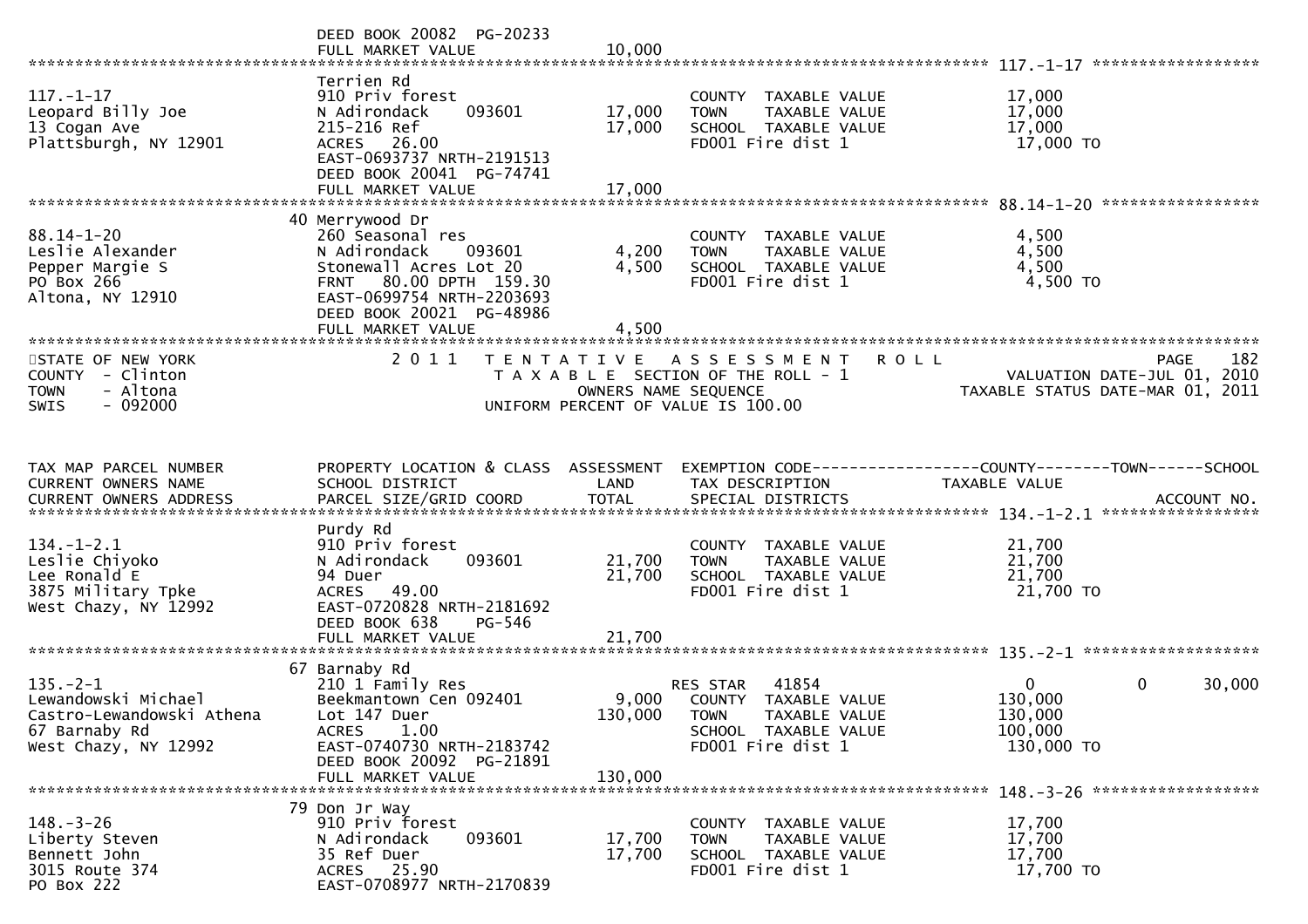| Dannemora, NY 12929                                                                                      | DEED BOOK 20102 PG-35787                                                                                                                                               |                                                            |                                                                                                                        |                                                           |                                                                                       |
|----------------------------------------------------------------------------------------------------------|------------------------------------------------------------------------------------------------------------------------------------------------------------------------|------------------------------------------------------------|------------------------------------------------------------------------------------------------------------------------|-----------------------------------------------------------|---------------------------------------------------------------------------------------|
| $148. - 3 - 29$<br>Liberty Steven<br>Bennett John<br>3015 Route 374<br>PO Box 222<br>Dannemora, NY 12929 | 89 Don Jr Way<br>270 Mfg housing<br>093601<br>N Adirondack<br>Lot 35 Duer<br>ACRES 24.70<br>EAST-0708156 NRTH-2170766<br>DEED BOOK 20102 PG-35788<br>FULL MARKET VALUE | 11,400<br>15,000<br>15,000                                 | COUNTY TAXABLE VALUE<br>TAXABLE VALUE<br><b>TOWN</b><br>SCHOOL TAXABLE VALUE<br>FD001 Fire dist 1                      | 15,000<br>15,000<br>15,000<br>15,000 TO                   |                                                                                       |
|                                                                                                          | 85 Natures Way                                                                                                                                                         |                                                            |                                                                                                                        |                                                           |                                                                                       |
| $149. - 1 - 10.22$<br>Light Deborah A<br>85 Natures Way<br>West Chazy, NY 12992                          | 240 Rural res<br>N Adirondack<br>093601<br>Lot 105 Duer's Patent<br>ACRES 11.50<br>EAST-0725673 NRTH-2174520<br>DEED BOOK 703<br><b>PG-285</b>                         | 10,500<br>45,000                                           | 41854<br>RES STAR<br>COUNTY TAXABLE VALUE<br>TAXABLE VALUE<br><b>TOWN</b><br>SCHOOL TAXABLE VALUE<br>FD001 Fire dist 1 | $\overline{0}$<br>45,000<br>45,000<br>15,000<br>45,000 TO | 30,000<br>$\mathbf{0}$                                                                |
|                                                                                                          |                                                                                                                                                                        |                                                            |                                                                                                                        |                                                           |                                                                                       |
| STATE OF NEW YORK<br>COUNTY - Clinton<br>- Altona<br><b>TOWN</b><br><b>SWIS</b><br>- 092000              | 2 0 1 1                                                                                                                                                                | OWNERS NAME SEQUENCE<br>UNIFORM PERCENT OF VALUE IS 100.00 | TENTATIVE ASSESSMENT<br>T A X A B L E SECTION OF THE ROLL - 1                                                          | <b>ROLL</b>                                               | 183<br><b>PAGE</b><br>VALUATION DATE-JUL 01, 2010<br>TAXABLE STATUS DATE-MAR 01, 2011 |
|                                                                                                          |                                                                                                                                                                        |                                                            |                                                                                                                        |                                                           |                                                                                       |
| TAX MAP PARCEL NUMBER<br>CURRENT OWNERS NAME                                                             | PROPERTY LOCATION & CLASS ASSESSMENT<br>SCHOOL DISTRICT                                                                                                                | LAND                                                       | EXEMPTION CODE------------------COUNTY--------TOWN------SCHOOL<br>TAX DESCRIPTION                                      | TAXABLE VALUE                                             |                                                                                       |
|                                                                                                          | 53 Natures Way                                                                                                                                                         |                                                            |                                                                                                                        |                                                           |                                                                                       |
| $149. - 1 - 13.2$<br>Light Deborah A<br>85 Natures Way<br>West Chazy, NY 12992                           | 240 Rural res<br>093601<br>N Adirondack<br>Lot 106 Duers<br>20.50<br><b>ACRES</b><br>EAST-0726087 NRTH-2174010<br>DEED BOOK 955<br><b>PG-270</b>                       | 12,800<br>46,500                                           | COUNTY TAXABLE VALUE<br><b>TOWN</b><br>TAXABLE VALUE<br>SCHOOL TAXABLE VALUE<br>FD001 Fire dist 1                      | 46,500<br>46,500<br>46,500<br>46,500 TO                   |                                                                                       |
|                                                                                                          | FULL MARKET VALUE                                                                                                                                                      | 46.500                                                     |                                                                                                                        |                                                           |                                                                                       |
| 149. -1-10. 21<br>Light John<br>101 Natures Way<br>West Chazy, NY 12992                                  | 101 Natures Way<br>240 Rural res<br>093601<br>N Adirondack<br>105 Duer<br>ACRES 11.50<br>EAST-0725629 NRTH-2174816                                                     | 40,000 TOWN                                                | 41854<br>RES STAR<br>10,500 COUNTY TAXABLE VALUE<br>TAXABLE VALUE<br>SCHOOL TAXABLE VALUE<br>FD001 Fire dist 1         | $\mathbf{0}$<br>40,000<br>40,000<br>10,000<br>40,000 TO   | 30,000<br>$\mathbf{0}$                                                                |
|                                                                                                          | DEED BOOK 573<br>PG-799<br>FULL MARKET VALUE                                                                                                                           | 40,000                                                     |                                                                                                                        |                                                           |                                                                                       |
|                                                                                                          | 279 Recore Rd                                                                                                                                                          |                                                            |                                                                                                                        |                                                           |                                                                                       |
| $135. -2 - 23$<br>Light John W<br>Light Cheryl<br>279 Recore Rd<br>West Chazy, NY 12992                  | 270 Mfg housing<br>Beekmantown Cen 092401<br>Lot 143 Duers<br>2.50<br><b>ACRES</b><br>EAST-0738586 NRTH-2178390                                                        | 9,800<br>46,000                                            | RES STAR<br>41854<br>COUNTY TAXABLE VALUE<br>TAXABLE VALUE<br><b>TOWN</b><br>SCHOOL TAXABLE VALUE<br>FD001 Fire dist 1 | $\overline{0}$<br>46,000<br>46,000<br>16,000<br>46,000 TO | 0<br>30,000                                                                           |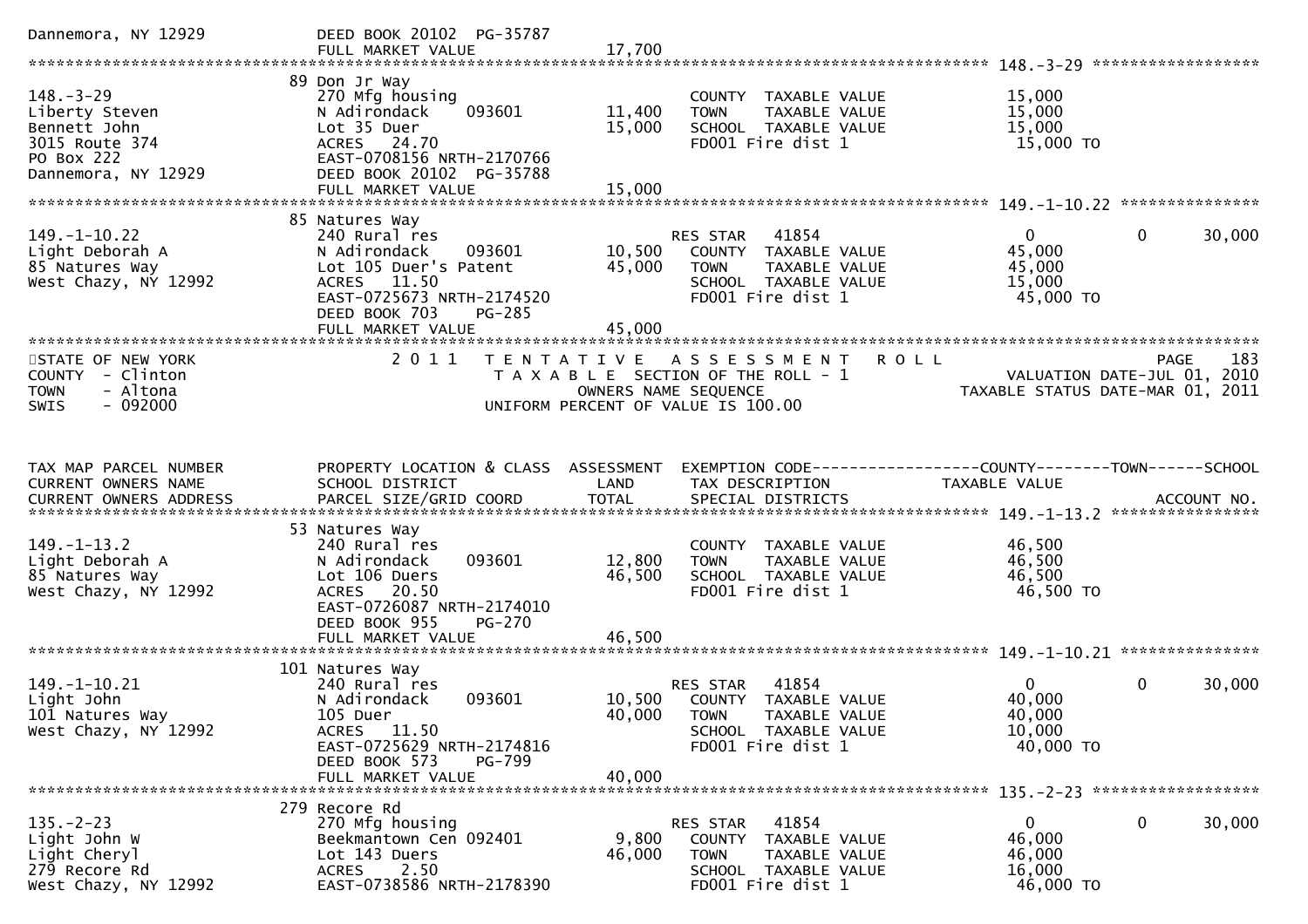|                                                                                                       | DEED BOOK 848<br>$PG-8$<br>FULL MARKET VALUE                                                                                                                                               | 46,000                                    |                                                                                                                               |                                                                            |                    |
|-------------------------------------------------------------------------------------------------------|--------------------------------------------------------------------------------------------------------------------------------------------------------------------------------------------|-------------------------------------------|-------------------------------------------------------------------------------------------------------------------------------|----------------------------------------------------------------------------|--------------------|
|                                                                                                       |                                                                                                                                                                                            |                                           |                                                                                                                               |                                                                            |                    |
| $135. -2 - 2$<br>Light Stephen C<br>58 Barnaby Rd<br>West Chazy, NY 12992                             | 58 Barnaby Rd<br>210 1 Family Res<br>Beekmantown Cen 092401<br>Lot 147 Duerville Pat<br><b>ACRES</b><br>1.50<br>EAST-0741101 NRTH-2183633<br>DEED BOOK 20092 PG-24142<br>FULL MARKET VALUE | 9,300<br>160,000<br>160,000               | 41854<br><b>RES STAR</b><br>COUNTY TAXABLE VALUE<br><b>TOWN</b><br>TAXABLE VALUE<br>SCHOOL TAXABLE VALUE<br>FD001 Fire dist 1 | $\mathbf{0}$<br>$\mathbf 0$<br>160,000<br>160,000<br>130,000<br>160,000 TO | 30,000             |
|                                                                                                       |                                                                                                                                                                                            |                                           |                                                                                                                               |                                                                            |                    |
| $135. -2 - 3.1$<br>Light Stephen C<br>58 Barnaby Rd<br>West Chazy, NY 12992                           | Barnaby Rd<br>312 Vac w/imprv<br>Beekmantown Cen 092401<br>Lot 147 Duerville Pat<br>FRNT 188.00 DPTH 281.00<br>EAST-0741147 NRTH-2183459<br>DEED BOOK 20092 PG-24142<br>FULL MARKET VALUE  | 8,400<br>15,000<br>15,000                 | COUNTY TAXABLE VALUE<br>TAXABLE VALUE<br><b>TOWN</b><br>SCHOOL TAXABLE VALUE<br>FD001 Fire dist 1                             | 15,000<br>15,000<br>15,000<br>15,000 TO                                    |                    |
| ***********************                                                                               | ***************************                                                                                                                                                                |                                           |                                                                                                                               |                                                                            |                    |
| STATE OF NEW YORK<br>COUNTY - Clinton<br>- Altona<br><b>TOWN</b><br>$-092000$<br><b>SWIS</b>          | 2 0 1 1                                                                                                                                                                                    | T E N T A T I V E<br>OWNERS NAME SEQUENCE | <b>ROLL</b><br>A S S E S S M E N T<br>T A X A B L E SECTION OF THE ROLL - 1<br>UNIFORM PERCENT OF VALUE IS 100.00             | VALUATION DATE-JUL 01, 2010<br>TAXABLE STATUS DATE-MAR 01, 2011            | 184<br><b>PAGE</b> |
|                                                                                                       |                                                                                                                                                                                            |                                           |                                                                                                                               |                                                                            |                    |
| TAX MAP PARCEL NUMBER<br>CURRENT OWNERS NAME<br><b>CURRENT OWNERS ADDRESS</b>                         | PROPERTY LOCATION & CLASS ASSESSMENT<br>SCHOOL DISTRICT                                                                                                                                    | LAND                                      | TAX DESCRIPTION                                                                                                               | TAXABLE VALUE                                                              |                    |
|                                                                                                       | 57 Merrywood Dr                                                                                                                                                                            |                                           |                                                                                                                               |                                                                            |                    |
| $88.14 - 1 - 9$<br>Lipari Antonio<br>Lipari Marialise<br>8486 Brown St<br>Lasalle, QC, Canada H8N 1Z5 | 270 Mfg housing<br>N Adirondack<br>093601<br>Stonewall Acres Lot 9<br>FRNT 80.00 DPTH 230.00<br>EAST-0699306 NRTH-2203696<br>DEED BOOK 20072 PG-10783                                      | 5,100<br>21,500                           | COUNTY TAXABLE VALUE<br>TAXABLE VALUE<br><b>TOWN</b><br>SCHOOL TAXABLE VALUE<br>FD001 Fire dist 1                             | 21,500<br>21,500<br>21,500<br>21,500 TO                                    |                    |
|                                                                                                       | FULL MARKET VALUE                                                                                                                                                                          | 21,500                                    |                                                                                                                               |                                                                            |                    |
|                                                                                                       |                                                                                                                                                                                            |                                           |                                                                                                                               |                                                                            |                    |
| $71. - 4 - 7.42$<br>Lipson Marilyn<br>Turner Stanley<br>PO Box 96<br>Ellenburg, NY 12933              | 42-46 Candlelight Rd<br>271 Mfg housings<br>093601<br>N Adirondack<br>Lot 212 Ref Tr<br><b>ACRES</b><br>1.00<br>EAST-0681758 NRTH-2215308<br>DEED BOOK 99001 PG-15906                      | 6,500<br>75,000                           | COUNTY TAXABLE VALUE<br><b>TOWN</b><br>TAXABLE VALUE<br>SCHOOL TAXABLE VALUE<br>FD001 Fire dist 1                             | 75,000<br>75,000<br>75,000<br>75,000 TO                                    |                    |
|                                                                                                       | FULL MARKET VALUE                                                                                                                                                                          | 75,000                                    |                                                                                                                               |                                                                            |                    |
| $72. - 1 - 23$<br>Lobdell Elizabeth A<br>12 Railroad St<br>Ellenburg Depot, NY 12935                  | 12 Railroad St<br>210 1 Family Res<br>N Adirondack<br>093601<br>192 Ref<br>FRNT 140.00 DPTH 190.00<br>EAST-0685242 NRTH-2211813                                                            | 6,100<br>68,900                           | 41854<br><b>RES STAR</b><br>COUNTY TAXABLE VALUE<br>TAXABLE VALUE<br><b>TOWN</b><br>SCHOOL TAXABLE VALUE<br>FD001 Fire dist 1 | 0<br>0<br>68,900<br>68,900<br>38,900<br>68,900 TO                          | 30,000             |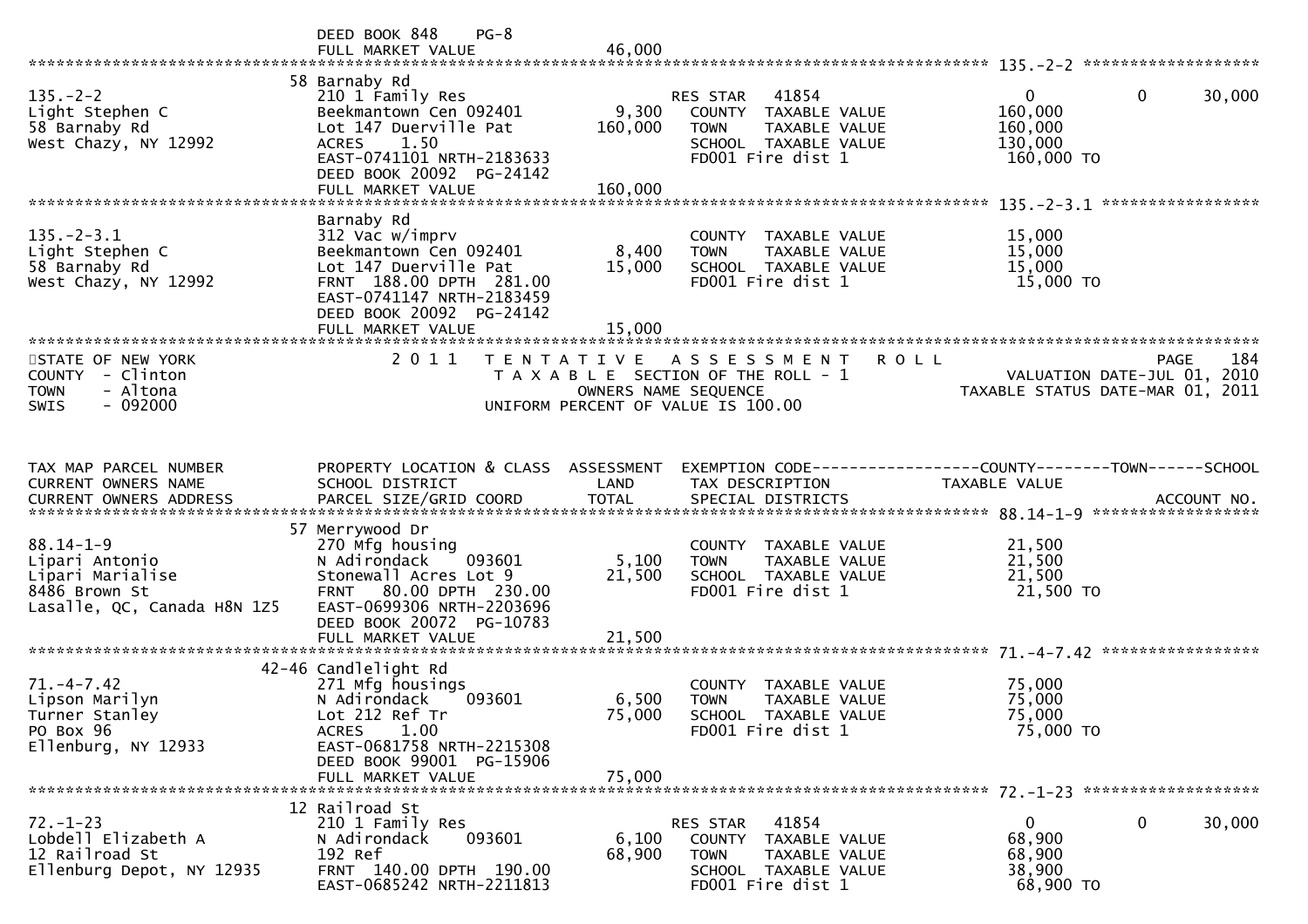|                                                                                               | DEED BOOK 98001 PG-04593<br>FULL MARKET VALUE                                                                                                                                         | 68,900                                    |                                                                                                                        | ********************                                                              |
|-----------------------------------------------------------------------------------------------|---------------------------------------------------------------------------------------------------------------------------------------------------------------------------------------|-------------------------------------------|------------------------------------------------------------------------------------------------------------------------|-----------------------------------------------------------------------------------|
| $71. - 4 - 6$<br>Lockerby Edward<br>Lockerby Robin<br>383 Church St<br>Isle LaMotte, VT 05463 | Rt 11<br>321 Abandoned ag<br>093601<br>N Adirondack<br>Bm<br>ACRES 67.00<br>EAST-0680515 NRTH-2214955<br>DEED BOOK 20072 PG-2677<br>FULL MARKET VALUE                                 | 24,900<br>24,900<br>24,900                | COUNTY TAXABLE VALUE<br>TAXABLE VALUE<br><b>TOWN</b><br>SCHOOL TAXABLE VALUE<br>FD001 Fire dist 1                      | 24,900<br>24,900<br>24,900<br>24,900 TO                                           |
|                                                                                               | 404 Recore Rd                                                                                                                                                                         |                                           |                                                                                                                        |                                                                                   |
| $135. -2 - 13$<br>Loftus Kim M<br>139 Bradford Rd<br>Plattsburgh, NY 12901                    | $314$ Rural vac<10<br>Beekmantown Cen 092401<br>Lot 147 & 146 Duer<br>ACRES 3.00<br>EAST-0740399 NRTH-2180847<br>DEED BOOK 20011 PG-36881                                             | 10,000<br>10,000                          | COUNTY TAXABLE VALUE<br>TAXABLE VALUE<br><b>TOWN</b><br>SCHOOL TAXABLE VALUE<br>FD001 Fire dist 1                      | 10,000<br>10,000<br>10,000<br>10,000 TO                                           |
|                                                                                               | FULL MARKET VALUE<br>***************************                                                                                                                                      | 10,000                                    |                                                                                                                        |                                                                                   |
| STATE OF NEW YORK<br>COUNTY - Clinton<br><b>TOWN</b><br>- Altona<br>$-092000$<br><b>SWIS</b>  | 2011                                                                                                                                                                                  | T E N T A T I V E<br>OWNERS NAME SEQUENCE | A S S E S S M E N T<br><b>ROLL</b><br>T A X A B L E SECTION OF THE ROLL - 1<br>UNIFORM PERCENT OF VALUE IS 100.00      | 185<br>PAGE<br>VALUATION DATE-JUL 01, 2010<br>TAXABLE STATUS DATE-MAR 01, 2011    |
| TAX MAP PARCEL NUMBER<br>CURRENT OWNERS NAME                                                  | PROPERTY LOCATION & CLASS ASSESSMENT<br>SCHOOL DISTRICT                                                                                                                               | LAND                                      | TAX DESCRIPTION                                                                                                        | EXEMPTION CODE------------------COUNTY--------TOWN------SCHOOL<br>TAXABLE VALUE   |
| $148. - 3 - 9.2$<br>Lombard Mae<br>1 Don Jr Way<br>Altona, NY 12910                           | 1 Don Jr Way<br>311 Res vac land<br>093601<br>N Adirondack<br>Lot 36 Duers<br>FRNT 125.00 DPTH 175.00<br>EAST-0709967 NRTH-2172700<br>DEED BOOK 20092 PG-27239                        | 7,000<br>7,000<br>7,000                   | COUNTY TAXABLE VALUE<br>TAXABLE VALUE<br><b>TOWN</b><br>SCHOOL TAXABLE VALUE<br>FD001 Fire dist 1                      | 7,000<br>7,000<br>7,000<br>7,000 TO                                               |
|                                                                                               | FULL MARKET VALUE                                                                                                                                                                     |                                           |                                                                                                                        |                                                                                   |
| $148. - 3 - 9.3$<br>Lombard Mae<br>1 Don Jr Way<br>Altona, NY 12910                           | 7 Don Jr Way<br>270 Mfg housing<br>N Adirondack<br>093601<br>Lot 36 Duers<br>FRNT 100.00 DPTH 175.00<br>0.78<br><b>ACRES</b><br>EAST-0709863 NRTH-2172637<br>DEED BOOK 20092 PG-27239 | 7,000<br>35,400                           | 41854<br>RES STAR<br>COUNTY TAXABLE VALUE<br><b>TOWN</b><br>TAXABLE VALUE<br>SCHOOL TAXABLE VALUE<br>FD001 Fire dist 1 | $\overline{0}$<br>$\mathbf 0$<br>30,000<br>35,400<br>35,400<br>5,400<br>35,400 TO |
|                                                                                               | FULL MARKET VALUE                                                                                                                                                                     | 35,400                                    |                                                                                                                        |                                                                                   |
| $88.14 - 2 - 65$<br>Lominy Kenol<br>575 NW 45th Dr<br>Delray, FL 33445                        | 85 Pinewood Dr<br>311 Res vac land<br>N Adirondack<br>093601<br>Sub Bk 10 Pg 123 Lot 65<br>70.00 DPTH 127.16<br><b>FRNT</b>                                                           | 3,700<br>3,700                            | COUNTY TAXABLE VALUE<br>TAXABLE VALUE<br><b>TOWN</b><br>SCHOOL TAXABLE VALUE<br>FD001 Fire dist 1                      | 3,700<br>3,700<br>3,700<br>3,700 TO                                               |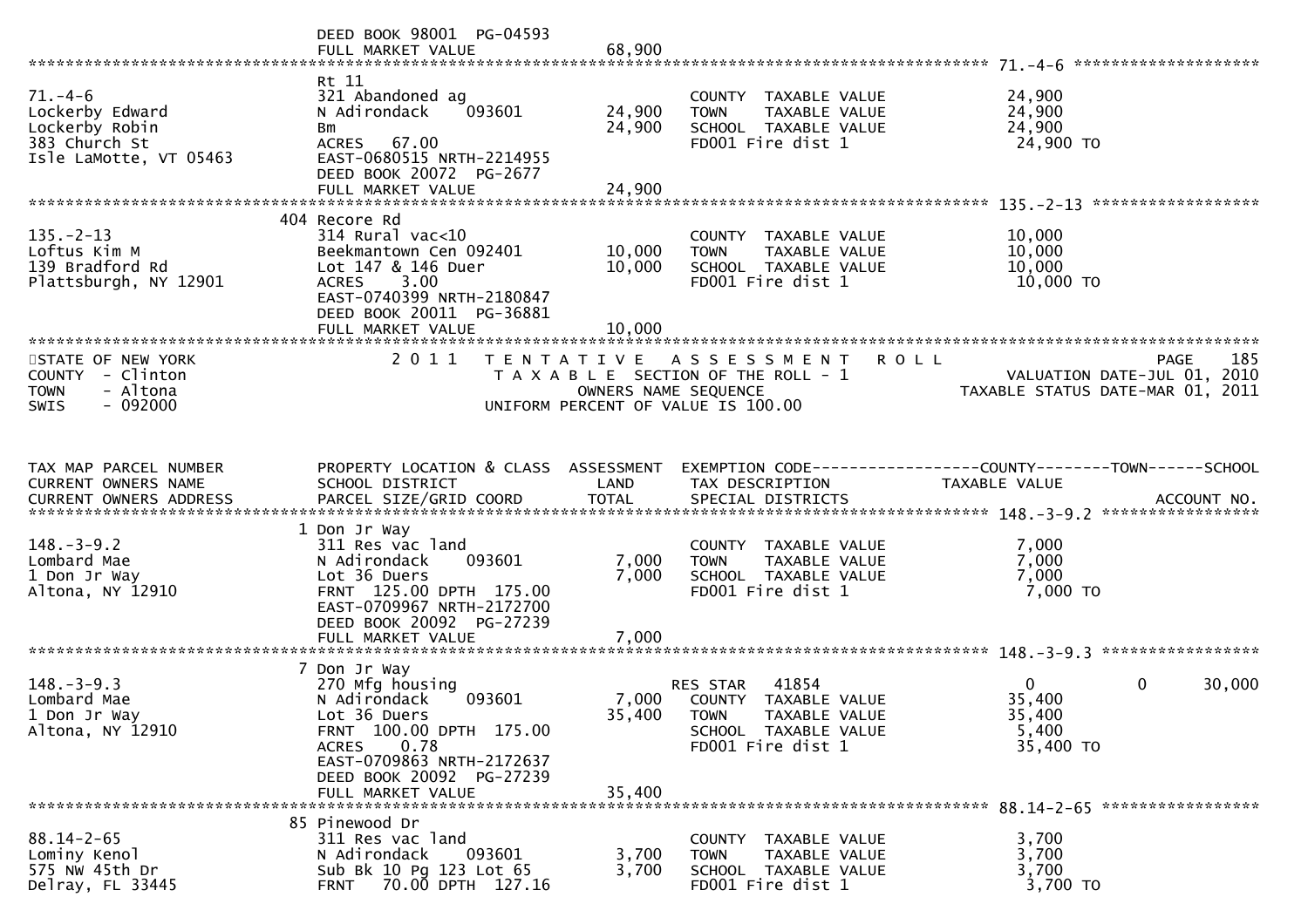| 2161 Rand Hill Rd<br>30,000<br>$148. - 1 - 6$<br>41854<br>$\overline{0}$<br>$\mathbf{0}$<br>210 1 Family Res<br><b>RES STAR</b><br>9,400<br>50,500<br>Lorey Deborah<br>N Adirondack<br>093601<br>COUNTY TAXABLE VALUE<br>50,500<br>Wood Andrew<br>Lot 37 Pat Duer<br>50,500<br><b>TOWN</b><br>TAXABLE VALUE<br>20,500<br>2161 Rand Hill Rd<br>1.80<br><b>ACRES</b><br>SCHOOL TAXABLE VALUE<br>EAST-0707909 NRTH-2176684<br>FD001 Fire dist 1<br>50,500 TO<br>Altona, NY 12910<br>DEED BOOK 1016<br>$PG-7$<br>50,500<br>FULL MARKET VALUE<br>****************<br>31 Boulrice Rd<br>350<br>$103. -1 - 34.1$<br>210 1 Family Res<br>41101<br>350<br><b>VETERANS</b><br>0<br>5,800<br>Lucia Clarence J<br>093601<br>33,950<br>N Adirondack<br>COUNTY TAXABLE VALUE<br>158 Ref<br>33,950<br>Lucia Joan E<br>34,300<br>TAXABLE VALUE<br><b>TOWN</b><br>27 Boulerice Rd<br>FRNT 208.00 DPTH 121.00<br>34,300<br>SCHOOL TAXABLE VALUE<br>FD001 Fire dist 1<br>34,300 TO<br>Altona, NY 12910<br>EAST-0699631 NRTH-2198280<br>DEED BOOK 862<br>$PG-260$<br>FULL MARKET VALUE<br>34,300<br>2011<br>STATE OF NEW YORK<br>A S S E S S M E N T R O L L<br>186<br>T E N T A T I V E<br>PAGE<br>VALUATION DATE-JUL 01, 2010<br>TAXABLE STATUS DATE-MAR 01, 2011<br>T A X A B L E SECTION OF THE ROLL - 1<br>COUNTY - Clinton<br>VALUATION DATE-JUL 01, 2010<br>- Altona<br><b>TOWN</b><br>OWNERS NAME SEQUENCE<br>$-092000$<br>UNIFORM PERCENT OF VALUE IS 100.00<br><b>SWIS</b><br>PROPERTY LOCATION & CLASS ASSESSMENT<br>EXEMPTION CODE-----------------COUNTY--------TOWN------SCHOOL<br>TAX MAP PARCEL NUMBER<br>SCHOOL DISTRICT<br>LAND<br>CURRENT OWNERS NAME<br>TAX DESCRIPTION<br>TAXABLE VALUE<br>27 Boulrice Rd<br>$103. - 1 - 34.21$<br>$\overline{0}$<br>$\mathbf 0$<br>51,700<br>210 1 Family Res<br>SR STAR<br>41834<br>8,500<br>51,700<br>Lucia Clarence J<br>093601<br>N Adirondack<br>COUNTY TAXABLE VALUE<br>Lucia Joan<br>158 Ref Tr<br>51,700<br>51,700<br><b>TOWN</b><br>TAXABLE VALUE<br>27 Boulrice Rd<br><b>ACRES</b><br>4.40<br>$\overline{0}$<br>SCHOOL TAXABLE VALUE<br>51,700 TO<br>EAST-0699919 NRTH-2198169<br>FD001 Fire dist 1<br>Altona, NY 12910<br>DEED BOOK 595<br>PG-357<br>51,700<br>FULL MARKET VALUE<br>335 Duley Rd<br>$132 - 1 - 6$<br>240 Rural res<br>AGRI DISTR 41720<br>11,272<br>11,272<br>11,272<br>63,300 RES STAR<br>$\mathbf{0}$<br>$\mathbf{0}$<br>N Adirondack<br>093601<br>41854<br>30,000<br>Lucia Cory J<br>335 Duley Rd<br>255,000<br>243,728<br>39 Duer<br>COUNTY TAXABLE VALUE<br>Altona, NY 12910<br>ACRES 231.60<br>243,728<br><b>TOWN</b><br>TAXABLE VALUE<br>EAST-0707227 NRTH-2184479<br>213,728<br>SCHOOL TAXABLE VALUE<br>DEED BOOK 20051 PG-83584<br>FD001 Fire dist 1<br>255,000 TO<br>MAY BE SUBJECT TO PAYMENT<br>255,000<br>UNDER AGDIST LAW TIL 2015<br>FULL MARKET VALUE<br>12 Bloomer St<br>$89.1 - 3 - 13$<br>210 1 Family Res<br>41121<br>13,425<br>13,425<br>WARNONALL<br>$\bf{0}$<br>30,000<br>41854<br>093601<br>5,000 RES STAR<br>$\mathbf{0}$<br>Lucia Leward<br>N Adirondack<br>0<br>76,075<br>Lot 110 Pat Ref<br>89,500<br>Lucia Betty K<br><b>COUNTY</b><br>TAXABLE VALUE<br>12 Bloomer St<br>FRNT 230.00 DPTH 150.00<br>76,075<br><b>TOWN</b><br>TAXABLE VALUE | EAST-0698363 NRTH-2205300<br>DEED BOOK 20051 PG-87671<br>FULL MARKET VALUE | 3,700 |  |  |
|--------------------------------------------------------------------------------------------------------------------------------------------------------------------------------------------------------------------------------------------------------------------------------------------------------------------------------------------------------------------------------------------------------------------------------------------------------------------------------------------------------------------------------------------------------------------------------------------------------------------------------------------------------------------------------------------------------------------------------------------------------------------------------------------------------------------------------------------------------------------------------------------------------------------------------------------------------------------------------------------------------------------------------------------------------------------------------------------------------------------------------------------------------------------------------------------------------------------------------------------------------------------------------------------------------------------------------------------------------------------------------------------------------------------------------------------------------------------------------------------------------------------------------------------------------------------------------------------------------------------------------------------------------------------------------------------------------------------------------------------------------------------------------------------------------------------------------------------------------------------------------------------------------------------------------------------------------------------------------------------------------------------------------------------------------------------------------------------------------------------------------------------------------------------------------------------------------------------------------------------------------------------------------------------------------------------------------------------------------------------------------------------------------------------------------------------------------------------------------------------------------------------------------------------------------------------------------------------------------------------------------------------------------------------------------------------------------------------------------------------------------------------------------------------------------------------------------------------------------------------------------------------------------------------------------------------------------------------------------------------------------------------------------------------------------------------------------------------------------------------------------------------------------------------------------------------------------------------------------------|----------------------------------------------------------------------------|-------|--|--|
|                                                                                                                                                                                                                                                                                                                                                                                                                                                                                                                                                                                                                                                                                                                                                                                                                                                                                                                                                                                                                                                                                                                                                                                                                                                                                                                                                                                                                                                                                                                                                                                                                                                                                                                                                                                                                                                                                                                                                                                                                                                                                                                                                                                                                                                                                                                                                                                                                                                                                                                                                                                                                                                                                                                                                                                                                                                                                                                                                                                                                                                                                                                                                                                                                                      |                                                                            |       |  |  |
|                                                                                                                                                                                                                                                                                                                                                                                                                                                                                                                                                                                                                                                                                                                                                                                                                                                                                                                                                                                                                                                                                                                                                                                                                                                                                                                                                                                                                                                                                                                                                                                                                                                                                                                                                                                                                                                                                                                                                                                                                                                                                                                                                                                                                                                                                                                                                                                                                                                                                                                                                                                                                                                                                                                                                                                                                                                                                                                                                                                                                                                                                                                                                                                                                                      |                                                                            |       |  |  |
|                                                                                                                                                                                                                                                                                                                                                                                                                                                                                                                                                                                                                                                                                                                                                                                                                                                                                                                                                                                                                                                                                                                                                                                                                                                                                                                                                                                                                                                                                                                                                                                                                                                                                                                                                                                                                                                                                                                                                                                                                                                                                                                                                                                                                                                                                                                                                                                                                                                                                                                                                                                                                                                                                                                                                                                                                                                                                                                                                                                                                                                                                                                                                                                                                                      |                                                                            |       |  |  |
|                                                                                                                                                                                                                                                                                                                                                                                                                                                                                                                                                                                                                                                                                                                                                                                                                                                                                                                                                                                                                                                                                                                                                                                                                                                                                                                                                                                                                                                                                                                                                                                                                                                                                                                                                                                                                                                                                                                                                                                                                                                                                                                                                                                                                                                                                                                                                                                                                                                                                                                                                                                                                                                                                                                                                                                                                                                                                                                                                                                                                                                                                                                                                                                                                                      |                                                                            |       |  |  |
|                                                                                                                                                                                                                                                                                                                                                                                                                                                                                                                                                                                                                                                                                                                                                                                                                                                                                                                                                                                                                                                                                                                                                                                                                                                                                                                                                                                                                                                                                                                                                                                                                                                                                                                                                                                                                                                                                                                                                                                                                                                                                                                                                                                                                                                                                                                                                                                                                                                                                                                                                                                                                                                                                                                                                                                                                                                                                                                                                                                                                                                                                                                                                                                                                                      |                                                                            |       |  |  |
|                                                                                                                                                                                                                                                                                                                                                                                                                                                                                                                                                                                                                                                                                                                                                                                                                                                                                                                                                                                                                                                                                                                                                                                                                                                                                                                                                                                                                                                                                                                                                                                                                                                                                                                                                                                                                                                                                                                                                                                                                                                                                                                                                                                                                                                                                                                                                                                                                                                                                                                                                                                                                                                                                                                                                                                                                                                                                                                                                                                                                                                                                                                                                                                                                                      |                                                                            |       |  |  |
|                                                                                                                                                                                                                                                                                                                                                                                                                                                                                                                                                                                                                                                                                                                                                                                                                                                                                                                                                                                                                                                                                                                                                                                                                                                                                                                                                                                                                                                                                                                                                                                                                                                                                                                                                                                                                                                                                                                                                                                                                                                                                                                                                                                                                                                                                                                                                                                                                                                                                                                                                                                                                                                                                                                                                                                                                                                                                                                                                                                                                                                                                                                                                                                                                                      |                                                                            |       |  |  |
|                                                                                                                                                                                                                                                                                                                                                                                                                                                                                                                                                                                                                                                                                                                                                                                                                                                                                                                                                                                                                                                                                                                                                                                                                                                                                                                                                                                                                                                                                                                                                                                                                                                                                                                                                                                                                                                                                                                                                                                                                                                                                                                                                                                                                                                                                                                                                                                                                                                                                                                                                                                                                                                                                                                                                                                                                                                                                                                                                                                                                                                                                                                                                                                                                                      |                                                                            |       |  |  |
|                                                                                                                                                                                                                                                                                                                                                                                                                                                                                                                                                                                                                                                                                                                                                                                                                                                                                                                                                                                                                                                                                                                                                                                                                                                                                                                                                                                                                                                                                                                                                                                                                                                                                                                                                                                                                                                                                                                                                                                                                                                                                                                                                                                                                                                                                                                                                                                                                                                                                                                                                                                                                                                                                                                                                                                                                                                                                                                                                                                                                                                                                                                                                                                                                                      |                                                                            |       |  |  |
|                                                                                                                                                                                                                                                                                                                                                                                                                                                                                                                                                                                                                                                                                                                                                                                                                                                                                                                                                                                                                                                                                                                                                                                                                                                                                                                                                                                                                                                                                                                                                                                                                                                                                                                                                                                                                                                                                                                                                                                                                                                                                                                                                                                                                                                                                                                                                                                                                                                                                                                                                                                                                                                                                                                                                                                                                                                                                                                                                                                                                                                                                                                                                                                                                                      |                                                                            |       |  |  |
|                                                                                                                                                                                                                                                                                                                                                                                                                                                                                                                                                                                                                                                                                                                                                                                                                                                                                                                                                                                                                                                                                                                                                                                                                                                                                                                                                                                                                                                                                                                                                                                                                                                                                                                                                                                                                                                                                                                                                                                                                                                                                                                                                                                                                                                                                                                                                                                                                                                                                                                                                                                                                                                                                                                                                                                                                                                                                                                                                                                                                                                                                                                                                                                                                                      |                                                                            |       |  |  |
|                                                                                                                                                                                                                                                                                                                                                                                                                                                                                                                                                                                                                                                                                                                                                                                                                                                                                                                                                                                                                                                                                                                                                                                                                                                                                                                                                                                                                                                                                                                                                                                                                                                                                                                                                                                                                                                                                                                                                                                                                                                                                                                                                                                                                                                                                                                                                                                                                                                                                                                                                                                                                                                                                                                                                                                                                                                                                                                                                                                                                                                                                                                                                                                                                                      |                                                                            |       |  |  |
|                                                                                                                                                                                                                                                                                                                                                                                                                                                                                                                                                                                                                                                                                                                                                                                                                                                                                                                                                                                                                                                                                                                                                                                                                                                                                                                                                                                                                                                                                                                                                                                                                                                                                                                                                                                                                                                                                                                                                                                                                                                                                                                                                                                                                                                                                                                                                                                                                                                                                                                                                                                                                                                                                                                                                                                                                                                                                                                                                                                                                                                                                                                                                                                                                                      |                                                                            |       |  |  |
|                                                                                                                                                                                                                                                                                                                                                                                                                                                                                                                                                                                                                                                                                                                                                                                                                                                                                                                                                                                                                                                                                                                                                                                                                                                                                                                                                                                                                                                                                                                                                                                                                                                                                                                                                                                                                                                                                                                                                                                                                                                                                                                                                                                                                                                                                                                                                                                                                                                                                                                                                                                                                                                                                                                                                                                                                                                                                                                                                                                                                                                                                                                                                                                                                                      |                                                                            |       |  |  |
|                                                                                                                                                                                                                                                                                                                                                                                                                                                                                                                                                                                                                                                                                                                                                                                                                                                                                                                                                                                                                                                                                                                                                                                                                                                                                                                                                                                                                                                                                                                                                                                                                                                                                                                                                                                                                                                                                                                                                                                                                                                                                                                                                                                                                                                                                                                                                                                                                                                                                                                                                                                                                                                                                                                                                                                                                                                                                                                                                                                                                                                                                                                                                                                                                                      |                                                                            |       |  |  |
|                                                                                                                                                                                                                                                                                                                                                                                                                                                                                                                                                                                                                                                                                                                                                                                                                                                                                                                                                                                                                                                                                                                                                                                                                                                                                                                                                                                                                                                                                                                                                                                                                                                                                                                                                                                                                                                                                                                                                                                                                                                                                                                                                                                                                                                                                                                                                                                                                                                                                                                                                                                                                                                                                                                                                                                                                                                                                                                                                                                                                                                                                                                                                                                                                                      |                                                                            |       |  |  |
|                                                                                                                                                                                                                                                                                                                                                                                                                                                                                                                                                                                                                                                                                                                                                                                                                                                                                                                                                                                                                                                                                                                                                                                                                                                                                                                                                                                                                                                                                                                                                                                                                                                                                                                                                                                                                                                                                                                                                                                                                                                                                                                                                                                                                                                                                                                                                                                                                                                                                                                                                                                                                                                                                                                                                                                                                                                                                                                                                                                                                                                                                                                                                                                                                                      |                                                                            |       |  |  |
|                                                                                                                                                                                                                                                                                                                                                                                                                                                                                                                                                                                                                                                                                                                                                                                                                                                                                                                                                                                                                                                                                                                                                                                                                                                                                                                                                                                                                                                                                                                                                                                                                                                                                                                                                                                                                                                                                                                                                                                                                                                                                                                                                                                                                                                                                                                                                                                                                                                                                                                                                                                                                                                                                                                                                                                                                                                                                                                                                                                                                                                                                                                                                                                                                                      |                                                                            |       |  |  |
|                                                                                                                                                                                                                                                                                                                                                                                                                                                                                                                                                                                                                                                                                                                                                                                                                                                                                                                                                                                                                                                                                                                                                                                                                                                                                                                                                                                                                                                                                                                                                                                                                                                                                                                                                                                                                                                                                                                                                                                                                                                                                                                                                                                                                                                                                                                                                                                                                                                                                                                                                                                                                                                                                                                                                                                                                                                                                                                                                                                                                                                                                                                                                                                                                                      |                                                                            |       |  |  |
|                                                                                                                                                                                                                                                                                                                                                                                                                                                                                                                                                                                                                                                                                                                                                                                                                                                                                                                                                                                                                                                                                                                                                                                                                                                                                                                                                                                                                                                                                                                                                                                                                                                                                                                                                                                                                                                                                                                                                                                                                                                                                                                                                                                                                                                                                                                                                                                                                                                                                                                                                                                                                                                                                                                                                                                                                                                                                                                                                                                                                                                                                                                                                                                                                                      |                                                                            |       |  |  |
|                                                                                                                                                                                                                                                                                                                                                                                                                                                                                                                                                                                                                                                                                                                                                                                                                                                                                                                                                                                                                                                                                                                                                                                                                                                                                                                                                                                                                                                                                                                                                                                                                                                                                                                                                                                                                                                                                                                                                                                                                                                                                                                                                                                                                                                                                                                                                                                                                                                                                                                                                                                                                                                                                                                                                                                                                                                                                                                                                                                                                                                                                                                                                                                                                                      |                                                                            |       |  |  |
|                                                                                                                                                                                                                                                                                                                                                                                                                                                                                                                                                                                                                                                                                                                                                                                                                                                                                                                                                                                                                                                                                                                                                                                                                                                                                                                                                                                                                                                                                                                                                                                                                                                                                                                                                                                                                                                                                                                                                                                                                                                                                                                                                                                                                                                                                                                                                                                                                                                                                                                                                                                                                                                                                                                                                                                                                                                                                                                                                                                                                                                                                                                                                                                                                                      |                                                                            |       |  |  |
|                                                                                                                                                                                                                                                                                                                                                                                                                                                                                                                                                                                                                                                                                                                                                                                                                                                                                                                                                                                                                                                                                                                                                                                                                                                                                                                                                                                                                                                                                                                                                                                                                                                                                                                                                                                                                                                                                                                                                                                                                                                                                                                                                                                                                                                                                                                                                                                                                                                                                                                                                                                                                                                                                                                                                                                                                                                                                                                                                                                                                                                                                                                                                                                                                                      |                                                                            |       |  |  |
|                                                                                                                                                                                                                                                                                                                                                                                                                                                                                                                                                                                                                                                                                                                                                                                                                                                                                                                                                                                                                                                                                                                                                                                                                                                                                                                                                                                                                                                                                                                                                                                                                                                                                                                                                                                                                                                                                                                                                                                                                                                                                                                                                                                                                                                                                                                                                                                                                                                                                                                                                                                                                                                                                                                                                                                                                                                                                                                                                                                                                                                                                                                                                                                                                                      |                                                                            |       |  |  |
|                                                                                                                                                                                                                                                                                                                                                                                                                                                                                                                                                                                                                                                                                                                                                                                                                                                                                                                                                                                                                                                                                                                                                                                                                                                                                                                                                                                                                                                                                                                                                                                                                                                                                                                                                                                                                                                                                                                                                                                                                                                                                                                                                                                                                                                                                                                                                                                                                                                                                                                                                                                                                                                                                                                                                                                                                                                                                                                                                                                                                                                                                                                                                                                                                                      |                                                                            |       |  |  |
|                                                                                                                                                                                                                                                                                                                                                                                                                                                                                                                                                                                                                                                                                                                                                                                                                                                                                                                                                                                                                                                                                                                                                                                                                                                                                                                                                                                                                                                                                                                                                                                                                                                                                                                                                                                                                                                                                                                                                                                                                                                                                                                                                                                                                                                                                                                                                                                                                                                                                                                                                                                                                                                                                                                                                                                                                                                                                                                                                                                                                                                                                                                                                                                                                                      |                                                                            |       |  |  |
|                                                                                                                                                                                                                                                                                                                                                                                                                                                                                                                                                                                                                                                                                                                                                                                                                                                                                                                                                                                                                                                                                                                                                                                                                                                                                                                                                                                                                                                                                                                                                                                                                                                                                                                                                                                                                                                                                                                                                                                                                                                                                                                                                                                                                                                                                                                                                                                                                                                                                                                                                                                                                                                                                                                                                                                                                                                                                                                                                                                                                                                                                                                                                                                                                                      |                                                                            |       |  |  |
|                                                                                                                                                                                                                                                                                                                                                                                                                                                                                                                                                                                                                                                                                                                                                                                                                                                                                                                                                                                                                                                                                                                                                                                                                                                                                                                                                                                                                                                                                                                                                                                                                                                                                                                                                                                                                                                                                                                                                                                                                                                                                                                                                                                                                                                                                                                                                                                                                                                                                                                                                                                                                                                                                                                                                                                                                                                                                                                                                                                                                                                                                                                                                                                                                                      |                                                                            |       |  |  |
|                                                                                                                                                                                                                                                                                                                                                                                                                                                                                                                                                                                                                                                                                                                                                                                                                                                                                                                                                                                                                                                                                                                                                                                                                                                                                                                                                                                                                                                                                                                                                                                                                                                                                                                                                                                                                                                                                                                                                                                                                                                                                                                                                                                                                                                                                                                                                                                                                                                                                                                                                                                                                                                                                                                                                                                                                                                                                                                                                                                                                                                                                                                                                                                                                                      |                                                                            |       |  |  |
|                                                                                                                                                                                                                                                                                                                                                                                                                                                                                                                                                                                                                                                                                                                                                                                                                                                                                                                                                                                                                                                                                                                                                                                                                                                                                                                                                                                                                                                                                                                                                                                                                                                                                                                                                                                                                                                                                                                                                                                                                                                                                                                                                                                                                                                                                                                                                                                                                                                                                                                                                                                                                                                                                                                                                                                                                                                                                                                                                                                                                                                                                                                                                                                                                                      |                                                                            |       |  |  |
|                                                                                                                                                                                                                                                                                                                                                                                                                                                                                                                                                                                                                                                                                                                                                                                                                                                                                                                                                                                                                                                                                                                                                                                                                                                                                                                                                                                                                                                                                                                                                                                                                                                                                                                                                                                                                                                                                                                                                                                                                                                                                                                                                                                                                                                                                                                                                                                                                                                                                                                                                                                                                                                                                                                                                                                                                                                                                                                                                                                                                                                                                                                                                                                                                                      |                                                                            |       |  |  |
|                                                                                                                                                                                                                                                                                                                                                                                                                                                                                                                                                                                                                                                                                                                                                                                                                                                                                                                                                                                                                                                                                                                                                                                                                                                                                                                                                                                                                                                                                                                                                                                                                                                                                                                                                                                                                                                                                                                                                                                                                                                                                                                                                                                                                                                                                                                                                                                                                                                                                                                                                                                                                                                                                                                                                                                                                                                                                                                                                                                                                                                                                                                                                                                                                                      |                                                                            |       |  |  |
|                                                                                                                                                                                                                                                                                                                                                                                                                                                                                                                                                                                                                                                                                                                                                                                                                                                                                                                                                                                                                                                                                                                                                                                                                                                                                                                                                                                                                                                                                                                                                                                                                                                                                                                                                                                                                                                                                                                                                                                                                                                                                                                                                                                                                                                                                                                                                                                                                                                                                                                                                                                                                                                                                                                                                                                                                                                                                                                                                                                                                                                                                                                                                                                                                                      |                                                                            |       |  |  |
|                                                                                                                                                                                                                                                                                                                                                                                                                                                                                                                                                                                                                                                                                                                                                                                                                                                                                                                                                                                                                                                                                                                                                                                                                                                                                                                                                                                                                                                                                                                                                                                                                                                                                                                                                                                                                                                                                                                                                                                                                                                                                                                                                                                                                                                                                                                                                                                                                                                                                                                                                                                                                                                                                                                                                                                                                                                                                                                                                                                                                                                                                                                                                                                                                                      |                                                                            |       |  |  |
|                                                                                                                                                                                                                                                                                                                                                                                                                                                                                                                                                                                                                                                                                                                                                                                                                                                                                                                                                                                                                                                                                                                                                                                                                                                                                                                                                                                                                                                                                                                                                                                                                                                                                                                                                                                                                                                                                                                                                                                                                                                                                                                                                                                                                                                                                                                                                                                                                                                                                                                                                                                                                                                                                                                                                                                                                                                                                                                                                                                                                                                                                                                                                                                                                                      |                                                                            |       |  |  |
|                                                                                                                                                                                                                                                                                                                                                                                                                                                                                                                                                                                                                                                                                                                                                                                                                                                                                                                                                                                                                                                                                                                                                                                                                                                                                                                                                                                                                                                                                                                                                                                                                                                                                                                                                                                                                                                                                                                                                                                                                                                                                                                                                                                                                                                                                                                                                                                                                                                                                                                                                                                                                                                                                                                                                                                                                                                                                                                                                                                                                                                                                                                                                                                                                                      |                                                                            |       |  |  |
|                                                                                                                                                                                                                                                                                                                                                                                                                                                                                                                                                                                                                                                                                                                                                                                                                                                                                                                                                                                                                                                                                                                                                                                                                                                                                                                                                                                                                                                                                                                                                                                                                                                                                                                                                                                                                                                                                                                                                                                                                                                                                                                                                                                                                                                                                                                                                                                                                                                                                                                                                                                                                                                                                                                                                                                                                                                                                                                                                                                                                                                                                                                                                                                                                                      |                                                                            |       |  |  |
|                                                                                                                                                                                                                                                                                                                                                                                                                                                                                                                                                                                                                                                                                                                                                                                                                                                                                                                                                                                                                                                                                                                                                                                                                                                                                                                                                                                                                                                                                                                                                                                                                                                                                                                                                                                                                                                                                                                                                                                                                                                                                                                                                                                                                                                                                                                                                                                                                                                                                                                                                                                                                                                                                                                                                                                                                                                                                                                                                                                                                                                                                                                                                                                                                                      |                                                                            |       |  |  |
|                                                                                                                                                                                                                                                                                                                                                                                                                                                                                                                                                                                                                                                                                                                                                                                                                                                                                                                                                                                                                                                                                                                                                                                                                                                                                                                                                                                                                                                                                                                                                                                                                                                                                                                                                                                                                                                                                                                                                                                                                                                                                                                                                                                                                                                                                                                                                                                                                                                                                                                                                                                                                                                                                                                                                                                                                                                                                                                                                                                                                                                                                                                                                                                                                                      |                                                                            |       |  |  |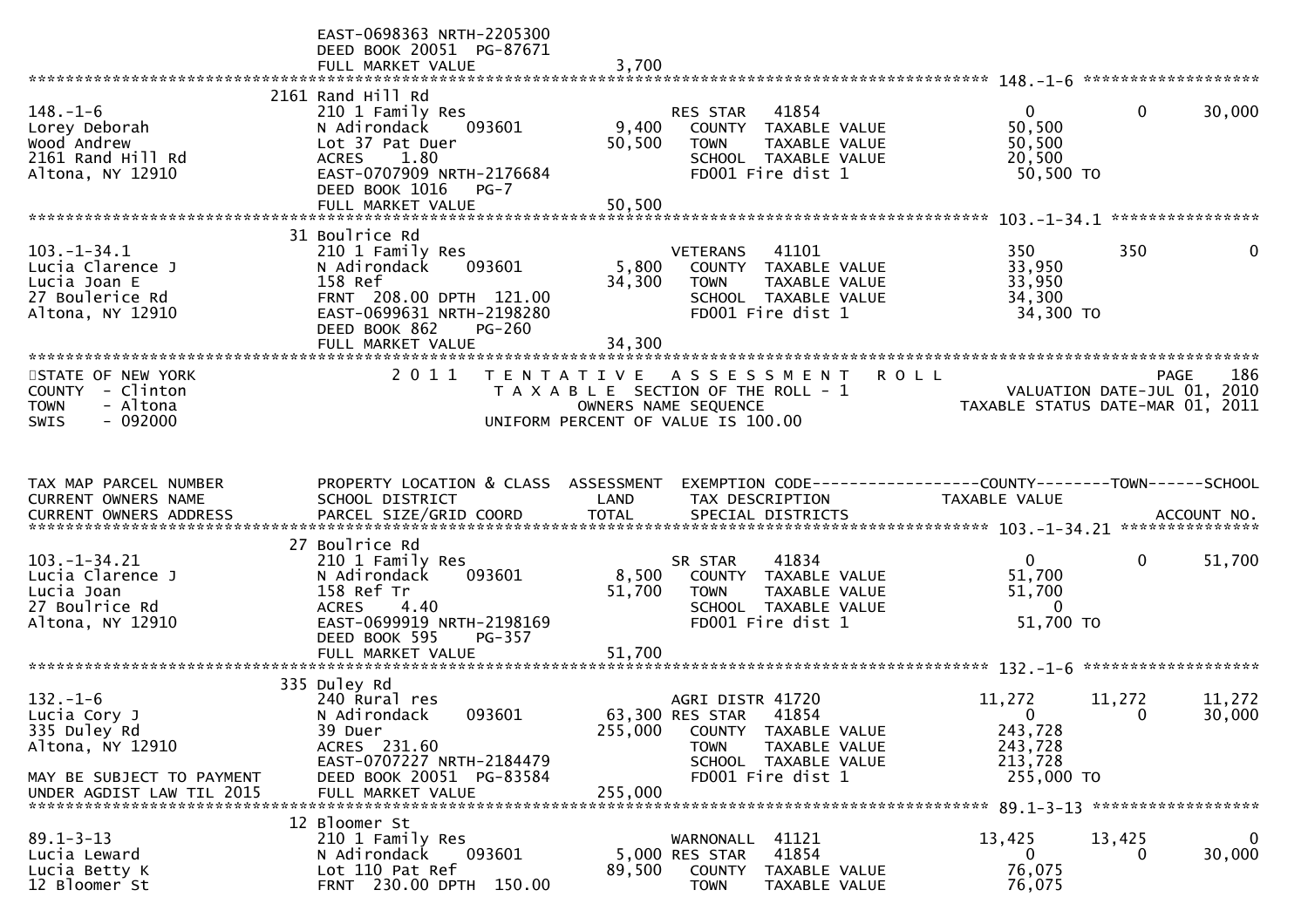| PO Box 24<br>Altona, NY 12910                                                                                                                                                                            | EAST-0712443 NRTH-2207091                                                                                                                                                       |                           | SCHOOL TAXABLE VALUE                                                                                                                                                      | 59,500                                                                                                                                             |
|----------------------------------------------------------------------------------------------------------------------------------------------------------------------------------------------------------|---------------------------------------------------------------------------------------------------------------------------------------------------------------------------------|---------------------------|---------------------------------------------------------------------------------------------------------------------------------------------------------------------------|----------------------------------------------------------------------------------------------------------------------------------------------------|
|                                                                                                                                                                                                          |                                                                                                                                                                                 |                           |                                                                                                                                                                           |                                                                                                                                                    |
| 39.1-3-14<br>Lucia Leward<br>Lucia Betty K<br>12 Bloomer St<br>Por 24<br>Compared Section 2010<br>CAST-0712343 NRTH-2207056<br>POR 24<br>COMPARED BOOK 466<br>POR DEED BOOK 466<br>POR FULL MARKET VALUE |                                                                                                                                                                                 | 5,300<br>26,500<br>26,500 | COUNTY TAXABLE VALUE<br><b>TOWN</b><br>TAXABLE VALUE<br>SCHOOL TAXABLE VALUE<br>FD001 Fire dist 1<br>LT001 Altona light 1                                                 | 26,500<br>26,500<br>26,500<br>26,500 TO<br>26,500 TO                                                                                               |
|                                                                                                                                                                                                          |                                                                                                                                                                                 |                           |                                                                                                                                                                           |                                                                                                                                                    |
| $89. - 2 - 2$<br>Lucia Life Estate Roger<br>state Roger<br>y<br>t<br>?910<br>Mortis Rodney<br>33 Bloomer St<br>PO Box 45<br>Altona, NY 12910                                                             | 33 Bloomer St<br>210 1 Family Res<br>093601<br>N Adirondack<br>110 Ref<br>FRNT 50.00 DPTH 125.00<br>EAST-0712170 NRTH-2206821<br>DEED BOOK 20051 PG-85289<br>FULL MARKET VALUE  | 30,000                    | WARCOMALL 41131<br>3,700 AGED - ALL 41800<br>30,000 SR STAR<br>41834<br>COUNTY TAXABLE VALUE<br><b>TOWN</b><br>TAXABLE VALUE<br>SCHOOL TAXABLE VALUE<br>FD001 Fire dist 1 | 7,500 7,500<br>0<br>11,250<br>11,250<br>15,000<br>$\overline{\mathbf{0}}$<br>15,000<br>$\bf{0}$<br>11,250<br>11,250<br>$\overline{0}$<br>30,000 TO |
|                                                                                                                                                                                                          |                                                                                                                                                                                 |                           |                                                                                                                                                                           |                                                                                                                                                    |
| STATE OF NEW YORK<br>COUNTY - Clinton<br>- Altona<br><b>TOWN</b><br>$-092000$<br><b>SWIS</b>                                                                                                             | 2 0 1 1                                                                                                                                                                         | T E N T A T I V E         | A S S E S S M E N T R O L L<br>T A X A B L E SECTION OF THE ROLL - 1<br>OWNERS NAME SEQUENCE<br>UNIFORM PERCENT OF VALUE IS 100.00                                        | 187<br>PAGE<br>VALUATION DATE-JUL 01, 2010<br>TAXABLE STATUS DATE-MAR 01, 2011                                                                     |
|                                                                                                                                                                                                          |                                                                                                                                                                                 |                           |                                                                                                                                                                           |                                                                                                                                                    |
| TAX MAP PARCEL NUMBER<br>CURRENT OWNERS NAME<br>CURRENT OWNERS ADDRESS                                                                                                                                   | SCHOOL DISTRICT                                                                                                                                                                 | LAND                      | TAX DESCRIPTION                                                                                                                                                           | PROPERTY LOCATION & CLASS ASSESSMENT EXEMPTION CODE----------------COUNTY-------TOWN------SCHOOL<br>TAXABLE VALUE                                  |
| $89. - 2 - 1.1$<br>Lucia Life Lease Glenda J<br>LeClair Lynn A<br>PO Box 136<br>Altona, NY 12910                                                                                                         | Devils Den Rd<br>321 Abandoned ag<br>093601<br>N Adirondack<br>Lot 110 Ref<br>ACRES 36.00<br>EAST-0711672 NRTH-2206033<br>DEED BOOK 20041 PG-65099                              | 19,500<br>19,500          | COUNTY TAXABLE VALUE<br>TAXABLE VALUE<br><b>TOWN</b><br>SCHOOL TAXABLE VALUE<br>FD001 Fire dist 1<br>LT001 Altona light 1                                                 | 19,500<br>19,500<br>19,500<br>19,500 TO<br>19,500 TO                                                                                               |
| $89. - 2 - 1.2$<br>Lucia Life Lease Glenda J<br>LeClair Lynn A<br>PO Box 136<br>Altona, NY 12910                                                                                                         | 29 Bloomer St<br>210 1 Family Res<br>093601<br>N Adirondack<br>110 Ref<br>FRNT 162.00 DPTH 142.00<br>EAST-0712286 NRTH-2206833<br>DEED BOOK 20041 PG-65099<br>FULL MARKET VALUE | 32,000<br>32,000          | LIM INC DI 41932<br>5,300 RES STAR<br>41854<br>COUNTY TAXABLE VALUE<br>TAXABLE VALUE<br><b>TOWN</b><br>SCHOOL TAXABLE VALUE<br>FD001 Fire dist 1<br>LT001 Altona light 1  | 16,000<br>$\mathbf 0$<br>0<br>$\mathbf 0$<br>$\mathbf 0$<br>30,000<br>16,000<br>32,000<br>2,000<br>32,000 TO<br>32,000 TO                          |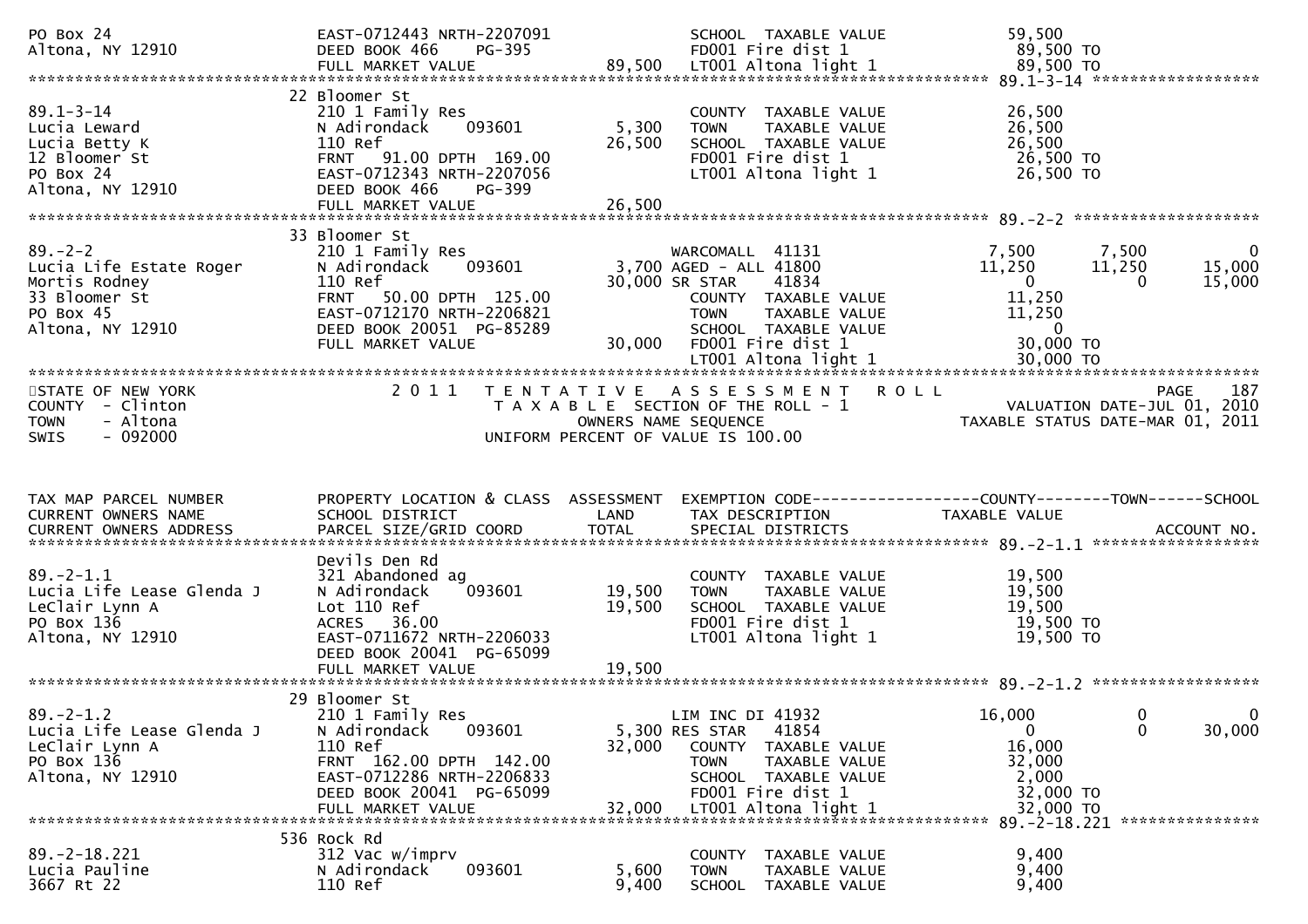| Plattsburgh, NY 12901                                                                        | FRNT 200.00 DPTH 100.00<br>EAST-0711126 NRTH-2202964<br>DEED BOOK 898<br>$PG-83$<br>FULL MARKET VALUE                                                                             | 9,400                       | FD001 Fire dist 1<br>LT001 Altona light 1                                                                                 | 9,400 TO<br>$9,400$ TO                                                                          |                        |
|----------------------------------------------------------------------------------------------|-----------------------------------------------------------------------------------------------------------------------------------------------------------------------------------|-----------------------------|---------------------------------------------------------------------------------------------------------------------------|-------------------------------------------------------------------------------------------------|------------------------|
|                                                                                              |                                                                                                                                                                                   |                             |                                                                                                                           |                                                                                                 |                        |
| $72. - 1 - 34.1$<br>Lucia Roger A Jr<br>PO Box 349<br>West Chazy, NY 12992                   | 347 Forest Rd<br>210 1 Family Res<br>093601<br>N Adirondack<br>212 Ref<br>FRNT 165.00 DPTH 162.00<br>EAST-0684819 NRTH-2213784<br>DEED BOOK 20041 PG-76597                        | 5,900<br>43,000             | COUNTY TAXABLE VALUE<br>TAXABLE VALUE<br><b>TOWN</b><br>SCHOOL TAXABLE VALUE<br>FD001 Fire dist 1                         | 43,000<br>43,000<br>43,000<br>43,000 TO                                                         |                        |
|                                                                                              |                                                                                                                                                                                   |                             |                                                                                                                           |                                                                                                 |                        |
| $135. -2 - 18.2$<br>Lucia Scott J<br>Lucia Carmen<br>356 Recore Rd<br>West Chazy, NY 12992   | 356 Recore Rd<br>210 1 Family Res<br>Beekmantown Cen 092401<br>Lot 146 Duers<br><b>ACRES</b><br>2.00<br>EAST-0739850 NRTH-2179810<br>DEED BOOK 925<br>PG-112<br>FULL MARKET VALUE | 9,500<br>245,000<br>245,000 | 41854<br>RES STAR<br>COUNTY TAXABLE VALUE<br>TAXABLE VALUE<br>TOWN<br>SCHOOL TAXABLE VALUE<br>FD001 Fire dist 1           | $\mathbf{0}$<br>245,000<br>245,000<br>215,000<br>245,000 TO                                     | 30,000<br>$\mathbf{0}$ |
|                                                                                              |                                                                                                                                                                                   |                             |                                                                                                                           |                                                                                                 |                        |
| STATE OF NEW YORK<br>COUNTY - Clinton<br>- Altona<br><b>TOWN</b><br>$-092000$<br><b>SWIS</b> | 2 0 1 1                                                                                                                                                                           | OWNERS NAME SEQUENCE        | TENTATIVE ASSESSMENT<br><b>ROLL</b><br>T A X A B L E SECTION OF THE ROLL - 1<br>UNIFORM PERCENT OF VALUE IS 100.00        | VALUATION DATE-JUL 01, 2010<br>VALUATION DATE SUL 11 (2011)<br>TAXABLE STATUS DATE-MAR 01, 2011 | 188<br><b>PAGE</b>     |
|                                                                                              |                                                                                                                                                                                   |                             |                                                                                                                           |                                                                                                 |                        |
| TAX MAP PARCEL NUMBER<br>CURRENT OWNERS NAME<br>CURRENT OWNERS ADDRESS                       | PROPERTY LOCATION & CLASS ASSESSMENT<br>SCHOOL DISTRICT<br>PARCEL SIZE/GRID COORD                                                                                                 | LAND<br><b>TOTAL</b>        | EXEMPTION CODE-----------------COUNTY-------TOWN------SCHOOL<br>TAX DESCRIPTION<br>SPECIAL DISTRICTS                      | TAXABLE VALUE                                                                                   | ACCOUNT NO.            |
| $73. - 3 - 9$<br>Lucia Thomas<br>25 Bloomer St<br>Altona, NY 12910                           | Helens Way<br>$314$ Rural vac< $10$<br>093601<br>N Adirondack<br>166 Ref<br>2.00<br><b>ACRES</b><br>EAST-0696969 NRTH-2214715<br>DEED BOOK 20051 PG-81413<br>FULL MARKET VALUE    | 1,200<br>1,200<br>1,200     | COUNTY TAXABLE VALUE<br>TAXABLE VALUE<br><b>TOWN</b><br>SCHOOL TAXABLE VALUE<br>FD001 Fire dist 1                         | 1,200<br>1,200<br>1,200<br>1,200 TO                                                             |                        |
| $89 - 2 - 3$<br>Lucia Thomas M<br>25 Bloomer Rd<br>PO Box 68<br>Altona, NY 12910             | 25 Bloomer St<br>210 1 Family Res<br>093601<br>N Adirondack<br>110 Ref<br>FRNT 100.00 DPTH 100.00<br>EAST-0712395 NRTH-2206879<br>DEED BOOK 705<br>$PG-38$<br>FULL MARKET VALUE   | 4,500<br>26,000<br>26,000   | COUNTY TAXABLE VALUE<br><b>TOWN</b><br>TAXABLE VALUE<br>SCHOOL TAXABLE VALUE<br>FD001 Fire dist 1<br>LT001 Altona light 1 | 26,000<br>26,000<br>26,000<br>26,000 TO<br>26,000 TO                                            |                        |
|                                                                                              | 290/292 Devils Den Rd                                                                                                                                                             |                             |                                                                                                                           |                                                                                                 |                        |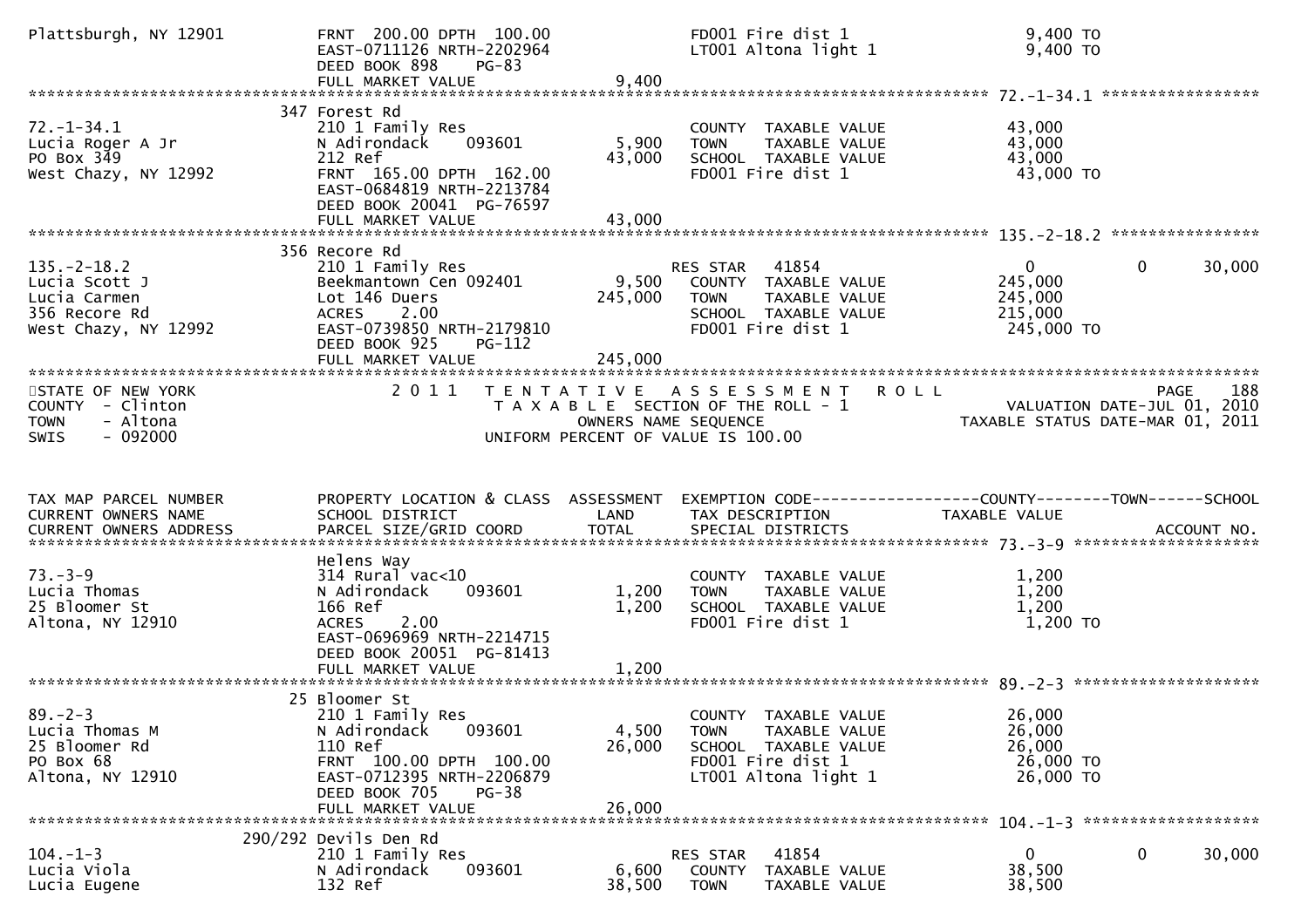| 292 Devils Den Rd<br>Altona, NY 12910                                                                                                                 | 1.50<br><b>ACRES</b><br>EAST-0710415 NRTH-2202493<br><b>PG-210</b><br>DEED BOOK 466<br>FULL MARKET VALUE                                                                                       | SCHOOL TAXABLE VALUE<br>FD001 Fire dist 1<br>LT001 Altona light 1<br>38,500                                                                                                                                                        | 8,500<br>38,500 TO<br>38,500 TO                                                                                                                                         |
|-------------------------------------------------------------------------------------------------------------------------------------------------------|------------------------------------------------------------------------------------------------------------------------------------------------------------------------------------------------|------------------------------------------------------------------------------------------------------------------------------------------------------------------------------------------------------------------------------------|-------------------------------------------------------------------------------------------------------------------------------------------------------------------------|
| $88. - 1 - 3$<br>Lui Benson<br>Leung Kin Won<br>8740 52nd Ave<br>Flushing, NY 11373-3938                                                              | Alder Bend Rd<br>910 Priv forest<br>N Adirondack<br>093601<br>157 Duer<br>ACRES 203.80<br>EAST-0700246 NRTH-2206497<br>DEED BOOK 1027<br>PG-249<br>FULL MARKET VALUE                           | COUNTY TAXABLE VALUE<br>53,100<br>TAXABLE VALUE<br><b>TOWN</b><br>53,100<br>SCHOOL TAXABLE VALUE<br>FD001 Fire dist 1<br>53,100                                                                                                    | 53,100<br>53,100<br>53,100<br>53,100 TO                                                                                                                                 |
|                                                                                                                                                       | 302 Atwood Rd                                                                                                                                                                                  |                                                                                                                                                                                                                                    |                                                                                                                                                                         |
| $135. - 1 - 19.2$<br>Lushia Kenneth L<br>Lushia Sandra<br>302 Atwood Rd<br>West Chazy, NY 12992                                                       | 210 1 Family Res<br>N Adirondack<br>093601<br>Lot 132 Duers<br>080<br><b>ACRES</b><br>1.50 BANK<br>EAST-0733536 NRTH-2183222<br>DEED BOOK 597<br>PG-1134<br>FULL MARKET VALUE                  | 41854<br>RES STAR<br>9,300<br>COUNTY TAXABLE VALUE<br>145,000<br>TAXABLE VALUE<br><b>TOWN</b><br>SCHOOL TAXABLE VALUE<br>FD001 Fire dist 1<br>145,000                                                                              | $\mathbf{0}$<br>30,000<br>$\mathbf{0}$<br>145,000<br>145,000<br>115,000<br>145,000 TO                                                                                   |
| STATE OF NEW YORK<br>COUNTY - Clinton<br>- Altona<br><b>TOWN</b><br>$-092000$<br><b>SWIS</b>                                                          | 2011                                                                                                                                                                                           | <b>ROLL</b><br>TENTATIVE ASSESSMENT<br>T A X A B L E SECTION OF THE ROLL - 1<br>OWNERS NAME SEQUENCE<br>UNIFORM PERCENT OF VALUE IS 100.00                                                                                         | 189<br><b>PAGE</b><br>VALUATION DATE-JUL 01, 2010<br>TAXABLE STATUS DATE-MAR 01, 2011                                                                                   |
| TAX MAP PARCEL NUMBER<br>CURRENT OWNERS NAME                                                                                                          | PROPERTY LOCATION & CLASS ASSESSMENT<br>SCHOOL DISTRICT                                                                                                                                        | LAND<br>TAX DESCRIPTION                                                                                                                                                                                                            | EXEMPTION CODE------------------COUNTY--------TOWN------SCHOOL<br>TAXABLE VALUE                                                                                         |
| CURRENT OWNERS ADDRESS                                                                                                                                | PARCEL SIZE/GRID COORD                                                                                                                                                                         | <b>TOTAL</b><br>SPECIAL DISTRICTS                                                                                                                                                                                                  | ACCOUNT NO.                                                                                                                                                             |
| Lushia Kenneth L<br>302 Atwood Rd                                                                                                                     | 291 Harvey Rd<br>210 1 Family Res<br>N Adirondack<br>093601<br>131 Duer<br><b>ACRES</b><br>4.40<br>EAST-0733621 NRTH-2182783<br>DEED BOOK 20041 PG-73441<br>FULL MARKET VALUE                  | 97 PCT OF VALUE USED FOR EXEMPTION PURPOSES<br>WARCOMALL 41131<br>11,000 WARDISALL 41141<br>76,400 AGED C&T<br>41801<br>41834<br>SR STAR<br>COUNTY TAXABLE VALUE<br><b>TOWN</b><br>TAXABLE VALUE<br>76,400<br>SCHOOL TAXABLE VALUE | 18,527<br>18,527<br>$\bf{0}$<br>14,822<br>14,822<br>$\mathbf 0$<br>20,380<br>20,380<br>$\mathbf{0}$<br>$\mathbf{0}$<br>60,100<br>$\Omega$<br>22,671<br>22,671<br>16,300 |
|                                                                                                                                                       |                                                                                                                                                                                                |                                                                                                                                                                                                                                    |                                                                                                                                                                         |
| $135. - 1 - 19.1$<br>Lushia Life Estate Rita V<br>West Chazy, NY 12992<br>$135. - 1 - 19.3$<br>Lushia Paul M<br>327 Atwood Rd<br>West Chazy, NY 12992 | 327 Atwood Rd<br>241 Rural res&ag<br>N Adirondack<br>093601<br>Lot 131 Duers<br>Also Deed 604/224<br>ACRES 231.20<br>EAST-0733986 NRTH-2182249<br>DEED BOOK 909<br>$PG-9$<br>FULL MARKET VALUE | 73 PCT OF VALUE USED FOR EXEMPTION PURPOSES<br>WARNONALL 41121<br>41854<br>46,600 RES STAR<br>141,600<br>COUNTY TAXABLE VALUE<br><b>TOWN</b><br>TAXABLE VALUE<br>SCHOOL TAXABLE VALUE<br>FD001 Fire dist 1<br>141,600              | $\mathbf 0$<br>15,505<br>15,505<br>30,000<br>$\mathbf{0}$<br>0<br>126,095<br>126,095<br>111,600<br>141,600 TO                                                           |
|                                                                                                                                                       | 249 Harvey Rd                                                                                                                                                                                  |                                                                                                                                                                                                                                    |                                                                                                                                                                         |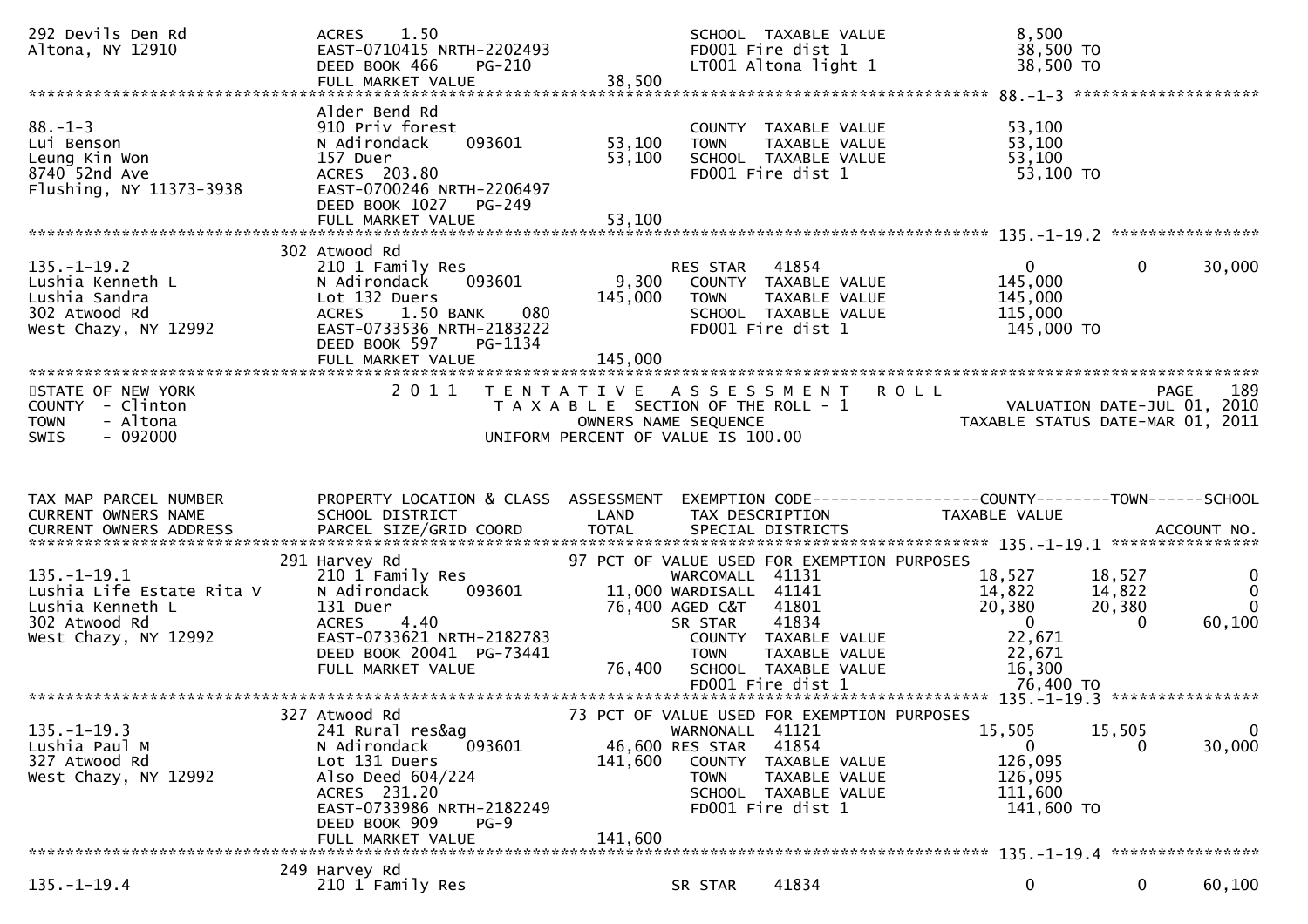| Lushia Thomas<br>Lushia Phyllis<br>249 Harvey Rd<br>West Chazy, NY 12992 | N Adirondack<br>093601<br>131 Duer<br>1.60<br><b>ACRES</b><br>EAST-0733882 NRTH-2181814<br>DEED BOOK 625<br><b>PG-33</b><br>FULL MARKET VALUE                                                    | 9,300<br>60,200<br>60,200 | COUNTY TAXABLE VALUE<br><b>TOWN</b><br>TAXABLE VALUE<br>SCHOOL TAXABLE VALUE<br>FD001 Fire dist 1 | 60,200<br>60,200<br>100<br>60,200 TO                                            |
|--------------------------------------------------------------------------|--------------------------------------------------------------------------------------------------------------------------------------------------------------------------------------------------|---------------------------|---------------------------------------------------------------------------------------------------|---------------------------------------------------------------------------------|
|                                                                          |                                                                                                                                                                                                  |                           |                                                                                                   |                                                                                 |
| $88.14 - 2 - 39$<br>Ly Ba Tri<br>15 Harmony St<br>Piscataway, NJ 08854   | 94 Pinewood Dr<br>311 Res vac land<br>N Adirondack<br>093601<br>Sub Bk 10 Pg 123 Lot 39<br>FRNT 117.00 DPTH 88.14<br>EAST-0698589 NRTH-2205037<br>DEED BOOK 20041 PG-75484<br>FULL MARKET VALUE  | 3,300<br>3,300<br>3,300   | COUNTY TAXABLE VALUE<br>TAXABLE VALUE<br><b>TOWN</b><br>SCHOOL TAXABLE VALUE<br>FD001 Fire dist 1 | 3,300<br>3,300<br>3,300<br>3,300 TO                                             |
|                                                                          |                                                                                                                                                                                                  |                           |                                                                                                   |                                                                                 |
| $88.14 - 2 - 40$<br>Ly Ba Tri<br>15 Harmony St<br>Piscataway, NJ 08854   | 90 Pinewood Dr<br>311 Res vac land<br>N Adirondack<br>093601<br>Sub Bk 10 Pg 123 Lot 40<br>FRNT 120.00 DPTH 84.99<br>EAST-0698487 NRTH-2205097<br>DEED BOOK 20041 PG-75484                       | 3,300<br>3,300            | COUNTY TAXABLE VALUE<br>TAXABLE VALUE<br><b>TOWN</b><br>SCHOOL TAXABLE VALUE<br>FD001 Fire dist 1 | 3,300<br>3,300<br>3,300<br>$3,300$ TO                                           |
|                                                                          |                                                                                                                                                                                                  |                           |                                                                                                   |                                                                                 |
| STATE OF NEW YORK<br>COUNTY - Clinton                                    |                                                                                                                                                                                                  |                           | 2011 TENTATIVE ASSESSMENT<br>T A X A B L E SECTION OF THE ROLL - 1                                | 190<br><b>ROLL</b><br>PAGE<br>VALUATION DATE-JUL 01, 2010                       |
| - Altona<br><b>TOWN</b><br>$-092000$<br><b>SWIS</b>                      |                                                                                                                                                                                                  |                           | OWNERS NAME SEQUENCE<br>UNIFORM PERCENT OF VALUE IS 100.00                                        | TAXABLE STATUS DATE-MAR 01, 2011                                                |
|                                                                          |                                                                                                                                                                                                  |                           |                                                                                                   |                                                                                 |
| TAX MAP PARCEL NUMBER<br>CURRENT OWNERS NAME                             | PROPERTY LOCATION & CLASS ASSESSMENT<br>SCHOOL DISTRICT                                                                                                                                          | LAND                      | TAX DESCRIPTION                                                                                   | EXEMPTION CODE------------------COUNTY--------TOWN------SCHOOL<br>TAXABLE VALUE |
|                                                                          |                                                                                                                                                                                                  |                           |                                                                                                   |                                                                                 |
| 88.14-2-41<br>Ly Ba Tri<br>15 Harmony St<br>Piscataway, NJ 08854         | 86 Pinewood Dr<br>311 Res vac land<br>093601<br>N Adirondack<br>Sub Bk 10 Pg 123 Lot 41<br>FRNT 153.59 DPTH 84.99<br>EAST-0698380 NRTH-2205158<br>DEED BOOK 20041 PG-75484<br>FULL MARKET VALUE  | 3,300<br>3,300<br>3,300   | COUNTY TAXABLE VALUE<br><b>TOWN</b><br>TAXABLE VALUE<br>SCHOOL TAXABLE VALUE<br>FD001 Fire dist 1 | 3,300<br>3,300<br>3,300<br>$3,300$ TO                                           |
|                                                                          |                                                                                                                                                                                                  |                           |                                                                                                   |                                                                                 |
| $88.14 - 2 - 47$<br>Ly Ba Tri<br>15 Harmony St<br>Piscataway, NJ 08854   | 121 Pinewood Dr<br>311 Res vac land<br>N Adirondack<br>093601<br>Sub Bk 10 Pg 123 Lot 47<br>FRNT 55.00 DPTH 160.61<br>EAST-0699234 NRTH-2204554<br>DEED BOOK 20041 PG-75484<br>FULL MARKET VALUE | 4,000<br>4,000<br>4,000   | COUNTY TAXABLE VALUE<br><b>TOWN</b><br>TAXABLE VALUE<br>SCHOOL TAXABLE VALUE<br>FD001 Fire dist 1 | 4,000<br>4,000<br>4,000<br>4,000 TO                                             |
|                                                                          | 119 Pinewood Dr                                                                                                                                                                                  |                           |                                                                                                   |                                                                                 |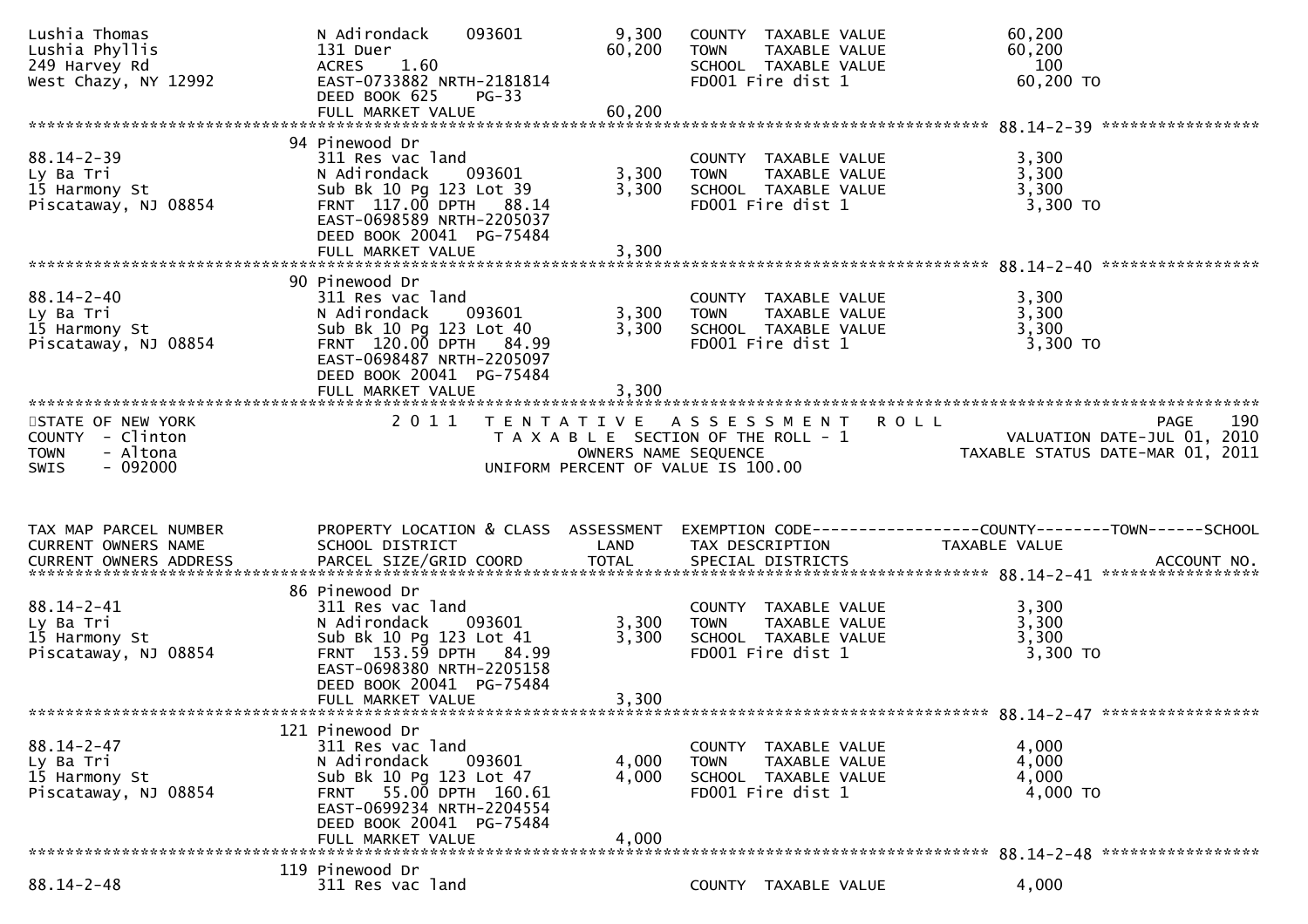| Ly Ba Tri<br>15 Harmony St<br>Piscataway, NJ 08854                     | N Adirondack<br>093601<br>Sub Bk UO Pg 123 Lot 48<br>FRNT 55.00 DPTH 166.05<br>EAST-0699201 NRTH-2204612<br>DEED BOOK 20041 PG-75484<br>FULL MARKET VALUE                                        | 4,000<br>4,000<br>4,000 | TAXABLE VALUE<br><b>TOWN</b><br>SCHOOL TAXABLE VALUE<br>FD001 Fire dist 1                            | 4,000<br>4,000<br>4,000 TO                                                                    |
|------------------------------------------------------------------------|--------------------------------------------------------------------------------------------------------------------------------------------------------------------------------------------------|-------------------------|------------------------------------------------------------------------------------------------------|-----------------------------------------------------------------------------------------------|
|                                                                        |                                                                                                                                                                                                  |                         |                                                                                                      |                                                                                               |
| $88.14 - 2 - 49$<br>Ly Ba Tri<br>15 Harmony St<br>Piscataway, NJ 08854 | 117 Pinewood Dr<br>311 Res vac land<br>N Adirondack<br>093601<br>Sub Bk 10 Pg 123 Lot 49<br>FRNT 55.01 DPTH 166.05<br>EAST-0699160 NRTH-2204661<br>DEED BOOK 20041 PG-75484                      | 4,000<br>4,000          | COUNTY TAXABLE VALUE<br>TAXABLE VALUE<br><b>TOWN</b><br>SCHOOL TAXABLE VALUE<br>FD001 Fire dist 1    | 4,000<br>4,000<br>4,000<br>4,000 TO                                                           |
|                                                                        |                                                                                                                                                                                                  |                         |                                                                                                      |                                                                                               |
| $88.14 - 2 - 50$<br>Ly Ba Tri<br>15 Harmony St<br>Piscataway, NJ 08854 | 115 Pinewood Dr<br>311 Res vac land<br>N Adirondack<br>093601<br>Sub Bk 10 Pg 123 Lot 50<br>FRNT 55.00 DPTH 173.67<br>EAST-0699115 NRTH-2204705<br>DEED BOOK 20041 PG-75484                      | 4,100<br>4,100          | COUNTY TAXABLE VALUE<br>TAXABLE VALUE<br><b>TOWN</b><br>SCHOOL TAXABLE VALUE<br>FD001 Fire dist 1    | 4,100<br>4,100<br>4,100<br>$4,100$ TO                                                         |
|                                                                        |                                                                                                                                                                                                  | 4,100                   |                                                                                                      |                                                                                               |
| STATE OF NEW YORK<br>COUNTY - Clinton<br>- Altona<br><b>TOWN</b>       | 2011                                                                                                                                                                                             | OWNERS NAME SEQUENCE    | TENTATIVE ASSESSMENT<br>T A X A B L E SECTION OF THE ROLL - 1                                        | 191<br><b>ROLL</b><br>PAGE<br>VALUATION DATE-JUL 01, 2010<br>TAXABLE STATUS DATE-MAR 01, 2011 |
| $-092000$<br><b>SWIS</b>                                               |                                                                                                                                                                                                  |                         | UNIFORM PERCENT OF VALUE IS 100.00                                                                   |                                                                                               |
|                                                                        |                                                                                                                                                                                                  |                         |                                                                                                      |                                                                                               |
| TAX MAP PARCEL NUMBER<br>CURRENT OWNERS NAME                           | PROPERTY LOCATION & CLASS ASSESSMENT<br>SCHOOL DISTRICT                                                                                                                                          | LAND                    | TAX DESCRIPTION                                                                                      | EXEMPTION CODE-----------------COUNTY-------TOWN------SCHOOL<br>TAXABLE VALUE                 |
|                                                                        |                                                                                                                                                                                                  |                         |                                                                                                      |                                                                                               |
| $88.14 - 2 - 51$<br>Ly Ba Tri<br>15 Harmony St<br>Piscataway, NJ 08854 | 113 Pinewood Dr<br>311 Res vac land<br>093601<br>N Adirondack<br>Sub Bk 10 Pg 123 Lot 51<br>FRNT 55.00 DPTH 184.99<br>EAST-0699068 NRTH-2204743<br>DEED BOOK 20041 PG-75484<br>FULL MARKET VALUE | 4,200<br>4,200          | COUNTY TAXABLE VALUE<br><b>TOWN</b><br>TAXABLE VALUE<br>SCHOOL TAXABLE VALUE<br>FD001 Fire dist 1    | 4,200<br>4,200<br>4,200<br>4,200 TO                                                           |
|                                                                        |                                                                                                                                                                                                  | 4,200                   |                                                                                                      |                                                                                               |
| $88.14 - 2 - 52$<br>Ly Ba Tri<br>15 Harmony St<br>Piscataway, NJ 08854 | 111 Pinewood Dr<br>311 Res vac land<br>N Adirondack<br>093601<br>Sub Bk 10 Pg 123 Lot 52<br>FRNT 55.00 DPTH 184.99<br>EAST-0699029 NRTH-2204783<br>DEED BOOK 20041 PG-75484<br>FULL MARKET VALUE | 4,200<br>4,200<br>4,200 | COUNTY<br>TAXABLE VALUE<br><b>TOWN</b><br>TAXABLE VALUE<br>SCHOOL TAXABLE VALUE<br>FD001 Fire dist 1 | 4,200<br>4,200<br>4,200<br>4,200 TO                                                           |
|                                                                        | 109 Pinewood Dr                                                                                                                                                                                  |                         |                                                                                                      |                                                                                               |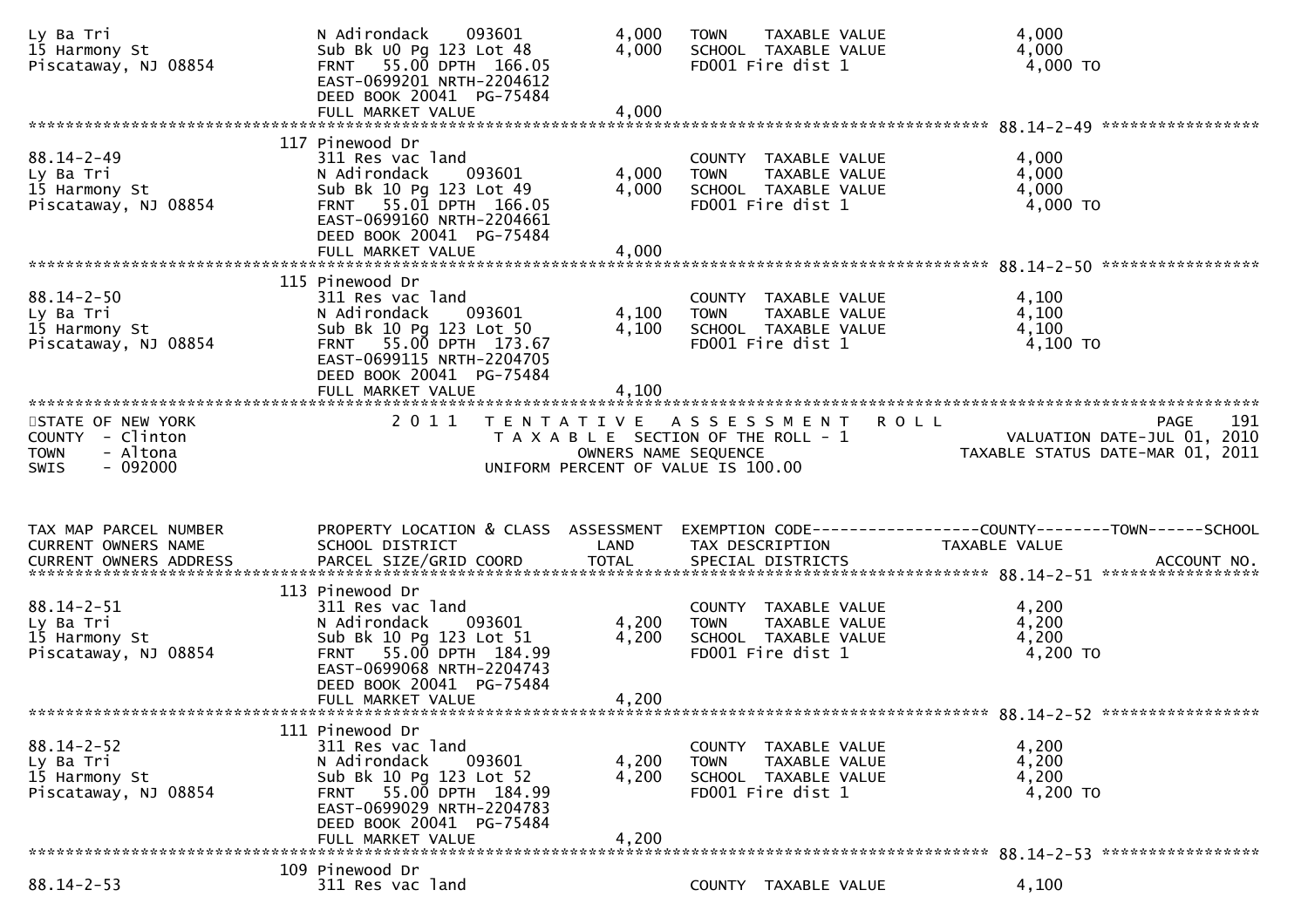| Ly Ba Tri<br>15 Harmony St<br>Piscataway, NJ 08854                                                                                 | N Adirondack<br>093601<br>Sub Bk 10 Pg 123 Lot 53<br>FRNT 55.00 DPTH 177.01<br>EAST-0698995 NRTH-2204829<br>DEED BOOK 20041 PG-76607<br>FULL MARKET VALUE                                   | 4,100<br>4,100<br>4,100       | TAXABLE VALUE<br><b>TOWN</b><br>SCHOOL TAXABLE VALUE<br>FD001 Fire dist 1                                                 | 4,100<br>4,100<br>4,100 TO                                                                                      |
|------------------------------------------------------------------------------------------------------------------------------------|---------------------------------------------------------------------------------------------------------------------------------------------------------------------------------------------|-------------------------------|---------------------------------------------------------------------------------------------------------------------------|-----------------------------------------------------------------------------------------------------------------|
|                                                                                                                                    |                                                                                                                                                                                             |                               |                                                                                                                           |                                                                                                                 |
| $87. - 1 - 9.6$<br>Lyga Philip<br>96 Allen St<br>Terryville, CT 06786                                                              | 5381 Military Tpke<br>210 1 Family Res<br>N Adirondack<br>093601<br>Lot 185 Ref Tract<br>4.80<br><b>ACRES</b><br>EAST-0692134 NRTH-2204820<br>DEED BOOK 20102 PG-37249<br>FULL MARKET VALUE | 8,800<br>47,700<br>47,700     | COUNTY TAXABLE VALUE<br>TAXABLE VALUE<br><b>TOWN</b><br>SCHOOL TAXABLE VALUE<br>FD001 Fire dist 1                         | 47,700<br>47,700<br>47,700<br>47,700 TO                                                                         |
|                                                                                                                                    |                                                                                                                                                                                             |                               |                                                                                                                           |                                                                                                                 |
| $74. - 1 - 7.1$<br>Lyon Mountain Properties LLC<br>Box 3<br>11490 Emerald Coast Pkwy Ste 3 ACRES 175.40<br>Miramar Beach, FL 32550 | Woods Falls Rd<br>910 Priv forest<br>093601<br>N Adirondack<br>111 Ref<br>EAST-0712862 NRTH-2211071<br>DEED BOOK 20061 PG-94301                                                             | 47,400<br>47,400              | COUNTY TAXABLE VALUE<br>TAXABLE VALUE<br><b>TOWN</b><br>SCHOOL TAXABLE VALUE<br>FD001 Fire dist 1<br>LT001 Altona light 1 | 47,400<br>47,400<br>47,400<br>47,400 TO<br>47,400 TO                                                            |
|                                                                                                                                    |                                                                                                                                                                                             |                               |                                                                                                                           |                                                                                                                 |
| STATE OF NEW YORK<br>COUNTY - Clinton<br>- Altona<br><b>TOWN</b>                                                                   | 2 0 1 1                                                                                                                                                                                     | OWNERS NAME SEQUENCE          | TENTATIVE ASSESSMENT ROLL<br>T A X A B L E SECTION OF THE ROLL - 1                                                        | 192<br>PAGE<br>VALUATION DATE-JUL 01, 2010<br>TAXABLE STATUS DATE-MAR 01, 2011                                  |
| $-092000$<br>SWIS                                                                                                                  |                                                                                                                                                                                             |                               | UNIFORM PERCENT OF VALUE IS 100.00                                                                                        |                                                                                                                 |
|                                                                                                                                    |                                                                                                                                                                                             |                               |                                                                                                                           |                                                                                                                 |
| TAX MAP PARCEL NUMBER<br>CURRENT OWNERS NAME                                                                                       | PROPERTY LOCATION & CLASS ASSESSMENT<br>SCHOOL DISTRICT                                                                                                                                     | LAND                          | TAX DESCRIPTION                                                                                                           | EXEMPTION CODE------------------COUNTY--------TOWN------SCHOOL<br>TAXABLE VALUE                                 |
|                                                                                                                                    |                                                                                                                                                                                             |                               |                                                                                                                           | .CURRENT OWNERS ADDRESS PARCEL SIZE/GRID COORD TOTAL SPECIAL DISTRICTS ACCOUNT NO ACCOUNT NO ACCOUNT NO ACCOUNT |
| $131.-1-8.61$<br>Lyon Mountain Properties LLC<br>Box 3<br>11490 Emerald Coast Pkwy Ste 3 ACRES 551.70<br>Miramar Beach, FL 32550   | 392 Alder Bend Rd<br>910 Priv forest<br>093601<br>N Adirondack<br>39<br>EAST-0686444 NRTH-2177912<br>DEED BOOK 20061 PG-91541<br>FULL MARKET VALUE                                          | 122,600<br>122,600<br>122,600 | COUNTY TAXABLE VALUE<br>TAXABLE VALUE<br><b>TOWN</b><br>SCHOOL TAXABLE VALUE<br>FD001 Fire dist 1                         | 122,600<br>122,600<br>122,600<br>122,600 TO                                                                     |
|                                                                                                                                    |                                                                                                                                                                                             |                               |                                                                                                                           |                                                                                                                 |
| $131 - 1 - 9$<br>Lyon Mountain Properties LLC<br>Box 3<br>11490 Emerald Coast Pkwy Ste 3 ACRES 189.80<br>Miramar Beach, FL 32550   | Alder Bend Rd<br>910 Priv forest<br>N Adirondack<br>093601<br>38 S Ore 1938<br>EAST-0685059 NRTH-2179032<br>DEED BOOK 20061 PG-91541<br>FULL MARKET VALUE                                   | 50,300<br>50,300<br>50,300    | COUNTY<br>TAXABLE VALUE<br><b>TOWN</b><br>TAXABLE VALUE<br>SCHOOL TAXABLE VALUE<br>FD001 Fire dist 1                      | 50,300<br>50,300<br>50,300<br>50,300 TO                                                                         |
|                                                                                                                                    | Jerusalem Rd                                                                                                                                                                                |                               |                                                                                                                           |                                                                                                                 |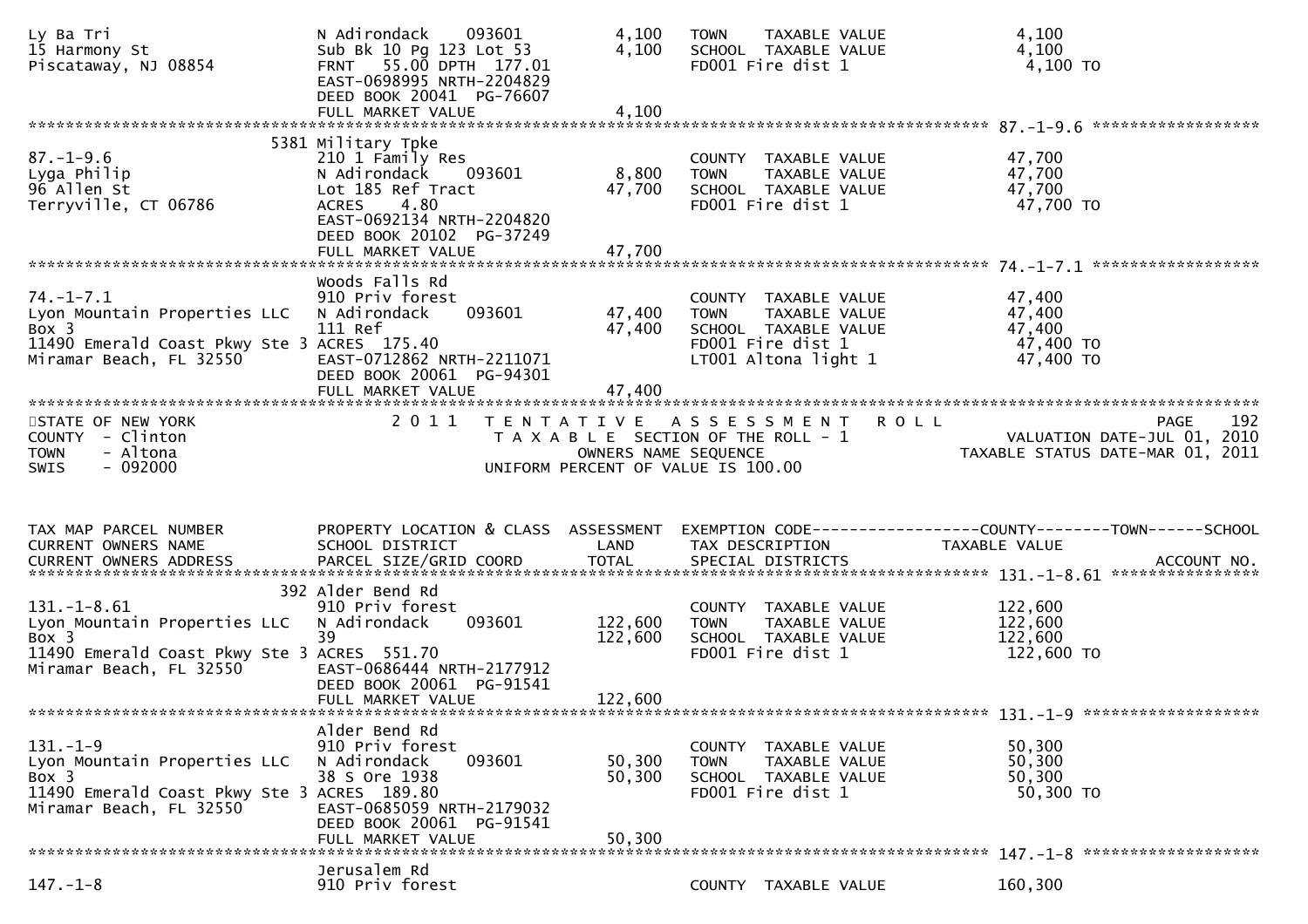| Lyon Mountain Properties LLC<br>Box 3<br>11490 Emerald Coast Pkwy Ste 3 ACRES 790.00<br>Miramar Beach, FL 32550 | 093601<br>N Adirondack<br>8 Duer<br>EAST-0701102 NRTH-2172577<br>DEED BOOK 20061 PG-94428<br>FULL MARKET VALUE                                                                                  | 160,300<br>160,300<br>160,300 | <b>TOWN</b><br>TAXABLE VALUE<br>SCHOOL TAXABLE VALUE<br>FD001 Fire dist 1                                                 | 160,300<br>160,300<br>160,300 TO             |                                            |
|-----------------------------------------------------------------------------------------------------------------|-------------------------------------------------------------------------------------------------------------------------------------------------------------------------------------------------|-------------------------------|---------------------------------------------------------------------------------------------------------------------------|----------------------------------------------|--------------------------------------------|
|                                                                                                                 | 2202 Miner Farm Rd                                                                                                                                                                              |                               |                                                                                                                           |                                              |                                            |
| $91. -1 - 6.133$<br>MacDougall Jeremiah R<br>2202 Miner Farm Rd<br>Altona, NY 12910                             | 210 1 Family Res<br>Northeastern Cl 092801<br>Lot 50 Ref Tract<br>2.00<br><b>ACRES</b><br>EAST-0733627 NRTH-2207602<br>DEED BOOK 20061 PG-98705<br>FULL MARKET VALUE                            | 7,100<br>83,400<br>83,400     | 41854<br>RES STAR<br>COUNTY TAXABLE VALUE<br><b>TOWN</b><br>TAXABLE VALUE<br>SCHOOL TAXABLE VALUE<br>FD001 Fire dist 1    | 0<br>83,400<br>83,400<br>53,400<br>83,400 TO | $\mathbf{0}$<br>30,000                     |
|                                                                                                                 |                                                                                                                                                                                                 |                               |                                                                                                                           |                                              |                                            |
| $88.14 - 2 - 17$<br>MacKay John<br>MacKay Joan<br>45 Mohawk St<br>Kirkland PQ, Canada H9H3S9                    | 64 Pinewood Dr<br>260 Seasonal res<br>N Adirondack<br>093601<br>Sub Bk 10 Pg 123 Lot 17<br>FRNT 199.60 DPTH 103.37<br>EAST-0698270 NRTH-2205145<br>DEED BOOK 956<br>PG-209<br>FULL MARKET VALUE | 4,200<br>9,700<br>9,700       | COUNTY TAXABLE VALUE<br>TAXABLE VALUE<br><b>TOWN</b><br>SCHOOL TAXABLE VALUE<br>FD001 Fire dist 1                         | 9,700<br>9,700<br>9,700<br>$9,700$ TO        |                                            |
|                                                                                                                 |                                                                                                                                                                                                 |                               |                                                                                                                           |                                              |                                            |
| STATE OF NEW YORK<br>COUNTY<br>- Clinton<br>- Altona                                                            | 2011                                                                                                                                                                                            |                               | TENTATIVE ASSESSMENT<br>T A X A B L E SECTION OF THE ROLL - 1                                                             | <b>ROLL</b>                                  | 193<br>PAGE<br>VALUATION DATE-JUL 01, 2010 |
| <b>TOWN</b><br>$-092000$<br><b>SWIS</b>                                                                         |                                                                                                                                                                                                 |                               | OWNERS NAME SEQUENCE<br>UNIFORM PERCENT OF VALUE IS 100.00                                                                | TAXABLE STATUS DATE-MAR 01, 2011             |                                            |
| TAX MAP PARCEL NUMBER<br>CURRENT OWNERS NAME                                                                    | PROPERTY LOCATION & CLASS ASSESSMENT<br>SCHOOL DISTRICT                                                                                                                                         | LAND                          | EXEMPTION CODE------------------COUNTY--------TOWN------SCHOOL<br>TAX DESCRIPTION                                         | <b>TAXABLE VALUE</b>                         |                                            |
|                                                                                                                 |                                                                                                                                                                                                 |                               |                                                                                                                           |                                              |                                            |
| $88.14 - 1 - 30$<br>MacKinnon Ian<br>105 Chester Ave<br>Pt Claire QC, Canada<br>H9R4J8                          | 27 Birch Hill Dr<br>270 Mfg housing<br>093601<br>N Adirondack<br>Stonewall Acres Lot 30<br>FRNT 80.00 DPTH 181.85<br>EAST-0699738 NRTH-2203818<br>DEED BOOK 1020<br>PG-327<br>FULL MARKET VALUE | 4,100<br>15,500               | COUNTY TAXABLE VALUE<br>TAXABLE VALUE<br><b>TOWN</b><br>SCHOOL TAXABLE VALUE<br>FD001 Fire dist 1                         | 15,500<br>15,500<br>15,500<br>15,500 TO      |                                            |
|                                                                                                                 |                                                                                                                                                                                                 | 15,500                        |                                                                                                                           |                                              |                                            |
| $104. - 1 - 14.5$<br>Maggy Joel T<br>Maggy Life Use Bonnie L<br>4987 Military Tpke<br>Altona, NY 12910          | 4517 Military Tpke<br>240 Rural res<br>093601<br>N Adirondack<br>43 Ref<br><b>ACRES</b><br>39.20<br>EAST-0707836 NRTH-2193497<br>DEED BOOK 20031 PG-61132<br>FULL MARKET VALUE                  | 19,300<br>98,900<br>98,900    | RES STAR<br>41854<br>COUNTY<br>TAXABLE VALUE<br><b>TOWN</b><br>TAXABLE VALUE<br>SCHOOL TAXABLE VALUE<br>FD001 Fire dist 1 | 0<br>98,900<br>98,900<br>68,900<br>98,900 TO | 0<br>30,000                                |
|                                                                                                                 | Rand Hill Rd                                                                                                                                                                                    |                               |                                                                                                                           |                                              | 118. -1-4.1 ******************             |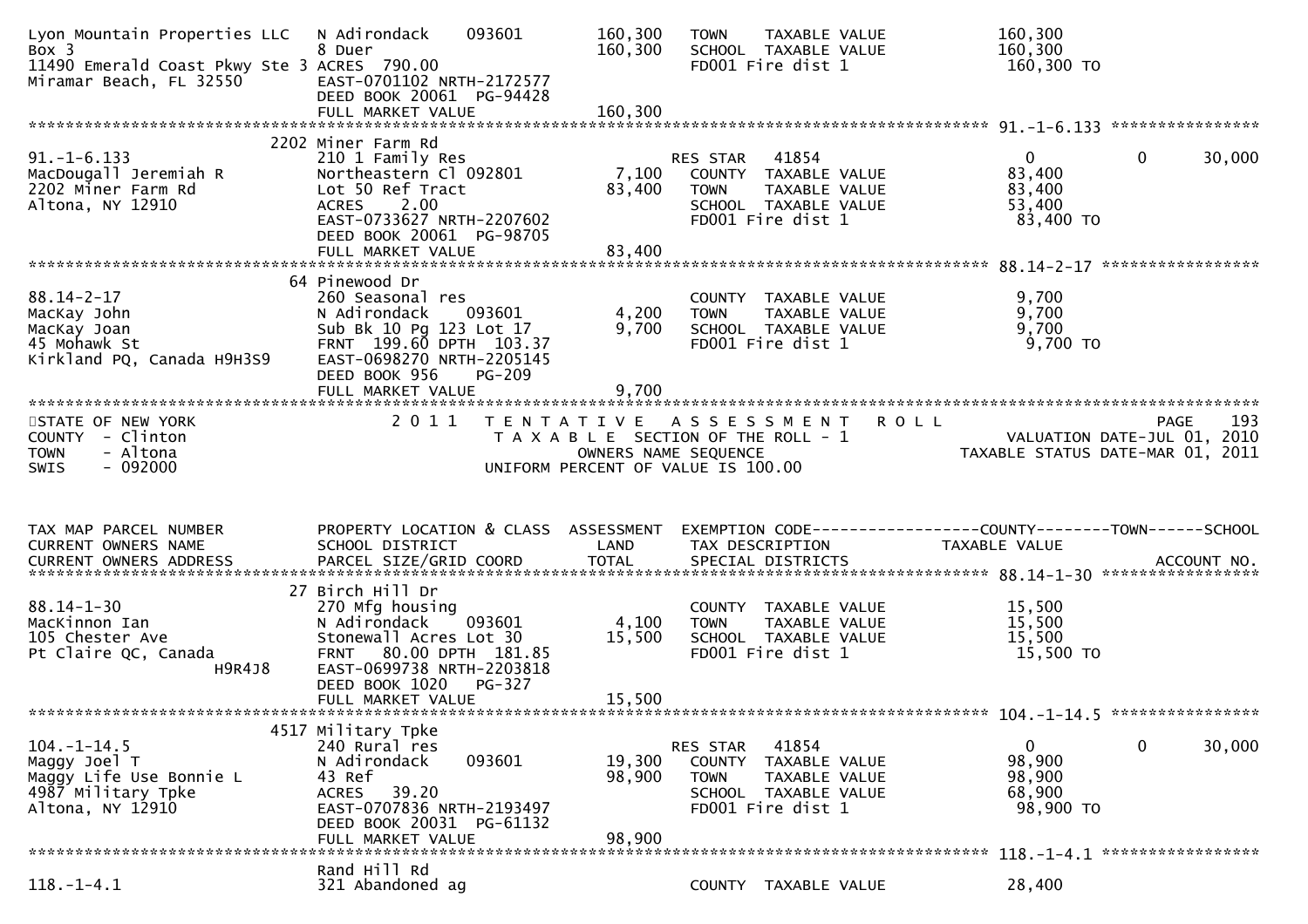| Maglera Jay A<br>Maglera Kathleen L<br>616 General Leroy Manor Rd<br>Morrisonville, NY 12962                                                                       | 093601<br>N Adirondack<br>Lot 16 Duer<br>ACRES 45.40<br>EAST-0701536 NRTH-2190339<br>DEED BOOK 20051 PG-37038<br>FULL MARKET VALUE                                                 | 28,400<br>28,400<br>28,400   | <b>TAXABLE VALUE</b><br><b>TOWN</b><br>SCHOOL TAXABLE VALUE<br>FD001 Fire dist 1                                                                            | 28,400<br>28,400<br>28,400 TO                                    |                        |
|--------------------------------------------------------------------------------------------------------------------------------------------------------------------|------------------------------------------------------------------------------------------------------------------------------------------------------------------------------------|------------------------------|-------------------------------------------------------------------------------------------------------------------------------------------------------------|------------------------------------------------------------------|------------------------|
|                                                                                                                                                                    |                                                                                                                                                                                    |                              |                                                                                                                                                             |                                                                  |                        |
| $150. - 1 - 12$<br>Magness Deborah L<br>3271 Military Tpke<br>West Chazy, NY 12992                                                                                 | 3271 Military Tpke<br>210 1 Family Res<br>093601<br>N Adirondack<br>129 Duer<br>5.00<br><b>ACRES</b><br>EAST-0732644 NRTH-2174800<br>DEED BOOK 20041 PG-72369<br>FULL MARKET VALUE | 11,000<br>128,800<br>128,800 | 41854<br>RES STAR<br>COUNTY TAXABLE VALUE<br>TAXABLE VALUE<br><b>TOWN</b><br>SCHOOL TAXABLE VALUE<br>FD001 Fire dist 1                                      | $\mathbf{0}$<br>128,800<br>128,800<br>98,800<br>128,800 TO       | 30,000<br>$\mathbf{0}$ |
|                                                                                                                                                                    | 1170 Plank Rd                                                                                                                                                                      |                              |                                                                                                                                                             |                                                                  |                        |
| $116. - 2 - 9$<br>Magoon Chad S<br>Magoon Laura L<br>1170 Plank Rd<br>Ellenburg Depot, NY 12935                                                                    | 210 1 Family Res<br>093601<br>N Adirondack<br>$27$ Sg<br>FRNT 150.00 DPTH 200.00<br>EAST-0679075 NRTH-2188754<br>DEED BOOK 20021 PG-40210                                          | 6,300<br>95,000              | 41854<br>RES STAR<br>COUNTY TAXABLE VALUE<br><b>TOWN</b><br>TAXABLE VALUE<br>SCHOOL TAXABLE VALUE<br>FD001 Fire dist 1                                      | $\mathbf{0}$<br>95,000<br>95,000<br>65,000<br>95,000 TO          | $\mathbf{0}$<br>30,000 |
|                                                                                                                                                                    |                                                                                                                                                                                    |                              |                                                                                                                                                             |                                                                  |                        |
| STATE OF NEW YORK<br>COUNTY - Clinton<br>- Altona<br><b>TOWN</b><br>$-092000$<br><b>SWIS</b>                                                                       | 2011                                                                                                                                                                               |                              | TENTATIVE ASSESSMENT<br><b>ROLL</b><br>T A X A B L E SECTION OF THE ROLL - 1<br>OWNERS NAME SEQUENCE<br>UNIFORM PERCENT OF VALUE IS 100.00                  | VALUATION DATE-JUL 01, 2010<br>TAXABLE STATUS DATE-MAR 01, 2011  | 194<br>PAGE            |
| TAX MAP PARCEL NUMBER<br>CURRENT OWNERS NAME<br>.0URRENT OWNERS ADDRESS PARCEL SIZE/GRID COORD TOTAL SPECIAL DISTRICTS ACCOUNT NO ACCOUNT NO ACCOUNT NO ACCOUNT NO | PROPERTY LOCATION & CLASS ASSESSMENT<br>SCHOOL DISTRICT                                                                                                                            | LAND                         | EXEMPTION CODE------------------COUNTY-------TOWN------SCHOOL<br>TAX DESCRIPTION                                                                            | TAXABLE VALUE                                                    |                        |
|                                                                                                                                                                    | 70 Rushford Rd                                                                                                                                                                     |                              |                                                                                                                                                             |                                                                  |                        |
| $72. - 1 - 20.2$<br>Mahoney Patrick J<br>Mahoney Linda S<br>60 Petty Brook Rd<br>Milton, VT 05468                                                                  | 260 Seasonal res<br>093601<br>N Adirondack<br>Lot 191 Ref Tr<br>ACRES 159.40<br>EAST-0687845 NRTH-2209364<br>DEED BOOK 20041 PG-68956                                              | 39,200<br>64,200             | COUNTY TAXABLE VALUE<br><b>TOWN</b><br>TAXABLE VALUE<br>SCHOOL TAXABLE VALUE<br>FD001 Fire dist 1                                                           | 64,200<br>64,200<br>64,200<br>64,200 TO                          |                        |
|                                                                                                                                                                    | FULL MARKET VALUE                                                                                                                                                                  | 64,200                       |                                                                                                                                                             |                                                                  |                        |
|                                                                                                                                                                    |                                                                                                                                                                                    |                              |                                                                                                                                                             |                                                                  |                        |
| $103. - 1 - 20$<br>Mahoney Stephen A<br>Mahoney Emma<br>4 Riverbend Rd<br>Altona, NY 12910                                                                         | 4 Riverbend Rd<br>240 Rural res<br>093601<br>N Adirondack<br>160 Duer<br>ACRES 139.30<br>EAST-0700244 NRTH-2195073<br>DEED BOOK 612<br>$PG-92$                                     | 99,200                       | AGRI DISTR 41720<br>55,200 RES STAR<br>41854<br><b>COUNTY</b><br>TAXABLE VALUE<br>TAXABLE VALUE<br><b>TOWN</b><br>SCHOOL TAXABLE VALUE<br>FD001 Fire dist 1 | 11,814<br>11,814<br>0<br>87,386<br>87,386<br>57,386<br>99,200 TO | 11,814<br>30,000<br>0  |
| MAY BE SUBJECT TO PAYMENT<br>UNDER AGDIST LAW TIL 2015                                                                                                             | FULL MARKET VALUE                                                                                                                                                                  | 99,200                       |                                                                                                                                                             |                                                                  |                        |
|                                                                                                                                                                    |                                                                                                                                                                                    |                              |                                                                                                                                                             |                                                                  |                        |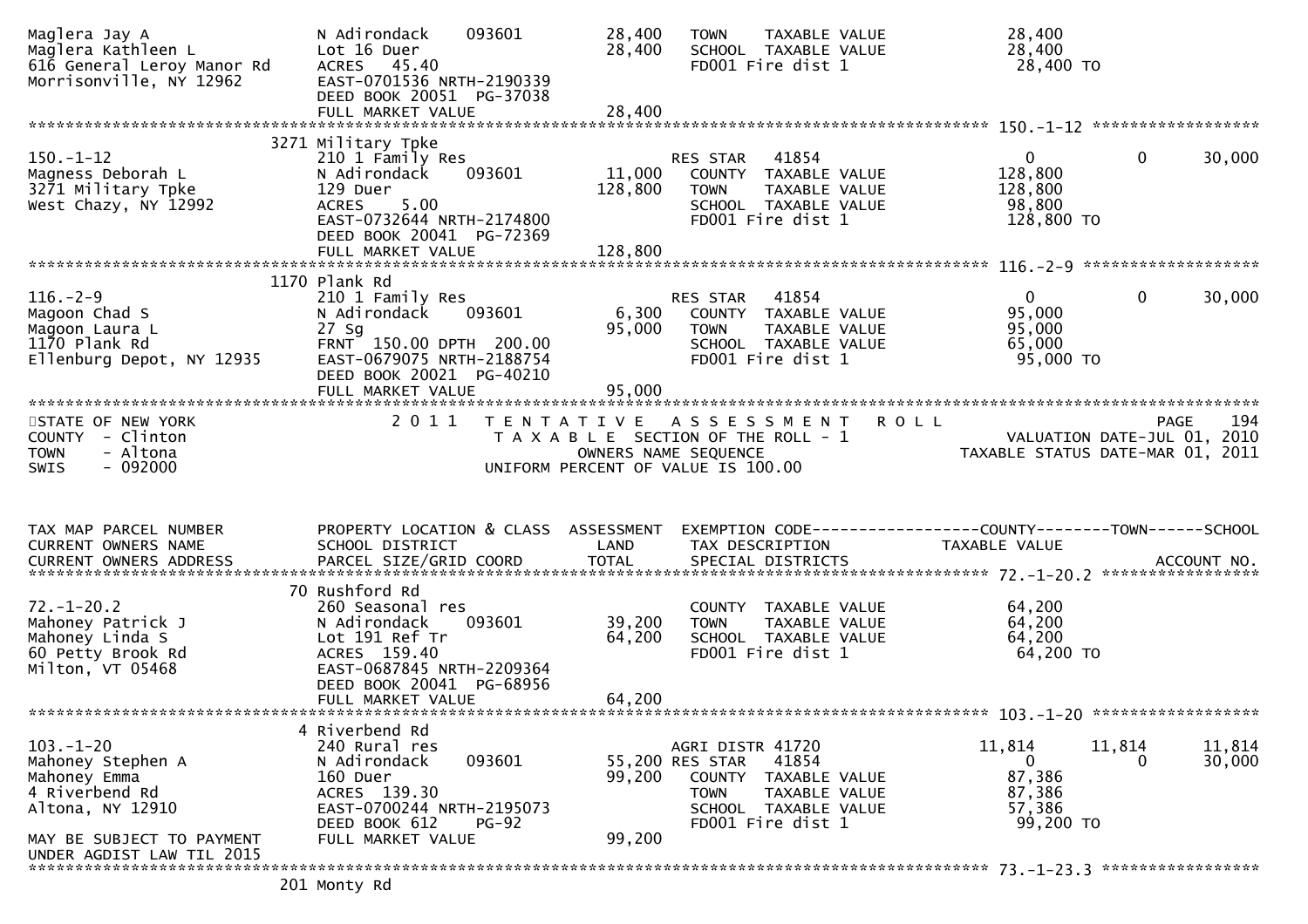| $73. - 1 - 23.3$<br>Mahony Donal J<br>Mahony Ann Marie<br>201 Monty Rd<br>Altona, NY 12910                   | 240 Rural res<br>093601<br>N Adirondack<br>Lot 138 Ref Tr<br>ACRES 26.80<br>EAST-0705505 NRTH-2215941<br>DEED BOOK 20021 PG-43376                             | 21,200<br>159,900 | 41854<br>RES STAR<br>COUNTY TAXABLE VALUE<br><b>TOWN</b><br>TAXABLE VALUE<br>SCHOOL TAXABLE VALUE<br>FD001 Fire dist 1                         | $\mathbf 0$<br>$\overline{0}$<br>159,900<br>159,900<br>129,900<br>159,900 TO          | 30,000 |
|--------------------------------------------------------------------------------------------------------------|---------------------------------------------------------------------------------------------------------------------------------------------------------------|-------------------|------------------------------------------------------------------------------------------------------------------------------------------------|---------------------------------------------------------------------------------------|--------|
|                                                                                                              | 244 Irona Rd                                                                                                                                                  |                   |                                                                                                                                                |                                                                                       |        |
| $73. - 1 - 23.2$<br>Mahony Frances A<br>Attn: Daniel Grue<br>244 Irona Rd<br>Altona, NY 12910                | 240 Rural res<br>093601<br>N Adirondack<br>Lot 138 Ref Tr<br>ACRES 22.00<br>EAST-0705160 NRTH-2213118<br>DEED BOOK 631<br>PG-161                              | 15,800<br>68,300  | RES STAR<br>41854<br>COUNTY TAXABLE VALUE<br>TAXABLE VALUE<br><b>TOWN</b><br>SCHOOL TAXABLE VALUE<br>FD001 Fire dist 1<br>LT001 Altona light 1 | $\overline{0}$<br>$\mathbf 0$<br>68,300<br>68,300<br>38,300<br>68,300 TO<br>68,300 ТО | 30,000 |
|                                                                                                              | Monty Rd                                                                                                                                                      |                   |                                                                                                                                                |                                                                                       |        |
| $74. - 1 - 1.61$<br>Mahony Leo N<br>Mahony Darlene F<br>87 Monty Rd<br>Altona, NY 12910                      | 105 Vac farmland<br>093601<br>N Adirondack<br>Lot 129 Ref Tr<br>ACRES 65.20<br>EAST-0707642 NRTH-2215010<br>DEED BOOK 20021 PG-43377                          | 26,000<br>26,000  | COUNTY TAXABLE VALUE<br>TAXABLE VALUE<br><b>TOWN</b><br>SCHOOL TAXABLE VALUE<br>FD001 Fire dist 1<br>LT001 Altona light 1                      | 26,000<br>26,000<br>26,000<br>26,000 TO<br>26,000 TO                                  |        |
|                                                                                                              |                                                                                                                                                               |                   |                                                                                                                                                |                                                                                       |        |
| STATE OF NEW YORK<br>COUNTY - Clinton                                                                        | 2 0 1 1                                                                                                                                                       |                   | <b>ROLL</b><br>TENTATIVE ASSESSMENT<br>T A X A B L E SECTION OF THE ROLL - 1                                                                   | <b>PAGE</b><br>VALUATION DATE-JUL 01, 2010                                            | 195    |
| - Altona<br><b>TOWN</b><br>SWIS<br>- 092000                                                                  |                                                                                                                                                               |                   | OWNERS NAME SEQUENCE<br>UNIFORM PERCENT OF VALUE IS 100.00                                                                                     | TAXABLE STATUS DATE-MAR 01, 2011                                                      |        |
| TAX MAP PARCEL NUMBER                                                                                        | PROPERTY LOCATION & CLASS ASSESSMENT                                                                                                                          |                   |                                                                                                                                                |                                                                                       |        |
| CURRENT OWNERS NAME                                                                                          | SCHOOL DISTRICT                                                                                                                                               | LAND              | TAX DESCRIPTION                                                                                                                                | TAXABLE VALUE                                                                         |        |
|                                                                                                              | 87 Monty Rd                                                                                                                                                   |                   |                                                                                                                                                |                                                                                       |        |
| $74. - 1 - 1.64$<br>Mahony Leo N<br>87 Monty Rd<br>Altona, NY 12910                                          | 240 Rural res<br>093601<br>N Adirondack<br>Lot 129s Ref Tr<br>Prior Deed Bk 680 Pg 9<br>ACRES 30.00<br>EAST-0708914 NRTH-2215121<br>DEED BOOK 716<br>$PG-41$  | 18,200<br>51,900  | 41854<br>RES STAR<br>COUNTY TAXABLE VALUE<br>TAXABLE VALUE<br><b>TOWN</b><br>SCHOOL TAXABLE VALUE<br>FD001 Fire dist 1<br>LT001 Altona light 1 | $\overline{0}$<br>$\mathbf 0$<br>51,900<br>51,900<br>21,900<br>51,900 TO<br>51,900 TO | 30,000 |
|                                                                                                              | FULL MARKET VALUE                                                                                                                                             | 51,900            |                                                                                                                                                |                                                                                       |        |
|                                                                                                              | 48 Pinewood Dr                                                                                                                                                |                   |                                                                                                                                                |                                                                                       |        |
| $88.14 - 2 - 22$<br>Maiorano Guiseppe<br>Vacca Marisa<br>1143 Frechette St<br>Longuevil PQ, Canada<br>J4J1G8 | 311 Res vac land<br>093601<br>N Adirondack<br>Sub Bk 10 Pg 123 Lot 22<br>FRNT 78.01 DPTH 109.66<br>EAST-0698617 NRTH-2204888<br>DEED BOOK 929<br><b>PG-68</b> | 4,300<br>4,300    | COUNTY TAXABLE VALUE<br><b>TOWN</b><br>TAXABLE VALUE<br>SCHOOL TAXABLE VALUE<br>FD001 Fire dist 1                                              | 4,300<br>4,300<br>4,300<br>4,300 TO                                                   |        |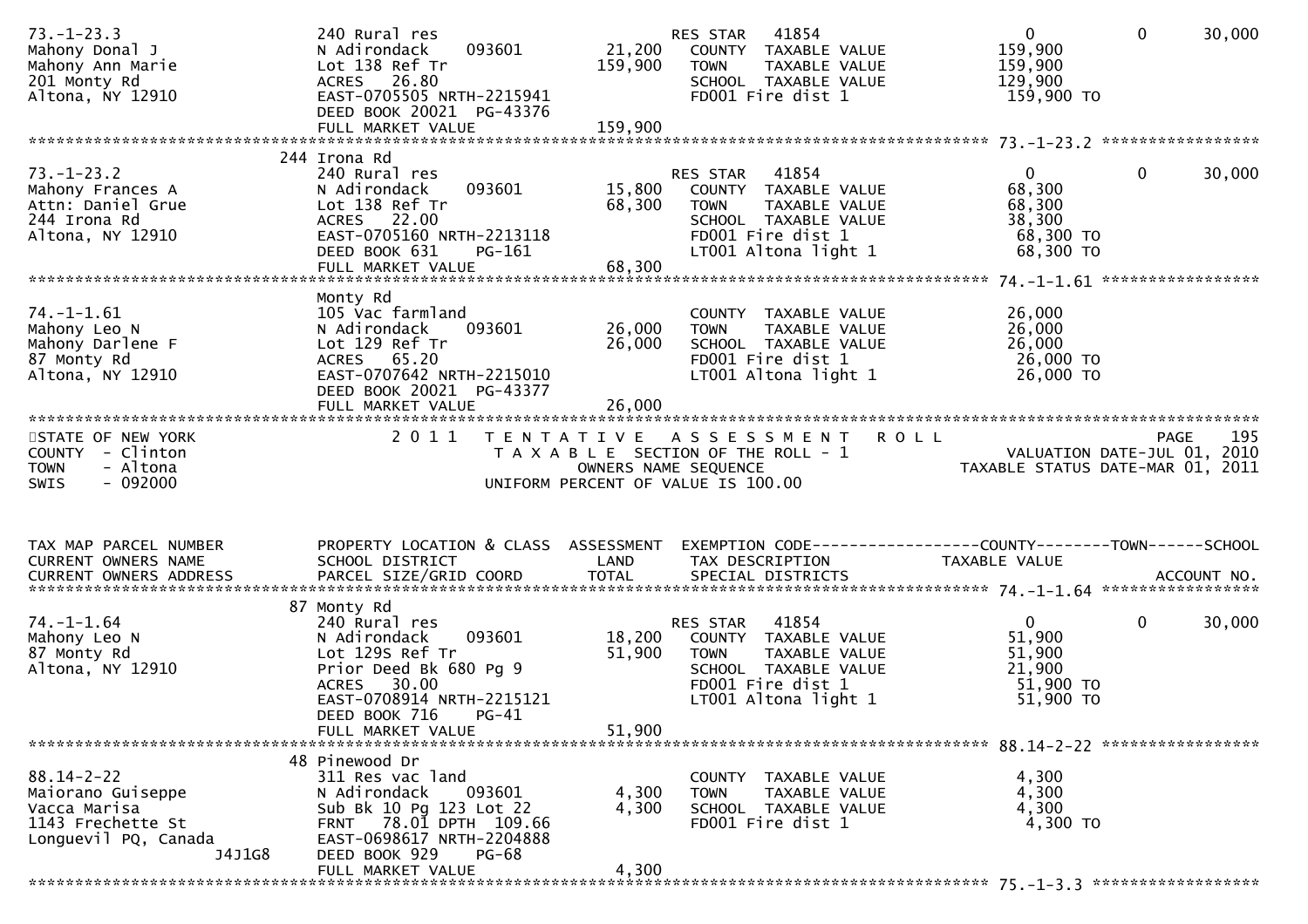| $75. - 1 - 3.3$<br>Makowski Robert<br>Makowski Dorothy<br>Norman Makowski<br>4834 W Carol Ave<br>Glendale, AZ 85302 | Miner Farm Rd<br>$314$ Rural vac<10<br>Northeastern Cl 092801<br>Lot 62 Ref<br>ACRES 1.00<br>EAST-0731753 NRTH-2207915<br>DEED BOOK 566<br><b>PG-322</b><br>FULL MARKET VALUE            | 6,500<br>6,500<br>6,500   | COUNTY TAXABLE VALUE<br><b>TOWN</b><br>TAXABLE VALUE<br>SCHOOL TAXABLE VALUE<br>FD001 Fire dist 1                             | 6,500<br>6,500<br>6,500<br>$6,500$ TO                                              |                        |
|---------------------------------------------------------------------------------------------------------------------|------------------------------------------------------------------------------------------------------------------------------------------------------------------------------------------|---------------------------|-------------------------------------------------------------------------------------------------------------------------------|------------------------------------------------------------------------------------|------------------------|
| $135. -2 - 25.3$<br>Malle-LaPointe Laurie<br>319 Recore Rd<br>West Chazy, NY 12992                                  | Recore Rd W<br>210 1 Family Res<br>Beekmantown Cen 092401<br>FRNT 199.07 DPTH 217.66<br><b>BANK</b><br>080<br>EAST-0739213 NRTH-2179139<br>DEED BOOK 20021 PG-47948<br>FULL MARKET VALUE | 9,000<br>69,900<br>69,900 | RES STAR 41854<br>COUNTY TAXABLE VALUE<br>TAXABLE VALUE<br><b>TOWN</b><br>SCHOOL TAXABLE VALUE<br>FD001 Fire dist 1           | 0<br>69,900<br>69,900<br>39,900<br>69,900 TO                                       | 30,000<br>0            |
| $71.-4-11.1$<br>Mann Ervin<br>Mann Gertrude<br>1984 Plank Rd<br>Ellenburg Depot, NY 12935                           | 1984 Plank Rd<br>210 1 Family Res<br>N Adirondack<br>093601<br>Bm<br>1.00<br><b>ACRES</b><br>EAST-0676235 NRTH-2208384<br>DEED BOOK 20061 PG-91924                                       | 24,400                    | 41834<br>SR STAR<br>6,500 COUNTY TAXABLE VALUE<br><b>TOWN</b><br>TAXABLE VALUE<br>SCHOOL TAXABLE VALUE<br>FD001 Fire dist 1   | $\mathbf{0}$<br>24,400<br>24,400<br>$\overline{0}$<br>24,400 TO                    | $\mathbf{0}$<br>24,400 |
| STATE OF NEW YORK<br>COUNTY - Clinton<br>- Altona<br><b>TOWN</b><br>$-092000$<br><b>SWIS</b>                        | 2011                                                                                                                                                                                     | OWNERS NAME SEQUENCE      | TENTATIVE ASSESSMENT<br><b>ROLL</b><br>T A X A B L E SECTION OF THE ROLL - 1<br>UNIFORM PERCENT OF VALUE IS 100.00            | $\frac{130}{2010}$ VALUATION DATE-JUL 01, 2010<br>TAXABLE STATUS DATE-MAR 01, 2011 | 196<br>PAGE            |
| TAX MAP PARCEL NUMBER<br>CURRENT OWNERS NAME                                                                        | PROPERTY LOCATION & CLASS ASSESSMENT<br>SCHOOL DISTRICT                                                                                                                                  | LAND                      | EXEMPTION CODE------------------COUNTY--------TOWN------SCHOOL<br>TAX DESCRIPTION                                             | <b>TAXABLE VALUE</b>                                                               |                        |
| $86. - 2 - 3$<br>Manor Billy Joe R<br>Manor Ronald A<br>5846 Military Tpke<br>Ellenburg Depot, NY 12935             | 5846 Military Tpke<br>210 1 Family Res<br>093601<br>N Adirondack<br>213 Ref<br>1.00<br><b>ACRES</b><br>EAST-0681224 NRTH-2205057<br>DEED BOOK 20031 PG-58158<br>FULL MARKET VALUE        | 49,100<br>49,100          | RES STAR 41854<br>6,500 COUNTY TAXABLE VALUE<br>TOWN TAXABLE VALUE<br>SCHOOL TAXABLE VALUE<br>FD001 Fire dist 1               | 0<br>49,100<br>49,100<br>19,100<br>49,100 TO                                       | 30,000<br>$\mathbf{0}$ |
|                                                                                                                     |                                                                                                                                                                                          |                           |                                                                                                                               |                                                                                    |                        |
| $118.-1-1.1$<br>Manor David<br>Manor Lori<br>250 Lash Rd<br>Altona, NY 12910                                        | 250 Lash Rd<br>210 1 Family Res<br>N Adirondack<br>093601<br>14 Duer<br>18.00<br>ACRES<br>EAST-0696217 NRTH-2192781                                                                      | 14,600<br>76,000          | 41854<br><b>RES STAR</b><br>COUNTY TAXABLE VALUE<br>TAXABLE VALUE<br><b>TOWN</b><br>SCHOOL TAXABLE VALUE<br>FD001 Fire dist 1 | 0<br>76,000<br>76,000<br>46,000<br>76,000 TO                                       | 0<br>30,000            |
|                                                                                                                     | DEED BOOK 622<br>PG-1196<br>FULL MARKET VALUE                                                                                                                                            | 76,000                    |                                                                                                                               |                                                                                    |                        |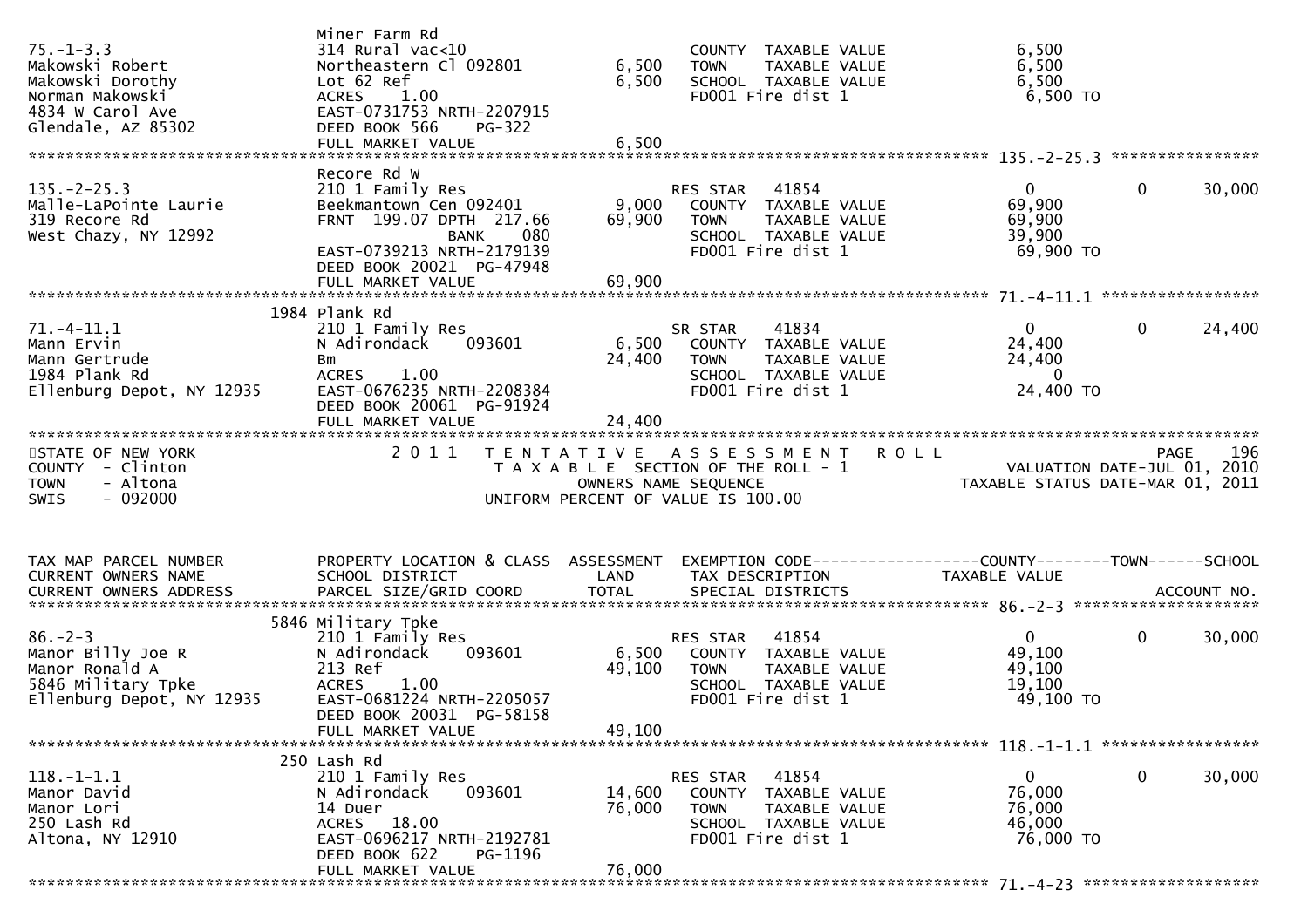| 4807/4819 Rt 11                                                                             |                                                                                                                                              |                         |                                                                                                                        |                                                                                |                                      |                                                        |
|---------------------------------------------------------------------------------------------|----------------------------------------------------------------------------------------------------------------------------------------------|-------------------------|------------------------------------------------------------------------------------------------------------------------|--------------------------------------------------------------------------------|--------------------------------------|--------------------------------------------------------|
| $71. - 4 - 23$<br>Manor Donald<br>Manor Jane<br>4807 Rt 11                                  | 210 1 Family Res<br>093601<br>N Adirondack<br>Lot Pat Bm<br><b>ACRES</b><br>7.70                                                             | 245,000                 | 41854<br>RES STAR<br>16,400 RES STAR<br>41854<br>COUNTY TAXABLE VALUE<br>TAXABLE VALUE<br><b>TOWN</b>                  | $\mathbf 0$<br>$\mathbf{0}$<br>245,000<br>245,000                              | 0<br>$\mathbf{0}$                    | 30,000<br>30,000                                       |
| Ellenburg Depot, NY 12935                                                                   | EAST-0680075 NRTH-2213130<br>DEED BOOK 574<br><b>PG-759</b>                                                                                  |                         | SCHOOL TAXABLE VALUE<br>FD002 Ellenburg fire 21                                                                        | 185,000<br>245,000 TO                                                          |                                      |                                                        |
|                                                                                             |                                                                                                                                              |                         |                                                                                                                        |                                                                                |                                      |                                                        |
| $86. - 2 - 17$<br>Manor Homer<br>Manor Harold<br>1756 Plank Rd<br>Ellenburg Depot, NY 12935 | Plank Rd<br>$314$ Rural vac<10<br>N Adirondack<br>093601<br>Lot Bm<br>1.00<br><b>ACRES</b><br>EAST-0677027 NRTH-2203119<br>FULL MARKET VALUE | 6,500<br>6,500<br>6,500 | COUNTY TAXABLE VALUE<br>TAXABLE VALUE<br><b>TOWN</b><br>SCHOOL TAXABLE VALUE<br>FD001 Fire dist 1                      | 6,500<br>6,500<br>6,500<br>$6,500$ TO                                          |                                      |                                                        |
|                                                                                             | Military Tpke                                                                                                                                |                         |                                                                                                                        |                                                                                |                                      |                                                        |
| $71. - 4 - 25$<br>Manor Homer S<br>6084 Military Tpke<br>Ellenburg Depot, NY 12935          | 322 Rural vac>10<br>093601<br>N Adirondack<br>Ben Moore<br>ACRES 81.00<br>EAST-0681286 NRTH-2210046<br>DEED BOOK 20001 PG-21660              | 28,500<br>28,500        | COUNTY TAXABLE VALUE<br>TAXABLE VALUE<br><b>TOWN</b><br>SCHOOL TAXABLE VALUE<br>FD001 Fire dist 1                      | 28,500<br>28,500<br>28,500<br>28,500 TO                                        |                                      |                                                        |
| *************************                                                                   | FULL MARKET VALUE<br>**********************                                                                                                  | 28,500                  |                                                                                                                        |                                                                                |                                      |                                                        |
| STATE OF NEW YORK                                                                           | 2 0 1 1                                                                                                                                      |                         | TENTATIVE ASSESSMENT ROLL                                                                                              |                                                                                | <b>PAGE</b>                          | 197                                                    |
| COUNTY - Clinton<br><b>TOWN</b><br>- Altona<br>$-092000$<br><b>SWIS</b>                     |                                                                                                                                              |                         | T A X A B L E SECTION OF THE ROLL - 1<br>OWNERS NAME SEQUENCE<br>UNIFORM PERCENT OF VALUE IS 100.00                    | VALUATION DATE-JUL 01, 2010<br>TAXABLE STATUS DATE-MAR 01, 2011                |                                      |                                                        |
|                                                                                             |                                                                                                                                              |                         |                                                                                                                        |                                                                                |                                      |                                                        |
| TAX MAP PARCEL NUMBER<br>CURRENT OWNERS NAME                                                | PROPERTY LOCATION & CLASS ASSESSMENT<br>SCHOOL DISTRICT                                                                                      | LAND                    | TAX DESCRIPTION                                                                                                        | EXEMPTION CODE-----------------COUNTY--------TOWN------SCHOOL<br>TAXABLE VALUE |                                      |                                                        |
|                                                                                             | 1002 Plank Rd                                                                                                                                |                         |                                                                                                                        |                                                                                |                                      |                                                        |
| $130. -2 - 1$<br>Manor James<br>Manor Nicole<br>1002 Plank Rd<br>Ellenburg Depot, NY 12935  | 240 Rural res<br>093601<br>N Adirondack<br>$31$ Sg<br>50.00<br><b>ACRES</b><br>EAST-0681306 NRTH-2184597                                     | 13,400<br>55,000        | 41854<br>RES STAR<br>COUNTY TAXABLE VALUE<br><b>TOWN</b><br>TAXABLE VALUE<br>SCHOOL TAXABLE VALUE<br>FD001 Fire dist 1 | $\mathbf{0}$<br>55,000<br>55,000<br>25,000<br>55,000 TO                        | $\mathbf 0$                          | 30,000                                                 |
|                                                                                             | DEED BOOK 20061 PG-99936<br>FULL MARKET VALUE                                                                                                | 55,000                  |                                                                                                                        |                                                                                |                                      |                                                        |
|                                                                                             |                                                                                                                                              |                         |                                                                                                                        |                                                                                |                                      |                                                        |
| $86. - 2 - 16$<br>Manor Joanne Betty<br>1756 Plank Rd<br>Ellenburg Depot, NY 12935          | 1756 Plank Rd<br>210 1 Family Res<br>093601<br>N Adirondack<br>Bm<br>1.00<br>ACRES<br>EAST-0677060 NRTH-2202906                              |                         | WARCOMALL 41131<br>41141<br>6,500 WARDISALL<br>41801<br>33,600 AGED C&T<br>41834<br>SR STAR<br>COUNTY TAXABLE VALUE    | 8,400<br>10,080<br>7,560<br>$\overline{0}$<br>7,560                            | 8,400<br>10,080<br>7,560<br>$\Omega$ | $\mathbf 0$<br>$\mathbf 0$<br>$\overline{0}$<br>33,600 |
|                                                                                             | DEED BOOK 643<br>PG-909<br>FULL MARKET VALUE                                                                                                 | 33,600                  | <b>TOWN</b><br>TAXABLE VALUE<br>SCHOOL TAXABLE VALUE<br>FD001 Fire dist 1                                              | 7,560<br>0<br>33,600 TO                                                        |                                      |                                                        |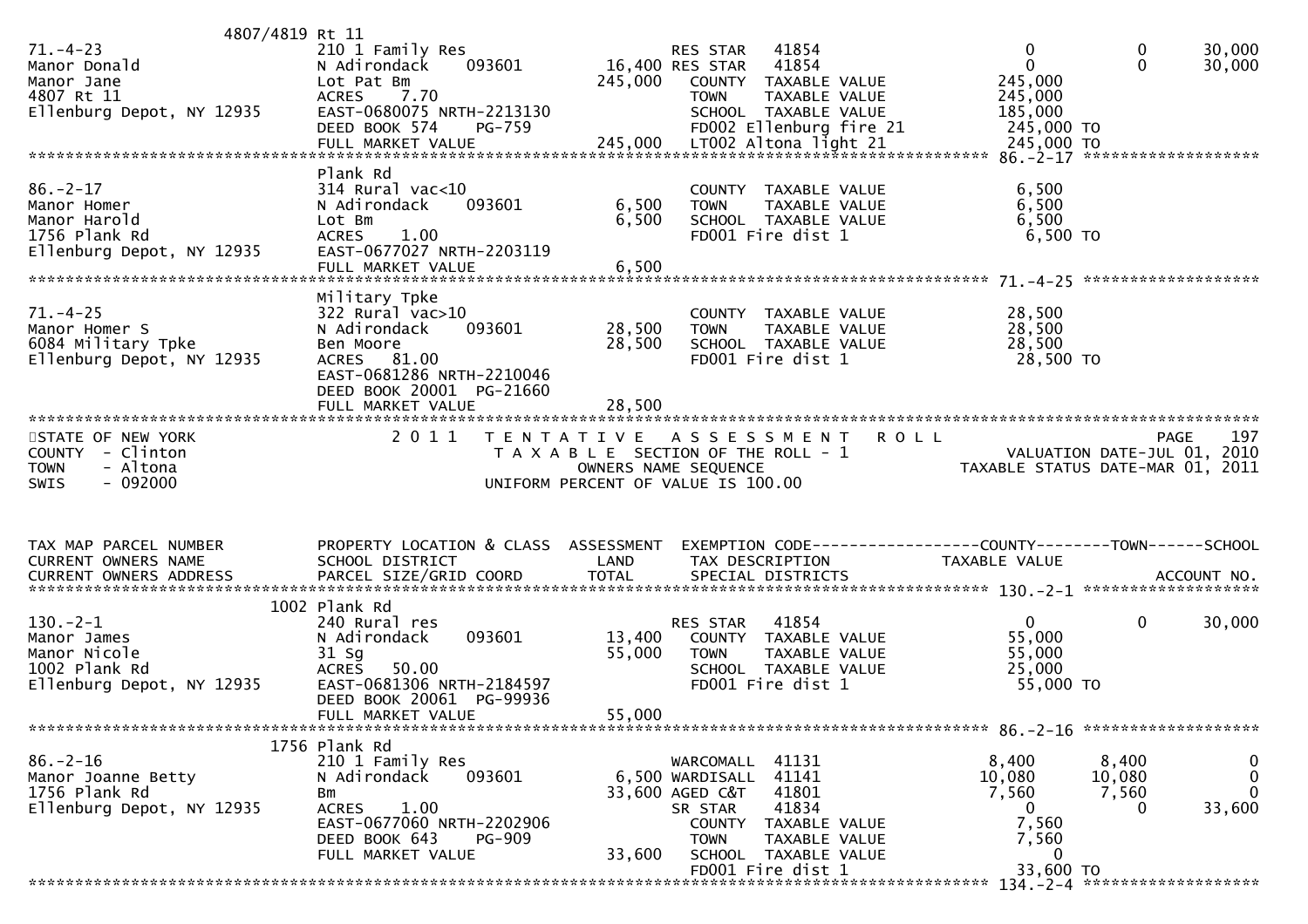| $134. - 2 - 4$<br>Manor Kenneth D<br>Sampica-Manor Crystal M<br>3665 Military Tpke<br>West Chazy, NY 12992 | 3665 Military Tpke<br>270 Mfg housing<br>093601<br>N Adirondack<br>104-115 Duer<br>Stonehedge Lot 22<br>ACRES 3.60<br>EAST-0725382 NRTH-2181072<br>DEED BOOK 20072 PG-4384<br>FULL MARKET VALUE | 10,300<br>25,000<br>25,000 | RES STAR 41854<br>COUNTY TAXABLE VALUE<br>TAXABLE VALUE<br><b>TOWN</b><br>SCHOOL TAXABLE VALUE<br>FD001 Fire dist 1                                   | $\overline{0}$<br>$\mathbf 0$<br>25,000<br>25,000<br>25,000<br>0<br>25,000 TO                                 |
|------------------------------------------------------------------------------------------------------------|-------------------------------------------------------------------------------------------------------------------------------------------------------------------------------------------------|----------------------------|-------------------------------------------------------------------------------------------------------------------------------------------------------|---------------------------------------------------------------------------------------------------------------|
| 71.-4-11.221<br>Manor Life Estate Joanne<br>Manor Don<br>1756 Plank Rd<br>Ellenburg Depot, NY 12935        | 2000 Plank Rd<br>271 Mfg housings<br>N Adirondack<br>093601<br>Benjamin Moore Patent<br>ACRES 84.00<br>EAST-0678666 NRTH-2208865<br>DEED BOOK 20041 PG-66788<br>FULL MARKET VALUE               | 37,500<br>46,900<br>46,900 | COUNTY TAXABLE VALUE<br>TAXABLE VALUE<br><b>TOWN</b><br>SCHOOL TAXABLE VALUE<br>FD001 Fire dist 1                                                     | 46,900<br>46,900<br>46,900<br>46,900 TO                                                                       |
| 71. -4-11.222<br>Manor Life Estate Joanne<br>Manor Don<br>1756 Plank Rd<br>Ellenburg Depot, NY 12935       | 1994 Plank Rd<br>270 Mfg housing<br>093601<br>N Adirondack<br>Benjamin Moore Patent<br>ACRES 9.50<br>EAST-0676559 NRTH-2208688<br>DEED BOOK 20041 PG-66789<br>FULL MARKET VALUE                 | 11,600<br>19,300<br>19,300 | COUNTY TAXABLE VALUE<br><b>TOWN</b><br>TAXABLE VALUE<br>SCHOOL TAXABLE VALUE<br>FD001 Fire dist 1                                                     | 19,300<br>19,300<br>19,300<br>19,300 TO                                                                       |
| STATE OF NEW YORK<br>COUNTY - Clinton<br><b>TOWN</b><br>- Altona<br>$-092000$<br><b>SWIS</b>               | 2 0 1 1                                                                                                                                                                                         |                            | TENTATIVE ASSESSMENT ROLL<br>T A X A B L E SECTION OF THE ROLL - 1<br>OWNERS NAME SEQUENCE<br>UNIFORM PERCENT OF VALUE IS 100.00                      | 198<br>PAGE<br>VALUATION DATE-JUL 01, 2010<br>TAXABLE STATUS DATE-MAR 01, 2011<br>VALUATION DATE-JUL 01, 2010 |
|                                                                                                            |                                                                                                                                                                                                 |                            |                                                                                                                                                       |                                                                                                               |
| TAX MAP PARCEL NUMBER<br>CURRENT OWNERS NAME                                                               | PROPERTY LOCATION & CLASS ASSESSMENT<br>SCHOOL DISTRICT                                                                                                                                         | LAND                       | TAX DESCRIPTION                                                                                                                                       | EXEMPTION CODE------------------COUNTY--------TOWN------SCHOOL<br>TAXABLE VALUE                               |
| $71.1 - 1 - 19.2$<br>Manor Michael<br>Manor Janet<br>4920 Rt 11<br>Ellenburg Depot, NY 12935               | 4920 Rt 11<br>210 1 Family Res<br>093601<br>N Adirondack<br>B M<br>Prior Deed Bk 615 Pg 1104<br>ACRES 1.20<br>EAST-0677396 NRTH-2213679<br>DEED BOOK 716<br><b>PG-330</b><br>FULL MARKET VALUE  | 6,500<br>91,000<br>91,000  | 41854<br>RES STAR<br>COUNTY TAXABLE VALUE<br><b>TOWN</b><br>TAXABLE VALUE<br>SCHOOL TAXABLE VALUE<br>FD002 Ellenburg fire 21<br>LT002 Altona light 21 | 0<br>$\mathbf{0}$<br>30,000<br>91,000<br>91,000<br>61,000<br>91,000 TO<br>91,000 TO                           |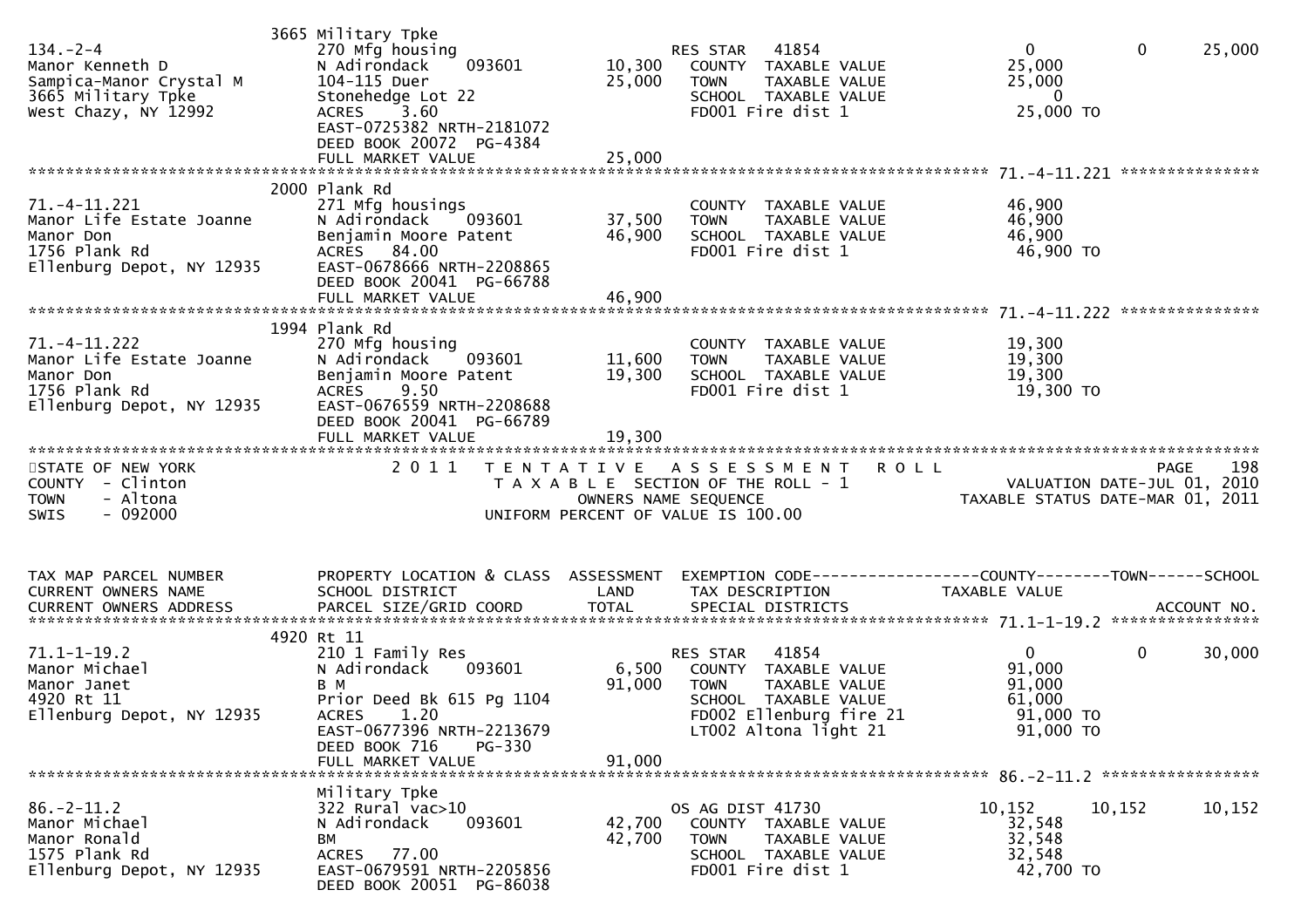| MAY BE SUBJECT TO PAYMENT<br>UNDER AGDIST LAW TIL 2018                                             | FULL MARKET VALUE                                                                                                                                   | 42,700               |                                                                                                                       |                                                                       |
|----------------------------------------------------------------------------------------------------|-----------------------------------------------------------------------------------------------------------------------------------------------------|----------------------|-----------------------------------------------------------------------------------------------------------------------|-----------------------------------------------------------------------|
| $86. - 2 - 2.4$<br>Manor Michael G<br>Manor Ronald A<br>1575 Plank Rd<br>Ellenburg Depot, NY 12935 | Military Tpke<br>105 Vac farmland<br>093601<br>N Adirondack<br>Lot Ben Wall<br>ACRES 92.00<br>EAST-0680956 NRTH-2206812<br>DEED BOOK 99001 PG-15090 | 48,200<br>48,200     | AGRI DISTR 41720<br>COUNTY TAXABLE VALUE<br>TAXABLE VALUE<br><b>TOWN</b><br>SCHOOL TAXABLE VALUE<br>FD001 Fire dist 1 | 18,947<br>18,947<br>18,947<br>29,253<br>29,253<br>29,253<br>48,200 TO |
| MAY BE SUBJECT TO PAYMENT<br>UNDER AGDIST LAW TIL 2015                                             | FULL MARKET VALUE                                                                                                                                   | 48,200               |                                                                                                                       |                                                                       |
|                                                                                                    |                                                                                                                                                     |                      |                                                                                                                       |                                                                       |
| 1450/1454 Plank Rd<br>$101. - 2 - 9$                                                               |                                                                                                                                                     |                      |                                                                                                                       | 35,500                                                                |
| Manor Michael G Sr                                                                                 | 271 Mfg housings<br>N Adirondack<br>093601                                                                                                          | 6,500                | COUNTY TAXABLE VALUE<br>TAXABLE VALUE<br><b>TOWN</b>                                                                  | 35,500                                                                |
| Manor Belinda A                                                                                    | $25$ Sg                                                                                                                                             | 35,500               | SCHOOL TAXABLE VALUE                                                                                                  | 35,500                                                                |
| 1563 Plank Rd                                                                                      | <b>ACRES</b><br>1.10                                                                                                                                |                      | FD001 Fire dist 1                                                                                                     | 35,500 TO                                                             |
| Ellenburg Depot, NY 12935                                                                          | EAST-0678037 NRTH-2195518                                                                                                                           |                      |                                                                                                                       |                                                                       |
|                                                                                                    | DEED BOOK 20082 PG-18129                                                                                                                            |                      |                                                                                                                       |                                                                       |
|                                                                                                    | FULL MARKET VALUE                                                                                                                                   | 35,500               |                                                                                                                       |                                                                       |
|                                                                                                    |                                                                                                                                                     |                      |                                                                                                                       |                                                                       |
|                                                                                                    | 4920 Rt 11                                                                                                                                          |                      |                                                                                                                       |                                                                       |
| $71.1 - 1 - 19.4$                                                                                  | 311 Res vac land                                                                                                                                    |                      | COUNTY TAXABLE VALUE                                                                                                  | 4,600                                                                 |
| Manor Michael S                                                                                    | N Adirondack<br>093601                                                                                                                              | 4,600                | TAXABLE VALUE<br><b>TOWN</b>                                                                                          | 4,600                                                                 |
| Manor Janet A<br>4920 Rt 11                                                                        | Вm<br>Split 20082/19437                                                                                                                             | 4,600                | SCHOOL TAXABLE VALUE                                                                                                  | 4,600<br>4,600 TO                                                     |
| Ellenburg Depot, NY 12935                                                                          | FRNT 83.00 DPTH 370.00                                                                                                                              |                      | FD002 Ellenburg fire 21<br>LT002 Altona light 21                                                                      | 4,600 TO                                                              |
|                                                                                                    | EAST-0677280 NRTH-2213672                                                                                                                           |                      |                                                                                                                       |                                                                       |
|                                                                                                    | DEED BOOK 20082 PG-19437                                                                                                                            |                      |                                                                                                                       |                                                                       |
|                                                                                                    |                                                                                                                                                     | 4,600                |                                                                                                                       |                                                                       |
|                                                                                                    |                                                                                                                                                     |                      |                                                                                                                       |                                                                       |
| STATE OF NEW YORK                                                                                  | 2011                                                                                                                                                |                      | TENTATIVE ASSESSMENT<br>R O L L                                                                                       | 199<br>PAGE                                                           |
| COUNTY<br>- Clinton                                                                                |                                                                                                                                                     |                      | T A X A B L E SECTION OF THE ROLL - 1                                                                                 | VALUATION DATE-JUL 01, 2010                                           |
| - Altona<br><b>TOWN</b>                                                                            |                                                                                                                                                     | OWNERS NAME SEQUENCE |                                                                                                                       | TAXABLE STATUS DATE-MAR 01, 2011                                      |
| $-092000$<br><b>SWIS</b>                                                                           |                                                                                                                                                     |                      | UNIFORM PERCENT OF VALUE IS 100.00                                                                                    |                                                                       |
|                                                                                                    |                                                                                                                                                     |                      |                                                                                                                       |                                                                       |
|                                                                                                    |                                                                                                                                                     |                      |                                                                                                                       |                                                                       |
| TAX MAP PARCEL NUMBER                                                                              | PROPERTY LOCATION & CLASS ASSESSMENT                                                                                                                |                      |                                                                                                                       |                                                                       |
| CURRENT OWNERS NAME                                                                                | SCHOOL DISTRICT                                                                                                                                     | LAND                 | TAX DESCRIPTION                                                                                                       | <b>TAXABLE VALUE</b>                                                  |
|                                                                                                    |                                                                                                                                                     |                      |                                                                                                                       |                                                                       |
|                                                                                                    |                                                                                                                                                     |                      |                                                                                                                       |                                                                       |
|                                                                                                    | 1394 Plank Rd                                                                                                                                       |                      |                                                                                                                       |                                                                       |
| $101.-2-10.11$                                                                                     | 270 Mfg housing                                                                                                                                     |                      | AGRI DISTR 41720                                                                                                      | 27,891<br>27,891<br>27,891                                            |
| Manor Ronald A                                                                                     | N Adirondack<br>093601                                                                                                                              | 57,700               | COUNTY TAXABLE VALUE                                                                                                  | 69,709                                                                |
| Manor Michael G                                                                                    | $23$ Sg                                                                                                                                             | 97,600               | TAXABLE VALUE<br><b>TOWN</b>                                                                                          | 69,709                                                                |
| 1575 Plank Rd                                                                                      | ACRES 245.10                                                                                                                                        |                      | SCHOOL TAXABLE VALUE                                                                                                  | 69,709                                                                |
| Ellenburg Depot, NY 12935                                                                          | EAST-0679772 NRTH-2195453                                                                                                                           |                      | FD001 Fire dist 1                                                                                                     | 97,600 TO                                                             |
|                                                                                                    |                                                                                                                                                     |                      |                                                                                                                       |                                                                       |
| MAY BE SUBJECT TO PAYMENT                                                                          | DEED BOOK 20011 PG-32835                                                                                                                            |                      |                                                                                                                       |                                                                       |
|                                                                                                    | FULL MARKET VALUE                                                                                                                                   | 97,600               |                                                                                                                       |                                                                       |
| UNDER AGDIST LAW TIL 2015                                                                          |                                                                                                                                                     |                      |                                                                                                                       |                                                                       |
|                                                                                                    |                                                                                                                                                     |                      |                                                                                                                       |                                                                       |
| $101.-2-10.12$                                                                                     | 1498 Plank Rd E                                                                                                                                     |                      | COUNTY                                                                                                                |                                                                       |
| Manor Ronald A                                                                                     | 210 1 Family Res<br>N Adirondack<br>093601                                                                                                          | 11,400               | TAXABLE VALUE<br><b>TOWN</b><br>TAXABLE VALUE                                                                         | 76,900<br>76,900                                                      |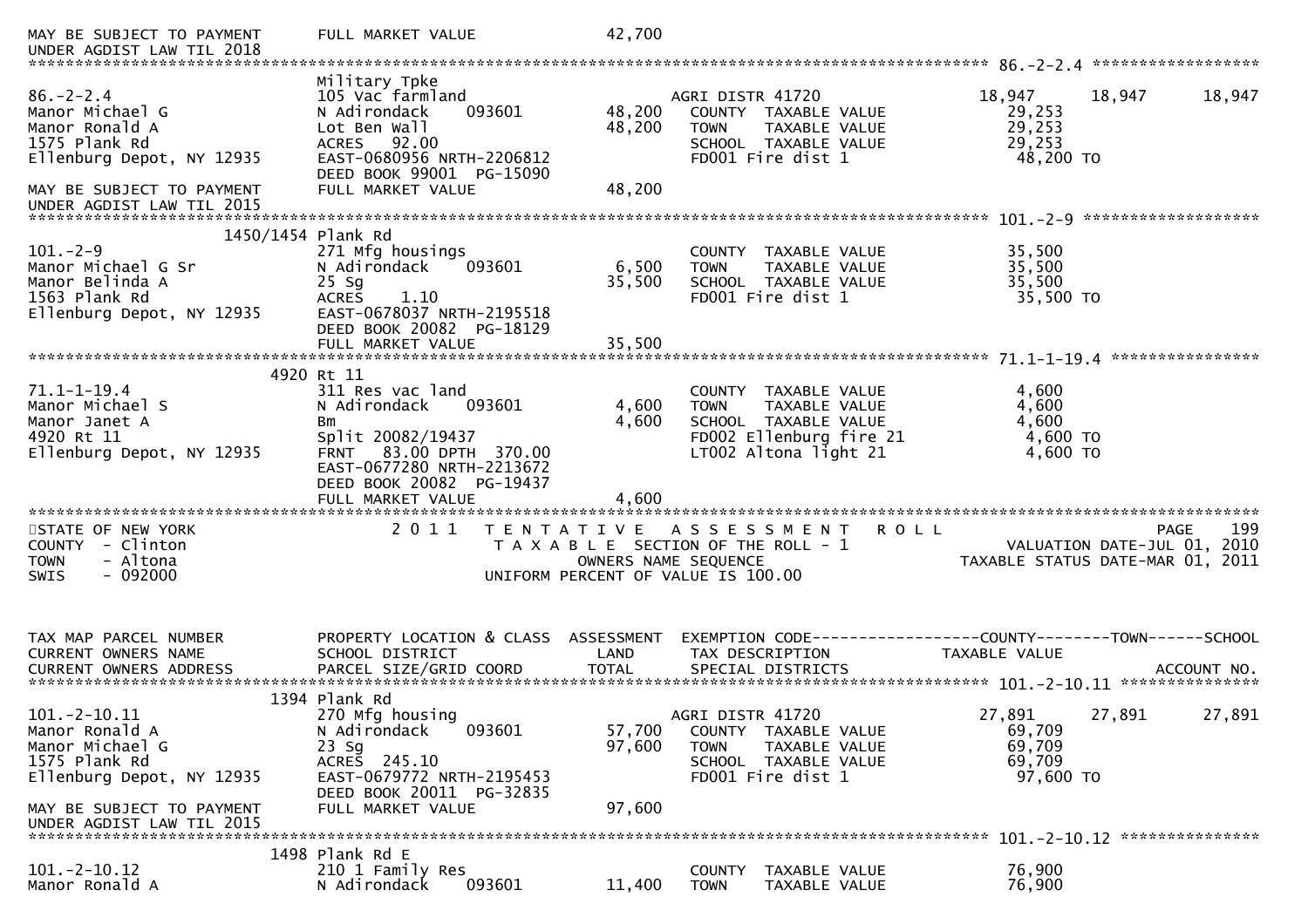| Manor Allyson J<br>1498 Plank Rd<br>Ellenburg Depot, NY 12935<br>1498 Plank Rd                                              | Lot 23 State Gore<br><b>ACRES</b><br>9.20<br>EAST-0678088 NRTH-2196512<br>DEED BOOK 20011 PG-33389                                                                                          | 76,900<br>76,900          | SCHOOL TAXABLE VALUE<br>FD001 Fire dist 1                                                                                                                                                      | 76,900<br>76,900 то                                                    |                                       |
|-----------------------------------------------------------------------------------------------------------------------------|---------------------------------------------------------------------------------------------------------------------------------------------------------------------------------------------|---------------------------|------------------------------------------------------------------------------------------------------------------------------------------------------------------------------------------------|------------------------------------------------------------------------|---------------------------------------|
|                                                                                                                             | FULL MARKET VALUE                                                                                                                                                                           |                           |                                                                                                                                                                                                |                                                                        |                                       |
| $118.-1-1.4$<br>Manor Tanya<br>Attn: Tonya & Henry Forrette  Lot 14 Duers<br>272 Lash Rd<br>272 Lash Rd<br>Altona, NY 12910 | 272 Lash Rd<br>210 1 Family Res<br>N Adirondack<br>093601<br><b>ACRES</b><br>1.00<br>EAST-0696207 NRTH-2192537<br>DEED BOOK 622<br>PG-1193<br>FULL MARKET VALUE                             | 6,500<br>89,000<br>89,000 | RES STAR<br>41854<br>COUNTY TAXABLE VALUE<br><b>TOWN</b><br>TAXABLE VALUE<br>SCHOOL TAXABLE VALUE<br>FD001 Fire dist 1                                                                         | 0<br>89,000<br>89,000<br>59,000<br>89,000 TO                           | $\mathbf{0}$<br>30,000                |
|                                                                                                                             | 621 Irona Rd                                                                                                                                                                                |                           |                                                                                                                                                                                                |                                                                        |                                       |
| $73. - 1 - 52.22$<br>Marti Bernice E<br>Marti Life Estate Bernice E<br>621 Irona Rd<br>Altona, NY 12910                     | 270 Mfg housing<br>093601<br>N Adirondack<br>Lot 166 Ref Tr<br>ACRES 12.40<br>EAST-0696255 NRTH-2212039<br>DEED BOOK 20072 PG-11077                                                         |                           | RES STAR 41854<br>12,900 COUNTY TAXABLE VALUE<br>46,200 TOWN TAXABLE VALUE<br>SCHOOL TAXABLE VALUE<br>FD001 Fire dist 1                                                                        | 0<br>46,200<br>46,200<br>16,200<br>46,200 TO                           | 30,000<br>$\mathbf{0}$                |
|                                                                                                                             | FULL MARKET VALUE                                                                                                                                                                           | 46,200                    |                                                                                                                                                                                                |                                                                        |                                       |
| $73. - 1 - 52.5$<br>Marti Michael J<br>Marti Amy J<br>1673 Alder Bend Rd<br>Altona, NY 12910                                | Irona Rd<br>323 Vacant rural<br>093601<br>N Adirondack<br>166 Ref Tr<br>Merged $52.21$ with merge #<br>ACRES 49.90<br>EAST-0695290 NRTH-2211939<br>DEED BOOK 20092 PG-26930                 | 22,300<br>22,300          | COUNTY TAXABLE VALUE<br><b>TOWN</b><br>TAXABLE VALUE<br>SCHOOL TAXABLE VALUE<br>FD001 Fire dist 1                                                                                              | 22,300<br>22,300<br>22,300<br>22,300 TO                                |                                       |
|                                                                                                                             |                                                                                                                                                                                             |                           |                                                                                                                                                                                                |                                                                        |                                       |
| STATE OF NEW YORK<br>COUNTY - Clinton<br><b>TOWN</b><br>- Altona<br>$-092000$<br><b>SWIS</b>                                | 2011                                                                                                                                                                                        |                           | TENTATIVE ASSESSMENT ROLL<br>T A X A B L E SECTION OF THE ROLL - 1<br>OWNERS NAME SEQUENCE<br>OWNERS NAME SEQUENCE<br>UNIFORM PERCENT OF VALUE IS 100.00                                       |                                                                        | 200<br>PAGE                           |
| TAX MAP PARCEL NUMBER<br>CURRENT OWNERS NAME<br>CURRENT OWNERS ADDRESS                                                      | PROPERTY LOCATION & CLASS ASSESSMENT EXEMPTION CODE----------------COUNTY-------TOWN------SCHOOL<br>SCHOOL DISTRICT<br>PARCEL SIZE/GRID COORD                                               | LAND<br><b>TOTAL</b>      | TAX DESCRIPTION<br>SPECIAL DISTRICTS                                                                                                                                                           | TAXABLE VALUE                                                          | ACCOUNT NO.                           |
| $88. - 1 - 11.4$<br>Marti Michael J<br>Marti Amy J<br>1673 Alder Bend Rd<br>Altona, NY 12910                                | 1673 Alder Bend Rd<br>210 1 Family Res<br>093601<br>N Adirondack<br>Lot 164 Ref Tract<br><b>ACRES</b><br>3.50<br>EAST-0696346 NRTH-2206380<br>DEED BOOK 20061 PG-96053<br>FULL MARKET VALUE | 127,800<br>127,800        | 99 PCT OF VALUE USED FOR EXEMPTION PURPOSES<br>WARNONALL 41121<br>41854<br>8,000 RES STAR<br>COUNTY TAXABLE VALUE<br><b>TOWN</b><br>TAXABLE VALUE<br>SCHOOL TAXABLE VALUE<br>FD001 Fire dist 1 | 18,978<br>$\overline{0}$<br>108,822<br>108,822<br>97,800<br>127,800 TO | 18,978<br>$\mathbf{0}$<br>30,000<br>0 |
|                                                                                                                             | 116 Duley Rd                                                                                                                                                                                |                           |                                                                                                                                                                                                |                                                                        |                                       |
| 119. –1–15.21                                                                                                               | 240 Rural res                                                                                                                                                                               |                           | 41854<br>RES STAR                                                                                                                                                                              | 0                                                                      | 0<br>30,000                           |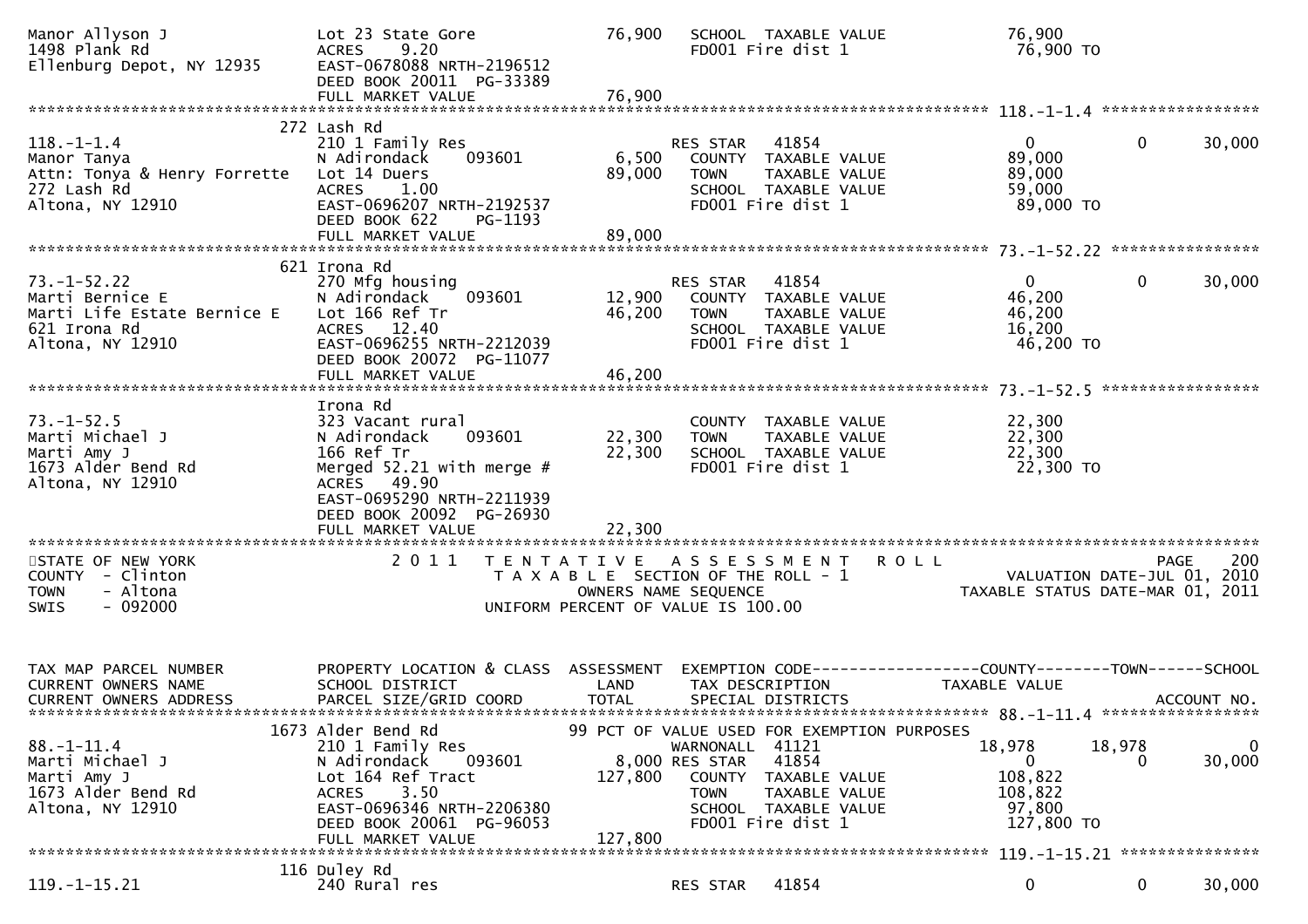| Martin Amy L<br>116 Duley Rd<br>Altona, NY 12910                                                                                        | 093601<br>N Adirondack<br>Lot 68 Duer<br>9.80 BANK<br>080<br><b>ACRES</b><br>EAST-0712340 NRTH-2187915<br>DEED BOOK 20051 PG-86256                                         | 11,800<br>165,000                                                                                   | <b>TOWN</b>                                      | COUNTY TAXABLE VALUE<br>TAXABLE VALUE<br>SCHOOL TAXABLE VALUE<br>FD001 Fire dist 1                                                         | 165,000<br>165,000<br>135,000<br>165,000 TO                                                                  |
|-----------------------------------------------------------------------------------------------------------------------------------------|----------------------------------------------------------------------------------------------------------------------------------------------------------------------------|-----------------------------------------------------------------------------------------------------|--------------------------------------------------|--------------------------------------------------------------------------------------------------------------------------------------------|--------------------------------------------------------------------------------------------------------------|
|                                                                                                                                         |                                                                                                                                                                            |                                                                                                     |                                                  |                                                                                                                                            |                                                                                                              |
| $87. - 1 - 11$<br>Martin Steven E<br>Martin Nancy M<br>5687 Military Tpke<br>PO Box 63<br>Ellenburg Depot, NY 12935-0063 DEED BOOK 1024 | 5687 Military Tpke<br>210 1 Family Res<br>093601<br>N Adirondack<br>Lot 190 Duer<br><b>ACRES</b><br>3.30<br>EAST-0684978 NRTH-2205008<br><b>PG-072</b>                     | 49,200                                                                                              | WARNONALL 41121<br>7,900 RES STAR<br><b>TOWN</b> | 97 PCT OF VALUE USED FOR EXEMPTION PURPOSES<br>41854<br>COUNTY TAXABLE VALUE<br>TAXABLE VALUE<br>SCHOOL TAXABLE VALUE<br>FD001 Fire dist 1 | 7,159<br>7,159<br>0<br>30,000<br>$\overline{0}$<br>$\overline{0}$<br>42,041<br>42,041<br>19,200<br>49,200 TO |
|                                                                                                                                         | FULL MARKET VALUE                                                                                                                                                          | 49,200                                                                                              |                                                  |                                                                                                                                            |                                                                                                              |
| $88.14 - 2 - 64$<br>Martin Vernice<br>PO Box 3015<br>Brooklyn, NY 11202                                                                 | 87 Pinewood Dr<br>311 Res vac land<br>N Adirondack<br>093601<br>Sub Bk 10 Pg 123 Lot 64<br>FRNT 55.00 DPTH 153.02<br>EAST-0698446 NRTH-2205294<br>DEED BOOK 20051 PG-87670 | 3,900<br>3,900                                                                                      | <b>TOWN</b>                                      | COUNTY TAXABLE VALUE<br>TAXABLE VALUE<br>SCHOOL TAXABLE VALUE<br>FD001 Fire dist 1                                                         | 3,900<br>3,900<br>3,900<br>3,900 TO                                                                          |
|                                                                                                                                         |                                                                                                                                                                            |                                                                                                     |                                                  |                                                                                                                                            |                                                                                                              |
| $134. - 1 - 18$<br>Mashtare Jessie<br>Mashtare Josh<br>217 Staley Rd<br>Morrisonville, NY 12962                                         | Purdy Rd<br>910 Priv forest<br>093601<br>N Adirondack<br>93 Duer 1939<br>ACRES 62.60<br>EAST-0720080 NRTH-2177884<br>DEED BOOK 20072 PG-10060                              | 22,200<br>22,200                                                                                    | <b>TOWN</b>                                      | COUNTY TAXABLE VALUE<br>TAXABLE VALUE<br>SCHOOL TAXABLE VALUE<br>FD001 Fire dist 1                                                         | 22,200<br>22,200<br>22,200<br>22,200 TO                                                                      |
|                                                                                                                                         | FULL MARKET VALUE                                                                                                                                                          | 22,200                                                                                              |                                                  |                                                                                                                                            |                                                                                                              |
| STATE OF NEW YORK<br>COUNTY - Clinton<br>- Altona<br><b>TOWN</b><br>$-092000$<br><b>SWIS</b>                                            | 2011                                                                                                                                                                       | T A X A B L E SECTION OF THE ROLL - 1<br>OWNERS NAME SEQUENCE<br>UNIFORM PERCENT OF VALUE IS 100.00 |                                                  | TENTATIVE ASSESSMENT ROLL                                                                                                                  | 201<br>PAGE<br>VALUATION DATE-JUL 01, 2010<br>TAXABLE STATUS DATE-MAR 01, 2011                               |
| TAX MAP PARCEL NUMBER<br>CURRENT OWNERS NAME<br><b>CURRENT OWNERS ADDRESS</b>                                                           | PROPERTY LOCATION & CLASS ASSESSMENT<br>SCHOOL DISTRICT<br>PARCEL SIZE/GRID COORD                                                                                          | LAND<br><b>TOTAL</b>                                                                                | TAX DESCRIPTION                                  | SPECIAL DISTRICTS                                                                                                                          | EXEMPTION CODE-----------------COUNTY-------TOWN------SCHOOL<br><b>TAXABLE VALUE</b><br>ACCOUNT NO.          |
| $91. - 1 - 2$<br>Masterjoseph Robert P<br>155 Ganong Dr<br>Saranac, NY 12981                                                            | Miner Farm Rd<br>321 Abandoned ag<br>093601<br>N Adirondack<br>61 Ref<br>25.10<br>ACRES<br>EAST-0731946 NRTH-2207214<br>DEED BOOK 20082 PG-18309<br>FULL MARKET VALUE      | 16,700<br>16,700<br>16,700                                                                          | <b>TOWN</b>                                      | COUNTY TAXABLE VALUE<br>TAXABLE VALUE<br>SCHOOL TAXABLE VALUE<br>FD001 Fire dist 1                                                         | 16,700<br>16,700<br>16,700<br>16,700 TO                                                                      |
|                                                                                                                                         | 401 Recore Rd                                                                                                                                                              |                                                                                                     |                                                  | 93 PCT OF VALUE USED FOR EXEMPTION PURPOSES                                                                                                |                                                                                                              |
| $135. - 2 - 32$                                                                                                                         | 240 Rural res                                                                                                                                                              |                                                                                                     | WARCOMALL 41131                                  |                                                                                                                                            | 19,763<br>0<br>19,763                                                                                        |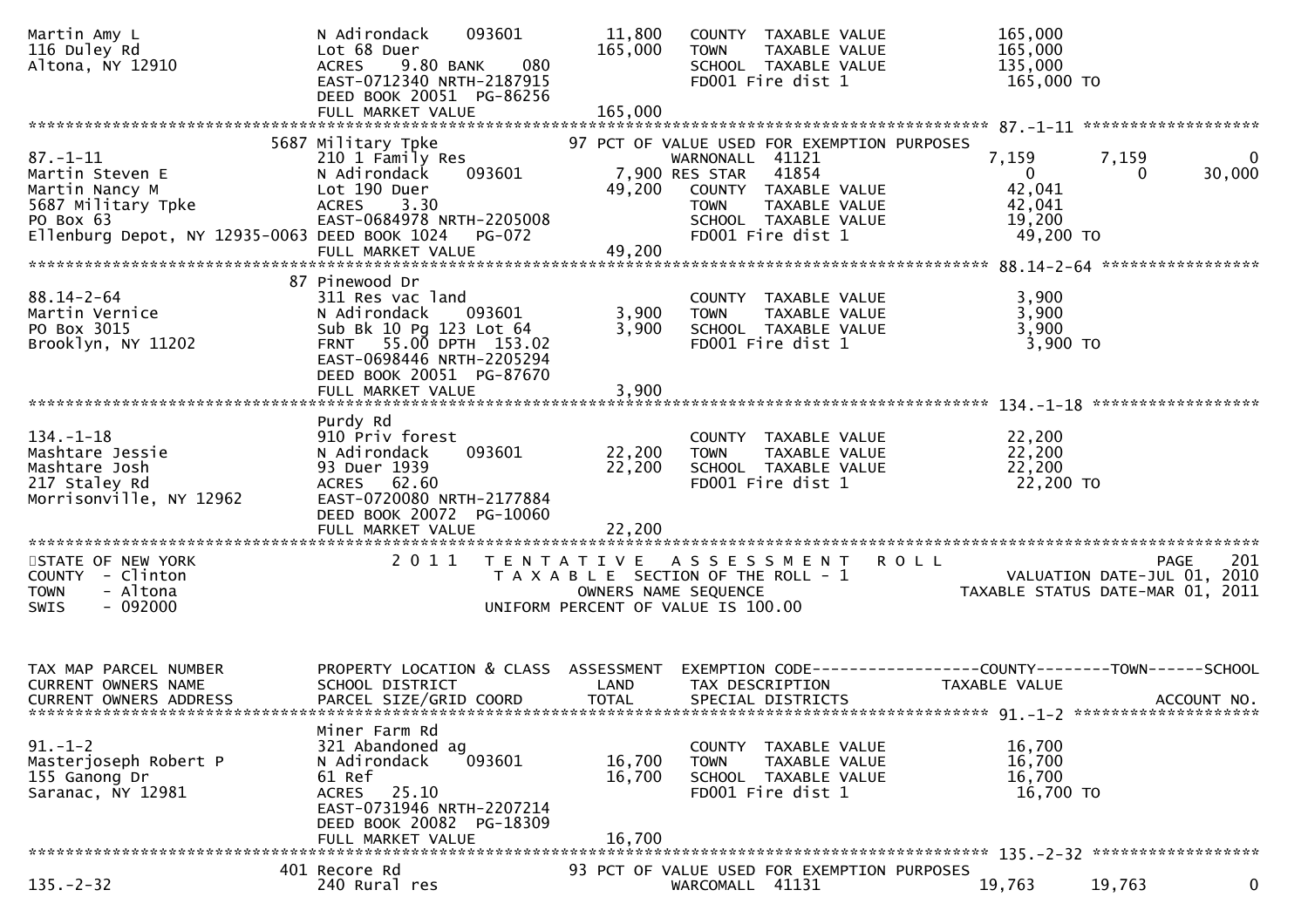| Matott Orville A<br>401 Recor Rd<br>West Chazy, NY 12992                                        | Beekmantown Cen 092401<br>147 Duer<br>ACRES 10.80<br>EAST-0739610 NRTH-2181148<br>DEED BOOK 627<br>PG-1043                                                                        | 85,000                                                                      | 14,300 SR STAR<br><b>TOWN</b><br>FD001 Fire dist 1     | 41834<br>COUNTY TAXABLE VALUE<br>TAXABLE VALUE<br>SCHOOL TAXABLE VALUE                  | $\mathbf{0}$<br>65,237<br>65,237<br>24,900<br>85,000 TO         | $\mathbf 0$ | 60, 100     |
|-------------------------------------------------------------------------------------------------|-----------------------------------------------------------------------------------------------------------------------------------------------------------------------------------|-----------------------------------------------------------------------------|--------------------------------------------------------|-----------------------------------------------------------------------------------------|-----------------------------------------------------------------|-------------|-------------|
|                                                                                                 |                                                                                                                                                                                   |                                                                             |                                                        |                                                                                         |                                                                 |             |             |
| $89.1 - 2 - 8$<br>Matott Steven D<br>PO Box 226<br>Altona, NY 12910                             | 59 Station St<br>210 1 Family Res<br>N Adirondack<br>093601<br>Lot 111 Pat Ref<br>FRNT 100.00 DPTH 295.00<br>EAST-0711924 NRTH-2208858<br>DEED BOOK 20072 PG-8878                 | 6,100<br>42,100                                                             | <b>TOWN</b><br>FD001 Fire dist 1                       | COUNTY TAXABLE VALUE<br>TAXABLE VALUE<br>SCHOOL TAXABLE VALUE<br>LT001 Altona light 1   | 42,100<br>42,100<br>42,100<br>42,100 TO<br>42,100 TO            |             |             |
|                                                                                                 |                                                                                                                                                                                   |                                                                             |                                                        |                                                                                         |                                                                 |             |             |
| $89. - 1 - 3.2$<br>Matthews Debra J<br>Devils Den Rd<br>Altona, NY 12910                        | Devils Den Rd<br>210 1 Family Res<br>N Adirondack<br>093601<br>131 Ref<br>ACRES 1.00<br>EAST-0710787 NRTH-2205919<br>DEED BOOK 20072 PG-5607                                      | 6,500<br>6,500                                                              | <b>TOWN</b><br>FD001 Fire dist 1                       | COUNTY TAXABLE VALUE<br>TAXABLE VALUE<br>SCHOOL TAXABLE VALUE<br>LT001 Altona light 1   | 6,500<br>6,500<br>6,500<br>6,500 TO<br>6,500 TO                 |             |             |
|                                                                                                 |                                                                                                                                                                                   |                                                                             |                                                        |                                                                                         |                                                                 |             |             |
| $73. - 1 - 18$<br>Matthews James<br>382 Irona Rd<br>Altona, NY 12910                            | 390 Irona Rd<br>210 1 Family Res<br>093601<br>N Adirondack<br>155 Ref<br>FRNT 322.00 DPTH 189.00<br>EAST-0701936 NRTH-2212849<br>DEED BOOK 99001 PG-13623<br>FULL MARKET VALUE    | 4,800<br>36,000<br>36,000                                                   | <b>TOWN</b><br>FD001 Fire dist 1                       | COUNTY TAXABLE VALUE<br>TAXABLE VALUE<br>SCHOOL TAXABLE VALUE<br>LT001 Altona light 1   | 36,000<br>36,000<br>36,000<br>36,000 TO<br>36,000 TO            |             |             |
|                                                                                                 |                                                                                                                                                                                   |                                                                             |                                                        |                                                                                         |                                                                 |             |             |
| STATE OF NEW YORK<br>COUNTY - Clinton<br>- Altona<br><b>TOWN</b><br>$-092000$<br><b>SWIS</b>    | 2011                                                                                                                                                                              | T A X A B L E SECTION OF THE ROLL - 1<br>UNIFORM PERCENT OF VALUE IS 100.00 | OWNERS NAME SEQUENCE                                   | TENTATIVE ASSESSMENT ROLL                                                               | VALUATION DATE-JUL 01, 2010<br>TAXABLE STATUS DATE-MAR 01, 2011 | PAGE        | 202         |
| TAX MAP PARCEL NUMBER<br>CURRENT OWNERS NAME<br><b>CURRENT OWNERS ADDRESS</b>                   | PROPERTY LOCATION & CLASS ASSESSMENT EXEMPTION CODE----------------COUNTY-------TOWN------SCHOOL<br>SCHOOL DISTRICT<br>PARCEL SIZE/GRID COORD                                     | LAND<br><b>TOTAL</b>                                                        | TAX DESCRIPTION<br>SPECIAL DISTRICTS                   |                                                                                         | TAXABLE VALUE                                                   |             | ACCOUNT NO. |
| $73. - 1 - 20.1$<br>Matthews James T<br>Matthews Patricia A<br>382 Irona Rd<br>Altona, NY 12910 | 382 Irona Rd<br>210 1 Family Res<br>N Adirondack<br>093601<br>155 Ref<br>FRNT 201.00 DPTH<br>90.00<br>EAST-0702156 NRTH-2212810<br>DEED BOOK 627<br>$PG-265$<br>FULL MARKET VALUE | 4,500<br>75,800<br>75,800                                                   | RES STAR<br>COUNTY<br><b>TOWN</b><br>FD001 Fire dist 1 | 41854<br>TAXABLE VALUE<br>TAXABLE VALUE<br>SCHOOL TAXABLE VALUE<br>LT001 Altona light 1 | 0<br>75,800<br>75,800<br>45,800<br>75,800 TO<br>75,800 TO       | 0           | 30,000      |
|                                                                                                 | Irona Rd                                                                                                                                                                          |                                                                             |                                                        |                                                                                         |                                                                 |             |             |
| $73. - 1 - 20.7$                                                                                | 312 Vac w/imprv                                                                                                                                                                   |                                                                             |                                                        | COUNTY TAXABLE VALUE                                                                    | 9,900                                                           |             |             |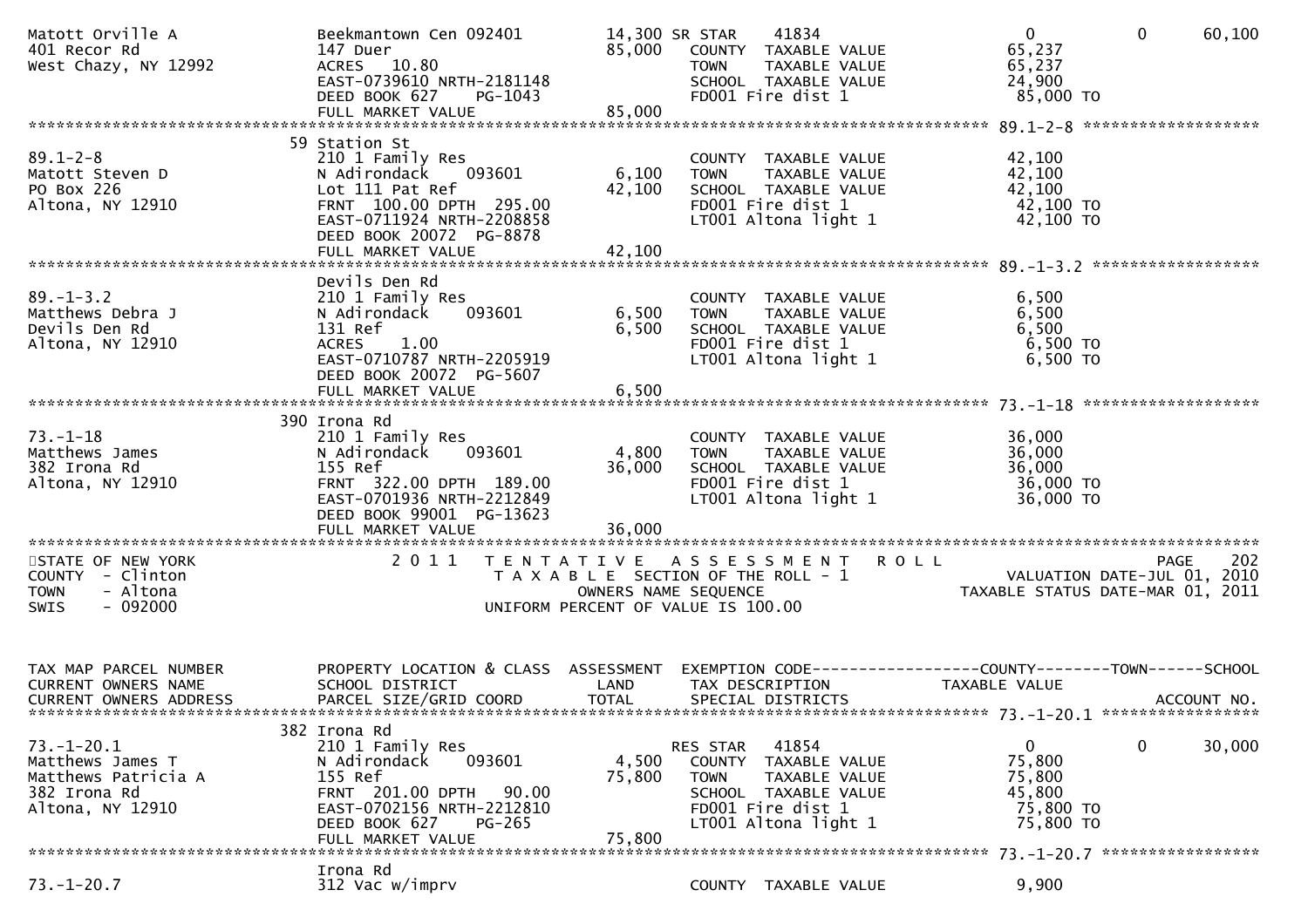| Matthews James T<br>Matthews Patricia A<br>382 Irona Rd<br>Altona, NY 12910                                          | N Adirondack<br>093601<br>Lot 138 Ref Tr<br>3.60<br><b>ACRES</b><br>EAST-0702414 NRTH-2212966<br>DEED BOOK 20102 PG-35877<br>FULL MARKET VALUE                                                   | 8,100<br>9,900<br>9,900                                                                             | <b>TOWN</b>             | TAXABLE VALUE<br>SCHOOL TAXABLE VALUE<br>FD001 Fire dist 1<br>LT001 Altona light 1                                  | 9,900<br>9,900<br>9,900 TO<br>$9,900$ TO                                      |              |             |
|----------------------------------------------------------------------------------------------------------------------|--------------------------------------------------------------------------------------------------------------------------------------------------------------------------------------------------|-----------------------------------------------------------------------------------------------------|-------------------------|---------------------------------------------------------------------------------------------------------------------|-------------------------------------------------------------------------------|--------------|-------------|
|                                                                                                                      |                                                                                                                                                                                                  |                                                                                                     |                         |                                                                                                                     |                                                                               |              |             |
| $89.1 - 2 - 30$<br>Matthews James T<br>382 Irona Rd<br>Altona, NY 12910                                              | 508 Devils Den Rd<br>210 1 Family Res<br>093601<br>N Adirondack<br>110 Ref<br>FRNT 129.00 DPTH 193.00<br>EAST-0711035 NRTH-2207644<br>DEED BOOK 99001 PG-14858                                   | 6,100<br>38,000                                                                                     | <b>TOWN</b>             | COUNTY TAXABLE VALUE<br>TAXABLE VALUE<br>SCHOOL TAXABLE VALUE<br>FD001 Fire dist 1<br>LT001 Altona light 1          | 38,000<br>38,000<br>38,000<br>38,000 TO<br>38,000 TO                          |              |             |
|                                                                                                                      | FULL MARKET VALUE                                                                                                                                                                                | 38,000                                                                                              |                         |                                                                                                                     |                                                                               |              |             |
| $74. - 1 - 23.1$<br>Matthews-Knight Sara J<br>183 Joe Wood Rd<br>Altona, NY 12910                                    | 183 Joe Wood Rd<br>210 1 Family Res<br>093601<br>N Adirondack<br>Lot 105 Ref<br>5.00 BANK<br>180<br><b>ACRES</b><br>EAST-0715594 NRTH-2211807<br>DEED BOOK 20092 PG-23708                        | 8,900<br>96,500                                                                                     | RES STAR<br><b>TOWN</b> | 41854<br>COUNTY TAXABLE VALUE<br>TAXABLE VALUE<br>SCHOOL TAXABLE VALUE<br>FD001 Fire dist 1<br>LT001 Altona light 1 | $\overline{0}$<br>96,500<br>96,500<br>66,500<br>96,500 TO<br>96,500 TO        | $\mathbf{0}$ | 30,000      |
|                                                                                                                      |                                                                                                                                                                                                  |                                                                                                     |                         |                                                                                                                     |                                                                               |              |             |
| $73. - 1 - 43$<br>Matton Shirley<br>Jason Bushey<br>1933 Alder Bend Rd<br>Altona, NY 12910                           | 1933 Alder Bend Rd<br>210 1 Family Res<br>093601<br>N Adirondack<br>166 Ref<br>FRNT 180.00 DPTH 250.00<br>EAST-0697763 NRTH-2212402<br>DEED BOOK 557<br>PG-966                                   | 6,400<br>79,000                                                                                     | RES STAR<br><b>TOWN</b> | 41854<br>COUNTY TAXABLE VALUE<br>TAXABLE VALUE<br>SCHOOL TAXABLE VALUE<br>FD001 Fire dist 1                         | $\overline{0}$<br>79,000<br>79,000<br>49,000<br>79,000 TO                     | $\Omega$     | 30,000      |
|                                                                                                                      | FULL MARKET VALUE                                                                                                                                                                                | 79,000                                                                                              |                         |                                                                                                                     |                                                                               |              |             |
|                                                                                                                      |                                                                                                                                                                                                  |                                                                                                     |                         |                                                                                                                     |                                                                               |              |             |
| STATE OF NEW YORK<br>COUNTY - Clinton<br>- Altona<br><b>TOWN</b><br>$-092000$<br><b>SWIS</b>                         | 2011                                                                                                                                                                                             | T A X A B L E SECTION OF THE ROLL - 1<br>OWNERS NAME SEQUENCE<br>UNIFORM PERCENT OF VALUE IS 100.00 |                         | TENTATIVE ASSESSMENT ROLL                                                                                           | VALUATION DATE-JUL 01, 2010<br>TAXABLE STATUS DATE-MAR 01, 2011               | PAGE         | 203         |
| TAX MAP PARCEL NUMBER<br>CURRENT OWNERS NAME<br><b>CURRENT OWNERS ADDRESS</b>                                        | PROPERTY LOCATION & CLASS ASSESSMENT<br>SCHOOL DISTRICT<br>PARCEL SIZE/GRID COORD                                                                                                                | LAND<br><b>TOTAL</b>                                                                                |                         | TAX DESCRIPTION<br>SPECIAL DISTRICTS                                                                                | EXEMPTION CODE-----------------COUNTY-------TOWN------SCHOOL<br>TAXABLE VALUE |              | ACCOUNT NO. |
| $88.14 - 2 - 55$<br>Matuzewiski Timothy M<br>Allard Deborah L<br>522 white<br>Greenfield Park, QuebCanada<br>J4V 1G1 | 105 Pinewood Dr<br>311 Res vac land<br>N Adirondack<br>093601<br>Sub Bk 10 Pg 123 Lot 55<br>FRNT 60.00 DPTH 152.78<br>EAST-0698920 NRTH-2204932<br>DEED BOOK 20102 PG-36366<br>FULL MARKET VALUE | 3,900<br>3,900<br>3,900                                                                             | <b>TOWN</b>             | COUNTY TAXABLE VALUE<br>TAXABLE VALUE<br>SCHOOL TAXABLE VALUE<br>FD001 Fire dist 1                                  | 3,900<br>3,900<br>3,900<br>3,900 TO                                           |              |             |
|                                                                                                                      | 162 Harvey Rd                                                                                                                                                                                    |                                                                                                     |                         |                                                                                                                     |                                                                               |              |             |
| $135. - 1 - 18.241$                                                                                                  | 210 1 Family Res                                                                                                                                                                                 |                                                                                                     | RES STAR                | 41854                                                                                                               | 0                                                                             | 0            | 30,000      |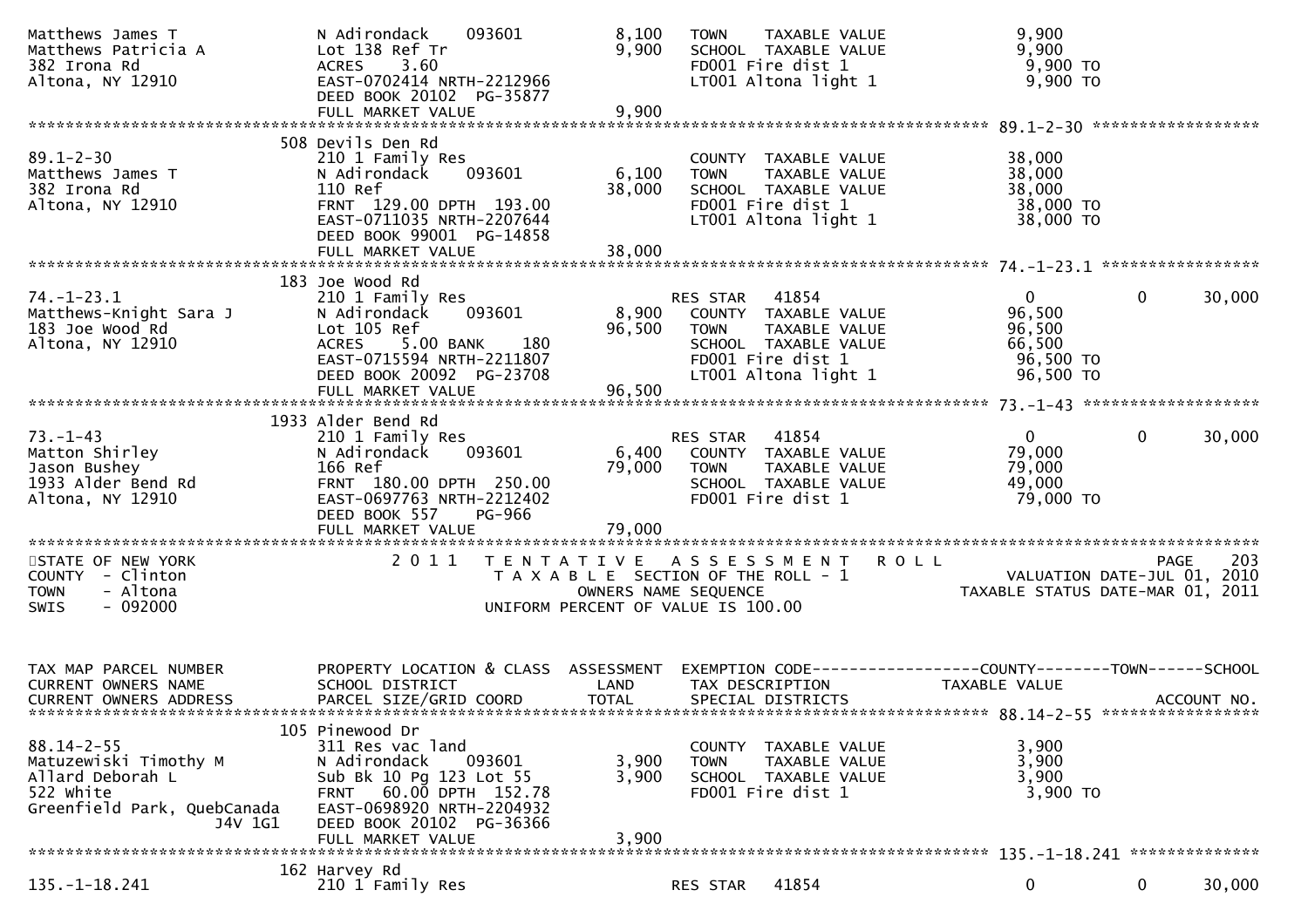| Maurer Kenneth E<br>Maurer Jennifer R<br>162 Harvey Rd<br>West Chazy, NY 12992                             | N Adirondack<br>093601<br>Lot 130 Duerville<br>1.90<br>ACRES<br>EAST-0734494 NRTH-2179715<br>DEED BOOK 20092 PG-27811                                                                  | 9,500<br>50,500             | COUNTY TAXABLE VALUE<br><b>TOWN</b><br>TAXABLE VALUE<br>SCHOOL TAXABLE VALUE<br>FD001 Fire dist 1                         |             | 50,500<br>50,500<br>20,500<br>50,500 TO                                                      |        |
|------------------------------------------------------------------------------------------------------------|----------------------------------------------------------------------------------------------------------------------------------------------------------------------------------------|-----------------------------|---------------------------------------------------------------------------------------------------------------------------|-------------|----------------------------------------------------------------------------------------------|--------|
|                                                                                                            |                                                                                                                                                                                        |                             |                                                                                                                           |             |                                                                                              |        |
| $88.14 - 2 - 42$<br>Maxwell Ken<br>3230 Sicotte St<br>St. Hubert, PQ, Canada<br>J3Y 5V7                    | 133 Pinewood Dr<br>260 Seasonal res<br>093601<br>N Adirondack<br>Stonewall Bk 10 Pg 123 Lo<br>80.00 DPTH 163.37<br><b>FRNT</b><br>EAST-0699340 NRTH-2204231<br>DEED BOOK 20072 PG-9763 | 4,200<br>10,500             | COUNTY TAXABLE VALUE<br><b>TOWN</b><br>TAXABLE VALUE<br>SCHOOL TAXABLE VALUE<br>FD001 Fire dist 1                         |             | 10,500<br>10,500<br>10,500<br>10,500 TO                                                      |        |
|                                                                                                            |                                                                                                                                                                                        |                             |                                                                                                                           |             |                                                                                              |        |
| $117. - 1 - 18$<br>May Francis C Jr<br>PO Box 19441<br>Rochester, NY 14619-0441                            | Terrien Rd<br>910 Priv forest<br>N Adirondack<br>093601<br>Lot 216 Ref Tract<br>ACRES 37.50<br>EAST-0694147 NRTH-2187928<br>DEED BOOK 855<br>$PG-73$                                   | 19,800<br>19,800            | COUNTY TAXABLE VALUE<br>TAXABLE VALUE<br><b>TOWN</b><br>SCHOOL TAXABLE VALUE<br>FD001 Fire dist 1                         |             | 19,800<br>19,800<br>19,800<br>19,800 TO                                                      |        |
|                                                                                                            |                                                                                                                                                                                        |                             |                                                                                                                           |             |                                                                                              |        |
| $74. - 1 - 42.5$<br>McCabe Industries Inc<br>Attn: Mountain Mart 101 Inc<br>PO Box 355<br>Malone, NY 12953 | 27 Woods Falls Rd<br>486 Mini-mart<br>093601<br>N Adirondack<br>Lot 130 Ref Tr<br>2.00<br><b>ACRES</b><br>EAST-0710730 NRTH-2210596<br>DEED BOOK 966<br>PG-218                         | 13,000<br>166,100           | COUNTY TAXABLE VALUE<br>TAXABLE VALUE<br><b>TOWN</b><br>SCHOOL TAXABLE VALUE<br>FD001 Fire dist 1<br>LT001 Altona light 1 |             | 166,100<br>166,100<br>166,100<br>166,100 то<br>166,100 TO                                    |        |
|                                                                                                            | FULL MARKET VALUE                                                                                                                                                                      | 166,100                     |                                                                                                                           |             |                                                                                              |        |
| STATE OF NEW YORK<br>COUNTY - Clinton<br>- Altona<br><b>TOWN</b><br>$-092000$<br><b>SWIS</b>               | 2011<br>T E N T A T I V E                                                                                                                                                              | OWNERS NAME SEQUENCE        | A S S E S S M E N T<br>T A X A B L E SECTION OF THE ROLL - 1<br>UNIFORM PERCENT OF VALUE IS 100.00                        | <b>ROLL</b> | <b>PAGE</b><br>VALUATION DATE-JUL 01, 2010<br>TAXABLE STATUS DATE-MAR 01, 2011               | 204    |
| TAX MAP PARCEL NUMBER<br><b>CURRENT OWNERS NAME</b><br><b>CURRENT OWNERS ADDRESS</b>                       | PROPERTY LOCATION & CLASS ASSESSMENT<br>SCHOOL DISTRICT<br>PARCEL SIZE/GRID COORD                                                                                                      | LAND<br><b>TOTAL</b>        | TAX DESCRIPTION<br>SPECIAL DISTRICTS                                                                                      |             | EXEMPTION CODE-----------------COUNTY-------TOWN------SCHOOL<br>TAXABLE VALUE<br>ACCOUNT NO. |        |
| $73. - 2 - 12$<br>McCarthy Shawn T<br>1964 Alder Bend Rd<br>Altona, NY 12910                               | 1964 Alder Bend Rd<br>210 1 Family Res<br>N Adirondack<br>093601<br>155 Ref<br>2.40<br><b>ACRES</b><br>EAST-0698075 NRTH-2213083<br>DEED BOOK 20082 PG-19102<br>FULL MARKET VALUE      | 7,500<br>104,000<br>104,000 | 41854<br>RES STAR<br>COUNTY<br>TAXABLE VALUE<br><b>TOWN</b><br>TAXABLE VALUE<br>SCHOOL TAXABLE VALUE<br>FD001 Fire dist 1 |             | 0<br>0<br>104,000<br>104,000<br>74,000<br>104,000 TO                                         | 30,000 |
|                                                                                                            | Iroquois Way                                                                                                                                                                           |                             |                                                                                                                           |             |                                                                                              |        |
| $73. - 1 - 10.21$                                                                                          | 311 Res vac land                                                                                                                                                                       |                             | COUNTY TAXABLE VALUE                                                                                                      |             | 6,200                                                                                        |        |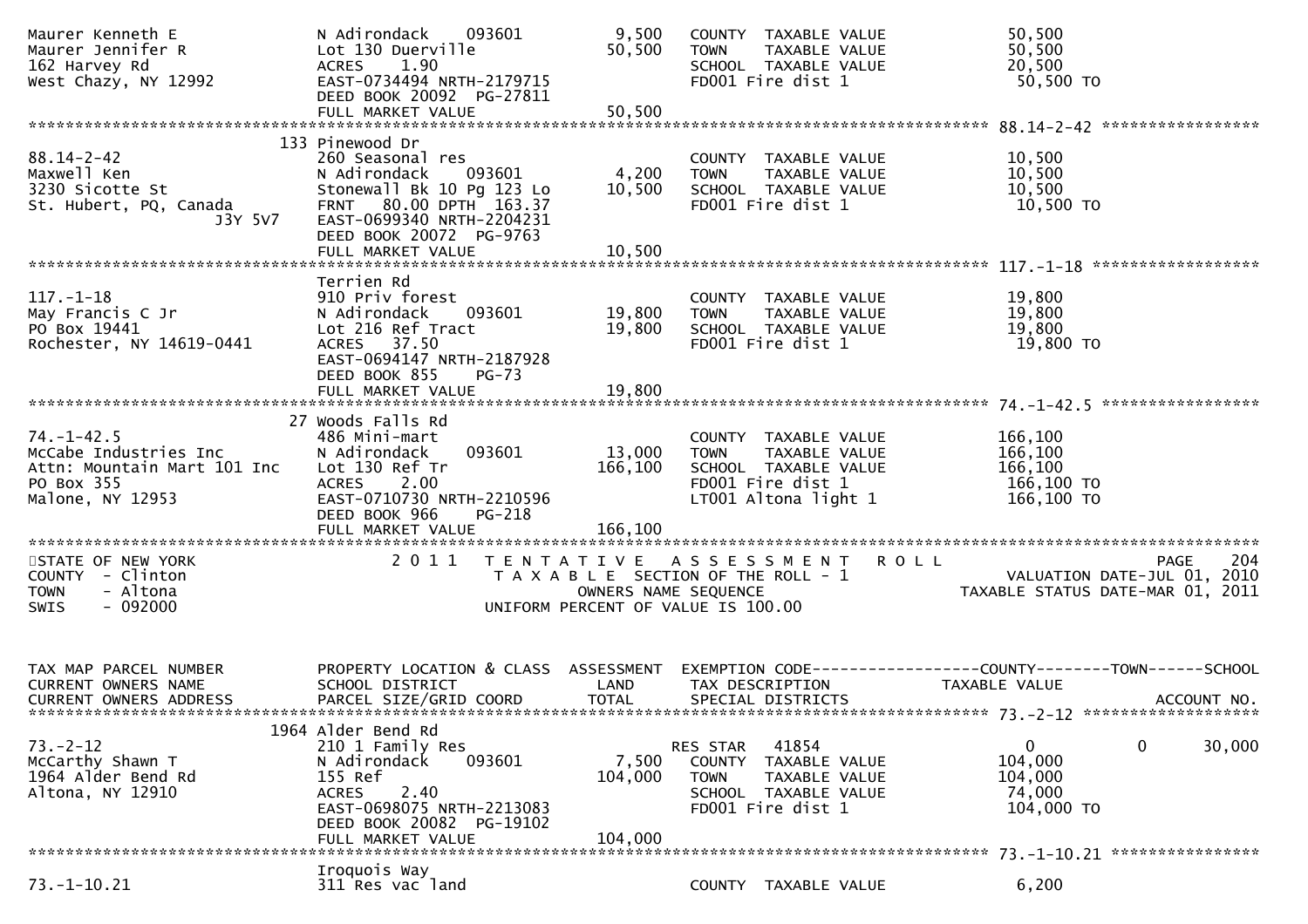| McComber Harold Thomas<br>PO Box 987<br>Kahnawake, QC, Canada JOI1B                              | N Adirondack<br>093601<br>Lot 155 Ref Tract<br>FRNT 200.00 DPTH 175.00<br>EAST-0698315 NRTH-2215229<br>DEED BOOK 99001 PG-17826                                                                                 | 6,200<br>6,200            | TAXABLE VALUE<br><b>TOWN</b><br>SCHOOL TAXABLE VALUE<br>FD001 Fire dist 1                                                        | 6,200<br>6,200<br>6,200 TO                                                                           |
|--------------------------------------------------------------------------------------------------|-----------------------------------------------------------------------------------------------------------------------------------------------------------------------------------------------------------------|---------------------------|----------------------------------------------------------------------------------------------------------------------------------|------------------------------------------------------------------------------------------------------|
|                                                                                                  |                                                                                                                                                                                                                 |                           |                                                                                                                                  |                                                                                                      |
| $150. - 1 - 4.25$<br>McCreless Sherry L<br>603 Bull Run Rd<br>Ellenburg Depot, NY 12935          | Recore Rd<br>$314$ Rural vac<10<br>N Adirondack<br>093601<br>Lot 144 Duer Patent<br>Sub Lot 3 Bk 27 Pg 46<br>1.10<br><b>ACRES</b><br>EAST-0737671 NRTH-2176254<br>DEED BOOK 20031 PG-52178<br>FULL MARKET VALUE | 5,000<br>5,000<br>5,000   | COUNTY TAXABLE VALUE<br>TAXABLE VALUE<br><b>TOWN</b><br>SCHOOL TAXABLE VALUE<br>FD001 Fire dist 1                                | 5,000<br>5,000<br>5,000<br>5,000 TO                                                                  |
|                                                                                                  | 182 Recore Rd                                                                                                                                                                                                   |                           |                                                                                                                                  |                                                                                                      |
| $150.-1-4.26$<br>McCreless Sherry L<br>603 Bull Run Rd<br>Ellenburg Depot, NY 12935              | 210 1 Family Res<br>N Adirondack<br>093601<br>Lot 144 Duer Patent<br>Sub Lot 1 Bk 27 Pg 46<br>FRNT 77.00 DPTH 230.31<br>EAST-0737526 NRTH-2176363<br>DEED BOOK 20031 PG-52178                                   | 6,000<br>51,300           | COUNTY TAXABLE VALUE<br>TAXABLE VALUE<br><b>TOWN</b><br>SCHOOL TAXABLE VALUE<br>FD001 Fire dist 1                                | 51,300<br>51,300<br>51,300<br>51,300 TO                                                              |
|                                                                                                  | FULL MARKET VALUE                                                                                                                                                                                               | 51,300                    |                                                                                                                                  |                                                                                                      |
| $150. - 1 - 4.27$<br>McCreless Sherry L<br>603 Bull Run Rd<br>Ellenburg Depot, NY 12935          | Recore Rd<br>210 1 Family Res<br>N Adirondack 093601<br>Lot 144 Duer Patent<br>Sub Lot 2 Bk 27 Pg 46<br>FRNT 100.00 DPTH 230.00<br>EAST-0737614 NRTH-2176371<br>DEED BOOK 20031 PG-52178                        | 7,100<br>51,300           | COUNTY TAXABLE VALUE<br>TAXABLE VALUE<br><b>TOWN</b><br>SCHOOL TAXABLE VALUE<br>FD001 Fire dist 1                                | 51,300<br>51,300<br>51,300<br>51,300 TO                                                              |
| STATE OF NEW YORK<br>COUNTY - Clinton<br>- Altona<br><b>TOWN</b><br><b>SWIS</b><br>- 092000      | 2011                                                                                                                                                                                                            | OWNERS NAME SEQUENCE      | TENTATIVE ASSESSMENT<br>T A X A B L E SECTION OF THE ROLL - 1<br>UNIFORM PERCENT OF VALUE IS 100.00                              | 205<br><b>ROLL</b><br><b>PAGE</b><br>VALUATION DATE-JUL 01, 2010<br>TAXABLE STATUS DATE-MAR 01, 2011 |
| TAX MAP PARCEL NUMBER<br>CURRENT OWNERS NAME<br><b>CURRENT OWNERS ADDRESS</b>                    | PROPERTY LOCATION & CLASS ASSESSMENT<br>SCHOOL DISTRICT<br>PARCEL SIZE/GRID COORD                                                                                                                               | LAND<br><b>TOTAL</b>      | TAX DESCRIPTION<br>SPECIAL DISTRICTS                                                                                             | EXEMPTION CODE-----------------COUNTY-------TOWN------SCHOOL<br>TAXABLE VALUE<br>ACCOUNT NO.         |
| $73. - 1 - 52.32$<br>McDonald Breck A<br>McDonald Margaret A<br>611 Irona Rd<br>Altona, NY 12910 | 611 Irona Rd<br>210 1 Family Res<br>N Adirondack<br>093601<br>Lot 166 Ref Tr<br>6.00 BANK<br>080<br><b>ACRES</b><br>EAST-0696544 NRTH-2212146<br>DEED BOOK 799<br>$PG-173$<br>FULL MARKET VALUE                 | 9,500<br>87,300<br>87,300 | 41854<br>RES STAR<br><b>COUNTY</b><br>TAXABLE VALUE<br><b>TOWN</b><br>TAXABLE VALUE<br>SCHOOL TAXABLE VALUE<br>FD001 Fire dist 1 | 0<br>0<br>30,000<br>87,300<br>87,300<br>57,300<br>87,300 TO                                          |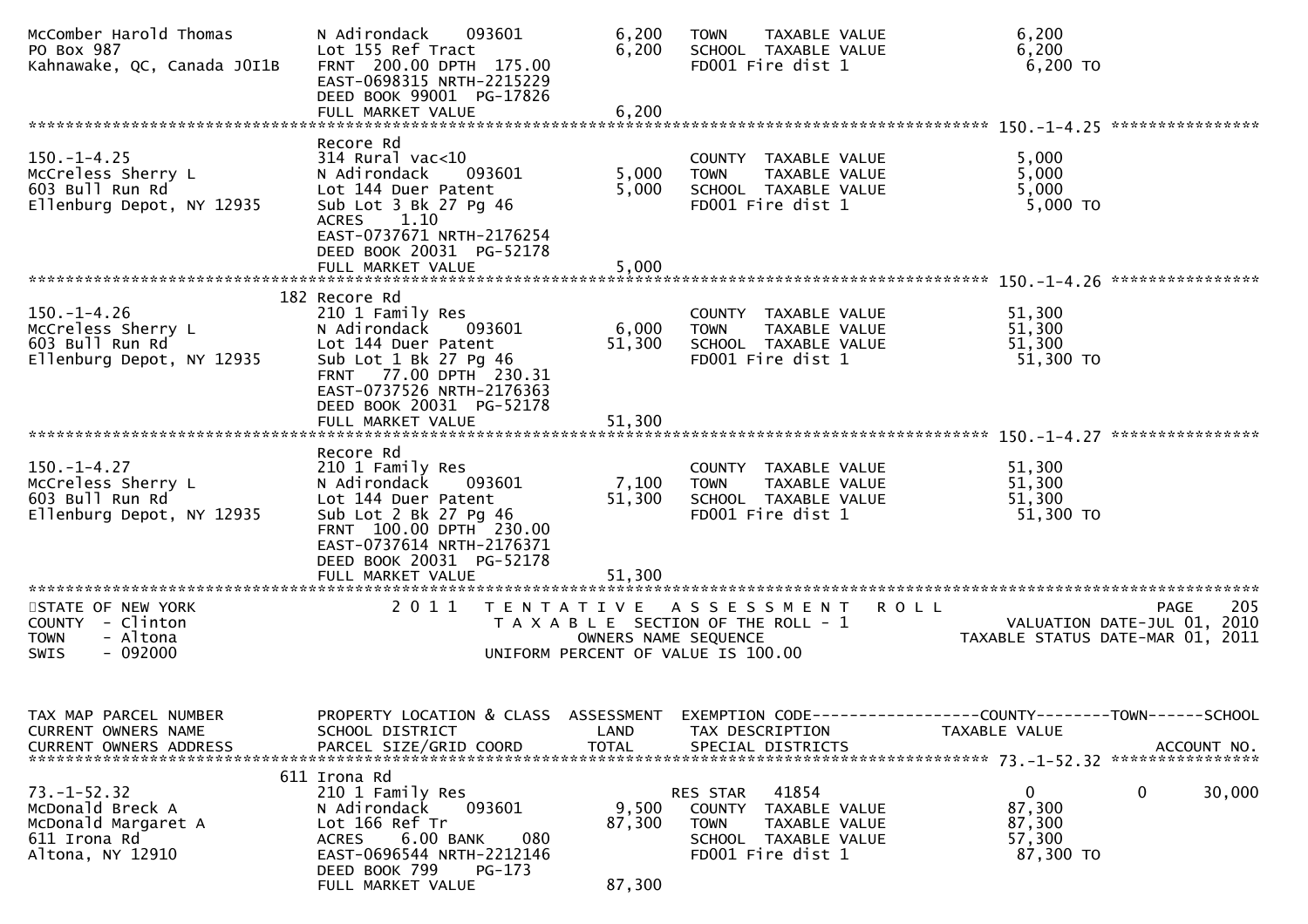|                                                                                                  |                                                                                                                                                                             |                      |                                                                                                                                                                             | ************************** 73.-1-52.33 ******************                     |                                   |
|--------------------------------------------------------------------------------------------------|-----------------------------------------------------------------------------------------------------------------------------------------------------------------------------|----------------------|-----------------------------------------------------------------------------------------------------------------------------------------------------------------------------|-------------------------------------------------------------------------------|-----------------------------------|
| $73. - 1 - 52.33$<br>McDonald Breck A<br>McDonald Margaret A<br>611 Irona Rd<br>Altona, NY 12910 | 605 Irona Rd<br>312 Vac w/imprv<br>093601<br>N Adirondack<br>Lot 166 Ref Tr<br>ACRES 3.60<br>EAST-0696704 NRTH-2212190<br>DEED BOOK 799<br>PG-171                           | 8,100<br>8,700       | COUNTY TAXABLE VALUE<br>TAXABLE VALUE<br><b>TOWN</b><br>SCHOOL TAXABLE VALUE<br>FD001 Fire dist 1                                                                           | 8,700<br>8,700<br>8,700<br>8,700 TO                                           |                                   |
|                                                                                                  | FULL MARKET VALUE                                                                                                                                                           | 8,700                |                                                                                                                                                                             |                                                                               |                                   |
|                                                                                                  |                                                                                                                                                                             |                      |                                                                                                                                                                             |                                                                               |                                   |
|                                                                                                  | 2038 Alder Bend Rd                                                                                                                                                          |                      |                                                                                                                                                                             |                                                                               |                                   |
| $73. - 1 - 10.8$<br>McDonald Gary<br>McDonald Sharron<br>2038 Alder Bend Rd<br>Altona, NY 12910  | 210 1 Family Res<br>093601<br>N Adirondack<br>Lot 155 Ref Tract<br>1.00<br><b>ACRES</b><br>EAST-0697980 NRTH-2214923<br>DEED BOOK 654<br><b>PG-242</b>                      | 6,500<br>56,000      | RES STAR 41854<br>COUNTY TAXABLE VALUE<br><b>TOWN</b><br>TAXABLE VALUE<br>SCHOOL TAXABLE VALUE<br>FD001 Fire dist 1                                                         | $\overline{0}$<br>56,000<br>56,000<br>26,000<br>56,000 TO                     | $\mathbf 0$<br>30,000             |
|                                                                                                  |                                                                                                                                                                             |                      |                                                                                                                                                                             |                                                                               |                                   |
| $73. - 1 - 52.4$<br>McDonald Jesse D<br>1947 Alder Bend Rd<br>Altona, NY 12910                   | 1947 Alder Bend Rd<br>270 Mfg housing<br>093601<br>N Adirondack<br>Lot 166 Ref Tr<br>ACRES 9.20<br>EAST-0697510 NRTH-2212522<br>DEED BOOK 20061 PG-91655                    | 11,400<br>35,000     | RES STAR 41854<br>COUNTY TAXABLE VALUE<br><b>TOWN</b><br>TAXABLE VALUE<br>SCHOOL TAXABLE VALUE<br>FD001 Fire dist 1                                                         | $\overline{0}$<br>35,000<br>35,000<br>5,000<br>35,000 TO                      | $\mathbf 0$<br>30,000             |
|                                                                                                  |                                                                                                                                                                             |                      |                                                                                                                                                                             |                                                                               |                                   |
| $103. -1 - 3.21$<br>McDonald Loyal<br>McDonald Shirley<br>3868 Rt 11<br>Mooers Forks, NY 12959   | Military Tpke<br>321 Abandoned ag<br>093601<br>N Adirondack<br>161 Ref Tr<br>ACRES 49.80<br>EAST-0698661 NRTH-2200861<br>DEED BOOK 598<br>PG-498                            | 22,300<br>22,300     | COUNTY TAXABLE VALUE<br>TAXABLE VALUE<br><b>TOWN</b><br>SCHOOL TAXABLE VALUE<br>FD001 Fire dist 1                                                                           | 22,300<br>22,300<br>22,300<br>22,300 TO                                       |                                   |
|                                                                                                  |                                                                                                                                                                             |                      |                                                                                                                                                                             |                                                                               |                                   |
| STATE OF NEW YORK<br>COUNTY - Clinton<br>- Altona<br><b>TOWN</b><br>$-092000$<br>SWIS            | 2011                                                                                                                                                                        |                      | TENTATIVE ASSESSMENT<br>T A X A B L E SECTION OF THE ROLL - 1<br>OWNERS NAME SEQUENCE<br>UNIFORM PERCENT OF VALUE IS 100.00                                                 | R O L L<br>VALUATION DATE-JUL 01, 2010<br>TAXABLE STATUS DATE-MAR 01, 2011    | 206<br><b>PAGE</b>                |
| TAX MAP PARCEL NUMBER<br>CURRENT OWNERS NAME<br><b>CURRENT OWNERS ADDRESS</b>                    | PROPERTY LOCATION & CLASS ASSESSMENT<br>SCHOOL DISTRICT<br>PARCEL SIZE/GRID COORD                                                                                           | LAND<br><b>TOTAL</b> | TAX DESCRIPTION<br>SPECIAL DISTRICTS                                                                                                                                        | EXEMPTION CODE-----------------COUNTY-------TOWN------SCHOOL<br>TAXABLE VALUE | ACCOUNT NO.<br>****************** |
| $89.1 - 3 - 17$<br>McDonald Marlon Jr<br>PO Box 84<br>Altona, NY 12910-0084                      | 40 Bloomer St<br>270 Mfg housing<br>093601<br>N Adirondack<br>110 Ref<br>Survey 20092/23552<br>FRNT 104.70 DPTH 284.13<br>0.65<br><b>ACRES</b><br>EAST-0711957 NRTH-2207046 | 25,200               | LIM INC DI 41932<br>41854<br>6,200 RES STAR<br>COUNTY<br>TAXABLE VALUE<br><b>TOWN</b><br>TAXABLE VALUE<br>SCHOOL TAXABLE VALUE<br>FD001 Fire dist 1<br>LT001 Altona light 1 | 3,780<br>0<br>21,420<br>25,200<br>0<br>25,200 TO<br>25,200 TO                 | 0<br>0<br>0<br>25,200             |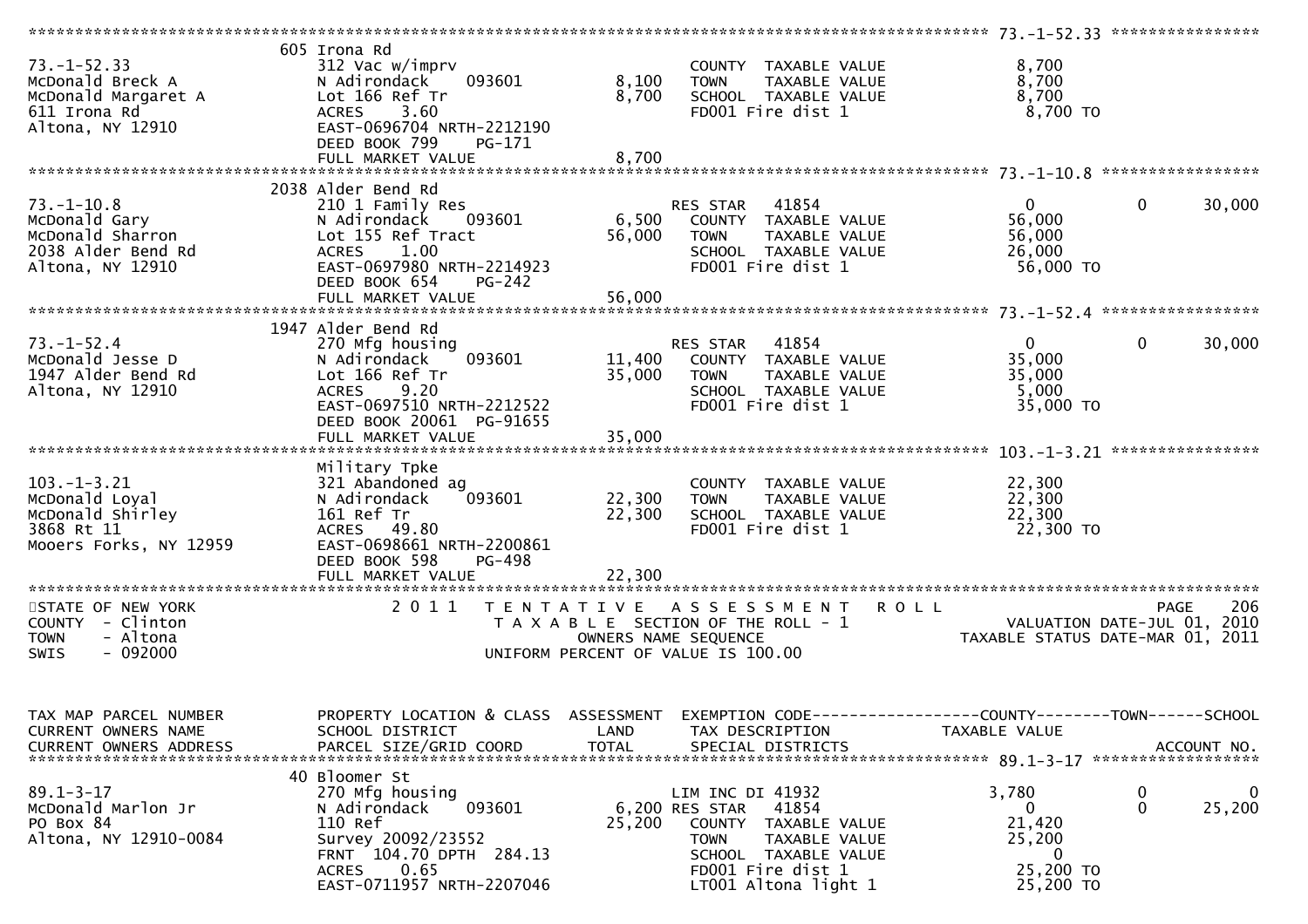|                                                                                             | DEED BOOK 20031 PG-55217<br>FULL MARKET VALUE                                                                                                                                                                      | 25,200                                                                                                                                                                                      |                                                                                                              |
|---------------------------------------------------------------------------------------------|--------------------------------------------------------------------------------------------------------------------------------------------------------------------------------------------------------------------|---------------------------------------------------------------------------------------------------------------------------------------------------------------------------------------------|--------------------------------------------------------------------------------------------------------------|
| $103 - 1 - 3.22$<br>McDonald Randy A<br>63 Boulrice Rd<br>Altona, NY 12910-1801             | 63/79 Boulrice Rd<br>210 1 Family Res<br>N Adirondack<br>093601<br>Lot 161 Ref Tr<br>3.60<br><b>ACRES</b><br>EAST-0698694 NRTH-2198529<br>DEED BOOK 754<br>PG-64<br>FULL MARKET VALUE                              | 41854<br><b>RES STAR</b><br>8,100<br>COUNTY TAXABLE VALUE<br>102,700<br>TAXABLE VALUE<br><b>TOWN</b><br>SCHOOL TAXABLE VALUE<br>FD001 Fire dist 1<br>102,700                                | $\Omega$<br>$\mathbf{0}$<br>30,000<br>102,700<br>102,700<br>72,700<br>102,700 TO                             |
|                                                                                             |                                                                                                                                                                                                                    |                                                                                                                                                                                             |                                                                                                              |
| $89.1 - 2 - 14$<br>McGee Jordan R<br>MacKay Maria<br>3056 Miner Farm Rd<br>Altona, NY 12910 | 3056 Miner Farm Rd<br>210 1 Family Res<br>N Adirondack<br>093601<br>110 Ref<br><b>FRNT</b><br>89.70 DPTH 211.00<br><b>BANK</b><br>080<br>EAST-0712832 NRTH-2207620<br>DEED BOOK 20072 PG-3949<br>FULL MARKET VALUE | WARCOMALL 41131<br>41854<br>5,600 RES STAR<br>98,600<br>COUNTY TAXABLE VALUE<br>TAXABLE VALUE<br><b>TOWN</b><br>SCHOOL TAXABLE VALUE<br>FD001 Fire dist 1<br>LT001 Altona light 1<br>98,600 | 24,650<br>24,650<br>30,000<br>$\overline{0}$<br>0<br>73,950<br>73,950<br>68,600<br>98,600 TO<br>98,600 TO    |
|                                                                                             | 4372 Military Tpke                                                                                                                                                                                                 | 98 PCT OF VALUE USED FOR EXEMPTION PURPOSES                                                                                                                                                 |                                                                                                              |
| $119. - 1 - 4.2$<br>McGowen Arthur B<br>McGowen Margaret M<br>PO Box 86<br>Altona, NY 12910 | 210 1 Family Res<br>N Adirondack<br>093601<br>Lot 69 Duers Pat<br>3.30<br><b>ACRES</b><br>EAST-0712082 NRTH-2191862<br>DEED BOOK 645<br>PG-296                                                                     | WARNONALL 41121<br>7,900 WARDISALL 41141<br>70,000 SR STAR<br>41834<br>COUNTY TAXABLE VALUE<br><b>TOWN</b><br>TAXABLE VALUE<br>SCHOOL TAXABLE VALUE                                         | 10,290<br>10,290<br>34,300<br>34,300<br>$\Omega$<br>$\mathbf{0}$<br>60,100<br>0<br>25,410<br>25,410<br>9,900 |
|                                                                                             | Plank Rd                                                                                                                                                                                                           |                                                                                                                                                                                             |                                                                                                              |
| $71. - 4 - 12$<br>McGregor Bruce C<br>99 Main St<br>Schenevus, NY 12155                     | 314 Rural vac<10<br>093601<br>N Adirondack<br>Lot Bm<br>6.90<br><b>ACRES</b><br>EAST-0677369 NRTH-2209683<br>DEED BOOK 20082 PG-17695                                                                              | COUNTY TAXABLE VALUE<br>7,100<br>TAXABLE VALUE<br><b>TOWN</b><br>7,100<br>SCHOOL TAXABLE VALUE<br>FD001 Fire dist 1                                                                         | 7,100<br>7,100<br>7,100<br>7,100 TO                                                                          |
|                                                                                             | FULL MARKET VALUE                                                                                                                                                                                                  | 7,100                                                                                                                                                                                       |                                                                                                              |
| STATE OF NEW YORK<br>COUNTY - Clinton<br>- Altona<br><b>TOWN</b><br>$-092000$<br>SWIS       | 2011<br>T E N T A T I V E                                                                                                                                                                                          | <b>ROLL</b><br>A S S E S S M E N T<br>T A X A B L E SECTION OF THE ROLL - 1<br>OWNERS NAME SEQUENCE<br>UNIFORM PERCENT OF VALUE IS 100.00                                                   | 207<br><b>PAGE</b><br>VALUATION DATE-JUL 01,<br>2010<br>TAXABLE STATUS DATE-MAR 01, 2011                     |
| TAX MAP PARCEL NUMBER<br>CURRENT OWNERS NAME<br><b>CURRENT OWNERS ADDRESS</b>               | PROPERTY LOCATION & CLASS ASSESSMENT<br>SCHOOL DISTRICT<br>PARCEL SIZE/GRID COORD                                                                                                                                  | LAND<br>TAX DESCRIPTION<br><b>TOTAL</b><br>SPECIAL DISTRICTS                                                                                                                                | EXEMPTION CODE-----------------COUNTY-------TOWN------SCHOOL<br>TAXABLE VALUE<br>ACCOUNT NO.                 |
| $149. - 1 - 10.4$<br>McIntosh Anne<br>504 Kent Ave<br>La Plata, MD 20646                    | 135 Natures Way<br>260 Seasonal res<br>N Adirondack<br>093601<br>105 Duer<br><b>ACRES</b><br>23.00                                                                                                                 | COUNTY TAXABLE VALUE<br>13,400<br><b>TAXABLE VALUE</b><br>TOWN<br>31,500<br>SCHOOL TAXABLE VALUE<br>FD001 Fire dist 1                                                                       | 31,500<br>31,500<br>31,500<br>31,500 TO                                                                      |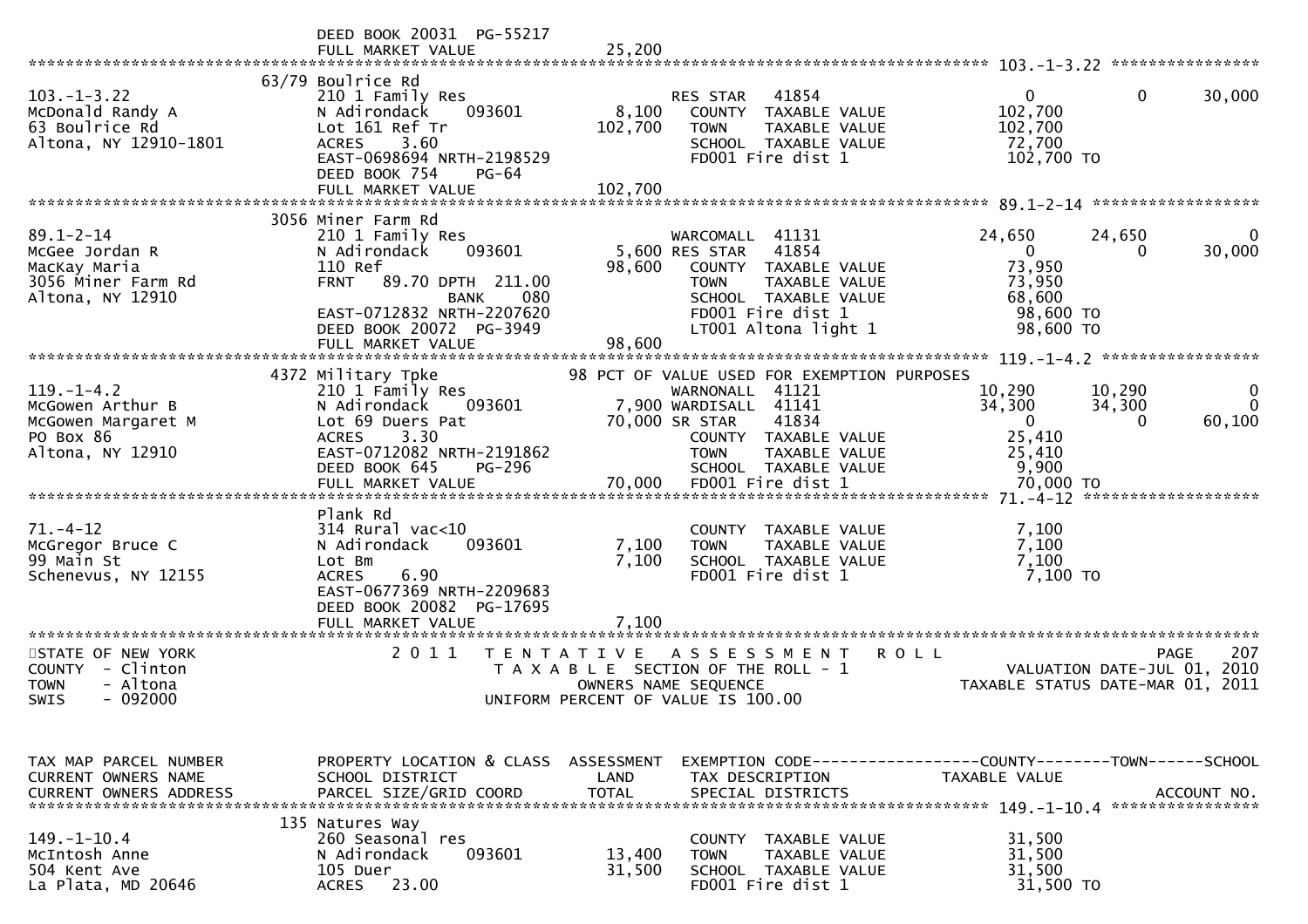|                                                                                                                 | EAST-0725450 NRTH-2175858<br>DEED BOOK 770<br><b>PG-262</b><br>FULL MARKET VALUE                                                                                                             | 31,500                      |                                                                                                                                  |                                                                                          |             |
|-----------------------------------------------------------------------------------------------------------------|----------------------------------------------------------------------------------------------------------------------------------------------------------------------------------------------|-----------------------------|----------------------------------------------------------------------------------------------------------------------------------|------------------------------------------------------------------------------------------|-------------|
|                                                                                                                 |                                                                                                                                                                                              |                             |                                                                                                                                  |                                                                                          |             |
| $148.-3-20.1$<br>McKee Arthur G<br>1809 Rand Hill Rd<br>Altona, NY 12910                                        | 1809 Rand Hill Rd<br>270 Mfg housing<br>093601<br>N Adirondack<br>50 Duer<br>4.20<br><b>ACRES</b><br>EAST-0713769 NRTH-2171244<br>DEED BOOK 20021 PG-45397<br>FULL MARKET VALUE              | 10,600<br>44,000<br>44,000  | 41854<br><b>RES STAR</b><br>TAXABLE VALUE<br>COUNTY<br><b>TOWN</b><br>TAXABLE VALUE<br>SCHOOL TAXABLE VALUE<br>FD001 Fire dist 1 | $\overline{0}$<br>0<br>44,000<br>44,000<br>14,000<br>44,000 TO                           | 30,000      |
|                                                                                                                 |                                                                                                                                                                                              |                             |                                                                                                                                  |                                                                                          |             |
|                                                                                                                 | 5365 Military Tpke                                                                                                                                                                           |                             |                                                                                                                                  |                                                                                          |             |
| $87. - 1 - 9.9$<br>McKee Mary E<br>5365 Military Tpke<br>Ellenburg Depot, NY 12935<br>************************* | 210 1 Family Res<br>093601<br>N Adirondack<br>Lot 185 Ref Tr<br><b>ACRES</b><br>5.70<br>EAST-0692511 NRTH-2204949<br>DEED BOOK 20041 PG-67077<br>FULL MARKET VALUE                           | 9,300<br>112,700<br>112,700 | RES STAR<br>41854<br>TAXABLE VALUE<br>COUNTY<br><b>TOWN</b><br>TAXABLE VALUE<br>SCHOOL TAXABLE VALUE<br>FD001 Fire dist 1        | $\overline{0}$<br>0<br>112,700<br>112,700<br>82,700<br>112,700 TO<br>******************* | 30,000      |
|                                                                                                                 | Military Tpke                                                                                                                                                                                |                             |                                                                                                                                  | $134 - 1 - 9$                                                                            |             |
| $134. - 1 - 9$<br>McKinney Charles H<br>3372 Military Tpke<br>West Chazy, NY 12992                              | 311 Res vac land<br>093601<br>N Adirondack<br>115 Duer<br>FRNT 150.00 DPTH 150.00<br>EAST-0728491 NRTH-2178971<br>DEED BOOK 577<br>PG-1094                                                   | 3,600<br>3,600              | COUNTY<br>TAXABLE VALUE<br><b>TOWN</b><br>TAXABLE VALUE<br>SCHOOL TAXABLE VALUE<br>FD001 Fire dist 1                             | 3,600<br>3,600<br>3,600<br>3,600 TO                                                      |             |
|                                                                                                                 | FULL MARKET VALUE                                                                                                                                                                            | 3,600                       |                                                                                                                                  |                                                                                          |             |
| $134. - 1 - 10$<br>McKinney Charles H<br>3372 Military Tpke<br>West Chazy, NY 12992                             | Military Tpke<br>321 Abandoned ag<br>093601<br>N Adirondack<br>115 Duer<br>66.00<br>ACRES<br>EAST-0728711 NRTH-2177801<br>DEED BOOK 20031 PG-57748<br>FULL MARKET VALUE<br>***************** | 24,300<br>24,300<br>24,300  | COUNTY<br>TAXABLE VALUE<br><b>TOWN</b><br>TAXABLE VALUE<br>SCHOOL TAXABLE VALUE<br>FD001 Fire dist 1                             | 24,300<br>24,300<br>24,300<br>24,300 TO                                                  |             |
| STATE OF NEW YORK<br>COUNTY - Clinton<br>- Altona<br><b>TOWN</b><br>$-092000$<br>SWIS                           | 2 0 1 1<br>T E N T A T I V E                                                                                                                                                                 | OWNERS NAME SEQUENCE        | A S S E S S M E N T<br><b>ROLL</b><br>T A X A B L E SECTION OF THE ROLL - 1<br>UNIFORM PERCENT OF VALUE IS 100.00                | <b>PAGE</b><br>VALUATION DATE-JUL 01, 2010<br>TAXABLE STATUS DATE-MAR 01,                | 208<br>2011 |
|                                                                                                                 |                                                                                                                                                                                              |                             |                                                                                                                                  |                                                                                          |             |
| TAX MAP PARCEL NUMBER<br>CURRENT OWNERS NAME                                                                    | PROPERTY LOCATION & CLASS<br>SCHOOL DISTRICT                                                                                                                                                 | <b>ASSESSMENT</b><br>LAND   | EXEMPTION CODE-----------------COUNTY-------TOWN------SCHOOL<br>TAX DESCRIPTION                                                  | <b>TAXABLE VALUE</b>                                                                     |             |
| $149. - 1 - 3$<br>McKinney Charles H<br>3372 Military Tpke<br>West Chazy, NY 12992                              | Murtagh Hill Rd<br>321 Abandoned ag<br>N Adirondack<br>093601<br>115 Duer<br>85.50<br><b>ACRES</b>                                                                                           | 20,900<br>20,900            | COUNTY TAXABLE VALUE<br><b>TOWN</b><br>TAXABLE VALUE<br>SCHOOL TAXABLE VALUE<br>FD001 Fire dist 1                                | 20,900<br>20,900<br>20,900<br>20,900 TO                                                  |             |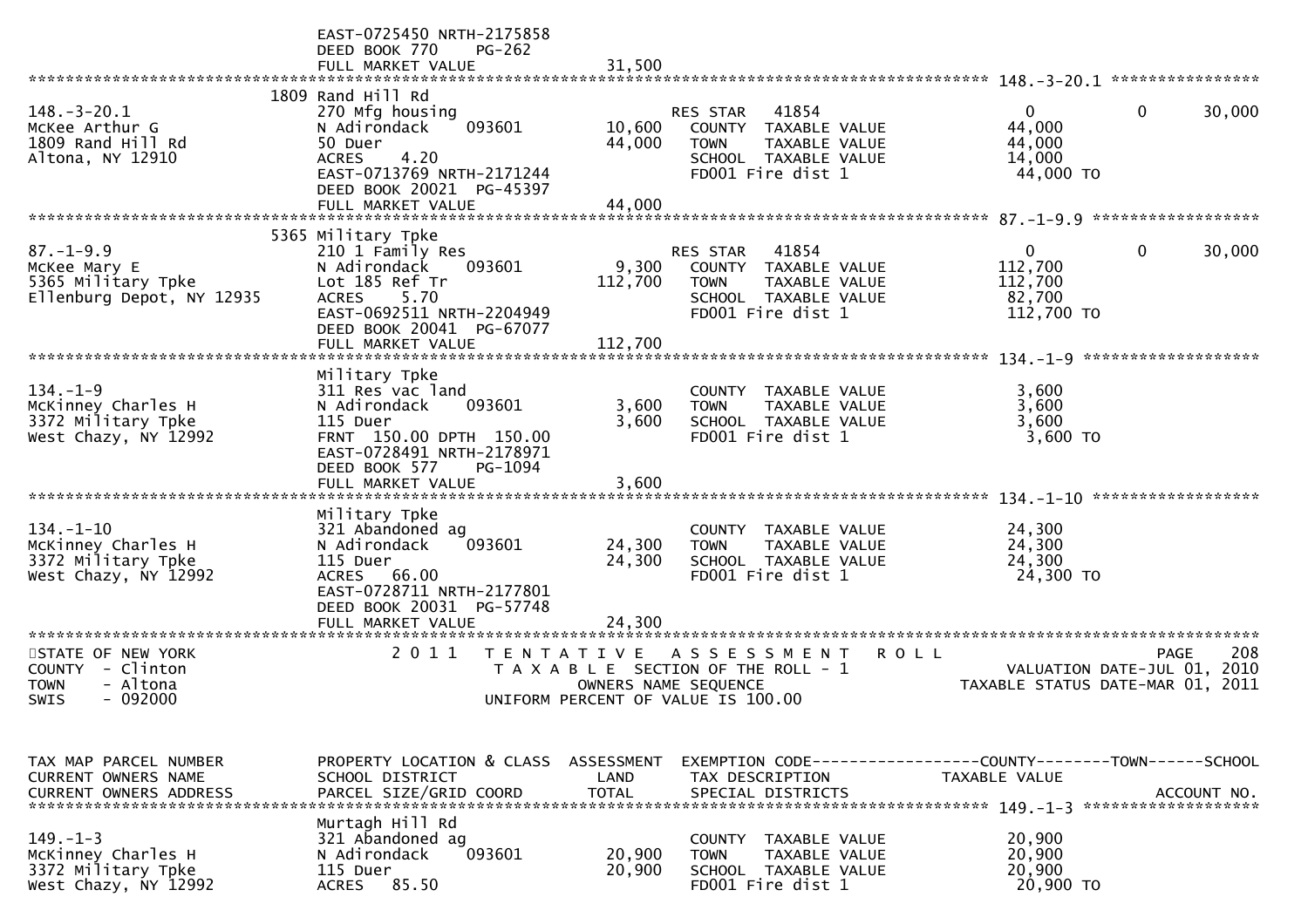|                                                                                                       | EAST-0723485 NRTH-2176806<br>DEED BOOK 638<br>$PG-23$<br>FULL MARKET VALUE                                                                                                    | 20,900                     |                                                                                                                                                       |                                                                           |                            |
|-------------------------------------------------------------------------------------------------------|-------------------------------------------------------------------------------------------------------------------------------------------------------------------------------|----------------------------|-------------------------------------------------------------------------------------------------------------------------------------------------------|---------------------------------------------------------------------------|----------------------------|
|                                                                                                       |                                                                                                                                                                               |                            |                                                                                                                                                       |                                                                           | *****************          |
| $150.-1-2.1$<br>McKinney Charles H<br>3372 Military Tpke<br>West Chazy, NY 12992                      | 3378 Military Tpke<br>241 Rural res&ag<br>093601<br>N Adirondack<br>130 Duer<br>ACRES 257.00<br>EAST-0732536 NRTH-2175338<br>DEED BOOK 20031 PG-57748<br>FULL MARKET VALUE    | 57,600<br>94,800<br>94,800 | COUNTY TAXABLE VALUE<br>TAXABLE VALUE<br><b>TOWN</b><br>SCHOOL TAXABLE VALUE<br>FD001 Fire dist 1                                                     | 94,800<br>94,800<br>94,800<br>94,800 TO                                   |                            |
|                                                                                                       |                                                                                                                                                                               |                            |                                                                                                                                                       |                                                                           |                            |
|                                                                                                       | 3372 Military Tpke                                                                                                                                                            |                            |                                                                                                                                                       |                                                                           |                            |
| $150.-1-2.2$<br>McKinney Charles H<br>Mckinney Jeanette<br>3372 Military Tpke<br>West Chazy, NY 12992 | 210 1 Family Res<br>093601<br>N Adirondack<br>127 Duer<br><b>ACRES</b><br>1.10<br>EAST-0731249 NRTH-2177106<br>DEED BOOK 596<br>PG-821                                        | 9,100<br>73,900            | RES STAR<br>41854<br>COUNTY TAXABLE VALUE<br>TAXABLE VALUE<br><b>TOWN</b><br>SCHOOL TAXABLE VALUE<br>FD001 Fire dist 1                                | $\overline{0}$<br>73,900<br>73,900<br>43,900<br>73,900 TO                 | $\mathbf 0$<br>30,000      |
|                                                                                                       | FULL MARKET VALUE                                                                                                                                                             | 73,900                     |                                                                                                                                                       |                                                                           |                            |
|                                                                                                       |                                                                                                                                                                               |                            |                                                                                                                                                       |                                                                           |                            |
| $89. - 3 - 21.2$<br>McKinney James L<br>Sferlazza Maria<br>84 Brunell Rd<br>Altona, NY 12910          | 84 Brunell Rd<br>210 1 Family Res<br>093601<br>N Adirondack<br>Lot 110 Ref Tr<br>Brunell Survey Pl-A-1<br>ACRES 12.50<br>EAST-0713021 NRTH-2205597<br>DEED BOOK 20072 PG-8922 | 11,200<br>125,000          | 41854<br><b>RES STAR</b><br>COUNTY TAXABLE VALUE<br><b>TOWN</b><br>TAXABLE VALUE<br>SCHOOL TAXABLE VALUE<br>FD001 Fire dist 1<br>LT001 Altona light 1 | $\mathbf{0}$<br>125,000<br>125,000<br>95,000<br>125,000 TO<br>125,000 TO  | $\mathbf 0$<br>30,000      |
|                                                                                                       |                                                                                                                                                                               |                            |                                                                                                                                                       |                                                                           |                            |
|                                                                                                       |                                                                                                                                                                               |                            |                                                                                                                                                       |                                                                           |                            |
|                                                                                                       |                                                                                                                                                                               |                            |                                                                                                                                                       |                                                                           |                            |
| $148. - 3 - 23.22$<br>McNally George<br>24 Diamond Way<br>Altona, NY 12910                            | 24 Diamond Way<br>210 1 Family Res<br>N Adirondack<br>093601<br>Lot 50 Duers<br>1.20<br><b>ACRES</b><br>EAST-0713307 NRTH-2170437<br>DEED BOOK 20041 PG-74415                 | 9,100<br>58,100            | 41854<br>RES STAR<br>COUNTY TAXABLE VALUE<br><b>TOWN</b><br>TAXABLE VALUE<br>SCHOOL TAXABLE VALUE<br>FD001 Fire dist 1                                | $\mathbf{0}$<br>58,100<br>58,100<br>28,100<br>58,100 TO                   | $\mathbf 0$<br>30,000      |
|                                                                                                       | FULL MARKET VALUE                                                                                                                                                             | 58.100                     |                                                                                                                                                       |                                                                           |                            |
| *************************                                                                             |                                                                                                                                                                               |                            |                                                                                                                                                       |                                                                           |                            |
| STATE OF NEW YORK<br>COUNTY - Clinton<br>- Altona<br><b>TOWN</b><br>$-092000$<br>SWIS                 | 2011<br>T E N T A T I V E                                                                                                                                                     |                            | A S S E S S M E N T<br>T A X A B L E SECTION OF THE ROLL - 1<br>OWNERS NAME SEQUENCE<br>UNIFORM PERCENT OF VALUE IS 100.00                            | <b>ROLL</b><br>VALUATION DATE-JUL 01,<br>TAXABLE STATUS DATE-MAR 01, 2011 | 209<br><b>PAGE</b><br>2010 |
|                                                                                                       |                                                                                                                                                                               |                            |                                                                                                                                                       |                                                                           |                            |
| TAX MAP PARCEL NUMBER<br>CURRENT OWNERS NAME<br><b>CURRENT OWNERS ADDRESS</b>                         | PROPERTY LOCATION & CLASS ASSESSMENT<br>SCHOOL DISTRICT<br>PARCEL SIZE/GRID COORD                                                                                             | LAND<br><b>TOTAL</b>       | EXEMPTION CODE-----------------COUNTY-------TOWN------SCHOOL<br>TAX DESCRIPTION<br>SPECIAL DISTRICTS                                                  | TAXABLE VALUE                                                             | ACCOUNT NO.                |
|                                                                                                       | 13 Forest Rd                                                                                                                                                                  |                            |                                                                                                                                                       |                                                                           |                            |
| $87. - 1 - 12$<br>MCNeil David A<br>MCNeil Linda L                                                    | 270 Mfg housing<br>093601<br>N Adirondack<br>Lot 213 Ref                                                                                                                      | 10,600<br>29,000           | 41854<br><b>RES STAR</b><br>COUNTY<br>TAXABLE VALUE<br><b>TOWN</b><br>TAXABLE VALUE                                                                   | $\mathbf 0$<br>29,000<br>29,000                                           | 29,000<br>0                |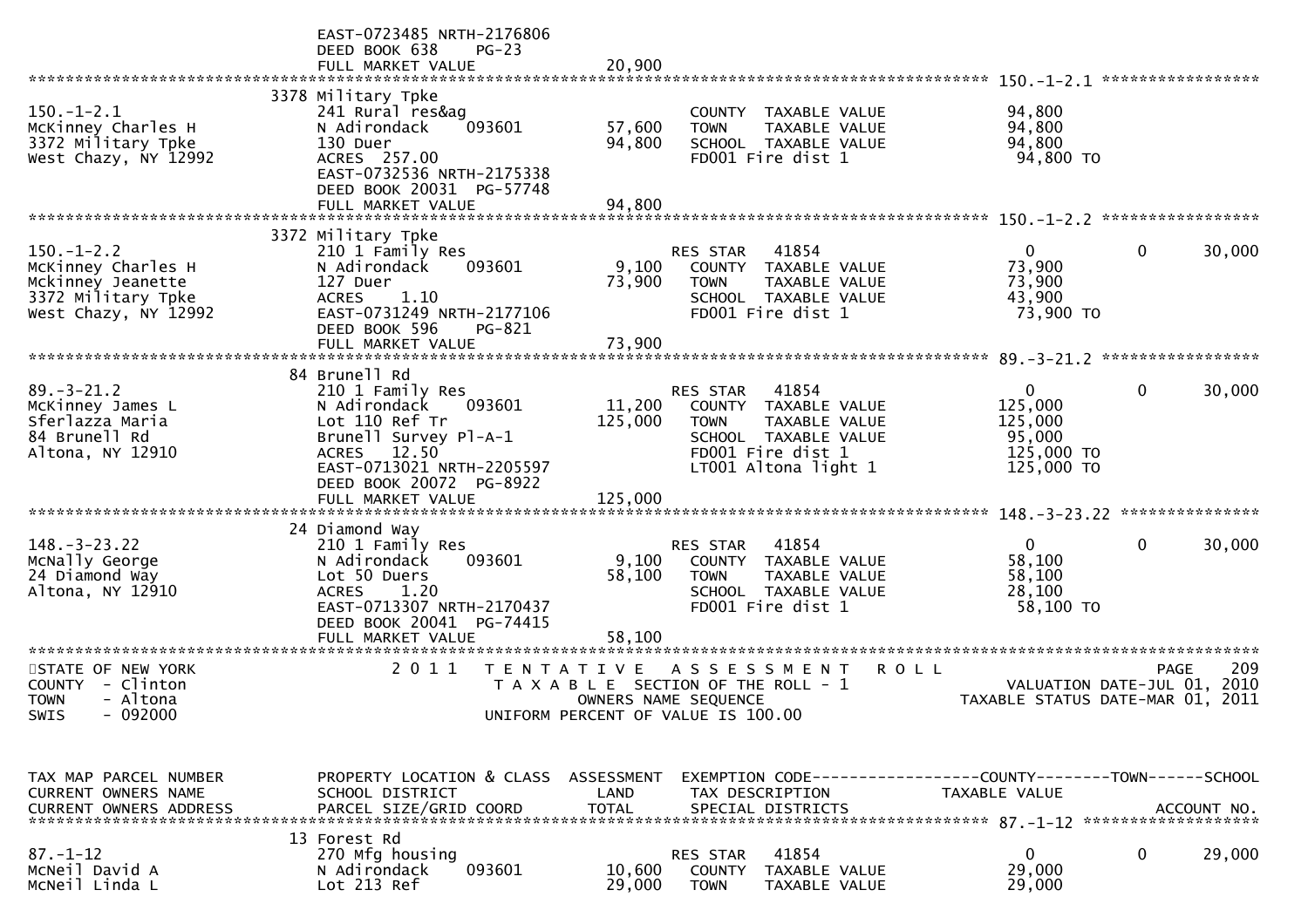| 13 Forest Rd<br>Ellenburg Depot, NY 12935                                                                           | 12.00<br><b>ACRES</b><br>EAST-0684450 NRTH-2205448<br>DEED BOOK 706<br>PG-269<br>FULL MARKET VALUE                                                                        | 29,000                                                                      |                                             | SCHOOL TAXABLE VALUE<br>FD001 Fire dist 1                                                   | $\mathbf{0}$<br>29,000 TO                                                            |                                                                                |        |
|---------------------------------------------------------------------------------------------------------------------|---------------------------------------------------------------------------------------------------------------------------------------------------------------------------|-----------------------------------------------------------------------------|---------------------------------------------|---------------------------------------------------------------------------------------------|--------------------------------------------------------------------------------------|--------------------------------------------------------------------------------|--------|
| $86. - 2 - 2.3$<br>MCNeil Francis<br>McNeil Maureen<br>5766 Military Tpk<br>PO Box 201<br>Ellenburg Depot, NY 12935 | 5766 Military Tpke<br>270 Mfg housing<br>093601<br>N Adirondack<br>Lot 213 Ref Tr<br>ACRES 127.00<br>EAST-0682326 NRTH-2206957<br>DEED BOOK 20051 PG-79299                | 38,900<br>110,000                                                           | <b>RES STAR</b><br><b>TOWN</b>              | 41854<br>COUNTY TAXABLE VALUE<br>TAXABLE VALUE<br>SCHOOL TAXABLE VALUE<br>FD001 Fire dist 1 | 0<br>110,000<br>110,000<br>80,000<br>110,000 TO                                      | $\mathbf{0}$                                                                   | 30,000 |
|                                                                                                                     | 5818 Military Tpke                                                                                                                                                        |                                                                             |                                             |                                                                                             |                                                                                      |                                                                                |        |
| $86. - 2 - 2.1$<br>MCNeil Jeffrey L<br>McNeil Peggy<br>5818 Military Tpke<br>Ellenburg Depot, NY 12935              | 241 Rural res&ag<br>093601<br>N Adirondack<br>Bm<br><b>ACRES</b><br>10.76<br>EAST-0682002 NRTH-2205295<br>DEED BOOK 807<br>$PG-33$                                        | 12,400<br>86,000                                                            | RES STAR<br><b>TOWN</b>                     | 41854<br>COUNTY TAXABLE VALUE<br>TAXABLE VALUE<br>SCHOOL TAXABLE VALUE<br>FD001 Fire dist 1 | $\mathbf{0}$<br>86,000<br>86,000<br>56,000<br>86,000 TO                              | 0                                                                              | 30,000 |
|                                                                                                                     | FULL MARKET VALUE                                                                                                                                                         | 86,000                                                                      |                                             |                                                                                             |                                                                                      |                                                                                |        |
| $72. - 1 - 1.2$<br>MCNeil Michael<br>MCNeil Sheryl<br>437 Forest Rd<br>Ellenburg Depot, NY 12935                    | 437 Forest Rd<br>270 Mfg housing<br>N Adirondack<br>093601<br>Lot 212 Ref Tr<br>Surveyed<br><b>ACRES</b><br>2.50<br>EAST-0684638 NRTH-2216018<br>DEED BOOK 628<br>$PG-41$ | 7,500<br>49,000                                                             | RES STAR<br><b>TOWN</b>                     | 41854<br>COUNTY TAXABLE VALUE<br>TAXABLE VALUE<br>SCHOOL TAXABLE VALUE<br>FD001 Fire dist 1 | 0<br>49,000<br>49,000<br>19,000<br>49,000 TO                                         | $\mathbf{0}$                                                                   | 30,000 |
|                                                                                                                     | 5790 Military Tpke                                                                                                                                                        |                                                                             |                                             |                                                                                             |                                                                                      |                                                                                |        |
| $86. - 2 - 2.2$<br>MCNeil Patrick<br>McNeil Joann<br>5790 Military Tpke<br>Ellenburg Depot, NY 12935                | 210 1 Family Res<br>093601<br>N Adirondack<br>Lot Pat Bm<br><b>ACRES</b><br>1.40<br>EAST-0682586 NRTH-2205146<br>DEED BOOK 20051 PG-79298<br>FULL MARKET VALUE            | 6,700<br>60,400<br>60,400                                                   | <b>RES STAR</b><br><b>TOWN</b>              | 41854<br>COUNTY TAXABLE VALUE<br>TAXABLE VALUE<br>SCHOOL TAXABLE VALUE<br>FD001 Fire dist 1 | $\mathbf{0}$<br>60,400<br>60,400<br>30,400<br>60,400 TO                              | 0                                                                              | 30,000 |
|                                                                                                                     |                                                                                                                                                                           |                                                                             |                                             |                                                                                             |                                                                                      |                                                                                |        |
| STATE OF NEW YORK<br>COUNTY - Clinton<br>TOWN - Altona<br>$-092000$<br>SWIS                                         | 2011<br>T E N T A T I V E                                                                                                                                                 | T A X A B L E SECTION OF THE ROLL - 1<br>UNIFORM PERCENT OF VALUE IS 100.00 | A S S E S S M E N T<br>OWNERS NAME SEQUENCE |                                                                                             | <b>ROLL</b>                                                                          | <b>PAGE</b><br>VALUATION DATE-JUL 01, 2010<br>TAXABLE STATUS DATE-MAR 01, 2011 | 210    |
| TAX MAP PARCEL NUMBER<br>CURRENT OWNERS NAME<br>CURRENT OWNERS ADDRESS                                              | PROPERTY LOCATION & CLASS ASSESSMENT<br>SCHOOL DISTRICT<br>PARCEL SIZE/GRID COORD                                                                                         | LAND<br><b>TOTAL</b>                                                        | TAX DESCRIPTION                             | SPECIAL DISTRICTS                                                                           | EXEMPTION CODE-----------------COUNTY-------TOWN------SCHOOL<br><b>TAXABLE VALUE</b> | ACCOUNT NO.                                                                    |        |
| $86. - 2 - 4$<br>MCNeil Richard M                                                                                   | 5842 Military Tpke<br>270 Mfg housing<br>093601<br>N Adirondack                                                                                                           | 6,500                                                                       | RES STAR                                    | 41854<br>COUNTY TAXABLE VALUE                                                               | 0<br>28,500                                                                          | $\mathbf{0}$                                                                   | 28,500 |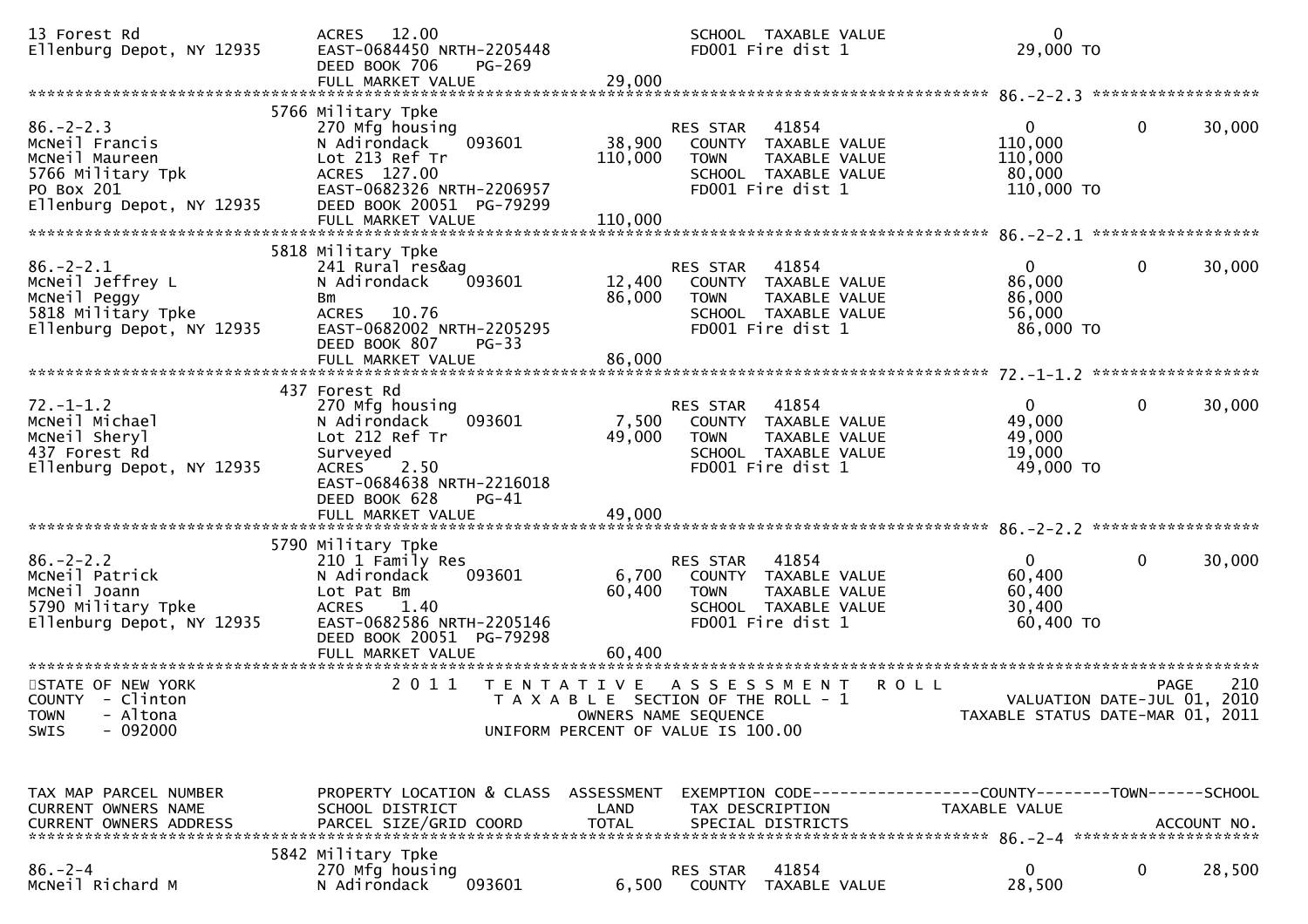| MCNeil Helen<br>5842 Military Tpke<br>PO Box 281<br>Ellenburg Depot, NY 12935                            | Lot 213 Ref<br>Prior Deed Bk 543 Pg 480<br>1.10<br><b>ACRES</b><br>EAST-0681410 NRTH-2205021<br>DEED BOOK 712<br>PG-105                                                                         | 28,500                    | <b>TOWN</b>                                                                      | TAXABLE VALUE<br>SCHOOL TAXABLE VALUE<br>FD001 Fire dist 1                                          |             | 28,500<br>$\overline{0}$<br>28,500 TO                                                |                              |                                                   |
|----------------------------------------------------------------------------------------------------------|-------------------------------------------------------------------------------------------------------------------------------------------------------------------------------------------------|---------------------------|----------------------------------------------------------------------------------|-----------------------------------------------------------------------------------------------------|-------------|--------------------------------------------------------------------------------------|------------------------------|---------------------------------------------------|
|                                                                                                          |                                                                                                                                                                                                 |                           |                                                                                  |                                                                                                     |             |                                                                                      |                              |                                                   |
| $90. -1 - 15.2$<br>McPherson James M<br>2349 Miner Farm Rd<br>Altona, NY 12910                           | 2349 Miner Farm Rd<br>210 1 Family Res<br>N Adirondack<br>093601<br>61 Ref Tr<br>080<br><b>ACRES</b><br>5.00 BANK<br>EAST-0730074 NRTH-2207169<br>DEED BOOK 20011 PG-29245<br>FULL MARKET VALUE | 8,900<br>60,000<br>60,000 | <b>RES STAR</b><br><b>TOWN</b>                                                   | 41854<br>COUNTY TAXABLE VALUE<br>TAXABLE VALUE<br>SCHOOL TAXABLE VALUE<br>FD001 Fire dist 1         |             | $\overline{0}$<br>60,000<br>60,000<br>30,000<br>60,000 TO                            | 0                            | 30,000                                            |
|                                                                                                          |                                                                                                                                                                                                 |                           |                                                                                  |                                                                                                     |             |                                                                                      |                              |                                                   |
| $73. - 1 - 10.20$<br>Meloche Kathleen A<br>Box 1235 Kahnawake<br>Montreal, QC, Canada JOL1B              | Iroquois Way<br>311 Res vac land<br>N Adirondack<br>093601<br>Lot 155 Ref Tr<br>FRNT 100.00 DPTH 175.00<br>EAST-0698359 NRTH-2215474<br>DEED BOOK 20041 PG-75328                                | 5,800<br>5,800            | COUNTY<br><b>TOWN</b>                                                            | TAXABLE VALUE<br>TAXABLE VALUE<br>SCHOOL TAXABLE VALUE<br>FD001 Fire dist 1                         |             | 5,800<br>5,800<br>5,800<br>5,800 TO                                                  |                              |                                                   |
|                                                                                                          | FULL MARKET VALUE                                                                                                                                                                               | 5,800                     |                                                                                  |                                                                                                     |             |                                                                                      |                              |                                                   |
|                                                                                                          |                                                                                                                                                                                                 |                           |                                                                                  |                                                                                                     |             |                                                                                      |                              |                                                   |
| $135. -2 - 24.2$<br>Menard Andrew E<br>311 Recore Rd<br>West Chazy, NY 12992                             | 309/311 Recore Rd<br>210 1 Family Res<br>Beekmantown Cen 092401<br>Survey With Deed 788-16<br>FRNT 150.00 DPTH 186.00<br>EAST-0739154 NRTH-2178970<br>DEED BOOK 967<br>$PG-20$                  |                           | WARCOMALL 41131<br>7,800 WARDISALL 41141<br>66,100 RES STAR 41854<br><b>TOWN</b> | COUNTY TAXABLE VALUE<br>TAXABLE VALUE<br>SCHOOL TAXABLE VALUE                                       |             | 16,525<br>16,525<br>$\overline{0}$<br>33,050<br>33,050<br>36,100                     | 16,525<br>16,525<br>$\Omega$ | $\bf{0}$<br>$\mathbf{0}$<br>30,000                |
|                                                                                                          |                                                                                                                                                                                                 |                           |                                                                                  |                                                                                                     |             |                                                                                      |                              |                                                   |
| $89.1 - 2 - 29$<br>Menard Francis L<br>Hinson Laing S<br>8101 Hinson Far Ste 317<br>Alexandria, VA 22306 | 506 Devils Den Rd<br>483 Converted Re<br>093601<br>N Adirondack<br>110 Ref<br>FRNT 60.00 DPTH 160.00<br>EAST-0711021 NRTH-2207545<br>DEED BOOK 692<br>$PG-90$                                   | 4,200<br>66,000           | COUNTY<br><b>TOWN</b>                                                            | TAXABLE VALUE<br>TAXABLE VALUE<br>SCHOOL TAXABLE VALUE<br>FD001 Fire dist 1<br>LT001 Altona light 1 |             | 66,000<br>66,000<br>66,000<br>66,000 TO<br>66,000 TO                                 |                              |                                                   |
|                                                                                                          |                                                                                                                                                                                                 |                           |                                                                                  |                                                                                                     |             |                                                                                      |                              |                                                   |
| STATE OF NEW YORK<br>COUNTY - Clinton<br>- Altona<br><b>TOWN</b><br>$-092000$<br>SWIS                    | 2011<br>TENTATIVE ASSESSMENT<br>UNIFORM PERCENT OF VALUE IS 100.00                                                                                                                              |                           | T A X A B L E SECTION OF THE ROLL - 1<br>OWNERS NAME SEQUENCE                    |                                                                                                     | <b>ROLL</b> | TAXABLE STATUS DATE-MAR 01, 2011                                                     |                              | 211<br><b>PAGE</b><br>VALUATION DATE-JUL 01, 2010 |
| TAX MAP PARCEL NUMBER<br>CURRENT OWNERS NAME<br>CURRENT OWNERS ADDRESS                                   | PROPERTY LOCATION & CLASS ASSESSMENT<br>SCHOOL DISTRICT<br>PARCEL SIZE/GRID COORD<br>Miner Farm Rd                                                                                              | LAND<br><b>TOTAL</b>      |                                                                                  | TAX DESCRIPTION<br>SPECIAL DISTRICTS                                                                |             | EXEMPTION CODE-----------------COUNTY-------TOWN------SCHOOL<br><b>TAXABLE VALUE</b> |                              | ACCOUNT NO.                                       |
| $75. - 1 - 6.54$                                                                                         | 311 Res vac land                                                                                                                                                                                |                           |                                                                                  | COUNTY TAXABLE VALUE                                                                                |             | 6,300                                                                                |                              |                                                   |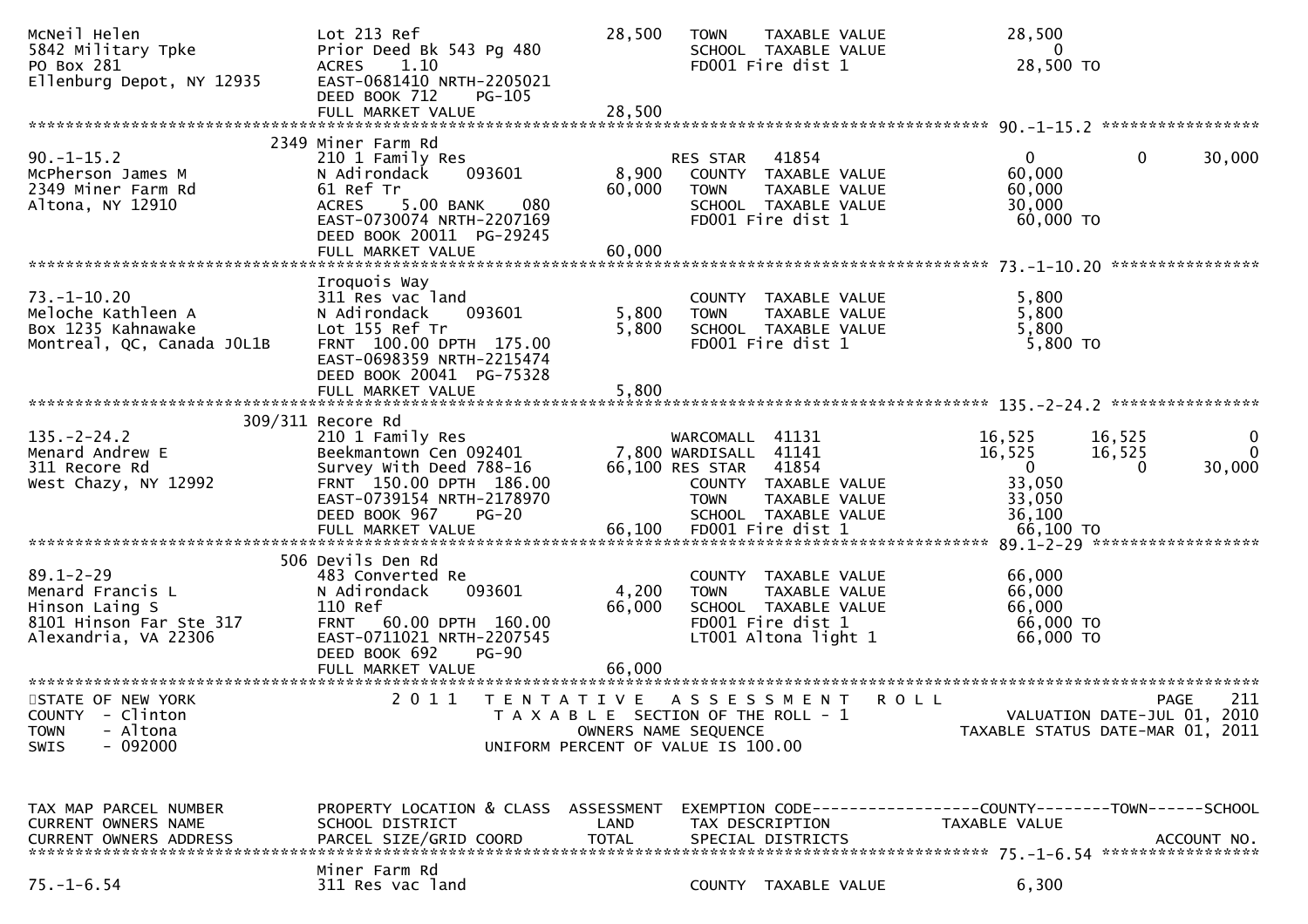| Menard Gerald A<br>1 Fireshouse Ln<br>Plattsburgh, NY 12901                                                             | N Adirondack<br>093601<br>Lot 81 Ref Tract<br>FRNT 212.78 DPTH 171.86<br>EAST-0726887 NRTH-2207949<br>DEED BOOK 20051 PG-84694                                                                                                | 6,300<br>6,300             | <b>TAXABLE VALUE</b><br><b>TOWN</b><br>SCHOOL TAXABLE VALUE<br>FD001 Fire dist 1                                          | 6,300<br>6,300<br>6,300 TO                                                                   |
|-------------------------------------------------------------------------------------------------------------------------|-------------------------------------------------------------------------------------------------------------------------------------------------------------------------------------------------------------------------------|----------------------------|---------------------------------------------------------------------------------------------------------------------------|----------------------------------------------------------------------------------------------|
| ******************************                                                                                          | FULL MARKET VALUE                                                                                                                                                                                                             | 6,300                      |                                                                                                                           |                                                                                              |
|                                                                                                                         | Military Tpke                                                                                                                                                                                                                 |                            |                                                                                                                           |                                                                                              |
| $88. - 1 - 9.2$<br>Menard Gerald A<br>1 Firehouse Ln<br>Plattsburgh, NY 12901                                           | 311 Res vac land<br>N Adirondack<br>093601<br>Lot 157 Ref Tract<br>2.10<br><b>ACRES</b><br>EAST-0698295 NRTH-2202964<br>DEED BOOK 20061 PG-96466                                                                              | 7,200<br>7,200             | COUNTY TAXABLE VALUE<br>TAXABLE VALUE<br><b>TOWN</b><br>SCHOOL TAXABLE VALUE<br>FD001 Fire dist 1                         | 7,200<br>7,200<br>7,200<br>7,200 TO                                                          |
|                                                                                                                         | FULL MARKET VALUE                                                                                                                                                                                                             | 7,200                      |                                                                                                                           |                                                                                              |
|                                                                                                                         | old State Rd                                                                                                                                                                                                                  |                            |                                                                                                                           |                                                                                              |
| $89. - 3 - 2$<br>Menard Gerald A<br>1 Firehouse Ln<br>Plattsburgh, NY 12901                                             | 270 Mfg housing<br>N Adirondack<br>093601<br>110 Ref<br>Menard Survey 2006194334<br>1.60<br>ACRES<br>EAST-0713744 NRTH-2207070                                                                                                | 6,900<br>21,900            | COUNTY TAXABLE VALUE<br>TAXABLE VALUE<br><b>TOWN</b><br>SCHOOL TAXABLE VALUE<br>FD001 Fire dist 1<br>LT001 Altona light 1 | 21,900<br>21,900<br>21,900<br>21,900 TO<br>21,900 TO                                         |
|                                                                                                                         | DEED BOOK 20021 PG-47150<br>FULL MARKET VALUE                                                                                                                                                                                 | 21,900                     |                                                                                                                           |                                                                                              |
|                                                                                                                         |                                                                                                                                                                                                                               |                            |                                                                                                                           |                                                                                              |
| $101 - 2 - 7$<br>Menegat Patricia<br>Attn: Michael Cayea<br>3590 Rt 83<br>Pine Plains, NY 12567                         | Plank Rd<br>323 Vacant rural<br>093601<br>N Adirondack<br>$25$ Sg<br>58.00<br><b>ACRES</b><br>EAST-0679986 NRTH-2193471<br>DEED BOOK 608<br>PG-946<br>FULL MARKET VALUE                                                       | 21,200<br>21,200<br>21,200 | COUNTY TAXABLE VALUE<br>TAXABLE VALUE<br><b>TOWN</b><br>SCHOOL TAXABLE VALUE<br>FD001 Fire dist 1                         | 21,200<br>21,200<br>21,200<br>21,200 TO                                                      |
|                                                                                                                         |                                                                                                                                                                                                                               |                            |                                                                                                                           |                                                                                              |
| $88.14 - 2 - 20$<br>Meo Iolanda<br>800 St Michel St<br>Longuevil, Quebec, Canada<br>J4J1N7<br>************************* | 54 Pinewood Dr<br>311 Res vac land<br>N Adirondack<br>093601<br>Sub Bk 10 Pg 123 Lot 20<br>FRNT 74.73 DPTH 119.59<br>EAST-0698480 NRTH-2204985<br>DEED BOOK 20082 PG-20184<br>FULL MARKET VALUE<br>************************** | 3,600<br>3,600<br>3,600    | COUNTY TAXABLE VALUE<br><b>TOWN</b><br>TAXABLE VALUE<br>SCHOOL TAXABLE VALUE<br>FD001 Fire dist 1                         | 3,600<br>3,600<br>3,600<br>3,600 TO                                                          |
| STATE OF NEW YORK<br><b>COUNTY</b><br>- Clinton<br>- Altona<br><b>TOWN</b><br>$-092000$<br>SWIS                         | 2011<br>T E N T A T I V E                                                                                                                                                                                                     | OWNERS NAME SEQUENCE       | A S S E S S M E N T<br>R O L L<br>T A X A B L E SECTION OF THE ROLL - 1<br>UNIFORM PERCENT OF VALUE IS 100.00             | 212<br><b>PAGE</b><br>VALUATION DATE-JUL 01, 2010<br>TAXABLE STATUS DATE-MAR 01, 2011        |
| TAX MAP PARCEL NUMBER<br>CURRENT OWNERS NAME<br><b>CURRENT OWNERS ADDRESS</b>                                           | PROPERTY LOCATION & CLASS ASSESSMENT<br>SCHOOL DISTRICT<br>PARCEL SIZE/GRID COORD                                                                                                                                             | LAND<br><b>TOTAL</b>       | TAX DESCRIPTION<br>SPECIAL DISTRICTS                                                                                      | EXEMPTION CODE-----------------COUNTY-------TOWN------SCHOOL<br>TAXABLE VALUE<br>ACCOUNT NO. |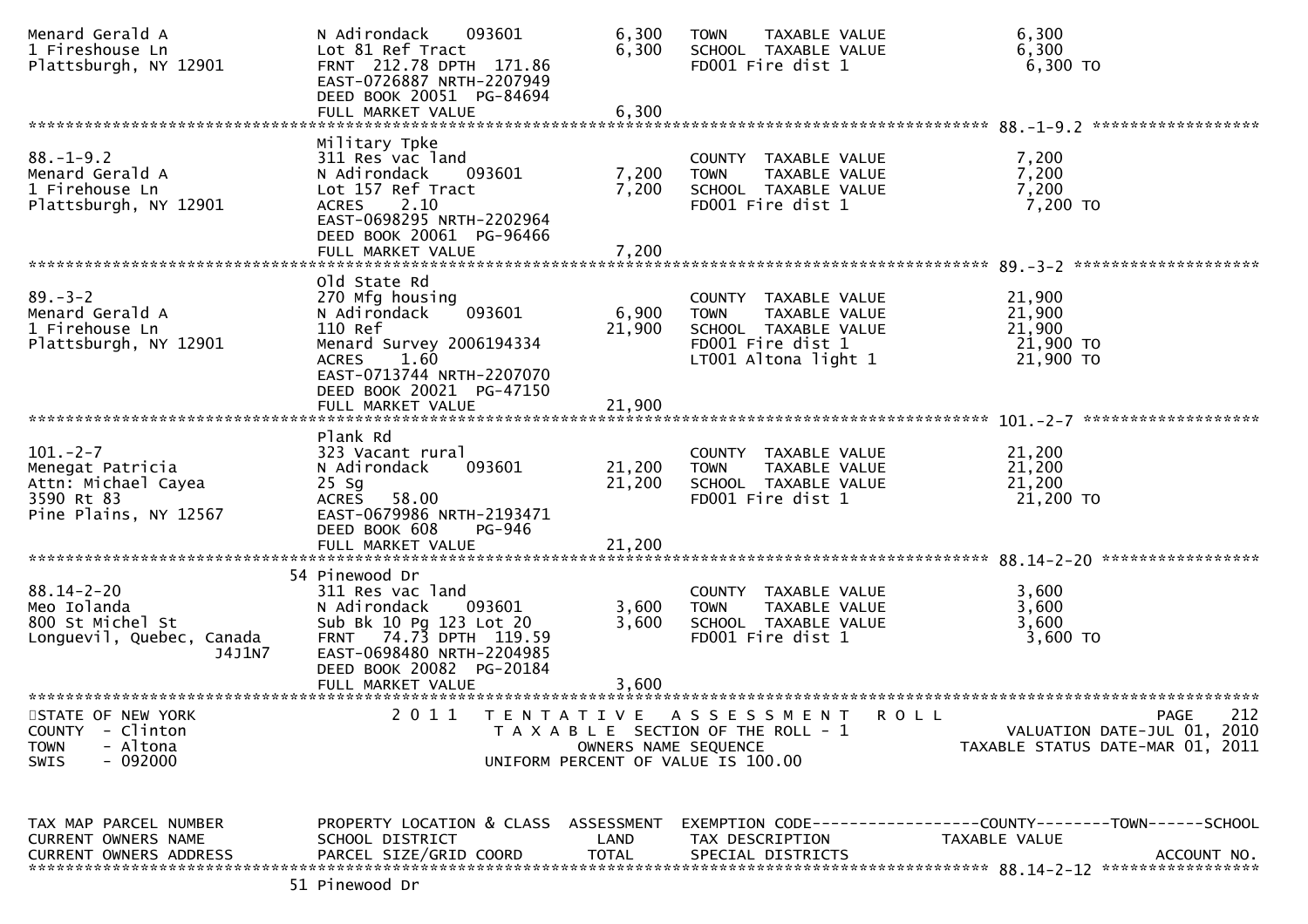| $88.14 - 2 - 12$<br>Meo Yolanda<br>800 St Michel<br>Lonquevil, QC, Canada<br>J4J1N7                           | 270 Mfg housing<br>093601<br>N Adirondack<br>Stonewall Bk 10 Pg 123 Lo<br>FRNT 92.00 DPTH 160.00<br>EAST-0698451 NRTH-2204827<br>DEED BOOK 677<br>PG-261                                                        | 4,700<br>19,500             | COUNTY TAXABLE VALUE<br><b>TOWN</b><br>TAXABLE VALUE<br>SCHOOL TAXABLE VALUE<br>FD001 Fire dist 1                                             | 19,500<br>19,500<br>19,500<br>19,500 TO                                                |                  |
|---------------------------------------------------------------------------------------------------------------|-----------------------------------------------------------------------------------------------------------------------------------------------------------------------------------------------------------------|-----------------------------|-----------------------------------------------------------------------------------------------------------------------------------------------|----------------------------------------------------------------------------------------|------------------|
|                                                                                                               | FULL MARKET VALUE                                                                                                                                                                                               | 19,500                      |                                                                                                                                               |                                                                                        |                  |
| $130 - 2 - 9$<br>Mercuri et al Anthony<br>Craig Grodman<br>PO Box 301<br>New Hampton, NY 10958                | Plank Rd<br>321 Abandoned ag<br>093601<br>N Adirondack<br>37 Sg<br>ACRES 167.20<br>EAST-0682322 NRTH-2178243<br>DEED BOOK 679<br><b>PG-108</b>                                                                  | 42,700<br>42,700            | COUNTY TAXABLE VALUE<br>TAXABLE VALUE<br><b>TOWN</b><br>SCHOOL TAXABLE VALUE<br>FD001 Fire dist 1                                             | 42,700<br>42,700<br>42,700<br>42,700 TO                                                |                  |
|                                                                                                               | FULL MARKET VALUE                                                                                                                                                                                               | 42,700                      |                                                                                                                                               |                                                                                        |                  |
| $89. - 3 - 22$<br>Merrihew Donald<br>Peryea Julia<br>102 Brunell Rd<br>Altona, NY 12910                       | 102 Brunell Rd<br>210 1 Family Res<br>N Adirondack<br>093601<br>Lot 110 Pat Ref<br>1.20<br><b>ACRES</b><br>EAST-0713363 NRTH-2206053<br>DEED BOOK 673<br>PG-65<br>FULL MARKET VALUE                             | 6,500<br>50,100<br>50,100   | 41834<br>SR STAR<br>COUNTY TAXABLE VALUE<br><b>TOWN</b><br>TAXABLE VALUE<br>SCHOOL TAXABLE VALUE<br>FD001 Fire dist 1<br>LT001 Altona light 1 | $\mathbf{0}$<br>$\mathbf{0}$<br>50,100<br>50,100<br>$\bf{0}$<br>50,100 TO<br>50,100 TO | 50,100           |
|                                                                                                               | 147 Terrien Rd                                                                                                                                                                                                  |                             |                                                                                                                                               |                                                                                        | **************** |
| $117. - 1 - 12.3$<br>Merwald Frank<br>Alice Saymanski<br>8559 Outremont Ave Apt 1<br>Montreal, Quebec, H3N2M9 | 210 1 Family Res<br>093601<br>N Adirondack<br>Lot 216 Ref Tr<br>FRNT 153.00 DPTH 141.00<br>EAST-0695274 NRTH-2189520<br>DEED BOOK 648<br>PG-691<br>FULL MARKET VALUE                                            | 5,400<br>115,900<br>115,900 | COUNTY TAXABLE VALUE<br>TAXABLE VALUE<br><b>TOWN</b><br>SCHOOL TAXABLE VALUE<br>FD001 Fire dist 1                                             | 115,900<br>115,900<br>115,900<br>115,900 TO                                            |                  |
| $89. - 3 - 20$<br>Mesec Reg<br>8928 Rt 22<br>West Chazy, NY 12992                                             | Brunell Rd<br>311 Res vac land<br>093601<br>N Adirondack<br>110 Ref 1948<br>FRNT 50.00 DPTH 150.00<br>EAST-0713074 NRTH-2205548<br>DEED BOOK 20051 PG-81838<br>FULL MARKET VALUE<br>*************************** | 3,600<br>3,600<br>3,600     | COUNTY TAXABLE VALUE<br>TAXABLE VALUE<br><b>TOWN</b><br>SCHOOL TAXABLE VALUE<br>FD001 Fire dist 1<br>LT001 Altona light 1                     | 3,600<br>3,600<br>3,600<br>3,600 TO<br>3,600 TO                                        |                  |
| STATE OF NEW YORK<br><b>COUNTY</b><br>- Clinton<br>- Altona<br><b>TOWN</b><br>$-092000$<br><b>SWIS</b>        | 2011<br>T E N T A T I V E                                                                                                                                                                                       | OWNERS NAME SEQUENCE        | A S S E S S M E N T<br><b>ROLL</b><br>T A X A B L E SECTION OF THE ROLL - 1<br>UNIFORM PERCENT OF VALUE IS 100.00                             | PAGE<br>VALUATION DATE-JUL 01, 2010<br>TAXABLE STATUS DATE-MAR 01, 2011                | 213              |
| TAX MAP PARCEL NUMBER<br>CURRENT OWNERS NAME                                                                  | PROPERTY LOCATION & CLASS ASSESSMENT<br>SCHOOL DISTRICT<br>170 Devils Den Rd                                                                                                                                    | LAND                        | TAX DESCRIPTION                                                                                                                               | EXEMPTION CODE-----------------COUNTY-------TOWN------SCHOOL<br>TAXABLE VALUE          |                  |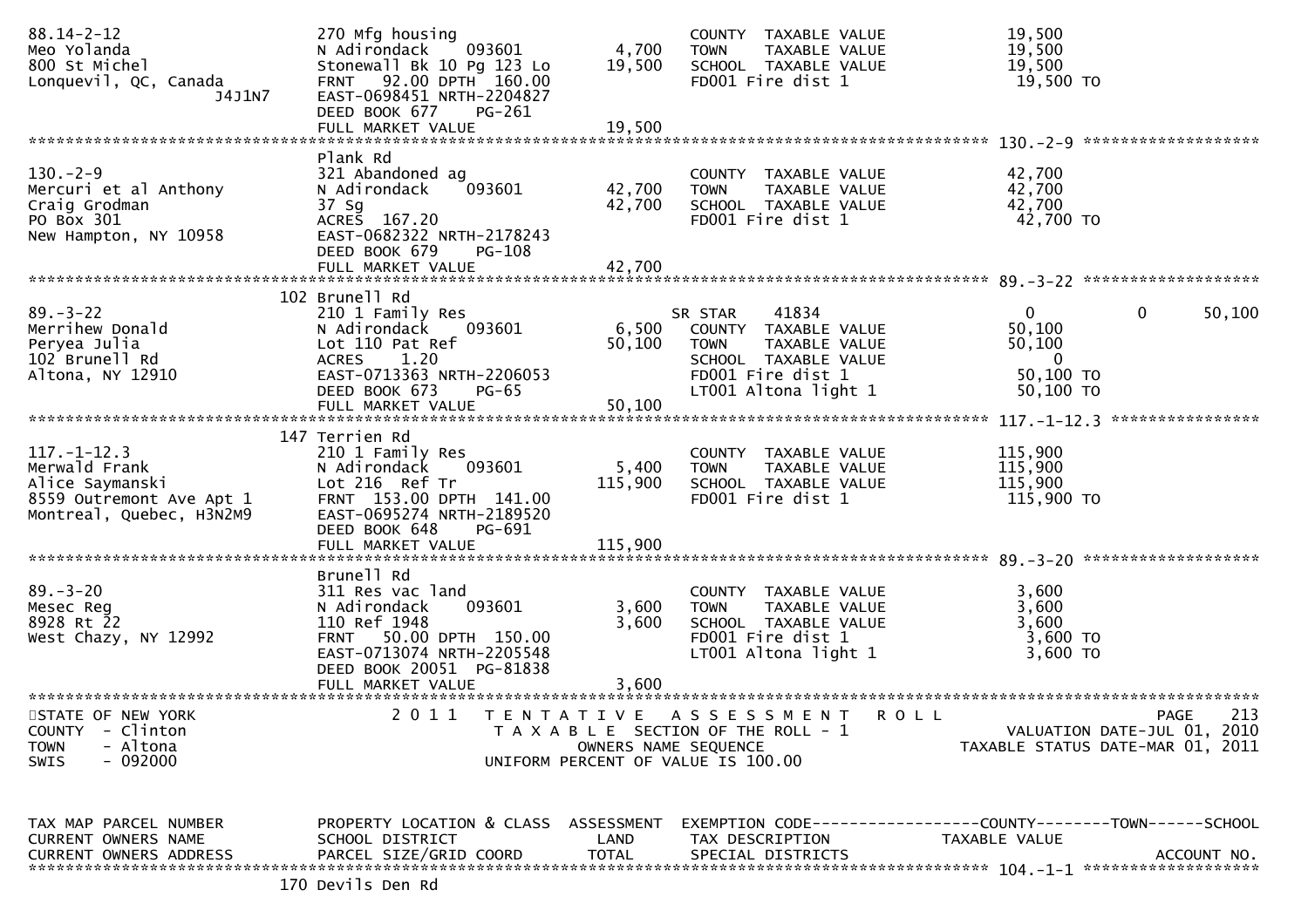| $104. - 1 - 1$<br>Meseck Stanley<br>170 Devils Den Rd<br>Altona, NY 12910                       | 210 1 Family Res<br>093601<br>N Adirondack<br>Lot 132 Ref<br><b>ACRES</b><br>1.40<br>EAST-0708184 NRTH-2200966<br>DEED BOOK 575<br>PG-398<br>FULL MARKET VALUE                                   | 6,500<br>42,000<br>42,000  | 41854<br>RES STAR<br>COUNTY TAXABLE VALUE<br><b>TOWN</b><br>SCHOOL TAXABLE VALUE<br>FD001 Fire dist 1                      | TAXABLE VALUE        | $\mathbf 0$<br>42,000<br>42,000<br>12,000<br>42,000 TO<br>$134. - 1 - 11.213$ | $\mathbf 0$ | 30,000<br>************** |
|-------------------------------------------------------------------------------------------------|--------------------------------------------------------------------------------------------------------------------------------------------------------------------------------------------------|----------------------------|----------------------------------------------------------------------------------------------------------------------------|----------------------|-------------------------------------------------------------------------------|-------------|--------------------------|
|                                                                                                 | 3780 Military Tpke                                                                                                                                                                               |                            |                                                                                                                            |                      |                                                                               |             |                          |
| 134. -1-11. 213<br>Meseck Stanley<br>170 Devils Den Rd<br>Altona, NY 12910-2005                 | 312 Vac w/imprv<br>093601<br>N Adirondack<br>103 Duers<br>5.30<br><b>ACRES</b><br>EAST-0723263 NRTH-2183217<br>FULL MARKET VALUE                                                                 | 11,200<br>18,000<br>18,000 | COUNTY TAXABLE VALUE<br><b>TOWN</b><br>SCHOOL TAXABLE VALUE<br>FD001 Fire dist 1                                           | TAXABLE VALUE        | 18,000<br>18,000<br>18,000<br>18,000 TO                                       |             |                          |
|                                                                                                 |                                                                                                                                                                                                  |                            |                                                                                                                            |                      |                                                                               |             |                          |
| $150. -3 - 5$<br>Meseck Tim A<br>Meseck Kimberly A<br>11 Westwood Dr<br>West Chazy, NY 12992    | 11 Westwood Dr<br>210 1 Family Res<br>N Adirondack<br>093601<br>Sub Map 20 Pg 28 Lot 5<br>FRNT 190.00 DPTH 220.00<br><b>BANK</b><br>320<br>EAST-0736691 NRTH-2175202<br>DEED BOOK 20011 PG-37771 | 8,900<br>57,100            | 41854<br>RES STAR<br>COUNTY TAXABLE VALUE<br><b>TOWN</b><br>SCHOOL TAXABLE VALUE<br>FD001 Fire dist 1                      | <b>TAXABLE VALUE</b> | $\mathbf 0$<br>57,100<br>57,100<br>27,100<br>57,100 TO                        | $\mathbf 0$ | 30,000                   |
|                                                                                                 |                                                                                                                                                                                                  |                            |                                                                                                                            |                      | $130 - 2 - 5.1$                                                               |             | *****************        |
| $130.-2-5.1$<br>Mesunas Erik C<br>Mesunas Noelle A<br>851 Plank Rd<br>Ellenburg Depot, NY 12935 | Plank Rd<br>321 Abandoned ag<br>N Adirondack<br>093601<br>Lot 34 State Gore<br>ACRES 76.60<br>EAST-0681826 NRTH-2181578<br>DEED BOOK 856<br>$PG-262$<br>FULL MARKET VALUE                        | 26,000<br>26,000<br>26,000 | COUNTY TAXABLE VALUE<br><b>TOWN</b><br>SCHOOL TAXABLE VALUE<br>FD001 Fire dist 1                                           | TAXABLE VALUE        | 26,000<br>26,000<br>26,000<br>26,000 TO                                       |             |                          |
|                                                                                                 | Alder Bend Rd                                                                                                                                                                                    |                            |                                                                                                                            |                      |                                                                               |             |                          |
| $131.-1-8.2$<br>Meyer Michelle J<br>14 W Hartland Rd<br>Granville, MA 01034                     | 311 Res vac land<br>093601<br>N Adirondack<br>Lot $42$ Sg<br>FRNT 209.00 DPTH 184.00<br>EAST-0687962 NRTH-2177890<br>DEED BOOK 99001 PG-14248<br>FULL MARKET VALUE                               | 6,400<br>6,400<br>6,400    | COUNTY TAXABLE VALUE<br><b>TOWN</b><br>SCHOOL TAXABLE VALUE<br>FD001 Fire dist 1                                           | TAXABLE VALUE        | 6,400<br>6,400<br>6,400<br>6,400 TO                                           |             |                          |
|                                                                                                 |                                                                                                                                                                                                  |                            |                                                                                                                            |                      |                                                                               |             |                          |
| STATE OF NEW YORK<br><b>COUNTY</b><br>- Clinton<br>- Altona<br><b>TOWN</b><br>$-092000$<br>SWIS | 2 0 1 1<br>T E N T A T I V E                                                                                                                                                                     |                            | A S S E S S M E N T<br>T A X A B L E SECTION OF THE ROLL - 1<br>OWNERS NAME SEQUENCE<br>UNIFORM PERCENT OF VALUE IS 100.00 | R O L L              | VALUATION DATE-JUL 01, 2010<br>TAXABLE STATUS DATE-MAR 01, 2011               | PAGE        | 214                      |
| TAX MAP PARCEL NUMBER<br>CURRENT OWNERS NAME<br><b>CURRENT OWNERS ADDRESS</b>                   | PROPERTY LOCATION & CLASS ASSESSMENT<br>SCHOOL DISTRICT<br>PARCEL SIZE/GRID COORD<br>Mayott Rd                                                                                                   | LAND<br><b>TOTAL</b>       | TAX DESCRIPTION<br>SPECIAL DISTRICTS                                                                                       |                      | EXEMPTION CODE-----------------COUNTY-------TOWN------SCHOOL<br>TAXABLE VALUE |             | ACCOUNT NO.              |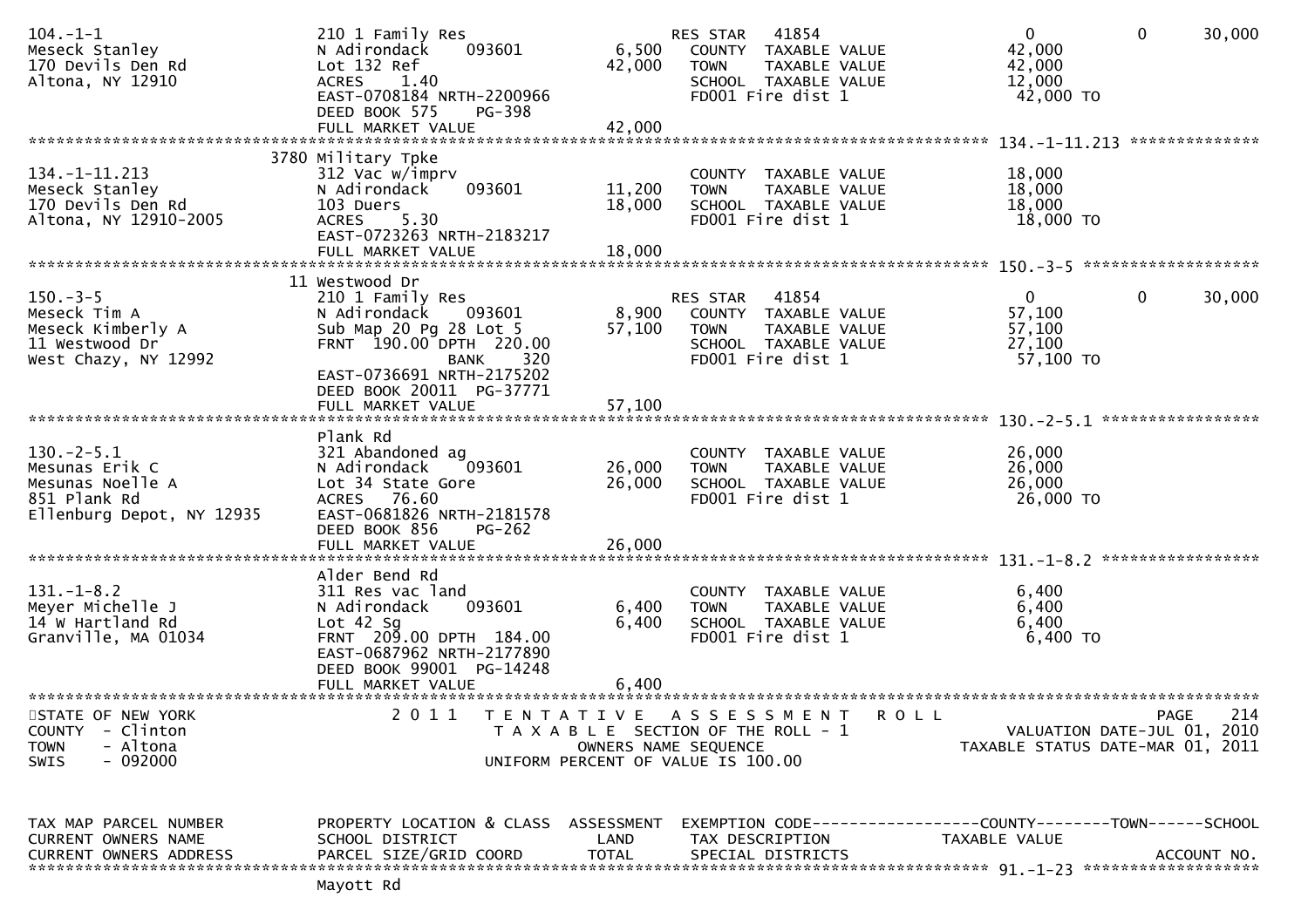| $91. - 1 - 23$<br>Meyers John<br>766 Mill Rd<br>Napanoch, NY 12458                                 | 321 Abandoned ag<br>093601<br>N Adirondack<br>Lot 61 Ref<br>ACRES 10.70<br>EAST-0731866 NRTH-2204709<br>DEED BOOK 20102 PG-29742                           | 12,300<br>12,300                   | COUNTY TAXABLE VALUE<br><b>TOWN</b><br>TAXABLE VALUE<br>SCHOOL TAXABLE VALUE<br>FD001 Fire dist 1                     | 12,300<br>12,300<br>12,300<br>12,300 TO                                              |             |
|----------------------------------------------------------------------------------------------------|------------------------------------------------------------------------------------------------------------------------------------------------------------|------------------------------------|-----------------------------------------------------------------------------------------------------------------------|--------------------------------------------------------------------------------------|-------------|
|                                                                                                    | FULL MARKET VALUE                                                                                                                                          | 12,300                             |                                                                                                                       |                                                                                      |             |
|                                                                                                    | Plank Rd                                                                                                                                                   |                                    |                                                                                                                       | *******************                                                                  |             |
| $116. - 2 - 3$<br>Milanese Frederick<br>2205 Rt 301<br>Carmel, NY 10512                            | 910 Priv forest<br>093601<br>N Adirondack<br>Lot 30<br>ACRES 205.90<br>EAST-0684138 NRTH-2188114<br>DEED BOOK 20021 PG-48202                               | 32,200<br>32,200                   | COUNTY TAXABLE VALUE<br>TAXABLE VALUE<br><b>TOWN</b><br>SCHOOL TAXABLE VALUE<br>FD001 Fire dist 1                     | 32,200<br>32,200<br>32,200<br>32,200 TO                                              |             |
|                                                                                                    | FULL MARKET VALUE                                                                                                                                          | 32,200                             |                                                                                                                       |                                                                                      |             |
|                                                                                                    | 189 Woods Falls Rd                                                                                                                                         |                                    |                                                                                                                       |                                                                                      |             |
| $74. - 1 - 1.5$<br>Miller Eugene W<br>Miller Sheila<br>189 Woods Falls Rd<br>Altona, NY 12910      | 210 1 Family Res<br>N Adirondack<br>093601<br>Lot 129 Ref Tr<br>ACRES 1.80 BANK<br>080<br>EAST-0710597 NRTH-2214461                                        | 7,000<br>155,000                   | RES STAR 41854<br>COUNTY TAXABLE VALUE<br><b>TOWN</b><br>TAXABLE VALUE<br>SCHOOL TAXABLE VALUE<br>FD001 Fire dist 1   | $\mathbf 0$<br>$\mathbf{0}$<br>155,000<br>155,000<br>125,000<br>155,000 TO           | 30,000      |
|                                                                                                    | DEED BOOK 619<br><b>PG-900</b><br>FULL MARKET VALUE                                                                                                        | 155,000                            | LT001 Altona light 1                                                                                                  | 155,000 TO                                                                           |             |
|                                                                                                    |                                                                                                                                                            |                                    |                                                                                                                       |                                                                                      |             |
|                                                                                                    | 38 Lash Rd                                                                                                                                                 |                                    |                                                                                                                       |                                                                                      |             |
| $118. - 1 - 3.3$<br>Miller Eugene W Sr<br>38 Lash Rd<br>Altona, NY 12910                           | 210 1 Family Res<br>N Adirondack<br>093601<br>Lot 15 Duers<br>ACRES 13.60<br>EAST-0701887 NRTH-2192100<br>DEED BOOK 20041 PG-74918                         | 13,300<br>82,000                   | 41834<br>SR STAR<br>COUNTY TAXABLE VALUE<br><b>TOWN</b><br>TAXABLE VALUE<br>SCHOOL TAXABLE VALUE<br>FD001 Fire dist 1 | $\mathbf 0$<br>$\mathbf{0}$<br>82,000<br>82,000<br>21,900<br>82,000 TO               | 60,100      |
|                                                                                                    | FULL MARKET VALUE                                                                                                                                          | 82,000                             |                                                                                                                       |                                                                                      |             |
| 1082/1090 Plank Rd                                                                                 |                                                                                                                                                            |                                    |                                                                                                                       |                                                                                      |             |
| $116. - 2 - 5$<br>Miller Howard M<br>Miller Elaine C<br>1082 Plank Rd<br>Ellenburg Depot, NY 12935 | 210 1 Family Res<br>093601<br>N Adirondack<br>$29$ Sg<br><b>ACRES</b><br>1.30<br>EAST-0679368 NRTH-2186661<br>DEED BOOK 568<br>PG-905<br>FULL MARKET VALUE | 8,500<br>98,900<br>98,900          | RES STAR 41854<br>COUNTY TAXABLE VALUE<br><b>TOWN</b><br>TAXABLE VALUE<br>SCHOOL TAXABLE VALUE<br>FD001 Fire dist 1   | $\overline{0}$<br>$\mathbf{0}$<br>98,900<br>98,900<br>68,900<br>98,900 TO            | 30,000      |
| STATE OF NEW YORK                                                                                  | 2 0 1 1<br>T E N T A T I V E                                                                                                                               |                                    | ASSESSMENT ROLL                                                                                                       | <b>PAGE</b>                                                                          | 215         |
| <b>COUNTY</b><br>- Clinton<br>- Altona<br><b>TOWN</b><br>$-092000$<br><b>SWIS</b>                  |                                                                                                                                                            | OWNERS NAME SEQUENCE               | T A X A B L E SECTION OF THE ROLL - 1<br>UNIFORM PERCENT OF VALUE IS 100.00                                           | VALUATION DATE-JUL 01, 2010<br>TAXABLE STATUS DATE-MAR 01, 2011                      |             |
| TAX MAP PARCEL NUMBER<br>CURRENT OWNERS NAME<br><b>CURRENT OWNERS ADDRESS</b>                      | PROPERTY LOCATION & CLASS<br>SCHOOL DISTRICT<br>PARCEL SIZE/GRID COORD                                                                                     | ASSESSMENT<br>LAND<br><b>TOTAL</b> | TAX DESCRIPTION<br>SPECIAL DISTRICTS                                                                                  | EXEMPTION        CODE-----------------COUNTY-------TOWN------SCHOOL<br>TAXABLE VALUE | ACCOUNT NO. |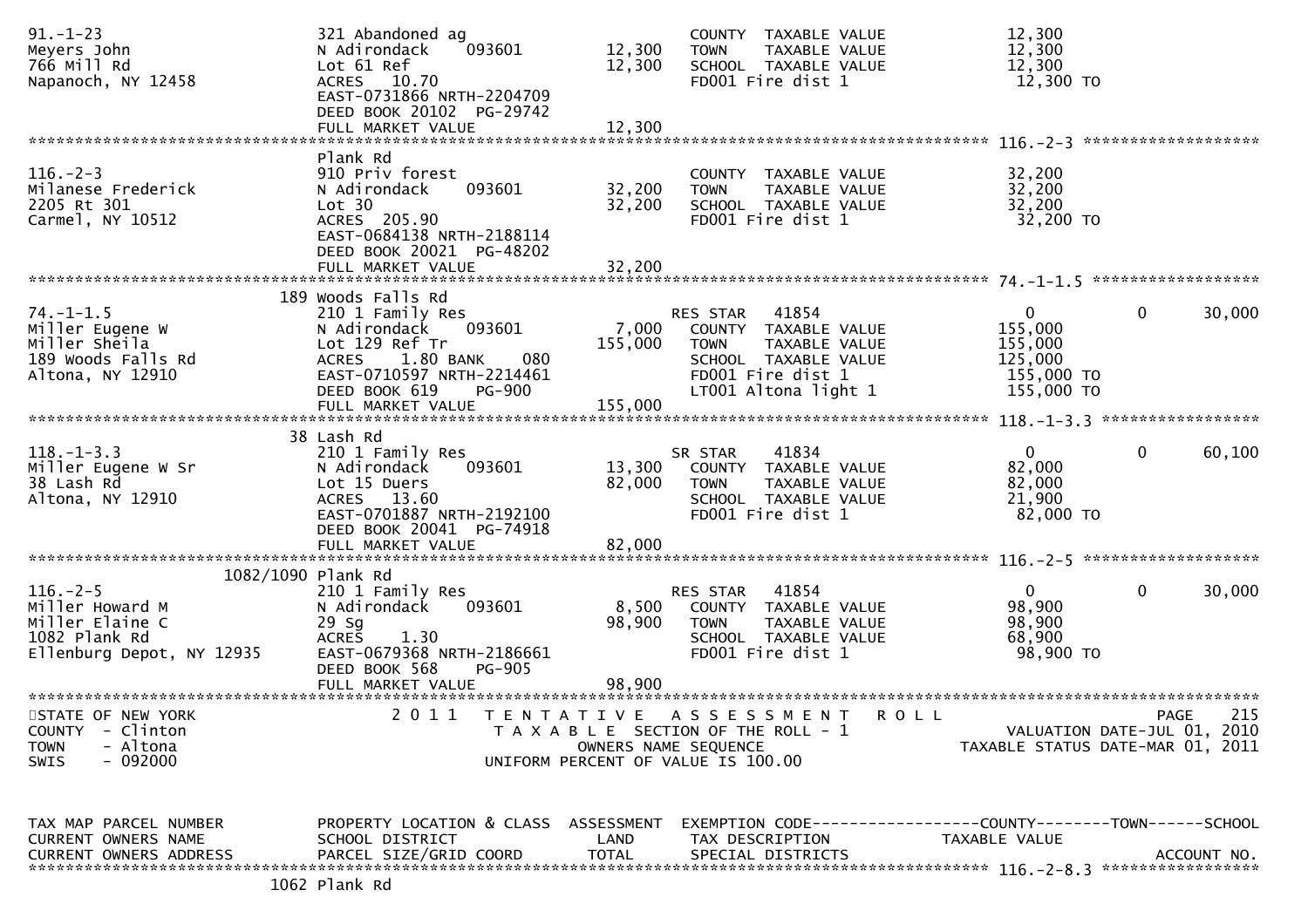| $116. - 2 - 8.3$<br>Miller Howard M<br>Miller Elaine C<br>1082 Plank Rd                               | 311 Res vac land<br>093601<br>N Adirondack<br>48.80<br>ACRES<br>EAST-0680573 NRTH-2186680                                                                                              | 20,300<br>COUNTY TAXABLE VALUE<br>20,300<br>20,300<br>TAXABLE VALUE<br><b>TOWN</b><br>20,300<br>20,300<br>SCHOOL TAXABLE VALUE<br>FD001 Fire dist 1<br>20,300 TO                                                                                                       |                                                                                   |
|-------------------------------------------------------------------------------------------------------|----------------------------------------------------------------------------------------------------------------------------------------------------------------------------------------|------------------------------------------------------------------------------------------------------------------------------------------------------------------------------------------------------------------------------------------------------------------------|-----------------------------------------------------------------------------------|
| Ellenburg Depot, NY 12935                                                                             | DEED BOOK 20072 PG-4612                                                                                                                                                                |                                                                                                                                                                                                                                                                        | ****************                                                                  |
| $116. - 2 - 8.23$<br>Miller Howard M<br>Miller Elaine C<br>1082 Plank Rd<br>Ellenburg Depot, NY 12935 | 1052 Plank Rd<br>210 1 Family Res<br>N Adirondack<br>093601<br>Lot $31 S G$<br>ACRES 15.10<br>EAST-0680691 NRTH-2186088<br>DEED BOOK 20072 PG-2171<br>FULL MARKET VALUE                | 39,900<br>COUNTY TAXABLE VALUE<br>39,900<br>13,700<br><b>TOWN</b><br>TAXABLE VALUE<br>39,900<br>39.900<br>SCHOOL TAXABLE VALUE<br>FD001 Fire dist 1<br>39,900 TO<br>39,900                                                                                             |                                                                                   |
| $150. - 1 - 10.1$<br>Miller Leo<br>Miller Yvonne<br>3205 Military Tpke<br>West Chazy, NY 12992        | 3205 Military Tpke<br>210 1 Family Res<br>N Adirondack<br>093601<br>Lot 129 Duers<br><b>ACRES</b><br>1.00<br>EAST-0733874 NRTH-2173968<br>DEED BOOK 424<br>PG-383<br>FULL MARKET VALUE | 41131<br>20,825<br>WARCOMALL<br>41801<br>31,238<br>9,000 AGED C&T<br>41834<br>83,300 SR STAR<br>$\mathbf{0}$<br>31,237<br>COUNTY TAXABLE VALUE<br>31,237<br><b>TOWN</b><br>TAXABLE VALUE<br>23,200<br>SCHOOL TAXABLE VALUE<br>83,300<br>FD001 Fire dist 1<br>83,300 TO | 20,825<br>0<br>$\Omega$<br>31,238<br>60,100<br>0                                  |
| $73. - 1 - 48.2$<br>Miller Linda<br>1750 Alder Bend Rd<br>Altona, NY 12910                            | Alder Bend Rd<br>311 Res vac land<br>N Adirondack<br>093601<br>7.40<br><b>ACRES</b><br>DEED BOOK 20102 PG-36746<br>FULL MARKET VALUE                                                   | 10,300<br>COUNTY TAXABLE VALUE<br>10,300<br>TAXABLE VALUE<br>10,300<br><b>TOWN</b><br>10,300<br>10,300<br>SCHOOL TAXABLE VALUE<br>FD001 Fire dist 1<br>10,300 TO<br>10,300                                                                                             |                                                                                   |
| $86. - 2 - 11.5$<br>Miller Linda<br>1746 Alder Bend Rd<br>Altona, NY 12910                            | Military Tpke<br>321 Abandoned ag<br>N Adirondack<br>093601<br>54.90<br>ACRES<br>EAST-0678617 NRTH-2204035<br>DEED BOOK 20102 PG-30217<br>FULL MARKET VALUE                            | 23,300<br>COUNTY TAXABLE VALUE<br>23,300<br>23,300<br>TAXABLE VALUE<br><b>TOWN</b><br>23,300<br>23,300<br>SCHOOL TAXABLE VALUE<br>23,300 TO<br>FD001 Fire dist 1<br>23,300                                                                                             |                                                                                   |
| $86. - 2 - 11.4$<br>Miller Linda Felareck<br>1746 Alder Bend Rd<br>Altona, NY 12910                   | Military Tpke<br>$314$ Rural vac<10<br>093601<br>N Adirondack<br>4.50<br><b>ACRES</b><br>EAST-0677577 NRTH-2204359<br>DEED BOOK 20102 PG-29989<br>FULL MARKET VALUE                    | 7,600<br>TAXABLE VALUE<br><b>COUNTY</b><br>7,600<br>7,600<br><b>TOWN</b><br>TAXABLE VALUE<br>7.600<br>7,600<br>SCHOOL TAXABLE VALUE<br>FD001 Fire dist 1<br>7,600 TO<br>7,600                                                                                          |                                                                                   |
| STATE OF NEW YORK<br>COUNTY - Clinton<br><b>TOWN</b><br>- Altona<br>- 092000<br><b>SWIS</b>           | 2011<br>T E N T A T I V E                                                                                                                                                              | A S S E S S M E N T<br><b>ROLL</b><br>T A X A B L E SECTION OF THE ROLL - 1<br>OWNERS NAME SEQUENCE<br>UNIFORM PERCENT OF VALUE IS 100.00                                                                                                                              | 216<br>PAGE<br>2010<br>VALUATION DATE-JUL 01,<br>TAXABLE STATUS DATE-MAR 01, 2011 |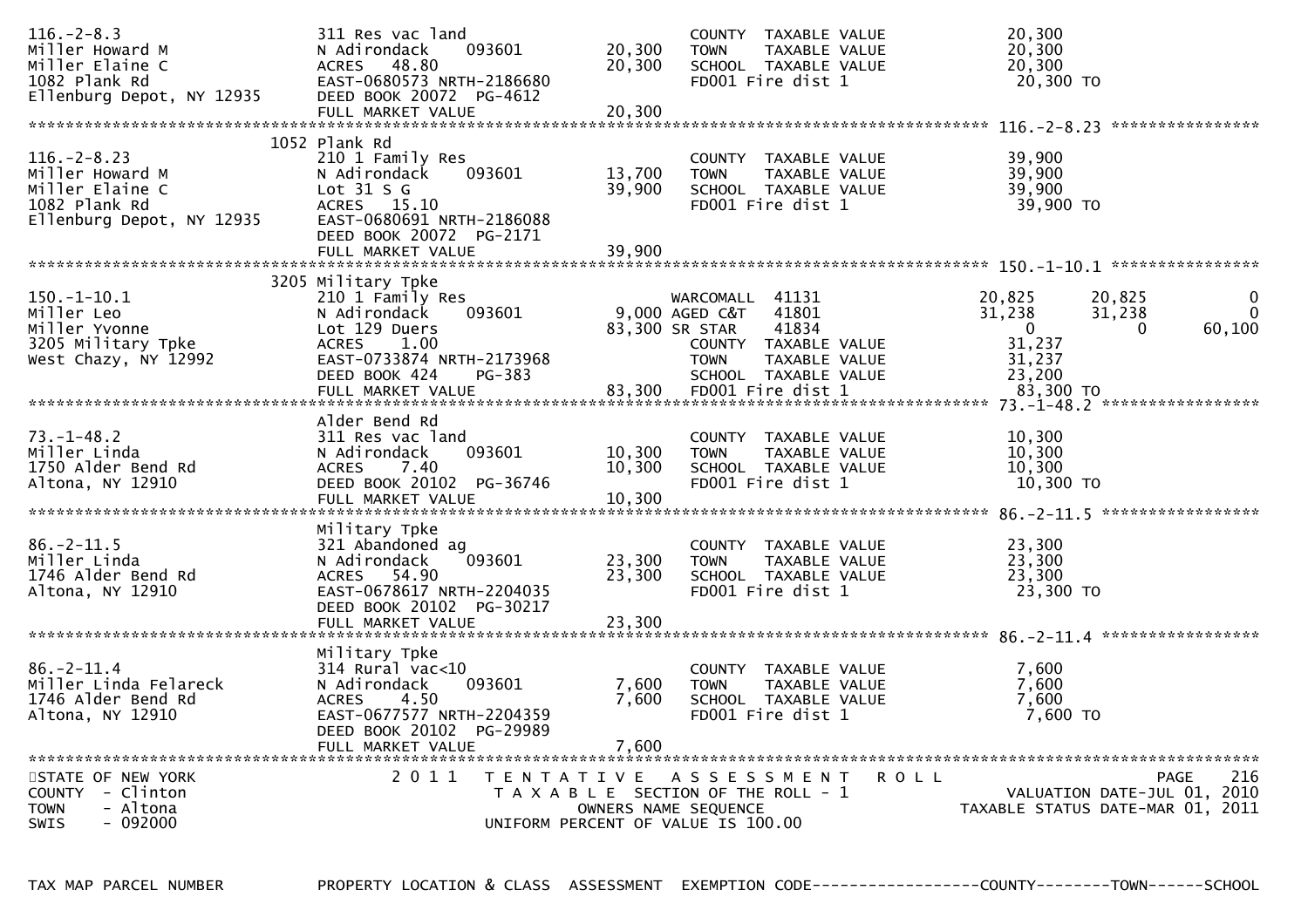| CURRENT OWNERS NAME                                                                                 | SCHOOL DISTRICT                                                                                                                                                              | LAND                       | TAX DESCRIPTION                                                                                                                                                                                | TAXABLE VALUE                                                    |                                                                                       |
|-----------------------------------------------------------------------------------------------------|------------------------------------------------------------------------------------------------------------------------------------------------------------------------------|----------------------------|------------------------------------------------------------------------------------------------------------------------------------------------------------------------------------------------|------------------------------------------------------------------|---------------------------------------------------------------------------------------|
| $130. - 2 - 6$<br>Miller Mack C<br>Miller Barbara J<br>826 Plank Rd<br>Ellenburg Depot, NY 12935    | 826 Plank Rd<br>240 Rural res<br>093601<br>N Adirondack<br>34 Sg<br><b>ACRES</b><br>75.00<br>EAST-0681959 NRTH-2180577<br>DEED BOOK 831<br><b>PG-250</b>                     | 59,000                     | 66 PCT OF VALUE USED FOR EXEMPTION PURPOSES<br>AGED COUN 41802<br>26,300 SR STAR<br>41834<br>COUNTY TAXABLE VALUE<br><b>TOWN</b><br>TAXABLE VALUE<br>SCHOOL TAXABLE VALUE<br>FD001 Fire dist 1 | 19,470<br>$\Omega$<br>39,530<br>59,000<br>- 0<br>59,000 TO       | 0<br>0<br>$\Omega$<br>59,000                                                          |
| $74. - 1 - 35.1$<br>Miller Michelle G<br>33 Shore Dr<br>Milton, VT 05468                            | Station St<br>321 Abandoned ag<br>093601<br>N Adirondack<br>111 Ref<br><b>ACRES</b><br>56.40<br>EAST-0712988 NRTH-2209246<br>DEED BOOK 20031 PG-61537<br>FULL MARKET VALUE   | 23,600<br>23,600<br>23,600 | COUNTY TAXABLE VALUE<br>TAXABLE VALUE<br><b>TOWN</b><br>SCHOOL TAXABLE VALUE<br>FD001 Fire dist 1<br>LT001 Altona light 1                                                                      | 23,600<br>23,600<br>23,600<br>23,600 TO<br>$23,600$ TO           |                                                                                       |
| $89.1 - 2 - 7$<br>Miller Michelle G<br>69 Station St<br>Altona, NY 12910                            | 69 Station St<br>210 1 Family Res<br>093601<br>N Adirondack<br>111 Ref<br>2.10<br><b>ACRES</b><br>EAST-0711832 NRTH-2209047<br>DEED BOOK 20031 PG-61538<br>FULL MARKET VALUE | 7,200<br>52,400<br>52,400  | 98 PCT OF VALUE USED FOR EXEMPTION PURPOSES<br>WARCOMALL 41131<br>COUNTY TAXABLE VALUE<br>TAXABLE VALUE<br><b>TOWN</b><br>SCHOOL TAXABLE VALUE<br>FD001 Fire dist 1<br>LT001 Altona light 1    | 12,838<br>39,562<br>39,562<br>52,400<br>52,400 TO<br>$52,400$ TO | 12,838                                                                                |
| $147. - 1 - 7.2$<br>Miller Philip G<br>Miller Joseph L<br>177 Miller Rd<br>Mooers Forks, NY 12959   | Jerusalem Rd<br>910 Priv forest<br>N Adirondack<br>093601<br>Lot 22 Duers<br>ACRES 34.80<br>EAST-0704939 NRTH-2169873<br>DEED BOOK 20092 PG-21597                            | 9,900<br>9,900             | COUNTY TAXABLE VALUE<br>TAXABLE VALUE<br><b>TOWN</b><br>SCHOOL TAXABLE VALUE<br>FD001 Fire dist 1                                                                                              | 9,900<br>9,900<br>9,900<br>9,900 TO                              |                                                                                       |
| $150. - 1 - 10.2$<br>Miller Richard<br>Miller Alfreda<br>3199 Military Tpke<br>West Chazy, NY 12992 | 3199 Military Tpke<br>210 1 Family Res<br>093601<br>N Adirondack<br>Lot 129 Duers<br><b>ACRES</b><br>1.10<br>EAST-0733839 NRTH-2173845<br>DEED BOOK 919<br>PG-177            | 76,900<br>76,900           | AGED C&T<br>41801<br>9,000 SR STAR<br>41834<br>COUNTY TAXABLE VALUE<br><b>TOWN</b><br>TAXABLE VALUE<br>SCHOOL TAXABLE VALUE<br>FD001 Fire dist 1                                               | 38,450<br>$\Omega$<br>38,450<br>38,450<br>16,800<br>76,900 TO    | 38,450<br>0<br>60,100<br>$\Omega$                                                     |
| STATE OF NEW YORK<br>COUNTY - Clinton<br>- Altona<br><b>TOWN</b><br>$-092000$<br><b>SWIS</b>        | 2 0 1 1                                                                                                                                                                      |                            | TENTATIVE ASSESSMENT<br>T A X A B L E SECTION OF THE ROLL - 1<br>OWNERS NAME SEQUENCE<br>UNIFORM PERCENT OF VALUE IS 100.00                                                                    | <b>ROLL</b>                                                      | 217<br><b>PAGE</b><br>VALUATION DATE-JUL 01, 2010<br>TAXABLE STATUS DATE-MAR 01, 2011 |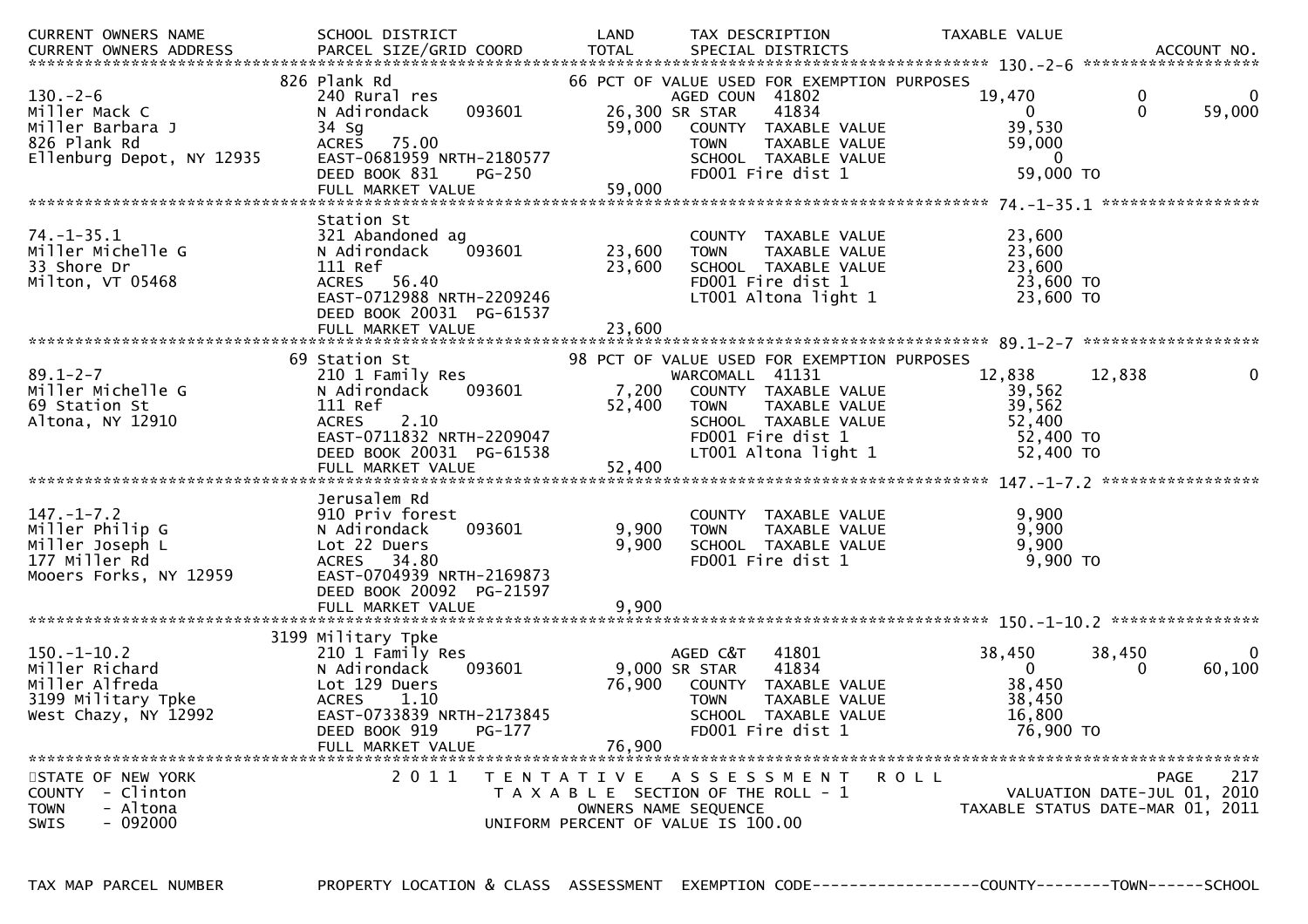| <b>CURRENT OWNERS NAME</b><br><b>CURRENT OWNERS ADDRESS</b>                                          | SCHOOL DISTRICT<br>PARCEL SIZE/GRID COORD                                                                                                                                                | LAND<br><b>TOTAL</b>       | TAX DESCRIPTION<br>SPECIAL DISTRICTS                                                                                                                         | TAXABLE VALUE                                                              | ACCOUNT NO.                                                                           |
|------------------------------------------------------------------------------------------------------|------------------------------------------------------------------------------------------------------------------------------------------------------------------------------------------|----------------------------|--------------------------------------------------------------------------------------------------------------------------------------------------------------|----------------------------------------------------------------------------|---------------------------------------------------------------------------------------|
| 71.1–1–16<br>Miller Ricky J<br>73 Gero Rd<br>Mooers Forks, NY 12959                                  | 4956 Rt 11<br>210 1 Family Res<br>N Adirondack<br>093601<br><b>B</b> m<br>64.00 DPTH 217.00<br><b>FRNT</b><br>EAST-0676503 NRTH-2213516<br>DEED BOOK 860<br>$PG-52$<br>FULL MARKET VALUE | 4,100<br>26,800<br>26,800  | 41854<br><b>RES STAR</b><br>COUNTY TAXABLE VALUE<br>TAXABLE VALUE<br><b>TOWN</b><br>SCHOOL TAXABLE VALUE<br>FD002 Ellenburg fire 21<br>LT002 Altona light 21 | $\mathbf{0}$<br>26,800<br>26,800<br>$\mathbf{0}$<br>26,800 TO<br>26,800 TO | 26,800<br>$\mathbf{0}$                                                                |
|                                                                                                      | 3860/3864 Military Tpke                                                                                                                                                                  |                            |                                                                                                                                                              |                                                                            |                                                                                       |
| $134. - 1 - 4$<br>Miller Ronald J<br>3864 Military Tpke<br>West Chazy, NY 12992                      | 210 1 Family Res<br>N Adirondack<br>093601<br>94 Duer<br><b>ACRES</b><br>1.00<br>EAST-0721496 NRTH-2183906<br>DEED BOOK 20011 PG-32495                                                   | 9,000<br>39,200            | 41854<br><b>RES STAR</b><br>COUNTY TAXABLE VALUE<br>TAXABLE VALUE<br><b>TOWN</b><br>SCHOOL TAXABLE VALUE<br>FD001 Fire dist 1                                | $\mathbf{0}$<br>39,200<br>39,200<br>9,200<br>39,200 TO                     | $\mathbf{0}$<br>30,000                                                                |
|                                                                                                      |                                                                                                                                                                                          |                            |                                                                                                                                                              |                                                                            | *****************                                                                     |
| $103. -1 - 5.3$<br>Miller Ronald N<br>Miller Rose Marie<br>44 Lakeland Dr<br>Champlain, NY 12919     | 4954/4962 Military Tpke<br>484 1 use sm bld<br>N Adirondack<br>093601<br>Lot 158 Ref Tr<br><b>ACRES</b><br>1.30<br>EAST-0701292 NRTH-2201013<br>DEED BOOK 909<br>PG-331                  | 8,500<br>55,800            | COUNTY TAXABLE VALUE<br><b>TOWN</b><br>TAXABLE VALUE<br>SCHOOL TAXABLE VALUE<br>FD001 Fire dist 1                                                            | 55,800<br>55,800<br>55,800<br>55,800 TO                                    |                                                                                       |
|                                                                                                      | FULL MARKET VALUE                                                                                                                                                                        | 55,800                     |                                                                                                                                                              |                                                                            |                                                                                       |
| $145. - 2 - 5$<br>Miller Rose Marie<br>Miller Jessica Marie<br>44 Lakeland Dr<br>Champlain, NY 12919 | 492 Plank Rd<br>910 Priv forest<br>093601<br>N Adirondack<br>43 Sg<br>ACRES 168.50<br>EAST-0683541 NRTH-2172313<br>DEED BOOK 20011 PG-32494<br>FULL MARKET VALUE                         | 44,300<br>44,300<br>44,300 | TAXABLE VALUE<br>COUNTY<br>TAXABLE VALUE<br><b>TOWN</b><br>SCHOOL TAXABLE VALUE<br>FD001 Fire dist 1                                                         | 44,300<br>44,300<br>44,300<br>44,300 TO                                    |                                                                                       |
|                                                                                                      |                                                                                                                                                                                          |                            |                                                                                                                                                              |                                                                            |                                                                                       |
| $91. - 1 - 17.2$<br>Miller Scott L<br>Miller Merrie A<br>433 Nephew Rd<br>Mooers Forks, NY 12959     | Dragoon Rd<br>311 Res vac land<br>N Adirondack<br>093601<br>Lot 29 Ref Tract<br>FRNT 260.00 DPTH 220.00<br>EAST-0737586 NRTH-2202224<br>DEED BOOK 898<br>$PG-22$                         | 6,900<br>6,900             | COUNTY TAXABLE VALUE<br><b>TOWN</b><br>TAXABLE VALUE<br>SCHOOL TAXABLE VALUE<br>FD001 Fire dist 1                                                            | 6,900<br>6,900<br>6,900<br>$6,900$ TO                                      |                                                                                       |
|                                                                                                      | FULL MARKET VALUE                                                                                                                                                                        | 6.900                      |                                                                                                                                                              |                                                                            |                                                                                       |
| STATE OF NEW YORK<br>COUNTY - Clinton<br>- Altona<br><b>TOWN</b><br>$-092000$<br><b>SWIS</b>         | 2 0 1 1                                                                                                                                                                                  | T E N T A T I V E          | ASSESSMENT<br>T A X A B L E SECTION OF THE ROLL - 1<br>OWNERS NAME SEQUENCE<br>UNIFORM PERCENT OF VALUE IS 100.00                                            | <b>ROLL</b>                                                                | 218<br><b>PAGE</b><br>VALUATION DATE-JUL 01, 2010<br>TAXABLE STATUS DATE-MAR 01, 2011 |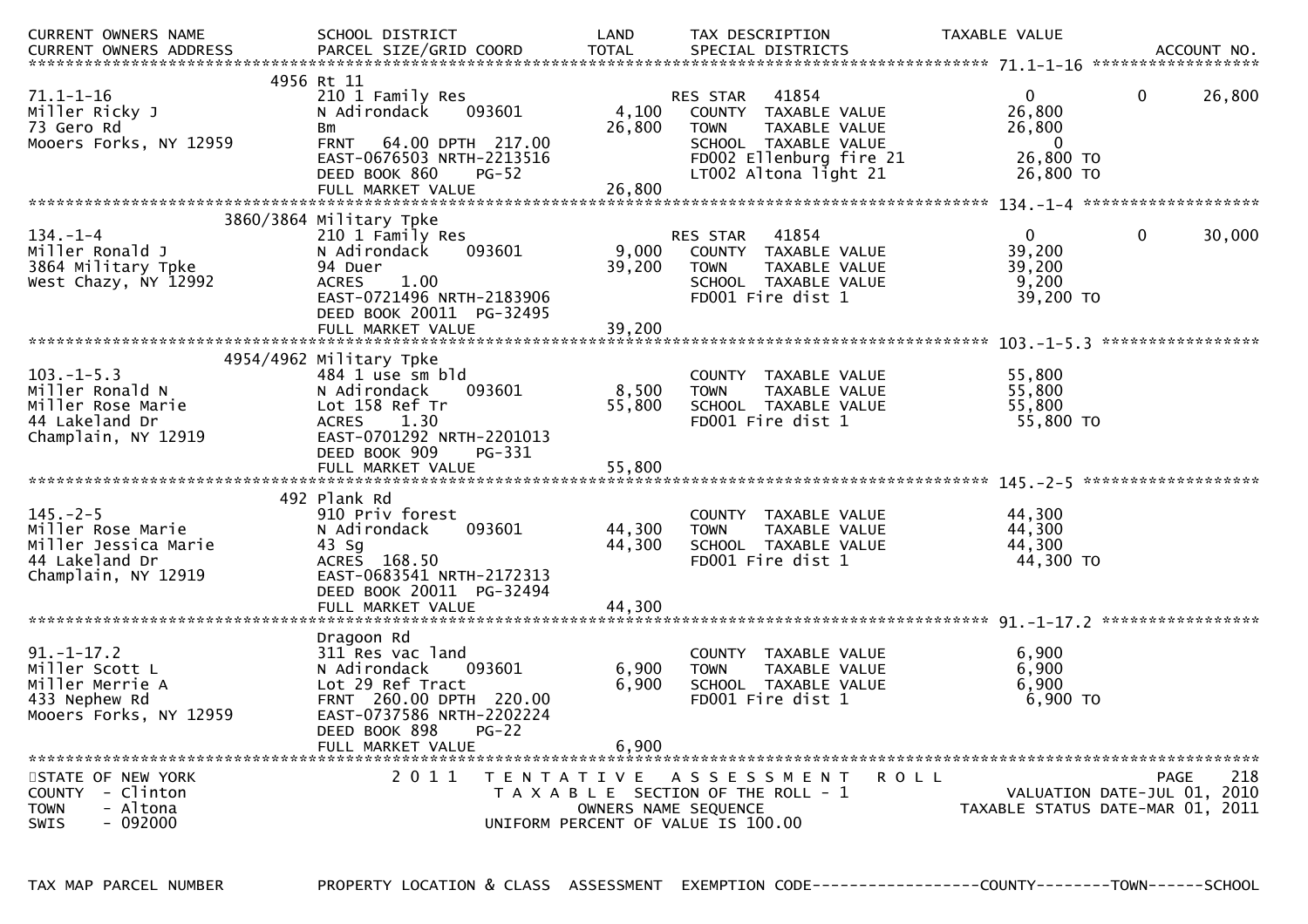| CURRENT OWNERS NAME                                                                                | SCHOOL DISTRICT                                                                                                                                                                          | LAND                          | TAX DESCRIPTION                                                                                                                  | TAXABLE VALUE                                                                   | ACCOUNT NO.<br>***************** |
|----------------------------------------------------------------------------------------------------|------------------------------------------------------------------------------------------------------------------------------------------------------------------------------------------|-------------------------------|----------------------------------------------------------------------------------------------------------------------------------|---------------------------------------------------------------------------------|----------------------------------|
| $88. - 1 - 2.22$<br>Miller Shannon R<br>Miller Lucy<br>1746 Alder Bend Rd<br>Altona, NY 12910      | 1746 Alder Bend Rd<br>210 1 Family Res<br>093601<br>N Adirondack<br>Lot 165 Ref Tr<br><b>ACRES</b><br>4.40<br>EAST-0697793 NRTH-2207472<br>DEED BOOK 20102 PG-34980<br>FULL MARKET VALUE | 8,500<br>98,900<br>98,900     | COUNTY TAXABLE VALUE<br><b>TOWN</b><br>TAXABLE VALUE<br>SCHOOL TAXABLE VALUE<br>FD001 Fire dist 1                                | 98,900<br>98,900<br>98,900<br>98,900 TO                                         |                                  |
|                                                                                                    | 148 Rabideau Rd                                                                                                                                                                          |                               |                                                                                                                                  |                                                                                 |                                  |
| $103. -1 - 33$<br>Miller William<br>Miller Janet<br>1247 Taborton Rd<br>Sand Lake, NY 12153        | 260 Seasonal res<br>093601<br>N Adirondack<br>160-161 Ref<br><b>ACRES</b><br>4.50<br>EAST-0699467 NRTH-2198016<br>DEED BOOK 1028<br>PG-209                                               | 8,600<br>38,800               | COUNTY TAXABLE VALUE<br><b>TOWN</b><br>TAXABLE VALUE<br>SCHOOL TAXABLE VALUE<br>FD001 Fire dist 1                                | 38,800<br>38,800<br>38,800<br>38,800 TO                                         |                                  |
|                                                                                                    |                                                                                                                                                                                          |                               |                                                                                                                                  |                                                                                 |                                  |
| $71.1 - 1 - 24$<br>Minckler David<br>PO Box 77<br>Ellenburg Depot, NY 12935                        | 2188 Plank Rd<br>312 Vac w/imprv<br>093601<br>N Adirondack<br>Lot Bm<br>95.00 DPTH 125.00<br><b>FRNT</b><br>EAST-0675461 NRTH-2213316<br>DEED BOOK 20082 PG-14060                        | 4,800<br>43,100               | COUNTY TAXABLE VALUE<br><b>TOWN</b><br>TAXABLE VALUE<br>SCHOOL TAXABLE VALUE<br>FD002 Ellenburg fire 21<br>LT002 Altona light 21 | 43,100<br>43,100<br>43,100<br>43,100 TO<br>43,100 TO                            |                                  |
|                                                                                                    | 2086 Alder Bend Rd                                                                                                                                                                       |                               |                                                                                                                                  |                                                                                 |                                  |
| $73. - 1 - 10.7$<br>Minckler Frederick<br>Minckler Heidi<br>2086 Alder Bend Rd<br>Altona, NY 12910 | 270 Mfg housing<br>093601<br>N Adirondack<br>Lot 155 Ref Tr<br>FRNT 150.00 DPTH 233.00<br>EAST-0697999 NRTH-2216042<br>DEED BOOK 20072 PG-3331                                           | 6,400<br>10,000               | 41854<br>RES STAR<br>COUNTY TAXABLE VALUE<br><b>TOWN</b><br>TAXABLE VALUE<br>SCHOOL TAXABLE VALUE<br>FD001 Fire dist 1           | $\overline{0}$<br>$\mathbf{0}$<br>10,000<br>10,000<br>$\mathbf{0}$<br>10,000 TO | 10,000                           |
|                                                                                                    |                                                                                                                                                                                          |                               |                                                                                                                                  |                                                                                 |                                  |
| $105. - 1 - 10$<br>Miner Foundation<br>1034 Rt 191<br>PO Box 90<br>Chazy, NY 12921                 | 383 Atwood Rd<br>910 Priv forest<br>093601<br>N Adirondack<br>115 Duer<br>ACRES 3625.60<br>EAST-0724744 NRTH-2193041<br>FULL MARKET VALUE                                                | 492,100<br>590,000<br>590,000 | COUNTY<br>TAXABLE VALUE<br>TAXABLE VALUE<br><b>TOWN</b><br>SCHOOL TAXABLE VALUE<br>FD001 Fire dist 1                             | 590,000<br>590,000<br>590,000<br>590,000 TO                                     |                                  |
| STATE OF NEW YORK<br>COUNTY - Clinton<br><b>TOWN</b><br>- Altona<br>- 092000<br>SWIS               |                                                                                                                                                                                          | OWNERS NAME SEQUENCE          | 2011 TENTATIVE ASSESSMENT<br>R O L L<br>T A X A B L E SECTION OF THE ROLL - 1<br>UNIFORM PERCENT OF VALUE IS 100.00              | VALUATION DATE-JUL 01, 2010<br>TAXABLE STATUS DATE-MAR 01, 2011                 | 219<br><b>PAGE</b>               |
| TAX MAP PARCEL NUMBER<br>CURRENT OWNERS NAME                                                       | PROPERTY LOCATION & CLASS ASSESSMENT<br>SCHOOL DISTRICT                                                                                                                                  | LAND                          | EXEMPTION CODE------------------COUNTY--------TOWN------SCHOOL<br>TAX DESCRIPTION                                                | TAXABLE VALUE                                                                   |                                  |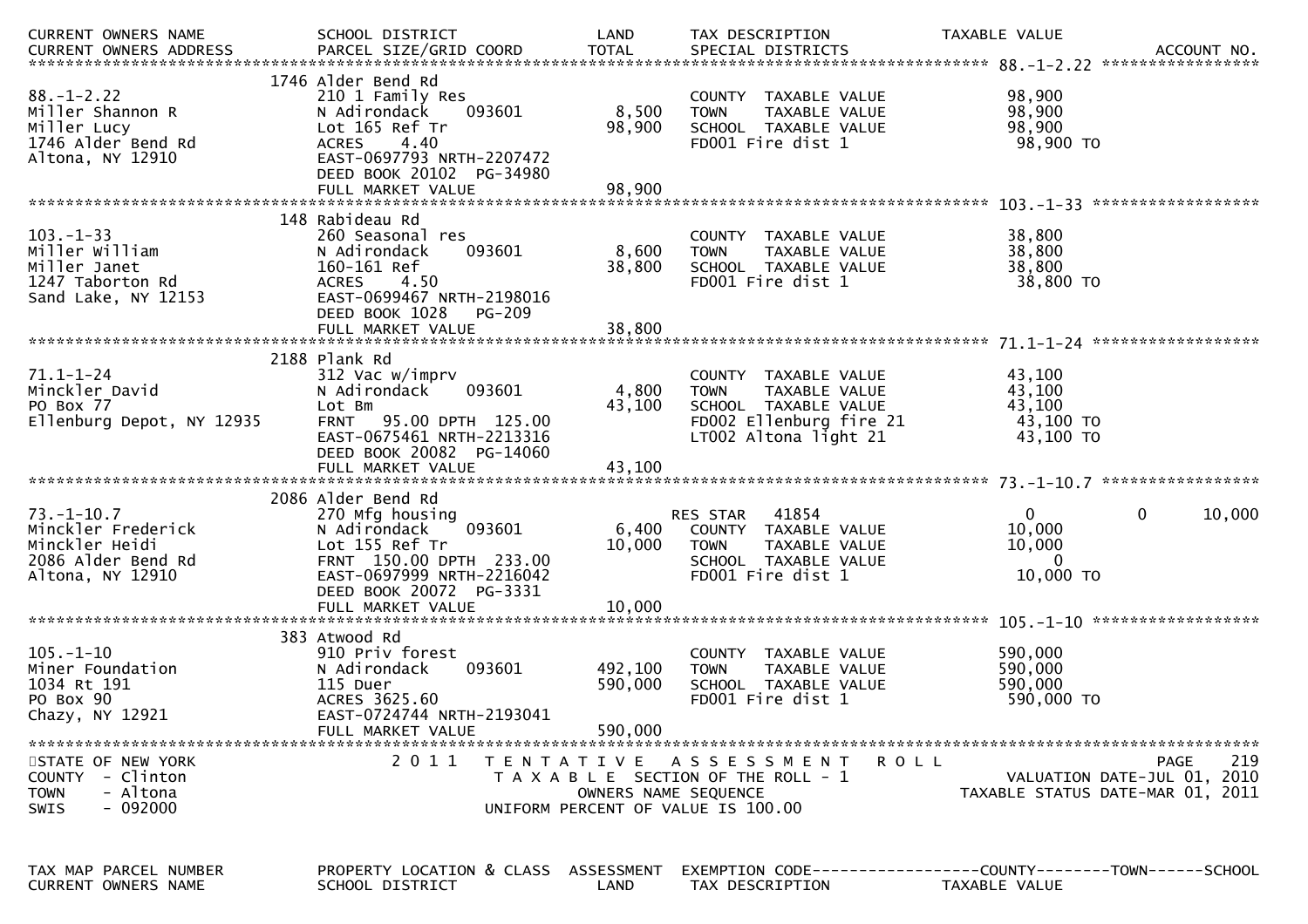| <b>CURRENT OWNERS ADDRESS</b>                                                                  |                                                                                                                                                                                              |                            |                                                                                                                |                                                                                |
|------------------------------------------------------------------------------------------------|----------------------------------------------------------------------------------------------------------------------------------------------------------------------------------------------|----------------------------|----------------------------------------------------------------------------------------------------------------|--------------------------------------------------------------------------------|
| $121 - 1 - 5 - 1$<br>Miner Foundation<br>1034 Rt 191<br>PO Box 90<br>Chazy, NY 12921           | Vassar Rd<br>910 Priv forest<br>093601<br>N Adirondack<br>150 Duer<br>ACRES 71.70<br>EAST-0739998 NRTH-2191678<br>DEED BOOK 139<br><b>PG-275</b><br>FULL MARKET VALUE                        | 26,100<br>26,100<br>26,100 | COUNTY TAXABLE VALUE<br>TAXABLE VALUE<br><b>TOWN</b><br>SCHOOL TAXABLE VALUE<br>FD001 Fire dist 1              | 26,100<br>26,100<br>26,100<br>26,100 TO                                        |
| $121 - 1 - 5 - 2$<br>Miner Foundation<br>1034 Rt 191<br>PO Box 90<br>Chazy, NY 12921           | Vassar Rd<br>910 Priv forest<br>Beekmantown Cen 092401<br>Lot 149 Duer<br>ACRES 27.80<br>EAST-0739998 NRTH-2191678<br>DEED BOOK 139<br><b>PG-275</b>                                         | 6,800<br>6,800             | COUNTY TAXABLE VALUE<br>TAXABLE VALUE<br><b>TOWN</b><br>SCHOOL TAXABLE VALUE<br>FD001 Fire dist 1              | 6,800<br>6,800<br>6,800<br>$6,800$ TO                                          |
|                                                                                                | FULL MARKET VALUE                                                                                                                                                                            | 6,800                      |                                                                                                                |                                                                                |
| $121. -1 - 12.1 - 1$<br>Miner Foundation<br>1034 Rt 191<br>PO Box 90<br>Chazy, NY 12921        | 461 Barnaby Rd<br>321 Abandoned ag<br>Beekmantown Cen 092401<br>Lts119 122 118 117 116 12<br>Lts123 133 134 139 132 14<br>Lot 150 Duers Patent<br>ACRES 1401.80<br>EAST-0734854 NRTH-2187845 | 224,600<br>234,600         | COUNTY TAXABLE VALUE<br>TAXABLE VALUE<br><b>TOWN</b><br>SCHOOL TAXABLE VALUE<br>FD001 Fire dist 1              | 234,600<br>234,600<br>234,600<br>234,600 TO                                    |
|                                                                                                |                                                                                                                                                                                              |                            |                                                                                                                |                                                                                |
| $121. -1 - 12.1 - 2$<br>Miner Foundation<br>1034 Rt 191<br>PO Box 90<br>Chazy, NY 12921        | Barnaby Rd<br>910 Priv forest<br>N Adirondack<br>093601<br>Lot 150 Duers Pat<br><b>ACRES</b><br>44.20<br>EAST-0734854 NRTH-2187845<br>FULL MARKET VALUE                                      | 6,800<br>6,800<br>6,800    | COUNTY TAXABLE VALUE<br><b>TOWN</b><br>TAXABLE VALUE<br>SCHOOL TAXABLE VALUE<br>FD001 Fire dist 1              | 6,800<br>6,800<br>6,800<br>6,800 TO<br>*****************                       |
| $72. - 1 - 11.1$<br>Minnal Raghupathy<br>Minnal Poornima<br>24 Terry Ct<br>Glen Head, NY 11545 | Irona Rd<br>$322$ Rural vac $>10$<br>093601<br>N Adirondack<br>192 Ref<br>ACRES 13.50<br>EAST-0693814 NRTH-2213204<br>DEED BOOK 20051 PG-79185<br>FULL MARKET VALUE                          | 13,300<br>13,300<br>13,300 | COUNTY TAXABLE VALUE<br><b>TOWN</b><br>TAXABLE VALUE<br>SCHOOL TAXABLE VALUE<br>FD001 Fire dist 1              | 13,300<br>13,300<br>13,300<br>13,300 TO                                        |
| STATE OF NEW YORK<br>COUNTY - Clinton<br>- Altona<br><b>TOWN</b><br>$-092000$<br><b>SWIS</b>   | 2011                                                                                                                                                                                         | OWNERS NAME SEQUENCE       | TENTATIVE ASSESSMENT<br>R O L L<br>T A X A B L E SECTION OF THE ROLL - 1<br>UNIFORM PERCENT OF VALUE IS 100.00 | 220<br>PAGE<br>VALUATION DATE-JUL 01, 2010<br>TAXABLE STATUS DATE-MAR 01, 2011 |
| TAX MAP PARCEL NUMBER<br><b>CURRENT OWNERS NAME</b>                                            | PROPERTY LOCATION & CLASS ASSESSMENT<br>SCHOOL DISTRICT                                                                                                                                      | LAND                       | TAX DESCRIPTION                                                                                                | TAXABLE VALUE                                                                  |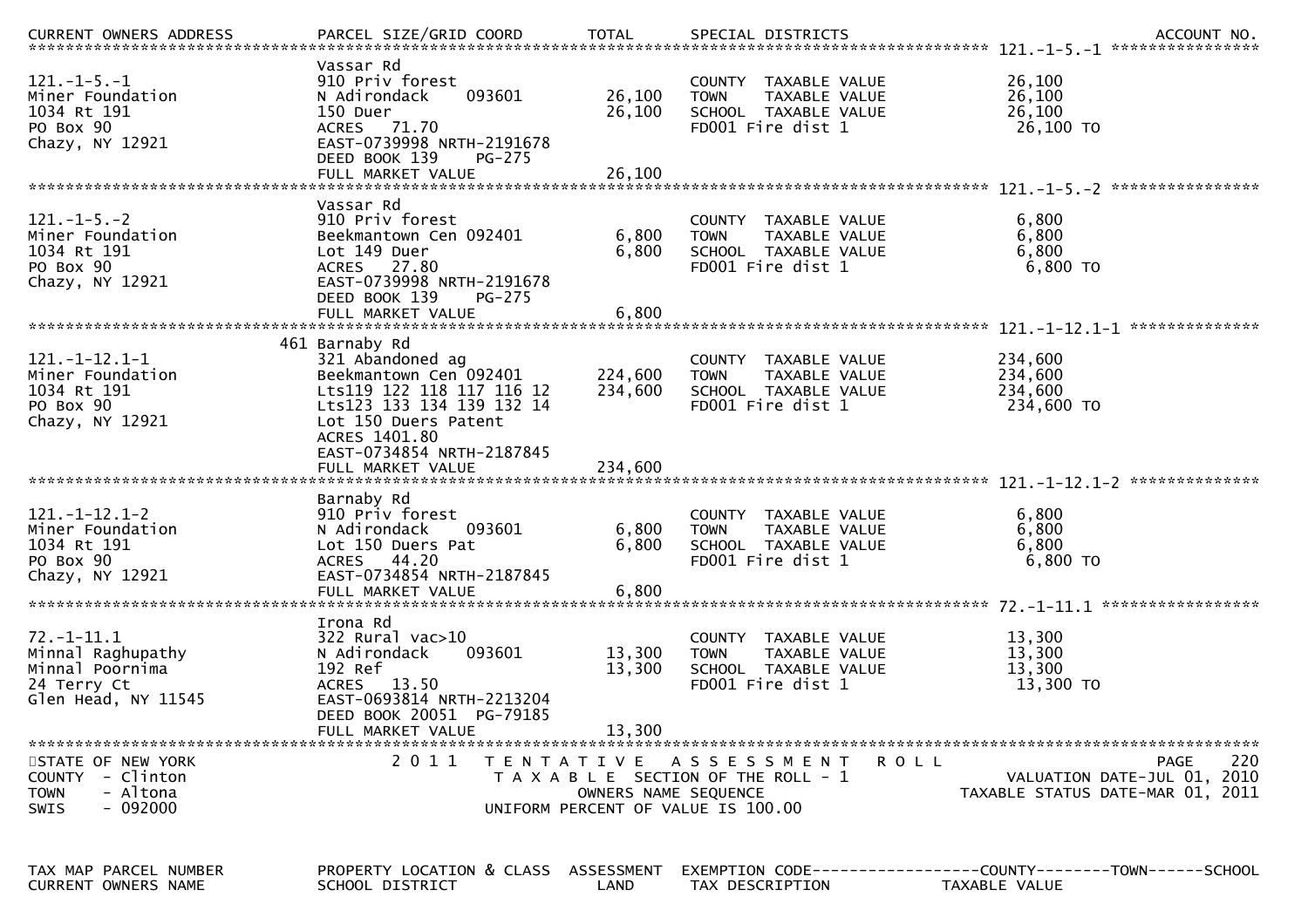| <b>CURRENT OWNERS ADDRESS</b>                                                                       |                                                                                                                                                                                                                      |                             |                                                                                                                                                  |             |                                                                      |                                                                                |
|-----------------------------------------------------------------------------------------------------|----------------------------------------------------------------------------------------------------------------------------------------------------------------------------------------------------------------------|-----------------------------|--------------------------------------------------------------------------------------------------------------------------------------------------|-------------|----------------------------------------------------------------------|--------------------------------------------------------------------------------|
| $89.1 - 1 - 1$<br>Mitchell Alan<br>Mitchell Julie<br>PO Box 141<br>Altona, NY 12910                 | Devils Den Rd<br>314 Rural vac<10<br>093601<br>N Adirondack<br>130 Ref<br>1.10<br><b>ACRES</b><br>EAST-0710642 NRTH-2209322<br>DEED BOOK 20102 PG-32850                                                              | 1,100<br>1,100              | COUNTY TAXABLE VALUE<br>TAXABLE VALUE<br><b>TOWN</b><br>SCHOOL TAXABLE VALUE<br>FD001 Fire dist 1<br>LT001 Altona light 1                        |             | 1,100<br>1,100<br>1,100<br>$1,100$ TO<br>1,100 TO                    |                                                                                |
|                                                                                                     | 6 School St                                                                                                                                                                                                          |                             |                                                                                                                                                  |             |                                                                      |                                                                                |
| $89.1 - 1 - 2$<br>Mitchell Alan R<br>PO Box 141<br>Altona, NY 12910                                 | 210 1 Family Res<br>093601<br>N Adirondack<br>130 Pat Ref<br><b>ACRES</b><br>1.30<br>EAST-0710656 NRTH-2209190<br>DEED BOOK 20001 PG-24973<br>FULL MARKET VALUE                                                      | 6,500<br>71,000<br>71,000   | RES STAR<br>41854<br>COUNTY TAXABLE VALUE<br>TAXABLE VALUE<br><b>TOWN</b><br>SCHOOL TAXABLE VALUE<br>FD001 Fire dist 1<br>LT001 Altona light 1   |             | $\mathbf{0}$<br>71,000<br>71,000<br>41,000<br>71,000 TO<br>71,000 TO | $\mathbf 0$<br>30,000                                                          |
|                                                                                                     |                                                                                                                                                                                                                      |                             |                                                                                                                                                  |             |                                                                      |                                                                                |
| $89. - 2 - 19$<br>Mitchell Donald F<br>Mitchell Stella T<br>PO Box 117<br>Altona, NY 12910          | 364 Devils Den Rd<br>210 1 Family Res<br>N Adirondack<br>093601<br>110 Ref<br>3.90<br><b>ACRES</b><br>EAST-0711188 NRTH-2204099<br>DEED BOOK 650<br>PG-711<br>FULL MARKET VALUE                                      | 8,300<br>58,000<br>58,000   | SR STAR<br>41834<br>TAXABLE VALUE<br>COUNTY<br><b>TOWN</b><br>TAXABLE VALUE<br>SCHOOL TAXABLE VALUE<br>FD001 Fire dist 1<br>LT001 Altona light 1 |             | $\overline{0}$<br>58,000<br>58,000<br>0<br>58,000 TO<br>58,000 TO    | $\mathbf 0$<br>58,000                                                          |
|                                                                                                     |                                                                                                                                                                                                                      |                             |                                                                                                                                                  |             |                                                                      |                                                                                |
| $150. - 3 - 3$<br>Mitchell Karen J<br>Toman Melissa<br>7 Westwood Dr<br>West Chazy, NY 12992        | 7 Westwood Dr<br>210 1 Family Res<br>N Adirondack<br>093601<br>Sub Map 20 Pg 28 Lot 3<br>FRNT 190.00 DPTH 220.00<br><b>BANK</b><br>320<br>EAST-0736616 NRTH-2175587<br>DEED BOOK 20051 PG-86435<br>FULL MARKET VALUE | 8,900<br>101,000<br>101,000 | 41854<br>RES STAR<br>COUNTY TAXABLE VALUE<br><b>TOWN</b><br>TAXABLE VALUE<br>SCHOOL TAXABLE VALUE<br>FD001 Fire dist 1                           |             | $\mathbf{0}$<br>101,000<br>101,000<br>71,000<br>101,000 TO           | $\mathbf 0$<br>30,000                                                          |
|                                                                                                     |                                                                                                                                                                                                                      |                             |                                                                                                                                                  |             |                                                                      | ****************                                                               |
| $104. - 1 - 16.2$<br>Mitchell Michael<br>Mitchell Terry L<br>4582 Military Tpke<br>Altona, NY 12910 | Military Tpke<br>270 Mfg housing<br>093601<br>N Adirondack<br>Lot 43 Duers<br><b>ACRES</b><br>3.00<br>EAST-0708476 NRTH-2195422<br>DEED BOOK 20021 PG-47942                                                          | 7,700<br>25,000             | TAXABLE VALUE<br><b>COUNTY</b><br>TAXABLE VALUE<br><b>TOWN</b><br>SCHOOL TAXABLE VALUE<br>FD001 Fire dist 1                                      |             | 25,000<br>25,000<br>25,000<br>25,000 TO                              |                                                                                |
|                                                                                                     | FULL MARKET VALUE                                                                                                                                                                                                    | 25,000                      |                                                                                                                                                  |             |                                                                      |                                                                                |
| STATE OF NEW YORK<br>- Clinton<br>COUNTY<br>- Altona<br><b>TOWN</b><br>SWIS<br>- 092000             | 2 0 1 1                                                                                                                                                                                                              | OWNERS NAME SEQUENCE        | TENTATIVE ASSESSMENT<br>T A X A B L E SECTION OF THE ROLL - 1<br>UNIFORM PERCENT OF VALUE IS 100.00                                              | <b>ROLL</b> |                                                                      | 221<br>PAGE<br>VALUATION DATE-JUL 01, 2010<br>TAXABLE STATUS DATE-MAR 01, 2011 |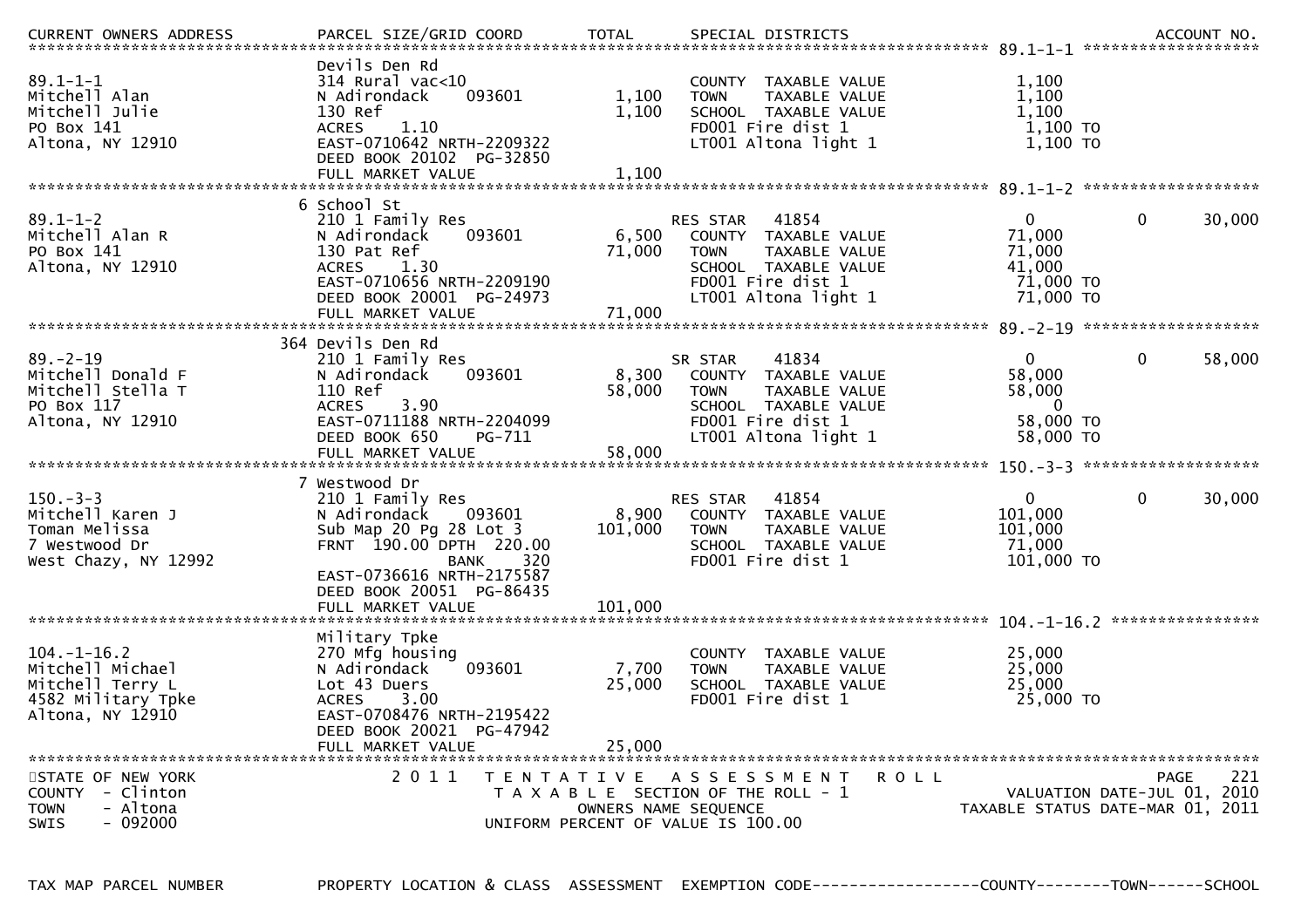| CURRENT OWNERS NAME<br>CURRENT OWNERS ADDRESS                                                                                  | SCHOOL DISTRICT<br>PARCEL SIZE/GRID COORD                                                                                                                                                           | LAND<br><b>TOTAL</b>                                       | TAX DESCRIPTION<br>SPECIAL DISTRICTS                                                                                      | TAXABLE VALUE                                               | ACCOUNT NO.<br>*************** |
|--------------------------------------------------------------------------------------------------------------------------------|-----------------------------------------------------------------------------------------------------------------------------------------------------------------------------------------------------|------------------------------------------------------------|---------------------------------------------------------------------------------------------------------------------------|-------------------------------------------------------------|--------------------------------|
| $135. - 1 - 18.21$<br>Mitchell Scott M<br>Mitchell Kathie<br>195 Harvey Rd<br>West Chazy, NY 12992                             | Harvey Rd<br>321 Abandoned ag<br>N Adirondack<br>093601<br>Lot 131 Duers Pat<br>ACRES 10.70<br>EAST-0733132 NRTH-2181185<br>DEED BOOK 20041 PG-68367<br>FULL MARKET VALUE                           | 14,000<br>14,000<br>14,000                                 | COUNTY TAXABLE VALUE<br>TAXABLE VALUE<br><b>TOWN</b><br>SCHOOL TAXABLE VALUE<br>FD001 Fire dist 1                         | 14,000<br>14,000<br>14,000<br>14,000 TO                     |                                |
|                                                                                                                                | 195 Harvey Rd                                                                                                                                                                                       |                                                            |                                                                                                                           |                                                             |                                |
| $135. -1 - 18.231$<br>Mitchell Scott M<br>Mitchell Kathie<br>195 Harvey Rd<br>West Chazy, NY 12992                             | 210 1 Family Res<br>N Adirondack<br>093601<br>Lot 131 Duerville<br>20.60<br>ACRES<br>EAST-0733079 NRTH-2180668<br>DEED BOOK 99001 PG-12497                                                          | 16,400<br>215,000                                          | 41854<br>RES STAR<br>COUNTY TAXABLE VALUE<br><b>TOWN</b><br>TAXABLE VALUE<br>SCHOOL TAXABLE VALUE<br>FD001 Fire dist 1    | $\mathbf{0}$<br>215,000<br>215,000<br>185,000<br>215,000 TO | $\mathbf{0}$<br>30,000         |
|                                                                                                                                | FULL MARKET VALUE                                                                                                                                                                                   | 215,000                                                    |                                                                                                                           |                                                             |                                |
| $74. - 1 - 47.2$<br>Mitchell Stella T<br>Devils Den Rd<br>PO Box 117<br>Altona, NY 12910                                       | 11 Irona Rd<br>271 Mfg housings<br>093601<br>N Adirondack<br>130 Ref<br>2.10<br><b>ACRES</b><br>EAST-0710555 NRTH-2209719<br>DEED BOOK 600<br>$PG-543$                                              | 13,700<br>21,000                                           | COUNTY TAXABLE VALUE<br><b>TOWN</b><br>TAXABLE VALUE<br>SCHOOL TAXABLE VALUE<br>FD001 Fire dist 1<br>LT001 Altona light 1 | 21,000<br>21,000<br>21,000<br>21,000 TO<br>21,000 TO        |                                |
|                                                                                                                                | 682 Irona Rd                                                                                                                                                                                        |                                                            |                                                                                                                           |                                                             | *****************              |
| $72. - 1 - 11.3$<br>Mitsakos Nikolas<br>Mitsakos Helen<br>c/o John Mitsakos<br>680 14th Ave Apt 2<br>Lasalle QC, Canada H8P2R8 | 321 Abandoned ag<br>N Adirondack<br>093601<br>Lot 166 Ref Tr<br><b>ACRES</b><br>15.00<br>EAST-0694717 NRTH-2213317<br>DEED BOOK 621<br>PG-763                                                       | 13,700<br>13,700                                           | COUNTY TAXABLE VALUE<br>TAXABLE VALUE<br><b>TOWN</b><br>SCHOOL TAXABLE VALUE<br>FD001 Fire dist 1                         | 13,700<br>13,700<br>13,700<br>13,700 TO                     |                                |
|                                                                                                                                | FULL MARKET VALUE                                                                                                                                                                                   | 13,700                                                     |                                                                                                                           |                                                             |                                |
| $88.14 - 1 - 34$<br>Molinski Gary A<br>Molinski Brenda L<br>231 Leggett Rd<br>Champlain, NY 12919                              | 43 Birch Hill Dr<br>260 Seasonal res<br>N Adirondack<br>093601<br>Stonewall Acres Lot 34<br>75.12 DPTH 124.83<br>FRNT<br>EAST-0699422 NRTH-2203945<br>DEED BOOK 20021 PG-45340<br>FULL MARKET VALUE | 4,500<br>9,000<br>9.000                                    | COUNTY TAXABLE VALUE<br><b>TOWN</b><br>TAXABLE VALUE<br>SCHOOL TAXABLE VALUE<br>FD001 Fire dist 1                         | 9,000<br>9,000<br>9,000<br>$9,000$ TO                       |                                |
| STATE OF NEW YORK                                                                                                              | 2011                                                                                                                                                                                                | T E N T A T I V E                                          | ASSESSMENT                                                                                                                | <b>ROLL</b>                                                 | 222<br><b>PAGE</b>             |
| COUNTY - Clinton<br>- Altona<br><b>TOWN</b><br><b>SWIS</b><br>- 092000                                                         |                                                                                                                                                                                                     | OWNERS NAME SEQUENCE<br>UNIFORM PERCENT OF VALUE IS 100.00 | T A X A B L E SECTION OF THE ROLL - 1                                                                                     | TAXABLE STATUS DATE-MAR 01, 2011                            | VALUATION DATE-JUL 01, 2010    |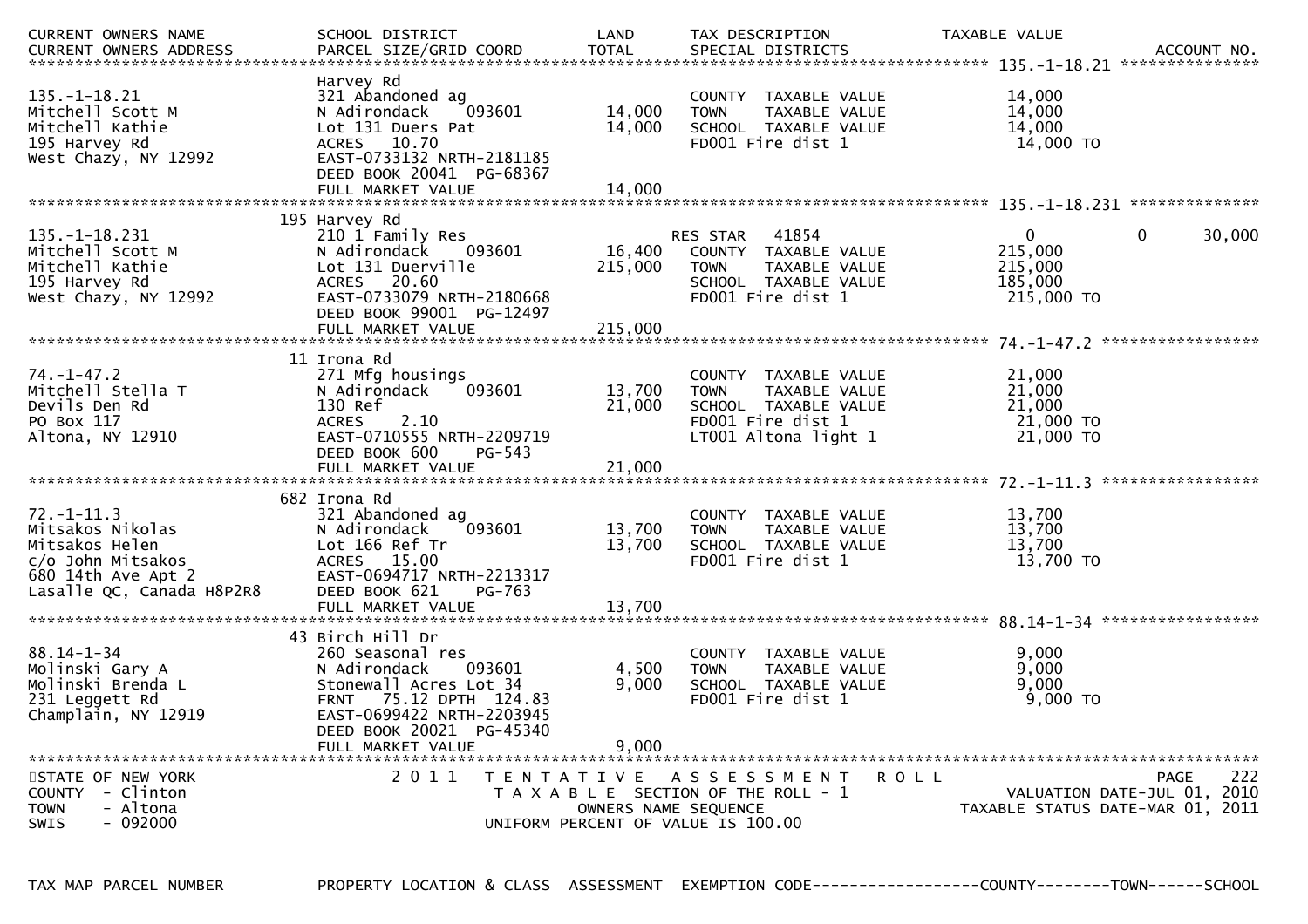| CURRENT OWNERS NAME                                                                                     | SCHOOL DISTRICT                                                                                                                                                                                   | LAND                                                                                                                        | TAX DESCRIPTION                                                                                   | TAXABLE VALUE                           | ACCOUNT NO.<br>*****************                                               |
|---------------------------------------------------------------------------------------------------------|---------------------------------------------------------------------------------------------------------------------------------------------------------------------------------------------------|-----------------------------------------------------------------------------------------------------------------------------|---------------------------------------------------------------------------------------------------|-----------------------------------------|--------------------------------------------------------------------------------|
| $88.14 - 2 - 23$<br>Molinski Gary A<br>Molinski Brenda L<br>231 Leggett Rd<br>Champlain, NY 12919       | 46 Pinewood Dr<br>311 Res vac land<br>N Adirondack<br>093601<br>Sub Bk 10 Pg 123 Lot 23<br>FRNT 98.00 DPTH 109.66<br>EAST-0698675 NRTH-2204817<br>DEED BOOK 20092 PG-28597<br>FULL MARKET VALUE   | 3,500<br>3,500<br>3,500                                                                                                     | COUNTY TAXABLE VALUE<br>TAXABLE VALUE<br><b>TOWN</b><br>SCHOOL TAXABLE VALUE<br>FD001 Fire dist 1 | 3,500<br>3,500<br>3,500<br>3,500 TO     |                                                                                |
| $88.14 - 2 - 38$<br>Molinski Gary A<br>Molinski Brenda L<br>251 Leggett Rd<br>Champlain, NY 12919       | 100 Pinewood Dr<br>311 Res vac land<br>093601<br>N Adirondack<br>Sub Bk 10 Pg 123 Lot 38<br>FRNT 127.00 DPTH 101.82<br>EAST-0698684 NRTH-2204966<br>DEED BOOK 20102 PG-34731<br>FULL MARKET VALUE | 3,400<br>3,400<br>3,400                                                                                                     | COUNTY TAXABLE VALUE<br><b>TOWN</b><br>TAXABLE VALUE<br>SCHOOL TAXABLE VALUE<br>FD001 Fire dist 1 | 3,400<br>3,400<br>3,400<br>3,400 TO     |                                                                                |
| $134. - 2 - 14$<br>Monette Carl<br>17 Sorrell Ave<br>Plattsburgh, NY 12901                              | Buck Way<br>311 Res vac land<br>093601<br>N Adirondack<br>Lot 115 Duer<br>Lot 5 Stonehedge Subd<br>FRNT 150.00 DPTH 271.30<br>EAST-0726000 NRTH-2179707<br>DEED BOOK 20011 PG-35703               | 8,100<br>8,100                                                                                                              | COUNTY TAXABLE VALUE<br>TAXABLE VALUE<br><b>TOWN</b><br>SCHOOL TAXABLE VALUE<br>FD001 Fire dist 1 | 8,100<br>8,100<br>8,100<br>8,100 TO     |                                                                                |
| $134. - 2 - 12$<br>Monette Carl M<br>17 Sorrell Ave<br>Plattsburgh, NY 12901                            | Buck Way<br>$314$ Rural vac<10<br>093601<br>N Adirondack<br>115 Duer<br>Stonehedge Lot 3<br>1.40<br><b>ACRES</b><br>EAST-0726002 NRTH-2179378<br>DEED BOOK 910<br>FULL MARKET VALUE               | 9,000<br>9,000<br>$PG-93$<br>9,000                                                                                          | COUNTY TAXABLE VALUE<br><b>TOWN</b><br>TAXABLE VALUE<br>SCHOOL TAXABLE VALUE<br>FD001 Fire dist 1 | 9,000<br>9,000<br>9,000<br>9,000 TO     |                                                                                |
| $118. - 1 - 10$<br>Montagano Peter<br>Montagano Nicolina<br>2085 Sw 13th Ter<br>Boynton Beach, FL 33426 | Rand Hill Rd<br>321 Abandoned ag<br>093601<br>N Adirondack<br>Lot 41 Ref<br>ACRES 10.63<br>EAST-0703696 NRTH-2190175<br>DEED BOOK 571<br>FULL MARKET VALUE                                        | 12,600<br>12,600<br>PG-1181<br>12,600                                                                                       | COUNTY TAXABLE VALUE<br><b>TOWN</b><br>TAXABLE VALUE<br>SCHOOL TAXABLE VALUE<br>FD001 Fire dist 1 | 12,600<br>12,600<br>12,600<br>12,600 TO |                                                                                |
| STATE OF NEW YORK<br>- Clinton<br><b>COUNTY</b><br>- Altona<br><b>TOWN</b><br>$-092000$<br><b>SWIS</b>  | 2 0 1 1                                                                                                                                                                                           | TENTATIVE ASSESSMENT<br>T A X A B L E SECTION OF THE ROLL - 1<br>OWNERS NAME SEQUENCE<br>UNIFORM PERCENT OF VALUE IS 100.00 |                                                                                                   | R O L L                                 | 223<br>PAGE<br>VALUATION DATE-JUL 01, 2010<br>TAXABLE STATUS DATE-MAR 01, 2011 |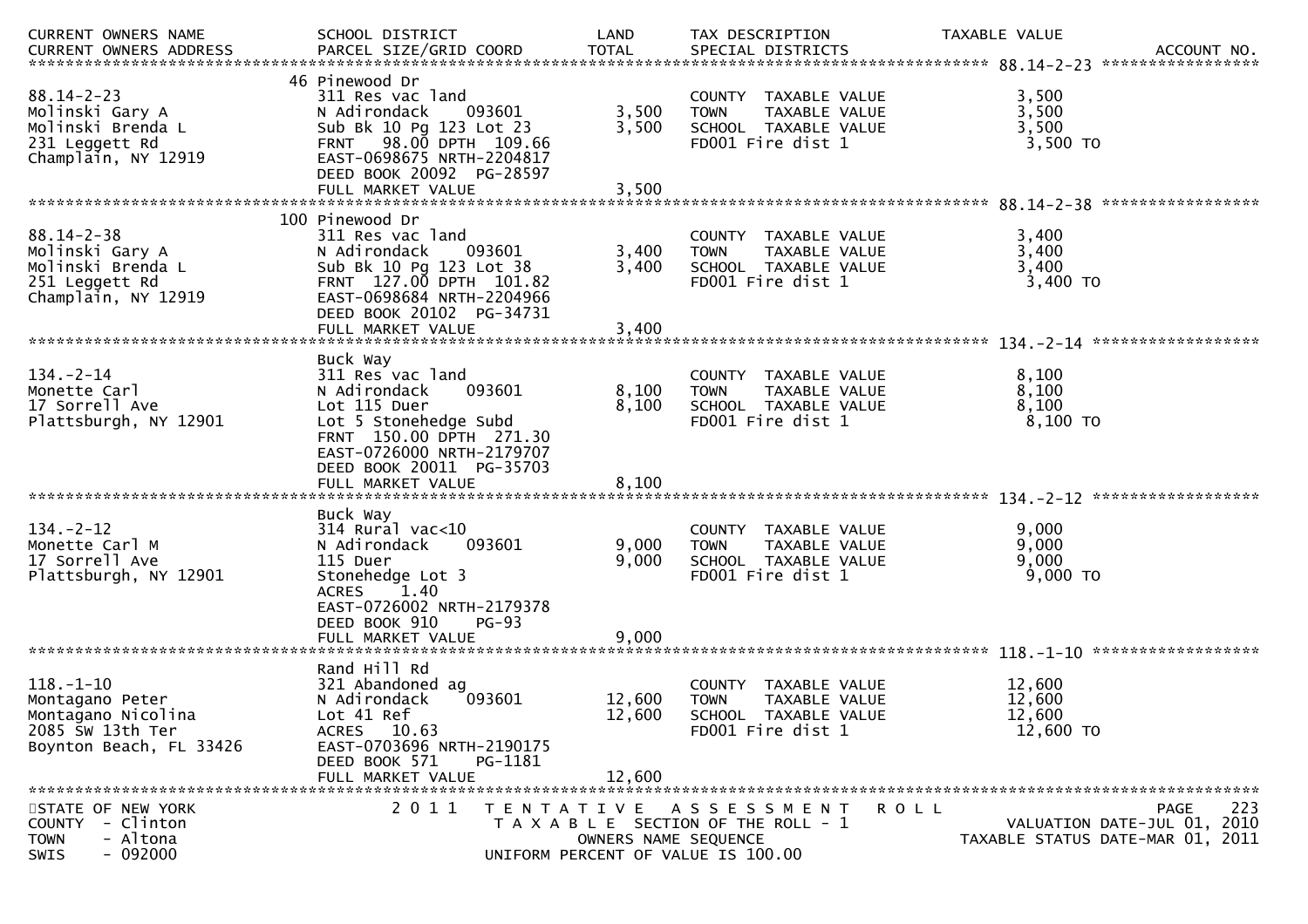| TAX MAP PARCEL NUMBER                    | PROPERTY LOCATION & CLASS ASSESSMENT                |                   | EXEMPTION CODE-----------------COUNTY-------TOWN------SCHOOL |                         |                                  |
|------------------------------------------|-----------------------------------------------------|-------------------|--------------------------------------------------------------|-------------------------|----------------------------------|
| CURRENT OWNERS NAME                      | SCHOOL DISTRICT                                     | LAND              | TAX DESCRIPTION                                              | TAXABLE VALUE           |                                  |
|                                          |                                                     |                   |                                                              |                         |                                  |
|                                          | 226 Woods Falls Rd                                  |                   |                                                              |                         |                                  |
| $74. - 1 - 3$                            | 240 Rural res<br>093601                             | 35,700            | 41834<br>SR STAR                                             | $\mathbf{0}$<br>107,300 | $\mathbf 0$<br>60,100            |
| Montgomery Michael<br>Montgomery Ellen E | N Adirondack<br>112 Ref                             | 107,300           | COUNTY TAXABLE VALUE<br>TAXABLE VALUE<br><b>TOWN</b>         | 107,300                 |                                  |
| PO Box 83                                | ACRES 97.00                                         |                   | SCHOOL TAXABLE VALUE                                         | 47,200                  |                                  |
| Altona, NY 12910                         | EAST-0711623 NRTH-2214488                           |                   | FD001 Fire dist 1                                            | 107,300 TO              |                                  |
|                                          | DEED BOOK 550<br><b>PG-732</b>                      |                   | LT001 Altona light 1                                         | 107,300 TO              |                                  |
|                                          |                                                     |                   |                                                              |                         | *******************              |
|                                          | 513 Devils Den Rd                                   |                   |                                                              |                         |                                  |
| $89.1 - 1 - 6$                           | 210 1 Family Res                                    |                   | COUNTY TAXABLE VALUE                                         | 27,300                  |                                  |
| Montgomery Thomas                        | 093601<br>N Adirondack                              | 5,900             | TAXABLE VALUE<br><b>TOWN</b>                                 | 27,300                  |                                  |
| 226 Woods Falls Rd                       | Lot 131 Ref                                         | 27,300            | SCHOOL TAXABLE VALUE                                         | 27,300                  |                                  |
| Altona, NY 12910                         | FRNT 72.00 DPTH 450.00<br>EAST-0710617 NRTH-2207711 |                   | FD001 Fire dist 1                                            | 27,300 TO               |                                  |
|                                          | DEED BOOK 20051 PG-80157                            |                   | LT001 Altona light 1                                         | 27,300 TO               |                                  |
|                                          |                                                     |                   |                                                              |                         |                                  |
|                                          |                                                     |                   |                                                              |                         |                                  |
|                                          | Burdo Rd                                            |                   |                                                              |                         |                                  |
| $89. - 3 - 19.3$<br>Moore Ammon          | 311 Res vac land<br>093601<br>N Adirondack          | 6,300             | COUNTY TAXABLE VALUE<br>TAXABLE VALUE<br><b>TOWN</b>         | 6,300<br>6,300          |                                  |
| 131 Lenox Av                             | Lot 110 Ref Tr                                      | 6,300             | SCHOOL TAXABLE VALUE                                         | 6,300                   |                                  |
| Irvington, NJ 07111                      | FRNT 210.00 DPTH 286.00                             |                   | FD001 Fire dist 1                                            | $6,300$ TO              |                                  |
|                                          | EAST-0712934 NRTH-2204877                           |                   | LT001 Altona light 1                                         | 6,300 ТО                |                                  |
|                                          | DEED BOOK 20072 PG-6207                             |                   |                                                              |                         |                                  |
|                                          |                                                     |                   |                                                              |                         |                                  |
|                                          | 37 Birch Hill Dr                                    |                   |                                                              |                         |                                  |
| $88.14 - 1 - 32$                         | 260 Seasonal res                                    |                   | COUNTY TAXABLE VALUE                                         | 13,700                  |                                  |
| Moore Herbert J                          | N Adirondack 093601                                 | 4,300             | <b>TOWN</b><br>TAXABLE VALUE                                 | 13,700                  |                                  |
| Moore Pam A                              | Sub Bk 9 Pg 18 Lot 32                               | 13,700            | SCHOOL TAXABLE VALUE                                         | 13,700                  |                                  |
| 76 Delisle St<br>Chateauguay QC, Canada  | FRNT 81.00 DPTH 123.42<br>EAST-0699603 NRTH-2203892 |                   | FD001 Fire dist 1                                            | 13,700 TO               |                                  |
| J6K3E4                                   | DEED BOOK 20011 PG-36207                            |                   |                                                              |                         |                                  |
|                                          | FULL MARKET VALUE                                   | 13,700            |                                                              |                         |                                  |
|                                          |                                                     |                   |                                                              |                         |                                  |
| $89.1 - 2 - 23$                          | 3102 Miner Farm Rd<br>210 1 Family Res              |                   | RES STAR 41854                                               | $\mathbf{0}$            | $\mathbf 0$<br>30,000            |
| Moore Jason                              | N Adirondack<br>093601                              | 5,100             | COUNTY TAXABLE VALUE                                         | 38,300                  |                                  |
| Bodette Shannon                          | 110 Ref                                             | 38,300            | <b>TOWN</b><br>TAXABLE VALUE                                 | 38,300                  |                                  |
| 3102 Miner Farm Rd                       | FRNT 75.00 DPTH 272.00                              |                   | SCHOOL TAXABLE VALUE                                         | 8,300                   |                                  |
| Altona, NY 12910                         | EAST-0711694 NRTH-2207591                           |                   | FD001 Fire dist 1<br>LT001 Altona light 1                    | 38,300 TO               |                                  |
|                                          | DEED BOOK 20041 PG-76378<br>FULL MARKET VALUE       | 38,300            |                                                              | 38,300 TO               |                                  |
|                                          |                                                     |                   |                                                              |                         |                                  |
| STATE OF NEW YORK                        | 2011                                                | T E N T A T I V E | A S S E S S M E N T                                          | <b>ROLL</b>             | 224<br><b>PAGE</b>               |
| COUNTY - Clinton                         |                                                     |                   | T A X A B L E SECTION OF THE ROLL - 1                        |                         | VALUATION DATE-JUL 01, 2010      |
| - Altona<br><b>TOWN</b><br>$-092000$     |                                                     |                   | OWNERS NAME SEQUENCE                                         |                         | TAXABLE STATUS DATE-MAR 01, 2011 |
| <b>SWIS</b>                              |                                                     |                   | UNIFORM PERCENT OF VALUE IS 100.00                           |                         |                                  |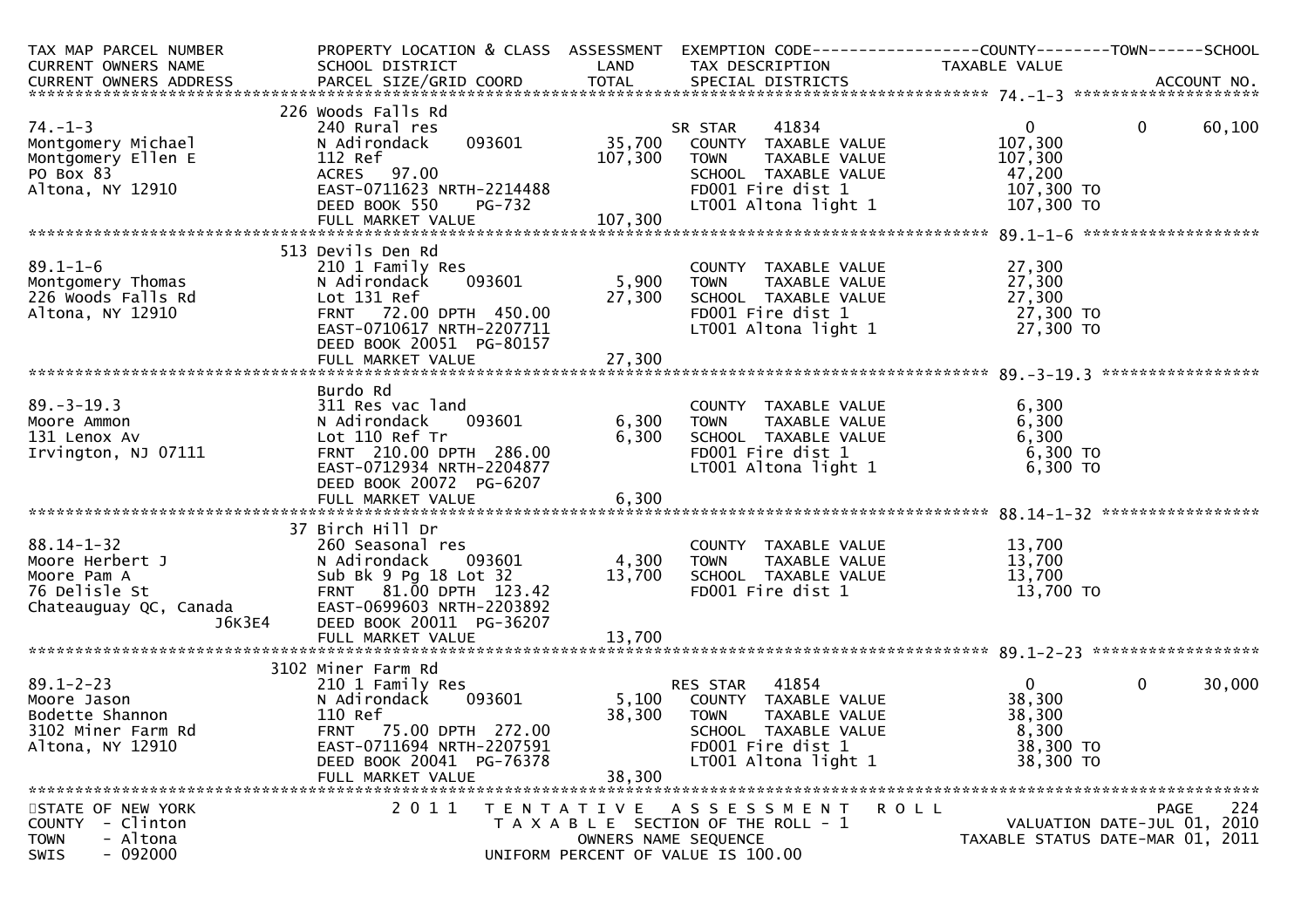| TAX MAP PARCEL NUMBER                                            | PROPERTY LOCATION & CLASS ASSESSMENT                  |        |                                                                                                | EXEMPTION CODE-----------------COUNTY--------TOWN------SCHOOL |        |
|------------------------------------------------------------------|-------------------------------------------------------|--------|------------------------------------------------------------------------------------------------|---------------------------------------------------------------|--------|
| CURRENT OWNERS NAME                                              | SCHOOL DISTRICT                                       | LAND   | TAX DESCRIPTION                                                                                | TAXABLE VALUE                                                 |        |
|                                                                  |                                                       |        |                                                                                                |                                                               |        |
| 4855-4857 Rt 11                                                  |                                                       |        |                                                                                                |                                                               |        |
| $71. - 4 - 21$                                                   | 210 1 Family Res                                      |        | COUNTY TAXABLE VALUE                                                                           | 93,400                                                        |        |
| Moore Richard A                                                  | N Adirondack 093601                                   | 13,600 |                                                                                                | 93,400                                                        |        |
|                                                                  | Bm                                                    | 93,400 | SCHOOL TAXABLE VALUE                                                                           | 93,400                                                        |        |
|                                                                  | 850<br>ACRES 3.00 BANK                                |        |                                                                                                | 93,400 TO                                                     |        |
| Murphy Amy M<br>4857 State Route 11<br>Ellenburg Depot, NY 12935 | EAST-0678929 NRTH-2213106<br>DEED BOOK 20082 PG-18217 |        | FD002 Ellenburg fire 21<br>LT002 Altona light 21                                               | 93,400 TO                                                     |        |
|                                                                  |                                                       |        |                                                                                                |                                                               |        |
|                                                                  |                                                       |        |                                                                                                |                                                               |        |
|                                                                  | 4987 Rt 11                                            |        |                                                                                                | $\mathbf{0}$                                                  |        |
| 71.1–1–21<br>Moore Stephen A II                                  | 210 1 Family Res<br>N Adirondack 093601               |        | RES STAR 41854<br>RES STAR     41854<br>6,500    COUNTY   TAXABLE  VALUE                       | $\mathbf{0}$<br>67,000                                        | 30,000 |
|                                                                  | Bm                                                    | 67,000 | TAXABLE VALUE<br><b>TOWN</b>                                                                   | 67,000                                                        |        |
| McCreless Sheryl<br>4987 Rt 11<br>Ellenburg Depot, NY 12935      | 320<br>ACRES 1.11 BANK                                |        | SCHOOL TAXABLE VALUE                                                                           | 37,000                                                        |        |
|                                                                  | EAST-0675709 NRTH-2213295                             |        | SCHOOL TAXABLE VALUE<br>FD002 Ellenburg fire 21<br>LT003 :                                     | $57,000$ TO                                                   |        |
|                                                                  | DEED BOOK 20092 PG-21361                              |        | LT002 Altona light 21                                                                          | 67,000 TO                                                     |        |
|                                                                  |                                                       |        |                                                                                                |                                                               |        |
|                                                                  |                                                       |        |                                                                                                |                                                               |        |
|                                                                  | 591 Barnaby Rd                                        |        |                                                                                                |                                                               |        |
| $105. - 1 - 6$                                                   | 260 Seasonal res                                      |        | COUNTY TAXABLE VALUE                                                                           | 17,600                                                        |        |
| Mooso Timothy R                                                  | Beekmantown Cen 092401 13,900                         |        | <b>TOWN</b><br>TAXABLE VALUE                                                                   | 17,600                                                        |        |
| 88 S 13th Ave                                                    | 134 Duer                                              | 17,600 | SCHOOL TAXABLE VALUE                                                                           | 17,600                                                        |        |
| Coatesville, PA 19320                                            | ACRES 15.60                                           |        | FD001 Fire dist 1                                                                              | 17,600 TO                                                     |        |
|                                                                  | EAST-0733199 NRTH-2192884                             |        |                                                                                                |                                                               |        |
|                                                                  | DEED BOOK 608<br>PG-31                                |        |                                                                                                |                                                               |        |
|                                                                  |                                                       |        |                                                                                                |                                                               |        |
|                                                                  |                                                       |        |                                                                                                |                                                               |        |
|                                                                  | 6 Recore Rd                                           |        |                                                                                                |                                                               |        |
| $150.-1-8.3$                                                     | 270 Mfg housing                                       |        | 41834<br>SR STAR        41834<br>093601                      9,300     COUNTY   TAXABLE  VALUE | $\overline{0}$<br>$\mathbf 0$                                 | 60,100 |
|                                                                  | N Adirondack                                          |        |                                                                                                | 74,800<br>74,800                                              |        |
| Morgan James P Sr<br>Morgan Aye B<br>6 Recore Rd                 | Lot 129 Duers<br>ACRES 1.60                           | 74,800 | TAXABLE VALUE<br><b>TOWN</b><br>SCHOOL TAXABLE VALUE                                           | 14,700                                                        |        |
| West Chazy, NY 12992-2901                                        | EAST-0734234 NRTH-2174144                             |        | FD001 Fire dist 1                                                                              | 74,800 TO                                                     |        |
|                                                                  | DEED BOOK 99001 PG-09712                              |        |                                                                                                |                                                               |        |
|                                                                  |                                                       |        |                                                                                                |                                                               |        |
|                                                                  |                                                       |        |                                                                                                |                                                               |        |
|                                                                  | 50 Merrywood Dr                                       |        |                                                                                                |                                                               |        |
| $88.14 - 1 - 17$                                                 | 260 Seasonal res                                      |        | COUNTY TAXABLE VALUE                                                                           | 9,500                                                         |        |
| Morgan Kenneth<br>Morgan Aline<br>6576 14th Ave                  | 093601<br>N Adirondack                                | 4,200  | TAXABLE VALUE<br><b>TOWN</b>                                                                   | 9,500                                                         |        |
|                                                                  | Stonewall Acres Lot 17                                | 9,500  | SCHOOL TAXABLE VALUE                                                                           | 9,500                                                         |        |
|                                                                  | FRNT 80.00 DPTH 170.88                                |        | FD001 Fire dist 1                                                                              | 9,500 TO                                                      |        |
| Montreal QC, Canada H1X2W6                                       | EAST-0699525 NRTH-2203793                             |        |                                                                                                |                                                               |        |
|                                                                  | DEED BOOK 606<br><b>PG-107</b>                        |        |                                                                                                |                                                               |        |
|                                                                  | FULL MARKET VALUE                                     | 9,500  |                                                                                                |                                                               |        |
|                                                                  |                                                       |        |                                                                                                |                                                               |        |
| STATE OF NEW YORK<br>COUNTY - Clinton                            | 2011                                                  |        | TENTATIVE ASSESSMENT<br>ROLL<br>T A X A B L E SECTION OF THE ROLL - 1                          | <b>PAGE</b><br>VALUATION DATE-JUL 01, 2010                    | 225    |
| - Altona<br>TOWN                                                 |                                                       |        | OWNERS NAME SEQUENCE                                                                           | TAXABLE STATUS DATE-MAR 01, 2011                              |        |
| $-092000$<br>SWIS                                                |                                                       |        | UNIFORM PERCENT OF VALUE IS 100.00                                                             |                                                               |        |
|                                                                  |                                                       |        |                                                                                                |                                                               |        |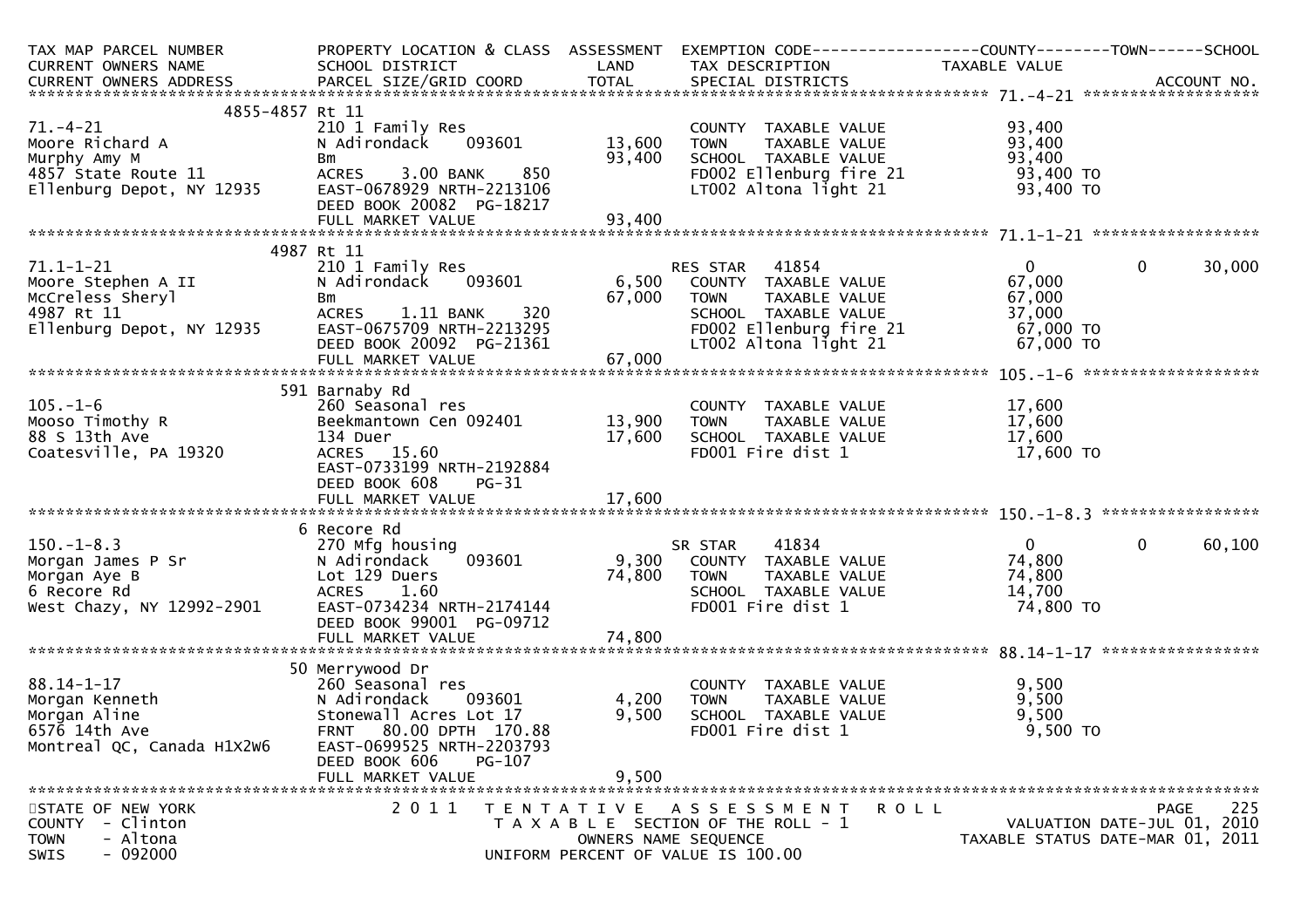| TAX MAP PARCEL NUMBER                                                                                                              | PROPERTY LOCATION & CLASS ASSESSMENT |         |                                           |                      |                                  |
|------------------------------------------------------------------------------------------------------------------------------------|--------------------------------------|---------|-------------------------------------------|----------------------|----------------------------------|
| CURRENT OWNERS NAME                                                                                                                | SCHOOL DISTRICT                      | LAND    | TAX DESCRIPTION                           | <b>TAXABLE VALUE</b> |                                  |
| CURRENT OWNERS ADDRESS PARCEL SIZE/GRID COORD TOTAL SPECIAL DISTRICTS (2011) 10. ACCOUNT NO. ACCOUNT NO.<br>CURRENT OWNERS ADDRESS |                                      |         |                                           |                      |                                  |
|                                                                                                                                    | Alder Bend Rd                        |         |                                           |                      |                                  |
| $102 - 1 - 3.1$                                                                                                                    | 321 Abandoned ag                     |         | COUNTY TAXABLE VALUE                      | 9,500                |                                  |
| Morgan Robin                                                                                                                       | 093601                               | 9,500   | TAXABLE VALUE<br><b>TOWN</b>              | 9,500                |                                  |
| 40 Smith St                                                                                                                        | N Adirondack<br>Lot 163 Ref          | 9,500   | SCHOOL TAXABLE VALUE                      | 9,500                |                                  |
| Rouses Point, NY 12979                                                                                                             | ACRES 11.70                          |         | FD001 Fire dist 1                         | 9,500 TO             |                                  |
|                                                                                                                                    | EAST-0694914 NRTH-2202472            |         |                                           |                      |                                  |
|                                                                                                                                    | DEED BOOK 20072 PG-8974              |         |                                           |                      |                                  |
|                                                                                                                                    |                                      |         |                                           |                      |                                  |
|                                                                                                                                    |                                      |         |                                           |                      | ****************                 |
|                                                                                                                                    | Military Tpke                        |         |                                           |                      |                                  |
| $104. - 1 - 15.1$                                                                                                                  | 483 Converted Re                     |         | COUNTY TAXABLE VALUE                      | 22,600               |                                  |
| Morrow Earl                                                                                                                        | 093601<br>N Adirondack               | 22,600  | TAXABLE VALUE<br><b>TOWN</b>              | 22,600               |                                  |
| Morrow Betty                                                                                                                       | Lot 43 Duer                          | 22,600  | SCHOOL TAXABLE VALUE                      | 22,600               |                                  |
| 4540 Military Tpke                                                                                                                 | ACRES 51.70                          |         | FD001 Fire dist 1                         | 22,600 TO            |                                  |
| Altona, NY 12910                                                                                                                   | EAST-0707377 NRTH-2194785            |         |                                           |                      |                                  |
|                                                                                                                                    | DEED BOOK 483<br>PG-530              |         |                                           |                      |                                  |
|                                                                                                                                    |                                      |         |                                           |                      |                                  |
|                                                                                                                                    |                                      |         |                                           |                      |                                  |
|                                                                                                                                    | 4518 Military Tpke                   |         |                                           |                      |                                  |
| $104. - 1 - 14.2$                                                                                                                  | 270 Mfg housing                      |         | 41854<br>RES STAR                         | $\mathbf{0}$         | $\mathbf{0}$<br>30,000           |
| Morrow Kevin E                                                                                                                     | 093601<br>N Adirondack               | 11,100  | COUNTY TAXABLE VALUE                      | 49,000               |                                  |
| 4518 Military Tpke                                                                                                                 | 70 Ref                               | 49,000  | <b>TOWN</b><br>TAXABLE VALUE              | 49,000               |                                  |
| Altona, NY 12910                                                                                                                   | 8.70<br><b>ACRES</b>                 |         | SCHOOL TAXABLE VALUE                      | 19,000               |                                  |
|                                                                                                                                    | EAST-0709672 NRTH-2193966            |         | FD001 Fire dist 1                         | 49,000 TO            |                                  |
|                                                                                                                                    | DEED BOOK 20051 PG-79668             |         |                                           |                      |                                  |
|                                                                                                                                    |                                      |         |                                           |                      |                                  |
|                                                                                                                                    |                                      |         |                                           |                      |                                  |
|                                                                                                                                    | 4540 Military Tpke                   |         |                                           |                      |                                  |
| $104. -1 - 15.2$                                                                                                                   | 483 Converted Re                     |         | 41834<br>SR STAR                          | $\mathbf 0$          | $\Omega$<br>60,100               |
| Morrow Life Use Earl & Betty                                                                                                       | 093601<br>N Adirondack               |         | 10,300 BIE TOWN<br>47613                  | $\mathbf{0}$         | 36,000<br>$\mathbf 0$            |
| Morrow Kevin E                                                                                                                     | Lot 43 Duers<br><b>ACRES</b><br>7.30 | 359,000 | COUNTY<br>TAXABLE VALUE<br><b>TOWN</b>    | 359,000              |                                  |
| 4540 Military Tpke                                                                                                                 | EAST-0709058 NRTH-2194712            |         | TAXABLE VALUE                             | 323,000<br>298,900   |                                  |
| Altona, NY 12910                                                                                                                   | DEED BOOK 20031 PG-56126             |         | SCHOOL TAXABLE VALUE<br>FD001 Fire dist 1 | 359,000 TO           |                                  |
|                                                                                                                                    | FULL MARKET VALUE                    | 359,000 |                                           |                      |                                  |
|                                                                                                                                    |                                      |         |                                           |                      |                                  |
|                                                                                                                                    | 23 Birch Hill Dr                     |         |                                           |                      |                                  |
| $88.14 - 1 - 28$                                                                                                                   | 312 Vac w/imprv                      |         | COUNTY TAXABLE VALUE                      | 6,500                |                                  |
| Morrow Robert                                                                                                                      | N Adirondack<br>093601               | 4,000   | TAXABLE VALUE<br>TOWN                     | 6,500                |                                  |
| Morrow Susan                                                                                                                       | Stonewall Acres Lot 28               | 6,500   | SCHOOL TAXABLE VALUE                      | 6,500                |                                  |
| 543 Gregory Ave                                                                                                                    | <b>FRNT</b><br>72.12 DPTH 165.53     |         | FD001 Fire dist 1                         | 6,500 TO             |                                  |
| Greenfield Pk, QC, Canada                                                                                                          | EAST-0699883 NRTH-2203738            |         |                                           |                      |                                  |
| J4V1T5                                                                                                                             | DEED BOOK 99001 PG-16817             |         |                                           |                      |                                  |
|                                                                                                                                    | FULL MARKET VALUE                    | 6,500   |                                           |                      |                                  |
|                                                                                                                                    |                                      |         |                                           |                      |                                  |
| STATE OF NEW YORK                                                                                                                  | 2011                                 |         | TENTATIVE ASSESSMENT                      | <b>ROLL</b>          | 226<br><b>PAGE</b>               |
| COUNTY - Clinton                                                                                                                   |                                      |         | T A X A B L E SECTION OF THE ROLL - 1     |                      | VALUATION DATE-JUL 01, 2010      |
| - Altona<br>TOWN                                                                                                                   |                                      |         | OWNERS NAME SEQUENCE                      |                      | TAXABLE STATUS DATE-MAR 01, 2011 |
| $-092000$<br>SWIS                                                                                                                  |                                      |         | UNIFORM PERCENT OF VALUE IS 100.00        |                      |                                  |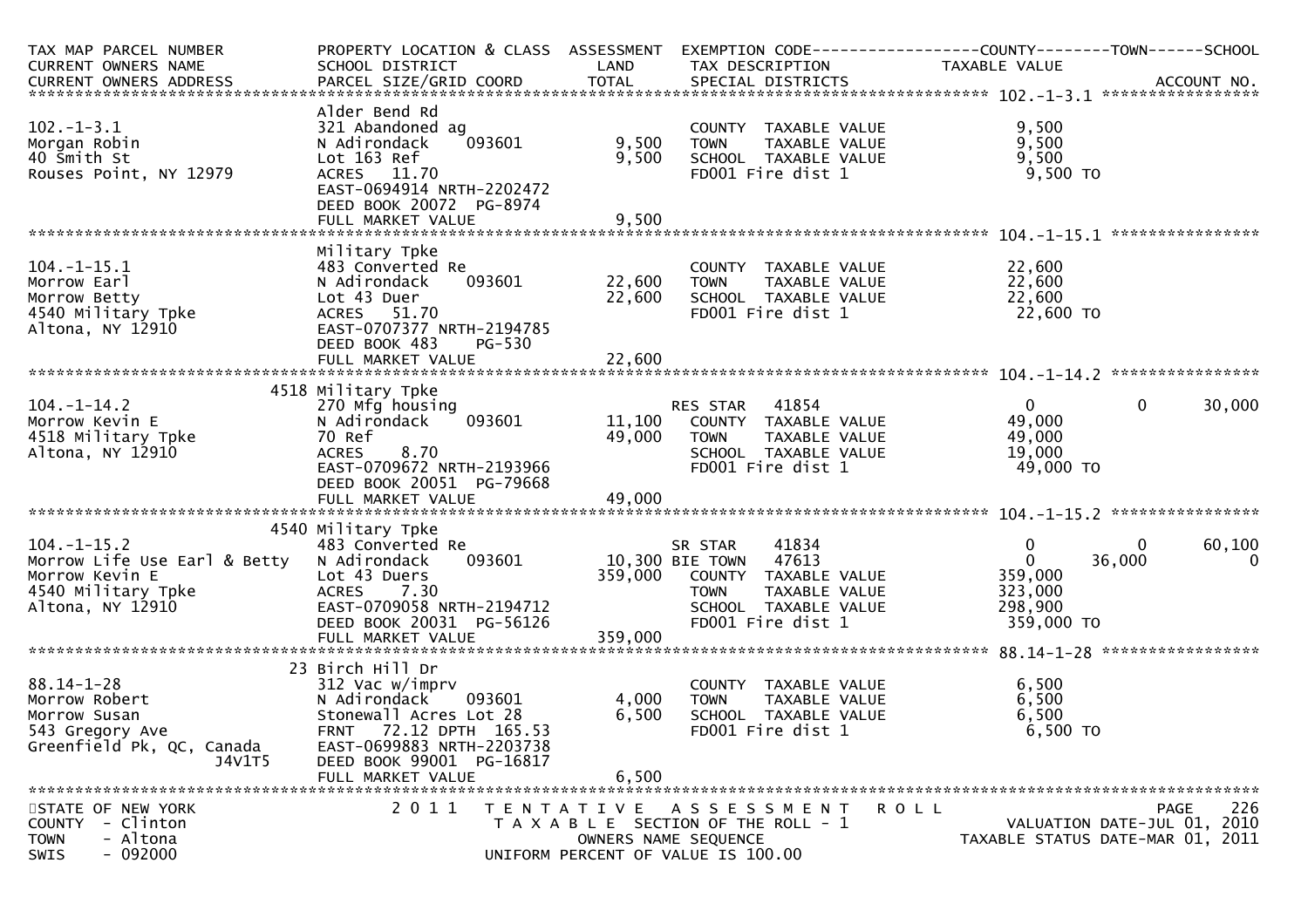| TAX MAP PARCEL NUMBER                | PROPERTY LOCATION & CLASS ASSESSMENT |        | EXEMPTION CODE-----------------COUNTY-------TOWN------SCHOOL |                |                                  |
|--------------------------------------|--------------------------------------|--------|--------------------------------------------------------------|----------------|----------------------------------|
| CURRENT OWNERS NAME                  | SCHOOL DISTRICT                      | LAND   | TAX DESCRIPTION                                              | TAXABLE VALUE  |                                  |
|                                      |                                      |        |                                                              |                |                                  |
|                                      |                                      |        |                                                              |                |                                  |
|                                      | 25 Birch Hill Dr                     |        |                                                              |                |                                  |
| $88.14 - 1 - 29$                     | 311 Res vac land                     |        | COUNTY TAXABLE VALUE                                         | 4,000          |                                  |
| Morrow Robert A                      | N Adirondack<br>093601               | 4,000  | TAXABLE VALUE<br><b>TOWN</b>                                 | 4,000          |                                  |
| Morrow Susan W                       | Stonewall Acres Lot 29               | 4,000  | SCHOOL TAXABLE VALUE                                         | 4,000          |                                  |
| 543 Gregory Ave                      | FRNT 80.24 DPTH 173.68               |        | FD001 Fire dist 1                                            | 4,000 TO       |                                  |
| Greenfield Pk, QC, Canada            | EAST-0699814 NRTH-2203780            |        |                                                              |                |                                  |
| J4V1T5                               | DEED BOOK 20011 PG-33984             |        |                                                              |                |                                  |
|                                      |                                      |        |                                                              |                |                                  |
|                                      |                                      |        |                                                              |                |                                  |
|                                      | Military Tpke                        |        |                                                              |                |                                  |
| $119. - 1 - 3$                       | 260 Seasonal res                     |        | COUNTY TAXABLE VALUE                                         | 47,100         |                                  |
| Mossey Clifford                      | N Adirondack<br>093601               | 34,400 | TAXABLE VALUE<br><b>TOWN</b>                                 | 47,100         |                                  |
| 64 So Peru St                        | 69 Ref                               | 47,100 | SCHOOL TAXABLE VALUE                                         | 47,100         |                                  |
| Plattsburgh, NY 12901                | ACRES 120.20                         |        | FD001 Fire dist 1                                            | 47,100 TO      |                                  |
|                                      | EAST-0711597 NRTH-2190245            |        |                                                              |                |                                  |
|                                      | DEED BOOK 575<br>PG-1155             |        |                                                              |                |                                  |
|                                      |                                      |        |                                                              |                |                                  |
|                                      |                                      |        |                                                              |                |                                  |
|                                      |                                      |        |                                                              |                |                                  |
| 88.14-2-61                           | 93 Pinewood Dr<br>311 Res vac land   |        | COUNTY TAXABLE VALUE                                         | 4,100          |                                  |
|                                      |                                      |        |                                                              |                |                                  |
| Mossolem Hassan                      | N Adirondack<br>093601               | 4,100  | <b>TOWN</b><br>TAXABLE VALUE                                 | 4,100          |                                  |
| Tawfik Mohamed                       | Sub Bk 10 Pg 123 Lot 61              | 4,100  | SCHOOL TAXABLE VALUE                                         | 4,100          |                                  |
| 89-41 Springfield Blvd               | FRNT 65.00 DPTH 159.94               |        | FD001 Fire dist 1                                            | 4,100 TO       |                                  |
| Queens Village, NY 11427             | EAST-0698618 NRTH-2205197            |        |                                                              |                |                                  |
|                                      | DEED BOOK 20051 PG-84146             |        |                                                              |                |                                  |
|                                      |                                      |        |                                                              |                |                                  |
|                                      |                                      |        |                                                              |                |                                  |
|                                      | 333 Recore Rd                        |        | 99 PCT OF VALUE USED FOR EXEMPTION PURPOSES                  |                |                                  |
| $135. - 2 - 27$                      | 210 1 Family Res                     |        | WARCOMALL 41131                                              | 18,983         | $\mathbf 0$<br>18,983            |
| Mousseau Bruce C                     | Beekmantown Cen 092401               |        | 41854<br>9,600 RES STAR                                      | $\overline{0}$ | 30,000<br>0                      |
| Mousseau Kathy                       | Lot 143 Duers                        | 76,700 | COUNTY TAXABLE VALUE                                         | 57,717         |                                  |
| 333 Recore Rd                        | 2.10<br><b>ACRES</b>                 |        | <b>TOWN</b><br>TAXABLE VALUE                                 | 57,717         |                                  |
| West Chazy, NY 12992                 | EAST-0739153 NRTH-2179484            |        | SCHOOL TAXABLE VALUE                                         | 46,700         |                                  |
|                                      | DEED BOOK 639<br>PG-357              |        | FD001 Fire dist 1                                            | 76,700 TO      |                                  |
|                                      |                                      |        |                                                              |                |                                  |
|                                      |                                      |        |                                                              |                |                                  |
|                                      | 732 Vassar Rd                        |        |                                                              |                |                                  |
| $91. - 1 - 16.2$                     | 210 1 Family Res                     |        | 41854<br>RES STAR                                            | $\overline{0}$ | 30,000<br>$\mathbf{0}$           |
| Mousseau Sheila P                    | N Adirondack<br>093601               | 6,900  | COUNTY TAXABLE VALUE                                         | 87,000         |                                  |
| 732 Vassar Rd                        | Lot 51 Ref Tr                        | 87,000 | <b>TOWN</b><br>TAXABLE VALUE                                 | 87,000         |                                  |
| Altona, NY 12910                     | 080<br>1.50 BANK<br><b>ACRES</b>     |        | SCHOOL TAXABLE VALUE                                         | 57,000         |                                  |
|                                      | EAST-0735438 NRTH-2204335            |        | FD001 Fire dist 1                                            | 87,000 TO      |                                  |
|                                      | DEED BOOK 20102 PG-31125             |        |                                                              |                |                                  |
|                                      | FULL MARKET VALUE                    | 87,000 |                                                              |                |                                  |
|                                      |                                      |        |                                                              |                |                                  |
| STATE OF NEW YORK                    | 2011                                 |        |                                                              | <b>ROLL</b>    | 227<br><b>PAGE</b>               |
| COUNTY - Clinton                     |                                      |        | TENTATIVE ASSESSMENT                                         |                | VALUATION DATE-JUL 01, 2010      |
|                                      |                                      |        | T A X A B L E SECTION OF THE ROLL - 1                        |                |                                  |
| - Altona<br><b>TOWN</b><br>$-092000$ |                                      |        | OWNERS NAME SEQUENCE                                         |                | TAXABLE STATUS DATE-MAR 01, 2011 |
| <b>SWIS</b>                          |                                      |        | UNIFORM PERCENT OF VALUE IS 100.00                           |                |                                  |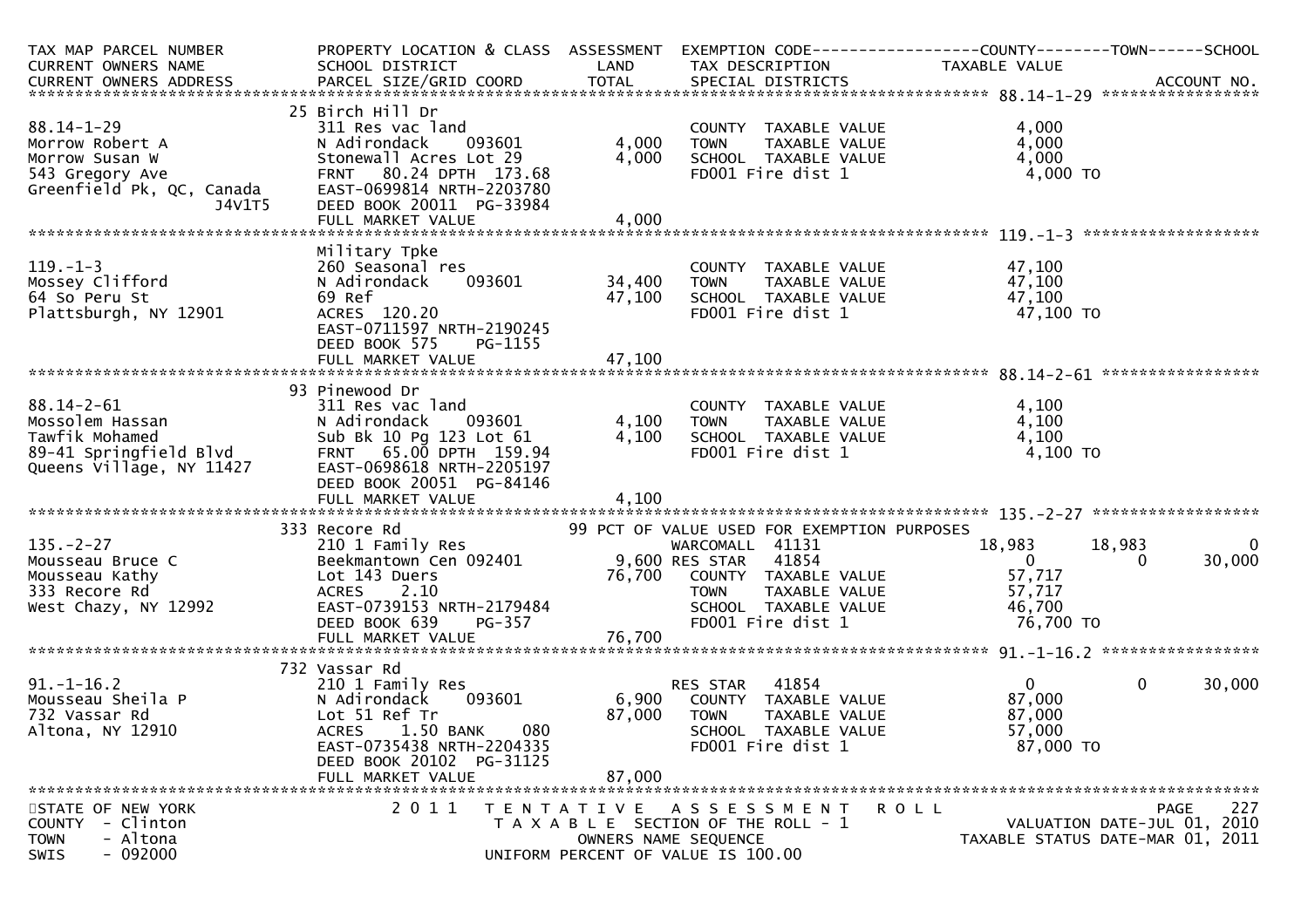| TAX MAP PARCEL NUMBER<br>CURRENT OWNERS NAME                                                            | PROPERTY LOCATION & CLASS ASSESSMENT<br>SCHOOL DISTRICT                                                                                                                            | LAND                                         | EXEMPTION CODE------------------COUNTY--------TOWN------SCHOOL<br>TAX DESCRIPTION                                                                                                            | TAXABLE VALUE                                                          |                                                                                |
|---------------------------------------------------------------------------------------------------------|------------------------------------------------------------------------------------------------------------------------------------------------------------------------------------|----------------------------------------------|----------------------------------------------------------------------------------------------------------------------------------------------------------------------------------------------|------------------------------------------------------------------------|--------------------------------------------------------------------------------|
|                                                                                                         |                                                                                                                                                                                    |                                              |                                                                                                                                                                                              |                                                                        |                                                                                |
| $148. - 1 - 2$<br>Mulroy William B Jr<br>Mulroy Sharron C<br>2189 Rand Hill Rd<br>Altona, NY 12910-2626 | 2189 Rand Hill Rd<br>210 1 Family Res<br>093601<br>N Adirondack<br>Lot 37 Duer<br>Survey Map Filed 2009-002<br>ACRES 54.30<br>EAST-0706839 NRTH-2176765<br>DEED BOOK 987<br>PG-207 | 106,700                                      | 87 PCT OF VALUE USED FOR EXEMPTION PURPOSES<br>WARCOMALL 41131<br>22,500 RES STAR 41854<br>COUNTY TAXABLE VALUE<br>TAXABLE VALUE<br><b>TOWN</b><br>SCHOOL TAXABLE VALUE<br>FDOO1 Fire dist 1 | 23,207<br>$\mathbf{0}$<br>83,493<br>83,493<br>76,700<br>106,700 TO     | 23,207<br>0<br>30,000<br>$\mathbf{0}$                                          |
|                                                                                                         |                                                                                                                                                                                    | 106,700                                      |                                                                                                                                                                                              |                                                                        |                                                                                |
|                                                                                                         | 1916 Plank Rd                                                                                                                                                                      |                                              |                                                                                                                                                                                              |                                                                        |                                                                                |
| $86. -2 - 21.11$<br>Mumley John<br>Mumley Francis<br>1916 Plank Rd<br>Ellenburg Depot, NY 12935         | 240 Rural res<br>093601<br>N Adirondack<br>Bw<br>ACRES 47.50<br>EAST-0678357 NRTH-2206820<br>DEED BOOK 20062 PG-1313<br>FULL MARKET VALUE                                          | 21,800<br>56,200<br>56,200                   | RES STAR 41854<br>COUNTY TAXABLE VALUE<br><b>TOWN</b><br>TAXABLE VALUE<br>SCHOOL TAXABLE VALUE<br>FDOO1 Fire dist 1                                                                          | $\Omega$<br>56,200<br>56,200<br>26,200<br>56,200 TO                    | $\mathbf 0$<br>30,000                                                          |
|                                                                                                         |                                                                                                                                                                                    |                                              |                                                                                                                                                                                              |                                                                        |                                                                                |
| $71. - 4 - 20$<br>Murphy David J<br>Murphy Lisa M<br>4889 Rt 11<br>Ellenburg Depot, NY 12935            | 4899 Rt 11<br>210 1 Family Res<br>N Adirondack 093601<br>Bm<br>FRNT 200.00 DPTH 203.86<br>EAST-0677840 NRTH-2213331<br>DEED BOOK 99001 PG-12783<br>FULL MARKET VALUE               | $\frac{80}{1}$<br>or $\frac{1}{1}$<br>86,100 | RES STAR 41854<br>6,500 COUNTY TAXABLE VALUE<br><b>TOWN</b><br>TAXABLE VALUE<br>SCHOOL TAXABLE VALUE<br>FD002 Ellenburg fire 21 86,100 TO<br>LT002 Altona light 21 86,100 TO                 | 0<br>86,100<br>86,100                                                  | 30,000<br>$\overline{0}$                                                       |
|                                                                                                         | 201 Woods Falls Rd                                                                                                                                                                 |                                              |                                                                                                                                                                                              |                                                                        |                                                                                |
| $74. - 1 - 1.11$<br>Murphy Ellen Marie<br>201 Woods Falls Rd<br>Altona, NY 12910                        | 210 1 Family Res<br>093601<br>N Adirondack<br>Lot 129 Ref Tr<br>FRNT 265.00 DPTH 95.00<br>EAST-0710725 NRTH-2214736<br>DEED BOOK 629<br>PG-563<br>FULL MARKET VALUE                | 5,800<br>84,000<br>84,000                    | RES STAR 41854<br>COUNTY TAXABLE VALUE<br><b>TOWN</b><br>TAXABLE VALUE<br>SCHOOL TAXABLE VALUE<br>FD001 Fire dist 1<br>LT001 Altona light 1                                                  | $\overline{0}$<br>84,000<br>84,000<br>54,000<br>84,000 TO<br>84,000 TO | $\overline{0}$<br>30,000                                                       |
|                                                                                                         | Purdy Rd                                                                                                                                                                           |                                              |                                                                                                                                                                                              |                                                                        |                                                                                |
| $134. - 2 - 1$<br>Murphy Otis Y<br>PO Box 248<br>Sylvia, KS 67581-0248                                  | $314$ Rural vac< $10$<br>093601<br>N Adirondack<br>104 Duer<br>Stone Hedge Lot 25<br><b>ACRES</b><br>1.90<br>EAST-0724618 NRTH-2181151<br>DEED BOOK 958<br>PG-321                  | 9,500<br>9,500                               | COUNTY TAXABLE VALUE<br>TAXABLE VALUE<br><b>TOWN</b><br>SCHOOL TAXABLE VALUE<br>FD001 Fire dist 1                                                                                            | 9,500<br>9,500<br>9,500<br>9,500 TO                                    |                                                                                |
|                                                                                                         | FULL MARKET VALUE                                                                                                                                                                  | 9,500                                        |                                                                                                                                                                                              |                                                                        |                                                                                |
| STATE OF NEW YORK<br>- Clinton<br><b>COUNTY</b><br>- Altona<br><b>TOWN</b><br>$-092000$<br>SWIS         | 2011                                                                                                                                                                               |                                              | TENTATIVE ASSESSMENT<br>T A X A B L E SECTION OF THE ROLL - 1<br>OWNERS NAME SEQUENCE<br>UNIFORM PERCENT OF VALUE IS 100.00                                                                  | <b>ROLL</b>                                                            | 228<br>PAGE<br>VALUATION DATE-JUL 01, 2010<br>TAXABLE STATUS DATE-MAR 01, 2011 |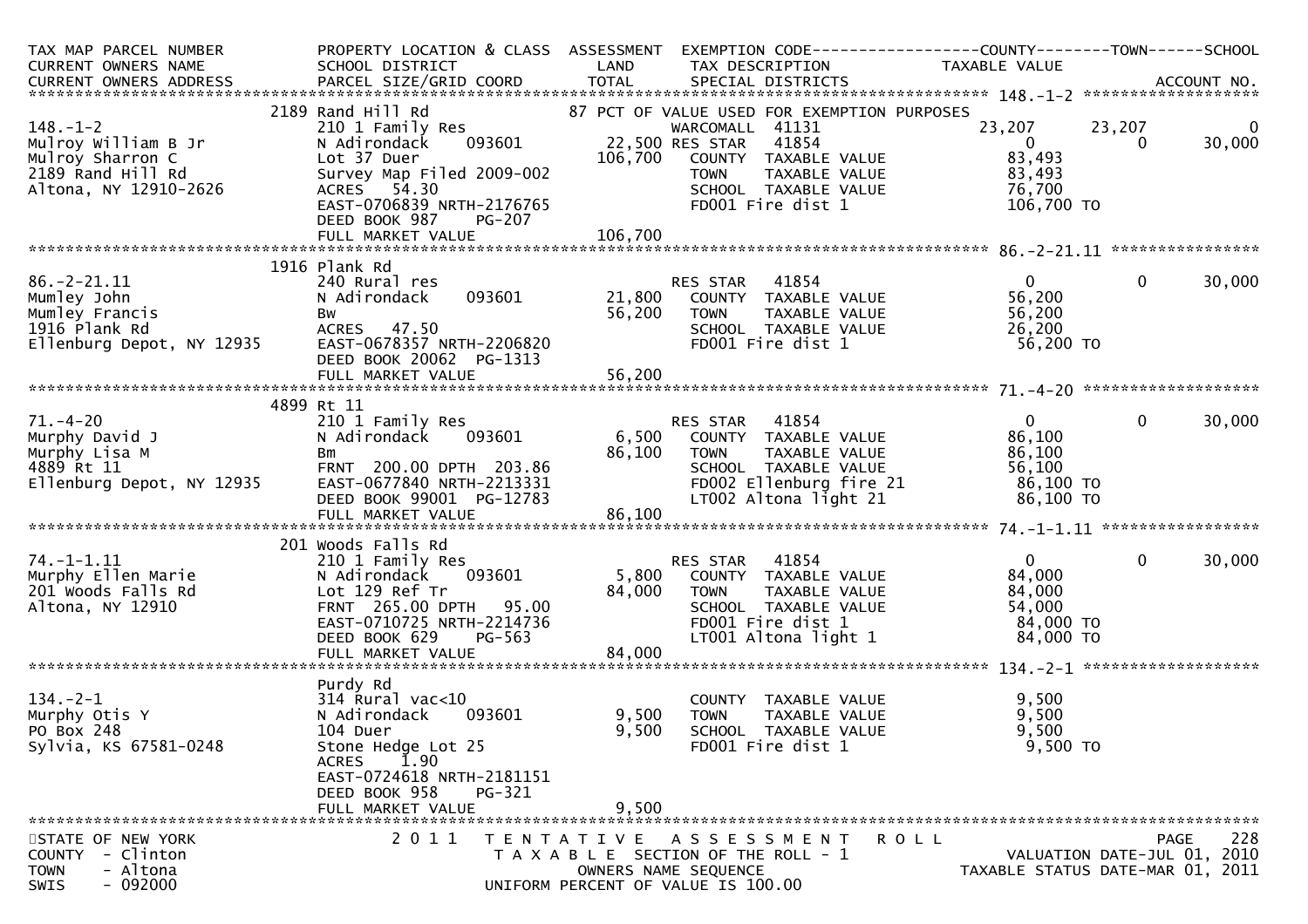| TAX MAP PARCEL NUMBER<br>CURRENT OWNERS NAME<br>CURRENT OWNERS ADDRESS  | PROPERTY LOCATION & CLASS ASSESSMENT<br>SCHOOL DISTRICT                                                                                                                                            | LAND                    | TAX DESCRIPTION                                                                                                             | TAXABLE VALUE                                           |       |
|-------------------------------------------------------------------------|----------------------------------------------------------------------------------------------------------------------------------------------------------------------------------------------------|-------------------------|-----------------------------------------------------------------------------------------------------------------------------|---------------------------------------------------------|-------|
| $134. - 2 - 2$<br>Murphy Otis Y<br>PO Box 248<br>Sylvia, KS 67581-0248  | Purdy Rd<br>$314$ Rural vac< $10$<br>093601<br>N Adirondack<br>104 Duer<br>Stonehedge Lot 24<br><b>ACRES</b><br>1.60<br>EAST-0724877 NRTH-2181243<br>DEED BOOK 958<br>PG-321                       | 9,400<br>9,400          | COUNTY TAXABLE VALUE<br><b>TOWN</b><br>TAXABLE VALUE<br>SCHOOL TAXABLE VALUE<br>FD001 Fire dist 1                           | 9,400<br>9,400<br>9,400<br>9,400 TO                     |       |
|                                                                         |                                                                                                                                                                                                    |                         |                                                                                                                             |                                                         |       |
| $134. - 2 - 3$<br>Murphy Otis Y<br>PO Box 248<br>Sylvia, KS 67581-0248  | Purdy Rd<br>311 Res vac land<br>N Adirondack<br>093601<br>104 Duer<br>Stonehedge Lot 23<br>FRNT 198.05 DPTH 200.00<br>EAST-0725095 NRTH-2181350<br>DEED BOOK 958<br><b>PG-321</b>                  | 8,900<br>8,900          | 41400<br><b>CLERGY</b><br>COUNTY TAXABLE VALUE<br><b>TOWN</b><br>TAXABLE VALUE<br>SCHOOL TAXABLE VALUE<br>FD001 Fire dist 1 | 1,400<br>1,400<br>7,500<br>7,500<br>7,500<br>$8,900$ TO | 1,400 |
|                                                                         | FULL MARKET VALUE                                                                                                                                                                                  | 8,900                   |                                                                                                                             |                                                         |       |
| $134. - 2 - 6$<br>Murphy Otis Y<br>PO Box 248<br>Sylvia, KS 67581-0248  | Military Tpke<br>311 Res vac land<br>093601<br>N Adirondack<br>115 Duer<br>Stonehedge Lot 15<br>FRNT 150.00 DPTH 233.53<br>EAST-0726074 NRTH-2180491<br>DEED BOOK 958<br>PG-321                    | 8,200<br>8,200          | COUNTY TAXABLE VALUE<br><b>TOWN</b><br>TAXABLE VALUE<br>SCHOOL TAXABLE VALUE<br>FD001 Fire dist 1                           | 8,200<br>8,200<br>8,200<br>$8,200$ TO                   |       |
|                                                                         | FULL MARKET VALUE                                                                                                                                                                                  | 8,200                   |                                                                                                                             |                                                         |       |
| $134. - 2 - 13$<br>Murphy Otis Y<br>PO Box 248<br>Sylvia, KS 67581-0248 | Buck Way<br>311 Res vac land<br>N Adirondack<br>093601<br>104-115 Duer<br>Stonehedge Lot 4<br>FRNT 155.00 DPTH 271.30<br>EAST-0725839 NRTH-2179676<br>DEED BOOK 958<br>PG-321<br>FULL MARKET VALUE | 8,100<br>8,100<br>8,100 | COUNTY TAXABLE VALUE<br>TAXABLE VALUE<br><b>TOWN</b><br>SCHOOL TAXABLE VALUE<br>FD001 Fire dist 1                           | 8,100<br>8,100<br>8,100<br>8,100 TO                     |       |
|                                                                         | Vershey Way                                                                                                                                                                                        |                         |                                                                                                                             |                                                         |       |
| $134. -2 - 17$<br>Murphy Otis Y<br>PO Box 248<br>Sylvia, KS 67581-0248  | 311 Res vac land<br>N Adirondack<br>093601<br>115 Duer<br>Stonehedge Lot 6<br>FRNT 160.00 DPTH 206.20<br>EAST-0725862 NRTH-2179957<br>DEED BOOK 958<br><b>PG-321</b><br>FULL MARKET VALUE          | 8,800<br>8,800<br>8,800 | COUNTY TAXABLE VALUE<br>TAXABLE VALUE<br><b>TOWN</b><br>SCHOOL TAXABLE VALUE<br>FD001 Fire dist 1                           | 8,800<br>8,800<br>8,800<br>8,800 TO                     |       |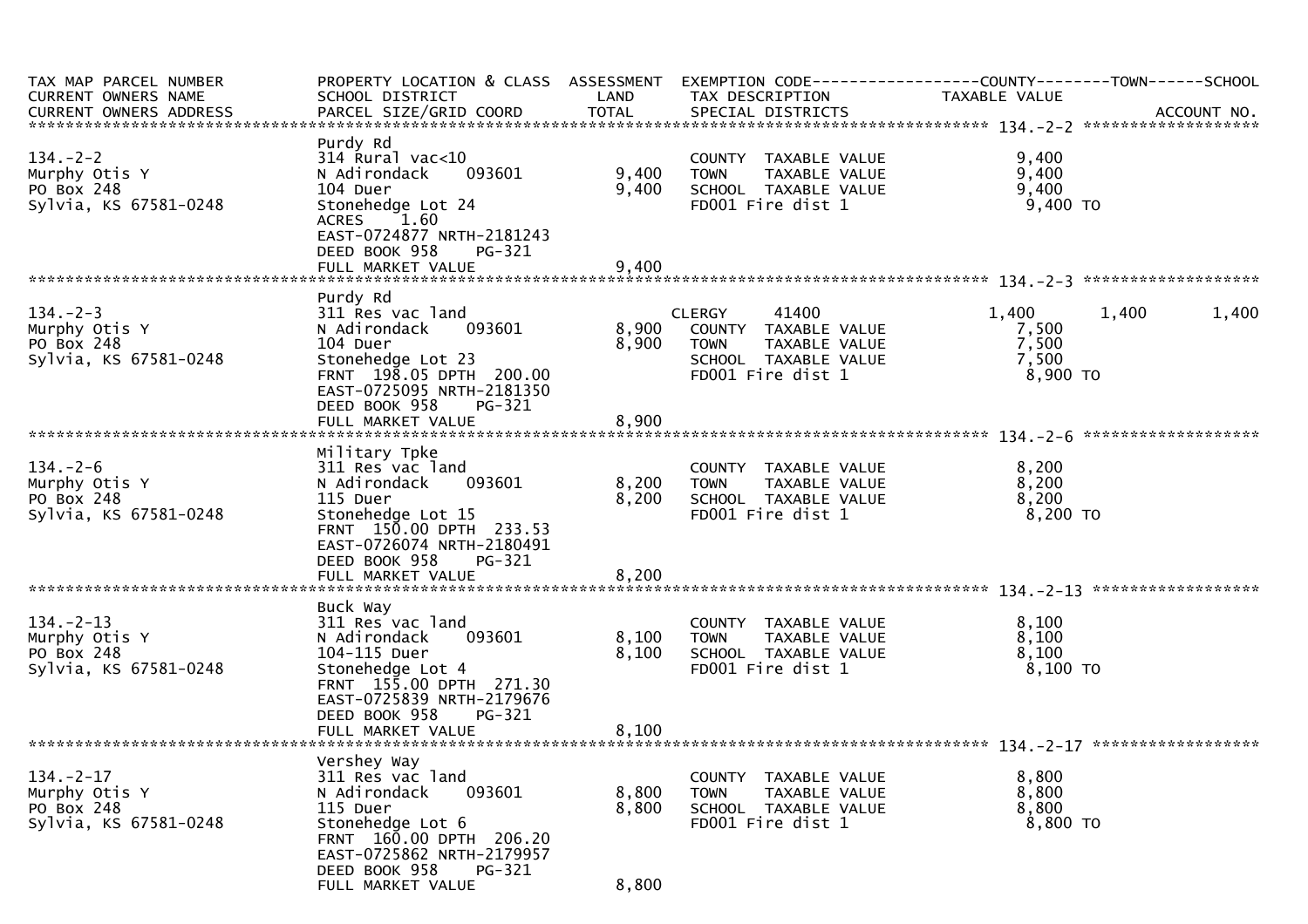| STATE OF NEW YORK<br>COUNTY - Clinton<br>- Altona<br><b>TOWN</b>                           |                                                                                                                                                       |                   | 2011 TENTATIVE ASSESSMENT<br>T A X A B L E SECTION OF THE ROLL - 1<br>OWNERS NAME SEQUENCE                             | <b>ROLL</b><br>VALUATION DATE-JUL 01, 2010<br>TAXABLE STATUS DATE-MAR 01, 2011 | PAGE         | 229    |
|--------------------------------------------------------------------------------------------|-------------------------------------------------------------------------------------------------------------------------------------------------------|-------------------|------------------------------------------------------------------------------------------------------------------------|--------------------------------------------------------------------------------|--------------|--------|
| $-092000$<br><b>SWIS</b>                                                                   |                                                                                                                                                       |                   | UNIFORM PERCENT OF VALUE IS 100.00                                                                                     |                                                                                |              |        |
| TAX MAP PARCEL NUMBER<br>CURRENT OWNERS NAME                                               | PROPERTY LOCATION & CLASS ASSESSMENT<br>SCHOOL DISTRICT                                                                                               | LAND              | EXEMPTION CODE------------------COUNTY--------TOWN------SCHOOL<br>TAX DESCRIPTION                                      | TAXABLE VALUE                                                                  |              |        |
|                                                                                            |                                                                                                                                                       |                   |                                                                                                                        |                                                                                |              |        |
| $134. -2 - 27$<br>Murphy Otis Y<br>PO Box 248<br>Sylvia, KS 67581-0248                     | Galy Way<br>$314$ Rural vac<10<br>093601<br>N Adirondack<br>104 Duer<br>Stonehedge Lot 27<br><b>ACRES</b><br>1.50<br>EAST-0724743 NRTH-2180431        | 9,100<br>9,100    | COUNTY TAXABLE VALUE<br>TAXABLE VALUE<br><b>TOWN</b><br>SCHOOL TAXABLE VALUE<br>FD001 Fire dist 1                      | 9,100<br>9,100<br>9,100<br>9,100 TO                                            |              |        |
|                                                                                            | DEED BOOK 958<br>PG-321<br>FULL MARKET VALUE                                                                                                          | 9,100             |                                                                                                                        |                                                                                |              |        |
|                                                                                            | 2092 Miner Farm Rd                                                                                                                                    |                   |                                                                                                                        |                                                                                |              |        |
| $76. - 3 - 8$<br>Myatt Daniel H<br>Myatt Deborah<br>2092 Miner Farm Rd<br>Altona, NY 12910 | 210 1 Family Res<br>Northeastern Cl 092801<br>50 Ref<br>FRNT 133.00 DPTH 132.00<br>ACRES 0.43                                                         | 5,200<br>7,500    | 41854<br>RES STAR<br>COUNTY TAXABLE VALUE<br><b>TOWN</b><br>TAXABLE VALUE<br>SCHOOL TAXABLE VALUE<br>FD001 Fire dist 1 | $\overline{0}$<br>7,500<br>7,500<br>$\Omega$<br>7,500 TO                       | $\mathbf{0}$ | 7,500  |
|                                                                                            | EAST-0735814 NRTH-2208685<br>DEED BOOK 577<br><b>PG-900</b>                                                                                           |                   |                                                                                                                        |                                                                                |              |        |
|                                                                                            | 2737/2769 Miner Farm Rd                                                                                                                               |                   |                                                                                                                        |                                                                                |              |        |
| $90. -1 - 1.11$<br>Myatt Darrell A<br>2769 Miner Farm Rd<br>Altona, NY 12910               | 240 Rural res<br>093601<br>N Adirondack<br>Lot 85 Ref Tract<br>ACRES 112.00<br>EAST-0720309 NRTH-2205396<br>DEED BOOK 920<br>$PG-343$                 | 35,300<br>93,900  | 41854<br>RES STAR<br>COUNTY TAXABLE VALUE<br><b>TOWN</b><br>TAXABLE VALUE<br>SCHOOL TAXABLE VALUE<br>FD001 Fire dist 1 | $\overline{0}$<br>93,900<br>93,900<br>63,900<br>93,900 TO                      | $\mathbf{0}$ | 30,000 |
|                                                                                            |                                                                                                                                                       |                   |                                                                                                                        |                                                                                |              |        |
| $90. -1 - 1.12$<br>Myatt Jason<br>2753 Miner Farm Rd<br>Altona, NY 12910                   | 2753 Miner Farm Rd<br>210 1 Family Res<br>093601<br>N Adirondack<br>Lot 85 Ref Tract<br>5.00 BANK<br>080<br><b>ACRES</b><br>EAST-0720163 NRTH-2207422 | 8,900<br>40,000   | 41854<br>RES STAR<br>COUNTY TAXABLE VALUE<br><b>TOWN</b><br>TAXABLE VALUE<br>SCHOOL TAXABLE VALUE<br>FD001 Fire dist 1 | $\Omega$<br>40,000<br>40,000<br>10,000<br>40,000 TO                            | $\mathbf{0}$ | 30,000 |
|                                                                                            | DEED BOOK 20061 PG-98880<br>FULL MARKET VALUE                                                                                                         | 40,000            |                                                                                                                        |                                                                                |              |        |
| $73. - 1 - 33$<br>Myers Peter<br>49 Barcomb-Ortman Way<br>Altona, NY 12910                 | 49 Barcomb-Ortman Way<br>240 Rural res<br>093601<br>N Adirondack<br>156 Ref<br>ACRES 153.90 BANK<br>080<br>EAST-0701552 NRTH-2209753                  | 38,600<br>133,000 | 41854<br>RES STAR<br>COUNTY TAXABLE VALUE<br>TAXABLE VALUE<br><b>TOWN</b><br>SCHOOL TAXABLE VALUE<br>FD001 Fire dist 1 | $\mathbf{0}$<br>133,000<br>133,000<br>103,000<br>133,000 TO                    | $\mathbf{0}$ | 30,000 |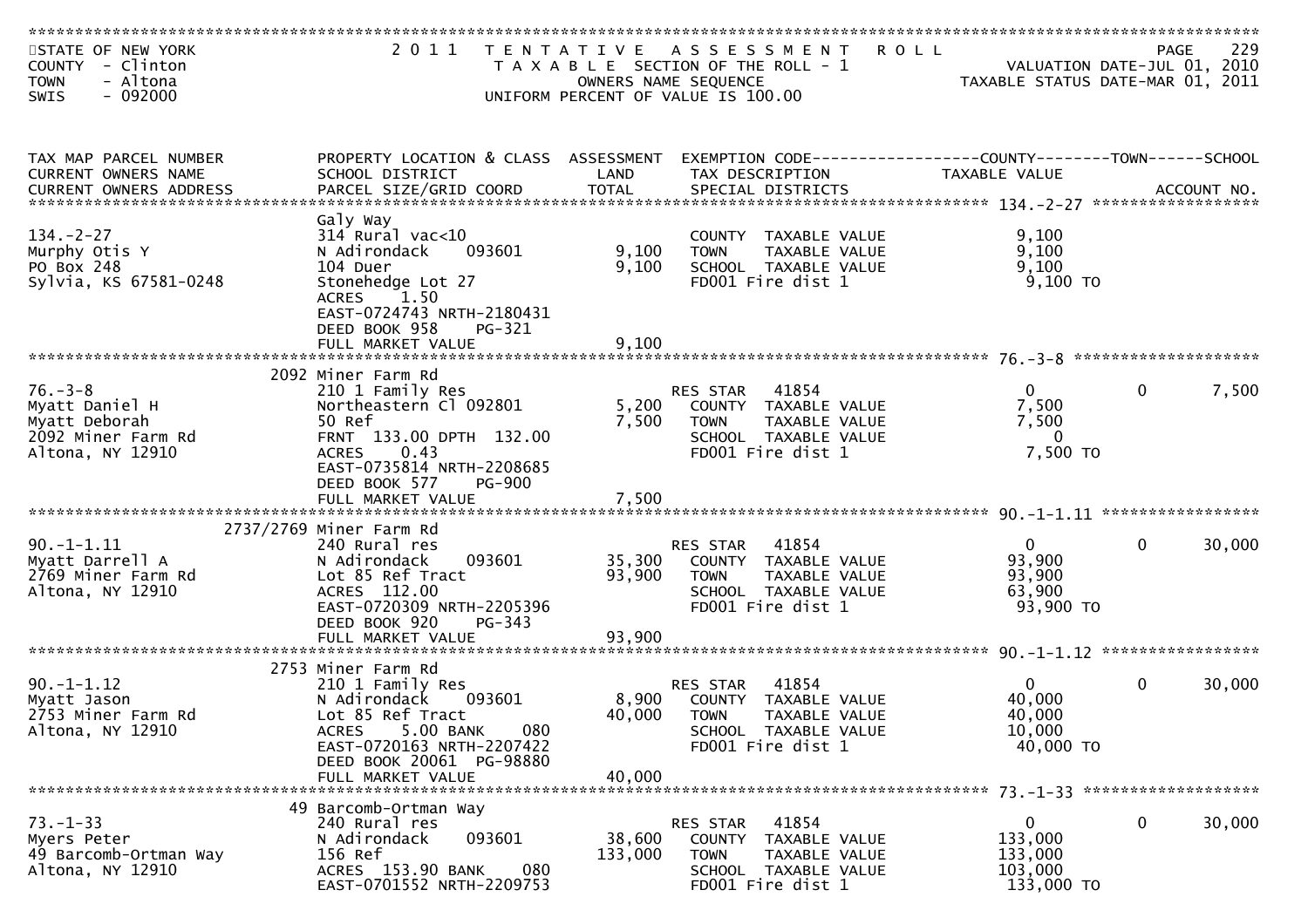|                                                                                                        | DEED BOOK 20051 PG-88292<br>FULL MARKET VALUE                                                                                                                                        | 133,000                      |                                                                                                                                           |                                                                    |                    |
|--------------------------------------------------------------------------------------------------------|--------------------------------------------------------------------------------------------------------------------------------------------------------------------------------------|------------------------------|-------------------------------------------------------------------------------------------------------------------------------------------|--------------------------------------------------------------------|--------------------|
| STATE OF NEW YORK<br>COUNTY - Clinton<br>- Altona<br><b>TOWN</b><br><b>SWIS</b><br>- 092000            | 2011                                                                                                                                                                                 | T E N T A T I V E            | <b>ROLL</b><br>A S S E S S M E N T<br>T A X A B L E SECTION OF THE ROLL - 1<br>OWNERS NAME SEQUENCE<br>UNIFORM PERCENT OF VALUE IS 100.00 | VALUATION DATE-JUL 01, 2010<br>TAXABLE STATUS DATE-MAR 01, 2011    | 230<br><b>PAGE</b> |
|                                                                                                        |                                                                                                                                                                                      |                              |                                                                                                                                           |                                                                    |                    |
| TAX MAP PARCEL NUMBER<br>CURRENT OWNERS NAME<br><b>CURRENT OWNERS ADDRESS</b>                          | PROPERTY LOCATION & CLASS ASSESSMENT<br>SCHOOL DISTRICT                                                                                                                              | LAND                         | EXEMPTION CODE-----------------COUNTY-------TOWN------SCHOOL<br>TAX DESCRIPTION                                                           | TAXABLE VALUE                                                      |                    |
|                                                                                                        | 62 Mayott Rd                                                                                                                                                                         |                              |                                                                                                                                           |                                                                    |                    |
| $91. - 1 - 6.2$<br>Myers Stephen F<br>Myers Beth E<br>62 Mayott Rd<br>Altona, NY 12910                 | 210 1 Family Res<br>N Adirondack<br>093601<br>51 Ref<br>7.80 BANK<br>080<br><b>ACRES</b><br>EAST-0733722 NRTH-2206675<br>DEED BOOK 20031 PG-60633<br>FULL MARKET VALUE               | 10,600<br>145,000<br>145,000 | 41854<br><b>RES STAR</b><br>COUNTY TAXABLE VALUE<br>TAXABLE VALUE<br><b>TOWN</b><br>SCHOOL TAXABLE VALUE<br>FD001 Fire dist 1             | $\overline{0}$<br>0<br>145,000<br>145,000<br>115,000<br>145,000 TO | 30,000             |
|                                                                                                        | 158 Blow Rd                                                                                                                                                                          |                              |                                                                                                                                           |                                                                    |                    |
| $90. - 1 - 16$<br>Myette Edward L<br>367 Fiske Rd<br>West Chazy, NY 12992                              | 260 Seasonal res<br>N Adirondack<br>093601<br>61 Ref<br><b>ACRES</b><br>21.50<br>EAST-0731297 NRTH-2203989<br>DEED BOOK 496<br>$PG-202$                                              | 15,700<br>30,000             | COUNTY TAXABLE VALUE<br>TAXABLE VALUE<br><b>TOWN</b><br>SCHOOL TAXABLE VALUE<br>FD001 Fire dist 1                                         | 30,000<br>30,000<br>30,000<br>30,000 TO                            |                    |
|                                                                                                        |                                                                                                                                                                                      |                              |                                                                                                                                           |                                                                    |                    |
| $88.14 - 2 - 19$<br>Nardelli Domenico<br>Vacca Paolina<br>1115 Franchers<br>Longevil PQ, Canada J4S4T7 | 56 Pinewood Dr<br>311 Res vac land<br>N Adirondack<br>093601<br>Sub Bk 10 Pg 123 Lot 19<br>80.00 DPTH 117.18<br><b>FRNT</b><br>EAST-0698404 NRTH-2205030<br>DEED BOOK 929<br>$PG-67$ | 3,600<br>3,600               | COUNTY TAXABLE VALUE<br>TAXABLE VALUE<br><b>TOWN</b><br>SCHOOL TAXABLE VALUE<br>FD001 Fire dist 1                                         | 3,600<br>3,600<br>3,600<br>$3,600$ TO                              |                    |
|                                                                                                        | FULL MARKET VALUE                                                                                                                                                                    | 3,600                        |                                                                                                                                           |                                                                    |                    |
| $89.1 - 3 - 5$<br>Naro Richard H<br>Naro Theresa L<br>3113 Miner Farm Rd<br>PO Box 12                  | 3113 Miner Farm Rd<br>210 1 Family Res<br>093601<br>N Adirondack<br>110 Ref<br>FRNT 168.00 DPTH 110.00<br>EAST-0711440 NRTH-2207334                                                  |                              | WARNONALL 41121<br>41834<br>5,000 SR STAR<br>55,900 COUNTY TAXABLE VALUE<br>TAXABLE VALUE<br><b>TOWN</b><br>SCHOOL TAXABLE VALUE          | 8,385<br>8,385<br>$\Omega$<br>0<br>47,515<br>47,515<br>$\mathbf 0$ | $\bf{0}$<br>55,900 |
| Altona, NY 12910                                                                                       | DEED BOOK 511<br>PG-549                                                                                                                                                              |                              | FD001 Fire dist 1                                                                                                                         | 55,900 TO                                                          |                    |
| $74. - 1 - 9$<br>National Park Trust Inc<br>401 E Jefferson St Ste 102<br>Rockville, MD 20850          | Woods Falls Rd<br>321 Abandoned ag<br>093601<br>N Adirondack<br>112 Ref<br>ACRES 50.00<br>EAST-0712415 NRTH-2215240                                                                  | 22,300<br>22,300             | COUNTY TAXABLE VALUE<br>TAXABLE VALUE<br><b>TOWN</b><br>SCHOOL TAXABLE VALUE<br>FD001 Fire dist 1                                         | 22,300<br>22,300<br>22,300<br>22,300 TO                            |                    |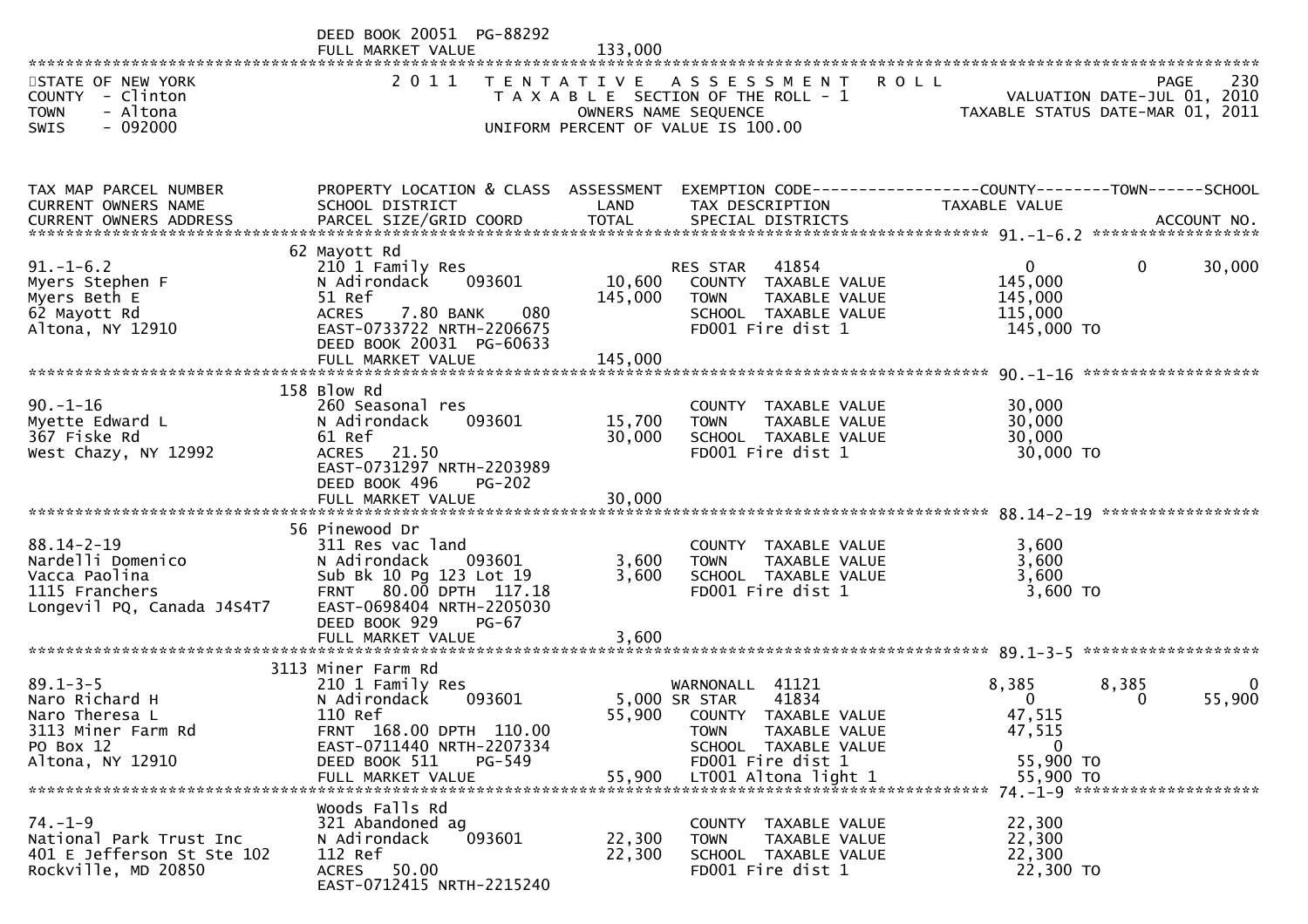|                                                                                                                           | DEED BOOK 20011 PG-29538<br>FULL MARKET VALUE                                                                                                                                                    | 22,300                     |                                                                                                                           |                                                                                |
|---------------------------------------------------------------------------------------------------------------------------|--------------------------------------------------------------------------------------------------------------------------------------------------------------------------------------------------|----------------------------|---------------------------------------------------------------------------------------------------------------------------|--------------------------------------------------------------------------------|
| STATE OF NEW YORK<br>COUNTY - Clinton<br>- Altona<br><b>TOWN</b><br>$-092000$<br>SWIS                                     |                                                                                                                                                                                                  | OWNERS NAME SEQUENCE       | 2011 TENTATIVE ASSESSMENT<br><b>ROLL</b><br>T A X A B L E SECTION OF THE ROLL - 1<br>UNIFORM PERCENT OF VALUE IS 100.00   | 231<br>PAGE<br>VALUATION DATE-JUL 01, 2010<br>TAXABLE STATUS DATE-MAR 01, 2011 |
| TAX MAP PARCEL NUMBER<br>CURRENT OWNERS NAME<br><b>CURRENT OWNERS ADDRESS</b>                                             | PROPERTY LOCATION & CLASS ASSESSMENT<br>SCHOOL DISTRICT                                                                                                                                          | LAND                       | TAX DESCRIPTION                                                                                                           | EXEMPTION CODE-----------------COUNTY-------TOWN------SCHOOL<br>TAXABLE VALUE  |
| $73. - 1 - 20.3$<br>Nelson Ronald<br>Nelson Karen<br>4207 W Michelle Dr<br>Glendale, AZ 85308                             | Irona Rd<br>$322$ Rural vac $>10$<br>N Adirondack<br>093601<br>ACRES 10.00<br>EAST-0702696 NRTH-2215469<br>DEED BOOK 583<br><b>PG-70</b><br>FULL MARKET VALUE                                    | 4,800<br>4,800<br>4,800    | COUNTY TAXABLE VALUE<br>TAXABLE VALUE<br><b>TOWN</b><br>SCHOOL TAXABLE VALUE<br>FD001 Fire dist 1<br>LT001 Altona light 1 | 4,800<br>4,800<br>4,800<br>4,800 TO<br>4,800 TO                                |
| $76. - 1 - 1.42$<br>Nephew Dean<br>10 Halsey Ct<br>Plattsburgh, NY 12901                                                  | Off Rt 22<br>311 Res vac land<br>Northeastern Cl 092801<br>Lot 49 Ref Tr<br>FRNT 200.00 DPTH 114.00<br>EAST-0736939 NRTH-2215218<br>DEED BOOK 20061 PG-95473<br>FULL MARKET VALUE                | 800<br>800<br>800          | COUNTY TAXABLE VALUE<br>TAXABLE VALUE<br><b>TOWN</b><br>SCHOOL TAXABLE VALUE<br>FD001 Fire dist 1                         | 800<br>800<br>800<br>800 TO                                                    |
| $88.14 - 2 - 37$<br>Nephew Gary<br>Nephew Sharon<br>749 Slosson Rd<br>West Chazy, NY 12992                                | 102 Pinewood Dr<br>311 Res vac land<br>093601<br>N Adirondack<br>Sub Bk 10 Pg 123 Lot 37<br>FRNT 93.50 DPTH 115.60<br>EAST-0698753 NRTH-2204889<br>DEED BOOK 20102 PG-32086<br>FULL MARKET VALUE | 3,500<br>3,500<br>3,500    | COUNTY TAXABLE VALUE<br>TAXABLE VALUE<br><b>TOWN</b><br>SCHOOL TAXABLE VALUE<br>FD001 Fire dist 1                         | 3,500<br>3,500<br>3,500<br>3,500 TO                                            |
| $72. - 1 - 3.1$<br>Nephew Life Estate Carl & Cath N Adirondack<br>Bombard Judy<br>4525 Rt 11<br>Ellenburg Depot, NY 12935 | Forest Rd<br>312 Vac w/imprv<br>093601<br>192 Ref<br>ACRES 42.70<br>EAST-0686020 NRTH-2215624<br>DEED BOOK 20041 PG-70059<br>FULL MARKET VALUE                                                   | 33,200<br>36,700<br>36,700 | COUNTY TAXABLE VALUE<br>TAXABLE VALUE<br><b>TOWN</b><br>SCHOOL TAXABLE VALUE<br>FD001 Fire dist 1                         | 36.700<br>36,700<br>36,700<br>36,700 TO                                        |
| $73. - 1 - 42$<br>Nephew Life Estate Gloria M<br>Nephew Shelly M<br>46 Clover Dr<br>Littlestown, PA 17340                 | 1948 Alder Bend Rd<br>210 1 Family Res<br>093601<br>N Adirondack<br>Lot 155 Ref<br>FRNT 220.00 DPTH 80.00<br>EAST-0697948 NRTH-2212637<br>DEED BOOK 20041 PG-69007                               | 4,100<br>32,800            | COUNTY TAXABLE VALUE<br><b>TOWN</b><br>TAXABLE VALUE<br>SCHOOL TAXABLE VALUE<br>FD001 Fire dist 1                         | 32,800<br>32,800<br>32,800<br>32,800 TO                                        |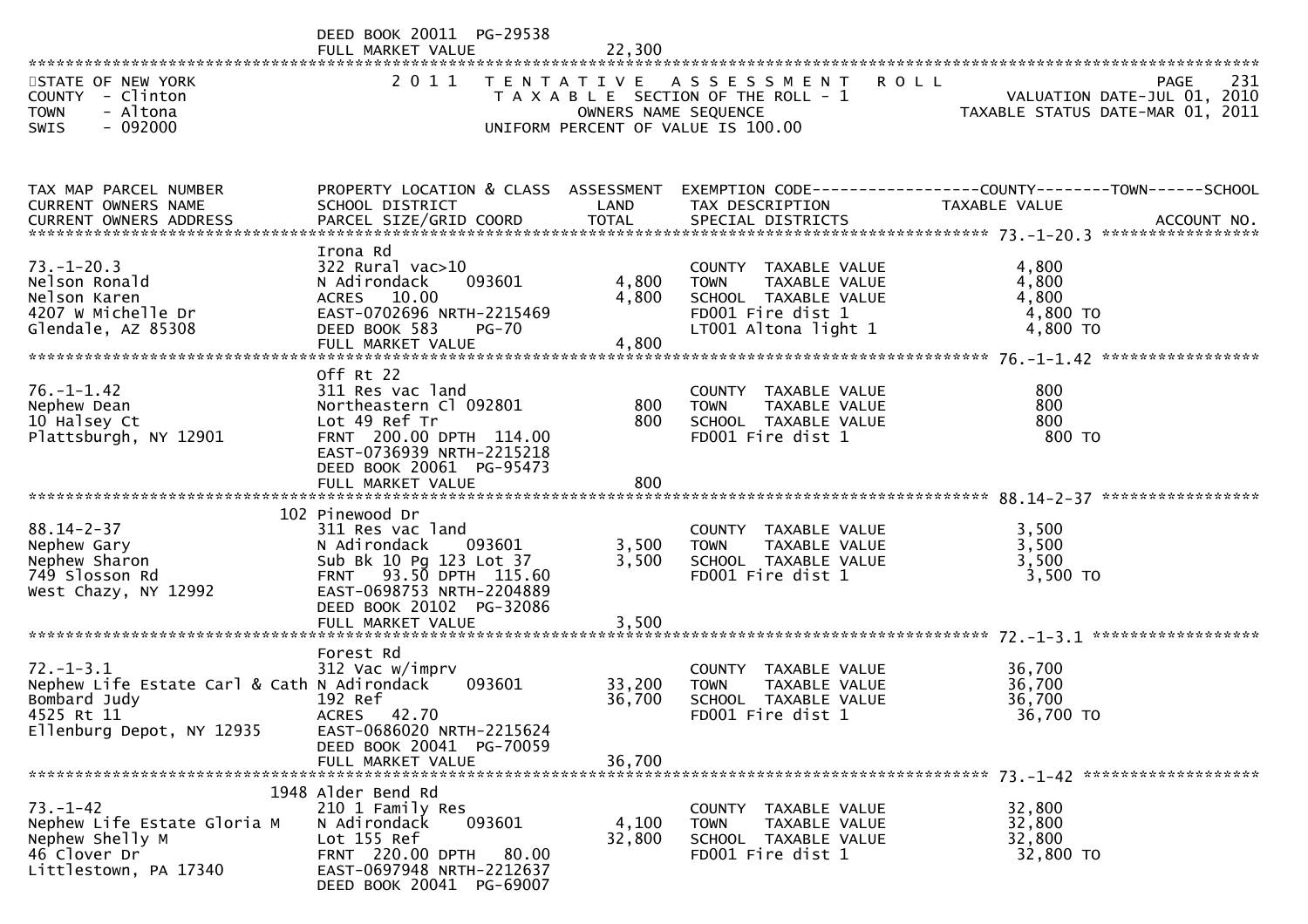| STATE OF NEW YORK<br>COUNTY - Clinton<br>- Altona<br><b>TOWN</b><br>$-092000$<br>SWIS                 | 2 0 1 1                                                                                                                                                                                |                            | TENTATIVE ASSESSMENT<br><b>ROLL</b><br>T A X A B L E SECTION OF THE ROLL - 1<br>OWNERS NAME SEQUENCE<br>UNIFORM PERCENT OF VALUE IS 100.00            |                                                                        | 232<br>PAGE<br>VALUATION DATE-JUL 01, 2010<br>TAXABLE STATUS DATE-MAR 01, 2011 |
|-------------------------------------------------------------------------------------------------------|----------------------------------------------------------------------------------------------------------------------------------------------------------------------------------------|----------------------------|-------------------------------------------------------------------------------------------------------------------------------------------------------|------------------------------------------------------------------------|--------------------------------------------------------------------------------|
| TAX MAP PARCEL NUMBER<br>CURRENT OWNERS NAME                                                          | PROPERTY LOCATION & CLASS ASSESSMENT<br>SCHOOL DISTRICT                                                                                                                                | LAND                       | EXEMPTION CODE------------------COUNTY--------TOWN------SCHOOL<br>TAX DESCRIPTION                                                                     | TAXABLE VALUE                                                          |                                                                                |
| $89.1 - 2 - 11$<br>Nephew Rodney J<br>Nephew Joanne<br>33 Station St<br>PO Box 91<br>Altona, NY 12910 | 29/33 Station St<br>240 Rural res<br>093601<br>N Adirondack<br>111 Ref<br>ACRES 11.70<br>EAST-0711892 NRTH-2208148<br>DEED BOOK 847<br>PG-319<br>FULL MARKET VALUE                     | 13,200<br>49,200<br>49,200 | 41854<br><b>RES STAR</b><br>COUNTY TAXABLE VALUE<br><b>TOWN</b><br>TAXABLE VALUE<br>SCHOOL TAXABLE VALUE<br>FD001 Fire dist 1<br>LT001 Altona light 1 | $\overline{0}$<br>49,200<br>49,200<br>19,200<br>49,200 TO<br>49,200 TO | $\mathbf{0}$<br>30,000                                                         |
| $73. - 1 - 41$<br>Nephew Shelly M<br>46 Clover Dr<br>Littlestown, PA 17340                            | 1952 Alder Bend Rd<br>270 Mfg housing<br>093601<br>N Adirondack<br>Lot 155 Ref<br>FRNT 90.00 DPTH 170.00<br>EAST-0698002 NRTH-2212800<br>DEED BOOK 98001 PG-03497<br>FULL MARKET VALUE | 5,200<br>19,000<br>19,000  | <b>RES STAR</b><br>41854<br>COUNTY TAXABLE VALUE<br>TAXABLE VALUE<br><b>TOWN</b><br>SCHOOL TAXABLE VALUE<br>FD001 Fire dist 1                         | $\overline{0}$<br>19,000<br>19,000<br>$\Omega$<br>19,000 TO            | 19,000<br>$\mathbf{0}$                                                         |
| $73. - 1 - 1.1$<br>Newcombe Barry<br>2079 Alder Bend Rd<br>Altona, NY 12910                           | 2079 Alder Bend Rd<br>210 1 Family Res<br>093601<br>N Adirondack<br>166 Ref<br>2.90<br><b>ACRES</b><br>EAST-0697581 NRTH-2216009<br>DEED BOOK 20041 PG-70805<br>FULL MARKET VALUE      | 7,800<br>49,000<br>49,000  | 41854<br>RES STAR<br>COUNTY TAXABLE VALUE<br><b>TOWN</b><br>TAXABLE VALUE<br>SCHOOL TAXABLE VALUE<br>FD001 Fire dist 1                                | $\overline{0}$<br>49,000<br>49,000<br>19,000<br>49,000 TO              | 30,000<br>0                                                                    |
| $73. - 3 - 6.1$<br>Newcombe Barry E<br>2079 Alder Bend Rd<br>Altona, NY 12910                         | Helens Way<br>$314$ Rural vac<10<br>N Adirondack<br>093601<br>166 Ref<br>ACRES 2.10<br>EAST-0696007 NRTH-2214780<br>DEED BOOK 20051 PG-85097<br>FULL MARKET VALUE                      | 5,600<br>5,600<br>5,600    | COUNTY TAXABLE VALUE<br>TAXABLE VALUE<br><b>TOWN</b><br>SCHOOL TAXABLE VALUE<br>FD001 Fire dist 1                                                     | 5,600<br>5,600<br>5,600<br>5,600 TO                                    |                                                                                |
| $88.14 - 2 - 54$<br>NG Livia<br>1903 80th St<br>Brooklyn, NY 11204                                    | 107 Pinewood Dr<br>311 Res vac land<br>093601<br>N Adirondack<br>Sub Bk 10 Pg 123 Lot 54<br>FRNT 60.00 DPTH 165.13<br>EAST-0698959 NRTH-2204878<br>DEED BOOK 20051 PG-81193            | 4,100<br>4,100             | COUNTY TAXABLE VALUE<br>TAXABLE VALUE<br><b>TOWN</b><br>SCHOOL TAXABLE VALUE<br>FD001 Fire dist 1                                                     | 4,100<br>4,100<br>4,100<br>4,100 TO                                    |                                                                                |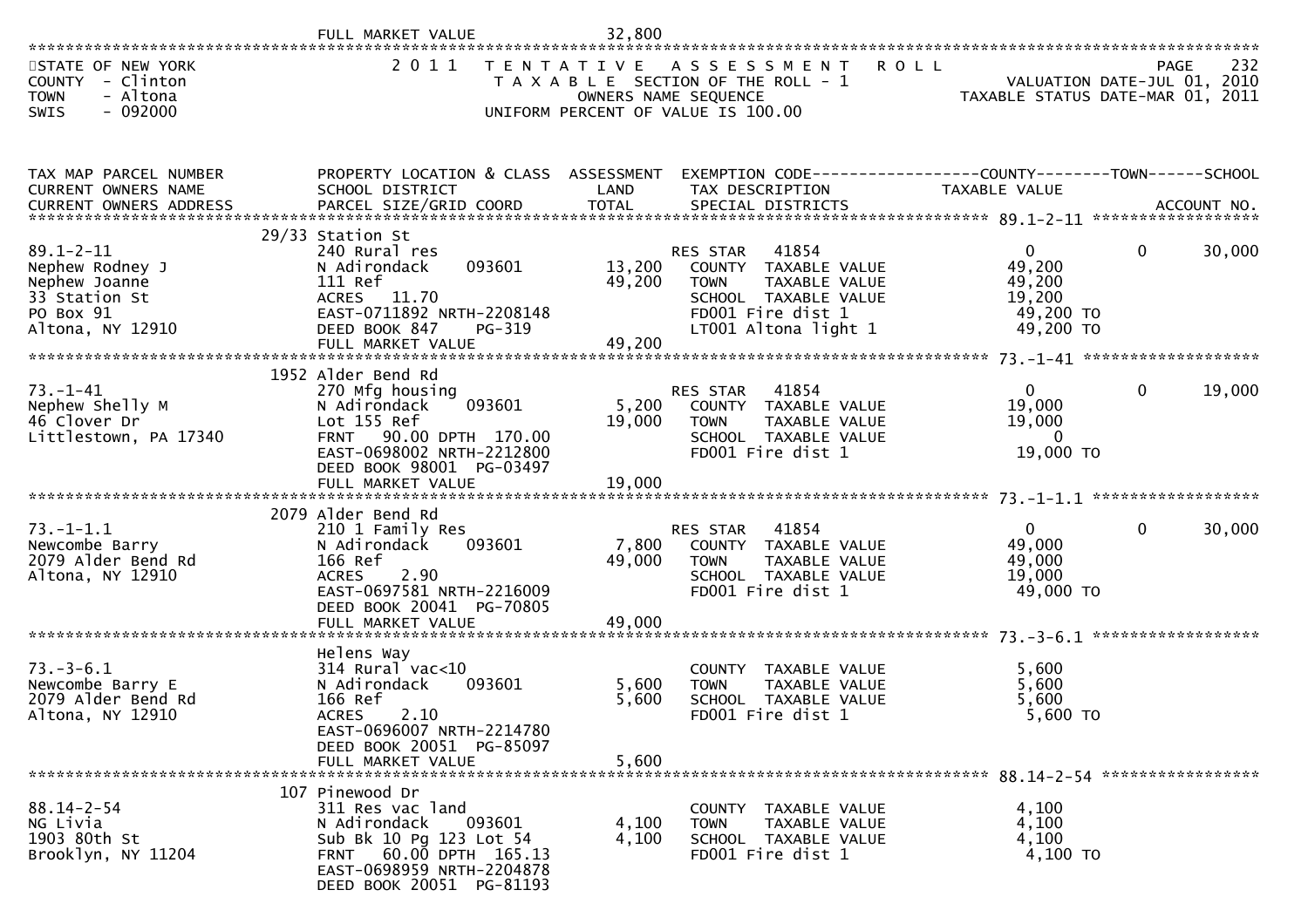|                                                                                                               | FULL MARKET VALUE                                                                                                                                                                   | 4,100                      |                                                                                                                                                                     |                                                                      |                                                                                |
|---------------------------------------------------------------------------------------------------------------|-------------------------------------------------------------------------------------------------------------------------------------------------------------------------------------|----------------------------|---------------------------------------------------------------------------------------------------------------------------------------------------------------------|----------------------------------------------------------------------|--------------------------------------------------------------------------------|
| STATE OF NEW YORK<br>COUNTY - Clinton<br>- Altona<br><b>TOWN</b><br>$-092000$<br>SWIS                         | 2 0 1 1                                                                                                                                                                             | OWNERS NAME SEQUENCE       | TENTATIVE ASSESSMENT ROLL<br>T A X A B L E SECTION OF THE ROLL - 1<br>UNIFORM PERCENT OF VALUE IS 100.00                                                            |                                                                      | 233<br>PAGE<br>VALUATION DATE-JUL 01, 2010<br>TAXABLE STATUS DATE-MAR 01, 2011 |
| TAX MAP PARCEL NUMBER<br>CURRENT OWNERS NAME                                                                  | PROPERTY LOCATION & CLASS ASSESSMENT<br>SCHOOL DISTRICT                                                                                                                             | LAND                       | EXEMPTION CODE------------------COUNTY--------TOWN------SCHOOL<br>TAX DESCRIPTION                                                                                   | TAXABLE VALUE                                                        |                                                                                |
| $130 - 2 - 5.2$<br>Nichols Betty<br>876 Plank Rd<br>Ellenburg Depot, NY 12935                                 | 876 Plank Rd<br>270 Mfg housing<br>093601<br>N Adirondack<br>Lot 34 State Gore<br>ACRES 1.00<br>EAST-0680150 NRTH-2181681<br>DEED BOOK 20001 PG-18685<br>FULL MARKET VALUE          | 6,500<br>17,000<br>17,000  | RES STAR<br>41854<br>COUNTY TAXABLE VALUE<br>TAXABLE VALUE<br><b>TOWN</b><br>SCHOOL TAXABLE VALUE<br>FD001 Fire dist 1                                              | $\overline{0}$<br>17,000<br>17,000<br>$\Omega$<br>17,000 TO          | 17,000<br>$\overline{0}$                                                       |
| $71.1 - 1 - 10$<br>Nichols Clifton J<br>Nichols Mary<br>4994 Rt 11<br>PO Box 142<br>Ellenburg Depot, NY 12935 | 4994 Rt 11<br>210 1 Family Res<br>093601<br>N Adirondack<br>Bm<br>FRNT 128.17 DPTH 284.96<br>EAST-0675510 NRTH-2213646<br>DEED BOOK 603<br>PG-379<br>FULL MARKET VALUE              | 6,200<br>43,100<br>43,100  | 41101<br><b>VETERANS</b><br>COUNTY TAXABLE VALUE<br>TAXABLE VALUE<br><b>TOWN</b><br>SCHOOL TAXABLE VALUE<br>FD002 Ellenburg fire 21<br>LT002 Altona light 21        | 5,000<br>38,100<br>38,100<br>43,100<br>43,100 TO<br>43,100 TO        | $\mathbf 0$<br>5,000                                                           |
| $120. - 1 - 9$<br>Nichols Eugene C<br>Nichols Wanda A<br>3844 Military Tpke<br>West Chazy, NY 12992           | 3844 Military Tpke<br>210 1 Family Res<br>093601<br>N Adirondack<br>$Lot$ 103<br><b>ACRES</b><br>6.50<br>EAST-0721781 NRTH-2183975<br>DEED BOOK 20031 PG-54467<br>FULL MARKET VALUE | 11,800<br>48,000<br>48,000 | COUNTY TAXABLE VALUE<br>TAXABLE VALUE<br><b>TOWN</b><br>SCHOOL TAXABLE VALUE<br>FD001 Fire dist 1                                                                   | 48,000<br>48,000<br>48,000<br>48,000 TO                              |                                                                                |
| $71.1 - 1 - 11$<br>Nichols Kenneth W<br>Nichols Lee<br>4992 Rt 11<br>Ellenburg Depot, NY 12935                | 4992 Rt 11<br>220 2 Family Res<br>093601<br>N Adirondack<br>Bm<br>75.00 DPTH 205.00<br><b>FRNT</b><br>EAST-0675619 NRTH-2213597<br>DEED BOOK 20072 PG-5229<br>FULL MARKET VALUE     | 5,000<br>47,700<br>47,700  | 41854<br><b>RES STAR</b><br>COUNTY TAXABLE VALUE<br><b>TOWN</b><br><b>TAXABLE VALUE</b><br>SCHOOL TAXABLE VALUE<br>FD002 Ellenburg fire 21<br>LT002 Altona light 21 | $\mathbf{0}$<br>47,700<br>47,700<br>17,700<br>47,700 TO<br>47,700 TO | 30,000<br>0                                                                    |
| $73. - 3 - 12.12$<br>Nichols Paul J<br>Nichols Anne F<br>544 Campbell Rd<br>Churubusco, NY 12923              | Alder Bend Rd<br>$314$ Rural vac<10<br>N Adirondack<br>093601<br>166 Ref<br>5.00<br><b>ACRES</b><br>EAST-0697342 NRTH-2213213<br>DEED BOOK 20092 PG-23771                           | 8,900<br>8,900             | COUNTY TAXABLE VALUE<br>TAXABLE VALUE<br><b>TOWN</b><br>SCHOOL TAXABLE VALUE<br>FD001 Fire dist 1                                                                   | 8,900<br>8,900<br>8,900<br>8,900 TO                                  |                                                                                |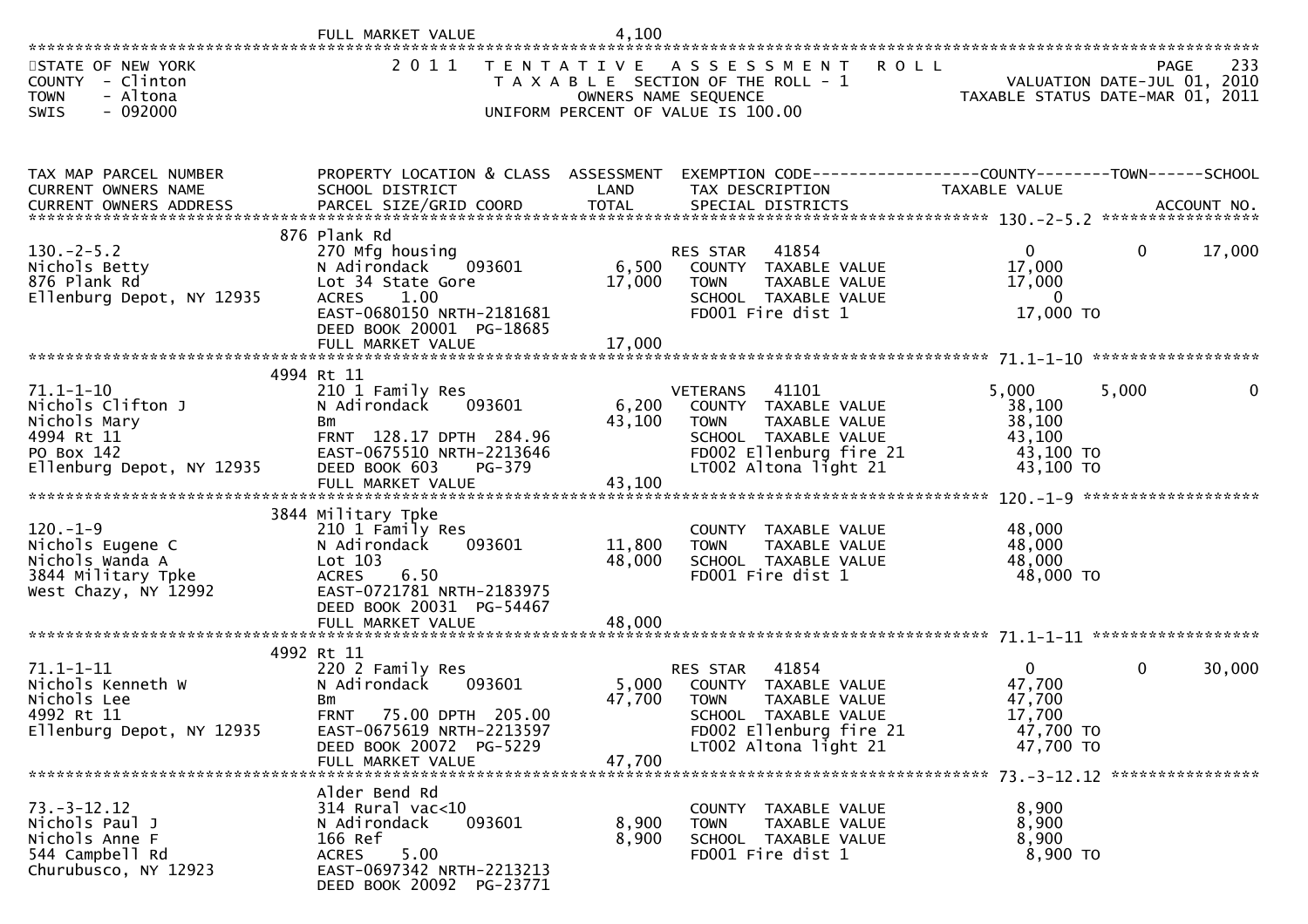|                                                                                                                      | FULL MARKET VALUE                                                                                                                                                                                        | 8,900                       |                                                                                                                                            |                                                            |                                                                                |
|----------------------------------------------------------------------------------------------------------------------|----------------------------------------------------------------------------------------------------------------------------------------------------------------------------------------------------------|-----------------------------|--------------------------------------------------------------------------------------------------------------------------------------------|------------------------------------------------------------|--------------------------------------------------------------------------------|
| STATE OF NEW YORK<br><b>COUNTY</b><br>- Clinton<br>- Altona<br><b>TOWN</b><br>$-092000$<br>SWIS                      | 2 0 1 1                                                                                                                                                                                                  |                             | <b>ROLL</b><br>TENTATIVE ASSESSMENT<br>T A X A B L E SECTION OF THE ROLL - 1<br>OWNERS NAME SEQUENCE<br>UNIFORM PERCENT OF VALUE IS 100.00 |                                                            | 234<br>PAGE<br>VALUATION DATE-JUL 01, 2010<br>TAXABLE STATUS DATE-MAR 01, 2011 |
| TAX MAP PARCEL NUMBER<br>CURRENT OWNERS NAME                                                                         | PROPERTY LOCATION & CLASS ASSESSMENT<br>SCHOOL DISTRICT                                                                                                                                                  | LAND                        | EXEMPTION CODE------------------COUNTY--------TOWN------SCHOOL<br>TAX DESCRIPTION                                                          | TAXABLE VALUE                                              |                                                                                |
| $86. - 2 - 8.2$<br>Nichols Tonya<br>Guerin Charles<br>PO Box 13<br>Ellenburg Depot, NY 12935                         | 5861 Military Tpke<br>270 Mfg housing<br>093601<br>N Adirondack<br>Bwp<br>FRNT 180.00 DPTH 172.40<br>EAST-0680849 NRTH-2204734<br>DEED BOOK 1021 PG-130<br>FULL MARKET VALUE                             | 6,000<br>23,500<br>23,500   | RES STAR<br>41854<br>COUNTY TAXABLE VALUE<br>TAXABLE VALUE<br><b>TOWN</b><br>SCHOOL TAXABLE VALUE<br>FD001 Fire dist 1                     | $\mathbf{0}$<br>23,500<br>23,500<br>$\Omega$<br>23,500 TO  | 23,500<br>$\mathbf{0}$<br>*****************                                    |
| $88.14 - 1 - 63$<br>Nicholson Kenneth<br>4275 Gaetan Boucher<br>St Hubert, QC, Canada<br>J3Y5W4                      | 11 Merrywood Dr<br>260 Seasonal res<br>N Adirondack<br>093601<br>Stonewall Acres Lot 63<br>FRNT 85.00 DPTH 121.06<br>EAST-0700382 NRTH-2203226<br>DEED BOOK 977<br>$PG-171$<br>FULL MARKET VALUE         | 4,300<br>11,000<br>11,000   | <b>COUNTY</b><br>TAXABLE VALUE<br>TAXABLE VALUE<br><b>TOWN</b><br>SCHOOL TAXABLE VALUE<br>FD001 Fire dist 1                                | 11,000<br>11,000<br>11,000<br>11,000 TO                    |                                                                                |
| $88.14 - 1 - 62$<br>Nicholson Kenneth J<br>Nicholson Joy D<br>4275 Gaetan Boucher<br>St Hubert, QC, Canada<br>J3Y5W4 | 13 Merrywood Dr<br>311 Res vac land<br>N Adirondack<br>093601<br>Stonewall Acres Lot 62<br>FRNT 76.00 DPTH 125.00<br>EAST-0700289 NRTH-2203247<br>DEED BOOK 20011 PG-33985<br>FULL MARKET VALUE          | 4,000<br>4,000<br>4,000     | COUNTY TAXABLE VALUE<br>TAXABLE VALUE<br><b>TOWN</b><br>SCHOOL TAXABLE VALUE<br>FD001 Fire dist 1                                          | 4,000<br>4,000<br>4,000<br>4,000 TO                        |                                                                                |
| $87. - 1 - 2.1$<br>Nicholson Laura A<br>25 Forest Rd<br>Elenburg Depot, NY 12935                                     | 25 Forest Rd<br>210 1 Family Res<br>093601<br>N Adirondack<br>213 Ref<br>Survey Map 20072 / 09608<br>ACRES 2.80 BANK<br>080<br>EAST-0684844 NRTH-2205897<br>DEED BOOK 20072 PG-9609<br>FULL MARKET VALUE | 8,100<br>135,000<br>135,000 | 41854<br><b>RES STAR</b><br>COUNTY TAXABLE VALUE<br><b>TOWN</b><br>TAXABLE VALUE<br>SCHOOL TAXABLE VALUE<br>FD001 Fire dist 1              | 0<br>135,000<br>135,000<br>105,000<br>135,000 TO           | 30,000<br>0                                                                    |
| $71.1 - 1 - 13$<br>Niederbuhl Arthur J<br>4974 Rt 11<br>Ellenburg Depot, NY 12935                                    | 4974 Rt 11<br>210 1 Family Res<br>N Adirondack<br>093601<br>Benjamin Moore Patent<br>Survey Map 20072 / 11313<br>75.00 DPTH 233.00<br><b>FRNT</b>                                                        | 5,400<br>118,000            | RES STAR<br>41854<br>COUNTY TAXABLE VALUE<br>TAXABLE VALUE<br><b>TOWN</b><br>SCHOOL TAXABLE VALUE<br>FD002 Ellenburg fire 21               | $\mathbf{0}$<br>118,000<br>118,000<br>88,000<br>118,000 TO | 30,000<br>$\mathbf{0}$                                                         |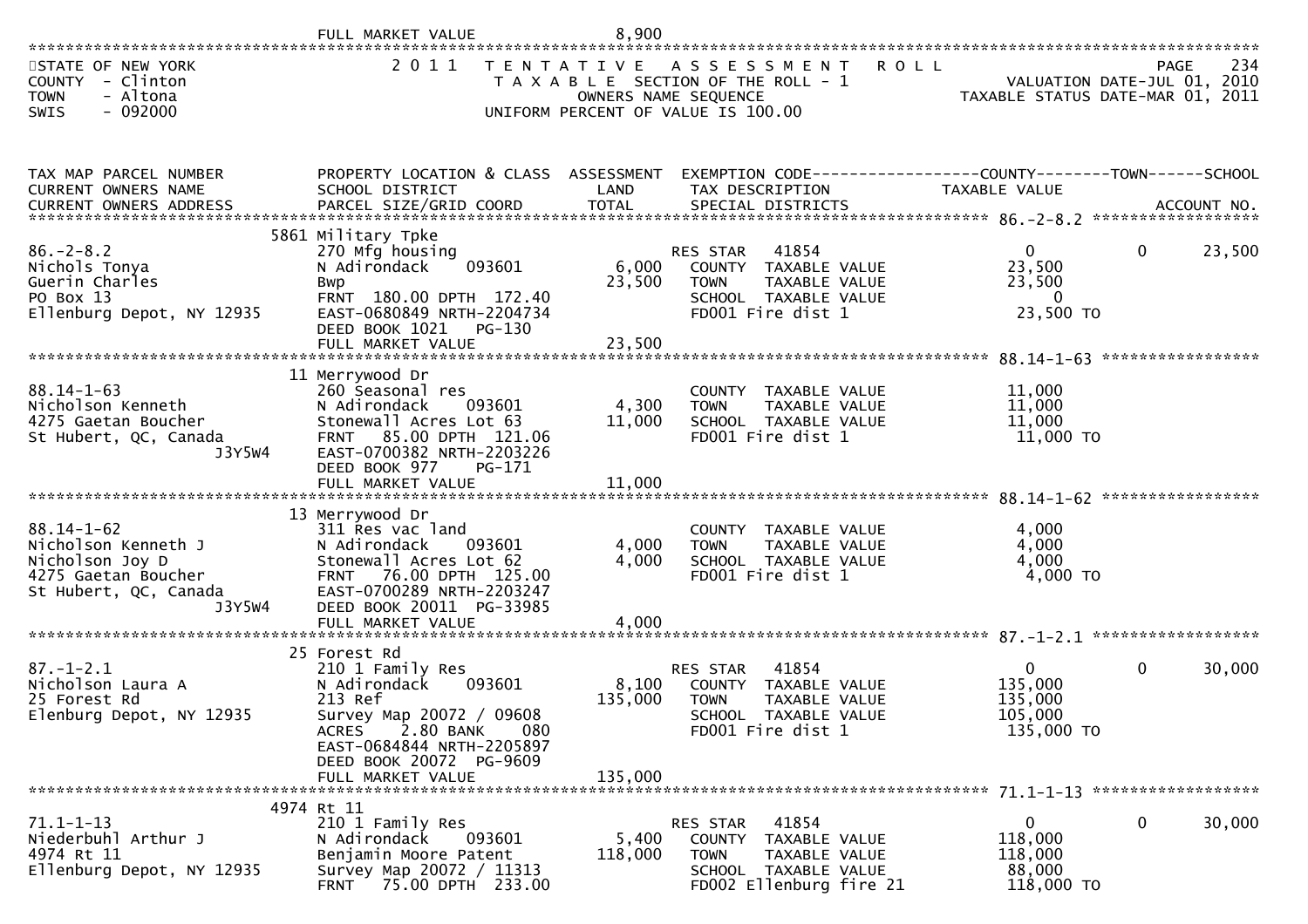|                                                                                                                                               | EAST-0676070 NRTH-2213570<br>DEED BOOK 20082 PG-14149<br>FULL MARKET VALUE                                                                                                                      | 118,000                      | LT002 Altona light 21                                                                                                                      | 118,000 TO                                                 |                                            |
|-----------------------------------------------------------------------------------------------------------------------------------------------|-------------------------------------------------------------------------------------------------------------------------------------------------------------------------------------------------|------------------------------|--------------------------------------------------------------------------------------------------------------------------------------------|------------------------------------------------------------|--------------------------------------------|
| STATE OF NEW YORK<br>COUNTY - Clinton<br><b>TOWN</b><br>- Altona<br>$-092000$<br><b>SWIS</b>                                                  | 2011                                                                                                                                                                                            |                              | TENTATIVE ASSESSMENT<br><b>ROLL</b><br>T A X A B L E SECTION OF THE ROLL - 1<br>OWNERS NAME SEQUENCE<br>UNIFORM PERCENT OF VALUE IS 100.00 | TAXABLE STATUS DATE-MAR 01, 2011                           | 235<br>PAGE<br>VALUATION DATE-JUL 01, 2010 |
| TAX MAP PARCEL NUMBER<br>CURRENT OWNERS NAME                                                                                                  | PROPERTY LOCATION & CLASS ASSESSMENT<br>SCHOOL DISTRICT                                                                                                                                         | LAND                         | EXEMPTION CODE------------------COUNTY--------TOWN------SCHOOL<br>TAX DESCRIPTION                                                          | TAXABLE VALUE                                              |                                            |
| $75. - 1 - 14.1$<br>Nigro Vincent P<br>Walzauck Donna<br>2268 Miner Farm Rd<br>Altona, NY 12910                                               | 2268 Miner Farm Rd<br>240 Rural res<br>Northeastern Cl 092801<br>Lot 62 Ref Tr<br>ACRES 43.70<br>EAST-0731855 NRTH-2209742<br>DEED BOOK 705<br>PG-173<br>FULL MARKET VALUE                      | 21,000<br>112,600<br>112,600 | 41854<br>RES STAR<br>COUNTY TAXABLE VALUE<br><b>TOWN</b><br>TAXABLE VALUE<br>SCHOOL TAXABLE VALUE<br>FD001 Fire dist 1                     | $\mathbf{0}$<br>112,600<br>112,600<br>82,600<br>112,600 TO | 0<br>30,000<br>****************            |
| $119. - 1 - 13.2$<br>Noble Altona Windpark LLC<br>8 Railroad Ave<br>Essex, CT 06426                                                           | 4123 Military Tpke<br>314 Rural vac<10<br>N Adirondack<br>093601<br>Lot 73 Duer<br>1.60<br><b>ACRES</b><br>EAST-0716216 NRTH-2186825<br>DEED BOOK 20082 PG-16127<br>FULL MARKET VALUE           | 16,100<br>132,600<br>132,600 | COUNTY TAXABLE VALUE<br>TAXABLE VALUE<br><b>TOWN</b><br>SCHOOL TAXABLE VALUE<br>FD001 Fire dist 1                                          | 132,600<br>132,600<br>132,600<br>132,600 TO                |                                            |
| $133. - 1 - 4.12$<br>Noble Altona Windpark LLC<br>8 Railroad Ave<br>Essex, CT 06426                                                           | 4103 Military Tpke<br>314 Rural vac<10<br>N Adirondack<br>093601<br>Lot 74 Duer<br>2.10<br><b>ACRES</b><br>EAST-0716090 NRTH-2186647<br>DEED BOOK 20061 PG-95180<br>FULL MARKET VALUE           | 9,600<br>9,600<br>9,600      | COUNTY TAXABLE VALUE<br><b>TOWN</b><br>TAXABLE VALUE<br>SCHOOL TAXABLE VALUE<br>FD001 Fire dist 1                                          | 9,600<br>9,600<br>9,600<br>9,600 TO                        | ****************<br>****************       |
| $133. - 1 - 4.13$<br>Noble Altona Windpark LLC<br>8 Railroad Ave<br>Essex, CT 06426<br>MAY BE SUBJECT TO PAYMENT<br>UNDER AGDIST LAW TIL 2012 | Military Tpke<br>311 Res vac land<br>N Adirondack<br>093601<br>74 Duer<br>Survey Map 20072/05687<br>0.39<br>ACRES<br>EAST-0716294 NRTH-2186645<br>DEED BOOK 20082 PG-16128<br>FULL MARKET VALUE | 3,500<br>3,500<br>3,500      | COUNTY TAXABLE VALUE<br><b>TOWN</b><br><b>TAXABLE VALUE</b><br>SCHOOL TAXABLE VALUE<br>FD001 Fire dist 1                                   | 3,500<br>3,500<br>3,500<br>3,500 TO                        |                                            |
| $133. - 1 - 15.2$<br>Noble Altona Windpark LLC<br>8 Railroad Ave                                                                              | Purdy Rd<br>$314$ Rural vac<10<br>N Adirondack<br>093601<br>Lot 47 Duers                                                                                                                        | 12,400<br>12,400             | COUNTY TAXABLE VALUE<br>TAXABLE VALUE<br><b>TOWN</b><br><b>SCHOOL</b><br>TAXABLE VALUE                                                     | 12,400<br>12,400<br>12,400                                 |                                            |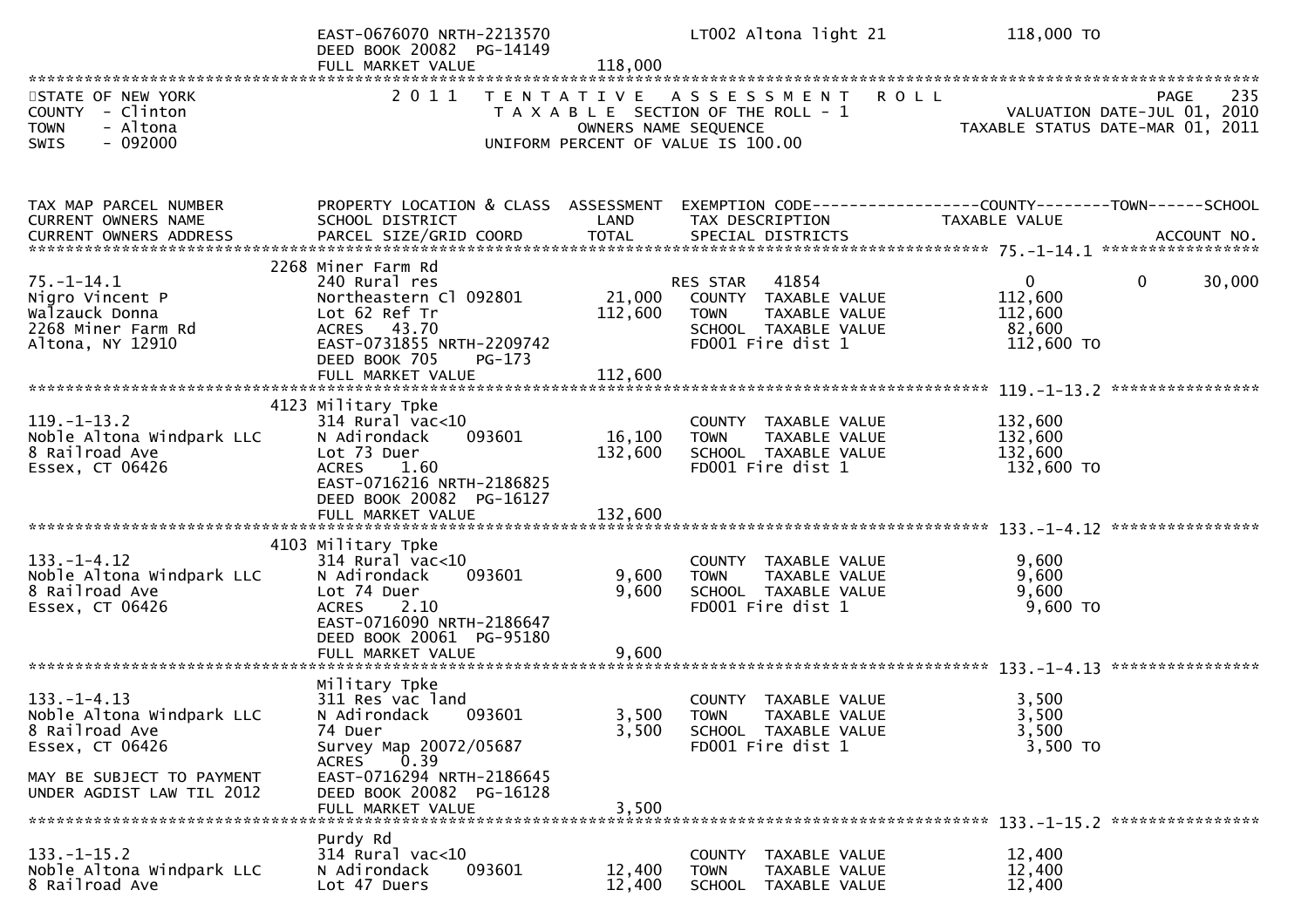| Essex, CT 06426                                                                                                               | Acre Change Due to Survey<br><b>ACRES</b><br>7.72<br>EAST-0712176 NRTH-2180473<br>DEED BOOK 20082 PG-16126<br>FULL MARKET VALUE                                                            | 12,400                     | FD001 Fire dist 1                                                                                  | 12,400 TO                                                                                                                    |
|-------------------------------------------------------------------------------------------------------------------------------|--------------------------------------------------------------------------------------------------------------------------------------------------------------------------------------------|----------------------------|----------------------------------------------------------------------------------------------------|------------------------------------------------------------------------------------------------------------------------------|
| STATE OF NEW YORK<br>COUNTY - Clinton<br><b>TOWN</b><br>- Altona<br>$-092000$<br><b>SWIS</b>                                  | 2011<br>T E N T A T I V E                                                                                                                                                                  | OWNERS NAME SEQUENCE       | A S S E S S M E N T<br>T A X A B L E SECTION OF THE ROLL - 1<br>UNIFORM PERCENT OF VALUE IS 100.00 | 236<br><b>ROLL</b><br>PAGE<br>VALUATION DATE-JUL 01, 2010<br>VALUATIUN DATE-SUL 11, 2011<br>TAXABLE STATUS DATE-MAR 01, 2011 |
| TAX MAP PARCEL NUMBER<br>CURRENT OWNERS NAME<br>CURRENT OWNERS ADDRESS                                                        | PROPERTY LOCATION & CLASS ASSESSMENT<br>SCHOOL DISTRICT                                                                                                                                    | LAND                       | TAX DESCRIPTION                                                                                    | EXEMPTION CODE-----------------COUNTY-------TOWN------SCHOOL<br>TAXABLE VALUE                                                |
| $119. - 1 - 6.13$<br>Noble Ellenburg Windpark LLC<br>Noble Clinton Windpark I, LLC<br>8 Railroad Ave Ste 8<br>Essex, CT 06426 | Rock Rd<br>$314$ Rural vac<10<br>093601<br>N Adirondack<br>Lot 72 Ref Tr<br>Survey Map 20072/05682 &<br>4.13<br><b>ACRES</b><br>EAST-0716309 NRTH-2191153<br>DEED BOOK 20072 PG-5998       | 8,400<br>8,400             | COUNTY TAXABLE VALUE<br>TAXABLE VALUE<br><b>TOWN</b><br>SCHOOL TAXABLE VALUE<br>FD001 Fire dist 1  | 8,400<br>8,400<br>8,400<br>8,400 TO                                                                                          |
|                                                                                                                               |                                                                                                                                                                                            |                            |                                                                                                    | ******************                                                                                                           |
| $118. - 1 - 13$<br>Noble Environmental Power LLC N Adirondack<br>8 Railroad Ave Ste 8<br>Essex, CT 06426                      | Rand Hill Rd<br>321 Abandoned ag<br>093601<br>Lot 41 Ref<br>ACRES 11.37<br>EAST-0704604 NRTH-2189555<br>DEED BOOK 20072 PG-4104                                                            | 7,500<br>7,500             | COUNTY TAXABLE VALUE<br>TAXABLE VALUE<br><b>TOWN</b><br>SCHOOL TAXABLE VALUE<br>FD001 Fire dist 1  | 7,500<br>7,500<br>7,500<br>7,500 TO                                                                                          |
|                                                                                                                               | FULL MARKET VALUE                                                                                                                                                                          | 7,500                      |                                                                                                    |                                                                                                                              |
| $148. - 4 - 2$<br>Nohavec Mary E<br>48 Demott Ave<br>Clifton, NJ 07011-1919                                                   | Rand Hill Rd<br>910 Priv forest<br>093601<br>N Adirondack<br>Lot 78 Duers<br>ACRES 34.00<br>EAST-0719093 NRTH-2172754<br>DEED BOOK 603<br>PG-634<br>FULL MARKET VALUE                      | 19,500<br>19,500<br>19,500 | COUNTY TAXABLE VALUE<br>TAXABLE VALUE<br><b>TOWN</b><br>SCHOOL TAXABLE VALUE<br>FD001 Fire dist 1  | 19,500<br>19,500<br>19,500<br>19,500 TO                                                                                      |
|                                                                                                                               |                                                                                                                                                                                            |                            |                                                                                                    |                                                                                                                              |
| $149. - 1 - 10.72$<br>Nohavec Michael<br>Nohavec Kathleen<br>48 Demott Ave<br>Clifton, NJ 07015                               | Murtagh Hill Rd<br>312 Vac w/imprv<br>093601<br>N Adirondack<br>Lot 106 Duer's Patent<br>9.90<br><b>ACRES</b><br>EAST-0723664 NRTH-2172297<br>DEED BOOK 844<br>PG-301<br>FULL MARKET VALUE | 9,900<br>10,900<br>10,900  | COUNTY TAXABLE VALUE<br><b>TOWN</b><br>TAXABLE VALUE<br>SCHOOL TAXABLE VALUE<br>FD001 Fire dist 1  | 10,900<br>10,900<br>10,900<br>10,900 TO                                                                                      |
|                                                                                                                               | Murtagh Hill Rd                                                                                                                                                                            |                            |                                                                                                    | 149. -1-14 *******************                                                                                               |
| $149. - 1 - 14$                                                                                                               | 910 Priv forest                                                                                                                                                                            |                            | COUNTY TAXABLE VALUE                                                                               | 29,200                                                                                                                       |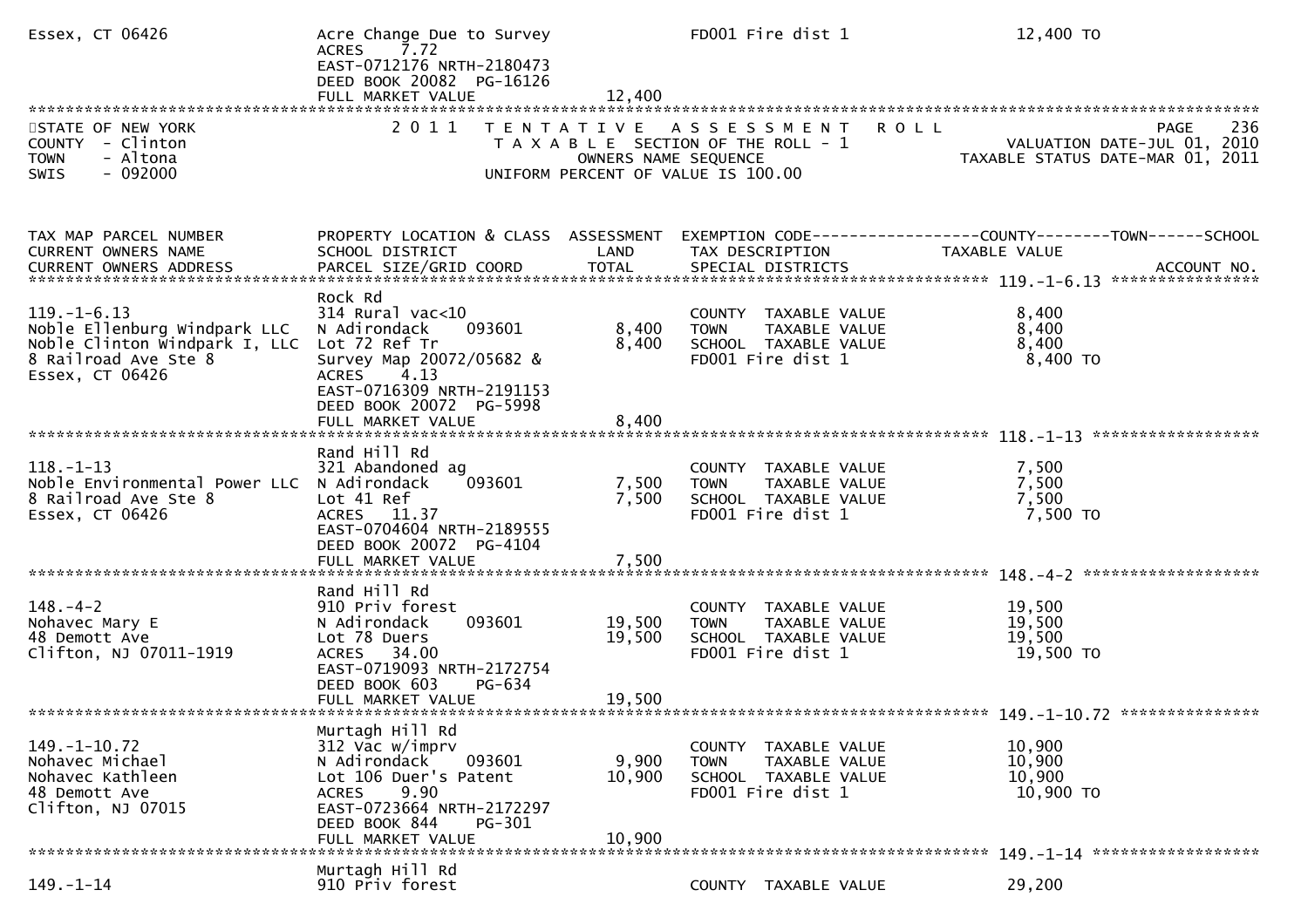| Nohavec Michael S<br>48 Demott Ave<br>Clifton, NJ 07015                                         | N Adirondack<br>093601<br>91 Duer 1954<br>ACRES 144.00<br>EAST-0721541 NRTH-2172678<br>DEED BOOK 573<br>PG-1184                                                                     | 29,200<br>29,200                                                                                                            | <b>TOWN</b>             | TAXABLE VALUE<br>SCHOOL TAXABLE VALUE<br>FD001 Fire dist 1                                  |             | 29,200<br>29,200<br>29,200 TO                                                          |                                            |
|-------------------------------------------------------------------------------------------------|-------------------------------------------------------------------------------------------------------------------------------------------------------------------------------------|-----------------------------------------------------------------------------------------------------------------------------|-------------------------|---------------------------------------------------------------------------------------------|-------------|----------------------------------------------------------------------------------------|--------------------------------------------|
|                                                                                                 |                                                                                                                                                                                     |                                                                                                                             |                         |                                                                                             |             |                                                                                        |                                            |
| STATE OF NEW YORK<br>COUNTY - Clinton<br>- Altona<br><b>TOWN</b><br>$-092000$<br>SWIS           | 2011                                                                                                                                                                                | TENTATIVE ASSESSMENT<br>T A X A B L E SECTION OF THE ROLL - 1<br>OWNERS NAME SEQUENCE<br>UNIFORM PERCENT OF VALUE IS 100.00 |                         |                                                                                             | <b>ROLL</b> | TAXABLE STATUS DATE-MAR 01, 2011                                                       | 237<br>PAGE<br>VALUATION DATE-JUL 01, 2010 |
| TAX MAP PARCEL NUMBER<br>CURRENT OWNERS NAME<br>CURRENT OWNERS ADDRESS                          | PROPERTY LOCATION & CLASS ASSESSMENT<br>SCHOOL DISTRICT                                                                                                                             | LAND                                                                                                                        |                         | TAX DESCRIPTION                                                                             |             | EXEMPTION CODE------------------COUNTY--------TOWN------SCHOOL<br><b>TAXABLE VALUE</b> |                                            |
| $118. - 1 - 8$<br>Nolan Keith F<br>Nolan Tousha L<br>2772 Rand Hill Rd<br>Altona, NY 12910-1720 | 2772 Rand Hill Rd<br>210 1 Family Res<br>093601<br>N Adirondack<br>Lot 41 Pat Ref<br>ACRES 11.00<br>EAST-0703465 NRTH-2190733<br>DEED BOOK 99001 PG-15659                           | 13,500<br>83,200                                                                                                            | RES STAR<br><b>TOWN</b> | 41854<br>COUNTY TAXABLE VALUE<br>TAXABLE VALUE<br>SCHOOL TAXABLE VALUE<br>FD001 Fire dist 1 |             | $\mathbf{0}$<br>83,200<br>83,200<br>53,200<br>83,200 TO                                | 30,000<br>$\overline{0}$                   |
|                                                                                                 | FULL MARKET VALUE                                                                                                                                                                   | 83,200                                                                                                                      |                         |                                                                                             |             |                                                                                        |                                            |
|                                                                                                 |                                                                                                                                                                                     |                                                                                                                             |                         |                                                                                             |             |                                                                                        |                                            |
| $103 - 1 - 13.2$<br>Noreault Roderick L<br>Noreault Ann<br>PO Box 61<br>Altona, NY 12910-0061   | 4680 Military Tpke<br>210 1 Family Res<br>N Adirondack<br>093601<br>Lot 134 Ref Tr<br><b>ACRES</b><br>2.60<br>EAST-0706544 NRTH-2197190<br>DEED BOOK 646<br>PG-279                  | 7,500<br>60,000                                                                                                             | RES STAR<br><b>TOWN</b> | 41854<br>COUNTY TAXABLE VALUE<br>TAXABLE VALUE<br>SCHOOL TAXABLE VALUE<br>FD001 Fire dist 1 |             | $\Omega$<br>60,000<br>60,000<br>30,000<br>60,000 TO                                    | 30,000<br>$\mathbf{0}$                     |
|                                                                                                 | FULL MARKET VALUE                                                                                                                                                                   | 60,000                                                                                                                      |                         |                                                                                             |             |                                                                                        |                                            |
|                                                                                                 |                                                                                                                                                                                     |                                                                                                                             |                         |                                                                                             |             |                                                                                        |                                            |
| $90. -1 - 9$<br>Novack Lazar<br>2302<br>6 Horizon Rd<br>Fort Lee, NJ 07024-6620                 | 2507 Miner Farm Rd<br>$322$ Rural vac $>10$<br>093601<br>N Adirondack<br>82 Ref<br>ACRES 146.00<br>EAST-0725858 NRTH-2205368<br>DEED BOOK 552<br>PG-440<br>FULL MARKET VALUE        | 41,500<br>41,500<br>41,500                                                                                                  | <b>TOWN</b>             | COUNTY TAXABLE VALUE<br>TAXABLE VALUE<br>SCHOOL TAXABLE VALUE<br>FD001 Fire dist 1          |             | 41,500<br>41,500<br>41,500<br>41,500 TO                                                |                                            |
|                                                                                                 |                                                                                                                                                                                     |                                                                                                                             |                         |                                                                                             |             |                                                                                        |                                            |
| $148. - 1 - 11$<br>O'Brien Edward<br>8 Delaware Ave<br>Commack, NY 11725                        | Rand Hill Rd<br>$314$ Rural vac< $10$<br>093601<br>N Adirondack<br>37 Par Duer<br>5.90<br><b>ACRES</b><br>EAST-0707188 NRTH-2175619<br>DEED BOOK 601<br>PG-894<br>FULL MARKET VALUE | 11,500<br>11,500<br>11,500                                                                                                  | <b>TOWN</b>             | COUNTY TAXABLE VALUE<br>TAXABLE VALUE<br>SCHOOL TAXABLE VALUE<br>FD001 Fire dist 1          |             | 11,500<br>11,500<br>11,500<br>11,500 TO                                                |                                            |
|                                                                                                 | Alder Bend Rd                                                                                                                                                                       |                                                                                                                             |                         |                                                                                             |             |                                                                                        |                                            |
| $117. - 1 - 22.12$                                                                              | 314 Rural vac<10                                                                                                                                                                    |                                                                                                                             |                         | COUNTY TAXABLE VALUE                                                                        |             | 6,500                                                                                  |                                            |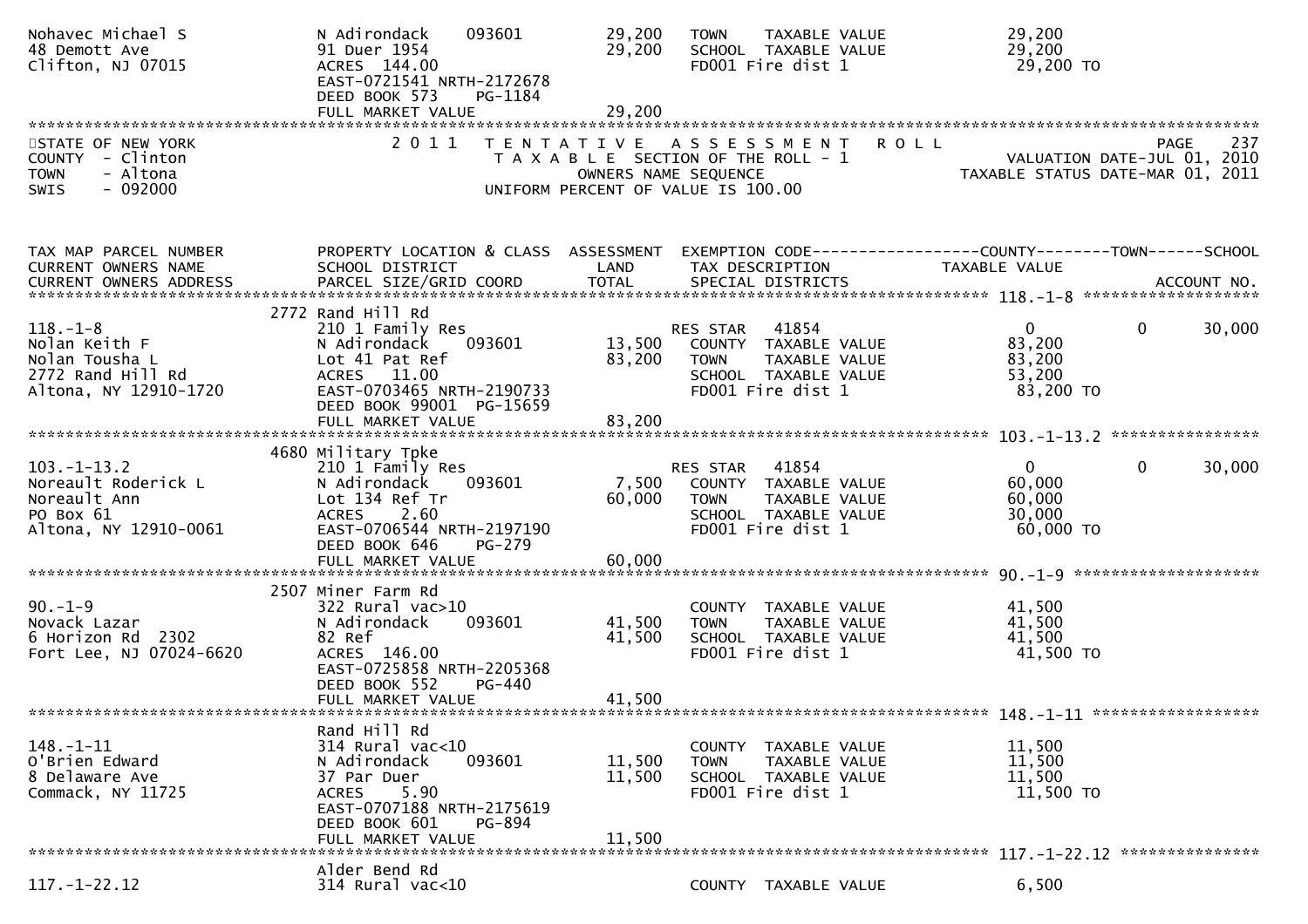| O'Neil Thomas P<br>O'Neil Shirley M<br>11033 Tanton Ln<br>Pensocola, FL 32506                                 | N Adirondack<br>093601<br>Lot 217 Ref Tr<br>1.29<br><b>ACRES</b><br>EAST-0689793 NRTH-2186804<br>DEED BOOK 20061 PG-92061                                                       | 6,500<br>6,500                                                                                                              | <b>TOWN</b>             | TAXABLE VALUE<br>SCHOOL TAXABLE VALUE<br>FD001 Fire dist 1                                  |             | 6,500<br>6,500<br>6,500 TO                      |                                                                                       |
|---------------------------------------------------------------------------------------------------------------|---------------------------------------------------------------------------------------------------------------------------------------------------------------------------------|-----------------------------------------------------------------------------------------------------------------------------|-------------------------|---------------------------------------------------------------------------------------------|-------------|-------------------------------------------------|---------------------------------------------------------------------------------------|
| STATE OF NEW YORK<br>COUNTY - Clinton<br>- Altona<br><b>TOWN</b><br>$-092000$<br><b>SWIS</b>                  | 2011                                                                                                                                                                            | TENTATIVE ASSESSMENT<br>T A X A B L E SECTION OF THE ROLL - 1<br>OWNERS NAME SEQUENCE<br>UNIFORM PERCENT OF VALUE IS 100.00 |                         |                                                                                             | <b>ROLL</b> |                                                 | 238<br><b>PAGE</b><br>VALUATION DATE-JUL 01, 2010<br>TAXABLE STATUS DATE-MAR 01, 2011 |
| TAX MAP PARCEL NUMBER<br>CURRENT OWNERS NAME                                                                  | PROPERTY LOCATION & CLASS ASSESSMENT<br>SCHOOL DISTRICT                                                                                                                         | LAND                                                                                                                        |                         | TAX DESCRIPTION                                                                             |             | TAXABLE VALUE                                   | EXEMPTION CODE-----------------COUNTY-------TOWN------SCHOOL                          |
| $88.14 - 1 - 61$<br>O'Reilly Richard<br>O'Reilly Cheryl<br>5685 Primot Ave<br>St Hubert, QC, Canada<br>J3Y6V8 | 17 Merrywood Dr<br>260 Seasonal res<br>N Adirondack<br>093601<br>Stonewall Acres Lot 61<br>FRNT 80.00 DPTH 125.00<br>EAST-0700210 NRTH-2203273<br>DEED BOOK 978<br><b>PG-78</b> | 4,200<br>15,000                                                                                                             | <b>TOWN</b>             | COUNTY TAXABLE VALUE<br>TAXABLE VALUE<br>SCHOOL TAXABLE VALUE<br>FD001 Fire dist 1          |             | 15,000<br>15,000<br>15,000<br>15,000 TO         |                                                                                       |
|                                                                                                               | FULL MARKET VALUE                                                                                                                                                               | 15,000                                                                                                                      |                         |                                                                                             |             |                                                 |                                                                                       |
| $88.14 - 1 - 54$<br>Oakes Helen L<br>10 Kingslake Rd<br>willowdale, ON, Canada<br>M2J3C9                      | 18 Birch Hill Dr<br>270 Mfg housing<br>N Adirondack<br>093601<br>Stonewall Acres Lot 54<br>FRNT 85.00 DPTH 154.16<br>EAST-0700040 NRTH-2203810<br>DEED BOOK 628<br>PG-215       | 4,500<br>13,500                                                                                                             | <b>TOWN</b>             | COUNTY TAXABLE VALUE<br>TAXABLE VALUE<br>SCHOOL TAXABLE VALUE<br>FD001 Fire dist 1          |             | 13,500<br>13,500<br>13,500<br>13,500 TO         |                                                                                       |
|                                                                                                               | 428 Vassar Rd                                                                                                                                                                   |                                                                                                                             |                         |                                                                                             |             |                                                 |                                                                                       |
| $106. - 1 - 4.3$<br>Ohlsten James E<br>Ohlsten Lynn M<br>428 Vassar Rd<br>Altona, NY 12910                    | 210 1 Family Res<br>093601<br>N Adirondack<br>Lot 151 Duer<br>080<br>3.00 BANK<br><b>ACRES</b><br>EAST-0738097 NRTH-2197565<br>DEED BOOK 20092 PG-22409<br>FULL MARKET VALUE    | 7,700<br>123,000<br>123,000                                                                                                 | RES STAR<br><b>TOWN</b> | 41854<br>COUNTY TAXABLE VALUE<br>TAXABLE VALUE<br>SCHOOL TAXABLE VALUE<br>FD001 Fire dist 1 |             | 0<br>123,000<br>123,000<br>93,000<br>123,000 TO | 0<br>30,000                                                                           |
|                                                                                                               |                                                                                                                                                                                 |                                                                                                                             |                         |                                                                                             |             |                                                 |                                                                                       |
| $75. - 1 - 9$<br>Oliva Anthony S<br>14 Fado Ln<br>Coscob, CT 06807                                            | Miner Farm Rd<br>321 Abandoned ag<br>093601<br>N Adirondack<br>Lot 81 Ref<br>ACRES 101.10<br>EAST-0723450 NRTH-2210051<br>DEED BOOK 525<br>$PG-514$<br>FULL MARKET VALUE        | 30,500<br>30,500<br>30,500                                                                                                  | <b>TOWN</b>             | COUNTY TAXABLE VALUE<br>TAXABLE VALUE<br>SCHOOL TAXABLE VALUE<br>FD001 Fire dist 1          |             | 30,500<br>30,500<br>30,500<br>30,500 TO         |                                                                                       |
|                                                                                                               | 23 Barcomb-Ortman Way                                                                                                                                                           |                                                                                                                             |                         |                                                                                             |             |                                                 |                                                                                       |
| $73. - 1 - 26$                                                                                                | 260 Seasonal res                                                                                                                                                                |                                                                                                                             | RES STAR                | 41854                                                                                       |             | 0                                               | 0<br>30,000                                                                           |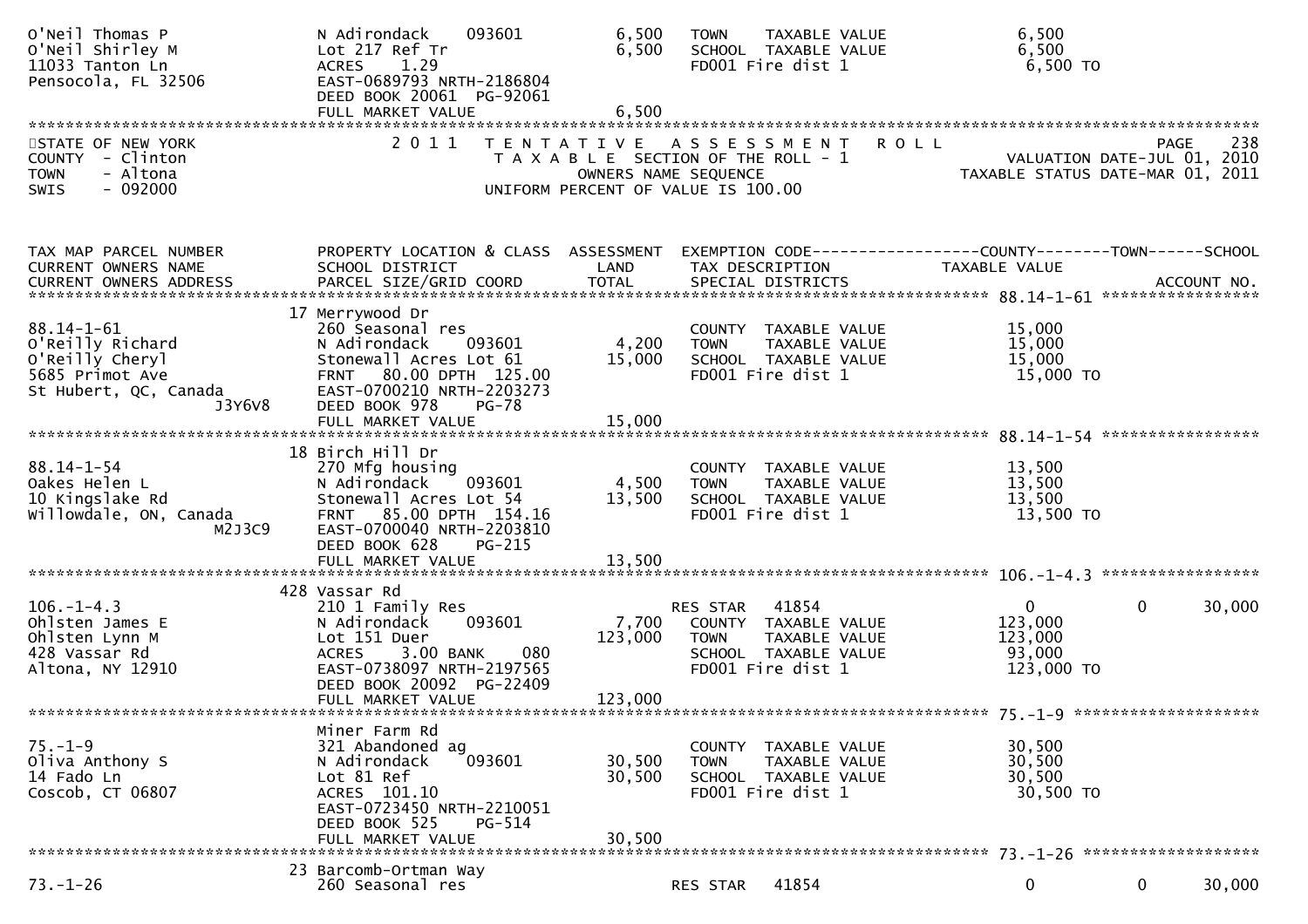| Ortman Robert A<br>23 Barcomb-Ortman Way<br>Altona, NY 12910                                         | N Adirondack<br>093601<br>Lot 155 Ref<br>ACRES 179.70<br>EAST-0703332 NRTH-2210594<br>DEED BOOK 552<br>PG-164                                                                                      | 38,700<br>87,000             | COUNTY TAXABLE VALUE<br><b>TOWN</b><br>TAXABLE VALUE<br>SCHOOL TAXABLE VALUE<br>FD001 Fire dist 1<br>LT001 Altona light 1 | 87,000<br>87,000<br>57,000<br>87,000 TO<br>87,000 TO                                          |
|------------------------------------------------------------------------------------------------------|----------------------------------------------------------------------------------------------------------------------------------------------------------------------------------------------------|------------------------------|---------------------------------------------------------------------------------------------------------------------------|-----------------------------------------------------------------------------------------------|
| STATE OF NEW YORK<br>- Clinton<br><b>COUNTY</b><br>- Altona<br><b>TOWN</b><br>$-092000$<br>SWIS      | 2011                                                                                                                                                                                               | OWNERS NAME SEQUENCE         | TENTATIVE ASSESSMENT<br>T A X A B L E SECTION OF THE ROLL - 1<br>UNIFORM PERCENT OF VALUE IS 100.00                       | 239<br><b>ROLL</b><br>PAGE<br>VALUATION DATE-JUL 01, 2010<br>TAXABLE STATUS DATE-MAR 01, 2011 |
| TAX MAP PARCEL NUMBER<br>CURRENT OWNERS NAME                                                         | PROPERTY LOCATION & CLASS ASSESSMENT<br>SCHOOL DISTRICT                                                                                                                                            | LAND                         | TAX DESCRIPTION                                                                                                           | EXEMPTION        CODE-----------------COUNTY-------TOWN------SCHOOL<br>TAXABLE VALUE          |
| $73. - 1 - 37.2$<br>Osher Arthur L<br>3594 Rt 22 Main St<br>Plattsburgh, NY 12901                    | Alder Bend Rd<br>270 Mfg housing<br>093601<br>N Adirondack<br>Lot 156 Pat Ref<br>ACRES 20.50<br>EAST-0698052 NRTH-2210136<br>DEED BOOK 20051 PG-90450                                              | 11,000<br>19,000             | COUNTY TAXABLE VALUE<br>TAXABLE VALUE<br><b>TOWN</b><br>SCHOOL TAXABLE VALUE<br>FD001 Fire dist 1                         | 19,000<br>19,000<br>19,000<br>19,000 TO                                                       |
|                                                                                                      | FULL MARKET VALUE                                                                                                                                                                                  | 19,000                       |                                                                                                                           |                                                                                               |
| 148. – 2–11. 21<br>Otis Diana L<br>1762 Rand Hill Rd<br>Altona, NY 12910                             | 1762 Rand Hill Rd N<br>240 Rural res<br>N Adirondack<br>093601<br>Lot 63 Duers Patent<br>ACRES 115.90<br>EAST-0714234 NRTH-2172650<br>DEED BOOK 20072 PG-9663                                      | 36,400<br>113,600            | RES STAR<br>41854<br>COUNTY TAXABLE VALUE<br><b>TOWN</b><br>TAXABLE VALUE<br>SCHOOL TAXABLE VALUE<br>FD001 Fire dist 1    | $\mathbf 0$<br>30,000<br>$\overline{0}$<br>113,600<br>113,600<br>83,600<br>113,600 TO         |
|                                                                                                      | FULL MARKET VALUE                                                                                                                                                                                  | 113,600                      |                                                                                                                           |                                                                                               |
| $105. - 1 - 3$<br>Owen Chad B<br>2145 Rt 22B<br>Morrisonville, NY 12962                              | 165 Blow Rd<br>260 Seasonal res<br>093601<br>N Adirondack<br>60<br>ACRES 311.20<br>EAST-0729453 NRTH-2201142<br>DEED BOOK 20031 PG-56436<br>FULL MARKET VALUE                                      | 64,500<br>130,000<br>130,000 | COUNTY TAXABLE VALUE<br>TAXABLE VALUE<br><b>TOWN</b><br>SCHOOL TAXABLE VALUE<br>FD001 Fire dist 1                         | 130,000<br>130,000<br>130,000<br>130,000 TO                                                   |
|                                                                                                      |                                                                                                                                                                                                    |                              |                                                                                                                           |                                                                                               |
| $88.14 - 2 - 13$<br>Paish Norton<br>Paish Deborah<br>1455 O'Brien<br>St Laurent PQ, Canada<br>H4L3W3 | 55 Pinewood Dr<br>260 Seasonal res<br>N Adirondack<br>093601<br>Stonewall Bk 10 Pg 123 Lo<br>FRNT 100.00 DPTH 130.00<br>EAST-0698384 NRTH-2204877<br>DEED BOOK 20001 PG-22755<br>FULL MARKET VALUE | 4,300<br>13,900<br>13,900    | COUNTY TAXABLE VALUE<br><b>TOWN</b><br>TAXABLE VALUE<br>SCHOOL TAXABLE VALUE<br>FD001 Fire dist 1                         | 13,900<br>13,900<br>13,900<br>13,900 TO                                                       |
|                                                                                                      | Military Tpke                                                                                                                                                                                      |                              |                                                                                                                           | 88. -1-9.1 *******************                                                                |
| $88. - 1 - 9.1$                                                                                      | 322 Rural vac>10                                                                                                                                                                                   |                              | COUNTY TAXABLE VALUE                                                                                                      | 66,300                                                                                        |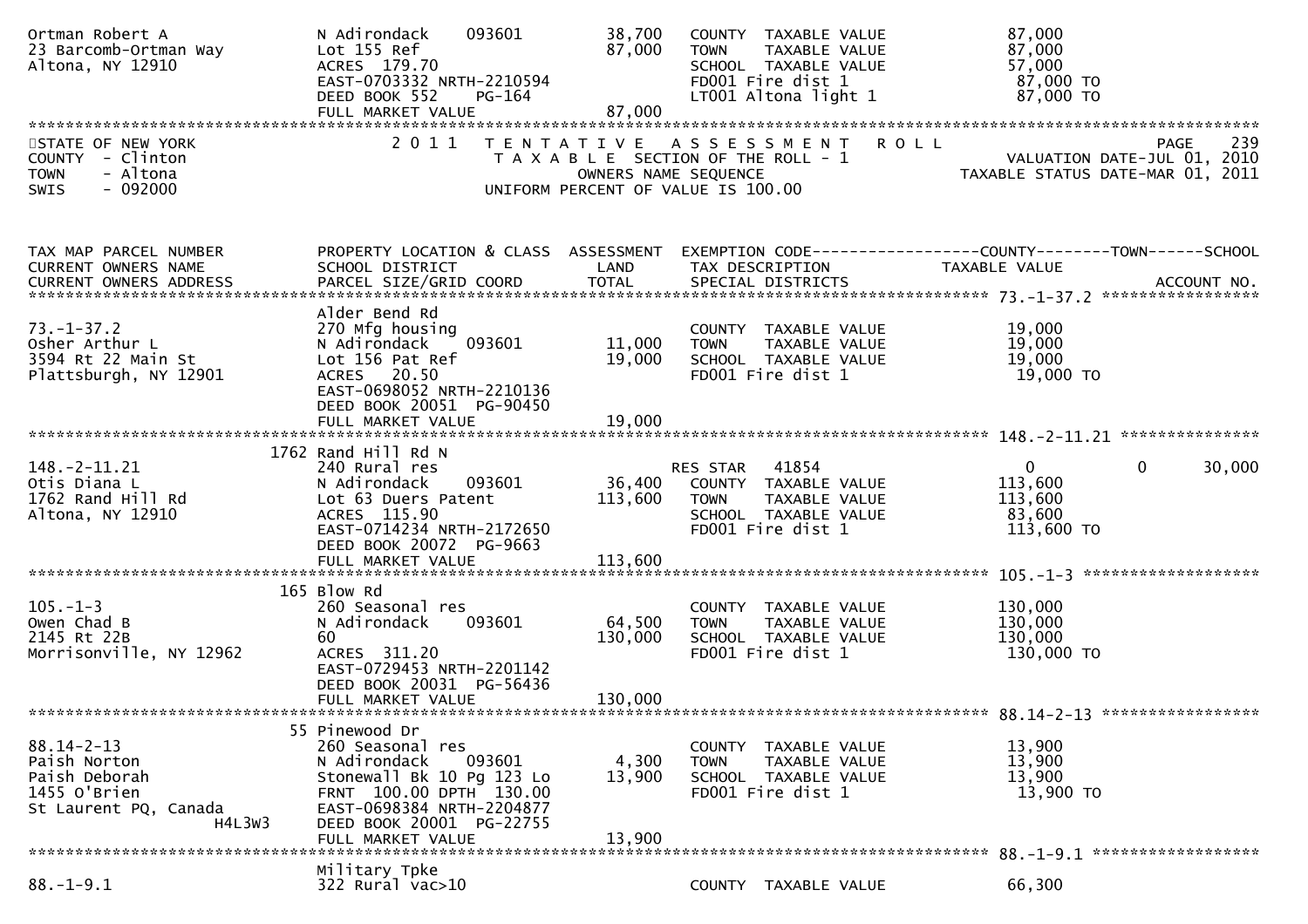| Paish Norton T<br>1455 O'Brien<br>St Laurent PQ, Canada<br>H4L3W3                                 | N Adirondack<br>093601<br>136-158-157 Ref<br>ACRES 277.60<br>EAST-0701350 NRTH-2204209<br>DEED BOOK 20041 PG-66106                                                                    | 66,300<br>66,300                                                                                    | <b>TOWN</b>                                      | TAXABLE VALUE<br>SCHOOL TAXABLE VALUE<br>FD001 Fire dist 1                                  | 66,300<br>66,300<br>66,300 TO                                                                           |
|---------------------------------------------------------------------------------------------------|---------------------------------------------------------------------------------------------------------------------------------------------------------------------------------------|-----------------------------------------------------------------------------------------------------|--------------------------------------------------|---------------------------------------------------------------------------------------------|---------------------------------------------------------------------------------------------------------|
|                                                                                                   |                                                                                                                                                                                       |                                                                                                     |                                                  |                                                                                             |                                                                                                         |
| STATE OF NEW YORK<br>COUNTY - Clinton<br>- Altona<br><b>TOWN</b><br>$-092000$<br><b>SWIS</b>      | 2011                                                                                                                                                                                  | TENTATIVE ASSESSMENT<br>T A X A B L E SECTION OF THE ROLL - 1<br>UNIFORM PERCENT OF VALUE IS 100.00 | OWNERS NAME SEQUENCE                             |                                                                                             | 240<br><b>ROLL</b><br>PAGE<br>VALUATION DATE-JUL 01, 2010<br>TAXABLE STATUS DATE-MAR 01, 2011           |
| TAX MAP PARCEL NUMBER<br><b>CURRENT OWNERS NAME</b><br>CURRENT OWNERS ADDRESS                     | PROPERTY LOCATION & CLASS ASSESSMENT<br>SCHOOL DISTRICT                                                                                                                               | LAND                                                                                                | TAX DESCRIPTION                                  |                                                                                             | TAXABLE VALUE                                                                                           |
| $135. - 2 - 35$<br>Parker Allan F<br>Parker Rose M<br>69 Atwood Rd<br>West Chazy, NY 12992        | 69 Atwood Rd<br>210 1 Family Res<br>Beekmantown Cen 092401<br>Lot 147 Duers Pat<br>2.00<br><b>ACRES</b><br>EAST-0739086 NRTH-2182690<br>DEED BOOK 688<br>PG-221<br>FULL MARKET VALUE  | 215,000<br>215,000                                                                                  | SR STAR<br>9,500 PHYS DISAB 41900<br><b>TOWN</b> | 41834<br>COUNTY TAXABLE VALUE<br>TAXABLE VALUE<br>SCHOOL TAXABLE VALUE<br>FD001 Fire dist 1 | $\mathbf 0$<br>60,100<br>0<br>25,000<br>25,000<br>25,000<br>190,000<br>190,000<br>129,900<br>215,000 TO |
|                                                                                                   |                                                                                                                                                                                       |                                                                                                     |                                                  |                                                                                             |                                                                                                         |
| $121. - 1 - 12.2$<br>Parker Charles L<br>Parker Phyllis<br>228 Barnaby Rd<br>West Chazy, NY 12992 | Barnaby Rd<br>312 Vac w/imprv<br>Beekmantown Cen 092401<br>Lots 141 148 149 Duer Pat<br>ACRES 19.80<br>EAST-0738426 NRTH-2186803<br>DEED BOOK 99001 PG-12072<br>FULL MARKET VALUE     | 16,200<br>20,600<br>20,600                                                                          | <b>TOWN</b>                                      | COUNTY TAXABLE VALUE<br>TAXABLE VALUE<br>SCHOOL TAXABLE VALUE<br>FD001 Fire dist 1          | 20,600<br>20,600<br>20,600<br>20,600 TO                                                                 |
|                                                                                                   |                                                                                                                                                                                       |                                                                                                     |                                                  |                                                                                             |                                                                                                         |
| $121. - 1 - 13$<br>Parker Charles L<br>Parker Phyllis M<br>228 Barnaby Rd<br>West Chazy, NY 12992 | 228 Barnaby Rd<br>240 Rural res<br>Beekmantown Cen 092401<br>Lot 148 Duers Pat<br>17.00<br><b>ACRES</b><br>EAST-0739191 NRTH-2187301<br>DEED BOOK 955<br>$PG-37$<br>FULL MARKET VALUE | 94 PCT OF VALUE USED FOR EXEMPTION PURPOSES<br>120,000<br>120,000                                   | WARCOMALL 41131<br>15,500 SR STAR<br><b>TOWN</b> | 41834<br>COUNTY TAXABLE VALUE<br>TAXABLE VALUE<br>SCHOOL TAXABLE VALUE<br>FD001 Fire dist 1 | 28,200<br>28,200<br>0<br>60,100<br>$\mathbf 0$<br>0<br>91,800<br>91,800<br>59,900<br>120,000 TO         |
|                                                                                                   |                                                                                                                                                                                       |                                                                                                     |                                                  |                                                                                             |                                                                                                         |
| $135. - 2 - 20$<br>Parker Earl<br>1043 Slosson Rd<br>West Chazy, NY 12992                         | Recore Rd<br>312 Vac w/imprv<br>Beekmantown Cen 092401<br>143-146 Duer<br>66.70<br>ACRES<br>EAST-0739919 NRTH-2177874<br>DEED BOOK 579<br>PG-277<br>FULL MARKET VALUE                 | 31,400<br>34,900<br>34.900                                                                          | COUNTY<br><b>TOWN</b>                            | TAXABLE VALUE<br>TAXABLE VALUE<br>SCHOOL TAXABLE VALUE<br>FD001 Fire dist 1                 | 34,900<br>34,900<br>34,900<br>34,900 TO                                                                 |
|                                                                                                   | Atwood Rd                                                                                                                                                                             |                                                                                                     |                                                  |                                                                                             |                                                                                                         |
| $135. - 2 - 34$                                                                                   | 105 Vac farmland                                                                                                                                                                      |                                                                                                     |                                                  | COUNTY TAXABLE VALUE                                                                        | 26,800                                                                                                  |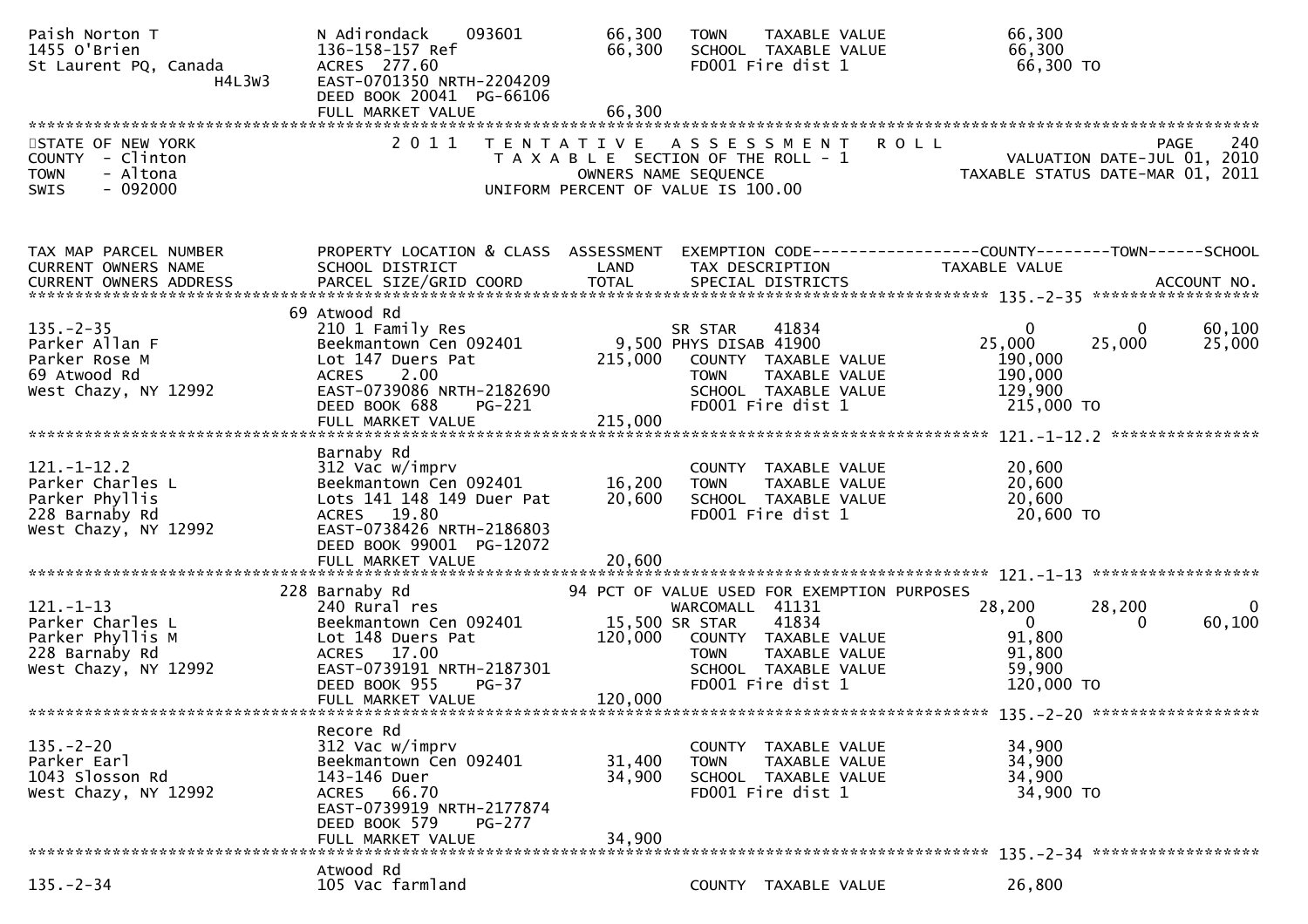| Parker Earl<br>1043 Slosson Rd<br>West Chazy, NY 12992                                             | Beekmantown Cen 092401<br>142 - 147 Duer<br>ACRES 57.00<br>EAST-0739365 NRTH-2182140<br>DEED BOOK 573<br>PG-185                                                  | 25,200<br>26,800                                                                                                            | <b>TOWN</b>                  | TAXABLE VALUE<br>SCHOOL TAXABLE VALUE<br>FD001 Fire dist 1                                               |             | 26,800<br>26,800<br>26,800 TO                         |                                                                                |  |
|----------------------------------------------------------------------------------------------------|------------------------------------------------------------------------------------------------------------------------------------------------------------------|-----------------------------------------------------------------------------------------------------------------------------|------------------------------|----------------------------------------------------------------------------------------------------------|-------------|-------------------------------------------------------|--------------------------------------------------------------------------------|--|
|                                                                                                    |                                                                                                                                                                  |                                                                                                                             |                              |                                                                                                          |             |                                                       |                                                                                |  |
| STATE OF NEW YORK<br>COUNTY - Clinton<br>- Altona<br><b>TOWN</b><br>$-092000$<br><b>SWIS</b>       | 2011                                                                                                                                                             | TENTATIVE ASSESSMENT<br>T A X A B L E SECTION OF THE ROLL - 1<br>OWNERS NAME SEQUENCE<br>UNIFORM PERCENT OF VALUE IS 100.00 |                              |                                                                                                          | <b>ROLL</b> |                                                       | 241<br>PAGE<br>VALUATION DATE-JUL 01, 2010<br>TAXABLE STATUS DATE-MAR 01, 2011 |  |
| TAX MAP PARCEL NUMBER<br>CURRENT OWNERS NAME<br>CURRENT OWNERS ADDRESS                             | PROPERTY LOCATION & CLASS ASSESSMENT<br>SCHOOL DISTRICT                                                                                                          | LAND                                                                                                                        |                              | TAX DESCRIPTION                                                                                          |             | <b>TAXABLE VALUE</b>                                  | EXEMPTION CODE------------------COUNTY--------TOWN------SCHOOL                 |  |
| $121.-1-2$<br>Parker Earl R<br>1043 Slosson Rd<br>West Chazy, NY 12992                             | Barnaby Rd<br>910 Priv forest<br>Beekmantown Cen 092401<br>139 Duer<br>ACRES 73.50<br>EAST-0736422 NRTH-2191457<br>FULL MARKET VALUE                             | 27,000<br>27,000<br>27,000                                                                                                  | <b>TOWN</b>                  | COUNTY TAXABLE VALUE<br>TAXABLE VALUE<br>SCHOOL TAXABLE VALUE<br>FD001 Fire dist 1                       |             | 27,000<br>27,000<br>27,000<br>27,000 TO               |                                                                                |  |
|                                                                                                    | 1043 Slosson Rd                                                                                                                                                  |                                                                                                                             |                              |                                                                                                          |             |                                                       |                                                                                |  |
| $121.-1-11.1$<br>Parker Earl R<br>1043 Slosson Rd<br>West Chazy, NY 12992                          | 112 Dairy farm<br>Beekmantown Cen 092401<br>148 Duer<br>ACRES 292.00<br>EAST-0740841 NRTH-2185551<br>DEED BOOK 498<br>$PG-33$<br>FULL MARKET VALUE               | 87,100<br>265,000<br>265,000                                                                                                | 483A EX<br><b>TOWN</b>       | 42100<br>COUNTY TAXABLE VALUE<br>TAXABLE VALUE<br>SCHOOL TAXABLE VALUE<br>FD001 Fire dist 1<br>13,150 EX |             | 13,150<br>251,850<br>251,850<br>251,850<br>251,850 TO | 13,150<br>13,150                                                               |  |
|                                                                                                    | 1020 Slosson Rd                                                                                                                                                  |                                                                                                                             |                              |                                                                                                          |             |                                                       |                                                                                |  |
| $121. - 1 - 11.2$<br>Parker Earl R<br>1043 Slosson Rd<br>West Chazy, NY 12992                      | 312 Vac w/imprv<br>Beekmantown Cen 092401<br>Lot 148 & 149 Duers<br>FRNT 145.00 DPTH 125.90<br>EAST-0740216 NRTH-2187824<br>DEED BOOK 963<br><b>PG-229</b>       | 6,500<br>7,500                                                                                                              | <b>TOWN</b>                  | COUNTY TAXABLE VALUE<br>TAXABLE VALUE<br>SCHOOL TAXABLE VALUE<br>FD001 Fire dist 1                       |             | 7,500<br>7,500<br>7,500<br>7,500 TO                   |                                                                                |  |
|                                                                                                    |                                                                                                                                                                  |                                                                                                                             |                              |                                                                                                          |             |                                                       |                                                                                |  |
| $121. - 1 - 10$<br>Parker Michael R<br>Parker Jennifer L<br>102 Barnaby Rd<br>West Chazy, NY 12992 | Slosson Rd<br>910 Priv forest<br>Beekmantown Cen 092401<br>148 Duer<br>ACRES 22.60<br>EAST-0741304 NRTH-2187166<br>DEED BOOK 20031 PG-55647<br>FULL MARKET VALUE | 16,900<br>16,900<br>16,900                                                                                                  | <b>TOWN</b>                  | COUNTY TAXABLE VALUE<br>TAXABLE VALUE<br>SCHOOL TAXABLE VALUE<br>FD001 Fire dist 1                       |             | 16,900<br>16,900<br>16,900<br>16,900 TO               |                                                                                |  |
|                                                                                                    | Military Tpke                                                                                                                                                    |                                                                                                                             |                              |                                                                                                          |             |                                                       |                                                                                |  |
| $149. - 1 - 6$<br>Parker Michael R                                                                 | 910 Priv forest<br>093601<br>N Adirondack                                                                                                                        | 27,600                                                                                                                      | <b>COUNTY</b><br><b>TOWN</b> | TAXABLE VALUE<br>TAXABLE VALUE                                                                           |             | 27,600<br>27,600                                      |                                                                                |  |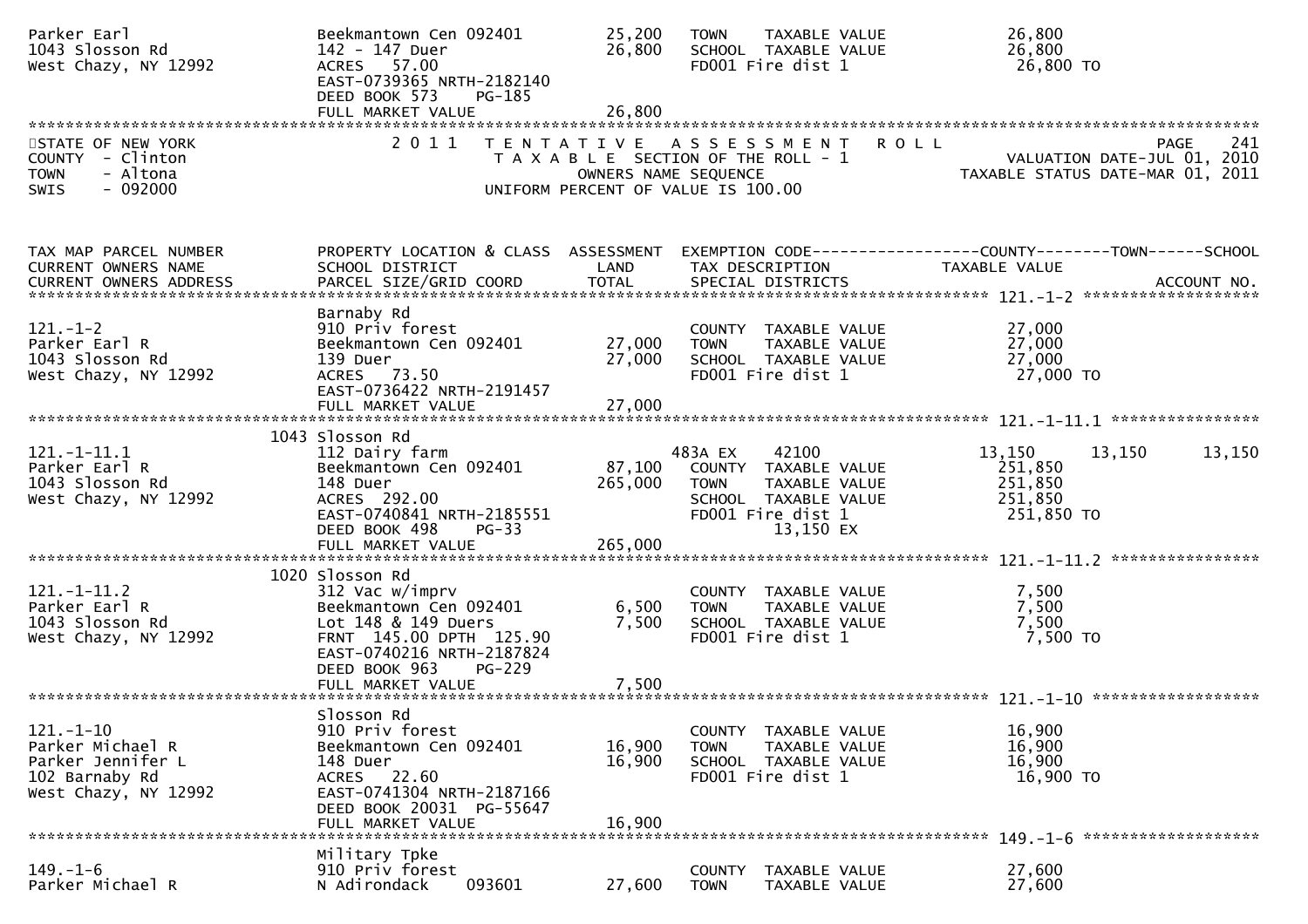| Parker Jennifer L<br>102 Barnaby Rd<br>West Chazy, NY 12992<br>PRIOR OWNER ON 3/01/2011<br>Parker Michael R               | 144 Duer<br>ACRES 112.10<br>EAST-0730200 NRTH-2177369<br>DEED BOOK 20112 PG-38141<br>FULL MARKET VALUE                                                                                          | 27,600<br>27,600          | SCHOOL TAXABLE VALUE<br>FD001 Fire dist 1                                                          | 27,600<br>27,600 TO                                                                           |
|---------------------------------------------------------------------------------------------------------------------------|-------------------------------------------------------------------------------------------------------------------------------------------------------------------------------------------------|---------------------------|----------------------------------------------------------------------------------------------------|-----------------------------------------------------------------------------------------------|
| *************************<br>STATE OF NEW YORK<br>COUNTY - Clinton<br><b>TOWN</b><br>- Altona<br>$-092000$<br><b>SWIS</b> | 2011<br>T E N T A T I V E                                                                                                                                                                       | OWNERS NAME SEQUENCE      | A S S E S S M E N T<br>T A X A B L E SECTION OF THE ROLL - 1<br>UNIFORM PERCENT OF VALUE IS 100.00 | 242<br><b>ROLL</b><br>PAGE<br>VALUATION DATE-JUL 01, 2010<br>TAXABLE STATUS DATE-MAR 01, 2011 |
| TAX MAP PARCEL NUMBER<br>CURRENT OWNERS NAME                                                                              | PROPERTY LOCATION & CLASS ASSESSMENT<br>SCHOOL DISTRICT                                                                                                                                         | LAND                      | TAX DESCRIPTION                                                                                    | TAXABLE VALUE<br>ACCOUNT NO.<br>****************                                              |
| $147. - 1 - 10.1$<br>Parks Daniel K<br>Parks Rebecca C<br>2315 Perry Rd<br>Denver, NC 28037                               | Jerusalem Rd<br>$322$ Rural vac $>10$<br>093601<br>N Adirondack<br>223 Ref<br>ACRES 19.10<br>EAST-0696960 NRTH-2174895<br>DEED BOOK 20061 PG-96108<br>FULL MARKET VALUE                         | 8,700<br>8,700<br>8,700   | COUNTY TAXABLE VALUE<br>TAXABLE VALUE<br><b>TOWN</b><br>SCHOOL TAXABLE VALUE<br>FD001 Fire dist 1  | 8,700<br>8,700<br>8,700<br>8,700 TO                                                           |
|                                                                                                                           | Military Tpke                                                                                                                                                                                   |                           |                                                                                                    |                                                                                               |
| $103. -1 - 4.1$<br>Parra Esteban F<br>Parra Esteban D<br>1365 Boylston St Apt 646<br>Boston, MA 02215                     | 321 Abandoned ag<br>N Adirondack<br>093601<br>Lot 161 Ref Te<br>ACRES 25.00<br>EAST-0699205 NRTH-2201296<br>DEED BOOK 20061 PG-99558                                                            | 16,700<br>16,700          | COUNTY TAXABLE VALUE<br>TAXABLE VALUE<br><b>TOWN</b><br>SCHOOL TAXABLE VALUE<br>FD001 Fire dist 1  | 16,700<br>16,700<br>16,700<br>16,700 TO                                                       |
|                                                                                                                           | FULL MARKET VALUE                                                                                                                                                                               | 16,700                    |                                                                                                    |                                                                                               |
| $73. - 1 - 13.2$<br>Parrotte Howard<br>PO Box 206<br>Winooski, VT 05404                                                   | 1974 Alder Bend Rd<br>220 2 Family Res<br>093601<br>N Adirondack<br>Lot 155 Ref Tr<br>FRNT 170.00 DPTH 199.00<br>EAST-0697990 NRTH-2213266<br>DEED BOOK 20051 PG-84785<br>FULL MARKET VALUE     | 6,200<br>56,200<br>56,200 | COUNTY TAXABLE VALUE<br>TAXABLE VALUE<br><b>TOWN</b><br>SCHOOL TAXABLE VALUE<br>FD001 Fire dist 1  | 56,200<br>56,200<br>56,200<br>56,200 TO                                                       |
|                                                                                                                           |                                                                                                                                                                                                 |                           |                                                                                                    |                                                                                               |
| $88.14 - 1 - 37$<br>Parsons Timothy A<br>Parsons Sharron A<br>63 Missile Base Rd<br>Champlain, NY 12919                   | 57 Birch Hill Dr<br>270 Mfg housing<br>093601<br>N Adirondack<br>Stonewall Acres Lot 37<br>FRNT 70.17 DPTH 146.63<br>EAST-0699161 NRTH-2204007<br>DEED BOOK 20041 PG-75572<br>FULL MARKET VALUE | 4,600<br>17,500<br>17,500 | COUNTY TAXABLE VALUE<br>TAXABLE VALUE<br><b>TOWN</b><br>SCHOOL TAXABLE VALUE<br>FD001 Fire dist 1  | 17,500<br>17,500<br>17,500<br>17,500 TO                                                       |
|                                                                                                                           | Stark Rd                                                                                                                                                                                        |                           |                                                                                                    | $88. - 1 - 4$ **********************                                                          |
| $88. - 1 - 4$                                                                                                             | 910 Priv forest                                                                                                                                                                                 |                           | COUNTY TAXABLE VALUE                                                                               | 60,600                                                                                        |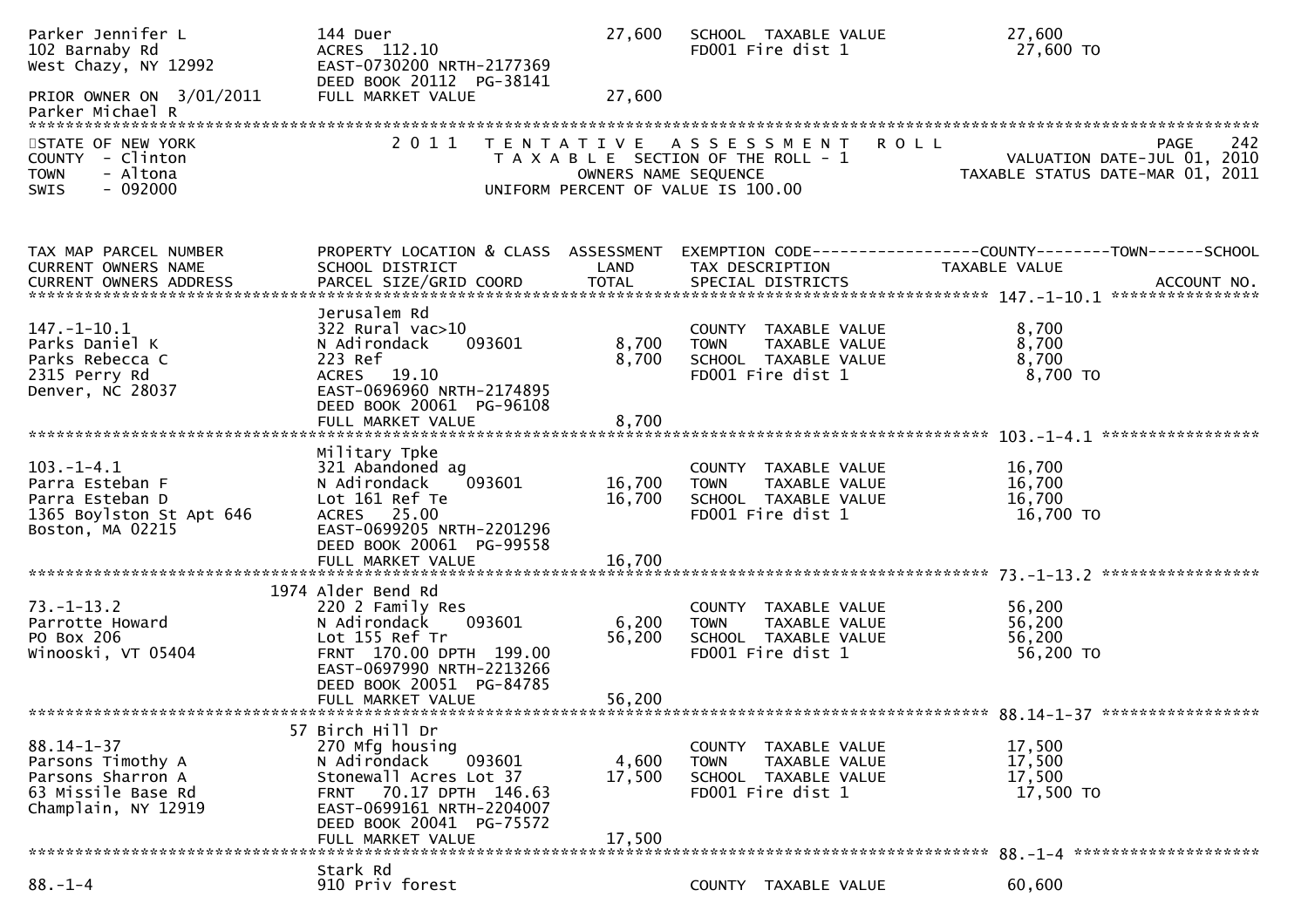| Paul F Wilkinson & Assoc Inc<br>2131 Rue Wellington<br>Montreal, QC, Canada<br>H3K1X1          | 093601<br>N Adirondack<br>136 Ref<br>ACRES 241.60<br>EAST-0704796 NRTH-2206214<br>DEED BOOK 635<br><b>PG-955</b>                                                        | 60,600<br>60,600                                                                                    | <b>TOWN</b><br>FD001 Fire dist 1             | TAXABLE VALUE<br>SCHOOL TAXABLE VALUE                                  | 60,600<br>60,600<br>60,600 TO                                                  |             |
|------------------------------------------------------------------------------------------------|-------------------------------------------------------------------------------------------------------------------------------------------------------------------------|-----------------------------------------------------------------------------------------------------|----------------------------------------------|------------------------------------------------------------------------|--------------------------------------------------------------------------------|-------------|
|                                                                                                |                                                                                                                                                                         |                                                                                                     |                                              |                                                                        |                                                                                |             |
| STATE OF NEW YORK<br>COUNTY - Clinton<br>- Altona<br><b>TOWN</b><br>$-092000$<br><b>SWIS</b>   | 2011                                                                                                                                                                    | TENTATIVE ASSESSMENT<br>T A X A B L E SECTION OF THE ROLL - 1<br>UNIFORM PERCENT OF VALUE IS 100.00 | OWNERS NAME SEQUENCE                         |                                                                        | <b>ROLL</b><br>VALUATION DATE-JUL 01, 2010<br>TAXABLE STATUS DATE-MAR 01, 2011 | 243<br>PAGE |
| TAX MAP PARCEL NUMBER<br>CURRENT OWNERS NAME                                                   | PROPERTY LOCATION & CLASS ASSESSMENT<br>SCHOOL DISTRICT                                                                                                                 | LAND                                                                                                | TAX DESCRIPTION                              |                                                                        | TAXABLE VALUE                                                                  |             |
|                                                                                                | 4991/4987 Military Tpke                                                                                                                                                 |                                                                                                     |                                              |                                                                        |                                                                                |             |
| $103. -1 - 4.4$<br>Pawlowski Jerzy<br>4987 Military Tpke<br>Altona, NY 12910                   | 240 Rural res<br>093601<br>N Adirondack<br>Lot 158 Ref Tr<br>ACRES 15.00<br>EAST-0700058 NRTH-2201599<br>DEED BOOK 624<br>PG-1044                                       | 13,700<br>127,800                                                                                   | RES STAR<br><b>TOWN</b><br>FD001 Fire dist 1 | 41854<br>COUNTY TAXABLE VALUE<br>TAXABLE VALUE<br>SCHOOL TAXABLE VALUE | $\mathbf{0}$<br>0<br>127,800<br>127,800<br>97,800<br>127,800 TO                | 30,000      |
|                                                                                                | FULL MARKET VALUE                                                                                                                                                       | 127,800                                                                                             |                                              |                                                                        |                                                                                |             |
|                                                                                                | Purdy Rd                                                                                                                                                                |                                                                                                     |                                              |                                                                        |                                                                                |             |
| $133. - 1 - 8$<br>Payne Gary<br>542 High St<br>Bridport, VT 05734                              | 910 Priv forest<br>093601<br>N Adirondack<br>76 Duer<br>62.50<br><b>ACRES</b><br>EAST-0718286 NRTH-2177733                                                              | 10,300<br>10,300                                                                                    | <b>TOWN</b><br>FD001 Fire dist 1             | COUNTY TAXABLE VALUE<br>TAXABLE VALUE<br>SCHOOL TAXABLE VALUE          | 10,300<br>10,300<br>10,300<br>10,300 TO                                        |             |
|                                                                                                | DEED BOOK 20011 PG-30243<br>FULL MARKET VALUE                                                                                                                           | 10,300                                                                                              |                                              |                                                                        |                                                                                |             |
| $73. - 1 - 10.52$<br>Peake Bernadette<br>Peake Joseph<br>PO Box 812<br>New Brunswick, NJ 08903 | 2088 Alder Bend Rd<br>220 2 Family Res<br>093601<br>N Adirondack<br>Lot 155 Ref Tr<br>FRNT 75.00 DPTH 233.00<br>EAST-0697996 NRTH-2216157<br>DEED BOOK 807<br>PG-305    | 5,100<br>15,000                                                                                     | <b>TOWN</b><br>FD001 Fire dist 1             | COUNTY TAXABLE VALUE<br>TAXABLE VALUE<br>SCHOOL TAXABLE VALUE          | 15,000<br>15,000<br>15,000<br>15,000 TO                                        |             |
|                                                                                                | FULL MARKET VALUE                                                                                                                                                       | 15,000                                                                                              |                                              |                                                                        |                                                                                |             |
| 146. - 1 - 11<br>Pecore Christopher P<br>Pecore Orville<br>1170 Rt 3<br>Plattsburgh, NY 12901  | Plank Rd<br>$314$ Rural vac<10<br>N Adirondack<br>093601<br>46 Sg<br>2.00<br><b>ACRES</b><br>EAST-0682829 NRTH-2168521<br>DEED BOOK 20001 PG-27423<br>FULL MARKET VALUE | 7,100<br>7,100<br>7,100                                                                             | COUNTY<br><b>TOWN</b><br>FD001 Fire dist 1   | TAXABLE VALUE<br>TAXABLE VALUE<br>SCHOOL TAXABLE VALUE                 | 7,100<br>7,100<br>7,100<br>7,100 TO                                            |             |
|                                                                                                | Plank Rd                                                                                                                                                                |                                                                                                     |                                              |                                                                        |                                                                                |             |
| $146. - 1 - 12$                                                                                | 314 Rural vac<10                                                                                                                                                        |                                                                                                     |                                              | COUNTY TAXABLE VALUE                                                   | 11,400                                                                         |             |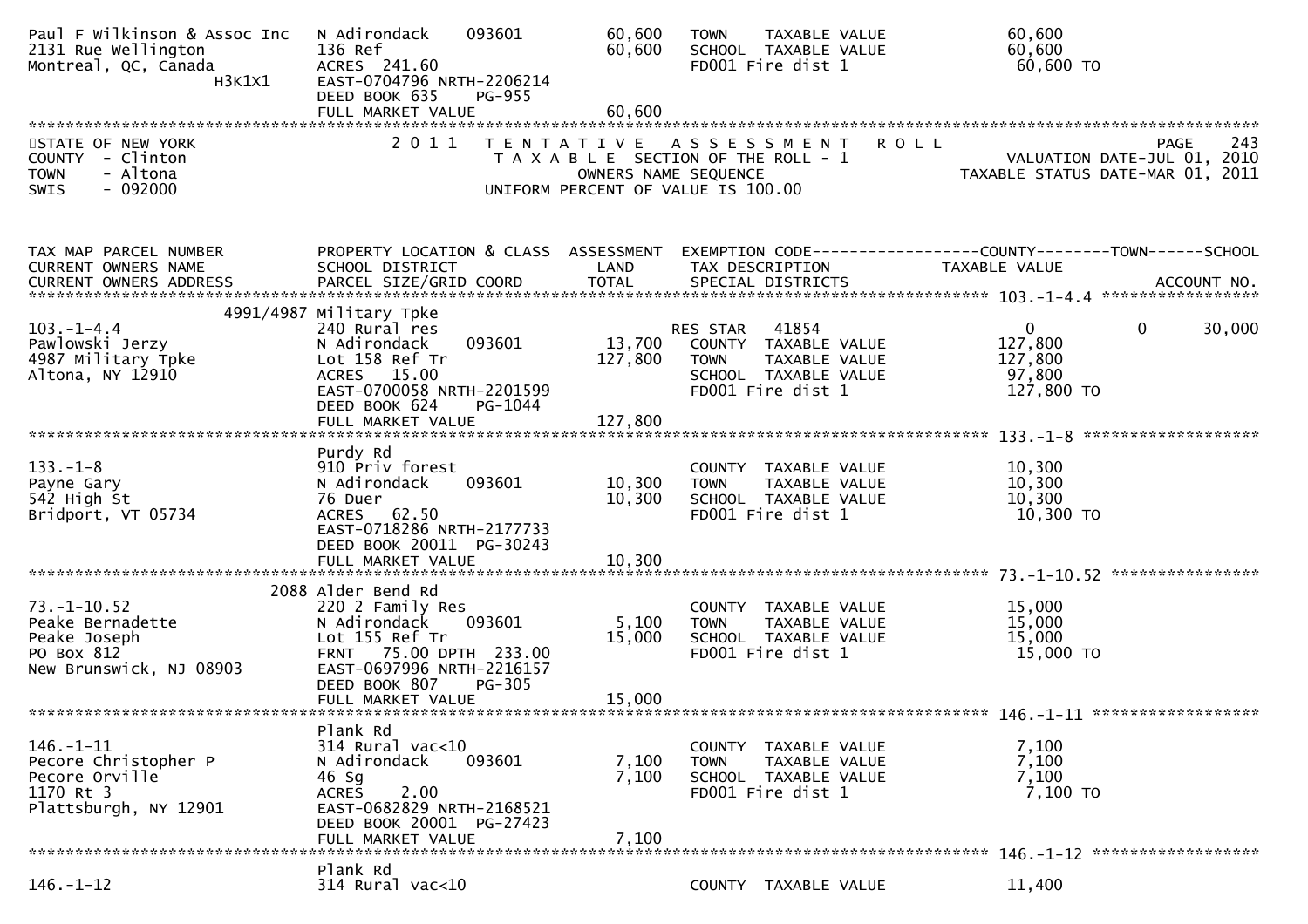| Pecore Orville R<br>Pecore Christopher P<br>1170 Rt 3<br>Plattsburgh, NY 12901                | 093601<br>N Adirondack<br>Lot $46$ Sg<br>9.10<br><b>ACRES</b><br>EAST-0683299 NRTH-2168729<br>DEED BOOK 1036<br><b>PG-027</b>                                                                               | 11,400<br>11,400     | TAXABLE VALUE<br><b>TOWN</b><br>SCHOOL TAXABLE VALUE<br>FD001 Fire dist 1                           | 11,400<br>11,400<br>11,400 TO                                                                 |
|-----------------------------------------------------------------------------------------------|-------------------------------------------------------------------------------------------------------------------------------------------------------------------------------------------------------------|----------------------|-----------------------------------------------------------------------------------------------------|-----------------------------------------------------------------------------------------------|
| STATE OF NEW YORK<br>COUNTY - Clinton<br>- Altona<br><b>TOWN</b><br>$-092000$<br>SWIS         | 2011                                                                                                                                                                                                        | OWNERS NAME SEQUENCE | TENTATIVE ASSESSMENT<br>T A X A B L E SECTION OF THE ROLL - 1<br>UNIFORM PERCENT OF VALUE IS 100.00 | 244<br><b>ROLL</b><br>PAGE<br>VALUATION DATE-JUL 01, 2010<br>TAXABLE STATUS DATE-MAR 01, 2011 |
| TAX MAP PARCEL NUMBER<br>CURRENT OWNERS NAME                                                  | PROPERTY LOCATION & CLASS ASSESSMENT<br>SCHOOL DISTRICT                                                                                                                                                     | LAND                 | TAX DESCRIPTION                                                                                     | EXEMPTION CODE-----------------COUNTY-------TOWN------SCHOOL<br>TAXABLE VALUE                 |
| $73. - 1 - 15.31$<br>Pecore Paul A<br>Pecore AnnMarie<br>PO Box 1526<br>Plattsburgh, NY 12901 | 533 Irona Rd<br>210 1 Family Res<br>093601<br>N Adirondack<br>Lot 155 Ref Tract<br>Also Deed Bk 699 Pg 118 B<br>Pg 1169<br>FRNT 200.00 DPTH 180.00<br>EAST-0698366 NRTH-2212763<br>DEED BOOK 20092 PG-27721 | 5,900<br>31,900      | COUNTY TAXABLE VALUE<br><b>TOWN</b><br>TAXABLE VALUE<br>SCHOOL TAXABLE VALUE<br>FD001 Fire dist 1   | 31,900<br>31,900<br>31,900<br>31,900 TO                                                       |
|                                                                                               | FULL MARKET VALUE                                                                                                                                                                                           | 31,900               |                                                                                                     |                                                                                               |
| $73. - 1 - 40$<br>Pecore Paul A<br>Pecore AnnMarie<br>PO Box 1526<br>Plattsburgh, NY 12901    | 531 Irona Rd<br>449 Other Storag<br>N Adirondack<br>093601<br>Lot 155 Ref<br>5.00<br><b>ACRES</b><br>EAST-0698224 NRTH-2212572<br>DEED BOOK 20092 PG-27721                                                  | 32,500<br>212,000    | COUNTY TAXABLE VALUE<br>TAXABLE VALUE<br><b>TOWN</b><br>SCHOOL TAXABLE VALUE<br>FD001 Fire dist 1   | 212,000<br>212,000<br>212,000<br>212,000 TO                                                   |
|                                                                                               |                                                                                                                                                                                                             |                      |                                                                                                     |                                                                                               |
| $73. - 1 - 40.1$<br>Pecore Paul A<br>Pecore AnnMarie<br>PO Box 1526<br>Plattsburgh, NY 12901  | Alder Bend Rd<br>311 Res vac land<br>093601<br>N Adirondack<br>Lot 155 Ref Tr<br>FRNT 100.00 DPTH 150.00<br>EAST-0697978 NRTH-2212380<br>DEED BOOK 20092 PG-27718                                           | 5,100<br>5,100       | COUNTY TAXABLE VALUE<br>TAXABLE VALUE<br><b>TOWN</b><br>SCHOOL TAXABLE VALUE<br>FD001 Fire dist 1   | 5,100<br>5,100<br>5,100<br>5,100 TO                                                           |
|                                                                                               | FULL MARKET VALUE                                                                                                                                                                                           | 5,100                |                                                                                                     |                                                                                               |
| $148. - 3 - 21$<br>Pecore Paul A<br>PO Box 2695<br>Plattsburgh, NY 12901                      | 1747 Rand Hill Rd<br>210 1 Family Res<br>093601<br>N Adirondack<br>Lot 63<br>7.10<br><b>ACRES</b><br>EAST-0714975 NRTH-2170779<br>DEED BOOK 20062 PG-1311                                                   | 12,100<br>70,000     | COUNTY TAXABLE VALUE<br>TAXABLE VALUE<br>TOWN<br>SCHOOL TAXABLE VALUE<br>FD001 Fire dist 1          | 70,000<br>70,000<br>70,000<br>70,000 TO                                                       |
|                                                                                               | FULL MARKET VALUE                                                                                                                                                                                           | 70,000               |                                                                                                     |                                                                                               |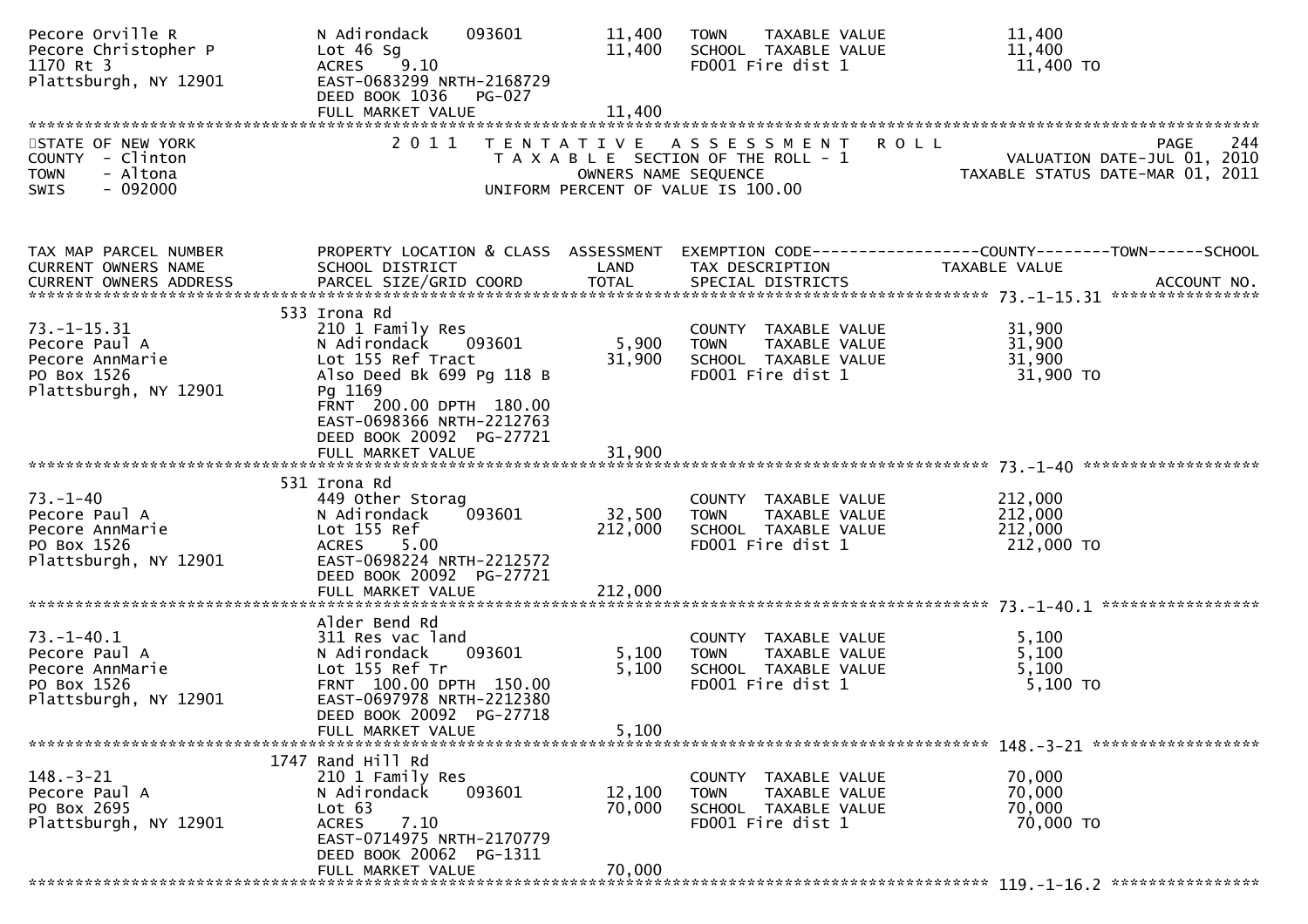| $119. - 1 - 16.2$<br>Peets Lawrence L<br>Peets Maureen E<br>233 Duley Rd<br>Altona, NY 12910        | 233 Duley Rd<br>210 1 Family Res<br>N Adirondack<br>093601<br>Lot 45 Duers Pat<br>2.30<br><b>ACRES</b><br>EAST-0709346 NRTH-2187412<br>DEED BOOK 20082 PG-15080<br>FULL MARKET VALUE | 7,300<br>96,700<br>96,700                 | 41834<br>SR STAR<br>COUNTY TAXABLE VALUE<br><b>TOWN</b><br>TAXABLE VALUE<br>SCHOOL TAXABLE VALUE<br>FD001 Fire dist 1  | $\mathbf{0}$<br>96,700<br>96,700<br>36,600<br>96,700 TO | $\mathbf 0$<br>60,100                                                          |
|-----------------------------------------------------------------------------------------------------|--------------------------------------------------------------------------------------------------------------------------------------------------------------------------------------|-------------------------------------------|------------------------------------------------------------------------------------------------------------------------|---------------------------------------------------------|--------------------------------------------------------------------------------|
| STATE OF NEW YORK<br>COUNTY - Clinton<br>- Altona<br><b>TOWN</b><br>$-092000$<br><b>SWIS</b>        | 2 0 1 1                                                                                                                                                                              | T E N T A T I V E<br>OWNERS NAME SEQUENCE | A S S E S S M E N T<br>T A X A B L E SECTION OF THE ROLL - 1<br>UNIFORM PERCENT OF VALUE IS 100.00                     | <b>ROLL</b>                                             | 245<br>PAGE<br>VALUATION DATE-JUL 01, 2010<br>TAXABLE STATUS DATE-MAR 01, 2011 |
| TAX MAP PARCEL NUMBER<br>CURRENT OWNERS NAME                                                        | PROPERTY LOCATION & CLASS ASSESSMENT<br>SCHOOL DISTRICT                                                                                                                              | LAND                                      | EXEMPTION CODE------------------COUNTY--------TOWN------SCHOOL<br>TAX DESCRIPTION                                      | <b>TAXABLE VALUE</b>                                    |                                                                                |
| $76. - 1 - 1.1$<br>Pelkey Donald<br>111 Howard Rd<br>Mooers, NY 12958                               | Rt 22<br>910 Priv forest<br>Northeastern Cl 092801<br>49 Ref<br>ACRES 156.30<br>EAST-0736950 NRTH-2216164<br>DEED BOOK 946<br>PG-224                                                 | 37,300<br>37,300                          | COUNTY TAXABLE VALUE<br>TAXABLE VALUE<br><b>TOWN</b><br>SCHOOL TAXABLE VALUE<br>FD001 Fire dist 1                      | 37,300<br>37,300<br>37,300<br>37,300 TO                 |                                                                                |
|                                                                                                     | FULL MARKET VALUE                                                                                                                                                                    | 37,300                                    |                                                                                                                        |                                                         |                                                                                |
| $119. - 1 - 17$<br>Pelkey James T<br>4268 Military Tpke<br>Altona, NY 12910                         | 4268 Military Tpke<br>210 1 Family Res<br>093601<br>N Adirondack<br>Lot 78 Duer<br><b>ACRES</b><br>1.00<br>EAST-0713724 NRTH-2189659<br>DEED BOOK 20011 PG-36621                     | 6,500<br>53,600                           | RES STAR<br>41854<br>COUNTY TAXABLE VALUE<br><b>TOWN</b><br>TAXABLE VALUE<br>SCHOOL TAXABLE VALUE<br>FD001 Fire dist 1 | $\mathbf 0$<br>53,600<br>53,600<br>23,600<br>53,600 TO  | $\mathbf{0}$<br>30,000                                                         |
|                                                                                                     | FULL MARKET VALUE                                                                                                                                                                    | 53,600                                    |                                                                                                                        |                                                         |                                                                                |
| $88. - 1 - 1.63$<br>Pelkey James Todd<br>4268 Military Tpke<br>Altona, NY 12910                     | Alder Bend Rd<br>$314$ Rural vac< $10$<br>093601<br>N Adirondack<br>164 Ref Tract Patent<br>3.40<br><b>ACRES</b><br>EAST-0696603 NRTH-2207197<br>DEED BOOK 99001 PG-07906            | 7,900<br>7,900                            | COUNTY TAXABLE VALUE<br><b>TOWN</b><br><b>TAXABLE VALUE</b><br>SCHOOL TAXABLE VALUE<br>FD001 Fire dist 1               | 7,900<br>7,900<br>7,900<br>7,900 TO                     |                                                                                |
|                                                                                                     | FULL MARKET VALUE                                                                                                                                                                    | 7,900                                     |                                                                                                                        |                                                         |                                                                                |
| $76. - 3 - 1.1$<br>Pelkey Richard D<br>Pelkey Laurie<br>2088 Miner Farm Rd<br>Altona, NY 12910-9736 | 2088 Miner Farm Rd<br>270 Mfg housing<br>Northeastern Cl 092801<br>50 Ref<br>FRNT 176.00 DPTH 160.00<br>EAST-0735960 NRTH-2208797<br>DEED BOOK 699<br>PG-97<br>FULL MARKET VALUE     | 5,800<br>18,000<br>18,000                 | 41854<br>RES STAR<br>COUNTY TAXABLE VALUE<br><b>TOWN</b><br>TAXABLE VALUE<br>SCHOOL TAXABLE VALUE<br>FD001 Fire dist 1 | 0<br>18,000<br>18,000<br>0<br>18,000 TO                 | 0<br>18,000                                                                    |
|                                                                                                     |                                                                                                                                                                                      |                                           |                                                                                                                        |                                                         |                                                                                |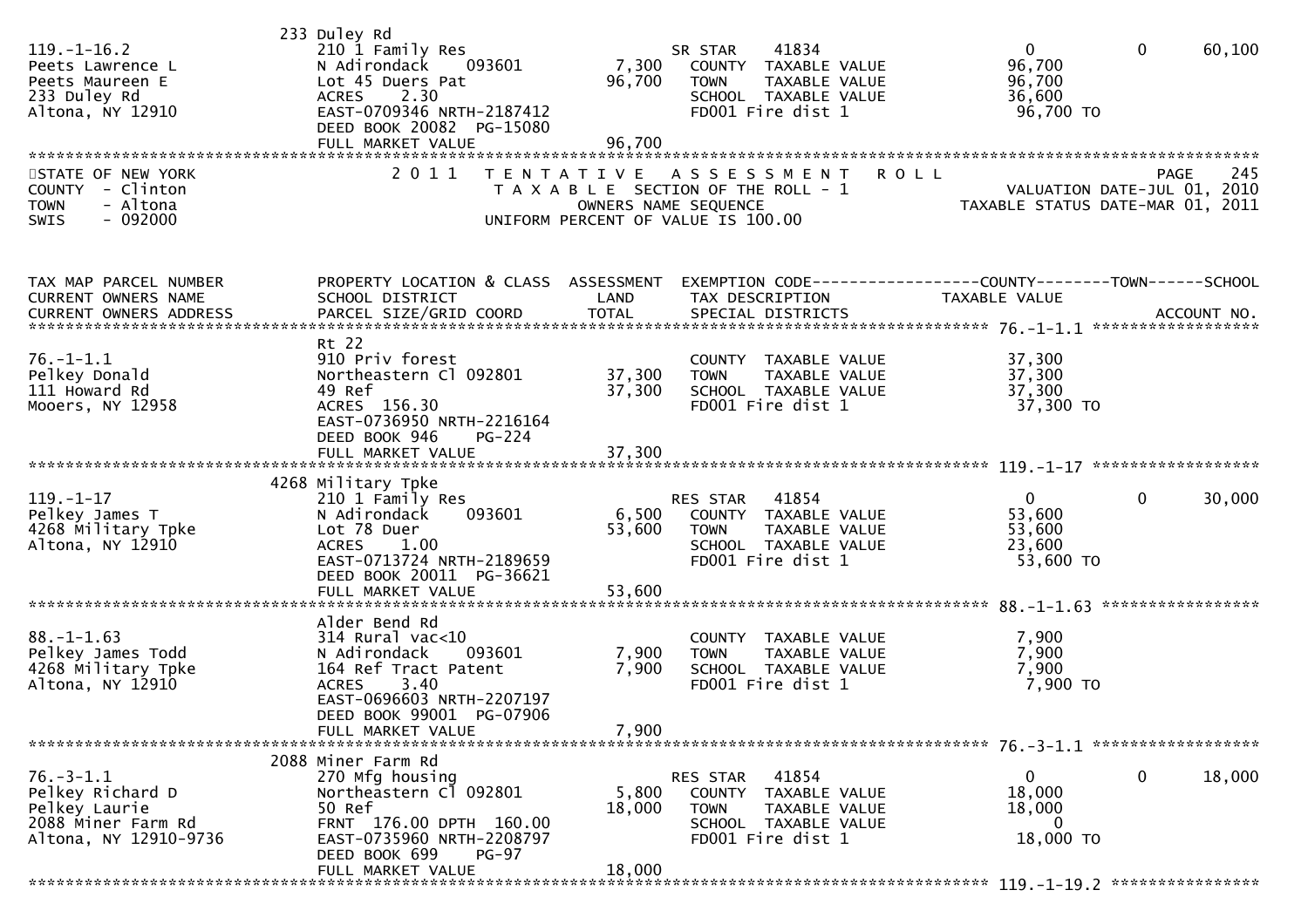| $119. - 1 - 19.2$<br>Pellerin Albert E<br>422 Wallace Hill Rd<br>Plattsburgh, NY 12901     | Duley Rd<br>271 Mfg housings<br>N Adirondack<br>093601<br>Lot 68 Ref Tract Patent<br>6.30<br><b>ACRES</b><br>EAST-0712669 NRTH-2187453<br>DEED BOOK 20051 PG-83904<br>FULL MARKET VALUE | 12,700<br>78,000<br>78,000 | COUNTY TAXABLE VALUE<br>TAXABLE VALUE<br><b>TOWN</b><br>SCHOOL TAXABLE VALUE<br>FD001 Fire dist 1                                                   | 78,000<br>78,000<br>78,000<br>78,000 TO                                                              |
|--------------------------------------------------------------------------------------------|-----------------------------------------------------------------------------------------------------------------------------------------------------------------------------------------|----------------------------|-----------------------------------------------------------------------------------------------------------------------------------------------------|------------------------------------------------------------------------------------------------------|
| STATE OF NEW YORK<br>COUNTY - Clinton<br>- Altona<br><b>TOWN</b><br>$-092000$<br>SWIS      | 2 0 1 1                                                                                                                                                                                 | OWNERS NAME SEQUENCE       | TENTATIVE ASSESSMENT<br>T A X A B L E SECTION OF THE ROLL - 1<br>UNIFORM PERCENT OF VALUE IS 100.00                                                 | <b>ROLL</b><br>246<br><b>PAGE</b><br>VALUATION DATE-JUL 01, 2010<br>TAXABLE STATUS DATE-MAR 01, 2011 |
| TAX MAP PARCEL NUMBER<br><b>CURRENT OWNERS NAME</b>                                        | PROPERTY LOCATION & CLASS ASSESSMENT<br>SCHOOL DISTRICT                                                                                                                                 | LAND                       | TAX DESCRIPTION                                                                                                                                     | TAXABLE VALUE                                                                                        |
| $73. - 2 - 9$<br>Pennatto Anthony<br>Pennatto Samson<br>1830 Odham Dr<br>Deltona, FL 32738 | Tantillo Way<br>314 Rural vac<10<br>093601<br>N Adirondack<br>Lot 155 Ref<br><b>ACRES</b><br>4.50<br>EAST-0698540 NRTH-2213840<br>DEED BOOK 611<br>$PG-17$                              | 8,800<br>8,800             | COUNTY TAXABLE VALUE<br>TAXABLE VALUE<br><b>TOWN</b><br>SCHOOL TAXABLE VALUE<br>FD001 Fire dist 1                                                   | 8,800<br>8,800<br>8,800<br>8,800 TO                                                                  |
|                                                                                            | FULL MARKET VALUE                                                                                                                                                                       | 8,800                      |                                                                                                                                                     |                                                                                                      |
| $76. - 3 - 3.1$<br>Perkins Aaron<br>Dann Heather<br>70 Gonyea Rd<br>Altona, NY 12910       | 70 Gonyea Rd<br>210 1 Family Res<br>Northeastern Cl 092801<br>50 Ref<br>5.00 BANK<br>860<br><b>ACRES</b><br>EAST-0736844 NRTH-2211438<br>DEED BOOK 20041 PG-65419                       | 86,700                     | RES STAR 41854<br>8,900 COUNTY TAXABLE VALUE<br><b>TOWN</b><br>TAXABLE VALUE<br>SCHOOL TAXABLE VALUE<br>FD001 Fire dist 1                           | $\mathbf{0}$<br>$\mathbf 0$<br>30,000<br>86,700<br>86,700<br>56,700<br>86,700 TO                     |
| $76. - 3 - 3.2$<br>Perkins Aaron<br>Dann Heather<br>70 Gonyea Rd<br>Altona, NY 12910       | Gonyea Rd<br>$314$ Rural vac<10<br>Northeastern Cl 092801<br>50 Ref Tract<br>7.10<br><b>ACRES</b><br>EAST-0736536 NRTH-2211717<br>DEED BOOK 20041 PG-65419<br>FULL MARKET VALUE         | 10,200<br>10,200<br>10,200 | COUNTY TAXABLE VALUE<br><b>TOWN</b><br>TAXABLE VALUE<br>SCHOOL TAXABLE VALUE<br>FD001 Fire dist 1                                                   | 10,200<br>10,200<br>10,200<br>10,200 TO                                                              |
|                                                                                            | 18 Lash Rd                                                                                                                                                                              |                            |                                                                                                                                                     |                                                                                                      |
| $118. - 1 - 3.2$<br>Perrea Cory M<br>Perrea Ali J<br>18 Lash Rd<br>Altona, NY 12910        | 210 1 Family Res<br>093601<br>N Adirondack<br>Lot 15 Duers Pat<br>15.40 BANK<br>080<br><b>ACRES</b><br>EAST-0702515 NRTH-2192346<br>DEED BOOK 20112 PG-38282<br>FULL MARKET VALUE       | 160,000<br>160,000         | WARCOMALL 41131<br>13,800 RES STAR<br>41854<br>COUNTY<br>TAXABLE VALUE<br><b>TOWN</b><br>TAXABLE VALUE<br>SCHOOL TAXABLE VALUE<br>FD001 Fire dist 1 | 40,000<br>40,000<br>0<br>30,000<br>0<br>$\Omega$<br>120,000<br>120,000<br>130,000<br>160,000 TO      |
|                                                                                            |                                                                                                                                                                                         |                            |                                                                                                                                                     |                                                                                                      |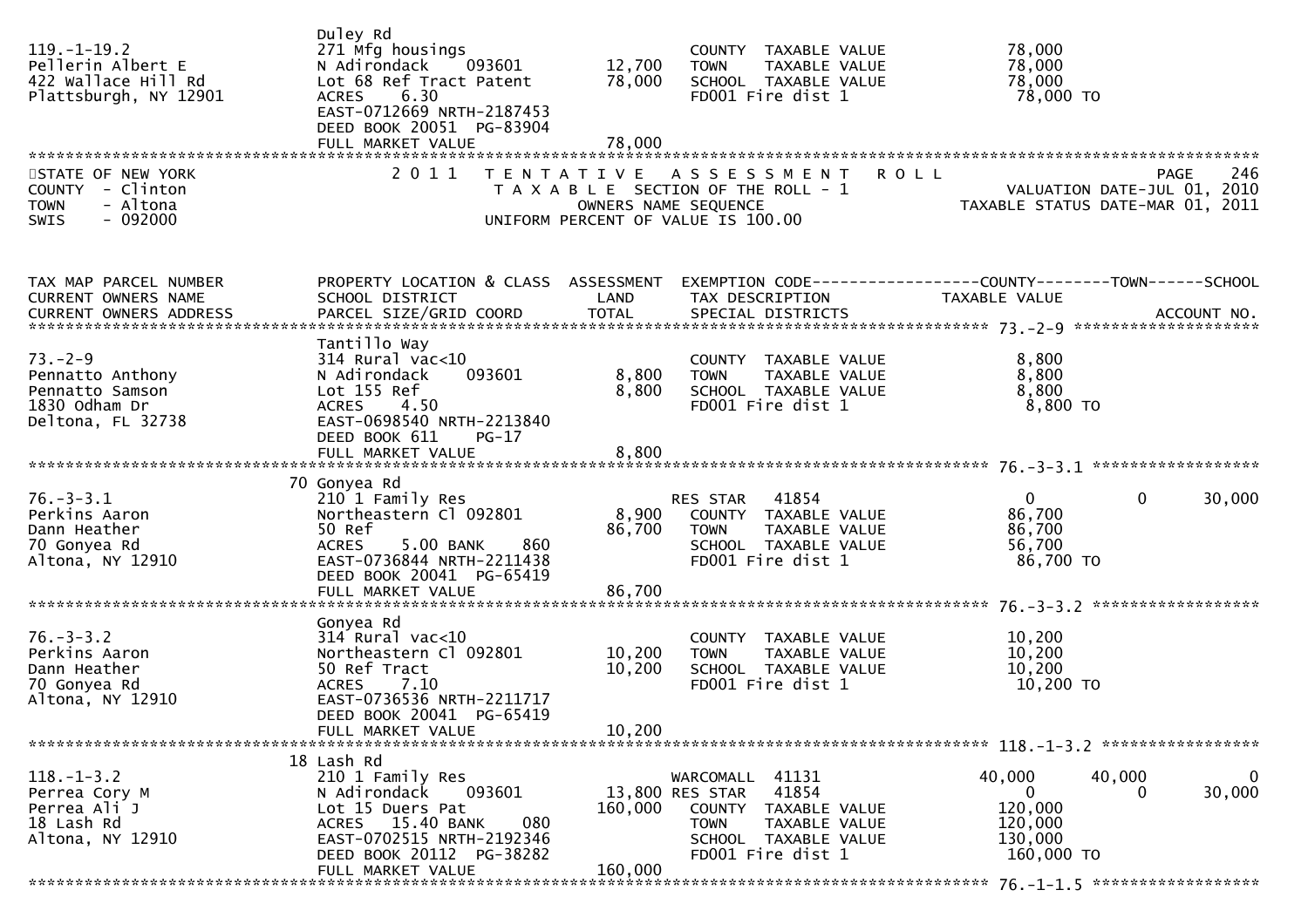| $76. - 1 - 1.5$<br>Perrea Jody L<br>Perrea Anne N<br>9155 Rt 22<br>Mooers, NY 12958       | Rt 22<br>$314$ Rural vac<10<br>Northeastern Cl 092801<br>Lot 49 Ref Tract<br><b>ACRES</b><br>1.80<br>EAST-0736814 NRTH-2215567<br>DEED BOOK 20041 PG-77334<br>FULL MARKET VALUE | 1,800<br>1,800<br>1,800   | COUNTY TAXABLE VALUE<br><b>TOWN</b><br>TAXABLE VALUE<br>SCHOOL TAXABLE VALUE<br>FD001 Fire dist 1                           | 1,800<br>1,800<br>1,800<br>1,800 TO                                             |                                                           |
|-------------------------------------------------------------------------------------------|---------------------------------------------------------------------------------------------------------------------------------------------------------------------------------|---------------------------|-----------------------------------------------------------------------------------------------------------------------------|---------------------------------------------------------------------------------|-----------------------------------------------------------|
| STATE OF NEW YORK<br>COUNTY - Clinton<br>- Altona<br><b>TOWN</b><br>$-092000$<br>SWIS     | 2011                                                                                                                                                                            |                           | TENTATIVE ASSESSMENT<br>T A X A B L E SECTION OF THE ROLL - 1<br>OWNERS NAME SEQUENCE<br>UNIFORM PERCENT OF VALUE IS 100.00 | <b>ROLL</b><br>VALUATION DATE-JUL 01, 2010<br>TAXABLE STATUS DATE-MAR 01, 2011  | <b>PAGE</b><br>247                                        |
| TAX MAP PARCEL NUMBER<br>CURRENT OWNERS NAME<br><b>CURRENT OWNERS ADDRESS</b>             | PROPERTY LOCATION & CLASS ASSESSMENT<br>SCHOOL DISTRICT                                                                                                                         | LAND                      | TAX DESCRIPTION                                                                                                             | EXEMPTION CODE------------------COUNTY--------TOWN------SCHOOL<br>TAXABLE VALUE |                                                           |
| $76. - 1 - 1.41$<br>Perrea Jody L<br>Perrea Anne N<br>9155 Rt 22<br>Mooers, NY 12958      | 9155 Rt 22<br>210 1 Family Res<br>Northeastern Cl 092801<br>Lot 49 Ref Tract<br>3.10 BANK<br>080<br><b>ACRES</b><br>EAST-0736701 NRTH-2215307<br>DEED BOOK 20041 PG-77334       | 7,800<br>122,200          | 41854<br>RES STAR<br>COUNTY TAXABLE VALUE<br>TAXABLE VALUE<br><b>TOWN</b><br>SCHOOL TAXABLE VALUE<br>FD001 Fire dist 1      | $\overline{0}$<br>122,200<br>122,200<br>92,200<br>122,200 TO                    | $\mathbf{0}$<br>30,000                                    |
|                                                                                           | FULL MARKET VALUE                                                                                                                                                               | 122,200                   |                                                                                                                             |                                                                                 |                                                           |
| $91. - 1 - 17.1$<br>Perry Dominic<br>McCarty Tammy M<br>31 Dragoon Rd<br>Altona, NY 12910 | 31/49 Dragoon Rd<br>240 Rural res<br>093601<br>N Adirondack<br>Lot 29 Ref Tract<br>ACRES 35.30<br>EAST-0736998 NRTH-2202104<br>DEED BOOK 20001 PG-25691                         | 19,400<br>43,000          | RES STAR 41854<br>COUNTY TAXABLE VALUE<br>TAXABLE VALUE<br>TOWN<br>SCHOOL TAXABLE VALUE<br>FD001 Fire dist 1                | $\mathbf{0}$<br>43,000<br>43,000<br>13,000<br>43,000 TO                         | $\mathbf{0}$<br>30,000                                    |
|                                                                                           | FULL MARKET VALUE                                                                                                                                                               | 43,000                    |                                                                                                                             |                                                                                 |                                                           |
| $148. -2 - 11.222$<br>Perry Justin M<br>1643 Rand Hill Rd<br>Altona, NY 12910             | 68 Rand Hill Rd<br>210 1 Family Res<br>093601<br>N Adirondack<br>3.20<br><b>ACRES</b><br>EAST-0712850 NRTH-2173471<br>DEED BOOK 20092 PG-27067<br>FULL MARKET VALUE             | 7,700<br>99,000<br>99,000 | 41854<br>RES STAR<br>COUNTY TAXABLE VALUE<br><b>TOWN</b><br>TAXABLE VALUE<br>SCHOOL TAXABLE VALUE<br>FD001 Fire dist 1      | $\overline{0}$<br>99,000<br>99,000<br>69,000<br>99,000 TO                       | $\mathbf{0}$<br>30,000<br>73. -1-8 ********************** |
|                                                                                           | 2017 Alder Bend Rd                                                                                                                                                              |                           |                                                                                                                             |                                                                                 |                                                           |
| $73. - 1 - 8$<br>Perry Raymond<br>Perry Stella<br>2017 Alder Bend Rd<br>Altona, NY 12910  | 270 Mfg housing<br>093601<br>N Adirondack<br>166 Ref<br>FRNT 160.00 DPTH 125.00<br>EAST-0697781 NRTH-2214425<br>DEED BOOK 576<br>PG-497                                         | 5,300<br>14,000           | 41854<br>RES STAR<br>COUNTY TAXABLE VALUE<br><b>TOWN</b><br>TAXABLE VALUE<br>SCHOOL TAXABLE VALUE<br>FD001 Fire dist 1      | $\mathbf{0}$<br>14,000<br>14,000<br>0<br>14,000 TO                              | 14,000<br>$\mathbf 0$                                     |
|                                                                                           | FULL MARKET VALUE<br>Trudo Rd                                                                                                                                                   | 14,000                    |                                                                                                                             |                                                                                 |                                                           |
|                                                                                           |                                                                                                                                                                                 |                           |                                                                                                                             |                                                                                 |                                                           |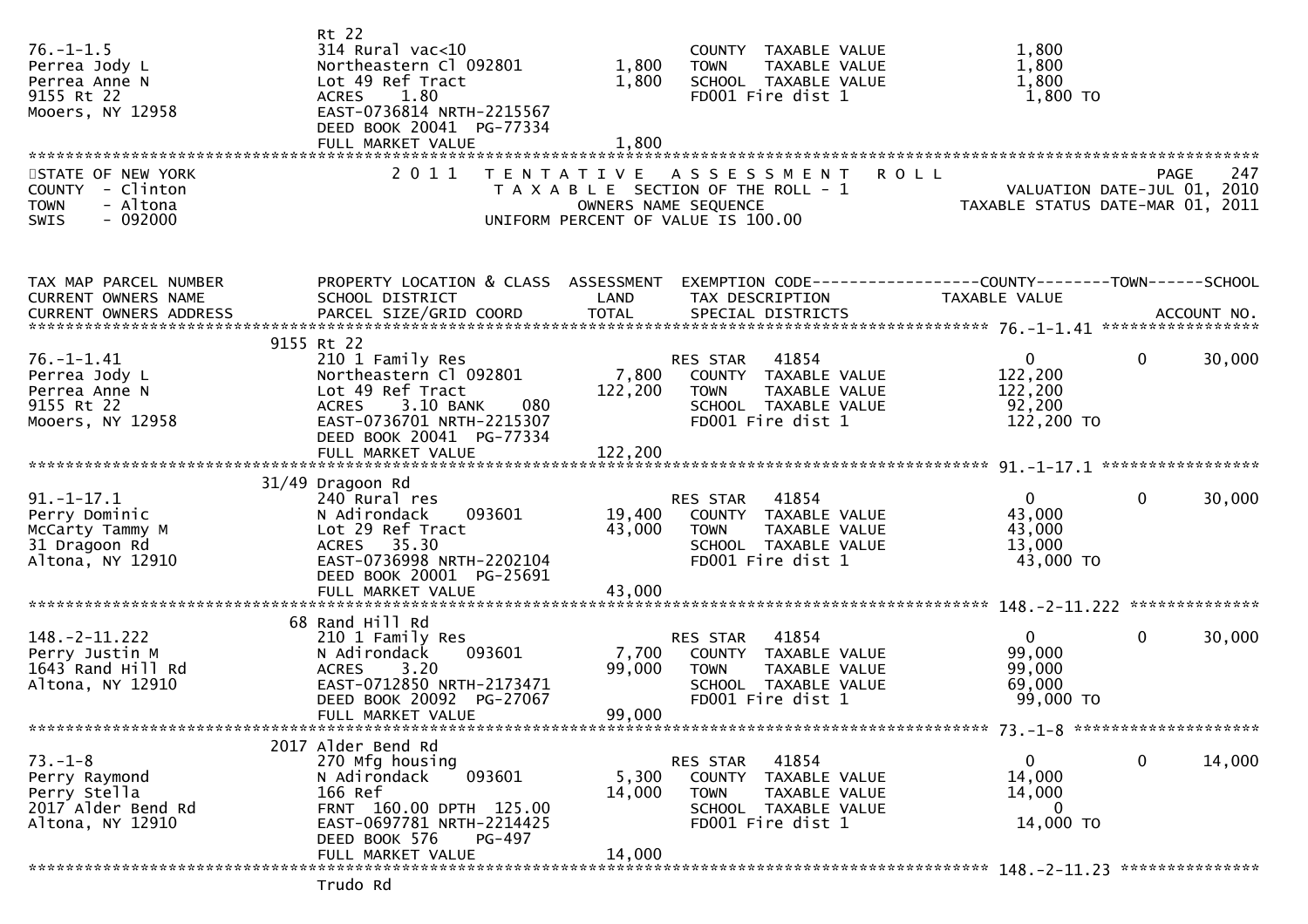| $148. - 2 - 11.23$<br>Perry Roger A<br>Perry Julie A<br>1643 Rand Hill Rd<br>Altona, NY 12910     | 314 Rural vac<10<br>093601<br>N Adirondack<br>4.00<br><b>ACRES</b><br>EAST-0712729 NRTH-2173840<br>DEED BOOK 20102 PG-32557                                                                                    | 10,500<br>10,500           | COUNTY TAXABLE VALUE<br>TAXABLE VALUE<br>TOWN<br>SCHOOL TAXABLE VALUE<br>FD001 Fire dist 1                                       | 10,500<br>10,500<br>10,500<br>10,500 TO                                                       |
|---------------------------------------------------------------------------------------------------|----------------------------------------------------------------------------------------------------------------------------------------------------------------------------------------------------------------|----------------------------|----------------------------------------------------------------------------------------------------------------------------------|-----------------------------------------------------------------------------------------------|
| STATE OF NEW YORK<br>COUNTY - Clinton<br>- Altona<br><b>TOWN</b><br>- 092000<br><b>SWIS</b>       |                                                                                                                                                                                                                |                            | 2011 TENTATIVE ASSESSMENT<br>T A X A B L E SECTION OF THE ROLL - 1<br>OWNERS NAME SEQUENCE<br>UNIFORM PERCENT OF VALUE IS 100.00 | <b>ROLL</b><br>248<br>PAGE<br>VALUATION DATE-JUL 01, 2010<br>TAXABLE STATUS DATE-MAR 01, 2011 |
| TAX MAP PARCEL NUMBER<br>CURRENT OWNERS NAME<br>CURRENT OWNERS ADDRESS                            | PROPERTY LOCATION & CLASS ASSESSMENT<br>SCHOOL DISTRICT                                                                                                                                                        | LAND                       | TAX DESCRIPTION                                                                                                                  | EXEMPTION CODE-----------------COUNTY-------TOWN------SCHOOL<br>TAXABLE VALUE                 |
| $89. - 2 - 8$<br>Peryea (Lagree) Melissa M<br>Peryea Gary A<br>105 Brunell Rd<br>Altona, NY 12910 | 105 Brunell Rd<br>311 Res vac land<br>093601<br>N Adirondack<br>110 Ref<br>FRNT 360.00 DPTH 280.00<br>EAST-0713240 NRTH-2206213<br>DEED BOOK 957<br>PG-293<br>FULL MARKET VALUE                                | 500<br>500<br>500          | COUNTY TAXABLE VALUE<br><b>TOWN</b><br>TAXABLE VALUE<br>SCHOOL TAXABLE VALUE<br>FD001 Fire dist 1<br>LT001 Altona light 1        | 500<br>500<br>500<br>500 TO<br>500 TO                                                         |
| $72. - 1 - 26.1$<br>Peryea Bryan F<br>209 Forest Rd<br>Ellenburg Depot, NY 12935                  | 209 Forest Rd<br>210 1 Family Res<br>093601<br>N Adirondack<br>213 Ref<br>Survey Map 20072 / 02325<br><b>ACRES</b><br>6.30<br>EAST-0684726 NRTH-2210174<br>DEED BOOK 20031 PG-64635                            | 11,500<br>42,000           | RES STAR 41854<br>COUNTY TAXABLE VALUE<br>TAXABLE VALUE<br><b>TOWN</b><br>SCHOOL TAXABLE VALUE<br>FD001 Fire dist 1              | $\mathbf{0}$<br>$\mathbf{0}$<br>30,000<br>42,000<br>42,000<br>12,000<br>42,000 TO             |
| $72. - 1 - 27.22$<br>Peryea Bryan F<br>209 Forest Rd<br>Ellenburg, NY 12935                       | Forest Rd<br>$314$ Rural vac< $10$<br>093601<br>N Adirondack<br>Lot 213 Ref<br>Subdiv Map 20072/02325 Lo<br>3.00<br><b>ACRES</b><br>EAST-0684495 NRTH-2210150<br>DEED BOOK 20072 PG-11900<br>FULL MARKET VALUE | 29,200<br>29,200<br>29,200 | COUNTY TAXABLE VALUE<br>TAXABLE VALUE<br><b>TOWN</b><br>SCHOOL TAXABLE VALUE<br>FD001 Fire dist 1                                | 29,200<br>29,200<br>29,200<br>29,200 TO                                                       |
| $119. - 1 - 21$<br>Peryea Denis<br>Peryea Cheryl<br>4196 Military Tpke<br>Altona, NY 12910        | Duley Rd<br>$314$ Rural vac<10<br>093601<br>N Adirondack<br>Lot 73 Duers<br>ACRES 10.00<br>EAST-0714283 NRTH-2188230<br>DEED BOOK 820<br>PG-239                                                                | 11,900<br>11,900           | AGRI DISTR 41720<br>COUNTY TAXABLE VALUE<br><b>TOWN</b><br>TAXABLE VALUE<br>SCHOOL TAXABLE VALUE<br>FD001 Fire dist 1            | 8,909<br>8,909<br>8,909<br>2,991<br>2,991<br>2,991<br>11,900 TO                               |
| MAY BE SUBJECT TO PAYMENT<br>UNDER AGDIST LAW TIL 2015                                            | FULL MARKET VALUE                                                                                                                                                                                              | 11,900                     |                                                                                                                                  |                                                                                               |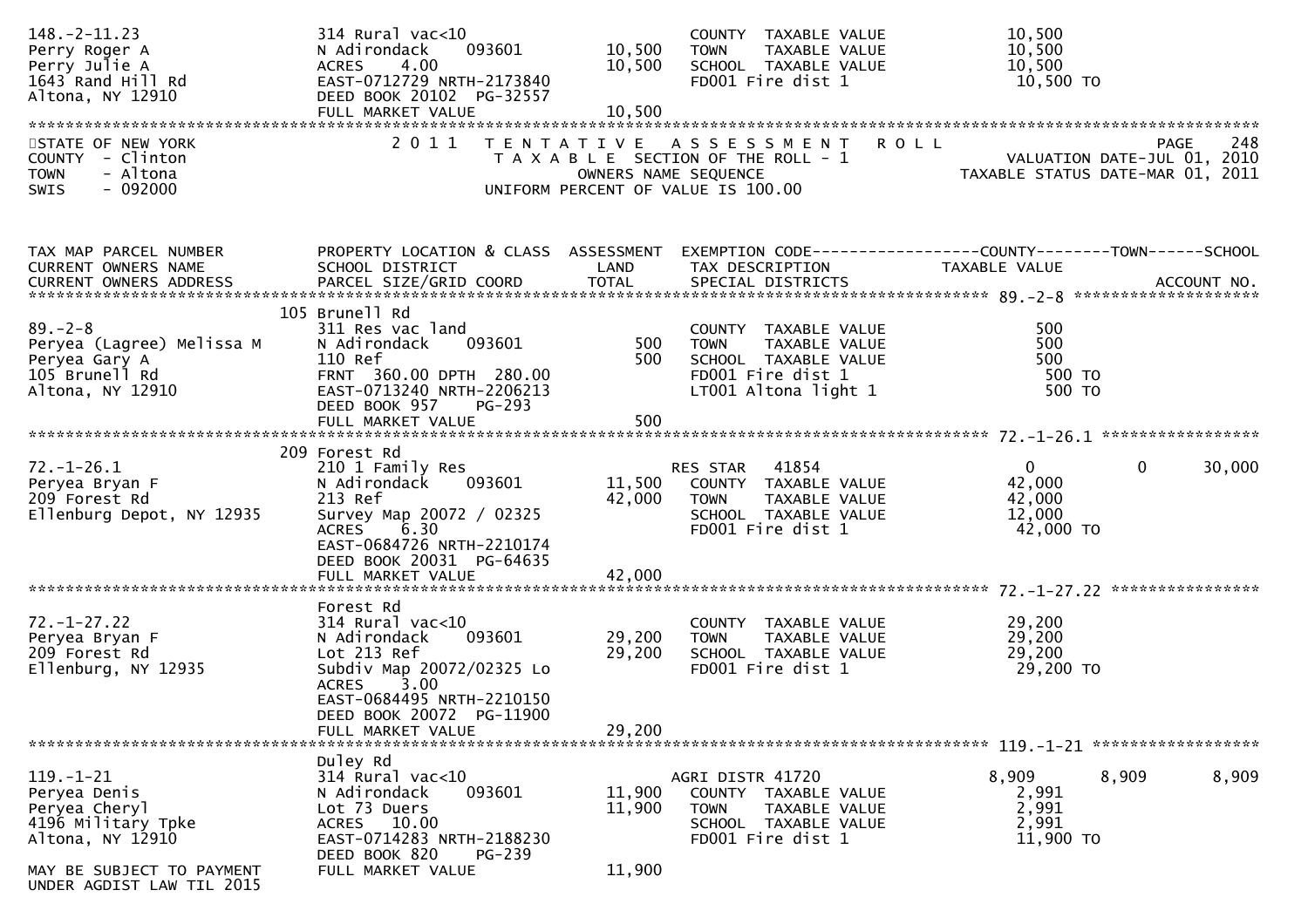| $133. - 1 - 4.11$<br>Peryea Denis<br>Peryea Cheryl<br>4196 Military Tpke<br>Altona, NY 12910<br>MAY BE SUBJECT TO PAYMENT<br>STATE OF NEW YORK | 4196 Military Tpke<br>112 Dairy farm<br>093601<br>N Adirondack<br>74 Duer<br>Survey Map 20072/05689<br>ACRES 415.80<br>EAST-0716117 NRTH-2186905<br>DEED BOOK 791<br>PG-37<br>2011     | 219,000 483A EX           | AGRI DISTR 41720<br>107,200 RES STAR<br>41854<br>42100<br>COUNTY TAXABLE VALUE<br>TAXABLE VALUE<br><b>TOWN</b><br>SCHOOL TAXABLE VALUE<br>FD001 Fire dist 1<br>TENTATIVE ASSESSMENT ROLL | 9,635<br>$\Omega$<br>6,700<br>202,665<br>202,665<br>172,665<br>212,300 TO | 9,635<br>9,635<br>30,000<br>$\Omega$<br>6,700<br>6,700<br>249<br><b>PAGE</b> |
|------------------------------------------------------------------------------------------------------------------------------------------------|----------------------------------------------------------------------------------------------------------------------------------------------------------------------------------------|---------------------------|------------------------------------------------------------------------------------------------------------------------------------------------------------------------------------------|---------------------------------------------------------------------------|------------------------------------------------------------------------------|
| COUNTY - Clinton                                                                                                                               |                                                                                                                                                                                        |                           | T A X A B L E SECTION OF THE ROLL - 1                                                                                                                                                    |                                                                           | VALUATION DATE-JUL 01, 2010                                                  |
| - Altona<br><b>TOWN</b><br>$-092000$<br>SWIS                                                                                                   |                                                                                                                                                                                        | OWNERS NAME SEQUENCE      | UNIFORM PERCENT OF VALUE IS 100.00                                                                                                                                                       | TAXABLE STATUS DATE-MAR 01, 2011                                          |                                                                              |
| TAX MAP PARCEL NUMBER<br>CURRENT OWNERS NAME                                                                                                   | PROPERTY LOCATION & CLASS ASSESSMENT<br>SCHOOL DISTRICT                                                                                                                                | LAND                      | EXEMPTION CODE------------------COUNTY--------TOWN------SCHOOL<br>TAX DESCRIPTION                                                                                                        | TAXABLE VALUE                                                             |                                                                              |
| $119. - 1 - 4.4$                                                                                                                               | Military Tpke                                                                                                                                                                          |                           |                                                                                                                                                                                          | 19,900                                                                    |                                                                              |
| Peryea Dennis O                                                                                                                                | 321 Abandoned ag<br>093601<br>N Adirondack                                                                                                                                             | 19,900                    | COUNTY TAXABLE VALUE<br><b>TOWN</b><br>TAXABLE VALUE                                                                                                                                     | 19,900                                                                    |                                                                              |
| Peryea Cheryl V                                                                                                                                | Lot 69 Duers                                                                                                                                                                           | 19,900                    | SCHOOL TAXABLE VALUE                                                                                                                                                                     | 19,900                                                                    |                                                                              |
| 4196 Military Tpke<br>Altona, NY 12910                                                                                                         | ACRES 35.80<br>EAST-0711884 NRTH-2192287<br>DEED BOOK 20072 PG-6691                                                                                                                    |                           | FD001 Fire dist 1                                                                                                                                                                        | 19,900 TO                                                                 |                                                                              |
|                                                                                                                                                | FULL MARKET VALUE                                                                                                                                                                      | 19,900                    |                                                                                                                                                                                          |                                                                           | ****************                                                             |
| $133. - 1 - 4.3$<br>Peryea Francis E<br>Peryea Theresa<br>4196 Military Tpke<br>Altona, NY 12910                                               | 4100 Military Tpke<br>210 1 Family Res<br>093601<br>N Adirondack<br>Lot 74 Duers<br>ACRES 1.70<br>EAST-0716812 NRTH-2186711<br>DEED BOOK 791<br>$PG-44$<br>FULL MARKET VALUE           | 9,400<br>82,000<br>82,000 | COUNTY TAXABLE VALUE<br><b>TOWN</b><br>TAXABLE VALUE<br>SCHOOL TAXABLE VALUE<br>FD001 Fire dist 1                                                                                        | 82,000<br>82,000<br>82,000<br>82,000 TO                                   |                                                                              |
|                                                                                                                                                |                                                                                                                                                                                        |                           |                                                                                                                                                                                          |                                                                           |                                                                              |
| $119. - 1 - 20$<br>Peryea Francis J<br>Peryea Velma<br>4235 Military Tpke<br>Altona, NY 12910                                                  | 4235 Military Tpke<br>210 1 Family Res<br>093601<br>N Adirondack<br>Lot 73 Duers<br><b>ACRES</b><br>9.20<br>EAST-0713879 NRTH-2188841<br>DEED BOOK 759<br>$PG-89$<br>FULL MARKET VALUE | 9,900<br>83,900<br>83,900 | 41854<br>RES STAR<br>COUNTY TAXABLE VALUE<br><b>TOWN</b><br>TAXABLE VALUE<br>SCHOOL TAXABLE VALUE<br>FD001 Fire dist 1                                                                   | $\mathbf{0}$<br>83,900<br>83,900<br>53,900<br>83,900 TO                   | 30,000<br>$\mathbf{0}$                                                       |
|                                                                                                                                                |                                                                                                                                                                                        |                           |                                                                                                                                                                                          |                                                                           |                                                                              |
| $89. - 2 - 11$<br>Peryea Gary A<br>105 Brunell Rd<br>Altona, NY 12910                                                                          | Brunell Rd<br>$314$ Rural vac<10<br>093601<br>N Adirondack<br>110 Ref<br><b>ACRES</b><br>1.50<br>EAST-0712596 NRTH-2206160<br>DEED BOOK 20092 PG-28347                                 | 3,300<br>3,300            | COUNTY TAXABLE VALUE<br>TAXABLE VALUE<br>TOWN<br>SCHOOL TAXABLE VALUE<br>FD001 Fire dist 1<br>LT001 Altona light 1                                                                       | 3,300<br>3,300<br>3,300<br>3,300 TO<br>3,300 TO                           |                                                                              |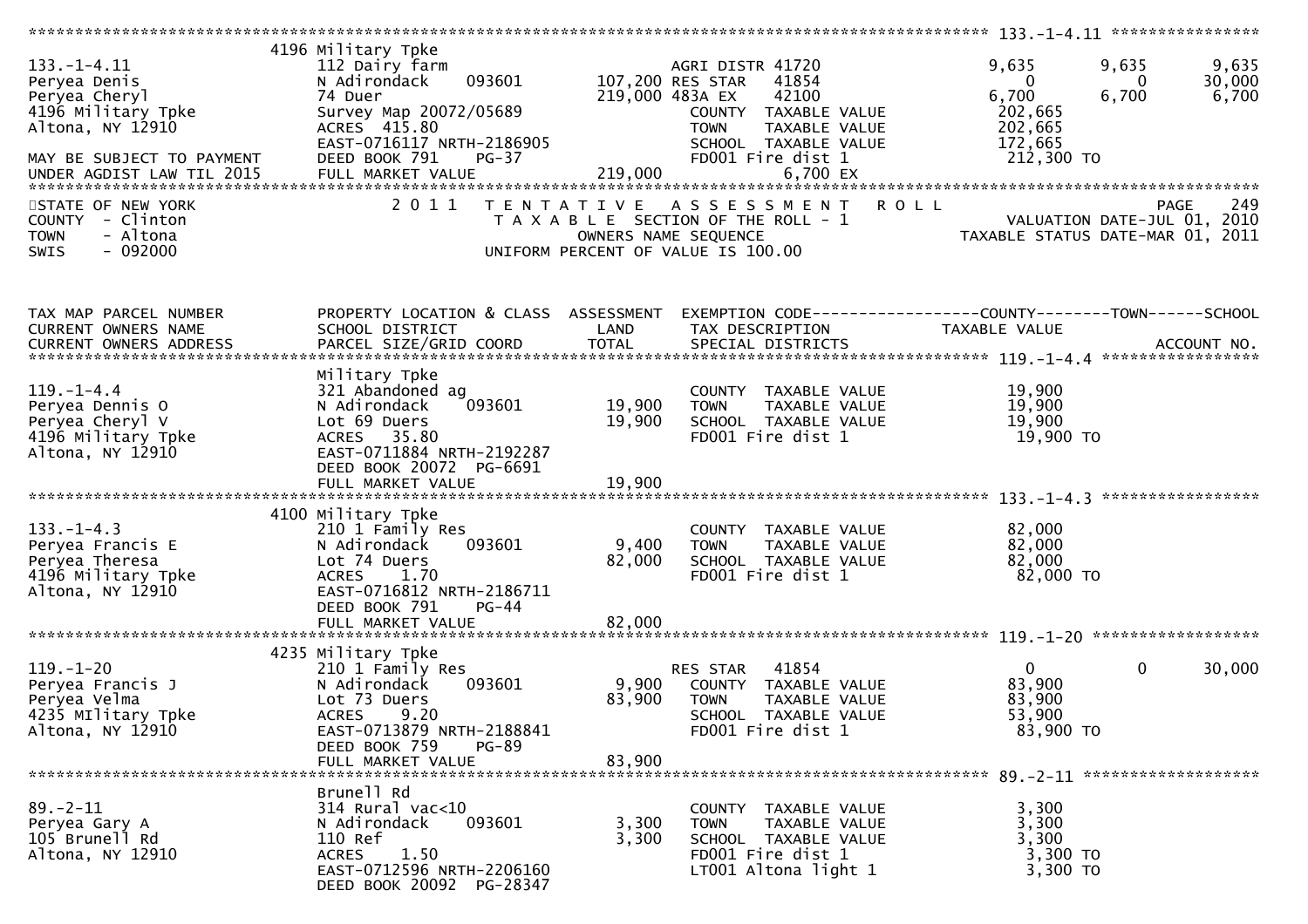|                                                                                                             | FULL MARKET VALUE                                                                                                                                                                 | 3,300                      |                                                                                                                                                |                                                                      |                                                   |
|-------------------------------------------------------------------------------------------------------------|-----------------------------------------------------------------------------------------------------------------------------------------------------------------------------------|----------------------------|------------------------------------------------------------------------------------------------------------------------------------------------|----------------------------------------------------------------------|---------------------------------------------------|
| $74. - 1 - 48.1$                                                                                            | 31 Irona Rd<br>210 1 Family Res                                                                                                                                                   |                            | RES STAR<br>41854                                                                                                                              | $\mathbf{0}$                                                         | $\mathbf{0}$<br>30,000                            |
| Peryea Jared M<br>Peryea Danielle L<br>31 Irona Rd<br>Altona, NY 12910                                      | N Adirondack<br>093601<br>130 Ref<br>1.65 BANK<br>080<br><b>ACRES</b><br>EAST-0710282 NRTH-2209763<br>DEED BOOK 20041 PG-74950                                                    | 6,900<br>70,000            | COUNTY TAXABLE VALUE<br><b>TOWN</b><br><b>TAXABLE VALUE</b><br>SCHOOL TAXABLE VALUE<br>FD001 Fire dist 1<br>LT001 Altona light 1               | 70,000<br>70,000<br>40,000<br>70,000 TO<br>70,000 TO                 |                                                   |
|                                                                                                             | FULL MARKET VALUE                                                                                                                                                                 | 70,000                     |                                                                                                                                                |                                                                      |                                                   |
| STATE OF NEW YORK<br>COUNTY - Clinton<br><b>TOWN</b><br>- Altona<br>$-092000$<br>SWIS                       | 2011                                                                                                                                                                              | T E N T A T I V E          | <b>ROLL</b><br>A S S E S S M E N T<br>T A X A B L E SECTION OF THE ROLL - 1<br>OWNERS NAME SEQUENCE<br>UNIFORM PERCENT OF VALUE IS 100.00      | TAXABLE STATUS DATE-MAR 01, 2011                                     | 250<br><b>PAGE</b><br>VALUATION DATE-JUL 01, 2010 |
| TAX MAP PARCEL NUMBER<br>CURRENT OWNERS NAME                                                                | PROPERTY LOCATION & CLASS ASSESSMENT<br>SCHOOL DISTRICT                                                                                                                           | LAND                       | TAX DESCRIPTION                                                                                                                                | TAXABLE VALUE                                                        |                                                   |
|                                                                                                             |                                                                                                                                                                                   |                            |                                                                                                                                                |                                                                      | ACCOUNT NO.<br>****************                   |
| $119. - 1 - 18.2$<br>Peryea Joseph O<br>4236 Military Tpke<br>Altona, NY 12910                              | 4236 Military Tpke<br>210 1 Family Res<br>093601<br>N Adirondack<br>Lot 78 Duers<br><b>ACRES</b><br>4.70<br>EAST-0714184 NRTH-2189079<br>DEED BOOK 978<br>$PG-321$                | 8,700<br>124,700           | 41854<br><b>RES STAR</b><br>COUNTY TAXABLE VALUE<br><b>TOWN</b><br>TAXABLE VALUE<br>SCHOOL TAXABLE VALUE<br>FD001 Fire dist 1                  | $\mathbf{0}$<br>124,700<br>124,700<br>94,700<br>124,700 TO           | $\mathbf 0$<br>30,000                             |
|                                                                                                             | FULL MARKET VALUE                                                                                                                                                                 | 124,700                    |                                                                                                                                                |                                                                      |                                                   |
| $119. - 1 - 22$<br>Peryea Life Use Francis J Jr<br>Peryea Joseph O<br>4236 Military Tpk<br>Altona, NY 12910 | Military Tpke<br>321 Abandoned ag<br>093601<br>N Adirondack<br>Lot 96 Duers<br>67.50<br><b>ACRES</b><br>EAST-0718065 NRTH-2189586<br>DEED BOOK 20072 PG-5053<br>FULL MARKET VALUE | 18,000<br>18,000<br>18,000 | COUNTY TAXABLE VALUE<br>TAXABLE VALUE<br><b>TOWN</b><br>SCHOOL TAXABLE VALUE<br>FD001 Fire dist 1                                              | 18,000<br>18,000<br>18,000<br>18,000 TO                              |                                                   |
|                                                                                                             |                                                                                                                                                                                   |                            |                                                                                                                                                |                                                                      |                                                   |
| $89. - 3 - 15$<br>Peryea Life Use Richard<br>Therrian Elizabeth<br>2078 Alder Bend Rd<br>Altona, NY 12910   | 2 Brunell Rd<br>210 1 Family Res<br>N Adirondack<br>093601<br>110 Ref<br><b>ACRES</b><br>1.30<br>EAST-0713929 NRTH-2204433<br>DEED BOOK 20082 PG-14294                            | 6,500<br>30,500            | 41854<br>RES STAR<br>COUNTY TAXABLE VALUE<br><b>TOWN</b><br>TAXABLE VALUE<br><b>SCHOOL</b><br>TAXABLE VALUE<br>FD001 Fire dist 1               | $\mathbf{0}$<br>30,500<br>30,500<br>500<br>30,500 TO                 | $\mathbf 0$<br>30,000                             |
|                                                                                                             | FULL MARKET VALUE                                                                                                                                                                 | 30,500                     |                                                                                                                                                |                                                                      |                                                   |
| $89. - 1 - 7$<br>Peryea Lionel<br>Peryea Diane<br>367 Devils Den Rd<br>Altona, NY 12910                     | 367 Devils Den Rd<br>240 Rural res<br>093601<br>N Adirondack<br>131 Ref<br>ACRES 12.20<br>EAST-0710274 NRTH-2203733<br>DEED BOOK 997<br>PG-192                                    | 13,300<br>73,400           | 41854<br>RES STAR<br>COUNTY TAXABLE VALUE<br>TAXABLE VALUE<br><b>TOWN</b><br>SCHOOL TAXABLE VALUE<br>FD001 Fire dist 1<br>LT001 Altona light 1 | $\mathbf{0}$<br>73,400<br>73,400<br>43,400<br>73,400 TO<br>73,400 TO | $\mathbf 0$<br>30,000                             |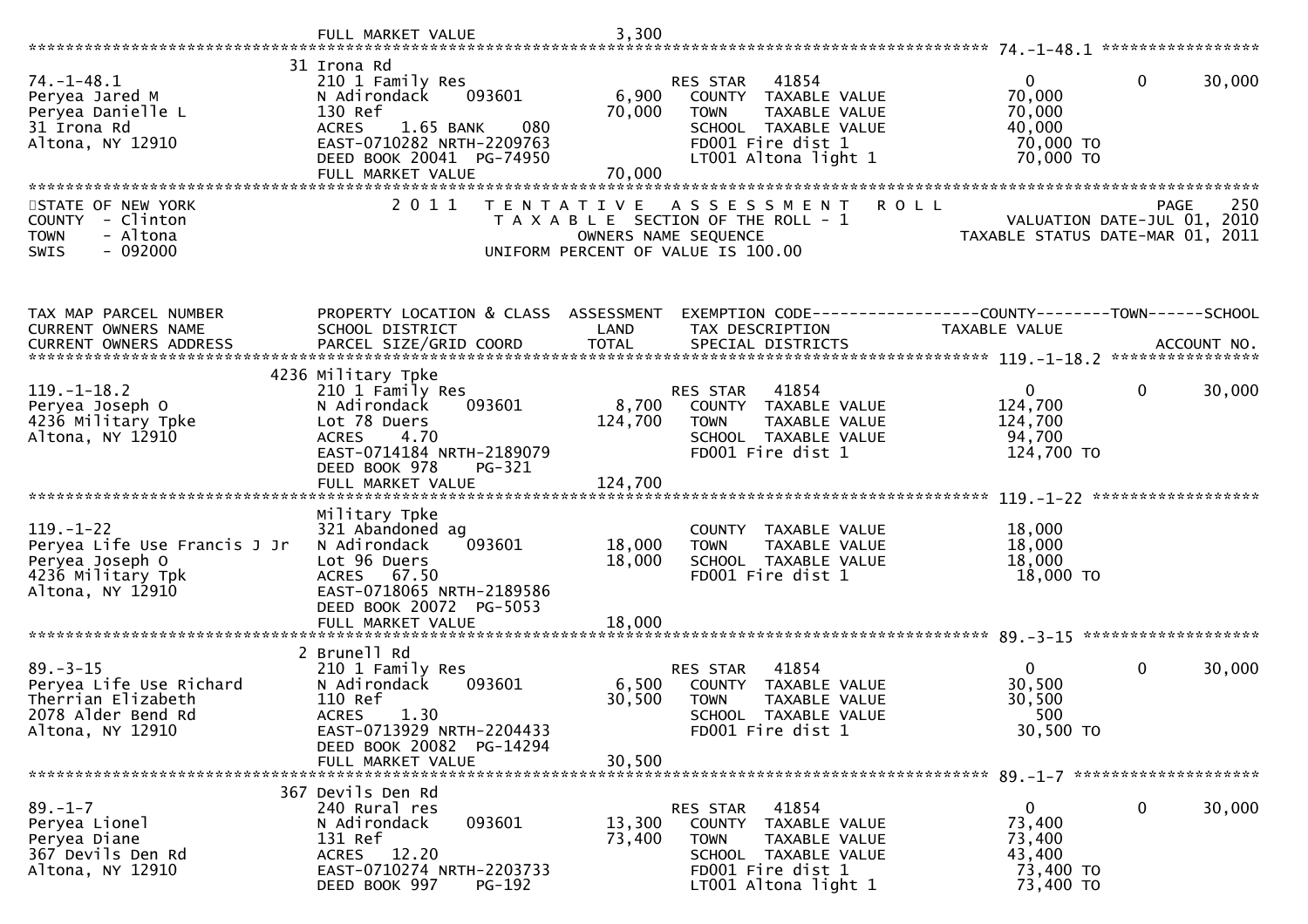|                                                                                                                    | FULL MARKET VALUE                                                                                                                                         | 73,400          |                                                                                                                                                       |                                                                  |                                                    |
|--------------------------------------------------------------------------------------------------------------------|-----------------------------------------------------------------------------------------------------------------------------------------------------------|-----------------|-------------------------------------------------------------------------------------------------------------------------------------------------------|------------------------------------------------------------------|----------------------------------------------------|
|                                                                                                                    |                                                                                                                                                           |                 |                                                                                                                                                       |                                                                  |                                                    |
| $72. - 1 - 25$<br>Peryea Marsha<br>Peryea Eric<br>258 Forest Rd<br>Ellenburg Depot, NY 12935                       | 258 Forest Rd<br>210 1 Family Res<br>093601<br>N Adirondack<br>191 Ref<br>FRNT 96.00 DPTH 202.00<br>EAST-0685073 NRTH-2211507                             | 6,000<br>60,600 | 41854<br>RES STAR<br>COUNTY TAXABLE VALUE<br>TAXABLE VALUE<br><b>TOWN</b><br>SCHOOL TAXABLE VALUE<br>FD001 Fire dist 1                                | 0 <sup>1</sup><br>60,600<br>60,600<br>30,600<br>60,600 TO        | $\mathbf 0$<br>30,000                              |
|                                                                                                                    | DEED BOOK 20061 PG-95553<br>FULL MARKET VALUE                                                                                                             | 60,600          |                                                                                                                                                       |                                                                  |                                                    |
|                                                                                                                    |                                                                                                                                                           |                 |                                                                                                                                                       |                                                                  |                                                    |
| STATE OF NEW YORK<br>COUNTY - Clinton<br>- Altona<br><b>TOWN</b><br>$-092000$<br>SWIS                              | 2 0 1 1<br>T E N T A T I V E                                                                                                                              |                 | <b>ROLL</b><br>A S S E S S M E N T<br>T A X A B L E SECTION OF THE ROLL - 1<br>OWNERS NAME SEQUENCE<br>UNIFORM PERCENT OF VALUE IS 100.00             | TAXABLE STATUS DATE-MAR 01,                                      | 251<br>PAGE<br>VALUATION DATE-JUL 01, 2010<br>2011 |
| TAX MAP PARCEL NUMBER                                                                                              | PROPERTY LOCATION & CLASS ASSESSMENT                                                                                                                      |                 | EXEMPTION CODE-----------------COUNTY--------TOWN------SCHOOL                                                                                         |                                                                  |                                                    |
| CURRENT OWNERS NAME                                                                                                | SCHOOL DISTRICT                                                                                                                                           | LAND            | TAX DESCRIPTION                                                                                                                                       | TAXABLE VALUE                                                    |                                                    |
|                                                                                                                    |                                                                                                                                                           |                 |                                                                                                                                                       |                                                                  |                                                    |
|                                                                                                                    | 103 Brunell Rd                                                                                                                                            |                 |                                                                                                                                                       |                                                                  |                                                    |
| $89. - 2 - 9$<br>Peryea Melissa M<br>103 Brunell Rd<br>Altona, NY 12910                                            | 210 1 Family Res<br>N Adirondack<br>093601<br>110 Ref<br>4.90<br><b>ACRES</b><br>EAST-0712964 NRTH-2206316<br>DEED BOOK 20092 PG-21816                    | 8,800<br>85,000 | 41854<br>RES STAR<br>COUNTY TAXABLE VALUE<br><b>TOWN</b><br><b>TAXABLE VALUE</b><br>SCHOOL TAXABLE VALUE<br>FD001 Fire dist 1<br>LT001 Altona light 1 | $\Omega$<br>85,000<br>85,000<br>55,000<br>85,000 TO<br>85,000 TO | $\mathbf{0}$<br>30,000                             |
|                                                                                                                    |                                                                                                                                                           |                 |                                                                                                                                                       |                                                                  |                                                    |
| $130. -2 - 2.22$<br>Peryea Michael<br>Peryea Nancy<br>970 Plank Rd<br>Ellenburg Depot, NY 12935                    | 970 Plank Rd<br>210 1 Family Res<br>093601<br>N Adirondack<br>Lot $31$ Sg<br>1.10<br><b>ACRES</b><br>EAST-0679836 NRTH-2183874<br>DEED BOOK 594<br>PG-187 | 5,000<br>25,000 | RES STAR<br>41854<br>COUNTY TAXABLE VALUE<br><b>TOWN</b><br>TAXABLE VALUE<br>SCHOOL TAXABLE VALUE<br>FD001 Fire dist 1                                | $\mathbf{0}$<br>25,000<br>25,000<br>$\Omega$<br>25,000 TO        | $\mathbf 0$<br>25,000                              |
|                                                                                                                    | FULL MARKET VALUE                                                                                                                                         | 25,000          |                                                                                                                                                       |                                                                  |                                                    |
|                                                                                                                    | 214 Recore Rd                                                                                                                                             |                 |                                                                                                                                                       |                                                                  |                                                    |
| $150.-1-4.5$<br>Peryea Neal K<br>214 Recore Rd<br>West Chazy, NY 12992                                             | 270 Mfg housing<br>N Adirondack<br>093601<br>Lot 143 Duers<br>FRNT 328.00 DPTH 210.00<br>EAST-0738337 NRTH-2176767<br>DEED BOOK 673<br>$PG-10$            | 8,500<br>40,000 | RES STAR<br>41854<br>COUNTY TAXABLE VALUE<br><b>TOWN</b><br>TAXABLE VALUE<br><b>SCHOOL</b><br>TAXABLE VALUE<br>FD001 Fire dist 1                      | $\mathbf{0}$<br>40,000<br>40,000<br>10,000<br>40,000 TO          | $\mathbf 0$<br>30,000                              |
|                                                                                                                    | FULL MARKET VALUE                                                                                                                                         | 40,000          |                                                                                                                                                       |                                                                  |                                                    |
| $71.1 - 1 - 9$<br>Peryea Robert M<br>Attn: Frank & Lori Drown<br>452 Brandy Brook Rd<br>Ellenburg Center, NY 12934 | 2 Canaan Rd<br>331 Com vac w/im<br>093601<br>N Adirondack<br>Bm<br>FRNT 120.00 DPTH 100.00<br>EAST-0675411 NRTH-2213582<br>DEED BOOK 20041 PG-67828       | 4,600<br>4,600  | COUNTY TAXABLE VALUE<br>TAXABLE VALUE<br><b>TOWN</b><br>SCHOOL TAXABLE VALUE<br>FD002 Ellenburg fire 21<br>LT002 Altona light 21                      | 4,600<br>4,600<br>4,600<br>4,600 TO<br>4,600 TO                  |                                                    |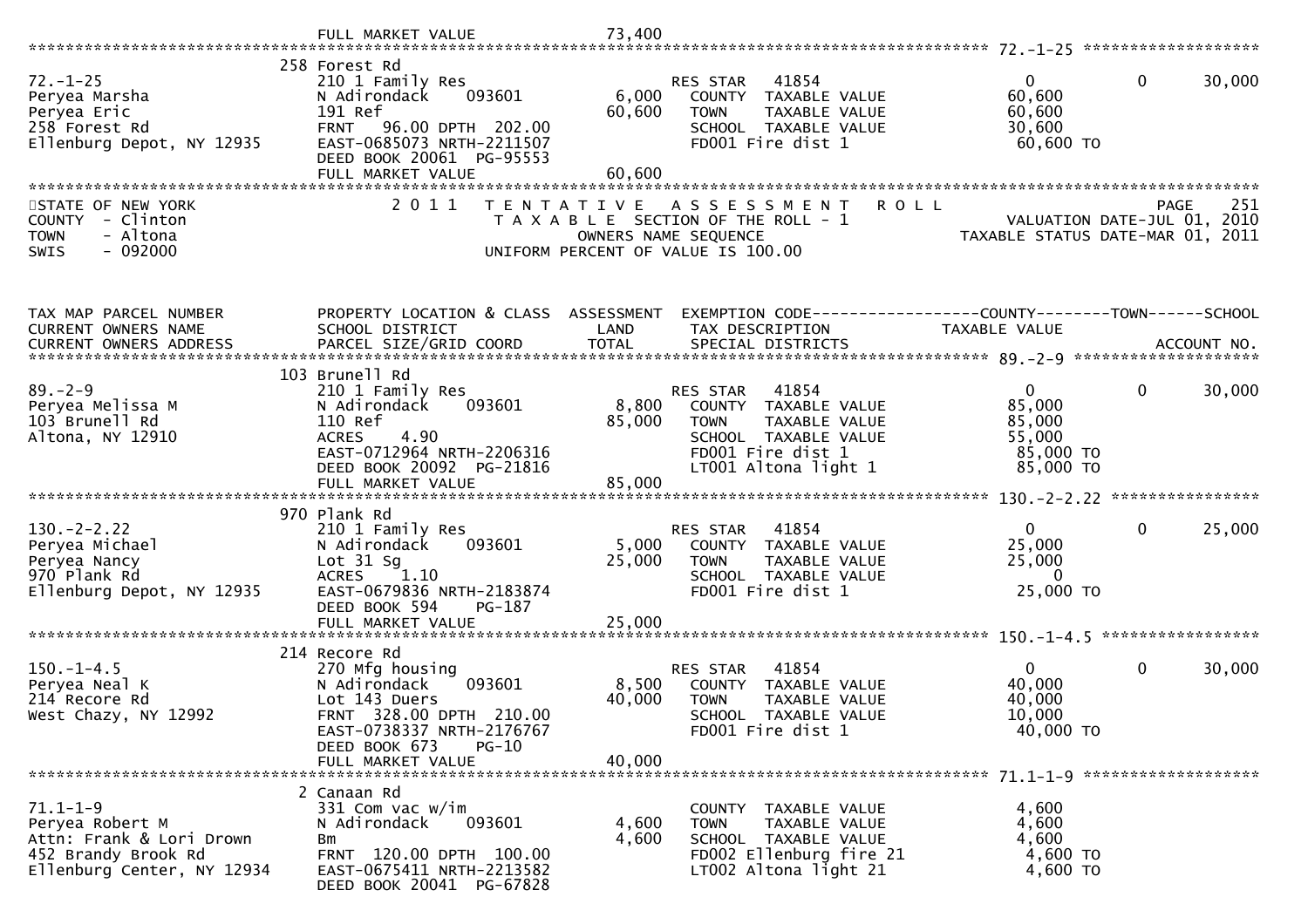|                                                                                                  | FULL MARKET VALUE                                                                                                                                                                                  | 4,600                     |                                                                                                                                                                                                   |                                                                     |                                                            |
|--------------------------------------------------------------------------------------------------|----------------------------------------------------------------------------------------------------------------------------------------------------------------------------------------------------|---------------------------|---------------------------------------------------------------------------------------------------------------------------------------------------------------------------------------------------|---------------------------------------------------------------------|------------------------------------------------------------|
|                                                                                                  |                                                                                                                                                                                                    |                           |                                                                                                                                                                                                   |                                                                     | ****************                                           |
| $119. - 1 - 18.1$<br>Peryea Robert M<br>Peryea Tina C<br>4260 Military Tpk<br>Altona, NY 12910   | 4260 Military Tpke<br>210 1 Family Res<br>N Adirondack<br>093601<br>78 Duer<br>1.10<br><b>ACRES</b><br>EAST-0713836 NRTH-2189493<br>DEED BOOK 20061 PG-96741                                       | 6,500<br>87,800           | 41854<br><b>RES STAR</b><br>COUNTY TAXABLE VALUE<br><b>TOWN</b><br>TAXABLE VALUE<br>SCHOOL TAXABLE VALUE<br>FD001 Fire dist 1                                                                     | $\overline{0}$<br>87,800<br>87,800<br>57,800<br>87,800 TO           | $\mathbf 0$<br>30,000                                      |
|                                                                                                  | FULL MARKET VALUE                                                                                                                                                                                  | 87,800                    |                                                                                                                                                                                                   |                                                                     |                                                            |
| STATE OF NEW YORK<br>COUNTY - Clinton<br><b>TOWN</b><br>- Altona<br>$-092000$<br>SWIS            | **********************************<br>2 0 1 1                                                                                                                                                      | T E N T A T I V E         | A S S E S S M E N T<br>T A X A B L E SECTION OF THE ROLL - 1<br>OWNERS NAME SEQUENCE<br>UNIFORM PERCENT OF VALUE IS 100.00                                                                        | <b>ROLL</b><br>TAXABLE STATUS DATE-MAR 01,                          | 252<br><b>PAGE</b><br>VALUATION DATE-JUL 01, 2010<br>-2011 |
| TAX MAP PARCEL NUMBER                                                                            | PROPERTY LOCATION & CLASS ASSESSMENT                                                                                                                                                               |                           |                                                                                                                                                                                                   |                                                                     |                                                            |
| CURRENT OWNERS NAME<br><b>CURRENT OWNERS ADDRESS</b>                                             | SCHOOL DISTRICT<br>PARCEL SIZE/GRID COORD                                                                                                                                                          | LAND<br><b>TOTAL</b>      | TAX DESCRIPTION<br>SPECIAL DISTRICTS                                                                                                                                                              | TAXABLE VALUE                                                       | ACCOUNT NO.<br>******************                          |
| $89.1 - 3 - 10$<br>Peryea Roland<br>Peryea Star<br>2 Bloomer St<br>PO Box 55<br>Altona, NY 12910 | 2 Bloomer St<br>210 1 Family Res<br>093601<br>N Adirondack<br>110 Ref<br>FRNT 255.00 DPTH 80.00<br>EAST-0712327 NRTH-2207389<br>DEED BOOK 850<br>$PG-37$<br>FULL MARKET VALUE                      | 5,000<br>36,300<br>36,300 | 41854<br>RES STAR<br>COUNTY TAXABLE VALUE<br><b>TOWN</b><br>TAXABLE VALUE<br>SCHOOL TAXABLE VALUE<br>FD001 Fire dist 1<br>LT001 Altona light 1                                                    | $\mathbf{0}$<br>36,300<br>36,300<br>6,300<br>36,300 TO<br>36,300 TO | $\mathbf 0$<br>30,000                                      |
|                                                                                                  |                                                                                                                                                                                                    |                           |                                                                                                                                                                                                   |                                                                     |                                                            |
| $91. - 1 - 6.124$<br>Peryea Shelly M<br>28 Mayott Rd<br>Altona, NY 12910                         | 28 Mayott Rd<br>210 1 Family Res<br>093601<br>N Adirondack<br>Lot 51 Ref Tract<br>1.20 BANK<br><b>ACRES</b><br>080<br>EAST-0734329 NRTH-2206746<br>DEED BOOK 1031<br>$PG-293$<br>FULL MARKET VALUE | 7,800<br>98,000<br>98,000 | RES STAR<br>41854<br>COUNTY TAXABLE VALUE<br>TAXABLE VALUE<br><b>TOWN</b><br>SCHOOL TAXABLE VALUE<br>FD001 Fire dist 1                                                                            | $\mathbf{0}$<br>98,000<br>98,000<br>68,000<br>98,000 TO             | $\mathbf 0$<br>30,000                                      |
|                                                                                                  |                                                                                                                                                                                                    |                           |                                                                                                                                                                                                   |                                                                     | 89. - 2 - 15. 1 ******************                         |
| $89. - 2 - 15.1$<br>Peryea Stephen K<br>Peryea Kenneth<br>340 Devils Den Rd<br>Altona, NY 12910  | 340 Devils Den Rd<br>270 Mfg housing<br>N Adirondack<br>093601<br>110 Ref<br>1.90<br><b>ACRES</b><br>EAST-0711205 NRTH-2203518<br>DEED BOOK 20112 PG-37476                                         | 29,000                    | 98 PCT OF VALUE USED FOR EXEMPTION PURPOSES<br>WARNONALL<br>41121<br>41854<br>7,000 RES STAR<br>COUNTY TAXABLE VALUE<br>TAXABLE VALUE<br><b>TOWN</b><br>SCHOOL TAXABLE VALUE<br>FD001 Fire dist 1 | 4,263<br>$\Omega$<br>24,737<br>24,737<br>$\mathbf 0$<br>29,000 TO   | 4,263<br>$\bf{0}$<br>29,000<br>0                           |
|                                                                                                  | FULL MARKET VALUE                                                                                                                                                                                  | 29,000                    | LT001 Altona light 1                                                                                                                                                                              | 29,000 TO                                                           |                                                            |
| $91. - 1 - 6.31$<br>Peryea Stephen K<br>Peryea Shelly M<br>28 Mayott Rd<br>Altona, NY 12910      | 20 Mayott Rd<br>311 Res vac land<br>093601<br>N Adirondack<br>Lot 51 Ref Tr<br>FRNT 170.00 DPTH 190.00<br>EAST-0734328 NRTH-2206978<br>DEED BOOK 20072 PG-7051                                     | 500<br>500                | COUNTY TAXABLE VALUE<br><b>TOWN</b><br>TAXABLE VALUE<br>SCHOOL TAXABLE VALUE<br>FD001 Fire dist 1                                                                                                 | 500<br>500<br>500<br>500 TO                                         |                                                            |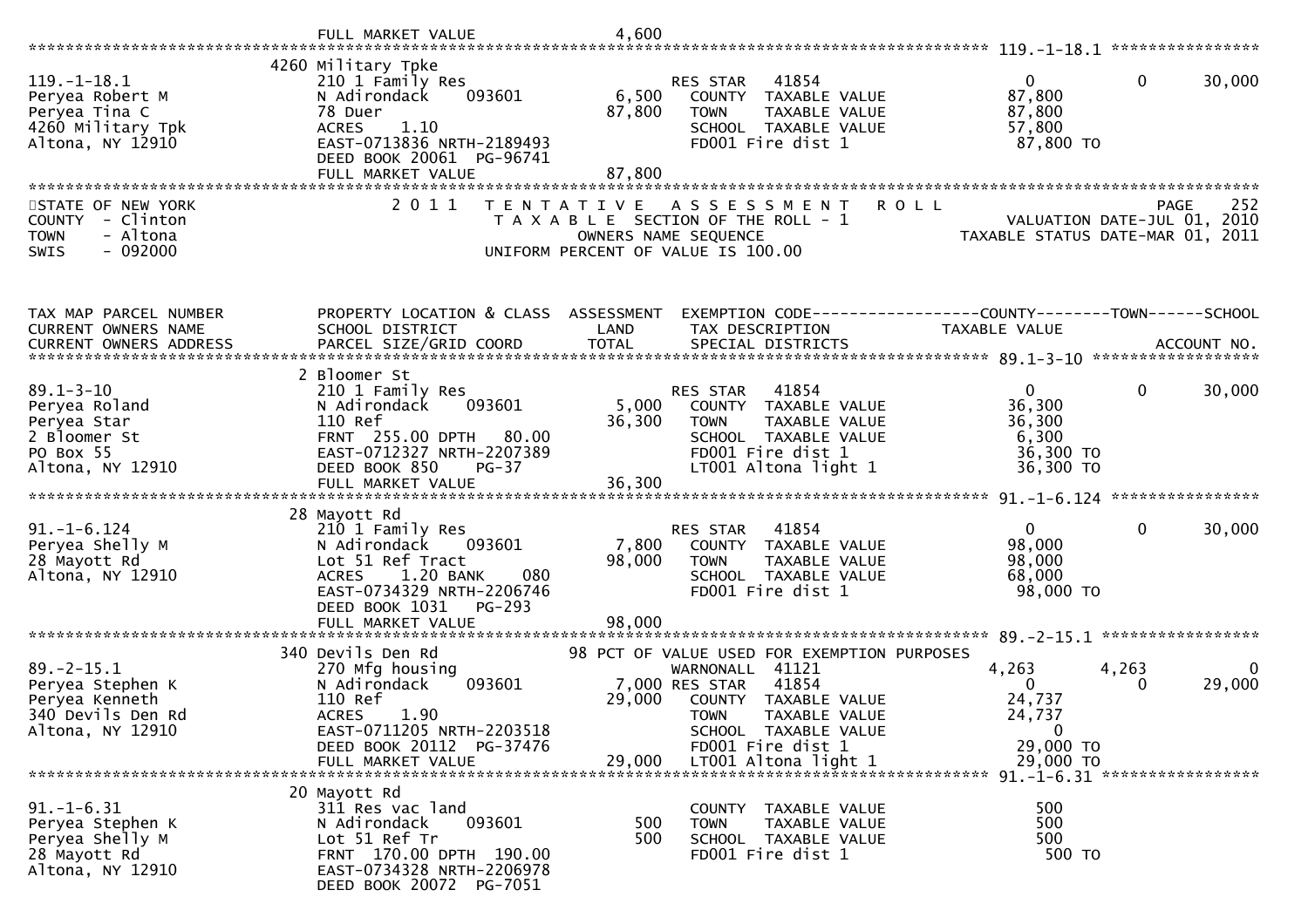|                                                                                                        | FULL MARKET VALUE                                                                                                                                                                                     | 500                        |                                                                                                                                           |                                                           |                                                   |
|--------------------------------------------------------------------------------------------------------|-------------------------------------------------------------------------------------------------------------------------------------------------------------------------------------------------------|----------------------------|-------------------------------------------------------------------------------------------------------------------------------------------|-----------------------------------------------------------|---------------------------------------------------|
| $72. - 1 - 21$<br>Peryea Terry L<br>268 Forest Rd<br>Ellenburg Depot, NY 12935                         | 268 Forest Rd<br>210 1 Family Res<br>093601<br>N Adirondack<br>192 Ref<br>FRNT 105.00 DPTH 120.00<br>230<br><b>BANK</b><br>EAST-0685032 NRTH-2211782<br>DEED BOOK 20092 PG-29070<br>FULL MARKET VALUE | 5,000<br>50,200<br>50,200  | 41854<br>RES STAR<br>COUNTY TAXABLE VALUE<br>TAXABLE VALUE<br><b>TOWN</b><br>SCHOOL TAXABLE VALUE<br>FD001 Fire dist 1                    | $\mathbf{0}$<br>50,200<br>50,200<br>20,200<br>50,200 TO   | 30,000<br>$\mathbf 0$                             |
| STATE OF NEW YORK<br>- Clinton<br><b>COUNTY</b><br><b>TOWN</b><br>- Altona<br>$-092000$<br><b>SWIS</b> | 2011                                                                                                                                                                                                  | T E N T A T I V E          | <b>ROLL</b><br>A S S E S S M E N T<br>T A X A B L E SECTION OF THE ROLL - 1<br>OWNERS NAME SEQUENCE<br>UNIFORM PERCENT OF VALUE IS 100.00 | TAXABLE STATUS DATE-MAR 01, 2011                          | 253<br><b>PAGE</b><br>VALUATION DATE-JUL 01, 2010 |
| TAX MAP PARCEL NUMBER<br>CURRENT OWNERS NAME                                                           | PROPERTY LOCATION & CLASS<br>SCHOOL DISTRICT                                                                                                                                                          | ASSESSMENT<br>LAND         | EXEMPTION CODE-----------------COUNTY-------TOWN------SCHOOL<br>TAX DESCRIPTION                                                           | <b>TAXABLE VALUE</b>                                      |                                                   |
| $72. - 1 - 22$<br>Peryea Terry L<br>268 Forest Rd<br>Ellenburg Depot, NY 12935                         | 6 Railroad St<br>270 Mfg housing<br>N Adirondack<br>093601<br>192 Ref Forrest<br>FRNT 79.00 DPTH 168.00<br>EAST-0685133 NRTH-2211793<br>DEED BOOK 20102 PG-32015                                      | 4,900<br>22,000            | COUNTY TAXABLE VALUE<br><b>TOWN</b><br>TAXABLE VALUE<br>SCHOOL TAXABLE VALUE<br>FD001 Fire dist 1                                         | 22,000<br>22,000<br>22,000<br>22,000 TO                   |                                                   |
| $135. - 1 - 20.41$<br>Peryea Thomas L<br>1 Krisguybecky Ln<br>West Chazy, NY 12992                     | 99-107 Harvey Rd<br>270 Mfg housing<br>N Adirondack<br>093601<br>Lot 130 Duer Patent<br>4.50<br><b>ACRES</b><br>EAST-0734365 NRTH-2178314<br>DEED BOOK 1024<br><b>PG-201</b><br>FULL MARKET VALUE     | 10,800<br>32,000<br>32,000 | RS STAR MH 41864<br>COUNTY TAXABLE VALUE<br>TAXABLE VALUE<br><b>TOWN</b><br>SCHOOL TAXABLE VALUE<br>FD001 Fire dist 1                     | $\mathbf 0$<br>32,000<br>32,000<br>13,500<br>32,000 TO    | 0<br>18,500                                       |
| $150.-1-8.11$<br>Peryea Thomas L<br>1 Krisguybecky Ln<br>West Chazy, NY 12992                          | 76 Recore Rd<br>210 1 Family Res<br>N Adirondack<br>093601<br>Lot 129 Duers Pat<br>FRNT 160.00 DPTH 240.00<br>EAST-0735357 NRTH-2175404<br>DEED BOOK 893<br>$PG-10$<br>FULL MARKET VALUE              | 8,200<br>75,000<br>75,000  | 41854<br>RES STAR<br>COUNTY<br>TAXABLE VALUE<br><b>TOWN</b><br>TAXABLE VALUE<br>SCHOOL TAXABLE VALUE<br>FD001 Fire dist 1                 | $\overline{0}$<br>75,000<br>75,000<br>45,000<br>75,000 TO | $\mathbf 0$<br>30,000                             |
| $150.-1-8.21$<br>Peryea Thomas L<br>1 Krisguybecky Ln<br>West Chazy, NY 12992                          | 81 Recore Rd<br>271 Mfg housings<br>093601<br>N Adirondack<br>Lot 129 Duers Pat<br>4.10<br><b>ACRES</b><br>EAST-0735095 NRTH-2175515                                                                  | 73,000                     | RS STAR MH 41864<br>10,600 RS STAR MH 41864<br>COUNTY TAXABLE VALUE<br><b>TOWN</b><br>TAXABLE VALUE<br>SCHOOL TAXABLE VALUE               | 0<br>$\mathbf 0$<br>73,000<br>73,000<br>22,500            | 25,250<br>$\bf{0}$<br>25,250<br>$\mathbf 0$       |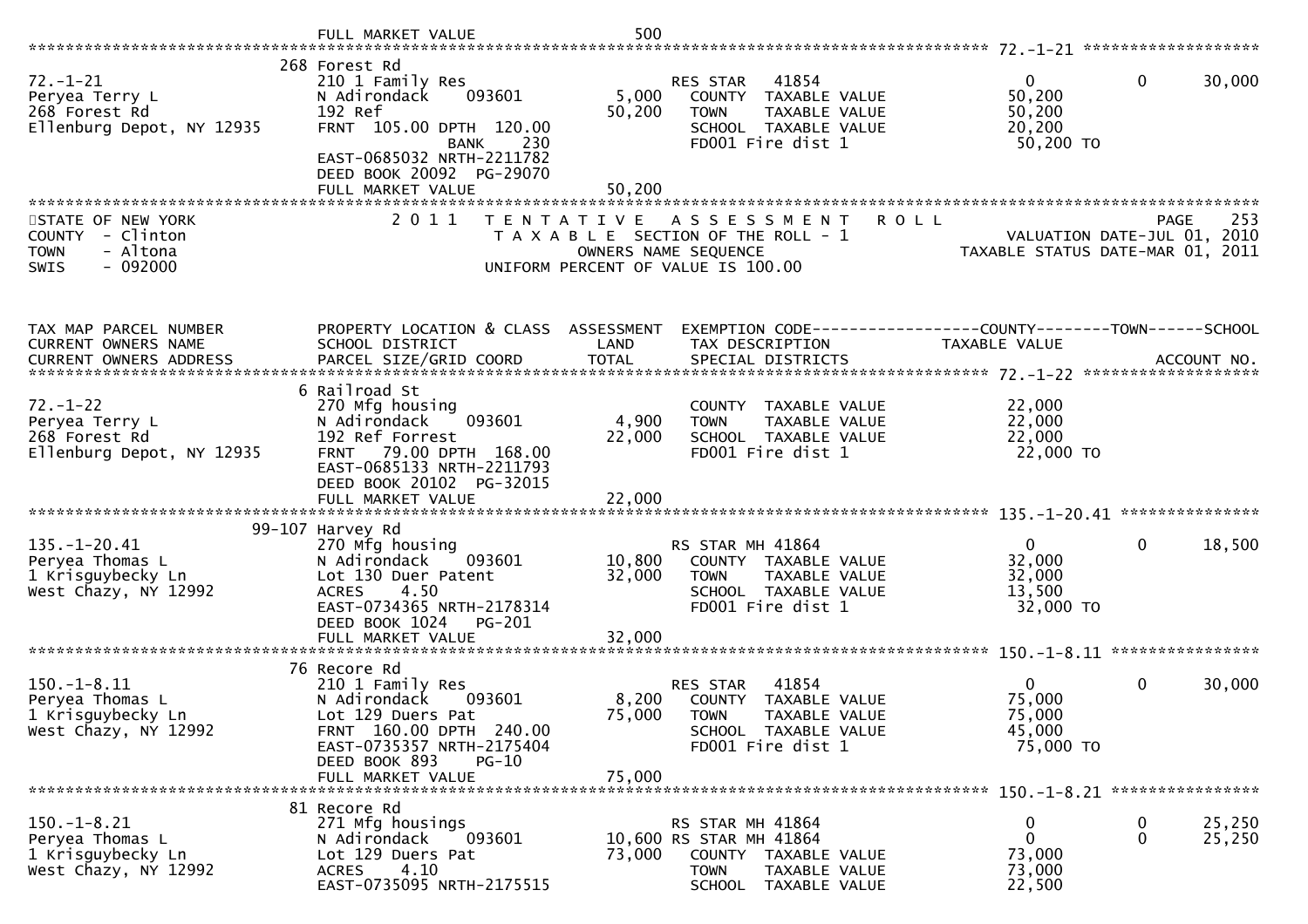|                                                                                                  | PG-231<br>DEED BOOK 942<br>FULL MARKET VALUE                                                                                                                                                  | 73,000                    | FD001 Fire dist 1                                                                                                          | 73,000 TO                                                                       |                         |
|--------------------------------------------------------------------------------------------------|-----------------------------------------------------------------------------------------------------------------------------------------------------------------------------------------------|---------------------------|----------------------------------------------------------------------------------------------------------------------------|---------------------------------------------------------------------------------|-------------------------|
| $150.-3-1$<br>Peryea Thomas L<br>1 Krisguybecky Ln<br>West Chazy, NY 12992                       | 3 Westwood Dr<br>270 Mfg housing<br>093601<br>N Adirondack<br>Sub Map 20 Pg 28 Lot 1<br>1.44<br><b>ACRES</b><br>EAST-0736505 NRTH-2176034<br>DEED BOOK 972<br>PG-021<br>FULL MARKET VALUE     | 9,000<br>39,000<br>39,000 | RES STAR 41854<br>COUNTY TAXABLE VALUE<br>TAXABLE VALUE<br><b>TOWN</b><br>SCHOOL TAXABLE VALUE<br>FD001 Fire dist 1        | 0<br>$\mathbf{0}$<br>39,000<br>39,000<br>9,000<br>39,000 TO                     | 30,000                  |
| STATE OF NEW YORK<br>COUNTY - Clinton<br><b>TOWN</b><br>- Altona<br>$-092000$<br>SWIS            | 2011                                                                                                                                                                                          | T E N T A T I V E         | A S S E S S M E N T<br>T A X A B L E SECTION OF THE ROLL - 1<br>OWNERS NAME SEQUENCE<br>UNIFORM PERCENT OF VALUE IS 100.00 | <b>ROLL</b><br>VALUATION DATE-JUL 01, 2010<br>TAXABLE STATUS DATE-MAR 01, 2011  | 254<br><b>PAGE</b>      |
| TAX MAP PARCEL NUMBER<br>CURRENT OWNERS NAME<br>CURRENT OWNERS ADDRESS                           | PROPERTY LOCATION & CLASS ASSESSMENT<br>SCHOOL DISTRICT                                                                                                                                       | LAND                      | TAX DESCRIPTION                                                                                                            | EXEMPTION CODE------------------COUNTY--------TOWN------SCHOOL<br>TAXABLE VALUE |                         |
| $150 - 3 - 4$<br>Peryea Thomas L<br>1 Krisguybecky Ln<br>West Chazy, NY 12992                    | 9 Westwood Dr<br>210 1 Family Res<br>N Adirondack<br>093601<br>Sub Map 20 Pg 28 Lot 4<br>FRNT 190.00 DPTH 220.00<br>EAST-0736653 NRTH-2175396<br>DEED BOOK 972<br><b>PG-021</b>               | 8,900<br>75,000           | 41854<br>RES STAR<br>COUNTY TAXABLE VALUE<br><b>TOWN</b><br>TAXABLE VALUE<br>SCHOOL TAXABLE VALUE<br>FD001 Fire dist 1     | $\mathbf{0}$<br>$\mathbf{0}$<br>75,000<br>75,000<br>45,000<br>75,000 TO         | 30,000                  |
| $150 - 3 - 7$<br>Peryea Thomas L<br>1 Krisguybecky Ln<br>West Chazy, NY 12992                    | 15 Westwood Dr<br>210 1 Family Res<br>N Adirondack 093601<br>Sub Map 20 Pg 28 Lot 7<br>FRNT 210.00 DPTH 200.00<br>EAST-0736471 NRTH-2174882<br>DEED BOOK 972<br>PG-021                        | 9,200<br>73,400           | RES STAR<br>41854<br>COUNTY TAXABLE VALUE<br>TAXABLE VALUE<br><b>TOWN</b><br>SCHOOL TAXABLE VALUE<br>FD001 Fire dist 1     | 0<br>0<br>73,400<br>73,400<br>43,400<br>73,400 TO                               | 30,000                  |
| $150.-3-10$<br>Peryea Thomas L<br>1 Krisguybecky Ln<br>West Chazy, NY 12992                      | 8 Westwood Dr<br>270 Mfg housing<br>093601<br>N Adirondack<br>Sub Map 20 Pg 28 Lot 10<br>FRNT 200.00 DPTH 210.00<br>EAST-0736355 NRTH-2175531<br>DEED BOOK 972<br>PG-021<br>FULL MARKET VALUE | 26,000                    | 41854<br>RES STAR<br>9,100 COUNTY TAXABLE VALUE<br>26,000 TOWN TAXABLE VALUE<br>SCHOOL TAXABLE VALUE<br>FD001 Fire dist 1  | $\mathbf{0}$<br>$\mathbf{0}$<br>26,000<br>26,000<br>$\overline{0}$<br>26,000 TO | 26,000                  |
| $150.-3-11$<br>Peryea Thomas L<br>Attn: James J Bradley<br>6 Westwood Dr<br>West Chazy, NY 12992 | 6 Westwood Dr<br>270 Mfg housing<br>093601<br>N Adirondack<br>Sub Map 20 Pg 28 Lot 11<br>FRNT 200.00 DPTH 210.00<br>EAST-0736319 NRTH-2175728                                                 |                           | WARNONALL 41121<br>9,100 LIM INC DI 41932<br>25,500 INC DIS TN 41933<br>RES STAR<br>41854<br>COUNTY TAXABLE VALUE          | 3,825<br>3,825<br>10,838<br>0<br>10,838<br>0<br>$\Omega$<br>10,837              | $\bf{0}$<br>0<br>25,500 |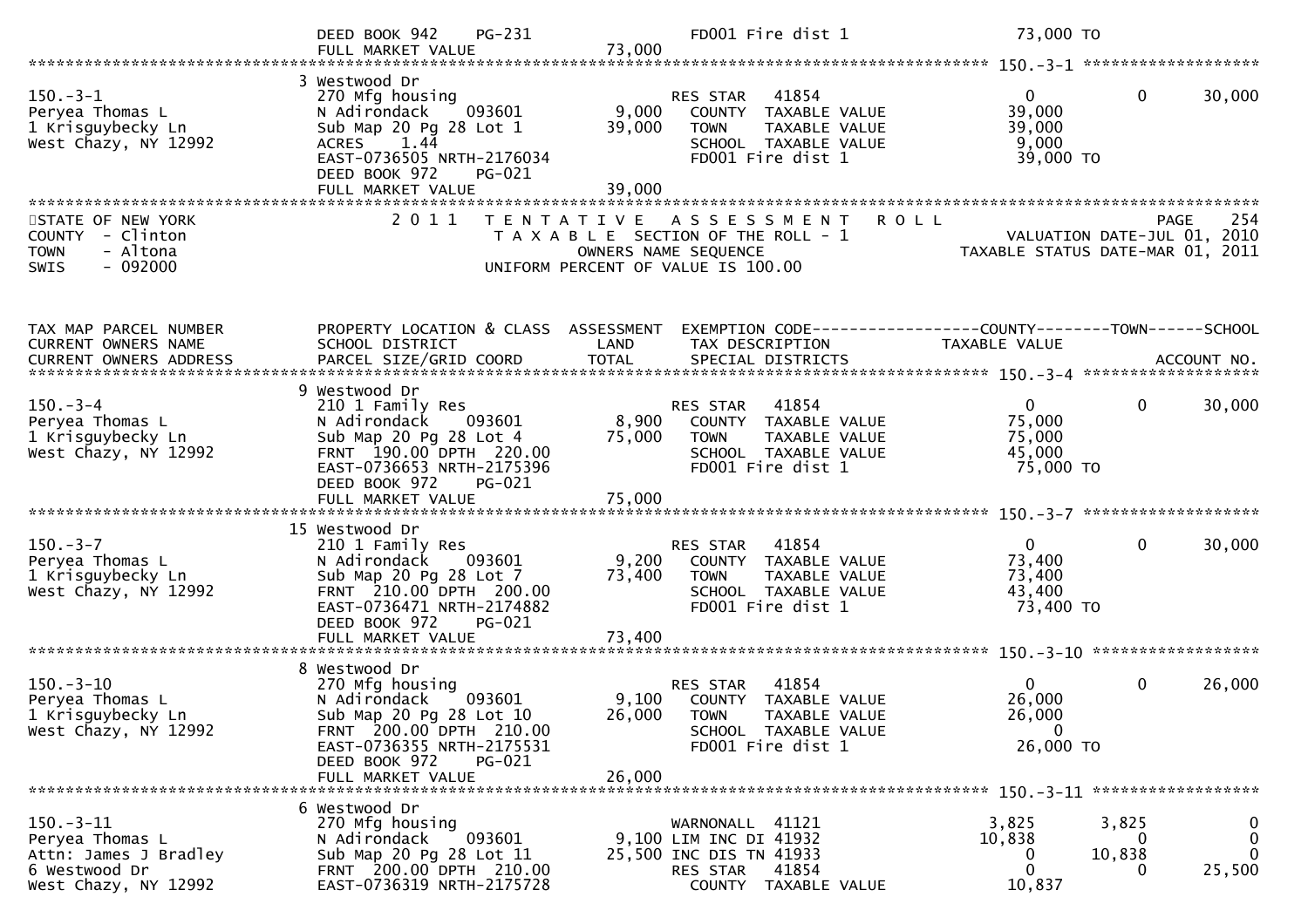|                                                                                              | DEED BOOK 972<br>$PG-021$<br>FULL MARKET VALUE                                                                                                                                                 | 25,500                  | <b>TOWN</b><br>TAXABLE VALUE<br>SCHOOL TAXABLE VALUE<br>FD001 Fire dist 1                                             | 10,837<br>0<br>25,500 TO                                                               |        |
|----------------------------------------------------------------------------------------------|------------------------------------------------------------------------------------------------------------------------------------------------------------------------------------------------|-------------------------|-----------------------------------------------------------------------------------------------------------------------|----------------------------------------------------------------------------------------|--------|
|                                                                                              |                                                                                                                                                                                                |                         |                                                                                                                       |                                                                                        |        |
| $150.-3-14$<br>Peryea Thomas L<br>1 Krisguybecky Ln<br>West Chazy, NY 12992                  | 112 Recore Rd<br>270 Mfg housing<br>093601<br>N Adirondack<br>Sub Map 20 Pg 28 Lot 14<br>$ACRES$ 1.39<br>EAST-0736085 NRTH-2175821<br>DEED BOOK 972<br>PG-021                                  | 3,600<br>35,000         | RS STAR MH 41864<br>COUNTY TAXABLE VALUE<br><b>TOWN</b><br>TAXABLE VALUE<br>SCHOOL TAXABLE VALUE<br>FD001 Fire dist 1 | $\mathbf{0}$<br>$\mathbf{0}$<br>35,000<br>35,000<br>5,000<br>35,000 TO                 | 30,000 |
|                                                                                              | FULL MARKET VALUE                                                                                                                                                                              | 35,000                  |                                                                                                                       |                                                                                        |        |
| STATE OF NEW YORK<br>COUNTY - Clinton<br>- Altona<br><b>TOWN</b><br>$-092000$<br><b>SWIS</b> | 2 0 1 1                                                                                                                                                                                        | OWNERS NAME SEQUENCE    | TENTATIVE ASSESSMENT<br>T A X A B L E SECTION OF THE ROLL - 1<br>UNIFORM PERCENT OF VALUE IS 100.00                   | <b>ROLL</b><br>PAGE<br>VALUATION DATE-JUL 01, 2010<br>TAXABLE STATUS DATE-MAR 01, 2011 | 255    |
| TAX MAP PARCEL NUMBER<br>CURRENT OWNERS NAME                                                 | PROPERTY LOCATION & CLASS ASSESSMENT<br>SCHOOL DISTRICT                                                                                                                                        | LAND                    | TAX DESCRIPTION                                                                                                       | EXEMPTION CODE------------------COUNTY--------TOWN------SCHOOL<br><b>TAXABLE VALUE</b> |        |
| $150.-3-15$<br>Peryea Thomas L<br>1 Krisguybecky Ln<br>West Chazy, NY 12992                  | Westwood Dr<br>$314$ Rural vac<10<br>N Adirondack<br>093601<br>Sub Map 20 Pg 28 Lot 15<br>1.10<br><b>ACRES</b><br>EAST-0736128 NRTH-2175559<br>DEED BOOK 972<br>PG-021<br>FULL MARKET VALUE    | 3,600<br>3,600<br>3,600 | COUNTY TAXABLE VALUE<br>TAXABLE VALUE<br><b>TOWN</b><br>SCHOOL TAXABLE VALUE<br>FD001 Fire dist 1                     | 3,600<br>3,600<br>3,600<br>3,600 TO                                                    |        |
| $150 - 3 - 16$<br>Peryea Thomas L<br>1 Krisguybecky Ln<br>West Chazy, NY 12992               | Westwood Dr<br>$314$ Rural vac<10<br>N Adirondack<br>093601<br>Sub Map 20 Pg 28 Lot 16<br>1.10<br><b>ACRES</b><br>EAST-0736169 NRTH-2175334<br>DEED BOOK 972<br>PG-021<br>FULL MARKET VALUE    | 3,600<br>3,600<br>3,600 | COUNTY TAXABLE VALUE<br>TAXABLE VALUE<br><b>TOWN</b><br>SCHOOL TAXABLE VALUE<br>FD001 Fire dist 1                     | 3,600<br>3,600<br>3,600<br>3,600 TO                                                    |        |
| $150 - 3 - 18$<br>Peryea Thomas L<br>1 Krisguybecky Ln<br>West Chazy, NY 12992               | 17 Westwood Dr<br>270 Mfg housing<br>N Adirondack<br>093601<br>Sub Map 20 Pg 28 Lot 18<br>FRNT 210.00 DPTH 200.00<br>EAST-0736258 NRTH-2174842<br>DEED BOOK 972<br>PG-021<br>FULL MARKET VALUE | 36,000<br>36,000        | COUNTY TAXABLE VALUE<br>9,200 TOWN<br>TAXABLE VALUE<br>SCHOOL TAXABLE VALUE<br>FD001 Fire dist 1                      | 36,000<br>36,000<br>36,000<br>36,000 TO                                                |        |
| $150 - 3 - 20$<br>Peryea Thomas L<br>1 Krisguybecky Ln<br>West Chazy, NY 12992               | 21 Westwood Dr<br>210 1 Family Res<br>N Adirondack<br>093601<br>Sub Map 20 Pg 28 Lot 20<br>1.03<br><b>ACRES</b>                                                                                | 3,600<br>71,700         | 41854<br>RES STAR<br>COUNTY<br>TAXABLE VALUE<br><b>TOWN</b><br>TAXABLE VALUE<br>TAXABLE VALUE<br><b>SCHOOL</b>        | 0<br>0<br>71,700<br>71,700<br>41,700                                                   | 30,000 |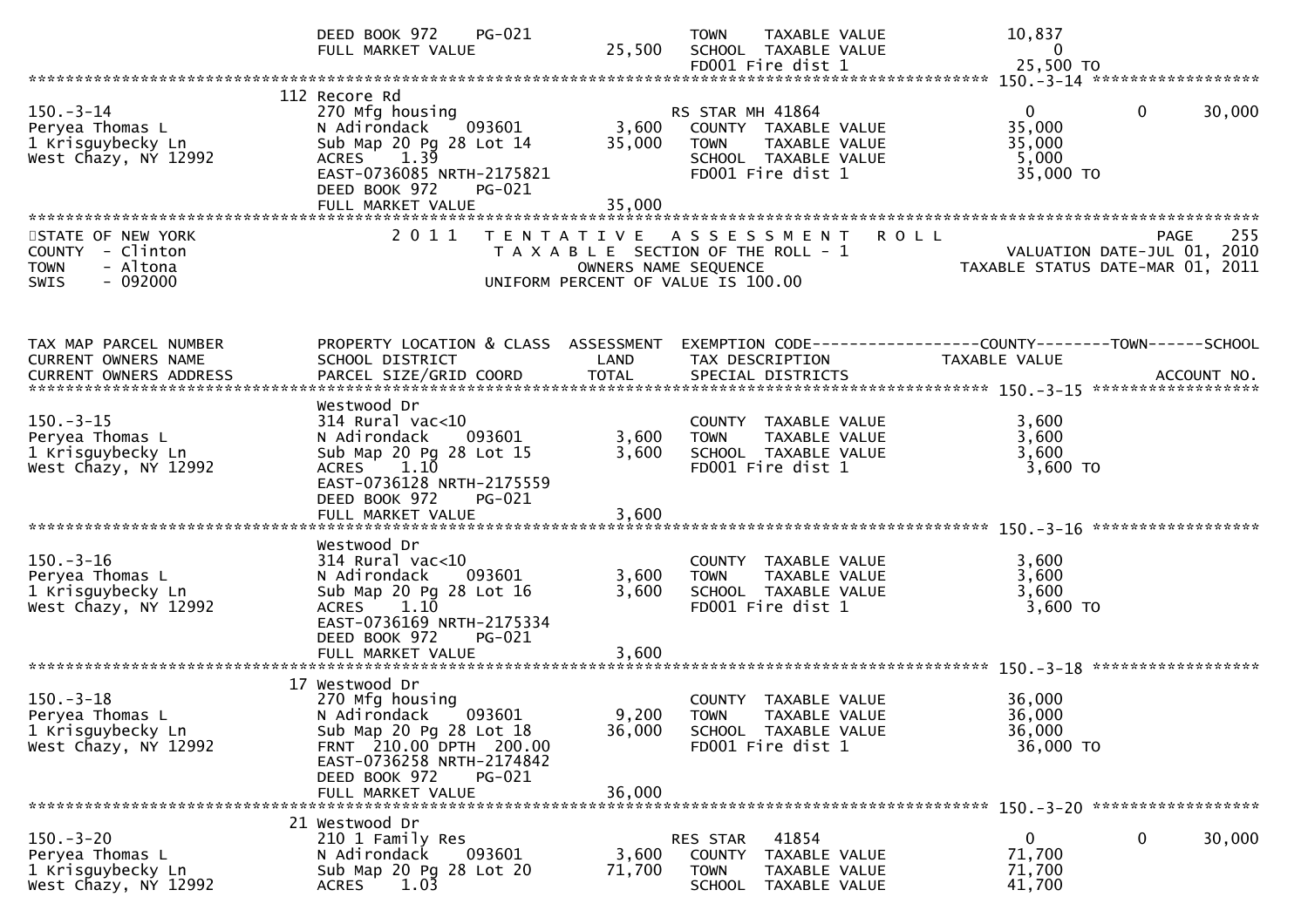|                                                                                              | EAST-0735965 NRTH-2175098<br>DEED BOOK 972<br><b>PG-021</b><br>FULL MARKET VALUE                                                                                  | 71,700               | FD001 Fire dist 1                                                                                                            | 71,700 TO                                                                                        |
|----------------------------------------------------------------------------------------------|-------------------------------------------------------------------------------------------------------------------------------------------------------------------|----------------------|------------------------------------------------------------------------------------------------------------------------------|--------------------------------------------------------------------------------------------------|
|                                                                                              |                                                                                                                                                                   |                      |                                                                                                                              |                                                                                                  |
| $150.-3-21$<br>Peryea Thomas L<br>1 Krisguybecky Ln<br>West Chazy, NY 12992                  | Westwood Dr<br>$314$ Rural vac< $10$<br>N Adirondack<br>093601<br>Sub Map 20 Pg 28 Lot 21<br>$ACRES$ 1.03<br>EAST-0735914 NRTH-2175372<br>DEED BOOK 972<br>PG-021 | 9,000<br>9,000       | COUNTY TAXABLE VALUE<br><b>TOWN</b><br>TAXABLE VALUE<br>SCHOOL TAXABLE VALUE<br>FD001 Fire dist 1                            | 9,000<br>9,000<br>9,000<br>$9,000$ TO                                                            |
|                                                                                              | FULL MARKET VALUE                                                                                                                                                 | 9,000                |                                                                                                                              |                                                                                                  |
|                                                                                              |                                                                                                                                                                   |                      |                                                                                                                              |                                                                                                  |
| STATE OF NEW YORK<br>COUNTY - Clinton<br>- Altona<br><b>TOWN</b><br>$-092000$<br><b>SWIS</b> | 2011                                                                                                                                                              | OWNERS NAME SEQUENCE | TENTATIVE ASSESSMENT<br>T A X A B L E SECTION OF THE ROLL - 1<br>UNIFORM PERCENT OF VALUE IS 100.00                          | 256<br>R O L L<br><b>PAGE</b><br>VALUATION DATE-JUL 01, 2010<br>TAXABLE STATUS DATE-MAR 01, 2011 |
| TAX MAP PARCEL NUMBER                                                                        | PROPERTY LOCATION & CLASS ASSESSMENT                                                                                                                              |                      |                                                                                                                              | EXEMPTION CODE------------------COUNTY--------TOWN------SCHOOL                                   |
| CURRENT OWNERS NAME                                                                          | SCHOOL DISTRICT                                                                                                                                                   | LAND                 | TAX DESCRIPTION                                                                                                              | <b>TAXABLE VALUE</b>                                                                             |
| $150 - 3 - 22$                                                                               | Westwood Dr<br>314 Rural vac<10                                                                                                                                   |                      | COUNTY TAXABLE VALUE                                                                                                         | 3,600                                                                                            |
| Peryea Thomas L                                                                              | 093601<br>N Adirondack                                                                                                                                            | 3,600                | TAXABLE VALUE<br><b>TOWN</b>                                                                                                 | 3,600                                                                                            |
| 1 Krisguybecky Ln                                                                            | Sub Map 20 Pg 28 Lot 22                                                                                                                                           | 3,600                | SCHOOL TAXABLE VALUE                                                                                                         | 3,600                                                                                            |
| West Chazy, NY 12992                                                                         | 1.10<br><b>ACRES</b><br>EAST-0735864 NRTH-2175647<br>DEED BOOK 972<br>PG-021<br>FULL MARKET VALUE                                                                 | 3,600                | FD001 Fire dist 1                                                                                                            | 3,600 TO                                                                                         |
|                                                                                              |                                                                                                                                                                   |                      |                                                                                                                              |                                                                                                  |
| $150. - 3 - 24$<br>Peryea Thomas L<br>1 Krisguybecky Ln<br>West Chazy, NY 12992              | Westwood Dr<br>$314$ Rural vac<10<br>093601<br>N Adirondack<br>Sub Map 20 Pg 28 Roads<br>ACRES 2.10<br>EAST-0736108 NRTH-2175315                                  | 1,100<br>1,100       | COUNTY TAXABLE VALUE<br>TAXABLE VALUE<br><b>TOWN</b><br>SCHOOL TAXABLE VALUE<br>FD001 Fire dist 1                            | 1,100<br>1,100<br>1,100<br>1,100 TO                                                              |
|                                                                                              | DEED BOOK 972<br><b>PG-020</b><br>FULL MARKET VALUE                                                                                                               | 1,100                |                                                                                                                              |                                                                                                  |
|                                                                                              |                                                                                                                                                                   |                      |                                                                                                                              |                                                                                                  |
| $148. - 1 - 17$<br>Peryea Tina C<br>Provost Lee A<br>2073 Rand Hill Rd<br>Altona, NY 12910   | 2073 Rand Hill Rd<br>270 Mfg housing<br>N Adirondack<br>093601<br>36 Duer<br><b>ACRES</b><br>1.00<br>EAST-0708410 NRTH-2174671                                    | 18,000               | 41854<br>RES STAR<br>9,000 COUNTY TAXABLE VALUE<br><b>TOWN</b><br>TAXABLE VALUE<br>SCHOOL TAXABLE VALUE<br>FD001 Fire dist 1 | $\mathbf{0}$<br>18,000<br>0<br>18,000<br>18,000<br>$\mathbf{0}$<br>18,000 TO                     |
| PRIOR OWNER ON 3/01/2011<br>Peryea Tina C                                                    | DEED BOOK 20112 PG-38132<br>FULL MARKET VALUE                                                                                                                     | 18,000               |                                                                                                                              |                                                                                                  |
| *************************                                                                    |                                                                                                                                                                   |                      |                                                                                                                              |                                                                                                  |
| $120. -1 - 7.3$                                                                              | 46 Peryer Rd<br>210 1 Family Res                                                                                                                                  |                      | 41854<br>RES STAR                                                                                                            | 30,000<br>$\mathbf{0}$<br>0                                                                      |
| Peryer Brian J<br>Green Barbara C                                                            | 093601<br>N Adirondack<br>102 Duer                                                                                                                                | 11,300<br>59,900     | COUNTY<br>TAXABLE VALUE<br><b>TOWN</b><br>TAXABLE VALUE                                                                      | 59,900<br>59,900                                                                                 |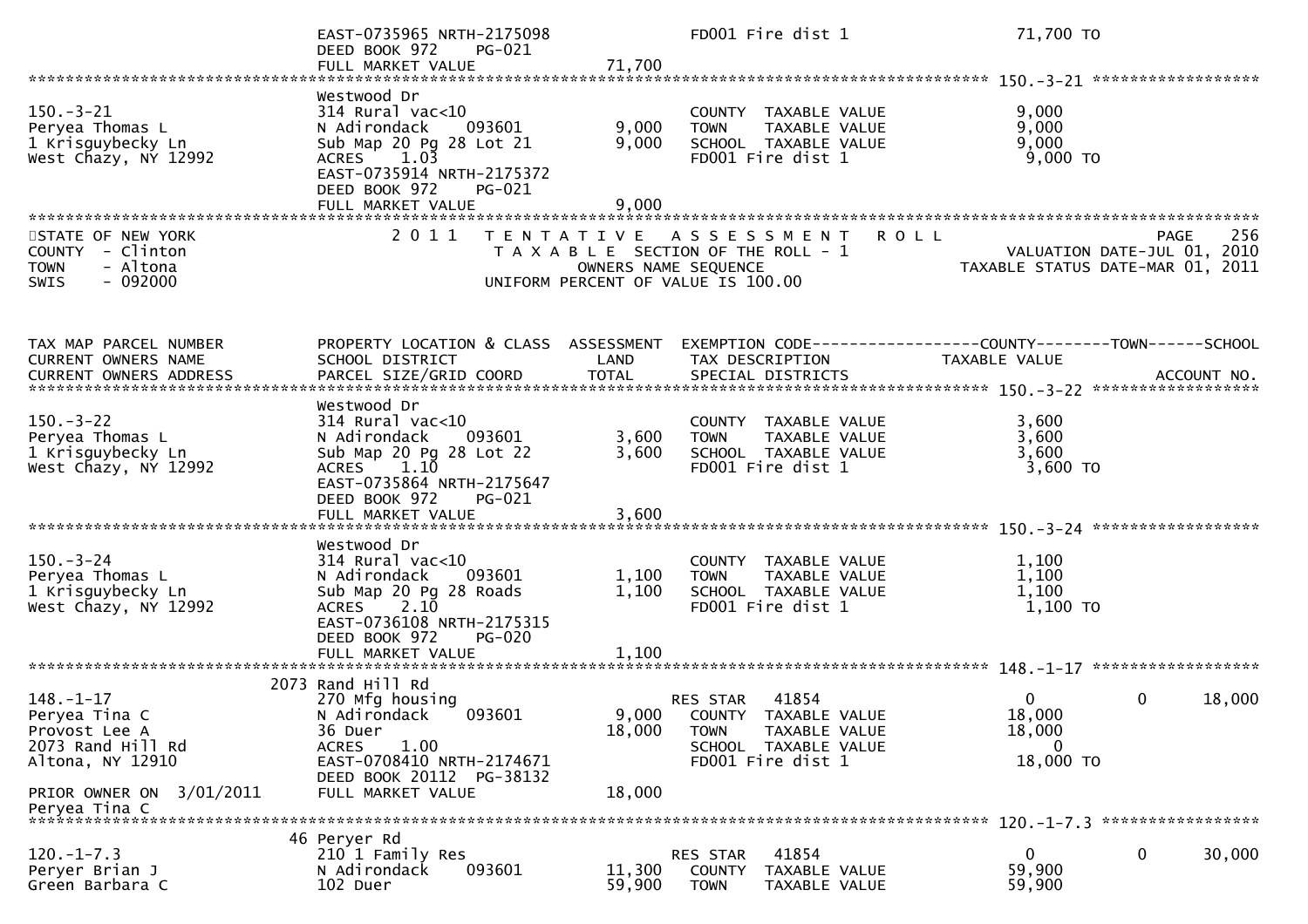| 46 Peryer Rd<br>West Chazy, NY 12992                                                         | 5.60<br><b>ACRES</b><br>EAST-0722684 NRTH-2184655<br>DEED BOOK 20082 PG-12379<br>FULL MARKET VALUE                                                                                | 59,900                     | SCHOOL TAXABLE VALUE<br>FD001 Fire dist 1                                                                                   | 29,900<br>59,900 TO                                                                  |                                                                                       |
|----------------------------------------------------------------------------------------------|-----------------------------------------------------------------------------------------------------------------------------------------------------------------------------------|----------------------------|-----------------------------------------------------------------------------------------------------------------------------|--------------------------------------------------------------------------------------|---------------------------------------------------------------------------------------|
| $120. -1 - 7.5$<br>Peryer Brian J<br>Green Barbara C<br>46 Peryer Rd<br>West Chazy, NY 12992 | Peryer Rd<br>$314$ Rural vac<10<br>N Adirondack<br>093601<br>102 Duer<br>ACRES 91.70<br>EAST-0721861 NRTH-2186021<br>DEED BOOK 20082 PG-16694                                     | 26,000<br>26,000           | COUNTY<br>TAXABLE VALUE<br>TAXABLE VALUE<br><b>TOWN</b><br>SCHOOL TAXABLE VALUE<br>FD001 Fire dist 1                        | 26,000<br>26,000<br>26,000<br>26,000 TO                                              |                                                                                       |
| STATE OF NEW YORK<br>COUNTY - Clinton<br>- Altona<br><b>TOWN</b><br>$-092000$<br><b>SWIS</b> | 2011                                                                                                                                                                              |                            | TENTATIVE ASSESSMENT<br>T A X A B L E SECTION OF THE ROLL - 1<br>OWNERS NAME SEQUENCE<br>UNIFORM PERCENT OF VALUE IS 100.00 | <b>ROLL</b>                                                                          | 257<br><b>PAGE</b><br>VALUATION DATE-JUL 01, 2010<br>TAXABLE STATUS DATE-MAR 01, 2011 |
| TAX MAP PARCEL NUMBER<br><b>CURRENT OWNERS NAME</b>                                          | PROPERTY LOCATION & CLASS ASSESSMENT<br>SCHOOL DISTRICT                                                                                                                           | LAND                       | TAX DESCRIPTION                                                                                                             | EXEMPTION CODE-----------------COUNTY-------TOWN------SCHOOL<br><b>TAXABLE VALUE</b> |                                                                                       |
| $120. - 1 - 2$<br>Peryer Jody B<br>Peryer Diane L<br>19 Peryer Rd<br>West Chazy, NY 12992    | Military Tpke<br>321 Abandoned ag<br>093601<br>N Adirondack<br>101 Duer<br>ACRES 126.70<br>EAST-0721539 NRTH-2189427<br>DEED BOOK 20092 PG-27224<br>FULL MARKET VALUE             | 35,100<br>35,100<br>35,100 | COUNTY TAXABLE VALUE<br>TAXABLE VALUE<br><b>TOWN</b><br>SCHOOL TAXABLE VALUE<br>FD001 Fire dist 1                           | 35,100<br>35,100<br>35,100<br>35,100 TO                                              |                                                                                       |
| $120. - 1 - 8.2$<br>Peryer Jody B<br>19 Peryer Rd<br>West Chazy, NY 12992                    | 19 Peryer Rd<br>210 1 Family Res<br>N Adirondack<br>093601<br>103 Duers<br>Map Book 15 Page 148<br>2.20<br><b>ACRES</b><br>EAST-0722149 NRTH-2183870<br>DEED BOOK 969<br>$PG-122$ | 9,600<br>87,500            | 41854<br>RES STAR<br>COUNTY TAXABLE VALUE<br>TAXABLE VALUE<br><b>TOWN</b><br>SCHOOL TAXABLE VALUE<br>FD001 Fire dist 1      | $\mathbf{0}$<br>87,500<br>87,500<br>57,500<br>87,500 TO                              | $\mathbf 0$<br>30,000                                                                 |
| $120. -1 - 7.2$<br>Peryer Mark R<br>Peryer Lora A<br>56 Peryer Rd<br>West Chazy, NY 12992    | 56 Peryer Rd<br>210 1 Family Res<br>N Adirondack<br>093601<br>Lot 102 Duers<br>1.80<br><b>ACRES</b><br>EAST-0722507 NRTH-2184913<br>DEED BOOK 926<br>PG-172<br>FULL MARKET VALUE  | 9,500<br>79,900<br>79,900  | 41854<br>RES STAR<br>COUNTY TAXABLE VALUE<br><b>TOWN</b><br>TAXABLE VALUE<br>SCHOOL TAXABLE VALUE<br>FD001 Fire dist 1      | $\mathbf 0$<br>79,900<br>79,900<br>49,900<br>79,900 TO                               | $\mathbf 0$<br>30,000                                                                 |
| $120. -1 - 7.42$                                                                             | 56 Peryer Rd<br>311 Res vac land                                                                                                                                                  |                            | COUNTY<br>TAXABLE VALUE                                                                                                     | 3,800                                                                                |                                                                                       |
| Peryer Mark R                                                                                | N Adirondack<br>093601                                                                                                                                                            | 3,800                      | TAXABLE VALUE<br><b>TOWN</b>                                                                                                | 3,800                                                                                |                                                                                       |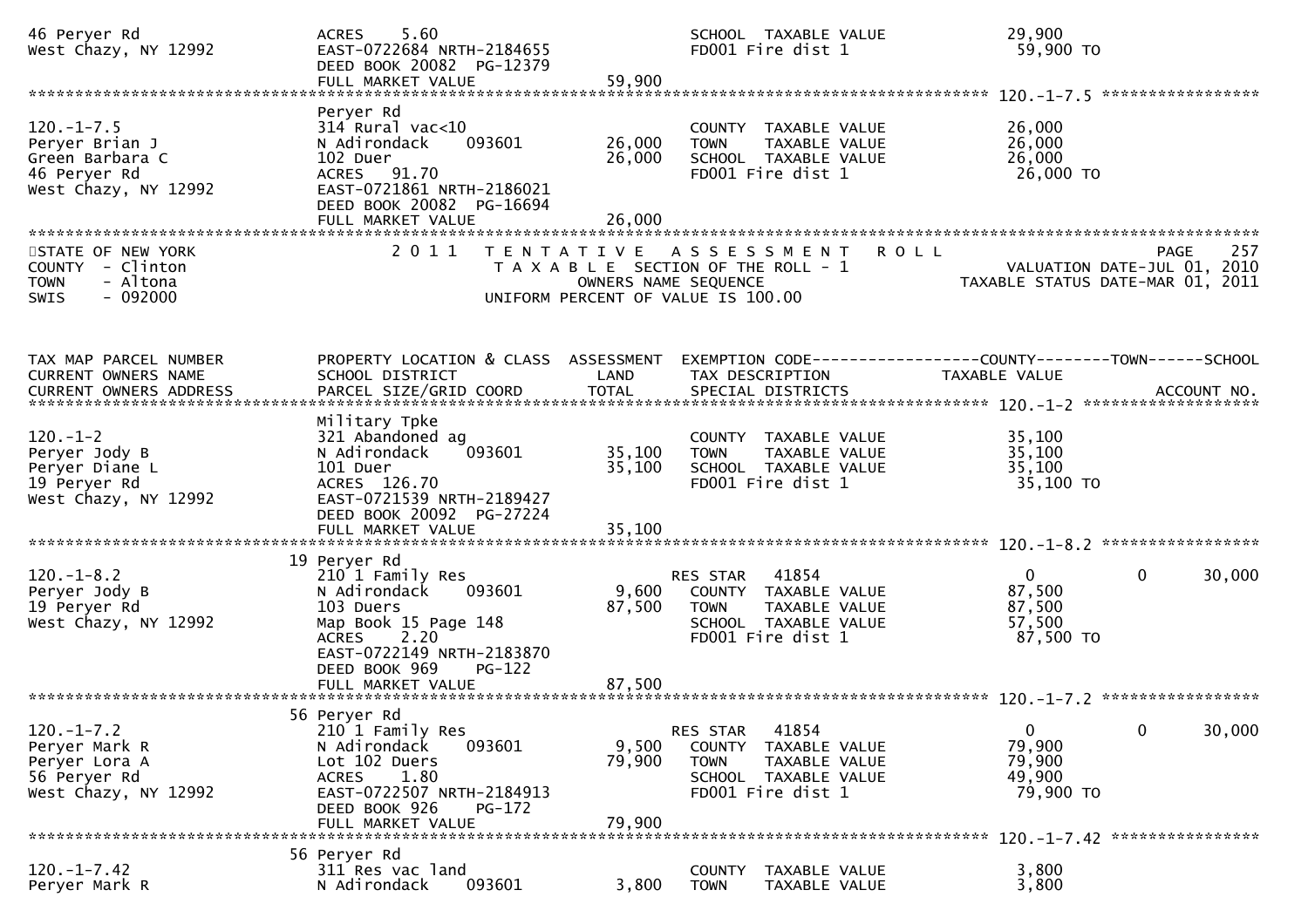| Peryer Lora A<br>56 Peryer Rd<br>West Chazy, NY 12992                                       | 102 Duer<br>FRNT 256.00 DPTH 24.00<br>EAST-0722367 NRTH-2184574<br>DEED BOOK 20082 PG-12380                                                                           | 3,800                      | SCHOOL TAXABLE VALUE<br>FD001 Fire dist 1                                                                                                              | 3,800<br>3,800 TO                                                                     |                          |
|---------------------------------------------------------------------------------------------|-----------------------------------------------------------------------------------------------------------------------------------------------------------------------|----------------------------|--------------------------------------------------------------------------------------------------------------------------------------------------------|---------------------------------------------------------------------------------------|--------------------------|
|                                                                                             | 1 Peryer Rd                                                                                                                                                           |                            |                                                                                                                                                        |                                                                                       |                          |
| $120.-1-8.1$<br>Peryer Ronald<br>Peryer Betty<br>1 Peryer Rd<br>West Chazy, NY 12992        | 210 1 Family Res<br>093601<br>N Adirondack<br>103 Duer<br>Map Book 15 Page 148<br>2.30<br><b>ACRES</b><br>EAST-0722181 NRTH-2183586<br>DEED BOOK 635<br><b>PG-405</b> |                            | WARNONALL 41121<br>41834<br>9,800 SR STAR<br>150,000 COUNTY TAXABLE VALUE<br><b>TOWN</b><br>TAXABLE VALUE<br>SCHOOL TAXABLE VALUE<br>FD001 Fire dist 1 | 22,500<br>22,500<br>$\overline{0}$<br>0<br>127,500<br>127,500<br>89,900<br>150,000 TO | $\overline{0}$<br>60,100 |
|                                                                                             | FULL MARKET VALUE                                                                                                                                                     | 150,000                    |                                                                                                                                                        |                                                                                       |                          |
| STATE OF NEW YORK<br>COUNTY - Clinton<br>- Altona<br><b>TOWN</b><br>$-092000$<br>SWIS       | 2011                                                                                                                                                                  |                            | TENTATIVE ASSESSMENT ROLL<br>T A X A B L E SECTION OF THE ROLL - 1<br>OWNERS NAME SEQUENCE<br>UNIFORM PERCENT OF VALUE IS 100.00                       | <b>PAGE</b><br>VALUATION DATE-JUL 01, 2010<br>TAXABLE STATUS DATE-MAR 01, 2011        | 258                      |
| TAX MAP PARCEL NUMBER<br>CURRENT OWNERS NAME                                                | PROPERTY LOCATION & CLASS ASSESSMENT<br>SCHOOL DISTRICT                                                                                                               | LAND                       | TAX DESCRIPTION                                                                                                                                        | EXEMPTION CODE-----------------COUNTY--------TOWN------SCHOOL<br>TAXABLE VALUE        |                          |
|                                                                                             | 271 Recore Rd                                                                                                                                                         |                            |                                                                                                                                                        |                                                                                       |                          |
| $135. - 2 - 22$<br>Peryer Sally J<br>271 Recore Rd<br>West Chazy, NY 12992                  | 240 Rural res<br>Beekmantown Cen 092401<br>143 Duer<br>ACRES 10.01 BANK<br>850<br>EAST-0738420 NRTH-2178099<br>DEED BOOK 667<br>PG-144                                | 13,900<br>96,000           | RES STAR 41854<br>COUNTY TAXABLE VALUE<br><b>TOWN</b><br>TAXABLE VALUE<br>SCHOOL TAXABLE VALUE<br>FD001 Fire dist 1                                    | $\overline{0}$<br>$\mathbf{0}$<br>96,000<br>96,000<br>66,000<br>96,000 TO             | 30,000                   |
|                                                                                             | FULL MARKET VALUE                                                                                                                                                     | 96,000                     |                                                                                                                                                        |                                                                                       |                          |
|                                                                                             | 33 Peryer Rd                                                                                                                                                          |                            |                                                                                                                                                        |                                                                                       |                          |
| $120. -1 - 8.3$<br>Peryer Stephen R<br>33 Peryer Rd<br>West Chazy, NY 12992                 | 270 Mfg housing<br>093601<br>N Adirondack<br>Lot 103 Duers<br>Map Book 15 Page 148<br>2.00<br><b>ACRES</b><br>EAST-0722132 NRTH-2184165<br>DEED BOOK 732<br>PG-159    | 9,500<br>39,000            | COUNTY TAXABLE VALUE<br>TAXABLE VALUE<br><b>TOWN</b><br>SCHOOL TAXABLE VALUE<br>FD001 Fire dist 1                                                      | 39,000<br>39,000<br>39,000<br>39,000 TO                                               |                          |
|                                                                                             | FULL MARKET VALUE                                                                                                                                                     | 39,000                     |                                                                                                                                                        |                                                                                       |                          |
|                                                                                             |                                                                                                                                                                       |                            |                                                                                                                                                        |                                                                                       |                          |
| $134. - 2 - 29$<br>Peterson John L<br>Attn: Olga Pietrofesa<br>3 Anna Ct<br>Utica, NY 13502 | Military Tpke<br>260 Seasonal res<br>093601<br>N Adirondack<br>ACRES 43.60<br>EAST-0726659 NRTH-2179030<br>DEED BOOK 567<br>PG-219<br>FULL MARKET VALUE               | 20,900<br>26,900<br>26,900 | COUNTY TAXABLE VALUE<br><b>TOWN</b><br>TAXABLE VALUE<br>SCHOOL TAXABLE VALUE<br>FD001 Fire dist 1                                                      | 26,900<br>26,900<br>26,900<br>26,900 TO                                               |                          |
|                                                                                             | Vershey Way                                                                                                                                                           |                            |                                                                                                                                                        |                                                                                       |                          |
| $134. -2 - 15$                                                                              | 311 Res vac land                                                                                                                                                      |                            | COUNTY TAXABLE VALUE                                                                                                                                   | 7,600                                                                                 |                          |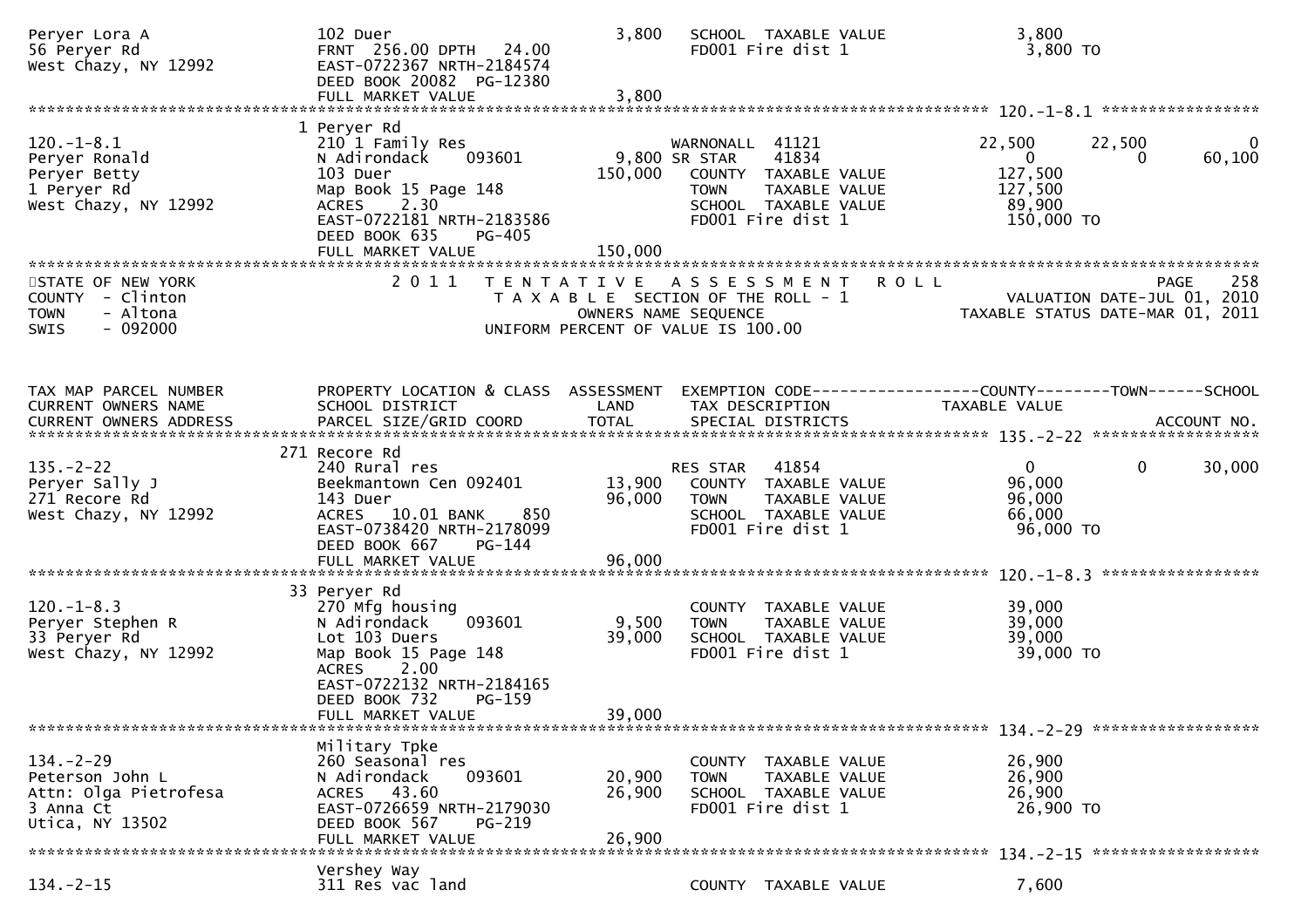| Petterson Stephen D<br>Petterson Lillian<br>13 Vershey Way<br>West Chazy, NY 12992                      | N Adirondack 093601<br>Sub Map 7 Pg 58 Lot 7<br>FRNT 103.16 DPTH 144.78<br>EAST-0726133 NRTH-2179841<br>DEED BOOK 777<br><b>PG-300</b>                                                               | 7,600<br>7,600                            | TAXABLE VALUE<br><b>TOWN</b><br>SCHOOL TAXABLE VALUE<br>FD001 Fire dist 1                                                                     | 7,600<br>7,600<br>7,600 TO                                                                                            |
|---------------------------------------------------------------------------------------------------------|------------------------------------------------------------------------------------------------------------------------------------------------------------------------------------------------------|-------------------------------------------|-----------------------------------------------------------------------------------------------------------------------------------------------|-----------------------------------------------------------------------------------------------------------------------|
|                                                                                                         |                                                                                                                                                                                                      |                                           |                                                                                                                                               |                                                                                                                       |
| $134. - 2 - 16$<br>Petterson Stephen D<br>Petterson Lillian<br>13 Vershey Way<br>West Chazy, NY 12992   | Vershey Way<br>$314$ Rural vac<10<br>N Adirondack<br>093601<br>Sub Map 7 Pg 58 Lot 9<br>1.10<br><b>ACRES</b><br>EAST-0726162 NRTH-2179995<br>DEED BOOK 777<br><b>PG-300</b><br>FULL MARKET VALUE     | 9,000<br>9,000<br>9,000                   | COUNTY TAXABLE VALUE<br>TAXABLE VALUE<br><b>TOWN</b><br>SCHOOL TAXABLE VALUE<br>FD001 Fire dist 1                                             | 9,000<br>9,000<br>9,000<br>$9,000$ TO                                                                                 |
| STATE OF NEW YORK<br>COUNTY - Clinton<br>- Altona<br><b>TOWN</b><br>$-092000$<br><b>SWIS</b>            | 2011                                                                                                                                                                                                 | T E N T A T I V E<br>OWNERS NAME SEQUENCE | A S S E S S M E N T<br>T A X A B L E SECTION OF THE ROLL - 1<br>UNIFORM PERCENT OF VALUE IS 100.00                                            | <b>ROLL</b><br>259<br><b>PAGE</b><br>VALUATION DATE-JUL 01, 2010<br>TAXABLE STATUS DATE-MAR 01, 2011                  |
| TAX MAP PARCEL NUMBER<br>CURRENT OWNERS NAME<br>CURRENT OWNERS ADDRESS                                  | PROPERTY LOCATION & CLASS ASSESSMENT<br>SCHOOL DISTRICT<br>PARCEL SIZE/GRID COORD                                                                                                                    | LAND<br><b>TOTAL</b>                      | TAX DESCRIPTION<br>SPECIAL DISTRICTS                                                                                                          | EXEMPTION CODE-----------------COUNTY-------TOWN------SCHOOL<br>TAXABLE VALUE<br>ACCOUNT NO.                          |
| $134. - 2 - 18$<br>Petterson Stephen D<br>Petterson Lillian<br>13 Vershey Way<br>West Chazy, NY 12992   | 13 Vershey Way<br>210 1 Family Res<br>N Adirondack<br>093601<br>Lot 115 Duer<br>Stonehedge Subd Lot 11<br>FRNT 372.44 DPTH 176.00<br>EAST-0725994 NRTH-2180257<br>DEED BOOK 791<br>$PG-72$           | 199,800                                   | WARCOMALL 41131<br>10,000 RES STAR 41854<br>COUNTY TAXABLE VALUE<br><b>TOWN</b><br>TAXABLE VALUE<br>SCHOOL TAXABLE VALUE<br>FD001 Fire dist 1 | 45,000<br>45,000<br>$\overline{0}$<br>30,000<br>0<br>154,800<br>154,800<br>169,800<br>199,800 TO<br>***************** |
| $131.-1-8.7$<br>Pfleger Ronald R<br>Pfleger Sharon H<br>601 Spring St<br>Fleetwood, PA 19522            | Jerusalem Rd<br>321 Abandoned ag<br>093601<br>N Adirondack<br>42 State Gore<br>ACRES 98.00<br>EAST-0689374 NRTH-2176179<br>DEED BOOK 20011 PG-37865<br>FULL MARKET VALUE                             | 31,900<br>31,900<br>31,900                | COUNTY TAXABLE VALUE<br>TAXABLE VALUE<br><b>TOWN</b><br>SCHOOL TAXABLE VALUE<br>FD001 Fire dist 1                                             | 31,900<br>31,900<br>31,900<br>31,900 TO                                                                               |
| $88.14 - 2 - 69$<br>Phillips Peter<br>Vigneau Lynn<br>539 Bord De L'eau St<br>Dorothy PQ, Canada H7X1T7 | 67 Pinewood Dr<br>260 Seasonal res<br>093601<br>N Adirondack<br>Sub Bk 10 Pg 123 Lot 69<br>FRNT 60.38 DPTH 158.84<br>EAST-0698108 NRTH-2205123<br>DEED BOOK 929<br><b>PG-65</b><br>FULL MARKET VALUE | 4,700<br>14,000<br>14,000                 | COUNTY TAXABLE VALUE<br><b>TOWN</b><br>TAXABLE VALUE<br>SCHOOL TAXABLE VALUE<br>FD001 Fire dist 1                                             | 14,000<br>14,000<br>14,000<br>14,000 TO                                                                               |
|                                                                                                         | Jerusalem Rd                                                                                                                                                                                         |                                           |                                                                                                                                               |                                                                                                                       |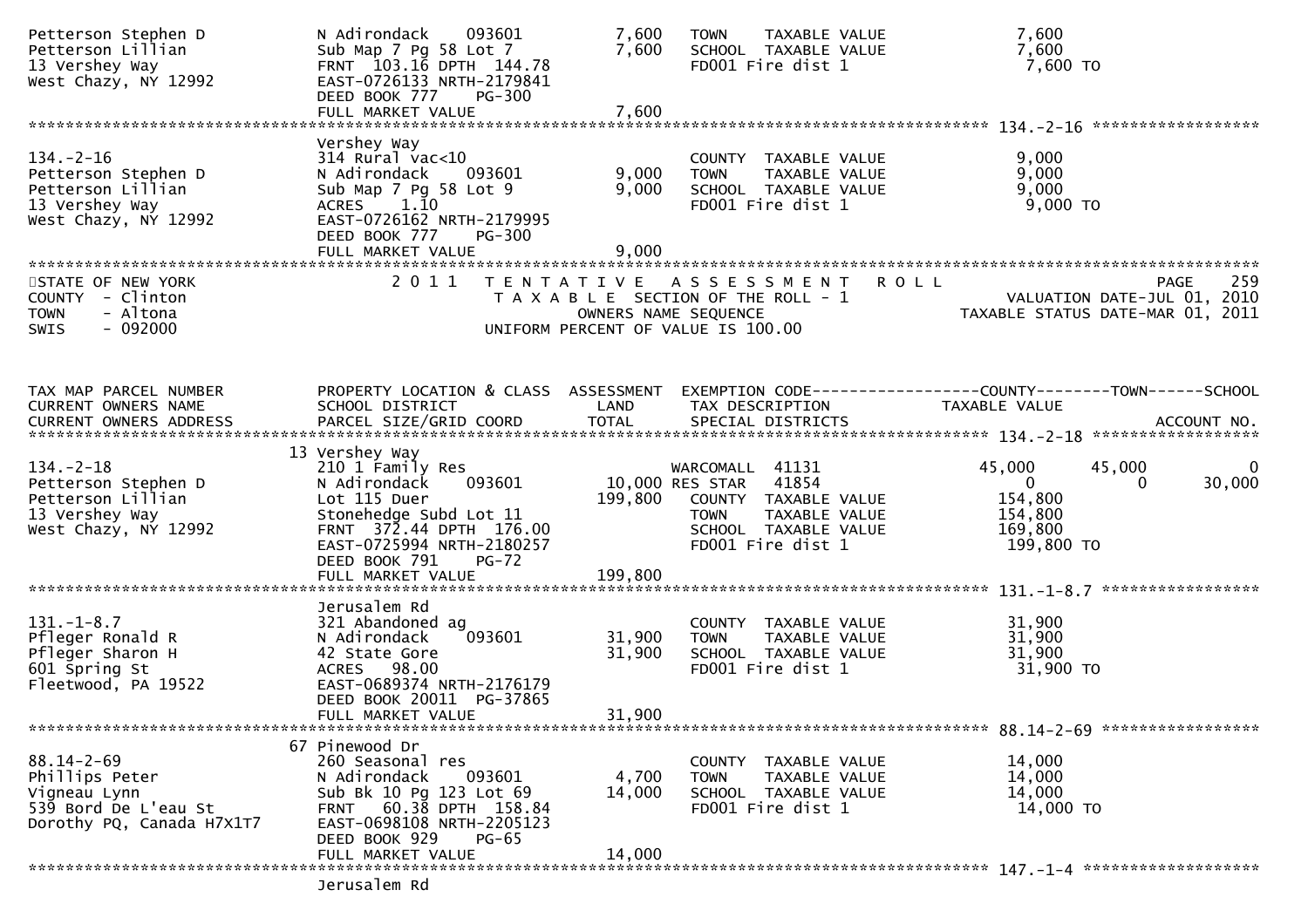| $147. - 1 - 4$<br>Philo David K<br>Philo Elizabeth<br>PO Box 2702<br>Pawleys Island, SC 29585    | 321 Abandoned ag<br>N Adirondack<br>093601<br>20 Duer<br>ACRES 247.05<br>EAST-0704230 NRTH-2175934<br>DEED BOOK 641<br>PG-464<br>FULL MARKET VALUE                                | 58,300<br>58,300<br>58,300                | COUNTY TAXABLE VALUE<br>TAXABLE VALUE<br><b>TOWN</b><br>SCHOOL TAXABLE VALUE<br>FD001 Fire dist 1  | 58,300<br>58,300<br>58,300<br>58,300 TO                                                              |
|--------------------------------------------------------------------------------------------------|-----------------------------------------------------------------------------------------------------------------------------------------------------------------------------------|-------------------------------------------|----------------------------------------------------------------------------------------------------|------------------------------------------------------------------------------------------------------|
|                                                                                                  |                                                                                                                                                                                   |                                           |                                                                                                    |                                                                                                      |
| $148. - 1 - 5$<br>Pilon Douglas E<br>Pilon Dennis E<br>410 Ratta Rd<br>Chazy, NY 12921           | Rand Hill Rd<br>311 Res vac land<br>093601<br>N Adirondack<br>Lot 37 Duer<br>FRNT 69.00 DPTH 575.00<br>EAST-0707368 NRTH-2177484<br>DEED BOOK 20011 PG-35297<br>FULL MARKET VALUE | 5,700<br>5,700<br>5,700                   | COUNTY TAXABLE VALUE<br>TAXABLE VALUE<br><b>TOWN</b><br>SCHOOL TAXABLE VALUE<br>FD001 Fire dist 1  | 5,700<br>5,700<br>5,700<br>5,700 TO                                                                  |
| STATE OF NEW YORK<br>COUNTY - Clinton<br>- Altona<br><b>TOWN</b><br>$-092000$<br>SWIS            | 2011                                                                                                                                                                              | T E N T A T I V E<br>OWNERS NAME SEQUENCE | A S S E S S M E N T<br>T A X A B L E SECTION OF THE ROLL - 1<br>UNIFORM PERCENT OF VALUE IS 100.00 | <b>ROLL</b><br>260<br><b>PAGE</b><br>VALUATION DATE-JUL 01, 2010<br>TAXABLE STATUS DATE-MAR 01, 2011 |
| TAX MAP PARCEL NUMBER                                                                            |                                                                                                                                                                                   |                                           |                                                                                                    | PROPERTY LOCATION & CLASS ASSESSMENT EXEMPTION CODE----------------COUNTY-------TOWN------SCHOOL     |
| CURRENT OWNERS NAME                                                                              | SCHOOL DISTRICT                                                                                                                                                                   | LAND                                      | TAX DESCRIPTION                                                                                    | TAXABLE VALUE                                                                                        |
| $120.-1-7.1$<br>Pinello David<br>47 Peryer Rd<br>West Chazy, NY 12992                            | 47 Peryer Rd<br>240 Rural res<br>093601<br>N Adirondack<br>102 Duer<br>8.00<br><b>ACRES</b><br>EAST-0722300 NRTH-2185023<br>DEED BOOK 20082 PG-19297                              | 12,500<br>51,000                          | COUNTY TAXABLE VALUE<br>TAXABLE VALUE<br><b>TOWN</b><br>SCHOOL TAXABLE VALUE<br>FD001 Fire dist 1  | 51,000<br>51,000<br>51,000<br>51,000 TO                                                              |
|                                                                                                  |                                                                                                                                                                                   |                                           |                                                                                                    |                                                                                                      |
| $148. - 3 - 27$<br>Pinkowski Ronald J<br>Attn: Jeff Pinkowski<br>PO Box 304<br>Valatie, NY 12184 | Don Jr Way<br>321 Abandoned ag<br>093601<br>N Adirondack<br>35 Duer<br><b>ACRES</b><br>51.90<br>EAST-0707601 NRTH-2170165<br>DEED BOOK 794<br>$PG-45$                             | 22,100<br>22,100                          | COUNTY TAXABLE VALUE<br>TAXABLE VALUE<br><b>TOWN</b><br>SCHOOL TAXABLE VALUE<br>FD001 Fire dist 1  | 22,100<br>22,100<br>22,100<br>22,100 TO                                                              |
|                                                                                                  | FULL MARKET VALUE                                                                                                                                                                 | 22,100                                    |                                                                                                    |                                                                                                      |
| $102 - 1 - 5$<br>Pinsonneault Frank<br>1126 Principale<br>St Michel, QC, Canada JOL2J            | Alder Bend Rd<br>910 Priv forest<br>093601<br>N Adirondack<br>162 Ref<br>ACRES 29.40<br>EAST-0695113 NRTH-2197131<br>DEED BOOK 504<br><b>PG-229</b>                               | 18,000<br>18,000                          | COUNTY TAXABLE VALUE<br>TAXABLE VALUE<br><b>TOWN</b><br>SCHOOL TAXABLE VALUE<br>FD001 Fire dist 1  | 18,000<br>18,000<br>18,000<br>18,000 TO                                                              |
|                                                                                                  | FULL MARKET VALUE<br>Mayott Rd                                                                                                                                                    | 18,000                                    |                                                                                                    |                                                                                                      |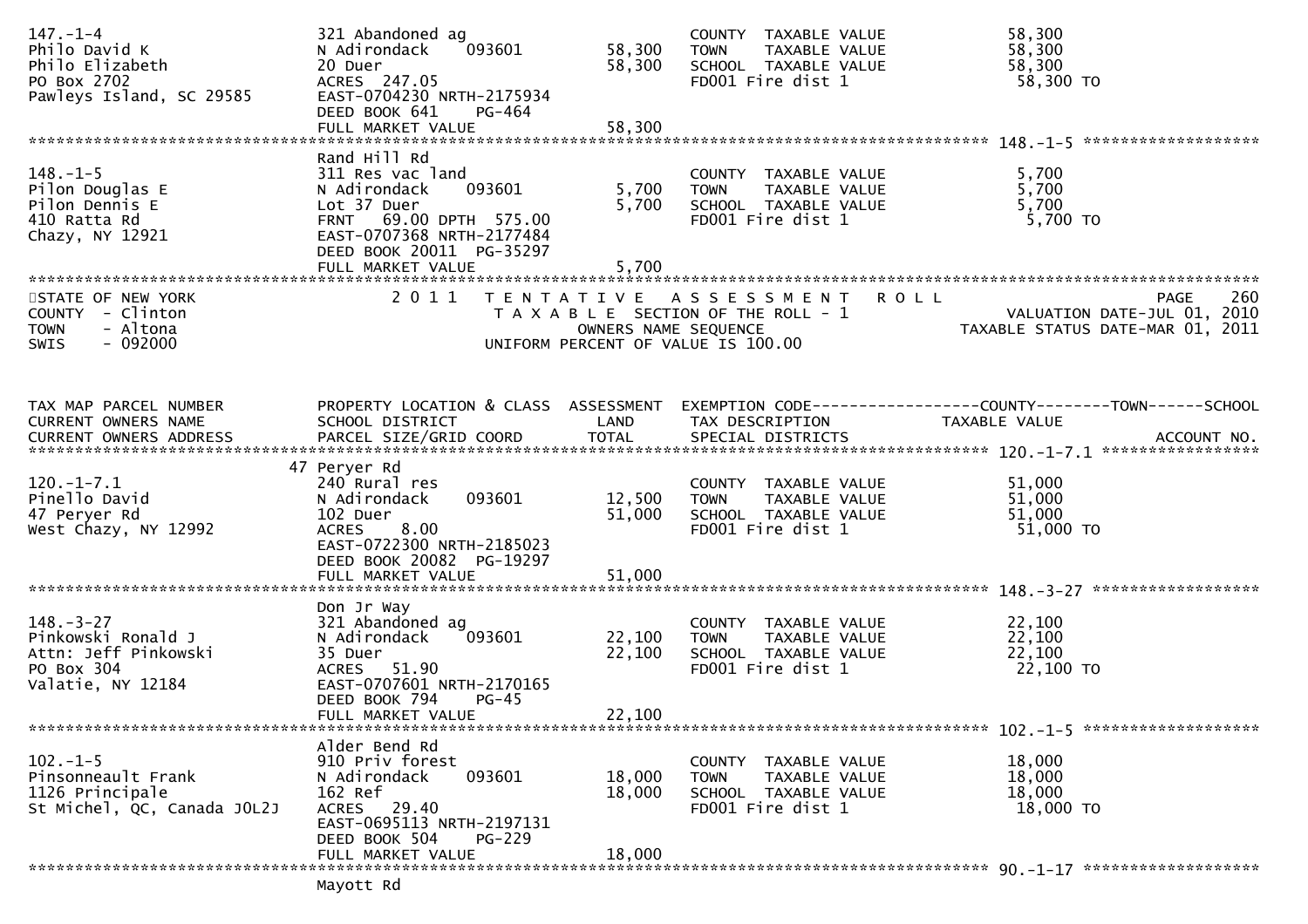| $90. -1 - 17$<br>Pombrio Mark E<br>Pombrio Sheldon T<br>833 Vassar Rd<br>Altona, NY 12910<br>MAY BE SUBJECT TO PAYMENT<br>UNDER AGDIST LAW TIL 2015 | 105 Vac farmland<br>093601<br>N Adirondack<br>61 Ref<br>ACRES 155.30<br>EAST-0729713 NRTH-2204125<br>DEED BOOK 20102 PG-34990<br>FULL MARKET VALUE                                       | 58,400<br>58,400<br>58,400  | AGRI DISTR 41720<br>COUNTY TAXABLE VALUE<br><b>TOWN</b><br>TAXABLE VALUE<br>SCHOOL TAXABLE VALUE<br>FD001 Fire dist 1                      | 19,340<br>39,060<br>39,060<br>39,060<br>58,400 TO                              | 19,340                                  | 19,340                                            |
|-----------------------------------------------------------------------------------------------------------------------------------------------------|------------------------------------------------------------------------------------------------------------------------------------------------------------------------------------------|-----------------------------|--------------------------------------------------------------------------------------------------------------------------------------------|--------------------------------------------------------------------------------|-----------------------------------------|---------------------------------------------------|
|                                                                                                                                                     |                                                                                                                                                                                          |                             |                                                                                                                                            |                                                                                |                                         |                                                   |
| $91. - 1 - 9$<br>Pombrio Mark E<br>Pombrio Sheldon J<br>833 Vassar Rd<br>Altona, NY 12910<br>MAY BE SUBJECT TO PAYMENT                              | Vassar Rd<br>$314$ Rural vac<10<br>Northeastern Cl 092801<br>Lot 50<br>8.40<br><b>ACRES</b><br>EAST-0736851 NRTH-2207897<br>DEED BOOK 20021 PG-38931<br>FULL MARKET VALUE                | 10,900<br>10,900<br>10,900  | AGRI DISTR 41720<br>COUNTY TAXABLE VALUE<br>TAXABLE VALUE<br><b>TOWN</b><br>SCHOOL TAXABLE VALUE<br>FD001 Fire dist 1                      | 9,094<br>1,806<br>1,806<br>1,806<br>10,900 TO                                  | 9,094                                   | 9,094                                             |
| UNDER AGDIST LAW TIL 2015                                                                                                                           |                                                                                                                                                                                          |                             |                                                                                                                                            |                                                                                |                                         |                                                   |
| STATE OF NEW YORK<br>COUNTY - Clinton<br>- Altona<br><b>TOWN</b><br>- 092000<br><b>SWIS</b>                                                         | 2011                                                                                                                                                                                     | T E N T A T I V E           | A S S E S S M E N T<br>T A X A B L E SECTION OF THE ROLL - 1<br>OWNERS NAME SEQUENCE<br>UNIFORM PERCENT OF VALUE IS 100.00                 | <b>ROLL</b><br>VALUATION DATE-JUL 01, 2010<br>TAXABLE STATUS DATE-MAR 01, 2011 |                                         | 261<br><b>PAGE</b>                                |
| TAX MAP PARCEL NUMBER<br>CURRENT OWNERS NAME                                                                                                        | PROPERTY LOCATION & CLASS ASSESSMENT<br>SCHOOL DISTRICT                                                                                                                                  | LAND                        | EXEMPTION CODE-----------------COUNTY-------TOWN------SCHOOL<br>TAX DESCRIPTION                                                            | TAXABLE VALUE                                                                  |                                         |                                                   |
| $90. -1 - 15.1$<br>Pombrio Sheldon J<br>Pombrio Penny<br>833 Vassar Rd<br>Altona, NY 12910<br>MAY BE SUBJECT TO PAYMENT                             | Mayott Rd<br>321 Abandoned ag<br>N Adirondack<br>093601<br>61 Ref<br>ACRES 107.10<br>EAST-0731211 NRTH-2206051<br>DEED BOOK 911<br>PG-231<br>FULL MARKET VALUE                           | 39,200<br>39,200<br>39,200  | AGRI DISTR 41720<br>COUNTY TAXABLE VALUE<br>TAXABLE VALUE<br><b>TOWN</b><br>SCHOOL TAXABLE VALUE<br>FD001 Fire dist 1                      | 1,860<br>37,340<br>37,340<br>37,340<br>39,200 TO                               | 1,860                                   | 1,860                                             |
| UNDER AGDIST LAW TIL 2015                                                                                                                           |                                                                                                                                                                                          |                             |                                                                                                                                            |                                                                                |                                         |                                                   |
| $91. - 1 - 11.2$<br>Pombrio Sheldon J<br>Pombrio Penny<br>852 Vassar Rd<br>Altona, NY 12910                                                         | 852 Vassar Rd<br>210 1 Family Res<br>Northeastern Cl 092801<br>Lot 51 Ref Tr<br>3.00<br><b>ACRES</b><br>EAST-0736439 NRTH-2206994<br>DEED BOOK 753<br><b>PG-232</b><br>FULL MARKET VALUE | 7,700<br>104,000<br>104,000 | 41854<br>RES STAR<br>COUNTY TAXABLE VALUE<br><b>TOWN</b><br>TAXABLE VALUE<br>SCHOOL TAXABLE VALUE<br>FD001 Fire dist 1                     | $\overline{0}$<br>104,000<br>104,000<br>74,000<br>104,000 TO                   | $\mathbf{0}$                            | *****************<br>30,000                       |
|                                                                                                                                                     | 833 Vassar Rd                                                                                                                                                                            |                             |                                                                                                                                            |                                                                                |                                         |                                                   |
| $91. -1 - 11.1 - 1$<br>Pombrio Sherman<br>Pombrio Shirley<br>833 Vassar Rd<br>Altona, NY 12910                                                      | 112 Dairy farm<br>Northeastern Cl 092801<br>51 Ref<br><b>ACRES</b><br>90.50<br>EAST-0736407 NRTH-2206087<br>DEED BOOK 445<br><b>PG-91</b>                                                |                             | 10 YR AGR 41700<br>42,800 AGRI DISTR 41720<br>174,600 AGED C&T<br>41801<br>41834<br>SR STAR<br>42100<br>483A EX<br>COUNTY<br>TAXABLE VALUE | 25,000<br>5,398<br>69,701<br>0<br>4,800<br>69,701                              | 25,000<br>5,398<br>69,701<br>0<br>4,800 | 25,000<br>5,398<br>$\mathbf 0$<br>60,100<br>4,800 |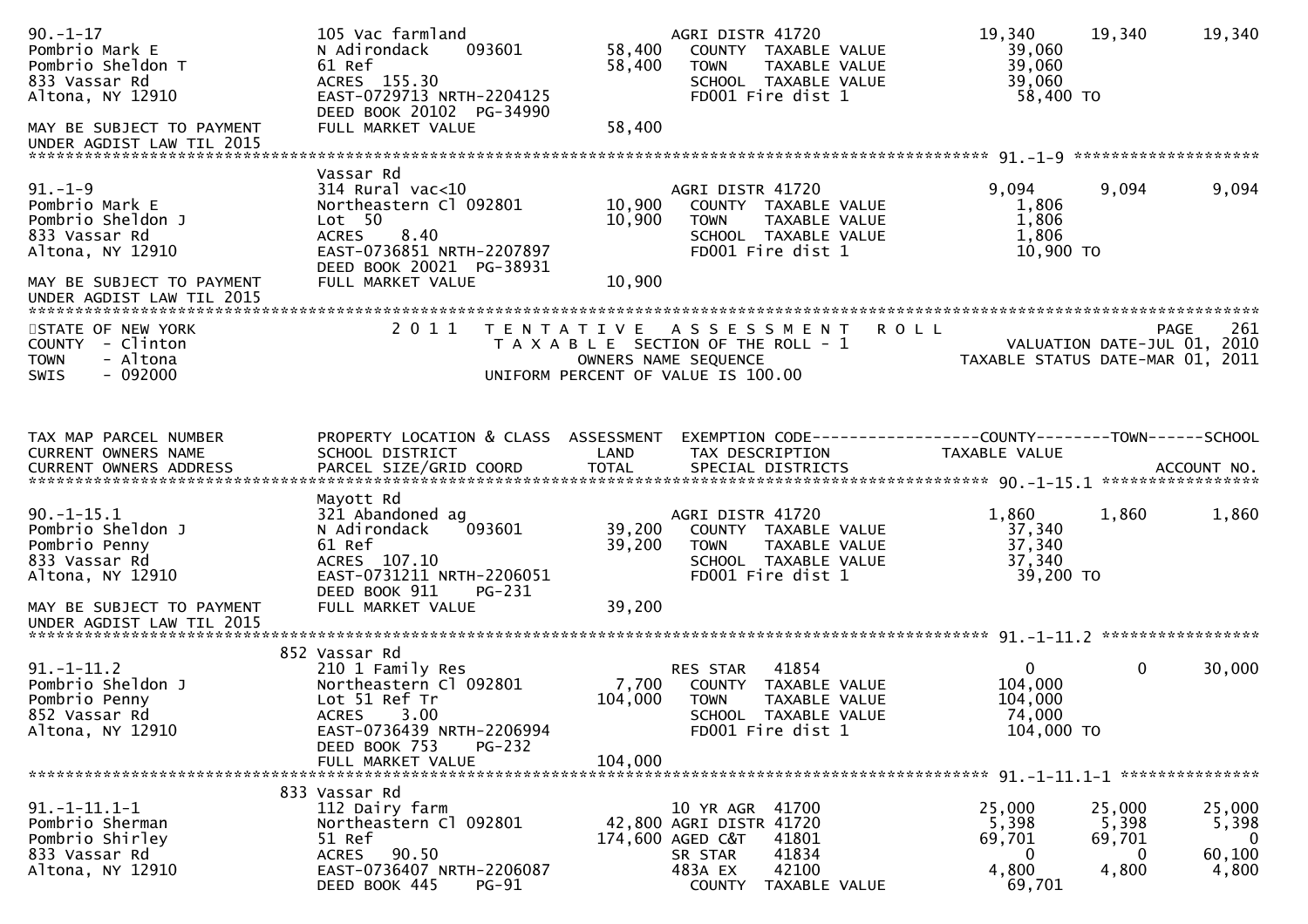| MAY BE SUBJECT TO PAYMENT<br>UNDER AGDIST LAW TIL 2015                                                                      | FULL MARKET VALUE                                                                                                                                                | 174,600                 | <b>TOWN</b><br>TAXABLE VALUE<br>SCHOOL TAXABLE VALUE<br>FD001 Fire dist 1<br>4,800 EX                                                           | 69,701<br>79,302<br>169,800 TO                                                  |                 |
|-----------------------------------------------------------------------------------------------------------------------------|------------------------------------------------------------------------------------------------------------------------------------------------------------------|-------------------------|-------------------------------------------------------------------------------------------------------------------------------------------------|---------------------------------------------------------------------------------|-----------------|
|                                                                                                                             |                                                                                                                                                                  |                         |                                                                                                                                                 |                                                                                 |                 |
| $91. -1 - 11.1 - 2$<br>Pombrio Sherman<br>Pombrio Shirley<br>833 Vassar Rd<br>Altona, NY 12910<br>MAY BE SUBJECT TO PAYMENT | Mayott Rd<br>105 Vac farmland<br>093601<br>N Adirondack<br>Lot 51 Ref Tract<br>ACRES 13.50<br>EAST-0736407 NRTH-2206087<br>FULL MARKET VALUE                     | 8,900<br>8,900<br>8,900 | AGRI DISTR 41720<br>COUNTY TAXABLE VALUE<br><b>TOWN</b><br>TAXABLE VALUE<br>SCHOOL TAXABLE VALUE<br>FD001 Fire dist 1                           | 4,736<br>4,736<br>4,164<br>4,164<br>4,164<br>$8,900$ TO                         | 4,736           |
| UNDER AGDIST LAW TIL 2015                                                                                                   |                                                                                                                                                                  |                         |                                                                                                                                                 |                                                                                 |                 |
| STATE OF NEW YORK<br>COUNTY - Clinton<br><b>TOWN</b><br>- Altona<br>$-092000$<br>SWIS                                       |                                                                                                                                                                  |                         | 2011 TENTATIVE ASSESSMENT ROLL<br>T A X A B L E SECTION OF THE ROLL - 1<br>OWNERS NAME SEQUENCE<br>UNIFORM PERCENT OF VALUE IS 100.00           | VALUATION DATE-JUL 01, 2010<br>TAXABLE STATUS DATE-MAR 01, 2011                 | 262<br>PAGE     |
| TAX MAP PARCEL NUMBER<br>CURRENT OWNERS NAME                                                                                | PROPERTY LOCATION & CLASS ASSESSMENT<br>SCHOOL DISTRICT                                                                                                          | LAND                    | TAX DESCRIPTION                                                                                                                                 | EXEMPTION CODE------------------COUNTY--------TOWN------SCHOOL<br>TAXABLE VALUE |                 |
| $91. -1 - 12. -1$<br>Pombrio Sherman<br>Pombrio Shirley<br>833 Vassar Rd<br>Altona, NY 12910<br>MAY BE SUBJECT TO PAYMENT   | 762 Vassar Rd<br>112 Dairy farm<br>093601<br>N Adirondack<br>51 Ref<br>ACRES 128.90<br>EAST-0734127 NRTH-2205583<br>DEED BOOK 582<br>PG-821<br>FULL MARKET VALUE | 92,800<br>92,800        | 10 YR AGR 41700<br>56,000 AGRI DISTR 41720<br>COUNTY TAXABLE VALUE<br>TAXABLE VALUE<br><b>TOWN</b><br>SCHOOL TAXABLE VALUE<br>FD001 Fire dist 1 | 25,000<br>25,000<br>7,579<br>7,579<br>60,221<br>60,221<br>60,221<br>92,800 TO   | 25,000<br>7,579 |
| UNDER AGDIST LAW TIL 2015                                                                                                   |                                                                                                                                                                  |                         |                                                                                                                                                 |                                                                                 |                 |
| $91. -1 - 12. -2$<br>Pombrio Sherman<br>Pombrio Shirley<br>833 Vassar Rd<br>Altona, NY 12910                                | Vassar Rd<br>105 Vac farmland<br>Northeastern Cl 092801<br>Lot 51 Ref Tract<br>6.10<br><b>ACRES</b><br>EAST-0734127 NRTH-2205583                                 | 3,700<br>3,700          | AGRI DISTR 41720<br>COUNTY TAXABLE VALUE<br><b>TOWN</b><br>TAXABLE VALUE<br>SCHOOL TAXABLE VALUE<br>FD001 Fire dist 1                           | 2,388<br>2,388<br>1,312<br>1,312<br>1,312<br>3,700 TO                           | 2,388           |
| MAY BE SUBJECT TO PAYMENT<br>UNDER AGDIST LAW TIL 2015                                                                      | DEED BOOK 582<br>PG-821<br>FULL MARKET VALUE                                                                                                                     | 3,700                   |                                                                                                                                                 |                                                                                 |                 |
|                                                                                                                             | Vassar Rd                                                                                                                                                        |                         |                                                                                                                                                 |                                                                                 |                 |
| $91. - 1 - 14$<br>Pombrio Sherman<br>Pombrio Shirley<br>833 Vassar Rd<br>Altona, NY 12910                                   | 321 Abandoned ag<br>093601<br>N Adirondack<br>51 Ref<br>ACRES 38.80<br>EAST-0734194 NRTH-2203881<br>DEED BOOK 582<br>PG-821                                      | 24,000<br>24,000        | AGRI DISTR 41720<br>COUNTY TAXABLE VALUE<br>TAXABLE VALUE<br><b>TOWN</b><br>SCHOOL TAXABLE VALUE<br>FD001 Fire dist 1                           | 11,740<br>11,740<br>12,260<br>12,260<br>12,260<br>24,000 TO                     | 11,740          |
| MAY BE SUBJECT TO PAYMENT<br>UNDER AGDIST LAW TIL 2015                                                                      | FULL MARKET VALUE                                                                                                                                                | 24,000                  |                                                                                                                                                 |                                                                                 |                 |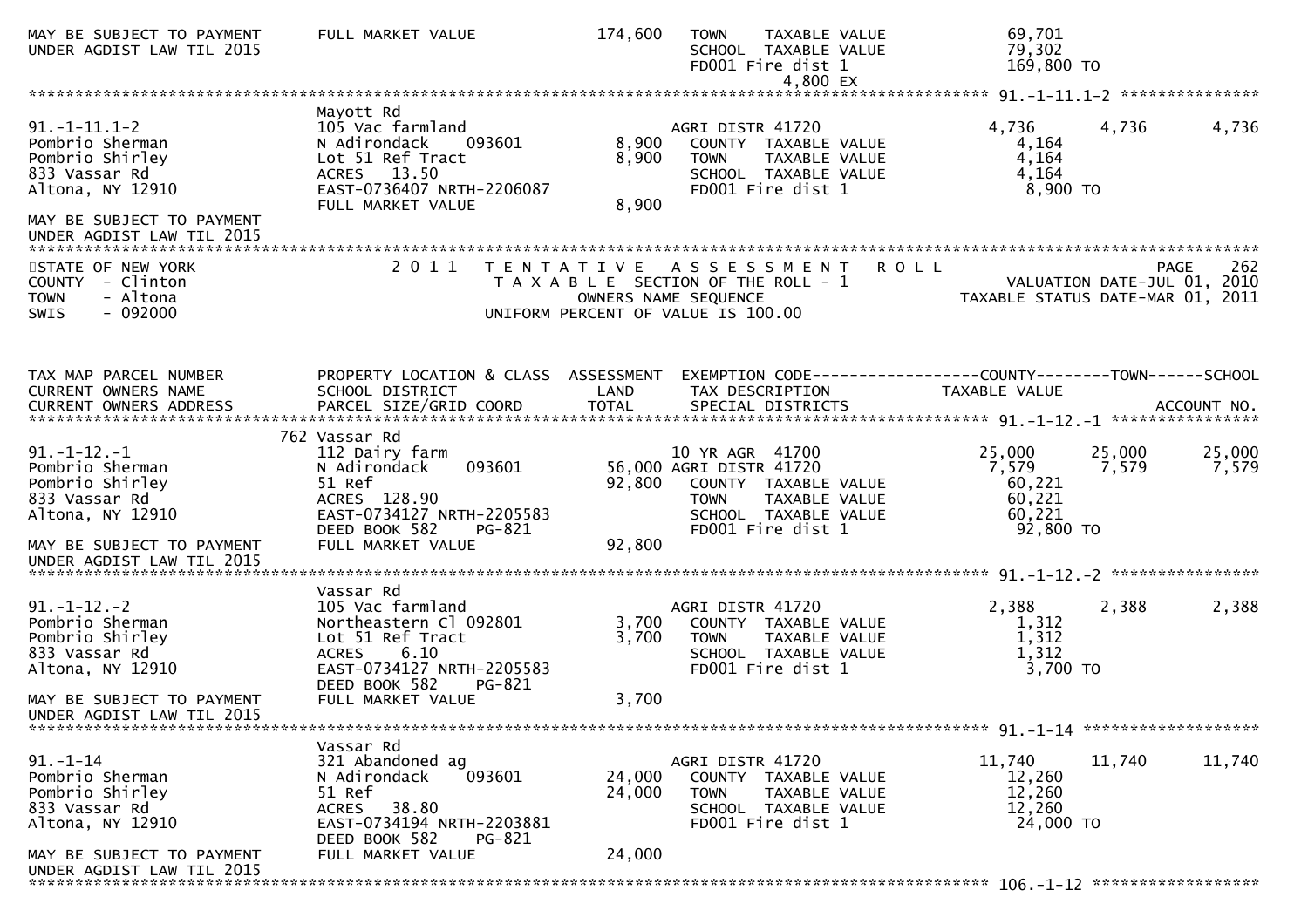| $106. - 1 - 12$<br>Pombrio Sherman<br>Pombrio Shirley<br>833 Vassar Rd<br>Altona, NY 12910<br>MAY BE SUBJECT TO PAYMENT<br>UNDER AGDIST LAW TIL 2015  | Vassar Rd<br>321 Abandoned ag<br>N Adirondack<br>093601<br>Lots 138 & 151 Duer's Pat<br>Prior Deed Bk 488 Pg 756<br>ACRES 159.40<br>EAST-0736743 NRTH-2195975<br>DEED BOOK 735<br>$PG-53$<br>FULL MARKET VALUE | 59,500<br>59,500<br>59,500 | AGRI DISTR 41720<br>COUNTY TAXABLE VALUE<br>TAXABLE VALUE<br><b>TOWN</b><br>SCHOOL TAXABLE VALUE<br>FD001 Fire dist 1        | 21,956<br>37,544<br>37,544<br>37,544<br>59,500 TO | 21,956<br>21,956                                                                      |
|-------------------------------------------------------------------------------------------------------------------------------------------------------|----------------------------------------------------------------------------------------------------------------------------------------------------------------------------------------------------------------|----------------------------|------------------------------------------------------------------------------------------------------------------------------|---------------------------------------------------|---------------------------------------------------------------------------------------|
| $91. - 1 - 16.1$<br>Pombrio Sherman E<br>Pombrio Shirley<br>833 Vassar Rd<br>Altona, NY 12910                                                         | 688 Vassar Rd<br>270 Mfg housing<br>093601<br>N Adirondack<br>51 Ref<br>28.80<br><b>ACRES</b><br>EAST-0735984 NRTH-2203576<br>DEED BOOK 418<br>PG-571<br>FULL MARKET VALUE                                     | 15,800<br>25,000<br>25,000 | COUNTY TAXABLE VALUE<br>TAXABLE VALUE<br><b>TOWN</b><br>SCHOOL TAXABLE VALUE<br>FD001 Fire dist 1                            | 25,000<br>25,000<br>25,000<br>25,000 TO           |                                                                                       |
| STATE OF NEW YORK<br>COUNTY - Clinton<br>- Altona<br><b>TOWN</b><br>$-092000$<br>SWIS                                                                 | 2011                                                                                                                                                                                                           |                            | TENTATIVE ASSESSMENT<br>T A X A B L E SECTION OF THE ROLL - 1<br>OWNERS NAME SEQUENCE<br>UNIFORM PERCENT OF VALUE IS 100.00  | <b>ROLL</b>                                       | 263<br><b>PAGE</b><br>VALUATION DATE-JUL 01, 2010<br>TAXABLE STATUS DATE-MAR 01, 2011 |
| TAX MAP PARCEL NUMBER<br>CURRENT OWNERS NAME                                                                                                          | PROPERTY LOCATION & CLASS ASSESSMENT<br>SCHOOL DISTRICT                                                                                                                                                        | LAND                       | EXEMPTION CODE------------------COUNTY--------TOWN------SCHOOL<br>TAX DESCRIPTION                                            | <b>TAXABLE VALUE</b>                              |                                                                                       |
| $91. -1 - 16.11$<br>Pombrio Sherman E<br>Pombrio Shirley<br>833 Vassar Rd<br>Altona, NY 12910<br>MAY BE SUBJECT TO PAYMENT                            | Vassar Rd<br>321 Abandoned ag<br>093601<br>N Adirondack<br>Lot 51 Ref Tr<br>ACRES 35.10<br>EAST-0733965 NRTH-2204583<br>DEED BOOK 445<br><b>PG-91</b><br>FULL MARKET VALUE                                     | 21,300<br>21,300<br>21,300 | AGRI DISTR 41720<br>COUNTY TAXABLE VALUE<br>TAXABLE VALUE<br><b>TOWN</b><br>SCHOOL TAXABLE VALUE<br>FD001 Fire dist 1        | 10,614<br>10,686<br>10,686<br>10,686<br>21,300 TO | 10,614<br>10,614                                                                      |
| UNDER AGDIST LAW TIL 2015                                                                                                                             |                                                                                                                                                                                                                |                            |                                                                                                                              |                                                   |                                                                                       |
| $91. - 1 - 19$<br>Pombrio Sherman E<br>Pombrio Shirley<br>833 Vassar Rd<br>Altona, NY 12910<br>MAY BE SUBJECT TO PAYMENT<br>UNDER AGDIST LAW TIL 2015 | 679 Vassar Rd<br>241 Rural res&ag<br>N Adirondack<br>093601<br>52 Ref<br>ACRES 107.50<br>EAST-0733090 NRTH-2201634<br>DEED BOOK 445<br><b>PG-91</b><br>FULL MARKET VALUE                                       | 40,500<br>56,800<br>56,800 | AGRI DISTR 41720<br>COUNTY TAXABLE VALUE<br><b>TOWN</b><br><b>TAXABLE VALUE</b><br>SCHOOL TAXABLE VALUE<br>FD001 Fire dist 1 | 8,465<br>48,335<br>48,335<br>48,335<br>56,800 TO  | 8,465<br>8,465                                                                        |
| $91.-1-10$<br>Pombrio Sherman E & Shirley D<br>833 Vassar Rd<br>Altona, NY 12910                                                                      | 866 Vassar Rd<br>270 Mfg housing<br>Northeastern C1 092801<br>51 Ref<br><b>ACRES</b><br>1.40<br>EAST-0736498 NRTH-2207304                                                                                      | 6,800<br>30,600            | COUNTY TAXABLE VALUE<br>TAXABLE VALUE<br><b>TOWN</b><br>SCHOOL TAXABLE VALUE<br>FD001 Fire dist 1                            | 30,600<br>30,600<br>30,600<br>30,600 TO           |                                                                                       |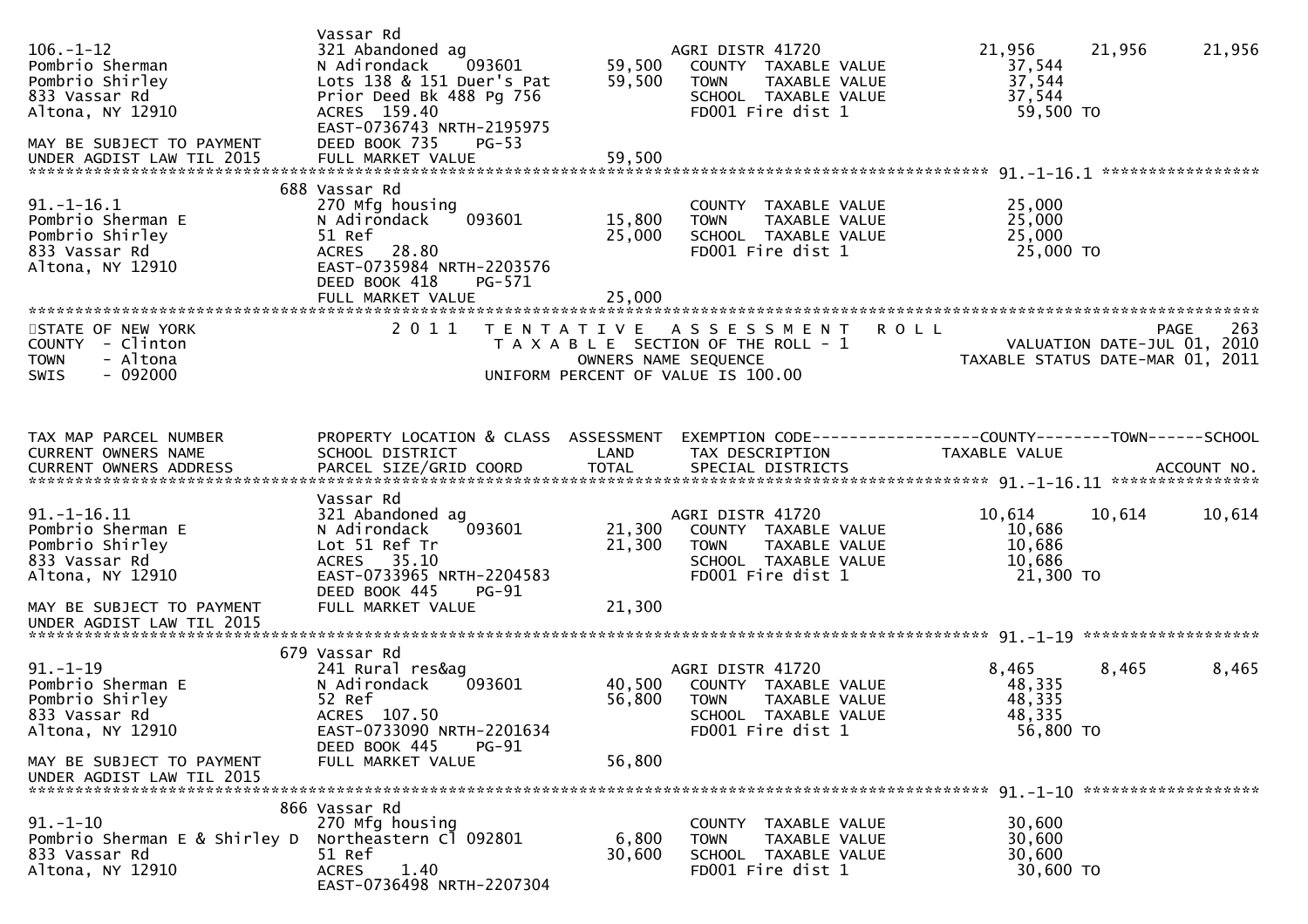|                                                                                                             | DEED BOOK 731<br>$PG-149$<br>FULL MARKET VALUE                                                                                                                                                 | 30,600                  |                                                                                                                                                   |                                                                 |                                            |
|-------------------------------------------------------------------------------------------------------------|------------------------------------------------------------------------------------------------------------------------------------------------------------------------------------------------|-------------------------|---------------------------------------------------------------------------------------------------------------------------------------------------|-----------------------------------------------------------------|--------------------------------------------|
|                                                                                                             |                                                                                                                                                                                                |                         |                                                                                                                                                   |                                                                 |                                            |
| $91. - 1 - 13$<br>Pombrio Shirley<br>833 Vassar Rd<br>Altona, NY 12910                                      | 757 Vassar Rd<br>210 1 Family Res<br>093601<br>N Adirondack<br>51 Pat Ref<br>FRNT 136.00 DPTH 296.00<br>EAST-0735079 NRTH-2204857<br>DEED BOOK 1012<br><b>PG-39</b>                            | 6,400<br>31,700         | COUNTY TAXABLE VALUE<br><b>TOWN</b><br>TAXABLE VALUE<br>SCHOOL TAXABLE VALUE<br>FD001 Fire dist 1                                                 | 31,700<br>31,700<br>31,700<br>31,700 TO                         |                                            |
|                                                                                                             | FULL MARKET VALUE                                                                                                                                                                              | 31,700                  |                                                                                                                                                   |                                                                 |                                            |
|                                                                                                             | 39 Boulrice Rd                                                                                                                                                                                 |                         |                                                                                                                                                   |                                                                 |                                            |
| $103. -1 - 4.3$<br>Porter Burton W<br>Porter Ruth H<br>39 Boulrice Rd<br>Altona, NY 12910                   | 240 Rural res<br>N Adirondack<br>093601<br>Lots 158 & 161 Ref Tr<br>Also Title Vol 62 & Page<br>ACRES 68.00<br>EAST-0699278 NRTH-2198405<br>DEED BOOK 650<br>PG-383                            | 33,400<br>101,800       | 41834<br>SR STAR<br>COUNTY TAXABLE VALUE<br><b>TOWN</b><br>TAXABLE VALUE<br>SCHOOL TAXABLE VALUE<br>FD001 Fire dist 1                             | $\overline{0}$<br>101,800<br>101,800<br>41,700<br>101,800 TO    | $\mathbf{0}$<br>60,100                     |
|                                                                                                             | FULL MARKET VALUE                                                                                                                                                                              | 101,800                 |                                                                                                                                                   |                                                                 |                                            |
| STATE OF NEW YORK<br>COUNTY - Clinton<br>- Altona<br><b>TOWN</b><br>$-092000$<br><b>SWIS</b>                | 2011                                                                                                                                                                                           |                         | <b>ROLL</b><br>TENTATIVE ASSESSMENT<br>T A X A B L E SECTION OF THE ROLL - 1<br>OWNERS NAME SEQUENCE<br>UNIFORM PERCENT OF VALUE IS 100.00        | VALUATION DATE-JUL 01, 2010<br>TAXABLE STATUS DATE-MAR 01, 2011 | 264<br>PAGE<br>VALUATION DATE-JUL 01, 2010 |
|                                                                                                             |                                                                                                                                                                                                |                         |                                                                                                                                                   |                                                                 |                                            |
| TAX MAP PARCEL NUMBER<br>CURRENT OWNERS NAME                                                                | PROPERTY LOCATION & CLASS ASSESSMENT<br>SCHOOL DISTRICT                                                                                                                                        | LAND                    | EXEMPTION CODE-----------------COUNTY-------TOWN------SCHOOL<br>TAX DESCRIPTION                                                                   | TAXABLE VALUE                                                   |                                            |
|                                                                                                             | 16 Railroad St                                                                                                                                                                                 |                         |                                                                                                                                                   |                                                                 |                                            |
| $72. - 1 - 20.12$<br>Porter Howard F<br>Porter Lisa M<br>2354 Rand Hill Rd<br>PO Box 15<br>Altona, NY 12910 | 312 Vac w/imprv<br>093601<br>N Adirondack<br>Lot 191 Ref Tr<br>FRNT 83.00 DPTH 216.00<br>EAST-0685354 NRTH-2211829<br>DEED BOOK 20061 PG-92722<br>FULL MARKET VALUE                            | 5,400<br>8,400<br>8,400 | 41854<br>RES STAR<br>COUNTY TAXABLE VALUE<br><b>TOWN</b><br>TAXABLE VALUE<br>SCHOOL TAXABLE VALUE<br>FD001 Fire dist 1                            | 0<br>8,400<br>8,400<br>- 0<br>8,400 TO                          | $\mathbf 0$<br>8,400                       |
|                                                                                                             |                                                                                                                                                                                                |                         |                                                                                                                                                   |                                                                 |                                            |
| $132. - 1 - 7.3$<br>Porter Howard F<br>Porter Lisa M<br>2354 Rand Hill Rd<br>PO Box 15<br>Altona, NY 12910  | 2354 Rand Hill Rd<br>240 Rural res<br>N Adirondack<br>093601<br>38 Duer<br>Survey Map 20082/18605<br>ACRES 10.00<br>EAST-0706718 NRTH-2181194<br>DEED BOOK 20082 PG-18604<br>FULL MARKET VALUE | 97,000<br>97,000        | 41834<br>SR STAR<br>17,000 RES STAR<br>41854<br>COUNTY TAXABLE VALUE<br><b>TOWN</b><br>TAXABLE VALUE<br>SCHOOL TAXABLE VALUE<br>FD001 Fire dist 1 | 0<br>$\Omega$<br>97,000<br>97,000<br>6,900<br>97,000 TO         | 60,100<br>0<br>$\Omega$<br>30,000          |
|                                                                                                             |                                                                                                                                                                                                |                         |                                                                                                                                                   |                                                                 |                                            |
| $135. - 2 - 12$<br>Porter John<br>Porter Alberta                                                            | 418 Recore Rd<br>270 Mfg housing<br>Beekmantown Cen 092401<br>146 - 147 Duer                                                                                                                   | 13,700<br>59,000        | 41854<br>RES STAR<br><b>COUNTY</b><br>TAXABLE VALUE<br><b>TOWN</b><br>TAXABLE VALUE                                                               | 0<br>59,000<br>59,000                                           | 0<br>30,000                                |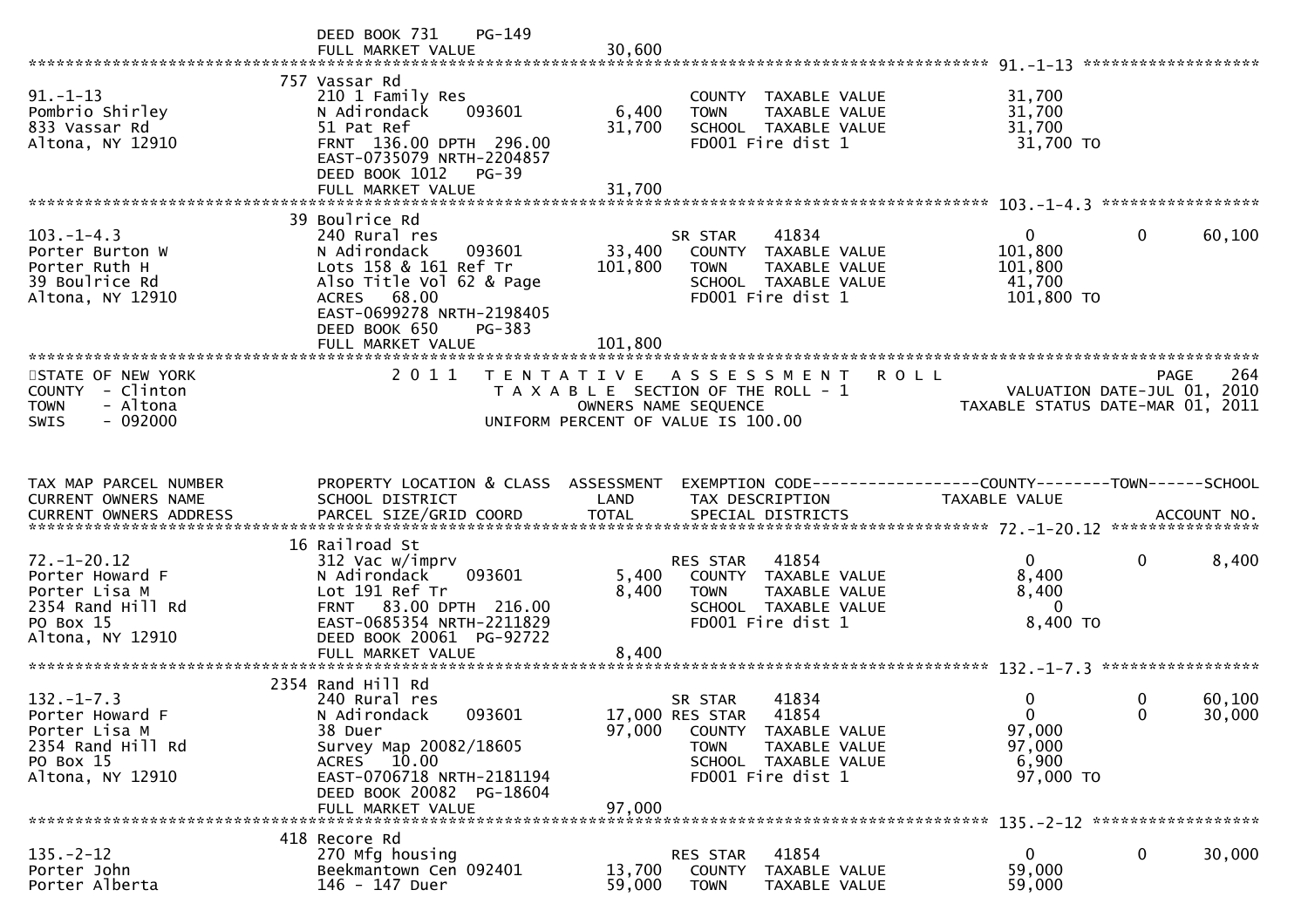| 418 Recore Rd<br>West Chazy, NY 12992-9704                                                     | ACRES 10.35<br>EAST-0740795 NRTH-2180849<br>DEED BOOK 574<br>PG-1095<br>FULL MARKET VALUE                                                                                                  | 59,000                                    | SCHOOL TAXABLE VALUE<br>FD001 Fire dist 1                                                                         | 29,000<br>59,000 TO                                             |                    |
|------------------------------------------------------------------------------------------------|--------------------------------------------------------------------------------------------------------------------------------------------------------------------------------------------|-------------------------------------------|-------------------------------------------------------------------------------------------------------------------|-----------------------------------------------------------------|--------------------|
| $133. - 1 - 15.4$<br>Pospishil George<br>666B Heritage Hills<br>Somers, NY 10589               | Purdy Rd<br>314 Rural vac<10<br>N Adirondack<br>093601<br>Lot 47 Duers Pat<br>3.70<br><b>ACRES</b><br>EAST-0712383 NRTH-2179492<br>DEED BOOK 622<br>PG-462<br>FULL MARKET VALUE            | 10,400<br>10,400<br>10,400                | COUNTY TAXABLE VALUE<br>TAXABLE VALUE<br><b>TOWN</b><br>SCHOOL TAXABLE VALUE<br>FD001 Fire dist 1                 | 10,400<br>10,400<br>10,400<br>10,400 TO                         |                    |
| $73. - 1 - 52.31$<br>Poulin Brian<br>275 Roosevelt Dr<br>Derby, CT 06418                       | Irona Rd<br>$314$ Rural vac<10<br>N Adirondack<br>093601<br>Lot 166 Ref Tr<br>9.10<br><b>ACRES</b><br>EAST-0697003 NRTH-2212315<br>DEED BOOK 20102 PG-35213<br>FULL MARKET VALUE           | 11,400<br>11,400<br>11,400                | COUNTY TAXABLE VALUE<br>TAXABLE VALUE<br><b>TOWN</b><br>SCHOOL TAXABLE VALUE<br>FD001 Fire dist 1                 | 11,400<br>11,400<br>11,400<br>11,400 TO                         |                    |
| STATE OF NEW YORK<br>COUNTY - Clinton<br>- Altona<br><b>TOWN</b><br>$-092000$<br><b>SWIS</b>   | 2 0 1 1                                                                                                                                                                                    | T E N T A T I V E<br>OWNERS NAME SEQUENCE | A S S E S S M E N T<br><b>ROLL</b><br>T A X A B L E SECTION OF THE ROLL - 1<br>UNIFORM PERCENT OF VALUE IS 100.00 | VALUATION DATE-JUL 01, 2010<br>TAXABLE STATUS DATE-MAR 01, 2011 | <b>PAGE</b><br>265 |
| TAX MAP PARCEL NUMBER<br><b>CURRENT OWNERS NAME</b><br>CURRENT OWNERS ADDRESS                  | PROPERTY LOCATION & CLASS ASSESSMENT<br>SCHOOL DISTRICT<br>PARCEL SIZE/GRID COORD                                                                                                          | LAND<br><b>TOTAL</b>                      | TAX DESCRIPTION<br>SPECIAL DISTRICTS                                                                              | TAXABLE VALUE                                                   | ACCOUNT NO.        |
| $75. - 1 - 10$<br>Pouliot Daniel<br>Pouliot Ellen<br>4521 Meadowwood Ln<br>Elkton, FL 32033    | Miner Farm Rd<br>321 Abandoned ag<br>093601<br>N Adirondack<br>Lot 81 Ref<br>ACRES 104.40<br>EAST-0722389 NRTH-2209989<br>DEED BOOK 563<br><b>PG-969</b><br>FULL MARKET VALUE              | 30,800<br>30,800<br>30,800                | COUNTY TAXABLE VALUE<br>TAXABLE VALUE<br><b>TOWN</b><br>SCHOOL TAXABLE VALUE<br>FD001 Fire dist 1                 | 30,800<br>30,800<br>30,800<br>30,800 TO                         |                    |
|                                                                                                |                                                                                                                                                                                            |                                           |                                                                                                                   |                                                                 |                    |
| $73. - 1 - 10.6$<br>Poupore Jeffrey<br>Peryea Angela<br>2068 Alder Bend Rd<br>Altona, NY 12910 | 2078 Alder Bend Rd<br>270 Mfg housing<br>093601<br>N Adirondack<br>Lot 155 Ref Tr<br>FRNT 150.00 DPTH 233.00<br>EAST-0698004 NRTH-2215889<br>DEED BOOK 99001 PG-15131<br>FULL MARKET VALUE | 6,400<br>19,000<br>19,000                 | COUNTY TAXABLE VALUE<br><b>TOWN</b><br>TAXABLE VALUE<br>SCHOOL TAXABLE VALUE<br>FD001 Fire dist 1                 | 19,000<br>19,000<br>19,000<br>19,000 TO                         |                    |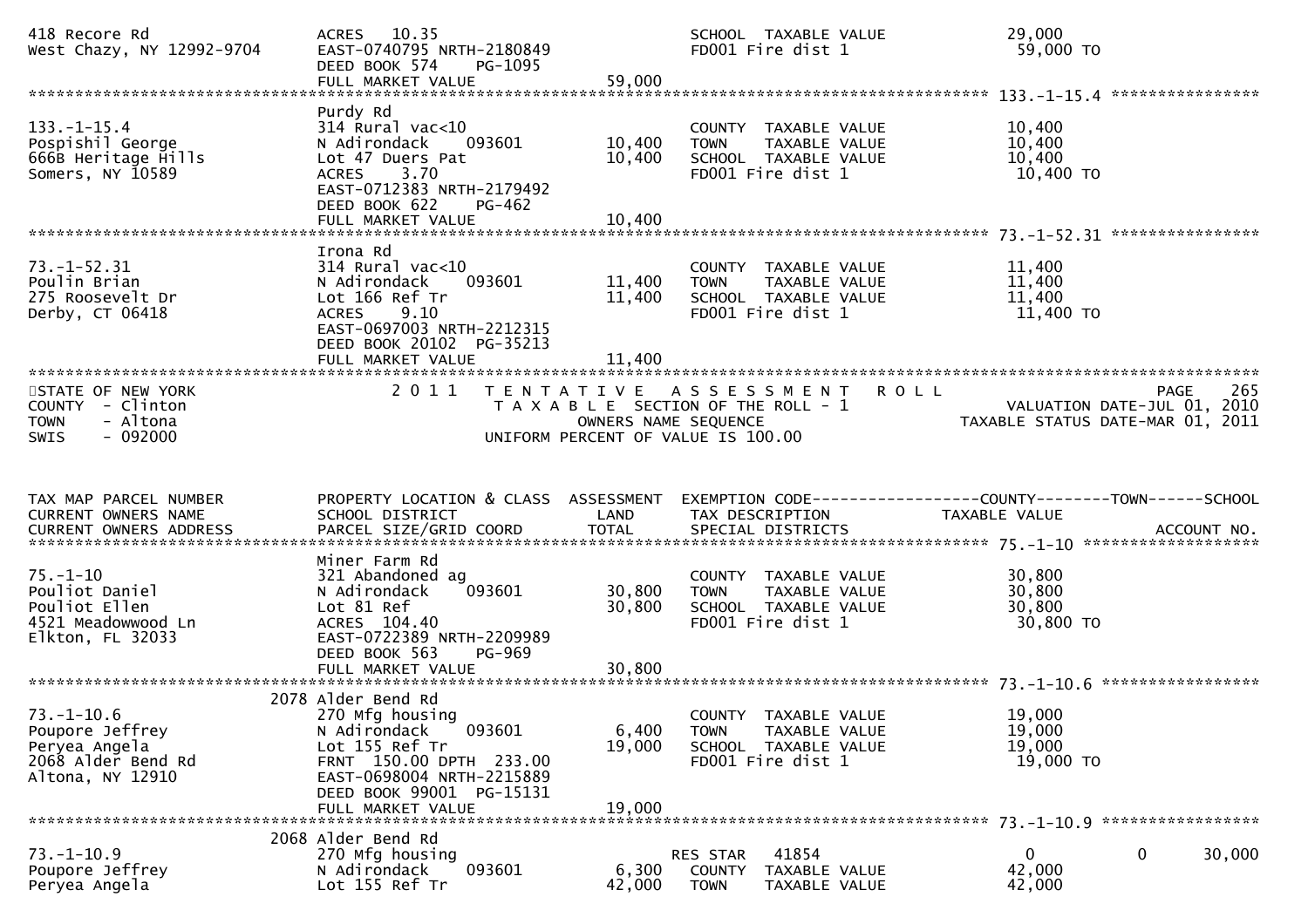| 2068 Alder Bend Rd<br>Altona, NY 12910                                                       | FRNT 200.00 DPTH 175.75<br>EAST-0697978 NRTH-2215710<br>DEED BOOK 99001 PG-15131<br>FULL MARKET VALUE                                                                             | 42,000                    | SCHOOL TAXABLE VALUE<br>FD001 Fire dist 1                                                                              | 12,000<br>42,000 TO                                                                            |                    |
|----------------------------------------------------------------------------------------------|-----------------------------------------------------------------------------------------------------------------------------------------------------------------------------------|---------------------------|------------------------------------------------------------------------------------------------------------------------|------------------------------------------------------------------------------------------------|--------------------|
|                                                                                              |                                                                                                                                                                                   |                           |                                                                                                                        |                                                                                                |                    |
| $148.-3-1.2$<br>Powers Julie<br>24 Don Jr Way<br>Altona, NY 12910                            | 24 Don Jr Way<br>210 1 Family Res<br>N Adirondack<br>093601<br>Lot 36 Duers<br><b>ACRES</b><br>1.00<br>EAST-0709292 NRTH-2172462<br>DEED BOOK 20041 PG-73428<br>FULL MARKET VALUE | 9,000<br>68,100<br>68,100 | 41854<br>RES STAR<br>COUNTY TAXABLE VALUE<br><b>TOWN</b><br>TAXABLE VALUE<br>SCHOOL TAXABLE VALUE<br>FD001 Fire dist 1 | $\overline{0}$<br>$\mathbf{0}$<br>68,100<br>68,100<br>38,100<br>$68,100$ TO                    | 30,000             |
|                                                                                              |                                                                                                                                                                                   |                           |                                                                                                                        |                                                                                                |                    |
| $148. - 1 - 12$<br>Powers Thomas J<br>PO Box 1760<br>Plattsburgh, NY 12901                   | 24 Rand Hill Rd<br>$314$ Rural vac<10<br>093601<br>N Adirondack<br>Lot 37 Duer<br><b>ACRES</b><br>4.60<br>EAST-0708016 NRTH-2175584<br>DEED BOOK 1013<br>PG-63                    | 10,800<br>10,800          | COUNTY TAXABLE VALUE<br>TAXABLE VALUE<br><b>TOWN</b><br>SCHOOL TAXABLE VALUE<br>FD001 Fire dist 1                      | 10,800<br>10,800<br>10,800<br>10,800 TO                                                        |                    |
|                                                                                              | FULL MARKET VALUE                                                                                                                                                                 | 10,800                    |                                                                                                                        |                                                                                                |                    |
| STATE OF NEW YORK<br>COUNTY - Clinton<br>- Altona<br><b>TOWN</b><br>$-092000$<br><b>SWIS</b> | 2011                                                                                                                                                                              | OWNERS NAME SEQUENCE      | TENTATIVE ASSESSMENT ROLL<br>T A X A B L E SECTION OF THE ROLL - 1<br>UNIFORM PERCENT OF VALUE IS 100.00               | VALUATION DATE-JUL 01, 2010<br>VALUATION DATE-JUL 01, 2010<br>TAXABLE STATUS DATE-MAR 01, 2011 | 266<br><b>PAGE</b> |
|                                                                                              |                                                                                                                                                                                   |                           |                                                                                                                        |                                                                                                |                    |
| TAX MAP PARCEL NUMBER<br>CURRENT OWNERS NAME                                                 | PROPERTY LOCATION & CLASS ASSESSMENT<br>SCHOOL DISTRICT                                                                                                                           | LAND                      | EXEMPTION CODE-----------------COUNTY-------TOWN------SCHOOL<br>TAX DESCRIPTION                                        | TAXABLE VALUE                                                                                  |                    |
| $148. - 3 - 2$<br>Prarie William E<br>406 E Kimberly Dr<br>Syracuse, NY 13219                | Jerusalem Rd<br>260 Seasonal res<br>N Adirondack<br>093601<br>36 Ref<br>33.00<br>ACRES<br>EAST-0708151 NRTH-2172854<br>DEED BOOK 558<br>PG-347                                    | 19,300<br>31,900          | COUNTY TAXABLE VALUE<br>TAXABLE VALUE<br><b>TOWN</b><br>SCHOOL TAXABLE VALUE<br>FD001 Fire dist 1                      | 31,900<br>31,900<br>31,900<br>31,900 TO                                                        |                    |
|                                                                                              | FULL MARKET VALUE                                                                                                                                                                 | 31,900                    |                                                                                                                        |                                                                                                |                    |
| $90. -1 - 15.3$<br>Pratt Gordon<br>239 West Church Rd<br>West Chazy, NY 12992                | Miner Farm Rd<br>$314$ Rural vac<10<br>N Adirondack<br>093601<br>Lot 61 Ref Tr<br>6.30<br>ACRES<br>EAST-0729842 NRTH-2207174<br>DEED BOOK 20061 PG-95363                          | 9,700<br>9,700            | COUNTY TAXABLE VALUE<br>TAXABLE VALUE<br><b>TOWN</b><br>SCHOOL TAXABLE VALUE<br>FD001 Fire dist 1                      | 9,700<br>9,700<br>9,700<br>9,700 TO                                                            |                    |
|                                                                                              | FULL MARKET VALUE                                                                                                                                                                 | 9,700                     |                                                                                                                        |                                                                                                |                    |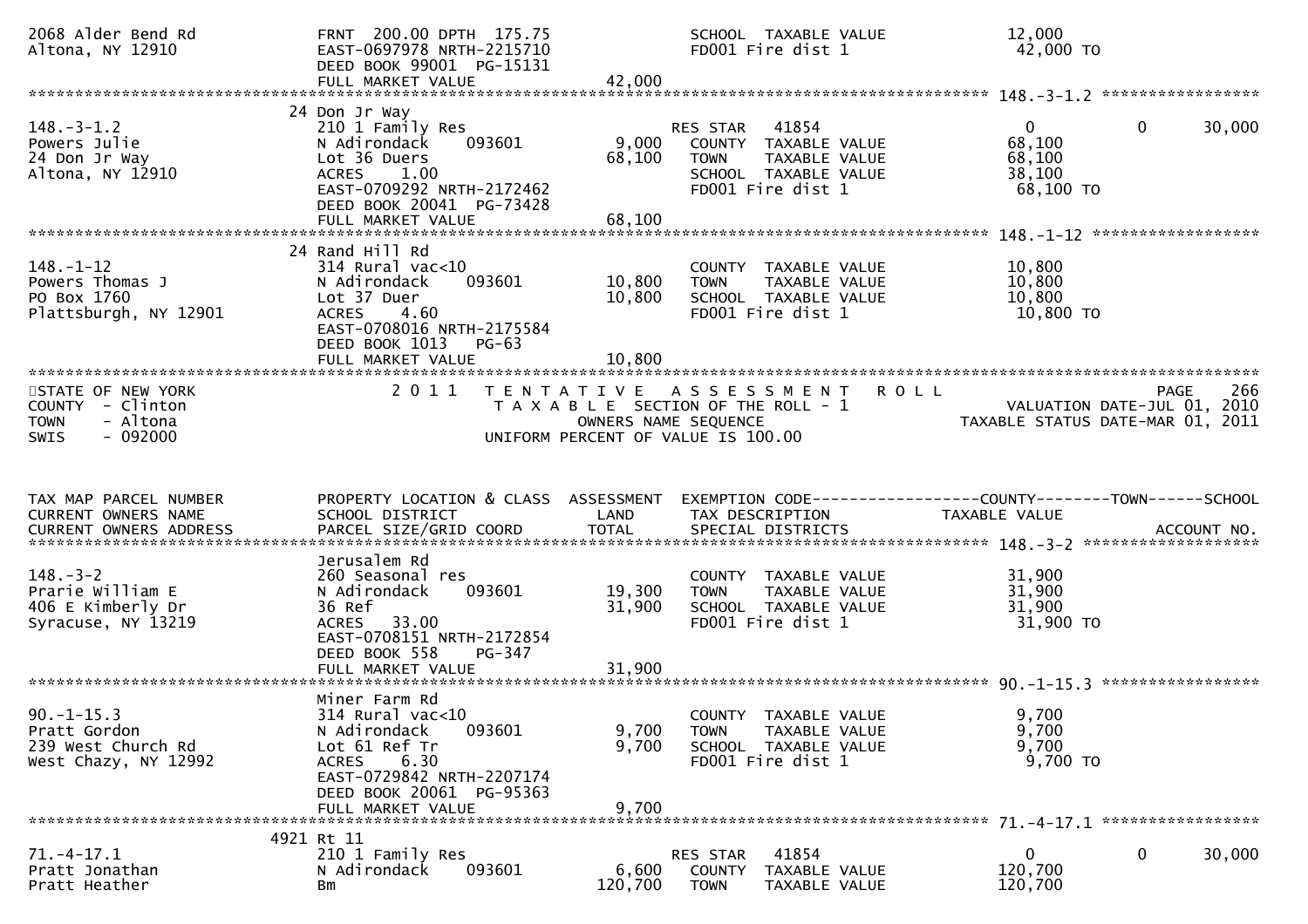| 4921 Rt 11<br>Ellenburg Depot, NY 12935                                                          | FRNT 192.00 DPTH 215.00<br>080<br>BANK<br>EAST-0677304 NRTH-2213327<br>DEED BOOK 20092 PG-28722<br>FULL MARKET VALUE                                                                      | 120,700                      | SCHOOL TAXABLE VALUE<br>FD002 Ellenburg fire 21<br>LT002 Altona light 21                                 | 90,700<br>120,700 TO<br>120,700 TO                                            |             |        |
|--------------------------------------------------------------------------------------------------|-------------------------------------------------------------------------------------------------------------------------------------------------------------------------------------------|------------------------------|----------------------------------------------------------------------------------------------------------|-------------------------------------------------------------------------------|-------------|--------|
| $134. - 1 - 20$<br>Pray Roy J<br>Pray Rebecca A<br>355 Pray Rd<br>Keeseville, NY 12944           | Purdy Rd<br>910 Priv forest<br>093601<br>N Adirondack<br>93 Duer<br>ACRES 52.80<br>EAST-0719593 NRTH-2179816<br>DEED BOOK 20072 PG-6337<br>FULL MARKET VALUE                              | 21,200<br>21,200<br>21,200   | COUNTY TAXABLE VALUE<br>TAXABLE VALUE<br><b>TOWN</b><br>SCHOOL TAXABLE VALUE<br>FD001 Fire dist 1        | 21,200<br>21,200<br>21,200<br>21,200 TO                                       |             |        |
| $133. - 1 - 4.2$<br>Prevost Michael<br>Prevost Matilda<br>4083 Military Tpke<br>Altona, NY 12910 | 4083 Military Tpke<br>210 1 Family Res<br>093601<br>N Adirondack<br>74 Duers Patent<br>2.20<br><b>ACRES</b><br>EAST-0716524 NRTH-2186414<br>DEED BOOK 20011 PG-36460<br>FULL MARKET VALUE | 9,700<br>111,800<br>111,800  | COUNTY TAXABLE VALUE<br>TAXABLE VALUE<br><b>TOWN</b><br>SCHOOL TAXABLE VALUE<br>FD001 Fire dist 1        | 111,800<br>111,800<br>111,800<br>111,800 TO                                   |             |        |
| STATE OF NEW YORK<br>COUNTY - Clinton<br><b>TOWN</b><br>- Altona<br>$-092000$<br><b>SWIS</b>     | 2011                                                                                                                                                                                      | OWNERS NAME SEQUENCE         | TENTATIVE ASSESSMENT ROLL<br>T A X A B L E SECTION OF THE ROLL - 1<br>UNIFORM PERCENT OF VALUE IS 100.00 | VALUATION DATE-JUL 01, 2010<br>TAXABLE STATUS DATE-MAR 01, 2011               | <b>PAGE</b> | 267    |
| TAX MAP PARCEL NUMBER<br>CURRENT OWNERS NAME                                                     | PROPERTY LOCATION & CLASS ASSESSMENT<br>SCHOOL DISTRICT                                                                                                                                   | LAND                         | TAX DESCRIPTION                                                                                          | EXEMPTION CODE-----------------COUNTY-------TOWN------SCHOOL<br>TAXABLE VALUE |             |        |
| $86. - 2 - 5.1$<br>Provost Dennis R<br>5817 Military Tpke<br>Ellenburg Depot, NY 12935           | Military Tpke<br>321 Abandoned ag<br>N Adirondack<br>093601<br>Lot Bm<br>ACRES 44.70<br>EAST-0682500 NRTH-2203548<br>DEED BOOK 729<br>PG-235                                              | 21,200<br>21,200             | COUNTY TAXABLE VALUE<br>TAXABLE VALUE<br><b>TOWN</b><br>SCHOOL TAXABLE VALUE<br>FD001 Fire dist 1        | 21,200<br>21,200<br>21,200<br>21,200 TO                                       |             |        |
| $86. - 2 - 5.2$<br>Provost Dennis R<br>Provost Cathy                                             | 5817 Military Tpke<br>210 1 Family Res                                                                                                                                                    |                              | RES STAR<br>41854<br>COUNTY<br>TAXABLE VALUE                                                             | $\mathbf{0}$<br>103,400                                                       | $\mathbf 0$ | 30,000 |
| 5817 Military Tpke<br>Ellenburg Depot, NY 12935                                                  | N Adirondack<br>093601<br>Ben Wallace Pat<br>9.90<br><b>ACRES</b><br>EAST-0682033 NRTH-2204233<br>DEED BOOK 927<br>PG-236<br>FULL MARKET VALUE                                            | 11,800<br>103,400<br>103,400 | <b>TOWN</b><br>TAXABLE VALUE<br>SCHOOL TAXABLE VALUE<br>FD001 Fire dist 1                                | 103,400<br>73,400<br>103,400 TO                                               |             |        |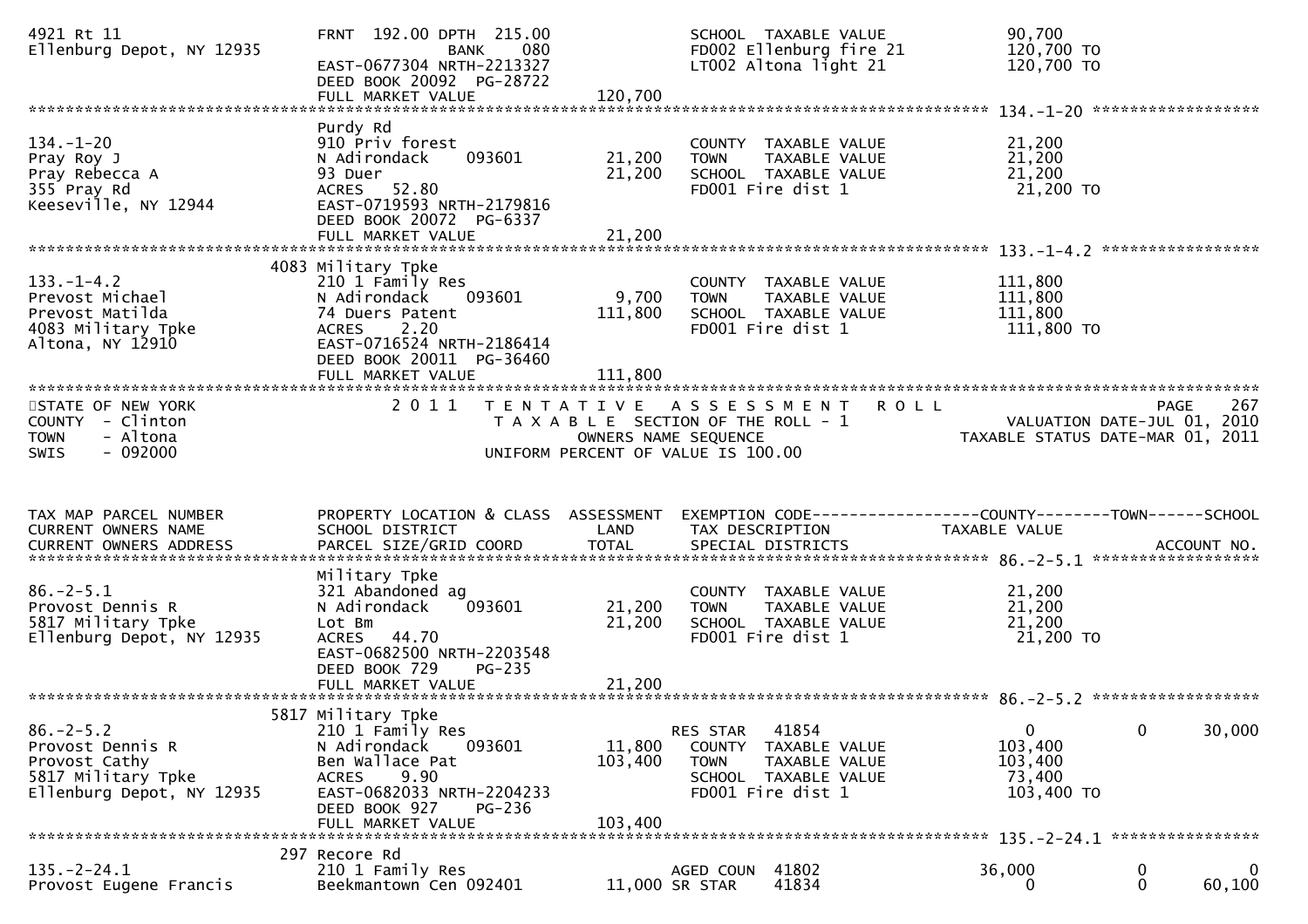| Provost Life Use Doris<br>297 Recore Rd<br>West Chazy, NY 12992                                           | Lot 143 Duer<br>ACRES 1.40<br>EAST-0739071 NRTH-2178702<br>DEED BOOK 20001 PG-26967<br>FULL MARKET VALUE                                                                                       | 72,000<br>72,000           | COUNTY TAXABLE VALUE<br>TAXABLE VALUE<br><b>TOWN</b><br>SCHOOL TAXABLE VALUE<br>FD001 Fire dist 1 | 36,000<br>72,000<br>11,900<br>72,000 TO                                                                                  |     |
|-----------------------------------------------------------------------------------------------------------|------------------------------------------------------------------------------------------------------------------------------------------------------------------------------------------------|----------------------------|---------------------------------------------------------------------------------------------------|--------------------------------------------------------------------------------------------------------------------------|-----|
|                                                                                                           |                                                                                                                                                                                                |                            |                                                                                                   |                                                                                                                          |     |
| $88.14 - 1 - 52$<br>Provost Jeffrey A<br>Provost Doreen M<br>986 Ashley Rd<br>West Chazy, NY 12992        | 24 Birch Hill Dr<br>312 Vac w/imprv<br>093601<br>N Adirondack<br>Stonewall Acres Lot 52<br>FRNT 83.58 DPTH 150.00<br>EAST-0699905 NRTH-2203891<br>DEED BOOK 20062 PG-1088<br>FULL MARKET VALUE | 4,400<br>4,900<br>4,900    | COUNTY TAXABLE VALUE<br><b>TOWN</b><br>TAXABLE VALUE<br>SCHOOL TAXABLE VALUE<br>FD001 Fire dist 1 | 4,900<br>4,900<br>4,900<br>4,900 TO                                                                                      |     |
|                                                                                                           |                                                                                                                                                                                                |                            |                                                                                                   |                                                                                                                          |     |
| $104. - 1 - 14.32$<br>Pugh Jerusalem<br>Pugh Eric J<br>1681 cortez Rd<br>PO Box 75<br>S. Canaan, PA 18459 | 4479 Military Tpke<br>270 Mfg housing<br>093601<br>N Adirondack<br>Lot 43 & 70 Ref. Tr.<br>8.80<br><b>ACRES</b><br>EAST-0709634 NRTH-2192862<br>DEED BOOK 20072 PG-2715<br>FULL MARKET VALUE   | 11,200<br>32,000<br>32,000 | COUNTY TAXABLE VALUE<br><b>TOWN</b><br>TAXABLE VALUE<br>SCHOOL TAXABLE VALUE<br>FD001 Fire dist 1 | 32,000<br>32,000<br>32,000<br>32,000 TO                                                                                  |     |
| STATE OF NEW YORK<br>COUNTY - Clinton<br>- Altona<br><b>TOWN</b>                                          | 2 0 1 1                                                                                                                                                                                        | OWNERS NAME SEQUENCE       | TENTATIVE ASSESSMENT<br><b>ROLL</b><br>T A X A B L E SECTION OF THE ROLL - 1                      | <b>PAGE</b><br>VALUATION DATE-JUL 01, 2010<br>TAXABLE STATUS DATE-MAR 01, 2011                                           | 268 |
| $-092000$<br>SWIS                                                                                         |                                                                                                                                                                                                |                            | UNIFORM PERCENT OF VALUE IS 100.00                                                                |                                                                                                                          |     |
|                                                                                                           |                                                                                                                                                                                                |                            |                                                                                                   |                                                                                                                          |     |
| TAX MAP PARCEL NUMBER<br>CURRENT OWNERS NAME                                                              | SCHOOL DISTRICT                                                                                                                                                                                | LAND                       | TAX DESCRIPTION                                                                                   | PROPERTY LOCATION & CLASS ASSESSMENT EXEMPTION CODE----------------COUNTY-------TOWN------SCHOOL<br><b>TAXABLE VALUE</b> |     |
|                                                                                                           |                                                                                                                                                                                                |                            |                                                                                                   |                                                                                                                          |     |
| $134. - 1 - 3$<br>Rabideau Alvin<br>3874 Military Tpke<br>West Chazy, NY 12992                            | 3874 Military Tpke<br>210 1 Family Res<br>093601<br>N Adirondack<br>Lot 94 Pat Duer<br>ACRES 3.30<br>EAST-0721257 NRTH-2184074<br>DEED BOOK 20031 PG-62688                                     | 10,200<br>70,600           | COUNTY TAXABLE VALUE<br><b>TOWN</b><br>TAXABLE VALUE<br>SCHOOL TAXABLE VALUE<br>FD001 Fire dist 1 | 70,600<br>70,600<br>70,600<br>70,600 TO                                                                                  |     |
|                                                                                                           |                                                                                                                                                                                                |                            |                                                                                                   |                                                                                                                          |     |
| $119. - 1 - 6.3$<br>Rabideau Alvin J<br>3874 Military Tpke<br>West Chazy, NY 12992                        | 4274 Military Tpke<br>210 1 Family Res<br>N Adirondack<br>093601<br>Lot 72 Ref Tr<br>FRNT 130.00 DPTH 200.00<br>EAST-0713623 NRTH-2189763<br>DEED BOOK 20072 PG-4723                           | 6,200<br>35,600            | COUNTY TAXABLE VALUE<br><b>TOWN</b><br>TAXABLE VALUE<br>SCHOOL TAXABLE VALUE<br>FD001 Fire dist 1 | 35,600<br>35,600<br>35,600<br>35,600 TO                                                                                  |     |
|                                                                                                           | FULL MARKET VALUE                                                                                                                                                                              | 35,600                     |                                                                                                   |                                                                                                                          |     |
| $119. - 1 - 6.4$                                                                                          | 28 Rock Rd<br>312 Vac w/imprv                                                                                                                                                                  |                            |                                                                                                   | 62,000                                                                                                                   |     |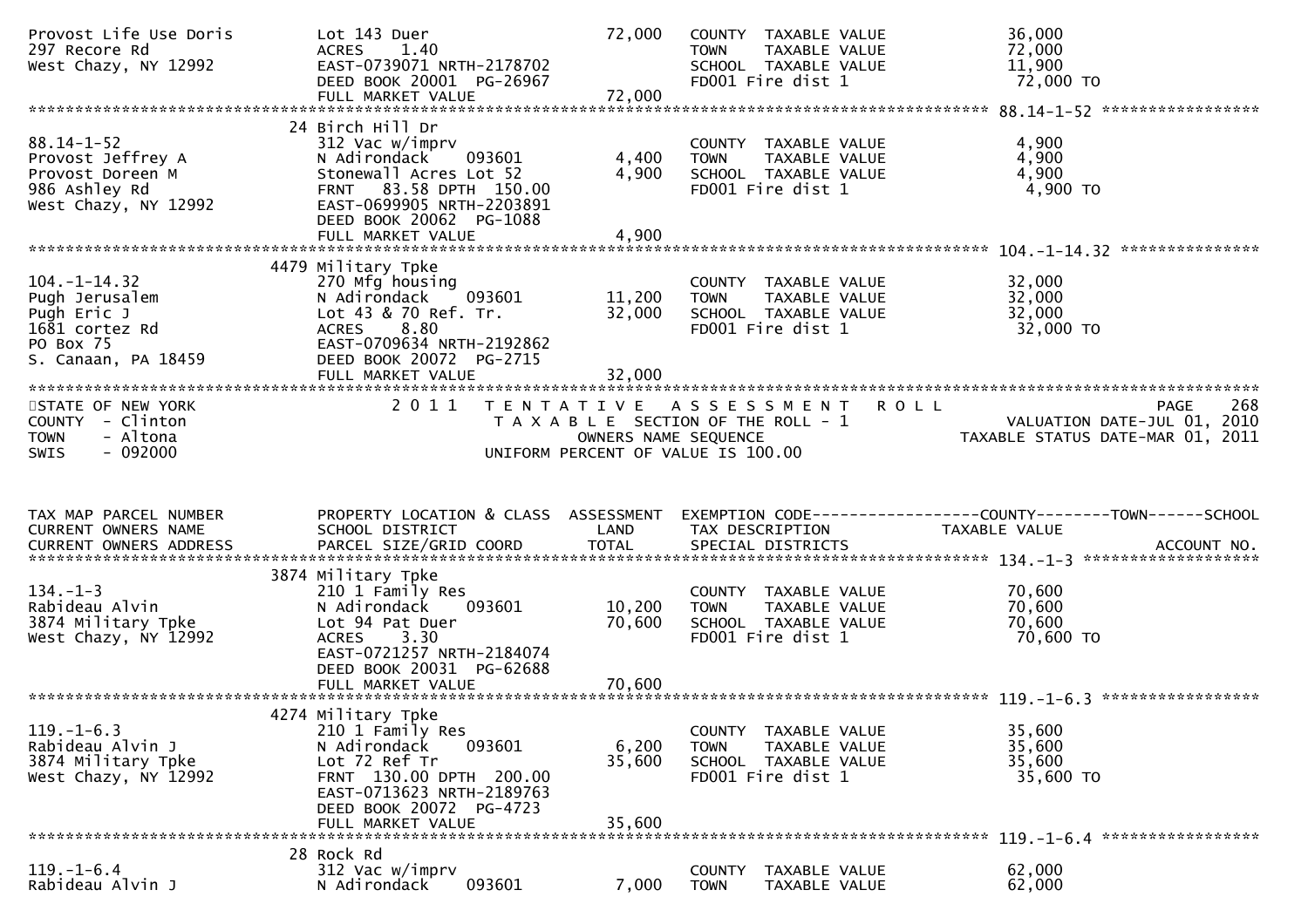| 3874 Military Tpke<br>West Chazy, NY 12992                                                 | Lot 72 Duers Pate<br>1.89<br><b>ACRES</b><br>EAST-0713465 NRTH-2190544<br>DEED BOOK 20031 PG-53941<br>FULL MARKET VALUE                                                       | 62,000<br>62,000           | SCHOOL TAXABLE VALUE<br>FD001 Fire dist 1                                                                                 | 62,000<br>62,000 TO                                                                                               |     |
|--------------------------------------------------------------------------------------------|-------------------------------------------------------------------------------------------------------------------------------------------------------------------------------|----------------------------|---------------------------------------------------------------------------------------------------------------------------|-------------------------------------------------------------------------------------------------------------------|-----|
|                                                                                            |                                                                                                                                                                               |                            |                                                                                                                           |                                                                                                                   |     |
| $119. - 1 - 6.12$<br>Rabideau Alvin J<br>28 Rock Rd<br>Altona, NY 12910                    | Rock Rd<br>260 Seasonal res<br>093601<br>N Adirondack<br>Lot 72 Ref Tr<br>FRNT 185.30 DPTH 228.30<br>EAST-0713392 NRTH-2190800<br>DEED BOOK 20062 PG-177<br>FULL MARKET VALUE | 6,500<br>31,500<br>31,500  | COUNTY TAXABLE VALUE<br>TAXABLE VALUE<br><b>TOWN</b><br>SCHOOL TAXABLE VALUE<br>FD001 Fire dist 1                         | 31,500<br>31,500<br>31,500<br>31,500 TO                                                                           |     |
|                                                                                            |                                                                                                                                                                               |                            |                                                                                                                           |                                                                                                                   |     |
| $120. -1 - 7.41$<br>Rabideau Alvin J<br>28 Rock Rd<br>Altona, NY 12910                     | 28 Rock Rd<br>321 Abandoned ag<br>093601<br>N Adirondack<br>ACRES 15.40<br>EAST-0722710 NRTH-2186005<br>DEED BOOK 20102 PG-30093<br>FULL MARKET VALUE                         | 16,700<br>16,700<br>16,700 | COUNTY TAXABLE VALUE<br>TAXABLE VALUE<br><b>TOWN</b><br>SCHOOL TAXABLE VALUE<br>FD001 Fire dist 1                         | 16,700<br>16,700<br>16,700<br>16,700 TO                                                                           |     |
| STATE OF NEW YORK                                                                          | 2011                                                                                                                                                                          |                            | <b>ROLL</b><br>TENTATIVE ASSESSMENT                                                                                       | <b>PAGE</b>                                                                                                       | 269 |
| COUNTY - Clinton<br>- Altona<br><b>TOWN</b><br>$-092000$<br><b>SWIS</b>                    |                                                                                                                                                                               |                            | T A X A B L E SECTION OF THE ROLL - 1<br>OWNERS NAME SEQUENCE<br>UNIFORM PERCENT OF VALUE IS 100.00                       | VALUATION DATE-JUL 01, 2010<br>TAXABLE STATUS DATE-MAR 01, 2011                                                   |     |
|                                                                                            |                                                                                                                                                                               |                            |                                                                                                                           |                                                                                                                   |     |
|                                                                                            |                                                                                                                                                                               |                            |                                                                                                                           |                                                                                                                   |     |
| TAX MAP PARCEL NUMBER<br>CURRENT OWNERS NAME<br>CURRENT OWNERS ADDRESS                     | SCHOOL DISTRICT                                                                                                                                                               | LAND                       | TAX DESCRIPTION                                                                                                           | PROPERTY LOCATION & CLASS ASSESSMENT EXEMPTION CODE----------------COUNTY-------TOWN------SCHOOL<br>TAXABLE VALUE |     |
|                                                                                            |                                                                                                                                                                               |                            |                                                                                                                           |                                                                                                                   |     |
| $89. - 2 - 16$<br>Rabideau Bertha<br>Barnaby Larry<br>3476 Rt 11<br>Mooers Forks, NY 12959 | 348 Devils Den Rd<br>210 1 Family Res<br>093601<br>N Adirondack<br>110 Ref<br>6.00<br><b>ACRES</b><br>EAST-0711580 NRTH-2203759<br>DEED BOOK 20061 PG-99277                   | 9,500<br>59,900            | COUNTY TAXABLE VALUE<br>TAXABLE VALUE<br><b>TOWN</b><br>SCHOOL TAXABLE VALUE<br>FD001 Fire dist 1<br>LT001 Altona light 1 | 59,900<br>59,900<br>59,900<br>59,900 TO<br>59,900 TO                                                              |     |
|                                                                                            | FULL MARKET VALUE                                                                                                                                                             | 59,900                     |                                                                                                                           |                                                                                                                   |     |
| $145. - 2 - 6.6$<br>Rabideau Clara<br>418 Plank Rd<br>Ellenburg Depot, NY 12935            | Plank Rd<br>270 Mfg housing<br>093601<br>N Adirondack<br>43 State Gore<br><b>ACRES</b><br>1.10<br>EAST-0682534 NRTH-2170763<br>DEED BOOK 20051 PG-80705<br>FULL MARKET VALUE  | 6,500<br>26,000<br>26,000  | COUNTY TAXABLE VALUE<br><b>TOWN</b><br>TAXABLE VALUE<br>SCHOOL TAXABLE VALUE<br>FD001 Fire dist 1                         | 26,000<br>26,000<br>26,000<br>26,000 TO                                                                           |     |
|                                                                                            | 294 Plank Rd                                                                                                                                                                  |                            |                                                                                                                           |                                                                                                                   |     |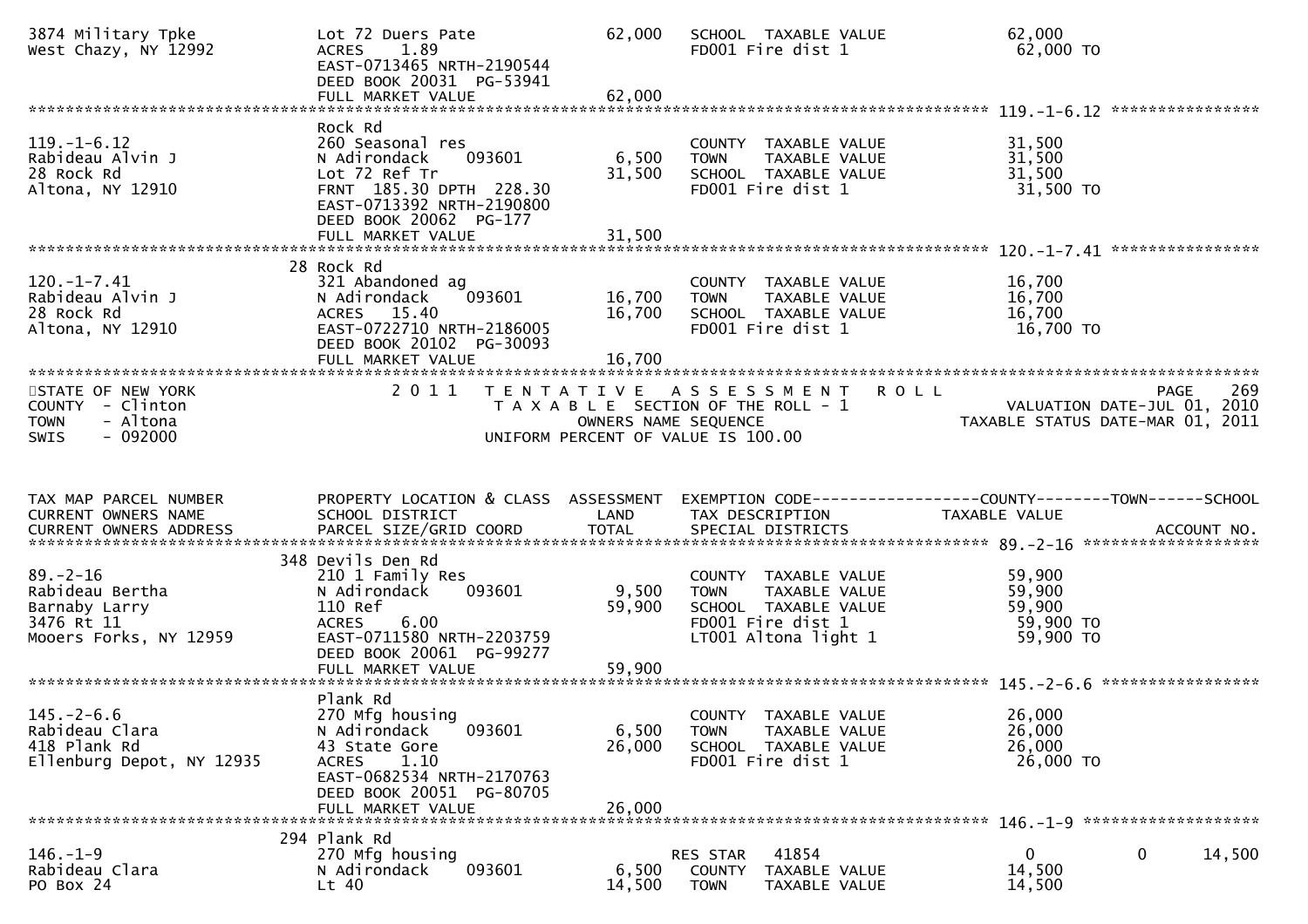| Ellenburg Depot, NY 12935                                                                    | 1.00<br><b>ACRES</b><br>EAST-0682974 NRTH-2167598<br>DEED BOOK 20001 PG-25239<br>FULL MARKET VALUE                                                                                             | 14,500                    | SCHOOL TAXABLE VALUE<br>FD001 Fire dist 1                                                                                                            | $\mathbf{0}$<br>14,500 TO                                                              |        |
|----------------------------------------------------------------------------------------------|------------------------------------------------------------------------------------------------------------------------------------------------------------------------------------------------|---------------------------|------------------------------------------------------------------------------------------------------------------------------------------------------|----------------------------------------------------------------------------------------|--------|
| $73. - 1 - 34.6$<br>Rabideau David<br>454 Irona Rd<br>Altona, NY 12910                       | 454 Irona Rd<br>210 1 Family Res<br>093601<br>N Adirondack<br>Lot 155 Ref Tr<br>080<br>1.90 BANK<br><b>ACRES</b><br>EAST-0700528 NRTH-2213266<br>DEED BOOK 960<br>$PG-61$<br>FULL MARKET VALUE | 6,600<br>54,200<br>54,200 | 41854<br>RES STAR<br>COUNTY TAXABLE VALUE<br><b>TOWN</b><br>TAXABLE VALUE<br>SCHOOL TAXABLE VALUE<br>FD001 Fire dist 1<br>LT001 Altona light 1       | $\mathbf{0}$<br>$\Omega$<br>54,200<br>54,200<br>24,200<br>54,200 TO<br>54,200 TO       | 30,000 |
| $89.1 - 3 - 7$<br>Rabideau G Jeffery<br>16 Forge Rd<br>Altona, NY 12910                      | 16 Forge St<br>210 1 Family Res<br>093601<br>N Adirondack<br>110 Ref<br>FRNT 170.00 DPTH 157.46<br>EAST-0711845 NRTH-2207321<br>DEED BOOK 20001 PG-21726<br>FULL MARKET VALUE                  | 50,500<br>50,500          | 41854<br>RES STAR<br>5,800 COUNTY TAXABLE VALUE<br>TAXABLE VALUE<br><b>TOWN</b><br>SCHOOL TAXABLE VALUE<br>FD001 Fire dist 1<br>LT001 Altona light 1 | $\overline{0}$<br>$\mathbf{0}$<br>50,500<br>50,500<br>20,500<br>50,500 TO<br>50,500 TO | 30,000 |
| STATE OF NEW YORK<br>COUNTY - Clinton<br>- Altona<br><b>TOWN</b><br>$-092000$<br><b>SWIS</b> | 2011                                                                                                                                                                                           | OWNERS NAME SEQUENCE      | TENTATIVE ASSESSMENT ROLL<br>T A X A B L E SECTION OF THE ROLL - 1<br>UNIFORM PERCENT OF VALUE IS 100.00                                             | <b>PAGE</b><br>VALUATION DATE-JUL 01, 2010<br>TAXABLE STATUS DATE-MAR 01, 2011         | 270    |
| TAX MAP PARCEL NUMBER<br>CURRENT OWNERS NAME<br>CURRENT OWNERS ADDRESS                       | PROPERTY LOCATION & CLASS ASSESSMENT<br>SCHOOL DISTRICT                                                                                                                                        | LAND                      | TAX DESCRIPTION                                                                                                                                      | EXEMPTION CODE------------------COUNTY--------TOWN------SCHOOL<br>TAXABLE VALUE        |        |
| $89.1 - 3 - 21$                                                                              | 9 Forge St                                                                                                                                                                                     |                           |                                                                                                                                                      |                                                                                        |        |
| Rabideau George Jr<br>Rabideau Bonnie<br>9 Forge St<br>Altona, NY 12910                      | 210 1 Family Res<br>093601<br>N Adirondack<br>110 Ref<br>FRNT 118.00 DPTH 293.00<br>080<br><b>BANK</b><br>EAST-0711746 NRTH-2207097<br>DEED BOOK 20021 PG-48721                                | 6,200<br>86,000           | COUNTY TAXABLE VALUE<br>TAXABLE VALUE<br><b>TOWN</b><br>SCHOOL TAXABLE VALUE<br>FD001 Fire dist 1<br>LT001 Altona light 1                            | 86,000<br>86,000<br>86,000<br>86,000 TO<br>86,000 TO                                   |        |
| $103.-1-5.2$<br>Rabideau Gilbert<br>Rabideau Judith<br>72 Rabideau Rd<br>Altona, NY 12910    | 72 Rabideau Rd<br>210 1 Family Res<br>N Adirondack<br>093601<br>158 Ref<br>1.10<br><b>ACRES</b><br>EAST-0701249 NRTH-2198926<br>DEED BOOK 586<br><b>PG-903</b>                                 | 6,500<br>25,200           | 41854<br>RES STAR<br>COUNTY TAXABLE VALUE<br><b>TOWN</b><br>TAXABLE VALUE<br>SCHOOL TAXABLE VALUE<br>FD001 Fire dist 1                               | $\mathbf{0}$<br>$\mathbf 0$<br>25,200<br>25,200<br>$\bf{0}$<br>25,200 TO               | 25,200 |
| $134. - 2 - 28.2$                                                                            | FULL MARKET VALUE<br>58 Buck Way<br>321 Abandoned ag                                                                                                                                           | 25,200                    | COUNTY<br>TAXABLE VALUE                                                                                                                              | 134. - 2 - 28. 2 *****************<br>20,600                                           |        |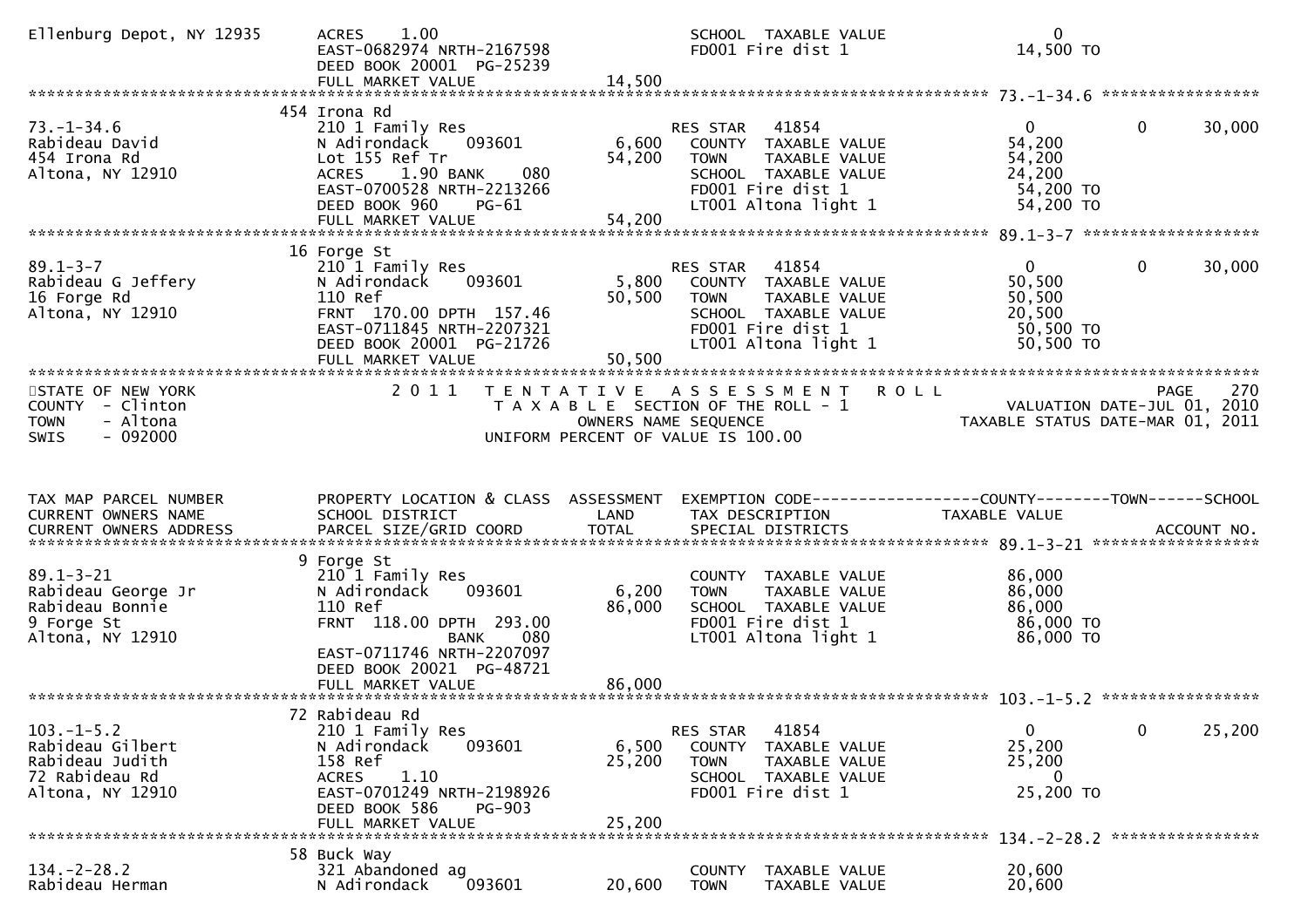| Rabideau Rhoda<br>4365 Rt 11<br>Mooers Forks, NY 12959                                           | Lots 104-115 Duers<br>ACRES 44.50<br>EAST-0725305 NRTH-2179220<br>DEED BOOK 613<br><b>PG-992</b><br>FULL MARKET VALUE                                                                          | 20,600<br>20,600          | SCHOOL TAXABLE VALUE<br>FD001 Fire dist 1                                                         | 20,600<br>20,600 TO                                                             |                                                   |
|--------------------------------------------------------------------------------------------------|------------------------------------------------------------------------------------------------------------------------------------------------------------------------------------------------|---------------------------|---------------------------------------------------------------------------------------------------|---------------------------------------------------------------------------------|---------------------------------------------------|
|                                                                                                  |                                                                                                                                                                                                |                           |                                                                                                   |                                                                                 |                                                   |
| $72. - 1 - 10.1$<br>Rabideau Herman Jr<br>Rabideau Rhoda<br>4365 Rt 11<br>Mooers Forks, NY 12959 | Rt 11<br>311 Res vac land<br>N Adirondack<br>093601<br>Lot 183 Ref Tr<br>0.60<br><b>ACRES</b><br>EAST-0689325 NRTH-2216093<br>DEED BOOK 20011 PG-29812<br>FULL MARKET VALUE                    | 400<br>400<br>400         | COUNTY TAXABLE VALUE<br><b>TOWN</b><br>TAXABLE VALUE<br>SCHOOL TAXABLE VALUE<br>FD001 Fire dist 1 | 400<br>400<br>400<br>400 TO                                                     |                                                   |
|                                                                                                  | 1200 Plank Rd                                                                                                                                                                                  |                           |                                                                                                   |                                                                                 |                                                   |
| $116. - 2 - 14$<br>Rabideau Lawrence<br>379 Plank Rd<br>Ellenburg Depot, NY 12935                | 260 Seasonal res<br>N Adirondack<br>093601<br>Lot $27$ Sg<br>FRNT 132.00 DPTH 165.00<br>EAST-0678953 NRTH-2189439<br>DEED BOOK 98001 PG-06467<br>FULL MARKET VALUE                             | 5,800<br>22,000<br>22,000 | COUNTY TAXABLE VALUE<br>TAXABLE VALUE<br><b>TOWN</b><br>SCHOOL TAXABLE VALUE<br>FD001 Fire dist 1 | 22,000<br>22,000<br>22,000<br>22,000 TO                                         |                                                   |
|                                                                                                  |                                                                                                                                                                                                |                           |                                                                                                   |                                                                                 |                                                   |
| STATE OF NEW YORK<br>COUNTY - Clinton<br>- Altona<br><b>TOWN</b><br>$-092000$<br><b>SWIS</b>     | 2011                                                                                                                                                                                           | OWNERS NAME SEQUENCE      | TENTATIVE ASSESSMENT<br>T A X A B L E SECTION OF THE ROLL - 1                                     | <b>ROLL</b><br>TAXABLE STATUS DATE-MAR 01, 2011                                 | 271<br><b>PAGE</b><br>VALUATION DATE-JUL 01, 2010 |
|                                                                                                  |                                                                                                                                                                                                |                           | UNIFORM PERCENT OF VALUE IS 100.00                                                                |                                                                                 |                                                   |
| TAX MAP PARCEL NUMBER<br>CURRENT OWNERS NAME<br>CURRENT OWNERS ADDRESS                           | PROPERTY LOCATION & CLASS ASSESSMENT<br>SCHOOL DISTRICT                                                                                                                                        | LAND                      | TAX DESCRIPTION                                                                                   | EXEMPTION CODE------------------COUNTY--------TOWN------SCHOOL<br>TAXABLE VALUE |                                                   |
|                                                                                                  | 536 Plank Rd                                                                                                                                                                                   |                           |                                                                                                   |                                                                                 |                                                   |
| $145. - 2 - 4.2$<br>Rabideau Lawrence<br>379 Plank Rd<br>Ellenburg Depot, NY 12935               | 270 Mfg housing<br>N Adirondack<br>093601<br>Lot 40 S&q<br>1.00<br><b>ACRES</b><br>EAST-0682079 NRTH-2173709<br>DEED BOOK 20041 PG-71913                                                       | 6,500<br>18,000           | COUNTY TAXABLE VALUE<br>TAXABLE VALUE<br><b>TOWN</b><br>SCHOOL TAXABLE VALUE<br>FD001 Fire dist 1 | 18,000<br>18,000<br>18,000<br>18,000 TO                                         |                                                   |
|                                                                                                  |                                                                                                                                                                                                |                           |                                                                                                   |                                                                                 |                                                   |
| $130. -2 - 4$<br>Rabideau Lawrence L<br>379 Plank Rd<br>Ellenburg Depot, NY 12935                | 916 Plank Rd<br>210 1 Family Res<br>N Adirondack<br>093601<br>Lot 34 State Gore<br>FRNT 130.00 DPTH 185.00<br>EAST-0680060 NRTH-2182478<br>DEED BOOK 958<br><b>PG-104</b><br>FULL MARKET VALUE | 6,000<br>35,000<br>35,000 | COUNTY TAXABLE VALUE<br><b>TOWN</b><br>TAXABLE VALUE<br>SCHOOL TAXABLE VALUE<br>FD001 Fire dist 1 | 35,000<br>35,000<br>35,000<br>35,000 TO                                         |                                                   |
|                                                                                                  | Military Tpke                                                                                                                                                                                  |                           |                                                                                                   |                                                                                 |                                                   |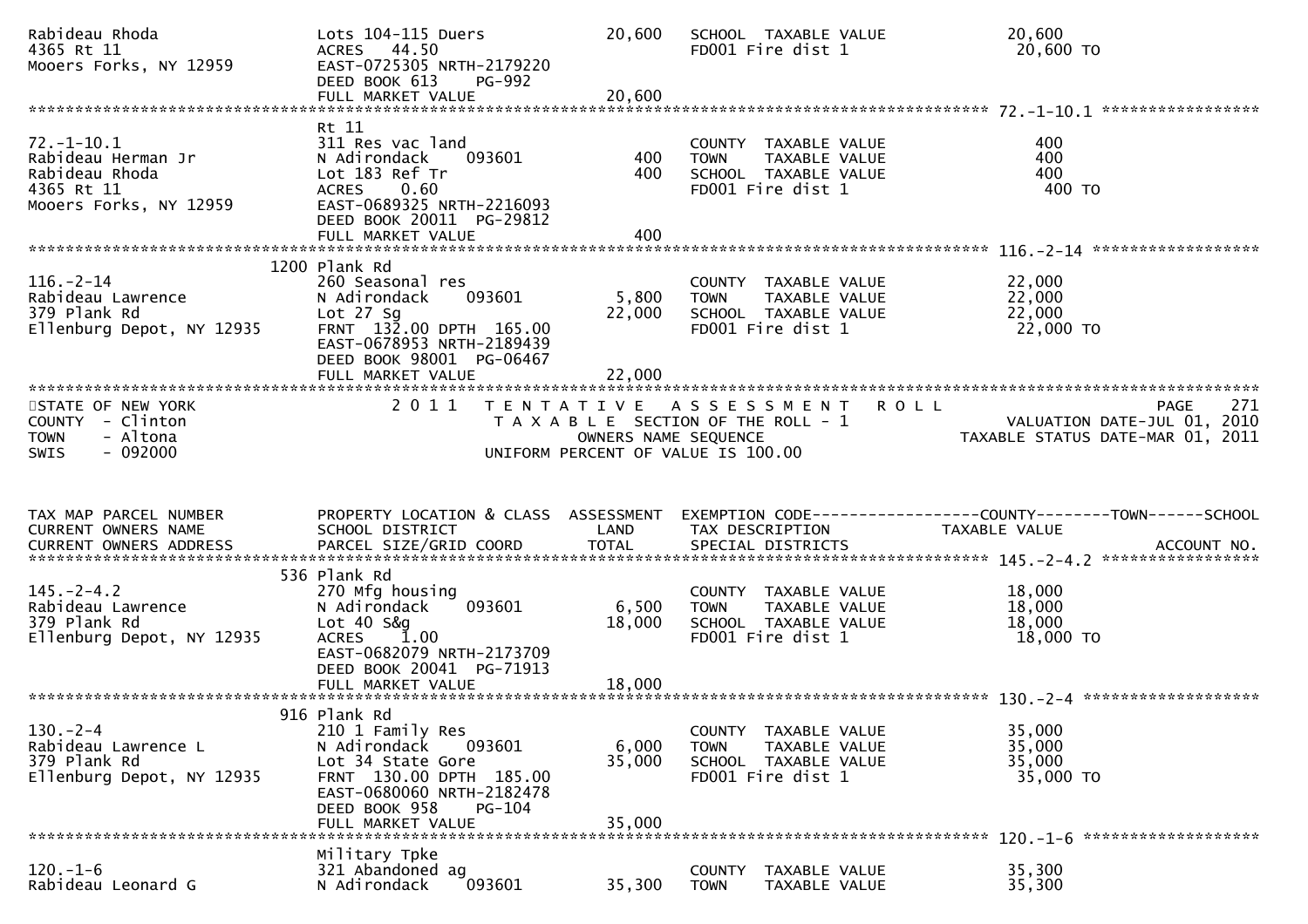| Rabideau Alvin<br>13 Corron Dr<br>West Chazy, NY 12992                                                                                                                                                                | 102 Duer<br>ACRES 129.40<br>EAST-0723598 NRTH-2186248<br>DEED BOOK 20031 PG-62687                                                                                         | 35,300                     | SCHOOL TAXABLE VALUE<br>FD001 Fire dist 1                                                                                                                                                                                             | 35,300<br>35,300 TO                                                                    |                                                            |
|-----------------------------------------------------------------------------------------------------------------------------------------------------------------------------------------------------------------------|---------------------------------------------------------------------------------------------------------------------------------------------------------------------------|----------------------------|---------------------------------------------------------------------------------------------------------------------------------------------------------------------------------------------------------------------------------------|----------------------------------------------------------------------------------------|------------------------------------------------------------|
| $102.-1-11.1$<br>Rabideau Life Use Beatrice<br>Rabideau Life Estate Carlton & 162 Ref<br>1149 Alder Bend Rd<br>Ellenburg Depot, NY 12935                                                                              | 1149 Alder Bend Rd<br>241 Rural res&ag<br>093601<br>N Adirondack<br>850<br>ACRES 78.40 BANK<br>EAST-0693446 NRTH-2194383<br>DEED BOOK 20051 PG-84404<br>FULL MARKET VALUE |                            | 71 PCT OF VALUE USED FOR EXEMPTION PURPOSES<br>41801<br>AGED C&T<br>33,000 SR STAR<br>41834<br>157,200 RES STAR<br>41854<br>COUNTY TAXABLE VALUE<br>TAXABLE VALUE<br><b>TOWN</b><br>SCHOOL TAXABLE VALUE<br>157,200 FD001 Fire dist 1 | 55,806<br>$\overline{0}$<br>$\mathbf{0}$<br>101,394<br>101,394<br>67,100<br>157,200 TO | $\mathbf 0$<br>55,806<br>60,100<br>0<br>$\Omega$<br>30,000 |
| $102 - 1 - 13$<br>Rabideau Life Use Beatrice<br>Rabideau Life Estate Carlton & 187 Ref<br>1149 Alder Bend Rd<br>Ellenburg Depot, NY 12935                                                                             | Alder Bend Rd<br>910 Priv forest<br>093601<br>N Adirondack<br>ACRES 106.60 BANK<br>850<br>EAST-0690552 NRTH-2196399<br>DEED BOOK 20051 PG-84404<br>FULL MARKET VALUE      | 31,100<br>31,100<br>31,100 | COUNTY TAXABLE VALUE<br>TAXABLE VALUE<br><b>TOWN</b><br>SCHOOL TAXABLE VALUE<br>FD001 Fire dist 1                                                                                                                                     | 31,100<br>31,100<br>31,100<br>31,100 TO                                                |                                                            |
| STATE OF NEW YORK<br>COUNTY - Clinton<br>- Altona<br><b>TOWN</b><br>$-092000$<br><b>SWIS</b>                                                                                                                          | 2 0 1 1                                                                                                                                                                   | OWNERS NAME SEQUENCE       | TENTATIVE ASSESSMENT ROLL<br>T A X A B L E SECTION OF THE ROLL - 1<br>UNIFORM PERCENT OF VALUE IS 100.00                                                                                                                              | TAXABLE STATUS DATE-MAR 01, 2011                                                       | 272<br><b>PAGE</b><br>VALUATION DATE-JUL 01, 2010          |
|                                                                                                                                                                                                                       |                                                                                                                                                                           |                            |                                                                                                                                                                                                                                       |                                                                                        |                                                            |
| TAX MAP PARCEL NUMBER<br>CURRENT OWNERS NAME                                                                                                                                                                          | PROPERTY LOCATION & CLASS ASSESSMENT<br>SCHOOL DISTRICT                                                                                                                   | LAND                       | TAX DESCRIPTION                                                                                                                                                                                                                       | TAXABLE VALUE                                                                          |                                                            |
| CURRENT OWNERS ADDRESS PARCEL SIZE/GRID COORD TOTAL SPECIAL DISTRICTS (2011) 10. ACCOUNT NO. ACCOUNT NO.<br>$103.-1-5.1$<br>Rabideau Life Use Gilbert<br>Rabideau II Gilbert<br>77 Sand Rd<br>Morrisonville, NY 12962 | 76 Rabideau Rd<br>270 Mfg housing<br>N Adirondack<br>093601<br>158 Ref<br>ACRES 42.90<br>EAST-0700992 NRTH-2198516<br>DEED BOOK 20031 PG-60277                            | 32,200<br>42,000           | COUNTY TAXABLE VALUE<br>TAXABLE VALUE<br><b>TOWN</b><br>SCHOOL TAXABLE VALUE<br>FD001 Fire dist 1                                                                                                                                     | 42,000<br>42,000<br>42,000<br>42,000 TO                                                |                                                            |
| $73. - 1 - 34.2$<br>Rabideau Milton H<br>Rabideau Brenda L<br>414 Irona Rd<br>Altona, NY 12910                                                                                                                        | 414 Irona Rd<br>240 Rural res<br>093601<br>N Adirondack<br>Lot 155 Ref Tr<br>ACRES 25.00<br>EAST-0701293 NRTH-2214630<br>DEED BOOK 595<br>PG-1013<br>FULL MARKET VALUE    | 16,700<br>89,000<br>89,000 | 41834<br>SR STAR<br><b>COUNTY</b><br>TAXABLE VALUE<br>TAXABLE VALUE<br><b>TOWN</b><br>SCHOOL TAXABLE VALUE<br>FD001 Fire dist 1<br>LT001 Altona light 1                                                                               | $\mathbf{0}$<br>89,000<br>89,000<br>28,900<br>89,000 TO<br>89,000 TO                   | $\mathbf 0$<br>60,100                                      |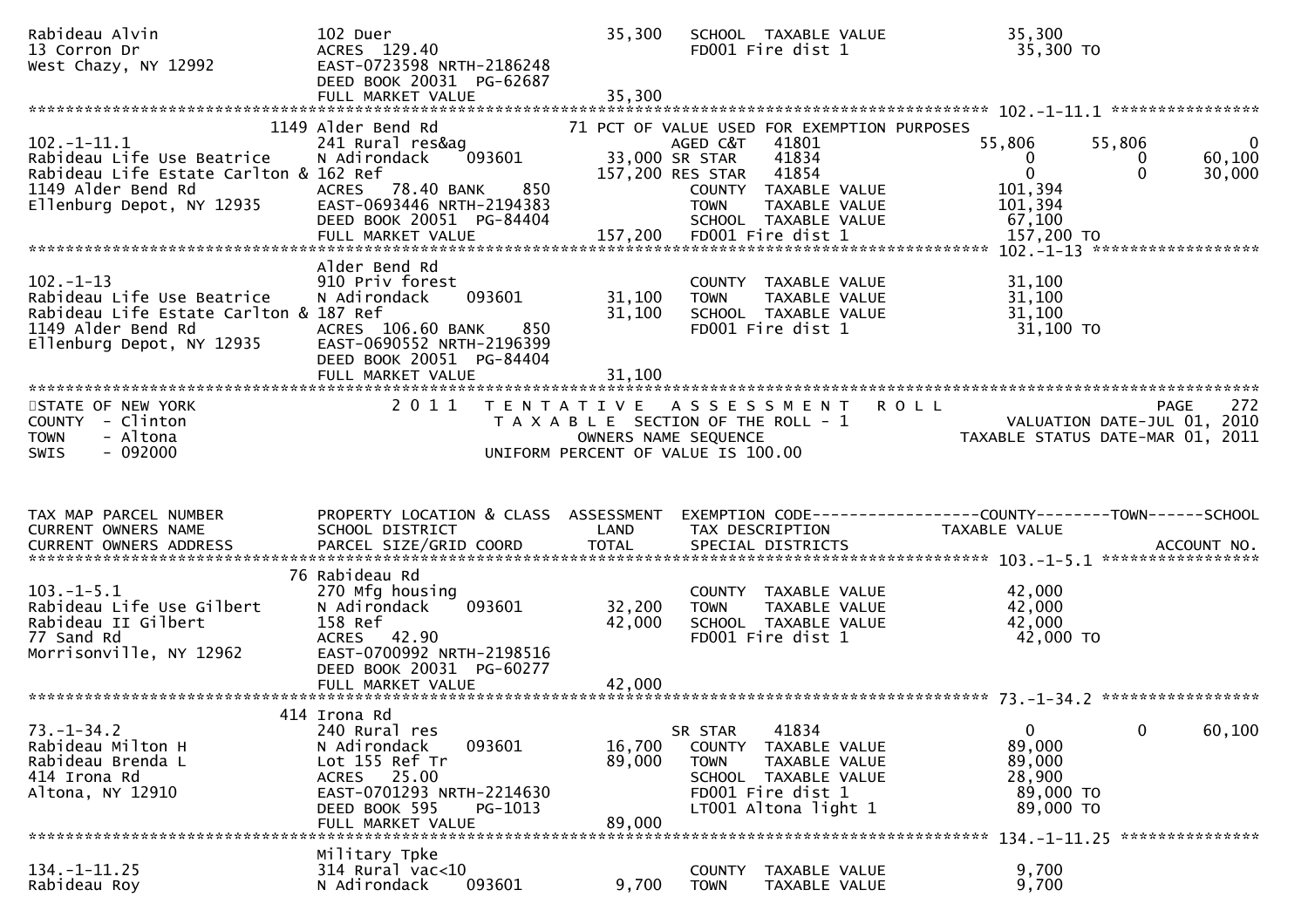| 3737 Military Tpke<br>West Chazy, NY 12992                                                              | Lot 103 Duers<br><b>ACRES</b><br>2.30<br>EAST-0724164 NRTH-2181966<br>DEED BOOK 709<br>PG-311<br>FULL MARKET VALUE                                                        | 9,700<br>9,700                            | SCHOOL TAXABLE VALUE<br>FD001 Fire dist 1                                                                              | 9,700<br>$9,700$ TO                                             |                       |
|---------------------------------------------------------------------------------------------------------|---------------------------------------------------------------------------------------------------------------------------------------------------------------------------|-------------------------------------------|------------------------------------------------------------------------------------------------------------------------|-----------------------------------------------------------------|-----------------------|
|                                                                                                         |                                                                                                                                                                           |                                           |                                                                                                                        |                                                                 |                       |
| $134. - 1 - 11.27$<br>Rabideau Roy<br>Rabideau Sandra<br>3737 Military Tpke<br>West Chazy, NY 12992     | 3737 Military Tpke<br>210 1 Family Res<br>093601<br>N Adirondack<br>Lot 103 Duers<br>ACRES 16.10<br>EAST-0723764 NRTH-2182206<br>DEED BOOK 595<br>PG-920                  | 13,000<br>95,600                          | RES STAR 41854<br>COUNTY TAXABLE VALUE<br><b>TOWN</b><br>TAXABLE VALUE<br>SCHOOL TAXABLE VALUE<br>FD001 Fire dist 1    | $\overline{0}$<br>95,600<br>95,600<br>65,600<br>95,600 TO       | $\mathbf 0$<br>30,000 |
|                                                                                                         |                                                                                                                                                                           |                                           |                                                                                                                        |                                                                 |                       |
| $91. - 1 - 4.2$<br>Rabideau Wanda J<br>2244 Miner Farm Rd<br>Altona, NY 12910                           | Miner Farm Rd<br>210 1 Family Res<br>Northeastern Cl 092801<br>Lot 62 Ref Tr<br>ACRES 13.40<br>EAST-0732610 NRTH-2208719<br>DEED BOOK 20051 PG-83671<br>FULL MARKET VALUE | 13,200<br>62,600<br>62,600                | RES STAR<br>41854<br>COUNTY TAXABLE VALUE<br><b>TOWN</b><br>TAXABLE VALUE<br>SCHOOL TAXABLE VALUE<br>FD001 Fire dist 1 | $\mathbf{0}$<br>62,600<br>62,600<br>32,600<br>62,600 TO         | $\mathbf 0$<br>30,000 |
|                                                                                                         |                                                                                                                                                                           |                                           |                                                                                                                        |                                                                 |                       |
| STATE OF NEW YORK<br>COUNTY - Clinton<br>- Altona<br><b>TOWN</b><br>$-092000$<br><b>SWIS</b>            | 2 0 1 1                                                                                                                                                                   | T E N T A T I V E<br>OWNERS NAME SEQUENCE | <b>ROLL</b><br>A S S E S S M E N T<br>T A X A B L E SECTION OF THE ROLL - 1<br>UNIFORM PERCENT OF VALUE IS 100.00      | VALUATION DATE-JUL 01, 2010<br>TAXABLE STATUS DATE-MAR 01, 2011 | 273<br><b>PAGE</b>    |
|                                                                                                         |                                                                                                                                                                           |                                           |                                                                                                                        |                                                                 |                       |
| TAX MAP PARCEL NUMBER                                                                                   | PROPERTY LOCATION & CLASS ASSESSMENT                                                                                                                                      |                                           | EXEMPTION CODE------------------COUNTY--------TOWN------SCHOOL                                                         |                                                                 |                       |
| CURRENT OWNERS NAME                                                                                     | SCHOOL DISTRICT                                                                                                                                                           | LAND                                      | TAX DESCRIPTION                                                                                                        | TAXABLE VALUE                                                   |                       |
| $86. - 2 - 19$                                                                                          | 6009 Military Tpke<br>210 1 Family Res                                                                                                                                    |                                           | 41834<br>SR STAR                                                                                                       | $\overline{0}$                                                  | $\mathbf 0$<br>60,100 |
| Racik Joseph H<br>Cebzanov Diane<br>6009 Military Tpke<br>Ellenburg Depot, NY 12935                     | N Adirondack<br>093601<br>Bm<br>8.40<br><b>ACRES</b><br>EAST-0677124 NRTH-2204262                                                                                         | 10,900<br>215,000                         | COUNTY TAXABLE VALUE<br>TAXABLE VALUE<br><b>TOWN</b><br>SCHOOL TAXABLE VALUE<br>FD001 Fire dist 1                      | 215,000<br>215,000<br>154,900<br>215,000 TO                     |                       |
|                                                                                                         | DEED BOOK 20011 PG-33866                                                                                                                                                  |                                           |                                                                                                                        |                                                                 |                       |
|                                                                                                         | Recore Rd                                                                                                                                                                 |                                           |                                                                                                                        |                                                                 |                       |
| $150. -1 - 5.1$<br>Rafferty Glendon R<br>Rafferty Joyce L<br>2735 Military Tpke<br>West Chazy, NY 12992 | 321 Abandoned ag<br>Beekmantown Cen 092401<br>Lots 145 146 Ref Tr<br>Lot 144 Duers Pat<br>ACRES 130.70<br>EAST-0740410 NRTH-2175900                                       | 34,000<br>34,000                          | COUNTY TAXABLE VALUE<br><b>TOWN</b><br>TAXABLE VALUE<br>SCHOOL TAXABLE VALUE<br>FD001 Fire dist 1                      | 34,000<br>34,000<br>34,000<br>34,000 TO                         |                       |
|                                                                                                         | DEED BOOK 20041 PG-74271<br>FULL MARKET VALUE                                                                                                                             | 34,000                                    |                                                                                                                        |                                                                 |                       |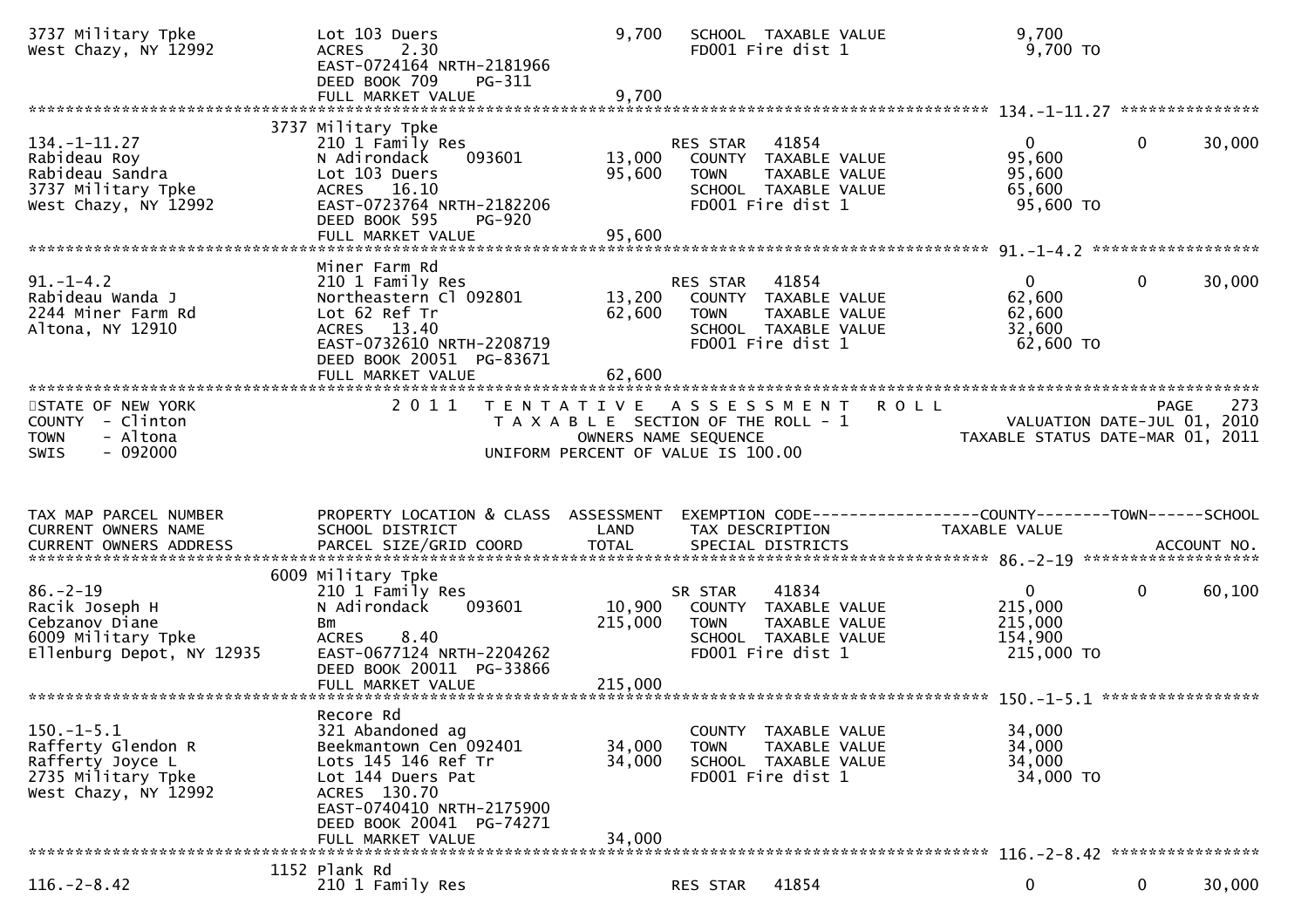| Ratigan Robert P<br>Martin Pamela A<br>1152 Plank Rd<br>Ellenburg Depot, NY 12935                       | 093601<br>N Adirondack<br>Lot $29$ Sg<br>7.35<br><b>ACRES</b><br>EAST-0679683 NRTH-2188362<br>DEED BOOK 20041 PG-73224                                                         | 10,300<br>72,600            | COUNTY TAXABLE VALUE<br><b>TOWN</b><br>TAXABLE VALUE<br>SCHOOL TAXABLE VALUE<br>FD001 Fire dist 1 | 72,600<br>72,600<br>42,600<br>72,600 TO                                                                                                                    |
|---------------------------------------------------------------------------------------------------------|--------------------------------------------------------------------------------------------------------------------------------------------------------------------------------|-----------------------------|---------------------------------------------------------------------------------------------------|------------------------------------------------------------------------------------------------------------------------------------------------------------|
|                                                                                                         |                                                                                                                                                                                |                             |                                                                                                   | ***************                                                                                                                                            |
| $116. - 2 - 8.412$<br>Ratigan Robert P<br>Martin Pamela A<br>1152 Plank Rd<br>Ellenburg Depot, NY 12935 | Plank Rd<br>321 Abandoned ag<br>093601<br>N Adirondack<br>$29$ Sg<br><b>ACRES</b><br>22.30<br>EAST-0680277 NRTH-2188154<br>DEED BOOK 20061 PG-94666                            | 14,900<br>14,900            | COUNTY TAXABLE VALUE<br>TAXABLE VALUE<br><b>TOWN</b><br>SCHOOL TAXABLE VALUE<br>FD001 Fire dist 1 | 14,900<br>14,900<br>14,900<br>14,900 TO                                                                                                                    |
|                                                                                                         |                                                                                                                                                                                |                             |                                                                                                   |                                                                                                                                                            |
|                                                                                                         |                                                                                                                                                                                |                             |                                                                                                   |                                                                                                                                                            |
| $106. - 1 - 13.2$<br>Ratta Laura A<br>440 Vassar Rd<br>Altona, NY 12910                                 | 429 Vassar Rd<br>270 Mfg housing<br>N Adirondack<br>093601<br>Lot 151 Duer's Patent<br>FRNT 140.00 DPTH 158.20<br>EAST-0737782 NRTH-2197632<br>DEED BOOK 1007<br><b>PG-278</b> | 5,700<br>15,000             | COUNTY TAXABLE VALUE<br>TAXABLE VALUE<br><b>TOWN</b><br>SCHOOL TAXABLE VALUE<br>FD001 Fire dist 1 | 15,000<br>15,000<br>15,000<br>15,000 TO                                                                                                                    |
|                                                                                                         |                                                                                                                                                                                |                             |                                                                                                   |                                                                                                                                                            |
| STATE OF NEW YORK<br>COUNTY - Clinton                                                                   | 2011                                                                                                                                                                           |                             | TENTATIVE ASSESSMENT<br>T A X A B L E SECTION OF THE ROLL - 1                                     | 274<br><b>ROLL</b><br>PAGE<br>VALUATION DATE-JUL 01, 2010                                                                                                  |
| - Altona<br><b>TOWN</b><br>$-092000$<br><b>SWIS</b>                                                     |                                                                                                                                                                                |                             | OWNERS NAME SEQUENCE<br>UNIFORM PERCENT OF VALUE IS 100.00                                        | TAXABLE STATUS DATE-MAR 01, 2011                                                                                                                           |
| TAX MAP PARCEL NUMBER<br>CURRENT OWNERS NAME                                                            | PROPERTY LOCATION & CLASS ASSESSMENT<br>SCHOOL DISTRICT                                                                                                                        | LAND                        | TAX DESCRIPTION                                                                                   | EXEMPTION CODE-----------------COUNTY--------TOWN------SCHOOL<br>TAXABLE VALUE                                                                             |
|                                                                                                         |                                                                                                                                                                                |                             |                                                                                                   |                                                                                                                                                            |
| $91. - 1 - 21.2$<br>Ray Gordon C<br>Ray Barbara J<br>18 Locust Ave<br>New Windsor, NY 12553             | Blow Rd<br>321 Abandoned ag<br>093601<br>N Adirondack<br>61 Ref<br>12.00<br><b>ACRES</b><br>EAST-0732125 NRTH-2203620<br>DEED BOOK 730<br>$PG-106$<br>FULL MARKET VALUE        | 10, 100<br>10,100<br>10,100 | COUNTY TAXABLE VALUE<br><b>TOWN</b><br>TAXABLE VALUE<br>SCHOOL TAXABLE VALUE<br>FD001 Fire dist 1 | .0URRENT OWNERS ADDRESS PARCEL SIZE/GRID COORD TOTAL SPECIAL DISTRICTS ACCOUNT NO ACCOUNT NO ACCOUNT NO ACCOUNT<br>10,100<br>10,100<br>10,100<br>10,100 TO |
|                                                                                                         |                                                                                                                                                                                |                             |                                                                                                   |                                                                                                                                                            |
| $102 - 1 - 7$<br>Raymond Alagra<br>Adams John R<br>303 Rabideau Rd<br>Altona, NY 12910                  | Rabideau Rd<br>260 Seasonal res<br>N Adirondack<br>093601<br>162 Ret<br>ACRES 20.30<br>EAST-0696002 NRTH-2195706<br>DEED BOOK 20041 PG-65643<br>FULL MARKET VALUE              | 15,300<br>47,000<br>47,000  | COUNTY TAXABLE VALUE<br><b>TOWN</b><br>TAXABLE VALUE<br>SCHOOL TAXABLE VALUE<br>FD001 Fire dist 1 | 47,000<br>47,000<br>47,000<br>47,000 TO                                                                                                                    |
|                                                                                                         | Miller Rd                                                                                                                                                                      |                             |                                                                                                   |                                                                                                                                                            |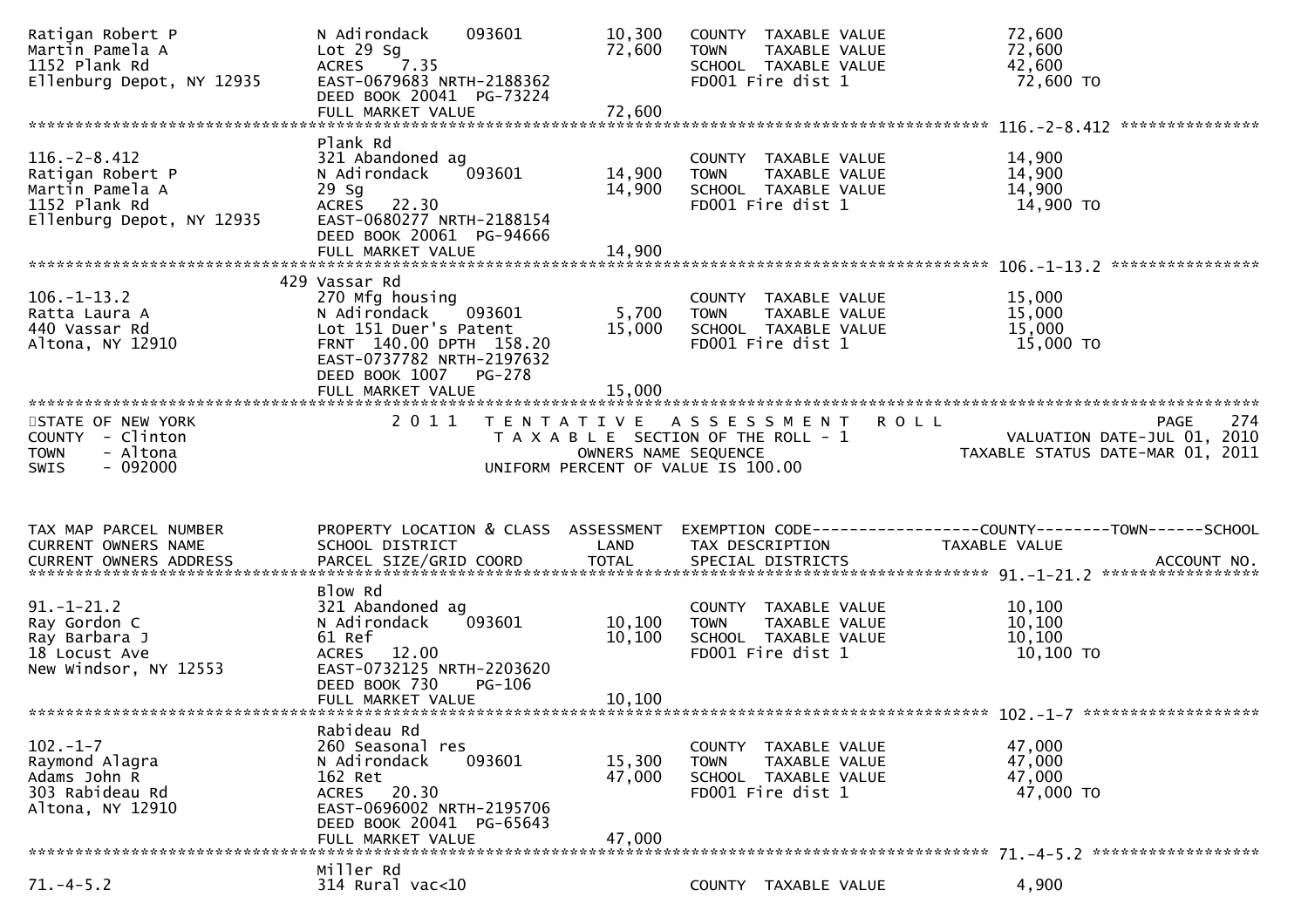| Raymond Fred<br>414 Calkins Rd<br>Peru, NY 12972                                                   | N Adirondack<br>093601<br><b>B Mooers</b><br>8.10<br><b>ACRES</b><br>EAST-0680224 NRTH-2216016<br>DEED BOOK 20031 PG-58476<br>FULL MARKET VALUE                                                            | 4,900<br>4,900<br>4,900   | TAXABLE VALUE<br><b>TOWN</b><br>SCHOOL TAXABLE VALUE<br>FD002 Ellenburg fire 21<br>LT002 Altona light 21                                       | 4,900<br>4,900<br>4,900 TO<br>$4,900$ TO                                             |             |
|----------------------------------------------------------------------------------------------------|------------------------------------------------------------------------------------------------------------------------------------------------------------------------------------------------------------|---------------------------|------------------------------------------------------------------------------------------------------------------------------------------------|--------------------------------------------------------------------------------------|-------------|
|                                                                                                    |                                                                                                                                                                                                            |                           |                                                                                                                                                |                                                                                      |             |
| $71.1 - 1 - 19.3$<br>Rebideau Jon P<br>Rebideau Suzanne<br>4914 Rt 11<br>Ellenburg Depot, NY 12935 | 4914 Rt 11<br>210 1 Family Res<br>N Adirondack<br>093601<br>Bm<br>1.20<br><b>ACRES</b><br>EAST-0677550 NRTH-2213679<br>DEED BOOK 633<br><b>PG-748</b>                                                      | 6,500<br>93,000<br>93,000 | 41854<br>RES STAR<br>COUNTY TAXABLE VALUE<br>TAXABLE VALUE<br>TOWN<br>SCHOOL TAXABLE VALUE<br>FD002 Ellenburg fire 21<br>LT002 Altona light 21 | $\mathbf{0}$<br>$\mathbf{0}$<br>93,000<br>93,000<br>63,000<br>93,000 TO<br>93,000 TO | 30,000      |
|                                                                                                    |                                                                                                                                                                                                            |                           |                                                                                                                                                |                                                                                      |             |
| $117. - 1 - 7$<br>Recore Herbert Sr<br>Recore Ella<br>1304 Rt 3<br>Morrisonville, NY 12962         | Terrien Rd<br>$314$ Rural vac< $10$<br>093601<br>N Adirondack<br>215 Ref<br>2.80<br><b>ACRES</b><br>EAST-0693153 NRTH-2191050<br>DEED BOOK 586<br><b>PG-285</b>                                            | 7,600<br>7,600            | COUNTY TAXABLE VALUE<br>TAXABLE VALUE<br>TOWN<br>SCHOOL TAXABLE VALUE<br>FD001 Fire dist 1                                                     | 7,600<br>7,600<br>7,600<br>7,600 TO                                                  |             |
|                                                                                                    |                                                                                                                                                                                                            |                           |                                                                                                                                                |                                                                                      |             |
| STATE OF NEW YORK<br>COUNTY - Clinton<br>- Altona<br><b>TOWN</b>                                   |                                                                                                                                                                                                            | OWNERS NAME SEQUENCE      | 2011 TENTATIVE ASSESSMENT ROLL<br>T A X A B L E SECTION OF THE ROLL - 1                                                                        | VALUATION DATE-JUL 01, 2010<br>TAXABLE STATUS DATE-MAR 01, 2011                      | 275<br>PAGE |
| $-092000$<br><b>SWIS</b>                                                                           |                                                                                                                                                                                                            |                           | UNIFORM PERCENT OF VALUE IS 100.00                                                                                                             |                                                                                      |             |
|                                                                                                    |                                                                                                                                                                                                            |                           |                                                                                                                                                |                                                                                      |             |
| TAX MAP PARCEL NUMBER<br>CURRENT OWNERS NAME                                                       | PROPERTY LOCATION & CLASS ASSESSMENT<br>SCHOOL DISTRICT                                                                                                                                                    | LAND                      | TAX DESCRIPTION                                                                                                                                | EXEMPTION CODE-----------------COUNTY-------TOWN------SCHOOL<br>TAXABLE VALUE        |             |
|                                                                                                    |                                                                                                                                                                                                            |                           |                                                                                                                                                |                                                                                      |             |
| $71. -4-9$<br>Reed Bruce E<br>Reed Linda I<br>4697 Rt 11<br>Ellenburg Depot, NY 12935              | 4697 Rt 11<br>270 Mfg housing<br>093601<br>N Adirondack<br>192ref<br>FRNT 200.00 DPTH 157.00<br>EAST-0682258 NRTH-2214989<br>DEED BOOK 638<br><b>PG-179</b>                                                | 5,500<br>20,000           | 41854<br>RES STAR<br>COUNTY TAXABLE VALUE<br><b>TOWN</b><br>TAXABLE VALUE<br>SCHOOL TAXABLE VALUE<br>FD001 Fire dist 1                         | $\mathbf{0}$<br>0<br>20,000<br>20,000<br>$\overline{0}$<br>20,000 TO                 | 20,000      |
|                                                                                                    | FULL MARKET VALUE                                                                                                                                                                                          | 20,000                    |                                                                                                                                                |                                                                                      |             |
| $88.14 - 2 - 32$<br>Rehman Razaur<br>85-88 Parsons Blvd<br>Jamaica, NY 11432                       | 118 Pinewood Dr<br>311 Res vac land<br>N Adirondack<br>093601<br>Sub Bk 10 Pg 123 Lot 32<br>95.50 DPTH 115.05<br><b>FRNT</b><br>EAST-0699064 NRTH-2204518<br>DEED BOOK 20051 PG-84253<br>FULL MARKET VALUE | 3,700<br>3,700<br>3,700   | COUNTY TAXABLE VALUE<br><b>TOWN</b><br>TAXABLE VALUE<br>SCHOOL TAXABLE VALUE<br>FD001 Fire dist 1                                              | 3,700<br>3,700<br>3,700<br>3,700 TO                                                  |             |
|                                                                                                    | Harvey Rd                                                                                                                                                                                                  |                           |                                                                                                                                                |                                                                                      |             |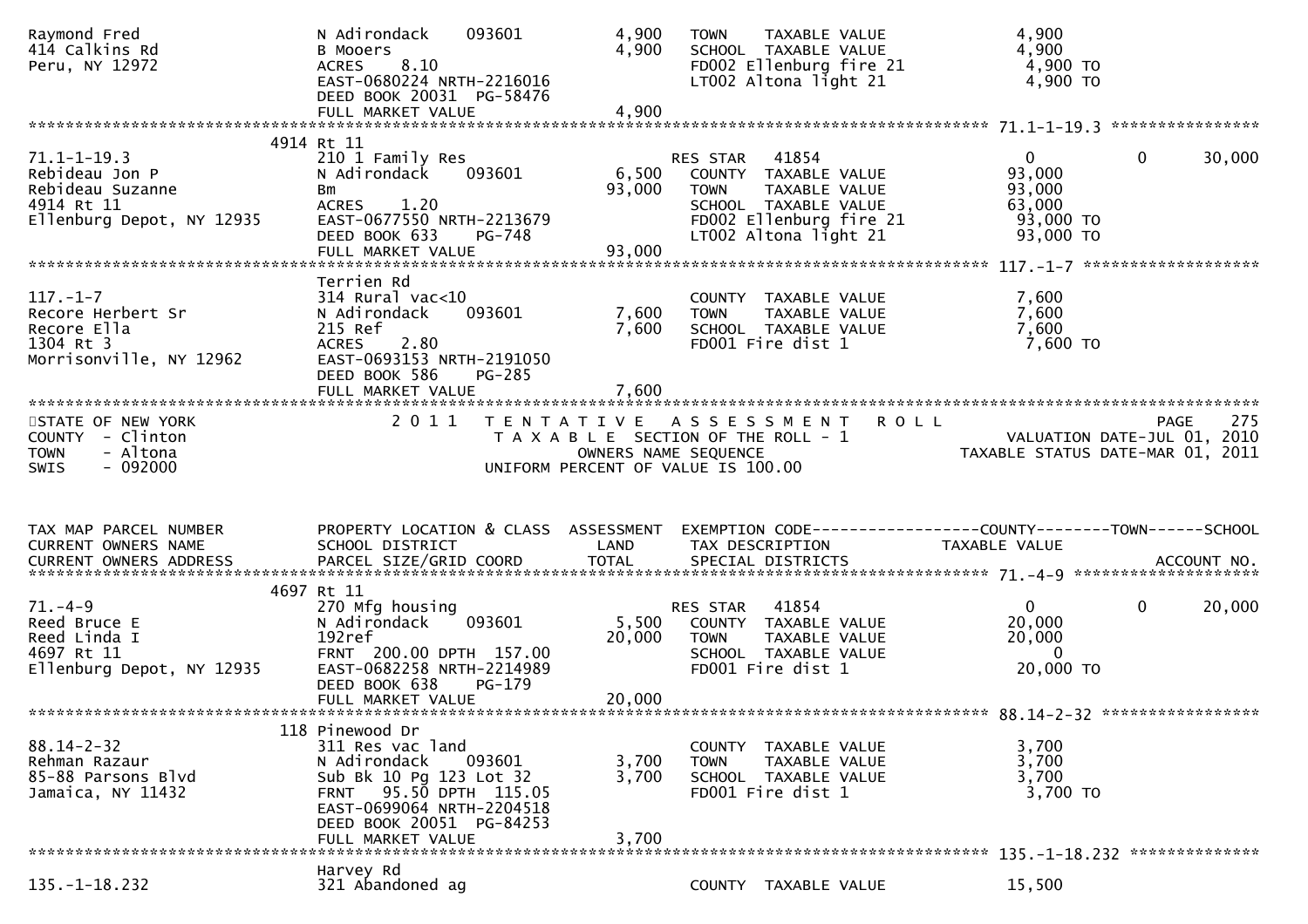| Reid Philip<br>183 Harvey Rd<br>West Chazy, NY 12992                                                          | N Adirondack<br>093601<br>Lot 131 Duerville<br>16.80<br>ACRES<br>EAST-0733067 NRTH-2180117<br>DEED BOOK 933<br><b>PG-227</b><br>FULL MARKET VALUE                                           | 15,500<br>15,500<br>15,500   | TAXABLE VALUE<br><b>TOWN</b><br>SCHOOL TAXABLE VALUE<br>FD001 Fire dist 1                                                                                                                              | 15,500<br>15,500<br>15,500 TO                                                                    |                                    |
|---------------------------------------------------------------------------------------------------------------|---------------------------------------------------------------------------------------------------------------------------------------------------------------------------------------------|------------------------------|--------------------------------------------------------------------------------------------------------------------------------------------------------------------------------------------------------|--------------------------------------------------------------------------------------------------|------------------------------------|
|                                                                                                               |                                                                                                                                                                                             |                              |                                                                                                                                                                                                        |                                                                                                  |                                    |
| $135. - 1 - 18.262$<br>Reid Philip A<br>Reid Susan L<br>183 Harvey Rd<br>West Chazy, NY 12992                 | 183 Harvey Rd<br>240 Rural res<br>N Adirondack<br>093601<br>Lot 127 & 130 & 131 Duerv<br>71.10<br><b>ACRES</b><br>EAST-0732421 NRTH-2178862<br>DEED BOOK 793<br>PG-248<br>FULL MARKET VALUE | 29,500<br>224,600<br>224,600 | RES STAR<br>41854<br>COUNTY TAXABLE VALUE<br><b>TOWN</b><br>TAXABLE VALUE<br>SCHOOL TAXABLE VALUE<br>FD001 Fire dist 1                                                                                 | $\mathbf{0}$<br>$\mathbf{0}$<br>224,600<br>224,600<br>194,600<br>224,600 TO                      | 30,000                             |
|                                                                                                               |                                                                                                                                                                                             |                              |                                                                                                                                                                                                        |                                                                                                  |                                    |
| $106. - 1 - 5$<br>Relation Carole<br>394 Vassar Rd<br>Altona, NY 12910<br>MAY BE SUBJECT TO PAYMENT           | 390/394 Vassar Rd<br>241 Rural res&ag<br>N Adirondack<br>093601<br>151 Duer<br>ACRES 65.00 BANK<br>850<br>EAST-0739038 NRTH-2196265<br>DEED BOOK 379<br>PG-337                              |                              | 73 PCT OF VALUE USED FOR EXEMPTION PURPOSES<br>AGRI DISTR 41720<br>28,800 AGED C&T<br>41801<br>82,700 SR STAR<br>41834<br>COUNTY TAXABLE VALUE<br><b>TOWN</b><br>TAXABLE VALUE<br>SCHOOL TAXABLE VALUE | 11,213<br>11,213<br>30,186<br>30,186<br>$\overline{0}$<br>$\Omega$<br>41,301<br>41,301<br>11,387 | 11,213<br>$\overline{0}$<br>60,100 |
| STATE OF NEW YORK<br>COUNTY - Clinton<br>- Altona<br><b>TOWN</b><br>$-092000$<br>SWIS                         | 2 0 1 1                                                                                                                                                                                     |                              | TENTATIVE ASSESSMENT<br>T A X A B L E SECTION OF THE ROLL - 1<br>OWNERS NAME SEQUENCE<br>UNIFORM PERCENT OF VALUE IS 100.00                                                                            | <b>ROLL</b><br>PAGE<br>VALUATION DATE-JUL 01, 2010<br>TAXABLE STATUS DATE-MAR 01, 2011           | 276                                |
| TAX MAP PARCEL NUMBER<br>CURRENT OWNERS NAME                                                                  | PROPERTY LOCATION & CLASS ASSESSMENT<br>SCHOOL DISTRICT                                                                                                                                     | LAND                         | TAX DESCRIPTION                                                                                                                                                                                        | EXEMPTION CODE-----------------COUNTY-------TOWN------SCHOOL<br>TAXABLE VALUE                    |                                    |
| $74. - 1 - 47.1$<br>Relation Daniel R III<br>Relation Jordan<br>126 Old Cider Mill Rd<br>West Chazy, NY 12992 | 595 Devils Den Rd<br>210 1 Family Res<br>093601<br>N Adirondack<br>130 Ref<br>FRNT 170.00 DPTH 180.00<br>EAST-0710743 NRTH-2209754<br>DEED BOOK 20072 PG-8178<br>FULL MARKET VALUE          | 6,100<br>52,000<br>52,000    | COUNTY TAXABLE VALUE<br>TAXABLE VALUE<br><b>TOWN</b><br>SCHOOL TAXABLE VALUE<br>FD001 Fire dist 1<br>LT001 Altona light 1                                                                              | 52,000<br>52,000<br>52,000<br>52,000 TO<br>52,000 TO                                             |                                    |
|                                                                                                               | Irona Rd                                                                                                                                                                                    |                              |                                                                                                                                                                                                        |                                                                                                  |                                    |
| $73. - 3 - 1.4$<br>Relation Harold E<br>135 Rooney Rd<br>West Chazy, NY 12992                                 | $314$ Rural vac<10<br>093601<br>N Adirondack<br>166 Ref<br>5.00<br><b>ACRES</b><br>EAST-0694323 NRTH-2214427<br>DEED BOOK 20021 PG-46669<br>FULL MARKET VALUE                               | 8,900<br>8,900<br>8,900      | COUNTY<br>TAXABLE VALUE<br>TAXABLE VALUE<br><b>TOWN</b><br>SCHOOL TAXABLE VALUE<br>FD001 Fire dist 1                                                                                                   | 8,900<br>8,900<br>8,900<br>8,900 TO                                                              |                                    |
|                                                                                                               | 569 Vassar Rd                                                                                                                                                                               |                              |                                                                                                                                                                                                        |                                                                                                  |                                    |
| $106. - 1 - 2.1$                                                                                              | 312 Vac w/imprv                                                                                                                                                                             |                              | AGRI DISTR 41720                                                                                                                                                                                       | 13,318<br>13,318                                                                                 | 13,318                             |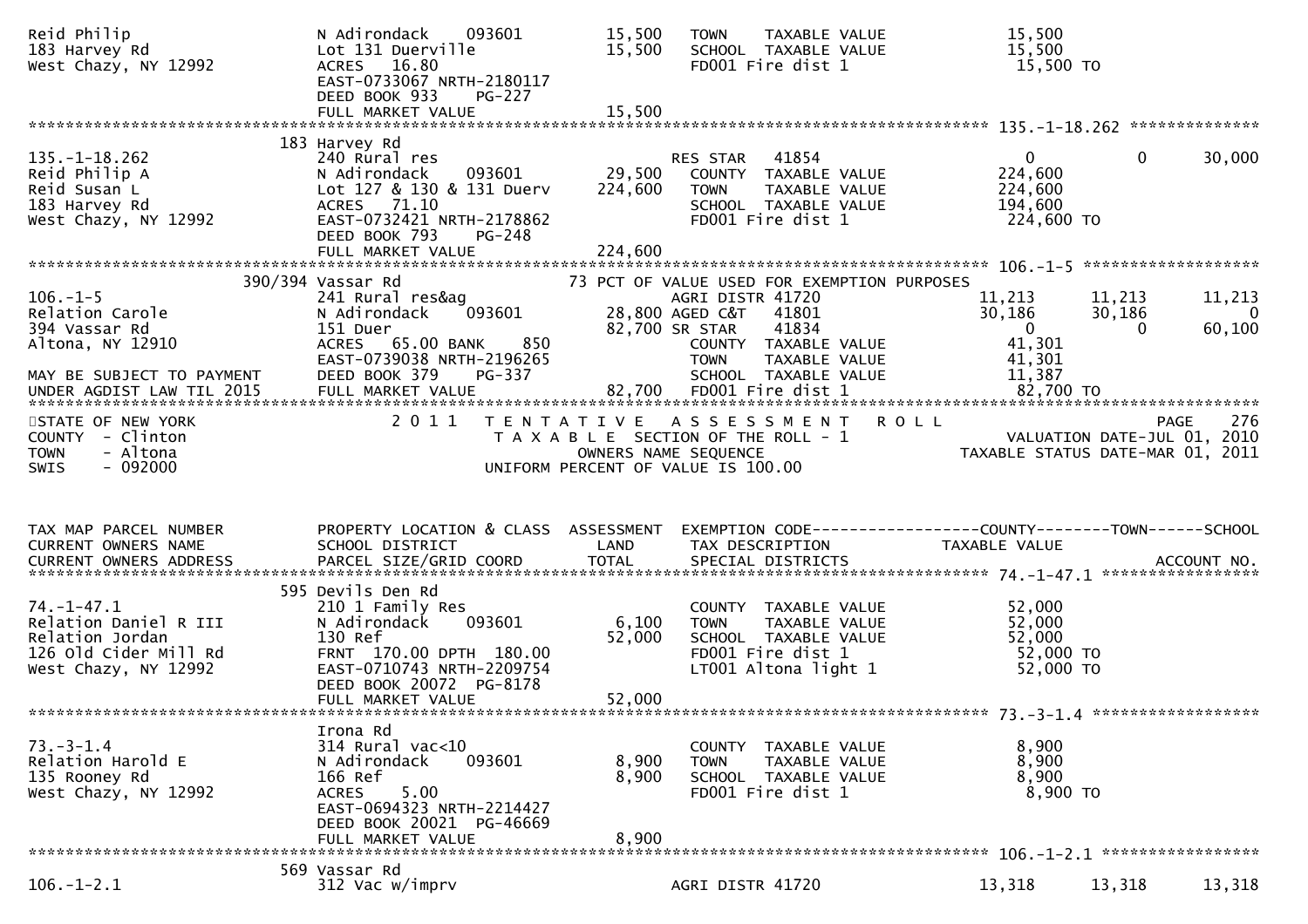| Relation Howard D<br>Relation Joel H<br>394 Vassar Rd<br>Altona, NY 12910<br>MAY BE SUBJECT TO PAYMENT | 093601<br>N Adirondack<br>152 Duer<br>ACRES 134.30<br>EAST-0736677 NRTH-2199329<br>DEED BOOK 20092 PG-22045<br>FULL MARKET VALUE | 43,700<br>45,900<br>45,900 | COUNTY TAXABLE VALUE<br>TAXABLE VALUE<br><b>TOWN</b><br>SCHOOL TAXABLE VALUE<br>FD001 Fire dist 1 | 32,582<br>32,582<br>32,582<br>45,900 TO                                       |
|--------------------------------------------------------------------------------------------------------|----------------------------------------------------------------------------------------------------------------------------------|----------------------------|---------------------------------------------------------------------------------------------------|-------------------------------------------------------------------------------|
| UNDER AGDIST LAW TIL 2015                                                                              |                                                                                                                                  |                            |                                                                                                   |                                                                               |
|                                                                                                        | 569 Vassar Rd                                                                                                                    |                            |                                                                                                   |                                                                               |
| $106. - 1 - 2.2$                                                                                       | 241 Rural res&ag<br>093601                                                                                                       |                            | AGRI DISTR 41720<br>41854                                                                         | 7,296<br>7,296<br>7,296<br>$\overline{0}$                                     |
| Relation Howard D<br>Relation Sharon L                                                                 | N Adirondack<br>Lot 152 Duer                                                                                                     | 80,800                     | 20,300 RES STAR<br>COUNTY TAXABLE VALUE                                                           | 30,000<br>$\Omega$<br>73,504                                                  |
| 569 Vassar Rd                                                                                          | 850<br>ACRES 23.50 BANK                                                                                                          |                            | <b>TOWN</b><br>TAXABLE VALUE                                                                      | 73,504                                                                        |
| Altona, NY 12910                                                                                       | EAST-0736467 NRTH-2200651                                                                                                        |                            | SCHOOL TAXABLE VALUE                                                                              | 43,504                                                                        |
| MAY BE SUBJECT TO PAYMENT                                                                              | DEED BOOK 99001 PG-12536<br>FULL MARKET VALUE                                                                                    | 80,800                     | FD001 Fire dist 1                                                                                 | 80,800 TO                                                                     |
| UNDER AGDIST LAW TIL 2015                                                                              |                                                                                                                                  |                            |                                                                                                   |                                                                               |
|                                                                                                        |                                                                                                                                  |                            |                                                                                                   |                                                                               |
|                                                                                                        | 2929 Miner Farm Rd                                                                                                               |                            |                                                                                                   |                                                                               |
| $89. - 3 - 9.1$<br>Relation Patty J                                                                    | 270 Mfg housing<br>093601<br>N Adirondack                                                                                        | 7,300                      | RES STAR<br>41854<br>COUNTY TAXABLE VALUE                                                         | $\mathbf{0}$<br>$\mathbf{0}$<br>30,000<br>46,300                              |
| 2929 Miner Farm Rd                                                                                     | 106 Ref                                                                                                                          | 46,300                     | <b>TOWN</b><br>TAXABLE VALUE                                                                      | 46,300                                                                        |
| Altona, NY 12910                                                                                       | 2.30<br><b>ACRES</b>                                                                                                             |                            | SCHOOL TAXABLE VALUE                                                                              | 16,300                                                                        |
|                                                                                                        | EAST-0715918 NRTH-2207516                                                                                                        |                            | FD001 Fire dist 1                                                                                 | 46,300 TO                                                                     |
|                                                                                                        | DEED BOOK 20021 PG-40405<br>FULL MARKET VALUE                                                                                    | 46,300                     | LT001 Altona light 1                                                                              | 46,300 TO                                                                     |
|                                                                                                        |                                                                                                                                  |                            |                                                                                                   |                                                                               |
| STATE OF NEW YORK                                                                                      | 2011                                                                                                                             | T E N T A T I V E          | A S S E S S M E N T                                                                               | <b>ROLL</b><br>277<br>PAGE                                                    |
| COUNTY - Clinton<br>- Altona                                                                           |                                                                                                                                  |                            | T A X A B L E SECTION OF THE ROLL - 1<br>OWNERS NAME SEQUENCE                                     | VALUATION DATE-JUL 01, 2010<br>TAXABLE STATUS DATE-MAR 01, 2011               |
| <b>TOWN</b>                                                                                            |                                                                                                                                  |                            |                                                                                                   |                                                                               |
|                                                                                                        |                                                                                                                                  |                            |                                                                                                   |                                                                               |
| $-092000$<br><b>SWIS</b>                                                                               |                                                                                                                                  |                            | UNIFORM PERCENT OF VALUE IS 100.00                                                                |                                                                               |
|                                                                                                        |                                                                                                                                  |                            |                                                                                                   |                                                                               |
|                                                                                                        |                                                                                                                                  |                            |                                                                                                   |                                                                               |
| TAX MAP PARCEL NUMBER<br>CURRENT OWNERS NAME                                                           | PROPERTY LOCATION & CLASS ASSESSMENT                                                                                             | LAND                       | TAX DESCRIPTION                                                                                   | EXEMPTION CODE-----------------COUNTY-------TOWN------SCHOOL<br>TAXABLE VALUE |
|                                                                                                        | SCHOOL DISTRICT                                                                                                                  |                            |                                                                                                   |                                                                               |
|                                                                                                        |                                                                                                                                  |                            |                                                                                                   |                                                                               |
|                                                                                                        | 115 Harvey Rd                                                                                                                    |                            |                                                                                                   |                                                                               |
| $135. - 1 - 20.2$<br>Relation Ryan                                                                     | 210 1 Family Res<br>N Adirondack<br>093601                                                                                       | 8,200                      | RES STAR<br>41854<br>COUNTY TAXABLE VALUE                                                         | $\mathbf 0$<br>$\mathbf 0$<br>30,000<br>125,000                               |
| Bulriss Mindy                                                                                          | Lot 130 Duers                                                                                                                    | 125,000                    | <b>TOWN</b><br>TAXABLE VALUE                                                                      | 125,000                                                                       |
| 115 Harvey Rd                                                                                          | FRNT 150.00 DPTH 265.00                                                                                                          |                            | SCHOOL TAXABLE VALUE                                                                              | 95,000                                                                        |
| West Chazy, NY 12992                                                                                   | EAST-0734353 NRTH-2178661                                                                                                        |                            | FD001 Fire dist 1                                                                                 | 125,000 TO                                                                    |
|                                                                                                        | DEED BOOK 20082 PG-15235<br>FULL MARKET VALUE                                                                                    | 125,000                    |                                                                                                   |                                                                               |
| *******************************                                                                        |                                                                                                                                  |                            |                                                                                                   |                                                                               |
|                                                                                                        | Purdy Rd                                                                                                                         |                            |                                                                                                   |                                                                               |
| $134. - 1 - 12$                                                                                        | 910 Priv forest                                                                                                                  |                            | COUNTY TAXABLE VALUE                                                                              | 20,000                                                                        |
| Relation Wade E<br>135 Rooney Rd                                                                       | 093601<br>N Adirondack<br>104 Duer                                                                                               | 20,000<br>20,000           | TAXABLE VALUE<br><b>TOWN</b><br>SCHOOL TAXABLE VALUE                                              | 20,000<br>20,000                                                              |
| West Chazy, NY 12992                                                                                   | ACRES 41.00                                                                                                                      |                            | FD001 Fire dist 1                                                                                 | 20,000 TO                                                                     |
|                                                                                                        | EAST-0724499 NRTH-2179650                                                                                                        |                            |                                                                                                   |                                                                               |
|                                                                                                        | DEED BOOK 614<br>PG-861<br>FULL MARKET VALUE                                                                                     | 20,000                     |                                                                                                   |                                                                               |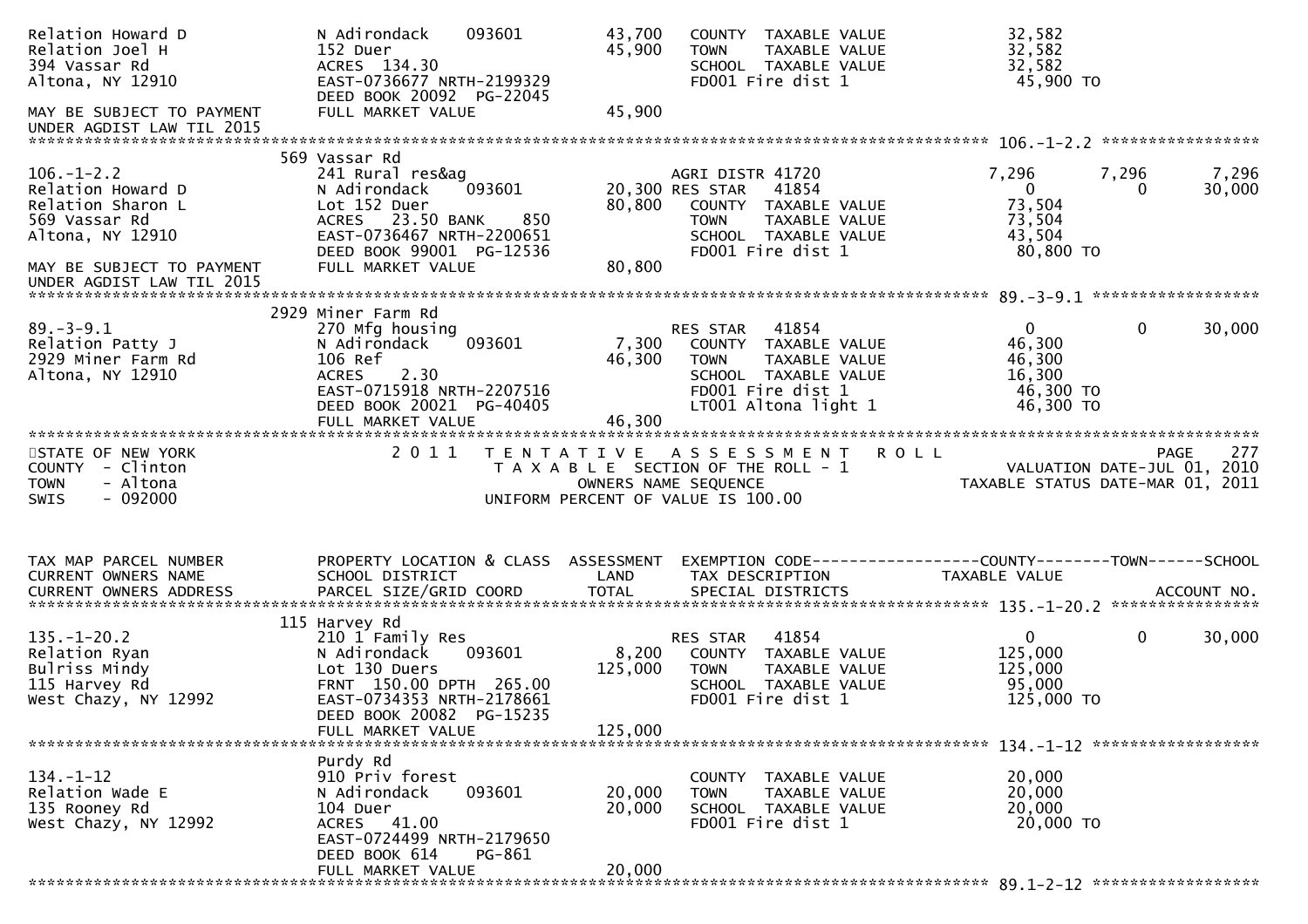| $89.1 - 2 - 12$<br>Relation-Rabideau Life Use Gla N Adirondack<br>Pombrio Penny<br>17 Station St<br>Altona, NY 12910 | 17/21 Station St<br>210 1 Family Res<br>093601<br>111 Ref<br>1.75<br><b>ACRES</b><br>EAST-0712204 NRTH-2207969<br>DEED BOOK 955<br>PG-226<br>FULL MARKET VALUE              | 7,000<br>62,400<br>62,400                                                                           | SR STAR<br><b>TOWN</b> | 41834<br>COUNTY TAXABLE VALUE<br>TAXABLE VALUE<br>SCHOOL TAXABLE VALUE<br>FD001 Fire dist 1<br>LT001 Altona light 1 | $\mathbf{0}$<br>$\mathbf{0}$<br>62,400<br>62,400<br>2,300<br>62,400 TO<br>62,400 TO | 60,100             |
|----------------------------------------------------------------------------------------------------------------------|-----------------------------------------------------------------------------------------------------------------------------------------------------------------------------|-----------------------------------------------------------------------------------------------------|------------------------|---------------------------------------------------------------------------------------------------------------------|-------------------------------------------------------------------------------------|--------------------|
| $135. -1 - 15. -1$<br>Remchuk Robert<br>Remchuk Judy<br>67 Beartown Rd<br>West Chazy, NY 12992-9802                  | Recore Rd<br>910 Priv forest<br>Beekmantown Cen 092401<br>143 Duer<br>ACRES 70.70<br>EAST-0736668 NRTH-2179952<br>DEED BOOK 00578 PG-00108<br>FULL MARKET VALUE             | 23,000<br>23,000<br>23,000                                                                          | <b>TOWN</b>            | COUNTY TAXABLE VALUE<br>TAXABLE VALUE<br>SCHOOL TAXABLE VALUE<br>FD001 Fire dist 1                                  | 23,000<br>23,000<br>23,000<br>23,000 TO                                             |                    |
| $135. - 1 - 15. - 2$<br>Remchuk Robert<br>Remchuk Judy<br>67 Beartown Rd<br>West Chazy, NY 12992-9802                | Recore Rd<br>910 Priv forest<br>N Adirondack<br>093601<br>Lot 130 Duers Pat<br>ACRES 17.40<br>EAST-0736668 NRTH-2179952<br>DEED BOOK 578<br>PG-108<br>FULL MARKET VALUE     | 10,600<br>10,600<br>10,600                                                                          | <b>TOWN</b>            | COUNTY TAXABLE VALUE<br><b>TAXABLE VALUE</b><br>SCHOOL TAXABLE VALUE<br>FD001 Fire dist 1                           | 10,600<br>10,600<br>10,600<br>10,600 TO                                             |                    |
| STATE OF NEW YORK<br>COUNTY - Clinton<br>- Altona<br><b>TOWN</b><br>$-092000$<br><b>SWIS</b>                         | 2011<br>T E N T A T I V E                                                                                                                                                   | T A X A B L E SECTION OF THE ROLL - 1<br>OWNERS NAME SEQUENCE<br>UNIFORM PERCENT OF VALUE IS 100.00 | A S S E S S M E N T    |                                                                                                                     | <b>ROLL</b><br>VALUATION DATE-JUL 01, 2010<br>TAXABLE STATUS DATE-MAR 01, 2011      | 278<br><b>PAGE</b> |
| TAX MAP PARCEL NUMBER<br>CURRENT OWNERS NAME                                                                         | PROPERTY LOCATION & CLASS ASSESSMENT                                                                                                                                        |                                                                                                     |                        |                                                                                                                     |                                                                                     |                    |
|                                                                                                                      | SCHOOL DISTRICT                                                                                                                                                             | LAND                                                                                                | TAX DESCRIPTION        |                                                                                                                     | TAXABLE VALUE                                                                       |                    |
| $135. - 1 - 1$<br>Remillard Marcel<br>1865 Pl St Laurent<br>Bruno, QC, Canada J3V4Z2                                 | 356 Atwood Rd<br>260 Seasonal res<br>N Adirondack<br>093601<br>132 Duer<br>9.70<br><b>ACRES</b><br>EAST-0731936 NRTH-2183401<br>DEED BOOK 579<br>PG-99<br>FULL MARKET VALUE | 13,400<br>30,100<br>30,100                                                                          | <b>TOWN</b>            | COUNTY TAXABLE VALUE<br>TAXABLE VALUE<br>SCHOOL TAXABLE VALUE<br>FD001 Fire dist 1                                  | 30,100<br>30,100<br>30,100<br>30,100 TO<br>$117. - 1 - 1$ ********************      |                    |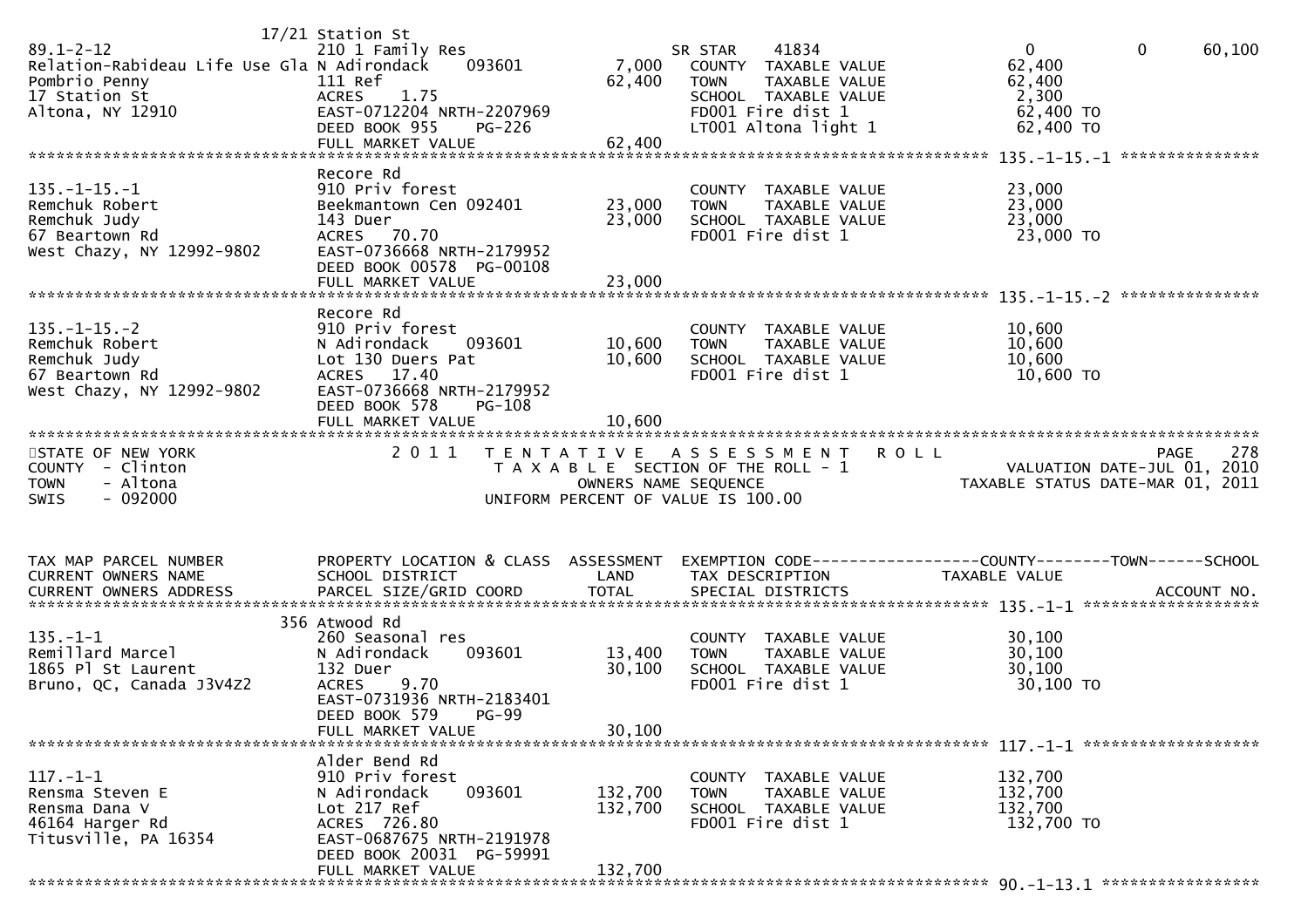| $90. -1 - 13.1$<br>Reyell Darrell L<br>Reyell Sarah G<br>2409 Miner Farm Rd<br>Altona, NY 12910 | Miner Farm Rd<br>321 Abandoned ag<br>093601<br>N Adirondack<br>Lot 61 Ref<br>080<br>ACRES 62.90 BANK<br>EAST-0728959 NRTH-2206331<br>DEED BOOK 20082 PG-17209                              | 24,900<br>24,900           | COUNTY TAXABLE VALUE<br>TAXABLE VALUE<br><b>TOWN</b><br>SCHOOL TAXABLE VALUE<br>FD001 Fire dist 1                                                                               | 24,900<br>24,900<br>24,900<br>24,900 TO                                                                                 |                                    |
|-------------------------------------------------------------------------------------------------|--------------------------------------------------------------------------------------------------------------------------------------------------------------------------------------------|----------------------------|---------------------------------------------------------------------------------------------------------------------------------------------------------------------------------|-------------------------------------------------------------------------------------------------------------------------|------------------------------------|
| $90. -1 - 13.3$<br>Reyell Darrell L<br>Reyell Sarah G<br>2409 Miner Farm Rd<br>Altona, NY 12910 | 2409 Miner Farm Rd<br>210 1 Family Res<br>093601<br>N Adirondack<br>Lot 61 Ref Tr<br>4.89 BANK<br>080<br><b>ACRES</b><br>EAST-0728595 NRTH-2207212<br>DEED BOOK 20082 PG-17209             | 8,800<br>121,900           | 41854<br>RES STAR<br>COUNTY TAXABLE VALUE<br>TAXABLE VALUE<br>TOWN<br>SCHOOL TAXABLE VALUE<br>FD001 Fire dist 1                                                                 | $\mathbf{0}$<br>$\mathbf 0$<br>121,900<br>121,900<br>91,900<br>121,900 TO                                               | 30,000                             |
| $74. - 1 - 22.2$<br>Reyell Scott A<br>98 Joe Wood Rd<br>Altona, NY 12910                        | 98 Joe Wood Rd<br>210 1 Family Res<br>N Adirondack<br>093601<br>Lot 111 Ref Tract<br>FRNT 140.00 DPTH 240.00<br>EAST-0714700 NRTH-2210014<br>DEED BOOK 1031<br>PG-340<br>FULL MARKET VALUE |                            | LIM INC DI 41932<br>6,200 INC DIS TN 41933<br>66,800 RES STAR 41854<br>COUNTY TAXABLE VALUE<br><b>TOWN</b><br>TAXABLE VALUE<br>SCHOOL TAXABLE VALUE<br>66,800 FD001 Fire dist 1 | $\mathbf{0}$<br>33,400<br>33,400<br>$\mathbf{0}$<br>$\mathbf{0}$<br>$\Omega$<br>33,400<br>33,400<br>36,800<br>66,800 TO | $\mathbf{0}$<br>$\Omega$<br>30,000 |
| STATE OF NEW YORK<br>COUNTY - Clinton<br>- Altona<br><b>TOWN</b><br>- 092000<br>SWIS            | 2011<br>T E N T A T I V E                                                                                                                                                                  |                            | A S S E S S M E N T<br><b>ROLL</b><br>T A X A B L E SECTION OF THE ROLL - 1<br>OWNERS NAME SEQUENCE<br>UNIFORM PERCENT OF VALUE IS 100.00                                       | <b>PAGE</b><br>VALUATION DATE-JUL 01, 2010<br>TAXABLE STATUS DATE-MAR 01, 2011                                          | 279                                |
| TAX MAP PARCEL NUMBER<br>CURRENT OWNERS NAME                                                    | PROPERTY LOCATION & CLASS ASSESSMENT<br>SCHOOL DISTRICT                                                                                                                                    | LAND                       | TAX DESCRIPTION                                                                                                                                                                 | EXEMPTION CODE------------------COUNTY--------TOWN------SCHOOL<br>TAXABLE VALUE                                         |                                    |
| $74. - 1 - 7.2$<br>Reynolds Morris<br>Reynolds Kathryn<br>84 Woods Falls Rd<br>Altona, NY 12910 | 84 Woods Falls Rd<br>210 1 Family Res<br>093601<br>N Adirondack<br>Lot 111 Ref Tr<br>ACRES 2.30 BANK<br>320<br>EAST-0711115 NRTH-2211919<br>DEED BOOK 20031 PG-50571<br>FULL MARKET VALUE  | 7,300<br>83,300<br>83,300  | 41854<br>RES STAR<br>COUNTY TAXABLE VALUE<br><b>TOWN</b><br>TAXABLE VALUE<br>SCHOOL TAXABLE VALUE<br>FD001 Fire dist 1<br>LT001 Altona light 1                                  | $\mathbf 0$<br>$\mathbf{0}$<br>83,300<br>83,300<br>53,300<br>83,300 TO<br>83,300 TO                                     | 30,000                             |
| $87. - 1 - 10.2$<br>Rhamelia Inc<br>PO Box 11<br>Sharon, CT 06069                               | Military Tpke<br>322 Rural vac>10<br>093601<br>N Adirondack<br>Lot 190 Duer<br>ACRES 54.50<br>EAST-0686222 NRTH-2206366<br>DEED BOOK 20082 PG-16965<br>FULL MARKET VALUE                   | 48,400<br>48,400<br>48,400 | COUNTY TAXABLE VALUE<br>TAXABLE VALUE<br><b>TOWN</b><br>SCHOOL TAXABLE VALUE<br>FD001 Fire dist 1                                                                               | 48,400<br>48,400<br>48,400<br>48,400 TO                                                                                 |                                    |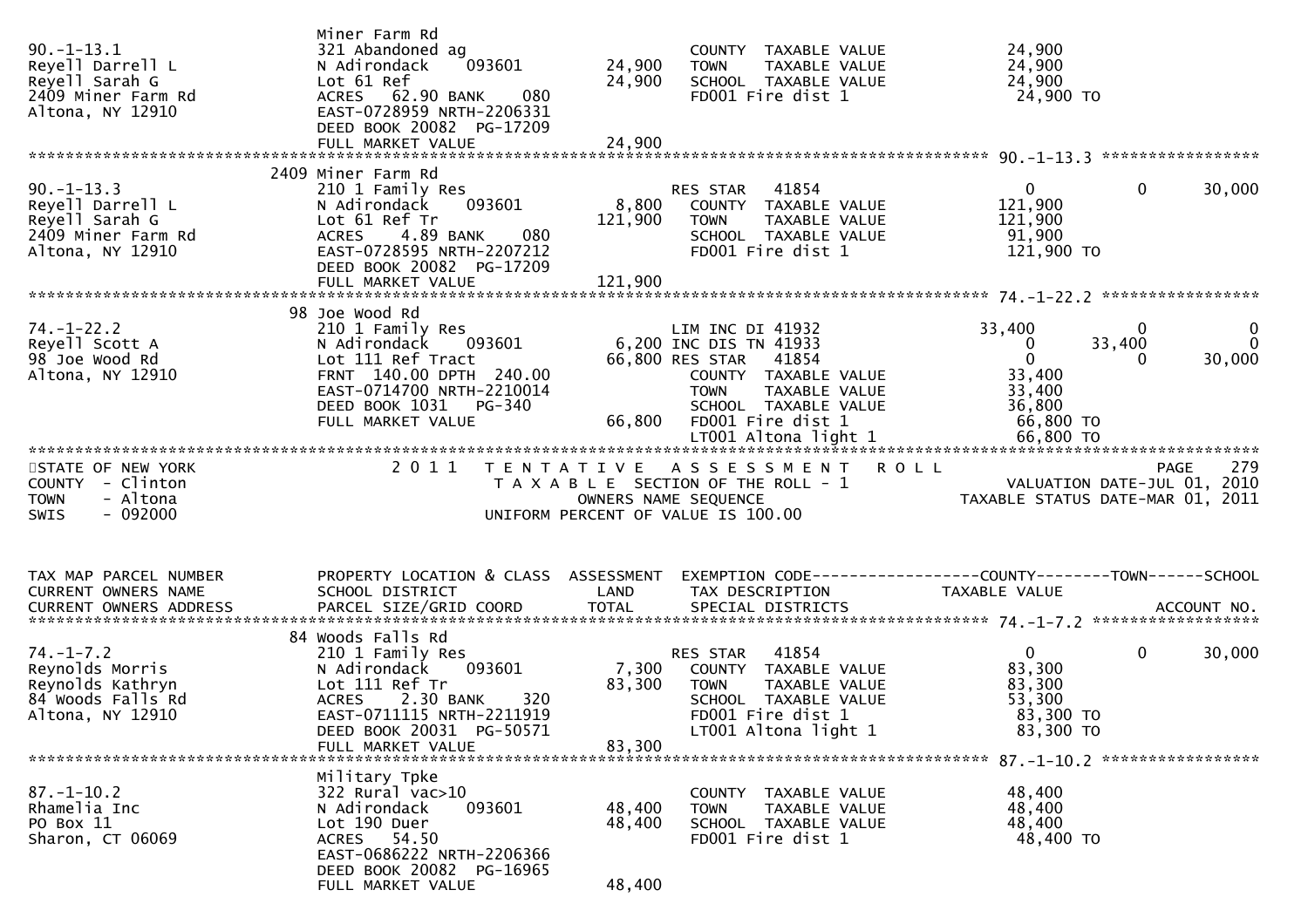| $91. -1 - 6.122$<br>Rice Eric D<br>48 Mayott Rd<br>Altona, NY 12910                          | 48 Mayott Rd<br>260 Seasonal res<br>093601<br>N Adirondack<br>Lot 51 Ref Tr<br>1.20<br><b>ACRES</b><br>EAST-0734158 NRTH-2206689<br>DEED BOOK 20041 PG-76797<br>FULL MARKET VALUE             | 50,200<br>50,200               | 41854<br>RES STAR<br>6,500 COUNTY TAXABLE VALUE<br><b>TOWN</b><br>TAXABLE VALUE<br>SCHOOL TAXABLE VALUE<br>FD001 Fire dist 1                                                                                                                        | $\overline{0}$<br>50,200<br>50,200<br>20,200<br>50,200 TO            | $\Omega$<br>30,000     |
|----------------------------------------------------------------------------------------------|-----------------------------------------------------------------------------------------------------------------------------------------------------------------------------------------------|--------------------------------|-----------------------------------------------------------------------------------------------------------------------------------------------------------------------------------------------------------------------------------------------------|----------------------------------------------------------------------|------------------------|
|                                                                                              |                                                                                                                                                                                               |                                |                                                                                                                                                                                                                                                     |                                                                      |                        |
| $73. - 1 - 34.42$<br>Richard Eva M<br>439 Irona Rd<br>Altona, NY 12910                       | 439 Irona Rd<br>210 1 Family Res<br>N Adirondack 093601<br>Lot 155 Ref Tract<br><b>ACRES</b><br>1.00<br>EAST-0700693 NRTH-2212792<br>DEED BOOK 20092 PG-22144                                 | 6,500<br>52,000                | RES STAR 41854<br>COUNTY TAXABLE VALUE<br><b>TOWN</b><br>TAXABLE VALUE<br>SCHOOL TAXABLE VALUE<br>FD001 Fire dist 1<br>LT001 Altona light 1                                                                                                         | $\mathbf{0}$<br>52,000<br>52,000<br>22,000<br>52,000 TO<br>52,000 TO | $\mathbf{0}$<br>30,000 |
|                                                                                              |                                                                                                                                                                                               |                                |                                                                                                                                                                                                                                                     |                                                                      |                        |
| $89. - 2 - 20$<br>Riley Douglas<br>Riley Evelyn<br>392 Devils Den Rd<br>Altona, NY 12910     | 392 Devils Den Rd<br>210 1 Family Res<br>093601<br>N Adirondack<br>110 Ref<br>FRNT 260.00 DPTH 220.00<br>EAST-0711088 NRTH-2204695<br>DEED BOOK 517<br>PG-286<br>FULL MARKET VALUE            | 6,500 TOWN<br>62,000<br>62,000 | COUNTY TAXABLE VALUE<br>TAXABLE VALUE<br>SCHOOL TAXABLE VALUE<br>FD001 Fire dist 1<br>LT001 Altona light 1                                                                                                                                          | 62,000<br>62,000<br>62,000<br>62,000 TO<br>62,000 TO                 |                        |
|                                                                                              |                                                                                                                                                                                               |                                |                                                                                                                                                                                                                                                     |                                                                      |                        |
| STATE OF NEW YORK<br>COUNTY - Clinton<br>- Altona<br><b>TOWN</b><br>$-092000$<br><b>SWIS</b> |                                                                                                                                                                                               |                                | 2011 TENTATIVE ASSESSMENT ROLL<br>I E N I A I I V E A S S E S S M E N T R O L L<br>T A X A B L E SECTION OF THE ROLL - 1 VALUATION DATE-JUL 01, 2010<br>OWNERS NAME SEQUENCE TAXABLE STATUS DATE-MAR 01, 2011<br>UNIFORM PERCENT OF VALUE IS 100.00 |                                                                      | 280<br>PAGE            |
| TAX MAP PARCEL NUMBER<br>CURRENT OWNERS NAME<br><b>CURRENT OWNERS ADDRESS</b>                | PROPERTY LOCATION & CLASS ASSESSMENT<br>SCHOOL DISTRICT                                                                                                                                       | LAND                           | EXEMPTION CODE------------------COUNTY-------TOWN------SCHOOL<br>TAX DESCRIPTION                                                                                                                                                                    | TAXABLE VALUE                                                        |                        |
| $73. - 3 - 1.2$<br>Riley Randall P<br>Box 221<br>Wilmington, NY 12997                        | Helens Way<br>$314$ Rural vac< $10$<br>093601<br>N Adirondack<br>166 Ref<br>ACRES 10.00<br>EAST-0693956 NRTH-2214423<br>DEED BOOK 20082 PG-17547<br>FULL MARKET VALUE                         | 11,900<br>11,900<br>11,900     | COUNTY TAXABLE VALUE<br>TAXABLE VALUE<br><b>TOWN</b><br>SCHOOL TAXABLE VALUE<br>FD001 Fire dist 1                                                                                                                                                   | 11,900<br>11,900<br>11,900<br>11,900 TO                              |                        |
|                                                                                              |                                                                                                                                                                                               |                                |                                                                                                                                                                                                                                                     |                                                                      |                        |
| $91. - 1 - 18.33$<br>Riley Robert J<br>664 Vassar Rd<br>Altona, NY 12910                     | 664 Vassar Rd<br>210 1 Family Res<br>093601<br>N Adirondack<br>Lot 29 Ref Tr<br>4.80 BANK<br>080<br><b>ACRES</b><br>EAST-0735863 NRTH-2202916<br>DEED BOOK 20072 PG-7279<br>FULL MARKET VALUE | 9,000<br>155,000<br>155,000    | 41854<br>RES STAR<br>COUNTY<br>TAXABLE VALUE<br><b>TOWN</b><br><b>TAXABLE VALUE</b><br>SCHOOL TAXABLE VALUE<br>FD001 Fire dist 1                                                                                                                    | 0<br>155,000<br>155,000<br>125,000<br>155,000 TO                     | $\mathbf 0$<br>30,000  |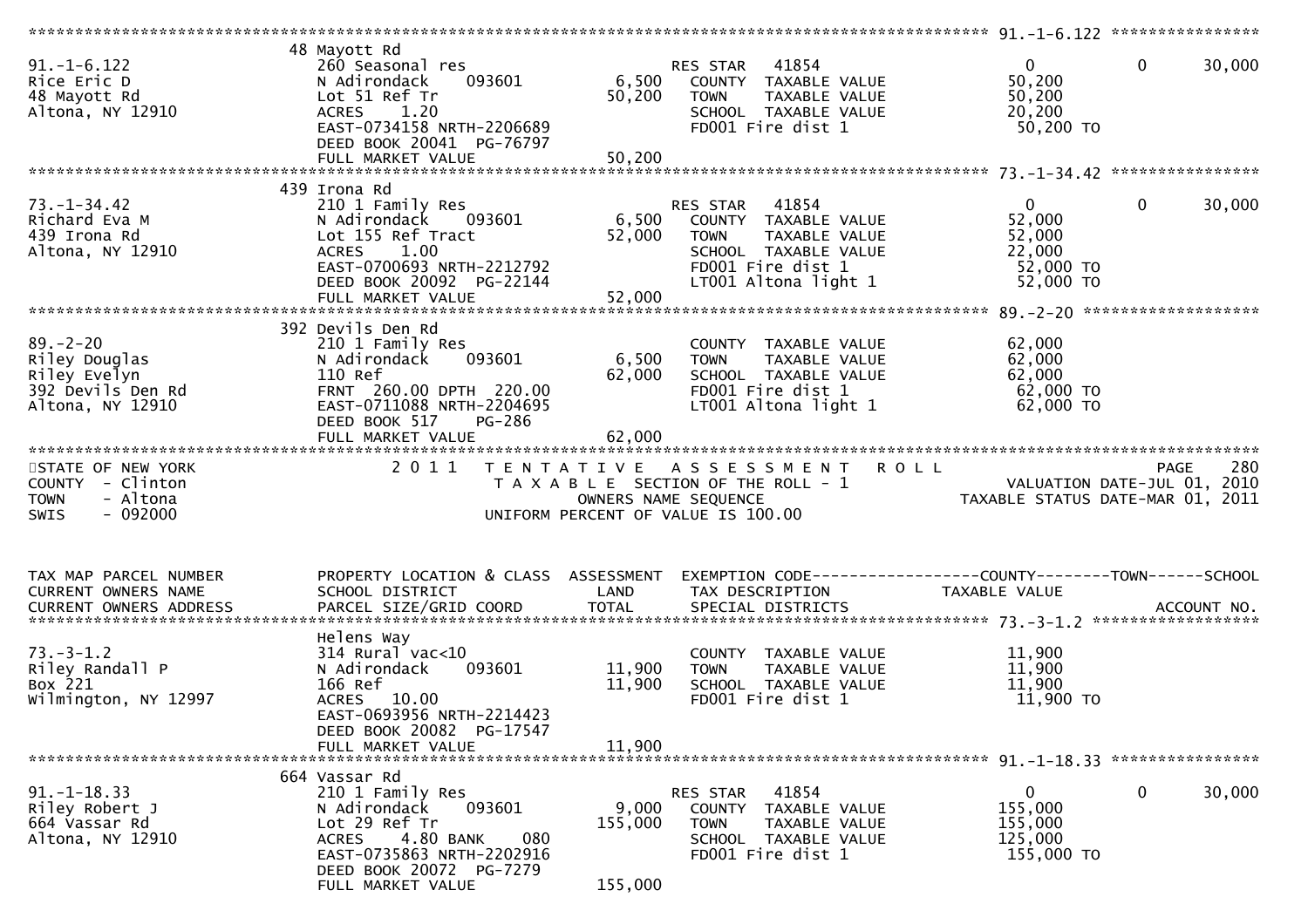| $105. -1 - 5.1$<br>Rioux Roch<br>4080 Chomin De L'Egilise<br>Chertsey, QC, Canada JOK3K                | 727 Barnaby Rd<br>910 Priv forest<br>N Adirondack<br>093601<br>Lot 135 Pat Duer<br>ACRES 92.00<br>EAST-0731810 NRTH-2195597<br>DEED BOOK 743<br>$PG-6$<br>FULL MARKET VALUE                      | 28,700<br>34,500<br>34,500 | COUNTY TAXABLE VALUE<br><b>TOWN</b><br>TAXABLE VALUE<br>SCHOOL TAXABLE VALUE<br>FD001 Fire dist 1                   | 34,500<br>34,500<br>34,500<br>34,500 TO                                         |             |
|--------------------------------------------------------------------------------------------------------|--------------------------------------------------------------------------------------------------------------------------------------------------------------------------------------------------|----------------------------|---------------------------------------------------------------------------------------------------------------------|---------------------------------------------------------------------------------|-------------|
|                                                                                                        |                                                                                                                                                                                                  |                            |                                                                                                                     |                                                                                 |             |
| $73. - 3 - 10.2$<br>Rivera Delores<br>Attn: Jeff Rivera<br>75 Maple View Rd<br>West Hartford, VT 05084 | Helens Way<br>$314$ Rural vac<10<br>093601<br>N Adirondack<br>166 Ref<br>ACRES 2.40<br>EAST-0697337 NRTH-2214852<br>DEED BOOK 581<br><b>PG-90</b>                                                | 7,300<br>7,300             | COUNTY TAXABLE VALUE<br><b>TOWN</b><br>TAXABLE VALUE<br>SCHOOL TAXABLE VALUE<br>FD001 Fire dist 1                   | 7,300<br>7,300<br>7,300<br>7,300 TO                                             |             |
|                                                                                                        | 325 Recore Rd                                                                                                                                                                                    |                            |                                                                                                                     |                                                                                 |             |
| $135. - 2 - 26$<br>Rivers Linda L<br>325 Recore Rd<br>West Chazy, NY 12992                             | 210 1 Family Res<br>Beekmantown Cen 092401<br>Lot 143 Duers<br>ACRES 2.20<br>EAST-0739087 NRTH-2179321<br>DEED BOOK 20001 PG-25554<br>FULL MARKET VALUE                                          | 9,600<br>58,200<br>58,200  | RES STAR 41854<br>COUNTY TAXABLE VALUE<br>TAXABLE VALUE<br><b>TOWN</b><br>SCHOOL TAXABLE VALUE<br>FD001 Fire dist 1 | $\overline{0}$<br>$\mathbf 0$<br>58,200<br>58,200<br>28,200<br>58,200 TO        | 30,000      |
|                                                                                                        |                                                                                                                                                                                                  |                            |                                                                                                                     |                                                                                 |             |
| STATE OF NEW YORK<br>COUNTY - Clinton<br>- Altona<br><b>TOWN</b><br>$-092000$<br><b>SWIS</b>           | 2011                                                                                                                                                                                             | OWNERS NAME SEQUENCE       | TENTATIVE ASSESSMENT<br>T A X A B L E SECTION OF THE ROLL - 1<br>UNIFORM PERCENT OF VALUE IS 100.00                 | <b>ROLL</b><br>VALUATION DATE-JUL 01, 2010<br>TAXABLE STATUS DATE-MAR 01, 2011  | 281<br>PAGE |
| TAX MAP PARCEL NUMBER<br>CURRENT OWNERS NAME                                                           | PROPERTY LOCATION & CLASS ASSESSMENT<br>SCHOOL DISTRICT                                                                                                                                          | LAND                       | TAX DESCRIPTION                                                                                                     | EXEMPTION CODE------------------COUNTY--------TOWN------SCHOOL<br>TAXABLE VALUE |             |
| $134. - 2 - 21$<br>Rivers Margaret A<br>9 Pine Hedge Dr<br>West Chazy, NY 12992                        | Galy Way<br>$314$ Rural vac<10<br>093601<br>N Adirondack<br>115 Duer<br>Stonehedge Lot 16<br>2.40<br><b>ACRES</b><br>EAST-0725228 NRTH-2180361<br>DEED BOOK 978<br>$PG-283$<br>FULL MARKET VALUE | 9,800<br>9,800<br>9,800    | COUNTY TAXABLE VALUE<br>TAXABLE VALUE<br><b>TOWN</b><br>SCHOOL TAXABLE VALUE<br>FD001 Fire dist 1                   | 9,800<br>9,800<br>9,800<br>$9,800$ TO                                           |             |
|                                                                                                        | Galy Way                                                                                                                                                                                         |                            |                                                                                                                     |                                                                                 |             |
| $134. -2 - 25$<br>Rizzon Beth<br>45 Village Common Unit 2<br>Colchester, VT 05446                      | $314$ Rural vac<10<br>N Adirondack<br>093601<br>104-115 Duer<br>Stonehedge Lot 19<br><b>ACRES</b><br>2.30<br>EAST-0725290 NRTH-2180805                                                           | 9,800<br>9,800             | COUNTY TAXABLE VALUE<br>TAXABLE VALUE<br><b>TOWN</b><br>SCHOOL TAXABLE VALUE<br>FD001 Fire dist 1                   | 9,800<br>9,800<br>9,800<br>9,800 TO                                             |             |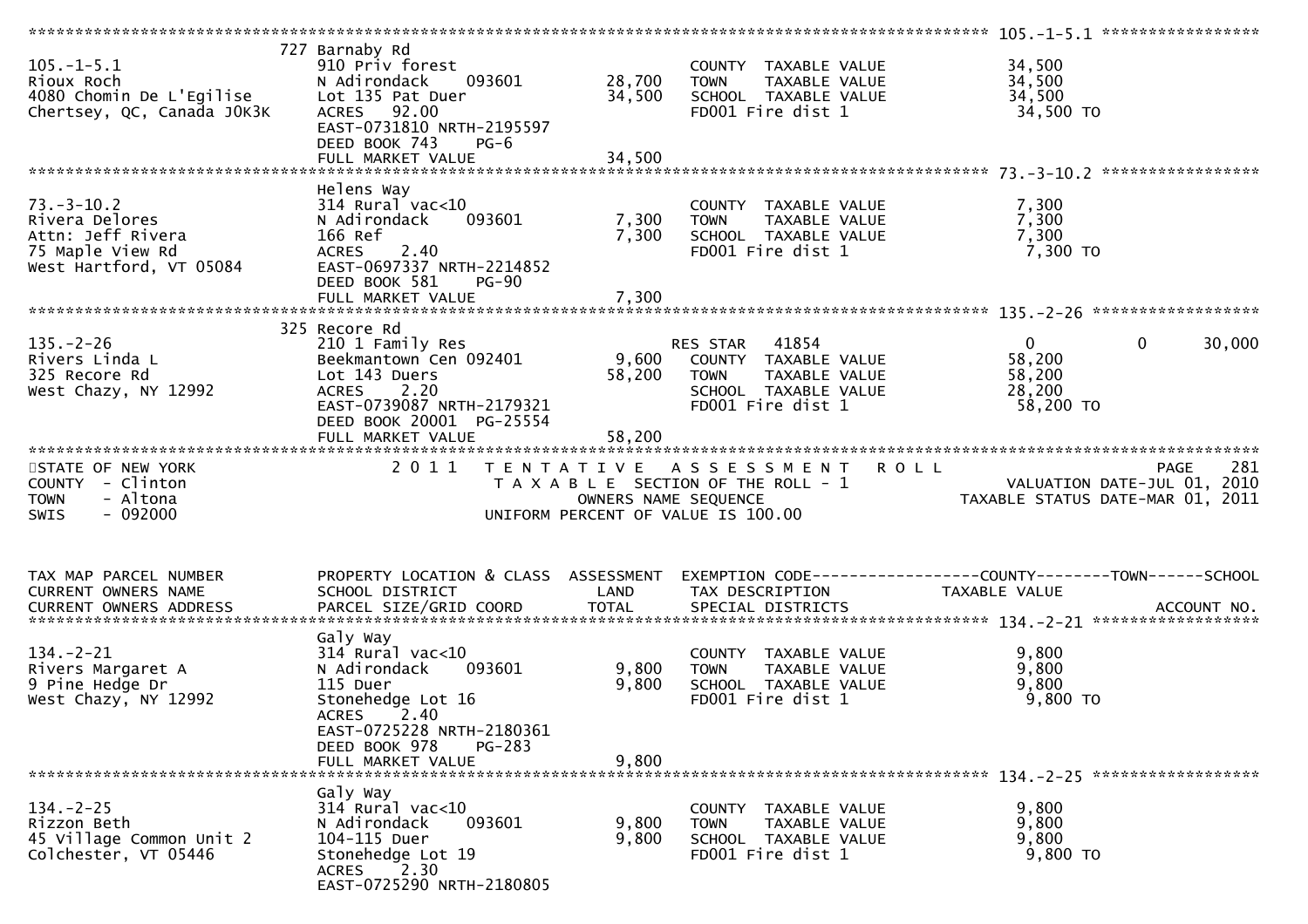|                                                                                                             | DEED BOOK 20051 PG-85489<br>FULL MARKET VALUE                                                                                                                                         | 9,800                   |                                                                                                     |               |                                                  | ******************                                                      |     |
|-------------------------------------------------------------------------------------------------------------|---------------------------------------------------------------------------------------------------------------------------------------------------------------------------------------|-------------------------|-----------------------------------------------------------------------------------------------------|---------------|--------------------------------------------------|-------------------------------------------------------------------------|-----|
| $134. - 2 - 26$<br>Rizzon Beth<br>45 Village Commons #2<br>Colchester, VT 05446                             | Galy Way<br>$314$ Rural vac<10<br>093601<br>N Adirondack<br>104 Duer<br>Stonehedge Lot 26<br>ACRES 1.90<br>EAST-0724682 NRTH-2180776<br>DEED BOOK 20031 PG-61117<br>FULL MARKET VALUE | 9,500<br>9,500<br>9,500 | COUNTY TAXABLE VALUE<br><b>TOWN</b><br>SCHOOL TAXABLE VALUE<br>FD001 Fire dist 1                    | TAXABLE VALUE | 9,500<br>9,500<br>9,500<br>9,500 TO              |                                                                         |     |
|                                                                                                             | 415 Vassar Rd                                                                                                                                                                         |                         |                                                                                                     |               |                                                  |                                                                         |     |
| $106. - 1 - 13.3$<br>Robare John P<br>Robare Carrie L<br>415 Vassar Rd<br>Altona, NY 12910                  | 210 1 Family Res<br>093601<br>N Adirondack<br>Lot 151 Duer<br>FRNT 163.00 DPTH 175.00<br><b>BANK</b><br>080<br>EAST-0737847 NRTH-2197251                                              | 6,000<br>150,000        | RES STAR 41854<br>COUNTY TAXABLE VALUE<br><b>TOWN</b><br>SCHOOL TAXABLE VALUE<br>FD001 Fire dist 1  | TAXABLE VALUE | 0<br>150,000<br>150,000<br>120,000<br>150,000 TO | 30,000<br>$\overline{0}$                                                |     |
|                                                                                                             | DEED BOOK 20062 PG-259<br>FULL MARKET VALUE                                                                                                                                           | 150,000                 |                                                                                                     |               |                                                  |                                                                         |     |
|                                                                                                             | 62 Merrywood Dr                                                                                                                                                                       |                         |                                                                                                     |               |                                                  |                                                                         |     |
| $88.14 - 1 - 14$<br>Roberts Donna H<br>11 Edgewater Dr<br>Rouses Point, NY 12979                            | 260 Seasonal res<br>N Adirondack<br>093601<br>Stonewall Acres Lot 14<br>80.00 DPTH 153.48<br><b>FRNT</b><br>EAST-0699296 NRTH-2203873<br>DEED BOOK 20092 PG-24476                     | 4,000<br>12,500         | COUNTY TAXABLE VALUE<br><b>TOWN</b><br>SCHOOL TAXABLE VALUE<br>FD001 Fire dist 1                    | TAXABLE VALUE | 12,500<br>12,500<br>12,500<br>12,500 TO          |                                                                         |     |
|                                                                                                             |                                                                                                                                                                                       |                         |                                                                                                     |               |                                                  |                                                                         |     |
|                                                                                                             |                                                                                                                                                                                       |                         |                                                                                                     |               |                                                  |                                                                         |     |
| STATE OF NEW YORK<br>COUNTY - Clinton<br>- Altona<br><b>TOWN</b><br>$-092000$<br><b>SWIS</b>                | 2011                                                                                                                                                                                  | OWNERS NAME SEQUENCE    | TENTATIVE ASSESSMENT<br>T A X A B L E SECTION OF THE ROLL - 1<br>UNIFORM PERCENT OF VALUE IS 100.00 | <b>ROLL</b>   |                                                  | PAGE<br>VALUATION DATE-JUL 01, 2010<br>TAXABLE STATUS DATE-MAR 01, 2011 | 282 |
|                                                                                                             |                                                                                                                                                                                       |                         |                                                                                                     |               |                                                  |                                                                         |     |
| TAX MAP PARCEL NUMBER<br><b>CURRENT OWNERS NAME</b><br><b>CURRENT OWNERS ADDRESS</b>                        | PROPERTY LOCATION & CLASS ASSESSMENT<br>SCHOOL DISTRICT<br>PARCEL SIZE/GRID COORD                                                                                                     | LAND<br><b>TOTAL</b>    | TAX DESCRIPTION<br>SPECIAL DISTRICTS                                                                |               | <b>TAXABLE VALUE</b>                             | ACCOUNT NO.                                                             |     |
|                                                                                                             | Miner Farm Rd                                                                                                                                                                         |                         |                                                                                                     |               |                                                  |                                                                         |     |
| $74. - 1 - 21.3$<br>Roberts Richard J<br>Roberts Joan<br>23 Hammond Ln<br>PO Box 172<br>Dannemora, NY 12929 | 321 Abandoned ag<br>$\left[093601\right]$<br>N Adirondack<br>Lot 105 Ref Tr<br>ACRES 17.90<br>EAST-0718105 NRTH-2208513<br>DEED BOOK 726<br>$PG-17$                                   | 14,600<br>14,600        | COUNTY TAXABLE VALUE<br><b>TOWN</b><br>SCHOOL TAXABLE VALUE<br>FD001 Fire dist 1                    | TAXABLE VALUE | 14,600<br>14,600<br>14,600<br>14,600 TO          |                                                                         |     |
|                                                                                                             | FULL MARKET VALUE                                                                                                                                                                     | 14,600                  |                                                                                                     |               |                                                  |                                                                         |     |
|                                                                                                             | 2468 Miner Farm Rd                                                                                                                                                                    |                         |                                                                                                     |               |                                                  |                                                                         |     |
| $90. -1 - 11.3$<br>Rock Alan J<br>Rock Candice G                                                            | 210 1 Family Res<br>N Adirondack<br>093601<br>Lot 81 Ref Tr                                                                                                                           | 6,500<br>93,000         | 41854<br>RES STAR<br>COUNTY TAXABLE VALUE<br><b>TOWN</b>                                            | TAXABLE VALUE | 0<br>93,000<br>93,000                            | 30,000<br>0                                                             |     |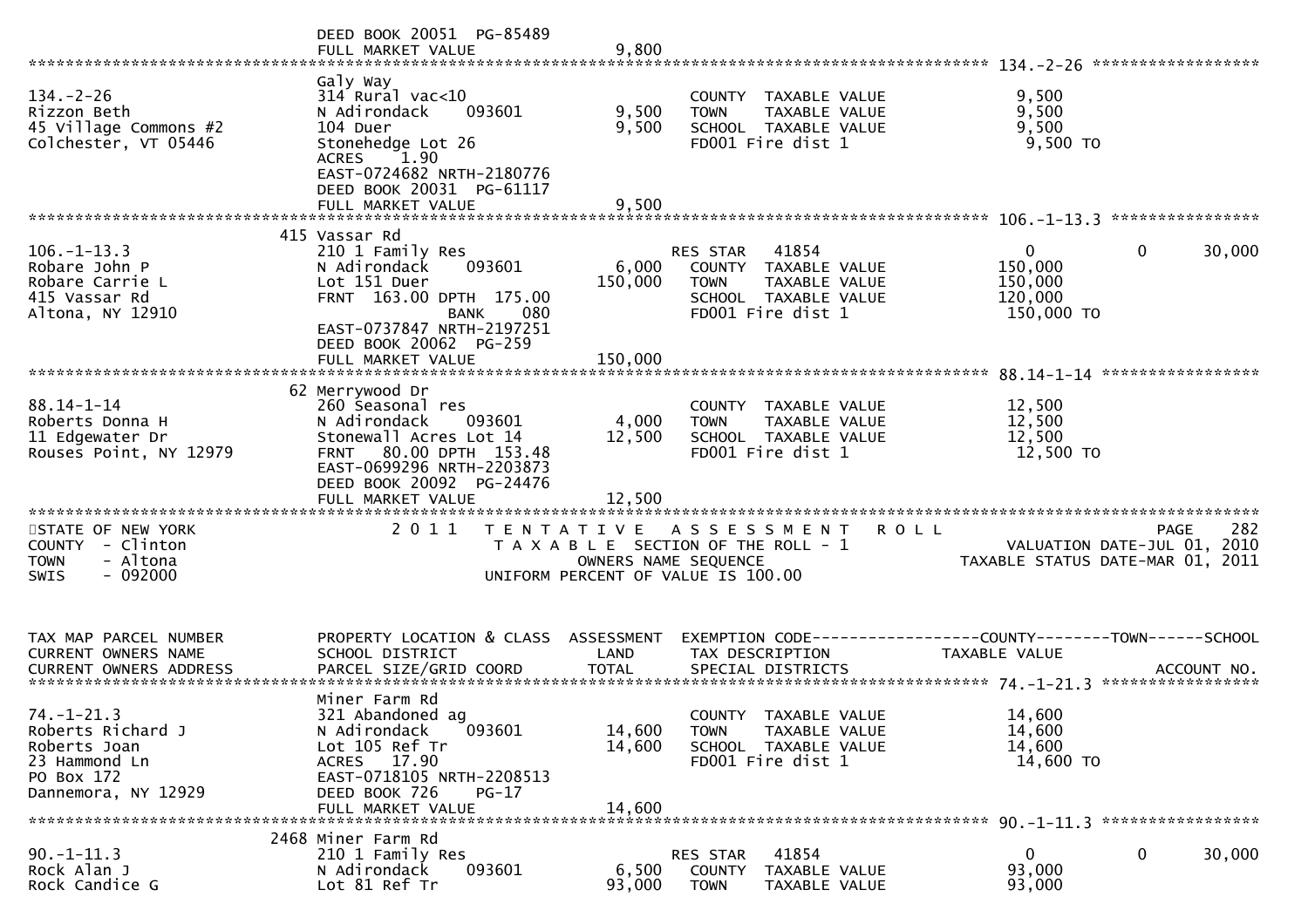| 2468 Miner Farm Rd<br>Altona, NY 12910                                                              | FRNT 200.00 DPTH 191.00<br>EAST-0727114 NRTH-2207963<br>DEED BOOK 630<br>PG-1190<br>FULL MARKET VALUE                                                                                | 93,000                                                                                              |                                | SCHOOL TAXABLE VALUE<br>FD001 Fire dist 1                                                   | 63,000<br>93,000 TO                                                             |              |        |
|-----------------------------------------------------------------------------------------------------|--------------------------------------------------------------------------------------------------------------------------------------------------------------------------------------|-----------------------------------------------------------------------------------------------------|--------------------------------|---------------------------------------------------------------------------------------------|---------------------------------------------------------------------------------|--------------|--------|
|                                                                                                     |                                                                                                                                                                                      |                                                                                                     |                                |                                                                                             |                                                                                 |              |        |
| $75. - 1 - 6.3$<br>Rock Gary<br>Rock Lynn<br>2498 Miner Farm Rd<br>Altona, NY 12910                 | 2498 Miner Farm Rd<br>210 1 Family Res<br>093601<br>N Adirondack<br>Lot 81<br>2.20<br><b>ACRES</b><br>EAST-0726428 NRTH-2208137<br>DEED BOOK 587<br>$PG-124$<br>FULL MARKET VALUE    | 7,300<br>68,000<br>68,000                                                                           | RES STAR<br><b>TOWN</b>        | 41854<br>COUNTY TAXABLE VALUE<br>TAXABLE VALUE<br>SCHOOL TAXABLE VALUE<br>FD001 Fire dist 1 | 0<br>68,000<br>68,000<br>38,000<br>68,000 TO                                    | $\mathbf{0}$ | 30,000 |
|                                                                                                     |                                                                                                                                                                                      |                                                                                                     |                                |                                                                                             |                                                                                 |              |        |
|                                                                                                     |                                                                                                                                                                                      |                                                                                                     |                                |                                                                                             |                                                                                 |              |        |
| $119. - 1 - 2$<br>Ross Larry A<br>Ross Pamela<br>4373 Military Tpke<br>Altona, NY 12910             | 4373 Military Tpke<br>240 Rural res<br>093601<br>N Adirondack<br>69 Duer<br>ACRES 47.10<br>EAST-0710774 NRTH-2191766<br>DEED BOOK 589<br>PG-461<br>FULL MARKET VALUE                 | 27,800<br>169,000<br>169,000                                                                        | RES STAR<br><b>TOWN</b>        | 41854<br>COUNTY TAXABLE VALUE<br>TAXABLE VALUE<br>SCHOOL TAXABLE VALUE<br>FD001 Fire dist 1 | 0<br>169,000<br>169,000<br>139,000<br>169,000 TO                                | 0            | 30,000 |
|                                                                                                     |                                                                                                                                                                                      |                                                                                                     |                                |                                                                                             |                                                                                 |              |        |
| $148. - 2 - 16$<br>Roushia J Donald<br>Roushia Sherri Lynn<br>1938 Rand Hill Rd<br>Altona, NY 12910 | 1938 Rand Hill Rd<br>270 Mfg housing<br>093601<br>N Adirondack<br>49 Duer<br>4.60<br><b>ACRES</b><br>EAST-0710998 NRTH-2172830<br>DEED BOOK 99001 PG-16815                           | 10,800<br>45,000                                                                                    | <b>RES STAR</b><br><b>TOWN</b> | 41854<br>COUNTY TAXABLE VALUE<br>TAXABLE VALUE<br>SCHOOL TAXABLE VALUE<br>FD001 Fire dist 1 | $\Omega$<br>45,000<br>45,000<br>15,000<br>45,000 TO                             | $\mathbf{0}$ | 30,000 |
|                                                                                                     |                                                                                                                                                                                      |                                                                                                     |                                |                                                                                             |                                                                                 |              |        |
| STATE OF NEW YORK<br>COUNTY - Clinton<br>- Altona<br><b>TOWN</b><br>$-092000$<br><b>SWIS</b>        | 2011                                                                                                                                                                                 | TENTATIVE ASSESSMENT<br>T A X A B L E SECTION OF THE ROLL - 1<br>UNIFORM PERCENT OF VALUE IS 100.00 | OWNERS NAME SEQUENCE           |                                                                                             | <b>ROLL</b><br>VALUATION DATE-JUL 01, 2010<br>TAXABLE STATUS DATE-MAR 01, 2011  | <b>PAGE</b>  | 283    |
| TAX MAP PARCEL NUMBER<br>CURRENT OWNERS NAME                                                        | PROPERTY LOCATION & CLASS ASSESSMENT<br>SCHOOL DISTRICT                                                                                                                              | LAND                                                                                                | TAX DESCRIPTION                |                                                                                             | EXEMPTION CODE------------------COUNTY--------TOWN------SCHOOL<br>TAXABLE VALUE |              |        |
| 134. -1 - 11. 222<br>Roussy David<br>Roussy Nina<br>3789 Military Tpke<br>West Chazy, NY 12992      | 3789 Military Tpke<br>270 Mfg housing<br>093601<br>N Adirondack<br>Lot 103 Duers Pat<br>3.30<br>ACRES<br>EAST-0722846 NRTH-2182830<br>DEED BOOK 824<br>$PG-209$<br>FULL MARKET VALUE | 10,200<br>67,800<br>67,800                                                                          | TOWN                           | COUNTY TAXABLE VALUE<br>TAXABLE VALUE<br>SCHOOL TAXABLE VALUE<br>FD001 Fire dist 1          | 67,800<br>67,800<br>67,800<br>67,800 TO                                         |              |        |
|                                                                                                     |                                                                                                                                                                                      |                                                                                                     |                                |                                                                                             |                                                                                 |              |        |
| $71. -4 - 14.2$<br>Rowe Darlene K<br>2074 Plank Rd                                                  | 2074 Plank Rd<br>210 1 Family Res<br>N Adirondack<br>093601<br>Benjamin Moore Patent                                                                                                 | 7,000<br>95,200                                                                                     | RES STAR<br><b>TOWN</b>        | 41854<br>COUNTY TAXABLE VALUE<br>TAXABLE VALUE                                              | 0<br>95,200<br>95,200                                                           | 0            | 30,000 |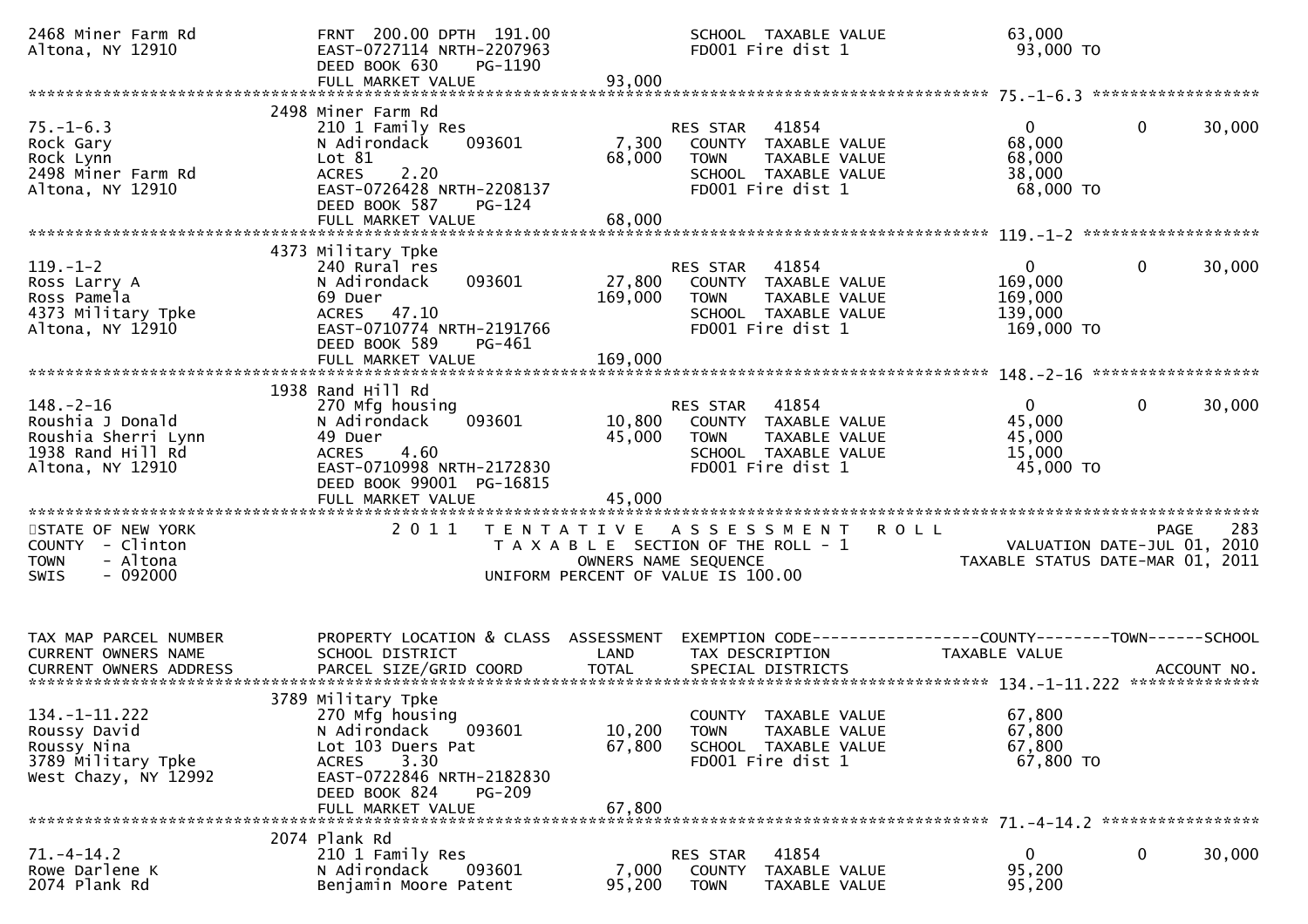| Ellenburg Depot, NY 12935                                                                                   | 1.90 BANK<br>890<br><b>ACRES</b><br>EAST-0675938 NRTH-2210556<br>DEED BOOK 99001 PG-16013<br>FULL MARKET VALUE                                                                       | 95,200                      | SCHOOL TAXABLE VALUE<br>FD002 Ellenburg fire 21                                                                                                    | 65,200<br>95,200 TO                                                            |                        |
|-------------------------------------------------------------------------------------------------------------|--------------------------------------------------------------------------------------------------------------------------------------------------------------------------------------|-----------------------------|----------------------------------------------------------------------------------------------------------------------------------------------------|--------------------------------------------------------------------------------|------------------------|
|                                                                                                             |                                                                                                                                                                                      |                             |                                                                                                                                                    |                                                                                |                        |
| $86. - 3 - 1.1$<br>Rowe Glenn E<br>Rowe Cynthia A<br>18 Grace Ave<br>Plattsburgh, NY 12901                  | Plank Rd<br>321 Abandoned ag<br>093601<br>N Adirondack<br>Bw<br>ACRES 18.60<br>EAST-0676864 NRTH-2205673<br>DEED BOOK 721<br>PG-201<br>FULL MARKET VALUE                             | 16,800<br>16,800<br>16,800  | COUNTY TAXABLE VALUE<br><b>TOWN</b><br>TAXABLE VALUE<br>SCHOOL TAXABLE VALUE<br>FD001 Fire dist 1                                                  | 16,800<br>16,800<br>16,800<br>16,800 TO                                        |                        |
|                                                                                                             |                                                                                                                                                                                      |                             |                                                                                                                                                    |                                                                                |                        |
| $71.1 - 1 - 4$<br>Rowe Mark G<br>Rowe Janice L<br>3 Sunderlands Way<br>Ellenburg Depot, NY 12935            | 3 Sunderlands Way<br>210 1 Family Res<br>N Adirondack<br>093601<br>Bm<br>FRNT 100.00 DPTH 130.00<br>EAST-0675386 NRTH-2213955<br>DEED BOOK 757<br><b>PG-332</b><br>FULL MARKET VALUE | 3,200<br>50,000<br>50,000   | RES STAR 41854<br>COUNTY TAXABLE VALUE<br><b>TOWN</b><br>TAXABLE VALUE<br>SCHOOL TAXABLE VALUE<br>FD002 Ellenburg fire 21<br>LT002 Altona light 21 | $\mathbf{0}$<br>50,000<br>50,000<br>20,000<br>50,000 TO<br>50,000 TO           | $\mathbf{0}$<br>30,000 |
|                                                                                                             | 53 Irona Rd                                                                                                                                                                          |                             |                                                                                                                                                    |                                                                                |                        |
| $74. - 1 - 49.2$<br>Rowe Nicholas N<br>Rowe Katie D<br>3884 Route 22 Apt 3<br>Plattsburgh, NY 12901         | 311 Res vac land<br>N Adirondack<br>093601<br>Lot 55 Ref<br>ACRES 1.49<br>EAST-0709332 NRTH-2210021<br>DEED BOOK 20102 PG-31698                                                      | 6,600<br>6,600              | COUNTY TAXABLE VALUE<br>TAXABLE VALUE<br><b>TOWN</b><br>SCHOOL TAXABLE VALUE<br>FD001 Fire dist 1<br>LT001 Altona light 1                          | 6,600<br>6,600<br>6,600<br>$6,600$ TO<br>6,600 TO                              |                        |
|                                                                                                             |                                                                                                                                                                                      |                             |                                                                                                                                                    |                                                                                |                        |
| STATE OF NEW YORK<br>COUNTY - Clinton<br>- Altona<br><b>TOWN</b><br>$-092000$<br>SWIS                       | 2011                                                                                                                                                                                 | OWNERS NAME SEQUENCE        | TENTATIVE ASSESSMENT<br>T A X A B L E SECTION OF THE ROLL - 1<br>UNIFORM PERCENT OF VALUE IS 100.00                                                | <b>ROLL</b><br>VALUATION DATE-JUL 01, 2010<br>TAXABLE STATUS DATE-MAR 01, 2011 | 284<br>PAGE            |
| TAX MAP PARCEL NUMBER<br>CURRENT OWNERS NAME                                                                | PROPERTY LOCATION & CLASS ASSESSMENT EXEMPTION CODE----------------COUNTY-------TOWN------SCHOOL<br>SCHOOL DISTRICT                                                                  | LAND                        | TAX DESCRIPTION                                                                                                                                    | <b>TAXABLE VALUE</b>                                                           |                        |
| $71. -4 - 15.2$<br>Rowe Trust Veronica M<br>Rowe Trustee Gaylord<br>6232 SW 80th St<br>Ocala, FL 34476-7020 | 4959 Rt 11<br>484 1 use sm bld<br>N Adirondack<br>093601<br>Bm<br>FRNT 137.77 DPTH 315.00<br>EAST-0676401 NRTH-2213242<br>DEED BOOK 20021 PG-41880<br>FULL MARKET VALUE              | 6,300<br>129,600<br>129,600 | COUNTY TAXABLE VALUE<br><b>TOWN</b><br>TAXABLE VALUE<br>SCHOOL TAXABLE VALUE<br>FD002 Ellenburg fire 21<br>LT002 Altona light 21                   | 129,600<br>129,600<br>129,600<br>129,600 TO<br>129,600 TO                      |                        |
|                                                                                                             |                                                                                                                                                                                      |                             |                                                                                                                                                    |                                                                                |                        |
| $72. - 1 - 33$<br>Roy Carl R<br>307 Forest Rd                                                               | 307 Forest Rd<br>210 1 Family Res<br>093601<br>N Adirondack<br>212 Ref                                                                                                               | 6,500<br>45,300             | 41854<br>RES STAR<br>COUNTY TAXABLE VALUE<br><b>TOWN</b><br>TAXABLE VALUE                                                                          | 0<br>45,300<br>45,300                                                          | $\mathbf{0}$<br>30,000 |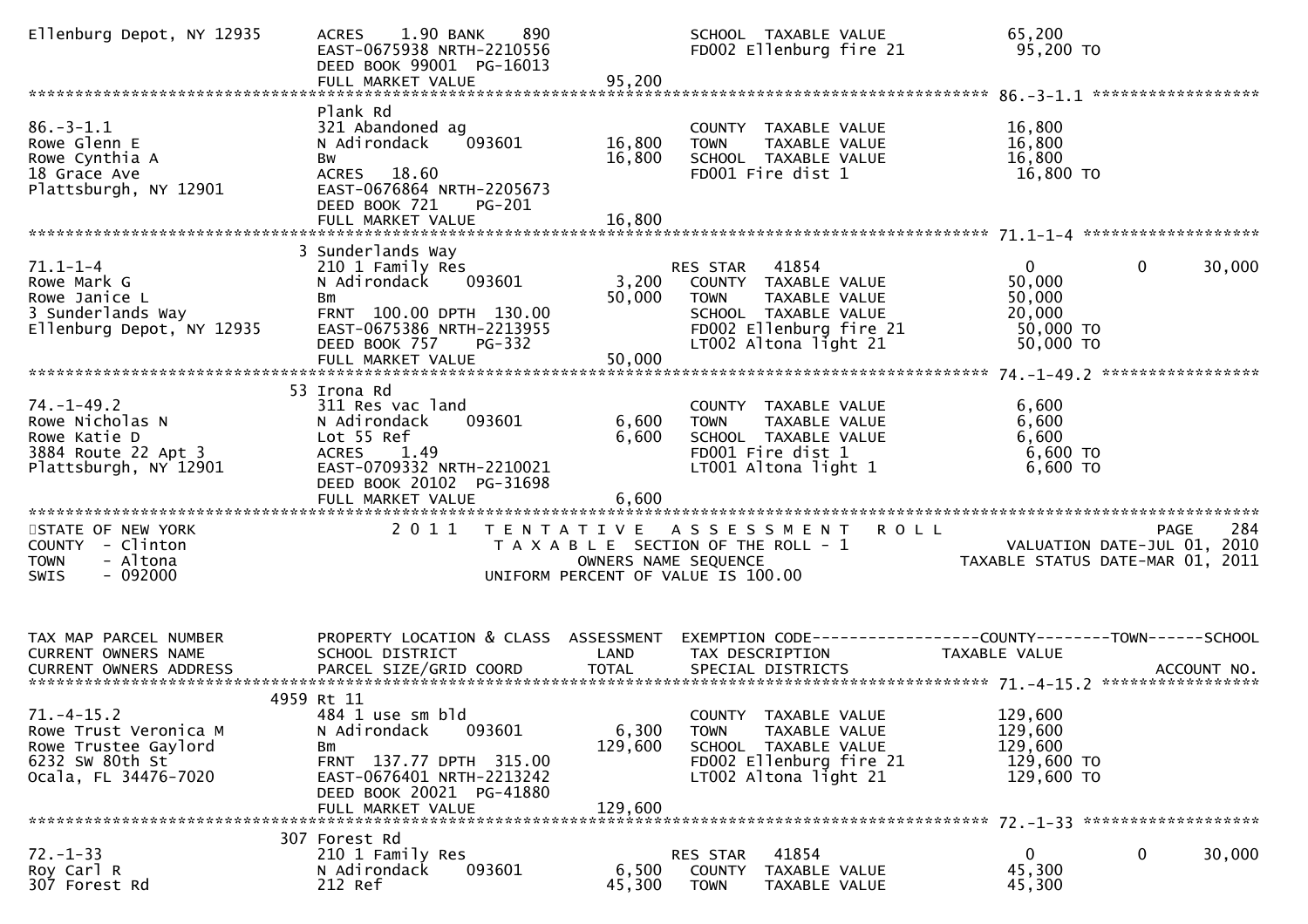| Ellenburg Depot, NY 12935-9716 ACRES 1.00 BANK                                                               | 860<br>EAST-0684832 NRTH-2212786<br>DEED BOOK 924<br>PG-297<br>FULL MARKET VALUE                                                                                           | 45,300           | SCHOOL TAXABLE VALUE<br>FD001 Fire dist 1                                                                                                                                                     | 15,300<br>45,300 TO                                                                                         |
|--------------------------------------------------------------------------------------------------------------|----------------------------------------------------------------------------------------------------------------------------------------------------------------------------|------------------|-----------------------------------------------------------------------------------------------------------------------------------------------------------------------------------------------|-------------------------------------------------------------------------------------------------------------|
|                                                                                                              |                                                                                                                                                                            |                  |                                                                                                                                                                                               |                                                                                                             |
| $149. - 1 - 10.613$<br>Roy Robert L<br>Roy Jacqueline<br>366 Murtagh Hill Rd<br>West Chazy, NY 12992         | 366 Murtagh Hill Rd<br>210 1 Family Res<br>093601<br>N Adirondack<br>Lot 106 Duers<br>ACRES 5.70<br>EAST-0725378 NRTH-2172630<br>DEED BOOK 617<br>PG-38                    | 7,800<br>73,000  | RES STAR 41854<br>COUNTY TAXABLE VALUE<br><b>TOWN</b><br>TAXABLE VALUE<br>SCHOOL TAXABLE VALUE<br>FD001 Fire dist 1                                                                           | $\overline{0}$<br>$\Omega$<br>30,000<br>73,000<br>73,000<br>43,000<br>73,000 TO                             |
|                                                                                                              |                                                                                                                                                                            |                  |                                                                                                                                                                                               |                                                                                                             |
| $72. - 1 - 18$<br>Rushford Mable<br>983 Irona Rd<br>Ellenburg Depot, NY 12935                                | Irona Rd<br>311 Res vac land<br>093601<br>N Adirondack<br>192 Ref<br>FRNT 105.00 DPTH 210.00<br>EAST-0687495 NRTH-2211837                                                  | 300<br>300       | COUNTY TAXABLE VALUE<br>TAXABLE VALUE<br><b>TOWN</b><br>SCHOOL TAXABLE VALUE<br>FD001 Fire dist 1                                                                                             | 300<br>300<br>300<br>300 TO                                                                                 |
|                                                                                                              |                                                                                                                                                                            |                  |                                                                                                                                                                                               |                                                                                                             |
| 1044/1050 Plank Rd<br>$116. - 2 - 8.21$<br>Russell Jennie June<br>1050 Plank Rd<br>Ellenburg Depot, NY 12935 | 240 Rural res<br>093601<br>N Adirondack<br>Lot 31 State Gore<br>ACRES 23.00<br>EAST-0680614 NRTH-2185725<br>DEED BOOK 826<br>PG-179<br>FULL MARKET VALUE                   | 49,000<br>49,000 | 80 PCT OF VALUE USED FOR EXEMPTION PURPOSES<br>AGED C&T 41801<br>41834<br>16,100 SR STAR<br>COUNTY TAXABLE VALUE<br><b>TOWN</b><br>TAXABLE VALUE<br>SCHOOL TAXABLE VALUE<br>FD001 Fire dist 1 | $\mathbf 0$<br>19,600<br>19,600<br>49,000<br>$\mathbf{0}$<br>0<br>29,400<br>29,400<br>$\sim$ 0<br>49,000 TO |
|                                                                                                              |                                                                                                                                                                            |                  |                                                                                                                                                                                               |                                                                                                             |
| STATE OF NEW YORK<br>COUNTY - Clinton<br>- Altona<br><b>TOWN</b><br>$-092000$<br><b>SWIS</b>                 | 2011                                                                                                                                                                       |                  | TENTATIVE ASSESSMENT<br>T A X A B L E SECTION OF THE ROLL - 1<br>OWNERS NAME SEQUENCE<br>UNIFORM PERCENT OF VALUE IS 100.00                                                                   | <b>ROLL</b><br>285<br>PAGE<br>VALUATION DATE-JUL 01, 2010<br>7AXABLE STATUS DATE-MAR 01, 2011               |
| TAX MAP PARCEL NUMBER<br>CURRENT OWNERS NAME                                                                 | PROPERTY LOCATION & CLASS ASSESSMENT<br>SCHOOL DISTRICT                                                                                                                    | LAND             | TAX DESCRIPTION                                                                                                                                                                               | EXEMPTION CODE------------------COUNTY--------TOWN------SCHOOL<br>TAXABLE VALUE                             |
| $148. - 3 - 8.1$<br>Russo Helen<br>Johnstone James<br>959 Madeira Blvd<br>Melville, NY 11747                 | Rand Hill Rd<br>321 Abandoned ag<br>093601<br>N Adirondack<br>Lot 49 Pat Duer<br>ACRES 12.10<br>EAST-0710758 NRTH-2172152<br>DEED BOOK 20102 PG-31924<br>FULL MARKET VALUE | 10,100<br>10,100 | COUNTY TAXABLE VALUE<br>10,100 TOWN TAXABLE VALUE<br>SCHOOL TAXABLE VALUE<br>FD001 Fire dist 1                                                                                                | 10,100<br>10,100<br>10,100<br>$10,100$ TO                                                                   |
|                                                                                                              | Tantillo Way                                                                                                                                                               |                  |                                                                                                                                                                                               |                                                                                                             |
| $73. - 2 - 2$<br>Russom Laurence P<br>161 River Rd<br>Schuylerville, NY 12871                                | $314$ Rural vac<10<br>093601<br>N Adirondack<br>Lot 155 Ref<br>5.30<br><b>ACRES</b>                                                                                        | 9,200<br>9,200   | COUNTY TAXABLE VALUE<br>TAXABLE VALUE<br><b>TOWN</b><br>SCHOOL TAXABLE VALUE<br>FD001 Fire dist 1                                                                                             | 9,200<br>9,200<br>9,200<br>9,200 TO                                                                         |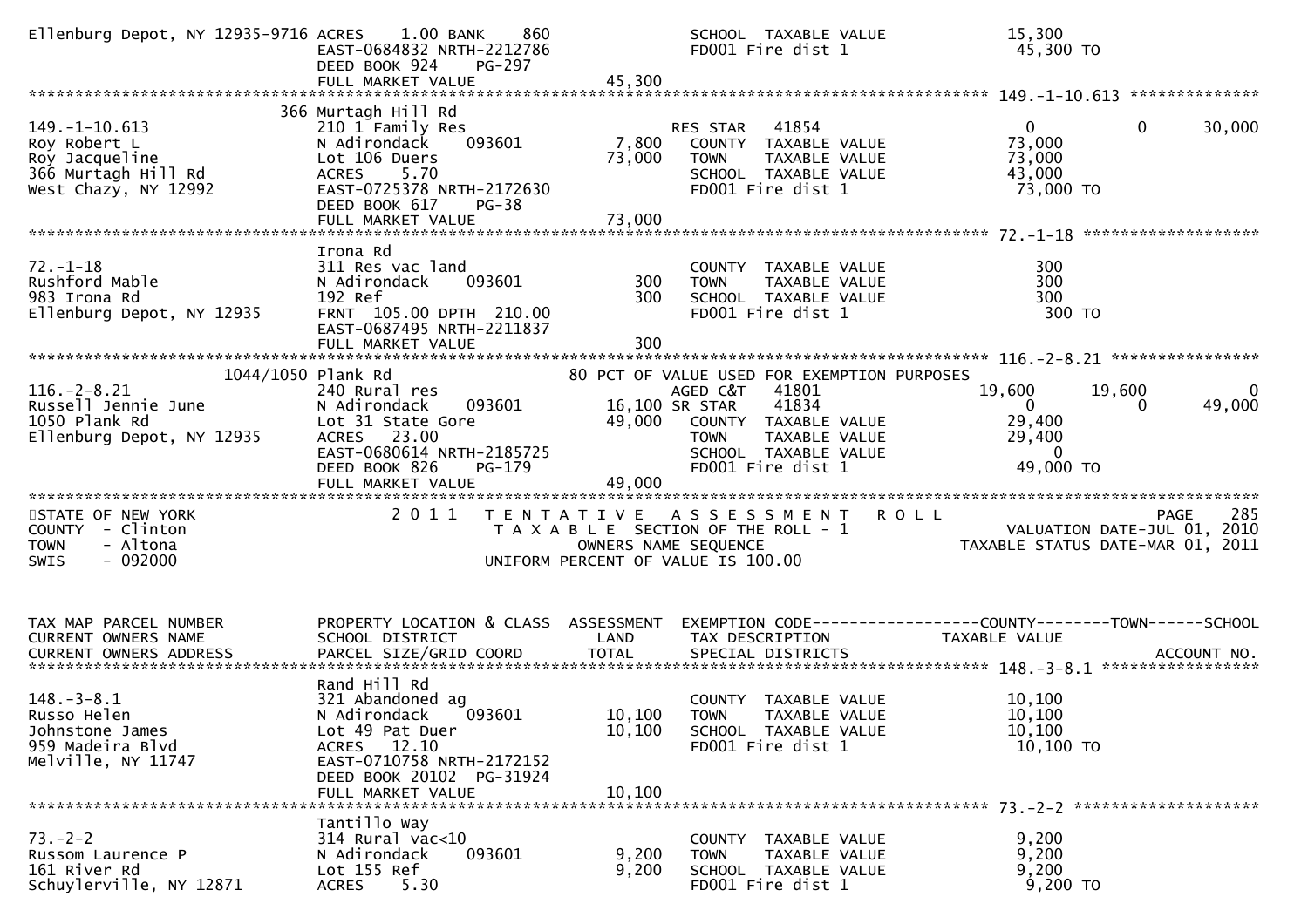|                                                                                              | EAST-0699328 NRTH-2215202<br>DEED BOOK 20051 PG-83402<br>FULL MARKET VALUE                                                                                                                       | 9,200                     |                                                                                                                           |                                                                                                     |        |
|----------------------------------------------------------------------------------------------|--------------------------------------------------------------------------------------------------------------------------------------------------------------------------------------------------|---------------------------|---------------------------------------------------------------------------------------------------------------------------|-----------------------------------------------------------------------------------------------------|--------|
| $91. -1 - 7.212$<br>Russom Laurence P<br>161 River St<br>Schuylerville, NY 12871             | Miner Farm Rd<br>$314$ Rural vac<10<br>Northeastern Cl 092801<br>51 Ref Tr<br>Survey Map 20082/17996<br>ACRES 5.50<br>EAST-0736599 NRTH-2208558<br>DEED BOOK 20102 PG-33962<br>FULL MARKET VALUE | 9,200<br>9,200<br>9,200   | COUNTY TAXABLE VALUE<br>TAXABLE VALUE<br><b>TOWN</b><br>SCHOOL TAXABLE VALUE<br>FD001 Fire dist 1                         | 9,200<br>9,200<br>9,200<br>$9,200$ TO                                                               |        |
|                                                                                              |                                                                                                                                                                                                  |                           |                                                                                                                           |                                                                                                     |        |
| $71. - 4 - 10.3$<br>Ryan Gregory N<br>Ryan Judy M<br>19 Palmer St<br>Plattsburgh, NY 12901   | Plank Rd<br>321 Abandoned ag<br>093601<br>N Adirondack<br>B Moore Pat<br>ACRES 28.20<br>EAST-0678232 NRTH-2210849<br>DEED BOOK 694<br>$PG-10$                                                    | 9,200<br>9,200            | COUNTY TAXABLE VALUE<br>TAXABLE VALUE<br><b>TOWN</b><br>SCHOOL TAXABLE VALUE<br>FD002 Ellenburg fire 21                   | 9,200<br>9,200<br>9,200<br>9,200 TO                                                                 |        |
|                                                                                              | FULL MARKET VALUE                                                                                                                                                                                | 9,200                     |                                                                                                                           |                                                                                                     |        |
|                                                                                              |                                                                                                                                                                                                  |                           |                                                                                                                           |                                                                                                     |        |
| $90. -1 - 8.2$<br>Ryan Josephine<br>1444 North Forest Park Rd<br>Baltimore, MD 21207         | Miner Farm Rd<br>321 Abandoned ag<br>N Adirondack<br>093601<br>82-85 Ref<br>ACRES 24.00<br>EAST-0724852 NRTH-2203670<br>DEED BOOK 568<br>PG-789                                                  | 8,800<br>8,800<br>8,800   | COUNTY TAXABLE VALUE<br>TAXABLE VALUE<br><b>TOWN</b><br>SCHOOL TAXABLE VALUE<br>FD001 Fire dist 1                         | 8,800<br>8,800<br>8,800<br>8,800 TO                                                                 |        |
|                                                                                              | 2011                                                                                                                                                                                             |                           |                                                                                                                           | PAGE                                                                                                | 286    |
| STATE OF NEW YORK<br>COUNTY - Clinton<br>- Altona<br><b>TOWN</b><br>$-092000$<br><b>SWIS</b> |                                                                                                                                                                                                  | OWNERS NAME SEQUENCE      | TENTATIVE ASSESSMENT<br><b>ROLL</b><br>T A X A B L E SECTION OF THE ROLL - 1<br>UNIFORM PERCENT OF VALUE IS 100.00        | VALUATION DATE-JUL 01,<br>TAXABLE STATUS DATE-MAR 01, 2011                                          | 2010   |
| TAX MAP PARCEL NUMBER<br><b>CURRENT OWNERS NAME</b><br><b>CURRENT OWNERS ADDRESS</b>         | PROPERTY LOCATION & CLASS ASSESSMENT<br>SCHOOL DISTRICT<br>PARCEL SIZE/GRID COORD                                                                                                                | LAND<br><b>TOTAL</b>      | TAX DESCRIPTION<br>SPECIAL DISTRICTS                                                                                      | EXEMPTION CODE-----------------COUNTY-------TOWN------SCHOOL<br><b>TAXABLE VALUE</b><br>ACCOUNT NO. |        |
|                                                                                              | 120 Brunell Rd                                                                                                                                                                                   |                           |                                                                                                                           |                                                                                                     |        |
| $89. - 3 - 23.12$<br>Ryan Kevin W<br>120 Brunell Rd<br>Altona, NY 12910                      | 270 Mfg housing<br>093601<br>N Adirondack<br>Lot 110 Ref Tr<br>2.62<br>ACRES<br>EAST-0713656 NRTH-2206100<br>DEED BOOK 20051 PG-84300<br>FULL MARKET VALUE                                       | 7,500<br>42,000<br>42,000 | COUNTY TAXABLE VALUE<br><b>TOWN</b><br>TAXABLE VALUE<br>SCHOOL TAXABLE VALUE<br>FD001 Fire dist 1<br>LT001 Altona light 1 | 42,000<br>42,000<br>42,000<br>42,000 TO<br>42,000 TO                                                |        |
|                                                                                              | 2733 Miner Farm Rd                                                                                                                                                                               |                           |                                                                                                                           |                                                                                                     |        |
| $90. - 1 - 1.2$<br>Ryan Patrick J<br>Ryan Shannon A                                          | 210 1 Family Res<br>093601<br>N Adirondack<br>Lot 85 Ref Tr                                                                                                                                      | 7,100<br>82,000           | 41854<br><b>RES STAR</b><br>COUNTY<br>TAXABLE VALUE<br><b>TOWN</b><br>TAXABLE VALUE                                       | 0<br>0<br>82,000<br>82,000                                                                          | 30,000 |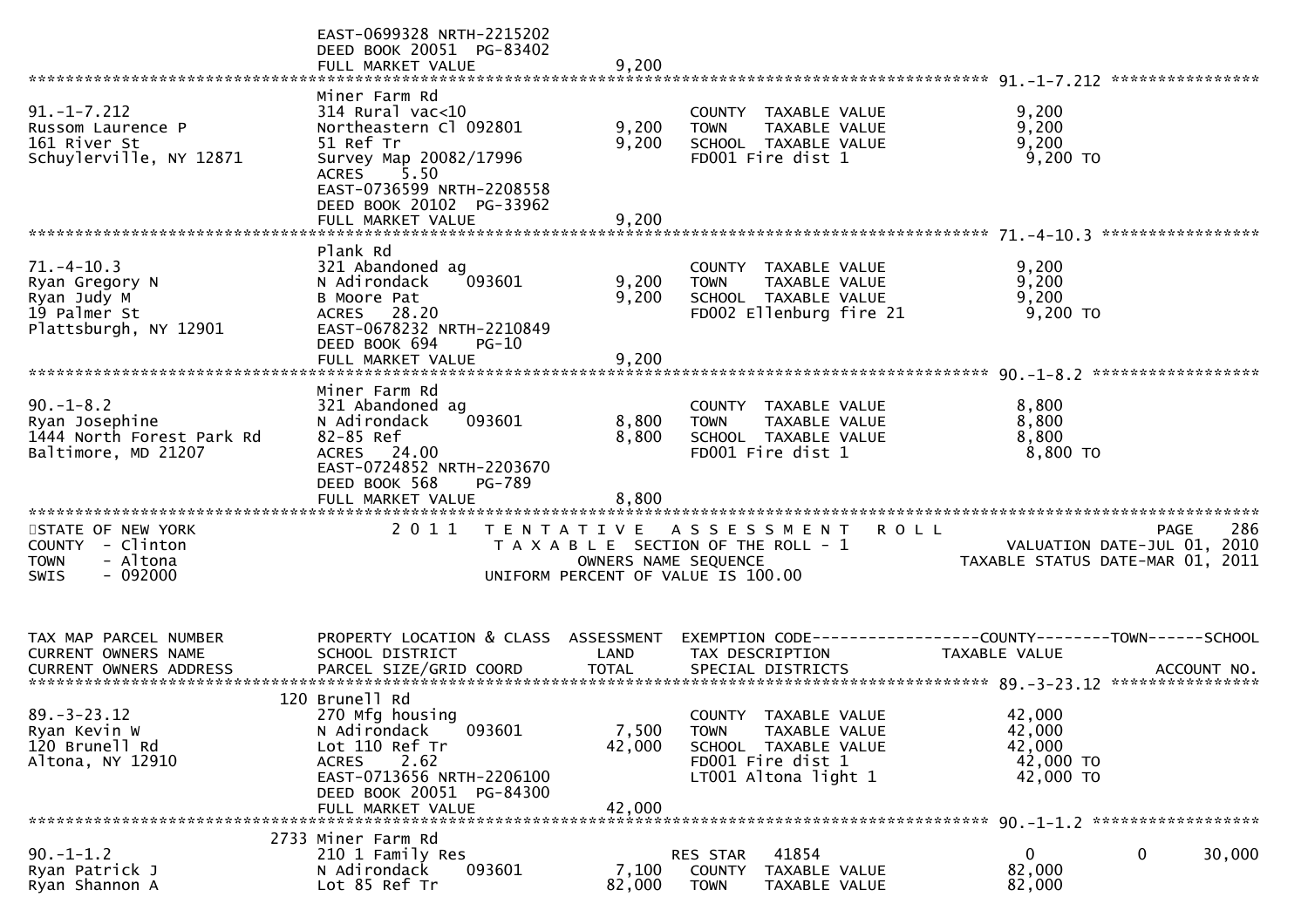| 2733 Miner Farm Rd<br>Altona, NY 12910                                                              | 2.00<br><b>ACRES</b><br>EAST-0720683 NRTH-2207520<br>DEED BOOK 20031 PG-57001                                                                                        |                                           | SCHOOL TAXABLE VALUE<br>FD001 Fire dist 1                                                                              | 52,000<br>82,000 TO                                        |                                                   |
|-----------------------------------------------------------------------------------------------------|----------------------------------------------------------------------------------------------------------------------------------------------------------------------|-------------------------------------------|------------------------------------------------------------------------------------------------------------------------|------------------------------------------------------------|---------------------------------------------------|
|                                                                                                     |                                                                                                                                                                      |                                           |                                                                                                                        |                                                            |                                                   |
| $150 - 1 - 3.2$<br>Rybaczyk Frank J<br>PO Box 1001<br>Plattsburgh, NY 12901-0049                    | 147 Recore Rd<br>910 Priv forest<br>093601<br>N Adirondack<br>143 Duer<br>ACRES 111.00<br>EAST-0736211 NRTH-2177497<br>DEED BOOK 572<br>PG-846                       | 31,000<br>37,300                          | COUNTY TAXABLE VALUE<br>TAXABLE VALUE<br><b>TOWN</b><br>SCHOOL TAXABLE VALUE<br>FD001 Fire dist 1                      | 37,300<br>37,300<br>37,300<br>37,300 TO                    |                                                   |
|                                                                                                     | FULL MARKET VALUE                                                                                                                                                    | 37,300                                    |                                                                                                                        |                                                            |                                                   |
|                                                                                                     |                                                                                                                                                                      |                                           |                                                                                                                        |                                                            |                                                   |
| $75. - 1 - 5.22 - 1$<br>Sample Christian<br>Sample Eileen<br>2334 Miner Farm Rd<br>Altona, NY 12910 | 2334 Miner Farm Rd<br>240 Rural res<br>093601<br>N Adirondack<br>ACRES 33.90<br>EAST-0730736 NRTH-2210550<br>DEED BOOK 904<br><b>PG-258</b><br>FULL MARKET VALUE     | 15,700<br>101,800<br>101,800              | 41854<br>RES STAR<br>COUNTY TAXABLE VALUE<br><b>TOWN</b><br>TAXABLE VALUE<br>SCHOOL TAXABLE VALUE<br>FD001 Fire dist 1 | $\mathbf{0}$<br>101,800<br>101,800<br>71,800<br>101,800 TO | $\mathbf{0}$<br>30,000                            |
|                                                                                                     |                                                                                                                                                                      |                                           |                                                                                                                        |                                                            |                                                   |
| $75. - 1 - 5.22 - 2$<br>Sample Christian<br>Sample Eileen<br>2334 Miner Farm Rd<br>Altona, NY 12910 | Miner Farm Rd<br>321 Abandoned ag<br>Northeastern Cl <sup>-</sup> 092801<br>ACRES 64.90<br>EAST-0730736 NRTH-2210550<br>DEED BOOK 904<br>PG-258<br>FULL MARKET VALUE | 12,700<br>12,700<br>12,700                | COUNTY TAXABLE VALUE<br>TAXABLE VALUE<br><b>TOWN</b><br>SCHOOL TAXABLE VALUE<br>FD001 Fire dist 1                      | 12,700<br>12,700<br>12,700<br>12,700 TO                    |                                                   |
| STATE OF NEW YORK<br>COUNTY - Clinton<br>- Altona<br><b>TOWN</b><br>- 092000<br>SWIS                | 2011                                                                                                                                                                 | T E N T A T I V E<br>OWNERS NAME SEQUENCE | A S S E S S M E N T<br>T A X A B L E SECTION OF THE ROLL - 1<br>UNIFORM PERCENT OF VALUE IS 100.00                     | <b>ROLL</b><br>TAXABLE STATUS DATE-MAR 01, 2011            | 287<br><b>PAGE</b><br>VALUATION DATE-JUL 01, 2010 |
|                                                                                                     |                                                                                                                                                                      |                                           |                                                                                                                        |                                                            |                                                   |
| TAX MAP PARCEL NUMBER<br>CURRENT OWNERS NAME                                                        | PROPERTY LOCATION & CLASS ASSESSMENT<br>SCHOOL DISTRICT                                                                                                              | LAND                                      | TAX DESCRIPTION                                                                                                        | TAXABLE VALUE                                              |                                                   |
|                                                                                                     |                                                                                                                                                                      |                                           |                                                                                                                        |                                                            |                                                   |
| $75. - 1 - 4.1$<br>Sample David J<br>Sample Sharron<br>2338 Miner Farm Rd<br>Altona, NY 12910       | Miner Farm Rd<br>311 Res vac land<br>N Adirondack<br>093601<br>Sub Map Bk 23 Pg 80<br>Lot 111<br><b>FRNT</b><br>50.00 DPTH 321.00<br>EAST-0730002 NRTH-2207916       | 4,100<br>4,100                            | COUNTY TAXABLE VALUE<br><b>TOWN</b><br>TAXABLE VALUE<br>SCHOOL TAXABLE VALUE<br>FD001 Fire dist 1                      | 4,100<br>4,100<br>4,100<br>4,100 TO                        |                                                   |
|                                                                                                     | DEED BOOK 932<br>PG-141<br>FULL MARKET VALUE                                                                                                                         | 4,100                                     |                                                                                                                        |                                                            |                                                   |
|                                                                                                     |                                                                                                                                                                      |                                           |                                                                                                                        |                                                            |                                                   |
| $75. - 1 - 5.1$<br>Sample David Jr<br>Sample Sharron<br>2338 Miner Farm Rd                          | 2338 Miner Farm Rd<br>210 1 Family Res<br>N Adirondack<br>093601<br>Lots 62 & 81 Ref Tract<br>FRNT 200.00 DPTH 141.00                                                | 5,900<br>60,000                           | COUNTY TAXABLE VALUE<br>TAXABLE VALUE<br><b>TOWN</b><br>SCHOOL TAXABLE VALUE<br>FD001 Fire dist 1                      | 60,000<br>60,000<br>60,000<br>60,000 TO                    |                                                   |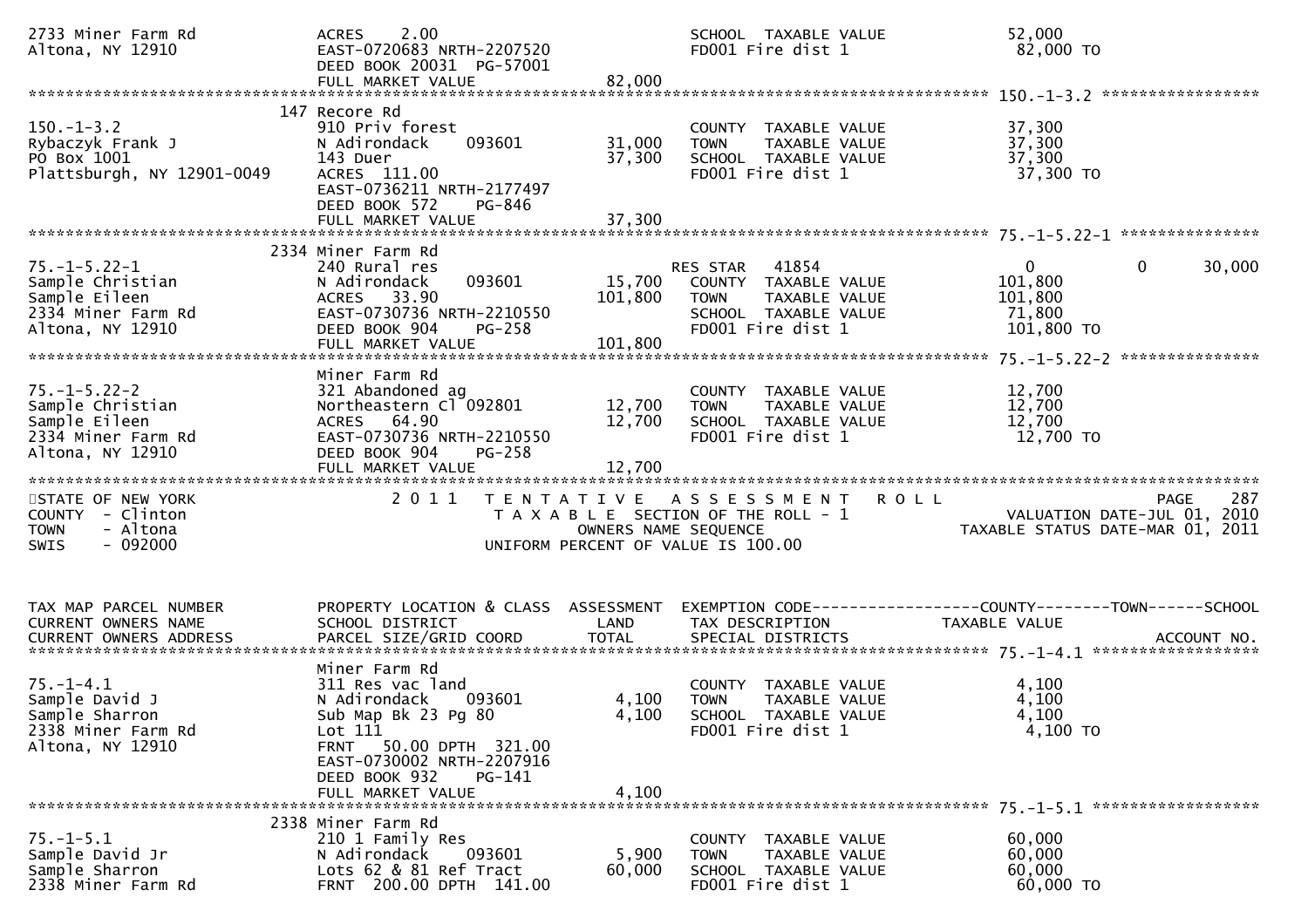| Altona, NY 12910                                                                                     | EAST-0730164 NRTH-2207832<br>DEED BOOK 740<br>PG-108                                                                                                                                       |                           |                                                                                                                                             |                                                                                                          |
|------------------------------------------------------------------------------------------------------|--------------------------------------------------------------------------------------------------------------------------------------------------------------------------------------------|---------------------------|---------------------------------------------------------------------------------------------------------------------------------------------|----------------------------------------------------------------------------------------------------------|
|                                                                                                      |                                                                                                                                                                                            |                           |                                                                                                                                             |                                                                                                          |
| $74. - 1 - 42.6$<br>Sample Jane A<br>199 LaValley Rd<br>Champlain, NY 12919-4601                     | 6 Rainbow Way<br>421 Restaurant<br>093601<br>N Adirondack<br>Lot 130 Ref Tr<br>ACRES 1.90<br>EAST-0710708 NRTH-2210989<br>DEED BOOK 879<br><b>PG-68</b>                                    | 12,400<br>315,000         | BIE TOWN 47613<br>COUNTY TAXABLE VALUE<br><b>TOWN</b><br>TAXABLE VALUE<br>SCHOOL TAXABLE VALUE<br>FD001 Fire dist 1<br>LT001 Altona light 1 | $\overline{0}$<br>48,500<br>$\mathbf{0}$<br>315,000<br>266,500<br>315,000<br>$315,000$ TO<br>266,500 TO  |
|                                                                                                      |                                                                                                                                                                                            |                           |                                                                                                                                             |                                                                                                          |
|                                                                                                      | 10,12,24 Rainbow Way                                                                                                                                                                       |                           |                                                                                                                                             |                                                                                                          |
| $74. - 1 - 42.1$<br>Sample Leonard E<br>Sample Jane A<br>199 Lavalley Rd<br>Champlain, NY 12919-4601 | 421 Restaurant<br>093601<br>N Adirondack<br>130 Ref<br>ACRES 40.00<br>EAST-0710275 NRTH-2211015<br>DEED BOOK 20072 PG-2728<br>G LLO                                                        | 225,000                   | BIE TOWN 47613<br>20,200 COUNTY TAXABLE VALUE<br>TAXABLE VALUE<br>TOWN<br>SCHOOL TAXABLE VALUE<br>FD001 Fire dist 1<br>LT001 Altona light 1 | $0 \qquad \qquad$<br>75,400<br>$\mathbf{0}$<br>225,000<br>149,600<br>225,000<br>225,000 TO<br>149,600 TO |
|                                                                                                      |                                                                                                                                                                                            |                           |                                                                                                                                             |                                                                                                          |
| $73. - 1 - 10.172$<br>Sample Terrance C<br>2012 Alder Bend Rd<br>Altona, NY 12910                    | 2012 Alder Bend Rd<br>210 1 Family Res<br>093601<br>N Adirondack<br>Lot 155 Ref Tr<br>FRNT 83.00 DPTH 187.50<br>EAST-0697993 NRTH-2214296<br>DEED BOOK 20021 PG-43207<br>FULL MARKET VALUE | 5,200<br>37,800<br>37,800 | COUNTY TAXABLE VALUE<br>TAXABLE VALUE<br>TOWN<br>SCHOOL TAXABLE VALUE<br>FD001 Fire dist 1                                                  | 37,800<br>37,800<br>37,800<br>37,800 TO                                                                  |
|                                                                                                      |                                                                                                                                                                                            |                           |                                                                                                                                             |                                                                                                          |
| STATE OF NEW YORK<br>COUNTY - Clinton<br>- Altona<br><b>TOWN</b><br>$-092000$<br><b>SWIS</b>         | 2011                                                                                                                                                                                       |                           | TENTATIVE ASSESSMENT ROLL<br>T A X A B L E SECTION OF THE ROLL - 1<br>OWNERS NAME SEQUENCE<br>UNIFORM PERCENT OF VALUE IS 100.00            | 288<br>PAGE<br>ROLL - 1 NOSE - VALUATION DATE-JUL 01, 2010<br>TAXABLE STATUS DATE-MAR 01, 2011           |
| TAX MAP PARCEL NUMBER<br>CURRENT OWNERS NAME                                                         | PROPERTY LOCATION & CLASS ASSESSMENT<br>SCHOOL DISTRICT                                                                                                                                    | LAND                      | TAX DESCRIPTION                                                                                                                             | EXEMPTION CODE-----------------COUNTY-------TOWN------SCHOOL<br>TAXABLE VALUE                            |
| $73.-3-1.1$<br>Santiago Arlene F<br>35 Pleasant Ave<br>Edison, NJ 08837                              | Irona Rd<br>$314$ Rural vac<10<br>N Adirondack 093601<br>Lot 166 Ref<br><b>ACRES</b><br>5.00<br>EAST-0694569 NRTH-2214429<br>DEED BOOK 20072 PG-6015<br>FULL MARKET VALUE                  | 8,900<br>8,900            | COUNTY TAXABLE VALUE<br>8,900 TOWN TAXABLE VALUE<br>SCHOOL TAXABLE VALUE<br>FD001 Fire dist 1                                               | 8,900<br>8,900<br>8,900<br>8,900 то                                                                      |
| $135. - 2 - 7$<br>Santiago Arlene F<br>35 Pleasant Ave<br>Edison, NJ 08837                           | Recore Rd<br>314 Rural vac<10<br>Beekmantown Cen 092401<br>Lot 146 Duer<br>8.30<br><b>ACRES</b>                                                                                            | 10,200<br>10,200          | COUNTY TAXABLE VALUE<br>TAXABLE VALUE<br><b>TOWN</b><br>SCHOOL TAXABLE VALUE<br>FD001 Fire dist 1                                           | 10,200<br>10,200<br>10,200<br>10,200 TO                                                                  |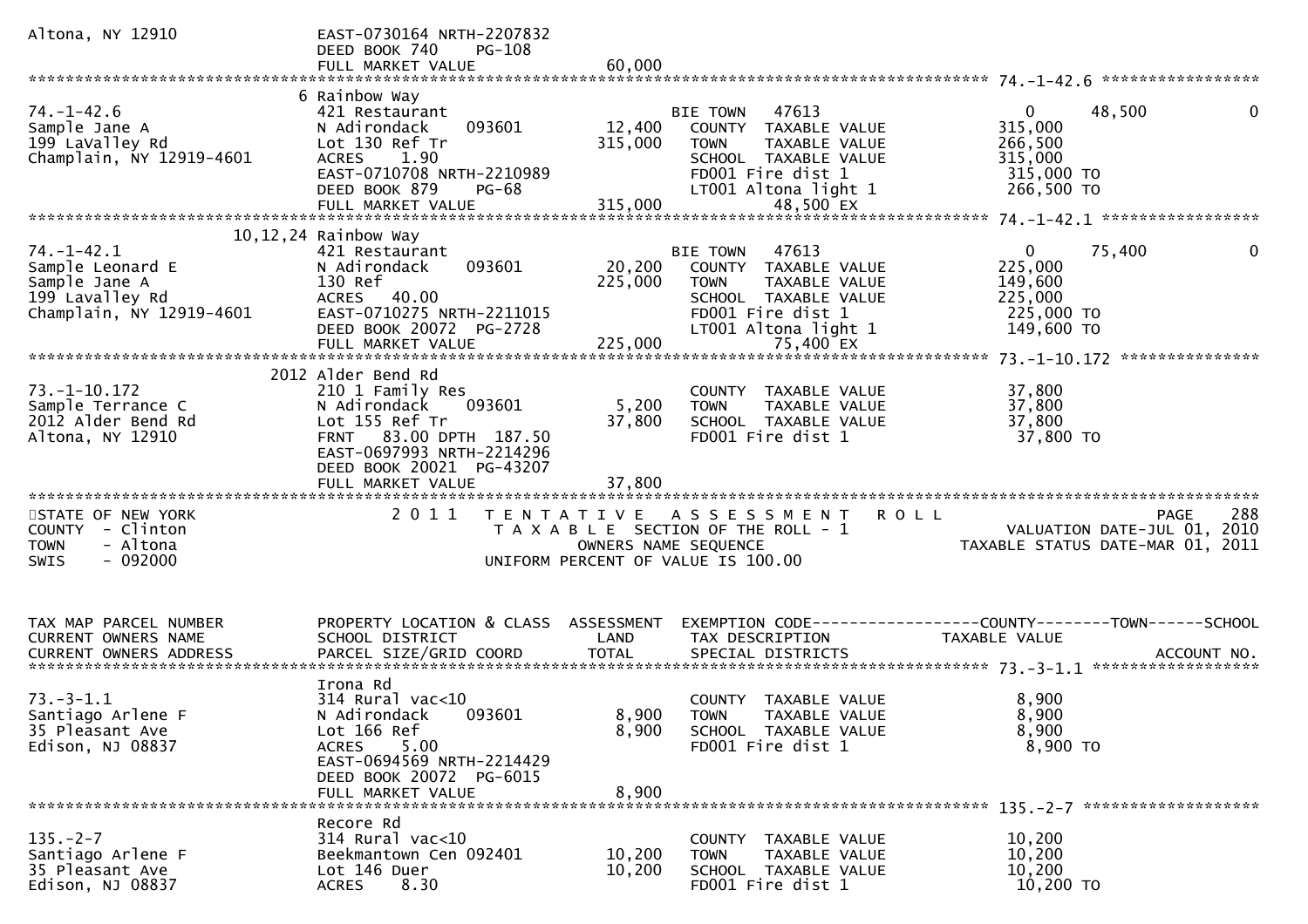|                                                                                                       | EAST-0741682 NRTH-2177368<br>DEED BOOK 20072 PG-1857<br>FULL MARKET VALUE                                                                                                              | 10,200                     |                                                                                                                                                       |                                                                                |                                                |
|-------------------------------------------------------------------------------------------------------|----------------------------------------------------------------------------------------------------------------------------------------------------------------------------------------|----------------------------|-------------------------------------------------------------------------------------------------------------------------------------------------------|--------------------------------------------------------------------------------|------------------------------------------------|
| $119. - 1 - 15.23$<br>Santor Dale L<br>PO Box 832<br>Dannemora, NY 12929                              | 56 Duley Rd<br>260 Seasonal res<br>N Adirondack<br>093601<br>Lot 68 Duers Patent<br>9.70<br><b>ACRES</b><br>EAST-0713545 NRTH-2188243<br>DEED BOOK 20072 PG-11061<br>FULL MARKET VALUE | 11,700<br>19,000<br>19,000 | COUNTY TAXABLE VALUE<br><b>TOWN</b><br>TAXABLE VALUE<br>SCHOOL TAXABLE VALUE<br>FD001 Fire dist 1                                                     | 19,000<br>19,000<br>19,000<br>19,000 TO                                        |                                                |
|                                                                                                       | 2696 Miner Farm Rd                                                                                                                                                                     |                            |                                                                                                                                                       |                                                                                |                                                |
| $75. - 1 - 12.2$<br>Sayah Donald<br>2696 Miner Farm Rd<br>Altona, NY 12910                            | 210 1 Family Res<br>093601<br>N Adirondack<br>86 Ref<br>1.10<br><b>ACRES</b><br>EAST-0721598 NRTH-2207993<br>DEED BOOK 637<br>PG-339                                                   |                            | WARCOMALL 41131<br>41834<br>6,500 SR STAR<br>92,700 COUNTY TAXABLE VALUE<br><b>TOWN</b><br>TAXABLE VALUE<br>SCHOOL TAXABLE VALUE<br>FD001 Fire dist 1 | 23,175<br>$\mathbf{0}$<br>69,525<br>69,525<br>32,600<br>92,700 TO              | $\overline{0}$<br>23,175<br>60,100<br>$\Omega$ |
|                                                                                                       | 10 Forge St                                                                                                                                                                            |                            |                                                                                                                                                       |                                                                                |                                                |
| $89.1 - 3 - 18$<br>Sayah Life Estate Gerald E<br>Kashorek Douglas W<br>PO Box 114<br>Altona, NY 12910 | 210 1 Family Res<br>093601<br>N Adirondack<br>110 Ref<br>FRNT 123.69 DPTH 157.46<br>EAST-0711853 NRTH-2207180<br>DEED BOOK 20082 PG-12954                                              | 5,600<br>72,500            | 41834<br>SR STAR<br>COUNTY TAXABLE VALUE<br>TAXABLE VALUE<br>TOWN<br>SCHOOL TAXABLE VALUE<br>FD001 Fire dist 1<br>LT001 Altona light 1                | $\mathbf{0}$<br>72,500<br>72,500<br>12,400<br>72,500 TO<br>72,500 TO           | $\mathbf 0$<br>60,100                          |
|                                                                                                       | FULL MARKET VALUE                                                                                                                                                                      | 72,500                     |                                                                                                                                                       |                                                                                |                                                |
| STATE OF NEW YORK<br>COUNTY - Clinton<br>- Altona<br><b>TOWN</b><br>$-092000$<br><b>SWIS</b>          | 2011                                                                                                                                                                                   |                            | TENTATIVE ASSESSMENT<br>T A X A B L E SECTION OF THE ROLL - 1<br>OWNERS NAME SEQUENCE<br>UNIFORM PERCENT OF VALUE IS 100.00                           | <b>ROLL</b><br>VALUATION DATE-JUL 01, 2010<br>TAXABLE STATUS DATE-MAR 01, 2011 | 289<br><b>PAGE</b>                             |
| TAX MAP PARCEL NUMBER                                                                                 | PROPERTY LOCATION & CLASS ASSESSMENT                                                                                                                                                   |                            |                                                                                                                                                       |                                                                                |                                                |
| CURRENT OWNERS NAME                                                                                   | SCHOOL DISTRICT                                                                                                                                                                        | LAND                       | TAX DESCRIPTION                                                                                                                                       | TAXABLE VALUE                                                                  |                                                |
|                                                                                                       |                                                                                                                                                                                        |                            |                                                                                                                                                       |                                                                                |                                                |
| $118. - 1 - 3.6$<br>Sayyeau Frederick<br>Sayyeau Sandra<br>2164 Rand Hill Rd<br>Altona, NY 12910      | 2819 Rand Hill Rd<br>210 1 Family Res<br>N Adirondack 093601<br>Lot 15 Duers<br><b>ACRES</b><br>1.40<br>EAST-0702757 NRTH-2191603<br>DEED BOOK 20102 PG-37291                          | 52,300<br>52,300           | COUNTY TAXABLE VALUE<br>6,500 TOWN TAXABLE VALUE<br>SCHOOL TAXABLE VALUE<br>FD001 Fire dist 1                                                         | 52,300<br>52,300<br>52,300<br>52,300 TO                                        |                                                |
|                                                                                                       | FULL MARKET VALUE                                                                                                                                                                      |                            |                                                                                                                                                       |                                                                                |                                                |
| $132 - 1 - 8$<br>Sayyeau Frederick<br>Sayyeau Sandra<br>2164 Rand Hill Rd                             | 2280 Rand Hill Rd<br>240 Rural res<br>093601<br>N Adirondack<br>38 Duer<br>Survey 20092/23496                                                                                          | 29,400<br>37,400           | COUNTY TAXABLE VALUE<br>TAXABLE VALUE<br><b>TOWN</b><br>SCHOOL TAXABLE VALUE<br>FD001 Fire dist 1                                                     | 37,400<br>37,400<br>37,400<br>37,400 TO                                        |                                                |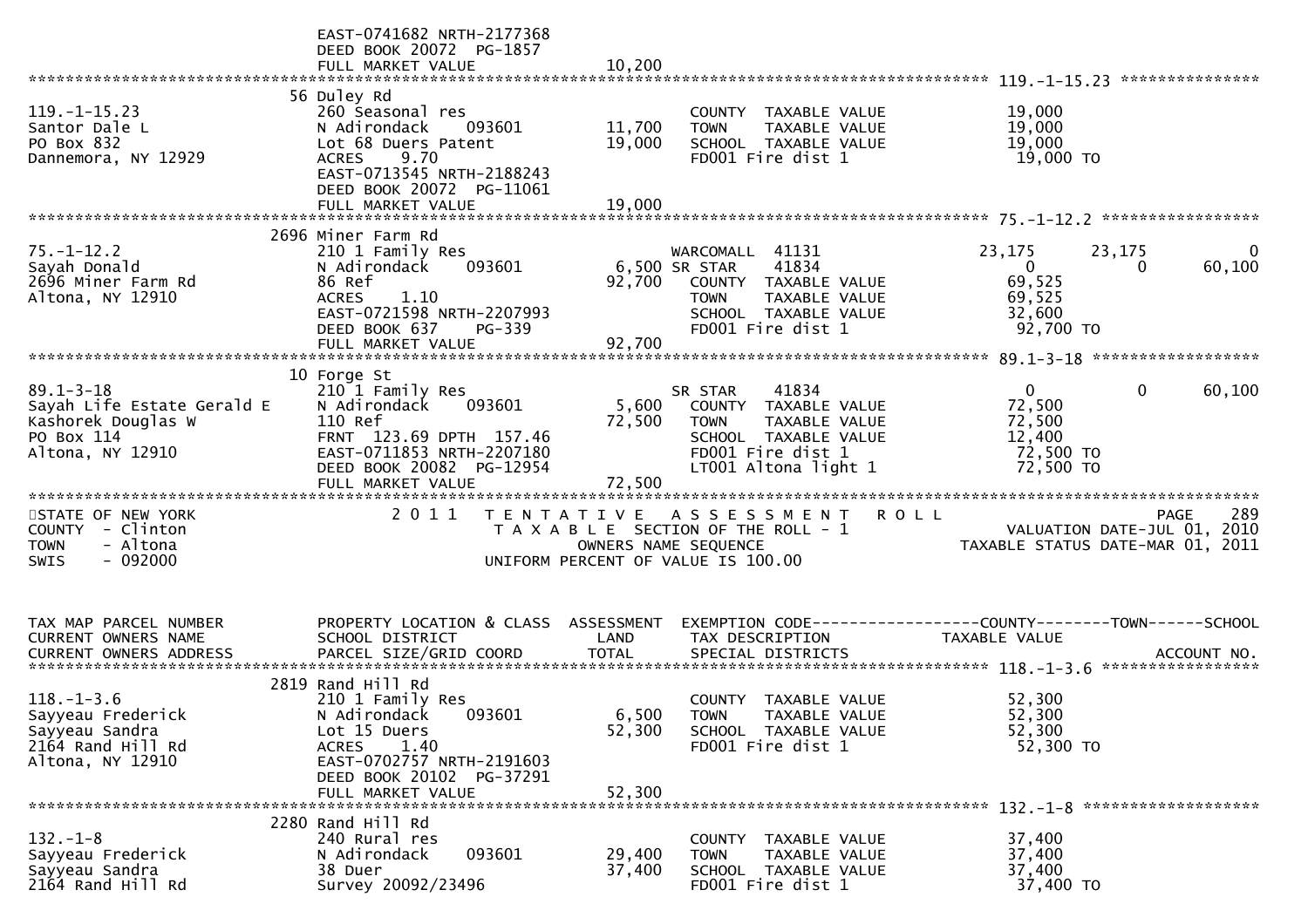| Altona, NY 12910                                                                                              | ACRES 100.70<br>EAST-0707826 NRTH-2179385<br>DEED BOOK 20102 PG-36907                                                                                               |                            |                                                                                                                             |                                                                                               |        |
|---------------------------------------------------------------------------------------------------------------|---------------------------------------------------------------------------------------------------------------------------------------------------------------------|----------------------------|-----------------------------------------------------------------------------------------------------------------------------|-----------------------------------------------------------------------------------------------|--------|
|                                                                                                               |                                                                                                                                                                     |                            |                                                                                                                             |                                                                                               |        |
| $119. - 1 - 16.1$<br>Sayyeau Frederick D<br>Dykstra-Sayyeau Sandra L<br>2164 Rand Hill Rd<br>Altona, NY 12910 | 276 Duley Rd<br>241 Rural res&ag<br>093601<br>N Adirondack<br>45 Duer<br>ACRES 211.60<br>EAST-0709379 NRTH-2186492<br>DEED BOOK 20082 PG-15079                      | 74,900<br>225,000          | 41854<br>RES STAR<br>COUNTY TAXABLE VALUE<br>TAXABLE VALUE<br>TOWN<br>SCHOOL TAXABLE VALUE<br>FD001 Fire dist 1             | $\mathbf{0}$<br>$\overline{0}$<br>225,000<br>225,000<br>195,000<br>225,000 TO                 | 30,000 |
|                                                                                                               |                                                                                                                                                                     |                            |                                                                                                                             |                                                                                               |        |
| $148. - 1 - 4.2$<br>Sayyeau Frederick D<br>Dykstra-Sayyeau Sandra L<br>2164 Rand Hill Rd<br>Altona, NY 12910  | 2210 Rand Hill Rd<br>210 1 Family Res<br>093601<br>N Adirondack<br>Lot 37 Pat Duer<br>1.90<br><b>ACRES</b><br>EAST-0707645 NRTH-2177851<br>DEED BOOK 20061 PG-94869 | 9,500<br>70,000<br>70,000  | COUNTY TAXABLE VALUE<br><b>TOWN</b><br>TAXABLE VALUE<br>SCHOOL TAXABLE VALUE<br>FD001 Fire dist 1                           | 70,000<br>70,000<br>70,000<br>70,000 TO                                                       |        |
|                                                                                                               | FULL MARKET VALUE                                                                                                                                                   |                            |                                                                                                                             |                                                                                               |        |
|                                                                                                               |                                                                                                                                                                     |                            |                                                                                                                             |                                                                                               |        |
| $148. - 2 - 1$<br>Sayyeau Frederick D<br>Sayyeau Sandra L<br>$2164$ Rand Hill Rd<br>Altona, NY 12910          | 2164 Rand Hill Rd<br>240 Rural res<br>093601<br>N Adirondack<br>37 Duer<br>ACRES 105.50<br>EAST-0708782 NRTH-2176980<br>DEED BOOK 20082 PG-15896                    | 30,200<br>111,000          | RES STAR 41854<br>COUNTY TAXABLE VALUE<br>TAXABLE VALUE<br>TOWN<br>SCHOOL TAXABLE VALUE<br>FD001 Fire dist 1                | $\mathbf{0}$<br>$\mathbf 0$<br>111,000<br>111,000<br>81,000<br>111,000 TO                     | 30,000 |
|                                                                                                               |                                                                                                                                                                     |                            |                                                                                                                             |                                                                                               |        |
| STATE OF NEW YORK<br>COUNTY - Clinton<br>- Altona<br><b>TOWN</b><br>$-092000$<br>SWIS                         | 2011                                                                                                                                                                |                            | TENTATIVE ASSESSMENT<br>T A X A B L E SECTION OF THE ROLL - 1<br>OWNERS NAME SEQUENCE<br>UNIFORM PERCENT OF VALUE IS 100.00 | <b>ROLL</b><br><b>PAGE</b><br>VALUATION DATE-JUL 01, 2010<br>TAXABLE STATUS DATE-MAR 01, 2011 | 290    |
| TAX MAP PARCEL NUMBER<br><b>CURRENT OWNERS NAME</b>                                                           | PROPERTY LOCATION & CLASS ASSESSMENT<br>SCHOOL DISTRICT                                                                                                             | LAND                       | TAX DESCRIPTION                                                                                                             | EXEMPTION CODE-----------------COUNTY-------TOWN------SCHOOL<br>TAXABLE VALUE                 |        |
| $90. -1 - 2.1$<br>Schiliro Joseph<br>Schiliro Iluminato<br>707 Clarence Ave<br>Bronx, NY 10465                | Miner Farm Rd<br>321 Abandoned ag<br>N Adirondack<br>093601<br>85 Ref<br>ACRES 95.90<br>EAST-0721432 NRTH-2205107<br>DEED BOOK 602<br>PG-273<br>FULL MARKET VALUE   | 30,000<br>30,000<br>30,000 | COUNTY TAXABLE VALUE<br><b>TOWN</b><br>TAXABLE VALUE<br>SCHOOL TAXABLE VALUE<br>FD001 Fire dist 1                           | 30,000<br>30,000<br>30,000<br>30,000 TO                                                       |        |
|                                                                                                               |                                                                                                                                                                     |                            |                                                                                                                             |                                                                                               |        |
| $91. - 1 - 4.1$<br>Schiliro Joseph<br>Schiliro Iluminato                                                      | Miner Farm Rd<br>105 Vac farmland<br>Northeastern Cl 092801<br>$50 - 52 - 62$ Ref                                                                                   | 33,600<br>33,600           | <b>COUNTY</b><br>TAXABLE VALUE<br><b>TOWN</b><br>TAXABLE VALUE<br><b>SCHOOL</b><br>TAXABLE VALUE                            | 33,600<br>33,600<br>33,600                                                                    |        |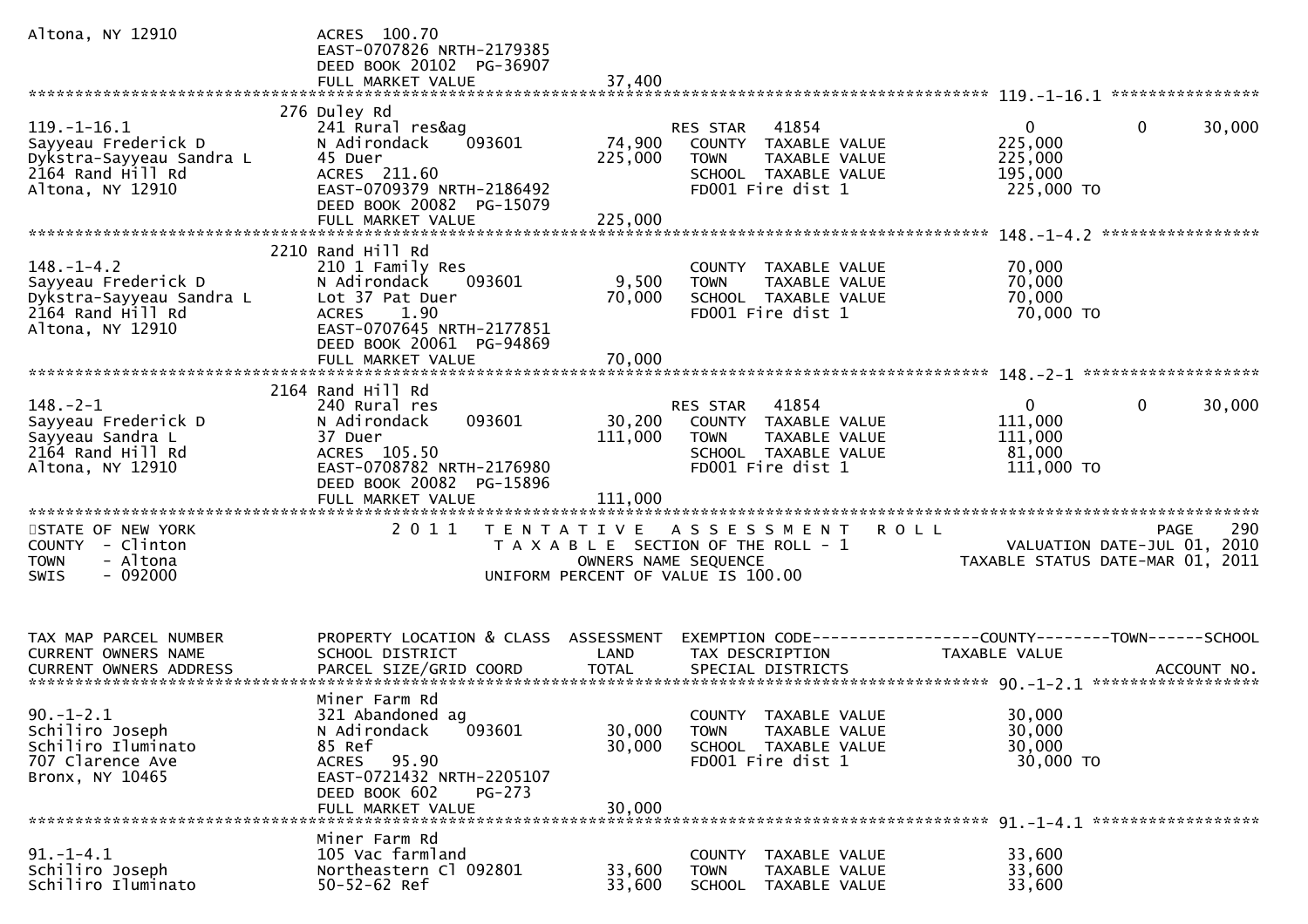| 707 Clarence Ave<br>Bronx, NY 10465                                                           | ACRES 106.30<br>EAST-0733722 NRTH-2209175<br>DEED BOOK 602<br>$PG-273$<br>FULL MARKET VALUE                                                                                                     | 33,600                                    | FD001 Fire dist 1                                                                                                             | 33,600 TO                                                                                        |
|-----------------------------------------------------------------------------------------------|-------------------------------------------------------------------------------------------------------------------------------------------------------------------------------------------------|-------------------------------------------|-------------------------------------------------------------------------------------------------------------------------------|--------------------------------------------------------------------------------------------------|
| $149. - 1 - 12$<br>Schneider Mark A<br>PO Box 1819<br>Plattsburgh, NY 12901                   | 274 Murtagh Hill Rd<br>210 1 Family Res<br>N Adirondack<br>093601<br>Lot 113 Pat Duer<br>2.00<br>ACRES<br>EAST-0727224 NRTH-2172775<br>DEED BOOK 1014<br><b>PG-45</b><br>FULL MARKET VALUE      | 5,900<br>64,200<br>64,200                 | 41854<br><b>RES STAR</b><br>COUNTY TAXABLE VALUE<br><b>TOWN</b><br>TAXABLE VALUE<br>SCHOOL TAXABLE VALUE<br>FD001 Fire dist 1 | $\overline{0}$<br>$\bf{0}$<br>30,000<br>64,200<br>64,200<br>34,200<br>64,200 TO                  |
| $88.14 - 2 - 60$<br>Schwarz Adair<br>3104 o st 361<br>Sacramento, CA 95816                    | 95 Pinewood Dr<br>311 Res vac land<br>N Adirondack<br>093601<br>Sub Bk 10 Pg 123 Lot 60<br>FRNT 65.00 DPTH 162.23<br>EAST-0698673 NRTH-2205165<br>DEED BOOK 20051 PG-88226<br>FULL MARKET VALUE | 4,100<br>4,100<br>4,100                   | COUNTY TAXABLE VALUE<br><b>TOWN</b><br>TAXABLE VALUE<br>SCHOOL TAXABLE VALUE<br>FD001 Fire dist 1                             | 4,100<br>4,100<br>4,100<br>4,100 TO                                                              |
| $150 - 3 - 23$<br>Seale Anthony<br>Seale Connie<br>3192 Military Tpke<br>West Chazy, NY 12992 | 106 Recore Rd<br>270 Mfg housing<br>N Adirondack<br>093601<br>Sub Map 20 Pg 28 Lot 23<br>1.10<br><b>ACRES</b><br>EAST-0735812 NRTH-2175924<br>DEED BOOK 20082 PG-14820<br>FULL MARKET VALUE     | 9,000<br>34,000<br>34,000                 | TAXABLE VALUE<br>COUNTY<br>TAXABLE VALUE<br><b>TOWN</b><br>SCHOOL TAXABLE VALUE<br>FD001 Fire dist 1                          | 34,000<br>34,000<br>34,000<br>34,000 TO                                                          |
| STATE OF NEW YORK<br>COUNTY - Clinton<br>- Altona<br><b>TOWN</b><br>$-092000$<br>SWIS         | 2 0 1 1                                                                                                                                                                                         | T E N T A T I V E<br>OWNERS NAME SEQUENCE | A S S E S S M E N T<br>T A X A B L E SECTION OF THE ROLL - 1<br>UNIFORM PERCENT OF VALUE IS 100.00                            | 291<br><b>PAGE</b><br>R O L L<br>VALUATION DATE-JUL 01, 2010<br>TAXABLE STATUS DATE-MAR 01, 2011 |
| TAX MAP PARCEL NUMBER<br>CURRENT OWNERS NAME                                                  | PROPERTY LOCATION & CLASS ASSESSMENT<br>SCHOOL DISTRICT                                                                                                                                         | LAND                                      | TAX DESCRIPTION                                                                                                               | TAXABLE VALUE                                                                                    |
| 150.–1–9<br>Seale Anthony W<br>Seale Connie<br>3192 Military Tpke<br>West Chazy, NY 12992     | 3196/3200 Military Tpke<br>312 Vac w/imprv<br>093601<br>N Adirondack<br>Lot 129 Duer<br>ACRES 1.10<br>EAST-0734312 NRTH-2173966<br>DEED BOOK 807<br>PG-165<br>FULL MARKET VALUE                 | 9,900<br>12,900<br>12,900                 | COUNTY TAXABLE VALUE<br>TAXABLE VALUE<br>TOWN<br>SCHOOL TAXABLE VALUE<br>FD001 Fire dist 1                                    | 12,900<br>12,900<br>12,900<br>12,900 TO                                                          |
| $134. - 1 - 5$<br>Searles Andre R<br>4632A Kensington Ave                                     | 3802 Military Tpke<br>270 Mfg housing<br>093601<br>N Adirondack<br>Lot 103 Duer                                                                                                                 | 4,500<br>15,000                           | COUNTY TAXABLE VALUE<br><b>TOWN</b><br>TAXABLE VALUE<br>SCHOOL TAXABLE VALUE                                                  | 15,000<br>15,000<br>15,000                                                                       |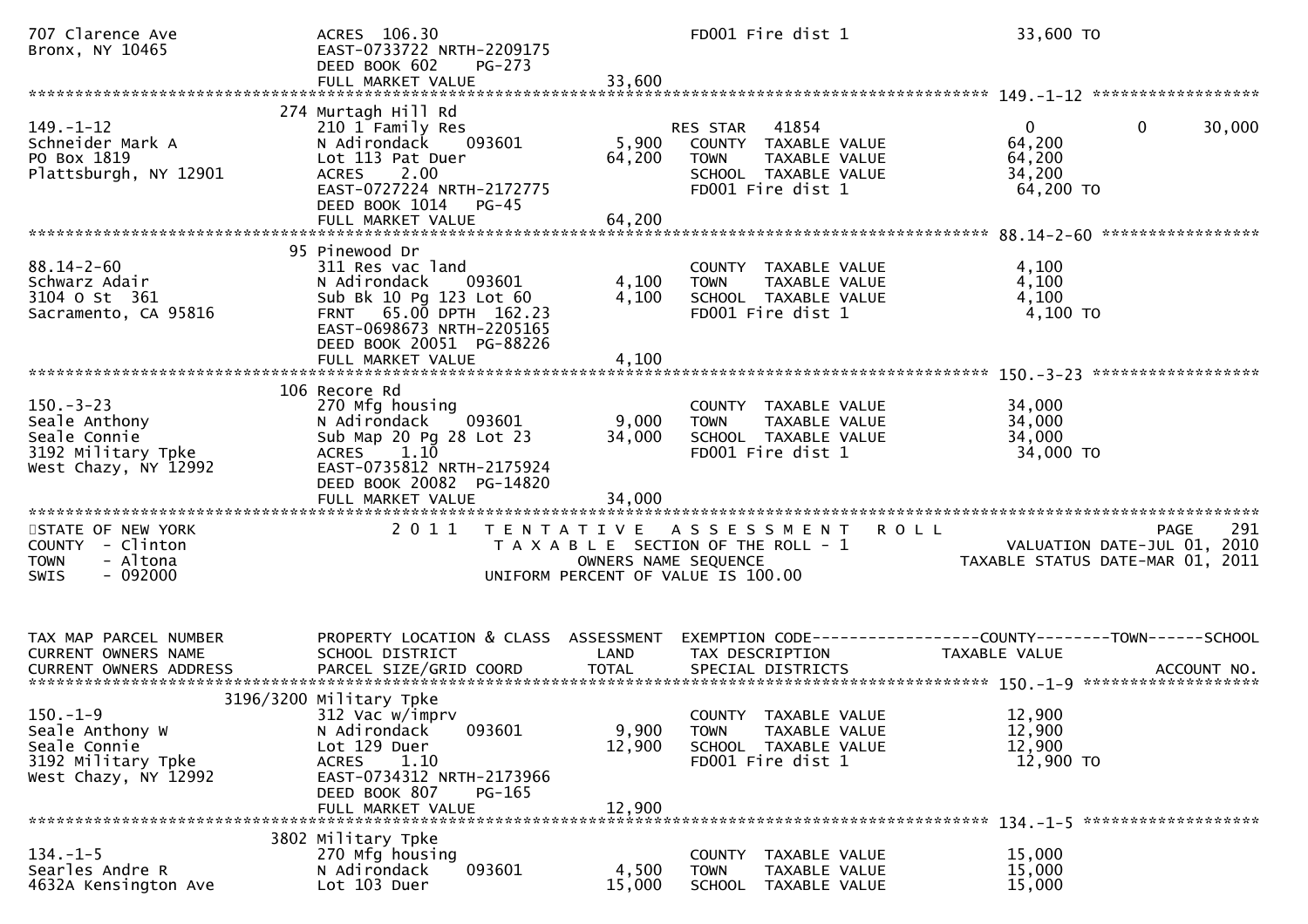| Montreal, QC, Canada<br>H4B2W5                                                                | FRNT 145.00 DPTH 125.00<br>EAST-0722727 NRTH-2183206<br>DEED BOOK 20061 PG-90993<br>FULL MARKET VALUE                                                                  | 15,000                     | FD001 Fire dist 1                                                                                                           | 15,000 TO                                                                            |                                                                                       |
|-----------------------------------------------------------------------------------------------|------------------------------------------------------------------------------------------------------------------------------------------------------------------------|----------------------------|-----------------------------------------------------------------------------------------------------------------------------|--------------------------------------------------------------------------------------|---------------------------------------------------------------------------------------|
|                                                                                               | Alder Bend Rd                                                                                                                                                          |                            |                                                                                                                             |                                                                                      |                                                                                       |
| $131. - 1 - 2$<br>Seaway Timber Harvesting Inc<br>15121 State Hwy 37<br>Massena, NY 13662     | 321 Abandoned ag<br>093601<br>N Adirondack<br>218 Ref<br>ACRES 333.00<br>EAST-0690698 NRTH-2182665<br>DEED BOOK 20102 PG-29722                                         | 78,900<br>78,900           | COUNTY TAXABLE VALUE<br>TAXABLE VALUE<br><b>TOWN</b><br>SCHOOL TAXABLE VALUE<br>FD001 Fire dist 1                           | 78,900<br>78,900<br>78,900<br>78,900 TO                                              |                                                                                       |
|                                                                                               | FULL MARKET VALUE                                                                                                                                                      | 78,900                     |                                                                                                                             |                                                                                      |                                                                                       |
| $147. - 1 - 9$<br>Seaway Timber Harvesting Inc<br>15121 State Highway 37<br>Massena, NY 13662 | Jerusalem Rd<br>910 Priv forest<br>093601<br>N Adirondack<br>Pt 224<br>ACRES 442.00<br>EAST-0697234 NRTH-2169849<br>DEED BOOK 20001 PG-27090                           | 89,600<br>89,600           | COUNTY TAXABLE VALUE<br><b>TOWN</b><br>TAXABLE VALUE<br>SCHOOL TAXABLE VALUE<br>FD001 Fire dist 1                           | 89,600<br>89,600<br>89,600<br>89,600 TO                                              |                                                                                       |
|                                                                                               | FULL MARKET VALUE                                                                                                                                                      | 89,600                     |                                                                                                                             |                                                                                      |                                                                                       |
|                                                                                               | 6002 Military Tpke                                                                                                                                                     |                            |                                                                                                                             |                                                                                      |                                                                                       |
| $86. - 2 - 21.111$<br>Seguin Alan J<br>6002 Military Tpke<br>Ellenburg Depot, NY 12935        | 210 1 Family Res<br>093601<br>N Adirondack<br>B W Patent<br>3.80 BANK<br>080<br><b>ACRES</b><br>EAST-0677618 NRTH-2204984<br>DEED BOOK 20072 PG-8865                   | 8,200<br>120,000           | 41854<br>RES STAR<br>COUNTY TAXABLE VALUE<br><b>TOWN</b><br>TAXABLE VALUE<br>SCHOOL TAXABLE VALUE<br>FD001 Fire dist 1      | $\mathbf{0}$<br>120,000<br>120,000<br>90,000<br>120,000 TO                           | $\Omega$<br>30,000                                                                    |
|                                                                                               |                                                                                                                                                                        |                            |                                                                                                                             |                                                                                      |                                                                                       |
| STATE OF NEW YORK<br>COUNTY - Clinton<br>- Altona<br><b>TOWN</b><br>$-092000$<br><b>SWIS</b>  | 2011                                                                                                                                                                   |                            | TENTATIVE ASSESSMENT<br>T A X A B L E SECTION OF THE ROLL - 1<br>OWNERS NAME SEQUENCE<br>UNIFORM PERCENT OF VALUE IS 100.00 | <b>ROLL</b>                                                                          | 292<br><b>PAGE</b><br>VALUATION DATE-JUL 01, 2010<br>TAXABLE STATUS DATE-MAR 01, 2011 |
| TAX MAP PARCEL NUMBER<br>CURRENT OWNERS NAME                                                  | PROPERTY LOCATION & CLASS ASSESSMENT<br>SCHOOL DISTRICT                                                                                                                | LAND                       | TAX DESCRIPTION                                                                                                             | EXEMPTION CODE-----------------COUNTY-------TOWN------SCHOOL<br><b>TAXABLE VALUE</b> |                                                                                       |
| <b>CURRENT OWNERS ADDRESS</b>                                                                 | PARCEL SIZE/GRID COORD                                                                                                                                                 | <b>TOTAL</b>               | SPECIAL DISTRICTS                                                                                                           |                                                                                      | ACCOUNT NO.                                                                           |
| 149. -1 -11.21<br>Seguin Gerald M Jr<br>28 Hornell Way<br>West Chazy, NY 12992                | 28 Hornell Way<br>240 Rural res<br>093601<br>N Adirondack<br>Lot 113 Duers<br>ACRES 36.70<br>EAST-0727766 NRTH-2174095<br>DEED BOOK 944<br>PG-131<br>FULL MARKET VALUE | 16,300<br>95,400<br>95,400 | 41854<br>RES STAR<br>COUNTY TAXABLE VALUE<br>TAXABLE VALUE<br><b>TOWN</b><br>SCHOOL TAXABLE VALUE<br>FD001 Fire dist 1      | 95,400<br>95,400<br>65,400<br>95,400 TO                                              | 30,000<br>$\overline{0}$<br>$\mathbf{0}$                                              |
|                                                                                               | 1926 Plank Rd                                                                                                                                                          |                            |                                                                                                                             |                                                                                      |                                                                                       |
| $86. - 2 - 1.2$<br>Seguin Homer B<br>Seguin Katherine A                                       | 240 Rural res<br>093601<br>N Adirondack<br>Ben Wallace                                                                                                                 | 129,700 SR STAR            | AGRI DISTR 41720<br>44,100 AGED COUN 41802<br>41834                                                                         | 9,026<br>42,236<br>0                                                                 | 9,026<br>9,026<br>$\Omega$<br>U<br>60,100<br>0                                        |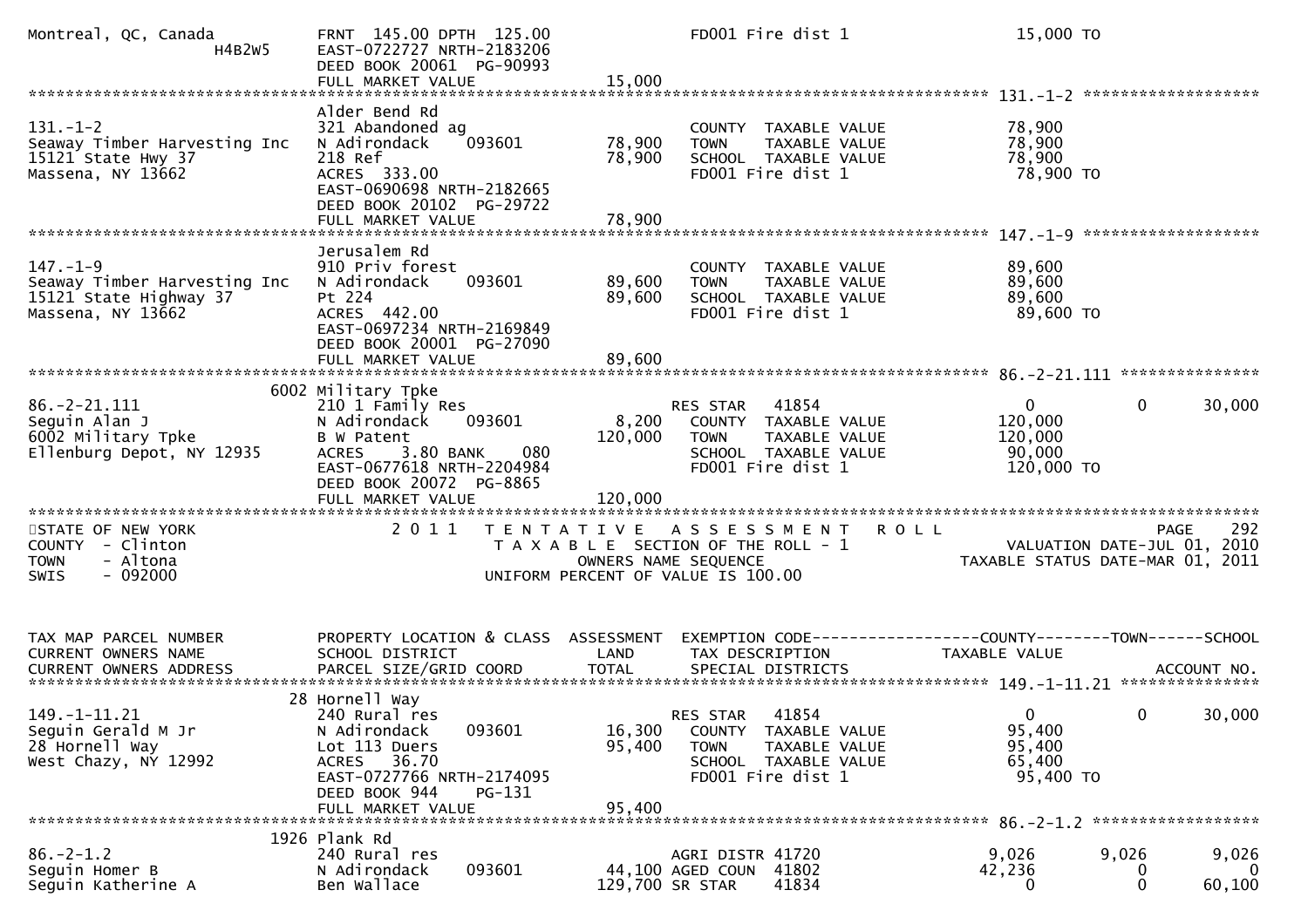| 1926 Plank Rd<br>Ellenburg Depot, NY 12936<br>MAY BE SUBJECT TO PAYMENT<br>UNDER AGDIST LAW TIL 2015                                  | ACRES 122.60<br>EAST-0678340 NRTH-2207738<br>DEED BOOK 20051 PG-89784<br>FULL MARKET VALUE                                                                                                        | 129,700                     | TAXABLE VALUE<br>COUNTY<br>TAXABLE VALUE<br><b>TOWN</b><br>SCHOOL TAXABLE VALUE<br>FD001 Fire dist 1                        |             | 78,438<br>120,674<br>60,574<br>129,700 TO                       |                   |        |
|---------------------------------------------------------------------------------------------------------------------------------------|---------------------------------------------------------------------------------------------------------------------------------------------------------------------------------------------------|-----------------------------|-----------------------------------------------------------------------------------------------------------------------------|-------------|-----------------------------------------------------------------|-------------------|--------|
|                                                                                                                                       |                                                                                                                                                                                                   |                             |                                                                                                                             |             |                                                                 |                   |        |
| $91. -1 - 6.131$<br>Seguin Peter F<br>Seguin Mary E<br>2218 Miner Farm Rd<br>Altona, NY 12910                                         | 2218/2220 Miner Farm Rd<br>210 1 Family Res<br>Northeastern Cl 092801<br>Lot 50 Ref Tract<br>FRNT 135.00 DPTH 300.00<br>EAST-0733278 NRTH-2207590<br>DEED BOOK 773<br>PG-126<br>FULL MARKET VALUE | 6,600<br>111,100<br>111,100 | 41834<br>SR STAR<br>COUNTY TAXABLE VALUE<br>TAXABLE VALUE<br><b>TOWN</b><br>SCHOOL TAXABLE VALUE<br>FD001 Fire dist 1       |             | $\mathbf{0}$<br>111,100<br>111,100<br>51,000<br>111,100 TO      | $\mathbf 0$       | 60,100 |
|                                                                                                                                       |                                                                                                                                                                                                   |                             |                                                                                                                             |             |                                                                 | ***************** |        |
| $86. - 2 - 13.1$<br>Sequin Robert H<br>1702 Plank Rd<br>Ellenburg Depot, NY 12935                                                     | Plank Rd<br>312 Vac w/imprv<br>093601<br>N Adirondack<br>$21$ Sg<br>8.80<br><b>ACRES</b><br>EAST-0677720 NRTH-2201896<br>DEED BOOK 550<br>PG-647<br>FULL MARKET VALUE                             | 7,200<br>36,300<br>36,300   | COUNTY TAXABLE VALUE<br>TAXABLE VALUE<br><b>TOWN</b><br>SCHOOL TAXABLE VALUE<br>FD001 Fire dist 1                           |             | 36,300<br>36,300<br>36,300<br>36,300 TO                         |                   |        |
|                                                                                                                                       |                                                                                                                                                                                                   |                             |                                                                                                                             |             |                                                                 |                   |        |
| $86. - 2 - 13.2$<br>Seguin Robert H<br>Seguin Nancy A<br>1702 Plank Rd<br>Ellenburg Depot, NY 12935<br>****************************** | Plank Rd<br>311 Res vac land<br>093601<br>N Adirondack<br>$21$ Sg<br><b>FRNT</b><br>50.00 DPTH 157.00<br>EAST-0677163 NRTH-2202043<br>DEED BOOK 600<br>PG-1047<br>FULL MARKET VALUE               | 3,100<br>3,100<br>3,100     | COUNTY TAXABLE VALUE<br><b>TAXABLE VALUE</b><br><b>TOWN</b><br>SCHOOL TAXABLE VALUE<br>FD001 Fire dist 1                    |             | 3,100<br>3,100<br>3,100<br>3,100 TO                             |                   |        |
| STATE OF NEW YORK<br>COUNTY - Clinton<br>- Altona<br><b>TOWN</b><br>$-092000$<br><b>SWIS</b>                                          | 2011                                                                                                                                                                                              |                             | TENTATIVE ASSESSMENT<br>T A X A B L E SECTION OF THE ROLL - 1<br>OWNERS NAME SEQUENCE<br>UNIFORM PERCENT OF VALUE IS 100.00 | <b>ROLL</b> | VALUATION DATE-JUL 01, 2010<br>TAXABLE STATUS DATE-MAR 01, 2011 | <b>PAGE</b>       | 293    |
|                                                                                                                                       |                                                                                                                                                                                                   |                             |                                                                                                                             |             |                                                                 |                   |        |
| TAX MAP PARCEL NUMBER<br><b>CURRENT OWNERS NAME</b>                                                                                   | PROPERTY LOCATION & CLASS ASSESSMENT<br>SCHOOL DISTRICT                                                                                                                                           | LAND                        | EXEMPTION        CODE-----------------COUNTY-------TOWN------SCHOOL<br>TAX DESCRIPTION                                      |             | TAXABLE VALUE                                                   |                   |        |
| $86. -2 - 13.3$<br>Seguin Robert H<br>1702 Plank Rd<br>Ellenburg Depot, NY 12935                                                      | Plank Rd<br>270 Mfg housing<br>093601<br>N Adirondack<br>$21$ Sg<br>2.80<br><b>ACRES</b><br>EAST-0677245 NRTH-2201820<br>DEED BOOK 550<br>PG-647<br>FULL MARKET VALUE                             | 7,400<br>37,900<br>37,900   | 41854<br>RES STAR<br>COUNTY TAXABLE VALUE<br><b>TOWN</b><br>TAXABLE VALUE<br>SCHOOL TAXABLE VALUE<br>FD001 Fire dist 1      |             | $\Omega$<br>37,900<br>37,900<br>7,900<br>37,900 TO              | 0                 | 30,000 |
|                                                                                                                                       | Plank Rd                                                                                                                                                                                          |                             |                                                                                                                             |             |                                                                 |                   |        |
| $101. -2 - 1$<br>Seguin Robert H                                                                                                      | 311 Res vac land<br>093601<br>N Adirondack                                                                                                                                                        | 3,800                       | <b>COUNTY</b><br>TAXABLE VALUE<br>TAXABLE VALUE<br><b>TOWN</b>                                                              |             | 3,800<br>3,800                                                  |                   |        |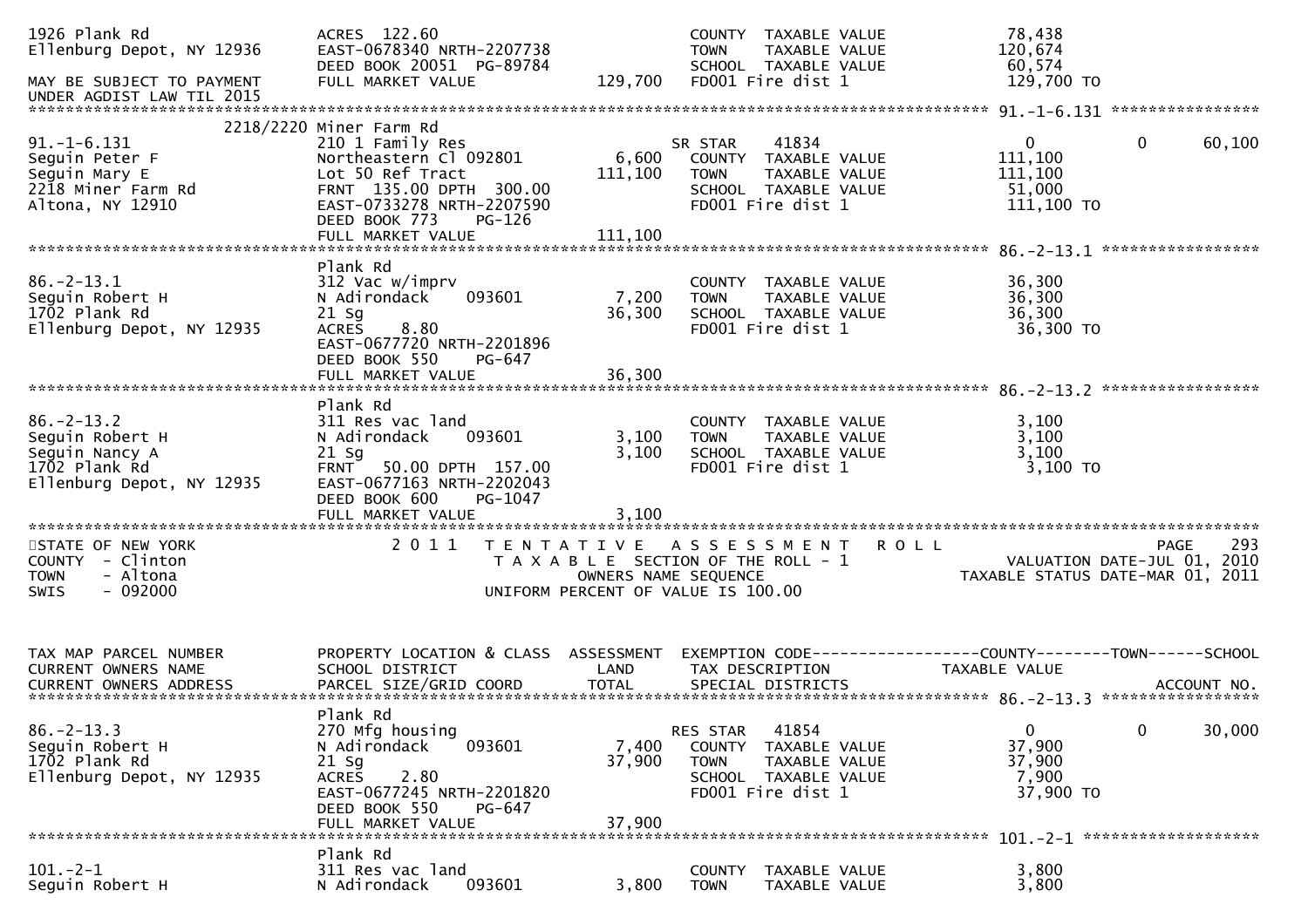| Seguin Nancy A<br>1702 Plank Rd<br>Ellenburg Depot, NY 12935                                  | Lot Sq<br>FRNT 69.00 DPTH 115.00<br>EAST-0677377 NRTH-2200350<br>DEED BOOK 683<br><b>PG-99</b><br>FULL MARKET VALUE                                                                                              | 3,800<br>3,800              | SCHOOL TAXABLE VALUE<br>FD001 Fire dist 1                                                                                                            | 3,800<br>3,800 TO                                                    |                                                                                |
|-----------------------------------------------------------------------------------------------|------------------------------------------------------------------------------------------------------------------------------------------------------------------------------------------------------------------|-----------------------------|------------------------------------------------------------------------------------------------------------------------------------------------------|----------------------------------------------------------------------|--------------------------------------------------------------------------------|
| $120.-1-3$<br>Senecal Maynard R<br>Senecal Thomas S<br>1614 Rt 22B<br>Morrisonville, NY 12962 | Military Tpke<br>321 Abandoned ag<br>093601<br>N Adirondack<br>101 Duer<br>ACRES 123.50<br>EAST-0723082 NRTH-2189646<br>DEED BOOK 99001 PG-15400                                                                 | 34,800<br>34,800            | COUNTY TAXABLE VALUE<br>TAXABLE VALUE<br><b>TOWN</b><br>SCHOOL TAXABLE VALUE<br>FD001 Fire dist 1                                                    | 34,800<br>34,800<br>34,800<br>34,800 TO                              |                                                                                |
|                                                                                               | FULL MARKET VALUE                                                                                                                                                                                                | 34,800                      |                                                                                                                                                      |                                                                      |                                                                                |
| $134. - 2 - 22$<br>Senecal Terry M<br>1307 Military Tpke<br>Plattsburgh, NY 12901             | Galy Way<br>$314$ Rural vac< $10$<br>093601<br>N Adirondack<br>104 Duer<br>Stonehedge Subd Lot 18<br>Also Title Deed $583/1119$<br><b>ACRES</b><br>2.00<br>EAST-0725019 NRTH-2180356<br>DEED BOOK 1021<br>$PG-5$ | 5,100<br>5,100              | COUNTY TAXABLE VALUE<br><b>TOWN</b><br>TAXABLE VALUE<br>SCHOOL TAXABLE VALUE<br>FD001 Fire dist 1                                                    | 5,100<br>5,100<br>5,100<br>5,100 TO                                  |                                                                                |
|                                                                                               | FULL MARKET VALUE                                                                                                                                                                                                | 5,100                       |                                                                                                                                                      |                                                                      |                                                                                |
| $89.1 - 3 - 28$<br>Seymour Bobbi-Jo<br>450 Devils Den Rd<br>Altona, NY 12910                  | 450 Devils Den Rd<br>210 1 Family Res<br>093601<br>N Adirondack<br>110 Ref<br>FRNT 140.00 DPTH 297.00<br>EAST-0711103 NRTH-2206174<br>DEED BOOK 20061 PG-92561<br>FULL MARKET VALUE                              | 52,300<br>52,300            | 41854<br>RES STAR<br>6,300 COUNTY TAXABLE VALUE<br><b>TOWN</b><br>TAXABLE VALUE<br>SCHOOL TAXABLE VALUE<br>FD001 Fire dist 1<br>LT001 Altona light 1 | $\mathbf{0}$<br>52,300<br>52,300<br>22,300<br>52,300 TO<br>52,300 TO | 30,000<br>$\bf{0}$                                                             |
| STATE OF NEW YORK<br>COUNTY - Clinton<br>- Altona<br><b>TOWN</b><br>$-092000$<br>SWIS         | 2011                                                                                                                                                                                                             | OWNERS NAME SEQUENCE        | TENTATIVE ASSESSMENT ROLL<br>T A X A B L E SECTION OF THE ROLL - 1<br>UNIFORM PERCENT OF VALUE IS 100.00                                             |                                                                      | 294<br>PAGE<br>VALUATION DATE-JUL 01, 2010<br>TAXABLE STATUS DATE-MAR 01, 2011 |
| TAX MAP PARCEL NUMBER<br><b>CURRENT OWNERS NAME</b><br>CURRENT OWNERS ADDRESS                 | PROPERTY LOCATION & CLASS<br>SCHOOL DISTRICT<br>PARCEL SIZE/GRID COORD                                                                                                                                           | ASSESSMENT<br>LAND<br>TOTAL | TAX DESCRIPTION<br>SPECIAL DISTRICTS                                                                                                                 | TAXABLE VALUE                                                        | ACCOUNT NO.                                                                    |
| $88.14 - 1 - 27$<br>Seymour Curtis<br>Seymour Gail<br>15 Peryea Dr<br>Plattsburgh, NY 12901   | 19 Birch Hill Dr<br>260 Seasonal res<br>093601<br>N Adirondack<br>Stonewall Acres Lot 27<br>FRNT 74.00 DPTH 143.66<br>EAST-0699958 NRTH-2203692<br>DEED BOOK 20092 PG-24840<br>FULL MARKET VALUE                 | 4,000<br>11,000<br>11,000   | COUNTY TAXABLE VALUE<br><b>TOWN</b><br>TAXABLE VALUE<br>SCHOOL TAXABLE VALUE<br>FD001 Fire dist 1                                                    | 11,000<br>11,000<br>11,000<br>11,000 TO                              |                                                                                |
|                                                                                               | 46 Birch Hill Dr                                                                                                                                                                                                 |                             |                                                                                                                                                      |                                                                      |                                                                                |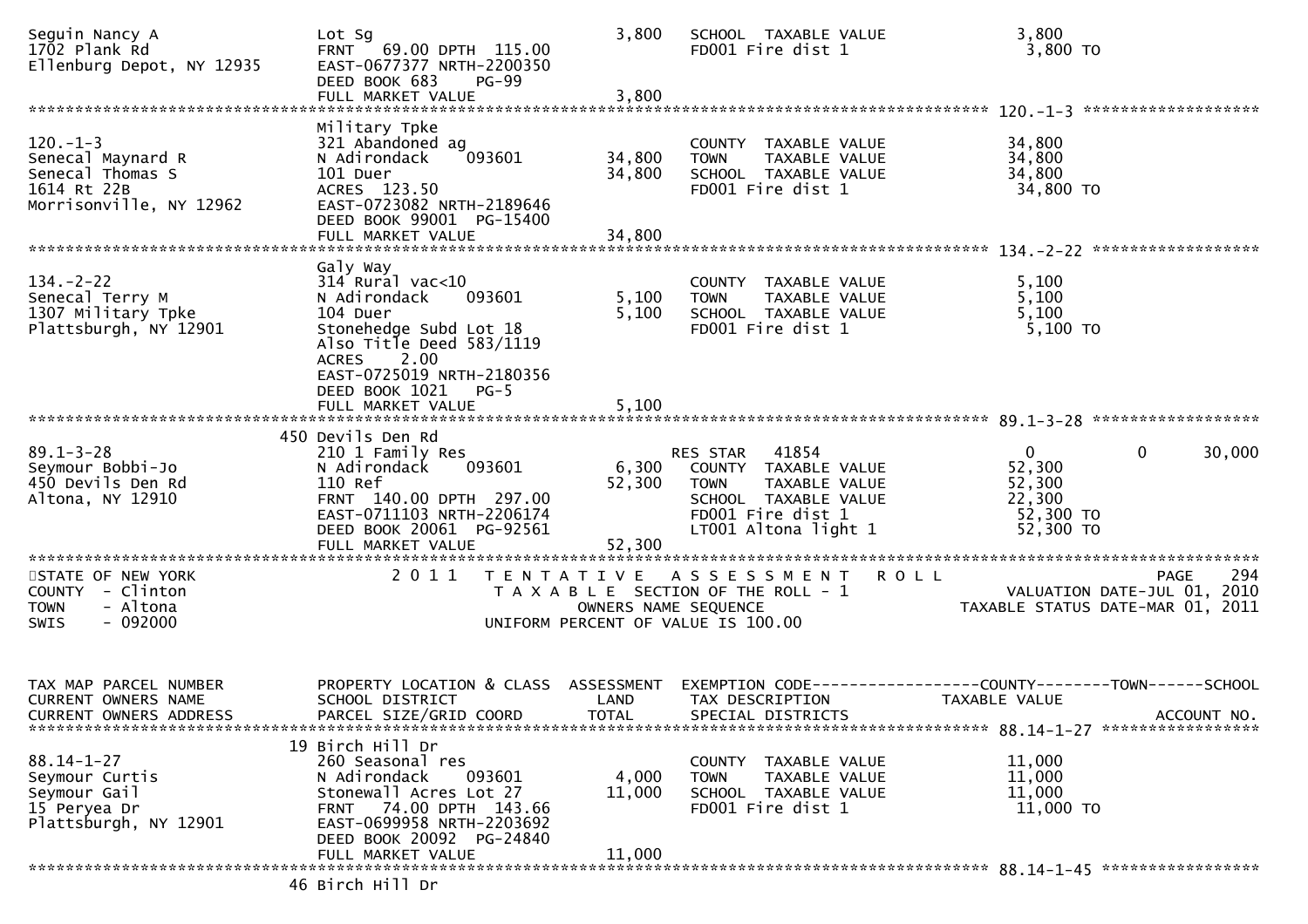| $88.14 - 1 - 45$<br>Seymour Dennis W<br>Seymour Doris A<br>22 Pellerin Rd<br>Plattsburgh, NY 12901                        | 312 Vac w/imprv<br>093601<br>N Adirondack<br>Stonewall Acres Lot 45<br>FRNT 148.30 DPTH 127.66<br>EAST-0699363 NRTH-2204121<br>DEED BOOK 20072 PG-12271<br>FULL MARKET VALUE | 5,000<br>5,500<br>5,500            | COUNTY TAXABLE VALUE<br>TAXABLE VALUE<br><b>TOWN</b><br>SCHOOL TAXABLE VALUE<br>FD001 Fire dist 1                                                                           | 5,500<br>5,500<br>5,500<br>5,500 TO                                                                                                |
|---------------------------------------------------------------------------------------------------------------------------|------------------------------------------------------------------------------------------------------------------------------------------------------------------------------|------------------------------------|-----------------------------------------------------------------------------------------------------------------------------------------------------------------------------|------------------------------------------------------------------------------------------------------------------------------------|
| $91.-1-8.1$                                                                                                               | 2041/2045 Miner Farm Rd                                                                                                                                                      |                                    |                                                                                                                                                                             |                                                                                                                                    |
| Seymour Raymond B Sr<br>2049 Miner Farm Rd<br>Altona, NY 12910                                                            | 270 Mfg housing<br>Northeastern Cl 092801<br>51 Ref<br><b>ACRES</b><br>5.10<br>EAST-0736858 NRTH-2208884<br>DEED BOOK 20041 PG-77528                                         | 9,000<br>13,400                    | COUNTY TAXABLE VALUE<br>TAXABLE VALUE<br><b>TOWN</b><br>SCHOOL TAXABLE VALUE<br>FD001 Fire dist 1                                                                           | 13,400<br>13,400<br>13,400<br>13,400 TO                                                                                            |
|                                                                                                                           | FULL MARKET VALUE                                                                                                                                                            | 13,400                             |                                                                                                                                                                             |                                                                                                                                    |
| $91. - 1 - 8.2$<br>Seymour Raymond B Sr<br>2049 Miner Farm Rd<br>Altona, NY 12910                                         | 2049 Miner Farm Rd<br>210 1 Family Res<br>Northeastern Cl 092801<br>Lot 51 Ref<br>FRNT 136.00 DPTH 196.00<br>EAST-0736723 NRTH-2209081                                       | 38,900                             | AGED COUN 41802<br>5,900 SR STAR<br>41834<br>COUNTY TAXABLE VALUE<br><b>TOWN</b><br>TAXABLE VALUE<br>SCHOOL TAXABLE VALUE                                                   | 0<br>19,450<br>- 0<br>38,900<br>$\overline{0}$<br>$\Omega$<br>19,450<br>38,900<br>$\overline{0}$                                   |
|                                                                                                                           | DEED BOOK 20051 PG-78684<br>FULL MARKET VALUE                                                                                                                                | 38,900                             | FD001 Fire dist 1                                                                                                                                                           | 38,900 TO                                                                                                                          |
|                                                                                                                           | 3643 Military Tpke                                                                                                                                                           |                                    |                                                                                                                                                                             |                                                                                                                                    |
| $134. - 2 - 5$<br>Seymour Stephen M<br>3643 Military Tpke<br>West Chazy, NY 12992                                         | 210 1 Family Res<br>N Adirondack<br>093601<br>115 Duer<br>Stonehedge Subd Lot 17<br>4.00<br><b>ACRES</b><br>EAST-0725716 NRTH-2180684<br>DEED BOOK 709<br>PG-131             |                                    | WARCOMALL 41131<br>10,800 WARDISALL 41141<br>101,700 RES STAR<br>41854<br>COUNTY TAXABLE VALUE<br>TAXABLE VALUE<br><b>TOWN</b><br>SCHOOL TAXABLE VALUE<br>FD001 Fire dist 1 | 25,425<br>25,425<br>0<br>$\Omega$<br>20,340<br>20,340<br>30,000<br>$\overline{0}$<br>0<br>55,935<br>55,935<br>71,700<br>101,700 TO |
|                                                                                                                           | FULL MARKET VALUE                                                                                                                                                            | 101,700                            |                                                                                                                                                                             |                                                                                                                                    |
| STATE OF NEW YORK<br>COUNTY - Clinton<br>- Altona<br><b>TOWN</b><br>$-092000$<br>SWIS                                     | 2011                                                                                                                                                                         | OWNERS NAME SEQUENCE               | TENTATIVE ASSESSMENT ROLL<br>T A X A B L E SECTION OF THE ROLL - 1<br>UNIFORM PERCENT OF VALUE IS 100.00                                                                    | 295<br>PAGE<br>VALUATION DATE-JUL 01, 2010<br>TAXABLE STATUS DATE-MAR 01, 2011                                                     |
| TAX MAP PARCEL NUMBER<br>CURRENT OWNERS NAME<br><b>CURRENT OWNERS ADDRESS</b>                                             | PROPERTY LOCATION & CLASS<br>SCHOOL DISTRICT<br>PARCEL SIZE/GRID COORD                                                                                                       | ASSESSMENT<br>LAND<br><b>TOTAL</b> | TAX DESCRIPTION<br>SPECIAL DISTRICTS                                                                                                                                        | EXEMPTION CODE-----------------COUNTY-------TOWN------SCHOOL<br>TAXABLE VALUE<br>ACCOUNT NO.                                       |
|                                                                                                                           | 37 Merrywood Dr                                                                                                                                                              |                                    |                                                                                                                                                                             |                                                                                                                                    |
| $88.14 - 1 - 3$<br>Shapcott Richard T<br>O'Reilly Jayne Y<br>1011 Baker Greenfield Park<br>Montreal, QC, Canada<br>J4V3C2 | 260 Seasonal res<br>093601<br>N Adirondack<br>Stonewall Acres Lot 3<br>80.00 DPTH 165.00<br><b>FRNT</b><br>EAST-0699779 NRTH-2203514<br>DEED BOOK 20072 PG-8559              | 4,300<br>11,000                    | <b>COUNTY</b><br>TAXABLE VALUE<br>TAXABLE VALUE<br><b>TOWN</b><br>SCHOOL TAXABLE VALUE<br>FD001 Fire dist 1                                                                 | 11,000<br>11,000<br>11,000<br>11,000 TO                                                                                            |
|                                                                                                                           | FULL MARKET VALUE                                                                                                                                                            | 11,000                             |                                                                                                                                                                             |                                                                                                                                    |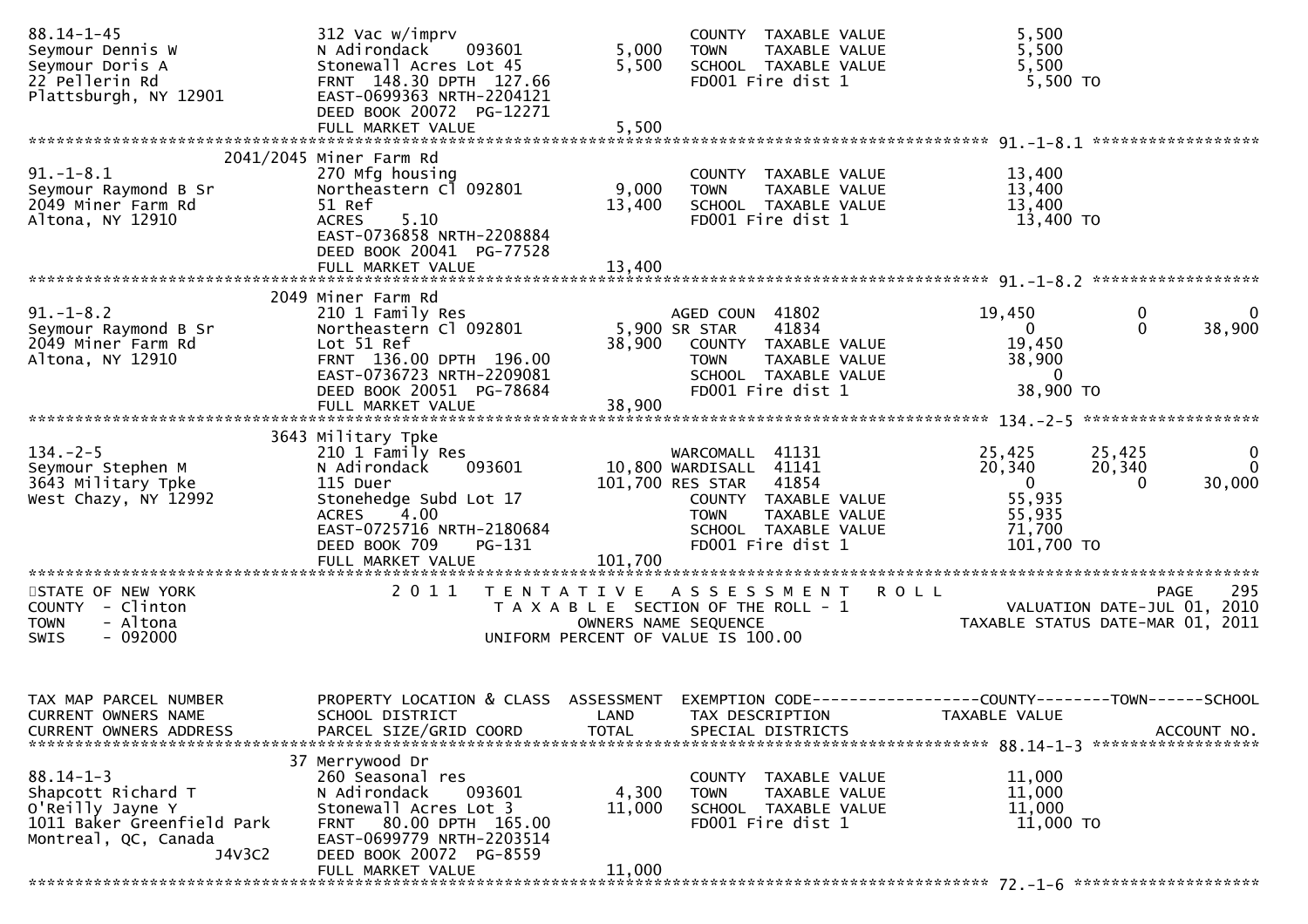| $72. - 1 - 6$<br>Shaw Matthew D<br>Boire Deborah J<br>990 Irona Rd<br>Ellenburg Depot, NY 12935                  | 990 Irona Rd<br>210 1 Family Res<br>N Adirondack<br>093601<br>192 Ref<br>FRNT 135.00 DPTH 135.00<br>EAST-0687407 NRTH-2212752<br>DEED BOOK 20011 PG-36813                                                   | 5,400<br>55,400              | 41854<br>RES STAR<br>COUNTY TAXABLE VALUE<br>TAXABLE VALUE<br><b>TOWN</b><br>SCHOOL TAXABLE VALUE<br>FD001 Fire dist 1                               | $\mathbf{0}$<br>55,400<br>55,400<br>25,400<br>55,400 TO                  | $\mathbf 0$<br>30,000                                                          |
|------------------------------------------------------------------------------------------------------------------|-------------------------------------------------------------------------------------------------------------------------------------------------------------------------------------------------------------|------------------------------|------------------------------------------------------------------------------------------------------------------------------------------------------|--------------------------------------------------------------------------|--------------------------------------------------------------------------------|
|                                                                                                                  |                                                                                                                                                                                                             |                              |                                                                                                                                                      |                                                                          |                                                                                |
| $73. - 1 - 30.2$<br>Shaw Robert R<br>Shaw Susan M<br>347 Irona Rd<br>Altona, NY 12910                            | 347 Irona Rd<br>210 1 Family Res<br>N Adirondack<br>093601<br>Lot 138 Ref<br>H W<br>Barcomb<br>Barcomb<br>Barcomb<br>FRNT 100.00 DPTH 250.00<br>EAST-0702854 NRTH-2212438<br>DEED BOOK 588<br><b>PG-980</b> | 6,100<br>41,700              | 41834<br>SR STAR<br>COUNTY TAXABLE VALUE<br><b>TAXABLE VALUE</b><br><b>TOWN</b><br>SCHOOL TAXABLE VALUE<br>FD001 Fire dist 1<br>LT001 Altona light 1 | $\Omega$<br>41,700<br>41,700<br>$\overline{0}$<br>41,700 TO<br>41,700 TO | 41,700<br>0                                                                    |
|                                                                                                                  | FULL MARKET VALUE                                                                                                                                                                                           | 41,700                       |                                                                                                                                                      |                                                                          |                                                                                |
|                                                                                                                  | 274/278 Plank Rd                                                                                                                                                                                            |                              | 44 PCT OF VALUE USED FOR EXEMPTION PURPOSES                                                                                                          |                                                                          |                                                                                |
| $146. - 1 - 10$<br>Shea Et Al Mary Louise<br>Attn: Jacquelyn Agoney<br>278 Plank Rd<br>Ellenburg Depot, NY 12935 | 270 Mfg housing<br>093601<br>N Adirondack<br>49 Sg<br>77.00<br><b>ACRES</b><br>EAST-0684120 NRTH-2167869<br>FULL MARKET VALUE                                                                               | 36,000<br>36,000             | AGED - ALL 41800<br>26,700 SR STAR<br>41834<br>COUNTY TAXABLE VALUE<br>TAXABLE VALUE<br><b>TOWN</b><br>SCHOOL TAXABLE VALUE<br>FD001 Fire dist 1     | 7,920<br>$\mathbf{0}$<br>28,080<br>28,080<br>$\Omega$<br>36,000 TO       | 7,920<br>7,920<br>28,080<br>0                                                  |
|                                                                                                                  |                                                                                                                                                                                                             |                              |                                                                                                                                                      |                                                                          |                                                                                |
| $88.14 - 1 - 65$<br>Sheard Edward G<br>Sheard Joan G<br>383 Woodland Ave<br>Verdun, QC, Canada H4H1V5            | 18 Merrywood Dr<br>311 Res vac land<br>N Adirondack<br>093601<br>Stonewall Acres Lot 65<br>FRNT 80.10 DPTH 134.95<br>EAST-0700230 NRTH-2203419<br>DEED BOOK 20031 PG-53630<br>FULL MARKET VALUE             | 4,000<br>16,000<br>16,000    | COUNTY TAXABLE VALUE<br>TAXABLE VALUE<br><b>TOWN</b><br>SCHOOL TAXABLE VALUE<br>FD001 Fire dist 1                                                    | 16,000<br>16,000<br>16,000<br>16,000 TO                                  |                                                                                |
| STATE OF NEW YORK<br>COUNTY - Clinton<br><b>TOWN</b><br>- Altona<br>$-092000$<br>SWIS                            | 2011                                                                                                                                                                                                        | T E N T A T I V E            | A S S E S S M E N T<br>T A X A B L E SECTION OF THE ROLL - 1<br>OWNERS NAME SEQUENCE<br>UNIFORM PERCENT OF VALUE IS 100.00                           | <b>ROLL</b>                                                              | 296<br>PAGE<br>VALUATION DATE-JUL 01, 2010<br>TAXABLE STATUS DATE-MAR 01, 2011 |
| TAX MAP PARCEL NUMBER<br>CURRENT OWNERS NAME                                                                     | PROPERTY LOCATION & CLASS ASSESSMENT EXEMPTION CODE----------------COUNTY-------TOWN------SCHOOL<br>SCHOOL DISTRICT                                                                                         | LAND                         | TAX DESCRIPTION                                                                                                                                      | TAXABLE VALUE                                                            |                                                                                |
| $132. - 1 - 4.41$<br>Shoff Denise L<br>2514 Rand Hill Rd<br>Altona, NY 12910                                     | 2514 Rand Hill Rd<br>240 Rural res<br>093601<br>N Adirondack<br>Lots 39 & 40 Duers Patent<br>ACRES 28.90<br>EAST-0705479 NRTH-2184367<br>DEED BOOK 20021 PG-46644<br>FULL MARKET VALUE                      | 18,500<br>168,900<br>168,900 | RES STAR 41854<br>COUNTY TAXABLE VALUE<br><b>TOWN</b><br>TAXABLE VALUE<br>SCHOOL TAXABLE VALUE<br>FD001 Fire dist 1                                  | $\overline{0}$<br>168,900<br>168,900<br>138,900<br>168,900 то            | 0<br>30,000                                                                    |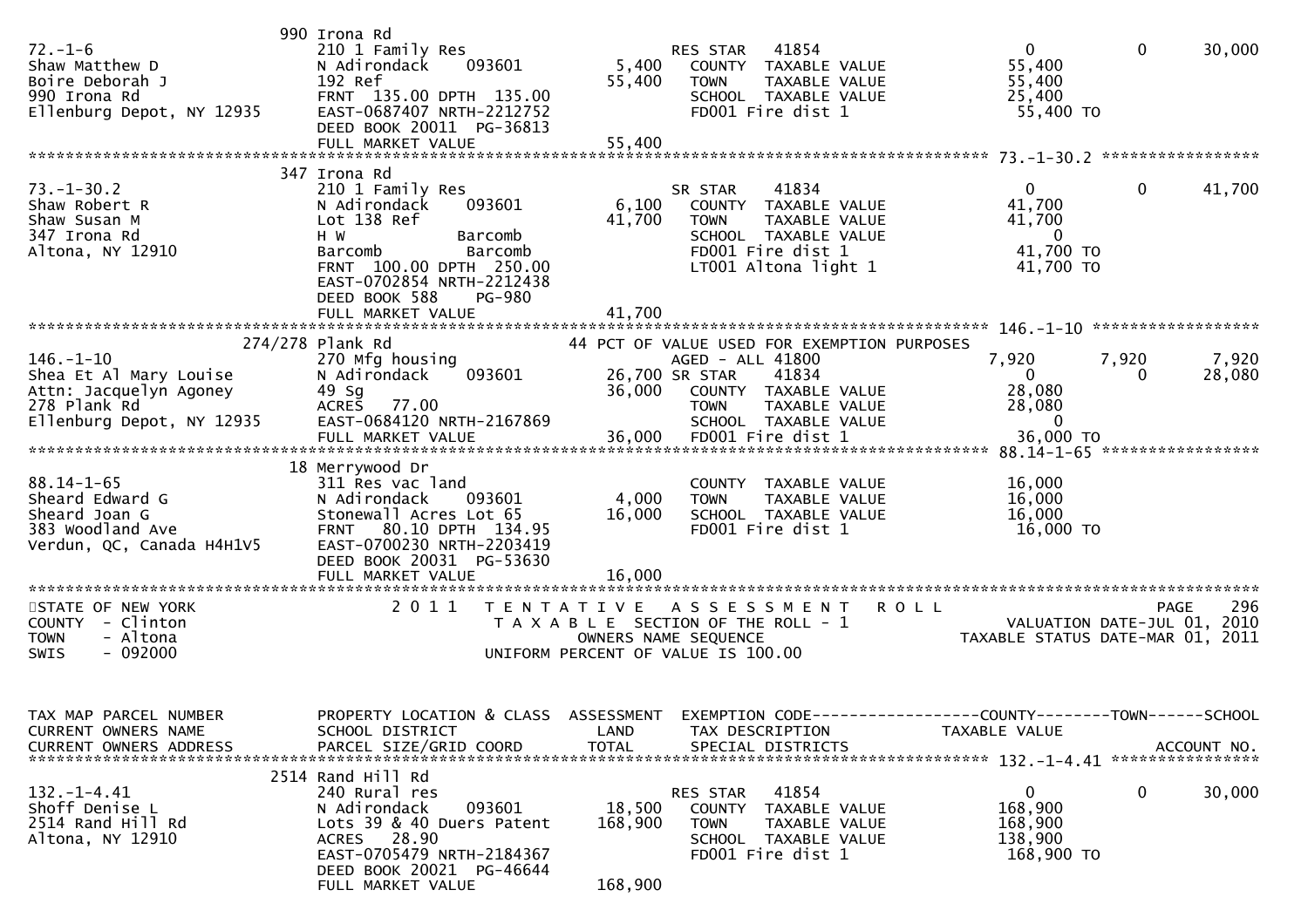| $150. - 1 - 4.282$<br>Shumway Robert Jr<br>154 Recore Rd<br>West Chazy, NY 12992                    | 154 Recore Rd<br>210 1 Family Res<br>093601<br>N Adirondack<br>Lot 144 Duers Patent<br><b>ACRES</b><br>1.15<br>EAST-0736921 NRTH-2176237<br>DEED BOOK 98001 PG-05680<br>FULL MARKET VALUE          | 9,100<br>87,200<br>87,200  | RES STAR 41854<br>COUNTY TAXABLE VALUE<br>TAXABLE VALUE<br>TOWN<br>SCHOOL TAXABLE VALUE<br>FD001 Fire dist 1                     | $\mathbf{0}$<br>87,200<br>87,200<br>57,200<br>87,200 TO                                                            | $\mathbf 0$<br>30,000 |
|-----------------------------------------------------------------------------------------------------|----------------------------------------------------------------------------------------------------------------------------------------------------------------------------------------------------|----------------------------|----------------------------------------------------------------------------------------------------------------------------------|--------------------------------------------------------------------------------------------------------------------|-----------------------|
| $119. - 1 - 4.1$<br>Shutts Bruce R II<br>Bonner Rebecca S<br>4362 Military Tpke<br>Altona, NY 12910 | Military Tpke<br>321 Abandoned ag<br>093601<br>N Adirondack<br>Lot 69 Duers<br>ACRES 23.40 BANK<br>080<br>EAST-0712772 NRTH-2191087<br>DEED BOOK 20082 PG-12385                                    | 16,200<br>16,200           | COUNTY TAXABLE VALUE<br>TAXABLE VALUE<br>TOWN<br>SCHOOL TAXABLE VALUE<br>FD001 Fire dist 1                                       | 16,200<br>16,200<br>16,200<br>16,200 TO                                                                            |                       |
| $119. - 1 - 4.3$<br>Shutts Bruce R II<br>Bonner Rebecca S<br>4362 Military Tpke<br>Altona, NY 12910 | 4362 Military Tpke<br>210 1 Family Res<br>093601<br>N Adirondack<br>Lot 69 Duers<br>1.00 BANK<br>080<br><b>ACRES</b><br>EAST-0712248 NRTH-2191594<br>DEED BOOK 20082 PG-12385<br>FULL MARKET VALUE | 165,000<br>165,000         | <b>RES STAR 41854</b><br>6,500 COUNTY TAXABLE VALUE<br><b>TOWN</b><br>TAXABLE VALUE<br>SCHOOL TAXABLE VALUE<br>FD001 Fire dist 1 | $\overline{0}$<br>165,000<br>165,000<br>135,000<br>165,000 TO                                                      | $\mathbf 0$<br>30,000 |
| $71. - 4 - 10.1$<br>Simard Robert<br>Bertrand Corey F<br>3561 Rice Hill Rd<br>Franklin, VT 05457    | Rt 11<br>105 Vac farmland<br>N Adirondack<br>093601<br>Bm<br>ACRES 125.60<br>EAST-0679760 NRTH-2211954<br>DEED BOOK 20082 PG-14668                                                                 | 34,400<br>34,400           | COUNTY TAXABLE VALUE<br><b>TOWN</b><br>TAXABLE VALUE<br>SCHOOL TAXABLE VALUE<br>FD002 Ellenburg fire 21<br>LT002 Altona light 21 | 34,400<br>34,400<br>34,400<br>34,400 TO<br>34,400 TO                                                               |                       |
| STATE OF NEW YORK<br>COUNTY - Clinton<br>- Altona<br><b>TOWN</b><br>$-092000$<br><b>SWIS</b>        | 2011                                                                                                                                                                                               | OWNERS NAME SEQUENCE       | TENTATIVE ASSESSMENT<br>T A X A B L E SECTION OF THE ROLL - 1<br>UNIFORM PERCENT OF VALUE IS 100.00                              | <b>ROLL</b><br>VALUATION DATE-JUL 01, 2010<br>TAYARLE STATUS DATE MAR 01, 2019<br>TAXABLE STATUS DATE-MAR 01, 2011 | 297<br><b>PAGE</b>    |
| TAX MAP PARCEL NUMBER<br>CURRENT OWNERS NAME<br>CURRENT OWNERS ADDRESS                              | PROPERTY LOCATION & CLASS ASSESSMENT EXEMPTION CODE----------------COUNTY-------TOWN------SCHOOL<br>SCHOOL DISTRICT<br>PARCEL SIZE/GRID COORD                                                      | LAND<br><b>TOTAL</b>       | TAX DESCRIPTION<br>SPECIAL DISTRICTS                                                                                             | TAXABLE VALUE                                                                                                      | ACCOUNT NO.           |
| $130 - 2 - 7$<br>Simpson Steven<br>Simpson Crystal<br>962 Military Tpke<br>Plattsburgh, NY 12901    | Plank Rd<br>312 Vac w/imprv<br>093601<br>N Adirondack<br>Lot 37<br>48.50<br><b>ACRES</b><br>EAST-0682023 NRTH-2179755<br>DEED BOOK 20031 PG-54401<br>FULL MARKET VALUE                             | 21,500<br>59,900<br>59,900 | TAXABLE VALUE<br><b>COUNTY</b><br>TAXABLE VALUE<br><b>TOWN</b><br>SCHOOL TAXABLE VALUE<br>FD001 Fire dist 1                      | 59,900<br>59,900<br>59,900<br>59,900 TO                                                                            |                       |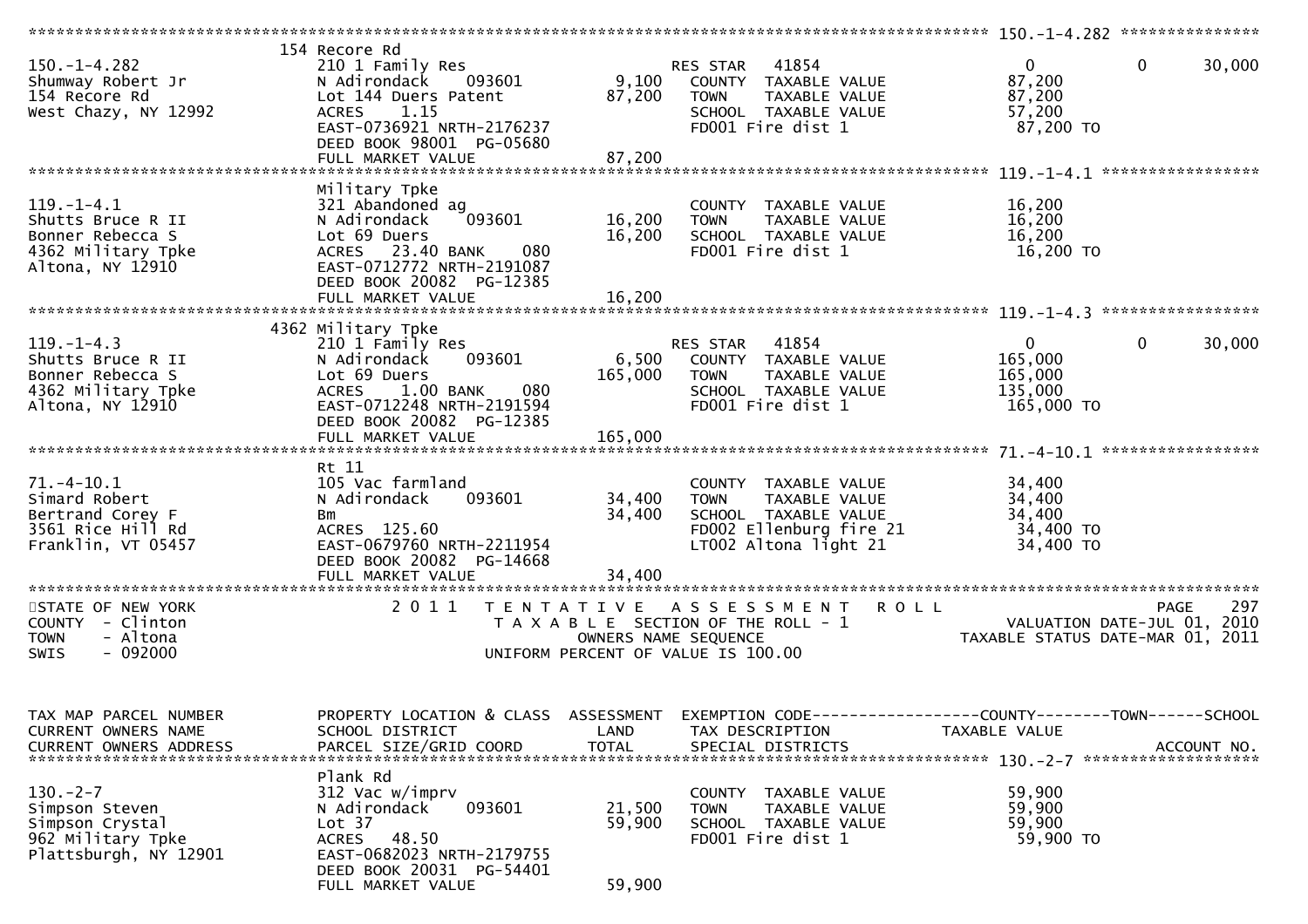| $148. - 3 - 5.1$<br>Siskavich Lorraine<br>1995 Rand Hill Rd | 1995 Rand Hill Rd<br>210 1 Family Res<br>N Adirondack<br>093601<br>36 Duer       | 10,000<br>56,000     | 41854<br>RES STAR<br>COUNTY TAXABLE VALUE<br>TAXABLE VALUE<br>TOWN | $\overline{0}$<br>56,000<br>56,000                   | $\mathbf{0}$<br>30,000           |
|-------------------------------------------------------------|----------------------------------------------------------------------------------|----------------------|--------------------------------------------------------------------|------------------------------------------------------|----------------------------------|
| Altona, NY 12910                                            | FRNT 240.00 DPTH 250.00<br>EAST-0709578 NRTH-2172889<br>DEED BOOK 98001 PG-02080 |                      | SCHOOL TAXABLE VALUE<br>FD001 Fire dist 1                          | 26,000<br>56,000 TO                                  |                                  |
|                                                             | FULL MARKET VALUE                                                                | 56,000               |                                                                    |                                                      |                                  |
|                                                             |                                                                                  |                      |                                                                    |                                                      |                                  |
|                                                             | 2555 Miner Farm Rd                                                               |                      |                                                                    |                                                      |                                  |
| $90. -1 - 7.2$                                              | 210 1 Family Res                                                                 |                      | RES STAR<br>41854                                                  | $\mathbf{0}$                                         | $\mathbf{0}$<br>30,000           |
| Siskavich Veronica A<br>2555 Miner Farm Rd                  | 093601<br>N Adirondack<br>FRNT 130.00 DPTH 240.00                                | 6,300<br>82,000      | COUNTY TAXABLE VALUE<br><b>TOWN</b>                                | 82,000<br>82,000                                     |                                  |
|                                                             |                                                                                  |                      | TAXABLE VALUE                                                      | 52,000                                               |                                  |
| Altona, NY 12910                                            | 080<br>BANK<br>EAST-0724981 NRTH-2207675                                         |                      | SCHOOL TAXABLE VALUE<br>FD001 Fire dist 1                          | 82,000 TO                                            |                                  |
|                                                             | DEED BOOK 20031 PG-57033                                                         |                      |                                                                    |                                                      |                                  |
|                                                             |                                                                                  | 82,000               |                                                                    |                                                      |                                  |
|                                                             | FULL MARKET VALUE                                                                |                      |                                                                    |                                                      |                                  |
|                                                             |                                                                                  |                      |                                                                    |                                                      |                                  |
| $148. - 2 - 4$                                              | Rand Hill Rd<br>910 Priv forest                                                  |                      |                                                                    | 29,600                                               |                                  |
| Slack Gregory C                                             | 093601<br>N Adirondack                                                           | 29,600               | COUNTY TAXABLE VALUE<br>TAXABLE VALUE<br><b>TOWN</b>               | 29,600                                               |                                  |
| Slack Scarlett A                                            | 64 Duer                                                                          | 29,600               | SCHOOL TAXABLE VALUE                                               | 29,600                                               |                                  |
| 670 Judson Street Rd                                        | ACRES 223.20                                                                     |                      | FD001 Fire dist 1                                                  | 29,600 TO                                            |                                  |
| Canton, NY 13617                                            | EAST-0716454 NRTH-2173046                                                        |                      |                                                                    |                                                      |                                  |
|                                                             | DEED BOOK 20031 PG-51494                                                         |                      |                                                                    |                                                      |                                  |
|                                                             |                                                                                  |                      |                                                                    |                                                      |                                  |
|                                                             |                                                                                  |                      |                                                                    |                                                      |                                  |
|                                                             | Irona Rd                                                                         |                      |                                                                    |                                                      |                                  |
| $73. - 3 - 12.3$                                            | $314$ Rural vac< $10$                                                            |                      | COUNTY TAXABLE VALUE                                               | 6,500                                                |                                  |
| Slattery Ann                                                | 093601<br>N Adirondack                                                           | 6,500                | TAXABLE VALUE<br><b>TOWN</b>                                       | 6,500                                                |                                  |
| 412 Chichester Ave                                          | 166 Ref                                                                          | 6,500                | SCHOOL TAXABLE VALUE                                               | 6,500                                                |                                  |
| Wynnewood, PA 19096                                         | 1.00<br><b>ACRES</b>                                                             |                      | FD001 Fire dist 1                                                  | 6,500 TO                                             |                                  |
|                                                             | EAST-0696938 NRTH-2212969                                                        |                      |                                                                    |                                                      |                                  |
|                                                             | DEED BOOK 581<br>PG-810                                                          |                      |                                                                    |                                                      |                                  |
|                                                             |                                                                                  |                      |                                                                    |                                                      |                                  |
|                                                             |                                                                                  |                      |                                                                    |                                                      |                                  |
| STATE OF NEW YORK                                           |                                                                                  |                      | 2011 TENTATIVE ASSESSMENT                                          | <b>ROLL</b>                                          | 298<br><b>PAGE</b>               |
| COUNTY - Clinton                                            |                                                                                  |                      | T A X A B L E SECTION OF THE ROLL - 1                              |                                                      | 2010                             |
| - Altona<br><b>TOWN</b>                                     |                                                                                  | OWNERS NAME SEQUENCE |                                                                    | VALUATION DATE-JUL 01,<br>TAXABLE STATUS DATE MAD 01 | TAXABLE STATUS DATE-MAR 01, 2011 |
| SWIS<br>- 092000                                            |                                                                                  |                      | UNIFORM PERCENT OF VALUE IS 100.00                                 |                                                      |                                  |
|                                                             |                                                                                  |                      |                                                                    |                                                      |                                  |
|                                                             |                                                                                  |                      |                                                                    |                                                      |                                  |
|                                                             |                                                                                  |                      |                                                                    |                                                      |                                  |
| TAX MAP PARCEL NUMBER                                       | PROPERTY LOCATION & CLASS ASSESSMENT                                             |                      | EXEMPTION CODE-----------------COUNTY-------TOWN------SCHOOL       |                                                      |                                  |
| CURRENT OWNERS NAME                                         | SCHOOL DISTRICT                                                                  | LAND                 | TAX DESCRIPTION                                                    | TAXABLE VALUE                                        |                                  |
| <b>CURRENT OWNERS ADDRESS</b>                               | PARCEL SIZE/GRID COORD                                                           | <b>TOTAL</b>         | SPECIAL DISTRICTS                                                  |                                                      | ACCOUNT NO.                      |
|                                                             |                                                                                  |                      |                                                                    |                                                      |                                  |
|                                                             | Alder Bend Rd                                                                    |                      |                                                                    |                                                      |                                  |
| $117. - 1 - 5.2$                                            | 311 Res vac land                                                                 |                      | TAXABLE VALUE<br><b>COUNTY</b>                                     | 5,800                                                |                                  |
| Small Everest                                               | N Adirondack<br>093601                                                           | 5,800                | TAXABLE VALUE<br><b>TOWN</b>                                       | 5,800                                                |                                  |
| Small Nancy                                                 | 215 Ref Tract                                                                    | 5,800                | SCHOOL TAXABLE VALUE                                               | 5,800                                                |                                  |
| 50 Shepard St                                               | FRNT 150.00 DPTH 155.00                                                          |                      | FD001 Fire dist 1                                                  | 5,800 TO                                             |                                  |
| Chicopee, MA 01013                                          | EAST-0692260 NRTH-2191359                                                        |                      |                                                                    |                                                      |                                  |
|                                                             | DEED BOOK 597<br>PG-728                                                          |                      |                                                                    |                                                      |                                  |
|                                                             | FULL MARKET VALUE                                                                | 5,800                |                                                                    |                                                      |                                  |
|                                                             |                                                                                  |                      |                                                                    |                                                      |                                  |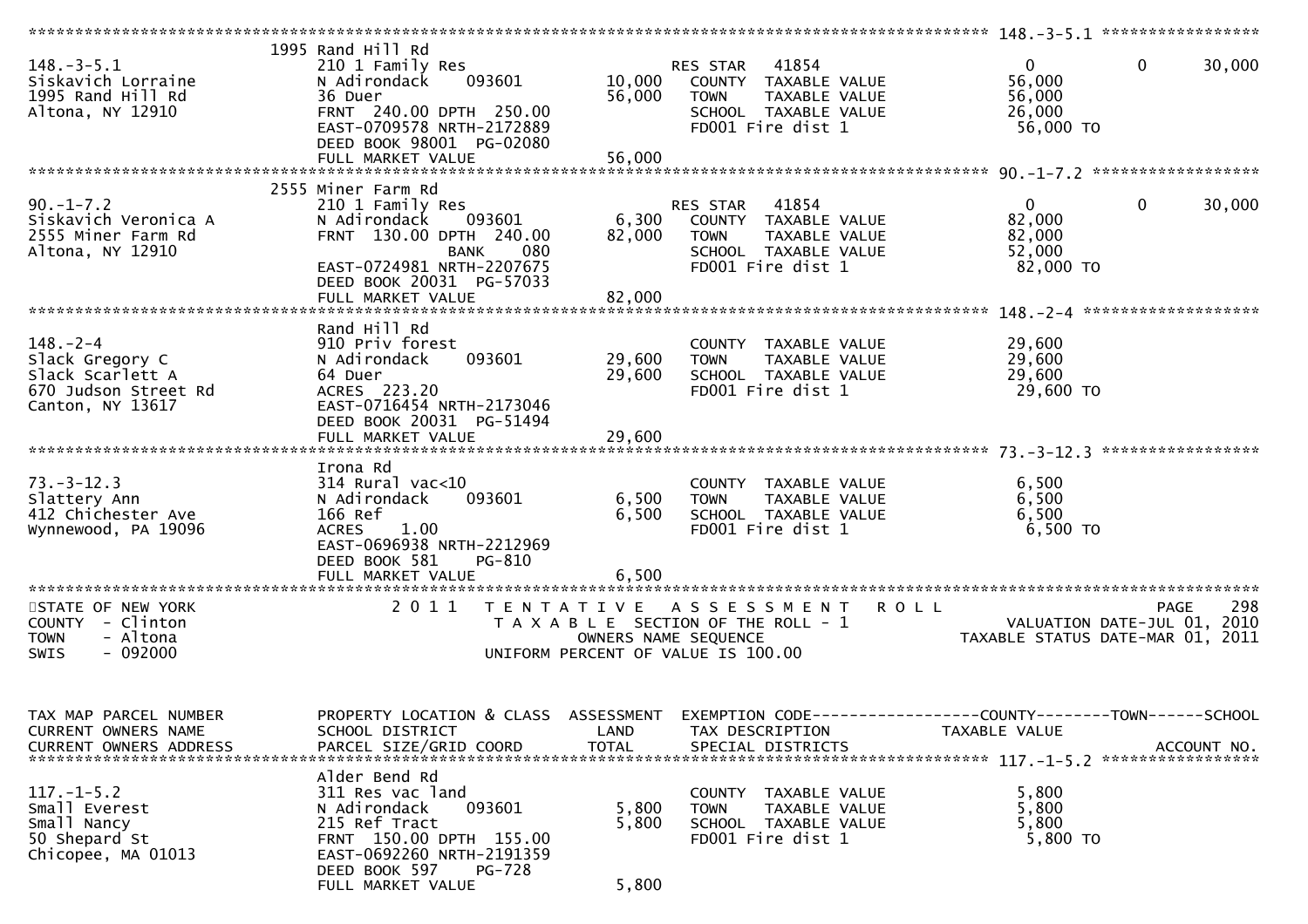|                         | Rand Hill Rd                                  |                      |                                       |                                                              |        |
|-------------------------|-----------------------------------------------|----------------------|---------------------------------------|--------------------------------------------------------------|--------|
| $132. - 1 - 2$          | 910 Priv forest                               |                      | COUNTY TAXABLE VALUE                  | 13,300                                                       |        |
| Smart David             | N Adirondack<br>093601                        | 13,300               | <b>TOWN</b><br>TAXABLE VALUE          | 13,300                                                       |        |
|                         |                                               |                      |                                       |                                                              |        |
| 2395 Rand Hill Rd       | 12 Duer                                       | 13,300               | SCHOOL TAXABLE VALUE                  | 13,300                                                       |        |
| Altona, NY 12910        | ACRES 52.00                                   |                      | FD001 Fire dist 1                     | 13,300 TO                                                    |        |
|                         | EAST-0700415 NRTH-2184558                     |                      |                                       |                                                              |        |
|                         | DEED BOOK 98001 PG-03959                      |                      |                                       |                                                              |        |
|                         | FULL MARKET VALUE                             | 13,300               |                                       |                                                              |        |
|                         |                                               |                      |                                       |                                                              |        |
|                         | 473/492 Duley Rd                              |                      |                                       |                                                              |        |
|                         |                                               |                      |                                       |                                                              |        |
| $132. - 1 - 3.1$        | 241 Rural res&ag                              |                      | COUNTY TAXABLE VALUE                  | 104,000                                                      |        |
| Smart David             | 093601<br>N Adirondack                        | 38,800               | <b>TOWN</b><br>TAXABLE VALUE          | 104,000                                                      |        |
| 2395 Rand Hill Rd       | 17 Duer                                       | 104,000              | SCHOOL TAXABLE VALUE                  | 104,000                                                      |        |
| Altona, NY 12910        | ACRES 150.60                                  |                      | FD001 Fire dist 1                     | 104,000 TO                                                   |        |
|                         | EAST-0702501 NRTH-2184949                     |                      |                                       |                                                              |        |
|                         | DEED BOOK 98001 PG-03958                      |                      |                                       |                                                              |        |
|                         | FULL MARKET VALUE                             | 104,000              |                                       |                                                              |        |
|                         |                                               |                      |                                       |                                                              |        |
|                         |                                               |                      |                                       |                                                              |        |
|                         | 2395 Rand Hill Rd                             |                      |                                       |                                                              |        |
| $132. - 1 - 13.1$       | 241 Rural res&ag                              |                      | RES STAR 41854                        | $\mathbf{0}$<br>$\mathbf 0$                                  | 30,000 |
| Smart David A           | 093601<br>N Adirondack                        | 15,800               | COUNTY TAXABLE VALUE                  | 210,000                                                      |        |
| Smart Kelly A           | 39 Duer                                       | 210,000              | TAXABLE VALUE<br><b>TOWN</b>          | 210,000                                                      |        |
| 2395 Rand Hill Rd       | ACRES 18.30                                   |                      | SCHOOL TAXABLE VALUE                  | 180,000                                                      |        |
| Altona, NY 12910        | EAST-0705027 NRTH-2181699                     |                      | FD001 Fire dist 1                     | 210,000 TO                                                   |        |
|                         |                                               |                      |                                       |                                                              |        |
|                         | DEED BOOK 789<br>$PG-285$                     |                      |                                       |                                                              |        |
|                         |                                               |                      |                                       |                                                              |        |
|                         |                                               |                      |                                       |                                                              |        |
|                         | 49 Kids Way                                   |                      |                                       |                                                              |        |
| $148. - 3 - 25$         | 260 Seasonal res                              |                      | COUNTY TAXABLE VALUE                  | 16,600                                                       |        |
|                         |                                               |                      |                                       |                                                              |        |
|                         |                                               |                      |                                       |                                                              |        |
| Smart David A           | 093601<br>N Adirondack                        | 15,600               | TAXABLE VALUE<br><b>TOWN</b>          | 16,600                                                       |        |
| 2395 Rand Hill Rd       | 35 Duer                                       | 16,600               | SCHOOL TAXABLE VALUE                  | 16,600                                                       |        |
| Altona, NY 12910        | ACRES 17.50                                   |                      | FD001 Fire dist 1                     | 16,600 TO                                                    |        |
|                         | EAST-0709956 NRTH-2171265                     |                      |                                       |                                                              |        |
|                         | DEED BOOK 99001 PG-13160                      |                      |                                       |                                                              |        |
|                         |                                               |                      |                                       |                                                              |        |
|                         |                                               |                      |                                       |                                                              |        |
|                         |                                               |                      |                                       |                                                              |        |
| STATE OF NEW YORK       | 2011                                          |                      | TENTATIVE ASSESSMENT                  | <b>ROLL</b><br><b>PAGE</b>                                   | 299    |
| COUNTY - Clinton        |                                               |                      | T A X A B L E SECTION OF THE ROLL - 1 | VALUATION DATE-JUL 01,                                       | 2010   |
| - Altona<br><b>TOWN</b> |                                               | OWNERS NAME SEQUENCE |                                       | TAXABLE STATUS DATE-MAR 01, 2011                             |        |
| <b>SWIS</b><br>- 092000 |                                               |                      | UNIFORM PERCENT OF VALUE IS 100.00    |                                                              |        |
|                         |                                               |                      |                                       |                                                              |        |
|                         |                                               |                      |                                       |                                                              |        |
|                         |                                               |                      |                                       |                                                              |        |
| TAX MAP PARCEL NUMBER   |                                               |                      |                                       |                                                              |        |
|                         | PROPERTY LOCATION & CLASS ASSESSMENT          |                      |                                       | EXEMPTION CODE-----------------COUNTY-------TOWN------SCHOOL |        |
| CURRENT OWNERS NAME     | SCHOOL DISTRICT                               | LAND                 | TAX DESCRIPTION                       | TAXABLE VALUE                                                |        |
| CURRENT OWNERS ADDRESS  | PARCEL SIZE/GRID COORD                        | <b>TOTAL</b>         | SPECIAL DISTRICTS                     | ACCOUNT NO.                                                  |        |
|                         |                                               |                      |                                       |                                                              |        |
|                         | 204 Rabideau Rd                               |                      |                                       |                                                              |        |
| 103.-1-29.1             | 240 Rural res                                 |                      | TAXABLE VALUE<br>COUNTY               | 49,000                                                       |        |
| Smart Douglas           | N Adirondack<br>093601                        | 13,000               | TAXABLE VALUE<br><b>TOWN</b>          | 49,000                                                       |        |
|                         | Lot 160-161 Ref                               |                      |                                       | 49,000                                                       |        |
| PO Box 90               |                                               | 49,000               | SCHOOL TAXABLE VALUE                  |                                                              |        |
| Altona, NY 12910        | ACRES 12.80                                   |                      | FD001 Fire dist 1                     | 49,000 TO                                                    |        |
|                         | EAST-0698147 NRTH-2197878                     |                      |                                       |                                                              |        |
|                         | DEED BOOK 99001 PG-09453<br>FULL MARKET VALUE | 49,000               |                                       |                                                              |        |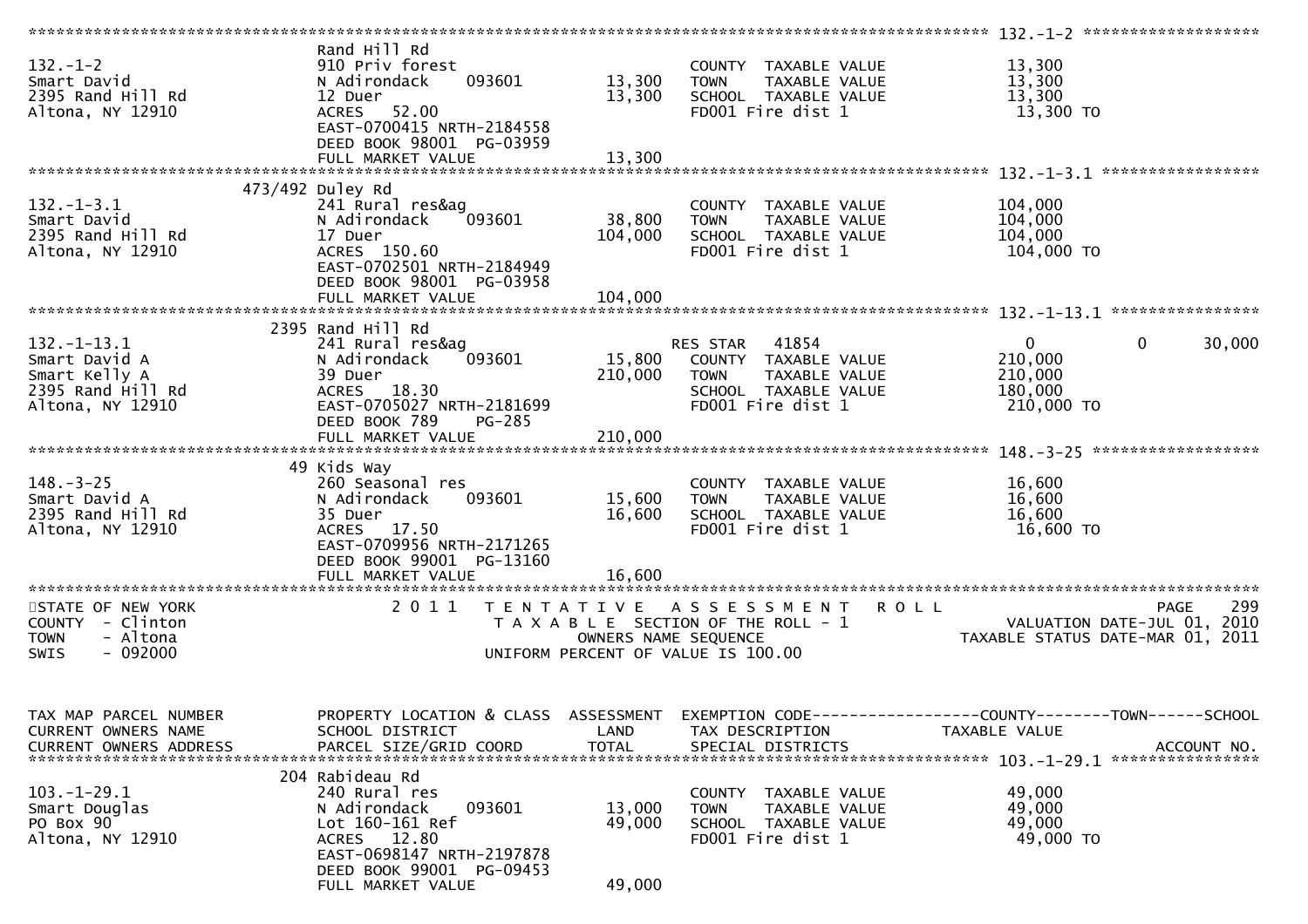| $132. - 1 - 12$<br>Smart Dwayne<br>Smart Melanie<br>2367 Rand Hill Rd<br>Altona, NY 12910   | 2367 Rand Hill Rd<br>210 1 Family Res<br>093601<br>N Adirondack<br>39 Duer<br>FRNT 340.00 DPTH 240.00<br>EAST-0705770 NRTH-2181208<br>DEED BOOK 634<br>$PG-210$<br>FULL MARKET VALUE            | 8,700<br>69,000<br>69,000 | 41854<br>RES STAR<br>COUNTY TAXABLE VALUE<br>TAXABLE VALUE<br><b>TOWN</b><br>SCHOOL TAXABLE VALUE<br>FD001 Fire dist 1                           | $\mathbf{0}$<br>69,000<br>69,000<br>39,000<br>69,000 TO             | $\mathbf 0$<br>30,000                          |
|---------------------------------------------------------------------------------------------|-------------------------------------------------------------------------------------------------------------------------------------------------------------------------------------------------|---------------------------|--------------------------------------------------------------------------------------------------------------------------------------------------|---------------------------------------------------------------------|------------------------------------------------|
|                                                                                             | Rand Hill Rd                                                                                                                                                                                    |                           |                                                                                                                                                  |                                                                     |                                                |
| $132. - 1 - 13.2$<br>Smart Dwayne<br>Smart Melanie<br>2367 Rand Hill Rd<br>Altona, NY 12910 | 321 Abandoned ag<br>093601<br>N Adirondack<br>Lot 39 Duers<br>ACRES 44.00<br>EAST-0705592 NRTH-2182225<br>DEED BOOK 786<br>PG-160                                                               | 21,000<br>21,000          | COUNTY TAXABLE VALUE<br>TAXABLE VALUE<br><b>TOWN</b><br>SCHOOL TAXABLE VALUE<br>FD001 Fire dist 1                                                | 21,000<br>21,000<br>21,000<br>21,000 TO                             |                                                |
|                                                                                             |                                                                                                                                                                                                 |                           |                                                                                                                                                  |                                                                     |                                                |
| $132 - 1 - 3.2$<br>Smart Dwight<br>492 Duley Rd<br>Altona, NY 12910                         | N Duley Rd<br>$314$ Rural vac<10<br>N Adirondack<br>093601<br>Lot 17 Duers Patent<br>2.10<br><b>ACRES</b><br>EAST-0703499 NRTH-2186158<br>DEED BOOK 20011 PG-34026<br>FULL MARKET VALUE         | 9,600<br>9,600<br>9,600   | COUNTY TAXABLE VALUE<br><b>TOWN</b><br>TAXABLE VALUE<br>SCHOOL TAXABLE VALUE<br>FD001 Fire dist 1                                                | 9,600<br>9,600<br>9,600<br>$9,600$ TO                               |                                                |
|                                                                                             |                                                                                                                                                                                                 |                           |                                                                                                                                                  |                                                                     |                                                |
| $132. -1 - 3.3$<br>Smart Hortense<br>Smart Dwayne<br>2367 Rand Hill Rd<br>Altona, NY 12910  | Rand Hill Rd W<br>210 1 Family Res<br>093601<br>N Adirondack<br>Lot 17 Duers<br><b>ACRES</b><br>1.00<br>EAST-0703816 NRTH-2186054<br>DEED BOOK 20061 PG-91931                                   | 56,400                    | AGED C&T<br>41801<br>41834<br>9,000 SR STAR<br>COUNTY TAXABLE VALUE<br><b>TOWN</b><br>TAXABLE VALUE<br>SCHOOL TAXABLE VALUE<br>FD001 Fire dist 1 | 28,200<br>$\mathbf{0}$<br>28,200<br>28,200<br>$\Omega$<br>56,400 TO | 28,200<br>$\overline{0}$<br>56,400<br>$\Omega$ |
| STATE OF NEW YORK                                                                           | 2011                                                                                                                                                                                            |                           | TENTATIVE ASSESSMENT                                                                                                                             | <b>ROLL</b>                                                         | 300<br><b>PAGE</b>                             |
| COUNTY - Clinton<br>- Altona<br><b>TOWN</b><br>$-092000$<br><b>SWIS</b>                     |                                                                                                                                                                                                 |                           | T A X A B L E SECTION OF THE ROLL - 1<br>OWNERS NAME SEQUENCE<br>UNIFORM PERCENT OF VALUE IS 100.00                                              | VALUATION DATE-JUL 01, 2010                                         | TAXABLE STATUS DATE-MAR 01, 2011               |
| TAX MAP PARCEL NUMBER<br>CURRENT OWNERS NAME<br><b>CURRENT OWNERS ADDRESS</b>               | PROPERTY LOCATION & CLASS ASSESSMENT<br>SCHOOL DISTRICT<br>PARCEL SIZE/GRID COORD                                                                                                               | LAND<br><b>TOTAL</b>      | TAX DESCRIPTION<br>SPECIAL DISTRICTS                                                                                                             | TAXABLE VALUE                                                       | ACCOUNT NO.                                    |
| $87. - 1 - 9.13$<br>Smart Kelly<br>2395 Rand Hill Rd<br>Altona, NY 12910                    | Military Tpke<br>$314$ Rural vac< $10$<br>N Adirondack<br>093601<br>Lot 185 Ref Tract Patent<br>Survey 07/2009<br><b>ACRES</b><br>3.70<br>EAST-0688464 NRTH-2204095<br>DEED BOOK 20102 PG-30508 | 8,300<br>8,300            | COUNTY TAXABLE VALUE<br>TAXABLE VALUE<br><b>TOWN</b><br>SCHOOL TAXABLE VALUE<br>FD001 Fire dist 1                                                | 8,300<br>8,300<br>8,300<br>8,300 TO                                 |                                                |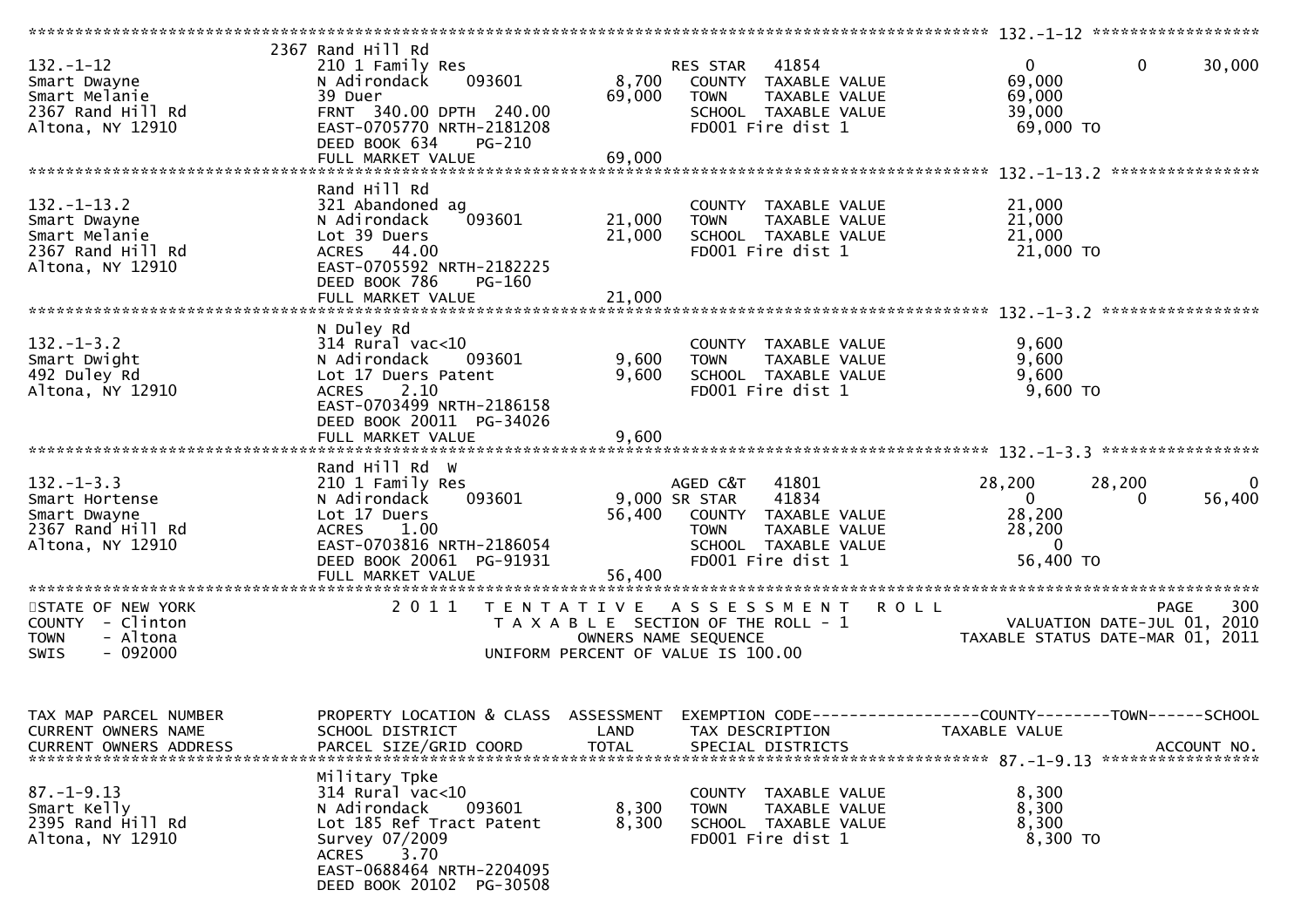|                                                                                              | FULL MARKET VALUE                                                                                                                                                                     | 8,300                      |                                                                                                                                           | *****************                                                                             |
|----------------------------------------------------------------------------------------------|---------------------------------------------------------------------------------------------------------------------------------------------------------------------------------------|----------------------------|-------------------------------------------------------------------------------------------------------------------------------------------|-----------------------------------------------------------------------------------------------|
| $72. - 1 - 11.4$<br>Smart Leon<br>200 Chestnut Ave<br>Bogota, NJ 07603                       | Irona Rd<br>321 Abandoned ag<br>N Adirondack<br>093601<br>Lot 166 Ref Tr<br>15.00<br><b>ACRES</b><br>EAST-0694206 NRTH-2213374<br>DEED BOOK 753<br>PG-121<br>FULL MARKET VALUE        | 13,700<br>13,700<br>13,700 | COUNTY TAXABLE VALUE<br>TAXABLE VALUE<br><b>TOWN</b><br>SCHOOL TAXABLE VALUE<br>FD001 Fire dist 1                                         | 13,700<br>13,700<br>13,700<br>13,700 TO<br>****************                                   |
|                                                                                              | 2079 Rand Hill Rd                                                                                                                                                                     |                            |                                                                                                                                           |                                                                                               |
| 148.-1-16.1<br>Smart Peter<br>2079 Rand Hill Rd<br>Altona, NY 12910                          | 270 Mfg housing<br>093601<br>N Adirondack<br>36 Duer 1942<br>17.00<br><b>ACRES</b><br>EAST-0707309 NRTH-2174577<br>DEED BOOK 913<br>PG-144                                            | 15,500<br>40,000           | RES STAR<br>41854<br>COUNTY TAXABLE VALUE<br><b>TOWN</b><br>TAXABLE VALUE<br>SCHOOL TAXABLE VALUE<br>FD001 Fire dist 1                    | $\overline{0}$<br>$\Omega$<br>30,000<br>40,000<br>40,000<br>10,000<br>40,000 TO               |
|                                                                                              | FULL MARKET VALUE                                                                                                                                                                     | 40,000                     |                                                                                                                                           | ****************<br>$148. - 1 - 16.2$                                                         |
| $148. - 1 - 16.2$<br>Smart Peter A<br>2079 Rand Hill Rd<br>Altona, NY 12910                  | Rand Hill Rd<br>311 Res vac land<br>093601<br>N Adirondack<br>Lot 36 Duers<br>50.00 DPTH 600.00<br><b>FRNT</b><br>EAST-0708404 NRTH-2174739<br>DEED BOOK 20021 PG-42163               | 4,700<br>4,700             | COUNTY TAXABLE VALUE<br>TAXABLE VALUE<br><b>TOWN</b><br>SCHOOL TAXABLE VALUE<br>FD001 Fire dist 1                                         | 4,700<br>4,700<br>4,700<br>4,700 TO                                                           |
|                                                                                              | FULL MARKET VALUE                                                                                                                                                                     | 4,700                      |                                                                                                                                           | ****************                                                                              |
| $148. - 1 - 16.3$<br>Smart Peter Andrew<br>2079 Rand Hill Rd<br>Altona, NY 12910             | Rand Hill Rd<br>312 Vac w/imprv<br>093601<br>N Adirondack<br>Lot 36 Duers<br><b>FRNT</b><br>50.00 DPTH 300.00<br>EAST-0708473 NRTH-2174928<br>DEED BOOK 20001 PG-27553                | 4,600<br>4,600             | COUNTY TAXABLE VALUE<br>TAXABLE VALUE<br><b>TOWN</b><br>SCHOOL TAXABLE VALUE<br>FD001 Fire dist 1                                         | 4,600<br>4,600<br>4,600<br>4,600 TO                                                           |
|                                                                                              | FULL MARKET VALUE<br>******************                                                                                                                                               | 4,600                      |                                                                                                                                           |                                                                                               |
| STATE OF NEW YORK<br>COUNTY - Clinton<br>- Altona<br><b>TOWN</b><br>$-092000$<br><b>SWIS</b> | 2011<br>T E N T A T I V E                                                                                                                                                             |                            | A S S E S S M E N T<br><b>ROLL</b><br>T A X A B L E SECTION OF THE ROLL - 1<br>OWNERS NAME SEQUENCE<br>UNIFORM PERCENT OF VALUE IS 100.00 | 301<br><b>PAGE</b><br>VALUATION DATE-JUL 01,<br>2010<br>2011<br>TAXABLE STATUS DATE-MAR 01,   |
| TAX MAP PARCEL NUMBER<br>CURRENT OWNERS NAME<br><b>CURRENT OWNERS ADDRESS</b>                | PROPERTY LOCATION & CLASS ASSESSMENT<br>SCHOOL DISTRICT<br>PARCEL SIZE/GRID COORD                                                                                                     | LAND<br><b>TOTAL</b>       | TAX DESCRIPTION<br>SPECIAL DISTRICTS                                                                                                      | EXEMPTION CODE-----------------COUNTY--------TOWN------SCHOOL<br>TAXABLE VALUE<br>ACCOUNT NO. |
| $88.14 - 1 - 46$<br>Smith Brian<br>Winterbottom Anne M<br>7490 Rt 22<br>West Chazy, NY 12992 | 42 Birch Hill Dr<br>311 Res vac land<br>093601<br>N Adirondack<br>Stonewall Acres Lot 46<br>80.00 DPTH 150.00<br><b>FRNT</b><br>EAST-0699459 NRTH-2204096<br>DEED BOOK 20051 PG-86404 | 4,700<br>4,700             | COUNTY TAXABLE VALUE<br>TAXABLE VALUE<br><b>TOWN</b><br>SCHOOL TAXABLE VALUE<br>FD001 Fire dist 1                                         | 4,700<br>4,700<br>4,700<br>4,700 TO                                                           |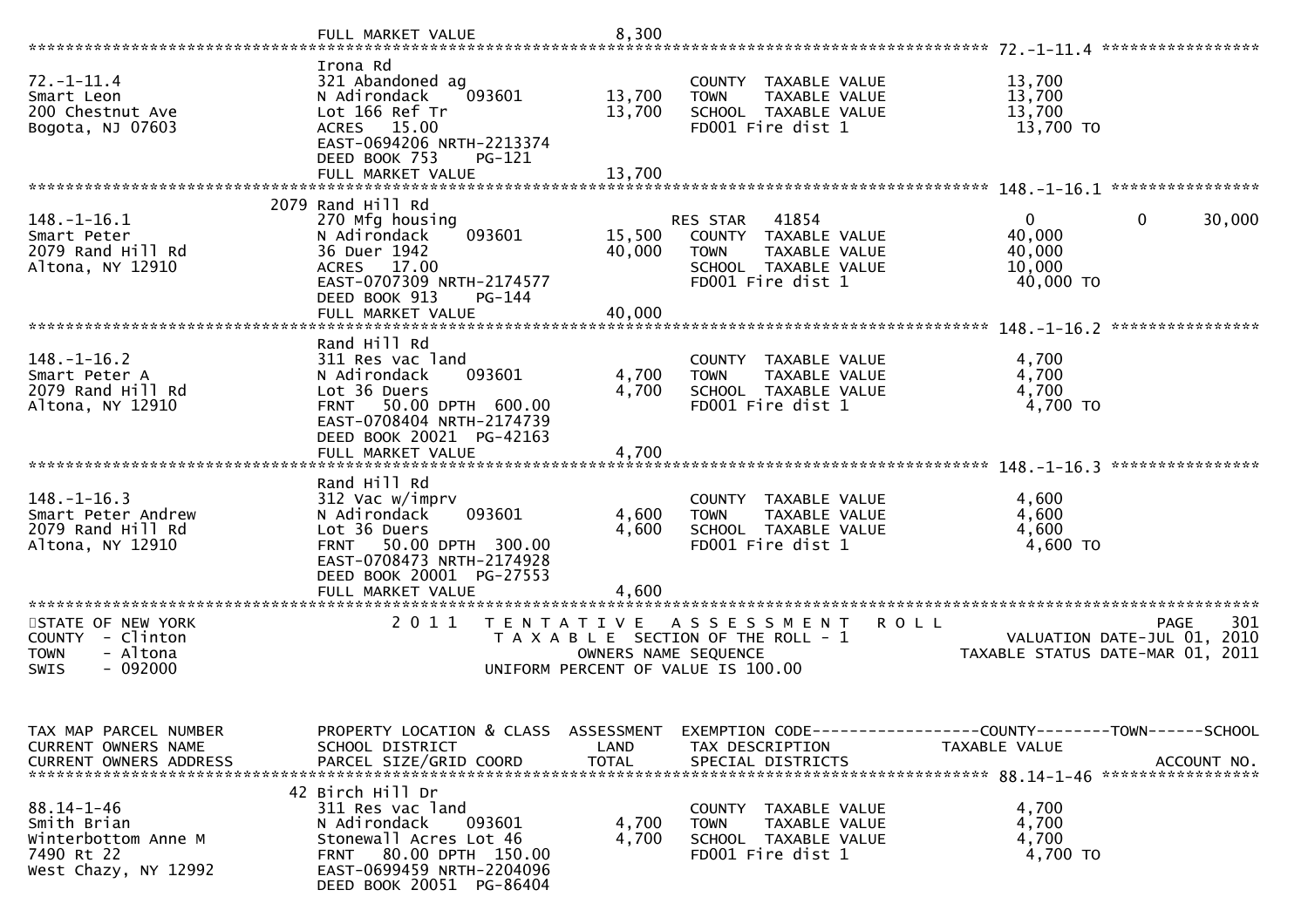|                                                                                                                        | FULL MARKET VALUE                                                                                                                                                                                                                   | 4,700                                     |                                                                                                   |                                                                                             |
|------------------------------------------------------------------------------------------------------------------------|-------------------------------------------------------------------------------------------------------------------------------------------------------------------------------------------------------------------------------------|-------------------------------------------|---------------------------------------------------------------------------------------------------|---------------------------------------------------------------------------------------------|
| $88.14 - 1 - 47$<br>Smith Brian<br>Winterbottom Anne<br>7490 Rt 22<br>West Chazy, NY 12992                             | 40 Birch Hill Dr<br>312 Vac w/imprv<br>093601<br>N Adirondack<br>Stonewall Acres Lot 47<br>80.00 DPTH 150.00<br><b>FRNT</b><br>EAST-0699540 NRTH-2204072<br>DEED BOOK 20051 PG-86595                                                | 4,500<br>4,500                            | COUNTY TAXABLE VALUE<br>TAXABLE VALUE<br><b>TOWN</b><br>SCHOOL TAXABLE VALUE<br>FD001 Fire dist 1 | 4,500<br>4,500<br>4,500<br>4,500 TO                                                         |
| $88.14 - 2 - 30$<br>Smith Lionel<br>Lavoie-Smith Theresa<br>544 George Fawilkes<br>Greenfield Pk QC, Canada<br>J4V 3N4 | 124 Pinewood Dr<br>260 Seasonal res<br>N Adirondack<br>093601<br>Sub Bk 10 Pg 123 Lot 30<br>FRNT 122.48 DPTH 101.88<br>EAST-0699149 NRTH-2204352<br>DEED BOOK 20102 PG-32507<br>FULL MARKET VALUE                                   | 4,100<br>11,000<br>11,000                 | COUNTY TAXABLE VALUE<br>TAXABLE VALUE<br><b>TOWN</b><br>SCHOOL TAXABLE VALUE<br>FD001 Fire dist 1 | 11,000<br>11,000<br>11,000<br>11,000 TO<br>*****************                                |
| $88.14 - 2 - 43$<br>Smith Lionel<br>Lavoie-Smith Theresa<br>544 George Fawilkes<br>Greenfield Pk QC, Canada<br>J4V3N4  | 131 Pinewood Dr<br>311 Res vac land<br>N Adirondack<br>093601<br>Sub Bk 10 Pg 123 Lot 43<br>61.Ol DPTH 164.OO<br><b>FRNT</b><br>EAST-0699321 NRTH-2204298<br>DEED BOOK 20102 PG-32507<br>FULL MARKET VALUE                          | 4,000<br>4,000<br>4,000                   | COUNTY TAXABLE VALUE<br><b>TOWN</b><br>TAXABLE VALUE<br>SCHOOL TAXABLE VALUE<br>FD001 Fire dist 1 | 4,000<br>4,000<br>4,000<br>4,000 TO                                                         |
| $88.14 - 2 - 44$<br>Smith Lionel<br>Lavoie-Smith Theresa<br>544 George Fawilkes<br>Greenfield Pk QC, Canada<br>J4V3N4  | 127 Pinewood Dr<br>311 Res vac land<br>N Adirondack<br>093601<br>Sub Bk 10 Pg 123 Lot 44<br>60.00 DPTH 164.00<br><b>FRNT</b><br>EAST-0699301 NRTH-2204365<br>DEED BOOK 20102 PG-32507<br>FULL MARKET VALUE<br>********************* | 4,000<br>4,000<br>4,000                   | COUNTY TAXABLE VALUE<br><b>TOWN</b><br>TAXABLE VALUE<br>SCHOOL TAXABLE VALUE<br>FD001 Fire dist 1 | 4,000<br>4,000<br>4,000<br>4,000 TO                                                         |
| STATE OF NEW YORK<br>COUNTY - Clinton<br><b>TOWN</b><br>- Altona<br>$-092000$<br>SWIS                                  | 2011<br>T A X A B L E                                                                                                                                                                                                               | T E N T A T I V E<br>OWNERS NAME SEQUENCE | ASSESSMENT<br><b>ROLL</b><br>SECTION OF THE ROLL - 1<br>UNIFORM PERCENT OF VALUE IS 100.00        | 302<br><b>PAGE</b><br>2010<br>VALUATION DATE-JUL 01,<br>TAXABLE STATUS DATE-MAR 01,<br>2011 |
| TAX MAP PARCEL NUMBER<br>CURRENT OWNERS NAME                                                                           | PROPERTY LOCATION & CLASS ASSESSMENT<br>SCHOOL DISTRICT                                                                                                                                                                             | LAND                                      | TAX DESCRIPTION                                                                                   | EXEMPTION CODE------------------COUNTY--------TOWN------SCHOOL<br><b>TAXABLE VALUE</b>      |
| $88.14 - 2 - 45$<br>Smith Lionel<br>Lavoie-Smith Theresa<br>544 George Fawilkes<br>Greenfield Pk QC, Canada<br>J4V 3N4 | 125 Pinewood Dr<br>311 Res vac land<br>093601<br>N Adirondack<br>Sub Bk 10 Pg 123 Lot 46<br>FRNT 60.00 DPTH 162.14<br>EAST-0699284 NRTH-2204430<br>DEED BOOK 20102 PG-32507                                                         | 4,000<br>4,000                            | COUNTY TAXABLE VALUE<br>TAXABLE VALUE<br><b>TOWN</b><br>SCHOOL TAXABLE VALUE<br>FD001 Fire dist 1 | 4,000<br>4,000<br>4,000<br>4,000 TO                                                         |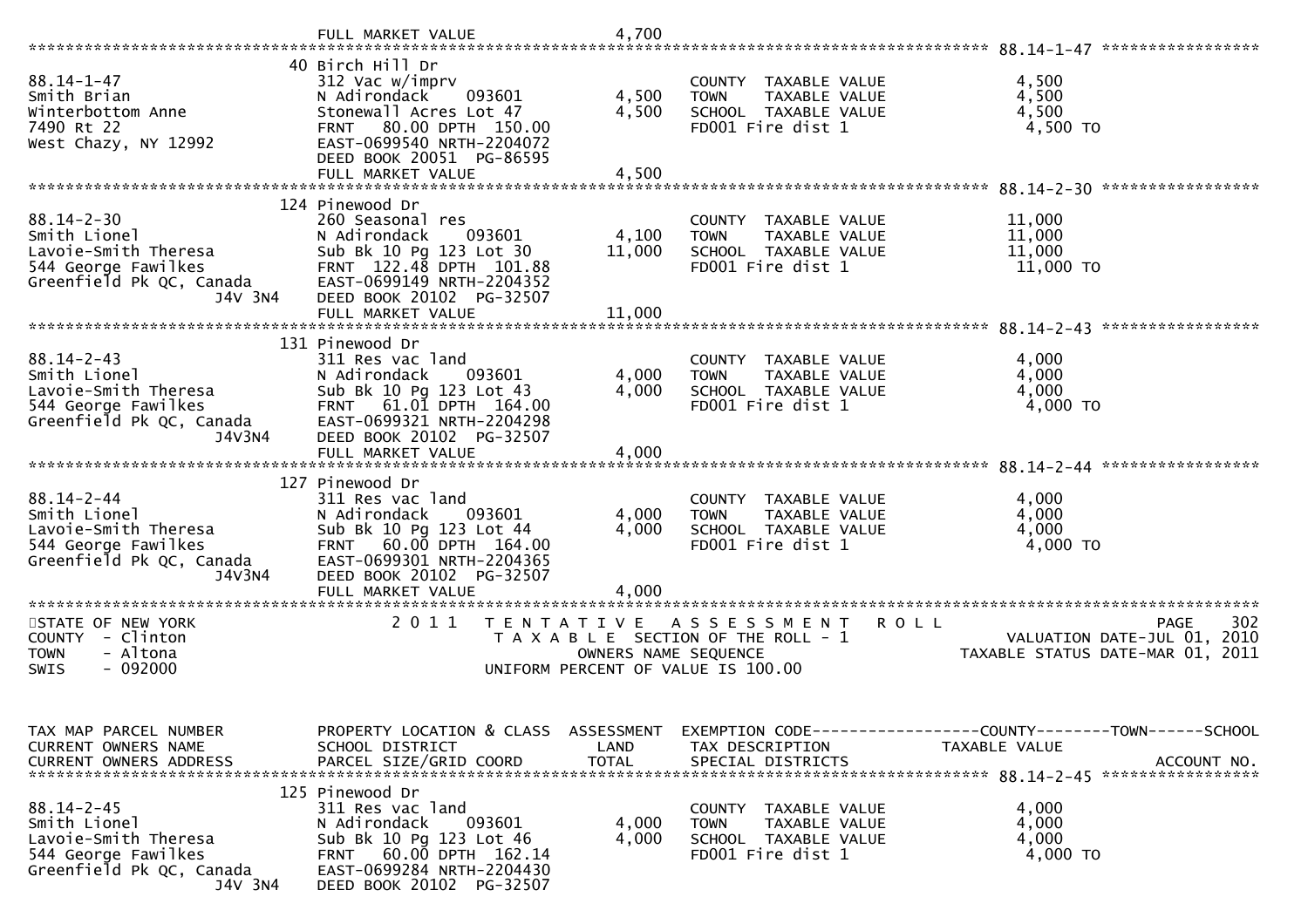|                                                                                                 | FULL MARKET VALUE                                                                                                                                                                    | 4,000                     |                                                                                                                                                        |                                                                                 |                                |
|-------------------------------------------------------------------------------------------------|--------------------------------------------------------------------------------------------------------------------------------------------------------------------------------------|---------------------------|--------------------------------------------------------------------------------------------------------------------------------------------------------|---------------------------------------------------------------------------------|--------------------------------|
| 72. -1-19.11<br>Smith Michael A<br>31 Rushford Rd<br>Ellenburg Depot, NY 12935                  | 31 Rushford Rd<br>270 Mfg housing<br>093601<br>N Adirondack<br>192 Ref<br><b>ACRES</b><br>2.00<br>EAST-0686306 NRTH-2211981<br>DEED BOOK 765<br>PG-149                               |                           | LIM INC DI 41932<br>7,100 INC DIS TN 41933<br>18,000 RES STAR<br>41854<br>COUNTY TAXABLE VALUE<br><b>TOWN</b><br>TAXABLE VALUE<br>SCHOOL TAXABLE VALUE | 8,640<br>8,640<br>0<br>$\Omega$<br>9,360<br>9,360<br>0                          | $\Omega$<br>$\Omega$<br>18,000 |
|                                                                                                 | FULL MARKET VALUE                                                                                                                                                                    | 18,000                    | FD001 Fire dist 1                                                                                                                                      | 18,000 TO                                                                       |                                |
| $89.1 - 2 - 20$<br>Smith Randy J<br>Smith Janice<br>PO Box 148<br>Altona, NY 12910              | 3090 Miner Farm Rd<br>210 1 Family Res<br>093601<br>N Adirondack<br>110 Ref<br>FRNT 110.00 DPTH 238.00<br>EAST-0711979 NRTH-2207597<br>DEED BOOK 624<br>PG-1072<br>FULL MARKET VALUE | 6,200<br>62,300<br>62,300 | RES STAR<br>41854<br>COUNTY TAXABLE VALUE<br><b>TOWN</b><br>TAXABLE VALUE<br>SCHOOL TAXABLE VALUE<br>FD001 Fire dist 1<br>LT001 Altona light 1         | 0<br>62,300<br>62,300<br>32,300<br>62,300 TO<br>62,300 TO                       | 30,000<br>0                    |
|                                                                                                 |                                                                                                                                                                                      |                           |                                                                                                                                                        |                                                                                 |                                |
| $116. - 2 - 6$<br>Smith Robert<br>Smith Jean<br>1096 Plank Rd<br>Ellenburg Depot, NY 12935      | 1096 Plank Rd<br>210 1 Family Res<br>N Adirondack<br>093601<br>Lot 29<br><b>ACRES</b><br>1.90<br>EAST-0679386 NRTH-2186987                                                           | 48,900                    | WARNONALL 41121<br>41834<br>6,600 SR STAR<br>COUNTY TAXABLE VALUE<br><b>TOWN</b><br>TAXABLE VALUE<br>SCHOOL TAXABLE VALUE                              | 7,335<br>7,335<br>$\overline{0}$<br>41,565<br>41,565<br>$\mathbf 0$             | 48,900<br>0                    |
|                                                                                                 | DEED BOOK 559<br>PG-1095<br>FULL MARKET VALUE                                                                                                                                        | 48,900                    | FD001 Fire dist 1                                                                                                                                      | 48,900 TO                                                                       |                                |
|                                                                                                 |                                                                                                                                                                                      |                           |                                                                                                                                                        |                                                                                 |                                |
| $130. - 2 - 10$<br>Smith Robert H<br>Smith Jean M<br>1096 Plank Rd<br>Ellenburg Depot, NY 12935 | 700 Plank Rd<br>312 Vac w/imprv<br>093601<br>N Adirondack<br>Bm<br>1.40<br><b>ACRES</b><br>EAST-0680998 NRTH-2177333<br>DEED BOOK 986<br>PG-138                                      | 6,500<br>8,500            | COUNTY TAXABLE VALUE<br><b>TOWN</b><br>TAXABLE VALUE<br>SCHOOL TAXABLE VALUE<br>FD001 Fire dist 1                                                      | 8,500<br>8,500<br>8,500<br>8,500 TO                                             |                                |
| *************************                                                                       | FULL MARKET VALUE<br>*************************                                                                                                                                       | 8,500                     |                                                                                                                                                        |                                                                                 |                                |
| STATE OF NEW YORK<br>COUNTY - Clinton<br>- Altona<br><b>TOWN</b><br>$-092000$<br>SWIS           | 2011<br>T E N T A T I V E                                                                                                                                                            |                           | A S S E S S M E N T<br>T A X A B L E SECTION OF THE ROLL - 1<br>OWNERS NAME SEQUENCE<br>UNIFORM PERCENT OF VALUE IS 100.00                             | <b>ROLL</b><br>VALUATION DATE-JUL 01, 2010<br>TAXABLE STATUS DATE-MAR 01, 2011  | 303<br><b>PAGE</b>             |
| TAX MAP PARCEL NUMBER<br>CURRENT OWNERS NAME<br><b>CURRENT OWNERS ADDRESS</b>                   | PROPERTY LOCATION & CLASS ASSESSMENT<br>SCHOOL DISTRICT<br>PARCEL SIZE/GRID COORD                                                                                                    | LAND<br><b>TOTAL</b>      | TAX DESCRIPTION<br>SPECIAL DISTRICTS                                                                                                                   | EXEMPTION CODE------------------COUNTY--------TOWN------SCHOOL<br>TAXABLE VALUE | ACCOUNT NO.                    |
| $89. - 1 - 9.2$<br>Smith Travis R<br>Smith April M<br>337 Devils Den Rd<br>Altona, NY 12910     | 337 Devils Den Rd<br>210 1 Family Res<br>093601<br>N Adirondack<br>Lot 131 Ref Tr<br>7.70<br><b>ACRES</b><br>EAST-0710514 NRTH-2203519<br>DEED BOOK 997<br>PG-195                    | 10,500<br>59,000          | RES STAR<br>41854<br>COUNTY TAXABLE VALUE<br><b>TOWN</b><br>TAXABLE VALUE<br>SCHOOL TAXABLE VALUE<br>FD001 Fire dist 1<br>LT001 Altona light 1         | 0<br>59,000<br>59,000<br>29,000<br>59,000 TO<br>59,000 TO                       | 0<br>30,000                    |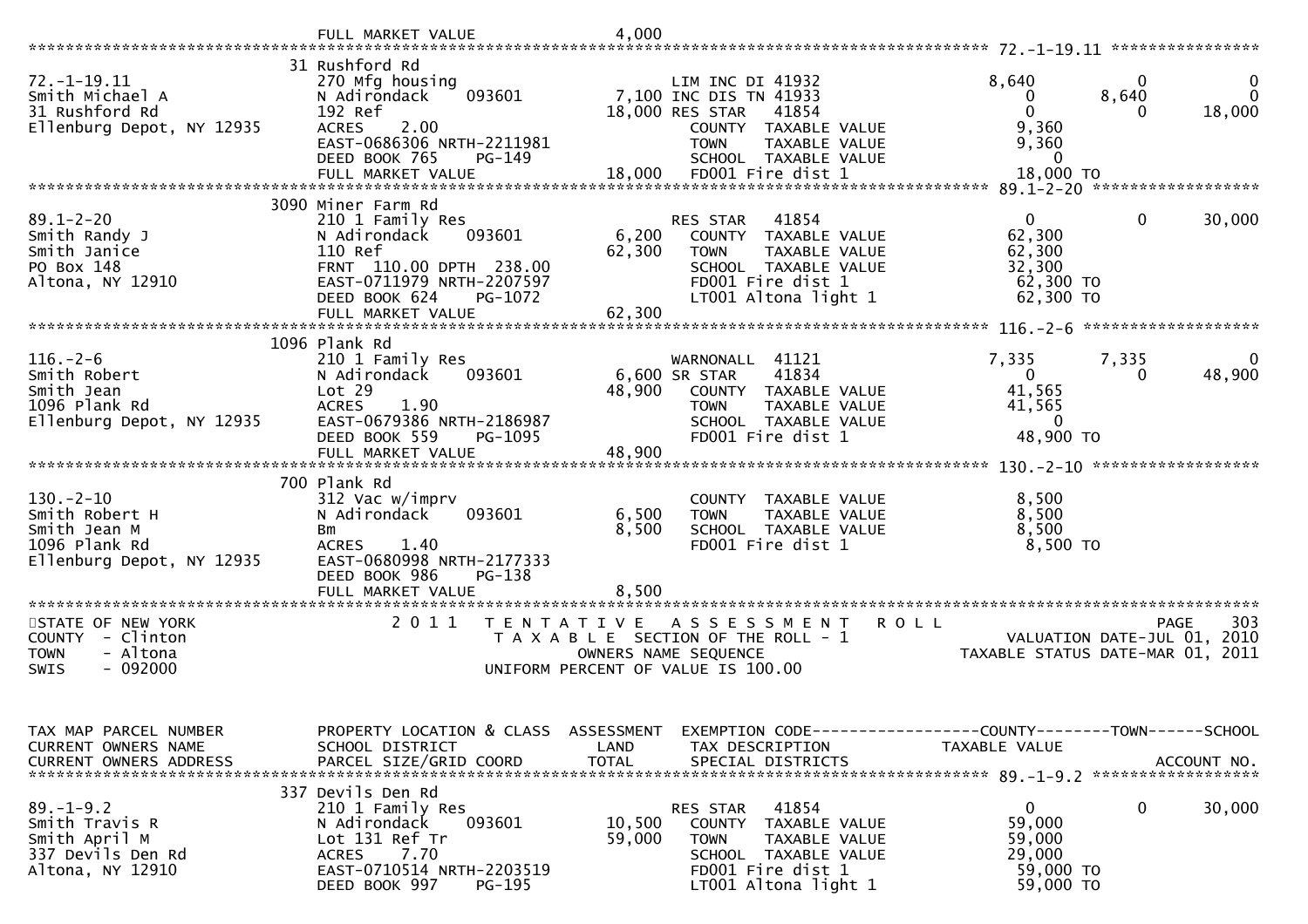|                                                                                                         | FULL MARKET VALUE                                                                                                                                                                                           | 59,000                                    |                                                                                                                                                          |                                                                          | *****************                                                              |
|---------------------------------------------------------------------------------------------------------|-------------------------------------------------------------------------------------------------------------------------------------------------------------------------------------------------------------|-------------------------------------------|----------------------------------------------------------------------------------------------------------------------------------------------------------|--------------------------------------------------------------------------|--------------------------------------------------------------------------------|
| $88.14 - 1 - 35$<br>Smith Wayne R<br>Scheard Linda May<br>385 Woodland Ave<br>Verdun, QC, Canada H4H1V5 | 49 Birch Hill Dr<br>312 Vac w/imprv<br>N Adirondack<br>093601<br>Stonewall Acres Lot 35<br>FRNT 128.53 DPTH 136.07<br>EAST-0699326 NRTH-2203981<br>DEED BOOK 20021 PG-43208                                 | 4,500<br>11,000                           | COUNTY<br>TAXABLE VALUE<br>TAXABLE VALUE<br><b>TOWN</b><br>SCHOOL TAXABLE VALUE<br>FD001 Fire dist 1                                                     | 11,000<br>11,000<br>11,000<br>$11,000$ TO                                |                                                                                |
|                                                                                                         | FULL MARKET VALUE                                                                                                                                                                                           | 11,000                                    |                                                                                                                                                          |                                                                          |                                                                                |
| $89. - 3 - 19.2$<br>Snide Joey<br>Snide Mary<br>32 Brunell Rd<br>Altona, NY 12910                       | 32 Brunell Rd<br>210 1 Family Res<br>N Adirondack<br>093601<br>Lot 110 Ref Tr<br>FRNT 210.00 DPTH 231.00<br><b>BANK</b><br>080<br>EAST-0713408 NRTH-2204784<br>DEED BOOK 752<br>PG-329<br>FULL MARKET VALUE | 6,500<br>109,900<br>109,900               | RES STAR<br>41854<br><b>COUNTY</b><br>TAXABLE VALUE<br><b>TOWN</b><br>TAXABLE VALUE<br>SCHOOL TAXABLE VALUE<br>FD001 Fire dist 1<br>LT001 Altona light 1 | $\mathbf{0}$<br>109,900<br>109,900<br>79,900<br>109,900 TO<br>109,900 TO | $\Omega$<br>30,000                                                             |
|                                                                                                         | Brunell Rd                                                                                                                                                                                                  |                                           |                                                                                                                                                          |                                                                          |                                                                                |
| $89. - 3 - 21.1$<br>Snide Joey<br>32 Brunell Rd<br>Altona, NY 12910                                     | $314$ Rural vac<10<br>N Adirondack<br>093601<br>110 Ref<br>3.68<br><b>ACRES</b><br>EAST-0713732 NRTH-2204745<br>DEED BOOK 20041 PG-74339                                                                    | 6,800<br>6,800                            | COUNTY<br>TAXABLE VALUE<br>TAXABLE VALUE<br><b>TOWN</b><br>SCHOOL TAXABLE VALUE<br>FD001 Fire dist 1<br>LT001 Altona light 1                             | 6,800<br>6,800<br>6,800<br>6,800 TO<br>$6,800$ TO                        |                                                                                |
|                                                                                                         |                                                                                                                                                                                                             |                                           |                                                                                                                                                          |                                                                          | ****************                                                               |
| $74. - 1 - 1.111$<br>Snide Joey M<br>Boulrice Gregory<br>32 Brunell Rd<br>Altona, NY 12910              | Irona Rd<br>321 Abandoned ag<br>N Adirondack<br>093601<br>Lots 129 & 130 Ref Tract<br>ACRES 127.00<br>EAST-0707772 NRTH-2212745<br>DEED BOOK 98001 PG-07156                                                 | 35,700<br>35,700                          | COUNTY TAXABLE VALUE<br>TAXABLE VALUE<br><b>TOWN</b><br>SCHOOL TAXABLE VALUE<br>FD001 Fire dist 1<br>LT001 Altona light 1                                | 35,700<br>35,700<br>35,700<br>35,700 TO<br>35,700 TO                     |                                                                                |
|                                                                                                         | FULL MARKET VALUE                                                                                                                                                                                           | 35,700                                    |                                                                                                                                                          |                                                                          |                                                                                |
| STATE OF NEW YORK<br>COUNTY - Clinton<br>- Altona<br><b>TOWN</b><br>$-092000$<br><b>SWIS</b>            | 2011                                                                                                                                                                                                        | T E N T A T I V E<br>OWNERS NAME SEQUENCE | A S S E S S M E N T<br>T A X A B L E SECTION OF THE ROLL - 1<br>UNIFORM PERCENT OF VALUE IS 100.00                                                       | <b>ROLL</b>                                                              | 304<br>PAGE<br>VALUATION DATE-JUL 01, 2010<br>TAXABLE STATUS DATE-MAR 01, 2011 |
|                                                                                                         |                                                                                                                                                                                                             |                                           |                                                                                                                                                          |                                                                          |                                                                                |
| TAX MAP PARCEL NUMBER<br>CURRENT OWNERS NAME<br><b>CURRENT OWNERS ADDRESS</b>                           | PROPERTY LOCATION & CLASS ASSESSMENT<br>SCHOOL DISTRICT<br>PARCEL SIZE/GRID COORD                                                                                                                           | LAND<br><b>TOTAL</b>                      | EXEMPTION CODE-----------------COUNTY-------TOWN-----SCHOOL<br>TAX DESCRIPTION<br>SPECIAL DISTRICTS                                                      | <b>TAXABLE VALUE</b>                                                     | ACCOUNT NO.                                                                    |
|                                                                                                         | 127 Brunell Rd                                                                                                                                                                                              |                                           |                                                                                                                                                          |                                                                          |                                                                                |
| $89. - 3 - 23.11$<br>Snide Philip W<br>Snide June I<br>127 Brunell Rd<br>Altona, NY 12910-0207          | 270 Mfg housing<br>093601<br>N Adirondack<br>Lot 110 Ref<br>24.00 BANK<br>080<br>ACRES<br>EAST-0714623 NRTH-2206264                                                                                         | 13,800<br>32,500                          | COUNTY TAXABLE VALUE<br>TAXABLE VALUE<br><b>TOWN</b><br>SCHOOL TAXABLE VALUE<br>FD001 Fire dist 1<br>LT001 Altona light 1                                | 32,500<br>32,500<br>32,500<br>32,500 TO<br>32,500 TO                     |                                                                                |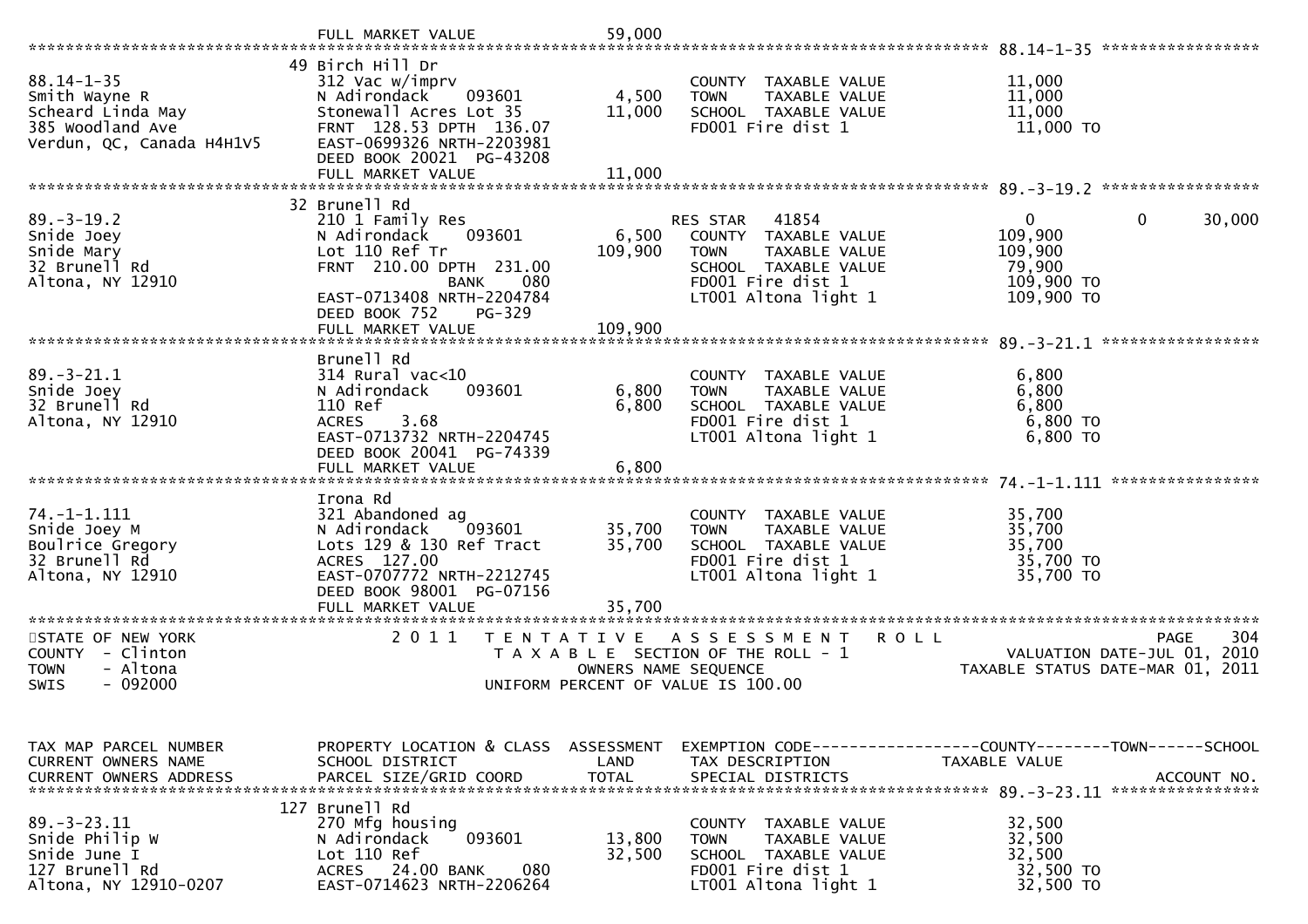|                                                                                                 | PG-135<br>DEED BOOK 978                                                                                                                                                                                          |                                                                                                                                                                                    |                                                                                               |
|-------------------------------------------------------------------------------------------------|------------------------------------------------------------------------------------------------------------------------------------------------------------------------------------------------------------------|------------------------------------------------------------------------------------------------------------------------------------------------------------------------------------|-----------------------------------------------------------------------------------------------|
| $130 - 2 - 2.21$<br>Snide Ronald<br>Snide June<br>956 Plank Rd<br>Ellenburg Depot, NY 12935     | 956 Plank Rd<br>210 1 Family Res<br>N Adirondack<br>093601<br>Lot 31 S & G<br>ACRES 48.90<br>EAST-0681453 NRTH-2183955<br>DEED BOOK 99001 PG-13673<br>FULL MARKET VALUE                                          | RES STAR<br>41854<br>17,800<br>COUNTY TAXABLE VALUE<br>55,000<br><b>TOWN</b><br>TAXABLE VALUE<br>SCHOOL TAXABLE VALUE<br>FD001 Fire dist 1<br>55,000                               | $\mathbf{0}$<br>$\mathbf 0$<br>30,000<br>55,000<br>55,000<br>25,000<br>55,000 TO              |
| $73. - 2 - 10.2$                                                                                | 35 Tantillo Way<br>270 Mfg housing                                                                                                                                                                               | RES STAR<br>41854                                                                                                                                                                  | 15,000<br>$\overline{0}$<br>0                                                                 |
| Snow William<br>PO Box 2974<br>Plattsburgh, NY 12901                                            | 093601<br>N Adirondack<br>Lot 155 Ref Tr<br>3.80<br><b>ACRES</b><br>EAST-0698358 NRTH-2213610<br>DEED BOOK 623<br>PG-1180                                                                                        | 8,200<br>COUNTY TAXABLE VALUE<br>15,000<br><b>TOWN</b><br>TAXABLE VALUE<br>SCHOOL TAXABLE VALUE<br>FD001 Fire dist 1                                                               | 15,000<br>15,000<br>$\Omega$<br>15,000 TO                                                     |
|                                                                                                 | FULL MARKET VALUE                                                                                                                                                                                                | 15,000                                                                                                                                                                             | 89.-1-10 *********************                                                                |
| $89. - 1 - 10$<br>Soden Diane E<br>303 Devils Den Rd<br>Altona, NY 12910-9751                   | 303 Devils Den Rd<br>270 Mfg housing<br>093601<br>N Adirondack<br>Lot 132 Ref Tract<br>Survey Bk 1 Pg 67<br>FRNT 100.00 DPTH 228.00<br>EAST-0710654 NRTH-2202904<br>DEED BOOK 881<br>PG-271<br>FULL MARKET VALUE | 41854<br><b>RES STAR</b><br>5,800<br>COUNTY TAXABLE VALUE<br>29,000<br>TAXABLE VALUE<br><b>TOWN</b><br>SCHOOL TAXABLE VALUE<br>FD001 Fire dist 1<br>LT001 Altona light 1<br>29,000 | 29,000<br>$\overline{0}$<br>0<br>29,000<br>29,000<br>$\overline{0}$<br>29,000 TO<br>29,000 TO |
|                                                                                                 |                                                                                                                                                                                                                  |                                                                                                                                                                                    |                                                                                               |
| $73. - 1 - 6.2$<br>Sorrell Gary J<br>Sorrell Marshall<br>1993 Alder Bend Rd<br>Altona, NY 12910 | 1993 Alder Bend Rd<br>210 1 Family Res<br>093601<br>N Adirondack<br>Lot 166 Ref Tr<br>FRNT 135.00 DPTH 175.00<br>EAST-0697761 NRTH-2213835<br>DEED BOOK 638<br><b>PG-258</b><br>FULL MARKET VALUE                | RES STAR<br>41854<br>5,900<br>COUNTY TAXABLE VALUE<br>84,000<br>TAXABLE VALUE<br><b>TOWN</b><br>SCHOOL TAXABLE VALUE<br>FD001 Fire dist 1<br>84,000                                | $\mathbf{0}$<br>$\mathbf 0$<br>30,000<br>84,000<br>84,000<br>54,000<br>84,000 TO              |
|                                                                                                 | 2 0 1 1                                                                                                                                                                                                          |                                                                                                                                                                                    |                                                                                               |
| STATE OF NEW YORK<br>COUNTY - Clinton<br>- Altona<br><b>TOWN</b><br><b>SWIS</b><br>- 092000     | T E N T A T I V E                                                                                                                                                                                                | <b>ROLL</b><br>A S S E S S M E N T<br>T A X A B L E SECTION OF THE ROLL - 1<br>OWNERS NAME SEQUENCE<br>UNIFORM PERCENT OF VALUE IS 100.00                                          | 305<br><b>PAGE</b><br>VALUATION DATE-JUL 01, 2010<br>TAXABLE STATUS DATE-MAR 01, 2011         |
| TAX MAP PARCEL NUMBER<br>CURRENT OWNERS NAME                                                    | PROPERTY LOCATION & CLASS ASSESSMENT<br>SCHOOL DISTRICT                                                                                                                                                          | LAND<br>TAX DESCRIPTION                                                                                                                                                            | TAXABLE VALUE                                                                                 |
| <b>CURRENT OWNERS ADDRESS</b>                                                                   | PARCEL SIZE/GRID COORD                                                                                                                                                                                           | <b>TOTAL</b><br>SPECIAL DISTRICTS                                                                                                                                                  | ACCOUNT NO.                                                                                   |
| $73. - 3 - 10.113$<br>Sorrell Gary J Sr<br>Sorrell Marsha L<br>1993 Alderbend Rd                | 1995/1999 Alder Bend Rd<br>210 1 Family Res<br>N Adirondack<br>093601<br>Lot 166 Ref Tr<br>3.60<br><b>ACRES</b>                                                                                                  | 41854<br>RES STAR<br>8,100<br>COUNTY<br>TAXABLE VALUE<br>89,000<br><b>TOWN</b><br>TAXABLE VALUE<br>SCHOOL<br>TAXABLE VALUE                                                         | 0<br>0<br>30,000<br>89,000<br>89,000<br>59,000                                                |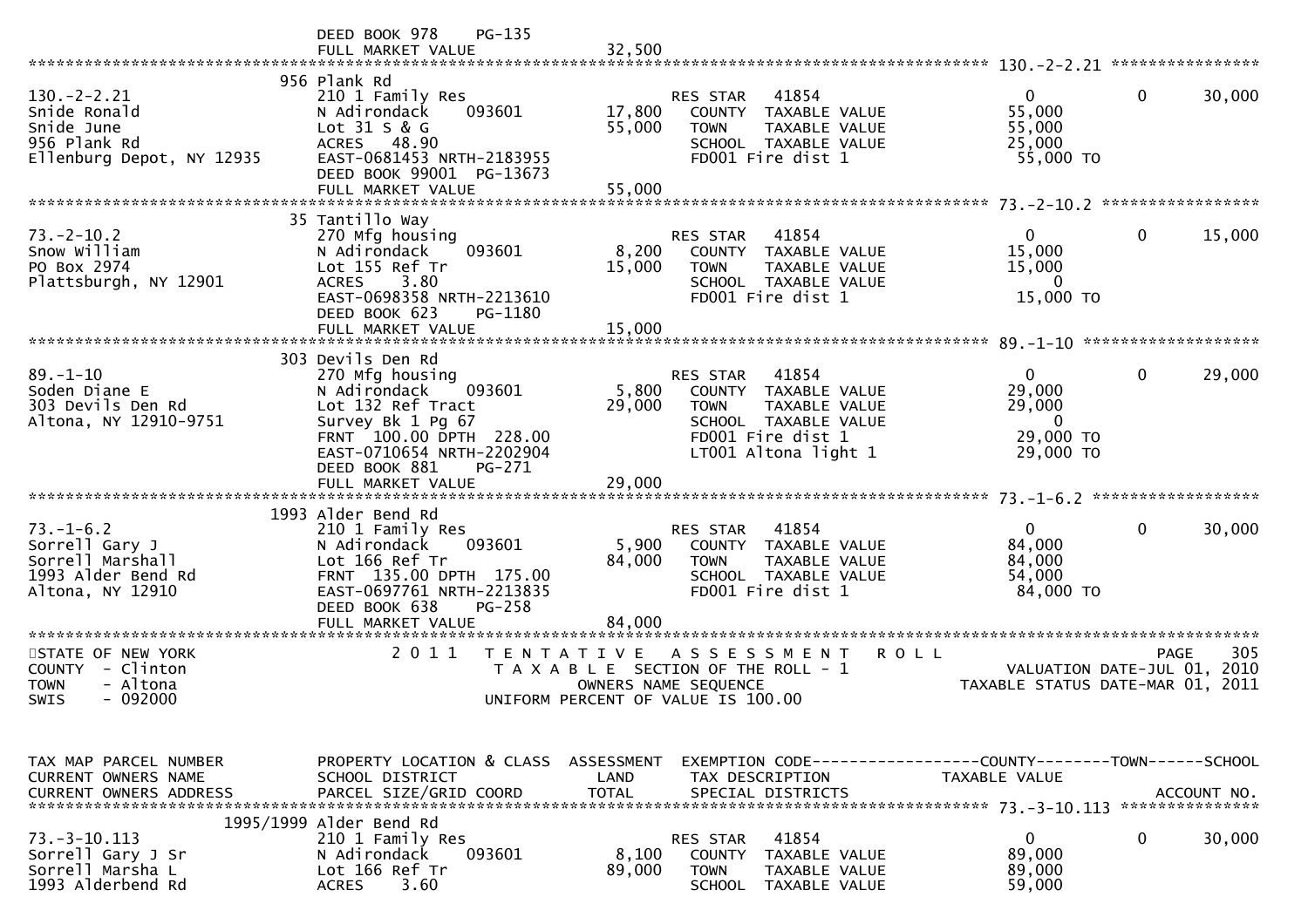| Altona, NY 12910                                                                                                         | EAST-0697605 NRTH-2214153<br>DEED BOOK 957<br>PG-336<br>FULL MARKET VALUE                                                                                                                                        | FD001 Fire dist 1<br>89,000                                                                                                                                            | 89,000 TO                                                                           |
|--------------------------------------------------------------------------------------------------------------------------|------------------------------------------------------------------------------------------------------------------------------------------------------------------------------------------------------------------|------------------------------------------------------------------------------------------------------------------------------------------------------------------------|-------------------------------------------------------------------------------------|
|                                                                                                                          |                                                                                                                                                                                                                  |                                                                                                                                                                        |                                                                                     |
| $90. -1 - 6.1$<br>Sorrell Joseph<br>Sorrell Mary<br>PO Box 22<br>Altona, NY 12910                                        | 2579 Miner Farm Rd<br>270 Mfg housing<br>093601<br>N Adirondack<br>82 Ref<br><b>ACRES</b><br>2.40<br>EAST-0724326 NRTH-2207531<br>DEED BOOK 559<br>PG-433                                                        | RES STAR<br>41854<br>7,300<br>COUNTY TAXABLE VALUE<br>35,300<br><b>TOWN</b><br>TAXABLE VALUE<br>SCHOOL TAXABLE VALUE<br>FD001 Fire dist 1                              | $\Omega$<br>0<br>30,000<br>35,300<br>35,300<br>5,300<br>35,300 TO                   |
|                                                                                                                          | FULL MARKET VALUE                                                                                                                                                                                                | 35,300                                                                                                                                                                 |                                                                                     |
|                                                                                                                          | 2587 Miner Farm Rd                                                                                                                                                                                               |                                                                                                                                                                        |                                                                                     |
| $90. - 1 - 6.2$<br>Sorrell Matthew J<br>Sorrell Dawn M<br>2587 Miner Farm Rd<br>Altona, NY 12910                         | 210 1 Family Res<br>N Adirondack<br>093601<br>Lot 82 Ref Tr<br>FRNT 107.00 DPTH 300.00<br>EAST-0724218 NRTH-2207682<br>DEED BOOK 800<br>$PG-82$                                                                  | 41854<br>RES STAR<br>6,200<br>COUNTY TAXABLE VALUE<br>83,000<br><b>TOWN</b><br>TAXABLE VALUE<br>SCHOOL TAXABLE VALUE<br>FD001 Fire dist 1                              | $\overline{0}$<br>$\mathbf{0}$<br>30,000<br>83,000<br>83,000<br>53,000<br>83,000 TO |
|                                                                                                                          | FULL MARKET VALUE                                                                                                                                                                                                | 83,000                                                                                                                                                                 |                                                                                     |
| $75. - 1 - 6.4$<br>Sorrell Peter A<br>Sorrell Carleen<br>22 Memory Ln<br>Altona, NY 12910                                | 22 Memory Ln<br>210 1 Family Res<br>N Adirondack<br>093601<br>Lot 81 Ref<br>1.50<br><b>ACRES</b><br>EAST-0726036 NRTH-2208491<br>DEED BOOK 879<br>PG-311<br>FULL MARKET VALUE                                    | 41854<br><b>RES STAR</b><br>6,900<br>COUNTY TAXABLE VALUE<br>80,000<br><b>TOWN</b><br>TAXABLE VALUE<br>SCHOOL TAXABLE VALUE<br>FD001 Fire dist 1<br>80,000             | $\mathbf{0}$<br>0<br>30,000<br>80,000<br>80,000<br>50,000<br>80,000 TO              |
|                                                                                                                          |                                                                                                                                                                                                                  |                                                                                                                                                                        |                                                                                     |
| $75. - 1 - 6.61$<br>Sorrell Peter A<br>Sorrell Carleen M<br>22 Memory Ln<br>Altona, NY 12910<br>************************ | Memory Ln<br>311 Res vac land<br>093601<br>N Adirondack<br>Lot 81 Ref Tr<br>FRNT 141.00 DPTH 260.00<br>EAST-0726019 NRTH-2208305<br>DEED BOOK 20021 PG-48288<br>FULL MARKET VALUE<br>*************************** | COUNTY TAXABLE VALUE<br>6,300<br>TAXABLE VALUE<br><b>TOWN</b><br>6,300<br>SCHOOL TAXABLE VALUE<br>FD001 Fire dist 1<br>6,300                                           | 6,300<br>6,300<br>6,300<br>6,300 TO                                                 |
| STATE OF NEW YORK                                                                                                        | 2 0 1 1                                                                                                                                                                                                          | T E N T A T I V E<br>A S S E S S M E N T                                                                                                                               | 306<br><b>ROLL</b><br><b>PAGE</b>                                                   |
| COUNTY - Clinton<br>- Altona<br><b>TOWN</b><br>$-092000$<br>SWIS                                                         |                                                                                                                                                                                                                  | T A X A B L E SECTION OF THE ROLL - 1<br>OWNERS NAME SEQUENCE<br>UNIFORM PERCENT OF VALUE IS 100.00                                                                    | VALUATION DATE-JUL 01, 2010<br>TAXABLE STATUS DATE-MAR 01, 2011                     |
|                                                                                                                          |                                                                                                                                                                                                                  |                                                                                                                                                                        |                                                                                     |
| TAX MAP PARCEL NUMBER<br>CURRENT OWNERS NAME<br><b>CURRENT OWNERS ADDRESS</b>                                            | PROPERTY LOCATION & CLASS<br>SCHOOL DISTRICT<br>PARCEL SIZE/GRID COORD                                                                                                                                           | ASSESSMENT<br>LAND<br>TAX DESCRIPTION<br><b>TOTAL</b><br>SPECIAL DISTRICTS                                                                                             | TAXABLE VALUE<br>ACCOUNT NO.                                                        |
| $73. - 1 - 17.1$<br>Spear Theresa<br>404 Irona Rd<br>Altona, NY 12910                                                    | 404 Irona Rd<br>210 1 Family Res<br>N Adirondack<br>093601<br>155 Ref<br><b>ACRES</b><br>1.80                                                                                                                    | 98 PCT OF VALUE USED FOR EXEMPTION PURPOSES<br>AGED C&T<br>41801<br>41834<br>7,000 SR STAR<br>25,800<br><b>COUNTY</b><br>TAXABLE VALUE<br><b>TOWN</b><br>TAXABLE VALUE | 12,642<br>12,642<br>0<br>25,800<br>0<br>0<br>13,158<br>13,158                       |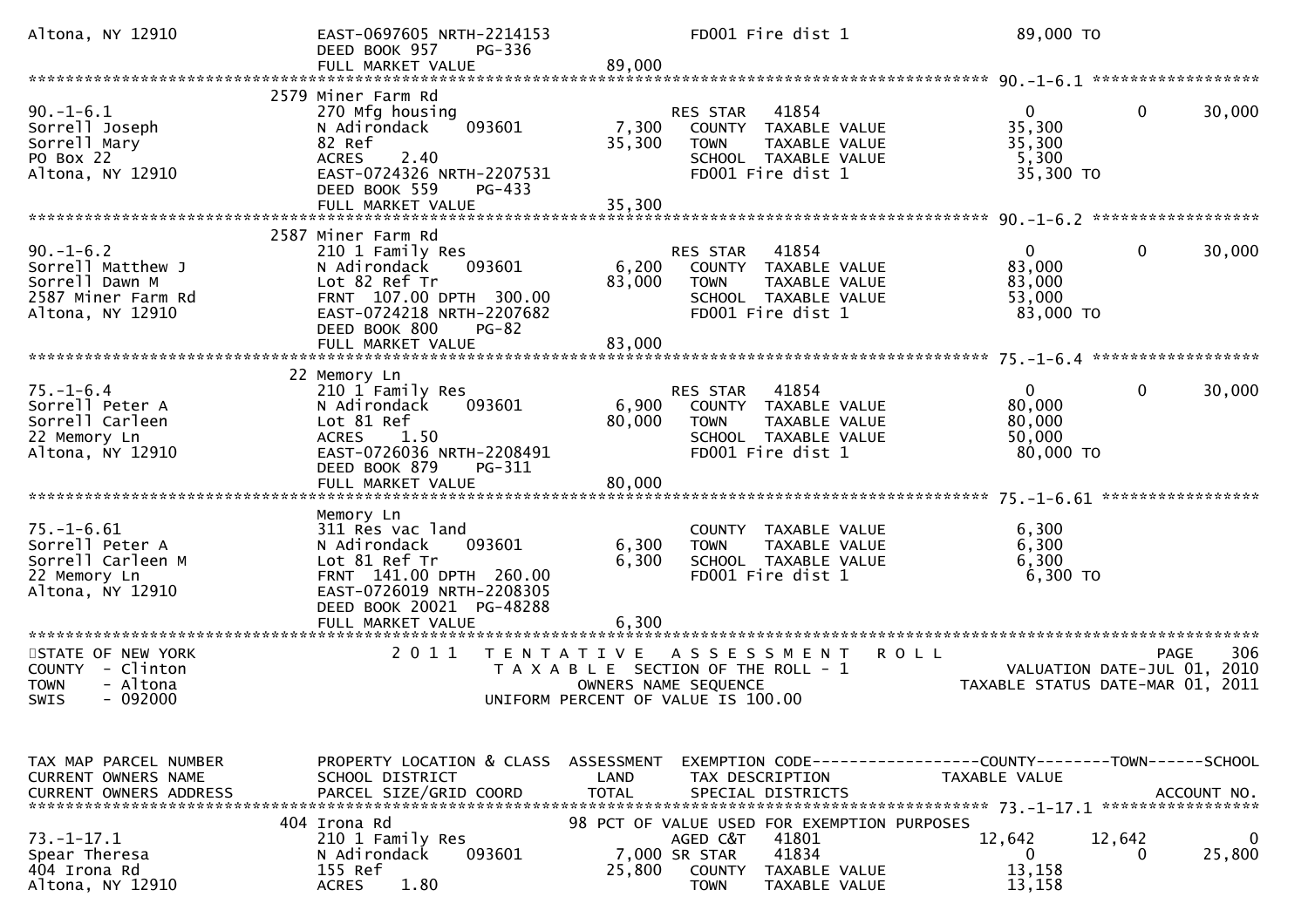|                                                                                                            | EAST-0701602 NRTH-2213025<br>DEED BOOK 621<br>PG-451<br>FULL MARKET VALUE                                                                              | 25,800                    | SCHOOL TAXABLE VALUE<br>FD001 Fire dist 1<br>LT001 Altona light 1                                                      | $\mathbf 0$<br>25,800 TO<br>25,800 TO                                         |                                                   |
|------------------------------------------------------------------------------------------------------------|--------------------------------------------------------------------------------------------------------------------------------------------------------|---------------------------|------------------------------------------------------------------------------------------------------------------------|-------------------------------------------------------------------------------|---------------------------------------------------|
|                                                                                                            |                                                                                                                                                        |                           |                                                                                                                        |                                                                               |                                                   |
| $119. - 1 - 16.3$<br>Speer Jody<br>PO Box 35<br>Altona, NY 12910                                           | 220 Duley Rd<br>210 1 Family Res<br>093601<br>N Adirondack<br>Lot 45 Duers<br>ACRES 37.80 BANK<br>080<br>EAST-0709814 NRTH-2188360                     | 19,900<br>88,000          | 41854<br>RES STAR<br>COUNTY TAXABLE VALUE<br><b>TOWN</b><br>TAXABLE VALUE<br>SCHOOL TAXABLE VALUE<br>FD001 Fire dist 1 | 0<br>88,000<br>88,000<br>58,000<br>88,000 TO                                  | $\mathbf{0}$<br>30,000                            |
|                                                                                                            | DEED BOOK 1030<br><b>PG-205</b><br>FULL MARKET VALUE                                                                                                   | 88,000                    |                                                                                                                        |                                                                               |                                                   |
|                                                                                                            |                                                                                                                                                        |                           |                                                                                                                        |                                                                               |                                                   |
| $73. - 3 - 13$<br>Spinelli John<br>593 Boos Law Rd<br>Smyrna, NY 13464                                     | Helens Way<br>$314$ Rural vac<10<br>N Adirondack<br>093601<br>166 Ref<br>10.00<br><b>ACRES</b><br>EAST-0696683 NRTH-2213733<br>DEED BOOK 628<br>PG-335 | 4,200<br>4,200            | COUNTY TAXABLE VALUE<br><b>TOWN</b><br>TAXABLE VALUE<br>SCHOOL TAXABLE VALUE<br>FD001 Fire dist 1                      | 4,200<br>4,200<br>4,200<br>4,200 TO                                           |                                                   |
|                                                                                                            | FULL MARKET VALUE                                                                                                                                      | 4,200                     |                                                                                                                        |                                                                               |                                                   |
|                                                                                                            | 57 Duley Rd                                                                                                                                            |                           |                                                                                                                        |                                                                               |                                                   |
| $119. - 1 - 15.4$<br>Spinner Charles<br>Thompson Terry L<br>57 Duley Rd<br>Altona, NY 12910                | 210 1 Family Res<br>N Adirondack<br>093601<br>Lot 68 Duer<br>2.10<br><b>ACRES</b><br>EAST-0713554 NRTH-2187661<br>DEED BOOK 20001 PG-24262             | 7,200<br>89,000<br>89,000 | 41854<br>RES STAR<br>COUNTY TAXABLE VALUE<br><b>TOWN</b><br>TAXABLE VALUE<br>SCHOOL TAXABLE VALUE<br>FD001 Fire dist 1 | $\mathbf{0}$<br>89,000<br>89,000<br>59,000<br>89,000 TO                       | 0<br>30,000                                       |
|                                                                                                            | FULL MARKET VALUE                                                                                                                                      |                           |                                                                                                                        |                                                                               |                                                   |
| $106. - 1 - 11$<br>Spinner Darrell F<br>Relation-Spinner Jean W<br>450 Duquette Rd<br>West Chazy, NY 12992 | Vassar Rd<br>321 Abandoned ag<br>N Adirondack<br>093601<br>150 Duer<br>55.10<br><b>ACRES</b><br>EAST-0737611 NRTH-2194399<br>DEED BOOK 98001 PG-03492  | 35,600<br>35,600          | COUNTY TAXABLE VALUE<br>TAXABLE VALUE<br><b>TOWN</b><br>SCHOOL TAXABLE VALUE<br>FD001 Fire dist 1                      | 35,600<br>35,600<br>35,600<br>35,600 TO                                       |                                                   |
|                                                                                                            | FULL MARKET VALUE                                                                                                                                      | 35,600                    |                                                                                                                        |                                                                               |                                                   |
| STATE OF NEW YORK<br>COUNTY - Clinton<br>- Altona<br><b>TOWN</b><br>$-092000$<br><b>SWIS</b>               | 2 0 1 1<br>T E N T A T I V E                                                                                                                           | OWNERS NAME SEQUENCE      | A S S E S S M E N T<br>T A X A B L E SECTION OF THE ROLL - 1<br>UNIFORM PERCENT OF VALUE IS 100.00                     | <b>ROLL</b><br>TAXABLE STATUS DATE-MAR 01, 2011                               | 307<br><b>PAGE</b><br>VALUATION DATE-JUL 01, 2010 |
| TAX MAP PARCEL NUMBER<br><b>CURRENT OWNERS NAME</b><br><b>CURRENT OWNERS ADDRESS</b>                       | PROPERTY LOCATION & CLASS ASSESSMENT<br>SCHOOL DISTRICT<br>PARCEL SIZE/GRID COORD                                                                      | LAND<br><b>TOTAL</b>      | TAX DESCRIPTION<br>SPECIAL DISTRICTS                                                                                   | EXEMPTION CODE-----------------COUNTY-------TOWN------SCHOOL<br>TAXABLE VALUE | ACCOUNT NO.                                       |
| $89.1 - 2 - 38$<br>Spinner Dean A<br>Spinner Susan A<br>560 Devils Den Rd                                  | 560 Devils Den Rd<br>210 1 Family Res<br>N Adirondack<br>093601<br>111 Ref<br>FRNT 132.00 DPTH 297.00                                                  | 6,300<br>60,100           | 41854<br>RES STAR<br><b>COUNTY</b><br>TAXABLE VALUE<br><b>TOWN</b><br>TAXABLE VALUE<br><b>SCHOOL</b><br>TAXABLE VALUE  | 0<br>60,100<br>60,100<br>30,100                                               | 30,000<br>0                                       |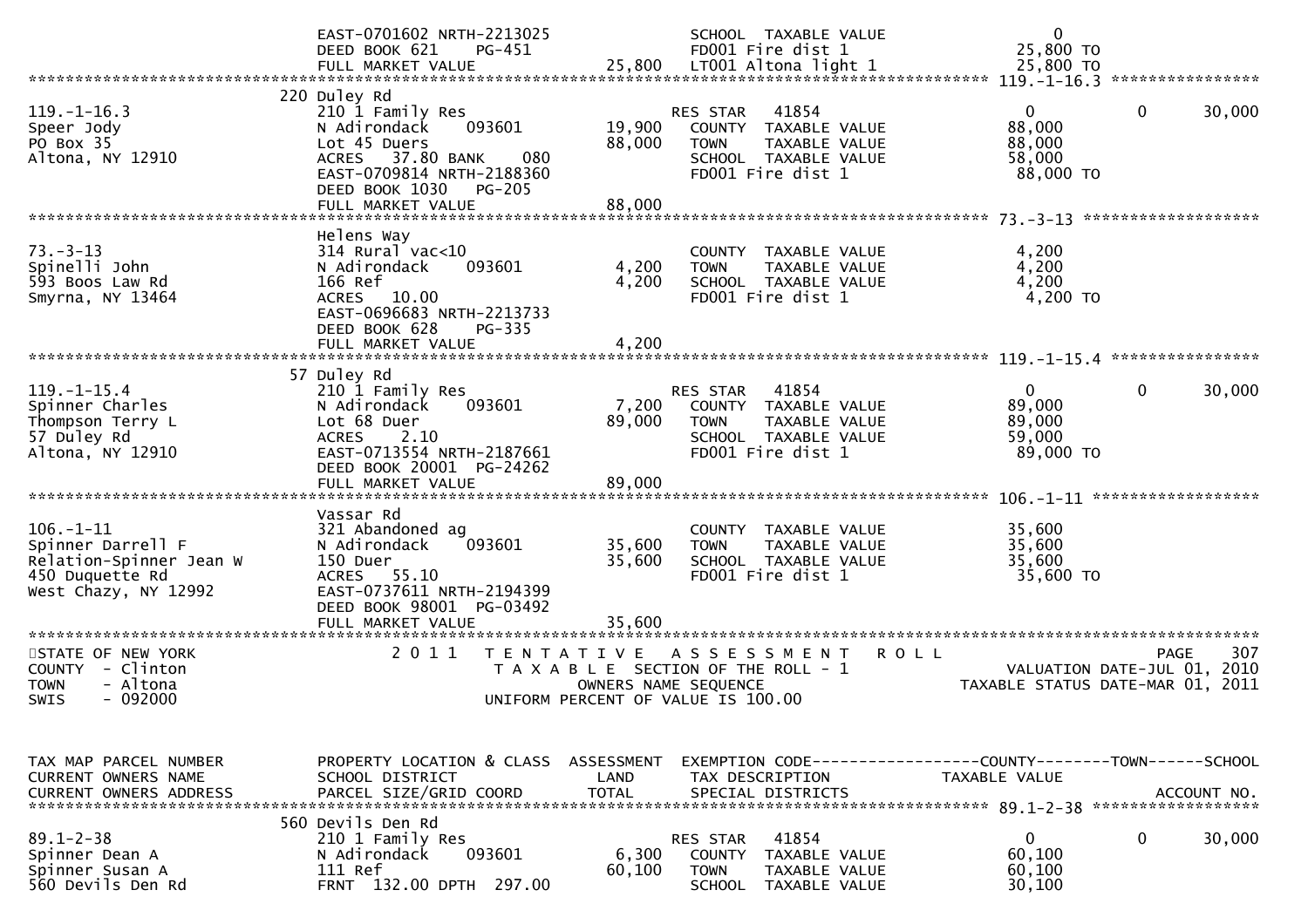| Altona, NY 12910                                                                                 | EAST-0711068 NRTH-2208896<br>DEED BOOK 730<br>$PG-4$<br>FULL MARKET VALUE                                                            | 60,100               | FD001 Fire dist 1<br>LT001 Altona light 1                                                                         |                                                                        | 60,100 ТО<br>60,100 ТО                                                        |              |             |
|--------------------------------------------------------------------------------------------------|--------------------------------------------------------------------------------------------------------------------------------------|----------------------|-------------------------------------------------------------------------------------------------------------------|------------------------------------------------------------------------|-------------------------------------------------------------------------------|--------------|-------------|
|                                                                                                  |                                                                                                                                      |                      |                                                                                                                   |                                                                        |                                                                               |              |             |
| $134. - 1 - 1.1$<br>Spinner Gerald<br>Spinner Kathy<br>4157 Military Tpke<br>Altona, NY 12910    | Military Tpke<br>321 Abandoned ag<br>093601<br>N Adirondack<br>94 Duer<br>ACRES 122.90<br>EAST-0719261 NRTH-2182318                  | 39,000<br>39,000     | <b>TOWN</b><br>FD001 Fire dist 1                                                                                  | COUNTY TAXABLE VALUE<br>TAXABLE VALUE<br>SCHOOL TAXABLE VALUE          | 39,000<br>39,000<br>39,000<br>39,000 TO                                       |              |             |
| MAY BE SUBJECT TO PAYMENT                                                                        | DEED BOOK 20062 PG-100<br>FULL MARKET VALUE                                                                                          | 39,000               |                                                                                                                   |                                                                        |                                                                               |              |             |
|                                                                                                  |                                                                                                                                      |                      |                                                                                                                   |                                                                        |                                                                               |              |             |
| $119. - 1 - 14.2$<br>Spinner Gerald F<br>Spinner Kathy<br>4157 Military Tpke<br>Altona, NY 12910 | 4157 Military Tpke<br>210 1 Family Res<br>N Adirondack<br>093601<br>Lot 73 Duer<br>3.10<br><b>ACRES</b><br>EAST-0715450 NRTH-2187590 | 7,800<br>149,000     | RES STAR 41854<br><b>TOWN</b><br>FD001 Fire dist 1                                                                | COUNTY TAXABLE VALUE<br>TAXABLE VALUE<br>SCHOOL TAXABLE VALUE          | $\mathbf{0}$<br>149,000<br>149,000<br>119,000<br>149,000 TO                   | $\mathbf{0}$ | 30,000      |
|                                                                                                  | DEED BOOK 720<br>$PG-59$                                                                                                             |                      |                                                                                                                   |                                                                        |                                                                               |              |             |
| $119. - 1 - 15.3$<br>Spinner Gregory<br>Spinner Sandra A<br>67 Duley Rd<br>Altona, NY 12910      | 67 Duley Rd<br>210 1 Family Res<br>N Adirondack<br>093601<br>Lot 68 Duers<br>FRNT 200.00 DPTH 200.00<br>850<br><b>BANK</b>           | 6,500<br>118,000     | RES STAR<br><b>TOWN</b><br>FD001 Fire dist 1                                                                      | 41854<br>COUNTY TAXABLE VALUE<br>TAXABLE VALUE<br>SCHOOL TAXABLE VALUE | $\mathbf{0}$<br>118,000<br>118,000<br>88,000<br>118,000 TO                    | 0            | 30,000      |
|                                                                                                  | EAST-0713322 NRTH-2187748<br>DEED BOOK 20092 PG-23794<br>FULL MARKET VALUE                                                           | 118,000              |                                                                                                                   |                                                                        |                                                                               |              |             |
|                                                                                                  | 53 Duley Rd                                                                                                                          |                      |                                                                                                                   |                                                                        |                                                                               |              |             |
| $119. - 1 - 15.5$<br>Spinner Gregory<br>67 Duley Rd<br>Altona, NY 12910                          | 312 Vac w/imprv<br>093601<br>N Adirondack<br>68 Pat Duer<br>East 713129 North 2187688                                                | 6,900<br>9,200       | <b>TOWN</b><br>FD001 Fire dist 1                                                                                  | COUNTY TAXABLE VALUE<br>TAXABLE VALUE<br>SCHOOL TAXABLE VALUE          | 9,200<br>9,200<br>9,200<br>9,200 TO                                           |              |             |
|                                                                                                  | <b>ACRES</b><br>2.58<br>EAST-0713129 NRTH-2187688<br>DEED BOOK 20092 PG-21532<br>FULL MARKET VALUE                                   | 9.200                |                                                                                                                   |                                                                        |                                                                               |              |             |
| STATE OF NEW YORK<br>COUNTY - Clinton<br>- Altona<br><b>TOWN</b><br>$-092000$<br>SWIS            | 2 0 1 1                                                                                                                              | T E N T A T I V E    | ASSESSMENT<br>T A X A B L E SECTION OF THE ROLL - 1<br>OWNERS NAME SEQUENCE<br>UNIFORM PERCENT OF VALUE IS 100.00 | <b>ROLL</b>                                                            | VALUATION DATE-JUL 01, 2010<br>TAXABLE STATUS DATE-MAR 01, 2011               | <b>PAGE</b>  | 308         |
|                                                                                                  |                                                                                                                                      |                      |                                                                                                                   |                                                                        |                                                                               |              |             |
| TAX MAP PARCEL NUMBER<br>CURRENT OWNERS NAME<br><b>CURRENT OWNERS ADDRESS</b>                    | PROPERTY LOCATION & CLASS ASSESSMENT<br>SCHOOL DISTRICT<br>PARCEL SIZE/GRID COORD                                                    | LAND<br><b>TOTAL</b> | TAX DESCRIPTION<br>SPECIAL DISTRICTS                                                                              |                                                                        | EXEMPTION CODE-----------------COUNTY-------TOWN------SCHOOL<br>TAXABLE VALUE |              | ACCOUNT NO. |
| $150.-3-19$                                                                                      | 19 Westwood Dr<br>210 1 Family Res                                                                                                   |                      | RES STAR                                                                                                          | 41854                                                                  | 0                                                                             | 0            | 30,000      |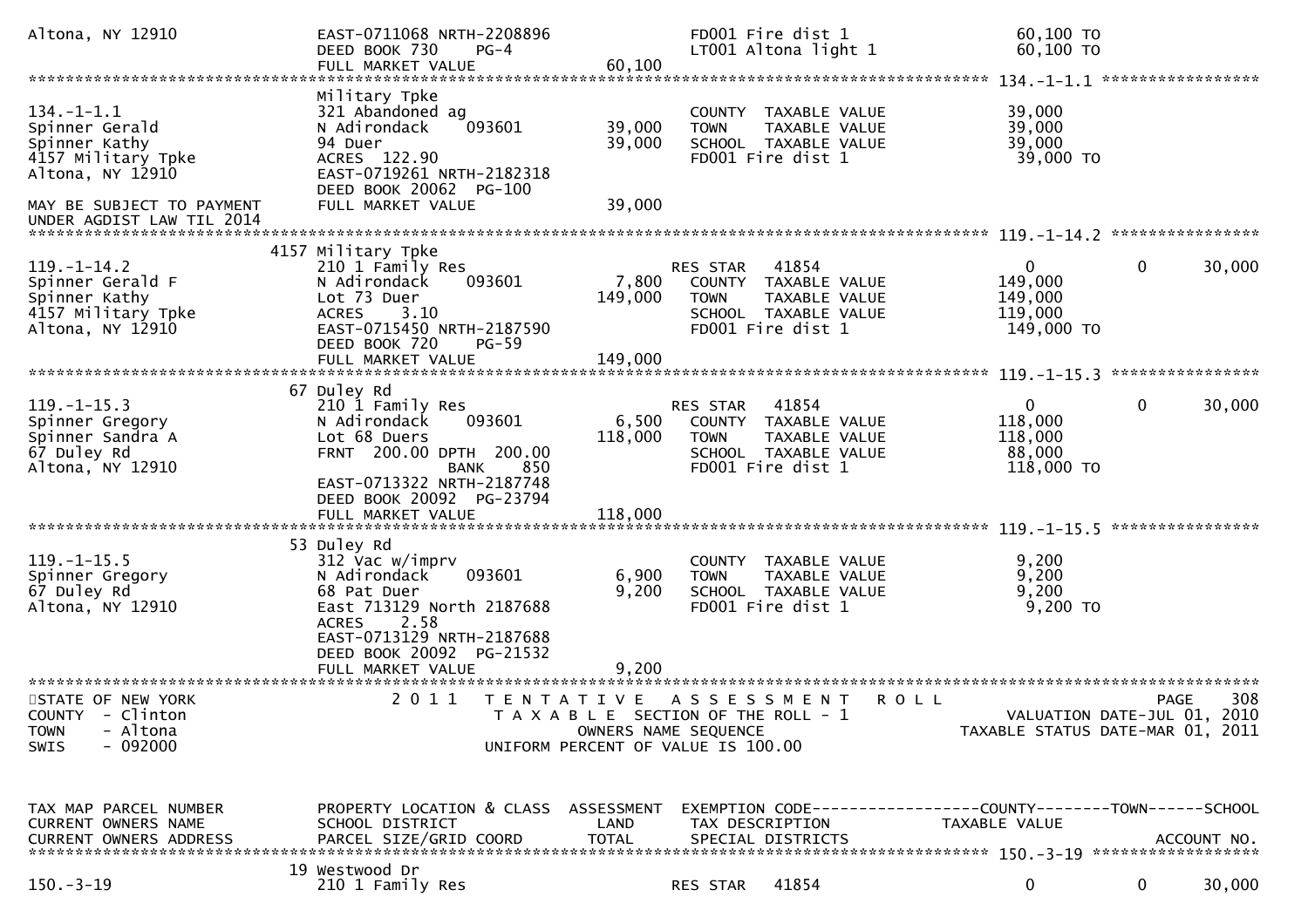| Spinner Ralph E<br>Spinner Cheryl A<br>19 Westwood Dr<br>West Chazy, NY 12992                                                      | N Adirondack<br>093601<br>Sub Map 20 Pg 28 Lot 19<br>1.03<br><b>ACRES</b><br>EAST-0736014 NRTH-2174829<br>DEED BOOK 20061 PG-93358                                                     | 9,000<br>68,900            | COUNTY TAXABLE VALUE<br>TAXABLE VALUE<br><b>TOWN</b><br>SCHOOL TAXABLE VALUE<br>FD001 Fire dist 1                                    | 68,900<br>68,900<br>38,900<br>68,900 TO                                               |
|------------------------------------------------------------------------------------------------------------------------------------|----------------------------------------------------------------------------------------------------------------------------------------------------------------------------------------|----------------------------|--------------------------------------------------------------------------------------------------------------------------------------|---------------------------------------------------------------------------------------|
|                                                                                                                                    |                                                                                                                                                                                        |                            |                                                                                                                                      |                                                                                       |
| $150. - 1 - 4.222$<br>Spinner-Averill Penny M<br>47 Recore Rd<br>West Chazy, NY 12992                                              | 192 Recore Rd<br>270 Mfg housing<br>093601<br>N Adirondack<br>Lot 144 Duers<br>2.00 BANK<br><b>ACRES</b><br>940<br>EAST-0737853 NRTH-2176328<br>DEED BOOK 977<br>PG-269                | 9,500<br>42,000            | 41854<br><b>RES STAR</b><br>COUNTY TAXABLE VALUE<br><b>TAXABLE VALUE</b><br><b>TOWN</b><br>SCHOOL TAXABLE VALUE<br>FD001 Fire dist 1 | $\overline{0}$<br>30,000<br>0<br>42,000<br>42,000<br>12,000<br>42,000 TO              |
| $148. - 3 - 24$<br>Spooner Harold<br>Spooner Barbara<br>PO Box 1096<br>Plattsburgh, NY 12901                                       | Kids Way<br>910 Priv forest<br>N Adirondack<br>093601<br>35 Pat Duer<br>Survey Bk 10 Pg 32<br>ACRES 36.60<br>EAST-0709746 NRTH-2170267<br>DEED BOOK 617<br>PG-898<br>FULL MARKET VALUE | 19,800<br>19,800<br>19,800 | COUNTY TAXABLE VALUE<br>TAXABLE VALUE<br><b>TOWN</b><br>SCHOOL TAXABLE VALUE<br>FD001 Fire dist 1                                    | 19,800<br>19,800<br>19,800<br>19,800 TO                                               |
|                                                                                                                                    | 522 Irona Rd                                                                                                                                                                           |                            |                                                                                                                                      |                                                                                       |
| $73.-1-15.1$<br>Spoor Cheryl<br>778 Patnode Rd<br>Churbusco, NY 12923                                                              | 210 1 Family Res<br>093601<br>N Adirondack<br>155 Ref<br>ACRES<br>1.50<br>EAST-0698902 NRTH-2212871<br>DEED BOOK 20051 PG-81223<br>FULL MARKET VALUE                                   | 6,800<br>67,500<br>67,500  | COUNTY TAXABLE VALUE<br>TAXABLE VALUE<br><b>TOWN</b><br>SCHOOL TAXABLE VALUE<br>FD001 Fire dist 1                                    | 67,500<br>67,500<br>67,500<br>67,500 TO                                               |
|                                                                                                                                    |                                                                                                                                                                                        |                            |                                                                                                                                      |                                                                                       |
| $73. - 2 - 13$<br>Spoor Cheryl<br>778 Patnode Rd<br>Churbusco, NY 12923                                                            | Irona Rd<br>$314$ Rural vac< $10$<br>093601<br>N Adirondack<br>155 Ref<br><b>ACRES</b><br>1.00<br>EAST-0698852 NRTH-2213151<br>DEED BOOK 20051 PG-81223<br>FULL MARKET VALUE           | 6,500<br>6,500<br>6.500    | COUNTY TAXABLE VALUE<br>TAXABLE VALUE<br><b>TOWN</b><br>SCHOOL TAXABLE VALUE<br>FD001 Fire dist 1                                    | 6,500<br>6,500<br>6,500<br>6,500 TO                                                   |
| ************************<br>STATE OF NEW YORK<br><b>COUNTY</b><br>- Clinton<br>- Altona<br><b>TOWN</b><br>$-092000$<br><b>SWIS</b> | 2011<br>T E N T A T I V E                                                                                                                                                              | OWNERS NAME SEQUENCE       | A S S E S S M E N T<br>ROLL<br>T A X A B L E SECTION OF THE ROLL - 1<br>UNIFORM PERCENT OF VALUE IS 100.00                           | 309<br><b>PAGE</b><br>VALUATION DATE-JUL 01, 2010<br>TAXABLE STATUS DATE-MAR 01, 2011 |
| TAX MAP PARCEL NUMBER<br>CURRENT OWNERS NAME<br><b>CURRENT OWNERS ADDRESS</b>                                                      | PROPERTY LOCATION & CLASS ASSESSMENT<br>SCHOOL DISTRICT<br>PARCEL SIZE/GRID COORD                                                                                                      | LAND<br><b>TOTAL</b>       | TAX DESCRIPTION<br>SPECIAL DISTRICTS                                                                                                 | TAXABLE VALUE<br>ACCOUNT NO.                                                          |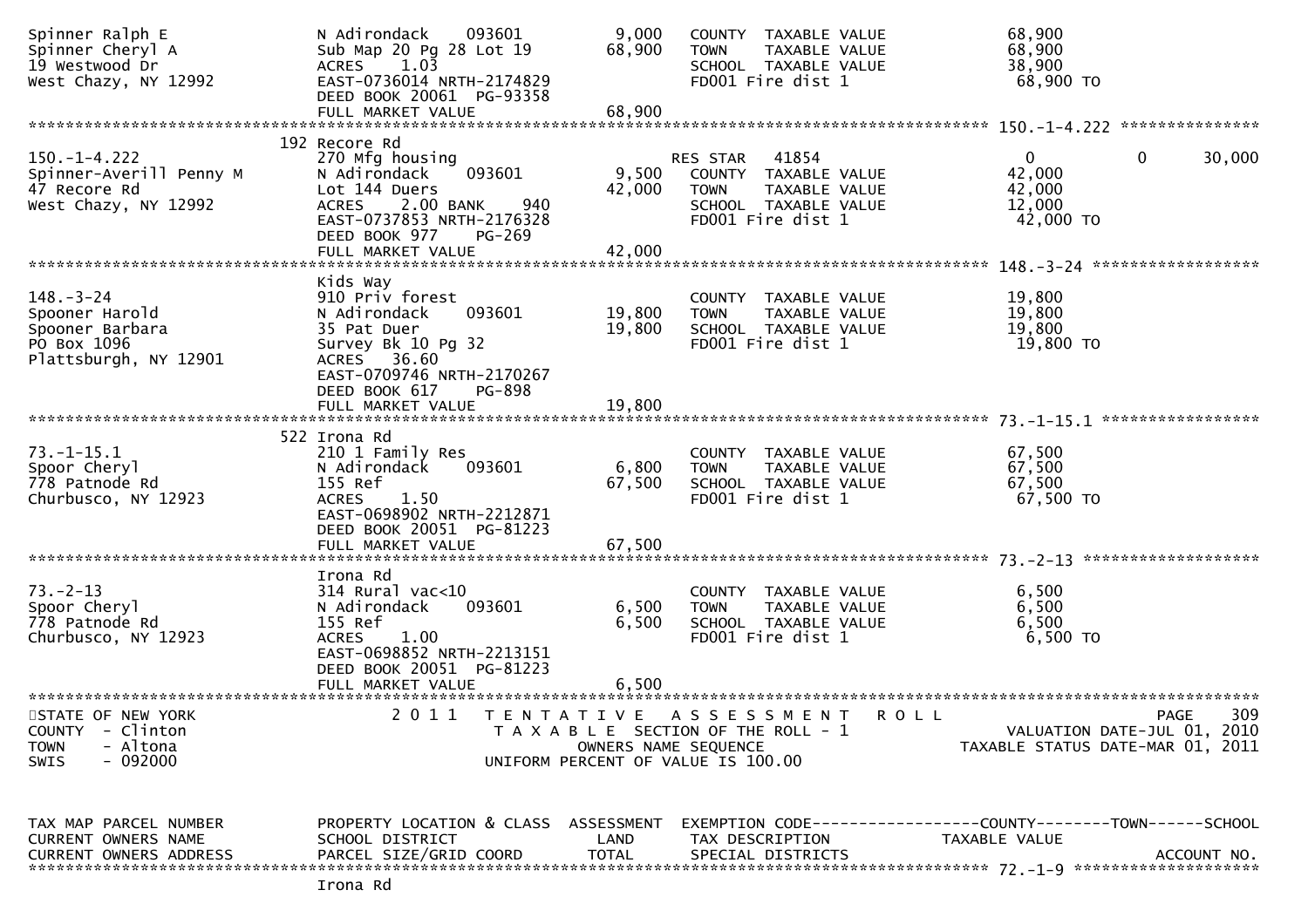| $72. - 1 - 9$<br>Spoor Melvin<br>Spoor Susan<br>4383 Rt 11<br>Mooers Forks, NY 12959             | 321 Abandoned ag<br>093601<br>N Adirondack<br>192 Ref<br>ACRES 24.70<br>EAST-0688436 NRTH-2215168<br>DEED BOOK 724<br>PG-109<br>FULL MARKET VALUE                                          | 8,900<br>8,900<br>8,900                   | COUNTY TAXABLE VALUE<br><b>TOWN</b><br>TAXABLE VALUE<br>SCHOOL TAXABLE VALUE<br>FD001 Fire dist 1                                           | 8,900<br>8,900<br>8,900<br>8,900 TO                                                           |
|--------------------------------------------------------------------------------------------------|--------------------------------------------------------------------------------------------------------------------------------------------------------------------------------------------|-------------------------------------------|---------------------------------------------------------------------------------------------------------------------------------------------|-----------------------------------------------------------------------------------------------|
| $148. - 3 - 13$<br>Squires Howard P<br>Squires Marie C<br>5 Lexington Blvd<br>Barnagat, NJ 08005 | Rand Hill Rd<br>311 Res vac land<br>093601<br>N Adirondack<br>49 Duer<br>FRNT 181.00 DPTH 190.00<br>EAST-0711238 NRTH-2172252<br>DEED BOOK 680<br>$PG-23$<br>FULL MARKET VALUE             | 8,400<br>8,400<br>8,400                   | COUNTY TAXABLE VALUE<br>TAXABLE VALUE<br><b>TOWN</b><br>SCHOOL TAXABLE VALUE<br>FD001 Fire dist 1                                           | 8,400<br>8,400<br>8,400<br>8,400 TO                                                           |
| $89.1 - 3 - 24$<br>St Denis Judy L<br>482 Devils Den Rd<br>PO Box 38<br>Altona, NY 12910         | 482 Devils Den Rd<br>210 1 Family Res<br>N Adirondack<br>093601<br>Lot 110 Pat Ref<br>FRNT 49.00 DPTH 240.00<br>EAST-0711068 NRTH-2206984<br>DEED BOOK 814<br>$PG-71$<br>FULL MARKET VALUE | 3,600<br>45,300<br>45,300                 | RES STAR 41854<br>COUNTY TAXABLE VALUE<br><b>TOWN</b><br>TAXABLE VALUE<br>SCHOOL TAXABLE VALUE<br>FD001 Fire dist 1<br>LT001 Altona light 1 | $\mathbf{0}$<br>0<br>30,000<br>45,300<br>45,300<br>15,300<br>45,300 TO<br>45,300 TO           |
| $88. - 1 - 1.62$<br>St John Bernard D<br>1707 Alder Bend Rd<br>Altona, NY 12910                  | 1707 Alder Bend Rd<br>210 1 Family Res<br>093601<br>N Adirondack<br>Lot 164 Ref Tr<br>ACRES 2.80<br>EAST-0696568 NRTH-2207059<br>DEED BOOK 1013<br>$PG-293$<br>FULL MARKET VALUE           | 7,600<br>36,700<br>36,700                 | 41854<br>RES STAR<br>COUNTY TAXABLE VALUE<br><b>TOWN</b><br>TAXABLE VALUE<br>SCHOOL TAXABLE VALUE<br>FD001 Fire dist 1                      | $\Omega$<br>0<br>30,000<br>36,700<br>36,700<br>6,700<br>36,700 TO                             |
| $135. - 2 - 21$<br>St John William<br>700 Slosson Rd<br>West Chazy, NY 12992                     | 228 Recore Rd<br>260 Seasonal res<br>Beekmantown Cen 092401<br>143 - 146 Duer<br>ACRES 20.60<br>EAST-0739349 NRTH-2177025<br>DEED BOOK 1017<br>PG-141<br>FULL MARKET VALUE                 | 18,200<br>33,400<br>33,400                | COUNTY TAXABLE VALUE<br>TAXABLE VALUE<br><b>TOWN</b><br>SCHOOL TAXABLE VALUE<br>FD001 Fire dist 1                                           | 33,400<br>33,400<br>33,400<br>33,400 TO                                                       |
| STATE OF NEW YORK<br><b>COUNTY</b><br>- Clinton<br>- Altona<br><b>TOWN</b><br>$-092000$<br>SWIS  | 2 0 1 1                                                                                                                                                                                    | T E N T A T I V E<br>OWNERS NAME SEQUENCE | A S S E S S M E N T<br><b>ROLL</b><br>T A X A B L E SECTION OF THE ROLL - 1<br>UNIFORM PERCENT OF VALUE IS 100.00                           | 310<br><b>PAGE</b><br>VALUATION DATE-JUL 01, 2010<br>TAXABLE STATUS DATE-MAR 01, 2011         |
| TAX MAP PARCEL NUMBER<br>CURRENT OWNERS NAME<br><b>CURRENT OWNERS ADDRESS</b>                    | PROPERTY LOCATION & CLASS<br>SCHOOL DISTRICT<br>PARCEL SIZE/GRID COORD                                                                                                                     | ASSESSMENT<br>LAND<br><b>TOTAL</b>        | TAX DESCRIPTION<br>SPECIAL DISTRICTS                                                                                                        | EXEMPTION CODE-----------------COUNTY--------TOWN------SCHOOL<br>TAXABLE VALUE<br>ACCOUNT NO. |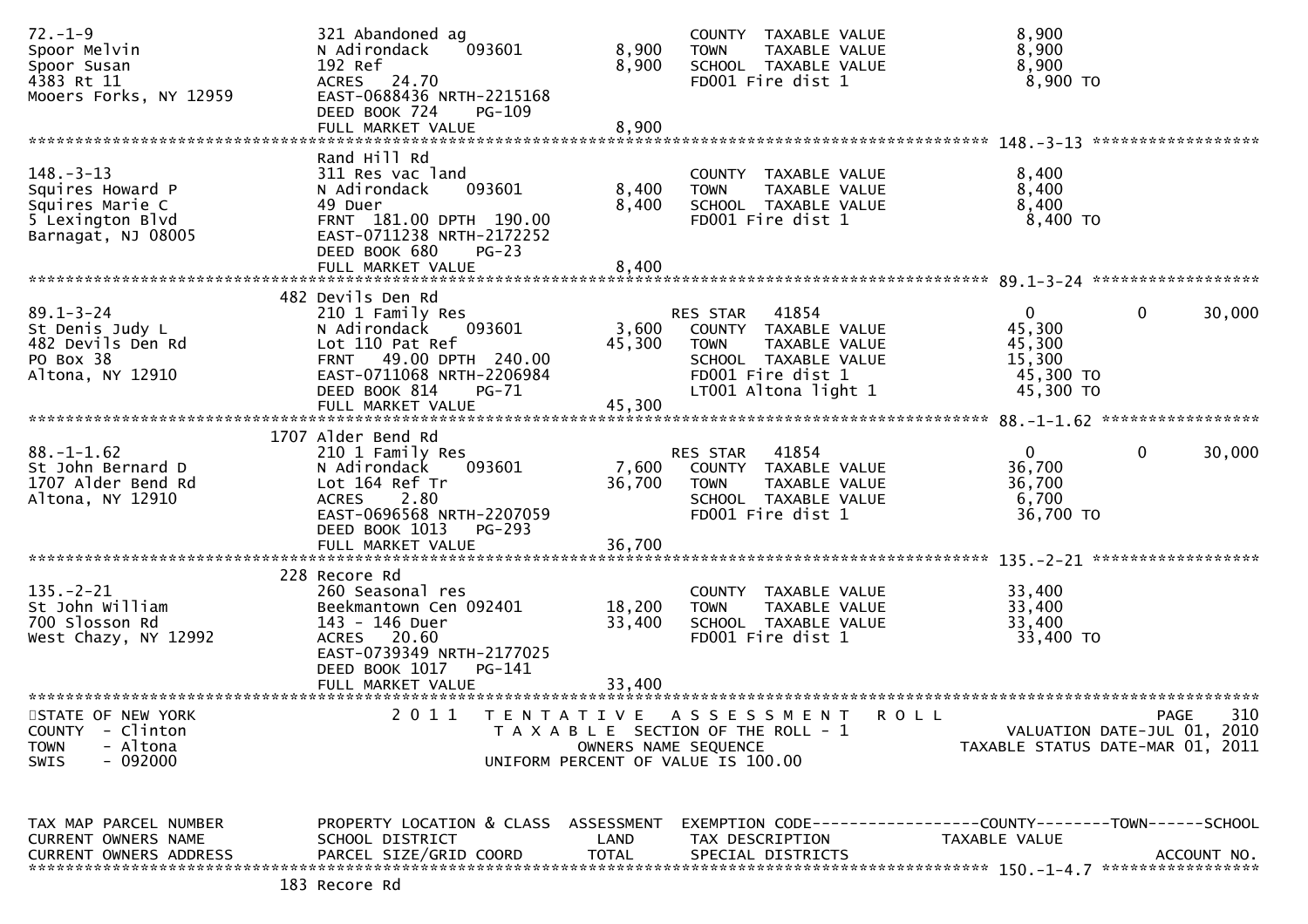| $150.-1-4.7$<br>St. Hilaire Corey M<br>183 Recore Rd<br>West Chazy, NY 12992                                     | 210 1 Family Res<br>093601<br>N Adirondack<br>Lot 143 Ref Tr<br>3.50 BANK<br><b>ACRES</b><br>890<br>EAST-0737488 NRTH-2177005<br>DEED BOOK 20061 PG-92705<br>FULL MARKET VALUE   | 10,300<br>165,000<br>165,000 | 41854<br>RES STAR<br>COUNTY TAXABLE VALUE<br>TAXABLE VALUE<br><b>TOWN</b><br>SCHOOL TAXABLE VALUE<br>FD001 Fire dist 1      | $\mathbf{0}$<br>165,000<br>165,000<br>135,000<br>165,000 TO | $\mathbf 0$<br>30,000                                                          |
|------------------------------------------------------------------------------------------------------------------|----------------------------------------------------------------------------------------------------------------------------------------------------------------------------------|------------------------------|-----------------------------------------------------------------------------------------------------------------------------|-------------------------------------------------------------|--------------------------------------------------------------------------------|
|                                                                                                                  |                                                                                                                                                                                  |                              |                                                                                                                             |                                                             | *******************                                                            |
| $87. - 1 - 15$<br>St. Lawrence University<br>Business Services Inc.<br>6 Lime Rock Rd<br>S. Burlington, VT 05403 | Military Tpke<br>910 Priv forest<br>093601<br>N Adirondack<br>214 Ref 1943<br>Corrective Deed Filed 9/2<br>ACRES 150.00<br>EAST-0687255 NRTH-2201277<br>DEED BOOK 20092 PG-26897 | 36,800<br>36,800             | COUNTY TAXABLE VALUE<br><b>TOWN</b><br>TAXABLE VALUE<br>SCHOOL TAXABLE VALUE<br>FD001 Fire dist 1                           | 36,800<br>36,800<br>36,800<br>36,800 TO                     |                                                                                |
|                                                                                                                  | FULL MARKET VALUE                                                                                                                                                                | 36,800                       |                                                                                                                             |                                                             |                                                                                |
| $102 - 1 - 2$<br>St. Lawrence University<br>Business Services Inc.<br>6 Lime Rock Rd<br>Burlington, VT 05403     | Alder Bend Rd<br>910 Priv forest<br>093601<br>N Adirondack<br>186 Ref<br>Surveyed 9/25/84 Kratz<br>ACRES 344.00<br>EAST-0690242 NRTH-2199862                                     | 57,200<br>57,200             | COUNTY TAXABLE VALUE<br><b>TOWN</b><br>TAXABLE VALUE<br>SCHOOL TAXABLE VALUE<br>FD001 Fire dist 1                           | 57,200<br>57,200<br>57,200<br>57,200 TO                     |                                                                                |
|                                                                                                                  | DEED BOOK 20092 PG-26897<br>FULL MARKET VALUE                                                                                                                                    | 57,200                       |                                                                                                                             |                                                             |                                                                                |
| $135. -2 - 25.1$<br>Stacy Lillian Corron S<br>30 Palmer St<br>Plattsburgh, NY 12901                              | Recore Rd<br>$314$ Rural vac<10<br>Beekmantown Cen 092401<br>Lot 143 Duers<br><b>ACRES</b><br>3.60<br>EAST-0738662 NRTH-2179158<br><b>PG-205</b><br>DEED BOOK 773                | 10,300<br>10,300             | COUNTY TAXABLE VALUE<br>TAXABLE VALUE<br><b>TOWN</b><br>SCHOOL TAXABLE VALUE<br>FD001 Fire dist 1                           | 10,300<br>10,300<br>10,300<br>10,300 TO                     |                                                                                |
|                                                                                                                  |                                                                                                                                                                                  |                              |                                                                                                                             |                                                             |                                                                                |
| $90. - 1 - 7.1$<br>Stallings Bruce K<br>Corrow Susan M<br>2547 Miner Farm Rd<br>Altona, NY 12910-2223            | 2547 Miner Farm Rd<br>210 1 Family Res<br>N Adirondack<br>093601<br>82 Ref<br><b>ACRES</b><br>2.90 BANK<br>080<br>EAST-0725130 NRTH-2207449<br>DEED BOOK 99001 PG-11423          | 7,600<br>75,000              | 41854<br>RES STAR<br>COUNTY TAXABLE VALUE<br><b>TOWN</b><br>TAXABLE VALUE<br>SCHOOL TAXABLE VALUE<br>FD001 Fire dist 1      | $\mathbf{0}$<br>75,000<br>75,000<br>45,000<br>75,000 TO     | $\mathbf{0}$<br>30,000                                                         |
|                                                                                                                  | FULL MARKET VALUE                                                                                                                                                                | 75,000                       |                                                                                                                             |                                                             |                                                                                |
| STATE OF NEW YORK<br>COUNTY - Clinton<br>- Altona<br><b>TOWN</b><br>$-092000$<br><b>SWIS</b>                     | 2011                                                                                                                                                                             |                              | TENTATIVE ASSESSMENT<br>T A X A B L E SECTION OF THE ROLL - 1<br>OWNERS NAME SEQUENCE<br>UNIFORM PERCENT OF VALUE IS 100.00 | R O L L                                                     | 311<br>PAGE<br>VALUATION DATE-JUL 01, 2010<br>TAXABLE STATUS DATE-MAR 01, 2011 |
| TAX MAP PARCEL NUMBER<br>CURRENT OWNERS NAME<br><b>CURRENT OWNERS ADDRESS</b>                                    | PROPERTY LOCATION & CLASS ASSESSMENT<br>SCHOOL DISTRICT<br>PARCEL SIZE/GRID COORD                                                                                                | LAND<br><b>TOTAL</b>         | EXEMPTION CODE-----------------COUNTY--------TOWN------SCHOOL<br>TAX DESCRIPTION<br>SPECIAL DISTRICTS                       | TAXABLE VALUE                                               | ACCOUNT NO.                                                                    |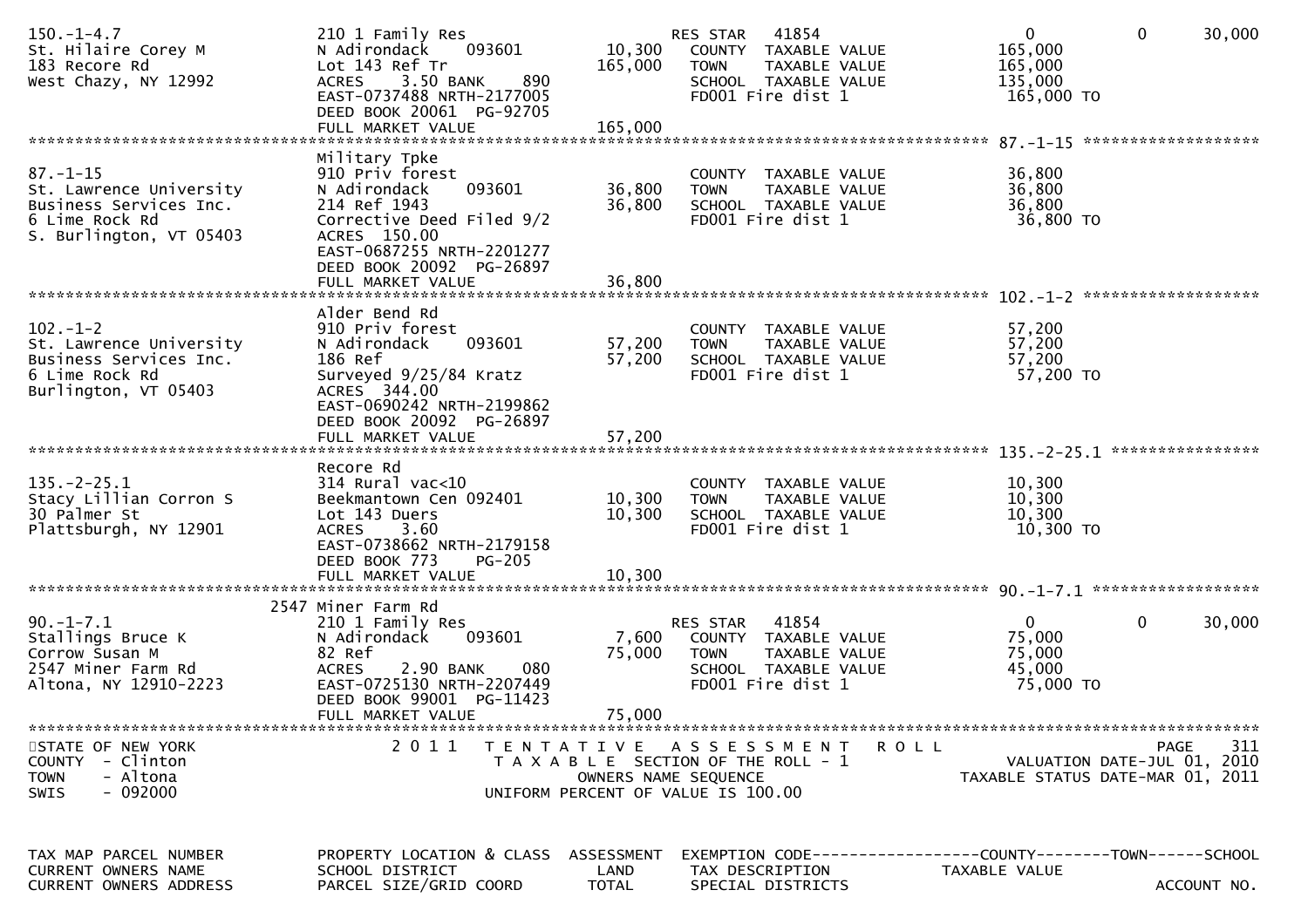| $89.1 - 3 - 22.1$<br>Stansbury Leslie W<br>486 Devils Den Rd<br>Altona, NY 12910                 | 486 Devils Den Rd<br>210 1 Family Res<br>093601<br>N Adirondack<br>110 Ref<br>1.07<br><b>ACRES</b><br>EAST-0711201 NRTH-2207065<br>DEED BOOK 20061 PG-97046<br>FULL MARKET VALUE | 62,800                     | WARNONALL 41121<br>6,500 WARNONALL 41121<br>41834<br>62,800 SR STAR<br>COUNTY TAXABLE VALUE<br><b>TOWN</b><br>TAXABLE VALUE<br>SCHOOL TAXABLE VALUE<br>FD001 Fire dist 1<br>LT001 Altona light 1 | 9,420<br>9,420<br>$\bf{0}$<br>$\overline{0}$<br>9,420<br>9,420<br>60,100<br>$\Omega$<br>$\Omega$<br>43,960<br>43,960<br>2,700<br>62,800 TO<br>62,800 TO |
|--------------------------------------------------------------------------------------------------|----------------------------------------------------------------------------------------------------------------------------------------------------------------------------------|----------------------------|--------------------------------------------------------------------------------------------------------------------------------------------------------------------------------------------------|---------------------------------------------------------------------------------------------------------------------------------------------------------|
|                                                                                                  |                                                                                                                                                                                  |                            |                                                                                                                                                                                                  |                                                                                                                                                         |
| $130 - 2 - 3$<br>Stanton Svitlana<br>1201 Round Pointe Dr<br>Haverstraw, NY 10927                | 932 Plank Rd<br>270 Mfg housing<br>093601<br>N Adirondack<br>Lot 31 Gore<br>ACRES 52.30<br>EAST-0681526 NRTH-2183302<br>DEED BOOK 786<br>PG-56                                   | 22,200<br>25,000           | COUNTY TAXABLE VALUE<br>TAXABLE VALUE<br><b>TOWN</b><br>SCHOOL TAXABLE VALUE<br>FD001 Fire dist 1                                                                                                | 25,000<br>25,000<br>25,000<br>25,000 TO                                                                                                                 |
|                                                                                                  | FULL MARKET VALUE                                                                                                                                                                | 25,000                     |                                                                                                                                                                                                  |                                                                                                                                                         |
| $106. - 1 - 8.43$<br>Stark Keith E<br>54 Cogan Ave<br>Plattsburgh, NY 12901                      | Vassar Rd<br>321 Abandoned ag<br>093601<br>N Adirondack<br>Lot 150 & 151 Duers<br>ACRES 88.40<br>EAST-0739523 NRTH-2194254<br>DEED BOOK 20041 PG-65653<br>FULL MARKET VALUE      | 30,000<br>30,000<br>30,000 | COUNTY TAXABLE VALUE<br><b>TOWN</b><br>TAXABLE VALUE<br>SCHOOL TAXABLE VALUE<br>FD001 Fire dist 1                                                                                                | 30,000<br>30,000<br>30,000<br>30,000 TO                                                                                                                 |
|                                                                                                  |                                                                                                                                                                                  |                            |                                                                                                                                                                                                  |                                                                                                                                                         |
| $149. - 1 - 2.1$<br>Stay Kenneth H<br>Stay Theodore T<br>24 Lakeland Dr<br>Plattsburgh, NY 12901 | Murtagh Hill Rd<br>240 Rural res<br>093601<br>N Adirondack<br>105 Duer<br>ACRES 105.30<br>EAST-0723785 NRTH-2174572<br>DEED BOOK 20102 PG-36464<br>FULL MARKET VALUE             | 26,500<br>42,200<br>42,200 | COUNTY TAXABLE VALUE<br><b>TOWN</b><br>TAXABLE VALUE<br>SCHOOL TAXABLE VALUE<br>FD001 Fire dist 1                                                                                                | 42,200<br>42,200<br>42,200<br>42,200 TO                                                                                                                 |
|                                                                                                  |                                                                                                                                                                                  |                            |                                                                                                                                                                                                  |                                                                                                                                                         |
| $149. - 1 - 2.2$<br>Stay Kenneth H<br>Stay Theodore T<br>24 Lakeland Dr<br>Plattsburgh, NY 12901 | Murtagh Hill Rd<br>321 Abandoned ag<br>093601<br>N Adirondack<br>Lot 92 Duers<br>ACRES 27.50<br>EAST-0721662 NRTH-2177097<br>DEED BOOK 20102 PG-36464<br>FULL MARKET VALUE       | 11,700<br>11,700<br>11,700 | COUNTY TAXABLE VALUE<br>TAXABLE VALUE<br><b>TOWN</b><br>SCHOOL TAXABLE VALUE<br>FD001 Fire dist 1                                                                                                | 11,700<br>11,700<br>11,700<br>11,700 TO                                                                                                                 |
|                                                                                                  |                                                                                                                                                                                  |                            |                                                                                                                                                                                                  |                                                                                                                                                         |
| STATE OF NEW YORK<br>COUNTY - Clinton<br>- Altona<br><b>TOWN</b><br>$-092000$<br><b>SWIS</b>     | 2011                                                                                                                                                                             |                            | TENTATIVE ASSESSMENT<br>T A X A B L E SECTION OF THE ROLL - 1<br>OWNERS NAME SEQUENCE<br>UNIFORM PERCENT OF VALUE IS 100.00                                                                      | 312<br>R O L L<br>PAGE<br>VALUATION DATE-JUL 01, 2010<br>TAXABLE STATUS DATE-MAR 01, 2011                                                               |
| TAX MAP PARCEL NUMBER<br>CURRENT OWNERS NAME                                                     | PROPERTY LOCATION & CLASS ASSESSMENT<br>SCHOOL DISTRICT                                                                                                                          | LAND                       | TAX DESCRIPTION                                                                                                                                                                                  | EXEMPTION CODE-----------------COUNTY-------TOWN------SCHOOL<br>TAXABLE VALUE                                                                           |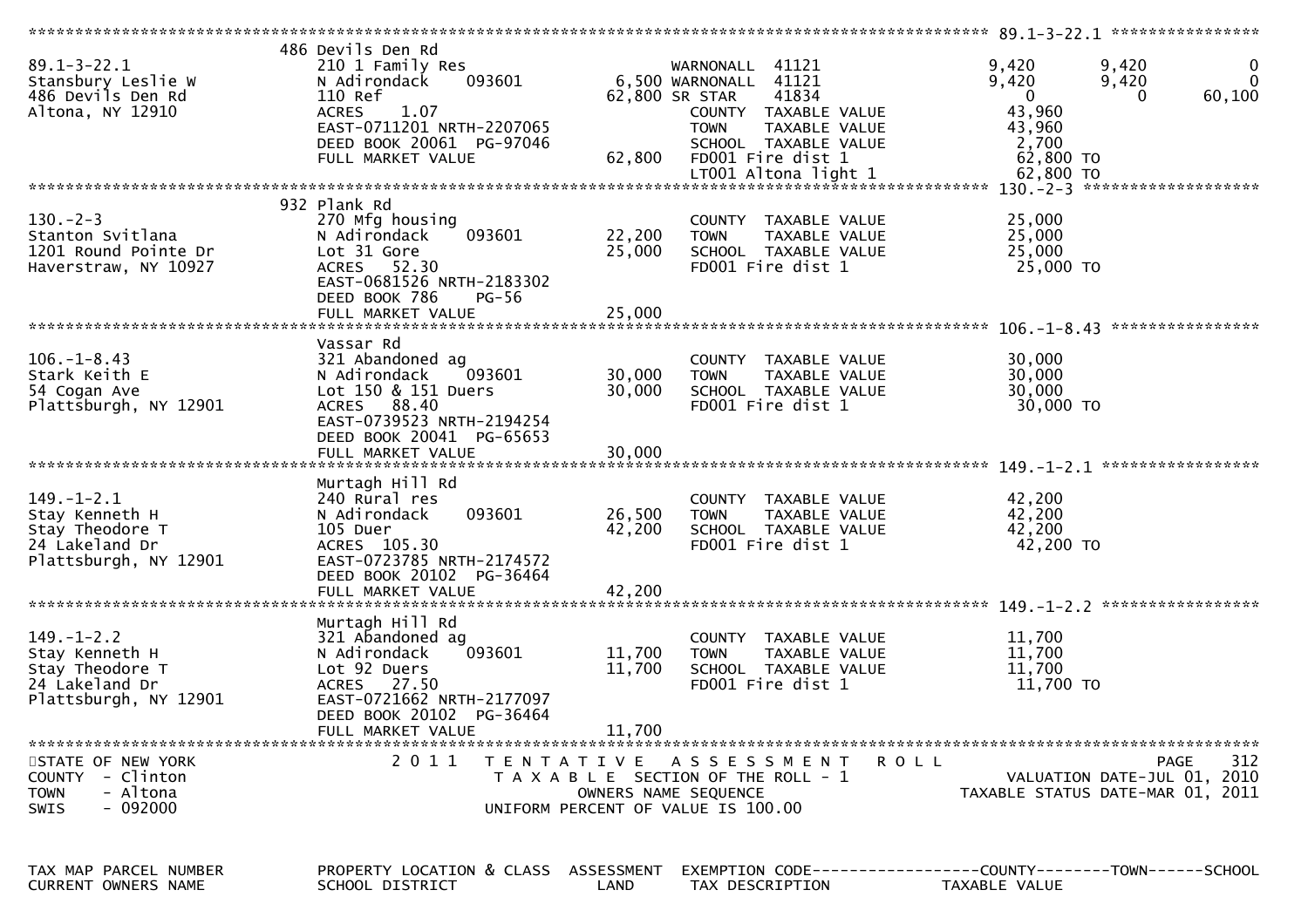| $74. - 1 - 1.65$<br>Steigerwald Corinne Lee<br>Goldberry Steigerwald Jessica Lot 129 Ref Tract<br>91 Monty Rd<br>Altona, NY 12910    | 91 Monty Rd<br>210 1 Family Res<br>N Adirondack<br>093601<br><b>ACRES</b><br>15.10<br>EAST-0708285 NRTH-2215648<br>DEED BOOK 761<br>$PG-245$                                | 130,000                                                                     | WARNONALL 41121<br>13,700 RES STAR<br><b>TOWN</b> | 94 PCT OF VALUE USED FOR EXEMPTION PURPOSES<br>41854<br>COUNTY TAXABLE VALUE<br>TAXABLE VALUE<br>SCHOOL TAXABLE VALUE<br>FD001 Fire dist 1 | 18,330<br>$\overline{0}$<br>111,670<br>111,670<br>100,000<br>130,000 TO | 18,330<br>0  | 0<br>30,000<br>**************** |
|--------------------------------------------------------------------------------------------------------------------------------------|-----------------------------------------------------------------------------------------------------------------------------------------------------------------------------|-----------------------------------------------------------------------------|---------------------------------------------------|--------------------------------------------------------------------------------------------------------------------------------------------|-------------------------------------------------------------------------|--------------|---------------------------------|
| $117.-1-21.1$<br>Stevenson Barrie N<br>Stevenson Lisa T<br>730 Alder Bend Rd<br>Ellenburg Depot, NY 12935                            | 730 Alder Bend Rd<br>210 1 Family Res<br>N Adirondack<br>093601<br>217-218 Ref<br>ACRES 68.30<br>EAST-0691586 NRTH-2184848<br>DEED BOOK 20102 PG-35448<br>FULL MARKET VALUE | 24,900<br>88,900<br>88,900                                                  | RES STAR<br><b>TOWN</b>                           | 41854<br>COUNTY TAXABLE VALUE<br>TAXABLE VALUE<br>SCHOOL TAXABLE VALUE<br>FD001 Fire dist 1                                                | $\mathbf 0$<br>88,900<br>88,900<br>58,900<br>88,900 TO                  | $\mathbf 0$  | 30,000                          |
|                                                                                                                                      |                                                                                                                                                                             |                                                                             |                                                   |                                                                                                                                            |                                                                         |              |                                 |
| $73. - 1 - 44$<br>Stewart Trustee Ronald H<br>Stewart Trustee Fraeda<br>Stewart Family Trust<br>814 Orchid St<br>Lady Lake, FL 32159 | 1897 Alder Bend Rd<br>240 Rural res<br>093601<br>N Adirondack<br>166 Ref<br>ACRES 74.30<br>EAST-0696029 NRTH-2211104<br>DEED BOOK 1020<br>$PG-79$                           | 26,600<br>106,900                                                           | <b>RES STAR</b><br><b>TOWN</b>                    | 41854<br>COUNTY TAXABLE VALUE<br>TAXABLE VALUE<br>SCHOOL TAXABLE VALUE<br>FD001 Fire dist 1                                                | $\mathbf{0}$<br>106,900<br>106,900<br>76,900<br>106,900 ТО              | $\mathbf{0}$ | 30,000                          |
|                                                                                                                                      | FULL MARKET VALUE                                                                                                                                                           | 106,900                                                                     |                                                   |                                                                                                                                            |                                                                         |              |                                 |
| $134. - 1 - 14$<br>Stickle Albert<br>1198 Rt 22B<br>Plattsburgh, NY 12901                                                            | Purdy Rd<br>910 Priv forest<br>N Adirondack<br>093601<br>104 Duer<br>ACRES 61.70<br>EAST-0722640 NRTH-2179315<br>DEED BOOK 458<br>PG-250<br>FULL MARKET VALUE               | 22,100<br>22,100<br>22,100                                                  | <b>TOWN</b>                                       | COUNTY TAXABLE VALUE<br>TAXABLE VALUE<br>SCHOOL TAXABLE VALUE<br>FD001 Fire dist 1                                                         | 22,100<br>22,100<br>22,100<br>22,100 TO                                 |              |                                 |
|                                                                                                                                      | 2546 Miner Farm Rd                                                                                                                                                          |                                                                             |                                                   |                                                                                                                                            |                                                                         |              |                                 |
| $75. - 1 - 7$<br>Stiefel George<br>Stiefel Maureen<br>2546 Miner Farm Rd<br>Altona, NY 12910                                         | 240 Rural res<br>093601<br>N Adirondack<br>81 Ref<br>ACRES 160.80<br>EAST-0724817 NRTH-2210012<br>DEED BOOK 795<br>PG-208<br>FULL MARKET VALUE                              | 50,500<br>127,800<br>127,800                                                | RES STAR<br><b>COUNTY</b><br><b>TOWN</b>          | 41854<br>TAXABLE VALUE<br>TAXABLE VALUE<br>SCHOOL TAXABLE VALUE<br>FD001 Fire dist 1                                                       | $\mathbf{0}$<br>127,800<br>127,800<br>97,800<br>127,800 TO              | $\mathbf{0}$ | 30,000                          |
|                                                                                                                                      |                                                                                                                                                                             |                                                                             |                                                   |                                                                                                                                            |                                                                         |              |                                 |
| STATE OF NEW YORK<br>COUNTY - Clinton<br>- Altona<br><b>TOWN</b><br>$-092000$<br>SWIS                                                | 2011                                                                                                                                                                        | T A X A B L E SECTION OF THE ROLL - 1<br>UNIFORM PERCENT OF VALUE IS 100.00 | OWNERS NAME SEQUENCE                              | TENTATIVE ASSESSMENT ROLL                                                                                                                  | VALUATION DATE-JUL 01, 2010<br>TAXABLE STATUS DATE-MAR 01, 2011         | PAGE         | 313                             |
| TAX MAP PARCEL NUMBER<br><b>CURRENT OWNERS NAME</b>                                                                                  | PROPERTY LOCATION & CLASS ASSESSMENT EXEMPTION CODE----------------COUNTY-------TOWN------SCHOOL<br>SCHOOL DISTRICT                                                         | LAND                                                                        | TAX DESCRIPTION                                   |                                                                                                                                            | TAXABLE VALUE                                                           |              |                                 |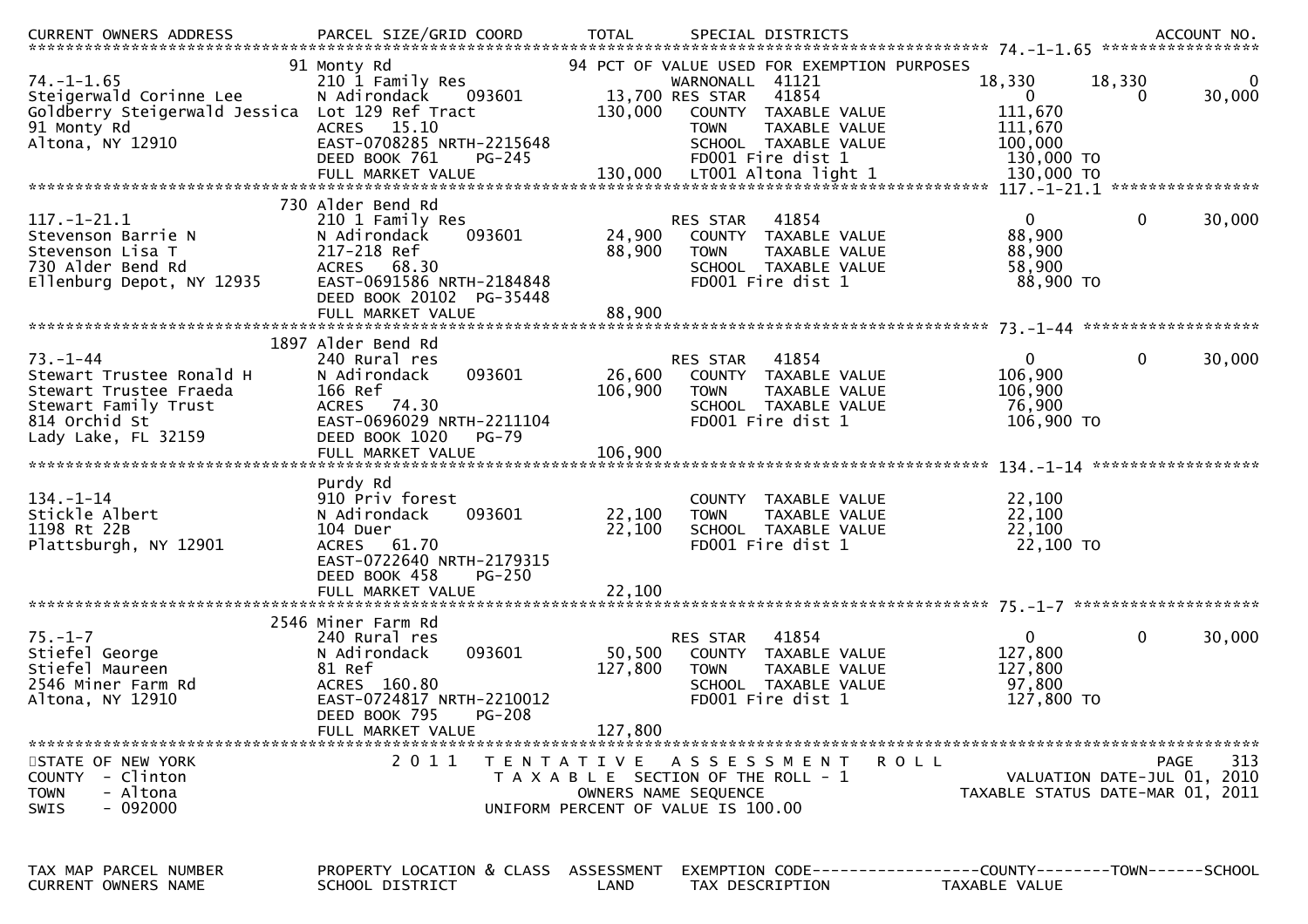|                                                                                                                |                                                                                                                                                                                   |                           |                                                                                                                                                       | ********************                                                                  | ACCOUNT NO. |
|----------------------------------------------------------------------------------------------------------------|-----------------------------------------------------------------------------------------------------------------------------------------------------------------------------------|---------------------------|-------------------------------------------------------------------------------------------------------------------------------------------------------|---------------------------------------------------------------------------------------|-------------|
| $89. - 2 - 6$<br>Stone Constance<br>Attn: Lee J & Tina M Garrand<br>43 old State Rd<br>Altona, NY 12910        | 43 Old State Rd<br>210 1 Family Res<br>N Adirondack<br>093601<br>110 Ref<br>FRNT 111.00 DPTH 225.00<br>EAST-0713291 NRTH-2207260<br>DEED BOOK 20021 PG-41879<br>FULL MARKET VALUE | 6,100<br>45,000<br>45,000 | 41854<br><b>RES STAR</b><br>COUNTY TAXABLE VALUE<br><b>TOWN</b><br>TAXABLE VALUE<br>SCHOOL TAXABLE VALUE<br>FD001 Fire dist 1<br>LT001 Altona light 1 | 0<br>0<br>45,000<br>45,000<br>15,000<br>45,000 TO<br>45,000 TO                        | 30,000      |
|                                                                                                                | 70 Brunell Rd                                                                                                                                                                     |                           |                                                                                                                                                       |                                                                                       |             |
| $89. - 3 - 19.1$<br>Stone Joseph Sr<br>Stone Life Use Mabel<br>233 Coal Hill Rd<br>North Bangor, NY 12966-3311 | 210 1 Family Res<br>N Adirondack<br>093601<br>110 Ref<br>6.00<br><b>ACRES</b><br>EAST-0713271 NRTH-2205163<br>DEED BOOK 781<br>PG-86                                              | 7,000<br>50,000           | TAXABLE VALUE<br><b>COUNTY</b><br>TAXABLE VALUE<br><b>TOWN</b><br>SCHOOL TAXABLE VALUE<br>FD001 Fire dist 1<br>LT001 Altona light 1                   | 50,000<br>50,000<br>50,000<br>50,000 TO<br>50,000 TO                                  |             |
|                                                                                                                | FULL MARKET VALUE                                                                                                                                                                 | 50,000                    |                                                                                                                                                       | *****************                                                                     |             |
| $117. - 1 - 4.1$<br>Stone Tina M<br>PO Box 158<br>Schuyler Falls, NY 12985                                     | 84 Terrien Rd<br>240 Rural res<br>N Adirondack<br>093601<br>216 Ref<br><b>ACRES</b><br>7.10<br>EAST-0693346 NRTH-2189576<br>DEED BOOK 20051 PG-81444                              | 10,200<br>33,200          | <b>COUNTY</b><br>TAXABLE VALUE<br>TAXABLE VALUE<br><b>TOWN</b><br>SCHOOL TAXABLE VALUE<br>FD001 Fire dist 1                                           | 33,200<br>33,200<br>33,200<br>33,200 TO                                               |             |
|                                                                                                                | FULL MARKET VALUE                                                                                                                                                                 | 33,200                    |                                                                                                                                                       |                                                                                       |             |
|                                                                                                                | 82 Terrien Rd                                                                                                                                                                     |                           |                                                                                                                                                       |                                                                                       |             |
| $117. - 1 - 4.2$<br>Stone Tina M<br>PO Box 158<br>Schuyler Falls, NY 12985                                     | 210 1 Family Res<br>093601<br>N Adirondack<br>Lot 216 Ref Tr<br><b>ACRES</b><br>3.30<br>EAST-0692893 NRTH-2189607<br>DEED BOOK 20041 PG-72028<br>FULL MARKET VALUE                | 2,000<br>7,000<br>7,000   | <b>COUNTY</b><br>TAXABLE VALUE<br>TAXABLE VALUE<br><b>TOWN</b><br>SCHOOL TAXABLE VALUE<br>FD001 Fire dist 1                                           | 7,000<br>7,000<br>7,000<br>7,000 TO                                                   |             |
|                                                                                                                |                                                                                                                                                                                   |                           |                                                                                                                                                       | ****************                                                                      |             |
| $74. - 1 - 1.622$<br>Stoner Deborah A<br>163 Monty Rd<br>Altona, NY 12910                                      | 163 Monty Rd<br>210 1 Family Res<br>093601<br>N Adirondack<br>3.00<br><b>ACRES</b><br>EAST-0706756 NRTH-2215977<br>FULL MARKET VALUE                                              | 7,700<br>85,000<br>85,000 | 41854<br><b>RES STAR</b><br>TAXABLE VALUE<br><b>COUNTY</b><br><b>TOWN</b><br>TAXABLE VALUE<br>SCHOOL TAXABLE VALUE<br>FD001 Fire dist 1               | 0<br>0<br>85,000<br>85,000<br>55,000<br>85,000 TO<br>******************************** | 30,000      |
| STATE OF NEW YORK                                                                                              | 2 0 1 1                                                                                                                                                                           |                           | TENTATIVE ASSESSMENT<br>R O L L                                                                                                                       | PAGE                                                                                  | 314         |
| COUNTY<br>- Clinton<br>- Altona<br><b>TOWN</b><br>$-092000$<br><b>SWIS</b>                                     |                                                                                                                                                                                   |                           | T A X A B L E SECTION OF THE ROLL - 1<br>OWNERS NAME SEQUENCE<br>UNIFORM PERCENT OF VALUE IS 100.00                                                   | VALUATION DATE-JUL 01, 2010<br>TAXABLE STATUS DATE-MAR 01, 2011                       |             |
| TAX MAP PARCEL NUMBER<br>CURRENT OWNERS NAME<br><b>CURRENT OWNERS ADDRESS</b>                                  | PROPERTY LOCATION & CLASS ASSESSMENT<br>SCHOOL DISTRICT<br>PARCEL SIZE/GRID COORD                                                                                                 | LAND<br><b>TOTAL</b>      | TAX DESCRIPTION<br>SPECIAL DISTRICTS                                                                                                                  | EXEMPTION        CODE-----------------COUNTY-------TOWN------SCHOOL<br>TAXABLE VALUE  | ACCOUNT NO. |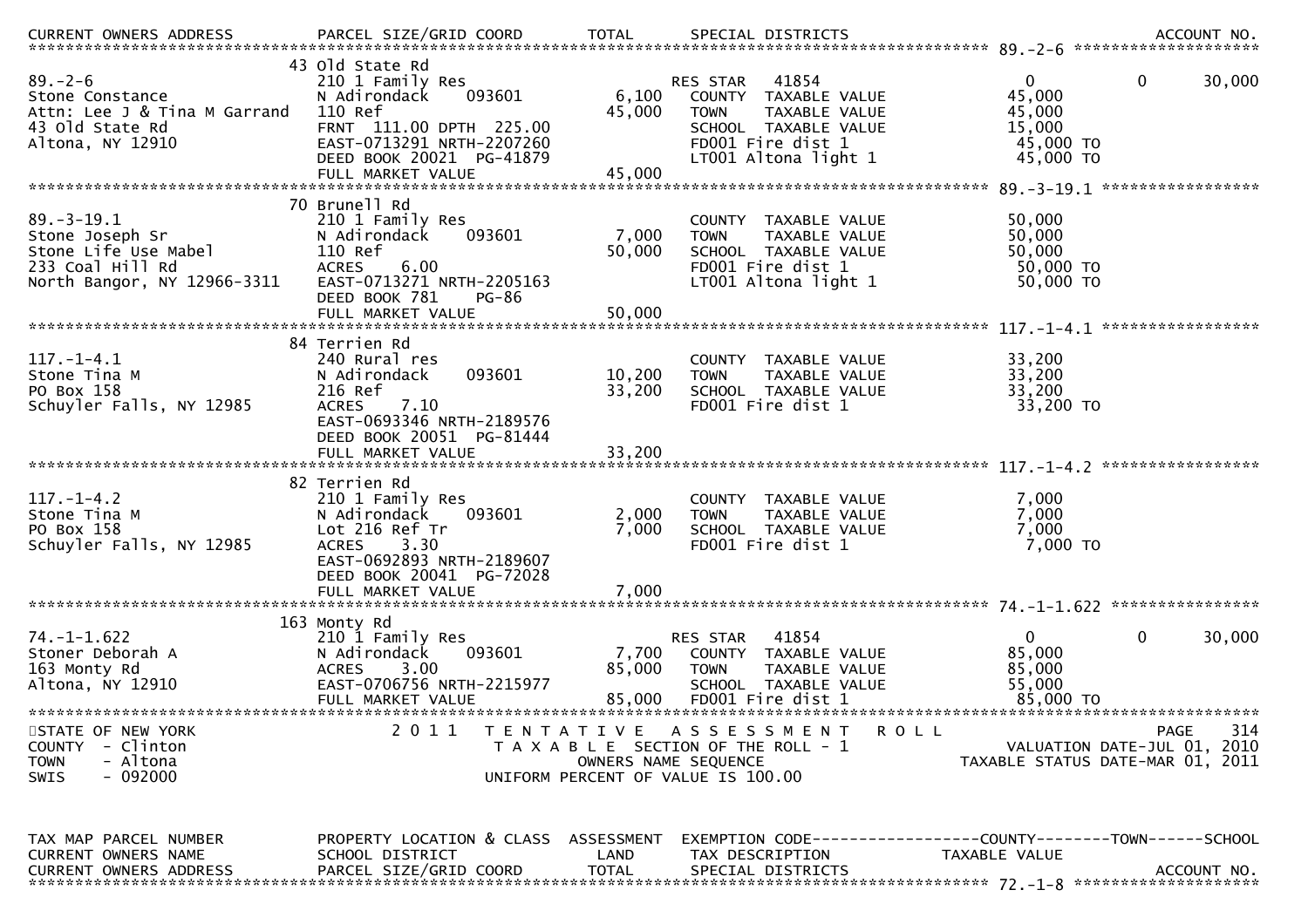|                                            | 952-954 Irona Rd                          |                   |                                       | 72 PCT OF VALUE USED FOR EXEMPTION PURPOSES |                |                                     |
|--------------------------------------------|-------------------------------------------|-------------------|---------------------------------------|---------------------------------------------|----------------|-------------------------------------|
| $72. - 1 - 8$                              | 240 Rural res                             |                   | WARCOMALL 41131                       |                                             | 21,420         | 21,420<br>0                         |
| Stoner Janet                               | 093601<br>N Adirondack                    |                   | 14,500 SR STAR                        | 41834                                       | $\Omega$       | 60,100                              |
| 954 Irona Rd                               | Lot 192 Ref                               | 119,000           |                                       | COUNTY TAXABLE VALUE                        | 97,580         |                                     |
| Ellenburg Depot, NY 12935                  | <b>ACRES</b><br>17.50                     |                   | <b>TOWN</b>                           | TAXABLE VALUE                               | 97,580         |                                     |
|                                            | EAST-0688447 NRTH-2213495                 |                   |                                       | SCHOOL TAXABLE VALUE                        | 58,900         |                                     |
|                                            | DEED BOOK 546<br>PG-456                   |                   |                                       | FD001 Fire dist 1                           | 119,000 TO     |                                     |
|                                            | FULL MARKET VALUE                         | 119,000           |                                       |                                             |                |                                     |
|                                            |                                           |                   |                                       |                                             |                | 88. -1-9.3 *******************      |
|                                            | Military Tpke                             |                   |                                       |                                             |                |                                     |
| $88. - 1 - 9.3$                            | 312 Vac w/imprv                           |                   | <b>COUNTY</b>                         | TAXABLE VALUE                               | 24,000         |                                     |
| Stonewall Ac Siteowners Assoc              | N Adirondack<br>093601                    | 19,600            | <b>TOWN</b>                           | TAXABLE VALUE                               | 24,000         |                                     |
| c/o Angelita P. Cacabelos                  | Lot 157 Ref Tract                         | 24,000            |                                       | SCHOOL TAXABLE VALUE                        | 24,000         |                                     |
| 141 McVey St                               | ACRES 44.70                               |                   |                                       | FD001 Fire dist 1                           | 24,000 TO      |                                     |
| LaSalle Quebec, Canada                     | EAST-0699319 NRTH-2203080                 |                   |                                       |                                             |                |                                     |
| H8R3T3                                     | DEED BOOK 20021 PG-45441                  |                   |                                       |                                             |                |                                     |
|                                            | FULL MARKET VALUE                         | 24,000            |                                       |                                             |                |                                     |
|                                            | Birch Hill Dr                             |                   |                                       |                                             |                |                                     |
| $88.14 - 1 - 72$                           |                                           |                   | <b>COUNTY</b>                         |                                             |                |                                     |
| Stonewall Ac Siteowners Assoc              | 312 Vac w/imprv<br>N Adirondack<br>093601 | 8,800             | <b>TOWN</b>                           | TAXABLE VALUE<br>TAXABLE VALUE              | 8,800<br>8,800 |                                     |
| c/o Angelita P. Cacabelos                  | Stonewall Acres Subdiv                    | 8,800             |                                       | SCHOOL TAXABLE VALUE                        | 8,800          |                                     |
| 141 McVey St                               | Bk 9 Pg 19                                |                   |                                       | FD001 Fire dist 1                           | 8,800 TO       |                                     |
| LaSalle, QC, Canada H8R3T3                 | 1.35<br><b>ACRES</b>                      |                   |                                       |                                             |                |                                     |
|                                            | EAST-0700324 NRTH-2203582                 |                   |                                       |                                             |                |                                     |
|                                            | DEED BOOK 20021 PG-45441                  |                   |                                       |                                             |                |                                     |
|                                            | FULL MARKET VALUE                         | 8,800             |                                       |                                             |                |                                     |
|                                            |                                           |                   |                                       |                                             |                |                                     |
|                                            | Stonewall Dr                              |                   |                                       |                                             |                |                                     |
| $88.14 - 1 - 73$                           | $314$ Rural vac<10                        |                   |                                       | COUNTY TAXABLE VALUE                        | 6,600          |                                     |
| Stonewall Ac Siteowners Assoc              | N Adirondack<br>093601                    | 6,600             | <b>TOWN</b>                           | TAXABLE VALUE                               | 6,600          |                                     |
| c/o Angelita P. Cacabelos                  | Stonewall Acres Sub Div                   | 6,600             |                                       | SCHOOL TAXABLE VALUE                        | 6,600          |                                     |
| 141 McVey St                               | Bk 9 Pg 8                                 |                   |                                       | FD001 Fire dist 1                           | 6,600 TO       |                                     |
| LaSalle, QC, Canada H8R3T3                 | <b>ACRES</b><br>1.01                      |                   |                                       |                                             |                |                                     |
|                                            | EAST-0698470 NRTH-2203629                 |                   |                                       |                                             |                |                                     |
|                                            | DEED BOOK 20021 PG-45441                  |                   |                                       |                                             |                |                                     |
|                                            | FULL MARKET VALUE                         | 6,600             |                                       |                                             |                |                                     |
|                                            |                                           |                   |                                       |                                             |                |                                     |
|                                            | 5 Stonewall Dr                            |                   |                                       |                                             |                |                                     |
| $88.14 - 1 - 74$                           | 554 Outdr swim                            |                   | COUNTY                                | TAXABLE VALUE                               | 105,000        |                                     |
| Stonewall Ac Siteowners Assoc N Adirondack | 093601                                    | 23,400            | <b>TOWN</b>                           | TAXABLE VALUE                               | 105,000        |                                     |
| c/o Angelita P. Cacabelos                  | Stonewall Acres Sub Div                   | 105,000           |                                       | SCHOOL TAXABLE VALUE                        | 105,000        |                                     |
| 141 McVey St                               | Bk 9 Pg 18                                |                   |                                       | FD001 Fire dist 1                           | 105,000 TO     |                                     |
| LaSalle, QC, Canada H8R3T3                 | <b>ACRES</b><br>3.60                      |                   |                                       |                                             |                |                                     |
|                                            | EAST-0698532 NRTH-2203342                 |                   |                                       |                                             |                |                                     |
|                                            | DEED BOOK 20021 PG-45441                  |                   |                                       |                                             |                |                                     |
|                                            | FULL MARKET VALUE                         | 105.000           |                                       |                                             |                |                                     |
|                                            |                                           |                   |                                       |                                             |                |                                     |
| STATE OF NEW YORK                          | 2011                                      | T E N T A T I V E | A S S E S S M E N T                   |                                             | <b>ROLL</b>    | 315<br>PAGE                         |
| COUNTY - Clinton                           |                                           |                   | T A X A B L E SECTION OF THE ROLL - 1 |                                             |                | VALUATION DATE-JUL 01, 2010         |
| - Altona<br><b>TOWN</b>                    |                                           |                   | OWNERS NAME SEQUENCE                  |                                             |                | TAXABLE STATUS DATE-MAR 01,<br>2011 |
| $-092000$<br><b>SWIS</b>                   |                                           |                   | UNIFORM PERCENT OF VALUE IS 100.00    |                                             |                |                                     |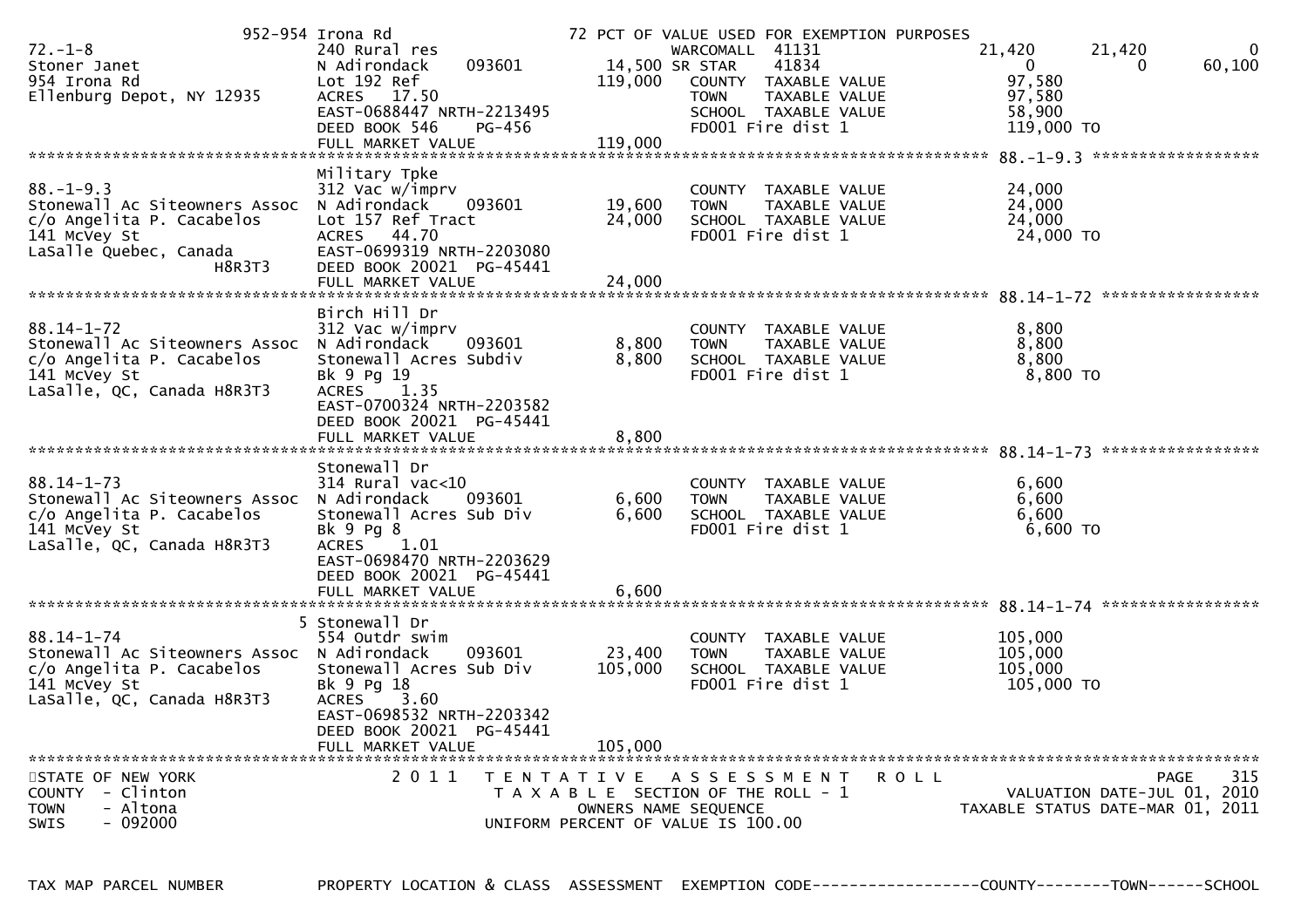| CURRENT OWNERS NAME                                                                          | SCHOOL DISTRICT                                                                                                                                                                                        | LAND                      | TAX DESCRIPTION                                                                                                                                                        |             | TAXABLE VALUE                                                               | ACCOUNT NO.<br>******************                                              |
|----------------------------------------------------------------------------------------------|--------------------------------------------------------------------------------------------------------------------------------------------------------------------------------------------------------|---------------------------|------------------------------------------------------------------------------------------------------------------------------------------------------------------------|-------------|-----------------------------------------------------------------------------|--------------------------------------------------------------------------------|
| $88. - 1 - 1.2$<br>Stonier Michael<br>Stonier Karl<br>1687 Alder Bend Rd<br>Altona, NY 12910 | 1687 Alder Bend Rd<br>210 1 Family Res<br>093601<br>N Adirondack<br>Lot 164 Ref Tr<br>ACRES 1.10<br>EAST-0696420 NRTH-2206620<br>DEED BOOK 20092 PG-26093<br>FULL MARKET VALUE                         | 6,500<br>85,000<br>85,000 | 41854<br>RES STAR<br>COUNTY TAXABLE VALUE<br><b>TOWN</b><br>TAXABLE VALUE<br>SCHOOL TAXABLE VALUE<br>FD001 Fire dist 1                                                 |             | $\mathbf{0}$<br>85,000<br>85,000<br>55,000<br>85,000 TO                     | $\mathbf{0}$<br>30,000                                                         |
| $88. - 1 - 1.3$<br>Stonier Michael<br>Stonier Karl<br>1687 Alder Bend Rd<br>Altona, NY 12910 | 1691 Alder Bend Rd<br>$314$ Rural vac<10<br>093601<br>N Adirondack<br>Lot 164 Ref Tr<br>1.20 BANK<br><b>ACRES</b><br>080<br>EAST-0696454 NRTH-2206712<br>DEED BOOK 20092 PG-26093<br>FULL MARKET VALUE | 6,500<br>6,500<br>6,500   | COUNTY TAXABLE VALUE<br>TAXABLE VALUE<br><b>TOWN</b><br>SCHOOL TAXABLE VALUE<br>FD001 Fire dist 1                                                                      |             | 6,500<br>6,500<br>6,500<br>6,500 TO                                         |                                                                                |
|                                                                                              |                                                                                                                                                                                                        |                           |                                                                                                                                                                        |             |                                                                             |                                                                                |
| $148.-3-16.1$<br>Stowe Mark Richard<br>1899 Rand Hill Rd<br>Altona, NY 12910                 | 1899 Rand Hill Rd<br>240 Rural res<br>N Adirondack<br>093601<br>Survey Map Bk 17 Pg 11<br>ACRES 10.97<br>EAST-0711651 NRTH-2171754<br>DEED BOOK 20102 PG-34130                                         | 46,700                    | CW_10_VET/ 41151<br>14,000 RES STAR<br>41854<br>COUNTY TAXABLE VALUE<br><b>TOWN</b><br>TAXABLE VALUE<br>SCHOOL TAXABLE VALUE<br>FD001 Fire dist 1                      |             | 4,670<br>$\mathbf{0}$<br>42,030<br>46,700<br>16,700<br>46,700 TO            | 0<br>0<br>$\mathbf{0}$<br>30,000                                               |
|                                                                                              |                                                                                                                                                                                                        |                           |                                                                                                                                                                        |             |                                                                             |                                                                                |
| $134. - 2 - 28.4$<br>Strack Todd<br>66 Blue Chip Way<br>West Chazy, NY 12992                 | 63 Blue Chip Way<br>210 1 Family Res<br>093601<br>N Adirondack<br>Lot 114 Duers<br><b>ACRES</b><br>1.10<br>EAST-0727147 NRTH-2178173<br>DEED BOOK 740<br>PG-218<br>FULL MARKET VALUE                   | 97,000                    | WARCOMALL 41131<br>9,000 WARDISALL 41141<br>97,000 RES STAR 41854<br>COUNTY TAXABLE VALUE<br><b>TOWN</b><br>TAXABLE VALUE<br>SCHOOL TAXABLE VALUE<br>FD001 Fire dist 1 |             | 24,250<br>48,500<br>$\mathbf{0}$<br>24,250<br>24,250<br>67,000<br>97,000 TO | 24,250<br>0<br>$\Omega$<br>48,500<br>30,000<br>0                               |
|                                                                                              |                                                                                                                                                                                                        |                           |                                                                                                                                                                        |             |                                                                             | ****************                                                               |
| $134. -2 - 28.5$<br>Strack Todd<br>Strack Mary<br>66 Blue Chip Way<br>West Chazy, NY 12992   | Blue Chip Way<br>$314$ Rural vac<10<br>093601<br>N Adirondack<br>Lot 114 Duer<br>Lot 8 Stiles Farm Sub<br><b>ACRES</b><br>3.40<br>EAST-0727406 NRTH-2178243                                            | 10,200<br>10,200          | COUNTY TAXABLE VALUE<br>TAXABLE VALUE<br><b>TOWN</b><br>SCHOOL TAXABLE VALUE<br>FD001 Fire dist 1                                                                      |             | 10,200<br>10,200<br>10,200<br>10,200 TO                                     |                                                                                |
|                                                                                              | DEED BOOK 20001 PG-18932                                                                                                                                                                               |                           |                                                                                                                                                                        |             |                                                                             |                                                                                |
|                                                                                              | FULL MARKET VALUE                                                                                                                                                                                      | 10,200                    |                                                                                                                                                                        |             |                                                                             |                                                                                |
| STATE OF NEW YORK<br>COUNTY - Clinton<br><b>TOWN</b><br>- Altona<br>SWIS<br>- 092000         | 2011<br>T E N T A T I V E                                                                                                                                                                              |                           | A S S E S S M E N T<br>T A X A B L E SECTION OF THE ROLL - 1<br>OWNERS NAME SEQUENCE<br>UNIFORM PERCENT OF VALUE IS 100.00                                             | <b>ROLL</b> |                                                                             | 316<br>PAGE<br>VALUATION DATE-JUL 01, 2010<br>TAXABLE STATUS DATE-MAR 01, 2011 |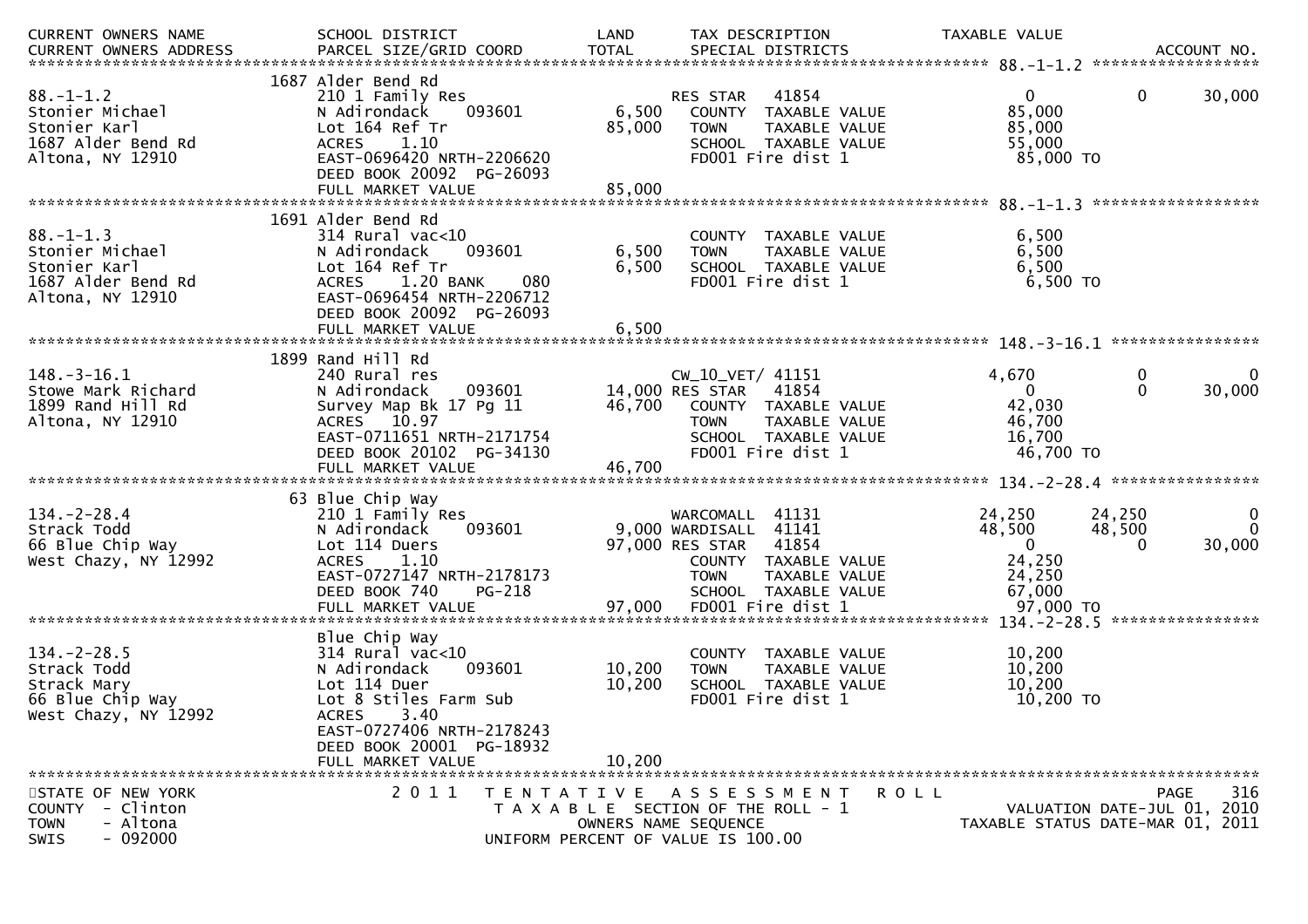| TAX MAP PARCEL NUMBER<br><b>CURRENT OWNERS NAME</b>                                          | PROPERTY LOCATION & CLASS ASSESSMENT EXEMPTION CODE----------------COUNTY-------TOWN------SCHOOL<br>SCHOOL DISTRICT                                                       | LAND                                      | TAX DESCRIPTION                                                                                                                  | TAXABLE VALUE                                               |                                                                                       |
|----------------------------------------------------------------------------------------------|---------------------------------------------------------------------------------------------------------------------------------------------------------------------------|-------------------------------------------|----------------------------------------------------------------------------------------------------------------------------------|-------------------------------------------------------------|---------------------------------------------------------------------------------------|
|                                                                                              |                                                                                                                                                                           |                                           |                                                                                                                                  |                                                             |                                                                                       |
| $71. - 4 - 22$<br>Suburban NY Surplus Prop LLC<br>240 Rt 10 West<br>Whippany, NJ 07981       | Rt 11<br>311 Res vac land<br>093601<br>N Adirondack<br>Pt Bm<br>1.10<br><b>ACRES</b><br>EAST-0679588 NRTH-2213116<br>DEED BOOK 20041 PG-71676                             | 6,500<br>6,500                            | COUNTY TAXABLE VALUE<br>TAXABLE VALUE<br><b>TOWN</b><br>SCHOOL TAXABLE VALUE<br>FD002 Ellenburg fire 21<br>LT002 Altona light 21 | 6,500<br>6,500<br>6,500<br>6,500 TO<br>6,500 TO             |                                                                                       |
|                                                                                              |                                                                                                                                                                           |                                           |                                                                                                                                  |                                                             |                                                                                       |
|                                                                                              | 369 Recore Rd                                                                                                                                                             |                                           |                                                                                                                                  |                                                             |                                                                                       |
| $135. -2 - 30.1$<br>Sullivan Brian<br>369 Recore Rd<br>West Chazy, NY 12992                  | 210 1 Family Res<br>EXAMPLE 210 1 Family Res<br>Beekmantown Cen 092401 12,200 TOWN<br>143-146 Duer<br>ACRES 7.40<br>EAST-0739454 NRTH-2180285<br>DEED BOOK 20041 PG-66484 | 29,900                                    | COUNTY TAXABLE VALUE<br>TOWN     TAXABLE VALUE<br>SCHOOL  TAXABLE VALUE<br>FDOO1 Fire dist 1                                     | 29,900<br>29,900<br>29,900<br>29,900 TO                     |                                                                                       |
|                                                                                              |                                                                                                                                                                           |                                           |                                                                                                                                  |                                                             |                                                                                       |
|                                                                                              | 93 Brunell Rd                                                                                                                                                             |                                           |                                                                                                                                  |                                                             |                                                                                       |
| $89. - 2 - 10$<br>Sullivan Linda Ann<br>86 Court St<br>Plattsburgh, NY 12901                 | 312 Vac w/imprv<br>093601<br>N Adirondack<br>110 Ref<br>ACRES 2.70<br>EAST-0712850 NRTH-2205998<br>DEED BOOK 20041 PG-69900                                               | 7,700                                     | COUNTY TAXABLE VALUE<br>TOWN TAXABLE VALUE<br>COUON TAXABLE VALUE<br>6,700 TOWN<br>FD001 Fire dist 1<br>LT001 Altona light 1     | 7,700<br>7,700<br>7,700<br>7,700 TO<br>7,700 TO             |                                                                                       |
|                                                                                              |                                                                                                                                                                           |                                           |                                                                                                                                  |                                                             |                                                                                       |
| $135. - 2 - 37.2$<br>Sullivan Mark J<br>Hall Emily<br>PO Box 211<br>West Chazy, NY 12992     | 115 Atwood Rd<br>240 Rural res<br>Lot 142 Duers<br>ACRES 30.80 BANK 210<br>EAST-0737893 NRTH-2182193<br>DEED BOOK 20011 PG-35106                                          | 175,000                                   | RES STAR 41854<br>TAXABLE VALUE<br>TOWN<br>SCHOOL TAXABLE VALUE<br>FD001 Fire dist 1                                             | $\mathbf{0}$<br>175,000<br>175,000<br>145,000<br>175,000 TO | $\mathbf 0$<br>30,000                                                                 |
|                                                                                              | Rand Hill Rd                                                                                                                                                              |                                           |                                                                                                                                  |                                                             |                                                                                       |
| $148. - 2 - 5$<br>Sullivan Mark J<br>PO Box 211<br>West Chazy, NY 12992                      | 321 Abandoned ag<br>093601<br>N Adirondack<br>77 Duer<br>ACRES 83.30<br>EAST-0716812 NRTH-2173232<br>DEED BOOK 20011 PG-38304                                             | 26,100<br>26,100                          | COUNTY TAXABLE VALUE<br>TAXABLE VALUE<br><b>TOWN</b><br>SCHOOL TAXABLE VALUE<br>FD001 Fire dist 1                                | 26,100<br>26,100<br>26,100<br>26,100 TO                     |                                                                                       |
|                                                                                              | FULL MARKET VALUE                                                                                                                                                         | 26,100                                    |                                                                                                                                  |                                                             |                                                                                       |
| STATE OF NEW YORK<br>COUNTY - Clinton<br><b>TOWN</b><br>- Altona<br>$-092000$<br><b>SWIS</b> | 2 0 1 1                                                                                                                                                                   | T E N T A T I V E<br>OWNERS NAME SEQUENCE | A S S E S S M E N T<br>T A X A B L E SECTION OF THE ROLL - 1<br>UNIFORM PERCENT OF VALUE IS 100.00                               | <b>ROLL</b>                                                 | 317<br><b>PAGE</b><br>VALUATION DATE-JUL 01, 2010<br>TAXABLE STATUS DATE-MAR 01, 2011 |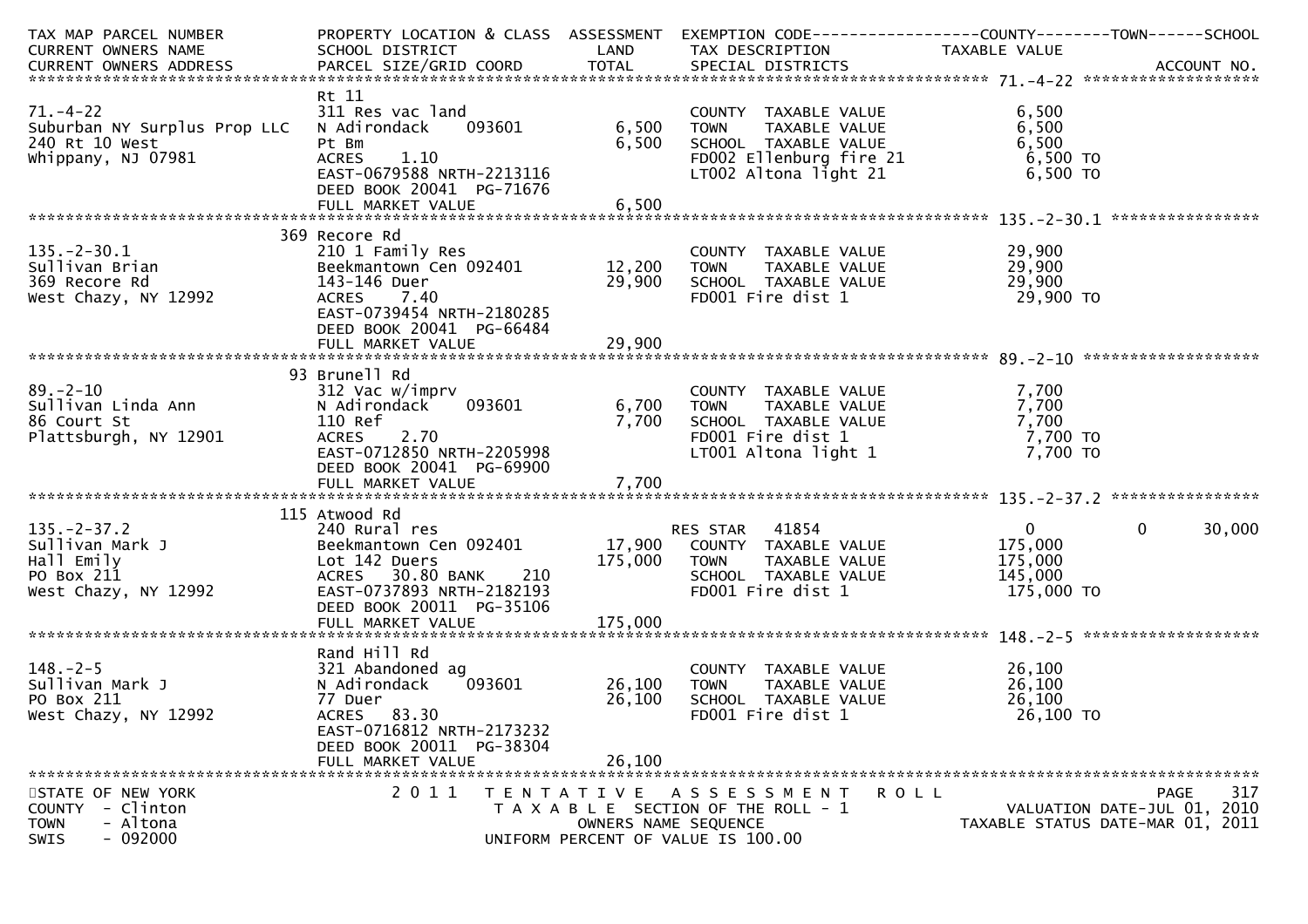| TAX MAP PARCEL NUMBER<br><b>CURRENT OWNERS NAME</b>                                                             | PROPERTY LOCATION & CLASS ASSESSMENT EXEMPTION CODE----------------COUNTY--------TOWN------SCHOOL<br>SCHOOL DISTRICT                                                        | LAND                       | TAX DESCRIPTION                                                                                                                               | TAXABLE VALUE                                                      |              |        |
|-----------------------------------------------------------------------------------------------------------------|-----------------------------------------------------------------------------------------------------------------------------------------------------------------------------|----------------------------|-----------------------------------------------------------------------------------------------------------------------------------------------|--------------------------------------------------------------------|--------------|--------|
|                                                                                                                 |                                                                                                                                                                             |                            |                                                                                                                                               |                                                                    |              |        |
| $135. - 2 - 24.3$<br>Sullivan Tracey<br>619 Military Turnpike<br>Plattsburgh, NY 12901                          | 287 Recore Rd<br>270 Mfg housing<br>Beekmantown Cen 092401<br>Lot 143 Duer<br>FRNT 200.00 DPTH 141.00<br>EAST-0738960 NRTH-2178442<br>DEED BOOK 20072 PG-7336               | 51,700                     | RES STAR 41854<br>5,900 COUNTY TAXABLE VALUE<br><b>TOWN</b><br>TAXABLE VALUE<br>SCHOOL TAXABLE VALUE<br>FD001 Fire dist 1                     | $\mathbf{0}$<br>51,700<br>51,700<br>21,700<br>51,700 TO            | $\mathbf{0}$ | 30,000 |
|                                                                                                                 | 84 Canaan Rd                                                                                                                                                                |                            |                                                                                                                                               |                                                                    |              |        |
| $71. - 4 - 4$<br>Sunderland Christopher<br>5058 Rt 11<br>Ellenburg Depot, NY 12935<br>MAY BE SUBJECT TO PAYMENT | 112 Dairy farm<br>093601<br>N Adirondack<br>ACRES 73.90<br>EAST-0676572 NRTH-2215333<br>DEED BOOK 20092 PG-25921<br>FULL MARKET VALUE                                       | 34,100<br>79,800<br>79,800 | AGRI DISTR 41720<br>COUNTY TAXABLE VALUE<br>TAXABLE VALUE<br>TOWN<br>SCHOOL TAXABLE VALUE<br>FD002 Ellenburg fire 21<br>LT002 Altona light 21 | 4,957<br>74,843<br>74,843<br>74,843<br>79,800 TO<br>79,800 TO      | 4,957        | 4,957  |
| UNDER AGDIST LAW TIL 2015                                                                                       |                                                                                                                                                                             |                            |                                                                                                                                               |                                                                    |              |        |
|                                                                                                                 |                                                                                                                                                                             |                            |                                                                                                                                               |                                                                    |              |        |
| $71. -4 - 5.4$<br>Sunderland Christopher<br>Sunderland Katrina Lynn<br>5058 Rt 11<br>Ellenburg Depot, NY 12935  | Rt 11 N<br>112 Dairy farm<br>093601<br>N Adirondack<br>Benjamin Moore Patent<br>ACRES 99.70<br>EAST-0678460 NRTH-2214470<br>DEED BOOK 20102 PG-34795                        | 37,200<br>122,000          | AGRI DISTR 41720<br>COUNTY TAXABLE VALUE<br>TAXABLE VALUE<br>TOWN<br>SCHOOL TAXABLE VALUE<br>FD002 Ellenburg fire 21<br>LT002 Altona light 21 | 4,016<br>117,984<br>117,984<br>117,984<br>122,000 TO<br>122,000 TO | 4,016        | 4,016  |
| MAY BE SUBJECT TO PAYMENT<br>UNDER AGDIST LAW TIL 2015                                                          | FULL MARKET VALUE                                                                                                                                                           | 122,000                    |                                                                                                                                               |                                                                    |              |        |
|                                                                                                                 | Rt 11                                                                                                                                                                       |                            |                                                                                                                                               |                                                                    |              |        |
| $71. - 4 - 14.1$<br>Sunderland Christopher<br>Sunderland Crystal<br>5058 Rt 11<br>Ellenburg Depot, NY 12935     | 105 Vac farmland<br>093601<br>N Adirondack<br>Lt Bm<br>37.10<br><b>ACRES</b><br>EAST-0676024 NRTH-2212242<br>DEED BOOK 1024<br><b>PG-342</b>                                | 24,300<br>24,300           | OS AG DIST 41730<br>COUNTY TAXABLE VALUE<br>TAXABLE VALUE<br><b>TOWN</b><br>SCHOOL TAXABLE VALUE<br>FD002 Ellenburg fire 21                   | 13,727<br>10,573<br>10,573<br>10,573<br>24,300 TO                  | 13,727       | 13,727 |
| MAY BE SUBJECT TO PAYMENT<br>UNDER AGDIST LAW TIL 2018                                                          | FULL MARKET VALUE                                                                                                                                                           | 24,300                     |                                                                                                                                               |                                                                    |              |        |
| $71.1 - 1 - 7$<br>Sunderland Christpher<br>Sunderland Chrystal A<br>5058 Rt 11<br>Ellenburg Depot, NY 12935     | 8 Sunderlands Way<br>210 1 Family Res<br>N Adirondack<br>093601<br>Bm<br>1.20<br><b>ACRES</b><br>EAST-0675543 NRTH-2213939<br>DEED BOOK 1040<br>PG-132<br>FULL MARKET VALUE | 6,500<br>14,200<br>14,200  | COUNTY TAXABLE VALUE<br><b>TOWN</b><br>TAXABLE VALUE<br>SCHOOL TAXABLE VALUE<br>FD002 Ellenburg fire 21<br>LT002 Altona light 21              | 14,200<br>14,200<br>14,200<br>14,200 TO<br>14,200 TO               |              |        |
| STATE OF NEW YORK<br>- Clinton<br><b>COUNTY</b><br>- Altona<br><b>TOWN</b><br>$-092000$<br><b>SWIS</b>          | 2011                                                                                                                                                                        | T E N T A T I V E          | A S S E S S M E N T<br>R O L L<br>T A X A B L E SECTION OF THE ROLL - 1<br>OWNERS NAME SEQUENCE<br>UNIFORM PERCENT OF VALUE IS 100.00         | VALUATION DATE-JUL 01, 2010<br>TAXABLE STATUS DATE-MAR 01, 2011    | PAGE         | 318    |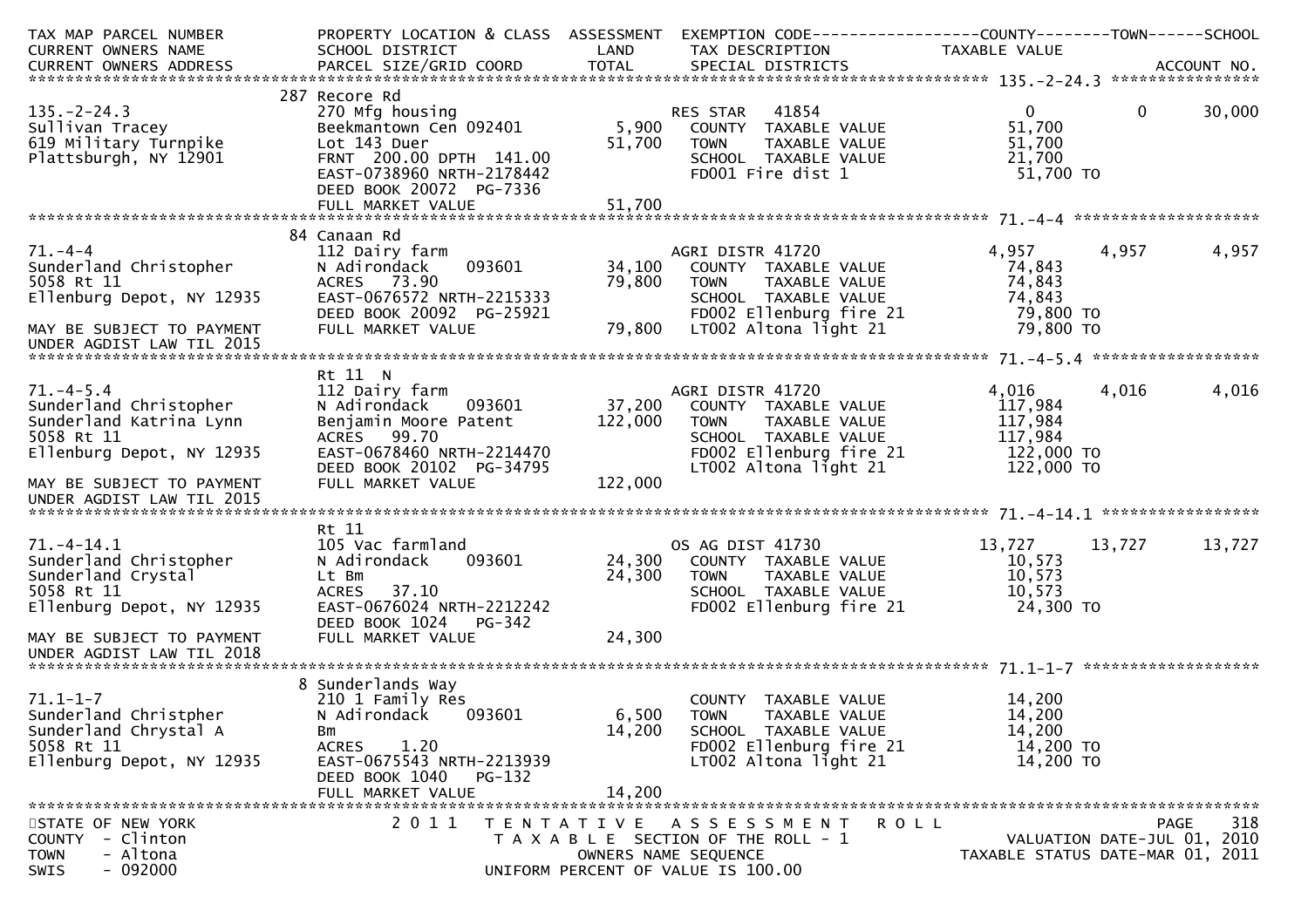| TAX MAP PARCEL NUMBER<br>CURRENT OWNERS NAME                                                   | SCHOOL DISTRICT                                                                                                                                                           | LAND                                      | TAX DESCRIPTION                                                                                    | PROPERTY LOCATION & CLASS ASSESSMENT EXEMPTION CODE----------------COUNTY--------TOWN------SCHOOL<br>TAXABLE VALUE |
|------------------------------------------------------------------------------------------------|---------------------------------------------------------------------------------------------------------------------------------------------------------------------------|-------------------------------------------|----------------------------------------------------------------------------------------------------|--------------------------------------------------------------------------------------------------------------------|
|                                                                                                |                                                                                                                                                                           |                                           |                                                                                                    |                                                                                                                    |
| $134. - 2 - 11$<br>Sutherland Robert<br>24 Lakeview Dr<br>Plattsburgh, NY 12901                | Buck Way<br>311 Res vac land<br>093601<br>N Adirondack<br>115 Duer<br>Stonehedge Lot 2<br>FRNT 145.82 DPTH 226.34<br>EAST-0726193 NRTH-2179438<br>DEED BOOK 584<br>PG-747 | 8,200<br>8,200                            | COUNTY TAXABLE VALUE<br>TAXABLE VALUE<br><b>TOWN</b><br>SCHOOL TAXABLE VALUE<br>FD001 Fire dist 1  | 8,200<br>8,200<br>8,200<br>8,200 TO                                                                                |
|                                                                                                |                                                                                                                                                                           |                                           |                                                                                                    |                                                                                                                    |
| $86. - 2 - 10$<br>Tallman Norman D<br>Tallman Ethel M<br>12 Pine Dr<br>Dover Plains, NY 12522  | 5943-5955 Military Tpke<br>710 Manufacture<br>093601<br>N Adirondack<br>Lot Bm<br>5.70<br>ACRES<br>EAST-0678736 NRTH-2204499<br>DEED BOOK 20102 PG-32756                  | 9,300<br>83,400                           | COUNTY TAXABLE VALUE<br>TAXABLE VALUE<br><b>TOWN</b><br>SCHOOL TAXABLE VALUE<br>FD001 Fire dist 1  | 83,400<br>83,400<br>83,400<br>83,400 TO                                                                            |
|                                                                                                |                                                                                                                                                                           |                                           |                                                                                                    |                                                                                                                    |
| $86. -2 - 11.1$<br>Tallman Norman D<br>Tallman Ethel M<br>12 Pine Dr<br>Dover Plains, NY 12522 | Military Tpke<br>$322$ Rural vac $>10$<br>093601<br>N Adirondack<br>Bm<br>5.10<br><b>ACRES</b><br>EAST-0678943 NRTH-2204500<br>DEED BOOK 20102 PG-32756                   | 8,900<br>8,900                            | COUNTY TAXABLE VALUE<br><b>TOWN</b><br>TAXABLE VALUE<br>SCHOOL TAXABLE VALUE<br>FD001 Fire dist 1  | 8,900<br>8,900<br>8,900<br>$8,900$ TO                                                                              |
|                                                                                                |                                                                                                                                                                           |                                           |                                                                                                    |                                                                                                                    |
| $73. - 2 - 11$<br>Tantillo Salvatore<br>Tantillo Maria<br>63 Forge Ln<br>Coram, NY 11727       | Tantillo Way<br>314 Rural vac<10<br>N Adirondack<br>093601<br>Lot 155 Ref<br>ACRES 5.00<br>EAST-0698402 NRTH-2213250<br>DEED BOOK 574<br>PG-1081<br>FULL MARKET VALUE     | 7,900<br>7,900<br>7,900                   | COUNTY TAXABLE VALUE<br>TAXABLE VALUE<br><b>TOWN</b><br>SCHOOL TAXABLE VALUE<br>FD001 Fire dist 1  | 7,900<br>7,900<br>7,900<br>7,900 то                                                                                |
|                                                                                                |                                                                                                                                                                           |                                           |                                                                                                    |                                                                                                                    |
| $86. - 2 - 11.6$<br>Tanzer Melissa<br>1156 7th Ave<br>Watervliet, NY 12189                     | Military Tpke<br>210 1 Family Res<br>093601<br>N Adirondack<br><b>ACRES</b><br>4.30<br>EAST-0679288 NRTH-2204552<br>DEED BOOK 20102 PG-30218<br>FULL MARKET VALUE         | 7,500<br>75,000<br>75,000                 | COUNTY TAXABLE VALUE<br><b>TOWN</b><br>TAXABLE VALUE<br>SCHOOL TAXABLE VALUE<br>FD001 Fire dist 1  | 75,000<br>75,000<br>75,000<br>75,000 TO                                                                            |
| STATE OF NEW YORK<br>COUNTY - Clinton<br>- Altona<br><b>TOWN</b><br>$-092000$<br>SWIS          | 2011                                                                                                                                                                      | T E N T A T I V E<br>OWNERS NAME SEQUENCE | A S S E S S M E N T<br>T A X A B L E SECTION OF THE ROLL - 1<br>UNIFORM PERCENT OF VALUE IS 100.00 | 319<br>PAGE<br>R O L L<br>VALUATION DATE-JUL 01, 2010<br>TAXABLE STATUS DATE-MAR 01, 2011                          |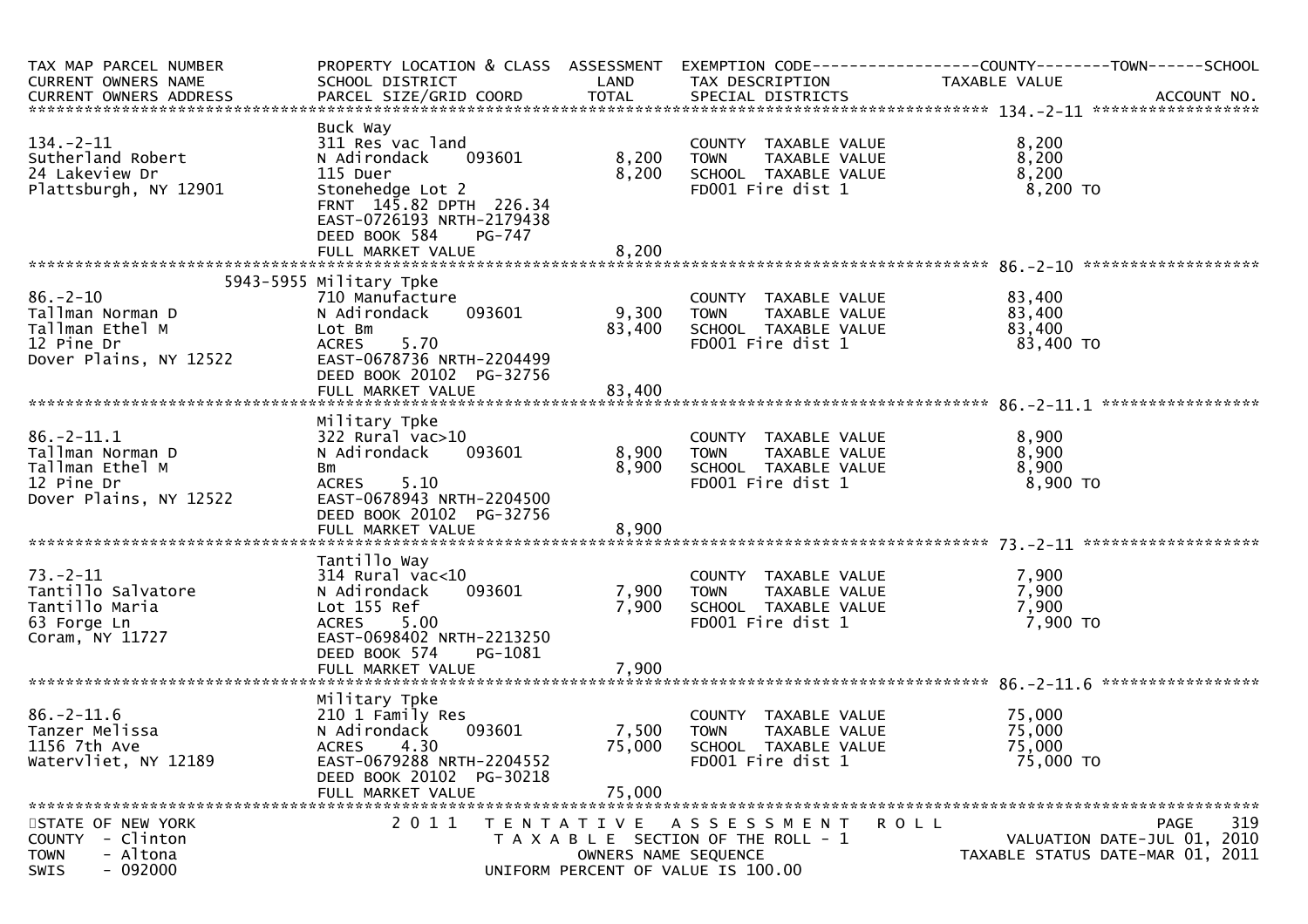| TAX MAP PARCEL NUMBER<br>CURRENT OWNERS NAME                                                                                     | PROPERTY LOCATION & CLASS ASSESSMENT<br>SCHOOL DISTRICT                                                                                                                                            | LAND                       | EXEMPTION CODE------------------COUNTY--------TOWN------SCHOOL<br>TAX DESCRIPTION                                                               | TAXABLE VALUE                                                     |                                             |                          |
|----------------------------------------------------------------------------------------------------------------------------------|----------------------------------------------------------------------------------------------------------------------------------------------------------------------------------------------------|----------------------------|-------------------------------------------------------------------------------------------------------------------------------------------------|-------------------------------------------------------------------|---------------------------------------------|--------------------------|
|                                                                                                                                  |                                                                                                                                                                                                    |                            |                                                                                                                                                 |                                                                   |                                             |                          |
| $88.14 - 2 - 4$<br>Tapia Jorge<br>Tapia Carmen<br>27 Round Tree Cres<br>Pt Clair PO. Canada H9R5C9<br>Pt Clair PQ, Canada H9R5C9 | 27 Pinewood Dr<br>311 Res vac land<br>093601<br>N Adirondack<br>Stonewall Bk 10 Pg 123 Lo<br>FRNT 68.50 DPTH 160.00<br>EAST-0698782 NRTH-2204430<br>DEED BOOK 627<br>PG-1063                       | 4,000<br>4,000             | COUNTY TAXABLE VALUE<br>TAXABLE VALUE<br><b>TOWN</b><br>SCHOOL TAXABLE VALUE<br>FD001 Fire dist 1                                               | 4,000<br>4,000<br>4,000<br>$4,000$ TO                             |                                             |                          |
|                                                                                                                                  |                                                                                                                                                                                                    |                            |                                                                                                                                                 |                                                                   |                                             |                          |
| $88.14 - 2 - 3$<br>Tapia Linda G<br>тарта кетеатоѕ<br>10 Place Donnacona<br>Dollard Des Orm PQ, Canada<br>H9B2V2                 | 25 Pinewood Dr<br>311 Res vac land<br>N Adirondack<br>093601<br>Stonewall Bk 10 Pg 123 Lo<br>FRNT 115.00 DPTH 140.00<br>EAST-0698853 NRTH-2204384<br>DEED BOOK 20001 PG-20044<br>FULL MARKET VALUE | 4,200<br>4,200<br>4,200    | COUNTY TAXABLE VALUE<br><b>TOWN</b><br>TAXABLE VALUE<br>SCHOOL TAXABLE VALUE<br>FD001 Fire dist 1                                               | 4,200<br>4,200<br>4,200<br>4,200 TO                               |                                             |                          |
|                                                                                                                                  |                                                                                                                                                                                                    |                            |                                                                                                                                                 |                                                                   |                                             |                          |
| $119. - 1 - 14.1$<br>Tavernier Shirley Oliver<br>7 Duley Rd<br>Altona, NY 12910                                                  | 7 Duley Rd<br>240 Rural res<br>093601<br>N Adirondack<br>73 Duer<br>ACRES 34.60<br>EAST-0714796 NRTH-2187486<br>DEED BOOK 534<br><b>PG-728</b>                                                     | 99,900                     | AGED COUN 41802<br>41834<br>23,600 SR STAR<br>COUNTY TAXABLE VALUE<br><b>TOWN</b><br>TAXABLE VALUE<br>SCHOOL TAXABLE VALUE<br>FD001 Fire dist 1 | 49,950<br>$\mathbf{0}$<br>49,950<br>99,900<br>39,800<br>99,900 TO | $\mathbf 0$<br>$\Omega$<br>**************** | $\overline{0}$<br>60,100 |
|                                                                                                                                  | Duley Rd                                                                                                                                                                                           |                            |                                                                                                                                                 |                                                                   |                                             |                          |
| $119. - 1 - 15.1$<br>Tavernier Shirley Oliver<br>7 Duley Rd<br>Altona, NY 12910                                                  | 321 Abandoned ag<br>N Adirondack<br>093601<br>68 Pat Duer<br>ACRES 43.60<br>EAST-0713509 NRTH-2186929<br>DEED BOOK 450<br>PG-116<br>FULL MARKET VALUE                                              | 21,700<br>21,700<br>21,700 | COUNTY TAXABLE VALUE<br><b>TOWN</b><br>TAXABLE VALUE<br>SCHOOL TAXABLE VALUE<br>FD001 Fire dist 1                                               | 21,700<br>21,700<br>21,700<br>21,700 TO                           |                                             |                          |
|                                                                                                                                  |                                                                                                                                                                                                    |                            |                                                                                                                                                 |                                                                   |                                             |                          |
| $150.-1-4.1$<br>Taylor Michael R<br>Taylor Karen M<br>PO Box 320<br>West Chazy, NY 12992                                         | 189 Recore Rd<br>240 Rural res<br>093601<br>N Adirondack<br>143 Duer<br>080<br>ACRES 35.70 BANK<br>EAST-0737746 NRTH-2177626<br>DEED BOOK 20021 PG-44218<br>FULL MARKET VALUE                      | 22,200<br>79,000<br>79,000 | 41854<br>RES STAR<br>COUNTY TAXABLE VALUE<br><b>TOWN</b><br>TAXABLE VALUE<br>SCHOOL TAXABLE VALUE<br>FD001 Fire dist 1                          | $\overline{0}$<br>79,000<br>79,000<br>49,000<br>79,000 TO         | $\mathbf 0$                                 | 30,000                   |
| STATE OF NEW YORK<br>COUNTY - Clinton<br><b>TOWN</b><br>- Altona<br>$-092000$<br>SWIS                                            | 2011                                                                                                                                                                                               |                            | R O L L<br>TENTATIVE ASSESSMENT<br>T A X A B L E SECTION OF THE ROLL - 1<br>OWNERS NAME SEQUENCE<br>UNIFORM PERCENT OF VALUE IS 100.00          | TAXABLE STATUS DATE-MAR 01, 2011                                  | PAGE<br>VALUATION DATE-JUL 01, 2010         | 320                      |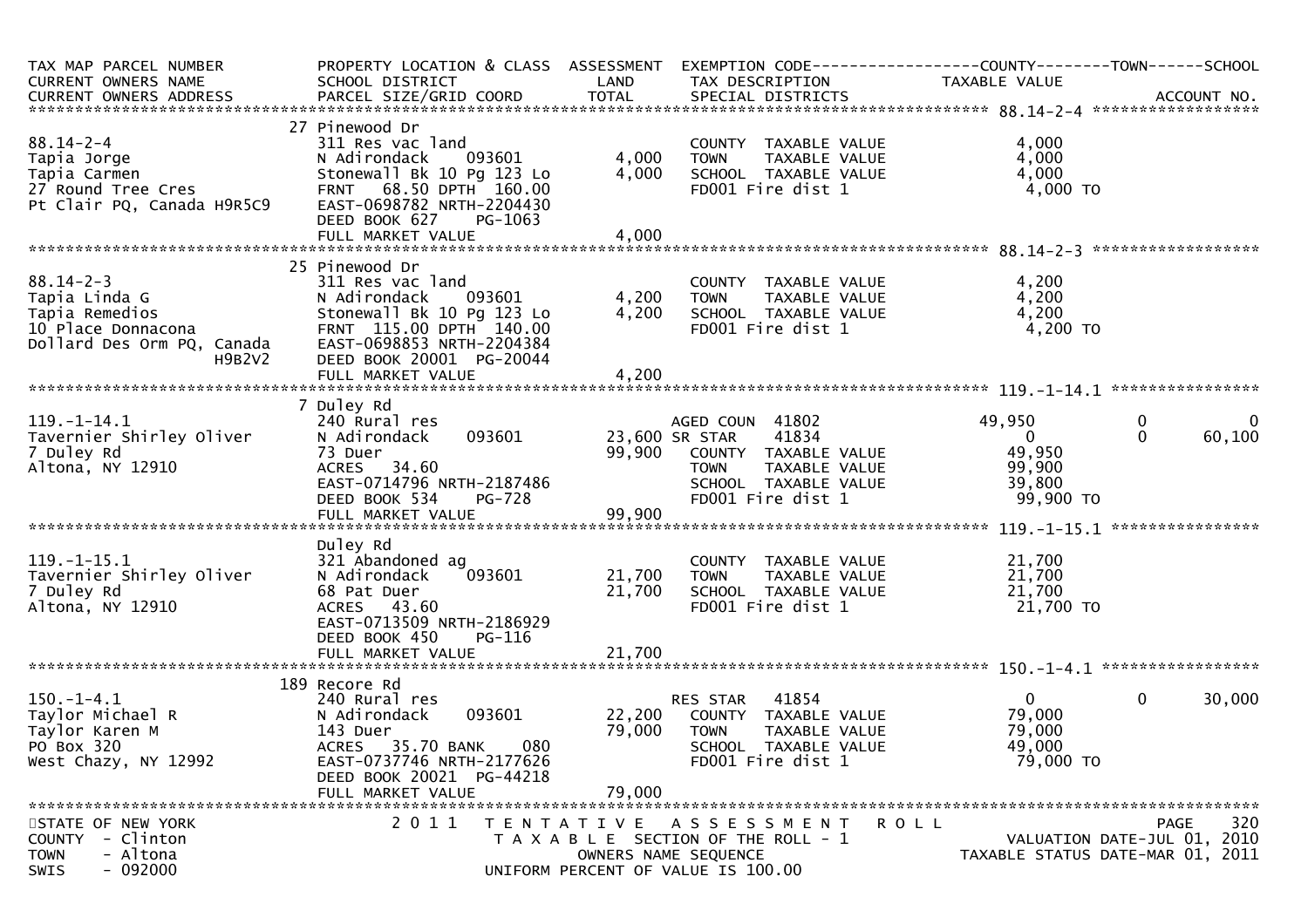| TAX MAP PARCEL NUMBER                                                                         | PROPERTY LOCATION & CLASS ASSESSMENT |                                    | EXEMPTION CODE-----------------COUNTY-------TOWN------SCHOOL |                |                                  |
|-----------------------------------------------------------------------------------------------|--------------------------------------|------------------------------------|--------------------------------------------------------------|----------------|----------------------------------|
| CURRENT OWNERS NAME                                                                           | SCHOOL DISTRICT                      | LAND                               | TAX DESCRIPTION                                              | TAXABLE VALUE  |                                  |
| CURRENT OWNERS ADDRESS PARCEL SIZE/GRID COORD TOTAL SPECIAL DISTRICTS (15.125.175 ACCOUNT NO. |                                      |                                    |                                                              |                |                                  |
|                                                                                               |                                      |                                    |                                                              |                |                                  |
|                                                                                               | 660 Plank Rd                         |                                    |                                                              |                |                                  |
| $145. - 2 - 1$                                                                                | 270 Mfg housing                      |                                    | COUNTY TAXABLE VALUE                                         | 24,000         |                                  |
| Taylor Reginald S                                                                             | 093601<br>N Adirondack               | 16,900                             | TAXABLE VALUE<br><b>TOWN</b>                                 | 24,000         |                                  |
| 280 Luis Munoz Marin Blvd Apt 40 Sg                                                           |                                      | 24,000                             | SCHOOL TAXABLE VALUE                                         | 24,000         |                                  |
| Jersey City, NJ 07302                                                                         | ACRES 25.63                          |                                    | FD001 Fire dist 1                                            | 24,000 TO      |                                  |
|                                                                                               | EAST-0681985 NRTH-2176643            |                                    |                                                              |                |                                  |
|                                                                                               | DEED BOOK 555<br>PG-1119             |                                    |                                                              |                |                                  |
|                                                                                               |                                      |                                    |                                                              |                |                                  |
|                                                                                               |                                      |                                    |                                                              |                | *****************                |
|                                                                                               | 1 Pinewood Dr                        |                                    |                                                              |                |                                  |
| $88.14 - 1 - 38$                                                                              | 260 Seasonal res                     |                                    | COUNTY TAXABLE VALUE                                         | 10,500         |                                  |
| Tejero Lucrecia B                                                                             | N Adirondack<br>093601               | 4,400                              | TAXABLE VALUE<br><b>TOWN</b>                                 | 10,500         |                                  |
| 4765 St Kevin Unit 8                                                                          | Stonewall Acres Lot 38               | 10,500                             | SCHOOL TAXABLE VALUE                                         | 10,500         |                                  |
| Montreal, QC, Canada                                                                          | FRNT 140.00 DPTH 138.45              |                                    | FD001 Fire dist 1                                            | 10,500 TO      |                                  |
| H3W1N8                                                                                        | EAST-0699069 NRTH-2203831            |                                    |                                                              |                |                                  |
|                                                                                               | DEED BOOK 1022<br>PG-309             |                                    |                                                              |                |                                  |
|                                                                                               | FULL MARKET VALUE                    | 10,500                             |                                                              |                |                                  |
|                                                                                               |                                      |                                    |                                                              |                |                                  |
|                                                                                               | 46 Merrywood Dr                      |                                    |                                                              |                |                                  |
| $88.14 - 1 - 18$                                                                              | 311 Res vac land                     |                                    | COUNTY TAXABLE VALUE                                         | 4,200          |                                  |
| Tetrault Claude                                                                               | N Adirondack<br>093601               | 4,200                              | TAXABLE VALUE<br><b>TOWN</b>                                 | 4,200          |                                  |
| Morgan Jocelyne                                                                               | Stonewall Acres Lot 18               | 4,200                              | SCHOOL TAXABLE VALUE                                         | 4,200          |                                  |
| 1170 Boulevard N-P Lapierre                                                                   | FRNT 80.00 DPTH 162.92               |                                    | FD001 Fire dist 1                                            | 4,200 TO       |                                  |
| Sainte Julie, QC, Canada                                                                      | EAST-0699603 NRTH-2203763            |                                    |                                                              |                |                                  |
| J3E 1W2                                                                                       | DEED BOOK 20072 PG-10380             |                                    |                                                              |                |                                  |
|                                                                                               | FULL MARKET VALUE                    | 4,200                              |                                                              |                |                                  |
|                                                                                               |                                      |                                    |                                                              |                |                                  |
|                                                                                               | 1953/1955 Rand Hill Rd               |                                    |                                                              |                |                                  |
| $148. - 3 - 11$                                                                               | 270 Mfg housing                      |                                    | RES STAR<br>41854                                            | $\overline{0}$ | $\mathbf 0$<br>30,000            |
| Tetreault Kathy                                                                               | 093601<br>N Adirondack               | 9,500                              | COUNTY TAXABLE VALUE                                         | 32,000         |                                  |
| Trudo Arthur III                                                                              | 49 Duer                              | 32,000                             | <b>TOWN</b><br>TAXABLE VALUE                                 | 32,000         |                                  |
| 1955 Rand Hill Rd                                                                             | 2.00<br><b>ACRES</b>                 |                                    | SCHOOL TAXABLE VALUE                                         | 2,000          |                                  |
| Altona, NY 12910                                                                              | EAST-0710416 NRTH-2172451            |                                    | FD001 Fire dist 1                                            | 32,000 TO      |                                  |
|                                                                                               | DEED BOOK 20092 PG-24089             |                                    |                                                              |                |                                  |
|                                                                                               | FULL MARKET VALUE                    | 32,000                             |                                                              |                |                                  |
|                                                                                               |                                      |                                    |                                                              |                |                                  |
|                                                                                               | 100 Station St                       |                                    |                                                              |                |                                  |
| $74. - 1 - 37.3$                                                                              | 210 1 Family Res                     |                                    | 41854<br>RES STAR                                            | $\mathbf{0}$   | $\mathbf 0$<br>30,000            |
| Tetreault Mark F                                                                              | 093601<br>N Adirondack               | 5,200                              | COUNTY TAXABLE VALUE                                         | 68,100         |                                  |
| Tetreault Jean M                                                                              | Lot 111 Ref Tr                       | 68,100                             | <b>TOWN</b><br>TAXABLE VALUE                                 | 68,100         |                                  |
| 100 Station St                                                                                | FRNT 185.00 DPTH 117.00              |                                    | SCHOOL TAXABLE VALUE                                         | 38,100         |                                  |
| Altona, NY 12910                                                                              | EAST-0711494 NRTH-2209612            |                                    | FD001 Fire dist 1                                            | 68,100 TO      |                                  |
|                                                                                               | DEED BOOK 847<br>$PG-49$             |                                    | LT001 Altona light 1                                         | 68,100 TO      |                                  |
|                                                                                               | FULL MARKET VALUE                    | 68,100                             |                                                              |                |                                  |
|                                                                                               |                                      |                                    |                                                              |                |                                  |
| STATE OF NEW YORK                                                                             | 2011                                 |                                    | TENTATIVE ASSESSMENT                                         | R O L L        | 321<br>PAGE                      |
| COUNTY<br>- Clinton                                                                           |                                      |                                    | T A X A B L E SECTION OF THE ROLL - 1                        |                | VALUATION DATE-JUL 01, 2010      |
| - Altona<br><b>TOWN</b>                                                                       |                                      |                                    | OWNERS NAME SEQUENCE                                         |                | TAXABLE STATUS DATE-MAR 01, 2011 |
| $-092000$<br>SWIS                                                                             |                                      | UNIFORM PERCENT OF VALUE IS 100.00 |                                                              |                |                                  |
|                                                                                               |                                      |                                    |                                                              |                |                                  |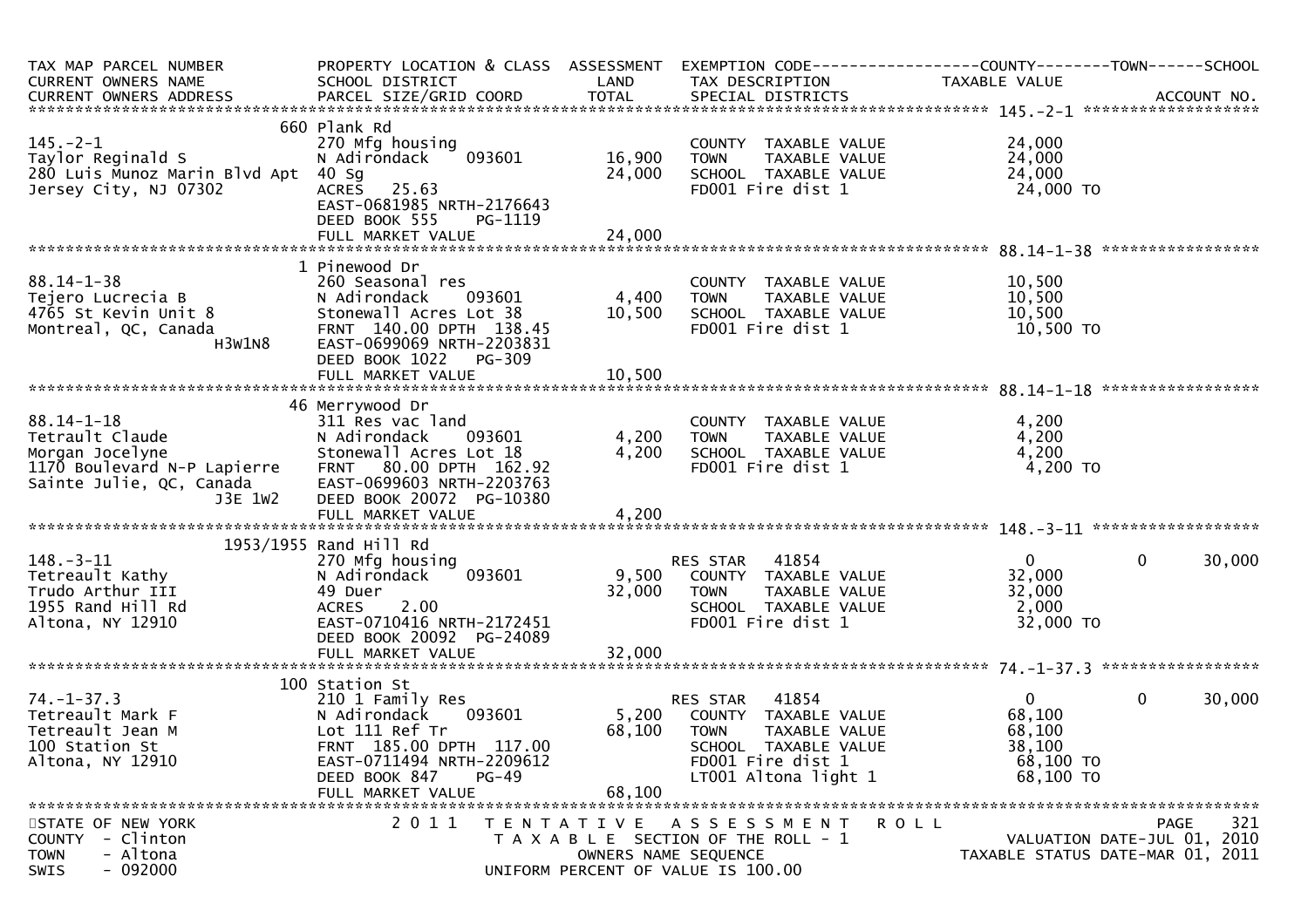| TAX MAP PARCEL NUMBER<br>CURRENT OWNERS NAME                                                                                                                                                                                            | PROPERTY LOCATION & CLASS ASSESSMENT EXEMPTION CODE----------------COUNTY-------TOWN------SCHOOL<br>SCHOOL DISTRICT | LAND   | TAX DESCRIPTION                                                                              | TAXABLE VALUE                     |                                               |
|-----------------------------------------------------------------------------------------------------------------------------------------------------------------------------------------------------------------------------------------|---------------------------------------------------------------------------------------------------------------------|--------|----------------------------------------------------------------------------------------------|-----------------------------------|-----------------------------------------------|
|                                                                                                                                                                                                                                         |                                                                                                                     |        |                                                                                              |                                   |                                               |
|                                                                                                                                                                                                                                         | 8 Irona Rd                                                                                                          |        |                                                                                              |                                   |                                               |
| 74. –1–44<br>Thayer Life Use Janice M                                                                                                                                                                                                   | 210 1 Family Res<br>093601<br>N Adirondack                                                                          |        | WARNONALL 41121<br>6,400 AGED C&T 41801                                                      | 8,235<br>23,333                   | 8,235<br>$\overline{0}$<br>23,333<br>$\Omega$ |
| Thayer Kenneth E<br>275 Rand Hill Rd                                                                                                                                                                                                    | 130 Ref<br>FRNT 140.00 DPTH 305.00                                                                                  |        | 41834<br>54,900 SR STAR                                                                      | $\overline{\mathbf{0}}$<br>23,332 | 54,900<br>$\Omega$                            |
| Morrisonville, NY 12962                                                                                                                                                                                                                 | EAST-0710687 NRTH-2209984                                                                                           |        | COUNTY TAXABLE VOLUE<br>TOWN TAXABLE VALUE<br>SCHOOL TAXABLE VALUE                           | 23,332                            |                                               |
|                                                                                                                                                                                                                                         | DEED BOOK 20031 PG-60122                                                                                            |        |                                                                                              | $\overline{0}$                    |                                               |
|                                                                                                                                                                                                                                         | FULL MARKET VALUE                                                                                                   | 54,900 |                                                                                              | 54,900 TO                         |                                               |
|                                                                                                                                                                                                                                         |                                                                                                                     |        |                                                                                              |                                   |                                               |
|                                                                                                                                                                                                                                         |                                                                                                                     |        |                                                                                              |                                   |                                               |
| $89.1 - 2 - 25$                                                                                                                                                                                                                         | 3110 Miner Farm Rd<br>210 1 Family Res                                                                              |        | RES STAR 41854                                                                               | $\overline{0}$                    | $\mathbf{0}$<br>30,000                        |
| Thebert Paul H                                                                                                                                                                                                                          | 093601<br>N Adirondack                                                                                              | 4,400  | COUNTY TAXABLE VALUE                                                                         | 39,000                            |                                               |
| 3110 Miner Farm Rd                                                                                                                                                                                                                      | 110 Ref                                                                                                             | 39,000 | <b>TOWN</b><br>TAXABLE VALUE                                                                 | 39,000                            |                                               |
| Altona, NY 12910                                                                                                                                                                                                                        | FRNT 58.00 DPTH 255.00                                                                                              |        | SCHOOL TAXABLE VALUE                                                                         | 9,000                             |                                               |
|                                                                                                                                                                                                                                         | 350<br><b>BANK</b>                                                                                                  |        | FD001 Fire dist 1                                                                            | 39,000 TO                         |                                               |
|                                                                                                                                                                                                                                         | EAST-0711482 NRTH-2207581                                                                                           |        | LT001 Altona light 1                                                                         | 39,000 TO                         |                                               |
|                                                                                                                                                                                                                                         | DEED BOOK 20051 PG-84016                                                                                            |        |                                                                                              |                                   |                                               |
|                                                                                                                                                                                                                                         |                                                                                                                     |        |                                                                                              |                                   |                                               |
| 39.-3-17.1<br>Theriault Ronald<br>An School St<br>An Off Carp Control Carp Off Carp Control Carp Off Carp Off Carp Off Carp Off Carp Off Carp Off Carp Off Carp Off Carp Off Carp Off Carp Off Carp Off Carp Off Carp Off Carp Off Carp | 22 Brunell Rd                                                                                                       |        |                                                                                              |                                   |                                               |
|                                                                                                                                                                                                                                         | 210 1 Family Res                                                                                                    |        |                                                                                              | 7,000                             |                                               |
|                                                                                                                                                                                                                                         | N Adirondack 093601                                                                                                 | 5,400  |                                                                                              | 7,000                             |                                               |
|                                                                                                                                                                                                                                         | Lot 110 Pat Duer                                                                                                    | 7,000  | COUNTY TAXABLE VALUE<br>TOWN     TAXABLE VALUE<br>SCHOOL  TAXABLE VALUE<br>FDOO1 Fire dist 1 | 7,000                             |                                               |
|                                                                                                                                                                                                                                         | FRNT 410.00 DPTH 220.00<br>EAST-0713668 NRTH-2204506                                                                |        |                                                                                              | 7,000 TO<br>7,000 TO              |                                               |
|                                                                                                                                                                                                                                         | DEED BOOK 20072 PG-7811                                                                                             |        | $LT001$ Altona light 1                                                                       |                                   |                                               |
|                                                                                                                                                                                                                                         | FULL MARKET VALUE                                                                                                   | 7,000  |                                                                                              |                                   |                                               |
|                                                                                                                                                                                                                                         |                                                                                                                     |        |                                                                                              |                                   |                                               |
|                                                                                                                                                                                                                                         | Alder Bend Rd                                                                                                       |        |                                                                                              |                                   |                                               |
| $73. - 1 - 48.1$                                                                                                                                                                                                                        | 321 Abandoned ag                                                                                                    |        | COUNTY TAXABLE VALUE                                                                         | 23,400                            |                                               |
| Therrian Frederick                                                                                                                                                                                                                      | 093601<br>N Adirondack                                                                                              | 23,400 | <b>TOWN</b><br>TAXABLE VALUE                                                                 | 23,400                            |                                               |
| Therrian Nichole<br>5469 Military Tpke                                                                                                                                                                                                  | 165 Ref<br>ACRES 66.90                                                                                              | 23,400 | SCHOOL TAXABLE VALUE<br>FD001 Fire dist 1                                                    | 23,400<br>23,400 TO               |                                               |
| Ellenburg Depot, NY 12935                                                                                                                                                                                                               | EAST-0697727 NRTH-2208186                                                                                           |        |                                                                                              |                                   |                                               |
|                                                                                                                                                                                                                                         | DEED BOOK 20102 PG-36559                                                                                            |        |                                                                                              |                                   |                                               |
|                                                                                                                                                                                                                                         |                                                                                                                     |        |                                                                                              |                                   |                                               |
|                                                                                                                                                                                                                                         |                                                                                                                     |        |                                                                                              |                                   |                                               |
|                                                                                                                                                                                                                                         | 5473 Military Tpke                                                                                                  |        |                                                                                              |                                   |                                               |
| $87. - 1 - 7$<br>Therrian Frederick                                                                                                                                                                                                     | 312 Vac w/imprv<br>N Adirondack<br>093601                                                                           | 5,000  | COUNTY TAXABLE VALUE<br><b>TOWN</b><br>TAXABLE VALUE                                         | 22,000<br>22,000                  |                                               |
| 5469 Military Tpke                                                                                                                                                                                                                      | 185 Ref                                                                                                             | 22,000 | SCHOOL TAXABLE VALUE                                                                         | 22,000                            |                                               |
| Ellenburg Depot, NY 12935                                                                                                                                                                                                               | FRNT 314.00 DPTH 119.00                                                                                             |        | FD001 Fire dist 1                                                                            | 22,000 TO                         |                                               |
|                                                                                                                                                                                                                                         | EAST-0690216 NRTH-2204656                                                                                           |        |                                                                                              |                                   |                                               |
|                                                                                                                                                                                                                                         | DEED BOOK 950<br>$PG-149$                                                                                           |        |                                                                                              |                                   |                                               |
|                                                                                                                                                                                                                                         | FULL MARKET VALUE                                                                                                   | 22,000 |                                                                                              |                                   |                                               |
| STATE OF NEW YORK                                                                                                                                                                                                                       | 2011                                                                                                                |        | TENTATIVE ASSESSMENT                                                                         | R O L L                           | 322<br><b>PAGE</b>                            |
| - Clinton<br><b>COUNTY</b>                                                                                                                                                                                                              |                                                                                                                     |        | T A X A B L E SECTION OF THE ROLL - 1                                                        |                                   | VALUATION DATE-JUL 01, 2010                   |
| - Altona<br><b>TOWN</b>                                                                                                                                                                                                                 |                                                                                                                     |        | OWNERS NAME SEQUENCE                                                                         |                                   | TAXABLE STATUS DATE-MAR 01, 2011              |
|                                                                                                                                                                                                                                         |                                                                                                                     |        |                                                                                              |                                   |                                               |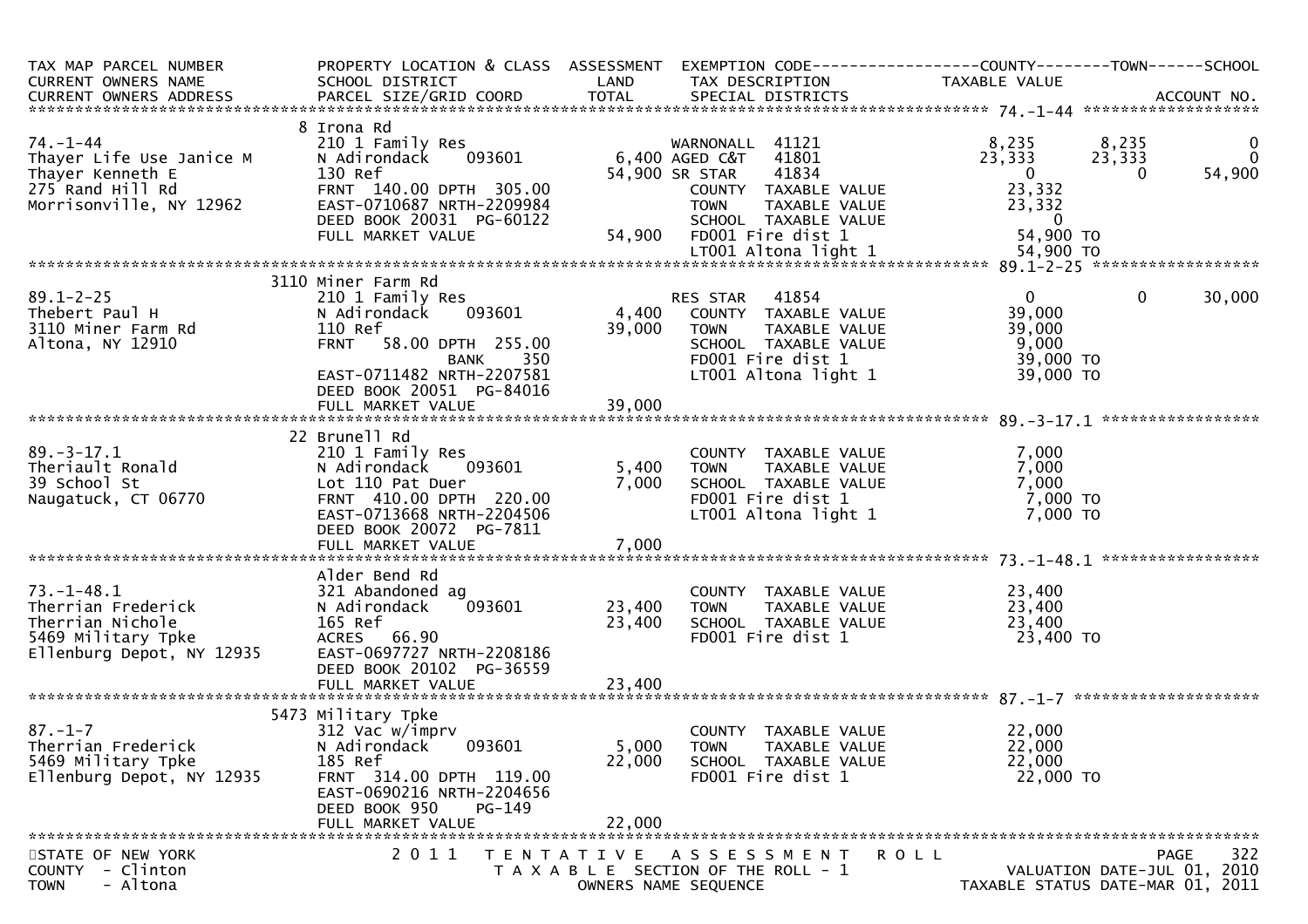| TAX MAP PARCEL NUMBER<br>CURRENT OWNERS NAME                                                                                              | PROPERTY LOCATION & CLASS ASSESSMENT<br>SCHOOL DISTRICT                                                                                                             | LAND                      | EXEMPTION CODE-----------------COUNTY--------TOWN------SCHOOL<br>TAX DESCRIPTION                                                                         | <b>TAXABLE VALUE</b>                                                   |                                            |             |
|-------------------------------------------------------------------------------------------------------------------------------------------|---------------------------------------------------------------------------------------------------------------------------------------------------------------------|---------------------------|----------------------------------------------------------------------------------------------------------------------------------------------------------|------------------------------------------------------------------------|--------------------------------------------|-------------|
|                                                                                                                                           |                                                                                                                                                                     |                           |                                                                                                                                                          |                                                                        |                                            |             |
| $87. - 1 - 9.3$<br>Therrian Frederick<br>Therrian Nicole<br>5469 Military Tpke<br>Ellenburg Depot, NY 12935                               | 5469 Military Tpke<br>210 1 Family Res<br>093601<br>N Adirondack<br>Lot 185 Ref Tr<br><b>ACRES</b><br>1.10<br>EAST-0690238 NRTH-2204531<br>DEED BOOK 20102 PG-36560 | 62,600                    | 41854<br>RES STAR<br>6,500 COUNTY TAXABLE VALUE<br>TAXABLE VALUE<br><b>TOWN</b><br>SCHOOL TAXABLE VALUE<br>FD001 Fire dist 1                             | $\overline{0}$<br>62,600<br>62,600<br>32,600<br>62,600 TO              | $\overline{0}$                             | 30,000      |
|                                                                                                                                           | 28 Woods Falls Rd                                                                                                                                                   |                           |                                                                                                                                                          |                                                                        |                                            |             |
| $74. - 1 - 41$<br>Therrian Herbert<br>Therrian Diane<br>PO Box 162<br>Altona, NY 12910                                                    | 210 1 Family Res<br>093601<br>N Adirondack<br>111 Ref<br><b>ACRES</b><br>1.60<br>EAST-0711036 NRTH-2210519<br>DEED BOOK 649<br><b>PG-528</b><br>FULL MARKET VALUE   | 68,400<br>68,400          | 41854<br>RES STAR<br>10,400 COUNTY TAXABLE VALUE<br><b>TOWN</b><br>TAXABLE VALUE<br>SCHOOL TAXABLE VALUE<br>FD001 Fire dist 1<br>LT001 Altona light 1    | $\overline{0}$<br>68,400<br>68,400<br>38,400<br>68,400 TO<br>68,400 TO | $\mathbf{0}$                               | 30,000      |
|                                                                                                                                           | 1867 Alder Bend Rd                                                                                                                                                  |                           |                                                                                                                                                          |                                                                        |                                            |             |
| $73. - 1 - 45.1$<br>Therrian Herbert O<br>Therrian Wendy L<br>1867 Alder Bend Rd<br>Altona, NY 12910                                      | 210 1 Family Res<br>N Adirondack<br>093601<br>165 Ref<br>6.00<br>ACRES<br>EAST-0697167 NRTH-2210676<br>DEED BOOK 20061 PG-97374<br>FULL MARKET VALUE                | 51,200<br>51,200          | RES STAR 41854<br>9,500 COUNTY TAXABLE VALUE<br><b>TOWN</b><br>TAXABLE VALUE<br>SCHOOL TAXABLE VALUE<br>FD001 Fire dist 1                                | $\overline{0}$<br>51,200<br>51,200<br>21,200<br>51,200 TO              | $\mathbf{0}$                               | 30,000      |
|                                                                                                                                           | 703 Alder Bend Rd                                                                                                                                                   |                           | 77 PCT OF VALUE USED FOR EXEMPTION PURPOSES                                                                                                              |                                                                        |                                            |             |
| $131. - 1 - 1.1$<br>Therrian Life Est Herbert & Ge N Adirondack<br>Therrian Frederick T<br>703 Alder Bend Rd<br>Ellenburg Depot, NY 12935 | 241 Rural res&ag<br>093601<br>217 Ref<br>ACRES 34.00<br>EAST-0688979 NRTH-2185753<br>DEED BOOK 20021 PG-46965                                                       |                           | AGED C&T<br>41801<br>19,100 SR STAR<br>41834<br>55,700 COUNTY TAXABLE VALUE<br><b>TOWN</b><br>TAXABLE VALUE<br>SCHOOL TAXABLE VALUE<br>FD001 Fire dist 1 | 21,445<br>$\Omega$<br>34,255<br>34,255<br>$\mathbf{0}$<br>55,700 TO    | 21,445<br>$\Omega$                         | 0<br>55,700 |
|                                                                                                                                           |                                                                                                                                                                     |                           |                                                                                                                                                          |                                                                        |                                            |             |
| $117. - 1 - 2.1$<br>Therrian Life Estate Edna<br>Coolidge Life Estate Frederick 217 Ref<br>805 Alder Bend Rd<br>Ellenburg Depot, NY 12935 | 805 Alder Bend Rd<br>270 Mfg housing<br>N Adirondack<br>093601<br><b>ACRES</b><br>2.70<br>EAST-0689580 NRTH-2187682<br>DEED BOOK 20072 PG-9839                      | 7,500<br>27,000<br>27,000 | 41834<br>SR STAR<br>COUNTY TAXABLE VALUE<br><b>TOWN</b><br>TAXABLE VALUE<br>SCHOOL TAXABLE VALUE<br>FD001 Fire dist 1                                    | $\overline{0}$<br>27,000<br>27,000<br>$\bf{0}$<br>27,000 TO            | $\mathbf 0$                                | 27,000      |
|                                                                                                                                           | FULL MARKET VALUE                                                                                                                                                   |                           |                                                                                                                                                          |                                                                        |                                            |             |
| STATE OF NEW YORK<br>COUNTY - Clinton<br>- Altona<br><b>TOWN</b>                                                                          | 2011                                                                                                                                                                | T E N T A T I V E         | A S S E S S M E N T<br>T A X A B L E SECTION OF THE ROLL - 1<br>OWNERS NAME SEQUENCE                                                                     | R O L L<br>TAXABLE STATUS DATE-MAR 01, 2011                            | <b>PAGE</b><br>VALUATION DATE-JUL 01, 2010 | 323         |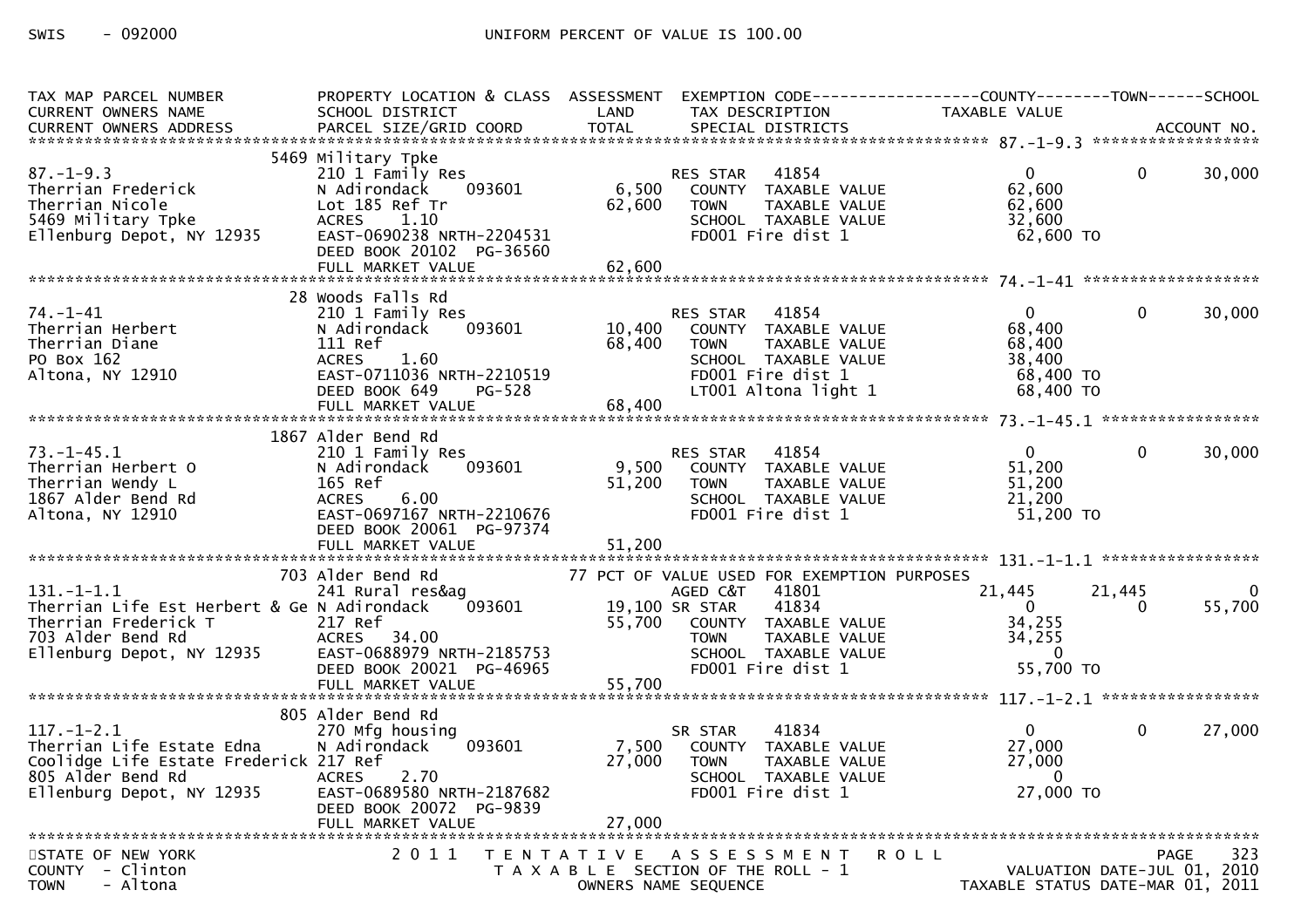| TAX MAP PARCEL NUMBER<br><b>CURRENT OWNERS NAME</b><br>CURRENT OWNERS ADDRESS                                                        | PROPERTY LOCATION & CLASS ASSESSMENT EXEMPTION CODE----------------COUNTY--------TOWN------SCHOOL<br>SCHOOL DISTRICT<br>PARCEL SIZE/GRID COORD                                              | LAND<br><b>TOTAL</b>      | TAX DESCRIPTION<br>SPECIAL DISTRICTS                                                                                   | TAXABLE VALUE                                                   |              | ACCOUNT NO. |
|--------------------------------------------------------------------------------------------------------------------------------------|---------------------------------------------------------------------------------------------------------------------------------------------------------------------------------------------|---------------------------|------------------------------------------------------------------------------------------------------------------------|-----------------------------------------------------------------|--------------|-------------|
|                                                                                                                                      |                                                                                                                                                                                             |                           |                                                                                                                        |                                                                 |              |             |
| $131. - 1 - 1.2$<br>Therrien Michael<br>Therrien Patty<br>765 Alder Bend Rd<br>Ellenburg Depot, NY 12935                             | 753/765 Alder Bend Rd<br>210 1 Family Res<br>N Adirondack<br>093601<br>Lot 217 Ref Tr<br><b>ACRES</b><br>3.60<br>EAST-0689335 NRTH-2186570<br>DEED BOOK 98000 PG-99449<br>FULL MARKET VALUE | 8,100<br>79,000<br>79,000 | 41854<br>RES STAR<br>COUNTY TAXABLE VALUE<br><b>TOWN</b><br>TAXABLE VALUE<br>SCHOOL TAXABLE VALUE<br>FD001 Fire dist 1 | $\mathbf{0}$<br>79,000<br>79,000<br>49,000<br>79,000 TO         | $\mathbf{0}$ | 30,000      |
|                                                                                                                                      |                                                                                                                                                                                             |                           |                                                                                                                        |                                                                 |              |             |
| $73.-1-10.1$<br>Thomas Ida<br>Thomas Sylvia<br>PO Box 186<br>Altona, NY 12910                                                        | Alder Bend Rd<br>321 Abandoned ag<br>093601<br>N Adirondack<br>155 Ref<br>ACRES 28.90<br>EAST-0698613 NRTH-2215680<br>DEED BOOK 803<br><b>PG-52</b>                                         | 15,000<br>15,000          | COUNTY TAXABLE VALUE<br><b>TOWN</b><br>TAXABLE VALUE<br>SCHOOL TAXABLE VALUE<br>FD001 Fire dist 1                      | 15,000<br>15,000<br>15,000<br>15,000 TO                         |              |             |
|                                                                                                                                      |                                                                                                                                                                                             |                           |                                                                                                                        |                                                                 |              |             |
| $73. - 1 - 10.18$<br>Thomas Ida<br>PO Box 186<br>Altona, NY 12910                                                                    | 9-11 Iroquois Way<br>270 Mfg housing<br>093601<br>N Adirondack<br>Lot 155 Ref Tract<br>FRNT 120.00 DPTH 320.00<br>EAST-0698128 NRTH-2215549<br>DEED BOOK 824<br>PG-157<br>FULL MARKET VALUE | 6,300<br>14,000<br>14,000 | COUNTY TAXABLE VALUE<br><b>TOWN</b><br>TAXABLE VALUE<br>SCHOOL TAXABLE VALUE<br>FD001 Fire dist 1                      | 14,000<br>14,000<br>14,000<br>14,000 TO                         |              |             |
| $87. - 1 - 2.2$<br>Thompson Charles<br>Thompson Virginia<br>77 Forest Rd<br>Ellenburg Depot, NY 12935-2204 EAST-0684376 NRTH-2207481 | 77 Forest Rd<br>240 Rural res<br>093601<br>N Adirondack<br>213 Ref<br>ACRES 45.00<br>DEED BOOK 98001 PG-00810                                                                               | 25,700<br>75,400          | 41854<br>RES STAR<br>COUNTY TAXABLE VALUE<br>TAXABLE VALUE<br><b>TOWN</b><br>SCHOOL TAXABLE VALUE<br>FD001 Fire dist 1 | $\overline{0}$<br>75,400<br>75,400<br>45,400<br>75,400 TO       | $\Omega$     | 30,000      |
|                                                                                                                                      |                                                                                                                                                                                             |                           |                                                                                                                        |                                                                 |              |             |
| $88.14 - 1 - 60$<br>Thompson Donald<br>Thompson Sandra<br>19 Merrywood Dr<br>Altona, NY 12910                                        | 19 Merrywood Dr<br>260 Seasonal res<br>093601<br>N Adirondack<br>Stonewall Acres Lot 60<br>FRNT 60.00 DPTH 120.00<br>EAST-0700149 NRTH-2203310<br>DEED BOOK 981<br>PG-123                   | 4,000<br>16,800           | COUNTY TAXABLE VALUE<br><b>TOWN</b><br>TAXABLE VALUE<br>SCHOOL TAXABLE VALUE<br>FD001 Fire dist 1                      | 16,800<br>16,800<br>16,800<br>16,800 TO                         |              |             |
| STATE OF NEW YORK                                                                                                                    | 2 0 1 1                                                                                                                                                                                     |                           | TENTATIVE ASSESSMENT                                                                                                   | <b>ROLL</b>                                                     | <b>PAGE</b>  | 324         |
| COUNTY - Clinton<br><b>TOWN</b><br>- Altona                                                                                          |                                                                                                                                                                                             |                           | T A X A B L E SECTION OF THE ROLL - 1<br>OWNERS NAME SEQUENCE                                                          | VALUATION DATE-JUL 01, 2010<br>TAXABLE STATUS DATE-MAR 01, 2011 |              |             |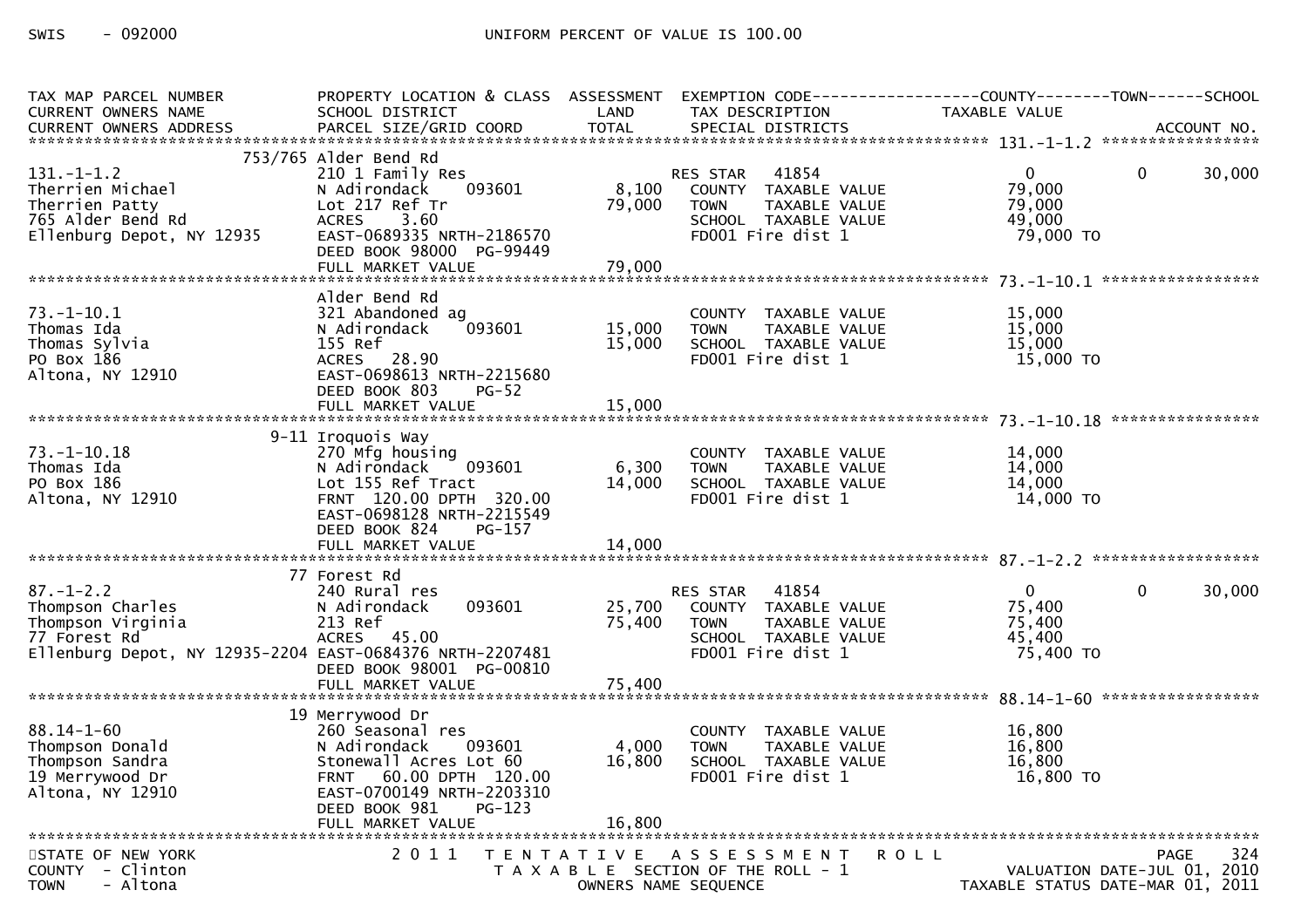| TAX MAP PARCEL NUMBER<br><b>CURRENT OWNERS NAME</b>                                                                                                                                                                            | PROPERTY LOCATION & CLASS ASSESSMENT EXEMPTION CODE----------------COUNTY--------TOWN------SCHOOL<br>SCHOOL DISTRICT                                              | LAND                       | TAX DESCRIPTION                                                                                                                                      | TAXABLE VALUE                                                   |                      |
|--------------------------------------------------------------------------------------------------------------------------------------------------------------------------------------------------------------------------------|-------------------------------------------------------------------------------------------------------------------------------------------------------------------|----------------------------|------------------------------------------------------------------------------------------------------------------------------------------------------|-----------------------------------------------------------------|----------------------|
| .4CCOUNT NO . PARCEL SIZE/GRID COORD TOTAL SPECIAL DISTRICTS . ACCOUNT NO . ACCOUNT NO . ACCOUNT NO . في المكتبة المستوى المستوى المستوى المستوى المستوى المستوى المستوى المستوى المستوى المستوى المستوى المستوى المستوى المست |                                                                                                                                                                   |                            |                                                                                                                                                      |                                                                 |                      |
| $104. - 1 - 7$<br>Thompson Robert<br>26 Cogan Ave<br>Plattsburgh, NY 12901                                                                                                                                                     | Rock Rd<br>260 Seasonal res<br>N Adirondack<br>093601<br>133 Ref<br>ACRES 186.00<br>EAST-0708657 NRTH-2195634<br>DEED BOOK 973<br>PG-191<br>FULL MARKET VALUE     | 45,000<br>65,000<br>65,000 | COUNTY TAXABLE VALUE<br>TAXABLE VALUE<br><b>TOWN</b><br>SCHOOL TAXABLE VALUE<br>FD001 Fire dist 1                                                    | 65,000<br>65,000<br>65,000<br>65,000 TO                         |                      |
|                                                                                                                                                                                                                                | 4578 Military Tpke                                                                                                                                                |                            |                                                                                                                                                      |                                                                 |                      |
| $104. - 1 - 16.1$<br>Thompson Robert E<br>26 Colgan Ave<br>Plattsburgh, NY 12901                                                                                                                                               | 240 Rural res<br>093601<br>N Adirondack<br>43 Duer<br>ACRES 10.80<br>EAST-0708848 NRTH-2195270<br>DEED BOOK 20011 PG-30687                                        | 15,300<br>69,000           | COUNTY TAXABLE VALUE<br>TAXABLE VALUE<br><b>TOWN</b><br>SCHOOL TAXABLE VALUE<br>FD001 Fire dist 1                                                    | 69,000<br>69,000<br>69,000<br>69,000 TO                         |                      |
|                                                                                                                                                                                                                                |                                                                                                                                                                   |                            |                                                                                                                                                      |                                                                 |                      |
| $71. -4 - 5.1$<br>Three L Farm Partnership<br>Lashway Chad<br>882 Irona Rd<br>Ellenburg Depot, NY 12935<br>MAY BE SUBJECT TO PAYMENT<br>UNDER AGDIST LAW TIL 2015                                                              | 24 Con Rd<br>105 Vac farmland<br>N Adirondack<br>093601<br><b>Bm</b><br>ACRES 45.20<br>EAST-0679106 NRTH-2215078<br>DEED BOOK 20011 PG-31224<br>FULL MARKET VALUE | 37,000<br>37,000<br>37,000 | AGRI DISTR 41720<br>COUNTY TAXABLE VALUE<br>TAXABLE VALUE<br><b>TOWN</b><br>SCHOOL TAXABLE VALUE<br>FD002 Ellenburg fire 21<br>LT002 Altona light 21 | 17,841<br>19,159<br>19,159<br>19,159<br>37,000 TO<br>37,000 TO  | 17,841<br>17,841     |
|                                                                                                                                                                                                                                | Rt 11 N                                                                                                                                                           |                            |                                                                                                                                                      |                                                                 |                      |
| $71. -4 - 5.3$<br>Three L Farm Partnership<br>Lashway Gary<br>882 Irona Rd<br>Ellenburg Depot, NY 12935                                                                                                                        | 321 Abandoned ag<br>093601<br>N Adirondack<br>Benjamin Moore Patent<br>ACRES 13.00<br>EAST-0676806 NRTH-2214364<br>FULL MARKET VALUE                              | 5,300<br>5,300<br>5,300    | AGRI DISTR 41720<br>COUNTY TAXABLE VALUE<br>TAXABLE VALUE<br><b>TOWN</b><br>SCHOOL TAXABLE VALUE<br>FD002 Ellenburg fire 21<br>LT002 Altona light 21 | $\Omega$<br>5,300<br>5,300<br>5,300<br>$5,300$ TO<br>$5,300$ TO | $\Omega$<br>$\Omega$ |
| MAY BE SUBJECT TO PAYMENT                                                                                                                                                                                                      |                                                                                                                                                                   |                            |                                                                                                                                                      |                                                                 |                      |
| $71. - 4 - 10.5$<br>Three L Farm Partnership<br>Lashway Gary<br>882 Irona Rd<br>Ellenburg Depot, NY 12935                                                                                                                      | Rt 11<br>105 Vac farmland<br>093601<br>N Adirondack<br>ACRES 24.10<br>EAST-0677678 NRTH-2212484<br>FULL MARKET VALUE                                              | 16,900<br>16,900<br>16,900 | AGRI DISTR 41720<br>COUNTY TAXABLE VALUE<br><b>TOWN</b><br>TAXABLE VALUE<br>SCHOOL TAXABLE VALUE<br>FD002 Ellenburg fire 21<br>LT002 Altona light 21 | 7,202<br>9,698<br>9,698<br>9,698<br>16,900 TO<br>$16,900$ TO    | 7,202<br>7,202       |
| MAY BE SUBJECT TO PAYMENT<br>UNDER AGDIST LAW TIL 2015                                                                                                                                                                         |                                                                                                                                                                   |                            |                                                                                                                                                      |                                                                 |                      |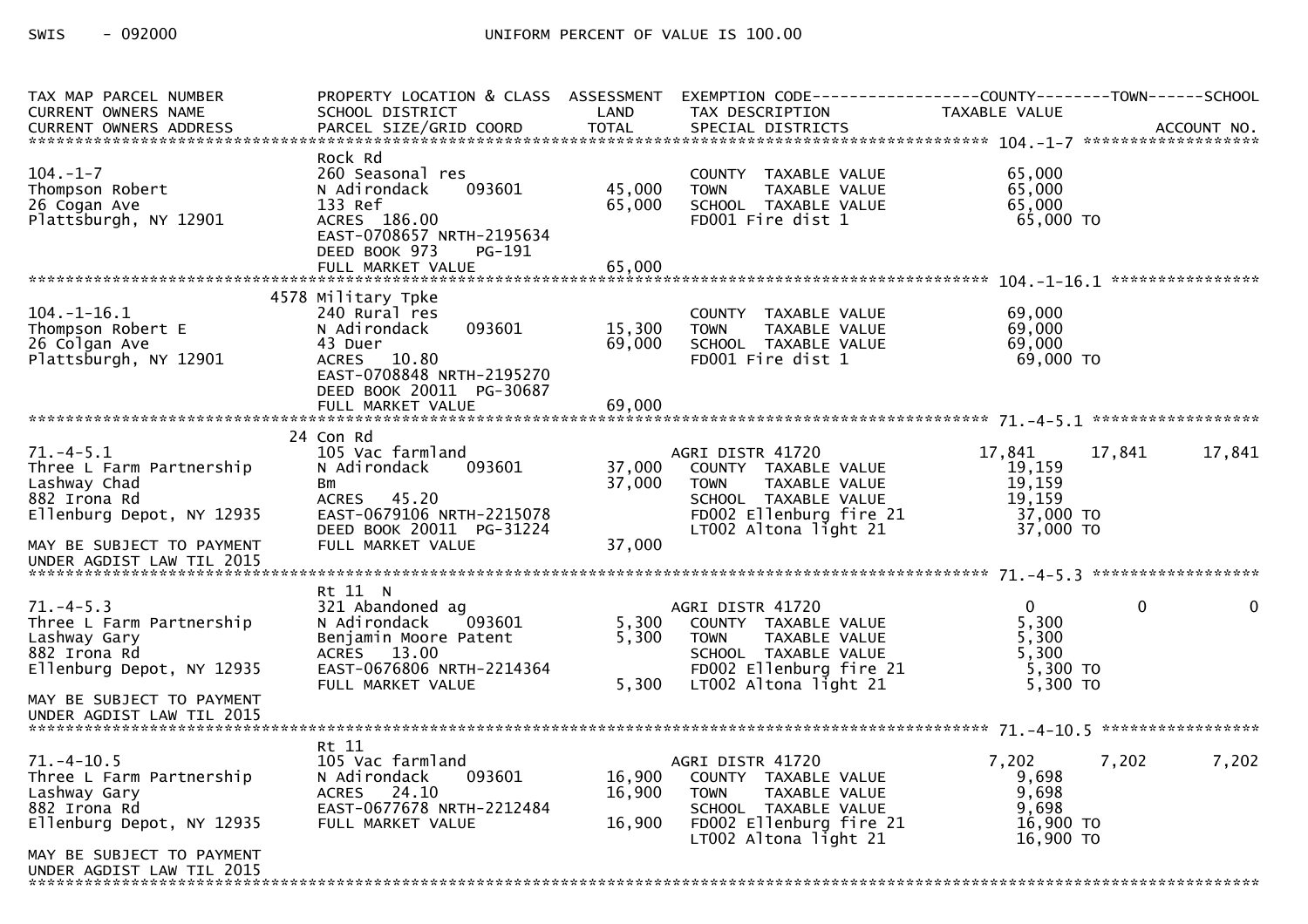| STATE OF NEW YORK<br><b>COUNTY</b><br>- Clinton<br>- Altona<br><b>TOWN</b><br>$-092000$<br>SWIS                                        | 2011                                                                                                                                                                          | OWNERS NAME SEQUENCE<br>UNIFORM PERCENT OF VALUE IS 100.00 | TENTATIVE ASSESSMENT<br>T A X A B L E SECTION OF THE ROLL - 1                                                                                 | <b>ROLL</b><br>TAXABLE STATUS DATE-MAR 01, 2011                    | <b>PAGE</b><br>VALUATION DATE-JUL 01, 2010 | 325                      |
|----------------------------------------------------------------------------------------------------------------------------------------|-------------------------------------------------------------------------------------------------------------------------------------------------------------------------------|------------------------------------------------------------|-----------------------------------------------------------------------------------------------------------------------------------------------|--------------------------------------------------------------------|--------------------------------------------|--------------------------|
| TAX MAP PARCEL NUMBER<br>CURRENT OWNERS NAME<br>CURRENT OWNERS ADDRESS                                                                 | PROPERTY LOCATION & CLASS ASSESSMENT<br>SCHOOL DISTRICT                                                                                                                       | LAND                                                       | EXEMPTION CODE------------------COUNTY--------TOWN------SCHOOL<br>TAX DESCRIPTION                                                             | TAXABLE VALUE                                                      |                                            |                          |
| $71. - 4 - 10.6$<br>Three L Farm Partnership<br>Lashway Gary<br>882 Irona Rd<br>Ellenburg Depot, NY 12935<br>MAY BE SUBJECT TO PAYMENT | Rt 11<br>105 Vac farmland<br>093601<br>N Adirondack<br>ACRES 48.20<br>EAST-0680673 NRTH-2212501<br>FULL MARKET VALUE                                                          | 33,700<br>33,700<br>33,700                                 | AGRI DISTR 41720<br>COUNTY TAXABLE VALUE<br>TAXABLE VALUE<br>TOWN<br>SCHOOL TAXABLE VALUE<br>FD002 Ellenburg fire 21<br>LT002 Altona light 21 | 16,367<br>17,333<br>17,333<br>17,333<br>33,700 TO<br>33,700 TO     | 16,367                                     | 16,367                   |
| UNDER AGDIST LAW TIL 2015                                                                                                              |                                                                                                                                                                               |                                                            |                                                                                                                                               |                                                                    |                                            |                          |
| $148. - 3 - 23.21$<br>Thume David J<br>Thume Christine<br>22 Diamond Way<br>Altona, NY 12910                                           | 20/22 Diamond Way<br>210 1 Family Res<br>093601<br>N Adirondack<br>50 Duer<br>ACRES 37.50<br>EAST-0711950 NRTH-2170420<br>DEED BOOK 605<br>PG-191<br>FULL MARKET VALUE        | 28,800<br>215,100<br>215,100                               | RES STAR<br>41854<br>COUNTY TAXABLE VALUE<br>TAXABLE VALUE<br><b>TOWN</b><br>SCHOOL TAXABLE VALUE<br>FD001 Fire dist 1                        | $\mathbf{0}$<br>215,100<br>215,100<br>185,100<br>215,100 TO        | $\mathbf{0}$                               | 30,000                   |
| $148. -2 - 11.221$<br>Thume Stephen M<br>Thume Kathi J<br>61 Trudo Rd N<br>Altona, NY 12910                                            | 1762 Rand Hill Rd N<br>$314$ Rural vac<10<br>N Adirondack<br>093601<br>Lot 63 Duers Patent<br><b>ACRES</b><br>2.80<br>EAST-0712886 NRTH-2173331<br>DEED BOOK 20102 PG-34800   | 7,600<br>7,600                                             | COUNTY TAXABLE VALUE<br><b>TOWN</b><br>TAXABLE VALUE<br>SCHOOL TAXABLE VALUE<br>FD001 Fire dist 1                                             | 7,600<br>7,600<br>7,600<br>7,600 TO                                |                                            |                          |
|                                                                                                                                        | 61 Trudo Rd                                                                                                                                                                   |                                                            |                                                                                                                                               |                                                                    |                                            |                          |
| $148. - 2 - 13.6$<br>Thume Stephen M<br>Thume Kathi J<br>61 Trudo Rd<br>Altona, NY 12910                                               | 210 1 Family Res<br>093601<br>N Adirondack<br>Lot 49 Duer's Patent<br>210<br><b>ACRES</b><br>1.30 BANK<br>EAST-0712455 NRTH-2173156<br>DEED BOOK 98001 PG-02866               | 9,000<br>101,200                                           | RES STAR<br>41854<br>COUNTY TAXABLE VALUE<br>TAXABLE VALUE<br><b>TOWN</b><br>SCHOOL TAXABLE VALUE<br>FD001 Fire dist 1                        | $\mathbf{0}$<br>101,200<br>101,200<br>71,200<br>101,200 TO         | $\mathbf{0}$                               | 30,000                   |
|                                                                                                                                        |                                                                                                                                                                               |                                                            |                                                                                                                                               |                                                                    |                                            |                          |
| $106. - 1 - 10$<br>Todd Harry Jr<br>Todd Susan<br>240 Vassar Rd<br>Altona, NY 12910                                                    | 240 Vassar Rd<br>210 1 Family Res<br>093601<br>N Adirondack<br>150 Duer<br>1.00<br><b>ACRES</b><br>EAST-0738887 NRTH-2193121<br>DEED BOOK 563<br>PG-1009<br>FULL MARKET VALUE | 6,500 RES STAR<br>100,000<br>100,000                       | WARCOMALL 41131<br>41854<br>COUNTY TAXABLE VALUE<br><b>TOWN</b><br>TAXABLE VALUE<br>SCHOOL TAXABLE VALUE<br>FD001 Fire dist 1                 | 25,000<br>$\mathbf{0}$<br>75,000<br>75,000<br>70,000<br>100,000 TO | 25,000<br>$\Omega$                         | $\overline{0}$<br>30,000 |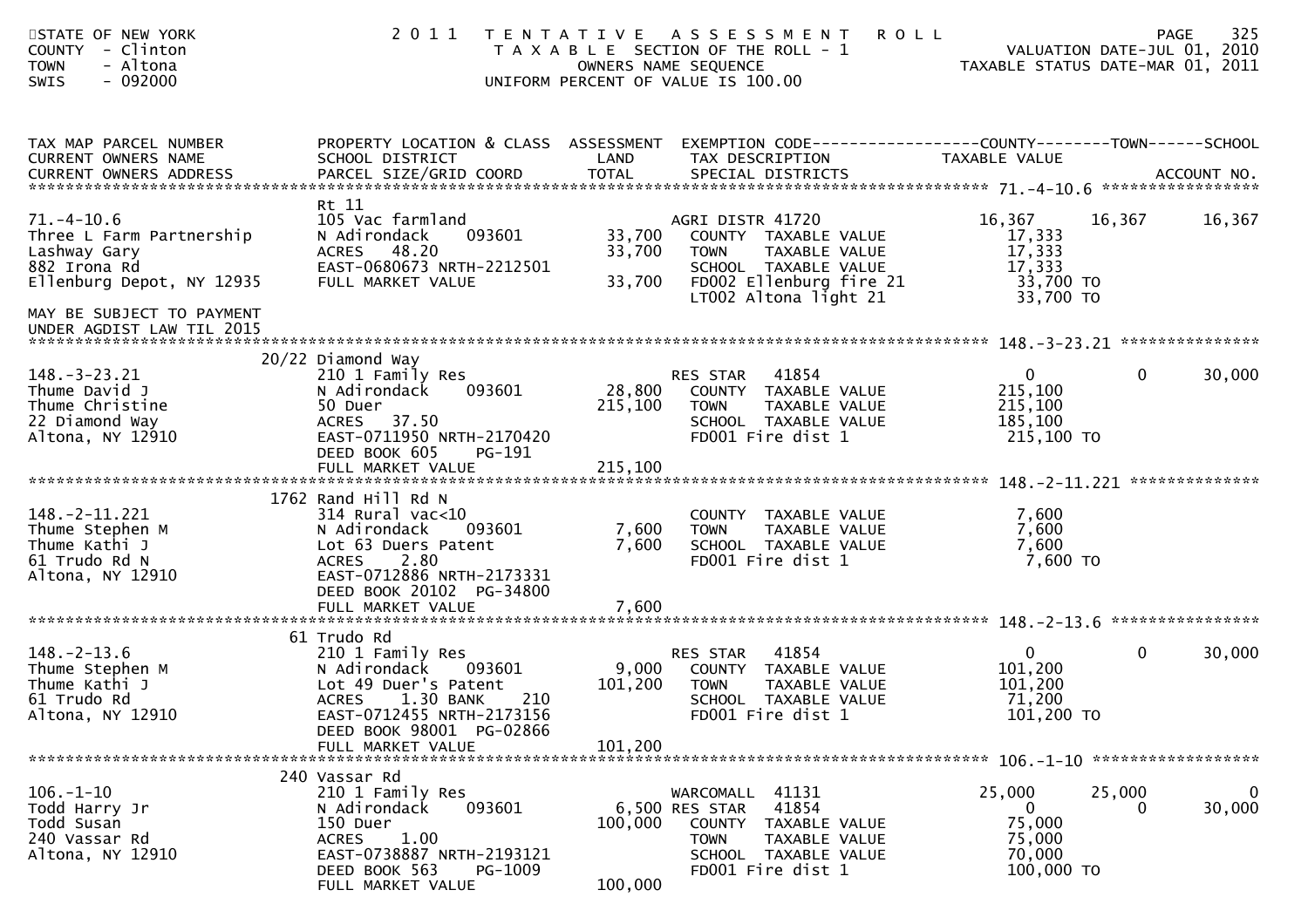| STATE OF NEW YORK<br>COUNTY - Clinton        |                                                         |        | 2011 TENTATIVE ASSESSMENT ROLL<br>T A X A B L E SECTION OF THE ROLL - 1         |                                  | 326<br>PAGE<br>VALUATION DATE-JUL 01, 2010 |
|----------------------------------------------|---------------------------------------------------------|--------|---------------------------------------------------------------------------------|----------------------------------|--------------------------------------------|
| - Altona<br><b>TOWN</b>                      |                                                         |        | OWNERS NAME SEQUENCE                                                            | TAXABLE STATUS DATE-MAR 01, 2011 |                                            |
| $-092000$<br><b>SWIS</b>                     |                                                         |        | UNIFORM PERCENT OF VALUE IS 100.00                                              |                                  |                                            |
| TAX MAP PARCEL NUMBER<br>CURRENT OWNERS NAME | PROPERTY LOCATION & CLASS ASSESSMENT<br>SCHOOL DISTRICT | LAND   | EXEMPTION CODE-----------------COUNTY-------TOWN------SCHOOL<br>TAX DESCRIPTION | <b>TAXABLE VALUE</b>             |                                            |
|                                              |                                                         |        |                                                                                 |                                  |                                            |
| $75. - 1 - 8$                                | 2600 Miner Farm Rd<br>210 1 Family Res                  |        | COUNTY TAXABLE VALUE                                                            | 46,700                           |                                            |
| Tomkiewicz Melvena                           | 093601<br>N Adirondack                                  | 7,400  | <b>TOWN</b><br>TAXABLE VALUE                                                    | 46,700                           |                                            |
| 2600 Miner Farm Rd                           | 81 Ref                                                  | 46,700 | SCHOOL TAXABLE VALUE                                                            | 46,700                           |                                            |
| Altona, NY 12910                             | <b>ACRES</b><br>2.50                                    |        | FD001 Fire dist 1                                                               | 46,700 TO                        |                                            |
|                                              | EAST-0723853 NRTH-2208044<br>DEED BOOK 532<br>PG-263    |        |                                                                                 |                                  |                                            |
|                                              | FULL MARKET VALUE                                       | 46,700 |                                                                                 |                                  |                                            |
|                                              |                                                         |        |                                                                                 |                                  |                                            |
| $134. - 2 - 10$                              | 31 Buck Way<br>260 Seasonal res                         |        | COUNTY TAXABLE VALUE                                                            | 25,000                           |                                            |
| Toohill John                                 | 093601<br>N Adirondack                                  | 13,200 | <b>TOWN</b><br>TAXABLE VALUE                                                    | 25,000                           |                                            |
| Toohill Shelly                               | 115 Duer                                                | 25,000 | SCHOOL TAXABLE VALUE                                                            | 25,000                           |                                            |
| 49 Truman Ave Apt H                          | Stonehedge Lot 1                                        |        | FD001 Fire dist 1                                                               | 25,000 TO                        |                                            |
| Plattsburgh, NY 12901                        | ACRES 9.30                                              |        |                                                                                 |                                  |                                            |
|                                              | EAST-0726577 NRTH-2179773                               |        |                                                                                 |                                  |                                            |
|                                              | DEED BOOK 20041 PG-77079                                |        |                                                                                 |                                  |                                            |
|                                              |                                                         |        |                                                                                 |                                  |                                            |
|                                              | 393/394 Duley Rd                                        |        |                                                                                 |                                  |                                            |
| $118.-1-18.2$                                | 210 1 Family Res                                        |        | RES STAR<br>41854                                                               | $\mathbf{0}$                     | $\mathbf 0$<br>30,000                      |
| Tourville Ann C                              | 093601<br>N Adirondack                                  | 9,000  | COUNTY TAXABLE VALUE                                                            | 82,000                           |                                            |
| 394 Duley Rd                                 | Lot 40 Duers                                            | 82,000 | <b>TOWN</b><br>TAXABLE VALUE                                                    | 82,000                           |                                            |
| Altona, NY 12910                             | <b>ACRES</b><br>1.20                                    |        | SCHOOL TAXABLE VALUE                                                            | 52,000                           |                                            |
|                                              | EAST-0705444 NRTH-2187159                               |        | FD001 Fire dist 1                                                               | 82,000 TO                        |                                            |
|                                              | DEED BOOK 854<br>$PG-149$                               |        |                                                                                 |                                  |                                            |
|                                              | FULL MARKET VALUE                                       | 82,000 |                                                                                 |                                  |                                            |
|                                              | Rand Hill Rd                                            |        |                                                                                 |                                  |                                            |
| $132. - 1 - 4.322$                           | $314$ Rural vac<10                                      |        | COUNTY TAXABLE VALUE                                                            | 10,000                           |                                            |
| Tourville Bryan J                            | N Adirondack<br>093601                                  | 10,000 | TAXABLE VALUE<br><b>TOWN</b>                                                    | 10,000                           |                                            |
| PO Box 2324                                  | Lot 39 Duers                                            | 10,000 | SCHOOL TAXABLE VALUE                                                            | 10,000                           |                                            |
| Plattsburgh, NY 12901                        | <b>ACRES</b><br>3.00                                    |        | FD001 Fire dist 1                                                               | 10,000 TO                        |                                            |
|                                              | EAST-0704998 NRTH-2183164                               |        |                                                                                 |                                  |                                            |
|                                              | DEED BOOK 20072 PG-08882                                |        |                                                                                 |                                  |                                            |
|                                              | FULL MARKET VALUE                                       | 10,000 |                                                                                 |                                  |                                            |
|                                              | 97 Lash Rd                                              |        |                                                                                 |                                  |                                            |
| $118. - 1 - 3.4$                             | 270 Mfg housing                                         |        | 41854<br>RES STAR                                                               | $\overline{0}$                   | $\mathbf 0$<br>29,700                      |
| Tourville Francis R                          | 093601<br>N Adirondack                                  | 8,800  | COUNTY<br>TAXABLE VALUE                                                         | 29,700                           |                                            |
| Tourville Karen A                            | Lot 15 Duers                                            | 29,700 | TAXABLE VALUE<br><b>TOWN</b>                                                    | 29,700                           |                                            |
| 97 Lash Rd                                   | 4.80<br><b>ACRES</b>                                    |        | SCHOOL TAXABLE VALUE                                                            | 0                                |                                            |
| Altona, NY 12910                             | EAST-0700757 NRTH-2191694                               |        | FD001 Fire dist 1                                                               | 29,700 TO                        |                                            |
|                                              | DEED BOOK 99001 PG-11418                                |        |                                                                                 |                                  |                                            |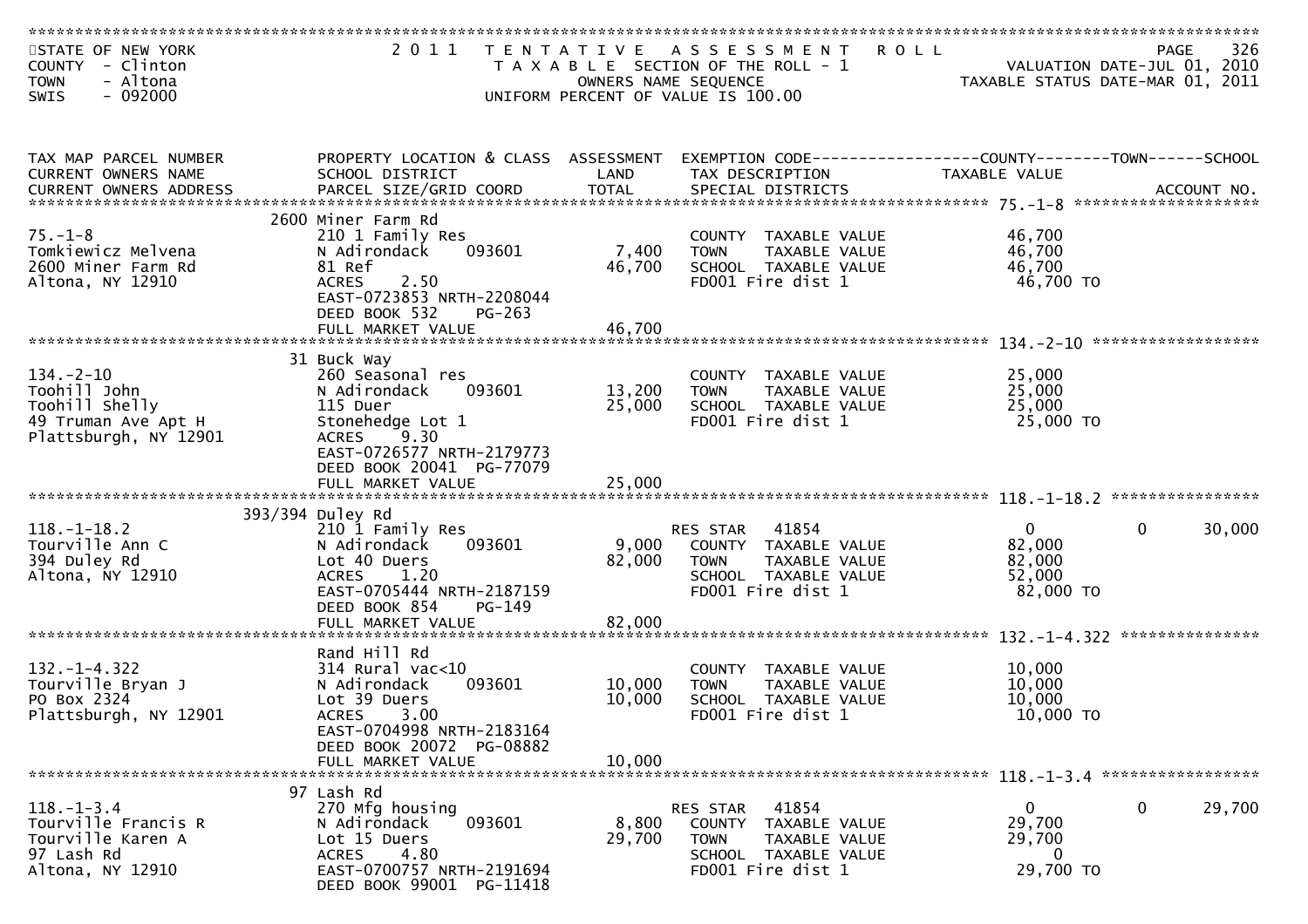| **********************                                                                                | FULL MARKET VALUE                                                                                                                                                                 | 29,700                              |                                                                                                                                  |                                                                          |                                                                                       |
|-------------------------------------------------------------------------------------------------------|-----------------------------------------------------------------------------------------------------------------------------------------------------------------------------------|-------------------------------------|----------------------------------------------------------------------------------------------------------------------------------|--------------------------------------------------------------------------|---------------------------------------------------------------------------------------|
| STATE OF NEW YORK<br>COUNTY - Clinton<br><b>TOWN</b><br>- Altona<br>$-092000$<br>SWIS                 | 2011                                                                                                                                                                              |                                     | TENTATIVE ASSESSMENT ROLL<br>T A X A B L E SECTION OF THE ROLL - 1<br>OWNERS NAME SEQUENCE<br>UNIFORM PERCENT OF VALUE IS 100.00 |                                                                          | 327<br><b>PAGE</b><br>VALUATION DATE-JUL 01, 2010<br>TAXABLE STATUS DATE-MAR 01, 2011 |
| TAX MAP PARCEL NUMBER<br>CURRENT OWNERS NAME<br>CURRENT OWNERS ADDRESS                                | SCHOOL DISTRICT                                                                                                                                                                   | LAND                                | PROPERTY LOCATION & CLASS ASSESSMENT EXEMPTION CODE----------------COUNTY-------TOWN------SCHOOL<br>TAX DESCRIPTION              | TAXABLE VALUE                                                            |                                                                                       |
| $135. - 2 - 5$<br>Tousignant Andrew<br>328 West Church St<br>West Chazy, NY 12992                     | 324/328 West Church St<br>210 1 Family Res<br>Beekmantown Cen 092401<br>147 Duer<br>ACRES 1.00<br>EAST-0741482 NRTH-2182261<br>DEED BOOK 572<br>PG-1142<br>FULL MARKET VALUE      | 9,000 SR STAR<br>115,000<br>115,000 | AGED - ALL 41800<br>41834<br>COUNTY TAXABLE VALUE<br><b>TOWN</b><br>TAXABLE VALUE<br>SCHOOL TAXABLE VALUE<br>FD001 Fire dist 1   | 57,500<br>$\mathbf{0}$<br>57,500<br>57,500<br>$\mathbf{0}$<br>115,000 TO | 57,500<br>57,500<br>57,500<br>$\Omega$                                                |
| $135. - 2 - 10$<br>Tousignant Andrew<br>Tousignant Vivian<br>328 W Church St<br>West Chazy, NY 12992  | West Church St<br>321 Abandoned ag<br>Beekmantown Cen 092401<br>147 Duer<br>ACRES 16.30<br>EAST-0741005 NRTH-2181586<br>DEED BOOK 574<br>PG-1150<br>FULL MARKET VALUE             | 17,100<br>17,100<br>17,100          | COUNTY TAXABLE VALUE<br>TAXABLE VALUE<br>TOWN<br>SCHOOL TAXABLE VALUE<br>FD001 Fire dist 1                                       | 17,100<br>17,100<br>17,100<br>17,100 TO                                  |                                                                                       |
| $135. -2 - 11$<br>Tousignant Andrew<br>Tousignant Vivian<br>328 W Church St<br>West Chazy, NY 12992   | Recore Rd<br>$314$ Rural vac<10<br>Beekmantown Cen 092401<br>Lot 147 Duer<br>ACRES 5.50<br>EAST-0740578 NRTH-2181662<br>DEED BOOK 581<br>PG-367<br>FULL MARKET VALUE              | 11,500<br>11,500<br>11,500          | COUNTY TAXABLE VALUE<br><b>TOWN</b><br>TAXABLE VALUE<br>SCHOOL TAXABLE VALUE<br>FD001 Fire dist 1                                | 11,500<br>11,500<br>11,500<br>11,500 TO                                  |                                                                                       |
| $116. - 2 - 8.1$<br>Towers Charles R<br>Towers Arlene R<br>1104 Plank Rd<br>Ellenburg Depot, NY 12935 | 1104 Plank Rd<br>210 1 Family Res<br>093601<br>N Adirondack<br>Lot $29$ Sg<br>44.30<br><b>ACRES</b><br>EAST-0680391 NRTH-2187573<br>DEED BOOK 20001 PG-27340<br>FULL MARKET VALUE | 19,800<br>105,600<br>105,600        | COUNTY TAXABLE VALUE<br>TAXABLE VALUE<br><b>TOWN</b><br>SCHOOL TAXABLE VALUE<br>FD001 Fire dist 1                                | 105,600<br>105,600<br>105,600<br>105,600 TO                              |                                                                                       |
| $90. - 1 - 8.1$<br>Trim Mckee Mary Ellen<br>5365 Military Tpke<br>Ellenburg Depot, NY 12935           | Miner Farm Rd<br>321 Abandoned ag<br>093601<br>N Adirondack<br>Lot 82 Ref Tr<br>ACRES 31.50<br>EAST-0724842 NRTH-2205321<br>DEED BOOK 20041 PG-78273                              | 18,600<br>18,600                    | COUNTY TAXABLE VALUE<br>TAXABLE VALUE<br><b>TOWN</b><br>SCHOOL TAXABLE VALUE<br>FD001 Fire dist 1                                | 18,600<br>18,600<br>18,600<br>18,600 TO                                  |                                                                                       |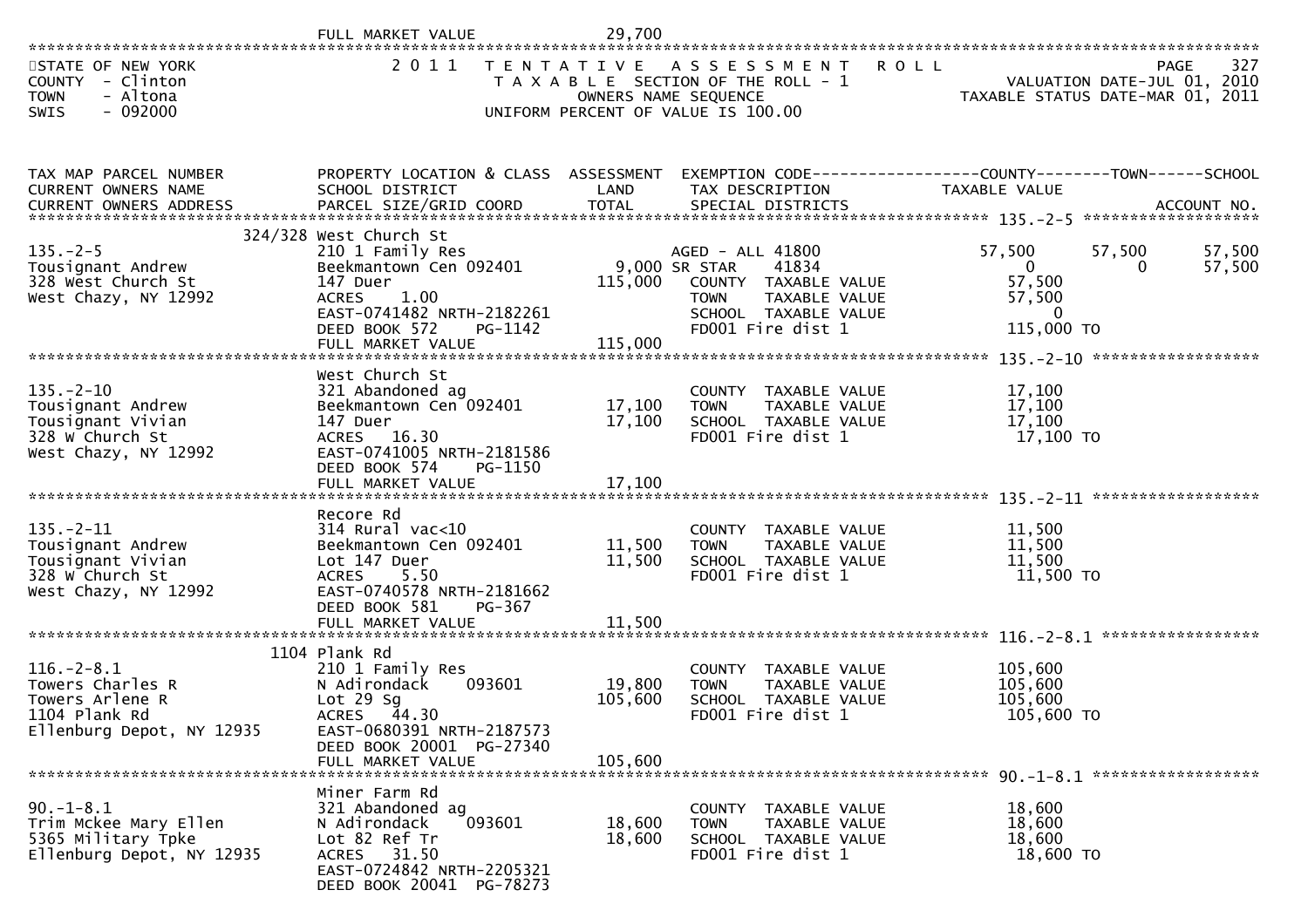|                                                                                                       | FULL MARKET VALUE                                                                                                                                                                          | 18,600                    |                                                                                                                                            |                                                                 |              |             |
|-------------------------------------------------------------------------------------------------------|--------------------------------------------------------------------------------------------------------------------------------------------------------------------------------------------|---------------------------|--------------------------------------------------------------------------------------------------------------------------------------------|-----------------------------------------------------------------|--------------|-------------|
| STATE OF NEW YORK<br>COUNTY - Clinton<br><b>TOWN</b><br>- Altona<br>SWIS<br>$-092000$                 | 2 0 1 1                                                                                                                                                                                    |                           | TENTATIVE ASSESSMENT<br><b>ROLL</b><br>T A X A B L E SECTION OF THE ROLL - 1<br>OWNERS NAME SEQUENCE<br>UNIFORM PERCENT OF VALUE IS 100.00 | VALUATION DATE-JUL 01, 2010<br>TAXABLE STATUS DATE-MAR 01, 2011 |              | 328<br>PAGE |
| TAX MAP PARCEL NUMBER<br>CURRENT OWNERS NAME                                                          | PROPERTY LOCATION & CLASS ASSESSMENT EXEMPTION CODE----------------COUNTY-------TOWN------SCHOOL<br>SCHOOL DISTRICT                                                                        | LAND                      | TAX DESCRIPTION                                                                                                                            | TAXABLE VALUE                                                   |              |             |
| $90. - 1 - 8.3$<br>Trim McKee Mary Ellen<br>5365 Military Tpke<br>Ellenburg Depot, NY 12935           | Miner Farm Rd<br>321 Abandoned ag<br>N Adirondack<br>093601<br>Lot 82 Ref Tr<br>ACRES 10.00<br>EAST-0724739 NRTH-2207380<br>DEED BOOK 20061 PG-94278<br>FULL MARKET VALUE                  | 9,900<br>9,900<br>9,900   | COUNTY TAXABLE VALUE<br><b>TOWN</b><br>TAXABLE VALUE<br>SCHOOL TAXABLE VALUE<br>FD001 Fire dist 1                                          | 9,900<br>9,900<br>9,900<br>$9,900$ TO                           |              |             |
| $90. - 1 - 8.4$<br>Trim Mckee Mary Ellen<br>5365 Military Tpke<br>Ellenburg Depot, NY 12935           | Miner Farm Rd<br>321 Abandoned ag<br>093601<br>N Adirondack<br>Lot 82-85 Ref<br>ACRES 13.50<br>EAST-0724833 NRTH-2206622<br>DEED BOOK 20061 PG-94277                                       | 7,800<br>7,800<br>7,800   | COUNTY TAXABLE VALUE<br><b>TOWN</b><br>TAXABLE VALUE<br>SCHOOL TAXABLE VALUE<br>FD001 Fire dist 1                                          | 7,800<br>7,800<br>7,800<br>7,800 TO                             |              |             |
|                                                                                                       | FULL MARKET VALUE                                                                                                                                                                          |                           |                                                                                                                                            |                                                                 |              |             |
| $148. - 3 - 20.21$<br>Trombley David M<br>Hemingway Madeline<br>1793 Rand Hill Rd<br>Altona, NY 12910 | 1793 Rand Hill Rd<br>270 Mfg housing<br>093601<br>N Adirondack<br>Lot 63 Duers<br>1.10<br><b>ACRES</b><br>EAST-0714094 NRTH-2171220<br>DEED BOOK 882<br>PG-316<br>FULL MARKET VALUE        | 9,000<br>44,000<br>44,000 | 41854<br><b>RES STAR</b><br>COUNTY TAXABLE VALUE<br><b>TOWN</b><br>TAXABLE VALUE<br>SCHOOL TAXABLE VALUE<br>FD001 Fire dist 1              | $\mathbf{0}$<br>44,000<br>44,000<br>14,000<br>44,000 TO         | $\mathbf{0}$ | 30,000      |
|                                                                                                       |                                                                                                                                                                                            |                           |                                                                                                                                            |                                                                 |              |             |
| $148. - 3 - 20.22$<br>Trombley David M<br>1789 Rand Hill Rd<br>Altona, NY 12910                       | 1789 Rand Hill Rd<br>270 Mfg housing<br>093601<br>N Adirondack<br>Lot 63 Duers<br>FRNT 400.00 DPTH 200.00<br><b>ACRES</b><br>1.90<br>EAST-0714325 NRTH-2171203<br>DEED BOOK 99001 PG-17147 | 13,000<br>35,000          | 41854<br><b>RES STAR</b><br>COUNTY TAXABLE VALUE<br><b>TOWN</b><br>TAXABLE VALUE<br>SCHOOL TAXABLE VALUE<br>FD001 Fire dist 1              | $\mathbf{0}$<br>35,000<br>35,000<br>5,000<br>35,000 TO          | $\mathbf{0}$ | 30,000      |
|                                                                                                       | FULL MARKET VALUE                                                                                                                                                                          | 35,000                    |                                                                                                                                            |                                                                 |              |             |
| $91. - 1 - 6.134$<br>Trombley Derek<br>Trombley Kristy<br>53 Blair Rd<br>Mooers, NY 12958             | Miner Farm Rd<br>311 Res vac land<br>Northeastern Cl 092801<br>Lot 50 Ref Tr<br>1.10<br><b>ACRES</b><br>EAST-0733420 NRTH-2207601                                                          | 6,500<br>6,500            | COUNTY TAXABLE VALUE<br>TAXABLE VALUE<br><b>TOWN</b><br>SCHOOL TAXABLE VALUE<br>FD001 Fire dist 1                                          | 6,500<br>6,500<br>6,500<br>6,500 TO                             |              |             |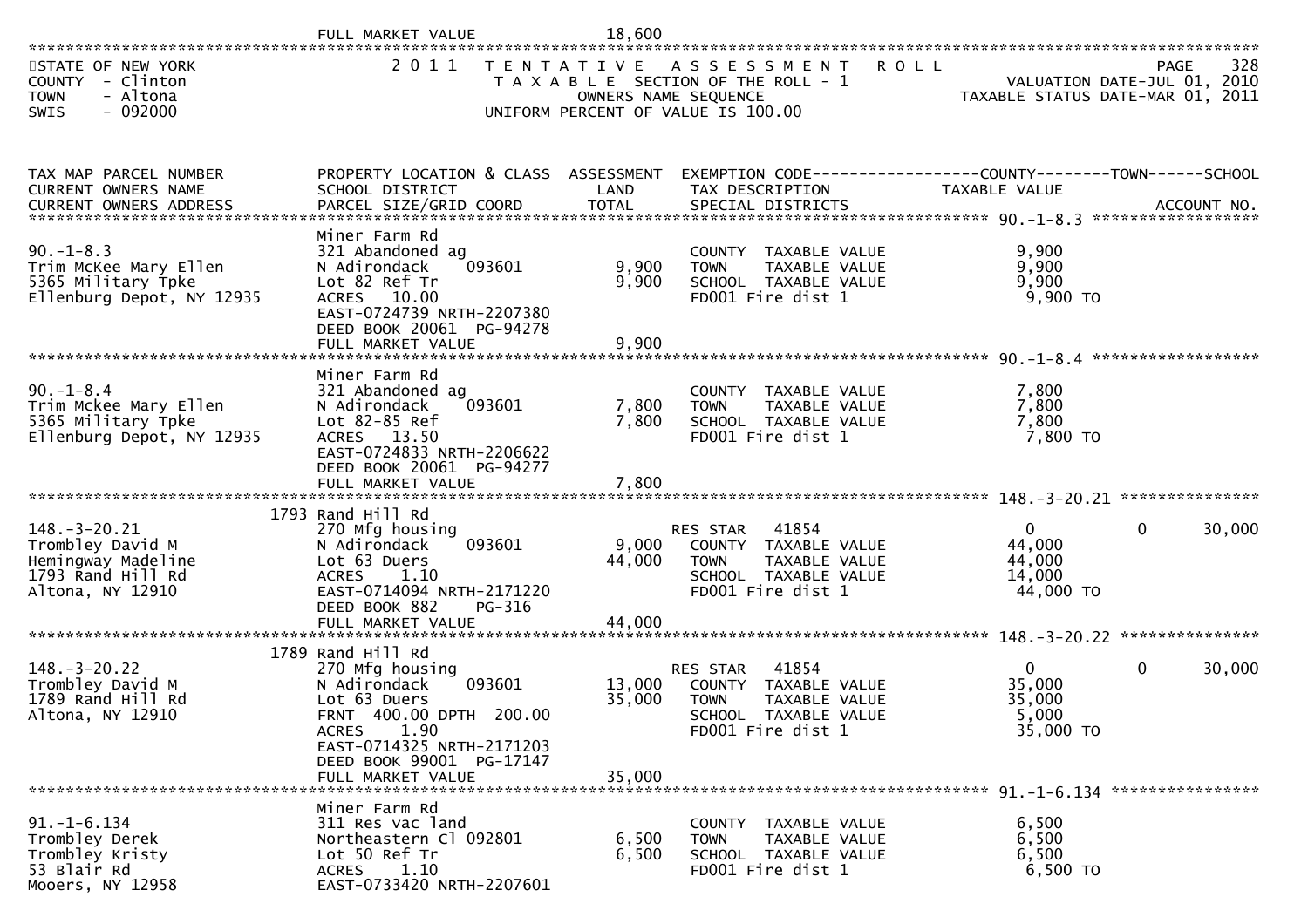|                                                                                                            | DEED BOOK 20051 PG-85786<br>FULL MARKET VALUE                                                                                                                                    | 6,500                        |                                                                                                                                                |                                                               |                                                   |
|------------------------------------------------------------------------------------------------------------|----------------------------------------------------------------------------------------------------------------------------------------------------------------------------------|------------------------------|------------------------------------------------------------------------------------------------------------------------------------------------|---------------------------------------------------------------|---------------------------------------------------|
| STATE OF NEW YORK<br>COUNTY - Clinton<br><b>TOWN</b><br>- Altona                                           | 2 0 1 1                                                                                                                                                                          | T E N T A T I V E            | <b>ROLL</b><br>A S S E S S M E N T<br>T A X A B L E SECTION OF THE ROLL - 1<br>OWNERS NAME SEQUENCE                                            | TAXABLE STATUS DATE-MAR 01, 2011                              | 329<br><b>PAGE</b><br>VALUATION DATE-JUL 01, 2010 |
| SWIS<br>$-092000$                                                                                          |                                                                                                                                                                                  |                              | UNIFORM PERCENT OF VALUE IS 100.00                                                                                                             |                                                               |                                                   |
| TAX MAP PARCEL NUMBER<br>CURRENT OWNERS NAME                                                               | PROPERTY LOCATION & CLASS ASSESSMENT<br>SCHOOL DISTRICT                                                                                                                          | LAND                         | EXEMPTION CODE-----------------COUNTY--------TOWN------SCHOOL<br>TAX DESCRIPTION                                                               | TAXABLE VALUE                                                 |                                                   |
|                                                                                                            | 402 Forest Rd                                                                                                                                                                    |                              |                                                                                                                                                |                                                               |                                                   |
| $72. - 1 - 35.3$<br>Trombley Randy C<br>Trombley Christina M<br>402 Forest Rd<br>Ellenburg Depot, NY 12935 | 210 1 Family Res<br>093601<br>N Adirondack<br>Lot 192 Ref Tract<br>Also Deed $616/144$<br>ACRES 1.00<br>EAST-0685059 NRTH-2215064<br>DEED BOOK 817<br>PG-266                     | 6,500<br>102,000             | RES STAR<br>41854<br>COUNTY TAXABLE VALUE<br>TAXABLE VALUE<br><b>TOWN</b><br>SCHOOL TAXABLE VALUE<br>FD001 Fire dist 1                         | $\mathbf{0}$<br>102,000<br>102,000<br>72,000<br>102,000 TO    | 0<br>30,000                                       |
|                                                                                                            | FULL MARKET VALUE                                                                                                                                                                | 102,000                      |                                                                                                                                                |                                                               |                                                   |
| $73. - 1 - 50$<br>Trombley Reginald<br>PO Box 157<br>Churubusco, NY 12923                                  | Alder Bend Rd<br>323 Vacant rural<br>093601<br>N Adirondack<br>Lot 166 Ref<br>ACRES 13.20<br>EAST-0695057 NRTH-2211503<br>DEED BOOK 983<br>$PG-67$<br>FULL MARKET VALUE          | 7,700<br>7,700<br>7,700      | COUNTY TAXABLE VALUE<br>TAXABLE VALUE<br><b>TOWN</b><br>SCHOOL TAXABLE VALUE<br>FD001 Fire dist 1                                              | 7,700<br>7,700<br>7,700<br>7,700 TO                           |                                                   |
|                                                                                                            | 202 Recore Rd                                                                                                                                                                    |                              |                                                                                                                                                |                                                               | ***************                                   |
| $150. - 1 - 4.221$<br>Trombley Robert J<br>Trombley Cathy<br>202 Recore Rd<br>West Chazy, NY 12992         | 210 1 Family Res<br>093601<br>N Adirondack<br>Lot 144 Duer<br>ACRES 2.00<br>EAST-0738054 NRTH-2176382<br>DEED BOOK 860<br><b>PG-270</b>                                          | 9,500<br>82,300              | COUNTY TAXABLE VALUE<br>TAXABLE VALUE<br><b>TOWN</b><br>SCHOOL TAXABLE VALUE<br>FD001 Fire dist 1                                              | 82,300<br>82,300<br>82,300<br>82,300 TO                       |                                                   |
|                                                                                                            | FULL MARKET VALUE                                                                                                                                                                | 82,300                       |                                                                                                                                                |                                                               |                                                   |
| $74. - 1 - 5$<br>Trudo Carlton C<br>Trudo Elizabeth<br>102 Woods Falls Rd<br>Altona, NY 12910              | 102-153 Woods Falls Rd<br>240 Rural res<br>093601<br>N Adirondack<br>129 Ref<br>ACRES 117.00<br>EAST-0711333 NRTH-2212318<br>DEED BOOK 627<br><b>PG-670</b><br>FULL MARKET VALUE | 30,000<br>129,900<br>129,900 | 41854<br>RES STAR<br>COUNTY TAXABLE VALUE<br>TAXABLE VALUE<br><b>TOWN</b><br>SCHOOL TAXABLE VALUE<br>FD001 Fire dist 1<br>LT001 Altona light 1 | 0<br>129,900<br>129,900<br>99,900<br>129,900 TO<br>129,900 TO | 30,000<br>0                                       |
|                                                                                                            | Purdy Rd                                                                                                                                                                         |                              |                                                                                                                                                |                                                               |                                                   |
| $133. - 1 - 9$<br>Trudo Charles V<br>Trudo Bonnie<br>1015 Hardscrabble Rd                                  | 910 Priv forest<br>093601<br>N Adirondack<br>76 Duer 1956<br>63.50<br><b>ACRES</b>                                                                                               | 10,400<br>10,400             | COUNTY TAXABLE VALUE<br>TAXABLE VALUE<br><b>TOWN</b><br>SCHOOL TAXABLE VALUE<br>FD001 Fire dist 1                                              | 10,400<br>10,400<br>10,400<br>10,400 TO                       |                                                   |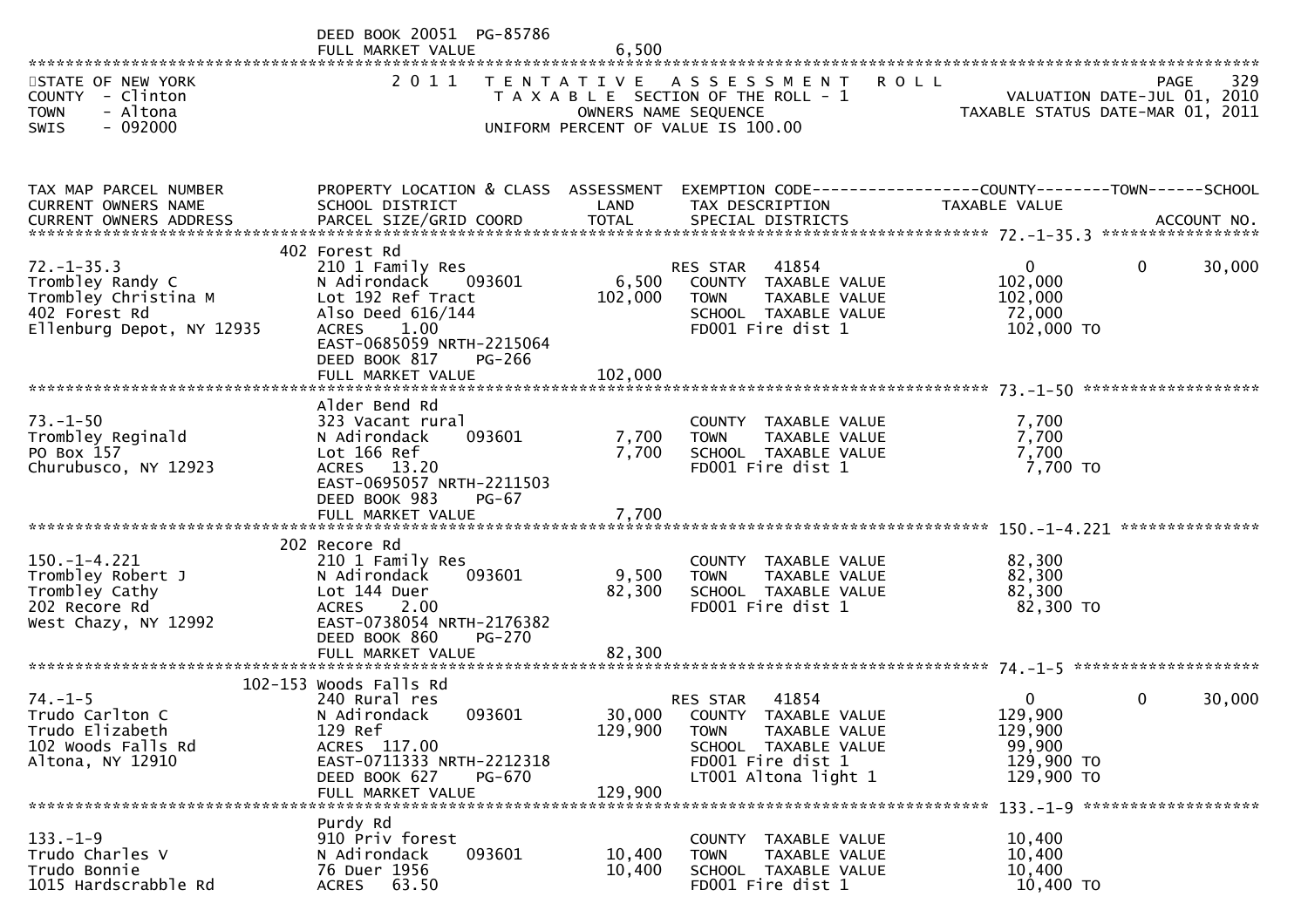| Cadyville, NY 12918-1906<br>STATE OF NEW YORK                                        | EAST-0716697 NRTH-2177460<br>DEED BOOK 572<br><b>PG-199</b><br>FULL MARKET VALUE                                                                                                                   | 10,400                     | 2011 TENTATIVE ASSESSMENT                                                                                                                     | <b>ROLL</b><br>330<br>PAGE                                                                               |
|--------------------------------------------------------------------------------------|----------------------------------------------------------------------------------------------------------------------------------------------------------------------------------------------------|----------------------------|-----------------------------------------------------------------------------------------------------------------------------------------------|----------------------------------------------------------------------------------------------------------|
| COUNTY - Clinton<br><b>TOWN</b><br>- Altona<br>$-092000$<br><b>SWIS</b>              |                                                                                                                                                                                                    |                            | T A X A B L E SECTION OF THE ROLL - 1<br>OWNERS NAME SEQUENCE<br>UNIFORM PERCENT OF VALUE IS 100.00                                           | VALUATION DATE-JUL 01, 2010<br>TAXABLE STATUS DATE-MAR 01, 2011                                          |
| TAX MAP PARCEL NUMBER<br>CURRENT OWNERS NAME                                         | PROPERTY LOCATION & CLASS ASSESSMENT<br>SCHOOL DISTRICT                                                                                                                                            | LAND                       | TAX DESCRIPTION                                                                                                                               | EXEMPTION CODE------------------COUNTY--------TOWN------SCHOOL<br>TAXABLE VALUE                          |
| $148.-2-17.1$<br>Trudo Charles V<br>1015 Hardscrabble Rd<br>Cadyville, NY 12918-1906 | 1964 Rand Hill Rd<br>210 1 Family Res<br>N Adirondack<br>093601<br>49 Duer<br><b>ACRES</b><br>4.10<br>EAST-0710367 NRTH-2173029<br>DEED BOOK 99001 PG-10610                                        | 54,100                     | WARCOMALL 41131<br>10,600 RES STAR 41854<br>COUNTY TAXABLE VALUE<br><b>TOWN</b><br>TAXABLE VALUE<br>SCHOOL TAXABLE VALUE<br>FD001 Fire dist 1 | 13,525<br>13,525<br>0<br>30,000<br>$\overline{0}$<br>$\Omega$<br>40,575<br>40,575<br>24,100<br>54,100 TO |
| $148. - 2 - 17.2$<br>Trudo Charles V<br>1015 Hardscrabble Rd<br>Cadyville, NY 12918  | Rand Hill Rd<br>321 Abandoned ag<br>093601<br>N Adirondack<br>Lot 49 Duer<br>ACRES 93.20<br>EAST-0710845 NRTH-2174303<br>DEED BOOK 744<br>$PG-17$<br>FULL MARKET VALUE                             | 27,700<br>27,700<br>27,700 | COUNTY TAXABLE VALUE<br>TAXABLE VALUE<br><b>TOWN</b><br>SCHOOL TAXABLE VALUE<br>FD001 Fire dist 1                                             | 27,700<br>27,700<br>27,700<br>27,700 TO                                                                  |
| $148. - 3 - 10$<br>Trudo Charles V<br>1015 Hardscrabble Rd<br>Cadyville, NY 12918    | 1963 Rand Hill Rd<br>210 1 Family Res<br>N Adirondack<br>093601<br>Lot 49 Duers Pat<br>FRNT 240.00 DPTH 120.00<br>EAST-0710346 NRTH-2172657<br>DEED BOOK 837<br><b>PG-229</b><br>FULL MARKET VALUE | 6,500<br>68,100<br>68,100  | COUNTY TAXABLE VALUE<br>TAXABLE VALUE<br><b>TOWN</b><br>SCHOOL TAXABLE VALUE<br>FD001 Fire dist 1                                             | 68,100<br>68,100<br>68,100<br>68,100 TO                                                                  |
| $148. - 3 - 14$<br>Trudo Charles V<br>1015 Hardscrabble Rd<br>Cadyville, NY 12918    | 1911 Rand Hill Rd<br>210 1 Family Res<br>N Adirondack<br>093601<br>Lot 49 Jericho Rd<br>FRNT 222.00 DPTH 183.80<br>EAST-0711433 NRTH-2172183<br>DEED BOOK 99001 PG-10609<br>FULL MARKET VALUE      | 56,100<br>56,100           | COUNTY TAXABLE VALUE<br>9,300 TOWN<br>TAXABLE VALUE<br>SCHOOL TAXABLE VALUE<br>FD001 Fire dist 1                                              | 56,100<br>56,100<br>56,100<br>56,100 TO                                                                  |
| $89.1 - 3 - 27$<br>Trudo Scott J<br>Trudo Katherine M<br>454 Devils Den Rd           | 454 Devils Den Rd<br>210 1 Family Res<br>N Adirondack<br>093601<br>Lot 110 Pat Ref<br>1.30<br><b>ACRES</b>                                                                                         | 87,700                     | 41131<br>WARCOMALL<br>41854<br>6,500 RES STAR<br><b>COUNTY</b><br>TAXABLE VALUE<br><b>TOWN</b><br>TAXABLE VALUE                               | 21,925<br>21,925<br>0<br>0<br>30,000<br>0<br>65,775<br>65,775                                            |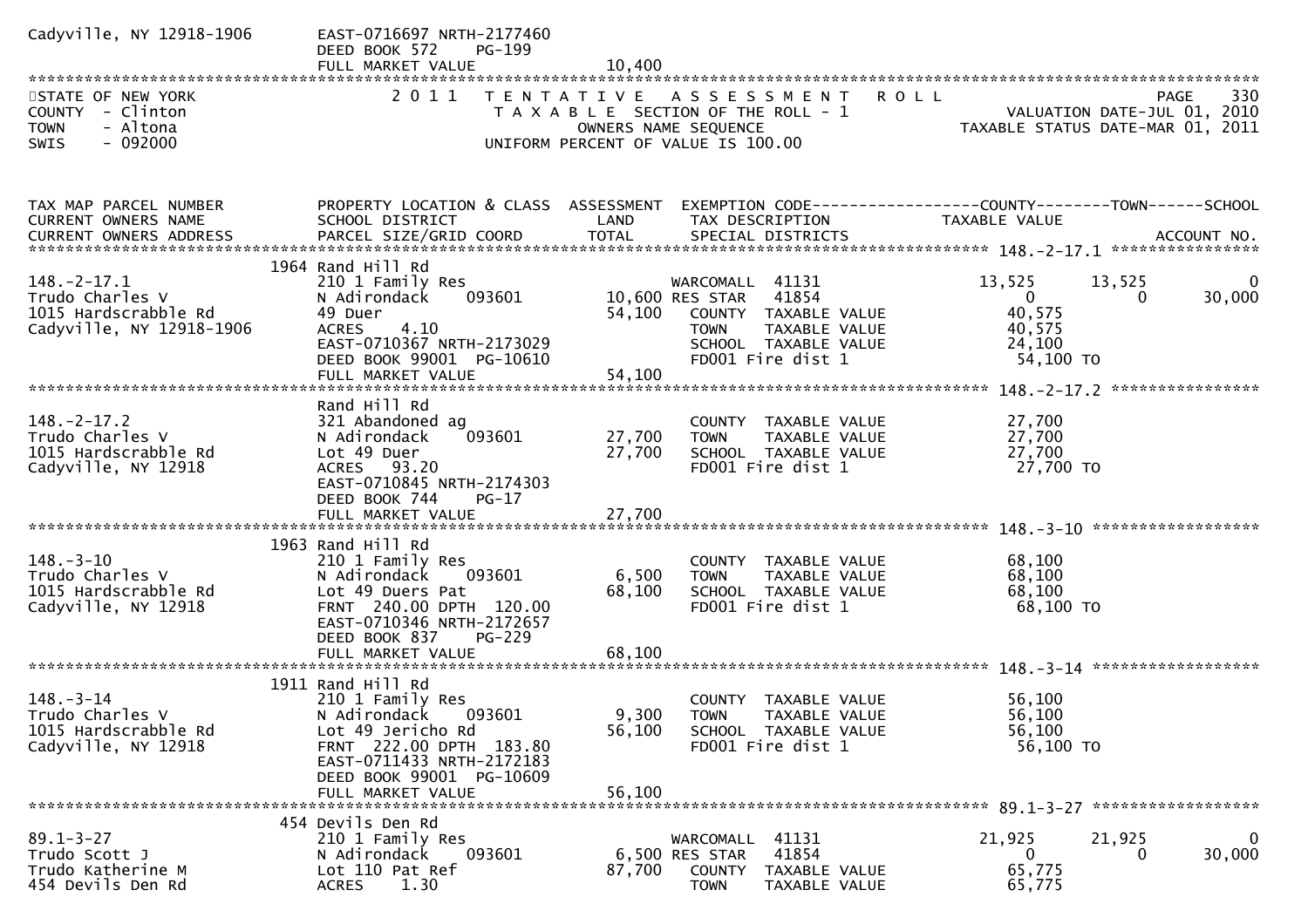| Altona, NY 12910                                                                                   | EAST-0711123 NRTH-2206329<br>DEED BOOK 20072 PG-10061                                                                                                                      |                              | SCHOOL TAXABLE VALUE<br>FD001 Fire dist 1                                                                                                   | 57,700<br>87,700 TO                                                                                |
|----------------------------------------------------------------------------------------------------|----------------------------------------------------------------------------------------------------------------------------------------------------------------------------|------------------------------|---------------------------------------------------------------------------------------------------------------------------------------------|----------------------------------------------------------------------------------------------------|
| STATE OF NEW YORK<br>COUNTY - Clinton<br>- Altona<br><b>TOWN</b><br>$-092000$                      | 2011                                                                                                                                                                       |                              | TENTATIVE ASSESSMENT ROLL<br>T A X A B L E SECTION OF THE ROLL - 1<br>OWNERS NAME SEQUENCE                                                  | PAGE<br>331<br>VALUATION DATE-JUL 01, 2010<br>TAXABLE STATUS DATE-MAR 01, 2011                     |
| SWIS                                                                                               |                                                                                                                                                                            |                              | UNIFORM PERCENT OF VALUE IS 100.00                                                                                                          |                                                                                                    |
| TAX MAP PARCEL NUMBER<br>CURRENT OWNERS NAME                                                       | PROPERTY LOCATION & CLASS ASSESSMENT<br>SCHOOL DISTRICT                                                                                                                    | LAND                         | TAX DESCRIPTION                                                                                                                             | EXEMPTION CODE------------------COUNTY--------TOWN------SCHOOL<br>TAXABLE VALUE                    |
| $74. - 1 - 4$<br>Trudo William M<br>Trudo Mary A<br>124 Woods Falls Rd<br>Altona, NY 12910         | 124 Woods Falls Rd<br>240 Rural res<br>093601<br>N Adirondack<br>36ref<br>ACRES 21.90<br>EAST-0711577 NRTH-2212758<br>DEED BOOK 767<br>PG-161<br>FULL MARKET VALUE         | 19,800<br>185,000<br>185,000 | RES STAR 41854<br>COUNTY TAXABLE VALUE<br><b>TOWN</b><br>TAXABLE VALUE<br>SCHOOL TAXABLE VALUE<br>FD001 Fire dist 1<br>LT001 Altona light 1 | $\mathbf 0$<br>$\mathbf{0}$<br>30,000<br>185,000<br>185,000<br>155,000<br>185,000 TO<br>185,000 TO |
| $89. - 2 - 13$<br>Tubbs Richard<br>Tubbs Susan<br>11 Union School Rd<br>Montgomery, NY 12549       | 27 Old State Rd<br>$322$ Rural vac $>10$<br>093601<br>N Adirondack<br>110 Ref<br>ACRES 31.60<br>EAST-0712251 NRTH-2205817<br>DEED BOOK 740<br>PG-54<br>FULL MARKET VALUE   | 18,600<br>18,600<br>18,600   | COUNTY TAXABLE VALUE<br>TAXABLE VALUE<br><b>TOWN</b><br>SCHOOL TAXABLE VALUE<br>FD001 Fire dist 1<br>LT001 Altona light 1                   | 18,600<br>18,600<br>18,600<br>18,600 TO<br>18,600 TO                                               |
| $118. - 1 - 17.32$<br>Tucker Phillip A<br>Tucker Merideth E<br>PO Box 267<br>Altona, NY 12910      | 2671 Rand Hill Rd<br>270 Mfg housing<br>093601<br>N Adirondack<br>Lot 16 Duers<br>ACRES 1.00<br>EAST-0703440 NRTH-2188029<br>DEED BOOK 20061 PG-91245<br>FULL MARKET VALUE | 6,500<br>51,000<br>51,000    | COUNTY TAXABLE VALUE<br>TAXABLE VALUE<br><b>TOWN</b><br>SCHOOL TAXABLE VALUE<br>FD001 Fire dist 1                                           | 51,000<br>51,000<br>51,000<br>51,000 TO                                                            |
| $132. - 1 - 4.1$<br>Tucker Thomas W<br>Donah Gary A<br>16 Island View Way<br>Plattsburgh, NY 12901 | Duley Rd<br>910 Priv forest<br>093601<br>N Adirondack<br>39 - 40 Duer<br>ACRES 110.30<br>EAST-0705120 NRTH-2185641<br>DEED BOOK 20041 PG-72786<br>FULL MARKET VALUE        | 30,900<br>55,000<br>55,000   | COUNTY TAXABLE VALUE<br><b>TOWN</b><br>TAXABLE VALUE<br>SCHOOL TAXABLE VALUE<br>FD001 Fire dist 1                                           | 55,000<br>55,000<br>55,000<br>55,000 TO                                                            |
| $103. -1 - 7.2 - 1$<br>Turtle Island Trust<br>Attn: Jon Regier Trustee<br>2927 Rand Hill Rd        | $102/116$ Devils Den Rd<br>510 Entertainmnt<br>N Adirondack<br>093601<br>Bingo Hall<br>On Txbl Sol #0128001                                                                | 0<br>1                       | COUNTY TAXABLE VALUE<br><b>TOWN</b><br>TAXABLE VALUE<br>SCHOOL TAXABLE VALUE<br>FD001 Fire dist 1                                           | 1<br>$\mathbf 1$<br>$\mathbf{1}$<br>$1$ TO                                                         |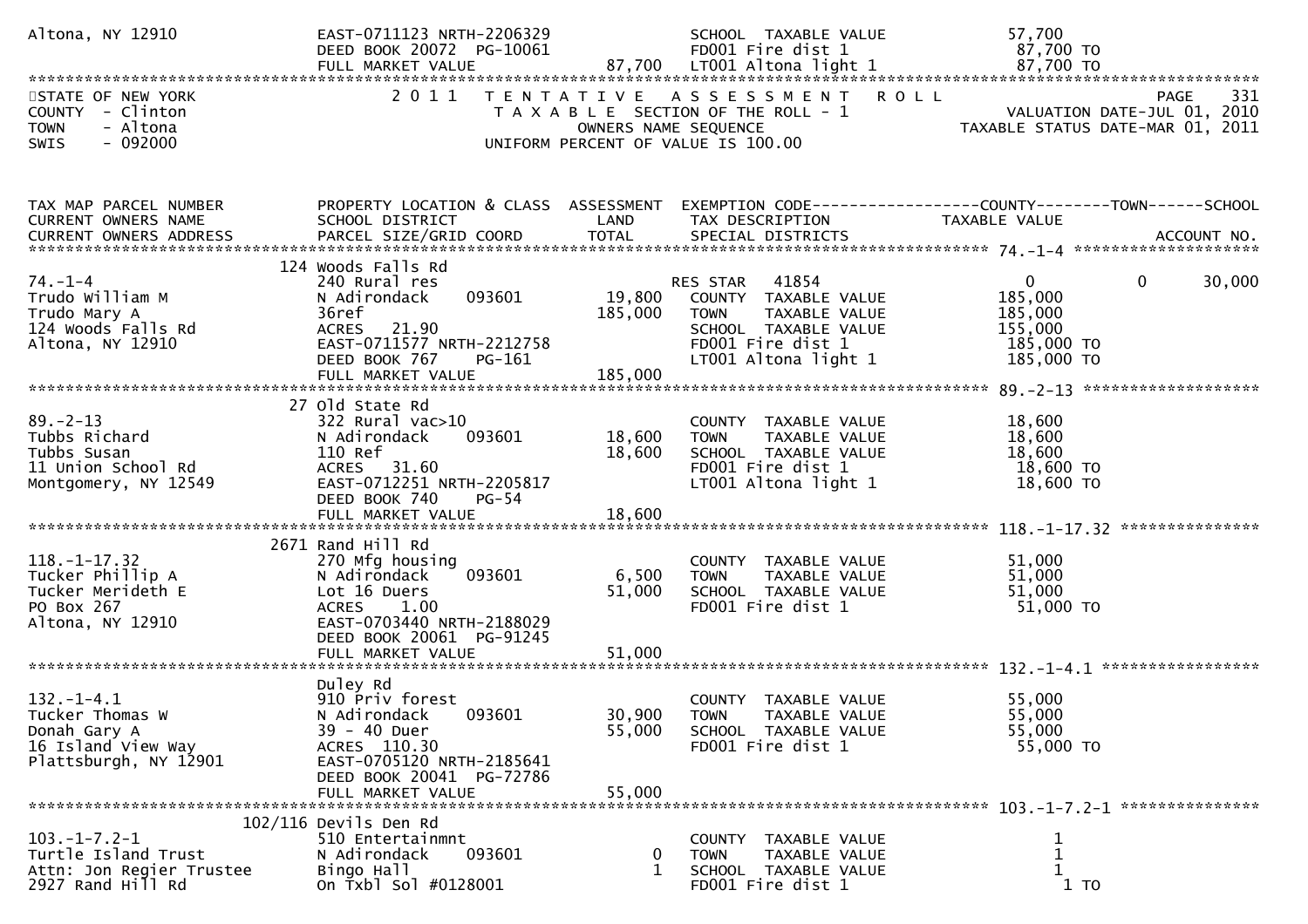| PO Box 270<br>Altona, NY 12910<br>STATE OF NEW YORK<br>COUNTY - Clinton<br><b>TOWN</b><br>- Altona<br>$-092000$<br><b>SWIS</b>     | 0.01<br><b>ACRES</b><br>EAST-0707468 NRTH-2199905<br>FULL MARKET VALUE<br>2011                                                                                              | OWNERS NAME SEQUENCE             | TENTATIVE ASSESSMENT<br><b>ROLL</b><br>T A X A B L E SECTION OF THE ROLL - 1<br>UNIFORM PERCENT OF VALUE IS 100.00 | 332<br><b>PAGE</b><br>VALUATION DATE-JUL 01, 2010<br>TAXABLE STATUS DATE-MAR 01, 2011 |
|------------------------------------------------------------------------------------------------------------------------------------|-----------------------------------------------------------------------------------------------------------------------------------------------------------------------------|----------------------------------|--------------------------------------------------------------------------------------------------------------------|---------------------------------------------------------------------------------------|
| TAX MAP PARCEL NUMBER<br>CURRENT OWNERS NAME                                                                                       | PROPERTY LOCATION & CLASS ASSESSMENT<br>SCHOOL DISTRICT                                                                                                                     | LAND                             | TAX DESCRIPTION                                                                                                    | EXEMPTION CODE-----------------COUNTY--------TOWN------SCHOOL<br>TAXABLE VALUE        |
| $103. -1 - 7.2 - 2$<br>Turtle Island Trust<br>Attn: John Regier Trustee<br>2927 Rand Hill Rd<br>PO Box 270                         | Devils Den Rd<br>432 Gas station<br>093601<br>N Adirondack<br>Gas Station<br><b>ACRES</b><br>0.01<br>EAST-0707468 NRTH-2199905                                              | $\boldsymbol{0}$<br>$\mathbf{1}$ | COUNTY TAXABLE VALUE<br>TAXABLE VALUE<br><b>TOWN</b><br>SCHOOL TAXABLE VALUE<br>FD001 Fire dist 1                  | $\mathbf 1$<br>$1$ TO                                                                 |
| $103. -1 - 7.2 - 3$<br>Turtle Island Trust<br>Attn: John Regier Trustee<br>2927 Rand Hill Rd<br>PO Box 270                         | Devils Den Rd<br>484 1 use sm bld<br>N Adirondack<br>093601<br>Laundry Mat<br><b>ACRES</b><br>0.01<br>EAST-0707468 NRTH-2199905                                             | 0                                | COUNTY TAXABLE VALUE<br>TAXABLE VALUE<br><b>TOWN</b><br>SCHOOL TAXABLE VALUE<br>FD001 Fire dist 1                  | 1<br>$\mathbf 1$<br>$1$ TO                                                            |
| $117. - 1 - 5.1$<br>Turtle Island Trust<br>PO Box 20<br>Galway, NY 12074<br>MAY BE SUBJECT TO PAYMENT<br>UNDER AGDIST LAW TIL 2012 | 1037/1065 Alder Bend Rd<br>112 Dairy farm<br>093601<br>N Adirondack<br>187 Ref<br>ACRES 474.70<br>EAST-0692304 NRTH-2190800<br>DEED BOOK 20072 PG-9390<br>FULL MARKET VALUE | 118,700<br>265,000<br>265,000    | COUNTY TAXABLE VALUE<br>TAXABLE VALUE<br><b>TOWN</b><br>SCHOOL TAXABLE VALUE<br>FD001 Fire dist 1                  | 265,000<br>265,000<br>265,000<br>265,000 TO                                           |
| $118. - 1 - 1.21$<br>Turtle Island Trust<br>PO Box 20<br>Galway, NY 12074                                                          | Lash Rd<br>105 Vac farmland<br>N Adirondack<br>093601<br>14 Duer<br>ACRES 72.70<br>EAST-0698282 NRTH-2192873<br>DEED BOOK 20072 PG-9390<br>FULL MARKET VALUE                | 50,600<br>50,600<br>50,600       | COUNTY TAXABLE VALUE<br>TAXABLE VALUE<br><b>TOWN</b><br>SCHOOL TAXABLE VALUE<br>FD001 Fire dist 1                  | 50,600<br>50,600<br>50,600<br>50,600 TO                                               |
| $118. - 1 - 3.9$<br>Turtle Island Trust<br>PO Box 20<br>Galway, NY 12074                                                           | Lash Rd<br>105 Vac farmland<br>093601<br>N Adirondack<br>Lot 15 Duers Pat<br>ACRES 20.30<br>EAST-0699734 NRTH-2192895<br>DEED BOOK 20072 PG-9390                            | 20,000<br>20,000                 | COUNTY TAXABLE VALUE<br>TAXABLE VALUE<br><b>TOWN</b><br>SCHOOL TAXABLE VALUE<br>FD001 Fire dist 1                  | 20,000<br>20,000<br>20,000<br>20,000 TO                                               |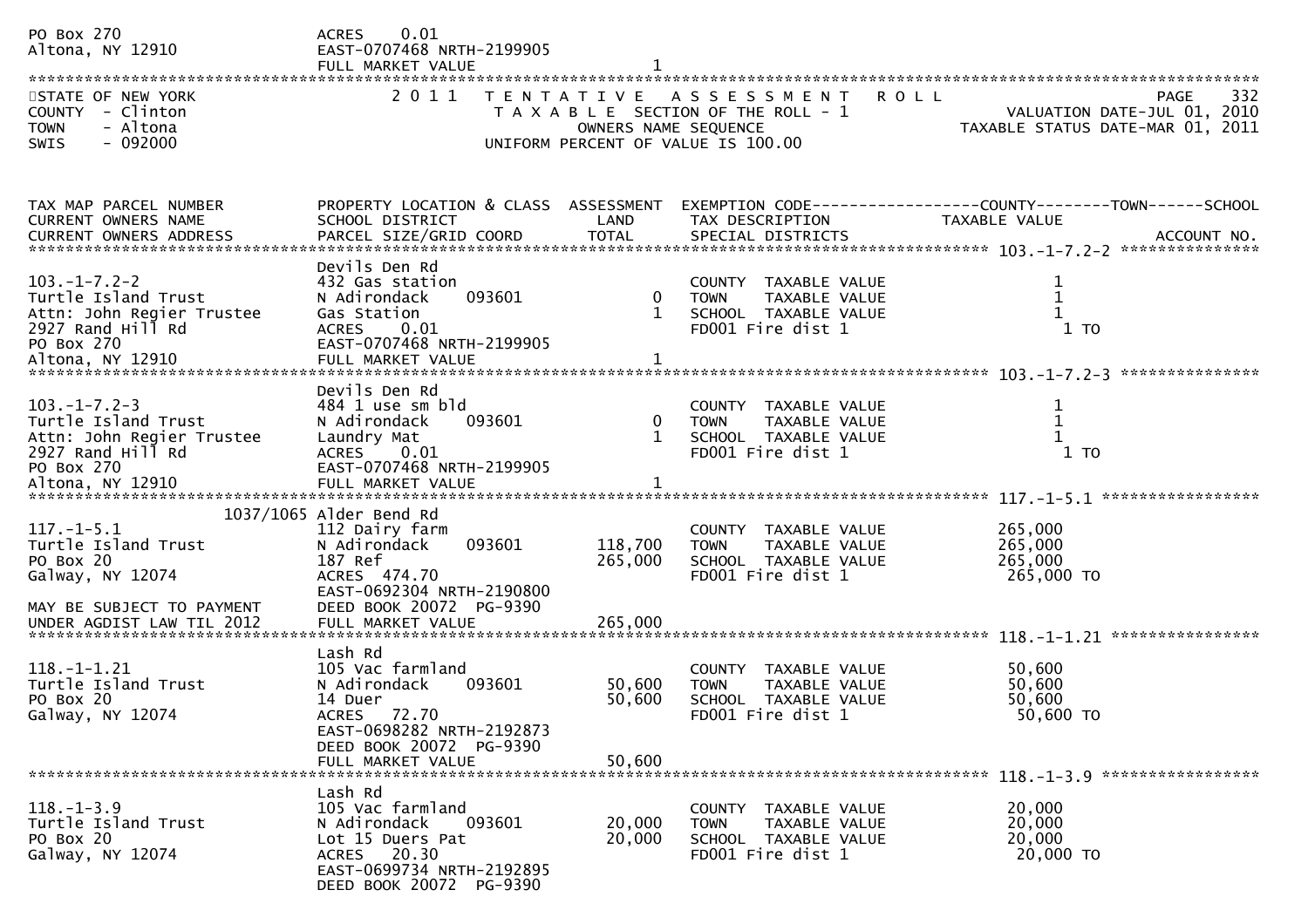|                                                                                                                                                                                                                                                                | FULL MARKET VALUE                                                                                                                                                                                | 20,000                     |                                                                                                                                                      |                                                        |                                                                                |
|----------------------------------------------------------------------------------------------------------------------------------------------------------------------------------------------------------------------------------------------------------------|--------------------------------------------------------------------------------------------------------------------------------------------------------------------------------------------------|----------------------------|------------------------------------------------------------------------------------------------------------------------------------------------------|--------------------------------------------------------|--------------------------------------------------------------------------------|
| STATE OF NEW YORK<br>COUNTY - Clinton<br><b>TOWN</b><br>- Altona<br>$-092000$<br><b>SWIS</b>                                                                                                                                                                   | 2011                                                                                                                                                                                             | OWNERS NAME SEQUENCE       | TENTATIVE ASSESSMENT<br>R O L L<br>T A X A B L E SECTION OF THE ROLL - 1<br>UNIFORM PERCENT OF VALUE IS 100.00                                       |                                                        | 333<br>PAGE<br>VALUATION DATE-JUL 01, 2010<br>TAXABLE STATUS DATE-MAR 01, 2011 |
| TAX MAP PARCEL NUMBER<br>CURRENT OWNERS NAME<br>.000 ACCOUNT NO . PARCEL SIZE/GRID COORD TOTAL SPECIAL DISTRICTS AND RESULT ACCOUNT NO . ACCOUNT NO . AND RESULT AND . AND RESULT AND . AND RESULT AND . AND RESULT AND . AND RESULT A TOTAL SPECIAL DISTRICTS | PROPERTY LOCATION & CLASS ASSESSMENT<br>SCHOOL DISTRICT                                                                                                                                          | LAND                       | EXEMPTION CODE------------------COUNTY--------TOWN------SCHOOL<br>TAX DESCRIPTION                                                                    | <b>TAXABLE VALUE</b>                                   |                                                                                |
| $104. - 1 - 5$<br>Tyndall Richard J<br>90 Washington Ave<br>West Haven, CT 06501                                                                                                                                                                               | Rock Rd<br>314 Rural vac<10<br>N Adirondack<br>093601<br>132 Ref<br>7.60<br><b>ACRES</b><br>EAST-0710583 NRTH-2202154<br>DEED BOOK 774<br>$PG-8$                                                 | 7,200<br>7,200             | COUNTY TAXABLE VALUE<br>TAXABLE VALUE<br><b>TOWN</b><br>SCHOOL TAXABLE VALUE<br>FD001 Fire dist 1<br>LT001 Altona light 1                            | 7,200<br>7,200<br>7,200<br>7,200 TO<br>7,200 TO        |                                                                                |
| $89. - 2 - 4.11$<br>Upton Brian C<br>Upton Olivia<br>11113 N 120th east Ave<br>Owasso, OK 74055                                                                                                                                                                | 3053 Miner Farm Rd<br>210 1 Family Res<br>093601<br>N Adirondack<br>Lot 110<br>ACRES 1.50<br>EAST-0712920 NRTH-2207269<br>DEED BOOK 20061 PG-92482<br>FULL MARKET VALUE                          | 6,600<br>50,000<br>50,000  | COUNTY TAXABLE VALUE<br>TAXABLE VALUE<br>TOWN<br>SCHOOL TAXABLE VALUE<br>FD001 Fire dist 1<br>LT001 Altona light 1                                   | 50,000<br>50,000<br>50,000<br>50,000 TO<br>50,000 TO   |                                                                                |
| $88.14 - 2 - 14$<br>Vacca Flora<br>Vacca Giovanni<br>808 St Michel St<br>Longueil PQ, Canada J4J1N7                                                                                                                                                            | 57 Pinewood Dr<br>260 Seasonal res<br>093601<br>N Adirondack<br>Stonewall Bk 10 Pg 123 Lo<br>FRNT 67.00 DPTH 190.00<br>EAST-0698299 NRTH-2204909<br>DEED BOOK 627<br>PG-437<br>FULL MARKET VALUE | 4,700<br>17,000<br>17,000  | COUNTY TAXABLE VALUE<br>TAXABLE VALUE<br><b>TOWN</b><br>SCHOOL TAXABLE VALUE<br>FD001 Fire dist 1                                                    | 17,000<br>17,000<br>17,000<br>17,000 TO                | ****************                                                               |
| $119. - 1 - 1$<br>Van Arman James<br>Van Arman Diane<br>687 Rand Hill Rd<br>Morrisonville, NY 12962                                                                                                                                                            | 4449 Military Tpke<br>321 Abandoned ag<br>093601<br>N Adirondack<br>44 Duer<br>ACRES 261.00<br>EAST-0708702 NRTH-2190461<br>DEED BOOK 898<br>$PG-12$<br>FULL MARKET VALUE                        | 67,500<br>67,500<br>67,500 | COUNTY TAXABLE VALUE<br>TAXABLE VALUE<br><b>TOWN</b><br>SCHOOL TAXABLE VALUE<br>FD001 Fire dist 1                                                    | 67,500<br>67,500<br>67,500<br>67,500 TO                |                                                                                |
| $134. - 1 - 11.221$<br>Van Valkenburg Diana<br>3785 Military Tpke<br>West Chazy, NY 12992                                                                                                                                                                      | 3777/3785 Military Tpke<br>280 Res Multiple<br>093601<br>N Adirondack<br>Lot 103 Pat Duer<br>1.50<br>ACRES<br>EAST-0723155 NRTH-2182750<br>DEED BOOK 98001 PG-00017                              | 79,000                     | 41854<br>RES STAR<br>13,500 LIM INC DI 41932<br><b>COUNTY</b><br>TAXABLE VALUE<br>TOWN<br>TAXABLE VALUE<br>SCHOOL TAXABLE VALUE<br>FD001 Fire dist 1 | 0<br>39,500<br>39,500<br>79,000<br>49,000<br>79,000 TO | 30,000<br>0<br>$\mathbf 0$<br>0                                                |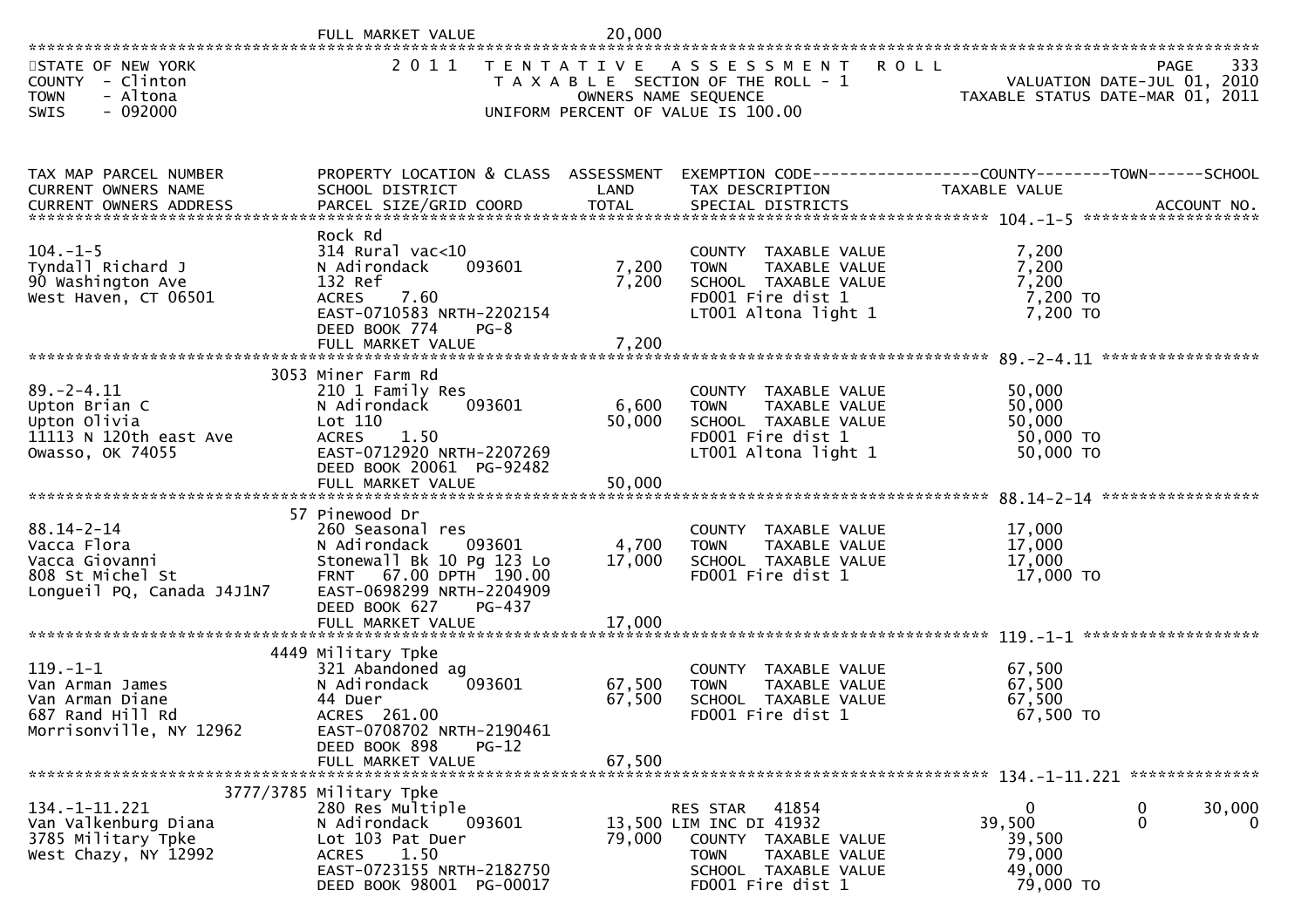|                                                                                                | FULL MARKET VALUE                                                                                                                                                                      | 79,000                     |                                                                                                                                                       |                                                                      |                                            |
|------------------------------------------------------------------------------------------------|----------------------------------------------------------------------------------------------------------------------------------------------------------------------------------------|----------------------------|-------------------------------------------------------------------------------------------------------------------------------------------------------|----------------------------------------------------------------------|--------------------------------------------|
| STATE OF NEW YORK<br>COUNTY - Clinton<br>- Altona<br><b>TOWN</b><br>$-092000$<br>SWIS          | 2 0 1 1                                                                                                                                                                                | OWNERS NAME SEQUENCE       | TENTATIVE ASSESSMENT<br><b>ROLL</b><br>T A X A B L E SECTION OF THE ROLL - 1<br>UNIFORM PERCENT OF VALUE IS 100.00                                    | VALUATION DATE-JUL 01, 2010<br>TAXABLE STATUS DATE-MAR 01, 2011      | 334<br>PAGE<br>VALUATION DATE-JUL 01, 2010 |
| TAX MAP PARCEL NUMBER<br>CURRENT OWNERS NAME                                                   | PROPERTY LOCATION & CLASS ASSESSMENT<br>SCHOOL DISTRICT                                                                                                                                | LAND                       | EXEMPTION CODE------------------COUNTY--------TOWN------SCHOOL<br>TAX DESCRIPTION                                                                     | TAXABLE VALUE                                                        |                                            |
| $89. -2 - 18.232$<br>Vancour Francis L<br>49 Burdo Rd<br>PO Box 53<br>Altona, NY 12910         | $49/51$ Burdo Rd<br>210 1 Family Res<br>N Adirondack<br>093601<br>Lot 109 Ref Tr<br>1.00<br><b>ACRES</b><br>EAST-0711800 NRTH-2203276<br>DEED BOOK 20021 PG-38643<br>FULL MARKET VALUE | 6,500<br>7,500<br>7,500    | 41854<br><b>RES STAR</b><br>COUNTY TAXABLE VALUE<br>TAXABLE VALUE<br><b>TOWN</b><br>SCHOOL TAXABLE VALUE<br>FD001 Fire dist 1<br>LT001 Altona light 1 | $\Omega$<br>7,500<br>7,500<br>$\mathbf{0}$<br>7,500 TO<br>7,500 TO   | 7,500<br>0                                 |
| $89. - 2 - 18.231$<br>Vancour Shawn<br>Vancour Robin<br>560 Lavalley Rd<br>Champlain, NY 12919 | 29 Burdo Rd<br>270 Mfg housing<br>093601<br>N Adirondack<br>Lot 109 Ref Tr<br>ACRES 2.00<br>EAST-0711447 NRTH-2203207<br>DEED BOOK 20102 PG-32887<br>FULL MARKET VALUE                 | 6,600<br>8,500<br>8,500    | COUNTY TAXABLE VALUE<br>TAXABLE VALUE<br><b>TOWN</b><br>SCHOOL TAXABLE VALUE<br>FD001 Fire dist 1<br>LT001 Altona light 1                             | 8,500<br>8,500<br>8,500<br>8,500 TO<br>8,500 TO                      |                                            |
| $73. - 1 - 20.4$<br>Vanderbogart Kevin L<br>402 Irona Rd<br>Altona, NY 12910                   | Irona Rd<br>$314$ Rural vac< $10$<br>093601<br>N Adirondack<br>2.00<br><b>ACRES</b><br>EAST-0702706 NRTH-2214550<br>DEED BOOK 20061 PG-96001<br>FULL MARKET VALUE                      | 4,000<br>4,000<br>4,000    | COUNTY TAXABLE VALUE<br><b>TOWN</b><br>TAXABLE VALUE<br>SCHOOL TAXABLE VALUE<br>FD001 Fire dist 1                                                     | 4,000<br>4,000<br>4,000<br>4,000 TO                                  | ****************                           |
| $74. - 1 - 40.3$<br>VanNortwick Philip E Jr<br>4 Woods Falls Rd<br>Altona, NY 12910            | 4 Woods Falls Rd<br>210 1 Family Res<br>N Adirondack<br>093601<br>Lot 111 Ref Tr<br><b>ACRES</b><br>1.40<br>EAST-0711027 NRTH-2209976<br>DEED BOOK 20072 PG-11478<br>FULL MARKET VALUE | 6,500<br>53,000<br>53,000  | 41854<br><b>RES STAR</b><br>COUNTY TAXABLE VALUE<br><b>TOWN</b><br>TAXABLE VALUE<br>SCHOOL TAXABLE VALUE<br>FD001 Fire dist 1<br>LT001 Altona light 1 | $\mathbf{0}$<br>53,000<br>53,000<br>23,000<br>53,000 TO<br>53,000 TO | 0<br>30,000                                |
| $72. - 1 - 12$<br>Vanoni Peter<br>Kowalski Erik<br>1801 Alder Bend Rd<br>Altona, NY 12910      | Irona Rd<br>910 Priv forest<br>N Adirondack<br>093601<br>184 Ref<br>ACRES 203.50<br>EAST-0692481 NRTH-2209480<br>DEED BOOK 20061 PG-99442<br>FULL MARKET VALUE                         | 49,800<br>49,800<br>49,800 | COUNTY TAXABLE VALUE<br>TAXABLE VALUE<br><b>TOWN</b><br>SCHOOL TAXABLE VALUE<br>FD001 Fire dist 1                                                     | 49,800<br>49,800<br>49,800<br>49,800 TO                              |                                            |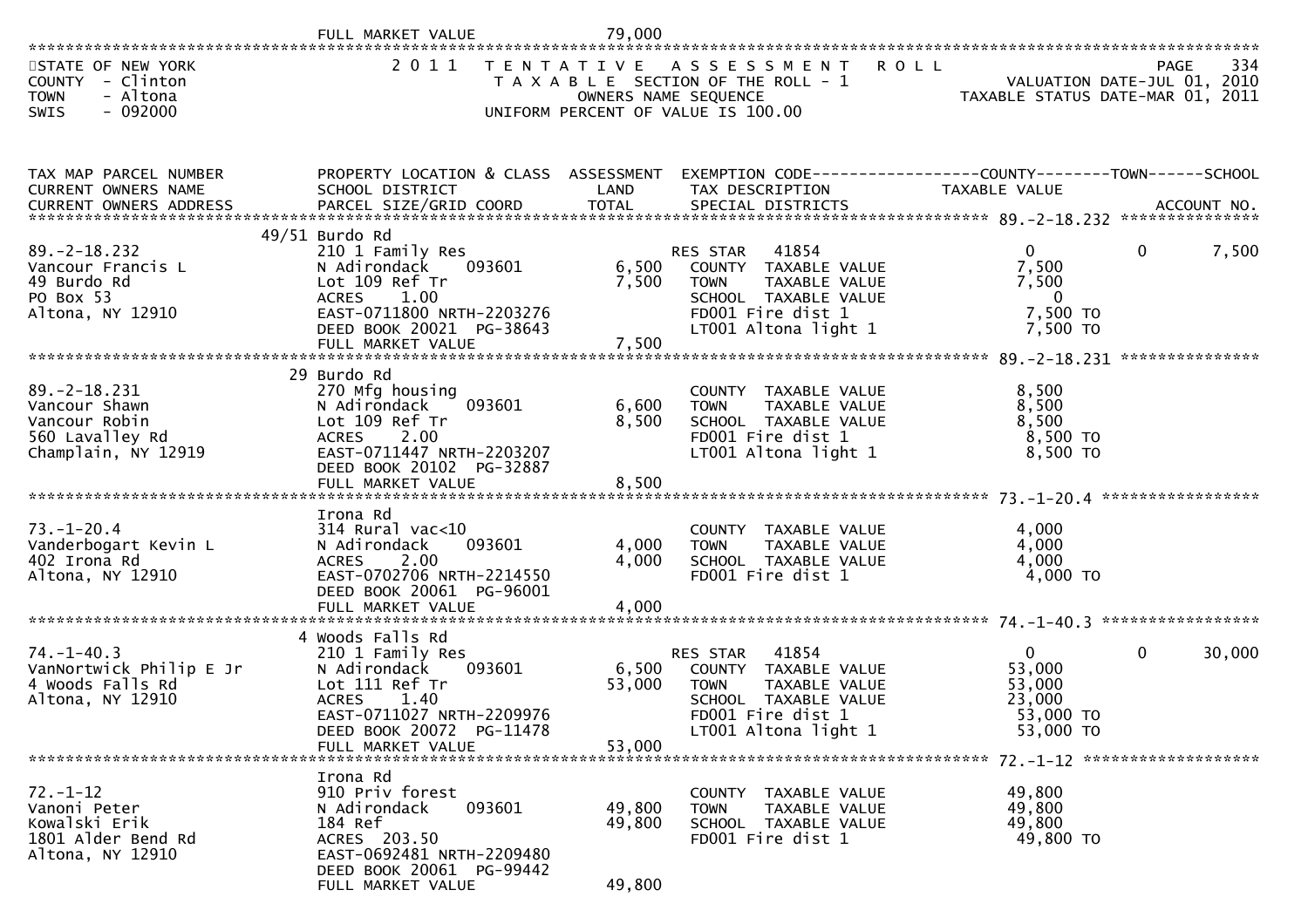| STATE OF NEW YORK<br>COUNTY - Clinton<br>- Altona<br><b>TOWN</b>                                               | 2011 TENTATIVE                                                                                                                                                                               |                            | A S S E S S M E N T<br>T A X A B L E SECTION OF THE ROLL - 1<br>OWNERS NAME SEQUENCE                                                           | <b>ROLL</b>                                                       | 335<br><b>PAGE</b><br>VALUATION DATE-JUL 01, 2010<br>TAXABLE STATUS DATE-MAR 01, 2011 |
|----------------------------------------------------------------------------------------------------------------|----------------------------------------------------------------------------------------------------------------------------------------------------------------------------------------------|----------------------------|------------------------------------------------------------------------------------------------------------------------------------------------|-------------------------------------------------------------------|---------------------------------------------------------------------------------------|
| $-092000$<br>SWIS                                                                                              |                                                                                                                                                                                              |                            | UNIFORM PERCENT OF VALUE IS 100.00                                                                                                             |                                                                   |                                                                                       |
| TAX MAP PARCEL NUMBER<br>CURRENT OWNERS NAME                                                                   | PROPERTY LOCATION & CLASS ASSESSMENT<br>SCHOOL DISTRICT                                                                                                                                      | LAND                       | TAX DESCRIPTION                                                                                                                                | <b>TAXABLE VALUE</b>                                              |                                                                                       |
| $73. - 1 - 49$<br>Vanoni Peter Jr<br>Vanoni Et Al John<br>1801 Alder Bend Rd<br>Altona, NY 12910               | 1815 Alder Bend Rd<br>270 Mfg housing<br>093601<br>N Adirondack<br>Lot 165 Ref<br>ACRES 196.00<br>EAST-0695414 NRTH-2209545<br>DEED BOOK 20011 PG-30092<br>FULL MARKET VALUE                 | 54,500<br>64,000<br>64,000 | COUNTY TAXABLE VALUE<br>TAXABLE VALUE<br><b>TOWN</b><br>SCHOOL TAXABLE VALUE<br>FD001 Fire dist 1                                              | 64,000<br>64,000<br>64,000<br>64,000 TO                           |                                                                                       |
|                                                                                                                |                                                                                                                                                                                              |                            |                                                                                                                                                |                                                                   |                                                                                       |
| $73. - 1 - 46$<br>Vanoni Peter R Jr<br>1801 Alder Bend Rd<br>Altona, NY 12910                                  | 1801 Alder Bend Rd<br>210 1 Family Res<br>093601<br>N Adirondack<br>165 Ref<br><b>ACRES</b><br>4.10<br>EAST-0697242 NRTH-2209130<br>DEED BOOK 20072 PG-10414<br>FULL MARKET VALUE            | 8,400<br>41,400<br>41,400  | 41854<br>RES STAR<br>COUNTY TAXABLE VALUE<br><b>TOWN</b><br>TAXABLE VALUE<br>SCHOOL TAXABLE VALUE<br>FD001 Fire dist 1                         | $\overline{0}$<br>41,400<br>41,400<br>11,400<br>41,400 TO         | 30,000<br>$\mathbf{0}$                                                                |
|                                                                                                                |                                                                                                                                                                                              |                            |                                                                                                                                                |                                                                   |                                                                                       |
| $103. - 1 - 24.12$<br>Vanoosterwyk Theodore M<br>Reinhold Ellen<br>1286 Alder Bend Rd<br>Altona, NY 12910-9712 | 1282/1286 Alder Bend Rd<br>210 1 Family Res<br>093601<br>N Adirondack<br>Lot 160 Ref<br>FRNT 250.00 DPTH 160.00<br>EAST-0695861 NRTH-2197099<br>DEED BOOK 733<br>PG-197<br>FULL MARKET VALUE | 94,000<br>94,000           | AGED COUN 41802<br>5,500 SR STAR<br>41834<br>COUNTY TAXABLE VALUE<br><b>TOWN</b><br>TAXABLE VALUE<br>SCHOOL TAXABLE VALUE<br>FD001 Fire dist 1 | 14,100<br>$\mathbf{0}$<br>79,900<br>94,000<br>33,900<br>94,000 TO | 0<br>0<br>$\Omega$<br>60,100                                                          |
|                                                                                                                |                                                                                                                                                                                              |                            |                                                                                                                                                |                                                                   |                                                                                       |
| $71. - 4 - 11.21$<br>Varin Et Al Mark A<br>15 Flanagan Dr<br>Plattsburgh, NY 12901                             | Plank Rd<br>321 Abandoned ag<br>093601<br>N Adirondack<br>Benjamin Moore Pat<br>ACRES 84.40<br>EAST-0678957 NRTH-2209868                                                                     | 33,400<br>33,400           | COUNTY TAXABLE VALUE<br>TAXABLE VALUE<br><b>TOWN</b><br>SCHOOL TAXABLE VALUE<br>FD001 Fire dist 1                                              | 33,400<br>33,400<br>33,400<br>33,400 TO                           |                                                                                       |
|                                                                                                                | <b>PG-220</b><br>DEED BOOK 1006<br>FULL MARKET VALUE                                                                                                                                         | 33,400                     |                                                                                                                                                |                                                                   |                                                                                       |
| $134. - 1 - 8$<br>Varin Frederick A<br>653 Salmon River Rd<br>Plattsburgh, NY 12901                            | Military Tpke<br>321 Abandoned ag<br>093601<br>N Adirondack<br>115 Duer<br>ACRES 104.40<br>EAST-0727922 NRTH-2180338<br>DEED BOOK 20082 PG-13991<br>FULL MARKET VALUE                        | 30,700<br>30,700<br>30,700 | COUNTY TAXABLE VALUE<br>TAXABLE VALUE<br><b>TOWN</b><br>SCHOOL TAXABLE VALUE<br>FD001 Fire dist 1                                              | 30,700<br>30,700<br>30,700<br>30,700 TO                           |                                                                                       |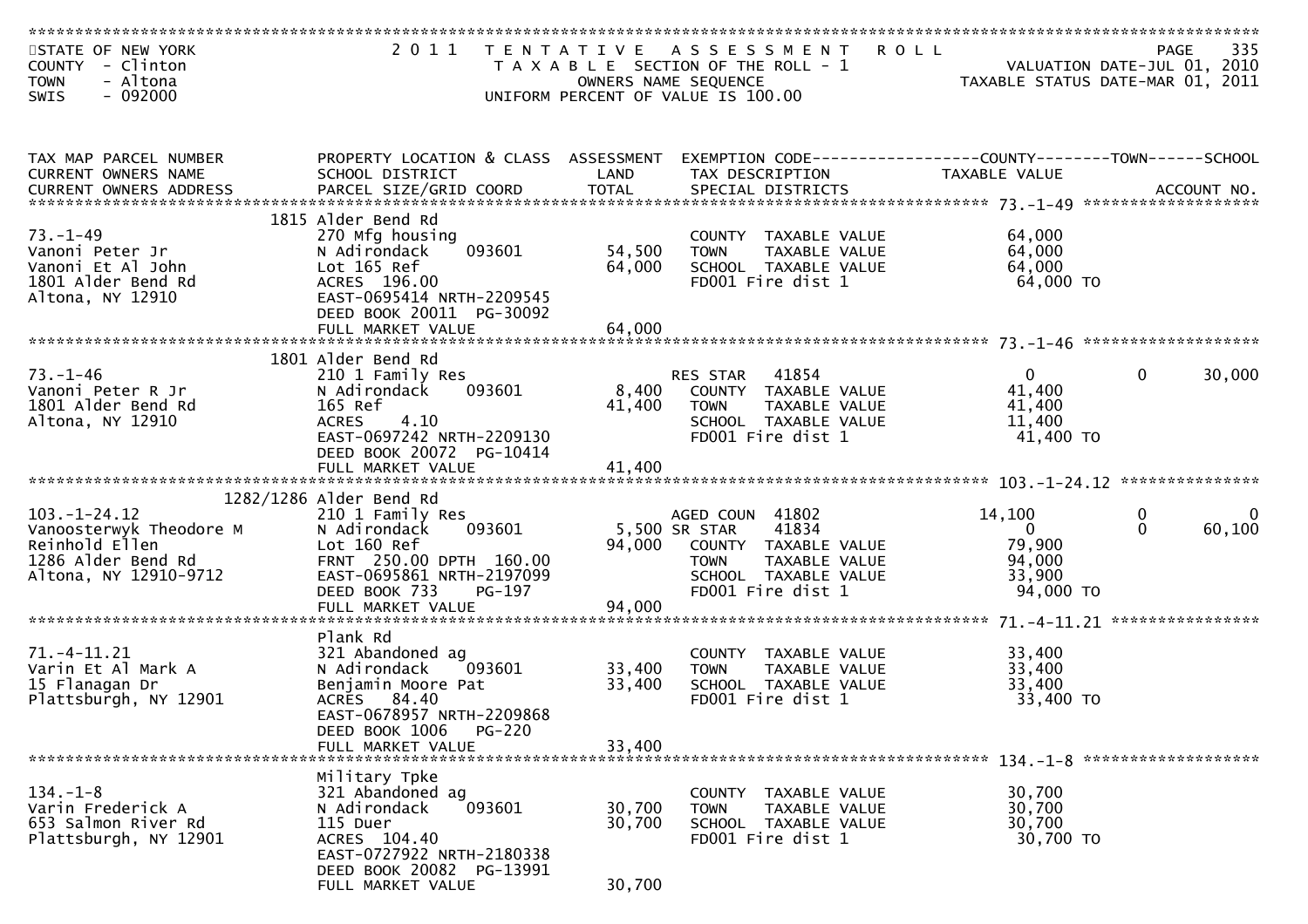| STATE OF NEW YORK<br>COUNTY - Clinton<br>- Altona<br><b>TOWN</b> |                                                        |                 | 2011 TENTATIVE ASSESSMENT<br>T A X A B L E SECTION OF THE ROLL - 1<br>OWNERS NAME SEQUENCE | PAGE 336<br>VALUATION DATE-JUL 01, 2010<br>TAXABLE STATUS DATE 1112 2010 |                                        |
|------------------------------------------------------------------|--------------------------------------------------------|-----------------|--------------------------------------------------------------------------------------------|--------------------------------------------------------------------------|----------------------------------------|
| $-092000$<br><b>SWIS</b>                                         |                                                        |                 | UNIFORM PERCENT OF VALUE IS 100.00                                                         |                                                                          |                                        |
|                                                                  |                                                        |                 |                                                                                            |                                                                          |                                        |
| TAX MAP PARCEL NUMBER                                            | PROPERTY LOCATION & CLASS ASSESSMENT                   |                 | EXEMPTION CODE-----------------COUNTY-------TOWN------SCHOOL                               |                                                                          |                                        |
| CURRENT OWNERS NAME                                              | SCHOOL DISTRICT                                        | LAND            | TAX DESCRIPTION                                                                            | TAXABLE VALUE                                                            |                                        |
|                                                                  |                                                        |                 |                                                                                            |                                                                          |                                        |
|                                                                  | 130 Memory Ln                                          |                 |                                                                                            |                                                                          |                                        |
| $75. - 1 - 6.1$                                                  | 321 Abandoned ag                                       |                 | COUNTY TAXABLE VALUE                                                                       | 14,900                                                                   |                                        |
| Vassar Larry                                                     | 093601<br>N Adirondack                                 | 14,900          | <b>TOWN</b><br>TAXABLE VALUE                                                               | 14,900                                                                   |                                        |
| Vassar Melody<br>2504 Miner Farm Rd                              | 81 Ref<br>Survey Bk 22 Pg 21                           | 14,900          | SCHOOL TAXABLE VALUE<br>FD001 Fire dist 1                                                  | 14,900<br>14,900 TO                                                      |                                        |
| Altona, NY 12910                                                 | ACRES 27.00                                            |                 |                                                                                            |                                                                          |                                        |
|                                                                  | EAST-0726087 NRTH-2211473                              |                 |                                                                                            |                                                                          |                                        |
|                                                                  | DEED BOOK 20041 PG-71362                               |                 |                                                                                            |                                                                          |                                        |
|                                                                  | FULL MARKET VALUE                                      | 14,900          |                                                                                            |                                                                          |                                        |
|                                                                  | 2504 Miner Farm Rd                                     |                 |                                                                                            |                                                                          |                                        |
| $75. - 1 - 6.2$                                                  | 210 1 Family Res                                       |                 | RES STAR 41854                                                                             | $\overline{0}$                                                           | $\mathbf{0}$<br>30,000                 |
| Vassar Larry                                                     | 093601<br>N Adirondack                                 | 7,300           | COUNTY TAXABLE VALUE                                                                       | 100,000                                                                  |                                        |
| Vassar Melody                                                    | Lot 81                                                 | 100,000         | <b>TOWN</b><br>TAXABLE VALUE                                                               | 100,000                                                                  |                                        |
| 2504 Miner Farm Rd                                               | 2.20 BANK<br>080<br>ACRES                              |                 | SCHOOL TAXABLE VALUE                                                                       | 70,000                                                                   |                                        |
| Altona, NY 12910                                                 | EAST-0726246 NRTH-2208142<br>DEED BOOK 587<br>$PG-122$ |                 | FD001 Fire dist 1                                                                          | 100,000 TO                                                               |                                        |
|                                                                  |                                                        |                 |                                                                                            |                                                                          |                                        |
|                                                                  |                                                        |                 |                                                                                            |                                                                          |                                        |
|                                                                  | 2514 Miner Farm Rd                                     |                 |                                                                                            |                                                                          |                                        |
| $75. - 1 - 6.11$                                                 | 210 1 Family Res<br>093601                             |                 | AGED COUN 41802<br>6,500 SR STAR<br>41834                                                  | 18,660<br>$\Omega$                                                       | 0<br>$\mathbf 0$<br>60,100<br>$\Omega$ |
| Vassar Leon<br>Vassar Theresa                                    | N Adirondack<br>Lot 81 Ref Tr                          |                 | 93,300 COUNTY TAXABLE VALUE                                                                | 74,640                                                                   |                                        |
| 2514 Miner Farm Rd                                               | <b>ACRES</b><br>1.00                                   |                 | TAXABLE VALUE<br><b>TOWN</b>                                                               | 93,300                                                                   |                                        |
| Altona, NY 12910                                                 | EAST-0726066 NRTH-2207949                              |                 | SCHOOL TAXABLE VALUE                                                                       | 33,200                                                                   |                                        |
|                                                                  | DEED BOOK 20102 PG-30792                               |                 | FD001 Fire dist 1                                                                          | 93,300 TO                                                                |                                        |
|                                                                  | FULL MARKET VALUE                                      | 93,300          |                                                                                            |                                                                          |                                        |
|                                                                  | 142 Harvey Rd                                          |                 |                                                                                            |                                                                          |                                        |
| $135. - 1 - 16$                                                  | 210 1 Family Res                                       |                 | COUNTY TAXABLE VALUE                                                                       | 72,800                                                                   |                                        |
| Vassar Reginald L Jr                                             | 093601<br>N Adirondack                                 | 13,000          | TAXABLE VALUE<br>TOWN                                                                      | 72,800                                                                   |                                        |
| 142 Harvey Rd                                                    | 130 Duer 1943                                          | 72,800          | SCHOOL TAXABLE VALUE                                                                       | 72,800                                                                   |                                        |
| West Chazy, NY 12992                                             | <b>ACRES</b><br>9.00                                   |                 | FD001 Fire dist 1                                                                          | 72,800 TO                                                                |                                        |
|                                                                  | EAST-0735037 NRTH-2179237<br>DEED BOOK 20011 PG-29801  |                 |                                                                                            |                                                                          |                                        |
|                                                                  | FULL MARKET VALUE                                      | 72,800          |                                                                                            |                                                                          |                                        |
|                                                                  |                                                        |                 |                                                                                            |                                                                          |                                        |
|                                                                  | 4977 Rt 11                                             |                 |                                                                                            |                                                                          |                                        |
| $71.1 - 1 - 20$                                                  | 210 1 Family Res<br>093601<br>N Adirondack             |                 | 41854<br>RES STAR                                                                          | $\mathbf{0}$<br>95,000                                                   | 0<br>30,000                            |
| Vassar Stacy J<br>Vassar Jennifer D                              | Bm                                                     | 7,200<br>95,000 | COUNTY TAXABLE VALUE<br><b>TOWN</b><br>TAXABLE VALUE                                       | 95,000                                                                   |                                        |
| 4977 Rt 11                                                       | <b>ACRES</b><br>1.10 BANK<br>080                       |                 | SCHOOL TAXABLE VALUE                                                                       | 65,000                                                                   |                                        |
| PO Box 184                                                       | EAST-0675888 NRTH-2213289                              |                 | FD002 Ellenburg fire 21                                                                    | 95,000 TO                                                                |                                        |
| Ellenburg Depot, NY 12935                                        | DEED BOOK 20031 PG-54647                               |                 | LT002 Altona light 21                                                                      | 95,000 TO                                                                |                                        |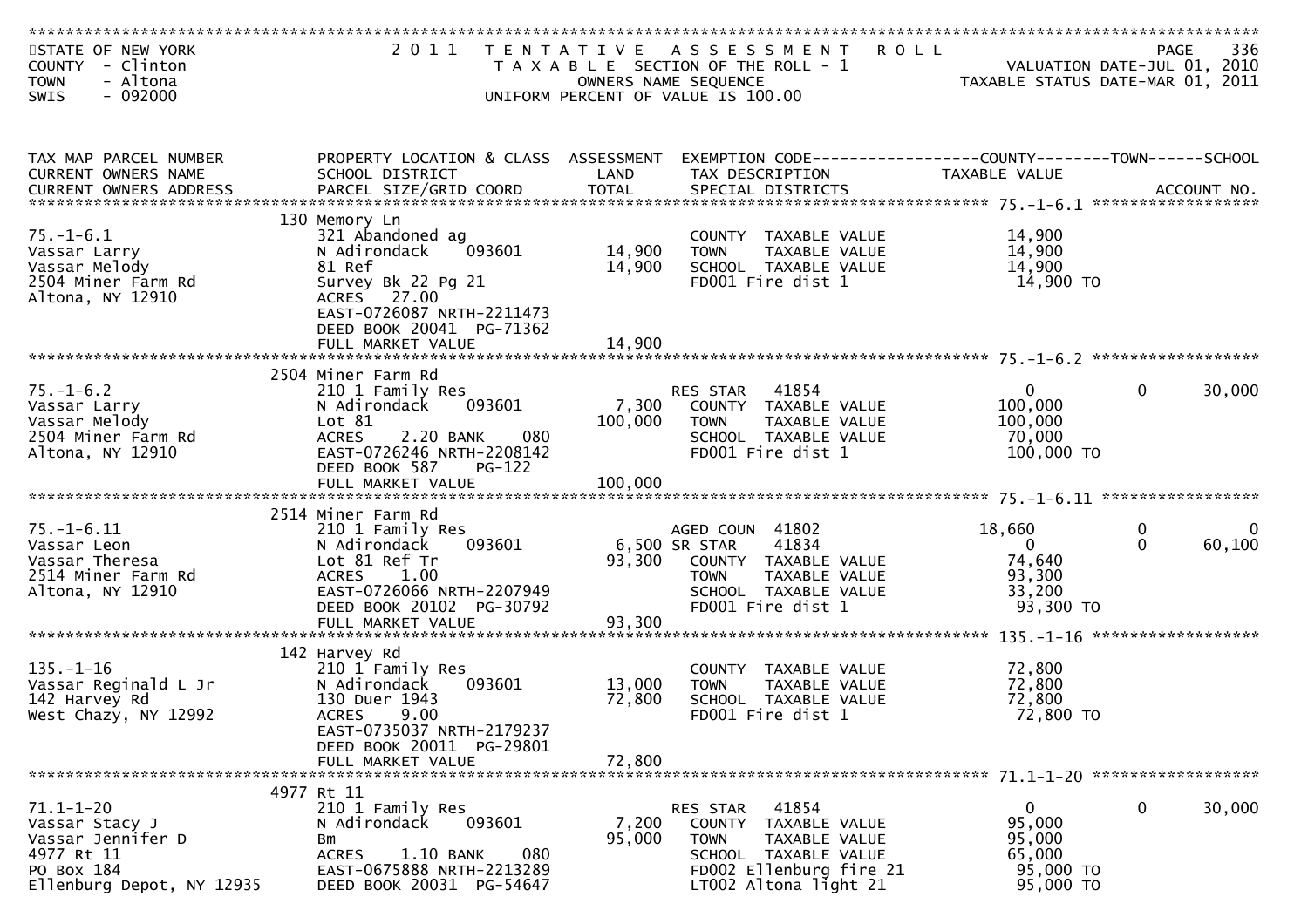|                                                                                                | FULL MARKET VALUE                                                                                                                                                                                   | 95,000                    |                                                                                                                                                                                                 |                                                                       |                                                                                |
|------------------------------------------------------------------------------------------------|-----------------------------------------------------------------------------------------------------------------------------------------------------------------------------------------------------|---------------------------|-------------------------------------------------------------------------------------------------------------------------------------------------------------------------------------------------|-----------------------------------------------------------------------|--------------------------------------------------------------------------------|
| STATE OF NEW YORK<br>COUNTY - Clinton<br>- Altona<br><b>TOWN</b><br>$-092000$<br>SWIS          | 2 0 1 1                                                                                                                                                                                             | T E N T A T I V E         | A S S E S S M E N T<br>T A X A B L E SECTION OF THE ROLL - 1<br>OWNERS NAME SEQUENCE<br>UNIFORM PERCENT OF VALUE IS 100.00                                                                      | <b>ROLL</b>                                                           | 337<br>PAGE<br>VALUATION DATE-JUL 01, 2010<br>TAXABLE STATUS DATE-MAR 01, 2011 |
| TAX MAP PARCEL NUMBER<br>CURRENT OWNERS NAME                                                   | PROPERTY LOCATION & CLASS ASSESSMENT<br>SCHOOL DISTRICT                                                                                                                                             | LAND                      | EXEMPTION CODE-----------------COUNTY-------TOWN------SCHOOL<br>TAX DESCRIPTION                                                                                                                 | TAXABLE VALUE                                                         | ACCOUNT NO.<br>****************                                                |
| $71.1 - 1 - 26.2$<br>Vassar Stacy J<br>Vassar Jennifer D<br>4977 Rt 11<br>PO Box 184           | Rt 11<br>314 Rural vac<10<br>093601<br>N Adirondack<br><b>ACRES</b><br>1.30<br>EAST-0676010 NRTH-2213206<br>DEED BOOK 20031 PG-54647                                                                | 6,700<br>6,700            | COUNTY TAXABLE VALUE<br>TAXABLE VALUE<br><b>TOWN</b><br>SCHOOL TAXABLE VALUE<br>FD002 Ellenburg fire 21<br>LT002 Altona light 21                                                                | 6,700<br>6,700<br>6,700<br>6,700 TO<br>6,700 TO                       |                                                                                |
| $135. - 1 - 18.22$<br>Vaughn Desmond E<br>57 Boynton Ave<br>Plattsburgh, NY 12901              | Military Tpke<br>270 Mfg housing<br>N Adirondack<br>093601<br>Lot 127 Duer<br>ACRES 71.00<br>EAST-0730554 NRTH-2178340<br>DEED BOOK 900<br>PG-336                                                   | 25,000<br>37,500          | COUNTY<br>TAXABLE VALUE<br>TAXABLE VALUE<br><b>TOWN</b><br>SCHOOL TAXABLE VALUE<br>FD001 Fire dist 1                                                                                            | 37,500<br>37,500<br>37,500<br>37,500 TO                               |                                                                                |
|                                                                                                |                                                                                                                                                                                                     |                           |                                                                                                                                                                                                 |                                                                       |                                                                                |
| $74. - 1 - 29$<br>Velsey Christopher<br>Velsey Claire<br>52 Joe Wood Rd<br>Altona, NY 12910    | 52 Joe Wood Rd<br>210 1 Family Res<br>093601<br>N Adirondack<br>111 Ref<br><b>ACRES</b><br>2.00<br>EAST-0714473 NRTH-2208973<br>DEED BOOK 872<br><b>PG-209</b><br>FULL MARKET VALUE                 | 7,200<br>35,600<br>35,600 | 41854<br><b>RES STAR</b><br>COUNTY TAXABLE VALUE<br>TAXABLE VALUE<br><b>TOWN</b><br>SCHOOL TAXABLE VALUE<br>FD001 Fire dist 1<br>LT001 Altona light 1                                           | $\overline{0}$<br>35,600<br>35,600<br>5,600<br>35,600 TO<br>35,600 TO | 0<br>30,000                                                                    |
| $134. - 2 - 19$<br>Vershay William<br>Vershay Gloria<br>53 Clinton St<br>Plattsburgh, NY 12901 | 16 Vershey Way<br>210 1 Family Res<br>N Adirondack<br>093601<br>115 Duer<br>Stonehedge Lot 8<br><b>ACRES</b><br>3.50<br>EAST-0725643 NRTH-2180211<br>DEED BOOK 910<br>$PG-147$<br>FULL MARKET VALUE | 145,700<br>145,700        | 99 PCT OF VALUE USED FOR EXEMPTION PURPOSES<br>WARNONALL 41121<br>10,500 RES STAR<br>41854<br>COUNTY TAXABLE VALUE<br><b>TOWN</b><br>TAXABLE VALUE<br>SCHOOL TAXABLE VALUE<br>FD001 Fire dist 1 | 21,636<br>$\mathbf{0}$<br>124,064<br>124,064<br>115,700<br>145,700 TO | 21,636<br>$\mathbf{0}$<br>30,000<br>0                                          |
| $88. - 1 - 11.1$<br>Villeneuve David L<br>PO Box 266<br>Underhill, VT 05489                    | Alder Bend Rd<br>321 Abandoned ag<br>093601<br>N Adirondack<br>185 Ref<br>ACRES 298.70<br>EAST-0696596 NRTH-2203519<br>DEED BOOK 20061 PG-92009                                                     | 67,500<br>67,500          | COUNTY TAXABLE VALUE<br>TAXABLE VALUE<br><b>TOWN</b><br>SCHOOL TAXABLE VALUE<br>FD001 Fire dist 1                                                                                               | 67,500<br>67,500<br>67,500<br>67,500 TO                               |                                                                                |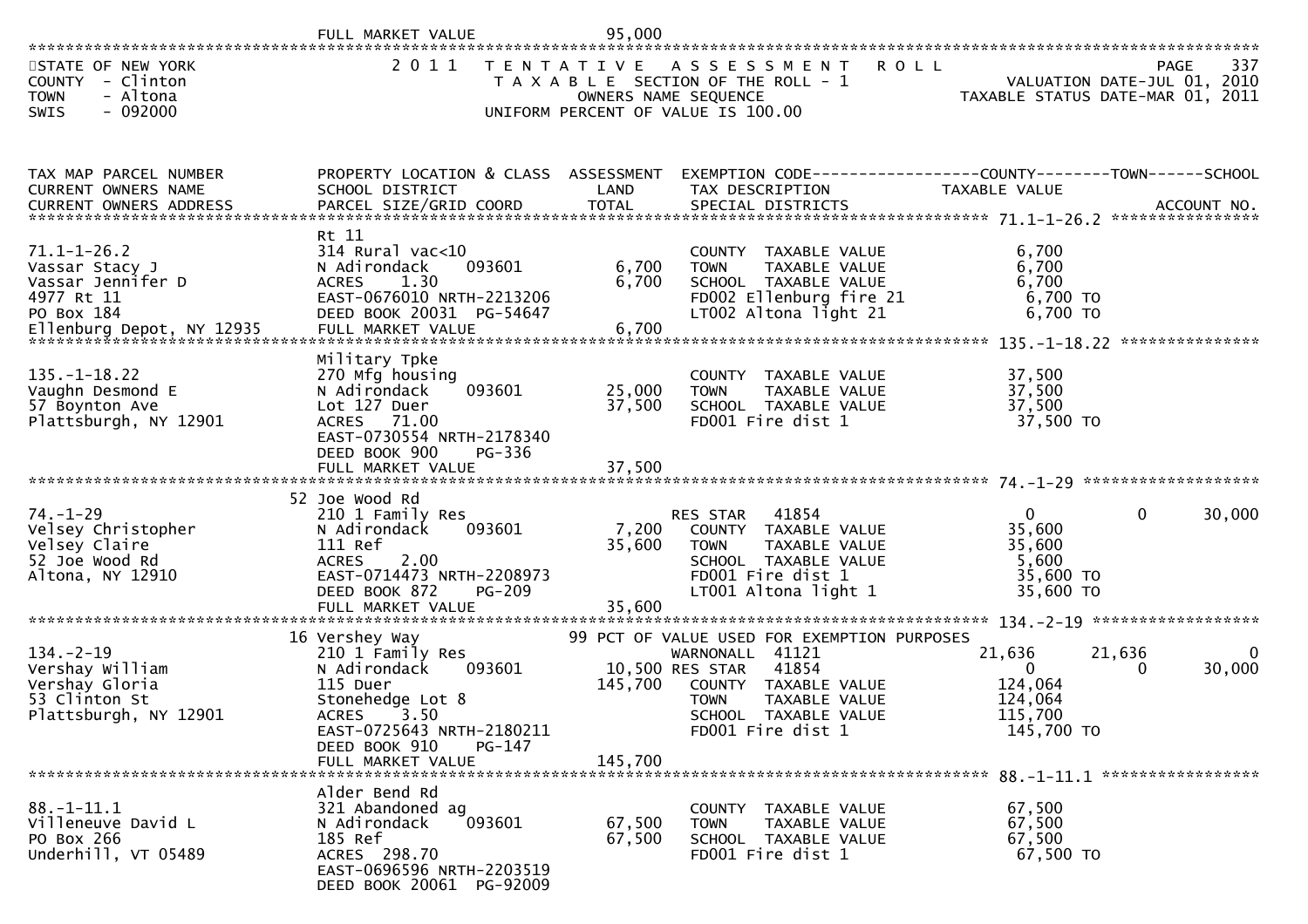|                                                                                                      | FULL MARKET VALUE                                                                                                                                                                   | 67,500                                    |                                                                                                                        |                                                           |                                                                                       |
|------------------------------------------------------------------------------------------------------|-------------------------------------------------------------------------------------------------------------------------------------------------------------------------------------|-------------------------------------------|------------------------------------------------------------------------------------------------------------------------|-----------------------------------------------------------|---------------------------------------------------------------------------------------|
| STATE OF NEW YORK<br>COUNTY - Clinton<br><b>TOWN</b><br>- Altona<br>$-092000$<br><b>SWIS</b>         | 2 0 1 1                                                                                                                                                                             | T E N T A T I V E<br>OWNERS NAME SEQUENCE | <b>ROLL</b><br>A S S E S S M E N T<br>T A X A B L E SECTION OF THE ROLL - 1<br>UNIFORM PERCENT OF VALUE IS 100.00      |                                                           | 338<br><b>PAGE</b><br>VALUATION DATE-JUL 01, 2010<br>TAXABLE STATUS DATE-MAR 01, 2011 |
| TAX MAP PARCEL NUMBER<br>CURRENT OWNERS NAME                                                         | PROPERTY LOCATION & CLASS ASSESSMENT<br>SCHOOL DISTRICT                                                                                                                             | LAND                                      | EXEMPTION CODE------------------COUNTY--------TOWN------SCHOOL<br>TAX DESCRIPTION                                      | TAXABLE VALUE                                             |                                                                                       |
| $119. - 1 - 8$<br>Villeneuve David L<br>PO Box 266<br>Underhill, VT 05489                            | Military Tpke<br>321 Abandoned ag<br>093601<br>N Adirondack<br>96 Duer<br>ACRES 123.10<br>EAST-0719760 NRTH-2189506<br>DEED BOOK 20061 PG-92009                                     | 32,700<br>32,700                          | COUNTY TAXABLE VALUE<br><b>TOWN</b><br>TAXABLE VALUE<br>SCHOOL TAXABLE VALUE<br>FD001 Fire dist 1                      | 32,700<br>32,700<br>32,700<br>32,700 TO                   |                                                                                       |
| $145. -2 - 2$<br>Villeneuve David L<br>PO Box 266<br>Underhill, VT 05489                             | Plank Rd<br>321 Abandoned ag<br>093601<br>N Adirondack<br>$40$ Sg<br>ACRES 118.00<br>EAST-0683303 NRTH-2175725<br>DEED BOOK 20061 PG-92009<br>FULL MARKET VALUE                     | 34,900<br>34,900<br>34,900                | COUNTY TAXABLE VALUE<br>TAXABLE VALUE<br><b>TOWN</b><br>SCHOOL TAXABLE VALUE<br>FD001 Fire dist 1                      | 34,900<br>34,900<br>34,900<br>34,900 TO                   |                                                                                       |
| $134. - 1 - 17$<br>Villeneuve David Lee<br>PO Box 266<br>Underhill, VT 05489                         | Purdy Rd<br>910 Priv forest<br>093601<br>N Adirondack<br>93 Duer<br>ACRES 70.00<br>EAST-0721384 NRTH-2179136<br>DEED BOOK 608<br>PG-736<br>FULL MARKET VALUE                        | 22,900<br>22,900<br>22,900                | COUNTY TAXABLE VALUE<br>TAXABLE VALUE<br><b>TOWN</b><br>SCHOOL TAXABLE VALUE<br>FD001 Fire dist 1                      | 22,900<br>22,900<br>22,900<br>22,900 TO                   | ******************                                                                    |
| $73. - 1 - 9.3$<br>Vincent Gerald C Jr.<br>Vincent Loretta<br>2045 Alder Bend Rd<br>Altona, NY 12910 | 2045 Alder Bend Rd<br>270 Mfg housing<br>N Adirondack<br>093601<br>166 Ref Tr<br>4.10<br><b>ACRES</b><br>EAST-0697980 NRTH-2215116<br>DEED BOOK 20092 PG-29509<br>FULL MARKET VALUE | 8,400<br>27,000<br>27,000                 | 41854<br>RES STAR<br>COUNTY TAXABLE VALUE<br><b>TOWN</b><br>TAXABLE VALUE<br>SCHOOL TAXABLE VALUE<br>FD001 Fire dist 1 | $\Omega$<br>27,000<br>27,000<br>$\mathbf 0$<br>27,000 TO  | 27,000<br>$\mathbf{0}$                                                                |
| $117. - 1 - 22.2$<br>Vopelak Richard<br>King Diana<br>768 Alder Bend Rd<br>Ellenburg Depot, NY 12935 | 768 Alder Bend Rd<br>210 1 Family Res<br>093601<br>N Adirondack<br>Lot 217 Ref Tr<br>1.35<br>ACRES<br>EAST-0689760 NRTH-2186642<br>DEED BOOK 618<br>PG-405                          | 6,500<br>66,300                           | 41854<br>RES STAR<br>COUNTY TAXABLE VALUE<br><b>TOWN</b><br>TAXABLE VALUE<br>SCHOOL TAXABLE VALUE<br>FD001 Fire dist 1 | $\overline{0}$<br>66,300<br>66,300<br>36,300<br>66,300 TO | 30,000<br>$\mathbf{0}$                                                                |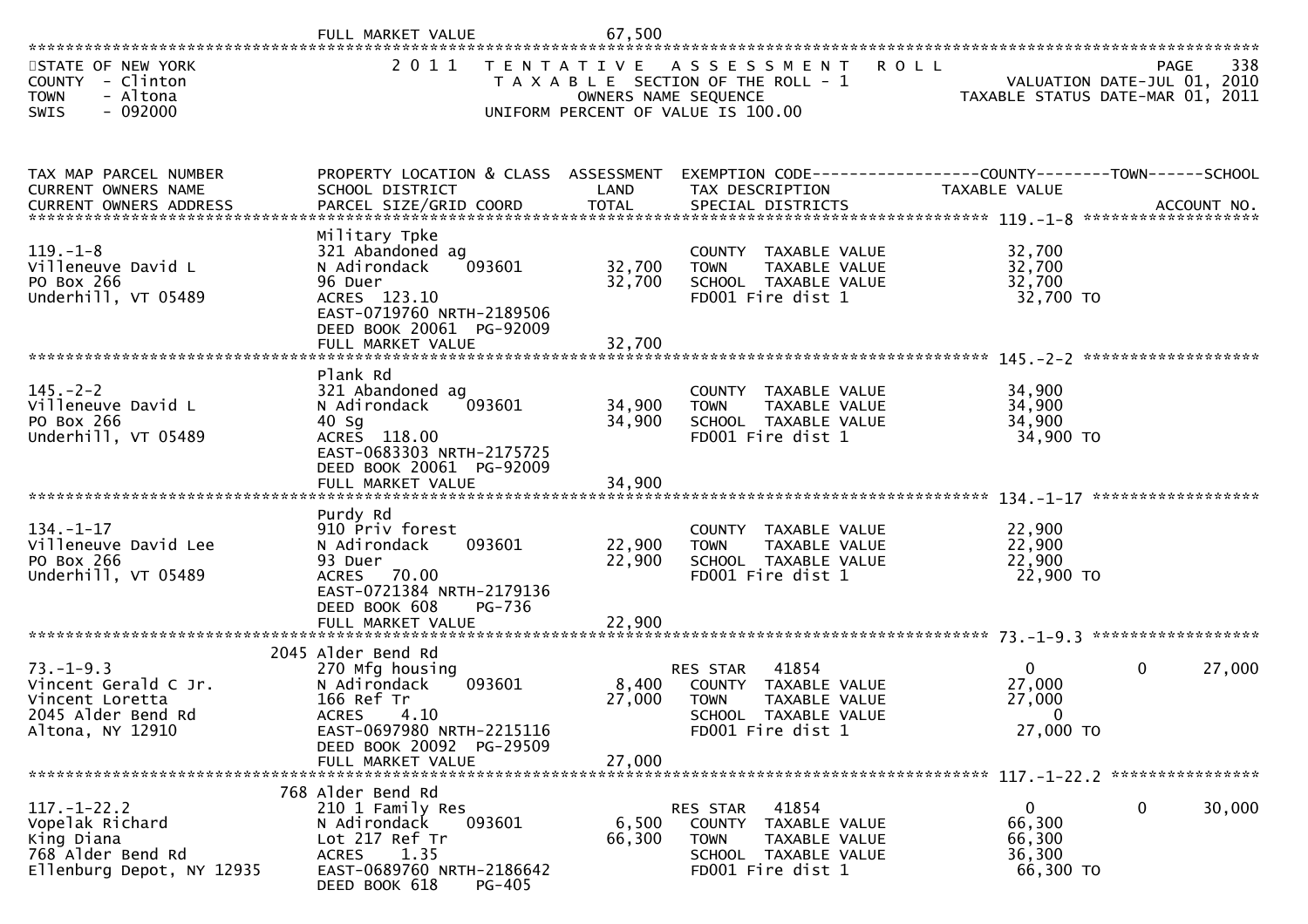|                                                                                                                                                                                                |                                                                                                                                                                                                                                           | 66,300                     |                                                                                                                                                |                                                                                |                                                   |
|------------------------------------------------------------------------------------------------------------------------------------------------------------------------------------------------|-------------------------------------------------------------------------------------------------------------------------------------------------------------------------------------------------------------------------------------------|----------------------------|------------------------------------------------------------------------------------------------------------------------------------------------|--------------------------------------------------------------------------------|---------------------------------------------------|
| STATE OF NEW YORK<br>COUNTY - Clinton<br>- Altona<br><b>TOWN</b><br>$-092000$<br>SWIS                                                                                                          | 2011                                                                                                                                                                                                                                      |                            | TENTATIVE ASSESSMENT<br>T A X A B L E SECTION OF THE ROLL - 1<br>OWNERS NAME SEQUENCE<br>UNIFORM PERCENT OF VALUE IS 100.00                    | <b>ROLL</b><br>VALUATION DATE-JUL 01, 2010<br>TAXABLE STATUS DATE-MAR 01, 2011 | 339<br><b>PAGE</b><br>VALUATION DATE-JUL 01, 2010 |
| TAX MAP PARCEL NUMBER<br>CURRENT OWNERS NAME<br>.4CCOUNT NO . PARCEL SIZE/GRID COORD TOTAL SPECIAL DISTRICTS SPERENT OWNERS ADDRESS PARCEL SIZE/GRID COORD TOTAL SPECIAL DISTRICTS ACCOUNT NO. | PROPERTY LOCATION & CLASS ASSESSMENT EXEMPTION CODE----------------COUNTY-------TOWN------SCHOOL<br>SCHOOL DISTRICT                                                                                                                       | LAND                       | TAX DESCRIPTION                                                                                                                                | TAXABLE VALUE                                                                  |                                                   |
| $131. - 1 - 10$<br>Vopelak Richard D<br>Vopelak Diana M<br>768 Alder Bend Rd<br>Ellenburg Depot, NY 12935                                                                                      | 611 Alder Bend Rd<br>240 Rural res<br>093601<br>N Adirondack<br>36 Sg<br>ACRES 113.80<br>EAST-0687104 NRTH-2183385<br>DEED BOOK 20051 PG-85191<br>FULL MARKET VALUE                                                                       | 27,600<br>48,200<br>48,200 | COUNTY TAXABLE VALUE<br>TAXABLE VALUE<br><b>TOWN</b><br>SCHOOL TAXABLE VALUE<br>FD001 Fire dist 1                                              | 48,200<br>48,200<br>48,200<br>48,200 TO                                        |                                                   |
| $89.1 - 2 - 21$<br>Walantus Mark J<br>Walantus Cynthia M<br>3100 Miner Farm Rd<br>Altona, NY 12910                                                                                             | Miner Farm Rd<br>312 Vac w/imprv<br>093601<br>N Adirondack<br>110 Ref<br>FRNT 63.00 DPTH 242.00<br>080<br><b>BANK</b><br>EAST-0711893 NRTH-2207596<br>DEED BOOK 20072 PG-2120<br>FULL MARKET VALUE                                        | 4,600<br>16,400<br>16,400  | COUNTY TAXABLE VALUE<br>TAXABLE VALUE<br><b>TOWN</b><br>SCHOOL TAXABLE VALUE<br>FD001 Fire dist 1<br>LT001 Altona light 1                      | 16,400<br>16,400<br>16,400<br>16,400 TO<br>16,400 TO                           |                                                   |
| $89.1 - 2 - 22$<br>Walantus Mark J<br>Walantus Cynthia M<br>3100 Miner Farm Rd<br>Altona, NY 12910                                                                                             | 3100 Miner Farm Rd<br>210 1 Family Res<br>093601<br>N Adirondack<br>110 Ref<br>LI.<br>Hw<br>Pombrio<br>Lona<br>FRNT 132.00 DPTH 250.00<br>080<br><b>BANK</b><br>EAST-0711796 NRTH-2207591<br>DEED BOOK 20072 PG-2120<br>FULL MARKET VALUE | 6,300<br>82,000<br>82,000  | 41854<br>RES STAR<br>COUNTY TAXABLE VALUE<br>TAXABLE VALUE<br><b>TOWN</b><br>SCHOOL TAXABLE VALUE<br>FD001 Fire dist 1<br>LT001 Altona light 1 | $\overline{0}$<br>82,000<br>82,000<br>52,000<br>82,000 TO<br>82,000 TO         | 30,000<br>$\mathbf{0}$                            |
| $117. - 1 - 9$<br>Warren Francis A<br>Warren Tonyea L<br>52 Terrien Rd<br>Ellenburg Depot, NY 12935                                                                                            | 52 Terrien Rd<br>270 Mfg housing<br>N Adirondack<br>093601<br>216 Ref<br>FRNT 185.00 DPTH 170.00<br>EAST-0693444 NRTH-2190604<br>DEED BOOK 20061 PG-94294<br>FULL MARKET VALUE                                                            | 5,700<br>11,000<br>11,000  | 41854<br>RES STAR<br><b>COUNTY</b><br>TAXABLE VALUE<br>TAXABLE VALUE<br><b>TOWN</b><br>SCHOOL TAXABLE VALUE<br>FD001 Fire dist 1               | 0<br>11,000<br>11,000<br>$\Omega$<br>11,000 TO                                 | 11,000<br>$\mathbf{0}$                            |
| $117. - 1 - 3.1$<br>Warren Herman                                                                                                                                                              | Alder Bend Rd<br>321 Abandoned ag<br>N Adirondack<br>093601                                                                                                                                                                               | 41,700                     | <b>COUNTY</b><br>TAXABLE VALUE<br>TAXABLE VALUE<br><b>TOWN</b>                                                                                 | 41,700<br>41,700                                                               |                                                   |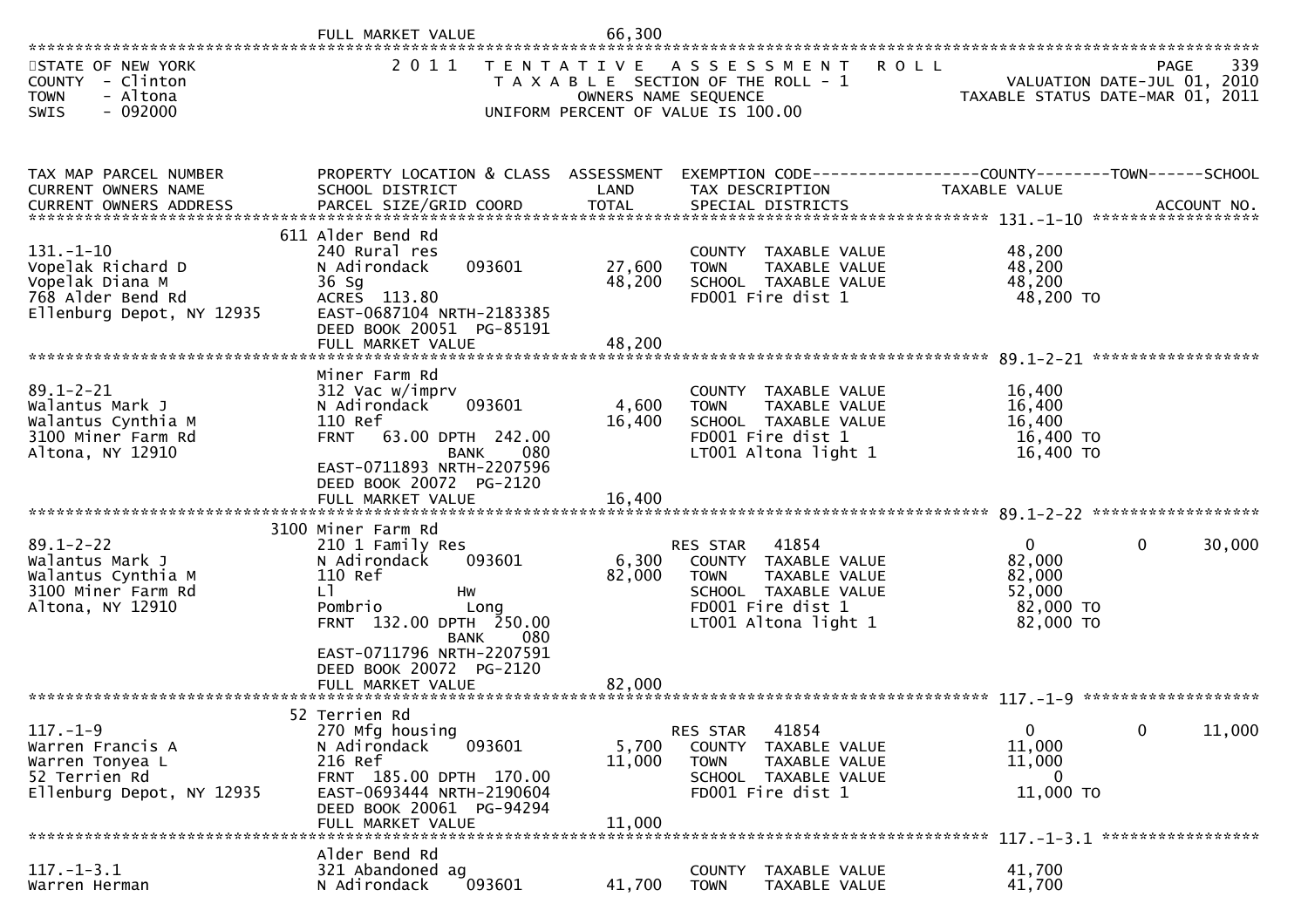| 75 Terrien Rd<br>Ellenburg Depot, NY 12935                                                                       | 217-216 Ref<br>ACRES 162.07<br>EAST-0692293 NRTH-2189052<br>DEED BOOK 485<br>$PG-26$<br>FULL MARKET VALUE                                                                                  | 41,700<br>41,700          | SCHOOL TAXABLE VALUE<br>FD001 Fire dist 1                                                                                                                                  | 41,700<br>41,700 TO                                                                                                                             |
|------------------------------------------------------------------------------------------------------------------|--------------------------------------------------------------------------------------------------------------------------------------------------------------------------------------------|---------------------------|----------------------------------------------------------------------------------------------------------------------------------------------------------------------------|-------------------------------------------------------------------------------------------------------------------------------------------------|
| STATE OF NEW YORK<br>COUNTY - Clinton<br>- Altona<br><b>TOWN</b><br>$-092000$<br><b>SWIS</b>                     | 2 0 1 1<br>T E N T A T I V E                                                                                                                                                               |                           | A S S E S S M E N T<br>T A X A B L E SECTION OF THE ROLL - 1<br>OWNERS NAME SEQUENCE<br>UNIFORM PERCENT OF VALUE IS 100.00                                                 | <b>ROLL</b><br>340<br>PAGE<br>VALUATION DATE-JUL 01, 2010<br>TAXABLE STATUS DATE-MAR 01, 2011                                                   |
| TAX MAP PARCEL NUMBER<br>CURRENT OWNERS NAME<br>CURRENT OWNERS ADDRESS                                           | PROPERTY LOCATION & CLASS ASSESSMENT<br>SCHOOL DISTRICT                                                                                                                                    | LAND                      | TAX DESCRIPTION                                                                                                                                                            | TAXABLE VALUE                                                                                                                                   |
| $117. - 1 - 6$<br>Warren Herman<br>75 Terrien Rd<br>Ellenburg Depot, NY 12935                                    | 6 Terrien Rd<br>312 Vac w/imprv<br>093601<br>N Adirondack<br>215-216 Ref<br>41.00 DPTH 140.00<br><b>FRNT</b><br>EAST-0692931 NRTH-2191732<br>DEED BOOK 554<br>PG-1157<br>FULL MARKET VALUE | 2,800<br>3,700<br>3,700   | COUNTY TAXABLE VALUE<br>TAXABLE VALUE<br><b>TOWN</b><br>SCHOOL TAXABLE VALUE<br>FD001 Fire dist 1                                                                          | 3,700<br>3,700<br>3,700<br>3,700 TO                                                                                                             |
| $117.-1-11.1$<br>Warren Herman<br>75 Terrien Rd<br>Ellenburg Depot, NY 12935                                     | 75 Terrien Rd<br>210 1 Family Res<br>093601<br>N Adirondack<br>216 Ref<br>5.60<br><b>ACRES</b><br>EAST-0693486 NRTH-2190415<br>DEED BOOK 505<br>PG-624<br>FULL MARKET VALUE                | 9,300<br>13,200<br>13,200 | COUNTY TAXABLE VALUE<br><b>TOWN</b><br>TAXABLE VALUE<br>SCHOOL TAXABLE VALUE<br>FD001 Fire dist 1                                                                          | 13,200<br>13,200<br>13,200<br>13,200 TO                                                                                                         |
| $75. - 1 - 11.2$<br>Warren Kirk Lee<br>Attn: Helen Warren<br>2718 Miner Farm Rd<br>PO Box 62<br>Altona, NY 12910 | 2718 Miner Farm Rd<br>270 Mfg housing<br>N Adirondack<br>093601<br>Lot 86 Ref Tr<br>FRNT 208.00 DPTH 208.00<br>EAST-0721023 NRTH-2207911<br>DEED BOOK 20031 PG-53824                       | 6,600<br>12,800           | 41854<br>RES STAR<br>COUNTY TAXABLE VALUE<br><b>TOWN</b><br>TAXABLE VALUE<br>SCHOOL TAXABLE VALUE<br>FD001 Fire dist 1                                                     | $\mathbf{0}$<br>$\mathbf{0}$<br>12,800<br>12,800<br>12,800<br>$\overline{0}$<br>12,800 TO                                                       |
| $75. - 1 - 11.1$<br>Warren Life Estate Helen<br>Warren Et Al Joseph<br>2734 Miner Farm Rd<br>Altona, NY 12910    | 2734 Miner Farm Rd<br>210 1 Family Res<br>N Adirondack<br>093601<br>Lot 86 Pat Ref<br>3.50<br><b>ACRES</b><br>EAST-0720750 NRTH-2207991<br>DEED BOOK 20041 PG-73268<br>FULL MARKET VALUE   | 43,200                    | LIM INC DI 41932<br>8,000 INC DIS TN 41933<br>43,200 SR STAR<br>41834<br>COUNTY TAXABLE VALUE<br><b>TOWN</b><br>TAXABLE VALUE<br>SCHOOL TAXABLE VALUE<br>FD001 Fire dist 1 | 20,952<br>$\mathbf 0$<br>$\mathbf 0$<br>20,952<br>$\mathbf{0}$<br>0<br>$\mathbf{0}$<br>43,200<br>$\Omega$<br>22,248<br>22,248<br>0<br>43,200 TO |
| $117. - 1 - 11.2$<br>Warren Theodore C                                                                           | 70 Terrien Rd<br>270 Mfg housing<br>093601<br>N Adirondack                                                                                                                                 | 8,500                     | 41854<br>RES STAR<br><b>COUNTY</b><br>TAXABLE VALUE                                                                                                                        | 0<br>15,000<br>$\mathbf 0$<br>15,000                                                                                                            |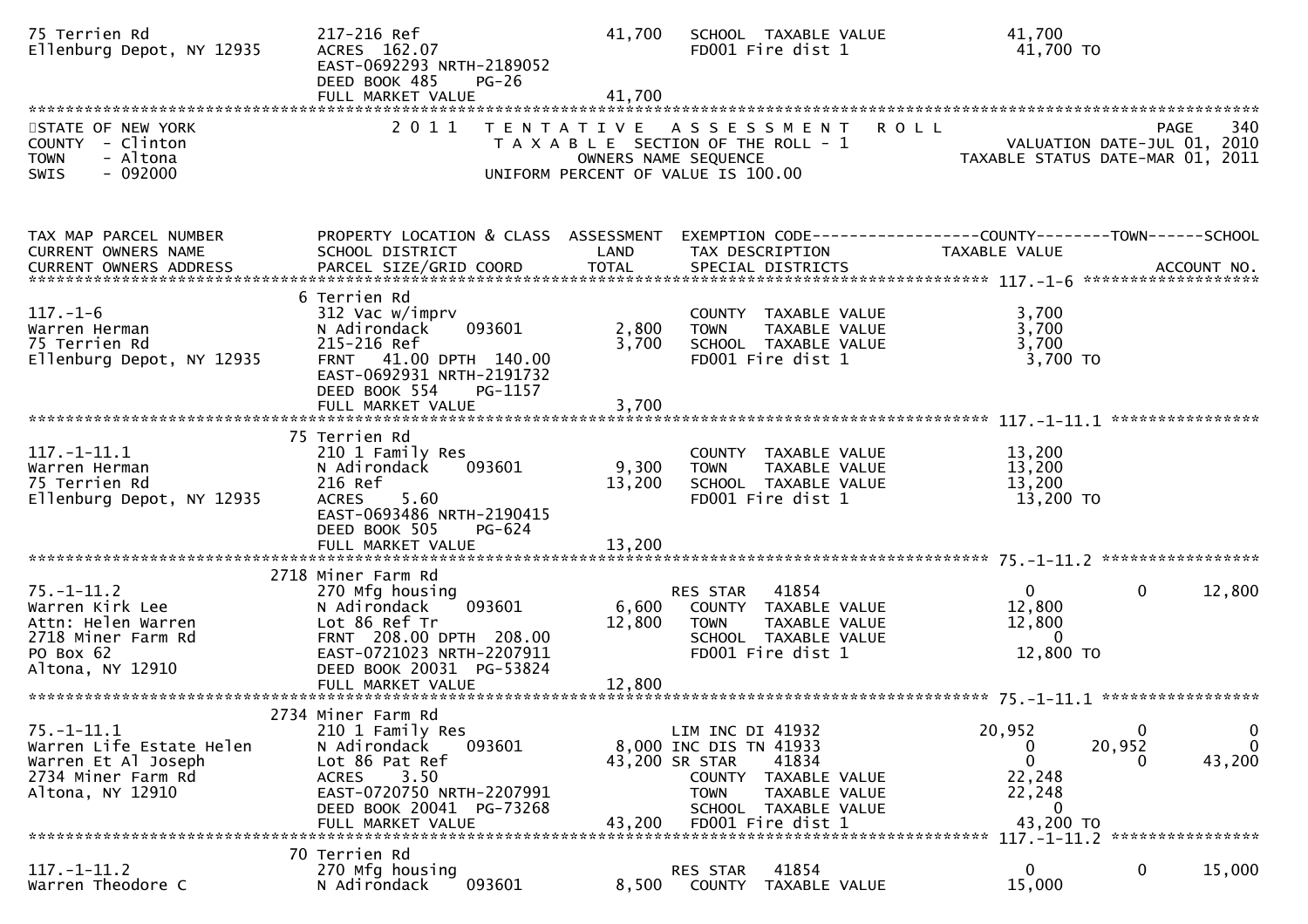| 2011<br>341<br>STATE OF NEW YORK<br><b>ROLL</b><br><b>PAGE</b><br>TENTATIVE ASSESSMENT<br>COUNTY - Clinton<br>VALUATION DATE-JUL 01, 2010<br>T A X A B L E SECTION OF THE ROLL - 1<br><b>TOWN</b><br>- Altona<br>OWNERS NAME SEQUENCE<br>TAXABLE STATUS DATE-MAR 01, 2011<br>$-092000$<br>UNIFORM PERCENT OF VALUE IS 100.00<br><b>SWIS</b><br>TAX MAP PARCEL NUMBER<br>PROPERTY LOCATION & CLASS ASSESSMENT<br>EXEMPTION CODE-----------------COUNTY-------TOWN------SCHOOL<br>CURRENT OWNERS NAME<br>SCHOOL DISTRICT<br>LAND<br>TAX DESCRIPTION<br>TAXABLE VALUE<br>98 Recore Rd<br>$\overline{0}$<br>$\mathbf 0$<br>210 1 Family Res<br>RES STAR 41854<br>30,000<br>82,000<br>8,700<br>Warren Thomas P<br>N Adirondack<br>093601<br>COUNTY TAXABLE VALUE<br>Bushey Jennifer M<br>Lot 129 Duers Pat<br>82,000<br><b>TOWN</b><br>TAXABLE VALUE<br>82,000<br>FRNT 200.00 DPTH 250.00<br>52,000<br>98 Recore Rd<br>SCHOOL TAXABLE VALUE<br>FD001 Fire dist 1<br>82,000 TO<br>West Chazy, NY 12992<br>BANK<br>320<br>EAST-0735673 NRTH-2175792<br>DEED BOOK 20041 PG-76080<br>FULL MARKET VALUE<br>82,000<br>283 Forest Rd<br>$72. - 1 - 31$<br>$\mathbf{0}$<br>$\mathbf{0}$<br>60,100<br>210 1 Family Res<br>41834<br>SR STAR<br>7,500<br>95,000<br>093601<br>Watts Noella H<br>N Adirondack<br>COUNTY TAXABLE VALUE<br>283 Forest Rd<br>212 Ref<br>95,000<br>95,000<br><b>TOWN</b><br>TAXABLE VALUE<br>Ellenburg Depot, NY 12935<br><b>ACRES</b><br>2.70<br>34,900<br>SCHOOL TAXABLE VALUE<br>EAST-0684652 NRTH-2212205<br>95,000 TO<br>FD001 Fire dist 1<br>DEED BOOK 20011 PG-32067<br>95,000<br>FULL MARKET VALUE<br>289 Forest Rd<br>$72. - 1 - 31.1$<br>5,500<br>330 Vacant comm<br>COUNTY TAXABLE VALUE<br>5,500<br>093601<br>5,500<br>Watts Noella H<br>TAXABLE VALUE<br>N Adirondack<br><b>TOWN</b><br>283 Forest Rd<br>5,500<br>$F$ Pg. 124 Inven.<br>5,500<br>SCHOOL TAXABLE VALUE<br>$5,500$ TO<br>Ellenburgh Depot, NY 12935<br>FRNT 132.00 DPTH 140.00<br>FD001 Fire dist 1<br>EAST-0684843 NRTH-2212314<br>DEED BOOK 20051 PG-89532<br>FULL MARKET VALUE<br>5,500<br>Recore Rd<br>$150. - 1 - 8.4$<br>720 Mine/quarry<br>TAXABLE VALUE<br>43,000<br>COUNTY<br>18,300<br>Way Harold L<br>093601<br>43,000<br>N Adirondack<br><b>TOWN</b><br>TAXABLE VALUE<br>Way Joan Gailey<br>Lot 129 Duers Pat<br>43,000<br>43,000<br>SCHOOL TAXABLE VALUE<br>2510 Military Tpke<br>38.50<br>43,000 TO<br>FD001 Fire dist 1<br>ACRES<br>West Chazy, NY 12992<br>EAST-0735258 NRTH-2174631<br>DEED BOOK 981<br>$PG-143$<br>FULL MARKET VALUE<br>43,000<br>87. -1-13. 11 *****************<br>Military Tpke<br>$87. - 1 - 13.11$<br>240 Rural res<br>72,000<br>COUNTY TAXABLE VALUE | Warren Tammy M<br>70 Terrien Rd<br>Ellenburg Depot, NY 12935 | Lot 216 Ref Tract<br><b>ACRES</b><br>4.27<br>EAST-0693506 NRTH-2190066<br>DEED BOOK 99001 PG-11216<br>FULL MARKET VALUE | 15,000<br>15,000 | <b>TOWN</b> | TAXABLE VALUE<br>SCHOOL TAXABLE VALUE<br>FD001 Fire dist 1 | 15,000<br>$\mathbf{0}$<br>15,000 TO |  |
|-----------------------------------------------------------------------------------------------------------------------------------------------------------------------------------------------------------------------------------------------------------------------------------------------------------------------------------------------------------------------------------------------------------------------------------------------------------------------------------------------------------------------------------------------------------------------------------------------------------------------------------------------------------------------------------------------------------------------------------------------------------------------------------------------------------------------------------------------------------------------------------------------------------------------------------------------------------------------------------------------------------------------------------------------------------------------------------------------------------------------------------------------------------------------------------------------------------------------------------------------------------------------------------------------------------------------------------------------------------------------------------------------------------------------------------------------------------------------------------------------------------------------------------------------------------------------------------------------------------------------------------------------------------------------------------------------------------------------------------------------------------------------------------------------------------------------------------------------------------------------------------------------------------------------------------------------------------------------------------------------------------------------------------------------------------------------------------------------------------------------------------------------------------------------------------------------------------------------------------------------------------------------------------------------------------------------------------------------------------------------------------------------------------------------------------------------------------------------------------------------------------------------------------------------------------------------------------------------------------------------------------------------------------------------------------|--------------------------------------------------------------|-------------------------------------------------------------------------------------------------------------------------|------------------|-------------|------------------------------------------------------------|-------------------------------------|--|
|                                                                                                                                                                                                                                                                                                                                                                                                                                                                                                                                                                                                                                                                                                                                                                                                                                                                                                                                                                                                                                                                                                                                                                                                                                                                                                                                                                                                                                                                                                                                                                                                                                                                                                                                                                                                                                                                                                                                                                                                                                                                                                                                                                                                                                                                                                                                                                                                                                                                                                                                                                                                                                                                                   |                                                              |                                                                                                                         |                  |             |                                                            |                                     |  |
|                                                                                                                                                                                                                                                                                                                                                                                                                                                                                                                                                                                                                                                                                                                                                                                                                                                                                                                                                                                                                                                                                                                                                                                                                                                                                                                                                                                                                                                                                                                                                                                                                                                                                                                                                                                                                                                                                                                                                                                                                                                                                                                                                                                                                                                                                                                                                                                                                                                                                                                                                                                                                                                                                   |                                                              |                                                                                                                         |                  |             |                                                            |                                     |  |
|                                                                                                                                                                                                                                                                                                                                                                                                                                                                                                                                                                                                                                                                                                                                                                                                                                                                                                                                                                                                                                                                                                                                                                                                                                                                                                                                                                                                                                                                                                                                                                                                                                                                                                                                                                                                                                                                                                                                                                                                                                                                                                                                                                                                                                                                                                                                                                                                                                                                                                                                                                                                                                                                                   | $150.-1-8.5$                                                 |                                                                                                                         |                  |             |                                                            |                                     |  |
|                                                                                                                                                                                                                                                                                                                                                                                                                                                                                                                                                                                                                                                                                                                                                                                                                                                                                                                                                                                                                                                                                                                                                                                                                                                                                                                                                                                                                                                                                                                                                                                                                                                                                                                                                                                                                                                                                                                                                                                                                                                                                                                                                                                                                                                                                                                                                                                                                                                                                                                                                                                                                                                                                   |                                                              |                                                                                                                         |                  |             |                                                            |                                     |  |
|                                                                                                                                                                                                                                                                                                                                                                                                                                                                                                                                                                                                                                                                                                                                                                                                                                                                                                                                                                                                                                                                                                                                                                                                                                                                                                                                                                                                                                                                                                                                                                                                                                                                                                                                                                                                                                                                                                                                                                                                                                                                                                                                                                                                                                                                                                                                                                                                                                                                                                                                                                                                                                                                                   |                                                              |                                                                                                                         |                  |             |                                                            |                                     |  |
|                                                                                                                                                                                                                                                                                                                                                                                                                                                                                                                                                                                                                                                                                                                                                                                                                                                                                                                                                                                                                                                                                                                                                                                                                                                                                                                                                                                                                                                                                                                                                                                                                                                                                                                                                                                                                                                                                                                                                                                                                                                                                                                                                                                                                                                                                                                                                                                                                                                                                                                                                                                                                                                                                   |                                                              |                                                                                                                         |                  |             |                                                            |                                     |  |
|                                                                                                                                                                                                                                                                                                                                                                                                                                                                                                                                                                                                                                                                                                                                                                                                                                                                                                                                                                                                                                                                                                                                                                                                                                                                                                                                                                                                                                                                                                                                                                                                                                                                                                                                                                                                                                                                                                                                                                                                                                                                                                                                                                                                                                                                                                                                                                                                                                                                                                                                                                                                                                                                                   |                                                              |                                                                                                                         |                  |             |                                                            |                                     |  |
|                                                                                                                                                                                                                                                                                                                                                                                                                                                                                                                                                                                                                                                                                                                                                                                                                                                                                                                                                                                                                                                                                                                                                                                                                                                                                                                                                                                                                                                                                                                                                                                                                                                                                                                                                                                                                                                                                                                                                                                                                                                                                                                                                                                                                                                                                                                                                                                                                                                                                                                                                                                                                                                                                   |                                                              |                                                                                                                         |                  |             |                                                            |                                     |  |
|                                                                                                                                                                                                                                                                                                                                                                                                                                                                                                                                                                                                                                                                                                                                                                                                                                                                                                                                                                                                                                                                                                                                                                                                                                                                                                                                                                                                                                                                                                                                                                                                                                                                                                                                                                                                                                                                                                                                                                                                                                                                                                                                                                                                                                                                                                                                                                                                                                                                                                                                                                                                                                                                                   |                                                              |                                                                                                                         |                  |             |                                                            |                                     |  |
|                                                                                                                                                                                                                                                                                                                                                                                                                                                                                                                                                                                                                                                                                                                                                                                                                                                                                                                                                                                                                                                                                                                                                                                                                                                                                                                                                                                                                                                                                                                                                                                                                                                                                                                                                                                                                                                                                                                                                                                                                                                                                                                                                                                                                                                                                                                                                                                                                                                                                                                                                                                                                                                                                   |                                                              |                                                                                                                         |                  |             |                                                            |                                     |  |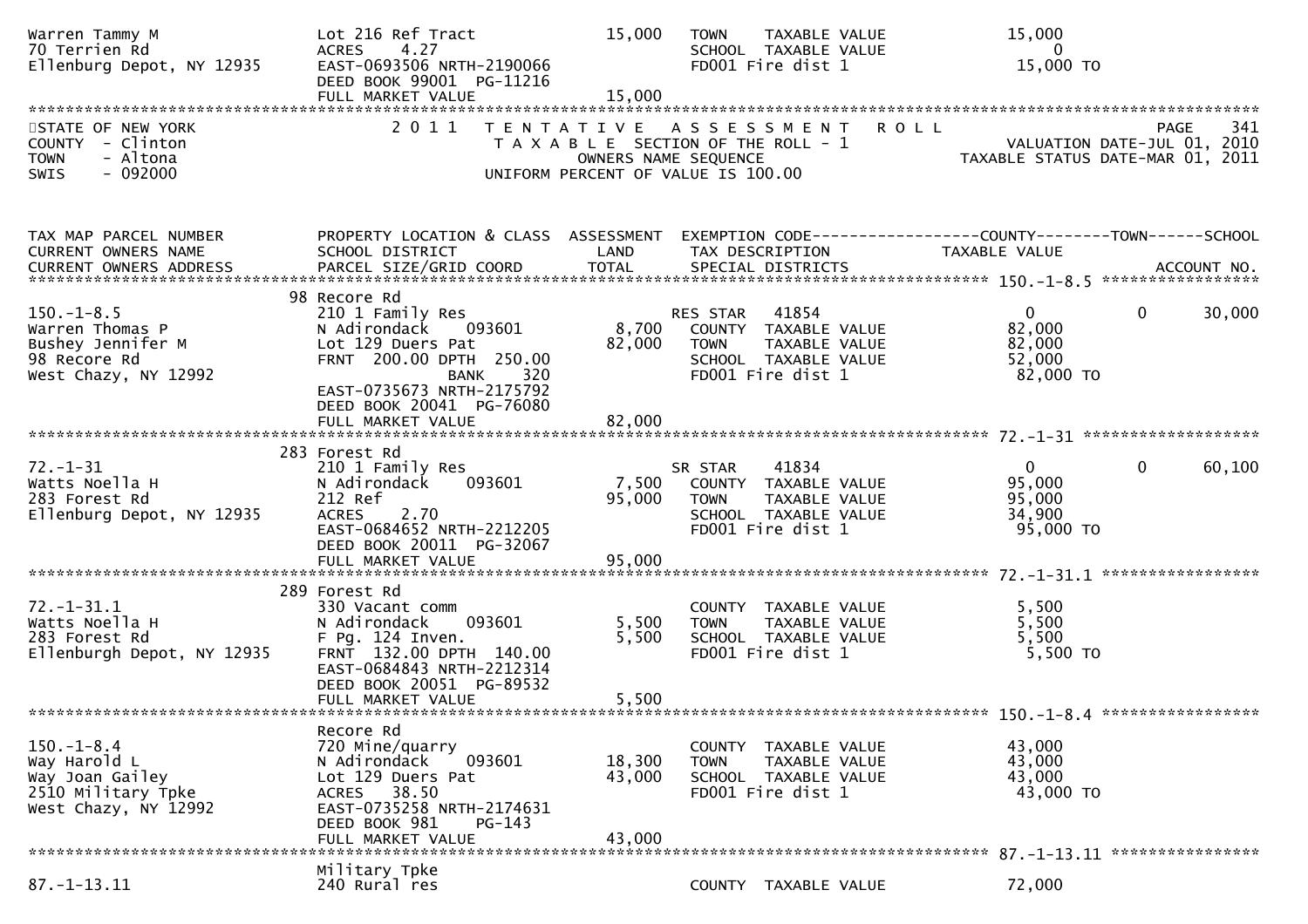| Weaver Danny<br>Weaver Shawna<br>395 Seymour Rd<br>West Chazy, NY 12992                                          | N Adirondack<br>093601<br>214 Ref<br>ACRES 179.70<br>EAST-0683847 NRTH-2202490<br>DEED BOOK 20031 PG-61333                                                             | 45,400<br>72,000                                                                                                            | <b>TOWN</b>                      | TAXABLE VALUE<br>SCHOOL TAXABLE VALUE<br>FD001 Fire dist 1                                                   |             | 72,000<br>72,000<br>72,000 TO                                                 |                                            |
|------------------------------------------------------------------------------------------------------------------|------------------------------------------------------------------------------------------------------------------------------------------------------------------------|-----------------------------------------------------------------------------------------------------------------------------|----------------------------------|--------------------------------------------------------------------------------------------------------------|-------------|-------------------------------------------------------------------------------|--------------------------------------------|
|                                                                                                                  |                                                                                                                                                                        |                                                                                                                             |                                  |                                                                                                              |             |                                                                               |                                            |
| STATE OF NEW YORK<br>COUNTY - Clinton<br>- Altona<br><b>TOWN</b><br>$-092000$<br>SWIS                            | 2011                                                                                                                                                                   | TENTATIVE ASSESSMENT<br>T A X A B L E SECTION OF THE ROLL - 1<br>OWNERS NAME SEQUENCE<br>UNIFORM PERCENT OF VALUE IS 100.00 |                                  |                                                                                                              | <b>ROLL</b> | TAXABLE STATUS DATE-MAR 01, 2011                                              | 342<br>PAGE<br>VALUATION DATE-JUL 01, 2010 |
| TAX MAP PARCEL NUMBER<br>CURRENT OWNERS NAME                                                                     | PROPERTY LOCATION & CLASS ASSESSMENT<br>SCHOOL DISTRICT                                                                                                                | LAND                                                                                                                        |                                  | TAX DESCRIPTION                                                                                              |             | EXEMPTION CODE-----------------COUNTY-------TOWN------SCHOOL<br>TAXABLE VALUE |                                            |
| $87. - 1 - 13.32$<br>Weaver Ronald<br>Weaver Sandy<br>1198 Rt 3<br>Plattsburgh, NY 12901                         | Military Tpke<br>321 Abandoned ag<br>093601<br>N Adirondack<br>Lot 214 Ref Tract<br>ACRES 86.30<br>EAST-0685216 NRTH-2201844<br>DEED BOOK 20031 PG-61287               | 29,600<br>29,600                                                                                                            | <b>TOWN</b>                      | COUNTY TAXABLE VALUE<br>TAXABLE VALUE<br>SCHOOL TAXABLE VALUE<br>FD001 Fire dist 1                           |             | 29,600<br>29,600<br>29,600<br>29,600 TO                                       |                                            |
|                                                                                                                  | FULL MARKET VALUE                                                                                                                                                      | 29,600                                                                                                                      |                                  |                                                                                                              |             |                                                                               |                                            |
|                                                                                                                  |                                                                                                                                                                        |                                                                                                                             |                                  |                                                                                                              |             |                                                                               |                                            |
| $76. - 1 - 1.3$<br>Weeks Adam J<br>9175 Rt 22<br>Mooers, NY 12958                                                | 9175 Rt 22<br>210 1 Family Res<br>Northeastern Cl 092801<br>Lot 49 Ref Tr<br>1.90 BANK<br><b>ACRES</b><br>320<br>EAST-0736769 NRTH-2215785<br>DEED BOOK 20041 PG-71859 | 7,100<br>110,000                                                                                                            | <b>RES STAR</b><br><b>TOWN</b>   | 41854<br>COUNTY TAXABLE VALUE<br>TAXABLE VALUE<br>SCHOOL TAXABLE VALUE<br>FD001 Fire dist 1                  |             | $\mathbf{0}$<br>110,000<br>110,000<br>80,000<br>110,000 TO                    | 30,000<br>0                                |
|                                                                                                                  | FULL MARKET VALUE                                                                                                                                                      | 110,000                                                                                                                     |                                  |                                                                                                              |             |                                                                               |                                            |
| $72. - 1 - 17.2$<br>Weightman James A<br>248 Forest Rd<br>Ellenburg Depot, NY 12935<br>MAY BE SUBJECT TO PAYMENT | 248 Irona Rd<br>270 Mfg housing<br>093601<br>N Adirondack<br>191 Ref<br>FRNT 125.00 DPTH 200.00<br>EAST-0685075 NRTH-2211255<br>DEED BOOK 20082 PG-17830               | 6,100<br>17,100                                                                                                             | RES STAR<br><b>TOWN</b>          | 41854<br>COUNTY TAXABLE VALUE<br>TAXABLE VALUE<br>SCHOOL TAXABLE VALUE<br>FD001 Fire dist 1                  |             | $\mathbf{0}$<br>17,100<br>17,100<br>$\Omega$<br>17,100 TO                     | 17,100<br>0                                |
| UNDER AGDIST LAW TIL 2013                                                                                        | FULL MARKET VALUE                                                                                                                                                      | 17,100                                                                                                                      |                                  |                                                                                                              |             |                                                                               |                                            |
| $89.1 - 3 - 29$<br>Weightman John<br>Weightman Mary Lou<br>448 Devils Den Rd<br>Altona, NY 12910                 | 448 Devils Den Rd<br>210 1 Family Res<br>N Adirondack<br>093601<br>110 Ref<br>65.00 DPTH 132.00<br><b>FRNT</b><br>EAST-0711047 NRTH-2206061<br>DEED BOOK 687<br>PG-332 | 3,900<br>68,700                                                                                                             | SR STAR<br>COUNTY<br><b>TOWN</b> | 41834<br>TAXABLE VALUE<br>TAXABLE VALUE<br>SCHOOL TAXABLE VALUE<br>FD001 Fire dist 1<br>LT001 Altona light 1 |             | 0<br>68,700<br>68,700<br>8,600<br>68,700 TO<br>68,700 TO                      | 0<br>60,100                                |
|                                                                                                                  | FULL MARKET VALUE                                                                                                                                                      | 68,700                                                                                                                      |                                  |                                                                                                              |             |                                                                               |                                            |
| $73. - 2 - 5$                                                                                                    | Tantillo Way<br>321 Abandoned ag                                                                                                                                       |                                                                                                                             |                                  | COUNTY TAXABLE VALUE                                                                                         |             | 12,300                                                                        |                                            |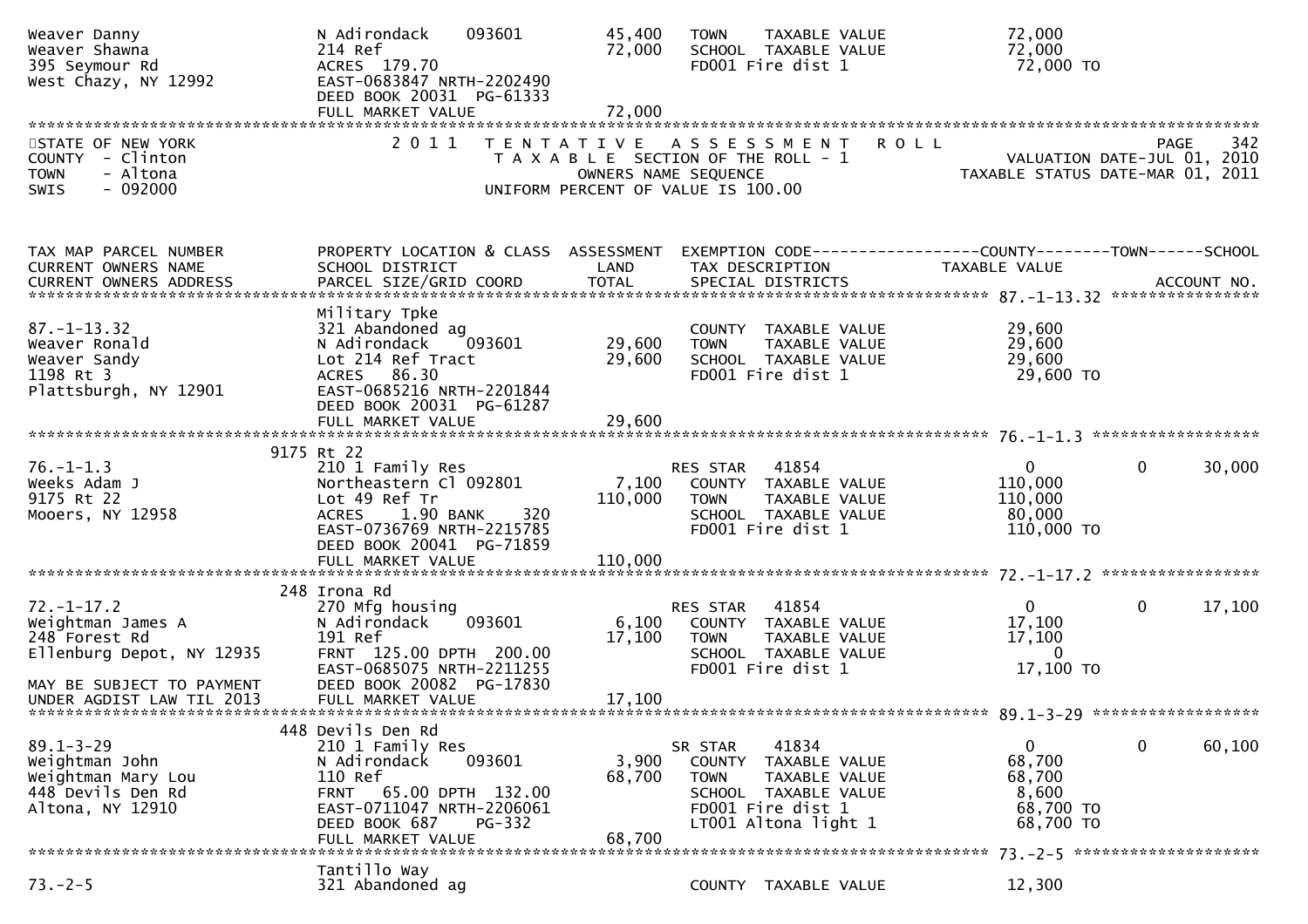| Weiss Jennifer<br>Rodriguez Edsel<br>41 Woodside St<br>West Milford, NJ 07480                | N Adirondack<br>093601<br>Lot 155 Ref<br>10.40<br><b>ACRES</b><br>EAST-0698996 NRTH-2214596<br>DEED BOOK 20062 PG-725                                                 | 12,300<br>12,300                                                                                                            | <b>TOWN</b>             | <b>TAXABLE VALUE</b><br>SCHOOL TAXABLE VALUE<br>FD001 Fire dist 1                           |             | 12,300<br>12,300<br>12,300 TO                   |                                                                                |
|----------------------------------------------------------------------------------------------|-----------------------------------------------------------------------------------------------------------------------------------------------------------------------|-----------------------------------------------------------------------------------------------------------------------------|-------------------------|---------------------------------------------------------------------------------------------|-------------|-------------------------------------------------|--------------------------------------------------------------------------------|
| STATE OF NEW YORK<br>COUNTY - Clinton<br>- Altona<br><b>TOWN</b><br>$-092000$<br><b>SWIS</b> | 2011                                                                                                                                                                  | TENTATIVE ASSESSMENT<br>T A X A B L E SECTION OF THE ROLL - 1<br>OWNERS NAME SEQUENCE<br>UNIFORM PERCENT OF VALUE IS 100.00 |                         |                                                                                             | <b>ROLL</b> |                                                 | 343<br>PAGE<br>VALUATION DATE-JUL 01, 2010<br>TAXABLE STATUS DATE-MAR 01, 2011 |
| TAX MAP PARCEL NUMBER<br>CURRENT OWNERS NAME                                                 | PROPERTY LOCATION & CLASS ASSESSMENT<br>SCHOOL DISTRICT                                                                                                               | LAND                                                                                                                        |                         | TAX DESCRIPTION                                                                             |             | <b>TAXABLE VALUE</b>                            |                                                                                |
| $75 - 1 - 3.5$<br>Wells James J<br>Wells Jessica L<br>2322 Miner Farm Rd<br>Altona, NY 12910 | Miner Farm Rd<br>210 1 Family Res<br>Northeastern Cl 092801<br>Lot 62 Ref Tr<br>2.20<br><b>ACRES</b><br>EAST-0731567 NRTH-2207935<br>DEED BOOK 20061 PG-98130         | 7,200<br>110,000                                                                                                            | RES STAR<br><b>TOWN</b> | 41854<br>COUNTY TAXABLE VALUE<br>TAXABLE VALUE<br>SCHOOL TAXABLE VALUE<br>FD001 Fire dist 1 |             | 0<br>110,000<br>110,000<br>80,000<br>110,000 TO | 30,000<br>0                                                                    |
|                                                                                              | FULL MARKET VALUE                                                                                                                                                     | 110,000                                                                                                                     |                         |                                                                                             |             |                                                 |                                                                                |
| $148. - 2 - 23$<br>Wells Richard<br>Wells Molly<br>2080 Rand Hill Rd<br>Altona, NY 12910     | 2080 Rand Hill Rd<br>210 1 Family Res<br>N Adirondack<br>093601<br>Lot 36 Duer<br><b>ACRES</b><br>1.40<br>EAST-0708760 NRTH-2175000<br>DEED BOOK 20092 PG-22381       | 9,000<br>110,700                                                                                                            | <b>TOWN</b>             | COUNTY TAXABLE VALUE<br>TAXABLE VALUE<br>SCHOOL TAXABLE VALUE<br>FD001 Fire dist 1          |             | 110,700<br>110,700<br>110,700<br>110,700 TO     |                                                                                |
|                                                                                              | FULL MARKET VALUE                                                                                                                                                     | 110,700                                                                                                                     |                         |                                                                                             |             |                                                 |                                                                                |
| $87. - 1 - 2.31$<br>Whalen Richard L<br>13 Edgewood Blvd<br>Plattsburgh, NY 12901            | 47/49 Forest Rd<br>321 Abandoned ag<br>093601<br>N Adirondack<br>213 Ref<br>ACRES 20.70<br>EAST-0684352 NRTH-2206237<br>DEED BOOK 20102 PG-31046<br>FULL MARKET VALUE | 15,400<br>15,400<br>15,400                                                                                                  | <b>TOWN</b>             | COUNTY TAXABLE VALUE<br>TAXABLE VALUE<br>SCHOOL TAXABLE VALUE<br>FD001 Fire dist 1          |             | 15,400<br>15,400<br>15,400<br>15,400 TO         |                                                                                |
|                                                                                              | Rand Hill Rd                                                                                                                                                          |                                                                                                                             |                         |                                                                                             |             |                                                 |                                                                                |
| $148. - 1 - 14$<br>whelden George<br>238 Parker Rd<br>West Chazy, NY 12992                   | 321 Abandoned ag<br>093601<br>N Adirondack<br>37 Duer<br>ACRES 22.00<br>EAST-0707286 NRTH-2175076<br>DEED BOOK 20082 PG-20954<br>FULL MARKET VALUE                    | 16,800<br>16,800<br>16,800                                                                                                  | <b>TOWN</b>             | COUNTY TAXABLE VALUE<br>TAXABLE VALUE<br>SCHOOL TAXABLE VALUE<br>FD001 Fire dist 1          |             | 16,800<br>16,800<br>16,800<br>16,800 TO         |                                                                                |
|                                                                                              | Rand Hill Rd                                                                                                                                                          |                                                                                                                             |                         |                                                                                             |             |                                                 |                                                                                |
| $148. - 1 - 13$                                                                              | 321 Abandoned ag                                                                                                                                                      |                                                                                                                             |                         | COUNTY TAXABLE VALUE                                                                        |             | 14,400                                          |                                                                                |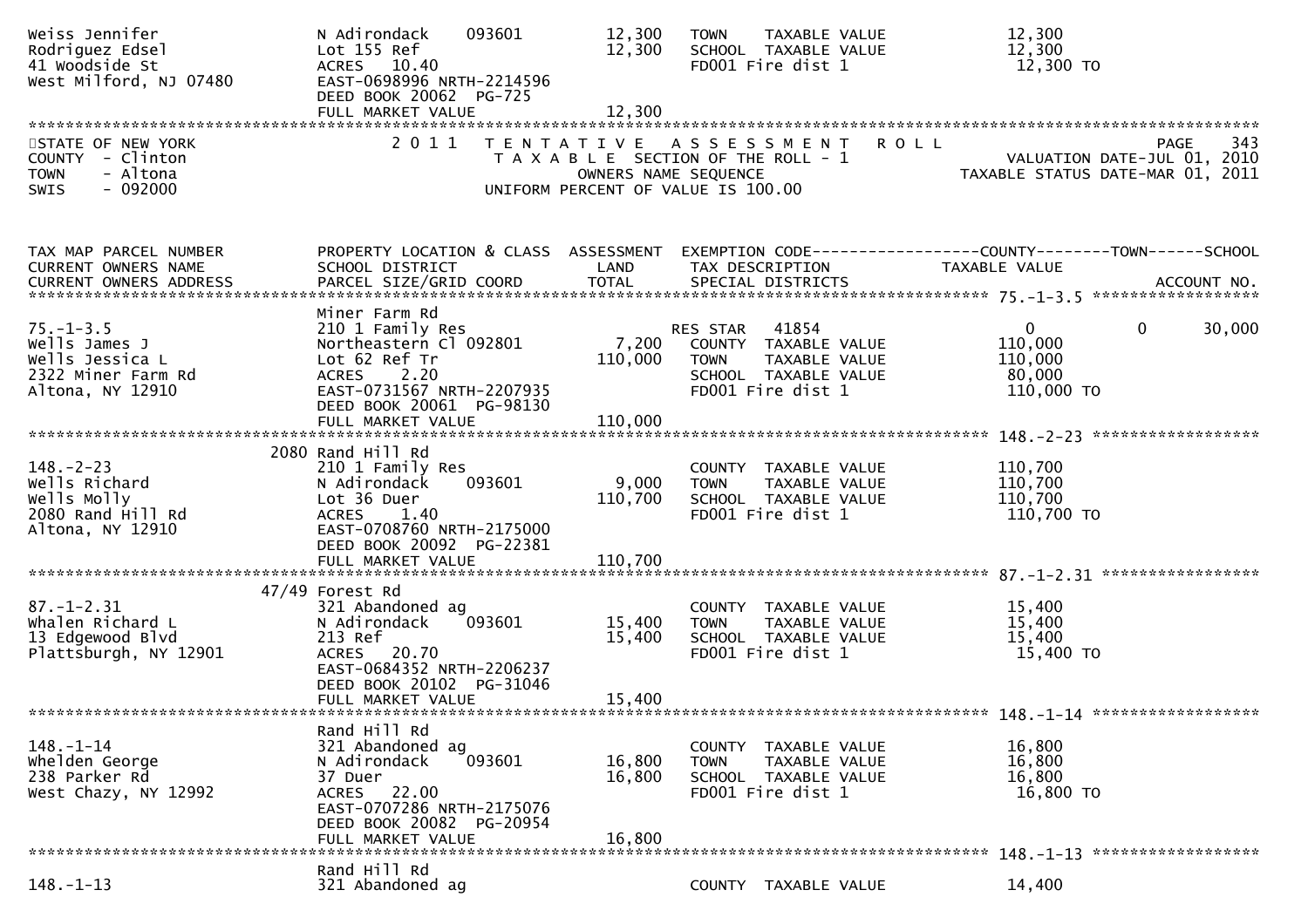| Whelden George P<br>238 Parker Rd<br>PO Box 169<br>West Chazy, NY 12992                       | N Adirondack<br>093601<br>37 Duer<br>ACRES 12.60<br>EAST-0706933 NRTH-2175357<br>DEED BOOK 20051 PG-79338                                                                       | 14,400<br>14,400           | TAXABLE VALUE<br><b>TOWN</b><br>SCHOOL TAXABLE VALUE<br>FD001 Fire dist 1                                                                      | 14,400<br>14,400<br>14,400 TO                                                                                                                                                             |
|-----------------------------------------------------------------------------------------------|---------------------------------------------------------------------------------------------------------------------------------------------------------------------------------|----------------------------|------------------------------------------------------------------------------------------------------------------------------------------------|-------------------------------------------------------------------------------------------------------------------------------------------------------------------------------------------|
| STATE OF NEW YORK<br>COUNTY - Clinton<br>- Altona<br><b>TOWN</b><br>$-092000$<br><b>SWIS</b>  | 2011                                                                                                                                                                            |                            | TENTATIVE ASSESSMENT ROLL<br>T A X A B L E SECTION OF THE ROLL - 1<br>OWNERS NAME SEQUENCE<br>UNIFORM PERCENT OF VALUE IS 100.00               | 344<br>PAGE<br>VALUATION DATE-JUL 01, 2010<br>TAXABLE STATUS DATE-MAR 01, 2011                                                                                                            |
| TAX MAP PARCEL NUMBER<br>CURRENT OWNERS NAME                                                  | PROPERTY LOCATION & CLASS ASSESSMENT<br>SCHOOL DISTRICT                                                                                                                         | LAND                       | TAX DESCRIPTION                                                                                                                                | EXEMPTION CODE-----------------COUNTY-------TOWN------SCHOOL<br><b>TAXABLE VALUE</b><br>CURRENT OWNERS ADDRESS PARCEL SIZE/GRID COORD TOTAL SPECIAL DISTRICTS 75 75 155.07779 ACCOUNT NO. |
| $135. - 2 - 29$<br>Whitney Penny N<br>20 Blamy Way<br>West Chazy, NY 12992                    | $14/20$ Blamy Way<br>271 Mfg housings<br>Beekmantown Cen 092401<br>143 & 146 Duers<br>ACRES 12.60<br>EAST-0738636 NRTH-2179635<br>DEED BOOK 20102 PG-33470<br>FULL MARKET VALUE | 14,400<br>52,000<br>52,000 | RES STAR 41854<br>COUNTY TAXABLE VALUE<br><b>TOWN</b><br>TAXABLE VALUE<br>SCHOOL TAXABLE VALUE<br>FD001 Fire dist 1                            | $\mathbf{0}$<br>30,000<br>$\overline{0}$<br>52,000<br>52,000<br>22,000<br>52,000 TO                                                                                                       |
| $73. - 1 - 24$<br>Wilkinson Paul<br>Ernie Guerin<br>226 Irona Rd<br>Altona, NY 12910          | 226 Irona Rd<br>312 Vac w/imprv<br>093601<br>N Adirondack<br>138 Ref<br>Land Contract to Ernie Gu<br>ACRES 50.00<br>EAST-0705930 NRTH-2213067<br>DEED BOOK 581<br>PG-849        | 29,800<br>39,800           | COUNTY TAXABLE VALUE<br>TAXABLE VALUE<br><b>TOWN</b><br>SCHOOL TAXABLE VALUE<br>FD001 Fire dist 1<br>LT001 Altona light 1                      | 39,800<br>39,800<br>39,800<br>39,800 TO<br>39,800 TO                                                                                                                                      |
| $73. - 1 - 25.1$<br>Wilkinson Paul F<br>2131 Rue Wellington<br>Montreal, QC, Canada<br>H3K1X1 | Irona Rd<br>321 Abandoned ag<br>093601<br>N Adirondack<br>137 Ref<br>ACRES 250.40<br>EAST-0705440 NRTH-2209866<br>DEED BOOK 590<br>$PG-342$<br>FULL MARKET VALUE                | 54,300<br>54,300<br>54,300 | 41854<br>RES STAR<br>COUNTY TAXABLE VALUE<br>TAXABLE VALUE<br><b>TOWN</b><br>SCHOOL TAXABLE VALUE<br>FD001 Fire dist 1<br>LT001 Altona light 1 | $\mathbf{0}$<br>0<br>30,000<br>54,300<br>54,300<br>24,300<br>54,300 TO<br>3,014 TO                                                                                                        |
| $119. - 1 - 19.12$<br>Willette Danny E<br>3745 Soapstone Rd<br>Ridgeway, VA 24148             | Duley Rd<br>271 Mfg housings<br>N Adirondack<br>093601<br>Lot 68 Ref Tract Patent<br>ACRES 104.20<br>EAST-0712009 NRTH-2188100<br>DEED BOOK 20041 PG-67785<br>FULL MARKET VALUE | 26,400<br>80,000<br>80,000 | COUNTY TAXABLE VALUE<br><b>TOWN</b><br>TAXABLE VALUE<br>SCHOOL TAXABLE VALUE<br>FD001 Fire dist 1                                              | 80,000<br>80,000<br>80,000<br>80,000 TO                                                                                                                                                   |
|                                                                                               | 440 Irona Rd                                                                                                                                                                    |                            |                                                                                                                                                |                                                                                                                                                                                           |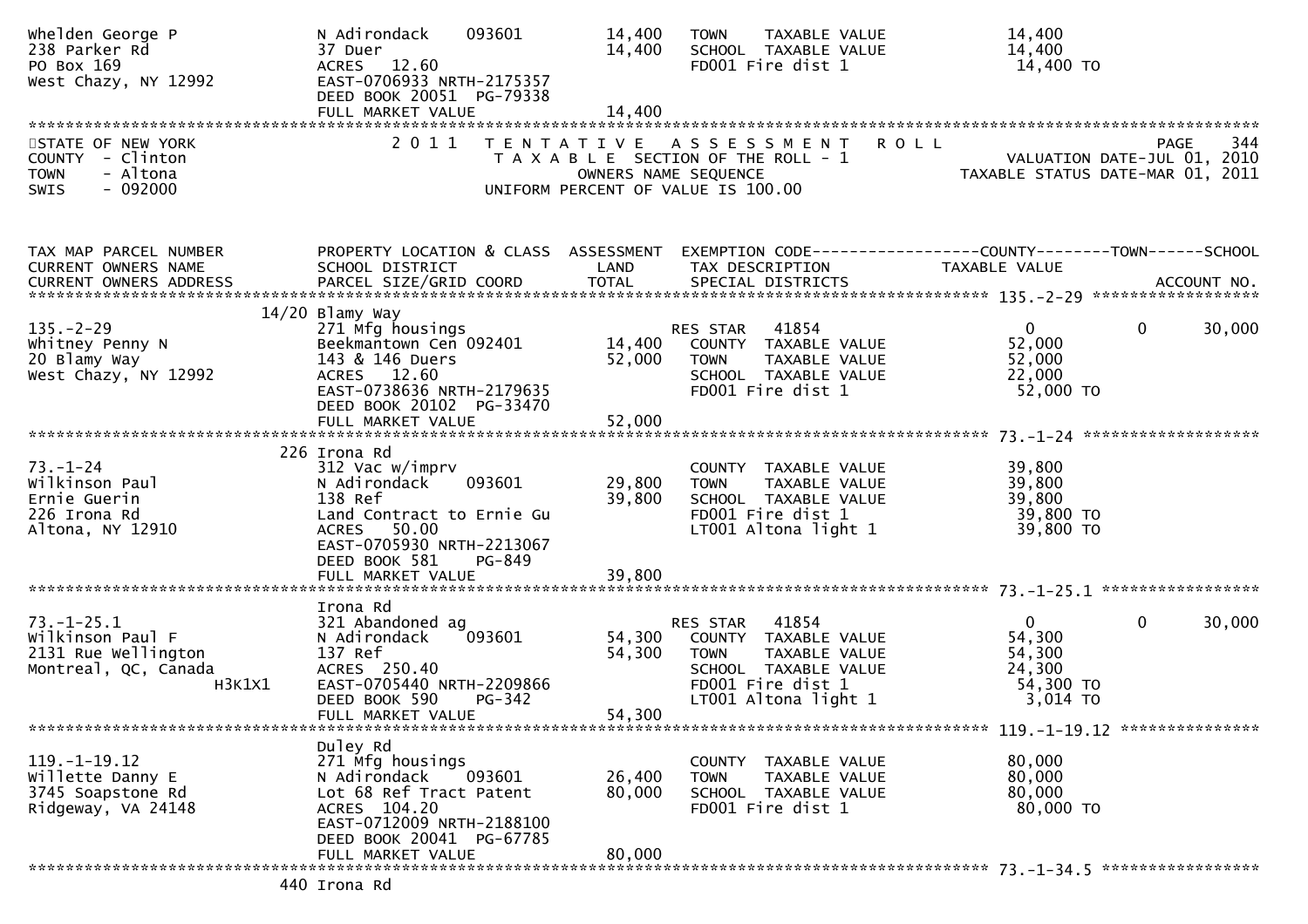| $73. - 1 - 34.5$<br>Williams Barbara<br>440 Irona Rd<br>Altona, NY 12910                                                       | 210 1 Family Res<br>093601<br>N Adirondack<br>Lot 155 Ref Tr<br>FRNT 208.00 DPTH 208.00<br>EAST-0700740 NRTH-2213148<br>DEED BOOK 722<br>PG-117                    |                               | 41801<br>AGED C&T<br>6,600 SR STAR<br>41834<br>54,400 COUNTY TAXABLE VALUE<br><b>TOWN</b><br>TAXABLE VALUE<br>SCHOOL TAXABLE VALUE<br>FD001 Fire dist 1 | 27,200<br>27,200<br>$\mathbf{0}$<br>27,200<br>27,200<br>$\overline{0}$<br>54,400 TO    | $\overline{0}$<br>54,400 |
|--------------------------------------------------------------------------------------------------------------------------------|--------------------------------------------------------------------------------------------------------------------------------------------------------------------|-------------------------------|---------------------------------------------------------------------------------------------------------------------------------------------------------|----------------------------------------------------------------------------------------|--------------------------|
| STATE OF NEW YORK                                                                                                              |                                                                                                                                                                    |                               | 2011 TENTATIVE ASSESSMENT ROLL                                                                                                                          |                                                                                        | 345<br><b>PAGE</b>       |
| COUNTY - Clinton<br><b>TOWN</b><br>- Altona<br>$-092000$<br><b>SWIS</b>                                                        |                                                                                                                                                                    |                               | T A X A B L E SECTION OF THE ROLL - 1<br>OWNERS NAME SEQUENCE<br>UNIFORM PERCENT OF VALUE IS 100.00                                                     | VALUATION DATE-JUL 01, 2010<br>TAXABLE STATUS DATE-MAR 01, 2011                        |                          |
| TAX MAP PARCEL NUMBER                                                                                                          | PROPERTY LOCATION & CLASS ASSESSMENT                                                                                                                               |                               | EXEMPTION CODE------------------COUNTY--------TOWN------SCHOOL                                                                                          |                                                                                        |                          |
| CURRENT OWNERS NAME                                                                                                            | SCHOOL DISTRICT                                                                                                                                                    | LAND                          | TAX DESCRIPTION                                                                                                                                         | TAXABLE VALUE                                                                          |                          |
|                                                                                                                                | 5349 Military Tpke                                                                                                                                                 |                               |                                                                                                                                                         |                                                                                        |                          |
| $87. - 1 - 9.82$<br>Williams Wayne B<br>Williams Sandy M<br>10 Debra Ln<br>Plattsburgh, NY 12901                               | 210 1 Family Res<br>N Adirondack 093601<br>Lot 185 & 186 Ref Tr<br>Survey Map 20082/18962<br>ACRES 1.00<br>EAST-0692863 NRTH-2205325                               | 6,500<br>99,500               | RES STAR<br>41854<br>COUNTY TAXABLE VALUE<br><b>TOWN</b><br>TAXABLE VALUE<br>SCHOOL TAXABLE VALUE<br>FD001 Fire dist 1                                  | $\mathbf{0}$<br>$\Omega$<br>99,500<br>99,500<br>69,500<br>99,500 TO                    | 30,000                   |
|                                                                                                                                | DEED BOOK 20092 PG-27851<br>FULL MARKET VALUE                                                                                                                      | 99,500                        |                                                                                                                                                         |                                                                                        |                          |
|                                                                                                                                |                                                                                                                                                                    |                               |                                                                                                                                                         |                                                                                        |                          |
| $74. - 1 - 23.22$<br>Wilson Grant E<br>Wilson Laura A<br>168 Joe Wood Rd<br>Altona, NY 12910                                   | 168 Joe Wood Rd<br>240 Rural res<br>093601<br>N Adirondack<br>Lot 105<br>ACRES 17.00 BANK<br>080<br>EAST-0715957 NRTH-2210971<br>DEED BOOK 99001 PG-10881          | 14,300<br>78,200              | RES STAR 41854<br>COUNTY TAXABLE VALUE<br><b>TOWN</b><br>TAXABLE VALUE<br>SCHOOL TAXABLE VALUE<br>FD001 Fire dist 1<br>LT001 Altona light 1             | $\overline{0}$<br>$\mathbf{0}$<br>78,200<br>78,200<br>48,200<br>78,200 TO<br>78,200 TO | 30,000                   |
|                                                                                                                                | FULL MARKET VALUE                                                                                                                                                  | 78,200                        |                                                                                                                                                         |                                                                                        | ******************       |
| $132. - 1 - 16$<br>Winston Towers 1988 Inc<br>703 Grosvenor<br>West Mount, QC, Canada<br>H3Y2T1                                | Rand Hill Rd<br>910 Priv forest<br>093601<br>N Adirondack<br>10 Duer<br>ACRES 597.20<br>EAST-0699752 NRTH-2179983<br>DEED BOOK 20082 PG-13630<br>FULL MARKET VALUE | 101,200<br>101,200<br>101,200 | COUNTY TAXABLE VALUE<br><b>TAXABLE VALUE</b><br><b>TOWN</b><br>SCHOOL TAXABLE VALUE<br>FD001 Fire dist 1                                                | 101,200<br>101,200<br>101,200<br>101,200 TO                                            |                          |
|                                                                                                                                | Jerusalem Rd                                                                                                                                                       |                               |                                                                                                                                                         |                                                                                        |                          |
| $131. - 1 - 4.21$<br>Winterbottom Chanon L<br>Winterbottom Jonathan A<br>Attn: William Sawyer<br>PO Box 69<br>Milton, VT 05468 | $322$ Rural vac $>10$<br>N Adirondack<br>093601<br>Lot 221 Ref Tr<br>ACRES 108.80<br>EAST-0692346 NRTH-2176566<br>DEED BOOK 20051 PG-79135                         | 34,100<br>34,100              | TAXABLE VALUE<br>COUNTY<br><b>TOWN</b><br>TAXABLE VALUE<br>SCHOOL TAXABLE VALUE<br>FD001 Fire dist 1                                                    | 34,100<br>34,100<br>34,100<br>34,100 TO                                                |                          |
|                                                                                                                                | FULL MARKET VALUE                                                                                                                                                  | 34,100                        |                                                                                                                                                         |                                                                                        |                          |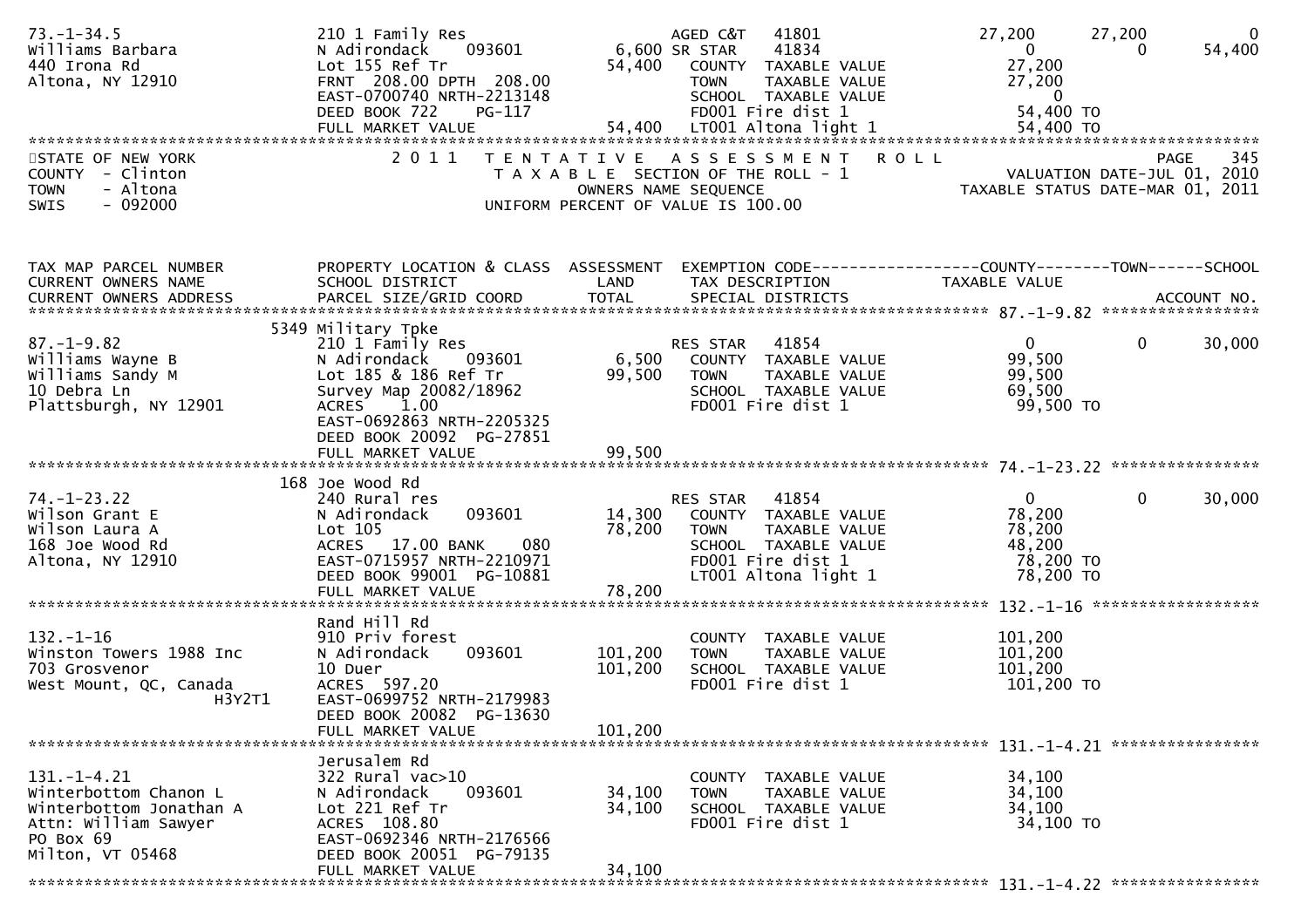| $131. - 1 - 4.22$<br>Winterbottom Chanon L<br>Winterbottom Jonathan A<br>Attn: William Sawyer<br>PO Box 69<br>Milton, VT 05468 | Jerusalem Rd<br>314 Rural vac<10<br>093601<br>N Adirondack<br>Lot 221 Ref Tract<br>1.40<br><b>ACRES</b><br>EAST-0691578 NRTH-2177927<br>DEED BOOK 20051 PG-79135                                          | 6,700<br>6,700             | COUNTY TAXABLE VALUE<br>TAXABLE VALUE<br><b>TOWN</b><br>SCHOOL TAXABLE VALUE<br>FD001 Fire dist 1                                              | 6,700<br>6,700<br>6,700<br>$6,700$ TO                                           |     |
|--------------------------------------------------------------------------------------------------------------------------------|-----------------------------------------------------------------------------------------------------------------------------------------------------------------------------------------------------------|----------------------------|------------------------------------------------------------------------------------------------------------------------------------------------|---------------------------------------------------------------------------------|-----|
| STATE OF NEW YORK<br>COUNTY - Clinton<br>- Altona<br><b>TOWN</b><br>SWIS<br>- 092000                                           | 2011<br>T E N T A T I V E                                                                                                                                                                                 | OWNERS NAME SEQUENCE       | <b>ROLL</b><br>A S S E S S M E N T<br>T A X A B L E SECTION OF THE ROLL - 1<br>UNIFORM PERCENT OF VALUE IS 100.00                              | PAGE<br>VALUATION DATE-JUL 01, 2010<br>TAXABLE STATUS DATE-MAR 01, 2011         | 346 |
| TAX MAP PARCEL NUMBER<br>CURRENT OWNERS NAME                                                                                   | PROPERTY LOCATION & CLASS ASSESSMENT<br>SCHOOL DISTRICT                                                                                                                                                   | LAND                       | TAX DESCRIPTION                                                                                                                                | EXEMPTION CODE------------------COUNTY--------TOWN------SCHOOL<br>TAXABLE VALUE |     |
| $146. - 1 - 3$<br>Winterbottom Chanon L<br>Winterbottom Jonathan A<br>Attn: William Sawyer<br>PO Box 69<br>Milton, VT 05468    | Jerusalem Rd<br>920 Priv Hunt/Fi<br>093601<br>N Adirondack<br>222 Ref<br>ACRES 426.70<br>EAST-0692562 NRTH-2173384<br>DEED BOOK 20051 PG-79135                                                            | 86,600<br>86,600           | COUNTY TAXABLE VALUE<br><b>TOWN</b><br>TAXABLE VALUE<br>SCHOOL TAXABLE VALUE<br>FD001 Fire dist 1                                              | 86,600<br>86,600<br>86,600<br>86,600 TO                                         |     |
|                                                                                                                                | FULL MARKET VALUE                                                                                                                                                                                         | 86,600                     |                                                                                                                                                |                                                                                 |     |
| $134. - 1 - 1.2$<br>Wolcott John R<br>Wolcott Gail P<br>11 Laura Dr<br>Morrisonville, NY 12962                                 | 3894 Military Tpke<br>240 Rural res<br>093601<br>N Adirondack<br>Lot 95 Ref Tr<br>ACRES 22.80<br>EAST-0721023 NRTH-2184788<br>DEED BOOK 624<br>PG-873                                                     | 15,200<br>127,700          | 41854<br>RES STAR<br>COUNTY TAXABLE VALUE<br><b>TAXABLE VALUE</b><br><b>TOWN</b><br>SCHOOL TAXABLE VALUE<br>FD001 Fire dist 1                  | $\mathbf{0}$<br>0<br>30,000<br>127,700<br>127,700<br>97,700<br>127,700 TO       |     |
|                                                                                                                                |                                                                                                                                                                                                           |                            |                                                                                                                                                |                                                                                 |     |
| $135. - 1 - 18.264$<br>Wolstenholme Emily<br>151 Harvey Rd<br>West Chazy, NY 12992                                             | 151 Harvey Rd<br>210 1 Family Res<br>N Adirondack<br>093601<br>Lot 130 Duerville Patent<br>3.80 BANK<br><b>ACRES</b><br>080<br>EAST-0733865 NRTH-2179409<br>DEED BOOK 99001 PG-08143<br>FULL MARKET VALUE | 10,400<br>85,000<br>85,000 | 41854<br>RES STAR<br>COUNTY TAXABLE VALUE<br><b>TOWN</b><br>TAXABLE VALUE<br>SCHOOL TAXABLE VALUE<br>FD001 Fire dist 1                         | $\mathbf{0}$<br>0<br>30,000<br>85,000<br>85,000<br>55,000<br>85,000 TO          |     |
|                                                                                                                                | 294 Joe Wood Rd                                                                                                                                                                                           |                            |                                                                                                                                                |                                                                                 |     |
| $74. - 1 - 15.3$<br>Wood Allen John<br>Wood Donna Marie<br>294 Joe Wood Rd<br>Altona, NY 12901                                 | 210 1 Family Res<br>093601<br>N Adirondack<br>Lot 104 Ref Tr<br>3.40 BANK<br>080<br><b>ACRES</b><br>EAST-0717846 NRTH-2213942<br>DEED BOOK 20051 PG-87574<br>FULL MARKET VALUE                            | 7,900<br>94,000<br>94,000  | 41854<br>RES STAR<br>COUNTY TAXABLE VALUE<br><b>TOWN</b><br>TAXABLE VALUE<br>SCHOOL TAXABLE VALUE<br>FD001 Fire dist 1<br>LT001 Altona light 1 | 0<br>0<br>30,000<br>94,000<br>94,000<br>64,000<br>94,000 TO<br>94,000 TO        |     |
|                                                                                                                                |                                                                                                                                                                                                           |                            |                                                                                                                                                |                                                                                 |     |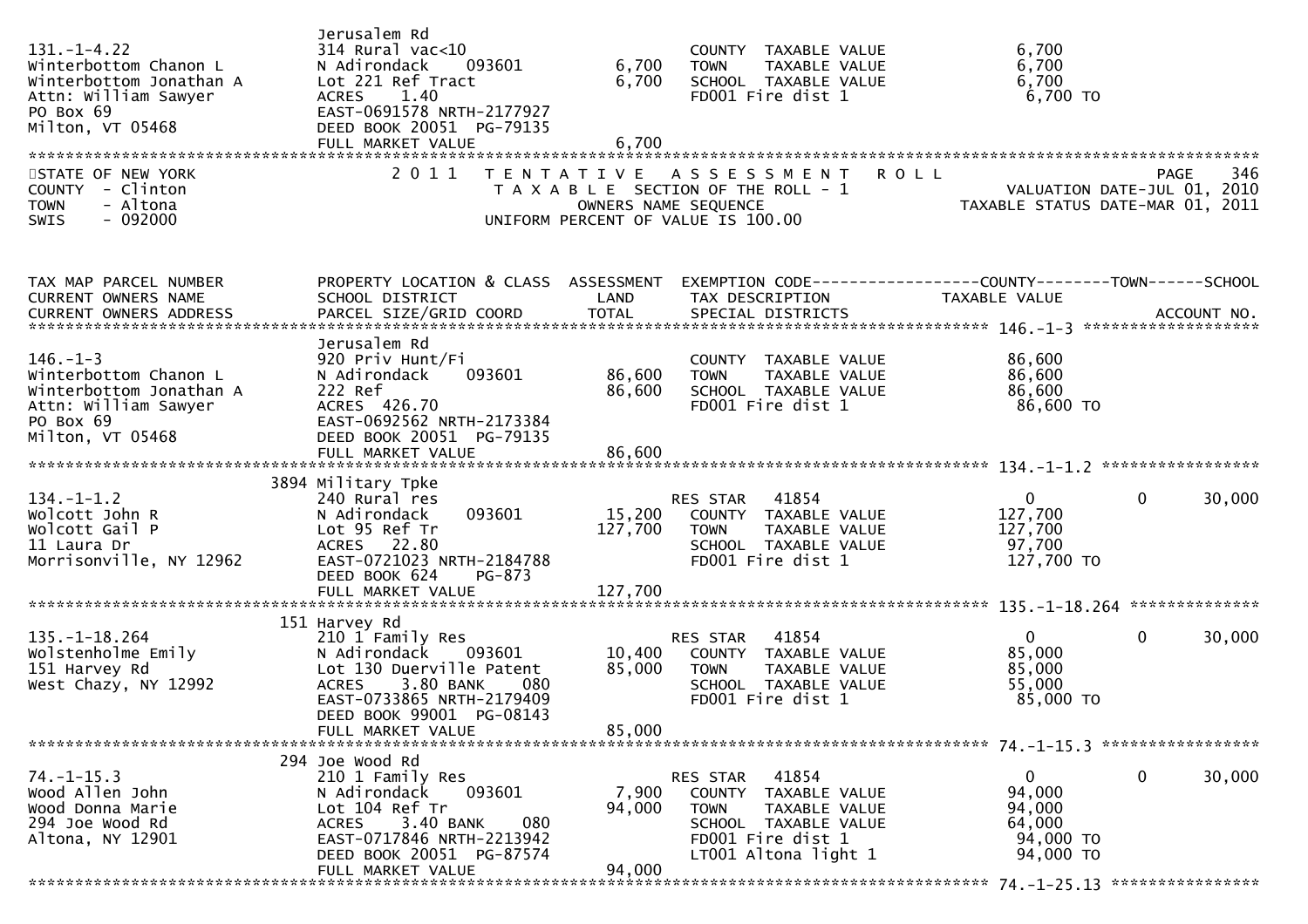| $74. - 1 - 25.13$<br>Wood Alvin<br>881 Mannix Rd<br>Peru, NY 12972                                                                    | Joe Wood Rd<br>311 Res vac land<br>N Adirondack<br>093601<br>Lots 104, 105, & 111 Ref<br>FRNT 156.00 DPTH 275.00<br>EAST-0715857 NRTH-2210336<br>DEED BOOK 20092 PG-24273             | 6,400<br>6,400            | COUNTY TAXABLE VALUE<br>TAXABLE VALUE<br><b>TOWN</b><br>SCHOOL TAXABLE VALUE<br>FD001 Fire dist 1<br>LT001 Altona light 1                         | 6,400<br>6,400<br>6,400<br>6,400 ТО<br>6,400 TO                                      |        |
|---------------------------------------------------------------------------------------------------------------------------------------|---------------------------------------------------------------------------------------------------------------------------------------------------------------------------------------|---------------------------|---------------------------------------------------------------------------------------------------------------------------------------------------|--------------------------------------------------------------------------------------|--------|
| STATE OF NEW YORK<br>COUNTY - Clinton<br>- Altona<br><b>TOWN</b><br>$-092000$<br><b>SWIS</b>                                          | 2011                                                                                                                                                                                  | OWNERS NAME SEQUENCE      | <b>ROLL</b><br>TENTATIVE ASSESSMENT<br>T A X A B L E SECTION OF THE ROLL - 1<br>UNIFORM PERCENT OF VALUE IS 100.00                                | PAGE 347<br>VALUATION DATE-JUL 01, 2010<br>TAXABLE STATUS DATE-MAR 01, 2011          | 347    |
| TAX MAP PARCEL NUMBER<br>CURRENT OWNERS NAME<br>CURRENT OWNERS ADDRESS                                                                | PROPERTY LOCATION & CLASS ASSESSMENT<br>SCHOOL DISTRICT                                                                                                                               | LAND                      | TAX DESCRIPTION                                                                                                                                   | EXEMPTION CODE------------------COUNTY-------TOWN------SCHOOL<br>TAXABLE VALUE       |        |
| $104. - 1 - 4.2$<br>Wood Carl A<br>Rabideau Tammy J<br>298 Devils Den Rd<br>PO Box 159<br>Altona, NY 12910                            | 298 Devils Den Rd<br>210 1 Family Res<br>093601<br>N Adirondack<br>Ldt 132 Ref<br><b>ACRES</b><br>1.00<br>EAST-0710637 NRTH-2202595<br>DEED BOOK 951<br>$PG-138$<br>FULL MARKET VALUE | 88,600<br>88,600          | RES STAR 41854<br>6,500 COUNTY TAXABLE VALUE<br>TAXABLE VALUE<br><b>TOWN</b><br>SCHOOL TAXABLE VALUE<br>FD001 Fire dist 1<br>LT001 Altona light 1 | $\mathbf{0}$<br>$\mathbf{0}$<br>88,600<br>88,600<br>58,600<br>88,600 TO<br>88,600 TO | 30,000 |
| $104.-1-6.1$<br>Wood Carl A<br>Wood Andrew J<br>298 Devils Den Rd<br>Altona, NY 12910                                                 | Devils Den Rd<br>321 Abandoned ag<br>093601<br>N Adirondack<br>132 Ref<br>ACRES 178.70<br>EAST-0709584 NRTH-2200590<br>DEED BOOK 20031 PG-52867                                       | 32,400<br>32,400          | COUNTY TAXABLE VALUE<br><b>TOWN</b><br>TAXABLE VALUE<br>SCHOOL TAXABLE VALUE<br>FD001 Fire dist 1                                                 | 32,400<br>32,400<br>32,400<br>32,400 TO                                              |        |
|                                                                                                                                       | 2066 Plank Rd                                                                                                                                                                         |                           |                                                                                                                                                   |                                                                                      |        |
| $71. -4 - 14.3$<br>Wood Floyd W II<br>Himes-Wood Carey S<br>2066 Plank Rd<br>Ellenburg Depot, NY 12935-1717 EAST-0675967 NRTH-2210360 | 210 1 Family Res<br>N Adirondack<br>093601<br>Lt Bm<br>FRNT 100.00 DPTH 275.00<br>DEED BOOK 20041 PG-67383                                                                            | 6,100<br>53,700           | 41854<br>RES STAR<br>COUNTY TAXABLE VALUE<br>TAXABLE VALUE<br><b>TOWN</b><br>SCHOOL TAXABLE VALUE<br>FD002 Ellenburg fire 21                      | $\mathbf{0}$<br>$\mathbf{0}$<br>53,700<br>53,700<br>23,700<br>53,700 TO              | 30,000 |
|                                                                                                                                       | FULL MARKET VALUE                                                                                                                                                                     | 53,700                    |                                                                                                                                                   |                                                                                      |        |
| $89.1 - 3 - 9$<br>Wood Life Estate Joyce I<br>Wood Emmett L<br>PO Box 74<br>Altona, NY 12910                                          | 3091 Miner Farm Rd<br>210 1 Family Res<br>N Adirondack<br>093601<br>110 Ref<br>FRNT 180.00 DPTH 214.00<br>EAST-0712018 NRTH-2207303<br>DEED BOOK 20082 PG-20067<br>FULL MARKET VALUE  | 6,400<br>91,500<br>91,500 | 41834<br>SR STAR<br>COUNTY TAXABLE VALUE<br><b>TOWN</b><br>TAXABLE VALUE<br>SCHOOL TAXABLE VALUE<br>FD001 Fire dist 1<br>LT001 Altona light 1     | 0<br>0<br>91,500<br>91,500<br>31,400<br>91,500 TO<br>91,500 TO                       | 60,100 |
|                                                                                                                                       |                                                                                                                                                                                       |                           |                                                                                                                                                   |                                                                                      |        |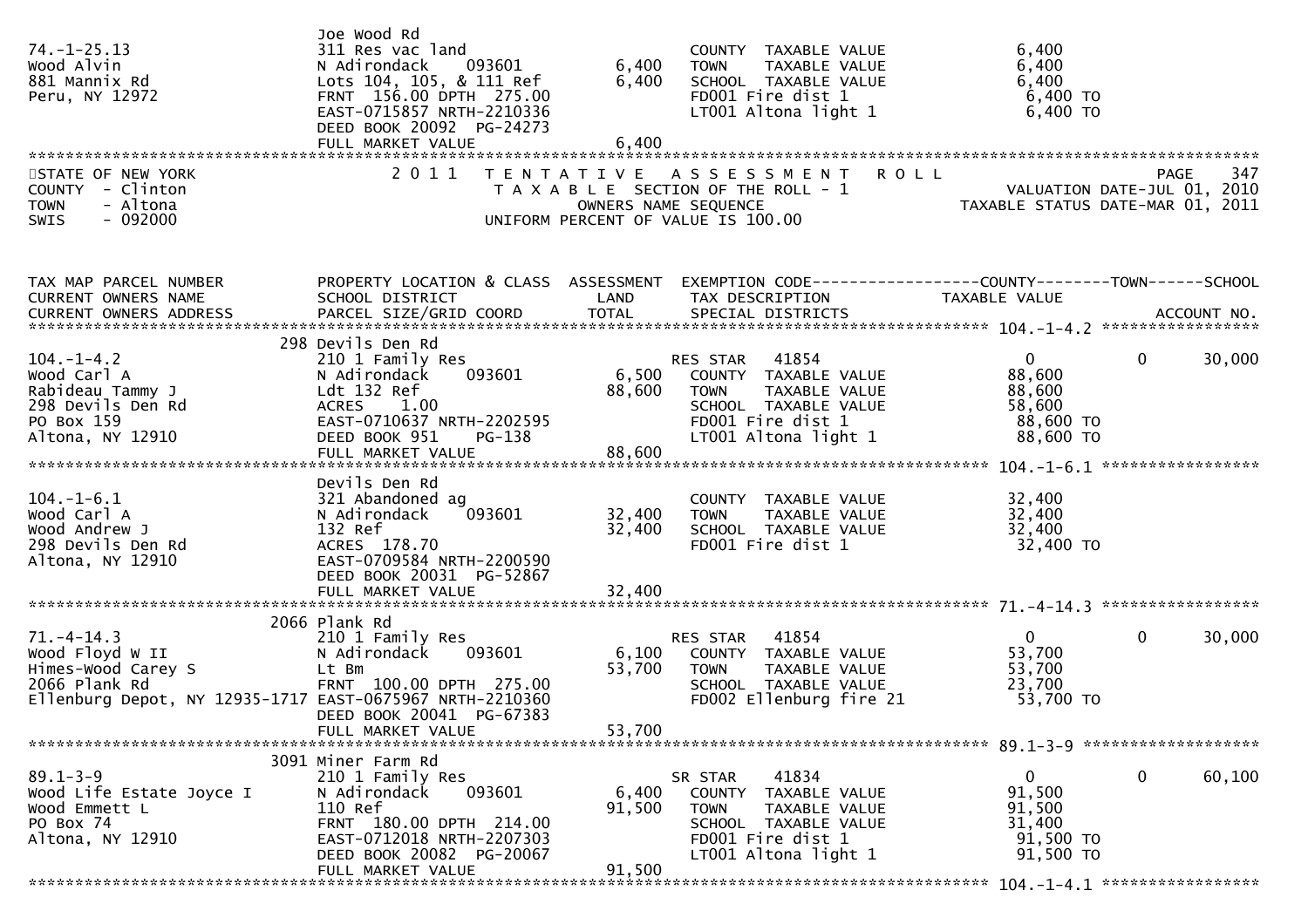| $104. - 1 - 4.1$<br>Wood Life Use Wallace & Barbar N Adirondack<br>Wood Andrew J<br>304 Devils Den Rd<br>Altona, NY 12910 | 304 Devils Den Rd<br>210 1 Family Res<br>093601<br>Lot 132 Ref<br><b>ACRES</b><br>1.20<br>EAST-0710861 NRTH-2202649<br>DEED BOOK 910<br>$PG-172$                                                 | 52,200                     | WARNONALL 41121<br>41834<br>6,500 SR STAR<br>COUNTY TAXABLE VALUE<br><b>TOWN</b><br>TAXABLE VALUE<br>SCHOOL TAXABLE VALUE<br>FD001 Fire dist 1   | 7,830<br>7,830<br>$\bf{0}$<br>52,200<br>$\overline{0}$<br>$\Omega$<br>44,370<br>44,370<br>$\mathbf{0}$<br>52,200 TO |
|---------------------------------------------------------------------------------------------------------------------------|--------------------------------------------------------------------------------------------------------------------------------------------------------------------------------------------------|----------------------------|--------------------------------------------------------------------------------------------------------------------------------------------------|---------------------------------------------------------------------------------------------------------------------|
| STATE OF NEW YORK<br>COUNTY - Clinton<br>- Altona<br><b>TOWN</b><br>SWIS<br>- 092000                                      | 2 0 1 1                                                                                                                                                                                          | T E N T A T I V E          | A S S E S S M E N T<br>T A X A B L E SECTION OF THE ROLL - 1<br>OWNERS NAME SEQUENCE<br>UNIFORM PERCENT OF VALUE IS 100.00                       | <b>ROLL</b><br>348<br><b>PAGE</b><br>VALUATION DATE-JUL 01, 2010<br>TAXABLE STATUS DATE-MAR 01, 2011                |
| TAX MAP PARCEL NUMBER<br>CURRENT OWNERS NAME                                                                              | SCHOOL DISTRICT                                                                                                                                                                                  | LAND                       | TAX DESCRIPTION                                                                                                                                  | PROPERTY LOCATION & CLASS ASSESSMENT EXEMPTION CODE----------------COUNTY-------TOWN------SCHOOL<br>TAXABLE VALUE   |
| $104. - 1 - 8$<br>Wood Life Use Wallace & Barbar N Adirondack<br>Wood Andrew J<br>304 Devils Den Rd<br>Altona, NY 12910   | Rock Rd<br>260 Seasonal res<br>093601<br>133 Ref 1942<br>ACRES 94.00<br>EAST-0712218 NRTH-2198150<br>DEED BOOK 910<br>$PG-170$<br>FULL MARKET VALUE                                              | 26,300<br>35,600<br>35,600 | COUNTY TAXABLE VALUE<br><b>TOWN</b><br>TAXABLE VALUE<br>SCHOOL TAXABLE VALUE<br>FD001 Fire dist 1                                                | 35,600<br>35,600<br>35,600<br>35,600 TO                                                                             |
| $74. - 1 - 25.15$<br>Wood Marcia A<br>40 Joe Wood Rd<br>Altona, NY 12910                                                  | 40 Joe Wood Rd<br>$314$ Rural vac< $10$<br>N Adirondack<br>093601<br>ACRES 11.90<br>EAST-0714570 NRTH-2210509<br>DEED BOOK 20092 PG-25873                                                        | 12,800<br>12,800           | COUNTY TAXABLE VALUE<br>TAXABLE VALUE<br><b>TOWN</b><br>SCHOOL TAXABLE VALUE<br>FD001 Fire dist 1                                                | 12,800<br>12,800<br>12,800<br>12,800 TO                                                                             |
| $74. - 1 - 30$<br>Wood Marcia A<br>40 Joe Wood Rd<br>Altona, NY 12910                                                     | 40 Joe Wood Rd<br>210 1 Family Res<br>N Adirondack<br>093601<br>338 Ref<br>318<br><b>ACRES</b><br>5.10 BANK<br>320<br>EAST-0714572 NRTH-2208598<br>DEED BOOK 20031 PG-53863<br>FULL MARKET VALUE | 9,400<br>85,000<br>85,000  | 41854<br>RES STAR<br>COUNTY TAXABLE VALUE<br><b>TOWN</b><br>TAXABLE VALUE<br>SCHOOL TAXABLE VALUE<br>FD001 Fire dist 1<br>$LT001$ Altona light 1 | $\mathbf{0}$<br>$\mathbf{0}$<br>30,000<br>85,000<br>85,000<br>55,000<br>85,000 TO<br>85,000 TO                      |
| $120. - 1 - 4$<br>Wood Mark Gordon<br>2 Emmons St<br>Dannemora, NY 12929                                                  | Military Tpke<br>321 Abandoned ag<br>093601<br>N Adirondack<br>118 Duer<br>ACRES 69.50<br>EAST-0724321 NRTH-2189865<br>DEED BOOK 20031 PG-52969<br>FULL MARKET VALUE                             | 21,200<br>21,200<br>21,200 | COUNTY TAXABLE VALUE<br><b>TOWN</b><br>TAXABLE VALUE<br>SCHOOL TAXABLE VALUE<br>FD001 Fire dist 1                                                | 21,200<br>21,200<br>21,200<br>21,200 TO                                                                             |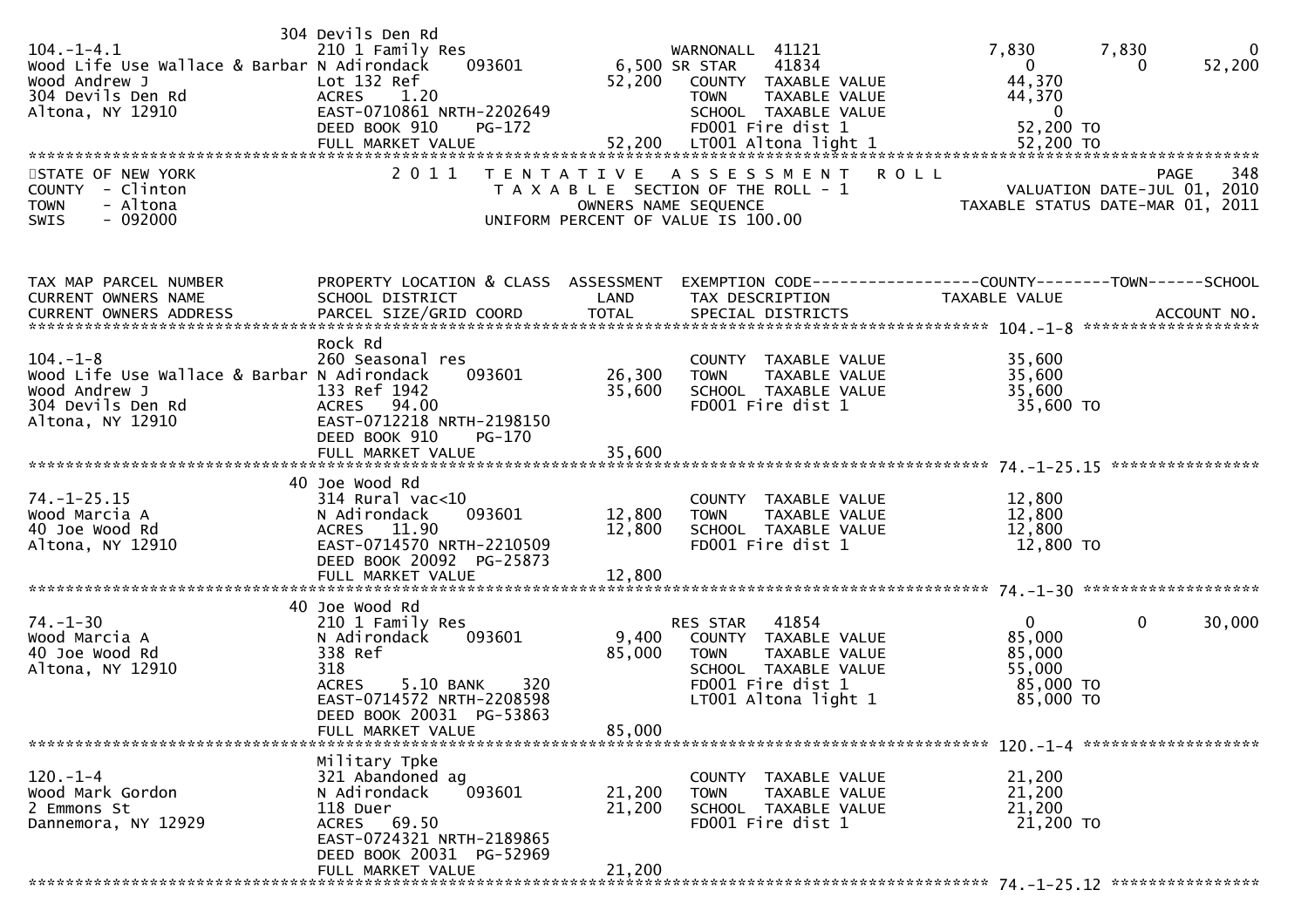| $74. - 1 - 25.12$<br>Wood Paul J<br>Wood Nancy L<br>2876 Miner Farm Rd<br>Altona, NY 12910<br>STATE OF NEW YORK<br>COUNTY - Clinton<br>- Altona<br><b>TOWN</b><br>$-092000$<br><b>SWIS</b> | 2876 Miner Farm Rd<br>240 Rural res<br>093601<br>N Adirondack<br>Lot 105 Ref<br>ACRES 165.90<br>EAST-0717172 NRTH-2209174<br>DEED BOOK 98001 PG-01015<br>2011                           | 41854<br>RES STAR<br>56,000<br>COUNTY TAXABLE VALUE<br>178,000<br>TAXABLE VALUE<br><b>TOWN</b><br>SCHOOL TAXABLE VALUE<br>FD001 Fire dist 1<br>LT001 Altona light 1<br>TENTATIVE ASSESSMENT<br>T A X A B L E SECTION OF THE ROLL - 1<br>OWNERS NAME SEQUENCE<br>UNIFORM PERCENT OF VALUE IS 100.00 | $\mathbf 0$<br>$\mathbf{0}$<br>30,000<br>178,000<br>178,000<br>148,000<br>178,000 TO<br>178,000 TO<br>PAGE 349<br>VALUATION DATE-JUL 01, 2010<br>TAXARLE STATIS DATE<br>TAXABLE STATUS DATE-MAR 01, 2011 |
|--------------------------------------------------------------------------------------------------------------------------------------------------------------------------------------------|-----------------------------------------------------------------------------------------------------------------------------------------------------------------------------------------|----------------------------------------------------------------------------------------------------------------------------------------------------------------------------------------------------------------------------------------------------------------------------------------------------|----------------------------------------------------------------------------------------------------------------------------------------------------------------------------------------------------------|
| TAX MAP PARCEL NUMBER<br>CURRENT OWNERS NAME                                                                                                                                               | PROPERTY LOCATION & CLASS ASSESSMENT<br>SCHOOL DISTRICT                                                                                                                                 | LAND<br>TAX DESCRIPTION<br>.CURRENT OWNERS ADDRESS PARCEL SIZE/GRID COORD TOTAL SPECIAL DISTRICTS ACCOUNT NO ACCOUNT NO ACCOUNT NO ACCOUNT                                                                                                                                                         | EXEMPTION CODE-----------------COUNTY--------TOWN------SCHOOL<br>TAXABLE VALUE                                                                                                                           |
| $72. - 1 - 20.1$<br>Wood Robert S<br>Wood Mary Ann<br>20 Railroad St<br>Ellenburg Depot, NY 12935                                                                                          | 20 Railroad St<br>210 1 Family Res<br>N Adirondack<br>093601<br>Survey Bk 19 Pg 64<br><b>ACRES</b><br>3.00<br>EAST-0685441 NRTH-2211833<br>DEED BOOK 933<br>PG-140<br>FULL MARKET VALUE | RES STAR 41854<br>7,900 COUNTY TAXABLE VALUE<br>68,000<br><b>TOWN</b><br>TAXABLE VALUE<br>SCHOOL TAXABLE VALUE<br>FD001 Fire dist 1<br>68,000                                                                                                                                                      | $\mathbf{0}$<br>$\mathbf{0}$<br>30,000<br>68,000<br>68,000<br>38,000<br>68,000 TO                                                                                                                        |
| 74. – 1–28<br>Wood Simone M<br>57 Joe Wood Rd<br>Altona, NY 12910                                                                                                                          | 57 Joe Wood Rd<br>210 1 Family Res<br>093601<br>N Adirondack<br>111 Ref<br>FRNT 155.00 DPTH 100.00<br>080<br>BANK<br>EAST-0714193 NRTH-2209079<br>DEED BOOK 20041 PG-75168              | AGED - ALL 41800<br>4,700 SR STAR<br>41834<br>77,700<br>COUNTY TAXABLE VALUE<br>TAXABLE VALUE<br><b>TOWN</b><br>SCHOOL TAXABLE VALUE<br>FD001 Fire dist 1<br>LT001 Altona light 1                                                                                                                  | 38,850<br>38,850<br>38,850<br>$\mathbf{0}$<br>38,850<br>$\Omega$<br>38,850<br>38,850<br>$\mathbf{0}$<br>77,700 TO<br>77,700 TO                                                                           |
| $73. - 3 - 3.1$<br>Woodward Daryl<br>Woodward Mary<br>218 Sharron Ave<br>Plattsburgh, NY 12901                                                                                             | Irona Rd<br>$314$ Rural vac<10<br>093601<br>N Adirondack<br>166 Ref<br>6.20<br><b>ACRES</b><br>EAST-0695183 NRTH-2214617<br>DEED BOOK 20102 PG-36351<br>FULL MARKET VALUE               | COUNTY TAXABLE VALUE<br>9,600<br>TAXABLE VALUE<br><b>TOWN</b><br>9,600<br>SCHOOL TAXABLE VALUE<br>FD001 Fire dist 1<br>9,600                                                                                                                                                                       | 9,600<br>9,600<br>9,600<br>$9,600$ TO                                                                                                                                                                    |
| $73. - 3 - 3.3$<br>Woodward Daryl<br>Woodward Mary<br>218 Sharron Ave<br>Plattsburgh, NY 12901                                                                                             | Helens Way<br>314 Rural vac<10<br>093601<br>N Adirondack<br>Lot 166 Ref Tr<br>5.00<br>ACRES<br>EAST-0695566 NRTH-2214442<br>DEED BOOK 20102 PG-36351<br>FULL MARKET VALUE               | COUNTY TAXABLE VALUE<br>8,900<br>TAXABLE VALUE<br>TOWN<br>8,900<br>SCHOOL TAXABLE VALUE<br>FD001 Fire dist 1<br>8,900                                                                                                                                                                              | 8,900<br>8,900<br>8,900<br>8,900 то                                                                                                                                                                      |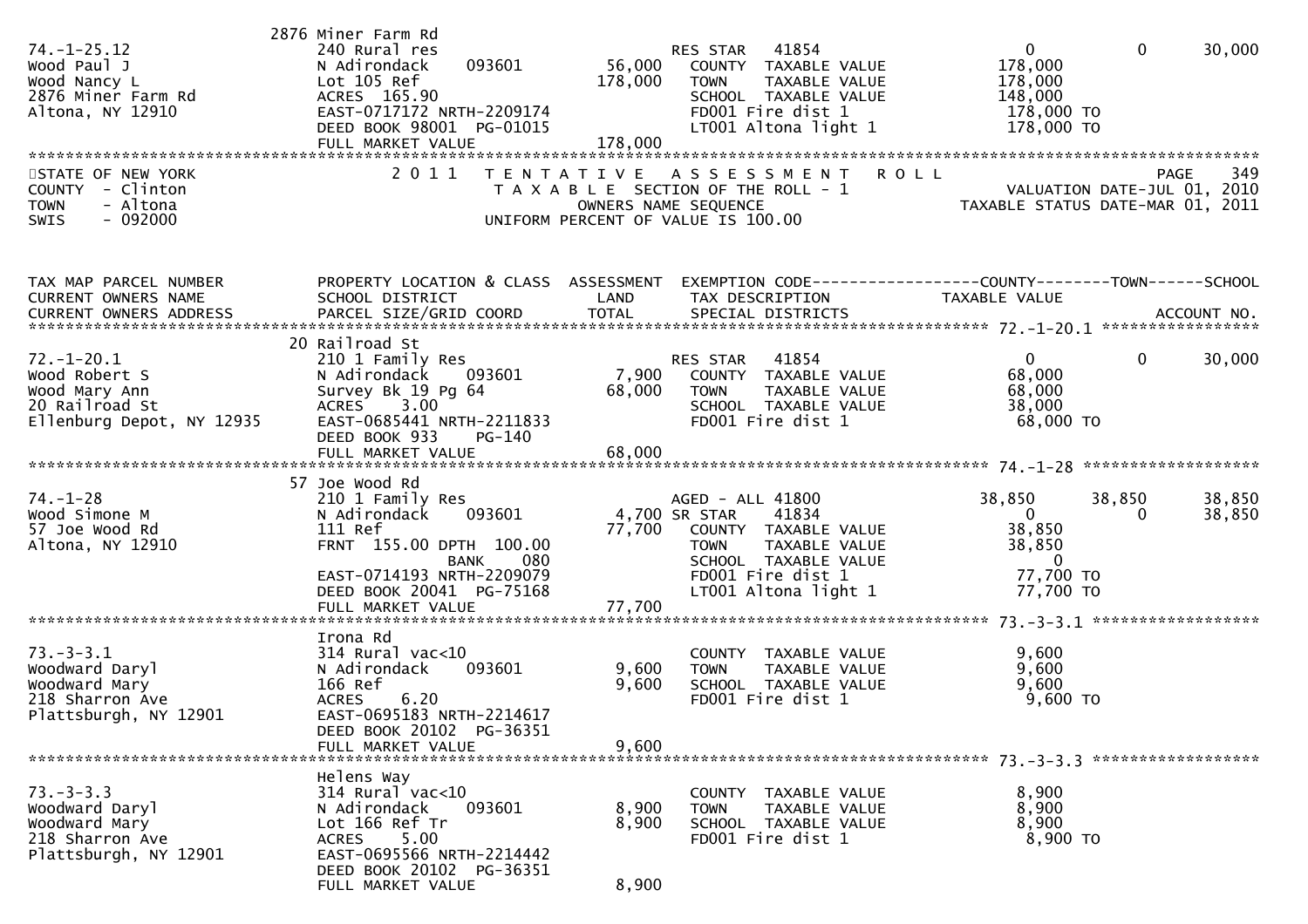| $147. - 1 - 6.2$<br>Yandow Bernard R<br>Yandow Sylvia M<br>53A Center Rd<br>Essex Jct, VT 05452                                                                                                                                            | Jerusalem Rd<br>260 Seasonal res<br>093601<br>N Adirondack<br>Lot 21 Duer<br>ACRES 125.00<br>EAST-0705067 NRTH-2171682<br>DEED BOOK 938<br>PG-315<br>FULL MARKET VALUE                            | 35,300<br>40,800<br>40,800 | COUNTY TAXABLE VALUE<br><b>TOWN</b><br>TAXABLE VALUE<br>SCHOOL TAXABLE VALUE<br>FD001 Fire dist 1                                | 40,800<br>40,800<br>40,800<br>40,800 TO                                                                           |
|--------------------------------------------------------------------------------------------------------------------------------------------------------------------------------------------------------------------------------------------|---------------------------------------------------------------------------------------------------------------------------------------------------------------------------------------------------|----------------------------|----------------------------------------------------------------------------------------------------------------------------------|-------------------------------------------------------------------------------------------------------------------|
| STATE OF NEW YORK<br>COUNTY - Clinton<br>- Altona<br><b>TOWN</b><br>$-092000$<br><b>SWIS</b>                                                                                                                                               | 2 0 1 1                                                                                                                                                                                           |                            | TENTATIVE ASSESSMENT ROLL<br>T A X A B L E SECTION OF THE ROLL - 1<br>OWNERS NAME SEQUENCE<br>UNIFORM PERCENT OF VALUE IS 100.00 | 350<br><b>PAGE</b><br>ROLL - 1<br>TAXABLE STATUS DATE-JUL 01, 2010<br>TAXABLE STATUS DATE-MAR 01, 2011            |
| TAX MAP PARCEL NUMBER<br>CURRENT OWNERS NAME                                                                                                                                                                                               | SCHOOL DISTRICT                                                                                                                                                                                   | LAND                       | TAX DESCRIPTION                                                                                                                  | PROPERTY LOCATION & CLASS ASSESSMENT EXEMPTION CODE----------------COUNTY-------TOWN------SCHOOL<br>TAXABLE VALUE |
|                                                                                                                                                                                                                                            |                                                                                                                                                                                                   |                            |                                                                                                                                  | CURRENT OWNERS ADDRESS PARCEL SIZE/GRID COORD TOTAL SPECIAL DISTRICTS 700. ACCOUNT NO.                            |
| $88.14 - 1 - 2$<br>88.14-1-4<br>Yaroschak Et Al John<br>Yaroschak Giuseppina<br>49 Veillette<br>st-Constant OC, Canada<br>J5A1P1                                                                                                           | 33 Merrywood Dr<br>260 Seasonal res<br>N Adirondack<br>093601<br>Stonewall Acres Lot 2<br>FRNT 80.00 DPTH 165.54<br>EAST-0699846 NRTH-2203477<br>DEED BOOK 740<br>$PG-164$                        | 4,300<br>12,500            | COUNTY TAXABLE VALUE<br>TOWN<br>TAXABLE VALUE<br>SCHOOL TAXABLE VALUE<br>FD001 Fire dist 1                                       | 12,500<br>12,500<br>12,500<br>12,500 TO                                                                           |
|                                                                                                                                                                                                                                            |                                                                                                                                                                                                   |                            |                                                                                                                                  |                                                                                                                   |
| $88.14 - 1 - 59$<br>Yates Leonard<br>Yates Sharron<br>4825 Beausejour St<br>St Hubert, QC, Canada<br>J3Y6S3                                                                                                                                | 21 Merrywood Dr<br>260 Seasonal res<br>N Adirondack<br>093601<br>Stonewall Acres Lot 59<br>FRNT 110.21 DPTH 71.07<br>EAST-0700102 NRTH-2203353<br>DEED BOOK 959<br>$PG-7$                         | 4,300<br>16,900            | COUNTY TAXABLE VALUE<br><b>TOWN</b><br>TAXABLE VALUE<br>SCHOOL TAXABLE VALUE<br>FD001 Fire dist 1                                | 16,900<br>16,900<br>16,900<br>16,900 TO                                                                           |
|                                                                                                                                                                                                                                            | FULL MARKET VALUE                                                                                                                                                                                 | 16,900                     |                                                                                                                                  |                                                                                                                   |
| $88.14 - 2 - 35$<br>Yom So Yong<br>$\label{eq:2.1} \frac{1}{\sqrt{2}}\int_{0}^{\infty}\frac{1}{\sqrt{2\pi}}\left(\frac{1}{\sqrt{2\pi}}\right)^{2\alpha} \frac{1}{\sqrt{2\pi}}\,d\mu_{\alpha}$<br>160-24 78th Ave<br>Fresh Meadow, NY 11366 | 110 Pinewood Dr<br>311 Res vac land<br>N Adirondack<br>093601<br>Sub Bk 10 Pg 123 Lot 35<br>FRNT 103.00 DPTH 105.70<br>EAST-0698861 NRTH-2204735                                                  | 3,400<br>3,400             | COUNTY TAXABLE VALUE<br>TAXABLE VALUE<br><b>TOWN</b><br>SCHOOL TAXABLE VALUE<br>FD001 Fire dist 1                                | 3,400<br>3,400<br>3,400<br>$3,400$ TO                                                                             |
|                                                                                                                                                                                                                                            | DEED BOOK 20051 PG-81189<br>FULL MARKET VALUE                                                                                                                                                     | 3,400                      |                                                                                                                                  |                                                                                                                   |
| $88.14 - 2 - 36$<br>Yom So Yong<br>160-24 78th Ave<br>Fresh Meadow, NY 11366                                                                                                                                                               | 108 Pinewood Dr<br>311 Res vac land<br>093601<br>N Adirondack<br>Sub Bk 10 Pg 123 Lot 36<br>FRNT 109.50 DPTH 115.60<br>EAST-0698811 NRTH-2204818<br>DEED BOOK 20051 PG-81197<br>FULL MARKET VALUE | 3,600<br>3,600<br>3,600    | COUNTY TAXABLE VALUE<br>TAXABLE VALUE<br><b>TOWN</b><br>SCHOOL TAXABLE VALUE<br>FD001 Fire dist 1                                | 3,600<br>3,600<br>3,600<br>3,600 TO                                                                               |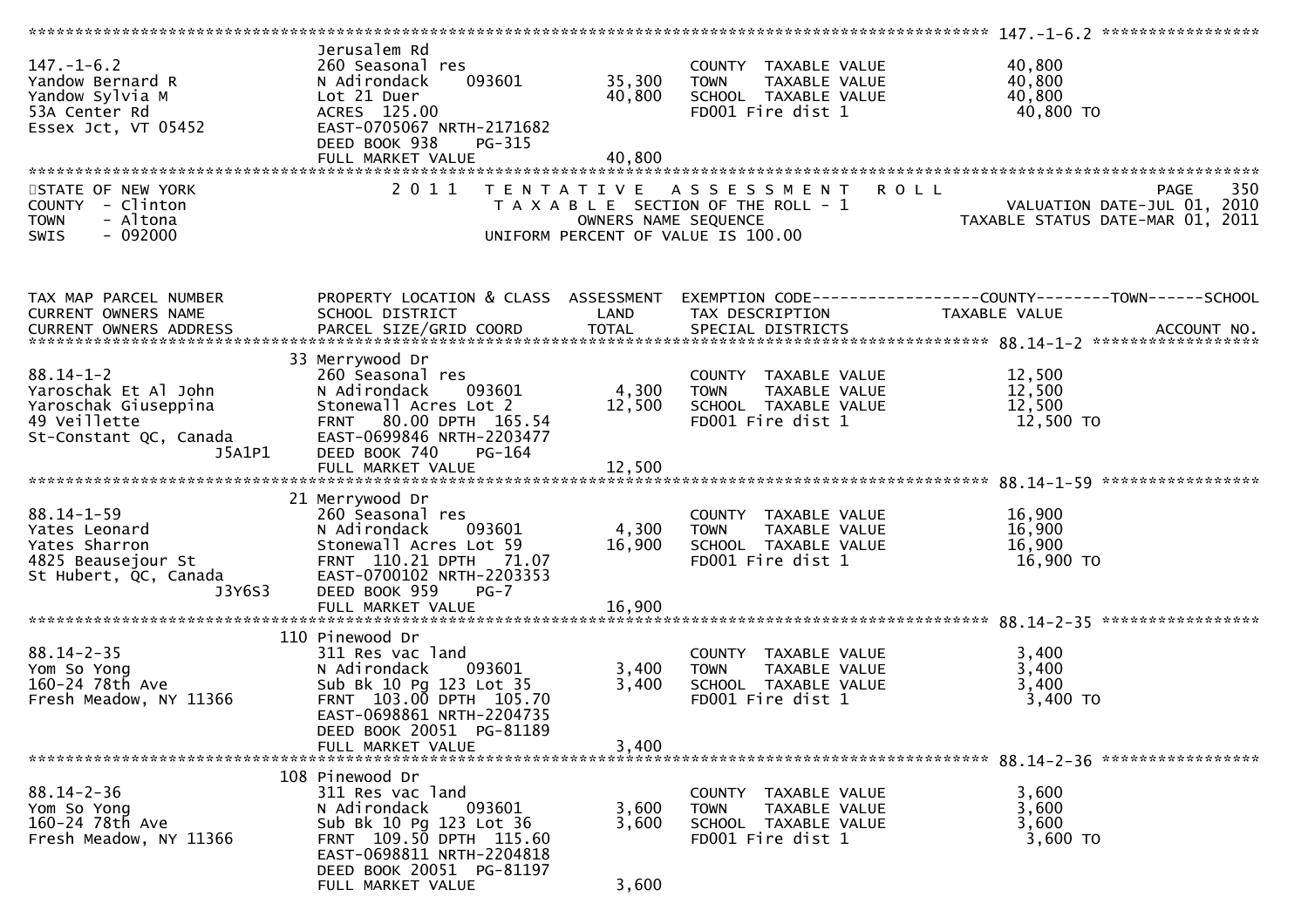| $89.1 - 3 - 6$<br>Young Life Use Andrew & Helen N Adirondack<br>Clark Diana H<br>15 Forge Rd<br>PO Box 14<br>Altona, NY 12910 | 15 Forge St<br>210 1 Family Res<br>093601<br>110 Ref<br>FRNT 223.00 DPTH 177.00<br>EAST-0711625 NRTH-2207282<br>DEED BOOK 20011 PG-34320<br>FULL MARKET VALUE                          | 6,500<br>76,700<br>76,700 | COUNTY TAXABLE VALUE<br>TAXABLE VALUE<br><b>TOWN</b><br>SCHOOL TAXABLE VALUE<br>FD001 Fire dist 1<br>LT001 Altona light 1               | 76,700<br>76,700<br>76,700<br>76,700 TO<br>76,700 TO                                                 |
|-------------------------------------------------------------------------------------------------------------------------------|----------------------------------------------------------------------------------------------------------------------------------------------------------------------------------------|---------------------------|-----------------------------------------------------------------------------------------------------------------------------------------|------------------------------------------------------------------------------------------------------|
| STATE OF NEW YORK                                                                                                             | 2011                                                                                                                                                                                   |                           | TENTATIVE ASSESSMENT                                                                                                                    | <b>ROLL</b><br>351<br><b>PAGE</b>                                                                    |
| COUNTY - Clinton<br>- Altona<br><b>TOWN</b><br>$-092000$<br>SWIS                                                              |                                                                                                                                                                                        |                           | T A X A B L E SECTION OF THE ROLL - 1<br>OWNERS NAME SEQUENCE<br>UNIFORM PERCENT OF VALUE IS 100.00                                     | VALUATION DATE-JUL 01, 2010<br>TAXABLE STATUS DATE-MAR 01, 2011                                      |
| TAX MAP PARCEL NUMBER<br>CURRENT OWNERS NAME                                                                                  | PROPERTY LOCATION & CLASS ASSESSMENT<br>SCHOOL DISTRICT                                                                                                                                | LAND                      | TAX DESCRIPTION                                                                                                                         | EXEMPTION CODE-----------------COUNTY-------TOWN------SCHOOL<br>TAXABLE VALUE                        |
| CURRENT OWNERS ADDRESS                                                                                                        |                                                                                                                                                                                        |                           |                                                                                                                                         |                                                                                                      |
| $74. - 1 - 18.1$<br>Young Lyle A<br>65 Matott Rd<br>Altona, NY 12910                                                          | 65 Matott Rd<br>240 Rural res<br>093601<br>N Adirondack<br>Lot 105 Ref Tr<br>ACRES 35.30<br>EAST-0716782 NRTH-2211464<br>DEED BOOK 1026<br>PG-201                                      | 19,400<br>105,800         | 41854<br>RES STAR<br>COUNTY TAXABLE VALUE<br>TAXABLE VALUE<br>TOWN<br>SCHOOL TAXABLE VALUE<br>FD001 Fire dist 1<br>LT001 Altona light 1 | $\overline{0}$<br>30,000<br>$\mathbf{0}$<br>105,800<br>105,800<br>75,800<br>105,800 TO<br>105,800 TO |
|                                                                                                                               |                                                                                                                                                                                        |                           |                                                                                                                                         |                                                                                                      |
| $134. - 2 - 24$<br>Young Mark<br>Young Trena<br>29 Gateway Dr<br>Hinsdale, NH 03451-2459                                      | Galy Way<br>314 Rural vac<10<br>N Adirondack<br>093601<br>Lot 104<br>Stonehedge Subd Lot 20<br>ACRES 2.00<br>EAST-0725076 NRTH-2180918<br>DEED BOOK 983<br>PG-150<br>FULL MARKET VALUE | 9,600<br>9,600<br>9,600   | COUNTY TAXABLE VALUE<br>TAXABLE VALUE<br><b>TOWN</b><br>SCHOOL TAXABLE VALUE<br>FD001 Fire dist 1                                       | 9,600<br>9,600<br>9,600<br>$9,600$ TO                                                                |
|                                                                                                                               |                                                                                                                                                                                        |                           |                                                                                                                                         |                                                                                                      |
| $88.14 - 1 - 67$<br>Young Richard J<br>Young Deborah E<br>$1054$ Dion<br>Greenfield Park, QC, Canada<br>J4V3M5                | 12 Merrywood Dr<br>312 Vac w/imprv<br>N Adirondack<br>093601<br>Stonewall Acres Lot 67<br>FRNT 90.00 DPTH 137.14<br>EAST-0700379 NRTH-2203376<br>DEED BOOK 20051 PG-85205              | 4,600<br>4,600            | COUNTY TAXABLE VALUE<br>TAXABLE VALUE<br><b>TOWN</b><br>SCHOOL TAXABLE VALUE<br>FD001 Fire dist 1                                       | 4,600<br>4,600<br>4,600<br>4,600 TO                                                                  |
|                                                                                                                               | FULL MARKET VALUE                                                                                                                                                                      | 4,600                     |                                                                                                                                         |                                                                                                      |
| $133. - 1 - 1$<br>Young Scott<br>Young Deborah<br>PO Box 729<br>Morrisonville, NY 12962-0729                                  | 171 Duley Rd<br>260 Seasonal res<br>093601<br>N Adirondack<br>46 Pat Duer<br>ACRES 258.80<br>EAST-0709956 NRTH-2183753<br>DEED BOOK 99001 PG-00540                                     | 48,300<br>82,000          | COUNTY TAXABLE VALUE<br>TAXABLE VALUE<br><b>TOWN</b><br>SCHOOL TAXABLE VALUE<br>FD001 Fire dist 1                                       | 82,000<br>82,000<br>82,000<br>82,000 TO                                                              |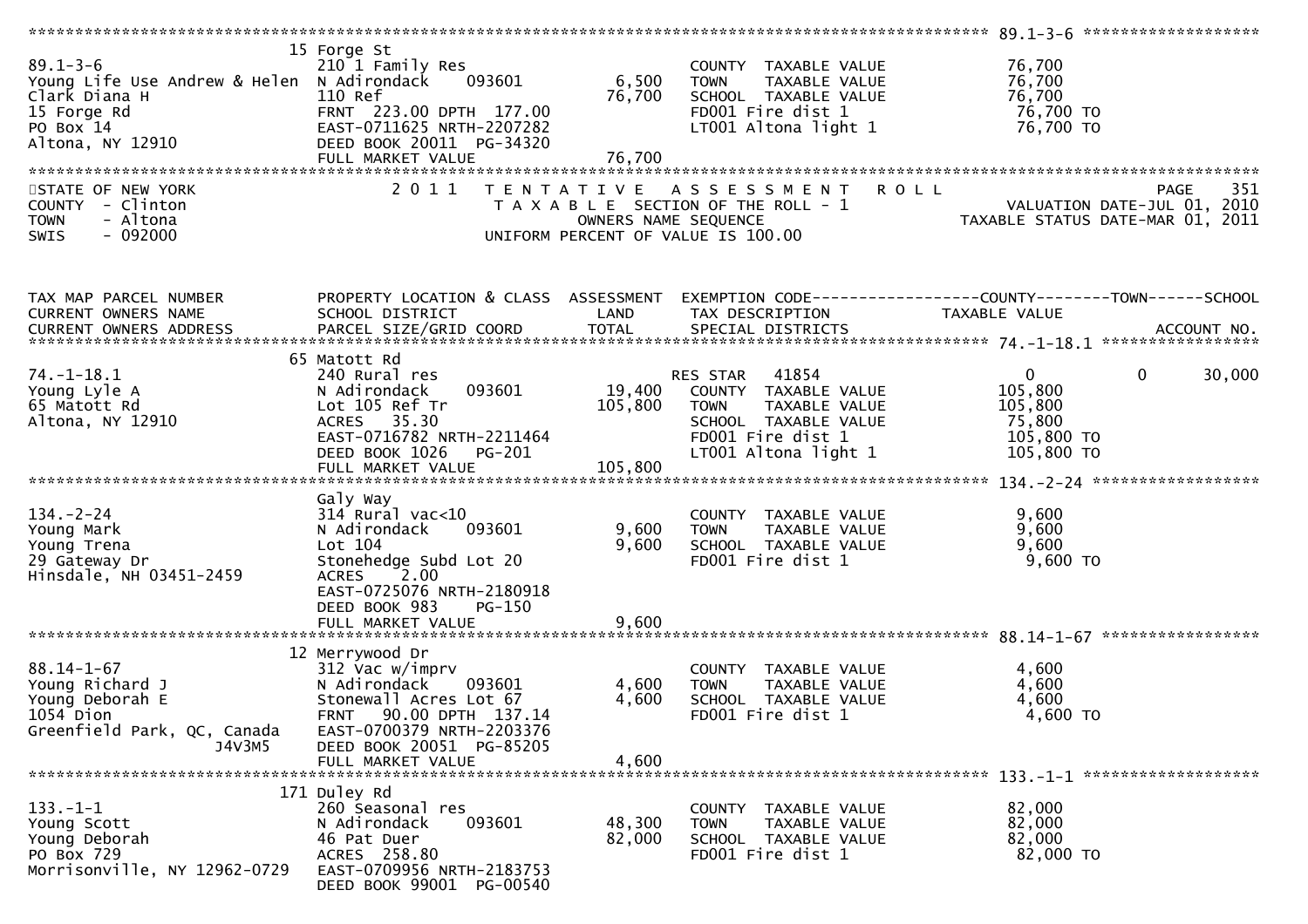| 4902-4908 Rt 11<br>$71.1 - 1 - 19.11$<br>Zalewski Mario<br>Zalewski Jeannette<br>PO Box 75<br>Ellenburg Depot, NY 12935 | 260 Seasonal res<br>093601<br>N Adirondack<br>B M<br><b>ACRES</b><br>1.80<br>EAST-0677741 NRTH-2213670<br>DEED BOOK 677<br>$PG-79$<br>FULL MARKET VALUE                                        | 11,700<br>12,200<br>12,200 | COUNTY TAXABLE VALUE<br><b>TOWN</b><br>TAXABLE VALUE<br>SCHOOL TAXABLE VALUE<br>FD002 Ellenburg fire 21<br>LT002 Altona light 21 | 12,200<br>12,200<br>12,200<br>12,200 TO<br>12,200 TO                                                                            |
|-------------------------------------------------------------------------------------------------------------------------|------------------------------------------------------------------------------------------------------------------------------------------------------------------------------------------------|----------------------------|----------------------------------------------------------------------------------------------------------------------------------|---------------------------------------------------------------------------------------------------------------------------------|
| STATE OF NEW YORK                                                                                                       | 2011                                                                                                                                                                                           |                            | TENTATIVE ASSESSMENT ROLL                                                                                                        | 352                                                                                                                             |
| COUNTY - Clinton<br>- Altona<br><b>TOWN</b><br>SWIS<br>$-092000$                                                        |                                                                                                                                                                                                |                            |                                                                                                                                  | PAGE 352<br>OWNERS NAME SEQUENCE<br>OWNERS NAME SEQUENCE TAXABLE STATUS DATE-MAR 01, 2011<br>UNIFORM PERCENT OF VALUE IS 100.00 |
| TAX MAP PARCEL NUMBER                                                                                                   |                                                                                                                                                                                                |                            |                                                                                                                                  | PROPERTY LOCATION & CLASS ASSESSMENT EXEMPTION CODE----------------COUNTY-------TOWN------SCHOOL                                |
| CURRENT OWNERS NAME                                                                                                     | SCHOOL DISTRICT                                                                                                                                                                                | LAND                       | TAX DESCRIPTION                                                                                                                  | TAXABLE VALUE                                                                                                                   |
| CURRENT OWNERS ADDRESS                                                                                                  |                                                                                                                                                                                                |                            |                                                                                                                                  |                                                                                                                                 |
|                                                                                                                         |                                                                                                                                                                                                |                            |                                                                                                                                  |                                                                                                                                 |
| $89. - 3 - 13$<br>Zdanoski Leo W<br>Hayes Wenner<br>5 Ashmont Cir<br>Hampton, VA 23666-1401                             | Burdo Rd<br>323 Vacant rural<br>N Adirondack<br>093601<br>Lot 110 Ref<br>ACRES 27.80<br>EAST-0713031 NRTH-2203780<br>DEED BOOK 813<br>PG-119                                                   | 9,200<br>9,200             | COUNTY TAXABLE VALUE<br>TAXABLE VALUE<br><b>TOWN</b><br>SCHOOL TAXABLE VALUE<br>FD001 Fire dist 1<br>LT001 Altona light 1        | 9,200<br>9,200<br>9,200<br>9,200 TO<br>$9,200$ TO                                                                               |
|                                                                                                                         |                                                                                                                                                                                                |                            |                                                                                                                                  |                                                                                                                                 |
| $74. - 1 - 10.3$<br>Zeinali Abe E<br>187 Richards St Apt 3<br>Brooklyn, NY 11231                                        | Joe Wood Rd<br>321 Abandoned ag<br>093601<br>N Adirondack<br>112 Ref<br>ACRES 44.30<br>EAST-0714407 NRTH-2214628<br>DEED BOOK 20041 PG-72572                                                   | 20,300<br>20,300           | COUNTY TAXABLE VALUE<br><b>TOWN</b><br>TAXABLE VALUE<br>SCHOOL TAXABLE VALUE<br>FD001 Fire dist 1                                | 20,300<br>20,300<br>20,300<br>20,300 TO                                                                                         |
|                                                                                                                         |                                                                                                                                                                                                |                            |                                                                                                                                  |                                                                                                                                 |
| $88.14 - 2 - 59$<br>Zheng Yunping<br>1582 Rt 27<br>Edison, NJ 08817                                                     | 97 Pinewood Dr<br>311 Res vac land<br>N Adirondack<br>093601<br>Sub Bk 10 Pg 123 Lot 59<br>FRNT 70.00 DPTH 162.23<br>EAST-0698722 NRTH-2205126<br>DEED BOOK 20072 PG-7647<br>FULL MARKET VALUE | 4,100<br>4,100<br>4,100    | COUNTY TAXABLE VALUE<br><b>TOWN</b><br>TAXABLE VALUE<br>SCHOOL TAXABLE VALUE<br>FD001 Fire dist 1                                | 4,100<br>4,100<br>4,100<br>4,100 TO                                                                                             |
|                                                                                                                         |                                                                                                                                                                                                |                            |                                                                                                                                  |                                                                                                                                 |
| $75. - 1 - 6.7$<br>Zivkov Dusan<br>Zivkov Milena<br>7241 60th Ln<br>Ridgewood, NY 11385                                 | Miner Farm Rd<br>$314$ Rural vac<10<br>N Adirondack<br>093601<br>Lot 81 Ref Tr<br>50' Rd<br><b>ACRES</b><br>3.20<br>EAST-0726016 NRTH-2209283                                                  | 6,700<br>6,700             | COUNTY TAXABLE VALUE<br>TAXABLE VALUE<br><b>TOWN</b><br>SCHOOL TAXABLE VALUE<br>FD001 Fire dist 1                                | 6,700<br>6,700<br>6,700<br>6,700 TO                                                                                             |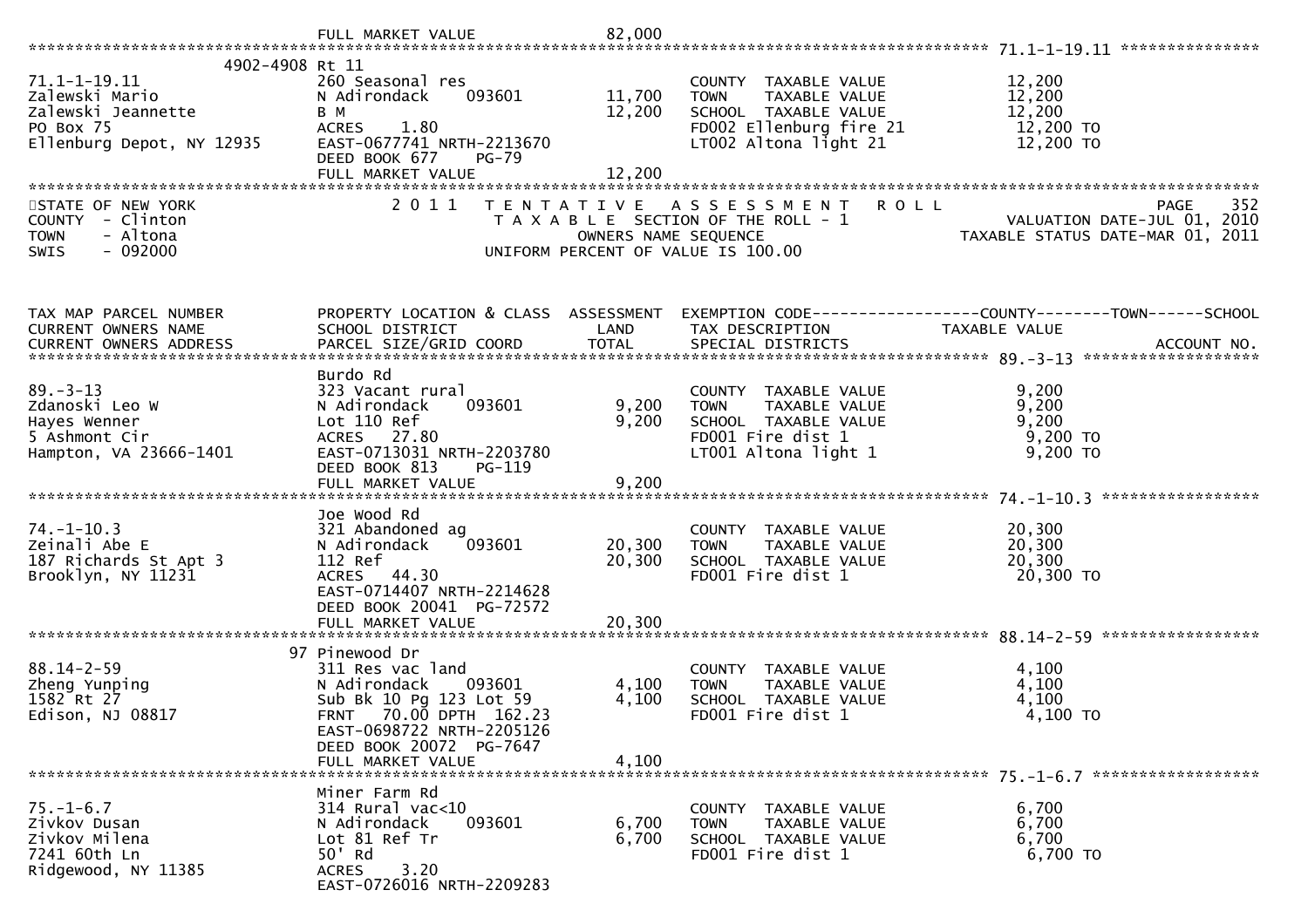|                                                                                          | DEED BOOK 20072 PG-2085<br>FULL MARKET VALUE                                                                                                                                                                                | 6,700                      |                                                                                                     |                                                                                                  |
|------------------------------------------------------------------------------------------|-----------------------------------------------------------------------------------------------------------------------------------------------------------------------------------------------------------------------------|----------------------------|-----------------------------------------------------------------------------------------------------|--------------------------------------------------------------------------------------------------|
| $75. - 1 - 6.51$<br>Zivkov Dusan<br>Zivkov Milena<br>7241 60th Ln<br>Ridgewood, NY 11385 | Miner Farm Rd<br>321 Abandoned ag<br>N Adirondack<br>093601<br>Lot 81 Ref Tract<br>Survey Bk 22 Pg 21<br>Survey Map 20072/05420<br>ACRES 87.40<br>EAST-0726449 NRTH-2209816<br>DEED BOOK 20072 PG-2085<br>FULL MARKET VALUE | 35,800<br>35,800<br>35,800 | COUNTY TAXABLE VALUE<br>TAXABLE VALUE<br><b>TOWN</b><br>SCHOOL TAXABLE VALUE<br>FD001 Fire dist 1   | 35,800<br>35,800<br>35,800<br>35,800 TO                                                          |
| STATE OF NEW YORK<br>COUNTY - Clinton<br>- Altona<br><b>TOWN</b><br>$-092000$<br>SWIS    | 2011                                                                                                                                                                                                                        | OWNERS NAME SEQUENCE       | TENTATIVE ASSESSMENT<br>T A X A B L E SECTION OF THE ROLL - 1<br>UNIFORM PERCENT OF VALUE IS 100.00 | 353<br><b>PAGE</b><br>R O L L<br>VALUATION DATE-JUL 01, 2010<br>TAXABLE STATUS DATE-MAR 01, 2011 |
| TAX MAP PARCEL NUMBER<br>CURRENT OWNERS NAME                                             | PROPERTY LOCATION & CLASS ASSESSMENT<br>SCHOOL DISTRICT                                                                                                                                                                     | LAND                       | TAX DESCRIPTION                                                                                     | <b>TAXABLE VALUE</b>                                                                             |
| $75. - 1 - 6.52$<br>Zivkov Dusan<br>Zivkov Milena<br>7241 60th Ln<br>Ridgewood, NY 11385 | 2526 Miner Farm Rd<br>210 1 Family Res<br>093601<br>N Adirondack<br>Lot 81 Ref Tract<br>Survey Map 20072/05419<br>FRNT 206.72 DPTH 150.00<br><b>BANK</b><br>080                                                             | 5,900<br>55,900            | COUNTY TAXABLE VALUE<br>TAXABLE VALUE<br><b>TOWN</b><br>SCHOOL TAXABLE VALUE<br>FD001 Fire dist 1   | 55,900<br>55,900<br>55,900<br>55,900 TO                                                          |
|                                                                                          | EAST-0725743 NRTH-2207938<br>DEED BOOK 20072 PG-2086<br>FULL MARKET VALUE                                                                                                                                                   | 55,900                     |                                                                                                     |                                                                                                  |
| $75. - 1 - 6.55$<br>Zivkov Dusan<br>Zivkov Milena<br>7241 60th Ln<br>Ridgewood, NY 11385 | 2524 Miner Farm Rd<br>210 1 Family Res<br>093601<br>N Adirondack<br>Lot 81 Ref Tr<br>1.70 BANK<br>080<br><b>ACRES</b><br>EAST-0725741 NRTH-2208197<br>DEED BOOK 20072 PG-2088<br>FULL MARKET VALUE                          | 6,600<br>40,000<br>40,000  | COUNTY TAXABLE VALUE<br>TAXABLE VALUE<br><b>TOWN</b><br>SCHOOL TAXABLE VALUE<br>FD001 Fire dist 1   | 40,000<br>40,000<br>40,000<br>40,000 TO                                                          |
| $149. - 1 - 5$<br>Zucker Bernard<br>180 Riverside Dr<br>New York, NY 10024               | Murtagh Hill Rd<br>321 Abandoned ag<br>093601<br>N Adirondack<br>114 Duer<br>ACRES 98.30<br>EAST-0727594 NRTH-2175383<br>DEED BOOK 507<br><b>PG-404</b><br>FULL MARKET VALUE                                                | 24,100<br>24,100<br>24,100 | COUNTY TAXABLE VALUE<br>TAXABLE VALUE<br>TOWN<br>SCHOOL TAXABLE VALUE<br>FD001 Fire dist 1          | 24,100<br>24,100<br>24,100<br>24,100 TO                                                          |
| $149. - 1 - 9$                                                                           | Murtagh Hill Rd<br>321 Abandoned ag                                                                                                                                                                                         |                            | COUNTY TAXABLE VALUE                                                                                | 149. -1-9 ********************<br>18,700                                                         |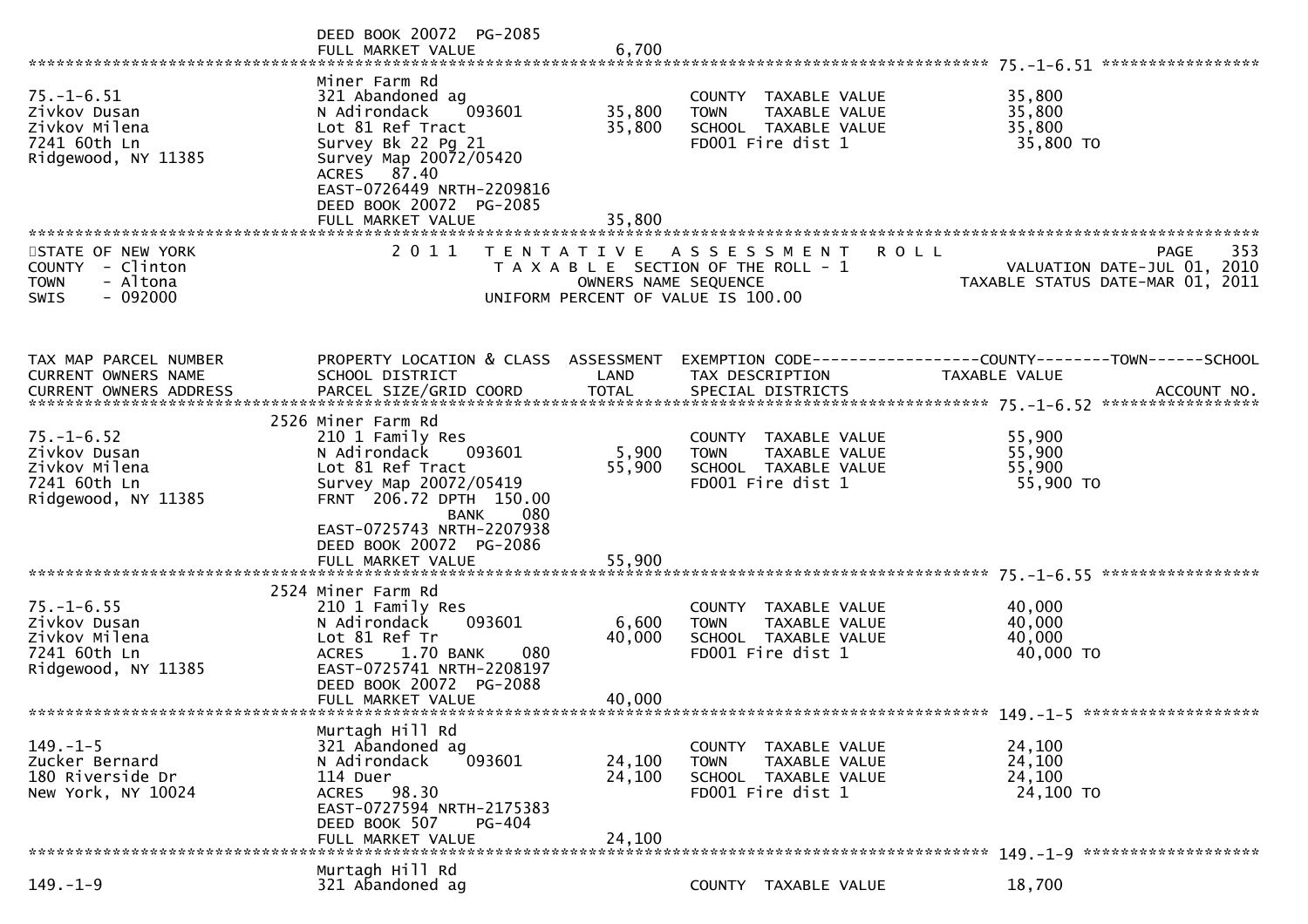| Zucker Bernard          | N Adirondack<br>093601    | 18,700<br>TAXABLE VALUE<br><b>TOWN</b>   | 18,700                           |
|-------------------------|---------------------------|------------------------------------------|----------------------------------|
| 180 Riverside Dr        | 128 Duer                  | 18,700<br><b>SCHOOL</b><br>TAXABLE VALUE | 18,700                           |
| New York, NY 10024      | 53.10<br>ACRES            | FD001 Fire dist 1                        | 18,700 TO                        |
|                         | EAST-0730090 NRTH-2173640 |                                          |                                  |
|                         | DEED BOOK 507<br>PG-404   |                                          |                                  |
|                         | FULL MARKET VALUE         | 18.700                                   |                                  |
|                         |                           |                                          |                                  |
| STATE OF NEW YORK       |                           | TENTATIVE ASSESSMENT                     | 354<br>R O L L<br>PAGE           |
| - Clinton<br>COUNTY     |                           | T A X A B L E SECTION OF THE ROLL - 1    | VALUATION DATE-JUL 01, 2010      |
| - Altona<br><b>TOWN</b> |                           |                                          | TAXABLE STATUS DATE-MAR 01, 2011 |
| - 092000<br>SWIS        |                           |                                          | RPS150/V04/L015                  |
|                         |                           | UNIFORM PERCENT OF VALUE IS 100.00       | <b>CURRENT DATE 4/29/2011</b>    |
|                         | S U B<br>ROLL             | S E C T I O N -<br>- T O T A L S         |                                  |

### \*\*\* S P E C I A L D I S T R I C T S U M M A R Y \*\*\*

| CODE DISTRICT NAME                             | TOTAL<br>PARCELS | EXTENSION<br><b>TYPE</b> | EXTENSION<br><b>VALUE</b> | AD VALOREM<br><b>VALUE</b> | <b>EXEMPT</b><br>AMOUNT | <b>TAXABLE</b><br>VALUE |
|------------------------------------------------|------------------|--------------------------|---------------------------|----------------------------|-------------------------|-------------------------|
| FD001 Fire dist 1<br>FD002 Ellenburg fire      |                  | 1,698 TOTAL<br>64 TOTAL  |                           | 88633,103<br>3776,800      | 3797.150                | 84835,953<br>3776,800   |
| $LT001$ Altona light 1<br>LT002 Altona light 2 |                  | 270 TOTAL<br>57 TOTAL    |                           | 15811,890<br>3275.800      | 123,900                 | 15687,990<br>3275,800   |

### \*\*\* S C H O O L D I S T R I C T S U M M A R Y \*\*\*

| <b>CODE</b>                | DISTRICT NAME                                               | <b>TOTAL</b><br><b>PARCELS</b> | <b>ASSESSED</b><br>LAND          | ASSESSED<br><b>TOTAL</b>          | <b>EXEMPT</b><br><b>AMOUNT</b> | <b>TOTAL</b><br><b>TAXABLE</b>    | <b>STAR</b><br><b>AMOUNT</b>     | <b>STAR</b><br><b>TAXABLE</b>     |
|----------------------------|-------------------------------------------------------------|--------------------------------|----------------------------------|-----------------------------------|--------------------------------|-----------------------------------|----------------------------------|-----------------------------------|
| 092401<br>092801<br>093601 | Beekmantown Central<br>Northeastern Clinton<br>N Adirondack | 70<br>53<br>1,641              | 1339,400<br>655,900<br>23846.100 | 4684,300<br>2935,700<br>84829.803 | 133,471<br>119,519<br>801,354  | 4550,829<br>2816,181<br>84028.449 | 1048,100<br>938,100<br>22466.540 | 3502,729<br>1878,081<br>61561,909 |
|                            | SUB-TOTAL                                                   | 1,764                          | 25841,400                        | 92449,803                         | 1054,344                       | 91395,459                         | 24452,740                        | 66942,719                         |
|                            | T O T A L                                                   | 1,764                          | 25841,400                        | 92449,803                         | 1054,344                       | 91395,459                         | 24452,740                        | 66942,719                         |

### \*\*\* S Y S T E M C O D E S S U M M A R Y \*\*\*

#### NO SYSTEM EXEMPTIONS AT THIS LEVEL

### \*\*\* E X E M P T I O N S U M M A R Y \*\*\*

TOTAL**PARCELS**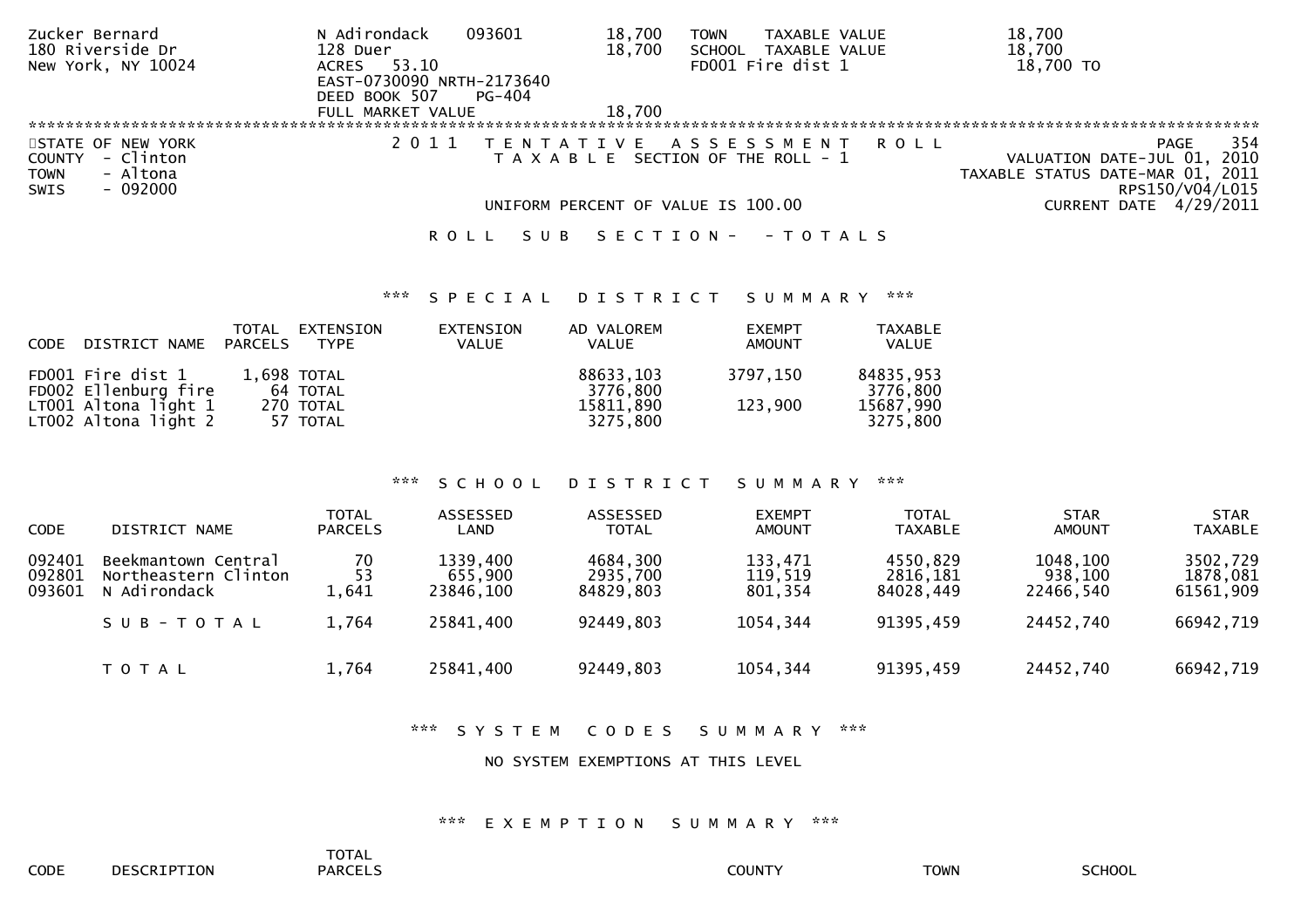| 33201         | CO TAXSALE        |                                         | 3752,600                                 | 3752,600 |                                  |
|---------------|-------------------|-----------------------------------------|------------------------------------------|----------|----------------------------------|
| 41101         | <b>VETERANS</b>   |                                         | 8,350                                    | 8,350    |                                  |
| 41121         | WARNONALL         | 46                                      | 494,470                                  | 494,470  |                                  |
| 41131         | WARCOMALL         | $\begin{array}{c} 52 \\ 16 \end{array}$ | 1023,793                                 | 1023,793 |                                  |
| 41141         | WARDISALL         |                                         | 381,173                                  | 381,173  |                                  |
| 41151         | $CW_10_VET/$      |                                         | 4,670                                    |          |                                  |
| 41152         | $CW_10_VET/$      |                                         | 22,315                                   |          |                                  |
| 41400         | <b>CLERGY</b>     |                                         | 1,400                                    | 1,400    | 1,400                            |
| 41700         | 10 YR AGR         |                                         | 142,000                                  | 142,000  | 142,000                          |
|               | STATE OF NEW YORK |                                         | A S S E S S M E N T<br>∵V F              | ROLL     | 355<br><b>PAGE</b>               |
| <b>COUNTY</b> | - Clinton         |                                         | SECTION OF THE ROLL - 1<br>T A X A B L E |          | VALUATION DATE-JUL 01, 2010      |
| <b>TOWN</b>   | - Altona          |                                         |                                          |          | TAXABLE STATUS DATE-MAR 01, 2011 |
| SWIS          | $-092000$         |                                         |                                          |          | RPS150/V04/L015                  |
|               |                   |                                         | UNIFORM PERCENT OF VALUE IS 100.00       |          | 4/29/2011<br>CURRENT DATE        |
|               |                   |                                         |                                          |          |                                  |

R O L L S U B S E C T I O N - - T O T A L S

# \*\*\* E X E M P T I O N S U M M A R Y \*\*\*

|             |                 | TOTAL          |               |             |               |
|-------------|-----------------|----------------|---------------|-------------|---------------|
| <b>CODE</b> | DESCRIPTION     | <b>PARCELS</b> | <b>COUNTY</b> | <b>TOWN</b> | <b>SCHOOL</b> |
| 41720       | AGRI DISTR      | 47             | 471,010       | 471,010     | 471,010       |
| 41730       | OS AG DIST      |                | 49,024        | 49,024      | 49,024        |
| 41800       | AGED - ALL      | 14             | 289,585       | 289,585     | 306,360       |
| 41801       | AGED C&T        | 31             | 817,774       | 817,774     |               |
| 41802       | AGED COUN       | 17             | 427,001       |             |               |
| 41834       | SR STAR         | 140            |               |             | 7267,740      |
| 41854       | <b>RES STAR</b> | 584            |               |             | 17026,000     |
| 41864       | RS STAR MH      | 6              |               |             | 159,000       |
| 41900       | PHYS DISAB      |                | 40,000        | 40,000      | 40,000        |
| 41932       | LIM INC DI      | 11             | 249,721       |             |               |
| 41933       | INC DIS TN      |                |               | 180,865     |               |
| 42100       | 483A EX         |                | 44,550        | 44,550      | 44,550        |
| 47613       | <b>BIE TOWN</b> |                |               | 159,900     |               |
|             | T O T A L       | 1,014          | 8219,436      | 7856,494    | 25507,084     |
|             |                 |                |               |             |               |

### \*\*\* G R A N D T O T A L S \*\*\*

| <b>ROLL</b>                  |                                            | TOTAL          | ASSESSED  | ASSESSED     | TAXABLE                                                                 | TAXABLE     | <b>TAXABLE</b>                                                  | <b>STAR</b>                                 |
|------------------------------|--------------------------------------------|----------------|-----------|--------------|-------------------------------------------------------------------------|-------------|-----------------------------------------------------------------|---------------------------------------------|
| <b>SEC</b>                   | DESCRIPTION                                | <b>PARCELS</b> | LAND      | <b>TOTAL</b> | <b>COUNTY</b>                                                           | <b>TOWN</b> | <b>SCHOOL</b>                                                   | TAXABLE                                     |
|                              | <b>TAXABLE</b>                             | 1.764          | 25841,400 | 92449,803    | 84230,367                                                               | 84593,309   | 91395,459                                                       | 66942,719                                   |
| <b>COUNTY</b><br><b>TOWN</b> | STATE OF NEW YORK<br>- Clinton<br>- Altona |                |           |              | 2011 TENTATIVE ASSESSMENT ROLL<br>T A X A B L E SECTION OF THE ROLL - 1 |             | VALUATION DATE-JUL 01, 2010<br>TAXABLE STATUS DATE-MAR 01, 2011 | 356<br>PAGE                                 |
| <b>SWIS</b>                  | - 092000                                   |                |           |              | UNIFORM PERCENT OF VALUE IS 100.00                                      |             |                                                                 | RPS150/V04/L015<br>CURRENT DATE $4/29/2011$ |

ROLL SECTION TOTALS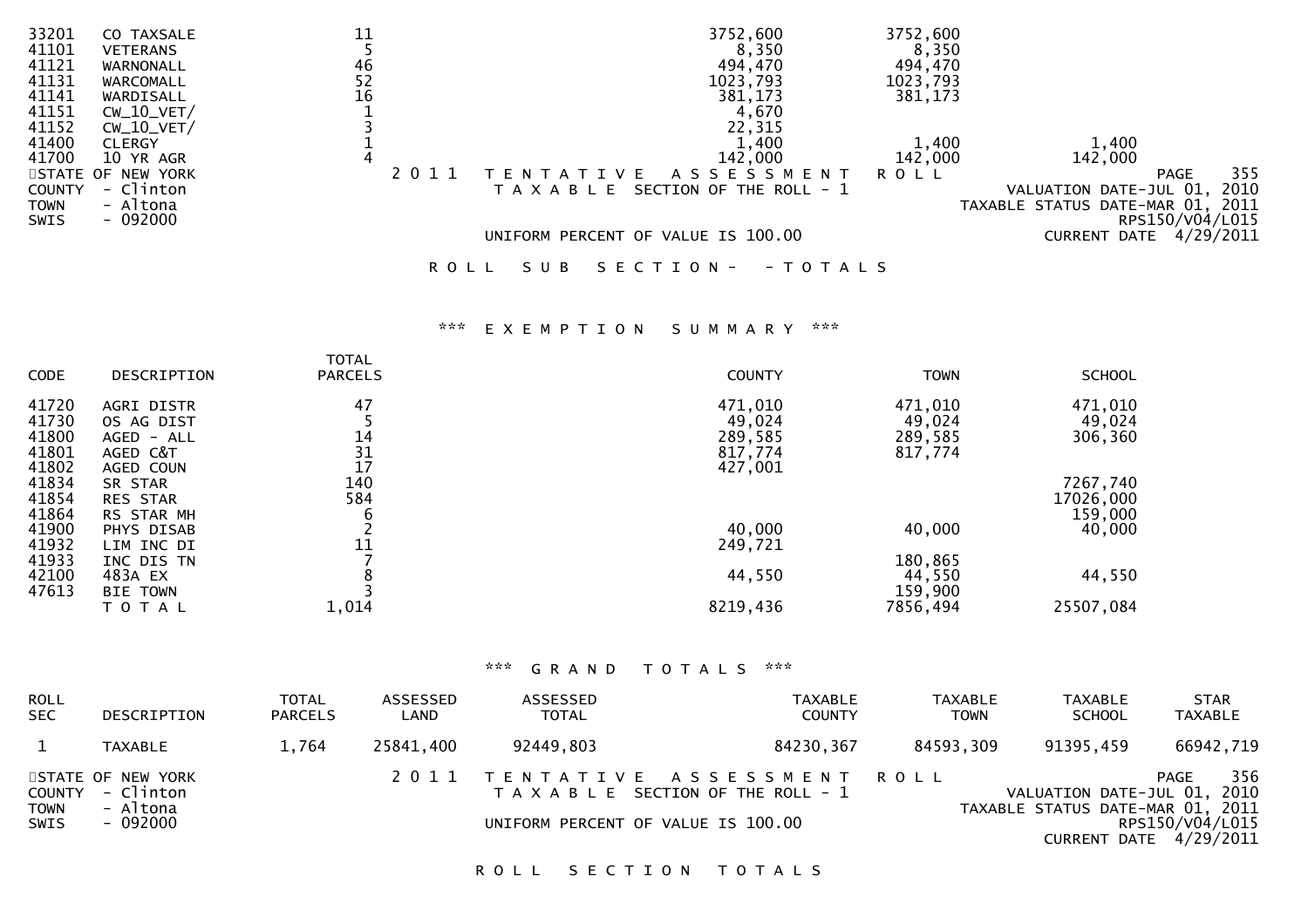# \*\*\* S P E C I A L D I S T R I C T S U M M A R Y \*\*\*

| CODE DISTRICT NAME PARCELS                   | TOTAL | EXTENSION<br>TYPE       | EXTENSION<br><b>VALUE</b> | AD VALOREM<br><b>VALUE</b> | <b>EXEMPT</b><br>AMOUNT | <b>TAXABLE</b><br><b>VALUE</b> |
|----------------------------------------------|-------|-------------------------|---------------------------|----------------------------|-------------------------|--------------------------------|
| FD001 Fire dist 1<br>FD002 Ellenburg fire    |       | 1,698 TOTAL<br>64 TOTAL |                           | 88633,103<br>3776.800      | 3797.150                | 84835,953<br>3776,800          |
| LT001 Altona light 1<br>LT002 Altona light 2 |       | 270 TOTAL<br>57 TOTAL   |                           | 15811,890<br>3275.800      | 123,900                 | 15687,990<br>3275,800          |

### \*\*\* S C H O O L D I S T R I C T S U M M A R Y \*\*\*

| <b>CODE</b>                | DISTRICT NAME                                               | <b>TOTAL</b><br><b>PARCELS</b> | ASSESSED<br>LAND                 | ASSESSED<br><b>TOTAL</b>          | <b>EXEMPT</b><br><b>AMOUNT</b> | <b>TOTAL</b><br><b>TAXABLE</b>    | <b>STAR</b><br><b>AMOUNT</b>     | <b>STAR</b><br><b>TAXABLE</b>     |
|----------------------------|-------------------------------------------------------------|--------------------------------|----------------------------------|-----------------------------------|--------------------------------|-----------------------------------|----------------------------------|-----------------------------------|
| 092401<br>092801<br>093601 | Beekmantown Central<br>Northeastern Clinton<br>N Adirondack | 70<br>53<br>1,641              | 1339,400<br>655,900<br>23846.100 | 4684,300<br>2935,700<br>84829,803 | 133,471<br>119,519<br>801,354  | 4550,829<br>2816,181<br>84028.449 | 1048,100<br>938,100<br>22466.540 | 3502,729<br>1878,081<br>61561,909 |
|                            | SUB-TOTAL                                                   | 1,764                          | 25841,400                        | 92449,803                         | 1054,344                       | 91395,459                         | 24452,740                        | 66942,719                         |
|                            | T O T A L                                                   | 1,764                          | 25841,400                        | 92449,803                         | 1054,344                       | 91395,459                         | 24452,740                        | 66942,719                         |

### \*\*\* S Y S T E M C O D E S S U M M A R Y \*\*\*

### NO SYSTEM EXEMPTIONS AT THIS LEVEL

# \*\*\* E X E M P T I O N S U M M A R Y \*\*\*

| <b>CODE</b>   | DESCRIPTION       | <b>TOTAL</b><br><b>PARCELS</b> | <b>COUNTY</b>                          | <b>TOWN</b> | <b>SCHOOL</b>                    |
|---------------|-------------------|--------------------------------|----------------------------------------|-------------|----------------------------------|
| 33201         | CO TAXSALE        | 11                             | 3752,600                               | 3752,600    |                                  |
| 41101         | <b>VETERANS</b>   |                                | 8,350                                  | 8,350       |                                  |
| 41121         | WARNONALL         | 46                             | 494,470                                | 494,470     |                                  |
| 41131         | WARCOMALL         | 52                             | 1023,793                               | 1023,793    |                                  |
| 41141         | WARDISALL         | 16                             | 381,173                                | 381,173     |                                  |
| 41151         | $CW_10_VET/$      |                                | 4,670                                  |             |                                  |
| 41152         | $CW_10_VET/$      |                                | 22,315                                 |             |                                  |
| 41400         | <b>CLERGY</b>     |                                | 1,400                                  | 1,400       | 1,400                            |
| 41700         | 10 YR AGR         |                                | 142,000                                | 142,000     | 142,000                          |
|               | STATE OF NEW YORK | 2011                           | A S S E S S M E N T<br>VE.             | <b>ROLL</b> | 357<br><b>PAGE</b>               |
| <b>COUNTY</b> | - Clinton         |                                | SECTION OF THE ROLL - 1<br>A X A B L E |             | 2010<br>VALUATION DATE-JUL 01,   |
| TOWN          | - Altona          |                                |                                        |             | TAXABLE STATUS DATE-MAR 01, 2011 |
| <b>SWIS</b>   | $-092000$         |                                | UNIFORM PERCENT OF VALUE IS 100.00     |             | RPS150/V04/L015                  |
|               |                   |                                |                                        |             | 4/29/2011<br><b>CURRENT DATE</b> |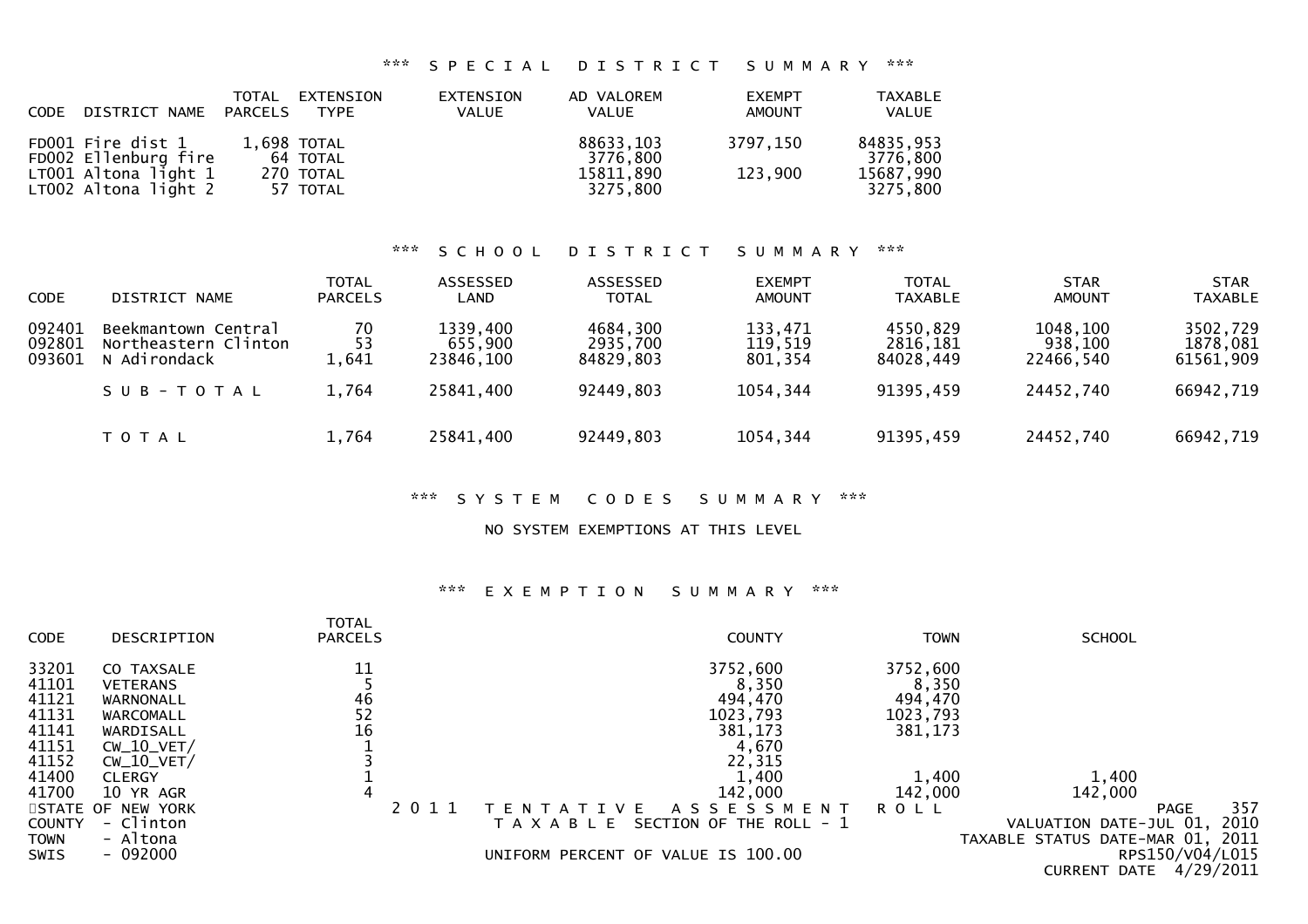# \*\*\* E X E M P T I O N S U M M A R Y \*\*\*

| <b>CODE</b> | DESCRIPTION     | <b>TOTAL</b><br><b>PARCELS</b> | <b>COUNTY</b> | <b>TOWN</b> | <b>SCHOOL</b> |
|-------------|-----------------|--------------------------------|---------------|-------------|---------------|
| 41720       | AGRI DISTR      | 47                             | 471,010       | 471,010     | 471,010       |
| 41730       | OS AG DIST      |                                | 49,024        | 49,024      | 49,024        |
| 41800       | AGED - ALL      | 14                             | 289,585       | 289,585     | 306,360       |
| 41801       | AGED C&T        | 31                             | 817,774       | 817,774     |               |
| 41802       | AGED COUN       | 17                             | 427,001       |             |               |
| 41834       | SR STAR         | 140                            |               |             | 7267,740      |
| 41854       | <b>RES STAR</b> | 584                            |               |             | 17026,000     |
| 41864       | RS STAR MH      | 6                              |               |             | 159,000       |
| 41900       | PHYS DISAB      |                                | 40,000        | 40,000      | 40,000        |
| 41932       | LIM INC DI      | 11                             | 249,721       |             |               |
| 41933       | INC DIS TN      |                                |               | 180,865     |               |
| 42100       | 483A EX         | 8                              | 44,550        | 44,550      | 44,550        |
| 47613       | <b>BIE TOWN</b> |                                |               | 159,900     |               |
|             | T O T A L       | 1,014                          | 8219,436      | 7856,494    | 25507,084     |
|             |                 |                                |               |             |               |

# \*\*\* G R A N D T O T A L S \*\*\*

| <b>ROLL</b><br>SEC | DESCRIPTION                                                    | TOTAL<br><b>PARCELS</b> | ASSESSED<br>LAND                                                                                                                                 | ASSESSED<br>TOTAL                                                                                                                                                                                                                                                                                                    |                       | TAXABLE<br><b>COUNTY</b>                                                           | TAXABLE<br><b>TOWN</b>                                                                          | TAXABLE<br><b>SCHOOL</b>                | <b>STAR</b><br>TAXABLE |
|--------------------|----------------------------------------------------------------|-------------------------|--------------------------------------------------------------------------------------------------------------------------------------------------|----------------------------------------------------------------------------------------------------------------------------------------------------------------------------------------------------------------------------------------------------------------------------------------------------------------------|-----------------------|------------------------------------------------------------------------------------|-------------------------------------------------------------------------------------------------|-----------------------------------------|------------------------|
| $\mathbf{1}$       | TAXABLE                                                        | 1,764                   | 25841,400                                                                                                                                        | 92449,803                                                                                                                                                                                                                                                                                                            |                       | 84230,367                                                                          | 84593,309                                                                                       | 91395,459                               | 66942,719              |
| TOWN<br>SWIS       | STATE OF NEW YORK<br>COUNTY - Clinton<br>- Altona<br>$-092000$ |                         |                                                                                                                                                  | 2011 TENTATIVE ASSESSMENT ROLL<br>STATE OWNED LAND SECTION OF THE NOLL CONDSTAND STATE OWNED LAND SECTION OF THE NOLL CANDS<br>ROLL SUB-SECT - B- SECTION 532-B RPTL WILD OR FOREST LANDS<br>STATE OWNED LAND SECTION OF THE ROLL - 3 SUB-SECT - B VALUATION DATE-JUL 01, 2010<br>UNIFORM PERCENT OF VALUE IS 100.00 |                       |                                                                                    |                                                                                                 | TAXABLE STATUS DATE-MAR 01, 2011        | -358<br>PAGE           |
|                    | TAX MAP PARCEL NUMBER<br>CURRENT OWNERS NAME                   |                         | SCHOOL DISTRICT                                                                                                                                  | PROPERTY LOCATION & CLASS ASSESSMENT                                                                                                                                                                                                                                                                                 | LAND                  |                                                                                    | EXEMPTION CODE------------------COUNTY--------TOWN------SCHOOL<br>TAX DESCRIPTION TAXABLE VALUE |                                         |                        |
| State Land         | $74. - 1 - 12$<br>137 Margaret St<br>Plattsburgh, NY 12901     |                         | Joe Wood Rd<br>932 Forest s532b<br>N Adirondack 093601<br>Ref Tr Lot 104<br>State #0124001, Rpt1532b<br>ACRES 43.30<br>EAST-0715938 NRTH-2214907 | 11,200                                                                                                                                                                                                                                                                                                               | <b>TOWN</b><br>11,200 | COUNTY TAXABLE VALUE<br>TAXABLE VALUE<br>SCHOOL TAXABLE VALUE<br>FD001 Fire dist 1 |                                                                                                 | 11,200<br>11,200<br>11,200<br>11,200 TO |                        |
| $86. - 2 - 6$      |                                                                | Plank Rd                | DEED BOOK 1012 PG-173<br>FULL MARKET VALUE<br>932 Forest s532b                                                                                   |                                                                                                                                                                                                                                                                                                                      | 11,200                | COUNTY TAXABLE VALUE                                                               |                                                                                                 | 48,700                                  |                        |
|                    |                                                                |                         |                                                                                                                                                  |                                                                                                                                                                                                                                                                                                                      |                       |                                                                                    |                                                                                                 |                                         |                        |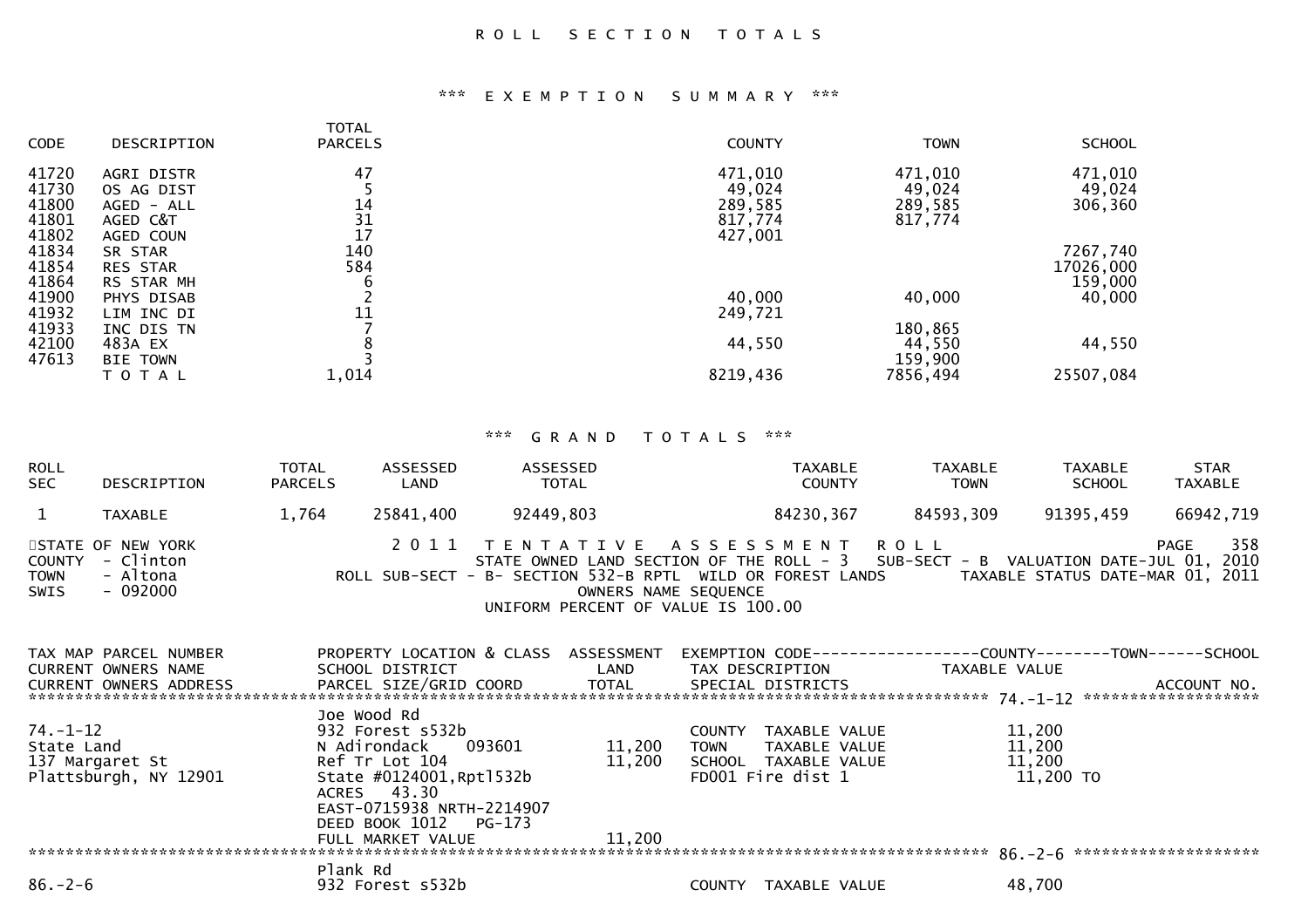| State Land<br>Attn: Clinton Co Treasurer<br>137 Margaret St<br>Plattsburgh, NY 12901                   | 093601<br>N Adirondack<br>Lot 22 State Gore 160.48<br>State #0610001 Rptl 542<br>Cl Refor Area 8 Rptl 532B<br>ACRES 137.80<br>EAST-0681733 NRTH-2201268<br>DEED BOOK 105<br>PG-583                                                          | 48,700<br>48,700           | <b>TOWN</b><br>TAXABLE VALUE<br>SCHOOL TAXABLE VALUE<br>FD001 Fire dist 1                         |               | 48,700<br>48,700<br>48,700 TO                                                                                                                                                                   |
|--------------------------------------------------------------------------------------------------------|---------------------------------------------------------------------------------------------------------------------------------------------------------------------------------------------------------------------------------------------|----------------------------|---------------------------------------------------------------------------------------------------|---------------|-------------------------------------------------------------------------------------------------------------------------------------------------------------------------------------------------|
|                                                                                                        |                                                                                                                                                                                                                                             |                            |                                                                                                   |               |                                                                                                                                                                                                 |
| $86. -2 - 7.2$<br>State Land<br>Attn: Clinton Co Treasurer<br>137 Margaret St<br>Plattsburgh, NY 12901 | Military Tpke<br>932 Forest s532b<br>N Adirondack<br>093601<br>Ben Wallace Patent 79.11A<br>State #0650001 Rptl 532B<br>Pla-Clinton 130 Area 8<br>ACRES 79.10<br>EAST-0681274 NRTH-2203512<br>DEED BOOK 98001 PG-02181<br>FULL MARKET VALUE | 26,900<br>26,900<br>26,900 | COUNTY TAXABLE VALUE<br>TAXABLE VALUE<br><b>TOWN</b><br>SCHOOL TAXABLE VALUE<br>FD001 Fire dist 1 |               | 26,900<br>26,900<br>26,900<br>26,900 TO                                                                                                                                                         |
|                                                                                                        |                                                                                                                                                                                                                                             |                            |                                                                                                   |               |                                                                                                                                                                                                 |
| $87. - 1 - 5$<br>State Land<br>Attn: Clinton Co Treasurer<br>137 Margaret St<br>Plattsburgh, NY 12901  | Military Tpke<br>932 Forest s532b<br>093601<br>N Adirondack<br>Lot 185 Ref 46 Ac<br>State Parcel $# 0860001$<br>Cl Refor Cp Area Rptl 532<br>ACRES 42.00<br>EAST-0693291 NRTH-2204008<br>DEED BOOK 82<br>PG-993                             | 19,100<br>19,100           | COUNTY TAXABLE VALUE<br><b>TOWN</b><br>TAXABLE VALUE<br>SCHOOL TAXABLE VALUE<br>FD001 Fire dist 1 |               | 19,100<br>19,100<br>19,100<br>19,100 TO                                                                                                                                                         |
|                                                                                                        | FULL MARKET VALUE                                                                                                                                                                                                                           | 19,100                     |                                                                                                   |               |                                                                                                                                                                                                 |
| STATE OF NEW YORK<br>COUNTY - Clinton<br>- Altona<br><b>TOWN</b><br>$-092000$<br>SWIS                  | 2011 TENTATIVE ASSESSMENT                                                                                                                                                                                                                   | OWNERS NAME SEQUENCE       | UNIFORM PERCENT OF VALUE IS 100.00                                                                | R O L L       | 359<br>PAGE<br>STATE OWNED LAND SECTION OF THE ROLL - 3 SUB-SECT - B VALUATION DATE-JUL 01, 2010<br>ROLL SUB-SECT - B- SECTION 532-B RPTL WILD OR FOREST LANDS TAXABLE STATUS DATE-MAR 01, 2011 |
| TAX MAP PARCEL NUMBER<br>CURRENT OWNERS NAME                                                           | PROPERTY LOCATION & CLASS ASSESSMENT<br>SCHOOL DISTRICT                                                                                                                                                                                     | LAND                       | TAX DESCRIPTION                                                                                   | TAXABLE VALUE | EXEMPTION CODE-----------------COUNTY-------TOWN------SCHOOL                                                                                                                                    |
| $89. - 1 - 13$<br>State Land<br>Attn: Clinton Co Treasurer<br>137 Margaret St<br>Plattsburgh, NY 12901 | Devils Den Rd<br>932 Forest s532b<br>093601<br>N Adirondack<br>Lot 132 Ref 58.4 A<br>State Parcel # 0126001<br>Forest Lands Rptl 532B<br>ACRES 47.60<br>EAST-0708481 NRTH-2202409<br>DEED BOOK 469<br>PG-131<br>FULL MARKET VALUE           | 30,400<br>30,400<br>30,400 | COUNTY TAXABLE VALUE<br><b>TOWN</b><br>TAXABLE VALUE<br>SCHOOL TAXABLE VALUE<br>FD001 Fire dist 1 |               | 30,400<br>30,400<br>30,400<br>30,400 TO                                                                                                                                                         |
|                                                                                                        |                                                                                                                                                                                                                                             |                            |                                                                                                   |               |                                                                                                                                                                                                 |
| $89. - 1 - 14$<br>State Land                                                                           | Stark Rd<br>932 Forest s532b<br>N Adirondack<br>093601                                                                                                                                                                                      | 46,300                     | TAXABLE VALUE<br><b>COUNTY</b><br>TAXABLE VALUE<br><b>TOWN</b>                                    |               | 46,300<br>46,300                                                                                                                                                                                |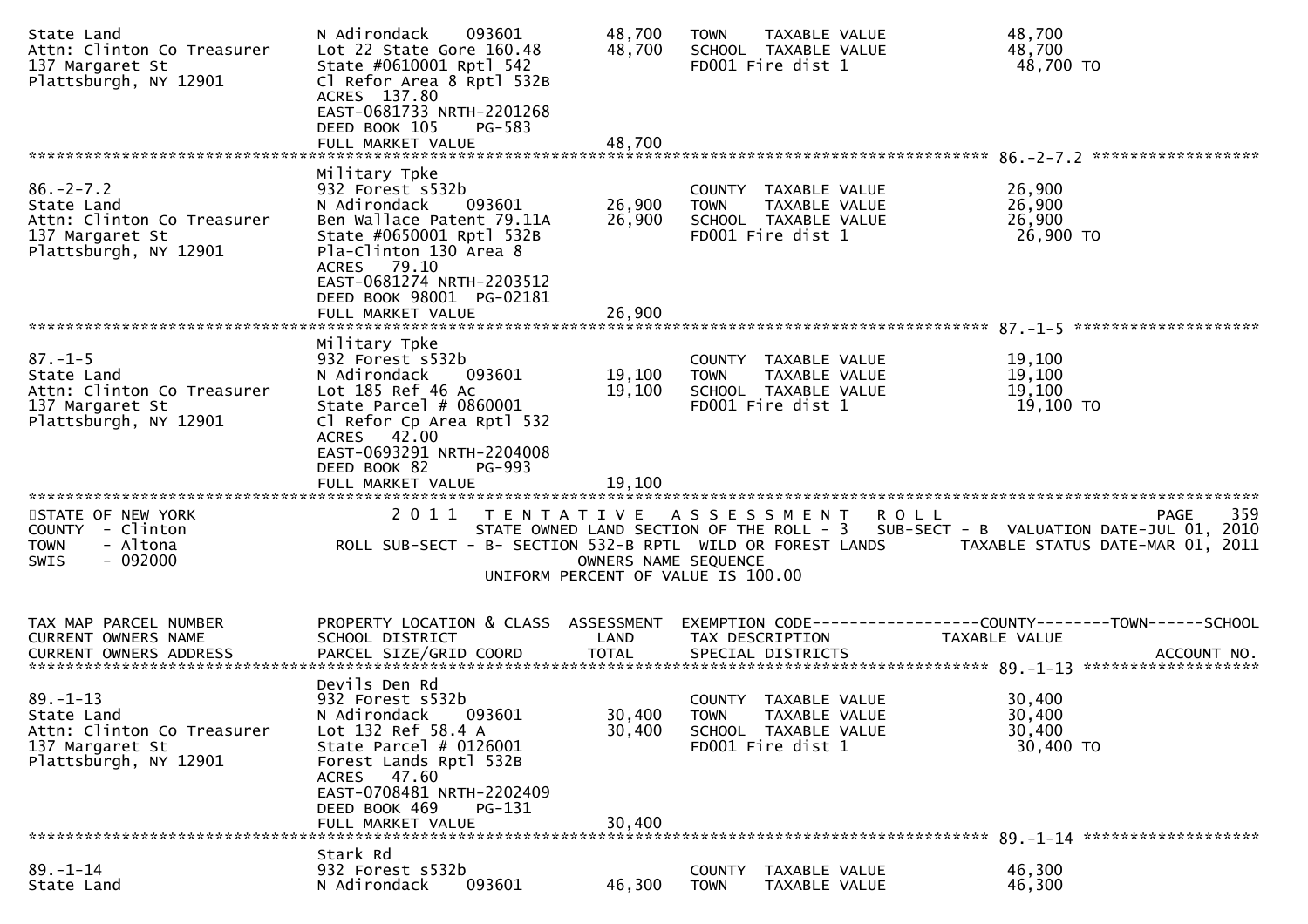| Attn: Clinton Co Treasurer<br>137 Margaret St<br>Plattsburgh, NY 12901                                  | Lot 131 Ref 82.66 A<br>State Parcel $#$ 0125001<br>Forest Lands Rptl 532B<br>ACRES 84.50<br>EAST-0708106 NRTH-2203880<br>DEED BOOK 469<br>PG-131<br>FULL MARKET VALUE                                                                                | 46,300<br>46,300              | SCHOOL TAXABLE VALUE<br>FD001 Fire dist 1                                                         |         | 46,300<br>46,300 TO                                                                                                                         |
|---------------------------------------------------------------------------------------------------------|------------------------------------------------------------------------------------------------------------------------------------------------------------------------------------------------------------------------------------------------------|-------------------------------|---------------------------------------------------------------------------------------------------|---------|---------------------------------------------------------------------------------------------------------------------------------------------|
|                                                                                                         | Plank Rd                                                                                                                                                                                                                                             |                               |                                                                                                   |         |                                                                                                                                             |
| $101 - 2 - 3$<br>State Land<br>Attn: Clinton Co Treasurer<br>137 Margaret St<br>Plattsburgh, NY 12901   | 932 Forest s532b<br>N Adirondack<br>093601<br>Lot 24 State Gore 368.2 A<br>State #0620001 Rptl 542<br>Cl Refor Area 8 Rptl 532B<br>ACRES 334.50<br>EAST-0682482 NRTH-2197547<br>DEED BOOK 99<br>PG-534<br>FULL MARKET VALUE                          | 118,000<br>118,000<br>118,000 | COUNTY TAXABLE VALUE<br><b>TOWN</b><br>TAXABLE VALUE<br>SCHOOL TAXABLE VALUE<br>FD001 Fire dist 1 |         | 118,000<br>118,000<br>118,000<br>118,000 TO                                                                                                 |
|                                                                                                         |                                                                                                                                                                                                                                                      |                               |                                                                                                   |         |                                                                                                                                             |
| $101 - 2 - 5$<br>State Land<br>Attn: Clinton Co Treasurer<br>137 Margaret St<br>Plattsburgh, NY 12901   | Plank Rd<br>932 Forest s532b<br>N Adirondack<br>093601<br>Lot 26 State Gore 174.29A<br>State #0630001 Rptl 542<br>Cl Refor Area 8 Rptl 532B<br>ACRES 159.80<br>EAST-0683029 NRTH-2193615<br>DEED BOOK 99<br>$PG - 534$<br>FULL MARKET VALUE          | 47,800<br>47,800<br>47,800    | COUNTY TAXABLE VALUE<br>TAXABLE VALUE<br><b>TOWN</b><br>SCHOOL TAXABLE VALUE<br>FD001 Fire dist 1 |         | 47,800<br>47,800<br>47,800<br>47,800 TO                                                                                                     |
| STATE OF NEW YORK<br>COUNTY - Clinton<br><b>TOWN</b><br>- Altona<br>- 092000<br>SWIS                    | 2011<br>T E N T A T I V E<br>ROLL SUB-SECT - B- SECTION 532-B RPTL WILD OR FOREST LANDS                                                                                                                                                              | OWNERS NAME SEQUENCE          | A S S E S S M E N T<br>UNIFORM PERCENT OF VALUE IS 100.00                                         | R O L L | 360<br><b>PAGE</b><br>STATE OWNED LAND SECTION OF THE ROLL - 3 SUB-SECT - B VALUATION DATE-JUL 01, 2010<br>TAXABLE STATUS DATE-MAR 01, 2011 |
| TAX MAP PARCEL NUMBER                                                                                   | PROPERTY LOCATION & CLASS ASSESSMENT                                                                                                                                                                                                                 |                               |                                                                                                   |         | EXEMPTION        CODE-----------------COUNTY-------TOWN------SCHOOL                                                                         |
| CURRENT OWNERS NAME<br><b>CURRENT OWNERS ADDRESS</b>                                                    | SCHOOL DISTRICT<br>PARCEL SIZE/GRID COORD                                                                                                                                                                                                            | LAND<br><b>TOTAL</b>          | TAX DESCRIPTION<br>SPECIAL DISTRICTS                                                              |         | TAXABLE VALUE<br>ACCOUNT NO.                                                                                                                |
|                                                                                                         |                                                                                                                                                                                                                                                      |                               |                                                                                                   |         |                                                                                                                                             |
| $103. -1 - 7.1$<br>State Land<br>Attn: Clinton Co Treasurer<br>137 Margaret St<br>Plattsburgh, NY 12901 | 4910 Military Tpke<br>932 Forest s532b - WTRFNT<br>N Adirondack<br>093601<br>Lot 158 Ref 164.16 A<br>State Parcel $#$ 0170501<br>Forest Lands Rptl 532B<br>ACRES 157.80<br>EAST-0702038 NRTH-2199474<br>DEED BOOK 469<br>PG-131<br>FULL MARKET VALUE | 442,300<br>442,300<br>442,300 | COUNTY TAXABLE VALUE<br><b>TOWN</b><br>TAXABLE VALUE<br>SCHOOL TAXABLE VALUE<br>FD001 Fire dist 1 |         | 442,300<br>442,300<br>442,300<br>442,300 TO                                                                                                 |
|                                                                                                         | 93 Devils Den Rd                                                                                                                                                                                                                                     |                               |                                                                                                   |         |                                                                                                                                             |
| $103. -1 - 7.2$<br>State Land<br>Attn: Clinton Co Treasurer                                             | 932 Forest s532b - WTRFNT<br>N Adirondack<br>093601<br>Lot 134, 135 Ref 383.71 A                                                                                                                                                                     | 3185,000<br>3185,000          | <b>COUNTY</b><br>TAXABLE VALUE<br><b>TOWN</b><br>TAXABLE VALUE<br>SCHOOL TAXABLE VALUE            |         | 3185,000<br>3185,000<br>3185,000                                                                                                            |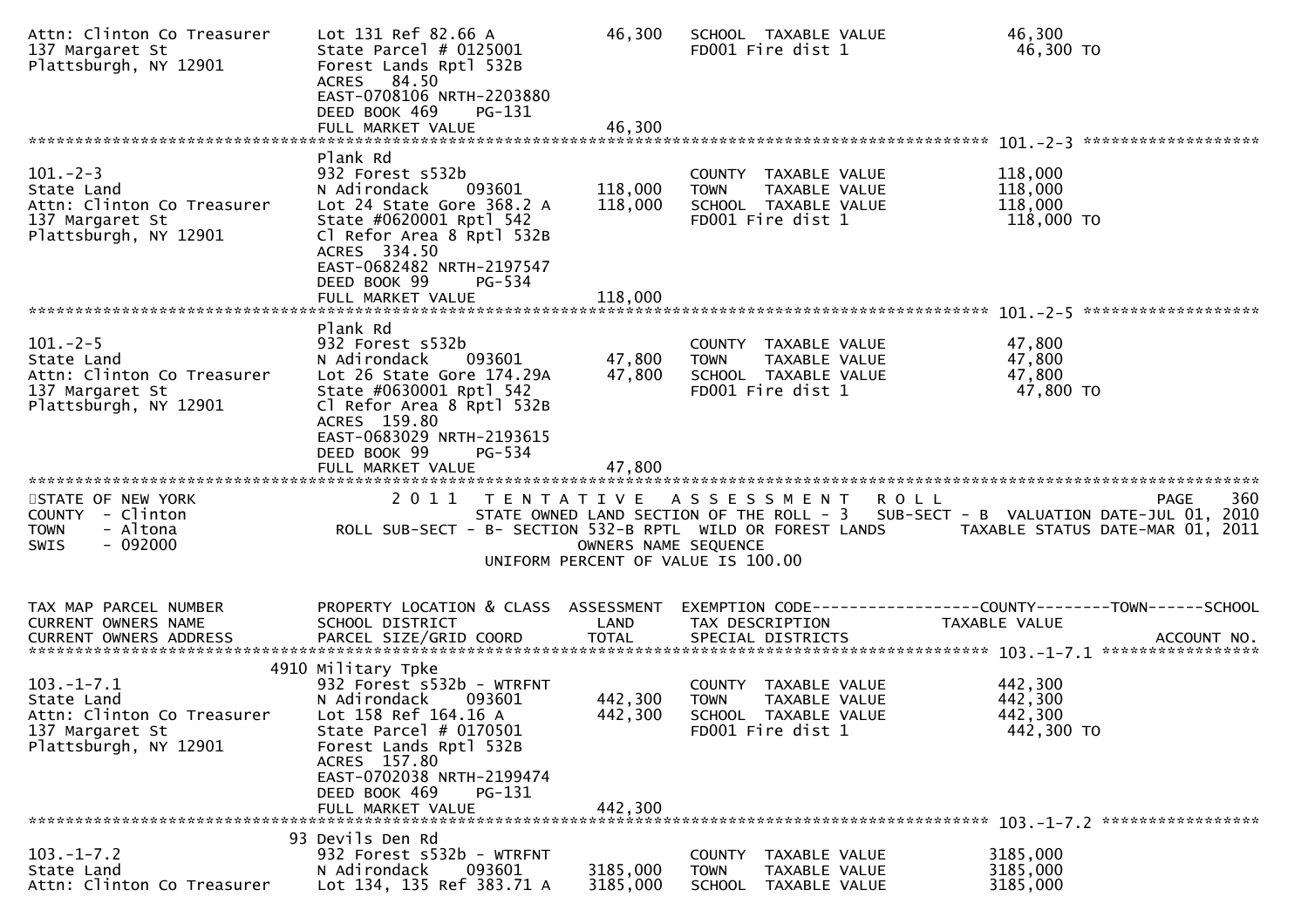| 137 Margaret St<br>Plattsburgh, NY 12901                                                                                         | State Parcel # 0128001<br>Forest Lands Rptl 532B<br>ACRES 383.71<br>EAST-0707468 NRTH-2199905<br>DEED BOOK 469<br>PG-131<br>FULL MARKET VALUE                                                                    | 3185,000             | FD001 Fire dist 1                                                                |               | 3185,000 TO                                                                                                                                 |
|----------------------------------------------------------------------------------------------------------------------------------|------------------------------------------------------------------------------------------------------------------------------------------------------------------------------------------------------------------|----------------------|----------------------------------------------------------------------------------|---------------|---------------------------------------------------------------------------------------------------------------------------------------------|
|                                                                                                                                  |                                                                                                                                                                                                                  |                      |                                                                                  |               |                                                                                                                                             |
| $103.-1-7.3$<br>State Land<br>Attn: Clinton Co Treasurer<br>137 Margaret St<br>Plattsburgh, NY 12901                             | Stark Rd<br>932 Forest s532b<br>N Adirondack<br>093601<br>Lot 136 Ref 9.13 A<br>State Parcel # 0130501<br>Forest Lands Rptl 532B<br>8.60<br><b>ACRES</b><br>EAST-0706176 NRTH-2203310<br>DEED BOOK 469<br>PG-131 | 5,700<br>5,700       | COUNTY TAXABLE VALUE<br><b>TOWN</b><br>SCHOOL TAXABLE VALUE<br>FD001 Fire dist 1 | TAXABLE VALUE | 5,700<br>5,700<br>5,700<br>5,700 TO                                                                                                         |
|                                                                                                                                  |                                                                                                                                                                                                                  |                      |                                                                                  |               |                                                                                                                                             |
| $104. - 1 - 6.2$<br>State Land<br>Attn: Clinton County Treasurer Lot 132 Ref 162.7 A<br>137 Margaret St<br>Plattsburgh, NY 12901 | Rock Rd<br>932 Forest s532b<br>N Adirondack<br>093601<br>State #0580501<br>Cl Refor Area 7 Rptl 532B<br>ACRES 162.70<br>EAST-0712002 NRTH-2201341                                                                | 62,000<br>62,000     | COUNTY TAXABLE VALUE<br><b>TOWN</b><br>SCHOOL TAXABLE VALUE<br>FD001 Fire dist 1 | TAXABLE VALUE | 62,000<br>62,000<br>62,000<br>$62,000$ TO                                                                                                   |
|                                                                                                                                  | DEED BOOK 629<br>PG-955                                                                                                                                                                                          | 62,000               |                                                                                  |               |                                                                                                                                             |
|                                                                                                                                  | FULL MARKET VALUE                                                                                                                                                                                                |                      |                                                                                  |               |                                                                                                                                             |
| STATE OF NEW YORK<br>COUNTY - Clinton<br>- Altona<br><b>TOWN</b><br><b>SWIS</b><br>- 092000                                      | 2011<br>T E N T A T I V E<br>ROLL SUB-SECT - B- SECTION 532-B RPTL WILD OR FOREST LANDS                                                                                                                          | OWNERS NAME SEQUENCE | A S S E S S M E N T<br>UNIFORM PERCENT OF VALUE IS 100.00                        | <b>ROLL</b>   | 361<br><b>PAGE</b><br>STATE OWNED LAND SECTION OF THE ROLL - 3 SUB-SECT - B VALUATION DATE-JUL 01, 2010<br>TAXABLE STATUS DATE-MAR 01, 2011 |
| TAX MAP PARCEL NUMBER<br>CURRENT OWNERS NAME<br><b>CURRENT OWNERS ADDRESS</b>                                                    | PROPERTY LOCATION & CLASS ASSESSMENT<br>SCHOOL DISTRICT<br>PARCEL SIZE/GRID COORD                                                                                                                                | LAND<br><b>TOTAL</b> | TAX DESCRIPTION<br>SPECIAL DISTRICTS                                             |               | EXEMPTION        CODE-----------------COUNTY-------TOWN------SCHOOL<br>TAXABLE VALUE<br>ACCOUNT NO.                                         |
| $104. - 1 - 10$<br>State Land<br>Attn: Clinton Co Treasurer<br>137 Margaret St<br>Plattsburgh, NY 12901                          | Rock Rd<br>932 Forest s532b<br>N Adirondack<br>093601<br>Lot 109 Ref 420 A<br>State Parcel # 0580001<br>Cl Refor Area 7 Rptl 532B<br>ACRES 360.00<br>EAST-0714183 NRTH-2199965<br>DEED BOOK 99<br>PG-534         | 92,800<br>92,800     | COUNTY TAXABLE VALUE<br><b>TOWN</b><br>SCHOOL TAXABLE VALUE<br>FD001 Fire dist 1 | TAXABLE VALUE | 92,800<br>92,800<br>92,800<br>92,800 TO                                                                                                     |
|                                                                                                                                  | FULL MARKET VALUE                                                                                                                                                                                                | 92,800               |                                                                                  |               |                                                                                                                                             |
| $104. -1 - 11$<br>State Land<br>Attn: Clinton Co Treasurer<br>137 Margaret St                                                    | Rock Rd<br>932 Forest s532b<br>N Adirondack<br>093601<br>Lot 98 Duer 225 A<br>State Parcel # 0510001                                                                                                             | 61,600<br>61,600     | COUNTY TAXABLE VALUE<br><b>TOWN</b><br>SCHOOL TAXABLE VALUE<br>FD001 Fire dist 1 | TAXABLE VALUE | 61,600<br>61,600<br>61,600<br>61,600 TO                                                                                                     |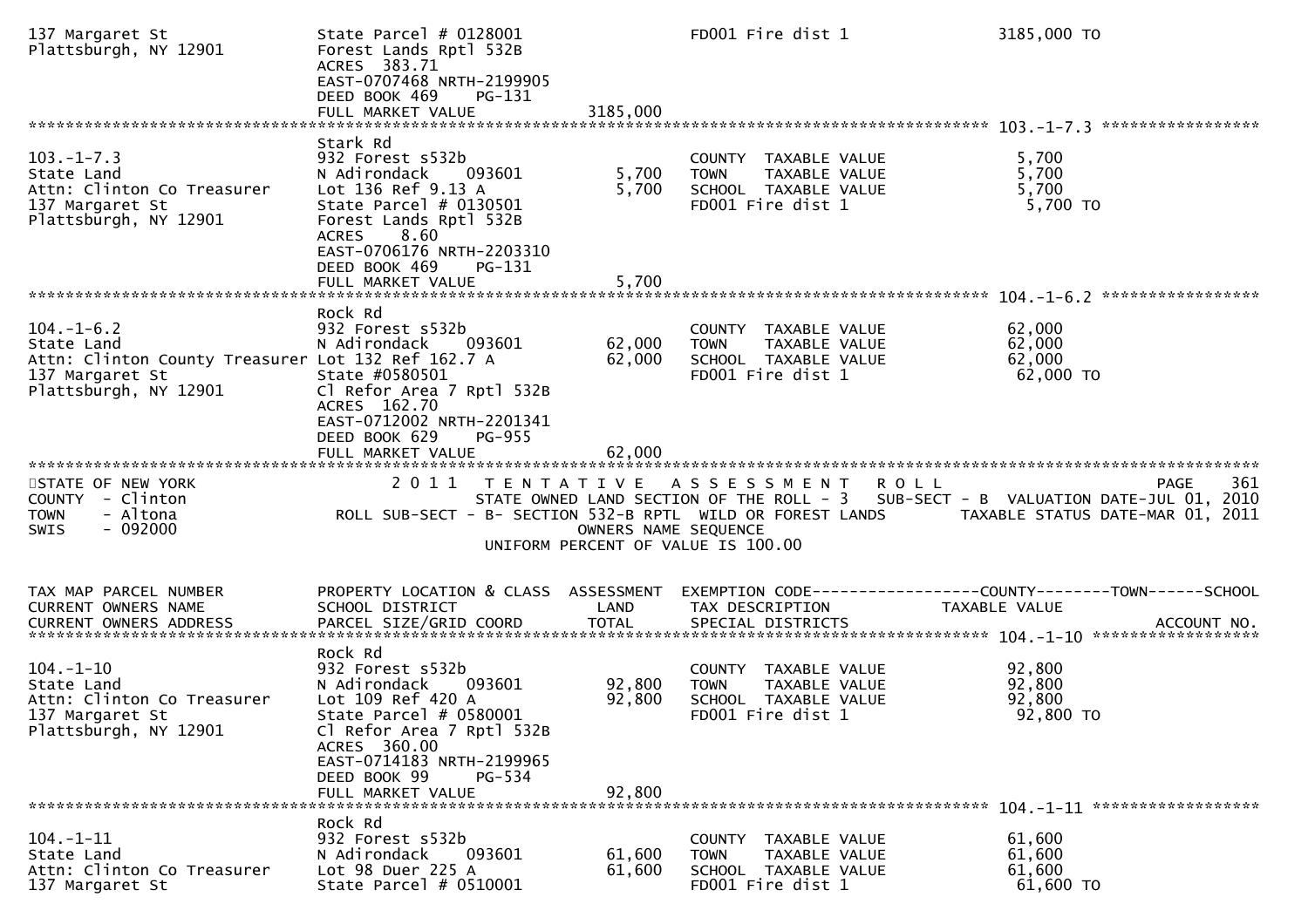| Plattsburgh, NY 12901                                                                                    | Cl Refor Area 7 Rptl 532<br>ACRES 246.00<br>EAST-0717819 NRTH-2196048<br>DEED BOOK 105<br>PG-587<br>FULL MARKET VALUE                                                                                               | 61,600               |                                                                                                   |                                                                                                                                                                                                                |
|----------------------------------------------------------------------------------------------------------|---------------------------------------------------------------------------------------------------------------------------------------------------------------------------------------------------------------------|----------------------|---------------------------------------------------------------------------------------------------|----------------------------------------------------------------------------------------------------------------------------------------------------------------------------------------------------------------|
|                                                                                                          | Miner Farm Rd                                                                                                                                                                                                       |                      |                                                                                                   |                                                                                                                                                                                                                |
| $105. -1 - 1.1$<br>State Land<br>Attn: Clinton Co Treasurer<br>137 Margaret St<br>Plattsburgh, NY 12901  | 932 Forest s532b<br>093601<br>N Adirondack<br>Lot 84 Ref 420 A<br>State Parcel $# 0570001$<br>Cl Refor Area 7 Rptl 532B<br>ACRES 310.52<br>EAST-0722508 NRTH-2200701                                                | 58,800<br>58,800     | COUNTY TAXABLE VALUE<br><b>TOWN</b><br>TAXABLE VALUE<br>SCHOOL TAXABLE VALUE<br>FD001 Fire dist 1 | 58,800<br>58,800<br>58,800<br>58,800 TO                                                                                                                                                                        |
|                                                                                                          | DEED BOOK 115<br>PG-565<br>FULL MARKET VALUE                                                                                                                                                                        | 58,800               |                                                                                                   |                                                                                                                                                                                                                |
| $105. - 1 - 1.2$<br>State Land<br>Attn: Clinton Co Treasurer<br>137 Margaret St<br>Plattsburgh, NY 12901 | Vassar Rd<br>932 Forest s532b<br>N Adirondack<br>093601<br>Lot 83 Ref 290 A<br>State Parcel $# 0560001$<br>Cl Refor Area 7 Rptl 532B<br>ACRES 167.11<br>EAST-0725552 NRTH-2199985<br>DEED BOOK 735<br><b>PG-242</b> | 33,400<br>33,400     | COUNTY TAXABLE VALUE<br>TAXABLE VALUE<br><b>TOWN</b><br>SCHOOL TAXABLE VALUE<br>FD001 Fire dist 1 | 33,400<br>33,400<br>33,400<br>33,400 TO                                                                                                                                                                        |
|                                                                                                          | FULL MARKET VALUE                                                                                                                                                                                                   | 33,400               |                                                                                                   |                                                                                                                                                                                                                |
| STATE OF NEW YORK<br>COUNTY - Clinton<br><b>TOWN</b><br>- Altona<br>$-092000$<br><b>SWIS</b>             | 2 0 1 1                                                                                                                                                                                                             | OWNERS NAME SEQUENCE | TENTATIVE ASSESSMENT<br>UNIFORM PERCENT OF VALUE IS 100.00                                        | 362<br><b>ROLL</b><br>PAGE<br>STATE OWNED LAND SECTION OF THE ROLL - 3 SUB-SECT - B VALUATION DATE-JUL 01, 2010<br>ROLL SUB-SECT - B- SECTION 532-B RPTL WILD OR FOREST LANDS TAXABLE STATUS DATE-MAR 01, 2011 |
| TAX MAP PARCEL NUMBER<br><b>CURRENT OWNERS NAME</b>                                                      | PROPERTY LOCATION & CLASS ASSESSMENT<br>SCHOOL DISTRICT                                                                                                                                                             | LAND                 | TAX DESCRIPTION                                                                                   | EXEMPTION CODE-----------------COUNTY-------TOWN------SCHOOL<br>TAXABLE VALUE                                                                                                                                  |
| $105. -1 - 1.3$<br>State Land<br>Attn: Clinton Co Treasurer<br>137 Margaret St<br>Plattsburgh, NY 12901  | Vassar Rd<br>932 Forest s532b<br>N Adirondack<br>093601<br>Lot 83 N Ref 130.04 A<br>State Parcel #0580201<br>Cl Refor Area 7 Rptl 532A<br>ACRES 130.04<br>EAST-0725613 NRTH-2201999<br>DEED BOOK 735<br>$PG-243$    | 29,000<br>29,000     | COUNTY TAXABLE VALUE<br><b>TOWN</b><br>TAXABLE VALUE<br>SCHOOL TAXABLE VALUE<br>FD001 Fire dist 1 | 29,000<br>29,000<br>29,000<br>29,000 TO                                                                                                                                                                        |
|                                                                                                          | FULL MARKET VALUE                                                                                                                                                                                                   | 29,000               |                                                                                                   |                                                                                                                                                                                                                |
| $105. -1 - 7.1$<br>State Land<br>Attn: Clinton Co Treasurer<br>137 Margaret St<br>Plattsburgh, NY 12901  | Barnaby Rd<br>932 Forest s532b<br>N Adirondack<br>093601<br>Lot 136 Duer 62.5 A<br>State Parcel $# 0760001$<br>Cl Refor Cp Area Rptl 532                                                                            | 14,000<br>14,000     | COUNTY TAXABLE VALUE<br><b>TOWN</b><br>TAXABLE VALUE<br>SCHOOL TAXABLE VALUE<br>FD001 Fire dist 1 | 14,000<br>14,000<br>14,000<br>14,000 TO                                                                                                                                                                        |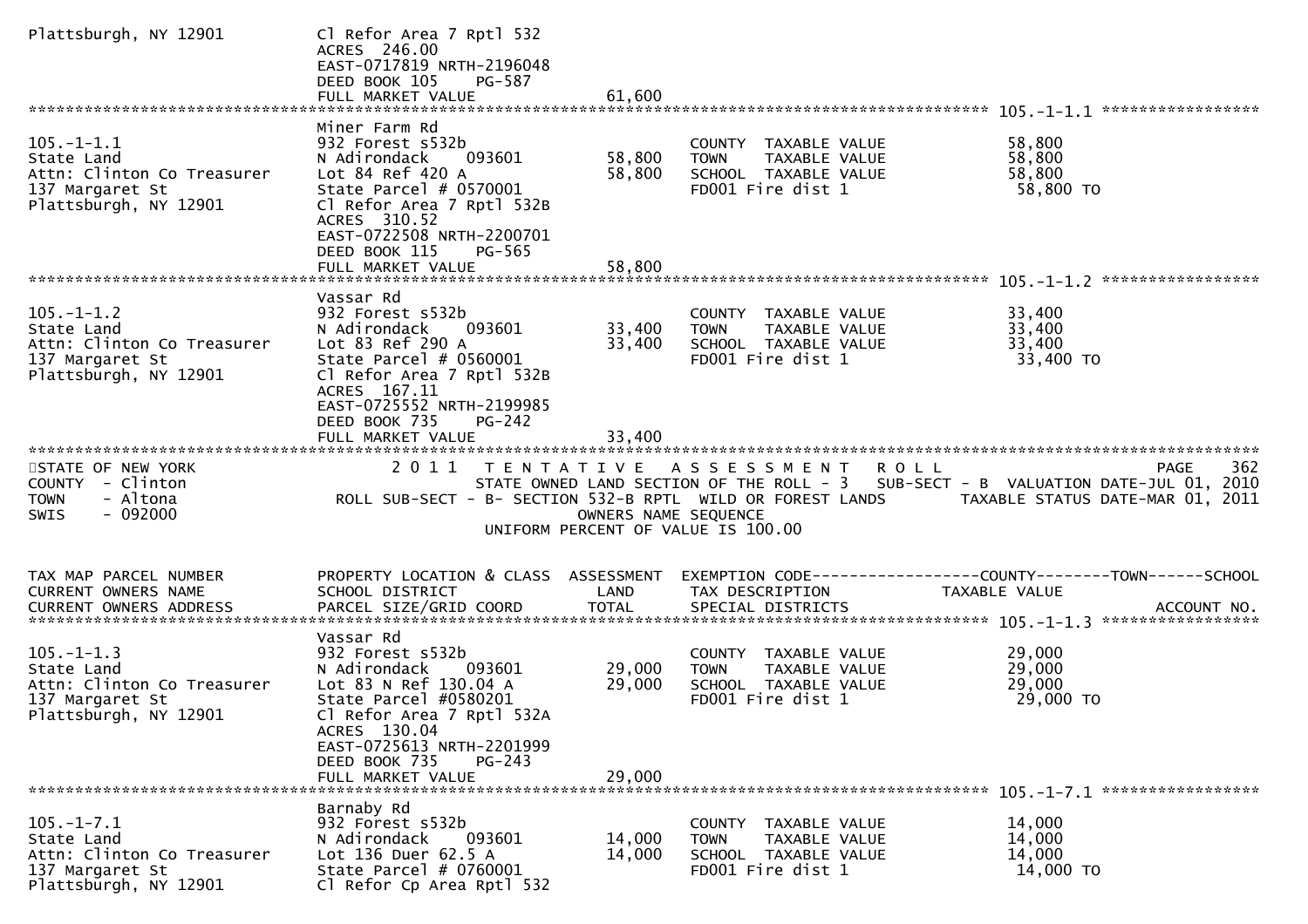|                                                                                                          | ACRES 71.10<br>EAST-0729715 NRTH-2198700<br>DEED BOOK 105<br>PG-589<br>FULL MARKET VALUE                                                                                                                                                 | 14,000                        |                                                                                                   |                                                                                                                                                                                                                       |
|----------------------------------------------------------------------------------------------------------|------------------------------------------------------------------------------------------------------------------------------------------------------------------------------------------------------------------------------------------|-------------------------------|---------------------------------------------------------------------------------------------------|-----------------------------------------------------------------------------------------------------------------------------------------------------------------------------------------------------------------------|
| $105. - 1 - 7.2$<br>State Land<br>Attn: Clinton Co Treasurer<br>137 Margaret St<br>Plattsburgh, NY 12901 | Barnaby Rd<br>932 Forest s532b<br>N Adirondack<br>093601<br>Lot 135 Duer 48A<br>State Parcel # 0750001<br>Cl Refor Cp Area Rptl 532<br>ACRES 47.30<br>EAST-0730176 NRTH-2195434<br>DEED BOOK 115<br>PG-559                               | 11,700<br>11,700              | COUNTY TAXABLE VALUE<br>TAXABLE VALUE<br><b>TOWN</b><br>SCHOOL TAXABLE VALUE<br>FD001 Fire dist 1 | 11,700<br>11,700<br>11,700<br>11,700 TO                                                                                                                                                                               |
|                                                                                                          | FULL MARKET VALUE                                                                                                                                                                                                                        | 11,700                        |                                                                                                   |                                                                                                                                                                                                                       |
| $116. - 2 - 2$<br>State Land<br>Attn: Clinton Co Treasurer<br>137 Margaret St<br>Plattsburgh, NY 12901   | Plank Rd<br>932 Forest s532b<br>N Adirondack<br>093601<br>Lot 28 St Gore 199.08 A<br>State #0640001 Rptl 542<br>Cl Refor Area 8 Rptl 532B<br>ACRES 191.50<br>EAST-0683416 NRTH-2190911<br>DEED BOOK 99<br>PG-534                         | 44,600<br>44,600              | COUNTY TAXABLE VALUE<br>TAXABLE VALUE<br><b>TOWN</b><br>SCHOOL TAXABLE VALUE<br>FD001 Fire dist 1 | 44,600<br>44,600<br>44,600<br>44,600 TO                                                                                                                                                                               |
| STATE OF NEW YORK<br>COUNTY - Clinton<br><b>TOWN</b><br>- Altona<br>$-092000$<br>SWIS                    | 2011                                                                                                                                                                                                                                     | OWNERS NAME SEQUENCE          | TENTATIVE ASSESSMENT<br>UNIFORM PERCENT OF VALUE IS 100.00                                        | 363<br><b>ROLL</b><br><b>PAGE</b><br>STATE OWNED LAND SECTION OF THE ROLL - 3 SUB-SECT - B VALUATION DATE-JUL 01, 2010<br>ROLL SUB-SECT - B- SECTION 532-B RPTL WILD OR FOREST LANDS TAXABLE STATUS DATE-MAR 01, 2011 |
| TAX MAP PARCEL NUMBER<br>CURRENT OWNERS NAME                                                             | PROPERTY LOCATION & CLASS ASSESSMENT<br>SCHOOL DISTRICT                                                                                                                                                                                  | LAND                          | TAX DESCRIPTION                                                                                   | EXEMPTION CODE------------------COUNTY--------TOWN------SCHOOL<br>TAXABLE VALUE                                                                                                                                       |
| $117. - 1 - 20$<br>State Land<br>Attn: Clinton Co Treasurer<br>137 Margaret St<br>Plattsburgh, NY 12901  | Terrien Rd<br>932 Forest s532b<br>093601<br>N Adirondack<br>Ref Tr 216/219 580.9 Ac<br>State #881001 In Park<br>$E-0S$ Clinton 124 Rptl 532<br>ACRES 618.00<br>EAST-0695102 NRTH-2184492<br>DEED BOOK 869<br>PG-284<br>FULL MARKET VALUE | 173,600<br>173,600<br>173,600 | COUNTY TAXABLE VALUE<br><b>TOWN</b><br>TAXABLE VALUE<br>SCHOOL TAXABLE VALUE<br>FD001 Fire dist 1 | 173,600<br>173,600<br>173,600<br>173,600 TO                                                                                                                                                                           |
| $117. - 1 - 26$<br>State Land<br>Attn: Clinton Co Treasurer<br>137 Margaret St<br>Plattsburgh, NY 12901  | Alder Bend Rd<br>932 Forest s532b<br>N Adirondack<br>093601<br>Gore 2 Johnson 123.22 A<br>State #0810001 Rptl 542<br>Cl Refor Cp Area Rptl 532<br>ACRES 92.50                                                                            | 56,600<br>56,600              | COUNTY TAXABLE VALUE<br>TAXABLE VALUE<br><b>TOWN</b><br>SCHOOL TAXABLE VALUE<br>FD001 Fire dist 1 | 56,600<br>56,600<br>56,600<br>56,600 TO                                                                                                                                                                               |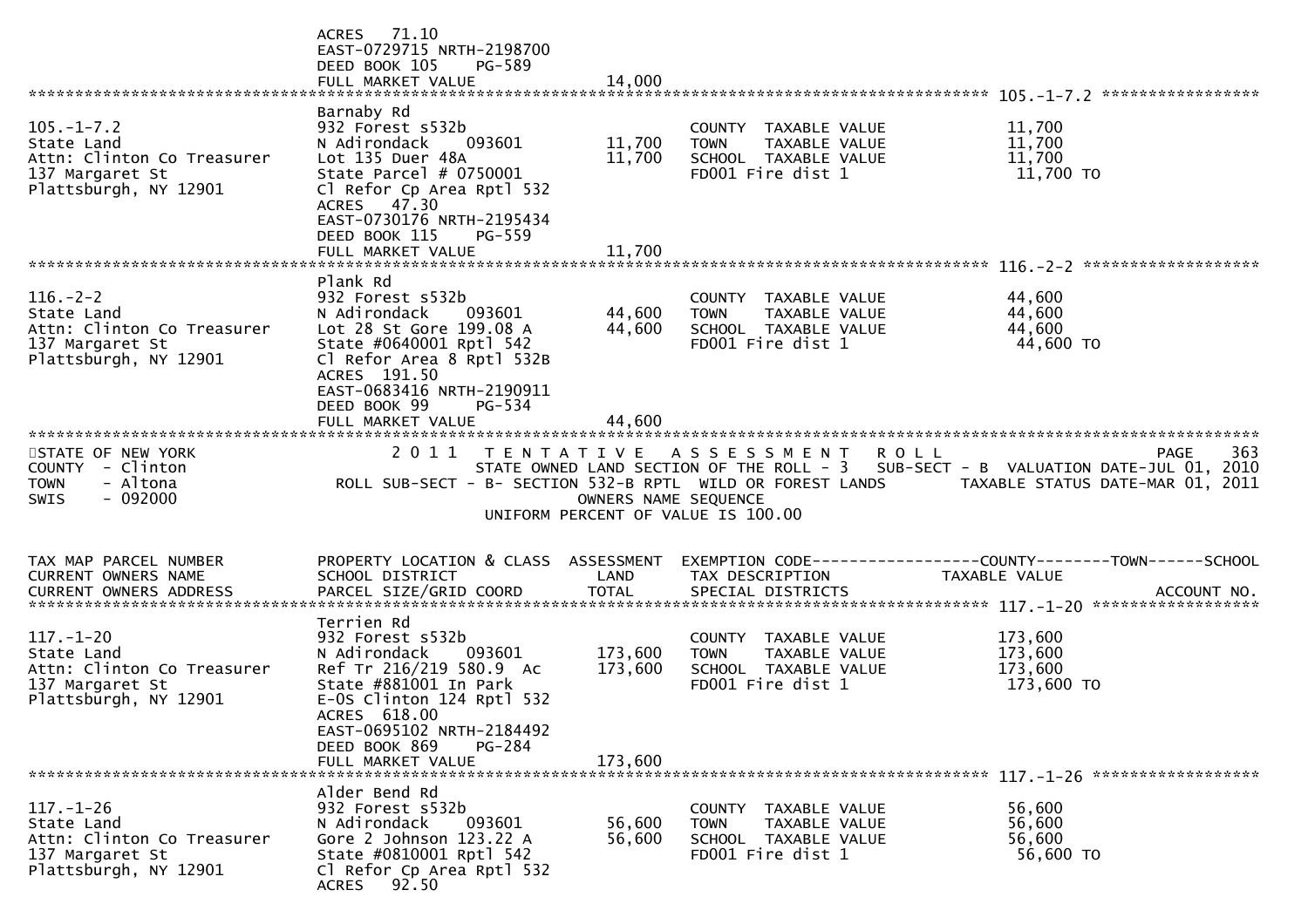|                                                                                                         | EAST-0688926 NRTH-2182631<br>DEED BOOK 87<br>PG-866<br>FULL MARKET VALUE                                                                                                                                                 | 56,600                     |                                                                                                   | *****************                                                                                                                                   |
|---------------------------------------------------------------------------------------------------------|--------------------------------------------------------------------------------------------------------------------------------------------------------------------------------------------------------------------------|----------------------------|---------------------------------------------------------------------------------------------------|-----------------------------------------------------------------------------------------------------------------------------------------------------|
| $119. -1 - 5.2$<br>State Land<br>Attn: Clinton Co Treasurer<br>137 Margaret St<br>Plattsburgh, NY 12901 | Rock Rd<br>932 Forest s532b<br>N Adirondack<br>093601<br>Lot 72 N Duer 30 A<br>State #0480001<br>Cl Refor Area 7 Rptl 532B<br>ACRES 30.00<br>EAST-0714711 NRTH-2193256<br>DEED BOOK 611<br>$PG-812$<br>FULL MARKET VALUE | 12,600<br>12,600<br>12,600 | COUNTY TAXABLE VALUE<br>TAXABLE VALUE<br><b>TOWN</b><br>SCHOOL TAXABLE VALUE<br>FD001 Fire dist 1 | 12,600<br>12,600<br>12,600<br>12,600 TO                                                                                                             |
|                                                                                                         | Rock Rd                                                                                                                                                                                                                  |                            |                                                                                                   |                                                                                                                                                     |
| $119. - 1 - 7$<br>State Land<br>Attn: Clinton Co Treasurer<br>137 Margaret St<br>Plattsburgh, NY 12901  | 932 Forest s532b<br>N Adirondack<br>093601<br>Lot 97 Duer 250 A<br>State Parcel $# 0500001$<br>Cl Refor Area 7 Rptl 532A<br>ACRES 262.10                                                                                 | 122,600<br>122,600         | COUNTY TAXABLE VALUE<br><b>TOWN</b><br>TAXABLE VALUE<br>SCHOOL TAXABLE VALUE<br>FD001 Fire dist 1 | 122,600<br>122,600<br>122,600<br>122,600 TO                                                                                                         |
|                                                                                                         | EAST-0718551 NRTH-2192396<br><b>PG-559</b><br>DEED BOOK 115                                                                                                                                                              |                            |                                                                                                   |                                                                                                                                                     |
|                                                                                                         | FULL MARKET VALUE                                                                                                                                                                                                        | 122,600                    |                                                                                                   |                                                                                                                                                     |
| STATE OF NEW YORK<br>COUNTY - Clinton<br>- Altona<br><b>TOWN</b><br>$-092000$<br>SWIS                   | ROLL SUB-SECT - B- SECTION 532-B RPTL WILD OR FOREST LANDS                                                                                                                                                               | OWNERS NAME SEQUENCE       | 2011 TENTATIVE ASSESSMENT<br>UNIFORM PERCENT OF VALUE IS 100.00                                   | 364<br>PAGE<br><b>ROLL</b><br>STATE OWNED LAND SECTION OF THE ROLL - 3 SUB-SECT - B VALUATION DATE-JUL 01, 2010<br>TAXABLE STATUS DATE-MAR 01, 2011 |
| TAX MAP PARCEL NUMBER                                                                                   | PROPERTY LOCATION & CLASS ASSESSMENT                                                                                                                                                                                     |                            |                                                                                                   | EXEMPTION CODE------------------COUNTY--------TOWN------SCHOOL                                                                                      |
| CURRENT OWNERS NAME<br><b>CURRENT OWNERS ADDRESS</b>                                                    | SCHOOL DISTRICT<br>PARCEL SIZE/GRID COORD                                                                                                                                                                                | LAND<br><b>TOTAL</b>       | TAX DESCRIPTION<br>SPECIAL DISTRICTS                                                              | <b>TAXABLE VALUE</b><br>ACCOUNT NO.                                                                                                                 |
| $120.-1-1$                                                                                              | Military Tpke<br>932 Forest s532b                                                                                                                                                                                        |                            | COUNTY TAXABLE VALUE                                                                              | 32,600                                                                                                                                              |
| State Land<br>Attn: Clinton Co Treasurer<br>137 Margaret St<br>Plattsburgh, NY 12901                    | N Adirondack<br>093601<br>Lot 100 Duer 112.5 A<br>State Parcel $#$ 0520001<br>Cl Refor Area 7 Rptl 532B<br>ACRES 109.60<br>EAST-0721330 NRTH-2192139<br>DEED BOOK 97<br>PG-719                                           | 32,600<br>32,600           | TAXABLE VALUE<br><b>TOWN</b><br>SCHOOL TAXABLE VALUE<br>FD001 Fire dist 1                         | 32,600<br>32,600<br>32,600 TO                                                                                                                       |
|                                                                                                         |                                                                                                                                                                                                                          |                            |                                                                                                   |                                                                                                                                                     |
| $120. - 1 - 5$<br>State Land<br>Attn: Clinton Co Treasurer<br>137 Margaret St<br>Plattsburgh, NY 12901  | Military Tpke<br>932 Forest s532b<br>N Adirondack<br>093601<br>Lot 118 Duer 62.3 A<br>State Parcel $# 0740001$<br>Cl Refor Cp Area Rptl 532<br>ACRES 77.10<br>EAST-0725773 NRTH-2189234                                  | 15,600<br>15,600           | COUNTY TAXABLE VALUE<br><b>TOWN</b><br>TAXABLE VALUE<br>SCHOOL TAXABLE VALUE<br>FD001 Fire dist 1 | 15,600<br>15,600<br>15,600<br>15,600 TO                                                                                                             |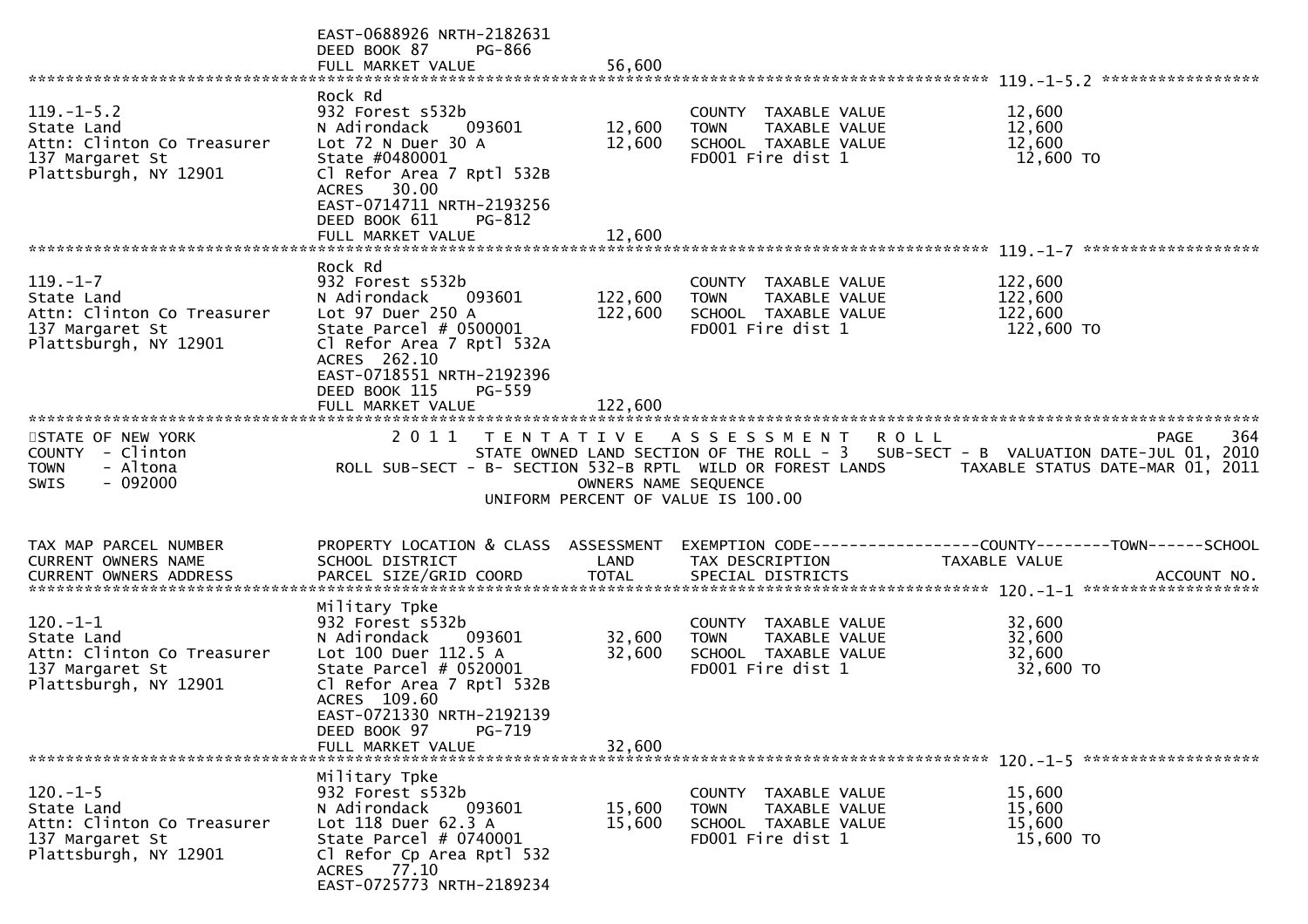|                                                                                                                                                                                                                                                       | PG-559<br>DEED BOOK 115<br>FULL MARKET VALUE                                                                                                                                                                                       | 15,600                     |                                                                                                   |                                                                                                                                                     |     |
|-------------------------------------------------------------------------------------------------------------------------------------------------------------------------------------------------------------------------------------------------------|------------------------------------------------------------------------------------------------------------------------------------------------------------------------------------------------------------------------------------|----------------------------|---------------------------------------------------------------------------------------------------|-----------------------------------------------------------------------------------------------------------------------------------------------------|-----|
| $131 - 1 - 8.4$<br>State Land<br>Attn: Clinton Co Treasurer<br>137 Margaret St<br>Plattsburgh, NY 12901<br>FULL MARKET VALUE 78,100<br>1-17. http://www.thittater.com/sextater.com/sextater.com/sextater.com/sextater.com/sextater.com/sextater.com/s | Jerusalem Rd<br>932 Forest s532b<br>N Adirondack<br>093601<br>Ref Tr 218/221/39/42 & Jc<br>State #882001 In Park 221<br>$E-0S$ Clinton 124 Rptl 532<br>ACRES 262.60<br>EAST-0689175 NRTH-2177970<br>DEED BOOK 869<br><b>PG-284</b> | 78,100<br>78,100           | COUNTY TAXABLE VALUE<br>TAXABLE VALUE<br><b>TOWN</b><br>SCHOOL TAXABLE VALUE<br>FD001 Fire dist 1 | 78,100<br>78,100<br>78,100<br>78,100 TO<br>******************                                                                                       |     |
|                                                                                                                                                                                                                                                       | Jerusalem Rd                                                                                                                                                                                                                       |                            |                                                                                                   |                                                                                                                                                     |     |
| $132. - 1 - 17$<br>State Land<br>Attn: Clinton Co Treasurer<br>137 Margaret St<br>Plattsburgh, NY 12901                                                                                                                                               | 932 Forest s532b<br>N Adirondack<br>093601<br>Ref Tr Lot 220 420.0 Ac<br>State #0883001 In Park<br>E-OS Clinton 124 Rptl 532<br>ACRES 436.00<br>EAST-0694282 NRTH-2176532<br>DEED BOOK 869<br><b>PG-284</b>                        | 103,100<br>103,100         | COUNTY TAXABLE VALUE<br><b>TOWN</b><br>TAXABLE VALUE<br>SCHOOL TAXABLE VALUE<br>FD001 Fire dist 1 | 103,100<br>103,100<br>103,100<br>103,100 TO                                                                                                         |     |
|                                                                                                                                                                                                                                                       |                                                                                                                                                                                                                                    |                            |                                                                                                   |                                                                                                                                                     |     |
| STATE OF NEW YORK<br>COUNTY - Clinton<br><b>TOWN</b><br>- Altona<br><b>SWIS</b><br>- 092000                                                                                                                                                           | ROLL SUB-SECT - B- SECTION 532-B RPTL WILD OR FOREST LANDS                                                                                                                                                                         | OWNERS NAME SEQUENCE       | 2011 TENTATIVE ASSESSMENT<br>UNIFORM PERCENT OF VALUE IS 100.00                                   | <b>ROLL</b><br><b>PAGE</b><br>STATE OWNED LAND SECTION OF THE ROLL - 3 SUB-SECT - B VALUATION DATE-JUL 01, 2010<br>TAXABLE STATUS DATE-MAR 01, 2011 | 365 |
| TAX MAP PARCEL NUMBER<br><b>CURRENT OWNERS NAME</b>                                                                                                                                                                                                   | PROPERTY LOCATION & CLASS ASSESSMENT<br>SCHOOL DISTRICT                                                                                                                                                                            | LAND                       | TAX DESCRIPTION                                                                                   | EXEMPTION CODE-----------------COUNTY--------TOWN------SCHOOL<br>TAXABLE VALUE                                                                      |     |
| $134. - 1 - 13$<br>State Land<br>Attn: Clinton Co Treasurer<br>137 Margaret St<br>Plattsburgh, NY 12901                                                                                                                                               | Purdy Rd<br>932 Forest s532b<br>N Adirondack<br>093601<br>Lot $104$ Duer $65$ A<br>State Parcel # 0730001<br>Cl Refor Cp Area Rptl 532<br>ACRES 65.00<br>EAST-0723808 NRTH-2179557<br>PG-534<br>DEED BOOK 99<br>FULL MARKET VALUE  | 17,700<br>17,700<br>17,700 | COUNTY TAXABLE VALUE<br><b>TOWN</b><br>TAXABLE VALUE<br>SCHOOL TAXABLE VALUE<br>FD001 Fire dist 1 | 17,700<br>17,700<br>17,700<br>17,700 TO                                                                                                             |     |
|                                                                                                                                                                                                                                                       |                                                                                                                                                                                                                                    |                            |                                                                                                   |                                                                                                                                                     |     |
| $134. - 1 - 21$<br>State Land<br>Attn: Clinton Co Treasurer<br>137 Margaret St<br>Plattsburgh, NY 12901                                                                                                                                               | Purdy Rd<br>932 Forest s532b<br>093601<br>N Adirondack<br>Lot 93 Duer 12.5 A<br>State Parcel $# 0720001$<br>Cl Refor Cp Area Rptl 532<br>ACRES 13.70<br>EAST-0720580 NRTH-2179968<br>DEED BOOK 105<br><b>PG-586</b>                | 3,800<br>3,800             | COUNTY<br>TAXABLE VALUE<br>TOWN<br>TAXABLE VALUE<br>SCHOOL TAXABLE VALUE<br>FD001 Fire dist 1     | 3,800<br>3,800<br>3,800<br>3,800 TO                                                                                                                 |     |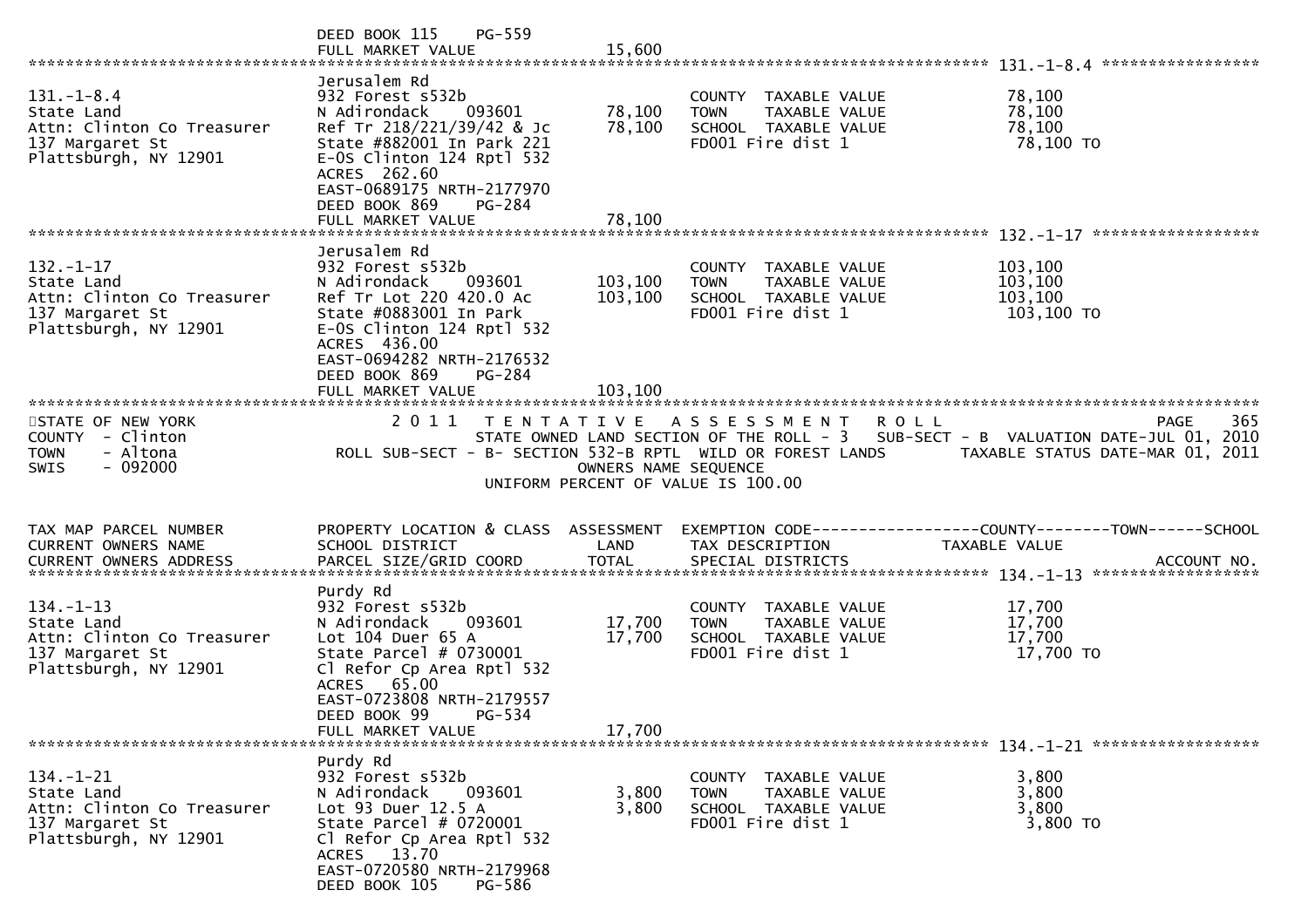|                                                                                                        | FULL MARKET VALUE                                                                                                                                                                                             | 3,800                         |                                                                                                   |                                                                                                                                             |
|--------------------------------------------------------------------------------------------------------|---------------------------------------------------------------------------------------------------------------------------------------------------------------------------------------------------------------|-------------------------------|---------------------------------------------------------------------------------------------------|---------------------------------------------------------------------------------------------------------------------------------------------|
| $146. - 1 - 1$<br>State Land<br>Attn: Clinton Co Treasurer<br>137 Margaret St<br>Plattsburgh, NY 12901 | Alder Bend Rd<br>932 Forest s532b<br>093601<br>N Adirondack<br>Lot 44 State Gore 200 A<br>State #0290001 Rptl 542<br>Cl Corr Fac Rptl 532B<br>ACRES 202.50<br>EAST-0686152 NRTH-2172655<br>FULL MARKET VALUE  | 100,900<br>100,900<br>100,900 | COUNTY TAXABLE VALUE<br><b>TOWN</b><br>TAXABLE VALUE<br>SCHOOL TAXABLE VALUE<br>FD001 Fire dist 1 | 100,900<br>100,900<br>100,900<br>100,900 TO                                                                                                 |
|                                                                                                        | Alder Bend Rd                                                                                                                                                                                                 |                               |                                                                                                   |                                                                                                                                             |
| $146. - 1 - 2$<br>State Land<br>Attn: Clinton Co Treasurer<br>137 Margaret St<br>Plattsburgh, NY 12901 | 932 Forest s532b<br>N Adirondack<br>093601<br>Lot 45 State Gore 200 A<br>State #0300001 Rptl 542<br>Cl Corr Fac Rptl 532B<br>ACRES 220.00<br>EAST-0689077 NRTH-2173163                                        | 101,100<br>101,100            | COUNTY TAXABLE VALUE<br>TAXABLE VALUE<br><b>TOWN</b><br>SCHOOL TAXABLE VALUE<br>FD001 Fire dist 1 | 101,100<br>101,100<br>101,100<br>101,100 TO                                                                                                 |
|                                                                                                        | FULL MARKET VALUE                                                                                                                                                                                             | 101,100                       |                                                                                                   |                                                                                                                                             |
| STATE OF NEW YORK<br>COUNTY - Clinton<br>- Altona<br><b>TOWN</b><br>$-092000$<br><b>SWIS</b>           | 2011<br>T E N T A T I V E<br>ROLL SUB-SECT - B- SECTION 532-B RPTL WILD OR FOREST LANDS                                                                                                                       | OWNERS NAME SEQUENCE          | A S S E S S M E N T<br><b>ROLL</b><br>UNIFORM PERCENT OF VALUE IS 100.00                          | <b>PAGE</b><br>366<br>STATE OWNED LAND SECTION OF THE ROLL - 3 SUB-SECT - B VALUATION DATE-JUL 01, 2010<br>TAXABLE STATUS DATE-MAR 01, 2011 |
|                                                                                                        |                                                                                                                                                                                                               |                               |                                                                                                   |                                                                                                                                             |
| TAX MAP PARCEL NUMBER<br>CURRENT OWNERS NAME<br><b>CURRENT OWNERS ADDRESS</b>                          | PROPERTY LOCATION & CLASS ASSESSMENT<br>SCHOOL DISTRICT<br>PARCEL SIZE/GRID COORD                                                                                                                             | LAND<br><b>TOTAL</b>          | TAX DESCRIPTION<br>SPECIAL DISTRICTS                                                              | EXEMPTION CODE-----------------COUNTY-------TOWN------SCHOOL<br>TAXABLE VALUE<br>ACCOUNT NO.                                                |
| $146. - 1 - 4$<br>State Land<br>Attn: Clinton Co Treasurer<br>137 Margaret St<br>Plattsburgh, NY 12901 | Plank Rd<br>932 Forest s532b<br>N Adirondack<br>093601<br>Lot 225 Ref 235 A<br>State #0430001 Rptl 542<br>Cl Corr Fac Rptl 532B<br>ACRES 341.20<br>EAST-0693254 NRTH-2169137<br>DEED BOOK 87<br><b>PG-888</b> | 65,700<br>65,700              | COUNTY TAXABLE VALUE<br><b>TOWN</b><br>TAXABLE VALUE<br>SCHOOL TAXABLE VALUE<br>FD001 Fire dist 1 | 65,700<br>65,700<br>65,700<br>65,700 TO                                                                                                     |
|                                                                                                        |                                                                                                                                                                                                               |                               |                                                                                                   |                                                                                                                                             |
| $146. - 1 - 5$<br>State Land<br>Attn: Clinton Co Treasurer<br>137 Margaret St<br>Plattsburgh, NY 12901 | Plank Rd<br>932 Forest s532b<br>N Adirondack<br>093601<br>Lot 48 State Gore 200A<br>State #0330001 Rptl 542<br>Cl Corr Fac Rptl 532B<br>ACRES 250.04<br>EAST-0689620 NRTH-2169916                             | 75,600<br>75,600              | COUNTY TAXABLE VALUE<br>TAXABLE VALUE<br><b>TOWN</b><br>SCHOOL TAXABLE VALUE<br>FD001 Fire dist 1 | 75,600<br>75,600<br>75,600<br>75,600 TO                                                                                                     |
|                                                                                                        | FULL MARKET VALUE                                                                                                                                                                                             | 75,600                        |                                                                                                   |                                                                                                                                             |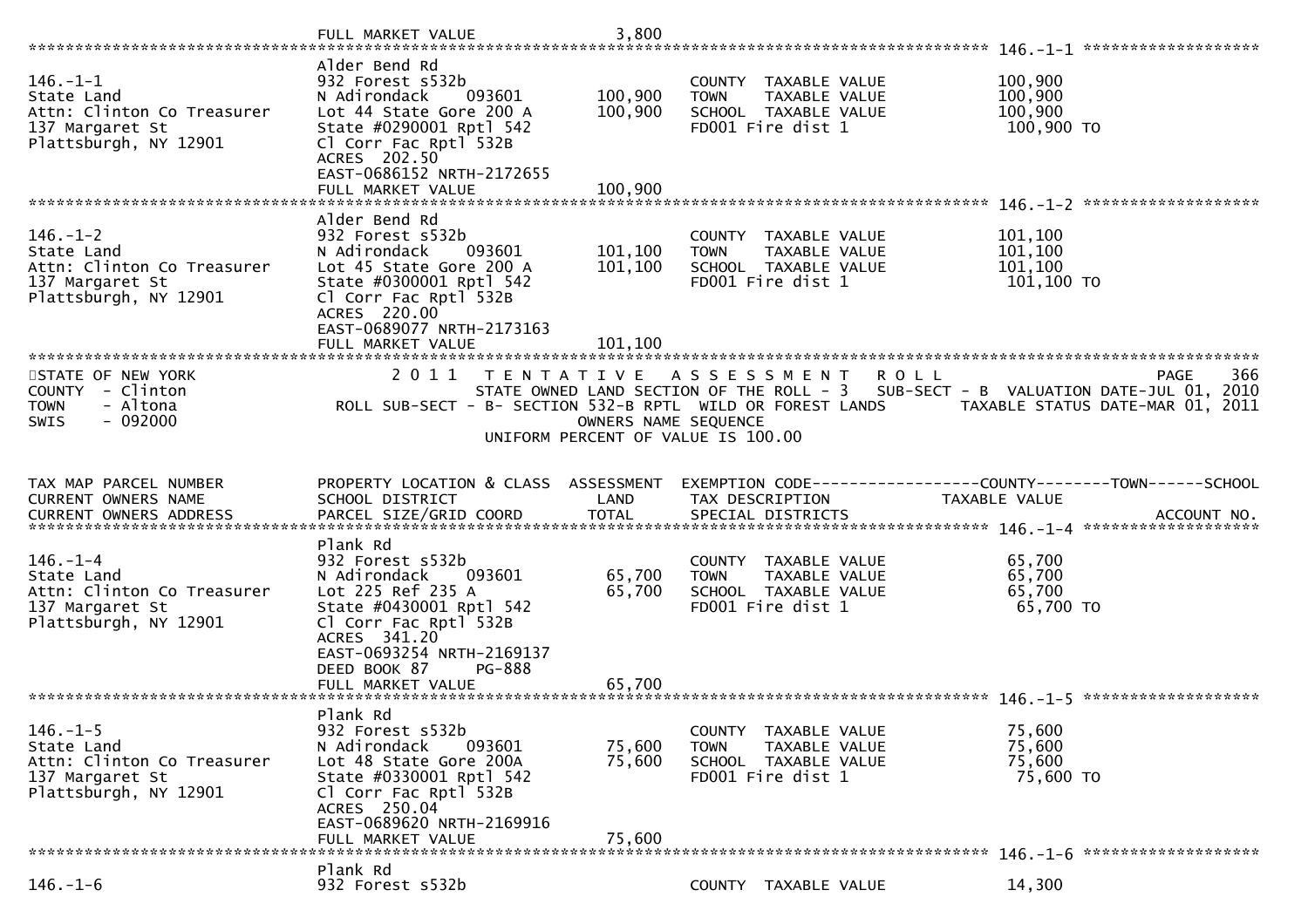| State Land<br>Attn: Clinton Co Treasurer<br>137 Margaret St<br>Plattsburgh, NY 12901                    | 093601<br>N Adirondack<br>Lot 51N State Gore 44.5 A<br>State #0350001 Rptl 542<br>Cl Corr Fac Rptl 532B<br>ACRES 93.70<br>EAST-0690074 NRTH-2167615<br>DEED BOOK 87<br>PG-896                                       | 14,300<br>14,300           | TAXABLE VALUE<br><b>TOWN</b><br>SCHOOL TAXABLE VALUE<br>FD001 Fire dist 1                                | 14,300<br>14,300<br>14,300 TO                                                                                                                              |
|---------------------------------------------------------------------------------------------------------|---------------------------------------------------------------------------------------------------------------------------------------------------------------------------------------------------------------------|----------------------------|----------------------------------------------------------------------------------------------------------|------------------------------------------------------------------------------------------------------------------------------------------------------------|
|                                                                                                         | FULL MARKET VALUE                                                                                                                                                                                                   | 14,300                     |                                                                                                          |                                                                                                                                                            |
| $146. - 1 - 7$<br>State Land<br>Attn: Clinton Co Treasurer<br>137 Margaret St<br>Plattsburgh, NY 12901  | Plank Rd<br>932 Forest s532b<br>N Adirondack<br>093601<br>Lot 50 N State Gore 49A<br>State #0340001 Rptl 542<br>Cl Corr Fac Rptl 532A<br>ACRES 66.10                                                                | 17,900<br>17,900           | COUNTY TAXABLE VALUE<br><b>TOWN</b><br><b>TAXABLE VALUE</b><br>SCHOOL TAXABLE VALUE<br>FD001 Fire dist 1 | 17,900<br>17,900<br>17,900<br>17,900 TO                                                                                                                    |
|                                                                                                         | EAST-0687092 NRTH-2167233<br>DEED BOOK 83<br><b>PG-509</b>                                                                                                                                                          |                            |                                                                                                          |                                                                                                                                                            |
| STATE OF NEW YORK<br>COUNTY - Clinton<br><b>TOWN</b><br>- Altona<br>$-092000$<br>SWIS                   | 2011<br>ROLL SUB-SECT - B- SECTION 532-B RPTL WILD OR FOREST LANDS                                                                                                                                                  | OWNERS NAME SEQUENCE       | TENTATIVE ASSESSMENT<br>UNIFORM PERCENT OF VALUE IS 100.00                                               | 367<br><b>ROLL</b><br><b>PAGE</b><br>STATE OWNED LAND SECTION OF THE ROLL - 3 SUB-SECT - B VALUATION DATE-JUL 01, 2010<br>TAXABLE STATUS DATE-MAR 01, 2011 |
| TAX MAP PARCEL NUMBER<br>CURRENT OWNERS NAME                                                            | PROPERTY LOCATION & CLASS ASSESSMENT<br>SCHOOL DISTRICT                                                                                                                                                             | LAND                       | TAX DESCRIPTION                                                                                          | <b>TAXABLE VALUE</b>                                                                                                                                       |
| $146. - 1 - 13$<br>State Land<br>Attn: Clinton Co Treasurer<br>137 Margaret St<br>Plattsburgh, NY 12901 | 356 Plank Rd<br>932 Forest s532b<br>093601<br>N Adirondack<br>Lot 46 State Gore 124.1 A<br>State #0310001 Rptl 542<br>Cl Corr Fac Rptl 532B<br>ACRES 118.80<br>EAST-0683932 NRTH-2169669<br>DEED BOOK 105<br>PG-589 | 61,900<br>61,900           | COUNTY TAXABLE VALUE<br><b>TOWN</b><br>TAXABLE VALUE<br>SCHOOL TAXABLE VALUE<br>FD001 Fire dist 1        | 61,900<br>61,900<br>61,900<br>61,900 TO                                                                                                                    |
| $146. - 1 - 14$<br>State Land<br>Attn: Clinton Co Treasurer<br>137 Margaret St<br>Plattsburgh, NY 12901 | FULL MARKET VALUE<br>Plank Rd<br>932 Forest s532b<br>N Adirondack<br>093601<br>Lot 47 State Gore 200A<br>State #0320001 Rptl 542<br>Cl Corr Fac Rptl 532B<br>ACRES 226.00                                           | 61,900<br>82,200<br>82,200 | COUNTY<br>TAXABLE VALUE<br><b>TOWN</b><br>TAXABLE VALUE<br>SCHOOL TAXABLE VALUE<br>FD001 Fire dist 1     | 82,200<br>82,200<br>82,200<br>82,200 TO                                                                                                                    |
|                                                                                                         | EAST-0686668 NRTH-2169412<br>FULL MARKET VALUE                                                                                                                                                                      | 82,200                     |                                                                                                          |                                                                                                                                                            |
| $147. - 1 - 2$<br>State Land<br>Attn: Clinton Co Treasurer                                              | Jerusalem Rd<br>932 Forest s532b<br>093601<br>N Adirondack<br>Lot 223 Ref 127.5 A                                                                                                                                   | 39,100<br>39,100           | COUNTY TAXABLE VALUE<br>TAXABLE VALUE<br><b>TOWN</b><br><b>SCHOOL</b><br>TAXABLE VALUE                   | 39,100<br>39,100<br>39,100                                                                                                                                 |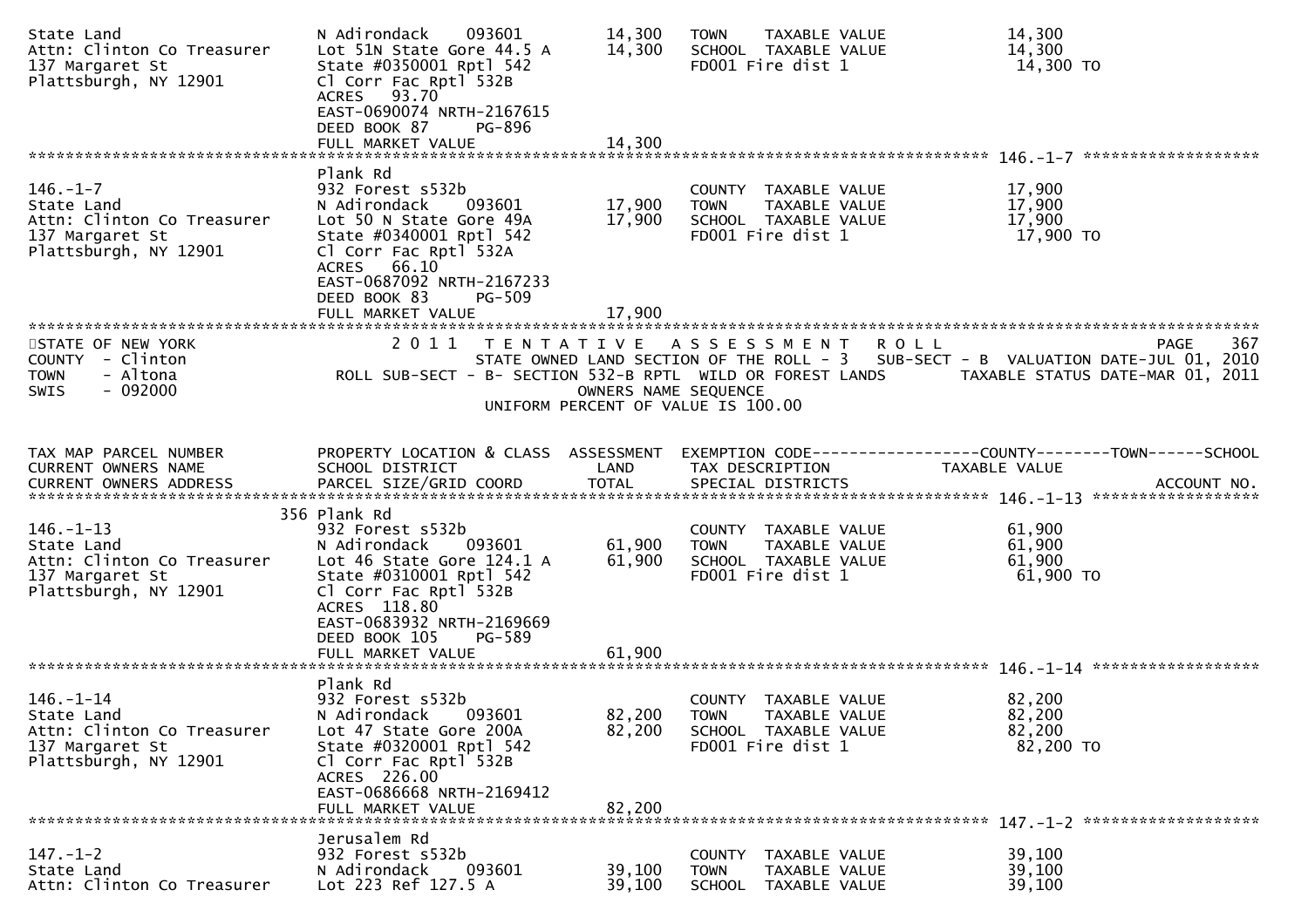|                                      | 137 Margaret St<br>Plattsburgh, NY 12901                |                         | ACRES 139.40<br>DEED BOOK 97   | State #0870001 Rptl 542<br>Cl Refor Cp Area Rptl 532<br>EAST-0697580 NRTH-2174822<br>PG-719 |                                                                                                                             | FD001 Fire dist 1              |                                | 39,100 TO                                                                    |                                                                 |
|--------------------------------------|---------------------------------------------------------|-------------------------|--------------------------------|---------------------------------------------------------------------------------------------|-----------------------------------------------------------------------------------------------------------------------------|--------------------------------|--------------------------------|------------------------------------------------------------------------------|-----------------------------------------------------------------|
| <b>COUNTY</b><br><b>TOWN</b><br>SWIS | STATE OF NEW YORK<br>- Clinton<br>- Altona<br>$-092000$ |                         |                                | 2011                                                                                        | T E N T A T I V E<br>STATE OWNED LAND SECTION OF THE ROLL - 3<br>ROLL SUB-SECT - B- SECTION 532-B RPTL WILD OR FOREST LANDS | A S S E S S M E N T            | <b>ROLL</b>                    | SUB-SECT - B VALUATION DATE-JUL 01, 2010<br>TAXABLE STATUS DATE-MAR 01, 2011 | <b>PAGE</b><br>368<br>RPS150/V04/L015<br>CURRENT DATE 4/29/2011 |
|                                      |                                                         |                         |                                | ROLL SUB                                                                                    | UNIFORM PERCENT OF VALUE IS 100.00<br>SECTION - B - TOTALS                                                                  |                                |                                |                                                                              |                                                                 |
|                                      |                                                         |                         | ***                            | SPECIAL                                                                                     | DISTRICT                                                                                                                    | SUMMARY ***                    |                                |                                                                              |                                                                 |
| <b>CODE</b>                          | DISTRICT NAME                                           | TOTAL<br><b>PARCELS</b> | EXTENSION<br><b>TYPE</b>       | <b>EXTENSION</b><br><b>VALUE</b>                                                            | AD VALOREM<br>VALUE                                                                                                         | <b>EXEMPT</b><br><b>AMOUNT</b> | <b>TAXABLE</b><br>VALUE        |                                                                              |                                                                 |
|                                      | FD001 Fire dist 1                                       |                         | 39 TOTAL                       |                                                                                             | 5564,300                                                                                                                    |                                | 5564,300                       |                                                                              |                                                                 |
|                                      |                                                         |                         | ***                            | SCHOOL                                                                                      | DISTRICT                                                                                                                    | SUMMARY                        | ***                            |                                                                              |                                                                 |
| CODE                                 | DISTRICT NAME                                           |                         | <b>TOTAL</b><br><b>PARCELS</b> | ASSESSED<br><b>LAND</b>                                                                     | ASSESSED<br><b>TOTAL</b>                                                                                                    | <b>EXEMPT</b><br><b>AMOUNT</b> | <b>TOTAL</b><br><b>TAXABLE</b> | <b>STAR</b><br><b>AMOUNT</b>                                                 | <b>STAR</b><br><b>TAXABLE</b>                                   |
| 093601                               | N Adirondack                                            |                         | 39                             | 5564,300                                                                                    | 5564,300                                                                                                                    |                                | 5564,300                       |                                                                              | 5564,300                                                        |
|                                      | SUB-TOTAL                                               |                         | 39                             | 5564,300                                                                                    | 5564,300                                                                                                                    |                                | 5564,300                       |                                                                              | 5564,300                                                        |
|                                      | TOTAL                                                   |                         | 39                             | 5564,300                                                                                    | 5564,300                                                                                                                    |                                | 5564,300                       |                                                                              | 5564,300                                                        |
|                                      |                                                         |                         |                                | $\pi \times \pi$<br>SYSTEM                                                                  | CODES                                                                                                                       | SUMMARY                        | $\times\times\times$           |                                                                              |                                                                 |
|                                      |                                                         |                         |                                |                                                                                             | NO SYSTEM EXEMPTIONS AT THIS LEVEL                                                                                          |                                |                                |                                                                              |                                                                 |
|                                      |                                                         |                         |                                | ***                                                                                         | EXEMPTION                                                                                                                   | ***<br>S U M M A R Y           |                                |                                                                              |                                                                 |

# NO EXEMPTIONS AT THIS LEVEL

| ROLL                 |     | $T^{\wedge}$<br>UIAL |                               | $\sim$ $\sim$ $\sim$ $\sim$ $\sim$ $\sim$ | .AD.            | AXABL.      | <b>\XABL.</b> | <b>STAR</b> |
|----------------------|-----|----------------------|-------------------------------|-------------------------------------------|-----------------|-------------|---------------|-------------|
| $\sim$ $\sim$<br>5EC | TOI | <b>PARCELS</b>       | $\sim$ 1.00 $\sim$<br>. JIN D | TOTA.<br>.                                | דוגו וח׳<br>OUN | <b>TOWN</b> | <b>RCHOOL</b> | TAXABLL     |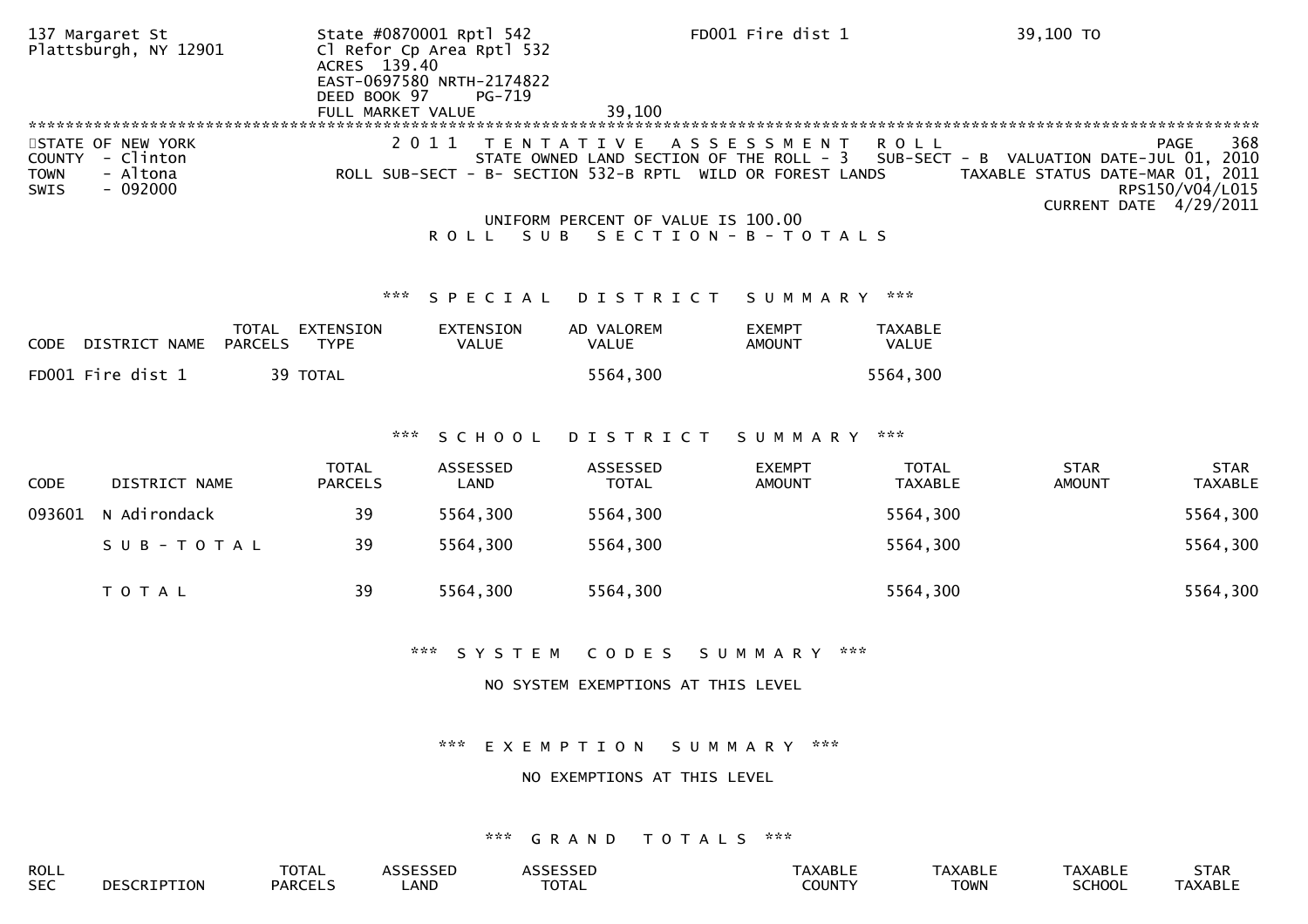| 3                             | STATE OWNED LAND                                               | 39<br>5564,300                                                                      | 5564,300                                            |                                                                                                                          | 5564,300                                                                          | 5564,300                                                                                                                                                                                       | 5564,300                                                          | 5564,300                              |
|-------------------------------|----------------------------------------------------------------|-------------------------------------------------------------------------------------|-----------------------------------------------------|--------------------------------------------------------------------------------------------------------------------------|-----------------------------------------------------------------------------------|------------------------------------------------------------------------------------------------------------------------------------------------------------------------------------------------|-------------------------------------------------------------------|---------------------------------------|
| <b>TOWN</b><br>SWIS           | STATE OF NEW YORK<br>COUNTY - Clinton<br>- Altona<br>$-092000$ | 2011                                                                                |                                                     | TENTATIVE ASSESSMENT<br>OWNERS NAME SEQUENCE<br>UNIFORM PERCENT OF VALUE IS 100.00<br>UNIFORM PERCENT OF VALUE IS 100.00 |                                                                                   | <b>ROLL</b><br>STATE OWNED LAND SECTION OF THE ROLL - 3 SUB-SECT - X VALUATION DATE-JUL 01, 2010<br>ROLL SUB-SECT - X- SECTION 542 RPTL AGGREGATE ASSESSMENTS TAXABLE STATUS DATE-MAR 01, 2011 |                                                                   | 369<br><b>PAGE</b>                    |
|                               | TAX MAP PARCEL NUMBER<br><b>CURRENT OWNERS NAME</b>            | SCHOOL DISTRICT                                                                     |                                                     | LAND                                                                                                                     | TAX DESCRIPTION                                                                   | PROPERTY LOCATION & CLASS ASSESSMENT EXEMPTION CODE----------------COUNTY-------TOWN------SCHOOL<br>TAXABLE VALUE                                                                              |                                                                   |                                       |
| $300 - 20 - 1$<br>State Land  | Attn: Clinton Co Treasurer<br>137 Margaret St                  | 993 Transition t<br>N Adirondack<br>Transition Assessment For<br>County/town Only   | 093601                                              | 0<br>$\Omega$<br><b>TOWN</b>                                                                                             | SCHL EXMPT 50004<br>COUNTY TAXABLE VALUE<br>TAXABLE VALUE<br>SCHOOL TAXABLE VALUE | $\Omega$                                                                                                                                                                                       | $\mathbf{0}$<br>0<br>0<br>$\Omega$                                | 0                                     |
| $300 - 20 - 2$<br>State Land  | Attn: Clinton Co Treasurer<br>137 Margaret St                  | 993 Transition t<br>N Adirondack<br>Transition Assessment For<br>Fd001 Only         | 093601                                              | $\Omega$<br><b>TOWN</b>                                                                                                  | WHOLLY EX 50000<br>COUNTY TAXABLE VALUE<br>TAXABLE VALUE<br>SCHOOL TAXABLE VALUE  | $\Omega$                                                                                                                                                                                       | $\mathbf{0}$<br>0<br>0<br>$\Omega$                                | 0                                     |
| $336. - 20 - 1$<br>State Land | Attn: Clinton Co Treasurer<br>137 Margaret St                  | 993 Transition t<br>N Adirondack<br>Transition Assessment<br>For School 093601 Only | 093601                                              | $\Omega$<br><b>TOWN</b>                                                                                                  | SCHL TAXBL 50001<br>COUNTY TAXABLE VALUE<br>TAXABLE VALUE<br>SCHOOL TAXABLE VALUE | $\Omega$                                                                                                                                                                                       | $\mathbf{0}$<br>0<br>$\Omega$                                     | 0                                     |
| <b>TOWN</b><br>SWIS           | STATE OF NEW YORK<br>COUNTY - Clinton<br>- Altona<br>$-092000$ | 2011                                                                                | T E N T A T I V E<br>ROLL SUB-SECT - X- SECTION 542 | UNIFORM PERCENT OF VALUE IS 100.00<br>ROLL SUB SECTION-X-TOTALS                                                          | A S S E S S M E N T<br>RPTL AGGREGATE ASSESSMENTS                                 | R O L L<br>STATE OWNED LAND SECTION OF THE ROLL - 3 SUB-SECT - X VALUATION DATE-JUL 01, 2010                                                                                                   | TAXABLE STATUS DATE-MAR 01, 2011<br><b>CURRENT DATE 4/29/2011</b> | 370<br><b>PAGE</b><br>RPS150/V04/L015 |
|                               | <b>TOTAL</b>                                                   | ***<br>EXTENSION                                                                    | EXTENSION                                           | SPECIAL DISTRICT SUMMARY ***<br>AD VALOREM                                                                               | <b>EXEMPT</b>                                                                     | <b>TAXABLE</b>                                                                                                                                                                                 |                                                                   |                                       |

|      |                        | TOTAL          | EXTENSION   | EXTENSION | AD<br>.OREM<br>VAI | EXEMPT | TAXABL. |
|------|------------------------|----------------|-------------|-----------|--------------------|--------|---------|
| CODE | DTSTRTC<br><b>NAME</b> | <b>PARCELS</b> | <b>TYPF</b> | VALUE     | <b>VALUE</b>       | AMOUN1 | VALUE   |

FD001 Fire dist 1 1 TOTAL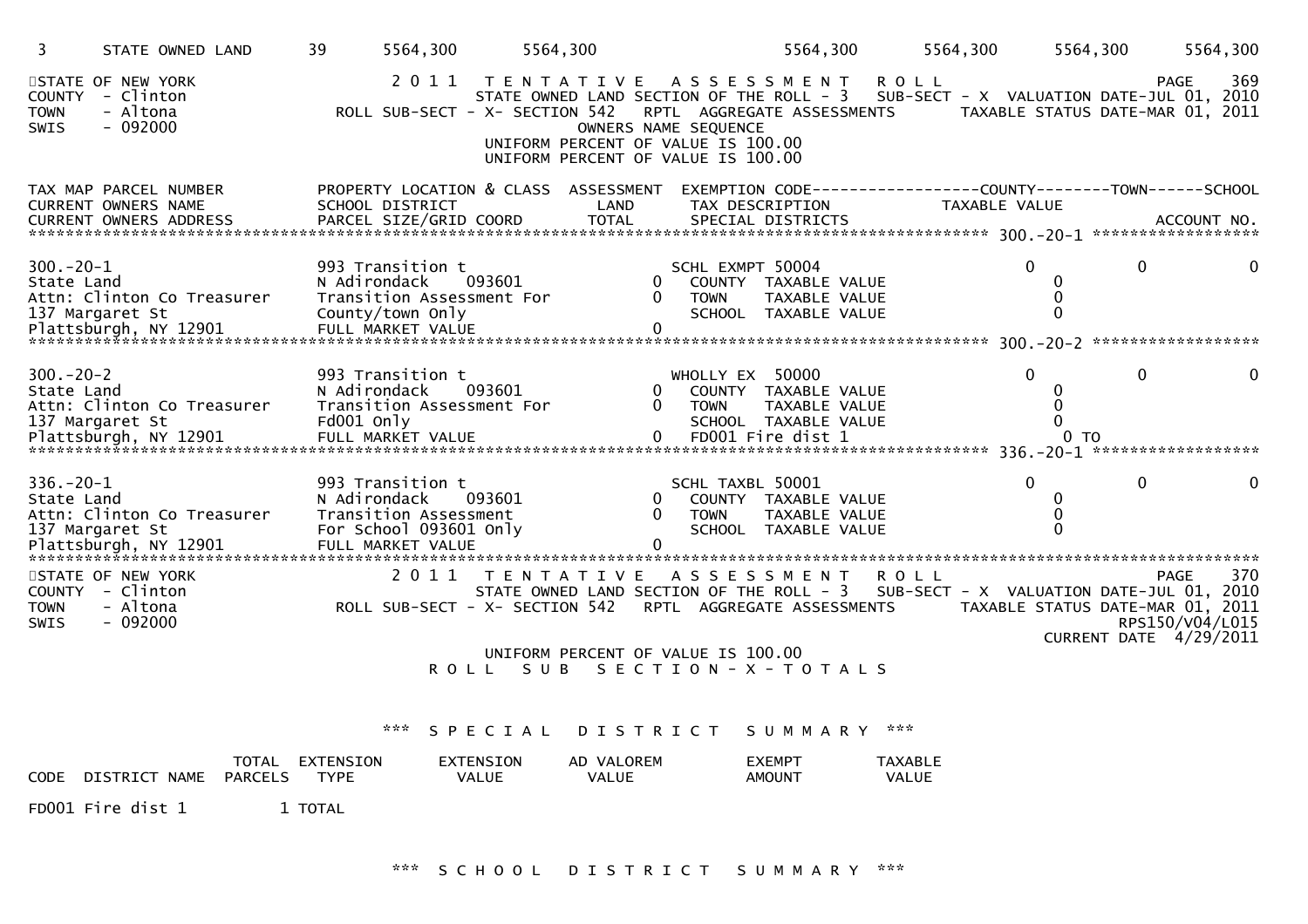| <b>CODE</b>                                 | DISTRICT NAME                                                                        | <b>TOTAL</b><br><b>PARCELS</b> | ASSESSED<br>LAND                          |                               | <b>ASSESSED</b><br><b>TOTAL</b>                              | <b>EXEMPT</b><br><b>AMOUNT</b>                                                                                                                                                                                                                                |                                 | <b>TOTAL</b><br><b>TAXABLE</b> | <b>STAR</b><br><b>AMOUNT</b>                                                                           | <b>STAR</b><br><b>TAXABLE</b>         |
|---------------------------------------------|--------------------------------------------------------------------------------------|--------------------------------|-------------------------------------------|-------------------------------|--------------------------------------------------------------|---------------------------------------------------------------------------------------------------------------------------------------------------------------------------------------------------------------------------------------------------------------|---------------------------------|--------------------------------|--------------------------------------------------------------------------------------------------------|---------------------------------------|
| 093601                                      | N Adirondack                                                                         | 3                              |                                           |                               |                                                              |                                                                                                                                                                                                                                                               |                                 |                                |                                                                                                        |                                       |
|                                             | SUB-TOTAL                                                                            | 3                              |                                           |                               |                                                              |                                                                                                                                                                                                                                                               |                                 |                                |                                                                                                        |                                       |
|                                             | TOTAL                                                                                | 3                              |                                           |                               |                                                              |                                                                                                                                                                                                                                                               |                                 |                                |                                                                                                        |                                       |
|                                             |                                                                                      |                                |                                           |                               | *** SYSTEM CODES                                             | S U M M A R Y                                                                                                                                                                                                                                                 | ***                             |                                |                                                                                                        |                                       |
| <b>CODE</b>                                 | DESCRIPTION                                                                          | <b>TOTAL</b><br><b>PARCELS</b> |                                           |                               |                                                              | <b>COUNTY</b>                                                                                                                                                                                                                                                 |                                 | <b>TOWN</b>                    | <b>SCHOOL</b>                                                                                          |                                       |
| 50000<br>50001<br>50004                     | WHOLLY EX<br>SCHL TAXBL<br>SCHL EXMPT<br>TOTAL                                       | 1<br>1<br>$\mathbf{1}$         |                                           |                               |                                                              |                                                                                                                                                                                                                                                               |                                 |                                |                                                                                                        |                                       |
|                                             |                                                                                      |                                | ***                                       |                               |                                                              | EXEMPTION SUMMARY ***                                                                                                                                                                                                                                         |                                 |                                |                                                                                                        |                                       |
| <b>COUNTY</b><br><b>TOWN</b><br><b>SWIS</b> | STATE OF NEW YORK<br>- Clinton<br>- Altona<br>$-092000$                              |                                | 2011                                      | T E N T A T I V E<br>ROLL SUB | NO EXEMPTIONS AT THIS LEVEL                                  | A S S E S S M E N T<br>STATE OWNED LAND SECTION OF THE ROLL - 3<br>ROLL SUB-SECT - X- SECTION 542 RPTL AGGREGATE ASSESSMENTS<br>UNIFORM PERCENT OF VALUE IS 100.00<br>SECTION-X-TOTALS                                                                        | <b>ROLL</b>                     |                                | SUB-SECT - X VALUATION DATE-JUL 01, 2010<br>TAXABLE STATUS DATE-MAR 01, 2011<br>CURRENT DATE 4/29/2011 | 371<br><b>PAGE</b><br>RPS150/V04/L015 |
|                                             |                                                                                      |                                |                                           | *** <b>GRAND</b>              |                                                              | TOTALS ***                                                                                                                                                                                                                                                    |                                 |                                |                                                                                                        |                                       |
| <b>ROLL</b><br><b>SEC</b>                   | <b>DESCRIPTION</b>                                                                   | <b>TOTAL</b><br><b>PARCELS</b> | ASSESSED<br>LAND                          | ASSESSED<br><b>TOTAL</b>      |                                                              |                                                                                                                                                                                                                                                               | <b>TAXABLE</b><br><b>COUNTY</b> | <b>TAXABLE</b><br><b>TOWN</b>  | <b>TAXABLE</b><br><b>SCHOOL</b>                                                                        | <b>STAR</b><br>TAXABLE                |
| 3                                           | STATE OWNED LAND                                                                     | 3                              |                                           |                               |                                                              |                                                                                                                                                                                                                                                               |                                 |                                |                                                                                                        |                                       |
| <b>TOWN</b><br>SWIS                         | STATE OF NEW YORK<br>COUNTY - Clinton<br>- Altona<br>- 092000                        |                                |                                           |                               | OWNERS NAME SEQUENCE                                         | 2011 TENTATIVE ASSESSMENT ROLL<br>STATE OWNED LAND SECTION OF THE ROLL - 3 SUB-SECT - B VALUATION DATE-JUL 01, 2010<br>ROLL SUB-SECT - B- SECTION 532-B RPTL WILD OR FOREST LANDS<br>UNIFORM PERCENT OF VALUE IS 100.00<br>UNIFORM PERCENT OF VALUE IS 100.00 |                                 |                                | TAXABLE STATUS DATE-MAR 01, 2011                                                                       | 372<br><b>PAGE</b>                    |
|                                             | TAX MAP PARCEL NUMBER<br><b>CURRENT OWNERS NAME</b><br><b>CURRENT OWNERS ADDRESS</b> | Alder Bend Rd                  | SCHOOL DISTRICT<br>PARCEL SIZE/GRID COORD |                               | PROPERTY LOCATION & CLASS ASSESSMENT<br>LAND<br><b>TOTAL</b> | EXEMPTION CODE------------------COUNTY--------TOWN------SCHOOL<br>TAX DESCRIPTION<br>SPECIAL DISTRICTS                                                                                                                                                        |                                 | TAXABLE VALUE                  |                                                                                                        | ACCOUNT NO.                           |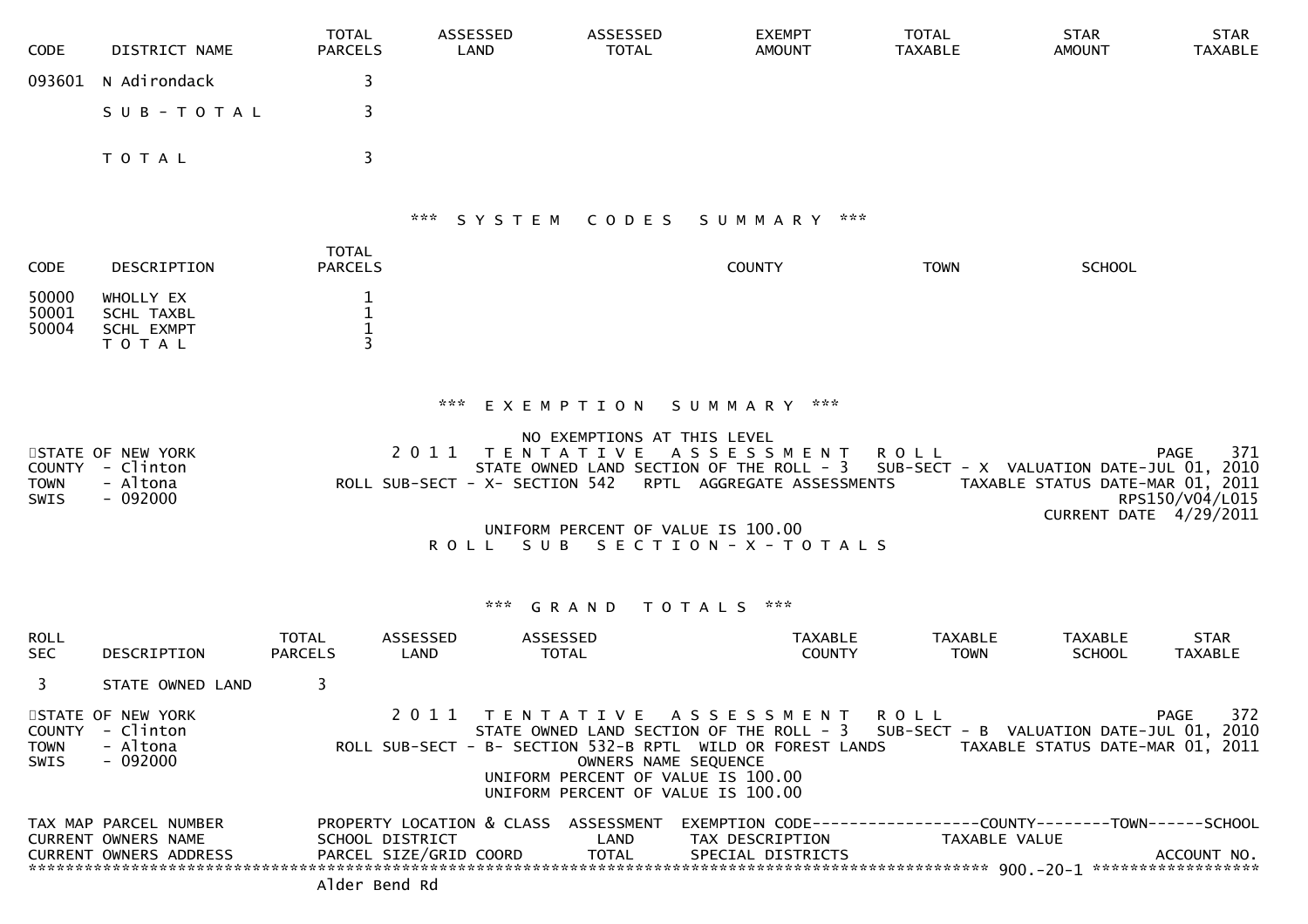| $900 - 20 - 1$<br>State Land         |                                                         | 932 Forest s532b<br>N Adirondack  | 093601                    | 85,800                             | COUNTY TAXABLE VALUE<br>TAXABLE VALUE<br><b>TOWN</b>                              |                                | 85,800<br>85,800                                                                                                                                               |
|--------------------------------------|---------------------------------------------------------|-----------------------------------|---------------------------|------------------------------------|-----------------------------------------------------------------------------------|--------------------------------|----------------------------------------------------------------------------------------------------------------------------------------------------------------|
|                                      | Attn: Clinton Co Treasurer<br>137 Margaret St           | Lot 43 State Gore 175A            | State #0280001 Rptl 542   | 85,800                             | SCHOOL TAXABLE VALUE<br>FD001 Fire dist 1                                         |                                | 85,800<br>85,800 TO                                                                                                                                            |
|                                      | Plattsburgh, NY 12901                                   |                                   | Ccf Rptl 532B Conflict 14 |                                    |                                                                                   |                                |                                                                                                                                                                |
|                                      |                                                         | ACRES 175.00<br>FULL MARKET VALUE |                           | 85,800                             |                                                                                   |                                |                                                                                                                                                                |
|                                      |                                                         |                                   |                           |                                    |                                                                                   |                                |                                                                                                                                                                |
| <b>COUNTY</b><br><b>TOWN</b><br>SWIS | STATE OF NEW YORK<br>- Clinton<br>- Altona<br>$-092000$ |                                   | 2011<br>T E N T A T I V E |                                    | A S S E S S M E N T<br>ROLL SUB-SECT - B- SECTION 532-B RPTL WILD OR FOREST LANDS | <b>ROLL</b>                    | 373<br><b>PAGE</b><br>STATE OWNED LAND SECTION OF THE ROLL - 3 SUB-SECT - B VALUATION DATE-JUL 01, 2010<br>TAXABLE STATUS DATE-MAR 01, 2011<br>RPS150/V04/L015 |
|                                      |                                                         |                                   |                           |                                    |                                                                                   |                                | CURRENT DATE 4/29/2011                                                                                                                                         |
|                                      |                                                         |                                   | ROLL SUB                  | UNIFORM PERCENT OF VALUE IS 100.00 | SECTION - B - TOTALS                                                              |                                |                                                                                                                                                                |
|                                      |                                                         |                                   |                           |                                    |                                                                                   |                                |                                                                                                                                                                |
|                                      |                                                         | ***                               | SPECIAL                   | <b>DISTRICT</b>                    | SUMMARY ***                                                                       |                                |                                                                                                                                                                |
|                                      | TOTAL                                                   | EXTENSION                         | <b>EXTENSION</b>          | AD VALOREM                         | <b>EXEMPT</b>                                                                     | <b>TAXABLE</b>                 |                                                                                                                                                                |
| <b>CODE</b>                          | <b>PARCELS</b><br>DISTRICT NAME                         | <b>TYPE</b>                       | VALUE                     | VALUE                              | <b>AMOUNT</b>                                                                     | VALUE                          |                                                                                                                                                                |
|                                      | FD001 Fire dist 1                                       | 1 TOTAL                           |                           | 85,800                             |                                                                                   | 85,800                         |                                                                                                                                                                |
|                                      |                                                         |                                   |                           |                                    |                                                                                   |                                |                                                                                                                                                                |
|                                      |                                                         | ***                               |                           |                                    |                                                                                   | ***                            |                                                                                                                                                                |
|                                      |                                                         |                                   | SCHOOL                    | <b>DISTRICT</b>                    | SUMMARY                                                                           |                                |                                                                                                                                                                |
| <b>CODE</b>                          | DISTRICT NAME                                           | <b>TOTAL</b><br><b>PARCELS</b>    | ASSESSED<br>LAND          | ASSESSED<br><b>TOTAL</b>           | <b>EXEMPT</b><br><b>AMOUNT</b>                                                    | <b>TOTAL</b><br><b>TAXABLE</b> | <b>STAR</b><br><b>STAR</b><br><b>AMOUNT</b><br><b>TAXABLE</b>                                                                                                  |
| 093601                               | N Adirondack                                            | $\mathbf{1}$                      | 85,800                    | 85,800                             |                                                                                   | 85,800                         | 85,800                                                                                                                                                         |
|                                      | SUB-TOTAL                                               | $\mathbf{1}$                      | 85,800                    | 85,800                             |                                                                                   | 85,800                         | 85,800                                                                                                                                                         |
|                                      | TOTAL                                                   | $\mathbf{1}$                      | 85,800                    | 85,800                             |                                                                                   | 85,800                         | 85,800                                                                                                                                                         |
|                                      |                                                         |                                   | $X \times X$<br>SYSTEM    | CODES                              | ***<br>SUMMARY                                                                    |                                |                                                                                                                                                                |
|                                      |                                                         |                                   |                           | NO SYSTEM EXEMPTIONS AT THIS LEVEL |                                                                                   |                                |                                                                                                                                                                |
|                                      |                                                         |                                   |                           |                                    |                                                                                   |                                |                                                                                                                                                                |
|                                      |                                                         |                                   |                           |                                    |                                                                                   |                                |                                                                                                                                                                |

\*\*\* E X E M P T I O N S U M M A R Y \*\*\*

# NO EXEMPTIONS AT THIS LEVEL

# \*\*\* G R A N D T O T A L S \*\*\*

ROLL TOTAL ASSESSED ASSESSED TAXABLE TAXABLE TAXABLE STAR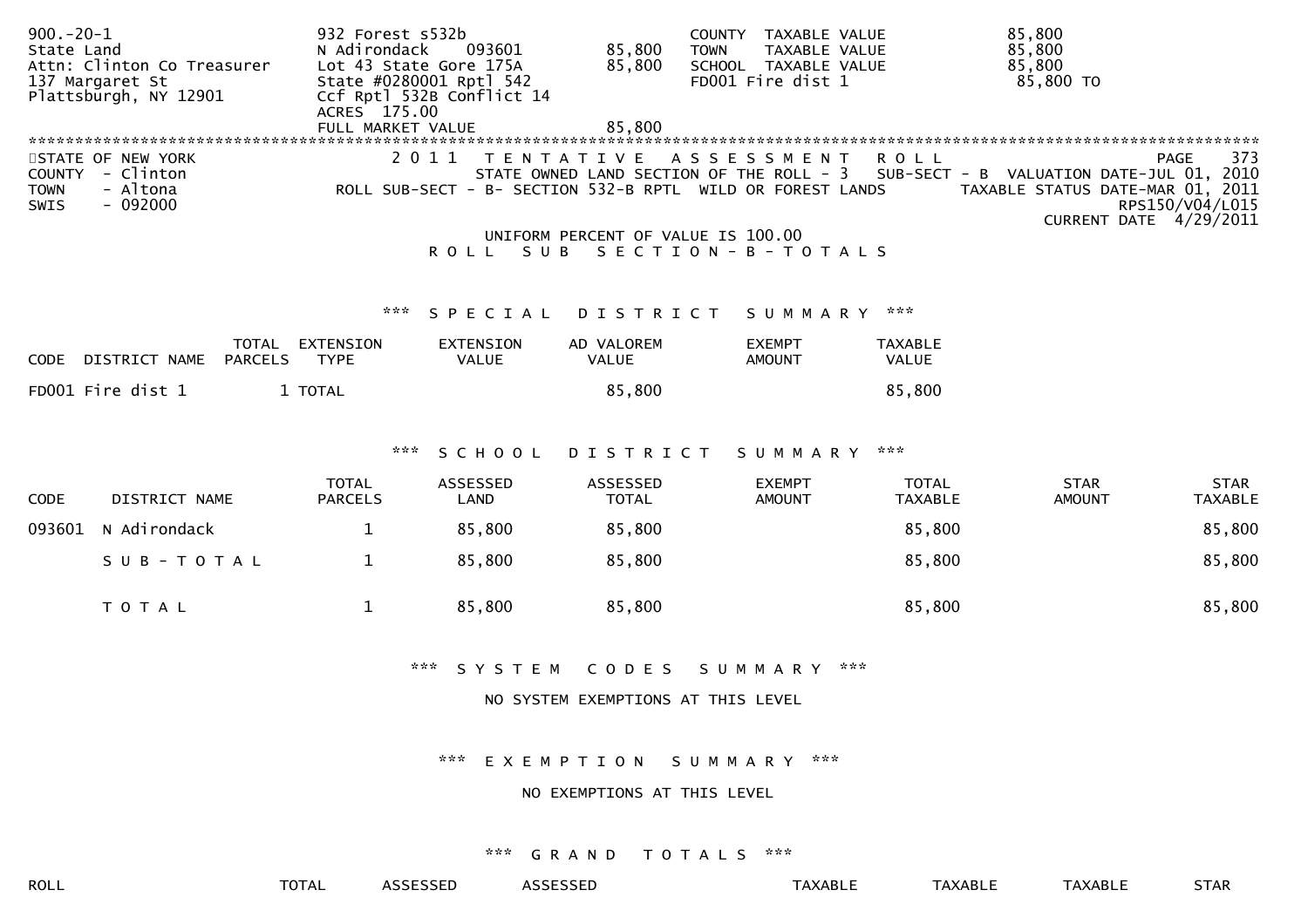| <b>SEC</b>                    | DESCRIPTION                                            | <b>PARCELS</b> | LAND   | TOTAL                                      | <b>COUNTY</b>                  | <b>TOWN</b> | <b>SCHOOL</b>                                                   | <b>TAXABLE</b>                 |
|-------------------------------|--------------------------------------------------------|----------------|--------|--------------------------------------------|--------------------------------|-------------|-----------------------------------------------------------------|--------------------------------|
|                               | STATE OWNED LAND                                       |                | 85.800 | 85,800                                     | 85,800                         | 85.800      | 85.800                                                          | 85,800                         |
| COUNTY<br><b>TOWN</b><br>SWIS | STATE OF NEW YORK<br>- Clinton<br>- Altona<br>- 092000 |                |        | STATE OWNED LAND SECTION OF THE ROLL - 3   | 2011 TENTATIVE ASSESSMENT ROLL |             | VALUATION DATE-JUL 01, 2010<br>TAXABLE STATUS DATE-MAR 01, 2011 | 374<br>PAGE<br>RPS150/V04/L015 |
|                               |                                                        |                |        | UNIFORM PERCENT OF VALUE IS 100.00<br>ROLL | SECTION TOTALS                 |             |                                                                 | CURRENT DATE 4/29/2011         |

# \*\*\* S P E C I A L D I S T R I C T S U M M A R Y \*\*\*

| CODE | DISTRICT NAME     | TOTAL EXTENSION<br>PARCELS<br><b>TYPF</b> | EXTENSION<br>VALUE | AD VALOREM<br>VALUE | <b>EXEMPT</b><br>AMOUNT | TAXABLE<br><b>VALUE</b> |
|------|-------------------|-------------------------------------------|--------------------|---------------------|-------------------------|-------------------------|
|      | FD001 Fire dist 1 | 41 TOTAL                                  |                    | 5650,100            |                         | 5650,100                |

# \*\*\* S C H O O L D I S T R I C T S U M M A R Y \*\*\*

| <b>CODE</b> | DISTRICT NAME       | <b>TOTAL</b><br><b>PARCELS</b> | ASSESSED<br>LAND | ASSESSED<br><b>TOTAL</b> | <b>EXEMPT</b><br>AMOUNT | <b>TOTAL</b><br>TAXABLE | <b>STAR</b><br><b>AMOUNT</b> | <b>STAR</b><br><b>TAXABLE</b> |
|-------------|---------------------|--------------------------------|------------------|--------------------------|-------------------------|-------------------------|------------------------------|-------------------------------|
|             | 093601 N Adirondack | 43                             | 5650,100         | 5650,100                 |                         | 5650,100                |                              | 5650,100                      |
|             | SUB-TOTAL           | 43                             | 5650,100         | 5650,100                 |                         | 5650,100                |                              | 5650,100                      |
|             | T O T A L           | 43                             | 5650,100         | 5650,100                 |                         | 5650,100                |                              | 5650,100                      |

### \*\*\* S Y S T E M C O D E S S U M M A R Y \*\*\*

| DESCRIPTION                       | TOTAL<br><b>PARCELS</b> | <b>COUNTY</b> | <b>TOWN</b> | <b>SCHOOL</b> |
|-----------------------------------|-------------------------|---------------|-------------|---------------|
| WHOLLY EX                         |                         |               |             |               |
| <b>SCHL EXMPT</b><br><b>TOTAL</b> |                         |               |             |               |
|                                   | SCHL TAXBL              |               |             |               |

# \*\*\* E X E M P T I O N S U M M A R Y \*\*\*

|                                                                   | NO EXEMPTIONS AT THIS LEVEL              |  |                                                                 |                 |     |
|-------------------------------------------------------------------|------------------------------------------|--|-----------------------------------------------------------------|-----------------|-----|
| STATE OF NEW YORK                                                 | 2011 TENTATIVE ASSESSMENT ROLL           |  |                                                                 | PAGE            | 375 |
| $COUNTY - Clinton$<br><b>TOWN</b><br>- Altona<br>- 092000<br>SWIS | STATE OWNED LAND SECTION OF THE ROLL - 3 |  | VALUATION DATE-JUL 01, 2010<br>TAXABLE STATUS DATE-MAR 01, 2011 | RPS150/V04/L015 |     |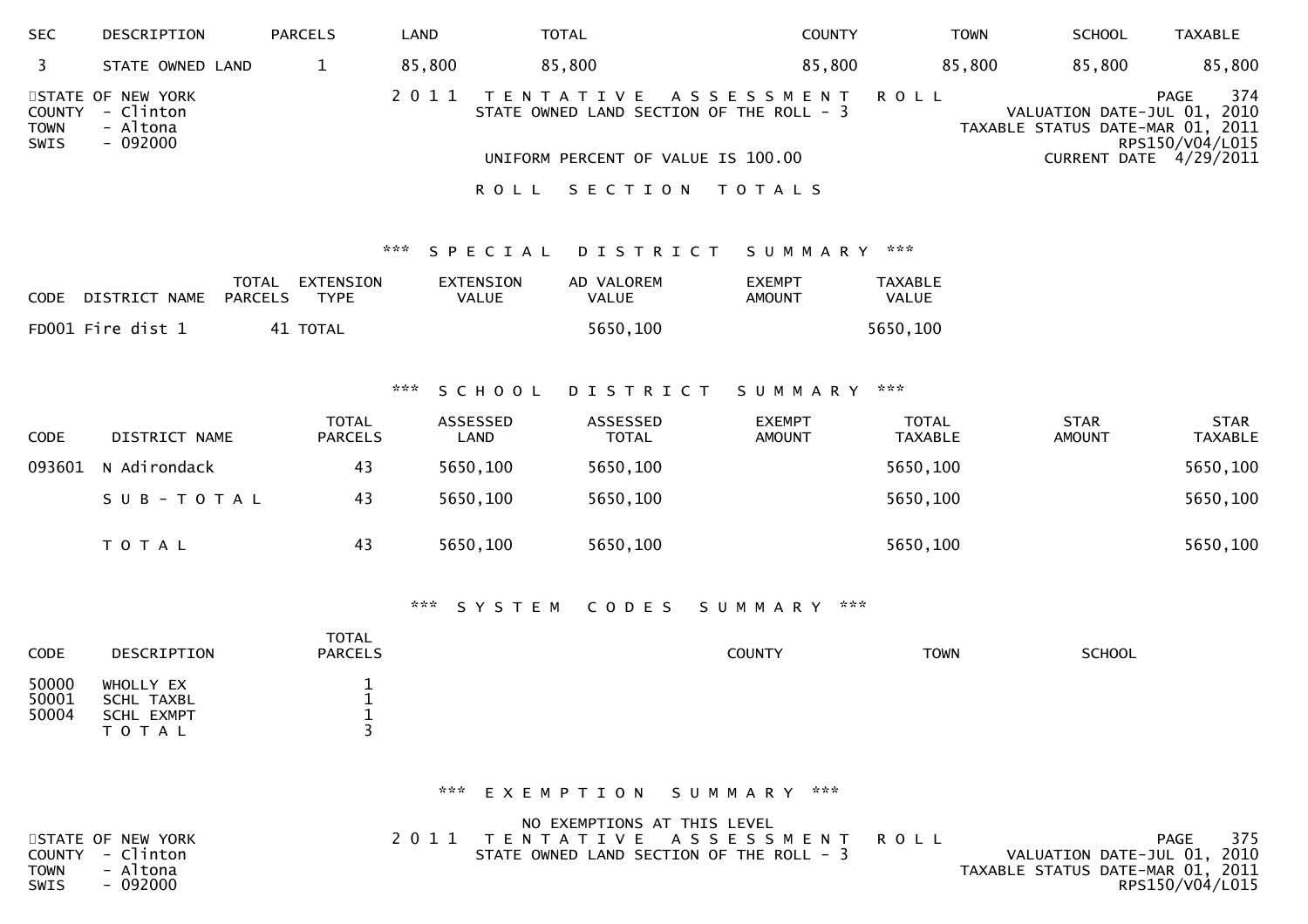UNIFORM PERCENT OF VALUE IS 100.00 CURRENT DATE 4/29/2011

ROLL SECTION TOTALS

| ROLL<br><b>SEC</b>                                                                            | DESCRIPTION                        | <b>TOTAL</b><br><b>PARCELS</b>             | ASSESSED<br>LAND                                                                             | ASSESSED          | <b>TOTAL</b>                                                                                            |                              | <b>TAXABLE</b><br><b>COUNTY</b>                                                    | <b>TAXABLE</b><br><b>TOWN</b> | <b>TAXABLE</b><br><b>SCHOOL</b>                                               | <b>STAR</b><br><b>TAXABLE</b> |
|-----------------------------------------------------------------------------------------------|------------------------------------|--------------------------------------------|----------------------------------------------------------------------------------------------|-------------------|---------------------------------------------------------------------------------------------------------|------------------------------|------------------------------------------------------------------------------------|-------------------------------|-------------------------------------------------------------------------------|-------------------------------|
| 3                                                                                             | STATE OWNED LAND                   | 43                                         | 5650,100                                                                                     | 5650,100          |                                                                                                         |                              | 5650,100                                                                           | 5650,100                      | 5650,100                                                                      | 5650,100                      |
| STATE OF NEW YORK<br><b>COUNTY</b><br><b>TOWN</b><br>SWIS                                     | - Clinton<br>- Altona<br>$-092000$ |                                            | 2 0 1 1                                                                                      | T E N T A T I V E | SPECIAL FRANCHISE SECTION OF THE ROLL - 5<br>OWNERS NAME SEQUENCE<br>UNIFORM PERCENT OF VALUE IS 100.00 | A S S E S S M E N T          |                                                                                    | <b>ROLL</b>                   | VALUATION DATE-JUL 01,<br>TAXABLE STATUS DATE-MAR 01, 2011                    | 376<br><b>PAGE</b><br>2010    |
| TAX MAP PARCEL NUMBER<br><b>CURRENT OWNERS NAME</b><br><b>CURRENT OWNERS ADDRESS</b>          |                                    |                                            | SCHOOL DISTRICT<br>PARCEL SIZE/GRID COORD                                                    |                   | PROPERTY LOCATION & CLASS ASSESSMENT<br>LAND<br><b>TOTAL</b>                                            |                              | TAX DESCRIPTION<br>SPECIAL DISTRICTS                                               |                               | EXEMPTION CODE-----------------COUNTY-------TOWN------SCHOOL<br>TAXABLE VALUE | ACCOUNT NO.                   |
| $528. - 20 - 2$<br>Champlain Telephone Co<br>Company Code 608400<br>PO Box 782                |                                    | Telephone<br>866 Telephone                 | Northeastern Cl 092801<br>Special Franchise<br>App Factor .0311 In Nccs                      |                   | 0<br>5,197                                                                                              | <b>TOWN</b>                  | COUNTY TAXABLE VALUE<br>TAXABLE VALUE<br>SCHOOL TAXABLE VALUE<br>FD001 Fire dist 1 |                               | 5,197<br>5,197<br>5,197<br>4,960 TO                                           |                               |
| $536. - 20 - 2$<br>Champlain Telephone Co<br>Company Code 608400<br>PO Box 782                |                                    | Telephone<br>866 Telephone<br>N Adirondack | Special Franchise<br>App Factor .9689 In Nacs                                                | 093601            | $\Omega$<br>161,922                                                                                     | <b>COUNTY</b><br><b>TOWN</b> | TAXABLE VALUE<br>TAXABLE VALUE<br>SCHOOL TAXABLE VALUE<br>FD001 Fire dist 1        |                               | 161,922<br>161,922<br>161,922<br>154,538 TO                                   |                               |
| $524. - 20 - 3$<br>Company Code 608900<br>2 Champlain Ave<br>PO Box 249<br>Westport, NY 12993 | Chazy Westport Telephone Corp      | Telephone<br>866 Telephone                 | Beekmantown Cen 092401<br>Special Franchise<br>App Factor .0508 In Bcs<br>FULL MARKET VALUE  |                   | 0<br>6,266<br>6,266                                                                                     | <b>COUNTY</b><br><b>TOWN</b> | TAXABLE VALUE<br>TAXABLE VALUE<br>SCHOOL TAXABLE VALUE<br>FD001 Fire dist 1        |                               | 6,266<br>6,266<br>6,266<br>5,980 TO                                           |                               |
| $528. - 20 - 3$<br>Company Code 608900<br>2 Champlain Ave<br>PO Box 249<br>Westport, NY 12993 | Chazy Westport Telephone Corp      | Telephone<br>866 Telephone                 | Northeastern Cl 092801<br>Special Franchise<br>App Factor .0296 In Nccs<br>FULL MARKET VALUE |                   | $\Omega$<br>3,651<br>3,651                                                                              | COUNTY<br><b>TOWN</b>        | TAXABLE VALUE<br>TAXABLE VALUE<br>SCHOOL TAXABLE VALUE<br>FD001 Fire dist 1        |                               | 3,651<br>3,651<br>3,651<br>$3,485$ TO<br>$536. - 20 - 3$                      | ******************            |
| $536. - 20 - 3$                                                                               |                                    | Telephone<br>866 Telephone                 |                                                                                              |                   |                                                                                                         |                              | COUNTY TAXABLE VALUE                                                               |                               | 113,423                                                                       |                               |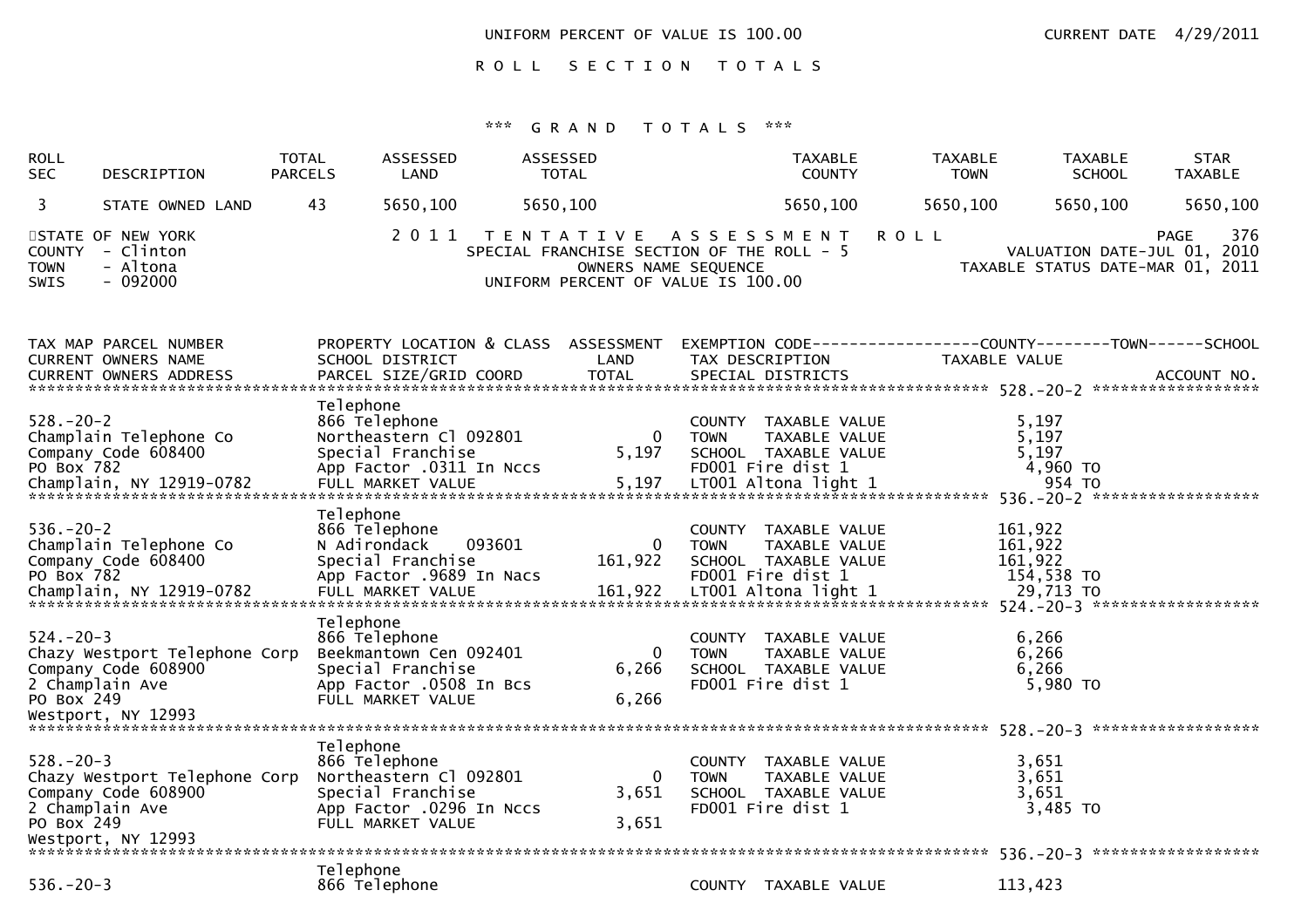| Chazy Westport Telephone Corp<br>Company Code 608900<br>2 Champlain Ave<br>PO Box 249<br>Westport, NY 12993                                           | N Adirondack<br>093601<br>Special Franchise<br>App Factor .9196 In Nacs<br>FULL MARKET VALUE                                    | 0<br>113,423<br>113,423      | TAXABLE VALUE<br><b>TOWN</b><br>SCHOOL TAXABLE VALUE<br>FD001 Fire dist 1                                                                                   | 113,423<br>113,423<br>108,251 TO                                                                                                                                                 |
|-------------------------------------------------------------------------------------------------------------------------------------------------------|---------------------------------------------------------------------------------------------------------------------------------|------------------------------|-------------------------------------------------------------------------------------------------------------------------------------------------------------|----------------------------------------------------------------------------------------------------------------------------------------------------------------------------------|
|                                                                                                                                                       |                                                                                                                                 |                              |                                                                                                                                                             |                                                                                                                                                                                  |
| $524. - 20 - 1$<br>NYS Electric & Gas Corp<br>Attn: Utility Shared Services<br>Local Tax Dept Freeport<br>70 Farm View<br>New Gloucester, ME 04260    | Electric & Gas<br>861 Elec & gas<br>Beekmantown Cen 092401<br>Special Franchise<br>App Factor .0508 In Bcs<br>FULL MARKET VALUE | 0<br>73,723<br>73,723        | COUNTY TAXABLE VALUE<br><b>TOWN</b><br>TAXABLE VALUE<br>SCHOOL TAXABLE VALUE<br>FD001 Fire dist 1<br>FD002 Ellenburg fire 21<br>$LT001$ Altona light 1      | 73,723<br>73,723<br>73,723<br>70,361 то<br>3,362 TO<br>13,528 TO                                                                                                                 |
| STATE OF NEW YORK                                                                                                                                     |                                                                                                                                 |                              | 2011 TENTATIVE ASSESSMENT<br><b>ROLL</b>                                                                                                                    | 377<br>PAGE                                                                                                                                                                      |
| COUNTY - Clinton<br><b>TOWN</b><br>- Altona<br>$-092000$<br><b>SWIS</b>                                                                               |                                                                                                                                 | OWNERS NAME SEQUENCE         | SPECIAL FRANCHISE SECTION OF THE ROLL - 5<br>UNIFORM PERCENT OF VALUE IS 100.00                                                                             | VALUATION DATE-JUL 01, 2010<br>TAXABLE STATUS DATE-MAR 01, 2011                                                                                                                  |
|                                                                                                                                                       |                                                                                                                                 |                              |                                                                                                                                                             |                                                                                                                                                                                  |
| TAX MAP PARCEL NUMBER<br><b>CURRENT OWNERS NAME</b>                                                                                                   | PROPERTY LOCATION & CLASS ASSESSMENT<br>SCHOOL DISTRICT                                                                         | LAND                         | TAX DESCRIPTION                                                                                                                                             | EXEMPTION CODE-----------------COUNTY-------TOWN------SCHOOL<br>TAXABLE VALUE                                                                                                    |
|                                                                                                                                                       | Electric & Gas                                                                                                                  |                              |                                                                                                                                                             |                                                                                                                                                                                  |
| $528. - 20 - 1$<br>NYS Electric & Gas Corp<br>Attn: Utility Shared Services<br>Local Tax Dept Freeport<br>70 Farm View Dr<br>New Gloucester, ME 04260 | 861 Elec & gas<br>Northeastern Cl 092801<br>Special Franchise<br>App Factor .0296 In Nccs<br>FULL MARKET VALUE                  | $\Omega$<br>42,957<br>42,957 | COUNTY TAXABLE VALUE<br>TAXABLE VALUE<br><b>TOWN</b><br>SCHOOL TAXABLE VALUE<br>FD001 Fire dist 1<br>FD002 Ellenburg fire 21<br>LT001 Altona light 1        | 42,957<br>42,957<br>42,957<br>40,998 TO<br>1,959 TO<br>7,883 TO<br>LTOO2 Altona light 21 1,817 TO 2 2001 1,817 TO 2 2001 1,817 1 1,817 TO 2 2001 1,817 1 1,817 TO 2 2001 1,817 1 |
|                                                                                                                                                       | Electric & Gas                                                                                                                  |                              |                                                                                                                                                             |                                                                                                                                                                                  |
| $536. - 20 - 1$<br>NYS Electric & Gas Corp<br>Attn: Utility Shared Services<br>Local Tax Dept Freeport<br>70 Farm View Dr<br>New Gloucester, NY 04260 | 861 Elec & gas<br>093601<br>N Adirondack<br>Special Franchise<br>App Factor .9196 In Nacs<br>FULL MARKET VALUE                  | 0<br>1334,565<br>1334,565    | COUNTY TAXABLE VALUE<br><b>TOWN</b><br>TAXABLE VALUE<br>SCHOOL TAXABLE VALUE<br>FD001 Fire dist 1<br>FD002 Ellenburg fire 21<br>LT001 Altona light 1        | 1334,565<br>1334,565<br>1334,565<br>1273,709 TO<br>60,856 TO<br>244,893 TO                                                                                                       |
|                                                                                                                                                       |                                                                                                                                 |                              |                                                                                                                                                             |                                                                                                                                                                                  |
| $524. - 20 - 5$<br>Time Warner Of Champlain<br>PO Box 7467<br>Charlotte, NC 28241-7467                                                                | Television<br>869 Television<br>Beekmantown Cen 092401<br>Special Franchise<br>App Factor .0508 In Bcs<br>FULL MARKET VALUE     | 0<br>4,155<br>4,155          | COUNTY TAXABLE VALUE<br><b>TOWN</b><br><b>TAXABLE VALUE</b><br>SCHOOL TAXABLE VALUE<br>FD001 Fire dist 1<br>FD002 Ellenburg fire 21<br>LT001 Altona light 1 | 4,155<br>4,155<br>4,155<br>3,966 TO<br>189 TO<br>762 TO                                                                                                                          |
|                                                                                                                                                       |                                                                                                                                 |                              |                                                                                                                                                             | 528. - 20 - 5 ********************                                                                                                                                               |
| $528. - 20 - 5$<br>Time Warner Of Champlain<br>PO Box 7467                                                                                            | Television<br>869 Television<br>Northeastern Cl 092801<br>Special Franchise                                                     | 0<br>2,421                   | COUNTY TAXABLE VALUE<br>TAXABLE VALUE<br><b>TOWN</b><br>SCHOOL TAXABLE VALUE                                                                                | 2,421<br>2,421<br>2,421                                                                                                                                                          |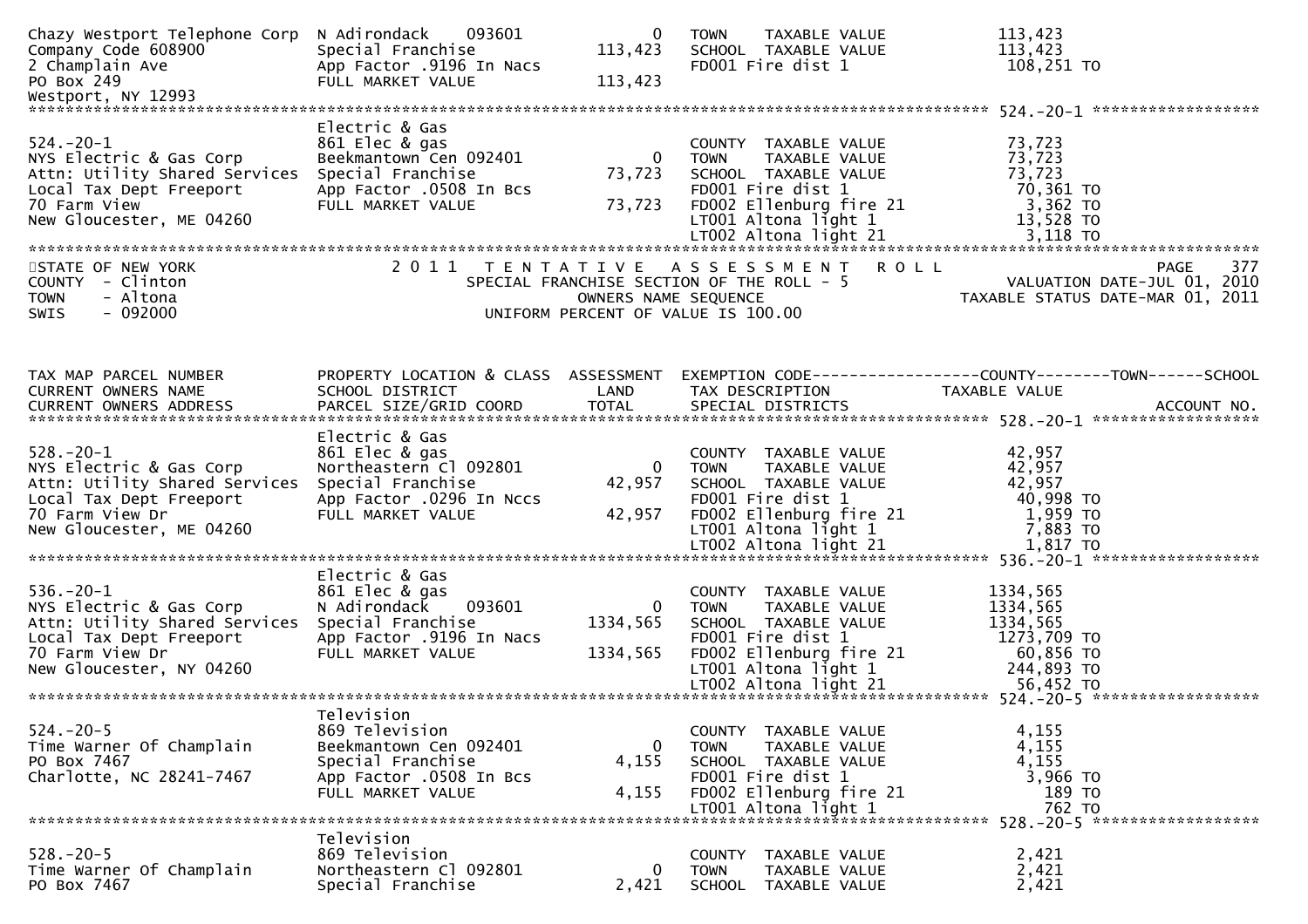| Charlotte, NC 28241-7467                                                                                                                 | App Factor .0296 In Nccs<br>FULL MARKET VALUE                                                                                | 2,421                          | FD001 Fire dist 1<br>FD002 Ellenburg fire 21<br>LT001 Altona light 1                                                                                   | 2,311 TO<br>110 TO<br>444 TO                                                                                            |
|------------------------------------------------------------------------------------------------------------------------------------------|------------------------------------------------------------------------------------------------------------------------------|--------------------------------|--------------------------------------------------------------------------------------------------------------------------------------------------------|-------------------------------------------------------------------------------------------------------------------------|
|                                                                                                                                          |                                                                                                                              |                                |                                                                                                                                                        |                                                                                                                         |
| $536. -20 - 5$<br>Time Warner Of Champlain<br>PO Box 7467<br>Charlotte, NC 28241-7467                                                    | Television<br>869 Television<br>N Adirondack<br>093601<br>Special Franchise<br>App Factor .9196 In Nacs<br>FULL MARKET VALUE | 0<br>75,219<br>75,219          | COUNTY TAXABLE VALUE<br>TAXABLE VALUE<br><b>TOWN</b><br>SCHOOL TAXABLE VALUE<br>FD001 Fire dist 1<br>FD002 Ellenburg fire 21<br>$LT001$ Altona light 1 | 75,219<br>75,219<br>75,219<br>71,789 TO<br>3,430 TO<br>13,803 TO                                                        |
|                                                                                                                                          |                                                                                                                              |                                |                                                                                                                                                        |                                                                                                                         |
| STATE OF NEW YORK<br>COUNTY - Clinton<br><b>TOWN</b><br>- Altona<br>- 092000<br><b>SWIS</b>                                              | 2011<br>T E N T A T I V E                                                                                                    | OWNERS NAME SEQUENCE           | A S S E S S M E N T<br>SPECIAL FRANCHISE SECTION OF THE ROLL - 5<br>UNIFORM PERCENT OF VALUE IS 100.00                                                 | <b>ROLL</b><br>378<br>PAGE<br>VALUATION DATE-JUL 01, 2010<br>TAXABLE STATUS DATE-MAR 01, 2011                           |
| TAX MAP PARCEL NUMBER<br><b>CURRENT OWNERS NAME</b><br><b>CURRENT OWNERS ADDRESS</b>                                                     | PROPERTY LOCATION & CLASS ASSESSMENT<br>SCHOOL DISTRICT<br>PARCEL SIZE/GRID COORD                                            | LAND<br><b>TOTAL</b>           | TAX DESCRIPTION<br>SPECIAL DISTRICTS                                                                                                                   | EXEMPTION CODE-----------------COUNTY--------TOWN-----SCHOOL<br>TAXABLE VALUE<br>ACCOUNT NO.                            |
| $524. - 20 - 4$<br>Verizon New York Inc<br>Company Code 631900<br>Attn: Verizon Communications<br>PO Box 152206<br>Irving, TX 75015-2206 | Telephone<br>866 Telephone<br>Beekmantown Cen 092401<br>Special Franchise<br>App Factor .0523 In Bcs<br>FULL MARKET VALUE    | $\bf{0}$<br>10,768<br>10,768   | COUNTY TAXABLE VALUE<br><b>TOWN</b><br>TAXABLE VALUE<br>SCHOOL TAXABLE VALUE<br>FD001 Fire dist 1<br>FD002 Ellenburg fire 21<br>LT002 Altona light 21  | 10,768<br>10,768<br>10,768<br>10,277 TO<br>491 TO<br>455 TO                                                             |
| $536. - 20 - 4$<br>Verizon New York Inc<br>Company Code 631900<br>Verizon Communications<br>PO Box 152206<br>Irving, TX 75015-2206       | Telephone<br>866 Telephone<br>N Adirondack<br>093601<br>Special Franchise<br>App Factor .9477 In Nacs<br>FULL MARKET VALUE   | $\Omega$<br>195,125<br>195,125 | COUNTY TAXABLE VALUE<br><b>TOWN</b><br>TAXABLE VALUE<br>SCHOOL TAXABLE VALUE<br>FD001 Fire dist 1<br>FD002 Ellenburg fire 21<br>LT002 Altona light 21  | 195,125<br>195,125<br>195,125<br>186,227 TO<br>8,898 TO<br>8.254 TO                                                     |
| STATE OF NEW YORK<br>COUNTY - Clinton<br><b>TOWN</b><br>- Altona<br>- 092000<br><b>SWIS</b>                                              | 2011                                                                                                                         | T E N T A T I V E              | ASSESSMENT<br>SPECIAL FRANCHISE SECTION OF THE ROLL - 5                                                                                                | <b>ROLL</b><br><b>PAGE</b><br>379<br>VALUATION DATE-JUL 01, 2010<br>TAXABLE STATUS DATE-MAR 01, 2011<br>RPS150/V04/L015 |
|                                                                                                                                          |                                                                                                                              |                                | UNIFORM PERCENT OF VALUE IS 100.00                                                                                                                     | CURRENT DATE 4/29/2011                                                                                                  |
|                                                                                                                                          | ROLL<br>S U B                                                                                                                |                                | SECTION - - TOTALS                                                                                                                                     |                                                                                                                         |
|                                                                                                                                          | ***<br>SPECIAL                                                                                                               | DISTRICT                       | SUMMARY ***                                                                                                                                            |                                                                                                                         |

 TOTAL EXTENSION EXTENSION AD VALOREM EXEMPT TAXABLETAXABLE<br>VALUE CODE DISTRICT NAME PARCELS FD001 Fire dist 1 13 TOTAL 1936,852 1936,8521936,852<br>79,295 FD002 Ellenburg fire a 8 TOTAL 19, 295 79,295 79,295 79,295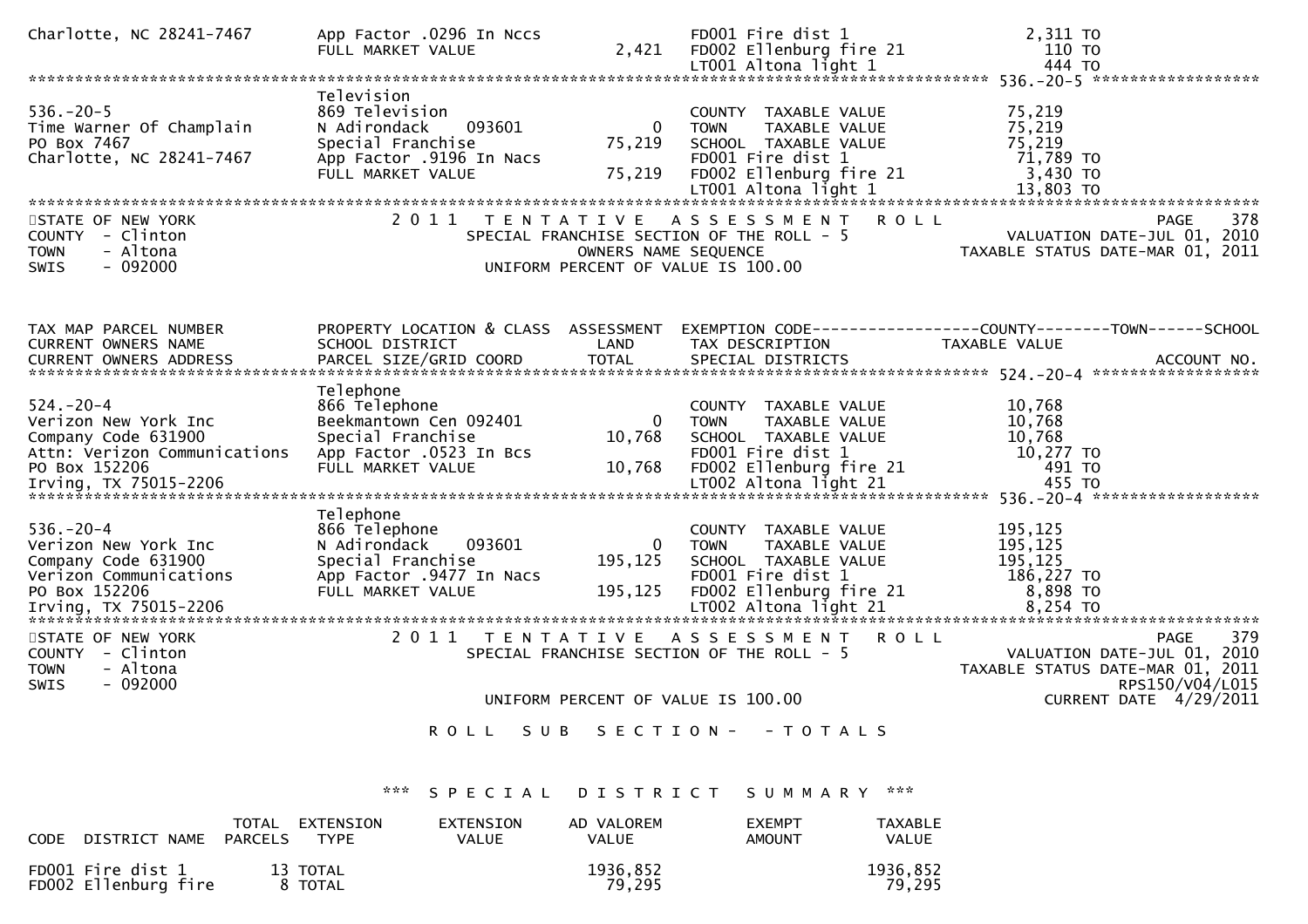| LT001 Altona light 1<br>8 TOTAL<br>LTOO2 Altona liğht 2<br><b>TOTAL</b> | 311,980<br>70,096 | 311,980<br>70,096 |
|-------------------------------------------------------------------------|-------------------|-------------------|
|-------------------------------------------------------------------------|-------------------|-------------------|

# \*\*\* S C H O O L D I S T R I C T S U M M A R Y \*\*\*

| <b>CODE</b>                | DISTRICT NAME                                               | <b>TOTAL</b><br><b>PARCELS</b> | ASSESSED<br>LAND | ASSESSED<br><b>TOTAL</b>     | <b>EXEMPT</b><br><b>AMOUNT</b> | <b>TOTAL</b><br><b>TAXABLE</b> | <b>STAR</b><br><b>AMOUNT</b> | <b>STAR</b><br><b>TAXABLE</b> |
|----------------------------|-------------------------------------------------------------|--------------------------------|------------------|------------------------------|--------------------------------|--------------------------------|------------------------------|-------------------------------|
| 092401<br>092801<br>093601 | Beekmantown Central<br>Northeastern Clinton<br>N Adirondack | 4                              |                  | 94,912<br>54,226<br>1880,254 |                                | 94,912<br>54,226<br>1880,254   |                              | 94,912<br>54,226<br>1880,254  |
|                            | SUB-TOTAL                                                   | 13                             |                  | 2029,392                     |                                | 2029,392                       |                              | 2029,392                      |
|                            | T O T A L                                                   | 13                             |                  | 2029,392                     |                                | 2029,392                       |                              | 2029,392                      |

### \*\*\* S Y S T E M C O D E S S U M M A R Y \*\*\*

### NO SYSTEM EXEMPTIONS AT THIS LEVEL

#### \*\*\* E X E M P T I O N S U M M A R Y \*\*\*

#### NO EXEMPTIONS AT THIS LEVEL

### \*\*\* G R A N D T O T A L S \*\*\*

| <b>ROLL</b><br><b>SEC</b> | DESCRIPTION                                                   | <b>TOTAL</b><br><b>PARCELS</b> | ASSESSED<br>LAND | ASSESSED<br><b>TOTAL</b>                                                                                          | <b>TAXABLE</b><br><b>COUNTY</b> | TAXABLE<br><b>TOWN</b> | <b>TAXABLE</b><br><b>SCHOOL</b>                                 | <b>STAR</b><br><b>TAXABLE</b>                            |
|---------------------------|---------------------------------------------------------------|--------------------------------|------------------|-------------------------------------------------------------------------------------------------------------------|---------------------------------|------------------------|-----------------------------------------------------------------|----------------------------------------------------------|
| - 5                       | SPECIAL FRANCHISE                                             | 13                             |                  | 2029,392                                                                                                          | 2029,392                        | 2029,392               | 2029,392                                                        | 2029,392                                                 |
| TOWN<br><b>SWIS</b>       | STATE OF NEW YORK<br>COUNTY - Clinton<br>- Altona<br>- 092000 |                                |                  | 2011 TENTATIVE ASSESSMENT ROLL<br>SPECIAL FRANCHISE SECTION OF THE ROLL - 5<br>UNIFORM PERCENT OF VALUE IS 100.00 |                                 |                        | VALUATION DATE-JUL 01, 2010<br>TAXABLE STATUS DATE-MAR 01, 2011 | 380<br>PAGE<br>RPS150/V04/L015<br>CURRENT DATE 4/29/2011 |

### ROLL SECTION TOTALS

# \*\*\* S P E C I A L D I S T R I C T S U M M A R Y \*\*\*

| <b>CODE</b> | DISTRICT NAME     | TOTAL<br>PARCELS | EXTENSION<br>TYPE | EXTENSION<br>VALUE | AD VALOREM<br>VALUE | <b>EXEMPT</b><br>AMOUNT | <b>TAXABLE</b><br>VALUE |
|-------------|-------------------|------------------|-------------------|--------------------|---------------------|-------------------------|-------------------------|
|             | FD001 Fire dist 1 |                  | 13 TOTAL          |                    | 1936,852            |                         | 1936,852                |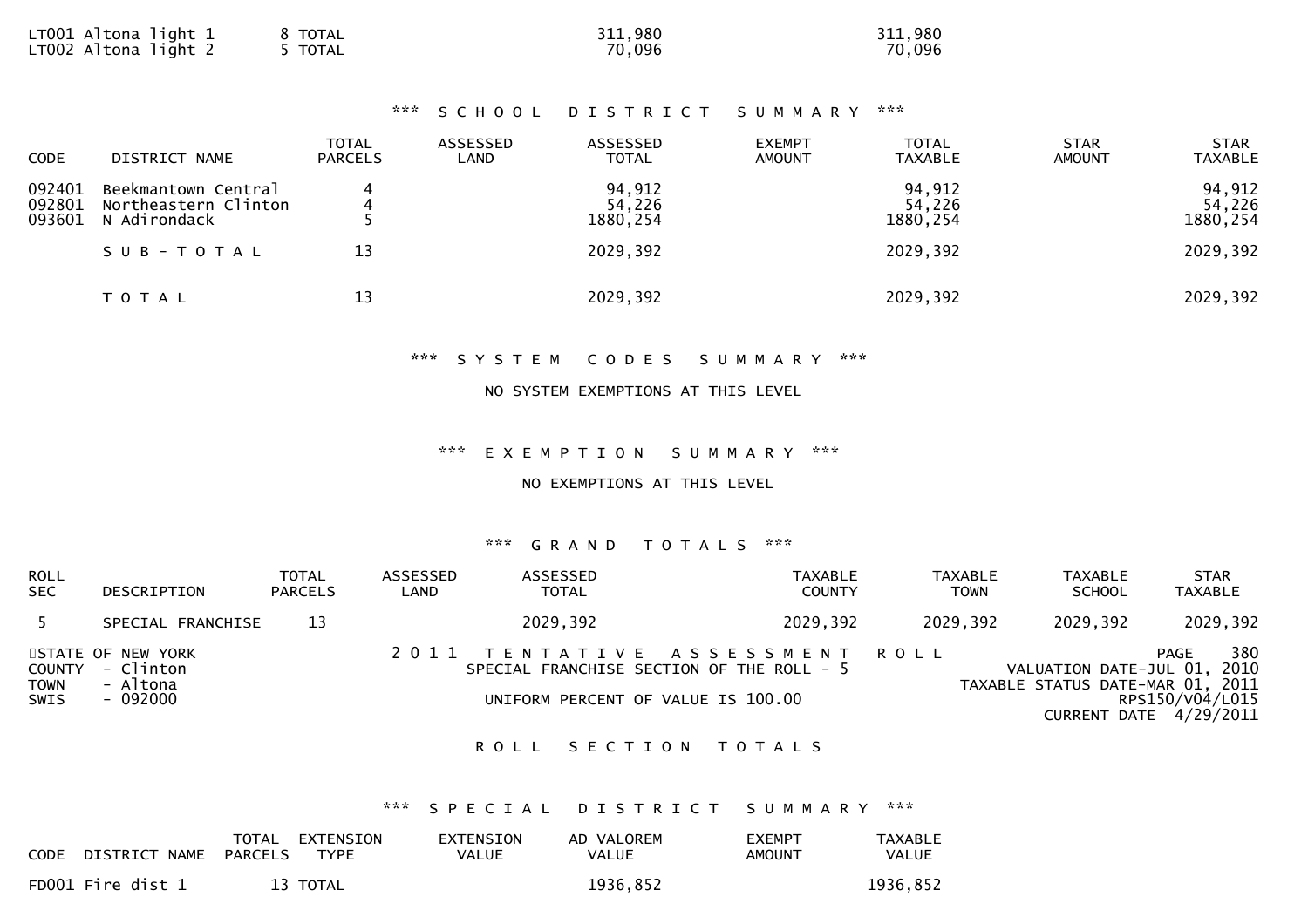| FD002 Ellenburg fire     | 8 TOTAL | 79,295  | 79,295  |
|--------------------------|---------|---------|---------|
| $LT001$ Altona light $1$ | 8 TOTAL | 311,980 | 311,980 |
| LT002 Altona light 2     | TOTAL   | 70,096  | 70,096  |

# \*\*\* S C H O O L D I S T R I C T S U M M A R Y \*\*\*

| <b>CODE</b>                | DISTRICT NAME                                               | <b>TOTAL</b><br><b>PARCELS</b> | ASSESSED<br>LAND | ASSESSED<br><b>TOTAL</b>     | <b>EXEMPT</b><br><b>AMOUNT</b> | <b>TOTAL</b><br><b>TAXABLE</b> | <b>STAR</b><br><b>AMOUNT</b> | <b>STAR</b><br><b>TAXABLE</b> |
|----------------------------|-------------------------------------------------------------|--------------------------------|------------------|------------------------------|--------------------------------|--------------------------------|------------------------------|-------------------------------|
| 092401<br>092801<br>093601 | Beekmantown Central<br>Northeastern Clinton<br>N Adirondack | 4<br>4                         |                  | 94,912<br>54,226<br>1880,254 |                                | 94,912<br>54,226<br>1880,254   |                              | 94,912<br>54,226<br>1880, 254 |
|                            | SUB-TOTAL                                                   | 13                             |                  | 2029,392                     |                                | 2029,392                       |                              | 2029,392                      |
|                            | T O T A L                                                   | 13                             |                  | 2029,392                     |                                | 2029,392                       |                              | 2029,392                      |

# \*\*\* S Y S T E M C O D E S S U M M A R Y \*\*\*

#### NO SYSTEM EXEMPTIONS AT THIS LEVEL

### \*\*\* E X E M P T I O N S U M M A R Y \*\*\*

# NO EXEMPTIONS AT THIS LEVEL

| <b>ROLL</b><br><b>SEC</b> | DESCRIPTION                                                   | TOTAL<br><b>PARCELS</b> | ASSESSED<br>LAND | ASSESSED<br><b>TOTAL</b>           | <b>TAXABLE</b><br><b>COUNTY</b>                                                                  | <b>TAXABLE</b><br><b>TOWN</b> | <b>TAXABLE</b><br><b>SCHOOL</b>                                 | <b>STAR</b><br><b>TAXABLE</b> |
|---------------------------|---------------------------------------------------------------|-------------------------|------------------|------------------------------------|--------------------------------------------------------------------------------------------------|-------------------------------|-----------------------------------------------------------------|-------------------------------|
| 5                         | SPECIAL FRANCHISE                                             | 13                      |                  | 2029,392                           | 2029,392                                                                                         | 2029,392                      | 2029,392                                                        | 2029,392                      |
| <b>TOWN</b><br>SWIS       | STATE OF NEW YORK<br>COUNTY - Clinton<br>- Altona<br>- 092000 |                         |                  | UNIFORM PERCENT OF VALUE IS 100.00 | 2011 TENTATIVE ASSESSMENT ROLL<br>UTILITY & R.R. SECTION OF THE ROLL - 6<br>OWNERS NAME SEQUENCE |                               | VALUATION DATE-JUL 01, 2010<br>TAXABLE STATUS DATE-MAR 01, 2011 | 381<br>PAGE                   |

| TAX MAP PARCEL NUMBER<br>CURRENT OWNERS NAME                   | PROPERTY LOCATION & CLASS<br>SCHOOL DISTRICT           | <b>ASSESSMENT</b><br>LAND | EXEMPTION        CODE-----------------COUNTY--------TOWN------SCHOOL<br>TAX DESCRIPTION | TAXABLE VALUE              |             |
|----------------------------------------------------------------|--------------------------------------------------------|---------------------------|-----------------------------------------------------------------------------------------|----------------------------|-------------|
| <b>CURRENT OWNERS ADDRESS</b>                                  | PARCEL SIZE/GRID COORD                                 | <b>TOTAL</b>              | SPECIAL DISTRICTS                                                                       |                            | ACCOUNT NO. |
|                                                                | 464 Vassar Rd                                          |                           |                                                                                         |                            |             |
| $106. - 1 - 4.2$<br>American Towers Inc<br>Company Code 792600 | 831 Tele Comm<br>N Adirondack<br>093601<br>Loc #088162 | 8.400<br>82,000           | TAXABLE VALUE<br>COUNTY<br>TAXABLE VALUE<br>TOWN<br><b>SCHOOL</b><br>TAXABLE VALUE      | 82,000<br>82,000<br>82,000 |             |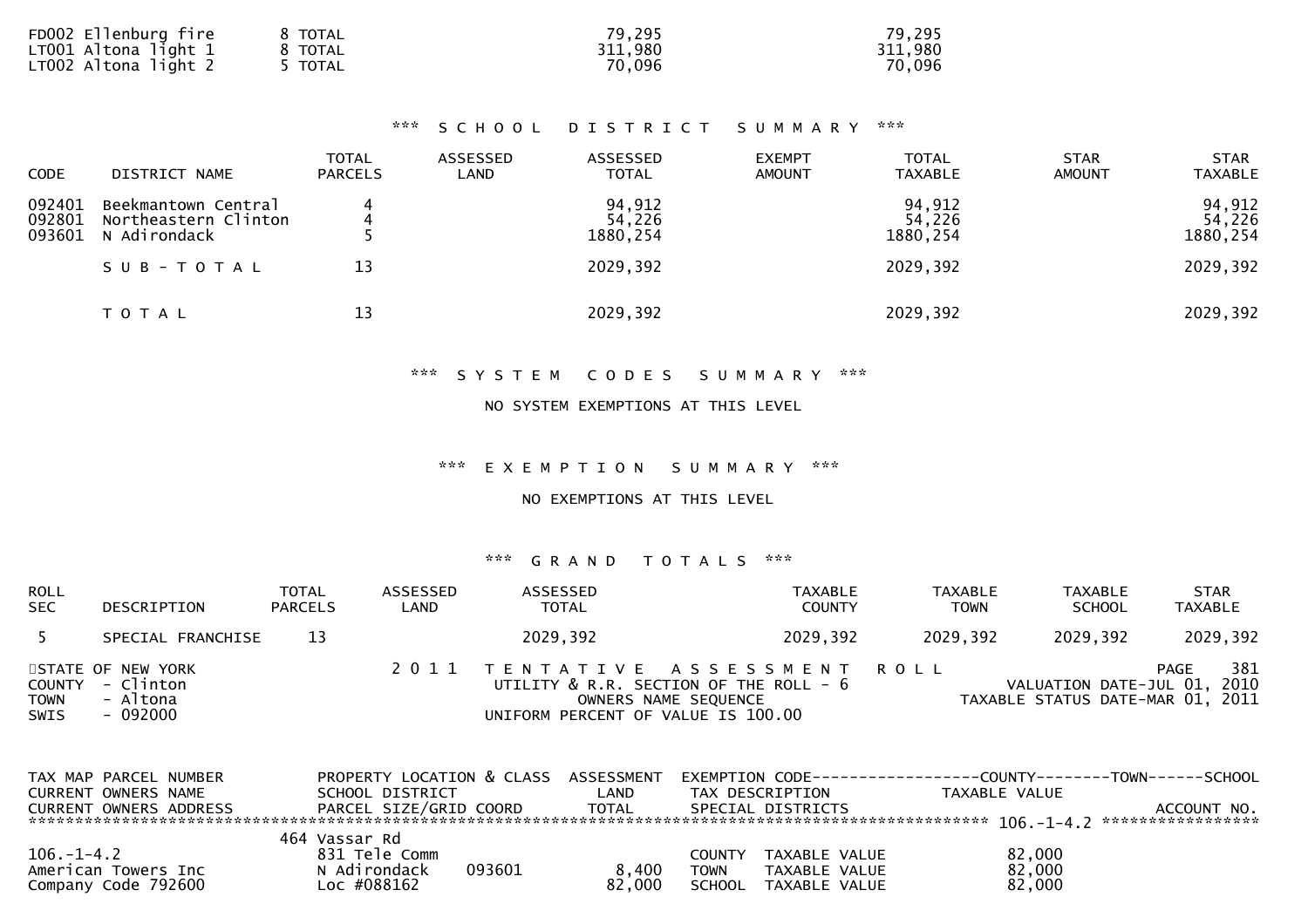| Property Tax Department<br>PO Box 723597<br>Atlanta, GA 31139                                                                          | App Factor 100% In Nac<br>Sciota Radio Relay Statio<br>4.10<br><b>ACRES</b><br>EAST-0737971 NRTH-2198458<br>DEED BOOK 20001 PG-20644<br>FULL MARKET VALUE                                                                              | 82,000                    | FD001 Fire dist 1                                                                                                         | 82,000 TO                                                                                     |
|----------------------------------------------------------------------------------------------------------------------------------------|----------------------------------------------------------------------------------------------------------------------------------------------------------------------------------------------------------------------------------------|---------------------------|---------------------------------------------------------------------------------------------------------------------------|-----------------------------------------------------------------------------------------------|
|                                                                                                                                        |                                                                                                                                                                                                                                        |                           |                                                                                                                           |                                                                                               |
| $89.1 - 3 - 4.2$<br>Champlain Telephone Co<br>Company Code 608400<br>PO Box 782<br>Champlain, NY 12919-0782                            | 3119 Miner Farm Rd<br>831 Tele Comm<br>N Adirondack<br>093601<br>Loc #000006<br>App Factor 100% In Nac<br>Central Office Bldg<br>FRNT 125.00 DPTH 132.00<br>EAST-0711293 NRTH-2207317<br>DEED BOOK 633<br>$PG-79$<br>FULL MARKET VALUE | 5,300<br>88,000<br>88,000 | COUNTY TAXABLE VALUE<br>TAXABLE VALUE<br><b>TOWN</b><br>SCHOOL TAXABLE VALUE<br>FD001 Fire dist 1<br>LT001 Altona light 1 | 88,000<br>88,000<br>88,000<br>88,000 TO<br>88,000 TO                                          |
|                                                                                                                                        |                                                                                                                                                                                                                                        |                           |                                                                                                                           | *****                                                                                         |
| 620. -9999-608.400-1881<br>Champlain Telephone Co<br>Company Code 608400<br>PO Box 782                                                 | Outside Plant<br>836 Telecom. eq.<br>093601<br>N Adirondack<br>Loc #888888 Poles.wires.c<br>App Factor .9689 In Nac                                                                                                                    | 0<br>48,278               | <b>COUNTY</b><br>TAXABLE VALUE<br><b>TOWN</b><br>TAXABLE VALUE<br>SCHOOL TAXABLE VALUE<br>FD001 Fire dist 1               | 48,278<br>48,278<br>48,278<br>46,077 TO                                                       |
|                                                                                                                                        | Outside Plant                                                                                                                                                                                                                          |                           |                                                                                                                           |                                                                                               |
| 620. -9999-608.400-1883<br>Champlain Telephone Co<br>Company Code 608400<br>PO Box 782                                                 | 836 Telecom. eq.<br>Northeastern Cl 092801<br>Loc #888888 Poles, wires, c<br>App Factor .0311 In Nccs                                                                                                                                  | 0<br>1,550                | COUNTY TAXABLE VALUE<br><b>TOWN</b><br>TAXABLE VALUE<br>SCHOOL TAXABLE VALUE<br>FD001 Fire dist 1                         | 1,550<br>1,550<br>1,550<br>1,479 TO<br>*****                                                  |
|                                                                                                                                        | Outside Plant                                                                                                                                                                                                                          |                           |                                                                                                                           |                                                                                               |
| 620. -9999-608.900-1881<br>Chazy Westport Telephone Corp<br>Company Code 608900<br>2 Champlain Ave<br>PO Box 249<br>Westport, NY 12993 | 836 Telecom. eq.<br>093601<br>N Adirondack<br>Loc #888888 Poles, wires, c<br>App Factor 100% In Nac<br>FULL MARKET VALUE                                                                                                               | 0<br>169,894<br>169,894   | <b>COUNTY</b><br>TAXABLE VALUE<br>TAXABLE VALUE<br><b>TOWN</b><br>SCHOOL TAXABLE VALUE<br>FD001 Fire dist 1               | 169,894<br>169,894<br>169,894<br>165,103 TO                                                   |
| STATE OF NEW YORK                                                                                                                      | 2 0 1 1<br>T E N T A T I V E                                                                                                                                                                                                           |                           | A S S E S S M E N T                                                                                                       | 382<br><b>ROLL</b><br><b>PAGE</b>                                                             |
| COUNTY - Clinton<br>- Altona<br><b>TOWN</b><br>$-092000$<br><b>SWIS</b>                                                                |                                                                                                                                                                                                                                        | OWNERS NAME SEQUENCE      | UTILITY & R.R. SECTION OF THE ROLL - 6<br>UNIFORM PERCENT OF VALUE IS 100.00                                              | VALUATION DATE-JUL 01, 2010<br>TAXABLE STATUS DATE-MAR 01, 2011                               |
|                                                                                                                                        |                                                                                                                                                                                                                                        |                           |                                                                                                                           |                                                                                               |
| TAX MAP PARCEL NUMBER<br><b>CURRENT OWNERS NAME</b><br><b>CURRENT OWNERS ADDRESS</b>                                                   | PROPERTY LOCATION & CLASS ASSESSMENT<br>SCHOOL DISTRICT<br>PARCEL SIZE/GRID COORD                                                                                                                                                      | LAND<br><b>TOTAL</b>      | TAX DESCRIPTION<br>SPECIAL DISTRICTS                                                                                      | EXEMPTION CODE-----------------COUNTY--------TOWN------SCHOOL<br>TAXABLE VALUE<br>ACCOUNT NO. |
| 620. - 9999 - 131. 600 - 1001<br>NYS Electric & Gas Corp<br>Attn: Utility Shared Services<br>Local Tax Dept Freeport                   | Electric Transmission<br>882 Elec Trans Imp<br>N Adirondack<br>093601<br>Loc #000015 Trans line 15<br>App Factor .9196 In Nac                                                                                                          | 0<br>142,659              | COUNTY TAXABLE VALUE<br><b>TOWN</b><br><b>TAXABLE VALUE</b><br>SCHOOL TAXABLE VALUE<br>FD001 Fire dist 1                  | 142,659<br>142,659<br>142,659<br>136,154 TO                                                   |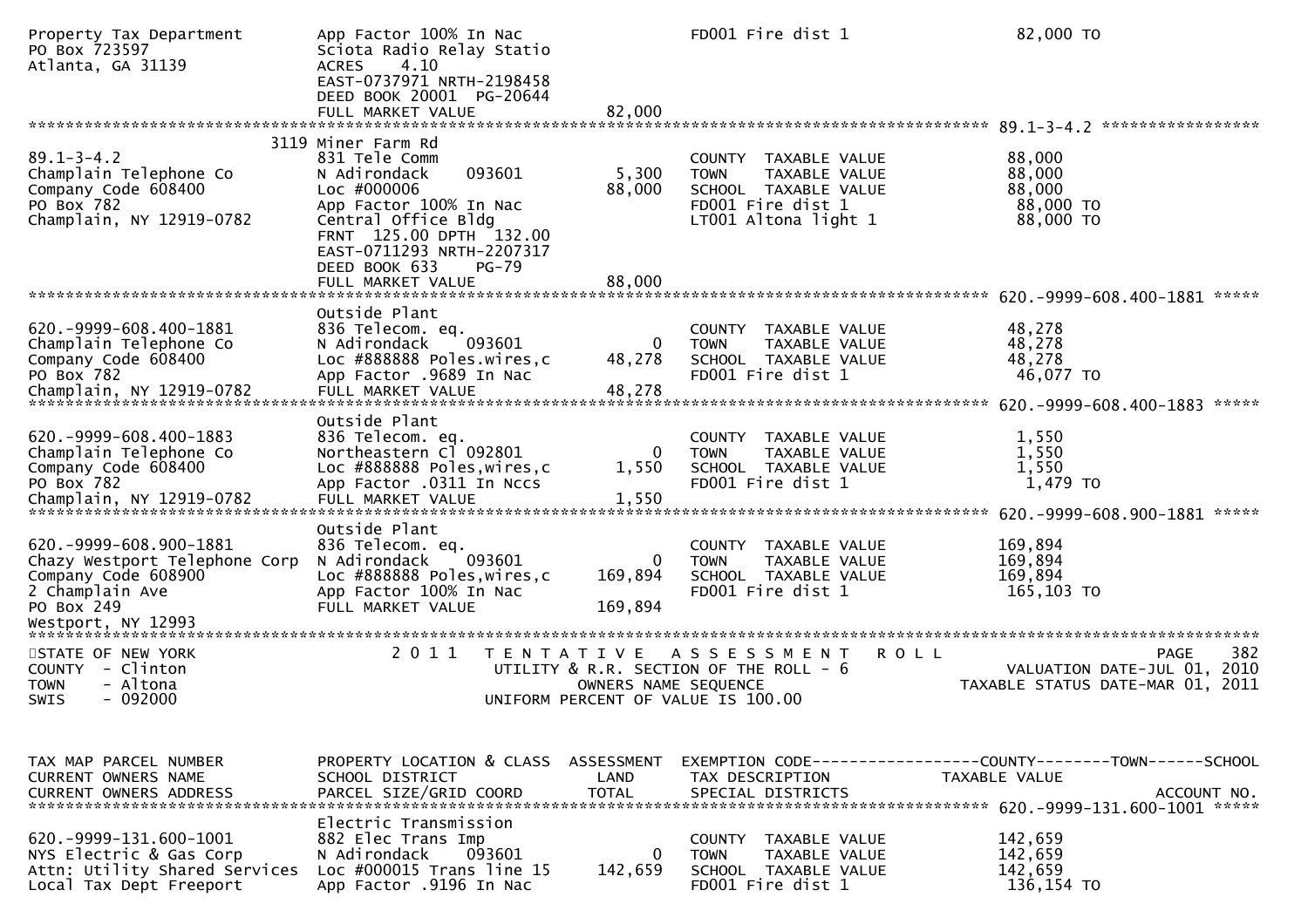| 70 Farm View Dr<br>New Gloucester, ME 04260                                                                                                                    | FULL MARKET VALUE                                                                                                                                     | 142,659                                        | FD002 Ellenburg fire 21<br>LT001 Altona light 1                                                                                                      | 6,505 TO<br>26,178 TO                                                                        |
|----------------------------------------------------------------------------------------------------------------------------------------------------------------|-------------------------------------------------------------------------------------------------------------------------------------------------------|------------------------------------------------|------------------------------------------------------------------------------------------------------------------------------------------------------|----------------------------------------------------------------------------------------------|
|                                                                                                                                                                |                                                                                                                                                       |                                                |                                                                                                                                                      |                                                                                              |
| 620. -9999-131. 600-1002<br>NYS Electric & Gas Corp<br>Attn: Utility Shared Services<br>Local Tax Dept Freeport<br>70 Farm View Dr<br>New Gloucester, ME 04260 | Electric Transmission<br>882 Elec Trans Imp<br>Beekmantown Cen 092401<br>Loc #000015 Trans Line 15<br>App Factor .0508 In Bcs<br>FULL MARKET VALUE    | $\overline{0}$<br>7,861<br>7,861               | COUNTY TAXABLE VALUE<br>TAXABLE VALUE<br><b>TOWN</b><br>SCHOOL TAXABLE VALUE<br>FD001 Fire dist 1<br>FD002 Ellenburg fire 21<br>LT001 Altona light 1 | 7,861<br>7,861<br>7,861<br>7,503 TO<br>358 TO<br>1,442 TO                                    |
|                                                                                                                                                                |                                                                                                                                                       |                                                |                                                                                                                                                      | 21 70 333 TO<br>****** 620-1003 600-1003 620 17002 Altona light 21 833 TO                    |
| 620. -9999-131. 600-1003<br>NYS Electric & Gas Corp<br>Attn: Utility Shared Services<br>Local Tax Dept Freeport<br>70 Farm View Dr<br>New Gloucester, ME 04260 | Electric Transmission<br>882 Elec Trans Imp<br>Northeastern Cl 092801<br>Loc $\#000015$ Trans Line 15<br>App Factor .0296 In Nec<br>FULL MARKET VALUE | $\overline{0}$<br>4,592<br>4,592               | COUNTY TAXABLE VALUE<br>TOWN<br>TAXABLE VALUE<br>SCHOOL TAXABLE VALUE<br>FD001 Fire dist 1<br>FD002 Ellenburg fire 21<br>LT001 Altona light 1        | 4,592<br>4,592<br>4,592<br>4,383 TO<br>209 TO<br>843 TO                                      |
|                                                                                                                                                                | Electric Transmission                                                                                                                                 |                                                |                                                                                                                                                      |                                                                                              |
| 620. -9999-131. 600-1011<br>NYS Electric & Gas Corp<br>Attn: Utility Shared Services<br>Local Tax Dept Freeport<br>70 Farm View Dr<br>New Gloucester, ME 04260 | 882 Elec Trans Imp<br>N Adirondack<br>093601<br>Loc $\#000022$ Trans Line 22<br>App Factor .9196 in NAC<br>FULL MARKET VALUE                          | $\mathbf{0}$<br>0                              | COUNTY TAXABLE VALUE<br>TAXABLE VALUE<br><b>TOWN</b><br>SCHOOL TAXABLE VALUE<br>FD001 Fire dist 1<br>FD002 Ellenburg fire 21<br>LT001 Altona light 1 | $\mathbf 0$<br>$\mathbf 0$<br>$\Omega$<br>$0$ TO<br>0 <sub>T</sub><br>$0$ TO                 |
|                                                                                                                                                                |                                                                                                                                                       |                                                |                                                                                                                                                      |                                                                                              |
| 620. -9999-131. 600-1012<br>NYS Electric & Gas Corp<br>Attn: Utility Shared Services<br>Local Tax Dept Freeport<br>70 Farm View Dr<br>New Gloucester, ME 04260 | Electric Transmission<br>882 Elec Trans Imp<br>Beekmantown Cen 092401<br>Loc $\#000022$ Trans Line 22<br>App Factor .0508 in BCS<br>FULL MARKET VALUE | $\mathbf{0}$<br>$\overline{0}$<br>$\mathbf{0}$ | COUNTY TAXABLE VALUE<br>TAXABLE VALUE<br><b>TOWN</b><br>SCHOOL TAXABLE VALUE<br>FD001 Fire dist 1<br>FD002 Ellenburg fire 21<br>LT001 Altona light 1 | $\mathbf 0$<br>$\mathbf 0$<br>$\Omega$<br>0 <sub>T</sub><br>0 <sub>T</sub><br>0 <sub>T</sub> |
|                                                                                                                                                                |                                                                                                                                                       |                                                |                                                                                                                                                      |                                                                                              |
| STATE OF NEW YORK<br>COUNTY - Clinton<br><b>TOWN</b><br>- Altona<br>$-092000$<br><b>SWIS</b>                                                                   | 2011                                                                                                                                                  | OWNERS NAME SEQUENCE                           | <b>ROLL</b><br>TENTATIVE ASSESSMENT<br>UTILITY & R.R. SECTION OF THE ROLL - 6<br>UNIFORM PERCENT OF VALUE IS 100.00                                  | 383<br>PAGE<br>VALUATION DATE-JUL 01, 2010<br>TAXABLE STATUS DATE-MAR 01, 2011               |
|                                                                                                                                                                |                                                                                                                                                       |                                                |                                                                                                                                                      |                                                                                              |
| TAX MAP PARCEL NUMBER<br>CURRENT OWNERS NAME                                                                                                                   | PROPERTY LOCATION & CLASS ASSESSMENT<br>SCHOOL DISTRICT                                                                                               | LAND                                           | TAX DESCRIPTION                                                                                                                                      | EXEMPTION CODE-----------------COUNTY-------TOWN------SCHOOL<br>TAXABLE VALUE                |
| 620. -9999-131. 600-1013<br>NYS Electric & Gas Corp<br>Attn: Utility Shared Services<br>Local Tax Dept Freeport                                                | Electric Transmission<br>882 Elec Trans Imp<br>Northeastern Cl 092801<br>Loc $\#000022$ Trans Line 22<br>App Factor .0296 In NEC                      | 0<br>$\Omega$                                  | COUNTY TAXABLE VALUE<br>TAXABLE VALUE<br><b>TOWN</b><br>SCHOOL TAXABLE VALUE<br>FD001 Fire dist 1                                                    | 0<br>0<br>$\Omega$<br>0 <sub>T</sub>                                                         |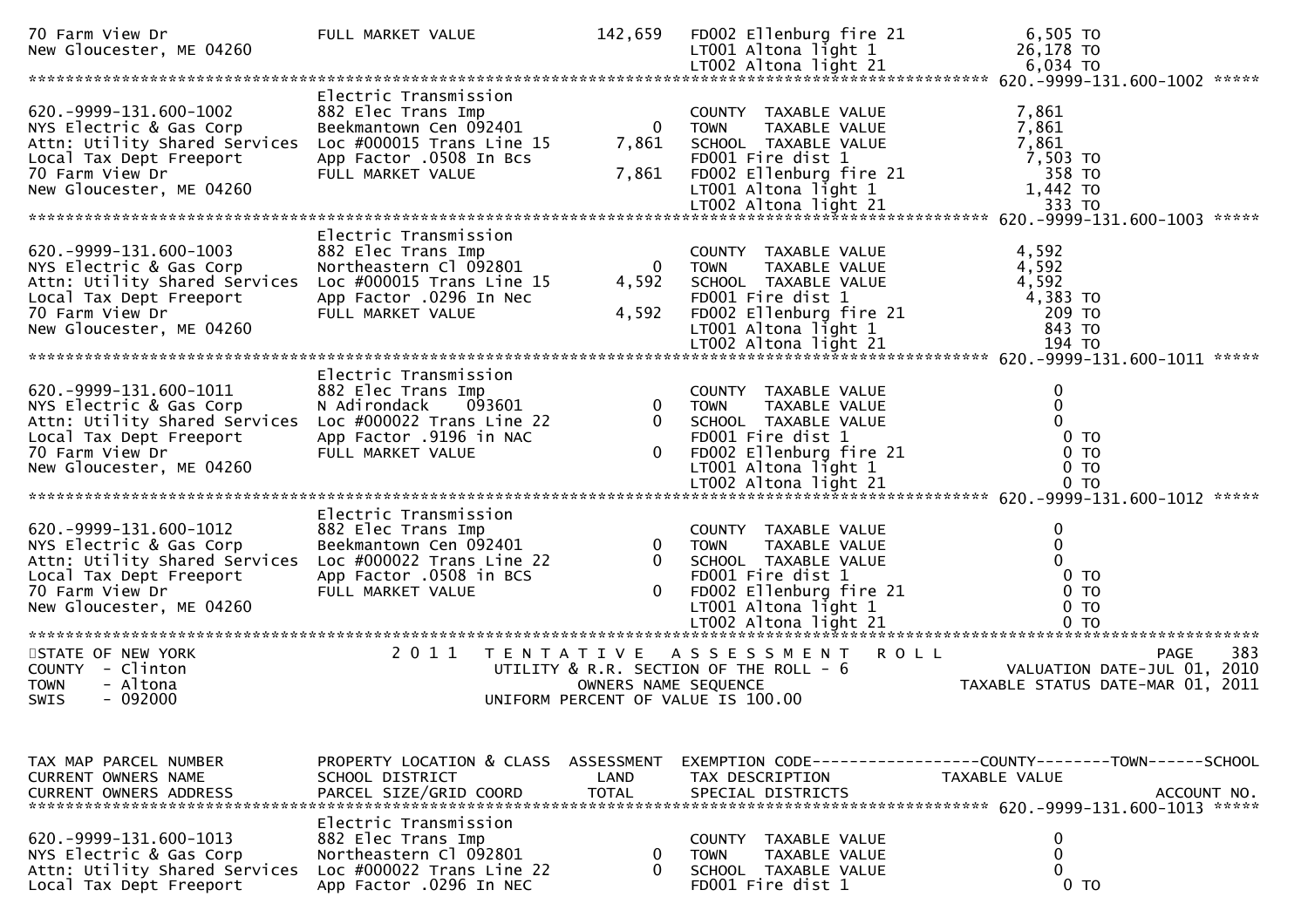| 70 Farm View Dr<br>New Gloucester, ME 04260                                                                                                                                                     | FULL MARKET VALUE                                                                                                                          | 0                                   | FD002 Ellenburg fire 21<br>$LT001$ Altona light 1                                                                                                           | 0 <sub>T</sub><br>0 <sub>T</sub><br>0 <sub>T</sub>                                   |
|-------------------------------------------------------------------------------------------------------------------------------------------------------------------------------------------------|--------------------------------------------------------------------------------------------------------------------------------------------|-------------------------------------|-------------------------------------------------------------------------------------------------------------------------------------------------------------|--------------------------------------------------------------------------------------|
|                                                                                                                                                                                                 |                                                                                                                                            |                                     | LT002 Altona light 21                                                                                                                                       |                                                                                      |
|                                                                                                                                                                                                 | Outside Plant                                                                                                                              |                                     |                                                                                                                                                             |                                                                                      |
| 620. -9999-131.600-1881<br>NYS Electric & Gas Corp<br>Attn: Utility Shared Services Loc #888888 Poles, wires, c<br>Local Tax Dept Freeport<br>70 Farm View Dr<br>New Gloucester, ME 04260       | 884 Elec Dist Out<br>093601<br>N Adirondack<br>App Factor .9196 In Nac<br>FULL MARKET VALUE                                                | $\mathbf 0$<br>3659,231<br>3659,231 | COUNTY TAXABLE VALUE<br><b>TOWN</b><br>TAXABLE VALUE<br>SCHOOL TAXABLE VALUE<br>FD001 Fire dist 1<br>FD002 Ellenburg fire 21<br>$LT001$ Altona light 1      | 3659,231<br>3659,231<br>3659,231<br>3492,370 TO<br>166,861 TO<br>671,469 ТО          |
|                                                                                                                                                                                                 |                                                                                                                                            |                                     | LT002 Altona light 21                                                                                                                                       | 154,785 TO                                                                           |
|                                                                                                                                                                                                 |                                                                                                                                            |                                     |                                                                                                                                                             |                                                                                      |
| 620. - 9999 - 131. 600 - 1882<br>NYS Electric & Gas Corp<br>Attn: Utility Shared Services Loc #888888 Poles, wires, c<br>Local Tax Dept Freeport<br>70 Farm View Dr<br>New Gloucester, ME 04260 | Outside Plant<br>884 Elec Dist Out<br>Beekmantown Cen 092401<br>App Factor .0508 In Bcs<br>FULL MARKET VALUE                               | $\mathbf{0}$<br>202,141<br>202,141  | COUNTY TAXABLE VALUE<br><b>TOWN</b><br>TAXABLE VALUE<br>SCHOOL TAXABLE VALUE<br>FD001 Fire dist 1<br>FD002 Ellenburg fire 21<br>LT001 Altona light 1        | 202,141<br>202,141<br>202,141<br>192,923 TO<br>9,218 то<br>37,093 TO                 |
|                                                                                                                                                                                                 | Outside Plant                                                                                                                              |                                     |                                                                                                                                                             |                                                                                      |
| 620. -9999 - 131. 600 - 1883<br>NYS Electric & Gas Corp<br>Attn: Utility Shared Services Loc #888888 Poles, wires, c<br>Local Tax Dept Freeport<br>70 Farm View Dr<br>New Gloucester, ME 04260  | 884 Elec Dist Out<br>Northeastern Cl 092801<br>App Factor .0296 In Nec<br>FULL MARKET VALUE                                                | $\mathbf{0}$<br>117,783<br>117,783  | COUNTY TAXABLE VALUE<br><b>TOWN</b><br><b>TAXABLE VALUE</b><br>SCHOOL TAXABLE VALUE<br>FD001 Fire dist 1<br>FD002 Ellenburg fire 21<br>LT001 Altona light 1 | 117,783<br>117,783<br>117,783<br>112,412 TO<br>5,371 TO<br>21,613 TO                 |
|                                                                                                                                                                                                 |                                                                                                                                            |                                     |                                                                                                                                                             |                                                                                      |
| 620.-9999-631.900-1881<br>Verizon New York Inc<br>Company Code 631900<br>Verizon Communications<br>PO Box 152206                                                                                | Outside Plant<br>836 Telecom. eq.<br>093601<br>N Adirondack<br>Loc #888888 Poles, wires, c<br>App Factor .9477 In Nac<br>FULL MARKET VALUE | 0<br>65,504<br>65,504               | COUNTY TAXABLE VALUE<br>TAXABLE VALUE<br><b>TOWN</b><br>SCHOOL TAXABLE VALUE<br>FD001 Fire dist 1<br>FD002 Ellenburg fire 21                                | 65,504<br>65,504<br>65,504<br>62,517 TO<br>2,987 TO                                  |
| STATE OF NEW YORK                                                                                                                                                                               |                                                                                                                                            |                                     | 2011 TENTATIVE ASSESSMENT<br><b>ROLL</b>                                                                                                                    | 384<br><b>PAGE</b>                                                                   |
| COUNTY - Clinton<br><b>TOWN</b><br>- Altona<br>SWIS<br>$-092000$                                                                                                                                |                                                                                                                                            | OWNERS NAME SEQUENCE                | UTILITY & R.R. SECTION OF THE ROLL - 6<br>UNIFORM PERCENT OF VALUE IS 100.00                                                                                | VALUATION DATE-JUL 01, 2010<br>TAXABLE STATUS DATE-MAR 01, 2011                      |
|                                                                                                                                                                                                 |                                                                                                                                            |                                     |                                                                                                                                                             |                                                                                      |
| TAX MAP PARCEL NUMBER<br><b>CURRENT OWNERS NAME</b>                                                                                                                                             | PROPERTY LOCATION & CLASS ASSESSMENT<br>SCHOOL DISTRICT                                                                                    | LAND                                | TAX DESCRIPTION                                                                                                                                             | EXEMPTION        CODE-----------------COUNTY-------TOWN------SCHOOL<br>TAXABLE VALUE |
| 620.-9999-631.900-1882<br>Verizon New York Inc<br>Company Code 631900<br>Verizon Communications<br>PO Box 152206                                                                                | Outside Plant<br>836 Telecom. eq.<br>Beekmantown Cen 092401<br>Loc #888888 Poles, wires, c<br>App Factor .0523 In Bcs<br>FULL MARKET VALUE | $\mathbf{0}$<br>3,615<br>3,615      | COUNTY TAXABLE VALUE<br>TAXABLE VALUE<br>TOWN<br>SCHOOL TAXABLE VALUE<br>FD001 Fire dist 1<br>FD002 Ellenburg fire 21                                       | 3,615<br>3,615<br>3,615<br>3,450 TO<br>165 TO                                        |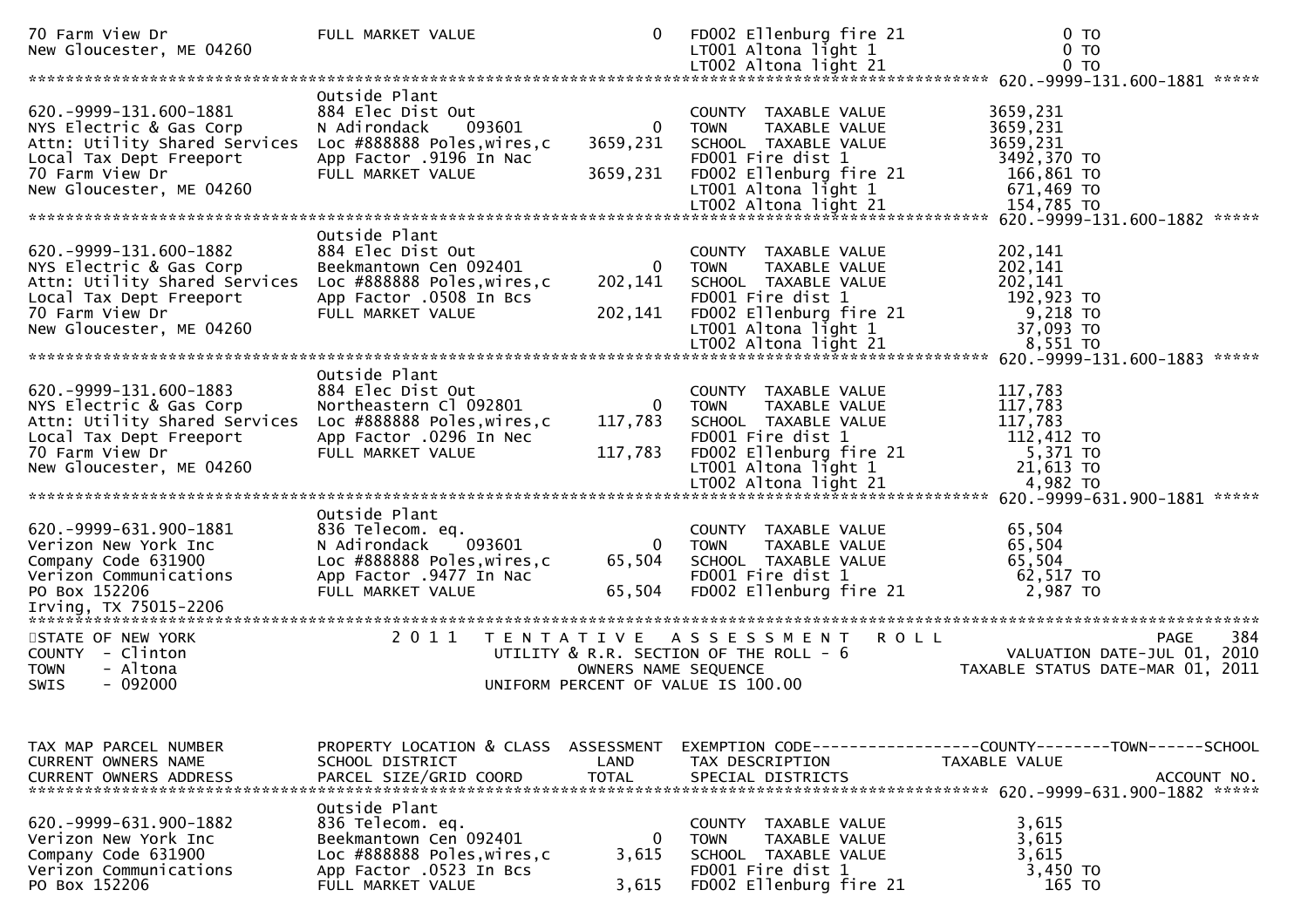| Irving, TX 75015-2206                                                                |                                                                          |                                                                                                   |
|--------------------------------------------------------------------------------------|--------------------------------------------------------------------------|---------------------------------------------------------------------------------------------------|
| STATE OF NEW YORK<br>COUNTY - Clinton<br>- Altona<br><b>TOWN</b><br>- 092000<br>SWIS | 2011 TENTATIVE ASSESSMENT ROLL<br>UTILITY & R.R. SECTION OF THE ROLL - 6 | 385<br>PAGE<br>VALUATION DATE-JUL 01, 2010<br>TAXABLE STATUS DATE-MAR 01, 2011<br>RPS150/V04/L015 |
|                                                                                      | UNIFORM PERCENT OF VALUE IS 100.00                                       | CURRENT DATE 4/29/2011                                                                            |
|                                                                                      | ROLL SUB SECTION- - TOTALS                                               |                                                                                                   |

# \*\*\* S P E C I A L D I S T R I C T S U M M A R Y \*\*\*

| CODE | DISTRICT NAME                                                                             | TOTAL<br>PARCELS | EXTENSION<br>TYPE                           | EXTENSION<br>VALUE | AD VALOREM<br><b>VALUE</b>                | <b>EXEMPT</b><br>AMOUNT | TAXABLE<br><b>VALUE</b>                   |
|------|-------------------------------------------------------------------------------------------|------------------|---------------------------------------------|--------------------|-------------------------------------------|-------------------------|-------------------------------------------|
|      | FD001 Fire dist 1<br>FD002 Ellenburg fire<br>LT001 Altona light 1<br>LT002 Altona light 2 |                  | 16 TOTAL<br>11 TOTAL<br>10 TOTAL<br>9 TOTAL |                    | 4394.371<br>191,674<br>846,638<br>174.879 |                         | 4394,371<br>191,674<br>846,638<br>174.879 |

### \*\*\* S C H O O L D I S T R I C T S U M M A R Y \*\*\*

| <b>CODE</b>                | DISTRICT NAME                                               | <b>TOTAL</b><br><b>PARCELS</b> | ASSESSED<br>LAND | ASSESSED<br><b>TOTAL</b>       | <b>EXEMPT</b><br><b>AMOUNT</b> | <b>TOTAL</b><br><b>TAXABLE</b> | <b>STAR</b><br><b>AMOUNT</b> | <b>STAR</b><br><b>TAXABLE</b>  |
|----------------------------|-------------------------------------------------------------|--------------------------------|------------------|--------------------------------|--------------------------------|--------------------------------|------------------------------|--------------------------------|
| 092401<br>092801<br>093601 | Beekmantown Central<br>Northeastern Clinton<br>N Adirondack |                                | 13,700           | 213,617<br>123,925<br>4255,566 |                                | 213,617<br>123,925<br>4255,566 |                              | 213,617<br>123,925<br>4255,566 |
|                            | SUB-TOTAL                                                   | 16                             | 13,700           | 4593,108                       |                                | 4593,108                       |                              | 4593,108                       |
|                            | T O T A L                                                   | 16                             | 13,700           | 4593,108                       |                                | 4593,108                       |                              | 4593,108                       |

\*\*\* S Y S T E M C O D E S S U M M A R Y \*\*\*

#### NO SYSTEM EXEMPTIONS AT THIS LEVEL

\*\*\* E X E M P T I O N S U M M A R Y \*\*\*

### NO EXEMPTIONS AT THIS LEVEL

| ROLL       | <b>TATI</b><br><b>UIAL</b> |     |                   |        | ADIT<br><b>AADL</b> | AXABLI        | 7.7.7  |
|------------|----------------------------|-----|-------------------|--------|---------------------|---------------|--------|
| <b>SEC</b> | PARCFI                     | AND | $-2 - 1$<br>'UIAL | 0.1111 | <b>TOWN</b>         | <b>SCHOOL</b> | TAXARI |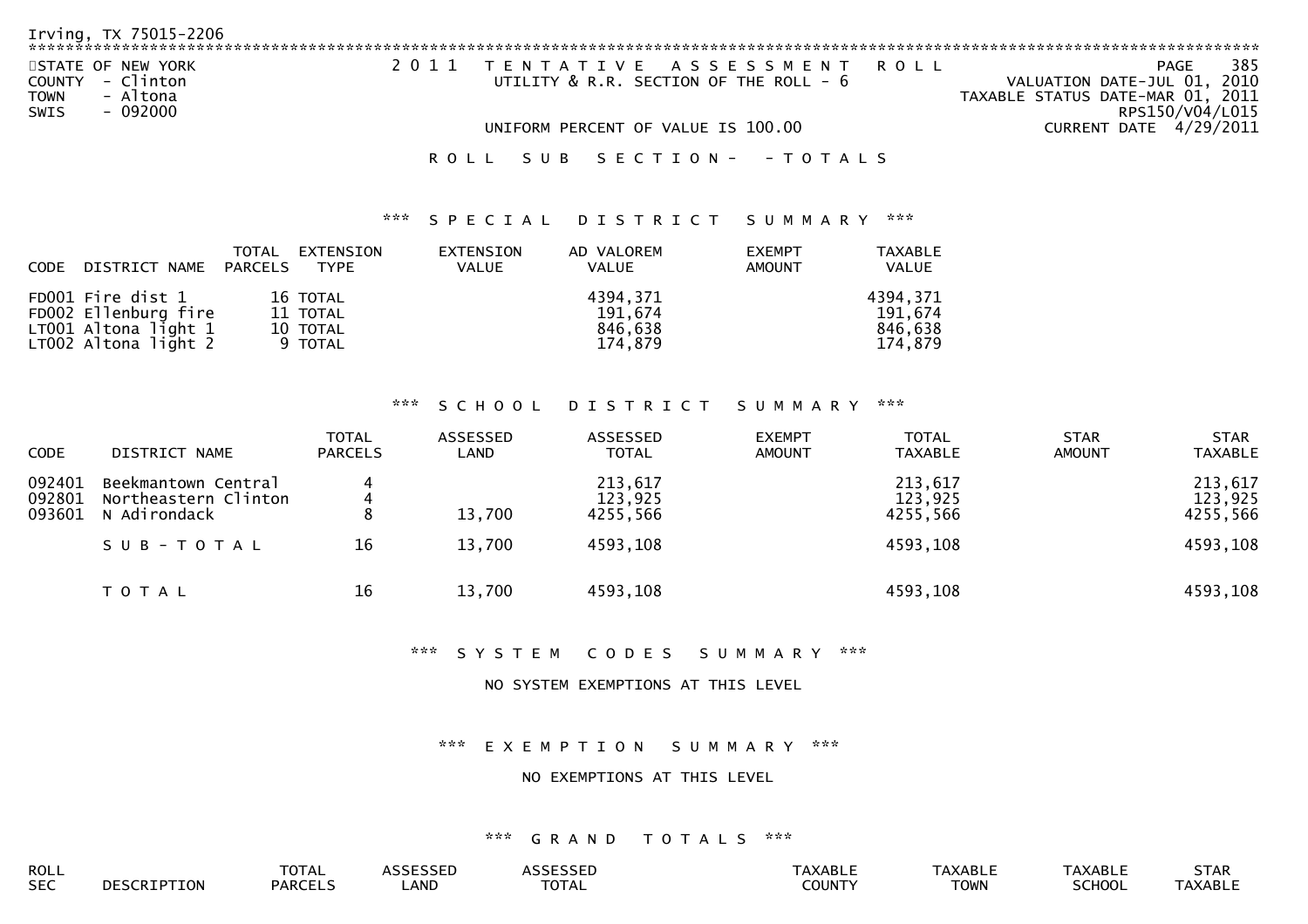|                     | UTILITIES & N.C.                                              | 16 | 13,700 | 4593,108                           | 4593,108                                                                 | 4593,108 | 4593,108                                                        | 4593,108                                                   |
|---------------------|---------------------------------------------------------------|----|--------|------------------------------------|--------------------------------------------------------------------------|----------|-----------------------------------------------------------------|------------------------------------------------------------|
| <b>TOWN</b><br>SWIS | STATE OF NEW YORK<br>COUNTY - Clinton<br>- Altona<br>- 092000 |    |        | UNIFORM PERCENT OF VALUE IS 100.00 | 2011 TENTATIVE ASSESSMENT ROLL<br>UTILITY & R.R. SECTION OF THE ROLL - 6 |          | VALUATION DATE-JUL 01, 2010<br>TAXABLE STATUS DATE-MAR 01, 2011 | 386<br>PAGE<br>RPS150/V04/L015<br>CURRENT DATE $4/29/2011$ |

# ROLL SECTION TOTALS

### \*\*\* S P E C I A L D I S T R I C T S U M M A R Y \*\*\*

| CODE DISTRICT NAME PARCELS                                                                | TOTAL EXTENSION<br><b>TYPE</b>              | EXTENSION<br><b>VALUE</b> | AD VALOREM<br><b>VALUE</b>                | <b>EXEMPT</b><br><b>AMOUNT</b> | TAXABLE<br><b>VALUE</b>                   |
|-------------------------------------------------------------------------------------------|---------------------------------------------|---------------------------|-------------------------------------------|--------------------------------|-------------------------------------------|
| FD001 Fire dist 1<br>FD002 Ellenburg fire<br>LT001 Altona light 1<br>LT002 Altona light 2 | 16 TOTAL<br>11 TOTAL<br>10 TOTAL<br>9 TOTAL |                           | 4394,371<br>191,674<br>846,638<br>174.879 |                                | 4394,371<br>191.674<br>846.638<br>174.879 |

#### \*\*\* S C H O O L D I S T R I C T S U M M A R Y \*\*\*

| <b>CODE</b>                | DISTRICT NAME                                               | <b>TOTAL</b><br><b>PARCELS</b> | ASSESSED<br>LAND | ASSESSED<br><b>TOTAL</b>       | <b>EXEMPT</b><br><b>AMOUNT</b> | <b>TOTAL</b><br><b>TAXABLE</b> | <b>STAR</b><br><b>AMOUNT</b> | <b>STAR</b><br><b>TAXABLE</b>  |
|----------------------------|-------------------------------------------------------------|--------------------------------|------------------|--------------------------------|--------------------------------|--------------------------------|------------------------------|--------------------------------|
| 092401<br>092801<br>093601 | Beekmantown Central<br>Northeastern Clinton<br>N Adirondack | 4<br>8                         | 13,700           | 213,617<br>123,925<br>4255,566 |                                | 213,617<br>123,925<br>4255,566 |                              | 213,617<br>123,925<br>4255,566 |
|                            | SUB-TOTAL                                                   | 16                             | 13,700           | 4593,108                       |                                | 4593,108                       |                              | 4593,108                       |
|                            | T O T A L                                                   | 16                             | 13,700           | 4593,108                       |                                | 4593,108                       |                              | 4593,108                       |

### \*\*\* S Y S T E M C O D E S S U M M A R Y \*\*\*

#### NO SYSTEM EXEMPTIONS AT THIS LEVEL

\*\*\* E X E M P T I O N S U M M A R Y \*\*\*

# NO EXEMPTIONS AT THIS LEVEL

#### \*\*\* G R A N D T O T A L S \*\*\*

ROLL TOTAL ASSESSED ASSESSED TAXABLE TAXABLE TAXABLE STAR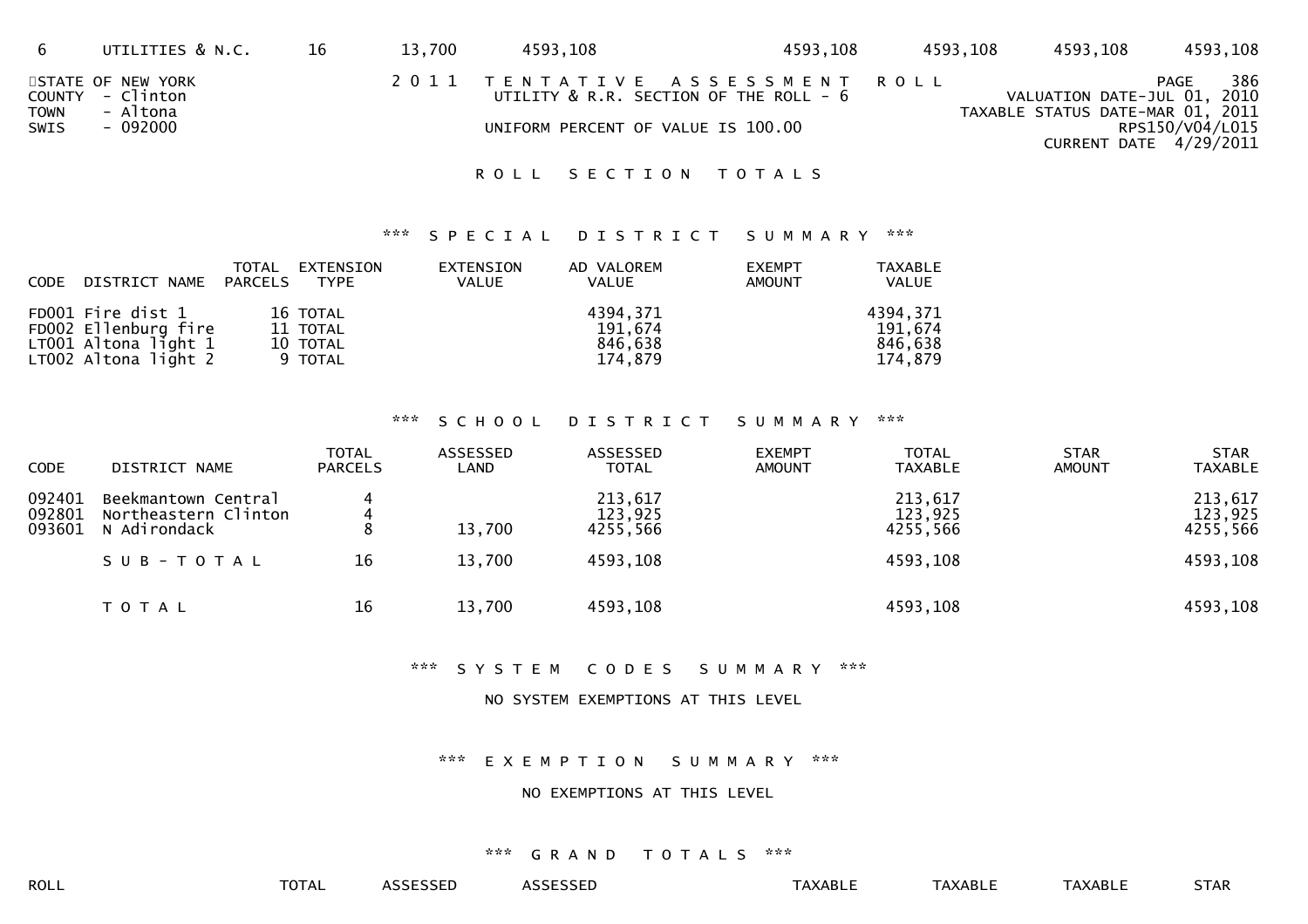| <b>SEC</b>                           | DESCRIPTION                                                     | <b>PARCELS</b>                               | LAND                                                                                                                         | <b>TOTAL</b>            |                                                                                                                             |                                                  | <b>COUNTY</b>                                                                                                            |             | <b>TOWN</b>   | <b>SCHOOL</b>                            | <b>TAXABLE</b>                                                                 |
|--------------------------------------|-----------------------------------------------------------------|----------------------------------------------|------------------------------------------------------------------------------------------------------------------------------|-------------------------|-----------------------------------------------------------------------------------------------------------------------------|--------------------------------------------------|--------------------------------------------------------------------------------------------------------------------------|-------------|---------------|------------------------------------------|--------------------------------------------------------------------------------|
| 6                                    | UTILITIES & N.C.                                                | 16                                           | 13,700                                                                                                                       | 4593,108                |                                                                                                                             |                                                  | 4593,108                                                                                                                 |             | 4593,108      | 4593,108                                 | 4593,108                                                                       |
| <b>COUNTY</b><br><b>TOWN</b><br>SWIS | STATE OF NEW YORK<br>- Clinton<br>- Altona<br>$-092000$         |                                              | 2011                                                                                                                         |                         | TENTATIVE ASSESSMENT<br>WHOLLY EXEMPT SECTION OF THE ROLL - 8<br>OWNERS NAME SEQUENCE<br>UNIFORM PERCENT OF VALUE IS 100.00 |                                                  |                                                                                                                          | <b>ROLL</b> |               |                                          | 387<br>PAGE<br>VALUATION DATE-JUL 01, 2010<br>TAXABLE STATUS DATE-MAR 01, 2011 |
|                                      | TAX MAP PARCEL NUMBER<br>CURRENT OWNERS NAME                    |                                              | PROPERTY LOCATION & CLASS ASSESSMENT<br>SCHOOL DISTRICT                                                                      |                         | LAND                                                                                                                        |                                                  | TAX DESCRIPTION                                                                                                          |             | TAXABLE VALUE |                                          | EXEMPTION CODE------------------COUNTY--------TOWN------SCHOOL                 |
| $119. - 1 - 9.2$                     | Altona Church Of The Nazarene N Adirondack<br>Altona, NY 12910  | Lot 96 Duer                                  | Military Tpke<br>311 Res vac land<br>FRNT 45.00 DPTH 70.00<br>EAST-0720063 NRTH-2184411<br>DEED BOOK 173                     | 093601<br>PG-192        | 2,200<br>2,200                                                                                                              | NONPR RELI 25110<br><b>TOWN</b>                  | COUNTY TAXABLE VALUE<br>TAXABLE VALUE<br>SCHOOL TAXABLE VALUE<br>FD001 Fire dist 1<br>2,200 EX                           |             | 2,200         | 0<br>0 <sub>T</sub>                      | 2,200<br>2,200                                                                 |
| $89.1 - 3 - 25$<br>PO Box 184        | Altona Fire District<br>480 Devils Den Rd<br>Altona, NY 12910   | 480 Devils Den Rd<br>110 Ref<br><b>ACRES</b> | 662 Police/fire<br>N Adirondack<br>1.00<br>EAST-0711079 NRTH-2206867<br>DEED BOOK 565                                        | 093601<br><b>PG-942</b> | 6,500<br>195,000                                                                                                            | INCVOLFIRE 26400<br><b>TOWN</b>                  | COUNTY TAXABLE VALUE<br>TAXABLE VALUE<br>SCHOOL TAXABLE VALUE<br>FD001 Fire dist 1<br>195,000 EX                         |             | 195,000       | 195,000<br>0<br>0<br>0 <sub>T</sub>      | 195,000                                                                        |
| $74. - 1 - 32.4$<br>PO Box 193       | Altona Housing Dev Fund Co Inc N Adirondack<br>Altona, NY 12910 | 16 Station St<br><b>ACRES</b>                | 411 Apartment<br>Lot 111 Ref Tract<br>2.58<br>EAST-0712569 NRTH-2207921<br>DEED BOOK 885<br>FULL MARKET VALUE                | 093601<br>PG-183        | 16,800<br>554,000<br>554,000                                                                                                | SR CIT HSG 28550<br><b>TOWN</b>                  | COUNTY TAXABLE VALUE<br>TAXABLE VALUE<br>SCHOOL TAXABLE VALUE<br>FD001 Fire dist 1<br>554,000 EX<br>LT001 Altona light 1 |             | 554,000       | 554,000<br>0<br>0 <sub>T</sub><br>$0$ TO | 554,000                                                                        |
|                                      |                                                                 |                                              |                                                                                                                              |                         |                                                                                                                             |                                                  |                                                                                                                          |             |               |                                          |                                                                                |
| $89.1 - 1 - 4$                       | Catholic Church<br>523 Devils Den Rd<br>Altona, NY 12910        | 523 Devils Den Rd<br><b>ACRES</b>            | 620 Religious<br>N Adirondack<br>Ref Pg 124 Inven<br>9.60<br>EAST-0710597 NRTH-2208299<br>DEED BOOK 490<br>FULL MARKET VALUE | 093601<br>PG-332        | 62,400<br>405,800<br>405,800                                                                                                | NONPR RELI 25110<br><b>COUNTY</b><br><b>TOWN</b> | TAXABLE VALUE<br>TAXABLE VALUE<br>SCHOOL TAXABLE VALUE<br>FD001 Fire dist 1<br>405,800 EX                                |             | 405,800       | 405,800<br>0<br>0<br>0<br>$0$ TO         | 405,800                                                                        |
|                                      |                                                                 | 2180 Plank Rd                                |                                                                                                                              |                         |                                                                                                                             |                                                  |                                                                                                                          |             |               |                                          |                                                                                |
| $71.1 - 1 - 25$                      | Champlain District of The<br>Wesleyan Church                    | <b>Bm</b>                                    | 210 1 Family Res<br>N Adirondack                                                                                             | 093601                  | 6,100<br>54,300                                                                                                             | RELIGIOUS<br><b>COUNTY</b><br><b>TOWN</b>        | 21600<br>TAXABLE VALUE<br>TAXABLE VALUE                                                                                  |             | 54,300        | 54,300<br>0<br>0                         | 54,300                                                                         |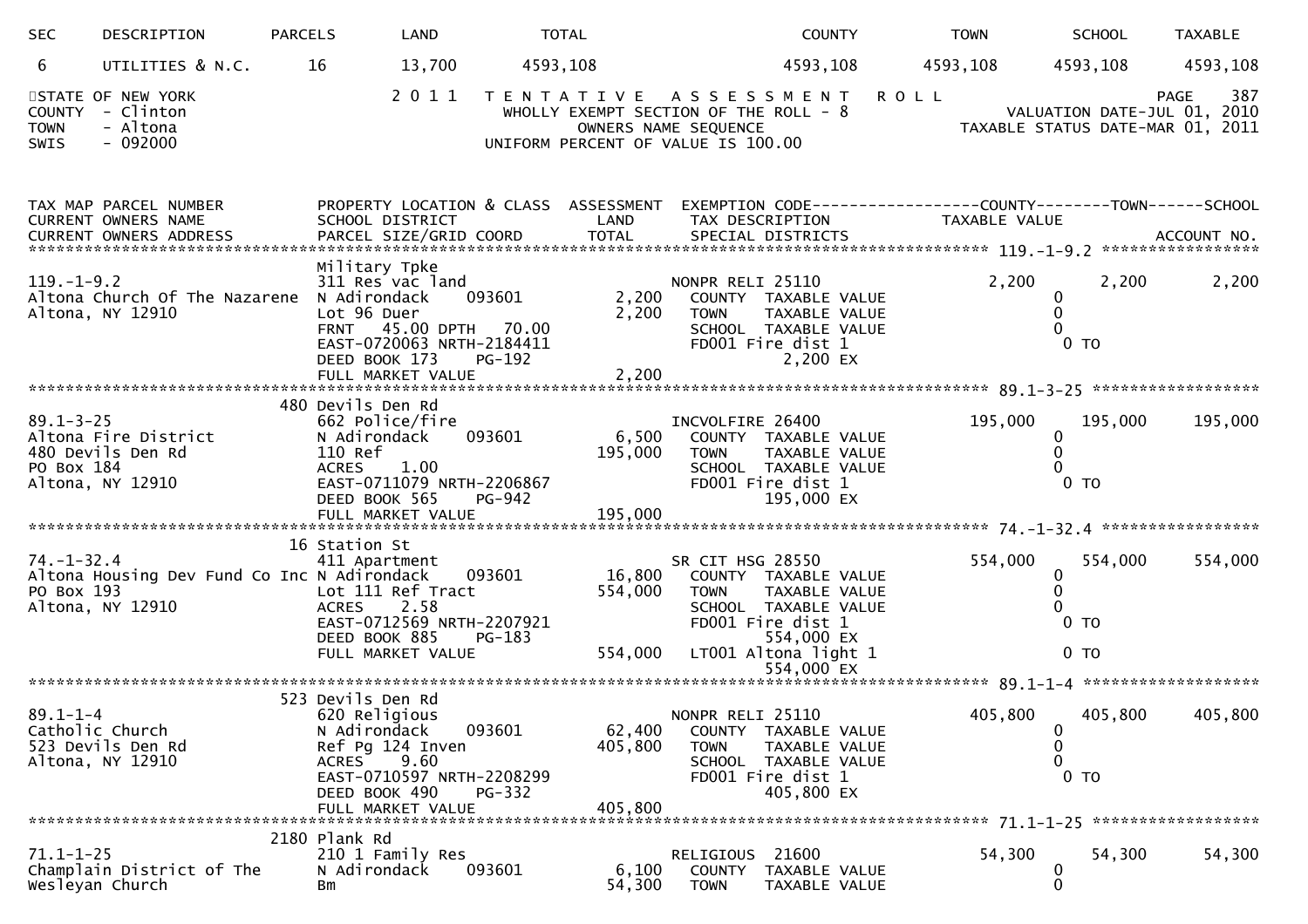| 2179 Plank Rd<br>Ellenburg Depot, NY 12935-0177 EAST-0675511 NRTH-2213186                                                 | FRNT 155.00 DPTH 175.00<br>DEED BOOK 1040<br>PG-121<br>FULL MARKET VALUE                                                                                                      | 54,300                      | SCHOOL TAXABLE VALUE<br>FD002 Ellenburg fire 21                                                                                                                                  | $\mathbf 0$<br>54,300 TO                                                                    |             |
|---------------------------------------------------------------------------------------------------------------------------|-------------------------------------------------------------------------------------------------------------------------------------------------------------------------------|-----------------------------|----------------------------------------------------------------------------------------------------------------------------------------------------------------------------------|---------------------------------------------------------------------------------------------|-------------|
| STATE OF NEW YORK<br>COUNTY - Clinton<br>- Altona<br><b>TOWN</b><br>$-092000$<br><b>SWIS</b>                              | 2011                                                                                                                                                                          | T E N T A T I V E           | <b>ROLL</b><br>A S S E S S M E N T<br>WHOLLY EXEMPT SECTION OF THE ROLL - 8<br>OWNERS NAME SEQUENCE<br>UNIFORM PERCENT OF VALUE IS 100.00                                        | VALUATION DATE-JUL 01, 2010<br>TAXABLE STATUS DATE-MAR 01, 2011                             | 388<br>PAGE |
| TAX MAP PARCEL NUMBER<br>CURRENT OWNERS NAME<br>CURRENT OWNERS ADDRESS                                                    | PROPERTY LOCATION & CLASS ASSESSMENT<br>SCHOOL DISTRICT                                                                                                                       | LAND                        | TAX DESCRIPTION                                                                                                                                                                  | TAXABLE VALUE                                                                               |             |
| $89.1 - 2 - 33$<br>Church Of The Holy Angels<br>522 Devils Den Rd<br>Altona, NY 12910                                     | 522/524 Devils Den Rd<br>620 Religious<br>N Adirondack<br>093601<br>Ref Pg 124 Inven<br>ACRES 6.91<br>EAST-0711425 NRTH-2208235<br>DEED BOOK 808<br>$PG-36$                   | 44,900<br>341,100           | NONPR RELI 25110<br>COUNTY TAXABLE VALUE<br><b>TOWN</b><br>TAXABLE VALUE<br>SCHOOL TAXABLE VALUE<br>FD001 Fire dist 1                                                            | 341,100<br>341,100<br>0<br>0<br>78,200 TO                                                   | 341,100     |
| $148. - 2 - 25$<br>Clinton County<br>137 Margaret St<br>Plattsburgh, NY 12901                                             | $1/3$ Trudo Rd<br>662 Police/fire<br>N Adirondack<br>093601<br>FRNT 110.00 DPTH 185.00<br>EAST-0712789 NRTH-2171933<br>DEED BOOK 486<br>PG-758                                | 22,000                      | 13100<br>CO OWNER<br>7,000 COUNTY TAXABLE VALUE<br><b>TOWN</b><br>TAXABLE VALUE<br>SCHOOL TAXABLE VALUE<br>FD001 Fire dist 1                                                     | 22,000<br>22,000<br>0<br>$\mathbf{0}$<br>0 <sub>T</sub>                                     | 22,000      |
| $87. - 1 - 6$<br>Clinton County Property<br>Attn: Highway Dept<br>736 Rt 3<br>Plattsburgh, NY 12901                       | Military Tpke<br>330 Vacant comm<br>093601<br>N Adirondack<br>Lot 164<br>FRNT 150.00 DPTH 290.00<br>EAST-0692594 NRTH-2205702<br>DEED BOOK 325<br>PG-217<br>FULL MARKET VALUE | 6,400<br>6,400<br>6,400     | 13100<br>CO OWNER<br>COUNTY TAXABLE VALUE<br><b>TOWN</b><br>TAXABLE VALUE<br>SCHOOL TAXABLE VALUE<br>FD001 Fire dist 1<br>6,400 EX                                               | 6,400<br>6,400<br>0 <sub>T</sub>                                                            | 6,400       |
| $71.1 - 1 - 14.2$<br>Ellenburg Cong Jehovahs Wit NY N Adirondack<br>Attn: Terry Spoor<br>Box 117B<br>Churubusco, NY 12923 | 4978 Rt 11<br>484 1 use sm bld<br>093601<br>Ben Moore<br>FRNT 125.00 DPTH 220.00<br>EAST-0675969 NRTH-2213570<br>DEED BOOK 903<br><b>PG-86</b><br>FULL MARKET VALUE           | 6,200<br>132,400<br>132,400 | NONPR CORP 25300<br>COUNTY TAXABLE VALUE<br>TAXABLE VALUE<br><b>TOWN</b><br>SCHOOL TAXABLE VALUE<br>FD002 Ellenburg fire 21<br>132,400 EX<br>LT002 Altona light 21<br>132,400 EX | 132,400<br>132,400<br>$\mathbf{0}$<br>0<br>$\mathbf{0}$<br>0 <sub>T</sub><br>0 <sub>T</sub> | 132,400     |
| $135. - 2 - 4$<br>Highland Cemetery<br>Town Of Altona                                                                     | Barnaby Rd<br>695 Cemetery<br>Beekmantown Cen 092401<br>147 Ref P 124 Iven                                                                                                    | 17,100<br>17,100            | PRI CMTERY 27350<br>COUNTY TAXABLE VALUE<br><b>TOWN</b><br>TAXABLE VALUE                                                                                                         | 17,100<br>17,100<br>0<br>0                                                                  | 17,100      |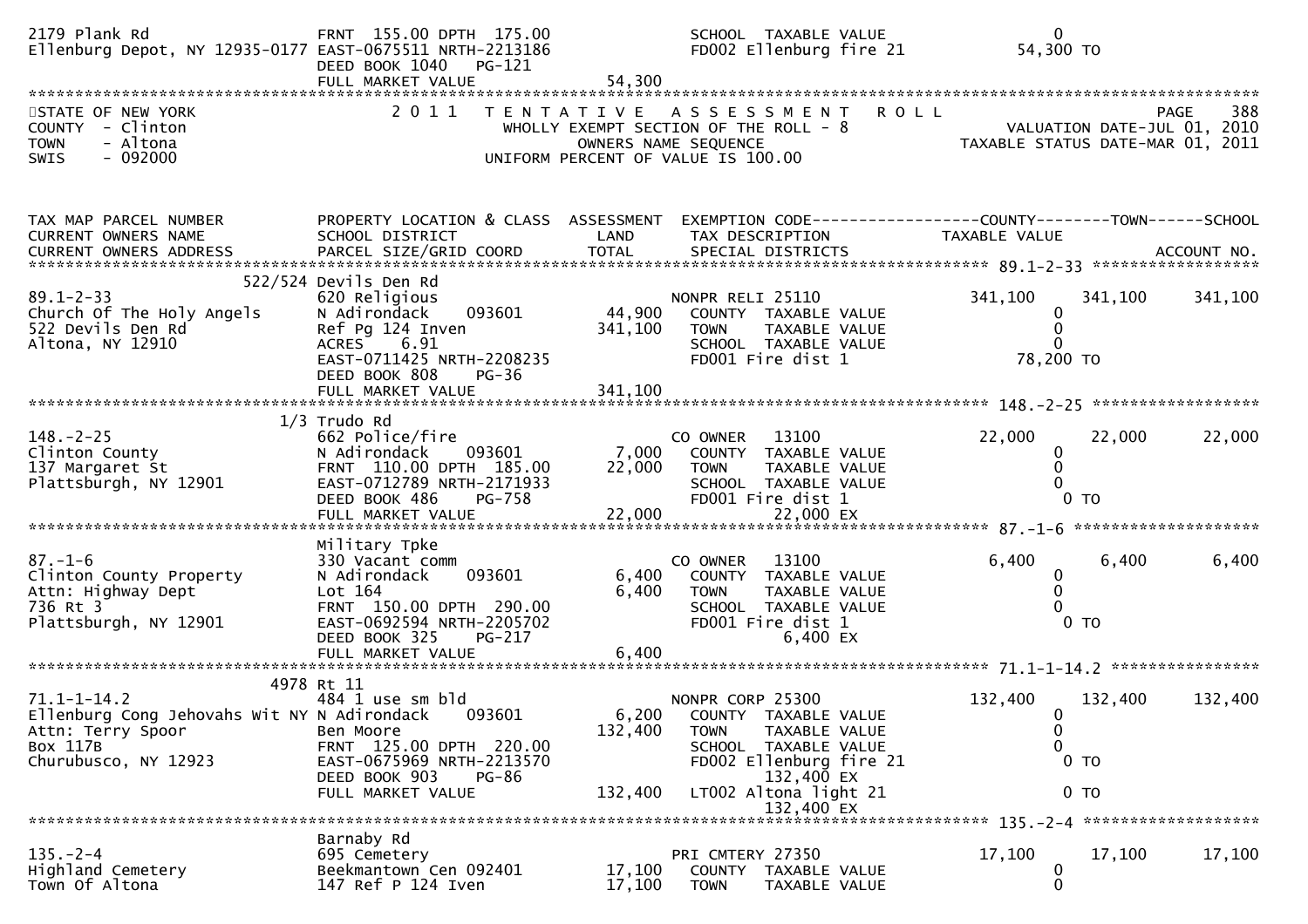| Altona, NY 12910                                                                                 | 1.90<br><b>ACRES</b><br>EAST-0741456 NRTH-2182478                                                                                                                          | 17,100                               | SCHOOL TAXABLE VALUE<br>FD001 Fire dist 1                                                                                              | $\mathbf 0$<br>0 <sub>T</sub>                                                                                      |
|--------------------------------------------------------------------------------------------------|----------------------------------------------------------------------------------------------------------------------------------------------------------------------------|--------------------------------------|----------------------------------------------------------------------------------------------------------------------------------------|--------------------------------------------------------------------------------------------------------------------|
| STATE OF NEW YORK<br>COUNTY - Clinton<br>- Altona<br><b>TOWN</b><br>$-092000$<br><b>SWIS</b>     | 2011<br>T E N T A T I V E                                                                                                                                                  |                                      | ASSESSMENT ROLL<br>WHOLLY EXEMPT SECTION OF THE ROLL - 8<br>OWNERS NAME SEQUENCE<br>UNIFORM PERCENT OF VALUE IS 100.00                 | 389<br><b>PAGE</b><br>VALUATION DATE-JUL 01,<br>TAXABLE STATUS DATE-MAR 01,<br>VALUATION DATE-JUL 01, 2010<br>2011 |
| TAX MAP PARCEL NUMBER<br>CURRENT OWNERS NAME                                                     | PROPERTY LOCATION & CLASS ASSESSMENT<br>SCHOOL DISTRICT                                                                                                                    | LAND                                 | TAX DESCRIPTION                                                                                                                        | EXEMPTION CODE-----------------COUNTY--------TOWN------SCHOOL<br>TAXABLE VALUE                                     |
| $74. - 1 - 51$<br>New York State Urban Dev Corp<br>1515 Broadway<br>New York, NY 10036           | $81/83$ Irona Rd<br>240 Rural res<br>093601<br>N Adirondack<br>130 Ref<br>ACRES 204.00<br>EAST-0707922 NRTH-2209392<br>DEED BOOK 648<br><b>PG-408</b><br>FULL MARKET VALUE | 53,100<br>192,000<br>192,000         | 12100<br>NYS PROP<br>COUNTY TAXABLE VALUE<br><b>TOWN</b><br>TAXABLE VALUE<br>SCHOOL TAXABLE VALUE<br>FD001 Fire dist 1<br>192,000 EX   | 192,000<br>192,000<br>192,000<br>0<br>$\mathbf{0}$<br>$0$ TO                                                       |
|                                                                                                  | 555 Devils Den Rd                                                                                                                                                          |                                      |                                                                                                                                        |                                                                                                                    |
| $89.1 - 1 - 3$<br>New York State Urban Dev Corp<br>1515 Broadway<br>New York, NY 10036           | 670 Correctional<br>093601<br>N Adirondack<br>130 Pat Ref<br>Former Altona School<br>32.50<br><b>ACRES</b><br>EAST-0709985 NRTH-2208572<br>DEED BOOK 648<br><b>PG-408</b>  | 211,300<br>31000,000                 | 12100<br>NYS PROP<br>COUNTY TAXABLE VALUE<br><b>TOWN</b><br>TAXABLE VALUE<br>SCHOOL TAXABLE VALUE<br>FD001 Fire dist 1<br>31000,000 EX | 31000,000<br>31000,000<br>31000,000<br>$\mathbf 0$<br>$0$ TO                                                       |
|                                                                                                  |                                                                                                                                                                            |                                      |                                                                                                                                        |                                                                                                                    |
|                                                                                                  | 133 Dinas Way                                                                                                                                                              |                                      |                                                                                                                                        |                                                                                                                    |
| $133. -1 - 15.1 - 27$<br>Noble Enviromental Power LLC<br>8 Railroad Ave Ste 8<br>Essex, CT 06426 | 877 Elc Pwr Othr<br>093601<br>N Adirondack<br>Lot 47 Duer Pat<br>Michael Casimiro et al ow<br>0.01<br><b>ACRES</b>                                                         | $\mathbf{0}$<br>2000,000             | MUN INDDEV 18020<br>COUNTY TAXABLE VALUE<br><b>TOWN</b><br>TAXABLE VALUE<br>SCHOOL TAXABLE VALUE<br>FD001 Fire dist 1                  | 2000,000<br>2000,000<br>2000,000<br>0<br>2000,000 TO                                                               |
|                                                                                                  | 97 Dinas Way                                                                                                                                                               |                                      |                                                                                                                                        |                                                                                                                    |
| $133. -1 - 15.1 - 28$<br>Noble Enviromental Power LLC<br>8 Railroad Ave Ste 8<br>Essex, CT 06426 | 877 Elc Pwr Othr<br>N Adirondack<br>093601<br>Lot 47 Duer Pat<br>Michael Casimiro et al ow<br><b>ACRES</b><br>0.01<br>FULL MARKET VALUE                                    | $\mathbf{0}$<br>2000,000<br>2000,000 | MUN INDDEV 18020<br>COUNTY TAXABLE VALUE<br>TAXABLE VALUE<br><b>TOWN</b><br>SCHOOL TAXABLE VALUE<br>FD001 Fire dist 1                  | 2000,000<br>2000,000<br>2000,000<br>$\mathbf{0}$<br>0<br>$\mathbf{0}$<br>2000,000 TO                               |
|                                                                                                  |                                                                                                                                                                            |                                      |                                                                                                                                        |                                                                                                                    |
| $133. -1 - 15.1 - 29$<br>Noble Enviromental Power LLC<br>8 Railroad Ave Ste 8<br>Essex, CT 06426 | 58 Dinas Way<br>877 Elc Pwr Othr<br>N Adirondack<br>093601<br>Lot 47 Duer Pat<br>Michael Casimiro et al ow<br><b>ACRES</b><br>0.01                                         | 2000,000                             | MUN INDDEV 18020<br>COUNTY TAXABLE VALUE<br><b>TOWN</b><br>TAXABLE VALUE<br>SCHOOL TAXABLE VALUE<br>FD001 Fire dist 1                  | 2000,000<br>2000,000<br>2000,000<br>0<br>0<br>$\Omega$<br>2000,000 TO                                              |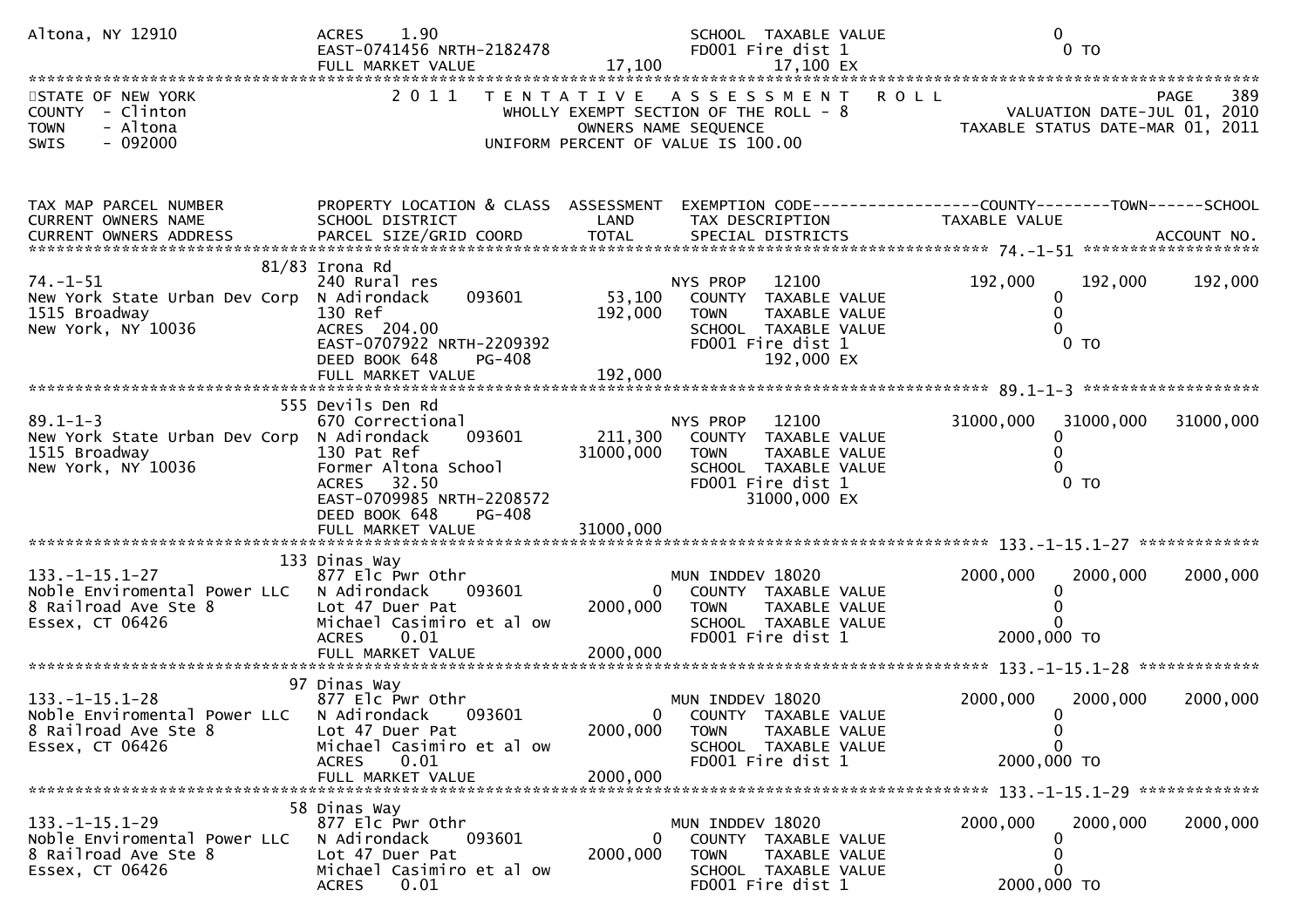|                                                                                                                |                                                                                                                                     | 2000,000                         |                                                                                                                                   |                                                                                          |                      |
|----------------------------------------------------------------------------------------------------------------|-------------------------------------------------------------------------------------------------------------------------------------|----------------------------------|-----------------------------------------------------------------------------------------------------------------------------------|------------------------------------------------------------------------------------------|----------------------|
| STATE OF NEW YORK<br>COUNTY - Clinton<br>- Altona<br><b>TOWN</b><br>$-092000$<br><b>SWIS</b>                   |                                                                                                                                     |                                  | 2011 TENTATIVE ASSESSMENT<br>WHOLLY EXEMPT SECTION OF THE ROLL $-8$<br>OWNERS NAME SEQUENCE<br>UNIFORM PERCENT OF VALUE IS 100.00 | <b>ROLL</b><br>PAGE 390<br>VALUATION DATE-JUL 01, 2010<br>TAXABLE STATUS DATE MARIC 2019 | 390<br>PAGE          |
| TAX MAP PARCEL NUMBER<br><b>CURRENT OWNERS NAME</b>                                                            | PROPERTY LOCATION & CLASS ASSESSMENT<br>SCHOOL DISTRICT                                                                             | LAND                             | EXEMPTION CODE-----------------COUNTY--------TOWN------SCHOOL<br>TAX DESCRIPTION                                                  | TAXABLE VALUE                                                                            |                      |
| $133. - 1 - 15.1 - 65$<br>Noble Enviromental Power LLC<br>8 Railroad Ave Ste 8<br>Essex, CT 06426              | 14 Dinas Way<br>877 Elc Pwr Othr<br>093601<br>N Adirondack<br>Lot 47 Duer Pat<br>Michael Casimiro et al ow<br><b>ACRES</b><br>0.01  | 2000,000                         | MUN INDDEV 18020<br>COUNTY TAXABLE VALUE<br><b>TOWN</b><br>TAXABLE VALUE<br>SCHOOL TAXABLE VALUE<br>FD001 Fire dist 1             | 2000,000<br>0<br>2000,000 TO                                                             | 2000,000<br>2000,000 |
|                                                                                                                |                                                                                                                                     |                                  |                                                                                                                                   |                                                                                          |                      |
| $133. - 1 - 15.1 - 112$<br>Noble Enviromental Power LLC<br>8 Railroad Ave Ste 8                                | 173 Dinas Way<br>877 Elc Pwr Othr<br>N Adirondack<br>093601<br>Lot 47 Duer Pat                                                      | $\Omega$<br>2000,000             | MUN INDDEV 18020<br>COUNTY TAXABLE VALUE<br>TAXABLE VALUE<br><b>TOWN</b>                                                          | 2000,000<br>0                                                                            | 2000,000<br>2000,000 |
| Essex, CT 06426                                                                                                | Michael Casimiro et al ow<br><b>ACRES</b><br>0.01<br>FULL MARKET VALUE                                                              | 2000,000                         | SCHOOL TAXABLE VALUE<br>FD001 Fire dist 1                                                                                         | 2000,000 TO                                                                              |                      |
| $118. - 1 - 15. - 60$<br>Noble Environmental Power LLC N Adirondack<br>8 Railroad Ave Ste 8<br>Essex, CT 06426 | 332 Duley Rd<br>877 Elc Pwr Othr<br>093601<br>Lot 41 Duer Pat<br>Terry Boyea<br>ACRES 0.01                                          | $\overline{0}$<br>2000,000       | MUN INDDEV 18020<br>COUNTY TAXABLE VALUE<br>TAXABLE VALUE<br><b>TOWN</b><br>SCHOOL TAXABLE VALUE<br>FD001 Fire dist 1             | 2000,000<br>2000,000 TO                                                                  | 2000,000<br>2000,000 |
|                                                                                                                |                                                                                                                                     |                                  |                                                                                                                                   |                                                                                          |                      |
| $118. - 1 - 15. - 62$<br>Noble Environmental Power LLC N Adirondack<br>8 Railroad Ave Ste 8<br>Essex, CT 06426 | 334 Duley Rd<br>877 Elc Pwr Othr<br>093601<br>Lot 41 Duer Pat<br>Terry Boyea Landowner<br><b>ACRES</b><br>0.01<br>FULL MARKET VALUE | $\Omega$<br>2000,000<br>2000,000 | MUN INDDEV 18020<br>COUNTY TAXABLE VALUE<br><b>TOWN</b><br>TAXABLE VALUE<br>SCHOOL TAXABLE VALUE<br>FD001 Fire dist 1             | 2000,000<br>0<br>2000,000 TO                                                             | 2000,000<br>2000,000 |
|                                                                                                                |                                                                                                                                     |                                  |                                                                                                                                   |                                                                                          |                      |
| $119. -1 -1. -49$<br>Noble Environmental Power LLC<br>8 Railroad Ave Ste 8<br>Essex, CT 06426                  | Military Tpke<br>877 Elc Pwr Othr<br>N Adirondack<br>093601<br>Lot 44 Duer Pat<br>James Van Armen Landowner<br><b>ACRES</b><br>0.01 | $\Omega$<br>2000,000             | MUN INDDEV 18020<br>COUNTY TAXABLE VALUE<br><b>TOWN</b><br>TAXABLE VALUE<br>SCHOOL TAXABLE VALUE<br>FD001 Fire dist 1             | 2000,000<br>0<br>0<br>O<br>2000,000 TO                                                   | 2000,000<br>2000,000 |
|                                                                                                                |                                                                                                                                     |                                  |                                                                                                                                   |                                                                                          |                      |
| $119. - 1 - 1. - 50$<br>Noble Environmental Power LLC N Adirondack                                             | 150 Wrong Way<br>877 Elc Pwr Othr<br>093601                                                                                         | $\Omega$                         | MUN INDDEV 18020<br>COUNTY TAXABLE VALUE                                                                                          | 2000,000<br>$\Omega$                                                                     | 2000,000<br>2000,000 |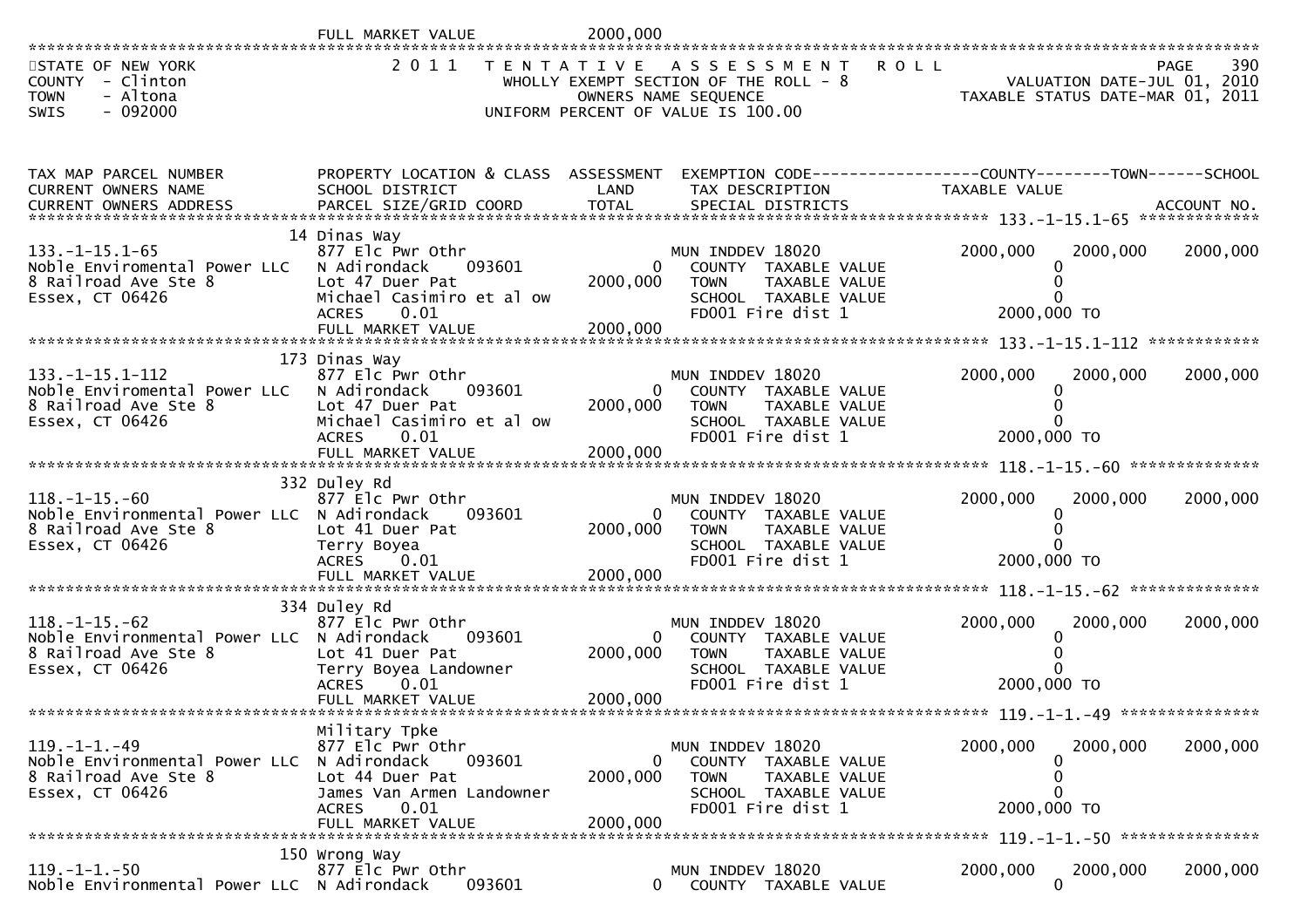| 8 Railroad Ave Ste 8<br>Essex, CT 06426                                                                         | Lot 44 Duer Pat<br>James Van Armen Landowner<br>0.01<br><b>ACRES</b><br>FULL MARKET VALUE                                                            | 2000,000<br>2000,000             | TAXABLE VALUE<br><b>TOWN</b><br>SCHOOL TAXABLE VALUE<br>FD001 Fire dist 1                                                    | $\mathbf{0}$<br>$\Omega$<br>2000,000 TO                                                       |
|-----------------------------------------------------------------------------------------------------------------|------------------------------------------------------------------------------------------------------------------------------------------------------|----------------------------------|------------------------------------------------------------------------------------------------------------------------------|-----------------------------------------------------------------------------------------------|
| STATE OF NEW YORK<br>COUNTY - Clinton<br>- Altona<br><b>TOWN</b><br>$-092000$<br><b>SWIS</b>                    | 2011<br>T E N T A T I V E                                                                                                                            |                                  | ASSESSMENT<br>WHOLLY EXEMPT SECTION OF THE ROLL - 8<br>OWNERS NAME SEQUENCE<br>UNIFORM PERCENT OF VALUE IS 100.00            | <b>ROLL</b><br>391<br>PAGE<br>VALUATION DATE-JUL 01, 2010<br>TAXABLE STATUS DATE-MAR 01, 2011 |
| TAX MAP PARCEL NUMBER<br>CURRENT OWNERS NAME<br>CURRENT OWNERS ADDRESS                                          | PROPERTY LOCATION & CLASS ASSESSMENT<br>SCHOOL DISTRICT                                                                                              | LAND                             | TAX DESCRIPTION                                                                                                              | EXEMPTION CODE-----------------COUNTY-------TOWN------SCHOOL<br>TAXABLE VALUE                 |
| 119. –1–1. –113<br>Noble Environmental Power LLC N Adirondack<br>8 Railroad Ave Ste 8<br>Essex, CT 06426        | 88 Wrong Way<br>877 Elc Pwr Othr<br>093601<br>Lot 44 Duer Pat<br>James Van Armen Landowner<br>0.01<br><b>ACRES</b><br>FULL MARKET VALUE              | 0<br>2000,000<br>2000,000        | MUN INDDEV 18020<br>COUNTY TAXABLE VALUE<br><b>TOWN</b><br>TAXABLE VALUE<br>SCHOOL TAXABLE VALUE<br>FD001 Fire dist 1        | 2000,000<br>2000,000<br>2000,000<br>∩<br>2000,000 TO                                          |
| $119. - 1 - 3. - 73$<br>Noble Environmental Power LLC<br>8 Railroad Ave Ste 8<br>Essex, CT 06426                | Military Tpke<br>877 Elc Pwr Othr<br>093601<br>N Adirondack<br>Lot 69 Ref Tr<br>Clifford Mossey Landowner<br><b>ACRES</b><br>0.01                    | 0<br>2000,000                    | MUN INDDEV 18020<br>COUNTY TAXABLE VALUE<br><b>TOWN</b><br>TAXABLE VALUE<br>SCHOOL TAXABLE VALUE<br>FD001 Fire dist 1        | 2000,000<br>2000,000<br>2000,000<br>$\Omega$<br>2000,000 TO                                   |
| $119. - 1 - 6.11 - 75$<br>Noble Environmental Power LLC N Adirondack<br>8 Railroad Ave Ste 8<br>Essex, CT 06426 | 87 Ladyland Way<br>877 Elc Pwr Othr<br>093601<br>Lot 72 Duer Pat<br>Robert Baxter Landowner<br><b>ACRES</b><br>0.01<br>FULL MARKET VALUE             | $\Omega$<br>2000,000<br>2000,000 | MUN INDDEV 18020<br>COUNTY TAXABLE VALUE<br><b>TOWN</b><br>TAXABLE VALUE<br>SCHOOL TAXABLE VALUE<br>FD001 Fire dist 1        | 2000,000<br>2000,000<br>2000,000<br>2000,000 TO                                               |
| $119. - 1 - 6.11 - 76$<br>Noble Environmental Power LLC N Adirondack<br>8 Railroad Ave Ste 8<br>Essex, CT 06426 | 126 Ladyland Way<br>877 Elc Pwr Othr<br>093601<br>Lot 76 Duer Pat<br>Robert Baxter Landowner<br>0.01<br><b>ACRES</b><br>FULL MARKET VALUE            | 0<br>2000,000<br>2000,000        | MUN INDDEV 18020<br>COUNTY TAXABLE VALUE<br><b>TOWN</b><br><b>TAXABLE VALUE</b><br>SCHOOL TAXABLE VALUE<br>FD001 Fire dist 1 | 2000,000<br>2000,000<br>2000,000<br>2000,000 TO                                               |
| $119. -1 - 15.1 - 2$<br>Noble Environmental Power LLC<br>8 Railroad Ave Ste 8<br>Essex, CT 06426                | 267 Shirleys Way<br>877 Elc Pwr Othr<br>N Adirondack<br>093601<br>Lot 68 Duer Pat<br>Shirley Tavernier Landown<br>0.01<br>ACRES<br>FULL MARKET VALUE | 0<br>2000,000<br>2000,000        | MUN INDDEV 18020<br>COUNTY TAXABLE VALUE<br><b>TOWN</b><br><b>TAXABLE VALUE</b><br>SCHOOL TAXABLE VALUE<br>FD001 Fire dist 1 | 2000,000<br>2000,000<br>2000,000<br>$\mathbf{U}$<br>0<br>$\Omega$<br>2000,000 TO              |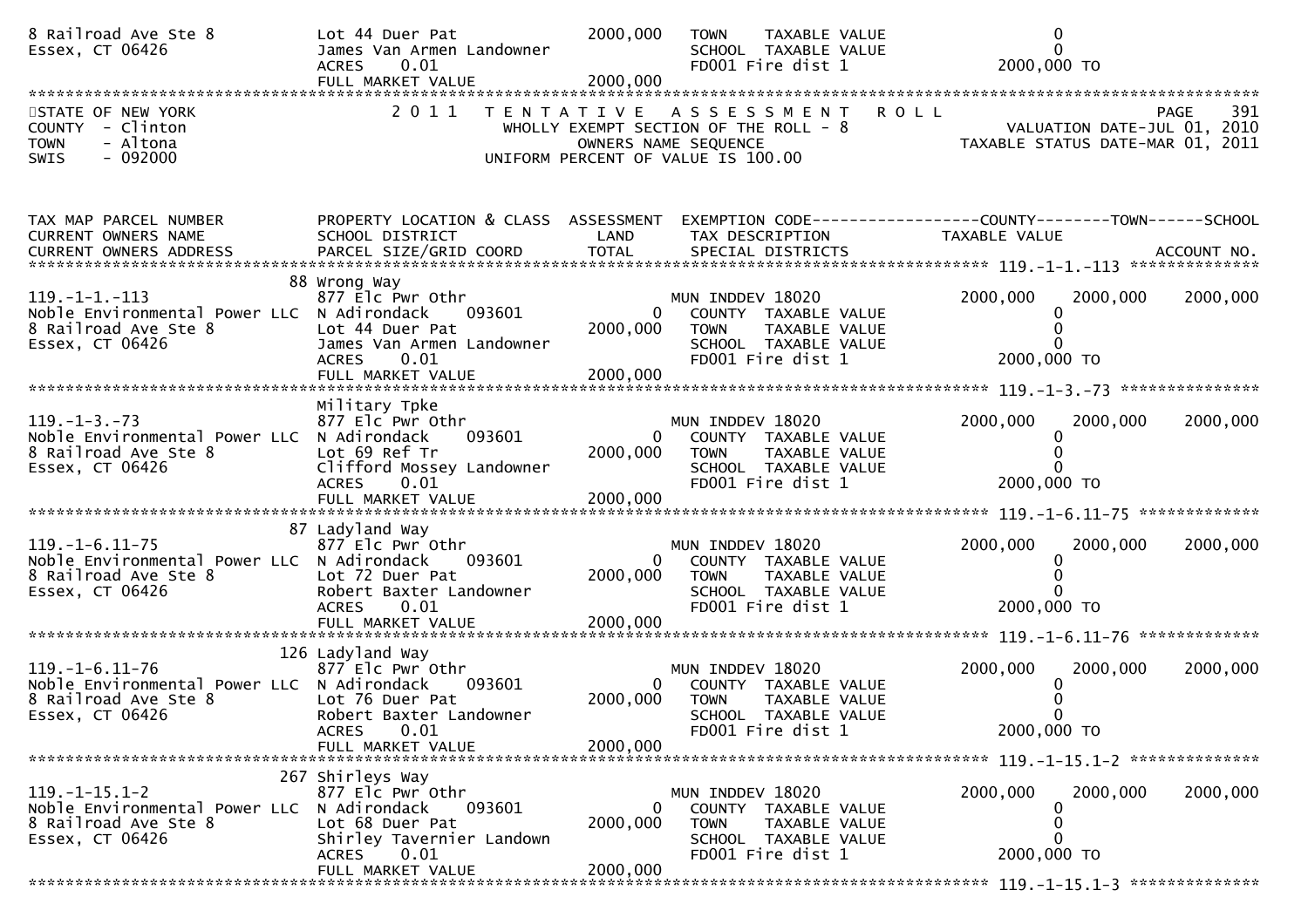| $119. -1 - 15.1 - 3$<br>Noble Environmental Power LLC N Adirondack<br>8 Railroad Ave Ste 8<br>Essex, CT 06426<br>STATE OF NEW YORK<br>COUNTY - Clinton<br><b>TOWN</b><br>- Altona<br>$-092000$<br><b>SWIS</b> | 264 Shirleys Way<br>877 Elc Pwr Othr<br>093601<br>Lot 68 Duer Pat<br>Shirley Tavernier Landown<br>ACRES 0.01<br>FULL MARKET VALUE<br>2 0 1 1 | $\mathbf{0}$<br>2000,000<br>2000,000 | MUN INDDEV 18020<br>COUNTY TAXABLE VALUE<br><b>TOWN</b><br>TAXABLE VALUE<br>SCHOOL TAXABLE VALUE<br>FD001 Fire dist 1<br>TENTATIVE ASSESSMENT<br>WHOLLY EXEMPT SECTION OF THE ROLL - 8<br>OWNERS NAME SEQUENCE<br>UNIFORM PERCENT OF VALUE IS 100.00 | 2000,000<br>2000,000<br>0<br>0<br>2000,000 TO<br><b>ROLL</b><br>VALUATION DATE-JUL 01, 2010<br>TAXABLE STATUS DATE-MAR 01, 2011 | 2000,000<br>392<br>PAGE |
|---------------------------------------------------------------------------------------------------------------------------------------------------------------------------------------------------------------|----------------------------------------------------------------------------------------------------------------------------------------------|--------------------------------------|------------------------------------------------------------------------------------------------------------------------------------------------------------------------------------------------------------------------------------------------------|---------------------------------------------------------------------------------------------------------------------------------|-------------------------|
| TAX MAP PARCEL NUMBER<br>CURRENT OWNERS NAME<br>CURRENT OWNERS ADDRESS PARCEL SIZE/GRID COORD TOTAL SPECIAL DISTRICTS 19.1-16.1-47 ACCOUNT NO.                                                                | PROPERTY LOCATION & CLASS ASSESSMENT<br>SCHOOL DISTRICT                                                                                      | LAND                                 | TAX DESCRIPTION                                                                                                                                                                                                                                      | EXEMPTION CODE------------------COUNTY--------TOWN------SCHOOL<br>TAXABLE VALUE                                                 |                         |
| $119. - 1 - 16.1 - 47$<br>Noble Environmental Power LLC N Adirondack<br>8 Railroad Ave Ste 8<br>Essex, CT 06426                                                                                               | 87 Sandys Way<br>877 Elc Pwr Othr<br>093601<br>Lot 45 Duer Pat<br>Fred Sayyeau Landowner<br>ACRES 0.01                                       | 0<br>2000,000                        | MUN INDDEV 18020<br>COUNTY TAXABLE VALUE<br><b>TOWN</b><br>TAXABLE VALUE<br>SCHOOL TAXABLE VALUE<br>FD001 Fire dist 1                                                                                                                                | 2000,000<br>2000,000<br>0<br>2000,000 TO                                                                                        | 2000,000                |
|                                                                                                                                                                                                               | 48 Sandys Way                                                                                                                                |                                      |                                                                                                                                                                                                                                                      |                                                                                                                                 |                         |
| $119. - 1 - 16.1 - 48$<br>Noble Environmental Power LLC N Adirondack<br>8 Railroad Ave Ste 8<br>Essex, CT 06426                                                                                               | 877 Elc Pwr Othr<br>093601<br>Lot 45 Duer Pat<br>Fred Sayyeau Landowner<br>ACRES 0.01<br>FULL MARKET VALUE                                   | $\Omega$<br>2000,000<br>2000,000     | MUN INDDEV 18020<br>COUNTY TAXABLE VALUE<br>TAXABLE VALUE<br><b>TOWN</b><br>SCHOOL TAXABLE VALUE<br>FD001 Fire dist 1                                                                                                                                | 2000,000<br>2000,000<br>2000,000 TO                                                                                             | 2000,000                |
|                                                                                                                                                                                                               | 285 Duley Rd                                                                                                                                 |                                      |                                                                                                                                                                                                                                                      |                                                                                                                                 |                         |
| $119. - 1 - 16.1 - 72$<br>Noble Environmental Power LLC N Adirondack<br>8 Railroad Ave Ste 8<br>Essex, CT 06426                                                                                               | 877 Elc Pwr Othr<br>093601<br>Lot 45 Duer Pat<br>Fred Sayyeau Landowner<br>ACRES 0.01<br>FULL MARKET VALUE                                   | $\mathbf{0}$<br>2000,000<br>2000,000 | MUN INDDEV 18020<br>COUNTY TAXABLE VALUE<br>TAXABLE VALUE<br><b>TOWN</b><br>SCHOOL TAXABLE VALUE<br>FD001 Fire dist 1                                                                                                                                | 2000,000<br>2000,000<br>0<br>2000,000 TO                                                                                        | 2000,000                |
|                                                                                                                                                                                                               | 181 Duley Rd                                                                                                                                 |                                      |                                                                                                                                                                                                                                                      |                                                                                                                                 |                         |
| $119. - 1 - 16.1 - 74$<br>Noble Environmental Power LLC N Adirondack<br>8 Railroad Ave Ste 8<br>Essex, CT 06426                                                                                               | 877 Elc Pwr Othr<br>093601<br>Lot 45 Duer Pat<br>Fred Sayyeau Landowner<br>ACRES<br>0.01<br>FULL MARKET VALUE                                | 2000,000<br>2000.000                 | MUN INDDEV 18020<br>COUNTY TAXABLE VALUE<br>TAXABLE VALUE<br><b>TOWN</b><br>SCHOOL TAXABLE VALUE<br>FD001 Fire dist 1                                                                                                                                | 2000,000<br>2000,000<br>0<br>0<br>2000,000 TO                                                                                   | 2000,000                |
|                                                                                                                                                                                                               | 20 Sandys Way                                                                                                                                |                                      |                                                                                                                                                                                                                                                      |                                                                                                                                 |                         |
| $119. - 1 - 16.1 - 102$<br>Noble Environmental Power LLC N Adirondack<br>8 Railroad Ave Ste 8<br>Essex, CT 06426                                                                                              | 877 Elc Pwr Othr<br>093601<br>Lot 45 Duer Pat<br>Fred Sayyeau Landowner                                                                      | 0<br>2000,000                        | MUN INDDEV 18020<br>COUNTY TAXABLE VALUE<br>TAXABLE VALUE<br><b>TOWN</b><br>SCHOOL TAXABLE VALUE                                                                                                                                                     | 2000,000<br>2000,000<br>0<br>0<br>0                                                                                             | 2000,000                |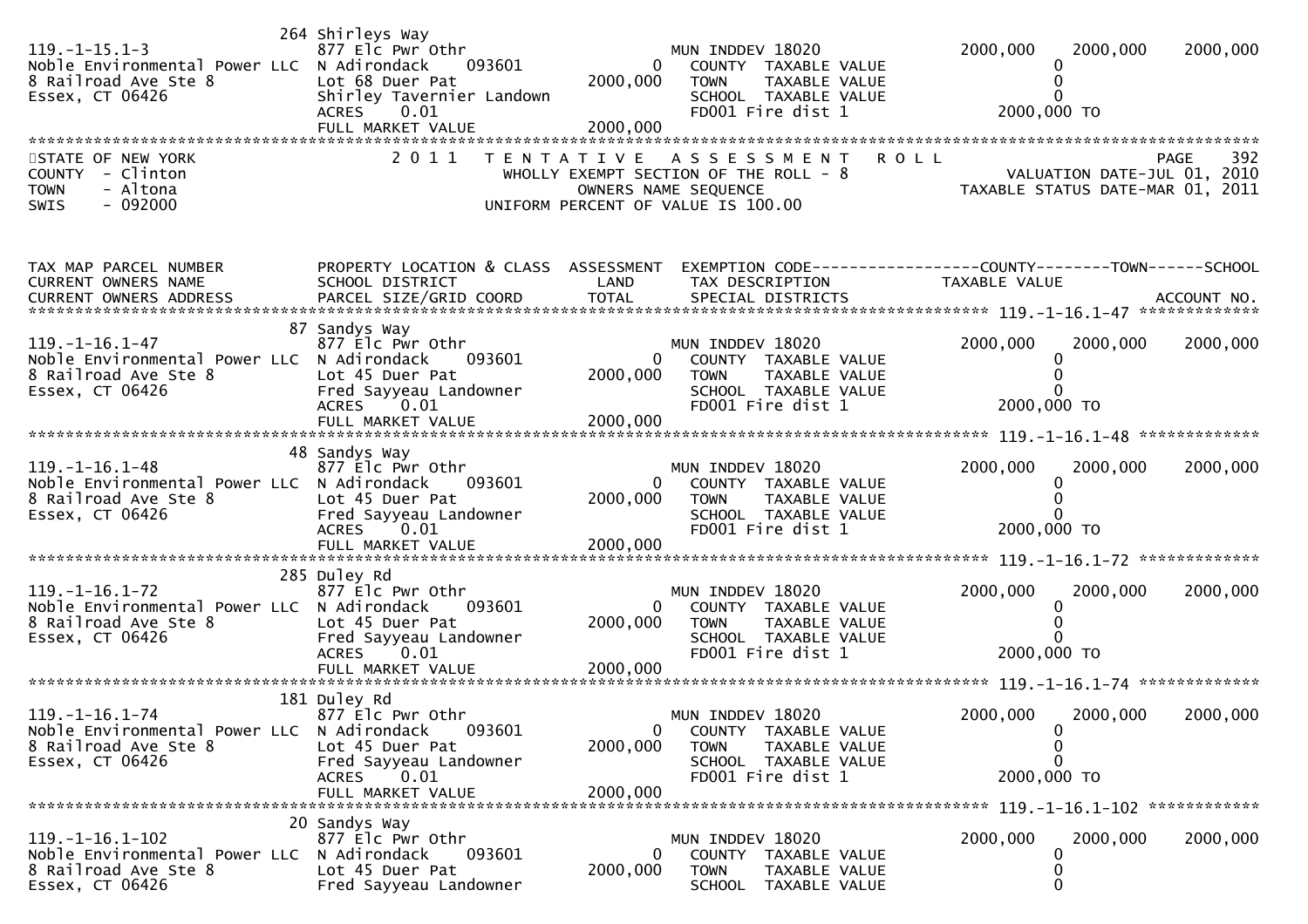|                                                                                                                 | <b>ACRES</b><br>0.01                                                                                                                          |                                      | FD001 Fire dist 1                                                                                                          | 2000,000 TO                                                                     |                    |
|-----------------------------------------------------------------------------------------------------------------|-----------------------------------------------------------------------------------------------------------------------------------------------|--------------------------------------|----------------------------------------------------------------------------------------------------------------------------|---------------------------------------------------------------------------------|--------------------|
| $119. - 1 - 16.3 - 53$<br>Noble Environmental Power LLC N Adirondack<br>8 Railroad Ave Ste 8<br>Essex, CT 06426 | 24 Wrong Way<br>877 Elc Pwr Othr<br>093601<br>Lot 45 Duer Pat<br>Jody Speer Landowner<br>ACRES 0.01<br>FULL MARKET VALUE                      | $\mathbf{0}$<br>2000,000<br>2000,000 | MUN INDDEV 18020<br>COUNTY TAXABLE VALUE<br><b>TOWN</b><br>TAXABLE VALUE<br>SCHOOL TAXABLE VALUE<br>FD001 Fire dist 1      | 2000,000<br>2000,000<br>0<br>2000,000 TO                                        | 2000,000           |
| STATE OF NEW YORK<br>COUNTY - Clinton<br>- Altona<br><b>TOWN</b><br>$-092000$<br><b>SWIS</b>                    | 2011                                                                                                                                          | T E N T A T I V E                    | A S S E S S M E N T<br>WHOLLY EXEMPT SECTION OF THE ROLL - 8<br>OWNERS NAME SEQUENCE<br>UNIFORM PERCENT OF VALUE IS 100.00 | <b>ROLL</b><br>VALUATION DATE-JUL 01, 2010<br>TAXABLE STATUS DATE-MAR 01, 2011  | 393<br><b>PAGE</b> |
| TAX MAP PARCEL NUMBER<br>CURRENT OWNERS NAME                                                                    | PROPERTY LOCATION & CLASS ASSESSMENT<br>SCHOOL DISTRICT                                                                                       | LAND<br><b>TOTAL</b>                 | TAX DESCRIPTION                                                                                                            | EXEMPTION CODE------------------COUNTY--------TOWN------SCHOOL<br>TAXABLE VALUE |                    |
| 119. -1-19. 12-111<br>Noble Environmental Power LLC N Adirondack<br>8 Railroad Ave Ste 8<br>Essex, CT 06426     | 52 Baxter Way<br>877 Elc Pwr Othr<br>093601<br>Lot 68 Ref Tr<br>Danny Willette Landowner<br><b>ACRES</b><br>0.01                              | 2000,000                             | MUN INDDEV 18020<br>COUNTY TAXABLE VALUE<br><b>TOWN</b><br>TAXABLE VALUE<br>SCHOOL TAXABLE VALUE<br>FD001 Fire dist 1      | 2000,000<br>2000,000<br>2000,000 TO                                             | 2000,000           |
| $132. - 1 - 4.1 - 54$<br>Noble Environmental Power LLC N Adirondack<br>8 Railroad Ave Ste 8<br>Essex, CT 06426  | 65 Stillwater Way<br>877 Elc Pwr Othr<br>093601<br>Lots 39,40 Duer Pat<br>Tom Tucker Landowner<br><b>ACRES</b><br>0.01                        | $\Omega$<br>2000,000                 | MUN INDDEV 18020<br>COUNTY TAXABLE VALUE<br>TAXABLE VALUE<br><b>TOWN</b><br>SCHOOL TAXABLE VALUE<br>FD001 Fire dist 1      | 2000,000<br>2000,000<br>0<br>2000,000 TO                                        | 2000,000           |
| $132. - 1 - 4.1 - 101$<br>Noble Environmental Power LLC N Adirondack<br>8 Railroad Ave Ste 8<br>Essex, CT 06426 | 28 Stillwater Way<br>877 Elc Pwr Othr<br>093601<br>Lots 39,40 Duer Pat<br>Tom Tucker Landowner<br><b>ACRES</b><br>0.01<br>FULL MARKET VALUE   | $\mathbf{0}$<br>2000,000<br>2000,000 | MUN INDDEV 18020<br>COUNTY TAXABLE VALUE<br>TAXABLE VALUE<br><b>TOWN</b><br>SCHOOL TAXABLE VALUE<br>FD001 Fire dist 1      | 2000,000<br>2000,000<br>2000,000 TO                                             | 2000,000           |
| $132. -1 - 6. -51$<br>Noble Environmental Power LLC N Adirondack<br>8 Railroad Ave<br>Essex, CT 06426           | 234 Stillwater Way<br>877 Elc Pwr Othr<br>093601<br>Lot 39 Duer Pat<br>Corey&Amy Lucia Landowner<br><b>ACRES</b><br>0.01<br>FULL MARKET VALUE | 2000,000<br>2000,000                 | MUN INDDEV 18020<br>COUNTY TAXABLE VALUE<br><b>TOWN</b><br>TAXABLE VALUE<br>SCHOOL TAXABLE VALUE<br>FD001 Fire dist 1      | 2000,000<br>2000,000<br>0<br>0<br>0<br>2000,000 TO                              | 2000,000           |
| $132. - 1 - 6. - 55$                                                                                            | Duley Rd<br>877 Elc Pwr Othr                                                                                                                  |                                      | MUN INDDEV 18020                                                                                                           | 2000,000<br>2000,000                                                            | 2000,000           |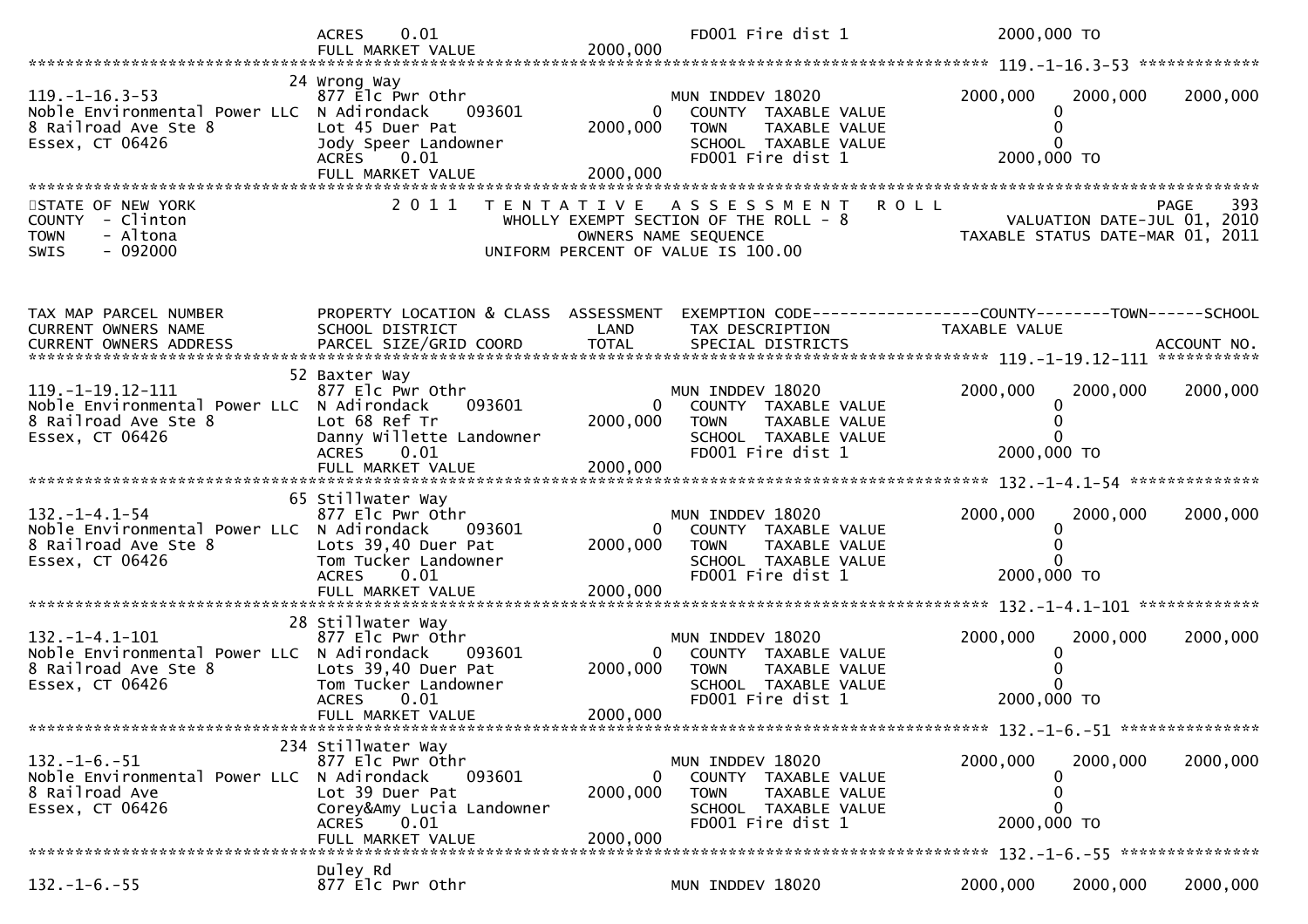| Noble Environmental Power LLC N Adirondack<br>8 Railroad Ave<br>Essex, CT 06426                                | 093601<br>Lot 39 Duer Pat<br>Corey&Amy Lucia Landowner<br>ACRES 0.01                                                                             | $\mathbf{0}$<br>2000,000  | COUNTY TAXABLE VALUE<br><b>TOWN</b><br>TAXABLE VALUE<br>SCHOOL TAXABLE VALUE<br>FD001 Fire dist 1                                    | 2000,000 TO             | $\Omega$                                                                                                                                                      |
|----------------------------------------------------------------------------------------------------------------|--------------------------------------------------------------------------------------------------------------------------------------------------|---------------------------|--------------------------------------------------------------------------------------------------------------------------------------|-------------------------|---------------------------------------------------------------------------------------------------------------------------------------------------------------|
| $132. - 1 - 6. - 57$<br>Noble Environmental Power LLC N Adirondack<br>8 Railroad Ave<br>Essex, CT 06426        | 128 Stillwater Way<br>877 Elc Pwr Othr<br>$\frac{1}{2}$ 093601<br>Lot 39 Duer Pat<br>Corey&Amy Lucia Landowner<br><b>ACRES</b><br>0.01           | 2000,000                  | MUN INDDEV 18020<br>0 COUNTY TAXABLE VALUE<br>TOWN TAXABLE VALUE<br>SCHOOL TAXABLE VALUE<br>FD001 Fire dist 1                        | 2000,000<br>2000,000 TO | 2000,000<br>2000,000<br>0<br>0                                                                                                                                |
| STATE OF NEW YORK<br>COUNTY - Clinton<br><b>TOWN</b><br>- Altona<br>$-092000$<br>SWIS                          |                                                                                                                                                  |                           | 2011 TENTATIVE ASSESSMENT ROLL<br>UNIFORM PERCENT OF VALUE IS 100.00                                                                 |                         | 394<br>PAGE<br>WHOLLY EXEMPT SECTION OF THE ROLL - 8<br>OWNERS NAME SEQUENCE THE ROLL - 8<br>VALUATION DATE-JUL 01, 2010<br>VIFORM PERCENT OF VALUE IS 100.00 |
| TAX MAP PARCEL NUMBER<br>CURRENT OWNERS NAME                                                                   | PROPERTY LOCATION & CLASS ASSESSMENT<br>SCHOOL DISTRICT                                                                                          | LAND                      | TAX DESCRIPTION                                                                                                                      | TAXABLE VALUE           | EXEMPTION CODE-----------------COUNTY-------TOWN-----SCHOOL                                                                                                   |
| $132. -1 - 7.1 - 110$<br>Noble Environmental Power LLC N Adirondack<br>8 Railroad Ave Ste 8<br>Essex, CT 06426 | 274 Stillwater Way<br>877 Elc Pwr Othr<br>nr<br>093601<br>Lot 38 Duer Pat<br>Emile Barnaby Landowner<br>ACRES 0.01                               | 2000,000                  | MUN INDDEV 18020<br>COUNTY TAXABLE VALUE<br>0<br><b>TOWN</b><br>TAXABLE VALUE<br>SCHOOL TAXABLE VALUE<br>FD001 Fire dist 1           | 2000,000<br>2000,000 TO | 2000,000<br>2000,000<br>0                                                                                                                                     |
| $133. - 1 - 2. - 1$<br>Noble Environmental Power LLC N Adirondack<br>8 Railroad Ave Ste 8<br>Essex, CT 06426   | 54 Baxter Way<br>877 Elc Pwr Othr<br>093601<br>Lot 67 Duer Pat<br>Travis Baxter Landowner<br>ACRES 0.01                                          | 2000,000                  | MUN INDDEV 18020<br>0 COUNTY TAXABLE VALUE<br><b>TOWN</b><br>TAXABLE VALUE<br>SCHOOL TAXABLE VALUE<br>FD001 Fire dist 1              | 2000,000<br>2000,000 TO | 2000,000<br>2000,000<br>0                                                                                                                                     |
| $133. - 1 - 2. - 6$<br>Noble Environmental Power LLC N Adirondack<br>8 Railroad Ave Ste 8<br>Essex, CT 06426   | 89 Baxter Way<br>877 Elc Pwr Othr<br>093601<br>Lot 67 Duer Pat<br>Travis Baxter Landowner<br><b>ACRES</b><br>0.01<br>FULL MARKET VALUE           | 2000,000                  | MUN INDDEV 18020<br>COUNTY TAXABLE VALUE<br>$\mathbf{0}$<br>2000,000 TOWN TAXABLE VALUE<br>SCHOOL TAXABLE VALUE<br>FD001 Fire dist 1 | 2000,000<br>2000,000 TO | 2000,000<br>2000,000<br>0<br>0<br>$\mathbf{0}$                                                                                                                |
| $133. - 1 - 2. - 11$<br>Noble Environmental Power LLC<br>8 Railroad Ave Ste 8<br>Essex, CT 06426               | 131 Baxter Way<br>877 Elc Pwr Othr<br>N Adirondack<br>093601<br>Lot 67 Duer Pat<br>Travis Baxter Landowner<br>ACRES<br>0.01<br>FULL MARKET VALUE | 0<br>2000,000<br>2000,000 | MUN INDDEV 18020<br>COUNTY TAXABLE VALUE<br><b>TOWN</b><br>TAXABLE VALUE<br>SCHOOL TAXABLE VALUE<br>FD001 Fire dist 1                | 2000,000<br>2000,000 TO | 2000,000<br>2000,000<br>0<br>0<br>0                                                                                                                           |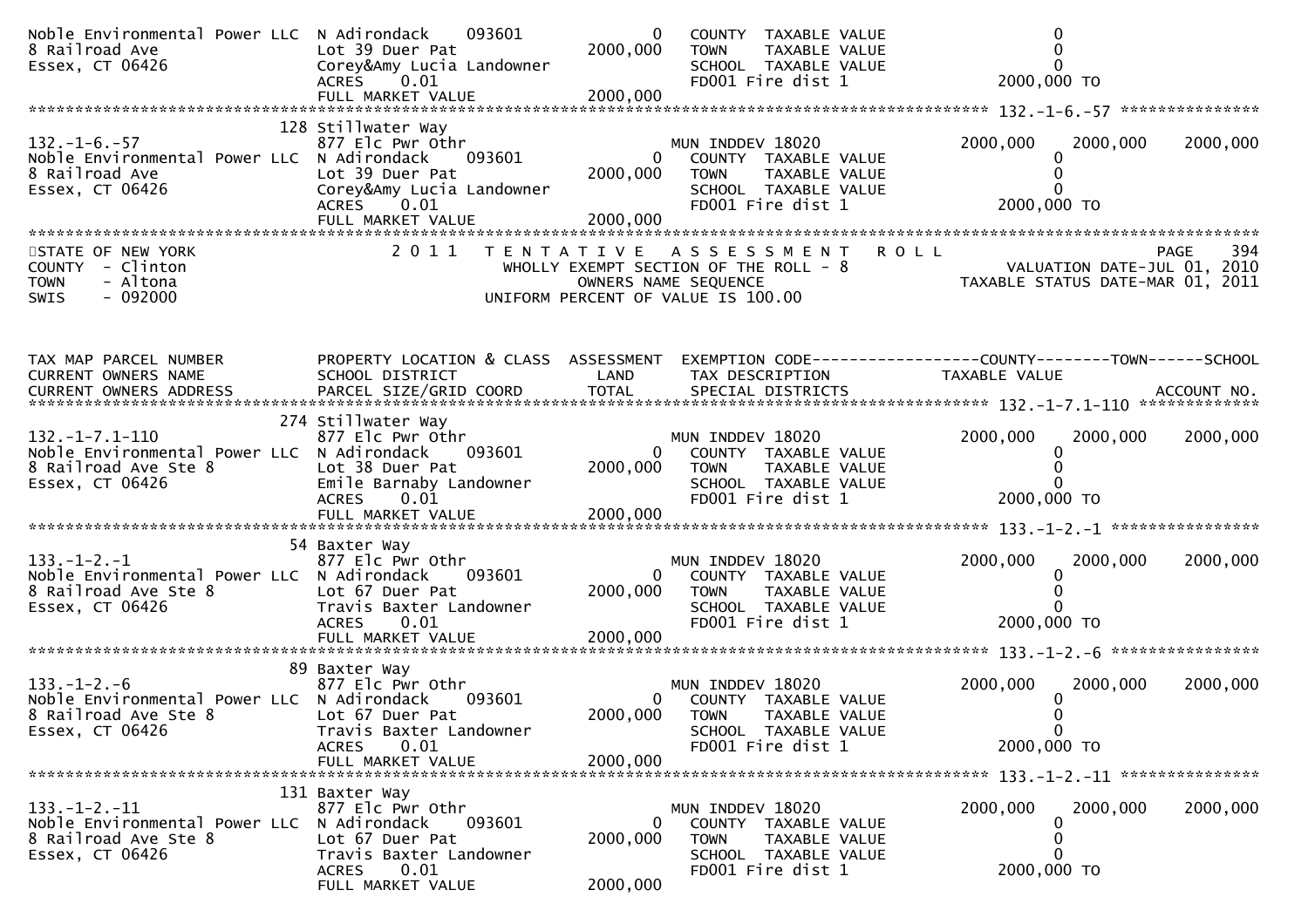| $133. - 1 - 3. - 4$<br>Noble Environmental Power LLC N Adirondack<br>8 Railroad Ave Ste 8<br>Essex, CT 06426   | 223 Shirleys Way<br>877 Elc Pwr Othr<br>093601<br>Lot 67 Duer Pat<br>Daniel Hayes Landowner<br>0.01<br><b>ACRES</b><br>FULL MARKET VALUE | $\overline{0}$<br>2000,000<br>2000,000 | MUN INDDEV 18020<br>COUNTY TAXABLE VALUE<br>TAXABLE VALUE<br><b>TOWN</b><br>SCHOOL TAXABLE VALUE<br>FD001 Fire dist 1 | 2000,000<br>2000,000<br>0<br>0<br>2000,000 TO                                                                     | 2000,000           |
|----------------------------------------------------------------------------------------------------------------|------------------------------------------------------------------------------------------------------------------------------------------|----------------------------------------|-----------------------------------------------------------------------------------------------------------------------|-------------------------------------------------------------------------------------------------------------------|--------------------|
|                                                                                                                |                                                                                                                                          |                                        |                                                                                                                       |                                                                                                                   |                    |
| $133. -1 - 3. -7$<br>Noble Environmental Power LLC N Adirondack<br>8 Railroad Ave Ste 8<br>Essex, CT 06426     | 181 Shirleys Way<br>877 Elc Pwr Othr<br>093601<br>Lot 67 Duer Pat<br>Daniel Hayes Landowner<br><b>ACRES</b><br>0.01<br>FULL MARKET VALUE | $\overline{0}$<br>2000,000<br>2000,000 | MUN INDDEV 18020<br>COUNTY TAXABLE VALUE<br>TAXABLE VALUE<br><b>TOWN</b><br>SCHOOL TAXABLE VALUE<br>FD001 Fire dist 1 | 2000,000<br>2000,000<br>0<br>0<br>2000,000 TO                                                                     | 2000,000           |
| STATE OF NEW YORK                                                                                              | 2 0 1 1                                                                                                                                  |                                        | TENTATIVE ASSESSMENT                                                                                                  | <b>ROLL</b>                                                                                                       | 395<br><b>PAGE</b> |
| COUNTY - Clinton<br>- Altona<br><b>TOWN</b><br>$-092000$<br><b>SWIS</b>                                        |                                                                                                                                          |                                        | WHOLLY EXEMPT SECTION OF THE ROLL - 8<br>OWNERS NAME SEQUENCE<br>UNIFORM PERCENT OF VALUE IS 100.00                   | VALUATION DATE-JUL 01, 2010<br>TAXABLE STATUS DATE-MAR 01, 2011                                                   |                    |
| TAX MAP PARCEL NUMBER<br>CURRENT OWNERS NAME                                                                   | SCHOOL DISTRICT                                                                                                                          | LAND                                   | TAX DESCRIPTION                                                                                                       | PROPERTY LOCATION & CLASS ASSESSMENT EXEMPTION CODE----------------COUNTY-------TOWN------SCHOOL<br>TAXABLE VALUE |                    |
|                                                                                                                |                                                                                                                                          |                                        |                                                                                                                       |                                                                                                                   |                    |
| $133. -1 - 3. -10$<br>Noble Environmental Power LLC N Adirondack<br>8 Railroad Ave Ste 8<br>Essex, CT 06426    | 141 Shirleys Way<br>877 Elc Pwr Othr<br>093601<br>Lot 67 Duer Pat<br>Daniel Hayes Landowner<br><b>ACRES</b><br>0.01                      | $\Omega$<br>2000,000                   | MUN INDDEV 18020<br>COUNTY TAXABLE VALUE<br><b>TOWN</b><br>TAXABLE VALUE<br>SCHOOL TAXABLE VALUE<br>FD001 Fire dist 1 | 2000,000<br>2000,000<br>0<br>2000,000 ТО                                                                          | 2000,000           |
|                                                                                                                |                                                                                                                                          |                                        |                                                                                                                       |                                                                                                                   |                    |
| $133. - 1 - 3. - 15$<br>Noble Environmental Power LLC N Adirondack<br>8 Railroad Ave Ste 8<br>Essex, CT 06426  | 115 Dans Way<br>877 Elc Pwr Othr<br>093601<br>Lot 67 Duer Pat<br>Daniel Hayes Landowner<br>0.01<br><b>ACRES</b><br>FULL MARKET VALUE     | $\mathbf{0}$<br>2000,000<br>2000,000   | MUN INDDEV 18020<br>COUNTY TAXABLE VALUE<br><b>TOWN</b><br>TAXABLE VALUE<br>SCHOOL TAXABLE VALUE<br>FD001 Fire dist 1 | 2000,000<br>2000,000<br>0<br>2000,000 TO                                                                          | 2000,000           |
|                                                                                                                |                                                                                                                                          |                                        |                                                                                                                       |                                                                                                                   |                    |
| $133. - 1 - 4.11 - 5$<br>Noble Environmental Power LLC N Adirondack<br>8 Railroad Ave Ste 8<br>Essex, CT 06426 | 237 Dans Way<br>877 Elc Pwr Othr<br>093601<br>Lot 74 Duer Pat<br>Denis Peryea Landowner<br><b>ACRES</b><br>0.01<br>FULL MARKET VALUE     | $\overline{0}$<br>2000,000<br>2000,000 | MUN INDDEV 18020<br>COUNTY TAXABLE VALUE<br><b>TOWN</b><br>TAXABLE VALUE<br>SCHOOL TAXABLE VALUE<br>FD001 Fire dist 1 | 2000,000<br>2000,000<br>0<br>0<br>0<br>2000,000 TO                                                                | 2000,000           |
|                                                                                                                |                                                                                                                                          |                                        |                                                                                                                       |                                                                                                                   |                    |
| $133. - 1 - 4.11 - 8$<br>Noble Environmental Power LLC N Adirondack<br>8 Railroad Ave Ste 8                    | 194 Dans Way<br>877 Elc Pwr Othr<br>093601<br>Lot 74 Duer Pat                                                                            | 0<br>2000,000                          | MUN INDDEV 18020<br>COUNTY TAXABLE VALUE<br><b>TOWN</b><br>TAXABLE VALUE                                              | 2000,000<br>2000,000<br>0<br>0                                                                                    | 2000,000           |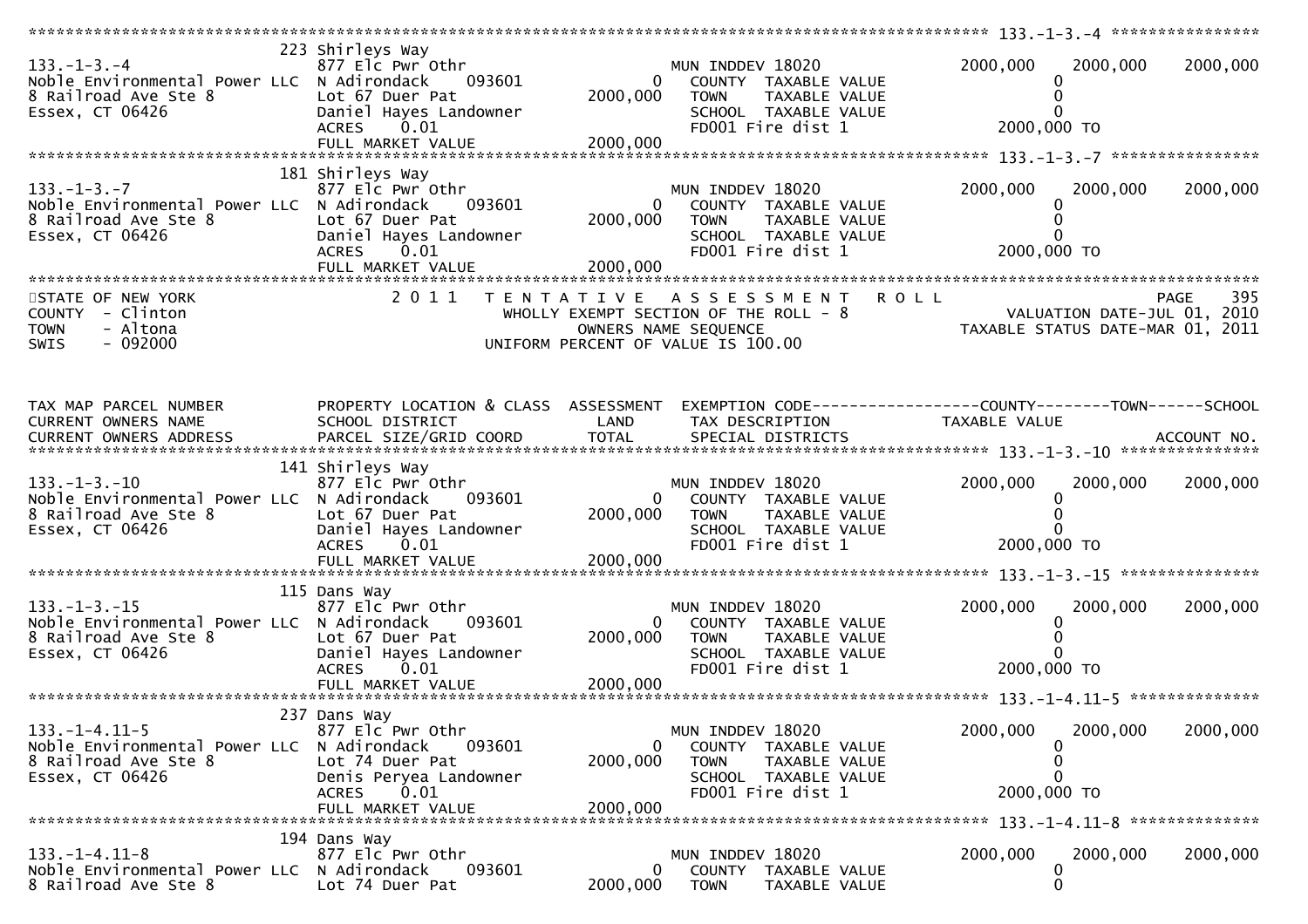| Essex, CT 06426                                                                                                 | Denis Peryea Landowner<br><b>ACRES</b><br>0.01                                                                                           |                                      | SCHOOL TAXABLE VALUE<br>FD001 Fire dist 1                                                                             | $\Omega$<br>2000,000 TO                                                                                         |          |
|-----------------------------------------------------------------------------------------------------------------|------------------------------------------------------------------------------------------------------------------------------------------|--------------------------------------|-----------------------------------------------------------------------------------------------------------------------|-----------------------------------------------------------------------------------------------------------------|----------|
|                                                                                                                 |                                                                                                                                          |                                      |                                                                                                                       |                                                                                                                 |          |
| 133. –1–4.11–9<br>Noble Environmental Power LLC N Adirondack<br>8 Railroad Ave Ste 8<br>Essex, CT 06426         | 132 Dans Way<br>877 Elc Pwr Othr<br>093601<br>Lot 74 Duer Pat<br>Denis Peryea Landowner<br>0.01<br>ACRES<br>FULL MARKET VALUE            | 0<br>2000,000<br>2000,000            | MUN INDDEV 18020<br>COUNTY TAXABLE VALUE<br>TAXABLE VALUE<br><b>TOWN</b><br>SCHOOL TAXABLE VALUE<br>FD001 Fire dist 1 | 2000,000<br>2000,000<br>2000,000 TO                                                                             | 2000,000 |
|                                                                                                                 | 42 Ladyland Way                                                                                                                          |                                      |                                                                                                                       |                                                                                                                 |          |
| $133. -1 - 4.11 - 19$<br>Noble Environmental Power LLC N Adirondack<br>8 Railroad Ave Ste 8<br>Essex, CT 06426  | 877 Elc Pwr Othr<br>093601<br>Lot 74 Duer Pat<br>Denis Peryea Landowner<br>0.01<br><b>ACRES</b>                                          | $\mathbf{0}$<br>2000,000             | MUN INDDEV 18020<br>COUNTY TAXABLE VALUE<br><b>TOWN</b><br>TAXABLE VALUE<br>SCHOOL TAXABLE VALUE<br>FD001 Fire dist 1 | 2000,000<br>2000,000<br>2000,000 TO                                                                             | 2000,000 |
| STATE OF NEW YORK                                                                                               |                                                                                                                                          |                                      | 2011 TENTATIVE ASSESSMENT                                                                                             |                                                                                                                 |          |
| COUNTY - Clinton<br>- Altona<br><b>TOWN</b><br>$-092000$<br><b>SWIS</b>                                         |                                                                                                                                          | OWNERS NAME SEQUENCE                 | WHOLLY EXEMPT SECTION OF THE ROLL - 8<br>UNIFORM PERCENT OF VALUE IS 100.00                                           | PAGE 396<br>VALUATION DATE-JUL 01, 2010<br>TAXARLE STATUS BATE ULL 01, 2010<br>TAXABLE STATUS DATE-MAR 01, 2011 |          |
| TAX MAP PARCEL NUMBER<br>CURRENT OWNERS NAME                                                                    | PROPERTY LOCATION & CLASS ASSESSMENT<br>SCHOOL DISTRICT                                                                                  | LAND                                 | TAX DESCRIPTION                                                                                                       | EXEMPTION CODE-----------------COUNTY--------TOWN------SCHOOL<br>TAXABLE VALUE                                  |          |
|                                                                                                                 |                                                                                                                                          |                                      |                                                                                                                       |                                                                                                                 |          |
|                                                                                                                 |                                                                                                                                          |                                      |                                                                                                                       |                                                                                                                 |          |
| $133. - 1 - 4.11 - 34$<br>Noble Environmental Power LLC N Adirondack<br>8 Railroad Ave Ste 8<br>Essex, CT 06426 | 52 Ladyland Way<br>877 Elc Pwr Othr<br>093601<br>Lot 74 Duer Pat<br>Denis Peryea Landowner<br><b>ACRES</b><br>0.01                       | 0<br>2000,000                        | MUN INDDEV 18020<br>COUNTY TAXABLE VALUE<br>TAXABLE VALUE<br><b>TOWN</b><br>SCHOOL TAXABLE VALUE<br>FD001 Fire dist 1 | 2000,000<br>2000,000<br>2000,000 TO                                                                             | 2000,000 |
|                                                                                                                 |                                                                                                                                          |                                      |                                                                                                                       |                                                                                                                 |          |
|                                                                                                                 |                                                                                                                                          |                                      |                                                                                                                       |                                                                                                                 |          |
| $133. - 1 - 7.1 - 23$<br>Noble Environmental Power LLC N Adirondack<br>8 Railroad Ave<br>Essex, CT 06426        | 328 Freds Way<br>877 Elc Pwr Othr<br>093601<br>Lot 76 Duer Pat<br>Ron Hoy&Gary LesterLandow<br>ACRES 0.01                                | 0<br>2000,000<br>2000,000            | MUN INDDEV 18020<br>COUNTY TAXABLE VALUE<br><b>TOWN</b><br>TAXABLE VALUE<br>SCHOOL TAXABLE VALUE<br>FD001 Fire dist 1 | 2000,000<br>2000,000<br>2000,000 TO                                                                             | 2000,000 |
|                                                                                                                 | FULL MARKET VALUE                                                                                                                        |                                      |                                                                                                                       |                                                                                                                 |          |
| $133. - 1 - 7.1 - 25$<br>Noble Environmental Power LLC N Adirondack<br>8 Railroad Ave<br>Essex, CT 06426        | 52 Fisher Way<br>877 Elc Pwr Othr<br>093601<br>Lot 76 Duer Pat<br>Ron Hoy&Gary Lester Lando<br><b>ACRES</b><br>0.01<br>FULL MARKET VALUE | $\mathbf{0}$<br>2000,000<br>2000,000 | MUN INDDEV 18020<br>COUNTY TAXABLE VALUE<br><b>TOWN</b><br>TAXABLE VALUE<br>SCHOOL TAXABLE VALUE<br>FD001 Fire dist 1 | 2000,000<br>2000,000<br>0<br>2000,000 TO                                                                        | 2000,000 |
|                                                                                                                 | 104 Fisher Way                                                                                                                           |                                      |                                                                                                                       |                                                                                                                 |          |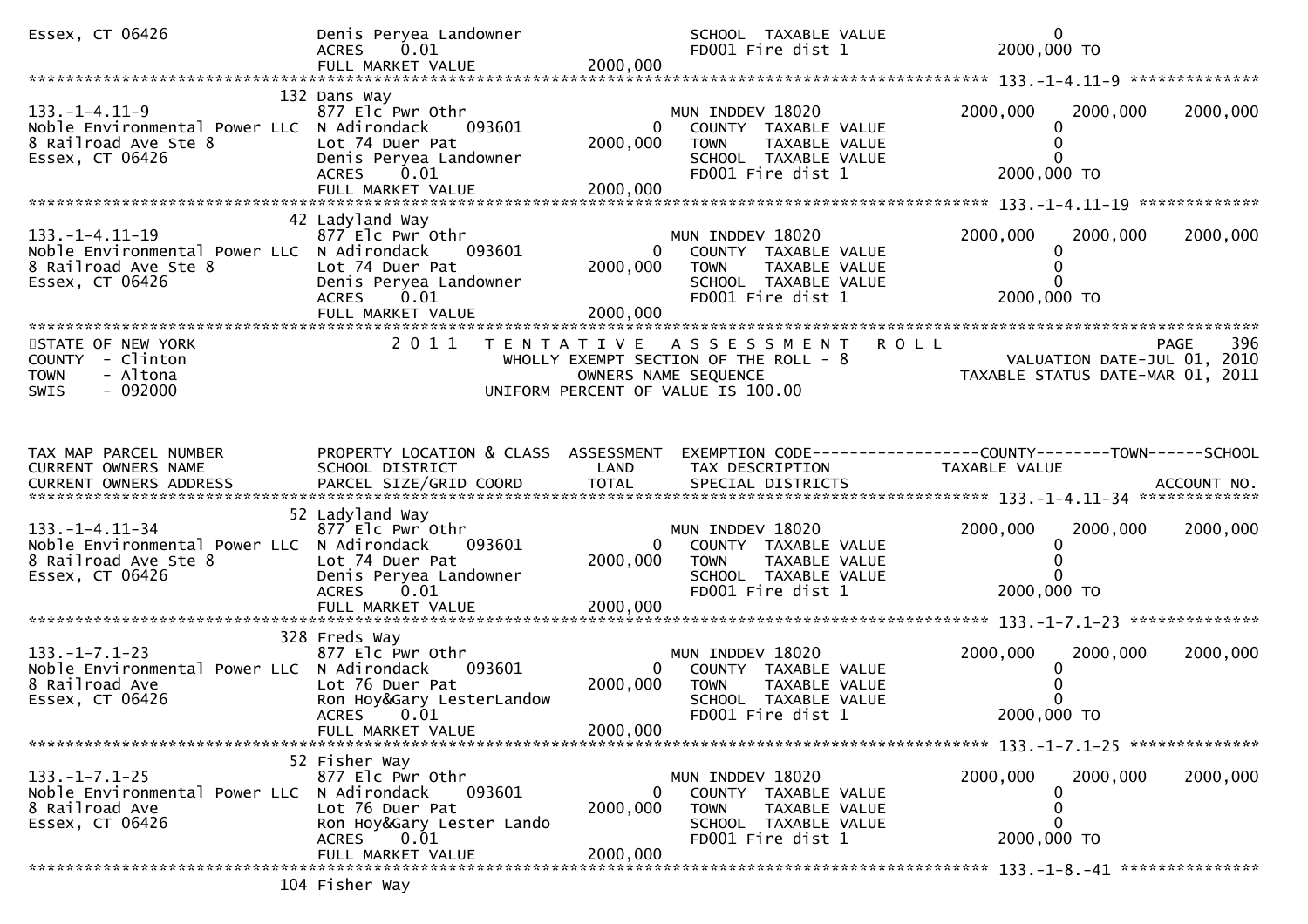| $133. - 1 - 8. - 41$<br>Noble Environmental Power LLC N Adirondack<br>8 Railroad Ave Ste 8<br>Essex, CT 06426  | 877 Elc Pwr Othr<br>093601<br>Lot 76 Duer Pat<br>Gary Payne Landowner<br><b>ACRES</b><br>0.01                                        | $\overline{0}$<br>2000,000           | MUN INDDEV 18020<br>COUNTY TAXABLE VALUE<br><b>TOWN</b><br>TAXABLE VALUE<br>SCHOOL TAXABLE VALUE<br>FD001 Fire dist 1      | 2000,000<br>2000,000<br>2000,000 TO                                                            | 2000,000    |
|----------------------------------------------------------------------------------------------------------------|--------------------------------------------------------------------------------------------------------------------------------------|--------------------------------------|----------------------------------------------------------------------------------------------------------------------------|------------------------------------------------------------------------------------------------|-------------|
|                                                                                                                |                                                                                                                                      |                                      |                                                                                                                            |                                                                                                |             |
| $133. - 1 - 8. - 59$<br>Noble Environmental Power LLC N Adirondack<br>8 Railroad Ave Ste 8<br>Essex, CT 06426  | 97 Fisher Way<br>877 Elc Pwr Othr<br>093601<br>Lot 76 Duer Pat<br>Gary Payne Landowner<br>ACRES 0.01<br>FULL MARKET VALUE            | 0<br>2000,000<br>2000,000            | MUN INDDEV 18020<br>COUNTY TAXABLE VALUE<br><b>TOWN</b><br>TAXABLE VALUE<br>SCHOOL TAXABLE VALUE<br>FD001 Fire dist 1      | 2000,000<br>2000,000<br>0<br>2000,000 TO                                                       | 2000,000    |
|                                                                                                                |                                                                                                                                      |                                      |                                                                                                                            |                                                                                                |             |
| 133. –1–10. –22<br>Noble Environmental Power LLC N Adirondack<br>8 Railroad Ave Ste 8<br>Essex, CT 06426       | 369 Freds Way<br>877 Elc Pwr Othr<br>093601<br>Lot 75 Duer Pat<br>Gerald King Landowner<br><b>ACRES</b><br>0.01<br>FULL MARKET VALUE | $\mathbf{0}$<br>2000,000<br>2000,000 | MUN INDDEV 18020<br>COUNTY TAXABLE VALUE<br>TAXABLE VALUE<br><b>TOWN</b><br>SCHOOL TAXABLE VALUE<br>FD001 Fire dist 1      | 2000,000<br>2000,000<br>$\Omega$<br>2000,000 TO                                                | 2000,000    |
| STATE OF NEW YORK                                                                                              | 2 0 1 1                                                                                                                              |                                      | TENTATIVE ASSESSMENT                                                                                                       | <b>ROLL</b>                                                                                    | 397<br>PAGE |
| COUNTY - Clinton<br>- Altona<br><b>TOWN</b><br>$-092000$<br><b>SWIS</b>                                        |                                                                                                                                      |                                      | WHOLLY EXEMPT SECTION OF THE ROLL - 8<br>OWNERS NAME SEQUENCE<br>UNIFORM PERCENT OF VALUE IS 100.00                        | VALUATION DATE-JUL 01, 2010<br>VALUATION DATE-JUL 01, 2010<br>TAXABLE STATUS DATE-MAR 01, 2011 |             |
|                                                                                                                |                                                                                                                                      |                                      |                                                                                                                            |                                                                                                |             |
| TAX MAP PARCEL NUMBER<br>CURRENT OWNERS NAME                                                                   | PROPERTY LOCATION & CLASS ASSESSMENT<br>SCHOOL DISTRICT                                                                              | LAND                                 | TAX DESCRIPTION                                                                                                            | TAXABLE VALUE                                                                                  |             |
|                                                                                                                | 329 Freds Way                                                                                                                        |                                      |                                                                                                                            |                                                                                                |             |
| 133. –1–10. –58<br>Noble Environmental Power LLC N Adirondack<br>8 Railroad Ave Ste 8<br>Essex, CT 06426       | 877 Elc Pwr Othr<br>093601<br>Lot 75 Duer Pat<br>Gerald King Landowner<br>ACRES 0.01                                                 | 0<br>2000,000                        | MUN INDDEV 18020<br>COUNTY TAXABLE VALUE<br><b>TOWN</b><br>TAXABLE VALUE<br>SCHOOL TAXABLE VALUE<br>FD001 Fire dist 1      | 2000,000<br>2000,000<br>0<br>0<br>2000,000 TO                                                  | 2000,000    |
|                                                                                                                |                                                                                                                                      |                                      |                                                                                                                            |                                                                                                |             |
| $133. - 1 - 10. - 66$<br>Noble Environmental Power LLC N Adirondack<br>8 Railroad Ave Ste 8<br>Essex, CT 06426 | 327 Freds Way<br>877 Elc Pwr Othr<br>093601<br>Lot 75 Duer Pat<br>Gerald King Landowner<br><b>ACRES</b><br>0.01                      | 2000,000                             | MUN INDDEV 18020<br>0<br>COUNTY TAXABLE VALUE<br>TAXABLE VALUE<br><b>TOWN</b><br>SCHOOL TAXABLE VALUE<br>FD001 Fire dist 1 | 2000,000<br>2000,000<br>$\Omega$<br>0<br>$\Omega$<br>2000,000 TO                               | 2000,000    |
|                                                                                                                | FULL MARKET VALUE                                                                                                                    | 2000,000                             |                                                                                                                            |                                                                                                |             |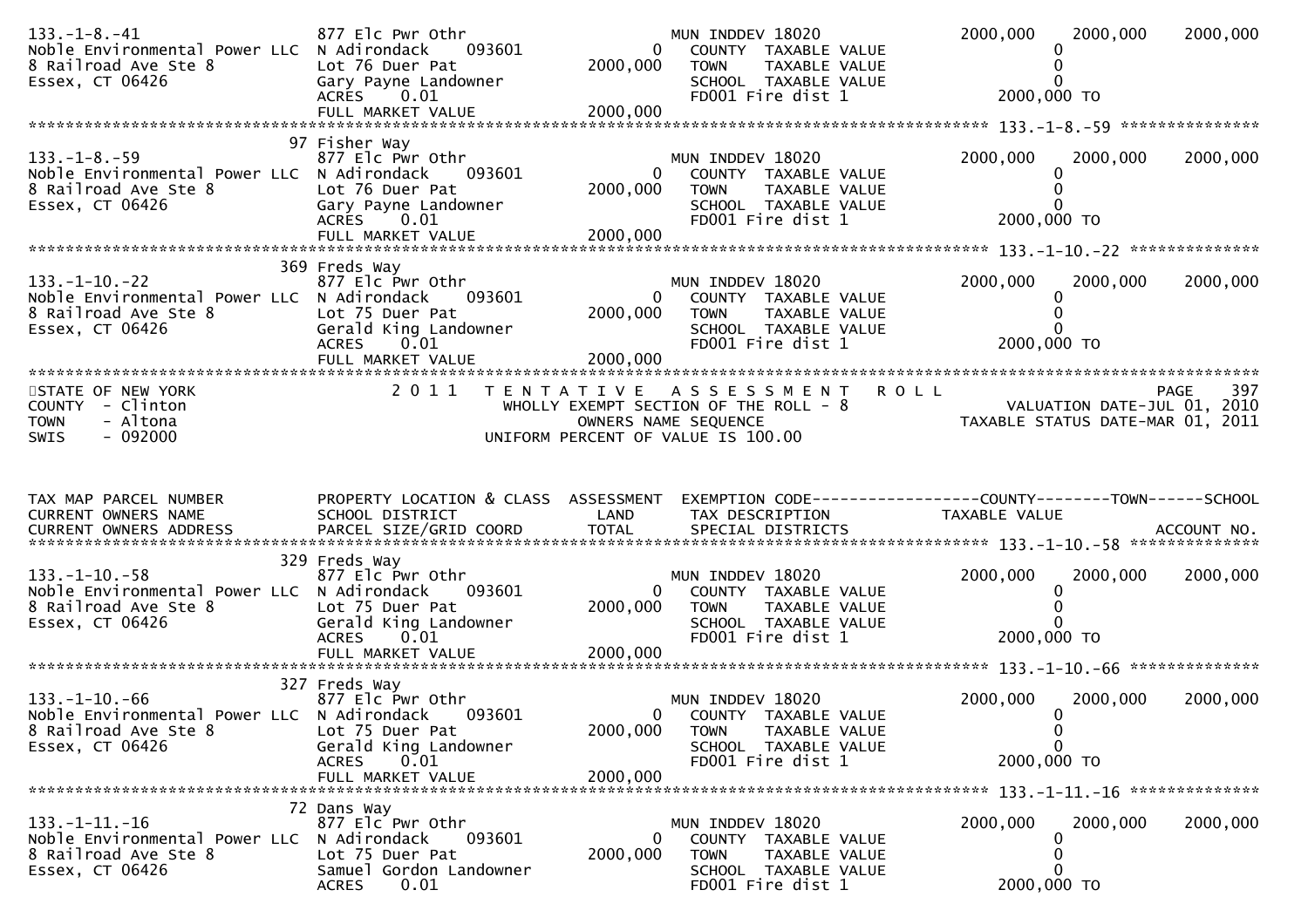| $133. -1 - 11. -18$<br>Noble Environmental Power LLC N Adirondack<br>8 Railroad Ave Ste 8<br>Essex, CT 06426   | 36 Dans Way<br>877 Elc Pwr Othr<br>093601<br>Lot 75 Duer Pat<br>Samuel Gordon Landowner<br><b>ACRES</b><br>0.01<br>FULL MARKET VALUE    | $\mathbf{0}$<br>2000,000<br>2000,000   | MUN INDDEV 18020<br>COUNTY TAXABLE VALUE<br><b>TOWN</b><br>TAXABLE VALUE<br>SCHOOL TAXABLE VALUE<br>FD001 Fire dist 1 | 2000,000<br>2000,000<br>2000,000 TO                                           | 2000,000    |
|----------------------------------------------------------------------------------------------------------------|-----------------------------------------------------------------------------------------------------------------------------------------|----------------------------------------|-----------------------------------------------------------------------------------------------------------------------|-------------------------------------------------------------------------------|-------------|
|                                                                                                                | 81 Shirleys Way                                                                                                                         |                                        |                                                                                                                       |                                                                               |             |
| $133. - 1 - 12. - 14$<br>Noble Environmental Power LLC N Adirondack<br>8 Railroad Ave Ste 8<br>Essex, CT 06426 | 877 Elc Pwr Othr<br>093601<br>Lot 66 Duer Pat<br>Daniel Hayes Landowner<br>0.01<br><b>ACRES</b>                                         | $\overline{0}$<br>2000,000             | MUN INDDEV 18020<br>COUNTY TAXABLE VALUE<br><b>TOWN</b><br>TAXABLE VALUE<br>SCHOOL TAXABLE VALUE<br>FD001 Fire dist 1 | 2000,000<br>2000,000<br>$\Omega$<br>2000,000 TO                               | 2000,000    |
|                                                                                                                |                                                                                                                                         |                                        |                                                                                                                       |                                                                               |             |
| $133. - 1 - 12. - 21$<br>Noble Environmental Power LLC N Adirondack<br>8 Railroad Ave Ste 8<br>Essex, CT 06426 | 37 Shirleys Way<br>877 Elc Pwr Othr<br>093601<br>Lot 66 Duer Pat<br>Daniel Hayes Landowner<br><b>ACRES</b><br>0.01<br>FULL MARKET VALUE | $\overline{0}$<br>2000,000<br>2000,000 | MUN INDDEV 18020<br>COUNTY TAXABLE VALUE<br>TAXABLE VALUE<br><b>TOWN</b><br>SCHOOL TAXABLE VALUE<br>FD001 Fire dist 1 | 2000,000<br>2000,000<br>0<br>2000,000 TO                                      | 2000,000    |
|                                                                                                                |                                                                                                                                         |                                        |                                                                                                                       |                                                                               |             |
| STATE OF NEW YORK<br>COUNTY - Clinton                                                                          | 2 0 1 1                                                                                                                                 |                                        | <b>ROLL</b><br>TENTATIVE ASSESSMENT<br>WHOLLY EXEMPT SECTION OF THE ROLL - 8                                          |                                                                               | 398<br>PAGE |
| <b>TOWN</b><br>- Altona<br>$-092000$<br><b>SWIS</b>                                                            |                                                                                                                                         |                                        | OWNERS NAME SEQUENCE<br>UNIFORM PERCENT OF VALUE IS 100.00                                                            | VALUATION DATE-JUL 01, 2010<br>TAXABLE STATUS DATE-MAR 01, 2011               |             |
| TAX MAP PARCEL NUMBER<br>CURRENT OWNERS NAME                                                                   | PROPERTY LOCATION & CLASS ASSESSMENT<br>SCHOOL DISTRICT                                                                                 | LAND                                   | TAX DESCRIPTION                                                                                                       | EXEMPTION CODE-----------------COUNTY-------TOWN------SCHOOL<br>TAXABLE VALUE |             |
| $133. - 1 - 13. - 12$<br>Noble Environmental Power LLC N Adirondack<br>8 Railroad Ave Ste 8<br>Essex, CT 06426 | 52 Deer Run Way<br>877 Elc Pwr Othr<br>093601<br>66 Duer<br>Jeffrey Alexander Landown<br>0.01<br><b>ACRES</b><br>FULL MARKET VALUE      | $\overline{0}$<br>2000,000<br>2000,000 | MUN INDDEV 18020<br>COUNTY TAXABLE VALUE<br>TAXABLE VALUE<br><b>TOWN</b><br>SCHOOL TAXABLE VALUE<br>FD001 Fire dist 1 | 2000,000<br>2000,000<br>0<br>2000,000 TO                                      | 2000,000    |
|                                                                                                                |                                                                                                                                         |                                        |                                                                                                                       |                                                                               |             |
| $133. - 1 - 13. - 61$<br>Noble Environmental Power LLC N Adirondack<br>8 Railroad Ave Ste 8<br>Essex, CT 06426 | 12 Deer Run Way<br>877 Elc Pwr Othr<br>093601<br>66 Duer<br>Jeffrey Alexander Landown<br><b>ACRES</b><br>0.01                           | 0<br>2000,000                          | MUN INDDEV 18020<br>COUNTY TAXABLE VALUE<br><b>TOWN</b><br>TAXABLE VALUE<br>SCHOOL TAXABLE VALUE<br>FD001 Fire dist 1 | 2000,000<br>2000,000<br>0<br>0<br>U<br>2000,000 TO                            | 2000,000    |
|                                                                                                                | FULL MARKET VALUE<br>215 Freds Way                                                                                                      | 2000,000                               |                                                                                                                       |                                                                               |             |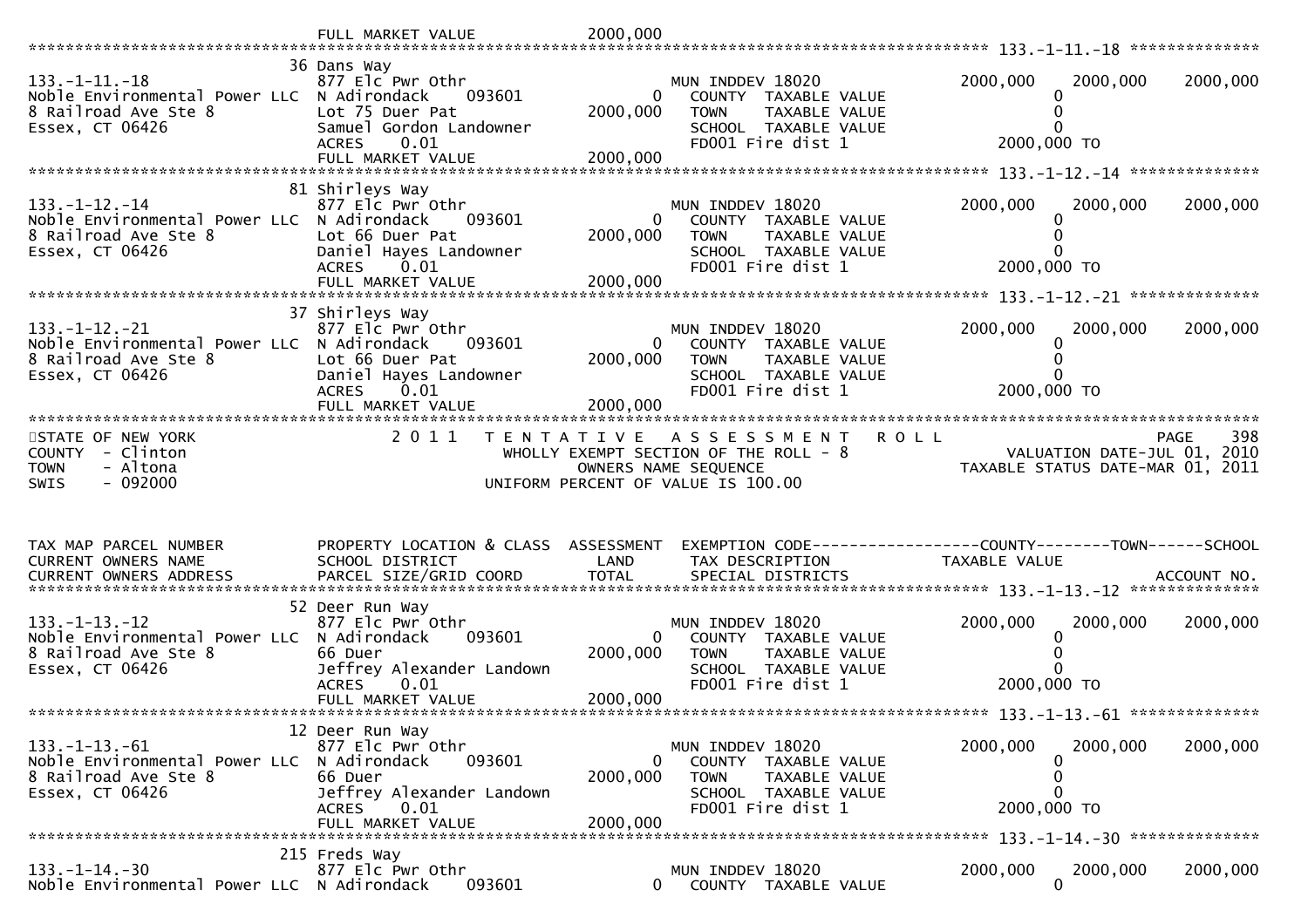| 8 Railroad Ave Ste 8<br>Essex, CT 06426                                                                       | Lot 66 Duer Pat<br>Daniel Hayes Landowner<br><b>ACRES</b><br>0.01<br>FULL MARKET VALUE                                       | 2000,000<br>2000,000                 | <b>TOWN</b><br>TAXABLE VALUE<br>SCHOOL TAXABLE VALUE<br>FD001 Fire dist 1                                                  | $\Omega$<br>$\Omega$<br>2000,000 TO                                                                  |
|---------------------------------------------------------------------------------------------------------------|------------------------------------------------------------------------------------------------------------------------------|--------------------------------------|----------------------------------------------------------------------------------------------------------------------------|------------------------------------------------------------------------------------------------------|
|                                                                                                               |                                                                                                                              |                                      |                                                                                                                            |                                                                                                      |
| $133. -1 - 16. -63$<br>Noble Environmental Power LLC N Adirondack<br>8 Railroad Ave Ste 8<br>Essex, CT 06426  | 82 Deer Run Way<br>877 Elc Pwr Othr<br>093601<br>66 Duer<br>Jeffrey Alexander Landown<br>ACRES 0.01<br>FULL MARKET VALUE     | $\mathbf{0}$<br>2000,000<br>2000,000 | MUN INDDEV 18020<br>COUNTY TAXABLE VALUE<br>TAXABLE VALUE<br><b>TOWN</b><br>SCHOOL TAXABLE VALUE<br>FD001 Fire dist 1      | 2000,000<br>2000,000<br>2000,000<br>2000,000 TO                                                      |
|                                                                                                               |                                                                                                                              |                                      |                                                                                                                            |                                                                                                      |
| $148. - 2 - 2. - 13$<br>Noble Environmental Power LLC N Adirondack<br>8 Railroad Ave Ste 8<br>Essex, CT 06426 | 90 Freds Way<br>877 Elc Pwr Othr<br>093601<br>Lot 48 Duer Pat<br>YMCA Landowner<br><b>ACRES</b><br>0.01                      | 2000,000                             | MUN INDDEV 18020<br>COUNTY TAXABLE VALUE<br>TAXABLE VALUE<br><b>TOWN</b><br>SCHOOL TAXABLE VALUE<br>FD001 Fire dist 1      | 2000,000<br>2000,000<br>2000,000<br>2000,000 TO                                                      |
|                                                                                                               |                                                                                                                              |                                      |                                                                                                                            |                                                                                                      |
| $148. - 2 - 2. - 32$<br>Noble Environmental Power LLC N Adirondack<br>8 Railroad Ave Ste 8<br>Essex, CT 06426 | 140 Freds Way<br>877 Elc Pwr Othr<br>093601<br>Lot 48 Duer Pat<br>YMCA Landowner<br><b>ACRES</b><br>0.01                     | $\Omega$<br>2000,000                 | MUN INDDEV 18020<br>COUNTY TAXABLE VALUE<br><b>TOWN</b><br>TAXABLE VALUE<br>SCHOOL TAXABLE VALUE<br>FD001 Fire dist 1      | 2000,000<br>2000,000<br>2000,000<br>2000,000 TO                                                      |
|                                                                                                               |                                                                                                                              |                                      |                                                                                                                            |                                                                                                      |
|                                                                                                               | FULL MARKET VALUE                                                                                                            | 2000,000                             |                                                                                                                            |                                                                                                      |
| STATE OF NEW YORK<br>COUNTY - Clinton<br>- Altona<br><b>TOWN</b><br>$-092000$<br><b>SWIS</b>                  | 2011<br>T E N T A T I V E                                                                                                    |                                      | A S S E S S M E N T<br>WHOLLY EXEMPT SECTION OF THE ROLL - 8<br>OWNERS NAME SEQUENCE<br>UNIFORM PERCENT OF VALUE IS 100.00 | <b>ROLL</b><br>399<br><b>PAGE</b><br>VALUATION DATE-JUL 01, 2010<br>TAXABLE STATUS DATE-MAR 01, 2011 |
|                                                                                                               |                                                                                                                              |                                      |                                                                                                                            |                                                                                                      |
| TAX MAP PARCEL NUMBER<br>CURRENT OWNERS NAME<br>CURRENT OWNERS ADDRESS                                        | PROPERTY LOCATION & CLASS ASSESSMENT<br>SCHOOL DISTRICT                                                                      | LAND                                 | TAX DESCRIPTION                                                                                                            | EXEMPTION CODE------------------COUNTY--------TOWN------SCHOOL<br>TAXABLE VALUE                      |
|                                                                                                               |                                                                                                                              |                                      |                                                                                                                            |                                                                                                      |
| $148. -2 - 2. -33$<br>Noble Environmental Power LLC N Adirondack<br>8 Railroad Ave Ste 8<br>Essex, CT 06426   | 192 Freds Way<br>877 Elc Pwr Othr<br>093601<br>Lot 48 Duer Pat<br>YMCA Landowner<br>0.01<br><b>ACRES</b>                     | $\Omega$<br>2000,000                 | MUN INDDEV 18020<br>COUNTY TAXABLE VALUE<br><b>TOWN</b><br>TAXABLE VALUE<br>SCHOOL TAXABLE VALUE<br>FD001 Fire dist 1      | 2000,000<br>2000,000<br>2000,000<br>2000,000 TO                                                      |
|                                                                                                               | FULL MARKET VALUE                                                                                                            | 2000,000                             |                                                                                                                            |                                                                                                      |
|                                                                                                               | 92 Sunrise Way                                                                                                               |                                      |                                                                                                                            |                                                                                                      |
| $148. - 2 - 2. - 108$<br>Noble Environmental Power LLC<br>8 Railroad Ave Ste 8<br>Essex, CT 06426             | 877 Elc Pwr Othr<br>093601<br>N Adirondack<br>Lot 48 Duer Pat<br>YMCA Landowner<br><b>ACRES</b><br>0.01<br>FULL MARKET VALUE | 0<br>2000,000<br>2000,000            | MUN INDDEV 18020<br>COUNTY TAXABLE VALUE<br><b>TOWN</b><br>TAXABLE VALUE<br>SCHOOL TAXABLE VALUE<br>FD001 Fire dist 1      | 2000,000<br>2000,000<br>2000,000<br>O<br>0<br>2000,000 TO                                            |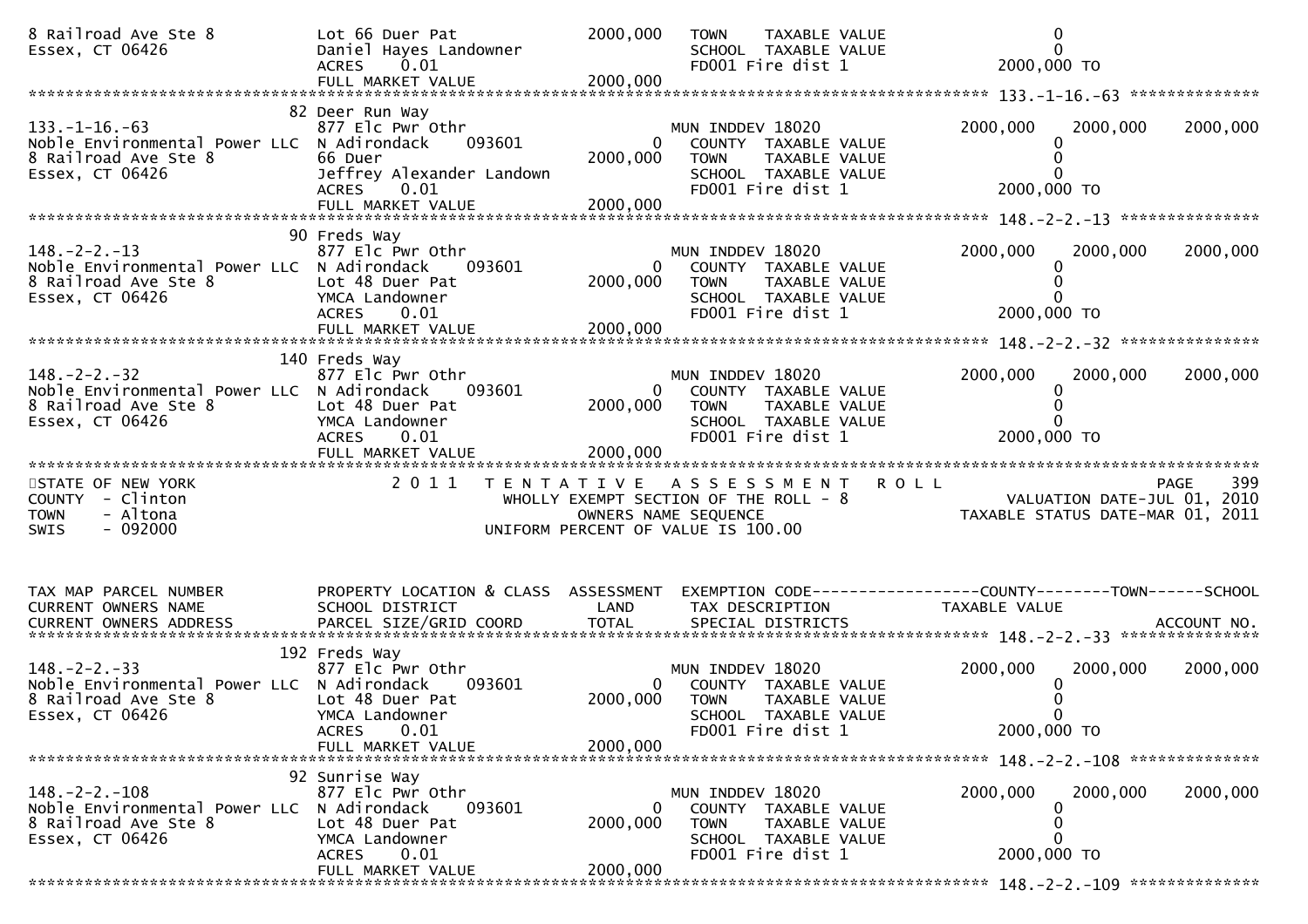| $148. - 2 - 2. - 109$<br>Noble Environmental Power LLC N Adirondack<br>8 Railroad Ave Ste 8<br>Essex, CT 06426 | 92 Freds Way<br>877 Elc Pwr Othr<br>093601<br>Lot 48 Duer Pat<br>YMCA Landowner<br>ACRES 0.01<br>FULL MARKET VALUE         | $\Omega$<br>2000,000<br>2000,000 | MUN INDDEV 18020<br>COUNTY TAXABLE VALUE<br><b>TOWN</b><br>TAXABLE VALUE<br>SCHOOL TAXABLE VALUE<br>FD001 Fire dist 1       | 2000,000<br>2000,000<br>2000,000 TO                                              | 2000,000    |
|----------------------------------------------------------------------------------------------------------------|----------------------------------------------------------------------------------------------------------------------------|----------------------------------|-----------------------------------------------------------------------------------------------------------------------------|----------------------------------------------------------------------------------|-------------|
|                                                                                                                | 145 Fisher Way                                                                                                             |                                  |                                                                                                                             |                                                                                  |             |
| $148. - 2 - 6. - 42$<br>Noble Environmental Power LLC N Adirondack<br>8 Railroad Ave Ste 8<br>Essex, CT 06426  | 877 Elc Pwr Othr<br>093601<br>Lot 77 Duer Pat<br>Edward Bourgeois Landowne<br><b>ACRES</b><br>$0.\overline{0}1$            | $\mathbf{0}$<br>2000,000         | MUN INDDEV 18020<br>COUNTY TAXABLE VALUE<br>TAXABLE VALUE<br><b>TOWN</b><br>SCHOOL TAXABLE VALUE<br>FD001 Fire dist 1       | 2000,000<br>2000,000<br>$\Omega$<br>2000,000 TO                                  | 2000,000    |
|                                                                                                                |                                                                                                                            |                                  |                                                                                                                             |                                                                                  |             |
| $148. - 2 - 6. - 43$<br>Noble Environmental Power LLC N Adirondack<br>8 Railroad Ave Ste 8<br>Essex, CT 06426  | 188 Fisher Way<br>877 Elc Pwr Othr<br>093601<br>Lot 77 Duer Pat<br>Edward Bourgeois Landowne<br>ACRES<br>0.01              | 0<br>2000,000                    | MUN INDDEV 18020<br>COUNTY TAXABLE VALUE<br><b>TOWN</b><br>TAXABLE VALUE<br>SCHOOL TAXABLE VALUE<br>FD001 Fire dist 1       | 2000,000<br>2000,000<br>2000,000 TO                                              | 2000,000    |
|                                                                                                                |                                                                                                                            |                                  |                                                                                                                             |                                                                                  |             |
| $148. -2 - 24. -31$<br>Noble Environmental Power LLC N Adirondack<br>8 Railroad Ave<br>Essex, CT 06426         | 26 Sunrise Way<br>877 Elc Pwr Othr<br>093601<br>Lot 65 Duer Pat<br>Ron Hoy Landowner<br><b>ACRES</b><br>0.01               | $\Omega$<br>2000,000             | MUN INDDEV 18020<br>COUNTY TAXABLE VALUE<br><b>TOWN</b><br>TAXABLE VALUE<br>SCHOOL TAXABLE VALUE<br>FD001 Fire dist 1       | 2000,000<br>2000,000<br>2000,000 TO                                              | 2000,000    |
| STATE OF NEW YORK<br>COUNTY<br>- Clinton<br>- Altona<br><b>TOWN</b><br>$-092000$<br><b>SWIS</b>                | 2011                                                                                                                       |                                  | TENTATIVE ASSESSMENT<br>WHOLLY EXEMPT SECTION OF THE ROLL - 8<br>OWNERS NAME SEQUENCE<br>UNIFORM PERCENT OF VALUE IS 100.00 | <b>ROLL</b><br>$VALUATION$ DATE-JUL 01, 2010<br>TAXABLE STATUS DATE-MAR 01, 2011 | 400<br>PAGE |
| TAX MAP PARCEL NUMBER<br><b>CURRENT OWNERS NAME</b>                                                            | PROPERTY LOCATION & CLASS ASSESSMENT<br>SCHOOL DISTRICT                                                                    | LAND                             | TAX DESCRIPTION                                                                                                             | EXEMPTION CODE-----------------COUNTY-------TOWN------SCHOOL<br>TAXABLE VALUE    |             |
| $148. - 2 - 24. - 35$<br>Noble Environmental Power LLC N Adirondack<br>8 Railroad Ave<br>Essex, CT 06426       | 68 Sunrise Way<br>877 Elc Pwr Othr<br>093601<br>Lot 65 Duer Pat<br>Ron Hoy Landowner<br>0.01<br>ACRES<br>FULL MARKET VALUE | 0<br>2000,000<br>2000,000        | MUN INDDEV 18020<br>COUNTY TAXABLE VALUE<br><b>TOWN</b><br>TAXABLE VALUE<br>SCHOOL TAXABLE VALUE<br>FD001 Fire dist 1       | 2000,000<br>2000,000<br>0<br>2000,000 TO                                         | 2000,000    |
| $148. - 2 - 24. - 36$<br>Noble Environmental Power LLC N Adirondack<br>8 Railroad Ave<br>Essex, CT 06426       | 41 Sunrise Way<br>877 Elc Pwr Othr<br>093601<br>Lot 65 Duer Pat<br>Ron Hoy Landowner                                       | 2000,000                         | MUN INDDEV 18020<br>COUNTY TAXABLE VALUE<br><b>TOWN</b><br>TAXABLE VALUE<br>SCHOOL TAXABLE VALUE                            | 2000,000<br>2000,000<br>0<br>0<br>0                                              | 2000,000    |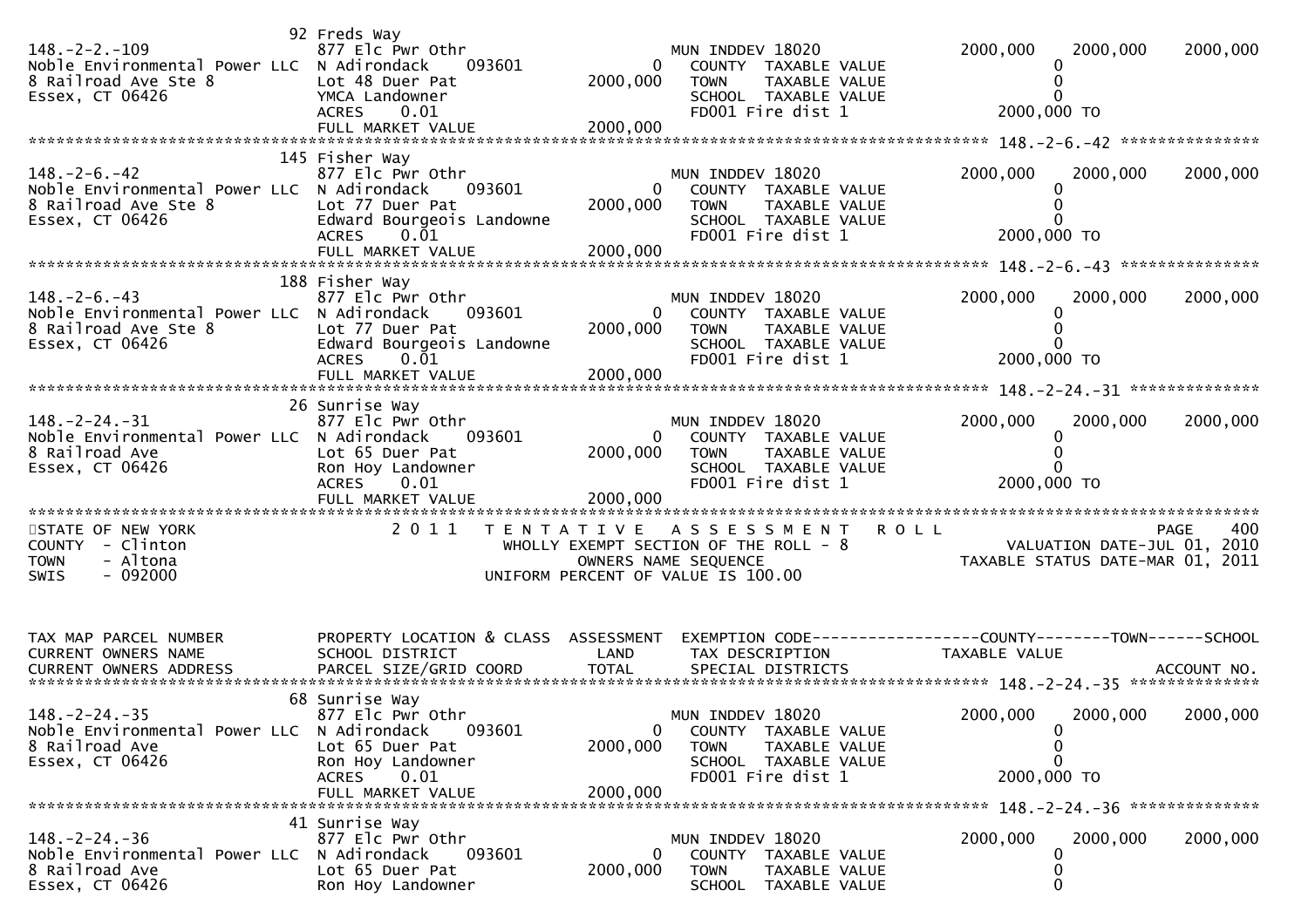|                                                                                                          | 0.01<br><b>ACRES</b>                                                                                                                                                        |                            | FD001 Fire dist 1                                                                                                                     | 2000,000 TO                                                                                                                |          |
|----------------------------------------------------------------------------------------------------------|-----------------------------------------------------------------------------------------------------------------------------------------------------------------------------|----------------------------|---------------------------------------------------------------------------------------------------------------------------------------|----------------------------------------------------------------------------------------------------------------------------|----------|
|                                                                                                          |                                                                                                                                                                             |                            |                                                                                                                                       |                                                                                                                            |          |
| $148. - 2 - 24. - 38$<br>Noble Environmental Power LLC N Adirondack<br>8 Railroad Ave<br>Essex, CT 06426 | 110 Sunrise Way<br>877 Elc Pwr Othr<br>093601<br>Lot 65 Duer Pat<br>Ron Hoy Landowner<br>ACRES 0.01                                                                         | $\overline{0}$<br>2000,000 | MUN INDDEV 18020<br>COUNTY TAXABLE VALUE<br><b>TOWN</b><br>TAXABLE VALUE<br>SCHOOL TAXABLE VALUE<br>FD001 Fire dist 1                 | 2000,000<br>2000,000<br>2000,000 TO                                                                                        | 2000,000 |
|                                                                                                          |                                                                                                                                                                             |                            |                                                                                                                                       |                                                                                                                            |          |
| $148. - 2 - 24. - 39$<br>Noble Environmental Power LLC N Adirondack<br>8 Railroad Ave<br>Essex, CT 06426 | 90 Sunrise Way<br>877 Elc Pwr Othr<br>093601<br>Lot 65 Duer Pat<br>Ron Hoy Landowner<br>ACRES 0.01                                                                          | 2000,000                   | MUN INDDEV 18020<br>$\mathbf{0}$<br>COUNTY TAXABLE VALUE<br><b>TOWN</b><br>TAXABLE VALUE<br>SCHOOL TAXABLE VALUE<br>FD001 Fire dist 1 | 2000,000<br>2000,000<br>2000,000 TO                                                                                        | 2000,000 |
|                                                                                                          | 144 Sunrise Way                                                                                                                                                             |                            |                                                                                                                                       |                                                                                                                            |          |
| $148. - 2 - 24. - 40$<br>Noble Environmental Power LLC N Adirondack<br>8 Railroad Ave<br>Essex, CT 06426 | 877 Elc Pwr Othr<br>093601<br>Lot 65 Duer Pat<br>Ron Hoy Landowner<br>ACRES<br>0.01                                                                                         | 2000,000                   | MUN INDDEV 18020<br>0 COUNTY TAXABLE VALUE<br>TAXABLE VALUE<br><b>TOWN</b><br>SCHOOL TAXABLE VALUE<br>FD001 Fire dist 1               | 2000,000<br>2000,000<br>2000,000 TO                                                                                        | 2000,000 |
|                                                                                                          |                                                                                                                                                                             |                            |                                                                                                                                       |                                                                                                                            |          |
|                                                                                                          |                                                                                                                                                                             |                            |                                                                                                                                       |                                                                                                                            |          |
|                                                                                                          |                                                                                                                                                                             |                            |                                                                                                                                       |                                                                                                                            |          |
| STATE OF NEW YORK<br>COUNTY - Clinton<br>- Altona<br><b>TOWN</b><br>$-092000$<br><b>SWIS</b>             | 2 0 1 1                                                                                                                                                                     |                            | TENTATIVE ASSESSMENT<br>UNIFORM PERCENT OF VALUE IS 100.00                                                                            | <b>ROLL</b><br><b>PAGE</b><br>WHOLLY EXEMPT SECTION OF THE ROLL - 8<br>WALUATION DATE-JUL 01, 2010<br>OWNERS NAME SEQUENCE | 401      |
| TAX MAP PARCEL NUMBER<br>CURRENT OWNERS NAME                                                             | PROPERTY LOCATION & CLASS ASSESSMENT<br>SCHOOL DISTRICT                                                                                                                     | LAND                       | TAX DESCRIPTION                                                                                                                       | EXEMPTION CODE-----------------COUNTY-------TOWN------SCHOOL<br>TAXABLE VALUE                                              |          |
| $148. - 2 - 18$<br>St Alexis Parish Church<br>1976 Rand Hill Rd<br>Altona, NY 12910                      | 1976 Rand Hill Rd<br>620 Religious<br>093601<br>N Adirondack<br>36 Duer<br>2.90<br><b>ACRES</b><br>EAST-0710056 NRTH-2173185<br>DEED BOOK 418<br>PG-87<br>FULL MARKET VALUE | 10,000<br>35,000<br>35,000 | NONPR RELI 25110<br>COUNTY TAXABLE VALUE<br><b>TOWN</b><br>TAXABLE VALUE<br>SCHOOL TAXABLE VALUE<br>FD001 Fire dist 1<br>35,000 EX    | 35,000<br>35,000<br>$\mathbf 0$<br>$0$ TO                                                                                  | 35,000   |
|                                                                                                          |                                                                                                                                                                             |                            |                                                                                                                                       |                                                                                                                            |          |
| $89. - 3 - 12$<br>The Nature Conservancy Inc<br>195 New Karner Rd Ste 200<br>Albany, NY 12205            | Brunell Rd<br>323 Vacant rural<br>093601<br>N Adirondack<br>110 Ref<br>ACRES 64.80<br>EAST-0714658 NRTH-2203887<br>DEED BOOK 20011 PG-31222<br>FULL MARKET VALUE            | 12,900<br>12,900<br>12,900 | WHOLLY EX 50000<br>COUNTY TAXABLE VALUE<br><b>TOWN</b><br>TAXABLE VALUE<br>SCHOOL TAXABLE VALUE<br>FD001 Fire dist 1<br>12,900 EX     | 12,900<br>12,900<br>0 TO                                                                                                   | 12,900   |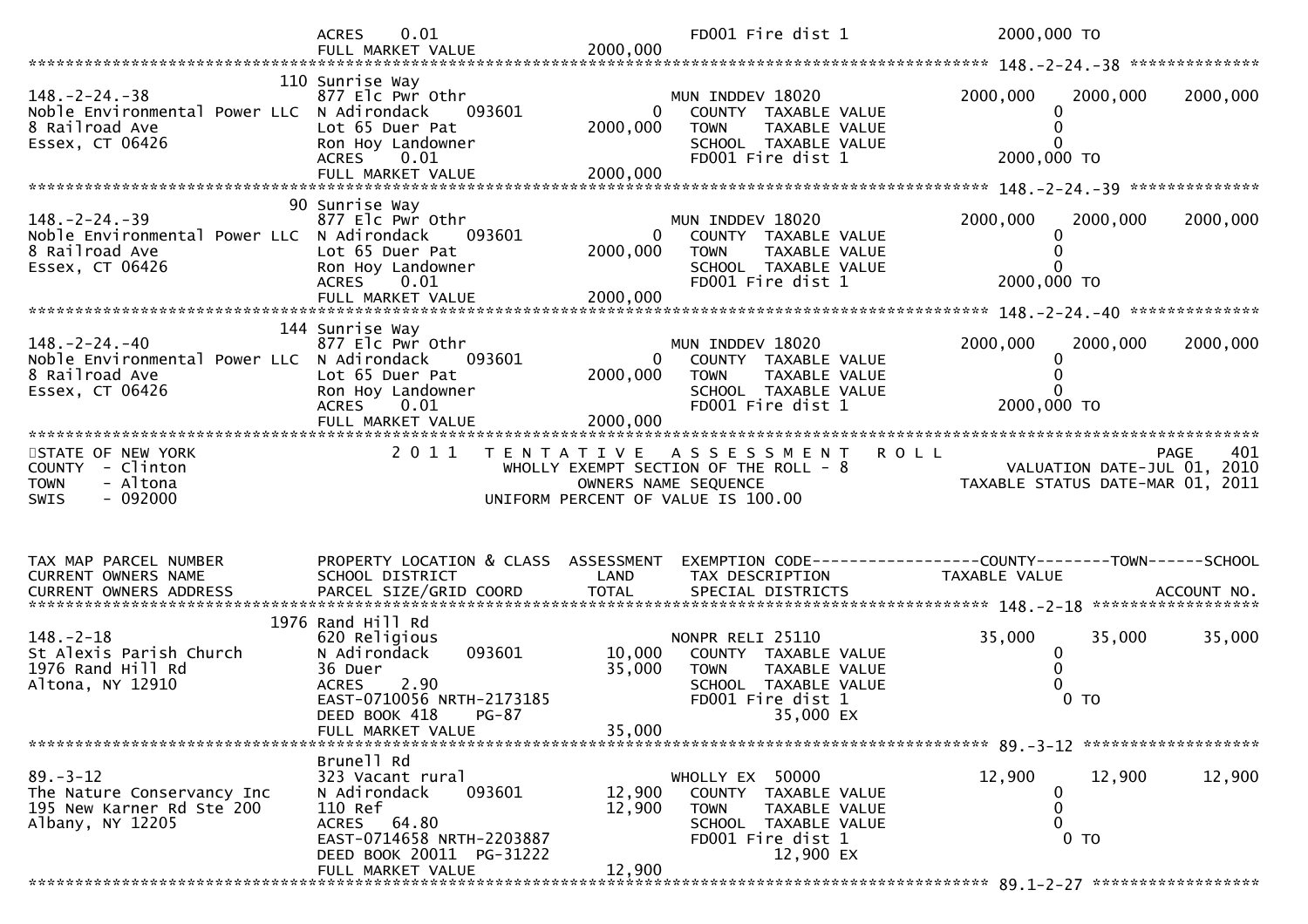| $89.1 - 2 - 27$<br>Town Hall<br>3124 Miner Farm Rd<br>Altona, NY 12910                       | 3124 Miner Farm Rd<br>652 Govt bldgs<br>093601<br>N Adirondack<br>110 Ref<br>1.20<br><b>ACRES</b><br>EAST-0711227 NRTH-2207592<br>DEED BOOK 861<br>PG-170                              | 7,800<br>290,000        | TOWN PROP 13500<br>COUNTY TAXABLE VALUE<br>TAXABLE VALUE<br><b>TOWN</b><br>SCHOOL TAXABLE VALUE<br>FD001 Fire dist 1<br>290,000 EX                | 290,000<br>0<br>0<br>$\Omega$                   | 290,000<br>0 <sub>T</sub>         | 290,000                                    |
|----------------------------------------------------------------------------------------------|----------------------------------------------------------------------------------------------------------------------------------------------------------------------------------------|-------------------------|---------------------------------------------------------------------------------------------------------------------------------------------------|-------------------------------------------------|-----------------------------------|--------------------------------------------|
|                                                                                              | 385 Devils Den Rd                                                                                                                                                                      |                         |                                                                                                                                                   |                                                 |                                   |                                            |
| $89. - 1 - 6$<br>Town Of Altona<br>Feinberg Park<br>3124 Rt 191<br>Altona, NY 12910          | 682 Rec facility<br>N Adirondack<br>093601<br>131-132<br>ACRES 81.00<br>EAST-0710044 NRTH-2204076<br>DEED BOOK 448<br>PG-861                                                           | 166,400<br>310,000      | TOWN PROP 13500<br>COUNTY TAXABLE VALUE<br><b>TOWN</b><br><b>TAXABLE VALUE</b><br>SCHOOL TAXABLE VALUE<br>FD001 Fire dist 1<br>310,000 EX         | 310,000<br>0<br>0<br>$\Omega$                   | 310,000<br>$0$ TO                 | 310,000                                    |
|                                                                                              |                                                                                                                                                                                        |                         |                                                                                                                                                   |                                                 |                                   |                                            |
| $89. - 3 - 23.2$<br>Town of Altona<br>3124 Rt 191<br>Altona, NY 12910                        | Brunell Rd<br>311 Res vac land<br>093601<br>N Adirondack<br>Lot 110 Ref Tr<br>FRNT 64.67 DPTH 132.00<br>EAST-0714448 NRTH-2206448<br>DEED BOOK 20031 PG-53115                          | 3,800<br>3,800          | TOWN PROP 13500<br>COUNTY TAXABLE VALUE<br><b>TOWN</b><br><b>TAXABLE VALUE</b><br>SCHOOL TAXABLE VALUE<br>FD001 Fire dist 1<br>3,800 EX           | 3,800<br>0<br>0<br>0                            | 3,800<br>0 <sub>T</sub>           | 3,800                                      |
|                                                                                              | FULL MARKET VALUE                                                                                                                                                                      | 3,800                   | LT001 Altona light 1                                                                                                                              |                                                 | 0 <sub>T</sub>                    |                                            |
|                                                                                              |                                                                                                                                                                                        |                         |                                                                                                                                                   |                                                 |                                   |                                            |
| STATE OF NEW YORK<br>COUNTY - Clinton<br><b>TOWN</b><br>- Altona<br>$-092000$<br><b>SWIS</b> | 2 0 1 1                                                                                                                                                                                |                         | TENTATIVE ASSESSMENT<br>WHOLLY EXEMPT SECTION OF THE ROLL - 8<br>OWNERS NAME SEQUENCE<br>UNIFORM PERCENT OF VALUE IS 100.00                       | <b>ROLL</b><br>TAXABLE STATUS DATE-MAR 01, 2011 |                                   | 402<br>PAGE<br>VALUATION DATE-JUL 01, 2010 |
| TAX MAP PARCEL NUMBER<br>CURRENT OWNERS NAME                                                 | PROPERTY LOCATION & CLASS ASSESSMENT<br>SCHOOL DISTRICT                                                                                                                                | LAND                    | EXEMPTION CODE------------------COUNTY-------TOWN------SCHOOL<br>TAX DESCRIPTION                                                                  | TAXABLE VALUE                                   |                                   |                                            |
|                                                                                              |                                                                                                                                                                                        |                         |                                                                                                                                                   |                                                 |                                   |                                            |
| $89.1 - 2 - 31$<br>Town Of Altona<br>PO Box 79<br>Altona, NY 12910                           | 512 Devils Den Rd<br>311 Res vac land<br>N Adirondack<br>093601<br>Lot 110 Ref<br>FRNT 66.33 DPTH 440.22<br>EAST-0711157 NRTH-2207742<br>DEED BOOK 20031 PG-58110<br>FULL MARKET VALUE | 4,900<br>4,900<br>4,900 | TOWN PROP 13500<br>COUNTY TAXABLE VALUE<br>TAXABLE VALUE<br>TOWN<br>SCHOOL TAXABLE VALUE<br>FD001 Fire dist 1<br>4,900 EX<br>LT001 Altona light 1 | 4,900<br>0                                      | 4,900<br>$0$ TO<br>0 <sub>T</sub> | 4,900                                      |
|                                                                                              |                                                                                                                                                                                        |                         | 4,900 EX                                                                                                                                          |                                                 |                                   |                                            |
| $134. - 1 - 22$<br>Town Of Altona<br>Altona, NY 12910                                        | Military Tpke<br>311 Res vac land<br>N Adirondack<br>093601<br>Lot 103 Duerville Pat<br>FRNT 99.00 DPTH 65.00<br>EAST-0725189 NRTH-2181514<br>DEED BOOK 104<br>PG-442                  | 3,800<br>3,800          | TOWN PROP 13500<br>COUNTY TAXABLE VALUE<br><b>TOWN</b><br>TAXABLE VALUE<br>SCHOOL TAXABLE VALUE<br>FD001 Fire dist 1<br>3,800 EX                  | 3,800<br>0<br>0<br>0                            | 3,800<br>0 <sub>T</sub>           | 3,800                                      |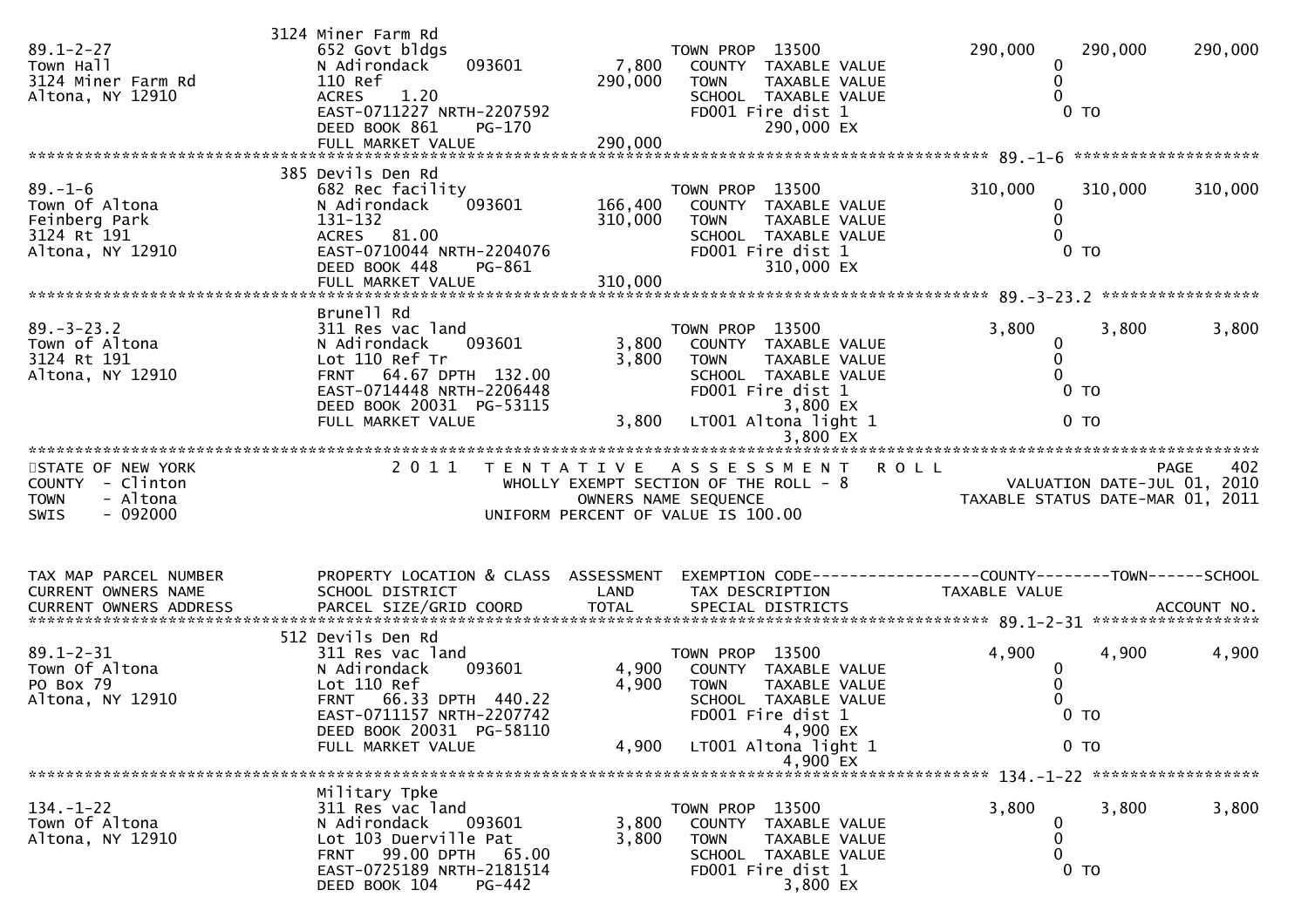|                                                                                                                                                   | FULL MARKET VALUE                                                                                                                                                         | 3,800                         |                                                                                                                                                                         | 89.1–2–2.1                                                                                | *****************                     |
|---------------------------------------------------------------------------------------------------------------------------------------------------|---------------------------------------------------------------------------------------------------------------------------------------------------------------------------|-------------------------------|-------------------------------------------------------------------------------------------------------------------------------------------------------------------------|-------------------------------------------------------------------------------------------|---------------------------------------|
| $89.1 - 2 - 2.1$<br>Upstate New York District<br>Attn: District Treasurers<br>Pleasant View Cemetery<br>PO Box 4644<br>Saratoga Springs, NY 12866 | Station St<br>695 Cemetery<br>093601<br>N Adirondack<br>99.00 DPTH 280.00<br><b>FRNT</b><br>EAST-0711636 NRTH-2209191<br>DEED BOOK 129<br>PG-364<br>FULL MARKET VALUE     | 6,100<br>6,100<br>6,100       | NONPR RELI 25110<br>COUNTY TAXABLE VALUE<br><b>TOWN</b><br>TAXABLE VALUE<br>SCHOOL TAXABLE VALUE<br>FD001 Fire dist 1<br>6,100 EX<br>LT001 Altona light 1<br>$6,100$ EX | 6,100<br>6,100<br>0 <sub>T</sub><br>0 <sub>T</sub>                                        | 6,100                                 |
|                                                                                                                                                   |                                                                                                                                                                           |                               |                                                                                                                                                                         | $148. - 2 - 2$                                                                            | *******************                   |
| $148. - 2 - 2$<br>Ymca<br>13 Oak St<br>Plattsburgh, NY 12901<br>**********************                                                            | 185 Trudo Rd<br>682 Rec facility<br>093601<br>N Adirondack<br>48 Duer<br>ACRES 342.10<br>EAST-0711498 NRTH-2176811<br>DEED BOOK 485<br><b>PG-292</b><br>FULL MARKET VALUE | 114,900<br>195,000<br>195,000 | NONPR COMM 25230<br>COUNTY<br>TAXABLE VALUE<br><b>TOWN</b><br>TAXABLE VALUE<br>SCHOOL TAXABLE VALUE<br>FD001 Fire dist 1<br>195,000 EX                                  | 195,000<br>195,000<br>TO                                                                  | 195,000                               |
| STATE OF NEW YORK<br>- Clinton<br><b>COUNTY</b><br>- Altona<br><b>TOWN</b><br>$-092000$<br>SWIS                                                   | 2 0 1 1<br>T E N T A T I V E                                                                                                                                              |                               | A S S E S S M E N T<br><b>ROLL</b><br>WHOLLY EXEMPT SECTION OF THE ROLL - 8<br>UNIFORM PERCENT OF VALUE IS 100.00                                                       | VALUATION DATE-JUL 01, 2010<br>TAXABLE STATUS DATE-MAR 01, 2011<br>CURRENT DATE 4/29/2011 | 403<br><b>PAGE</b><br>RPS150/V04/L015 |
|                                                                                                                                                   | R O L L<br>S U B                                                                                                                                                          | S E C T I O N -               | - T O T A L S                                                                                                                                                           |                                                                                           |                                       |

## \*\*\* S P E C I A L D I S T R I C T S U M M A R Y \*\*\*

| CODE | DISTRICT NAME PARCELS                                                                     | TOTAL | EXTENSION<br>TYPE                         | EXTENSION<br>VALUE | AD VALOREM<br><b>VALUE</b>                  | <b>EXEMPT</b><br><b>AMOUNT</b>             | <b>TAXABLE</b><br>VALUE |
|------|-------------------------------------------------------------------------------------------|-------|-------------------------------------------|--------------------|---------------------------------------------|--------------------------------------------|-------------------------|
|      | FD001 Fire dist 1<br>FD002 Ellenburg fire<br>LT001 Altona light 1<br>LT002 Altona light 2 |       | 87 TOTAL<br>2 TOTAL<br>4 TOTAL<br>1 TOTAL |                    | 169334,200<br>186,700<br>568,800<br>132.400 | 33256,000<br>132,400<br>568,800<br>132,400 | 136078,200<br>54,300    |

## \*\*\* S C H O O L D I S T R I C T S U M M A R Y \*\*\*

| <b>CODE</b>      | DISTRICT NAME                       | <b>TOTAL</b><br><b>PARCELS</b> | ASSESSED<br>LAND  | ASSESSED<br><b>TOTAL</b> | <b>EXEMPT</b><br>AMOUNT | <b>TOTAL</b><br>TAXABLE | <b>STAR</b><br><b>AMOUNT</b> | <b>STAR</b><br><b>TAXABLE</b> |
|------------------|-------------------------------------|--------------------------------|-------------------|--------------------------|-------------------------|-------------------------|------------------------------|-------------------------------|
| 092401<br>093601 | Beekmantown Central<br>N Adirondack | 88                             | 17,100<br>753,500 | 17,100<br>169766,700     | 17,100<br>169766,700    |                         |                              |                               |
|                  | SUB-TOTAL                           | 89                             | 770,600           | 169783,800               | 169783,800              |                         |                              |                               |
|                  | T O T A L                           | 89                             | 770,600           | 169783,800               | 169783,800              |                         |                              |                               |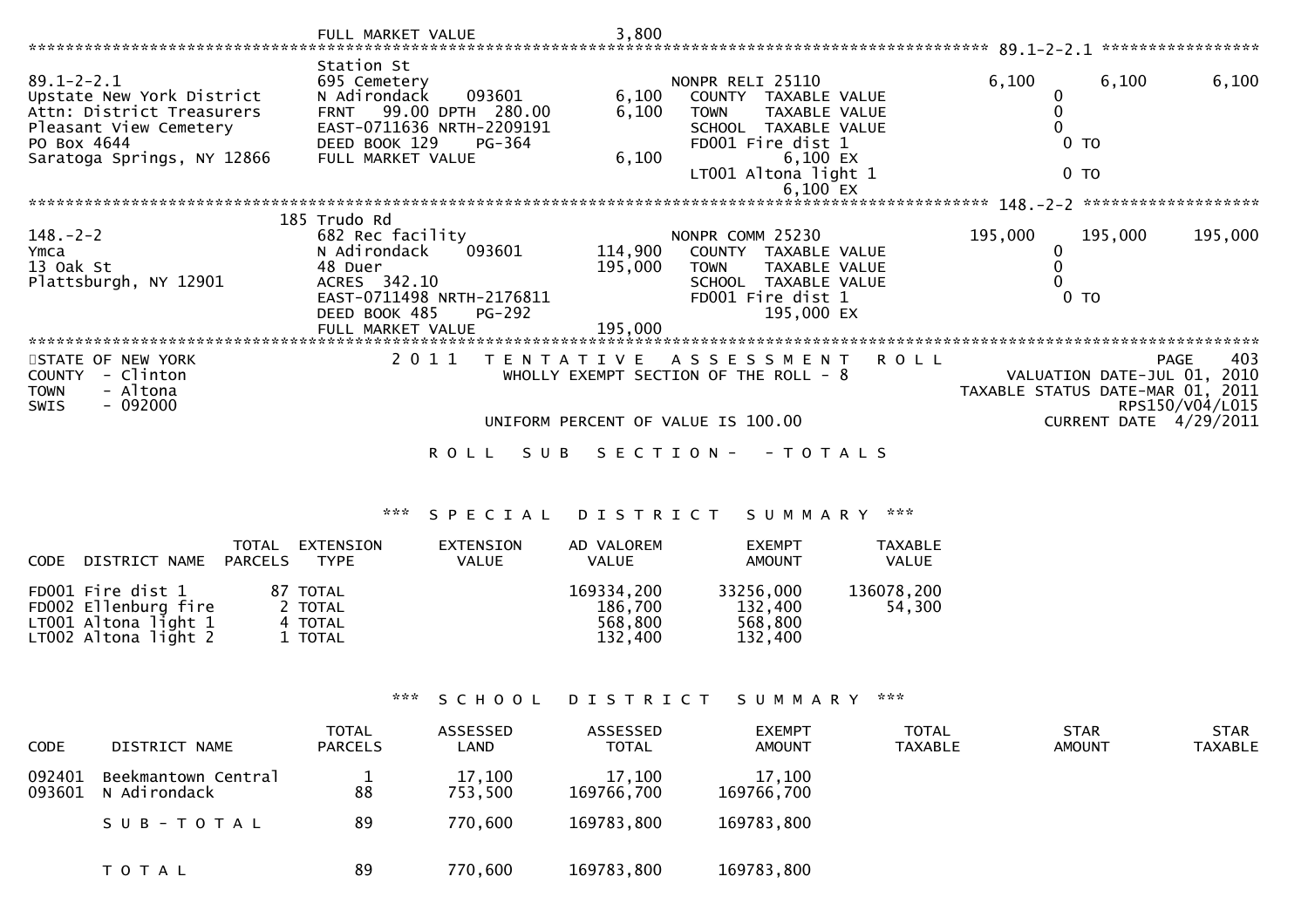## \*\*\* S Y S T E M C O D E S S U M M A R Y \*\*\*

| <b>CODE</b> | DESCRIPTION             | TOTAL<br><b>PARCELS</b> | COUNTY           | <b>TOWN</b>      | <b>SCHOOL</b>    |
|-------------|-------------------------|-------------------------|------------------|------------------|------------------|
| 50000       | WHOLLY EX<br>тот<br>A L |                         | 12,900<br>12,900 | 12,900<br>12,900 | 12,900<br>12,900 |

## \*\*\* E X E M P T I O N S U M M A R Y \*\*\*

| <b>CODE</b>                                                                                | DESCRIPTION                                                                                                                                         | <b>TOTAL</b><br><b>PARCELS</b> | <b>COUNTY</b>                                                                                                                                   | <b>TOWN</b>                                                                      | <b>SCHOOL</b>                                                                                                                                                     |             |
|--------------------------------------------------------------------------------------------|-----------------------------------------------------------------------------------------------------------------------------------------------------|--------------------------------|-------------------------------------------------------------------------------------------------------------------------------------------------|----------------------------------------------------------------------------------|-------------------------------------------------------------------------------------------------------------------------------------------------------------------|-------------|
| 12100<br>13100<br>13500<br>18020<br>21600<br>25110<br><b>COUNTY</b><br><b>TOWN</b><br>SWIS | NYS PROP<br>CO OWNER<br><b>TOWN PROP</b><br>MUN INDDEV<br><b>RELIGIOUS</b><br>NONPR RELI<br>STATE OF NEW YORK<br>- Clinton<br>- Altona<br>$-092000$ | 68<br>2011                     | 31192,000<br>28,400<br>612,500<br>136000,000<br>54,300<br>790,200<br>A S S E S S M E N T<br>A T T V F<br>WHOLLY EXEMPT SECTION OF THE ROLL $-8$ | 31192,000<br>28,400<br>612,500<br>136000,000<br>54,300<br>790,200<br><b>ROLL</b> | 31192,000<br>28,400<br>612,500<br>136000,000<br>54,300<br>790,200<br><b>PAGE</b><br>VALUATION DATE-JUL 01,<br>TAXABLE STATUS DATE-MAR 01, 2011<br>RPS150/V04/L015 | 404<br>2010 |
|                                                                                            |                                                                                                                                                     |                                | UNIFORM PERCENT OF VALUE IS 100.00                                                                                                              |                                                                                  | <b>CURRENT DATE</b>                                                                                                                                               | 4/29/2011   |
|                                                                                            |                                                                                                                                                     | R O L L                        | S U B<br>S E C T I O N -<br>- T O T A L S                                                                                                       |                                                                                  |                                                                                                                                                                   |             |

#### \*\*\* E X E M P T I O N S U M M A R Y \*\*\*

| <b>CODE</b>    | DESCRIPTION              | <b>TOTAL</b><br><b>PARCELS</b> | <b>COUNTY</b>         | <b>TOWN</b>           | <b>SCHOOL</b>         |
|----------------|--------------------------|--------------------------------|-----------------------|-----------------------|-----------------------|
| 25230<br>25300 | NONPR COMM<br>NONPR CORP |                                | 195,000<br>132,400    | 195,000<br>132,400    | 195,000<br>132,400    |
| 26400          | INCVOLFIRE               |                                | 195,000               | 195,000               | 195,000               |
| 27350          | PRI CMTERY               |                                | 17,100                | 17,100                | 17,100                |
| 28550          | SR CIT HSG<br>T O T A L  | 88                             | 554,000<br>169770,900 | 554,000<br>169770,900 | 554,000<br>169770,900 |

#### \*\*\* G R A N D T O T A L S \*\*\*

| <b>ROLL</b><br><b>SEC</b> | DESCRIPTION                           | <b>TOTAL</b><br><b>PARCELS</b> | <b>ASSESSED</b><br>LAND | ASSESSED<br><b>TOTAL</b> | TAXABLE<br><b>COUNTY</b>                                                  | <b>TAXABLE</b><br><b>TOWN</b> | <b>TAXABLE</b><br><b>SCHOOL</b> | <b>STAR</b><br><b>TAXABLE</b> |
|---------------------------|---------------------------------------|--------------------------------|-------------------------|--------------------------|---------------------------------------------------------------------------|-------------------------------|---------------------------------|-------------------------------|
| - 8                       | WHOLLY EXEMPT                         | 89                             | 770,600                 | 169783,800               |                                                                           |                               |                                 |                               |
|                           | STATE OF NEW YORK<br>COUNTY - Clinton |                                |                         |                          | 2011 TENTATIVE ASSESSMENT ROLL<br>WHOLLY EXEMPT SECTION OF THE ROLL - $8$ |                               | VALUATION DATE-JUL 01, 2010     | 405<br>PAGE                   |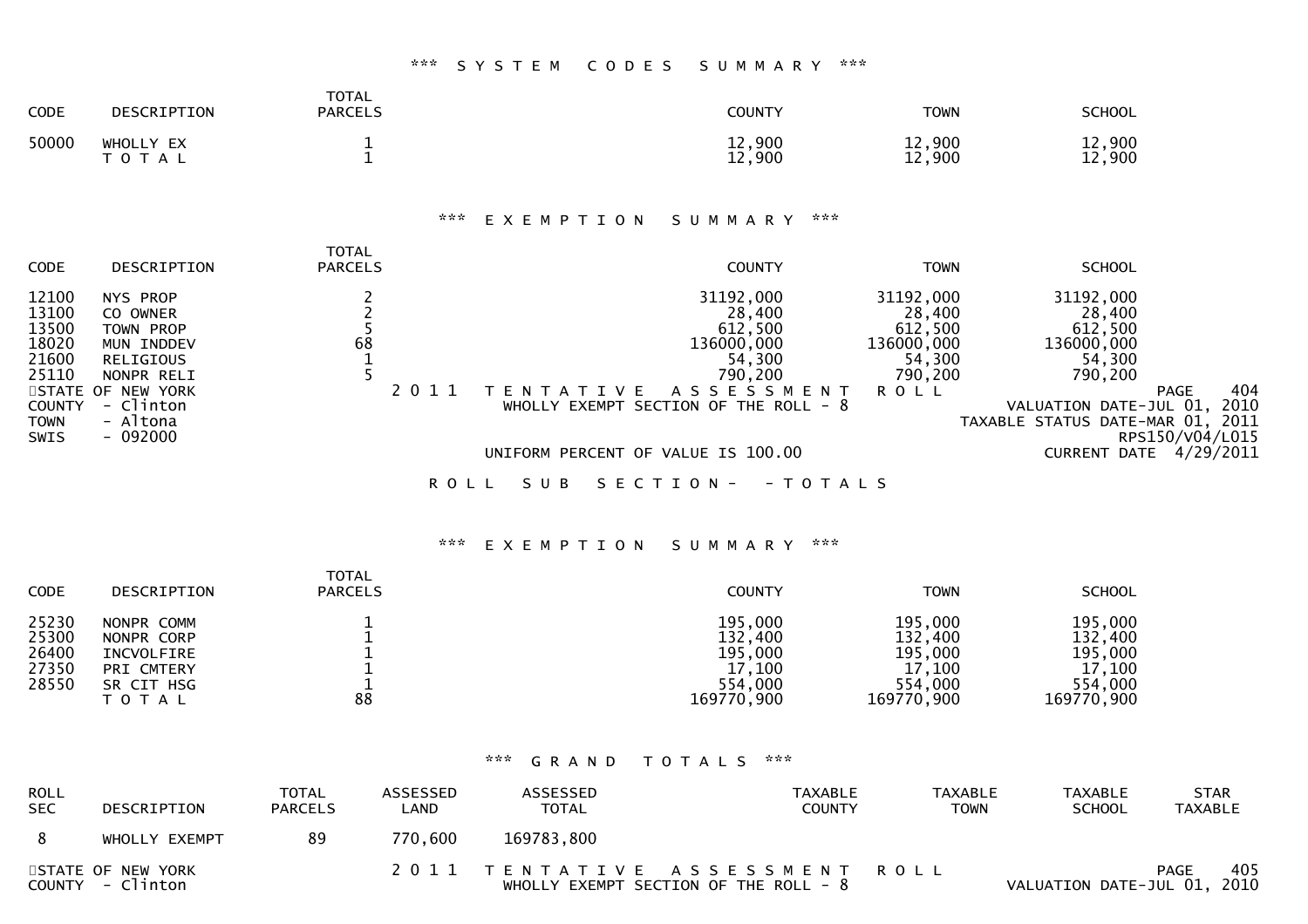#### ROLL SECTION TOTALS

#### \*\*\* S P E C I A L D I S T R I C T S U M M A R Y \*\*\*

| CODE | DISTRICT NAME PARCELS                                                                     | TOTAL | EXTENSION<br>TYPE                         | EXTENSION<br><b>VALUE</b> | AD VALOREM<br><b>VALUE</b>                  | <b>EXEMPT</b><br>AMOUNT                    | <b>TAXABLE</b><br>VALUE |
|------|-------------------------------------------------------------------------------------------|-------|-------------------------------------------|---------------------------|---------------------------------------------|--------------------------------------------|-------------------------|
|      | FD001 Fire dist 1<br>FD002 Ellenburg fire<br>LT001 Altona light 1<br>LT002 Altona light 2 |       | 87 TOTAL<br>2 TOTAL<br>4 TOTAL<br>1 TOTAL |                           | 169334,200<br>186,700<br>568.800<br>132,400 | 33256,000<br>132,400<br>568,800<br>132,400 | 136078,200<br>54,300    |

#### \*\*\* S C H O O L D I S T R I C T S U M M A R Y \*\*\*

| <b>CODE</b>      | DISTRICT NAME                       | <b>TOTAL</b><br>PARCELS | ASSESSED<br>LAND  | ASSESSED<br><b>TOTAL</b> | <b>EXEMPT</b><br><b>AMOUNT</b> | <b>TOTAL</b><br>TAXABLE | <b>STAR</b><br><b>AMOUNT</b> | <b>STAR</b><br><b>TAXABLE</b> |
|------------------|-------------------------------------|-------------------------|-------------------|--------------------------|--------------------------------|-------------------------|------------------------------|-------------------------------|
| 092401<br>093601 | Beekmantown Central<br>N Adirondack | 88                      | 17,100<br>753,500 | 17,100<br>169766,700     | 17,100<br>169766,700           |                         |                              |                               |
|                  | SUB-TOTAL                           | 89                      | 770,600           | 169783,800               | 169783,800                     |                         |                              |                               |
|                  | T O T A L                           | 89                      | 770,600           | 169783,800               | 169783,800                     |                         |                              |                               |

#### \*\*\* S Y S T E M C O D E S S U M M A R Y \*\*\*

| CODE  | DESCRIPTION            | <b>TOTAL</b><br><b>PARCELS</b> | COUNTY           | <b>TOWN</b>      | <b>SCHOOL</b>    |
|-------|------------------------|--------------------------------|------------------|------------------|------------------|
| 50000 | WHOLLY EX<br>T O T A L | --                             | 12,900<br>12,900 | 12,900<br>12,900 | 12,900<br>12,900 |

#### \*\*\* E X E M P T I O N S U M M A R Y \*\*\*

| <b>CODE</b> | DESCRIPTION | <b>TOTAL</b><br><b>PARCELS</b> | <b>COUNTY</b> | <b>TOWN</b> | <b>SCHOOL</b> |
|-------------|-------------|--------------------------------|---------------|-------------|---------------|
| 12100       | NYS PROP    |                                | 31192,000     | 31192,000   | 31192,000     |
| 13100       | CO OWNER    |                                | 28,400        | 28,400      | 28,400        |
| 13500       | TOWN PROP   |                                | 612,500       | 612,500     | 612,500       |
| 18020       | MUN INDDEV  | 68                             | 136000,000    | 136000,000  | 136000,000    |
| 21600       | RELIGIOUS   |                                | 54.300        | 54.300      | 54,300        |
| 25110       | NONPR RELI  |                                | 790,200       | 790,200     | 790,200       |
|             |             |                                |               |             |               |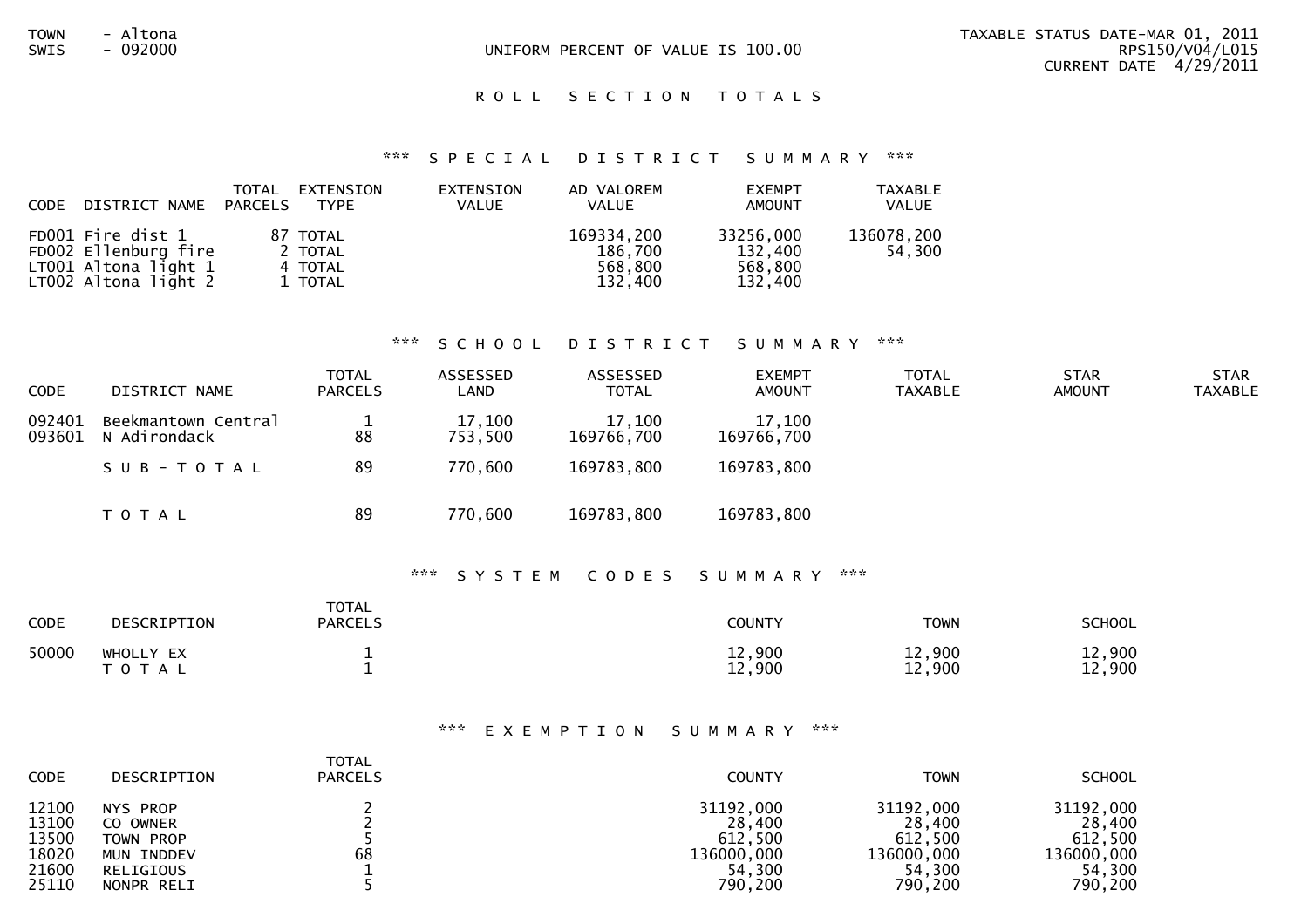| STATE OF NEW YORK       | 2011 TENTATIVE ASSESSMENT ROLL         | PAGE                             | 406 |
|-------------------------|----------------------------------------|----------------------------------|-----|
| COUNTY - Clinton        | WHOLLY EXEMPT SECTION OF THE ROLL $-8$ | VALUATION DATE-JUL 01, 2010      |     |
| - Altona<br><b>TOWN</b> |                                        | TAXABLE STATUS DATE-MAR 01, 2011 |     |
| - 092000<br>SWIS        | UNIFORM PERCENT OF VALUE IS 100.00     | RPS150/V04/L015                  |     |
|                         |                                        | CURRENT DATE 4/29/2011           |     |
|                         |                                        |                                  |     |

# ROLL SECTION TOTALS

## \*\*\* E X E M P T I O N S U M M A R Y \*\*\*

| <b>CODE</b> | DESCRIPTION | <b>TOTAL</b><br><b>PARCELS</b> | <b>COUNTY</b> | <b>TOWN</b> | <b>SCHOOL</b> |
|-------------|-------------|--------------------------------|---------------|-------------|---------------|
| 25230       | NONPR COMM  |                                | 195,000       | 195,000     | 195,000       |
| 25300       | NONPR CORP  |                                | 132,400       | 132,400     | 132,400       |
| 26400       | INCVOLFIRE  |                                | 195,000       | 195,000     | 195,000       |
| 27350       | PRI CMTERY  |                                | 17,100        | 17,100      | 17.100        |
| 28550       | SR CIT HSG  |                                | 554,000       | 554,000     | 554,000       |
|             | T O T A L   | 88                             | 169770,900    | 169770,900  | 169770,900    |

## \*\*\* G R A N D T O T A L S \*\*\*

| <b>ROLL</b><br><b>SEC</b> | DESCRIPTION                           | <b>TOTAL</b><br><b>PARCELS</b> | ASSESSED<br>LAND | ASSESSED<br><b>TOTAL</b>           | <b>TAXABLE</b><br><b>COUNTY</b> | <b>TAXABLE</b><br><b>TOWN</b> | <b>TAXABLE</b><br><b>SCHOOL</b>  | <b>STAR</b><br><b>TAXABLE</b>             |
|---------------------------|---------------------------------------|--------------------------------|------------------|------------------------------------|---------------------------------|-------------------------------|----------------------------------|-------------------------------------------|
| 8                         | WHOLLY EXEMPT                         | 89                             | 770.600          | 169783,800                         |                                 |                               |                                  |                                           |
|                           | STATE OF NEW YORK<br>COUNTY - Clinton |                                |                  |                                    | 2011 TENTATIVE ASSESSMENT ROLL  |                               | VALUATION DATE-JUL 01, 2010      | 407<br>PAGE                               |
| <b>TOWN</b><br>SWIS       | - Altona<br>- 092000                  |                                |                  | UNIFORM PERCENT OF VALUE IS 100.00 | SWIS TOTALS                     |                               | TAXABLE STATUS DATE-MAR 01, 2011 | RPS150/V04/L015<br>CURRENT DATE 4/29/2011 |

## \*\*\* S P E C I A L D I S T R I C T S U M M A R Y \*\*\*

| CODE DISTRICT NAME PARCELS                                                                | TOTAL | EXTENSION<br>TYPE                                | EXTENSION<br><b>VALUE</b> | AD VALOREM<br>VALUE                             | <b>EXEMPT</b><br>AMOUNT                    | <b>TAXABLE</b><br>VALUE                         |
|-------------------------------------------------------------------------------------------|-------|--------------------------------------------------|---------------------------|-------------------------------------------------|--------------------------------------------|-------------------------------------------------|
| FD001 Fire dist 1<br>FD002 Ellenburg fire<br>LT001 Altona light 1<br>LT002 Altona light 2 |       | 1,855 TOTAL<br>85 TOTAL<br>292 TOTAL<br>72 TOTAL |                           | 269948,626<br>4234.469<br>17539,308<br>3653.175 | 37053,150<br>132.400<br>692,700<br>132,400 | 232895,476<br>4102,069<br>16846,608<br>3520,775 |

## \*\*\* S C H O O L D I S T R I C T S U M M A R Y \*\*\*

|      |                              | <b>TOTAL</b>   | <b>ACCECCEP</b><br><b>SESSEL</b> | <b>ASSESSET</b><br>こココヒレ | EXEMP <sup>-</sup> | $-2$<br>UIAL   | <b>STAR</b>   | <b>STAR</b> |
|------|------------------------------|----------------|----------------------------------|--------------------------|--------------------|----------------|---------------|-------------|
| CODE | DTSTRTCT<br><b>NAME</b><br>. | <b>PARCELS</b> | ∟AND                             | $ -$<br>UUIAL            | <b>AMOUNT</b>      | <b>TAXABLE</b> | <b>AMOUNT</b> | TAXABLE     |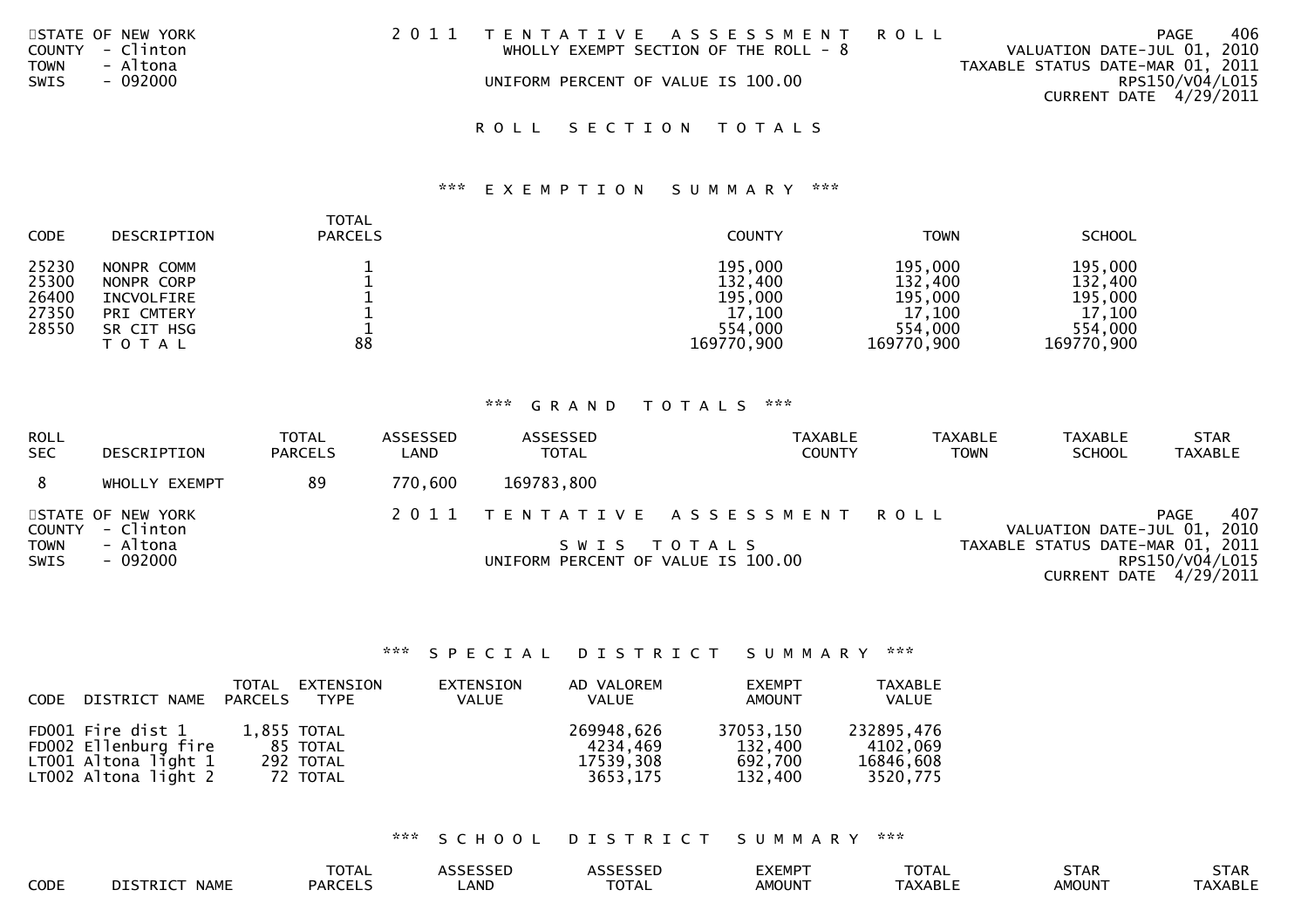| 092401<br>092801<br>093601                           | Beekmantown Central<br>Northeastern Clinton<br>N Adirondack | 79<br>61<br>1,785                                         | 1356,500<br>655,900<br>30263,400         | 5009,929<br>3113,851<br>266382,423                              | 150,571<br>119,519<br>170568,054 | 4859,358<br>2994,332<br>95814,369 | 1048,100<br>938,100<br>22466,540                      | 3811,258<br>2056,232<br>73347,829                                               |
|------------------------------------------------------|-------------------------------------------------------------|-----------------------------------------------------------|------------------------------------------|-----------------------------------------------------------------|----------------------------------|-----------------------------------|-------------------------------------------------------|---------------------------------------------------------------------------------|
|                                                      | SUB-TOTAL                                                   | 1,925                                                     | 32275,800                                | 274506,203                                                      | 170838,144                       | 103668,059                        | 24452,740                                             | 79215,319                                                                       |
|                                                      | TOTAL                                                       | 1,925                                                     | 32275,800                                | 274506,203                                                      | 170838,144                       | 103668,059                        | 24452,740                                             | 79215, 319                                                                      |
|                                                      |                                                             |                                                           | $\mathbf{x} \times \mathbf{x}$<br>SYSTEM | CODES                                                           | SUMMARY                          | $\pi \times \pi$                  |                                                       |                                                                                 |
| CODE                                                 | DESCRIPTION                                                 | <b>TOTAL</b><br><b>PARCELS</b>                            |                                          |                                                                 | <b>COUNTY</b>                    | <b>TOWN</b>                       | <b>SCHOOL</b>                                         |                                                                                 |
| 50000<br>50001<br>50004                              | WHOLLY EX<br><b>SCHL TAXBL</b><br>SCHL EXMPT                | $\begin{smallmatrix}2\\1\end{smallmatrix}$<br>$\mathbf 1$ |                                          |                                                                 | 12,900                           | 12,900                            | 12,900                                                |                                                                                 |
|                                                      | T O T A L                                                   | $\overline{\mathbf{4}}$                                   |                                          |                                                                 | 12,900                           | 12,900                            | 12,900                                                |                                                                                 |
|                                                      |                                                             |                                                           | ***                                      | EXEMPTION                                                       | ***<br>SUMMARY                   |                                   |                                                       |                                                                                 |
| CODE                                                 | DESCRIPTION                                                 | <b>TOTAL</b><br><b>PARCELS</b>                            |                                          |                                                                 | <b>COUNTY</b>                    | <b>TOWN</b>                       | <b>SCHOOL</b>                                         |                                                                                 |
| 12100<br>13100<br>13500                              | NYS PROP<br>CO OWNER<br>TOWN PROP                           | $\begin{array}{c} 2 \\ 2 \\ 5 \end{array}$                |                                          |                                                                 | 31192,000<br>28,400<br>612,500   | 31192,000<br>28,400<br>612,500    | 31192,000<br>28,400<br>612,500                        |                                                                                 |
| <b>STATE</b><br><b>COUNTY</b><br><b>TOWN</b><br>SWIS | OF NEW YORK<br>- Clinton<br>- Altona<br>$-092000$           |                                                           | 2 0 1 1                                  | T E N T A T I V E<br>SWIS<br>UNIFORM PERCENT OF VALUE IS 100.00 | ASSESSMENT<br>TOTALS             | <b>ROLL</b>                       | VALUATION DATE-JUL 01,<br>TAXABLE STATUS DATE-MAR 01, | 408<br><b>PAGE</b><br>2010<br>2011<br>RPS150/V04/L015<br>CURRENT DATE 4/29/2011 |
|                                                      |                                                             |                                                           |                                          |                                                                 |                                  |                                   |                                                       |                                                                                 |

## \*\*\* E X E M P T I O N S U M M A R Y \*\*\*

| <b>CODE</b>                                                                            | DESCRIPTION                                                                                                                                  | <b>TOTAL</b><br><b>PARCELS</b> | <b>COUNTY</b>                                                                                              | <b>TOWN</b>                                                                                                | <b>SCHOOL</b>                                                                         |
|----------------------------------------------------------------------------------------|----------------------------------------------------------------------------------------------------------------------------------------------|--------------------------------|------------------------------------------------------------------------------------------------------------|------------------------------------------------------------------------------------------------------------|---------------------------------------------------------------------------------------|
| 18020<br>21600<br>25110<br>25230<br>25300<br>26400<br>27350<br>28550<br>33201<br>41101 | MUN INDDEV<br>RELIGIOUS<br>NONPR RELI<br>NONPR COMM<br>NONPR CORP<br>INCVOLFIRE<br>PRI CMTERY<br>SR CIT HSG<br>CO TAXSALE<br><b>VETERANS</b> | 68                             | 136000,000<br>54,300<br>790,200<br>195,000<br>132,400<br>195,000<br>17,100<br>554,000<br>3752,600<br>8,350 | 136000,000<br>54,300<br>790,200<br>195,000<br>132,400<br>195,000<br>17,100<br>554,000<br>3752,600<br>8,350 | 136000,000<br>54,300<br>790,200<br>195,000<br>132,400<br>195,000<br>17,100<br>554,000 |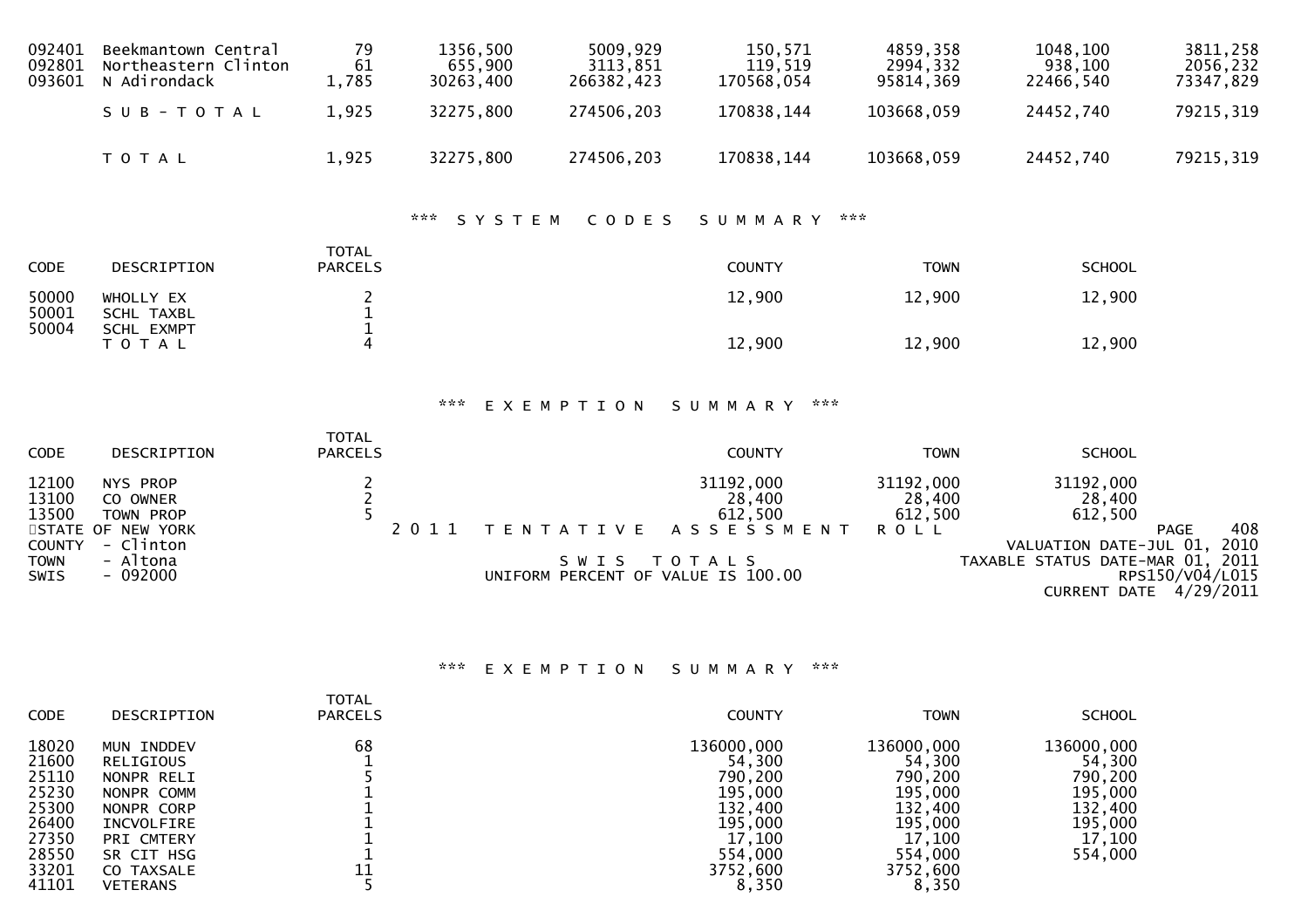| 41121<br>41131 | WARNONALL         | 46<br>52        |      |                                    | 494,470             | 494,470     |                                  |      |
|----------------|-------------------|-----------------|------|------------------------------------|---------------------|-------------|----------------------------------|------|
| 41141          | WARCOMALL         | 16              |      |                                    | 1023,793<br>381,173 | 1023,793    |                                  |      |
|                | WARDISALL         |                 |      |                                    |                     | 381,173     |                                  |      |
| 41151          | $CW_10_VET/$      |                 |      |                                    | 4,670               |             |                                  |      |
| 41152          | $CW_10_VET/$      |                 |      |                                    | 22,315              |             |                                  |      |
| 41400          | <b>CLERGY</b>     |                 |      |                                    | 1,400               | 1,400       | 1,400                            |      |
| 41700          | 10 YR AGR         |                 |      |                                    | 142,000             | 142,000     | 142,000                          |      |
| 41720          | <b>AGRI DISTR</b> | 47              |      |                                    | 471,010             | 471,010     | 471,010                          |      |
| 41730          | OS AG DIST        |                 |      |                                    | 49,024              | 49,024      | 49,024                           |      |
| 41800          | AGED - ALL        | $\frac{14}{31}$ |      |                                    | 289,585             | 289,585     | 306,360                          |      |
| 41801          | AGED C&T          |                 |      |                                    | 817,774             | 817,774     |                                  |      |
| 41802          | AGED COUN         |                 |      |                                    | 427,001             |             |                                  |      |
| 41834          | SR STAR           | 140             |      |                                    |                     |             | 7267,740                         |      |
| 41854          | RES STAR          | 584             |      |                                    |                     |             | 17026,000                        |      |
| 41864          | RS STAR MH        | 6               |      |                                    |                     |             | 159,000                          |      |
| 41900          | PHYS DISAB        |                 |      |                                    | 40,000              | 40,000      | 40,000                           |      |
| 41932          | LIM INC DI        | $\frac{11}{7}$  |      |                                    | 249,721             |             |                                  |      |
| 41933          | INC DIS TN        |                 |      |                                    |                     | 180,865     |                                  |      |
| 42100          | 483A EX           |                 |      |                                    | 44,550              | 44,550      | 44,550                           |      |
| 47613          | <b>BIE TOWN</b>   |                 |      |                                    |                     | 159,900     |                                  |      |
|                | T O T A L         | 1,102           |      |                                    | 177990,336          | 177627,394  | 195277,984                       |      |
|                | STATE OF NEW YORK |                 | 2011 | T E N T A T I V E                  | ASSESSMENT          | <b>ROLL</b> | <b>PAGE</b>                      | 409  |
| <b>COUNTY</b>  | - Clinton         |                 |      |                                    |                     |             | VALUATION DATE-JUL 01,           | 2010 |
| <b>TOWN</b>    | - Altona          |                 |      | SWIS                               | T O T A L S         |             | TAXABLE STATUS DATE-MAR 01, 2011 |      |
| <b>SWIS</b>    | $-092000$         |                 |      | UNIFORM PERCENT OF VALUE IS 100.00 |                     |             | RPS150/V04/L015                  |      |
|                |                   |                 |      |                                    |                     |             | <b>CURRENT DATE 4/29/2011</b>    |      |

## \*\*\* G R A N D T O T A L S \*\*\*

| <b>ROLL</b><br><b>SEC</b>            | <b>DESCRIPTION</b>                                   | TOTAL<br><b>PARCELS</b> | <b>ASSESSED</b><br>LAND | <b>ASSESSED</b><br><b>TOTAL</b>            | <b>TAXABLE</b><br><b>COUNTY</b>            | <b>TAXABLE</b><br><b>TOWN</b> | <b>TAXABLE</b><br><b>SCHOOL</b>           | <b>STAR</b><br><b>TAXABLE</b>             |
|--------------------------------------|------------------------------------------------------|-------------------------|-------------------------|--------------------------------------------|--------------------------------------------|-------------------------------|-------------------------------------------|-------------------------------------------|
| $\mathbf{1}$                         | <b>TAXABLE</b>                                       | 1,764                   | 25841,400               | 92449,803                                  | 84230,367                                  | 84593,309                     | 91395,459                                 | 66942,719                                 |
| 3                                    | STATE OWNED LAND                                     | 43                      | 5650,100                | 5650,100                                   | 5650,100                                   | 5650,100                      | 5650,100                                  | 5650,100                                  |
| 5.                                   | SPECIAL FRANCHISE                                    | 13                      |                         | 2029, 392                                  | 2029, 392                                  | 2029, 392                     | 2029,392                                  | 2029,392                                  |
| 6                                    | UTILITIES & N.C.                                     | 16                      | 13,700                  | 4593,108                                   | 4593,108                                   | 4593,108                      | 4593,108                                  | 4593,108                                  |
| 8                                    | WHOLLY EXEMPT                                        | 89                      | 770,600                 | 169783,800                                 |                                            |                               |                                           |                                           |
| $\mathcal{H}$                        | <b>TOTAL</b><br><b>SUB</b>                           | 1,925                   | 32275,800               | 274506,203                                 | 96502,967                                  | 96865,909                     | 103668,059                                | 79215, 319                                |
| $\mathbf{x} \times$<br><b>COUNTY</b> | <b>GRAND TOTAL</b><br>STATE OF NEW YORK<br>- Clinton | 1,925                   | 32275,800<br>2 0 1 1    | 274506,203<br>T E N T A T I V E<br>T O W N | 96502,967<br>A S S E S S M E N T<br>TOTALS | 96865,909<br><b>ROLL</b>      | 103668,059<br>VALUATION DATE-JUL 01, 2010 | 79215,319<br>410<br><b>PAGE</b>           |
| <b>TOWN</b><br><b>SWIS</b>           | - Altona<br>$-0920$                                  |                         |                         |                                            | UNIFORM PERCENT OF VALUE IS 100.00         |                               | TAXABLE STATUS DATE-MAR 01, 2011          | RPS150/V04/L015<br>CURRENT DATE 4/29/2011 |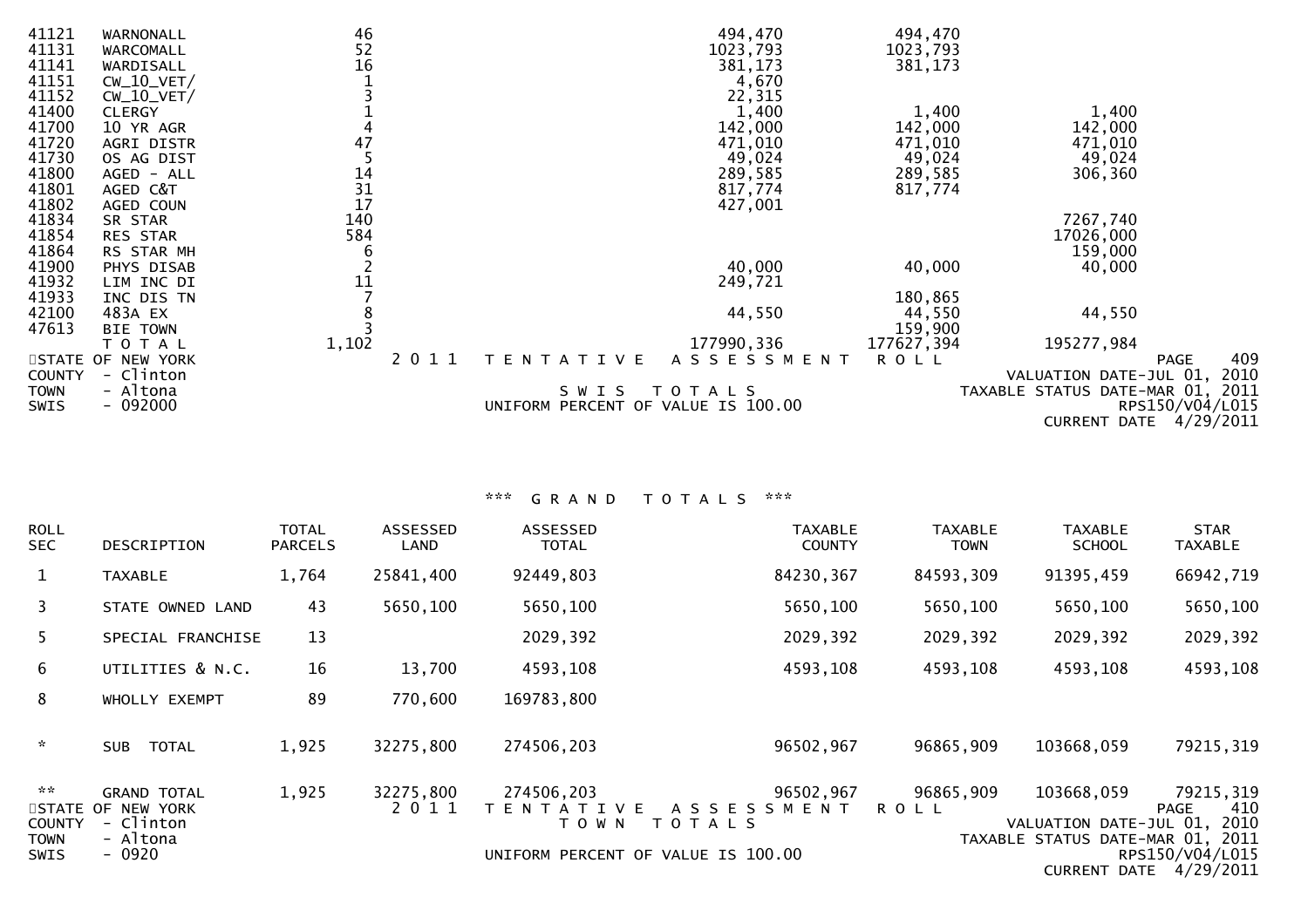#### \*\*\* S P E C I A L D I S T R I C T S U M M A R Y \*\*\*

| CODE DISTRICT NAME PARCELS                                                                |             | TOTAL EXTENSION<br><b>TYPE</b>    | EXTENSION<br>VALUE | AD VALOREM<br>VALUE                             | <b>EXEMPT</b><br>AMOUNT                    | <b>TAXABLE</b><br><b>VALUE</b>                  |
|-------------------------------------------------------------------------------------------|-------------|-----------------------------------|--------------------|-------------------------------------------------|--------------------------------------------|-------------------------------------------------|
| FD001 Fire dist 1<br>FD002 Ellenburg fire<br>LT001 Altona light 1<br>LT002 Altona light 2 | 1,855 TOTAL | 85 TOTAL<br>292 TOTAL<br>72 TOTAL |                    | 269948,626<br>4234.469<br>17539,308<br>3653.175 | 37053,150<br>132,400<br>692,700<br>132.400 | 232895,476<br>4102.069<br>16846,608<br>3520,775 |

## \*\*\* S C H O O L D I S T R I C T S U M M A R Y \*\*\*

| <b>CODE</b>                | DISTRICT NAME                                               | <b>TOTAL</b><br><b>PARCELS</b> | ASSESSED<br>LAND                 | ASSESSED<br><b>TOTAL</b>           | <b>EXEMPT</b><br><b>AMOUNT</b>   | <b>TOTAL</b><br><b>TAXABLE</b>    | <b>STAR</b><br><b>AMOUNT</b>     | <b>STAR</b><br><b>TAXABLE</b>     |
|----------------------------|-------------------------------------------------------------|--------------------------------|----------------------------------|------------------------------------|----------------------------------|-----------------------------------|----------------------------------|-----------------------------------|
| 092401<br>092801<br>093601 | Beekmantown Central<br>Northeastern Clinton<br>N Adirondack | 79<br>61<br>1,785              | 1356,500<br>655,900<br>30263,400 | 5009,929<br>3113,851<br>266382,423 | 150,571<br>119,519<br>170568.054 | 4859,358<br>2994,332<br>95814,369 | 1048,100<br>938,100<br>22466.540 | 3811,258<br>2056,232<br>73347,829 |
|                            | SUB-TOTAL                                                   | 1,925                          | 32275,800                        | 274506,203                         | 170838,144                       | 103668,059                        | 24452,740                        | 79215,319                         |
|                            | <b>TOTAL</b>                                                | 1,925                          | 32275,800                        | 274506,203                         | 170838,144                       | 103668,059                        | 24452,740                        | 79215, 319                        |

#### \*\*\* S Y S T E M C O D E S S U M M A R Y \*\*\*

| CODE           | DESCRIPTION             | <b>TOTAL</b><br><b>PARCELS</b> | <b>COUNTY</b> | <b>TOWN</b> | <b>SCHOOL</b> |
|----------------|-------------------------|--------------------------------|---------------|-------------|---------------|
| 50000<br>50001 | WHOLLY EX<br>SCHL TAXBL |                                | 12,900        | 12,900      | 12,900        |
| 50004          | SCHL EXMPT<br>TOTAL     | 4                              | 12,900        | 12,900      | 12,900        |

#### \*\*\* E X E M P T I O N S U M M A R Y \*\*\*

| <b>CODE</b>             | DESCRIPTION                       | <b>TOTAL</b><br><b>PARCELS</b> | <b>COUNTY</b>                       | <b>TOWN</b>                    | <b>SCHOOL</b>                                           |                              |
|-------------------------|-----------------------------------|--------------------------------|-------------------------------------|--------------------------------|---------------------------------------------------------|------------------------------|
| 12100<br>13100<br>13500 | NYS PROP<br>CO OWNER<br>TOWN PROP |                                | 31192,000<br>28,400<br>612,500      | 31192,000<br>28,400<br>612,500 | 31192,000<br>28,400<br>612,500                          |                              |
| <b>COUNTY</b>           | STATE OF NEW YORK<br>- Clinton    |                                | TENTATIVE ASSESSMENT<br>TOWN TOTALS | <b>ROLL</b>                    | PAGE<br>VALUATION DATE-JUL 01,                          | 411<br>2010                  |
| <b>TOWN</b><br>SWIS     | - Altona<br>- 0920                |                                | UNIFORM PERCENT OF VALUE IS 100.00  |                                | TAXABLE STATUS DATE-MAR 01, 2011<br><b>CURRENT DATE</b> | RPS150/V04/L015<br>4/29/2011 |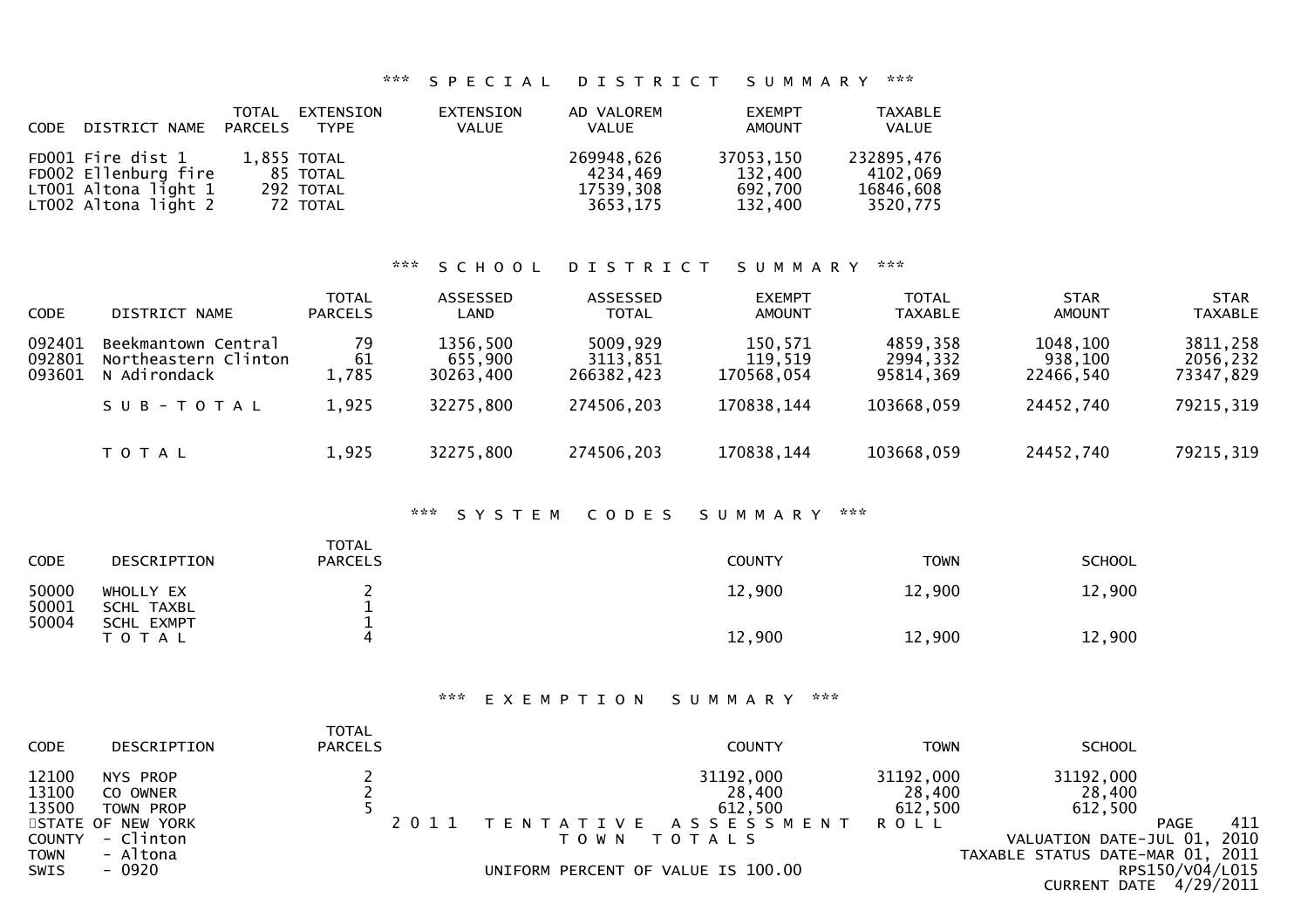# \*\*\* E X E M P T I O N S U M M A R Y \*\*\*

|               |                   | <b>TOTAL</b>         |                                          |             |                                  |
|---------------|-------------------|----------------------|------------------------------------------|-------------|----------------------------------|
| CODE          | DESCRIPTION       | <b>PARCELS</b>       | <b>COUNTY</b>                            | <b>TOWN</b> | <b>SCHOOL</b>                    |
| 18020         | MUN INDDEV        | 68                   | 136000,000                               | 136000,000  | 136000,000                       |
| 21600         | <b>RELIGIOUS</b>  | $\mathbf{1}$         | 54,300                                   | 54,300      | 54,300                           |
| 25110         | NONPR RELI        |                      | 790,200                                  | 790,200     | 790,200                          |
| 25230         | NONPR COMM        |                      | 195,000                                  | 195,000     | 195,000                          |
| 25300         | NONPR CORP        |                      | 132,400                                  | 132,400     | 132,400                          |
| 26400         | INCVOLFIRE        |                      | 195,000                                  | 195,000     | 195,000                          |
| 27350         | PRI CMTERY        | $\mathbf{1}$         | 17,100                                   | 17,100      | 17,100                           |
| 28550         | SR CIT HSG        | $\mathbf{1}$         | 554,000                                  | 554,000     | 554,000                          |
| 33201         | CO TAXSALE        |                      | 3752,600                                 | 3752,600    |                                  |
| 41101         | <b>VETERANS</b>   | $\frac{1\bar{1}}{5}$ | 8,350                                    | 8,350       |                                  |
| 41121         | WARNONALL         | 46                   | 494,470                                  | 494,470     |                                  |
| 41131         | WARCOMALL         | 52                   | 1023,793                                 | 1023,793    |                                  |
| 41141         | WARDISALL         | 16                   | 381,173                                  | 381,173     |                                  |
| 41151         | $CW_10_VET/$      | $\mathbf{1}$         | 4,670                                    |             |                                  |
| 41152         | $CW_10_VET/$      | $\overline{3}$       | 22,315                                   |             |                                  |
| 41400         | <b>CLERGY</b>     | $\mathbf{1}$         | 1,400                                    | 1,400       | 1,400                            |
| 41700         | 10 YR AGR         | $\overline{4}$       | 142,000                                  | 142,000     | 142,000                          |
| 41720         | AGRI DISTR        | 47                   | 471,010                                  | 471,010     | 471,010                          |
| 41730         | OS AG DIST        | 5                    | 49,024                                   | 49,024      | 49,024                           |
| 41800         | AGED - ALL        | 14                   | 289,585                                  | 289,585     | 306,360                          |
| 41801         | AGED C&T          | 31                   | 817,774                                  | 817,774     |                                  |
| 41802         | AGED COUN         | 17                   | 427,001                                  |             |                                  |
| 41834         | SR STAR           | 140                  |                                          |             | 7267,740                         |
| 41854         | RES STAR          | 584                  |                                          |             | 17026,000                        |
| 41864         | RS STAR MH        | 6                    |                                          |             | 159,000                          |
| 41900         | PHYS DISAB        | $\overline{2}$       | 40,000                                   | 40,000      | 40,000                           |
| 41932         | LIM INC DI        |                      | 249,721                                  |             |                                  |
| 41933         | INC DIS TN        | $\frac{11}{7}$       |                                          | 180,865     |                                  |
| 42100         | 483A EX           | 8                    | 44,550                                   | 44,550      | 44,550                           |
| 47613         | <b>BIE TOWN</b>   | $\overline{3}$       |                                          | 159,900     |                                  |
|               | T O T A L         | 1,102                | 177990,336                               | 177627,394  | 195277,984                       |
|               | STATE OF NEW YORK | 2011                 | A S S E S S M E N T<br>T E N T A T I V E | <b>ROLL</b> | 412<br><b>PAGE</b>               |
| <b>COUNTY</b> | - Clinton         |                      | TOTALS<br>T O W N                        |             | VALUATION DATE-JUL 01, 2010      |
| <b>TOWN</b>   | - Altona          |                      |                                          |             | TAXABLE STATUS DATE-MAR 01, 2011 |
| SWIS          | $-0920$           |                      | UNIFORM PERCENT OF VALUE IS 100.00       |             | RPS150/V04/L015                  |
|               |                   |                      |                                          |             | <b>CURRENT DATE 4/29/2011</b>    |
|               |                   |                      |                                          |             |                                  |

# \*\*\* G R A N D T O T A L S \*\*\*

| <b>ROLL</b> | DESCRIPTION    | TOTAL          | <b>ASSESSED</b> | <b>ASSESSED</b> | <b>TAXABLE</b> | <b>TAXABLE</b> | <b>TAXABLE</b> | STAR           |
|-------------|----------------|----------------|-----------------|-----------------|----------------|----------------|----------------|----------------|
| <b>SEC</b>  |                | <b>PARCELS</b> | _AND            | <b>TOTAL</b>    | <b>COUNTY</b>  | TOWN           | <b>SCHOOL</b>  | <b>TAXABLE</b> |
|             | <b>TAXABLE</b> | .,764          | 25841,400       | 92449,803       | 84230,367      | 84593,309      | 91395,459      | 66942,719      |